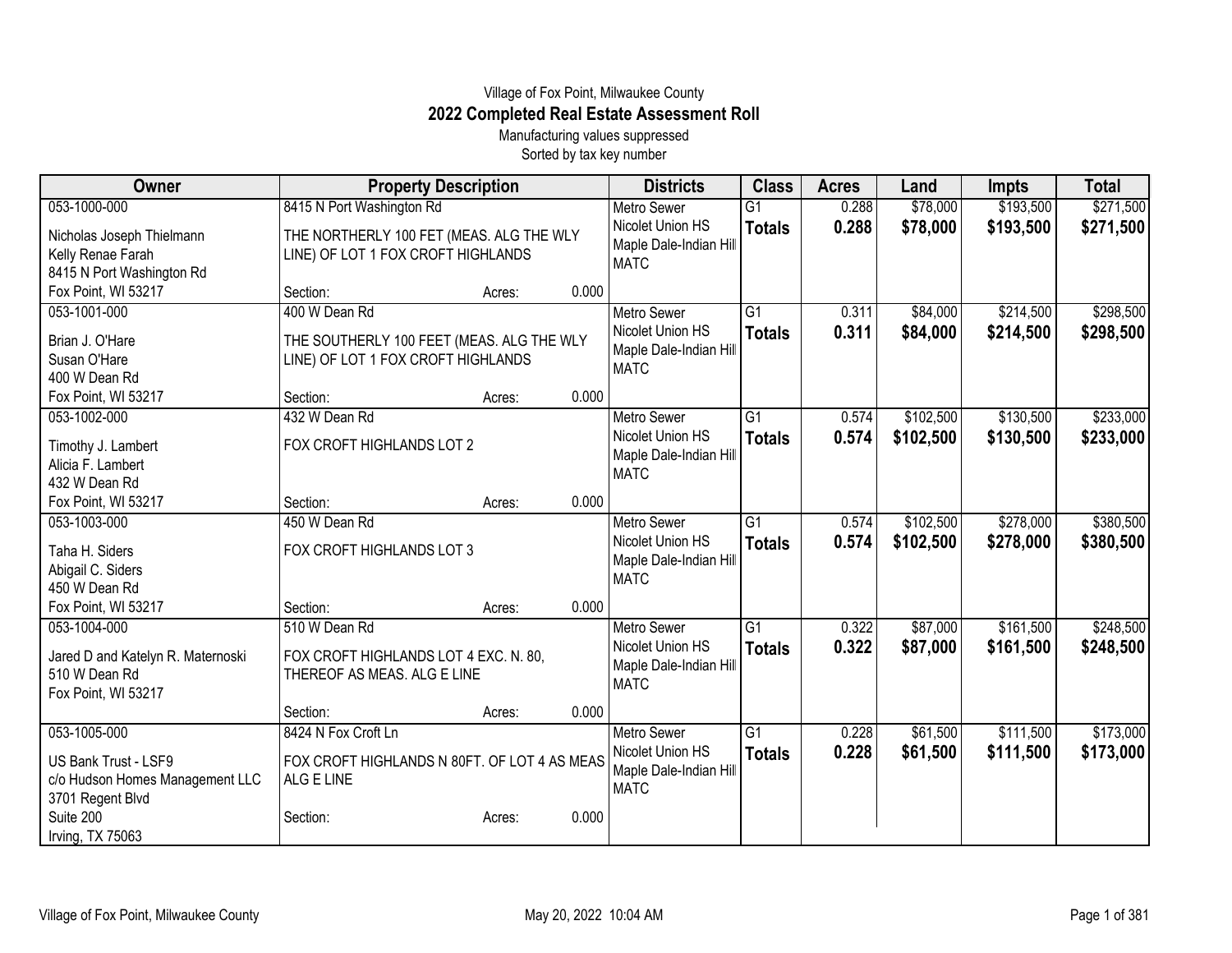| Owner                   | <b>Property Description</b>                                | <b>Districts</b>       | <b>Class</b>    | <b>Acres</b> | Land     | <b>Impts</b> | <b>Total</b> |
|-------------------------|------------------------------------------------------------|------------------------|-----------------|--------------|----------|--------------|--------------|
| 053-1006-000            | 8415 N Fox Croft Ln                                        | <b>Metro Sewer</b>     | $\overline{G1}$ | 0.680        | \$87,500 | \$114,300    | \$201,800    |
| Jared Levisen           | PARCEL 1 CERTIFIED SURVEY MAP #868 AND VAC                 | Nicolet Union HS       | <b>Totals</b>   | 0.680        | \$87,500 | \$114,300    | \$201,800    |
| 8415 N Fox Croft Ln     | N 6TH STREET 30 FT IN WIDTH ADJ SD LOT ON W                | Maple Dale-Indian Hill |                 |              |          |              |              |
| Fox Point, WI 53217     | NE 1/4 SEC 8-8-22                                          | <b>MATC</b>            |                 |              |          |              |              |
|                         | 0.000<br>Section:<br>Acres:                                |                        |                 |              |          |              |              |
| 053-1007-000            | 8401 N Fox Croft Ln                                        | <b>Metro Sewer</b>     | $\overline{G1}$ | 0.480        | \$77,500 | \$167,000    | \$244,500    |
|                         |                                                            | Nicolet Union HS       | <b>Totals</b>   | 0.480        | \$77,500 | \$167,000    | \$244,500    |
| Brian J. Hansen         | PARCEL 2 CERTIFIED SURVEY MAP #868 AND VAC                 | Maple Dale-Indian Hill |                 |              |          |              |              |
| Kathleen Hansen         | N 6TH STREET 30 FT IN WIDTH ADJ SD LOT ON W                | <b>MATC</b>            |                 |              |          |              |              |
| 8401 N Fox Croft Ln     | NE 1/4 SEC 8-8-22                                          |                        |                 |              |          |              |              |
| Fox Point, WI 53217     | 0.000<br>Section:<br>Acres:                                |                        |                 |              |          |              |              |
| 053-1008-000            | 8425 N Fox Croft Ln                                        | <b>Metro Sewer</b>     | $\overline{G1}$ | 0.795        | \$92,000 | \$220,800    | \$312,800    |
| Nilanjan Lodh           | FOX CROFT HIGHLANDS N 150 FT OF LOT 6 AND                  | Nicolet Union HS       | <b>Totals</b>   | 0.795        | \$92,000 | \$220,800    | \$312,800    |
| 8425 N Fox Croft Ln     | VAC N 6TH STREET 30 FT IN WIDTH ADJ SD LOT ON              | Maple Dale-Indian Hill |                 |              |          |              |              |
| Fox Point, WI 53217     | W                                                          | <b>MATC</b>            |                 |              |          |              |              |
|                         | Section:<br>0.000<br>Acres:                                |                        |                 |              |          |              |              |
| 053-1009-000            | 8461 N Fox Croft Ln                                        | <b>Metro Sewer</b>     | G1              | 0.917        | \$97,000 | \$123,800    | \$220,800    |
|                         |                                                            | Nicolet Union HS       | <b>Totals</b>   | 0.917        | \$97,000 | \$123,800    | \$220,800    |
| Jason Sieberg           | FOX CROFT HIGHLANDS LOT 7 AND VAC N 6TH                    | Maple Dale-Indian Hill |                 |              |          |              |              |
| 8461 N Fox Croft Ln     | STREET 30 FT IN WIDTH ADJ SD LOT ON W                      | <b>MATC</b>            |                 |              |          |              |              |
| Fox Point, WI 53217     |                                                            |                        |                 |              |          |              |              |
|                         | 0.000<br>Section:<br>Acres:                                |                        |                 |              |          |              |              |
| 053-1010-000            | 8503 N Fox Croft Ln                                        | <b>Metro Sewer</b>     | $\overline{G1}$ | 0.859        | \$94,500 | \$207,500    | \$302,000    |
| Abigail Tietjen         | Lot Eight (8), in Fox Croft Highlands, being a subdivision | Nicolet Union HS       | <b>Totals</b>   | 0.859        | \$94,500 | \$207,500    | \$302,000    |
| Joesph Tietjen          | of the Southwest One-quarter (1/4) of the Northeast        | Maple Dale-Indian Hill |                 |              |          |              |              |
| 8503 N Fox Croft Ln     | Onequarter (1/4) of Section Eight (8), in Township Eight   | <b>MATC</b>            |                 |              |          |              |              |
| Fox Point, WI 53217     | Section:<br>0.000<br>Acres:                                |                        |                 |              |          |              |              |
| 053-1011-000            | 8519 N Fox Croft Ln                                        | <b>Metro Sewer</b>     | $\overline{G1}$ | 0.907        | \$96,500 | \$145,500    | \$242,000    |
|                         |                                                            | Nicolet Union HS       | <b>Totals</b>   | 0.907        | \$96,500 | \$145,500    | \$242,000    |
| <b>Daniel Genter</b>    | FOX CROFT HIGHLANDS LOT 9 AND VACATED N                    | Maple Dale-Indian Hill |                 |              |          |              |              |
| 33 Tehama St #28G       | SIXTH STREET 30 FT IN WIDTH ADJOINING SD LOT               | <b>MATC</b>            |                 |              |          |              |              |
| San Francisco, CA 94105 | ON THE WEST                                                |                        |                 |              |          |              |              |
|                         | 0.000<br>Section:<br>Acres:                                |                        |                 |              |          |              |              |
| 053-1012-001            | 525 W Bergen Dr                                            | <b>Metro Sewer</b>     | G1              | 0.419        | \$75,500 | \$154,500    | \$230,000    |
| Orlando Trimble         | PARCEL 1 CERTIFIED SURVEY MAP NO 1906 NE 1/4               | Nicolet Union HS       | <b>Totals</b>   | 0.419        | \$75,500 | \$154,500    | \$230,000    |
| Dawn Trimble            | SEC 8-8-22                                                 | Maple Dale-Indian Hil  |                 |              |          |              |              |
| 525 W Bergen Dr         |                                                            | <b>MATC</b>            |                 |              |          |              |              |
| Fox Point, WI 53217     | 0.000<br>Section:<br>Acres:                                |                        |                 |              |          |              |              |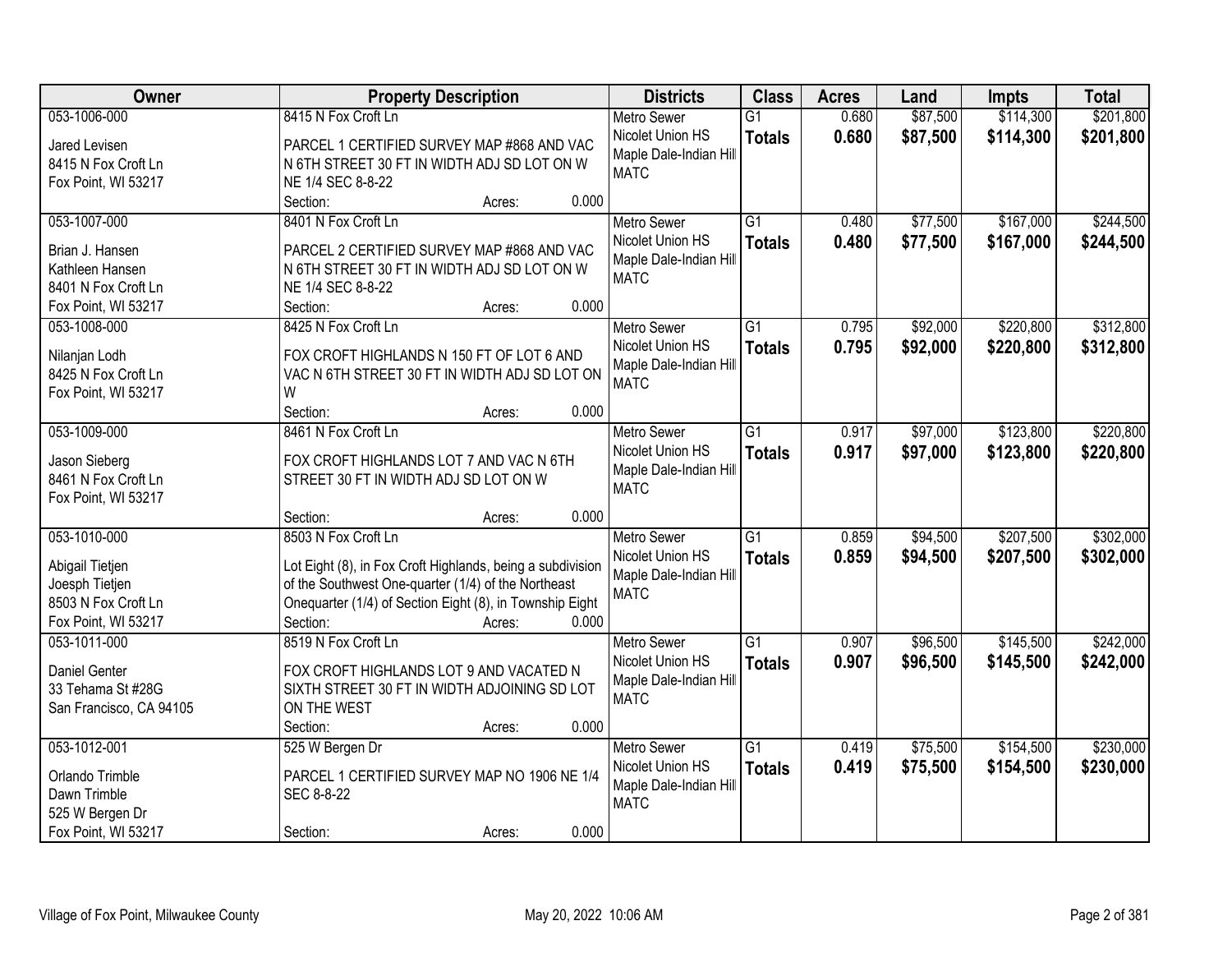| Owner                                                                                                                | <b>Property Description</b>                                                                                                                                                                                                       | <b>Districts</b>                                                                | <b>Class</b>                     | <b>Acres</b>   | Land                   | <b>Impts</b>           | <b>Total</b>           |
|----------------------------------------------------------------------------------------------------------------------|-----------------------------------------------------------------------------------------------------------------------------------------------------------------------------------------------------------------------------------|---------------------------------------------------------------------------------|----------------------------------|----------------|------------------------|------------------------|------------------------|
| 053-1012-002                                                                                                         | 8535 N Fox Croft Ln                                                                                                                                                                                                               | <b>Metro Sewer</b>                                                              | $\overline{G1}$                  | 0.296          | \$72,000               | \$109,400              | \$181,400              |
| Michael A. Wildner<br>8535 N Fox Croft Ln<br>Fox Point, WI 53217                                                     | PARCEL 2 CERTIFIED SURVEY MAP NO 1906 NE 1/4<br>SEC 8-8-22                                                                                                                                                                        | Nicolet Union HS<br>Maple Dale-Indian Hill<br><b>MATC</b>                       | <b>Totals</b>                    | 0.296          | \$72,000               | \$109,400              | \$181,400              |
|                                                                                                                      | 0.000<br>Section:<br>Acres:                                                                                                                                                                                                       |                                                                                 |                                  |                |                        |                        |                        |
| 053-1013-000<br>Bergen Manor, LLC<br>PO Box 241333<br>Milwaukee, WI 53224                                            | 522 W Bergen Dr<br>FOX CROFT HIGHLANDS LOT 11 AND VAC N 6TH<br>STREET 30 FT IN WIDTH ADJ SD LOT ON W                                                                                                                              | <b>Metro Sewer</b><br>Nicolet Union HS<br>Maple Dale-Indian Hill<br><b>MATC</b> | $\overline{G1}$<br><b>Totals</b> | 0.805<br>0.805 | \$92,500<br>\$92,500   | \$187,000<br>\$187,000 | \$279,500<br>\$279,500 |
|                                                                                                                      | 0.000<br>Section:<br>Acres:                                                                                                                                                                                                       |                                                                                 |                                  |                |                        |                        |                        |
| 053-1014-000<br>Leonid Dvoskin Trust<br>8575 N Fox Croft Ln<br>Fox Point, WI 53217-2229                              | 8575 N Fox Croft Ln<br>FOX CROFT HIGHLANDS LOT 12                                                                                                                                                                                 | <b>Metro Sewer</b><br>Nicolet Union HS<br>Maple Dale-Indian Hill<br><b>MATC</b> | G1<br><b>Totals</b>              | 0.682<br>0.682 | \$98,500<br>\$98,500   | \$152,000<br>\$152,000 | \$250,500<br>\$250,500 |
|                                                                                                                      | 0.000<br>Section:<br>Acres:                                                                                                                                                                                                       |                                                                                 |                                  |                |                        |                        |                        |
| 053-1015-000<br>Laura L. Krueger<br>Wayne B. Krueger<br>8580 N Fox Croft Ln<br>Fox Point, WI 53217                   | 8580 N Fox Croft Ln<br>Lot Thirteen (13), in Fox Croft Highlands, being a<br>Subdivision of the Southwest One-quarter (1/4) of<br>the Northeast One-quarter (1/4) of Section Eight (8), in<br>Section:<br>0.000<br>Acres:         | <b>Metro Sewer</b><br>Nicolet Union HS<br>Maple Dale-Indian Hill<br><b>MATC</b> | $\overline{G1}$<br><b>Totals</b> | 0.660<br>0.660 | \$108,500<br>\$108,500 | \$155,000<br>\$155,000 | \$263,500<br>\$263,500 |
| 053-1016-000<br>Iwona Pawelec<br>Miroslaw Pawelec<br>8585 N Pt Washington Rd<br>Fox Point, WI 53217-2236             | 8585 N Port Washington Rd<br>Lot Fourteen (14), in Fox Croft Highlands, being a<br>Subdivision of the South West One-quarter (1/4) of the<br>North East One-quarter (1/4) of Section Eight (8), in<br>Section:<br>0.815<br>Acres: | <b>Metro Sewer</b><br>Nicolet Union HS<br>Maple Dale-Indian Hill<br><b>MATC</b> | $\overline{G2}$<br><b>Totals</b> | 0.815<br>0.815 | \$213,000<br>\$213,000 | \$146,000<br>\$146,000 | \$359,000<br>\$359,000 |
| 053-1017-000<br>Nathan T. Becker<br>c/o Ntb Properties<br>PO Box 242165<br>Milwaukee, WI 53224                       | 420 W Bergen Dr<br>FOX CROFT HIGHLANDS LOT 15<br>0.000<br>Section:<br>Acres:                                                                                                                                                      | Metro Sewer<br>Nicolet Union HS<br>Maple Dale-Indian Hill<br><b>MATC</b>        | $\overline{G1}$<br><b>Totals</b> | 0.761<br>0.761 | \$113,500<br>\$113,500 | \$122,500<br>\$122,500 | \$236,000<br>\$236,000 |
| 053-1018-001<br>Angela G. Johnston Revocable Trust of<br>2001 Under Agreem<br>415 W Bergen Dr<br>Fox Point, WI 53217 | 415 W Bergen Dr<br>Parcel One (1), of Certified Survey Map No. 4086, being<br>a Division of Lot 16, Fox Croft Highlands, being a<br>Subdivision of the Southwest 1/4 of the Northeast 1/4 of<br>0.457<br>Section:<br>Acres:       | <b>Metro Sewer</b><br>Nicolet Union HS<br>Maple Dale-Indian Hill<br><b>MATC</b> | $\overline{G1}$<br><b>Totals</b> | 0.457<br>0.457 | \$96,000<br>\$96,000   | \$294,000<br>\$294,000 | \$390,000<br>\$390,000 |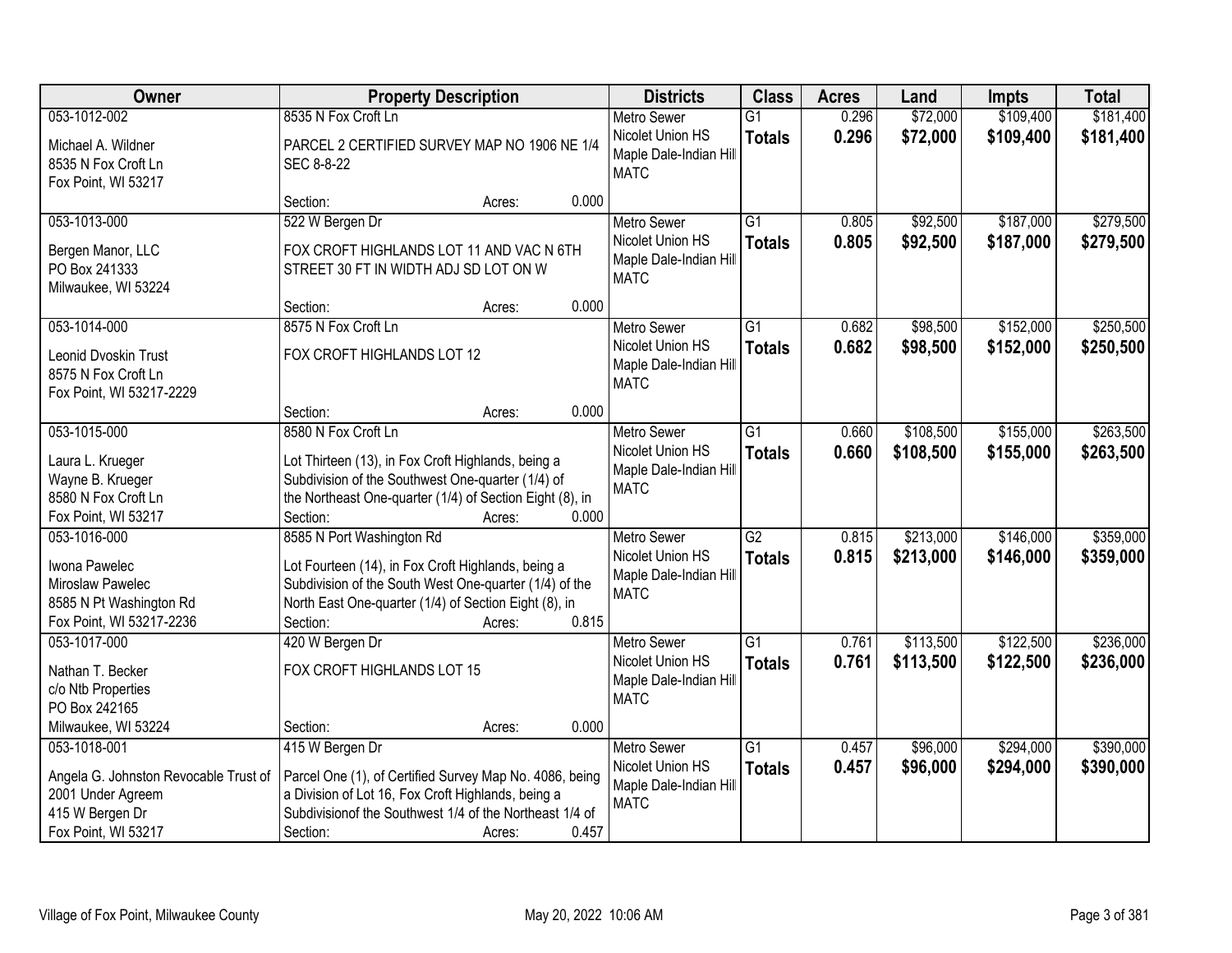| Owner                                                                                                  | <b>Property Description</b>                                                                                                         |        |       | <b>Districts</b>                                                                | <b>Class</b>                     | <b>Acres</b>   | Land                   | <b>Impts</b>           | <b>Total</b>           |
|--------------------------------------------------------------------------------------------------------|-------------------------------------------------------------------------------------------------------------------------------------|--------|-------|---------------------------------------------------------------------------------|----------------------------------|----------------|------------------------|------------------------|------------------------|
| 053-1018-002                                                                                           | 8525 N Port Washington Rd                                                                                                           |        |       | <b>Metro Sewer</b>                                                              | $\overline{G1}$                  | 0.207          | \$56,000               | \$148,500              | \$204,500              |
| Kevin Richter<br>Kasey Richter<br>8525 N Port Washington Rd                                            | CERTIFIED SURVEY MAP NO 4086 SW 1/4 OF NE 1/4<br><b>SEC 8 8 22 PARCEL 2</b>                                                         |        |       | Nicolet Union HS<br>Maple Dale-Indian Hill<br><b>MATC</b>                       | <b>Totals</b>                    | 0.207          | \$56,000               | \$148,500              | \$204,500              |
| Fox Point, WI 53217                                                                                    | Section:                                                                                                                            | Acres: | 0.000 |                                                                                 |                                  |                |                        |                        |                        |
| 053-1019-000<br>S.K Mehta<br>1800 N Prospect Ave Apt 8B<br>Milwaukee, WI 53202                         | 8519 N Port Washington Rd<br>FOX CROFT HIGHLANDS LOT 17                                                                             |        |       | <b>Metro Sewer</b><br>Nicolet Union HS<br>Maple Dale-Indian Hill<br><b>MATC</b> | $\overline{G1}$<br><b>Totals</b> | 0.581<br>0.581 | \$103,000<br>\$103,000 | \$123,700<br>\$123,700 | \$226,700<br>\$226,700 |
|                                                                                                        | Section:                                                                                                                            | Acres: | 0.000 |                                                                                 |                                  |                |                        |                        |                        |
| 053-1020-000<br><b>Mikhail Pavlov</b><br>Kamilla Karlova<br>8507 N Pt Washington Rd                    | 8507 N Port Washington Rd<br>FOX CROFT HIGHLANDS LOT 18                                                                             |        |       | <b>Metro Sewer</b><br>Nicolet Union HS<br>Maple Dale-Indian Hill<br><b>MATC</b> | $\overline{G1}$<br><b>Totals</b> | 0.581<br>0.581 | \$103,000<br>\$103,000 | \$148,500<br>\$148,500 | \$251,500<br>\$251,500 |
| Fox Point, WI 53217                                                                                    | Section:                                                                                                                            | Acres: | 0.000 |                                                                                 |                                  |                |                        |                        |                        |
| 053-1021-000<br>Patrick J. Connell<br>Michele C. Connell<br>8475 N Pt Washington Rd                    | 8475 N Port Washington Rd<br>FOX CROFT HIGHLANDS LOT 19 SCHOOL DIST 8                                                               |        |       | <b>Metro Sewer</b><br>Nicolet Union HS<br>Maple Dale-Indian Hill<br><b>MATC</b> | $\overline{G1}$<br><b>Totals</b> | 0.628<br>0.628 | \$106,000<br>\$106,000 | \$119,800<br>\$119,800 | \$225,800<br>\$225,800 |
| Fox Point, WI 53217-2232                                                                               | Section:                                                                                                                            | Acres: | 0.000 |                                                                                 |                                  |                |                        |                        |                        |
| 053-1022-000<br>Jeremy Burkham<br>8461 N Port Washington Rd<br>Fox Point, WI 53217                     | 8461 N Port Washington Rd<br>FOX CROFT HIGHLANDS LOT 20                                                                             |        |       | <b>Metro Sewer</b><br>Nicolet Union HS<br>Maple Dale-Indian Hill<br><b>MATC</b> | $\overline{G1}$<br><b>Totals</b> | 0.686<br>0.686 | \$109,500<br>\$109,500 | \$165,000<br>\$165,000 | \$274,500<br>\$274,500 |
|                                                                                                        | Section:                                                                                                                            | Acres: | 0.000 |                                                                                 |                                  |                |                        |                        |                        |
| 053-1023-000<br>Jeffrey S. Tredo<br>Michelle Tredo<br>8425 N Port Washington Rd<br>Fox Point, WI 53217 | 8425 N Port Washington Rd<br>FOX CROFT HIGHLANDS LOT 21<br>Full legal description: Lot 21 in Fox Croft Highlands, being<br>Section: | Acres: | 0.000 | Metro Sewer<br>Nicolet Union HS<br>Maple Dale-Indian Hill<br><b>MATC</b>        | $\overline{G1}$<br><b>Totals</b> | 0.686<br>0.686 | \$109,500<br>\$109,500 | \$174,000<br>\$174,000 | \$283,500<br>\$283,500 |
| 053-1024-000<br>Amy Jolene Fortemps<br>8440 N Fox Croft Ln<br>Fox Point, WI 53217-2224                 | 8440 N Fox Croft Ln<br>FOX CROFT HIGHLANDS LOT 22<br>Section:                                                                       | Acres: | 0.000 | <b>Metro Sewer</b><br>Nicolet Union HS<br>Maple Dale-Indian Hill<br><b>MATC</b> | $\overline{G1}$<br><b>Totals</b> | 0.737<br>0.737 | \$112,000<br>\$112,000 | \$103,500<br>\$103,500 | \$215,500<br>\$215,500 |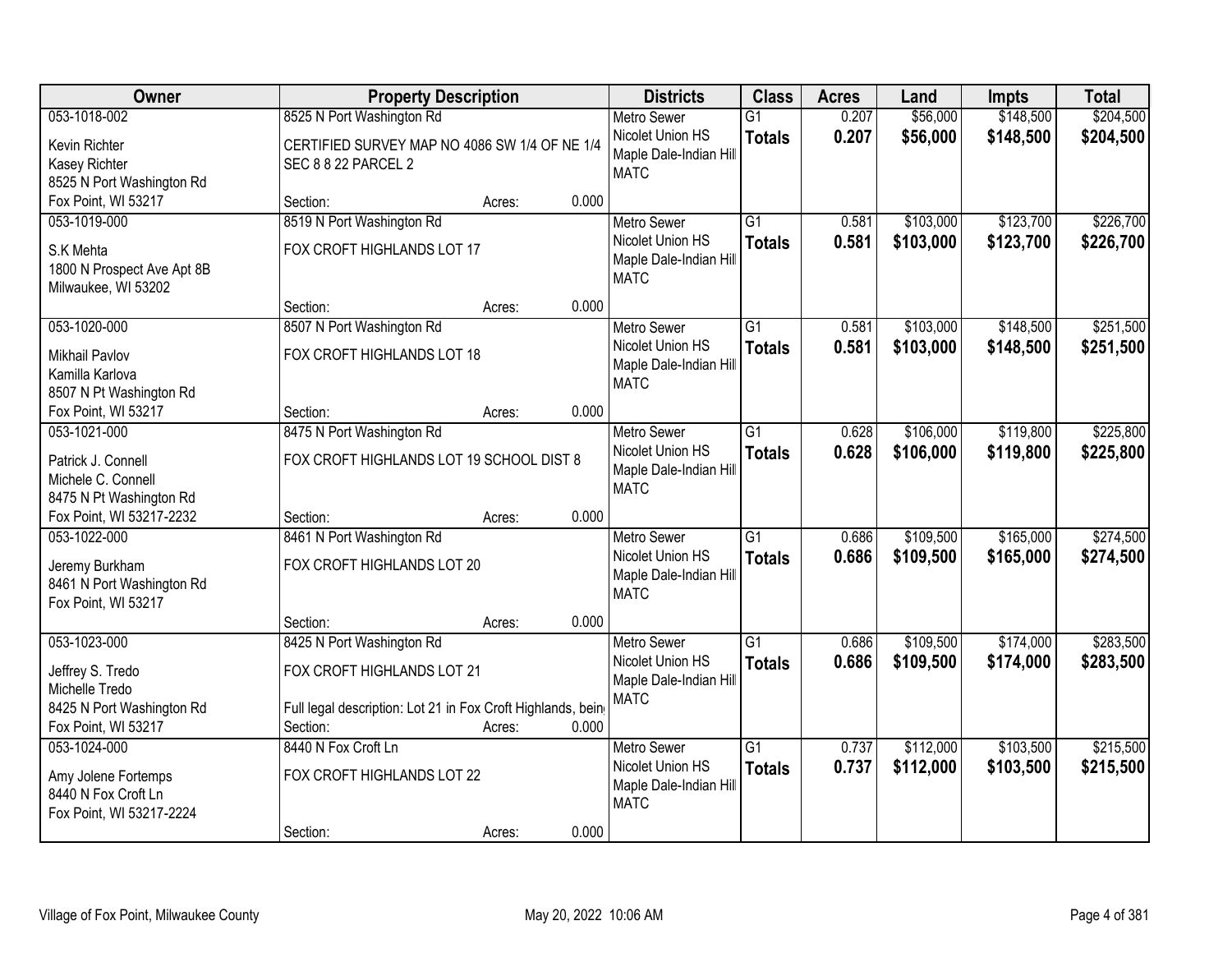| Owner                                     |                            | <b>Property Description</b> |       | <b>Districts</b>                      | <b>Class</b>    | <b>Acres</b> | Land      | <b>Impts</b> | <b>Total</b> |
|-------------------------------------------|----------------------------|-----------------------------|-------|---------------------------------------|-----------------|--------------|-----------|--------------|--------------|
| 053-1025-000                              | 8454 N Fox Croft Ln        |                             |       | <b>Metro Sewer</b>                    | $\overline{G1}$ | 0.632        | \$106,500 | \$157,100    | \$263,600    |
| Michael T. Pier                           | FOX CROFT HIGHLANDS LOT 23 |                             |       | Nicolet Union HS                      | <b>Totals</b>   | 0.632        | \$106,500 | \$157,100    | \$263,600    |
| Tina M. Pier                              |                            |                             |       | Maple Dale-Indian Hill                |                 |              |           |              |              |
| 8454 N Fox Croft Ln                       |                            |                             |       | <b>MATC</b>                           |                 |              |           |              |              |
| Fox Point, WI 53217-2224                  | Section:                   | Acres:                      | 0.000 |                                       |                 |              |           |              |              |
| 053-1026-000                              | 8466 N Fox Croft Ln        |                             |       | <b>Metro Sewer</b>                    | $\overline{G1}$ | 0.624        | \$106,000 | \$251,800    | \$357,800    |
| John Merline                              | FOX CROFT HIGHLANDS LOT 24 |                             |       | Nicolet Union HS                      | <b>Totals</b>   | 0.624        | \$106,000 | \$251,800    | \$357,800    |
| 8466 N Fox Croft Ln                       |                            |                             |       | Maple Dale-Indian Hill                |                 |              |           |              |              |
| Fox Point, WI 53217-2224                  |                            |                             |       | <b>MATC</b>                           |                 |              |           |              |              |
|                                           | Section:                   | Acres:                      | 0.000 |                                       |                 |              |           |              |              |
| 053-1027-000                              | 8500 N Fox Croft Ln        |                             |       | Metro Sewer                           | $\overline{G1}$ | 0.574        | \$102,500 | \$134,100    | \$236,600    |
| Faizan and Tamira Ahad                    | FOX CROFT HIGHLANDS LOT 25 |                             |       | Nicolet Union HS                      | <b>Totals</b>   | 0.574        | \$102,500 | \$134,100    | \$236,600    |
| 8500 N Fox Croft Ln                       |                            |                             |       | Maple Dale-Indian Hill                |                 |              |           |              |              |
| Fox Point, WI 53217                       |                            |                             |       | <b>MATC</b>                           |                 |              |           |              |              |
|                                           | Section:                   | Acres:                      | 0.000 |                                       |                 |              |           |              |              |
| 053-1028-000                              | 8518 N Fox Croft Ln        |                             |       | <b>Metro Sewer</b>                    | $\overline{G1}$ | 0.552        | \$101,500 | \$147,500    | \$249,000    |
|                                           |                            |                             |       | Nicolet Union HS                      | <b>Totals</b>   | 0.552        | \$101,500 | \$147,500    | \$249,000    |
| Indu R. Nayak                             | FOX CROFT HIGHLANDS LOT 26 |                             |       | Maple Dale-Indian Hill                |                 |              |           |              |              |
| 8518 N Foxcroft Ln<br>Fox Point, WI 53217 |                            |                             |       | <b>MATC</b>                           |                 |              |           |              |              |
|                                           | Section:                   | Acres:                      | 0.000 |                                       |                 |              |           |              |              |
| 053-1029-000                              | 8530 N Fox Croft Ln        |                             |       | <b>Metro Sewer</b>                    | $\overline{G1}$ | 0.622        | \$106,000 | \$205,300    | \$311,300    |
|                                           |                            |                             |       | Nicolet Union HS                      | <b>Totals</b>   | 0.622        | \$106,000 | \$205,300    | \$311,300    |
| Hany Elastal                              | FOX CROFT HIGHLANDS LOT 27 |                             |       | Maple Dale-Indian Hill                |                 |              |           |              |              |
| Amal Kablawi                              |                            |                             |       | <b>MATC</b>                           |                 |              |           |              |              |
| 8530 N Fox Croft Ln                       |                            |                             |       |                                       |                 |              |           |              |              |
| Fox Point, WI 53217                       | Section:                   | Acres:                      | 0.000 |                                       |                 |              |           |              |              |
| 053-1030-000                              | 300 W Bergen Dr            |                             |       | Metro Sewer                           | $\overline{G1}$ | 0.718        | \$111,000 | \$281,500    | \$392,500    |
| Leona S. Wasserman                        | FOX POINT HEIGHTS LOT 1    |                             |       | Nicolet Union HS                      | <b>Totals</b>   | 0.718        | \$111,000 | \$281,500    | \$392,500    |
| 300 W Bergen Dr                           |                            |                             |       | Maple Dale-Indian Hill<br><b>MATC</b> |                 |              |           |              |              |
| Fox Point, WI 53217-2309                  |                            |                             |       |                                       |                 |              |           |              |              |
|                                           | Section:                   | Acres:                      | 0.000 |                                       |                 |              |           |              |              |
| 053-1031-000                              | 330 W Bergen Dr            |                             |       | <b>Metro Sewer</b>                    | $\overline{G1}$ | 0.889        | \$107,500 | \$184,500    | \$292,000    |
| Saeed Karshenas                           | FOX POINT HEIGHTS LOT 2    |                             |       | Nicolet Union HS                      | <b>Totals</b>   | 0.889        | \$107,500 | \$184,500    | \$292,000    |
| Sotoudeh Karshenas                        |                            |                             |       | Maple Dale-Indian Hill                |                 |              |           |              |              |
| 330 W Bergen Dr                           |                            |                             |       | <b>MATC</b>                           |                 |              |           |              |              |
| Fox Point, WI 53217-2309                  | Section:                   | Acres:                      | 0.000 |                                       |                 |              |           |              |              |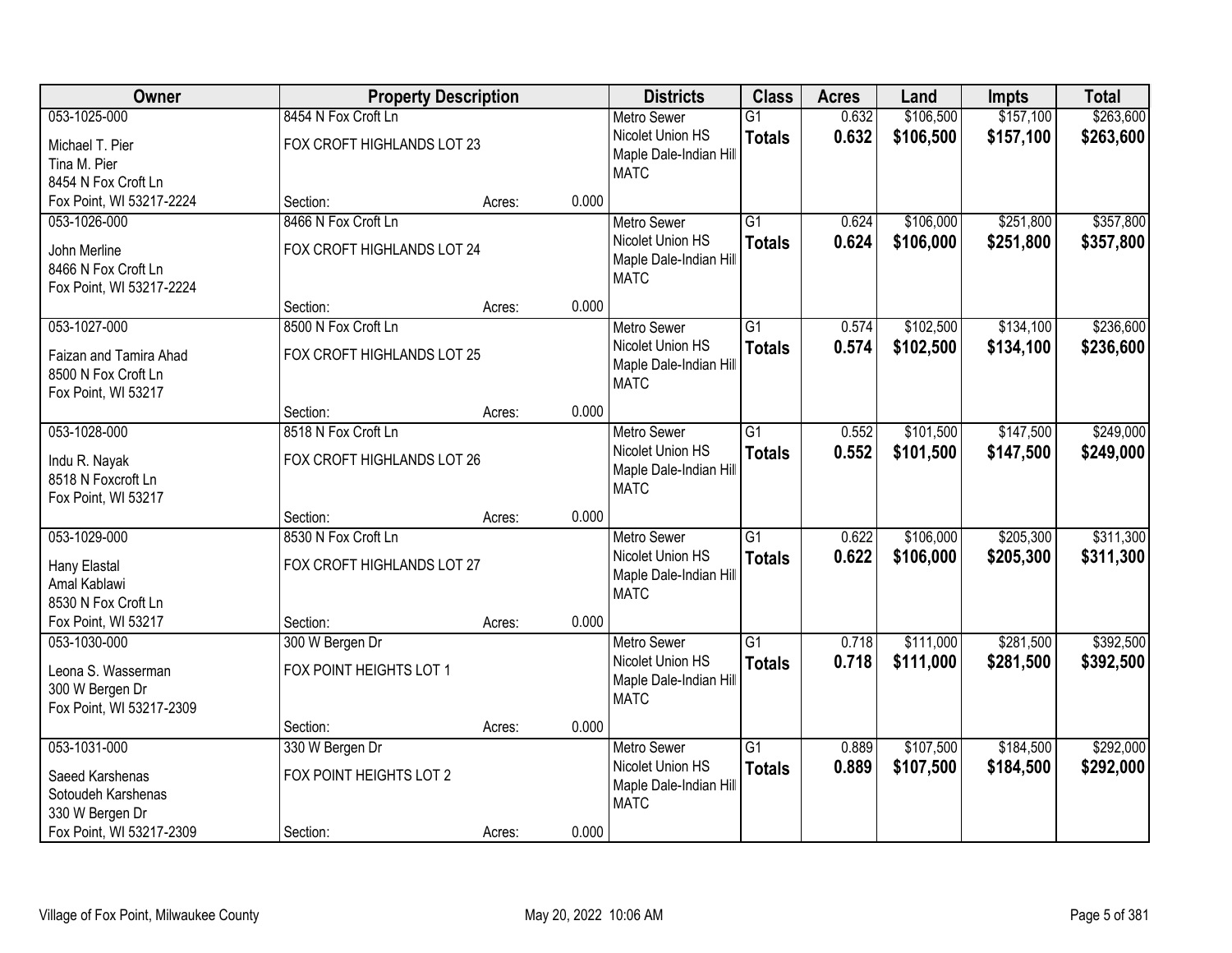| Owner                                                                                                       |                                                                                               | <b>Property Description</b> |                                                                                          |                                  | <b>Acres</b>   | Land                   | <b>Impts</b>           | <b>Total</b>           |
|-------------------------------------------------------------------------------------------------------------|-----------------------------------------------------------------------------------------------|-----------------------------|------------------------------------------------------------------------------------------|----------------------------------|----------------|------------------------|------------------------|------------------------|
| 053-1032-000                                                                                                | 8580 N Port Washington Rd                                                                     |                             | <b>Metro Sewer</b>                                                                       | $\overline{G1}$                  | 0.911          | \$120,500              | \$123,500              | \$244,000              |
| Elaine M. Sauer<br>8580 N Pt Washington Rd<br>Fox Point, WI 53217-2235                                      | FOX POINT HEIGHTS LOT 3                                                                       |                             | Nicolet Union HS<br>Maple Dale-Indian Hill<br><b>MATC</b>                                | <b>Totals</b>                    | 0.911          | \$120,500              | \$123,500              | \$244,000              |
|                                                                                                             | Section:                                                                                      | Acres:                      | 0.000                                                                                    |                                  |                |                        |                        |                        |
| 053-1033-001<br>Raymond Johnson<br>Yvonne Johnson<br>8560 N Pt Washington Rd                                | 8560 N Port Washington Rd<br>CERTIFIED SURVEY MAP NO. 3597 NE 1/4 SEC.<br>8-8-22 PARCEL 1     |                             | <b>Metro Sewer</b><br>Nicolet Union HS<br>Maple Dale-Indian Hill<br><b>MATC</b>          | $\overline{G1}$<br><b>Totals</b> | 0.377<br>0.377 | \$92,000<br>\$92,000   | \$161,500<br>\$161,500 | \$253,500<br>\$253,500 |
| Fox Point, WI 53217-2235                                                                                    | Section:                                                                                      | Acres:                      | 0.000                                                                                    |                                  |                |                        |                        |                        |
| 053-1033-002<br>John Diedrich<br>Racquel Diedrich<br>360 W Bergen Dr                                        | 360 W Bergen Dr<br>CERTIFIED SURVEY MAP NO. 3597 NE 1/4 SEC.<br>8-8-22 PARCEL 2               |                             | <b>Metro Sewer</b><br>Nicolet Union HS<br>Maple Dale-Indian Hill<br><b>MATC</b>          | G1<br><b>Totals</b>              | 0.468<br>0.468 | \$96,500<br>\$96,500   | \$131,500<br>\$131,500 | \$228,000<br>\$228,000 |
| Fox Point, WI 53217-2309                                                                                    | Section:                                                                                      | Acres:                      | 0.000                                                                                    |                                  |                |                        |                        |                        |
| 053-1034-000<br>William Fitzhugh Fox<br>363 W Bergen Dr<br>Fox Point, WI 53217-2310                         | 363 W Bergen Dr<br>FOX POINT HEIGHTS LOT 5 AND THAT PART OF<br>ADJOINING VACATED CAROL AVENUE |                             | <b>Metro Sewer</b><br>Nicolet Union HS<br>Maple Dale-Indian Hill<br><b>MATC</b>          | $\overline{G1}$<br><b>Totals</b> | 1.043<br>1.043 | \$127,500<br>\$127,500 | \$257,400<br>\$257,400 | \$384,900<br>\$384,900 |
|                                                                                                             | Section:                                                                                      | Acres:                      | 0.000                                                                                    |                                  |                |                        |                        |                        |
| 053-1035-000<br>Andrew J. Schroeder<br>331 W Bergen St<br>Fox Point, WI 53217                               | 331 W Bergen Dr<br>FOX POINT HEIGHTS LOT 6<br>Section:                                        | Acres:                      | <b>Metro Sewer</b><br>Nicolet Union HS<br>Maple Dale-Indian Hill<br><b>MATC</b><br>0.000 | $\overline{G1}$<br><b>Totals</b> | 0.732<br>0.732 | \$112,000<br>\$112,000 | \$305,000<br>\$305,000 | \$417,000<br>\$417,000 |
| 053-1036-000<br>Matthew H. Langewisch<br>Anita L. Manograran<br>301 W Bergen Dr<br>Fox Point, WI 53217-2310 | 301 W Bergen Dr<br>FOX POINT HEIGHTS LOT 7<br>Section:                                        | Acres:                      | <b>Metro Sewer</b><br>Nicolet Union HS<br>Maple Dale-Indian Hill<br><b>MATC</b><br>0.000 | $\overline{G1}$<br><b>Totals</b> | 0.861<br>0.861 | \$118,000<br>\$118,000 | \$153,500<br>\$153,500 | \$271,500<br>\$271,500 |
| 053-1037-000                                                                                                | 8400 N Port Washington Rd                                                                     |                             | <b>Metro Sewer</b>                                                                       | $\overline{G1}$                  | 0.404          | \$93,500               | \$197,000              | \$290,500              |
| Christopher J. Solon<br>Raquelle L. Solon<br>8400 N Port Washington Rd                                      | CERTIFIED SURVEY MAP #23 PARCEL #1                                                            |                             | Nicolet Union HS<br>Maple Dale-Indian Hill<br><b>MATC</b>                                | <b>Totals</b>                    | 0.404          | \$93,500               | \$197,000              | \$290,500              |
| Fox Point, WI 53217                                                                                         | Section:                                                                                      | Acres:                      | 0.000                                                                                    |                                  |                |                        |                        |                        |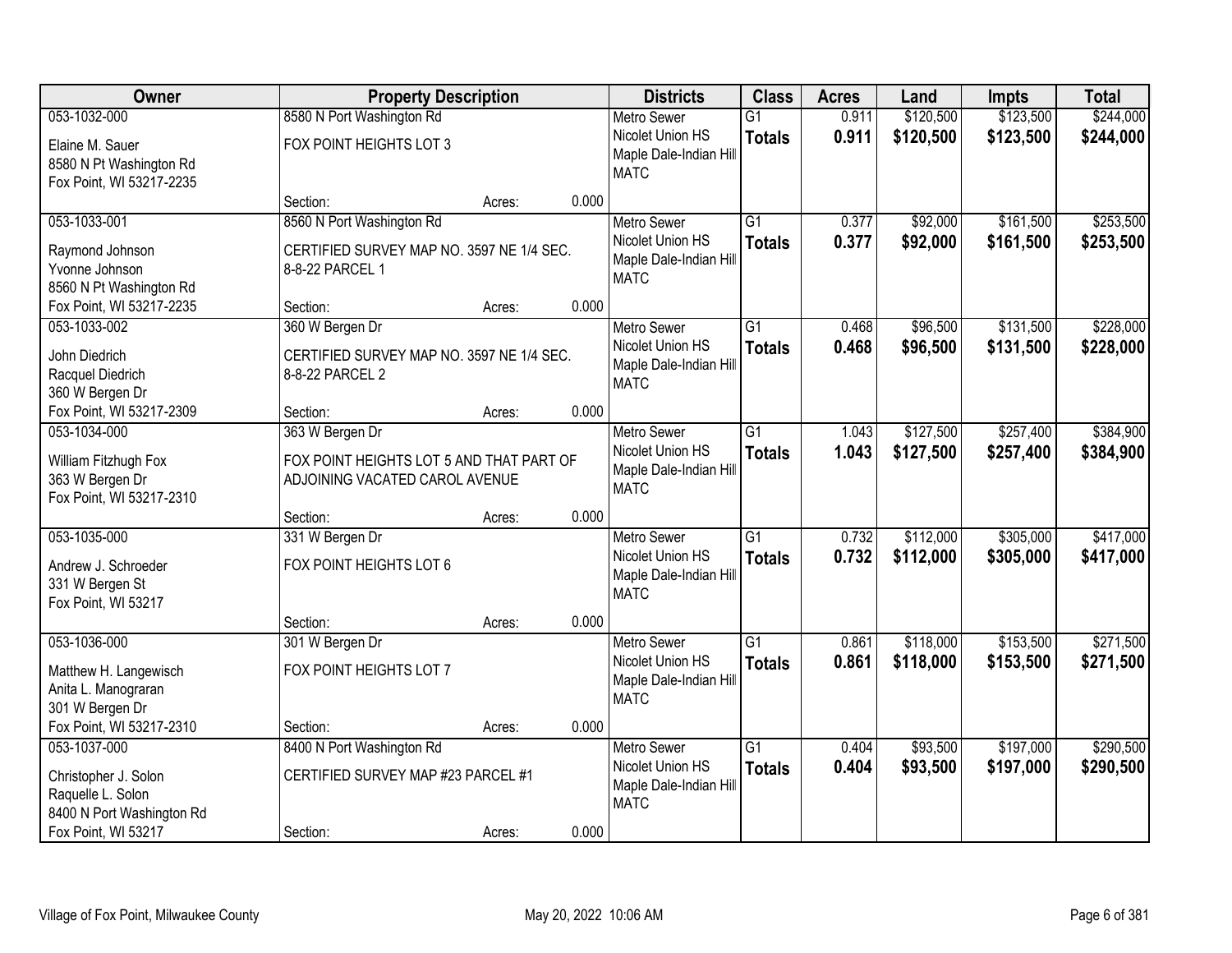| <b>Owner</b>                                                  | <b>Property Description</b>                   | <b>Districts</b> | <b>Class</b>                          | <b>Acres</b>    | Land  | <b>Impts</b> | <b>Total</b>    |           |
|---------------------------------------------------------------|-----------------------------------------------|------------------|---------------------------------------|-----------------|-------|--------------|-----------------|-----------|
| 053-1038-000                                                  | 360 W Dean Rd                                 |                  | <b>Metro Sewer</b>                    | $\overline{G1}$ | 0.404 | \$93,500     | \$214,500       | \$308,000 |
| Elena T. Tovillo                                              | CERTIFIED SURVEY MAP #23 PARCEL #2 & W 1/2 OF |                  | Nicolet Union HS                      | <b>Totals</b>   | 0.404 | \$93,500     | \$214,500       | \$308,000 |
| 360 W Dean Rd                                                 | VACATED 1/2 OF CAROL AVE                      |                  | Maple Dale-Indian Hill                |                 |       |              |                 |           |
| Fox Point, WI 53217                                           |                                               |                  | <b>MATC</b>                           |                 |       |              |                 |           |
|                                                               | Section:<br>Acres:                            | 0.000            |                                       |                 |       |              |                 |           |
| 053-1039-001                                                  | 8440 N Port Washington Rd                     |                  | <b>Metro Sewer</b>                    | $\overline{G1}$ | 0.374 | \$92,000     | \$175,000       | \$267,000 |
| Donneva Falson                                                | PARCEL 1 CERTIFIED SURVEY MAP NO 1966 NE 1/4  |                  | Nicolet Union HS                      | <b>Totals</b>   | 0.374 | \$92,000     | \$175,000       | \$267,000 |
| 8440 N Pt Washington Rd                                       | SEC 8-8-22                                    |                  | Maple Dale-Indian Hill                |                 |       |              |                 |           |
| Fox Point, WI 53217-2231                                      |                                               |                  | <b>MATC</b>                           |                 |       |              |                 |           |
|                                                               | Section:<br>Acres:                            | 0.000            |                                       |                 |       |              |                 |           |
| 053-1039-002                                                  | 8430 N Port Washington Rd                     |                  | <b>Metro Sewer</b>                    | G1              | 0.369 | \$91,500     | \$136,000       | \$227,500 |
| Glen F. Klinger                                               | PARCEL 2 CERTIFIED SURVEY MAP NO 1966 NE 1/4  |                  | Nicolet Union HS                      | <b>Totals</b>   | 0.369 | \$91,500     | \$136,000       | \$227,500 |
| Susan T. Klinger                                              | SEC 8-8-22                                    |                  | Maple Dale-Indian Hill                |                 |       |              |                 |           |
| 8430 N Pt Washington Rd                                       |                                               |                  | <b>MATC</b>                           |                 |       |              |                 |           |
| Fox Point, WI 53217-2231                                      | Section:<br>Acres:                            | 0.000            |                                       |                 |       |              |                 |           |
| 053-1040-001                                                  | 8450 N Port Washington Rd                     |                  | <b>Metro Sewer</b>                    | $\overline{G1}$ | 0.422 | \$94,500     | \$0             | \$94,500  |
|                                                               |                                               |                  | Nicolet Union HS                      | <b>Totals</b>   | 0.422 | \$94,500     | \$0             | \$94,500  |
| Albrecht Joint Revocable Trust<br>Attn: James & Jeri Albrecht | CERTIFIED SURVEY MAP NO 8044 NE 8/8/22 LOT 1  |                  | Maple Dale-Indian Hill                |                 |       |              |                 |           |
| 8450 N Port Washington Rd                                     |                                               |                  | <b>MATC</b>                           |                 |       |              |                 |           |
| Fox Point, WI 53217                                           | Section:<br>Acres:                            | 0.000            |                                       |                 |       |              |                 |           |
| 053-1040-002                                                  | 8450 N Port Washington Rd                     |                  | <b>Metro Sewer</b>                    | $\overline{G1}$ | 0.493 | \$97,500     | \$195,000       | \$292,500 |
|                                                               |                                               |                  | Nicolet Union HS                      | <b>Totals</b>   | 0.493 | \$97,500     | \$195,000       | \$292,500 |
| Albrecht Joint Revocable Trust                                | CERTIFIED SURVEY MAP NO 8044 NE 8/8/22 LOT 2  |                  | Maple Dale-Indian Hill                |                 |       |              |                 |           |
| Attn: James & Jeri Albrecht                                   |                                               |                  | <b>MATC</b>                           |                 |       |              |                 |           |
| 8450 N Port Washington Rd<br>Fox Point, WI 53217              | Section:                                      | 0.000            |                                       |                 |       |              |                 |           |
| 053-1041-000                                                  | Acres:<br>Port Washington Rd                  |                  | <b>Metro Sewer</b>                    | $\overline{G2}$ | 0.657 | \$77,000     | $\overline{50}$ | \$77,000  |
|                                                               |                                               |                  | Nicolet Union HS                      | <b>Totals</b>   | 0.657 | \$77,000     | \$0             | \$77,000  |
| Clear Channel Outdoor LLC                                     | FOX POINT HEIGHTS LOT 15 AND W. 1/2 OF        |                  | Maple Dale-Indian Hill                |                 |       |              |                 |           |
| 4830 North Loop 1604 W                                        | VACATED CAROL AVE. ADJOINING SD. LOT ON THE   |                  | <b>MATC</b>                           |                 |       |              |                 |           |
| Suite 111                                                     | EAST & EXC PT CONVEYED FOR RD.                |                  |                                       |                 |       |              |                 |           |
| San Antonio, TX 78249                                         | Section:<br>Acres:                            | 0.657            |                                       |                 |       |              |                 |           |
| 053-1042-000                                                  | 8585 N Regent Rd                              |                  | <b>Metro Sewer</b>                    | $\overline{G1}$ | 0.393 | \$93,000     | \$151,000       | \$244,000 |
| Mohammed F. Hamdan                                            | LOT ONE (1) IN BLOCK ONE (1) IN FOX POINT     |                  | Nicolet Union HS                      | <b>Totals</b>   | 0.393 | \$93,000     | \$151,000       | \$244,000 |
| 4810 N Santa Monica Blvd                                      | SUBURBAN ACRES, BEING A SUBDIVISION OF A      |                  | Maple Dale-Indian Hill<br><b>MATC</b> |                 |       |              |                 |           |
| Fox Point, WI 53217                                           | PART OF THE NORTHEAST ONE-QUARTER (1/4) OF    |                  |                                       |                 |       |              |                 |           |
|                                                               | Section:<br>Acres:                            | 0.393            |                                       |                 |       |              |                 |           |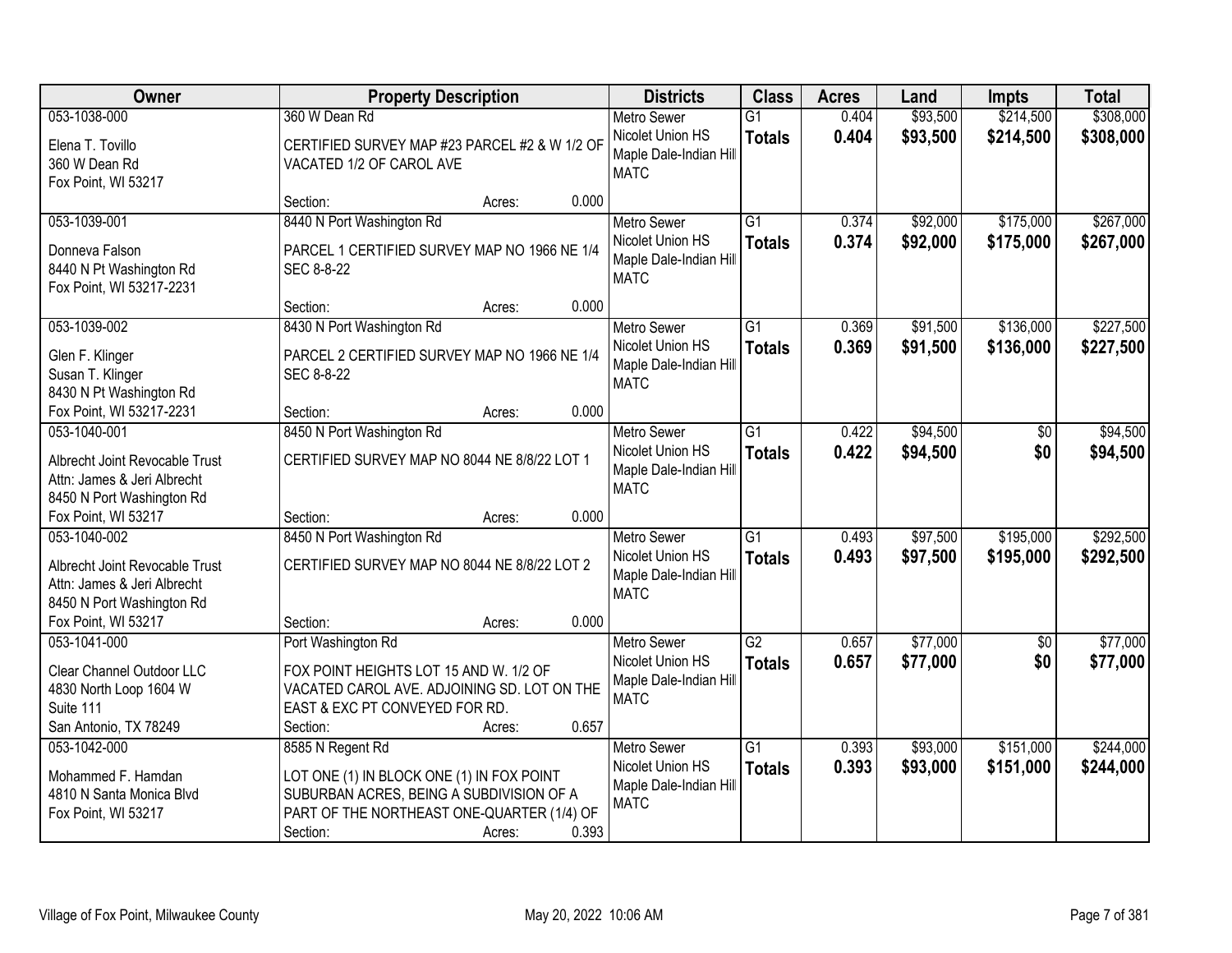| Owner                                                                                        |                                                                                                                                  | <b>Property Description</b> |       |                                                                                 | <b>Class</b>                     | <b>Acres</b>   | Land                   | <b>Impts</b>           | <b>Total</b>           |
|----------------------------------------------------------------------------------------------|----------------------------------------------------------------------------------------------------------------------------------|-----------------------------|-------|---------------------------------------------------------------------------------|----------------------------------|----------------|------------------------|------------------------|------------------------|
| 053-1043-000                                                                                 | 8571 N Regent Rd                                                                                                                 |                             |       | <b>Metro Sewer</b>                                                              | $\overline{G1}$                  | 0.393          | \$93,000               | \$170,500              | \$263,500              |
| Donald T. Osborne<br>8571 N Regent Rd<br>Fox Point, WI 53217                                 | FOX POINT SUBURBAN ACRES LOT 2 BLK. 1                                                                                            |                             |       | Nicolet Union HS<br>Maple Dale-Indian Hill<br><b>MATC</b>                       | <b>Totals</b>                    | 0.393          | \$93,000               | \$170,500              | \$263,500              |
|                                                                                              | Section:                                                                                                                         | Acres:                      | 0.000 |                                                                                 |                                  |                |                        |                        |                        |
| 053-1044-000                                                                                 | 8557 N Regent Rd                                                                                                                 |                             |       | <b>Metro Sewer</b>                                                              | $\overline{G1}$                  | 0.393          | \$93,000               | \$224,100              | \$317,100              |
| Mark R. Pilling<br>Stefanie L. Pilling<br>8557 N Regent Rd                                   | FOX POINT SUBURBAN ACRES LOT 3 BLK. 1                                                                                            |                             |       | Nicolet Union HS<br>Maple Dale-Indian Hill<br><b>MATC</b>                       | <b>Totals</b>                    | 0.393          | \$93,000               | \$224,100              | \$317,100              |
| Fox Point, WI 53217-2360                                                                     | Section:                                                                                                                         | Acres:                      | 0.000 |                                                                                 |                                  |                |                        |                        |                        |
| 053-1045-000                                                                                 | 8545 N Regent Rd                                                                                                                 |                             |       | <b>Metro Sewer</b>                                                              | G1                               | 0.393          | \$93,000               | \$192,400              | \$285,400              |
| Joseph Lieungh<br>Cristal B. Lieungh<br>8545 N Regent Rd                                     | FOX POINT SUBURBAN ACRES LOT 4 BLK. 1                                                                                            |                             |       | Nicolet Union HS<br>Maple Dale-Indian Hill<br><b>MATC</b>                       | <b>Totals</b>                    | 0.393          | \$93,000               | \$192,400              | \$285,400              |
| Fox Point, WI 53217                                                                          | Section:                                                                                                                         | Acres:                      | 0.000 |                                                                                 |                                  |                |                        |                        |                        |
| 053-1046-000                                                                                 | 8531 N Regent Rd                                                                                                                 |                             |       | <b>Metro Sewer</b>                                                              | G1                               | 0.393          | \$93,000               | \$139,400              | \$232,400              |
| Noah S. Rickun<br>Marina Rickun<br>8531 N Regent Rd                                          | FOX POINT SUBURBAN ACRES LOT 5 BLK. 1                                                                                            |                             |       | Nicolet Union HS<br>Maple Dale-Indian Hill<br><b>MATC</b>                       | <b>Totals</b>                    | 0.393          | \$93,000               | \$139,400              | \$232,400              |
| Fox Point, WI 53217-2360                                                                     | Section:                                                                                                                         | Acres:                      | 0.000 |                                                                                 |                                  |                |                        |                        |                        |
| 053-1047-000<br>Tammi M. Savic<br>8517 N Regent Rd<br>Fox Point, WI 53217                    | 8517 N Regent Rd<br>FOX POINT SUBURBAN ACRES LOT 6 BLK. 1<br>Full legal description: Lot 6, in Block 1, in Fox Point<br>Section: | Acres:                      | 0.000 | <b>Metro Sewer</b><br>Nicolet Union HS<br>Maple Dale-Indian Hill<br><b>MATC</b> | $\overline{G1}$<br><b>Totals</b> | 0.393<br>0.393 | \$93,000<br>\$93,000   | \$221,500<br>\$221,500 | \$314,500<br>\$314,500 |
| 053-1048-000                                                                                 | 8503 N Regent Rd                                                                                                                 |                             |       | Metro Sewer                                                                     | $\overline{G1}$                  | 0.411          | \$94,000               | \$192,600              | \$286,600              |
| David P. Kevil<br>Sharon C. Kevil<br>8503 N Regent Rd                                        | FOX POINT SUBURBAN ACRES LOT 7 BLK. 1                                                                                            |                             |       | Nicolet Union HS<br>Maple Dale-Indian Hill<br><b>MATC</b>                       | <b>Totals</b>                    | 0.411          | \$94,000               | \$192,600              | \$286,600              |
| Fox Point, WI 53217-2360                                                                     | Section:                                                                                                                         | Acres:                      | 0.000 |                                                                                 |                                  |                |                        |                        |                        |
| 053-1049-000<br>Hershel Raff<br>Judy K. Raff<br>8500 N Seneca Rd<br>Fox Point, WI 53217-2328 | 8500 N Seneca Rd<br>FOX POINT SUBURBAN ACRES LOT 8 BLK. 1<br>Section:                                                            |                             | 0.000 | <b>Metro Sewer</b><br>Nicolet Union HS<br>Maple Dale-Indian Hill<br><b>MATC</b> | $\overline{G1}$<br><b>Totals</b> | 0.544<br>0.544 | \$101,000<br>\$101,000 | \$223,000<br>\$223,000 | \$324,000<br>\$324,000 |
|                                                                                              |                                                                                                                                  | Acres:                      |       |                                                                                 |                                  |                |                        |                        |                        |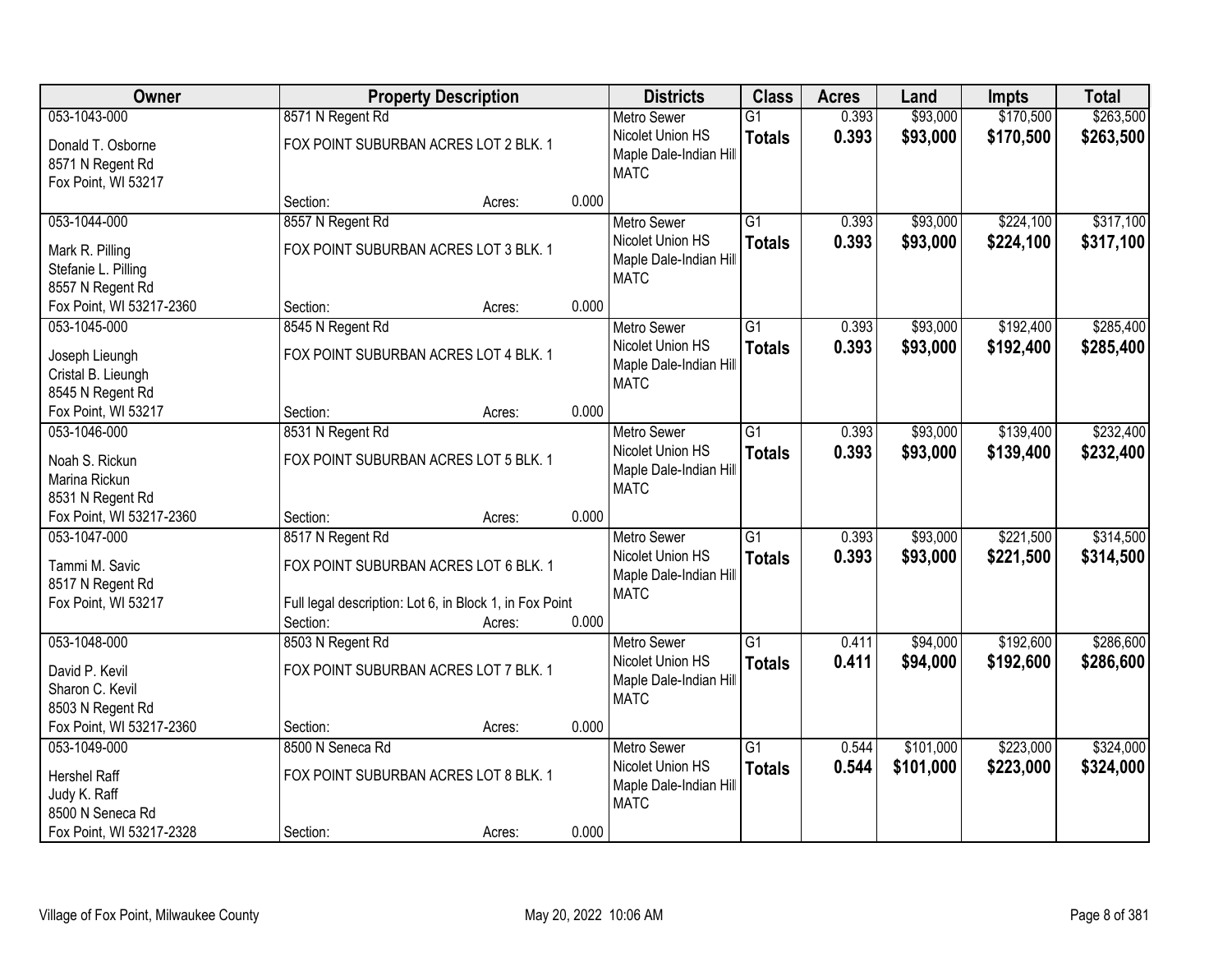| Owner                              |                                        | <b>Property Description</b> |       | <b>Districts</b>                      | <b>Class</b>    | <b>Acres</b> | Land      | <b>Impts</b> | <b>Total</b> |
|------------------------------------|----------------------------------------|-----------------------------|-------|---------------------------------------|-----------------|--------------|-----------|--------------|--------------|
| 053-1050-000                       | 8520 N Seneca Rd                       |                             |       | <b>Metro Sewer</b>                    | $\overline{G1}$ | 0.537        | \$100,500 | \$217,500    | \$318,000    |
| Robb A. Marcus                     | FOX POINT SUBURBAN ACRES LOT 9 BLK. 1  |                             |       | Nicolet Union HS                      | <b>Totals</b>   | 0.537        | \$100,500 | \$217,500    | \$318,000    |
| Jodi L. Marcus                     |                                        |                             |       | Maple Dale-Indian Hill                |                 |              |           |              |              |
| 8520 N Seneca Rd                   |                                        |                             |       | <b>MATC</b>                           |                 |              |           |              |              |
| Fox Point, WI 53217-2328           | Section:                               | Acres:                      | 0.000 |                                       |                 |              |           |              |              |
| 053-1051-000                       | 8540 N Seneca Rd                       |                             |       | <b>Metro Sewer</b>                    | $\overline{G1}$ | 0.538        | \$100,500 | \$178,000    | \$278,500    |
|                                    |                                        |                             |       | Nicolet Union HS                      | <b>Totals</b>   | 0.538        | \$100,500 | \$178,000    | \$278,500    |
| Lindsey Canonie Grady Living Trust | FOX POINT SUBURBAN ACRES LOT 10 BLK. 1 |                             |       | Maple Dale-Indian Hill                |                 |              |           |              |              |
| UAD 2-25-19<br>8540 N Seneca Rd    |                                        |                             |       | <b>MATC</b>                           |                 |              |           |              |              |
| Fox Point, WI 53217                | Section:                               | Acres:                      | 0.000 |                                       |                 |              |           |              |              |
| 053-1052-000                       | 8560 N Seneca Rd                       |                             |       | <b>Metro Sewer</b>                    | $\overline{G1}$ | 0.558        | \$101,500 | \$202,000    | \$303,500    |
|                                    |                                        |                             |       | Nicolet Union HS                      | <b>Totals</b>   | 0.558        | \$101,500 | \$202,000    | \$303,500    |
| Debora A. O'Donnell                | FOX POINT SUBURBAN ACRES LOT 11 BLK. 1 |                             |       | Maple Dale-Indian Hill                |                 |              |           |              |              |
| 8560 N Seneca Rd                   |                                        |                             |       | <b>MATC</b>                           |                 |              |           |              |              |
| Fox Point, WI 53217-2328           |                                        |                             |       |                                       |                 |              |           |              |              |
|                                    | Section:                               | Acres:                      | 0.000 |                                       |                 |              |           |              |              |
| 053-1053-000                       | 8580 N Seneca Rd                       |                             |       | <b>Metro Sewer</b>                    | $\overline{G1}$ | 0.556        | \$101,500 | \$304,500    | \$406,000    |
| Eric L. Strande                    | FOX POINT SUBURBAN ACRES LOT 12 BLK. 1 |                             |       | Nicolet Union HS                      | <b>Totals</b>   | 0.556        | \$101,500 | \$304,500    | \$406,000    |
| Fabiola R. Strande                 |                                        |                             |       | Maple Dale-Indian Hill                |                 |              |           |              |              |
| 8580 N Seneca Rd                   |                                        |                             |       | <b>MATC</b>                           |                 |              |           |              |              |
| Fox Point, WI 53217-2328           | Section:                               | Acres:                      | 0.000 |                                       |                 |              |           |              |              |
| 053-1054-000                       | 8600 N Seneca Rd                       |                             |       | <b>Metro Sewer</b>                    | $\overline{G1}$ | 0.557        | \$101,500 | \$210,000    | \$311,500    |
| Molly Rose Residence Trust         | FOX POINT SUBURBAN ACRES LOT 13 BLK. 1 |                             |       | Nicolet Union HS                      | <b>Totals</b>   | 0.557        | \$101,500 | \$210,000    | \$311,500    |
| Attn: Molly R Rittberg             |                                        |                             |       | Maple Dale-Indian Hill                |                 |              |           |              |              |
| 8600 N Seneca Rd                   |                                        |                             |       | <b>MATC</b>                           |                 |              |           |              |              |
| Fox Point, WI 53217-2330           | Section:                               | Acres:                      | 0.000 |                                       |                 |              |           |              |              |
| 053-1055-000                       | 8616 N Seneca Rd                       |                             |       | Metro Sewer                           | $\overline{G1}$ | 0.640        | \$107,000 | \$217,100    | \$324,100    |
|                                    |                                        |                             |       | Nicolet Union HS                      | <b>Totals</b>   | 0.640        | \$107,000 | \$217,100    | \$324,100    |
| Melanie N. Cannon                  | FOX POINT SUBURBAN ACRES LOT 14 BLK. 1 |                             |       | Maple Dale-Indian Hill                |                 |              |           |              |              |
| 8616 N Seneca Rd                   |                                        |                             |       | <b>MATC</b>                           |                 |              |           |              |              |
| Fox Point, WI 53217                |                                        |                             |       |                                       |                 |              |           |              |              |
|                                    | Section:                               | Acres:                      | 0.000 |                                       |                 |              |           |              |              |
| 053-1056-000                       | 8632 N Seneca Rd                       |                             |       | <b>Metro Sewer</b>                    | $\overline{G1}$ | 0.572        | \$102,500 | \$280,000    | \$382,500    |
| Zachary Richard                    | FOX POINT SUBURBAN ACRES LOT 15 BLK. 1 |                             |       | Nicolet Union HS                      | <b>Totals</b>   | 0.572        | \$102,500 | \$280,000    | \$382,500    |
| Leslie Richard                     |                                        |                             |       | Maple Dale-Indian Hill<br><b>MATC</b> |                 |              |           |              |              |
| 8632 N Seneca Rd                   |                                        |                             |       |                                       |                 |              |           |              |              |
| Fox Point, WI 53217                | Section:                               | Acres:                      | 0.000 |                                       |                 |              |           |              |              |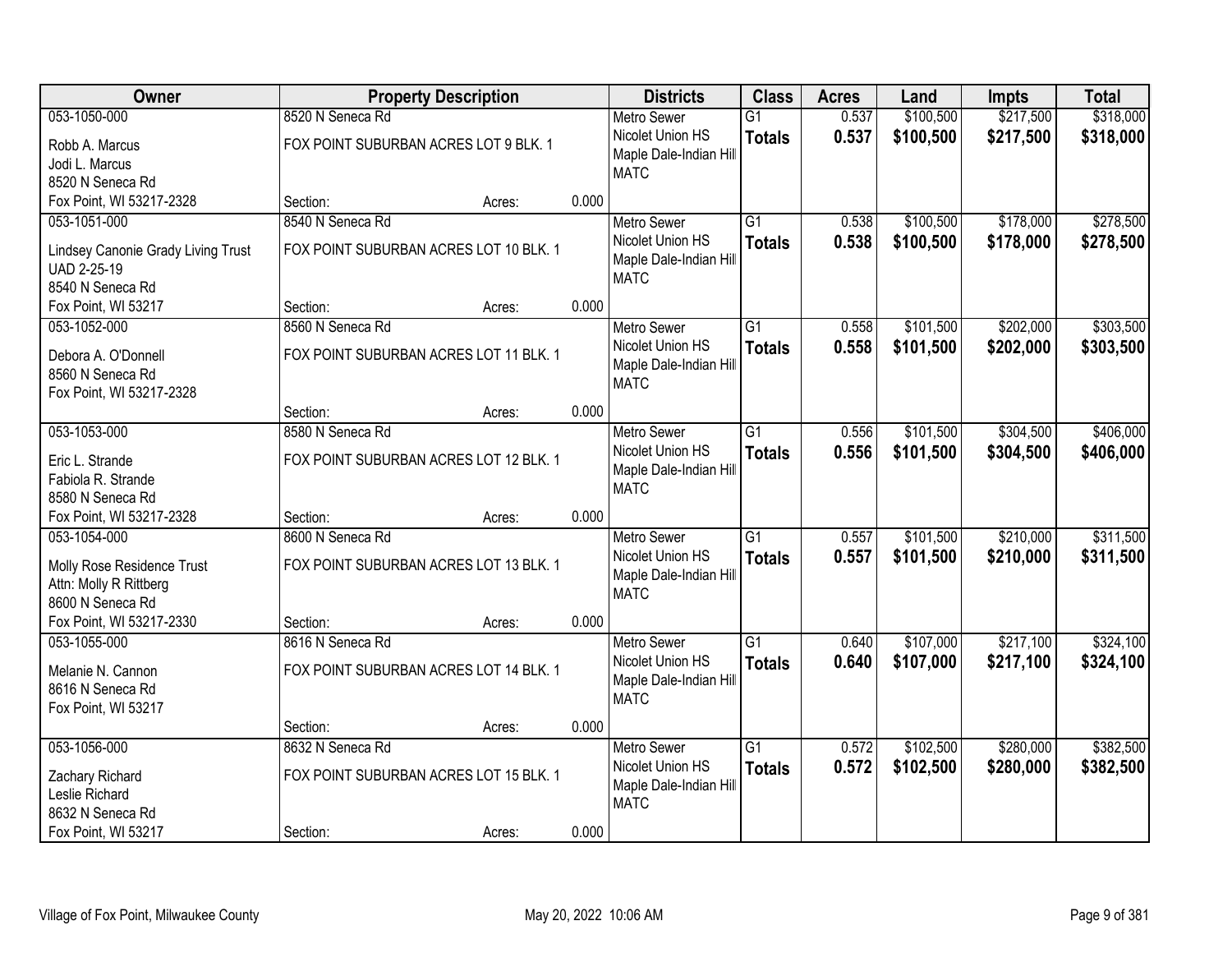| Owner                                                                            | <b>Property Description</b>                            |        |       | <b>Districts</b>                       | <b>Class</b>    | <b>Acres</b> | Land      | <b>Impts</b> | <b>Total</b> |
|----------------------------------------------------------------------------------|--------------------------------------------------------|--------|-------|----------------------------------------|-----------------|--------------|-----------|--------------|--------------|
| 053-1057-000                                                                     | 8650 N Seneca Rd                                       |        |       | <b>Metro Sewer</b>                     | $\overline{G1}$ | 0.582        | \$103,500 | \$252,500    | \$356,000    |
| Trustees, or Their Successors in Interes                                         | FOX POINT SUBURBAN ACRES LOT 16 BLK. 1                 |        |       | Nicolet Union HS                       | <b>Totals</b>   | 0.582        | \$103,500 | \$252,500    | \$356,000    |
| of the Glenn                                                                     |                                                        |        |       | Maple Dale-Indian Hill                 |                 |              |           |              |              |
| 8650 N Seneca Rd                                                                 |                                                        |        |       | <b>MATC</b>                            |                 |              |           |              |              |
| Fox Point, WI 53217                                                              | Section:                                               | Acres: | 0.000 |                                        |                 |              |           |              |              |
| 053-1058-000                                                                     | 8668 N Seneca Rd                                       |        |       | <b>Metro Sewer</b>                     | $\overline{G1}$ | 0.613        | \$105,500 | \$221,000    | \$326,500    |
| Eric D. Dufek                                                                    | FOX POINT SUBURBAN ACRES LOT 17 BLK. 1                 |        |       | Nicolet Union HS                       | <b>Totals</b>   | 0.613        | \$105,500 | \$221,000    | \$326,500    |
| Kristin R. Dufek                                                                 | <b>SCHOOL DIST. 8</b>                                  |        |       | Maple Dale-Indian Hill                 |                 |              |           |              |              |
| 8668 N Seneca Rd                                                                 |                                                        |        |       | <b>MATC</b>                            |                 |              |           |              |              |
| Fox Point, WI 53217-2330                                                         | Section:                                               | Acres: | 0.000 |                                        |                 |              |           |              |              |
| 053-1059-000                                                                     | 8684 N Seneca Rd                                       |        |       | <b>Metro Sewer</b>                     | $\overline{G1}$ | 0.644        | \$107,500 | \$153,500    | \$261,000    |
|                                                                                  |                                                        |        |       | Nicolet Union HS                       | <b>Totals</b>   | 0.644        | \$107,500 | \$153,500    | \$261,000    |
| Software Expressions Inc                                                         | FOX POINT SUBURBAN ACRES LOT 18 BLK. 1                 |        |       | Maple Dale-Indian Hill                 |                 |              |           |              |              |
| 8808 W Burleigh St                                                               |                                                        |        |       | <b>MATC</b>                            |                 |              |           |              |              |
| Milwaukee, WI 53222                                                              |                                                        |        |       |                                        |                 |              |           |              |              |
| 053-1060-000                                                                     | Section:<br>8696 N Seneca Ct                           | Acres: | 0.000 |                                        | $\overline{G1}$ |              | \$104,000 | \$150,100    | \$254,100    |
|                                                                                  |                                                        |        |       | <b>Metro Sewer</b><br>Nicolet Union HS |                 | 0.595        |           |              |              |
| Anthony J. Fahres                                                                | FOX POINT SUBURBAN ACRES LOT 19 BLK. 1                 |        |       | Maple Dale-Indian Hill                 | <b>Totals</b>   | 0.595        | \$104,000 | \$150,100    | \$254,100    |
| Shayna R. Fahres                                                                 | <b>SCHOOL DIST 8</b>                                   |        |       | <b>MATC</b>                            |                 |              |           |              |              |
| 8696 N Seneca Ct                                                                 |                                                        |        |       |                                        |                 |              |           |              |              |
| Fox Point, WI 53217                                                              | Section:                                               | Acres: | 0.000 |                                        |                 |              |           |              |              |
| 053-1061-000                                                                     | 8710 N Seneca Ct                                       |        |       | <b>Metro Sewer</b>                     | $\overline{G1}$ | 0.744        | \$112,500 | \$293,200    | \$405,700    |
| Clifford S. Eagleton                                                             | FOX POINT SUBURBAN ACRES LOT 20 BLK. 1                 |        |       | Nicolet Union HS                       | <b>Totals</b>   | 0.744        | \$112,500 | \$293,200    | \$405,700    |
| Coll Eagleton                                                                    |                                                        |        |       | Maple Dale-Indian Hill                 |                 |              |           |              |              |
| 8710 Seneca Ct                                                                   | Full legal description: Lot 20 in Block 1 in Fox Point |        |       | <b>MATC</b>                            |                 |              |           |              |              |
| Fox Point, WI 53217                                                              | Section:                                               | Acres: | 0.000 |                                        |                 |              |           |              |              |
| 053-1062-000                                                                     | 8730 N Seneca Ct                                       |        |       | Metro Sewer                            | $\overline{G1}$ | 0.561        | \$102,000 | \$183,900    | \$285,900    |
| David M & Lori J Turim Rev Living Trust   FOX POINT SUBURBAN ACRES LOT 21 BLK. 1 |                                                        |        |       | Nicolet Union HS                       | <b>Totals</b>   | 0.561        | \$102,000 | \$183,900    | \$285,900    |
| 8730 N Seneca Ct                                                                 |                                                        |        |       | Maple Dale-Indian Hill                 |                 |              |           |              |              |
| Fox Point, WI 53217-2326                                                         |                                                        |        |       | <b>MATC</b>                            |                 |              |           |              |              |
|                                                                                  | Section:                                               | Acres: | 0.000 |                                        |                 |              |           |              |              |
| 053-1063-000                                                                     | 8740 N Seneca Rd                                       |        |       | <b>Metro Sewer</b>                     | $\overline{G1}$ | 0.564        | \$102,000 | \$182,500    | \$284,500    |
|                                                                                  |                                                        |        |       | Nicolet Union HS                       | <b>Totals</b>   | 0.564        | \$102,000 | \$182,500    | \$284,500    |
| <b>Berweiler Trust</b>                                                           | FOX POINT SUBURBAN ACRES LOT 22 BLK. 1                 |        |       | Maple Dale-Indian Hill                 |                 |              |           |              |              |
| Attn: Gustav W & Rose H Berweiler                                                |                                                        |        |       | <b>MATC</b>                            |                 |              |           |              |              |
| 8740 N Seneca Rd                                                                 |                                                        |        |       |                                        |                 |              |           |              |              |
| Fox Point, WI 53217-2332                                                         | Section:                                               | Acres: | 0.000 |                                        |                 |              |           |              |              |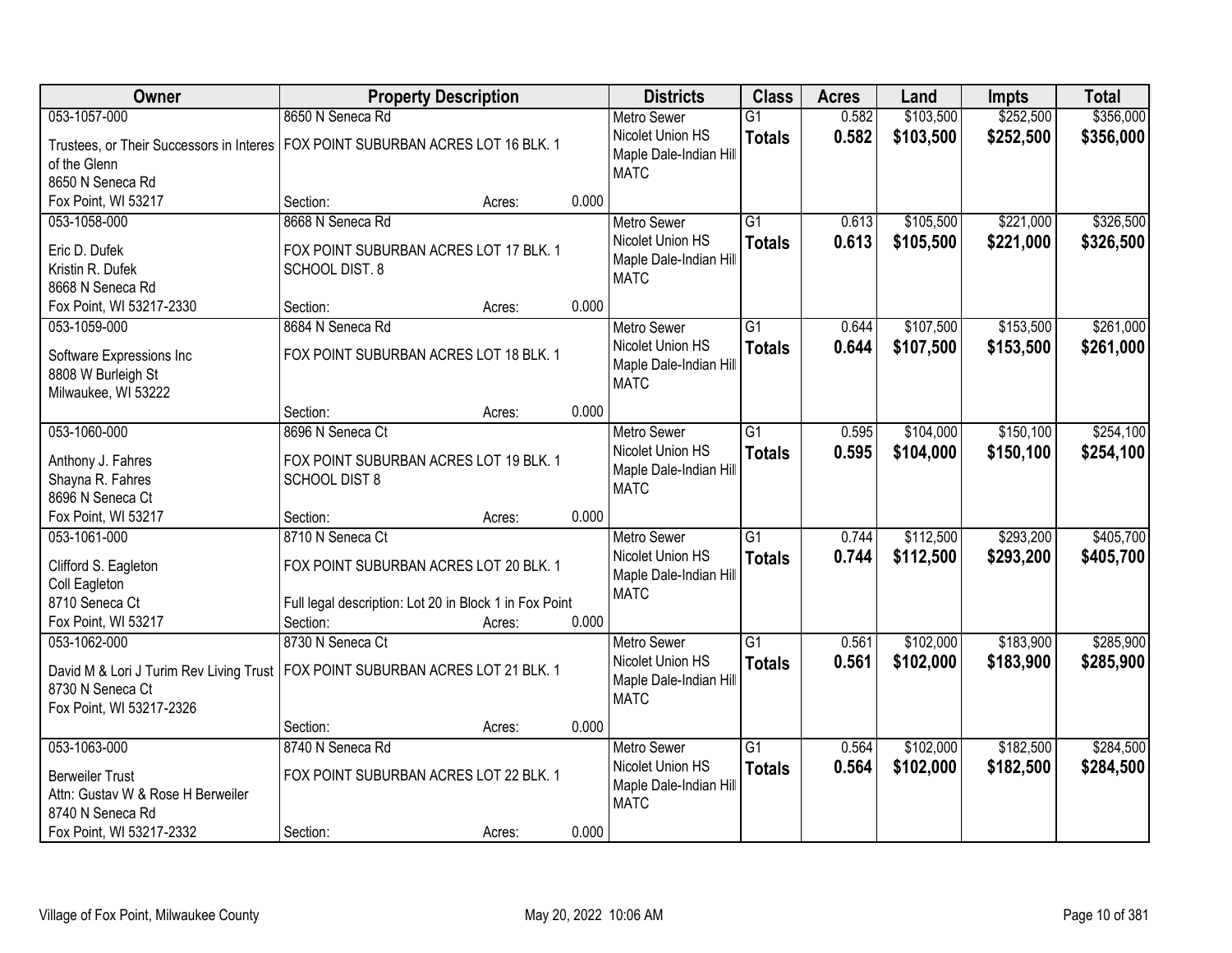| <b>Owner</b>              | <b>Property Description</b>                              |        |       | <b>Districts</b>       | <b>Class</b>    | <b>Acres</b> | Land     | <b>Impts</b> | <b>Total</b> |
|---------------------------|----------------------------------------------------------|--------|-------|------------------------|-----------------|--------------|----------|--------------|--------------|
| 053-1064-000              | 8715 N Regent Rd                                         |        |       | <b>Metro Sewer</b>     | $\overline{G1}$ | 0.402        | \$93,500 | \$178,500    | \$272,000    |
| James Connolly            | FOX POINT SUBURBAN ACRES LOT 23 BLK. 1                   |        |       | Nicolet Union HS       | <b>Totals</b>   | 0.402        | \$93,500 | \$178,500    | \$272,000    |
| Franca Connolly           |                                                          |        |       | Maple Dale-Indian Hill |                 |              |          |              |              |
| 8715 N Regent Rd          |                                                          |        |       | <b>MATC</b>            |                 |              |          |              |              |
| Fox Point, WI 53217       | Section:                                                 | Acres: | 0.000 |                        |                 |              |          |              |              |
| 053-1065-000              | 8703 N Regent Rd                                         |        |       | <b>Metro Sewer</b>     | $\overline{G1}$ | 0.402        | \$93,500 | \$162,000    | \$255,500    |
|                           |                                                          |        |       | Nicolet Union HS       | <b>Totals</b>   | 0.402        | \$93,500 | \$162,000    | \$255,500    |
| Alan M. Polan             | Lot 24, in Block 1, in Fox Point Suburban Acres, being a |        |       | Maple Dale-Indian Hill |                 |              |          |              |              |
| Cari H. Polan             | Subdivision of a part of the Northeast 1/4 of Section 8, |        |       | <b>MATC</b>            |                 |              |          |              |              |
| 8703 N Regent Rd          | Town                                                     |        |       |                        |                 |              |          |              |              |
| Fox Point, WI 53217       | Section:                                                 | Acres: | 0.402 |                        |                 |              |          |              |              |
| 053-1066-000              | 8695 N Regent Rd                                         |        |       | <b>Metro Sewer</b>     | G1              | 0.402        | \$93,500 | \$154,500    | \$248,000    |
| Margaret E Cox Trust      | FOX POINT SUBURBAN ACRES LOT 25 BLK. 1                   |        |       | Nicolet Union HS       | <b>Totals</b>   | 0.402        | \$93,500 | \$154,500    | \$248,000    |
| 8695 N Regent Rd          |                                                          |        |       | Maple Dale-Indian Hill |                 |              |          |              |              |
| Fox Point, WI 53217-2362  |                                                          |        |       | <b>MATC</b>            |                 |              |          |              |              |
|                           | Section:                                                 | Acres: | 0.000 |                        |                 |              |          |              |              |
| 053-1067-000              | 8685 N Regent Rd                                         |        |       | <b>Metro Sewer</b>     | $\overline{G1}$ | 0.402        | \$93,500 | \$161,500    | \$255,000    |
|                           |                                                          |        |       | Nicolet Union HS       | <b>Totals</b>   | 0.402        | \$93,500 | \$161,500    | \$255,000    |
| Ping S. Lee               | FOX POINT SUBURBAN ACRES LOT 26 BLK. 1                   |        |       | Maple Dale-Indian Hill |                 |              |          |              |              |
| Cynthia A. Berndt         |                                                          |        |       | <b>MATC</b>            |                 |              |          |              |              |
| 8685 N Regent Rd          |                                                          |        |       |                        |                 |              |          |              |              |
| Fox Point, WI 53217-2362  | Section:                                                 | Acres: | 0.000 |                        |                 |              |          |              |              |
| 053-1068-000              | 8675 N Regent Rd                                         |        |       | Metro Sewer            | $\overline{G1}$ | 0.402        | \$93,500 | \$173,000    | \$266,500    |
| Rahim Reshadi Nezhad      | FOX POINT SUBURBAN ACRES LOT 27 BLK 1 EXC S              |        |       | Nicolet Union HS       | <b>Totals</b>   | 0.402        | \$93,500 | \$173,000    | \$266,500    |
| Soheila Sanatizadeh       | 0.50FT.                                                  |        |       | Maple Dale-Indian Hill |                 |              |          |              |              |
| 8675 N Regent Rd          |                                                          |        |       | <b>MATC</b>            |                 |              |          |              |              |
| Fox Point, WI 53217-2362  | Section:                                                 | Acres: | 0.000 |                        |                 |              |          |              |              |
| 053-1069-000              | 8415 N Indian Creek Pkwy                                 |        |       | Metro Sewer            | $\overline{G1}$ | 0.388        | \$92,500 | \$255,500    | \$348,000    |
|                           |                                                          |        |       | Nicolet Union HS       | <b>Totals</b>   | 0.388        | \$92,500 | \$255,500    | \$348,000    |
| <b>Ricky Bond</b>         | LOT 1 CERTIFIED SURVEY MAP NO. 14 NE1/4 SEC.             |        |       | Maple Dale-Indian Hill |                 |              |          |              |              |
| 8415 N Indian Creek Pkwy  | $8 - 8 - 22$                                             |        |       | <b>MATC</b>            |                 |              |          |              |              |
| Fox Point, WI 53217       |                                                          |        |       |                        |                 |              |          |              |              |
|                           | Section:                                                 | Acres: | 0.000 |                        |                 |              |          |              |              |
| 053-1070-000              | 8411 N Indian Creek Pkwy                                 |        |       | <b>Metro Sewer</b>     | $\overline{G1}$ | 0.485        | \$97,500 | \$292,500    | \$390,000    |
| Tabia N. Jones            | LOT 2 CERIFIED SURVEY MAP NO. 14 NE1/4 SEC.              |        |       | Nicolet Union HS       | <b>Totals</b>   | 0.485        | \$97,500 | \$292,500    | \$390,000    |
| Betty J. Nicholas-Braxton | $8 - 8 - 22$                                             |        |       | Maple Dale-Indian Hill |                 |              |          |              |              |
| 8411 N Indian Creek Pkwy  |                                                          |        |       | <b>MATC</b>            |                 |              |          |              |              |
| Fox Point, WI 53217       | Section:                                                 | Acres: | 0.000 |                        |                 |              |          |              |              |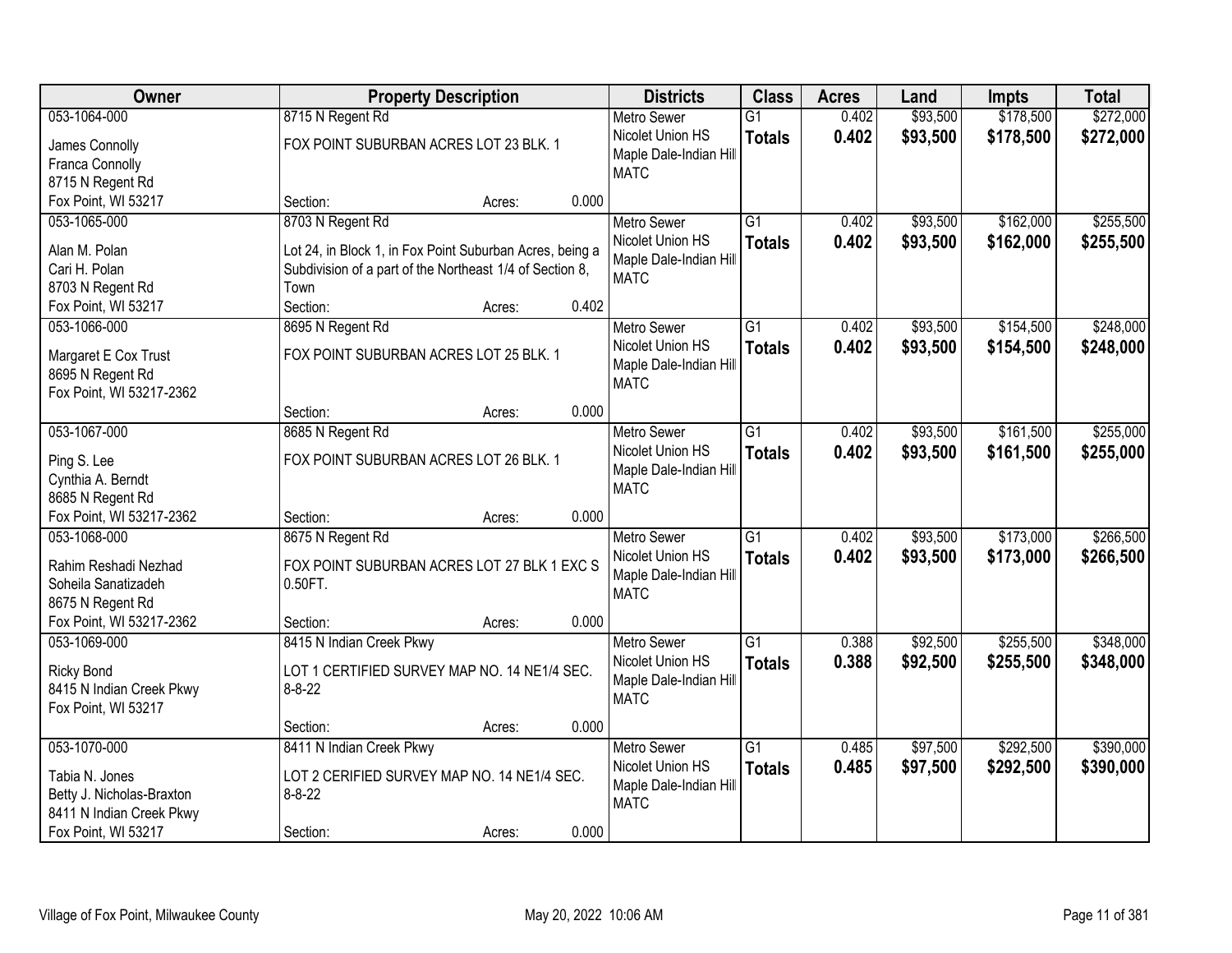| Owner                                     | <b>Property Description</b>                             |       | <b>Districts</b>                      | <b>Class</b>    | <b>Acres</b> | Land      | <b>Impts</b> | <b>Total</b> |
|-------------------------------------------|---------------------------------------------------------|-------|---------------------------------------|-----------------|--------------|-----------|--------------|--------------|
| 053-1071-000                              | 135 W Indian Creek Ct                                   |       | <b>Metro Sewer</b>                    | $\overline{G1}$ | 0.673        | \$109,000 | \$173,000    | \$282,000    |
| Tait C. Szabo                             | Lot 1, in Block 3, in Fox Point Suburban Acres, being a |       | Nicolet Union HS                      | <b>Totals</b>   | 0.673        | \$109,000 | \$173,000    | \$282,000    |
| Kristina Sasich                           | Subdivision of a part of the Northeast One-Quarter of   |       | Maple Dale-Indian Hill                |                 |              |           |              |              |
| 135 W Indian Creek Ct                     | Section 8, in Township 8 North, Range 22 East, in the   |       | <b>MATC</b>                           |                 |              |           |              |              |
| Fox Point, WI 53217                       | Section:<br>Acres:                                      | 0.000 |                                       |                 |              |           |              |              |
| 053-1072-000                              | 111 W Indian Creek Ct                                   |       | <b>Metro Sewer</b>                    | $\overline{G1}$ | 0.618        | \$105,500 | \$242,500    | \$348,000    |
|                                           |                                                         |       | Nicolet Union HS                      | <b>Totals</b>   | 0.618        | \$105,500 | \$242,500    | \$348,000    |
| Sheldon & Phyllis Dorf Living Trust       | FOX POINT SUBURBAN ACRES LOT 2 BLK. 3                   |       | Maple Dale-Indian Hill                |                 |              |           |              |              |
| 111 W Indian Creek Ct                     |                                                         |       | <b>MATC</b>                           |                 |              |           |              |              |
| Fox Point, WI 53217-2322                  |                                                         |       |                                       |                 |              |           |              |              |
|                                           | Section:<br>Acres:                                      | 0.000 |                                       |                 |              |           |              |              |
| 053-1073-000                              | 120 W Dean Rd                                           |       | <b>Metro Sewer</b>                    | G1              | 0.583        | \$103,500 | \$234,500    | \$338,000    |
| James W. Holifield                        | FOX POINT SUBURBAN ACRES LOT 3 BLK. 3                   |       | Nicolet Union HS                      | <b>Totals</b>   | 0.583        | \$103,500 | \$234,500    | \$338,000    |
| Linda N. Holifield                        |                                                         |       | Maple Dale-Indian Hill                |                 |              |           |              |              |
| 120 W Dean Rd                             |                                                         |       | <b>MATC</b>                           |                 |              |           |              |              |
| Fox Point, WI 53217-2601                  | Section:<br>Acres:                                      | 0.000 |                                       |                 |              |           |              |              |
| 053-1074-000                              | 140 W Dean Rd                                           |       | <b>Metro Sewer</b>                    | $\overline{G1}$ | 0.528        | \$100,000 | \$266,500    | \$366,500    |
|                                           |                                                         |       | Nicolet Union HS                      | <b>Totals</b>   | 0.528        | \$100,000 | \$266,500    | \$366,500    |
| Matthew E. Gabrys                         | FOX POINT SUBURBAN ACRES LOT 4 BLK. 3                   |       | Maple Dale-Indian Hill                |                 |              |           |              |              |
| Elizabeth E. Gabrys                       |                                                         |       | <b>MATC</b>                           |                 |              |           |              |              |
| 140 W Dean Rd<br>Fox Point, WI 53217-2601 |                                                         | 0.000 |                                       |                 |              |           |              |              |
|                                           | Section:<br>Acres:                                      |       |                                       | $\overline{G1}$ | 0.670        |           |              |              |
| 053-1075-000                              | 257 W Bergen Dr                                         |       | <b>Metro Sewer</b>                    |                 |              | \$109,000 | \$212,500    | \$321,500    |
| Joshua Druck                              | FOX POINT SUBURBAN ACRES LOT 1, BLK 4 EXC.              |       | Nicolet Union HS                      | <b>Totals</b>   | 0.670        | \$109,000 | \$212,500    | \$321,500    |
| Jaime E. Druck                            | PART S. OF C/L OF 30 FT. DRAINAGE STRIP                 |       | Maple Dale-Indian Hill<br><b>MATC</b> |                 |              |           |              |              |
| 257 W Bergen Dr                           |                                                         |       |                                       |                 |              |           |              |              |
| Fox Point, WI 53217                       | Section:<br>Acres:                                      | 0.000 |                                       |                 |              |           |              |              |
| 053-1076-000                              | 229 W Bergen Dr                                         |       | Metro Sewer                           | $\overline{G1}$ | 0.688        | \$109,500 | \$247,300    | \$356,800    |
| Jeffrey Ellinger                          | FOX POINT SUBURBAN ACRES LOT 2, BLK 4 EXC.              |       | Nicolet Union HS                      | <b>Totals</b>   | 0.688        | \$109,500 | \$247,300    | \$356,800    |
| Joanne Orfei                              | PART S. OF N. LINE OF 30 FT. DRAINAGE STRIP             |       | Maple Dale-Indian Hill                |                 |              |           |              |              |
| 229 W Bergen Dr                           |                                                         |       | <b>MATC</b>                           |                 |              |           |              |              |
| Fox Point, WI 53217                       | Section:<br>Acres:                                      | 0.000 |                                       |                 |              |           |              |              |
| 053-1077-000                              | 201 W Bergen Dr                                         |       | <b>Metro Sewer</b>                    | $\overline{G1}$ | 0.680        | \$109,500 | \$1,000      | \$110,500    |
|                                           |                                                         |       | Nicolet Union HS                      | G <sub>2</sub>  | 0.000        | \$0       | \$261,000    | \$261,000    |
| Randall M. Levin and Fay R. Levin         | FOX POINT SUBURBAN ACRES LOT 3, BLK 4 EXC.              |       | Maple Dale-Indian Hill                | <b>Totals</b>   | 0.680        | \$109,500 | \$262,000    | \$371,500    |
| Revocable Trust                           | PART S. OF C/L 30 FT. DRAINAGE STRIP.                   |       | <b>MATC</b>                           |                 |              |           |              |              |
| 201 W Bergen Dr                           |                                                         |       |                                       |                 |              |           |              |              |
| Fox Point, WI 53217                       | Section:<br>Acres:                                      | 0.000 |                                       |                 |              |           |              |              |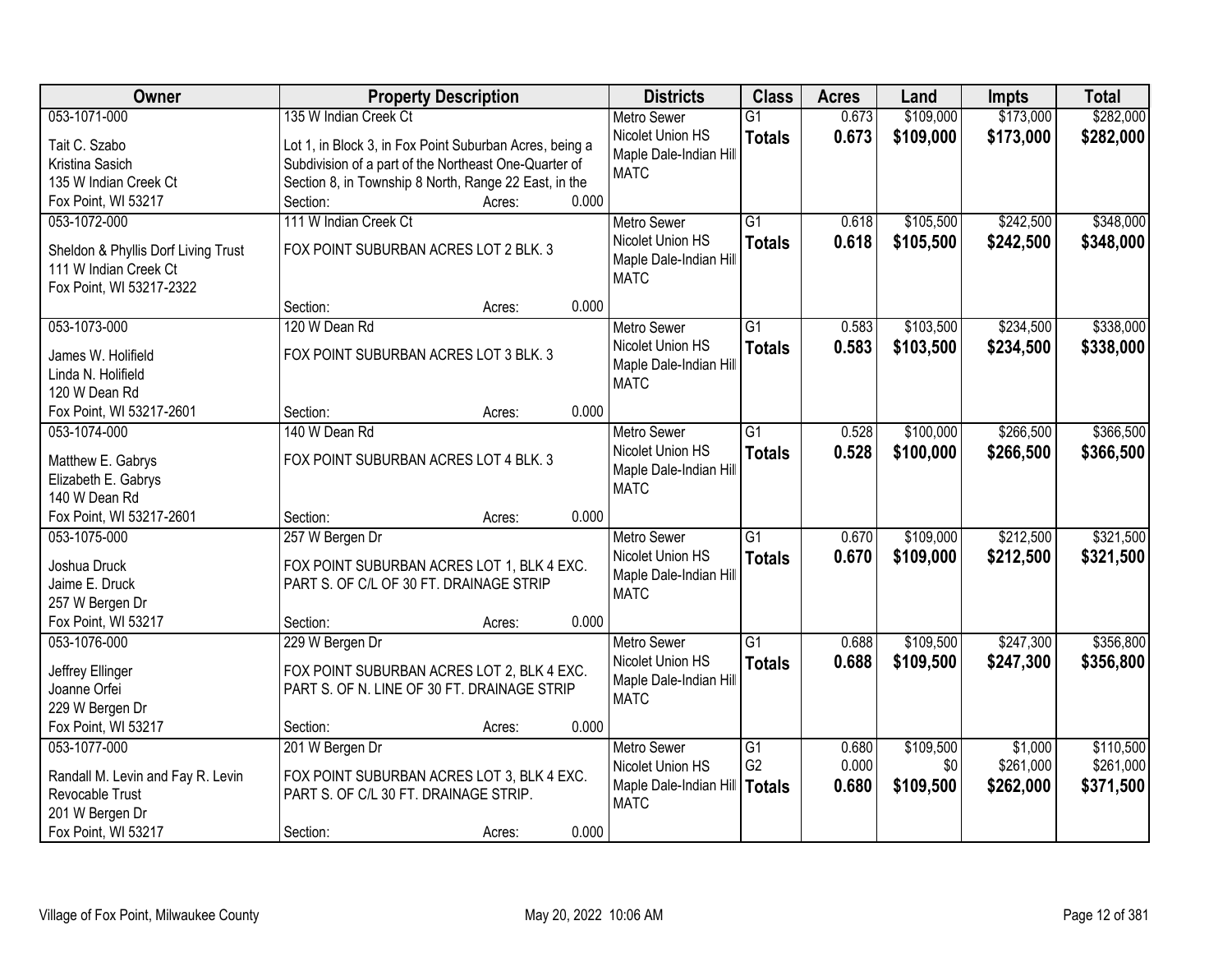| Owner                                                                              |                       | <b>Property Description</b>                                                                                                                                                |       | <b>Districts</b>                                                                | <b>Class</b>                     | <b>Acres</b>   | Land                   | <b>Impts</b>           | <b>Total</b>           |
|------------------------------------------------------------------------------------|-----------------------|----------------------------------------------------------------------------------------------------------------------------------------------------------------------------|-------|---------------------------------------------------------------------------------|----------------------------------|----------------|------------------------|------------------------|------------------------|
| 053-1078-000                                                                       | 173 W Bergen Dr       |                                                                                                                                                                            |       | <b>Metro Sewer</b>                                                              | $\overline{G1}$                  | 0.688          | \$109,500              | \$339,000              | \$448,500              |
| James Pettay<br>5220 N Lake Dr<br>Fox Point, WI 53217                              |                       | FOX POINT SUBURBAN ACRES LOT 4 BLK 4                                                                                                                                       |       | Nicolet Union HS<br>Maple Dale-Indian Hill<br><b>MATC</b>                       | <b>Totals</b>                    | 0.688          | \$109,500              | \$339,000              | \$448,500              |
|                                                                                    | Section:              | Acres:                                                                                                                                                                     | 0.000 |                                                                                 |                                  |                |                        |                        |                        |
| 053-1079-000                                                                       | 155 W Bergen Dr       |                                                                                                                                                                            |       | <b>Metro Sewer</b>                                                              | $\overline{G1}$                  | 0.518          | \$99,000               | \$359,200              | \$458,200              |
| <b>Brian King</b><br>Sarah Schott<br>155 W Bergen Dr                               |                       | FOX POINT SUBURBAN ACRES LOT 5 BLK 4                                                                                                                                       |       | Nicolet Union HS<br>Maple Dale-Indian Hill<br><b>MATC</b>                       | <b>Totals</b>                    | 0.518          | \$99,000               | \$359,200              | \$458,200              |
| Fox Point, WI 53217                                                                | Section:              | Acres:                                                                                                                                                                     | 0.000 |                                                                                 |                                  |                |                        |                        |                        |
| 053-1080-000                                                                       | 137 W Bergen Dr       |                                                                                                                                                                            |       | <b>Metro Sewer</b>                                                              | G1                               | 0.573          | \$102,500              | \$215,500              | \$318,000              |
| Kahn Living Trust<br>137 W Bergen Dr<br>Fox Point, WI 53217                        |                       | FOX POINT SUBURBAN ACRES LOT 6 BLK. 4                                                                                                                                      |       | Nicolet Union HS<br>Maple Dale-Indian Hill<br><b>MATC</b>                       | <b>Totals</b>                    | 0.573          | \$102,500              | \$215,500              | \$318,000              |
|                                                                                    | Section:              | Acres:                                                                                                                                                                     | 0.000 |                                                                                 |                                  |                |                        |                        |                        |
| 053-1081-000                                                                       | 119 W Bergen Dr       |                                                                                                                                                                            |       | <b>Metro Sewer</b>                                                              | G1                               | 0.661          | \$97,500               | \$193,000              | \$290,500              |
| Jeffery D. Jacob<br>Briena R. Jacob<br>119 W Bergen Dr                             |                       | FOX POINT SUBURBAN ACRES LOT 7 BLK. 4                                                                                                                                      |       | Nicolet Union HS<br>Maple Dale-Indian Hill<br><b>MATC</b>                       | <b>Totals</b>                    | 0.661          | \$97,500               | \$193,000              | \$290,500              |
| Fox Point, WI 53217                                                                | Section:              | Acres:                                                                                                                                                                     | 0.000 |                                                                                 |                                  |                |                        |                        |                        |
| 053-1082-000<br>Terri E. Stevens<br>8515 N Seneca Rd<br>Fox Point, WI 53217        | 8515 N Seneca Rd      | FOX POINT SUBURBAN ACRES LOT 8 BLK. 4                                                                                                                                      |       | <b>Metro Sewer</b><br>Nicolet Union HS<br>Maple Dale-Indian Hill<br><b>MATC</b> | $\overline{G1}$<br><b>Totals</b> | 0.897<br>0.897 | \$120,000<br>\$120,000 | \$214,500<br>\$214,500 | \$334,500<br>\$334,500 |
|                                                                                    | Section:              | Acres:                                                                                                                                                                     | 0.000 |                                                                                 |                                  |                |                        |                        |                        |
| 053-1083-000                                                                       | 100 W Indian Creek Ct |                                                                                                                                                                            |       | <b>Metro Sewer</b>                                                              | $\overline{G1}$                  | 0.720          | \$111,500              | \$266,700              | \$378,200              |
| Curtis M. Landry<br>Lisa A. Landry<br>100 W Indian Creek Ct<br>Fox Point, WI 53217 | Section:              | FOX POINT SUBURBAN ACRES LOT 9 BLK. 4 -<br>Full legal description: Lot Nine (9) in Block Four (4) in Fo:<br>Point Suburban Acres, a Subdivision of a part of the<br>Acres: | 0.000 | Nicolet Union HS<br>Maple Dale-Indian Hill<br><b>MATC</b>                       | <b>Totals</b>                    | 0.720          | \$111,500              | \$266,700              | \$378,200              |
| 053-1084-000                                                                       | 120 W Indian Creek Ct |                                                                                                                                                                            |       | <b>Metro Sewer</b>                                                              | $\overline{G1}$                  | 0.580          | \$103,000              | \$309,500              | \$412,500              |
| Bruce K. Winter<br>Susan K. Winter<br>120 W Indian Creek Ct                        |                       | FOX POINT SUBURBAN ACRES LOT 10 BLK. 4                                                                                                                                     |       | Nicolet Union HS<br>Maple Dale-Indian Hill<br><b>MATC</b>                       | <b>Totals</b>                    | 0.580          | \$103,000              | \$309,500              | \$412,500              |
| Fox Point, WI 53217-2321                                                           | Section:              | Acres:                                                                                                                                                                     | 0.000 |                                                                                 |                                  |                |                        |                        |                        |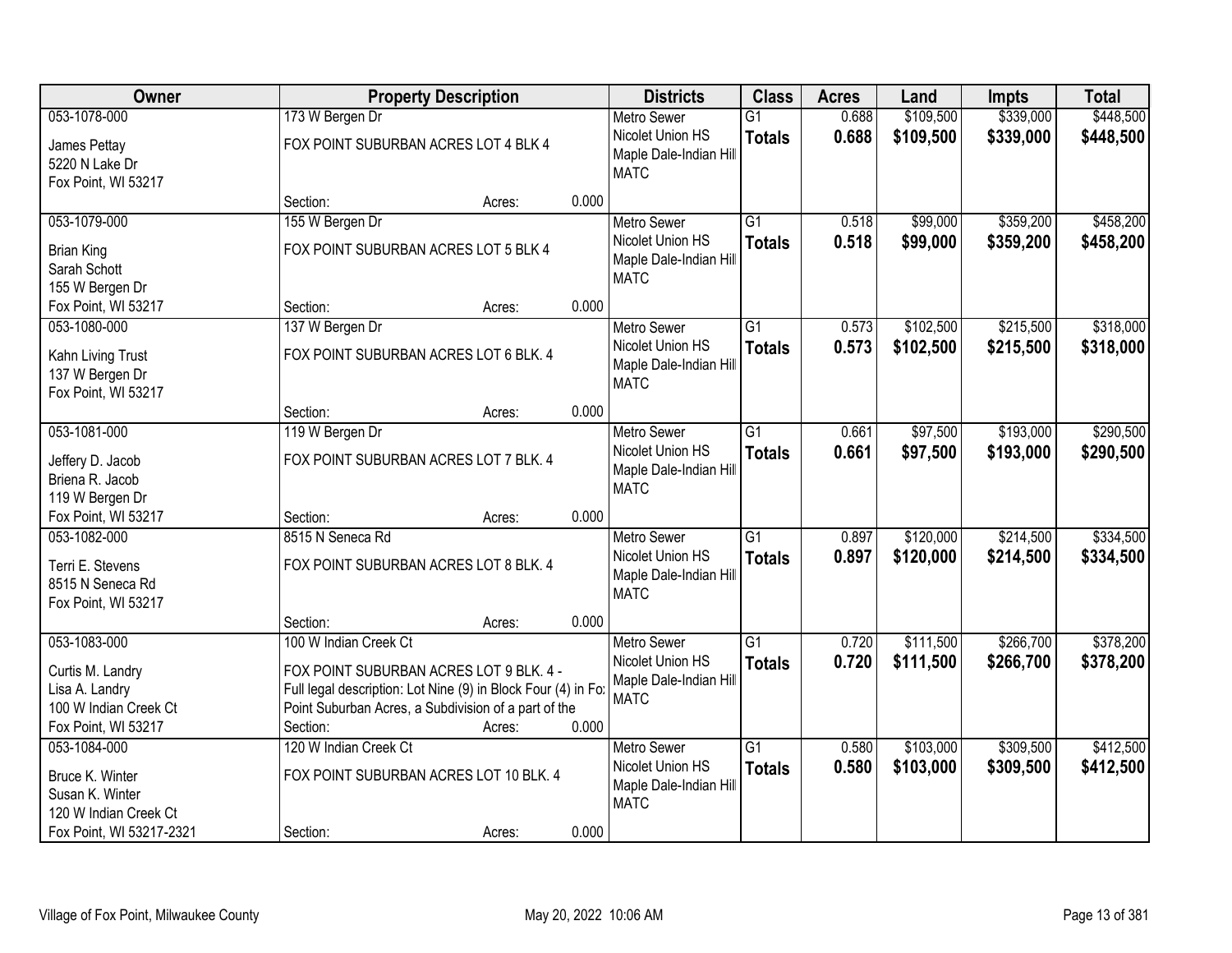| \$285,700<br>\$387,200<br>053-1085-000<br>140 W Indian Creek Ct<br>$\overline{G1}$<br>0.553<br>\$101,500<br><b>Metro Sewer</b><br>0.553<br>Nicolet Union HS<br>\$101,500<br>\$285,700<br>\$387,200<br><b>Totals</b><br>FOX POINT SUBURBAN ACRES LOT 11 BLK. 4<br>Adam D. Winkelman<br>Maple Dale-Indian Hill<br>Dana L. Rubin-Winkelman<br><b>MATC</b><br>140 W Indian Creek Ct<br>0.000<br>Fox Point, WI 53217-2321<br>Section:<br>Acres:<br>160 W Indian Creek Ct<br>\$100,500<br>\$202,800<br>053-1086-000<br>$\overline{G1}$<br>0.540<br><b>Metro Sewer</b><br>Nicolet Union HS<br>0.540<br>\$100,500<br>\$202,800<br><b>Totals</b><br>FOX POINT SUBURBAN ACRES LOT 12 BLK 4<br>Mark J. Goldstein<br>Maple Dale-Indian Hill<br>Stephanie M. Goldstein<br><b>MATC</b><br>160 W Indian Creek Ct<br>0.000<br>Fox Point, WI 53217-2321<br>Section:<br>Acres:<br>$\overline{G1}$<br>\$98,000<br>\$337,500<br>053-1087-000<br>250 W Bergen Ct<br><b>Metro Sewer</b><br>0.499<br>Nicolet Union HS<br>0.499<br>\$98,000<br>\$337,500<br><b>Totals</b><br>FOX POINT SUBURBAN ACRES BLK. 5<br>Yevgeny Arov<br>Maple Dale-Indian Hill<br>250 W Bergen Dr<br><b>MATC</b><br>Fox Point, WI 53217<br>0.000<br>Section:<br>Acres:<br>053-1088-000<br>\$97,500<br>\$211,500<br>257 W Suburban Dr<br><b>Metro Sewer</b><br>G1<br>0.488<br>Nicolet Union HS<br>0.488<br>\$97,500<br>\$211,500<br><b>Totals</b><br>FOX POINT SUBURBAN ACRES LOT 1 BLK 6<br>Marlene J. Wiebeck<br>Maple Dale-Indian Hill<br>12600 N Port Washington Rd<br><b>MATC</b><br>Mequon, WI 53092<br>0.000<br>Section:<br>Acres:<br>$\overline{G1}$<br>\$343,000<br>053-1089-000<br>239 W Suburban Dr<br>0.613<br>\$105,000<br><b>Metro Sewer</b><br>Nicolet Union HS<br>0.613<br>\$105,000<br>\$343,000<br><b>Totals</b><br>Gregory Wersching<br>Lot Two (2), in Block Six (6), in Fox Point Suburban<br>Maple Dale-Indian Hill<br>Alison Kliegman<br>Acres, being subdivision of part of the Northeast<br><b>MATC</b><br>239 W Suburban Dr<br>One-quarter (1/4) of Section Eight (8), in Township eight<br>0.613<br>Fox Point, WI 53217<br>Section: 8<br>Acres:<br>\$235,500<br>053-1090-000<br>221 W Suburban Dr<br>$\overline{G1}$<br>0.517<br>\$99,000<br><b>Metro Sewer</b><br>0.517<br>Nicolet Union HS<br>\$99,000<br>\$235,500<br><b>Totals</b><br>FOX POINT SUBURBAN ACRES LOT 3 BLK. 6 - Full<br>Benjamin J. Glicksman<br>Maple Dale-Indian Hill<br>Kelsey L. Autin<br>legal description<br><b>MATC</b><br>LOT THREE (3) IN BLOCK SIX (6) IN FOX POINT<br>221 W Suburban Dr<br>0.000<br>Fox Point, WI 53217<br>Section:<br>Acres:<br>$\overline{G1}$<br>\$99,000<br>\$176,500<br>053-1091-000<br>203 W Suburban Dr<br>0.517<br><b>Metro Sewer</b><br>0.517<br>Nicolet Union HS<br>\$99,000<br>\$176,500<br><b>Totals</b><br>FOX POINT SUBURBAN ACRES LOT 4 BLK. 6<br>Nancy A. Barnett<br>Maple Dale-Indian Hill<br>203 W Suburban Dr | Owner                    | <b>Property Description</b> | <b>Districts</b> | <b>Class</b> | <b>Acres</b> | Land | <b>Impts</b> | <b>Total</b> |
|---------------------------------------------------------------------------------------------------------------------------------------------------------------------------------------------------------------------------------------------------------------------------------------------------------------------------------------------------------------------------------------------------------------------------------------------------------------------------------------------------------------------------------------------------------------------------------------------------------------------------------------------------------------------------------------------------------------------------------------------------------------------------------------------------------------------------------------------------------------------------------------------------------------------------------------------------------------------------------------------------------------------------------------------------------------------------------------------------------------------------------------------------------------------------------------------------------------------------------------------------------------------------------------------------------------------------------------------------------------------------------------------------------------------------------------------------------------------------------------------------------------------------------------------------------------------------------------------------------------------------------------------------------------------------------------------------------------------------------------------------------------------------------------------------------------------------------------------------------------------------------------------------------------------------------------------------------------------------------------------------------------------------------------------------------------------------------------------------------------------------------------------------------------------------------------------------------------------------------------------------------------------------------------------------------------------------------------------------------------------------------------------------------------------------------------------------------------------------------------------------------------------------------------------------------------------------------------------------------------------------------------------------------------------------------------------------------------------------------------------------------------------------------------------------------------------------------------------------------------------------------------------------------|--------------------------|-----------------------------|------------------|--------------|--------------|------|--------------|--------------|
|                                                                                                                                                                                                                                                                                                                                                                                                                                                                                                                                                                                                                                                                                                                                                                                                                                                                                                                                                                                                                                                                                                                                                                                                                                                                                                                                                                                                                                                                                                                                                                                                                                                                                                                                                                                                                                                                                                                                                                                                                                                                                                                                                                                                                                                                                                                                                                                                                                                                                                                                                                                                                                                                                                                                                                                                                                                                                                         |                          |                             |                  |              |              |      |              |              |
|                                                                                                                                                                                                                                                                                                                                                                                                                                                                                                                                                                                                                                                                                                                                                                                                                                                                                                                                                                                                                                                                                                                                                                                                                                                                                                                                                                                                                                                                                                                                                                                                                                                                                                                                                                                                                                                                                                                                                                                                                                                                                                                                                                                                                                                                                                                                                                                                                                                                                                                                                                                                                                                                                                                                                                                                                                                                                                         |                          |                             |                  |              |              |      |              |              |
|                                                                                                                                                                                                                                                                                                                                                                                                                                                                                                                                                                                                                                                                                                                                                                                                                                                                                                                                                                                                                                                                                                                                                                                                                                                                                                                                                                                                                                                                                                                                                                                                                                                                                                                                                                                                                                                                                                                                                                                                                                                                                                                                                                                                                                                                                                                                                                                                                                                                                                                                                                                                                                                                                                                                                                                                                                                                                                         |                          |                             |                  |              |              |      |              |              |
|                                                                                                                                                                                                                                                                                                                                                                                                                                                                                                                                                                                                                                                                                                                                                                                                                                                                                                                                                                                                                                                                                                                                                                                                                                                                                                                                                                                                                                                                                                                                                                                                                                                                                                                                                                                                                                                                                                                                                                                                                                                                                                                                                                                                                                                                                                                                                                                                                                                                                                                                                                                                                                                                                                                                                                                                                                                                                                         |                          |                             |                  |              |              |      |              |              |
|                                                                                                                                                                                                                                                                                                                                                                                                                                                                                                                                                                                                                                                                                                                                                                                                                                                                                                                                                                                                                                                                                                                                                                                                                                                                                                                                                                                                                                                                                                                                                                                                                                                                                                                                                                                                                                                                                                                                                                                                                                                                                                                                                                                                                                                                                                                                                                                                                                                                                                                                                                                                                                                                                                                                                                                                                                                                                                         |                          |                             |                  |              |              |      |              |              |
| \$303,300<br>\$435,500<br>\$435,500<br>\$309,000<br>\$309,000<br>\$448,000<br>\$448,000<br>\$334,500<br>\$275,500<br>\$275,500                                                                                                                                                                                                                                                                                                                                                                                                                                                                                                                                                                                                                                                                                                                                                                                                                                                                                                                                                                                                                                                                                                                                                                                                                                                                                                                                                                                                                                                                                                                                                                                                                                                                                                                                                                                                                                                                                                                                                                                                                                                                                                                                                                                                                                                                                                                                                                                                                                                                                                                                                                                                                                                                                                                                                                          |                          |                             |                  |              |              |      |              | \$303,300    |
|                                                                                                                                                                                                                                                                                                                                                                                                                                                                                                                                                                                                                                                                                                                                                                                                                                                                                                                                                                                                                                                                                                                                                                                                                                                                                                                                                                                                                                                                                                                                                                                                                                                                                                                                                                                                                                                                                                                                                                                                                                                                                                                                                                                                                                                                                                                                                                                                                                                                                                                                                                                                                                                                                                                                                                                                                                                                                                         |                          |                             |                  |              |              |      |              |              |
|                                                                                                                                                                                                                                                                                                                                                                                                                                                                                                                                                                                                                                                                                                                                                                                                                                                                                                                                                                                                                                                                                                                                                                                                                                                                                                                                                                                                                                                                                                                                                                                                                                                                                                                                                                                                                                                                                                                                                                                                                                                                                                                                                                                                                                                                                                                                                                                                                                                                                                                                                                                                                                                                                                                                                                                                                                                                                                         |                          |                             |                  |              |              |      |              |              |
|                                                                                                                                                                                                                                                                                                                                                                                                                                                                                                                                                                                                                                                                                                                                                                                                                                                                                                                                                                                                                                                                                                                                                                                                                                                                                                                                                                                                                                                                                                                                                                                                                                                                                                                                                                                                                                                                                                                                                                                                                                                                                                                                                                                                                                                                                                                                                                                                                                                                                                                                                                                                                                                                                                                                                                                                                                                                                                         |                          |                             |                  |              |              |      |              |              |
|                                                                                                                                                                                                                                                                                                                                                                                                                                                                                                                                                                                                                                                                                                                                                                                                                                                                                                                                                                                                                                                                                                                                                                                                                                                                                                                                                                                                                                                                                                                                                                                                                                                                                                                                                                                                                                                                                                                                                                                                                                                                                                                                                                                                                                                                                                                                                                                                                                                                                                                                                                                                                                                                                                                                                                                                                                                                                                         |                          |                             |                  |              |              |      |              |              |
|                                                                                                                                                                                                                                                                                                                                                                                                                                                                                                                                                                                                                                                                                                                                                                                                                                                                                                                                                                                                                                                                                                                                                                                                                                                                                                                                                                                                                                                                                                                                                                                                                                                                                                                                                                                                                                                                                                                                                                                                                                                                                                                                                                                                                                                                                                                                                                                                                                                                                                                                                                                                                                                                                                                                                                                                                                                                                                         |                          |                             |                  |              |              |      |              |              |
|                                                                                                                                                                                                                                                                                                                                                                                                                                                                                                                                                                                                                                                                                                                                                                                                                                                                                                                                                                                                                                                                                                                                                                                                                                                                                                                                                                                                                                                                                                                                                                                                                                                                                                                                                                                                                                                                                                                                                                                                                                                                                                                                                                                                                                                                                                                                                                                                                                                                                                                                                                                                                                                                                                                                                                                                                                                                                                         |                          |                             |                  |              |              |      |              |              |
|                                                                                                                                                                                                                                                                                                                                                                                                                                                                                                                                                                                                                                                                                                                                                                                                                                                                                                                                                                                                                                                                                                                                                                                                                                                                                                                                                                                                                                                                                                                                                                                                                                                                                                                                                                                                                                                                                                                                                                                                                                                                                                                                                                                                                                                                                                                                                                                                                                                                                                                                                                                                                                                                                                                                                                                                                                                                                                         |                          |                             |                  |              |              |      |              |              |
|                                                                                                                                                                                                                                                                                                                                                                                                                                                                                                                                                                                                                                                                                                                                                                                                                                                                                                                                                                                                                                                                                                                                                                                                                                                                                                                                                                                                                                                                                                                                                                                                                                                                                                                                                                                                                                                                                                                                                                                                                                                                                                                                                                                                                                                                                                                                                                                                                                                                                                                                                                                                                                                                                                                                                                                                                                                                                                         |                          |                             |                  |              |              |      |              |              |
| \$334,500                                                                                                                                                                                                                                                                                                                                                                                                                                                                                                                                                                                                                                                                                                                                                                                                                                                                                                                                                                                                                                                                                                                                                                                                                                                                                                                                                                                                                                                                                                                                                                                                                                                                                                                                                                                                                                                                                                                                                                                                                                                                                                                                                                                                                                                                                                                                                                                                                                                                                                                                                                                                                                                                                                                                                                                                                                                                                               |                          |                             |                  |              |              |      |              |              |
|                                                                                                                                                                                                                                                                                                                                                                                                                                                                                                                                                                                                                                                                                                                                                                                                                                                                                                                                                                                                                                                                                                                                                                                                                                                                                                                                                                                                                                                                                                                                                                                                                                                                                                                                                                                                                                                                                                                                                                                                                                                                                                                                                                                                                                                                                                                                                                                                                                                                                                                                                                                                                                                                                                                                                                                                                                                                                                         |                          |                             |                  |              |              |      |              |              |
|                                                                                                                                                                                                                                                                                                                                                                                                                                                                                                                                                                                                                                                                                                                                                                                                                                                                                                                                                                                                                                                                                                                                                                                                                                                                                                                                                                                                                                                                                                                                                                                                                                                                                                                                                                                                                                                                                                                                                                                                                                                                                                                                                                                                                                                                                                                                                                                                                                                                                                                                                                                                                                                                                                                                                                                                                                                                                                         |                          |                             |                  |              |              |      |              |              |
|                                                                                                                                                                                                                                                                                                                                                                                                                                                                                                                                                                                                                                                                                                                                                                                                                                                                                                                                                                                                                                                                                                                                                                                                                                                                                                                                                                                                                                                                                                                                                                                                                                                                                                                                                                                                                                                                                                                                                                                                                                                                                                                                                                                                                                                                                                                                                                                                                                                                                                                                                                                                                                                                                                                                                                                                                                                                                                         |                          |                             |                  |              |              |      |              |              |
|                                                                                                                                                                                                                                                                                                                                                                                                                                                                                                                                                                                                                                                                                                                                                                                                                                                                                                                                                                                                                                                                                                                                                                                                                                                                                                                                                                                                                                                                                                                                                                                                                                                                                                                                                                                                                                                                                                                                                                                                                                                                                                                                                                                                                                                                                                                                                                                                                                                                                                                                                                                                                                                                                                                                                                                                                                                                                                         |                          |                             |                  |              |              |      |              |              |
|                                                                                                                                                                                                                                                                                                                                                                                                                                                                                                                                                                                                                                                                                                                                                                                                                                                                                                                                                                                                                                                                                                                                                                                                                                                                                                                                                                                                                                                                                                                                                                                                                                                                                                                                                                                                                                                                                                                                                                                                                                                                                                                                                                                                                                                                                                                                                                                                                                                                                                                                                                                                                                                                                                                                                                                                                                                                                                         |                          |                             |                  |              |              |      |              |              |
|                                                                                                                                                                                                                                                                                                                                                                                                                                                                                                                                                                                                                                                                                                                                                                                                                                                                                                                                                                                                                                                                                                                                                                                                                                                                                                                                                                                                                                                                                                                                                                                                                                                                                                                                                                                                                                                                                                                                                                                                                                                                                                                                                                                                                                                                                                                                                                                                                                                                                                                                                                                                                                                                                                                                                                                                                                                                                                         |                          |                             |                  |              |              |      |              |              |
|                                                                                                                                                                                                                                                                                                                                                                                                                                                                                                                                                                                                                                                                                                                                                                                                                                                                                                                                                                                                                                                                                                                                                                                                                                                                                                                                                                                                                                                                                                                                                                                                                                                                                                                                                                                                                                                                                                                                                                                                                                                                                                                                                                                                                                                                                                                                                                                                                                                                                                                                                                                                                                                                                                                                                                                                                                                                                                         |                          |                             |                  |              |              |      |              |              |
|                                                                                                                                                                                                                                                                                                                                                                                                                                                                                                                                                                                                                                                                                                                                                                                                                                                                                                                                                                                                                                                                                                                                                                                                                                                                                                                                                                                                                                                                                                                                                                                                                                                                                                                                                                                                                                                                                                                                                                                                                                                                                                                                                                                                                                                                                                                                                                                                                                                                                                                                                                                                                                                                                                                                                                                                                                                                                                         |                          |                             |                  |              |              |      |              |              |
|                                                                                                                                                                                                                                                                                                                                                                                                                                                                                                                                                                                                                                                                                                                                                                                                                                                                                                                                                                                                                                                                                                                                                                                                                                                                                                                                                                                                                                                                                                                                                                                                                                                                                                                                                                                                                                                                                                                                                                                                                                                                                                                                                                                                                                                                                                                                                                                                                                                                                                                                                                                                                                                                                                                                                                                                                                                                                                         |                          |                             |                  |              |              |      |              |              |
|                                                                                                                                                                                                                                                                                                                                                                                                                                                                                                                                                                                                                                                                                                                                                                                                                                                                                                                                                                                                                                                                                                                                                                                                                                                                                                                                                                                                                                                                                                                                                                                                                                                                                                                                                                                                                                                                                                                                                                                                                                                                                                                                                                                                                                                                                                                                                                                                                                                                                                                                                                                                                                                                                                                                                                                                                                                                                                         |                          |                             |                  |              |              |      |              |              |
|                                                                                                                                                                                                                                                                                                                                                                                                                                                                                                                                                                                                                                                                                                                                                                                                                                                                                                                                                                                                                                                                                                                                                                                                                                                                                                                                                                                                                                                                                                                                                                                                                                                                                                                                                                                                                                                                                                                                                                                                                                                                                                                                                                                                                                                                                                                                                                                                                                                                                                                                                                                                                                                                                                                                                                                                                                                                                                         |                          |                             |                  |              |              |      |              |              |
|                                                                                                                                                                                                                                                                                                                                                                                                                                                                                                                                                                                                                                                                                                                                                                                                                                                                                                                                                                                                                                                                                                                                                                                                                                                                                                                                                                                                                                                                                                                                                                                                                                                                                                                                                                                                                                                                                                                                                                                                                                                                                                                                                                                                                                                                                                                                                                                                                                                                                                                                                                                                                                                                                                                                                                                                                                                                                                         |                          |                             |                  |              |              |      |              |              |
|                                                                                                                                                                                                                                                                                                                                                                                                                                                                                                                                                                                                                                                                                                                                                                                                                                                                                                                                                                                                                                                                                                                                                                                                                                                                                                                                                                                                                                                                                                                                                                                                                                                                                                                                                                                                                                                                                                                                                                                                                                                                                                                                                                                                                                                                                                                                                                                                                                                                                                                                                                                                                                                                                                                                                                                                                                                                                                         |                          |                             |                  |              |              |      |              |              |
|                                                                                                                                                                                                                                                                                                                                                                                                                                                                                                                                                                                                                                                                                                                                                                                                                                                                                                                                                                                                                                                                                                                                                                                                                                                                                                                                                                                                                                                                                                                                                                                                                                                                                                                                                                                                                                                                                                                                                                                                                                                                                                                                                                                                                                                                                                                                                                                                                                                                                                                                                                                                                                                                                                                                                                                                                                                                                                         |                          |                             |                  |              |              |      |              |              |
|                                                                                                                                                                                                                                                                                                                                                                                                                                                                                                                                                                                                                                                                                                                                                                                                                                                                                                                                                                                                                                                                                                                                                                                                                                                                                                                                                                                                                                                                                                                                                                                                                                                                                                                                                                                                                                                                                                                                                                                                                                                                                                                                                                                                                                                                                                                                                                                                                                                                                                                                                                                                                                                                                                                                                                                                                                                                                                         |                          |                             |                  |              |              |      |              |              |
|                                                                                                                                                                                                                                                                                                                                                                                                                                                                                                                                                                                                                                                                                                                                                                                                                                                                                                                                                                                                                                                                                                                                                                                                                                                                                                                                                                                                                                                                                                                                                                                                                                                                                                                                                                                                                                                                                                                                                                                                                                                                                                                                                                                                                                                                                                                                                                                                                                                                                                                                                                                                                                                                                                                                                                                                                                                                                                         |                          |                             |                  |              |              |      |              |              |
|                                                                                                                                                                                                                                                                                                                                                                                                                                                                                                                                                                                                                                                                                                                                                                                                                                                                                                                                                                                                                                                                                                                                                                                                                                                                                                                                                                                                                                                                                                                                                                                                                                                                                                                                                                                                                                                                                                                                                                                                                                                                                                                                                                                                                                                                                                                                                                                                                                                                                                                                                                                                                                                                                                                                                                                                                                                                                                         |                          |                             |                  |              |              |      |              |              |
|                                                                                                                                                                                                                                                                                                                                                                                                                                                                                                                                                                                                                                                                                                                                                                                                                                                                                                                                                                                                                                                                                                                                                                                                                                                                                                                                                                                                                                                                                                                                                                                                                                                                                                                                                                                                                                                                                                                                                                                                                                                                                                                                                                                                                                                                                                                                                                                                                                                                                                                                                                                                                                                                                                                                                                                                                                                                                                         |                          |                             |                  |              |              |      |              |              |
|                                                                                                                                                                                                                                                                                                                                                                                                                                                                                                                                                                                                                                                                                                                                                                                                                                                                                                                                                                                                                                                                                                                                                                                                                                                                                                                                                                                                                                                                                                                                                                                                                                                                                                                                                                                                                                                                                                                                                                                                                                                                                                                                                                                                                                                                                                                                                                                                                                                                                                                                                                                                                                                                                                                                                                                                                                                                                                         | Fox Point, WI 53217-2300 |                             | <b>MATC</b>      |              |              |      |              |              |
| 0.000<br>Section:<br>Acres:                                                                                                                                                                                                                                                                                                                                                                                                                                                                                                                                                                                                                                                                                                                                                                                                                                                                                                                                                                                                                                                                                                                                                                                                                                                                                                                                                                                                                                                                                                                                                                                                                                                                                                                                                                                                                                                                                                                                                                                                                                                                                                                                                                                                                                                                                                                                                                                                                                                                                                                                                                                                                                                                                                                                                                                                                                                                             |                          |                             |                  |              |              |      |              |              |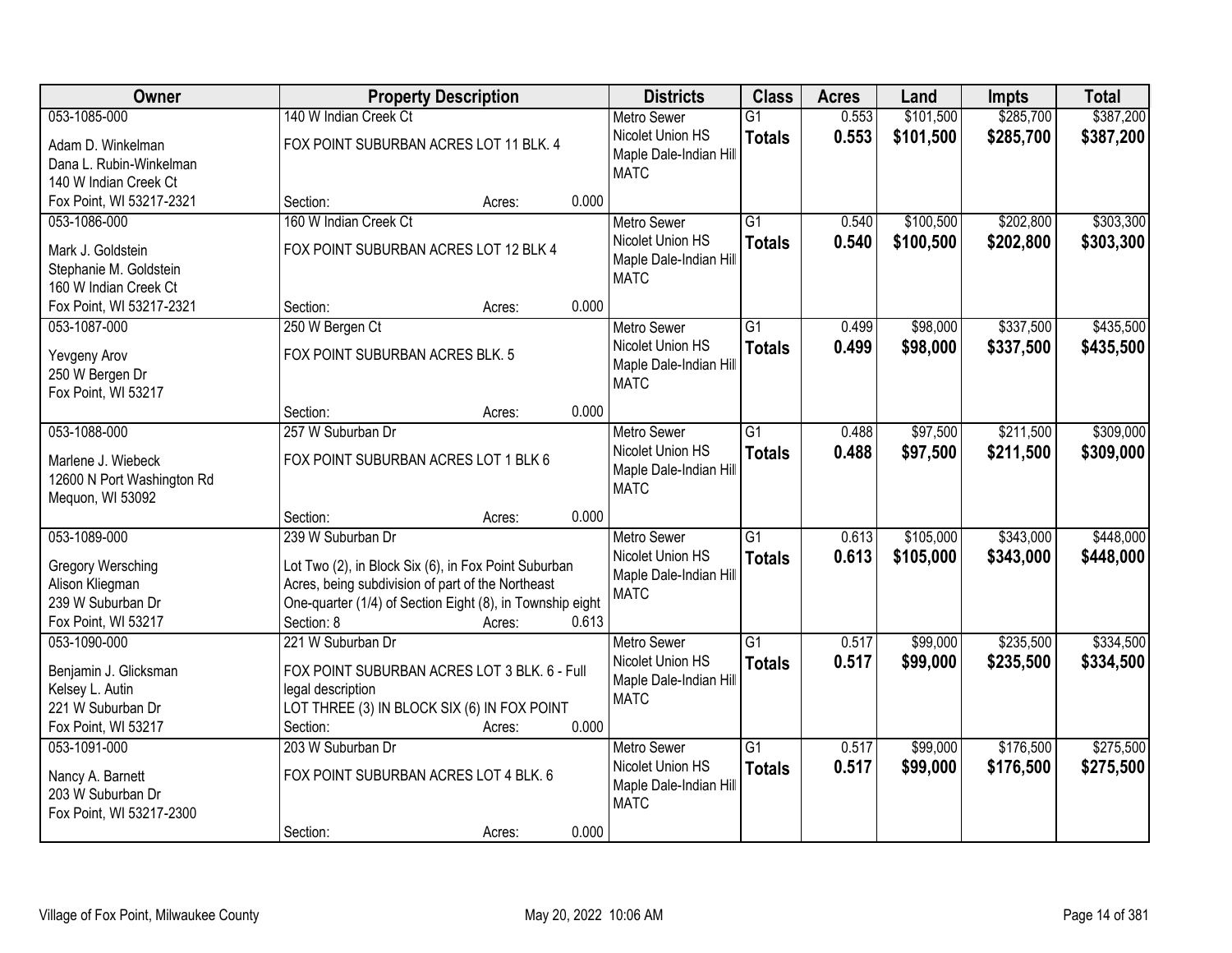| Owner                                                                           |                                                                                   | <b>Property Description</b> |       | <b>Districts</b>                                                                | <b>Class</b>                     | <b>Acres</b>   | Land                   | <b>Impts</b>           | <b>Total</b>           |
|---------------------------------------------------------------------------------|-----------------------------------------------------------------------------------|-----------------------------|-------|---------------------------------------------------------------------------------|----------------------------------|----------------|------------------------|------------------------|------------------------|
| 053-1092-000                                                                    | 191 W Suburban Dr                                                                 |                             |       | <b>Metro Sewer</b>                                                              | $\overline{G1}$                  | 0.574          | \$102,500              | \$195,500              | \$298,000              |
| Sarah A Gilday Revocable Trust<br>191 W Suburban Dr<br>Fox Point, WI 53217-2336 | FOX POINT SUBURBAN ACRES LOT 5 BLK. 6                                             |                             |       | Nicolet Union HS<br>Maple Dale-Indian Hill<br><b>MATC</b>                       | <b>Totals</b>                    | 0.574          | \$102,500              | \$195,500              | \$298,000              |
|                                                                                 | Section:                                                                          | Acres:                      | 0.000 |                                                                                 |                                  |                |                        |                        |                        |
| 053-1093-000                                                                    | 173 W Suburban Dr                                                                 |                             |       | <b>Metro Sewer</b>                                                              | $\overline{G1}$                  | 0.599          | \$104,500              | \$215,800              | \$320,300              |
| Paul C. Rohling<br>Laura K. Rohling<br>173 W Suburban Dr                        | FOX POINT SUBURBAN ACRES LOT 6 BLK. 6                                             |                             |       | Nicolet Union HS<br>Maple Dale-Indian Hill<br><b>MATC</b>                       | <b>Totals</b>                    | 0.599          | \$104,500              | \$215,800              | \$320,300              |
| Fox Point, WI 53217-2336                                                        | Section:                                                                          | Acres:                      | 0.000 |                                                                                 |                                  |                |                        |                        |                        |
| 053-1094-000                                                                    | 155 W Suburban Dr                                                                 |                             |       | <b>Metro Sewer</b>                                                              | $\overline{G1}$                  | 0.618          | \$105,500              | \$218,000              | \$323,500              |
| Richard A. Conforti<br>Virginia S. Conforti<br>155 W Suburban Dr                | FOX POINT SUBURBAN ACRES LOT 7 BLK. 6                                             |                             |       | Nicolet Union HS<br>Maple Dale-Indian Hill<br><b>MATC</b>                       | <b>Totals</b>                    | 0.618          | \$105,500              | \$218,000              | \$323,500              |
| Fox Point, WI 53217-2336                                                        | Section:                                                                          | Acres:                      | 0.000 |                                                                                 |                                  |                |                        |                        |                        |
| 053-1095-000                                                                    | 137 W Suburban Dr                                                                 |                             |       | <b>Metro Sewer</b>                                                              | $\overline{G1}$                  | 0.627          | \$106,000              | \$173,500              | \$279,500              |
| Vicki A. Swartzell<br>137 W Suburban Dr<br>Fox Point, WI 53217-2336             | FOX POINT SUBURBAN ACRES LOT 8 BLK. 6                                             |                             |       | Nicolet Union HS<br>Maple Dale-Indian Hill<br><b>MATC</b>                       | <b>Totals</b>                    | 0.627          | \$106,000              | \$173,500              | \$279,500              |
|                                                                                 | Section:                                                                          | Acres:                      | 0.000 |                                                                                 |                                  |                |                        |                        |                        |
| 053-1096-000<br>Brendan L. Vierk<br>Carmen Vierk<br>119 W Suburban Dr           | 119 W Suburban Dr<br>FOX POINT SUBURBAN ACRES LOT 9 BLK. 6                        |                             |       | <b>Metro Sewer</b><br>Nicolet Union HS<br>Maple Dale-Indian Hill<br><b>MATC</b> | $\overline{G1}$<br><b>Totals</b> | 0.666<br>0.666 | \$108,500<br>\$108,500 | \$122,000<br>\$122,000 | \$230,500<br>\$230,500 |
| Fox Point, WI 53217                                                             | Section:                                                                          | Acres:                      | 0.000 |                                                                                 |                                  |                |                        |                        |                        |
| 053-1097-000                                                                    | 8595 N Seneca Rd                                                                  |                             |       | Metro Sewer                                                                     | $\overline{G1}$                  | 0.583          | \$103,500              | \$289,500              | \$393,000              |
| Thomas A. Rosier<br>8595 N Seneca Rd<br>Fox Point, WI 53217                     | FOX POINT SUBURBAN ACRES LOT 10 BLK. 6                                            |                             |       | Nicolet Union HS<br>Maple Dale-Indian Hill<br><b>MATC</b>                       | <b>Totals</b>                    | 0.583          | \$103,500              | \$289,500              | \$393,000              |
|                                                                                 | Section:                                                                          | Acres:                      | 0.000 |                                                                                 |                                  |                |                        |                        |                        |
| 053-1098-000<br>Nicholas S. Blair<br>Anne Blair<br>100 W Bergen Dr              | 100 W Bergen Dr<br>FOX POINT SUBURBAN ACRES LOT 11 BLK. 6<br><b>SCHOOL DIST 8</b> |                             | 0.000 | <b>Metro Sewer</b><br>Nicolet Union HS<br>Maple Dale-Indian Hill<br><b>MATC</b> | $\overline{G1}$<br><b>Totals</b> | 0.652<br>0.652 | \$107,500<br>\$107,500 | \$278,300<br>\$278,300 | \$385,800<br>\$385,800 |
| Fox Point, WI 53217                                                             | Section:                                                                          | Acres:                      |       |                                                                                 |                                  |                |                        |                        |                        |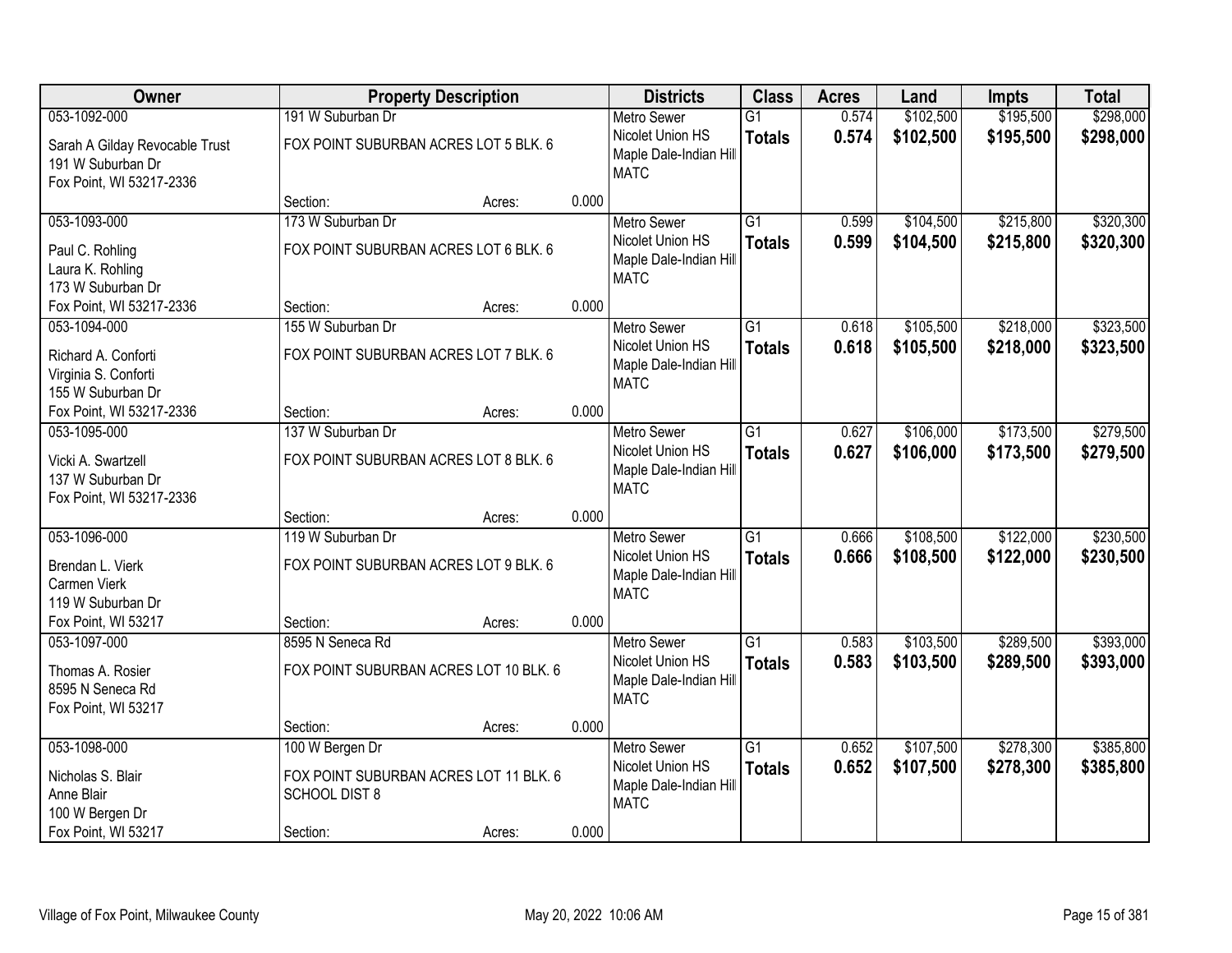| Owner                     |                      | <b>Property Description</b>                              |       | <b>Districts</b>       | <b>Class</b>    | <b>Acres</b> | Land      | <b>Impts</b> | <b>Total</b> |
|---------------------------|----------------------|----------------------------------------------------------|-------|------------------------|-----------------|--------------|-----------|--------------|--------------|
| 053-1099-000              | 118 W Bergen Dr      |                                                          |       | <b>Metro Sewer</b>     | $\overline{G1}$ | 0.588        | \$103,500 | \$193,000    | \$296,500    |
| Michael D. Fardy          |                      | FOX POINT SUBURBAN ACRES LOT 12 BLK. 6                   |       | Nicolet Union HS       | <b>Totals</b>   | 0.588        | \$103,500 | \$193,000    | \$296,500    |
| Rachael E. Kaplan         | <b>SCHOOL DIST 8</b> |                                                          |       | Maple Dale-Indian Hill |                 |              |           |              |              |
| 118 W Bergen Dr           |                      |                                                          |       | <b>MATC</b>            |                 |              |           |              |              |
| Fox Point, WI 53217       | Section:             | Acres:                                                   | 0.000 |                        |                 |              |           |              |              |
| 053-1100-000              | 136 W Bergen Dr      |                                                          |       | <b>Metro Sewer</b>     | $\overline{G1}$ | 0.510        | \$98,500  | \$143,200    | \$241,700    |
| David Schaefer            |                      | FOX POINT SUBURBAN ACRES LOT 13 BLK. 6                   |       | Nicolet Union HS       | <b>Totals</b>   | 0.510        | \$98,500  | \$143,200    | \$241,700    |
| Courtney Crawford         |                      |                                                          |       | Maple Dale-Indian Hill |                 |              |           |              |              |
| 136 W Bergen Dr           |                      |                                                          |       | <b>MATC</b>            |                 |              |           |              |              |
| Fox Point, WI 53217       | Section:             | Acres:                                                   | 0.000 |                        |                 |              |           |              |              |
| 053-1101-000              | 154 W Bergen Dr      |                                                          |       | <b>Metro Sewer</b>     | $\overline{G1}$ | 0.510        | \$98,500  | \$299,500    | \$398,000    |
| <b>Tyler Trotter</b>      |                      | FOX POINT SUBURBAN ACRES LOT 14 BLK. 6                   |       | Nicolet Union HS       | <b>Totals</b>   | 0.510        | \$98,500  | \$299,500    | \$398,000    |
| <b>Lindsey Trotter</b>    |                      |                                                          |       | Maple Dale-Indian Hill |                 |              |           |              |              |
| 154 W Bergen Dr           |                      |                                                          |       | <b>MATC</b>            |                 |              |           |              |              |
| Fox Point, WI 53217       | Section:             | Acres:                                                   | 0.000 |                        |                 |              |           |              |              |
| 053-1102-000              | 172 W Bergen Dr      |                                                          |       | <b>Metro Sewer</b>     | G1              | 0.602        | \$104,500 | \$355,000    | \$459,500    |
| Ryan Paul Van Ess         |                      | FOX POINT SUBURBAN ACRES LOT 15 BLK. 6                   |       | Nicolet Union HS       | <b>Totals</b>   | 0.602        | \$104,500 | \$355,000    | \$459,500    |
| Josephine Loletia Van Ess |                      |                                                          |       | Maple Dale-Indian Hill |                 |              |           |              |              |
| 172 W Bergen Dr           |                      |                                                          |       | <b>MATC</b>            |                 |              |           |              |              |
| Fox Point, WI 53217       | Section:             | Acres:                                                   | 0.000 |                        |                 |              |           |              |              |
| 053-1103-000              | 200 W Bergen Ct      |                                                          |       | <b>Metro Sewer</b>     | $\overline{G1}$ | 0.680        | \$109,500 | \$176,500    | \$286,000    |
| Bradley H. Geurts         |                      | FOX POINT SUBURBAN ACRES LOT 16 BLK. 6                   |       | Nicolet Union HS       | <b>Totals</b>   | 0.680        | \$109,500 | \$176,500    | \$286,000    |
| Jennifer A. Geurts        |                      |                                                          |       | Maple Dale-Indian Hill |                 |              |           |              |              |
| 200 W Bergen Ct           |                      |                                                          |       | <b>MATC</b>            |                 |              |           |              |              |
| Fox Point, WI 53217-2301  | Section:             | Acres:                                                   | 0.000 |                        |                 |              |           |              |              |
| 053-1104-000              | 210 W Bergen Ct      |                                                          |       | <b>Metro Sewer</b>     | $\overline{G1}$ | 0.495        | \$98,000  | \$196,500    | \$294,500    |
| Elizabeth Aelion          |                      | FOX POINT SUBURBAN ACRES LOT 17 BLK. 6                   |       | Nicolet Union HS       | <b>Totals</b>   | 0.495        | \$98,000  | \$196,500    | \$294,500    |
| 210 W Bergen Ct           |                      |                                                          |       | Maple Dale-Indian Hill |                 |              |           |              |              |
| Fox Point, WI 53217-2301  |                      |                                                          |       | <b>MATC</b>            |                 |              |           |              |              |
|                           | Section:             | Acres:                                                   | 0.000 |                        |                 |              |           |              |              |
| 053-1105-000              | 220 W Bergen Ct      |                                                          |       | <b>Metro Sewer</b>     | $\overline{G1}$ | 0.511        | \$98,500  | \$260,000    | \$358,500    |
| John A. Lutz              |                      | Lot 18, Block 6, Fox Point Suburban Acres, being a       |       | Nicolet Union HS       | <b>Totals</b>   | 0.511        | \$98,500  | \$260,000    | \$358,500    |
| Katie L. Lutz             |                      | Subdivision of a part of the Northeast 1/4 of Section 8, |       | Maple Dale-Indian Hill |                 |              |           |              |              |
| 4215 N Prospect Ave       | Township             |                                                          |       | <b>MATC</b>            |                 |              |           |              |              |
| Shorewood, WI 53211       | Section:             | Acres:                                                   | 0.511 |                        |                 |              |           |              |              |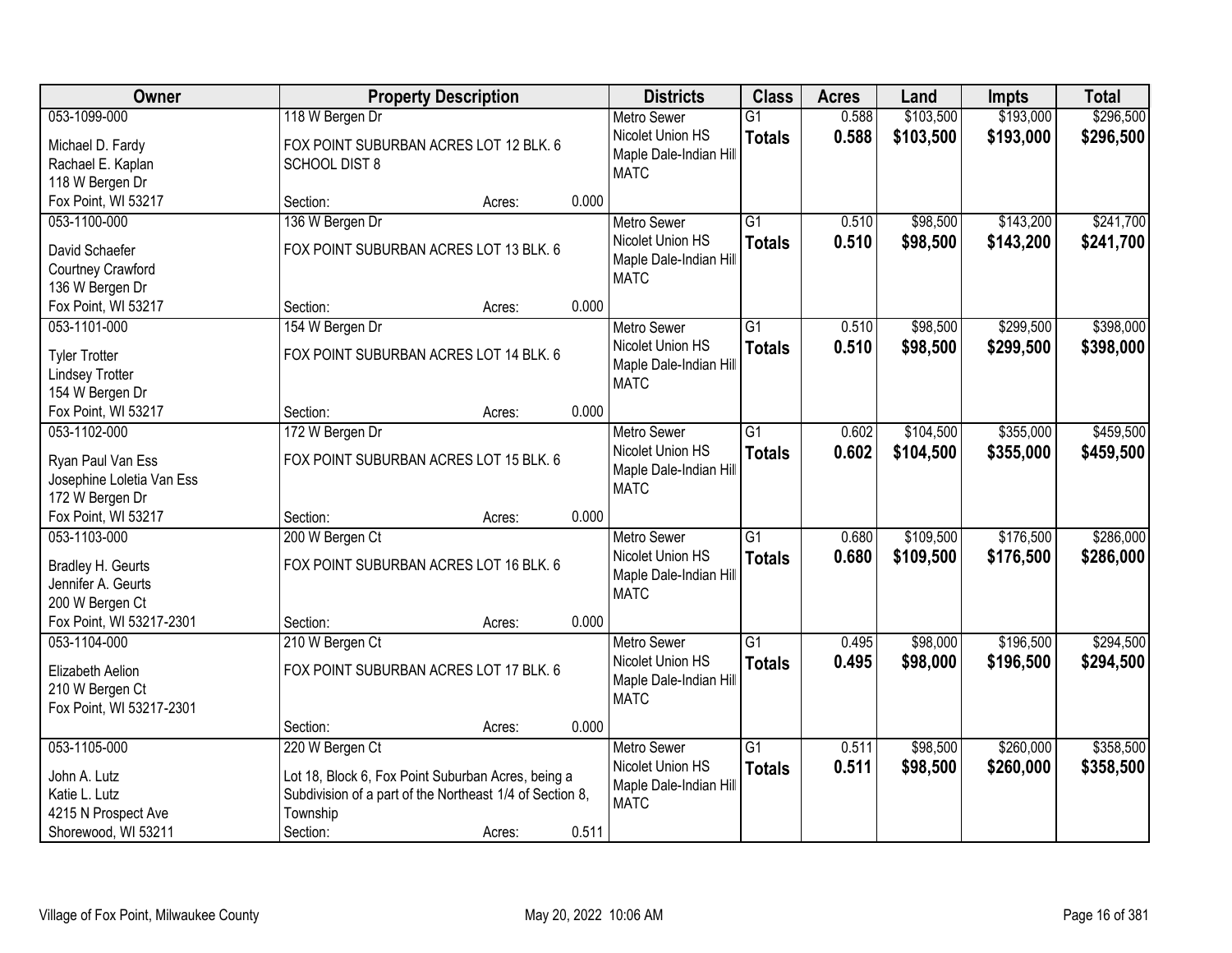| Owner                             | <b>Property Description</b>                              | <b>Districts</b>       | <b>Class</b>    | <b>Acres</b> | Land      | <b>Impts</b> | <b>Total</b> |
|-----------------------------------|----------------------------------------------------------|------------------------|-----------------|--------------|-----------|--------------|--------------|
| 053-1106-001                      | 308 W Bergen Ct                                          | <b>Metro Sewer</b>     | $\overline{G1}$ | 0.797        | \$103,500 | \$180,500    | \$284,000    |
| Adam R. Wright                    | Lot One (1) of CERTIFIED SURVEY MAP NO. 3839,            | Nicolet Union HS       | <b>Totals</b>   | 0.797        | \$103,500 | \$180,500    | \$284,000    |
| Sarah E. Wright                   | being Lots 1 and 2 in Certified Survey Map No. 3766 and  | Maple Dale-Indian Hill |                 |              |           |              |              |
| 308 W Bergen Ct                   | part of                                                  | <b>MATC</b>            |                 |              |           |              |              |
| Fox Point, WI 53217               | 0.797<br>Section:<br>Acres:                              |                        |                 |              |           |              |              |
| 053-1106-002                      | 230 W Bergen Ct                                          | <b>Metro Sewer</b>     | $\overline{G1}$ | 0.548        | \$101,000 | \$231,500    | \$332,500    |
|                                   |                                                          | Nicolet Union HS       | <b>Totals</b>   | 0.548        | \$101,000 | \$231,500    | \$332,500    |
| Darren Frohm                      | CERTIFIED SURVEY MAP NO. 3839 NE 1/4 SEC.                | Maple Dale-Indian Hill |                 |              |           |              |              |
| Jennifer Frohm                    | 8-8-22 LOT 2                                             | <b>MATC</b>            |                 |              |           |              |              |
| 230 W Bergen Ct                   |                                                          |                        |                 |              |           |              |              |
| Fox Point, WI 53217-2301          | 0.000<br>Section:<br>Acres:                              |                        |                 |              |           |              |              |
| 053-1107-000                      | 270 W Suburban Dr                                        | <b>Metro Sewer</b>     | G1              | 0.515        | \$99,000  | \$381,500    | \$480,500    |
| Karen J Wahlberg Revocable Trust  | FOX POINT SUBURBAN ACRES LOT 1 BLK. 7                    | Nicolet Union HS       | <b>Totals</b>   | 0.515        | \$99,000  | \$381,500    | \$480,500    |
| 270 W Suburban Dr                 |                                                          | Maple Dale-Indian Hill |                 |              |           |              |              |
| Fox Point, WI 53217-2337          |                                                          | <b>MATC</b>            |                 |              |           |              |              |
|                                   | 0.000<br>Section:<br>Acres:                              |                        |                 |              |           |              |              |
| 053-1108-000                      | 260 W Suburban Ct                                        | <b>Metro Sewer</b>     | $\overline{G1}$ | 0.502        | \$98,000  | \$354,500    | \$452,500    |
|                                   |                                                          | Nicolet Union HS       | <b>Totals</b>   | 0.502        | \$98,000  | \$354,500    | \$452,500    |
| Scott M. Grenier                  | FOX POINT SUBURBAN ACRES LOT 2 BLK. 7                    | Maple Dale-Indian Hill |                 |              |           |              |              |
| Mindy B. Grenier                  |                                                          | <b>MATC</b>            |                 |              |           |              |              |
| 260 W Suburban Ct                 |                                                          |                        |                 |              |           |              |              |
| Fox Point, WI 53217-2334          | 0.000<br>Section:<br>Acres:                              |                        |                 |              |           |              |              |
| 053-1109-000                      | 250 W Suburban Ct                                        | <b>Metro Sewer</b>     | $\overline{G1}$ | 0.614        | \$105,500 | \$227,000    | \$332,500    |
| Donald Oppenheimer et al          | FOX POINT SUBURBAN ACRES LOT 3 BLK. 7 - Full             | Nicolet Union HS       | <b>Totals</b>   | 0.614        | \$105,500 | \$227,000    | \$332,500    |
| 250 W Suburban Ct                 | legal description                                        | Maple Dale-Indian Hill |                 |              |           |              |              |
| Fox Point, WI 53217               | Lot Three (3) in Block Seven (7) in Fox Point Suburban   | <b>MATC</b>            |                 |              |           |              |              |
|                                   | 0.000<br>Section:<br>Acres:                              |                        |                 |              |           |              |              |
| 053-1110-000                      | 240 W Suburban Ct                                        | Metro Sewer            | $\overline{G1}$ | 0.627        | \$106,000 | \$270,900    | \$376,900    |
|                                   |                                                          | Nicolet Union HS       | <b>Totals</b>   | 0.627        | \$106,000 | \$270,900    | \$376,900    |
| The Joseph & Lorna Hilyard Trust, | FOX POINT SUBURBAN ACRES LOT 4 BLK. 7                    | Maple Dale-Indian Hill |                 |              |           |              |              |
| Dated December 12th,              |                                                          | <b>MATC</b>            |                 |              |           |              |              |
| 240 W Suburban Ct                 |                                                          |                        |                 |              |           |              |              |
| Fox Point, WI 53217               | 0.000<br>Section:<br>Acres:                              |                        |                 |              |           |              |              |
| 053-1111-000                      | 8761 N Seneca Rd                                         | <b>Metro Sewer</b>     | $\overline{G1}$ | 0.528        | \$100,000 | \$169,200    | \$269,200    |
| Mark Pack                         | Lot Five (5), in Block Seven (7), in Fox Point Suburban  | Nicolet Union HS       | <b>Totals</b>   | 0.528        | \$100,000 | \$169,200    | \$269,200    |
| Barbara Pack                      | Acres, being a Subdivision of a part of the              | Maple Dale-Indian Hil  |                 |              |           |              |              |
| 8761 N Seneca Rd                  | Northeast 1/4 of Section 8, in Township 8 North, Range 2 | <b>MATC</b>            |                 |              |           |              |              |
| Fox Point, WI 53217               | 0.528<br>Section: 8<br>Acres:                            |                        |                 |              |           |              |              |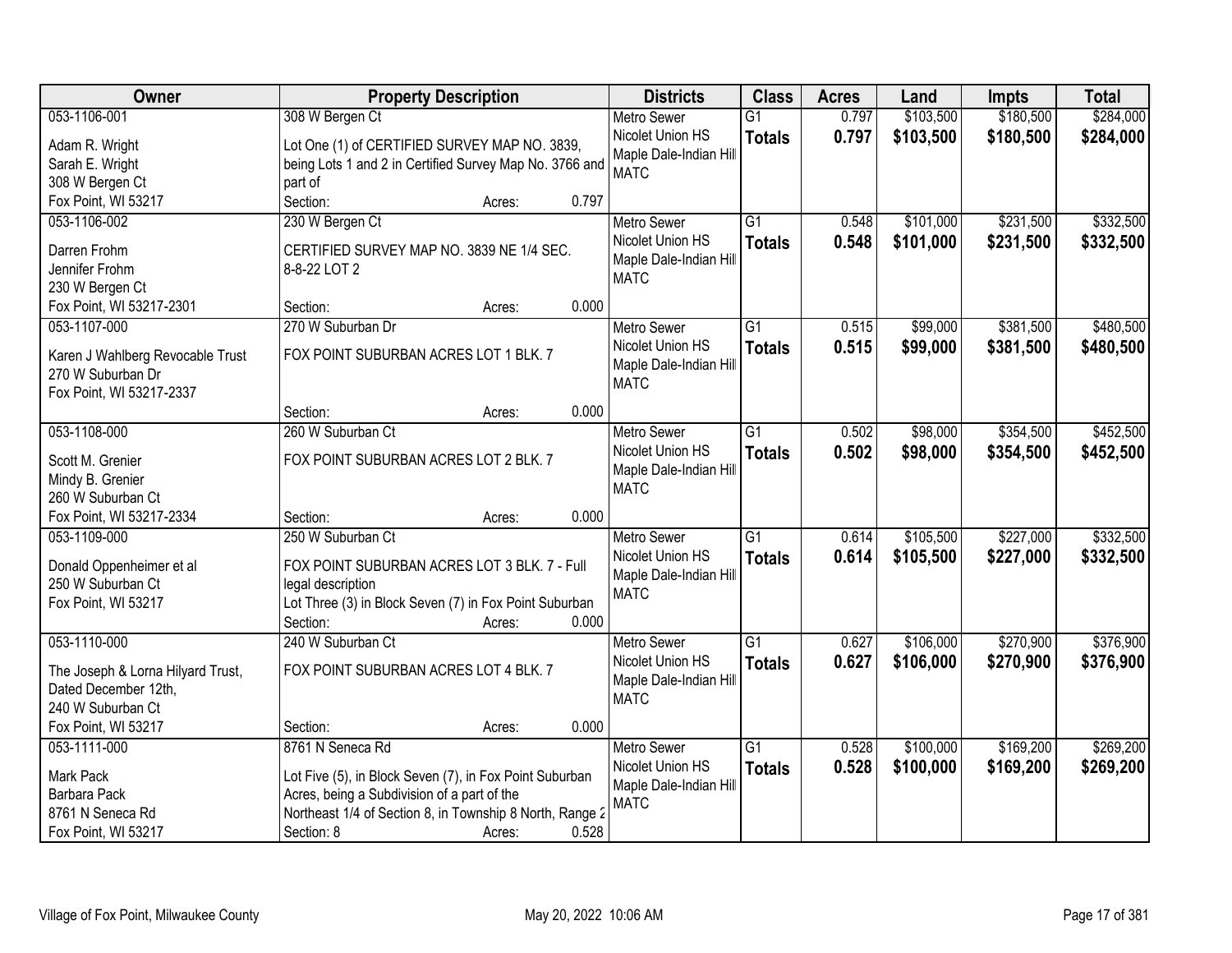| Owner                                    | <b>Property Description</b>                                 | <b>Districts</b>                      | <b>Class</b>    | <b>Acres</b> | Land      | <b>Impts</b> | <b>Total</b> |
|------------------------------------------|-------------------------------------------------------------|---------------------------------------|-----------------|--------------|-----------|--------------|--------------|
| 053-1112-000                             | 8743 N Seneca Rd                                            | Metro Sewer                           | $\overline{G1}$ | 0.610        | \$105,000 | \$187,000    | \$292,000    |
| Jerry & Bernadette Mitchell Living Trust | Lot Six (6) in Block Seven (7) in Fox Point Suburban        | Nicolet Union HS                      | <b>Totals</b>   | 0.610        | \$105,000 | \$187,000    | \$292,000    |
| 8743 N Seneca Rd                         | Acres, being a Subdivision of a part of the North East      | Maple Dale-Indian Hill                |                 |              |           |              |              |
| Fox Point, WI 53217                      | Onequarter (1/4) of Section Eight (8) in Township Eight (8) | <b>MATC</b>                           |                 |              |           |              |              |
|                                          | Section:<br>0.610<br>Acres:                                 |                                       |                 |              |           |              |              |
| 053-1113-001                             | 8725 N Seneca Rd                                            | <b>Metro Sewer</b>                    | $\overline{G1}$ | 0.632        | \$106,500 | \$283,000    | \$389,500    |
|                                          |                                                             | Nicolet Union HS                      | <b>Totals</b>   | 0.632        | \$106,500 | \$283,000    | \$389,500    |
| Michael J & Judith M Ketten Revocable    | FOX POINT SUBURBAN ACRES NE 1/4 SEC 8 8 22                  | Maple Dale-Indian Hill                |                 |              |           |              |              |
| Trust                                    | LOT 7 & PART OF LOT 8, COM NW COR OF LOT 8, TH              | <b>MATC</b>                           |                 |              |           |              |              |
| 8725 N Seneca Rd                         | ELY 156.13 FT; TH SWLY 20 FT; TH WLY 138.28 FT              |                                       |                 |              |           |              |              |
| Fox Point, WI 53217-2333                 | 0.000<br>Section:<br>Acres:                                 |                                       |                 |              |           |              |              |
| 053-1114-001                             | 8707 N Seneca Rd                                            | <b>Metro Sewer</b>                    | G1              | 0.560        | \$102,000 | \$187,000    | \$289,000    |
| Barbara L. Ratke Rev Trust Dtd           | FOX POINT SUBURBAN ACRES NE 1/4 SEC 8 8 22                  | Nicolet Union HS                      | <b>Totals</b>   | 0.560        | \$102,000 | \$187,000    | \$289,000    |
| 10/22/2020                               | LOT 8, BLOCK 7, EXC COM NW COR OF LOT 8, TH                 | Maple Dale-Indian Hill                |                 |              |           |              |              |
| 8707 N Seneca Rd                         | ELY 156.13 FT; TH SWLY 20 FT TH WLY 138.28 FT TO            | <b>MATC</b>                           |                 |              |           |              |              |
| Fox Point, WI 53217                      | Section:<br>0.000<br>Acres:                                 |                                       |                 |              |           |              |              |
| 053-1115-000                             | 8689 N Seneca Rd                                            | <b>Metro Sewer</b>                    | G1              | 0.585        | \$103,500 | \$273,000    | \$376,500    |
|                                          |                                                             | Nicolet Union HS                      | <b>Totals</b>   | 0.585        | \$103,500 | \$273,000    | \$376,500    |
| James E. Battle                          | FOX POINT SUBURBAN ACRES LOT 9 BLK. 7 - Full                | Maple Dale-Indian Hill                |                 |              |           |              |              |
| Kathryn S. Battle                        | legal description                                           | <b>MATC</b>                           |                 |              |           |              |              |
| 8689 N Seneca Rd                         | Lot Nine (9), in Block Seven (7), in Fox Point Suburban     |                                       |                 |              |           |              |              |
| Fox Point, WI 53217                      | 0.000<br>Section:<br>Acres:                                 |                                       |                 |              |           |              |              |
| 053-1116-000                             | 8671 N Seneca Rd                                            | <b>Metro Sewer</b>                    | $\overline{G1}$ | 0.519        | \$99,000  | \$198,500    | \$297,500    |
| Sharon J Madnek Rev Living Trust         | LOT TEN (10), BLOCK SEVEN (7), IN FOX POINT                 | Nicolet Union HS                      | <b>Totals</b>   | 0.519        | \$99,000  | \$198,500    | \$297,500    |
| 8671 N Seneca Rd                         | SUBURBAN ACRES, BEING A SUBDIVISION OF A                    | Maple Dale-Indian Hill                |                 |              |           |              |              |
| Fox Point, WI 53217                      | PART OF THE EAST                                            | <b>MATC</b>                           |                 |              |           |              |              |
|                                          | Section:<br>0.519                                           |                                       |                 |              |           |              |              |
| 053-1117-000                             | Acres:<br>8653 N Seneca Rd                                  |                                       | $\overline{G1}$ | 0.544        | \$101,000 | \$163,500    | \$264,500    |
|                                          |                                                             | Metro Sewer                           |                 |              |           |              |              |
| Stephen W. Hellman                       | FOX POINT SUBURBAN ACRES LOT 11 BLK 7                       | Nicolet Union HS                      | <b>Totals</b>   | 0.544        | \$101,000 | \$163,500    | \$264,500    |
| Elizabeth A. Hellman                     |                                                             | Maple Dale-Indian Hill<br><b>MATC</b> |                 |              |           |              |              |
| 8653 N Seneca Rd                         |                                                             |                                       |                 |              |           |              |              |
| Fox Point, WI 53217-2331                 | 0.000<br>Section:<br>Acres:                                 |                                       |                 |              |           |              |              |
| 053-1118-000                             | 8635 N Seneca Rd                                            | <b>Metro Sewer</b>                    | $\overline{G1}$ | 0.554        | \$101,500 | \$225,000    | \$326,500    |
|                                          |                                                             | Nicolet Union HS                      | <b>Totals</b>   | 0.554        | \$101,500 | \$225,000    | \$326,500    |
| Christopher Davis Pitman                 | FOX POINT SUBURBAN ACRES LOT 12 BLK 7                       | Maple Dale-Indian Hill                |                 |              |           |              |              |
| Krista Andraska                          |                                                             | <b>MATC</b>                           |                 |              |           |              |              |
| 8635 N Seneca Rd                         |                                                             |                                       |                 |              |           |              |              |
| Fox Point, WI 53217                      | 0.000<br>Section:<br>Acres:                                 |                                       |                 |              |           |              |              |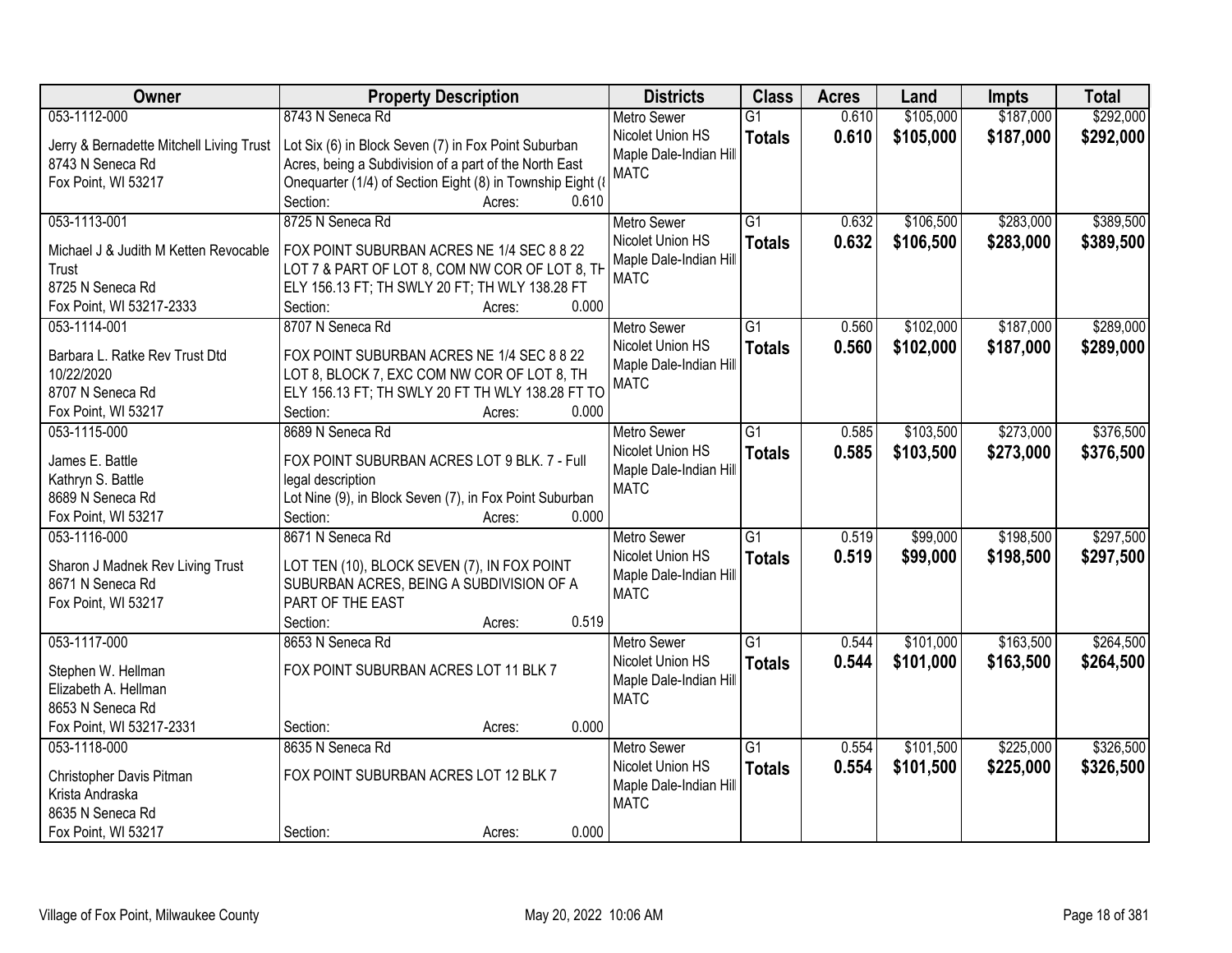| Owner                        |                                        | <b>Property Description</b> |       | <b>Districts</b>       | <b>Class</b>    | <b>Acres</b> | Land      | <b>Impts</b> | <b>Total</b> |
|------------------------------|----------------------------------------|-----------------------------|-------|------------------------|-----------------|--------------|-----------|--------------|--------------|
| 053-1119-000                 | 100 W Suburban Dr                      |                             |       | <b>Metro Sewer</b>     | $\overline{G1}$ | 0.630        | \$106,500 | \$229,000    | \$335,500    |
| Huimin Zhao                  | FOX POINT SUBURBAN ACRES LOT 13 BLK. 7 |                             |       | Nicolet Union HS       | <b>Totals</b>   | 0.630        | \$106,500 | \$229,000    | \$335,500    |
| Li Weimin                    |                                        |                             |       | Maple Dale-Indian Hill |                 |              |           |              |              |
| 100 W Suburban Dr            |                                        |                             |       | <b>MATC</b>            |                 |              |           |              |              |
| Fox Point, WI 53217-2335     | Section:                               | Acres:                      | 0.000 |                        |                 |              |           |              |              |
| 053-1120-000                 | 118 W Suburban Dr                      |                             |       | <b>Metro Sewer</b>     | $\overline{G1}$ | 0.571        | \$102,500 | \$257,000    | \$359,500    |
| Arman Hosseini and Ann Mayer | FOX POINT SUBURBAN ACRES LOT 14 BLK. 7 |                             |       | Nicolet Union HS       | <b>Totals</b>   | 0.571        | \$102,500 | \$257,000    | \$359,500    |
| 118 W Suburban Dr            |                                        |                             |       | Maple Dale-Indian Hill |                 |              |           |              |              |
| Fox Point, WI 53217          |                                        |                             |       | <b>MATC</b>            |                 |              |           |              |              |
|                              | Section:                               | Acres:                      | 0.000 |                        |                 |              |           |              |              |
| 053-1121-000                 | 136 W Suburban Dr                      |                             |       | Metro Sewer            | $\overline{G1}$ | 0.576        | \$103,000 | \$320,500    | \$423,500    |
| Stephanie A. Kerr            | FOX POINT SUBURBAN ACRES LOT 15 BLK. 7 |                             |       | Nicolet Union HS       | <b>Totals</b>   | 0.576        | \$103,000 | \$320,500    | \$423,500    |
| 136 W Suburban Dr            |                                        |                             |       | Maple Dale-Indian Hill |                 |              |           |              |              |
| Fox Point, WI 53217          |                                        |                             |       | <b>MATC</b>            |                 |              |           |              |              |
|                              | Section:                               | Acres:                      | 0.000 |                        |                 |              |           |              |              |
| 053-1122-000                 | 154 W Suburban Dr                      |                             |       | <b>Metro Sewer</b>     | $\overline{G1}$ | 0.537        | \$100,500 | \$307,500    | \$408,000    |
| David Leevan                 | FOX POINT SUBURBAN ACRES LOT 16 BLK. 7 |                             |       | Nicolet Union HS       | <b>Totals</b>   | 0.537        | \$100,500 | \$307,500    | \$408,000    |
| Yakria Leevan                |                                        |                             |       | Maple Dale-Indian Hill |                 |              |           |              |              |
| 154 W Suburban Dr            |                                        |                             |       | <b>MATC</b>            |                 |              |           |              |              |
| Fox Point, WI 53217-2335     | Section:                               | Acres:                      | 0.000 |                        |                 |              |           |              |              |
| 053-1123-000                 | 200 W Suburban Dr                      |                             |       | Metro Sewer            | $\overline{G1}$ | 0.535        | \$100,500 | \$246,500    | \$347,000    |
| Yefim Finkelshteyn           | FOX POINT SUBURBAN ACRES LOT 17 BLK. 7 |                             |       | Nicolet Union HS       | <b>Totals</b>   | 0.535        | \$100,500 | \$246,500    | \$347,000    |
| Rimma Finkelshteyn           |                                        |                             |       | Maple Dale-Indian Hill |                 |              |           |              |              |
| 200 W Suburban Dr            |                                        |                             |       | <b>MATC</b>            |                 |              |           |              |              |
| Fox Point, WI 53217-2337     | Section:                               | Acres:                      | 0.000 |                        |                 |              |           |              |              |
| 053-1124-000                 | 210 W Suburban Dr                      |                             |       | Metro Sewer            | $\overline{G1}$ | 0.580        | \$103,000 | \$306,900    | \$409,900    |
| Nathan M. Wenig              | FOX POINT SUBURBAN ACRES LOT 18 BLK. 7 |                             |       | Nicolet Union HS       | <b>Totals</b>   | 0.580        | \$103,000 | \$306,900    | \$409,900    |
| Jilian Marx-Wenig            |                                        |                             |       | Maple Dale-Indian Hill |                 |              |           |              |              |
| 210 W Suburban Dr            |                                        |                             |       | <b>MATC</b>            |                 |              |           |              |              |
| Fox Point, WI 53217          | Section:                               | Acres:                      | 0.000 |                        |                 |              |           |              |              |
| 053-1125-000                 | 220 W Suburban Ct                      |                             |       | <b>Metro Sewer</b>     | $\overline{G1}$ | 0.605        | \$104,500 | \$154,000    | \$258,500    |
| Sandy Marie Albornoz         | FOX POINT SUBURBAN ACRES LOT 19 BLK. 7 |                             |       | Nicolet Union HS       | <b>Totals</b>   | 0.605        | \$104,500 | \$154,000    | \$258,500    |
| Kathy Elizabeth Miller       |                                        |                             |       | Maple Dale-Indian Hill |                 |              |           |              |              |
| 220 W Suburban Ct            |                                        |                             |       | <b>MATC</b>            |                 |              |           |              |              |
| Fox Point, WI 53217-2334     | Section:                               | Acres:                      | 0.000 |                        |                 |              |           |              |              |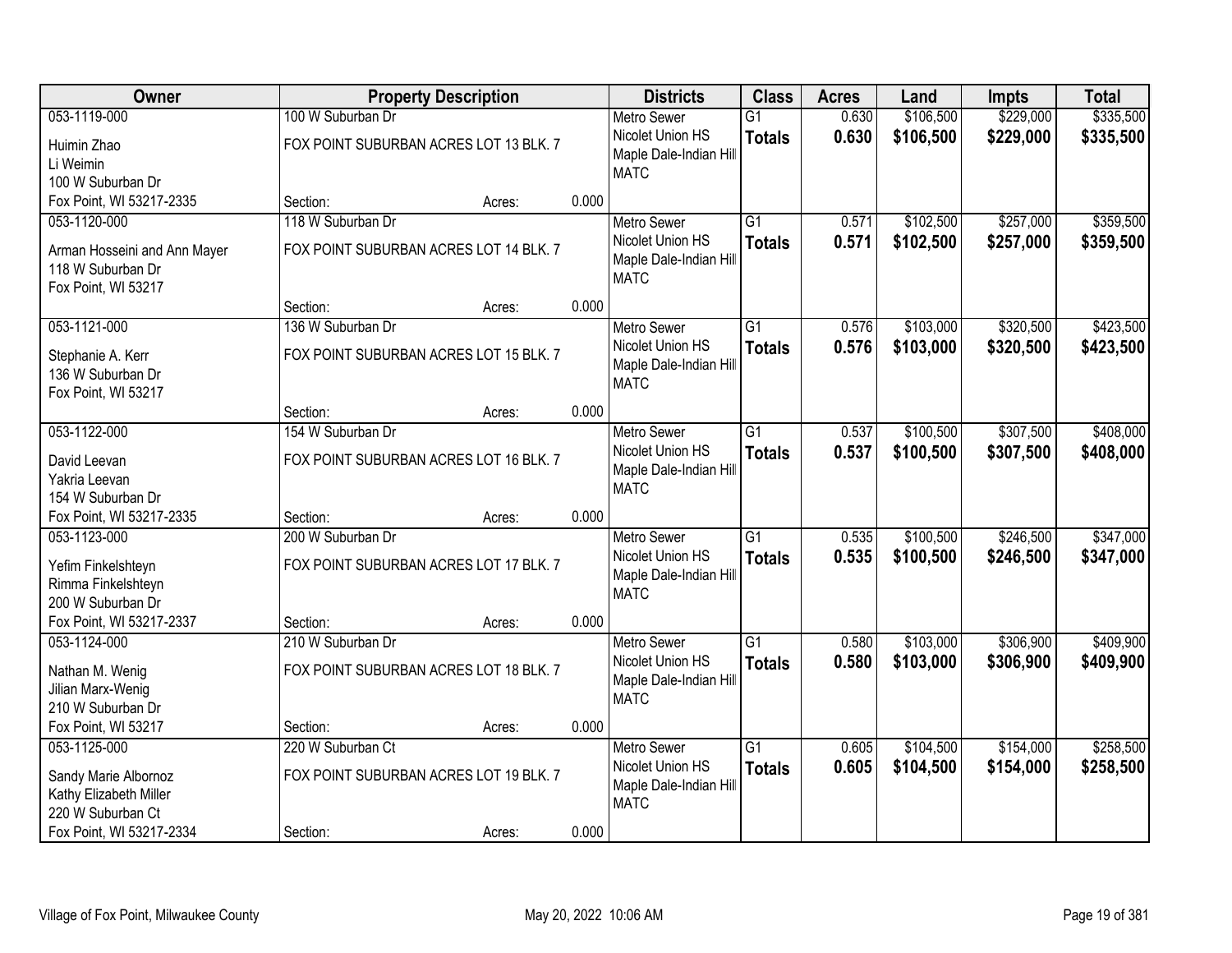| Owner                                     | <b>Property Description</b>                                                                   | <b>Districts</b>                                          | <b>Class</b>    | <b>Acres</b> | Land      | <b>Impts</b> | <b>Total</b> |
|-------------------------------------------|-----------------------------------------------------------------------------------------------|-----------------------------------------------------------|-----------------|--------------|-----------|--------------|--------------|
| 053-1126-000                              | 230 W Suburban Ct                                                                             | <b>Metro Sewer</b>                                        | $\overline{G1}$ | 0.532        | \$100,000 | \$261,000    | \$361,000    |
| Margaret H. Murphy<br>Daniel G. Murphy    | FOX POINT SUBURBAN ACRES LOT 20 BLK. 7                                                        | Nicolet Union HS<br>Maple Dale-Indian Hill<br><b>MATC</b> | <b>Totals</b>   | 0.532        | \$100,000 | \$261,000    | \$361,000    |
| 230 W Suburban Ct                         |                                                                                               |                                                           |                 |              |           |              |              |
| Fox Point, WI 53217                       | 0.000<br>Section:<br>Acres:                                                                   |                                                           |                 |              |           |              |              |
| 053-1127-001                              | 200 W Indian Creek Ct                                                                         | <b>Metro Sewer</b>                                        | $\overline{G1}$ | 0.602        | \$104,500 | \$319,000    | \$423,500    |
| Douglas Diefenbach                        | CERTIFIED SURVEY MAP NO 9332                                                                  | Nicolet Union HS                                          | <b>Totals</b>   | 0.602        | \$104,500 | \$319,000    | \$423,500    |
| Christa Diefenbach                        | SE 1/4 SEC 8-8-22 LOT 1                                                                       | Maple Dale-Indian Hill                                    |                 |              |           |              |              |
| 200 W Indian Creek Ct                     |                                                                                               | <b>MATC</b>                                               |                 |              |           |              |              |
| Fox Point, WI 53217                       | 0.000<br>Section:<br>Acres:                                                                   |                                                           |                 |              |           |              |              |
| 053-1128-000                              | 240 W Indian Creek Ct                                                                         | <b>Metro Sewer</b>                                        | G1              | 0.681        | \$109,500 | \$238,500    | \$348,000    |
|                                           |                                                                                               | Nicolet Union HS                                          | <b>Totals</b>   | 0.681        | \$109,500 | \$238,500    | \$348,000    |
| Raymond D. Carlson                        | LOT 2, BLK 1, INDIAN CREEK ESTATES, ALSO PART                                                 | Maple Dale-Indian Hill                                    |                 |              |           |              |              |
| Carolyn S. Smith<br>240 W Indian Creek Ct | OF LOTS 1,2 & 3, BLK 4, FOX POINT SUBURBAN<br>ACRES; COMM SE COR LOT 3, TH E 6.01 FT, N 92.35 | <b>MATC</b>                                               |                 |              |           |              |              |
| Fox Point, WI 53217                       | Section:<br>0.000<br>Acres:                                                                   |                                                           |                 |              |           |              |              |
| 053-1129-000                              | 280 W Indian Creek Ct                                                                         | <b>Metro Sewer</b>                                        | G1              | 0.825        | \$116,500 | \$454,000    | \$570,500    |
|                                           |                                                                                               | Nicolet Union HS                                          | <b>Totals</b>   | 0.825        | \$116,500 | \$454,000    | \$570,500    |
| Gregory Kleynerman                        | LOT 3, BLK 1, INDIAN CREEK ESTATES, ALSO PART                                                 | Maple Dale-Indian Hill                                    |                 |              |           |              |              |
| Kira Kleynerman                           | OF LOT 1, BLK 4, FOX POINT SUBURBAN ACRES;                                                    | <b>MATC</b>                                               |                 |              |           |              |              |
| 280 W Indian Creek Ct                     | COMM SW COR OF LOT 1, TH N 130 FT, SELY 93.06                                                 |                                                           |                 |              |           |              |              |
| Fox Point, WI 53217-2323                  | Section:<br>0.000<br>Acres:                                                                   |                                                           |                 |              |           |              |              |
| 053-1130-000                              | 300 W Indian Creek Ct                                                                         | <b>Metro Sewer</b>                                        | $\overline{G1}$ | 0.616        | \$105,500 | \$461,500    | \$567,000    |
| Max Chester                               | LOT 4, BLK 1 INDIAN CREEK ESTATES                                                             | Nicolet Union HS                                          | <b>Totals</b>   | 0.616        | \$105,500 | \$461,500    | \$567,000    |
| Yelena Chester                            |                                                                                               | Maple Dale-Indian Hill                                    |                 |              |           |              |              |
| 300 W Indian Creek Ct                     |                                                                                               | <b>MATC</b>                                               |                 |              |           |              |              |
| Fox Point, WI 53217-8076                  | 0.000<br>Section:<br>Acres:                                                                   |                                                           |                 |              |           |              |              |
| 053-1131-000                              | 340 W Indian Creek Ct                                                                         | Metro Sewer                                               | $\overline{G1}$ | 0.814        | \$116,000 | \$304,000    | \$420,000    |
| Donald Gordon                             | Lot 5 in Block 1 in Indian Creek Estates, being a                                             | Nicolet Union HS                                          | <b>Totals</b>   | 0.814        | \$116,000 | \$304,000    | \$420,000    |
| Bonnie Smith Gordon                       | Resubdivision of Lots 8, 9, 10 and 11 and Easterly 1/2 of                                     | Maple Dale-Indian Hill                                    |                 |              |           |              |              |
| 340 W Indian Creek Ct                     | vacated                                                                                       | <b>MATC</b>                                               |                 |              |           |              |              |
| Fox Point, WI 53217                       | 0.814<br>Section: 8<br>Acres:                                                                 |                                                           |                 |              |           |              |              |
| 053-1132-000                              | 333 W Indian Creek Ct                                                                         | <b>Metro Sewer</b>                                        | $\overline{G1}$ | 0.672        | \$109,000 | \$216,000    | \$325,000    |
|                                           |                                                                                               | Nicolet Union HS                                          | <b>Totals</b>   | 0.672        | \$109,000 | \$216,000    | \$325,000    |
| Maureen M. Bradley                        | LOT 6, BLK 1 INDIAN CREEK ESTATES                                                             | Maple Dale-Indian Hill                                    |                 |              |           |              |              |
| 333 W Indian Creek Ct                     |                                                                                               | <b>MATC</b>                                               |                 |              |           |              |              |
| Fox Point, WI 53217-2325                  | 0.000                                                                                         |                                                           |                 |              |           |              |              |
|                                           | Section:<br>Acres:                                                                            |                                                           |                 |              |           |              |              |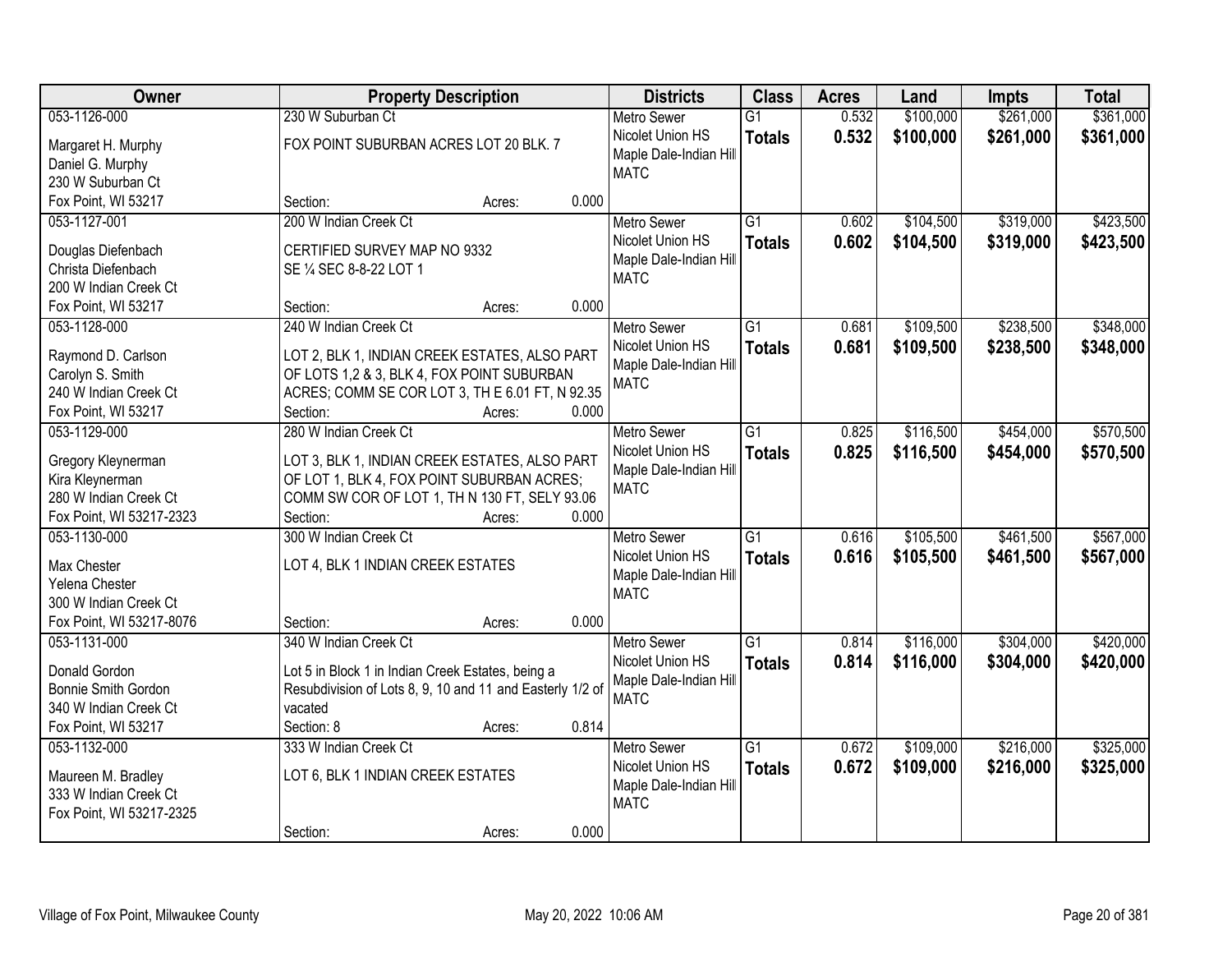| Owner                                                                               |                                                            | <b>Property Description</b> |       | <b>Districts</b>                                                                | <b>Class</b>                     | <b>Acres</b>   | Land                 | <b>Impts</b>           | <b>Total</b>           |
|-------------------------------------------------------------------------------------|------------------------------------------------------------|-----------------------------|-------|---------------------------------------------------------------------------------|----------------------------------|----------------|----------------------|------------------------|------------------------|
| 053-1133-000                                                                        | 301 W Indian Creek Ct                                      |                             |       | <b>Metro Sewer</b>                                                              | $\overline{G1}$                  | 0.709          | \$110,500            | \$170,900              | \$281,400              |
| Eugene Bass<br>301 W Indian Creek Ct<br>Fox Point, WI 53217-2325                    | LOT 7, BLK 1 INDIAN CREEK ESTATES                          |                             |       | Nicolet Union HS<br>Maple Dale-Indian Hill<br><b>MATC</b>                       | <b>Totals</b>                    | 0.709          | \$110,500            | \$170,900              | \$281,400              |
|                                                                                     | Section:                                                   | Acres:                      | 0.000 |                                                                                 |                                  |                |                      |                        |                        |
| 053-1134-000                                                                        | 257 W Indian Creek Ct                                      |                             |       | <b>Metro Sewer</b>                                                              | $\overline{G1}$                  | 0.471          | \$96,500             | \$386,500              | \$483,000              |
| Robert & Barbara Grant Living Trust<br>257 W Indian Creek Ct<br>Fox Point, WI 53217 | LOT 8, BLK 1 INDIAN CREEK ESTATES                          |                             |       | Nicolet Union HS<br>Maple Dale-Indian Hill<br><b>MATC</b>                       | <b>Totals</b>                    | 0.471          | \$96,500             | \$386,500              | \$483,000              |
|                                                                                     | Section:                                                   | Acres:                      | 0.000 |                                                                                 |                                  |                |                      |                        |                        |
| 053-1135-000                                                                        | 229 W Indian Creek Ct                                      |                             |       | Metro Sewer                                                                     | $\overline{G1}$                  | 0.536          | \$100,500            | \$391,000              | \$491,500              |
| Roman Gorodesky<br>Victoria Gorodesky<br>229 W Indian Creek Ct                      | LOT 9, BLK 1 INDIAN CREEK ESTATES                          |                             |       | Nicolet Union HS<br>Maple Dale-Indian Hill<br><b>MATC</b>                       | <b>Totals</b>                    | 0.536          | \$100,500            | \$391,000              | \$491,500              |
| Fox Point, WI 53217-2324                                                            | Section:                                                   | Acres:                      | 0.000 |                                                                                 |                                  |                |                      |                        |                        |
| 053-1136-000                                                                        | 201 W Indian Creek Ct                                      |                             |       | <b>Metro Sewer</b>                                                              | $\overline{G1}$                  | 0.675          | \$109,000            | \$315,900              | \$424,900              |
| Marc Stuart Wolf<br>201 W Indian Creek Ct<br>Fox Point, WI 53217-2324               | LOT 10, BLK 1 INDIAN CREEK ESTATES                         |                             |       | Nicolet Union HS<br>Maple Dale-Indian Hill<br><b>MATC</b>                       | <b>Totals</b>                    | 0.675          | \$109,000            | \$315,900              | \$424,900              |
|                                                                                     | Section:                                                   | Acres:                      | 0.000 |                                                                                 |                                  |                |                      |                        |                        |
| 053-1137-000<br>James M. Clouthier                                                  | 200 W Dean Rd<br>LOT 11, BLK 1 INDIAN CREEK ESTATES SCHOOL |                             |       | <b>Metro Sewer</b><br>Nicolet Union HS                                          | $\overline{G1}$<br><b>Totals</b> | 0.473<br>0.473 | \$96,500<br>\$96,500 | \$281,500<br>\$281,500 | \$378,000<br>\$378,000 |
| Olga H. Clouthier<br>200 W Dean Rd                                                  | DIST <sub>8</sub>                                          |                             |       | Maple Dale-Indian Hill<br><b>MATC</b>                                           |                                  |                |                      |                        |                        |
| Fox Point, WI 53217-2603                                                            | Section:                                                   | Acres:                      | 0.000 |                                                                                 |                                  |                |                      |                        |                        |
| 053-1138-000<br>Richard H. Meyer<br>Gail J. Hoffman<br>240 W Dean Rd                | 240 W Dean Rd<br>LOT 12, BLK 1 INDIAN CREEK ESTATES        |                             |       | <b>Metro Sewer</b><br>Nicolet Union HS<br>Maple Dale-Indian Hill<br><b>MATC</b> | $\overline{G1}$<br><b>Totals</b> | 0.476<br>0.476 | \$97,000<br>\$97,000 | \$283,800<br>\$283,800 | \$380,800<br>\$380,800 |
| Fox Point, WI 53217-2603                                                            | Section:                                                   | Acres:                      | 0.000 |                                                                                 |                                  |                |                      |                        |                        |
| 053-1139-000                                                                        | 280 W Dean Rd                                              |                             |       | <b>Metro Sewer</b>                                                              | $\overline{G1}$                  | 0.448          | \$95,500             | \$312,000              | \$407,500              |
| James P. Gutglass<br>Patti S. Gutglass<br>280 W Dean Rd                             | LOT 13, BLK 1 INDIAN CREEK ESTATES                         |                             |       | Nicolet Union HS<br>Maple Dale-Indian Hill<br><b>MATC</b>                       | <b>Totals</b>                    | 0.448          | \$95,500             | \$312,000              | \$407,500              |
| Fox Point, WI 53217-2603                                                            | Section:                                                   | Acres:                      | 0.000 |                                                                                 |                                  |                |                      |                        |                        |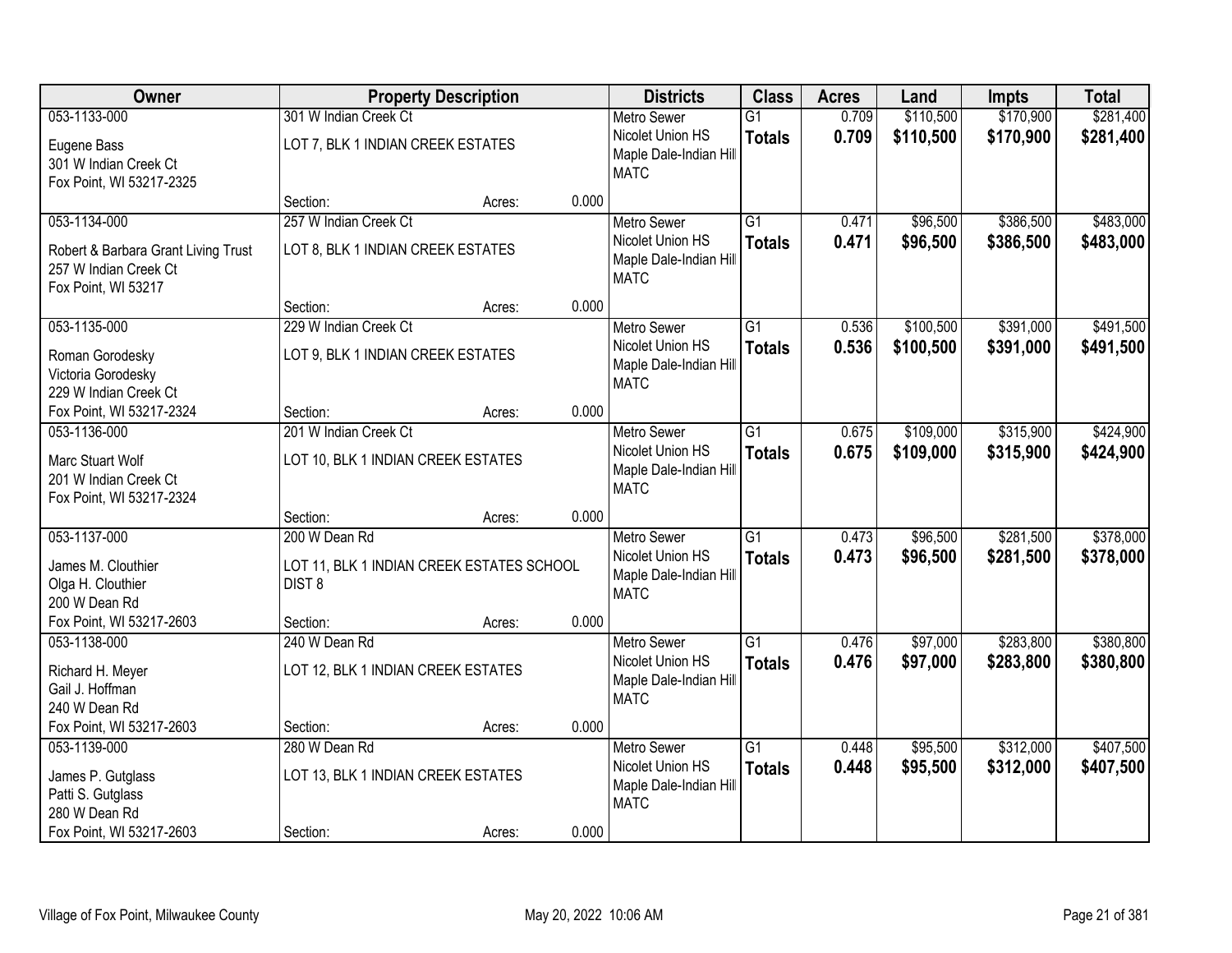| <b>Owner</b>                          | <b>Property Description</b>                                                    | <b>Districts</b>                           | <b>Class</b>    | <b>Acres</b> | Land     | <b>Impts</b>    | <b>Total</b> |
|---------------------------------------|--------------------------------------------------------------------------------|--------------------------------------------|-----------------|--------------|----------|-----------------|--------------|
| 053-1140-000                          | 300 W Dean Rd                                                                  | <b>Metro Sewer</b>                         | $\overline{G1}$ | 0.432        | \$94,500 | \$324,000       | \$418,500    |
| Shane Gwinn                           | LOT 14, BLK 1 INDIAN CREEK ESTATES                                             | Nicolet Union HS                           | <b>Totals</b>   | 0.432        | \$94,500 | \$324,000       | \$418,500    |
| Mindy Gwinn                           |                                                                                | Maple Dale-Indian Hill                     |                 |              |          |                 |              |
| 300 W Dean Rd                         |                                                                                | <b>MATC</b>                                |                 |              |          |                 |              |
| Fox Point, WI 53217                   | 0.000<br>Section:<br>Acres:                                                    |                                            |                 |              |          |                 |              |
| 053-1141-000                          | 340 W Dean Rd                                                                  | <b>Metro Sewer</b>                         | $\overline{G1}$ | 0.432        | \$94,500 | \$224,000       | \$318,500    |
|                                       |                                                                                | Nicolet Union HS                           | <b>Totals</b>   | 0.432        | \$94,500 | \$224,000       | \$318,500    |
| Mohsen Abunasr Shiraz                 | LOT 15, BLK 1 INDIAN CREEK ESTATES                                             | Maple Dale-Indian Hill                     |                 |              |          |                 |              |
| Diba Moayed                           |                                                                                | <b>MATC</b>                                |                 |              |          |                 |              |
| 340 W Dean Rd                         |                                                                                |                                            |                 |              |          |                 |              |
| Fox Point, WI 53217                   | 0.000<br>Section:<br>Acres:                                                    |                                            |                 |              |          |                 |              |
| 053-1145-000                          | 143 W Brown Deer Rd                                                            | <b>Metro Sewer</b>                         | G1              | 0.066        | \$8,300  | \$0             | \$8,300      |
| Abed Khatib                           | SENECA TERRACE LOT 4 EXC PT IN VILLAGE OF                                      | Nicolet Union HS                           | <b>Totals</b>   | 0.066        | \$8,300  | \$0             | \$8,300      |
| N111 Coop Rd                          | <b>BAYSIDE</b>                                                                 | Maple Dale-Indian Hill                     |                 |              |          |                 |              |
| Appleton, WI 54915                    |                                                                                | <b>MATC</b>                                |                 |              |          |                 |              |
|                                       | 0.000<br>Section:<br>Acres:                                                    |                                            |                 |              |          |                 |              |
| 053-1149-000                          | 129 W Brown Deer Rd                                                            | <b>Metro Sewer</b>                         | G1              | 0.033        | \$4,200  | \$0             | \$4,200      |
|                                       |                                                                                | Nicolet Union HS                           | <b>Totals</b>   | 0.033        | \$4,200  | \$0             | \$4,200      |
| Jennifer Berry<br>129 W Brown Deer Rd | Unit A, together with said unit's undivided 1/2 interest in t                  | Maple Dale-Indian Hill                     |                 |              |          |                 |              |
|                                       | common areas and facilities, along with the exclusive                          | <b>MATC</b>                                |                 |              |          |                 |              |
| Fox Point, WI 53217                   | use of the limited common areas and facilities appurtenar<br>Section:<br>0.033 |                                            |                 |              |          |                 |              |
| 053-1150-000                          | Acres:<br>135 W Brown Deer Rd                                                  |                                            | $\overline{G1}$ | 0.033        | \$4,200  | $\overline{50}$ | \$4,200      |
|                                       |                                                                                | <b>Metro Sewer</b>                         |                 |              |          |                 |              |
| Daniel Rosas Santos                   | Unit B, together with said unit's undivided 1/2 interest in t                  | Nicolet Union HS<br>Maple Dale-Indian Hill | <b>Totals</b>   | 0.033        | \$4,200  | \$0             | \$4,200      |
| Thuy Thanh Nguyen                     | common areas and facilities, along with the exclusive                          | <b>MATC</b>                                |                 |              |          |                 |              |
| 135 W Brown Deer Rd                   | use of the limited common areas and facilities appurtenar                      |                                            |                 |              |          |                 |              |
| Bayside, WI 53217                     | Section:<br>0.033<br>Acres:                                                    |                                            |                 |              |          |                 |              |
| 053-1151-000                          | 201 W Brown Deer Rd                                                            | Metro Sewer                                | $\overline{G1}$ | 0.033        | \$4,200  | $\overline{50}$ | \$4,200      |
| Michael J. Holcomb                    | NEW ERA II CONDOMINIUM 50% OF LIMITED &                                        | Nicolet Union HS                           | <b>Totals</b>   | 0.033        | \$4,200  | \$0             | \$4,200      |
| Aimee D. Holcomb                      | COMMON AREAS FOR UNIT A LYING IN VILLAGE OF                                    | Maple Dale-Indian Hill                     |                 |              |          |                 |              |
| 201 W Brown Deer Rd                   | <b>FOX POINT</b>                                                               | <b>MATC</b>                                |                 |              |          |                 |              |
| Bayside, WI 53217-2318                | 0.000<br>Section:<br>Acres:                                                    |                                            |                 |              |          |                 |              |
| 053-1152-000                          | 207 W Brown Deer Rd                                                            | <b>Metro Sewer</b>                         | $\overline{G1}$ | 0.033        | \$4,200  | $\overline{50}$ | \$4,200      |
|                                       |                                                                                | Nicolet Union HS                           | <b>Totals</b>   | 0.033        | \$4,200  | \$0             | \$4,200      |
| Richard C. Parduhn et al              | NEW ERA II CONDOMINIUM 50% OF LIMITED &                                        | Maple Dale-Indian Hill                     |                 |              |          |                 |              |
| 207 W Brown Deer Rd                   | COMMON AREAS FOR UNIT B LYING IN VILLAGE OF                                    | <b>MATC</b>                                |                 |              |          |                 |              |
| Bayside, WI 53217-2318                | <b>FOX POINT</b>                                                               |                                            |                 |              |          |                 |              |
|                                       | 0.000<br>Section:<br>Acres:                                                    |                                            |                 |              |          |                 |              |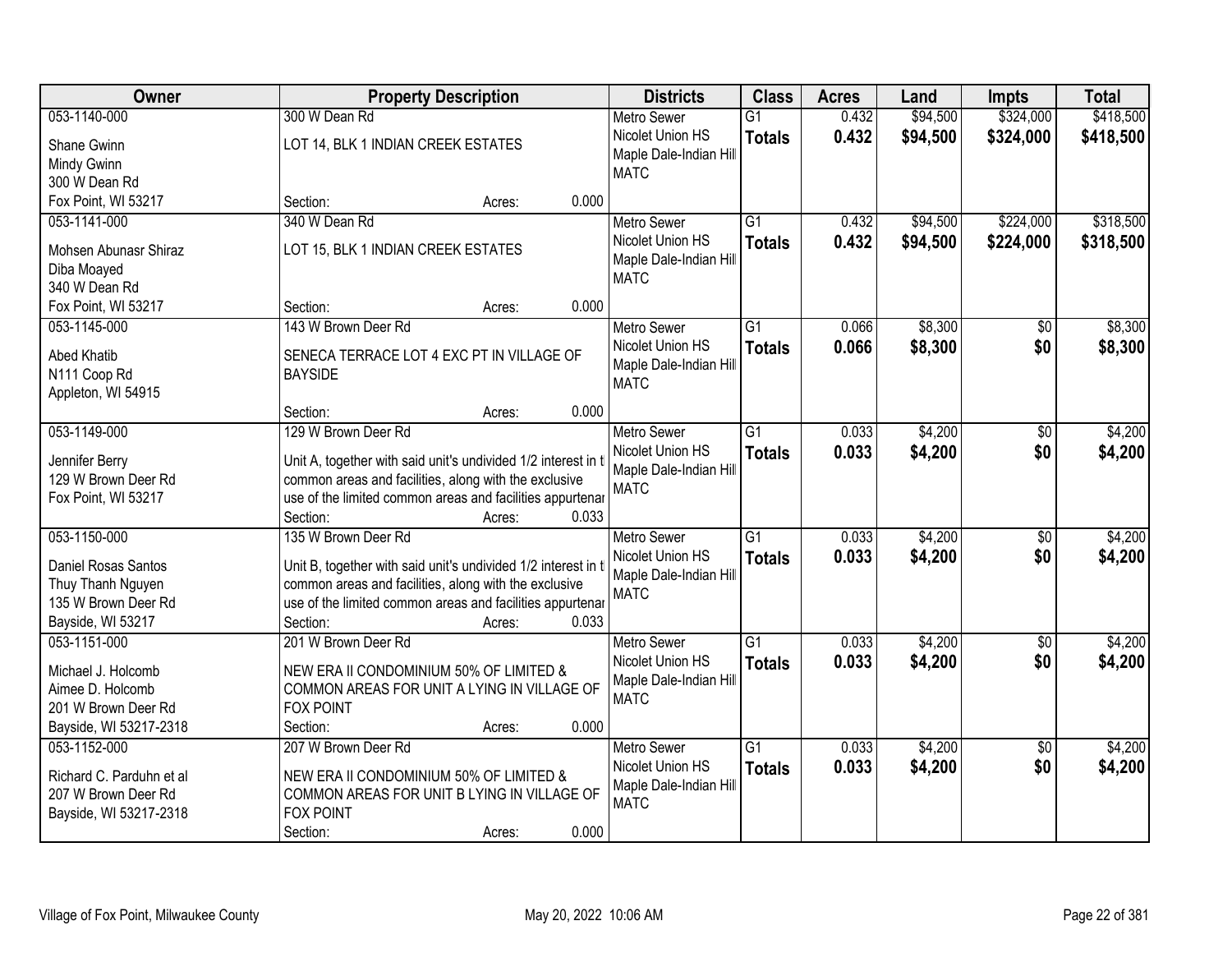| Owner                                                                                                    | <b>Property Description</b>                                                                                                                                                           | <b>Districts</b>                                                                | <b>Class</b>                     | <b>Acres</b>   | Land                   | <b>Impts</b>           | <b>Total</b>           |
|----------------------------------------------------------------------------------------------------------|---------------------------------------------------------------------------------------------------------------------------------------------------------------------------------------|---------------------------------------------------------------------------------|----------------------------------|----------------|------------------------|------------------------|------------------------|
| 053-1153-000                                                                                             | 115 W Brown Deer Rd                                                                                                                                                                   | Metro Sewer                                                                     | $\overline{G1}$                  | 0.032          | \$4,200                | $\overline{50}$        | \$4,200                |
| Marina Lozovatskyy Trust Dated August<br>13, 2020<br>115 W Brown Deer Rd                                 | NEW ERA III CONDOMINIUM 50% OF LIMITED &<br>COMMON AREAS FOR UNIT A LYING IN VILLAGE OF<br><b>FOX POINT</b>                                                                           | Nicolet Union HS<br>Maple Dale-Indian Hill<br><b>MATC</b>                       | <b>Totals</b>                    | 0.032          | \$4,200                | \$0                    | \$4,200                |
| Bayside, WI 53217                                                                                        | 0.000<br>Section:<br>Acres:                                                                                                                                                           |                                                                                 |                                  |                |                        |                        |                        |
| 053-1154-000<br>Barbette T. Huxley<br>121 W Brown Deer Rd<br>Bayside, WI 53217-2316                      | 121 W Brown Deer Rd<br>NEW ERA III CONDOMINIUM 50% OF LIMITED &<br>COMMON AREAS FOR UNIT B LYING IN VILLAGE OF<br><b>FOX POINT</b><br>0.000<br>Section:<br>Acres:                     | <b>Metro Sewer</b><br>Nicolet Union HS<br>Maple Dale-Indian Hill<br><b>MATC</b> | $\overline{G1}$<br><b>Totals</b> | 0.032<br>0.032 | \$4,200<br>\$4,200     | $\overline{50}$<br>\$0 | \$4,200<br>\$4,200     |
| 053-1155-000                                                                                             | 101 W Brown Deer Rd                                                                                                                                                                   | <b>Metro Sewer</b>                                                              | G1                               | 0.034          | \$4,200                | $\sqrt{6}$             | \$4,200                |
| <b>Todd Robinette</b><br>101 W Brown Deer Rd<br>Bayside, WI 53217                                        | FREITAG DEVELOPMENT CONDOMINIUM 50% OF<br>LIMITED & COMMON AREAS FOR UNIT A LYING IN<br>VILLAGE OF FOX POINT                                                                          | Nicolet Union HS<br>Maple Dale-Indian Hill<br><b>MATC</b>                       | <b>Totals</b>                    | 0.034          | \$4,200                | \$0                    | \$4,200                |
|                                                                                                          | 0.000<br>Section:<br>Acres:                                                                                                                                                           |                                                                                 |                                  |                |                        |                        |                        |
| 053-1156-000<br><b>Todd Robinette</b><br>101 W Abert PI<br>Milwaukee, WI 53212                           | 107 W Brown Deer Rd<br>FREITAG DEVELOPMENT CONDOMINIUM 50% OF<br>LIMITED & COMMON AREAS FOR UNIT B LYING IN<br>VILLAGE OF FOX POINT                                                   | <b>Metro Sewer</b><br>Nicolet Union HS<br>Maple Dale-Indian Hill<br><b>MATC</b> | G <sub>1</sub><br><b>Totals</b>  | 0.033<br>0.033 | \$4,200<br>\$4,200     | \$0<br>\$0             | \$4,200<br>\$4,200     |
|                                                                                                          | 0.000<br>Section:<br>Acres:                                                                                                                                                           |                                                                                 |                                  |                |                        |                        |                        |
| 053-1157-000<br>Debra Unferth<br>221 W Brown Deer Rd<br>Bayside, WI 53217-2318                           | 221 W Brown Deer Rd<br>SU-SAN CONDOMINIUM, NE 8-8-22                                                                                                                                  | <b>Metro Sewer</b><br>Nicolet Union HS<br>Maple Dale-Indian Hill<br><b>MATC</b> | $\overline{G1}$<br><b>Totals</b> | 0.033<br>0.033 | \$4,200<br>\$4,200     | $\overline{50}$<br>\$0 | \$4,200<br>\$4,200     |
|                                                                                                          | Section:<br>0.000<br>Acres:                                                                                                                                                           |                                                                                 |                                  |                |                        |                        |                        |
| 053-1158-000<br>Ann Mejias<br>Jonathan Mejias<br>215 W Brown Deer Rd                                     | 215 W Brown Deer Rd<br>SU-SAN CONDOMINIUM NE 8-8-22 UNIT B EXC PART<br><b>IN BAYSIDE</b>                                                                                              | <b>Metro Sewer</b><br>Nicolet Union HS<br>Maple Dale-Indian Hill<br><b>MATC</b> | $\overline{G1}$<br><b>Totals</b> | 0.033<br>0.033 | \$4,200<br>\$4,200     | $\sqrt{6}$<br>\$0      | \$4,200<br>\$4,200     |
| Bayside, WI 53217                                                                                        | 0.000<br>Section:<br>Acres:                                                                                                                                                           |                                                                                 |                                  |                |                        |                        |                        |
| 053-8000-001<br>Alta Vista Senior Living Portfolio, LLC<br>225 E Michigan St #300<br>Milwaukee, WI 53202 | 225 W Brown Deer Rd<br>PARCELS 1 2 3 & 4 CERTIFIED SURVEY MAP NO. 74<br>NE 1/4 SEC 8-8-22E EXC. PART IN VILLAGE OF<br>BAYSIDE - Full legal description<br>0.798<br>Section:<br>Acres: | <b>Metro Sewer</b><br>Nicolet Union HS<br>Maple Dale-Indian Hill<br><b>MATC</b> | $\overline{G2}$<br><b>Totals</b> | 0.798<br>0.798 | \$174,000<br>\$174,000 | \$526,000<br>\$526,000 | \$700,000<br>\$700,000 |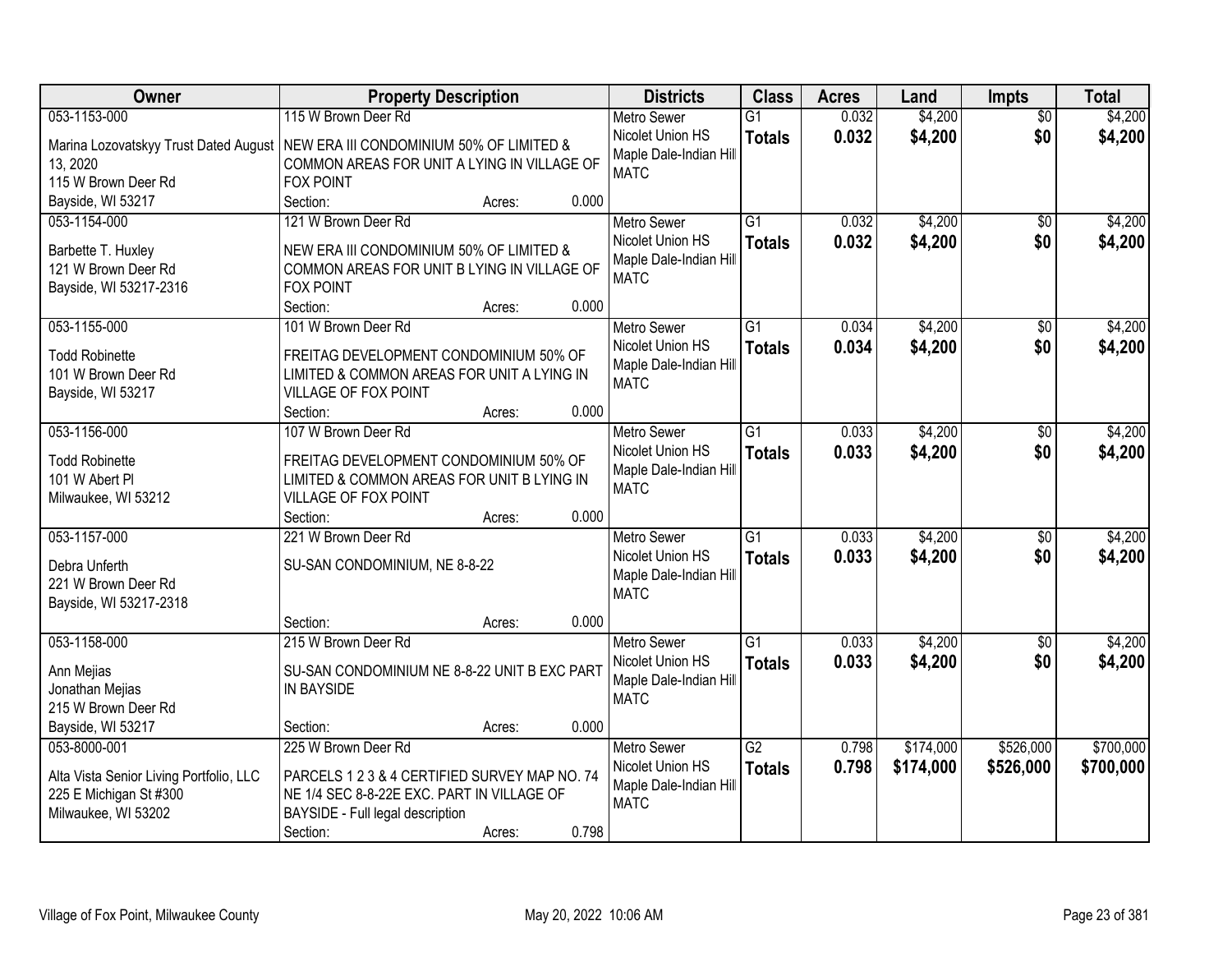| \$119,000<br>\$197,500<br>053-8004-000<br>8615 N Fox Croft Ln<br>0.498<br>\$78,500<br>$\overline{G1}$<br><b>Metro Sewer</b><br>Nicolet Union HS<br>0.498<br>\$78,500<br>\$119,000<br>\$197,500<br><b>Totals</b><br>Robert E. Schroeder<br>LOT 1 CERTIFIED SURVEY MAP NO. 658 NE1/4 SEC.<br>Maple Dale-Indian Hill<br>$8 - 8 - 22$<br>Lynn M. Hunsicker<br><b>MATC</b><br>8615 N Fox Croft Ln<br>0.000<br>Fox Point, WI 53217-2230<br>Section:<br>Acres:<br>\$273,000<br>8601 N Fox Croft Ln<br>$\overline{G1}$<br>\$77,000<br>\$196,000<br>053-8005-000<br>0.465<br><b>Metro Sewer</b><br>0.465<br>\$77,000<br>\$196,000<br>Nicolet Union HS<br>\$273,000<br><b>Totals</b><br>Lot Two (2) in Certified Survey Map No. 658, recorded in<br>Montasir Mohamed & Sana Elhag<br>Maple Dale-Indian Hill<br>8601 N Fox Croft Ln<br>the office of the Register of Deeds for<br><b>MATC</b><br>Milwaukee County on March 10, 1967 in Reel 349, Image<br>Fox Point, WI 53217<br>0.000<br>Section:<br>Acres:<br>\$223,000<br>\$317,500<br>053-8007-000<br>8760 N Seneca Rd<br>$\overline{G1}$<br>0.430<br>\$94,500<br>Metro Sewer<br>Nicolet Union HS<br>0.430<br>\$94,500<br>\$223,000<br>\$317,500<br><b>Totals</b><br>PARCEL B CERTIFIED SURVEY MAP 669 NE1/4 SEC<br>David C. Low<br>Maple Dale-Indian Hill<br>Emma L. Low<br>$8 - 8 - 22$<br><b>MATC</b><br>8760 N Seneca Rd<br>0.000<br>Fox Point, WI 53217<br>Section:<br>Acres:<br>121 E Brown Deer Rd<br>\$4,200<br>\$4,200<br>053-8008-000<br>G1<br>0.088<br><b>Metro Sewer</b><br>$\sqrt[6]{}$<br>0.088<br>Nicolet Union HS<br>\$4,200<br>\$0<br>\$4,200<br><b>Totals</b><br>Thelma L Herbst Living Trust<br>CERTIFIED SURVEY MAP NO 4032 NW 1/4 SEC 8 8 22<br>Maple Dale-Indian Hill<br>121 E Brown Deer Rd<br>LOT 1; EXC THAT PART IN THE VILLAGE OF<br><b>MATC</b><br>Bayside, WI 53217-2312<br>BAYSIDE, INCLDG EASEMENT<br>0.000<br>Section:<br>Acres:<br>$\overline{G1}$<br>\$4,400<br>\$12,600<br>053-8009-000<br>111 E Brown Deer Rd<br>0.095<br>\$8,200<br><b>Metro Sewer</b><br>0.095<br>\$4,400<br>\$8,200<br>\$12,600<br>Nicolet Union HS<br><b>Totals</b><br>Gilbert J. Chenow Jr<br>CERTIFIED SURVEY MAP NO 4032 NE 1/4 SEC 8 8 22<br>Maple Dale-Indian Hill<br>Marilee Chenow<br>LOT 2; EXC THAT PART IN THE VILLAGE OF<br><b>MATC</b><br>111 E Brown Deer Rd<br>BAYSIDE; SUBJ TO EASEMENT<br>Bayside, WI 53217-2312<br>0.000<br>Section:<br>Acres:<br>$\overline{X4}$<br>053-8978-000<br>8405 N Regent Rd<br><b>Metro Sewer</b><br>0.000<br>$\sqrt{6}$<br>$\sqrt{6}$<br>$\frac{6}{3}$<br>\$0<br>\$0<br>\$0<br>Nicolet Union HS<br>0.000<br><b>Totals</b><br>THAT PART OF S 1/2 OF E 1/2 OF SE1/4 OF NE1/4 OF<br>Mmsd<br>Fox Point<br>Attn: Dennis Stefanik<br>SEC. 8-8-22, BDD AND DESC. AS FOLLOWS: COM. AT<br><b>MATC</b><br>A PT IN THE S. LI WHICH IS 125 FT. W. OF THE SE<br>260 W Seeboth St<br>0.000<br>Milwaukee, WI 53204<br>Section:<br>Acres:<br>0.000<br>$\overline{50}$<br>053-8979-000<br>216 E Dean Rd<br><b>Metro Sewer</b><br>$\overline{X4}$<br>\$0<br>$\overline{50}$ | Owner | <b>Property Description</b> | <b>Districts</b> | <b>Class</b>  | <b>Acres</b> | Land | <b>Impts</b> | <b>Total</b> |
|--------------------------------------------------------------------------------------------------------------------------------------------------------------------------------------------------------------------------------------------------------------------------------------------------------------------------------------------------------------------------------------------------------------------------------------------------------------------------------------------------------------------------------------------------------------------------------------------------------------------------------------------------------------------------------------------------------------------------------------------------------------------------------------------------------------------------------------------------------------------------------------------------------------------------------------------------------------------------------------------------------------------------------------------------------------------------------------------------------------------------------------------------------------------------------------------------------------------------------------------------------------------------------------------------------------------------------------------------------------------------------------------------------------------------------------------------------------------------------------------------------------------------------------------------------------------------------------------------------------------------------------------------------------------------------------------------------------------------------------------------------------------------------------------------------------------------------------------------------------------------------------------------------------------------------------------------------------------------------------------------------------------------------------------------------------------------------------------------------------------------------------------------------------------------------------------------------------------------------------------------------------------------------------------------------------------------------------------------------------------------------------------------------------------------------------------------------------------------------------------------------------------------------------------------------------------------------------------------------------------------------------------------------------------------------------------------------------------------------------------------------------------------------------------------------------------------------------------------------------------------------------------------------------------------------------------------------------------------------------------------------------------------------------------------------|-------|-----------------------------|------------------|---------------|--------------|------|--------------|--------------|
|                                                                                                                                                                                                                                                                                                                                                                                                                                                                                                                                                                                                                                                                                                                                                                                                                                                                                                                                                                                                                                                                                                                                                                                                                                                                                                                                                                                                                                                                                                                                                                                                                                                                                                                                                                                                                                                                                                                                                                                                                                                                                                                                                                                                                                                                                                                                                                                                                                                                                                                                                                                                                                                                                                                                                                                                                                                                                                                                                                                                                                                        |       |                             |                  |               |              |      |              |              |
|                                                                                                                                                                                                                                                                                                                                                                                                                                                                                                                                                                                                                                                                                                                                                                                                                                                                                                                                                                                                                                                                                                                                                                                                                                                                                                                                                                                                                                                                                                                                                                                                                                                                                                                                                                                                                                                                                                                                                                                                                                                                                                                                                                                                                                                                                                                                                                                                                                                                                                                                                                                                                                                                                                                                                                                                                                                                                                                                                                                                                                                        |       |                             |                  |               |              |      |              |              |
|                                                                                                                                                                                                                                                                                                                                                                                                                                                                                                                                                                                                                                                                                                                                                                                                                                                                                                                                                                                                                                                                                                                                                                                                                                                                                                                                                                                                                                                                                                                                                                                                                                                                                                                                                                                                                                                                                                                                                                                                                                                                                                                                                                                                                                                                                                                                                                                                                                                                                                                                                                                                                                                                                                                                                                                                                                                                                                                                                                                                                                                        |       |                             |                  |               |              |      |              |              |
|                                                                                                                                                                                                                                                                                                                                                                                                                                                                                                                                                                                                                                                                                                                                                                                                                                                                                                                                                                                                                                                                                                                                                                                                                                                                                                                                                                                                                                                                                                                                                                                                                                                                                                                                                                                                                                                                                                                                                                                                                                                                                                                                                                                                                                                                                                                                                                                                                                                                                                                                                                                                                                                                                                                                                                                                                                                                                                                                                                                                                                                        |       |                             |                  |               |              |      |              |              |
|                                                                                                                                                                                                                                                                                                                                                                                                                                                                                                                                                                                                                                                                                                                                                                                                                                                                                                                                                                                                                                                                                                                                                                                                                                                                                                                                                                                                                                                                                                                                                                                                                                                                                                                                                                                                                                                                                                                                                                                                                                                                                                                                                                                                                                                                                                                                                                                                                                                                                                                                                                                                                                                                                                                                                                                                                                                                                                                                                                                                                                                        |       |                             |                  |               |              |      |              |              |
|                                                                                                                                                                                                                                                                                                                                                                                                                                                                                                                                                                                                                                                                                                                                                                                                                                                                                                                                                                                                                                                                                                                                                                                                                                                                                                                                                                                                                                                                                                                                                                                                                                                                                                                                                                                                                                                                                                                                                                                                                                                                                                                                                                                                                                                                                                                                                                                                                                                                                                                                                                                                                                                                                                                                                                                                                                                                                                                                                                                                                                                        |       |                             |                  |               |              |      |              |              |
|                                                                                                                                                                                                                                                                                                                                                                                                                                                                                                                                                                                                                                                                                                                                                                                                                                                                                                                                                                                                                                                                                                                                                                                                                                                                                                                                                                                                                                                                                                                                                                                                                                                                                                                                                                                                                                                                                                                                                                                                                                                                                                                                                                                                                                                                                                                                                                                                                                                                                                                                                                                                                                                                                                                                                                                                                                                                                                                                                                                                                                                        |       |                             |                  |               |              |      |              |              |
|                                                                                                                                                                                                                                                                                                                                                                                                                                                                                                                                                                                                                                                                                                                                                                                                                                                                                                                                                                                                                                                                                                                                                                                                                                                                                                                                                                                                                                                                                                                                                                                                                                                                                                                                                                                                                                                                                                                                                                                                                                                                                                                                                                                                                                                                                                                                                                                                                                                                                                                                                                                                                                                                                                                                                                                                                                                                                                                                                                                                                                                        |       |                             |                  |               |              |      |              |              |
|                                                                                                                                                                                                                                                                                                                                                                                                                                                                                                                                                                                                                                                                                                                                                                                                                                                                                                                                                                                                                                                                                                                                                                                                                                                                                                                                                                                                                                                                                                                                                                                                                                                                                                                                                                                                                                                                                                                                                                                                                                                                                                                                                                                                                                                                                                                                                                                                                                                                                                                                                                                                                                                                                                                                                                                                                                                                                                                                                                                                                                                        |       |                             |                  |               |              |      |              |              |
|                                                                                                                                                                                                                                                                                                                                                                                                                                                                                                                                                                                                                                                                                                                                                                                                                                                                                                                                                                                                                                                                                                                                                                                                                                                                                                                                                                                                                                                                                                                                                                                                                                                                                                                                                                                                                                                                                                                                                                                                                                                                                                                                                                                                                                                                                                                                                                                                                                                                                                                                                                                                                                                                                                                                                                                                                                                                                                                                                                                                                                                        |       |                             |                  |               |              |      |              |              |
|                                                                                                                                                                                                                                                                                                                                                                                                                                                                                                                                                                                                                                                                                                                                                                                                                                                                                                                                                                                                                                                                                                                                                                                                                                                                                                                                                                                                                                                                                                                                                                                                                                                                                                                                                                                                                                                                                                                                                                                                                                                                                                                                                                                                                                                                                                                                                                                                                                                                                                                                                                                                                                                                                                                                                                                                                                                                                                                                                                                                                                                        |       |                             |                  |               |              |      |              |              |
|                                                                                                                                                                                                                                                                                                                                                                                                                                                                                                                                                                                                                                                                                                                                                                                                                                                                                                                                                                                                                                                                                                                                                                                                                                                                                                                                                                                                                                                                                                                                                                                                                                                                                                                                                                                                                                                                                                                                                                                                                                                                                                                                                                                                                                                                                                                                                                                                                                                                                                                                                                                                                                                                                                                                                                                                                                                                                                                                                                                                                                                        |       |                             |                  |               |              |      |              |              |
|                                                                                                                                                                                                                                                                                                                                                                                                                                                                                                                                                                                                                                                                                                                                                                                                                                                                                                                                                                                                                                                                                                                                                                                                                                                                                                                                                                                                                                                                                                                                                                                                                                                                                                                                                                                                                                                                                                                                                                                                                                                                                                                                                                                                                                                                                                                                                                                                                                                                                                                                                                                                                                                                                                                                                                                                                                                                                                                                                                                                                                                        |       |                             |                  |               |              |      |              |              |
|                                                                                                                                                                                                                                                                                                                                                                                                                                                                                                                                                                                                                                                                                                                                                                                                                                                                                                                                                                                                                                                                                                                                                                                                                                                                                                                                                                                                                                                                                                                                                                                                                                                                                                                                                                                                                                                                                                                                                                                                                                                                                                                                                                                                                                                                                                                                                                                                                                                                                                                                                                                                                                                                                                                                                                                                                                                                                                                                                                                                                                                        |       |                             |                  |               |              |      |              |              |
|                                                                                                                                                                                                                                                                                                                                                                                                                                                                                                                                                                                                                                                                                                                                                                                                                                                                                                                                                                                                                                                                                                                                                                                                                                                                                                                                                                                                                                                                                                                                                                                                                                                                                                                                                                                                                                                                                                                                                                                                                                                                                                                                                                                                                                                                                                                                                                                                                                                                                                                                                                                                                                                                                                                                                                                                                                                                                                                                                                                                                                                        |       |                             |                  |               |              |      |              |              |
|                                                                                                                                                                                                                                                                                                                                                                                                                                                                                                                                                                                                                                                                                                                                                                                                                                                                                                                                                                                                                                                                                                                                                                                                                                                                                                                                                                                                                                                                                                                                                                                                                                                                                                                                                                                                                                                                                                                                                                                                                                                                                                                                                                                                                                                                                                                                                                                                                                                                                                                                                                                                                                                                                                                                                                                                                                                                                                                                                                                                                                                        |       |                             |                  |               |              |      |              |              |
|                                                                                                                                                                                                                                                                                                                                                                                                                                                                                                                                                                                                                                                                                                                                                                                                                                                                                                                                                                                                                                                                                                                                                                                                                                                                                                                                                                                                                                                                                                                                                                                                                                                                                                                                                                                                                                                                                                                                                                                                                                                                                                                                                                                                                                                                                                                                                                                                                                                                                                                                                                                                                                                                                                                                                                                                                                                                                                                                                                                                                                                        |       |                             |                  |               |              |      |              |              |
|                                                                                                                                                                                                                                                                                                                                                                                                                                                                                                                                                                                                                                                                                                                                                                                                                                                                                                                                                                                                                                                                                                                                                                                                                                                                                                                                                                                                                                                                                                                                                                                                                                                                                                                                                                                                                                                                                                                                                                                                                                                                                                                                                                                                                                                                                                                                                                                                                                                                                                                                                                                                                                                                                                                                                                                                                                                                                                                                                                                                                                                        |       |                             |                  |               |              |      |              |              |
|                                                                                                                                                                                                                                                                                                                                                                                                                                                                                                                                                                                                                                                                                                                                                                                                                                                                                                                                                                                                                                                                                                                                                                                                                                                                                                                                                                                                                                                                                                                                                                                                                                                                                                                                                                                                                                                                                                                                                                                                                                                                                                                                                                                                                                                                                                                                                                                                                                                                                                                                                                                                                                                                                                                                                                                                                                                                                                                                                                                                                                                        |       |                             |                  |               |              |      |              |              |
|                                                                                                                                                                                                                                                                                                                                                                                                                                                                                                                                                                                                                                                                                                                                                                                                                                                                                                                                                                                                                                                                                                                                                                                                                                                                                                                                                                                                                                                                                                                                                                                                                                                                                                                                                                                                                                                                                                                                                                                                                                                                                                                                                                                                                                                                                                                                                                                                                                                                                                                                                                                                                                                                                                                                                                                                                                                                                                                                                                                                                                                        |       |                             |                  |               |              |      |              |              |
|                                                                                                                                                                                                                                                                                                                                                                                                                                                                                                                                                                                                                                                                                                                                                                                                                                                                                                                                                                                                                                                                                                                                                                                                                                                                                                                                                                                                                                                                                                                                                                                                                                                                                                                                                                                                                                                                                                                                                                                                                                                                                                                                                                                                                                                                                                                                                                                                                                                                                                                                                                                                                                                                                                                                                                                                                                                                                                                                                                                                                                                        |       |                             |                  |               |              |      |              |              |
|                                                                                                                                                                                                                                                                                                                                                                                                                                                                                                                                                                                                                                                                                                                                                                                                                                                                                                                                                                                                                                                                                                                                                                                                                                                                                                                                                                                                                                                                                                                                                                                                                                                                                                                                                                                                                                                                                                                                                                                                                                                                                                                                                                                                                                                                                                                                                                                                                                                                                                                                                                                                                                                                                                                                                                                                                                                                                                                                                                                                                                                        |       |                             |                  |               |              |      |              |              |
|                                                                                                                                                                                                                                                                                                                                                                                                                                                                                                                                                                                                                                                                                                                                                                                                                                                                                                                                                                                                                                                                                                                                                                                                                                                                                                                                                                                                                                                                                                                                                                                                                                                                                                                                                                                                                                                                                                                                                                                                                                                                                                                                                                                                                                                                                                                                                                                                                                                                                                                                                                                                                                                                                                                                                                                                                                                                                                                                                                                                                                                        |       |                             |                  |               |              |      |              |              |
|                                                                                                                                                                                                                                                                                                                                                                                                                                                                                                                                                                                                                                                                                                                                                                                                                                                                                                                                                                                                                                                                                                                                                                                                                                                                                                                                                                                                                                                                                                                                                                                                                                                                                                                                                                                                                                                                                                                                                                                                                                                                                                                                                                                                                                                                                                                                                                                                                                                                                                                                                                                                                                                                                                                                                                                                                                                                                                                                                                                                                                                        |       |                             |                  |               |              |      |              |              |
|                                                                                                                                                                                                                                                                                                                                                                                                                                                                                                                                                                                                                                                                                                                                                                                                                                                                                                                                                                                                                                                                                                                                                                                                                                                                                                                                                                                                                                                                                                                                                                                                                                                                                                                                                                                                                                                                                                                                                                                                                                                                                                                                                                                                                                                                                                                                                                                                                                                                                                                                                                                                                                                                                                                                                                                                                                                                                                                                                                                                                                                        |       |                             |                  |               |              |      |              |              |
|                                                                                                                                                                                                                                                                                                                                                                                                                                                                                                                                                                                                                                                                                                                                                                                                                                                                                                                                                                                                                                                                                                                                                                                                                                                                                                                                                                                                                                                                                                                                                                                                                                                                                                                                                                                                                                                                                                                                                                                                                                                                                                                                                                                                                                                                                                                                                                                                                                                                                                                                                                                                                                                                                                                                                                                                                                                                                                                                                                                                                                                        |       |                             |                  |               |              |      |              |              |
|                                                                                                                                                                                                                                                                                                                                                                                                                                                                                                                                                                                                                                                                                                                                                                                                                                                                                                                                                                                                                                                                                                                                                                                                                                                                                                                                                                                                                                                                                                                                                                                                                                                                                                                                                                                                                                                                                                                                                                                                                                                                                                                                                                                                                                                                                                                                                                                                                                                                                                                                                                                                                                                                                                                                                                                                                                                                                                                                                                                                                                                        |       |                             |                  |               |              |      |              |              |
|                                                                                                                                                                                                                                                                                                                                                                                                                                                                                                                                                                                                                                                                                                                                                                                                                                                                                                                                                                                                                                                                                                                                                                                                                                                                                                                                                                                                                                                                                                                                                                                                                                                                                                                                                                                                                                                                                                                                                                                                                                                                                                                                                                                                                                                                                                                                                                                                                                                                                                                                                                                                                                                                                                                                                                                                                                                                                                                                                                                                                                                        |       |                             |                  |               |              |      |              |              |
|                                                                                                                                                                                                                                                                                                                                                                                                                                                                                                                                                                                                                                                                                                                                                                                                                                                                                                                                                                                                                                                                                                                                                                                                                                                                                                                                                                                                                                                                                                                                                                                                                                                                                                                                                                                                                                                                                                                                                                                                                                                                                                                                                                                                                                                                                                                                                                                                                                                                                                                                                                                                                                                                                                                                                                                                                                                                                                                                                                                                                                                        |       |                             |                  |               |              |      |              |              |
|                                                                                                                                                                                                                                                                                                                                                                                                                                                                                                                                                                                                                                                                                                                                                                                                                                                                                                                                                                                                                                                                                                                                                                                                                                                                                                                                                                                                                                                                                                                                                                                                                                                                                                                                                                                                                                                                                                                                                                                                                                                                                                                                                                                                                                                                                                                                                                                                                                                                                                                                                                                                                                                                                                                                                                                                                                                                                                                                                                                                                                                        |       |                             |                  |               |              |      |              |              |
|                                                                                                                                                                                                                                                                                                                                                                                                                                                                                                                                                                                                                                                                                                                                                                                                                                                                                                                                                                                                                                                                                                                                                                                                                                                                                                                                                                                                                                                                                                                                                                                                                                                                                                                                                                                                                                                                                                                                                                                                                                                                                                                                                                                                                                                                                                                                                                                                                                                                                                                                                                                                                                                                                                                                                                                                                                                                                                                                                                                                                                                        |       |                             |                  |               |              |      |              |              |
|                                                                                                                                                                                                                                                                                                                                                                                                                                                                                                                                                                                                                                                                                                                                                                                                                                                                                                                                                                                                                                                                                                                                                                                                                                                                                                                                                                                                                                                                                                                                                                                                                                                                                                                                                                                                                                                                                                                                                                                                                                                                                                                                                                                                                                                                                                                                                                                                                                                                                                                                                                                                                                                                                                                                                                                                                                                                                                                                                                                                                                                        |       |                             |                  |               |              |      |              |              |
|                                                                                                                                                                                                                                                                                                                                                                                                                                                                                                                                                                                                                                                                                                                                                                                                                                                                                                                                                                                                                                                                                                                                                                                                                                                                                                                                                                                                                                                                                                                                                                                                                                                                                                                                                                                                                                                                                                                                                                                                                                                                                                                                                                                                                                                                                                                                                                                                                                                                                                                                                                                                                                                                                                                                                                                                                                                                                                                                                                                                                                                        |       |                             |                  |               |              |      |              |              |
|                                                                                                                                                                                                                                                                                                                                                                                                                                                                                                                                                                                                                                                                                                                                                                                                                                                                                                                                                                                                                                                                                                                                                                                                                                                                                                                                                                                                                                                                                                                                                                                                                                                                                                                                                                                                                                                                                                                                                                                                                                                                                                                                                                                                                                                                                                                                                                                                                                                                                                                                                                                                                                                                                                                                                                                                                                                                                                                                                                                                                                                        |       |                             |                  |               |              |      |              |              |
| THAT PART OF S 1/2 OF E 1/2 OF SE1/4 OF NE1/4 OF<br>Mmsd                                                                                                                                                                                                                                                                                                                                                                                                                                                                                                                                                                                                                                                                                                                                                                                                                                                                                                                                                                                                                                                                                                                                                                                                                                                                                                                                                                                                                                                                                                                                                                                                                                                                                                                                                                                                                                                                                                                                                                                                                                                                                                                                                                                                                                                                                                                                                                                                                                                                                                                                                                                                                                                                                                                                                                                                                                                                                                                                                                                               |       |                             | Nicolet Union HS | <b>Totals</b> | 0.000        | \$0  | \$0          | \$0          |
| Fox Point<br>Attn: Dennis Stefanik<br>SEC. 8-8-22, BDD AND DESC. AS FOLLOWS: COM AT                                                                                                                                                                                                                                                                                                                                                                                                                                                                                                                                                                                                                                                                                                                                                                                                                                                                                                                                                                                                                                                                                                                                                                                                                                                                                                                                                                                                                                                                                                                                                                                                                                                                                                                                                                                                                                                                                                                                                                                                                                                                                                                                                                                                                                                                                                                                                                                                                                                                                                                                                                                                                                                                                                                                                                                                                                                                                                                                                                    |       |                             |                  |               |              |      |              |              |
| <b>MATC</b><br>A PT IN THE S. LI WHICH IS 205 FT. W. OF THE SE<br>260 W Seboth St                                                                                                                                                                                                                                                                                                                                                                                                                                                                                                                                                                                                                                                                                                                                                                                                                                                                                                                                                                                                                                                                                                                                                                                                                                                                                                                                                                                                                                                                                                                                                                                                                                                                                                                                                                                                                                                                                                                                                                                                                                                                                                                                                                                                                                                                                                                                                                                                                                                                                                                                                                                                                                                                                                                                                                                                                                                                                                                                                                      |       |                             |                  |               |              |      |              |              |
| 0.000<br>Milwaukee, WI 53204<br>Section:<br>Acres:                                                                                                                                                                                                                                                                                                                                                                                                                                                                                                                                                                                                                                                                                                                                                                                                                                                                                                                                                                                                                                                                                                                                                                                                                                                                                                                                                                                                                                                                                                                                                                                                                                                                                                                                                                                                                                                                                                                                                                                                                                                                                                                                                                                                                                                                                                                                                                                                                                                                                                                                                                                                                                                                                                                                                                                                                                                                                                                                                                                                     |       |                             |                  |               |              |      |              |              |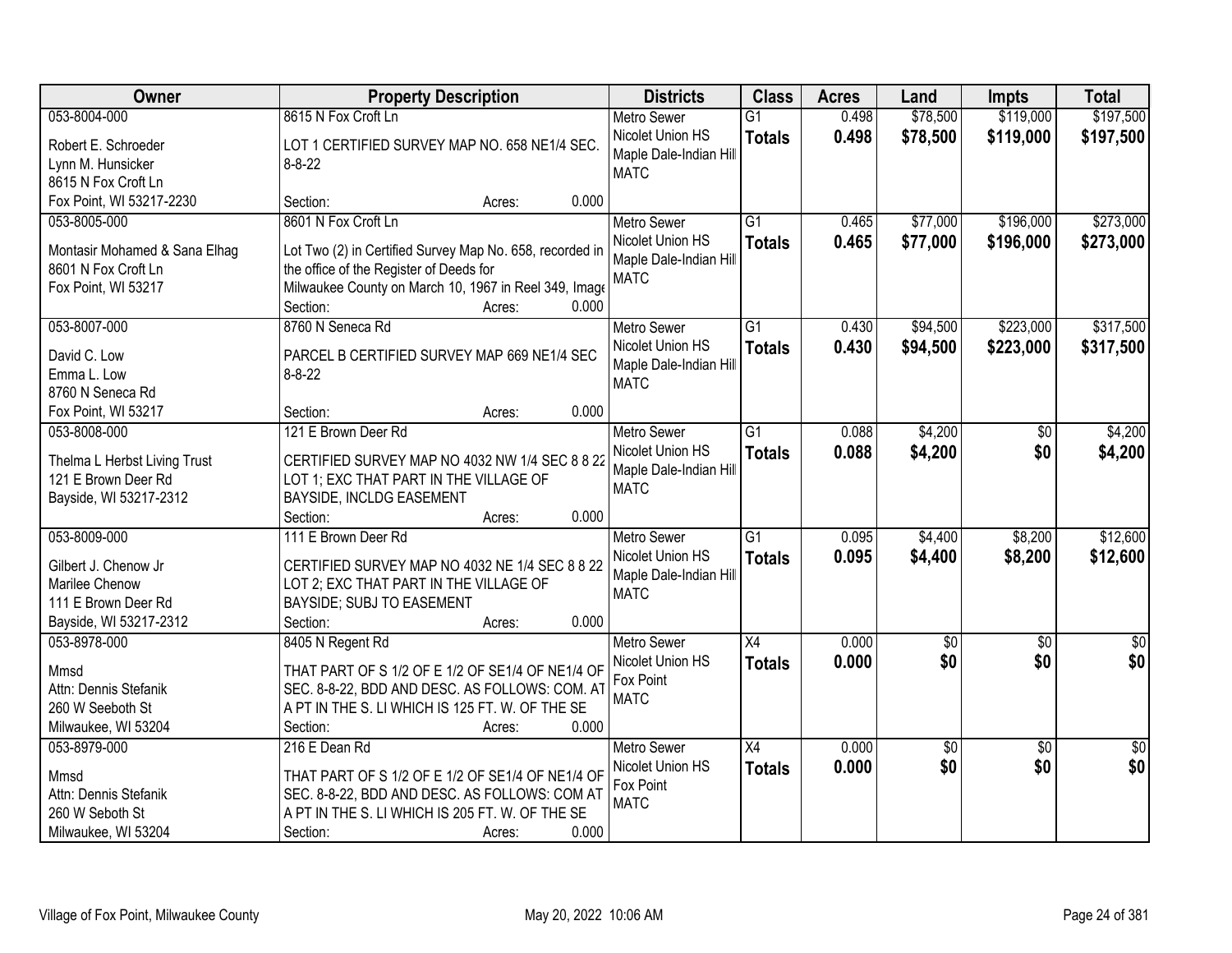| Owner                            | <b>Property Description</b>                                | <b>Districts</b>       | <b>Class</b>    | <b>Acres</b> | Land                | <b>Impts</b>    | <b>Total</b>    |
|----------------------------------|------------------------------------------------------------|------------------------|-----------------|--------------|---------------------|-----------------|-----------------|
| 053-8980-000                     | 8411 N Regent Rd                                           | <b>Metro Sewer</b>     | $\overline{G1}$ | 0.635        | \$106,500           | \$121,000       | \$227,500       |
| Judith A. Peters                 | That part of the South 1/2 of the East 1/2 of the South Ea | Nicolet Union HS       | <b>Totals</b>   | 0.635        | \$106,500           | \$121,000       | \$227,500       |
| 8411 N Regent Rd                 | 1/4 of the North East 1/4 of Section 8, Township 8 North,  | Maple Dale-Indian Hill |                 |              |                     |                 |                 |
| Fox Point, WI 53217              | Range 22 East, in the Village of Fox Point, County of      | <b>MATC</b>            |                 |              |                     |                 |                 |
|                                  | 0.635<br>Section:<br>Acres:                                |                        |                 |              |                     |                 |                 |
| 053-8981-000                     | 212 E Dean Rd                                              | <b>Metro Sewer</b>     | X4              | 0.000        | \$0                 | $\overline{50}$ | $\sqrt{50}$     |
| Mmsd                             | W. 80 FT. OF E. 285 FT OF S. 335 FT. OF NE1/4 SEC.         | Nicolet Union HS       | <b>Totals</b>   | 0.000        | \$0                 | \$0             | \$0             |
| Attn: Dennis Stefanik            | $8 - 8 - 22$                                               | Fox Point              |                 |              |                     |                 |                 |
| PO Box 3046                      |                                                            | <b>MATC</b>            |                 |              |                     |                 |                 |
| Milwaukee, WI 53204              | 0.000<br>Section:<br>Acres:                                |                        |                 |              |                     |                 |                 |
| 053-8982-000                     | 208 E Dean Rd                                              | <b>Metro Sewer</b>     | X4              | 0.000        | $\overline{50}$     | \$0             | $\overline{30}$ |
|                                  |                                                            | Nicolet Union HS       | <b>Totals</b>   | 0.000        | \$0                 | \$0             | \$0             |
| Mmsd                             | W. 85 FT. OF E. 370 FT. OF S. 335 FT. OF NE1/4 SEC.        | Fox Point              |                 |              |                     |                 |                 |
| 260 W Seebooth St                | $8 - 8 - 22$                                               | <b>MATC</b>            |                 |              |                     |                 |                 |
| Milwaukee, WI 53204              | 0.000<br>Section:<br>Acres:                                |                        |                 |              |                     |                 |                 |
| 053-8983-000                     | 160 E Dean Rd                                              | <b>Metro Sewer</b>     | $\overline{X4}$ | 0.000        | $\overline{30}$     | \$0             | $\overline{50}$ |
|                                  |                                                            | Nicolet Union HS       |                 |              |                     |                 |                 |
| Mmsd                             | COMM 370 FT W. OF SE COR OF NE 1/4 SEC. 8-8-22             | Fox Point              | <b>Totals</b>   | 0.000        | \$0                 | \$0             | \$0             |
| Attn: Dennis Stefanik            | TH N 335 FT, W 66.59 FT, SWLY 367.01 FT, TH E TO           | <b>MATC</b>            |                 |              |                     |                 |                 |
| 260 W Seeboth St                 | POB.                                                       |                        |                 |              |                     |                 |                 |
| Milwaukee, WI 53204              | 0.000<br>Section:<br>Acres:                                |                        |                 |              |                     |                 |                 |
| 053-8984-000                     | 7200 N Santa Monica Blyd                                   | <b>Metro Sewer</b>     | $\overline{X4}$ | 0.000        | $\overline{50}$     | $\overline{50}$ | $\overline{50}$ |
| Village of Fox Point             | COMM 658.58 FT, W OF SE COR OF NE 1/4 SEC.                 | Nicolet Union HS       | <b>Totals</b>   | 0.000        | \$0                 | \$0             | \$0             |
| Attn: Village Hall               | 8-8-22 TH N 335 FT, E 222.66 FT, SWLY 367.01 FT, TH        | Fox Point              |                 |              |                     |                 |                 |
| 7200 N Santa Monica Blvd         | W 100 FT TO POB.                                           | <b>MATC</b>            |                 |              |                     |                 |                 |
| Fox Point, WI 53217-3505         | 0.000<br>Section:<br>Acres:                                |                        |                 |              |                     |                 |                 |
| 053-8986-000                     | 8607 N Port Washington Rd                                  | <b>Metro Sewer</b>     | $\overline{G2}$ | 0.464        | \$218,000           | \$309,000       | \$527,000       |
|                                  |                                                            | Nicolet Union HS       | <b>Totals</b>   | 0.464        | \$218,000           | \$309,000       | \$527,000       |
| <b>Waterstone Bank SSB</b>       | COM AT INTERSEC OF CEN LINE OF N. PT.                      | Maple Dale-Indian Hill |                 |              |                     |                 |                 |
| Attn: Tim Zeilstra               | WASHINGTON RD. & S LINE OF N1/2 OF NE1/4 SEC.              | <b>MATC</b>            |                 |              |                     |                 |                 |
| 11200 W Plank Ct                 | 8-8-22 TH W 367FT. N 60 FT E TO CEN LINE OF PT.            |                        |                 |              |                     |                 |                 |
| Wauwatosa, WI 53226              | 0.464<br>Section:<br>Acres:                                |                        |                 |              |                     |                 |                 |
| 053-8987-001                     | 8615 N Port Washington Rd                                  | <b>Metro Sewer</b>     | G2              | 1.760        | \$1,073,000         | \$1,104,500     | \$2,177,500     |
| Redmond Development Mred III Inc | CERTIFIED SURVEY MAP NO 5884 NE 8-8-22 LOT 1               | Nicolet Union HS       | <b>Totals</b>   |              | $1.760$ \$1,073,000 | \$1,104,500     | \$2,177,500     |
| W228 N745 Westmound Dr           |                                                            | Maple Dale-Indian Hill |                 |              |                     |                 |                 |
| Waukesha, WI 53186               |                                                            | <b>MATC</b>            |                 |              |                     |                 |                 |
|                                  | 1.760<br>Section:<br>Acres:                                |                        |                 |              |                     |                 |                 |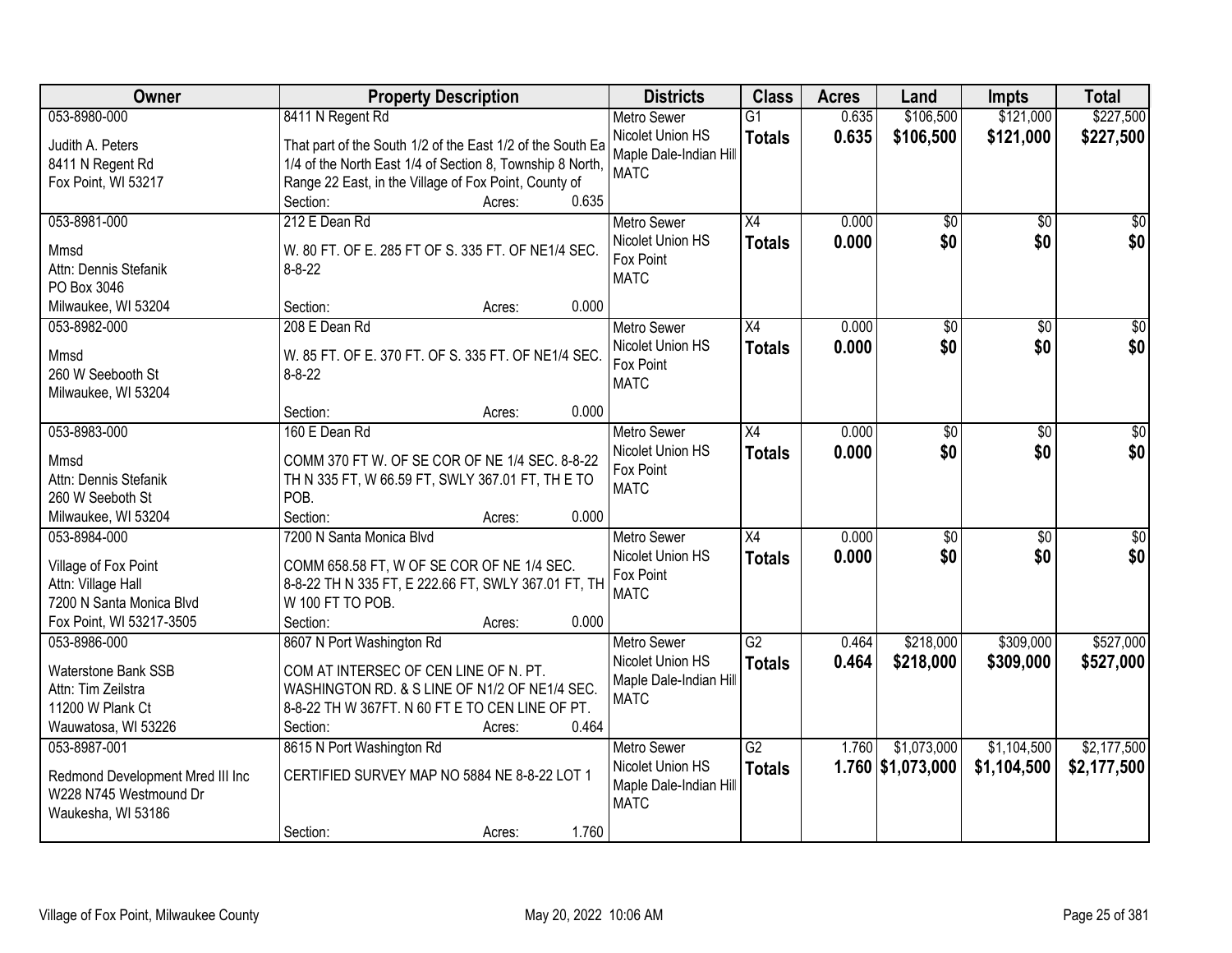| Owner                                | <b>Property Description</b>                        | <b>Districts</b>       | <b>Class</b>    | <b>Acres</b> | Land                | Impts                                        | <b>Total</b>               |
|--------------------------------------|----------------------------------------------------|------------------------|-----------------|--------------|---------------------|----------------------------------------------|----------------------------|
| 053-8987-002                         | Fox Croft Ln                                       | <b>Metro Sewer</b>     | $\overline{G2}$ | 0.402        | \$84,000            | $\overline{50}$                              | \$84,000                   |
| North Shore Centers Partners         | CERTIFIED SURVEY MAP NO 5884 NE 8-8-92 LOT 2       | Nicolet Union HS       | <b>Totals</b>   | 0.402        | \$84,000            | \$0                                          | \$84,000                   |
| c/o Midland Management               |                                                    | Maple Dale-Indian Hill |                 |              |                     |                                              |                            |
| 555 W Brown Deer Rd #220             |                                                    | <b>MATC</b>            |                 |              |                     |                                              |                            |
| Milwaukee, WI 53217                  | 0.000<br>Section:<br>Acres:                        |                        |                 |              |                     |                                              |                            |
| 053-8989-001                         | 8705 N Port Washington Rd                          | <b>Metro Sewer</b>     | $\overline{G2}$ | 14.844       | \$7,867,500         | \$20,776,000                                 | \$28,643,500               |
|                                      |                                                    | Nicolet Union HS       | <b>Totals</b>   |              |                     | 14.844 \$7,867,500 \$20,776,000 \$28,643,500 |                            |
| North Shore Centers Partners         | COMM 230.59 FT, E OF NW COR OF NE 1/4 SEC.         | Maple Dale-Indian Hill |                 |              |                     |                                              |                            |
| Attn: Midland Management, LLC        | 8-8-22; TH E 360.96 FT, SLY 477.07 FT W 198.65 FT, | <b>MATC</b>            |                 |              |                     |                                              |                            |
| 555 W Brown Deer Rd #220             | W 58.01 FT, SLY 60 FT, SLY 106.71 FT, SWLY 91.62   |                        |                 |              |                     |                                              |                            |
| Bayside, WI 53217                    | 14.844<br>Section:<br>Acres:                       |                        |                 |              |                     |                                              |                            |
| 053-8990-001                         | 333 W Brown Deer Rd                                | <b>Metro Sewer</b>     | G2              | 0.541        | \$565,500           | \$1,393,000                                  | \$1,958,500                |
| North Shore Centers Partners         | COM 591.40FT. E OF NW COR OF NE1/4 SEC. 8-8-22     | Nicolet Union HS       | <b>Totals</b>   | 0.541        | \$565,500           | \$1,393,000                                  | \$1,958,500                |
| Attn: Midland Management             | TH E 258.08FT. S 280FT. W 217.60FT TH NWLY ALG     | Maple Dale-Indian Hil  |                 |              |                     |                                              |                            |
| 555 W Brown Deer Rd #171             | CEN OF ROAD TO BEG. EXC. PART IN VILLAGE OF        | <b>MATC</b>            |                 |              |                     |                                              |                            |
| Bayside, WI 53217                    | 0.541<br>Section:<br>Acres:                        |                        |                 |              |                     |                                              |                            |
| 053-8991-001                         | 8740 N Port Washington Rd                          | <b>Metro Sewer</b>     | G2              | 0.314        | \$137,000           | \$13,000                                     | \$150,000                  |
|                                      |                                                    | Nicolet Union HS       | <b>Totals</b>   | 0.314        | \$137,000           | \$13,000                                     | \$150,000                  |
| Realty Income Properties 6, LLC      | PARCEL B: ALL THAT PART OF THE NORTHWEST           | Maple Dale-Indian Hill |                 |              |                     |                                              |                            |
| 11995 El Camino Real                 | 1/4 OF                                             | <b>MATC</b>            |                 |              |                     |                                              |                            |
| San Diego, CA 92130                  | THE NORTHEAST 1/4 OF SECTION 8, TOWN 8             |                        |                 |              |                     |                                              |                            |
|                                      | Section: 8<br>0.314<br>Acres:                      |                        |                 |              |                     |                                              |                            |
| 053-8992-004                         | 8740 N Port Washington Rd                          | <b>Metro Sewer</b>     | $\overline{G2}$ | 1.134        | \$762,500           | \$1,084,500                                  | \$1,847,000                |
| Realty Income Properties 6, LLC      | THAT PART OF THE NW 1/4 OF NE 1/4 SEC 8-8-22 IN    | Nicolet Union HS       | <b>Totals</b>   | 1.134        | \$762,500           | \$1,084,500                                  | \$1,847,000                |
| 11995 El Camino Real                 | THE VILLAGE OF FOX POINT BOUNDED AND DESC          | Maple Dale-Indian Hill |                 |              |                     |                                              |                            |
| San Diego, CA 92130                  | AS FOLLOWS-COM AT THE INTER- SECTION OF C/L        | <b>MATC</b>            |                 |              |                     |                                              |                            |
|                                      | 0.000<br>Section:<br>Acres:                        |                        |                 |              |                     |                                              |                            |
| 053-8992-005                         | 8660 N Port Washington Rd                          | <b>Metro Sewer</b>     | $\overline{G2}$ | 9.588        | \$2,025,000         | \$8,100,000                                  | \$10,125,000               |
|                                      |                                                    | Nicolet Union HS       | <b>Totals</b>   |              | $9.588$ \$2,025,000 |                                              | \$8,100,000   \$10,125,000 |
| Foxcroft Companies, LLP, A Wisconsin | CERTIFIED SURVEY MAP NO 2988                       | Maple Dale-Indian Hill |                 |              |                     |                                              |                            |
| <b>Limited Liability</b>             | NE 1/4 SECTION 8-8-22 PARCEL 1 & EXC PTS COM       | <b>MATC</b>            |                 |              |                     |                                              |                            |
| 6048 N 76th St                       | 48 FT E OF NW COR OF SD PAR, THENCE S 130 FT,      |                        |                 |              |                     |                                              |                            |
| Milwaukee, WI 53218                  | Section:<br>0.000<br>Acres:                        |                        |                 |              |                     |                                              |                            |
| 053-8992-401                         | 300 W Suburban Dr                                  | <b>Metro Sewer</b>     | $\overline{G1}$ | 0.575        | \$92,500            | \$212,000                                    | \$304,500                  |
| Lucio A. and Nunziata Bonfiglio      | PARCEL 1 CERTIFIED SURVEY MAP NO 2797 NE 1/4       | Nicolet Union HS       | <b>Totals</b>   | 0.575        | \$92,500            | \$212,000                                    | \$304,500                  |
| Revocable Trust of 2018              | OF SECTION 8-8-22 0.500 AC                         | Maple Dale-Indian Hill |                 |              |                     |                                              |                            |
| 300 W Suburban Dr                    |                                                    | <b>MATC</b>            |                 |              |                     |                                              |                            |
| Fox Point, WI 53217                  | 0.000<br>Section:<br>Acres:                        |                        |                 |              |                     |                                              |                            |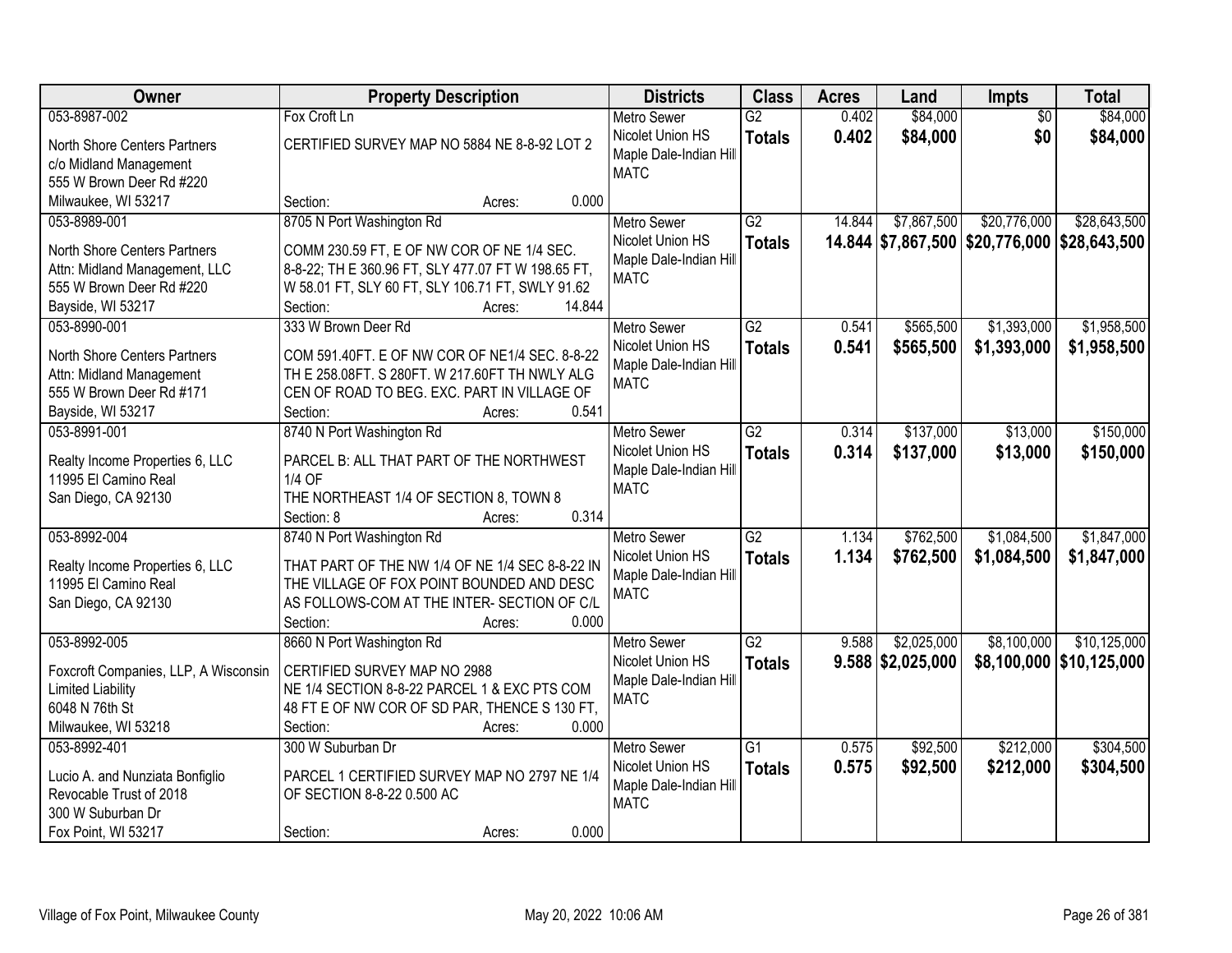| Owner                         | <b>Property Description</b>                                      | <b>Districts</b>       | <b>Class</b>    | <b>Acres</b> | Land      | <b>Impts</b> | <b>Total</b> |
|-------------------------------|------------------------------------------------------------------|------------------------|-----------------|--------------|-----------|--------------|--------------|
| 053-8992-402                  | 303 W Suburban Dr                                                | <b>Metro Sewer</b>     | $\overline{G1}$ | 0.695        | \$98,000  | \$195,000    | \$293,000    |
| Cono Lo Ricco                 | PARCEL 2 CERTIFIED SURVEY MAP NO 2797 NE 1/4                     | Nicolet Union HS       | <b>Totals</b>   | 0.695        | \$98,000  | \$195,000    | \$293,000    |
| Maria T. Lo Ricco             | OF SECTION 8-8-22 0.621 AC                                       | Maple Dale-Indian Hill |                 |              |           |              |              |
| 303 W Suburban Dr             |                                                                  | <b>MATC</b>            |                 |              |           |              |              |
| Fox Point, WI 53217-2368      | 0.000<br>Section:<br>Acres:                                      |                        |                 |              |           |              |              |
| 053-8992-404                  | 305 W Bergen Ct                                                  | <b>Metro Sewer</b>     | $\overline{G1}$ | 0.563        | \$102,000 | \$221,000    | \$323,000    |
|                               |                                                                  | Nicolet Union HS       | <b>Totals</b>   | 0.563        | \$102,000 | \$221,000    | \$323,000    |
| Richard A. Washer             | PARCEL 4 CERTIFIED SURVEY MAP NO 2797 NE 1/4                     | Maple Dale-Indian Hill |                 |              |           |              |              |
| Sandra A. Washer              | OF SECTION 8-8-22 0.586 AC                                       | <b>MATC</b>            |                 |              |           |              |              |
| 305 W Bergen Ct               | 0.000                                                            |                        |                 |              |           |              |              |
| Fox Point, WI 53217-2304      | Section:<br>Acres:                                               |                        |                 |              |           |              |              |
| 053-8993-001                  | 333 W Brown Deer Rd                                              | <b>Metro Sewer</b>     | $\overline{G2}$ | 1.353        | \$884,000 | \$3,381,500  | \$4,265,500  |
| North Shore Centers Partners  | N 280 FT OF E 462.46 FT OF W 1/2 OF NE 1/4 SEC                   | Nicolet Union HS       | <b>Totals</b>   | 1.353        | \$884,000 | \$3,381,500  | \$4,265,500  |
| c/o Midland Management        | 8-8-22 EXC PART IN VILLAGE OF BAYSIDE                            | Maple Dale-Indian Hill |                 |              |           |              |              |
| 555 W Brown Deer Rd           |                                                                  | <b>MATC</b>            |                 |              |           |              |              |
| Milwaukee, WI 53217           | 1.353<br>Section:<br>Acres:                                      |                        |                 |              |           |              |              |
| 053-8995-000                  | 8665 N Regent Rd                                                 | <b>Metro Sewer</b>     | $\overline{G1}$ | 0.400        | \$93,000  | \$127,900    | \$220,900    |
|                               |                                                                  | Nicolet Union HS       | <b>Totals</b>   | 0.400        | \$93,000  | \$127,900    | \$220,900    |
| <b>Feliks Gutmanis</b>        | N. 96.80 FT. OF S. 580.80 FT. OF E. 225FT. OF NE1/4              | Maple Dale-Indian Hill |                 |              |           |              |              |
| 8665 N Regent Rd              | OF NE1/4 SEC. 8-8-22, INCLUDES S. 0.50 FT OF LOT                 | <b>MATC</b>            |                 |              |           |              |              |
| Fox Point, WI 53217-2362      | 27 BLK 1 FOX POINT SUBURBAN ACRES                                |                        |                 |              |           |              |              |
|                               | 0.000<br>Section:<br>Acres:                                      |                        |                 |              |           |              |              |
| 053-8996-000                  | 8655 N Regent Rd                                                 | <b>Metro Sewer</b>     | $\overline{G1}$ | 0.400        | \$93,000  | \$186,000    | \$279,000    |
| Nancy K Ellis Survivors Trust | N. 96.80 FT. OF S. 484 FT. OF E. 225 FT. OF N1/2 OF              | Nicolet Union HS       | <b>Totals</b>   | 0.400        | \$93,000  | \$186,000    | \$279,000    |
| 8655 N Regent Rd              | NE1/4 SEC. 8-8-22                                                | Maple Dale-Indian Hill |                 |              |           |              |              |
| Fox Point, WI 53217-2362      |                                                                  | <b>MATC</b>            |                 |              |           |              |              |
|                               | 0.000<br>Section:<br>Acres:                                      |                        |                 |              |           |              |              |
| 053-8997-000                  | 8641 N Regent Rd                                                 | Metro Sewer            | $\overline{G1}$ | 0.400        | \$93,000  | \$208,900    | \$301,900    |
|                               |                                                                  | Nicolet Union HS       | <b>Totals</b>   | 0.400        | \$93,000  | \$208,900    | \$301,900    |
| Bennett E. Choice             | N. 96.80 FT. OF S. 387.20 FT. OF E. 225 FT. OF N1/2              | Maple Dale-Indian Hill |                 |              |           |              |              |
| Maria Cieslik                 | OF NE1/4 SEC. 8-8-22 - Full legal description                    | <b>MATC</b>            |                 |              |           |              |              |
| 8641 N Regent Rd              | The North 1/2 acre of the South 1 acre of the following<br>0.000 |                        |                 |              |           |              |              |
| Fox Point, WI 53217-2362      | Section:<br>Acres:                                               |                        |                 |              |           |              |              |
| 053-8998-000                  | 8627 N Regent Rd                                                 | <b>Metro Sewer</b>     | $\overline{G1}$ | 0.400        | \$93,000  | \$169,400    | \$262,400    |
| Denise M Sachs Living Trust   | N. 96.80 FT. OF S. 290.40 FT. OF E. 225 FT. OF N1/2              | Nicolet Union HS       | <b>Totals</b>   | 0.400        | \$93,000  | \$169,400    | \$262,400    |
| 8629 N Regent Rd              | OF NE 1/4 SEC. 8-8-22 - Full legal description                   | Maple Dale-Indian Hill |                 |              |           |              |              |
| Fox Point, WI 53217           | The North 387.20 feet of the South 580.80 feet of the East       | <b>MATC</b>            |                 |              |           |              |              |
|                               | 0.000<br>Section:<br>Acres:                                      |                        |                 |              |           |              |              |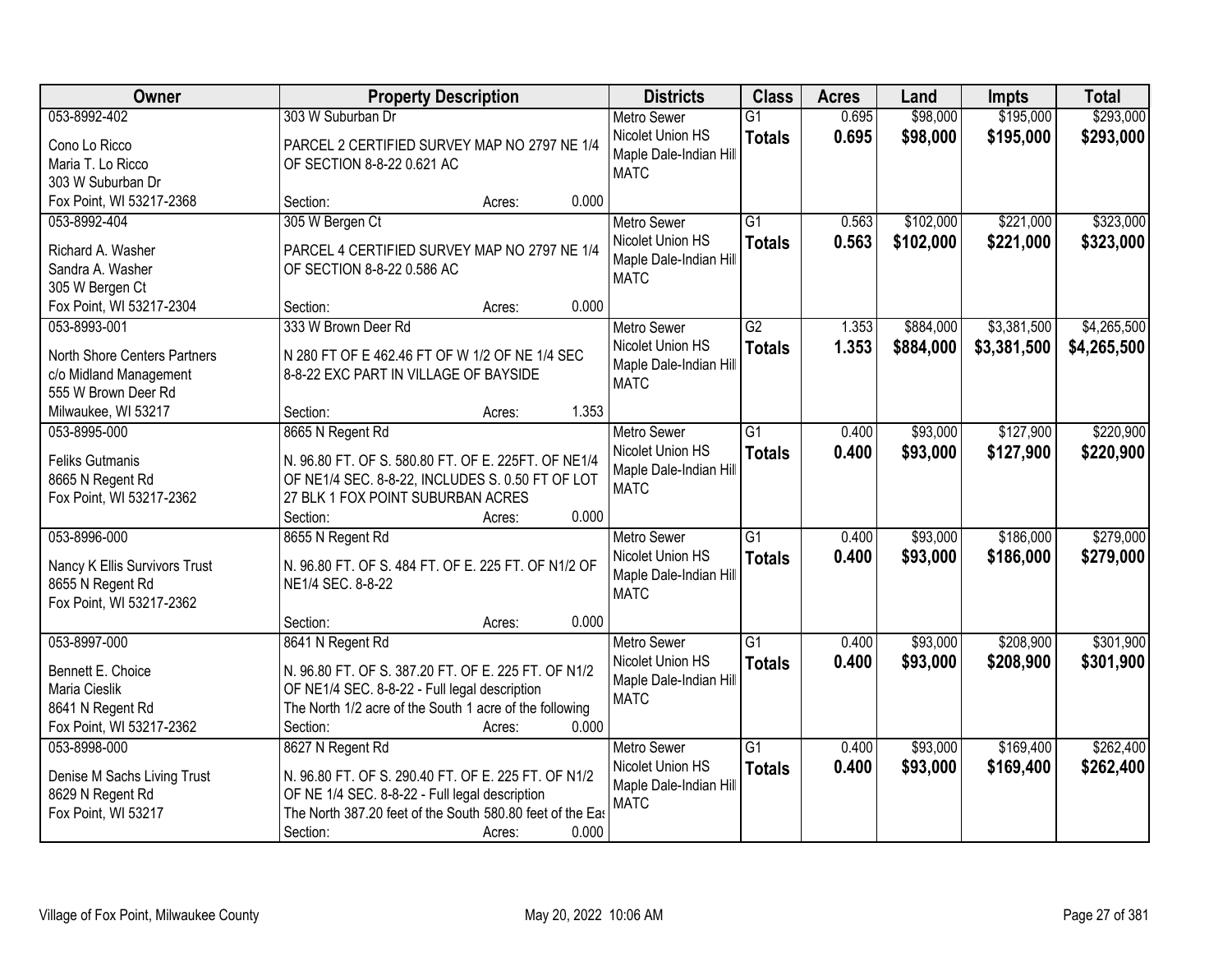| Owner                                           | <b>Property Description</b>                        |        |       | <b>Districts</b>                      | <b>Class</b>    | <b>Acres</b> | Land      | <b>Impts</b> | <b>Total</b> |
|-------------------------------------------------|----------------------------------------------------|--------|-------|---------------------------------------|-----------------|--------------|-----------|--------------|--------------|
| 053-8999-000                                    | 8615 N Regent Rd                                   |        |       | <b>Metro Sewer</b>                    | $\overline{G1}$ | 0.372        | \$92,000  | \$169,500    | \$261,500    |
| Mark W. Hunt                                    | N. 90 FT. OF S. 193.6 FT. OF E. 225 FT. OF N1/2 OF |        |       | Nicolet Union HS                      | <b>Totals</b>   | 0.372        | \$92,000  | \$169,500    | \$261,500    |
| 8615 N Regent Rd                                | NE1/4 SEC. 8-8-22.                                 |        |       | Maple Dale-Indian Hill<br><b>MATC</b> |                 |              |           |              |              |
| Fox Point, WI 53217                             |                                                    |        |       |                                       |                 |              |           |              |              |
|                                                 | Section:                                           | Acres: | 0.000 |                                       |                 |              |           |              |              |
| 053-9000-000                                    | 8603 N Regent Rd                                   |        |       | <b>Metro Sewer</b>                    | $\overline{G1}$ | 0.440        | \$95,000  | \$70,300     | \$165,300    |
| Rudolf J Neumeister, Trustee of Rudolf,         | S. 103.60 FT. OF E. 225 FT. OF N1/2 OF NE1/4 SEC.  |        |       | Nicolet Union HS                      | <b>Totals</b>   | 0.440        | \$95,000  | \$70,300     | \$165,300    |
| Neumeister R                                    | $8 - 8 - 22$ .                                     |        |       | Maple Dale-Indian Hill                |                 |              |           |              |              |
| 8603 N Regent Rd                                |                                                    |        |       | <b>MATC</b>                           |                 |              |           |              |              |
| Fox Point, WI 53217                             | Section:                                           | Acres: | 0.000 |                                       |                 |              |           |              |              |
| 054-0001-000                                    | 8440 N Indian Creek Pkwy                           |        |       | <b>Metro Sewer</b>                    | G1              | 0.416        | \$94,000  | \$195,000    | \$289,000    |
| <b>Chad Davidson</b>                            | FOX POINT MANORS LOT 1 BLK. 1                      |        |       | Nicolet Union HS                      | <b>Totals</b>   | 0.416        | \$94,000  | \$195,000    | \$289,000    |
| Mikayla Davidson                                |                                                    |        |       | Maple Dale-Indian Hill                |                 |              |           |              |              |
| 8440 N Indian Creek Pkwy                        |                                                    |        |       | <b>MATC</b>                           |                 |              |           |              |              |
| Fox Point, WI 53217                             | Section:                                           | Acres: | 0.000 |                                       |                 |              |           |              |              |
| 054-0002-000                                    | 8450 N Indian Creek Pkwy                           |        |       | <b>Metro Sewer</b>                    | G1              | 0.506        | \$98,500  | \$184,500    | \$283,000    |
|                                                 |                                                    |        |       | Nicolet Union HS                      | <b>Totals</b>   | 0.506        | \$98,500  | \$184,500    | \$283,000    |
| Eric Joseph Huberty<br>8450 N Indian Creek Pkwy | FOX POINT MANORS LOT 2 BLK. 1                      |        |       | Maple Dale-Indian Hill                |                 |              |           |              |              |
| Fox Point, WI 53217                             |                                                    |        |       | <b>MATC</b>                           |                 |              |           |              |              |
|                                                 | Section:                                           | Acres: | 0.000 |                                       |                 |              |           |              |              |
| 054-0003-000                                    | 8460 N Indian Creek Pkwy                           |        |       | <b>Metro Sewer</b>                    | $\overline{G1}$ | 0.615        | \$105,500 | \$214,000    | \$319,500    |
|                                                 |                                                    |        |       | Nicolet Union HS                      | <b>Totals</b>   | 0.615        | \$105,500 | \$214,000    | \$319,500    |
| Kaare Lein                                      | FOX POINT MANORS LOT 3 BLK. 1                      |        |       | Maple Dale-Indian Hill                |                 |              |           |              |              |
| 8460 N Indian Creek Pkwy                        |                                                    |        |       | <b>MATC</b>                           |                 |              |           |              |              |
| Fox Point, WI 53217-2342                        | Section:                                           |        | 0.000 |                                       |                 |              |           |              |              |
| 054-0004-000                                    | 8480 N Indian Creek Pkwy                           | Acres: |       | Metro Sewer                           | $\overline{G1}$ | 0.777        | \$114,000 | \$242,000    | \$356,000    |
|                                                 |                                                    |        |       | Nicolet Union HS                      | <b>Totals</b>   | 0.777        | \$114,000 | \$242,000    | \$356,000    |
| James C. Sargent                                | FOX POINT MANORS LOT 4 BLK. 1                      |        |       | Maple Dale-Indian Hill                |                 |              |           |              |              |
| Barbara Sargent                                 |                                                    |        |       | <b>MATC</b>                           |                 |              |           |              |              |
| 8480 N Indian Creek Pkwy                        |                                                    |        |       |                                       |                 |              |           |              |              |
| Fox Point, WI 53217-2342                        | Section:                                           | Acres: | 0.000 |                                       |                 |              |           |              |              |
| 054-0005-000                                    | 8500 N Indian Creek Pkwy                           |        |       | <b>Metro Sewer</b>                    | $\overline{G1}$ | 1.076        | \$129,500 | \$344,400    | \$473,900    |
| Robert P. King                                  | FOX POINT MANORS LOT 5 BLK. 1                      |        |       | Nicolet Union HS                      | <b>Totals</b>   | 1.076        | \$129,500 | \$344,400    | \$473,900    |
| Susan R. King                                   |                                                    |        |       | Maple Dale-Indian Hill<br><b>MATC</b> |                 |              |           |              |              |
| 8500 N Indian Creek Pkwy                        |                                                    |        |       |                                       |                 |              |           |              |              |
| Fox Point, WI 53217                             | Section:                                           | Acres: | 0.000 |                                       |                 |              |           |              |              |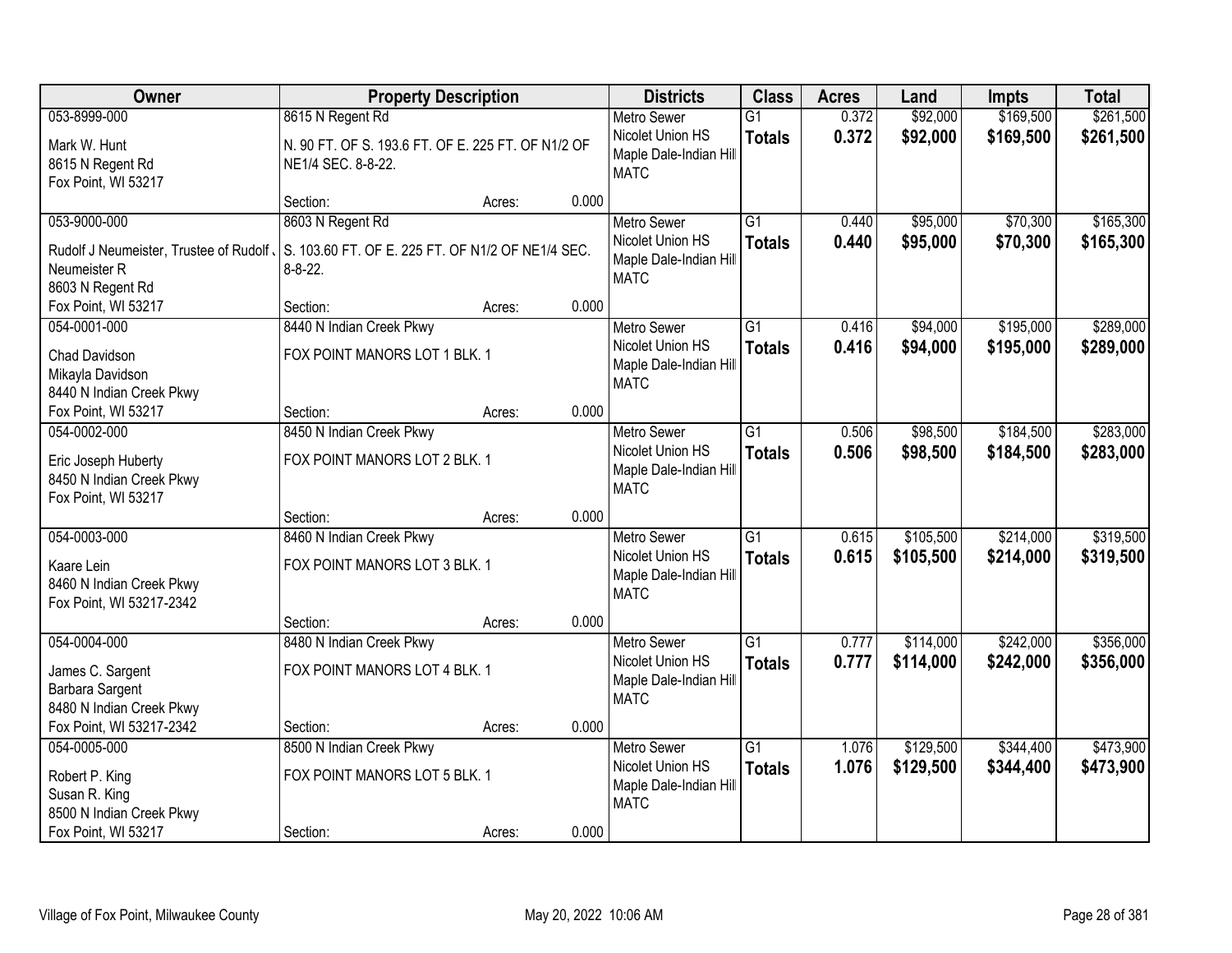| Owner                                      | <b>Property Description</b>                                               |        |       | <b>Districts</b>       | <b>Class</b>    | <b>Acres</b> | Land      | <b>Impts</b> | <b>Total</b> |
|--------------------------------------------|---------------------------------------------------------------------------|--------|-------|------------------------|-----------------|--------------|-----------|--------------|--------------|
| 054-0006-000                               | 8455 N Indian Creek Pkwy                                                  |        |       | <b>Metro Sewer</b>     | $\overline{G1}$ | 0.507        | \$98,500  | \$156,000    | \$254,500    |
| Paul M. Gruenwald                          | FOX POINT MANORS LOT 1 BLK. 2                                             |        |       | Nicolet Union HS       | <b>Totals</b>   | 0.507        | \$98,500  | \$156,000    | \$254,500    |
| Barbara M. Cannizzo                        |                                                                           |        |       | Maple Dale-Indian Hill |                 |              |           |              |              |
| 8455 N Indian Creek Pkwy                   |                                                                           |        |       | <b>MATC</b>            |                 |              |           |              |              |
| Fox Point, WI 53217                        | Section:                                                                  | Acres: | 0.000 |                        |                 |              |           |              |              |
| 054-0007-000                               | 8453 N Indian Creek Pkwy                                                  |        |       | <b>Metro Sewer</b>     | $\overline{G1}$ | 0.537        | \$100,500 | \$215,600    | \$316,100    |
| Benjamin T. Shock                          |                                                                           |        |       | Nicolet Union HS       | <b>Totals</b>   | 0.537        | \$100,500 | \$215,600    | \$316,100    |
| 8453 N Indian Creek Pkwy                   | FOX POINT MANORS LOT 2 BLK. 2 - Full legal                                |        |       | Maple Dale-Indian Hill |                 |              |           |              |              |
| Fox Point, WI 53217                        | description<br>Lot 2, in Block 2, in Fox Point Manors, being a Subdivisio |        |       | <b>MATC</b>            |                 |              |           |              |              |
|                                            | Section:                                                                  | Acres: | 0.000 |                        |                 |              |           |              |              |
| 054-0008-000                               | 8447 N Indian Creek Pkwy                                                  |        |       | Metro Sewer            | G1              | 0.474        | \$97,000  | \$358,200    | \$455,200    |
|                                            |                                                                           |        |       | Nicolet Union HS       | <b>Totals</b>   | 0.474        | \$97,000  | \$358,200    | \$455,200    |
| <b>Gregory Peter Anderson</b>              | FOX POINT MANORS LOT 3 BLK. 2                                             |        |       | Maple Dale-Indian Hill |                 |              |           |              |              |
| Suzanne Marie Anderson                     |                                                                           |        |       | <b>MATC</b>            |                 |              |           |              |              |
| 8447 N Indian Creek Pkwy                   |                                                                           |        |       |                        |                 |              |           |              |              |
| Fox Point, WI 53217                        | Section:                                                                  | Acres: | 0.000 |                        |                 |              |           |              |              |
| 054-0009-000                               | 8443 N Indian Creek Pkwy                                                  |        |       | <b>Metro Sewer</b>     | $\overline{G1}$ | 0.474        | \$97,000  | \$362,900    | \$459,900    |
| David Mathew Dinauer                       | FOX POINT MANORS LOT 4 BLK. 2                                             |        |       | Nicolet Union HS       | <b>Totals</b>   | 0.474        | \$97,000  | \$362,900    | \$459,900    |
| Tammy Lynn Dinauer                         |                                                                           |        |       | Maple Dale-Indian Hill |                 |              |           |              |              |
| 8443 N Indian Creek Pkwy                   |                                                                           |        |       | <b>MATC</b>            |                 |              |           |              |              |
| Fox Point, WI 53217-2344                   | Section:                                                                  | Acres: | 0.000 |                        |                 |              |           |              |              |
| 054-0010-000                               | 8439 N Indian Creek Pkwy                                                  |        |       | <b>Metro Sewer</b>     | $\overline{G1}$ | 0.474        | \$97,000  | \$315,500    | \$412,500    |
|                                            | FOX POINT MANORS LOT 5 BLK. 2                                             |        |       | Nicolet Union HS       | <b>Totals</b>   | 0.474        | \$97,000  | \$315,500    | \$412,500    |
| Fitzhugh Stratton<br><b>Clare Stratton</b> |                                                                           |        |       | Maple Dale-Indian Hill |                 |              |           |              |              |
| 8439 N Indian Creek Pkwy                   |                                                                           |        |       | <b>MATC</b>            |                 |              |           |              |              |
| Fox Point, WI 53217                        | Section:                                                                  | Acres: | 0.000 |                        |                 |              |           |              |              |
| 054-0011-000                               | 8435 N Indian Creek Pkwy                                                  |        |       | Metro Sewer            | $\overline{G1}$ | 0.474        | \$97,000  | \$301,000    | \$398,000    |
|                                            |                                                                           |        |       | Nicolet Union HS       |                 | 0.474        |           |              |              |
| Michael P. Salmon                          | FOX POINT MANORS LOT 6 BLK. 2                                             |        |       | Maple Dale-Indian Hill | <b>Totals</b>   |              | \$97,000  | \$301,000    | \$398,000    |
| Amanda L. Johnson                          |                                                                           |        |       | <b>MATC</b>            |                 |              |           |              |              |
| 8435 N Indian Creek Pkwy                   |                                                                           |        |       |                        |                 |              |           |              |              |
| Fox Point, WI 53217                        | Section:                                                                  | Acres: | 0.000 |                        |                 |              |           |              |              |
| 054-0012-000                               | 8431 N Indian Creek Pkwy                                                  |        |       | <b>Metro Sewer</b>     | $\overline{G1}$ | 0.489        | \$97,500  | \$399,700    | \$497,200    |
| Scott P. Arbit                             | FOX POINT MANORS LOT 7 BLK. 2                                             |        |       | Nicolet Union HS       | <b>Totals</b>   | 0.489        | \$97,500  | \$399,700    | \$497,200    |
| 8431 N Indian Creek Pkwy                   |                                                                           |        |       | Maple Dale-Indian Hill |                 |              |           |              |              |
| Fox Point, WI 53217-2344                   |                                                                           |        |       | <b>MATC</b>            |                 |              |           |              |              |
|                                            | Section:                                                                  | Acres: | 0.000 |                        |                 |              |           |              |              |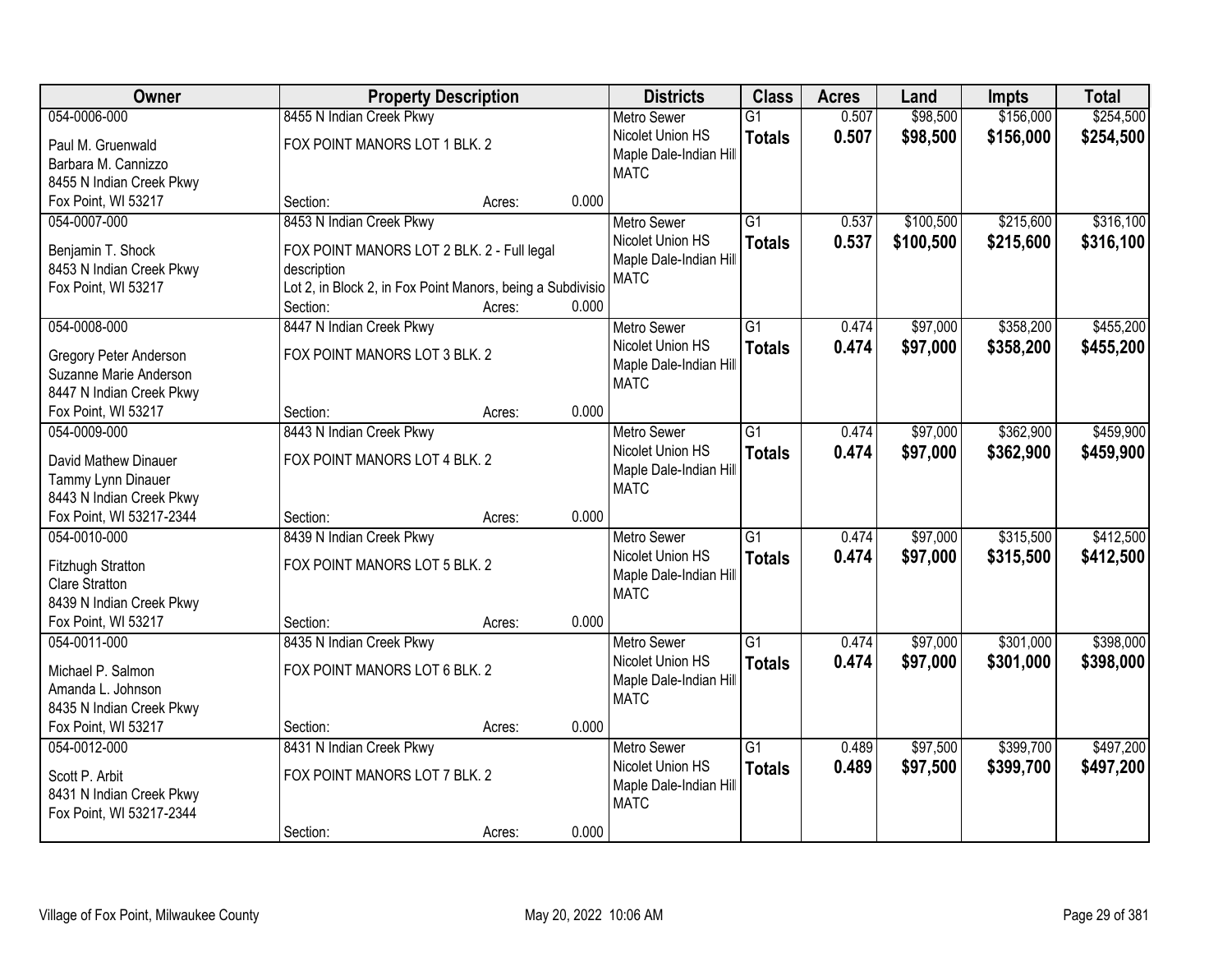| Owner                                                           | <b>Property Description</b>   |        |       | <b>Districts</b>       | <b>Class</b>    | <b>Acres</b> | Land     | <b>Impts</b> | <b>Total</b> |
|-----------------------------------------------------------------|-------------------------------|--------|-------|------------------------|-----------------|--------------|----------|--------------|--------------|
| 054-0013-000                                                    | 8520 N Manor Ln               |        |       | <b>Metro Sewer</b>     | $\overline{G1}$ | 0.437        | \$95,000 | \$187,500    | \$282,500    |
| Barbara Rossi Rev Trust                                         | FOX POINT MANORS LOT 1 BLK.3  |        |       | Nicolet Union HS       | <b>Totals</b>   | 0.437        | \$95,000 | \$187,500    | \$282,500    |
| 8520 N Manor Ln                                                 |                               |        |       | Maple Dale-Indian Hill |                 |              |          |              |              |
| Fox Point, WI 53217-2347                                        |                               |        |       | <b>MATC</b>            |                 |              |          |              |              |
|                                                                 | Section:                      | Acres: | 0.000 |                        |                 |              |          |              |              |
| 054-0014-000                                                    | 8534 N Manor Ln               |        |       | <b>Metro Sewer</b>     | $\overline{G1}$ | 0.391        | \$93,000 | \$147,500    | \$240,500    |
| James M. Labiszak                                               | FOX POINT MANORS LOT 2 BLK. 3 |        |       | Nicolet Union HS       | <b>Totals</b>   | 0.391        | \$93,000 | \$147,500    | \$240,500    |
| Amy R. Labiszak                                                 |                               |        |       | Maple Dale-Indian Hill |                 |              |          |              |              |
| 8534 N Manor Ln                                                 |                               |        |       | <b>MATC</b>            |                 |              |          |              |              |
| Fox Point, WI 53217-2347                                        | Section:                      | Acres: | 0.000 |                        |                 |              |          |              |              |
| 054-0015-000                                                    | 8548 N Manor Ln               |        |       | Metro Sewer            | $\overline{G1}$ | 0.457        | \$96,000 | \$148,600    | \$244,600    |
| Kevin E. Jaglinski                                              | FOX POINT MANORS LOT 3 BLK. 3 |        |       | Nicolet Union HS       | <b>Totals</b>   | 0.457        | \$96,000 | \$148,600    | \$244,600    |
| Tracy M. Jaglinski                                              |                               |        |       | Maple Dale-Indian Hill |                 |              |          |              |              |
| 8548 N Manor Ln                                                 |                               |        |       | <b>MATC</b>            |                 |              |          |              |              |
| Fox Point, WI 53217-2347                                        | Section:                      | Acres: | 0.000 |                        |                 |              |          |              |              |
| 054-0016-000                                                    | 8562 N Manor Ln               |        |       | <b>Metro Sewer</b>     | $\overline{G1}$ | 0.451        | \$95,500 | \$173,200    | \$268,700    |
| Jonathan S. and Cecilia M. Davis Trust                          | FOX POINT MANORS LOT 4 BLK. 3 |        |       | Nicolet Union HS       | <b>Totals</b>   | 0.451        | \$95,500 | \$173,200    | \$268,700    |
| 8562 N Manor Ln                                                 |                               |        |       | Maple Dale-Indian Hill |                 |              |          |              |              |
| Fox Point, WI 53217                                             |                               |        |       | <b>MATC</b>            |                 |              |          |              |              |
|                                                                 | Section:                      | Acres: | 0.000 |                        |                 |              |          |              |              |
| 054-0017-000                                                    | 8574 N Manor Ln               |        |       | <b>Metro Sewer</b>     | $\overline{G1}$ | 0.438        | \$95,000 | \$179,000    | \$274,000    |
|                                                                 | FOX POINT MANORS LOT 5 BLK. 3 |        |       | Nicolet Union HS       | <b>Totals</b>   | 0.438        | \$95,000 | \$179,000    | \$274,000    |
| Yuri & Eleonora Beliavsky Living Trust<br>160 W End Ave Apt 23j |                               |        |       | Maple Dale-Indian Hill |                 |              |          |              |              |
| New York, NY 10023                                              |                               |        |       | <b>MATC</b>            |                 |              |          |              |              |
|                                                                 | Section:                      | Acres: | 0.000 |                        |                 |              |          |              |              |
| 054-0018-000                                                    | 8588 N Manor Ln               |        |       | Metro Sewer            | $\overline{G1}$ | 0.414        | \$94,000 | \$139,000    | \$233,000    |
|                                                                 |                               |        |       | Nicolet Union HS       | <b>Totals</b>   | 0.414        | \$94,000 | \$139,000    | \$233,000    |
| Richard R Laughlin and Ruth M Laughlir<br>Trust U/A/D 02        | FOX POINT MANORS LOT 6 BLK. 3 |        |       | Maple Dale-Indian Hill |                 |              |          |              |              |
| 4039 N Larkin St                                                |                               |        |       | <b>MATC</b>            |                 |              |          |              |              |
| Shorewood, WI 53211                                             | Section:                      | Acres: | 0.000 |                        |                 |              |          |              |              |
| 054-0019-000                                                    | 8600 N Manor Ln               |        |       | <b>Metro Sewer</b>     | $\overline{G1}$ | 0.404        | \$93,500 | \$191,500    | \$285,000    |
|                                                                 |                               |        |       | Nicolet Union HS       | <b>Totals</b>   | 0.404        | \$93,500 | \$191,500    | \$285,000    |
| Daniel C. Veseth                                                | FOX POINT MANORS LOT 7 BLK. 3 |        |       | Maple Dale-Indian Hill |                 |              |          |              |              |
| Suzanne M. Stack-Veseth<br>8600 N Manor Ln                      |                               |        |       | <b>MATC</b>            |                 |              |          |              |              |
| Fox Point, WI 53217-2349                                        | Section:                      | Acres: | 0.000 |                        |                 |              |          |              |              |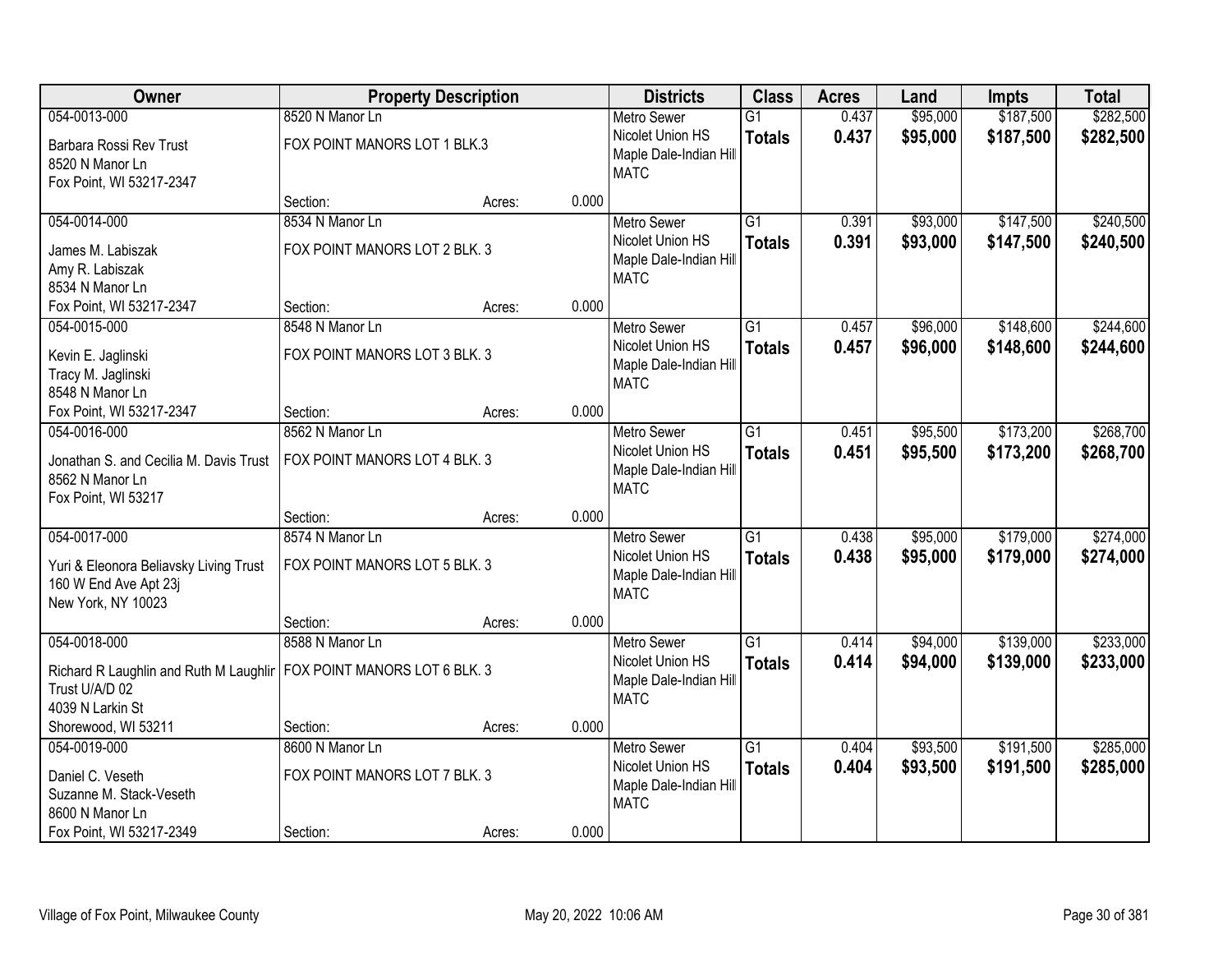| Owner                                                                            |                                                   | <b>Property Description</b> |       | <b>Districts</b>                                                                | <b>Class</b>                     | <b>Acres</b>   | Land                 | <b>Impts</b>           | <b>Total</b>           |
|----------------------------------------------------------------------------------|---------------------------------------------------|-----------------------------|-------|---------------------------------------------------------------------------------|----------------------------------|----------------|----------------------|------------------------|------------------------|
| 054-0020-000                                                                     | 8604 N Manor Ln                                   |                             |       | <b>Metro Sewer</b>                                                              | $\overline{G1}$                  | 0.415          | \$94,000             | \$139,800              | \$233,800              |
| Adam Sturycz<br>Teresa Sturycz<br>8604 N Manor Ln                                | FOX POINT MANORS LOT 8 BLK. 3                     |                             |       | Nicolet Union HS<br>Maple Dale-Indian Hill<br><b>MATC</b>                       | <b>Totals</b>                    | 0.415          | \$94,000             | \$139,800              | \$233,800              |
| Fox Point, WI 53217-2349                                                         | Section:                                          | Acres:                      | 0.000 |                                                                                 |                                  |                |                      |                        |                        |
| 054-0021-000                                                                     | 8608 N Manor Ln                                   |                             |       | <b>Metro Sewer</b>                                                              | $\overline{G1}$                  | 0.414          | \$94,000             | \$133,000              | \$227,000              |
| Todd A. Nimmer<br>8608 N Manor Ln<br>Fox Point, WI 53217                         | FOX POINT MANORS LOT 9 BLK.3                      |                             |       | Nicolet Union HS<br>Maple Dale-Indian Hill<br><b>MATC</b>                       | <b>Totals</b>                    | 0.414          | \$94,000             | \$133,000              | \$227,000              |
|                                                                                  | Section:                                          | Acres:                      | 0.000 |                                                                                 |                                  |                |                      |                        |                        |
| 054-0022-000                                                                     | 8616 N Manor Ln                                   |                             |       | <b>Metro Sewer</b>                                                              | G <sub>1</sub>                   | 0.417          | \$94,000             | \$203,500              | \$297,500              |
| Geoffrey D. Steinbrenner<br>Betsey A. Steinbrenner<br>8616 N Manor Ln            | FOX POINT MANORS LOT 10 BLK 3                     |                             |       | Nicolet Union HS<br>Maple Dale-Indian Hill<br><b>MATC</b>                       | <b>Totals</b>                    | 0.417          | \$94,000             | \$203,500              | \$297,500              |
| Fox Point, WI 53217                                                              | Section:                                          | Acres:                      | 0.000 |                                                                                 |                                  |                |                      |                        |                        |
| 054-0023-000                                                                     | 8624 N Manor Ln                                   |                             |       | <b>Metro Sewer</b>                                                              | $\overline{G1}$                  | 0.413          | \$94,000             | \$154,500              | \$248,500              |
| James M. Balagna<br>Eileen C. Balagna<br>8624 N Manor Ln                         | FOX POINT MANORS LOT 11 BLK. 3                    |                             |       | Nicolet Union HS<br>Maple Dale-Indian Hill<br><b>MATC</b>                       | <b>Totals</b>                    | 0.413          | \$94,000             | \$154,500              | \$248,500              |
| Fox Point, WI 53217-2349                                                         | Section:                                          | Acres:                      | 0.000 |                                                                                 |                                  |                |                      |                        |                        |
| 054-0024-000<br>Robert Melkonian<br>Piper J. Jepson-Melkonian<br>8632 N Manor Ln | 8632 N Manor Ln<br>FOX POINT MANORS LOT 12 BLK. 3 |                             |       | <b>Metro Sewer</b><br>Nicolet Union HS<br>Maple Dale-Indian Hill<br><b>MATC</b> | $\overline{G1}$<br><b>Totals</b> | 0.390<br>0.390 | \$93,000<br>\$93,000 | \$215,000<br>\$215,000 | \$308,000<br>\$308,000 |
| Fox Point, WI 53217-2349                                                         | Section:                                          | Acres:                      | 0.000 |                                                                                 |                                  |                |                      |                        |                        |
| 054-0025-000                                                                     | 8640 N Manor Ln                                   |                             |       | <b>Metro Sewer</b>                                                              | $\overline{G1}$                  | 0.540          | \$90,500             | \$187,500              | \$278,000              |
| Jeffrey D. Weber<br>Suzanne G. Weber<br>8640 N Manor Ln                          | FOX POINT MANORS LOT 13 BLK. 3                    |                             |       | Nicolet Union HS<br>Maple Dale-Indian Hill<br><b>MATC</b>                       | <b>Totals</b>                    | 0.540          | \$90,500             | \$187,500              | \$278,000              |
| Fox Point, WI 53217-2349                                                         | Section:                                          | Acres:                      | 0.000 |                                                                                 |                                  |                |                      |                        |                        |
| 054-0026-000<br>Margaret A. Keehn<br>8650 N Manor Ct<br>Fox Point, WI 53217-2346 | 8650 N Manor Ct<br>FOX POINT MANORS LOT 14 BLK. 3 |                             | 0.000 | <b>Metro Sewer</b><br>Nicolet Union HS<br>Maple Dale-Indian Hill<br><b>MATC</b> | $\overline{G1}$<br><b>Totals</b> | 0.482<br>0.482 | \$97,000<br>\$97,000 | \$165,500<br>\$165,500 | \$262,500<br>\$262,500 |
|                                                                                  | Section:                                          | Acres:                      |       |                                                                                 |                                  |                |                      |                        |                        |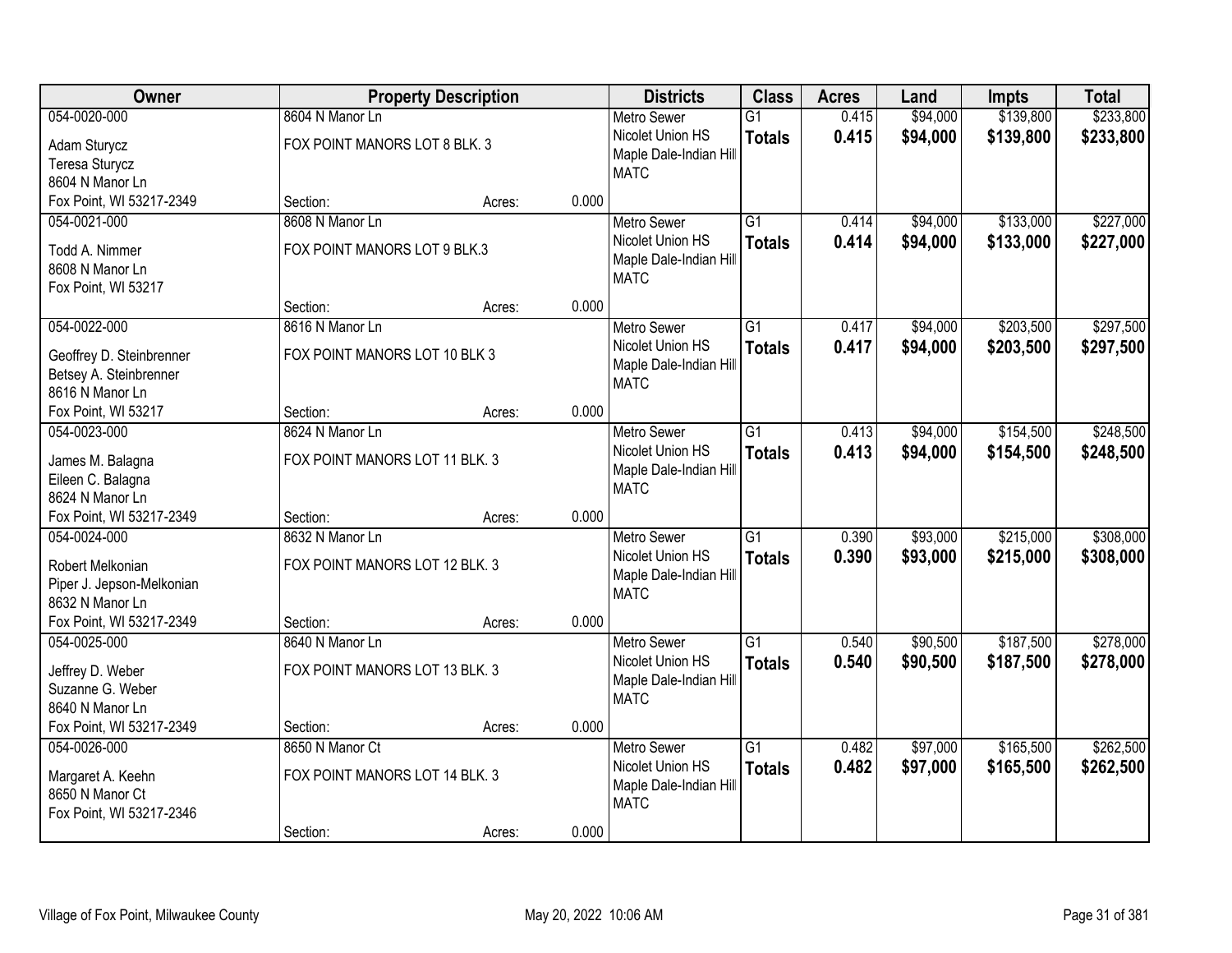| Owner                                                                                                  |                                                                                                                                                         | <b>Property Description</b> |       | <b>Districts</b>                                                                | <b>Class</b>                     | <b>Acres</b>   | Land                 | <b>Impts</b>           | <b>Total</b>           |
|--------------------------------------------------------------------------------------------------------|---------------------------------------------------------------------------------------------------------------------------------------------------------|-----------------------------|-------|---------------------------------------------------------------------------------|----------------------------------|----------------|----------------------|------------------------|------------------------|
| 054-0027-000                                                                                           | 8501 N Manor Ln                                                                                                                                         |                             |       | <b>Metro Sewer</b>                                                              | $\overline{G1}$                  | 0.435          | \$95,000             | \$191,500              | \$286,500              |
| Stephen K. James et al<br>8501 N Manor Ln<br>Fox Point, WI 53217-2348                                  | FOX POINT MANORS LOT 1 BLK 4                                                                                                                            |                             |       | Nicolet Union HS<br>Maple Dale-Indian Hill<br><b>MATC</b>                       | <b>Totals</b>                    | 0.435          | \$95,000             | \$191,500              | \$286,500              |
|                                                                                                        | Section:                                                                                                                                                | Acres:                      | 0.000 |                                                                                 |                                  |                |                      |                        |                        |
| 054-0028-000                                                                                           | 8515 N Manor Ln                                                                                                                                         |                             |       | <b>Metro Sewer</b>                                                              | $\overline{G1}$                  | 0.430          | \$94,500             | \$224,500              | \$319,000              |
| David J. Ravie<br>Irina Ravie<br>8515 N Manor Ln                                                       | FOX POINT MANORS LOT 2 BLK. 4                                                                                                                           |                             |       | Nicolet Union HS<br>Maple Dale-Indian Hill<br><b>MATC</b>                       | <b>Totals</b>                    | 0.430          | \$94,500             | \$224,500              | \$319,000              |
| Fox Point, WI 53217-2348                                                                               | Section:                                                                                                                                                | Acres:                      | 0.000 |                                                                                 |                                  |                |                      |                        |                        |
| 054-0029-000                                                                                           | 8527 N Manor Ln                                                                                                                                         |                             |       | <b>Metro Sewer</b>                                                              | G1                               | 0.422          | \$94,500             | \$169,500              | \$264,000              |
| Michael Roginskiy<br>Yulia Jigalina<br>PO Box 242444                                                   | FOX POINT MANORS LOT 3 BLK. 4                                                                                                                           |                             |       | Nicolet Union HS<br>Maple Dale-Indian Hill<br><b>MATC</b>                       | <b>Totals</b>                    | 0.422          | \$94,500             | \$169,500              | \$264,000              |
| Milwaukee, WI 53224                                                                                    | Section:                                                                                                                                                | Acres:                      | 0.000 |                                                                                 |                                  |                |                      |                        |                        |
| 054-0030-000                                                                                           | 8539 N Manor Ln                                                                                                                                         |                             |       | <b>Metro Sewer</b>                                                              | G1                               | 0.438          | \$95,000             | \$216,500              | \$311,500              |
| Bodin T. Sterba<br>Katy H. Wick<br>8539 N Manor Ln                                                     | FOX POINT MANORS LOT 4, BLK. 4                                                                                                                          |                             |       | Nicolet Union HS<br>Maple Dale-Indian Hill<br><b>MATC</b>                       | <b>Totals</b>                    | 0.438          | \$95,000             | \$216,500              | \$311,500              |
| Fox Point, WI 53217                                                                                    | Section:                                                                                                                                                | Acres:                      | 0.000 |                                                                                 |                                  |                |                      |                        |                        |
| 054-0031-000<br>Brian R. Dranzik<br>Lisa R. Dranzik<br>8551 N Manor Ln                                 | 8551 N Manor Ln<br>FOX POINT MANORS LOT 5 BLK. 4                                                                                                        |                             |       | <b>Metro Sewer</b><br>Nicolet Union HS<br>Maple Dale-Indian Hill<br><b>MATC</b> | $\overline{G1}$<br><b>Totals</b> | 0.439<br>0.439 | \$95,000<br>\$95,000 | \$180,500<br>\$180,500 | \$275,500<br>\$275,500 |
| Fox Point, WI 53217-2348                                                                               | Section:                                                                                                                                                | Acres:                      | 0.000 |                                                                                 |                                  |                |                      |                        |                        |
| 054-0032-000<br><b>Bradley Weckwerth</b><br>Hanieh Weckwerth<br>8565 N Manor Ln<br>Fox Point, WI 53217 | 8565 N Manor Ln<br>FOX POINT MANORS LOT 6 BLK. 4 - Full legal<br>description<br>Lot 6, in Block 4, in Fox Point Manors, a Subdivision lying<br>Section: | Acres:                      | 0.000 | <b>Metro Sewer</b><br>Nicolet Union HS<br>Maple Dale-Indian Hill<br><b>MATC</b> | $\overline{G1}$<br><b>Totals</b> | 0.436<br>0.436 | \$95,000<br>\$95,000 | \$347,500<br>\$347,500 | \$442,500<br>\$442,500 |
| 054-0033-000<br>Feidi Yang<br>Jianmei Huang<br>8575 N Manor Ln<br>Fox Point, WI 53217                  | 8575 N Manor Ln<br>FOX POINT MANORS LOT 7 BLK. 4<br>Section:                                                                                            | Acres:                      | 0.000 | <b>Metro Sewer</b><br>Nicolet Union HS<br>Maple Dale-Indian Hill<br><b>MATC</b> | $\overline{G1}$<br><b>Totals</b> | 0.421<br>0.421 | \$94,000<br>\$94,000 | \$148,500<br>\$148,500 | \$242,500<br>\$242,500 |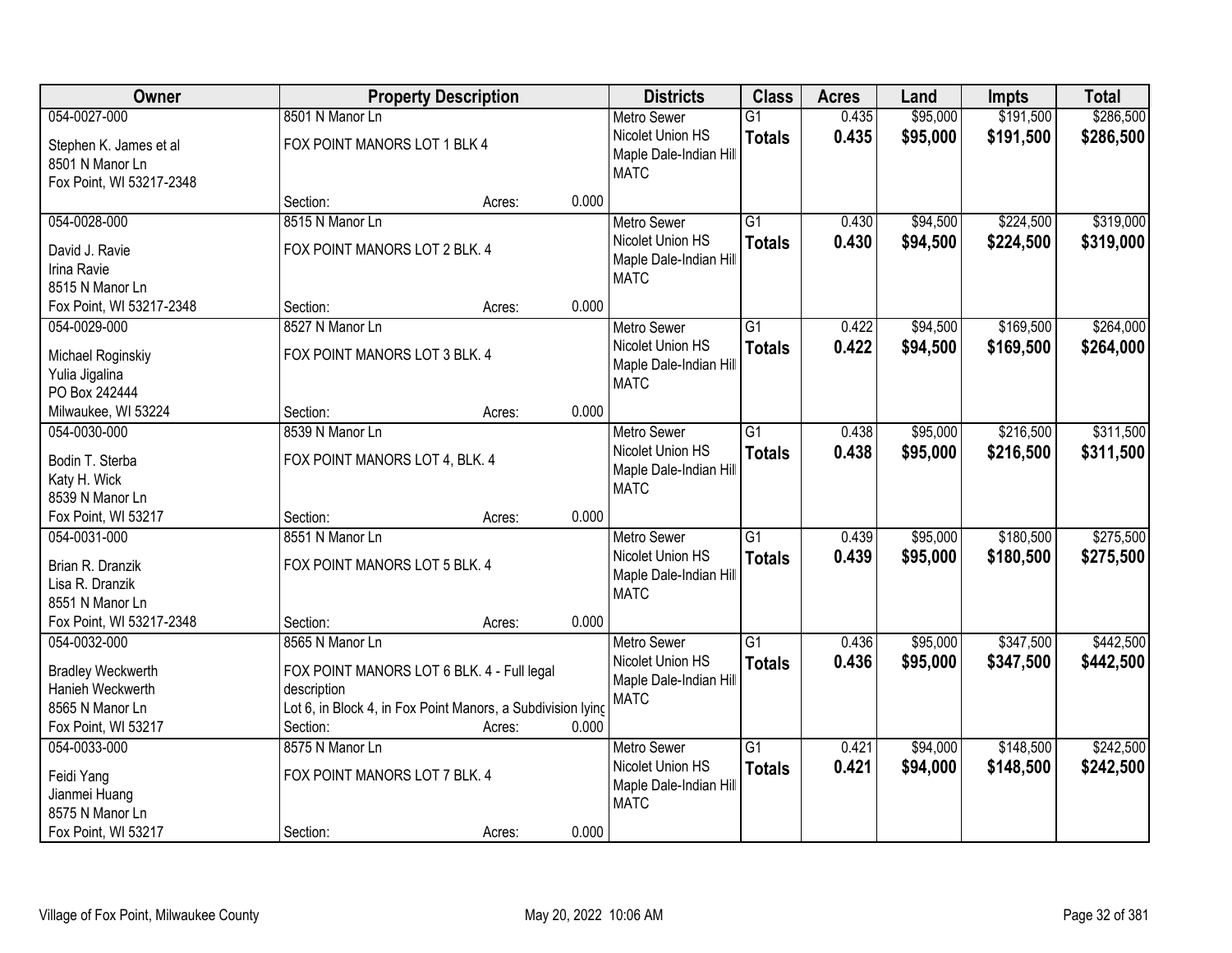| Owner                        |                                                            | <b>Property Description</b> |       | <b>Districts</b>                      | <b>Class</b>    | <b>Acres</b> | Land     | <b>Impts</b> | <b>Total</b> |
|------------------------------|------------------------------------------------------------|-----------------------------|-------|---------------------------------------|-----------------|--------------|----------|--------------|--------------|
| 054-0034-000                 | 8585 N Manor Ln                                            |                             |       | <b>Metro Sewer</b>                    | $\overline{G1}$ | 0.429        | \$94,500 | \$203,500    | \$298,000    |
| William E. Mandel            | FOX POINT MANORS LOT 8 BLK. 4                              |                             |       | Nicolet Union HS                      | <b>Totals</b>   | 0.429        | \$94,500 | \$203,500    | \$298,000    |
| Vicki A. Mandel              |                                                            |                             |       | Maple Dale-Indian Hill                |                 |              |          |              |              |
| 8585 N Manor Ln              |                                                            |                             |       | <b>MATC</b>                           |                 |              |          |              |              |
| Fox Point, WI 53217-2348     | Section:                                                   | Acres:                      | 0.000 |                                       |                 |              |          |              |              |
| 054-0035-000                 | 8601 N Manor Ln                                            |                             |       | <b>Metro Sewer</b>                    | $\overline{G1}$ | 0.430        | \$94,500 | \$196,000    | \$290,500    |
| Larry A. Sattler             | FOX POINT MANORS LOT 9 BLK. 4                              |                             |       | Nicolet Union HS                      | <b>Totals</b>   | 0.430        | \$94,500 | \$196,000    | \$290,500    |
| Una M. Sattler               |                                                            |                             |       | Maple Dale-Indian Hill                |                 |              |          |              |              |
| 8601 N Manor Ln              |                                                            |                             |       | <b>MATC</b>                           |                 |              |          |              |              |
| Fox Point, WI 53217-2350     | Section:                                                   | Acres:                      | 0.000 |                                       |                 |              |          |              |              |
| 054-0036-000                 | 8609 N Manor Ln                                            |                             |       | <b>Metro Sewer</b>                    | G1              | 0.422        | \$94,500 | \$296,500    | \$391,000    |
|                              |                                                            |                             |       | Nicolet Union HS                      | <b>Totals</b>   | 0.422        | \$94,500 | \$296,500    | \$391,000    |
| Ronald A. and Teresa A. Pace | FOX POINT MANORS LOT 10 BLK. 4 SCHOOL DIST 8               |                             |       | Maple Dale-Indian Hill                |                 |              |          |              |              |
| Revocable Trust              |                                                            |                             |       | <b>MATC</b>                           |                 |              |          |              |              |
| 8609 N Manor Ln              |                                                            |                             |       |                                       |                 |              |          |              |              |
| Fox Point, WI 53217          | Section:                                                   | Acres:                      | 0.000 |                                       |                 |              |          |              |              |
| 054-0037-000                 | 8617 N Manor Ln                                            |                             |       | <b>Metro Sewer</b>                    | $\overline{G1}$ | 0.407        | \$93,500 | \$191,500    | \$285,000    |
| Frederick K. Lochbihler      | Lot 11, Block 4 in Fox Point Manors, a Subdivision lying i |                             |       | Nicolet Union HS                      | <b>Totals</b>   | 0.407        | \$93,500 | \$191,500    | \$285,000    |
| 8617 N Manor Ln              | the Northwest 1/4 of Section 9, in Township 8 North, of    |                             |       | Maple Dale-Indian Hill                |                 |              |          |              |              |
| Fox Point, WI 53217          | Range 22 East, in the Village of Bayside and Fox Point,    |                             |       | <b>MATC</b>                           |                 |              |          |              |              |
|                              | Section:                                                   | Acres:                      | 0.000 |                                       |                 |              |          |              |              |
| 054-0038-000                 | 8623 N Manor Ln                                            |                             |       | <b>Metro Sewer</b>                    | $\overline{G1}$ | 0.473        | \$96,500 | \$138,000    | \$234,500    |
| John P. Majdalani            | FOX POINT MANORS LOT 12 BLK. 4                             |                             |       | Nicolet Union HS                      | <b>Totals</b>   | 0.473        | \$96,500 | \$138,000    | \$234,500    |
| Olga O. Kilzer               |                                                            |                             |       | Maple Dale-Indian Hill                |                 |              |          |              |              |
| 8623 N Manor Ln              |                                                            |                             |       | <b>MATC</b>                           |                 |              |          |              |              |
| Fox Point, WI 53217-2350     | Section:                                                   | Acres:                      | 0.000 |                                       |                 |              |          |              |              |
| 054-0039-000                 | 8631 N Manor Ln                                            |                             |       | <b>Metro Sewer</b>                    | $\overline{G1}$ | 0.524        | \$99,500 | \$181,600    | \$281,100    |
|                              |                                                            |                             |       | Nicolet Union HS                      | <b>Totals</b>   | 0.524        | \$99,500 | \$181,600    | \$281,100    |
| Steven S. Bojan              | FOX POINT MANORS LOT 13 BLK. 4 SCHOOL DIST 8               |                             |       | Maple Dale-Indian Hill                |                 |              |          |              |              |
| Shawn Bojan                  |                                                            |                             |       | <b>MATC</b>                           |                 |              |          |              |              |
| 8631 N Manor Ln              |                                                            |                             |       |                                       |                 |              |          |              |              |
| Fox Point, WI 53217-2350     | Section:                                                   | Acres:                      | 0.000 |                                       |                 |              |          |              |              |
| 054-0040-000                 | 8630 N Point Dr                                            |                             |       | <b>Metro Sewer</b>                    | $\overline{G1}$ | 0.446        | \$95,500 | \$215,500    | \$311,000    |
| Paul S. Peck                 | FOX POINT MANORS LOT 14 BLK. 4                             |                             |       | Nicolet Union HS                      | <b>Totals</b>   | 0.446        | \$95,500 | \$215,500    | \$311,000    |
| K Gretchen Peck              |                                                            |                             |       | Maple Dale-Indian Hill<br><b>MATC</b> |                 |              |          |              |              |
| 8630 N Point Dr              |                                                            |                             |       |                                       |                 |              |          |              |              |
| Fox Point, WI 53217          | Section:                                                   | Acres:                      | 0.000 |                                       |                 |              |          |              |              |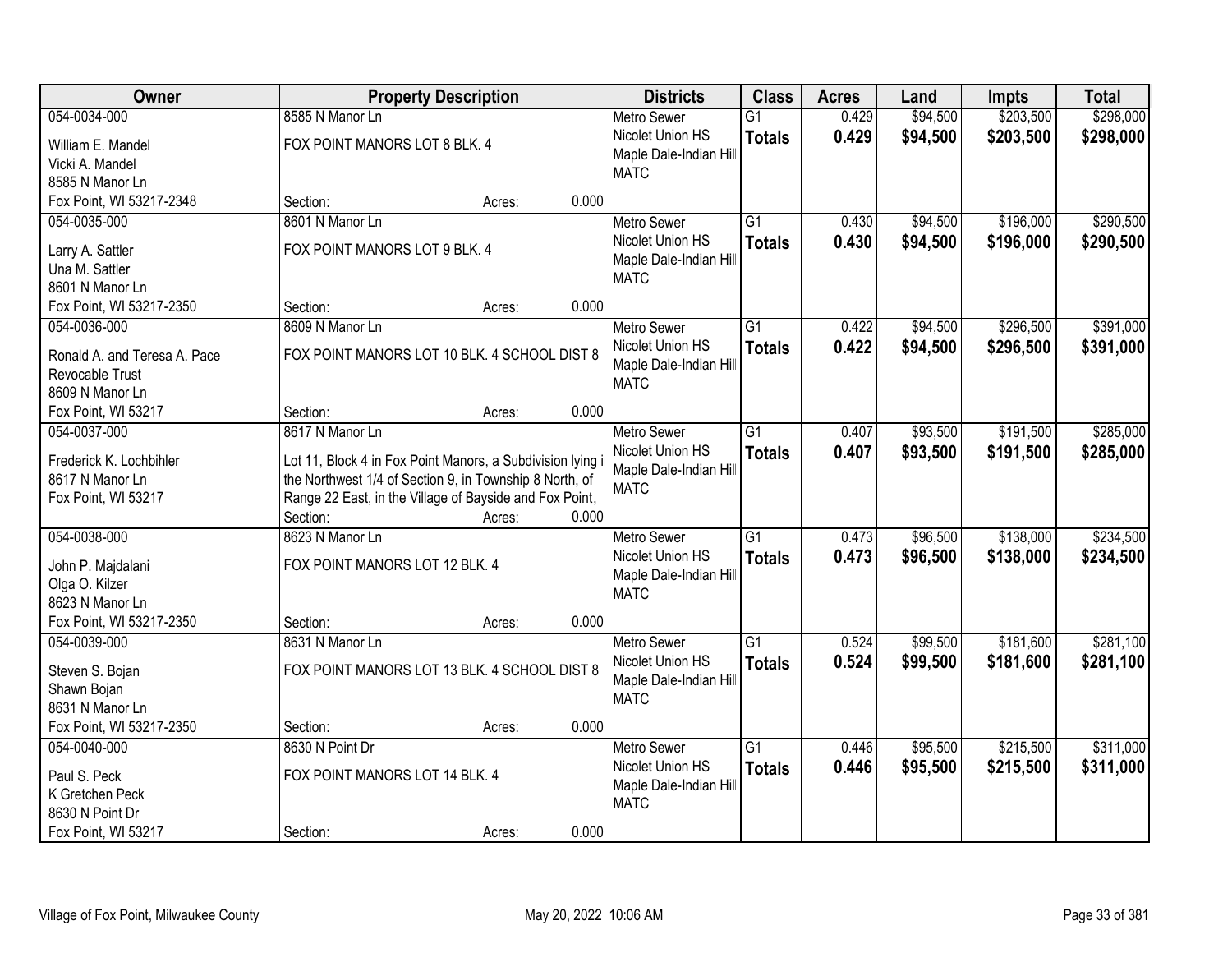| <b>Class</b><br>Owner<br><b>Property Description</b><br><b>Districts</b><br><b>Acres</b>                  | Land              | <b>Impts</b> | <b>Total</b> |
|-----------------------------------------------------------------------------------------------------------|-------------------|--------------|--------------|
| 054-0041-000<br>8620 N Point Dr<br><b>Metro Sewer</b><br>$\overline{G1}$                                  | 0.452<br>\$95,500 | \$337,000    | \$432,500    |
| Nicolet Union HS<br><b>Totals</b><br>Lot Fifteen (15) in Block Four (4) in FOX POINT<br>Daisy A. Schwartz | 0.452<br>\$95,500 | \$337,000    | \$432,500    |
| Maple Dale-Indian Hill<br>8620 N Point Dr<br>MANORS, being a Subdivision lying in the Northwest           |                   |              |              |
| <b>MATC</b><br>Fox Point, WI 53217<br>One-quarter                                                         |                   |              |              |
| Section:<br>0.452<br>Acres:                                                                               |                   |              |              |
| 054-0042-000<br>8610 N Point Dr<br>$\overline{G1}$<br><b>Metro Sewer</b>                                  | \$94,500<br>0.429 | \$300,000    | \$394,500    |
| Nicolet Union HS<br><b>Totals</b>                                                                         | 0.429<br>\$94,500 | \$300,000    | \$394,500    |
| LOT 16 IN BLOCK 4 IN FOX POINT MANORS, A<br>Reva F Fox Living Trust<br>Maple Dale-Indian Hill             |                   |              |              |
| 8610 N Point Dr<br>SUBDIVISION LYING IN THE NORTHWEST 1/4 OF<br><b>MATC</b>                               |                   |              |              |
| SECTION 9, IN TOWNSHIP 8 NORTH, RANGE 22<br>Fox Point, WI 53217<br>0.000<br>Section:<br>Acres:            |                   |              |              |
| 054-0043-000<br>8600 N Point Dr<br>$\overline{G1}$<br><b>Metro Sewer</b>                                  | \$94,500<br>0.425 | \$195,800    | \$290,300    |
| Nicolet Union HS                                                                                          | 0.425<br>\$94,500 | \$195,800    | \$290,300    |
| <b>Totals</b><br>FOX POINT MANORS LOT 17 BLK. 4<br>Troy E. Vant Hul<br>Maple Dale-Indian Hill             |                   |              |              |
| Sarah P. Vant Hul<br><b>MATC</b>                                                                          |                   |              |              |
| 8600 N Point Dr                                                                                           |                   |              |              |
| 0.000<br>Fox Point, WI 53217-2354<br>Section:<br>Acres:                                                   |                   |              |              |
| 054-0044-000<br>8590 N Point Dr<br>$\overline{G1}$<br><b>Metro Sewer</b>                                  | \$93,000<br>0.400 | \$233,500    | \$326,500    |
| Nicolet Union HS<br><b>Totals</b><br>FOX POINT MANORS LOT 18 BLK. 4<br>Christian A. Adamec                | 0.400<br>\$93,000 | \$233,500    | \$326,500    |
| Maple Dale-Indian Hill<br>Jennifer Adamec                                                                 |                   |              |              |
| <b>MATC</b><br>8590 N Point Dr                                                                            |                   |              |              |
| Fox Point, WI 53217-2352<br>0.000<br>Section:<br>Acres:                                                   |                   |              |              |
| 8580 N Point Dr<br>$\overline{G1}$<br>054-0045-000<br><b>Metro Sewer</b>                                  | \$93,500<br>0.406 | \$275,500    | \$369,000    |
| Nicolet Union HS<br><b>Totals</b>                                                                         | 0.406<br>\$93,500 | \$275,500    | \$369,000    |
| Evan T. Arnold<br>FOX POINT MANORS LOT 19 BLK. 4 - Full legal<br>Maple Dale-Indian Hill                   |                   |              |              |
| Jennifer C. Arnold<br>description<br><b>MATC</b>                                                          |                   |              |              |
| Lot 19, in Block 4 in Fox Point Manors a Subdivision lying<br>8580 N Point Dr                             |                   |              |              |
| Fox Point, WI 53217<br>Section:<br>0.000<br>Acres:                                                        |                   |              |              |
| $\overline{G1}$<br>8560 N Point Dr<br>054-0046-000<br><b>Metro Sewer</b>                                  | \$93,500<br>0.411 | \$148,000    | \$241,500    |
| Nicolet Union HS<br><b>Totals</b><br>FOX POINT MANORS LOT 20 BLK. 4<br>Anthony Michael Dominski           | \$93,500<br>0.411 | \$148,000    | \$241,500    |
| Maple Dale-Indian Hill<br>Samantha Therese Dominski                                                       |                   |              |              |
| <b>MATC</b><br>8560 N Point Dr                                                                            |                   |              |              |
| 0.000<br>Fox Point, WI 53217<br>Section:<br>Acres:                                                        |                   |              |              |
| 054-0047-000<br>8550 N Point Dr<br>$\overline{G1}$<br><b>Metro Sewer</b>                                  | \$93,500<br>0.408 | \$135,200    | \$228,700    |
| Nicolet Union HS<br><b>Totals</b><br>FOX POINT MANORS LOT 21 BLK. 4<br>Bradley K. Zwintscher              | 0.408<br>\$93,500 | \$135,200    | \$228,700    |
| Maple Dale-Indian Hill<br>Rhodora M. Zwintscher                                                           |                   |              |              |
| <b>MATC</b><br>8550 N Point Dr                                                                            |                   |              |              |
| 0.000<br>Fox Point, WI 53217<br>Section:<br>Acres:                                                        |                   |              |              |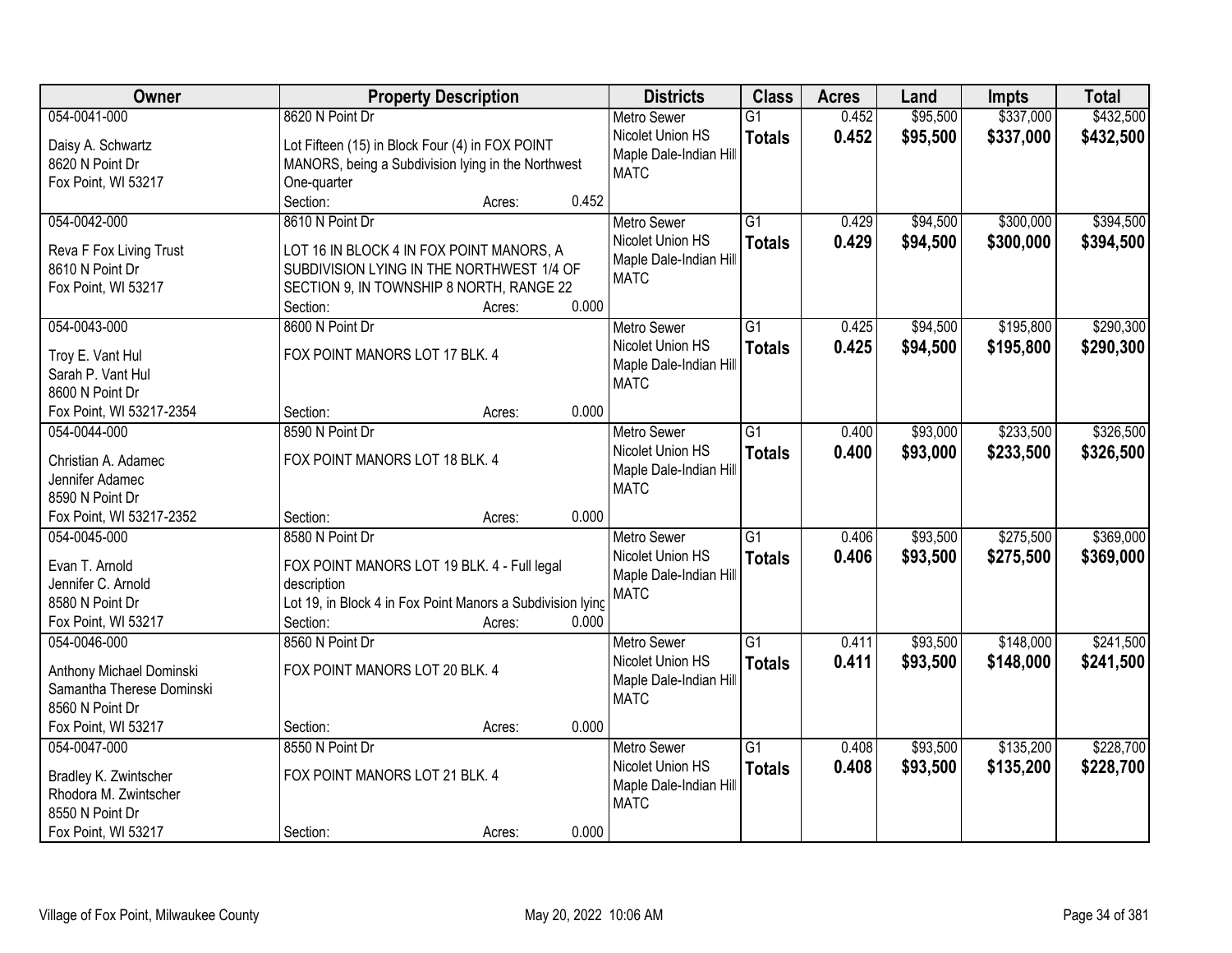| <b>Owner</b>                               | <b>Property Description</b>                                                             |       | <b>Districts</b>       | <b>Class</b>    | <b>Acres</b> | Land     | Impts           | <b>Total</b> |
|--------------------------------------------|-----------------------------------------------------------------------------------------|-------|------------------------|-----------------|--------------|----------|-----------------|--------------|
| 054-0048-000                               | 8540 N Point Dr                                                                         |       | <b>Metro Sewer</b>     | $\overline{G1}$ | 0.390        | \$92,500 | \$189,500       | \$282,000    |
| Sheldon E. Cremer Revocable Trust          | Lot 22 in Block 4 in FOX POINT MANORS, a Subdivision                                    |       | Nicolet Union HS       | <b>Totals</b>   | 0.390        | \$92,500 | \$189,500       | \$282,000    |
| 8540 N Point Dr                            | lying in the Northwest 1/4 of Section 9, Town 8 North,                                  |       | Maple Dale-Indian Hill |                 |              |          |                 |              |
| Fox Point, WI 53217                        | Range                                                                                   |       | <b>MATC</b>            |                 |              |          |                 |              |
|                                            | Section:<br>Acres:                                                                      | 0.390 |                        |                 |              |          |                 |              |
| 054-0049-000                               | 8530 N Point Dr                                                                         |       | <b>Metro Sewer</b>     | $\overline{G1}$ | 0.416        | \$94,000 | \$162,500       | \$256,500    |
|                                            | FOX POINT MANORS LOT 23 BLK. 4                                                          |       | Nicolet Union HS       | <b>Totals</b>   | 0.416        | \$94,000 | \$162,500       | \$256,500    |
| Alexandre De Oliveira                      |                                                                                         |       | Maple Dale-Indian Hill |                 |              |          |                 |              |
| Lora Taylor De Oliveira<br>8530 N Point Dr |                                                                                         |       | <b>MATC</b>            |                 |              |          |                 |              |
| Fox Point, WI 53217-2352                   | Section:<br>Acres:                                                                      | 0.000 |                        |                 |              |          |                 |              |
| 054-0050-000                               | 8510 N Point Dr                                                                         |       | <b>Metro Sewer</b>     | G1              | 0.404        | \$93,500 | \$225,000       | \$318,500    |
|                                            |                                                                                         |       | Nicolet Union HS       |                 | 0.404        | \$93,500 | \$225,000       |              |
| Charles H. Tiber                           | FOX POINT MANORS LOT 24 BLK. 4                                                          |       | Maple Dale-Indian Hill | <b>Totals</b>   |              |          |                 | \$318,500    |
| Joyce Tiber                                |                                                                                         |       | <b>MATC</b>            |                 |              |          |                 |              |
| 16600 N Thompson Peak Pkwy                 |                                                                                         |       |                        |                 |              |          |                 |              |
| Apartment 1044                             | Section:<br>Acres:                                                                      | 0.000 |                        |                 |              |          |                 |              |
| Scottsdale, AZ 85260                       |                                                                                         |       |                        |                 |              |          |                 |              |
| 054-0051-000                               | 8500 N Point Dr                                                                         |       | <b>Metro Sewer</b>     | G1              | 0.393        | \$93,000 | \$213,500       | \$306,500    |
| Kristina Goranova                          | Lot Twenty-five (25), in Block Four (4), in Fox Point                                   |       | Nicolet Union HS       | <b>Totals</b>   | 0.393        | \$93,000 | \$213,500       | \$306,500    |
| 8500 N Point Dr                            | Manors, being a Subdivision of a part of the Northwest                                  |       | Maple Dale-Indian Hill |                 |              |          |                 |              |
| Fox Point, WI 53217                        | One-quarter (1/4) of Section Nine (9), Township Eight (8)                               |       | <b>MATC</b>            |                 |              |          |                 |              |
|                                            | Section:<br>Acres:                                                                      | 0.000 |                        |                 |              |          |                 |              |
| 054-0056-002                               | 315 E Brown Deer Rd                                                                     |       | <b>Metro Sewer</b>     | $\overline{G1}$ | 0.057        | \$2,800  | \$0             | \$2,800      |
|                                            |                                                                                         |       | Nicolet Union HS       | <b>Totals</b>   | 0.057        | \$2,800  | \$0             | \$2,800      |
| <b>Wilbur Baker</b><br>Wilbur Baker Sr     | FOX POINT MANORS SUBD, NW 1/4 SEC 9-8-22, LOT<br>1, BLK 5, EXC PT IN VILLAGE OF BAYSIDE |       | Maple Dale-Indian Hill |                 |              |          |                 |              |
| 315 E Brown Deer Rd                        |                                                                                         |       | <b>MATC</b>            |                 |              |          |                 |              |
| Bayside, WI 53217                          | Section:<br>Acres:                                                                      | 0.000 |                        |                 |              |          |                 |              |
| 054-0056-003                               | 345 E Brown Deer Rd                                                                     |       | <b>Metro Sewer</b>     | $\overline{G1}$ | 0.056        | \$2,700  | $\overline{50}$ | \$2,700      |
|                                            |                                                                                         |       | Nicolet Union HS       | <b>Totals</b>   | 0.056        | \$2,700  | \$0             | \$2,700      |
| Andrew M. Luckhardt                        | FOX POINT MANORS SUBD, NW 1/4 SEC 9-8-22, LOT                                           |       | Maple Dale-Indian Hill |                 |              |          |                 |              |
| Margarita I. Luckhardt                     | 2, BLK 5, EXC PT IN VILLAGE OF BAYSIDE                                                  |       | <b>MATC</b>            |                 |              |          |                 |              |
| 345 E Brown Deer Rd                        |                                                                                         |       |                        |                 |              |          |                 |              |
| Bayside, WI 53217                          | Section:<br>Acres:                                                                      | 0.000 |                        |                 |              |          |                 |              |
| 054-0056-004                               | 375 E Brown Deer Rd                                                                     |       | Metro Sewer            | $\overline{G1}$ | 0.056        | \$2,700  | $\overline{50}$ | \$2,700      |
| <b>Daniel Kleindl</b>                      | FOX POINT MANORS SUBD, NW 1/4 SEC 9-8-22, LOT                                           |       | Nicolet Union HS       | <b>Totals</b>   | 0.056        | \$2,700  | \$0             | \$2,700      |
| Eva Mila Kleindl                           | 3, BLK 5, EXC PT IN VILLAGE OF BAYSIDE                                                  |       | Maple Dale-Indian Hill |                 |              |          |                 |              |
| 375 E Brown Deer Rd                        |                                                                                         |       | <b>MATC</b>            |                 |              |          |                 |              |
| Bayside, WI 53217                          | Section:<br>Acres:                                                                      | 0.000 |                        |                 |              |          |                 |              |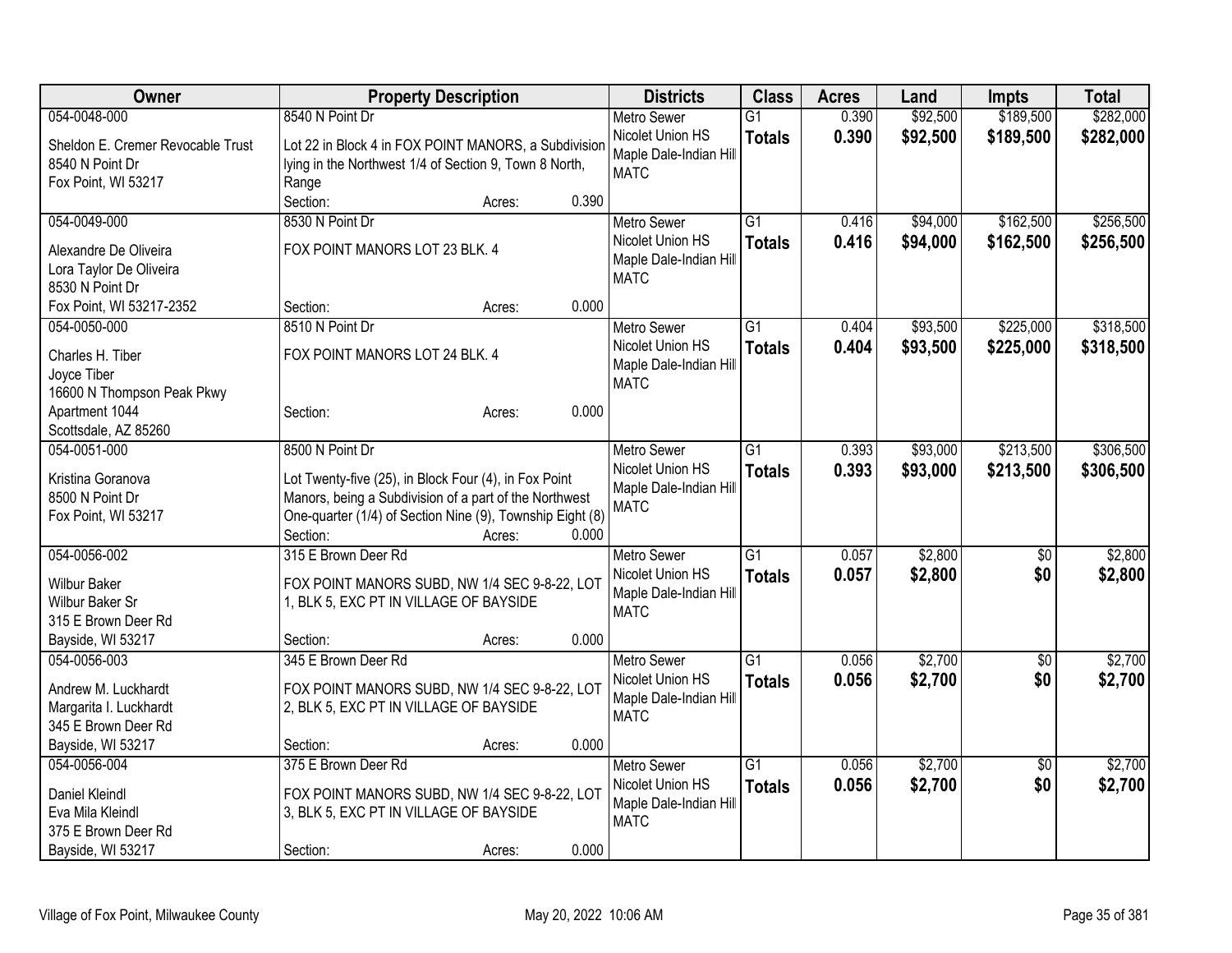| Owner                             | <b>Property Description</b>                                                               |        |       | <b>Districts</b>                           | <b>Class</b>    | <b>Acres</b> | Land      | <b>Impts</b> | <b>Total</b> |
|-----------------------------------|-------------------------------------------------------------------------------------------|--------|-------|--------------------------------------------|-----------------|--------------|-----------|--------------|--------------|
| 054-0058-000                      | 8665 N Manor Ct                                                                           |        |       | <b>Metro Sewer</b>                         | $\overline{G1}$ | 0.442        | \$95,000  | \$210,500    | \$305,500    |
| Richard W. Stuckert               | FOX POINT MANORS LOT 4 BLK. 5 EXC. PART IN                                                |        |       | Nicolet Union HS<br>Maple Dale-Indian Hill | <b>Totals</b>   | 0.442        | \$95,000  | \$210,500    | \$305,500    |
| Susan H. Stuckert                 | <b>VILLAGE OF BAYSIDE</b>                                                                 |        |       | <b>MATC</b>                                |                 |              |           |              |              |
| 8665 N Manor Ct                   |                                                                                           |        |       |                                            |                 |              |           |              |              |
| Fox Point, WI 53217-2346          | Section:                                                                                  | Acres: | 0.000 |                                            |                 |              |           |              |              |
| 054-0060-000                      | 8684 N Manor Ct                                                                           |        |       | <b>Metro Sewer</b>                         | $\overline{G1}$ | 0.282        | \$76,500  | \$205,500    | \$282,000    |
| Erich Muckelberg                  | FOX POINT MANORS LOT 5 BLK. 5 EXC. PART IN                                                |        |       | Nicolet Union HS                           | <b>Totals</b>   | 0.282        | \$76,500  | \$205,500    | \$282,000    |
| Carolyn Muckelberg                | <b>VILLAGE OF BAYSIDE</b>                                                                 |        |       | Maple Dale-Indian Hill                     |                 |              |           |              |              |
| 8684 N Manor Ct                   |                                                                                           |        |       | <b>MATC</b>                                |                 |              |           |              |              |
| Fox Point, WI 53217               | Section:                                                                                  | Acres: | 0.282 |                                            |                 |              |           |              |              |
| 054-0062-000                      | 8680 N Manor Ct                                                                           |        |       | <b>Metro Sewer</b>                         | G1              | 0.264        | \$71,500  | \$208,000    | \$279,500    |
| Amy Brown                         | FOX POINT MANORS LOT 6 BLK. 5 EXC. PART IN                                                |        |       | Nicolet Union HS                           | <b>Totals</b>   | 0.264        | \$71,500  | \$208,000    | \$279,500    |
| 8680 N Manor Ct                   | <b>VILLAGE OF BAYSIDE</b>                                                                 |        |       | Maple Dale-Indian Hill                     |                 |              |           |              |              |
| Bayside, WI 53217                 |                                                                                           |        |       | <b>MATC</b>                                |                 |              |           |              |              |
|                                   | Section:                                                                                  | Acres: | 0.000 |                                            |                 |              |           |              |              |
| 054-0064-000                      | 8676 N Manor Ct                                                                           |        |       | <b>Metro Sewer</b>                         | G1              | 0.564        | \$102,000 | \$188,500    | \$290,500    |
|                                   |                                                                                           |        |       | Nicolet Union HS                           | <b>Totals</b>   | 0.564        | \$102,000 | \$188,500    | \$290,500    |
| Robert Oldenburg<br>Ami Oldenburg | FOX POINT MANORS LOT 7 BLK. 5 EXC. PART IN<br>VILLAGE OF BAYSIDE - Full legal description |        |       | Maple Dale-Indian Hill                     |                 |              |           |              |              |
| 8676 N Manor Ct                   | 054-0064-000 AND 054-0065-000 LOT SEVEN (7) OF                                            |        |       | <b>MATC</b>                                |                 |              |           |              |              |
| Fox Point, WI 53217               | Section:                                                                                  | Acres: | 0.000 |                                            |                 |              |           |              |              |
| 054-0066-000                      | 8672 N Manor Ct                                                                           |        |       | <b>Metro Sewer</b>                         | $\overline{G1}$ | 0.463        | \$96,500  | \$177,000    | \$273,500    |
|                                   |                                                                                           |        |       | Nicolet Union HS                           | <b>Totals</b>   | 0.463        | \$96,500  | \$177,000    | \$273,500    |
| Viktoriya Rubinshteyn             | FOX POINT MANORS LOT 8 BLK. 5                                                             |        |       | Maple Dale-Indian Hill                     |                 |              |           |              |              |
| Gregory Rubinshteyn               |                                                                                           |        |       | <b>MATC</b>                                |                 |              |           |              |              |
| 8672 N Manor Ct                   |                                                                                           |        |       |                                            |                 |              |           |              |              |
| Fox Point, WI 53217-2346          | Section:                                                                                  | Acres: | 0.000 |                                            | $\overline{G1}$ |              |           |              |              |
| 054-0067-000                      | 8664 N Manor Ct                                                                           |        |       | Metro Sewer<br>Nicolet Union HS            |                 | 0.463        | \$96,000  | \$205,200    | \$301,200    |
| John J. Ksicinski                 | FOX POINT MANORS LOT 9 BLK. 5                                                             |        |       | Maple Dale-Indian Hill                     | <b>Totals</b>   | 0.463        | \$96,000  | \$205,200    | \$301,200    |
| Ae Ja Ksicinski                   |                                                                                           |        |       | <b>MATC</b>                                |                 |              |           |              |              |
| 8664 N Manor Ct                   |                                                                                           |        |       |                                            |                 |              |           |              |              |
| Fox Point, WI 53217-2346          | Section:                                                                                  | Acres: | 0.000 |                                            |                 |              |           |              |              |
| 054-0068-000                      | 8656 N Manor Ct                                                                           |        |       | <b>Metro Sewer</b>                         | $\overline{G1}$ | 0.417        | \$94,000  | \$198,500    | \$292,500    |
| <b>Bryce Steidinger</b>           | FOX POINT MANORS LOT 10 BLK. 5                                                            |        |       | Nicolet Union HS                           | <b>Totals</b>   | 0.417        | \$94,000  | \$198,500    | \$292,500    |
| <b>Brenda Steidinger</b>          |                                                                                           |        |       | Maple Dale-Indian Hill                     |                 |              |           |              |              |
| 8656 N Manor Ct                   |                                                                                           |        |       | <b>MATC</b>                                |                 |              |           |              |              |
| Fox Point, WI 53217-2346          | Section:                                                                                  | Acres: | 0.000 |                                            |                 |              |           |              |              |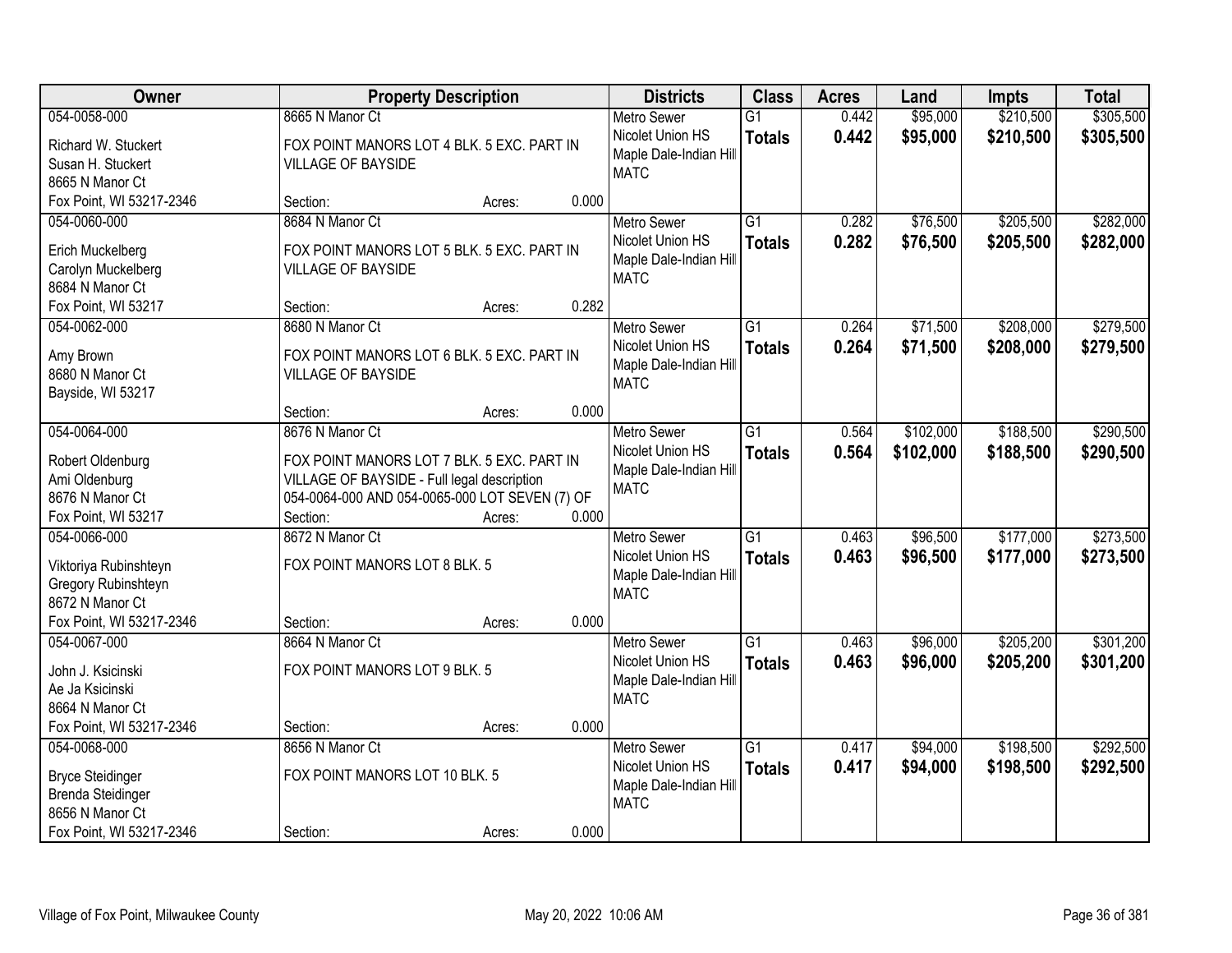| Owner                                 | <b>Property Description</b>                      |       | <b>Districts</b>       | <b>Class</b>    | <b>Acres</b> | Land     | <b>Impts</b> | <b>Total</b> |
|---------------------------------------|--------------------------------------------------|-------|------------------------|-----------------|--------------|----------|--------------|--------------|
| 054-0069-000                          | 8657 N Manor Ct                                  |       | <b>Metro Sewer</b>     | $\overline{G1}$ | 0.438        | \$95,000 | \$228,500    | \$323,500    |
| Douglas A. Kane                       | FOX POINT MANORS LOT 11, BLK 5, EXC.             |       | Nicolet Union HS       | <b>Totals</b>   | 0.438        | \$95,000 | \$228,500    | \$323,500    |
| Diane P. Kane                         | TRIANGULAR PARCEL AT SW COR OF LOT 11,           |       | Maple Dale-Indian Hill |                 |              |          |              |              |
| 8657 N Manor Ct                       | MEAS. 27.50 FT. ON THE SOUTH; 72.59 FT. ON THE   |       | <b>MATC</b>            |                 |              |          |              |              |
| Fox Point, WI 53217-2346              | Section:<br>Acres:                               | 0.000 |                        |                 |              |          |              |              |
| 054-0070-000                          | 8649 N Manor Ct                                  |       | <b>Metro Sewer</b>     | $\overline{G1}$ | 0.402        | \$93,500 | \$163,500    | \$257,000    |
|                                       |                                                  |       | Nicolet Union HS       |                 | 0.402        |          |              |              |
| Richard M. Sack                       | FOX POINT MANORS LOT 12, BLK 5, EXC COM AT A     |       | Maple Dale-Indian Hill | <b>Totals</b>   |              | \$93,500 | \$163,500    | \$257,000    |
| Susan E. Sack                         | PT IN NWLY LI OF LOT 12, 23.50FT. N. 62D E OF NW |       | <b>MATC</b>            |                 |              |          |              |              |
| 8649 N Manor Ct                       | COR OF SD LOT 12; RUNNING TH S 62D W ALG         |       |                        |                 |              |          |              |              |
| Fox Point, WI 53217-2346              | Section:<br>Acres:                               | 0.000 |                        |                 |              |          |              |              |
| 054-0071-000                          | 8648 N Manor Ln                                  |       | <b>Metro Sewer</b>     | G1              | 0.414        | \$94,000 | \$259,500    | \$353,500    |
|                                       | FOX POINT MANORS LOT 13 BLK. 5                   |       | Nicolet Union HS       | <b>Totals</b>   | 0.414        | \$94,000 | \$259,500    | \$353,500    |
| Willie L. Alexander et al             |                                                  |       | Maple Dale-Indian Hill |                 |              |          |              |              |
| 8648 N Manor Ln                       |                                                  |       | <b>MATC</b>            |                 |              |          |              |              |
| Fox Point, WI 53217                   |                                                  | 0.000 |                        |                 |              |          |              |              |
|                                       | Section:<br>Acres:                               |       |                        |                 |              |          |              |              |
| 054-0072-000                          | 8660 N Point Dr                                  |       | <b>Metro Sewer</b>     | G1              | 0.513        | \$99,000 | \$226,100    | \$325,100    |
| Matthew A Holtz & Kathren Blake Holtz | FOX POINT MANORS LOT 14 AND TRIANGULAR           |       | Nicolet Union HS       | <b>Totals</b>   | 0.513        | \$99,000 | \$226,100    | \$325,100    |
| <b>Rev Trust</b>                      | PARCEL AT SW COR LOT 11, MEAS. 27.50 FT. ON      |       | Maple Dale-Indian Hill |                 |              |          |              |              |
| 8660 N Point Dr                       | THE SOUTH; 72.59 FT. ON THE EAST AND 69.87 FT.   |       | <b>MATC</b>            |                 |              |          |              |              |
| Fox Point, WI 53217                   | Section:<br>Acres:                               | 0.000 |                        |                 |              |          |              |              |
| 054-0073-000                          | 8670 N Point Dr                                  |       | <b>Metro Sewer</b>     | $\overline{G1}$ | 0.385        | \$92,500 | \$229,000    | \$321,500    |
|                                       |                                                  |       | Nicolet Union HS       | <b>Totals</b>   | 0.385        | \$92,500 | \$229,000    | \$321,500    |
| Pamela M. Woythal                     | FOX POINT MANORS LOT 15 BLK. 5                   |       | Maple Dale-Indian Hill |                 |              |          |              |              |
| Ann E. Rosso                          |                                                  |       | <b>MATC</b>            |                 |              |          |              |              |
| 8670 N Point Dr                       |                                                  |       |                        |                 |              |          |              |              |
| Fox Point, WI 53217-2354              | Section:<br>Acres:                               | 0.000 |                        |                 |              |          |              |              |
| 054-0074-000                          | 8680 N Point Dr                                  |       | <b>Metro Sewer</b>     | $\overline{G1}$ | 0.441        | \$95,000 | \$203,000    | \$298,000    |
| Karen A. Tepper                       | FOX POINT MANORS LOT 16 BLK. 5                   |       | Nicolet Union HS       | <b>Totals</b>   | 0.441        | \$95,000 | \$203,000    | \$298,000    |
| 8680 N Point Dr                       |                                                  |       | Maple Dale-Indian Hill |                 |              |          |              |              |
| Fox Point, WI 53217-2354              |                                                  |       | <b>MATC</b>            |                 |              |          |              |              |
|                                       | Section:<br>Acres:                               | 0.000 |                        |                 |              |          |              |              |
| 054-0075-000                          | 8501 N Point Dr                                  |       | <b>Metro Sewer</b>     | $\overline{G1}$ | 0.413        | \$94,000 | \$235,000    | \$329,000    |
|                                       |                                                  |       | Nicolet Union HS       | <b>Totals</b>   | 0.413        | \$94,000 | \$235,000    | \$329,000    |
| Lawrence R. Tarnoff                   | FOX POINT MANORS LOT 1 BLK. 6                    |       | Maple Dale-Indian Hill |                 |              |          |              |              |
| Jill K. Tarnoff                       |                                                  |       | <b>MATC</b>            |                 |              |          |              |              |
| 8501 N Point Dr                       |                                                  |       |                        |                 |              |          |              |              |
| Fox Point, WI 53217                   | Section:<br>Acres:                               | 0.000 |                        |                 |              |          |              |              |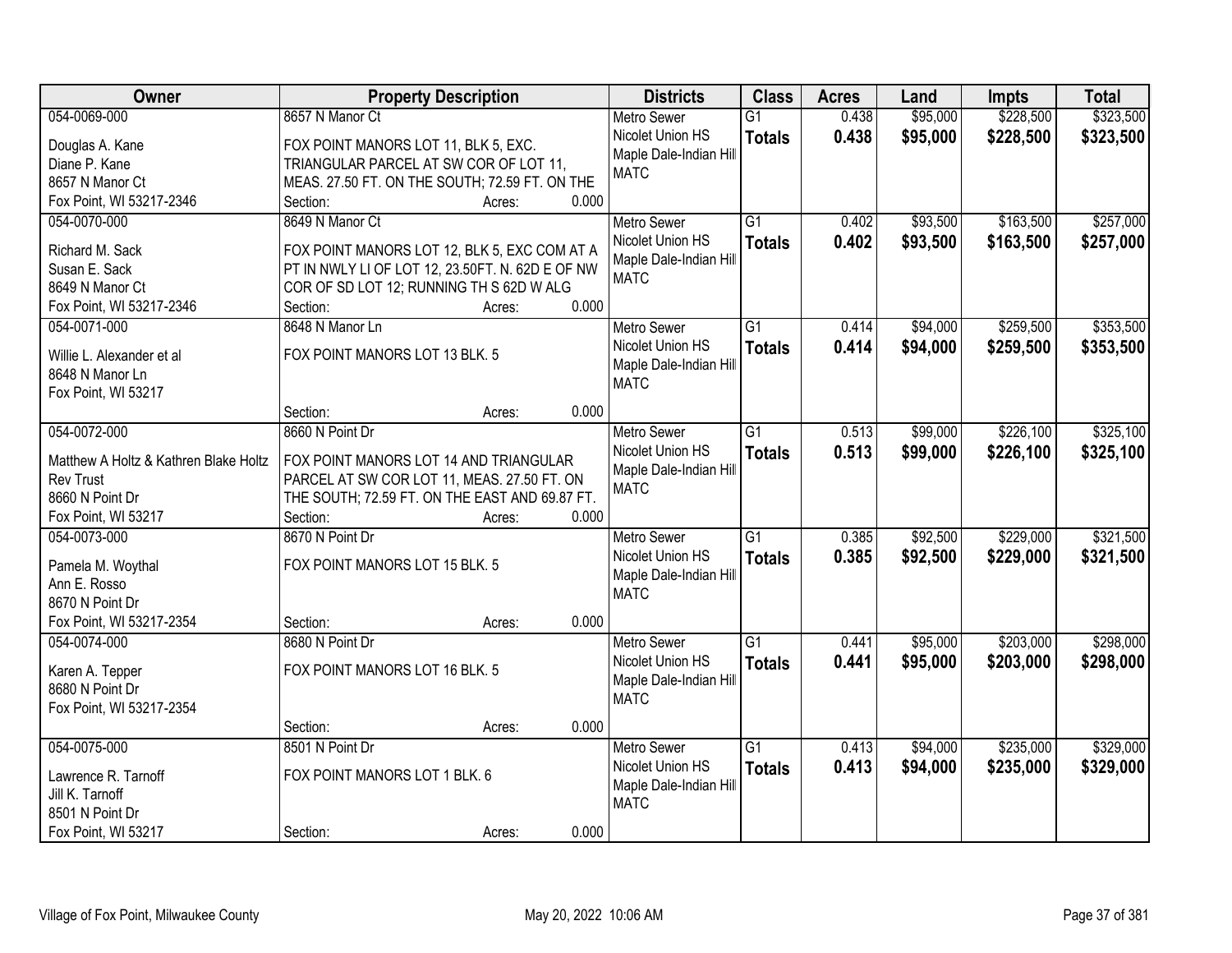| Owner                            | <b>Property Description</b>                                |        |       | <b>Districts</b>                       | <b>Class</b>    | <b>Acres</b> | Land     | <b>Impts</b> | <b>Total</b> |
|----------------------------------|------------------------------------------------------------|--------|-------|----------------------------------------|-----------------|--------------|----------|--------------|--------------|
| 054-0076-000                     | 8515 N Point Dr                                            |        |       | <b>Metro Sewer</b>                     | $\overline{G1}$ | 0.413        | \$94,000 | \$183,000    | \$277,000    |
| Leslie Popalisky                 | Lot 2, in Block 6, in Fox Point Manors, being a Subdivisio |        |       | Nicolet Union HS                       | <b>Totals</b>   | 0.413        | \$94,000 | \$183,000    | \$277,000    |
| 8515 N Point Dr                  | of part of the Northwest 1/4 of Section 9, in Township 8   |        |       | Maple Dale-Indian Hill                 |                 |              |          |              |              |
| Fox Point, WI 53217              | North, Range 22 East, in the Village of Fox Point,         |        |       | <b>MATC</b>                            |                 |              |          |              |              |
|                                  | Section:                                                   | Acres: | 0.413 |                                        |                 |              |          |              |              |
| 054-0077-000                     | 8527 N Point Dr                                            |        |       | <b>Metro Sewer</b>                     | $\overline{G1}$ | 0.413        | \$94,000 | \$303,500    | \$397,500    |
|                                  |                                                            |        |       | Nicolet Union HS                       | <b>Totals</b>   | 0.413        | \$94,000 | \$303,500    | \$397,500    |
| The Kent D. and Diane K. Newbury | FOX POINT MANORS LOT 3 BLK. 6                              |        |       | Maple Dale-Indian Hill                 |                 |              |          |              |              |
| Revocable Trust Dated            |                                                            |        |       | <b>MATC</b>                            |                 |              |          |              |              |
| 8527 N Point Dr                  |                                                            |        |       |                                        |                 |              |          |              |              |
| Fox Point, WI 53217              | Section:                                                   | Acres: | 0.000 |                                        |                 |              |          |              |              |
| 054-0078-000                     | 8539 N Point Dr                                            |        |       | Metro Sewer                            | $\overline{G1}$ | 0.411        | \$93,500 | \$291,500    | \$385,000    |
| Thomas Remington                 | FOX POINT MANORS LOT 4 BLK. 6                              |        |       | Nicolet Union HS                       | <b>Totals</b>   | 0.411        | \$93,500 | \$291,500    | \$385,000    |
| Judyth N. Remington              |                                                            |        |       | Maple Dale-Indian Hill                 |                 |              |          |              |              |
| 8539 N Point Dr                  |                                                            |        |       | <b>MATC</b>                            |                 |              |          |              |              |
| Fox Point, WI 53217-2353         | Section:                                                   | Acres: | 0.000 |                                        |                 |              |          |              |              |
| 054-0079-000                     | 8551 N Point Dr                                            |        |       | <b>Metro Sewer</b>                     | $\overline{G1}$ | 0.419        | \$94,000 | \$303,000    | \$397,000    |
|                                  |                                                            |        |       | Nicolet Union HS                       | <b>Totals</b>   | 0.419        | \$94,000 | \$303,000    | \$397,000    |
| Rick W. Mann                     | FOX POINT MANORS LOT 5 BLK6                                |        |       | Maple Dale-Indian Hill                 |                 |              |          |              |              |
| Ellen R. Mann                    |                                                            |        |       | <b>MATC</b>                            |                 |              |          |              |              |
| 8551 N Point Dr                  |                                                            |        | 0.000 |                                        |                 |              |          |              |              |
| Fox Point, WI 53217-2353         | Section:                                                   | Acres: |       |                                        |                 |              |          |              |              |
| 054-0080-000                     | 8563 N Point Dr                                            |        |       | <b>Metro Sewer</b>                     | $\overline{G1}$ | 0.433        | \$95,000 | \$197,700    | \$292,700    |
| Daryl Devorkin                   | FOX POINT MANORS LOT 6 BLK. 6                              |        |       | Nicolet Union HS                       | <b>Totals</b>   | 0.433        | \$95,000 | \$197,700    | \$292,700    |
| Minda Devorkin                   |                                                            |        |       | Maple Dale-Indian Hill                 |                 |              |          |              |              |
| 8563 N Point Dr                  |                                                            |        |       | <b>MATC</b>                            |                 |              |          |              |              |
| Fox Point, WI 53217              | Section:                                                   | Acres: | 0.000 |                                        |                 |              |          |              |              |
| 054-0081-000                     | 8575 N Point Dr                                            |        |       | <b>Metro Sewer</b>                     | $\overline{G1}$ | 0.434        | \$95,000 | \$188,500    | \$283,500    |
| Jose Mendiola                    | FOX POINT MANORS LOT 7 BLK.6                               |        |       | Nicolet Union HS                       | <b>Totals</b>   | 0.434        | \$95,000 | \$188,500    | \$283,500    |
| 8575 N Point Dr                  |                                                            |        |       | Maple Dale-Indian Hill                 |                 |              |          |              |              |
|                                  |                                                            |        |       | <b>MATC</b>                            |                 |              |          |              |              |
| Fox Point, WI 53217-2353         | Section:                                                   |        | 0.000 |                                        |                 |              |          |              |              |
| 054-0082-000                     | 8587 N Point Dr                                            | Acres: |       |                                        | $\overline{G1}$ | 0.428        |          | \$131,400    | \$225,900    |
|                                  |                                                            |        |       | <b>Metro Sewer</b><br>Nicolet Union HS |                 |              | \$94,500 |              |              |
| David P. Cohn                    | FOX POINT MANORS LOT 8 BLK.6                               |        |       |                                        | <b>Totals</b>   | 0.428        | \$94,500 | \$131,400    | \$225,900    |
| 8587 N Point Dr                  |                                                            |        |       | Maple Dale-Indian Hill<br><b>MATC</b>  |                 |              |          |              |              |
| Fox Point, WI 53217-2353         |                                                            |        |       |                                        |                 |              |          |              |              |
|                                  | Section:                                                   | Acres: | 0.000 |                                        |                 |              |          |              |              |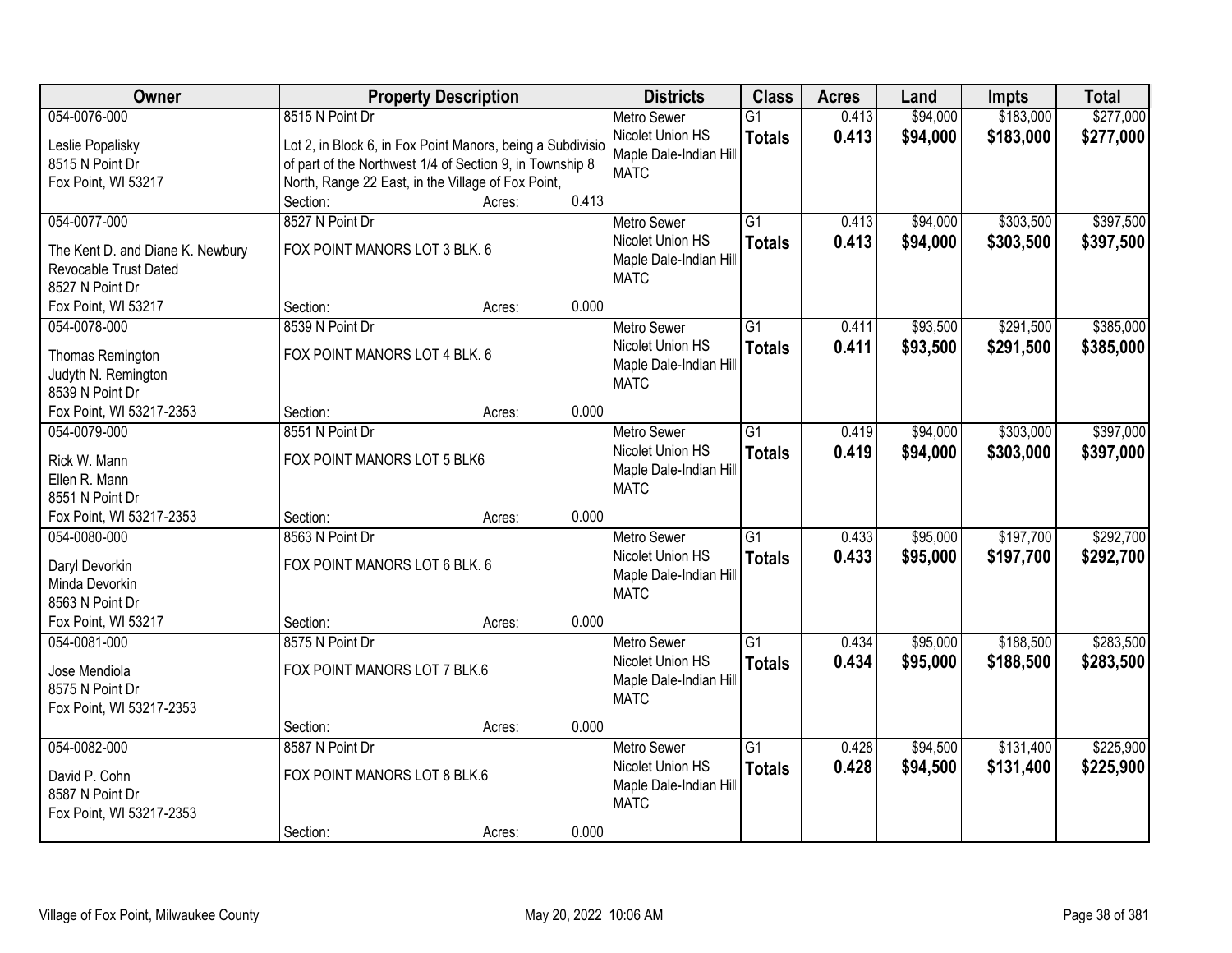| Owner                                                                             |                                                   | <b>Property Description</b> |       | <b>Districts</b>                                                                | <b>Class</b>                     | <b>Acres</b>   | Land                 | <b>Impts</b>           | <b>Total</b>           |
|-----------------------------------------------------------------------------------|---------------------------------------------------|-----------------------------|-------|---------------------------------------------------------------------------------|----------------------------------|----------------|----------------------|------------------------|------------------------|
| 054-0083-000                                                                      | 8601 N Point Dr                                   |                             |       | <b>Metro Sewer</b>                                                              | $\overline{G1}$                  | 0.415          | \$94,000             | \$136,100              | \$230,100              |
| Donald E. Bast<br>8601 N Point Dr<br>Fox Point, WI 53217-2355                     | FOX POINT MANORS LOT 9 BLK.6                      |                             |       | Nicolet Union HS<br>Maple Dale-Indian Hill<br><b>MATC</b>                       | <b>Totals</b>                    | 0.415          | \$94,000             | \$136,100              | \$230,100              |
|                                                                                   | Section:                                          | Acres:                      | 0.000 |                                                                                 |                                  |                |                      |                        |                        |
| 054-0084-000                                                                      | 8609 N Point Dr                                   |                             |       | <b>Metro Sewer</b>                                                              | $\overline{G1}$                  | 0.393          | \$93,000             | \$107,300              | \$200,300              |
| Aileen Tellier<br>8609 N Point Dr<br>Fox Point, WI 53217-2355                     | FOX POINT MANORS LOT 10 BLK. 6                    |                             |       | Nicolet Union HS<br>Maple Dale-Indian Hill<br><b>MATC</b>                       | <b>Totals</b>                    | 0.393          | \$93,000             | \$107,300              | \$200,300              |
|                                                                                   | Section:                                          | Acres:                      | 0.000 |                                                                                 |                                  |                |                      |                        |                        |
| 054-0085-000                                                                      | 8617 N Point Dr                                   |                             |       | <b>Metro Sewer</b>                                                              | $\overline{G1}$                  | 0.441          | \$95,000             | \$118,500              | \$213,500              |
| Derrick H. Walter<br>Therese J. Walter<br>8617 N Point Dr                         | FOX POINT MANORS LOT 11 BLK.6                     |                             |       | Nicolet Union HS<br>Maple Dale-Indian Hill<br><b>MATC</b>                       | <b>Totals</b>                    | 0.441          | \$95,000             | \$118,500              | \$213,500              |
| Fox Point, WI 53217-2355                                                          | Section:                                          | Acres:                      | 0.000 |                                                                                 |                                  |                |                      |                        |                        |
| 054-0086-000                                                                      | 8625 N Point Dr                                   |                             |       | <b>Metro Sewer</b>                                                              | $\overline{G1}$                  | 0.420          | \$94,000             | \$184,000              | \$278,000              |
| Jeffrey W. Killberg<br>Bridget A. Killberg<br>8625 N Point Dr                     | FOX POINT MANORS LOT 12 BLK. 6                    |                             |       | Nicolet Union HS<br>Maple Dale-Indian Hill<br><b>MATC</b>                       | <b>Totals</b>                    | 0.420          | \$94,000             | \$184,000              | \$278,000              |
| Fox Point, WI 53217-2355                                                          | Section:                                          | Acres:                      | 0.000 |                                                                                 |                                  |                |                      |                        |                        |
| 054-0087-000<br>Marianne F. Newman<br>8633 N Point Dr<br>Fox Point, WI 53217-2355 | 8633 N Point Dr<br>FOX POINT MANORS LOT 13 BLK. 6 |                             |       | <b>Metro Sewer</b><br>Nicolet Union HS<br>Maple Dale-Indian Hill<br><b>MATC</b> | $\overline{G1}$<br><b>Totals</b> | 0.434<br>0.434 | \$95,000<br>\$95,000 | \$178,000<br>\$178,000 | \$273,000<br>\$273,000 |
|                                                                                   | Section:                                          | Acres:                      | 0.000 |                                                                                 |                                  |                |                      |                        |                        |
| 054-0088-000                                                                      | 8641 N Point Dr                                   |                             |       | <b>Metro Sewer</b>                                                              | $\overline{G1}$                  | 0.421          | \$94,000             | \$260,000              | \$354,000              |
| Dulmes Family Revocable Trust, U/A/D<br>June 1, 2020<br>8641 N Point Dr           | FOX POINT MANORS LOT 14 BLK.6                     |                             |       | Nicolet Union HS<br>Maple Dale-Indian Hill<br><b>MATC</b>                       | <b>Totals</b>                    | 0.421          | \$94,000             | \$260,000              | \$354,000              |
| Fox Point, WI 53217                                                               | Section:                                          | Acres:                      | 0.000 |                                                                                 |                                  |                |                      |                        |                        |
| 054-0089-000<br>Lisa A. Putterman<br>8649 N Point Dr<br>Fox Point, WI 53217-2356  | 8649 N Point Dr<br>FOX POINT MANORS LOT 15 BLK. 6 |                             |       | <b>Metro Sewer</b><br>Nicolet Union HS<br>Maple Dale-Indian Hill<br><b>MATC</b> | $\overline{G1}$<br><b>Totals</b> | 0.413<br>0.413 | \$94,000<br>\$94,000 | \$217,000<br>\$217,000 | \$311,000<br>\$311,000 |
|                                                                                   | Section:                                          | Acres:                      | 0.000 |                                                                                 |                                  |                |                      |                        |                        |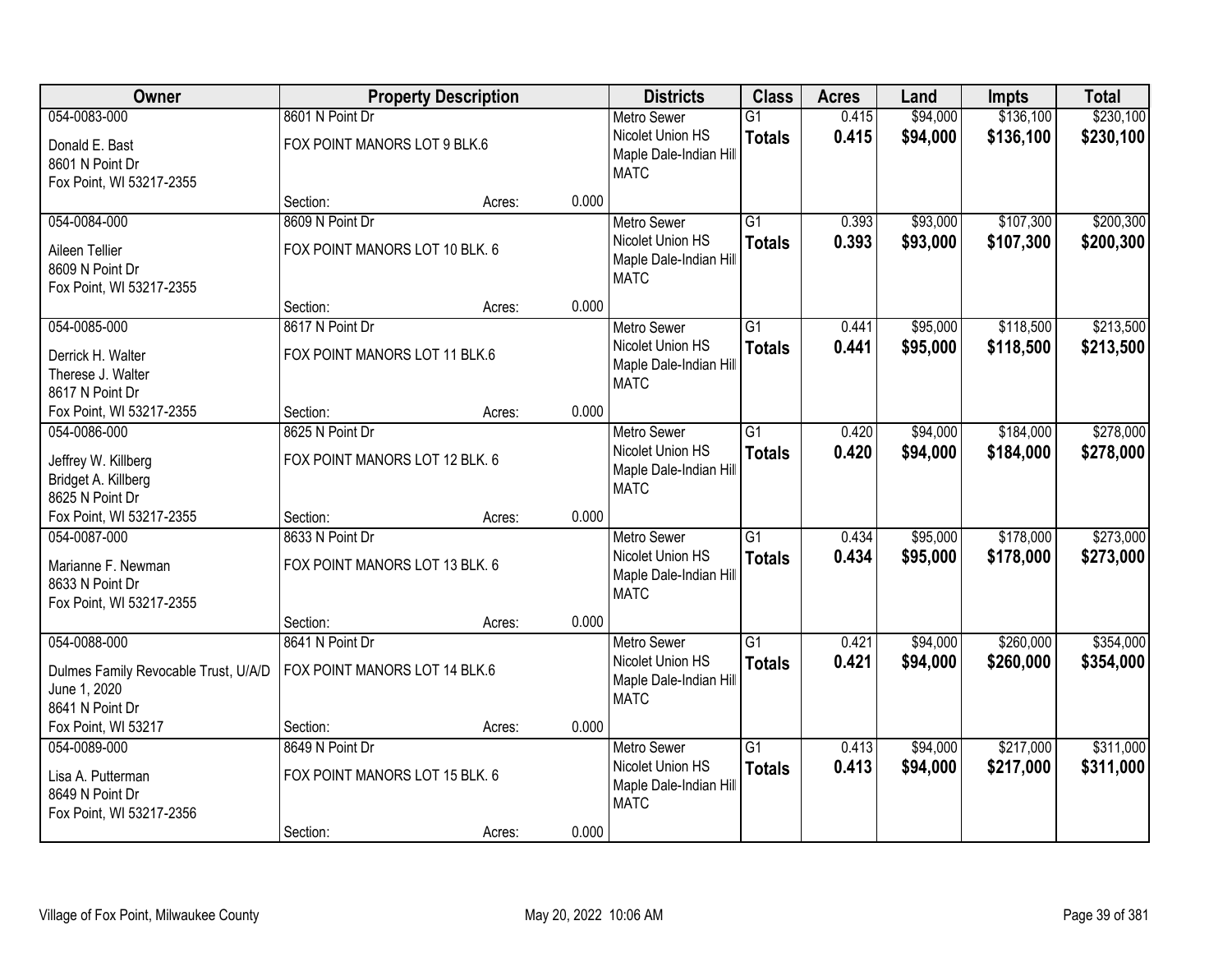| Owner                                       |                                                            | <b>Property Description</b> |       | <b>Districts</b>                      | <b>Class</b>    | <b>Acres</b> | Land     | <b>Impts</b> | <b>Total</b> |
|---------------------------------------------|------------------------------------------------------------|-----------------------------|-------|---------------------------------------|-----------------|--------------|----------|--------------|--------------|
| 054-0090-000                                | 8657 N Point Dr                                            |                             |       | <b>Metro Sewer</b>                    | $\overline{G1}$ | 0.416        | \$94,000 | \$328,000    | \$422,000    |
| Nissan B. Bar-Lev                           | FOX POINT MANORS LOT 16 BLK.6                              |                             |       | Nicolet Union HS                      | <b>Totals</b>   | 0.416        | \$94,000 | \$328,000    | \$422,000    |
| Candace T. Bar-Lev                          |                                                            |                             |       | Maple Dale-Indian Hill                |                 |              |          |              |              |
| 8657 N Point Dr                             |                                                            |                             |       | <b>MATC</b>                           |                 |              |          |              |              |
| Fox Point, WI 53217-2356                    | Section:                                                   | Acres:                      | 0.000 |                                       |                 |              |          |              |              |
| 054-0091-000                                | 8665 N Point Dr                                            |                             |       | <b>Metro Sewer</b>                    | $\overline{G1}$ | 0.441        | \$95,000 | \$188,000    | \$283,000    |
|                                             | FOX POINT MANORS LOT 17 BLK. 6                             |                             |       | Nicolet Union HS                      | <b>Totals</b>   | 0.441        | \$95,000 | \$188,000    | \$283,000    |
| Grace Valenti                               |                                                            |                             |       | Maple Dale-Indian Hill                |                 |              |          |              |              |
| 8665 N Point Dr<br>Fox Point, WI 53217-2356 |                                                            |                             |       | <b>MATC</b>                           |                 |              |          |              |              |
|                                             | Section:                                                   | Acres:                      | 0.000 |                                       |                 |              |          |              |              |
| 054-0092-000                                | 8675 N Point Dr                                            |                             |       | <b>Metro Sewer</b>                    | $\overline{G1}$ | 0.457        | \$96,000 | \$183,000    | \$279,000    |
|                                             |                                                            |                             |       | Nicolet Union HS                      | <b>Totals</b>   | 0.457        | \$96,000 | \$183,000    | \$279,000    |
| Michael M. Kaplan                           | FOX POINT MANORS LOT 18 BLK. 6                             |                             |       | Maple Dale-Indian Hill                |                 |              |          |              |              |
| Beverly M. Richey                           |                                                            |                             |       | <b>MATC</b>                           |                 |              |          |              |              |
| 8675 N Point Dr                             |                                                            |                             |       |                                       |                 |              |          |              |              |
| Fox Point, WI 53217-2356                    | Section:                                                   | Acres:                      | 0.000 |                                       |                 |              |          |              |              |
| 054-0093-000                                | 8680 N Regent Rd                                           |                             |       | <b>Metro Sewer</b>                    | $\overline{G1}$ | 0.413        | \$94,000 | \$134,500    | \$228,500    |
| Nathan Armstrong                            | FOX POINT MANORS LOT 19 BLK. 6 - Full legal                |                             |       | Nicolet Union HS                      | <b>Totals</b>   | 0.413        | \$94,000 | \$134,500    | \$228,500    |
| <b>Courtney Armstrong</b>                   | description                                                |                             |       | Maple Dale-Indian Hill<br><b>MATC</b> |                 |              |          |              |              |
| 8680 N Regent Rd                            | Lot 19, in Block 6 in Fox Point Manors, a Subdivision lyin |                             |       |                                       |                 |              |          |              |              |
| Fox Point, WI 53217                         | Section:                                                   | Acres:                      | 0.000 |                                       |                 |              |          |              |              |
| 054-0094-000                                | 8670 N Regent Rd                                           |                             |       | <b>Metro Sewer</b>                    | $\overline{G1}$ | 0.399        | \$93,000 | \$156,500    | \$249,500    |
| Andrew C. Vila                              | FOX POINT MANORS LOT 20 BLK. 6                             |                             |       | Nicolet Union HS                      | <b>Totals</b>   | 0.399        | \$93,000 | \$156,500    | \$249,500    |
| 8670 N Regent Rd                            |                                                            |                             |       | Maple Dale-Indian Hill                |                 |              |          |              |              |
| Fox Point, WI 53217                         |                                                            |                             |       | <b>MATC</b>                           |                 |              |          |              |              |
|                                             | Section:                                                   | Acres:                      | 0.000 |                                       |                 |              |          |              |              |
| 054-0095-000                                | 8660 N Regent Ct                                           |                             |       | Metro Sewer                           | $\overline{G1}$ | 0.420        | \$94,000 | \$155,500    | \$249,500    |
|                                             | FOX POINT MANORS LOT 21 BLK. 6                             |                             |       | Nicolet Union HS                      | <b>Totals</b>   | 0.420        | \$94,000 | \$155,500    | \$249,500    |
| Daniel R. Meyers<br>Barbara J. Meyers       |                                                            |                             |       | Maple Dale-Indian Hill                |                 |              |          |              |              |
| 8660 N Regent Ct                            |                                                            |                             |       | <b>MATC</b>                           |                 |              |          |              |              |
| Fox Point, WI 53217-2365                    | Section:                                                   | Acres:                      | 0.000 |                                       |                 |              |          |              |              |
| 054-0096-000                                | 8650 N Regent Ct                                           |                             |       | <b>Metro Sewer</b>                    | $\overline{G1}$ | 0.503        | \$98,000 | \$255,500    | \$353,500    |
|                                             |                                                            |                             |       | Nicolet Union HS                      | <b>Totals</b>   | 0.503        | \$98,000 | \$255,500    | \$353,500    |
| Travis S. Laird                             | FOX POINT MANORS LOT 22 BLK. 6                             |                             |       | Maple Dale-Indian Hill                |                 |              |          |              |              |
| Miki Laird                                  |                                                            |                             |       | <b>MATC</b>                           |                 |              |          |              |              |
| 8650 N Regent Ct                            |                                                            |                             |       |                                       |                 |              |          |              |              |
| Fox Point, WI 53217                         | Section:                                                   | Acres:                      | 0.000 |                                       |                 |              |          |              |              |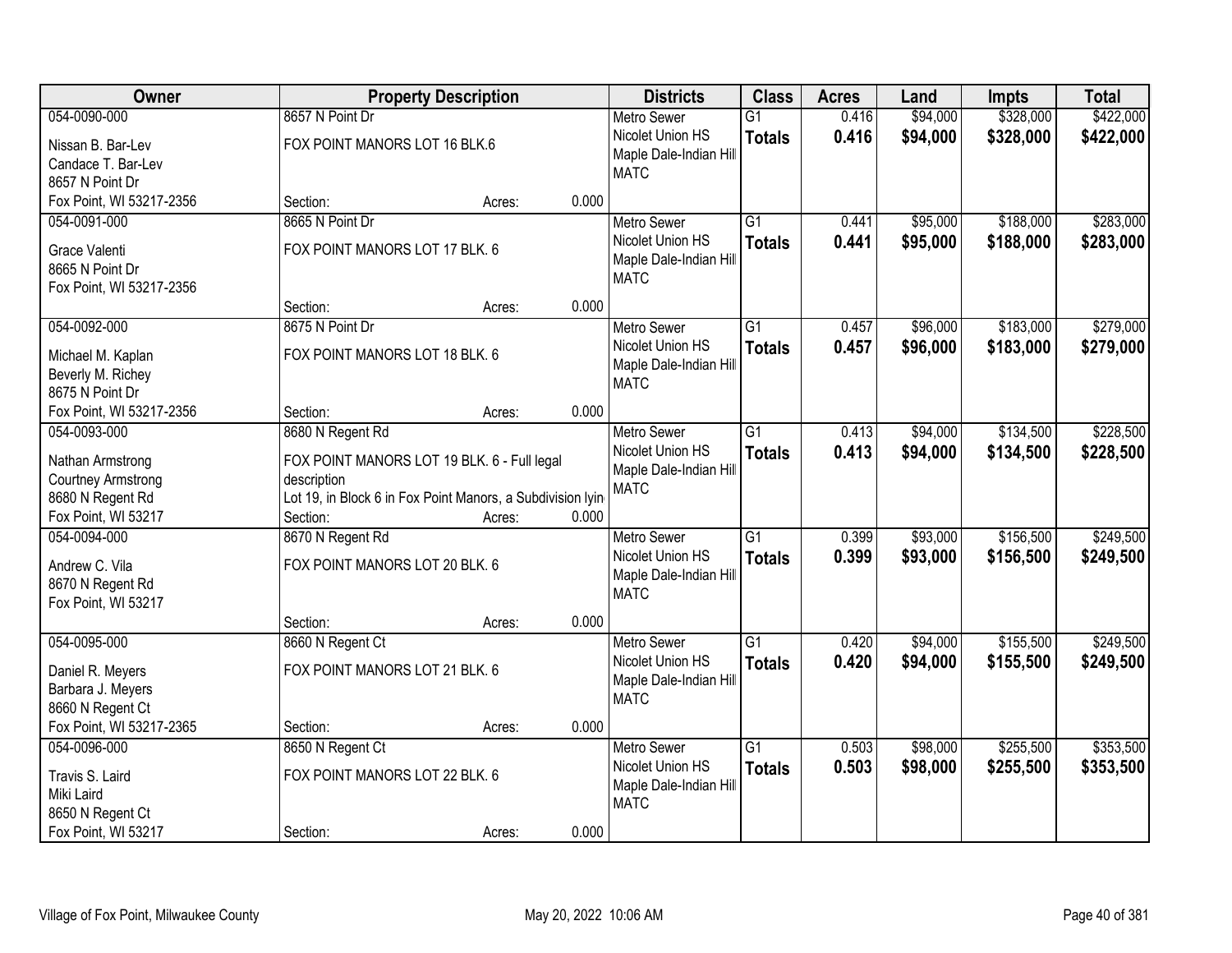| Owner                                        |                                | <b>Property Description</b> |       | <b>Districts</b>       | <b>Class</b>    | <b>Acres</b> | Land     | <b>Impts</b> | <b>Total</b> |
|----------------------------------------------|--------------------------------|-----------------------------|-------|------------------------|-----------------|--------------|----------|--------------|--------------|
| 054-0097-000                                 | 8640 N Regent Ct               |                             |       | <b>Metro Sewer</b>     | $\overline{G1}$ | 0.519        | \$99,000 | \$139,000    | \$238,000    |
| Living Trust Declaration of Ronald Polan     | FOX POINT MANORS LOT 23 BLK. 6 |                             |       | Nicolet Union HS       | <b>Totals</b>   | 0.519        | \$99,000 | \$139,000    | \$238,000    |
| Dated 8/13/20                                |                                |                             |       | Maple Dale-Indian Hill |                 |              |          |              |              |
| 8640 N Regent Ct                             |                                |                             |       | <b>MATC</b>            |                 |              |          |              |              |
| Fox Point, WI 53217                          | Section:                       | Acres:                      | 0.000 |                        |                 |              |          |              |              |
| 054-0098-000                                 | 8630 N Regent Ct               |                             |       | <b>Metro Sewer</b>     | $\overline{G1}$ | 0.404        | \$93,500 | \$178,800    | \$272,300    |
|                                              | FOX POINT MANORS LOT 24 BLK. 6 |                             |       | Nicolet Union HS       | <b>Totals</b>   | 0.404        | \$93,500 | \$178,800    | \$272,300    |
| Roger W. Wong                                |                                |                             |       | Maple Dale-Indian Hill |                 |              |          |              |              |
| Mary H. Thomas                               |                                |                             |       | <b>MATC</b>            |                 |              |          |              |              |
| 8630 N Regent Ct<br>Fox Point, WI 53217      | Section:                       | Acres:                      | 0.404 |                        |                 |              |          |              |              |
| 054-0099-000                                 |                                |                             |       | <b>Metro Sewer</b>     | $\overline{G1}$ | 0.458        | \$96,000 | \$310,500    | \$406,500    |
|                                              | 8620 N Regent Rd               |                             |       | Nicolet Union HS       |                 |              |          |              |              |
| Massimo Genio                                | FOX POINT MANORS LOT 25 BLK. 6 |                             |       | Maple Dale-Indian Hill | <b>Totals</b>   | 0.458        | \$96,000 | \$310,500    | \$406,500    |
| Cara A. Miller                               |                                |                             |       | <b>MATC</b>            |                 |              |          |              |              |
| 8620 N Regent Rd                             |                                |                             |       |                        |                 |              |          |              |              |
| Fox Point, WI 53217-2361                     | Section:                       | Acres:                      | 0.000 |                        |                 |              |          |              |              |
| 054-0100-000                                 | 8610 N Regent Rd               |                             |       | <b>Metro Sewer</b>     | $\overline{G1}$ | 0.425        | \$94,500 | \$230,500    | \$325,000    |
| Harris S. Worthington                        | FOX POINT MANORS LOT 26 BLK. 6 |                             |       | Nicolet Union HS       | <b>Totals</b>   | 0.425        | \$94,500 | \$230,500    | \$325,000    |
| Jessica Duncan Worthington                   |                                |                             |       | Maple Dale-Indian Hill |                 |              |          |              |              |
| 8610 N Regent Rd                             |                                |                             |       | <b>MATC</b>            |                 |              |          |              |              |
| Fox Point, WI 53217                          | Section:                       | Acres:                      | 0.000 |                        |                 |              |          |              |              |
| 054-0101-000                                 | 8600 N Regent Rd               |                             |       | <b>Metro Sewer</b>     | $\overline{G1}$ | 0.392        | \$93,000 | \$156,000    | \$249,000    |
|                                              |                                |                             |       | Nicolet Union HS       | <b>Totals</b>   | 0.392        | \$93,000 | \$156,000    | \$249,000    |
| John D & Marilyn J Zwissler Rev Trust        | LOT 27 BLK 6                   |                             |       | Maple Dale-Indian Hill |                 |              |          |              |              |
| 8600 N Regent Rd                             |                                |                             |       | <b>MATC</b>            |                 |              |          |              |              |
| Fox Point, WI 53217-2361                     |                                |                             |       |                        |                 |              |          |              |              |
|                                              | Section:                       | Acres:                      | 0.000 |                        |                 |              |          |              |              |
| 054-0102-000                                 | 8590 N Regent Rd               |                             |       | Metro Sewer            | $\overline{G1}$ | 0.402        | \$93,500 | \$146,000    | \$239,500    |
| Brendan L. Vierk                             | FOX POINT MANORS LOT 28 BLK. 6 |                             |       | Nicolet Union HS       | <b>Totals</b>   | 0.402        | \$93,500 | \$146,000    | \$239,500    |
| Carmen Vierk                                 |                                |                             |       | Maple Dale-Indian Hill |                 |              |          |              |              |
| 8590 N Regent Rd                             |                                |                             |       | <b>MATC</b>            |                 |              |          |              |              |
| Fox Point, WI 53217-2359                     | Section:                       | Acres:                      | 0.000 |                        |                 |              |          |              |              |
| 054-0103-000                                 | 8578 N Regent Rd               |                             |       | <b>Metro Sewer</b>     | $\overline{G1}$ | 0.414        | \$94,000 | \$162,500    | \$256,500    |
| Eric Hersh                                   | FOX POINT MANORS LOT 29 BLK. 6 |                             |       | Nicolet Union HS       | <b>Totals</b>   | 0.414        | \$94,000 | \$162,500    | \$256,500    |
| Linda Hersh                                  |                                |                             |       | Maple Dale-Indian Hill |                 |              |          |              |              |
|                                              |                                |                             |       | <b>MATC</b>            |                 |              |          |              |              |
|                                              |                                |                             |       |                        |                 |              |          |              |              |
| 8578 N Regent Rd<br>Fox Point, WI 53217-2359 | Section:                       | Acres:                      | 0.000 |                        |                 |              |          |              |              |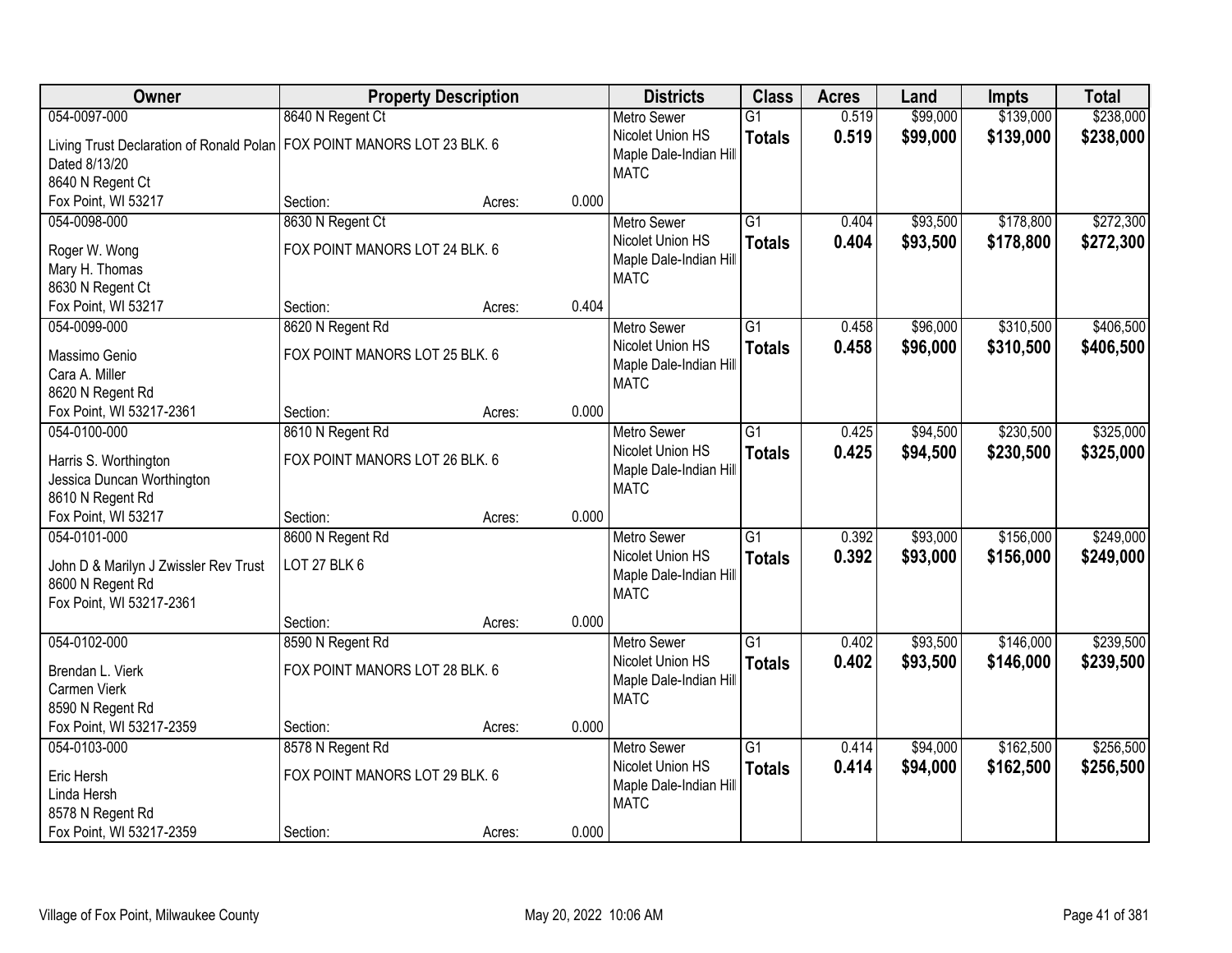| Owner                                                                                            |                                                                                                                                                                                                                 | <b>Property Description</b> |       | <b>Districts</b>                                                   | <b>Class</b>                     | <b>Acres</b>   | Land                 | <b>Impts</b>           | <b>Total</b>           |
|--------------------------------------------------------------------------------------------------|-----------------------------------------------------------------------------------------------------------------------------------------------------------------------------------------------------------------|-----------------------------|-------|--------------------------------------------------------------------|----------------------------------|----------------|----------------------|------------------------|------------------------|
| 054-0104-000                                                                                     | 8530 N Regent Rd                                                                                                                                                                                                |                             |       | <b>Metro Sewer</b>                                                 | $\overline{G1}$                  | 0.389          | \$92,500             | \$177,000              | \$269,500              |
| Mary Susan Braun<br>8530 N Regent Rd<br>Fox Point, WI 53217-2359                                 | FOX POINT MANORS LOT 30 BLK. 6                                                                                                                                                                                  |                             |       | Nicolet Union HS<br>Maple Dale-Indian Hill<br><b>MATC</b>          | <b>Totals</b>                    | 0.389          | \$92,500             | \$177,000              | \$269,500              |
|                                                                                                  | Section:                                                                                                                                                                                                        | Acres:                      | 0.000 |                                                                    |                                  |                |                      |                        |                        |
| 054-0105-000                                                                                     | 8520 N Regent Rd                                                                                                                                                                                                |                             |       | <b>Metro Sewer</b>                                                 | $\overline{G1}$                  | 0.389          | \$92,500             | \$158,000              | \$250,500              |
| David A. Gorecki<br>8520 N Regent Rd<br>Fox Point, WI 53217-2359                                 | FOX POINT MANORS LOT 31 BLK. 6                                                                                                                                                                                  |                             |       | Nicolet Union HS<br>Maple Dale-Indian Hill<br><b>MATC</b>          | <b>Totals</b>                    | 0.389          | \$92,500             | \$158,000              | \$250,500              |
|                                                                                                  | Section:                                                                                                                                                                                                        | Acres:                      | 0.000 |                                                                    |                                  |                |                      |                        |                        |
| 054-0106-000                                                                                     | 8500 N Regent Rd                                                                                                                                                                                                |                             |       | <b>Metro Sewer</b>                                                 | $\overline{G1}$                  | 0.407          | \$93,500             | \$205,000              | \$298,500              |
| Laurie Stewart Revocable Trust<br>8500 N Regent Rd<br>Fox Point, WI 53217                        | Lot 32, in Block 6, in Fox Point Manors, a Subdivision<br>lying in the Northwest 1/4 of Section 9, Township 8 North<br>Range 22 East, in the Village of Fox Point, Milwaukee<br>Section:                        | Acres:                      | 0.407 | Nicolet Union HS<br>Maple Dale-Indian Hill<br><b>MATC</b>          | <b>Totals</b>                    | 0.407          | \$93,500             | \$205,000              | \$298,500              |
| 054-0107-000                                                                                     | 514 E Dean Rd                                                                                                                                                                                                   |                             |       | <b>Metro Sewer</b>                                                 | $\overline{G1}$                  | 0.285          | \$77,000             | \$207,000              | \$284,000              |
| Christopher J. Albert<br>Donna M. Laughrin<br>514 E Dean Rd                                      | LOT 1, MARNITZ SUBDIVISION                                                                                                                                                                                      |                             |       | Nicolet Union HS<br>Fox Point<br><b>MATC</b>                       | <b>Totals</b>                    | 0.285          | \$77,000             | \$207,000              | \$284,000              |
| Fox Point, WI 53217-2709                                                                         | Section:                                                                                                                                                                                                        | Acres:                      | 0.000 |                                                                    |                                  |                |                      |                        |                        |
| 054-0108-000<br>John C. Phillips<br>Virginia M. Phillips<br>508 E Dean Rd<br>Fox Point, WI 53217 | 508 E Dean Rd<br>LOT 2, MARNITZ SUBDIVISION - Full legal description<br>Lot 2, in Marnitz Subdivision, being a Subdivision of a par<br>of the Northwest 1/4 of Section 9, in<br>Section:                        | Acres:                      | 0.000 | <b>Metro Sewer</b><br>Nicolet Union HS<br>Fox Point<br><b>MATC</b> | $\overline{G1}$<br><b>Totals</b> | 0.285<br>0.285 | \$77,000<br>\$77,000 | \$161,500<br>\$161,500 | \$238,500<br>\$238,500 |
| 054-0109-000                                                                                     | 416 E Dean Rd                                                                                                                                                                                                   |                             |       | Metro Sewer                                                        | $\overline{G1}$                  | 0.285          | \$77,000             | \$228,800              | \$305,800              |
| William D. Norem<br>Jennifer M. Ross<br>416 E Dean Rd                                            | LOT 3, MARNITZ SUBDIVISION                                                                                                                                                                                      |                             |       | Nicolet Union HS<br>Fox Point<br><b>MATC</b>                       | <b>Totals</b>                    | 0.285          | \$77,000             | \$228,800              | \$305,800              |
| Fox Point, WI 53217                                                                              | Section:                                                                                                                                                                                                        | Acres:                      | 0.000 |                                                                    |                                  |                |                      |                        |                        |
| 054-0110-000<br>Bryan Hansen<br>Kami King<br>412 E Dean Rd<br>Fox Point, WI 53217                | 412 E Dean Rd<br>Lot 4, in Marnitz Subdivision, being a Subdivision of part<br>the Northwest 1/4 of Section 9, Township 8 North, Range<br>22 East, in the Village of Fox Point, County of Milwaukee<br>Section: | Acres:                      | 0.285 | <b>Metro Sewer</b><br>Nicolet Union HS<br>Fox Point<br><b>MATC</b> | $\overline{G1}$<br><b>Totals</b> | 0.285<br>0.285 | \$77,000<br>\$77,000 | \$262,500<br>\$262,500 | \$339,500<br>\$339,500 |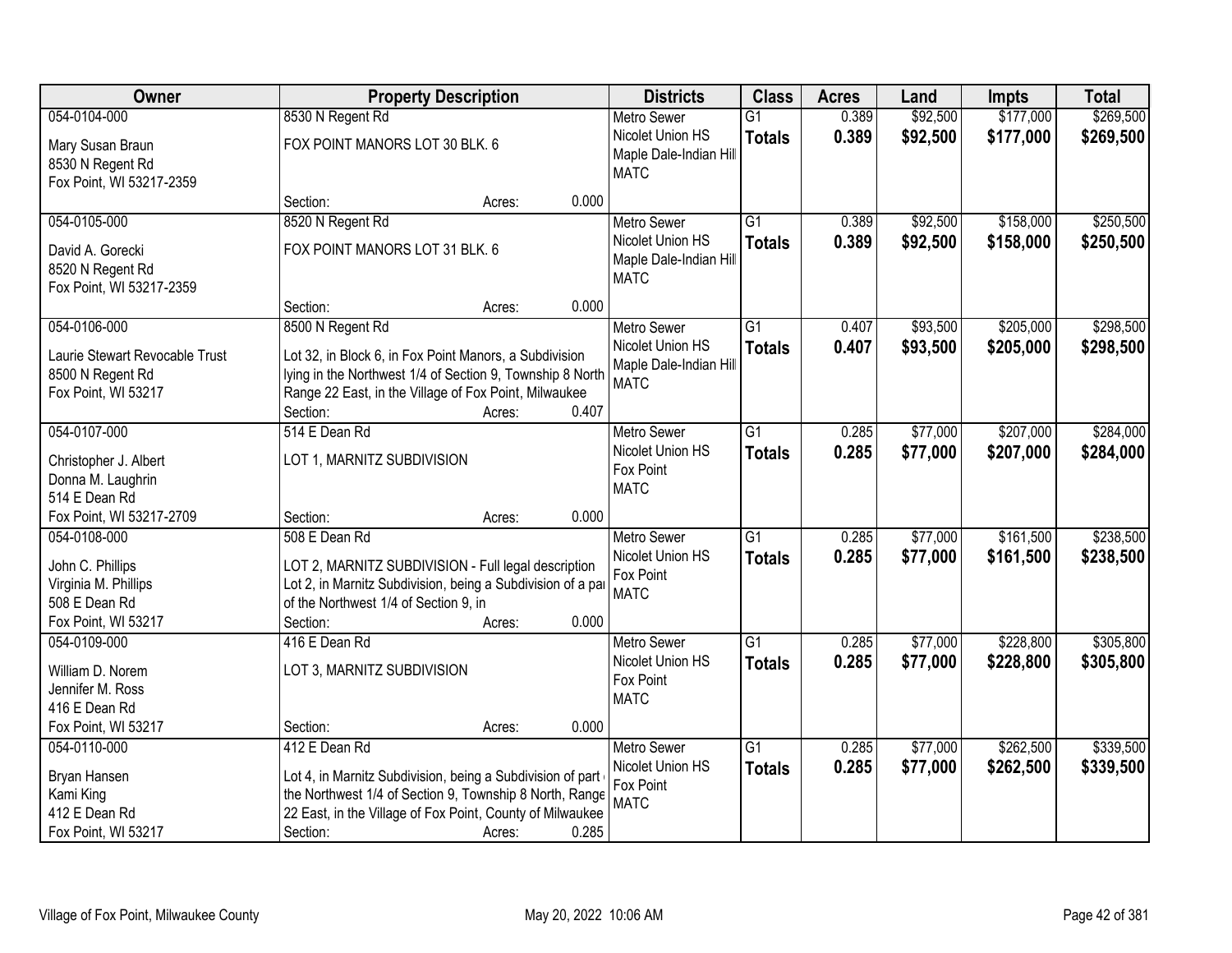| Owner                                                                                                 |                                                                                                                                                                                      | <b>Property Description</b> |       | <b>Districts</b>                                                                | <b>Class</b>                     | <b>Acres</b>   | Land                 | <b>Impts</b>           | <b>Total</b>           |
|-------------------------------------------------------------------------------------------------------|--------------------------------------------------------------------------------------------------------------------------------------------------------------------------------------|-----------------------------|-------|---------------------------------------------------------------------------------|----------------------------------|----------------|----------------------|------------------------|------------------------|
| 054-0111-000                                                                                          | 408 E Dean Rd                                                                                                                                                                        |                             |       | <b>Metro Sewer</b>                                                              | $\overline{G1}$                  | 0.285          | \$77,000             | \$158,900              | \$235,900              |
| Terry L. Doty-Webb<br>408 E Dean Rd<br>Fox Point, WI 53217-2707                                       | LOT 5, MARNITZ SUBDIVISION                                                                                                                                                           |                             |       | Nicolet Union HS<br>Fox Point<br><b>MATC</b>                                    | <b>Totals</b>                    | 0.285          | \$77,000             | \$158,900              | \$235,900              |
|                                                                                                       | Section:                                                                                                                                                                             | Acres:                      | 0.000 |                                                                                 |                                  |                |                      |                        |                        |
| 054-0112-000<br>Sharlene A. Hatcher<br>400 E Dean Rd<br>Fox Point, WI 53217-2707                      | 400 E Dean Rd<br>LOT 6, MARNITZ SUBDIVISION                                                                                                                                          |                             |       | <b>Metro Sewer</b><br>Nicolet Union HS<br>Fox Point<br><b>MATC</b>              | $\overline{G1}$<br><b>Totals</b> | 0.285<br>0.285 | \$77,000<br>\$77,000 | \$105,500<br>\$105,500 | \$182,500<br>\$182,500 |
|                                                                                                       | Section:                                                                                                                                                                             | Acres:                      | 0.000 |                                                                                 |                                  |                |                      |                        |                        |
| 054-0113-000<br>Michael H. Toffler<br>316 E Dean Rd<br>Fox Point, WI 53217-2705                       | 316 E Dean Rd<br>LOT 7, MARNITZ SUBDIVISION                                                                                                                                          |                             |       | <b>Metro Sewer</b><br>Nicolet Union HS<br>Fox Point<br><b>MATC</b>              | $\overline{G1}$<br><b>Totals</b> | 0.285<br>0.285 | \$77,000<br>\$77,000 | \$129,500<br>\$129,500 | \$206,500<br>\$206,500 |
|                                                                                                       | Section:                                                                                                                                                                             | Acres:                      | 0.000 |                                                                                 |                                  |                |                      |                        |                        |
| 054-0114-000<br>Shawn M. Paap<br>Colleen Paap<br>312 E Dean Rd                                        | 312 E Dean Rd<br>Lot Eight (8) in Marnitz Subdivision, being a subdivision c<br>a part of the Northwest One-quarter (1/4)<br>of Section Nine (9), in Township Eight (8) North, Range |                             |       | <b>Metro Sewer</b><br>Nicolet Union HS<br>Fox Point<br><b>MATC</b>              | G1<br><b>Totals</b>              | 0.279<br>0.279 | \$75,500<br>\$75,500 | \$202,500<br>\$202,500 | \$278,000<br>\$278,000 |
| Fox Point, WI 53217                                                                                   | Section:                                                                                                                                                                             | Acres:                      | 0.000 |                                                                                 |                                  |                |                      |                        |                        |
| 054-0115-000<br>Christopher A. Pawiak<br>Wendy E. Pawiak<br>308 E Dean Rd                             | 308 E Dean Rd<br>LOT 9, MARNITZ SUBDIVISION                                                                                                                                          |                             |       | Metro Sewer<br>Nicolet Union HS<br>Fox Point<br><b>MATC</b>                     | $\overline{G1}$<br><b>Totals</b> | 0.273<br>0.273 | \$74,000<br>\$74,000 | \$150,400<br>\$150,400 | \$224,400<br>\$224,400 |
| Fox Point, WI 53217-2705                                                                              | Section:                                                                                                                                                                             | Acres:                      | 0.000 |                                                                                 |                                  |                |                      |                        |                        |
| 054-0116-000<br>Ann J. Carter<br>8400 N Regent Rd<br>Fox Point, WI 53217-2357                         | 8400 N Regent Rd<br>LOT 10, MARNITZ SUBDIVISION                                                                                                                                      |                             |       | <b>Metro Sewer</b><br>Nicolet Union HS<br>Fox Point<br><b>MATC</b>              | $\overline{G1}$<br><b>Totals</b> | 0.273<br>0.273 | \$74,000<br>\$74,000 | \$165,000<br>\$165,000 | \$239,000<br>\$239,000 |
|                                                                                                       | Section:                                                                                                                                                                             | Acres:                      | 0.000 |                                                                                 |                                  |                |                      |                        |                        |
| 054-8000-000<br>Thomas S. Geilfuss<br>Lucy L. Saunders<br>8700 N Point Dr<br>Fox Point, WI 53217-2363 | 8700 N Point Dr<br>CERTIFIED SURVEY MAP NO. 18 NW 1/4 SEC. 9-8-22<br>LOT A<br>Section:                                                                                               | Acres:                      | 0.000 | <b>Metro Sewer</b><br>Nicolet Union HS<br>Maple Dale-Indian Hill<br><b>MATC</b> | $\overline{G1}$<br><b>Totals</b> | 0.495<br>0.495 | \$97,500<br>\$97,500 | \$138,500<br>\$138,500 | \$236,000<br>\$236,000 |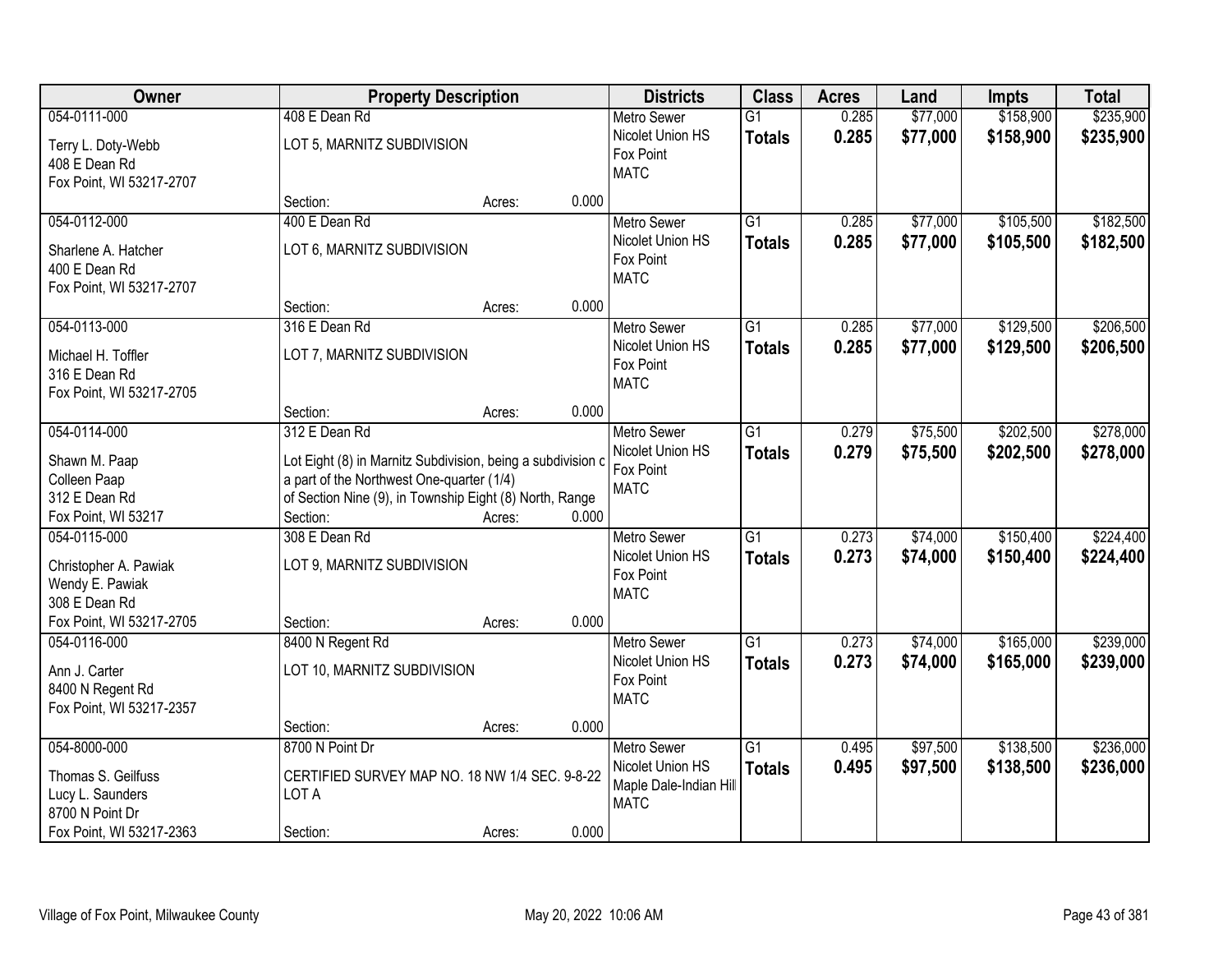| Owner                    | <b>Property Description</b>                           | <b>Districts</b>                           | <b>Class</b>    | <b>Acres</b> | Land      | <b>Impts</b> | <b>Total</b> |
|--------------------------|-------------------------------------------------------|--------------------------------------------|-----------------|--------------|-----------|--------------|--------------|
| 054-8001-000             | 8688 N Point Dr                                       | <b>Metro Sewer</b>                         | $\overline{G1}$ | 0.414        | \$94,000  | \$390,400    | \$484,400    |
| Syed A. Rahman           | Lot "B", Certified Survey Map No. 18, recorded in the | Nicolet Union HS<br>Maple Dale-Indian Hill | <b>Totals</b>   | 0.414        | \$94,000  | \$390,400    | \$484,400    |
| 8688 N Point Dr          | office of the Register of Deeds for Milwaukee County, | <b>MATC</b>                                |                 |              |           |              |              |
| Fox Point, WI 53217      | Wisconsin, in Volume 1 of Certified Survey Maps, Page |                                            |                 |              |           |              |              |
|                          | 0.414<br>Section:<br>Acres:                           |                                            |                 |              |           |              |              |
| 054-8002-000             | 8684 N Point Dr                                       | <b>Metro Sewer</b>                         | $\overline{G1}$ | 0.439        | \$95,000  | \$233,000    | \$328,000    |
| Joseph P. Mcbride Sr     | CERTIFIED SURVEY MAP NO. 18 NW 1/4 SEC. 9-8-22        | Nicolet Union HS                           | <b>Totals</b>   | 0.439        | \$95,000  | \$233,000    | \$328,000    |
| Geralyn M. Mcbride       | LOT C                                                 | Maple Dale-Indian Hill                     |                 |              |           |              |              |
| 8684 N Point Dr          |                                                       | <b>MATC</b>                                |                 |              |           |              |              |
| Fox Point, WI 53217-2354 | 0.000<br>Section:<br>Acres:                           |                                            |                 |              |           |              |              |
| 054-8003-000             | 8440 N Regent Rd                                      | <b>Metro Sewer</b>                         | $\overline{G1}$ | 0.379        | \$92,000  | \$188,000    | \$280,000    |
|                          |                                                       | Nicolet Union HS                           |                 | 0.379        | \$92,000  | \$188,000    | \$280,000    |
| William P. Nell          | LOT 1 CERTIFIED SURVEY MAP NO. 57 NW1/4 SEC.          | Maple Dale-Indian Hill                     | <b>Totals</b>   |              |           |              |              |
| 8440 N Regent Rd         | $9 - 8 - 22$                                          | <b>MATC</b>                                |                 |              |           |              |              |
| Fox Point, WI 53217-2357 |                                                       |                                            |                 |              |           |              |              |
|                          | 0.000<br>Section:<br>Acres:                           |                                            |                 |              |           |              |              |
| 054-8004-000             | 8425 N Indian Creek Pkwy                              | <b>Metro Sewer</b>                         | $\overline{G1}$ | 0.343        | \$90,500  | \$285,500    | \$376,000    |
| Mark A. Grady            | Parcel 2 of CSM No 57, recorded in the Milwaukee      | Nicolet Union HS                           | <b>Totals</b>   | 0.343        | \$90,500  | \$285,500    | \$376,000    |
| Sandra K. Grady          | County Registry in Volume 1 of CSM on pages 121-122,  | Maple Dale-Indian Hill                     |                 |              |           |              |              |
| 8425 N Indian Creek Pkwy | as Document No 3803526 and being a part of the NW 1/  | <b>MATC</b>                                |                 |              |           |              |              |
| Fox Point, WI 53217-2344 | Section: 9<br>0.343<br>Acres:                         |                                            |                 |              |           |              |              |
| 054-8005-000             | 1000 E Dean Rd                                        | <b>Metro Sewer</b>                         | $\overline{G1}$ | 0.390        | \$92,500  | \$349,000    | \$441,500    |
|                          |                                                       | Nicolet Union HS                           | <b>Totals</b>   | 0.390        | \$92,500  | \$349,000    | \$441,500    |
| Timothy R. Sheehy        | LOT 3 CERTIFIED SURVEY MAP NO. 111 NW1/4 SEC.         | Fox Point                                  |                 |              |           |              |              |
| Elizabeth A. Sheehy      | $9 - 8 - 22$                                          | <b>MATC</b>                                |                 |              |           |              |              |
| 1000 E Dean Rd           |                                                       |                                            |                 |              |           |              |              |
| Fox Point, WI 53217-2422 | 0.000<br>Section:<br>Acres:                           |                                            |                 |              |           |              |              |
| 054-8006-000             | 802 E Dean Rd                                         | Metro Sewer                                | G1              | 0.702        | \$110,500 | \$211,000    | \$321,500    |
| Roy E. Wittenberg        | PARCEL 1 CERTIFIED SURVEY MAP NO. 367 NW1/4           | Nicolet Union HS                           | <b>Totals</b>   | 0.702        | \$110,500 | \$211,000    | \$321,500    |
| Janet S. Wittenberg      | SEC. 9-8-22                                           | Fox Point                                  |                 |              |           |              |              |
| 802 E Dean Rd            |                                                       | <b>MATC</b>                                |                 |              |           |              |              |
| Fox Point, WI 53217-2419 | 0.000<br>Section:<br>Acres:                           |                                            |                 |              |           |              |              |
| 054-8007-000             | 800 E Dean Rd                                         | <b>Metro Sewer</b>                         | G1              | 0.648        | \$107,500 | \$228,000    | \$335,500    |
|                          |                                                       | Nicolet Union HS                           | <b>Totals</b>   | 0.648        | \$107,500 | \$228,000    | \$335,500    |
| Joshua Hoheneder         | PARCEL 2 CERTIFIED SURVEY MAP NO. 367 NW1/4           | Fox Point                                  |                 |              |           |              |              |
| Sarah E. Hoheneder       | SEC. 9-8-22                                           | <b>MATC</b>                                |                 |              |           |              |              |
| 800 E Dean Rd            |                                                       |                                            |                 |              |           |              |              |
| Fox Point, WI 53217      | 0.000<br>Section:<br>Acres:                           |                                            |                 |              |           |              |              |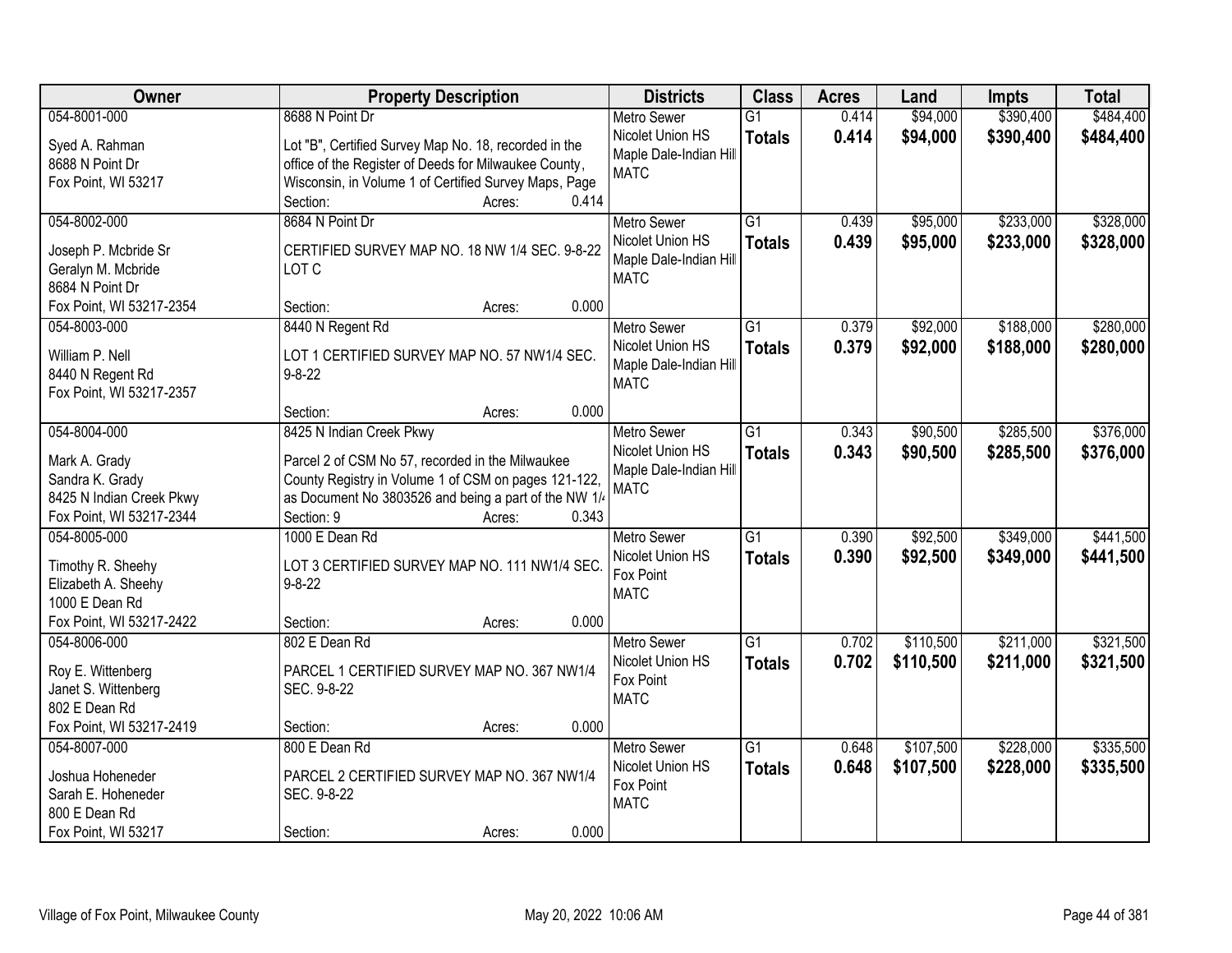| Owner                    |                                                         | <b>Property Description</b> | <b>Districts</b>       | <b>Class</b>    | <b>Acres</b> | Land      | Impts     | <b>Total</b> |
|--------------------------|---------------------------------------------------------|-----------------------------|------------------------|-----------------|--------------|-----------|-----------|--------------|
| 054-8008-000             | 8430 N Indian Creek Pkwy                                |                             | <b>Metro Sewer</b>     | $\overline{G1}$ | 0.364        | \$91,500  | \$151,600 | \$243,100    |
| Robert M. Patterson      | PARCEL 1 CERTIFIED SURVEY MAP NO. 368 NW1/4             |                             | Nicolet Union HS       | <b>Totals</b>   | 0.364        | \$91,500  | \$151,600 | \$243,100    |
| Carol Patterson          | SEC. 9-8-22                                             |                             | Maple Dale-Indian Hill |                 |              |           |           |              |
| 8430 N Indian Creek Pkwy |                                                         |                             | <b>MATC</b>            |                 |              |           |           |              |
| Fox Point, WI 53217-2342 | Section:                                                | 0.000<br>Acres:             |                        |                 |              |           |           |              |
| 054-8009-000             | 610 E Dean Rd                                           |                             | <b>Metro Sewer</b>     | $\overline{G1}$ | 0.432        | \$94,500  | \$256,500 | \$351,000    |
|                          |                                                         |                             | Nicolet Union HS       | <b>Totals</b>   | 0.432        | \$94,500  | \$256,500 | \$351,000    |
| John W. Halpin           | PARCEL 2 CERTIFIED SURVEY MAP NO. 368 NW1/4             |                             | Fox Point              |                 |              |           |           |              |
| Barbara A. Halpin        | SEC. 9-8-22 - Full legal description                    |                             | <b>MATC</b>            |                 |              |           |           |              |
| 610 E Dean Rd            | Parcel Two (2) of Certified Survey Map No. 368,         | 0.000                       |                        |                 |              |           |           |              |
| Fox Point, WI 53217      | Section:                                                | Acres:                      |                        |                 |              |           |           |              |
| 054-8989-000             | 8405 N Lake Dr                                          |                             | Metro Sewer            | G1              | 0.265        | \$71,500  | \$756,000 | \$827,500    |
| William E. Edstrom Jr    | PART OF NW1/4 SEC. 9-8-22 DESC. IN REEL 464 -           |                             | Nicolet Union HS       | <b>Totals</b>   | 0.265        | \$71,500  | \$756,000 | \$827,500    |
| Mari K. Edstrom          | IMAGE 1434 .500 AC. - Full legal description            |                             | Fox Point              |                 |              |           |           |              |
| 8405 N Lake Dr           | That part of the Northwest 1/4 of Section 9, Township 8 |                             | <b>MATC</b>            |                 |              |           |           |              |
| Fox Point, WI 53217      | Section:                                                | 0.000<br>Acres:             |                        |                 |              |           |           |              |
| 054-8990-000             | 910 E Dean Rd                                           |                             | <b>Metro Sewer</b>     | G1              | 0.640        | \$107,000 | \$266,000 | \$373,000    |
|                          |                                                         |                             | Nicolet Union HS       | <b>Totals</b>   | 0.640        | \$107,000 | \$266,000 | \$373,000    |
| Del F. Wilson            | PART OF NW1/4 SEC 9-8-22 DESC IN VOL. 2540 OF           |                             | Fox Point              |                 |              |           |           |              |
| Kim E. Wilson            | DEEDS ON PAGE 222 .826 ACS. F.3-#3                      |                             | <b>MATC</b>            |                 |              |           |           |              |
| 910 E Dean Rd            |                                                         |                             |                        |                 |              |           |           |              |
| Fox Point, WI 53217-2421 | Section:                                                | 0.000<br>Acres:             |                        |                 |              |           |           |              |
| 054-8991-000             | 900 E Dean Rd                                           |                             | <b>Metro Sewer</b>     | $\overline{G1}$ | 0.534        | \$100,000 | \$183,500 | \$283,500    |
| Lorre A. Inda            | PART OF NW1/4 SEC. 9-8-22 DESC. IN REEL 166 -           |                             | Nicolet Union HS       | <b>Totals</b>   | 0.534        | \$100,000 | \$183,500 | \$283,500    |
| 900 E Dean Rd            | IMAGE 1031. .826 AC.                                    |                             | Fox Point              |                 |              |           |           |              |
| Fox Point, WI 53217-2421 |                                                         |                             | <b>MATC</b>            |                 |              |           |           |              |
|                          | Section:                                                | 0.000<br>Acres:             |                        |                 |              |           |           |              |
| 054-8992-000             | 816 E Dean Rd                                           |                             | <b>Metro Sewer</b>     | G1              | 0.636        | \$106,500 | \$201,500 | \$308,000    |
| David C W. Koven         | COM 750 FT W OF SE COR OF NW 1/4 SEC 9-8-22, TH         |                             | Nicolet Union HS       | <b>Totals</b>   | 0.636        | \$106,500 | \$201,500 | \$308,000    |
| Bonita A. Koven          | W 166.23 FT, N 200 FT, E 163.23 TH S 200 FT TO POB      |                             | Fox Point              |                 |              |           |           |              |
| 816 E Dean Rd            |                                                         |                             | <b>MATC</b>            |                 |              |           |           |              |
| Fox Point, WI 53217-2419 | Section:                                                | 0.000<br>Acres:             |                        |                 |              |           |           |              |
| 054-8993-000             | 808 E Dean Rd                                           |                             | <b>Metro Sewer</b>     | $\overline{G1}$ | 0.450        | \$95,500  | \$80,600  | \$176,100    |
|                          |                                                         |                             | Nicolet Union HS       |                 |              |           |           |              |
| Daniel H. Plank          | PART OF NW1/4 SEC. 9-8-22 DESC. IN REEL 245 -           |                             | Fox Point              | <b>Totals</b>   | 0.450        | \$95,500  | \$80,600  | \$176,100    |
| Jill M. Plank            | IMAGE 22. CONT. .500 AC.                                |                             | <b>MATC</b>            |                 |              |           |           |              |
| 808 E Dean Rd            |                                                         |                             |                        |                 |              |           |           |              |
| Fox Point, WI 53217-2419 | Section:                                                | 0.000<br>Acres:             |                        |                 |              |           |           |              |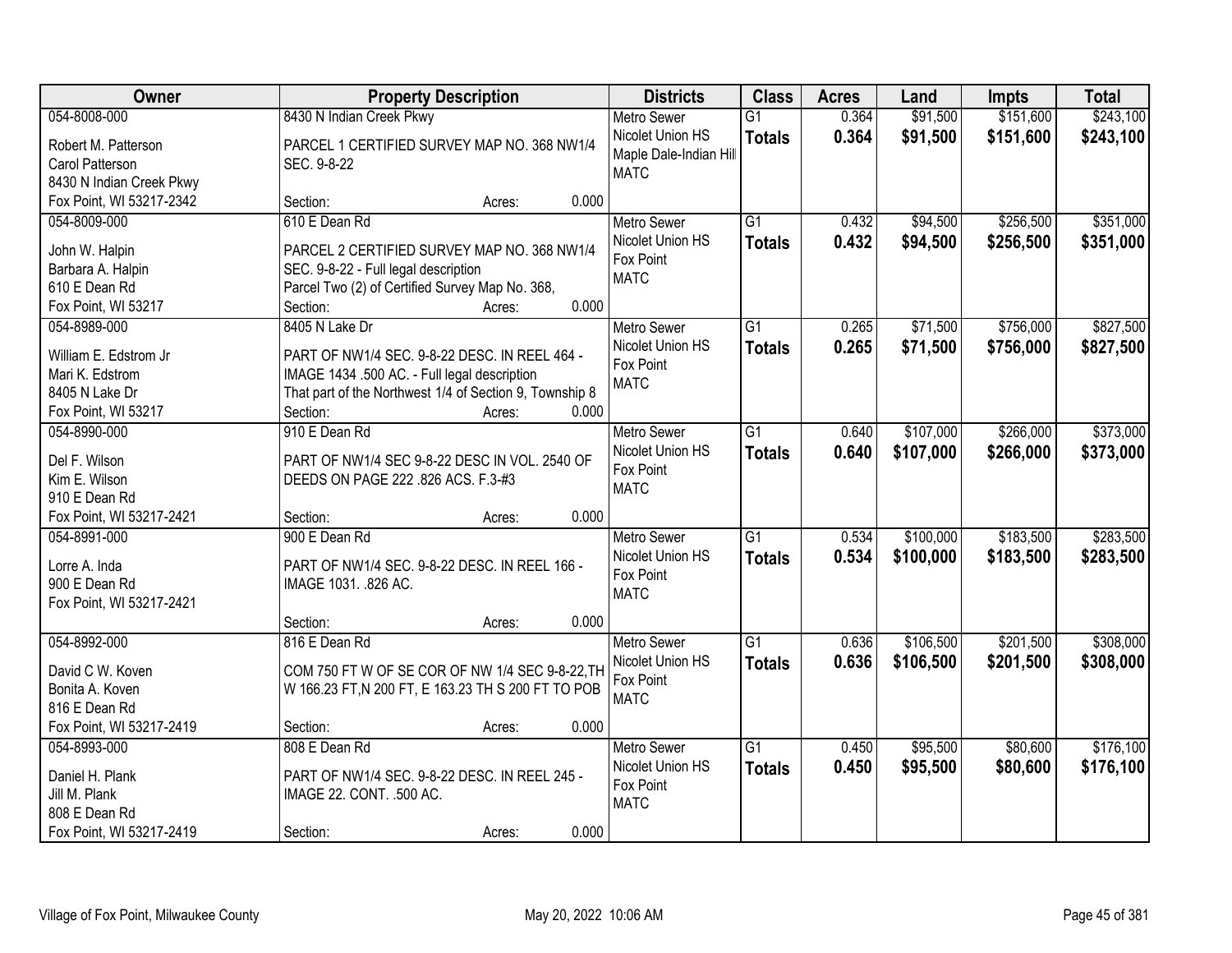| Owner                                     | <b>Property Description</b>                            |        |       | <b>Districts</b>                      | <b>Class</b>    | <b>Acres</b>               | Land      | Impts           | <b>Total</b> |
|-------------------------------------------|--------------------------------------------------------|--------|-------|---------------------------------------|-----------------|----------------------------|-----------|-----------------|--------------|
| 054-8994-000                              | 704 E Dean Rd                                          |        |       | <b>Metro Sewer</b>                    | $\overline{G1}$ | 0.900                      | \$120,000 | \$109,600       | \$229,600    |
| Jesse Gottsacker                          | PART OF NW1/4 SEC. 9-8-22 DESC. IN VOL. 4128 OF        |        |       | Nicolet Union HS                      | <b>Totals</b>   | 0.900                      | \$120,000 | \$109,600       | \$229,600    |
| 704 E Dean Rd                             | DEEDS ON PAGE 106. CONT. 1.000 ACRES                   |        |       | Fox Point                             |                 |                            |           |                 |              |
| Fox Point, WI 53217                       |                                                        |        |       | <b>MATC</b>                           |                 |                            |           |                 |              |
|                                           | Section:                                               | Acres: | 0.000 |                                       |                 |                            |           |                 |              |
| 054-8995-000                              | 7200 N Santa Monica Blvd                               |        |       | <b>Metro Sewer</b>                    | $\overline{X4}$ | 0.000                      | \$0       | $\overline{50}$ | \$0          |
| Village of Fox Point                      | E 198FT. OF W 1052.67FT. OF S 220FT. OF NW1/4          |        |       | Nicolet Union HS                      | <b>Totals</b>   | 0.000                      | \$0       | \$0             | \$0          |
| Attn: Village Hall                        | SEC. 9-8-22                                            |        |       | Maple Dale-Indian Hill                |                 |                            |           |                 |              |
| 7200 N Santa Monica Blvd                  |                                                        |        |       | <b>MATC</b>                           |                 |                            |           |                 |              |
| Fox Point, WI 53217-3505                  | Section:                                               | Acres: | 0.000 |                                       |                 |                            |           |                 |              |
| 054-8996-000                              | 8426 N Regent Rd                                       |        |       | Metro Sewer                           | $\overline{G1}$ | 0.459                      | \$96,000  | \$194,100       | \$290,100    |
|                                           | N. 100 FT. OF S. 285 FT. OF W. 230 FT. OF NW1/4        |        |       | Nicolet Union HS                      | <b>Totals</b>   | 0.459                      | \$96,000  | \$194,100       | \$290,100    |
| Janice G Singer Trust<br>8426 N Regent Rd | SEC. 9-8-22                                            |        |       | Maple Dale-Indian Hill                |                 |                            |           |                 |              |
| Fox Point, WI 53217-2357                  |                                                        |        |       | <b>MATC</b>                           |                 |                            |           |                 |              |
|                                           | Section:                                               | Acres: | 0.000 |                                       |                 |                            |           |                 |              |
| 054-8997-000                              | 8500 N Indian Creek Pkwy                               |        |       | <b>Metro Sewer</b>                    |                 | Assessed with 054-0005-000 |           |                 |              |
|                                           |                                                        |        |       | Nicolet Union HS                      |                 |                            |           |                 |              |
| Robert P. King                            | COM IN W. LINE OF RR ROW 725 FT N. OF S. LINE OI       |        |       | Maple Dale-Indian Hill                |                 |                            |           |                 |              |
| Susan R. King                             | NW1/4 SEC. 9-8-22 TH W. 266.03 FT. N. 50 FT. E.        |        |       | <b>MATC</b>                           |                 |                            |           |                 |              |
| 8500 N Indian Creek Pkwy                  | 265.82 FT. TH SLY ON W. LINE OF RR ROW TO BEG.         |        |       |                                       |                 |                            |           |                 |              |
| Fox Point, WI 53217                       | Section:                                               | Acres: | 0.000 |                                       |                 |                            |           |                 |              |
| 054-8998-000                              | 8550 N Regent Rd                                       |        |       | <b>Metro Sewer</b>                    | $\overline{G1}$ | 0.389                      | \$92,500  | \$75,700        | \$168,200    |
| <b>Blake Lumley</b>                       | S. 105.066 FT. OF N. 1670.198 FT. OF W. 206.25 FT.     |        |       | Nicolet Union HS                      | <b>Totals</b>   | 0.389                      | \$92,500  | \$75,700        | \$168,200    |
| 8550 N Regent Rd                          | OF NW1/4 SEC. 9-8-22                                   |        |       | Maple Dale-Indian Hill<br><b>MATC</b> |                 |                            |           |                 |              |
| Fox Point, WI 53217                       |                                                        |        |       |                                       |                 |                            |           |                 |              |
|                                           | Section:                                               | Acres: | 0.000 |                                       |                 |                            |           |                 |              |
| 054-8999-000                              | 8558 N Regent Rd                                       |        |       | Metro Sewer                           | $\overline{G1}$ | 0.204                      | \$55,000  | \$155,100       | \$210,100    |
| Ryan John Hinkle                          | A parcel of land in the Northwest 1/4 of Section 9, in |        |       | Nicolet Union HS                      | <b>Totals</b>   | 0.204                      | \$55,000  | \$155,100       | \$210,100    |
| 8558 N Regent Rd                          | Township 8 North, Range 22 East, in the Village of Fox |        |       | Maple Dale-Indian Hill                |                 |                            |           |                 |              |
| Fox Point, WI 53217                       | Point                                                  |        |       | <b>MATC</b>                           |                 |                            |           |                 |              |
|                                           | Section:                                               | Acres: | 0.204 |                                       |                 |                            |           |                 |              |
| 054-9000-000                              | 8566 N Regent Rd                                       |        |       | <b>Metro Sewer</b>                    | $\overline{G1}$ | 0.185                      | \$50,000  | \$120,500       | \$170,500    |
| Elizabeth Casmer                          | S. 50 FT OF N. 1510.066 FT OF W. 206.25 FT. OF         |        |       | Nicolet Union HS                      | <b>Totals</b>   | 0.185                      | \$50,000  | \$120,500       | \$170,500    |
| 8566 N Regent Rd                          | NW1/4 SEC. 9-8-22                                      |        |       | Maple Dale-Indian Hill                |                 |                            |           |                 |              |
| Fox Point, WI 53217                       |                                                        |        |       | <b>MATC</b>                           |                 |                            |           |                 |              |
|                                           | Section:                                               | Acres: | 0.000 |                                       |                 |                            |           |                 |              |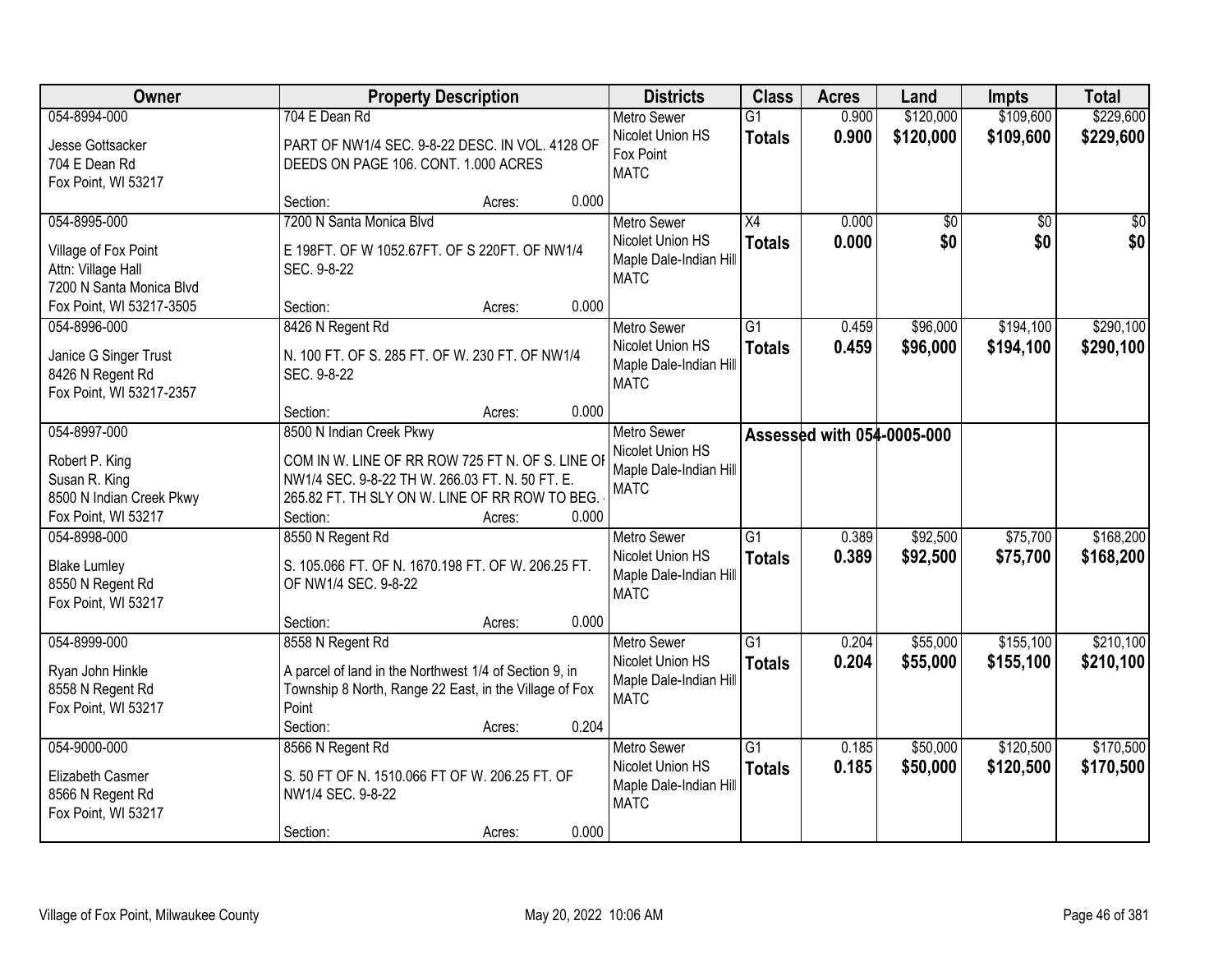| Owner                                | <b>Property Description</b>                               | <b>Districts</b>   | <b>Class</b>    | <b>Acres</b> | Land      | Impts     | <b>Total</b> |
|--------------------------------------|-----------------------------------------------------------|--------------------|-----------------|--------------|-----------|-----------|--------------|
| 055-8000-000                         | 1506 E Dean Rd                                            | <b>Metro Sewer</b> | $\overline{G1}$ | 0.905        | \$320,000 | \$186,900 | \$506,900    |
| Bernard J. Westfahl Jr               | PARCEL 1 CERTIFIED SURVEY MAP #960 NE1/4                  | Nicolet Union HS   | <b>Totals</b>   | 0.905        | \$320,000 | \$186,900 | \$506,900    |
| Jamie K. Westfahl                    | SEC. 9-8-22                                               | Fox Point          |                 |              |           |           |              |
| 1506 E Dean Rd                       |                                                           | <b>MATC</b>        |                 |              |           |           |              |
| Fox Point, WI 53217                  | 0.000<br>Section:<br>Acres:                               |                    |                 |              |           |           |              |
| 055-8001-000                         | 1516 E Dean Rd                                            | <b>Metro Sewer</b> | $\overline{G1}$ | 0.902        | \$320,000 | \$709,000 | \$1,029,000  |
|                                      |                                                           | Nicolet Union HS   | <b>Totals</b>   | 0.902        | \$320,000 | \$709,000 | \$1,029,000  |
| Peter Faust                          | Parcel 2 of Certified Survey Map No. 960, recorded in the | Fox Point          |                 |              |           |           |              |
| Kristen Fogtman-Faust                | Office of the Register of Deeds in and for Milwaukee      | <b>MATC</b>        |                 |              |           |           |              |
| 1516 E Dean Rd                       | County, Wisconsin, on January 20, 1969 as Document        |                    |                 |              |           |           |              |
| Fox Point, WI 53217                  | 0.000<br>Section:<br>Acres:                               |                    |                 |              |           |           |              |
| 055-8983-000                         | 1812 E Dean Rd                                            | Metro Sewer        | G1              | 0.904        | \$320,000 | \$184,500 | \$504,500    |
| Kathleen E. Roberts                  | LOT 1 LAKEWOOD HEIGHTS (UNREC) COM AT SE                  | Nicolet Union HS   | <b>Totals</b>   | 0.904        | \$320,000 | \$184,500 | \$504,500    |
| Mel H. Blanke                        | COR OF NE1/4 SEC. 9-8-22 TH N. 329.80 FT. W.              | Fox Point          |                 |              |           |           |              |
| 1812 E Dean Rd                       | 131.26 FT. S. 329.88 FT. TH E. 131.30 FT. TO BEG.         | <b>MATC</b>        |                 |              |           |           |              |
| Fox Point, WI 53217                  | Section:<br>0.000<br>Acres:                               |                    |                 |              |           |           |              |
| 055-8984-000                         | 1750 E Dean Rd                                            | <b>Metro Sewer</b> | $\overline{G1}$ | 0.902        | \$320,000 | \$414,500 | \$734,500    |
|                                      |                                                           | Nicolet Union HS   | <b>Totals</b>   | 0.902        | \$320,000 | \$414,500 | \$734,500    |
| Charles J. Crueger                   | LOT 2 LAKEWOOD HEIGHTS (UNREC) COM 131.30                 | Fox Point          |                 |              |           |           |              |
| Maria Monterroso                     | FT. W. OF SE COR OF NE1/4 SEC. 9-8-22 TH N.               | <b>MATC</b>        |                 |              |           |           |              |
| 1750 E Dean Rd                       | 329.88 FT. W. 131.26 FT S 329.96 FT. TH E. 131.30 FT.     |                    |                 |              |           |           |              |
| Fox Point, WI 53217                  | Section:<br>0.000<br>Acres:                               |                    |                 |              |           |           |              |
| 055-8985-000                         | 1712 E Dean Rd                                            | <b>Metro Sewer</b> | $\overline{G1}$ | 0.902        | \$320,000 | \$376,900 | \$696,900    |
| Gerald J. Harris                     | LOT 3 LAKEWOOD HEIGHTS (UNREC) COM 262.60                 | Nicolet Union HS   | <b>Totals</b>   | 0.902        | \$320,000 | \$376,900 | \$696,900    |
| Susan T. Harris                      | FT. W. OF SE COR OF NE1/4 SEC. 9-8-22 TH N.               | Fox Point          |                 |              |           |           |              |
| 1712 E Dean Rd                       | 329.96 FT. W. 131.26 FT. S. 330.04 FT. TH E. 131.30       | <b>MATC</b>        |                 |              |           |           |              |
| Fox Point, WI 53217-2409             | Section:<br>0.000<br>Acres:                               |                    |                 |              |           |           |              |
| 055-8986-000                         | 1700 E Dean Rd                                            | Metro Sewer        | $\overline{G1}$ | 0.902        | \$320,000 | \$391,000 | \$711,000    |
|                                      |                                                           | Nicolet Union HS   |                 | 0.902        | \$320,000 | \$391,000 | \$711,000    |
| Ronald Marc Wawrzyn                  | COMM 393.00 FT, W OF SE COR OF NE 1/4 SEC.                | Fox Point          | <b>Totals</b>   |              |           |           |              |
| Mary Anne Wawrzyn                    | 9-8-22; TH N 330.04 FT, W 131.26 FT, S 330.12 FT, TH      | <b>MATC</b>        |                 |              |           |           |              |
| 1700 E Dean Rd                       | E 131.30 FT TO POB.                                       |                    |                 |              |           |           |              |
| Fox Point, WI 53217-2409             | 0.902<br>Section:<br>Acres:                               |                    |                 |              |           |           |              |
| 055-8987-000                         | 1620 E Dean Rd                                            | <b>Metro Sewer</b> | $\overline{G1}$ | 0.902        | \$320,000 | \$167,700 | \$487,700    |
| Herbert J & Mary A Zimmers Rev Trust | LOT 5 LAKEWOOD HEIGHTS (UNREC) COM 525.20                 | Nicolet Union HS   | <b>Totals</b>   | 0.902        | \$320,000 | \$167,700 | \$487,700    |
| 1620 E Dean Rd                       | FT. W. OF SE COR OF NE1/4 SEC. 9-8-22 TH N.               | Fox Point          |                 |              |           |           |              |
| Fox Point, WI 53217-2407             | 330.12 FT. W. 131.26 FT. S. 330.20 FT. TH E. 131.30       | <b>MATC</b>        |                 |              |           |           |              |
|                                      | 0.000                                                     |                    |                 |              |           |           |              |
|                                      | Section:<br>Acres:                                        |                    |                 |              |           |           |              |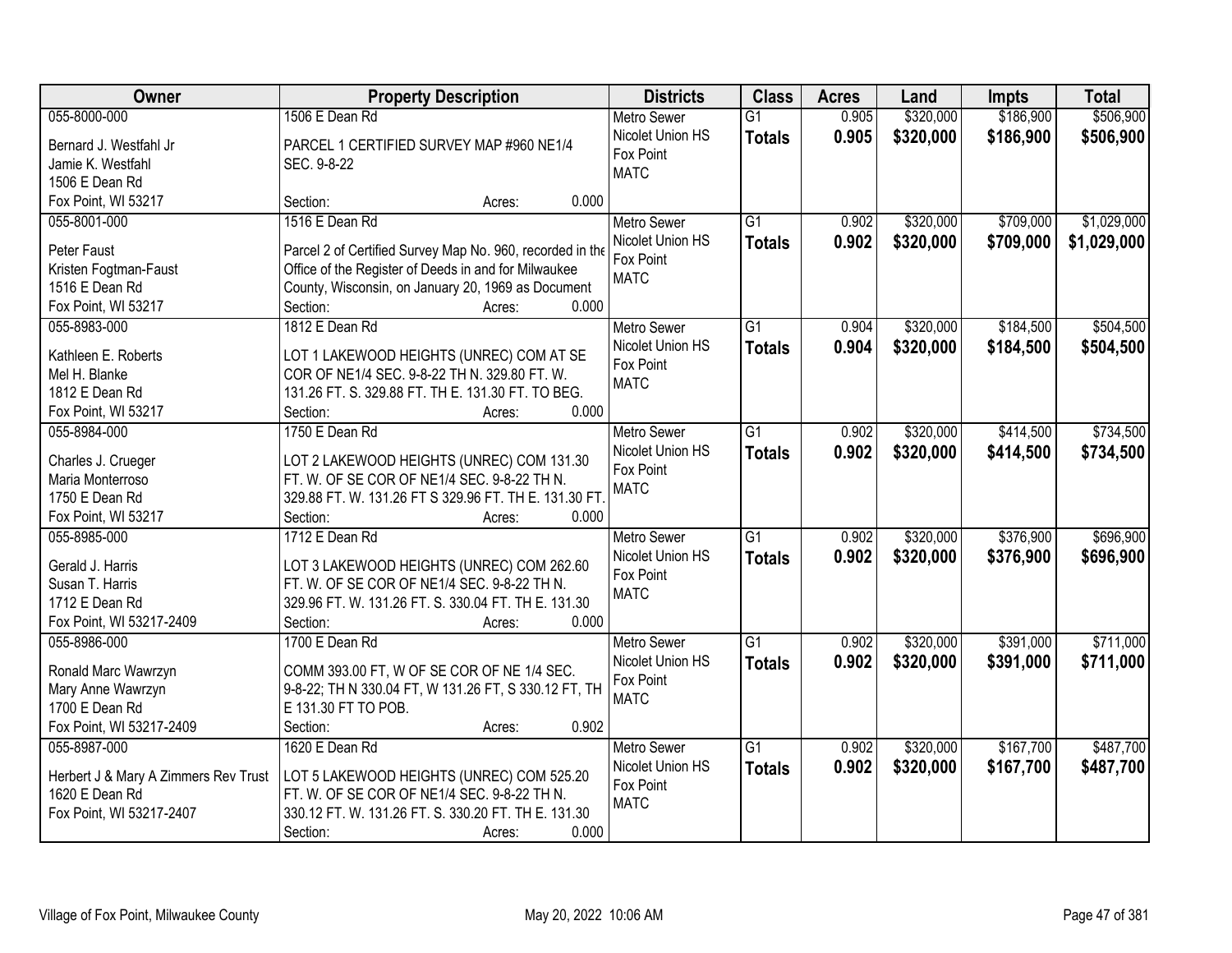| <b>Owner</b>             | <b>Property Description</b>                                | <b>Districts</b>   | <b>Class</b>    | <b>Acres</b> | Land      | <b>Impts</b> | <b>Total</b> |
|--------------------------|------------------------------------------------------------|--------------------|-----------------|--------------|-----------|--------------|--------------|
| 055-8988-000             | 1612 E Dean Rd                                             | <b>Metro Sewer</b> | $\overline{G1}$ | 0.902        | \$320,000 | \$200,000    | \$520,000    |
| <b>Clare Richards</b>    | COMM 656.50 FT, W OF SE COR OF NE 1/4 SEC.                 | Nicolet Union HS   | <b>Totals</b>   | 0.902        | \$320,000 | \$200,000    | \$520,000    |
| Darren Richards          | 9-8-22, TH N 330.20 FT, W 131.26 FT, S 330.28 FT, TH       | Fox Point          |                 |              |           |              |              |
| 1612 E Dean Rd           | E 131.30 FT TO POB.                                        | <b>MATC</b>        |                 |              |           |              |              |
| Fox Point, WI 53217      | 0.000<br>Section:<br>Acres:                                |                    |                 |              |           |              |              |
| 055-8989-000             | 1604 E Dean Rd                                             | <b>Metro Sewer</b> | $\overline{G1}$ | 0.905        | \$320,000 | \$289,600    | \$609,600    |
|                          |                                                            | Nicolet Union HS   |                 | 0.905        | \$320,000 | \$289,600    |              |
| Craig A. Siverhus        | COM ON S LI OF NE 9-8 -22 787.80 FT. W. OF SE COR          | Fox Point          | <b>Totals</b>   |              |           |              | \$609,600    |
| Hope Hunter Siverhus     | SD QUAR SEC TH N 330.28 FT W 131.26 FT S 330.36            | <b>MATC</b>        |                 |              |           |              |              |
| 1604 E Dean Rd           | FT TH E 131.30 FT TO BEG CONT 0.990 AC                     |                    |                 |              |           |              |              |
| Fox Point, WI 53217-2407 | 0.000<br>Section:<br>Acres:                                |                    |                 |              |           |              |              |
| 055-8990-000             | 1524 E Dean Rd                                             | <b>Metro Sewer</b> | G1              | 0.905        | \$320,000 | \$423,500    | \$743,500    |
|                          |                                                            | Nicolet Union HS   | <b>Totals</b>   | 0.905        | \$320,000 | \$423,500    | \$743,500    |
| James B. Wigdale Jr      | LOT 8 LAKEWOOD HEIGHTS (UNREC) COM 919.10                  | Fox Point          |                 |              |           |              |              |
| Laura M. Wigdale         | FT. W OF SE COR OF NE1/4 SEC. 9-8-22 TH N 330.36           | <b>MATC</b>        |                 |              |           |              |              |
| 1524 E Dean Rd           | FT. W 131.26 FT. S. 330.44 FT. TH E 131.30 FT. TO          |                    |                 |              |           |              |              |
| Fox Point, WI 53217-2406 | 0.000<br>Section:<br>Acres:                                |                    |                 |              |           |              |              |
| 055-8991-000             | 1466 E Dean Rd                                             | <b>Metro Sewer</b> | G1              | 0.902        | \$320,000 | \$525,500    | \$845,500    |
| Andrew Todd Gorman       | That part of the Northeast 1/4 of Section 9, Township 8    | Nicolet Union HS   | <b>Totals</b>   | 0.902        | \$320,000 | \$525,500    | \$845,500    |
| Deborah A Gorman         | North, of Range 22 East, in the Village of Fox Point,      | Fox Point          |                 |              |           |              |              |
| 1466 E Dean Rd           | County of Milwaukee, State of Wisconsin, described as      | <b>MATC</b>        |                 |              |           |              |              |
| Fox Point, WI 53217      | Section:<br>0.000<br>Acres:                                |                    |                 |              |           |              |              |
| 055-8992-000             | 1414 E Dean Rd                                             | <b>Metro Sewer</b> | $\overline{G1}$ | 0.905        | \$320,000 | \$257,400    | \$577,400    |
|                          |                                                            | Nicolet Union HS   | <b>Totals</b>   | 0.905        | \$320,000 | \$257,400    | \$577,400    |
| <b>Thomas Mcginty</b>    | LOT 12 LAKEWOOD HEIGHTS (UNREC) COM 1444.30                | Fox Point          |                 |              |           |              |              |
| Kristen L. Lorenz        | FT. W. OF SE COR OF NE1/4 SEC. 9-8-22 TH N.                | <b>MATC</b>        |                 |              |           |              |              |
| 1414 E Dean Rd           | 330.68 FT. W. 131.26 FT. S. 330.76 FT. TH E. 131.30        |                    |                 |              |           |              |              |
| Fox Point, WI 53217      | Section:<br>0.000<br>Acres:                                |                    |                 |              |           |              |              |
| 055-8993-000             | 1410 E Dean Rd                                             | Metro Sewer        | $\overline{G1}$ | 0.906        | \$320,000 | \$217,000    | \$537,000    |
| Ryan S. Lovitz           | LOT 13 LAKEWOOD HEIGHTS (UNREC) COM 1575.60                | Nicolet Union HS   | <b>Totals</b>   | 0.906        | \$320,000 | \$217,000    | \$537,000    |
| Anne R. Lovitz           | FT. W. OF SE COR OF NE1/4 SEC 9-8-22 TH N. 330.76          | Fox Point          |                 |              |           |              |              |
| 1410 E Dean Rd           | FT W. 131.26 FT. S. 330.84 FT. TH E. 131.30 FT TO          | <b>MATC</b>        |                 |              |           |              |              |
| Fox Point, WI 53217-2405 | 0.906<br>Section:<br>Acres:                                |                    |                 |              |           |              |              |
| 055-8994-000             | 1404 E Dean Rd                                             | <b>Metro Sewer</b> | $\overline{G1}$ | 0.905        | \$320,000 | \$399,500    | \$719,500    |
|                          |                                                            | Nicolet Union HS   | <b>Totals</b>   | 0.905        | \$320,000 | \$399,500    | \$719,500    |
| Erin McGonigle           | That part of the Northeast 1/4 of Section 9, in Township 8 | Fox Point          |                 |              |           |              |              |
| 1404 E Dean Rd           | North, Range 22 East, in the Village of Fox Point,         | <b>MATC</b>        |                 |              |           |              |              |
| Fox Point, WI 53217      | Milwaukee County, Wisconsin, described as follows:         |                    |                 |              |           |              |              |
|                          | 0.000<br>Section:<br>Acres:                                |                    |                 |              |           |              |              |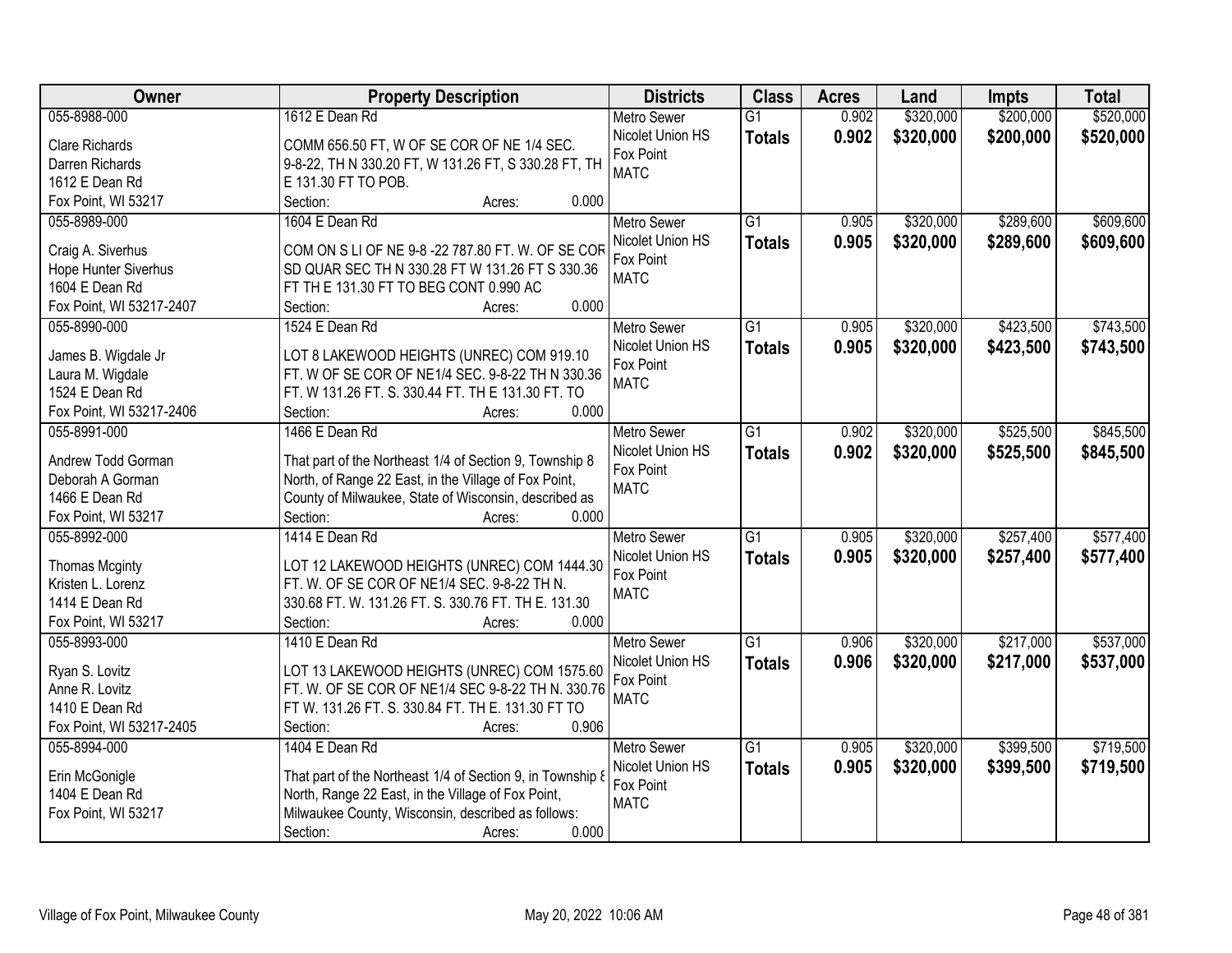| Owner                              | <b>Property Description</b>                             | <b>Districts</b>   | <b>Class</b>    | <b>Acres</b> | Land                | Impts     | <b>Total</b> |
|------------------------------------|---------------------------------------------------------|--------------------|-----------------|--------------|---------------------|-----------|--------------|
| 055-8995-000                       | 1300 E Dean Rd                                          | <b>Metro Sewer</b> | $\overline{G1}$ | 0.905        | \$320,000           | \$321,700 | \$641,700    |
| Michael Russek                     | LOT 15 LAKEWOOD HEIGHTS COM. 1838.20 FT W OF            | Nicolet Union HS   | <b>Totals</b>   | 0.905        | \$320,000           | \$321,700 | \$641,700    |
| <b>Holly Russek</b>                | SE COR OF NE 1/4 SEC. 9-8-22 TH N. 330.92 FT. W.        | Fox Point          |                 |              |                     |           |              |
| 1300 E Dean Rd                     | 131.26 FT S 331.00 FT THE E. 131.30 FT TO BEG.          | <b>MATC</b>        |                 |              |                     |           |              |
| Fox Point, WI 53217-2404           | 0.000<br>Section:<br>Acres:                             |                    |                 |              |                     |           |              |
| 055-8997-001                       | 1204 E Dean Rd                                          | <b>Metro Sewer</b> | $\overline{G1}$ | 0.909        | \$320,500           | \$570,300 | \$890,800    |
|                                    |                                                         | Nicolet Union HS   | <b>Totals</b>   | 0.909        | \$320,500           | \$570,300 | \$890,800    |
| Matthew and Tiffany Hutchens       | CSM NO 8184 NE 9-8-22 LOT 1 - Full legal description    | Fox Point          |                 |              |                     |           |              |
| 1204 E Dean Rd                     | Lot One (1), Certified Survey Map No. 8184 filed in the | <b>MATC</b>        |                 |              |                     |           |              |
| Fox Point, WI 53217                | Office of the Register of Deeds for Milwaukee           |                    |                 |              |                     |           |              |
|                                    | 0.000<br>Section:<br>Acres:                             |                    |                 |              |                     |           |              |
| 055-8997-002                       | 1260 E Dean Rd                                          | <b>Metro Sewer</b> | G1              | 0.969        | \$323,500           | \$314,500 | \$638,000    |
| Richard S Gallagher 2002 Revocable | CSM NO 8184 NE 9-8-22 LOT 2                             | Nicolet Union HS   | <b>Totals</b>   | 0.969        | \$323,500           | \$314,500 | \$638,000    |
| Trust                              |                                                         | Fox Point          |                 |              |                     |           |              |
| 1260 E Dean Rd                     |                                                         | <b>MATC</b>        |                 |              |                     |           |              |
| Fox Point, WI 53217                | 0.000<br>Section:<br>Acres:                             |                    |                 |              |                     |           |              |
| 055-8998-000                       | 1130 E Dean Rd                                          | <b>Metro Sewer</b> | $\overline{G1}$ | 1.120        | \$349,000           | \$251,500 | \$600,500    |
|                                    |                                                         | Nicolet Union HS   |                 | 1.120        | \$349,000           | \$251,500 | \$600,500    |
| Pip I. Lowe                        | PART OF NE1/4 SEC. 9-8-22 DESC. IN VOL. 3221 OF         | Fox Point          | <b>Totals</b>   |              |                     |           |              |
| David P. Lowe                      | DEEDS ON PAGE 473 AND TRIANGULAR PARCEL                 | <b>MATC</b>        |                 |              |                     |           |              |
| 1130 E Dean Rd                     | DESC. IN REEL 226 IMAGE 1608                            |                    |                 |              |                     |           |              |
| Fox Point, WI 53217                | 1.120<br>Section:<br>Acres:                             |                    |                 |              |                     |           |              |
| 055-8999-000                       | 8424 N Lake Dr                                          | <b>Metro Sewer</b> | $\overline{G1}$ | 0.298        | \$15,500            | \$0       | \$15,500     |
| Brad D. Michler                    | PART OF NE 1/4 SEC 9-8-22 DESC IN REEL 651              | Nicolet Union HS   | <b>Totals</b>   | 0.298        | \$15,500            | \$0       | \$15,500     |
| Isabel Mendez-Santalla             | IMAGES 1981-1983 INCL                                   | Fox Point          |                 |              |                     |           |              |
| 8424 N Lake Dr                     |                                                         | <b>MATC</b>        |                 |              |                     |           |              |
| Bayside, WI 53217                  | 0.000<br>Section:                                       |                    |                 |              |                     |           |              |
| 055-9000-000                       | Acres:                                                  |                    | $\overline{G1}$ |              |                     | \$364,000 | \$620,000    |
|                                    | 8408 N Lake Dr                                          | Metro Sewer        |                 | 0.900        | \$256,000           |           |              |
| Liping Zhang                       | W 196 FT OF THE S 200 FT OF NE 1/4 SEC 9-8-22           | Nicolet Union HS   | <b>Totals</b>   | 0.900        | \$256,000           | \$364,000 | \$620,000    |
| 8408 N Lake Dr                     | .900 AC                                                 | Fox Point          |                 |              |                     |           |              |
| Fox Point, WI 53217                |                                                         | <b>MATC</b>        |                 |              |                     |           |              |
|                                    | 0.000<br>Section:<br>Acres:                             |                    |                 |              |                     |           |              |
| 057-9985-000                       | 8040 N Beach Dr                                         | <b>Metro Sewer</b> | $\overline{G1}$ | 1.084        | \$1,413,000         | \$407,500 | \$1,820,500  |
|                                    |                                                         | Nicolet Union HS   | <b>Totals</b>   |              | $1.084$ \$1,413,000 | \$407,500 | \$1,820,500  |
| Debra L Grossman Revocable Trust   | PART OF SE1/4 SEC. 9-8-22 AND SW1/4 SEC. 10-8-22        | Fox Point          |                 |              |                     |           |              |
| 936 Seasage Dr                     | DESC IN VOL 3337 OF DEEDS ON PAGE 246. EXC              | <b>MATC</b>        |                 |              |                     |           |              |
| Del Ray Beach, FL 33483            | PART DESC. IN VOL. 3595 - PAGE 589                      |                    |                 |              |                     |           |              |
|                                    | 0.000<br>Section:<br>Acres:                             |                    |                 |              |                     |           |              |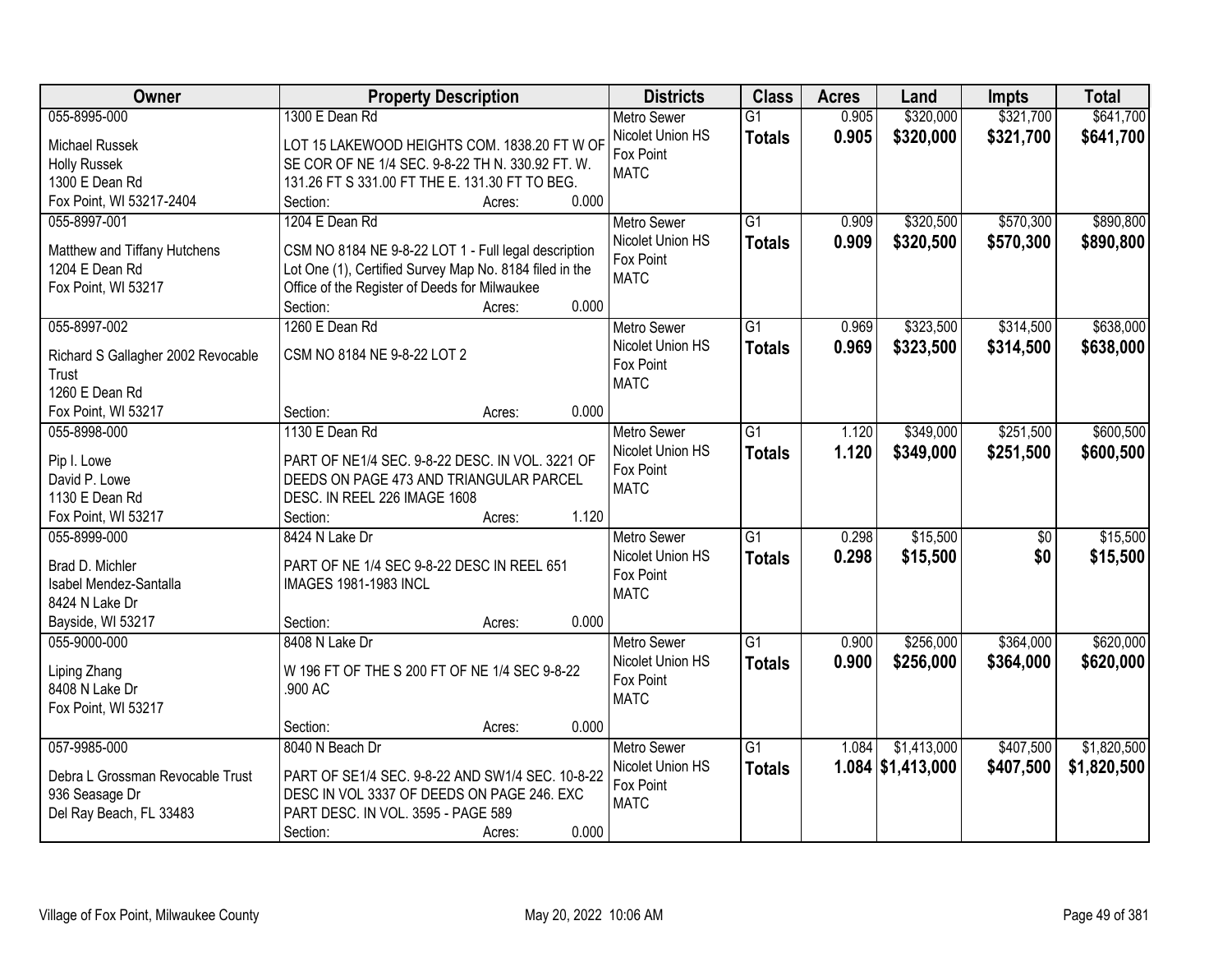| Owner                                 | <b>Property Description</b>                                                         | <b>Districts</b>   | <b>Class</b>    | <b>Acres</b> | Land                | <b>Impts</b> | <b>Total</b> |
|---------------------------------------|-------------------------------------------------------------------------------------|--------------------|-----------------|--------------|---------------------|--------------|--------------|
| 057-9986-000                          | 8050 N Beach Dr                                                                     | <b>Metro Sewer</b> | $\overline{G1}$ | 0.419        | \$295,000           | \$253,500    | \$548,500    |
| Jack E. Hearst                        | PART OF SW1/4 SEC. 10-8-22 AND SE1/4 SEC. 9-8-22                                    | Nicolet Union HS   | <b>Totals</b>   | 0.419        | \$295,000           | \$253,500    | \$548,500    |
| Judith A. Hearst                      | DESC. IN VOL. 4079 OF DEEDS ON PAGE 356.                                            | Fox Point          |                 |              |                     |              |              |
| 8050 N Beach Dr                       |                                                                                     | <b>MATC</b>        |                 |              |                     |              |              |
| Fox Point, WI 53217                   | 0.000<br>Section:<br>Acres:                                                         |                    |                 |              |                     |              |              |
| 057-9987-000                          | 8064 N Beach Dr                                                                     | Metro Sewer        | $\overline{G1}$ | 1.633        | \$1,838,000         | \$0          | \$1,838,000  |
|                                       |                                                                                     | Nicolet Union HS   | <b>Totals</b>   |              | $1.633$ \$1,838,000 | \$0          | \$1,838,000  |
| 8064 Beach Drive LLC<br>1801 E Fox Ln | PART OF SE 1/4 SEC 9-8-22 & SW 1/4 SEC 10-8-22                                      | Fox Point          |                 |              |                     |              |              |
| Fox Point, WI 53217                   | DESC IN REEL 716 - IMAGE 1105 1.633 AC - Full legal<br>description                  | <b>MATC</b>        |                 |              |                     |              |              |
|                                       | 0.000<br>Section:<br>Acres:                                                         |                    |                 |              |                     |              |              |
| 057-9988-000                          | 8080 N Beach Dr                                                                     | Metro Sewer        | $\overline{G1}$ | 1.579        | \$1,511,000         | \$356,000    | \$1,867,000  |
|                                       |                                                                                     | Nicolet Union HS   | <b>Totals</b>   |              | $1.579$ \$1,511,000 | \$356,000    | \$1,867,000  |
| 8080 LLC                              | PART OF SE1/4 SEC. 9-8-22 & SW1/4 SEC. 10-8-22                                      | Fox Point          |                 |              |                     |              |              |
| Attn: Michael J. Schlussmann          | DESC. IN REEL 312-IMAGE 1935-1936 1.581 AC.                                         | <b>MATC</b>        |                 |              |                     |              |              |
| 8080 N Beach Dr                       |                                                                                     |                    |                 |              |                     |              |              |
| Fox Point, WI 53217                   | 0.000<br>Section:<br>Acres:                                                         |                    |                 |              |                     |              |              |
| 057-9989-000                          | 8090 N Beach Dr                                                                     | <b>Metro Sewer</b> | $\overline{G1}$ | 1.300        | \$1,506,000         | \$453,000    | \$1,959,000  |
| Starfish Five Properties, LLC         | PART OF SW 1/4 SEC 10-8-22 DESC IN REEL 842 -                                       | Nicolet Union HS   | <b>Totals</b>   |              | $1.300$ \$1,506,000 | \$453,000    | \$1,959,000  |
| 8100 N Beach Dr                       | IMAGES 2 AND 3 1.367 AC                                                             | Fox Point          |                 |              |                     |              |              |
| Fox Point, WI 53217                   |                                                                                     | <b>MATC</b>        |                 |              |                     |              |              |
|                                       | 0.000<br>Section:<br>Acres:                                                         |                    |                 |              |                     |              |              |
| 057-9990-000                          | 8100 N Beach Dr                                                                     | <b>Metro Sewer</b> | $\overline{G1}$ | 1.237        | \$1,552,000         | \$1,367,000  | \$2,919,000  |
| Starfish Five Properties, LLC         | PART OF SW 1/4 SEC 10-8-22 DESC IN REEL                                             | Nicolet Union HS   | <b>Totals</b>   |              | $1.237$ \$1,552,000 | \$1,367,000  | \$2,919,000  |
| 5015 Joshua Dr                        | 717-IMAGES 1256-1257 1.3877 AC                                                      | Fox Point          |                 |              |                     |              |              |
| West Bend, WI 53090                   |                                                                                     | <b>MATC</b>        |                 |              |                     |              |              |
|                                       | 0.000<br>Section:<br>Acres:                                                         |                    |                 |              |                     |              |              |
| 057-9991-000                          | 8110 N Beach Dr                                                                     | <b>Metro Sewer</b> | $\overline{G1}$ | 1.337        | \$1,436,500         | \$267,000    | \$1,703,500  |
|                                       |                                                                                     | Nicolet Union HS   | <b>Totals</b>   |              | $1.337$ \$1,436,500 | \$267,000    | \$1,703,500  |
| C R. Triyambakaraj<br>Laurie L. Ebel  | SITUATED IN THE COUNTY OF MILWAUKEE, STATE<br>OF WISCONSIN: THAT PART OF GOVERNMENT | Fox Point          |                 |              |                     |              |              |
| 8110 N Beach Dr                       | LOT TWO (2) IN THE SOUTH WEST ONE-QUARTER                                           | <b>MATC</b>        |                 |              |                     |              |              |
| Fox Point, WI 53217                   | 0.000<br>Section:<br>Acres:                                                         |                    |                 |              |                     |              |              |
| 057-9992-000                          | 8120 N Beach Dr                                                                     | <b>Metro Sewer</b> | $\overline{G1}$ | 1.031        | \$1,274,000         | \$447,500    | \$1,721,500  |
|                                       |                                                                                     | Nicolet Union HS   | <b>Totals</b>   |              | $1.031$ \$1,274,000 | \$447,500    | \$1,721,500  |
| Daniel I. Newman and Amy J. Newman    | COMM SE COR OF CSM NO. 1905 IN SW 1/4 SEC.                                          | Fox Point          |                 |              |                     |              |              |
| Joint Revoc Trust                     | 10-8-22 TH SWLY 80 FT, NWLY 381.60 FT SWLY 42.95                                    | <b>MATC</b>        |                 |              |                     |              |              |
| 8120 N Beach Dr                       | FT, NELY 147.57 TH SELY 425 FT TO POB.                                              |                    |                 |              |                     |              |              |
| Fox Point, WI 53217                   | 0.000<br>Section:<br>Acres:                                                         |                    |                 |              |                     |              |              |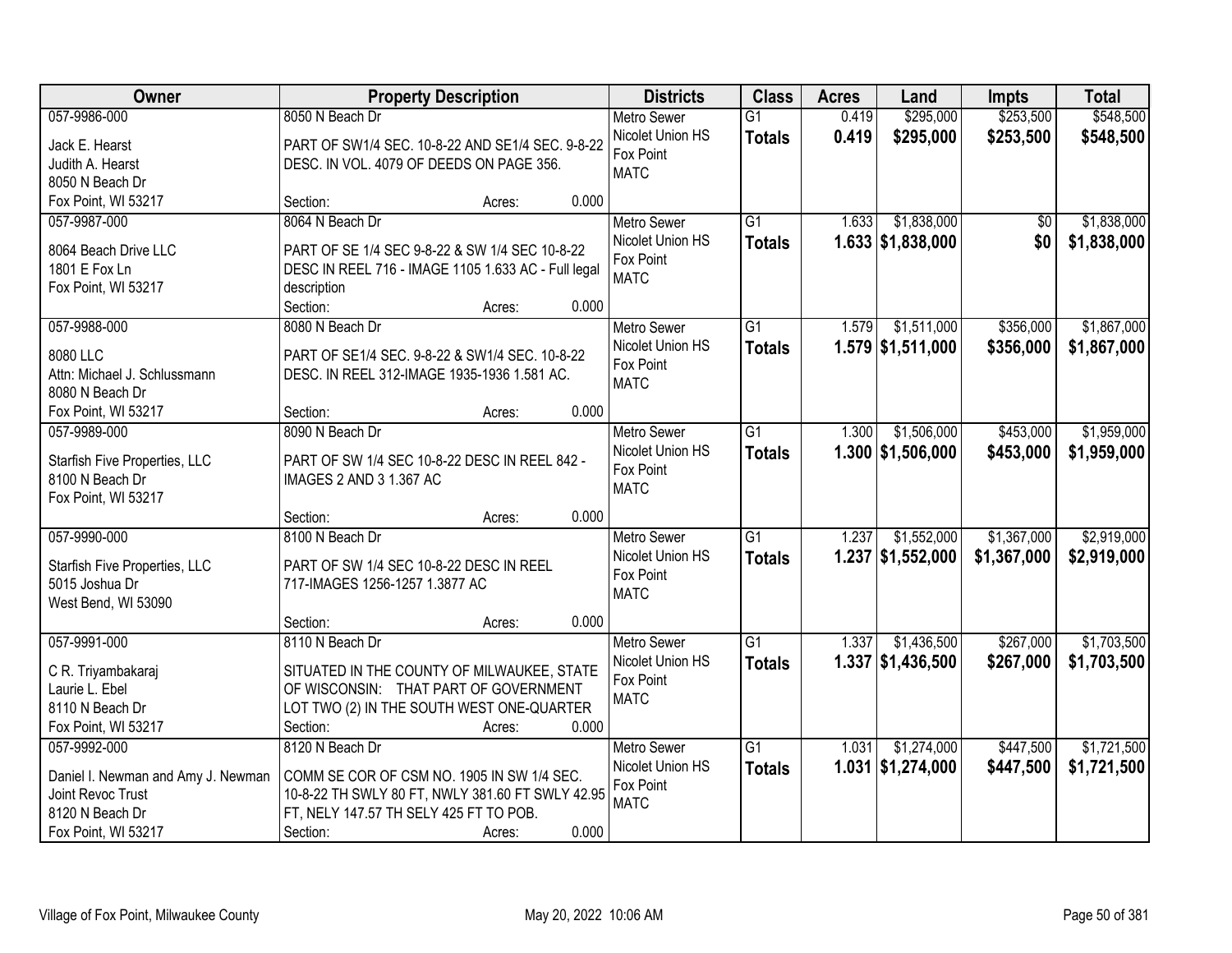| Owner                                          | <b>Property Description</b>                                                                   | <b>Districts</b>   | <b>Class</b>    | <b>Acres</b> | Land                | Impts           | <b>Total</b>     |
|------------------------------------------------|-----------------------------------------------------------------------------------------------|--------------------|-----------------|--------------|---------------------|-----------------|------------------|
| 057-9993-000                                   | 1800 E Fox Ln                                                                                 | <b>Metro Sewer</b> | $\overline{G1}$ | 1.738        | \$798,500           | \$335,200       | \$1,133,700      |
| Ralph B. Schregardus                           | PART OF SW1/4 SEC. 10-8-22 DESC. IN REEL 431 -                                                | Nicolet Union HS   | <b>Totals</b>   | 1.738        | \$798,500           | \$335,200       | \$1,133,700      |
| 1800 E Fox Ln                                  | IMAGES 525-526.1.738 AC                                                                       | Fox Point          |                 |              |                     |                 |                  |
| Fox Point, WI 53217-2858                       |                                                                                               | <b>MATC</b>        |                 |              |                     |                 |                  |
|                                                | 0.000<br>Section:<br>Acres:                                                                   |                    |                 |              |                     |                 |                  |
| 057-9994-000                                   | 1810 E Fox Ln                                                                                 | <b>Metro Sewer</b> | $\overline{G1}$ | 0.901        | \$705,000           | \$497,500       | \$1,202,500      |
|                                                |                                                                                               | Nicolet Union HS   | <b>Totals</b>   | 0.901        | \$705,000           | \$497,500       | \$1,202,500      |
| The Szabo Family Trust Dated April 26,<br>1996 | PART OF SW1/4 SEC. 10-8-22 DESC. IN VOL. 3562 OF<br>DEEDS ON PAGE 585. CONT. 1.000 AC. E.1-#2 | Fox Point          |                 |              |                     |                 |                  |
| 1810 E Fox Ln                                  |                                                                                               | <b>MATC</b>        |                 |              |                     |                 |                  |
| Fox Point, WI 53217                            | 0.901<br>Section:<br>Acres:                                                                   |                    |                 |              |                     |                 |                  |
| 057-9995-000                                   | 1820 E Fox Ln                                                                                 | Metro Sewer        | $\overline{G1}$ | 0.907        | \$705,500           | \$307,800       | \$1,013,300      |
|                                                |                                                                                               | Nicolet Union HS   |                 |              |                     |                 |                  |
| Bradley J. Sehler                              | All that part of the Southwest 1/4 of Section 10, Town 8                                      | Fox Point          | <b>Totals</b>   | 0.907        | \$705,500           | \$307,800       | \$1,013,300      |
| 1820 E Fox Ln                                  | North, Range 22 East, Village of Fox Point, County of                                         | <b>MATC</b>        |                 |              |                     |                 |                  |
| Fox Point, WI 53217                            | Milwaukee, State of Wisconsin, bounded and described a                                        |                    |                 |              |                     |                 |                  |
|                                                | Section:<br>0.907<br>Acres:                                                                   |                    |                 |              |                     |                 |                  |
| 057-9996-005                                   | 8130 N Beach Dr                                                                               | <b>Metro Sewer</b> | G1              | 2.665        | \$1,900,000         | \$1,300,000     | \$3,200,000      |
| Joseph Leon                                    | CERTIFIED SURVEY MAP 9122 SW 1/4 SEC 10-8-22                                                  | Nicolet Union HS   | <b>Totals</b>   |              | $2.665$ \$1,900,000 | \$1,300,000     | \$3,200,000      |
| 8130 N Beach Dr                                | LOT <sub>1</sub>                                                                              | Fox Point          |                 |              |                     |                 |                  |
| Fox Point, WI 53217                            |                                                                                               | <b>MATC</b>        |                 |              |                     |                 |                  |
|                                                | 2.665<br>Section:<br>Acres:                                                                   |                    |                 |              |                     |                 |                  |
| 057-9997-000                                   | 7200 N Santa Monica Blvd                                                                      | <b>Metro Sewer</b> | $\overline{X4}$ | 0.000        | $\overline{50}$     | $\overline{50}$ | $\overline{\$0}$ |
|                                                |                                                                                               | Nicolet Union HS   | <b>Totals</b>   | 0.000        | \$0                 | \$0             | \$0              |
| Village of Fox Point et al                     | LAND IN SW1/4 SEC 10-8-22 COM A A PT 734.58FT. S                                              | Fox Point          |                 |              |                     |                 |                  |
| Attn: Village Hall                             | OF NE COR OF SE1/4 SEC. 9-8-22 TH RUN E.                                                      | <b>MATC</b>        |                 |              |                     |                 |                  |
| 7200 N Santa Monica Blvd                       | 44.55FT.; TH S. 102.96 FT.; TH W. 44.55 FT; TH N.                                             |                    |                 |              |                     |                 |                  |
| Fox Point, WI 53217-3505                       | 0.000<br>Section:<br>Acres:                                                                   |                    |                 |              |                     |                 |                  |
| 057-9998-000                                   | Fox Ln                                                                                        | <b>Metro Sewer</b> | X4              | 0.000        | $\sqrt{6}$          | $\sqrt{6}$      | $\frac{6}{3}$    |
| First Reformed Church                          | LAND IN SW1/4 SEC 10-8-22 COM AT A PT 694.32FT.                                               | Nicolet Union HS   | <b>Totals</b>   | 0.000        | \$0                 | \$0             | \$0              |
| Attn: Village of Fox Point                     | S OF NE COR OF SE1/4 SEC 9-8-22; TH RUN E                                                     | Fox Point          |                 |              |                     |                 |                  |
| 7200 N Santa Monica Blvd                       | 152.13FT. TH S 143.22FT. TH W 107.58FT. TH N                                                  | <b>MATC</b>        |                 |              |                     |                 |                  |
| Fox Point, WI 53217                            | 0.000<br>Section:<br>Acres:                                                                   |                    |                 |              |                     |                 |                  |
| 057-9999-000                                   | Fox Ln                                                                                        | <b>Metro Sewer</b> | $\overline{X4}$ | 0.000        | \$0                 | $\overline{50}$ | $\overline{50}$  |
|                                                |                                                                                               | Nicolet Union HS   | <b>Totals</b>   | 0.000        | \$0                 | \$0             | \$0              |
| Milwaukee County Parks                         | S. 200 FT. OF THE S. 33.20 A. OF N. 85 A. OF NW1/4                                            | Fox Point          |                 |              |                     |                 |                  |
| Attn: Doctors Park                             | AND N. 21.885 A. OF SW1/4 VOL. 1475 PAGE 24 NW1/                                              | <b>MATC</b>        |                 |              |                     |                 |                  |
| 9480 W Watertown Plank Rd                      | & SW1/4 SEC. 10-8-22. 26.985 AC. F.1-#1 AND E.1-#3                                            |                    |                 |              |                     |                 |                  |
| Wauwatosa, WI 53226                            | 0.000<br>Section:<br>Acres:                                                                   |                    |                 |              |                     |                 |                  |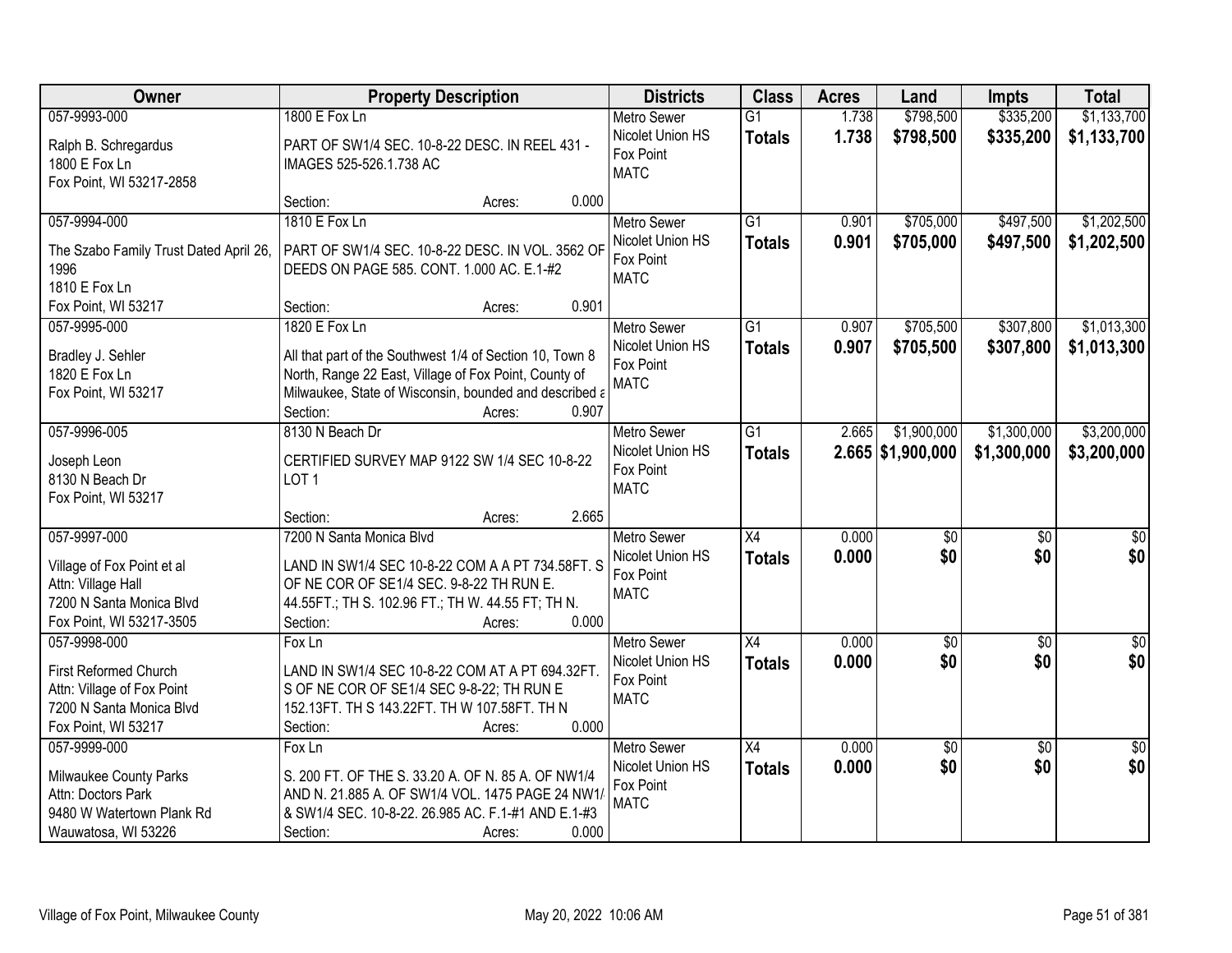| Owner                                                                        | <b>Property Description</b>                                                                                      |        | <b>Districts</b> | <b>Class</b>                  | <b>Acres</b>    | Land  | Impts     | <b>Total</b>    |           |
|------------------------------------------------------------------------------|------------------------------------------------------------------------------------------------------------------|--------|------------------|-------------------------------|-----------------|-------|-----------|-----------------|-----------|
| 058-0001-000                                                                 | 1610 E Fox Ln                                                                                                    |        |                  | <b>Metro Sewer</b>            | $\overline{G1}$ | 0.872 | \$318,500 | \$466,000       | \$784,500 |
| Margaret Martin                                                              | LOT 1, NORTH SHORE GARDENS .973 AC.                                                                              |        |                  | Nicolet Union HS<br>Fox Point | <b>Totals</b>   | 0.872 | \$318,500 | \$466,000       | \$784,500 |
| 1610 E Fox Ln                                                                |                                                                                                                  |        |                  | <b>MATC</b>                   |                 |       |           |                 |           |
| Fox Point, WI 53217-2855                                                     | Section:                                                                                                         | Acres: | 0.000            |                               |                 |       |           |                 |           |
| 058-0002-000                                                                 | 1532 E Fox Ln                                                                                                    |        |                  | <b>Metro Sewer</b>            | $\overline{G1}$ | 0.869 | \$318,500 | \$368,500       | \$687,000 |
|                                                                              |                                                                                                                  |        |                  | Nicolet Union HS              |                 | 0.869 | \$318,500 | \$368,500       | \$687,000 |
| Robert A & Adel S Sucher Living Trust                                        | LOT 2, NORTH SHORE GARDENS .996 AC.                                                                              |        |                  | Fox Point                     | <b>Totals</b>   |       |           |                 |           |
| 11117 E Distant Hills Dr                                                     |                                                                                                                  |        |                  | <b>MATC</b>                   |                 |       |           |                 |           |
| Scottsdale, AZ 85262                                                         |                                                                                                                  |        |                  |                               |                 |       |           |                 |           |
|                                                                              | Section:                                                                                                         | Acres: | 0.000            |                               |                 |       |           |                 |           |
| 058-0003-000                                                                 | 1506 E Fox Ln                                                                                                    |        |                  | <b>Metro Sewer</b>            | G1              | 0.840 | \$317,000 | \$225,400       | \$542,400 |
| David K. Nelson                                                              | LOT 3, NORTH SHORE GARDENS .938 AC.                                                                              |        |                  | Nicolet Union HS              | <b>Totals</b>   | 0.840 | \$317,000 | \$225,400       | \$542,400 |
| Gail E. Nelson                                                               |                                                                                                                  |        |                  | Fox Point                     |                 |       |           |                 |           |
| 1506 E Fox Ln                                                                |                                                                                                                  |        |                  | <b>MATC</b>                   |                 |       |           |                 |           |
| Fox Point, WI 53217-2853                                                     | Section:                                                                                                         | Acres: | 0.000            |                               |                 |       |           |                 |           |
| 058-0004-000                                                                 | 1406 E Fox Ln                                                                                                    |        |                  | <b>Metro Sewer</b>            | G1              | 1.071 | \$314,000 | \$0             | \$314,000 |
| Julie B. Waisbren                                                            |                                                                                                                  |        |                  | Nicolet Union HS              | <b>Totals</b>   | 1.071 | \$314,000 | \$0             | \$314,000 |
| 619 N Segoe Rd Apt 815                                                       | Lot Two (2) of Certified Survey Map No. 53, being a<br>redivision of Lots 4 and 5 of North Shore Gardens, part o |        |                  | Fox Point                     |                 |       |           |                 |           |
| Madison, WI 53705                                                            | the Southeast 1/4 of Section 9, Township 8 North, Range                                                          |        |                  | <b>MATC</b>                   |                 |       |           |                 |           |
|                                                                              | Section:                                                                                                         | Acres: | 0.000            |                               |                 |       |           |                 |           |
| 058-0005-000                                                                 | 8120 N Gray Log Ln                                                                                               |        |                  | <b>Metro Sewer</b>            | $\overline{G1}$ | 0.808 | \$315,000 | $\overline{50}$ | \$315,000 |
|                                                                              |                                                                                                                  |        |                  | Nicolet Union HS              | <b>Totals</b>   | 0.808 | \$315,000 | \$0             | \$315,000 |
| Julie B. Waisbren                                                            | LOT 1 CERTIFIED SURVEY MAP NO. 53 1.551 AC.                                                                      |        |                  | Fox Point                     |                 |       |           |                 |           |
| 619 N Segoe Rd #815                                                          | SE1/4 SEC 9-8-22                                                                                                 |        |                  | <b>MATC</b>                   |                 |       |           |                 |           |
| Madison, WI 53705                                                            |                                                                                                                  |        |                  |                               |                 |       |           |                 |           |
|                                                                              | Section:                                                                                                         | Acres: | 0.000            |                               |                 |       |           |                 |           |
| 058-0006-000                                                                 | 8140 N Gray Log Ln                                                                                               |        |                  | Metro Sewer                   | $\overline{G1}$ | 0.908 | \$320,500 | \$460,000       | \$780,500 |
| Gina L. Yauck                                                                | LOT 6, NORTH SHORE GARDENS .878 AC. SCHOOL                                                                       |        |                  | Nicolet Union HS              | <b>Totals</b>   | 0.908 | \$320,500 | \$460,000       | \$780,500 |
| 8140 N Gray Log Ln                                                           | DIST <sub>2</sub>                                                                                                |        |                  | Fox Point<br><b>MATC</b>      |                 |       |           |                 |           |
| Fox Point, WI 53217                                                          |                                                                                                                  |        |                  |                               |                 |       |           |                 |           |
|                                                                              | Section:                                                                                                         | Acres: | 0.000            |                               |                 |       |           |                 |           |
| 058-0007-000                                                                 | 8148 N Gray Log Ln                                                                                               |        |                  | <b>Metro Sewer</b>            | $\overline{G1}$ | 0.996 | \$325,000 | \$298,000       | \$623,000 |
| Jack H. Deckard Trust, U/A/D October 8   LOT 7, NORTH SHORE GARDENS .933 AC. |                                                                                                                  |        |                  | Nicolet Union HS              | <b>Totals</b>   | 0.996 | \$325,000 | \$298,000       | \$623,000 |
| 2019                                                                         |                                                                                                                  |        |                  | Fox Point                     |                 |       |           |                 |           |
| 8148 N Graylog Ln                                                            |                                                                                                                  |        |                  | <b>MATC</b>                   |                 |       |           |                 |           |
| Fox Point, WI 53217                                                          | Section:                                                                                                         | Acres: | 0.000            |                               |                 |       |           |                 |           |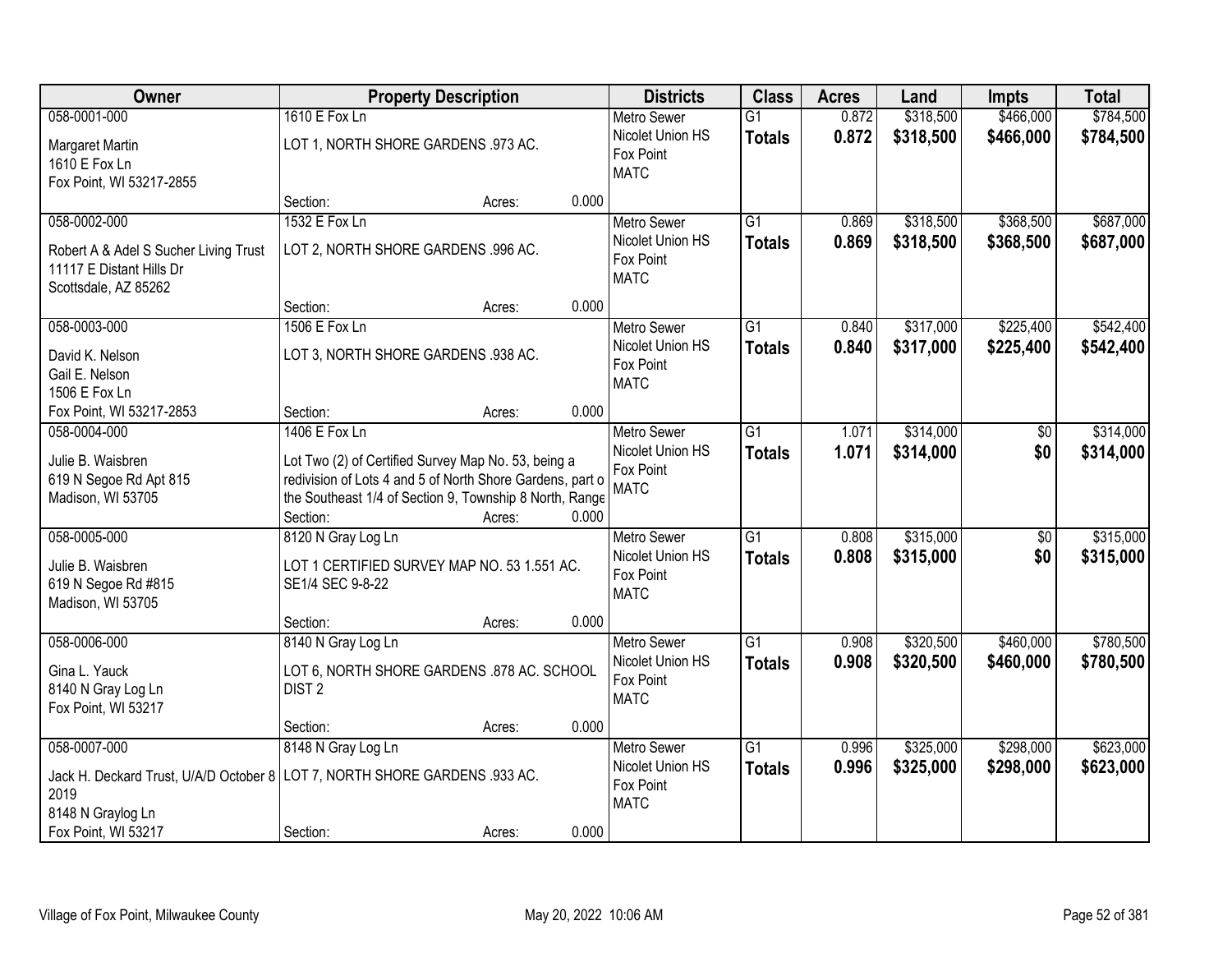| Owner                                   | <b>Property Description</b>                                                    | <b>Districts</b>                       | <b>Class</b>    | <b>Acres</b> | Land      | Impts     | <b>Total</b> |
|-----------------------------------------|--------------------------------------------------------------------------------|----------------------------------------|-----------------|--------------|-----------|-----------|--------------|
| 058-0008-000                            | 8160 N Gray Log Ln                                                             | <b>Metro Sewer</b>                     | $\overline{G1}$ | 1.033        | \$306,500 | \$422,500 | \$729,000    |
| Jessica Chalmers Lopez                  | LOT 8, NORTH SHORE GARDENS 1.551 AC.                                           | Nicolet Union HS                       | <b>Totals</b>   | 1.033        | \$306,500 | \$422,500 | \$729,000    |
| Ricardo Alberto Lopez                   |                                                                                | Fox Point                              |                 |              |           |           |              |
| 8160 N Gray Log Ln                      |                                                                                | <b>MATC</b>                            |                 |              |           |           |              |
| Fox Point, WI 53217                     | 0.000<br>Section:<br>Acres:                                                    |                                        |                 |              |           |           |              |
| 058-0009-000                            | 8172 N Gray Log Ln                                                             | <b>Metro Sewer</b>                     | $\overline{G1}$ | 1.099        | \$320,000 | \$377,400 | \$697,400    |
| Laura B. Waisbren                       | LOT. 9, NORTH SHORE GARDENS 1.255 AC.                                          | Nicolet Union HS                       | <b>Totals</b>   | 1.099        | \$320,000 | \$377,400 | \$697,400    |
| 8172 N Gray Log Ln                      |                                                                                | Fox Point                              |                 |              |           |           |              |
| Fox Point, WI 53217-2860                |                                                                                | <b>MATC</b>                            |                 |              |           |           |              |
|                                         | 0.000<br>Section:<br>Acres:                                                    |                                        |                 |              |           |           |              |
| 058-0010-000                            | 8180 N Gray Log Ln                                                             | <b>Metro Sewer</b>                     | $\overline{G1}$ | 0.978        | \$324,000 | \$364,000 | \$688,000    |
|                                         |                                                                                | Nicolet Union HS                       | <b>Totals</b>   | 0.978        | \$324,000 | \$364,000 | \$688,000    |
| Scott A. Patulski                       | LOT 10, NORTH SHORE GARDENS 1.082 AC.                                          | Fox Point                              |                 |              |           |           |              |
| Kristine M. Krause                      |                                                                                | <b>MATC</b>                            |                 |              |           |           |              |
| <b>PO Box 428</b>                       | 0.000                                                                          |                                        |                 |              |           |           |              |
| Rhinelander, WI 54501<br>058-0011-000   | Section:<br>Acres:                                                             |                                        |                 |              |           |           |              |
|                                         | 8210 N Gray Log Ln                                                             | <b>Metro Sewer</b><br>Nicolet Union HS | G1              | 0.978        | \$324,000 | \$264,500 | \$588,500    |
| Robert L. Schwartz                      | LOT 11, NORTH SHORE GARDENS 1.142 AC.                                          | Fox Point                              | <b>Totals</b>   | 0.978        | \$324,000 | \$264,500 | \$588,500    |
| Colleen A. Schwartz                     |                                                                                | <b>MATC</b>                            |                 |              |           |           |              |
| 8210 N Gray Log Ln                      |                                                                                |                                        |                 |              |           |           |              |
| Fox Point, WI 53217-2862                | 0.000<br>Section:<br>Acres:                                                    |                                        |                 |              |           |           |              |
| 058-0012-000                            | 8216 N Gray Log Ln                                                             | <b>Metro Sewer</b>                     | $\overline{G1}$ | 1.074        | \$315,000 | \$567,500 | \$882,500    |
| Christopher Michael Fussman             | NORTH SHORE GARDENS SE 1/4 SEC 9 8 22, PART                                    | Nicolet Union HS                       | <b>Totals</b>   | 1.074        | \$315,000 | \$567,500 | \$882,500    |
| Any Elizabeth Fussman                   | OF LOTS 12 & 13; COMM 269 FT W OF NE COR LOT                                   | Fox Point                              |                 |              |           |           |              |
| 8216 N Gray Log Ln                      | 12; TH S 132.57 FT; SLY TO A PT IN N LI OF N GRAY                              | <b>MATC</b>                            |                 |              |           |           |              |
| Fox Point, WI 53217                     | Section:<br>0.000<br>Acres:                                                    |                                        |                 |              |           |           |              |
| 058-0013-000                            | 1601 E Dean Rd                                                                 | <b>Metro Sewer</b>                     | $\overline{G1}$ | 0.881        | \$319,000 | \$249,500 | \$568,500    |
|                                         |                                                                                | Nicolet Union HS                       | <b>Totals</b>   | 0.881        | \$319,000 | \$249,500 | \$568,500    |
| James L. Neubauer                       | That part of Lot Twelve (12) in North Shore Gardens,                           | Fox Point                              |                 |              |           |           |              |
| Elizabeth M. Neubauer<br>1601 E Dean Rd | being a part of the South East 1/4 of Section 9, Township                      | <b>MATC</b>                            |                 |              |           |           |              |
| Fox Point, WI 53217                     | North, Range 22 East, in the Village of Fox Point, County<br>0.881<br>Section: |                                        |                 |              |           |           |              |
| 058-0014-000                            | Acres:                                                                         |                                        | $\overline{G1}$ | 0.730        | \$311,000 | \$324,500 | \$635,500    |
|                                         | 8224 N Gray Log Ln                                                             | <b>Metro Sewer</b><br>Nicolet Union HS |                 |              |           |           |              |
| Patricia A. Mc Cabe                     | NORTH SHORE GARDENS SE 1/4 SEC 9 8 22 PART                                     | Fox Point                              | <b>Totals</b>   | 0.730        | \$311,000 | \$324,500 | \$635,500    |
| 8224 N Gray Log Ln                      | OF LOTS 12 & 13; COMM 269 FT W OF NE COR LOT                                   | <b>MATC</b>                            |                 |              |           |           |              |
| Fox Point, WI 53217-2862                | 12; TH S 132.57 FT; SLY TO A PT IN N LI OF N GRAY                              |                                        |                 |              |           |           |              |
|                                         | Section:<br>0.000<br>Acres:                                                    |                                        |                 |              |           |           |              |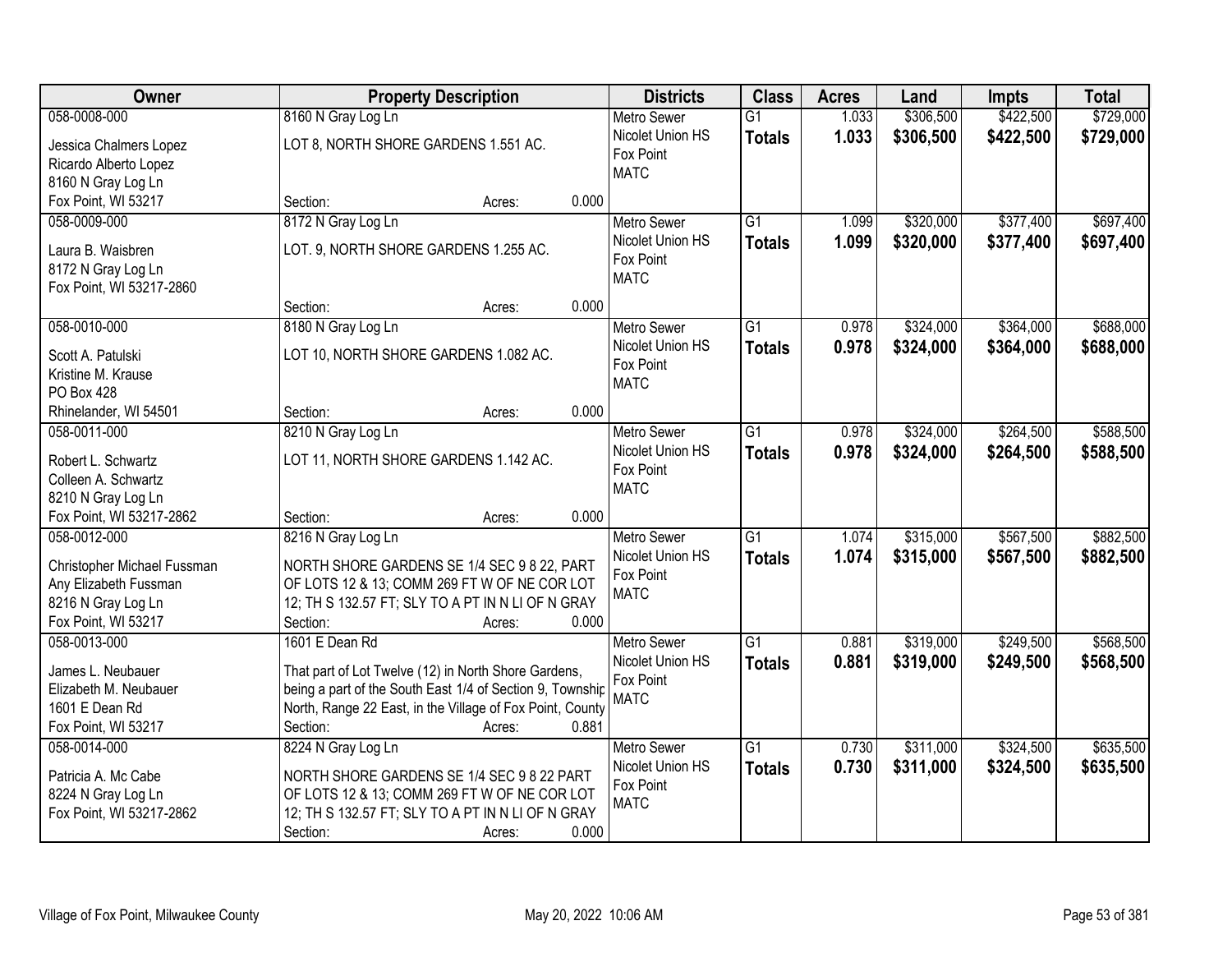| <b>Owner</b>                                                                                                          | <b>Property Description</b>                                                                                                                     |        |       | <b>Districts</b>                                                   | <b>Class</b>                     | <b>Acres</b>   | Land                   | Impts                  | <b>Total</b>           |
|-----------------------------------------------------------------------------------------------------------------------|-------------------------------------------------------------------------------------------------------------------------------------------------|--------|-------|--------------------------------------------------------------------|----------------------------------|----------------|------------------------|------------------------|------------------------|
| 058-0015-000                                                                                                          | 8234 N Gray Log Ln                                                                                                                              |        |       | <b>Metro Sewer</b>                                                 | $\overline{G1}$                  | 0.784          | \$314,000              | \$258,500              | \$572,500              |
| Laura Mortara<br>8234 N Gray Log Ln<br>Fox Point, WI 53217                                                            | LOT 14, NORTH SHORE GAREDENS .988 AC.                                                                                                           |        |       | Nicolet Union HS<br>Fox Point<br><b>MATC</b>                       | <b>Totals</b>                    | 0.784          | \$314,000              | \$258,500              | \$572,500              |
|                                                                                                                       | Section:                                                                                                                                        | Acres: | 0.000 |                                                                    |                                  |                |                        |                        |                        |
| 058-0016-000<br>Gregory E. Kauffmann<br>Hayle Kauffmann<br>8244 N Gray Log Ln                                         | 8244 N Gray Log Ln<br>LOT 15, NORTH SHORE GARDENS .931 AC.                                                                                      |        |       | <b>Metro Sewer</b><br>Nicolet Union HS<br>Fox Point<br><b>MATC</b> | $\overline{G1}$<br><b>Totals</b> | 0.734<br>0.734 | \$311,500<br>\$311,500 | \$359,500<br>\$359,500 | \$671,000<br>\$671,000 |
| Fox Point, WI 53217                                                                                                   | Section:                                                                                                                                        | Acres: | 0.000 |                                                                    |                                  |                |                        |                        |                        |
| 058-0017-000<br>Robert Ricigliano<br>Kristen Ricigliano<br>8254 N Gray Log Ln                                         | 8254 N Gray Log Ln<br>LOT 16, NORTH SHORE GARDENS .875 AC.                                                                                      |        |       | <b>Metro Sewer</b><br>Nicolet Union HS<br>Fox Point<br><b>MATC</b> | G1<br><b>Totals</b>              | 0.609<br>0.609 | \$305,000<br>\$305,000 | \$112,500<br>\$112,500 | \$417,500<br>\$417,500 |
| Fox Point, WI 53217                                                                                                   | Section:                                                                                                                                        | Acres: | 0.000 |                                                                    |                                  |                |                        |                        |                        |
| 058-0018-000<br>The Loren P. Regan and Rebecca<br>Regan Joint Living Trust<br>8260 N Gray Log Ln                      | 8260 N Gray Log Ln<br>Lot 17, in North Shore Gardens, being a part of the<br>Southeast 1/4 of Section 9, in Township 8 North, Range<br>22 East, |        |       | <b>Metro Sewer</b><br>Nicolet Union HS<br>Fox Point<br><b>MATC</b> | $\overline{G1}$<br><b>Totals</b> | 0.845<br>0.845 | \$317,000<br>\$317,000 | \$304,800<br>\$304,800 | \$621,800<br>\$621,800 |
| Fox Point, WI 53217                                                                                                   | Section: 9                                                                                                                                      | Acres: | 0.845 |                                                                    |                                  |                |                        |                        |                        |
| 058-0019-000<br>Marc A. Amateis<br>Judy W. Amateis<br>8266 N Gray Log Ln                                              | 8266 N Gray Log Ln<br>LOT 18, NORTH SHORE GARDENS 1.276 AC.                                                                                     |        |       | <b>Metro Sewer</b><br>Nicolet Union HS<br>Fox Point<br><b>MATC</b> | $\overline{G1}$<br><b>Totals</b> | 1.102<br>1.102 | \$320,500<br>\$320,500 | \$409,600<br>\$409,600 | \$730,100<br>\$730,100 |
| Fox Point, WI 53217-2862                                                                                              | Section:                                                                                                                                        | Acres: | 0.000 |                                                                    |                                  |                |                        |                        |                        |
| 058-0020-000<br>Peter and Therese Polewski Revocable<br>Trust Dated 2/4/21<br>8274 N Gray Log Ln                      | 8274 N Gray Log Ln<br>LOT 19, NORTH SHORE GARDENS 1,279 AC. 8274 N<br><b>GRAYLOG LANE SCHOOL DIST 2</b>                                         |        |       | <b>Metro Sewer</b><br>Nicolet Union HS<br>Fox Point<br><b>MATC</b> | $\overline{G1}$<br><b>Totals</b> | 1.111<br>1.111 | \$322,000<br>\$322,000 | \$215,500<br>\$215,500 | \$537,500<br>\$537,500 |
| Fox Point, WI 53217                                                                                                   | Section:                                                                                                                                        | Acres: | 0.000 |                                                                    |                                  |                |                        |                        |                        |
| 058-0021-000<br>Steven B. Goodman and Efrosini S.<br>Goodman Living Trust<br>8282 N Graylog Ln<br>Fox Point, WI 53217 | 8282 N Gray Log Ln<br>LOT 20, NORTH SHORE GARDENS .893 AC.<br>Section:                                                                          | Acres: | 0.797 | <b>Metro Sewer</b><br>Nicolet Union HS<br>Fox Point<br><b>MATC</b> | $\overline{G1}$<br><b>Totals</b> | 0.797<br>0.797 | \$314,500<br>\$314,500 | \$357,000<br>\$357,000 | \$671,500<br>\$671,500 |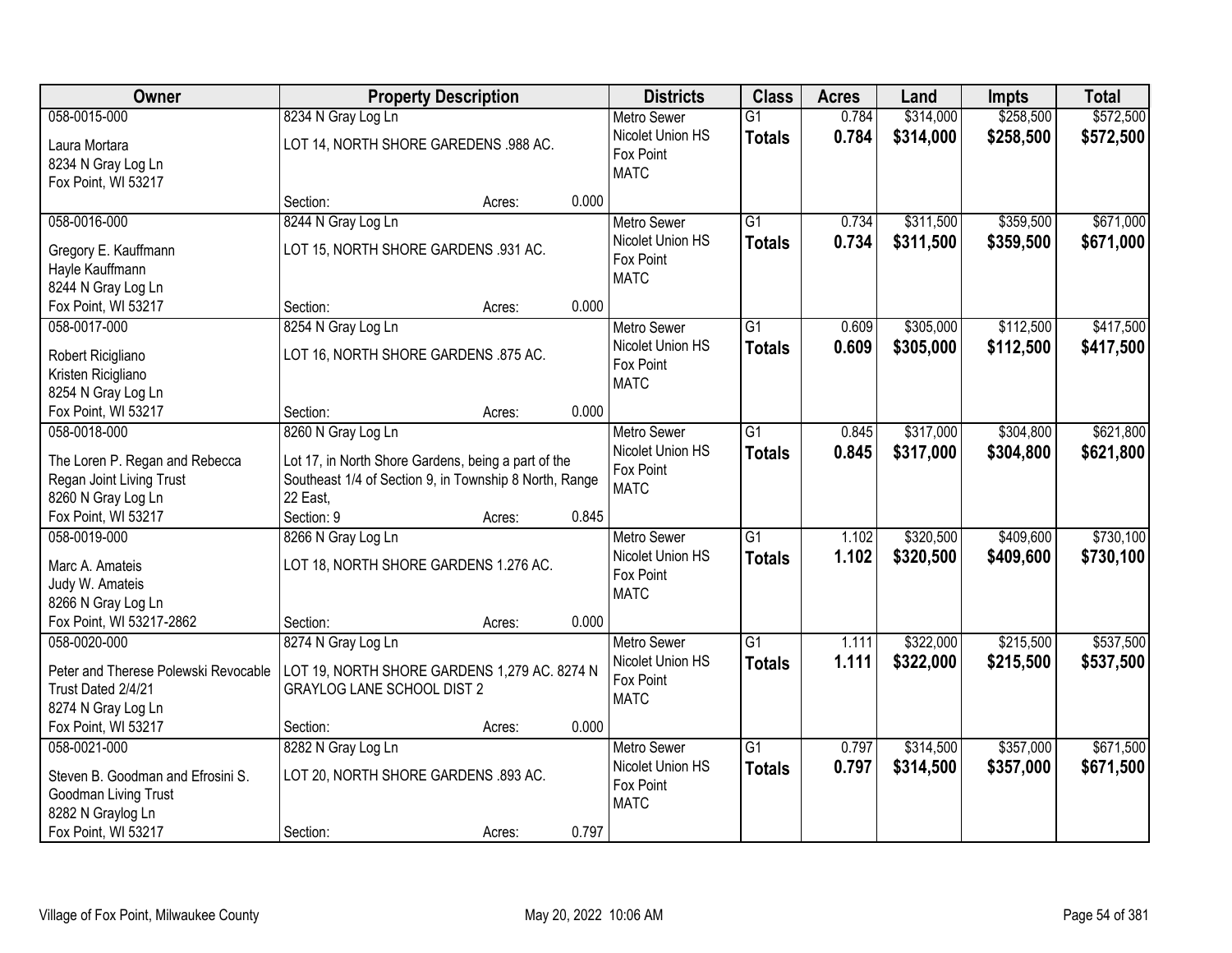| <b>Owner</b>                      | <b>Property Description</b>                               | <b>Districts</b>         | <b>Class</b>    | <b>Acres</b> | Land      | Impts     | <b>Total</b> |
|-----------------------------------|-----------------------------------------------------------|--------------------------|-----------------|--------------|-----------|-----------|--------------|
| 058-0022-000                      | 8320 N Lake Dr                                            | <b>Metro Sewer</b>       | $\overline{G1}$ | 0.793        | \$314,500 | \$313,500 | \$628,000    |
| Anne Marie Finley Revocable Trust | LOT 21, NORTH SHORE GARDENS .907 AC. - Full               | Nicolet Union HS         | <b>Totals</b>   | 0.793        | \$314,500 | \$313,500 | \$628,000    |
| Dated 1/10/19                     | legal description                                         | Fox Point                |                 |              |           |           |              |
| 8320 N Lake Dr                    | Lot 21, in North Shore Gardens, a Subdivision of a part o | <b>MATC</b>              |                 |              |           |           |              |
| Fox Point, WI 53217               | 0.000<br>Section:<br>Acres:                               |                          |                 |              |           |           |              |
| 058-0023-000                      | 8300 N Gray Log Ln                                        | <b>Metro Sewer</b>       | $\overline{G1}$ | 0.692        | \$309,000 | \$406,000 | \$715,000    |
|                                   |                                                           | Nicolet Union HS         | <b>Totals</b>   | 0.692        | \$309,000 | \$406,000 | \$715,000    |
| Ellen J. Irion                    | LOT 22, NORTH SHORE GARDENS 1.114 AC. - Full              | Fox Point                |                 |              |           |           |              |
| 8300 N Gray Log Ln                | legal description                                         | <b>MATC</b>              |                 |              |           |           |              |
| Fox Point, WI 53217               | Lot 22, in North Shore Gardens, being a part of the       |                          |                 |              |           |           |              |
|                                   | 0.000<br>Section:<br>Acres:                               |                          |                 |              |           |           |              |
| 058-0024-000                      | 8224 N Lake Dr                                            | <b>Metro Sewer</b>       | G1              | 0.704        | \$201,500 | \$46,500  | \$248,000    |
| Barbara K. Paulini                | LOT 23, NORTH SHORE GARDENS .895 AC.                      | Nicolet Union HS         | <b>Totals</b>   | 0.704        | \$201,500 | \$46,500  | \$248,000    |
| 8224 N Lake Dr                    |                                                           | Fox Point<br><b>MATC</b> |                 |              |           |           |              |
| Fox Point, WI 53217               |                                                           |                          |                 |              |           |           |              |
|                                   | 0.000<br>Section:<br>Acres:                               |                          |                 |              |           |           |              |
| 058-0025-000                      | 8293 N Gray Log Ln                                        | <b>Metro Sewer</b>       | G1              | 0.942        | \$322,000 | \$215,000 | \$537,000    |
| Howard J. Zeft                    | LOT 24, NORTH SHORE GARDENS .947 AC.                      | Nicolet Union HS         | <b>Totals</b>   | 0.942        | \$322,000 | \$215,000 | \$537,000    |
| Jane Zeft                         |                                                           | Fox Point                |                 |              |           |           |              |
| 8293 N Gray Log Ln                |                                                           | <b>MATC</b>              |                 |              |           |           |              |
| Fox Point, WI 53217-2863          | 0.000<br>Section:<br>Acres:                               |                          |                 |              |           |           |              |
| 058-0026-000                      | 8283 N Gray Log Ln                                        | <b>Metro Sewer</b>       | $\overline{G1}$ | 0.812        | \$315,500 | \$435,600 | \$751,100    |
|                                   |                                                           | Nicolet Union HS         | <b>Totals</b>   | 0.812        | \$315,500 | \$435,600 | \$751,100    |
| Jon Gould                         | LOT 25, NORTH SHORE GARDENS .895 AC.                      | Fox Point                |                 |              |           |           |              |
| <b>Elizabeth Gould</b>            |                                                           | <b>MATC</b>              |                 |              |           |           |              |
| 8283 N Gray Log Ln                |                                                           |                          |                 |              |           |           |              |
| Fox Point, WI 53217-2863          | 0.000<br>Section:<br>Acres:                               |                          |                 |              |           |           |              |
| 058-0027-000                      | 8273 N Gray Log Ln                                        | <b>Metro Sewer</b>       | $\overline{G1}$ | 0.940        | \$322,000 | \$196,000 | \$518,000    |
| Harland L. Cook                   | LOT 26, NORTH SHORE GARDENS 1.030 AC.                     | Nicolet Union HS         | <b>Totals</b>   | 0.940        | \$322,000 | \$196,000 | \$518,000    |
| Margaret M. Cook                  |                                                           | Fox Point                |                 |              |           |           |              |
| 8273 N Gray Log Ln                |                                                           | <b>MATC</b>              |                 |              |           |           |              |
| Fox Point, WI 53217-2863          | 0.000<br>Section:<br>Acres:                               |                          |                 |              |           |           |              |
| 058-0028-000                      | 8263 N Gray Log Ln                                        | <b>Metro Sewer</b>       | $\overline{G1}$ | 0.848        | \$317,000 | \$457,500 | \$774,500    |
|                                   |                                                           | Nicolet Union HS         | <b>Totals</b>   | 0.848        | \$317,000 | \$457,500 | \$774,500    |
| Hiep and Mary Phung               | LOT 27, NORTH SHORE GARDENS .933 AC.                      | Fox Point                |                 |              |           |           |              |
| 8263 N Gray Log Ln                |                                                           | <b>MATC</b>              |                 |              |           |           |              |
| Fox Point, WI 53217               |                                                           |                          |                 |              |           |           |              |
|                                   | 0.000<br>Section:<br>Acres:                               |                          |                 |              |           |           |              |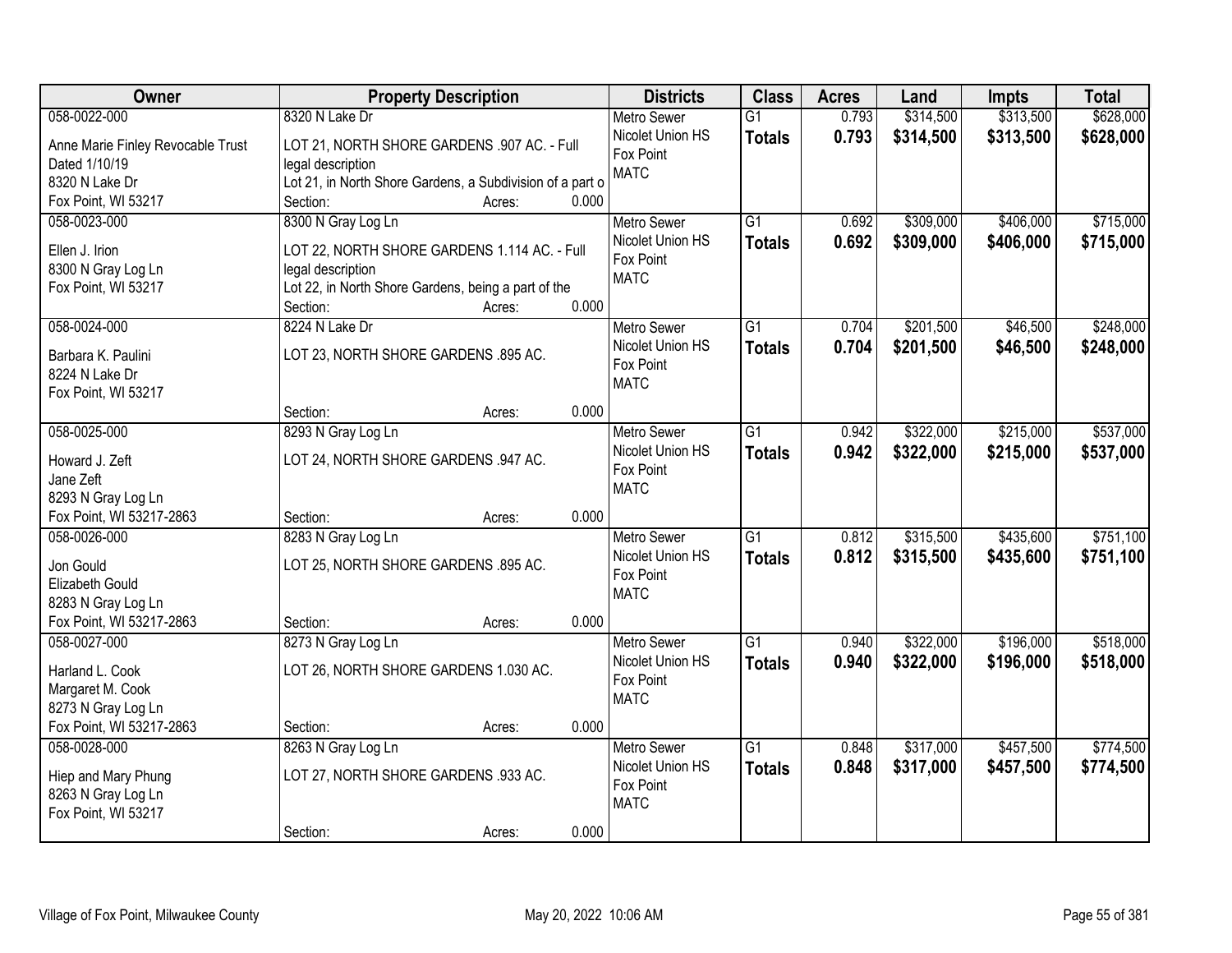| Owner                                  | <b>Property Description</b>                                | <b>Districts</b>   | <b>Class</b>    | <b>Acres</b> | Land      | <b>Impts</b> | <b>Total</b> |
|----------------------------------------|------------------------------------------------------------|--------------------|-----------------|--------------|-----------|--------------|--------------|
| 058-0029-000                           | 8255 N Gray Log Ln                                         | <b>Metro Sewer</b> | $\overline{G1}$ | 0.987        | \$324,500 | \$614,000    | \$938,500    |
| Srihari Ramanujam                      | LOT 28, NORTH SHORE GARDENS .918 AC.                       | Nicolet Union HS   | <b>Totals</b>   | 0.987        | \$324,500 | \$614,000    | \$938,500    |
| Jane Ramanujam                         |                                                            | Fox Point          |                 |              |           |              |              |
| 8255 N Graylog Ln                      |                                                            | <b>MATC</b>        |                 |              |           |              |              |
| Fox Point, WI 53217-2863               | 0.987<br>Section:<br>Acres:                                |                    |                 |              |           |              |              |
| 058-0030-000                           | 8241 N Gray Log Ln                                         | <b>Metro Sewer</b> | $\overline{G1}$ | 0.969        | \$323,500 | \$576,000    | \$899,500    |
|                                        | LOT 29, NORTH SHORE GARDENS 1.160 AC.                      | Nicolet Union HS   | <b>Totals</b>   | 0.969        | \$323,500 | \$576,000    | \$899,500    |
| Kenneth O. Donner<br>Barbara W. Donner |                                                            | Fox Point          |                 |              |           |              |              |
| 8241 N Gray Log Ln                     |                                                            | <b>MATC</b>        |                 |              |           |              |              |
| Fox Point, WI 53217-2863               | 0.000<br>Section:<br>Acres:                                |                    |                 |              |           |              |              |
| 058-0031-000                           | 8233 N Gray Log Ln                                         | <b>Metro Sewer</b> | G1              | 0.844        | \$317,000 | \$891,500    | \$1,208,500  |
|                                        |                                                            | Nicolet Union HS   |                 |              |           |              |              |
| Jonathan Kushi and Yvonne Chiu Living  | Lot Thirty (30) in North Shore Gardens, being a part of th | Fox Point          | <b>Totals</b>   | 0.844        | \$317,000 | \$891,500    | \$1,208,500  |
| Trust                                  | Southeast One-quarter (SE 1/4) of Section Nine (9),        | <b>MATC</b>        |                 |              |           |              |              |
| 8233 N Gray Log Ln                     | Township Eight (8) North, Range Twenty-two (22) East, i    |                    |                 |              |           |              |              |
| Fox Point, WI 53217                    | Section:<br>0.844<br>Acres:                                |                    |                 |              |           |              |              |
| 058-0032-000                           | 8223 N Gray Log Ln                                         | <b>Metro Sewer</b> | G1              | 0.782        | \$314,000 | \$330,000    | \$644,000    |
| James C. Frasher                       | LOT 31, NORTH SHORE GARDENS .895 AC.                       | Nicolet Union HS   | <b>Totals</b>   | 0.782        | \$314,000 | \$330,000    | \$644,000    |
| Xuan T. Tran                           |                                                            | Fox Point          |                 |              |           |              |              |
| 8223 N Gray Log Ln                     |                                                            | <b>MATC</b>        |                 |              |           |              |              |
| Fox Point, WI 53217-2863               | 0.000<br>Section:<br>Acres:                                |                    |                 |              |           |              |              |
| 058-0033-000                           | 8207 N Gray Log Ln                                         | <b>Metro Sewer</b> | $\overline{G1}$ | 0.764        | \$313,000 | \$374,400    | \$687,400    |
|                                        |                                                            | Nicolet Union HS   | Totals          | 0.764        | \$313,000 | \$374,400    | \$687,400    |
| <b>Emily Barrett</b>                   | LOT 32, NORTH SHORE GARDENS .813 AC.                       | Fox Point          |                 |              |           |              |              |
| James Darragh                          |                                                            | <b>MATC</b>        |                 |              |           |              |              |
| 8207 N Gray Log Ln                     |                                                            |                    |                 |              |           |              |              |
| Fox Point, WI 53217                    | 0.764<br>Section:<br>Acres:                                |                    |                 |              |           |              |              |
| 058-0034-000                           | 8203 N Gray Log Ln                                         | <b>Metro Sewer</b> | $\overline{G1}$ | 0.786        | \$314,000 | \$317,000    | \$631,000    |
| Mitchell and Kiersten Lindstrom 2021   | LOT 33, NORTH SHORE GARDENS .998 AC.                       | Nicolet Union HS   | <b>Totals</b>   | 0.786        | \$314,000 | \$317,000    | \$631,000    |
| Revocable Trust Da                     |                                                            | Fox Point          |                 |              |           |              |              |
| 8203 N Gray Log Ln                     |                                                            | <b>MATC</b>        |                 |              |           |              |              |
| Fox Point, WI 53217                    | 0.000<br>Section:<br>Acres:                                |                    |                 |              |           |              |              |
| 058-0035-000                           | 1416 E Bywater Ln                                          | <b>Metro Sewer</b> | $\overline{G1}$ | 0.759        | \$312,500 | \$488,000    | \$800,500    |
|                                        |                                                            | Nicolet Union HS   | <b>Totals</b>   | 0.759        | \$312,500 | \$488,000    | \$800,500    |
| Bradley S. Schlossmann                 | LOT 34, NORTH SHORE GARDENS .866 AC.                       | Fox Point          |                 |              |           |              |              |
| Holly A. Schlossmann                   |                                                            | <b>MATC</b>        |                 |              |           |              |              |
| 1416 E Bywater Ln                      |                                                            |                    |                 |              |           |              |              |
| Fox Point, WI 53217-2844               | 0.000<br>Section:<br>Acres:                                |                    |                 |              |           |              |              |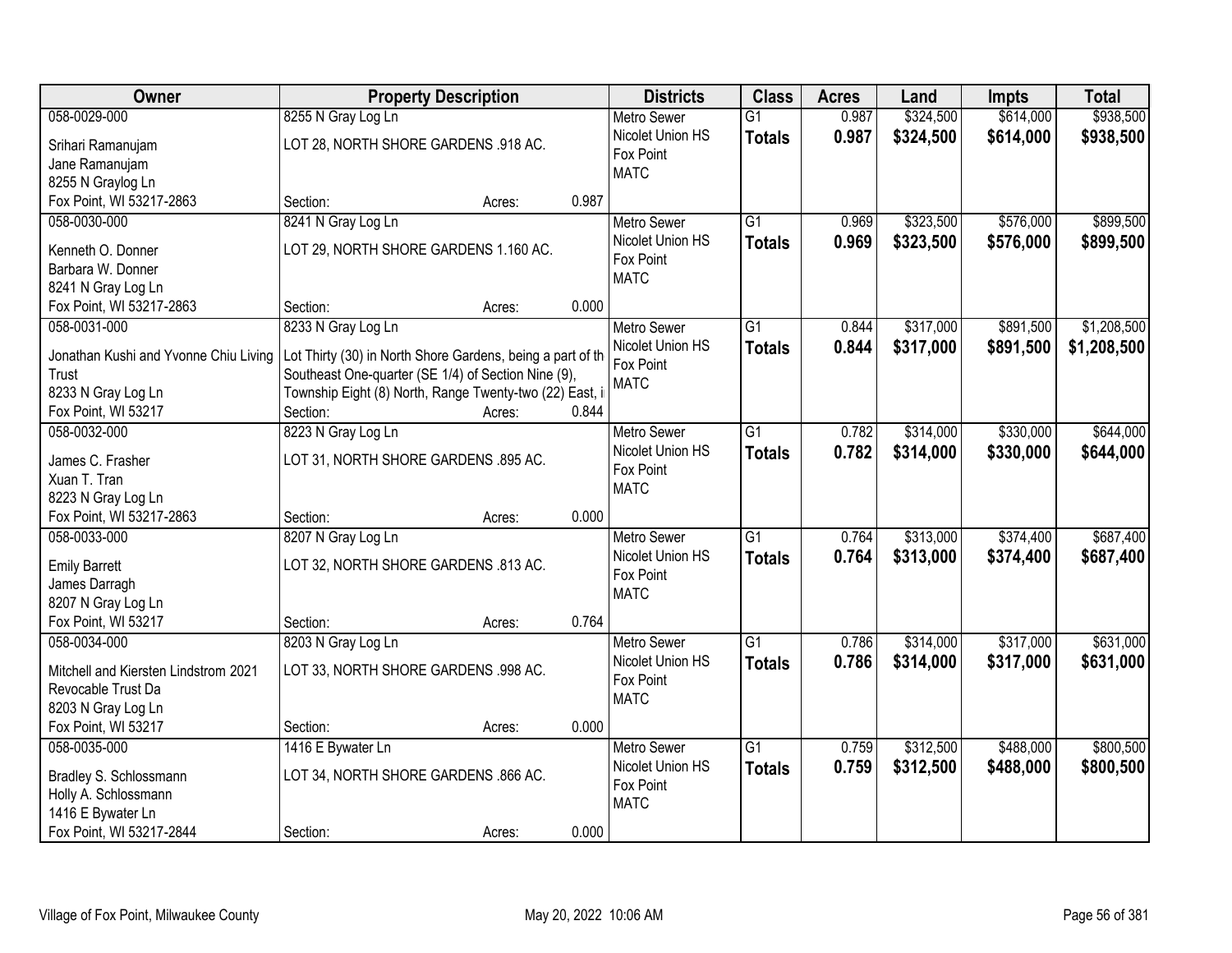| Owner                                                                  |                                      | <b>Property Description</b>                             |       | <b>Districts</b>                             | <b>Class</b>    | <b>Acres</b> | Land      | <b>Impts</b> | <b>Total</b> |
|------------------------------------------------------------------------|--------------------------------------|---------------------------------------------------------|-------|----------------------------------------------|-----------------|--------------|-----------|--------------|--------------|
| 058-0036-000                                                           | 1404 E Bywater Ln                    |                                                         |       | <b>Metro Sewer</b>                           | $\overline{G1}$ | 0.864        | \$318,000 | \$285,400    | \$603,400    |
| Jeremy E. Simon<br>1404 E Bywater Ln<br>Fox Point, WI 53217            | LOT 35, NORTH SHORE GARDENS .919 AC. |                                                         |       | Nicolet Union HS<br>Fox Point<br><b>MATC</b> | <b>Totals</b>   | 0.864        | \$318,000 | \$285,400    | \$603,400    |
|                                                                        | Section:                             | Acres:                                                  | 0.864 |                                              |                 |              |           |              |              |
| 058-0037-000                                                           | 1380 E Bywater Ln                    |                                                         |       | <b>Metro Sewer</b>                           | $\overline{G1}$ | 1.158        | \$331,500 | \$198,000    | \$529,500    |
| Jane H. Walton<br>1380 E Bywater Ln<br>Fox Point, WI 53217             |                                      | LOT 36, NORTH SHORE GARDENS 1.224 AC.                   |       | Nicolet Union HS<br>Fox Point<br><b>MATC</b> | <b>Totals</b>   | 1.158        | \$331,500 | \$198,000    | \$529,500    |
|                                                                        | Section:                             | Acres:                                                  | 0.000 |                                              |                 |              |           |              |              |
| 058-0038-000                                                           | 1222 E Bywater Ln                    |                                                         |       | Metro Sewer                                  | G1              | 0.910        | \$320,500 | \$336,100    | \$656,600    |
| Deanna B. Braeger<br>1222 E Bywater Ln<br>Fox Point, WI 53217-2840     | LOT 37 NORTH SHORE GARDENS 1.009 AC  |                                                         |       | Nicolet Union HS<br>Fox Point<br><b>MATC</b> | <b>Totals</b>   | 0.910        | \$320,500 | \$336,100    | \$656,600    |
|                                                                        | Section:                             | Acres:                                                  | 0.000 |                                              |                 |              |           |              |              |
| 058-0039-000                                                           | 1200 E Bywater Ln                    |                                                         |       | <b>Metro Sewer</b>                           | $\overline{G1}$ | 0.849        | \$317,500 | \$260,000    | \$577,500    |
| H Steven Moffic et al<br>1200 E Bywater Ln<br>Fox Point, WI 53217-2840 | LOT 38, NORTH SHORE GARDENS .927 AC. |                                                         |       | Nicolet Union HS<br>Fox Point<br><b>MATC</b> | <b>Totals</b>   | 0.849        | \$317,500 | \$260,000    | \$577,500    |
|                                                                        | Section:                             | Acres:                                                  | 0.000 |                                              |                 |              |           |              |              |
| 058-0040-000                                                           | 1180 E Bywater Ln                    |                                                         |       | <b>Metro Sewer</b>                           | $\overline{G1}$ | 0.837        | \$316,500 | \$302,000    | \$618,500    |
| Pawel J. Pepera                                                        |                                      | Lot 39, in North Shore Gardens, being a part of the     |       | Nicolet Union HS                             | <b>Totals</b>   | 0.837        | \$316,500 | \$302,000    | \$618,500    |
| Katina E. Pepera                                                       |                                      | Southeast 1/4 of Section 9, in Township 8 North, Range  |       | Fox Point<br><b>MATC</b>                     |                 |              |           |              |              |
| 1180 E Bywater Ln                                                      |                                      | 22 East, in the Village of Fox Point, Milwaukee County, |       |                                              |                 |              |           |              |              |
| Fox Point, WI 53217                                                    | Section:                             | Acres:                                                  | 0.837 |                                              |                 |              |           |              |              |
| 058-0041-000                                                           | 1140 E Bywater Ln                    |                                                         |       | <b>Metro Sewer</b>                           | $\overline{G1}$ | 0.783        | \$314,000 | \$578,300    | \$892,300    |
| Russell C. Dabrowski<br>Patricia Duffy Dabrowski<br>1140 E Bywater Ln  | LOT 40, NORTH SHORE GARDENS .860 AC. |                                                         |       | Nicolet Union HS<br>Fox Point<br><b>MATC</b> | <b>Totals</b>   | 0.783        | \$314,000 | \$578,300    | \$892,300    |
| Fox Point, WI 53217-2838                                               | Section:                             | Acres:                                                  | 0.000 |                                              |                 |              |           |              |              |
| 058-0042-000                                                           | 8200 N Lake Dr                       |                                                         |       | Metro Sewer                                  | $\overline{G1}$ | 0.806        | \$315,000 | \$162,800    | \$477,800    |
| Richard L. Schwab<br>Kathy C. Schwab<br>8200 N Lake Dr                 | LOT 41, NORTH SHORE GARDENS .955 AC. |                                                         |       | Nicolet Union HS<br>Fox Point<br><b>MATC</b> | <b>Totals</b>   | 0.806        | \$315,000 | \$162,800    | \$477,800    |
| Fox Point, WI 53217-2813                                               | Section:                             | Acres:                                                  | 0.000 |                                              |                 |              |           |              |              |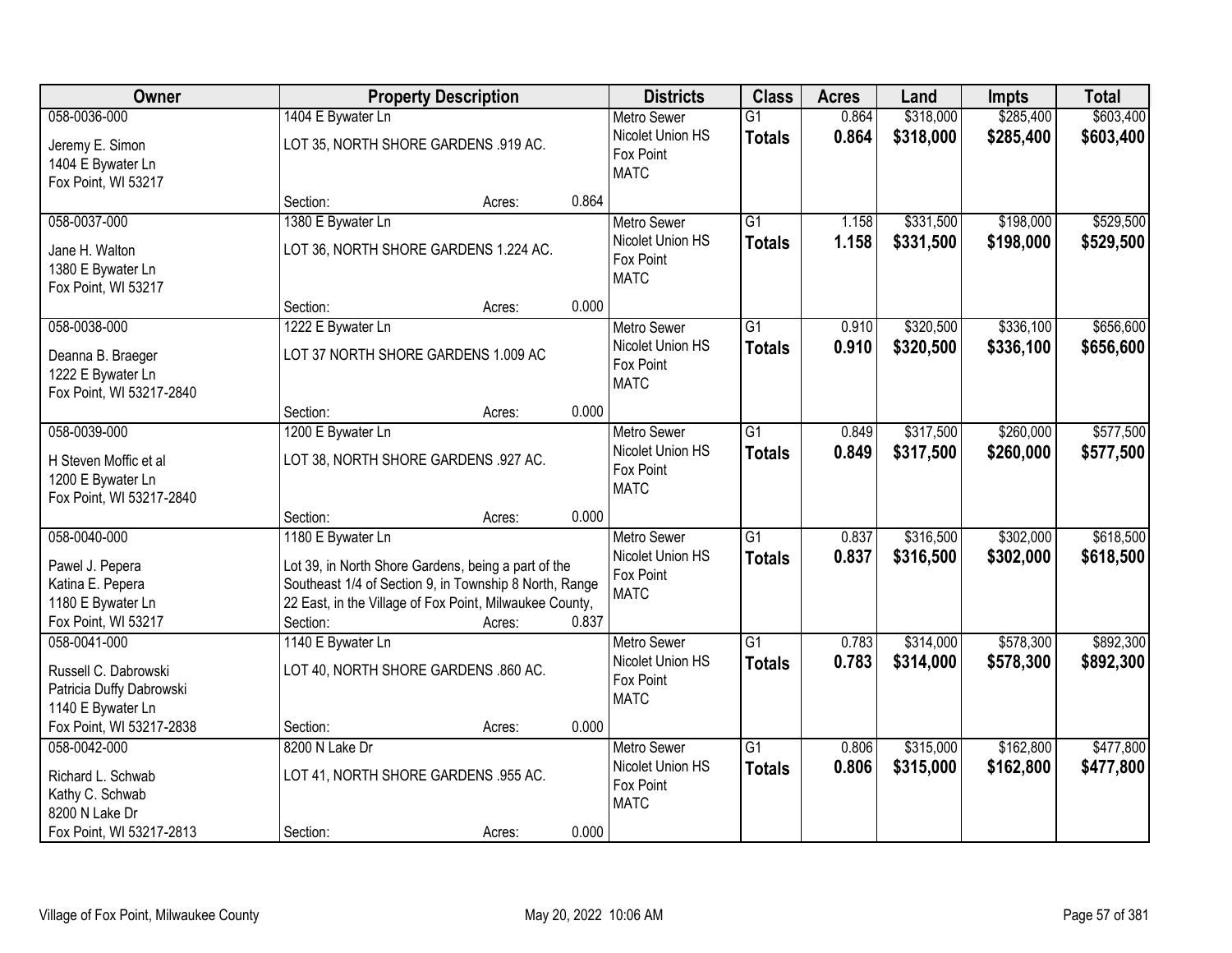| <b>Owner</b>                 |                                      | <b>Property Description</b>                   |       |                    | <b>Class</b>    | <b>Acres</b> | Land      | Impts     | <b>Total</b> |
|------------------------------|--------------------------------------|-----------------------------------------------|-------|--------------------|-----------------|--------------|-----------|-----------|--------------|
| 058-0043-000                 | 1100 E Bywater Ln                    |                                               |       | <b>Metro Sewer</b> | $\overline{G1}$ | 0.869        | \$238,500 | \$168,600 | \$407,100    |
| Bradley J. Killam            |                                      | LOT 42, NORTH SHORE GARDENS 1.427 AC.         |       | Nicolet Union HS   | <b>Totals</b>   | 0.869        | \$238,500 | \$168,600 | \$407,100    |
| Michelle A. Grabner          |                                      |                                               |       | Fox Point          |                 |              |           |           |              |
| 1100 E Bywater Ln            |                                      |                                               |       | <b>MATC</b>        |                 |              |           |           |              |
| Fox Point, WI 53217          | Section:                             | Acres:                                        | 0.869 |                    |                 |              |           |           |              |
| 058-0044-000                 | 8100 N Lake Dr                       |                                               |       | <b>Metro Sewer</b> | $\overline{G1}$ | 0.955        | \$322,500 | \$363,800 | \$686,300    |
|                              |                                      |                                               |       | Nicolet Union HS   | <b>Totals</b>   | 0.955        | \$322,500 | \$363,800 | \$686,300    |
| Jose M. Ferrer IV            |                                      | LOT 43, NORTH SHORE GARDENS 1.328 AC.         |       | Fox Point          |                 |              |           |           |              |
| Chase Boyer Ferrer           |                                      |                                               |       | <b>MATC</b>        |                 |              |           |           |              |
| 8100 N Lake Dr               |                                      |                                               |       |                    |                 |              |           |           |              |
| Fox Point, WI 53217-2811     | Section:                             | Acres:                                        | 0.000 |                    |                 |              |           |           |              |
| 058-0045-000                 | 1111 E Bywater Ln                    |                                               |       | Metro Sewer        | G1              | 0.856        | \$317,500 | \$240,000 | \$557,500    |
| Thomas F. Hayssen            | LOT 44, NORTH SHORE GARDENS .997 AC. |                                               |       | Nicolet Union HS   | <b>Totals</b>   | 0.856        | \$317,500 | \$240,000 | \$557,500    |
| 1111 E Bywater Ln            |                                      |                                               |       | Fox Point          |                 |              |           |           |              |
| Fox Point, WI 53217-2839     |                                      |                                               |       | <b>MATC</b>        |                 |              |           |           |              |
|                              | Section:                             | Acres:                                        | 0.000 |                    |                 |              |           |           |              |
| 058-0046-000                 | 1121 E Bywater Ln                    |                                               |       | <b>Metro Sewer</b> | G1              | 1.201        | \$340,000 | \$834,400 | \$1,174,400  |
| <b>1121 LLC</b>              |                                      |                                               |       | Nicolet Union HS   | <b>Totals</b>   | 1.201        | \$340,000 | \$834,400 | \$1,174,400  |
| 10936 N Port Washington #124 | OF LOT 46.                           | LOT 45, NORTH SHORE GARDENS AND SWLY 13 FT.   |       | Fox Point          |                 |              |           |           |              |
| Mequon, WI 53092             |                                      |                                               |       | <b>MATC</b>        |                 |              |           |           |              |
|                              | Section:                             | Acres:                                        | 0.000 |                    |                 |              |           |           |              |
| 058-0047-000                 | 1133 E Bywater Ln                    |                                               |       | <b>Metro Sewer</b> | $\overline{G1}$ | 1.080        | \$316,000 | \$293,500 | \$609,500    |
|                              |                                      |                                               |       | Nicolet Union HS   | <b>Totals</b>   | 1.080        | \$316,000 | \$293,500 | \$609,500    |
| Kevin Armstrong              |                                      | LOT 46, NORTH SHORE GARDENS EXC. THE SWLY     |       | Fox Point          |                 |              |           |           |              |
| Lizanne Armstrong            |                                      | 13 FT. AS MEAS. AT RIGHT ANGLES TO THE SWLY L |       | <b>MATC</b>        |                 |              |           |           |              |
| 1133 E Bywater Ln            | OF SD LOT.                           |                                               |       |                    |                 |              |           |           |              |
| Fox Point, WI 53217-2839     | Section:                             | Acres:                                        | 0.000 |                    |                 |              |           |           |              |
| 058-0048-000                 | 1221 E Bywater Ln                    |                                               |       | Metro Sewer        | $\overline{G1}$ | 0.977        | \$324,000 | \$403,300 | \$727,300    |
| Lucille A. Stepke            |                                      | LOT 47, NORTH SHORE GARDENS 1.059 AC.         |       | Nicolet Union HS   | <b>Totals</b>   | 0.977        | \$324,000 | \$403,300 | \$727,300    |
| 1221 E Bywater Ln            |                                      |                                               |       | Fox Point          |                 |              |           |           |              |
| Fox Point, WI 53217-2841     |                                      |                                               |       | <b>MATC</b>        |                 |              |           |           |              |
|                              | Section:                             | Acres:                                        | 0.000 |                    |                 |              |           |           |              |
| 058-0049-000                 | 1351 E Bywater Ln                    |                                               |       | <b>Metro Sewer</b> | $\overline{G1}$ | 0.825        | \$316,000 | \$562,700 | \$878,700    |
|                              |                                      |                                               |       | Nicolet Union HS   | <b>Totals</b>   | 0.825        | \$316,000 | \$562,700 | \$878,700    |
| Michael Timothy Zimmer       | LOT 48, NORTH SHORE GARDENS .854 AC. |                                               |       | Fox Point          |                 |              |           |           |              |
| Rebecca Nicole Zimmer        |                                      |                                               |       | <b>MATC</b>        |                 |              |           |           |              |
| 1351 E Bywater Ln            |                                      |                                               |       |                    |                 |              |           |           |              |
| Fox Point, WI 53217          | Section:                             | Acres:                                        | 0.000 |                    |                 |              |           |           |              |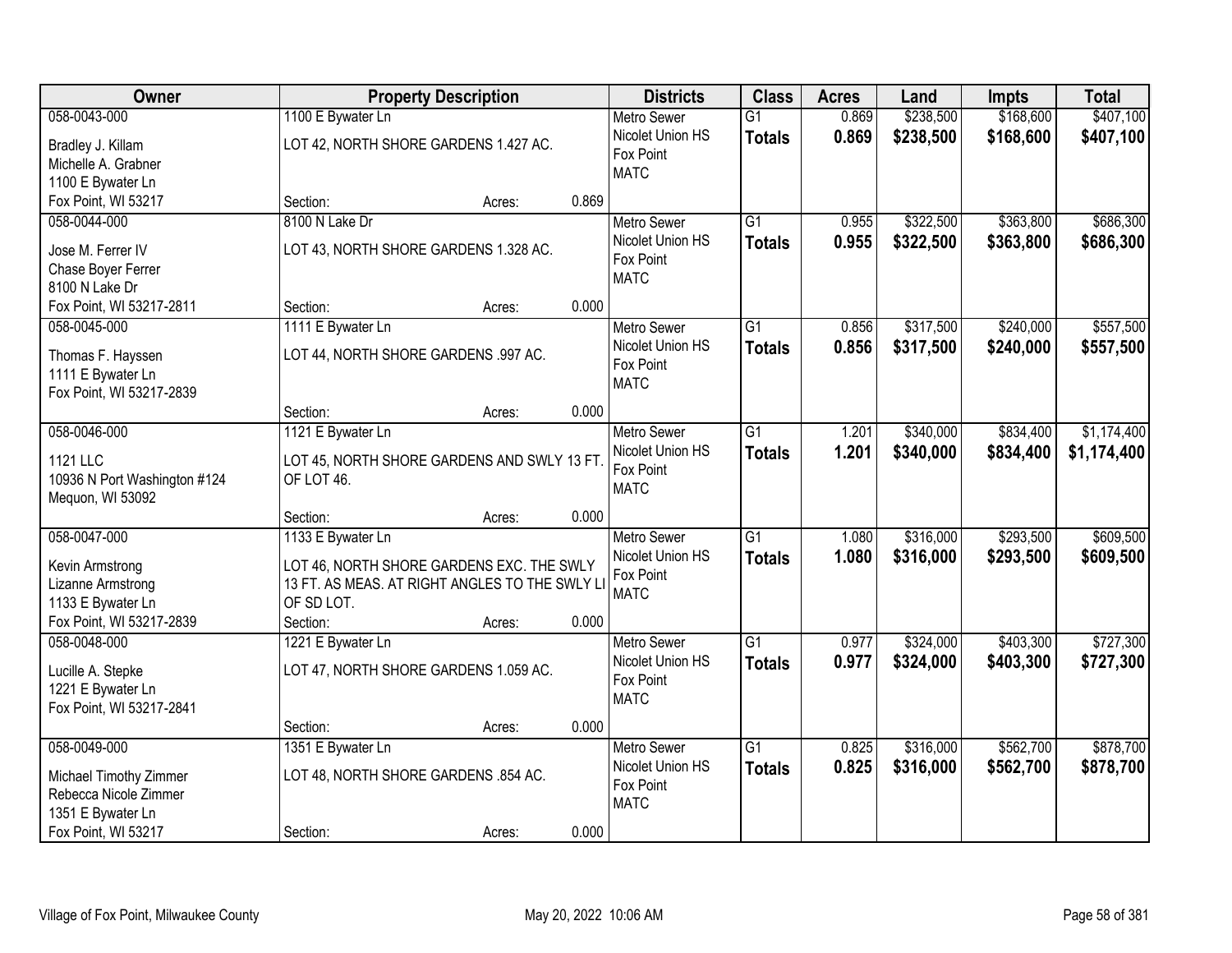| <b>Owner</b>                           | <b>Property Description</b>                               |        |       | <b>Districts</b>              | <b>Class</b>    | <b>Acres</b> | Land      | Impts     | <b>Total</b> |
|----------------------------------------|-----------------------------------------------------------|--------|-------|-------------------------------|-----------------|--------------|-----------|-----------|--------------|
| 058-0050-000                           | 1405 E Bywater Ln                                         |        |       | <b>Metro Sewer</b>            | $\overline{G1}$ | 0.845        | \$317,000 | \$304,000 | \$621,000    |
| Sari Schiff                            | LOT 49, NORTH SHORE GARDENS 1.056 AC.                     |        |       | Nicolet Union HS              | <b>Totals</b>   | 0.845        | \$317,000 | \$304,000 | \$621,000    |
| Steven Junger                          |                                                           |        |       | Fox Point                     |                 |              |           |           |              |
| 1405 E Bywater Ln                      |                                                           |        |       | <b>MATC</b>                   |                 |              |           |           |              |
| Fox Point, WI 53217                    | Section:                                                  | Acres: | 0.000 |                               |                 |              |           |           |              |
| 058-0051-000                           | 1419 E Bywater Ln                                         |        |       | <b>Metro Sewer</b>            | $\overline{G1}$ | 0.779        | \$313,500 | \$366,500 | \$680,000    |
|                                        | LOT 50, NORTH SHORE GARDENS .859 AC.                      |        |       | Nicolet Union HS              | <b>Totals</b>   | 0.779        | \$313,500 | \$366,500 | \$680,000    |
| Benjamin A. Marks<br>Virginia B. Marks |                                                           |        |       | Fox Point                     |                 |              |           |           |              |
| 1419 E Bywater Ln                      |                                                           |        |       | <b>MATC</b>                   |                 |              |           |           |              |
| Fox Point, WI 53217                    | Section:                                                  | Acres: | 0.000 |                               |                 |              |           |           |              |
| 058-0052-000                           | 1515 E Bywater Ln                                         |        |       | Metro Sewer                   | $\overline{G1}$ | 0.758        | \$312,500 | \$262,000 | \$574,500    |
|                                        |                                                           |        |       | Nicolet Union HS              | <b>Totals</b>   | 0.758        | \$312,500 | \$262,000 | \$574,500    |
| Patricia L and Dona Menefee            | Lot 51 in North Shore Gardens, being a part of the        |        |       | Fox Point                     |                 |              |           |           |              |
| 1515 E Bywater Ln                      | Southeast One-quarter (1/4) of Section 9, in Township 8   |        |       | <b>MATC</b>                   |                 |              |           |           |              |
| Fox Point, WI 53217                    | North,                                                    |        |       |                               |                 |              |           |           |              |
|                                        | Section:                                                  | Acres: | 0.758 |                               |                 |              |           |           |              |
| 058-0053-000                           | 8165 N Gray Log Ln                                        |        |       | <b>Metro Sewer</b>            | G1              | 0.386        | \$293,000 | \$362,000 | \$655,000    |
| Michael A. Gousha                      | LOT 52, NORTH SHORE GARDENS .514 AC.                      |        |       | Nicolet Union HS              | <b>Totals</b>   | 0.386        | \$293,000 | \$362,000 | \$655,000    |
| Lynn M. Sprangers                      |                                                           |        |       | Fox Point<br><b>MATC</b>      |                 |              |           |           |              |
| 8165 N Graylog Ln                      |                                                           |        |       |                               |                 |              |           |           |              |
| Fox Point, WI 53217-2861               | Section:                                                  | Acres: | 0.000 |                               |                 |              |           |           |              |
| 058-0054-000                           | 8143 N Gray Log Ln                                        |        |       | Metro Sewer                   | $\overline{G1}$ | 0.698        | \$309,500 | \$393,500 | \$703,000    |
| Ronald W. White                        | LOT 53, NORTH SHORE GARDENS .809 AC. - Full               |        |       | Nicolet Union HS              | <b>Totals</b>   | 0.698        | \$309,500 | \$393,500 | \$703,000    |
| Barbara L. White                       | legal description                                         |        |       | Fox Point                     |                 |              |           |           |              |
| 8143 N Gray Log Ln                     | Lot 53 in North Shore Gardens, being a Subdivision in the |        |       | <b>MATC</b>                   |                 |              |           |           |              |
| Fox Point, WI 53217                    | Section:                                                  | Acres: | 0.000 |                               |                 |              |           |           |              |
| 058-0055-000                           | 8135 N Gray Log Ln                                        |        |       | Metro Sewer                   | $\overline{G1}$ | 0.793        | \$314,500 | \$214,500 | \$529,000    |
|                                        |                                                           |        |       | Nicolet Union HS              | <b>Totals</b>   | 0.793        | \$314,500 | \$214,500 | \$529,000    |
| Mark B & Nancy S Smuckler Living Trus  | LOT 54, NORTH SHORE GARDENS .646 AC.                      |        |       | Fox Point                     |                 |              |           |           |              |
| 8135 N Gray Log Ln                     |                                                           |        |       | <b>MATC</b>                   |                 |              |           |           |              |
| Fox Point, WI 53217-2861               |                                                           |        |       |                               |                 |              |           |           |              |
|                                        | Section:                                                  | Acres: | 0.000 |                               |                 |              |           |           |              |
| 058-0056-000                           | 8127 N Gray Log Ln                                        |        |       | <b>Metro Sewer</b>            | $\overline{G1}$ | 0.803        | \$315,000 | \$350,200 | \$665,200    |
| Jennifer W. Mahoney                    | LOT 55, NORTH SHORE GARDENS .941 AC.                      |        |       | Nicolet Union HS<br>Fox Point | <b>Totals</b>   | 0.803        | \$315,000 | \$350,200 | \$665,200    |
| 8127 N Gray Log Ln                     |                                                           |        |       | <b>MATC</b>                   |                 |              |           |           |              |
| Milwaukee, WI 53217                    |                                                           |        |       |                               |                 |              |           |           |              |
|                                        | Section:                                                  | Acres: | 0.803 |                               |                 |              |           |           |              |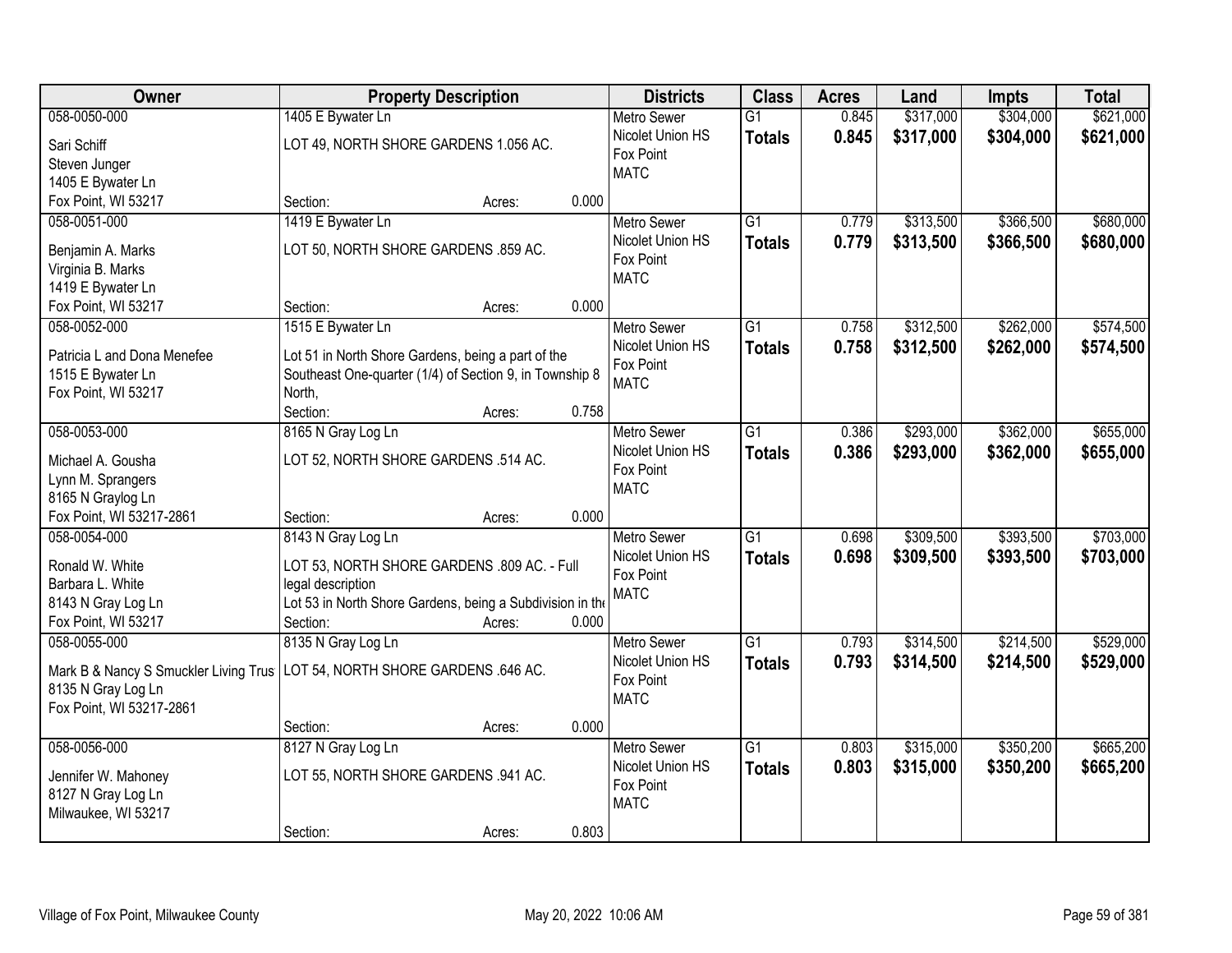| Owner                                | <b>Property Description</b>           |        |       | <b>Districts</b>              | <b>Class</b>    | <b>Acres</b> | Land      | <b>Impts</b> | <b>Total</b> |
|--------------------------------------|---------------------------------------|--------|-------|-------------------------------|-----------------|--------------|-----------|--------------|--------------|
| 058-0057-000                         | 8117 N Gray Log Ln                    |        |       | <b>Metro Sewer</b>            | $\overline{G1}$ | 1.099        | \$320,000 | \$370,900    | \$690,900    |
| Joseph Y. Jones                      | LOT 56, NORTH SHORE GARDENS 1.130 AC. |        |       | Nicolet Union HS              | <b>Totals</b>   | 1.099        | \$320,000 | \$370,900    | \$690,900    |
| Kellyann M. Jones                    |                                       |        |       | Fox Point                     |                 |              |           |              |              |
| 8117 N Gray Log Ln                   |                                       |        |       | <b>MATC</b>                   |                 |              |           |              |              |
| Fox Point, WI 53217-2861             | Section:                              | Acres: | 0.000 |                               |                 |              |           |              |              |
| 058-0058-000                         | 1400 E Fox Ln                         |        |       | <b>Metro Sewer</b>            | $\overline{G1}$ | 1.098        | \$319,500 | \$456,000    | \$775,500    |
|                                      |                                       |        |       | Nicolet Union HS              | <b>Totals</b>   | 1.098        | \$319,500 | \$456,000    | \$775,500    |
| Amy Hanneman                         | LOT 57, NORTH SHORE GARDENS 1.309 AC. |        |       | Fox Point                     |                 |              |           |              |              |
| Vaso Kovijanic<br>1400 E Fox Ln      |                                       |        |       | <b>MATC</b>                   |                 |              |           |              |              |
|                                      | Section:                              |        | 0.000 |                               |                 |              |           |              |              |
| Fox Point, WI 53217                  | 1300 E Fox Ln                         | Acres: |       |                               | $\overline{G1}$ | 1.101        | \$320,000 | \$452,900    | \$772,900    |
| 058-0059-000                         |                                       |        |       | <b>Metro Sewer</b>            |                 |              |           |              |              |
| Daniel Allen Everett                 | LOT 58, NORTH SHORE GARDENS 1.195 AC. |        |       | Nicolet Union HS<br>Fox Point | <b>Totals</b>   | 1.101        | \$320,000 | \$452,900    | \$772,900    |
| Kathryn Forgette Everett             |                                       |        |       | <b>MATC</b>                   |                 |              |           |              |              |
| 1300 E Fox Ln                        |                                       |        |       |                               |                 |              |           |              |              |
| Fox Point, WI 53217                  | Section:                              | Acres: | 0.000 |                               |                 |              |           |              |              |
| 058-0060-000                         | 1206 E Fox Ln                         |        |       | <b>Metro Sewer</b>            | $\overline{G1}$ | 0.760        | \$312,500 | \$544,400    | \$856,900    |
| John F. Sennett                      | LOT 59, NORTH SHORE GARDENS .866 AC.  |        |       | Nicolet Union HS              | <b>Totals</b>   | 0.760        | \$312,500 | \$544,400    | \$856,900    |
| Nancy J. Sennett                     |                                       |        |       | Fox Point                     |                 |              |           |              |              |
| 1206 E Fox Ln                        |                                       |        |       | <b>MATC</b>                   |                 |              |           |              |              |
| Fox Point, WI 53217-2848             | Section:                              | Acres: | 0.000 |                               |                 |              |           |              |              |
| 058-0061-000                         | 1615 E Dean Rd                        |        |       | <b>Metro Sewer</b>            | $\overline{G1}$ | 0.832        | \$316,500 | \$283,000    | \$599,500    |
|                                      |                                       |        |       | Nicolet Union HS              | <b>Totals</b>   | 0.832        | \$316,500 | \$283,000    | \$599,500    |
| Susan & Cary Silverstein Trust 10180 | LOT 1, SWISHER SUBDIVISION            |        |       | Fox Point                     |                 |              |           |              |              |
| 1615 E Dean Rd                       |                                       |        |       | <b>MATC</b>                   |                 |              |           |              |              |
| Fox Point, WI 53217-2408             |                                       |        |       |                               |                 |              |           |              |              |
|                                      | Section:                              | Acres: | 0.000 |                               |                 |              |           |              |              |
| 058-0062-000                         | 8311 N Allen Ln                       |        |       | <b>Metro Sewer</b>            | $\overline{G1}$ | 0.832        | \$316,500 | \$389,000    | \$705,500    |
| Robert L. Owens                      | LOT 2, SWISHER SUBDIVISION            |        |       | Nicolet Union HS              | <b>Totals</b>   | 0.832        | \$316,500 | \$389,000    | \$705,500    |
| Amy E. Owens                         |                                       |        |       | Fox Point                     |                 |              |           |              |              |
| 8311 N Allen Ln                      |                                       |        |       | <b>MATC</b>                   |                 |              |           |              |              |
| Fox Point, WI 53217                  | Section:                              | Acres: | 0.000 |                               |                 |              |           |              |              |
| 058-0063-000                         | 8305 N Allen Ln                       |        |       | <b>Metro Sewer</b>            | $\overline{G1}$ | 0.833        | \$316,500 | \$258,200    | \$574,700    |
|                                      |                                       |        |       | Nicolet Union HS              | <b>Totals</b>   | 0.833        | \$316,500 | \$258,200    | \$574,700    |
| Lawrence Goodman                     | LOT 3, SWISHER SUBDIVISION            |        |       | Fox Point                     |                 |              |           |              |              |
| Hannah Goodman                       |                                       |        |       | <b>MATC</b>                   |                 |              |           |              |              |
| 8305 N Allen Ln                      |                                       |        |       |                               |                 |              |           |              |              |
| Fox Point, WI 53217-2837             | Section:                              | Acres: | 0.000 |                               |                 |              |           |              |              |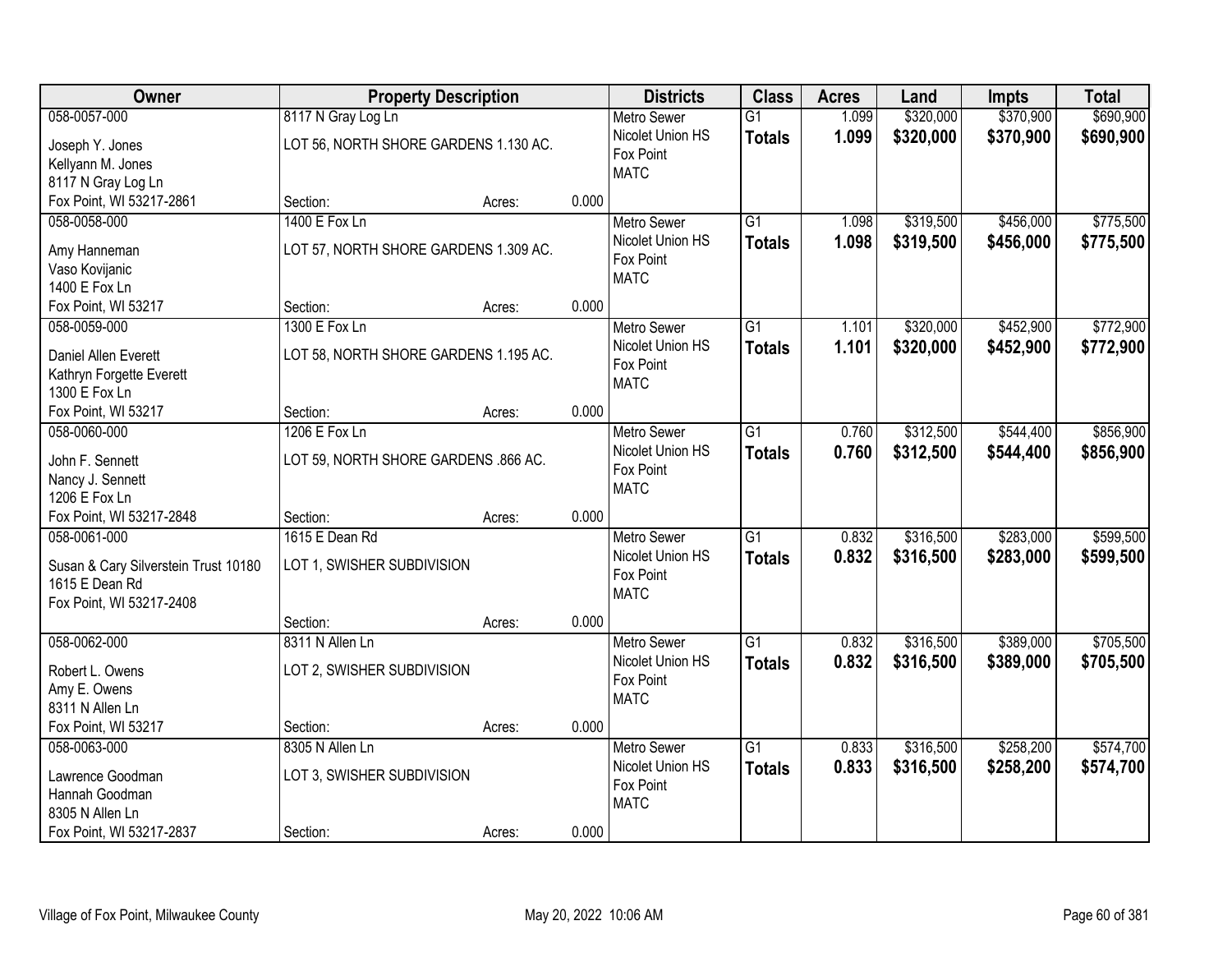| Owner                                                                                            | <b>Property Description</b>                              |                 | <b>Districts</b>   | <b>Class</b>    | <b>Acres</b> | Land                | <b>Impts</b> | <b>Total</b> |
|--------------------------------------------------------------------------------------------------|----------------------------------------------------------|-----------------|--------------------|-----------------|--------------|---------------------|--------------|--------------|
| 058-0064-000                                                                                     | 8301 N Allen Ln                                          |                 | <b>Metro Sewer</b> | $\overline{G1}$ | 0.833        | \$316,500           | \$384,800    | \$701,300    |
| Robert P. Ragir                                                                                  | LOT 4, SWISHER SUBDIVISION                               |                 | Nicolet Union HS   | <b>Totals</b>   | 0.833        | \$316,500           | \$384,800    | \$701,300    |
| Adriana Pilia                                                                                    |                                                          |                 | Fox Point          |                 |              |                     |              |              |
| 8301 N Allen Ln                                                                                  |                                                          |                 | <b>MATC</b>        |                 |              |                     |              |              |
| Fox Point, WI 53217                                                                              | Section:                                                 | 0.000<br>Acres: |                    |                 |              |                     |              |              |
| 058-9000-000                                                                                     | 1536 E Goodrich Ln                                       |                 | <b>Metro Sewer</b> | $\overline{G1}$ | 3.874        | \$1,061,500         | \$1,010,500  | \$2,072,000  |
|                                                                                                  |                                                          |                 | Nicolet Union HS   | <b>Totals</b>   |              | $3.874$ \$1,061,500 | \$1,010,500  | \$2,072,000  |
| Daniel J. Minahan                                                                                | Parcel 1 of Certified Survey Map No. 91, recorded in the |                 | Fox Point          |                 |              |                     |              |              |
| 1536 E Goodrich Ln                                                                               | Office of the Register of Deeds for Milwaukee            |                 | <b>MATC</b>        |                 |              |                     |              |              |
| Fox Point, WI 53217                                                                              | County on October 20, 1960 in Volume 1 of Certified      |                 |                    |                 |              |                     |              |              |
|                                                                                                  | Section:                                                 | 0.000<br>Acres: |                    |                 |              |                     |              |              |
| 058-9001-000                                                                                     | 8025 N Beach Dr                                          |                 | <b>Metro Sewer</b> | G1              | 1.428        | \$474,000           | \$333,000    | \$807,000    |
| David D. Gutterman                                                                               | PARCEL 2 CERTIFIED SURVEY MAP NO. 91 SE1/4               |                 | Nicolet Union HS   | <b>Totals</b>   | 1.428        | \$474,000           | \$333,000    | \$807,000    |
| Elizabeth L. Gutterman                                                                           | SEC. 9-8-22 & FRAC. SW1/4 SEC. 10-8-22                   |                 | Fox Point          |                 |              |                     |              |              |
| 8025 N Beach Dr                                                                                  |                                                          |                 | <b>MATC</b>        |                 |              |                     |              |              |
| Fox Point, WI 53217-2934                                                                         | Section:                                                 | 0.000<br>Acres: |                    |                 |              |                     |              |              |
| 058-9002-000                                                                                     | 8015 N Beach Dr                                          |                 | <b>Metro Sewer</b> | $\overline{G1}$ | 0.824        | \$360,000           | \$0          | \$360,000    |
|                                                                                                  |                                                          |                 | Nicolet Union HS   | <b>Totals</b>   | 0.824        | \$360,000           | \$0          | \$360,000    |
| Brian L. Read                                                                                    | PARCEL 3 CERTIFIED SURVEY MAP NO. 91 SE1/4               |                 | Fox Point          |                 |              |                     |              |              |
| PO Box 26772                                                                                     | SEC. 9-8-22 & FRAC. SW1/4 SEC. 10-8-22                   |                 | <b>MATC</b>        |                 |              |                     |              |              |
| Wauwatosa, WI 53216                                                                              |                                                          |                 |                    |                 |              |                     |              |              |
|                                                                                                  | Section:                                                 | 0.000<br>Acres: |                    |                 |              |                     |              |              |
| 058-9003-001                                                                                     | 1556 E Goodrich Ln                                       |                 | <b>Metro Sewer</b> | $\overline{G1}$ | 0.841        | \$317,000           | \$1,003,500  | \$1,320,500  |
| Susan Miller O'Connor                                                                            | CERTIFIED SURVEY MAP NO. 239 SE 1/4 SEC. 9-8-22          |                 | Nicolet Union HS   | <b>Totals</b>   | 0.841        | \$317,000           | \$1,003,500  | \$1,320,500  |
| 1556 E Goodrich Ln                                                                               | PARCEL 1                                                 |                 | Fox Point          |                 |              |                     |              |              |
| Fox Point, WI 53217-2951                                                                         |                                                          |                 | <b>MATC</b>        |                 |              |                     |              |              |
|                                                                                                  | Section:                                                 | 0.000<br>Acres: |                    |                 |              |                     |              |              |
| 058-9004-001                                                                                     | 1560 E Goodrich Ln                                       |                 | Metro Sewer        | $\overline{G1}$ | 0.841        | \$317,000           | \$637,500    | \$954,500    |
| The Donald W. Baumgartner 1987 Trust   Parcel 2 of Certified Survey Map No. 239, recorded in the |                                                          |                 | Nicolet Union HS   | <b>Totals</b>   | 0.841        | \$317,000           | \$637,500    | \$954,500    |
| 1560 E Goodrich Ln                                                                               | Register of Deeds office for Milwaukee                   |                 | Fox Point          |                 |              |                     |              |              |
| Fox Point, WI 53217                                                                              | County on August 20, 1963, on Reel 146, Image 103, as    |                 | <b>MATC</b>        |                 |              |                     |              |              |
|                                                                                                  | Section:                                                 | 0.000<br>Acres: |                    |                 |              |                     |              |              |
| 058-9005-000                                                                                     | 1531 E Fox Ln                                            |                 | <b>Metro Sewer</b> | $\overline{G1}$ | 0.784        | \$314,000           | \$386,500    | \$700,500    |
|                                                                                                  |                                                          |                 | Nicolet Union HS   | <b>Totals</b>   | 0.784        | \$314,000           | \$386,500    | \$700,500    |
| Stephen Watson                                                                                   | PARCEL 1 CERTIFIED SURVEY MAP NO. 300 SE1/4              |                 | Fox Point          |                 |              |                     |              |              |
| Lauren Gruber Watson                                                                             | SEC. 9-8-22                                              |                 | <b>MATC</b>        |                 |              |                     |              |              |
| 1531 E Fox Ln                                                                                    |                                                          |                 |                    |                 |              |                     |              |              |
| Fox Point, WI 53217                                                                              | Section:                                                 | 0.000<br>Acres: |                    |                 |              |                     |              |              |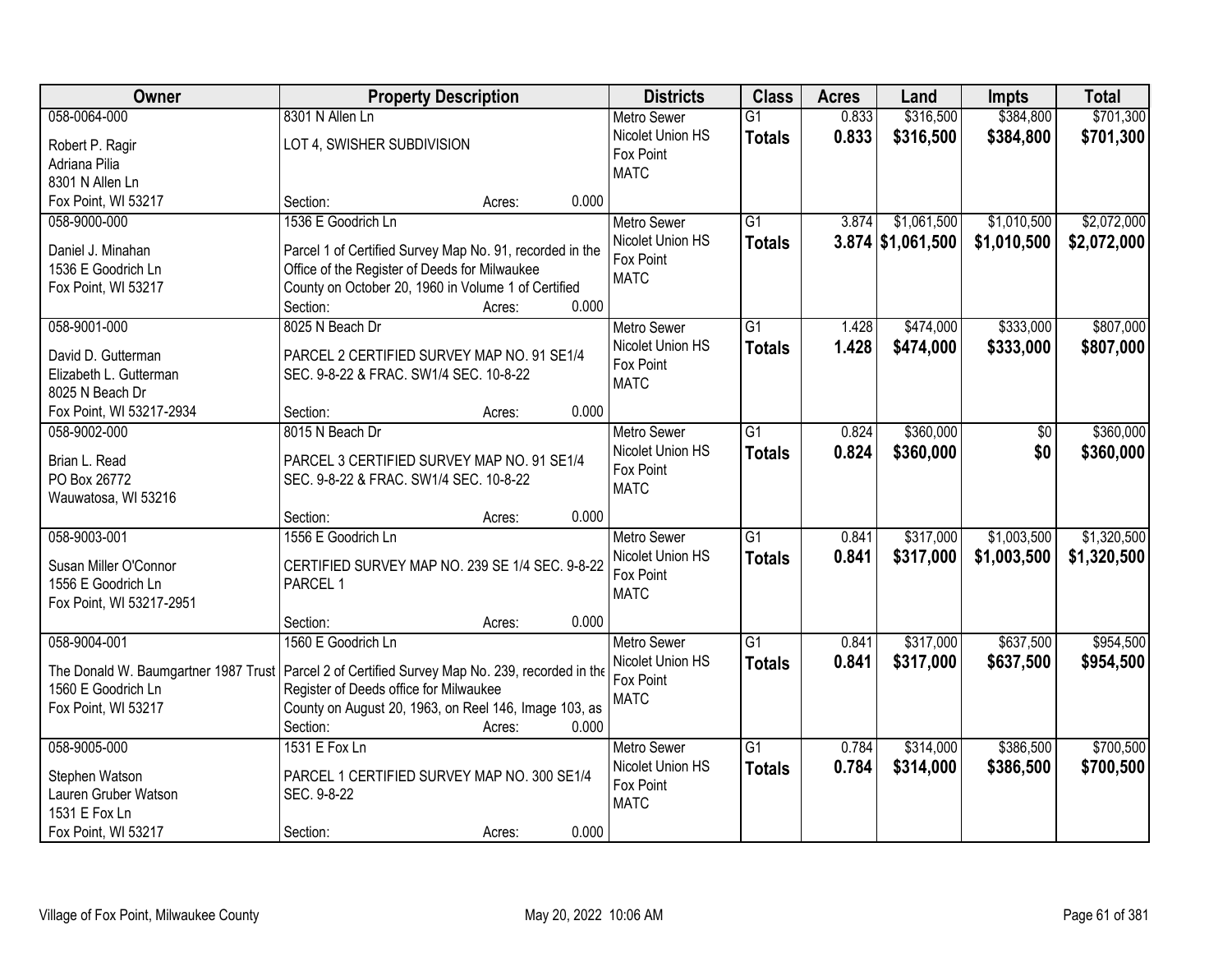| Owner                                                                                          |                                                                                                                                                              | <b>Property Description</b> |       | <b>Districts</b>                                                   | <b>Class</b>                     | <b>Acres</b>   | Land                   | Impts                  | <b>Total</b>           |
|------------------------------------------------------------------------------------------------|--------------------------------------------------------------------------------------------------------------------------------------------------------------|-----------------------------|-------|--------------------------------------------------------------------|----------------------------------|----------------|------------------------|------------------------|------------------------|
| 058-9006-000                                                                                   | 1555 E Goodrich Ln                                                                                                                                           |                             |       | <b>Metro Sewer</b>                                                 | $\overline{G1}$                  | 0.853          | \$317,500              | \$692,500              | \$1,010,000            |
| Lauren Wakefield<br>1555 E Goodrich Ln<br>Fox Point, WI 53217                                  | PARCEL 2 CERTIFIED SURVEY MAP NO. 300 SE1/4<br>SEC 9-8-22                                                                                                    |                             |       | Nicolet Union HS<br>Fox Point<br><b>MATC</b>                       | <b>Totals</b>                    | 0.853          | \$317,500              | \$692,500              | \$1,010,000            |
|                                                                                                | Section:                                                                                                                                                     | Acres:                      | 0.853 |                                                                    |                                  |                |                        |                        |                        |
| 058-9007-000<br>Shunsuke Yoshida<br>Julia L. Yoshida<br>1501 E Fox Ln                          | 1501 E Fox Ln<br>PARCEL 3 CERTIFIED SURVEY MAP NO. 300 SE1/4<br>SEC. 9-8-22                                                                                  |                             |       | <b>Metro Sewer</b><br>Nicolet Union HS<br>Fox Point<br><b>MATC</b> | $\overline{G1}$<br><b>Totals</b> | 0.862<br>0.862 | \$318,000<br>\$318,000 | \$479,500<br>\$479,500 | \$797,500<br>\$797,500 |
| Fox Point, WI 53217                                                                            | Section:                                                                                                                                                     | Acres:                      | 0.000 |                                                                    |                                  |                |                        |                        |                        |
| 058-9008-000<br>Manmeet Singh<br>Shikha Singla<br>8035 N Beach Dr                              | 8035 N Beach Dr<br>PARCEL 1 CERTIFIED SURVEY MAP NO. 665 SE1/4<br>SEC. 9-8-22 & FRAC SW1/4 SEC. 10-8-22 -                                                    |                             |       | <b>Metro Sewer</b><br>Nicolet Union HS<br>Fox Point<br><b>MATC</b> | $\overline{G1}$<br><b>Totals</b> | 0.776<br>0.776 | \$464,500<br>\$464,500 | \$314,500<br>\$314,500 | \$779,000<br>\$779,000 |
| Fox Point, WI 53217                                                                            | Section:                                                                                                                                                     | Acres:                      | 0.000 |                                                                    |                                  |                |                        |                        |                        |
| 058-9009-000<br>Thomas Simeone Jr<br><b>Wendy Simeone</b><br>8045 N Beach Dr                   | 8045 N Beach Dr<br>PARCEL 2 CERTIFIED SURVEY MAP NO. 665 SE1/4<br>SECTION 9-8-22 & FRAC SW1/4 SEC. 10-8-22                                                   |                             |       | <b>Metro Sewer</b><br>Nicolet Union HS<br>Fox Point<br><b>MATC</b> | G1<br><b>Totals</b>              | 0.892<br>0.892 | \$319,500<br>\$319,500 | \$413,000<br>\$413,000 | \$732,500<br>\$732,500 |
| Fox Point, WI 53217                                                                            | Section:                                                                                                                                                     | Acres:                      | 0.000 |                                                                    |                                  |                |                        |                        |                        |
| 058-9010-002<br>Ryan Newton<br>Nicolette Deveneau<br>1546 E Goodrich Ln<br>Fox Point, WI 53217 | 1546 E Goodrich Ln<br>Parcel A: Parcel 2 of Certified Survey Map No. 3141,<br>being a division of Parcel 3 of Certified Survey Map No.<br>665.<br>Section: 9 | Acres:                      | 0.876 | <b>Metro Sewer</b><br>Nicolet Union HS<br>Fox Point<br><b>MATC</b> | $\overline{G1}$<br><b>Totals</b> | 0.876<br>0.876 | \$318,500<br>\$318,500 | \$516,500<br>\$516,500 | \$835,000<br>\$835,000 |
| 058-9010-003                                                                                   | 1550 E Goodrich Ln                                                                                                                                           |                             |       | <b>Metro Sewer</b>                                                 | $\overline{G1}$                  | 0.775          | \$313,500              | \$532,000              | \$845,500              |
| William F. Ford<br>Jane L. Reyerson<br>1550 E Goodrich Ln<br>Fox Point, WI 53217               | Parcel Three (3) of Certified Survey Map No. 3141,<br>recorded August 18, 1977, Reel 1042, Images 1572 to<br>1574<br>Section:                                | Acres:                      | 0.775 | Nicolet Union HS<br>Fox Point<br><b>MATC</b>                       | <b>Totals</b>                    | 0.775          | \$313,500              | \$532,000              | \$845,500              |
| 058-9011-000                                                                                   | 8005 N Beach Dr                                                                                                                                              |                             |       | <b>Metro Sewer</b>                                                 | $\overline{G1}$                  | 1.601          | \$974,000              | \$566,800              | \$1,540,800            |
| Michael Costello<br>Laura Thompson Costello<br>8005 N Beach Dr<br>Fox Point, WI 53217-2934     | CSM NO. 4166 SE 1/4 SEC. 9 & SW 1/4 SEC. 10-8-22<br>PARCEL 1<br>Section:                                                                                     | Acres:                      | 0.000 | Nicolet Union HS<br>Fox Point<br><b>MATC</b>                       | <b>Totals</b>                    | 1.601          | \$974,000              | \$566,800              | \$1,540,800            |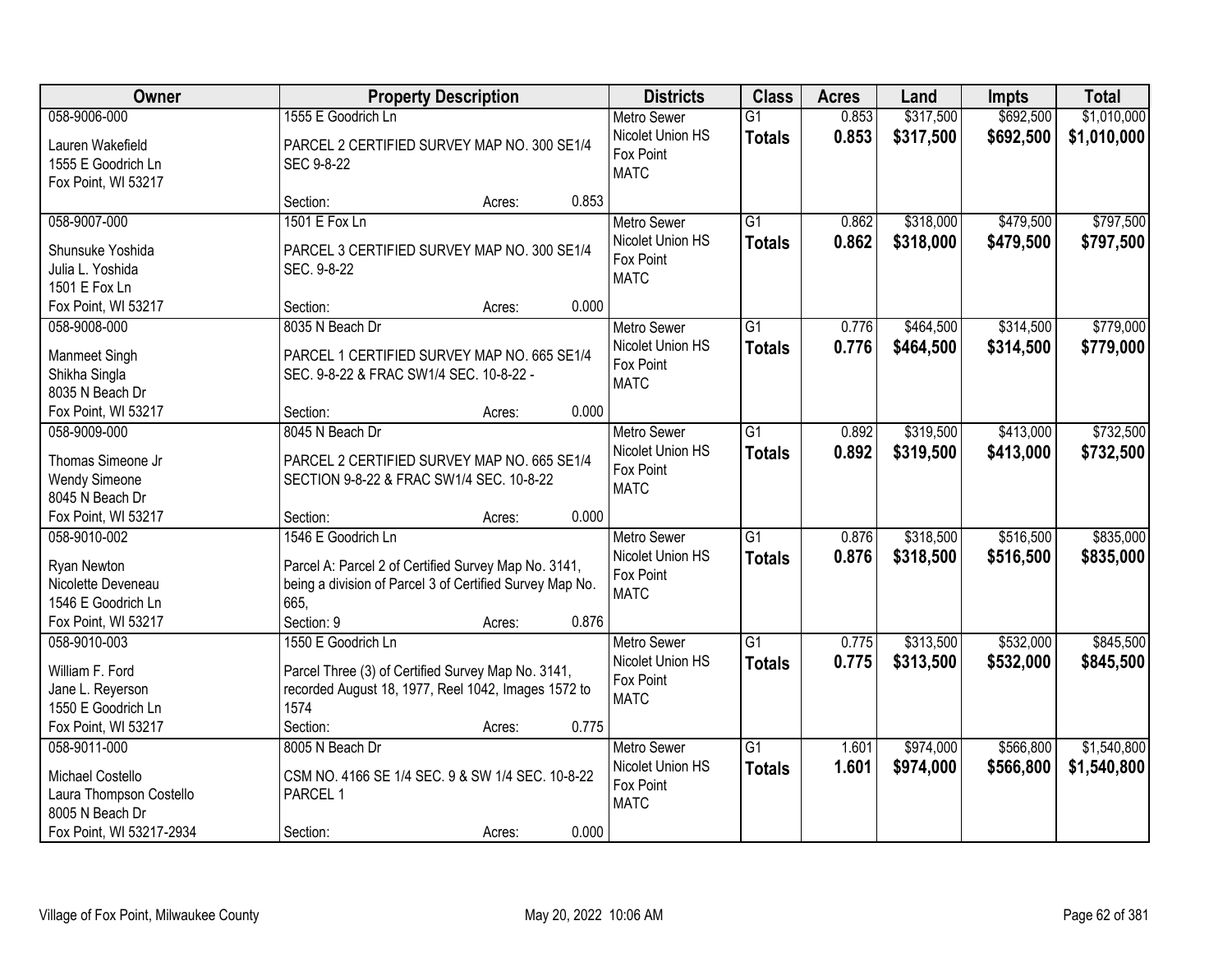| Owner                        | <b>Property Description</b>                         | <b>Districts</b>              | <b>Class</b>    | <b>Acres</b> | Land      | <b>Impts</b> | <b>Total</b> |
|------------------------------|-----------------------------------------------------|-------------------------------|-----------------|--------------|-----------|--------------|--------------|
| 058-9012-000                 | 8003 N Beach Dr                                     | <b>Metro Sewer</b>            | $\overline{G1}$ | 0.940        | \$322,000 | \$746,500    | \$1,068,500  |
| Michael R. Lovell            | CSM NO. 4166 SE 1/4 SEC. 9 & SW 1/4 SEC. 10-8-22    | Nicolet Union HS              | <b>Totals</b>   | 0.940        | \$322,000 | \$746,500    | \$1,068,500  |
| Amy L. Lovell                | PARCEL <sub>2</sub>                                 | Fox Point                     |                 |              |           |              |              |
| 8003 N Beach Dr              |                                                     | <b>MATC</b>                   |                 |              |           |              |              |
| Fox Point, WI 53217-2934     | 0.940<br>Section:<br>Acres:                         |                               |                 |              |           |              |              |
| 058-9013-000                 | 1548 E Goodrich Ln                                  | <b>Metro Sewer</b>            | $\overline{G1}$ | 2.164        | \$881,000 | \$950,500    | \$1,831,500  |
|                              |                                                     | Nicolet Union HS              | <b>Totals</b>   | 2.164        | \$881,000 | \$950,500    | \$1,831,500  |
| Theodore Friedlander III     | CERTIFIED SURVEY MAP NO 8995 SE 1/4 9-8-22 LOT      | Fox Point                     |                 |              |           |              |              |
| Louise F. Friedlander        |                                                     | <b>MATC</b>                   |                 |              |           |              |              |
| 1548 E Goodrich Ln           |                                                     |                               |                 |              |           |              |              |
| Fox Point, WI 53217-2951     | 2.164<br>Section:<br>Acres:                         |                               |                 |              |           |              |              |
| 058-9940-000                 | 1510 E Goodrich Ln                                  | Metro Sewer                   | G1              | 2.587        | \$948,500 | \$694,100    | \$1,642,600  |
| Adrienne Pollack             | PART OF SE 1/4 SEC. 9-8-22 DESC. IN REEL 597 -      | Nicolet Union HS              | <b>Totals</b>   | 2.587        | \$948,500 | \$694,100    | \$1,642,600  |
| 1510 E Goodrich Ln           | IMAGES 1332 & 1333 2.484 AC.                        | Fox Point                     |                 |              |           |              |              |
| Fox Point, WI 53217-2951     |                                                     | <b>MATC</b>                   |                 |              |           |              |              |
|                              | 0.000<br>Section:<br>Acres:                         |                               |                 |              |           |              |              |
| 058-9941-000                 | 1500 E Goodrich Ln                                  | <b>Metro Sewer</b>            | $\overline{G1}$ | 0.889        | \$319,500 | \$378,100    | \$697,600    |
|                              |                                                     | Nicolet Union HS              | <b>Totals</b>   | 0.889        | \$319,500 | \$378,100    | \$697,600    |
| Nicholas M. Horsfield        | PART OF SE 1/4 SEC 9-8-22 DESC IN REEL 894          | Fox Point                     |                 |              |           |              |              |
| 1500 E Goodrich Ln           | IMAGE 1127 1.000 AC                                 | <b>MATC</b>                   |                 |              |           |              |              |
| Fox Point, WI 53217          |                                                     |                               |                 |              |           |              |              |
|                              | 0.889<br>Section:<br>Acres:                         |                               |                 |              |           |              |              |
| 058-9942-000                 | 1530 E Goodrich Ln                                  | <b>Metro Sewer</b>            | $\overline{G1}$ | 0.941        | \$322,000 | \$73,000     | \$395,000    |
| Brian M. Molstad             | PART OF SE1/4 SEC. 9-8-22 DESC. IN VOL. 3585 OF     | Nicolet Union HS              | <b>Totals</b>   | 0.941        | \$322,000 | \$73,000     | \$395,000    |
| Christina Marie Petrou       | DEEDS ON PAGE 91. PARCEL #1                         | Fox Point                     |                 |              |           |              |              |
| 1530 E Goodrich Ln           |                                                     | <b>MATC</b>                   |                 |              |           |              |              |
| Fox Point, WI 53217-2951     | 0.000<br>Section:<br>Acres:                         |                               |                 |              |           |              |              |
| 058-9943-000                 | 1526 E Goodrich Ln                                  | <b>Metro Sewer</b>            | $\overline{G1}$ | 1.067        | \$655,500 | \$718,300    | \$1,373,800  |
| Anne M Zizzo Revocable Trust | COMM 250 FT E OF SW COR OF C.S.M. NO 91, OF SV      | Nicolet Union HS              | <b>Totals</b>   | 1.067        | \$655,500 | \$718,300    | \$1,373,800  |
| 1526 E Goodrich Ln           | 1/4 SEC 9 8 22, TH E 339.43 FT; SELY 127.11 FT; SLY | Fox Point                     |                 |              |           |              |              |
| Fox Point, WI 53217-2951     | 112.19 FT; NWLY 144.97 FT; W 286.01 FT; TH N 100    | <b>MATC</b>                   |                 |              |           |              |              |
|                              | 1.067<br>Section:<br>Acres:                         |                               |                 |              |           |              |              |
| 058-9944-000                 | 1518 E Goodrich Ln                                  | <b>Metro Sewer</b>            | $\overline{G1}$ | 1.079        | \$658,000 | \$368,500    | \$1,026,500  |
|                              |                                                     |                               |                 |              |           |              |              |
| Robert K. Gardiner           | COMM 250 FT E & 100 FT S OF SW COR OF C.S.M.        | Nicolet Union HS<br>Fox Point | <b>Totals</b>   | 1.079        | \$658,000 | \$368,500    | \$1,026,500  |
| Ellen R. Gardiner            | NO 91 OF THE SE 1/4 SEC 9 8 22, TH SWLY 128.42      | <b>MATC</b>                   |                 |              |           |              |              |
| 1518 E Goodrich Ln           | FT; E 312.56 FT; SELY 162.84 FT; NELY 112.80 FT;    |                               |                 |              |           |              |              |
| Fox Point, WI 53217-2951     | 0.000<br>Section:<br>Acres:                         |                               |                 |              |           |              |              |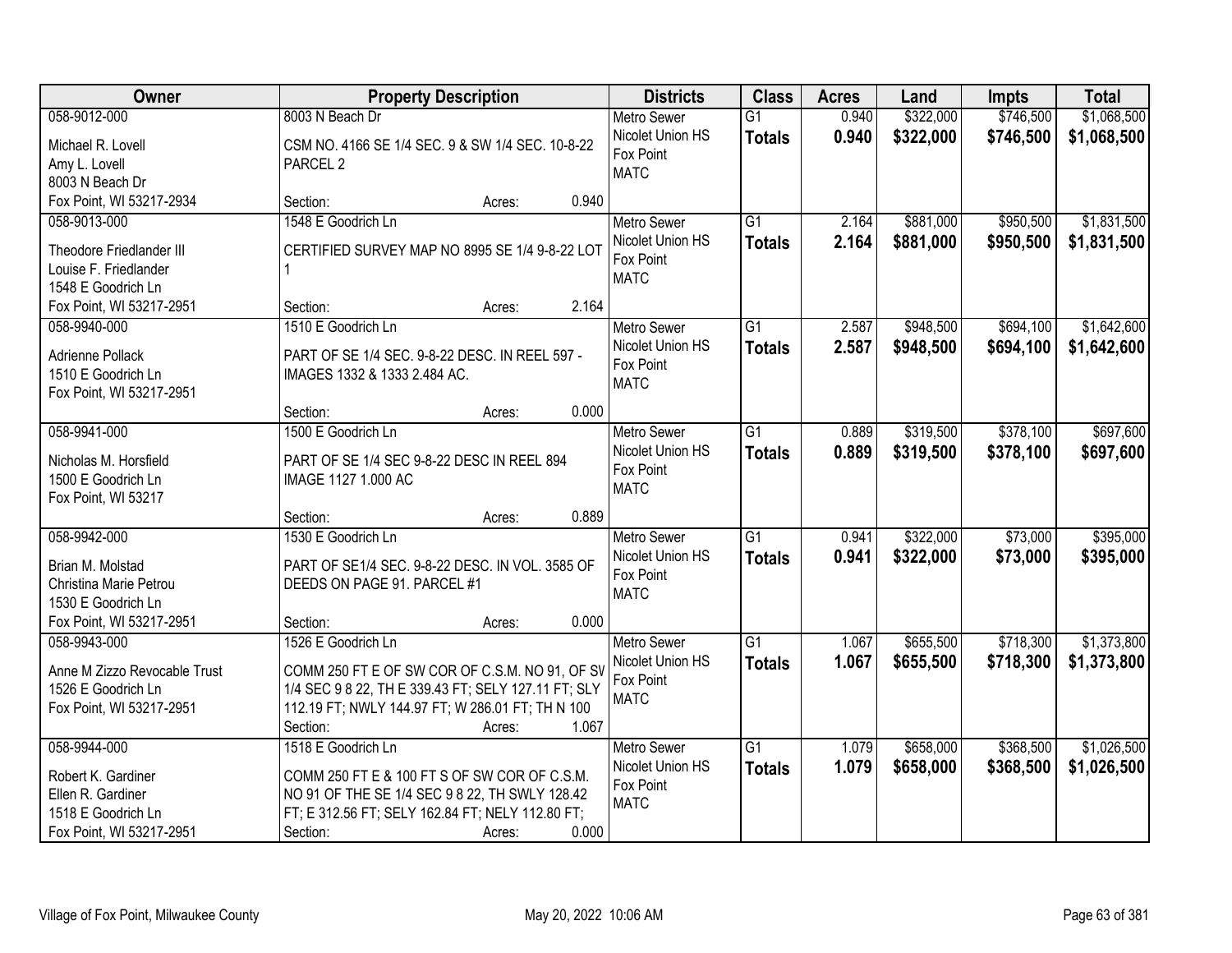| Owner                             | <b>Property Description</b>                               | <b>Districts</b>   | <b>Class</b>    | <b>Acres</b>               | Land      | Impts       | <b>Total</b> |
|-----------------------------------|-----------------------------------------------------------|--------------------|-----------------|----------------------------|-----------|-------------|--------------|
| 058-9947-001                      | 1562 E Goodrich Ln                                        | <b>Metro Sewer</b> | $\overline{G1}$ | 1.917                      | \$837,000 | \$335,400   | \$1,172,400  |
| Jerry Polacheck                   | ALL THAT PART LYING E OF E LI OF CSM 239 DESC             | Nicolet Union HS   | <b>Totals</b>   | 1.917                      | \$837,000 | \$335,400   | \$1,172,400  |
| Jill Polacheck                    | AS COM 783.75 FT W & 849.05 FT N OF SE COR SE             | Fox Point          |                 |                            |           |             |              |
| 1562 E Goodrich Ln                | 1/4 SEC 9-8-22 TH E 497.93 FT SWLY 6.85 FT SWLY           | <b>MATC</b>        |                 |                            |           |             |              |
| Fox Point, WI 53217-2951          | 0.000<br>Section:<br>Acres:                               |                    |                 |                            |           |             |              |
| 058-9947-002                      | 1562 E Goodrich Ln                                        | <b>Metro Sewer</b> |                 |                            |           |             |              |
|                                   |                                                           | Nicolet Union HS   |                 | Assessed with 058-9947-001 |           |             |              |
| Jerry Polacheck                   | THE NLY 35 FT OF COM 778.90 FT W & 849.24 FT N            | Fox Point          |                 |                            |           |             |              |
| Jill Polacheck                    | OF SE COR SE 1/4 SEC 9-8-22 TH W 22.12 FT TO BEC          | <b>MATC</b>        |                 |                            |           |             |              |
| 1562 E Goodrich Ln                | OF DESC TH W 196.93 FT N ALG C/L OF ROAD 222.25           |                    |                 |                            |           |             |              |
| Fox Point, WI 53217-2951          | 0.000<br>Section:<br>Acres:                               |                    |                 |                            |           |             |              |
| 058-9948-000                      | 1721 E Fox Ln                                             | Metro Sewer        | G1              | 0.733                      | \$634,500 | \$352,500   | \$987,000    |
|                                   | COM 1263.55 FT S OF NE COR OF SE 1/4 SEC                  | Nicolet Union HS   | <b>Totals</b>   | 0.733                      | \$634,500 | \$352,500   | \$987,000    |
| Shibilski Survivor's Trust        |                                                           | Fox Point          |                 |                            |           |             |              |
| 1721 E Fox Ln                     | 9-8-22; TH SWLY 239.66 FT; SLY 118.22 FT; SELY 116        | <b>MATC</b>        |                 |                            |           |             |              |
| Fox Point, WI 53217               | FT & 135.16 FT; NELY 86.62 FT; TH N 176.74 FT TO<br>0.000 |                    |                 |                            |           |             |              |
|                                   | Section:<br>Acres:                                        |                    |                 |                            |           |             |              |
| 058-9949-000                      | 1717 E Fox Ln                                             | <b>Metro Sewer</b> | G1              | 1.622                      | \$860,000 | \$1,631,500 | \$2,491,500  |
| Michael C. Roos                   | PART OF SE1/4 SEC. 9-8-22 DESC. IN VOL. 1463 OF           | Nicolet Union HS   | <b>Totals</b>   | 1.622                      | \$860,000 | \$1,631,500 | \$2,491,500  |
| Nancy A. Link                     | DEEDS ON PAGE 316 & IN VOL. 1509 ON PAGE 534.             | Fox Point          |                 |                            |           |             |              |
| 1717 E Fox Ln                     | EXC. 1.000 AC. DESC. IN REEL 379 - IMAGE 1750,            | <b>MATC</b>        |                 |                            |           |             |              |
| Fox Point, WI 53217               | Section:<br>0.000<br>Acres:                               |                    |                 |                            |           |             |              |
| 058-9950-000                      | 1711 E Fox Ln                                             | <b>Metro Sewer</b> | $\overline{G1}$ | 0.898                      | \$320,000 | \$469,000   | \$789,000    |
|                                   |                                                           | Nicolet Union HS   | <b>Totals</b>   | 0.898                      | \$320,000 | \$469,000   | \$789,000    |
| Christopher J. Naffah             | COMM 1263.55 FT S & 399.88 FT SWLY OF NE COR              | Fox Point          |                 |                            |           |             |              |
| Stacey W. Naffah                  | OF SE 1/4 SEC 9 8 22 TH SWLY 183.61 FT; S 227.20          | <b>MATC</b>        |                 |                            |           |             |              |
| 1711 E Fox Ln                     | FT; E 182 FT; TH N 251.48 FT TO P.O.B.                    |                    |                 |                            |           |             |              |
| Fox Point, WI 53217               | Section:<br>0.000<br>Acres:                               |                    |                 |                            |           |             |              |
| 058-9951-000                      | 1707 E Fox Ln                                             | <b>Metro Sewer</b> | G1              | 0.898                      | \$320,000 | \$633,500   | \$953,500    |
| Eben K Slaunwhite & Varsha V Shah | COMM 1263.55 FT S & 583.49 FT SWLY OF NE COR              | Nicolet Union HS   | <b>Totals</b>   | 0.898                      | \$320,000 | \$633,500   | \$953,500    |
| Rev Liv Trust                     | OF SE 1/4 SEC 9 8 22; TH SWLY 205.73 FT; S 200 FT;        | Fox Point          |                 |                            |           |             |              |
| 1707 E Fox Ln                     | E 203.93 FT; TH N 227.20 FT TO P.O.B. - Full legal        | <b>MATC</b>        |                 |                            |           |             |              |
| Fox Point, WI 53217               | 0.000<br>Section:<br>Acres:                               |                    |                 |                            |           |             |              |
| 058-9952-000                      | 1554 E Goodrich Ln                                        | <b>Metro Sewer</b> | $\overline{G1}$ | 0.841                      | \$317,000 | \$290,300   | \$607,300    |
|                                   |                                                           | Nicolet Union HS   | <b>Totals</b>   | 0.841                      | \$317,000 | \$290,300   | \$607,300    |
| David S. Rosene                   | COM SW COR OF CSM #239 IN SE 1/4 9-8-22 TH W              | Fox Point          |                 |                            |           |             |              |
| Julie Sattler Rosene              | 333.40 FT TO C/L OF ROAD N ALG SD C/L 222.25 FT           | <b>MATC</b>        |                 |                            |           |             |              |
| 1554 E Goodrich Ln                | E 231.54 FT TO NW COR SD CSM#239 TH S 222.25              |                    |                 |                            |           |             |              |
| Fox Point, WI 53217-2951          | 0.000<br>Section:<br>Acres:                               |                    |                 |                            |           |             |              |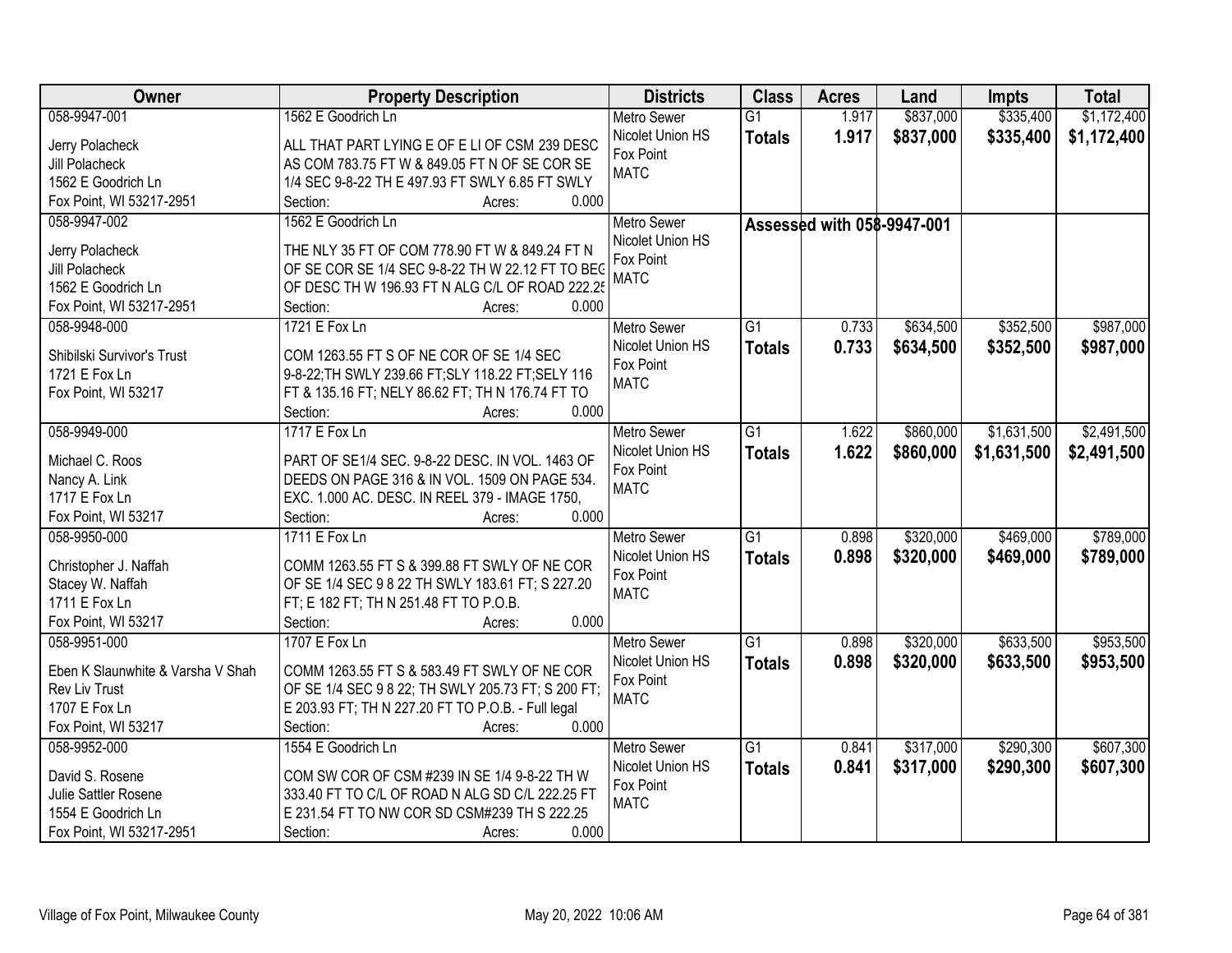| Owner                              | <b>Property Description</b>                                 |        |       | <b>Districts</b>         | <b>Class</b>    | <b>Acres</b> | Land      | Impts     | <b>Total</b> |
|------------------------------------|-------------------------------------------------------------|--------|-------|--------------------------|-----------------|--------------|-----------|-----------|--------------|
| 058-9953-000                       | 1572 E Goodrich Ln                                          |        |       | <b>Metro Sewer</b>       | $\overline{G1}$ | 0.945        | \$322,500 | \$359,500 | \$682,000    |
| <b>Barbara Collings</b>            | PART OF SE 1/4 SEC 9-8-22 DESC IN REEL 855                  |        |       | Nicolet Union HS         | <b>Totals</b>   | 0.945        | \$322,500 | \$359,500 | \$682,000    |
| 1572 E Goodrich Ln                 | IMAGES 1424-1425 .945 AC                                    |        |       | Fox Point                |                 |              |           |           |              |
| Fox Point, WI 53217-2951           |                                                             |        |       | <b>MATC</b>              |                 |              |           |           |              |
|                                    | Section:                                                    | Acres: | 0.000 |                          |                 |              |           |           |              |
| 058-9954-000                       | 1407 E Fox Ln                                               |        |       | <b>Metro Sewer</b>       | $\overline{G1}$ | 0.917        | \$321,000 | \$434,000 | \$755,000    |
| John L & Paula S Friedman Rev Liv  | PART OF SE1/4 SEC. 9-8-22 DESC. IN REEL 326 -               |        |       | Nicolet Union HS         | <b>Totals</b>   | 0.917        | \$321,000 | \$434,000 | \$755,000    |
| Trust                              | IMAGE 1114. 1.000 AC.                                       |        |       | Fox Point                |                 |              |           |           |              |
| 1407 E Fox Ln                      |                                                             |        |       | <b>MATC</b>              |                 |              |           |           |              |
| Fox Point, WI 53217                | Section:                                                    | Acres: | 0.000 |                          |                 |              |           |           |              |
| 058-9955-000                       | 8050 N Gray Log Ln                                          |        |       | Metro Sewer              | $\overline{G1}$ | 0.987        | \$324,500 | \$393,000 | \$717,500    |
|                                    |                                                             |        |       | Nicolet Union HS         | <b>Totals</b>   | 0.987        | \$324,500 | \$393,000 | \$717,500    |
| Christopher Mickschl and Stephanie | PART OF SE1/4 SEC. 9-8-22 DESC. IN REEL                     |        |       | Fox Point                |                 |              |           |           |              |
| Micksch                            | 16-IMAGE 710. 1.2225 ACRES                                  |        |       | <b>MATC</b>              |                 |              |           |           |              |
| 8050 N Gray Log Ln                 |                                                             |        |       |                          |                 |              |           |           |              |
| Fox Point, WI 53217                | Section:                                                    | Acres: | 0.000 |                          |                 |              |           |           |              |
| 058-9956-000                       | 8040 N Gray Log Ln                                          |        |       | <b>Metro Sewer</b>       | $\overline{G1}$ | 0.790        | \$314,000 | \$780,500 | \$1,094,500  |
| Bahram Namdari                     | COMM 1020.45 FT N & 916.10 FT E OF SW COR OF                |        |       | Nicolet Union HS         | <b>Totals</b>   | 0.790        | \$314,000 | \$780,500 | \$1,094,500  |
| Kathleen Namdari                   | SE 1/4 SEC 9 8 22, TH SWLY 282.35 FT TO THE                 |        |       | Fox Point<br><b>MATC</b> |                 |              |           |           |              |
| 8040 N Gray Log Ln                 | PLACE OF BEG. TH SWLY 217.30 FT; E 250.03 FT; N             |        |       |                          |                 |              |           |           |              |
| Fox Point, WI 53217-2955           | Section:                                                    | Acres: | 0.000 |                          |                 |              |           |           |              |
| 058-9957-000                       | 1380 E Winkler Ln                                           |        |       | <b>Metro Sewer</b>       | $\overline{G1}$ | 0.878        | \$319,000 | \$523,500 | \$842,500    |
| Pako Major                         | All that part of the Southeast One-Quarter of Section 9, ir |        |       | Nicolet Union HS         | <b>Totals</b>   | 0.878        | \$319,000 | \$523,500 | \$842,500    |
| Nicole A. Major                    | Township 8 North, Range 22 East, in the Village of          |        |       | Fox Point                |                 |              |           |           |              |
| 1380 E Winkler Ln                  | Fox Point, Milwaukee County, Wisconsin, bounded and         |        |       | <b>MATC</b>              |                 |              |           |           |              |
| Fox Point, WI 53217                | Section:                                                    | Acres: | 0.878 |                          |                 |              |           |           |              |
| 058-9958-000                       | 1551 E Goodrich Ln                                          |        |       | <b>Metro Sewer</b>       | $\overline{G1}$ | 1.233        | \$346,500 | \$443,500 | \$790,000    |
|                                    |                                                             |        |       | Nicolet Union HS         | <b>Totals</b>   | 1.233        | \$346,500 | \$443,500 | \$790,000    |
| <b>Eric Roberts</b>                | PART OF SE 1/4 SEC. 9-8-22 DESC. IN REEL 602 -              |        |       | Fox Point                |                 |              |           |           |              |
| Laura Roberts                      | IMAGES 1145 1.300 AC.                                       |        |       | <b>MATC</b>              |                 |              |           |           |              |
| 1551 E Goodrich Ln                 |                                                             |        |       |                          |                 |              |           |           |              |
| Fox Point, WI 53217                | Section:                                                    | Acres: | 0.000 |                          |                 |              |           |           |              |
| 058-9959-000                       | 1541 E Goodrich Ln                                          |        |       | <b>Metro Sewer</b>       | $\overline{G1}$ | 1.217        | \$343,500 | \$615,300 | \$958,800    |
| Eric S. Schachter                  | PART OF SE 1/4 SEC 9-8-22 DESC IN REEL 787 -                |        |       | Nicolet Union HS         | <b>Totals</b>   | 1.217        | \$343,500 | \$615,300 | \$958,800    |
| Randi I. Schachter                 | IMAGE 1643 1.300 ACRES                                      |        |       | Fox Point<br><b>MATC</b> |                 |              |           |           |              |
| 1541 E Goodrich Ln                 |                                                             |        |       |                          |                 |              |           |           |              |
| Fox Point, WI 53217                | Section:                                                    | Acres: | 0.000 |                          |                 |              |           |           |              |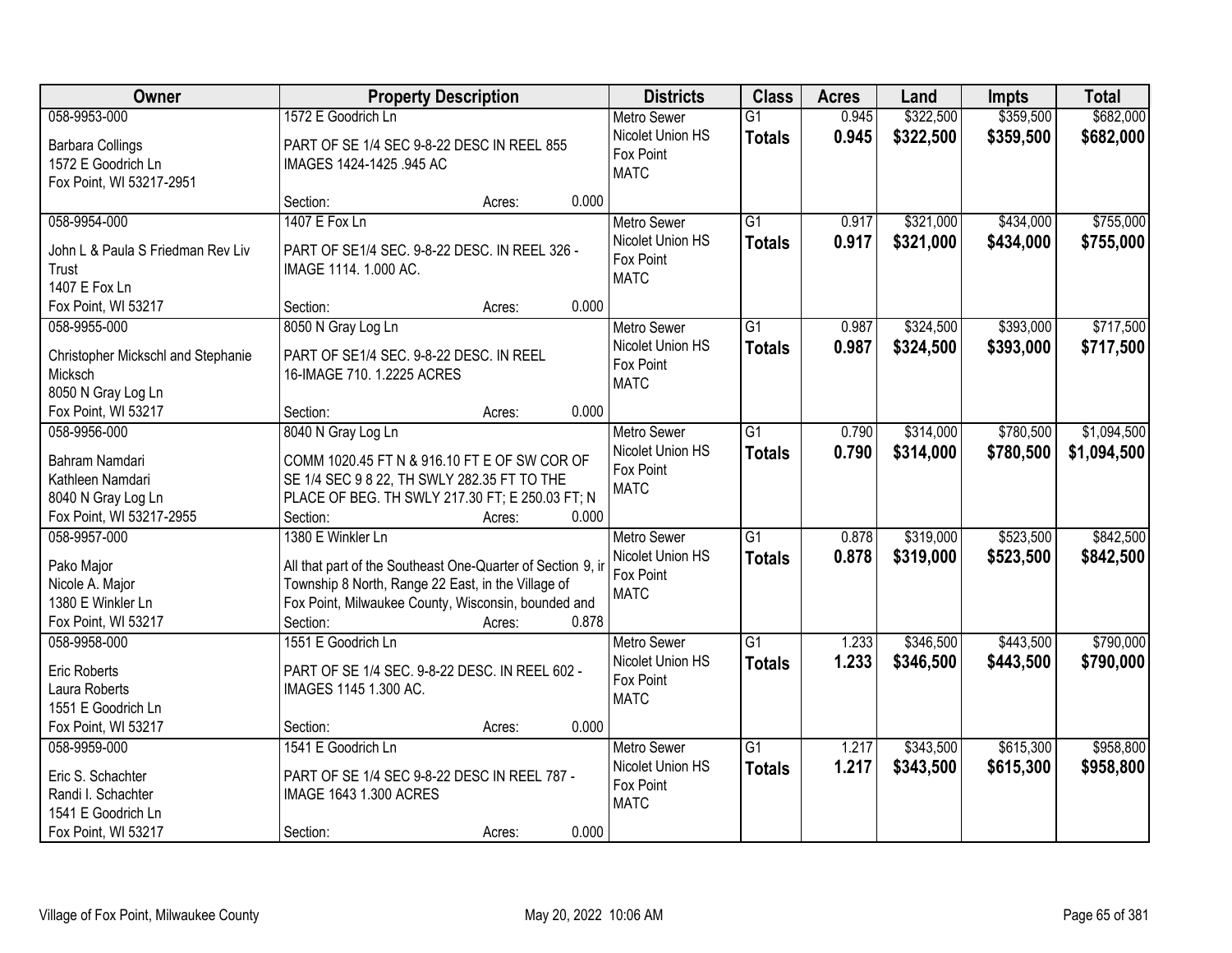| \$337,200<br>\$659,200<br>058-9960-000<br>1535 E Goodrich Ln<br>\$322,000<br><b>Metro Sewer</b><br>$\overline{G1}$<br>0.941<br>Nicolet Union HS<br>0.941<br>\$322,000<br>\$337,200<br>\$659,200<br><b>Totals</b><br>All that part of the Southeast One-Quarter of Section 9, in<br>Jeffery M. Nelson<br>Fox Point<br>Township 8 North, Range 22 East, in the Village of Fox<br>Leah Nelson<br><b>MATC</b><br>Point, Milwaukee County, Wisconsin, which is bounded<br>1535 E Goodrich Ln<br>0.941<br>Fox Point, WI 53217<br>Section:<br>Acres:<br>\$465,000<br>1533 E Goodrich Ln<br>$\overline{G1}$<br>\$298,500<br>\$166,500<br>058-9961-001<br>1.105<br><b>Metro Sewer</b><br>1.105<br>Nicolet Union HS<br>\$298,500<br>\$166,500<br>\$465,000<br><b>Totals</b><br>CERTIFIED SURVEY MAP NO 7773, SE 9-8-22, LOT 1<br>Kenneth Sax Trustee<br>Fox Point<br>1533 E Goodrich Ln<br><b>MATC</b><br>Fox Point, WI 53217-2952<br>0.000<br>Section:<br>Acres:<br>\$1,004,000<br>058-9961-002<br>1531 E Goodrich Ln<br>$\overline{G1}$<br>0.977<br>\$324,000<br>\$680,000<br><b>Metro Sewer</b><br>Nicolet Union HS<br>0.977<br>\$324,000<br>\$680,000<br>\$1,004,000<br><b>Totals</b><br>CERTIFIED SURVEYMAP NO 7773, SE 9-8-22, LOT 2<br>Matthew N. Weinberg<br>Fox Point<br>Rachel Weinberg<br>RECORDED JUNE 21, 2006<br><b>MATC</b><br>1531 E Goodrich Ln<br>0.000<br>Fox Point, WI 53217<br>Section:<br>Acres:<br>1323 E Winkler Ln<br>$\overline{G1}$<br>\$338,000<br>\$373,000<br>\$711,000<br>058-9962-000<br><b>Metro Sewer</b><br>1.189<br>Nicolet Union HS<br>1.189<br>\$338,000<br>\$373,000<br>\$711,000<br><b>Totals</b><br>James R. Flesch<br>PART OF SE 1/4 SEC. 9-8-22; COMM. 1004.10 FT W &<br>Fox Point<br>530.62 FT N OF SE COR. TH W 402 FT TO POB. TH S<br>Ellen S. Flesch<br><b>MATC</b><br>216.77 FT; WLY 78.97 FT; WLY 75.28 FT; N 344.30 FT;<br>1323 E Winkler Ln<br>Fox Point, WI 53217-2965<br>Section:<br>0.000<br>Acres:<br>$\overline{G1}$<br>\$319,500<br>\$187,500<br>\$507,000<br>058-9963-000<br>1315 E Winkler Ln<br>0.897<br><b>Metro Sewer</b><br>0.897<br>\$319,500<br>\$187,500<br>\$507,000<br>Nicolet Union HS<br><b>Totals</b><br>Thomas J. Berghammer<br>PART OF SE1/4 SEC. 9-8-22 DESC. IN VOL. 2821 OF<br>Fox Point<br>1315 E Winkler Ln<br>DEEDS ON PAGE 187 .995 AC. E.2-#26<br><b>MATC</b><br>Fox Point, WI 53217-2965<br>0.000<br>Section:<br>Acres:<br>058-9964-000<br>G1<br>\$552,200<br>\$877,200<br>8022 N Gray Log Ln<br>Metro Sewer<br>0.997<br>\$325,000<br>Nicolet Union HS<br>0.997<br>\$325,000<br>\$552,200<br>\$877,200<br><b>Totals</b><br>Michael A. Braun<br>PART OF SE1/4 SEC. 9-8-22 DESC. IN REEL<br>Fox Point<br>Theresa Braun<br>29-IMAGE 175. .997 ACRES<br><b>MATC</b><br>8022 N Gray Log Ln | Owner | <b>Property Description</b> | <b>Districts</b> | <b>Class</b> | <b>Acres</b> | Land | Impts | <b>Total</b> |
|---------------------------------------------------------------------------------------------------------------------------------------------------------------------------------------------------------------------------------------------------------------------------------------------------------------------------------------------------------------------------------------------------------------------------------------------------------------------------------------------------------------------------------------------------------------------------------------------------------------------------------------------------------------------------------------------------------------------------------------------------------------------------------------------------------------------------------------------------------------------------------------------------------------------------------------------------------------------------------------------------------------------------------------------------------------------------------------------------------------------------------------------------------------------------------------------------------------------------------------------------------------------------------------------------------------------------------------------------------------------------------------------------------------------------------------------------------------------------------------------------------------------------------------------------------------------------------------------------------------------------------------------------------------------------------------------------------------------------------------------------------------------------------------------------------------------------------------------------------------------------------------------------------------------------------------------------------------------------------------------------------------------------------------------------------------------------------------------------------------------------------------------------------------------------------------------------------------------------------------------------------------------------------------------------------------------------------------------------------------------------------------------------------------------------------------------------------------------------------------------------------------------------------------------------------------------------------------------------------------------------------------------------------------------------------------------------------------------------------------------------------------|-------|-----------------------------|------------------|--------------|--------------|------|-------|--------------|
|                                                                                                                                                                                                                                                                                                                                                                                                                                                                                                                                                                                                                                                                                                                                                                                                                                                                                                                                                                                                                                                                                                                                                                                                                                                                                                                                                                                                                                                                                                                                                                                                                                                                                                                                                                                                                                                                                                                                                                                                                                                                                                                                                                                                                                                                                                                                                                                                                                                                                                                                                                                                                                                                                                                                                               |       |                             |                  |              |              |      |       |              |
|                                                                                                                                                                                                                                                                                                                                                                                                                                                                                                                                                                                                                                                                                                                                                                                                                                                                                                                                                                                                                                                                                                                                                                                                                                                                                                                                                                                                                                                                                                                                                                                                                                                                                                                                                                                                                                                                                                                                                                                                                                                                                                                                                                                                                                                                                                                                                                                                                                                                                                                                                                                                                                                                                                                                                               |       |                             |                  |              |              |      |       |              |
|                                                                                                                                                                                                                                                                                                                                                                                                                                                                                                                                                                                                                                                                                                                                                                                                                                                                                                                                                                                                                                                                                                                                                                                                                                                                                                                                                                                                                                                                                                                                                                                                                                                                                                                                                                                                                                                                                                                                                                                                                                                                                                                                                                                                                                                                                                                                                                                                                                                                                                                                                                                                                                                                                                                                                               |       |                             |                  |              |              |      |       |              |
|                                                                                                                                                                                                                                                                                                                                                                                                                                                                                                                                                                                                                                                                                                                                                                                                                                                                                                                                                                                                                                                                                                                                                                                                                                                                                                                                                                                                                                                                                                                                                                                                                                                                                                                                                                                                                                                                                                                                                                                                                                                                                                                                                                                                                                                                                                                                                                                                                                                                                                                                                                                                                                                                                                                                                               |       |                             |                  |              |              |      |       |              |
|                                                                                                                                                                                                                                                                                                                                                                                                                                                                                                                                                                                                                                                                                                                                                                                                                                                                                                                                                                                                                                                                                                                                                                                                                                                                                                                                                                                                                                                                                                                                                                                                                                                                                                                                                                                                                                                                                                                                                                                                                                                                                                                                                                                                                                                                                                                                                                                                                                                                                                                                                                                                                                                                                                                                                               |       |                             |                  |              |              |      |       |              |
|                                                                                                                                                                                                                                                                                                                                                                                                                                                                                                                                                                                                                                                                                                                                                                                                                                                                                                                                                                                                                                                                                                                                                                                                                                                                                                                                                                                                                                                                                                                                                                                                                                                                                                                                                                                                                                                                                                                                                                                                                                                                                                                                                                                                                                                                                                                                                                                                                                                                                                                                                                                                                                                                                                                                                               |       |                             |                  |              |              |      |       |              |
|                                                                                                                                                                                                                                                                                                                                                                                                                                                                                                                                                                                                                                                                                                                                                                                                                                                                                                                                                                                                                                                                                                                                                                                                                                                                                                                                                                                                                                                                                                                                                                                                                                                                                                                                                                                                                                                                                                                                                                                                                                                                                                                                                                                                                                                                                                                                                                                                                                                                                                                                                                                                                                                                                                                                                               |       |                             |                  |              |              |      |       |              |
|                                                                                                                                                                                                                                                                                                                                                                                                                                                                                                                                                                                                                                                                                                                                                                                                                                                                                                                                                                                                                                                                                                                                                                                                                                                                                                                                                                                                                                                                                                                                                                                                                                                                                                                                                                                                                                                                                                                                                                                                                                                                                                                                                                                                                                                                                                                                                                                                                                                                                                                                                                                                                                                                                                                                                               |       |                             |                  |              |              |      |       |              |
|                                                                                                                                                                                                                                                                                                                                                                                                                                                                                                                                                                                                                                                                                                                                                                                                                                                                                                                                                                                                                                                                                                                                                                                                                                                                                                                                                                                                                                                                                                                                                                                                                                                                                                                                                                                                                                                                                                                                                                                                                                                                                                                                                                                                                                                                                                                                                                                                                                                                                                                                                                                                                                                                                                                                                               |       |                             |                  |              |              |      |       |              |
|                                                                                                                                                                                                                                                                                                                                                                                                                                                                                                                                                                                                                                                                                                                                                                                                                                                                                                                                                                                                                                                                                                                                                                                                                                                                                                                                                                                                                                                                                                                                                                                                                                                                                                                                                                                                                                                                                                                                                                                                                                                                                                                                                                                                                                                                                                                                                                                                                                                                                                                                                                                                                                                                                                                                                               |       |                             |                  |              |              |      |       |              |
|                                                                                                                                                                                                                                                                                                                                                                                                                                                                                                                                                                                                                                                                                                                                                                                                                                                                                                                                                                                                                                                                                                                                                                                                                                                                                                                                                                                                                                                                                                                                                                                                                                                                                                                                                                                                                                                                                                                                                                                                                                                                                                                                                                                                                                                                                                                                                                                                                                                                                                                                                                                                                                                                                                                                                               |       |                             |                  |              |              |      |       |              |
|                                                                                                                                                                                                                                                                                                                                                                                                                                                                                                                                                                                                                                                                                                                                                                                                                                                                                                                                                                                                                                                                                                                                                                                                                                                                                                                                                                                                                                                                                                                                                                                                                                                                                                                                                                                                                                                                                                                                                                                                                                                                                                                                                                                                                                                                                                                                                                                                                                                                                                                                                                                                                                                                                                                                                               |       |                             |                  |              |              |      |       |              |
|                                                                                                                                                                                                                                                                                                                                                                                                                                                                                                                                                                                                                                                                                                                                                                                                                                                                                                                                                                                                                                                                                                                                                                                                                                                                                                                                                                                                                                                                                                                                                                                                                                                                                                                                                                                                                                                                                                                                                                                                                                                                                                                                                                                                                                                                                                                                                                                                                                                                                                                                                                                                                                                                                                                                                               |       |                             |                  |              |              |      |       |              |
|                                                                                                                                                                                                                                                                                                                                                                                                                                                                                                                                                                                                                                                                                                                                                                                                                                                                                                                                                                                                                                                                                                                                                                                                                                                                                                                                                                                                                                                                                                                                                                                                                                                                                                                                                                                                                                                                                                                                                                                                                                                                                                                                                                                                                                                                                                                                                                                                                                                                                                                                                                                                                                                                                                                                                               |       |                             |                  |              |              |      |       |              |
|                                                                                                                                                                                                                                                                                                                                                                                                                                                                                                                                                                                                                                                                                                                                                                                                                                                                                                                                                                                                                                                                                                                                                                                                                                                                                                                                                                                                                                                                                                                                                                                                                                                                                                                                                                                                                                                                                                                                                                                                                                                                                                                                                                                                                                                                                                                                                                                                                                                                                                                                                                                                                                                                                                                                                               |       |                             |                  |              |              |      |       |              |
|                                                                                                                                                                                                                                                                                                                                                                                                                                                                                                                                                                                                                                                                                                                                                                                                                                                                                                                                                                                                                                                                                                                                                                                                                                                                                                                                                                                                                                                                                                                                                                                                                                                                                                                                                                                                                                                                                                                                                                                                                                                                                                                                                                                                                                                                                                                                                                                                                                                                                                                                                                                                                                                                                                                                                               |       |                             |                  |              |              |      |       |              |
|                                                                                                                                                                                                                                                                                                                                                                                                                                                                                                                                                                                                                                                                                                                                                                                                                                                                                                                                                                                                                                                                                                                                                                                                                                                                                                                                                                                                                                                                                                                                                                                                                                                                                                                                                                                                                                                                                                                                                                                                                                                                                                                                                                                                                                                                                                                                                                                                                                                                                                                                                                                                                                                                                                                                                               |       |                             |                  |              |              |      |       |              |
|                                                                                                                                                                                                                                                                                                                                                                                                                                                                                                                                                                                                                                                                                                                                                                                                                                                                                                                                                                                                                                                                                                                                                                                                                                                                                                                                                                                                                                                                                                                                                                                                                                                                                                                                                                                                                                                                                                                                                                                                                                                                                                                                                                                                                                                                                                                                                                                                                                                                                                                                                                                                                                                                                                                                                               |       |                             |                  |              |              |      |       |              |
|                                                                                                                                                                                                                                                                                                                                                                                                                                                                                                                                                                                                                                                                                                                                                                                                                                                                                                                                                                                                                                                                                                                                                                                                                                                                                                                                                                                                                                                                                                                                                                                                                                                                                                                                                                                                                                                                                                                                                                                                                                                                                                                                                                                                                                                                                                                                                                                                                                                                                                                                                                                                                                                                                                                                                               |       |                             |                  |              |              |      |       |              |
|                                                                                                                                                                                                                                                                                                                                                                                                                                                                                                                                                                                                                                                                                                                                                                                                                                                                                                                                                                                                                                                                                                                                                                                                                                                                                                                                                                                                                                                                                                                                                                                                                                                                                                                                                                                                                                                                                                                                                                                                                                                                                                                                                                                                                                                                                                                                                                                                                                                                                                                                                                                                                                                                                                                                                               |       |                             |                  |              |              |      |       |              |
|                                                                                                                                                                                                                                                                                                                                                                                                                                                                                                                                                                                                                                                                                                                                                                                                                                                                                                                                                                                                                                                                                                                                                                                                                                                                                                                                                                                                                                                                                                                                                                                                                                                                                                                                                                                                                                                                                                                                                                                                                                                                                                                                                                                                                                                                                                                                                                                                                                                                                                                                                                                                                                                                                                                                                               |       |                             |                  |              |              |      |       |              |
|                                                                                                                                                                                                                                                                                                                                                                                                                                                                                                                                                                                                                                                                                                                                                                                                                                                                                                                                                                                                                                                                                                                                                                                                                                                                                                                                                                                                                                                                                                                                                                                                                                                                                                                                                                                                                                                                                                                                                                                                                                                                                                                                                                                                                                                                                                                                                                                                                                                                                                                                                                                                                                                                                                                                                               |       |                             |                  |              |              |      |       |              |
|                                                                                                                                                                                                                                                                                                                                                                                                                                                                                                                                                                                                                                                                                                                                                                                                                                                                                                                                                                                                                                                                                                                                                                                                                                                                                                                                                                                                                                                                                                                                                                                                                                                                                                                                                                                                                                                                                                                                                                                                                                                                                                                                                                                                                                                                                                                                                                                                                                                                                                                                                                                                                                                                                                                                                               |       |                             |                  |              |              |      |       |              |
|                                                                                                                                                                                                                                                                                                                                                                                                                                                                                                                                                                                                                                                                                                                                                                                                                                                                                                                                                                                                                                                                                                                                                                                                                                                                                                                                                                                                                                                                                                                                                                                                                                                                                                                                                                                                                                                                                                                                                                                                                                                                                                                                                                                                                                                                                                                                                                                                                                                                                                                                                                                                                                                                                                                                                               |       |                             |                  |              |              |      |       |              |
|                                                                                                                                                                                                                                                                                                                                                                                                                                                                                                                                                                                                                                                                                                                                                                                                                                                                                                                                                                                                                                                                                                                                                                                                                                                                                                                                                                                                                                                                                                                                                                                                                                                                                                                                                                                                                                                                                                                                                                                                                                                                                                                                                                                                                                                                                                                                                                                                                                                                                                                                                                                                                                                                                                                                                               |       |                             |                  |              |              |      |       |              |
|                                                                                                                                                                                                                                                                                                                                                                                                                                                                                                                                                                                                                                                                                                                                                                                                                                                                                                                                                                                                                                                                                                                                                                                                                                                                                                                                                                                                                                                                                                                                                                                                                                                                                                                                                                                                                                                                                                                                                                                                                                                                                                                                                                                                                                                                                                                                                                                                                                                                                                                                                                                                                                                                                                                                                               |       |                             |                  |              |              |      |       |              |
|                                                                                                                                                                                                                                                                                                                                                                                                                                                                                                                                                                                                                                                                                                                                                                                                                                                                                                                                                                                                                                                                                                                                                                                                                                                                                                                                                                                                                                                                                                                                                                                                                                                                                                                                                                                                                                                                                                                                                                                                                                                                                                                                                                                                                                                                                                                                                                                                                                                                                                                                                                                                                                                                                                                                                               |       |                             |                  |              |              |      |       |              |
|                                                                                                                                                                                                                                                                                                                                                                                                                                                                                                                                                                                                                                                                                                                                                                                                                                                                                                                                                                                                                                                                                                                                                                                                                                                                                                                                                                                                                                                                                                                                                                                                                                                                                                                                                                                                                                                                                                                                                                                                                                                                                                                                                                                                                                                                                                                                                                                                                                                                                                                                                                                                                                                                                                                                                               |       |                             |                  |              |              |      |       |              |
|                                                                                                                                                                                                                                                                                                                                                                                                                                                                                                                                                                                                                                                                                                                                                                                                                                                                                                                                                                                                                                                                                                                                                                                                                                                                                                                                                                                                                                                                                                                                                                                                                                                                                                                                                                                                                                                                                                                                                                                                                                                                                                                                                                                                                                                                                                                                                                                                                                                                                                                                                                                                                                                                                                                                                               |       |                             |                  |              |              |      |       |              |
|                                                                                                                                                                                                                                                                                                                                                                                                                                                                                                                                                                                                                                                                                                                                                                                                                                                                                                                                                                                                                                                                                                                                                                                                                                                                                                                                                                                                                                                                                                                                                                                                                                                                                                                                                                                                                                                                                                                                                                                                                                                                                                                                                                                                                                                                                                                                                                                                                                                                                                                                                                                                                                                                                                                                                               |       |                             |                  |              |              |      |       |              |
|                                                                                                                                                                                                                                                                                                                                                                                                                                                                                                                                                                                                                                                                                                                                                                                                                                                                                                                                                                                                                                                                                                                                                                                                                                                                                                                                                                                                                                                                                                                                                                                                                                                                                                                                                                                                                                                                                                                                                                                                                                                                                                                                                                                                                                                                                                                                                                                                                                                                                                                                                                                                                                                                                                                                                               |       |                             |                  |              |              |      |       |              |
| Fox Point, WI 53217-2953<br>0.000<br>Section:<br>Acres:                                                                                                                                                                                                                                                                                                                                                                                                                                                                                                                                                                                                                                                                                                                                                                                                                                                                                                                                                                                                                                                                                                                                                                                                                                                                                                                                                                                                                                                                                                                                                                                                                                                                                                                                                                                                                                                                                                                                                                                                                                                                                                                                                                                                                                                                                                                                                                                                                                                                                                                                                                                                                                                                                                       |       |                             |                  |              |              |      |       |              |
| 1515 E Goodrich Ln<br>\$377,500<br>\$428,900<br>\$806,400<br>058-9965-000<br><b>Metro Sewer</b><br>G1<br>1.387                                                                                                                                                                                                                                                                                                                                                                                                                                                                                                                                                                                                                                                                                                                                                                                                                                                                                                                                                                                                                                                                                                                                                                                                                                                                                                                                                                                                                                                                                                                                                                                                                                                                                                                                                                                                                                                                                                                                                                                                                                                                                                                                                                                                                                                                                                                                                                                                                                                                                                                                                                                                                                                |       |                             |                  |              |              |      |       |              |
| 1.387<br>Nicolet Union HS<br>\$377,500<br>\$428,900<br>\$806,400<br><b>Totals</b><br>Andrew Bruce                                                                                                                                                                                                                                                                                                                                                                                                                                                                                                                                                                                                                                                                                                                                                                                                                                                                                                                                                                                                                                                                                                                                                                                                                                                                                                                                                                                                                                                                                                                                                                                                                                                                                                                                                                                                                                                                                                                                                                                                                                                                                                                                                                                                                                                                                                                                                                                                                                                                                                                                                                                                                                                             |       |                             |                  |              |              |      |       |              |
| PART OF SE1/4 SEC. 9-8-22 DESC IN VOL. 3774 OF<br>Fox Point<br>Elizabeth Bruce<br>DEEDS ON PAGE 450 1.720 AC. E. 2-#21A                                                                                                                                                                                                                                                                                                                                                                                                                                                                                                                                                                                                                                                                                                                                                                                                                                                                                                                                                                                                                                                                                                                                                                                                                                                                                                                                                                                                                                                                                                                                                                                                                                                                                                                                                                                                                                                                                                                                                                                                                                                                                                                                                                                                                                                                                                                                                                                                                                                                                                                                                                                                                                       |       |                             |                  |              |              |      |       |              |
| <b>MATC</b><br>1515 E Goodrich Ln                                                                                                                                                                                                                                                                                                                                                                                                                                                                                                                                                                                                                                                                                                                                                                                                                                                                                                                                                                                                                                                                                                                                                                                                                                                                                                                                                                                                                                                                                                                                                                                                                                                                                                                                                                                                                                                                                                                                                                                                                                                                                                                                                                                                                                                                                                                                                                                                                                                                                                                                                                                                                                                                                                                             |       |                             |                  |              |              |      |       |              |
| 0.000<br>Fox Point, WI 53217-2952<br>Section:<br>Acres:                                                                                                                                                                                                                                                                                                                                                                                                                                                                                                                                                                                                                                                                                                                                                                                                                                                                                                                                                                                                                                                                                                                                                                                                                                                                                                                                                                                                                                                                                                                                                                                                                                                                                                                                                                                                                                                                                                                                                                                                                                                                                                                                                                                                                                                                                                                                                                                                                                                                                                                                                                                                                                                                                                       |       |                             |                  |              |              |      |       |              |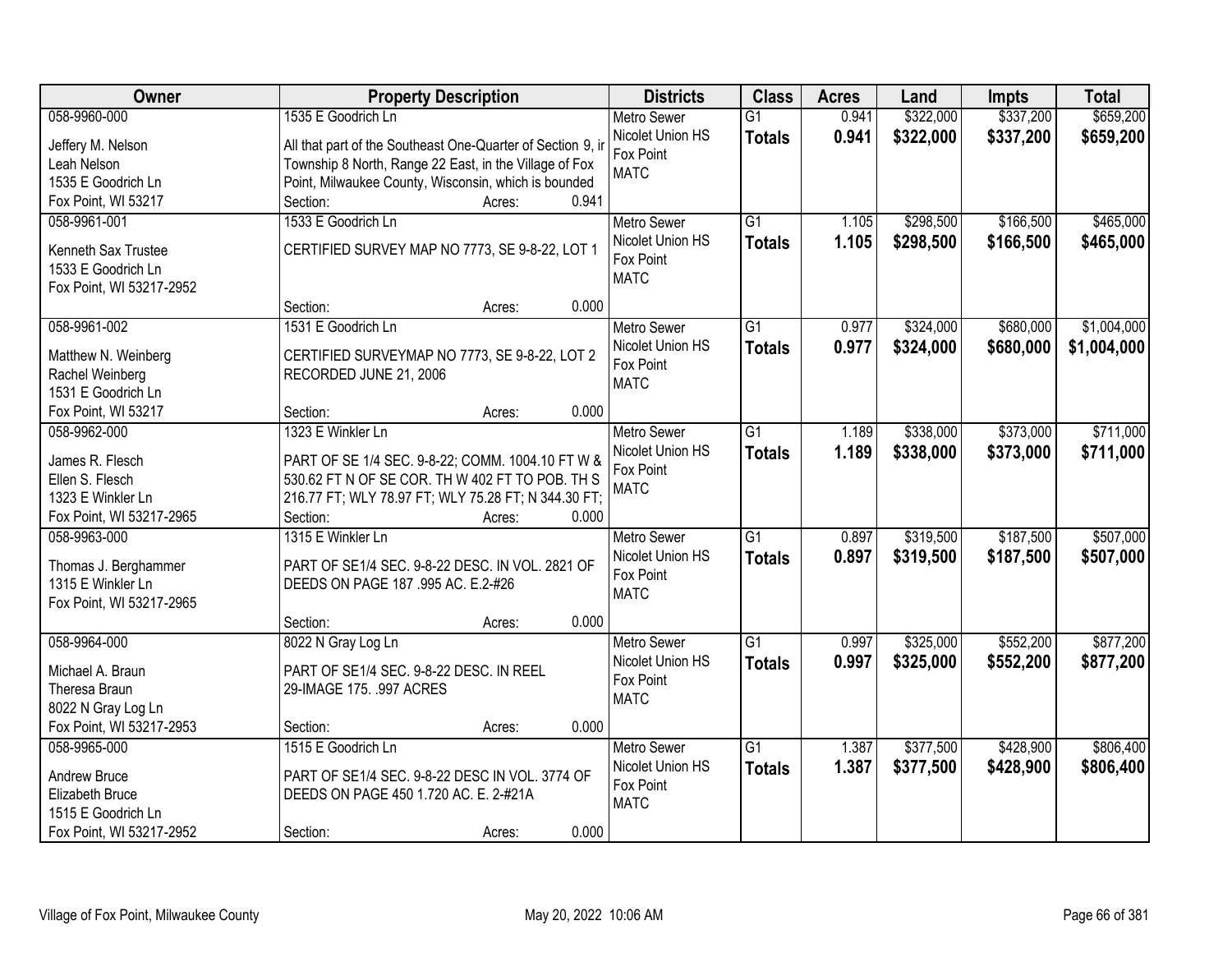| Owner                                | <b>Property Description</b>                      |       | <b>Districts</b>   | <b>Class</b>    | <b>Acres</b> | Land      | Impts     | <b>Total</b> |
|--------------------------------------|--------------------------------------------------|-------|--------------------|-----------------|--------------|-----------|-----------|--------------|
| 058-9966-000                         | 1414 E Goodrich Ln                               |       | <b>Metro Sewer</b> | $\overline{G1}$ | 1.739        | \$448,000 | \$273,700 | \$721,700    |
| Dudley A. Williams                   | PART OF SE 1/4 SEC. 9-8-22 DESC. IN REEL 621 -   |       | Nicolet Union HS   | <b>Totals</b>   | 1.739        | \$448,000 | \$273,700 | \$721,700    |
| Carol S. Josten                      | IMAGE 346 1.91 AC.                               |       | Fox Point          |                 |              |           |           |              |
| 1414 E Goodrich Ln                   |                                                  |       | <b>MATC</b>        |                 |              |           |           |              |
| Fox Point, WI 53217                  | Section:<br>Acres:                               | 1.739 |                    |                 |              |           |           |              |
| 058-9967-000                         | 1314 E Goodrich Ln                               |       | <b>Metro Sewer</b> | $\overline{G1}$ | 1.045        | \$309,000 | \$705,500 | \$1,014,500  |
|                                      |                                                  |       | Nicolet Union HS   | <b>Totals</b>   | 1.045        | \$309,000 | \$705,500 | \$1,014,500  |
| Adam S. Bazelon                      | PART OF SE1/4 SEC, 9-8-22 DESC, IN REEL 316      |       | Fox Point          |                 |              |           |           |              |
| Amy S. Bazelon<br>1314 E Goodrich Ln | IMAGES 720-721 1.250 AC.                         |       | <b>MATC</b>        |                 |              |           |           |              |
| Fox Point, WI 53217                  | Section:                                         | 0.000 |                    |                 |              |           |           |              |
| 058-9968-000                         | Acres:<br>1304 E Goodrich Ln                     |       | Metro Sewer        | G1              | 0.808        | \$315,000 | \$397,700 | \$712,700    |
|                                      |                                                  |       | Nicolet Union HS   |                 |              |           |           |              |
| Kristina P. Wurlitzer                | PART OF SE 1/4 SEC 9-8-22 DESC IN REEL           |       | Fox Point          | <b>Totals</b>   | 0.808        | \$315,000 | \$397,700 | \$712,700    |
| 1304 E Goodrich Ln                   | 732-IMAGE 63 1.000 AC                            |       | <b>MATC</b>        |                 |              |           |           |              |
| Fox Point, WI 53217-2947             |                                                  |       |                    |                 |              |           |           |              |
|                                      | Section:<br>Acres:                               | 0.000 |                    |                 |              |           |           |              |
| 058-9969-000                         | 1213 E Goodrich Ln                               |       | <b>Metro Sewer</b> | G1              | 2.890        | \$553,500 | \$658,600 | \$1,212,100  |
| Jeffrey J. Lueken                    | PART OF SE 1/4 SEC 9-8-22 & PART OF LOT 2 SEC    |       | Nicolet Union HS   | <b>Totals</b>   | 2.890        | \$553,500 | \$658,600 | \$1,212,100  |
| Pamela L. Lueken                     | 16-8-22 DESC IN REEL 851-IMAGES 913-914 3.208 AC |       | Fox Point          |                 |              |           |           |              |
| 1213 E Goodrich Ln                   |                                                  |       | <b>MATC</b>        |                 |              |           |           |              |
| Fox Point, WI 53217-2946             | Section:<br>Acres:                               | 2.890 |                    |                 |              |           |           |              |
| 058-9970-000                         | 1119 E Goodrich Ln                               |       | <b>Metro Sewer</b> | $\overline{G1}$ | 0.876        | \$318,500 | \$353,500 | \$672,000    |
|                                      |                                                  |       | Nicolet Union HS   | <b>Totals</b>   | 0.876        | \$318,500 | \$353,500 | \$672,000    |
| <b>Michael Bailey</b>                | PART OF SE1/4 SEC. 9-8-22 DESC. IN VOL. 3253 OF  |       | Fox Point          |                 |              |           |           |              |
| Amanda Bailey                        | DEEDS ON PAGE 322 1.000 AC. E.2-#35              |       | <b>MATC</b>        |                 |              |           |           |              |
| 1119 E Goodrich Ln                   |                                                  |       |                    |                 |              |           |           |              |
| Fox Point, WI 53217                  | Section:<br>Acres:                               | 0.876 |                    |                 |              |           |           |              |
| 058-9971-000                         | 1111 E Goodrich Ln                               |       | Metro Sewer        | G1              | 1.660        | \$410,500 | \$330,100 | \$740,600    |
| Thomas P. Menefee                    | PART OF SE1/4 SEC. 9-8-22 & NE1/4 SEC. 16-8-22   |       | Nicolet Union HS   | <b>Totals</b>   | 1.660        | \$410,500 | \$330,100 | \$740,600    |
| Ellen K. Menefee                     | DESC. IN VOL. 3253 OF DEEDS ON PAGE 322. 1.661   |       | Fox Point          |                 |              |           |           |              |
| 1111 E Goodrich Ln                   | AC E.2-#36                                       |       | <b>MATC</b>        |                 |              |           |           |              |
| Fox Point, WI 53217                  | Section:<br>Acres:                               | 0.000 |                    |                 |              |           |           |              |
| 058-9972-000                         | 1112 E Goodrich Ln                               |       | <b>Metro Sewer</b> | $\overline{G1}$ | 1.036        | \$307,000 | \$611,000 | \$918,000    |
|                                      |                                                  |       | Nicolet Union HS   | <b>Totals</b>   | 1.036        | \$307,000 | \$611,000 | \$918,000    |
| Florence B Darien 2006 Trust         | PART OF SE1/4 SEC. 9-8-22 DESC. IN REEL 367 -    |       | Fox Point          |                 |              |           |           |              |
| 1112 E Goodrich Ln                   | IMAGES 671-672 1.359 AC.                         |       | <b>MATC</b>        |                 |              |           |           |              |
| Fox Point, WI 53217-2943             |                                                  |       |                    |                 |              |           |           |              |
|                                      | Section:<br>Acres:                               | 0.000 |                    |                 |              |           |           |              |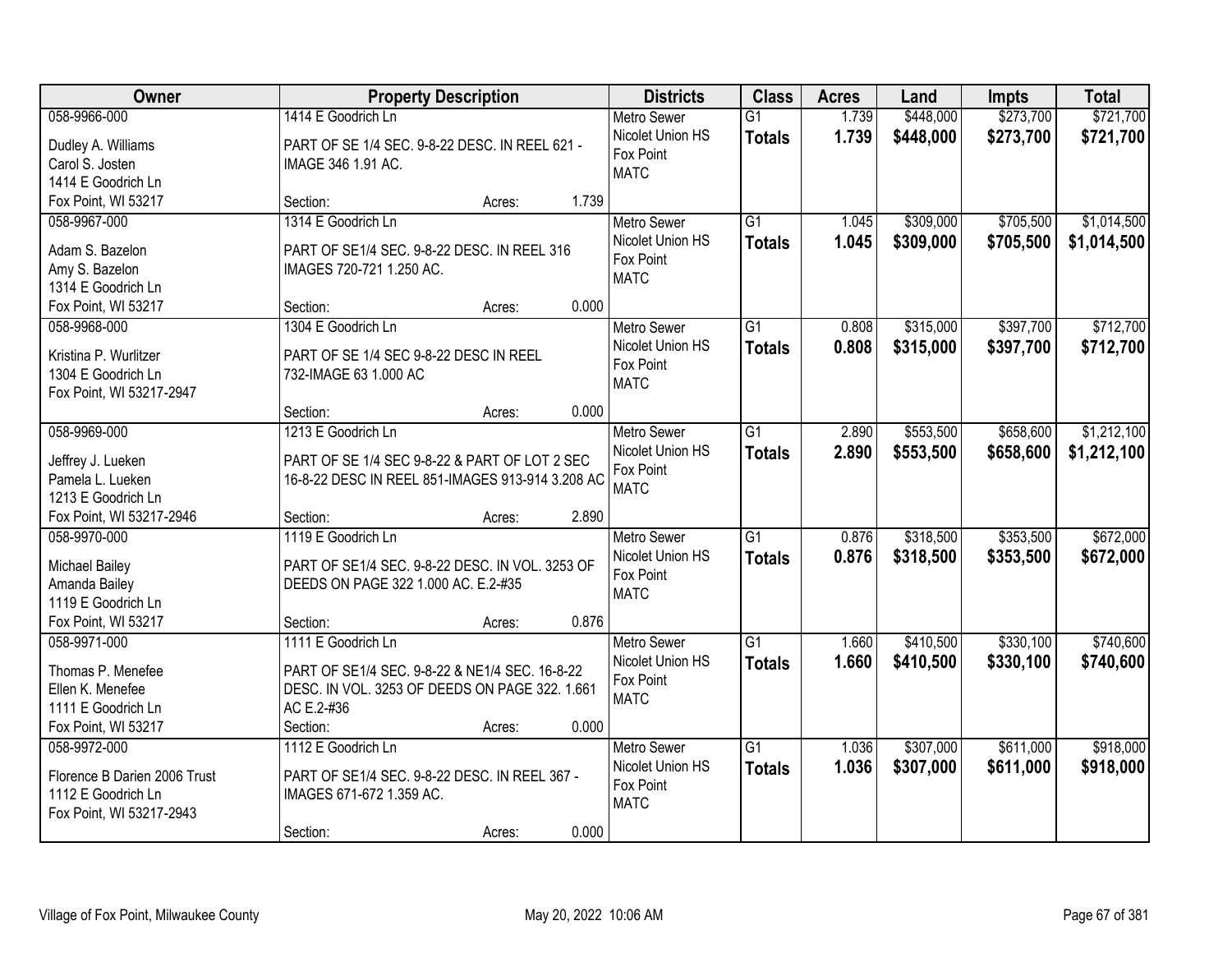| \$460,000<br>\$876,000<br>058-9973-000<br>1208 E Goodrich Ln<br>1.581<br>\$416,000<br><b>Metro Sewer</b><br>$\overline{G1}$<br>Nicolet Union HS<br>1.581<br>\$416,000<br>\$460,000<br>\$876,000<br><b>Totals</b><br>Nicholas P. Wahl<br>COM 279.19 FT N & 414.12 FT NELY OF SW COR OF<br>Fox Point<br>SE 1/4 SEC. 9-8-22; TH N 129.76 FT, NWLY 115 FT,<br>Marcella Hayes Wahl<br><b>MATC</b><br>1208 E Goodrich Ln<br>ELY 389.42 FT, SWLY 250 FT, TH WLY ON CUR 280<br>1.581<br>Fox Point, WI 53217<br>Section:<br>Acres:<br>\$1,070,500<br>8025 N Gray Log Ln<br>$\overline{G1}$<br>\$333,000<br>\$737,500<br>058-9974-000<br>1.166<br><b>Metro Sewer</b><br>1.166<br>Nicolet Union HS<br>\$333,000<br>\$737,500<br>\$1,070,500<br><b>Totals</b><br>James Schloemer<br>PART OF SE1/4 SEC. 9-8-22 DESC. IN VOL. 1663 OF<br>Fox Point<br>Andrea Schloemer<br>DEEDS ON PAGE 570 & VOL, 1689 PAGE 8, EXC.<br><b>MATC</b><br>8025 N Gray Log Ln<br>10FT. (.078A.) DESC. IN VOL. 1702 PAGE 376. 1.162<br>0.000<br>Fox Point, WI 53217-2954<br>Section:<br>Acres:<br>058-9975-001<br>8014 N Lake Dr<br>$\overline{G1}$<br>0.788<br>\$155,000<br>\$5,200<br>\$160,200<br><b>Metro Sewer</b><br>Nicolet Union HS<br>0.788<br>\$155,000<br>\$5,200<br>\$160,200<br><b>Totals</b><br>Matthew C. Carpenter<br>CERTIFIED SURVEY MAP NO 5809 SE 1/4 SEC 9-<br>Fox Point<br>Jane Y. Carpenter<br>8-22 PARCEL 1<br><b>MATC</b><br>8014 N Lake Dr<br>0.000<br>Fox Point, WI 53217<br>Section:<br>Acres:<br>\$346,500<br>\$271,200<br>\$617,700<br>058-9975-002<br>8014 N Lake Dr<br>$\overline{G1}$<br>1.232<br><b>Metro Sewer</b><br>Nicolet Union HS<br>1.232<br>\$346,500<br>\$271,200<br>\$617,700<br><b>Totals</b><br>Matthew C. Carpenter<br>CERTIFIED SURVEY MAP NO 5809 SE 1/4 SEC 9-<br>Fox Point<br>Jane Y. Carpenter<br>8-22 PARCEL 2<br><b>MATC</b><br>8014 N Lake Dr<br>0.000<br>Fox Point, WI 53217<br>Section:<br>Acres:<br>\$609,500<br>$\overline{G1}$<br>\$324,500<br>\$285,000<br>058-9976-000<br>8030 N Lake Dr<br>0.988<br><b>Metro Sewer</b><br>0.988<br>\$324,500<br>Nicolet Union HS<br><b>Totals</b><br>\$285,000<br>\$609,500<br>James B. Hoelzle<br>PART OF SE1/4 SEC. 9-8-22 DESC. IN REEL<br>Fox Point<br>118-IMAGE 510. 1.0625 ACRES.<br>Jessica L. Hoelzle<br><b>MATC</b><br>8030 N Lake Dr<br>Fox Point, WI 53217<br>Section:<br>0.000<br>Acres:<br>$\overline{G1}$<br>\$568,600<br>\$884,100<br>058-9977-000<br>1.077<br>\$315,500<br>8033 N Gray Log Ln<br><b>Metro Sewer</b><br>1.077<br>Nicolet Union HS<br>\$315,500<br>\$568,600<br>\$884,100<br><b>Totals</b><br>Michael Rycroft<br>PART OF SE1/4 SEC. 9-8-22 DESC. IN VOL. 1345 OF<br>Fox Point<br>DEEDS ON PAGE 619, & .09A. IN VOL. 1419 ON PAGE<br>Jessica Rycroft<br><b>MATC</b><br>8033 N Gray Log Ln<br>481, & 10FT. DESC. IN VOL. 1702 PAGE 376, (.078AC.)<br>Fox Point, WI 53217<br>1.077<br>Section:<br>Acres:<br>\$446,000<br>\$605,300<br>\$1,051,300<br>058-9978-000<br>8041 N Gray Log Ln<br>$\overline{G1}$<br>1.729<br><b>Metro Sewer</b><br>1.729<br>Nicolet Union HS<br>\$605,300<br>\$446,000<br>\$1,051,300<br><b>Totals</b><br>Jodi Peck<br>PART OF SE1/4 SEC. 9-8-22 DESC. IN VOL.2823 OF<br>Fox Point<br>8041 N Gray Log Ln<br>DEEDS ON PAGE 273 1.972 AC E.2-#32B & C 8041 (.<br><b>MATC</b><br>Fox Point, WI 53217-2954<br><b>GRAVLOG LANE</b> | Owner | <b>Property Description</b> | <b>Districts</b> | <b>Class</b> | <b>Acres</b> | Land | <b>Impts</b> | <b>Total</b> |
|------------------------------------------------------------------------------------------------------------------------------------------------------------------------------------------------------------------------------------------------------------------------------------------------------------------------------------------------------------------------------------------------------------------------------------------------------------------------------------------------------------------------------------------------------------------------------------------------------------------------------------------------------------------------------------------------------------------------------------------------------------------------------------------------------------------------------------------------------------------------------------------------------------------------------------------------------------------------------------------------------------------------------------------------------------------------------------------------------------------------------------------------------------------------------------------------------------------------------------------------------------------------------------------------------------------------------------------------------------------------------------------------------------------------------------------------------------------------------------------------------------------------------------------------------------------------------------------------------------------------------------------------------------------------------------------------------------------------------------------------------------------------------------------------------------------------------------------------------------------------------------------------------------------------------------------------------------------------------------------------------------------------------------------------------------------------------------------------------------------------------------------------------------------------------------------------------------------------------------------------------------------------------------------------------------------------------------------------------------------------------------------------------------------------------------------------------------------------------------------------------------------------------------------------------------------------------------------------------------------------------------------------------------------------------------------------------------------------------------------------------------------------------------------------------------------------------------------------------------------------------------------------------------------------------------------------------------------------------------------------------------------------------------------------------------------------------------------------------------------------------------------------------------------------------------------------------------------------------------------------------------------------------------------------------------------------------------------------|-------|-----------------------------|------------------|--------------|--------------|------|--------------|--------------|
|                                                                                                                                                                                                                                                                                                                                                                                                                                                                                                                                                                                                                                                                                                                                                                                                                                                                                                                                                                                                                                                                                                                                                                                                                                                                                                                                                                                                                                                                                                                                                                                                                                                                                                                                                                                                                                                                                                                                                                                                                                                                                                                                                                                                                                                                                                                                                                                                                                                                                                                                                                                                                                                                                                                                                                                                                                                                                                                                                                                                                                                                                                                                                                                                                                                                                                                                                |       |                             |                  |              |              |      |              |              |
|                                                                                                                                                                                                                                                                                                                                                                                                                                                                                                                                                                                                                                                                                                                                                                                                                                                                                                                                                                                                                                                                                                                                                                                                                                                                                                                                                                                                                                                                                                                                                                                                                                                                                                                                                                                                                                                                                                                                                                                                                                                                                                                                                                                                                                                                                                                                                                                                                                                                                                                                                                                                                                                                                                                                                                                                                                                                                                                                                                                                                                                                                                                                                                                                                                                                                                                                                |       |                             |                  |              |              |      |              |              |
|                                                                                                                                                                                                                                                                                                                                                                                                                                                                                                                                                                                                                                                                                                                                                                                                                                                                                                                                                                                                                                                                                                                                                                                                                                                                                                                                                                                                                                                                                                                                                                                                                                                                                                                                                                                                                                                                                                                                                                                                                                                                                                                                                                                                                                                                                                                                                                                                                                                                                                                                                                                                                                                                                                                                                                                                                                                                                                                                                                                                                                                                                                                                                                                                                                                                                                                                                |       |                             |                  |              |              |      |              |              |
|                                                                                                                                                                                                                                                                                                                                                                                                                                                                                                                                                                                                                                                                                                                                                                                                                                                                                                                                                                                                                                                                                                                                                                                                                                                                                                                                                                                                                                                                                                                                                                                                                                                                                                                                                                                                                                                                                                                                                                                                                                                                                                                                                                                                                                                                                                                                                                                                                                                                                                                                                                                                                                                                                                                                                                                                                                                                                                                                                                                                                                                                                                                                                                                                                                                                                                                                                |       |                             |                  |              |              |      |              |              |
|                                                                                                                                                                                                                                                                                                                                                                                                                                                                                                                                                                                                                                                                                                                                                                                                                                                                                                                                                                                                                                                                                                                                                                                                                                                                                                                                                                                                                                                                                                                                                                                                                                                                                                                                                                                                                                                                                                                                                                                                                                                                                                                                                                                                                                                                                                                                                                                                                                                                                                                                                                                                                                                                                                                                                                                                                                                                                                                                                                                                                                                                                                                                                                                                                                                                                                                                                |       |                             |                  |              |              |      |              |              |
|                                                                                                                                                                                                                                                                                                                                                                                                                                                                                                                                                                                                                                                                                                                                                                                                                                                                                                                                                                                                                                                                                                                                                                                                                                                                                                                                                                                                                                                                                                                                                                                                                                                                                                                                                                                                                                                                                                                                                                                                                                                                                                                                                                                                                                                                                                                                                                                                                                                                                                                                                                                                                                                                                                                                                                                                                                                                                                                                                                                                                                                                                                                                                                                                                                                                                                                                                |       |                             |                  |              |              |      |              |              |
|                                                                                                                                                                                                                                                                                                                                                                                                                                                                                                                                                                                                                                                                                                                                                                                                                                                                                                                                                                                                                                                                                                                                                                                                                                                                                                                                                                                                                                                                                                                                                                                                                                                                                                                                                                                                                                                                                                                                                                                                                                                                                                                                                                                                                                                                                                                                                                                                                                                                                                                                                                                                                                                                                                                                                                                                                                                                                                                                                                                                                                                                                                                                                                                                                                                                                                                                                |       |                             |                  |              |              |      |              |              |
|                                                                                                                                                                                                                                                                                                                                                                                                                                                                                                                                                                                                                                                                                                                                                                                                                                                                                                                                                                                                                                                                                                                                                                                                                                                                                                                                                                                                                                                                                                                                                                                                                                                                                                                                                                                                                                                                                                                                                                                                                                                                                                                                                                                                                                                                                                                                                                                                                                                                                                                                                                                                                                                                                                                                                                                                                                                                                                                                                                                                                                                                                                                                                                                                                                                                                                                                                |       |                             |                  |              |              |      |              |              |
|                                                                                                                                                                                                                                                                                                                                                                                                                                                                                                                                                                                                                                                                                                                                                                                                                                                                                                                                                                                                                                                                                                                                                                                                                                                                                                                                                                                                                                                                                                                                                                                                                                                                                                                                                                                                                                                                                                                                                                                                                                                                                                                                                                                                                                                                                                                                                                                                                                                                                                                                                                                                                                                                                                                                                                                                                                                                                                                                                                                                                                                                                                                                                                                                                                                                                                                                                |       |                             |                  |              |              |      |              |              |
|                                                                                                                                                                                                                                                                                                                                                                                                                                                                                                                                                                                                                                                                                                                                                                                                                                                                                                                                                                                                                                                                                                                                                                                                                                                                                                                                                                                                                                                                                                                                                                                                                                                                                                                                                                                                                                                                                                                                                                                                                                                                                                                                                                                                                                                                                                                                                                                                                                                                                                                                                                                                                                                                                                                                                                                                                                                                                                                                                                                                                                                                                                                                                                                                                                                                                                                                                |       |                             |                  |              |              |      |              |              |
|                                                                                                                                                                                                                                                                                                                                                                                                                                                                                                                                                                                                                                                                                                                                                                                                                                                                                                                                                                                                                                                                                                                                                                                                                                                                                                                                                                                                                                                                                                                                                                                                                                                                                                                                                                                                                                                                                                                                                                                                                                                                                                                                                                                                                                                                                                                                                                                                                                                                                                                                                                                                                                                                                                                                                                                                                                                                                                                                                                                                                                                                                                                                                                                                                                                                                                                                                |       |                             |                  |              |              |      |              |              |
|                                                                                                                                                                                                                                                                                                                                                                                                                                                                                                                                                                                                                                                                                                                                                                                                                                                                                                                                                                                                                                                                                                                                                                                                                                                                                                                                                                                                                                                                                                                                                                                                                                                                                                                                                                                                                                                                                                                                                                                                                                                                                                                                                                                                                                                                                                                                                                                                                                                                                                                                                                                                                                                                                                                                                                                                                                                                                                                                                                                                                                                                                                                                                                                                                                                                                                                                                |       |                             |                  |              |              |      |              |              |
|                                                                                                                                                                                                                                                                                                                                                                                                                                                                                                                                                                                                                                                                                                                                                                                                                                                                                                                                                                                                                                                                                                                                                                                                                                                                                                                                                                                                                                                                                                                                                                                                                                                                                                                                                                                                                                                                                                                                                                                                                                                                                                                                                                                                                                                                                                                                                                                                                                                                                                                                                                                                                                                                                                                                                                                                                                                                                                                                                                                                                                                                                                                                                                                                                                                                                                                                                |       |                             |                  |              |              |      |              |              |
|                                                                                                                                                                                                                                                                                                                                                                                                                                                                                                                                                                                                                                                                                                                                                                                                                                                                                                                                                                                                                                                                                                                                                                                                                                                                                                                                                                                                                                                                                                                                                                                                                                                                                                                                                                                                                                                                                                                                                                                                                                                                                                                                                                                                                                                                                                                                                                                                                                                                                                                                                                                                                                                                                                                                                                                                                                                                                                                                                                                                                                                                                                                                                                                                                                                                                                                                                |       |                             |                  |              |              |      |              |              |
|                                                                                                                                                                                                                                                                                                                                                                                                                                                                                                                                                                                                                                                                                                                                                                                                                                                                                                                                                                                                                                                                                                                                                                                                                                                                                                                                                                                                                                                                                                                                                                                                                                                                                                                                                                                                                                                                                                                                                                                                                                                                                                                                                                                                                                                                                                                                                                                                                                                                                                                                                                                                                                                                                                                                                                                                                                                                                                                                                                                                                                                                                                                                                                                                                                                                                                                                                |       |                             |                  |              |              |      |              |              |
|                                                                                                                                                                                                                                                                                                                                                                                                                                                                                                                                                                                                                                                                                                                                                                                                                                                                                                                                                                                                                                                                                                                                                                                                                                                                                                                                                                                                                                                                                                                                                                                                                                                                                                                                                                                                                                                                                                                                                                                                                                                                                                                                                                                                                                                                                                                                                                                                                                                                                                                                                                                                                                                                                                                                                                                                                                                                                                                                                                                                                                                                                                                                                                                                                                                                                                                                                |       |                             |                  |              |              |      |              |              |
|                                                                                                                                                                                                                                                                                                                                                                                                                                                                                                                                                                                                                                                                                                                                                                                                                                                                                                                                                                                                                                                                                                                                                                                                                                                                                                                                                                                                                                                                                                                                                                                                                                                                                                                                                                                                                                                                                                                                                                                                                                                                                                                                                                                                                                                                                                                                                                                                                                                                                                                                                                                                                                                                                                                                                                                                                                                                                                                                                                                                                                                                                                                                                                                                                                                                                                                                                |       |                             |                  |              |              |      |              |              |
|                                                                                                                                                                                                                                                                                                                                                                                                                                                                                                                                                                                                                                                                                                                                                                                                                                                                                                                                                                                                                                                                                                                                                                                                                                                                                                                                                                                                                                                                                                                                                                                                                                                                                                                                                                                                                                                                                                                                                                                                                                                                                                                                                                                                                                                                                                                                                                                                                                                                                                                                                                                                                                                                                                                                                                                                                                                                                                                                                                                                                                                                                                                                                                                                                                                                                                                                                |       |                             |                  |              |              |      |              |              |
|                                                                                                                                                                                                                                                                                                                                                                                                                                                                                                                                                                                                                                                                                                                                                                                                                                                                                                                                                                                                                                                                                                                                                                                                                                                                                                                                                                                                                                                                                                                                                                                                                                                                                                                                                                                                                                                                                                                                                                                                                                                                                                                                                                                                                                                                                                                                                                                                                                                                                                                                                                                                                                                                                                                                                                                                                                                                                                                                                                                                                                                                                                                                                                                                                                                                                                                                                |       |                             |                  |              |              |      |              |              |
|                                                                                                                                                                                                                                                                                                                                                                                                                                                                                                                                                                                                                                                                                                                                                                                                                                                                                                                                                                                                                                                                                                                                                                                                                                                                                                                                                                                                                                                                                                                                                                                                                                                                                                                                                                                                                                                                                                                                                                                                                                                                                                                                                                                                                                                                                                                                                                                                                                                                                                                                                                                                                                                                                                                                                                                                                                                                                                                                                                                                                                                                                                                                                                                                                                                                                                                                                |       |                             |                  |              |              |      |              |              |
|                                                                                                                                                                                                                                                                                                                                                                                                                                                                                                                                                                                                                                                                                                                                                                                                                                                                                                                                                                                                                                                                                                                                                                                                                                                                                                                                                                                                                                                                                                                                                                                                                                                                                                                                                                                                                                                                                                                                                                                                                                                                                                                                                                                                                                                                                                                                                                                                                                                                                                                                                                                                                                                                                                                                                                                                                                                                                                                                                                                                                                                                                                                                                                                                                                                                                                                                                |       |                             |                  |              |              |      |              |              |
|                                                                                                                                                                                                                                                                                                                                                                                                                                                                                                                                                                                                                                                                                                                                                                                                                                                                                                                                                                                                                                                                                                                                                                                                                                                                                                                                                                                                                                                                                                                                                                                                                                                                                                                                                                                                                                                                                                                                                                                                                                                                                                                                                                                                                                                                                                                                                                                                                                                                                                                                                                                                                                                                                                                                                                                                                                                                                                                                                                                                                                                                                                                                                                                                                                                                                                                                                |       |                             |                  |              |              |      |              |              |
|                                                                                                                                                                                                                                                                                                                                                                                                                                                                                                                                                                                                                                                                                                                                                                                                                                                                                                                                                                                                                                                                                                                                                                                                                                                                                                                                                                                                                                                                                                                                                                                                                                                                                                                                                                                                                                                                                                                                                                                                                                                                                                                                                                                                                                                                                                                                                                                                                                                                                                                                                                                                                                                                                                                                                                                                                                                                                                                                                                                                                                                                                                                                                                                                                                                                                                                                                |       |                             |                  |              |              |      |              |              |
|                                                                                                                                                                                                                                                                                                                                                                                                                                                                                                                                                                                                                                                                                                                                                                                                                                                                                                                                                                                                                                                                                                                                                                                                                                                                                                                                                                                                                                                                                                                                                                                                                                                                                                                                                                                                                                                                                                                                                                                                                                                                                                                                                                                                                                                                                                                                                                                                                                                                                                                                                                                                                                                                                                                                                                                                                                                                                                                                                                                                                                                                                                                                                                                                                                                                                                                                                |       |                             |                  |              |              |      |              |              |
|                                                                                                                                                                                                                                                                                                                                                                                                                                                                                                                                                                                                                                                                                                                                                                                                                                                                                                                                                                                                                                                                                                                                                                                                                                                                                                                                                                                                                                                                                                                                                                                                                                                                                                                                                                                                                                                                                                                                                                                                                                                                                                                                                                                                                                                                                                                                                                                                                                                                                                                                                                                                                                                                                                                                                                                                                                                                                                                                                                                                                                                                                                                                                                                                                                                                                                                                                |       |                             |                  |              |              |      |              |              |
|                                                                                                                                                                                                                                                                                                                                                                                                                                                                                                                                                                                                                                                                                                                                                                                                                                                                                                                                                                                                                                                                                                                                                                                                                                                                                                                                                                                                                                                                                                                                                                                                                                                                                                                                                                                                                                                                                                                                                                                                                                                                                                                                                                                                                                                                                                                                                                                                                                                                                                                                                                                                                                                                                                                                                                                                                                                                                                                                                                                                                                                                                                                                                                                                                                                                                                                                                |       |                             |                  |              |              |      |              |              |
|                                                                                                                                                                                                                                                                                                                                                                                                                                                                                                                                                                                                                                                                                                                                                                                                                                                                                                                                                                                                                                                                                                                                                                                                                                                                                                                                                                                                                                                                                                                                                                                                                                                                                                                                                                                                                                                                                                                                                                                                                                                                                                                                                                                                                                                                                                                                                                                                                                                                                                                                                                                                                                                                                                                                                                                                                                                                                                                                                                                                                                                                                                                                                                                                                                                                                                                                                |       |                             |                  |              |              |      |              |              |
|                                                                                                                                                                                                                                                                                                                                                                                                                                                                                                                                                                                                                                                                                                                                                                                                                                                                                                                                                                                                                                                                                                                                                                                                                                                                                                                                                                                                                                                                                                                                                                                                                                                                                                                                                                                                                                                                                                                                                                                                                                                                                                                                                                                                                                                                                                                                                                                                                                                                                                                                                                                                                                                                                                                                                                                                                                                                                                                                                                                                                                                                                                                                                                                                                                                                                                                                                |       |                             |                  |              |              |      |              |              |
|                                                                                                                                                                                                                                                                                                                                                                                                                                                                                                                                                                                                                                                                                                                                                                                                                                                                                                                                                                                                                                                                                                                                                                                                                                                                                                                                                                                                                                                                                                                                                                                                                                                                                                                                                                                                                                                                                                                                                                                                                                                                                                                                                                                                                                                                                                                                                                                                                                                                                                                                                                                                                                                                                                                                                                                                                                                                                                                                                                                                                                                                                                                                                                                                                                                                                                                                                |       |                             |                  |              |              |      |              |              |
|                                                                                                                                                                                                                                                                                                                                                                                                                                                                                                                                                                                                                                                                                                                                                                                                                                                                                                                                                                                                                                                                                                                                                                                                                                                                                                                                                                                                                                                                                                                                                                                                                                                                                                                                                                                                                                                                                                                                                                                                                                                                                                                                                                                                                                                                                                                                                                                                                                                                                                                                                                                                                                                                                                                                                                                                                                                                                                                                                                                                                                                                                                                                                                                                                                                                                                                                                |       |                             |                  |              |              |      |              |              |
|                                                                                                                                                                                                                                                                                                                                                                                                                                                                                                                                                                                                                                                                                                                                                                                                                                                                                                                                                                                                                                                                                                                                                                                                                                                                                                                                                                                                                                                                                                                                                                                                                                                                                                                                                                                                                                                                                                                                                                                                                                                                                                                                                                                                                                                                                                                                                                                                                                                                                                                                                                                                                                                                                                                                                                                                                                                                                                                                                                                                                                                                                                                                                                                                                                                                                                                                                |       |                             |                  |              |              |      |              |              |
|                                                                                                                                                                                                                                                                                                                                                                                                                                                                                                                                                                                                                                                                                                                                                                                                                                                                                                                                                                                                                                                                                                                                                                                                                                                                                                                                                                                                                                                                                                                                                                                                                                                                                                                                                                                                                                                                                                                                                                                                                                                                                                                                                                                                                                                                                                                                                                                                                                                                                                                                                                                                                                                                                                                                                                                                                                                                                                                                                                                                                                                                                                                                                                                                                                                                                                                                                |       |                             |                  |              |              |      |              |              |
|                                                                                                                                                                                                                                                                                                                                                                                                                                                                                                                                                                                                                                                                                                                                                                                                                                                                                                                                                                                                                                                                                                                                                                                                                                                                                                                                                                                                                                                                                                                                                                                                                                                                                                                                                                                                                                                                                                                                                                                                                                                                                                                                                                                                                                                                                                                                                                                                                                                                                                                                                                                                                                                                                                                                                                                                                                                                                                                                                                                                                                                                                                                                                                                                                                                                                                                                                |       |                             |                  |              |              |      |              |              |
|                                                                                                                                                                                                                                                                                                                                                                                                                                                                                                                                                                                                                                                                                                                                                                                                                                                                                                                                                                                                                                                                                                                                                                                                                                                                                                                                                                                                                                                                                                                                                                                                                                                                                                                                                                                                                                                                                                                                                                                                                                                                                                                                                                                                                                                                                                                                                                                                                                                                                                                                                                                                                                                                                                                                                                                                                                                                                                                                                                                                                                                                                                                                                                                                                                                                                                                                                |       |                             |                  |              |              |      |              |              |
|                                                                                                                                                                                                                                                                                                                                                                                                                                                                                                                                                                                                                                                                                                                                                                                                                                                                                                                                                                                                                                                                                                                                                                                                                                                                                                                                                                                                                                                                                                                                                                                                                                                                                                                                                                                                                                                                                                                                                                                                                                                                                                                                                                                                                                                                                                                                                                                                                                                                                                                                                                                                                                                                                                                                                                                                                                                                                                                                                                                                                                                                                                                                                                                                                                                                                                                                                |       |                             |                  |              |              |      |              |              |
|                                                                                                                                                                                                                                                                                                                                                                                                                                                                                                                                                                                                                                                                                                                                                                                                                                                                                                                                                                                                                                                                                                                                                                                                                                                                                                                                                                                                                                                                                                                                                                                                                                                                                                                                                                                                                                                                                                                                                                                                                                                                                                                                                                                                                                                                                                                                                                                                                                                                                                                                                                                                                                                                                                                                                                                                                                                                                                                                                                                                                                                                                                                                                                                                                                                                                                                                                |       |                             |                  |              |              |      |              |              |
|                                                                                                                                                                                                                                                                                                                                                                                                                                                                                                                                                                                                                                                                                                                                                                                                                                                                                                                                                                                                                                                                                                                                                                                                                                                                                                                                                                                                                                                                                                                                                                                                                                                                                                                                                                                                                                                                                                                                                                                                                                                                                                                                                                                                                                                                                                                                                                                                                                                                                                                                                                                                                                                                                                                                                                                                                                                                                                                                                                                                                                                                                                                                                                                                                                                                                                                                                |       | 0.000<br>Section:<br>Acres: |                  |              |              |      |              |              |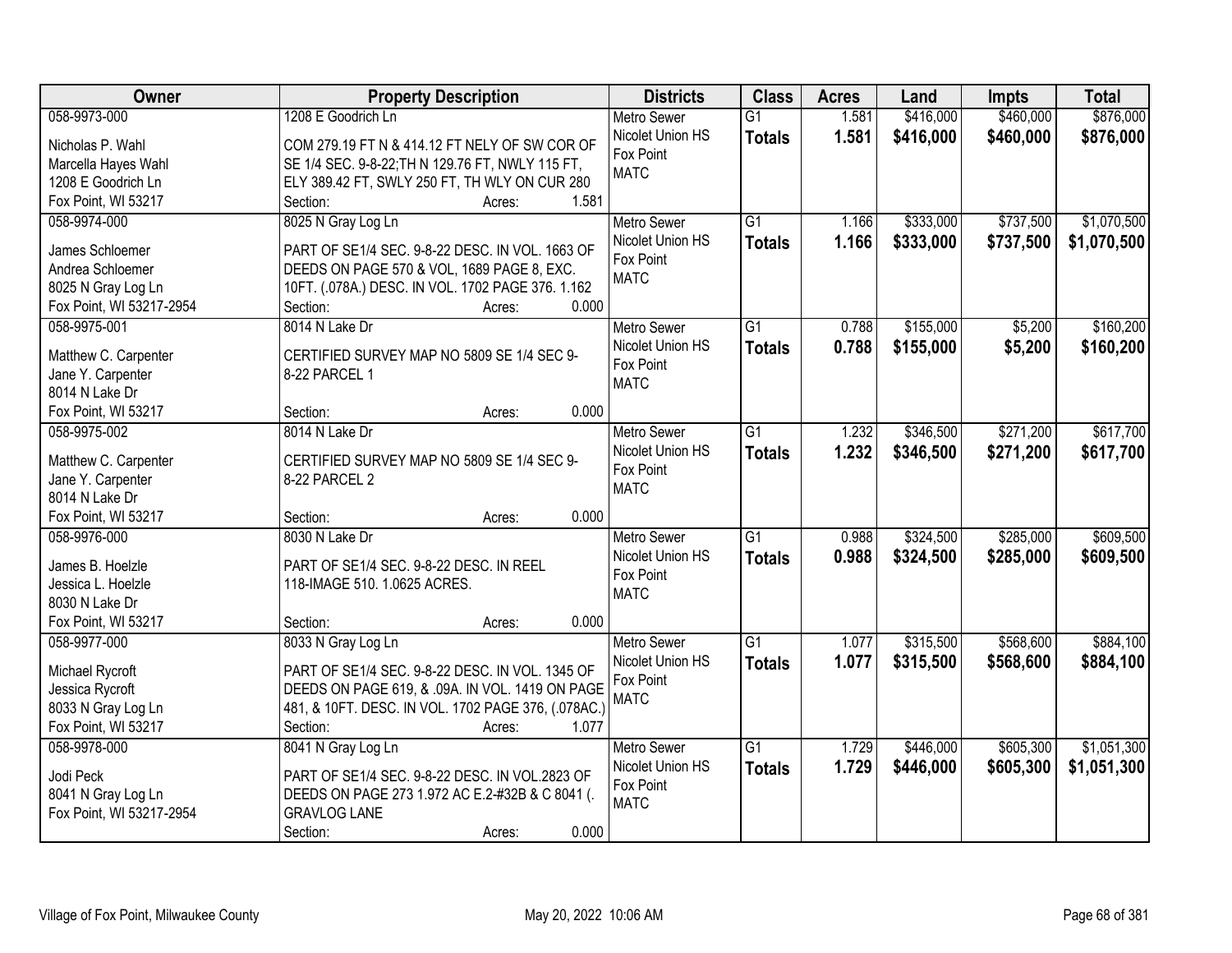| Owner                                    | <b>Property Description</b>                                 | <b>Districts</b>   | <b>Class</b>    | <b>Acres</b> | Land      | <b>Impts</b> | <b>Total</b> |
|------------------------------------------|-------------------------------------------------------------|--------------------|-----------------|--------------|-----------|--------------|--------------|
| 058-9979-000                             | 1207 E Fox Ln                                               | <b>Metro Sewer</b> | $\overline{G1}$ | 1.016        | \$303,000 | \$88,500     | \$391,500    |
| Joyce Sattler Revocable Living Trust U// | All that part of the South East One-quarter (1/4) of Sectio | Nicolet Union HS   | <b>Totals</b>   | 1.016        | \$303,000 | \$88,500     | \$391,500    |
| Dtd 12/30/03                             | Nine (9), Township Eight (8) North, Range Twenty-two        | Fox Point          |                 |              |           |              |              |
| 1207 E Fox Ln                            | (22) East, in the Village of Fox Point, bounded and         | <b>MATC</b>        |                 |              |           |              |              |
| Fox Point, WI 53217                      | 1.016<br>Section:<br>Acres:                                 |                    |                 |              |           |              |              |
| 058-9980-000                             | 1117 E Fox Ln                                               | Metro Sewer        | $\overline{G1}$ | 0.888        | \$319,500 | \$200,500    | \$520,000    |
|                                          |                                                             | Nicolet Union HS   | <b>Totals</b>   | 0.888        | \$319,500 | \$200,500    | \$520,000    |
| Philip P & Sally E LaRosa Trust          | PART OF SE1/4 SEC. 9-8-22 DESC. IN VOL. 2593 OF             | Fox Point          |                 |              |           |              |              |
| 1117 E Fox Ln                            | DEEDS ON PAGE 404 EXC. THAT PORTION                         | <b>MATC</b>        |                 |              |           |              |              |
| Fox Point, WI 53217-2847                 | INCLUDED IN VOL. 1345 OF DEEDS ON PAGE 619.                 |                    |                 |              |           |              |              |
|                                          | 0.000<br>Section:<br>Acres:                                 |                    |                 |              |           |              |              |
| 058-9981-000                             | 8040 N Lake Dr                                              | <b>Metro Sewer</b> | $\overline{G1}$ | 0.789        | \$314,000 | \$196,600    | \$510,600    |
| Gregory J. Kehl                          | PART OF SE 1/4 SEC 9-8-22 DESC IN REEL 964 -                | Nicolet Union HS   | <b>Totals</b>   | 0.789        | \$314,000 | \$196,600    | \$510,600    |
| Mary E. Kehl                             | IMAGE 1796 1.0265 AC                                        | Fox Point          |                 |              |           |              |              |
| 8040 N Lake Dr                           |                                                             | <b>MATC</b>        |                 |              |           |              |              |
| Fox Point, WI 53217-2916                 | 0.789<br>Section:<br>Acres:                                 |                    |                 |              |           |              |              |
| 058-9982-000                             | 8332 N Lake Dr                                              | <b>Metro Sewer</b> | $\overline{G1}$ | 0.888        | \$319,500 | \$666,000    | \$985,500    |
|                                          |                                                             | Nicolet Union HS   |                 | 0.888        | \$319,500 | \$666,000    | \$985,500    |
| Charles D. Jacobus Jr                    | PART OF SE1/4 SEC. 9-8-22 DESC. IN VOL. 2760 OF             | Fox Point          | <b>Totals</b>   |              |           |              |              |
| 8332 N Lake Dr                           | DEEDS ON PAGE 19 1.000 AC. E.2-#42 8332 N. LAKE             | <b>MATC</b>        |                 |              |           |              |              |
| Fox Point, WI 53217                      | <b>DRIVE</b>                                                |                    |                 |              |           |              |              |
|                                          | 0.000<br>Section:<br>Acres:                                 |                    |                 |              |           |              |              |
| 058-9983-000                             | 1111 E Dean Rd                                              | <b>Metro Sewer</b> | $\overline{G1}$ | 0.547        | \$301,500 | \$324,300    | \$625,800    |
| John R. Roesner Jr                       | PART OF SE1/4 SEC. 9-8-22 DESC. IN REEL 265 -               | Nicolet Union HS   | <b>Totals</b>   | 0.547        | \$301,500 | \$324,300    | \$625,800    |
| Deborah H. Roesner                       | <b>IMAGE 1402</b>                                           | Fox Point          |                 |              |           |              |              |
| 1111 E Dean Rd                           |                                                             | <b>MATC</b>        |                 |              |           |              |              |
| Fox Point, WI 53217-2402                 | 0.000<br>Section:<br>Acres:                                 |                    |                 |              |           |              |              |
| 058-9984-000                             | 8275 N Allen Ln                                             | Metro Sewer        | $\overline{G1}$ | 0.822        | \$316,000 | \$391,000    | \$707,000    |
|                                          |                                                             | Nicolet Union HS   |                 |              |           |              |              |
| Michael E. Widlansky                     | That part of the South East One-quarter (1/4) of Section    | Fox Point          | <b>Totals</b>   | 0.822        | \$316,000 | \$391,000    | \$707,000    |
| Shannon H. Panszi                        | Nine (9), Township Eight (8) North, Range Twenty-two        | <b>MATC</b>        |                 |              |           |              |              |
| 8275 N Allen Ln                          | (22) East, in the Village of Fox Point, Milwaukee County,   |                    |                 |              |           |              |              |
| Fox Point, WI 53217                      | 0.000<br>Section:<br>Acres:                                 |                    |                 |              |           |              |              |
| 058-9985-000                             | 8239 N Allen Ln                                             | <b>Metro Sewer</b> | $\overline{G1}$ | 0.920        | \$321,000 | \$218,000    | \$539,000    |
| Reza H. Pakroo                           | S 155.20FT. OF N 964.39FT. OF W 280.61FT. OF E              | Nicolet Union HS   | <b>Totals</b>   | 0.920        | \$321,000 | \$218,000    | \$539,000    |
|                                          | 783.75FT. OF SE1/4 SEC 9-8-22 EXC N 69.98FT. OF E           | Fox Point          |                 |              |           |              |              |
| Kay J. Pakroo<br>8239 N Allen Ln         | 50FT. THEREOF. CONT. 0.920 AC.                              | <b>MATC</b>        |                 |              |           |              |              |
| Fox Point, WI 53217-2835                 | 0.000<br>Section:                                           |                    |                 |              |           |              |              |
|                                          | Acres:                                                      |                    |                 |              |           |              |              |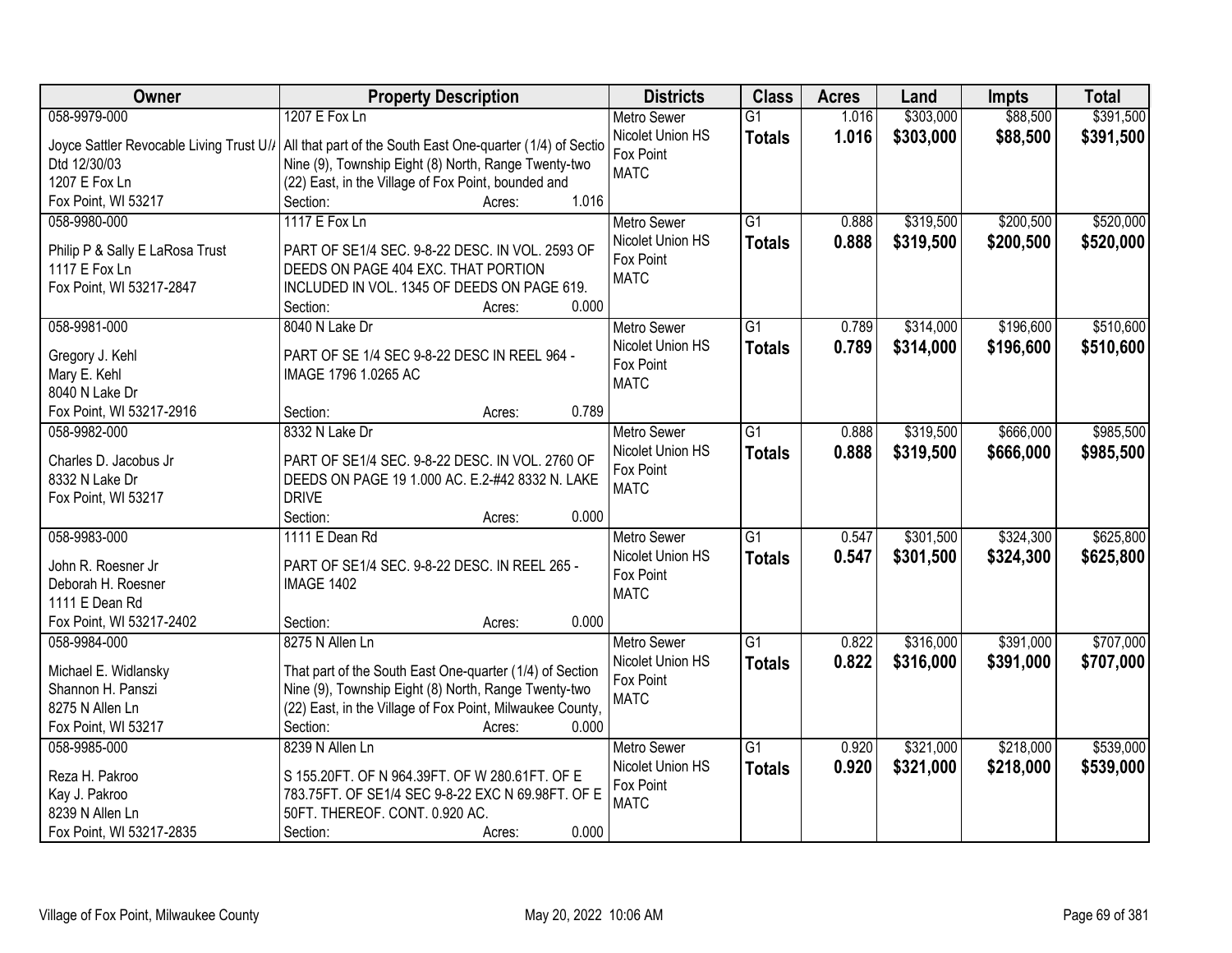| Owner                                 | <b>Property Description</b>                             | <b>Districts</b>              | <b>Class</b>    | <b>Acres</b> | Land      | <b>Impts</b> | <b>Total</b> |
|---------------------------------------|---------------------------------------------------------|-------------------------------|-----------------|--------------|-----------|--------------|--------------|
| 058-9986-000                          | 1700 E Fox Ln                                           | <b>Metro Sewer</b>            | $\overline{G1}$ | 1.305        | \$361,000 | \$1,013,800  | \$1,374,800  |
| <b>Charles Brown Trust</b>            | COM 630.81 FT W & 964.39 FT S OF NE COR OF SE           | Nicolet Union HS              | <b>Totals</b>   | 1.305        | \$361,000 | \$1,013,800  | \$1,374,800  |
| Attn: Andrew Porter                   | 1/4 SEC. 9-8-22, TH W 153.00 FT, S 407.26 FT, ELY       | Fox Point                     |                 |              |           |              |              |
| 1700 E Fox Ln                         | 154.36 FT, TH N 386.27 FT TO POC.                       | <b>MATC</b>                   |                 |              |           |              |              |
| Fox Point, WI 53217-2856              | 0.000<br>Section:<br>Acres:                             |                               |                 |              |           |              |              |
| 058-9987-000                          | 1708 E Fox Ln                                           | <b>Metro Sewer</b>            | $\overline{G1}$ | 1.259        | \$352,000 | \$246,200    | \$598,200    |
|                                       |                                                         | Nicolet Union HS              | <b>Totals</b>   | 1.259        | \$352,000 | \$246,200    | \$598,200    |
| TOULGAS LIVING TRUST U/A/D July       | PART OF SE1/4 SEC. 9-8-22 DESC. IN REEL 360 -           | Fox Point                     |                 |              |           |              |              |
| 3, 2018                               | IMAGE 2211, 1.3442 AC.                                  | <b>MATC</b>                   |                 |              |           |              |              |
| 1708 E Fox Ln                         |                                                         |                               |                 |              |           |              |              |
| Fox Point, WI 53217                   | 0.000<br>Section:<br>Acres:                             |                               |                 |              |           |              |              |
| 058-9988-000                          | 1712 E Fox Ln                                           | Metro Sewer                   | G1              | 1.249        | \$350,000 | \$381,800    | \$731,800    |
| Kyle J. Bentzien                      | That part of the Southeast One-Quarter of Section 9, in | Nicolet Union HS              | <b>Totals</b>   | 1.249        | \$350,000 | \$381,800    | \$731,800    |
| Laura C. Bentzien                     | Township 8 North, Range 22 East, in the Village of Fox  | Fox Point                     |                 |              |           |              |              |
| 1712 E Fox Ln                         | Point, Milwaukee County, Wisconsin, bounded and         | <b>MATC</b>                   |                 |              |           |              |              |
| Fox Point, WI 53217                   | 0.000<br>Section:<br>Acres:                             |                               |                 |              |           |              |              |
| 058-9989-000                          | 1718 E Fox Ln                                           | <b>Metro Sewer</b>            | G1              | 0.991        | \$324,500 | \$1,424,400  | \$1,748,900  |
|                                       |                                                         | Nicolet Union HS              | <b>Totals</b>   | 0.991        | \$324,500 | \$1,424,400  | \$1,748,900  |
| Mark A. Erlandson                     | PART OF SE1/4 SEC. 9-8-22 DESC. IN REEL 367 -           | Fox Point                     |                 |              |           |              |              |
| Heather K. Erlandson<br>1718 E Fox Ln | IMAGE 1036, 1.065 ACRES                                 | <b>MATC</b>                   |                 |              |           |              |              |
| Fox Point, WI 53217-2856              | 0.000<br>Section:                                       |                               |                 |              |           |              |              |
| 058-9990-000                          | Acres:<br>1801 E Fox Ln                                 |                               | $\overline{G1}$ | 1.097        | \$681,500 | \$451,500    | \$1,133,000  |
|                                       |                                                         | <b>Metro Sewer</b>            |                 |              |           |              |              |
| Craig L. Karmazin                     | COM 952.32 FT S OF THE NE COR OF SE 1/4 SEC             | Nicolet Union HS<br>Fox Point | <b>Totals</b>   | 1.097        | \$681,500 | \$451,500    | \$1,133,000  |
| 1801 E Fox Ln                         | 9-8-22, TH S 311.80 FT SWLY 210 FT, N 340.35 FT, TH     | <b>MATC</b>                   |                 |              |           |              |              |
| Fox Point, WI 53217                   | E 208.17 FT TO POB.                                     |                               |                 |              |           |              |              |
|                                       | Section:<br>0.000<br>Acres:                             |                               |                 |              |           |              |              |
| 058-9991-000                          | 1811 E Fox Ln                                           | Metro Sewer                   | $\overline{G1}$ | 0.901        | \$320,000 | \$297,000    | \$617,000    |
| James C. Brown                        | PART OF SE1/4 SEC.9-8-22 DESC. IN VOL. 3281 OF          | Nicolet Union HS              | <b>Totals</b>   | 0.901        | \$320,000 | \$297,000    | \$617,000    |
| Diane A. Brown                        | DEEDS ON PAGE 209. 1.000 AC. E.2-#11A                   | Fox Point                     |                 |              |           |              |              |
| 1811 E Fox Ln                         |                                                         | <b>MATC</b>                   |                 |              |           |              |              |
| Fox Point, WI 53217-2859              | 0.000<br>Section:<br>Acres:                             |                               |                 |              |           |              |              |
| 058-9992-000                          | 8238 N Allen Ln                                         | <b>Metro Sewer</b>            | $\overline{G1}$ | 0.885        | \$319,000 | \$217,500    | \$536,500    |
|                                       |                                                         | Nicolet Union HS              | <b>Totals</b>   | 0.885        | \$319,000 | \$217,500    | \$536,500    |
| Irene Neff Trust                      | PART OF SE1/4 SEC. 9-8-22 DESC. IN REEL 350-            | Fox Point                     |                 |              |           |              |              |
| 8238 N Allen Ln                       | IMAGES 1266-1267 1.000 AC.                              | <b>MATC</b>                   |                 |              |           |              |              |
| Fox Point, WI 53217-2834              |                                                         |                               |                 |              |           |              |              |
|                                       | 0.000<br>Section:<br>Acres:                             |                               |                 |              |           |              |              |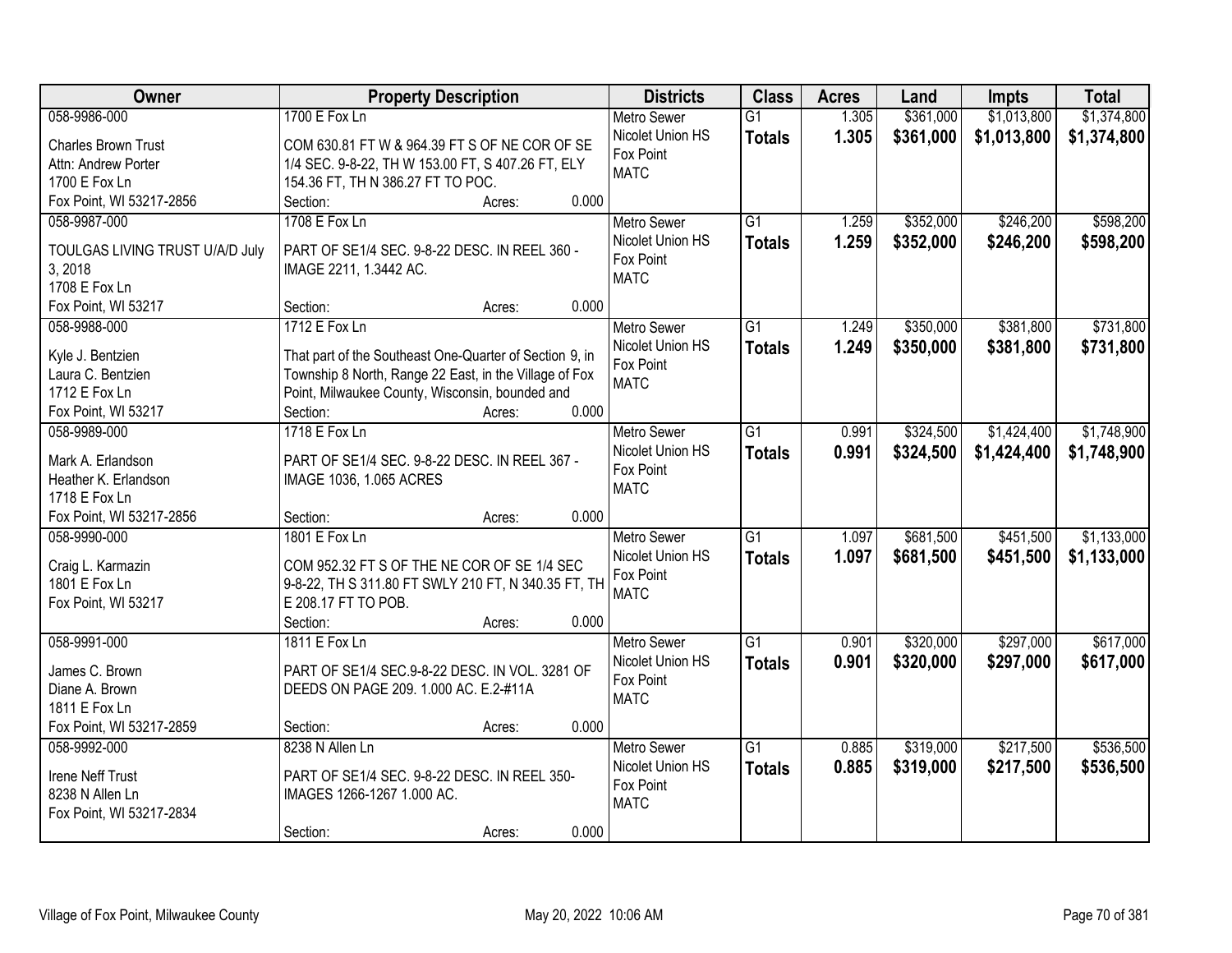| Owner                               |                                                 | <b>Property Description</b> |       | <b>Districts</b>                       | <b>Class</b>    | <b>Acres</b> | Land      | <b>Impts</b> | <b>Total</b> |
|-------------------------------------|-------------------------------------------------|-----------------------------|-------|----------------------------------------|-----------------|--------------|-----------|--------------|--------------|
| 058-9993-000                        | 8300 N Allen Ln                                 |                             |       | <b>Metro Sewer</b>                     | $\overline{G1}$ | 1.002        | \$300,500 | \$525,500    | \$826,000    |
| Jason W. Allen                      | PART OF SE 1/4 SEC 9-8-22 DESC IN REEL 932 -    |                             |       | Nicolet Union HS                       | <b>Totals</b>   | 1.002        | \$300,500 | \$525,500    | \$826,000    |
| Jessica S. Lochmann                 | IMAGE 510 1.000 AC                              |                             |       | Fox Point                              |                 |              |           |              |              |
| 8300 N Allen Ln                     |                                                 |                             |       | <b>MATC</b>                            |                 |              |           |              |              |
| Fox Point, WI 53217                 | Section:                                        | Acres:                      | 0.000 |                                        |                 |              |           |              |              |
| 058-9994-000                        | 1821 E Fox Ln                                   |                             |       | <b>Metro Sewer</b>                     | $\overline{G1}$ | 1.127        | \$325,500 | \$165,000    | \$490,500    |
| David G. Schneider                  | PART OF SE 1/4 SEC 9-8-22 DESC IN REEL 686 -    |                             |       | Nicolet Union HS                       | <b>Totals</b>   | 1.127        | \$325,500 | \$165,000    | \$490,500    |
| Mary E. Schneider                   | IMAGE 441 1.237 AC                              |                             |       | Fox Point                              |                 |              |           |              |              |
| 1821 E Fox Ln                       |                                                 |                             |       | <b>MATC</b>                            |                 |              |           |              |              |
| Fox Point, WI 53217-2859            | Section:                                        | Acres:                      | 0.000 |                                        |                 |              |           |              |              |
| 058-9995-000                        | 1849 E Fox Ln                                   |                             |       | <b>Metro Sewer</b>                     | $\overline{G1}$ | 0.902        | \$320,000 | \$194,300    | \$514,300    |
|                                     |                                                 |                             |       | Nicolet Union HS                       | <b>Totals</b>   | 0.902        | \$320,000 | \$194,300    | \$514,300    |
| Jack A. Amormino                    | PART OF SE1/4 SEC. 9-8-22 DESC. IN VOL. 1598 OF |                             |       | Fox Point                              |                 |              |           |              |              |
| May H. Amormino                     | DEEDS ON PAGE 535. 1.000 AC. E.2-#13B           |                             |       | <b>MATC</b>                            |                 |              |           |              |              |
| 1849 E Fox Ln                       |                                                 |                             |       |                                        |                 |              |           |              |              |
| Fox Point, WI 53217                 | Section:                                        | Acres:                      | 0.000 |                                        |                 |              |           |              |              |
| 058-9996-000                        | 8308 N Allen Ln                                 |                             |       | <b>Metro Sewer</b>                     | $\overline{G1}$ | 0.902        | \$320,000 | \$166,000    | \$486,000    |
| Stephen L. Colburn                  | PART OF SE 1/4 SEC 9-8-22 DESC IN REEL 902      |                             |       | Nicolet Union HS                       | <b>Totals</b>   | 0.902        | \$320,000 | \$166,000    | \$486,000    |
| Marlee S. Colburn                   | IMAGES 1321 TO 1325 INCL 1.000 AC               |                             |       | Fox Point<br><b>MATC</b>               |                 |              |           |              |              |
| 8308 N Allen Ln                     |                                                 |                             |       |                                        |                 |              |           |              |              |
| Fox Point, WI 53217-2836            | Section:                                        | Acres:                      | 0.902 |                                        |                 |              |           |              |              |
| 058-9997-001                        | 1711 E Dean Rd                                  |                             |       | <b>Metro Sewer</b>                     | $\overline{G1}$ | 1.125        | \$325,000 | \$267,000    | \$592,000    |
| James J & Judith W Callan Revocable | PART OF SE 1/4 SEC. 9-8-22 DESC IN CERT.        |                             |       | Nicolet Union HS                       | <b>Totals</b>   | 1.125        | \$325,000 | \$267,000    | \$592,000    |
| <b>Family Trust</b>                 | SURVEY MAP 3515 PARCEL 1 SCHOOL DIST 2          |                             |       | Fox Point                              |                 |              |           |              |              |
| 1711 E Dean Rd                      |                                                 |                             |       | <b>MATC</b>                            |                 |              |           |              |              |
| Fox Point, WI 53217-2410            | Section:                                        | Acres:                      | 1.125 |                                        |                 |              |           |              |              |
| 058-9997-002                        | 8310 N Allen Ln                                 |                             |       | Metro Sewer                            | $\overline{G1}$ | 1.000        | \$300,000 | \$509,500    | \$809,500    |
|                                     |                                                 |                             |       | Nicolet Union HS                       | <b>Totals</b>   | 1.000        | \$300,000 | \$509,500    | \$809,500    |
| Jeffrey S & Lynette F Schuster      | PART OF SE 1/4 SEC. 9-8-22 DESC IN CERT SURVEY  |                             |       | Fox Point                              |                 |              |           |              |              |
| Revocable Tr Dtd 9/20/21            | MAP 3515 PARCEL 2 SCHOOL DIST 2                 |                             |       | <b>MATC</b>                            |                 |              |           |              |              |
| 8310 N Allen Ln                     |                                                 |                             | 1.000 |                                        |                 |              |           |              |              |
| Fox Point, WI 53217                 | Section:<br>1861 E Fox Ln                       | Acres:                      |       |                                        | $\overline{G1}$ |              |           |              | \$584,500    |
| 058-9998-000                        |                                                 |                             |       | <b>Metro Sewer</b><br>Nicolet Union HS |                 | 1.245        | \$349,000 | \$235,500    |              |
| John C. Moore                       | PART OF SE 1/4 SEC 9-8-22 DESC IN REEL          |                             |       | Fox Point                              | <b>Totals</b>   | 1.245        | \$349,000 | \$235,500    | \$584,500    |
| Betty J. Moore                      | 747-IMAGE 400 1.378 AC                          |                             |       | <b>MATC</b>                            |                 |              |           |              |              |
| 1861 E Fox Ln                       |                                                 |                             |       |                                        |                 |              |           |              |              |
| Fox Point, WI 53217-2859            | Section:                                        | Acres:                      | 0.000 |                                        |                 |              |           |              |              |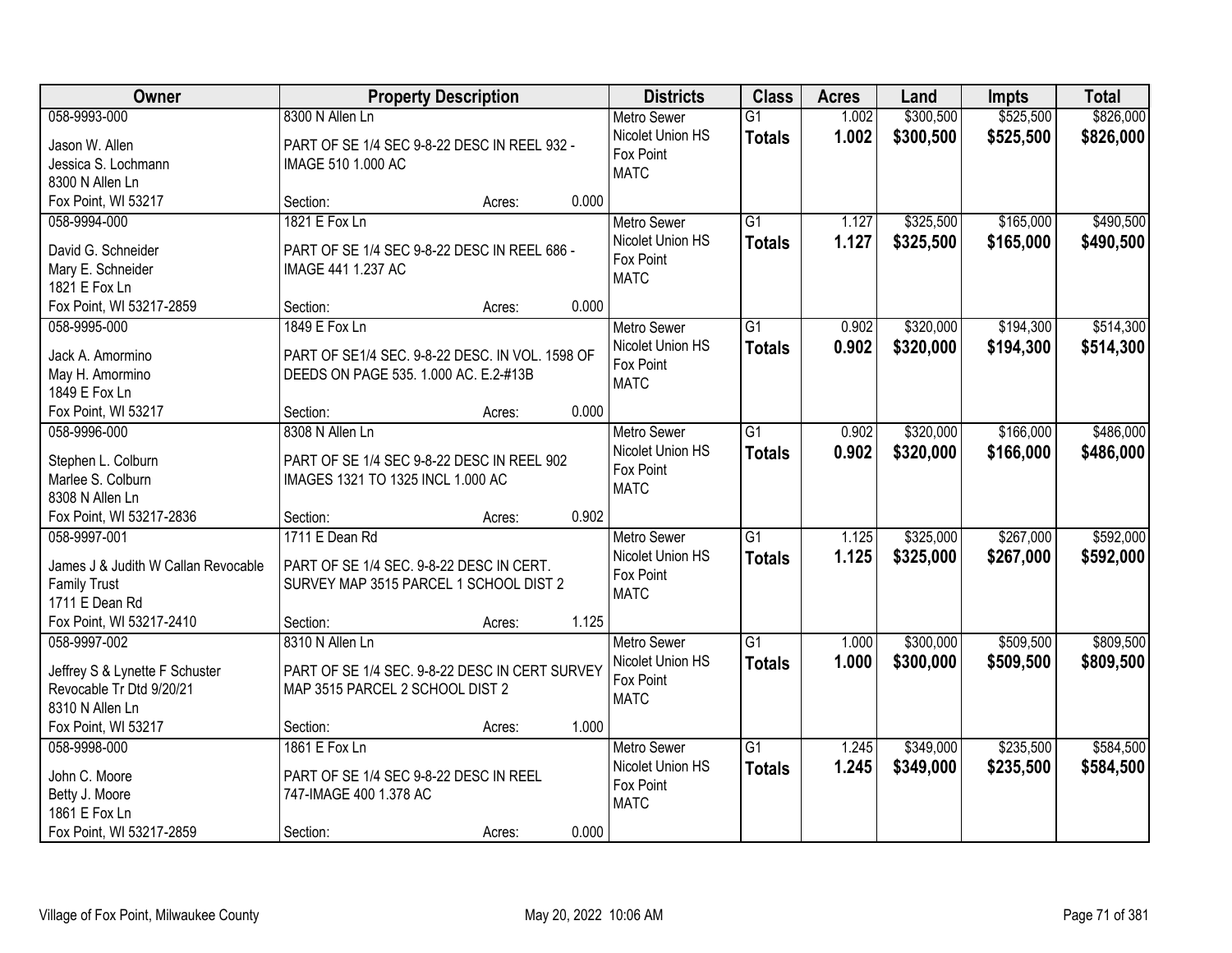| Owner                                  | <b>Property Description</b>                                 |        |       | <b>Districts</b>              | <b>Class</b>    | <b>Acres</b> | Land      | <b>Impts</b> | <b>Total</b> |
|----------------------------------------|-------------------------------------------------------------|--------|-------|-------------------------------|-----------------|--------------|-----------|--------------|--------------|
| 058-9999-000                           | 1811 E Dean Rd                                              |        |       | <b>Metro Sewer</b>            | $\overline{G1}$ | 0.878        | \$319,000 | \$173,900    | \$492,900    |
| James T. Mills                         | PART OF SE1/4 SEC. 9-8-22 DESC. IN VOL. 3988 OF             |        |       | Nicolet Union HS              | <b>Totals</b>   | 0.878        | \$319,000 | \$173,900    | \$492,900    |
| Mary Beth Mills                        | DEEDS ON PAGE 159. 1.120 AC. E.2-#14B                       |        |       | Fox Point                     |                 |              |           |              |              |
| 1811 E Dean Rd                         |                                                             |        |       | <b>MATC</b>                   |                 |              |           |              |              |
| Fox Point, WI 53217-2412               | Section:                                                    | Acres: | 0.000 |                               |                 |              |           |              |              |
| 059-0001-001                           | 412 E Bradley Rd                                            |        |       | <b>Metro Sewer</b>            | $\overline{G1}$ | 0.308        | \$113,000 | \$210,500    | \$323,500    |
| Lawrence F & Mary Jane Beschta Jt Liv  | FOX POINT COURTS, LOT 1 BLK 1 SCHOOL DIST 2                 |        |       | Nicolet Union HS              | <b>Totals</b>   | 0.308        | \$113,000 | \$210,500    | \$323,500    |
| & Dev Trust                            |                                                             |        |       | Fox Point                     |                 |              |           |              |              |
| 412 E Bradley Rd                       |                                                             |        |       | <b>MATC</b>                   |                 |              |           |              |              |
| Fox Point, WI 53217-3149               | Section:                                                    | Acres: | 0.000 |                               |                 |              |           |              |              |
| 059-0001-002                           | 416 E Bradley Rd                                            |        |       | Metro Sewer                   | $\overline{G1}$ | 0.267        | \$111,000 | \$228,000    | \$339,000    |
|                                        |                                                             |        |       | Nicolet Union HS              | <b>Totals</b>   | 0.267        | \$111,000 | \$228,000    | \$339,000    |
| Jerome L. Gottschall                   | FOX POINT COURTS, LOT 2 BLK 1 416 E BRADLEY                 |        |       | Fox Point                     |                 |              |           |              |              |
| Hope F. Gottschall<br>416 E Bradley Rd | RD LAND CONTRACT                                            |        |       | <b>MATC</b>                   |                 |              |           |              |              |
| Fox Point, WI 53217-3149               | Section:                                                    | Acres: | 0.000 |                               |                 |              |           |              |              |
| 059-0001-003                           | 502 E Bradley Rd                                            |        |       | <b>Metro Sewer</b>            | $\overline{G1}$ | 0.237        | \$104,500 | \$208,000    | \$312,500    |
|                                        |                                                             |        |       | Nicolet Union HS              | <b>Totals</b>   | 0.237        | \$104,500 | \$208,000    | \$312,500    |
| <b>Brian Avner</b>                     | FOX POINT COURTS, LOT 3 BLK 1                               |        |       | Fox Point                     |                 |              |           |              |              |
| Samantha Avner                         |                                                             |        |       | <b>MATC</b>                   |                 |              |           |              |              |
| 502 E Bradley Rd                       |                                                             |        |       |                               |                 |              |           |              |              |
| Fox Point, WI 53217                    | Section:                                                    | Acres: | 0.000 |                               |                 |              |           |              |              |
| 059-0003-000                           | 506 E Bradley Rd                                            |        |       | Metro Sewer                   | $\overline{G1}$ | 0.236        | \$103,500 | \$208,800    | \$312,300    |
| Kendall W. Strand                      | LOT 4, BLOCK 1, FOX POINT COURTS                            |        |       | Nicolet Union HS<br>Fox Point | <b>Totals</b>   | 0.236        | \$103,500 | \$208,800    | \$312,300    |
| 506 E Bradley Rd                       |                                                             |        |       | <b>MATC</b>                   |                 |              |           |              |              |
| Fox Point, WI 53217                    |                                                             |        |       |                               |                 |              |           |              |              |
|                                        | Section:                                                    | Acres: | 0.000 |                               |                 |              |           |              |              |
| 059-0004-000                           | 8005 N Santa Monica Blvd                                    |        |       | <b>Metro Sewer</b>            | $\overline{G1}$ | 0.272        | \$111,000 | \$322,600    | \$433,600    |
| Leah Neuroth                           | Lot 5, in Block 1, in Fox Point Courts, being a Subdivisior |        |       | Nicolet Union HS              | <b>Totals</b>   | 0.272        | \$111,000 | \$322,600    | \$433,600    |
| 8005 N Santa Monica Blvd               | of a part of the Southwest 1/4 of Section 9, Township 8     |        |       | Fox Point                     |                 |              |           |              |              |
| Fox Point, WI 53217                    | North, Range 22 East, Village of Fox Point, Milwaukee       |        |       | <b>MATC</b>                   |                 |              |           |              |              |
|                                        | Section:                                                    | Acres: | 0.272 |                               |                 |              |           |              |              |
| 059-0005-000                           | 8009 N Santa Monica Blvd                                    |        |       | <b>Metro Sewer</b>            | $\overline{G1}$ | 0.305        | \$113,000 | \$110,000    | \$223,000    |
| Sandra Katz                            | LOT 6, BLOCK 1, FOX POINT COURTS                            |        |       | Nicolet Union HS              | <b>Totals</b>   | 0.305        | \$113,000 | \$110,000    | \$223,000    |
| 8009 N Santa Monica Blvd               |                                                             |        |       | Fox Point                     |                 |              |           |              |              |
| Fox Point, WI 53217-2969               |                                                             |        |       | <b>MATC</b>                   |                 |              |           |              |              |
|                                        | Section:                                                    | Acres: | 0.000 |                               |                 |              |           |              |              |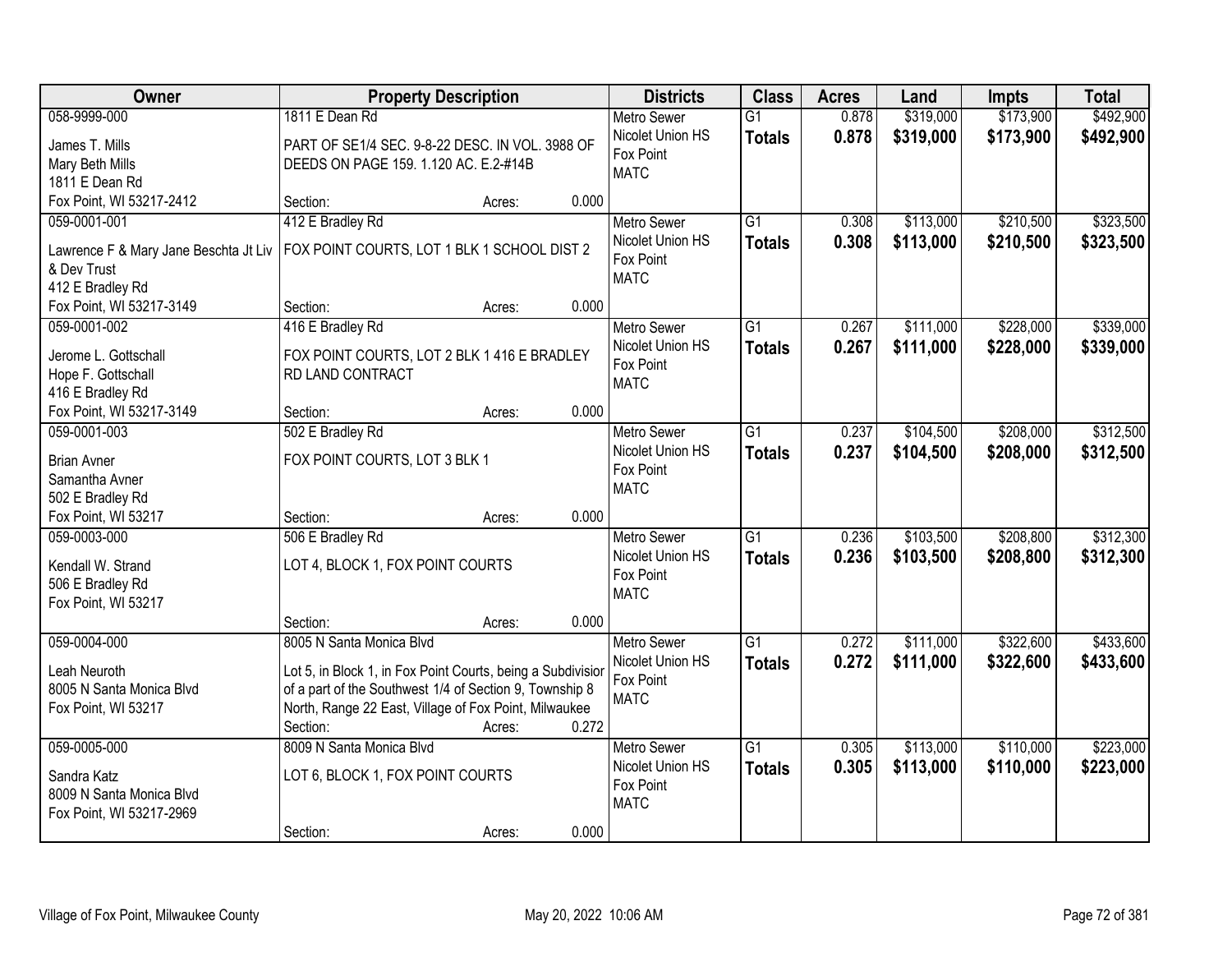| Owner                                                          | <b>Property Description</b>                               | <b>Districts</b>   | <b>Class</b>    | <b>Acres</b> | Land      | <b>Impts</b> | <b>Total</b> |
|----------------------------------------------------------------|-----------------------------------------------------------|--------------------|-----------------|--------------|-----------|--------------|--------------|
| 059-0006-000                                                   | 8013 N Santa Monica Blvd                                  | <b>Metro Sewer</b> | $\overline{G1}$ | 0.222        | \$98,000  | \$158,500    | \$256,500    |
| Katherine Foster                                               | Lot Seven (7), in Block One (1), in Fox Point Courts,     | Nicolet Union HS   | <b>Totals</b>   | 0.222        | \$98,000  | \$158,500    | \$256,500    |
| 8013 N Santa Monica Blvd                                       | being a Subdivision in the Southwest Onequarter           | Fox Point          |                 |              |           |              |              |
| Fox Point, WI 53217                                            | (1/4) of Section Nine (9), Township Eight (8) North,      | <b>MATC</b>        |                 |              |           |              |              |
|                                                                | 0.000<br>Section:<br>Acres:                               |                    |                 |              |           |              |              |
| 059-0007-000                                                   | 8017 N Santa Monica Blvd                                  | <b>Metro Sewer</b> | $\overline{G1}$ | 0.444        | \$120,500 | \$141,000    | \$261,500    |
| John A. Stephens                                               | LOT 8, BLOCK 1, FOX POINT COURTS                          | Nicolet Union HS   | <b>Totals</b>   | 0.444        | \$120,500 | \$141,000    | \$261,500    |
| 8017 N Santa Monica Blvd                                       |                                                           | Fox Point          |                 |              |           |              |              |
| Fox Point, WI 53217-2969                                       |                                                           | <b>MATC</b>        |                 |              |           |              |              |
|                                                                | 0.000<br>Section:<br>Acres:                               |                    |                 |              |           |              |              |
| 059-0008-000                                                   | 8021 N Santa Monica Blvd                                  | <b>Metro Sewer</b> | G1              | 0.421        | \$119,000 | \$199,000    | \$318,000    |
|                                                                |                                                           | Nicolet Union HS   | <b>Totals</b>   | 0.421        | \$119,000 | \$199,000    | \$318,000    |
| Robert J Goldstein Revocable Trust<br>8021 N Santa Monica Blvd | LOT 9, BLOCK 1, FOX POINT COURTS                          | Fox Point          |                 |              |           |              |              |
| Fox Point, WI 53217-2969                                       |                                                           | <b>MATC</b>        |                 |              |           |              |              |
|                                                                | 0.000<br>Section:<br>Acres:                               |                    |                 |              |           |              |              |
| 059-0009-000                                                   | 8025 N Santa Monica Blvd                                  | <b>Metro Sewer</b> | G1              | 0.424        | \$119,000 | \$107,000    | \$226,000    |
|                                                                |                                                           | Nicolet Union HS   | <b>Totals</b>   | 0.424        | \$119,000 | \$107,000    | \$226,000    |
| Garrett P. Bergemann                                           | LOT 10, BLOCK 1, FOX POINT COURTS                         | Fox Point          |                 |              |           |              |              |
| 8025 N Santa Monica Blvd<br>Fox Point, WI 53217                |                                                           | <b>MATC</b>        |                 |              |           |              |              |
|                                                                | 0.000<br>Section:<br>Acres:                               |                    |                 |              |           |              |              |
| 059-0010-000                                                   | 8029 N Santa Monica Blvd                                  | <b>Metro Sewer</b> | $\overline{G1}$ | 0.441        | \$120,000 | \$148,300    | \$268,300    |
|                                                                |                                                           | Nicolet Union HS   | <b>Totals</b>   | 0.441        | \$120,000 | \$148,300    | \$268,300    |
| John C. Poelzer                                                | LOT 11, BLOCK 1, FOX POINT COURTS                         | Fox Point          |                 |              |           |              |              |
| Lynn M. Poelzer<br>8029 N Santa Monica Blvd                    |                                                           | <b>MATC</b>        |                 |              |           |              |              |
| Fox Point, WI 53217-2969                                       | 0.000<br>Section:<br>Acres:                               |                    |                 |              |           |              |              |
| 059-0011-000                                                   | 8033 N Santa Monica Blvd                                  | Metro Sewer        | $\overline{G1}$ | 0.356        | \$115,500 | \$210,300    | \$325,800    |
|                                                                |                                                           | Nicolet Union HS   | <b>Totals</b>   | 0.356        | \$115,500 | \$210,300    | \$325,800    |
| Marian B. Holming                                              | LOT 12, BLOCK 1, FOX POINT COURTS                         | Fox Point          |                 |              |           |              |              |
| 8033 N Santa Monica Blvd                                       |                                                           | <b>MATC</b>        |                 |              |           |              |              |
| Fox Point, WI 53217-2969                                       | 0.000                                                     |                    |                 |              |           |              |              |
| 059-0012-000                                                   | Section:<br>Acres:<br>8037 N Santa Monica Blvd            | <b>Metro Sewer</b> | $\overline{G1}$ | 0.303        | \$113,000 | \$143,500    | \$256,500    |
|                                                                |                                                           | Nicolet Union HS   | <b>Totals</b>   | 0.303        | \$113,000 | \$143,500    | \$256,500    |
| David M Hirsch Revocable Trust                                 | Lot Thirteen (13), in Block One (1), in Fox Point Courts, | Fox Point          |                 |              |           |              |              |
| 8037 N Santa Monica Blvd                                       | being a Subdivision of part of the South                  | <b>MATC</b>        |                 |              |           |              |              |
| Fox Point, WI 53217                                            | West 1/4 of Section Nine (9), in Township Eight (8) North |                    |                 |              |           |              |              |
|                                                                | Section:<br>0.000<br>Acres:                               |                    |                 |              |           |              |              |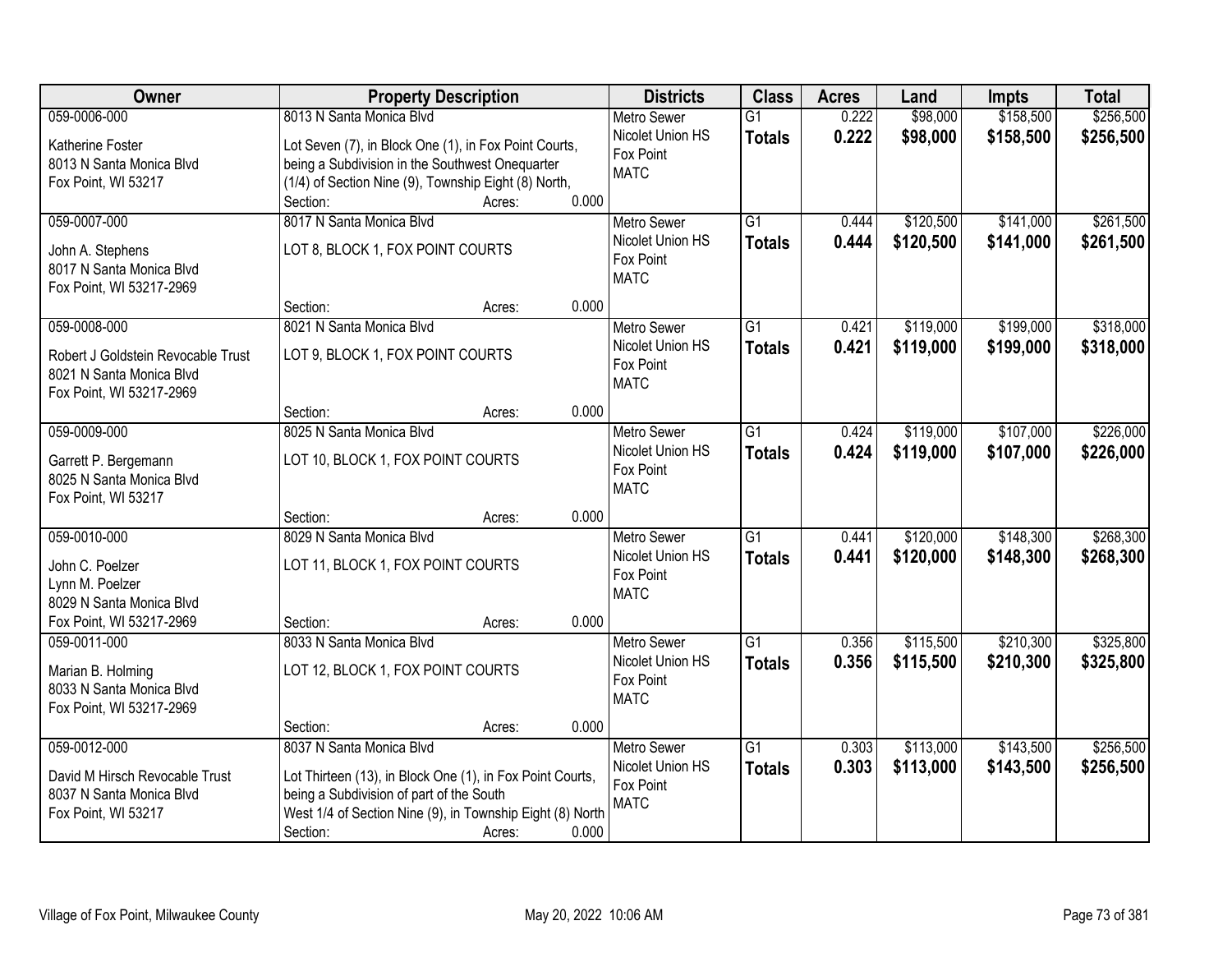| Owner                                                                                                                | <b>Property Description</b>                                                                                                                                                                                                             | <b>Districts</b>                                                   | <b>Class</b>                     | <b>Acres</b>   | Land                   | Impts                  | <b>Total</b>           |
|----------------------------------------------------------------------------------------------------------------------|-----------------------------------------------------------------------------------------------------------------------------------------------------------------------------------------------------------------------------------------|--------------------------------------------------------------------|----------------------------------|----------------|------------------------|------------------------|------------------------|
| 059-0013-000                                                                                                         | 8049 N Santa Monica Blvd                                                                                                                                                                                                                | <b>Metro Sewer</b>                                                 | $\overline{G1}$                  | 0.274          | \$111,500              | \$164,000              | \$275,500              |
| LaCharite Revocable Trust Dated<br><b>January 26 2009</b><br>8049 N Santa Monica Blvd                                | LOT 14, BLOCK 1, FOX POINT COURTS                                                                                                                                                                                                       | Nicolet Union HS<br>Fox Point<br><b>MATC</b>                       | <b>Totals</b>                    | 0.274          | \$111,500              | \$164,000              | \$275,500              |
| Fox Point, WI 53217                                                                                                  | 0.000<br>Section:<br>Acres:                                                                                                                                                                                                             |                                                                    |                                  |                |                        |                        |                        |
| 059-0014-000<br>Martha M. Kaszubowski<br>507 E Willow Rd<br>Fox Point, WI 53217-2767                                 | 507 E Willow Rd<br>LOT 15, BLOCK 1, FOX POINT COURTS                                                                                                                                                                                    | <b>Metro Sewer</b><br>Nicolet Union HS<br>Fox Point<br><b>MATC</b> | $\overline{G1}$<br><b>Totals</b> | 0.256<br>0.256 | \$110,500<br>\$110,500 | \$122,900<br>\$122,900 | \$233,400<br>\$233,400 |
|                                                                                                                      | 0.000<br>Section:<br>Acres:                                                                                                                                                                                                             |                                                                    |                                  |                |                        |                        |                        |
| 059-0015-000<br>Gerald L. Grube<br>Karen W. Grube<br>503 E Willow Rd                                                 | 503 E Willow Rd<br>LOT 16, BLOCK 1, FOX POINT COURTS                                                                                                                                                                                    | <b>Metro Sewer</b><br>Nicolet Union HS<br>Fox Point<br><b>MATC</b> | G1<br><b>Totals</b>              | 0.236<br>0.236 | \$103,500<br>\$103,500 | \$161,200<br>\$161,200 | \$264,700<br>\$264,700 |
| Fox Point, WI 53217-2767                                                                                             | 0.000<br>Section:<br>Acres:                                                                                                                                                                                                             |                                                                    |                                  |                |                        |                        |                        |
| 059-0016-000<br><b>Blake Shubert</b><br><b>Bianca Shubert</b><br>415 E Willow Rd                                     | 415 E Willow Rd<br>LOT 17 BLK 1, FOX POINT COURTS                                                                                                                                                                                       | <b>Metro Sewer</b><br>Nicolet Union HS<br>Fox Point<br><b>MATC</b> | G1<br><b>Totals</b>              | 0.267<br>0.267 | \$111,000<br>\$111,000 | \$214,600<br>\$214,600 | \$325,600<br>\$325,600 |
| Fox Point, WI 53217                                                                                                  | 0.000<br>Section:<br>Acres:                                                                                                                                                                                                             |                                                                    |                                  |                |                        |                        |                        |
| 059-0017-000<br>Aidan C. Kinney<br>Andrew L. Hartman<br>413 E Willow Rd<br>Fox Point, WI 53217                       | 413 E Willow Rd<br>Lot 18, in Block 1, in Fox Point Courts, being a Subdivisio<br>of part of the South West 1/4 of Section 9, in Township 8<br>North, Range 22 East, in the Village of Fox Point, County<br>0.000<br>Section:<br>Acres: | Metro Sewer<br>Nicolet Union HS<br>Fox Point<br><b>MATC</b>        | $\overline{G1}$<br><b>Totals</b> | 0.352<br>0.352 | \$115,500<br>\$115,500 | \$172,300<br>\$172,300 | \$287,800<br>\$287,800 |
| 059-0018-000<br>The Mark A. Kehrmann and Charlene L.<br>Kehrmann Joint Rev<br>412 E Willow Rd<br>Fox Point, WI 53217 | 412 E Willow Rd<br>LOT 1, BLOCK 2, FOX POINT COURTS<br>0.000<br>Section:<br>Acres:                                                                                                                                                      | Metro Sewer<br>Nicolet Union HS<br>Fox Point<br><b>MATC</b>        | $\overline{G1}$<br><b>Totals</b> | 0.318<br>0.318 | \$113,500<br>\$113,500 | \$193,100<br>\$193,100 | \$306,600<br>\$306,600 |
| 059-0019-000<br>Sean E. Lees<br>Julia E. Lees<br>414 E Willow Rd<br>Fox Point, WI 53217                              | 414 E Willow Rd<br>LOT 2, BLOCK 2, FOX POINT COURTS<br>0.000<br>Section:<br>Acres:                                                                                                                                                      | <b>Metro Sewer</b><br>Nicolet Union HS<br>Fox Point<br><b>MATC</b> | $\overline{G1}$<br><b>Totals</b> | 0.285<br>0.285 | \$112,000<br>\$112,000 | \$182,400<br>\$182,400 | \$294,400<br>\$294,400 |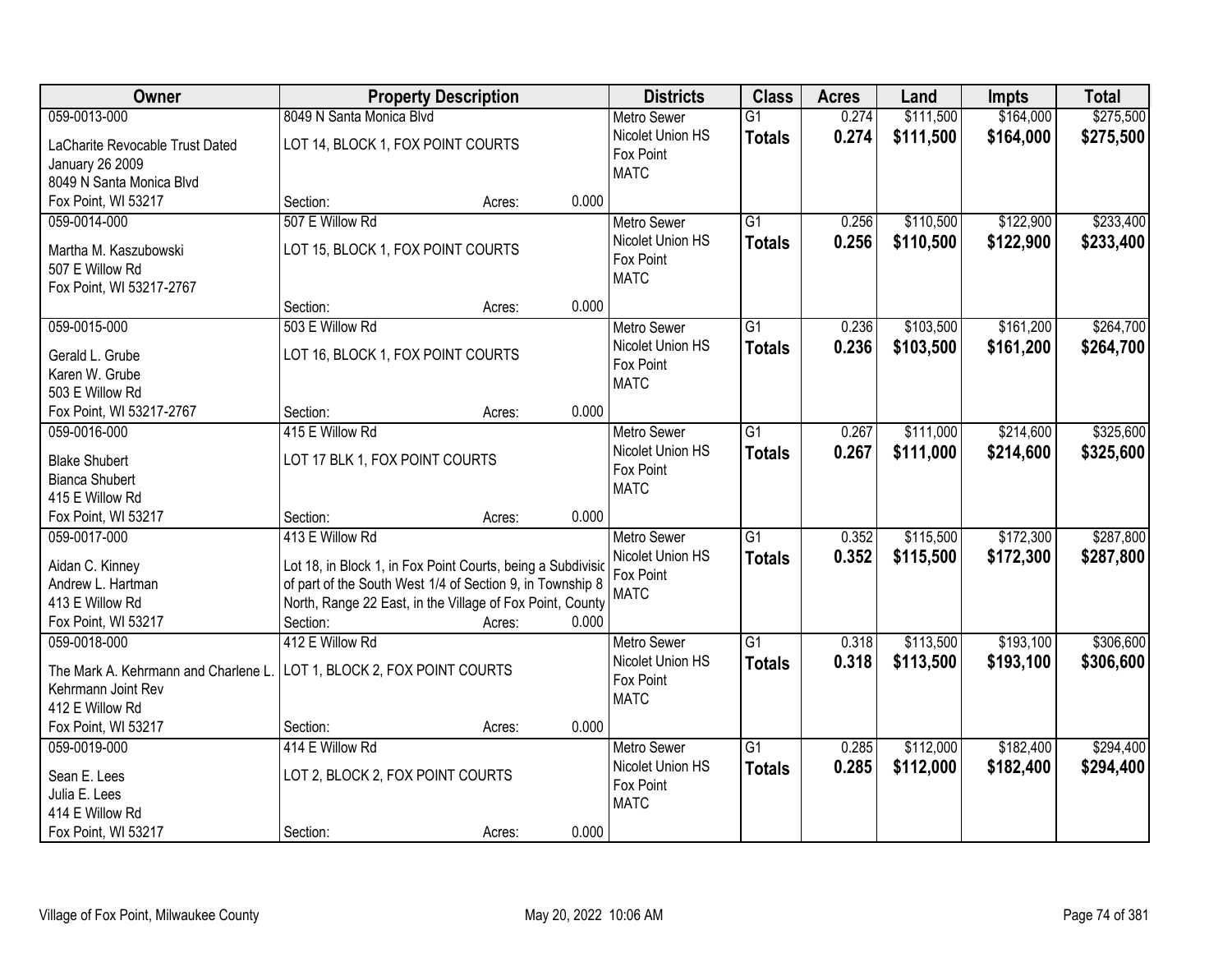| <b>Owner</b>                                         | <b>Property Description</b>                                                                                           |        |       | <b>Districts</b>   | <b>Class</b>    | <b>Acres</b> | Land      | Impts     | <b>Total</b> |
|------------------------------------------------------|-----------------------------------------------------------------------------------------------------------------------|--------|-------|--------------------|-----------------|--------------|-----------|-----------|--------------|
| 059-0020-000                                         | 502 E Willow Rd                                                                                                       |        |       | <b>Metro Sewer</b> | $\overline{G1}$ | 0.254        | \$110,000 | \$146,300 | \$256,300    |
| Michael R. Hool                                      | LOT 3, BLOCK 2, FOX POINT COURTS                                                                                      |        |       | Nicolet Union HS   | <b>Totals</b>   | 0.254        | \$110,000 | \$146,300 | \$256,300    |
| Penny C. Hool                                        |                                                                                                                       |        |       | Fox Point          |                 |              |           |           |              |
| 502 E Willow Rd                                      |                                                                                                                       |        |       | <b>MATC</b>        |                 |              |           |           |              |
| Fox Point, WI 53217-2766                             | Section:                                                                                                              | Acres: | 0.000 |                    |                 |              |           |           |              |
| 059-0021-000                                         | 506 E Willow Rd                                                                                                       |        |       | <b>Metro Sewer</b> | $\overline{G1}$ | 0.272        | \$111,000 | \$193,500 | \$304,500    |
| Timothy L. Stauder and Nancy Stowell                 | LOT FOUR (4), IN BLOCK TWO (2), IN FOX POINT                                                                          |        |       | Nicolet Union HS   | <b>Totals</b>   | 0.272        | \$111,000 | \$193,500 | \$304,500    |
| Trust                                                | COURTS, BEING A SUBDIVISION OF PART OF THE                                                                            |        |       | Fox Point          |                 |              |           |           |              |
| 506 E Willow Rd                                      | SOUTHWEST                                                                                                             |        |       | <b>MATC</b>        |                 |              |           |           |              |
| Fox Point, WI 53217                                  | Section:                                                                                                              | Acres: | 0.272 |                    |                 |              |           |           |              |
| 059-0022-000                                         | 8105 N Santa Monica Blvd                                                                                              |        |       | <b>Metro Sewer</b> | G <sub>1</sub>  | 0.291        | \$112,000 | \$108,800 | \$220,800    |
| James T. Labre                                       |                                                                                                                       |        |       | Nicolet Union HS   | <b>Totals</b>   | 0.291        | \$112,000 | \$108,800 | \$220,800    |
| 8105 N Santa Monica Blvd                             | Lot 5, in Block 2, in Fox Point Courts, being a part of the<br>Southwest 1/4 of Section 9, in Township 8 North, Range |        |       | Fox Point          |                 |              |           |           |              |
| Fox Point, WI 53217                                  | 22                                                                                                                    |        |       | <b>MATC</b>        |                 |              |           |           |              |
|                                                      | Section:                                                                                                              | Acres: | 0.000 |                    |                 |              |           |           |              |
| 059-0023-000                                         | 8121 N Santa Monica Blvd                                                                                              |        |       | <b>Metro Sewer</b> | G1              | 0.303        | \$113,000 | \$231,000 | \$344,000    |
|                                                      |                                                                                                                       |        |       | Nicolet Union HS   | <b>Totals</b>   | 0.303        | \$113,000 | \$231,000 | \$344,000    |
| Barbara J. Hanson<br>8121 N Santa Monica Blvd        | LOT 6, BLOCK 2, FOX POINT COURTS                                                                                      |        |       | Fox Point          |                 |              |           |           |              |
| Fox Point, WI 53217-2867                             |                                                                                                                       |        |       | <b>MATC</b>        |                 |              |           |           |              |
|                                                      | Section:                                                                                                              | Acres: | 0.000 |                    |                 |              |           |           |              |
| 059-0024-000                                         | 8125 N Santa Monica Blvd                                                                                              |        |       | <b>Metro Sewer</b> | $\overline{G1}$ | 0.334        | \$114,500 | \$123,200 | \$237,700    |
|                                                      |                                                                                                                       |        |       | Nicolet Union HS   | <b>Totals</b>   | 0.334        | \$114,500 | \$123,200 | \$237,700    |
| Holly Butzen<br>8125 N Santa Monica Blvd             | LOT 7, BLOCK 2, FOX POINT COURTS                                                                                      |        |       | Fox Point          |                 |              |           |           |              |
| Fox Point, WI 53217-2867                             |                                                                                                                       |        |       | <b>MATC</b>        |                 |              |           |           |              |
|                                                      | Section:                                                                                                              | Acres: | 0.000 |                    |                 |              |           |           |              |
| 059-0025-000                                         | 8129 N Santa Monica Blvd                                                                                              |        |       | Metro Sewer        | $\overline{G1}$ | 0.448        | \$120,500 | \$179,500 | \$300,000    |
|                                                      |                                                                                                                       |        |       | Nicolet Union HS   | <b>Totals</b>   | 0.448        | \$120,500 | \$179,500 | \$300,000    |
| Steven Putterman                                     | LOT 8, BLOCK 2, FOX POINT COURTS                                                                                      |        |       | Fox Point          |                 |              |           |           |              |
| Anne M. Putterman                                    |                                                                                                                       |        |       | <b>MATC</b>        |                 |              |           |           |              |
| 8129 N Santa Monica Blvd<br>Milwaukee, WI 53217-2867 | Section:                                                                                                              | Acres: | 0.000 |                    |                 |              |           |           |              |
| 059-0026-000                                         | 8133 N Santa Monica Blvd                                                                                              |        |       | <b>Metro Sewer</b> | $\overline{G1}$ | 0.431        | \$119,500 | \$186,500 | \$306,000    |
|                                                      |                                                                                                                       |        |       | Nicolet Union HS   | <b>Totals</b>   | 0.431        | \$119,500 | \$186,500 | \$306,000    |
| Joseph M. Sandretti                                  | LOT 9 BLK 2 FOX POINT COURTS                                                                                          |        |       | Fox Point          |                 |              |           |           |              |
| Margaret M. Mcbride                                  |                                                                                                                       |        |       | <b>MATC</b>        |                 |              |           |           |              |
| 8133 N Santa Monica Blvd                             |                                                                                                                       |        |       |                    |                 |              |           |           |              |
| Fox Point, WI 53217-2867                             | Section:                                                                                                              | Acres: | 0.000 |                    |                 |              |           |           |              |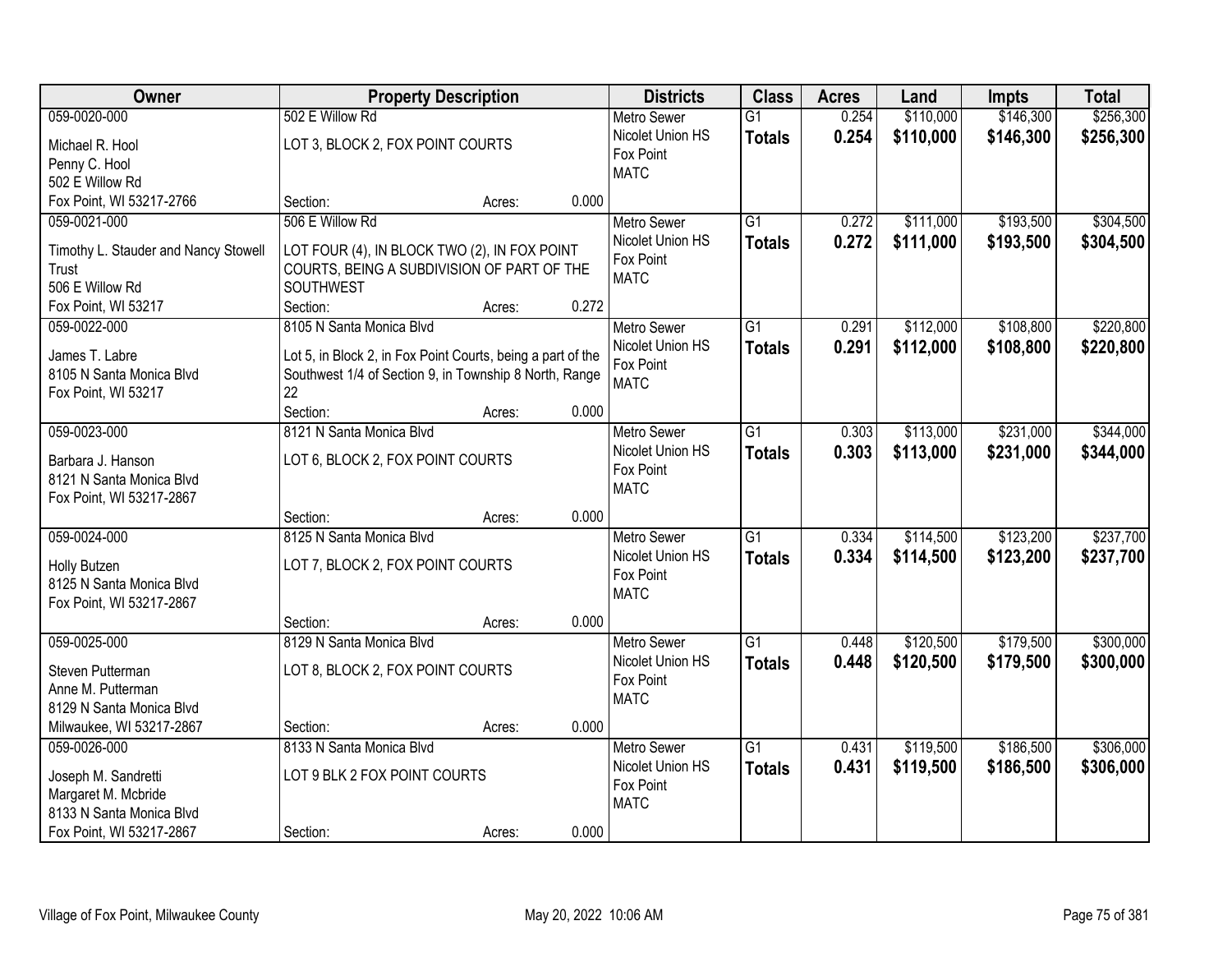| Owner                           | <b>Property Description</b>       |        | <b>Districts</b>   | <b>Class</b>    | <b>Acres</b> | Land      | Impts     | <b>Total</b> |
|---------------------------------|-----------------------------------|--------|--------------------|-----------------|--------------|-----------|-----------|--------------|
| 059-0027-000                    | 8203 N Santa Monica Blvd          |        | <b>Metro Sewer</b> | $\overline{G1}$ | 0.431        | \$119,500 | \$239,300 | \$358,800    |
| William W. Brash III            | LOT 10, BLOCK 2, FOX POINT COURTS |        | Nicolet Union HS   | <b>Totals</b>   | 0.431        | \$119,500 | \$239,300 | \$358,800    |
| Ruth Brash                      |                                   |        | Fox Point          |                 |              |           |           |              |
| 8203 N Santa Monica Blvd        |                                   |        | <b>MATC</b>        |                 |              |           |           |              |
| Fox Point, WI 53217-2869        | Section:                          | Acres: | 0.000              |                 |              |           |           |              |
| 059-0028-000                    | 8205 N Santa Monica Blvd          |        | <b>Metro Sewer</b> | $\overline{G1}$ | 0.450        | \$120,500 | \$279,400 | \$399,900    |
| Bijan Rasuli Revocable Trust    | LOT 11, BLOCK 2, FOX POINT COURTS |        | Nicolet Union HS   | <b>Totals</b>   | 0.450        | \$120,500 | \$279,400 | \$399,900    |
| 454 E Fox Dale Ct               |                                   |        | Fox Point          |                 |              |           |           |              |
| Fox Point, WI 53217             |                                   |        | <b>MATC</b>        |                 |              |           |           |              |
|                                 | Section:                          | Acres: | 0.000              |                 |              |           |           |              |
| 059-0029-000                    | 8207 N Santa Monica Blvd          |        | <b>Metro Sewer</b> | G1              | 0.223        | \$86,500  | \$252,700 | \$339,200    |
| George N. Nyarangi              | LOT 12, BLOCK 2, FOX POINT COURTS |        | Nicolet Union HS   | <b>Totals</b>   | 0.223        | \$86,500  | \$252,700 | \$339,200    |
| Taylor R. Nyarangi              |                                   |        | Fox Point          |                 |              |           |           |              |
| 8207 N Santa Monica Blvd        |                                   |        | <b>MATC</b>        |                 |              |           |           |              |
| Fox Point, WI 53217-2869        | Section:                          | Acres: | 0.000              |                 |              |           |           |              |
| 059-0030-000                    | 8209 N Santa Monica Blvd          |        | <b>Metro Sewer</b> | G1              | 0.303        | \$113,000 | \$152,500 | \$265,500    |
| Thomas M. Rosenthal             | LOT 13, BLOCK 2, FOX POINT COURTS |        | Nicolet Union HS   | <b>Totals</b>   | 0.303        | \$113,000 | \$152,500 | \$265,500    |
| Sonia M. Rosenthal              |                                   |        | Fox Point          |                 |              |           |           |              |
| 8209 N Santa Monica Blvd        |                                   |        | <b>MATC</b>        |                 |              |           |           |              |
| Fox Point, WI 53217-2869        | Section:                          | Acres: | 0.000              |                 |              |           |           |              |
| 059-0031-000                    | 509 E Spooner Rd                  |        | <b>Metro Sewer</b> | $\overline{G1}$ | 0.291        | \$112,000 | \$205,800 | \$317,800    |
|                                 |                                   |        | Nicolet Union HS   | <b>Totals</b>   | 0.291        | \$112,000 | \$205,800 | \$317,800    |
| Sri Ram Tej Irrinki             | LOT 14, BLOCK 2, FOX POINT COURTS |        | Fox Point          |                 |              |           |           |              |
| 509 E Spooner Rd                |                                   |        | <b>MATC</b>        |                 |              |           |           |              |
| Fox Point, WI 53217             | Section:                          | Acres: | 0.000              |                 |              |           |           |              |
| 059-0032-000                    | 507 E Spooner Rd                  |        | Metro Sewer        | $\overline{G1}$ | 0.272        | \$111,000 | \$143,000 | \$254,000    |
|                                 |                                   |        | Nicolet Union HS   | <b>Totals</b>   | 0.272        | \$111,000 | \$143,000 | \$254,000    |
| Joanne Flanagan Revocable Trust | LOT 15, BLOCK 2, FOX POINT COURTS |        | Fox Point          |                 |              |           |           |              |
| 507 E Spooner Rd                |                                   |        | <b>MATC</b>        |                 |              |           |           |              |
| Fox Point, WI 53217             |                                   |        | 0.000              |                 |              |           |           |              |
| 059-0033-000                    | Section:<br>415 E Spooner Rd      | Acres: | <b>Metro Sewer</b> | $\overline{G1}$ | 0.251        | \$110,000 | \$11,600  | \$121,600    |
|                                 |                                   |        | Nicolet Union HS   | <b>Totals</b>   | 0.251        | \$110,000 | \$11,600  | \$121,600    |
| <b>Richard Harder</b>           | LOT 16, BLOCK 2, FOX POINT COURTS |        | Fox Point          |                 |              |           |           |              |
| N68 W28522 Sussex Rd            |                                   |        | <b>MATC</b>        |                 |              |           |           |              |
| Hartland, WI 53029              |                                   |        |                    |                 |              |           |           |              |
|                                 | Section:                          | Acres: | 0.000              |                 |              |           |           |              |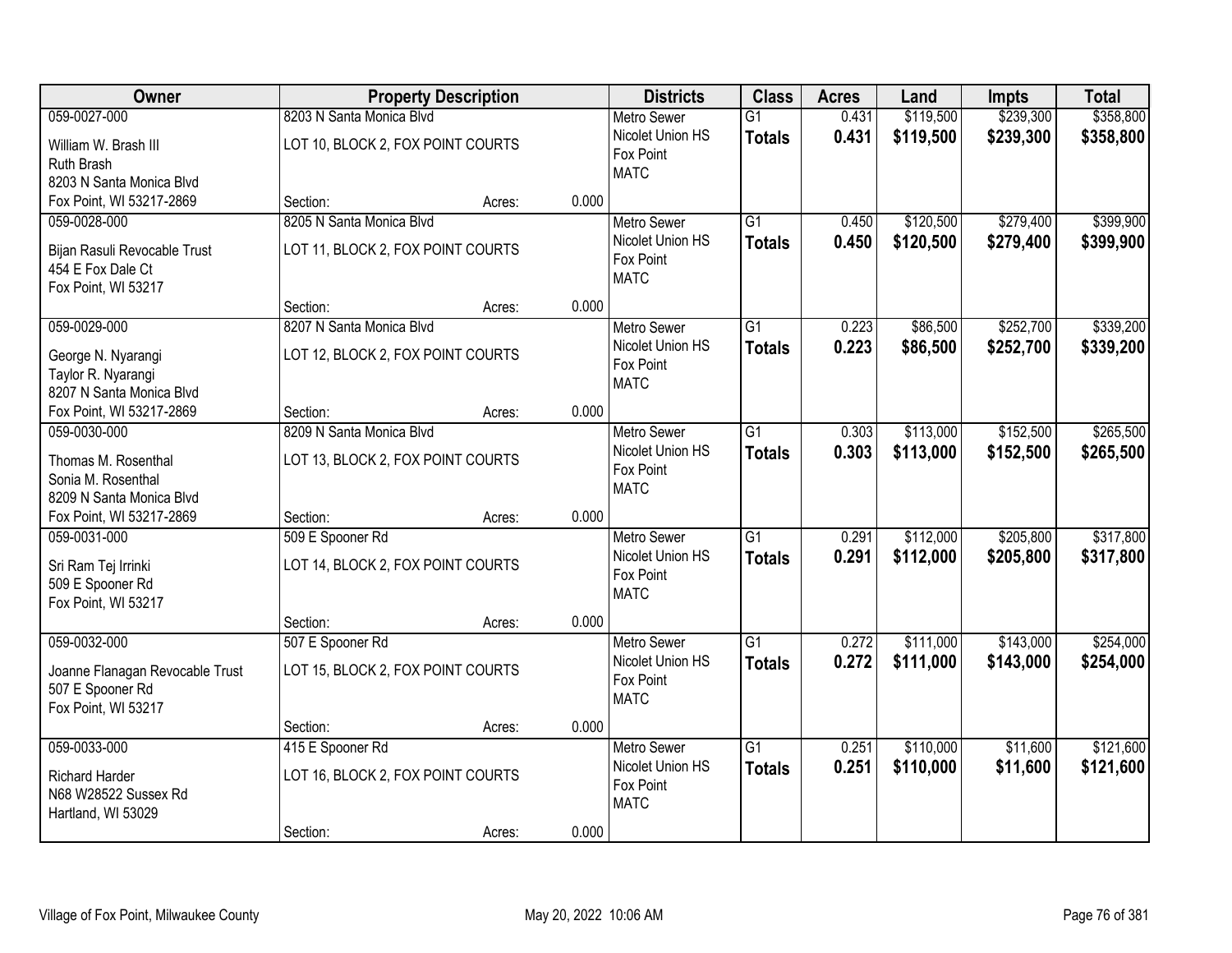| Owner                                                                                          |                                                                                                                                                                                           | <b>Property Description</b> |       | <b>Districts</b>                                                   | <b>Class</b>                     | <b>Acres</b>   | Land                   | Impts                  | <b>Total</b>           |
|------------------------------------------------------------------------------------------------|-------------------------------------------------------------------------------------------------------------------------------------------------------------------------------------------|-----------------------------|-------|--------------------------------------------------------------------|----------------------------------|----------------|------------------------|------------------------|------------------------|
| 059-0034-000                                                                                   | 415 E Spooner Rd                                                                                                                                                                          |                             |       | <b>Metro Sewer</b>                                                 | $\overline{G1}$                  | 0.282          | \$111,500              | \$157,000              | \$268,500              |
| <b>Richard Harder</b><br>N68 W28522 Sussex Rd<br>Hartland, WI 53029                            | LOT 17, BLOCK 2, FOX POINT COURTS                                                                                                                                                         |                             |       | Nicolet Union HS<br>Fox Point<br><b>MATC</b>                       | <b>Totals</b>                    | 0.282          | \$111,500              | \$157,000              | \$268,500              |
|                                                                                                | Section:                                                                                                                                                                                  | Acres:                      | 0.000 |                                                                    |                                  |                |                        |                        |                        |
| 059-0035-000                                                                                   | 415 E Spooner Rd                                                                                                                                                                          |                             |       | <b>Metro Sewer</b>                                                 | $\overline{G1}$                  | 0.331          | \$114,500              | \$0                    | \$114,500              |
| <b>Richard Harder</b><br>N68 W28522 Sussex Rd<br>Hartland, WI 53029                            | LOT 18, BLOCK 2, FOX POINT COURTS                                                                                                                                                         |                             |       | Nicolet Union HS<br>Fox Point<br><b>MATC</b>                       | <b>Totals</b>                    | 0.331          | \$114,500              | \$0                    | \$114,500              |
|                                                                                                | Section:                                                                                                                                                                                  | Acres:                      | 0.000 |                                                                    |                                  |                |                        |                        |                        |
| 059-0036-000                                                                                   | 502 E Spooner Rd                                                                                                                                                                          |                             |       | Metro Sewer                                                        | $\overline{G1}$                  | 0.246          | \$108,500              | \$135,500              | \$244,000              |
| Jacob Kapul<br>Sofia Kapul<br>250 174th St #1716                                               | LOT 3, BLOCK 3, FOX POINT COURTS                                                                                                                                                          |                             |       | Nicolet Union HS<br>Fox Point<br><b>MATC</b>                       | <b>Totals</b>                    | 0.246          | \$108,500              | \$135,500              | \$244,000              |
| Sunny Isles, FL 33160                                                                          | Section:                                                                                                                                                                                  | Acres:                      | 0.000 |                                                                    |                                  |                |                        |                        |                        |
| 059-0037-000                                                                                   | 508 E Spooner Rd                                                                                                                                                                          |                             |       | <b>Metro Sewer</b>                                                 | $\overline{G1}$                  | 0.264          | \$110,500              | \$188,600              | \$299,100              |
| Linda R. Chalmers<br>767 N Wisconsin St<br>Port Washington, WI 53074                           | LOT 4, BLOCK 3, FOX POINT COURTS                                                                                                                                                          |                             |       | Nicolet Union HS<br>Fox Point<br><b>MATC</b>                       | <b>Totals</b>                    | 0.264          | \$110,500              | \$188,600              | \$299,100              |
|                                                                                                | Section:                                                                                                                                                                                  | Acres:                      | 0.000 |                                                                    |                                  |                |                        |                        |                        |
| 059-0038-000<br>Richard K. Griepentrog<br>Kathryn A. Conole<br>8305 N Santa Monica Blvd        | 8305 N Santa Monica Blvd<br>LOT 5, BLOCK 3, FOX POINT COURTS                                                                                                                              |                             |       | <b>Metro Sewer</b><br>Nicolet Union HS<br>Fox Point<br><b>MATC</b> | $\overline{G1}$<br><b>Totals</b> | 0.282<br>0.282 | \$111,500<br>\$111,500 | \$203,200<br>\$203,200 | \$314,700<br>\$314,700 |
| Fox Point, WI 53217-2871                                                                       | Section:                                                                                                                                                                                  | Acres:                      | 0.000 |                                                                    |                                  |                |                        |                        |                        |
| 059-0039-000                                                                                   | 8319 N Santa Monica Blvd                                                                                                                                                                  |                             |       | <b>Metro Sewer</b>                                                 | $\overline{G1}$                  | 0.303          | \$113,000              | \$154,000              | \$267,000              |
| Lynn Morrell<br>8319 N Santa Monica Blvd<br>Fox Point, WI 53217                                | Lot 6, in Block 3, in Fox Point Courts, being a Subdivisior<br>of part of the Southwest 1/4 of Section 9, in Township 8<br>North, Range 22 East, in the Village of Fox Point,<br>Section: | Acres:                      | 0.000 | Nicolet Union HS<br>Fox Point<br><b>MATC</b>                       | <b>Totals</b>                    | 0.303          | \$113,000              | \$154,000              | \$267,000              |
| 059-0040-000                                                                                   | 8323 N Santa Monica Blvd                                                                                                                                                                  |                             |       | <b>Metro Sewer</b>                                                 | $\overline{G1}$                  | 0.325          | \$114,000              | \$332,000              | \$446,000              |
| Matthew M. Wuest<br>Stasha L. Korthour<br>8323 N Santa Monica Blvd<br>Fox Point, WI 53217-2871 | LOT 7, BLOCK 3, FOX POINT COURTS<br>Section:                                                                                                                                              | Acres:                      | 0.000 | Nicolet Union HS<br>Fox Point<br><b>MATC</b>                       | <b>Totals</b>                    | 0.325          | \$114,000              | \$332,000              | \$446,000              |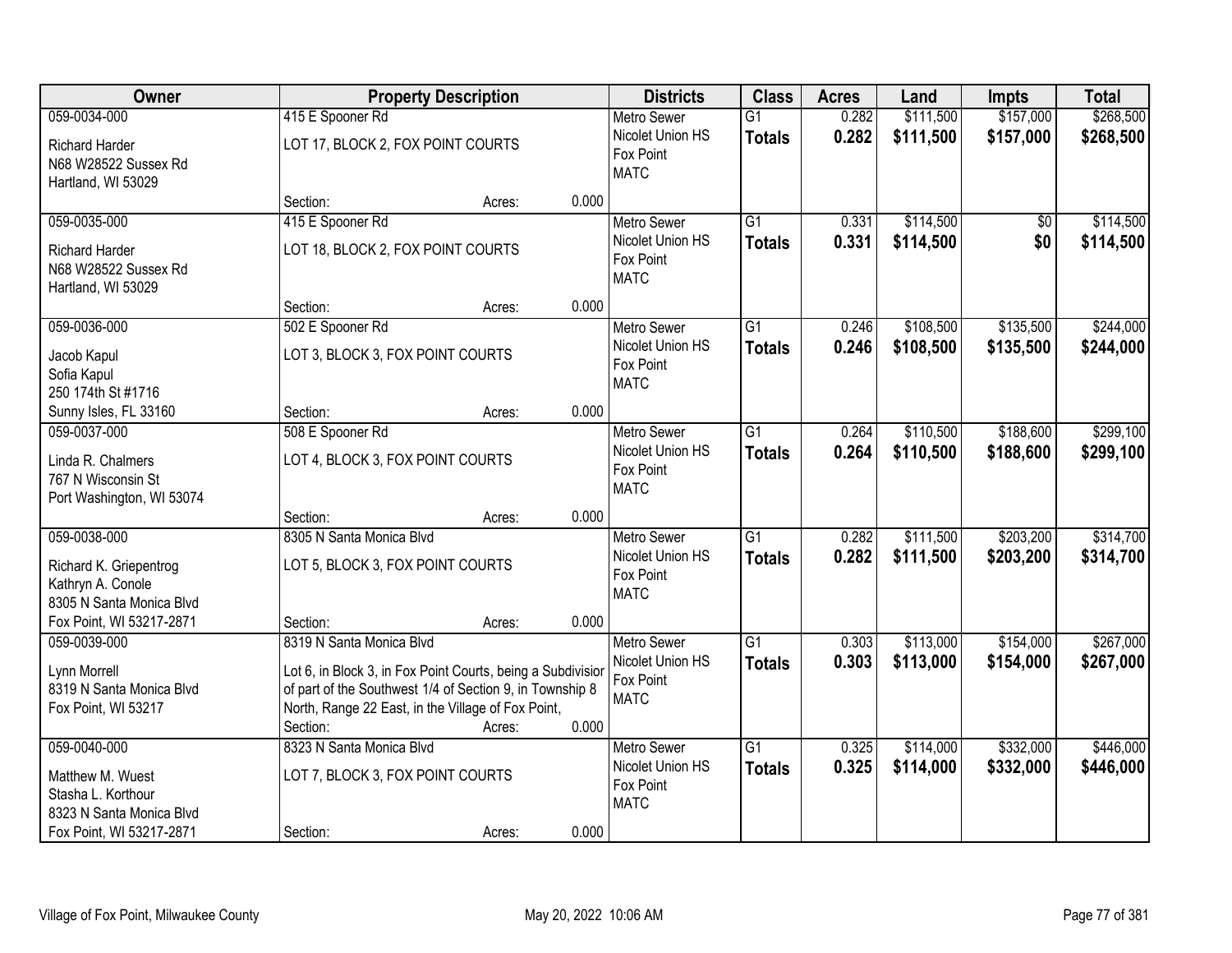| Owner                    | <b>Property Description</b>                                 | <b>Districts</b>   | <b>Class</b>    | <b>Acres</b> | Land      | Impts     | <b>Total</b> |
|--------------------------|-------------------------------------------------------------|--------------------|-----------------|--------------|-----------|-----------|--------------|
| 059-0041-000             | 8325 N Santa Monica Blvd                                    | <b>Metro Sewer</b> | $\overline{G1}$ | 0.230        | \$101,000 | \$185,500 | \$286,500    |
| Christopher Massari      | LOT 8, BLOCK 3, FOX POINT COURTS LAND                       | Nicolet Union HS   | <b>Totals</b>   | 0.230        | \$101,000 | \$185,500 | \$286,500    |
| Eva Massari              | CONTRACT - Full legal description                           | Fox Point          |                 |              |           |           |              |
| 8325 N Santa Monica Blvd | Lot 8, in Block 3, in Fox Point Courts, being a Subdivision | <b>MATC</b>        |                 |              |           |           |              |
| Fox Point, WI 53217      | 0.000<br>Section:<br>Acres:                                 |                    |                 |              |           |           |              |
| 059-0042-000             | 8329 N Santa Monica Blvd                                    | <b>Metro Sewer</b> | $\overline{G1}$ | 0.436        | \$120,000 | \$275,000 | \$395,000    |
|                          |                                                             | Nicolet Union HS   | <b>Totals</b>   | 0.436        | \$120,000 | \$275,000 | \$395,000    |
| James L. Peterson        | LOT 9 BLK 3 FOX POINT COURTS                                | Fox Point          |                 |              |           |           |              |
| Teresa I. Peterson       |                                                             | <b>MATC</b>        |                 |              |           |           |              |
| 8329 N Santa Monica Blvd |                                                             |                    |                 |              |           |           |              |
| Fox Point, WI 53217-2871 | 0.000<br>Section:<br>Acres:                                 |                    |                 |              |           |           |              |
| 059-0043-000             | 8331 N Santa Monica Blvd                                    | <b>Metro Sewer</b> | $\overline{G1}$ | 0.438        | \$120,000 | \$273,500 | \$393,500    |
| Nathan A. Fishbach       | LOT 10, BLOCK 3, FOX POINT COURTS                           | Nicolet Union HS   | <b>Totals</b>   | 0.438        | \$120,000 | \$273,500 | \$393,500    |
| Susan S. Fishbach        |                                                             | Fox Point          |                 |              |           |           |              |
| 8331 N Santa Monica Blvd |                                                             | <b>MATC</b>        |                 |              |           |           |              |
| Fox Point, WI 53217-2871 | 0.000<br>Section:<br>Acres:                                 |                    |                 |              |           |           |              |
| 059-0044-000             | 8333 N Santa Monica Blvd                                    | <b>Metro Sewer</b> | G1              | 0.461        | \$121,000 | \$106,100 | \$227,100    |
|                          |                                                             | Nicolet Union HS   | <b>Totals</b>   | 0.461        | \$121,000 | \$106,100 | \$227,100    |
| Stephan E. Yoder         | Lot 11 in Block 3 in Fox Point Courts, being a Subdivisior  | Fox Point          |                 |              |           |           |              |
| <b>Tracy Yoder</b>       | of part of the Southwest 1/4 of Section 9, in Township 8    | <b>MATC</b>        |                 |              |           |           |              |
| 8333 N Santa Monica Blvd | North, Range 22 East, in the Village of Fox Point, County   |                    |                 |              |           |           |              |
| Fox Point, WI 53217      | 0.461<br>Section: 9<br>Acres:                               |                    |                 |              |           |           |              |
| 059-0045-000             | 8335 N Santa Monica Blvd                                    | <b>Metro Sewer</b> | $\overline{G1}$ | 0.356        | \$115,500 | \$182,500 | \$298,000    |
| William H. Jeselun       | LOT 12, BLOCK 3, FOX POINT COURTS                           | Nicolet Union HS   | <b>Totals</b>   | 0.356        | \$115,500 | \$182,500 | \$298,000    |
| Joan J. Joyce            |                                                             | Fox Point          |                 |              |           |           |              |
| 8335 N Santa Monica Blvd |                                                             | <b>MATC</b>        |                 |              |           |           |              |
| Fox Point, WI 53217-2871 | 0.000<br>Section:<br>Acres:                                 |                    |                 |              |           |           |              |
| 059-0046-000             | 8339 N Santa Monica Blvd                                    | <b>Metro Sewer</b> | G1              | 0.304        | \$113,000 | \$189,000 | \$302,000    |
|                          |                                                             | Nicolet Union HS   |                 | 0.304        |           |           |              |
| Steven Yorio             | LOT 13, BLOCK 3, FOX POINT COURTS                           | Fox Point          | <b>Totals</b>   |              | \$113,000 | \$189,000 | \$302,000    |
| Lauren D'Amico           |                                                             | <b>MATC</b>        |                 |              |           |           |              |
| 8339 N Santa Monica Blvd |                                                             |                    |                 |              |           |           |              |
| Fox Point, WI 53217      | 0.000<br>Section:<br>Acres:                                 |                    |                 |              |           |           |              |
| 059-0047-000             | 8345 N Santa Monica Blvd                                    | <b>Metro Sewer</b> | $\overline{G1}$ | 0.284        | \$112,000 | \$163,000 | \$275,000    |
| Austin G. Baeten         | LOT 14, BLOCK 3, FOX POINT COURTS - Full legal              | Nicolet Union HS   | <b>Totals</b>   | 0.284        | \$112,000 | \$163,000 | \$275,000    |
| Camille J. Lang          | description                                                 | Fox Point          |                 |              |           |           |              |
| 8345 N Santa Monica Blvd | Lot 14 in Block 3 in Fox Point Courts, being a subdivision  | <b>MATC</b>        |                 |              |           |           |              |
| Fox Point, WI 53217      | 0.000<br>Section:<br>Acres:                                 |                    |                 |              |           |           |              |
|                          |                                                             |                    |                 |              |           |           |              |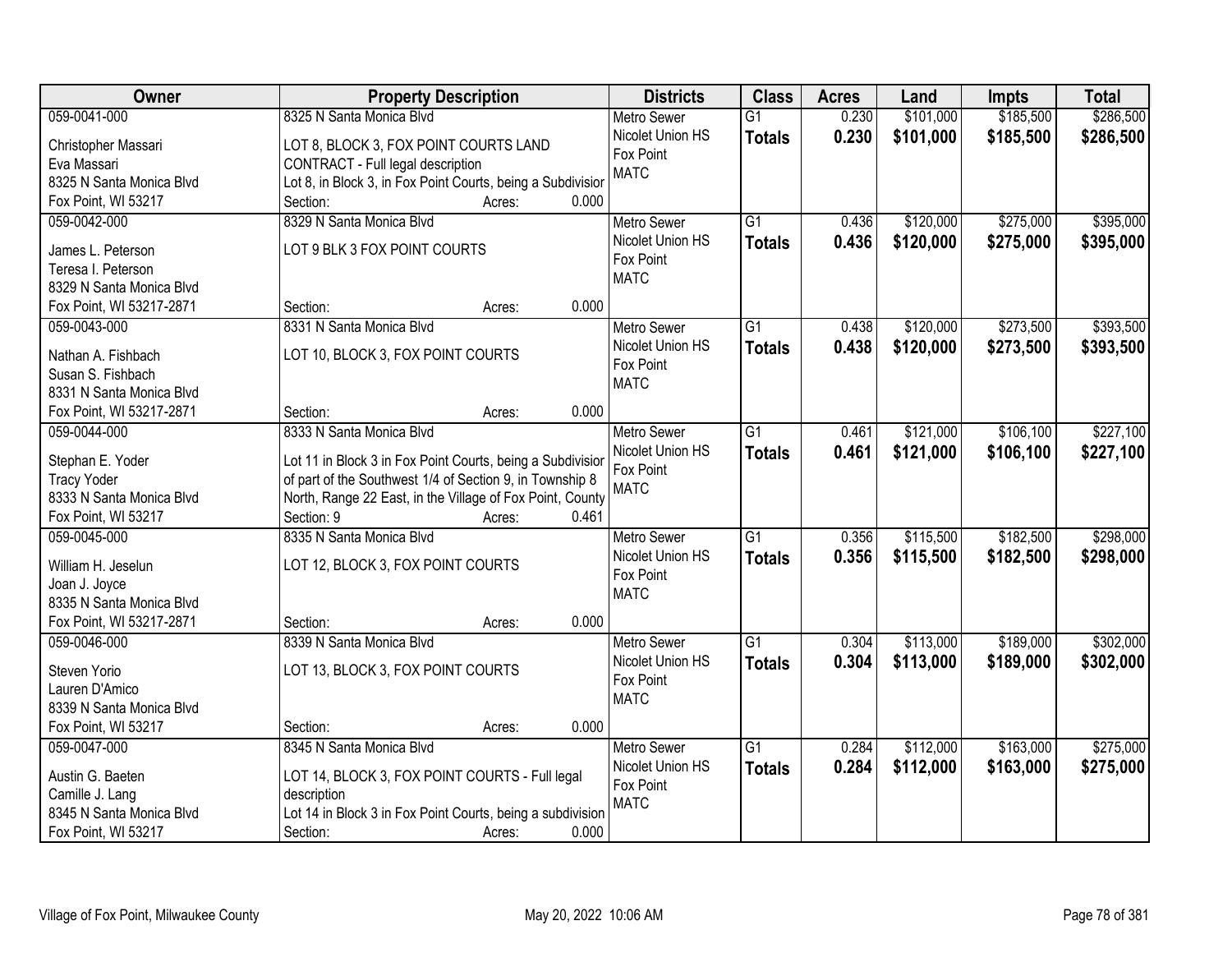| Owner                             | <b>Property Description</b>                                 |                 | <b>Districts</b>         | <b>Class</b>    | <b>Acres</b> | Land      | <b>Impts</b> | <b>Total</b> |
|-----------------------------------|-------------------------------------------------------------|-----------------|--------------------------|-----------------|--------------|-----------|--------------|--------------|
| 059-0048-000                      | 515 E Dean Rd                                               |                 | <b>Metro Sewer</b>       | $\overline{G1}$ | 0.264        | \$110,500 | \$135,400    | \$245,900    |
| Jon S. Braswell                   | LOT 15, BLOCK 3, FOX POINT COURTS - Full legal              |                 | Nicolet Union HS         | <b>Totals</b>   | 0.264        | \$110,500 | \$135,400    | \$245,900    |
| Jordan M. Sallas                  | description                                                 |                 | Fox Point                |                 |              |           |              |              |
| 515 E Dean Rd                     | Lot 15, in Block 3, in Fox Point Courts, being a Subdivisio |                 | <b>MATC</b>              |                 |              |           |              |              |
| Fox Point, WI 53217               | Section:                                                    | 0.000<br>Acres: |                          |                 |              |           |              |              |
| 059-0049-000                      | 503 E Dean Rd                                               |                 | <b>Metro Sewer</b>       | $\overline{G1}$ | 0.245        | \$107,500 | \$137,900    | \$245,400    |
|                                   |                                                             |                 | Nicolet Union HS         | <b>Totals</b>   | 0.245        | \$107,500 | \$137,900    | \$245,400    |
| Michael A. Hupfauf                | LOT 16, BLOCK 3, FOX POINT COURTS                           |                 | Fox Point                |                 |              |           |              |              |
| Susan M. Hupfauf<br>503 E Dean Rd |                                                             |                 | <b>MATC</b>              |                 |              |           |              |              |
| Fox Point, WI 53217-2710          | Section:                                                    | 0.000           |                          |                 |              |           |              |              |
|                                   |                                                             | Acres:          |                          |                 |              |           |              |              |
| 059-0050-000                      | 417 E Dean Rd                                               |                 | <b>Metro Sewer</b>       | $\overline{G1}$ | 0.275        | \$111,500 | \$125,300    | \$236,800    |
| Bruce M. Johnson                  | LOT 17, BLOCK 3, FOX POINT COURTS                           |                 | Nicolet Union HS         | <b>Totals</b>   | 0.275        | \$111,500 | \$125,300    | \$236,800    |
| Lori J. Sandine                   |                                                             |                 | Fox Point<br><b>MATC</b> |                 |              |           |              |              |
| 417 E Dean Rd                     |                                                             |                 |                          |                 |              |           |              |              |
| Fox Point, WI 53217-2708          | Section:                                                    | 0.000<br>Acres: |                          |                 |              |           |              |              |
| 059-0051-000                      | 413 E Dean Rd                                               |                 | <b>Metro Sewer</b>       | $\overline{G1}$ | 0.345        | \$115,000 | \$99,500     | \$214,500    |
| Katherine L. Sullivan             | LOT 18, BLOCK 3, FOX POINT COURTS                           |                 | Nicolet Union HS         | <b>Totals</b>   | 0.345        | \$115,000 | \$99,500     | \$214,500    |
| 413 E Dean Rd                     |                                                             |                 | Fox Point                |                 |              |           |              |              |
| Fox Point, WI 53217-2708          |                                                             |                 | <b>MATC</b>              |                 |              |           |              |              |
|                                   | Section:                                                    | 0.000<br>Acres: |                          |                 |              |           |              |              |
| 059-0052-000                      | 610 E Bradley Rd                                            |                 | Metro Sewer              | $\overline{G1}$ | 0.385        | \$117,000 | \$188,500    | \$305,500    |
|                                   |                                                             |                 | Nicolet Union HS         |                 | 0.385        | \$117,000 | \$188,500    |              |
| Thomas R. Shircel                 | LOT 1, BLOCK 4, FOX POINT COURTS                            |                 | Fox Point                | <b>Totals</b>   |              |           |              | \$305,500    |
| Carla M. Shircel                  |                                                             |                 | <b>MATC</b>              |                 |              |           |              |              |
| 610 E Bradley Rd                  |                                                             |                 |                          |                 |              |           |              |              |
| Fox Point, WI 53217-2901          | Section:                                                    | 0.000<br>Acres: |                          |                 |              |           |              |              |
| 059-0053-000                      | 8008 N Santa Monica Blvd                                    |                 | <b>Metro Sewer</b>       | $\overline{G1}$ | 0.296        | \$112,500 | \$212,500    | \$325,000    |
| Eric M. Vega                      | LOT2, BLOCK 4, FOX POINT COURTS                             |                 | Nicolet Union HS         | <b>Totals</b>   | 0.296        | \$112,500 | \$212,500    | \$325,000    |
| 8008 N Santa Monica Blv           |                                                             |                 | Fox Point                |                 |              |           |              |              |
| Fox Point, WI 53217-2968          |                                                             |                 | <b>MATC</b>              |                 |              |           |              |              |
|                                   | Section:                                                    | 0.000<br>Acres: |                          |                 |              |           |              |              |
| 059-0054-000                      | 8012 N Santa Monica Blvd                                    |                 | <b>Metro Sewer</b>       | $\overline{G1}$ | 0.296        | \$112,500 | \$127,800    | \$240,300    |
|                                   |                                                             |                 | Nicolet Union HS         | <b>Totals</b>   | 0.296        | \$112,500 | \$127,800    | \$240,300    |
| Kyle Runbeck                      | LOT 3, BLOCK 4, FOX POINT COURTS                            |                 | Fox Point                |                 |              |           |              |              |
| Emily C. Runbeck                  |                                                             |                 | <b>MATC</b>              |                 |              |           |              |              |
| 8012 N Santa Monica Blv           |                                                             |                 |                          |                 |              |           |              |              |
| Fox Point, WI 53217-2968          | Section:                                                    | 0.000<br>Acres: |                          |                 |              |           |              |              |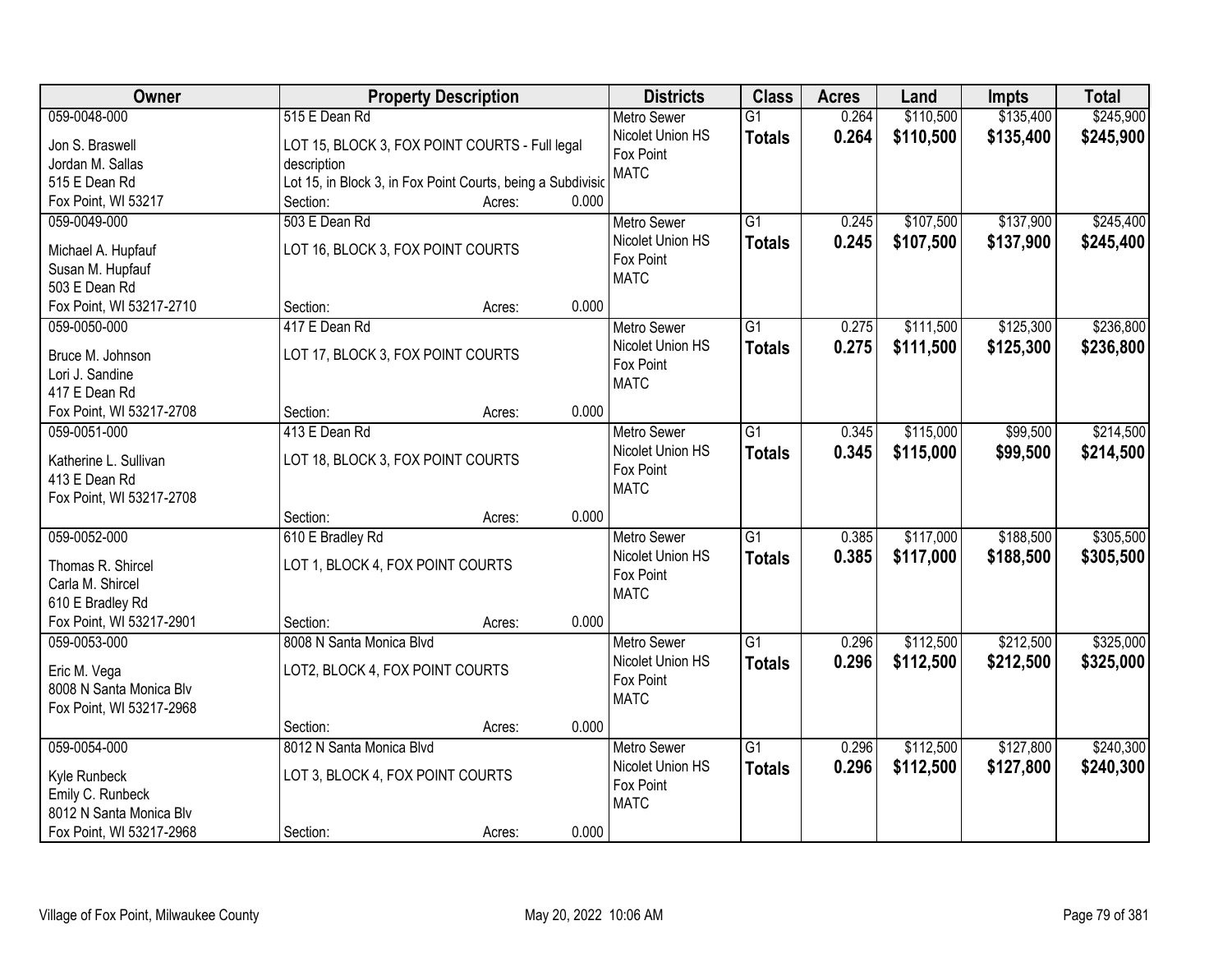| Owner                                                                                                    | <b>Property Description</b>                                                                                                                                                                                                               | <b>Districts</b>                                                   | <b>Class</b>                     | <b>Acres</b>   | Land                   | <b>Impts</b>           | <b>Total</b>           |
|----------------------------------------------------------------------------------------------------------|-------------------------------------------------------------------------------------------------------------------------------------------------------------------------------------------------------------------------------------------|--------------------------------------------------------------------|----------------------------------|----------------|------------------------|------------------------|------------------------|
| 059-0055-000                                                                                             | 8016 N Santa Monica Blvd                                                                                                                                                                                                                  | <b>Metro Sewer</b>                                                 | $\overline{G1}$                  | 0.296          | \$112,500              | \$98,800               | \$211,300              |
| Carol Story<br>8016 N Santa Monica Blvd<br>Fox Point, WI 53217                                           | LOT 4, BLOCK 4, FOX POINT COURTS                                                                                                                                                                                                          | Nicolet Union HS<br>Fox Point<br><b>MATC</b>                       | <b>Totals</b>                    | 0.296          | \$112,500              | \$98,800               | \$211,300              |
|                                                                                                          | 0.000<br>Section:<br>Acres:                                                                                                                                                                                                               |                                                                    |                                  |                |                        |                        |                        |
| 059-0056-000<br>Huy Q. Vu<br>8020 N Santa Monica Blv<br>Fox Point, WI 53217-2968                         | 8020 N Santa Monica Blvd<br>LOT 5, BLOCK 4, FOX POINT COURTS                                                                                                                                                                              | <b>Metro Sewer</b><br>Nicolet Union HS<br>Fox Point<br><b>MATC</b> | $\overline{G1}$<br><b>Totals</b> | 0.321<br>0.321 | \$114,000<br>\$114,000 | \$128,200<br>\$128,200 | \$242,200<br>\$242,200 |
|                                                                                                          | 0.000<br>Section:<br>Acres:                                                                                                                                                                                                               |                                                                    |                                  |                |                        |                        |                        |
| 059-0057-000<br>Ilya Kanter<br>8024 N Santa Monica Blvd<br>Fox Point, WI 53217                           | 8024 N Santa Monica Blvd<br>Lot 6, Block 4, in Fox Point Courts, being a Subdivision o<br>part of the Southwest 1/4 of Section 9, in Township 8<br>North, Range 22 East. Said land being in the Village of<br>0.321<br>Section:<br>Acres: | <b>Metro Sewer</b><br>Nicolet Union HS<br>Fox Point<br><b>MATC</b> | G1<br><b>Totals</b>              | 0.321<br>0.321 | \$114,000<br>\$114,000 | \$177,600<br>\$177,600 | \$291,600<br>\$291,600 |
| 059-0058-000                                                                                             | 8028 N Santa Monica Blvd                                                                                                                                                                                                                  | <b>Metro Sewer</b>                                                 | $\overline{G1}$                  | 0.321          | \$114,000              | \$151,600              | \$265,600              |
| Elizabeth Painter<br>8028 N Santa Monica Blv<br>Fox Point, WI 53217-2968                                 | LOT 7, BLOCK 4, FOX POINT COURTS                                                                                                                                                                                                          | Nicolet Union HS<br>Fox Point<br><b>MATC</b>                       | <b>Totals</b>                    | 0.321          | \$114,000              | \$151,600              | \$265,600              |
|                                                                                                          | 0.000<br>Section:<br>Acres:                                                                                                                                                                                                               |                                                                    |                                  |                |                        |                        |                        |
| 059-0059-000<br>Stefan L. Vater<br>Christine L. Vater<br>8032 N Santa Monica Blv                         | 8032 N Santa Monica Blvd<br>LOT 8, BLOCK 4, FOX POINT COURTS                                                                                                                                                                              | <b>Metro Sewer</b><br>Nicolet Union HS<br>Fox Point<br><b>MATC</b> | $\overline{G1}$<br><b>Totals</b> | 0.296<br>0.296 | \$112,500<br>\$112,500 | \$129,300<br>\$129,300 | \$241,800<br>\$241,800 |
| Fox Point, WI 53217-2968                                                                                 | 0.000<br>Section:<br>Acres:                                                                                                                                                                                                               |                                                                    |                                  |                |                        |                        |                        |
| 059-0060-000<br>Kevin O'Connor<br>Deborah O'Connor<br>8036 N Santa Monica Blvd<br>Fox Point, WI 53217    | 8036 N Santa Monica Blvd<br>Lot 9, in Block 4, in Fox Point Courts, being a Subdivision<br>of part of the Southwest 1/4 of Section 9, in Township 8<br>North, Range 22 East, in the Village of Fox Point,<br>0.296<br>Section:<br>Acres:  | Metro Sewer<br>Nicolet Union HS<br>Fox Point<br><b>MATC</b>        | $\overline{G1}$<br><b>Totals</b> | 0.296<br>0.296 | \$112,500<br>\$112,500 | \$146,300<br>\$146,300 | \$258,800<br>\$258,800 |
| 059-0061-000<br>Stephanie J. De Leon<br>Alain De Leon<br>8040 N Santa Monica Blvd<br>Fox Point, WI 53217 | 8040 N Santa Monica Blvd<br>Lot Ten (10) of Block Four (4), except the East 15 feet, in<br>FOX POINT COURTS, being a Subdivision<br>of part of the Southwest 1/4 of Section 9, Township 8<br>0.000<br>Section:<br>Acres:                  | <b>Metro Sewer</b><br>Nicolet Union HS<br>Fox Point<br><b>MATC</b> | $\overline{G1}$<br><b>Totals</b> | 0.296<br>0.296 | \$112,500<br>\$112,500 | \$210,500<br>\$210,500 | \$323,000<br>\$323,000 |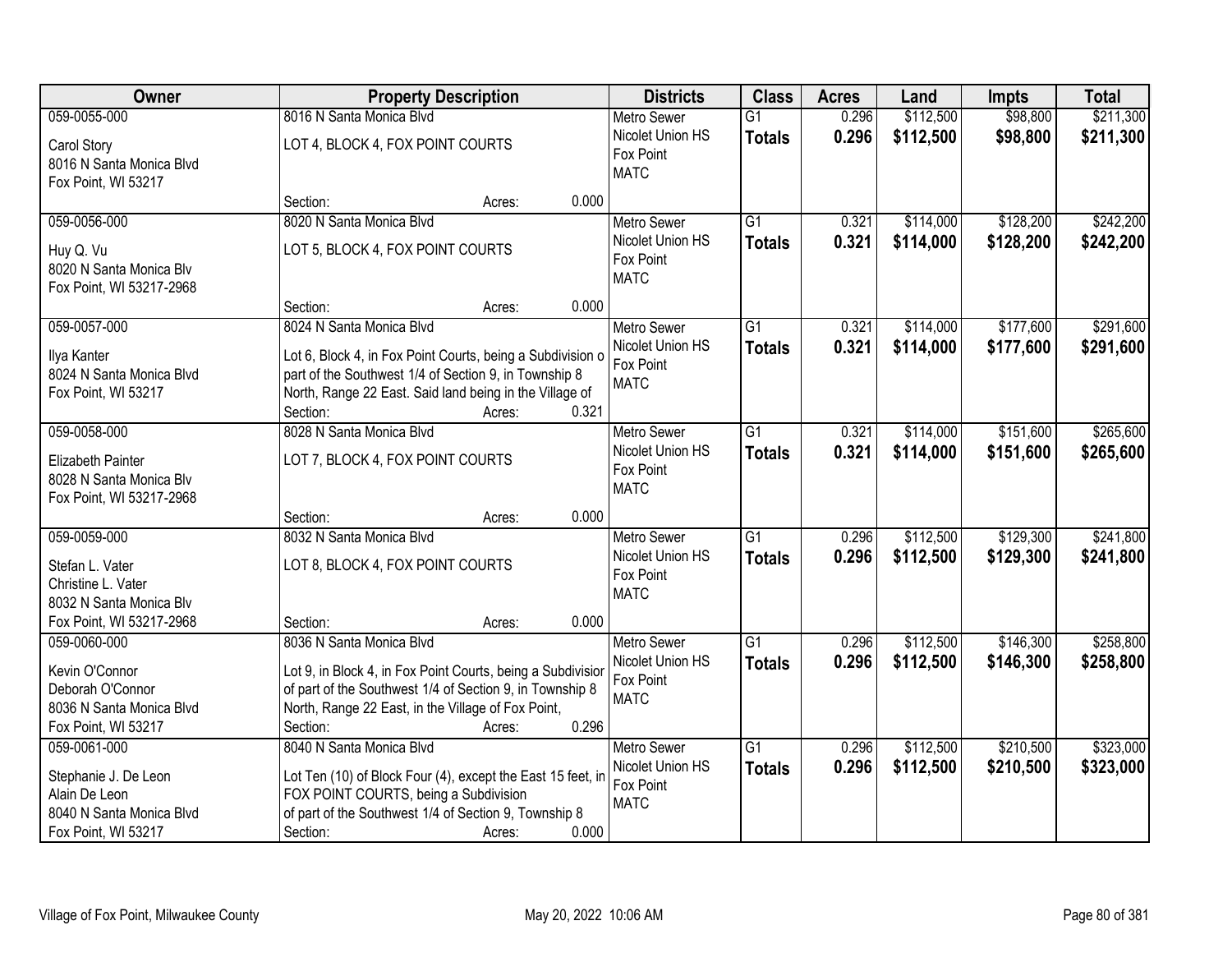| Owner                                                                                                 | <b>Property Description</b>                                                                                                                                                                                           |                 | <b>Districts</b>                                                   | <b>Class</b>                     | <b>Acres</b>   | Land                   | <b>Impts</b>           | <b>Total</b>           |
|-------------------------------------------------------------------------------------------------------|-----------------------------------------------------------------------------------------------------------------------------------------------------------------------------------------------------------------------|-----------------|--------------------------------------------------------------------|----------------------------------|----------------|------------------------|------------------------|------------------------|
| 059-0062-000                                                                                          | 8044 N Santa Monica Blvd                                                                                                                                                                                              |                 | <b>Metro Sewer</b>                                                 | $\overline{G1}$                  | 0.296          | \$112,500              | \$194,400              | \$306,900              |
| Margaret M Pearsall Rev Trust<br>8044 N Santa Monica Blvd<br>Fox Point, WI 53217                      | LOT 11, BLOCK 4, FOX POINT COURTS.                                                                                                                                                                                    |                 | Nicolet Union HS<br>Fox Point<br><b>MATC</b>                       | <b>Totals</b>                    | 0.296          | \$112,500              | \$194,400              | \$306,900              |
|                                                                                                       | Section:                                                                                                                                                                                                              | 0.000<br>Acres: |                                                                    |                                  |                |                        |                        |                        |
| 059-0063-000<br>Robert L & Terry L Worth Trust<br>8048 N Santa Monica Blv<br>Fox Point, WI 53217-2968 | 8048 N Santa Monica Blvd<br>LOT 12, BLOCK 4, FOX POINT COURTS.                                                                                                                                                        |                 | <b>Metro Sewer</b><br>Nicolet Union HS<br>Fox Point<br><b>MATC</b> | $\overline{G1}$<br><b>Totals</b> | 0.296<br>0.296 | \$112,500<br>\$112,500 | \$179,100<br>\$179,100 | \$291,600<br>\$291,600 |
|                                                                                                       | Section:                                                                                                                                                                                                              | 0.000<br>Acres: |                                                                    |                                  |                |                        |                        |                        |
| 059-0064-000<br>William Immekus et al<br>8052 N Santa Monica Blvd<br>Fox Point, WI 53217              | 8052 N Santa Monica Blvd<br>LOT 13, BLOCK 4, FOX POINT COURTS.                                                                                                                                                        |                 | Metro Sewer<br>Nicolet Union HS<br>Fox Point<br><b>MATC</b>        | $\overline{G1}$<br><b>Totals</b> | 0.296<br>0.296 | \$112,500<br>\$112,500 | \$93,200<br>\$93,200   | \$205,700<br>\$205,700 |
|                                                                                                       | Section:                                                                                                                                                                                                              | 0.000<br>Acres: |                                                                    |                                  |                |                        |                        |                        |
| 059-0065-000<br>Ryan McCauley<br>Maren McCauley<br>8056 N Santa Monica Blvd                           | 8056 N Santa Monica Blvd<br>LOT 14, BLOCK 4, FOX POINT COURTS.                                                                                                                                                        |                 | <b>Metro Sewer</b><br>Nicolet Union HS<br>Fox Point<br><b>MATC</b> | G1<br><b>Totals</b>              | 0.296<br>0.296 | \$112,500<br>\$112,500 | \$153,600<br>\$153,600 | \$266,100<br>\$266,100 |
| Fox Point, WI 53217                                                                                   | Section:                                                                                                                                                                                                              | 0.000<br>Acres: |                                                                    |                                  |                |                        |                        |                        |
| 059-0066-000<br>Ilan Boico<br>Nicole L. Boico<br>8104 N Santa Monica Blvd<br>Fox Point, WI 53217      | 8104 N Santa Monica Blvd<br>Lot 15, in Block 4 in Fox Point Courts, being a subdivision<br>of part of the Southwest 1/4 of Section 9, in Township 8<br>North, Range 22 East, in the Village of Fox Point,<br>Section: | 0.296<br>Acres: | <b>Metro Sewer</b><br>Nicolet Union HS<br>Fox Point<br><b>MATC</b> | $\overline{G1}$<br>Totals        | 0.296<br>0.296 | \$112,500<br>\$112,500 | \$194,400<br>\$194,400 | \$306,900<br>\$306,900 |
| 059-0067-000<br>Gregory J. Altenburg<br>8108 N Santa Monica Blvd<br>Fox Point, WI 53217               | 8108 N Santa Monica Blvd<br>LOT 16, BLOCK 4, FOX POINT COURTS.<br>Section:                                                                                                                                            | 0.000<br>Acres: | <b>Metro Sewer</b><br>Nicolet Union HS<br>Fox Point<br><b>MATC</b> | $\overline{G1}$<br><b>Totals</b> | 0.296<br>0.296 | \$112,500<br>\$112,500 | \$166,100<br>\$166,100 | \$278,600<br>\$278,600 |
| 059-0068-000                                                                                          | 8112 N Santa Monica Blvd                                                                                                                                                                                              |                 | <b>Metro Sewer</b>                                                 | G1                               | 0.296          | \$112,500              | \$214,500              | \$327,000              |
| Morris Gash<br>8112 N Santa Monica Blvd<br>Fox Point, WI 53217                                        | Lot Seventeen (17), in<br>Block Four (4), in Fox Point Courts, being a Subdivision of<br>a part of the Southwest One-quarter (1/4) of Section Nine<br>Section: 9                                                      | 0.296<br>Acres: | Nicolet Union HS<br>Fox Point<br><b>MATC</b>                       | <b>Totals</b>                    | 0.296          | \$112,500              | \$214,500              | \$327,000              |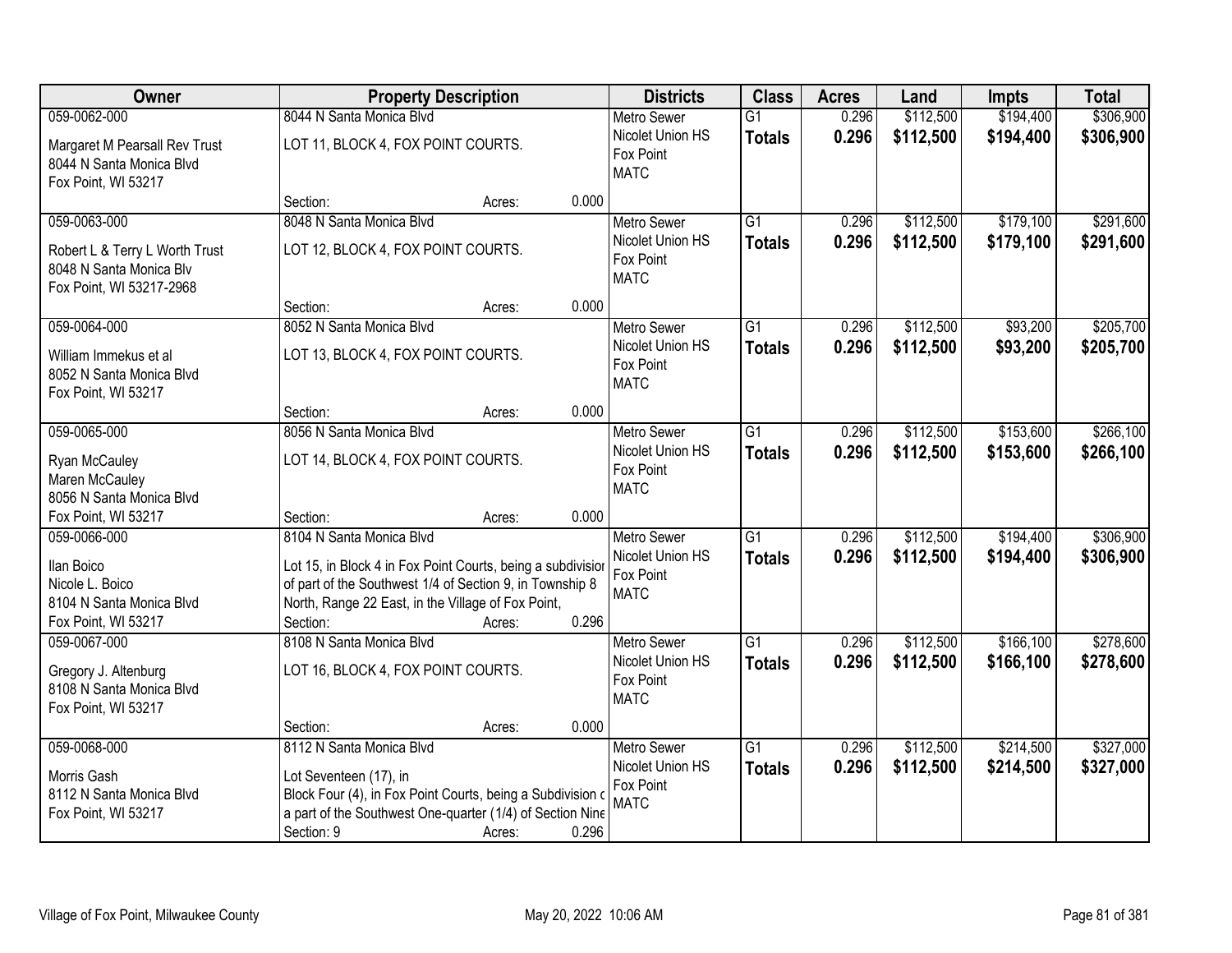| Owner                               | <b>Property Description</b>                                | <b>Districts</b>         | <b>Class</b>    | <b>Acres</b> | Land      | <b>Impts</b> | <b>Total</b> |
|-------------------------------------|------------------------------------------------------------|--------------------------|-----------------|--------------|-----------|--------------|--------------|
| 059-0069-000                        | 8116 N Santa Monica Blvd                                   | <b>Metro Sewer</b>       | $\overline{G1}$ | 0.296        | \$112,500 | \$150,000    | \$262,500    |
| David Gess                          | Lot 18, Block 4, Fox Point Courts, being a Subdivision of  | Nicolet Union HS         | <b>Totals</b>   | 0.296        | \$112,500 | \$150,000    | \$262,500    |
| Victoria Gess                       | part of the Southwest 1/4 of Section 9, Town 8 North,      | Fox Point                |                 |              |           |              |              |
| 8116 N Santa Monica Blvd            | Range 22 East, Village of Fox Point, County of Milwauke    | <b>MATC</b>              |                 |              |           |              |              |
| Fox Point, WI 53217                 | 0.000<br>Section:<br>Acres:                                |                          |                 |              |           |              |              |
| 059-0070-000                        | 8120 N Santa Monica Blvd                                   | <b>Metro Sewer</b>       | $\overline{G1}$ | 0.296        | \$112,500 | \$177,500    | \$290,000    |
|                                     |                                                            | Nicolet Union HS         | <b>Totals</b>   | 0.296        | \$112,500 | \$177,500    | \$290,000    |
| Andrej Karaffa                      | LOT 19, BLOCK 4, FOX POINT COURTS.                         | Fox Point                |                 |              |           |              |              |
| Michelle Karaffa                    |                                                            | <b>MATC</b>              |                 |              |           |              |              |
| 8120 N Santa Monica Blv             | 0.000                                                      |                          |                 |              |           |              |              |
| Fox Point, WI 53217-2866            | Section:<br>Acres:                                         |                          |                 |              |           |              |              |
| 059-0071-000                        | 8124 N Santa Monica Blvd                                   | Metro Sewer              | G1              | 0.321        | \$114,000 | \$164,200    | \$278,200    |
| Austin T. Fritsch                   | LOT 20, BLOCK 4, FOX POINT COURTS.                         | Nicolet Union HS         | <b>Totals</b>   | 0.321        | \$114,000 | \$164,200    | \$278,200    |
| Ashley S. Fritsch                   |                                                            | Fox Point<br><b>MATC</b> |                 |              |           |              |              |
| 8124 N Santa Monica Blv             |                                                            |                          |                 |              |           |              |              |
| Fox Point, WI 53217-2866            | 0.000<br>Section:<br>Acres:                                |                          |                 |              |           |              |              |
| 059-0072-000                        | 8200 N Santa Monica Blvd                                   | <b>Metro Sewer</b>       | $\overline{G1}$ | 0.321        | \$114,000 | \$141,300    | \$255,300    |
|                                     |                                                            | Nicolet Union HS         | <b>Totals</b>   | 0.321        | \$114,000 | \$141,300    | \$255,300    |
| Peter F. Sentz<br>Jennifer L. Sentz | LOT 21, BLOCK 4, FOX POINT COURTS.                         | Fox Point                |                 |              |           |              |              |
| 8200 N Santa Monica Blv             |                                                            | <b>MATC</b>              |                 |              |           |              |              |
| Fox Point, WI 53217-2868            | 0.000<br>Section:<br>Acres:                                |                          |                 |              |           |              |              |
| 059-0073-000                        | 8204 N Santa Monica Blvd                                   | <b>Metro Sewer</b>       | $\overline{G1}$ | 0.316        | \$113,500 | \$154,500    | \$268,000    |
|                                     |                                                            | Nicolet Union HS         |                 | 0.316        |           |              |              |
| <b>Oliver McBride</b>               | Lot 22, Block 4, in Fox Point Courts, being a Subdivision  | Fox Point                | <b>Totals</b>   |              | \$113,500 | \$154,500    | \$268,000    |
| 8204 N Santa Monica Blvd            | part of the Southwest 1/4 of Section 9, in Township 8      | <b>MATC</b>              |                 |              |           |              |              |
| Fox Point, WI 53217                 | North, Range 22 East, said land being in the Village of Fo |                          |                 |              |           |              |              |
|                                     | 0.316<br>Section:<br>Acres:                                |                          |                 |              |           |              |              |
| 059-0074-000                        | 8208 N Santa Monica Blvd                                   | <b>Metro Sewer</b>       | $\overline{G1}$ | 0.301        | \$112,500 | \$246,000    | \$358,500    |
| Dennis L. Paul                      | LOT 23 AND N. 1.00 FT. OF LOT 22, BLOCK 4, FOX             | Nicolet Union HS         | <b>Totals</b>   | 0.301        | \$112,500 | \$246,000    | \$358,500    |
| Marilyn E. Traeger                  | POINT COURTS                                               | Fox Point                |                 |              |           |              |              |
| 8208 N Santa Monica Blv             |                                                            | <b>MATC</b>              |                 |              |           |              |              |
| Fox Point, WI 53217-2868            | 0.000<br>Section:<br>Acres:                                |                          |                 |              |           |              |              |
| 059-0075-000                        | 8214 N Santa Monica Blvd                                   | <b>Metro Sewer</b>       | $\overline{G1}$ | 0.370        | \$116,500 | \$165,500    | \$282,000    |
|                                     |                                                            | Nicolet Union HS         | <b>Totals</b>   | 0.370        | \$116,500 | \$165,500    | \$282,000    |
| Thomas Harrigan                     | LOT 24 AND S 15 FEET OF LOT 25 BLOCK 4 FOX                 | Fox Point                |                 |              |           |              |              |
| Katelynn Harrigan                   | POINT COURTS                                               | <b>MATC</b>              |                 |              |           |              |              |
| 8214 N Santa Monica Blvd            |                                                            |                          |                 |              |           |              |              |
| Fox Point, WI 53217                 | 0.000<br>Section:<br>Acres:                                |                          |                 |              |           |              |              |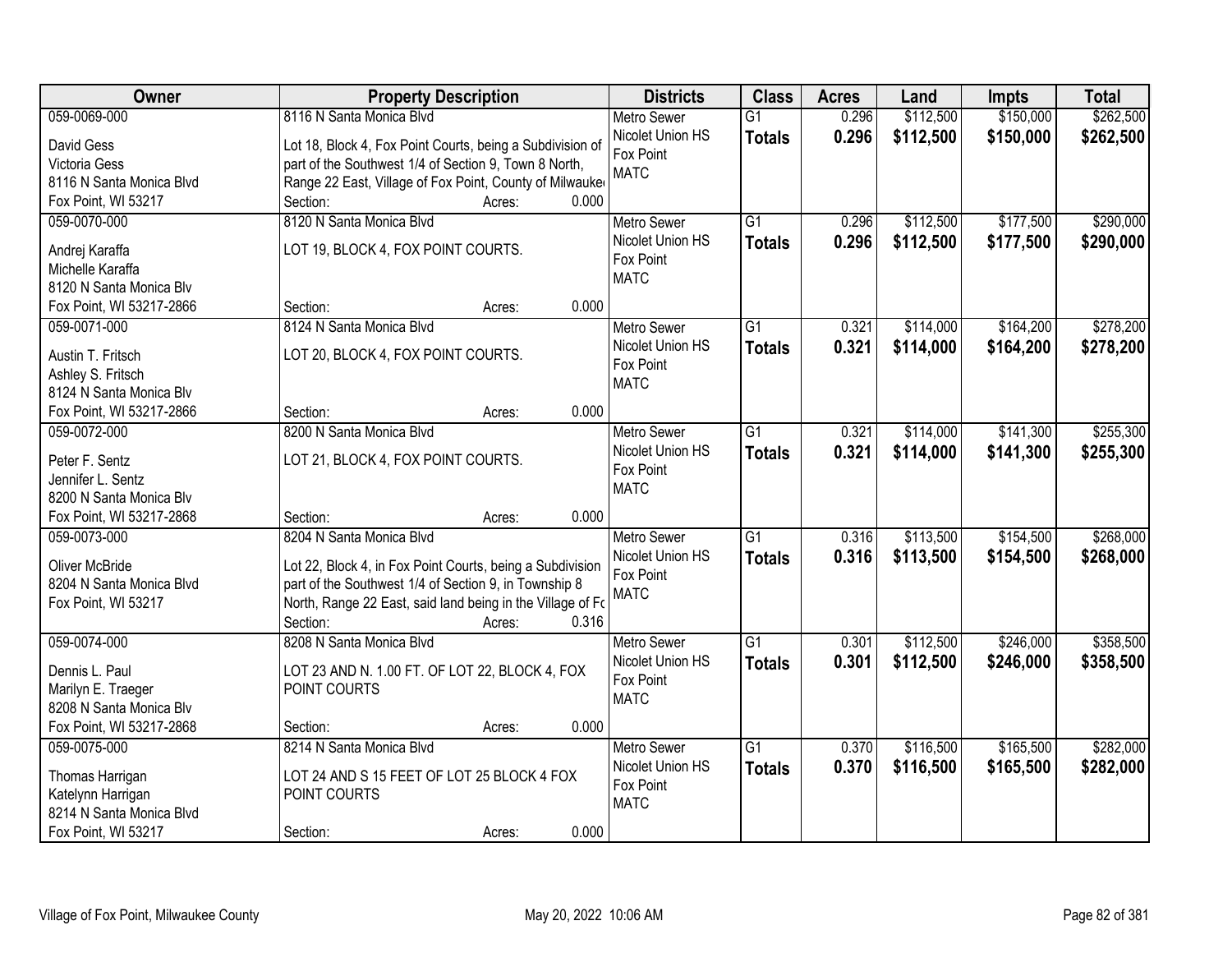| Owner                    | <b>Property Description</b>                                 | <b>Districts</b>              | <b>Class</b>    | <b>Acres</b> | Land      | <b>Impts</b> | <b>Total</b> |
|--------------------------|-------------------------------------------------------------|-------------------------------|-----------------|--------------|-----------|--------------|--------------|
| 059-0076-000             | 8220 N Santa Monica Blvd                                    | <b>Metro Sewer</b>            | $\overline{G1}$ | 0.370        | \$116,500 | \$97,500     | \$214,000    |
| Joseph Balestrieri       | LOT 25 EXC S 15 FEET AND ALL OF LOT 26 BLOCK 4              | Nicolet Union HS              | <b>Totals</b>   | 0.370        | \$116,500 | \$97,500     | \$214,000    |
| Paula Balestrieri        | FOX POINT COURTS                                            | Fox Point                     |                 |              |           |              |              |
| 8220 N Santa Monica Blv  |                                                             | <b>MATC</b>                   |                 |              |           |              |              |
| Fox Point, WI 53217      | 0.000<br>Section:<br>Acres:                                 |                               |                 |              |           |              |              |
| 059-0077-000             | 8226 N Santa Monica Blvd                                    | <b>Metro Sewer</b>            | $\overline{G1}$ | 0.296        | \$112,500 | \$228,500    | \$341,000    |
|                          |                                                             | Nicolet Union HS              | <b>Totals</b>   | 0.296        | \$112,500 | \$228,500    | \$341,000    |
| <b>Haley Carter</b>      | Lot 27, in Block 4, in Fox Point Courts, being a Subdivisic | Fox Point                     |                 |              |           |              |              |
| 8226 N Santa Monica Blvd | of part of the Southwest 1/4 of Section 9, Township 8       | <b>MATC</b>                   |                 |              |           |              |              |
| Fox Point, WI 53217      | North, Range 22 East, in the Village of Fox Point,<br>0.296 |                               |                 |              |           |              |              |
|                          | Section:<br>Acres:                                          |                               |                 |              |           |              |              |
| 059-0078-000             | 8230 N Santa Monica Blvd                                    | <b>Metro Sewer</b>            | G1              | 0.296        | \$112,500 | \$209,400    | \$321,900    |
| Marcela B. Millan        | LOT 28, BLOCK 4, FOX POINT COURTS.                          | Nicolet Union HS              | <b>Totals</b>   | 0.296        | \$112,500 | \$209,400    | \$321,900    |
| Alma Cb Millan           |                                                             | Fox Point                     |                 |              |           |              |              |
| 8230 N Santa Monica Blv  |                                                             | <b>MATC</b>                   |                 |              |           |              |              |
| Fox Point, WI 53217-2868 | 0.000<br>Section:<br>Acres:                                 |                               |                 |              |           |              |              |
| 059-0079-000             | 8300 N Santa Monica Blvd                                    | <b>Metro Sewer</b>            | G1              | 0.296        | \$112,500 | \$55,500     | \$168,000    |
|                          |                                                             | Nicolet Union HS              | <b>Totals</b>   | 0.296        | \$112,500 | \$55,500     | \$168,000    |
| Hedy E. Schweitzer       | LOT 29, BLOCK 4, FOX POINT COURTS.                          | Fox Point                     |                 |              |           |              |              |
| 8300 N Santa Monica Blv  |                                                             | <b>MATC</b>                   |                 |              |           |              |              |
| Fox Point, WI 53217-2870 | 0.000<br>Section:                                           |                               |                 |              |           |              |              |
| 059-0080-000             | Acres:<br>8304 N Santa Monica Blvd                          |                               | $\overline{G1}$ | 0.296        | \$112,500 | \$166,400    | \$278,900    |
|                          |                                                             | <b>Metro Sewer</b>            |                 |              |           |              |              |
| Gerald M. Lau            | LOT 30, BLOCK 4, FOX POINT COURTS.                          | Nicolet Union HS<br>Fox Point | <b>Totals</b>   | 0.296        | \$112,500 | \$166,400    | \$278,900    |
| Kathleen F. Lau          |                                                             | <b>MATC</b>                   |                 |              |           |              |              |
| 8304 N Santa Monica Blv  |                                                             |                               |                 |              |           |              |              |
| Fox Point, WI 53217-2870 | 0.000<br>Section:<br>Acres:                                 |                               |                 |              |           |              |              |
| 059-0081-000             | 8308 N Santa Monica Blvd                                    | <b>Metro Sewer</b>            | $\overline{G1}$ | 0.296        | \$101,000 | \$165,500    | \$266,500    |
| Lynn Morrell             | Lot 31, in Block 4, in Fox Point Courts, being a Subdivisio | Nicolet Union HS              | <b>Totals</b>   | 0.296        | \$101,000 | \$165,500    | \$266,500    |
| 8319 N Santa Monica Blvd | of part of the Southwest 1/4 of Section 9, Township 8       | Fox Point                     |                 |              |           |              |              |
| Fox Point, WI 53217      | North, Range 22 East, in the Village of Fox Point,          | <b>MATC</b>                   |                 |              |           |              |              |
|                          | 0.296<br>Section:<br>Acres:                                 |                               |                 |              |           |              |              |
| 059-0082-000             | 8312 N Santa Monica Blvd                                    | <b>Metro Sewer</b>            | $\overline{G1}$ | 0.296        | \$112,500 | \$132,900    | \$245,400    |
|                          |                                                             | Nicolet Union HS              | <b>Totals</b>   | 0.296        | \$112,500 | \$132,900    | \$245,400    |
| Derek A. Jaschob         | LOT 32, BLOCK 4, FOX POINT COURTS,                          | Fox Point                     |                 |              |           |              |              |
| Jamie L. Kelling         |                                                             | <b>MATC</b>                   |                 |              |           |              |              |
| 8312 N Santa Monica Blvd |                                                             |                               |                 |              |           |              |              |
| Fox Point, WI 53217      | 0.000<br>Section:<br>Acres:                                 |                               |                 |              |           |              |              |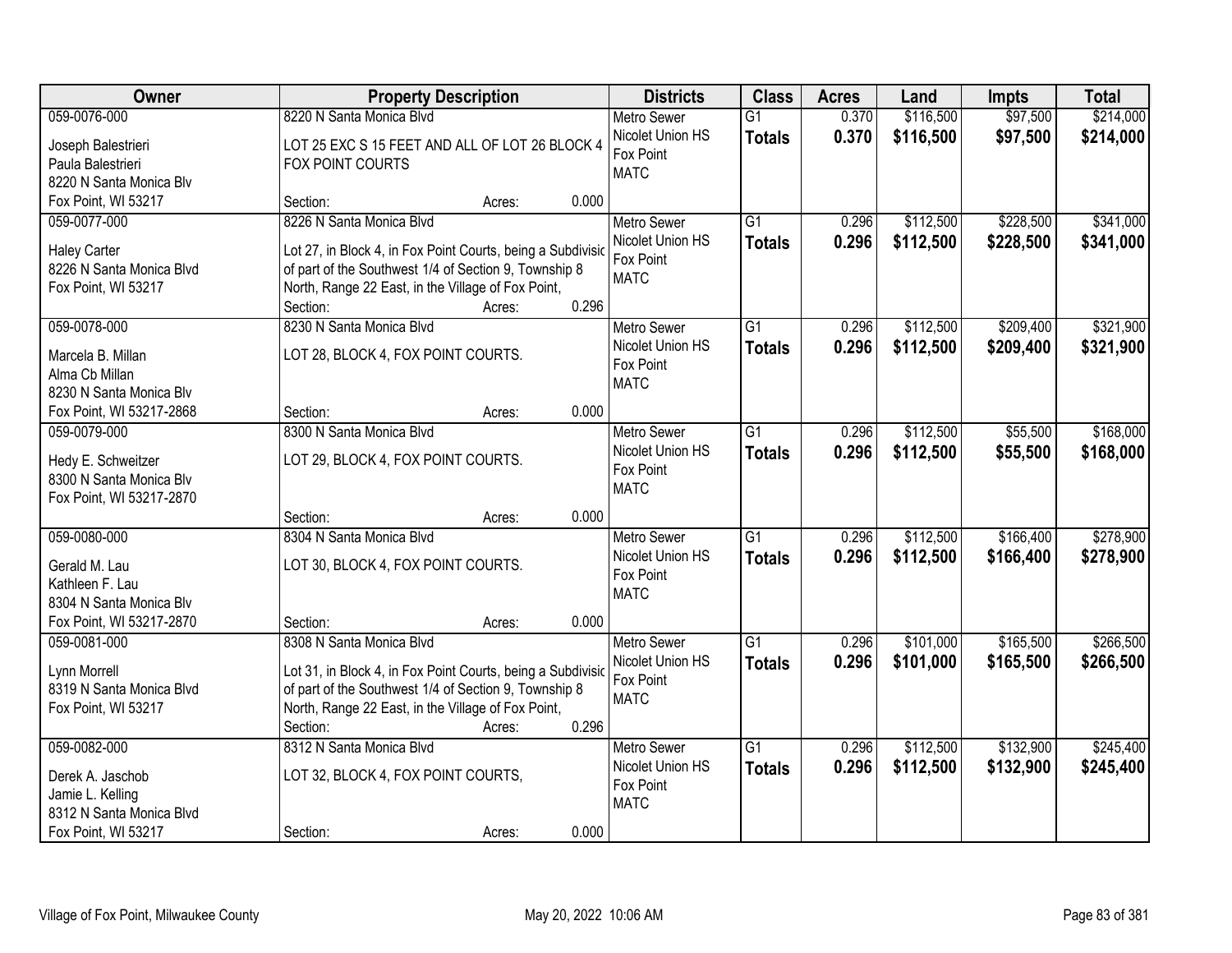| Owner                                               | <b>Property Description</b>              |        |       | <b>Districts</b>              | <b>Class</b>    | <b>Acres</b> | Land      | <b>Impts</b> | <b>Total</b> |
|-----------------------------------------------------|------------------------------------------|--------|-------|-------------------------------|-----------------|--------------|-----------|--------------|--------------|
| 059-0083-000                                        | 8316 N Santa Monica Blvd                 |        |       | <b>Metro Sewer</b>            | $\overline{G1}$ | 0.296        | \$112,500 | \$152,500    | \$265,000    |
| Diane L. Gunderson                                  | LOT 33, BLOCK 4, FOX POINT COURTS,       |        |       | Nicolet Union HS              | <b>Totals</b>   | 0.296        | \$112,500 | \$152,500    | \$265,000    |
| Harry J. Gunderson                                  |                                          |        |       | Fox Point                     |                 |              |           |              |              |
| 8316 N Santa Monica Blv                             |                                          |        |       | <b>MATC</b>                   |                 |              |           |              |              |
| Fox Point, WI 53217-2870                            | Section:                                 | Acres: | 0.000 |                               |                 |              |           |              |              |
| 059-0084-000                                        | 8320 N Santa Monica Blvd                 |        |       | <b>Metro Sewer</b>            | $\overline{G1}$ | 0.321        | \$114,000 | \$190,000    | \$304,000    |
| <b>Matthew Piper</b>                                | LOT 34, BLOCK 4, FOX POINT COURTS,       |        |       | Nicolet Union HS              | <b>Totals</b>   | 0.321        | \$114,000 | \$190,000    | \$304,000    |
| Rachel Marie Piper                                  |                                          |        |       | Fox Point                     |                 |              |           |              |              |
| 8320 N Santa Monica Blvd                            |                                          |        |       | <b>MATC</b>                   |                 |              |           |              |              |
| Fox Point, WI 53217                                 | Section:                                 | Acres: | 0.000 |                               |                 |              |           |              |              |
| 059-0085-000                                        | 8324 N Santa Monica Blvd                 |        |       | <b>Metro Sewer</b>            | G1              | 0.321        | \$114,000 | \$125,900    | \$239,900    |
|                                                     | LOT 35, BLOCK 4, FOX POINT COURTS,       |        |       | Nicolet Union HS              | <b>Totals</b>   | 0.321        | \$114,000 | \$125,900    | \$239,900    |
| James D. Vogt<br>PO Box 170196                      |                                          |        |       | Fox Point                     |                 |              |           |              |              |
| Fox Point, WI 53217                                 |                                          |        |       | <b>MATC</b>                   |                 |              |           |              |              |
|                                                     | Section:                                 | Acres: | 0.000 |                               |                 |              |           |              |              |
| 059-0086-000                                        | 8328 N Santa Monica Blvd                 |        |       | <b>Metro Sewer</b>            | G1              | 0.321        | \$114,000 | \$100,800    | \$214,800    |
|                                                     |                                          |        |       | Nicolet Union HS              | <b>Totals</b>   | 0.321        | \$114,000 | \$100,800    | \$214,800    |
| A Joyce Lukesh                                      | LOT 36, BLOCK 4, FOX POINT COURTS,       |        |       | Fox Point                     |                 |              |           |              |              |
| 8328 N Santa Monica Blv<br>Fox Point, WI 53217-2870 |                                          |        |       | <b>MATC</b>                   |                 |              |           |              |              |
|                                                     | Section:                                 | Acres: | 0.000 |                               |                 |              |           |              |              |
| 059-0087-000                                        | 8332 N Santa Monica Blvd                 |        |       | <b>Metro Sewer</b>            | $\overline{G1}$ | 0.296        | \$112,500 | \$115,800    | \$228,300    |
|                                                     |                                          |        |       | Nicolet Union HS              | <b>Totals</b>   | 0.296        | \$112,500 | \$115,800    | \$228,300    |
| Jeffrey A. Peil                                     | LOT 37, BLOCK 4, FOX POINT COURTS,       |        |       | Fox Point                     |                 |              |           |              |              |
| Kimberly M. Peil                                    |                                          |        |       | <b>MATC</b>                   |                 |              |           |              |              |
| 8332 N Santa Monica Blv                             |                                          |        |       |                               |                 |              |           |              |              |
| Fox Point, WI 53217-2870                            | Section:                                 | Acres: | 0.000 |                               |                 |              |           |              |              |
| 059-0088-000                                        | 8340 N Santa Monica Blvd                 |        |       | <b>Metro Sewer</b>            | $\overline{G1}$ | 0.592        | \$128,000 | \$144,100    | \$272,100    |
| Danette Cappello                                    | LOTS 38 & 39, BLOCK 4, FOX POINT COURTS. |        |       | Nicolet Union HS<br>Fox Point | <b>Totals</b>   | 0.592        | \$128,000 | \$144,100    | \$272,100    |
| Gerard Cappello                                     |                                          |        |       | <b>MATC</b>                   |                 |              |           |              |              |
| 8340 N Santa Monica Blvd                            |                                          |        |       |                               |                 |              |           |              |              |
| Fox Point, WI 53217                                 | Section:                                 | Acres: | 0.000 |                               |                 |              |           |              |              |
| 059-0089-000                                        | 8344 N Santa Monica Blvd                 |        |       | <b>Metro Sewer</b>            | $\overline{G1}$ | 0.296        | \$112,500 | \$157,900    | \$270,400    |
| Craig L. Dudley                                     | LOT 40, BLOCK 4, FOX POINT COURTS.       |        |       | Nicolet Union HS              | <b>Totals</b>   | 0.296        | \$112,500 | \$157,900    | \$270,400    |
| Laurie R. Dudley                                    |                                          |        |       | Fox Point                     |                 |              |           |              |              |
| 8344 N Santa Monica Blv                             |                                          |        |       | <b>MATC</b>                   |                 |              |           |              |              |
| Fox Point, WI 53217-2870                            | Section:                                 | Acres: | 0.000 |                               |                 |              |           |              |              |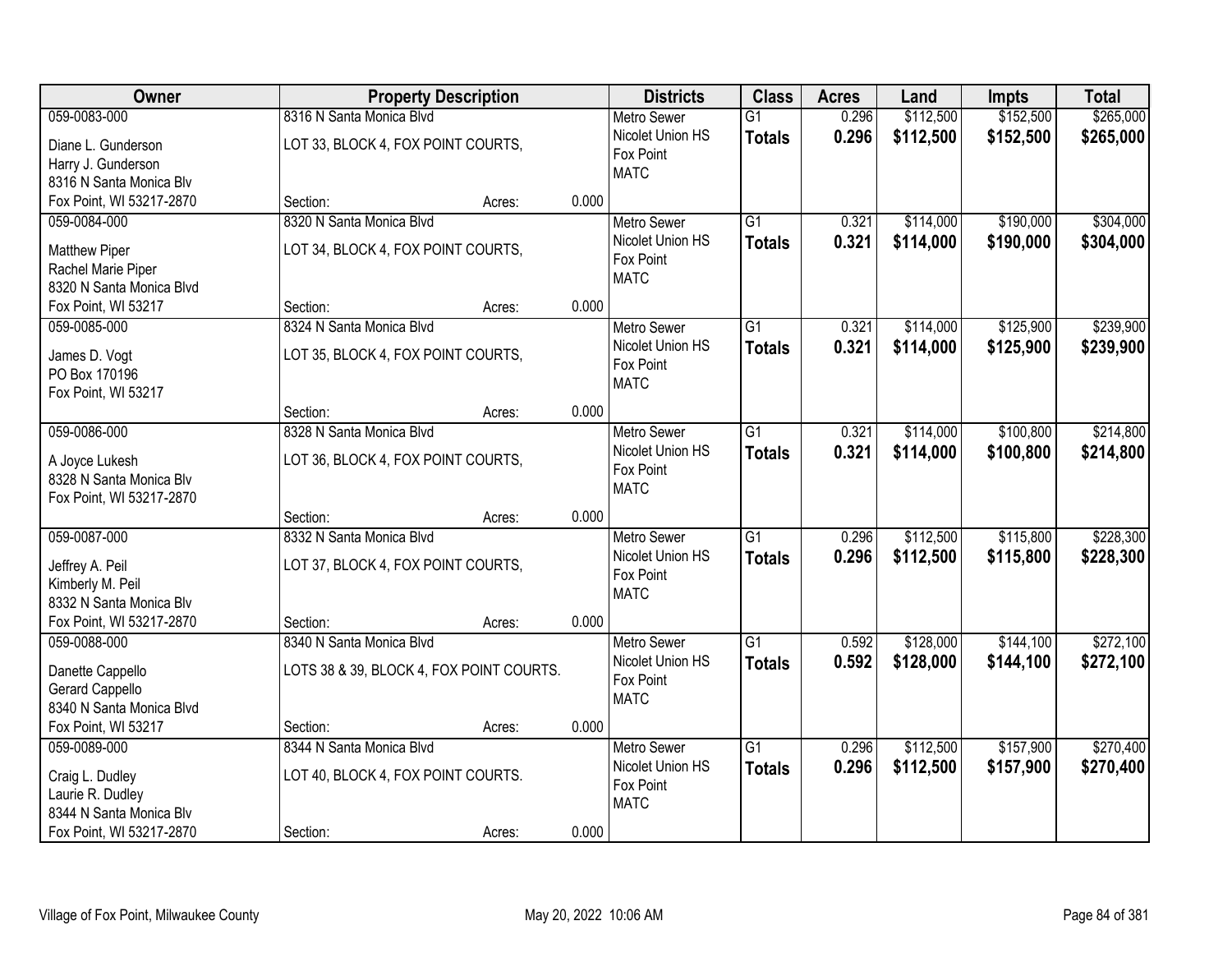| Owner                                    | <b>Property Description</b>                                       | <b>Districts</b>   | <b>Class</b>    | <b>Acres</b> | Land      | <b>Impts</b> | <b>Total</b> |
|------------------------------------------|-------------------------------------------------------------------|--------------------|-----------------|--------------|-----------|--------------|--------------|
| 059-0090-000                             | 8348 N Santa Monica Blvd                                          | <b>Metro Sewer</b> | $\overline{G1}$ | 0.262        | \$105,000 | \$183,500    | \$288,500    |
| James M. Barshaw                         | LOT 41, BLOCK 4, FOX POINT COURTS.                                | Nicolet Union HS   | <b>Totals</b>   | 0.262        | \$105,000 | \$183,500    | \$288,500    |
| Gale E. Barshaw                          |                                                                   | Fox Point          |                 |              |           |              |              |
| 8348 N Santa Monica Blvd                 |                                                                   | <b>MATC</b>        |                 |              |           |              |              |
| Fox Point, WI 53217                      | 0.000<br>Section:<br>Acres:                                       |                    |                 |              |           |              |              |
| 059-0091-000                             | 409 E Dean Rd                                                     | <b>Metro Sewer</b> | $\overline{G1}$ | 0.207        | \$91,000  | \$127,500    | \$218,500    |
| Andrea S. Frankenberry                   | LOT 1, BLOCK 1 FOX POINT GARDENS                                  | Nicolet Union HS   | <b>Totals</b>   | 0.207        | \$91,000  | \$127,500    | \$218,500    |
| 409 E Dean Rd                            |                                                                   | Fox Point          |                 |              |           |              |              |
| Fox Point, WI 53217-2708                 |                                                                   | <b>MATC</b>        |                 |              |           |              |              |
|                                          | 0.000<br>Section:<br>Acres:                                       |                    |                 |              |           |              |              |
| 059-0092-000                             | 405 E Dean Rd                                                     | <b>Metro Sewer</b> | $\overline{G1}$ | 0.218        | \$95,500  | \$196,000    | \$291,500    |
|                                          |                                                                   | Nicolet Union HS   | <b>Totals</b>   | 0.218        | \$95,500  | \$196,000    | \$291,500    |
| Nicholas R. Kleczkowski                  | LOT 2, BLOCK 1 FOX POINT GARDENS                                  | Fox Point          |                 |              |           |              |              |
| Laura A. Kleczkowski                     |                                                                   | <b>MATC</b>        |                 |              |           |              |              |
| 405 E Dean Rd                            | 0.000<br>Section:                                                 |                    |                 |              |           |              |              |
| Fox Point, WI 53217-2708<br>059-0093-000 | Acres:<br>8344 N Whitney Rd                                       | <b>Metro Sewer</b> | G1              | 0.202        | \$88,500  | \$177,400    | \$265,900    |
|                                          |                                                                   | Nicolet Union HS   |                 | 0.202        |           |              |              |
| Elliott L. Rifzis                        | LOT 3, BLOCK 1 FOX POINT GARDENS                                  | Fox Point          | <b>Totals</b>   |              | \$88,500  | \$177,400    | \$265,900    |
| Jo Anne M Rifzis                         |                                                                   | <b>MATC</b>        |                 |              |           |              |              |
| 8344 N Whitney Rd                        |                                                                   |                    |                 |              |           |              |              |
| Fox Point, WI 53217-2756                 | 0.000<br>Section:<br>Acres:                                       |                    |                 |              |           |              |              |
| 059-0094-000                             | 8342 N Whitney Rd                                                 | <b>Metro Sewer</b> | $\overline{G1}$ | 0.202        | \$88,500  | \$134,100    | \$222,600    |
| Jay R. Koeper                            | LOT 4, BLOCK 1 FOX POINT GARDENS                                  | Nicolet Union HS   | <b>Totals</b>   | 0.202        | \$88,500  | \$134,100    | \$222,600    |
| 8342 N Whitney Rd                        |                                                                   | Fox Point          |                 |              |           |              |              |
| Fox Point, WI 53217-2756                 |                                                                   | <b>MATC</b>        |                 |              |           |              |              |
|                                          | Section:<br>0.000<br>Acres:                                       |                    |                 |              |           |              |              |
| 059-0095-000                             | 8338 N Whitney Rd                                                 | <b>Metro Sewer</b> | $\overline{G1}$ | 0.202        | \$88,500  | \$115,900    | \$204,400    |
| David E. Quam                            | LOT 5 IN BLOCK 1 IN FOX POINT GARDENS, BEING A                    | Nicolet Union HS   | <b>Totals</b>   | 0.202        | \$88,500  | \$115,900    | \$204,400    |
| 8338 N Whitney Rd                        | SUBDIVISION OF PART OF THE SOUTHWEST 1/4 OF                       | Fox Point          |                 |              |           |              |              |
| Fox Point, WI 53217                      | SECTION 9, TOWN 8 NORTH, RANGE 22 EAST, IN                        | <b>MATC</b>        |                 |              |           |              |              |
|                                          | 0.202<br>Section:<br>Acres:                                       |                    |                 |              |           |              |              |
| 059-0096-000                             | 8334 N Whitney Rd                                                 | <b>Metro Sewer</b> | $\overline{G1}$ | 0.216        | \$95,000  | \$173,000    | \$268,000    |
|                                          |                                                                   | Nicolet Union HS   | <b>Totals</b>   | 0.216        | \$95,000  | \$173,000    | \$268,000    |
| Joseph C. Miller                         | Lot 6 in Block 1 in Fox Point Gardens, being a Subdivisio         | Fox Point          |                 |              |           |              |              |
| Karen E. Miller                          | of a part of the Southwest 1/4 of Section                         | <b>MATC</b>        |                 |              |           |              |              |
| 8334 N Whitney Rd                        | 9, in Township 8 North, Range 22 East, in the Village of<br>0.216 |                    |                 |              |           |              |              |
| Fox Point, WI 53217                      | Section: 9<br>Acres:                                              |                    |                 |              |           |              |              |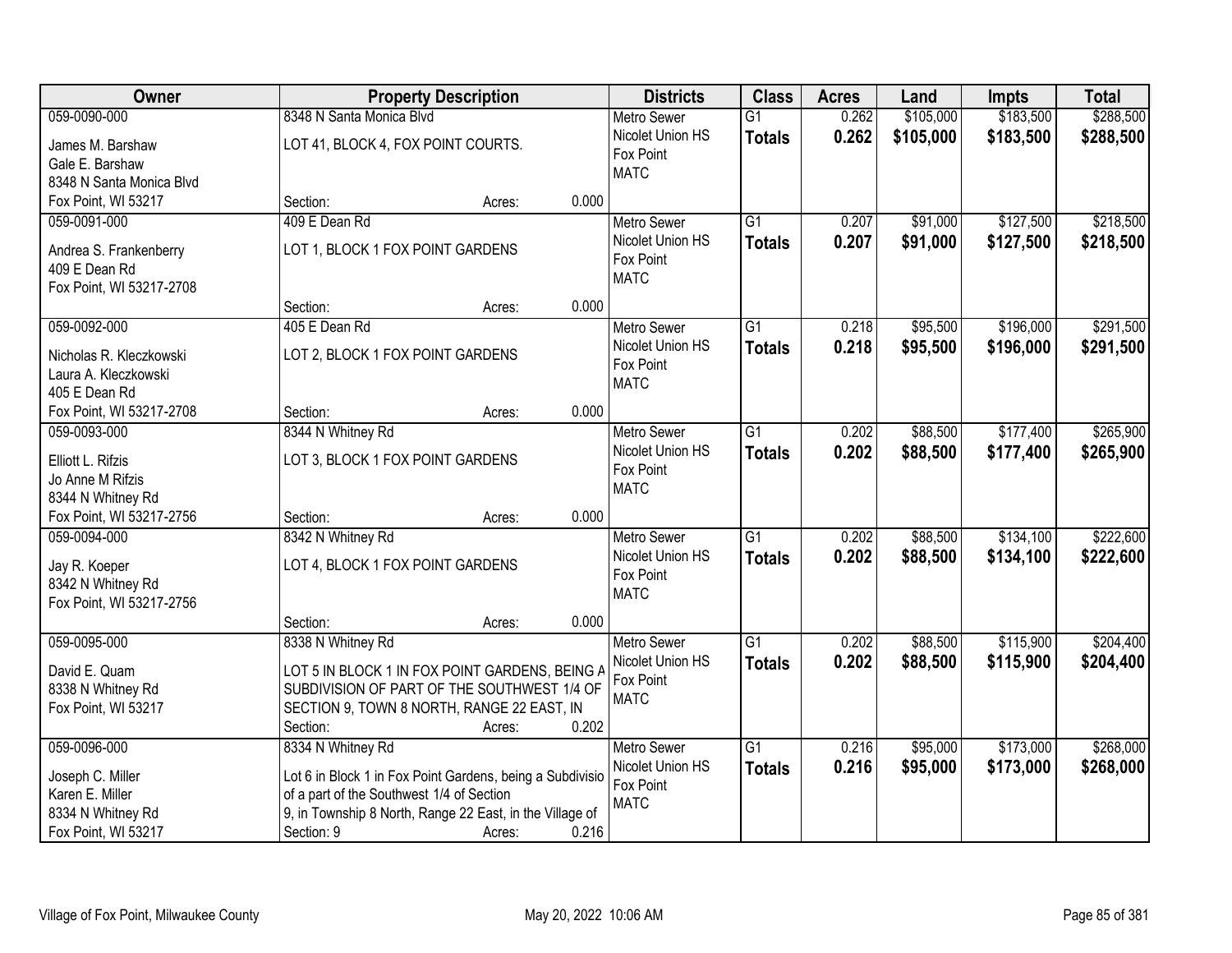| Owner                    |                                                   | <b>Property Description</b> |       | <b>Districts</b>   | <b>Class</b>    | <b>Acres</b> | Land     | <b>Impts</b> | <b>Total</b> |
|--------------------------|---------------------------------------------------|-----------------------------|-------|--------------------|-----------------|--------------|----------|--------------|--------------|
| 059-0097-000             | 8330 N Whitney Rd                                 |                             |       | <b>Metro Sewer</b> | $\overline{G1}$ | 0.202        | \$88,500 | \$139,100    | \$227,600    |
| Elizabeth Habush         | LOT 7, BLOCK 1 FOX POINT GARDENS                  |                             |       | Nicolet Union HS   | <b>Totals</b>   | 0.202        | \$88,500 | \$139,100    | \$227,600    |
| Jane E. Habush           |                                                   |                             |       | Fox Point          |                 |              |          |              |              |
| 8330 N Whitney Rd        |                                                   |                             |       | <b>MATC</b>        |                 |              |          |              |              |
| Fox Point, WI 53217      | Section:                                          | Acres:                      | 0.000 |                    |                 |              |          |              |              |
| 059-0098-000             | 8326 N Whitney Rd                                 |                             |       | <b>Metro Sewer</b> | $\overline{G1}$ | 0.198        | \$87,000 | \$119,900    | \$206,900    |
|                          |                                                   |                             |       | Nicolet Union HS   | <b>Totals</b>   | 0.198        | \$87,000 | \$119,900    | \$206,900    |
| Gerald R. Pagel          | LOT 8 IN BLOCK 1 IN FOX POINT GARDENS, BEING A    |                             |       | Fox Point          |                 |              |          |              |              |
| 8326 N Whitney Rd        | SUBDIVISION OF PART OF THE SOUTHWEST 1/4 OF       |                             |       | <b>MATC</b>        |                 |              |          |              |              |
| Fox Point, WI 53217      | <b>SECTION</b>                                    |                             |       |                    |                 |              |          |              |              |
|                          | Section:                                          | Acres:                      | 0.198 |                    |                 |              |          |              |              |
| 059-0099-000             | 8320 N Whitney Rd                                 |                             |       | <b>Metro Sewer</b> | G1              | 0.202        | \$89,000 | \$154,100    | \$243,100    |
| <b>Justin Sartler</b>    | LOT 9, BLOCK 1 FOX POINT GARDENS                  |                             |       | Nicolet Union HS   | <b>Totals</b>   | 0.202        | \$89,000 | \$154,100    | \$243,100    |
| Cheane Cowle             |                                                   |                             |       | Fox Point          |                 |              |          |              |              |
| 8320 N Whitney Rd        |                                                   |                             |       | <b>MATC</b>        |                 |              |          |              |              |
| Fox Point, WI 53217      | Section:                                          | Acres:                      | 0.000 |                    |                 |              |          |              |              |
| 059-0100-000             | 8316 N Whitney Rd                                 |                             |       | <b>Metro Sewer</b> | G1              | 0.202        | \$88,500 | \$7,400      | \$95,900     |
|                          |                                                   |                             |       | Nicolet Union HS   | G <sub>2</sub>  | 0.000        | \$0      | \$130,500    | \$130,500    |
| Jacob Merten             | LOT 10, BLOCK 1, FOX POINT GARDENS - Full legal   |                             |       | Fox Point          | <b>Totals</b>   | 0.202        | \$88,500 | \$137,900    | \$226,400    |
| 8316 N Whitney Rd        | description                                       |                             |       | <b>MATC</b>        |                 |              |          |              |              |
| Fox Point, WI 53217      | Lot 10, in Block 1, in Fox Point Gardens, being a |                             |       |                    |                 |              |          |              |              |
|                          | Section:                                          | Acres:                      | 0.000 |                    |                 |              |          |              |              |
| 059-0101-000             | 8312 N Whitney Rd                                 |                             |       | <b>Metro Sewer</b> | $\overline{G1}$ | 0.202        | \$88,500 | \$212,400    | \$300,900    |
| Mary K. Newkirk          | LOT 11 BLK 1, FOX POINT GARDENS                   |                             |       | Nicolet Union HS   | <b>Totals</b>   | 0.202        | \$88,500 | \$212,400    | \$300,900    |
| 8312 N Whitney Rd        |                                                   |                             |       | Fox Point          |                 |              |          |              |              |
| Fox Point, WI 53217-2756 |                                                   |                             |       | <b>MATC</b>        |                 |              |          |              |              |
|                          | Section:                                          | Acres:                      | 0.000 |                    |                 |              |          |              |              |
| 059-0102-000             | 8310 N Whitney Rd                                 |                             |       | Metro Sewer        | $\overline{G1}$ | 0.202        | \$88,500 | \$109,400    | \$197,900    |
| Wayne M. Cisewski        | LOT 12 BLK 1, FOX POINT GARDENS                   |                             |       | Nicolet Union HS   | <b>Totals</b>   | 0.202        | \$88,500 | \$109,400    | \$197,900    |
| 8310 N Whitney Rd        |                                                   |                             |       | Fox Point          |                 |              |          |              |              |
| Fox Point, WI 53217-2756 |                                                   |                             |       | <b>MATC</b>        |                 |              |          |              |              |
|                          | Section:                                          | Acres:                      | 0.000 |                    |                 |              |          |              |              |
| 059-0103-000             | 8300 N Whitney Rd                                 |                             |       | <b>Metro Sewer</b> | $\overline{G1}$ | 0.218        | \$95,500 | \$162,500    | \$258,000    |
|                          |                                                   |                             |       | Nicolet Union HS   | <b>Totals</b>   | 0.218        | \$95,500 | \$162,500    | \$258,000    |
| John J. Mullahy          | LOT 13 BLK 1, FOX POINT GARDENS                   |                             |       | Fox Point          |                 |              |          |              |              |
| Mary Ann Mullahy         |                                                   |                             |       | <b>MATC</b>        |                 |              |          |              |              |
| 8300 N Whitney Rd        |                                                   |                             |       |                    |                 |              |          |              |              |
| Fox Point, WI 53217-2756 | Section:                                          | Acres:                      | 0.000 |                    |                 |              |          |              |              |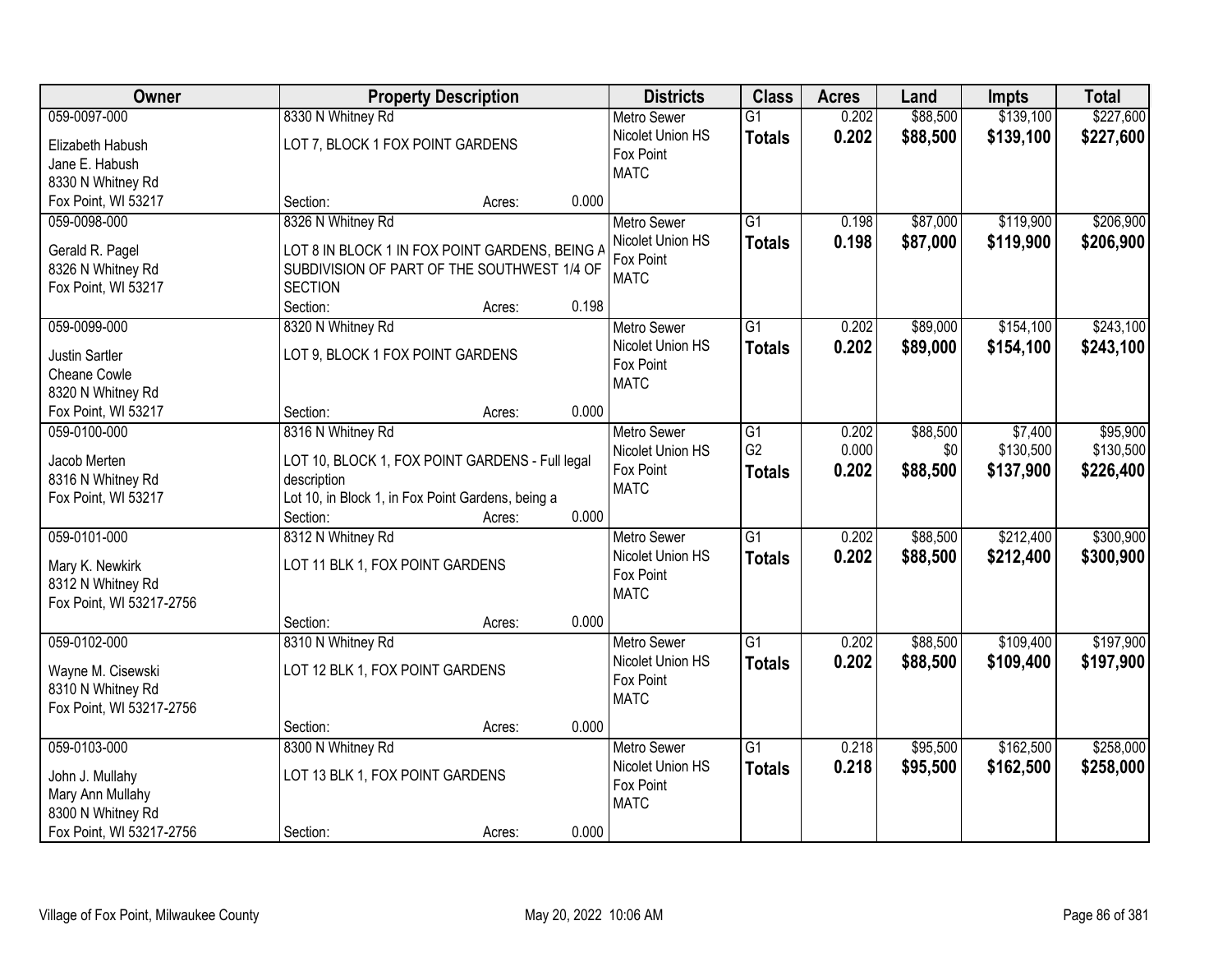| Owner                                         | <b>Property Description</b>                                   |                 | <b>Districts</b>              | <b>Class</b>    | <b>Acres</b> | Land     | <b>Impts</b> | <b>Total</b> |
|-----------------------------------------------|---------------------------------------------------------------|-----------------|-------------------------------|-----------------|--------------|----------|--------------|--------------|
| 059-0104-000                                  | 408 E Spooner Rd                                              |                 | <b>Metro Sewer</b>            | $\overline{G1}$ | 0.209        | \$92,000 | \$143,000    | \$235,000    |
| Mark M. Mowers                                | LOT 14 BLK 1 FOX POINT GARDENS                                |                 | Nicolet Union HS              | <b>Totals</b>   | 0.209        | \$92,000 | \$143,000    | \$235,000    |
| Susan C. Mowers                               |                                                               |                 | Fox Point                     |                 |              |          |              |              |
| 408 E Spooner Rd                              |                                                               |                 | <b>MATC</b>                   |                 |              |          |              |              |
| Fox Point, WI 53217-2772                      | Section:                                                      | 0.000<br>Acres: |                               |                 |              |          |              |              |
| 059-0105-000                                  | 409 E Spooner Rd                                              |                 | <b>Metro Sewer</b>            | $\overline{G1}$ | 0.218        | \$95,500 | \$103,500    | \$199,000    |
|                                               |                                                               |                 | Nicolet Union HS              | <b>Totals</b>   | 0.218        | \$95,500 | \$103,500    | \$199,000    |
| Sue Ann Ziebelman                             | LOT 1 BLK 2 FOX POINT GARDENS                                 |                 | Fox Point                     |                 |              |          |              |              |
| 409 E Spooner Rd                              |                                                               |                 | <b>MATC</b>                   |                 |              |          |              |              |
| Fox Point, WI 53217-2748                      |                                                               |                 |                               |                 |              |          |              |              |
|                                               | Section:                                                      | 0.000<br>Acres: |                               |                 |              |          |              |              |
| 059-0106-000                                  | 8224 N Whitney Rd                                             |                 | Metro Sewer                   | G1              | 0.218        | \$95,500 | \$155,500    | \$251,000    |
| Pamela J. Rolstad                             | LOT 2 BLK 2, FOX POINT GARDENS                                |                 | Nicolet Union HS              | <b>Totals</b>   | 0.218        | \$95,500 | \$155,500    | \$251,000    |
| 8224 N Whitney Rd                             |                                                               |                 | Fox Point                     |                 |              |          |              |              |
| Fox Point, WI 53217-2754                      |                                                               |                 | <b>MATC</b>                   |                 |              |          |              |              |
|                                               | Section:                                                      | 0.000<br>Acres: |                               |                 |              |          |              |              |
| 059-0107-000                                  | 8220 N Whitney Rd                                             |                 | <b>Metro Sewer</b>            | G1              | 0.205        | \$90,000 | \$166,100    | \$256,100    |
|                                               |                                                               |                 | Nicolet Union HS              | <b>Totals</b>   | 0.205        | \$90,000 | \$166,100    | \$256,100    |
| Brian W. Haraway                              | LOT 3 BLK 2 FOX POINT GARDENS                                 |                 | Fox Point                     |                 |              |          |              |              |
| Jennifer A. Haraway                           |                                                               |                 | <b>MATC</b>                   |                 |              |          |              |              |
| 8220 N Whitney Rd<br>Fox Point, WI 53217-2754 | Section:                                                      | 0.000           |                               |                 |              |          |              |              |
| 059-0108-000                                  | 8214 N Whitney Rd                                             | Acres:          |                               | $\overline{G1}$ | 0.205        | \$90,000 | \$201,600    | \$291,600    |
|                                               |                                                               |                 | <b>Metro Sewer</b>            |                 |              |          |              |              |
| Nicole E. Erdmann                             | All that certain parcel of land situate in the Village of Fox |                 | Nicolet Union HS<br>Fox Point | <b>Totals</b>   | 0.205        | \$90,000 | \$201,600    | \$291,600    |
| Michael J. Wiza                               | Point, County of Milwaukee and State of                       |                 | <b>MATC</b>                   |                 |              |          |              |              |
| 8214 N Whitney Rd                             | Wisconsin being known and designated as follows: Lot fo       |                 |                               |                 |              |          |              |              |
| Fox Point, WI 53217                           | Section:                                                      | 0.000<br>Acres: |                               |                 |              |          |              |              |
| 059-0109-000                                  | 8210 N Whitney Rd                                             |                 | <b>Metro Sewer</b>            | $\overline{G1}$ | 0.209        | \$92,000 | \$133,300    | \$225,300    |
| John L. Malzewski                             | LOT 5 BLK 2, FOX POINT GARDENS                                |                 | Nicolet Union HS              | <b>Totals</b>   | 0.209        | \$92,000 | \$133,300    | \$225,300    |
| Jennifer D. Boggs                             |                                                               |                 | Fox Point                     |                 |              |          |              |              |
| 8210 N Whitney Rd                             |                                                               |                 | <b>MATC</b>                   |                 |              |          |              |              |
| Fox Point, WI 53217-2754                      | Section:                                                      | 0.000<br>Acres: |                               |                 |              |          |              |              |
| 059-0110-000                                  | 8204 N Whitney Rd                                             |                 | <b>Metro Sewer</b>            | $\overline{G1}$ | 0.203        | \$89,000 | \$108,300    | \$197,300    |
|                                               |                                                               |                 | Nicolet Union HS              | <b>Totals</b>   | 0.203        | \$89,000 | \$108,300    | \$197,300    |
| Jonathan R. Pykett                            | LOT 6 BLK 2 FOX POINT GARDENS                                 |                 | Fox Point                     |                 |              |          |              |              |
| Kathryn J. Pykett                             |                                                               |                 | <b>MATC</b>                   |                 |              |          |              |              |
| PO Box 241784                                 |                                                               |                 |                               |                 |              |          |              |              |
| Milwaukee, WI 53224                           | Section:                                                      | 0.000<br>Acres: |                               |                 |              |          |              |              |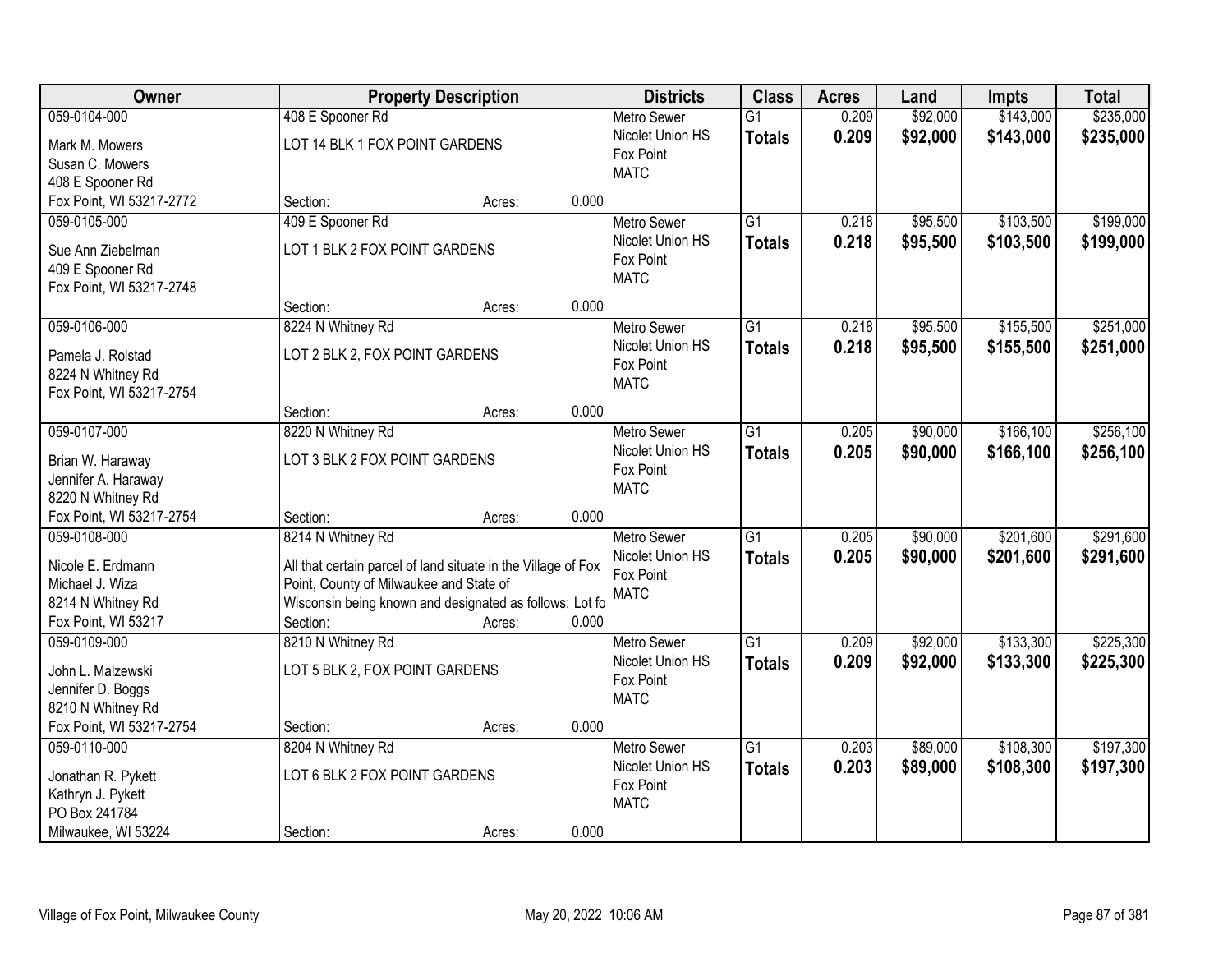| Owner                                                                  | <b>Property Description</b>                                           |       | <b>Districts</b>   | <b>Class</b>    | <b>Acres</b> | Land      | <b>Impts</b> | <b>Total</b> |
|------------------------------------------------------------------------|-----------------------------------------------------------------------|-------|--------------------|-----------------|--------------|-----------|--------------|--------------|
| 059-0111-000                                                           | 8200 N Whitney Rd                                                     |       | <b>Metro Sewer</b> | $\overline{G1}$ | 0.199        | \$87,500  | \$126,400    | \$213,900    |
| Christopher B & Mary Jo W Sargent Rev   LOT 7 BLK 2, FOX POINT GARDENS |                                                                       |       | Nicolet Union HS   | <b>Totals</b>   | 0.199        | \$87,500  | \$126,400    | \$213,900    |
| Trust                                                                  |                                                                       |       | Fox Point          |                 |              |           |              |              |
| 8200 N Whitney Rd                                                      |                                                                       |       | <b>MATC</b>        |                 |              |           |              |              |
| Fox Point, WI 53217                                                    | Section:<br>Acres:                                                    | 0.000 |                    |                 |              |           |              |              |
| 059-0112-000                                                           | 8126 N Whitney Rd                                                     |       | <b>Metro Sewer</b> | $\overline{G1}$ | 0.203        | \$89,000  | \$271,900    | \$360,900    |
|                                                                        |                                                                       |       | Nicolet Union HS   | <b>Totals</b>   | 0.203        | \$89,000  | \$271,900    | \$360,900    |
| Lars Lewander                                                          | LOT 8 BLK 2, FOX POINT GARDENS                                        |       | Fox Point          |                 |              |           |              |              |
| Nancy Lewander                                                         |                                                                       |       | <b>MATC</b>        |                 |              |           |              |              |
| 8126 N Whitney Rd                                                      |                                                                       |       |                    |                 |              |           |              |              |
| Fox Point, WI 53217-2752                                               | Section:<br>Acres:                                                    | 0.000 |                    |                 |              |           |              |              |
| 059-0113-000                                                           | 8122 N Whitney Rd                                                     |       | <b>Metro Sewer</b> | G1              | 0.210        | \$92,500  | \$272,500    | \$365,000    |
| Michael Murphy                                                         | Lot 9, in Block 2, in Fox Point Gardens, being a                      |       | Nicolet Union HS   | <b>Totals</b>   | 0.210        | \$92,500  | \$272,500    | \$365,000    |
| Sue Murphy                                                             | Subdivision of a part of the Southwest 1/4 of Section 9, ir           |       | Fox Point          |                 |              |           |              |              |
| 8122 N Whitney Rd                                                      | Township 8                                                            |       | <b>MATC</b>        |                 |              |           |              |              |
| Fox Point, WI 53217                                                    | Section: 9<br>Acres:                                                  | 0.210 |                    |                 |              |           |              |              |
| 059-0114-000                                                           | 8118 N Whitney Rd                                                     |       | <b>Metro Sewer</b> | $\overline{G1}$ | 0.206        | \$91,000  | \$139,000    | \$230,000    |
|                                                                        |                                                                       |       | Nicolet Union HS   | <b>Totals</b>   | 0.206        | \$91,000  | \$139,000    | \$230,000    |
| Daniel J. Sweeney                                                      | Lot Ten (10), in Block Two (2), in Fox Point Gardens,                 |       | Fox Point          |                 |              |           |              |              |
| Sarah R. Sweeney                                                       | being a Subdivision of a part of the South West                       |       | <b>MATC</b>        |                 |              |           |              |              |
| 8118 N Whitney Rd                                                      | 1/4 of Section 9, in Township 8 North, Range 22 East, in              |       |                    |                 |              |           |              |              |
| Fox Point, WI 53217                                                    | Section:<br>Acres:                                                    | 0.000 |                    |                 |              |           |              |              |
| 059-0115-000                                                           | 8114 N Whitney Rd                                                     |       | <b>Metro Sewer</b> | $\overline{G1}$ | 0.206        | \$91,000  | \$425,200    | \$516,200    |
| Stephanie Ann Garbo                                                    | LOT 11, BLOCK 2, FOX POINT GARDENS                                    |       | Nicolet Union HS   | <b>Totals</b>   | 0.206        | \$91,000  | \$425,200    | \$516,200    |
| Louis Charles Palen                                                    |                                                                       |       | Fox Point          |                 |              |           |              |              |
| 8114 N Whitney Rd                                                      |                                                                       |       | <b>MATC</b>        |                 |              |           |              |              |
| Fox Point, WI 53217                                                    | Section:<br>Acres:                                                    | 0.000 |                    |                 |              |           |              |              |
| 059-0116-000                                                           | 8108 N Whitney Rd                                                     |       | Metro Sewer        | $\overline{G1}$ | 0.206        | \$91,000  | \$83,500     | \$174,500    |
|                                                                        |                                                                       |       | Nicolet Union HS   |                 |              |           |              |              |
| Robert A. Melin                                                        | LOT 12, BLOCK 2, FOX POINT GARDENS                                    |       | Fox Point          | <b>Totals</b>   | 0.206        | \$91,000  | \$83,500     | \$174,500    |
| Mary Melin                                                             |                                                                       |       | <b>MATC</b>        |                 |              |           |              |              |
| 8108 N Whitney Rd                                                      |                                                                       |       |                    |                 |              |           |              |              |
| Fox Point, WI 53217-2752                                               | Section:<br>Acres:                                                    | 0.000 |                    |                 |              |           |              |              |
| 059-0117-000                                                           | 404 E Willow Rd                                                       |       | <b>Metro Sewer</b> | $\overline{G1}$ | 0.240        | \$105,500 | \$181,400    | \$286,900    |
| Steven H. Close                                                        |                                                                       |       | Nicolet Union HS   | <b>Totals</b>   | 0.240        | \$105,500 | \$181,400    | \$286,900    |
|                                                                        | LOT 13, BLOCK 2, FOX POINT GARDENS ALSO W. 8<br>FT. OF LOT 14 BLOCK 2 |       | Fox Point          |                 |              |           |              |              |
| Cynthia A. Close<br>404 E Willow Rd                                    |                                                                       |       | <b>MATC</b>        |                 |              |           |              |              |
| Fox Point, WI 53217-2764                                               |                                                                       | 0.000 |                    |                 |              |           |              |              |
|                                                                        | Section:<br>Acres:                                                    |       |                    |                 |              |           |              |              |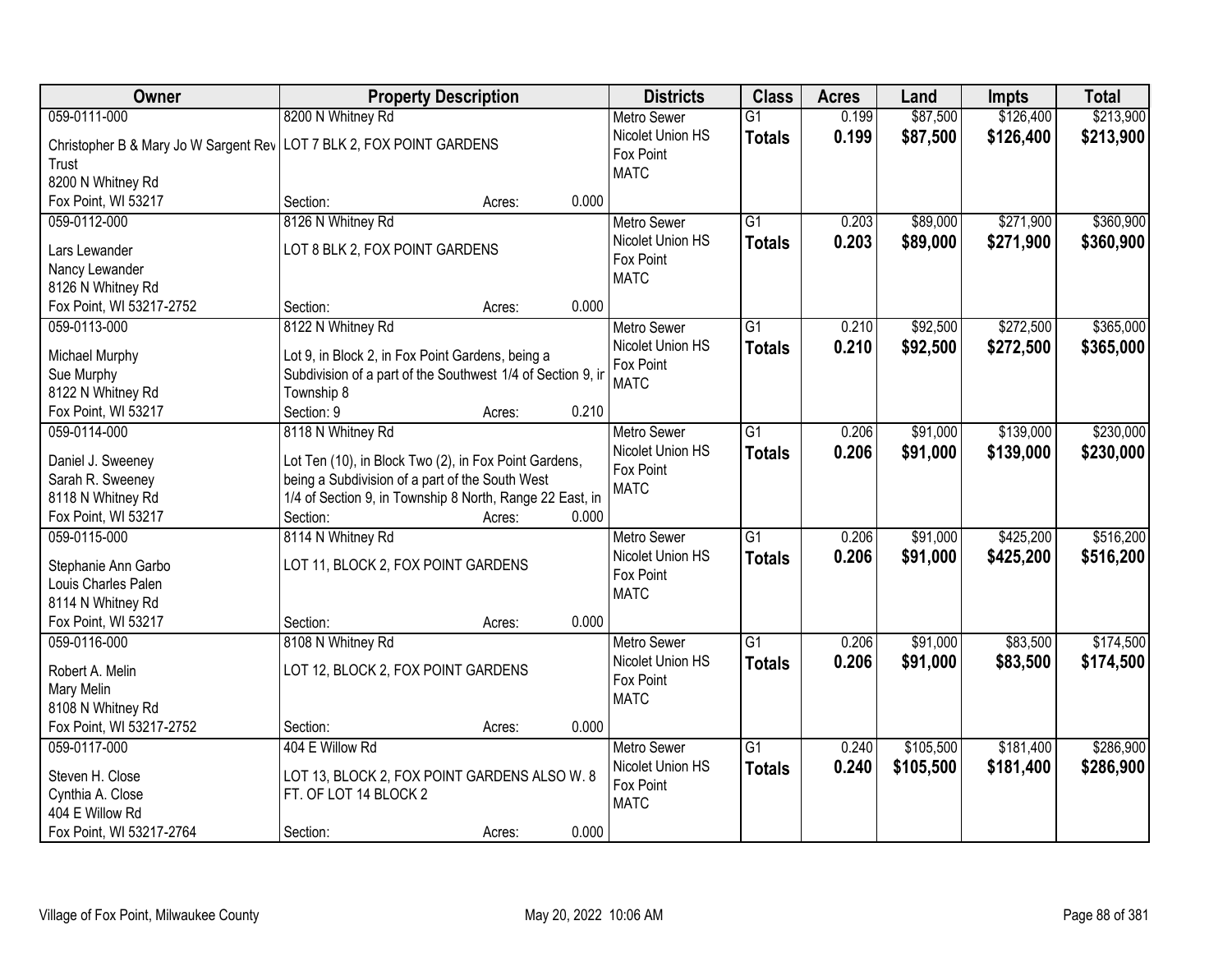| Owner                                                                                                   |                                                                                                                                                                                                          | <b>Property Description</b> |       |                                                                    | <b>Class</b>                     | <b>Acres</b>   | Land                 | <b>Impts</b>           | <b>Total</b>           |
|---------------------------------------------------------------------------------------------------------|----------------------------------------------------------------------------------------------------------------------------------------------------------------------------------------------------------|-----------------------------|-------|--------------------------------------------------------------------|----------------------------------|----------------|----------------------|------------------------|------------------------|
| 059-0118-000<br>Peter B. Chiu<br>408 E Willow Rd<br>Fox Point, WI 53217-2764                            | 408 E Willow Rd<br>LOT 14, BLOCK 2, FOX POINT GARDENS EXCEPT<br>WEST 8 FEET.                                                                                                                             |                             |       | <b>Metro Sewer</b><br>Nicolet Union HS<br>Fox Point<br><b>MATC</b> | $\overline{G1}$<br><b>Totals</b> | 0.190<br>0.190 | \$83,500<br>\$83,500 | \$149,500<br>\$149,500 | \$233,000<br>\$233,000 |
|                                                                                                         | Section:                                                                                                                                                                                                 | Acres:                      | 0.000 |                                                                    |                                  |                |                      |                        |                        |
| 059-0119-000<br>Kelly Kluck<br>Eric Roecker<br>409 E Willow Rd                                          | 409 E Willow Rd<br>LOT 1, BLOCK 3, FOX POINT GARDENS                                                                                                                                                     |                             |       | <b>Metro Sewer</b><br>Nicolet Union HS<br>Fox Point<br><b>MATC</b> | $\overline{G1}$<br><b>Totals</b> | 0.220<br>0.220 | \$97,000<br>\$97,000 | \$157,100<br>\$157,100 | \$254,100<br>\$254,100 |
| Fox Point, WI 53217                                                                                     | Section:                                                                                                                                                                                                 | Acres:                      | 0.000 |                                                                    |                                  |                |                      |                        |                        |
| 059-0120-000<br>Raymond J. Parrish<br>Jennifer Parrish<br>403 E Willow Rd<br>Fox Point, WI 53217        | 403 E Willow Rd<br>Lot 2, in Block 3, in Fox Point Gardens, being a<br>Subdivision of a part of the Southwest 1/4 of Section 9, in<br>Township 8 North, Range 22 East, in the Village of Fox<br>Section: | Acres:                      | 0.000 | <b>Metro Sewer</b><br>Nicolet Union HS<br>Fox Point<br><b>MATC</b> | G1<br><b>Totals</b>              | 0.209<br>0.209 | \$92,000<br>\$92,000 | \$183,000<br>\$183,000 | \$275,000<br>\$275,000 |
| 059-0121-000                                                                                            | 8044 N Whitney Rd                                                                                                                                                                                        |                             |       | <b>Metro Sewer</b>                                                 | G1                               | 0.206          | \$91,000             | \$507,500              | \$598,500              |
| James M. Gleeson<br>Kelly B. Gleeson<br>8044 N Whitney Rd                                               | LOT 3, BLOCK 3, FOX POINT GARDENS                                                                                                                                                                        |                             |       | Nicolet Union HS<br>Fox Point<br><b>MATC</b>                       | <b>Totals</b>                    | 0.206          | \$91,000             | \$507,500              | \$598,500              |
| Fox Point, WI 53217                                                                                     | Section:                                                                                                                                                                                                 | Acres:                      | 0.000 |                                                                    |                                  |                |                      |                        |                        |
| 059-0122-000<br>Matthew J. Kirchner<br>Kathleen M. Kirchner<br>8040 N Whitney Rd<br>Fox Point, WI 53217 | 8040 N Whitney Rd<br>LOT 4, BLOCK 3, FOX POINT GARDENS - Full legal<br>description LOT 4 IN BLOCK 3 IN FOX POINT<br>GARDENS, BEING A SUBDIVISION OF A PART OF<br>Section:                                | Acres:                      | 0.000 | <b>Metro Sewer</b><br>Nicolet Union HS<br>Fox Point<br><b>MATC</b> | $\overline{G1}$<br><b>Totals</b> | 0.206<br>0.206 | \$91,000<br>\$91,000 | \$135,000<br>\$135,000 | \$226,000<br>\$226,000 |
| 059-0123-000<br>Susan P. Huebner<br>8034 N Whitney Rd<br>Fox Point, WI 53217                            | 8034 N Whitney Rd<br>LOT 5, BLOCK 3, FOX POINT GARDENS<br>Section:                                                                                                                                       | Acres:                      | 0.000 | <b>Metro Sewer</b><br>Nicolet Union HS<br>Fox Point<br><b>MATC</b> | $\overline{G1}$<br><b>Totals</b> | 0.206<br>0.206 | \$91,000<br>\$91,000 | \$93,500<br>\$93,500   | \$184,500<br>\$184,500 |
| 059-0124-000                                                                                            | 8030 N Whitney Rd                                                                                                                                                                                        |                             |       | <b>Metro Sewer</b>                                                 | $\overline{G1}$                  | 0.206          | \$91,000             | \$108,100              | \$199,100              |
| Connie Georgetta-Krystyn<br>8030 N Whitney Rd<br>Fox Point, WI 53217-2750                               | LOT 6, BLOCK 3, FOX POINT GARDENS                                                                                                                                                                        |                             |       | Nicolet Union HS<br>Fox Point<br><b>MATC</b>                       | <b>Totals</b>                    | 0.206          | \$91,000             | \$108,100              | \$199,100              |
|                                                                                                         | Section:                                                                                                                                                                                                 | Acres:                      | 0.000 |                                                                    |                                  |                |                      |                        |                        |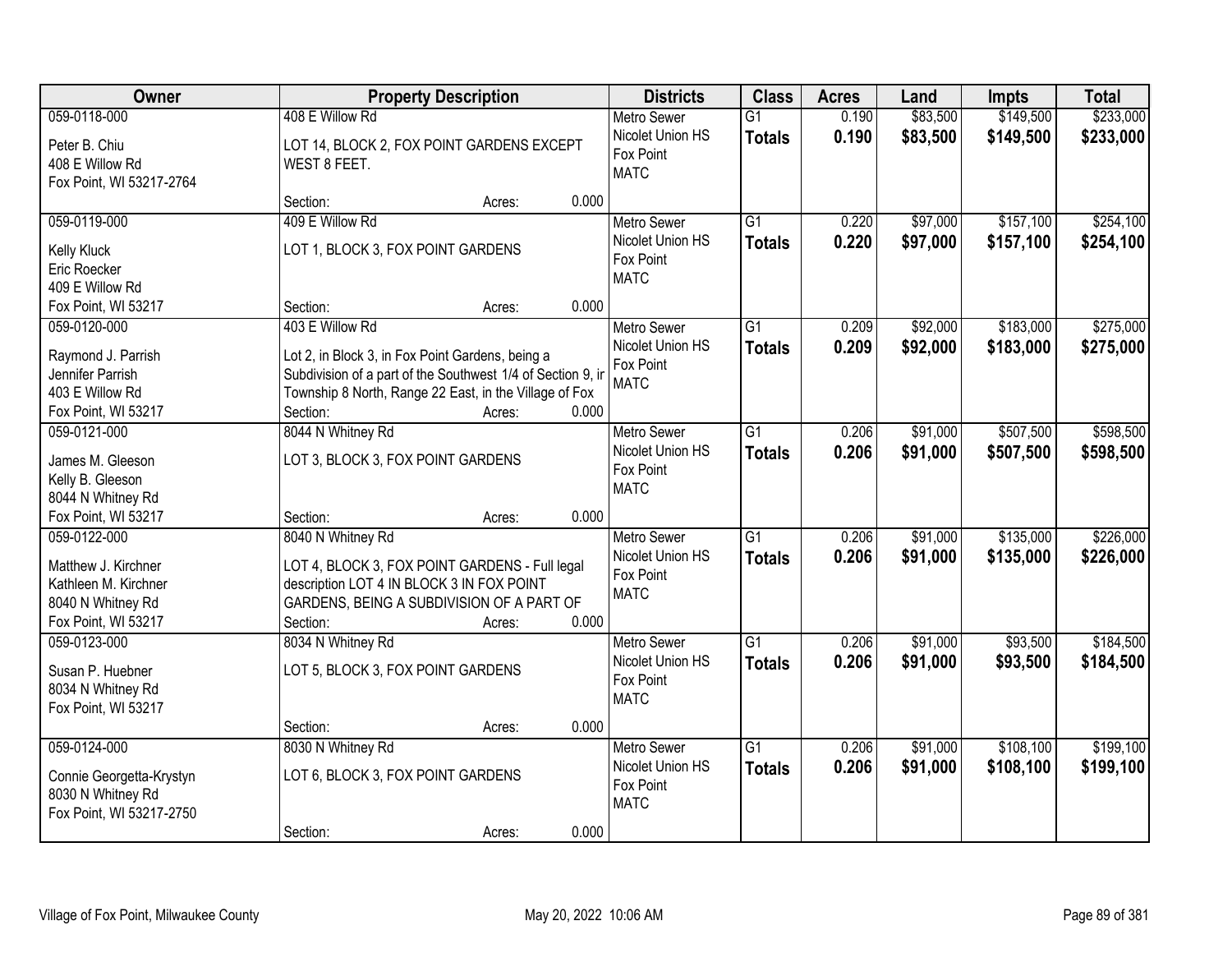| Owner                    | <b>Property Description</b>                         |        |       | <b>Districts</b>   | <b>Class</b>    | <b>Acres</b> | Land      | <b>Impts</b> | <b>Total</b> |
|--------------------------|-----------------------------------------------------|--------|-------|--------------------|-----------------|--------------|-----------|--------------|--------------|
| 059-0125-000             | 8028 N Whitney Rd                                   |        |       | <b>Metro Sewer</b> | $\overline{G1}$ | 0.203        | \$89,000  | \$142,800    | \$231,800    |
| <b>Timothy Penn</b>      | LOT 7, BLOCK 3, FOX POINT GARDENS                   |        |       | Nicolet Union HS   | <b>Totals</b>   | 0.203        | \$89,000  | \$142,800    | \$231,800    |
| Christel Penn            |                                                     |        |       | Fox Point          |                 |              |           |              |              |
| 8028 N Whitney Rd        |                                                     |        |       | <b>MATC</b>        |                 |              |           |              |              |
| Fox Point, WI 53217      | Section:                                            | Acres: | 0.000 |                    |                 |              |           |              |              |
| 059-0126-000             | 8024 N Whitney Rd                                   |        |       | <b>Metro Sewer</b> | $\overline{G1}$ | 0.199        | \$87,500  | \$167,200    | \$254,700    |
| Brian J. Balistreri      | LOT 8, BLOCK 3, FOX POINT GARDENS                   |        |       | Nicolet Union HS   | <b>Totals</b>   | 0.199        | \$87,500  | \$167,200    | \$254,700    |
|                          |                                                     |        |       | Fox Point          |                 |              |           |              |              |
| Amanda Balistreri        |                                                     |        |       | <b>MATC</b>        |                 |              |           |              |              |
| 8024 N Whitney Rd        |                                                     |        | 0.000 |                    |                 |              |           |              |              |
| Fox Point, WI 53217      | Section:                                            | Acres: |       |                    |                 |              |           |              |              |
| 059-0127-000             | 8020 N Whitney Rd                                   |        |       | <b>Metro Sewer</b> | $\overline{G1}$ | 0.203        | \$89,000  | \$213,400    | \$302,400    |
| Corey E. Sullivan        | LOT 9, BLOCK 3, FOX POINT GARDENS                   |        |       | Nicolet Union HS   | Totals          | 0.203        | \$89,000  | \$213,400    | \$302,400    |
| Rebecca L. Olin          |                                                     |        |       | Fox Point          |                 |              |           |              |              |
| 8020 N Whitney Rd        |                                                     |        |       | <b>MATC</b>        |                 |              |           |              |              |
| Fox Point, WI 53217      | Section:                                            | Acres: | 0.000 |                    |                 |              |           |              |              |
| 059-0128-000             | 8016 N Whitney Rd                                   |        |       | <b>Metro Sewer</b> | $\overline{G1}$ | 0.206        | \$91,000  | \$167,000    | \$258,000    |
|                          |                                                     |        |       | Nicolet Union HS   | <b>Totals</b>   | 0.206        | \$91,000  | \$167,000    | \$258,000    |
| Linda M. Mccarthy        | LOT 10 AND N. 25 FT OF LOT 11 BLOCK 3, FOX          |        |       | Fox Point          |                 |              |           |              |              |
| 8016 N Whitney Rd        | POINT GARDENS                                       |        |       | <b>MATC</b>        |                 |              |           |              |              |
| Fox Point, WI 53217-2750 |                                                     |        |       |                    |                 |              |           |              |              |
|                          | Section:                                            | Acres: | 0.000 |                    |                 |              |           |              |              |
| 059-0129-000             | 8010 N Whitney Rd                                   |        |       | <b>Metro Sewer</b> | $\overline{G1}$ | 0.324        | \$114,000 | \$129,000    | \$243,000    |
| Joan Doherty             | LOT 12 AND S. 33FT OF LOT 11 BLK. 3, FOX POINT      |        |       | Nicolet Union HS   | <b>Totals</b>   | 0.324        | \$114,000 | \$129,000    | \$243,000    |
| 8010 N Whitney Rd        | <b>GARDENS</b>                                      |        |       | Fox Point          |                 |              |           |              |              |
| Fox Point, WI 53217      |                                                     |        |       | <b>MATC</b>        |                 |              |           |              |              |
|                          | Section:                                            | Acres: | 0.000 |                    |                 |              |           |              |              |
| 059-0130-000             | 404 E Bradley Rd                                    |        |       | Metro Sewer        | $\overline{G1}$ | 0.225        | \$99,000  | \$149,000    | \$248,000    |
| Arthur R. Kuesel Jr      | LOT 13, BLOCK 3, FOX POINT GARDENS                  |        |       | Nicolet Union HS   | <b>Totals</b>   | 0.225        | \$99,000  | \$149,000    | \$248,000    |
|                          |                                                     |        |       | Fox Point          |                 |              |           |              |              |
| Holly M. Kuesel          |                                                     |        |       | <b>MATC</b>        |                 |              |           |              |              |
| 404 E Bradley Rd         |                                                     |        |       |                    |                 |              |           |              |              |
| Fox Point, WI 53217-3149 | Section:                                            | Acres: | 0.000 |                    |                 |              |           |              |              |
| 059-0131-000             | 408 E Bradley Rd                                    |        |       | <b>Metro Sewer</b> | $\overline{G1}$ | 0.207        | \$91,000  | \$232,100    | \$323,100    |
| Gregory R. Lovas         | Lot Fourteen (14) in Block Three (3), in Fox Point  |        |       | Nicolet Union HS   | <b>Totals</b>   | 0.207        | \$91,000  | \$232,100    | \$323,100    |
| Elizabeth A. Lovas       | Gardens, being a Subdivision of a part of the       |        |       | Fox Point          |                 |              |           |              |              |
| 408 E Bradley Rd         | Southwest One-quarter (1/4) of Section Nine (9), in |        |       | <b>MATC</b>        |                 |              |           |              |              |
| Fox Point, WI 53217      | Section:                                            | Acres: | 0.000 |                    |                 |              |           |              |              |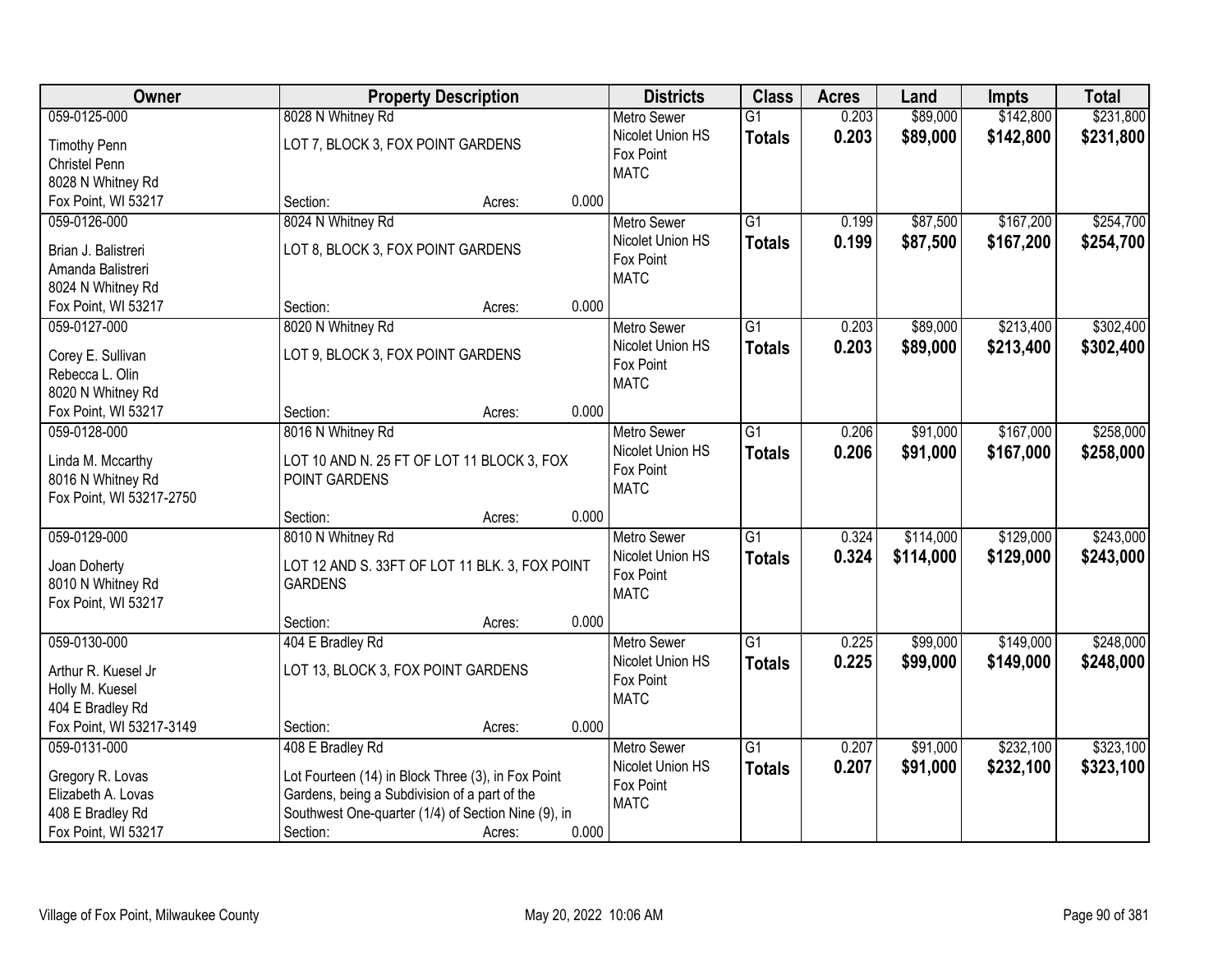| <b>Owner</b>                         | <b>Property Description</b>                                 | <b>Districts</b>         | <b>Class</b>    | <b>Acres</b> | Land      | <b>Impts</b> | <b>Total</b> |
|--------------------------------------|-------------------------------------------------------------|--------------------------|-----------------|--------------|-----------|--------------|--------------|
| 059-0132-000                         | 305 E Willow Rd                                             | <b>Metro Sewer</b>       | $\overline{G1}$ | 0.227        | \$100,000 | \$186,100    | \$286,100    |
| Brian Kasprzyk                       | Lot 1 in Block 4 in Fox Point Gardens, being a Subdivisio   | Nicolet Union HS         | <b>Totals</b>   | 0.227        | \$100,000 | \$186,100    | \$286,100    |
| Anastasiya Kasprzyk                  | of a part of the Southwest 1/4 of Section 9, Town 8 North   | Fox Point                |                 |              |           |              |              |
| 305 E Willow Rd                      | Range 22 East, in the Village of Fox Point, County of       | <b>MATC</b>              |                 |              |           |              |              |
| Fox Point, WI 53217                  | 0.227<br>Section:<br>Acres:                                 |                          |                 |              |           |              |              |
| 059-0133-000                         | 309 E Willow Rd                                             | <b>Metro Sewer</b>       | $\overline{G1}$ | 0.227        | \$100,000 | \$132,300    | \$232,300    |
|                                      |                                                             | Nicolet Union HS         | <b>Totals</b>   | 0.227        | \$100,000 | \$132,300    | \$232,300    |
| David J. Merk                        | LOT 2, BLOCK 4, FOX POINT GARDENS                           | Fox Point                |                 |              |           |              |              |
| Janet A. Merk                        |                                                             | <b>MATC</b>              |                 |              |           |              |              |
| 309 E Willow Rd                      | 0.000                                                       |                          |                 |              |           |              |              |
| Fox Point, WI 53217-2763             | Section:<br>Acres:                                          |                          |                 |              |           |              |              |
| 059-0134-000                         | 313 E Willow Rd                                             | Metro Sewer              | $\overline{G1}$ | 0.227        | \$100,000 | \$151,400    | \$251,400    |
| Dennis R. Schmidt                    | LOT 3, BLOCK 4, FOX POINT GARDENS                           | Nicolet Union HS         | <b>Totals</b>   | 0.227        | \$100,000 | \$151,400    | \$251,400    |
| Deborah L. Schmidt                   |                                                             | Fox Point<br><b>MATC</b> |                 |              |           |              |              |
| 313 E Willow Rd                      |                                                             |                          |                 |              |           |              |              |
| Fox Point, WI 53217-2763             | 0.000<br>Section:<br>Acres:                                 |                          |                 |              |           |              |              |
| 059-0135-000                         | 8049 N Whitney Rd                                           | Metro Sewer              | $\overline{G1}$ | 0.227        | \$100,000 | \$95,500     | \$195,500    |
|                                      | LOT 4, BLOCK 4, FOX POINT GARDENS                           | Nicolet Union HS         | <b>Totals</b>   | 0.227        | \$100,000 | \$95,500     | \$195,500    |
| John R. Kurzawa<br>8049 N Whitney Rd |                                                             | Fox Point                |                 |              |           |              |              |
| Fox Point, WI 53217-2751             |                                                             | <b>MATC</b>              |                 |              |           |              |              |
|                                      | 0.000<br>Section:<br>Acres:                                 |                          |                 |              |           |              |              |
| 059-0136-000                         | 8045 N Whitney Rd                                           | <b>Metro Sewer</b>       | $\overline{G1}$ | 0.220        | \$96,500  | \$103,800    | \$200,300    |
|                                      |                                                             | Nicolet Union HS         |                 | 0.220        |           | \$103,800    |              |
| Samantha Austin                      | LOT 5, BLOCK 4, FOX POINT GARDENS                           | Fox Point                | <b>Totals</b>   |              | \$96,500  |              | \$200,300    |
| 8045 N Whitney Rd                    |                                                             | <b>MATC</b>              |                 |              |           |              |              |
| Fox Point, WI 53217                  |                                                             |                          |                 |              |           |              |              |
|                                      | 0.000<br>Section:<br>Acres:                                 |                          |                 |              |           |              |              |
| 059-0137-000                         | 8039 N Whitney Rd                                           | Metro Sewer              | $\overline{G1}$ | 0.220        | \$96,500  | \$299,600    | \$396,100    |
| Jaime Klenke                         | LOT 6, BLOCK 4, FOX POINT GARDENS - Full legal              | Nicolet Union HS         | <b>Totals</b>   | 0.220        | \$96,500  | \$299,600    | \$396,100    |
| Anthony Klenke                       | description                                                 | Fox Point                |                 |              |           |              |              |
| 8039 N WhitneyRd                     | Lot 6 in Block 4, in Fox Point Gardens, being a             | <b>MATC</b>              |                 |              |           |              |              |
| Fox Point, WI 53217                  | 0.000<br>Section:<br>Acres:                                 |                          |                 |              |           |              |              |
| 059-0138-000                         | 8035 N Whitney Rd                                           | <b>Metro Sewer</b>       | $\overline{G1}$ | 0.220        | \$96,500  | \$131,700    | \$228,200    |
|                                      |                                                             | Nicolet Union HS         | <b>Totals</b>   | 0.220        | \$96,500  | \$131,700    | \$228,200    |
| Paul and Sarah Krechel               | Lot 7, in Block 4, in Fox Point Gardens, being a            | Fox Point                |                 |              |           |              |              |
| 8035 N Whitney Rd                    | subdivision of a part of the Southwest 1/4 of Section 9, in | <b>MATC</b>              |                 |              |           |              |              |
| Fox Point, WI 53217                  | Township 8 North, Range 22 East, in the Village of Fox      |                          |                 |              |           |              |              |
|                                      | 0.000<br>Section:<br>Acres:                                 |                          |                 |              |           |              |              |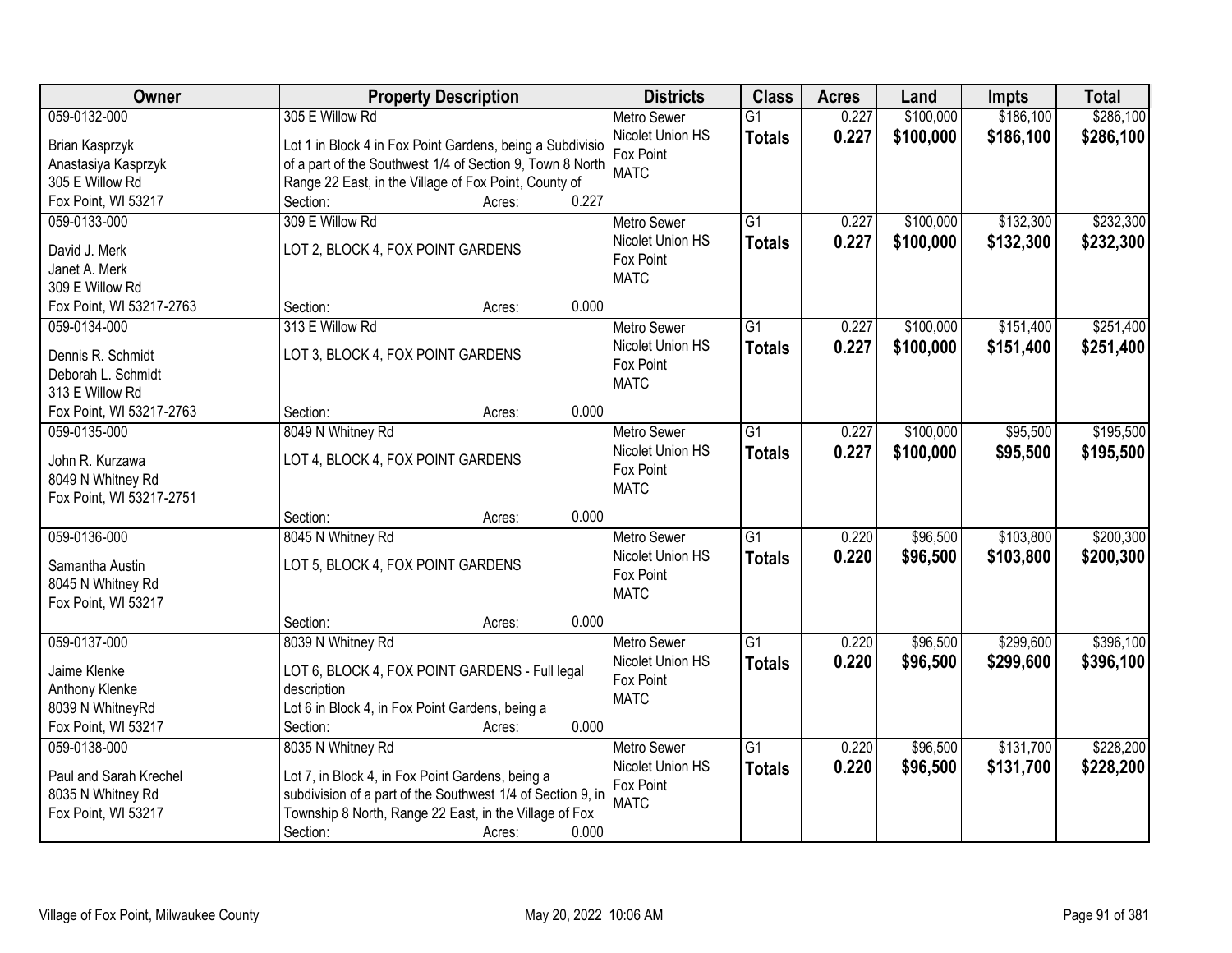| \$169,800<br>\$264,800<br>059-0139-000<br>8031 N Whitney Rd<br>\$95,000<br>$\overline{G1}$<br>0.216<br><b>Metro Sewer</b><br>0.216<br>Nicolet Union HS<br>\$95,000<br>\$169,800<br>\$264,800<br><b>Totals</b><br>LOT 8, BLOCK 4, FOX POINT GARDENS<br>Dustin S. Schwengel<br>Fox Point<br>Brittany J. Schwengel<br><b>MATC</b><br>8031 N Whitney Rd<br>0.000<br>Fox Point, WI 53217<br>Section:<br>Acres:<br>8027 N Whitney Rd<br>059-0140-000<br>$\overline{G1}$<br>0.220<br>\$96,500<br>\$198,000<br><b>Metro Sewer</b><br>Nicolet Union HS<br>0.220<br>\$198,000<br>\$96,500<br><b>Totals</b><br>LOT 9, BLOCK 4, FOX POINT GARDENS<br>Melinda M. Greco<br>Fox Point<br>8027 N Whitney Rd<br><b>MATC</b><br>Fox Point, WI 53217<br>0.000<br>Section:<br>Acres:<br>\$195,500<br>059-0141-000<br>8025 N Whitney Rd<br>$\overline{G1}$<br>0.205<br>\$90,000<br><b>Metro Sewer</b><br>Nicolet Union HS<br>0.205<br>\$90,000<br>\$195,500<br><b>Totals</b><br>Walter & Linda Tredupp Trust<br>Lot Ten (10) in Block Four (4) in FOX POINT GARDENS<br>Fox Point<br>8025 N Whitney Rd<br>being a Subdivision of a part of the South West<br><b>MATC</b><br>One-quarter (1/4) of Section Nine (9), in Township Eight<br>Fox Point, WI 53217<br>Section:<br>0.000<br>Acres:<br>8021 N Whitney Rd<br>\$96,500<br>\$215,600<br>059-0142-000<br><b>Metro Sewer</b><br>G1<br>0.220<br>Nicolet Union HS<br>0.220<br>\$96,500<br>\$215,600<br><b>Totals</b><br>David A. Werner II<br>LOT 11, BLOCK 4, FOX POINT GARDENS<br>Fox Point<br>Lynn K. Werner<br><b>MATC</b><br>8021 N Whitney Rd<br>Fox Point, WI 53217-2751<br>0.000<br>Section:<br>Acres:<br>8017 N Whitney Rd<br>\$211,600<br>059-0143-000<br>$\overline{G1}$<br>0.220<br>\$96,500<br><b>Metro Sewer</b><br>Nicolet Union HS<br>0.220<br>\$96,500<br>\$211,600<br><b>Totals</b><br>Andrew D. Stillman Trustee of Andrew D   LOT 12 BLK 4, FOX POINT GARDENS<br>Fox Point<br>Stillman Living<br><b>MATC</b><br>8017 N Whitney Rd<br>0.000<br>Fox Point, WI 53217<br>Section:<br>Acres:<br>$\overline{G1}$<br>\$96,500<br>\$218,600<br>059-0144-000<br>8015 N Whitney Rd<br>Metro Sewer<br>0.220<br>0.220<br>Nicolet Union HS<br>\$96,500<br>\$218,600<br><b>Totals</b><br>LOT 13, BLOCK 4, FOX POINT GARDENS<br>Gregory B. Parrish<br>Fox Point<br>Jessica A. Parrish<br><b>MATC</b><br>8015 N Whitney Rd<br>Fox Point, WI 53217<br>0.000<br>Section:<br>Acres:<br>\$219,500<br>059-0145-000<br>8011 N Whitney Rd<br>\$96,500<br><b>Metro Sewer</b><br>$\overline{G1}$<br>0.220<br>0.220<br>Nicolet Union HS<br>\$316,000<br>\$96,500<br>\$219,500<br><b>Totals</b><br>LOT 14, BLOCK 4, FOX POINT GARDENS<br>Barrett S Zuckerman Rev Trust<br>Fox Point<br>8011 N Whitney Rd<br><b>MATC</b><br>Fox Point, WI 53217<br>Acres: | Owner | <b>Property Description</b> |       | <b>Districts</b> | <b>Class</b> | <b>Acres</b> | Land | <b>Impts</b> | <b>Total</b> |
|-----------------------------------------------------------------------------------------------------------------------------------------------------------------------------------------------------------------------------------------------------------------------------------------------------------------------------------------------------------------------------------------------------------------------------------------------------------------------------------------------------------------------------------------------------------------------------------------------------------------------------------------------------------------------------------------------------------------------------------------------------------------------------------------------------------------------------------------------------------------------------------------------------------------------------------------------------------------------------------------------------------------------------------------------------------------------------------------------------------------------------------------------------------------------------------------------------------------------------------------------------------------------------------------------------------------------------------------------------------------------------------------------------------------------------------------------------------------------------------------------------------------------------------------------------------------------------------------------------------------------------------------------------------------------------------------------------------------------------------------------------------------------------------------------------------------------------------------------------------------------------------------------------------------------------------------------------------------------------------------------------------------------------------------------------------------------------------------------------------------------------------------------------------------------------------------------------------------------------------------------------------------------------------------------------------------------------------------------------------------------------------------------------------------------------------------------------------------------------------------------------------------------------------------------------------------------------------------------------------------------------------------------------------------------------------------------------------------------------------------------------------------------------|-------|-----------------------------|-------|------------------|--------------|--------------|------|--------------|--------------|
|                                                                                                                                                                                                                                                                                                                                                                                                                                                                                                                                                                                                                                                                                                                                                                                                                                                                                                                                                                                                                                                                                                                                                                                                                                                                                                                                                                                                                                                                                                                                                                                                                                                                                                                                                                                                                                                                                                                                                                                                                                                                                                                                                                                                                                                                                                                                                                                                                                                                                                                                                                                                                                                                                                                                                                             |       |                             |       |                  |              |              |      |              |              |
| \$294,500                                                                                                                                                                                                                                                                                                                                                                                                                                                                                                                                                                                                                                                                                                                                                                                                                                                                                                                                                                                                                                                                                                                                                                                                                                                                                                                                                                                                                                                                                                                                                                                                                                                                                                                                                                                                                                                                                                                                                                                                                                                                                                                                                                                                                                                                                                                                                                                                                                                                                                                                                                                                                                                                                                                                                                   |       |                             |       |                  |              |              |      |              |              |
|                                                                                                                                                                                                                                                                                                                                                                                                                                                                                                                                                                                                                                                                                                                                                                                                                                                                                                                                                                                                                                                                                                                                                                                                                                                                                                                                                                                                                                                                                                                                                                                                                                                                                                                                                                                                                                                                                                                                                                                                                                                                                                                                                                                                                                                                                                                                                                                                                                                                                                                                                                                                                                                                                                                                                                             |       |                             |       |                  |              |              |      |              |              |
|                                                                                                                                                                                                                                                                                                                                                                                                                                                                                                                                                                                                                                                                                                                                                                                                                                                                                                                                                                                                                                                                                                                                                                                                                                                                                                                                                                                                                                                                                                                                                                                                                                                                                                                                                                                                                                                                                                                                                                                                                                                                                                                                                                                                                                                                                                                                                                                                                                                                                                                                                                                                                                                                                                                                                                             |       |                             |       |                  |              |              |      |              |              |
| \$294,500<br>\$285,500<br>\$285,500<br>\$312,100<br>\$312,100<br>\$308,100<br>\$316,000                                                                                                                                                                                                                                                                                                                                                                                                                                                                                                                                                                                                                                                                                                                                                                                                                                                                                                                                                                                                                                                                                                                                                                                                                                                                                                                                                                                                                                                                                                                                                                                                                                                                                                                                                                                                                                                                                                                                                                                                                                                                                                                                                                                                                                                                                                                                                                                                                                                                                                                                                                                                                                                                                     |       |                             |       |                  |              |              |      |              |              |
|                                                                                                                                                                                                                                                                                                                                                                                                                                                                                                                                                                                                                                                                                                                                                                                                                                                                                                                                                                                                                                                                                                                                                                                                                                                                                                                                                                                                                                                                                                                                                                                                                                                                                                                                                                                                                                                                                                                                                                                                                                                                                                                                                                                                                                                                                                                                                                                                                                                                                                                                                                                                                                                                                                                                                                             |       |                             |       |                  |              |              |      |              |              |
|                                                                                                                                                                                                                                                                                                                                                                                                                                                                                                                                                                                                                                                                                                                                                                                                                                                                                                                                                                                                                                                                                                                                                                                                                                                                                                                                                                                                                                                                                                                                                                                                                                                                                                                                                                                                                                                                                                                                                                                                                                                                                                                                                                                                                                                                                                                                                                                                                                                                                                                                                                                                                                                                                                                                                                             |       |                             |       |                  |              |              |      |              |              |
|                                                                                                                                                                                                                                                                                                                                                                                                                                                                                                                                                                                                                                                                                                                                                                                                                                                                                                                                                                                                                                                                                                                                                                                                                                                                                                                                                                                                                                                                                                                                                                                                                                                                                                                                                                                                                                                                                                                                                                                                                                                                                                                                                                                                                                                                                                                                                                                                                                                                                                                                                                                                                                                                                                                                                                             |       |                             |       |                  |              |              |      |              |              |
|                                                                                                                                                                                                                                                                                                                                                                                                                                                                                                                                                                                                                                                                                                                                                                                                                                                                                                                                                                                                                                                                                                                                                                                                                                                                                                                                                                                                                                                                                                                                                                                                                                                                                                                                                                                                                                                                                                                                                                                                                                                                                                                                                                                                                                                                                                                                                                                                                                                                                                                                                                                                                                                                                                                                                                             |       |                             |       |                  |              |              |      |              |              |
|                                                                                                                                                                                                                                                                                                                                                                                                                                                                                                                                                                                                                                                                                                                                                                                                                                                                                                                                                                                                                                                                                                                                                                                                                                                                                                                                                                                                                                                                                                                                                                                                                                                                                                                                                                                                                                                                                                                                                                                                                                                                                                                                                                                                                                                                                                                                                                                                                                                                                                                                                                                                                                                                                                                                                                             |       |                             |       |                  |              |              |      |              |              |
|                                                                                                                                                                                                                                                                                                                                                                                                                                                                                                                                                                                                                                                                                                                                                                                                                                                                                                                                                                                                                                                                                                                                                                                                                                                                                                                                                                                                                                                                                                                                                                                                                                                                                                                                                                                                                                                                                                                                                                                                                                                                                                                                                                                                                                                                                                                                                                                                                                                                                                                                                                                                                                                                                                                                                                             |       |                             |       |                  |              |              |      |              |              |
|                                                                                                                                                                                                                                                                                                                                                                                                                                                                                                                                                                                                                                                                                                                                                                                                                                                                                                                                                                                                                                                                                                                                                                                                                                                                                                                                                                                                                                                                                                                                                                                                                                                                                                                                                                                                                                                                                                                                                                                                                                                                                                                                                                                                                                                                                                                                                                                                                                                                                                                                                                                                                                                                                                                                                                             |       |                             |       |                  |              |              |      |              |              |
|                                                                                                                                                                                                                                                                                                                                                                                                                                                                                                                                                                                                                                                                                                                                                                                                                                                                                                                                                                                                                                                                                                                                                                                                                                                                                                                                                                                                                                                                                                                                                                                                                                                                                                                                                                                                                                                                                                                                                                                                                                                                                                                                                                                                                                                                                                                                                                                                                                                                                                                                                                                                                                                                                                                                                                             |       |                             |       |                  |              |              |      |              |              |
|                                                                                                                                                                                                                                                                                                                                                                                                                                                                                                                                                                                                                                                                                                                                                                                                                                                                                                                                                                                                                                                                                                                                                                                                                                                                                                                                                                                                                                                                                                                                                                                                                                                                                                                                                                                                                                                                                                                                                                                                                                                                                                                                                                                                                                                                                                                                                                                                                                                                                                                                                                                                                                                                                                                                                                             |       |                             |       |                  |              |              |      |              |              |
|                                                                                                                                                                                                                                                                                                                                                                                                                                                                                                                                                                                                                                                                                                                                                                                                                                                                                                                                                                                                                                                                                                                                                                                                                                                                                                                                                                                                                                                                                                                                                                                                                                                                                                                                                                                                                                                                                                                                                                                                                                                                                                                                                                                                                                                                                                                                                                                                                                                                                                                                                                                                                                                                                                                                                                             |       |                             |       |                  |              |              |      |              |              |
|                                                                                                                                                                                                                                                                                                                                                                                                                                                                                                                                                                                                                                                                                                                                                                                                                                                                                                                                                                                                                                                                                                                                                                                                                                                                                                                                                                                                                                                                                                                                                                                                                                                                                                                                                                                                                                                                                                                                                                                                                                                                                                                                                                                                                                                                                                                                                                                                                                                                                                                                                                                                                                                                                                                                                                             |       |                             |       |                  |              |              |      |              |              |
|                                                                                                                                                                                                                                                                                                                                                                                                                                                                                                                                                                                                                                                                                                                                                                                                                                                                                                                                                                                                                                                                                                                                                                                                                                                                                                                                                                                                                                                                                                                                                                                                                                                                                                                                                                                                                                                                                                                                                                                                                                                                                                                                                                                                                                                                                                                                                                                                                                                                                                                                                                                                                                                                                                                                                                             |       |                             |       |                  |              |              |      |              |              |
|                                                                                                                                                                                                                                                                                                                                                                                                                                                                                                                                                                                                                                                                                                                                                                                                                                                                                                                                                                                                                                                                                                                                                                                                                                                                                                                                                                                                                                                                                                                                                                                                                                                                                                                                                                                                                                                                                                                                                                                                                                                                                                                                                                                                                                                                                                                                                                                                                                                                                                                                                                                                                                                                                                                                                                             |       |                             |       |                  |              |              |      |              |              |
| \$308,100<br>\$315,100<br>\$315,100                                                                                                                                                                                                                                                                                                                                                                                                                                                                                                                                                                                                                                                                                                                                                                                                                                                                                                                                                                                                                                                                                                                                                                                                                                                                                                                                                                                                                                                                                                                                                                                                                                                                                                                                                                                                                                                                                                                                                                                                                                                                                                                                                                                                                                                                                                                                                                                                                                                                                                                                                                                                                                                                                                                                         |       |                             |       |                  |              |              |      |              |              |
|                                                                                                                                                                                                                                                                                                                                                                                                                                                                                                                                                                                                                                                                                                                                                                                                                                                                                                                                                                                                                                                                                                                                                                                                                                                                                                                                                                                                                                                                                                                                                                                                                                                                                                                                                                                                                                                                                                                                                                                                                                                                                                                                                                                                                                                                                                                                                                                                                                                                                                                                                                                                                                                                                                                                                                             |       |                             |       |                  |              |              |      |              |              |
|                                                                                                                                                                                                                                                                                                                                                                                                                                                                                                                                                                                                                                                                                                                                                                                                                                                                                                                                                                                                                                                                                                                                                                                                                                                                                                                                                                                                                                                                                                                                                                                                                                                                                                                                                                                                                                                                                                                                                                                                                                                                                                                                                                                                                                                                                                                                                                                                                                                                                                                                                                                                                                                                                                                                                                             |       |                             |       |                  |              |              |      |              |              |
|                                                                                                                                                                                                                                                                                                                                                                                                                                                                                                                                                                                                                                                                                                                                                                                                                                                                                                                                                                                                                                                                                                                                                                                                                                                                                                                                                                                                                                                                                                                                                                                                                                                                                                                                                                                                                                                                                                                                                                                                                                                                                                                                                                                                                                                                                                                                                                                                                                                                                                                                                                                                                                                                                                                                                                             |       |                             |       |                  |              |              |      |              |              |
|                                                                                                                                                                                                                                                                                                                                                                                                                                                                                                                                                                                                                                                                                                                                                                                                                                                                                                                                                                                                                                                                                                                                                                                                                                                                                                                                                                                                                                                                                                                                                                                                                                                                                                                                                                                                                                                                                                                                                                                                                                                                                                                                                                                                                                                                                                                                                                                                                                                                                                                                                                                                                                                                                                                                                                             |       |                             |       |                  |              |              |      |              |              |
|                                                                                                                                                                                                                                                                                                                                                                                                                                                                                                                                                                                                                                                                                                                                                                                                                                                                                                                                                                                                                                                                                                                                                                                                                                                                                                                                                                                                                                                                                                                                                                                                                                                                                                                                                                                                                                                                                                                                                                                                                                                                                                                                                                                                                                                                                                                                                                                                                                                                                                                                                                                                                                                                                                                                                                             |       |                             |       |                  |              |              |      |              |              |
|                                                                                                                                                                                                                                                                                                                                                                                                                                                                                                                                                                                                                                                                                                                                                                                                                                                                                                                                                                                                                                                                                                                                                                                                                                                                                                                                                                                                                                                                                                                                                                                                                                                                                                                                                                                                                                                                                                                                                                                                                                                                                                                                                                                                                                                                                                                                                                                                                                                                                                                                                                                                                                                                                                                                                                             |       |                             |       |                  |              |              |      |              |              |
|                                                                                                                                                                                                                                                                                                                                                                                                                                                                                                                                                                                                                                                                                                                                                                                                                                                                                                                                                                                                                                                                                                                                                                                                                                                                                                                                                                                                                                                                                                                                                                                                                                                                                                                                                                                                                                                                                                                                                                                                                                                                                                                                                                                                                                                                                                                                                                                                                                                                                                                                                                                                                                                                                                                                                                             |       |                             |       |                  |              |              |      |              |              |
|                                                                                                                                                                                                                                                                                                                                                                                                                                                                                                                                                                                                                                                                                                                                                                                                                                                                                                                                                                                                                                                                                                                                                                                                                                                                                                                                                                                                                                                                                                                                                                                                                                                                                                                                                                                                                                                                                                                                                                                                                                                                                                                                                                                                                                                                                                                                                                                                                                                                                                                                                                                                                                                                                                                                                                             |       |                             |       |                  |              |              |      |              |              |
|                                                                                                                                                                                                                                                                                                                                                                                                                                                                                                                                                                                                                                                                                                                                                                                                                                                                                                                                                                                                                                                                                                                                                                                                                                                                                                                                                                                                                                                                                                                                                                                                                                                                                                                                                                                                                                                                                                                                                                                                                                                                                                                                                                                                                                                                                                                                                                                                                                                                                                                                                                                                                                                                                                                                                                             |       |                             |       |                  |              |              |      |              |              |
|                                                                                                                                                                                                                                                                                                                                                                                                                                                                                                                                                                                                                                                                                                                                                                                                                                                                                                                                                                                                                                                                                                                                                                                                                                                                                                                                                                                                                                                                                                                                                                                                                                                                                                                                                                                                                                                                                                                                                                                                                                                                                                                                                                                                                                                                                                                                                                                                                                                                                                                                                                                                                                                                                                                                                                             |       |                             |       |                  |              |              |      |              |              |
|                                                                                                                                                                                                                                                                                                                                                                                                                                                                                                                                                                                                                                                                                                                                                                                                                                                                                                                                                                                                                                                                                                                                                                                                                                                                                                                                                                                                                                                                                                                                                                                                                                                                                                                                                                                                                                                                                                                                                                                                                                                                                                                                                                                                                                                                                                                                                                                                                                                                                                                                                                                                                                                                                                                                                                             |       |                             |       |                  |              |              |      |              |              |
|                                                                                                                                                                                                                                                                                                                                                                                                                                                                                                                                                                                                                                                                                                                                                                                                                                                                                                                                                                                                                                                                                                                                                                                                                                                                                                                                                                                                                                                                                                                                                                                                                                                                                                                                                                                                                                                                                                                                                                                                                                                                                                                                                                                                                                                                                                                                                                                                                                                                                                                                                                                                                                                                                                                                                                             |       |                             |       |                  |              |              |      |              |              |
|                                                                                                                                                                                                                                                                                                                                                                                                                                                                                                                                                                                                                                                                                                                                                                                                                                                                                                                                                                                                                                                                                                                                                                                                                                                                                                                                                                                                                                                                                                                                                                                                                                                                                                                                                                                                                                                                                                                                                                                                                                                                                                                                                                                                                                                                                                                                                                                                                                                                                                                                                                                                                                                                                                                                                                             |       |                             |       |                  |              |              |      |              |              |
|                                                                                                                                                                                                                                                                                                                                                                                                                                                                                                                                                                                                                                                                                                                                                                                                                                                                                                                                                                                                                                                                                                                                                                                                                                                                                                                                                                                                                                                                                                                                                                                                                                                                                                                                                                                                                                                                                                                                                                                                                                                                                                                                                                                                                                                                                                                                                                                                                                                                                                                                                                                                                                                                                                                                                                             |       |                             |       |                  |              |              |      |              |              |
|                                                                                                                                                                                                                                                                                                                                                                                                                                                                                                                                                                                                                                                                                                                                                                                                                                                                                                                                                                                                                                                                                                                                                                                                                                                                                                                                                                                                                                                                                                                                                                                                                                                                                                                                                                                                                                                                                                                                                                                                                                                                                                                                                                                                                                                                                                                                                                                                                                                                                                                                                                                                                                                                                                                                                                             |       |                             |       |                  |              |              |      |              |              |
|                                                                                                                                                                                                                                                                                                                                                                                                                                                                                                                                                                                                                                                                                                                                                                                                                                                                                                                                                                                                                                                                                                                                                                                                                                                                                                                                                                                                                                                                                                                                                                                                                                                                                                                                                                                                                                                                                                                                                                                                                                                                                                                                                                                                                                                                                                                                                                                                                                                                                                                                                                                                                                                                                                                                                                             |       | Section:                    | 0.220 |                  |              |              |      |              |              |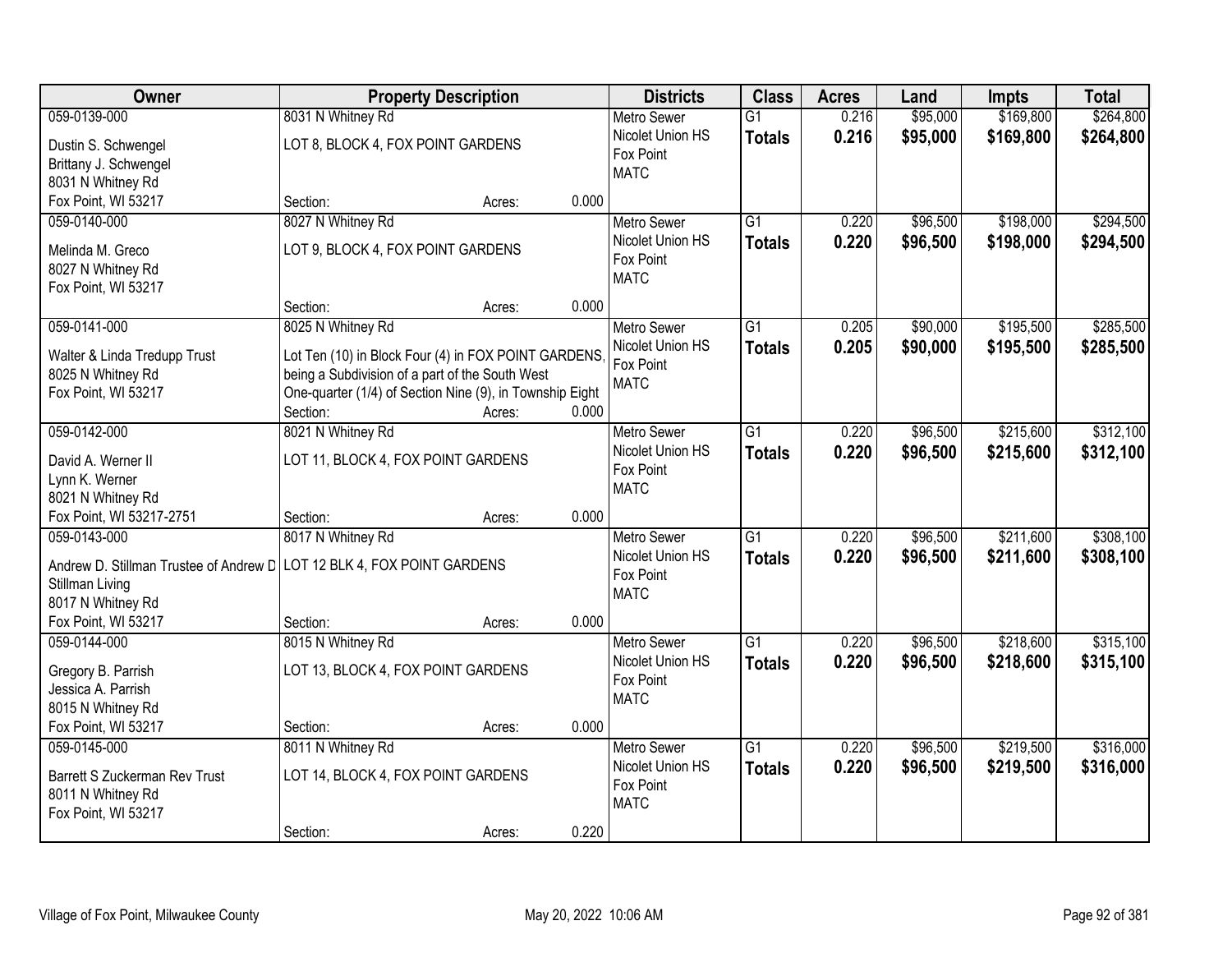| Owner                                   |                                    | <b>Property Description</b> |       | <b>Districts</b>   | <b>Class</b>    | <b>Acres</b> | Land      | <b>Impts</b> | <b>Total</b> |
|-----------------------------------------|------------------------------------|-----------------------------|-------|--------------------|-----------------|--------------|-----------|--------------|--------------|
| 059-0146-000                            | 8005 N Whitney Rd                  |                             |       | <b>Metro Sewer</b> | $\overline{G1}$ | 0.231        | \$101,500 | \$96,600     | \$198,100    |
| Hongyong Xu                             | LOT 15, BLOCK 4, FOX POINT GARDENS |                             |       | Nicolet Union HS   | <b>Totals</b>   | 0.231        | \$101,500 | \$96,600     | \$198,100    |
| Wingman Yeung                           |                                    |                             |       | Fox Point          |                 |              |           |              |              |
| 8005 N Whitney Rd                       |                                    |                             |       | <b>MATC</b>        |                 |              |           |              |              |
| Fox Point, WI 53217                     | Section:                           | Acres:                      | 0.000 |                    |                 |              |           |              |              |
| 059-0147-000                            | 312 E Bradley Rd                   |                             |       | <b>Metro Sewer</b> | $\overline{G1}$ | 0.227        | \$100,000 | \$158,000    | \$258,000    |
| Deborah M Hangsterfer Rev Trust         | LOT 16, BLOCK 4, FOX POINT GARDENS |                             |       | Nicolet Union HS   | <b>Totals</b>   | 0.227        | \$100,000 | \$158,000    | \$258,000    |
| 312 E Bradley Rd                        |                                    |                             |       | Fox Point          |                 |              |           |              |              |
| Fox Point, WI 53217-3147                |                                    |                             |       | <b>MATC</b>        |                 |              |           |              |              |
|                                         | Section:                           | Acres:                      | 0.000 |                    |                 |              |           |              |              |
| 059-0148-000                            | 308 E Bradley Rd                   |                             |       | Metro Sewer        | $\overline{G1}$ | 0.227        | \$100,000 | \$120,600    | \$220,600    |
| Scott J. Seider                         | LOT 17 BLOCK 4 FOX POINT GARDENS   |                             |       | Nicolet Union HS   | <b>Totals</b>   | 0.227        | \$100,000 | \$120,600    | \$220,600    |
| Laura M. Seider                         |                                    |                             |       | Fox Point          |                 |              |           |              |              |
| 308 E Bradley Rd                        |                                    |                             |       | <b>MATC</b>        |                 |              |           |              |              |
| Fox Point, WI 53217-3147                | Section:                           | Acres:                      | 0.000 |                    |                 |              |           |              |              |
| 059-0149-000                            | 304 E Bradley Rd                   |                             |       | <b>Metro Sewer</b> | $\overline{G1}$ | 0.227        | \$100,000 | \$169,000    | \$269,000    |
| Dennis A. Rohner                        | LOT 18, BLOCK 4, FOX POINT GARDENS |                             |       | Nicolet Union HS   | <b>Totals</b>   | 0.227        | \$100,000 | \$169,000    | \$269,000    |
| Sue M. Rohner                           |                                    |                             |       | Fox Point          |                 |              |           |              |              |
| 304 E Bradley Rd                        |                                    |                             |       | <b>MATC</b>        |                 |              |           |              |              |
| Fox Point, WI 53217                     | Section:                           | Acres:                      | 0.000 |                    |                 |              |           |              |              |
| 059-0150-000                            | 8008 N Regent Rd                   |                             |       | <b>Metro Sewer</b> | $\overline{G1}$ | 0.220        | \$96,500  | \$138,500    | \$235,000    |
|                                         |                                    |                             |       | Nicolet Union HS   | <b>Totals</b>   | 0.220        | \$96,500  | \$138,500    | \$235,000    |
| Jon R. Kerkman                          | LOT 19, BLOCK 4, FOX POINT GARDENS |                             |       | Fox Point          |                 |              |           |              |              |
| Jennifer R. Kerkman<br>8008 N Regent Rd |                                    |                             |       | <b>MATC</b>        |                 |              |           |              |              |
| Fox Point, WI 53217                     | Section:                           | Acres:                      | 0.000 |                    |                 |              |           |              |              |
| 059-0151-000                            | 8012 N Regent Rd                   |                             |       | <b>Metro Sewer</b> | G1              | 0.220        | \$96,500  | \$157,900    | \$254,400    |
|                                         |                                    |                             |       | Nicolet Union HS   | <b>Totals</b>   | 0.220        | \$96,500  | \$157,900    | \$254,400    |
| Kimberly A. Scott                       | LOT 20, BLOCK 4, FOX POINT GARDENS |                             |       | Fox Point          |                 |              |           |              |              |
| 8041 N Lake Dr                          |                                    |                             |       | <b>MATC</b>        |                 |              |           |              |              |
| Fox Point, WI 53217                     |                                    |                             | 0.000 |                    |                 |              |           |              |              |
| 059-0152-000                            | Section:                           | Acres:                      |       | <b>Metro Sewer</b> | $\overline{G1}$ | 0.220        | \$96,500  | \$135,600    | \$232,100    |
|                                         | 8016 N Regent Rd                   |                             |       | Nicolet Union HS   |                 | 0.220        | \$96,500  | \$135,600    |              |
| Kallia Mladenov                         | LOT 21, BLOCK 4, FOX POINT GARDENS |                             |       | Fox Point          | <b>Totals</b>   |              |           |              | \$232,100    |
| 8016 N Regent Rd                        |                                    |                             |       | <b>MATC</b>        |                 |              |           |              |              |
| Fox Point, WI 53217-2730                |                                    |                             |       |                    |                 |              |           |              |              |
|                                         | Section:                           | Acres:                      | 0.000 |                    |                 |              |           |              |              |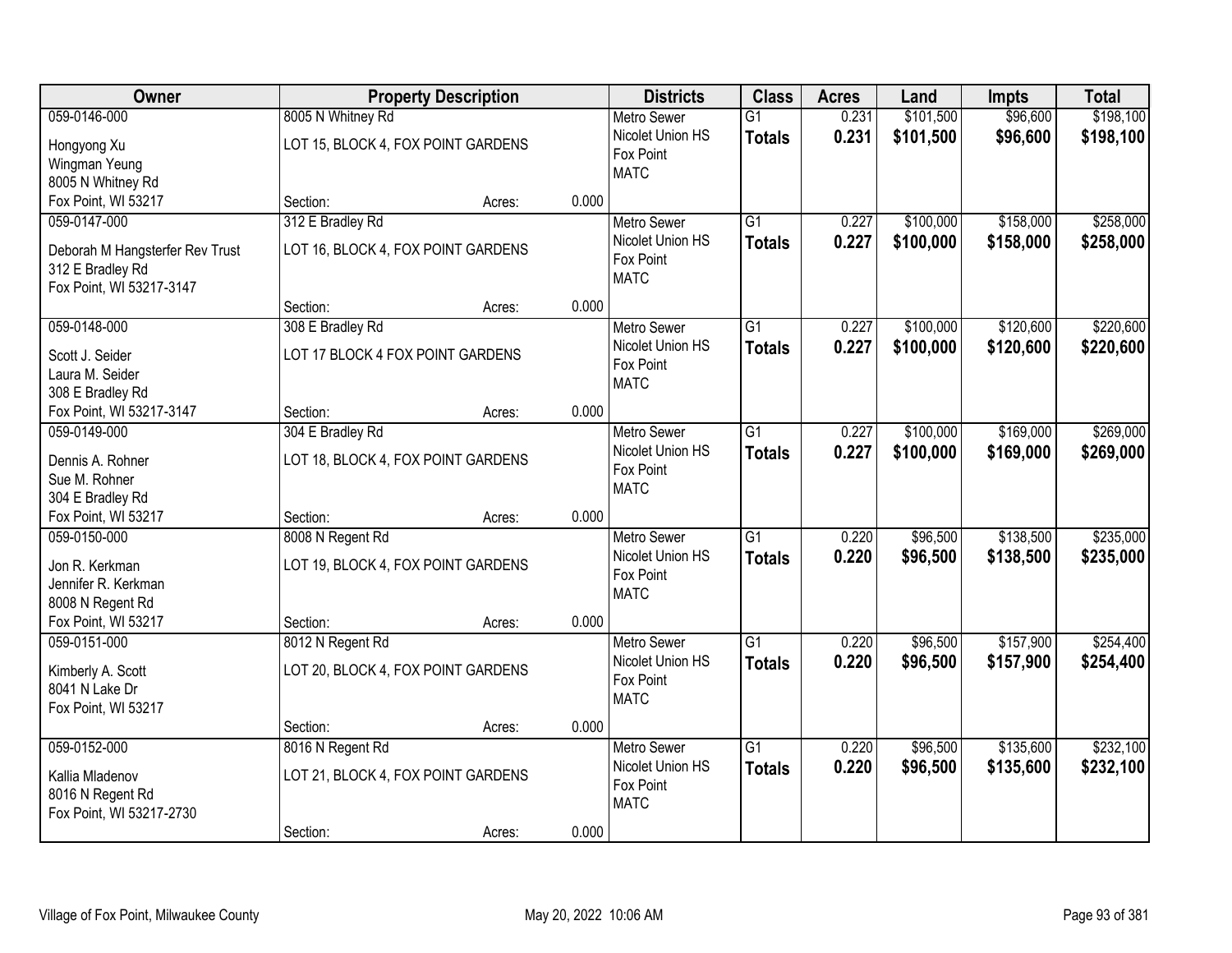| Owner                    |                                               | <b>Property Description</b> |       | <b>Districts</b>              | <b>Class</b>    | <b>Acres</b> | Land     | <b>Impts</b> | <b>Total</b> |
|--------------------------|-----------------------------------------------|-----------------------------|-------|-------------------------------|-----------------|--------------|----------|--------------|--------------|
| 059-0153-000             | 8020 N Regent Rd                              |                             |       | <b>Metro Sewer</b>            | $\overline{G1}$ | 0.220        | \$96,500 | \$106,500    | \$203,000    |
| Megan Woody              | LOT 22 IN BLOCK 4 IN FOX POINT GARDENS, BEING |                             |       | Nicolet Union HS              | <b>Totals</b>   | 0.220        | \$96,500 | \$106,500    | \$203,000    |
| Roy W. Woody Jr          | A SUBDIVISION OF PART OF THE SOUTHWEST        |                             |       | Fox Point                     |                 |              |          |              |              |
| 8020 N Regent Rd         | One-Quarter OF SECTION 9, TOWNSHIP 8 NORTH,   |                             |       | <b>MATC</b>                   |                 |              |          |              |              |
| Fox Point, WI 53217      | Section:                                      | Acres:                      | 0.000 |                               |                 |              |          |              |              |
| 059-0154-000             | 8026 N Regent Rd                              |                             |       | Metro Sewer                   | $\overline{G1}$ | 0.205        | \$90,000 | \$106,300    | \$196,300    |
|                          |                                               |                             |       | Nicolet Union HS              | <b>Totals</b>   | 0.205        | \$90,000 | \$106,300    | \$196,300    |
| Mikhail P. Dobrinin      | LOT 23, BLOCK 4, FOX POINT GARDENS SCHOOL     |                             |       | Fox Point                     |                 |              |          |              |              |
| 8026 N Regent Rd         | DIST <sub>2</sub>                             |                             |       | <b>MATC</b>                   |                 |              |          |              |              |
| Fox Point, WI 53217      |                                               |                             | 0.000 |                               |                 |              |          |              |              |
|                          | Section:                                      | Acres:                      |       |                               |                 |              |          |              |              |
| 059-0155-000             | 8028 N Regent Rd                              |                             |       | <b>Metro Sewer</b>            | G1              | 0.220        | \$96,500 | \$182,700    | \$279,200    |
| <b>Brittney Musker</b>   | LOT 24 BLK 4, FOX POINT GARDENS               |                             |       | Nicolet Union HS<br>Fox Point | <b>Totals</b>   | 0.220        | \$96,500 | \$182,700    | \$279,200    |
| Luca Musker              |                                               |                             |       | <b>MATC</b>                   |                 |              |          |              |              |
| 8028 N Regent Rd         |                                               |                             |       |                               |                 |              |          |              |              |
| Fox Point, WI 53217      | Section:                                      | Acres:                      | 0.000 |                               |                 |              |          |              |              |
| 059-0156-000             | 8030 N Regent Rd                              |                             |       | <b>Metro Sewer</b>            | G1              | 0.216        | \$95,000 | \$105,500    | \$200,500    |
| James A. La Rose         | LOT 25, BLOCK 4, FOX POINT GARDENS            |                             |       | Nicolet Union HS              | <b>Totals</b>   | 0.216        | \$95,000 | \$105,500    | \$200,500    |
| 8030 N Regent Rd         |                                               |                             |       | Fox Point                     |                 |              |          |              |              |
| Fox Point, WI 53217-2730 |                                               |                             |       | <b>MATC</b>                   |                 |              |          |              |              |
|                          | Section:                                      | Acres:                      | 0.000 |                               |                 |              |          |              |              |
| 059-0157-000             | 8032 N Regent Rd                              |                             |       | <b>Metro Sewer</b>            | $\overline{G1}$ | 0.220        | \$96,500 | \$195,300    | \$291,800    |
|                          |                                               |                             |       | Nicolet Union HS              | <b>Totals</b>   | 0.220        | \$96,500 | \$195,300    | \$291,800    |
| Andrew R. Knab           | LOT 26 BLK 4, FOX POINT GARDENS               |                             |       | Fox Point                     |                 |              |          |              |              |
| <b>Stacy Davis Knab</b>  |                                               |                             |       | <b>MATC</b>                   |                 |              |          |              |              |
| 8032 N Regent Rd         |                                               |                             |       |                               |                 |              |          |              |              |
| Fox Point, WI 53217      | Section:                                      | Acres:                      | 0.000 |                               |                 |              |          |              |              |
| 059-0158-000             | 8034 N Regent Rd                              |                             |       | Metro Sewer                   | $\overline{G1}$ | 0.220        | \$96,500 | \$268,100    | \$364,600    |
| Jonathan Meersman        | LOT 27 BLK 4, FOX POINT GARDENS               |                             |       | Nicolet Union HS              | <b>Totals</b>   | 0.220        | \$96,500 | \$268,100    | \$364,600    |
| 8034 N Regent Rd         |                                               |                             |       | Fox Point                     |                 |              |          |              |              |
| Fox Point, WI 53217      |                                               |                             |       | <b>MATC</b>                   |                 |              |          |              |              |
|                          | Section:                                      | Acres:                      | 0.000 |                               |                 |              |          |              |              |
| 059-0159-000             | 8044 N Regent Rd                              |                             |       | <b>Metro Sewer</b>            | $\overline{G1}$ | 0.220        | \$96,500 | \$131,500    | \$228,000    |
|                          |                                               |                             |       | Nicolet Union HS              | <b>Totals</b>   | 0.220        | \$96,500 | \$131,500    | \$228,000    |
| Terence C. Head          | LOT 28 BLK 4, FOX POINT GARDENS               |                             |       | Fox Point                     |                 |              |          |              |              |
| Teresa Head              |                                               |                             |       | <b>MATC</b>                   |                 |              |          |              |              |
| 8044 N Regent Rd         |                                               |                             | 0.000 |                               |                 |              |          |              |              |
| Fox Point, WI 53217-2730 | Section:                                      | Acres:                      |       |                               |                 |              |          |              |              |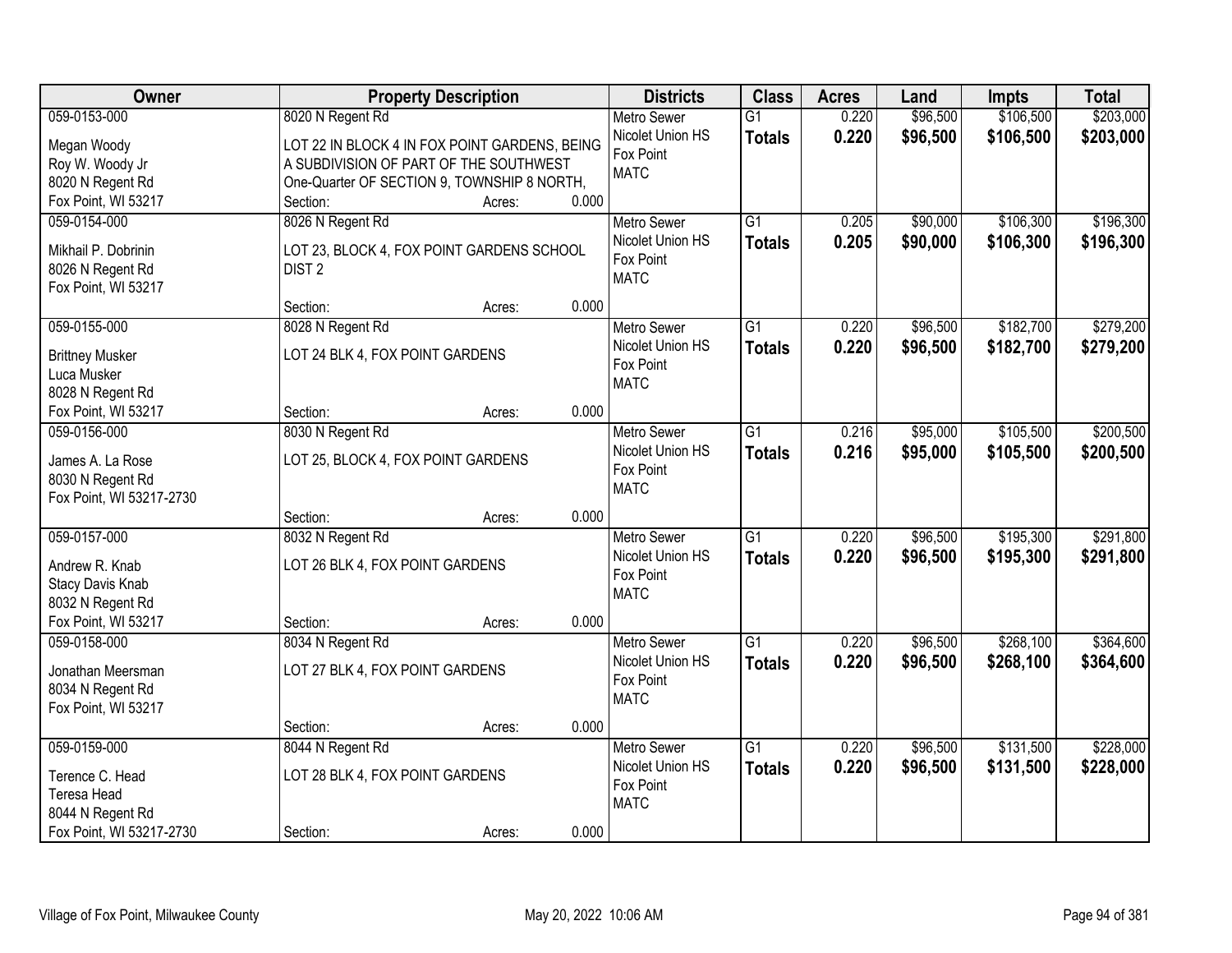| Owner                                          |                                                        | <b>Property Description</b> |       | <b>Districts</b>              | <b>Class</b>    | <b>Acres</b> | Land      | <b>Impts</b> | <b>Total</b> |
|------------------------------------------------|--------------------------------------------------------|-----------------------------|-------|-------------------------------|-----------------|--------------|-----------|--------------|--------------|
| 059-0160-000                                   | 8228 N Regent Rd                                       |                             |       | <b>Metro Sewer</b>            | $\overline{G1}$ | 0.227        | \$100,000 | \$108,500    | \$208,500    |
| Joseph Curran                                  | LOT 1 BLK 5 FOX POINT GARDENS                          |                             |       | Nicolet Union HS              | <b>Totals</b>   | 0.227        | \$100,000 | \$108,500    | \$208,500    |
| Missy Curran                                   |                                                        |                             |       | Fox Point                     |                 |              |           |              |              |
| 8228 N Regent Rd                               |                                                        |                             |       | <b>MATC</b>                   |                 |              |           |              |              |
| Fox Point, WI 53217                            | Section:                                               | Acres:                      | 0.000 |                               |                 |              |           |              |              |
| 059-0161-000                                   | 309 E Spooner Rd                                       |                             |       | Metro Sewer                   | $\overline{G1}$ | 0.227        | \$100,000 | \$260,300    | \$360,300    |
|                                                | LOT 2 BLK 5, FOX POINT GARDENS                         |                             |       | Nicolet Union HS              | <b>Totals</b>   | 0.227        | \$100,000 | \$260,300    | \$360,300    |
| Gabriel A. Weidenbaum<br>Kristen M. Weidenbaum |                                                        |                             |       | Fox Point                     |                 |              |           |              |              |
| 309 E Spooner Rd                               |                                                        |                             |       | <b>MATC</b>                   |                 |              |           |              |              |
| Fox Point, WI 53217-2747                       | Section:                                               | Acres:                      | 0.000 |                               |                 |              |           |              |              |
| 059-0162-000                                   | 315 E Spooner Rd                                       |                             |       | Metro Sewer                   | G1              | 0.227        | \$100,000 | \$194,000    | \$294,000    |
|                                                |                                                        |                             |       | Nicolet Union HS              | <b>Totals</b>   | 0.227        | \$100,000 | \$194,000    | \$294,000    |
| Kevin P. Hoy                                   | LOT 3, BLOCK 5, FOX POINT GARDENS                      |                             |       | Fox Point                     |                 |              |           |              |              |
| Margaret A. Hoy                                |                                                        |                             |       | <b>MATC</b>                   |                 |              |           |              |              |
| 315 E Spooner Rd                               |                                                        |                             |       |                               |                 |              |           |              |              |
| Fox Point, WI 53217                            | Section:                                               | Acres:                      | 0.000 |                               |                 |              |           |              |              |
| 059-0163-000                                   | 8225 N Whitney Rd                                      |                             |       | <b>Metro Sewer</b>            | G1              | 0.227        | \$100,000 | \$210,400    | \$310,400    |
| Amy Gigure                                     | Lot Four (4), in Block Five (5), in Fox Point Gardens, |                             |       | Nicolet Union HS              | <b>Totals</b>   | 0.227        | \$100,000 | \$210,400    | \$310,400    |
| 8225 N Whitney Rd                              | being a Subdivision of a part of the South West 1/4 of |                             |       | Fox Point                     |                 |              |           |              |              |
| Fox Point, WI 53217                            | Section 9,                                             |                             |       | <b>MATC</b>                   |                 |              |           |              |              |
|                                                | Section: 9                                             | Acres:                      | 0.227 |                               |                 |              |           |              |              |
| 059-0164-000                                   | 8217 N Whitney Rd                                      |                             |       | <b>Metro Sewer</b>            | $\overline{G1}$ | 0.220        | \$96,500  | \$273,800    | \$370,300    |
| Jay R. Gullickson                              | LOT 5 BLK 5, FOX POINT GARDENS                         |                             |       | Nicolet Union HS              | Totals          | 0.220        | \$96,500  | \$273,800    | \$370,300    |
| Kimberly A. Gullickson                         |                                                        |                             |       | Fox Point                     |                 |              |           |              |              |
| 8217 N Whitney Rd                              |                                                        |                             |       | <b>MATC</b>                   |                 |              |           |              |              |
| Fox Point, WI 53217-2755                       | Section:                                               | Acres:                      | 0.000 |                               |                 |              |           |              |              |
| 059-0165-000                                   | 8213 N Whitney Rd                                      |                             |       | Metro Sewer                   | $\overline{G1}$ | 0.220        | \$96,500  | \$231,700    | \$328,200    |
|                                                |                                                        |                             |       | Nicolet Union HS              | <b>Totals</b>   | 0.220        | \$96,500  | \$231,700    | \$328,200    |
| Timothy A. Klabunde                            | LOT 6 BLK 5, FOX POINT GARDENS                         |                             |       | Fox Point                     |                 |              |           |              |              |
| Mary Ann Klabunde                              |                                                        |                             |       | <b>MATC</b>                   |                 |              |           |              |              |
| 8213 N Whitney Rd                              |                                                        |                             | 0.000 |                               |                 |              |           |              |              |
| Fox Point, WI 53217-2755                       | Section:                                               | Acres:                      |       |                               |                 |              |           |              |              |
| 059-0166-000                                   | 8209 N Whitney Rd                                      |                             |       | <b>Metro Sewer</b>            | $\overline{G1}$ | 0.223        | \$98,500  | \$200,500    | \$299,000    |
| Richard E. Moore                               | LOT 7 BLK 5, FOX POINT GARDENS                         |                             |       | Nicolet Union HS<br>Fox Point | <b>Totals</b>   | 0.223        | \$98,500  | \$200,500    | \$299,000    |
| Sharon K. Moore                                |                                                        |                             |       | <b>MATC</b>                   |                 |              |           |              |              |
| 8209 N Whitney Rd                              |                                                        |                             |       |                               |                 |              |           |              |              |
| Fox Point, WI 53217-2755                       | Section:                                               | Acres:                      | 0.000 |                               |                 |              |           |              |              |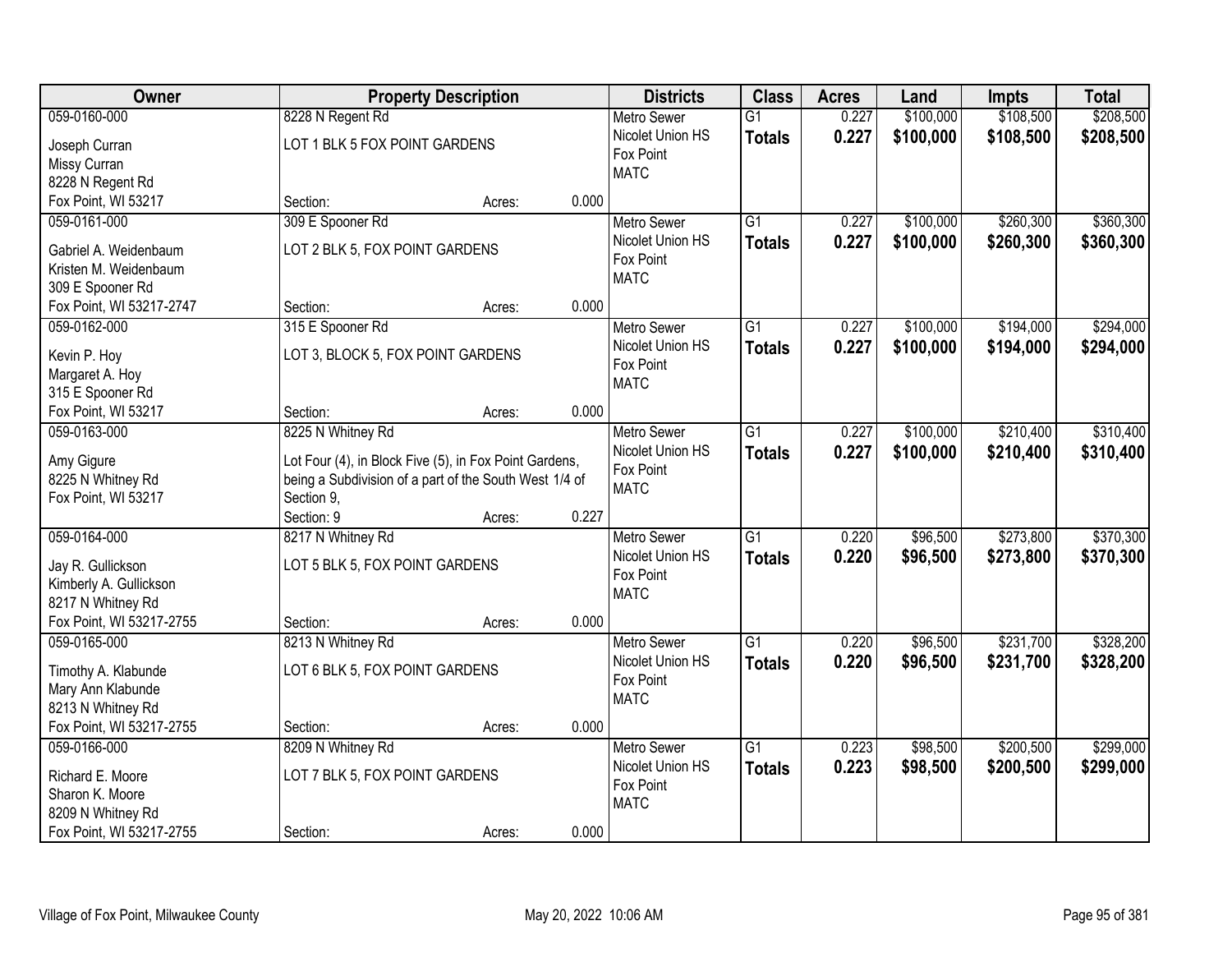| Owner                    |                                                        | <b>Property Description</b> |       | <b>Districts</b>   | <b>Class</b>    | <b>Acres</b> | Land     | <b>Impts</b> | <b>Total</b> |
|--------------------------|--------------------------------------------------------|-----------------------------|-------|--------------------|-----------------|--------------|----------|--------------|--------------|
| 059-0167-000             | 8203 N Whitney Rd                                      |                             |       | <b>Metro Sewer</b> | $\overline{G1}$ | 0.220        | \$96,500 | \$154,600    | \$251,100    |
| Richard L. Kieffer       | LOT 8 BLK 5, FOX POINT GARDENS                         |                             |       | Nicolet Union HS   | <b>Totals</b>   | 0.220        | \$96,500 | \$154,600    | \$251,100    |
| Christine A. Kieffer     |                                                        |                             |       | Fox Point          |                 |              |          |              |              |
| 8203 N Whitney Rd        |                                                        |                             |       | <b>MATC</b>        |                 |              |          |              |              |
| Fox Point, WI 53217-2755 | Section:                                               | Acres:                      | 0.000 |                    |                 |              |          |              |              |
| 059-0168-000             | 8201 N Whitney Rd                                      |                             |       | <b>Metro Sewer</b> | $\overline{G1}$ | 0.205        | \$90,000 | \$214,000    | \$304,000    |
| Tony Yang                | LOT 9 BLK 5, FOX POINT GARDENS                         |                             |       | Nicolet Union HS   | <b>Totals</b>   | 0.205        | \$90,000 | \$214,000    | \$304,000    |
| 8201 N Whitney Rd        |                                                        |                             |       | Fox Point          |                 |              |          |              |              |
| Fox Point, WI 53217      |                                                        |                             |       | <b>MATC</b>        |                 |              |          |              |              |
|                          | Section:                                               | Acres:                      | 0.000 |                    |                 |              |          |              |              |
| 059-0169-000             | 8127 N Whitney Rd                                      |                             |       | <b>Metro Sewer</b> | G1              | 0.220        | \$96,500 | \$139,500    | \$236,000    |
| Ismet Besic              | LOT 10 BLK 5, FOX POINT GARDENS - Full legal           |                             |       | Nicolet Union HS   | <b>Totals</b>   | 0.220        | \$96,500 | \$139,500    | \$236,000    |
| Midheta Besic            | description                                            |                             |       | Fox Point          |                 |              |          |              |              |
| 8127 N Whitney Rd        | Lot Ten (10), in Block Five (5), in Fox Point Gardens, |                             |       | <b>MATC</b>        |                 |              |          |              |              |
| Fox Point, WI 53217      | Section:                                               | Acres:                      | 0.000 |                    |                 |              |          |              |              |
| 059-0170-000             | 8123 N Whitney Rd                                      |                             |       | <b>Metro Sewer</b> | G1              | 0.223        | \$98,500 | \$119,500    | \$218,000    |
|                          |                                                        |                             |       | Nicolet Union HS   | <b>Totals</b>   | 0.223        | \$98,500 | \$119,500    | \$218,000    |
| Daniel J. Carpenter      | LOT 11 BLOCK 5, FOX POINT GARDENS                      |                             |       | Fox Point          |                 |              |          |              |              |
| 8123 N Whitney Rd        |                                                        |                             |       | <b>MATC</b>        |                 |              |          |              |              |
| Fox Point, WI 53217      | Section:                                               | Acres:                      | 0.000 |                    |                 |              |          |              |              |
| 059-0171-000             | 8119 N Whitney Rd                                      |                             |       | <b>Metro Sewer</b> | $\overline{G1}$ | 0.220        | \$96,500 | \$122,400    | \$218,900    |
|                          |                                                        |                             |       | Nicolet Union HS   | <b>Totals</b>   | 0.220        | \$96,500 | \$122,400    | \$218,900    |
| Zachary A. Paulus        | LOT 12 BLK 5, FOX POINT GARDENS                        |                             |       | Fox Point          |                 |              |          |              |              |
| <b>Kelsey Weaver</b>     |                                                        |                             |       | <b>MATC</b>        |                 |              |          |              |              |
| 8119 N Whitney Rd        |                                                        |                             |       |                    |                 |              |          |              |              |
| Fox Point, WI 53217      | Section:                                               | Acres:                      | 0.000 |                    |                 |              |          |              |              |
| 059-0172-000             | 8115 N Whitney Rd                                      |                             |       | Metro Sewer        | $\overline{G1}$ | 0.220        | \$96,500 | \$174,500    | \$271,000    |
| Carolyn E. Hanzel        | LOT 13 BLOCK 5, FOX POINT GARDENS                      |                             |       | Nicolet Union HS   | <b>Totals</b>   | 0.220        | \$96,500 | \$174,500    | \$271,000    |
| 8115 N Whitney Rd        |                                                        |                             |       | Fox Point          |                 |              |          |              |              |
| Fox Point, WI 53217-2753 |                                                        |                             |       | <b>MATC</b>        |                 |              |          |              |              |
|                          | Section:                                               | Acres:                      | 0.000 |                    |                 |              |          |              |              |
| 059-0173-000             | 8109 N Whitney Rd                                      |                             |       | <b>Metro Sewer</b> | $\overline{G1}$ | 0.220        | \$96,500 | \$458,000    | \$554,500    |
| Kimberley L. Zvara       | LOT 14 BLOCK 5, FOX POINT GARDENS                      |                             |       | Nicolet Union HS   | <b>Totals</b>   | 0.220        | \$96,500 | \$458,000    | \$554,500    |
| 8109 N Whitney Rd        |                                                        |                             |       | Fox Point          |                 |              |          |              |              |
| Fox Point, WI 53217      |                                                        |                             |       | <b>MATC</b>        |                 |              |          |              |              |
|                          | Section:                                               | Acres:                      | 0.000 |                    |                 |              |          |              |              |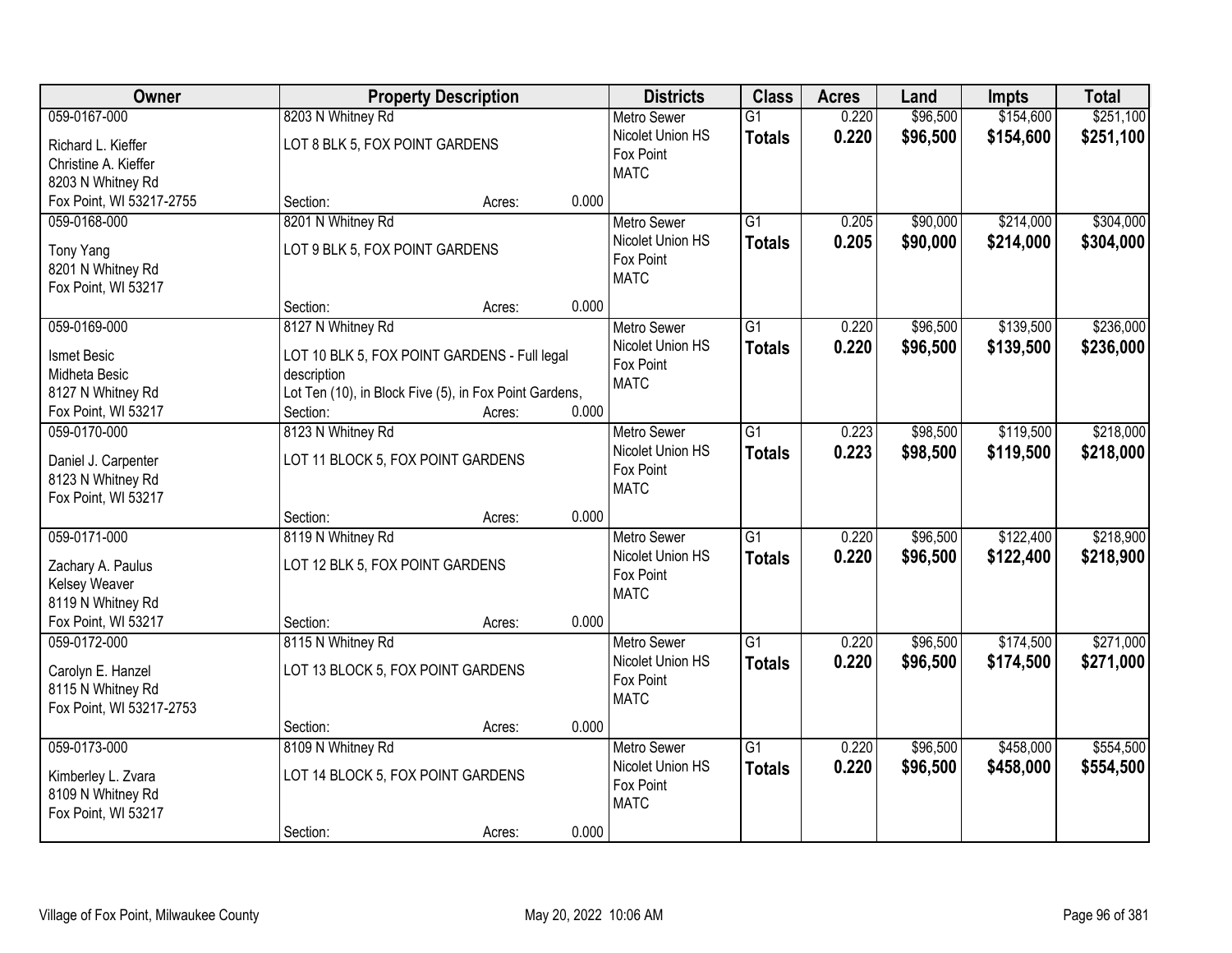| Owner                                                      | <b>Property Description</b>                       |                 | <b>Districts</b>         | <b>Class</b>    | <b>Acres</b> | Land      | <b>Impts</b> | <b>Total</b> |
|------------------------------------------------------------|---------------------------------------------------|-----------------|--------------------------|-----------------|--------------|-----------|--------------|--------------|
| 059-0174-000                                               | 318 E Willow Rd                                   |                 | <b>Metro Sewer</b>       | $\overline{G1}$ | 0.227        | \$100,000 | \$217,000    | \$317,000    |
| Mark S. Rosen                                              | LOT 15, BLK 5, FOX POINT GARDENS                  |                 | Nicolet Union HS         | <b>Totals</b>   | 0.227        | \$100,000 | \$217,000    | \$317,000    |
| Kymberlee S. Rosen                                         |                                                   |                 | Fox Point                |                 |              |           |              |              |
| 318 E Willow Rd                                            |                                                   |                 | <b>MATC</b>              |                 |              |           |              |              |
| Fox Point, WI 53217-2762                                   | Section:                                          | 0.000<br>Acres: |                          |                 |              |           |              |              |
| 059-0175-000                                               | 312 E Willow Rd                                   |                 | <b>Metro Sewer</b>       | $\overline{G1}$ | 0.227        | \$100,000 | \$221,700    | \$321,700    |
|                                                            | LOT 16, BLOCK 5, FOX POINT GARDENS                |                 | Nicolet Union HS         | <b>Totals</b>   | 0.227        | \$100,000 | \$221,700    | \$321,700    |
| Irving Edelman and Margaret M. Smith<br>Revocable Trust DA |                                                   |                 | Fox Point                |                 |              |           |              |              |
| 733 Anglers Ct                                             |                                                   |                 | <b>MATC</b>              |                 |              |           |              |              |
| Steamboat Springs, CO 80487                                | Section:                                          | 0.000<br>Acres: |                          |                 |              |           |              |              |
| 059-0176-000                                               | 308 E Willow Rd                                   |                 | Metro Sewer              | $\overline{G1}$ | 0.227        | \$100,000 | \$139,300    | \$239,300    |
|                                                            |                                                   |                 | Nicolet Union HS         | <b>Totals</b>   | 0.227        | \$100,000 | \$139,300    | \$239,300    |
| Terry S. Mcgauran                                          | LOT 17, BLOCK 5, FOX POINT GARDENS                |                 | Fox Point                |                 |              |           |              |              |
| Diane F. Mcgauran                                          |                                                   |                 | <b>MATC</b>              |                 |              |           |              |              |
| 308 E Willow Rd                                            |                                                   |                 |                          |                 |              |           |              |              |
| Fox Point, WI 53217-2762                                   | Section:                                          | 0.000<br>Acres: |                          |                 |              |           |              |              |
| 059-0177-000                                               | 302 E Willow Rd                                   |                 | Metro Sewer              | $\overline{G1}$ | 0.227        | \$100,000 | \$222,000    | \$322,000    |
| Terrance M. O'Neill                                        | LOT 18, BLOCK 5, FOX POINT GARDENS                |                 | Nicolet Union HS         | <b>Totals</b>   | 0.227        | \$100,000 | \$222,000    | \$322,000    |
| Victoria C. O'Neill                                        |                                                   |                 | Fox Point                |                 |              |           |              |              |
| 302 E Willow Rd                                            |                                                   |                 | <b>MATC</b>              |                 |              |           |              |              |
| Fox Point, WI 53217-2762                                   | Section:                                          | 0.000<br>Acres: |                          |                 |              |           |              |              |
| 059-0178-000                                               | 8108 N Regent Rd                                  |                 | <b>Metro Sewer</b>       | $\overline{G1}$ | 0.220        | \$96,500  | \$142,100    | \$238,600    |
| Walter W. Schumann                                         | LOT 19, BLOCK 5, FOX POINT GARDENS                |                 | Nicolet Union HS         | <b>Totals</b>   | 0.220        | \$96,500  | \$142,100    | \$238,600    |
| Lucille H. Schumann                                        |                                                   |                 | Fox Point                |                 |              |           |              |              |
| 8108 N Regent Rd                                           |                                                   |                 | <b>MATC</b>              |                 |              |           |              |              |
| Fox Point, WI 53217                                        | Section:                                          | 0.000<br>Acres: |                          |                 |              |           |              |              |
| 059-0179-000                                               | 8114 N Regent Rd                                  |                 | Metro Sewer              | $\overline{G1}$ | 0.280        | \$111,500 | \$250,000    | \$361,500    |
|                                                            |                                                   |                 | Nicolet Union HS         | <b>Totals</b>   | 0.280        | \$111,500 | \$250,000    | \$361,500    |
| Christine M. Candela                                       | LOT 20 AND S 16 FT OF LOT 21 BLOCK 5, FOX POINT   |                 | Fox Point                |                 |              |           |              |              |
| 8114 N Regent Rd                                           | <b>GARDENS</b>                                    |                 | <b>MATC</b>              |                 |              |           |              |              |
| Fox Point, WI 53217-2732                                   |                                                   |                 |                          |                 |              |           |              |              |
|                                                            | Section:                                          | 0.000<br>Acres: |                          |                 |              |           |              |              |
| 059-0180-000                                               | 8120 N Regent Rd                                  |                 | <b>Metro Sewer</b>       | $\overline{G1}$ | 0.383        | \$117,000 | \$257,000    | \$374,000    |
| Susanne R. Huxsahl                                         | LOT 21 EXC. S. 16 FT. AND ALL OF LOT 22, BLOCK 5, |                 | Nicolet Union HS         | <b>Totals</b>   | 0.383        | \$117,000 | \$257,000    | \$374,000    |
| 8120 N Regent Rd                                           | FOX POINT GARDENS                                 |                 | Fox Point<br><b>MATC</b> |                 |              |           |              |              |
| Fox Point, WI 53217                                        |                                                   |                 |                          |                 |              |           |              |              |
|                                                            | Section:                                          | 0.000<br>Acres: |                          |                 |              |           |              |              |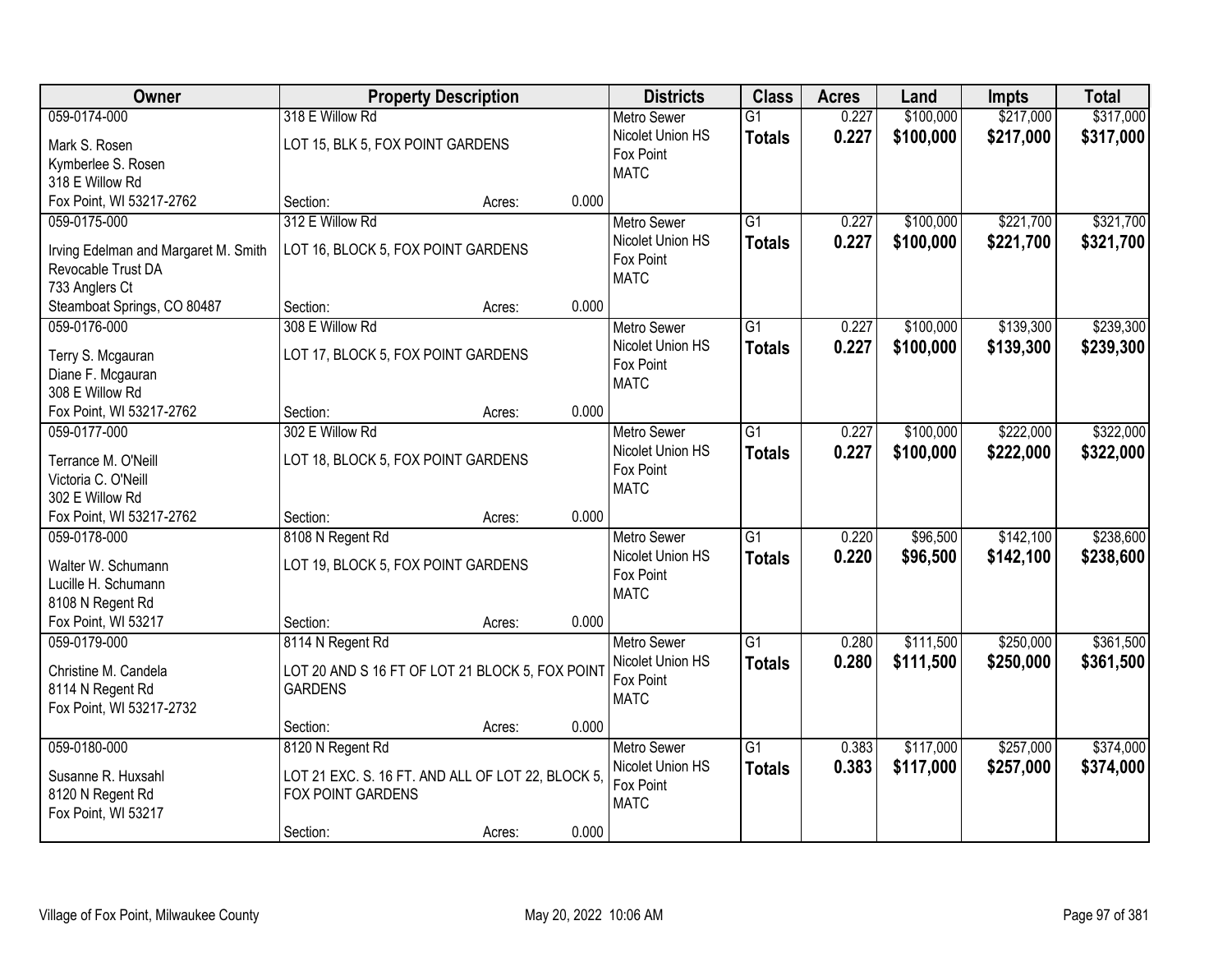| Owner                                   |                                                                                                                       | <b>Property Description</b> |       | <b>Districts</b>                       | <b>Class</b>    | <b>Acres</b> | Land     | <b>Impts</b> | <b>Total</b> |
|-----------------------------------------|-----------------------------------------------------------------------------------------------------------------------|-----------------------------|-------|----------------------------------------|-----------------|--------------|----------|--------------|--------------|
| 059-0181-000                            | 8180 N Regent Rd                                                                                                      |                             |       | <b>Metro Sewer</b>                     | $\overline{G1}$ | 0.212        | \$93,500 | \$226,900    | \$320,400    |
| Michael A. Pressman                     | THE S 56 FEET OF LOT 23, BLOCK 5, FOX POINT                                                                           |                             |       | Nicolet Union HS                       | <b>Totals</b>   | 0.212        | \$93,500 | \$226,900    | \$320,400    |
| Rachel Minkin                           | <b>GARDENS</b>                                                                                                        |                             |       | Fox Point                              |                 |              |          |              |              |
| 8180 N Regent Rd                        |                                                                                                                       |                             |       | <b>MATC</b>                            |                 |              |          |              |              |
| Fox Point, WI 53217                     | Section:                                                                                                              | Acres:                      | 0.000 |                                        |                 |              |          |              |              |
| 059-0182-000                            | 8202 N Regent Rd                                                                                                      |                             |       | <b>Metro Sewer</b>                     | $\overline{G1}$ | 0.212        | \$93,500 | \$205,900    | \$299,400    |
| Connie B. Abrahamian                    | LOT 24 AND NORTH 2 FEET OF LOT 23, BLOCK 5,                                                                           |                             |       | Nicolet Union HS                       | <b>Totals</b>   | 0.212        | \$93,500 | \$205,900    | \$299,400    |
| 8202 N Regent Rd                        | FOX POINT GARDENS                                                                                                     |                             |       | Fox Point                              |                 |              |          |              |              |
| Fox Point, WI 53217-2734                |                                                                                                                       |                             |       | <b>MATC</b>                            |                 |              |          |              |              |
|                                         | Section:                                                                                                              | Acres:                      | 0.000 |                                        |                 |              |          |              |              |
| 059-0183-000                            | 8206 N Regent Rd                                                                                                      |                             |       | <b>Metro Sewer</b>                     | G1              | 0.220        | \$96,500 | \$195,900    | \$292,400    |
| Jennifer L. Magestro                    | LOT 25, BLOCK 5, FOX POINT GARDENS                                                                                    |                             |       | Nicolet Union HS                       | <b>Totals</b>   | 0.220        | \$96,500 | \$195,900    | \$292,400    |
| 1366 Indian Spring Dr                   |                                                                                                                       |                             |       | Fox Point                              |                 |              |          |              |              |
| Delafield, WI 53018                     |                                                                                                                       |                             |       | <b>MATC</b>                            |                 |              |          |              |              |
|                                         | Section:                                                                                                              | Acres:                      | 0.000 |                                        |                 |              |          |              |              |
| 059-0184-000                            | 8210 N Regent Rd                                                                                                      |                             |       | <b>Metro Sewer</b>                     | G1              | 0.223        | \$98,500 | \$115,000    | \$213,500    |
|                                         |                                                                                                                       |                             |       | Nicolet Union HS                       | <b>Totals</b>   | 0.223        | \$98,500 | \$115,000    | \$213,500    |
| Kristopher Barleben<br>8210 N Regent Rd | Lot 26, Block 5, in Fox Point Gardens, being a Subdivisio<br>of a part of the Southwest One-Quarter of Section 9, Tow |                             |       | Fox Point                              |                 |              |          |              |              |
| Fox Point, WI 53217                     | 8 North, Range 22 East, in the Village of Fox Point,                                                                  |                             |       | <b>MATC</b>                            |                 |              |          |              |              |
|                                         | Section:                                                                                                              | Acres:                      | 0.000 |                                        |                 |              |          |              |              |
| 059-0185-000                            | 8214 N Regent Rd                                                                                                      |                             |       | <b>Metro Sewer</b>                     | $\overline{G1}$ | 0.220        | \$96,500 | \$188,600    | \$285,100    |
|                                         |                                                                                                                       |                             |       | Nicolet Union HS                       | <b>Totals</b>   | 0.220        | \$96,500 | \$188,600    | \$285,100    |
| Lisa M. Zabjek                          | Lot 27, in Block 5, in Fox Point Gardens, being a                                                                     |                             |       | Fox Point                              |                 |              |          |              |              |
| Alex Vipond                             | Subdivision of a part of the Southwest 1/4 of Section 9, in                                                           |                             |       | <b>MATC</b>                            |                 |              |          |              |              |
| 8214 N Regent Rd                        | Township 8 North, Range 22 East, in the Village of Fox                                                                |                             |       |                                        |                 |              |          |              |              |
| Fox Point, WI 53217<br>059-0186-000     | Section:                                                                                                              | Acres:                      | 0.000 |                                        | $\overline{G1}$ | 0.220        | \$96,500 | \$122,300    | \$218,800    |
|                                         | 8218 N Regent Rd                                                                                                      |                             |       | <b>Metro Sewer</b><br>Nicolet Union HS |                 |              |          |              |              |
| Susan M. Maloney                        | LOT 28, BLOCK 5, FOX POINT GARDEN                                                                                     |                             |       | Fox Point                              | <b>Totals</b>   | 0.220        | \$96,500 | \$122,300    | \$218,800    |
| 8218 N Regent Rd                        |                                                                                                                       |                             |       | <b>MATC</b>                            |                 |              |          |              |              |
| Fox Point, WI 53217-2734                |                                                                                                                       |                             |       |                                        |                 |              |          |              |              |
|                                         | Section:                                                                                                              | Acres:                      | 0.000 |                                        |                 |              |          |              |              |
| 059-0187-000                            | 8348 N Regent Rd                                                                                                      |                             |       | <b>Metro Sewer</b>                     | $\overline{G1}$ | 0.216        | \$95,000 | \$458,500    | \$553,500    |
| Randall J. Brier                        | LOT 1, BLOCK 6, FOX POINT GARDENS                                                                                     |                             |       | Nicolet Union HS                       | <b>Totals</b>   | 0.216        | \$95,000 | \$458,500    | \$553,500    |
| Cynthia A. Brier                        |                                                                                                                       |                             |       | Fox Point                              |                 |              |          |              |              |
| 8348 N Regent Rd                        |                                                                                                                       |                             |       | <b>MATC</b>                            |                 |              |          |              |              |
| Fox Point, WI 53217                     | Section:                                                                                                              | Acres:                      | 0.000 |                                        |                 |              |          |              |              |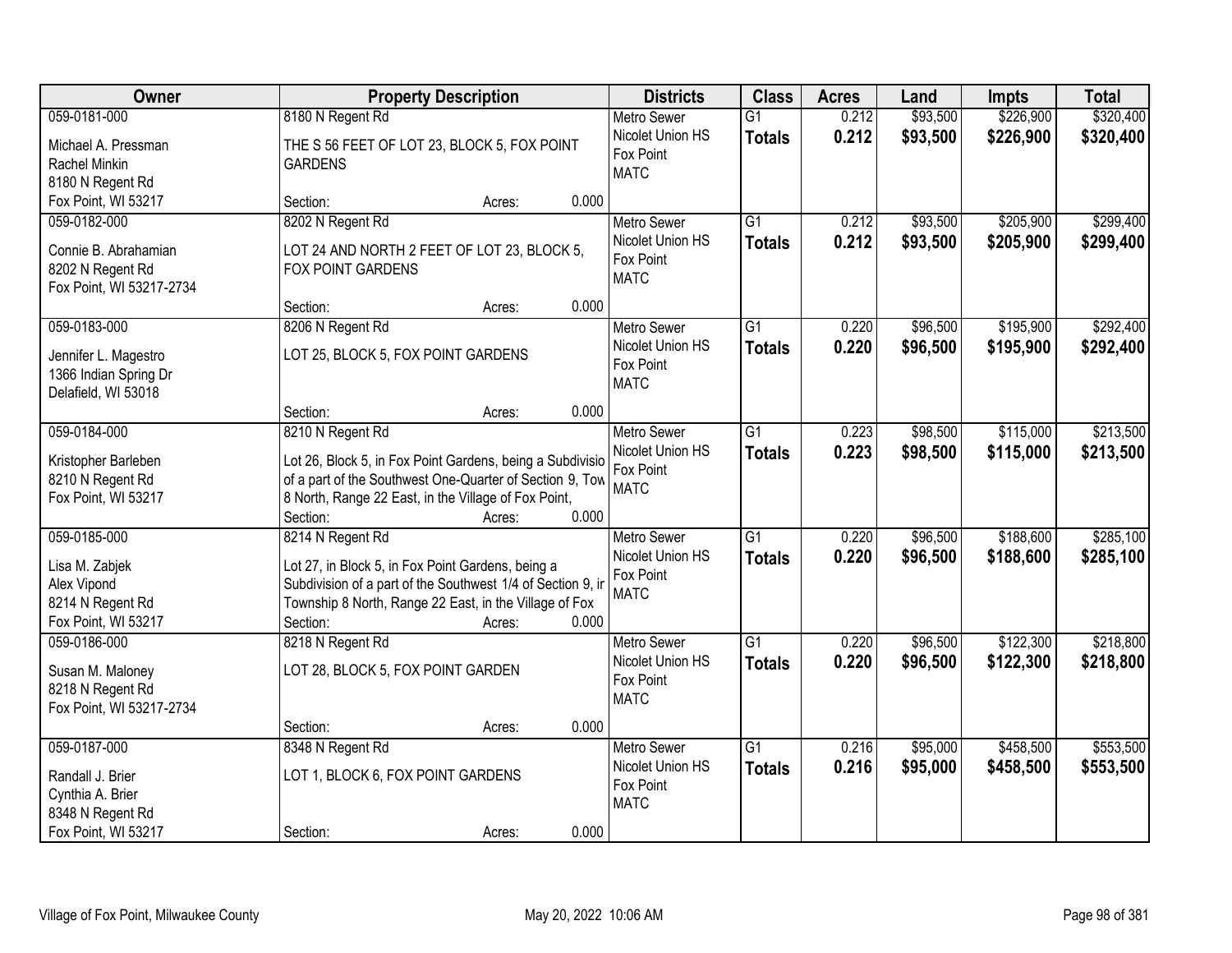| Owner                                  | <b>Property Description</b>                               | <b>Districts</b>              | <b>Class</b>    | <b>Acres</b> | Land      | <b>Impts</b> | <b>Total</b> |
|----------------------------------------|-----------------------------------------------------------|-------------------------------|-----------------|--------------|-----------|--------------|--------------|
| 059-0188-000                           | 305 E Dean Rd                                             | <b>Metro Sewer</b>            | $\overline{G1}$ | 0.229        | \$100,500 | \$266,500    | \$367,000    |
| Rachel Margolis                        | LOT 2, BLOCK 6, FOX POINT GARDENS                         | Nicolet Union HS              | <b>Totals</b>   | 0.229        | \$100,500 | \$266,500    | \$367,000    |
| Charles Goodman                        |                                                           | Fox Point                     |                 |              |           |              |              |
| 305 E Dean Rd                          |                                                           | <b>MATC</b>                   |                 |              |           |              |              |
| Fox Point, WI 53217                    | 0.000<br>Section:<br>Acres:                               |                               |                 |              |           |              |              |
| 059-0189-000                           | 315 E Dean Rd                                             | <b>Metro Sewer</b>            | $\overline{G1}$ | 0.227        | \$100,000 | \$190,000    | \$290,000    |
|                                        | LOT 3, BLOCK 6, FOX POINT GARDENS                         | Nicolet Union HS              | <b>Totals</b>   | 0.227        | \$100,000 | \$190,000    | \$290,000    |
| Stephen R. Kaczkowski<br>315 E Dean Rd |                                                           | Fox Point                     |                 |              |           |              |              |
| Fox Point, WI 53217-2706               |                                                           | <b>MATC</b>                   |                 |              |           |              |              |
|                                        | 0.000<br>Section:<br>Acres:                               |                               |                 |              |           |              |              |
| 059-0190-000                           | 8347 N Whitney Rd                                         | <b>Metro Sewer</b>            | $\overline{G1}$ | 0.227        | \$100,000 | \$179,000    | \$279,000    |
|                                        |                                                           | Nicolet Union HS              | <b>Totals</b>   | 0.227        | \$100,000 | \$179,000    | \$279,000    |
| Anna Wroblewski                        | LOT 4, BLOCK 6, FOX POINT GARDENS                         | Fox Point                     |                 |              |           |              |              |
| 8347 N Whitney Rd                      |                                                           | <b>MATC</b>                   |                 |              |           |              |              |
| Fox Point, WI 53217                    |                                                           |                               |                 |              |           |              |              |
|                                        | 0.000<br>Section:<br>Acres:                               |                               |                 |              |           |              |              |
| 059-0191-000                           | 8345 N Whitney Rd                                         | <b>Metro Sewer</b>            | $\overline{G1}$ | 0.220        | \$96,500  | \$158,300    | \$254,800    |
| Dennis M. Samenfeld                    | LOT 5, BLOCK 6, FOX POINT GARDENS                         | Nicolet Union HS<br>Fox Point | <b>Totals</b>   | 0.220        | \$96,500  | \$158,300    | \$254,800    |
| Sandra R. Samenfeld                    |                                                           | <b>MATC</b>                   |                 |              |           |              |              |
| 8345 N Whitney Rd                      |                                                           |                               |                 |              |           |              |              |
| Fox Point, WI 53217-2757               | 0.000<br>Section:<br>Acres:                               |                               |                 |              |           |              |              |
| 059-0192-000                           | 8339 N Whitney Rd                                         | <b>Metro Sewer</b>            | $\overline{G1}$ | 0.216        | \$95,000  | \$184,800    | \$279,800    |
| Michael A. Kaplan                      | LOT 6, BLOCK 6, FOX POINT GARDENS                         | Nicolet Union HS              | <b>Totals</b>   | 0.216        | \$95,000  | \$184,800    | \$279,800    |
| Cynthia Nassette Kaplan                |                                                           | Fox Point                     |                 |              |           |              |              |
| 8339 N Whitney Rd                      |                                                           | <b>MATC</b>                   |                 |              |           |              |              |
| Fox Point, WI 53217-2757               | 0.000<br>Section:<br>Acres:                               |                               |                 |              |           |              |              |
| 059-0193-000                           | 8337 N Whitney Rd                                         | Metro Sewer                   | $\overline{G1}$ | 0.216        | \$95,000  | \$172,800    | \$267,800    |
|                                        |                                                           | Nicolet Union HS              | <b>Totals</b>   | 0.216        | \$95,000  | \$172,800    | \$267,800    |
| Brandon N. Morreale                    | LOT 7, BLOCK 6, FOX POINT GARDENS - Full legal            | Fox Point                     |                 |              |           |              |              |
| <b>Hillary Morreale</b>                | description                                               | <b>MATC</b>                   |                 |              |           |              |              |
| 8337 N Whitney Rd                      | Lot 7, in Block 6, in Fox Point Gardens, being a<br>0.000 |                               |                 |              |           |              |              |
| Fox Point, WI 53217<br>059-0194-000    | Section:<br>Acres:                                        | <b>Metro Sewer</b>            | $\overline{G1}$ | 0.216        | \$95,000  | \$220,400    | \$315,400    |
|                                        | 8333 N Whitney Rd                                         |                               |                 |              |           |              |              |
| Santiago Murillo-Sainz                 | LOT 8, BLOCK 6, FOX POINT GARDENS                         | Nicolet Union HS<br>Fox Point | <b>Totals</b>   | 0.216        | \$95,000  | \$220,400    | \$315,400    |
| Sydney Timmer-Murillo                  |                                                           | <b>MATC</b>                   |                 |              |           |              |              |
| 8333 N Whitney Rd                      |                                                           |                               |                 |              |           |              |              |
| Fox Point, WI 53217                    | 0.000<br>Section:<br>Acres:                               |                               |                 |              |           |              |              |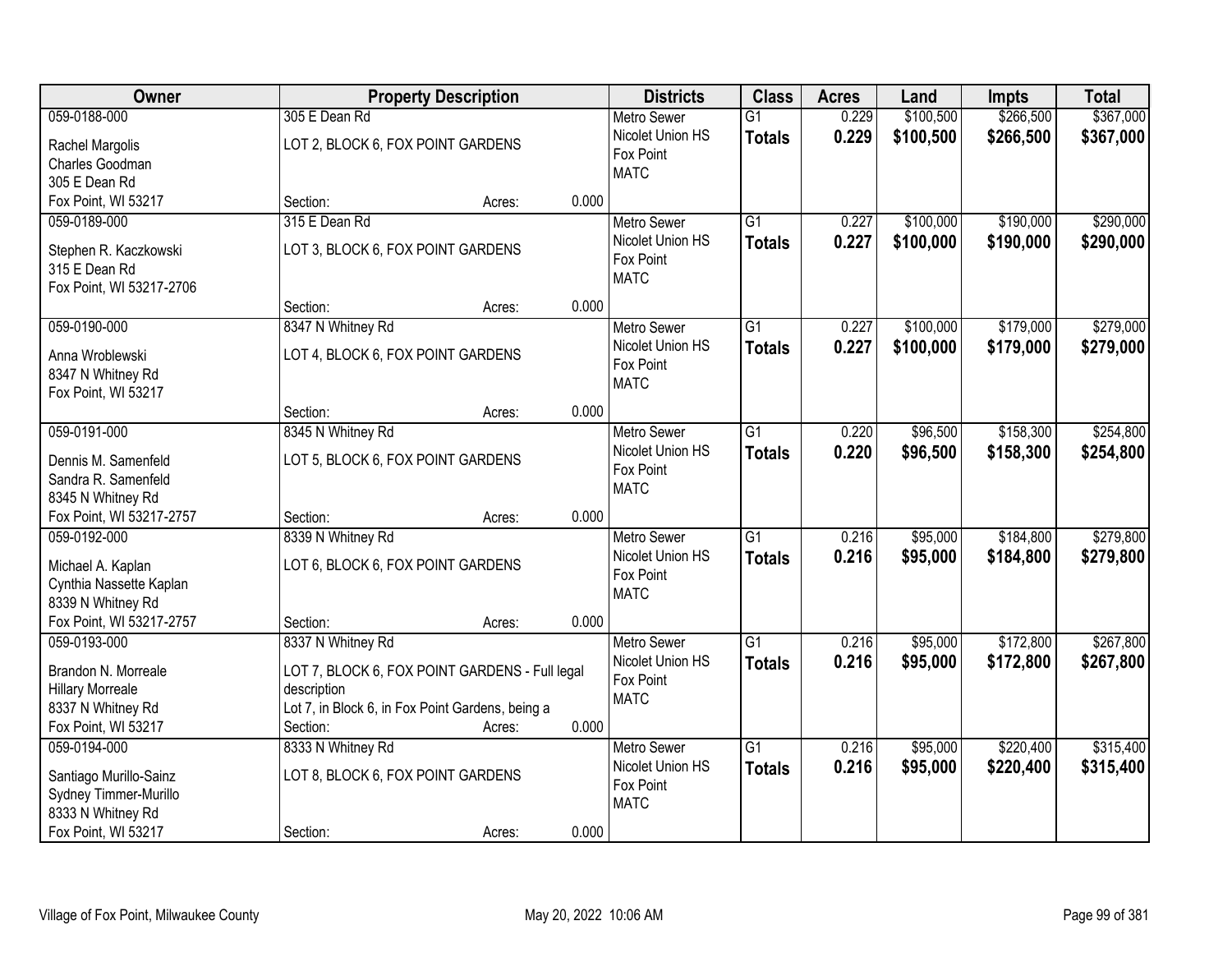| Owner                                         | <b>Property Description</b>                                  |                 | <b>Districts</b>              | <b>Class</b>    | <b>Acres</b> | Land      | <b>Impts</b> | <b>Total</b> |
|-----------------------------------------------|--------------------------------------------------------------|-----------------|-------------------------------|-----------------|--------------|-----------|--------------|--------------|
| 059-0195-000                                  | 8329 N Whitney Rd                                            |                 | <b>Metro Sewer</b>            | $\overline{G1}$ | 0.220        | \$96,500  | \$185,700    | \$282,200    |
| Michael Blemberg                              | Lot 9 in Block 6 in Fox Point Gardens, being a Subdivisio    |                 | Nicolet Union HS              | <b>Totals</b>   | 0.220        | \$96,500  | \$185,700    | \$282,200    |
| Melinda Johnson                               | of a part of the South West 1/4 of Section 9-8-22, in the    |                 | Fox Point                     |                 |              |           |              |              |
| 8329 N Whitney Rd                             | Village of Fox Point.                                        |                 | <b>MATC</b>                   |                 |              |           |              |              |
| Fox Point, WI 53217                           | Section:                                                     | 0.220<br>Acres: |                               |                 |              |           |              |              |
| 059-0196-000                                  | 8325 N Whitney Rd                                            |                 | <b>Metro Sewer</b>            | $\overline{G1}$ | 0.205        | \$90,000  | \$165,900    | \$255,900    |
|                                               |                                                              |                 | Nicolet Union HS              | <b>Totals</b>   | 0.205        | \$90,000  | \$165,900    | \$255,900    |
| Amy Lynn Walberg                              | LOT 10, BLOCK 6, FOX POINT GARDENS                           |                 | Fox Point                     |                 |              |           |              |              |
| 8325 N Whitney Rd                             |                                                              |                 | <b>MATC</b>                   |                 |              |           |              |              |
| Fox Point, WI 53217-2757                      |                                                              | 0.000           |                               |                 |              |           |              |              |
|                                               | Section:                                                     | Acres:          |                               |                 |              |           |              |              |
| 059-0197-000                                  | 8321 N Whitney Rd                                            |                 | <b>Metro Sewer</b>            | $\overline{G1}$ | 0.436        | \$120,000 | \$173,300    | \$293,300    |
| <b>Brian League</b>                           | LOT 11 AND 12, BLK 6 FOX POINT GARDENS - Full                |                 | Nicolet Union HS              | <b>Totals</b>   | 0.436        | \$120,000 | \$173,300    | \$293,300    |
| Courtney League                               | legal description                                            |                 | Fox Point                     |                 |              |           |              |              |
| 8321 N Whitney Rd                             | Lots 11 and 12, in Block 6, in Fox Point Gardens, being a    |                 | <b>MATC</b>                   |                 |              |           |              |              |
| Fox Point, WI 53217                           | Section:                                                     | 0.000<br>Acres: |                               |                 |              |           |              |              |
| 059-0198-000                                  | 8315 N Whitney Rd                                            |                 | <b>Metro Sewer</b>            | G1              | 0.216        | \$95,000  | \$147,100    | \$242,100    |
|                                               |                                                              |                 | Nicolet Union HS              | <b>Totals</b>   | 0.216        | \$95,000  | \$147,100    | \$242,100    |
| Michael J. Garniss                            | LOT 13, BLOCK 6, FOX POINT GARDENS                           |                 | Fox Point                     |                 |              |           |              |              |
| Mary R. Garniss                               |                                                              |                 | <b>MATC</b>                   |                 |              |           |              |              |
| 8315 N Whitney Rd<br>Fox Point, WI 53217-2757 |                                                              | 0.000           |                               |                 |              |           |              |              |
| 059-0199-000                                  | Section:<br>8311 N Whitney Rd                                | Acres:          |                               | $\overline{G1}$ | 0.216        | \$95,000  | \$142,500    | \$237,500    |
|                                               |                                                              |                 | Metro Sewer                   |                 |              |           |              |              |
| Michael P. Wilhelm                            | LOT 14, BLOCK 6, FOX POINT GARDENS                           |                 | Nicolet Union HS<br>Fox Point | <b>Totals</b>   | 0.216        | \$95,000  | \$142,500    | \$237,500    |
| Katherine E. Wilhelm                          |                                                              |                 | <b>MATC</b>                   |                 |              |           |              |              |
| 8311 N Whitney Rd                             |                                                              |                 |                               |                 |              |           |              |              |
| Fox Point, WI 53217                           | Section:                                                     | 0.000<br>Acres: |                               |                 |              |           |              |              |
| 059-0200-000                                  | 8305 N Whitney Rd                                            |                 | Metro Sewer                   | $\overline{G1}$ | 0.227        | \$100,000 | \$143,000    | \$243,000    |
| Kimberly A. Scott                             | LOT 15, BLOCK 6, FOX POINT GARDENS                           |                 | Nicolet Union HS              | <b>Totals</b>   | 0.227        | \$100,000 | \$143,000    | \$243,000    |
| 910 E Bradley St                              |                                                              |                 | Fox Point                     |                 |              |           |              |              |
| Fox Point, WI 53217                           |                                                              |                 | <b>MATC</b>                   |                 |              |           |              |              |
|                                               | Section:                                                     | 0.000<br>Acres: |                               |                 |              |           |              |              |
| 059-0201-000                                  | 314 E Spooner Rd                                             |                 | <b>Metro Sewer</b>            | $\overline{G1}$ | 0.227        | \$100,000 | \$290,500    | \$390,500    |
|                                               |                                                              |                 | Nicolet Union HS              |                 | 0.227        |           |              |              |
| Kyle Poklar                                   | LOT 16, BLOCK 6, FOX POINT GARDENS - Full legal              |                 | Fox Point                     | <b>Totals</b>   |              | \$100,000 | \$290,500    | \$390,500    |
| Maggie Poklar                                 | description Lot Sixteen (16), in Block Six (6), in Fox Point |                 | <b>MATC</b>                   |                 |              |           |              |              |
| 314 E Spooner Rd                              | Gardens, being a Subdivision of part of the Southwest        |                 |                               |                 |              |           |              |              |
| Fox Point, WI 53217                           | Section:                                                     | 0.000<br>Acres: |                               |                 |              |           |              |              |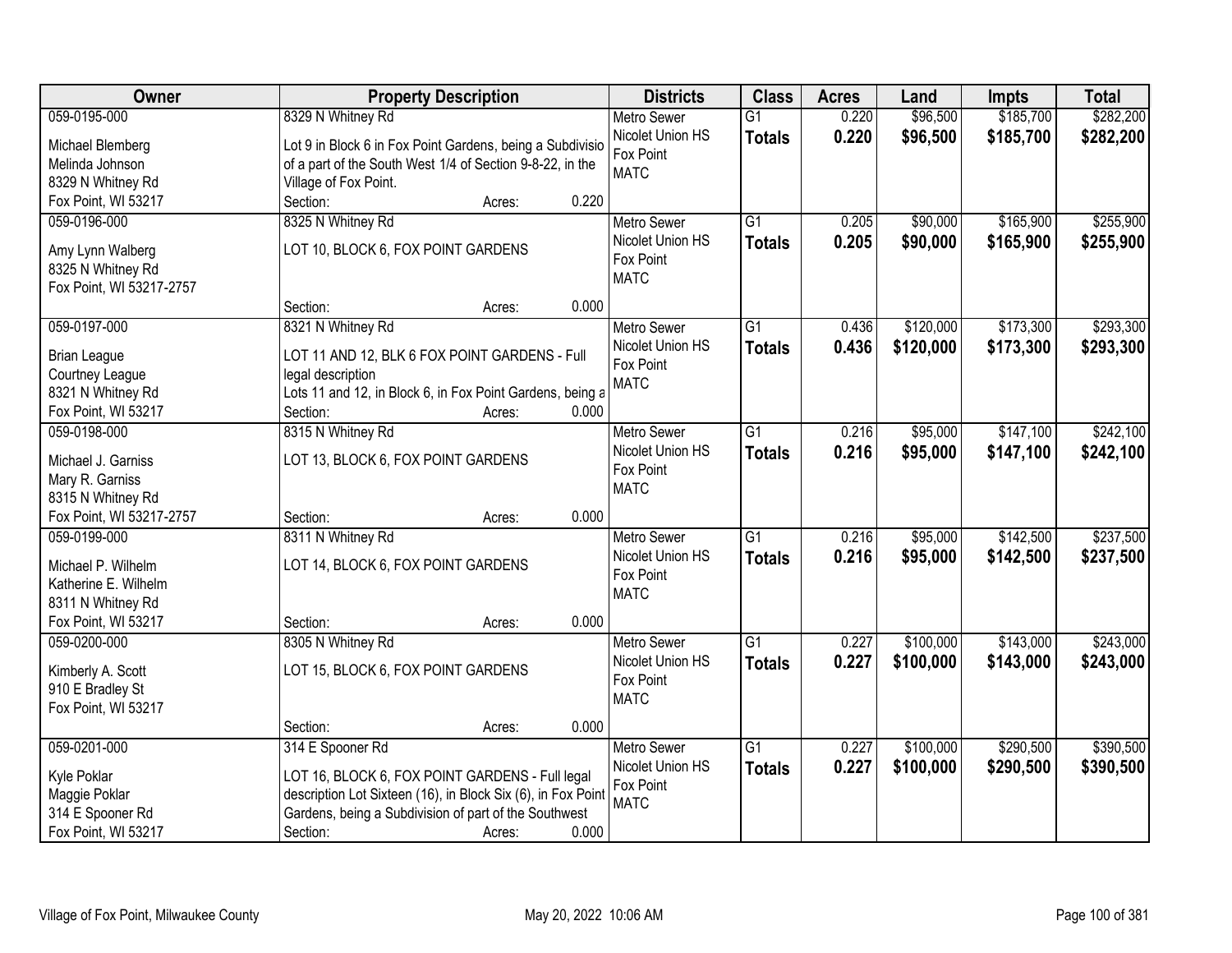| Owner                                            | <b>Property Description</b>                            |                 | <b>Districts</b>              | <b>Class</b>    | <b>Acres</b> | Land      | <b>Impts</b> | <b>Total</b> |
|--------------------------------------------------|--------------------------------------------------------|-----------------|-------------------------------|-----------------|--------------|-----------|--------------|--------------|
| 059-0202-000                                     | 308 E Spooner Rd                                       |                 | <b>Metro Sewer</b>            | $\overline{G1}$ | 0.227        | \$100,000 | \$261,100    | \$361,100    |
| Avi Hershko                                      | Lot 17, in Block 6, in Fox Point Gardens, being a      |                 | Nicolet Union HS              | <b>Totals</b>   | 0.227        | \$100,000 | \$261,100    | \$361,100    |
| 308 E Spooner Rd                                 | Subdivision of part of the Southwest 1/4 of Section 9, |                 | Fox Point                     |                 |              |           |              |              |
| Fox Point, WI 53217                              | Township 8                                             |                 | <b>MATC</b>                   |                 |              |           |              |              |
|                                                  | Section:                                               | 0.227<br>Acres: |                               |                 |              |           |              |              |
| 059-0203-000                                     | 8300 N Regent Rd                                       |                 | <b>Metro Sewer</b>            | $\overline{G1}$ | 0.227        | \$100,000 | \$113,500    | \$213,500    |
|                                                  | LOT 18 BLOCK 6, FOX POINT GARDENS                      |                 | Nicolet Union HS              | <b>Totals</b>   | 0.227        | \$100,000 | \$113,500    | \$213,500    |
| Jaclyn Marie and Rud Lenssen<br>8300 N Regent Rd |                                                        |                 | Fox Point                     |                 |              |           |              |              |
| Fox Point, WI 53217                              |                                                        |                 | <b>MATC</b>                   |                 |              |           |              |              |
|                                                  | Section:                                               | 0.000<br>Acres: |                               |                 |              |           |              |              |
| 059-0204-000                                     | 8310 N Regent Rd                                       |                 | <b>Metro Sewer</b>            | G1              | 0.216        | \$95,000  | \$205,000    | \$300,000    |
|                                                  |                                                        |                 | Nicolet Union HS              | <b>Totals</b>   | 0.216        | \$95,000  | \$205,000    | \$300,000    |
| Kevin R. Suing                                   | LOT 19 BLOCK 6, FOX POINT GARDENS                      |                 | Fox Point                     |                 |              |           |              |              |
| 8310 N Regent Rd<br>Fox Point, WI 53217          |                                                        |                 | <b>MATC</b>                   |                 |              |           |              |              |
|                                                  | Section:                                               | 0.000<br>Acres: |                               |                 |              |           |              |              |
| 059-0205-000                                     | 8314 N Regent Rd                                       |                 | <b>Metro Sewer</b>            | $\overline{G1}$ | 0.216        | \$95,000  | \$150,700    | \$245,700    |
|                                                  |                                                        |                 | Nicolet Union HS              | <b>Totals</b>   | 0.216        | \$95,000  | \$150,700    | \$245,700    |
| Geoffrey F. Ward                                 | LOT 20 BLOCK 6, FOX POINT GARDENS                      |                 | Fox Point                     |                 |              |           |              |              |
| Valerie G. Ward                                  |                                                        |                 | <b>MATC</b>                   |                 |              |           |              |              |
| 8314 N Regent Rd                                 |                                                        |                 |                               |                 |              |           |              |              |
| Fox Point, WI 53217                              | Section:                                               | 0.000<br>Acres: |                               |                 |              |           |              |              |
| 059-0206-000                                     | 8316 N Regent Rd                                       |                 | <b>Metro Sewer</b>            | $\overline{G1}$ | 0.216        | \$95,000  | \$238,000    | \$333,000    |
| Mary B. Williams                                 | LOT 21 BLOCK 6, FOX POINT GARDENS                      |                 | Nicolet Union HS<br>Fox Point | <b>Totals</b>   | 0.216        | \$95,000  | \$238,000    | \$333,000    |
| 18422 W Village Way Dr                           |                                                        |                 | <b>MATC</b>                   |                 |              |           |              |              |
| Baton Rouge, LA 70810                            |                                                        |                 |                               |                 |              |           |              |              |
|                                                  | Section:                                               | 0.000<br>Acres: |                               |                 |              |           |              |              |
| 059-0207-000                                     | 8320 N Regent Rd                                       |                 | Metro Sewer                   | $\overline{G1}$ | 0.220        | \$96,500  | \$215,700    | \$312,200    |
| Daniel Agterberg                                 | LOT 22 BLOCK 6, FOX POINT GARDENS                      |                 | Nicolet Union HS              | <b>Totals</b>   | 0.220        | \$96,500  | \$215,700    | \$312,200    |
| Swati Godse Agterberg                            |                                                        |                 | Fox Point                     |                 |              |           |              |              |
| 8320 N Regent Rd                                 |                                                        |                 | <b>MATC</b>                   |                 |              |           |              |              |
| Fox Point, WI 53217-2736                         | Section:                                               | 0.000<br>Acres: |                               |                 |              |           |              |              |
| 059-0208-000                                     | 8326 N Regent Rd                                       |                 | <b>Metro Sewer</b>            | $\overline{G1}$ | 0.205        | \$90,000  | \$124,300    | \$214,300    |
| Stephen John Kern and Deborah                    | LOT 23 BLOCK 6, FOX POINT GARDENS                      |                 | Nicolet Union HS              | <b>Totals</b>   | 0.205        | \$90,000  | \$124,300    | \$214,300    |
| Ridley-Kern Family Trust                         |                                                        |                 | Fox Point                     |                 |              |           |              |              |
| 8326 N Regent Rd                                 |                                                        |                 | <b>MATC</b>                   |                 |              |           |              |              |
| Fox Point, WI 53217                              | Section:                                               | 0.000<br>Acres: |                               |                 |              |           |              |              |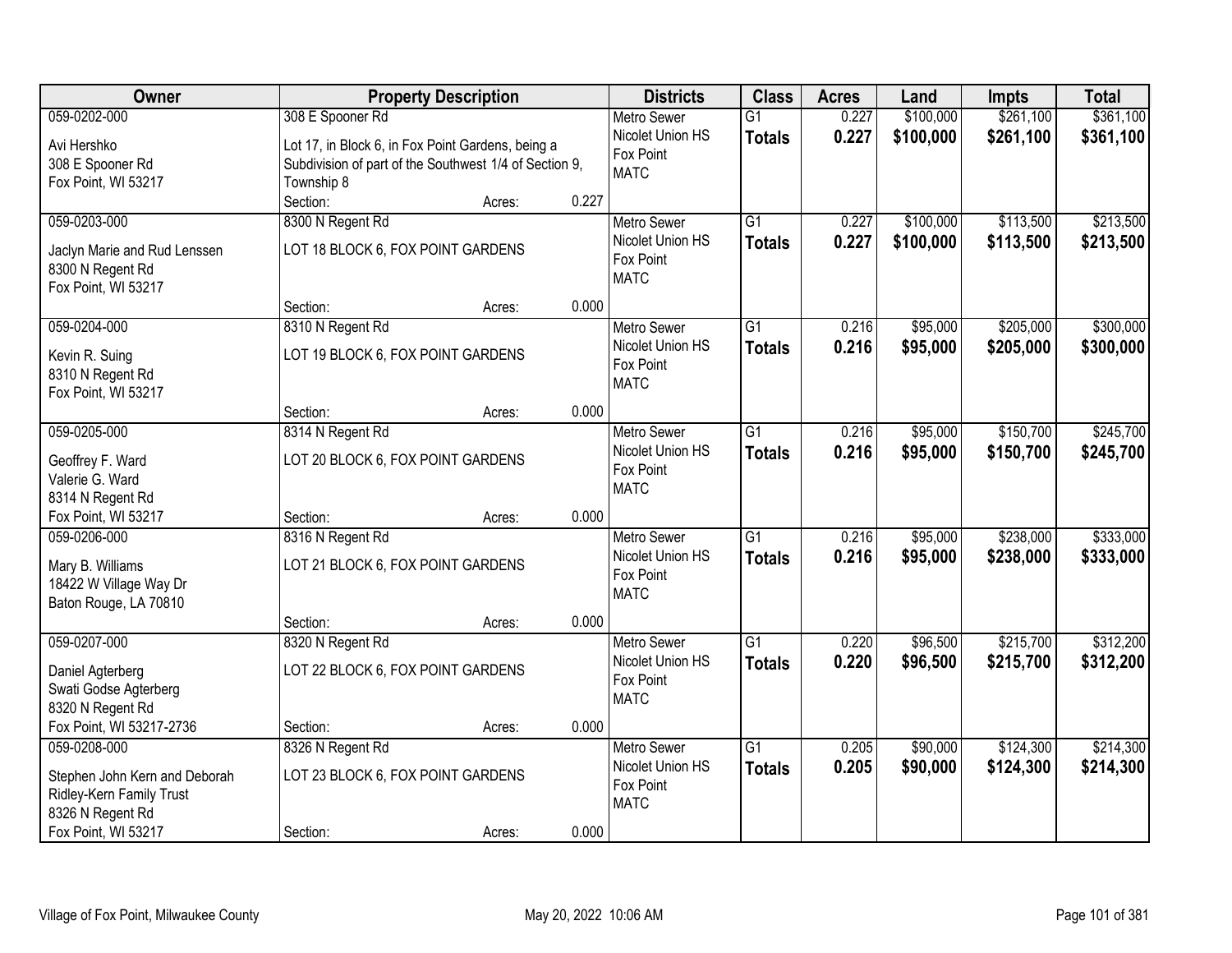| Owner                               | <b>Property Description</b>                                                                                 | <b>Districts</b>   | <b>Class</b>    | <b>Acres</b> | Land      | <b>Impts</b> | <b>Total</b> |
|-------------------------------------|-------------------------------------------------------------------------------------------------------------|--------------------|-----------------|--------------|-----------|--------------|--------------|
| 059-0209-000                        | 8330 N Regent Rd                                                                                            | <b>Metro Sewer</b> | $\overline{G1}$ | 0.220        | \$96,500  | \$240,900    | \$337,400    |
| Paul A. Horvatin                    | LOT 24 BLOCK 6, FOX POINT GARDENS - Full legal                                                              | Nicolet Union HS   | <b>Totals</b>   | 0.220        | \$96,500  | \$240,900    | \$337,400    |
| Danielle R. Horvatin                | description                                                                                                 | Fox Point          |                 |              |           |              |              |
| 8330 N Regent Rd                    | Lot 24, in Block 6, in Fox Point Gardens, being a                                                           | <b>MATC</b>        |                 |              |           |              |              |
| Fox Point, WI 53217                 | 0.000<br>Section:<br>Acres:                                                                                 |                    |                 |              |           |              |              |
| 059-0210-000                        | 8334 N Regent Rd                                                                                            | <b>Metro Sewer</b> | $\overline{G1}$ | 0.216        | \$95,000  | \$143,000    | \$238,000    |
| Matthew K. Leibham                  | LOT 25 BLOCK 6, FOX POINT GARDENS                                                                           | Nicolet Union HS   | <b>Totals</b>   | 0.216        | \$95,000  | \$143,000    | \$238,000    |
| Sarah R. Leibham                    |                                                                                                             | Fox Point          |                 |              |           |              |              |
| 8334 N Regent Rd                    |                                                                                                             | <b>MATC</b>        |                 |              |           |              |              |
| Fox Point, WI 53217-2736            | 0.000<br>Section:<br>Acres:                                                                                 |                    |                 |              |           |              |              |
| 059-0211-000                        | 8336 N Regent Rd                                                                                            | <b>Metro Sewer</b> | G1              | 0.216        | \$95,000  | \$184,900    | \$279,900    |
|                                     |                                                                                                             | Nicolet Union HS   | <b>Totals</b>   | 0.216        | \$95,000  | \$184,900    | \$279,900    |
| Alexandra M. Hayden                 | LOT 26, BLOCK 6, FOX POINT GARDENS                                                                          | Fox Point          |                 |              |           |              |              |
| Michael J. Hayden II                |                                                                                                             | <b>MATC</b>        |                 |              |           |              |              |
| 8336 N Regent Rd                    |                                                                                                             |                    |                 |              |           |              |              |
| Fox Point, WI 53217                 | 0.000<br>Section:<br>Acres:                                                                                 |                    |                 |              |           |              |              |
| 059-0212-000                        | 8340 N Regent Rd                                                                                            | <b>Metro Sewer</b> | G1              | 0.216        | \$95,000  | \$193,100    | \$288,100    |
| Robert B. Richards                  | LOT 27, BLOCK 6, FOX POINT GARDENS                                                                          | Nicolet Union HS   | <b>Totals</b>   | 0.216        | \$95,000  | \$193,100    | \$288,100    |
| Bridget M. Richards                 |                                                                                                             | Fox Point          |                 |              |           |              |              |
| 8340 N Regent Rd                    |                                                                                                             | <b>MATC</b>        |                 |              |           |              |              |
| Fox Point, WI 53217-2736            | 0.000<br>Section:<br>Acres:                                                                                 |                    |                 |              |           |              |              |
| 059-0213-000                        | 8344 N Regent Rd                                                                                            | <b>Metro Sewer</b> | $\overline{G1}$ | 0.220        | \$96,500  | \$178,000    | \$274,500    |
|                                     |                                                                                                             | Nicolet Union HS   | <b>Totals</b>   | 0.220        | \$96,500  | \$178,000    | \$274,500    |
| Kaleb Jefson                        | Lot 28, Block 6 in Fox Point Gardens, being a Subdivisior                                                   | Fox Point          |                 |              |           |              |              |
| Haley Jefson<br>8344 N Regent Rd    | of part of the Southwest 1/4 of Section 9, Township 8<br>North, Range 22 East, in the Village of Fox Point, | <b>MATC</b>        |                 |              |           |              |              |
| Fox Point, WI 53217                 | 0.000<br>Section:<br>Acres:                                                                                 |                    |                 |              |           |              |              |
| 059-0214-000                        | 1000 E Bradley Rd                                                                                           | <b>Metro Sewer</b> | $\overline{G1}$ | 0.831        | \$141,000 | \$134,500    | \$275,500    |
|                                     |                                                                                                             | Nicolet Union HS   | <b>Totals</b>   | 0.831        | \$141,000 | \$134,500    | \$275,500    |
| Beverly B. Bell                     | Lot 1 in Block 1 in Fox Point Subdivision of a part of the                                                  | Fox Point          |                 |              |           |              |              |
| 1000 E Bradley Rd                   | Southwest 1/4 of Section 9, in Township 8 North, Range                                                      | <b>MATC</b>        |                 |              |           |              |              |
| Fox Point, WI 53217                 | 22                                                                                                          |                    |                 |              |           |              |              |
|                                     | 0.831<br>Section: 9<br>Acres:                                                                               |                    |                 |              |           |              |              |
| 059-0215-000                        | 8001 N Lake Dr                                                                                              | <b>Metro Sewer</b> | $\overline{G1}$ | 0.728        | \$135,500 | \$406,300    | \$541,800    |
| Mircea and Haley Dobre Living Trust | LOT 2, BLOCK 1, FOX POINT SUBDIVISION                                                                       | Nicolet Union HS   | <b>Totals</b>   | 0.728        | \$135,500 | \$406,300    | \$541,800    |
| 8001 N Lake Dr                      |                                                                                                             | Fox Point          |                 |              |           |              |              |
| Fox Point, WI 53217                 |                                                                                                             | <b>MATC</b>        |                 |              |           |              |              |
|                                     | 0.728<br>Section:<br>Acres:                                                                                 |                    |                 |              |           |              |              |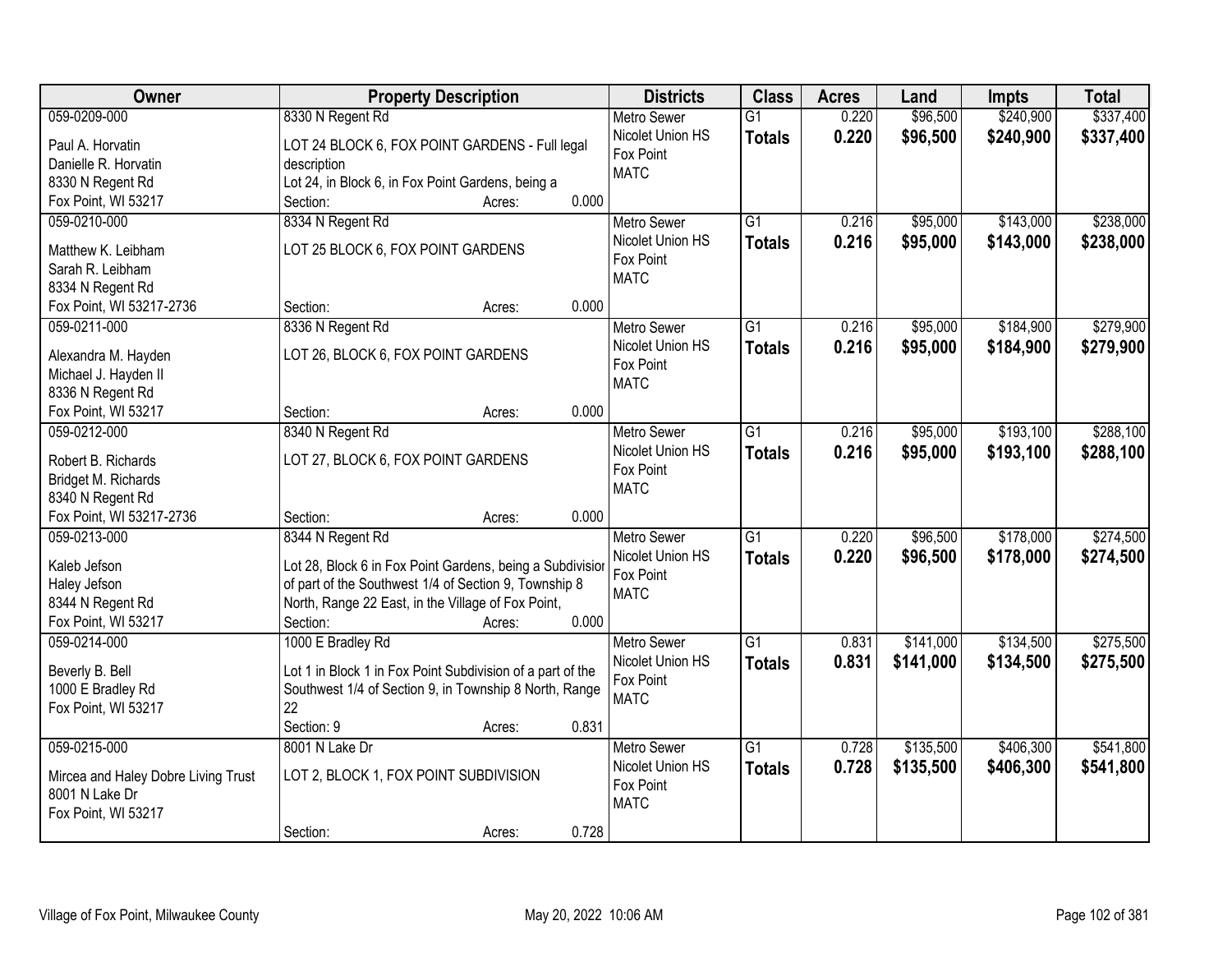| Owner                                  | <b>Property Description</b>           |       | <b>Districts</b>   | <b>Class</b>    | <b>Acres</b> | Land      | <b>Impts</b> | <b>Total</b> |
|----------------------------------------|---------------------------------------|-------|--------------------|-----------------|--------------|-----------|--------------|--------------|
| 059-0216-000                           | 8005 N Lake Dr                        |       | <b>Metro Sewer</b> | $\overline{G1}$ | 0.673        | \$132,500 | \$358,000    | \$490,500    |
| William H. Barrett Jr                  | LOT 3, BLOCK 1, FOX POINT SUBDIVISION |       | Nicolet Union HS   | <b>Totals</b>   | 0.673        | \$132,500 | \$358,000    | \$490,500    |
| Elizabeth D. Barrett                   |                                       |       | Fox Point          |                 |              |           |              |              |
| 8005 N Lake Dr                         |                                       |       | <b>MATC</b>        |                 |              |           |              |              |
| Fox Point, WI 53217-2917               | Section:<br>Acres:                    | 0.000 |                    |                 |              |           |              |              |
| 059-0217-000                           | 1015 E Quarles PI                     |       | <b>Metro Sewer</b> | $\overline{G1}$ | 0.831        | \$141,000 | \$886,500    | \$1,027,500  |
| <b>Frederick Stratton</b>              | LOT 4, BLOCK 1, FOX POINT SUBDIVISION |       | Nicolet Union HS   | <b>Totals</b>   | 0.831        | \$141,000 | \$886,500    | \$1,027,500  |
| Keri Sarajian                          |                                       |       | Fox Point          |                 |              |           |              |              |
| 1015 E Quarles PI                      |                                       |       | <b>MATC</b>        |                 |              |           |              |              |
| Fox Point, WI 53217                    | Section:<br>Acres:                    | 0.000 |                    |                 |              |           |              |              |
| 059-0218-000                           | 999 E Quarles Pl                      |       | Metro Sewer        | $\overline{G1}$ | 0.892        | \$144,000 | \$228,000    | \$372,000    |
| Michael P. Braun                       | LOT 5, BLOCK 1, FOX POINT SUBDIVISION |       | Nicolet Union HS   | <b>Totals</b>   | 0.892        | \$144,000 | \$228,000    | \$372,000    |
| 999 E Quarles PI                       |                                       |       | Fox Point          |                 |              |           |              |              |
| Fox Point, WI 53217-2923               |                                       |       | <b>MATC</b>        |                 |              |           |              |              |
|                                        | Section:<br>Acres:                    | 0.000 |                    |                 |              |           |              |              |
| 059-0219-000                           | 1000 E Quarles PI                     |       | <b>Metro Sewer</b> | $\overline{G1}$ | 0.886        | \$144,000 | \$261,500    | \$405,500    |
| Marvin and Diann Glicklich Revocable   | LOT 6, BLOCK 1, FOX POINT SUBDIVISION |       | Nicolet Union HS   | <b>Totals</b>   | 0.886        | \$144,000 | \$261,500    | \$405,500    |
| Living Trust, Revi                     |                                       |       | Fox Point          |                 |              |           |              |              |
| 1000 E Quarles PI                      |                                       |       | <b>MATC</b>        |                 |              |           |              |              |
| Fox Point, WI 53217                    | Section:<br>Acres:                    | 0.000 |                    |                 |              |           |              |              |
| 059-0220-000                           | 1016 E Quarles PI                     |       | <b>Metro Sewer</b> | $\overline{G1}$ | 0.830        | \$141,000 | \$190,500    | \$331,500    |
|                                        |                                       |       | Nicolet Union HS   | <b>Totals</b>   | 0.830        | \$141,000 | \$190,500    | \$331,500    |
| Barbara M. Hussin<br>1016 E Quarles PI | LOT 7, BLOCK 1, FOX POINT SUBDIVISION |       | Fox Point          |                 |              |           |              |              |
| Fox Point, WI 53217-2924               |                                       |       | <b>MATC</b>        |                 |              |           |              |              |
|                                        | Section:<br>Acres:                    | 0.000 |                    |                 |              |           |              |              |
| 059-0221-000                           | 1020 E Quarles PI                     |       | <b>Metro Sewer</b> | $\overline{G1}$ | 0.697        | \$133,500 | \$187,500    | \$321,000    |
|                                        |                                       |       | Nicolet Union HS   | <b>Totals</b>   | 0.697        | \$133,500 | \$187,500    | \$321,000    |
| Jill A. La Grange<br>Paul A. Leech     | LOT 8, BLOCK 1, FOX POINT SUBDIVISION |       | Fox Point          |                 |              |           |              |              |
| 1020 E Quarles PI                      |                                       |       | <b>MATC</b>        |                 |              |           |              |              |
| Fox Point, WI 53217-2924               | Section:<br>Acres:                    | 0.000 |                    |                 |              |           |              |              |
| 059-0222-000                           | 8041 N Lake Dr                        |       | <b>Metro Sewer</b> | $\overline{G1}$ | 0.650        | \$131,000 | \$517,300    | \$648,300    |
|                                        |                                       |       | Nicolet Union HS   | <b>Totals</b>   | 0.650        | \$131,000 | \$517,300    | \$648,300    |
| Teresa M. Miskimen<br>8041 N Lake Dr   | LOT 9, BLOCK 1, FOX POINT SUBDIVISION |       | Fox Point          |                 |              |           |              |              |
| Fox Point, WI 53217                    |                                       |       | <b>MATC</b>        |                 |              |           |              |              |
|                                        | Section:<br>Acres:                    | 0.000 |                    |                 |              |           |              |              |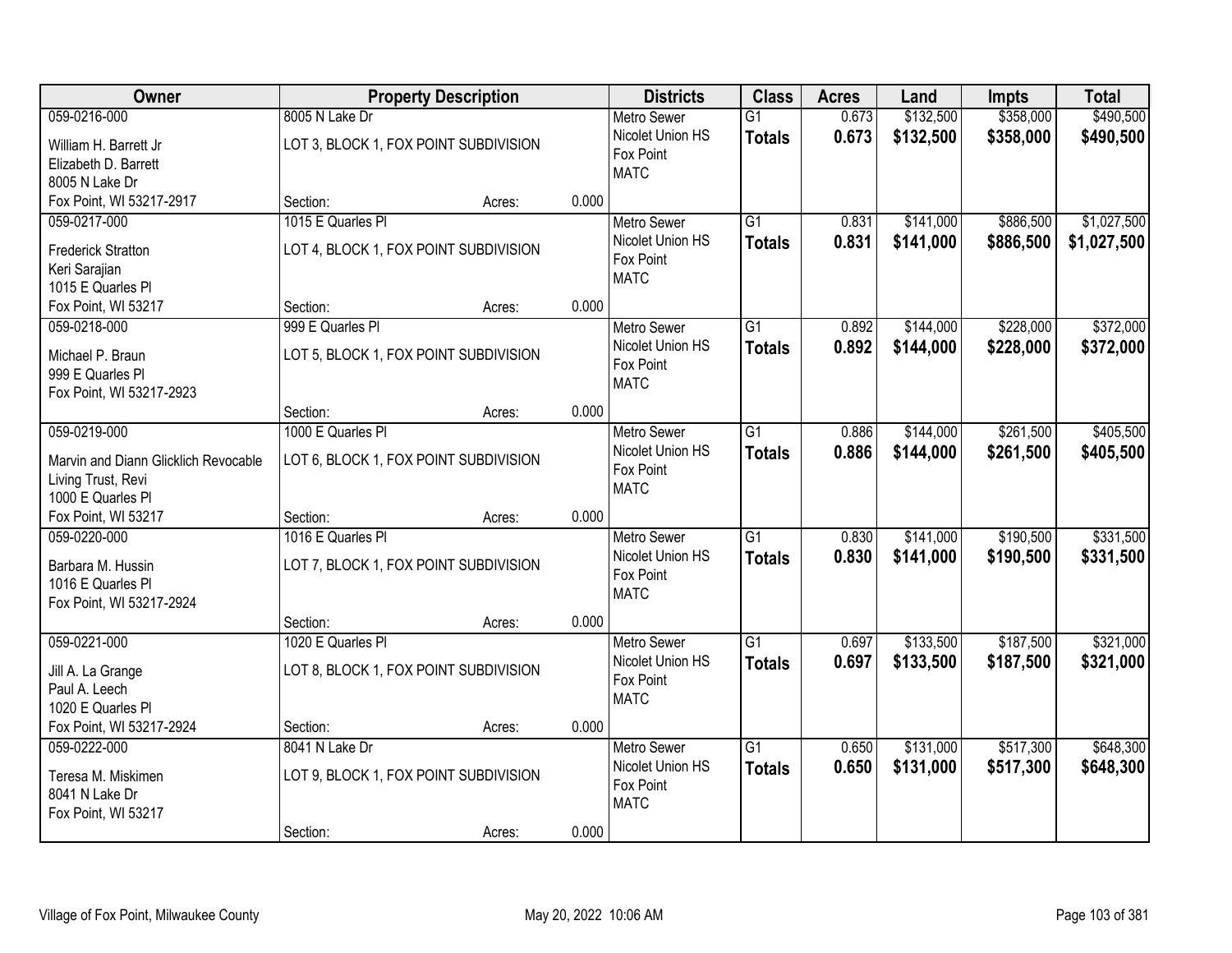| Owner                                                    |                                                         | <b>Property Description</b> |       | <b>Districts</b>              | <b>Class</b>    | <b>Acres</b> | Land      | <b>Impts</b> | <b>Total</b> |
|----------------------------------------------------------|---------------------------------------------------------|-----------------------------|-------|-------------------------------|-----------------|--------------|-----------|--------------|--------------|
| 059-0223-000                                             | 1015 E Fox Ln                                           |                             |       | <b>Metro Sewer</b>            | $\overline{G1}$ | 0.436        | \$120,000 | \$147,500    | \$267,500    |
| Justine Joubert                                          | LOT 10 BLOCK 1 FOX POINT SUBDIVISION                    |                             |       | Nicolet Union HS              | <b>Totals</b>   | 0.436        | \$120,000 | \$147,500    | \$267,500    |
| Sam Landgraf                                             |                                                         |                             |       | Fox Point                     |                 |              |           |              |              |
| 1015 E Fox Ln                                            |                                                         |                             |       | <b>MATC</b>                   |                 |              |           |              |              |
| Fox Point, WI 53210-7000                                 | Section:                                                | Acres:                      | 0.000 |                               |                 |              |           |              |              |
| 059-0224-000                                             | 999 E Fox Ln                                            |                             |       | <b>Metro Sewer</b>            | $\overline{G1}$ | 0.429        | \$119,500 | \$277,500    | \$397,000    |
| Erik L. Hahn                                             | Lot 11, in Block 1, in FOX POINT SUBDIVISION, being a   |                             |       | Nicolet Union HS              | <b>Totals</b>   | 0.429        | \$119,500 | \$277,500    | \$397,000    |
| Mina M. Aiello                                           | Subdivision of a part of the Southwest One-Quarter of   |                             |       | Fox Point                     |                 |              |           |              |              |
| 999 E Fox Ln                                             | Section 9, in Township 8 North, Range 22 East, in the   |                             |       | <b>MATC</b>                   |                 |              |           |              |              |
| Fox Point, WI 53217                                      | Section:                                                | Acres:                      | 0.000 |                               |                 |              |           |              |              |
| 059-0225-000                                             | 909 E Fox Ln                                            |                             |       | Metro Sewer                   | $\overline{G1}$ | 0.457        | \$121,000 | \$184,000    | \$305,000    |
|                                                          |                                                         |                             |       | Nicolet Union HS              | <b>Totals</b>   | 0.457        | \$121,000 | \$184,000    | \$305,000    |
| Mary J Scoville & Randy L Scoville<br>Revocable Living T | LOT 12, BLOCK 1, FOX POINT SUBDIVISION                  |                             |       | Fox Point                     |                 |              |           |              |              |
| 909 E Fox Ln                                             |                                                         |                             |       | <b>MATC</b>                   |                 |              |           |              |              |
| Fox Point, WI 53217                                      | Section:                                                | Acres:                      | 0.000 |                               |                 |              |           |              |              |
| 059-0226-000                                             | 8054 N Links Way                                        |                             |       | <b>Metro Sewer</b>            | $\overline{G1}$ | 0.501        | \$123,500 | \$489,000    | \$612,500    |
|                                                          |                                                         |                             |       | Nicolet Union HS              | <b>Totals</b>   | 0.501        | \$123,500 | \$489,000    | \$612,500    |
| Charlie Shao                                             | LOT 13, BLOCK 1, FOX POINT SUBDIVISION                  |                             |       | Fox Point                     |                 |              |           |              |              |
| Jenny L. Shao                                            |                                                         |                             |       | <b>MATC</b>                   |                 |              |           |              |              |
| 8054 N Links Way<br>Fox Point, WI 53217-2919             | Section:                                                | Acres:                      | 0.000 |                               |                 |              |           |              |              |
| 059-0227-000                                             | 8046 N Links Way                                        |                             |       | Metro Sewer                   | $\overline{G1}$ | 0.413        | \$118,500 | \$186,300    | \$304,800    |
|                                                          |                                                         |                             |       | Nicolet Union HS              | <b>Totals</b>   | 0.413        | \$118,500 | \$186,300    | \$304,800    |
| Richard E. Schwartz                                      | LOT 14, BLOCK 1, FOX POINT SUBDIVISION                  |                             |       | Fox Point                     |                 |              |           |              |              |
| Sylvia A. Schwartz                                       |                                                         |                             |       | <b>MATC</b>                   |                 |              |           |              |              |
| 8046 N Links Way                                         |                                                         |                             |       |                               |                 |              |           |              |              |
| Fox Point, WI 53217-2919                                 | Section:                                                | Acres:                      | 0.000 |                               |                 |              |           |              |              |
| 059-0228-000                                             | 8040 N Links Way                                        |                             |       | Metro Sewer                   | $\overline{G1}$ | 0.413        | \$118,500 | \$434,000    | \$552,500    |
| Jeffrey S. Langer                                        | LOT 15, BLOCK 1, FOX POINT SUBDIVISION                  |                             |       | Nicolet Union HS<br>Fox Point | <b>Totals</b>   | 0.413        | \$118,500 | \$434,000    | \$552,500    |
| Patti G. Langer                                          |                                                         |                             |       | <b>MATC</b>                   |                 |              |           |              |              |
| 8040 N Links Way                                         |                                                         |                             |       |                               |                 |              |           |              |              |
| Fox Point, WI 53217-2919                                 | Section:                                                | Acres:                      | 0.000 |                               |                 |              |           |              |              |
| 059-0229-000                                             | 8034 N Links Way                                        |                             |       | <b>Metro Sewer</b>            | $\overline{G1}$ | 0.413        | \$118,500 | \$331,000    | \$449,500    |
| Edward & Joyce Schneiderman Rev                          | Lot Sixteen (16), in Block One (1), in Fox Point        |                             |       | Nicolet Union HS              | <b>Totals</b>   | 0.413        | \$118,500 | \$331,000    | \$449,500    |
| Trust                                                    | Subdivision, being a Subdivision of a part of the South |                             |       | Fox Point                     |                 |              |           |              |              |
| 8034 N Links Way                                         | West Onequarter                                         |                             |       | <b>MATC</b>                   |                 |              |           |              |              |
| Fox Point, WI 53217                                      | Section:                                                | Acres:                      | 0.413 |                               |                 |              |           |              |              |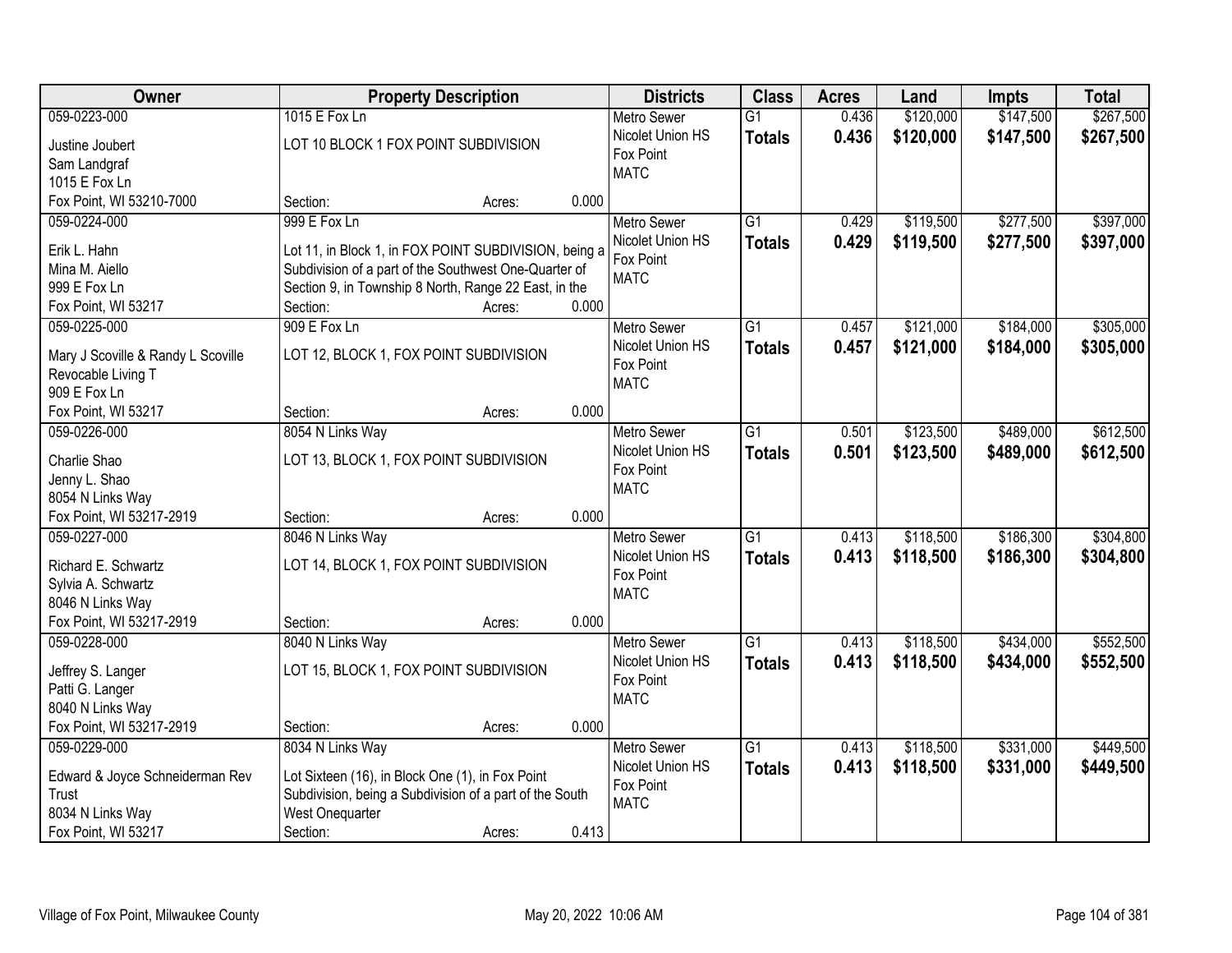| Owner                         | <b>Property Description</b>                                 | <b>Districts</b>              | <b>Class</b>    | <b>Acres</b> | Land      | <b>Impts</b> | <b>Total</b> |
|-------------------------------|-------------------------------------------------------------|-------------------------------|-----------------|--------------|-----------|--------------|--------------|
| 059-0230-000                  | 8028 N Links Way                                            | <b>Metro Sewer</b>            | $\overline{G1}$ | 0.418        | \$119,000 | \$351,500    | \$470,500    |
| Philip Andrew Nelson          | LOT 17, BLOCK 1, FOX POINT SUBDIVISION                      | Nicolet Union HS              | <b>Totals</b>   | 0.418        | \$119,000 | \$351,500    | \$470,500    |
| 8028 N Links Way              |                                                             | Fox Point                     |                 |              |           |              |              |
| Fox Point, WI 53217-2919      |                                                             | <b>MATC</b>                   |                 |              |           |              |              |
|                               | 0.000<br>Section:<br>Acres:                                 |                               |                 |              |           |              |              |
| 059-0231-000                  | 8022 N Links Way                                            | <b>Metro Sewer</b>            | $\overline{G1}$ | 0.418        | \$119,000 | \$253,600    | \$372,600    |
| John F. Wolanski              | LOT 18, BLOCK 1, FOX POINT SUBDIVISION                      | Nicolet Union HS              | <b>Totals</b>   | 0.418        | \$119,000 | \$253,600    | \$372,600    |
| Katherine May J. Wolanski     |                                                             | Fox Point                     |                 |              |           |              |              |
| 8022 N Links Way              |                                                             | <b>MATC</b>                   |                 |              |           |              |              |
| Fox Point, WI 53217           | 0.000<br>Section:<br>Acres:                                 |                               |                 |              |           |              |              |
| 059-0232-000                  | 8016 N Links Way                                            | Metro Sewer                   | $\overline{G1}$ | 0.418        | \$119,000 | \$438,900    | \$557,900    |
|                               |                                                             | Nicolet Union HS              | <b>Totals</b>   | 0.418        | \$119,000 | \$438,900    | \$557,900    |
| Bradley H. Todd               | Lot 19, in Block 1, in Fox Point Subdivision, being a       | Fox Point                     |                 |              |           |              |              |
| Caitlyn M. Todd               | Subdivision of a part of the Southwest 1/4 of Section 9, in | <b>MATC</b>                   |                 |              |           |              |              |
| 8016 N Links Way              | Township 8 North, Range 22 East, in the Village of Fox      |                               |                 |              |           |              |              |
| Fox Point, WI 53217           | Section:<br>0.418<br>Acres:                                 |                               |                 |              |           |              |              |
| 059-0233-000                  | 8000 N Links Way                                            | <b>Metro Sewer</b>            | G1              | 0.413        | \$118,500 | \$216,500    | \$335,000    |
| Lynn A. Jankowski             | LOT 20, BLOCK 1, FOX POINT SUBDIVISION - Lot 20,            | Nicolet Union HS              | <b>Totals</b>   | 0.413        | \$118,500 | \$216,500    | \$335,000    |
| 8000 N Links Way              | in Block 1, in Fox Point subdivision, in the Southwest 1/4  | Fox Point<br><b>MATC</b>      |                 |              |           |              |              |
| Fox Point, WI 53217           | Section 9, Township 8 North, Range 22 East in the Villag    |                               |                 |              |           |              |              |
|                               | Section:<br>0.000<br>Acres:                                 |                               |                 |              |           |              |              |
| 059-0234-000                  | 910 E Bradley Rd                                            | <b>Metro Sewer</b>            | $\overline{G1}$ | 0.413        | \$118,500 | \$365,500    | \$484,000    |
| <b>Timothy Williams</b>       | LOT 21, BLOCK 1, FOX POINT SUBDIVISION - Full               | Nicolet Union HS              | <b>Totals</b>   | 0.413        | \$118,500 | \$365,500    | \$484,000    |
| <b>Kristin Williams</b>       | legal description                                           | Fox Point                     |                 |              |           |              |              |
| 910 E Bradley Rd              | Lot 21, Block 1, Fox Point Subdivision, being a             | <b>MATC</b>                   |                 |              |           |              |              |
| Fox Point, WI 53217           | 0.000<br>Section:<br>Acres:                                 |                               |                 |              |           |              |              |
| 059-0235-000                  | 8107 N Lake Dr                                              | <b>Metro Sewer</b>            | G1              | 0.634        | \$130,500 | \$414,400    | \$544,900    |
|                               |                                                             | Nicolet Union HS              | <b>Totals</b>   | 0.634        | \$130,500 | \$414,400    | \$544,900    |
| Robert and Jill Gershan Trust | LOT 1, BLOCK 2, FOX POINT SUBDIVISION                       | Fox Point                     |                 |              |           |              |              |
| 8107 N Lake Dr                |                                                             | <b>MATC</b>                   |                 |              |           |              |              |
| Fox Point, WI 53217-2812      |                                                             |                               |                 |              |           |              |              |
|                               | 0.000<br>Section:<br>Acres:                                 |                               |                 |              |           |              |              |
| 059-0236-000                  | 8119 N Lake Dr                                              | <b>Metro Sewer</b>            | $\overline{G1}$ | 0.633        | \$130,500 | \$213,000    | \$343,500    |
| Rolfe K. Johnson              | LOT 2, BLOCK 2, FOX POINT SUBDIVISION - Full legal          | Nicolet Union HS<br>Fox Point | <b>Totals</b>   | 0.633        | \$130,500 | \$213,000    | \$343,500    |
| 8119 N Lake Dr                | description                                                 | <b>MATC</b>                   |                 |              |           |              |              |
| Fox Point, WI 53217           | Lot 2, Block 2, Fox Point Subdivision, being a subdivision  |                               |                 |              |           |              |              |
|                               | Section:<br>0.000<br>Acres:                                 |                               |                 |              |           |              |              |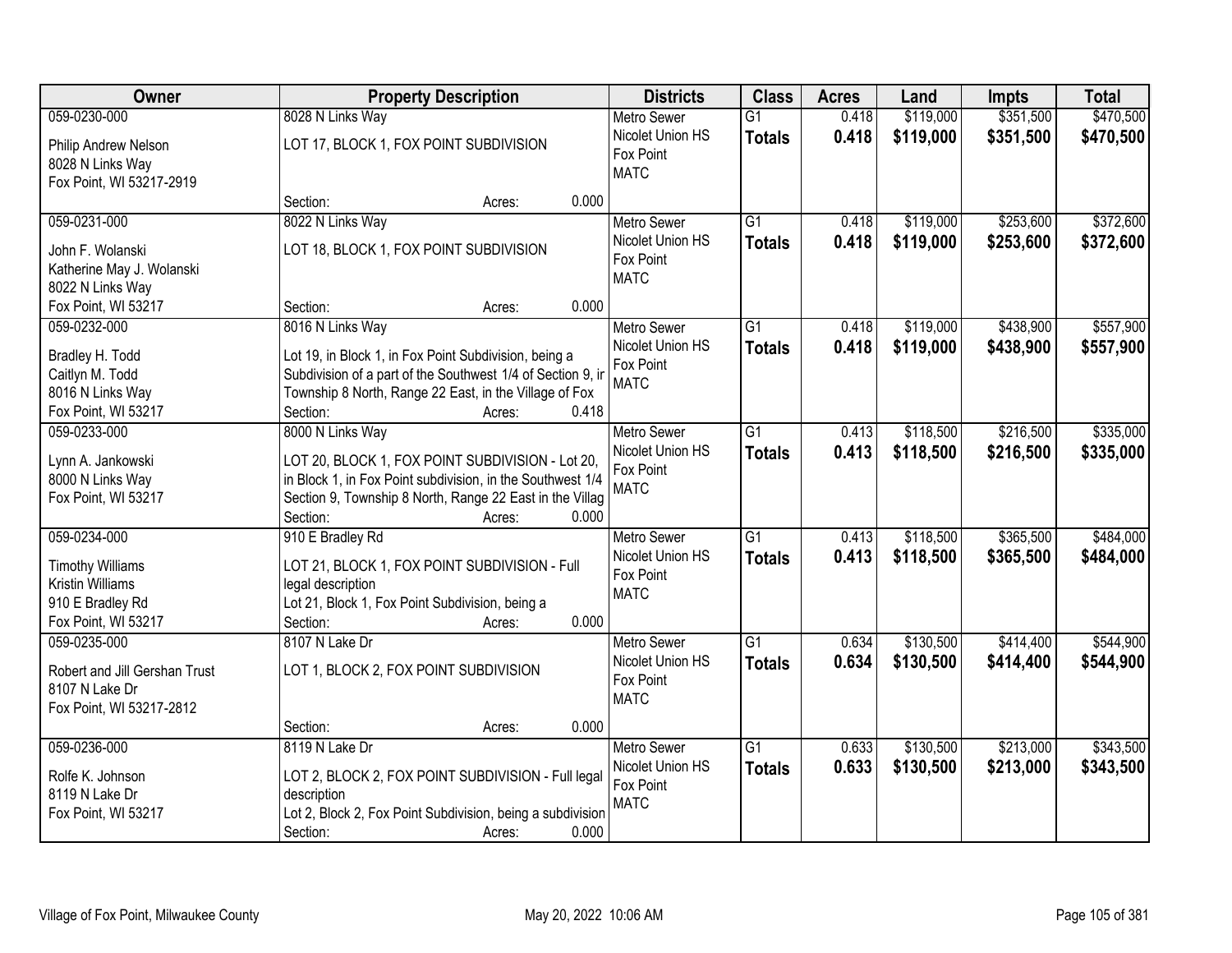| Owner                    | <b>Property Description</b>                          | <b>Districts</b>   | <b>Class</b>    | <b>Acres</b> | Land      | <b>Impts</b> | <b>Total</b> |
|--------------------------|------------------------------------------------------|--------------------|-----------------|--------------|-----------|--------------|--------------|
| 059-0237-000             | 1015 E Churchill Ln                                  | <b>Metro Sewer</b> | $\overline{G1}$ | 0.395        | \$117,500 | \$338,500    | \$456,000    |
| Gary W. Taxman           | LOT 3, BLOCK 2, FOX POINT SUBDIVISION                | Nicolet Union HS   | <b>Totals</b>   | 0.395        | \$117,500 | \$338,500    | \$456,000    |
| Marcia C. Taxman         |                                                      | Fox Point          |                 |              |           |              |              |
| 1015 E Churchill Ln      |                                                      | <b>MATC</b>        |                 |              |           |              |              |
| Fox Point, WI 53217-2804 | 0.000<br>Section:<br>Acres:                          |                    |                 |              |           |              |              |
| 059-0238-000             | 999 E Churchill Ln                                   | <b>Metro Sewer</b> | $\overline{G1}$ | 0.394        | \$117,500 | \$333,000    | \$450,500    |
|                          |                                                      | Nicolet Union HS   | <b>Totals</b>   | 0.394        | \$117,500 | \$333,000    | \$450,500    |
| Timothy A. Nettesheim    | LOT 4, BLOCK 2, FOX POINT SUBDIVISION                | Fox Point          |                 |              |           |              |              |
| Susanne S. Nettesheim    |                                                      | <b>MATC</b>        |                 |              |           |              |              |
| 999 E Churchill Ln       |                                                      |                    |                 |              |           |              |              |
| Fox Point, WI 53217-2802 | 0.000<br>Section:<br>Acres:                          |                    |                 |              |           |              |              |
| 059-0239-000             | 915 E Churchill Ln                                   | <b>Metro Sewer</b> | G1              | 0.395        | \$117,500 | \$414,000    | \$531,500    |
| Henry C. Meece           | LOT 5, BLOCK 2, FOX POINT SUBDIVISION                | Nicolet Union HS   | <b>Totals</b>   | 0.395        | \$117,500 | \$414,000    | \$531,500    |
| Beth A. Meece            |                                                      | Fox Point          |                 |              |           |              |              |
| 915 E Churchill Ln       |                                                      | <b>MATC</b>        |                 |              |           |              |              |
| Fox Point, WI 53217-2802 | 0.000<br>Section:<br>Acres:                          |                    |                 |              |           |              |              |
| 059-0240-000             | 901 E Churchill Ln                                   | <b>Metro Sewer</b> | G1              | 0.406        | \$118,500 | \$462,400    | \$580,900    |
|                          |                                                      | Nicolet Union HS   | <b>Totals</b>   | 0.406        | \$118,500 | \$462,400    | \$580,900    |
| Terence Ploszaj          | LOT 6, BLOCK 2, FOX POINT SUBDIVISION                | Fox Point          |                 |              |           |              |              |
| Lisa Ploszaj             |                                                      | <b>MATC</b>        |                 |              |           |              |              |
| 901 E Churchill Ln       |                                                      |                    |                 |              |           |              |              |
| Fox Point, WI 53217      | 0.000<br>Section:<br>Acres:                          |                    |                 |              |           |              |              |
| 059-0241-000             | 8118 N Links Way                                     | <b>Metro Sewer</b> | $\overline{G1}$ | 0.413        | \$118,500 | \$501,000    | \$619,500    |
| William H. Tobin         | LOT 7, IN BLOCK 2, IN FOX POINT SUBDIVISION,         | Nicolet Union HS   | <b>Totals</b>   | 0.413        | \$118,500 | \$501,000    | \$619,500    |
| Jill Tobin               | BEING A SUBDIVISION OF A PART OF THE                 | Fox Point          |                 |              |           |              |              |
| 8118 N Links Way         | SOUTHWEST One-Quarter OF                             | <b>MATC</b>        |                 |              |           |              |              |
| Fox Point, WI 53217      | Section:<br>0.413<br>Acres:                          |                    |                 |              |           |              |              |
| 059-0242-000             | 8110 N Links Way                                     | <b>Metro Sewer</b> | $\overline{G1}$ | 0.419        | \$119,000 | \$164,500    | \$283,500    |
|                          |                                                      | Nicolet Union HS   | <b>Totals</b>   | 0.419        | \$119,000 | \$164,500    | \$283,500    |
| Daniel Heitman           | LOT 8, BLOCK 2, FOX POINT SUBDIVISION - Full legal   | Fox Point          |                 |              |           |              |              |
| Susan Heitman            | description                                          | <b>MATC</b>        |                 |              |           |              |              |
| 8110 N Links Way         | Lot 8, in Block 2, in Fox Point Subdivision, being a |                    |                 |              |           |              |              |
| Fox Point, WI 53217      | 0.000<br>Section:<br>Acres:                          |                    |                 |              |           |              |              |
| 059-0243-000             | 900 E Fox Ln                                         | <b>Metro Sewer</b> | $\overline{G1}$ | 0.412        | \$118,500 | \$212,500    | \$331,000    |
| Mark Jansen              | LOT 9, BLOCK 2, FOX POINT SUBDIVISION                | Nicolet Union HS   | <b>Totals</b>   | 0.412        | \$118,500 | \$212,500    | \$331,000    |
| Jennifer Jansen          |                                                      | Fox Point          |                 |              |           |              |              |
| 900 E Fox Ln             |                                                      | <b>MATC</b>        |                 |              |           |              |              |
| Fox Point, WI 53217-2807 | 0.000<br>Section:<br>Acres:                          |                    |                 |              |           |              |              |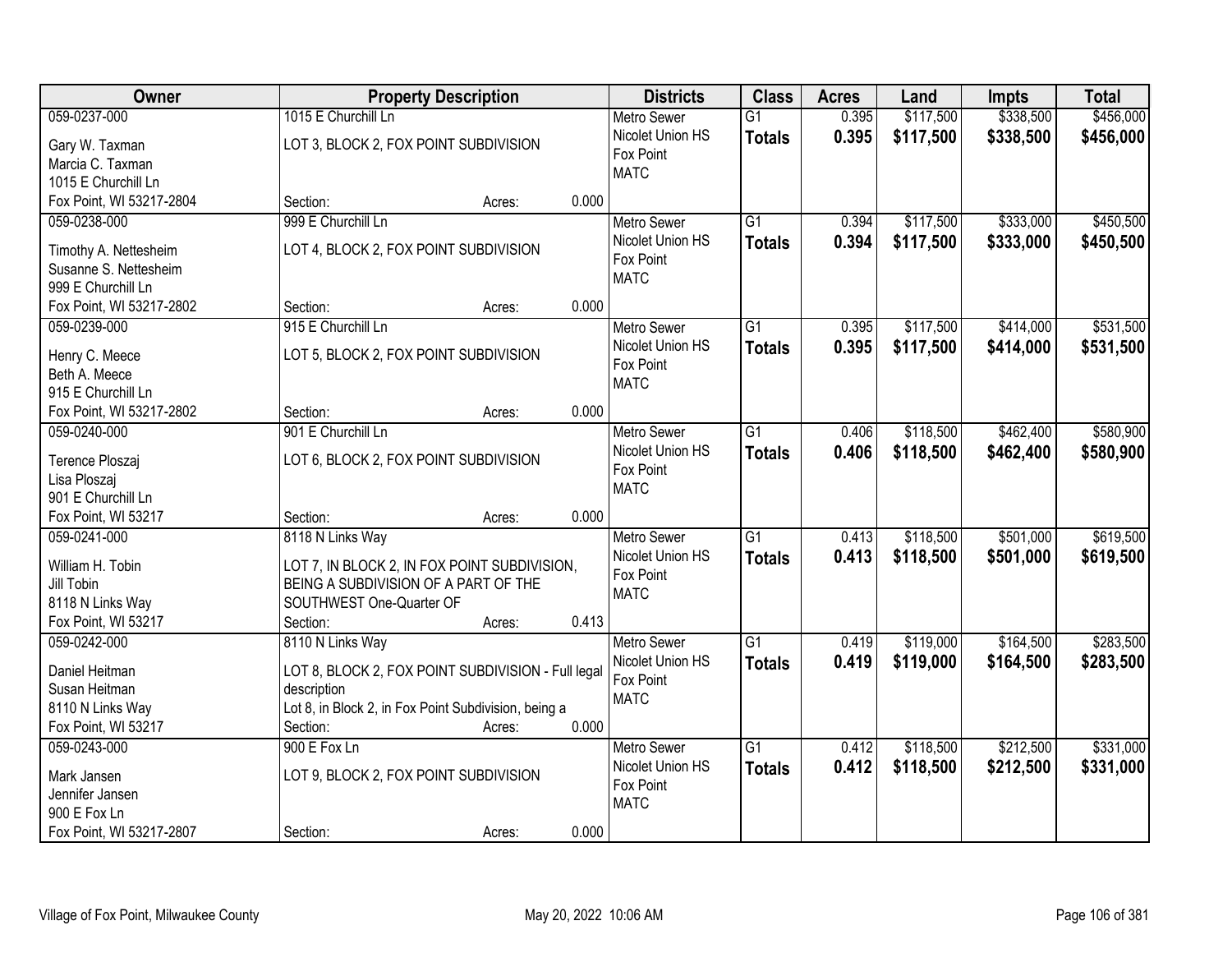| Owner                                |                                        | <b>Property Description</b> |       | <b>Districts</b>   | <b>Class</b>    | <b>Acres</b> | Land      | <b>Impts</b> | <b>Total</b> |
|--------------------------------------|----------------------------------------|-----------------------------|-------|--------------------|-----------------|--------------|-----------|--------------|--------------|
| 059-0244-000                         | 972 E Fox Ln                           |                             |       | <b>Metro Sewer</b> | $\overline{G1}$ | 0.440        | \$120,000 | \$371,000    | \$491,000    |
| Scott R. Anderson                    | LOT 10, BLOCK 2, FOX POINT SUBDIVISION |                             |       | Nicolet Union HS   | <b>Totals</b>   | 0.440        | \$120,000 | \$371,000    | \$491,000    |
| Carla J. Kelly                       |                                        |                             |       | Fox Point          |                 |              |           |              |              |
| 972 E Fox Ln                         |                                        |                             |       | <b>MATC</b>        |                 |              |           |              |              |
| Fox Point, WI 53217                  | Section:                               | Acres:                      | 0.000 |                    |                 |              |           |              |              |
| 059-0245-000                         | 1000 E Fox Ln                          |                             |       | <b>Metro Sewer</b> | G1              | 0.406        | \$118,500 | \$324,500    | \$443,000    |
|                                      | LOT 11, BLOCK 2, FOX POINT SUBDIVISION |                             |       | Nicolet Union HS   | <b>Totals</b>   | 0.406        | \$118,500 | \$324,500    | \$443,000    |
| Donald A. Allen<br>Ann M. Allen      |                                        |                             |       | Fox Point          |                 |              |           |              |              |
| 1000 E Fox Ln                        |                                        |                             |       | <b>MATC</b>        |                 |              |           |              |              |
| Fox Point, WI 53217-2809             | Section:                               | Acres:                      | 0.000 |                    |                 |              |           |              |              |
| 059-0246-000                         | 1010 E Fox Ln                          |                             |       | <b>Metro Sewer</b> | $\overline{G1}$ | 0.394        | \$117,500 | \$189,000    | \$306,500    |
|                                      |                                        |                             |       | Nicolet Union HS   | <b>Totals</b>   | 0.394        | \$117,500 | \$189,000    | \$306,500    |
| F Richard Toth                       | LOT 12, BLOCK 2, FOX POINT SUBDIVISION |                             |       | Fox Point          |                 |              |           |              |              |
| Judith A. Toth                       |                                        |                             |       | <b>MATC</b>        |                 |              |           |              |              |
| 1010 E Fox Ln                        |                                        |                             |       |                    |                 |              |           |              |              |
| Fox Point, WI 53217-2809             | Section:                               | Acres:                      | 0.000 |                    |                 |              |           |              |              |
| 059-0247-000                         | 910 E Churchill Ln                     |                             |       | <b>Metro Sewer</b> | $\overline{G1}$ | 0.476        | \$122,000 | \$412,500    | \$534,500    |
| Andrew J. Mitchell                   | LOT 1, BLOCK 3, FOX POINT SUBDIVISION  |                             |       | Nicolet Union HS   | <b>Totals</b>   | 0.476        | \$122,000 | \$412,500    | \$534,500    |
| Melinda M. Mitchell                  |                                        |                             |       | Fox Point          |                 |              |           |              |              |
| 910 E Churchill Ln                   |                                        |                             |       | <b>MATC</b>        |                 |              |           |              |              |
| Fox Point, WI 53217-2801             | Section:                               | Acres:                      | 0.000 |                    |                 |              |           |              |              |
| 059-0248-000                         | 920 E Churchill Ln                     |                             |       | Metro Sewer        | $\overline{G1}$ | 0.401        | \$118,000 | \$356,000    | \$474,000    |
|                                      |                                        |                             |       | Nicolet Union HS   | <b>Totals</b>   | 0.401        | \$118,000 | \$356,000    | \$474,000    |
| John G. Dugan                        | LOT 2, BLOCK 3, FOX POINT SUBDIVISION  |                             |       | Fox Point          |                 |              |           |              |              |
| Sarah E. Dugan<br>920 E Churchill Ln |                                        |                             |       | <b>MATC</b>        |                 |              |           |              |              |
| Fox Point, WI 53217                  | Section:                               | Acres:                      | 0.401 |                    |                 |              |           |              |              |
| 059-0249-000                         | 1000 E Churchill Ln                    |                             |       | Metro Sewer        | $\overline{G1}$ | 0.402        | \$118,000 | \$697,000    | \$815,000    |
|                                      |                                        |                             |       | Nicolet Union HS   |                 | 0.402        | \$118,000 | \$697,000    | \$815,000    |
| Pedro Paulo Pierri                   | LOT 3, BLOCK 3, FOX POINT SUBDIVISION  |                             |       | Fox Point          | <b>Totals</b>   |              |           |              |              |
| Laura Helen Pierri                   |                                        |                             |       | <b>MATC</b>        |                 |              |           |              |              |
| 1000 E Churchill Ln                  |                                        |                             |       |                    |                 |              |           |              |              |
| Fox Point, WI 53217                  | Section:                               | Acres:                      | 0.000 |                    |                 |              |           |              |              |
| 059-0250-000                         | 1006 E Churchill Ln                    |                             |       | <b>Metro Sewer</b> | $\overline{G1}$ | 0.403        | \$118,000 | \$297,600    | \$415,600    |
| Michael C & Carol S Ford Trust Dated | LOT 4, BLOCK 3, FOX POINT SUBDIVISION  |                             |       | Nicolet Union HS   | <b>Totals</b>   | 0.403        | \$118,000 | \$297,600    | \$415,600    |
| 7/9/2020                             |                                        |                             |       | Fox Point          |                 |              |           |              |              |
| Carol S. Ford                        |                                        |                             |       | <b>MATC</b>        |                 |              |           |              |              |
| 1006 E Churchill Ln                  | Section:                               | Acres:                      | 0.000 |                    |                 |              |           |              |              |
| Fox Point, WI 53217-2803             |                                        |                             |       |                    |                 |              |           |              |              |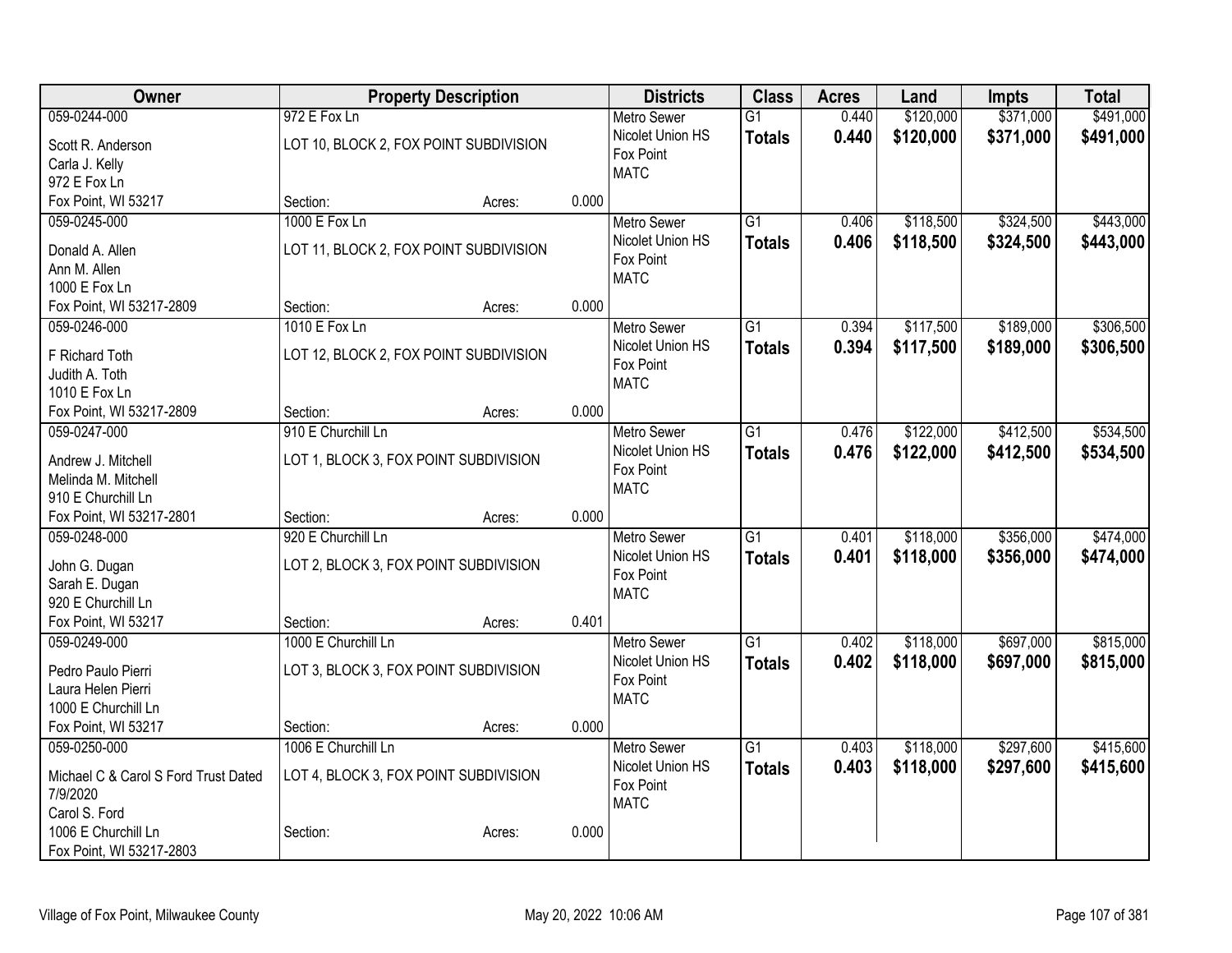| 059-0251-000<br>1012 E Churchill Ln<br>0.405<br>\$118,500<br>\$278,000<br><b>Metro Sewer</b><br>$\overline{G1}$                                     | \$396,500 |
|-----------------------------------------------------------------------------------------------------------------------------------------------------|-----------|
| Nicolet Union HS<br>0.405<br>\$118,500<br>\$278,000<br><b>Totals</b><br>LOT 5, BLOCK 3, FOX POINT SUBDIVISION LAND<br>Peter J. Nelson               | \$396,500 |
| Fox Point<br>Katy A. Nelson<br>CONTRACT                                                                                                             |           |
| <b>MATC</b><br>1012 E Churchill Ln                                                                                                                  |           |
| Fox Point, WI 53217-2803<br>0.000<br>Section:<br>Acres:                                                                                             |           |
| \$129,500<br>059-0252-000<br>8205 N Lake Dr<br>$\overline{G1}$<br>0.408<br>\$118,500<br><b>Metro Sewer</b>                                          | \$248,000 |
| 0.408<br>\$118,500<br>\$129,500<br>Nicolet Union HS<br><b>Totals</b>                                                                                | \$248,000 |
| Howard K & Pamela A Weindling Rev<br>LOT 6 BLOCK 3 FOX POINT SUBDIVISION EXC N 8.74<br>Fox Point                                                    |           |
| Trust<br><b>FEET</b><br><b>MATC</b><br>8205 N Lake Dr                                                                                               |           |
| 0.000<br>Fox Point, WI 53217<br>Section:                                                                                                            |           |
| Acres:<br>\$118,500<br>\$195,500<br>059-0253-000<br>820 E Fox Ln<br>$\overline{G1}$<br><b>Metro Sewer</b><br>0.414                                  | \$314,000 |
| Nicolet Union HS                                                                                                                                    |           |
| 0.414<br>\$118,500<br>\$195,500<br><b>Totals</b><br>Daniel A. Zarne<br>LOT 1, BLOCK 4, FOX POINT SUBDIVISION<br>Fox Point                           | \$314,000 |
| 820 E Fox Ln<br><b>MATC</b>                                                                                                                         |           |
| Fox Point, WI 53217                                                                                                                                 |           |
| 0.414<br>Section:<br>Acres:                                                                                                                         |           |
| 059-0254-000<br>8111 N Links Way<br>$\overline{G1}$<br>\$119,000<br>\$265,000<br><b>Metro Sewer</b><br>0.416                                        | \$384,000 |
| Nicolet Union HS<br>0.416<br>\$119,000<br>\$265,000<br><b>Totals</b><br>LOT 2, BLOCK 4, FOX POINT SUBDIVISION<br>Daniel S. Jacobson                 | \$384,000 |
| Fox Point<br>Kirsten L. Jacobson                                                                                                                    |           |
| <b>MATC</b><br>8111 N Links Way                                                                                                                     |           |
| 0.000<br>Fox Point, WI 53217<br>Section:<br>Acres:                                                                                                  |           |
| \$232,000<br>8117 N Links Way<br>$\overline{G1}$<br>0.427<br>\$119,500<br>059-0255-000<br><b>Metro Sewer</b>                                        | \$351,500 |
| 0.427<br>\$119,500<br>Nicolet Union HS<br>Totals<br>\$232,000                                                                                       | \$351,500 |
| LOT 3, BLOCK 4, FOX POINT SUBDIVISION<br>Neil & Edith E Shafer Rev Trust<br>Fox Point                                                               |           |
| 8117 N Links Way<br><b>MATC</b>                                                                                                                     |           |
| Fox Point, WI 53217-2872                                                                                                                            |           |
| 0.427<br>Section:<br>Acres:                                                                                                                         |           |
| $\overline{G1}$<br>\$123,500<br>\$235,000<br>059-0256-000<br>8125 N Links Way<br>Metro Sewer<br>0.501                                               | \$358,500 |
| Nicolet Union HS<br>0.501<br>\$123,500<br>\$235,000<br><b>Totals</b><br>Carol S. Bolton<br>LOT 4, BLOCK 4, FOX POINT SUBDIVISION                    | \$358,500 |
| Fox Point<br>8125 N Links Way<br><b>MATC</b>                                                                                                        |           |
| Fox Point, WI 53217-2872                                                                                                                            |           |
| 0.501<br>Section:<br>Acres:                                                                                                                         |           |
| 059-0257-000<br>8129 N Links Way<br>$\overline{G1}$<br>\$127,500<br>\$443,400<br><b>Metro Sewer</b><br>0.579                                        | \$570,900 |
| Nicolet Union HS<br>0.579<br>\$127,500<br>\$443,400<br><b>Totals</b><br>Leia C. Olsen<br>Lot Five (5), in Block Four (4), in Fox Point Subdivision, | \$570,900 |
| Fox Point<br>William B. Olsen<br>being a Subdivision of a part of the Southwest 1/4 of                                                              |           |
| <b>MATC</b><br>Section 9, Township 8 North, Range 22 East, in the Villag<br>8129 N Links Way                                                        |           |
| 0.579<br>Fox Point, WI 53217<br>Section: 9<br>Acres:                                                                                                |           |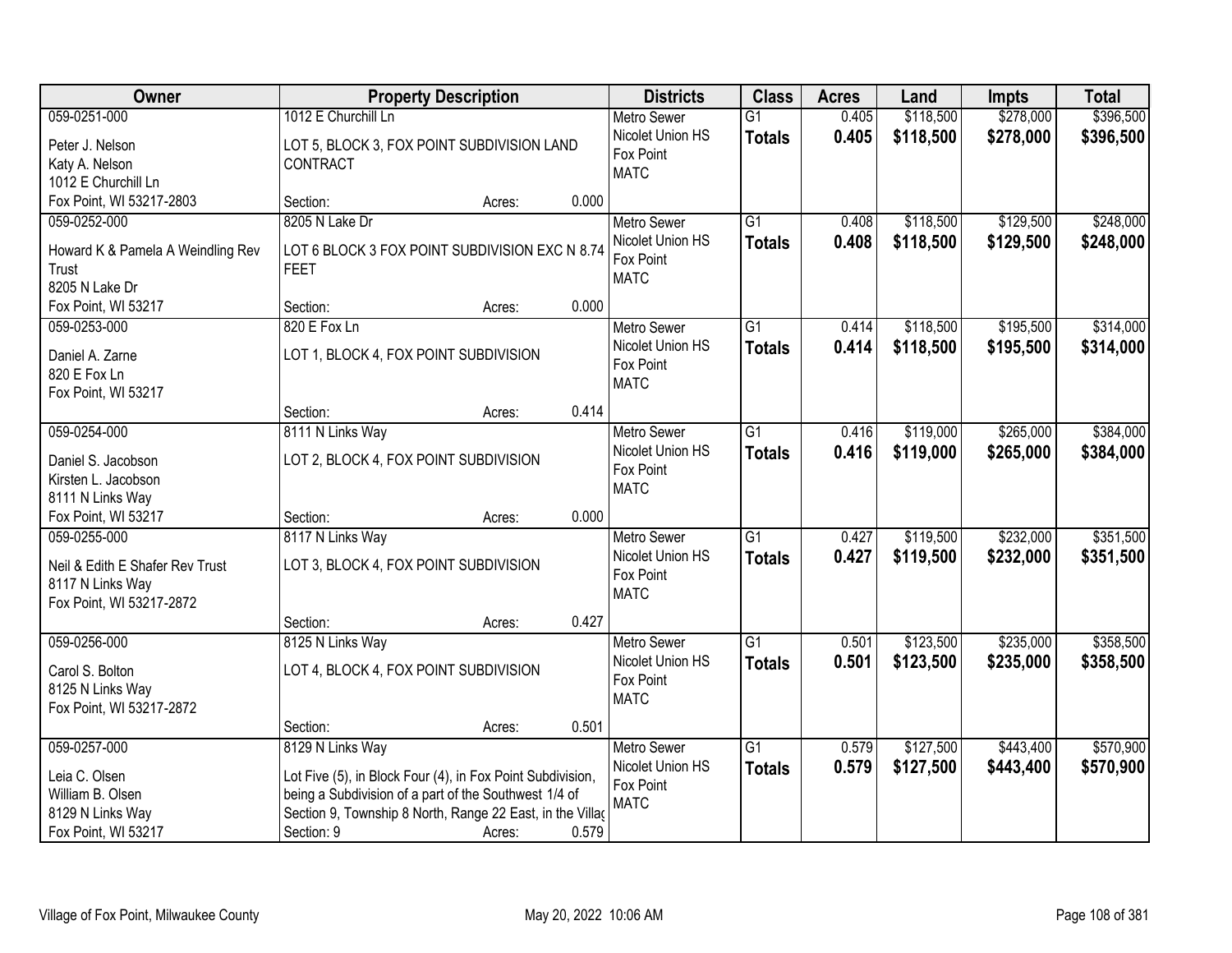| Owner<br><b>Districts</b><br><b>Class</b><br><b>Property Description</b><br><b>Acres</b><br>Land                                                                                                                     | <b>Impts</b> | <b>Total</b> |
|----------------------------------------------------------------------------------------------------------------------------------------------------------------------------------------------------------------------|--------------|--------------|
| 8135 N Links Way<br>0.605<br>\$129,000<br>059-0258-000<br>$\overline{G1}$<br><b>Metro Sewer</b>                                                                                                                      | \$247,000    | \$376,000    |
| Nicolet Union HS<br>0.605<br>\$129,000<br><b>Totals</b><br>Charles J & Andrea D Bram Jt Rev Trus   LOT 6, BLOCK 4, FOX POINT SUBDIVISION<br>Fox Point<br>8135 N Links Way<br><b>MATC</b><br>Fox Point, WI 53217-2872 | \$247,000    | \$376,000    |
| 0.605<br>Section:<br>Acres:                                                                                                                                                                                          |              |              |
| 8209 N Links Way<br>$\overline{G1}$<br>\$126,500<br>059-0259-000<br>0.558<br><b>Metro Sewer</b><br>Nicolet Union HS                                                                                                  | \$376,000    | \$502,500    |
| 0.558<br>\$126,500<br><b>Totals</b><br>LOT 7, BLOCK 4, FOX POINT SUBDIVISION - Lot 7, in<br>Patrick C. Dlugosch<br>Fox Point                                                                                         | \$376,000    | \$502,500    |
| Carrie S. Dlugosch<br>Block 4, in Fox Point Subdivision, being a Subdivision of<br><b>MATC</b>                                                                                                                       |              |              |
| 8209 N Links Way<br>part of the Southwest 1/4 of Section 9, in Township 8                                                                                                                                            |              |              |
| 0.558<br>Fox Point, WI 53217<br>Section:<br>Acres:                                                                                                                                                                   |              |              |
| 8001 N Links Way<br>059-0260-000<br>G1<br>\$118,500<br><b>Metro Sewer</b><br>0.407                                                                                                                                   | \$250,000    | \$368,500    |
| Nicolet Union HS<br>0.407<br>\$118,500<br><b>Totals</b><br>LOT 1, BLOCK 5, FOX POINT SUBDIVISION<br>Kenneth and Barbara Friedman                                                                                     | \$250,000    | \$368,500    |
| Fox Point<br>Revocable Trust Dtd Decemb                                                                                                                                                                              |              |              |
| <b>MATC</b><br>8001 N Links Way                                                                                                                                                                                      |              |              |
| 0.407<br>Fox Point, WI 53217<br>Section:<br>Acres:                                                                                                                                                                   |              |              |
| 059-0261-000<br>8011 N Links Way<br>\$118,000<br>G1<br><b>Metro Sewer</b><br>0.400                                                                                                                                   | \$384,500    | \$502,500    |
| Nicolet Union HS<br>0.400<br>\$118,000<br><b>Totals</b>                                                                                                                                                              | \$384,500    | \$502,500    |
| The Donna K. Ritke Living Trust Dated<br>Lot Two (2) in Block Five (5) in Fox Point Subdivision,<br>Fox Point                                                                                                        |              |              |
| December 12, 2016<br>being a Subdivision of a part of the South West<br><b>MATC</b>                                                                                                                                  |              |              |
| 8011 N Links Way<br>One-quarter                                                                                                                                                                                      |              |              |
| 0.400<br>Fox Point, WI 53217<br>Section: 9<br>Acres:                                                                                                                                                                 |              |              |
| 059-0262-000<br>8017 N Links Way<br>$\overline{G1}$<br>0.400<br>\$118,000<br><b>Metro Sewer</b>                                                                                                                      | \$504,000    | \$622,000    |
| Nicolet Union HS<br>0.400<br>\$118,000<br><b>Totals</b><br>LOT 3, BLOCK 5, FOX POINT SUBDIVISION<br>Adam and Korinne Fuerst Revocable                                                                                | \$504,000    | \$622,000    |
| Fox Point<br>Trust                                                                                                                                                                                                   |              |              |
| <b>MATC</b><br>8017 N Links Way                                                                                                                                                                                      |              |              |
| Fox Point, WI 53217<br>0.000<br>Section:<br>Acres:                                                                                                                                                                   |              |              |
| $\overline{G1}$<br>059-0263-000<br>8023 N Links Way<br>0.398<br>\$118,000<br>Metro Sewer                                                                                                                             | \$308,000    | \$426,000    |
| Nicolet Union HS<br>0.398<br>\$118,000                                                                                                                                                                               | \$308,000    |              |
| <b>Totals</b><br>Donald V & Jill Johnson Miller Rev Trust LOT 4, BLOCK 5, FOX POINT SUBDIVISION<br>Fox Point                                                                                                         |              | \$426,000    |
| 8023 N Links Way<br><b>MATC</b>                                                                                                                                                                                      |              |              |
| Fox Point, WI 53217-2920                                                                                                                                                                                             |              |              |
| 0.000<br>Section:<br>Acres:                                                                                                                                                                                          |              |              |
| $\overline{G1}$<br>\$118,000<br>059-0264-000<br>8029 N Links Way<br>0.400<br><b>Metro Sewer</b>                                                                                                                      | \$195,900    | \$313,900    |
| Nicolet Union HS<br>0.400<br>\$118,000<br><b>Totals</b><br>LOT 5, BLOCK 5, FOX POINT SUBDIVISION<br>Thomas A. Benson                                                                                                 | \$195,900    | \$313,900    |
| Fox Point<br>Patricia A. Benson                                                                                                                                                                                      |              |              |
| <b>MATC</b><br>8029 N Links Way                                                                                                                                                                                      |              |              |
| 0.000<br>Fox Point, WI 53217-2920<br>Section:<br>Acres:                                                                                                                                                              |              |              |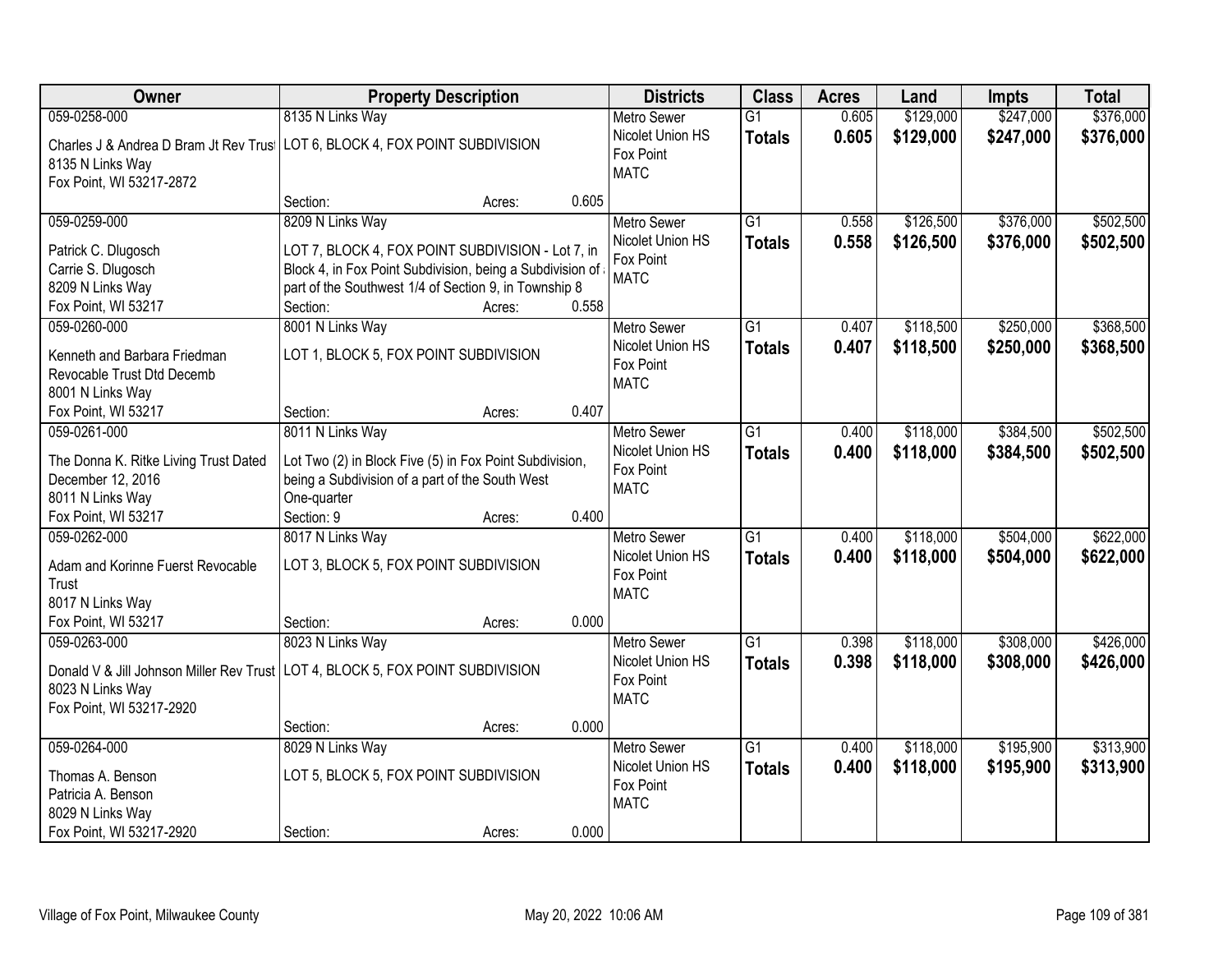| Owner                                           |                                                           | <b>Property Description</b> |       | <b>Districts</b>   | <b>Class</b>    | <b>Acres</b> | Land      | <b>Impts</b> | <b>Total</b> |
|-------------------------------------------------|-----------------------------------------------------------|-----------------------------|-------|--------------------|-----------------|--------------|-----------|--------------|--------------|
| 059-0265-000                                    | 8033 N Links Way                                          |                             |       | <b>Metro Sewer</b> | $\overline{G1}$ | 0.397        | \$118,000 | \$341,500    | \$459,500    |
| Andrew E. Carpenter                             | LOT 6, BLOCK 5, FOX POINT SUBDIVISION                     |                             |       | Nicolet Union HS   | <b>Totals</b>   | 0.397        | \$118,000 | \$341,500    | \$459,500    |
| Catherine J. Carpenter                          |                                                           |                             |       | Fox Point          |                 |              |           |              |              |
| 8033 N Links Way                                |                                                           |                             |       | <b>MATC</b>        |                 |              |           |              |              |
| Fox Point, WI 53217-2920                        | Section:                                                  | Acres:                      | 0.000 |                    |                 |              |           |              |              |
| 059-0266-000                                    | 8041 N Links Way                                          |                             |       | <b>Metro Sewer</b> | $\overline{G1}$ | 0.399        | \$118,000 | \$153,500    | \$271,500    |
| Jay R & Rita Brickman Jt Rev Trust              | LOT 7, BLOCK 5, FOX POINT SUBDIVISION                     |                             |       | Nicolet Union HS   | <b>Totals</b>   | 0.399        | \$118,000 | \$153,500    | \$271,500    |
| 8041 N Links Way                                |                                                           |                             |       | Fox Point          |                 |              |           |              |              |
| Fox Point, WI 53217-2920                        |                                                           |                             |       | <b>MATC</b>        |                 |              |           |              |              |
|                                                 | Section:                                                  | Acres:                      | 0.000 |                    |                 |              |           |              |              |
| 059-0267-000                                    | 8049 N Links Way                                          |                             |       | Metro Sewer        | G1              | 0.394        | \$117,500 | \$348,500    | \$466,000    |
| Jonathan B. Levine                              | LOT 8, BLOCK 5, FOX POINT SUBDIVISION                     |                             |       | Nicolet Union HS   | <b>Totals</b>   | 0.394        | \$117,500 | \$348,500    | \$466,000    |
| Nikki B. Levine                                 |                                                           |                             |       | Fox Point          |                 |              |           |              |              |
| 8049 N Links Way                                |                                                           |                             |       | <b>MATC</b>        |                 |              |           |              |              |
| Fox Point, WI 53217                             | Section:                                                  | Acres:                      | 0.394 |                    |                 |              |           |              |              |
| 059-0268-000                                    | 8057 N Links Way                                          |                             |       | <b>Metro Sewer</b> | $\overline{G1}$ | 0.397        | \$118,000 | \$483,000    | \$601,000    |
| The James B and Carina R Barton                 |                                                           |                             |       | Nicolet Union HS   | <b>Totals</b>   | 0.397        | \$118,000 | \$483,000    | \$601,000    |
| Revocable Trust Dated                           | LOT 9, BLOCK 5, FOX POINT SUBDIVISION                     |                             |       | Fox Point          |                 |              |           |              |              |
| 8057 N Links Way                                |                                                           |                             |       | <b>MATC</b>        |                 |              |           |              |              |
| Fox Point, WI 53217                             | Section:                                                  | Acres:                      | 0.397 |                    |                 |              |           |              |              |
| 059-0269-000                                    | 8339 N Lake Dr                                            |                             |       | <b>Metro Sewer</b> | $\overline{G1}$ | 0.320        | \$113,500 | \$87,700     | \$201,200    |
|                                                 |                                                           |                             |       | Nicolet Union HS   | <b>Totals</b>   | 0.320        | \$113,500 | \$87,700     | \$201,200    |
| Tower Circle Investments, LLC<br>8339 N Lake Dr | LOT 1, BLOCK 1, FOX POINT TERRACE EXC ELY 12<br>FT FOR ST |                             |       | Fox Point          |                 |              |           |              |              |
| Fox Point, WI 53217                             |                                                           |                             |       | <b>MATC</b>        |                 |              |           |              |              |
|                                                 | Section:                                                  | Acres:                      | 0.000 |                    |                 |              |           |              |              |
| 059-0270-000                                    | 8335 N Lake Dr                                            |                             |       | <b>Metro Sewer</b> | $\overline{G1}$ | 0.288        | \$112,000 | \$145,700    | \$257,700    |
|                                                 |                                                           |                             |       | Nicolet Union HS   | <b>Totals</b>   | 0.288        | \$112,000 | \$145,700    | \$257,700    |
| Kathryn M. Johnson<br>8335 N Lake Dr            | LOT 2, BLOCK 1, FOX POINT TERRACE EXC ELY 12<br>FT.       |                             |       | Fox Point          |                 |              |           |              |              |
| Fox Point, WI 53217                             |                                                           |                             |       | <b>MATC</b>        |                 |              |           |              |              |
|                                                 | Section:                                                  | Acres:                      | 0.000 |                    |                 |              |           |              |              |
| 059-0271-000                                    | 8331 N Lake Dr                                            |                             |       | Metro Sewer        | $\overline{G1}$ | 0.288        | \$112,000 | \$212,500    | \$324,500    |
|                                                 |                                                           |                             |       | Nicolet Union HS   | <b>Totals</b>   | 0.288        | \$112,000 | \$212,500    | \$324,500    |
| Jean Towell<br>8331 N Lake Dr                   | LOT 3, BLOCK 1, FOX POINT TERRACE EXC ELY 12<br>FT.       |                             |       | Fox Point          |                 |              |           |              |              |
| Fox Point, WI 53217-2816                        |                                                           |                             |       | <b>MATC</b>        |                 |              |           |              |              |
|                                                 | Section:                                                  | Acres:                      | 0.000 |                    |                 |              |           |              |              |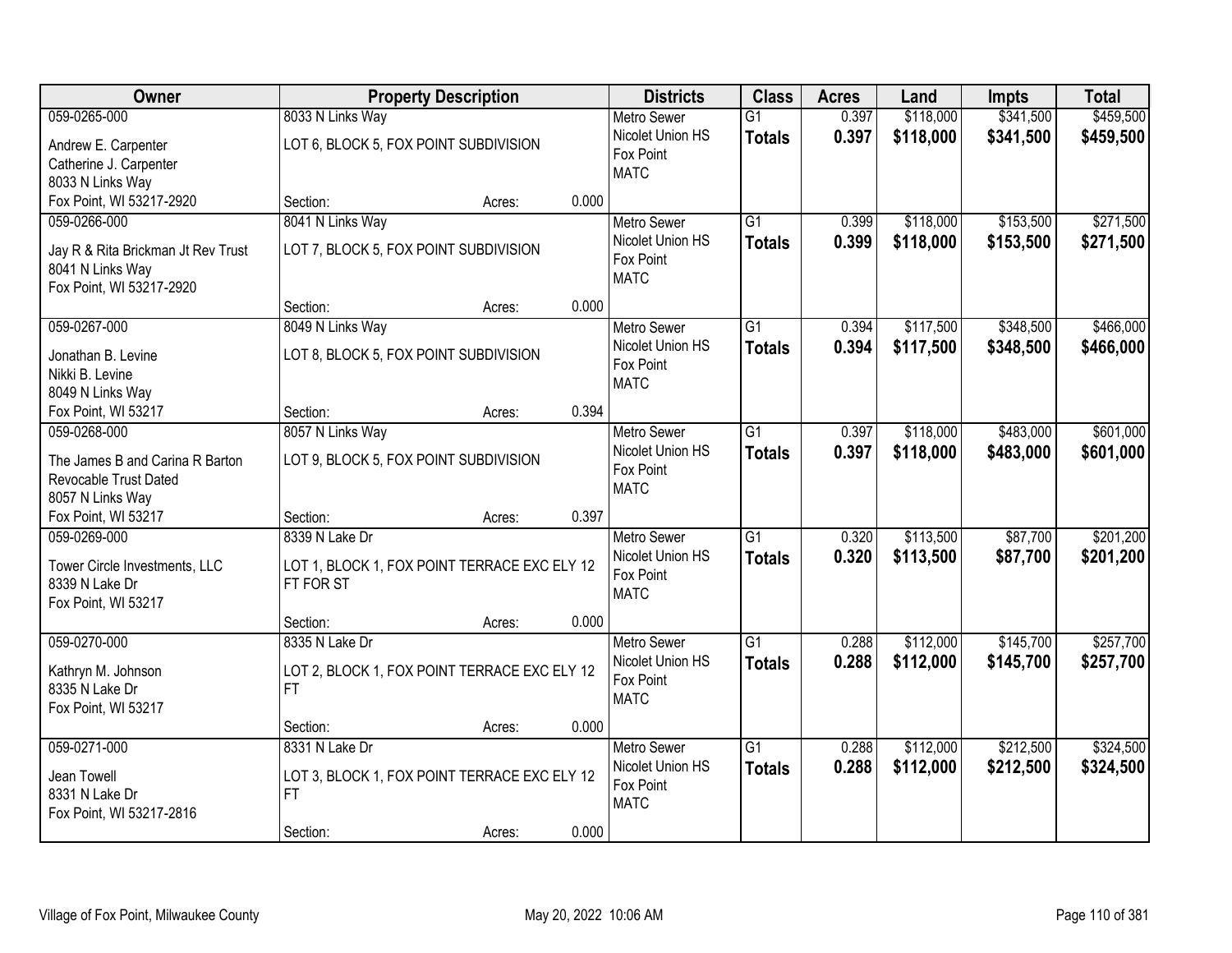| \$384,100<br>059-0272-000<br>8325 N Lake Dr<br>0.267<br>\$111,000<br>\$273,100<br>$\overline{G1}$<br><b>Metro Sewer</b><br>0.267<br>Nicolet Union HS<br>\$111,000<br>\$273,100<br>\$384,100<br><b>Totals</b><br>LOT 4, BLOCK 1, FOX POINT TERRACE EXC ELY 12<br>David A. Firer<br>Fox Point<br>Kristin P. Firer<br>FT. |
|------------------------------------------------------------------------------------------------------------------------------------------------------------------------------------------------------------------------------------------------------------------------------------------------------------------------|
|                                                                                                                                                                                                                                                                                                                        |
|                                                                                                                                                                                                                                                                                                                        |
|                                                                                                                                                                                                                                                                                                                        |
| <b>MATC</b><br>8325 N Lake Dr                                                                                                                                                                                                                                                                                          |
| 0.000<br>Fox Point, WI 53217-2816<br>Section:<br>Acres:                                                                                                                                                                                                                                                                |
| \$308,000<br>8319 N Lake Dr<br>$\overline{G1}$<br>\$111,000<br>\$197,000<br>059-0273-000<br><b>Metro Sewer</b><br>0.267                                                                                                                                                                                                |
| 0.267<br>\$197,000<br>Nicolet Union HS<br>\$111,000<br>\$308,000<br><b>Totals</b>                                                                                                                                                                                                                                      |
| Jeff S. Stasney<br>LOT 5, BLOCK 1, FOX POINT TERRACE EXC ELY 12<br>Fox Point<br>Pamela R. Stasney                                                                                                                                                                                                                      |
| FT.<br><b>MATC</b><br>8319 N Lake Dr                                                                                                                                                                                                                                                                                   |
| 0.000<br>Fox Point, WI 53217<br>Section:<br>Acres:                                                                                                                                                                                                                                                                     |
| \$154,500<br>\$265,500<br>059-0274-000<br>1020 E Spooner Rd<br>$\overline{G1}$<br>0.267<br>\$111,000<br><b>Metro Sewer</b>                                                                                                                                                                                             |
| Nicolet Union HS<br>0.267<br>\$111,000<br>\$154,500<br>\$265,500                                                                                                                                                                                                                                                       |
| <b>Totals</b><br>Lot 6 in Block 1, in Fox Point Terrace, being a Subdivisio<br>Timothy J. Tarjan<br>Fox Point                                                                                                                                                                                                          |
| Alice R. Tarjan<br>of part of the Southwest 1/4 of Section 9, Township 8<br><b>MATC</b>                                                                                                                                                                                                                                |
| North, Range 22 East, in the Village of Fox Point,<br>1020 E Spooner Rd                                                                                                                                                                                                                                                |
| 0.267<br>Section: 9<br>Fox Point, WI 53217<br>Acres:                                                                                                                                                                                                                                                                   |
| 1006 E Spooner Rd<br>$\overline{G1}$<br>\$111,500<br>\$183,500<br>\$295,000<br>059-0275-000<br><b>Metro Sewer</b><br>0.281                                                                                                                                                                                             |
| Nicolet Union HS<br>0.281<br>\$111,500<br>\$183,500<br>\$295,000<br><b>Totals</b><br>LOT 7, BLOCK 1, FOX POINT TERRACE<br>Trustee of the Matthew J and Jodie L                                                                                                                                                         |
| Fox Point<br><b>Stollenwerk Trust</b>                                                                                                                                                                                                                                                                                  |
| <b>MATC</b><br>1006 E Spooner Rd                                                                                                                                                                                                                                                                                       |
| 0.000<br>Fox Point, WI 53217<br>Section:<br>Acres:                                                                                                                                                                                                                                                                     |
| $\overline{G1}$<br>\$111,000<br>\$199,500<br>\$310,500<br>059-0276-000<br>8330 N Links Way<br>0.265<br><b>Metro Sewer</b>                                                                                                                                                                                              |
| Nicolet Union HS<br>0.265<br>\$111,000<br>\$199,500<br><b>Totals</b><br>\$310,500                                                                                                                                                                                                                                      |
| LOT 8, BLOCK 1, FOX POINT TERRACE<br>Christopher M. O'Donoghue<br>Fox Point                                                                                                                                                                                                                                            |
| Anne M. O'Donoghue<br><b>MATC</b>                                                                                                                                                                                                                                                                                      |
| 8330 N Links Way                                                                                                                                                                                                                                                                                                       |
| Fox Point, WI 53217-2820<br>0.000<br>Section:<br>Acres:                                                                                                                                                                                                                                                                |
| G1<br>\$166,000<br>\$277,500<br>059-0277-000<br>8334 N Links Way<br>Metro Sewer<br>0.274<br>\$111,500                                                                                                                                                                                                                  |
| 0.274<br>Nicolet Union HS<br>\$111,500<br>\$166,000<br>\$277,500<br><b>Totals</b><br>LOT 9, BLOCK 1, FOX POINT TERRACE<br>Jeremy T. Cherny                                                                                                                                                                             |
| Fox Point<br>Sara E. Cherny                                                                                                                                                                                                                                                                                            |
| <b>MATC</b><br>8334 N Links Way                                                                                                                                                                                                                                                                                        |
| Fox Point, WI 53217-2820<br>0.000<br>Section:<br>Acres:                                                                                                                                                                                                                                                                |
| \$111,500<br>\$286,700<br>\$398,200<br>059-0278-000<br>8336 N Links Way<br><b>Metro Sewer</b><br>G1<br>0.281                                                                                                                                                                                                           |
| Nicolet Union HS<br>0.281<br>\$398,200<br>\$111,500<br>\$286,700<br><b>Totals</b><br>Michael Dillon<br>Lot Ten (10), in Block One (1), in Fox Point Terrance,                                                                                                                                                          |
| Fox Point<br>being Subdivision of a part of the Southwest<br>Meg Langley                                                                                                                                                                                                                                               |
| <b>MATC</b><br>8336 N Links Way<br>One-quarter (1/4) of Section Nine (9), in Township Eight                                                                                                                                                                                                                            |
| 0.281<br>Fox Point, WI 53217<br>Section: 9<br>Acres:                                                                                                                                                                                                                                                                   |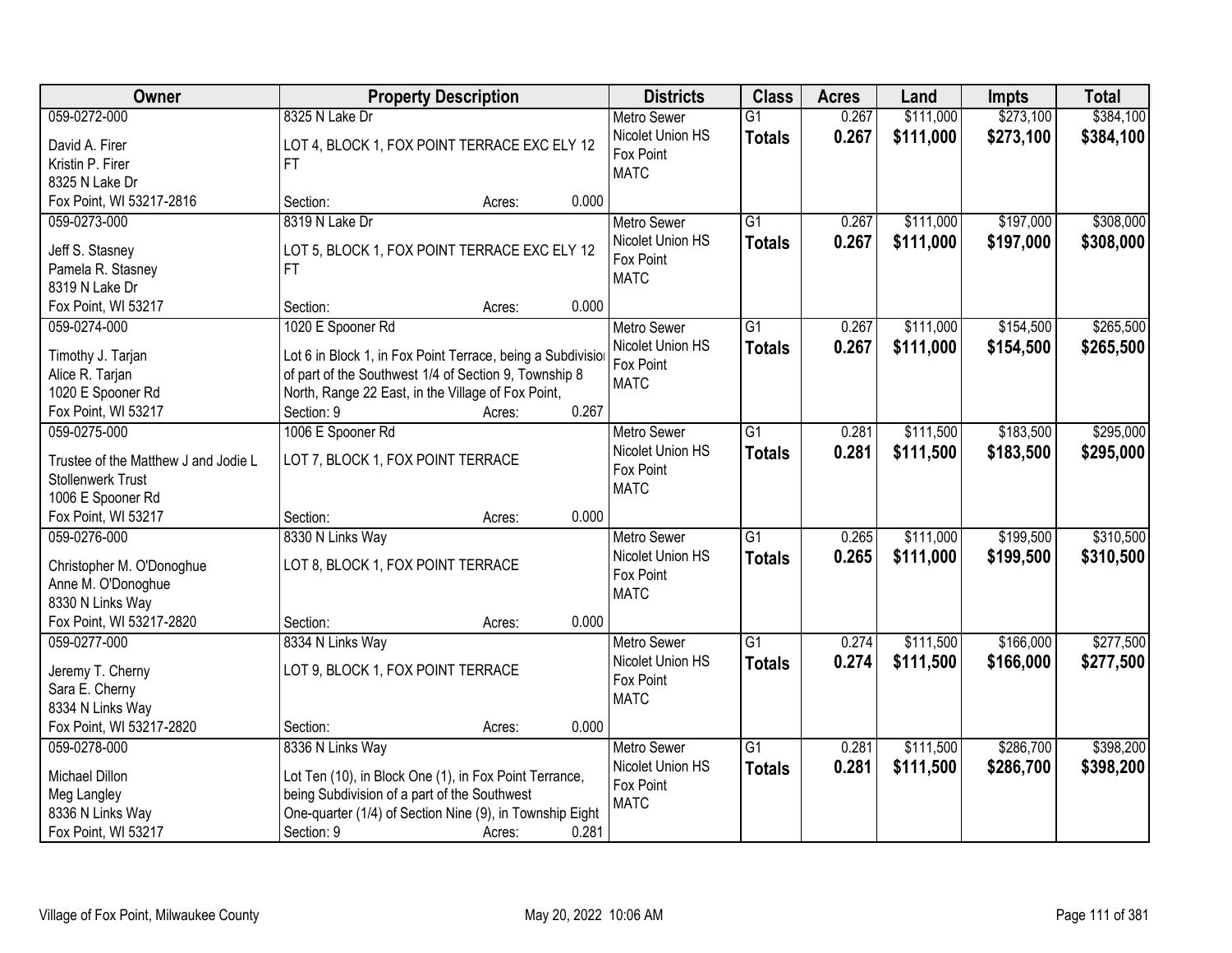| <b>Owner</b>             | <b>Property Description</b>                                 |       | <b>Districts</b>   | <b>Class</b>    | <b>Acres</b> | Land      | <b>Impts</b> | <b>Total</b> |
|--------------------------|-------------------------------------------------------------|-------|--------------------|-----------------|--------------|-----------|--------------|--------------|
| 059-0279-000             | 8340 N Links Way                                            |       | <b>Metro Sewer</b> | $\overline{G1}$ | 0.330        | \$114,000 | \$200,000    | \$314,000    |
| Lee J. Arnold            | LOT 11. BLOCK 1, FOX POINT TERRACE                          |       | Nicolet Union HS   | <b>Totals</b>   | 0.330        | \$114,000 | \$200,000    | \$314,000    |
| Gay B. Arnold            |                                                             |       | Fox Point          |                 |              |           |              |              |
| 8340 N Links Way         |                                                             |       | <b>MATC</b>        |                 |              |           |              |              |
| Fox Point, WI 53217-2820 | Section:<br>Acres:                                          | 0.330 |                    |                 |              |           |              |              |
| 059-0280-000             | 8341 N Links Way                                            |       | <b>Metro Sewer</b> | $\overline{G1}$ | 0.318        | \$113,500 | \$265,500    | \$379,000    |
|                          |                                                             |       | Nicolet Union HS   | <b>Totals</b>   | 0.318        | \$113,500 | \$265,500    | \$379,000    |
| Jay Pucek                | LOT 1, BLOCK 2, FOX POINT TERRACE                           |       | Fox Point          |                 |              |           |              |              |
| Meagan Winn              |                                                             |       | <b>MATC</b>        |                 |              |           |              |              |
| 8341 N Links Way         |                                                             |       |                    |                 |              |           |              |              |
| Fox Point, WI 53217      | Section:<br>Acres:                                          | 0.000 |                    |                 |              |           |              |              |
| 059-0281-000             | 8337 N Links Way                                            |       | Metro Sewer        | $\overline{G1}$ | 0.241        | \$106,000 | \$206,500    | \$312,500    |
| Francis J. Morton        | LOT 2, BLOCK 2, FOX POINT TERRACE                           |       | Nicolet Union HS   | <b>Totals</b>   | 0.241        | \$106,000 | \$206,500    | \$312,500    |
| Theresa L. Morton        |                                                             |       | Fox Point          |                 |              |           |              |              |
| 8337 N Links Way         |                                                             |       | <b>MATC</b>        |                 |              |           |              |              |
| Fox Point, WI 53217-2821 | Section:<br>Acres:                                          | 0.000 |                    |                 |              |           |              |              |
| 059-0282-000             | 8333 N Links Way                                            |       | <b>Metro Sewer</b> | $\overline{G1}$ | 0.265        | \$111,000 | \$253,100    | \$364,100    |
|                          |                                                             |       | Nicolet Union HS   | <b>Totals</b>   | 0.265        | \$111,000 | \$253,100    | \$364,100    |
| <b>Thomas Forster</b>    | Lot 3, in Block 2, except the East 5 feet thereof, dedicate |       | Fox Point          |                 |              |           |              |              |
| Kimberly Forster         | for street purposes in Fox Point Terrace, being a           |       | <b>MATC</b>        |                 |              |           |              |              |
| 8333 N Links Ways        | Subdivision of part of the Southwest 1/4 of Section 9, in   |       |                    |                 |              |           |              |              |
| Fox Point, WI 53217      | Section:<br>Acres:                                          | 0.000 |                    |                 |              |           |              |              |
| 059-0283-000             | 8331 N Links Way                                            |       | <b>Metro Sewer</b> | $\overline{G1}$ | 0.282        | \$111,500 | \$328,000    | \$439,500    |
| Mark Barash              | LOT 4, BLOCK 2, FOX POINT TERRACE                           |       | Nicolet Union HS   | <b>Totals</b>   | 0.282        | \$111,500 | \$328,000    | \$439,500    |
| <b>Emily Dixon</b>       |                                                             |       | Fox Point          |                 |              |           |              |              |
| 8331 N Links Way         |                                                             |       | <b>MATC</b>        |                 |              |           |              |              |
| Fox Point, WI 53217      | Section:<br>Acres:                                          | 0.000 |                    |                 |              |           |              |              |
| 059-0284-000             | 8325 N Links Way                                            |       | <b>Metro Sewer</b> | $\overline{G1}$ | 0.289        | \$112,000 | \$170,000    | \$282,000    |
|                          |                                                             |       | Nicolet Union HS   | <b>Totals</b>   | 0.289        | \$112,000 | \$170,000    | \$282,000    |
| Stephanie I. Mahler      | LOT 5, BLOCK 2, FOX POINT TERRACE                           |       | Fox Point          |                 |              |           |              |              |
| Kirby B. Schuller        |                                                             |       | <b>MATC</b>        |                 |              |           |              |              |
| 8325 N Links Way         |                                                             |       |                    |                 |              |           |              |              |
| Fox Point, WI 53217-2821 | Section:<br>Acres:                                          | 0.000 |                    |                 |              |           |              |              |
| 059-0285-000             | 8313 N Links Way                                            |       | <b>Metro Sewer</b> | $\overline{G1}$ | 0.289        | \$112,000 | \$124,900    | \$236,900    |
| John Fraser              | LOT 6 BLOCK 2, FOX POINT TERRACE                            |       | Nicolet Union HS   | <b>Totals</b>   | 0.289        | \$112,000 | \$124,900    | \$236,900    |
| 8313 N Links Way         |                                                             |       | Fox Point          |                 |              |           |              |              |
| Fox Point, WI 53217-2821 |                                                             |       | <b>MATC</b>        |                 |              |           |              |              |
|                          | Section:<br>Acres:                                          | 0.000 |                    |                 |              |           |              |              |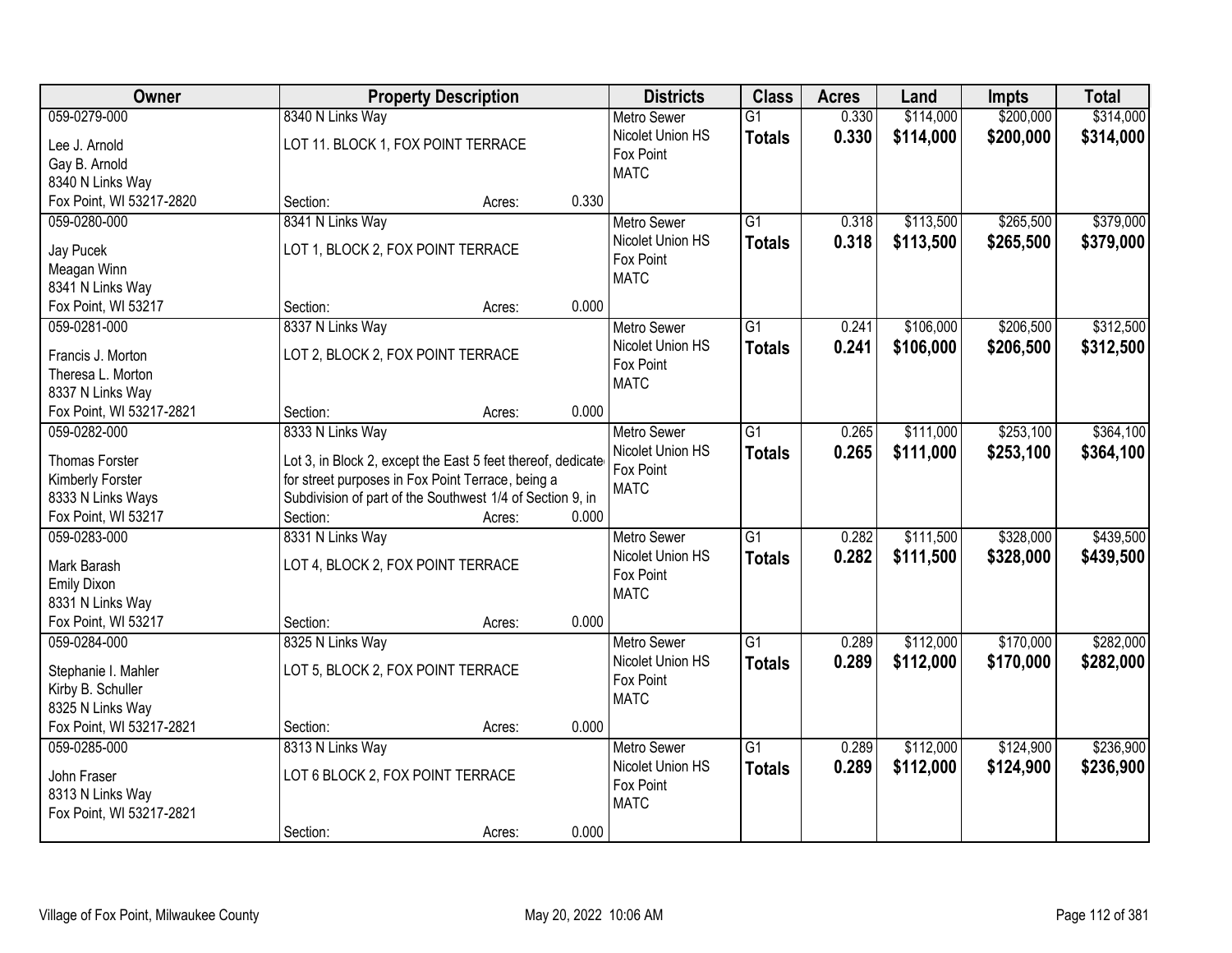| Owner                                     | <b>Property Description</b>                                                                                 | <b>Districts</b>         | <b>Class</b>    | <b>Acres</b> | Land      | <b>Impts</b> | <b>Total</b> |
|-------------------------------------------|-------------------------------------------------------------------------------------------------------------|--------------------------|-----------------|--------------|-----------|--------------|--------------|
| 059-0286-000                              | 8311 N Links Way                                                                                            | <b>Metro Sewer</b>       | $\overline{G1}$ | 0.276        | \$111,500 | \$175,100    | \$286,600    |
| Ronald R. Jankowski                       | LOT 7 BLOCK 2, FOX POINT TERRACE                                                                            | Nicolet Union HS         | <b>Totals</b>   | 0.276        | \$111,500 | \$175,100    | \$286,600    |
| Mavis M. Jankowski                        |                                                                                                             | Fox Point<br><b>MATC</b> |                 |              |           |              |              |
| 8311 N Links Way                          |                                                                                                             |                          |                 |              |           |              |              |
| Fox Point, WI 53217-2821                  | 0.000<br>Section:<br>Acres:                                                                                 |                          |                 |              |           |              |              |
| 059-0287-000                              | 8305 N Links Way                                                                                            | <b>Metro Sewer</b>       | $\overline{G1}$ | 0.388        | \$117,500 | \$284,500    | \$402,000    |
| Scott A. Silverson                        | LOT 8, BLOCK 2, FOX POINT TERRACE                                                                           | Nicolet Union HS         | <b>Totals</b>   | 0.388        | \$117,500 | \$284,500    | \$402,000    |
| Emily S. Silverson                        |                                                                                                             | Fox Point                |                 |              |           |              |              |
| 8305 N Links Way                          |                                                                                                             | <b>MATC</b>              |                 |              |           |              |              |
| Fox Point, WI 53217-2821                  | 0.000<br>Section:<br>Acres:                                                                                 |                          |                 |              |           |              |              |
| 059-0288-000                              | 8300 N Greenvale Rd                                                                                         | <b>Metro Sewer</b>       | X4              | 0.000        | \$0       | \$0          | \$0          |
|                                           |                                                                                                             | Nicolet Union HS         | <b>Totals</b>   | 0.000        | \$0       | \$0          | \$0          |
| Village of Fox Point                      | LOT 9 BLOCK 2, FOX POINT TERRACE                                                                            | Fox Point                |                 |              |           |              |              |
| Attn: Village Hall                        |                                                                                                             | <b>MATC</b>              |                 |              |           |              |              |
| 7200 N Santa Monica Blvd                  |                                                                                                             |                          |                 |              |           |              |              |
| Fox Point, WI 53217-3505                  | 0.000<br>Section:<br>Acres:                                                                                 |                          |                 |              |           |              |              |
| 059-0289-000                              | 8310 N Greenvale Rd                                                                                         | <b>Metro Sewer</b>       | X4              | 0.000        | \$0       | \$0          | \$0          |
| Village of Fox Point                      | LOT 10 BLOCK 2, FOX POINT TERRACE                                                                           | Nicolet Union HS         | <b>Totals</b>   | 0.000        | \$0       | \$0          | \$0          |
| Attn: Village Hall                        |                                                                                                             | Fox Point                |                 |              |           |              |              |
| 7200 N Santa Monica Blvd                  |                                                                                                             | <b>MATC</b>              |                 |              |           |              |              |
| Fox Point, WI 53217-3505                  | 0.000<br>Section:<br>Acres:                                                                                 |                          |                 |              |           |              |              |
| 059-0290-000                              | 8316 N Greenvale Rd                                                                                         | <b>Metro Sewer</b>       | $\overline{G1}$ | 0.253        | \$110,000 | \$154,300    | \$264,300    |
|                                           |                                                                                                             | Nicolet Union HS         | Totals          | 0.253        | \$110,000 | \$154,300    | \$264,300    |
| Roy De La Rosa<br>Sulema Susie De La Rosa | Lot 11, in Block 2, in Fox Point Terrace, being a<br>Subdivision of part of the Southwest 1/4 of Section 9, | Fox Point                |                 |              |           |              |              |
| 8316 N Greenvale Rd                       | Township 8                                                                                                  | <b>MATC</b>              |                 |              |           |              |              |
| Fox Point, WI 53217                       | Section:<br>0.000<br>Acres:                                                                                 |                          |                 |              |           |              |              |
| 059-0291-000                              | 8320 N Greenvale Rd                                                                                         | Metro Sewer              | $\overline{G1}$ | 0.241        | \$106,000 | \$253,800    | \$359,800    |
|                                           |                                                                                                             | Nicolet Union HS         | <b>Totals</b>   | 0.241        | \$106,000 | \$253,800    | \$359,800    |
| Marcio Righetti Filho                     | LOT 12 BLOCK 2, FOX POINT TERRACE - Lot 12, in                                                              | Fox Point                |                 |              |           |              |              |
| 8320 N Greenvale Rd                       | Block 2, in Fox Point Terrace, being a Subdivision of part                                                  | <b>MATC</b>              |                 |              |           |              |              |
| Fox Point, WI 53217                       | of the Southwest 1/4 of Section 9, in Township 8 North,                                                     |                          |                 |              |           |              |              |
|                                           | 0.000<br>Section:<br>Acres:                                                                                 |                          |                 |              |           |              |              |
| 059-0292-000                              | 8326 N Greenvale Rd                                                                                         | <b>Metro Sewer</b>       | $\overline{G1}$ | 0.248        | \$109,000 | \$229,500    | \$338,500    |
| Dieter N. Jeschke                         | LOT 13, BLOCK 2, FOX POINT TERRACE - LOT 13 in                                                              | Nicolet Union HS         | <b>Totals</b>   | 0.248        | \$109,000 | \$229,500    | \$338,500    |
| 8326 N Greenvale Rd                       | BLOCK 2 in FOX POINT TERRACE, being in                                                                      | Fox Point                |                 |              |           |              |              |
| Fox Point, WI 53217                       | SUBDIVISION of part of the SOUTHWEST 1/4 of                                                                 | <b>MATC</b>              |                 |              |           |              |              |
|                                           | 0.000<br>Section:<br>Acres:                                                                                 |                          |                 |              |           |              |              |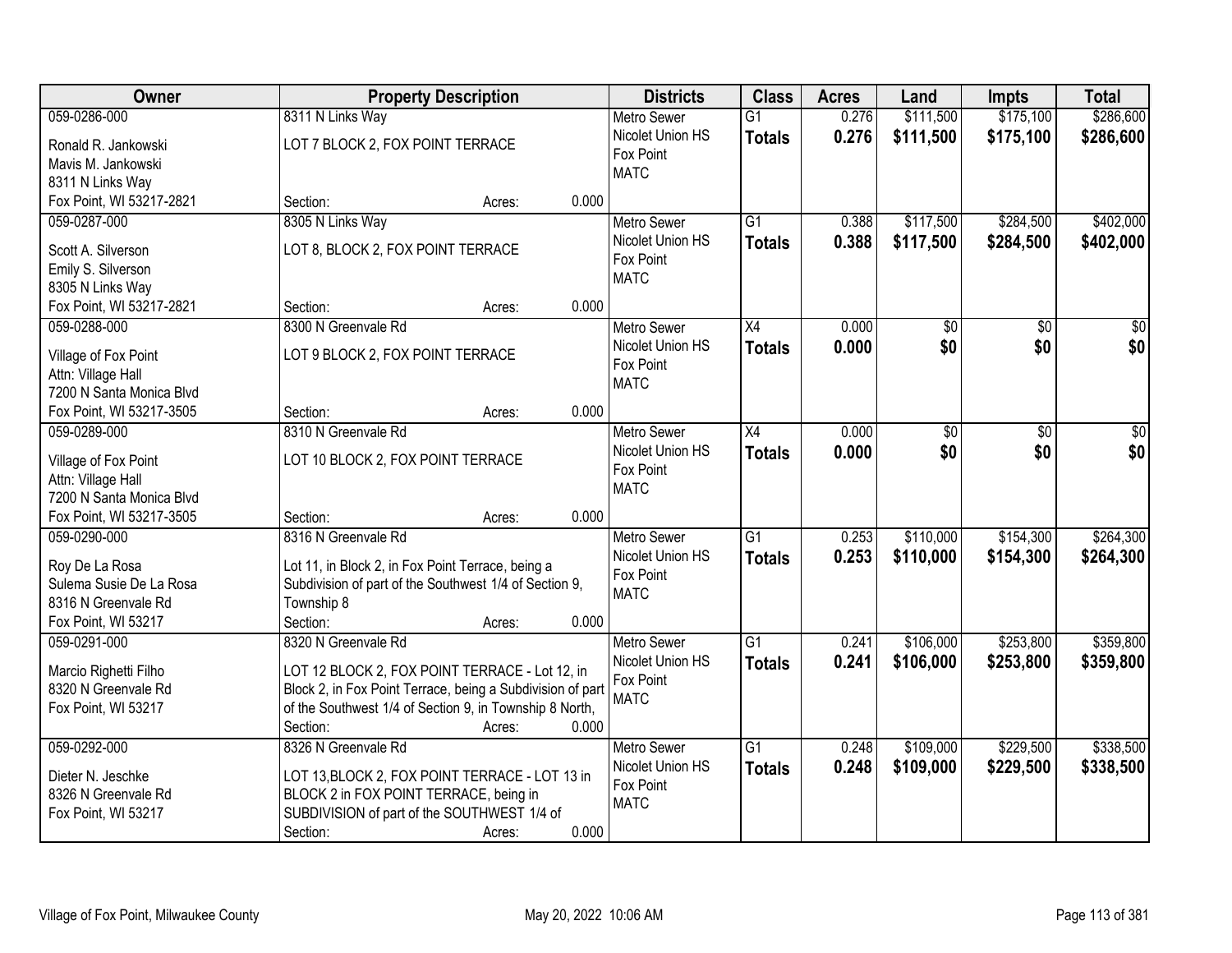| \$240,200<br>\$349,200<br>059-0293-000<br>8332 N Greenvale Rd<br>\$109,000<br><b>Metro Sewer</b><br>$\overline{G1}$<br>0.248<br>Nicolet Union HS<br>0.248<br>\$109,000<br>\$240,200<br><b>Totals</b><br>LOT 14, BLOCK 2, FOX POINT TERRACE<br>Franco Soma<br>Fox Point<br>Elizabeth K. Degnan<br><b>MATC</b><br>8332 N Greenvale Rd<br>Fox Point, WI 53217<br>0.248<br>Section:<br>Acres:<br>\$305,400<br>059-0294-000<br>8336 N Greenvale Rd<br>$\overline{G1}$<br>0.241<br>\$106,000<br><b>Metro Sewer</b><br>Nicolet Union HS<br>0.241<br>\$106,000<br>\$305,400<br><b>Totals</b><br>LOT 15, BLOCK 2, FOX POINT TERRACE<br>Scott B. McDonald<br>Fox Point<br>Lisa Castiglione<br><b>MATC</b><br>8336 N Greenvale Rd<br>0.000<br>Fox Point, WI 53217<br>Section:<br>Acres:<br>$\overline{G1}$<br>\$110,500<br>\$241,100<br>059-0295-000<br>8340 N Greenvale Rd<br>Metro Sewer<br>0.256<br>Nicolet Union HS<br>0.256<br>\$110,500<br>\$241,100<br><b>Totals</b><br>LOT 16, BLOCK 2, FOX POINT TERRACE<br>James C. Beach<br>Fox Point<br>Gabriele I. Beach<br><b>MATC</b><br>8340 N Greenvale Rd<br>Fox Point, WI 53217-2864<br>0.000<br>Section:<br>Acres:<br>\$113,500<br>\$210,200<br>8344 N Greenvale Rd<br>$\overline{G1}$<br>059-0296-000<br><b>Metro Sewer</b><br>0.314<br>Nicolet Union HS<br>0.314<br>\$113,500<br>\$210,200<br><b>Totals</b><br>LOT 17, BLOCK 2, FOX POINT TERRACE<br>Michael S. Bula<br>Fox Point<br>Anne Marie Bula<br><b>MATC</b><br>8344 N Greenvale Rd<br>Fox Point, WI 53217-2864<br>0.000<br>Section:<br>Acres:<br>$\overline{G1}$<br>\$289,500<br>8345 N Greenvale Rd<br>0.279<br>\$111,500<br>059-0297-000<br>Metro Sewer<br>0.279<br>\$111,500<br>\$289,500<br>Nicolet Union HS<br><b>Totals</b><br>Averi A. Niemuth<br>Lot 1, Block 3, in Fox Point Terrace, being a part of the<br>Fox Point<br>Southwest 1/4 of Section 9, Township 8 North, Range 22<br>Akira D. Niemuth<br><b>MATC</b><br>East, in the Village of Fox Point, Milwaukee County,<br>8345 N Greenvale Rd<br>Fox Point, WI 53217<br>0.000<br>Section:<br>Acres:<br>8341 N Greenvale Rd<br>\$199,500<br>059-0298-000<br>$\overline{G1}$<br>\$105,500<br><b>Metro Sewer</b><br>0.240<br>Nicolet Union HS<br>0.240<br>\$105,500<br>\$199,500<br><b>Totals</b><br>John Gregory Living Trust<br>Lot 2, Block 3, in Fox Point Terrace, being a Subdivision<br>Fox Point<br>of part of the Southwest 1/4 of Section 9,<br>8341 N Greenvale Rd<br><b>MATC</b><br>Township 8 North, Range 22 East, Village of Fox Point,<br>Fox Point, WI 53217<br>0.240<br>Section:<br>Acres:<br>$\overline{G1}$<br>\$137,500<br>059-0299-000<br>8335 N Greenvale Rd<br>\$108,000<br><b>Metro Sewer</b><br>0.245<br>Nicolet Union HS<br>0.245<br>\$137,500<br>\$108,000<br><b>Totals</b><br>LOT 3, BLOCK 3, FOX POINT TERRACE<br>Sue Grueninger<br>Fox Point<br>8335 N Greenvale Rd<br><b>MATC</b><br>Fox Point, WI 53217-2865 | Owner | <b>Property Description</b> | <b>Districts</b> | <b>Class</b> | <b>Acres</b> | Land | <b>Impts</b> | <b>Total</b> |
|-------------------------------------------------------------------------------------------------------------------------------------------------------------------------------------------------------------------------------------------------------------------------------------------------------------------------------------------------------------------------------------------------------------------------------------------------------------------------------------------------------------------------------------------------------------------------------------------------------------------------------------------------------------------------------------------------------------------------------------------------------------------------------------------------------------------------------------------------------------------------------------------------------------------------------------------------------------------------------------------------------------------------------------------------------------------------------------------------------------------------------------------------------------------------------------------------------------------------------------------------------------------------------------------------------------------------------------------------------------------------------------------------------------------------------------------------------------------------------------------------------------------------------------------------------------------------------------------------------------------------------------------------------------------------------------------------------------------------------------------------------------------------------------------------------------------------------------------------------------------------------------------------------------------------------------------------------------------------------------------------------------------------------------------------------------------------------------------------------------------------------------------------------------------------------------------------------------------------------------------------------------------------------------------------------------------------------------------------------------------------------------------------------------------------------------------------------------------------------------------------------------------------------------------------------------------------------------------------------------------------------------------------------------------------------------------------------------------------------------------------------------------------------------------------------------------------------------------------------------------------------------------------------------|-------|-----------------------------|------------------|--------------|--------------|------|--------------|--------------|
|                                                                                                                                                                                                                                                                                                                                                                                                                                                                                                                                                                                                                                                                                                                                                                                                                                                                                                                                                                                                                                                                                                                                                                                                                                                                                                                                                                                                                                                                                                                                                                                                                                                                                                                                                                                                                                                                                                                                                                                                                                                                                                                                                                                                                                                                                                                                                                                                                                                                                                                                                                                                                                                                                                                                                                                                                                                                                                             |       |                             |                  |              |              |      |              |              |
| \$411,400<br>\$323,700<br>\$323,700<br>\$401,000<br>\$305,000<br>\$305,000<br>\$245,500<br>\$245,500                                                                                                                                                                                                                                                                                                                                                                                                                                                                                                                                                                                                                                                                                                                                                                                                                                                                                                                                                                                                                                                                                                                                                                                                                                                                                                                                                                                                                                                                                                                                                                                                                                                                                                                                                                                                                                                                                                                                                                                                                                                                                                                                                                                                                                                                                                                                                                                                                                                                                                                                                                                                                                                                                                                                                                                                        |       |                             |                  |              |              |      |              | \$349,200    |
|                                                                                                                                                                                                                                                                                                                                                                                                                                                                                                                                                                                                                                                                                                                                                                                                                                                                                                                                                                                                                                                                                                                                                                                                                                                                                                                                                                                                                                                                                                                                                                                                                                                                                                                                                                                                                                                                                                                                                                                                                                                                                                                                                                                                                                                                                                                                                                                                                                                                                                                                                                                                                                                                                                                                                                                                                                                                                                             |       |                             |                  |              |              |      |              |              |
|                                                                                                                                                                                                                                                                                                                                                                                                                                                                                                                                                                                                                                                                                                                                                                                                                                                                                                                                                                                                                                                                                                                                                                                                                                                                                                                                                                                                                                                                                                                                                                                                                                                                                                                                                                                                                                                                                                                                                                                                                                                                                                                                                                                                                                                                                                                                                                                                                                                                                                                                                                                                                                                                                                                                                                                                                                                                                                             |       |                             |                  |              |              |      |              |              |
| \$411,400<br>\$351,600<br>\$351,600<br>\$401,000                                                                                                                                                                                                                                                                                                                                                                                                                                                                                                                                                                                                                                                                                                                                                                                                                                                                                                                                                                                                                                                                                                                                                                                                                                                                                                                                                                                                                                                                                                                                                                                                                                                                                                                                                                                                                                                                                                                                                                                                                                                                                                                                                                                                                                                                                                                                                                                                                                                                                                                                                                                                                                                                                                                                                                                                                                                            |       |                             |                  |              |              |      |              |              |
|                                                                                                                                                                                                                                                                                                                                                                                                                                                                                                                                                                                                                                                                                                                                                                                                                                                                                                                                                                                                                                                                                                                                                                                                                                                                                                                                                                                                                                                                                                                                                                                                                                                                                                                                                                                                                                                                                                                                                                                                                                                                                                                                                                                                                                                                                                                                                                                                                                                                                                                                                                                                                                                                                                                                                                                                                                                                                                             |       |                             |                  |              |              |      |              |              |
|                                                                                                                                                                                                                                                                                                                                                                                                                                                                                                                                                                                                                                                                                                                                                                                                                                                                                                                                                                                                                                                                                                                                                                                                                                                                                                                                                                                                                                                                                                                                                                                                                                                                                                                                                                                                                                                                                                                                                                                                                                                                                                                                                                                                                                                                                                                                                                                                                                                                                                                                                                                                                                                                                                                                                                                                                                                                                                             |       |                             |                  |              |              |      |              |              |
|                                                                                                                                                                                                                                                                                                                                                                                                                                                                                                                                                                                                                                                                                                                                                                                                                                                                                                                                                                                                                                                                                                                                                                                                                                                                                                                                                                                                                                                                                                                                                                                                                                                                                                                                                                                                                                                                                                                                                                                                                                                                                                                                                                                                                                                                                                                                                                                                                                                                                                                                                                                                                                                                                                                                                                                                                                                                                                             |       |                             |                  |              |              |      |              |              |
|                                                                                                                                                                                                                                                                                                                                                                                                                                                                                                                                                                                                                                                                                                                                                                                                                                                                                                                                                                                                                                                                                                                                                                                                                                                                                                                                                                                                                                                                                                                                                                                                                                                                                                                                                                                                                                                                                                                                                                                                                                                                                                                                                                                                                                                                                                                                                                                                                                                                                                                                                                                                                                                                                                                                                                                                                                                                                                             |       |                             |                  |              |              |      |              |              |
|                                                                                                                                                                                                                                                                                                                                                                                                                                                                                                                                                                                                                                                                                                                                                                                                                                                                                                                                                                                                                                                                                                                                                                                                                                                                                                                                                                                                                                                                                                                                                                                                                                                                                                                                                                                                                                                                                                                                                                                                                                                                                                                                                                                                                                                                                                                                                                                                                                                                                                                                                                                                                                                                                                                                                                                                                                                                                                             |       |                             |                  |              |              |      |              |              |
|                                                                                                                                                                                                                                                                                                                                                                                                                                                                                                                                                                                                                                                                                                                                                                                                                                                                                                                                                                                                                                                                                                                                                                                                                                                                                                                                                                                                                                                                                                                                                                                                                                                                                                                                                                                                                                                                                                                                                                                                                                                                                                                                                                                                                                                                                                                                                                                                                                                                                                                                                                                                                                                                                                                                                                                                                                                                                                             |       |                             |                  |              |              |      |              |              |
|                                                                                                                                                                                                                                                                                                                                                                                                                                                                                                                                                                                                                                                                                                                                                                                                                                                                                                                                                                                                                                                                                                                                                                                                                                                                                                                                                                                                                                                                                                                                                                                                                                                                                                                                                                                                                                                                                                                                                                                                                                                                                                                                                                                                                                                                                                                                                                                                                                                                                                                                                                                                                                                                                                                                                                                                                                                                                                             |       |                             |                  |              |              |      |              |              |
|                                                                                                                                                                                                                                                                                                                                                                                                                                                                                                                                                                                                                                                                                                                                                                                                                                                                                                                                                                                                                                                                                                                                                                                                                                                                                                                                                                                                                                                                                                                                                                                                                                                                                                                                                                                                                                                                                                                                                                                                                                                                                                                                                                                                                                                                                                                                                                                                                                                                                                                                                                                                                                                                                                                                                                                                                                                                                                             |       |                             |                  |              |              |      |              |              |
|                                                                                                                                                                                                                                                                                                                                                                                                                                                                                                                                                                                                                                                                                                                                                                                                                                                                                                                                                                                                                                                                                                                                                                                                                                                                                                                                                                                                                                                                                                                                                                                                                                                                                                                                                                                                                                                                                                                                                                                                                                                                                                                                                                                                                                                                                                                                                                                                                                                                                                                                                                                                                                                                                                                                                                                                                                                                                                             |       |                             |                  |              |              |      |              |              |
|                                                                                                                                                                                                                                                                                                                                                                                                                                                                                                                                                                                                                                                                                                                                                                                                                                                                                                                                                                                                                                                                                                                                                                                                                                                                                                                                                                                                                                                                                                                                                                                                                                                                                                                                                                                                                                                                                                                                                                                                                                                                                                                                                                                                                                                                                                                                                                                                                                                                                                                                                                                                                                                                                                                                                                                                                                                                                                             |       |                             |                  |              |              |      |              |              |
|                                                                                                                                                                                                                                                                                                                                                                                                                                                                                                                                                                                                                                                                                                                                                                                                                                                                                                                                                                                                                                                                                                                                                                                                                                                                                                                                                                                                                                                                                                                                                                                                                                                                                                                                                                                                                                                                                                                                                                                                                                                                                                                                                                                                                                                                                                                                                                                                                                                                                                                                                                                                                                                                                                                                                                                                                                                                                                             |       |                             |                  |              |              |      |              |              |
|                                                                                                                                                                                                                                                                                                                                                                                                                                                                                                                                                                                                                                                                                                                                                                                                                                                                                                                                                                                                                                                                                                                                                                                                                                                                                                                                                                                                                                                                                                                                                                                                                                                                                                                                                                                                                                                                                                                                                                                                                                                                                                                                                                                                                                                                                                                                                                                                                                                                                                                                                                                                                                                                                                                                                                                                                                                                                                             |       |                             |                  |              |              |      |              |              |
|                                                                                                                                                                                                                                                                                                                                                                                                                                                                                                                                                                                                                                                                                                                                                                                                                                                                                                                                                                                                                                                                                                                                                                                                                                                                                                                                                                                                                                                                                                                                                                                                                                                                                                                                                                                                                                                                                                                                                                                                                                                                                                                                                                                                                                                                                                                                                                                                                                                                                                                                                                                                                                                                                                                                                                                                                                                                                                             |       |                             |                  |              |              |      |              |              |
|                                                                                                                                                                                                                                                                                                                                                                                                                                                                                                                                                                                                                                                                                                                                                                                                                                                                                                                                                                                                                                                                                                                                                                                                                                                                                                                                                                                                                                                                                                                                                                                                                                                                                                                                                                                                                                                                                                                                                                                                                                                                                                                                                                                                                                                                                                                                                                                                                                                                                                                                                                                                                                                                                                                                                                                                                                                                                                             |       |                             |                  |              |              |      |              |              |
|                                                                                                                                                                                                                                                                                                                                                                                                                                                                                                                                                                                                                                                                                                                                                                                                                                                                                                                                                                                                                                                                                                                                                                                                                                                                                                                                                                                                                                                                                                                                                                                                                                                                                                                                                                                                                                                                                                                                                                                                                                                                                                                                                                                                                                                                                                                                                                                                                                                                                                                                                                                                                                                                                                                                                                                                                                                                                                             |       |                             |                  |              |              |      |              |              |
|                                                                                                                                                                                                                                                                                                                                                                                                                                                                                                                                                                                                                                                                                                                                                                                                                                                                                                                                                                                                                                                                                                                                                                                                                                                                                                                                                                                                                                                                                                                                                                                                                                                                                                                                                                                                                                                                                                                                                                                                                                                                                                                                                                                                                                                                                                                                                                                                                                                                                                                                                                                                                                                                                                                                                                                                                                                                                                             |       |                             |                  |              |              |      |              |              |
|                                                                                                                                                                                                                                                                                                                                                                                                                                                                                                                                                                                                                                                                                                                                                                                                                                                                                                                                                                                                                                                                                                                                                                                                                                                                                                                                                                                                                                                                                                                                                                                                                                                                                                                                                                                                                                                                                                                                                                                                                                                                                                                                                                                                                                                                                                                                                                                                                                                                                                                                                                                                                                                                                                                                                                                                                                                                                                             |       |                             |                  |              |              |      |              |              |
|                                                                                                                                                                                                                                                                                                                                                                                                                                                                                                                                                                                                                                                                                                                                                                                                                                                                                                                                                                                                                                                                                                                                                                                                                                                                                                                                                                                                                                                                                                                                                                                                                                                                                                                                                                                                                                                                                                                                                                                                                                                                                                                                                                                                                                                                                                                                                                                                                                                                                                                                                                                                                                                                                                                                                                                                                                                                                                             |       |                             |                  |              |              |      |              |              |
|                                                                                                                                                                                                                                                                                                                                                                                                                                                                                                                                                                                                                                                                                                                                                                                                                                                                                                                                                                                                                                                                                                                                                                                                                                                                                                                                                                                                                                                                                                                                                                                                                                                                                                                                                                                                                                                                                                                                                                                                                                                                                                                                                                                                                                                                                                                                                                                                                                                                                                                                                                                                                                                                                                                                                                                                                                                                                                             |       |                             |                  |              |              |      |              |              |
|                                                                                                                                                                                                                                                                                                                                                                                                                                                                                                                                                                                                                                                                                                                                                                                                                                                                                                                                                                                                                                                                                                                                                                                                                                                                                                                                                                                                                                                                                                                                                                                                                                                                                                                                                                                                                                                                                                                                                                                                                                                                                                                                                                                                                                                                                                                                                                                                                                                                                                                                                                                                                                                                                                                                                                                                                                                                                                             |       |                             |                  |              |              |      |              |              |
|                                                                                                                                                                                                                                                                                                                                                                                                                                                                                                                                                                                                                                                                                                                                                                                                                                                                                                                                                                                                                                                                                                                                                                                                                                                                                                                                                                                                                                                                                                                                                                                                                                                                                                                                                                                                                                                                                                                                                                                                                                                                                                                                                                                                                                                                                                                                                                                                                                                                                                                                                                                                                                                                                                                                                                                                                                                                                                             |       |                             |                  |              |              |      |              |              |
|                                                                                                                                                                                                                                                                                                                                                                                                                                                                                                                                                                                                                                                                                                                                                                                                                                                                                                                                                                                                                                                                                                                                                                                                                                                                                                                                                                                                                                                                                                                                                                                                                                                                                                                                                                                                                                                                                                                                                                                                                                                                                                                                                                                                                                                                                                                                                                                                                                                                                                                                                                                                                                                                                                                                                                                                                                                                                                             |       |                             |                  |              |              |      |              |              |
|                                                                                                                                                                                                                                                                                                                                                                                                                                                                                                                                                                                                                                                                                                                                                                                                                                                                                                                                                                                                                                                                                                                                                                                                                                                                                                                                                                                                                                                                                                                                                                                                                                                                                                                                                                                                                                                                                                                                                                                                                                                                                                                                                                                                                                                                                                                                                                                                                                                                                                                                                                                                                                                                                                                                                                                                                                                                                                             |       |                             |                  |              |              |      |              |              |
|                                                                                                                                                                                                                                                                                                                                                                                                                                                                                                                                                                                                                                                                                                                                                                                                                                                                                                                                                                                                                                                                                                                                                                                                                                                                                                                                                                                                                                                                                                                                                                                                                                                                                                                                                                                                                                                                                                                                                                                                                                                                                                                                                                                                                                                                                                                                                                                                                                                                                                                                                                                                                                                                                                                                                                                                                                                                                                             |       |                             |                  |              |              |      |              |              |
|                                                                                                                                                                                                                                                                                                                                                                                                                                                                                                                                                                                                                                                                                                                                                                                                                                                                                                                                                                                                                                                                                                                                                                                                                                                                                                                                                                                                                                                                                                                                                                                                                                                                                                                                                                                                                                                                                                                                                                                                                                                                                                                                                                                                                                                                                                                                                                                                                                                                                                                                                                                                                                                                                                                                                                                                                                                                                                             |       |                             |                  |              |              |      |              |              |
|                                                                                                                                                                                                                                                                                                                                                                                                                                                                                                                                                                                                                                                                                                                                                                                                                                                                                                                                                                                                                                                                                                                                                                                                                                                                                                                                                                                                                                                                                                                                                                                                                                                                                                                                                                                                                                                                                                                                                                                                                                                                                                                                                                                                                                                                                                                                                                                                                                                                                                                                                                                                                                                                                                                                                                                                                                                                                                             |       |                             |                  |              |              |      |              |              |
|                                                                                                                                                                                                                                                                                                                                                                                                                                                                                                                                                                                                                                                                                                                                                                                                                                                                                                                                                                                                                                                                                                                                                                                                                                                                                                                                                                                                                                                                                                                                                                                                                                                                                                                                                                                                                                                                                                                                                                                                                                                                                                                                                                                                                                                                                                                                                                                                                                                                                                                                                                                                                                                                                                                                                                                                                                                                                                             |       |                             |                  |              |              |      |              |              |
|                                                                                                                                                                                                                                                                                                                                                                                                                                                                                                                                                                                                                                                                                                                                                                                                                                                                                                                                                                                                                                                                                                                                                                                                                                                                                                                                                                                                                                                                                                                                                                                                                                                                                                                                                                                                                                                                                                                                                                                                                                                                                                                                                                                                                                                                                                                                                                                                                                                                                                                                                                                                                                                                                                                                                                                                                                                                                                             |       |                             |                  |              |              |      |              |              |
|                                                                                                                                                                                                                                                                                                                                                                                                                                                                                                                                                                                                                                                                                                                                                                                                                                                                                                                                                                                                                                                                                                                                                                                                                                                                                                                                                                                                                                                                                                                                                                                                                                                                                                                                                                                                                                                                                                                                                                                                                                                                                                                                                                                                                                                                                                                                                                                                                                                                                                                                                                                                                                                                                                                                                                                                                                                                                                             |       |                             |                  |              |              |      |              |              |
|                                                                                                                                                                                                                                                                                                                                                                                                                                                                                                                                                                                                                                                                                                                                                                                                                                                                                                                                                                                                                                                                                                                                                                                                                                                                                                                                                                                                                                                                                                                                                                                                                                                                                                                                                                                                                                                                                                                                                                                                                                                                                                                                                                                                                                                                                                                                                                                                                                                                                                                                                                                                                                                                                                                                                                                                                                                                                                             |       |                             |                  |              |              |      |              |              |
|                                                                                                                                                                                                                                                                                                                                                                                                                                                                                                                                                                                                                                                                                                                                                                                                                                                                                                                                                                                                                                                                                                                                                                                                                                                                                                                                                                                                                                                                                                                                                                                                                                                                                                                                                                                                                                                                                                                                                                                                                                                                                                                                                                                                                                                                                                                                                                                                                                                                                                                                                                                                                                                                                                                                                                                                                                                                                                             |       | 0.000<br>Section:<br>Acres: |                  |              |              |      |              |              |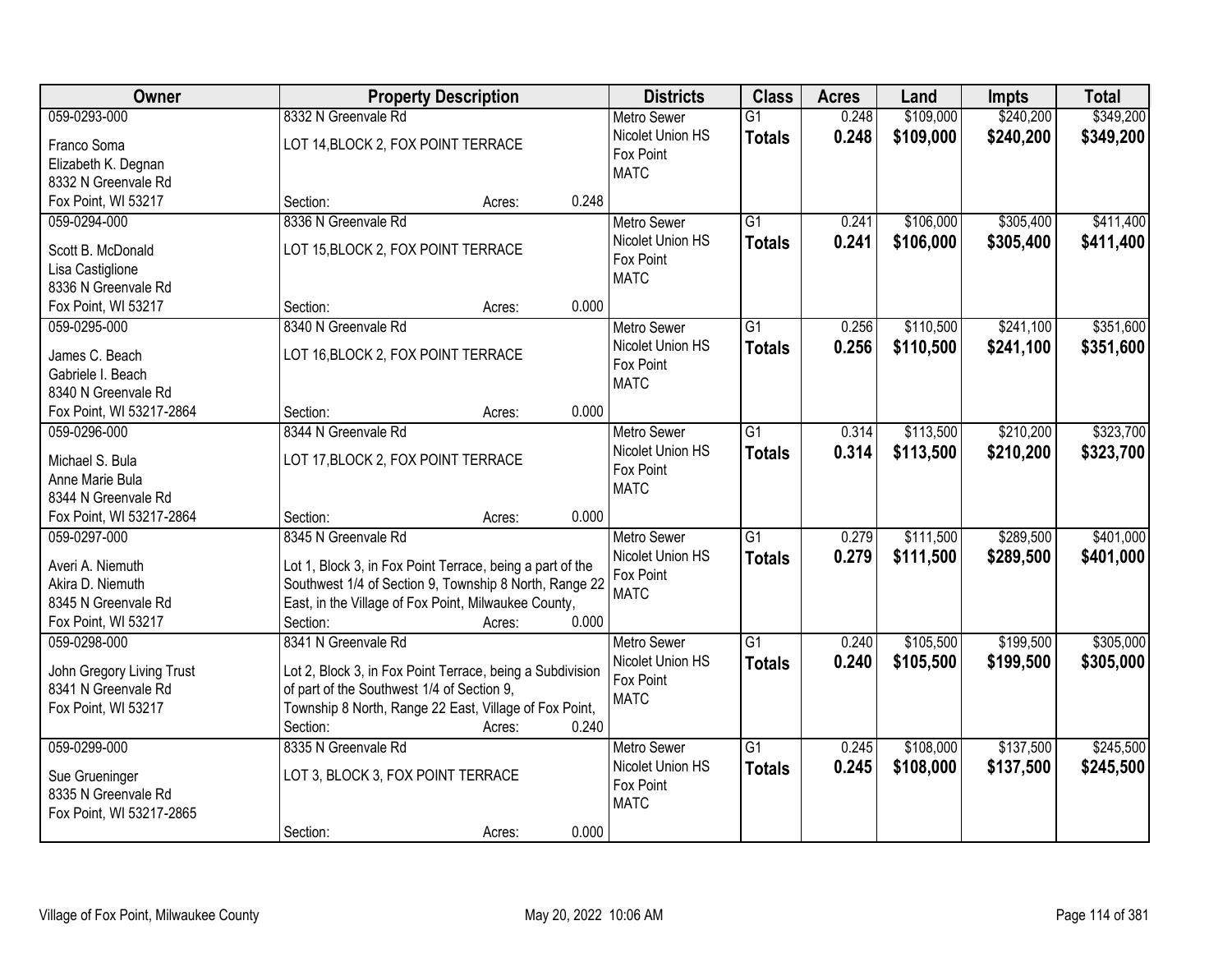| Owner                                          | <b>Property Description</b>                                                                                           | <b>Districts</b>         | <b>Class</b>    | <b>Acres</b> | Land      | <b>Impts</b> | <b>Total</b> |
|------------------------------------------------|-----------------------------------------------------------------------------------------------------------------------|--------------------------|-----------------|--------------|-----------|--------------|--------------|
| 059-0300-000                                   | 8331 N Greenvale Rd                                                                                                   | <b>Metro Sewer</b>       | $\overline{G1}$ | 0.248        | \$109,000 | \$211,900    | \$320,900    |
| Chad R. Burgess                                | LOT 4, BLOCK 3, FOX POINT TERRACE                                                                                     | Nicolet Union HS         | <b>Totals</b>   | 0.248        | \$109,000 | \$211,900    | \$320,900    |
| Emily E. Dineen                                |                                                                                                                       | Fox Point                |                 |              |           |              |              |
| 8331 N Greenvale Rd                            |                                                                                                                       | <b>MATC</b>              |                 |              |           |              |              |
| Fox Point, WI 53217                            | 0.000<br>Section:<br>Acres:                                                                                           |                          |                 |              |           |              |              |
| 059-0301-000                                   | 8325 N Greenvale Rd                                                                                                   | <b>Metro Sewer</b>       | $\overline{G1}$ | 0.239        | \$105,500 | \$158,000    | \$263,500    |
|                                                |                                                                                                                       | Nicolet Union HS         | <b>Totals</b>   | 0.239        | \$105,500 | \$158,000    | \$263,500    |
| John P. Van Uxem                               | LOT 5, BLOCK 3, FOX POINT TERRACE                                                                                     | Fox Point                |                 |              |           |              |              |
| Myra M. Van Uxem                               |                                                                                                                       | <b>MATC</b>              |                 |              |           |              |              |
| 8325 N Greenvale Rd                            | 0.239                                                                                                                 |                          |                 |              |           |              |              |
| Fox Point, WI 53217-2865                       | Section:<br>Acres:                                                                                                    |                          |                 |              |           |              |              |
| 059-0302-000                                   | 8321 N Greenvale Rd                                                                                                   | <b>Metro Sewer</b>       | G1              | 0.247        | \$108,500 | \$244,000    | \$352,500    |
| Robert J. Kotecki                              | LOT 6, BLOCK 3, FOX POINT TERRACE SCHOOL                                                                              | Nicolet Union HS         | <b>Totals</b>   | 0.247        | \$108,500 | \$244,000    | \$352,500    |
| Julie A. Kotecki                               | DIST <sub>2</sub>                                                                                                     | Fox Point<br><b>MATC</b> |                 |              |           |              |              |
| 8321 N Greenvale Rd                            |                                                                                                                       |                          |                 |              |           |              |              |
| Fox Point, WI 53217-2865                       | 0.000<br>Section:<br>Acres:                                                                                           |                          |                 |              |           |              |              |
| 059-0303-000                                   | Greenvale Rd                                                                                                          | <b>Metro Sewer</b>       | X4              | 0.244        | \$0       | \$0          | \$0          |
|                                                |                                                                                                                       | Nicolet Union HS         | <b>Totals</b>   | 0.244        | \$0       | \$0          | \$0          |
| Village of Fox Point<br>7200 Santa Monica Blvd | Lot Seven (7) in Block Three (3), in Fox Point Terrace,<br>being a Subdivision of part of the Southwest 1/4 of Sectic | Fox Point                |                 |              |           |              |              |
| Fox Point, WI 53217                            | 9, Township 8 North, Range 22 East, in the Village of Fox                                                             | <b>MATC</b>              |                 |              |           |              |              |
|                                                | Section:<br>0.000<br>Acres:                                                                                           |                          |                 |              |           |              |              |
| 059-0304-000                                   | 8307 N Greenvale Rd                                                                                                   | <b>Metro Sewer</b>       | $\overline{G1}$ | 0.223        | \$98,000  | \$305,000    | \$403,000    |
|                                                |                                                                                                                       | Nicolet Union HS         |                 |              |           |              |              |
| D Sumith Matugama                              | LOT 8 AND N 1 FT. OF LOT 9, BLOCK 3, FOX POINT                                                                        | Fox Point                | <b>Totals</b>   | 0.223        | \$98,000  | \$305,000    | \$403,000    |
| Shirini Matugama                               | <b>TERRACE</b>                                                                                                        | <b>MATC</b>              |                 |              |           |              |              |
| 8307 N Greenvale Rd                            |                                                                                                                       |                          |                 |              |           |              |              |
| Fox Point, WI 53217-2865                       | 0.223<br>Section:<br>Acres:                                                                                           |                          |                 |              |           |              |              |
| 059-0305-000                                   | 8303 N Greenvale Rd                                                                                                   | <b>Metro Sewer</b>       | $\overline{G1}$ | 0.149        | \$65,500  | \$266,600    | \$332,100    |
| Gino J. Carini                                 | LOT 9, EXC. N. 1 FT., BLOCK 3, FOX POINT TERRACE                                                                      | Nicolet Union HS         | <b>Totals</b>   | 0.149        | \$65,500  | \$266,600    | \$332,100    |
| 8303 N Greenvale Rd                            |                                                                                                                       | Fox Point                |                 |              |           |              |              |
| Fox Point, WI 53217-2865                       |                                                                                                                       | <b>MATC</b>              |                 |              |           |              |              |
|                                                | 0.000<br>Section:<br>Acres:                                                                                           |                          |                 |              |           |              |              |
| 059-0306-000                                   | 1021 E Spooner Rd                                                                                                     | <b>Metro Sewer</b>       | $\overline{G1}$ | 0.247        | \$109,000 | \$218,500    | \$327,500    |
|                                                |                                                                                                                       | Nicolet Union HS         | <b>Totals</b>   | 0.247        | \$109,000 | \$218,500    | \$327,500    |
| William Danforth Engberg                       | LOT 1, BLOCK 4, FOX POINT TERRACE                                                                                     | Fox Point                |                 |              |           |              |              |
| Ava Antoinette Engberg                         |                                                                                                                       | <b>MATC</b>              |                 |              |           |              |              |
| 1021 E Spooner Rd                              |                                                                                                                       |                          |                 |              |           |              |              |
| Fox Point, WI 53217                            | 0.000<br>Section:<br>Acres:                                                                                           |                          |                 |              |           |              |              |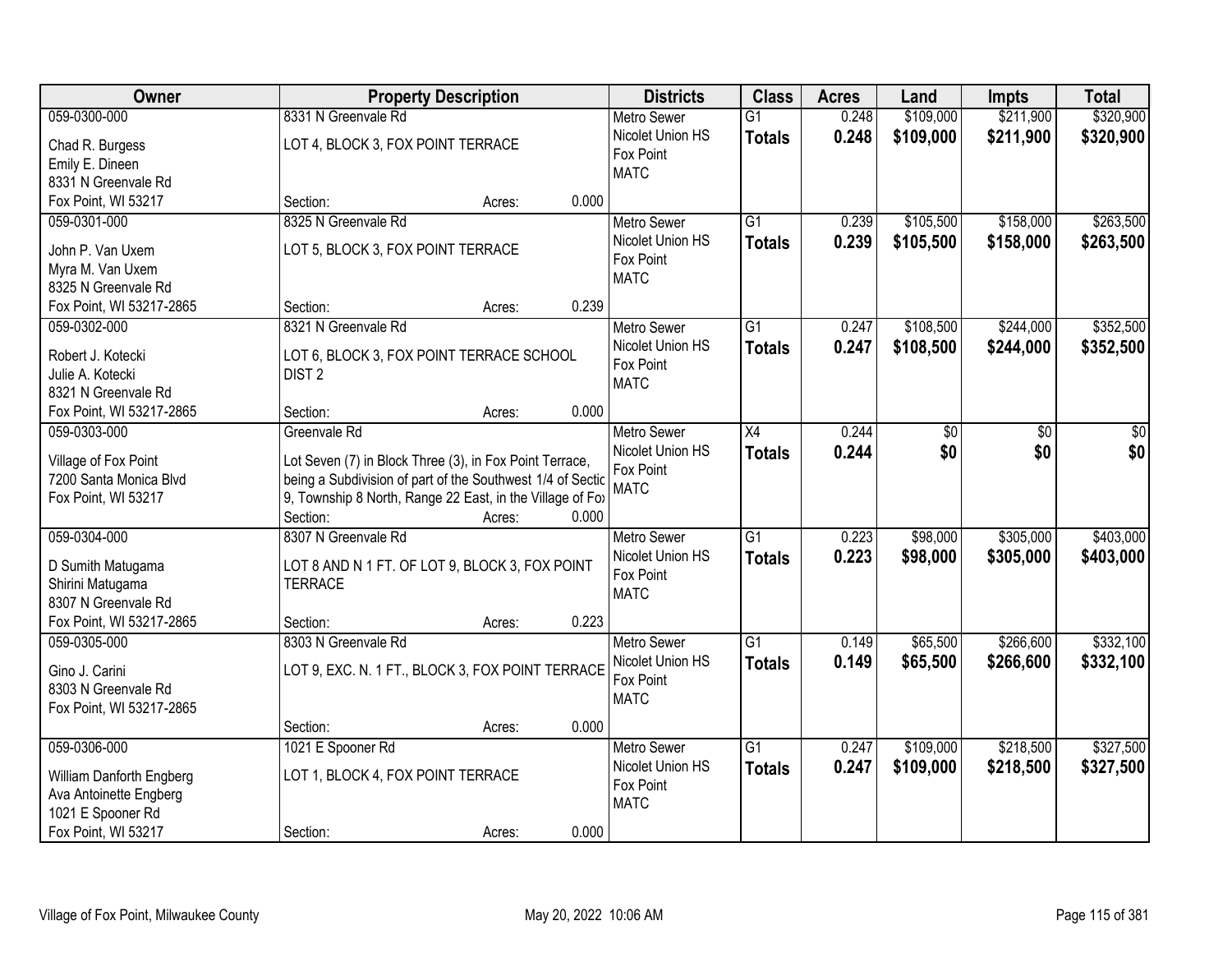| Owner                           | <b>Property Description</b>                                                        | <b>Districts</b>   | <b>Class</b>    | <b>Acres</b> | Land      | <b>Impts</b>    | <b>Total</b>    |
|---------------------------------|------------------------------------------------------------------------------------|--------------------|-----------------|--------------|-----------|-----------------|-----------------|
| 059-0307-000                    | 8301 N Lake Dr                                                                     | <b>Metro Sewer</b> | $\overline{G1}$ | 0.244        | \$107,500 | \$252,500       | \$360,000       |
| Aleksandr Perlin                | LOT 2, BLOCK 4, FOX POINT TERRACE EXC ELY 12                                       | Nicolet Union HS   | <b>Totals</b>   | 0.244        | \$107,500 | \$252,500       | \$360,000       |
| Alice Baqdasarian               | FT FOR ST                                                                          | Fox Point          |                 |              |           |                 |                 |
| 8301 N Lake Dr                  |                                                                                    | <b>MATC</b>        |                 |              |           |                 |                 |
| Fox Point, WI 53217-2816        | 0.000<br>Section:<br>Acres:                                                        |                    |                 |              |           |                 |                 |
| 059-0308-000                    | 1011 E Spooner Rd                                                                  | <b>Metro Sewer</b> | $\overline{G1}$ | 0.326        | \$114,000 | \$221,500       | \$335,500       |
|                                 |                                                                                    | Nicolet Union HS   | <b>Totals</b>   | 0.326        | \$114,000 | \$221,500       | \$335,500       |
|                                 | Frederic M & Jodiene D Koblenzer Trust LOT 3 & ALL EXC W 27FT. OF LOT 4 BLK. 4 FOX | Fox Point          |                 |              |           |                 |                 |
| PO Box 370856                   | POINT TERRACE                                                                      | <b>MATC</b>        |                 |              |           |                 |                 |
| Key Largo, FL 33037             | 0.000<br>Section:                                                                  |                    |                 |              |           |                 |                 |
| 059-0309-000                    | Acres:<br>8300 N Links Way                                                         | <b>Metro Sewer</b> | $\overline{G1}$ | 0.219        | \$96,000  | \$210,000       | \$306,000       |
|                                 |                                                                                    | Nicolet Union HS   |                 |              |           |                 |                 |
| Paul T. Keyser                  | LOT 5 BLK. 4 & W 27 FT. OF LOT 4 BLK 4 FOX POINT                                   | Fox Point          | <b>Totals</b>   | 0.219        | \$96,000  | \$210,000       | \$306,000       |
| Susan S. Keyser                 | TERRACE & 0.0662 AC. DESC. IN REEL 596 IMAGES                                      | <b>MATC</b>        |                 |              |           |                 |                 |
| 8300 N Links Way                | 821 & 822                                                                          |                    |                 |              |           |                 |                 |
| Fox Point, WI 53217-2820        | Section:<br>0.000<br>Acres:                                                        |                    |                 |              |           |                 |                 |
| 059-0310-000                    | 921 E Spooner Rd                                                                   | <b>Metro Sewer</b> | G1              | 0.544        | \$125,500 | \$236,700       | \$362,200       |
| FoxHaus Design Group, LLC       | Lot 6 in Block 4 in Fox Point Terrace, being a Subdivisior                         | Nicolet Union HS   | <b>Totals</b>   | 0.544        | \$125,500 | \$236,700       | \$362,200       |
| 921 E Spooner St                | of part of the Southwest 1/4 of Section 9, in Township 8                           | Fox Point          |                 |              |           |                 |                 |
| Fox Point, WI 53217             | North, Range 22 East, in the Village of Fox Point,                                 | <b>MATC</b>        |                 |              |           |                 |                 |
|                                 | 0.544<br>Section: 9<br>Acres:                                                      |                    |                 |              |           |                 |                 |
| 059-0311-000                    | 917 E Spooner Rd                                                                   | <b>Metro Sewer</b> | $\overline{G1}$ | 0.532        | \$125,000 | \$432,600       | \$557,600       |
|                                 |                                                                                    | Nicolet Union HS   | <b>Totals</b>   | 0.532        | \$125,000 | \$432,600       | \$557,600       |
| Margaret M. Joos                | Lot Seven (7), in Block Four (4), in Fox Point Terrace,                            | Fox Point          |                 |              |           |                 |                 |
| Randal W. Joos                  | being a Subdivision of part of the Southwest 1/4 of Sectic                         | <b>MATC</b>        |                 |              |           |                 |                 |
| 917 E Spooner Rd                | 9, Township 8 North, Range 22 East, in the Village of Fox                          |                    |                 |              |           |                 |                 |
| Fox Point, WI 53217             | Section:<br>0.000<br>Acres:                                                        |                    |                 |              |           |                 |                 |
| 059-0312-000                    | 8220 N Links Way                                                                   | <b>Metro Sewer</b> | $\overline{G1}$ | 0.347        | \$115,000 | \$291,000       | \$406,000       |
| Mark Gynn Revocable Trust Dated | Lot 8, Block 4 and the East 9.1 feet of Lot 9, in Block 4, in                      | Nicolet Union HS   | <b>Totals</b>   | 0.347        | \$115,000 | \$291,000       | \$406,000       |
| February 15, 2017               | Fox Point Terrace, being a subdivision of a part of the                            | Fox Point          |                 |              |           |                 |                 |
| 8220 N Links Way                | Southwest 1/4 of Section 9, in Township 8 North, Range                             | <b>MATC</b>        |                 |              |           |                 |                 |
| Fox Point, WI 53217             | 0.347<br>Section:<br>Acres:                                                        |                    |                 |              |           |                 |                 |
| 059-0313-000                    | 7200 N Santa Monica Blvd                                                           | <b>Metro Sewer</b> | $\overline{X4}$ | 0.000        | \$0       | $\overline{30}$ | $\overline{50}$ |
|                                 |                                                                                    | Nicolet Union HS   | <b>Totals</b>   | 0.000        | \$0       | \$0             | \$0             |
| Village of Fox Point            | LOT 9, BLOCK 4, FOX POINT TERRACE EXC. E. 9.1                                      | Fox Point          |                 |              |           |                 |                 |
| Attn: Village Hall              | FT AND EXC. W. 5.9 FT.                                                             | <b>MATC</b>        |                 |              |           |                 |                 |
| 7200 N Santa Monica Blvd        |                                                                                    |                    |                 |              |           |                 |                 |
| Fox Point, WI 53217-3505        | 0.000<br>Section:<br>Acres:                                                        |                    |                 |              |           |                 |                 |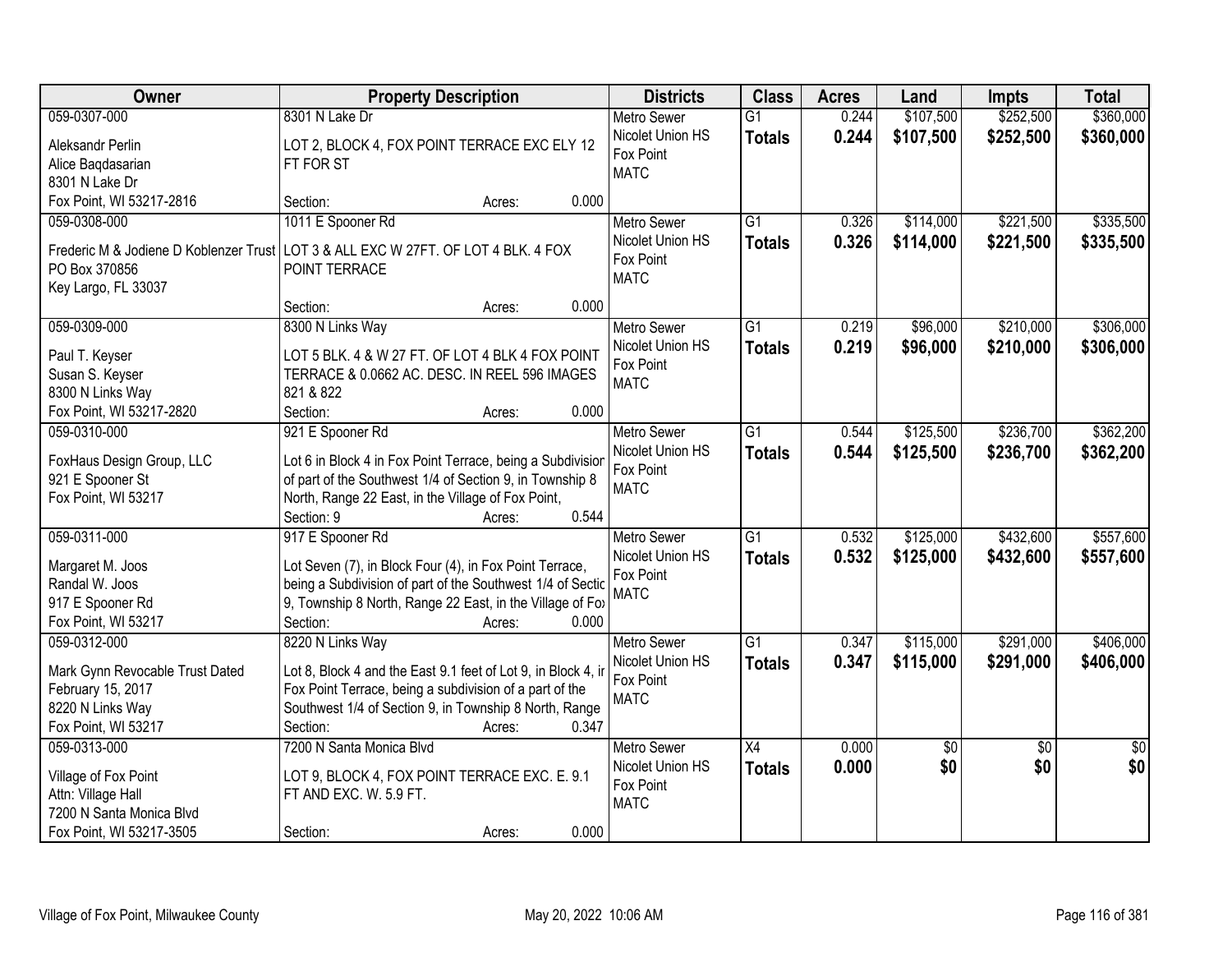| <b>Owner</b>                                       |                                                                                        | <b>Property Description</b> |       | <b>Districts</b>         | <b>Class</b>    | <b>Acres</b> | Land      | <b>Impts</b> | <b>Total</b> |
|----------------------------------------------------|----------------------------------------------------------------------------------------|-----------------------------|-------|--------------------------|-----------------|--------------|-----------|--------------|--------------|
| 059-0314-000                                       | 8221 N Links Way                                                                       |                             |       | <b>Metro Sewer</b>       | $\overline{G1}$ | 0.295        | \$112,500 | \$384,500    | \$497,000    |
| Michael R. Burton                                  | LOT 10, BLOCK 4, FOX POINT TERRACE AND WEST                                            |                             |       | Nicolet Union HS         | <b>Totals</b>   | 0.295        | \$112,500 | \$384,500    | \$497,000    |
| Carolyn M. Burton                                  | 5.9 FT. OF LOT 9, BLOCK 4.                                                             |                             |       | Fox Point                |                 |              |           |              |              |
| 8221 N Links Way                                   |                                                                                        |                             |       | <b>MATC</b>              |                 |              |           |              |              |
| Fox Point, WI 53217-2819                           | Section:                                                                               | Acres:                      | 0.000 |                          |                 |              |           |              |              |
| 059-0315-000                                       | 881 E Spooner Rd                                                                       |                             |       | <b>Metro Sewer</b>       | $\overline{G1}$ | 0.348        | \$115,000 | \$313,500    | \$428,500    |
| Christopher S. Mehring                             | LOT 11, BLOCK 4, IN FOX POINT TERRACE, BEING A                                         |                             |       | Nicolet Union HS         | <b>Totals</b>   | 0.348        | \$115,000 | \$313,500    | \$428,500    |
| Angela E. Mehring                                  |                                                                                        |                             |       | Fox Point                |                 |              |           |              |              |
| 881 E Spooner Rd                                   | SUBDIVISION OF A PART OF THE SOUTHWEST 1/4<br>OF SECTION 9, TOWNSHIP 8 NORTH, RANGE 22 |                             |       | <b>MATC</b>              |                 |              |           |              |              |
| Fox Point, WI 53217                                | Section:                                                                               | Acres:                      | 0.000 |                          |                 |              |           |              |              |
| 059-0316-000                                       | 855 E Spooner Rd                                                                       |                             |       | Metro Sewer              | G1              | 0.348        | \$115,000 | \$263,600    | \$378,600    |
|                                                    |                                                                                        |                             |       | Nicolet Union HS         | <b>Totals</b>   | 0.348        | \$115,000 | \$263,600    | \$378,600    |
| David H. Snow                                      | LOT 12, BLOCK 4, FOX POINT TERRACE                                                     |                             |       | Fox Point                |                 |              |           |              |              |
| 855 E Spooner Rd                                   |                                                                                        |                             |       | <b>MATC</b>              |                 |              |           |              |              |
| Fox Point, WI 53217-2829                           |                                                                                        |                             |       |                          |                 |              |           |              |              |
|                                                    | Section:                                                                               | Acres:                      | 0.000 |                          |                 |              |           |              |              |
| 059-0317-000                                       | 805 E Dean Rd                                                                          |                             |       | <b>Metro Sewer</b>       | G1              | 0.403        | \$118,000 | \$258,300    | \$376,300    |
| Kristen H. Bachman                                 | LOT 1, BLK. 1, ZINGEN & BRAUNS SHOREHAM                                                |                             |       | Nicolet Union HS         | <b>Totals</b>   | 0.403        | \$118,000 | \$258,300    | \$376,300    |
| 805 E Dean Rd                                      |                                                                                        |                             |       | Fox Point<br><b>MATC</b> |                 |              |           |              |              |
| Fox Point, WI 53217                                |                                                                                        |                             |       |                          |                 |              |           |              |              |
|                                                    | Section:                                                                               | Acres:                      | 0.000 |                          |                 |              |           |              |              |
| 059-0318-000                                       | 8334 N Poplar Dr                                                                       |                             |       | <b>Metro Sewer</b>       | $\overline{G1}$ | 0.383        | \$117,000 | \$86,500     | \$203,500    |
| John R. Mayer                                      | LOT 2 BLK. 1 ZINGEN & BRAUNS SHOREHAM                                                  |                             |       | Nicolet Union HS         | <b>Totals</b>   | 0.383        | \$117,000 | \$86,500     | \$203,500    |
| 8334 N Poplar Dr                                   |                                                                                        |                             |       | Fox Point                |                 |              |           |              |              |
| Fox Point, WI 53217-2826                           |                                                                                        |                             |       | <b>MATC</b>              |                 |              |           |              |              |
|                                                    | Section:                                                                               | Acres:                      | 0.000 |                          |                 |              |           |              |              |
| 059-0319-000                                       | 8330 N Poplar Dr                                                                       |                             |       | <b>Metro Sewer</b>       | $\overline{G1}$ | 0.383        | \$117,000 | \$314,000    | \$431,000    |
| Adam J. Tutaj                                      | LOT 3, BLK. 1 ZINGEN & BRAUNS SHOREHAM                                                 |                             |       | Nicolet Union HS         | <b>Totals</b>   | 0.383        | \$117,000 | \$314,000    | \$431,000    |
| Rebecca K. Blemberg                                |                                                                                        |                             |       | Fox Point                |                 |              |           |              |              |
| 8330 N Poplar Dr                                   |                                                                                        |                             |       | <b>MATC</b>              |                 |              |           |              |              |
| Fox Point, WI 53217                                | Section:                                                                               | Acres:                      | 0.000 |                          |                 |              |           |              |              |
| 059-0320-000                                       | 8326 N Poplar Dr                                                                       |                             |       | <b>Metro Sewer</b>       | $\overline{G1}$ | 0.383        | \$117,000 | \$185,200    | \$302,200    |
|                                                    |                                                                                        |                             |       | Nicolet Union HS         | <b>Totals</b>   | 0.383        | \$117,000 | \$185,200    | \$302,200    |
| Paul Andrew Morawski                               | LOT 4 BLK 1 ZINGEN & BRAUNS SHOREHAM                                                   |                             |       | Fox Point                |                 |              |           |              |              |
| Abbegail M. Sivwright Morawski<br>8326 N Poplar Dr |                                                                                        |                             |       | <b>MATC</b>              |                 |              |           |              |              |
| Fox Point, WI 53217                                | Section:                                                                               | Acres:                      | 0.000 |                          |                 |              |           |              |              |
|                                                    |                                                                                        |                             |       |                          |                 |              |           |              |              |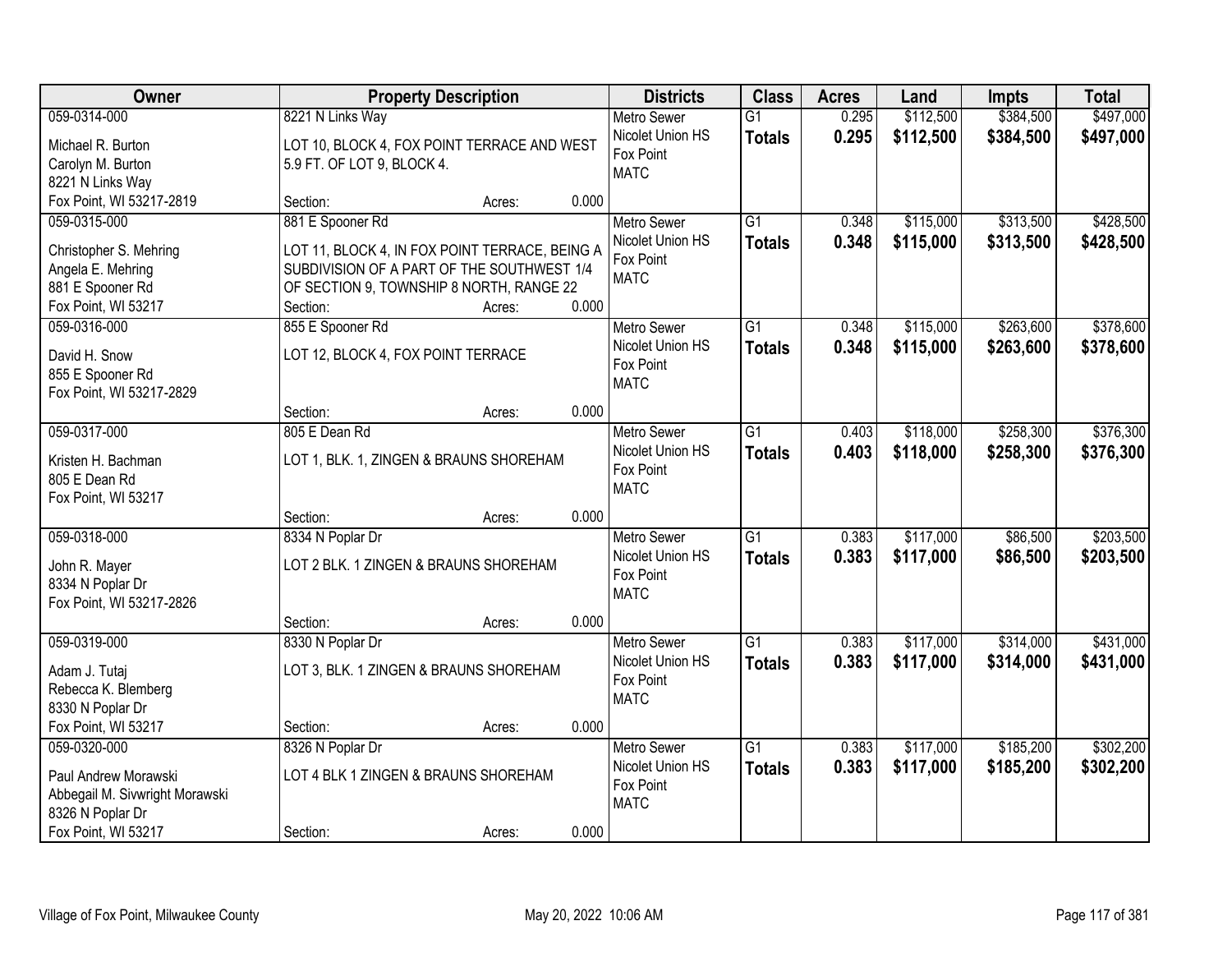| Owner                    |                                                                                                         | <b>Property Description</b>                            |       | <b>Districts</b>              | <b>Class</b>    | <b>Acres</b> | Land      | <b>Impts</b> | <b>Total</b> |
|--------------------------|---------------------------------------------------------------------------------------------------------|--------------------------------------------------------|-------|-------------------------------|-----------------|--------------|-----------|--------------|--------------|
| 059-0321-000             | 8320 N Poplar Dr                                                                                        |                                                        |       | <b>Metro Sewer</b>            | $\overline{G1}$ | 0.383        | \$117,000 | \$118,300    | \$235,300    |
| Peter F. Reynolds        |                                                                                                         | LOT 5 BLK 1 ZINGEN & BRAUNS SHOREHAM                   |       | Nicolet Union HS              | <b>Totals</b>   | 0.383        | \$117,000 | \$118,300    | \$235,300    |
| 8320 N Poplar Dr         |                                                                                                         |                                                        |       | Fox Point                     |                 |              |           |              |              |
| Fox Point, WI 53207      |                                                                                                         |                                                        |       | <b>MATC</b>                   |                 |              |           |              |              |
|                          | Section:                                                                                                | Acres:                                                 | 0.000 |                               |                 |              |           |              |              |
| 059-0322-000             | 8310 N Poplar Dr                                                                                        |                                                        |       | Metro Sewer                   | $\overline{G1}$ | 0.383        | \$117,000 | \$224,000    | \$341,000    |
| Jason Wetzel             |                                                                                                         | Lot Six (6) in Block One (1) in ZINGEN AND BRAUN'S     |       | Nicolet Union HS              | <b>Totals</b>   | 0.383        | \$117,000 | \$224,000    | \$341,000    |
| Rachel Wetzel            |                                                                                                         |                                                        |       | Fox Point                     |                 |              |           |              |              |
| 8310 N Poplar Dr         | SHOREHAM, in the South West One-quarter (1/4) of<br>Section Nine (9) in Township Eight (8) North, Range |                                                        |       | <b>MATC</b>                   |                 |              |           |              |              |
| Fox Point, WI 53217      | Section:                                                                                                | Acres:                                                 | 0.000 |                               |                 |              |           |              |              |
| 059-0323-000             | 800 E Spooner Rd                                                                                        |                                                        |       | Metro Sewer                   | $\overline{G1}$ | 0.383        | \$117,000 | \$160,000    | \$277,000    |
|                          |                                                                                                         |                                                        |       | Nicolet Union HS              | <b>Totals</b>   | 0.383        | \$117,000 | \$160,000    | \$277,000    |
| Norma L. Gonzalez        |                                                                                                         | LOT 7 BLK. 1, ZINGEN & BRAUNS SHOREHAM                 |       | Fox Point                     |                 |              |           |              |              |
| Hancer E. Gonzalez Gomez |                                                                                                         |                                                        |       | <b>MATC</b>                   |                 |              |           |              |              |
| 800 E Spooner Rd         |                                                                                                         |                                                        |       |                               |                 |              |           |              |              |
| Fox Point, WI 53217      | Section:                                                                                                | Acres:                                                 | 0.000 |                               |                 |              |           |              |              |
| 059-0324-000             | 8345 N Poplar Dr                                                                                        |                                                        |       | <b>Metro Sewer</b>            | $\overline{G1}$ | 0.351        | \$115,500 | \$48,600     | \$164,100    |
| Brek L. Renzelman        |                                                                                                         | LOT 1 BLK 2, EXC. S. 9 FT., ZINGEN & BRAUNS            |       | Nicolet Union HS              | <b>Totals</b>   | 0.351        | \$115,500 | \$48,600     | \$164,100    |
| Wendy L. Gannett         | <b>SHOREHAM</b>                                                                                         |                                                        |       | Fox Point<br><b>MATC</b>      |                 |              |           |              |              |
| 8345 N Poplar Dr         |                                                                                                         |                                                        |       |                               |                 |              |           |              |              |
| Fox Point, WI 53217-2827 | Section:                                                                                                | Acres:                                                 | 0.000 |                               |                 |              |           |              |              |
| 059-0325-000             | 8337 N Poplar Dr                                                                                        |                                                        |       | <b>Metro Sewer</b>            | $\overline{G1}$ | 0.420        | \$119,000 | \$142,500    | \$261,500    |
| James L. Shearer         |                                                                                                         | LOT 2 AND S. 9 FT OF LOT 1 BLK. 2 ZINGER &             |       | Nicolet Union HS              | <b>Totals</b>   | 0.420        | \$119,000 | \$142,500    | \$261,500    |
| Cindy M. Shearer         | <b>BRAUNS SHOREHAM</b>                                                                                  |                                                        |       | Fox Point                     |                 |              |           |              |              |
| 8337 N Poplar Dr         |                                                                                                         |                                                        |       | <b>MATC</b>                   |                 |              |           |              |              |
| Fox Point, WI 53217      | Section:                                                                                                | Acres:                                                 | 0.000 |                               |                 |              |           |              |              |
| 059-0326-000             | 8331 N Poplar Dr                                                                                        |                                                        |       | Metro Sewer                   | $\overline{G1}$ | 0.385        | \$117,000 | \$117,800    | \$234,800    |
|                          |                                                                                                         |                                                        |       | Nicolet Union HS              | <b>Totals</b>   | 0.385        | \$117,000 | \$117,800    | \$234,800    |
| Justin Kurtz             |                                                                                                         | LOT 3 BLK 2 ZINGEN & BRAUNS SHOREHAM                   |       | Fox Point                     |                 |              |           |              |              |
| Karice Sweere            |                                                                                                         |                                                        |       | <b>MATC</b>                   |                 |              |           |              |              |
| 8331 N Poplar Dr         |                                                                                                         |                                                        |       |                               |                 |              |           |              |              |
| Fox Point, WI 53217      | Section:                                                                                                | Acres:                                                 | 0.000 |                               |                 |              |           |              |              |
| 059-0327-000             | 8325 N Poplar Dr                                                                                        |                                                        |       | <b>Metro Sewer</b>            | $\overline{G1}$ | 0.385        | \$117,000 | \$164,900    | \$281,900    |
| Jan C. Moore             |                                                                                                         | LOT 4 BLK 2 ZINGEN & BRAUNS SHOREHAM - Lot 4,          |       | Nicolet Union HS<br>Fox Point | <b>Totals</b>   | 0.385        | \$117,000 | \$164,900    | \$281,900    |
| 8325 N Poplar Dr         |                                                                                                         | in Block 2, in Zingen and Braun's Shoreham, in the     |       | <b>MATC</b>                   |                 |              |           |              |              |
| Fox Point, WI 53217      |                                                                                                         | Southwest 1/4 of Section 9, in Township 8 North, Range |       |                               |                 |              |           |              |              |
|                          | Section:                                                                                                | Acres:                                                 | 0.000 |                               |                 |              |           |              |              |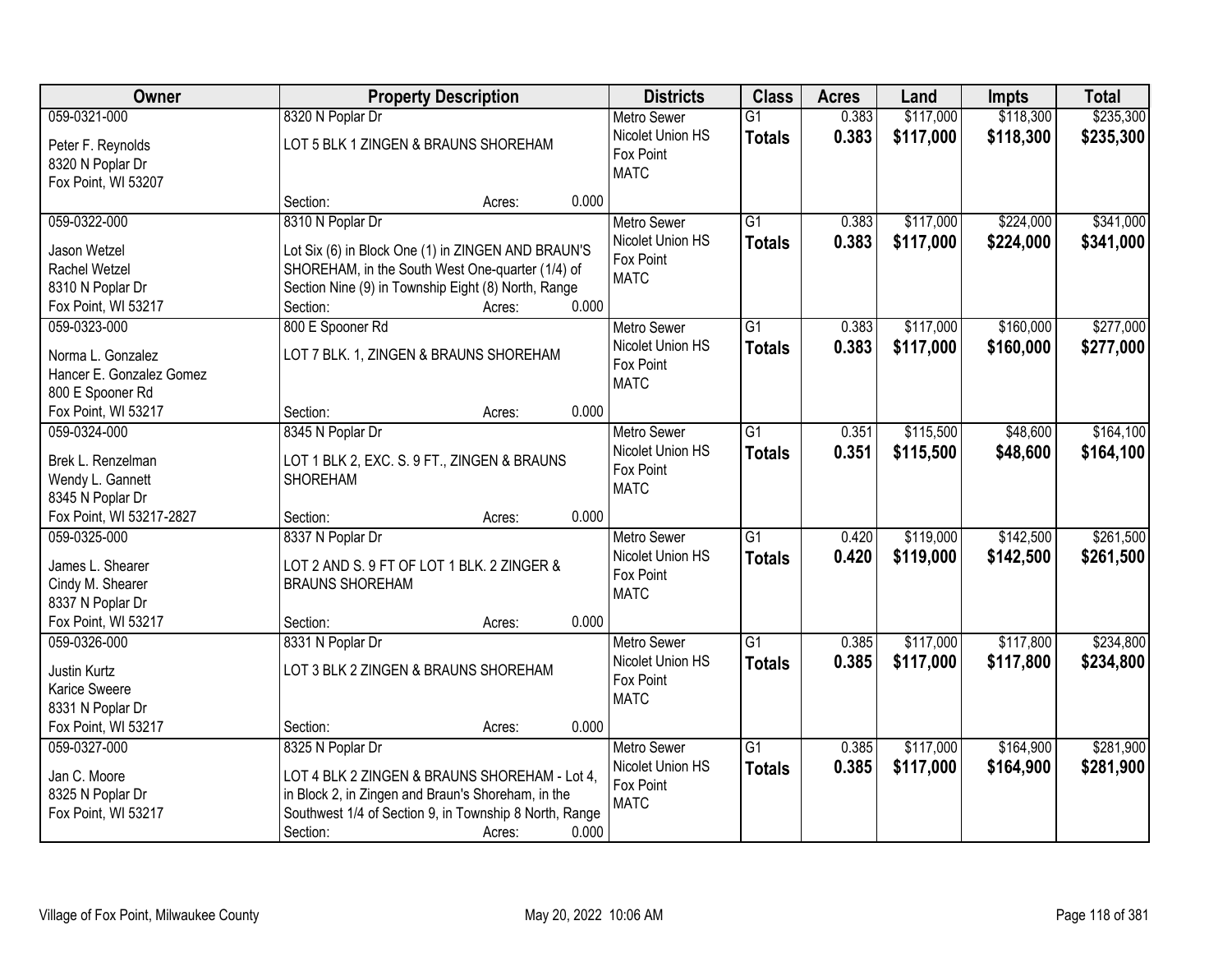| 059-0328-000<br>8317 N Poplar Dr<br>0.387<br>\$117,500<br>\$122,000<br><b>Metro Sewer</b><br>$\overline{G1}$<br>Nicolet Union HS<br>0.387<br>\$117,500<br>\$122,000<br><b>Totals</b><br>Lot 5, in Block 2, in Zingen & Braun?s Shoreham, in the<br>Scott J. Alderton | \$239,500<br>\$239,500 |
|----------------------------------------------------------------------------------------------------------------------------------------------------------------------------------------------------------------------------------------------------------------------|------------------------|
|                                                                                                                                                                                                                                                                      |                        |
|                                                                                                                                                                                                                                                                      |                        |
| Fox Point<br>Southwest 1/4 of Section 9, in Township 8 North, Range<br>Alleyne A. Alderton                                                                                                                                                                           |                        |
| <b>MATC</b><br>22<br>7937 N Fairchild Rd                                                                                                                                                                                                                             |                        |
| Fox Point, WI 53217<br>Section:<br>0.387<br>Acres:                                                                                                                                                                                                                   |                        |
| 8315 N Poplar Dr<br>$\overline{G1}$<br>\$117,500<br>\$121,500<br>059-0329-000<br>0.388<br><b>Metro Sewer</b>                                                                                                                                                         | \$239,000              |
| Nicolet Union HS<br>0.388<br>\$117,500<br>\$121,500<br><b>Totals</b>                                                                                                                                                                                                 | \$239,000              |
| LOT 6 BLK 2 ZINGEN & BRAUNS SHOREHAM<br>Maria A. Mueller<br>Fox Point                                                                                                                                                                                                |                        |
| 8315 N Poplar Dr<br><b>MATC</b>                                                                                                                                                                                                                                      |                        |
| Fox Point, WI 53217-2827<br>0.000                                                                                                                                                                                                                                    |                        |
| Section:<br>Acres:                                                                                                                                                                                                                                                   |                        |
| \$218,500<br>059-0330-000<br>8305 N Poplar Dr<br>G1<br>\$118,000<br><b>Metro Sewer</b><br>0.400                                                                                                                                                                      | \$336,500              |
| Nicolet Union HS<br>0.400<br>\$118,000<br>\$218,500<br><b>Totals</b><br>Lot 7, in Block 2, in Zingen & Braun s Shoreham, in the<br>Christopher H. Kalt                                                                                                               | \$336,500              |
| Fox Point<br>Southwest One-Quarter of Section 9, in Township 8 Nortl<br>Joy N. Kalt<br><b>MATC</b>                                                                                                                                                                   |                        |
| Range 22 East, in the Village of Fox Point, Milwaukee<br>8305 N Poplar Dr                                                                                                                                                                                            |                        |
| 0.400<br>Fox Point, WI 53217<br>Section:<br>Acres:                                                                                                                                                                                                                   |                        |
| \$117,500<br>\$195,000<br>059-0331-000<br>8229 N Poplar Dr<br>G1<br>0.389<br><b>Metro Sewer</b>                                                                                                                                                                      | \$312,500              |
| Nicolet Union HS<br>0.389<br>\$117,500<br>\$195,000<br><b>Totals</b><br>Mary T. Choice<br>LOT 8 BLK 2 ZINGEN & BRAUNS SHOREHAM                                                                                                                                       | \$312,500              |
| Fox Point<br>8229 N Poplar Dr                                                                                                                                                                                                                                        |                        |
| <b>MATC</b><br>Fox Point, WI 53217-2825                                                                                                                                                                                                                              |                        |
| 0.000<br>Section:<br>Acres:                                                                                                                                                                                                                                          |                        |
| 059-0332-000<br>8225 N Poplar Dr<br>$\overline{G1}$<br>0.389<br>\$117,500<br>\$178,500<br><b>Metro Sewer</b>                                                                                                                                                         | \$296,000              |
| Nicolet Union HS<br>0.389<br>\$117,500<br>\$178,500<br><b>Totals</b>                                                                                                                                                                                                 | \$296,000              |
| LOT 9 BLK 2 ZINGEN & BRAUNS SHOREHAM<br>Mary E. Amunson<br>Fox Point                                                                                                                                                                                                 |                        |
| 8225 N Poplar Dr<br><b>MATC</b>                                                                                                                                                                                                                                      |                        |
| Fox Point, WI 53217-2825                                                                                                                                                                                                                                             |                        |
| 0.389<br>Section:<br>Acres:                                                                                                                                                                                                                                          |                        |
| $\overline{G1}$<br>\$134,000<br>059-0333-000<br>8217 N Poplar Dr<br>0.391<br>\$117,500<br>Metro Sewer                                                                                                                                                                | \$251,500              |
| Nicolet Union HS<br>0.391<br>\$117,500<br>\$134,000<br><b>Totals</b><br>Daniel Placek<br>Lot Ten (10) in Block Two (2) in ZINGEN & BRAUN?S                                                                                                                           | \$251,500              |
| Fox Point<br>SHOREHAM SUBDIVISION, in the South West<br><b>Aubrey Bartz</b><br><b>MATC</b>                                                                                                                                                                           |                        |
| 8217 N Poplar Dr<br>One-quarter (1/4) of Section Nine (9), in Township Eight                                                                                                                                                                                         |                        |
| 0.000<br>Fox Point, WI 53217<br>Section:<br>Acres:                                                                                                                                                                                                                   |                        |
| \$204,600<br>059-0334-000<br>8211 N Poplar Dr<br>$\overline{G1}$<br>0.391<br>\$117,500<br><b>Metro Sewer</b>                                                                                                                                                         | \$322,100              |
| Nicolet Union HS<br>0.391<br>\$117,500<br>\$204,600<br><b>Totals</b><br>LOT 11 BLK. 2 ZINGEN & BRAUNS SHOREHAM<br>Stephen M. Baldwin                                                                                                                                 | \$322,100              |
| Fox Point<br>Nancy A. Nygaard                                                                                                                                                                                                                                        |                        |
| <b>MATC</b><br>8211 N Poplar Dr                                                                                                                                                                                                                                      |                        |
| 0.000<br>Fox Point, WI 53217-2825<br>Section:<br>Acres:                                                                                                                                                                                                              |                        |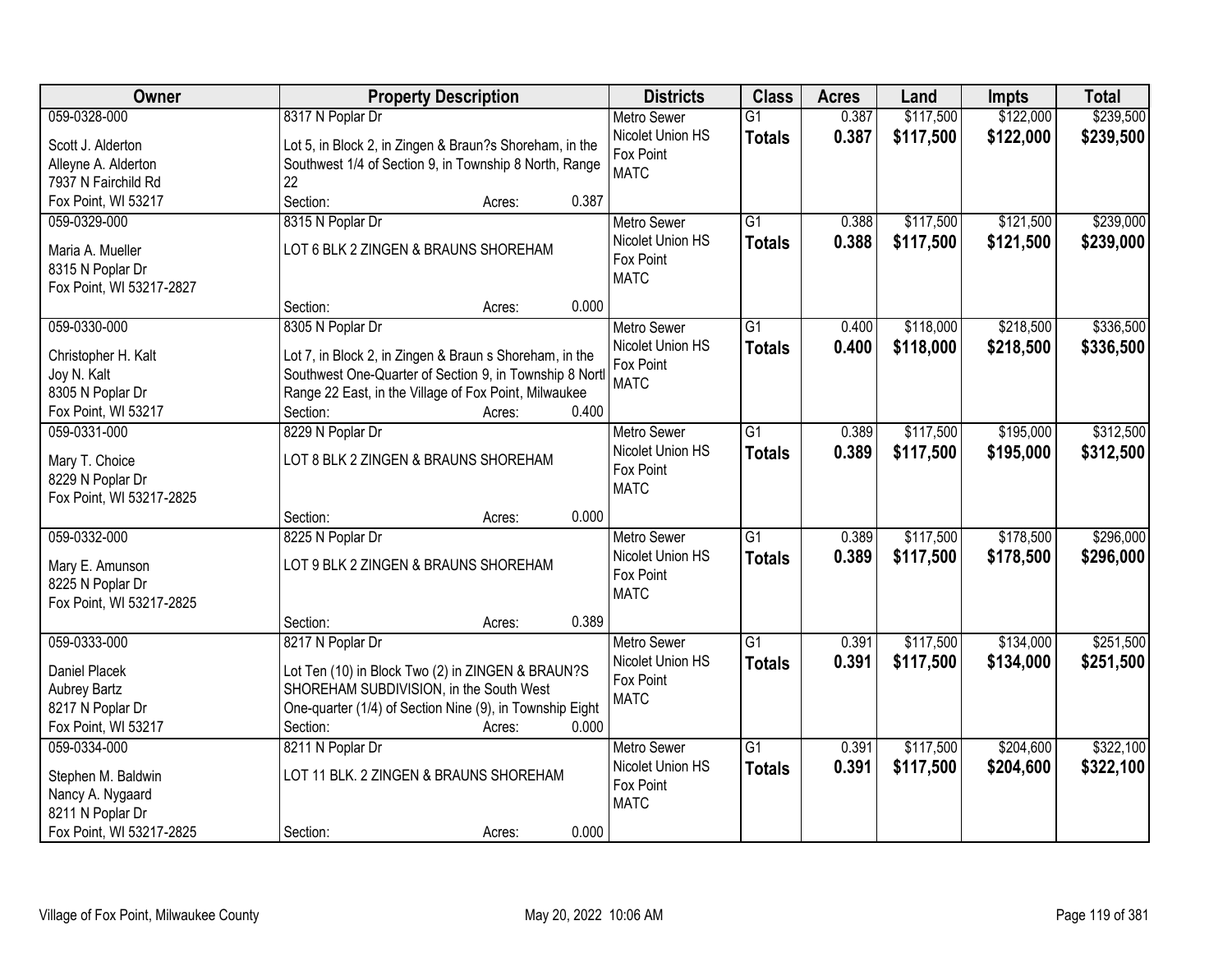| Owner                                        |                                        | <b>Property Description</b> |       | <b>Districts</b>              | <b>Class</b>    | <b>Acres</b> | Land      | <b>Impts</b> | <b>Total</b> |
|----------------------------------------------|----------------------------------------|-----------------------------|-------|-------------------------------|-----------------|--------------|-----------|--------------|--------------|
| 059-0335-000                                 | 8205 N Poplar Dr                       |                             |       | <b>Metro Sewer</b>            | $\overline{G1}$ | 0.394        | \$117,500 | \$84,100     | \$201,600    |
| William M. Binder                            | LOT 12 BLK. 2 ZINGEN & BRAUNS SHOREHAM |                             |       | Nicolet Union HS<br>Fox Point | <b>Totals</b>   | 0.394        | \$117,500 | \$84,100     | \$201,600    |
| Jody Wallace-Binder                          |                                        |                             |       | <b>MATC</b>                   |                 |              |           |              |              |
| 8205 N Poplar Dr                             |                                        |                             |       |                               |                 |              |           |              |              |
| Fox Point, WI 53217-2825                     | Section:                               | Acres:                      | 0.000 |                               |                 |              |           |              |              |
| 059-0336-000                                 | 8125 N Poplar Dr                       |                             |       | <b>Metro Sewer</b>            | $\overline{G1}$ | 0.389        | \$117,500 | \$53,300     | \$170,800    |
| Arhontisa G. Theoharis                       | LOT 13 BLK. 2 ZINGEN & BRAUNS SHOREHAM |                             |       | Nicolet Union HS              | <b>Totals</b>   | 0.389        | \$117,500 | \$53,300     | \$170,800    |
| 8125 N Poplar Dr                             |                                        |                             |       | Fox Point                     |                 |              |           |              |              |
| Fox Point, WI 53217-2823                     |                                        |                             |       | <b>MATC</b>                   |                 |              |           |              |              |
|                                              | Section:                               | Acres:                      | 0.000 |                               |                 |              |           |              |              |
| 059-0337-000                                 | 8119 N Poplar Dr                       |                             |       | Metro Sewer                   | G1              | 0.394        | \$117,500 | \$164,500    | \$282,000    |
|                                              | LOT 14 BLK. 2 ZINGEN & BRAUNS SHOREHAM |                             |       | Nicolet Union HS              | <b>Totals</b>   | 0.394        | \$117,500 | \$164,500    | \$282,000    |
| William Scott Glasgow<br>Carrie M. Glasgow   |                                        |                             |       | Fox Point                     |                 |              |           |              |              |
| 8119 N Poplar Dr                             |                                        |                             |       | <b>MATC</b>                   |                 |              |           |              |              |
| Fox Point, WI 53217                          | Section:                               | Acres:                      | 0.000 |                               |                 |              |           |              |              |
| 059-0338-000                                 | 8113 N Poplar Dr                       |                             |       | <b>Metro Sewer</b>            | G1              | 0.396        | \$117,500 | \$190,500    | \$308,000    |
|                                              |                                        |                             |       | Nicolet Union HS              |                 | 0.396        | \$117,500 | \$190,500    |              |
| Edward W. Weber                              | LOT 15 BLK 2 ZINGEN & BRAUNS SHOREHAM  |                             |       | Fox Point                     | <b>Totals</b>   |              |           |              | \$308,000    |
| Judith A. Weber                              |                                        |                             |       | <b>MATC</b>                   |                 |              |           |              |              |
| 8113 N Poplar Dr                             |                                        |                             |       |                               |                 |              |           |              |              |
| Fox Point, WI 53217-2823                     | Section:                               | Acres:                      | 0.000 |                               |                 |              |           |              |              |
| 059-0339-000                                 | 8107 N Poplar Dr                       |                             |       | <b>Metro Sewer</b>            | $\overline{G1}$ | 0.397        | \$118,000 | \$249,100    | \$367,100    |
| Thomas R. Perez                              | LOT 16 BLK 2 ZINGEN & BRAUNS SHOREHAM  |                             |       | Nicolet Union HS              | <b>Totals</b>   | 0.397        | \$118,000 | \$249,100    | \$367,100    |
| Lila T. Perez                                |                                        |                             |       | Fox Point                     |                 |              |           |              |              |
| 8107 N Poplar Dr                             |                                        |                             |       | <b>MATC</b>                   |                 |              |           |              |              |
| Fox Point, WI 53217-2823                     | Section:                               | Acres:                      | 0.000 |                               |                 |              |           |              |              |
| 059-0340-000                                 | 8063 N Poplar Dr                       |                             |       | Metro Sewer                   | $\overline{G1}$ | 0.398        | \$118,000 | \$232,900    | \$350,900    |
|                                              |                                        |                             |       | Nicolet Union HS              | <b>Totals</b>   | 0.398        | \$118,000 | \$232,900    | \$350,900    |
| James E. Collis                              | LOT 17 BLK 2 ZINGEN & BRAUNS SHOREHAM  |                             |       | Fox Point                     |                 |              |           |              |              |
| Linnea E. Collis                             |                                        |                             |       | <b>MATC</b>                   |                 |              |           |              |              |
| 8063 N Poplar Dr<br>Fox Point, WI 53217-2922 | Section:                               |                             | 0.000 |                               |                 |              |           |              |              |
| 059-0341-000                                 |                                        | Acres:                      |       | <b>Metro Sewer</b>            | $\overline{G1}$ | 0.398        | \$118,000 | \$154,000    | \$272,000    |
|                                              | 8055 N Poplar Dr                       |                             |       | Nicolet Union HS              |                 |              |           |              |              |
| Tracy J. Goudreau                            | LOT 18 BLK 2 ZINGEN & BRAUNS SHOREHAM  |                             |       | Fox Point                     | <b>Totals</b>   | 0.398        | \$118,000 | \$154,000    | \$272,000    |
| Susan J. Goudreau                            |                                        |                             |       | <b>MATC</b>                   |                 |              |           |              |              |
| 8055 N Poplar Dr                             |                                        |                             |       |                               |                 |              |           |              |              |
| Fox Point, WI 53217-2922                     | Section:                               | Acres:                      | 0.398 |                               |                 |              |           |              |              |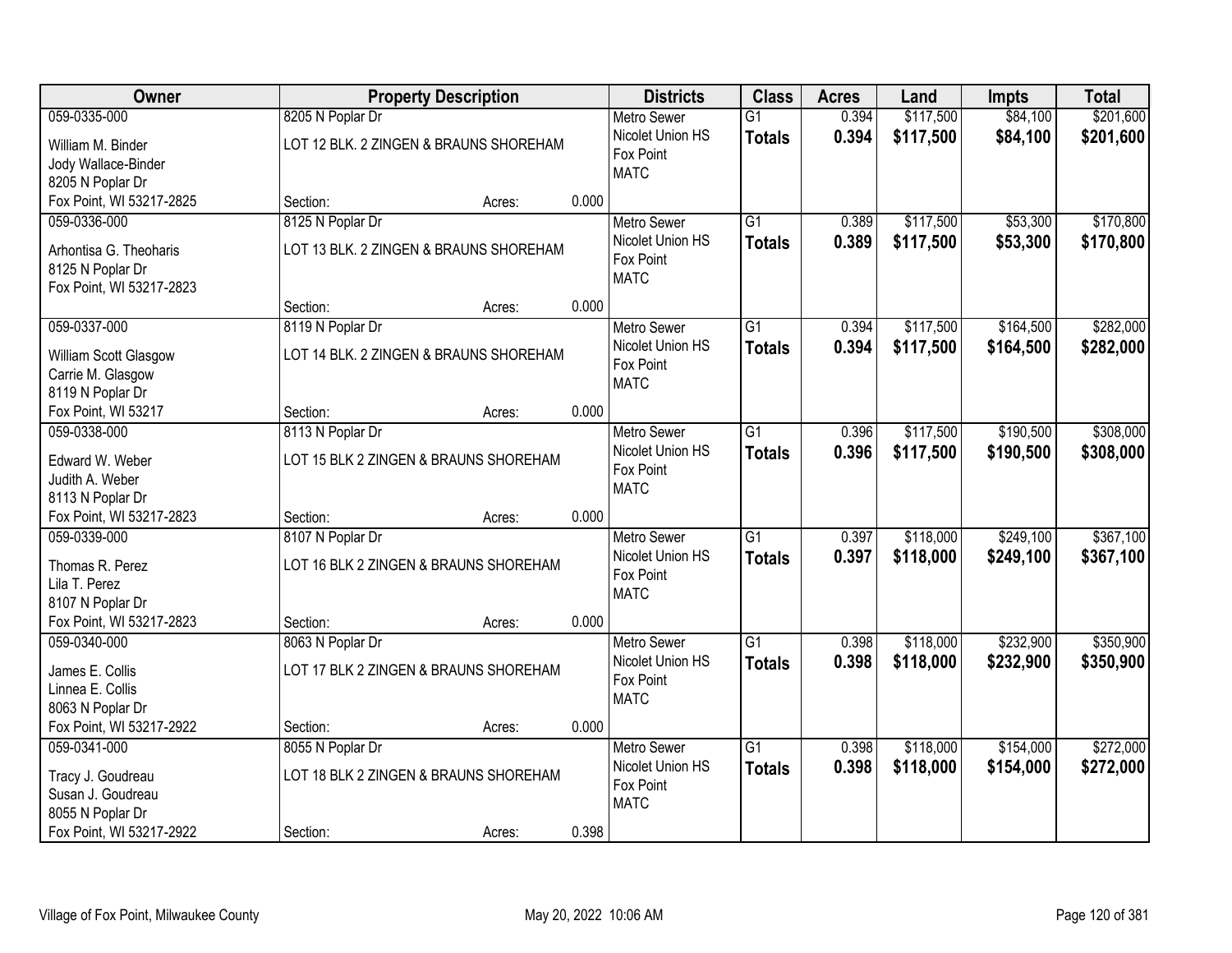| Owner                                                      | <b>Property Description</b>                                                                                      | <b>Districts</b>                             | <b>Class</b>    | <b>Acres</b> | Land      | <b>Impts</b> | <b>Total</b> |
|------------------------------------------------------------|------------------------------------------------------------------------------------------------------------------|----------------------------------------------|-----------------|--------------|-----------|--------------|--------------|
| 059-0342-000                                               | 8049 N Poplar Dr                                                                                                 | <b>Metro Sewer</b>                           | $\overline{G1}$ | 0.400        | \$118,000 | \$272,100    | \$390,100    |
| Christopher Maertz<br>Jill A. Wepfer-Maertz                | LOT 19 BLK 2 ZINGEN & BRAUNS SHOREHAM                                                                            | Nicolet Union HS<br>Fox Point<br><b>MATC</b> | <b>Totals</b>   | 0.400        | \$118,000 | \$272,100    | \$390,100    |
| 8049 N Poplar Dr                                           |                                                                                                                  |                                              |                 |              |           |              |              |
| Fox Point, WI 53217-2922                                   | 0.000<br>Section:<br>Acres:                                                                                      |                                              |                 |              |           |              |              |
| 059-0343-000                                               | 8043 N Poplar Dr                                                                                                 | <b>Metro Sewer</b>                           | $\overline{G1}$ | 0.400        | \$118,000 | \$288,200    | \$406,200    |
| James A. and Sandra J. Block Living                        | Lot 20, Block 2, in Zingen & Braun s Shoreham                                                                    | Nicolet Union HS<br>Fox Point                | <b>Totals</b>   | 0.400        | \$118,000 | \$288,200    | \$406,200    |
| Trust, Dated March                                         | Subdivision, in the Southwest Quarter (SW1/4) of Section                                                         | <b>MATC</b>                                  |                 |              |           |              |              |
| 736 Island Way Apt 1006                                    | 9, Township 8 North, Range 22 East, Village of Fox Point                                                         |                                              |                 |              |           |              |              |
| Clearwater, FL 33767                                       | 0.000<br>Section:<br>Acres:                                                                                      |                                              |                 |              |           |              |              |
| 059-0344-000                                               | 8035 N Poplar Dr                                                                                                 | <b>Metro Sewer</b>                           | G1              | 0.401        | \$118,000 | \$141,500    | \$259,500    |
| Shelby Mercadante                                          | LOT 21 BLK 2 ZINGEN & BRAUNS SHOREHAM                                                                            | Nicolet Union HS<br>Fox Point                | <b>Totals</b>   | 0.401        | \$118,000 | \$141,500    | \$259,500    |
| <b>Heather Villella</b><br>8035 N Poplar Dr                |                                                                                                                  | <b>MATC</b>                                  |                 |              |           |              |              |
| Fox Point, WI 53217                                        | 0.000<br>Section:<br>Acres:                                                                                      |                                              |                 |              |           |              |              |
| 059-0345-000                                               | 8029 N Poplar Dr                                                                                                 | <b>Metro Sewer</b>                           | G1              | 0.402        | \$118,000 | \$237,100    | \$355,100    |
|                                                            |                                                                                                                  | Nicolet Union HS                             | <b>Totals</b>   | 0.402        | \$118,000 | \$237,100    | \$355,100    |
| Lenore E. Stippich                                         | LOT 22 BLK 2 ZINGEN & BRAUNS SHOREHAM                                                                            | Fox Point                                    |                 |              |           |              |              |
| 8029 N Poplar Dr                                           |                                                                                                                  | <b>MATC</b>                                  |                 |              |           |              |              |
| Fox Point, WI 53217-2922                                   |                                                                                                                  |                                              |                 |              |           |              |              |
|                                                            | 0.402<br>Section:<br>Acres:                                                                                      |                                              |                 |              |           |              |              |
| 059-0346-000                                               | 8023 N Poplar Dr                                                                                                 | Metro Sewer                                  | $\overline{G1}$ | 0.399        | \$118,000 | \$215,400    | \$333,400    |
| Grace Jackson                                              | LOT 23 BLK 2 ZINGEN & BRAUNS SHOREHAM                                                                            | Nicolet Union HS                             | <b>Totals</b>   | 0.399        | \$118,000 | \$215,400    | \$333,400    |
| Morgan Jackson                                             |                                                                                                                  | Fox Point                                    |                 |              |           |              |              |
| 8023 N Poplar Dr                                           |                                                                                                                  | <b>MATC</b>                                  |                 |              |           |              |              |
| Fox Point, WI 53217                                        | 0.000<br>Section:<br>Acres:                                                                                      |                                              |                 |              |           |              |              |
| 059-0347-000                                               | 8017 N Poplar Dr                                                                                                 | Metro Sewer                                  | $\overline{G1}$ | 0.399        | \$118,000 | \$107,500    | \$225,500    |
|                                                            |                                                                                                                  | Nicolet Union HS                             | <b>Totals</b>   | 0.399        | \$118,000 | \$107,500    | \$225,500    |
| James A. Vitucci Revocable Trust, U/A/I<br>November 3, 201 | Lot Twenty-four (24) in Block Two (2) Zingen and Brauns<br>Shoreham, in the Southwest quarter (SW One-Quarter) c | Fox Point                                    |                 |              |           |              |              |
| 52 Yacht Club Drive-Apt 306                                | Section Nine (9), Town Eight (8) North, Range                                                                    | <b>MATC</b>                                  |                 |              |           |              |              |
| North Palm Beach, FL 33408                                 | 0.000<br>Section:<br>Acres:                                                                                      |                                              |                 |              |           |              |              |
| 059-0348-000                                               | 8011 N Poplar Dr                                                                                                 | <b>Metro Sewer</b>                           | $\overline{G1}$ | 0.401        | \$118,000 | \$215,500    | \$333,500    |
|                                                            |                                                                                                                  | Nicolet Union HS                             |                 | 0.401        | \$118,000 | \$215,500    | \$333,500    |
| <b>Tim Pykett</b>                                          | LOT 25 BLK 2 ZINGEN & BRAUNS SHOREHAM - Lot                                                                      | Fox Point                                    | <b>Totals</b>   |              |           |              |              |
| Sheila Pykett                                              | Twenty-five (25), in Block Two (2), in Zingen & Braun's                                                          | <b>MATC</b>                                  |                 |              |           |              |              |
| 8011 N Poplar Dr                                           | Shoreham being a Subdivision of a part of the Southwest                                                          |                                              |                 |              |           |              |              |
| Fox Point, WI 53217                                        | 0.000<br>Section:<br>Acres:                                                                                      |                                              |                 |              |           |              |              |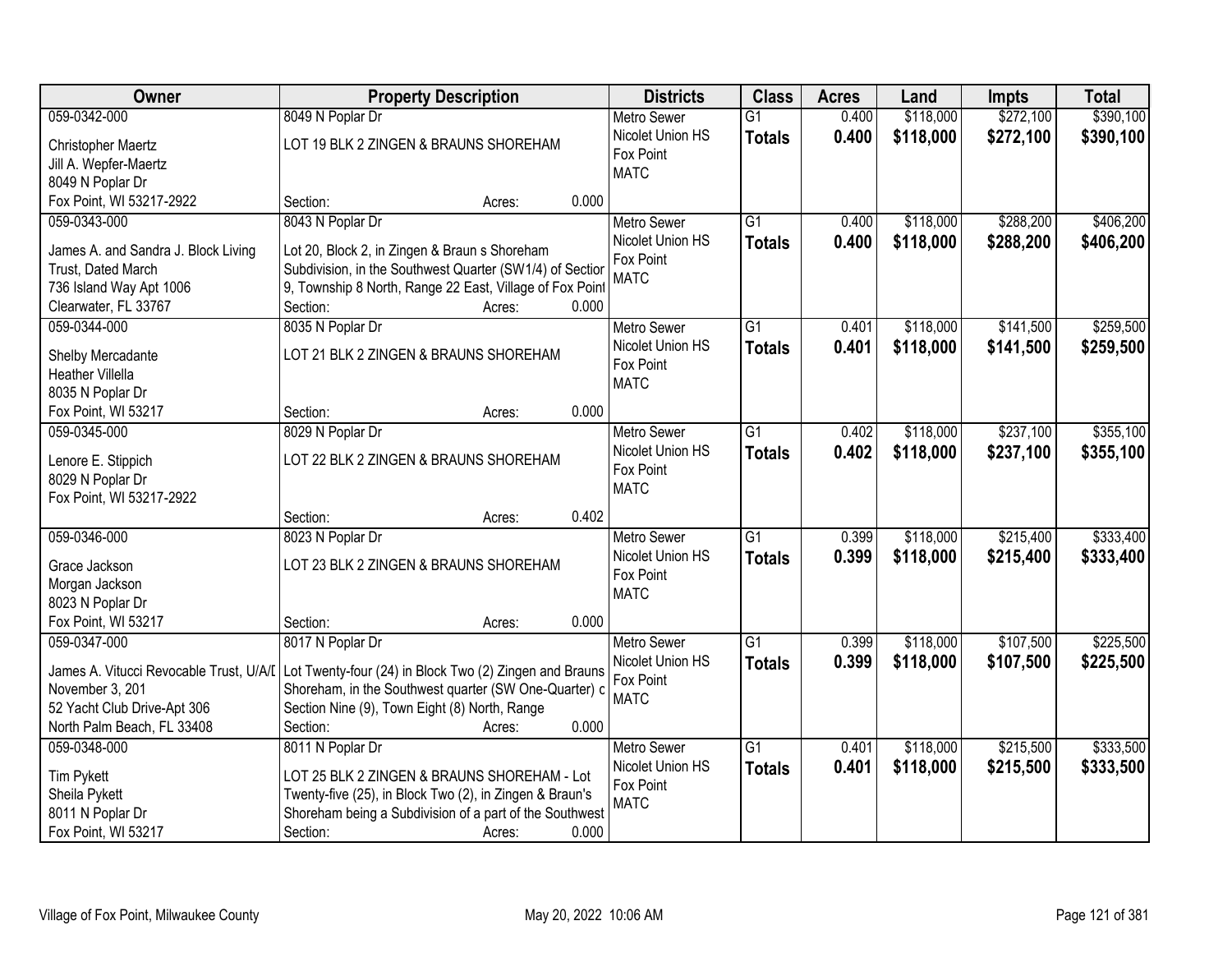| Owner                                                                                                  | <b>Property Description</b>                                                                                                                                                                                                     | <b>Districts</b>                                                   | <b>Class</b>                     | <b>Acres</b>   | Land                   | <b>Impts</b>           | <b>Total</b>           |
|--------------------------------------------------------------------------------------------------------|---------------------------------------------------------------------------------------------------------------------------------------------------------------------------------------------------------------------------------|--------------------------------------------------------------------|----------------------------------|----------------|------------------------|------------------------|------------------------|
| 059-0349-000                                                                                           | 8005 N Poplar Dr                                                                                                                                                                                                                | <b>Metro Sewer</b>                                                 | $\overline{G1}$                  | 0.401          | \$118,000              | \$114,000              | \$232,000              |
| Arlene J. Petty<br>8005 N Poplar Dr<br>Fox Point, WI 53217-2922                                        | LOT 26 BLK 2 ZINGEN & BRAUNS SHOREHAM                                                                                                                                                                                           | Nicolet Union HS<br>Fox Point<br><b>MATC</b>                       | <b>Totals</b>                    | 0.401          | \$118,000              | \$114,000              | \$232,000              |
|                                                                                                        | 0.000<br>Section:<br>Acres:                                                                                                                                                                                                     |                                                                    |                                  |                |                        |                        |                        |
| 059-0350-000<br>Judith A. Pasko<br>PO Box 170901                                                       | 803 E Spooner Rd<br>LOT 1, BLK. 3 AND NORTH 7 FT OF LOT 2, BLK 3,<br>ZINGEN & BRAUNS SHOREHAM                                                                                                                                   | <b>Metro Sewer</b><br>Nicolet Union HS<br>Fox Point<br><b>MATC</b> | $\overline{G1}$<br><b>Totals</b> | 0.429<br>0.429 | \$119,500<br>\$119,500 | \$170,500<br>\$170,500 | \$290,000<br>\$290,000 |
| Fox Point, WI 53217                                                                                    | 0.000<br>Section:<br>Acres:                                                                                                                                                                                                     |                                                                    |                                  |                |                        |                        |                        |
| 059-0351-000                                                                                           | 8220 N Poplar Dr                                                                                                                                                                                                                | <b>Metro Sewer</b>                                                 | G1                               | 0.375          | \$116,500              | \$184,500              | \$301,000              |
| Jessica Weber<br>8220 N Poplar Dr<br>Fox Point, WI 53217                                               | The South 98 feet of Lot 2, in Block 3, in Zingen & Braun<br>Shoreham, in the Southwest 1/4 of Section 9, in Townshi<br>8 North, Range 22 East, in the Village of Fox Point,<br>0.000<br>Section:<br>Acres:                     | Nicolet Union HS<br>Fox Point<br><b>MATC</b>                       | <b>Totals</b>                    | 0.375          | \$116,500              | \$184,500              | \$301,000              |
| 059-0352-000                                                                                           | 8210 N Poplar Dr                                                                                                                                                                                                                | <b>Metro Sewer</b>                                                 | G1                               | 0.403          | \$118,000              | \$140,000              | \$258,000              |
| Scott J. Lodge<br>Kristine M. Strodthoff<br>8210 N Poplar Dr                                           | LOT 3 BLK, 3 ZINGEN & BRAUNS SHOREHAM                                                                                                                                                                                           | Nicolet Union HS<br>Fox Point<br><b>MATC</b>                       | <b>Totals</b>                    | 0.403          | \$118,000              | \$140,000              | \$258,000              |
| Fox Point, WI 53217-2824                                                                               | 0.403<br>Section:<br>Acres:                                                                                                                                                                                                     |                                                                    |                                  |                |                        |                        |                        |
| 059-0353-000<br>Christopher Bast<br>8202 N Poplar Dr<br>Fox Point, WI 53217                            | 8202 N Poplar Dr<br>LOT 4 BLK 3 ZINGEN & BRAUNS SHOREHAM                                                                                                                                                                        | Metro Sewer<br>Nicolet Union HS<br>Fox Point<br><b>MATC</b>        | $\overline{G1}$<br><b>Totals</b> | 0.405<br>0.405 | \$118,000<br>\$118,000 | \$265,000<br>\$265,000 | \$383,000<br>\$383,000 |
|                                                                                                        | 0.000<br>Section:<br>Acres:                                                                                                                                                                                                     |                                                                    |                                  |                |                        |                        |                        |
| 059-0354-000<br>Todd D. Garrison<br>Rhonda J. Garrison<br>8124 N Poplar Dr<br>Fox Point, WI 53217      | 8124 N Poplar Dr<br>Lot 5, in Block 3, in Zingen & Braun's Shoreham, in the<br>Southwest 1/4 of Section 9, in Township 8 North, Range<br>22 East, in the Village of Fox Point, Milwaukee County,<br>0.406<br>Section:<br>Acres: | Metro Sewer<br>Nicolet Union HS<br>Fox Point<br><b>MATC</b>        | $\overline{G1}$<br><b>Totals</b> | 0.406<br>0.406 | \$118,500<br>\$118,500 | \$256,300<br>\$256,300 | \$374,800<br>\$374,800 |
| 059-0355-000<br>Mitchell J. Vincent<br>Tami L. Vincent<br>8118 N Poplar Dr<br>Fox Point, WI 53217-2822 | 8118 N Poplar Dr<br>LOT 6 BLK 3 ZINGEN & BRAUNS SHOREHAM<br>0.000<br>Section:<br>Acres:                                                                                                                                         | <b>Metro Sewer</b><br>Nicolet Union HS<br>Fox Point<br><b>MATC</b> | $\overline{G1}$<br><b>Totals</b> | 0.408<br>0.408 | \$118,500<br>\$118,500 | \$277,600<br>\$277,600 | \$396,100<br>\$396,100 |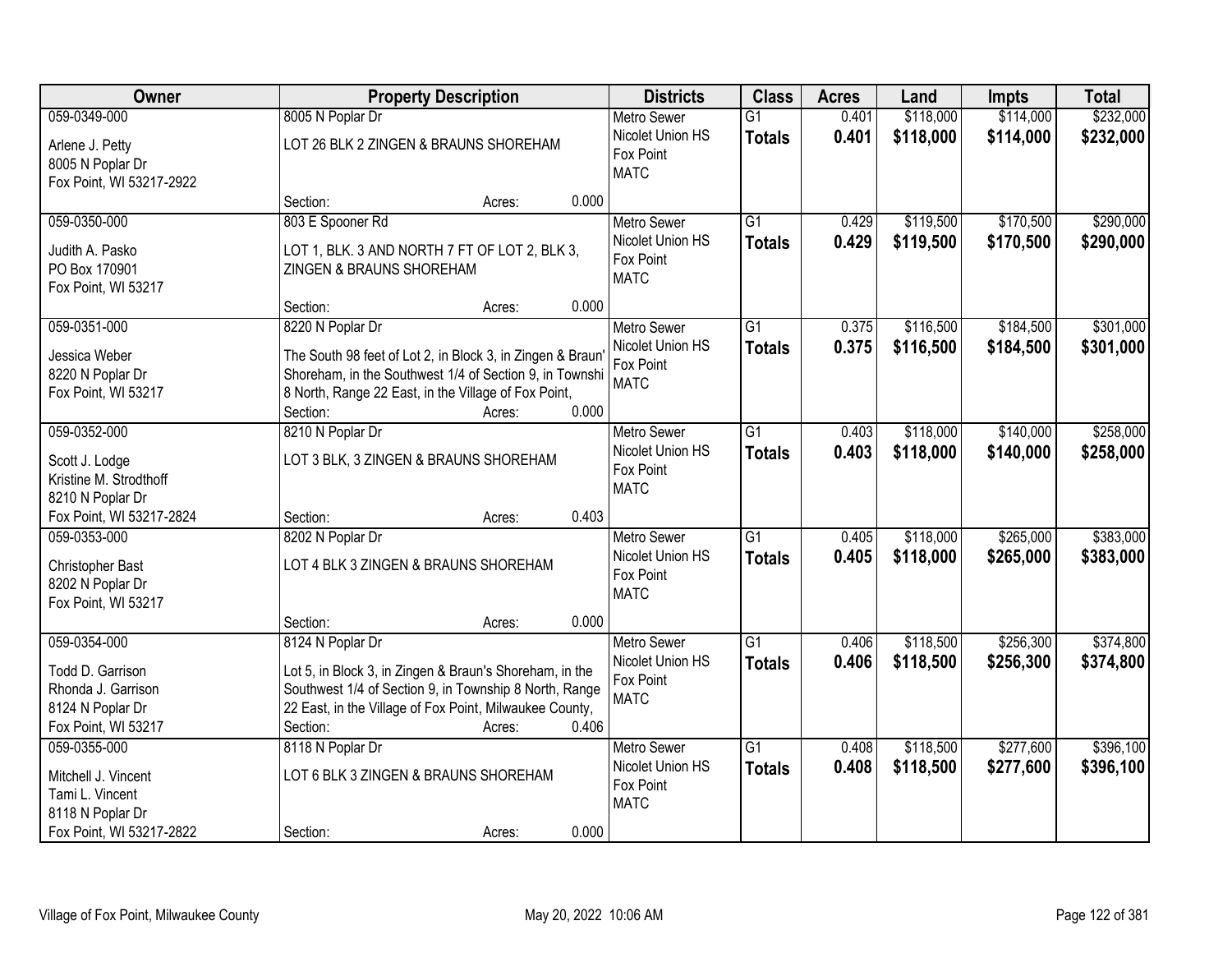| Owner                                                                 |                  | <b>Property Description</b>             |       | <b>Districts</b>                                            | <b>Class</b>                     | <b>Acres</b>   | Land                   | <b>Impts</b>           | <b>Total</b>           |
|-----------------------------------------------------------------------|------------------|-----------------------------------------|-------|-------------------------------------------------------------|----------------------------------|----------------|------------------------|------------------------|------------------------|
| 059-0356-000                                                          | 8112 N Poplar Dr |                                         |       | <b>Metro Sewer</b>                                          | $\overline{G1}$                  | 0.410          | \$118,500              | \$113,800              | \$232,300              |
| Nancy Kalnajs<br>8112 N Poplar Dr<br>Fox Point, WI 53217-2822         |                  | LOT 7 BLK 3 ZINGEN & BRAUNS SHOREHAM    |       | Nicolet Union HS<br>Fox Point<br><b>MATC</b>                | <b>Totals</b>                    | 0.410          | \$118,500              | \$113,800              | \$232,300              |
|                                                                       | Section:         | Acres:                                  | 0.000 |                                                             |                                  |                |                        |                        |                        |
| 059-0357-000                                                          | 808 E Fox Ln     |                                         |       | Metro Sewer                                                 | $\overline{G1}$                  | 0.412          | \$118,500              | \$449,000              | \$567,500              |
| Thomas R. Mortonson<br>Deborah S. Mortonson<br>808 E Fox Ln           |                  | LOT 8 BLK 3 ZINGEN & BRAUNS SHOREHAM    |       | Nicolet Union HS<br>Fox Point<br><b>MATC</b>                | <b>Totals</b>                    | 0.412          | \$118,500              | \$449,000              | \$567,500              |
| Fox Point, WI 53217                                                   | Section:         | Acres:                                  | 0.000 |                                                             |                                  |                |                        |                        |                        |
| 059-0358-000                                                          | 803 E Fox Ln     |                                         |       | Metro Sewer                                                 | $\overline{G1}$                  | 0.405          | \$118,000              | \$211,000              | \$329,000              |
| Andrew Kerlin<br>Geetha Kerlin<br>803 E Fox Ln                        |                  | LOT 1 BLK 4 ZINGEN & BRAUNS SHOREHAM    |       | Nicolet Union HS<br>Fox Point<br><b>MATC</b>                | <b>Totals</b>                    | 0.405          | \$118,000              | \$211,000              | \$329,000              |
| Fox Point, WI 53217                                                   | Section:         | Acres:                                  | 0.000 |                                                             |                                  |                |                        |                        |                        |
| 059-0359-000                                                          | 8048 N Poplar Dr |                                         |       | <b>Metro Sewer</b>                                          | $\overline{G1}$                  | 0.409          | \$118,500              | \$104,500              | \$223,000              |
| Robert E. Altman<br>Elizabeth A. Altman<br>8048 N Poplar Dr           |                  | LOT 2 BLK 4 ZINGEN & BRAUNS SHOREHAM    |       | Nicolet Union HS<br>Fox Point<br><b>MATC</b>                | <b>Totals</b>                    | 0.409          | \$118,500              | \$104,500              | \$223,000              |
| Fox Point, WI 53217-2921                                              | Section:         | Acres:                                  | 0.000 |                                                             |                                  |                |                        |                        |                        |
| 059-0360-000<br>Scott R. Winter<br>Arielle Winter<br>8042 N Poplar Dr | 8042 N Poplar Dr | LOT 3, BLOCK 4 ZINGEN & BRAUNS SHOREHAM |       | Metro Sewer<br>Nicolet Union HS<br>Fox Point<br><b>MATC</b> | $\overline{G1}$<br><b>Totals</b> | 0.409<br>0.409 | \$118,500<br>\$118,500 | \$190,000<br>\$190,000 | \$308,500<br>\$308,500 |
| Fox Point, WI 53217-2921                                              | Section:         | Acres:                                  | 0.000 |                                                             |                                  |                |                        |                        |                        |
| 059-0361-000                                                          | 8036 N Poplar Dr |                                         |       | <b>Metro Sewer</b>                                          | $\overline{G1}$                  | 0.411          | \$118,500              | \$149,500              | \$268,000              |
| Gerald E. Symmonds<br>8036 N Poplar Dr<br>Fox Point, WI 53217         |                  | LOT 4 BLK 4 ZINGEN & BRAUNS SHOREHAM    |       | Nicolet Union HS<br>Fox Point<br><b>MATC</b>                | <b>Totals</b>                    | 0.411          | \$118,500              | \$149,500              | \$268,000              |
|                                                                       | Section:         | Acres:                                  | 0.000 |                                                             |                                  |                |                        |                        |                        |
| 059-0362-000                                                          | 8028 N Poplar Dr |                                         |       | Metro Sewer                                                 | $\overline{G1}$                  | 0.411          | \$118,500              | \$189,500              | \$308,000              |
| John J. Fons<br>Debra Mantei-Fons<br>8028 N Poplar Dr                 |                  | LOT 5 BLK 4 ZINGEN & BRAUNS SHOREHAM    |       | Nicolet Union HS<br>Fox Point<br><b>MATC</b>                | <b>Totals</b>                    | 0.411          | \$118,500              | \$189,500              | \$308,000              |
| Fox Point, WI 53217-2921                                              | Section:         | Acres:                                  | 0.000 |                                                             |                                  |                |                        |                        |                        |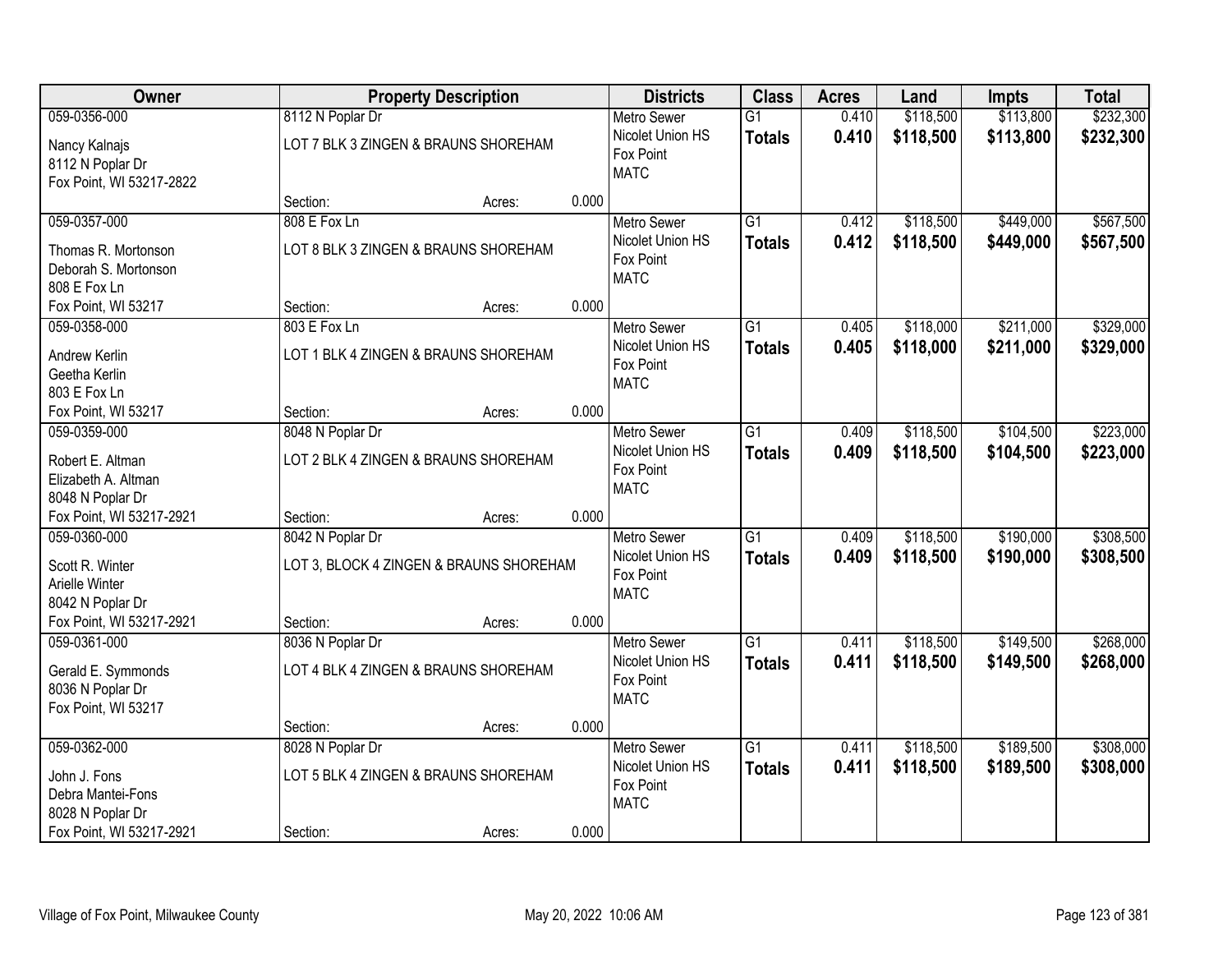| Owner                                                                                         | <b>Property Description</b>                                                                                                                                                    |       | <b>Districts</b>                                                   | <b>Class</b>                     | <b>Acres</b>   | Land                   | <b>Impts</b>           | <b>Total</b>           |
|-----------------------------------------------------------------------------------------------|--------------------------------------------------------------------------------------------------------------------------------------------------------------------------------|-------|--------------------------------------------------------------------|----------------------------------|----------------|------------------------|------------------------|------------------------|
| 059-0363-000                                                                                  | 8020 N Poplar Dr                                                                                                                                                               |       | <b>Metro Sewer</b>                                                 | $\overline{G1}$                  | 0.414          | \$118,500              | \$215,700              | \$334,200              |
| Benjamin Ingram<br>Kendra W. Ingram<br>8020 N Poplar                                          | LOT 6 BLK 4 ZINGEN & BRAUNS SHOREHAM                                                                                                                                           |       | Nicolet Union HS<br>Fox Point<br><b>MATC</b>                       | <b>Totals</b>                    | 0.414          | \$118,500              | \$215,700              | \$334,200              |
| Fox Point, WI 53217                                                                           | Section:<br>Acres:                                                                                                                                                             | 0.000 |                                                                    |                                  |                |                        |                        |                        |
| 059-0364-000                                                                                  | 8016 N Poplar Dr                                                                                                                                                               |       | <b>Metro Sewer</b>                                                 | $\overline{G1}$                  | 0.447          | \$120,500              | \$259,500              | \$380,000              |
| David O. Braeger<br><b>Edith Braeger</b><br>938 W Shaker Cir                                  | LOT 7 BLK 4 ZINGEN & BRAUNS SHOREHAM                                                                                                                                           |       | Nicolet Union HS<br>Fox Point<br><b>MATC</b>                       | <b>Totals</b>                    | 0.447          | \$120,500              | \$259,500              | \$380,000              |
| Mequon, WI 53092-6032                                                                         | Section:<br>Acres:                                                                                                                                                             | 0.000 |                                                                    |                                  |                |                        |                        |                        |
| 059-0365-000                                                                                  | 8008 N Poplar Dr                                                                                                                                                               |       | <b>Metro Sewer</b>                                                 | G1                               | 0.413          | \$118,500              | \$539,500              | \$658,000              |
| Seaphes R. Miller<br>Felicia M. Miller<br>8008 N Poplar Dr<br>Fox Point, WI 53217             | LOT 8 BLK 4 ZINGEN & BRAUNS SHOREHAM - Lot<br>Eight (8) in Block Four (4) in Zingen & Braun?s<br>Shoreham, in the South West 1/4 of Section 9, in Townsh<br>Section:<br>Acres: | 0.000 | Nicolet Union HS<br>Fox Point<br><b>MATC</b>                       | <b>Totals</b>                    | 0.413          | \$118,500              | \$539,500              | \$658,000              |
| 059-9000-000                                                                                  | 8227 N Lake Dr                                                                                                                                                                 |       | <b>Metro Sewer</b>                                                 | G1                               | 0.618          | \$129,500              | \$167,900              | \$297,400              |
| Sally A. Edgett<br>8227 N Lake Dr<br>Fox Point, WI 53217                                      | LOT 1 CERTIFIED SURVEY MAP NO. 52 SW1/4 SEC.<br>$9 - 8 - 22$                                                                                                                   |       | Nicolet Union HS<br>Fox Point<br><b>MATC</b>                       | <b>Totals</b>                    | 0.618          | \$129,500              | \$167,900              | \$297,400              |
|                                                                                               | Section:<br>Acres:                                                                                                                                                             | 0.000 |                                                                    |                                  |                |                        |                        |                        |
| 059-9001-000<br>Kenneth J. Wirth Jr<br>8223 N Lake Dr<br>Fox Point, WI 53217-2814             | 8223 N Lake Dr<br>LOT 2 CERTIFIED SURVEY MAP NO. 52 SW1/4 SEC.<br>$9 - 8 - 22$                                                                                                 |       | <b>Metro Sewer</b><br>Nicolet Union HS<br>Fox Point<br><b>MATC</b> | $\overline{G1}$<br><b>Totals</b> | 0.397<br>0.397 | \$118,000<br>\$118,000 | \$243,000<br>\$243,000 | \$361,000<br>\$361,000 |
|                                                                                               | Section:<br>Acres:                                                                                                                                                             | 0.397 |                                                                    |                                  |                |                        |                        |                        |
| 059-9002-000<br>Larry Hall<br>Susan Thomas Hall<br>8217 N Lake Dr<br>Fox Point, WI 53217-2814 | 8217 N Lake Dr<br>LOT 3 CERTIFIED SURVEY MAP NO 52 SW 1/4 SEC<br>9-8-22 AND N 8.74 FT OF LOT 6 BLK 3 FOX POINT<br><b>SUBDIVISION</b><br>Section:                               | 0.000 | Metro Sewer<br>Nicolet Union HS<br>Fox Point<br><b>MATC</b>        | $\overline{G1}$<br><b>Totals</b> | 0.397<br>0.397 | \$118,000<br>\$118,000 | \$240,800<br>\$240,800 | \$358,800<br>\$358,800 |
| 059-9997-000                                                                                  | Acres:<br>412 E Spooner Rd                                                                                                                                                     |       | Metro Sewer                                                        | $\overline{G1}$                  | 0.341          | \$115,000              | \$150,500              | \$265,500              |
| Jack Schley<br>412 E Spooner Rd<br>Fox Point, WI 53217                                        | LOT 1 EXCEPT THE EAST 2 FEET THEREOF IN THE<br>UNRECORDED PART OF BLOCK 3, IN FOX POINT<br>COURTS, IN THE<br>Section:<br>Acres:                                                | 0.341 | Nicolet Union HS<br>Fox Point<br><b>MATC</b>                       | <b>Totals</b>                    | 0.341          | \$115,000              | \$150,500              | \$265,500              |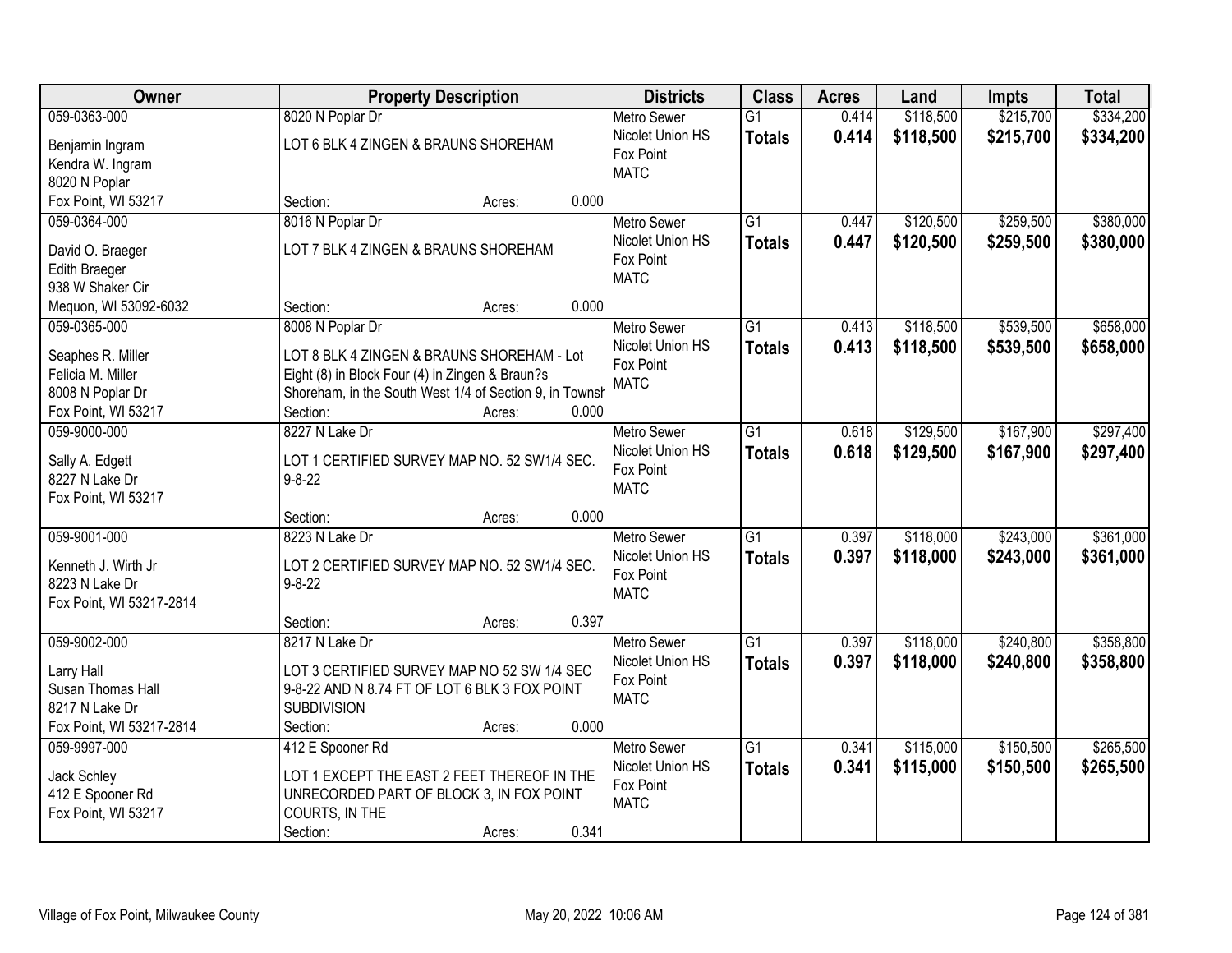| <b>Owner</b>                               | <b>Property Description</b>                         |                 | <b>Districts</b>                       | <b>Class</b>    | <b>Acres</b> | Land      | <b>Impts</b> | <b>Total</b> |
|--------------------------------------------|-----------------------------------------------------|-----------------|----------------------------------------|-----------------|--------------|-----------|--------------|--------------|
| 059-9998-000                               | 414 E Spooner Rd                                    |                 | <b>Metro Sewer</b>                     | $\overline{G1}$ | 0.276        | \$111,500 | \$110,500    | \$222,000    |
| Kathryn M. Streicher                       | LOT 2 BLK 3 AND E 2 FT OF LOT 1 BLK 3 FOX POINT     |                 | Nicolet Union HS                       | <b>Totals</b>   | 0.276        | \$111,500 | \$110,500    | \$222,000    |
| 414 E Spooner Rd                           | COURTS (UNREC) REEL 938 - IMAGES 1802-1803 SW       |                 | Fox Point                              |                 |              |           |              |              |
| Fox Point, WI 53217-2772                   | 1/4 SEC 9-8-22                                      |                 | <b>MATC</b>                            |                 |              |           |              |              |
|                                            | Section:                                            | 0.000<br>Acres: |                                        |                 |              |           |              |              |
| 059-9999-000                               | 808 E Bradley Rd                                    |                 | <b>Metro Sewer</b>                     | $\overline{G1}$ | 0.241        | \$106,000 | \$125,300    | \$231,300    |
| Elizabeth F. Parker                        | THE E. 75 FT. OF S. 193 FT. OF W. 25 AC. OF E1/2 OF |                 | Nicolet Union HS                       | <b>Totals</b>   | 0.241        | \$106,000 | \$125,300    | \$231,300    |
| 808 E Bradley Rd                           | SW1/4 SEC. 9-8-22. .332 AC. E.3-#1A                 |                 | Fox Point                              |                 |              |           |              |              |
| Fox Point, WI 53217-2903                   |                                                     |                 | <b>MATC</b>                            |                 |              |           |              |              |
|                                            | Section:                                            | 0.000<br>Acres: |                                        |                 |              |           |              |              |
| 060-0001-000                               | 8107 N Mohawk Rd                                    |                 | <b>Metro Sewer</b>                     | G1              | 0.340        | \$115,000 | \$137,000    | \$252,000    |
| Elisabeth M. Handgraaf                     | LOT 1, BLOCK 1, BARRETT SUBD.                       |                 | Nicolet Union HS                       | <b>Totals</b>   | 0.340        | \$115,000 | \$137,000    | \$252,000    |
| Richard Handgraaf                          |                                                     |                 | Maple Dale-Indian Hill                 |                 |              |           |              |              |
| 8107 N Mohawk Rd                           |                                                     |                 | <b>MATC</b>                            |                 |              |           |              |              |
| Fox Point, WI 53217                        | Section:                                            | 0.000<br>Acres: |                                        |                 |              |           |              |              |
| 060-0002-000                               | 8075 N Mohawk Rd                                    |                 | <b>Metro Sewer</b>                     | G1              | 0.349        | \$115,000 | \$182,100    | \$297,100    |
|                                            |                                                     |                 | Nicolet Union HS                       | <b>Totals</b>   | 0.349        | \$115,000 | \$182,100    | \$297,100    |
| W Thomas Robinette<br>Maria E. Robinette   | LOT 2, BLOCK 1, BARRETT SUBD.                       |                 | Maple Dale-Indian Hill                 |                 |              |           |              |              |
| 8075 N Mohawk Rd                           |                                                     |                 | <b>MATC</b>                            |                 |              |           |              |              |
| Fox Point, WI 53217-2721                   | Section:                                            | 0.000<br>Acres: |                                        |                 |              |           |              |              |
| 060-0003-000                               | 8065 N Mohawk Rd                                    |                 | <b>Metro Sewer</b>                     | $\overline{G1}$ | 0.358        | \$115,500 | \$189,100    | \$304,600    |
|                                            |                                                     |                 | Nicolet Union HS                       | <b>Totals</b>   | 0.358        | \$115,500 | \$189,100    | \$304,600    |
| Frederic R. Criqui                         | LOT 3 BLOCK 1, BARRETT SUBD.                        |                 | Maple Dale-Indian Hill                 |                 |              |           |              |              |
| Sheila N. Glyyn-Criqui<br>8065 N Mohawk Rd |                                                     |                 | <b>MATC</b>                            |                 |              |           |              |              |
| Fox Point, WI 53217-2721                   | Section:                                            | 0.000<br>Acres: |                                        |                 |              |           |              |              |
| 060-0004-000                               | 8055 N Mohawk Rd                                    |                 | Metro Sewer                            | $\overline{G1}$ | 0.367        | \$116,000 | \$154,400    | \$270,400    |
|                                            |                                                     |                 | Nicolet Union HS                       | <b>Totals</b>   | 0.367        | \$116,000 | \$154,400    | \$270,400    |
| German D. Carrillo                         | LOT 4, BLOCK 1, BARRETT SUBD.                       |                 | Maple Dale-Indian Hill                 |                 |              |           |              |              |
| Consuelo L. Carrillo                       |                                                     |                 | <b>MATC</b>                            |                 |              |           |              |              |
| 8055 N Mohawk Rd                           |                                                     |                 |                                        |                 |              |           |              |              |
| Fox Point, WI 53217-2721                   | Section:                                            | 0.000<br>Acres: |                                        |                 |              |           |              |              |
| 060-0005-000                               | 8050 N Port Washington Rd                           |                 | <b>Metro Sewer</b><br>Nicolet Union HS | $\overline{G2}$ | 0.827        | \$216,000 | \$794,500    | \$1,010,500  |
| Nozarc Development Group                   | LOT 5 BLOCK 1 BARRETT SUBD                          |                 | Maple Dale-Indian Hill                 | <b>Totals</b>   | 0.827        | \$216,000 | \$794,500    | \$1,010,500  |
| 600 A B Data Dr                            |                                                     |                 | <b>MATC</b>                            |                 |              |           |              |              |
| Fox Point, WI 53217                        |                                                     |                 |                                        |                 |              |           |              |              |
|                                            | Section:                                            | 0.827<br>Acres: |                                        |                 |              |           |              |              |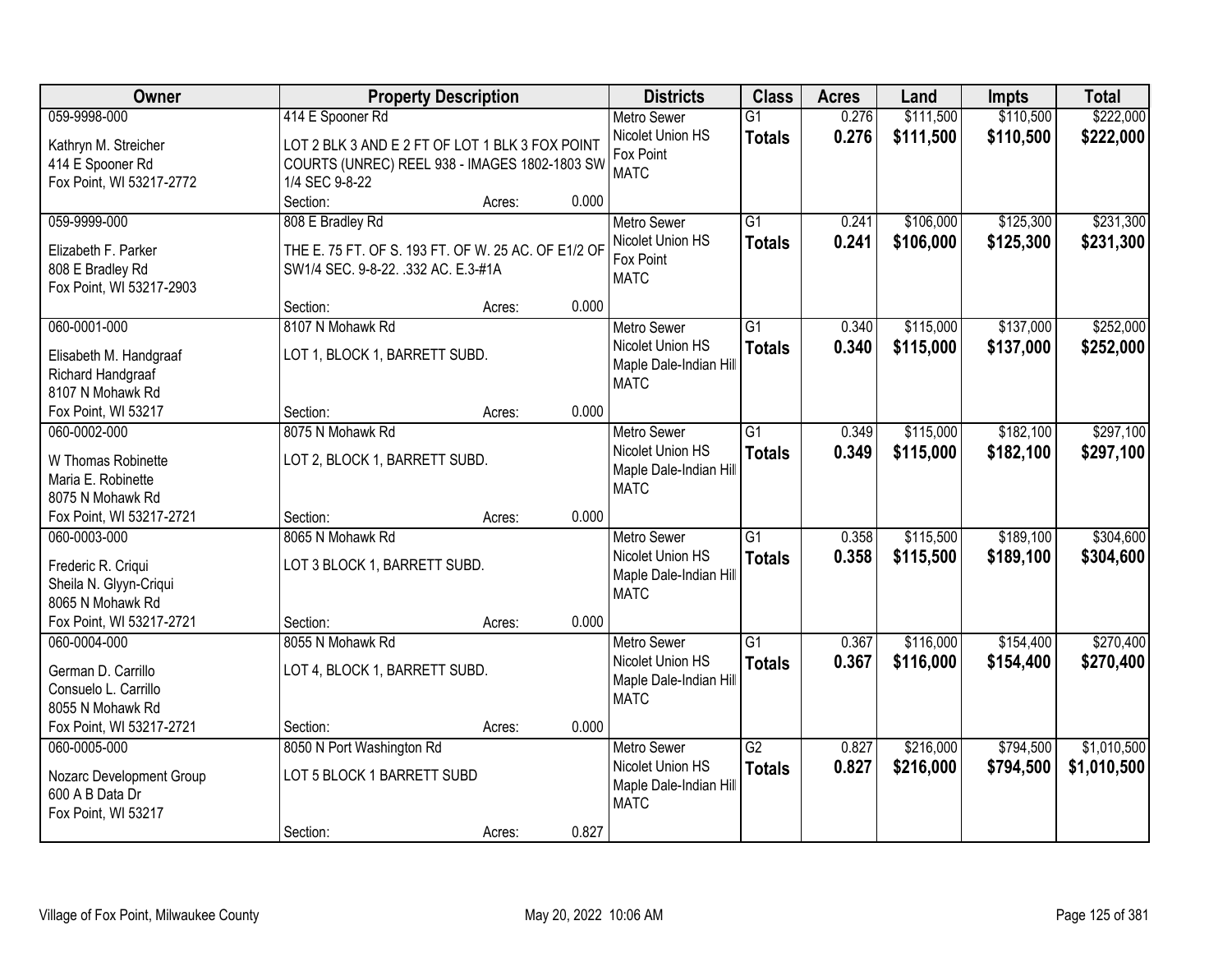| Owner                              | <b>Property Description</b>                          |        |       | <b>Districts</b>       | <b>Class</b>    | <b>Acres</b> | Land     | <b>Impts</b> | <b>Total</b> |
|------------------------------------|------------------------------------------------------|--------|-------|------------------------|-----------------|--------------|----------|--------------|--------------|
| 060-0006-000                       | 503 W Dean Ct                                        |        |       | <b>Metro Sewer</b>     | $\overline{G1}$ | 0.411        | \$94,000 | \$170,500    | \$264,500    |
| <b>Matthew Mcdonell</b>            | Parcel 1 of Certified Survey Map No. 599, Being a    |        |       | Nicolet Union HS       | <b>Totals</b>   | 0.411        | \$94,000 | \$170,500    | \$264,500    |
| 503 W Dean Ct                      | resubdivision of Lots One (1) and Two (2), Fox Croft |        |       | Maple Dale-Indian Hill |                 |              |          |              |              |
| Fox Point, WI 53217                | Court, being a part of the Northwest Quarter of the  |        |       | <b>MATC</b>            |                 |              |          |              |              |
|                                    | Section:                                             | Acres: | 0.000 |                        |                 |              |          |              |              |
| 060-0007-000                       | 505 W Dean Ct                                        |        |       | <b>Metro Sewer</b>     | $\overline{G1}$ | 0.437        | \$95,000 | \$340,800    | \$435,800    |
| <b>Mark Clements</b>               | PARCEL 2 CERTIFIED SURVEY MAP #599 SE1/4 OF          |        |       | Nicolet Union HS       | <b>Totals</b>   | 0.437        | \$95,000 | \$340,800    | \$435,800    |
| 505 W Dean Ct                      | SEC 8-8-22                                           |        |       | Maple Dale-Indian Hill |                 |              |          |              |              |
| Fox Point, WI 53217-2640           |                                                      |        |       | <b>MATC</b>            |                 |              |          |              |              |
|                                    | Section:                                             | Acres: | 0.000 |                        |                 |              |          |              |              |
| 060-0008-000                       | 507 W Dean Ct                                        |        |       | <b>Metro Sewer</b>     | G1              | 0.475        | \$97,000 | \$275,100    | \$372,100    |
|                                    | LOT 3, FOX CROFT COURT                               |        |       | Nicolet Union HS       | <b>Totals</b>   | 0.475        | \$97,000 | \$275,100    | \$372,100    |
| Sandra Lynn Ertel<br>507 W Dean Ct |                                                      |        |       | Maple Dale-Indian Hill |                 |              |          |              |              |
| Fox Point, WI 53217-2640           |                                                      |        |       | <b>MATC</b>            |                 |              |          |              |              |
|                                    | Section:                                             | Acres: | 0.000 |                        |                 |              |          |              |              |
| 060-0009-000                       | 509 W Dean Ct                                        |        |       | <b>Metro Sewer</b>     | $\overline{G1}$ | 0.459        | \$96,000 | \$244,600    | \$340,600    |
|                                    |                                                      |        |       | Nicolet Union HS       | <b>Totals</b>   | 0.459        | \$96,000 | \$244,600    | \$340,600    |
| Sally F Ziegler Living Trust       | LOT 4, FOX CROFT COURT                               |        |       | Maple Dale-Indian Hill |                 |              |          |              |              |
| 509 W Dean Ct                      |                                                      |        |       | <b>MATC</b>            |                 |              |          |              |              |
| Fox Point, WI 53217-2640           | Section:                                             | Acres: | 0.000 |                        |                 |              |          |              |              |
| 060-0010-000                       | 511 W Dean Ct                                        |        |       | <b>Metro Sewer</b>     | $\overline{G1}$ | 0.433        | \$76,000 | \$124,500    | \$200,500    |
|                                    |                                                      |        |       | Nicolet Union HS       |                 |              |          |              |              |
| Frank R. Galka                     | LOT 5, FOX CROFT COURT                               |        |       | Maple Dale-Indian Hill | <b>Totals</b>   | 0.433        | \$76,000 | \$124,500    | \$200,500    |
| Cheryl R. Galka                    |                                                      |        |       | <b>MATC</b>            |                 |              |          |              |              |
| 511 W Dean Ct                      |                                                      |        |       |                        |                 |              |          |              |              |
| Fox Point, WI 53217                | Section:                                             | Acres: | 0.000 |                        |                 |              |          |              |              |
| 060-0011-000                       | 513 W Dean Ct                                        |        |       | Metro Sewer            | $\overline{G1}$ | 0.444        | \$76,500 | \$102,500    | \$179,000    |
| James E. Neuman Jr                 | LOT 6, FOX CROFT COURT                               |        |       | Nicolet Union HS       | <b>Totals</b>   | 0.444        | \$76,500 | \$102,500    | \$179,000    |
| Annette L. Brommelkamp             |                                                      |        |       | Maple Dale-Indian Hill |                 |              |          |              |              |
| 1301 N Fairview Ln                 |                                                      |        |       | <b>MATC</b>            |                 |              |          |              |              |
| McHenry, IL 60051                  | Section:                                             | Acres: | 0.000 |                        |                 |              |          |              |              |
| 060-0012-000                       | 515 W Dean Ct                                        |        |       | <b>Metro Sewer</b>     | $\overline{G1}$ | 0.403        | \$74,500 | \$218,500    | \$293,000    |
| Akash Rashmikant Amin              | LOT 7, FOX CROFT COURT                               |        |       | Nicolet Union HS       | <b>Totals</b>   | 0.403        | \$74,500 | \$218,500    | \$293,000    |
| Dipika Akash Amin                  |                                                      |        |       | Maple Dale-Indian Hill |                 |              |          |              |              |
| 515 W Dean Ct                      |                                                      |        |       | <b>MATC</b>            |                 |              |          |              |              |
| Fox Point, WI 53217                | Section:                                             | Acres: | 0.000 |                        |                 |              |          |              |              |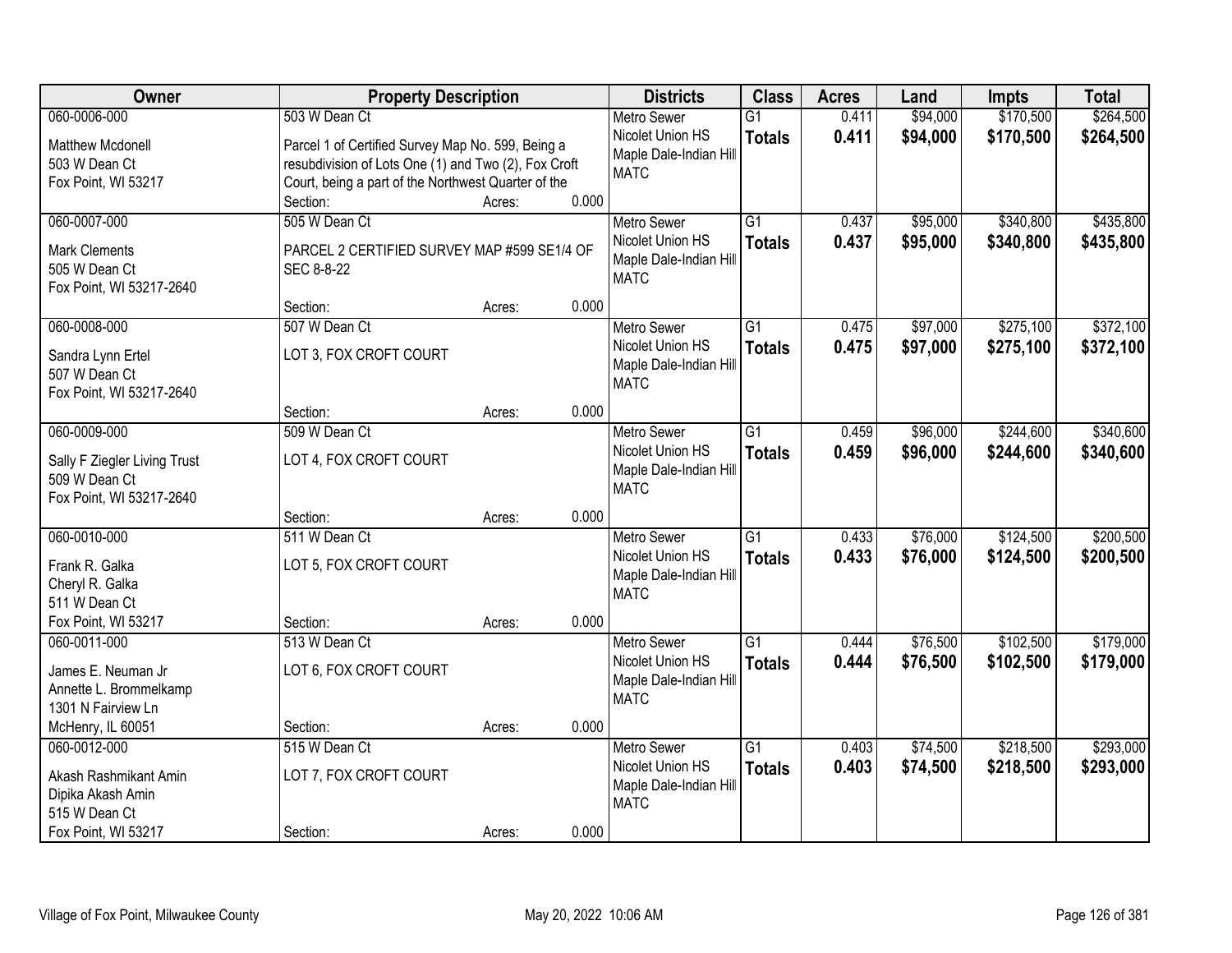| Owner                                                                | <b>Property Description</b> |                 | <b>Districts</b>                      | <b>Class</b>    | <b>Acres</b> | Land      | <b>Impts</b> | <b>Total</b> |
|----------------------------------------------------------------------|-----------------------------|-----------------|---------------------------------------|-----------------|--------------|-----------|--------------|--------------|
| 060-0013-000                                                         | 8205 N Mohawk Rd            |                 | <b>Metro Sewer</b>                    | $\overline{G1}$ | 0.444        | \$120,500 | \$128,600    | \$249,100    |
| Elisa Penning                                                        | LOT 1, FOX POINT "O" WOODS  |                 | Nicolet Union HS                      | <b>Totals</b>   | 0.444        | \$120,500 | \$128,600    | \$249,100    |
| Eric Bahr                                                            |                             |                 | Maple Dale-Indian Hill                |                 |              |           |              |              |
| 8205 N Mohawk Rd                                                     |                             |                 | <b>MATC</b>                           |                 |              |           |              |              |
| Fox Point, WI 53217                                                  | Section:                    | 0.000<br>Acres: |                                       |                 |              |           |              |              |
| 060-0014-000                                                         | 8165 N Mohawk Rd            |                 | <b>Metro Sewer</b>                    | $\overline{G1}$ | 0.386        | \$117,000 | \$120,500    | \$237,500    |
|                                                                      |                             |                 | Nicolet Union HS                      | <b>Totals</b>   | 0.386        | \$117,000 | \$120,500    | \$237,500    |
| Hip Kwan Yee                                                         | LOT 2, FOX POINT "O" WOODS  |                 | Maple Dale-Indian Hill                |                 |              |           |              |              |
| Kam Oi Yee                                                           |                             |                 | <b>MATC</b>                           |                 |              |           |              |              |
| 8165 N Mohawk Rd                                                     |                             | 0.000           |                                       |                 |              |           |              |              |
| Fox Point, WI 53217-2723                                             | Section:                    | Acres:          |                                       |                 |              |           |              |              |
| 060-0015-000                                                         | 8155 N Mohawk Rd            |                 | <b>Metro Sewer</b>                    | G1              | 0.350        | \$115,500 | \$160,100    | \$275,600    |
| <b>Taylor Peterson</b>                                               | LOT 3, FOX POINT "O" WOODS  |                 | Nicolet Union HS                      | <b>Totals</b>   | 0.350        | \$115,500 | \$160,100    | \$275,600    |
| Sean Morgan                                                          |                             |                 | Maple Dale-Indian Hill<br><b>MATC</b> |                 |              |           |              |              |
| 8155 N Mohawk Rd                                                     |                             |                 |                                       |                 |              |           |              |              |
| Fox Point, WI 53217                                                  | Section:                    | 0.000<br>Acres: |                                       |                 |              |           |              |              |
| 060-0016-000                                                         | 8145 N Mohawk Rd            |                 | <b>Metro Sewer</b>                    | G1              | 0.308        | \$113,000 | \$211,200    | \$324,200    |
| Eugene J. Bojarski and Barbara A.                                    | LOT 4, FOX POINT "O" WOODS  |                 | Nicolet Union HS                      | <b>Totals</b>   | 0.308        | \$113,000 | \$211,200    | \$324,200    |
| Bojarski Joint Revoca                                                |                             |                 | Maple Dale-Indian Hill                |                 |              |           |              |              |
| 8145 N Mohawk Rd                                                     |                             |                 | <b>MATC</b>                           |                 |              |           |              |              |
| Fox Point, WI 53217                                                  | Section:                    | 0.000<br>Acres: |                                       |                 |              |           |              |              |
| 060-0017-000                                                         | 8135 N Mohawk Rd            |                 | <b>Metro Sewer</b>                    | $\overline{G1}$ | 0.310        | \$113,000 | \$126,000    | \$239,000    |
|                                                                      |                             |                 | Nicolet Union HS                      | <b>Totals</b>   | 0.310        | \$113,000 | \$126,000    | \$239,000    |
| Larry C. Shainock & Sarie Leff Shainock   LOT 5, FOX POINT "O" WOODS |                             |                 | Maple Dale-Indian Hill                |                 |              |           |              |              |
| Revocable Trust                                                      |                             |                 | <b>MATC</b>                           |                 |              |           |              |              |
| 8135 N Mohawk Rd                                                     |                             |                 |                                       |                 |              |           |              |              |
| Fox Point, WI 53217                                                  | Section:                    | 0.000<br>Acres: |                                       |                 |              |           |              |              |
| 060-0018-000                                                         | 8125 N Mohawk Rd            |                 | Metro Sewer                           | $\overline{G1}$ | 0.318        | \$113,500 | \$169,600    | \$283,100    |
| Michael L. Pokrzywinski                                              | LOT 6, FOX POINT "O" WOODS  |                 | Nicolet Union HS                      | <b>Totals</b>   | 0.318        | \$113,500 | \$169,600    | \$283,100    |
| Mary F. Madden                                                       |                             |                 | Maple Dale-Indian Hill                |                 |              |           |              |              |
| 8125 N Mohawk Rd                                                     |                             |                 | <b>MATC</b>                           |                 |              |           |              |              |
| Fox Point, WI 53217-2723                                             | Section:                    | 0.000<br>Acres: |                                       |                 |              |           |              |              |
| 060-0019-000                                                         | 8115 N Mohawk Rd            |                 | <b>Metro Sewer</b>                    | $\overline{G1}$ | 0.425        | \$119,500 | \$151,000    | \$270,500    |
|                                                                      |                             |                 | Nicolet Union HS                      | <b>Totals</b>   | 0.425        | \$119,500 | \$151,000    | \$270,500    |
| David M. Kaiser                                                      | LOT 7, FOX POINT "O" WOODS  |                 | Maple Dale-Indian Hill                |                 |              |           |              |              |
| 8115 N Mohawk Rd                                                     |                             |                 | <b>MATC</b>                           |                 |              |           |              |              |
| Fox Point, WI 53217-2723                                             |                             |                 |                                       |                 |              |           |              |              |
|                                                                      | Section:                    | 0.000<br>Acres: |                                       |                 |              |           |              |              |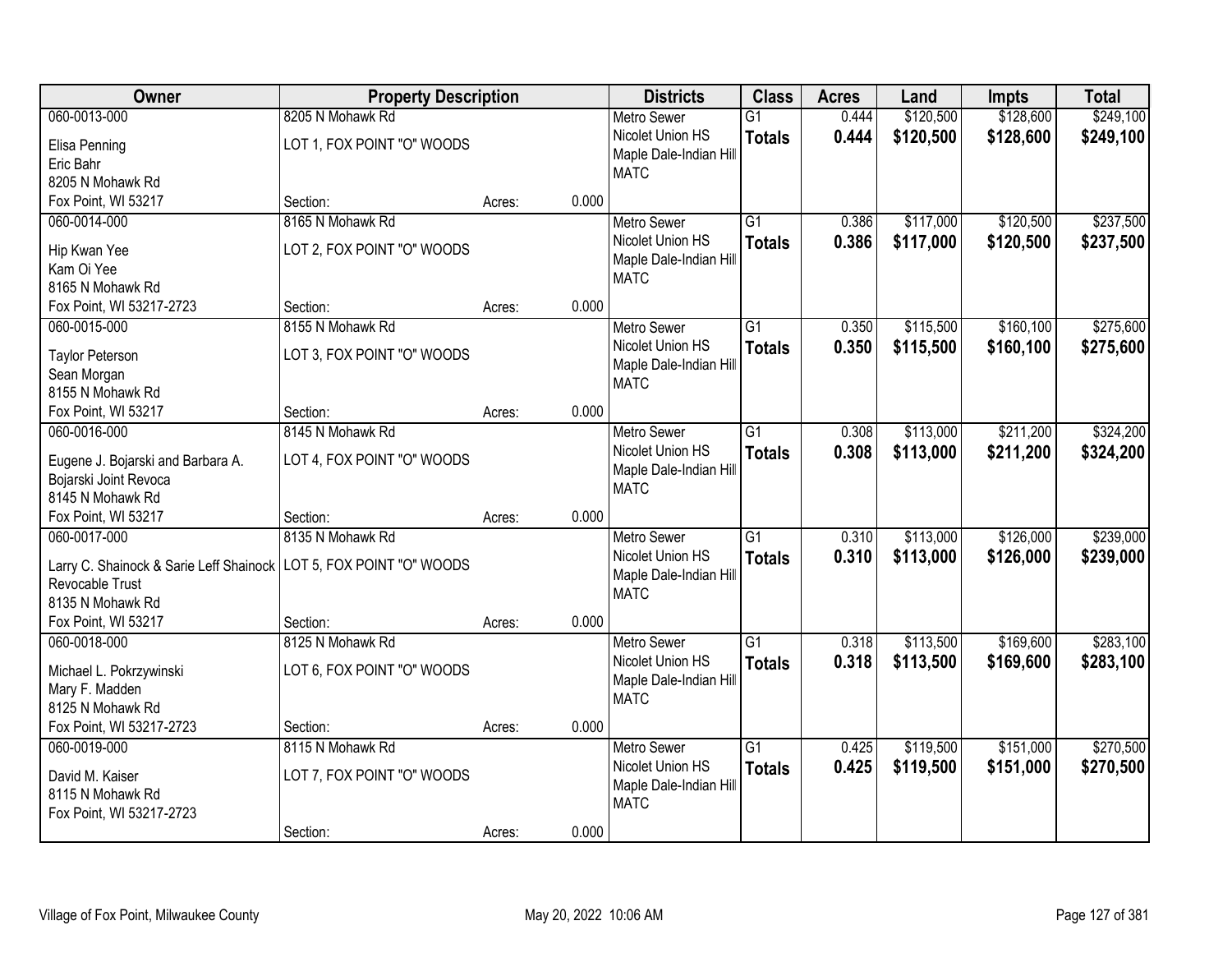| Owner                                | <b>Property Description</b>                                 | <b>Districts</b>                      | <b>Class</b>    | <b>Acres</b> | Land      | <b>Impts</b> | <b>Total</b> |
|--------------------------------------|-------------------------------------------------------------|---------------------------------------|-----------------|--------------|-----------|--------------|--------------|
| 060-0020-000                         | 240 W Cherokee Cir                                          | <b>Metro Sewer</b>                    | $\overline{G1}$ | 0.336        | \$143,000 | \$270,700    | \$413,700    |
| James D. Ellwein                     | Lot 1 in Block 1 in Indian Creek Bluffs, being a Subdivisio | Nicolet Union HS                      | <b>Totals</b>   | 0.336        | \$143,000 | \$270,700    | \$413,700    |
| Lindsay A. Ellwein                   | of a part of the Southeast 1/4 of Section 8 in Township 8   | Maple Dale-Indian Hill                |                 |              |           |              |              |
| 240 W Cherokee Cir                   | North, Range 22 East, in the Village of Fox Point,          | <b>MATC</b>                           |                 |              |           |              |              |
| Fox Point, WI 53217                  | Section:<br>0.336<br>Acres:                                 |                                       |                 |              |           |              |              |
| 060-0021-000                         | 220 W Cherokee Cir                                          | <b>Metro Sewer</b>                    | $\overline{G1}$ | 0.354        | \$144,500 | \$219,000    | \$363,500    |
|                                      |                                                             | Nicolet Union HS                      | <b>Totals</b>   | 0.354        | \$144,500 | \$219,000    | \$363,500    |
| Nancy A Filsinger Revocable Trust of | Lot 2 in Block 1 in Indian Creek Bluffs being a             | Maple Dale-Indian Hill                |                 |              |           |              |              |
| 2017 Dated July 24                   | Resubdivision of Block 5 of the Savings and Investment      | <b>MATC</b>                           |                 |              |           |              |              |
| 220 W Cherokee Cir                   | Association of Milwaukee Sub d. No. 24 and Block 4 of       |                                       |                 |              |           |              |              |
| Fox Point, WI 53217                  | 0.354<br>Section:<br>Acres:                                 |                                       |                 |              |           |              |              |
| 060-0022-000                         | 200 W Cherokee Cir                                          | Metro Sewer                           | $\overline{G1}$ | 0.307        | \$141,500 | \$190,000    | \$331,500    |
| Julie M. Rickert                     | LOT 3, BLK. 1, INDIAN CREEK BLUFFS                          | Nicolet Union HS                      | <b>Totals</b>   | 0.307        | \$141,500 | \$190,000    | \$331,500    |
| Michael J. Loyda                     |                                                             | Maple Dale-Indian Hill                |                 |              |           |              |              |
| 200 W Cherokee Cir                   |                                                             | <b>MATC</b>                           |                 |              |           |              |              |
| Milwaukee, WI 53217                  | 0.000<br>Section:<br>Acres:                                 |                                       |                 |              |           |              |              |
| 060-0023-000                         | 170 W Cherokee Cir                                          | <b>Metro Sewer</b>                    | $\overline{G1}$ | 0.283        | \$139,500 | \$244,900    | \$384,400    |
|                                      |                                                             | Nicolet Union HS                      |                 |              |           |              |              |
| David Hajigeorgiou                   | LOT 4, BLK. 1, INDIAN CREEK BLUFFS                          |                                       | <b>Totals</b>   | 0.283        | \$139,500 | \$244,900    | \$384,400    |
| Jennifer Hajigeorgiou                |                                                             | Maple Dale-Indian Hill<br><b>MATC</b> |                 |              |           |              |              |
| 170 W Cherokee Cir                   |                                                             |                                       |                 |              |           |              |              |
| Fox Point, WI 53217-2716             | 0.000<br>Section:<br>Acres:                                 |                                       |                 |              |           |              |              |
| 060-0024-000                         | 150 W Cherokee Cir                                          | <b>Metro Sewer</b>                    | $\overline{G1}$ | 0.315        | \$142,000 | \$230,500    | \$372,500    |
|                                      |                                                             | Nicolet Union HS                      | <b>Totals</b>   | 0.315        | \$142,000 | \$230,500    | \$372,500    |
| Xuejun Zang                          | LOT 5, BLK. 1, INDIAN CREEK BLUFFS                          | Maple Dale-Indian Hill                |                 |              |           |              |              |
| <b>Adrian Dumitrescu</b>             |                                                             | <b>MATC</b>                           |                 |              |           |              |              |
| 150 W Cherokee Cir                   |                                                             |                                       |                 |              |           |              |              |
| Fox Point, WI 53217-2716             | 0.000<br>Section:<br>Acres:                                 |                                       |                 |              |           |              |              |
| 060-0025-000                         | 120 W Cherokee Cir                                          | <b>Metro Sewer</b>                    | $\overline{G1}$ | 0.315        | \$142,000 | \$278,500    | \$420,500    |
| Samuel F. Hamilton                   | Lot 6 in Block 1 in Indian Creek Bluffs, being a            | Nicolet Union HS                      | <b>Totals</b>   | 0.315        | \$142,000 | \$278,500    | \$420,500    |
| Hannah L. Berman Hamilton            | Re-Subdivision of Block 5 of the Savings and                | Maple Dale-Indian Hill                |                 |              |           |              |              |
| 120 W Cherokee Cir                   | Investment Association of Milwaukee Subdivision No. 24      | <b>MATC</b>                           |                 |              |           |              |              |
| Fox Point, WI 53217                  | 0.000<br>Section:<br>Acres:                                 |                                       |                 |              |           |              |              |
| 060-0026-000                         | 100 E Cherokee Cir                                          | <b>Metro Sewer</b>                    | $\overline{G1}$ | 0.315        | \$142,000 | \$260,400    | \$402,400    |
|                                      |                                                             | Nicolet Union HS                      | <b>Totals</b>   | 0.315        | \$142,000 | \$260,400    | \$402,400    |
| Moreno Revocable Trust               | LOT 7, BLK. 1, INDIAN CREEK BLUFFS                          | Maple Dale-Indian Hill                |                 |              |           |              |              |
| Attn: Jose & Luz Moreno              |                                                             | <b>MATC</b>                           |                 |              |           |              |              |
| 100 E Cherokee Cir                   |                                                             |                                       |                 |              |           |              |              |
| Fox Point, WI 53217-2712             | 0.000<br>Section:<br>Acres:                                 |                                       |                 |              |           |              |              |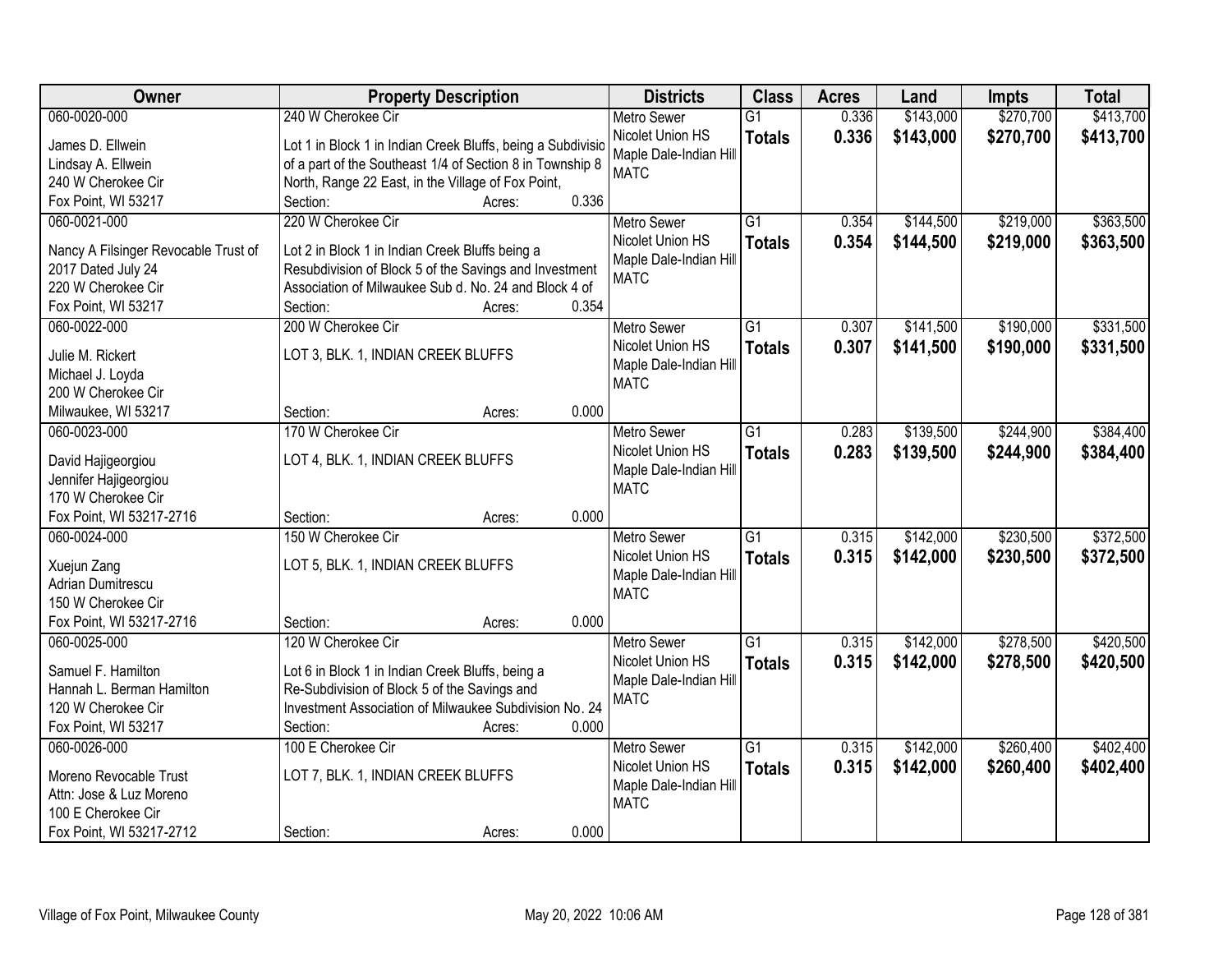| Owner                    | <b>Property Description</b>                                                           | <b>Districts</b>                       | <b>Class</b>    | <b>Acres</b> | Land      | <b>Impts</b> | <b>Total</b> |
|--------------------------|---------------------------------------------------------------------------------------|----------------------------------------|-----------------|--------------|-----------|--------------|--------------|
| 060-0027-000             | 140 E Cherokee Cir                                                                    | <b>Metro Sewer</b>                     | $\overline{G1}$ | 0.344        | \$144,000 | \$228,000    | \$372,000    |
| Donald N. Bass           | LOT 8, BLK. 1, INDIAN CREEK BLUFFS                                                    | Nicolet Union HS                       | <b>Totals</b>   | 0.344        | \$144,000 | \$228,000    | \$372,000    |
| Caren M. Bass            |                                                                                       | Maple Dale-Indian Hill                 |                 |              |           |              |              |
| 140 E Cherokee Cir       |                                                                                       | <b>MATC</b>                            |                 |              |           |              |              |
| Fox Point, WI 53217-2712 | 0.000<br>Section:<br>Acres:                                                           |                                        |                 |              |           |              |              |
| 060-0028-000             | 180 E Cherokee Cir                                                                    | <b>Metro Sewer</b>                     | $\overline{G1}$ | 0.364        | \$145,000 | \$242,000    | \$387,000    |
|                          |                                                                                       | Nicolet Union HS                       | <b>Totals</b>   | 0.364        | \$145,000 | \$242,000    | \$387,000    |
| Arlette E. Johnson       | LOT 9, BLK. 1, INDIAN CREEK BLUFFS - Lot 9, Block 1                                   | Maple Dale-Indian Hill                 |                 |              |           |              |              |
| 180 E Cherokee Cir       | in Indian Creek Bluffs, being a Resubdivision of Block 5,                             | <b>MATC</b>                            |                 |              |           |              |              |
| Fox Point, WI 53217      | the Savings and Investment Association of Milwaukee                                   |                                        |                 |              |           |              |              |
|                          | 0.000<br>Section:<br>Acres:                                                           |                                        |                 |              |           |              |              |
| 060-0029-000             | 200 E Cherokee Cir                                                                    | <b>Metro Sewer</b>                     | $\overline{G1}$ | 0.409        | \$118,500 | \$236,000    | \$354,500    |
| Kenneth Hagan            | Lot 10, in Block 1, in Indian Creek Bluffs, being a                                   | Nicolet Union HS                       | <b>Totals</b>   | 0.409        | \$118,500 | \$236,000    | \$354,500    |
| Laura J. Hagan           | Resubdivsion of Block 5 of The Savings and Investment                                 | Maple Dale-Indian Hill                 |                 |              |           |              |              |
| 200 E Cherokee Cir       | Association                                                                           | <b>MATC</b>                            |                 |              |           |              |              |
| Fox Point, WI 53217      | Section: 8<br>0.409<br>Acres:                                                         |                                        |                 |              |           |              |              |
| 060-0030-000             | 7200 N Santa Monica Blvd                                                              | <b>Metro Sewer</b>                     | $\overline{X4}$ | 0.000        | \$0       | \$0          | \$0          |
|                          |                                                                                       | Nicolet Union HS                       | <b>Totals</b>   | 0.000        | \$0       | \$0          | \$0          |
| Village of Fox Point     | INDIAN CREEK BLUFFS BLOCK 1 AREA DEDICATED                                            | Maple Dale-Indian Hill                 |                 |              |           |              |              |
| Attn: Village Hall       | TO THE PUBLIC                                                                         | <b>MATC</b>                            |                 |              |           |              |              |
| 7200 N Santa Monica Blvd |                                                                                       |                                        |                 |              |           |              |              |
| Fox Point, WI 53217-3505 | 0.000<br>Section:<br>Acres:                                                           |                                        |                 |              |           |              |              |
| 060-0031-000             | 385 W Dean Rd                                                                         | <b>Metro Sewer</b>                     | $\overline{G1}$ | 0.480        | \$122,000 | \$267,500    | \$389,500    |
| <b>Brian Polster</b>     | Lot One (1) in Indian Creek Parkway, being a                                          | Nicolet Union HS                       | <b>Totals</b>   | 0.480        | \$122,000 | \$267,500    | \$389,500    |
| 385 W Dean Rd            | Resubdivision of vacated Blocks 1, 2, and 4 of The                                    | Maple Dale-Indian Hill                 |                 |              |           |              |              |
| Fox Point, WI 53217      | Savings and Investment Association of Milwaukee                                       | <b>MATC</b>                            |                 |              |           |              |              |
|                          | 0.000<br>Section:<br>Acres:                                                           |                                        |                 |              |           |              |              |
| 060-0032-000             | 355 W Dean Rd                                                                         | <b>Metro Sewer</b>                     | $\overline{G1}$ | 0.419        | \$119,000 | \$369,000    | \$488,000    |
| Andrew Weber             |                                                                                       | Nicolet Union HS                       | <b>Totals</b>   | 0.419        | \$119,000 | \$369,000    | \$488,000    |
| Mollie Gibson            | LOT 2, INDIAN CREEK PARKWAY, - LOT 2, IN INDIAN<br>CREEK PARKWAY SUBDIVISION, BEING A | Maple Dale-Indian Hill                 |                 |              |           |              |              |
| 355 W Dean Rd            | RE-SUBDIVISION OF VACATED BLOCKS 1,2 AND 4,                                           | <b>MATC</b>                            |                 |              |           |              |              |
| Fox Point, WI 53217      | 0.000<br>Section:<br>Acres:                                                           |                                        |                 |              |           |              |              |
| 060-0033-000             | 325 W Dean Rd                                                                         |                                        | $\overline{G1}$ | 0.419        | \$119,000 | \$260,000    | \$379,000    |
|                          |                                                                                       | <b>Metro Sewer</b><br>Nicolet Union HS |                 |              |           |              |              |
| Gregory S. Mager         | LOT 3, INDIAN CREEK PARKWAY,                                                          |                                        | <b>Totals</b>   | 0.419        | \$119,000 | \$260,000    | \$379,000    |
| Melissa A. Mager         |                                                                                       | Maple Dale-Indian Hill<br><b>MATC</b>  |                 |              |           |              |              |
| 325 W Dean Rd            |                                                                                       |                                        |                 |              |           |              |              |
| Fox Point, WI 53217      | 0.000<br>Section:<br>Acres:                                                           |                                        |                 |              |           |              |              |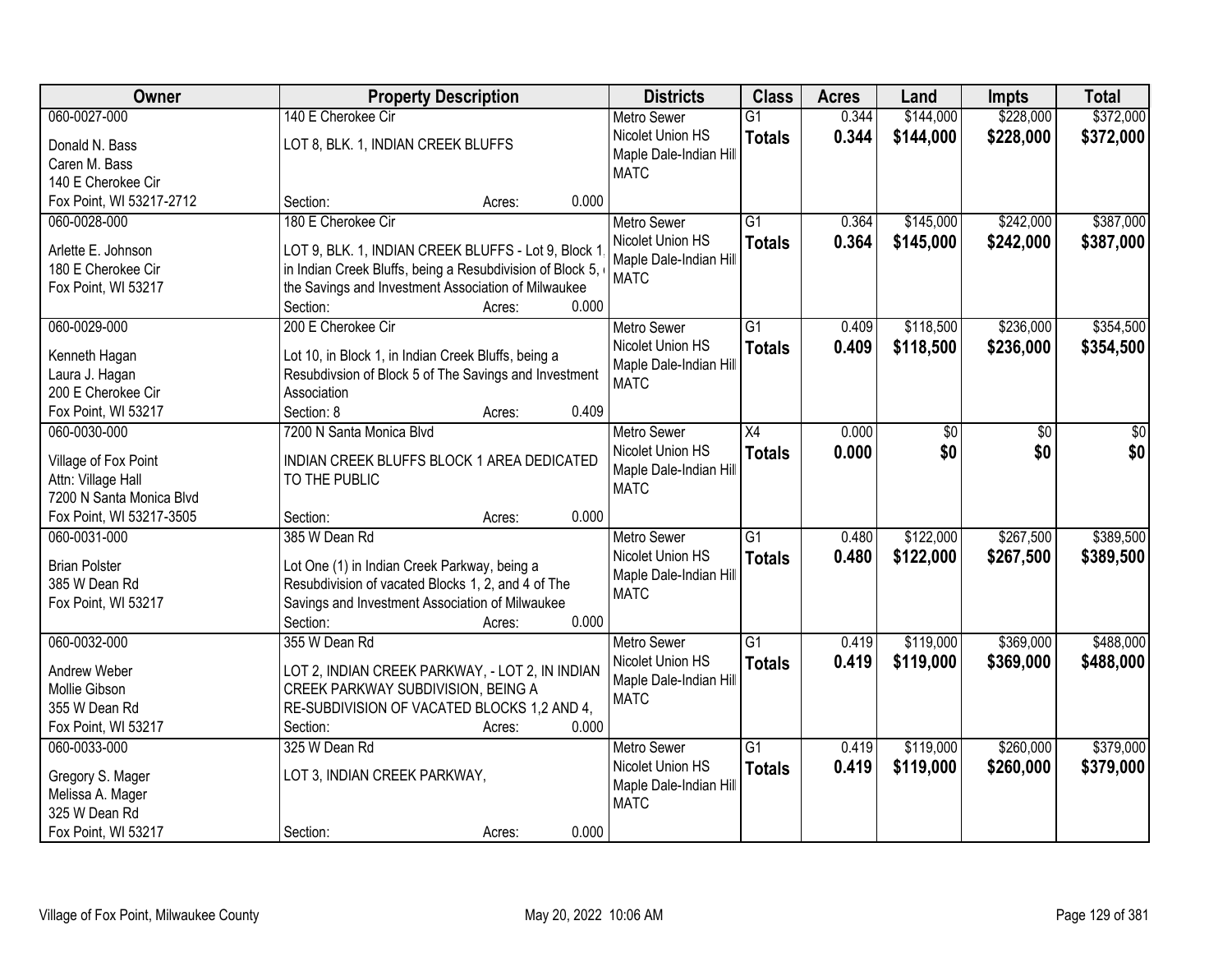| Owner                    | <b>Property Description</b>                              | <b>Districts</b>       | <b>Class</b>    | <b>Acres</b> | Land      | <b>Impts</b> | <b>Total</b> |
|--------------------------|----------------------------------------------------------|------------------------|-----------------|--------------|-----------|--------------|--------------|
| 060-0034-000             | 301 W Dean Rd                                            | <b>Metro Sewer</b>     | $\overline{G1}$ | 0.419        | \$119,000 | \$362,500    | \$481,500    |
| Fredric M. Wein          | LOT 4 INDIAN CREEK PARKWAY,                              | Nicolet Union HS       | <b>Totals</b>   | 0.419        | \$119,000 | \$362,500    | \$481,500    |
| Linda S. Wein            |                                                          | Maple Dale-Indian Hill |                 |              |           |              |              |
| 301 W Dean Rd            |                                                          | <b>MATC</b>            |                 |              |           |              |              |
| Fox Point, WI 53217-2606 | 0.000<br>Section:<br>Acres:                              |                        |                 |              |           |              |              |
| 060-0035-000             | 265 W Dean Rd                                            | <b>Metro Sewer</b>     | $\overline{G1}$ | 0.419        | \$119,000 | \$307,500    | \$426,500    |
|                          |                                                          | Nicolet Union HS       | <b>Totals</b>   | 0.419        | \$119,000 | \$307,500    | \$426,500    |
| Beryl R. Forman          | LOT 5 INDIAN CREEK PARKWAY,                              | Maple Dale-Indian Hill |                 |              |           |              |              |
| 265 W Dean Rd            |                                                          | <b>MATC</b>            |                 |              |           |              |              |
| Fox Point, WI 53217      | 0.000<br>Section:<br>Acres:                              |                        |                 |              |           |              |              |
| 060-0036-000             | 235 W Dean Rd                                            | Metro Sewer            | $\overline{G1}$ | 0.419        | \$119,000 | \$288,000    | \$407,000    |
|                          |                                                          | Nicolet Union HS       |                 | 0.419        | \$119,000 | \$288,000    |              |
| Jeffrey M. Fishbach      | Lot 6 in Indian Creek Parkway, being a resubdivision of  | Maple Dale-Indian Hill | <b>Totals</b>   |              |           |              | \$407,000    |
| Erica Fishbach           | vacated Blocks 1, 2 and 4 of the Savings and             | <b>MATC</b>            |                 |              |           |              |              |
| 235 W Dean Rd            | Investment Association of Milwaukee Subdivision No. 24,  |                        |                 |              |           |              |              |
| Fox Point, WI 53217      | Section:<br>0.000<br>Acres:                              |                        |                 |              |           |              |              |
| 060-0037-000             | 201 W Dean Rd                                            | <b>Metro Sewer</b>     | $\overline{G1}$ | 0.399        | \$118,000 | \$286,500    | \$404,500    |
| John J. Schoshinski      | Lot Seven (7) in Indian Creek Parkway, being a           | Nicolet Union HS       | <b>Totals</b>   | 0.399        | \$118,000 | \$286,500    | \$404,500    |
| Jennifer L. Schoshinski  | Resubdivision of vacated Blocks 1, 2 and 4 of the Saving | Maple Dale-Indian Hill |                 |              |           |              |              |
| 201 W Dean Rd            | and                                                      | <b>MATC</b>            |                 |              |           |              |              |
| Fox Point, WI 53217      | 0.399<br>Section:<br>Acres:                              |                        |                 |              |           |              |              |
| 060-0038-000             | 151 W Dean Rd                                            | <b>Metro Sewer</b>     | $\overline{G1}$ | 0.464        | \$121,500 | \$333,000    | \$454,500    |
|                          |                                                          | Nicolet Union HS       | <b>Totals</b>   | 0.464        | \$121,500 | \$333,000    | \$454,500    |
| Jamie H. Glinberg        | LOT 8 INDIAN CREEK PARKWAY,                              | Maple Dale-Indian Hill |                 |              |           |              |              |
| 151 W Dean Rd            |                                                          | <b>MATC</b>            |                 |              |           |              |              |
| Fox Point, WI 53217      | 0.000<br>Section:                                        |                        |                 |              |           |              |              |
| 060-0039-000             | Acres:                                                   | <b>Metro Sewer</b>     | $\overline{G1}$ | 0.346        |           | \$655,000    | \$770,000    |
|                          | 8387 N Indian Creek Pkwy                                 | Nicolet Union HS       |                 | 0.346        | \$115,000 |              |              |
| John A. Horky            | LOT 9 INDIAN CREEK PARKWAY, - Lot 9, in Indian           | Maple Dale-Indian Hill | <b>Totals</b>   |              | \$115,000 | \$655,000    | \$770,000    |
| Megan B. Horky           | Creek Parkway, being a Resubdivision of vacated Blocks   | <b>MATC</b>            |                 |              |           |              |              |
| 8387 N Indian Creek Pkwy | 1, 2 and 4 of The Savings and Investment Association of  |                        |                 |              |           |              |              |
| Fox Point, WI 53217      | Section:<br>0.000<br>Acres:                              |                        |                 |              |           |              |              |
| 060-0040-000             | 8379 N Indian Creek Pkwy                                 | <b>Metro Sewer</b>     | $\overline{G1}$ | 0.374        | \$116,500 | \$269,000    | \$385,500    |
| Beverly S. Ugent         | LOT 10 INDIAN CREEK PARKWAY,                             | Nicolet Union HS       | <b>Totals</b>   | 0.374        | \$116,500 | \$269,000    | \$385,500    |
| 8379 N Indian Creek Pkwy |                                                          | Maple Dale-Indian Hill |                 |              |           |              |              |
| Fox Point, WI 53217-2608 |                                                          | <b>MATC</b>            |                 |              |           |              |              |
|                          | 0.000<br>Section:<br>Acres:                              |                        |                 |              |           |              |              |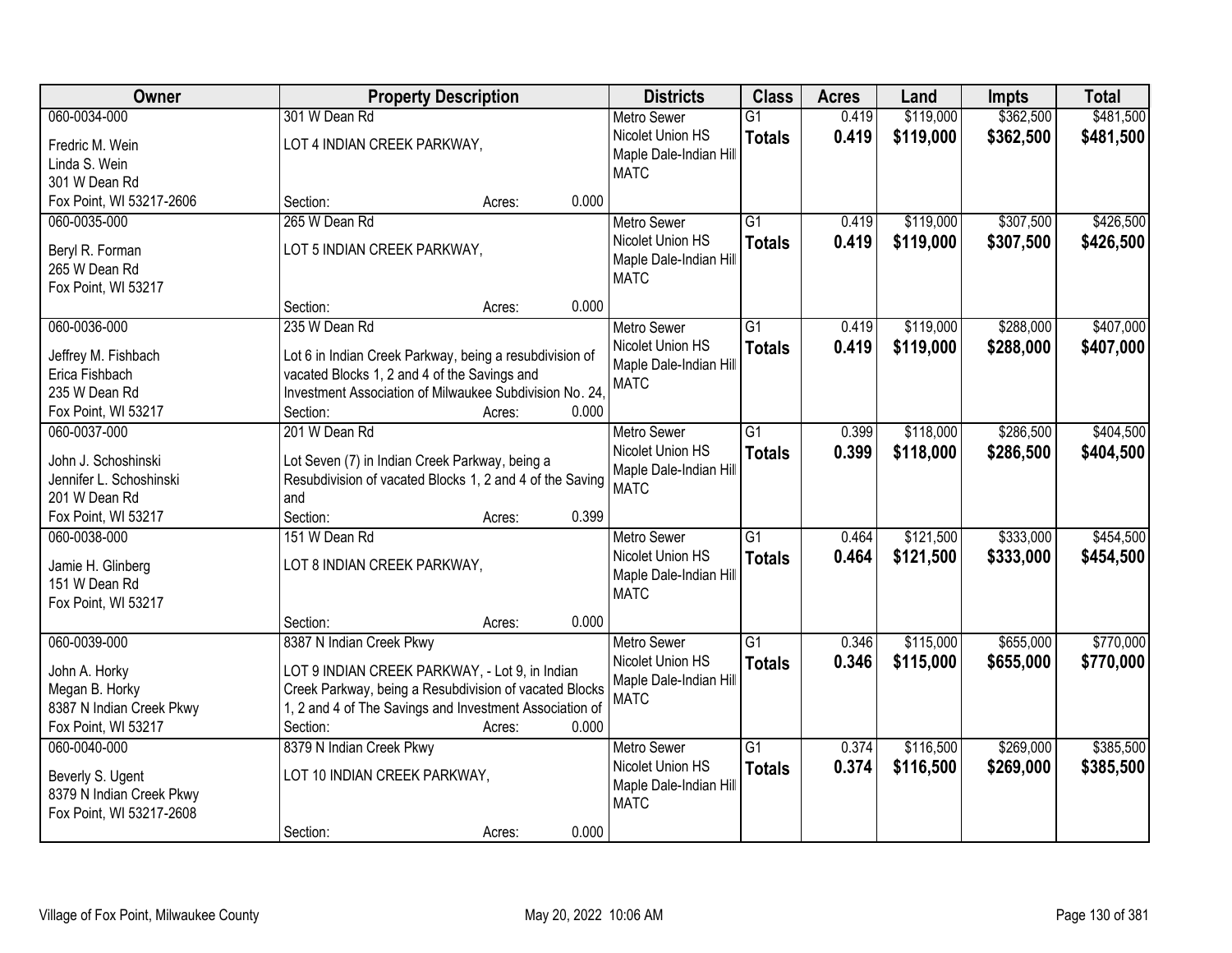| Owner                              |                                                        | <b>Property Description</b> |       | <b>Districts</b>       | <b>Class</b>    | <b>Acres</b> | Land      | <b>Impts</b> | <b>Total</b> |
|------------------------------------|--------------------------------------------------------|-----------------------------|-------|------------------------|-----------------|--------------|-----------|--------------|--------------|
| 060-0041-000                       | 200 W Nokomis Ct                                       |                             |       | <b>Metro Sewer</b>     | $\overline{G1}$ | 0.401        | \$118,000 | \$703,500    | \$821,500    |
| Max J. Rasansky                    | LOT 11 INDIAN CREEK PARKWAY,                           |                             |       | Nicolet Union HS       | <b>Totals</b>   | 0.401        | \$118,000 | \$703,500    | \$821,500    |
| Cindy Lee Rasansky                 |                                                        |                             |       | Maple Dale-Indian Hill |                 |              |           |              |              |
| 200 W Nokomis Ct                   |                                                        |                             |       | <b>MATC</b>            |                 |              |           |              |              |
| Fox Point, WI 53217-2609           | Section:                                               | Acres:                      | 0.000 |                        |                 |              |           |              |              |
| 060-0042-000                       | 230 W Nokomis Ct                                       |                             |       | <b>Metro Sewer</b>     | $\overline{G1}$ | 0.534        | \$125,000 | \$524,000    | \$649,000    |
| Herszenson Living Trust            | LOT 12 INDIAN CREEK PARKWAY,                           |                             |       | Nicolet Union HS       | <b>Totals</b>   | 0.534        | \$125,000 | \$524,000    | \$649,000    |
| Attn: Sidney & Suzanne Herszenson  |                                                        |                             |       | Maple Dale-Indian Hill |                 |              |           |              |              |
| 230 W Nokomis Ct                   |                                                        |                             |       | <b>MATC</b>            |                 |              |           |              |              |
| Fox Point, WI 53217-2609           | Section:                                               | Acres:                      | 0.000 |                        |                 |              |           |              |              |
| 060-0043-000                       | 260 W Nokomis Ct                                       |                             |       | <b>Metro Sewer</b>     | $\overline{G1}$ | 0.468        | \$121,500 | \$523,000    | \$644,500    |
|                                    |                                                        |                             |       | Nicolet Union HS       | <b>Totals</b>   | 0.468        | \$121,500 | \$523,000    | \$644,500    |
| <b>Isabelle Douthit</b>            | LOT 13 INDIAN CREEK PARKWAY,                           |                             |       | Maple Dale-Indian Hill |                 |              |           |              |              |
| Samuel Douthit<br>260 W Nokomis Ct |                                                        |                             |       | <b>MATC</b>            |                 |              |           |              |              |
| Fox Point, WI 53217                | Section:                                               | Acres:                      | 0.000 |                        |                 |              |           |              |              |
| 060-0044-000                       | 280 W Nokomis Ct                                       |                             |       | <b>Metro Sewer</b>     | $\overline{G1}$ | 0.443        | \$120,500 | \$324,000    | \$444,500    |
|                                    |                                                        |                             |       | Nicolet Union HS       | <b>Totals</b>   | 0.443        | \$120,500 | \$324,000    | \$444,500    |
| Paul S. Weisman                    | LOT 14 INDIAN CREEK PARKWAY,                           |                             |       | Maple Dale-Indian Hill |                 |              |           |              |              |
| Laura A. Weisman                   |                                                        |                             |       | <b>MATC</b>            |                 |              |           |              |              |
| 280 W Nokomis Ct                   |                                                        |                             |       |                        |                 |              |           |              |              |
| Fox Point, WI 53217-2609           | Section:                                               | Acres:                      | 0.000 |                        |                 |              |           |              |              |
| 060-0045-000                       | 300 W Nokomis Ct                                       |                             |       | <b>Metro Sewer</b>     | $\overline{G1}$ | 0.438        | \$120,000 | \$541,500    | \$661,500    |
| Kerry Katz                         | LOT 15 INDIAN CREEK PARKWAY, - Lot 15 in Indian        |                             |       | Nicolet Union HS       | <b>Totals</b>   | 0.438        | \$120,000 | \$541,500    | \$661,500    |
| Adam N. Woolridge                  | Creek Parkway, being a Re-Subdivision of vacated Block |                             |       | Maple Dale-Indian Hill |                 |              |           |              |              |
| 300 W Nokomis Ct                   | 1, 2 and 4 of the Savings & Investment Association of  |                             |       | <b>MATC</b>            |                 |              |           |              |              |
| Fox Point, WI 53217                | Section:                                               | Acres:                      | 0.000 |                        |                 |              |           |              |              |
| 060-0046-000                       | 340 W Nokomis Ct                                       |                             |       | Metro Sewer            | $\overline{G1}$ | 0.476        | \$122,000 | \$464,000    | \$586,000    |
| Kevin M. Bendickson                | LOT 16 INDIAN CREEK PARKWAY,                           |                             |       | Nicolet Union HS       | <b>Totals</b>   | 0.476        | \$122,000 | \$464,000    | \$586,000    |
| Alisa L. Bendickson                |                                                        |                             |       | Maple Dale-Indian Hill |                 |              |           |              |              |
| 340 W Nokomis Ct                   |                                                        |                             |       | <b>MATC</b>            |                 |              |           |              |              |
| Fox Point, WI 53217                | Section:                                               | Acres:                      | 0.000 |                        |                 |              |           |              |              |
| 060-0047-000                       | 360 W Nokomis Ct                                       |                             |       | <b>Metro Sewer</b>     | $\overline{G1}$ | 0.631        | \$130,000 | \$266,000    | \$396,000    |
|                                    |                                                        |                             |       | Nicolet Union HS       | <b>Totals</b>   | 0.631        | \$130,000 | \$266,000    | \$396,000    |
| Joan E. Roe                        | LOT 17 INDIAN CREEK PARKWAY,                           |                             |       | Maple Dale-Indian Hill |                 |              |           |              |              |
| 360 W Nokomis Ct                   |                                                        |                             |       | <b>MATC</b>            |                 |              |           |              |              |
| Fox Point, WI 53217                |                                                        |                             | 0.000 |                        |                 |              |           |              |              |
|                                    | Section:                                               | Acres:                      |       |                        |                 |              |           |              |              |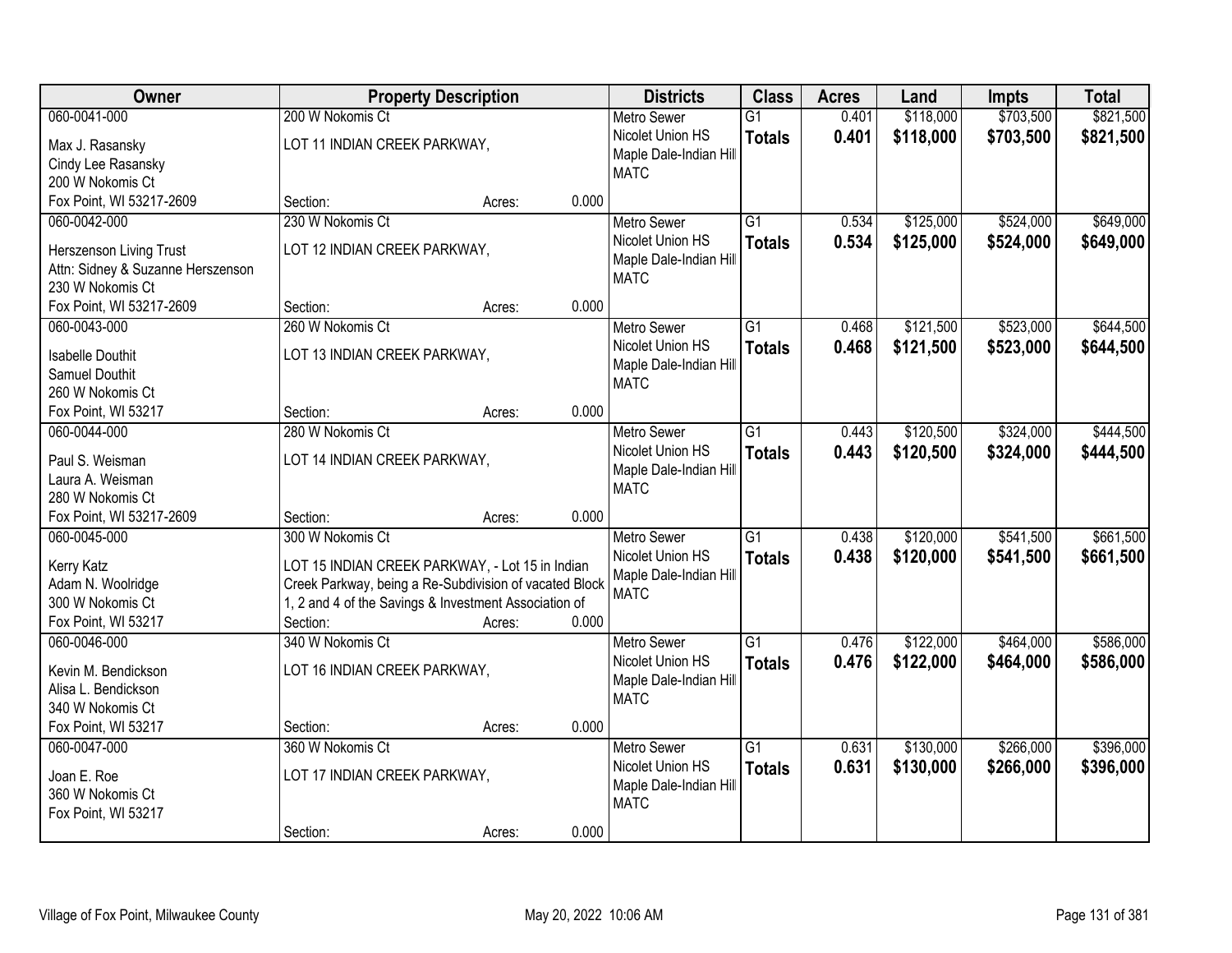| Owner                                  | <b>Property Description</b>                                              |                 | <b>Districts</b>       | <b>Class</b>    | <b>Acres</b> | Land      | <b>Impts</b> | <b>Total</b> |
|----------------------------------------|--------------------------------------------------------------------------|-----------------|------------------------|-----------------|--------------|-----------|--------------|--------------|
| 060-0048-000                           | 380 W Nokomis Ct                                                         |                 | <b>Metro Sewer</b>     | $\overline{G1}$ | 0.433        | \$119,500 | \$247,500    | \$367,000    |
| Hutchins D. Kealy Jr                   | LOT 18 INDIAN CREEK PARKWAY,                                             |                 | Nicolet Union HS       | <b>Totals</b>   | 0.433        | \$119,500 | \$247,500    | \$367,000    |
| Sarah M. Kealy                         |                                                                          |                 | Maple Dale-Indian Hill |                 |              |           |              |              |
| 380 W Nokomis Ct                       |                                                                          |                 | <b>MATC</b>            |                 |              |           |              |              |
| Fox Point, WI 53217-2611               | Section:                                                                 | 0.000<br>Acres: |                        |                 |              |           |              |              |
| 060-0049-000                           | 325 W Nokomis Ct                                                         |                 | <b>Metro Sewer</b>     | $\overline{G1}$ | 0.412        | \$118,500 | \$211,000    | \$329,500    |
| Charles C. and Catharine F.            |                                                                          |                 | Nicolet Union HS       | <b>Totals</b>   | 0.412        | \$118,500 | \$211,000    | \$329,500    |
| Prestigiacomo Rev Liv Trust            | LOT 19 INDIAN CREEK PARKWAY, 325 W NOKOMIS<br><b>COURT SCHOOL DIST 8</b> |                 | Maple Dale-Indian Hill |                 |              |           |              |              |
| 325 W Nokomis Ct                       |                                                                          |                 | <b>MATC</b>            |                 |              |           |              |              |
| Fox Point, WI 53217                    | Section:                                                                 | 0.000<br>Acres: |                        |                 |              |           |              |              |
| 060-0050-000                           | 321 W Nokomis Ct                                                         |                 | <b>Metro Sewer</b>     | G1              | 0.445        | \$120,500 | \$503,400    | \$623,900    |
|                                        |                                                                          |                 | Nicolet Union HS       | <b>Totals</b>   | 0.445        | \$120,500 | \$503,400    | \$623,900    |
| William B. Peterson                    | Lot 20, Indian Creek Parkway, being a Resubdivision of                   |                 | Maple Dale-Indian Hill |                 |              |           |              |              |
| Lora A. Strigens                       | vacated Blocks 1, 2 and 4 of the Savings and                             |                 | <b>MATC</b>            |                 |              |           |              |              |
| 321 W Nolomis Ct                       | Investment Association of Milwaukee Subdivision No. 24.                  |                 |                        |                 |              |           |              |              |
| Fox Point, WI 53217                    | Section:                                                                 | 0.000<br>Acres: |                        |                 |              |           |              |              |
| 060-0051-001                           | 251 W Nokomis Ct                                                         |                 | <b>Metro Sewer</b>     | G1              | 0.971        | \$148,500 | \$699,700    | \$848,200    |
| Peter J. Engel                         | INDIAN CREEK PARKWAY LOTS 21 AND 22                                      |                 | Nicolet Union HS       | <b>Totals</b>   | 0.971        | \$148,500 | \$699,700    | \$848,200    |
| Emily C. Ware                          |                                                                          |                 | Maple Dale-Indian Hill |                 |              |           |              |              |
| 251 W Nokomis Ct                       |                                                                          |                 | <b>MATC</b>            |                 |              |           |              |              |
| Fox Point, WI 53217                    | Section:                                                                 | 0.000<br>Acres: |                        |                 |              |           |              |              |
| 060-0053-000                           | 225 W Nokomis Ct                                                         |                 | <b>Metro Sewer</b>     | $\overline{G1}$ | 0.464        | \$121,500 | \$656,500    | \$778,000    |
| Joseph M. Bernstein Living Trust et al | LOT 23 INDIAN CREEK PARKWAY,                                             |                 | Nicolet Union HS       | <b>Totals</b>   | 0.464        | \$121,500 | \$656,500    | \$778,000    |
| Attn: Godfrey & Kahn, S.C.             |                                                                          |                 | Maple Dale-Indian Hill |                 |              |           |              |              |
| 833 E Michigan St Ste 1800             |                                                                          |                 | <b>MATC</b>            |                 |              |           |              |              |
| Milwaukee, WI 53202                    | Section:                                                                 | 0.000<br>Acres: |                        |                 |              |           |              |              |
| 060-0054-000                           | 8363 N Indian Creek Pkwy                                                 |                 | <b>Metro Sewer</b>     | $\overline{G1}$ | 0.402        | \$118,000 | \$284,000    | \$402,000    |
|                                        |                                                                          |                 | Nicolet Union HS       | <b>Totals</b>   | 0.402        | \$118,000 | \$284,000    | \$402,000    |
| Kristen Vosmaer                        | LOT 24 INDIAN CREEK PARKWAY,                                             |                 | Maple Dale-Indian Hill |                 |              |           |              |              |
| Courtney A. Vosmaer                    |                                                                          |                 | <b>MATC</b>            |                 |              |           |              |              |
| 8363 N Indian Creek Pkwy               |                                                                          |                 |                        |                 |              |           |              |              |
| Fox Point, WI 53217                    | Section:                                                                 | 0.000<br>Acres: |                        |                 |              |           |              |              |
| 060-0055-000                           | 8355 N Indian Creek Pkwy                                                 |                 | <b>Metro Sewer</b>     | $\overline{G1}$ | 0.339        | \$114,500 | \$469,500    | \$584,000    |
| Robert R. Cardenas                     | LOT 25 INDIAN CREEK PARKWAY,                                             |                 | Nicolet Union HS       | <b>Totals</b>   | 0.339        | \$114,500 | \$469,500    | \$584,000    |
| Monica I. Cardenas                     |                                                                          |                 | Maple Dale-Indian Hill |                 |              |           |              |              |
| 8355 N Indian Creek Pkwy               |                                                                          |                 | <b>MATC</b>            |                 |              |           |              |              |
| Fox Point, WI 53217-2607               | Section:                                                                 | 0.000<br>Acres: |                        |                 |              |           |              |              |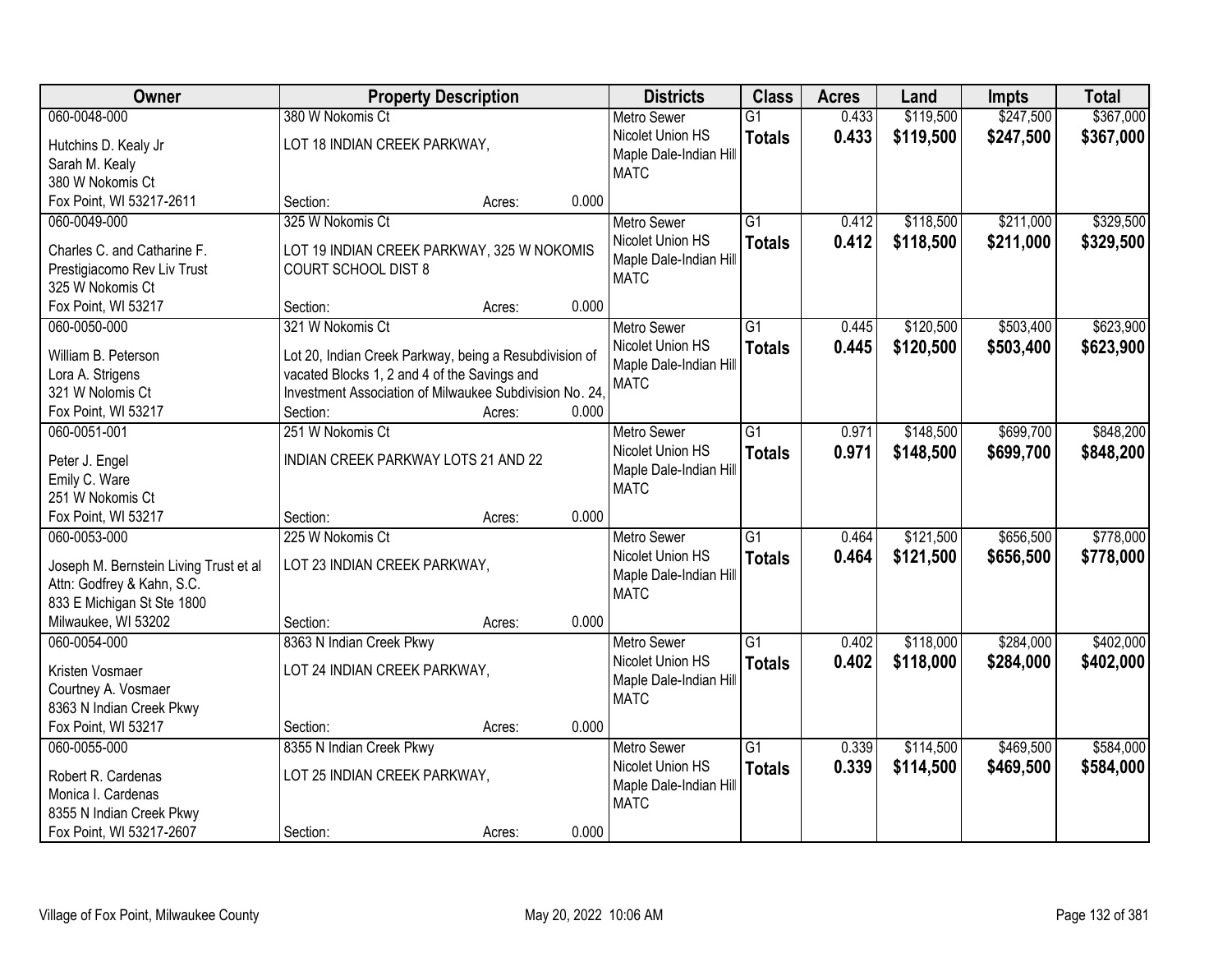| Owner                                                |                                                         | <b>Property Description</b> |       | <b>Districts</b>                      | <b>Class</b>    | <b>Acres</b> | Land      | <b>Impts</b> | <b>Total</b> |
|------------------------------------------------------|---------------------------------------------------------|-----------------------------|-------|---------------------------------------|-----------------|--------------|-----------|--------------|--------------|
| 060-0056-000                                         | 8348 N Indian Creek Pkwy                                |                             |       | <b>Metro Sewer</b>                    | $\overline{G1}$ | 0.374        | \$116,500 | \$259,500    | \$376,000    |
| Eugene W. Witt                                       | LOT 26 INDIAN CREEK PARKWAY,                            |                             |       | Nicolet Union HS                      | <b>Totals</b>   | 0.374        | \$116,500 | \$259,500    | \$376,000    |
| Carmen Witt                                          |                                                         |                             |       | Maple Dale-Indian Hill                |                 |              |           |              |              |
| 8348 N Indian Creek Pkwy                             |                                                         |                             |       | <b>MATC</b>                           |                 |              |           |              |              |
| Fox Point, WI 53217-2612                             | Section:                                                | Acres:                      | 0.000 |                                       |                 |              |           |              |              |
| 060-0057-000                                         | 8340 N Indian Creek Pkwy                                |                             |       | <b>Metro Sewer</b>                    | $\overline{G1}$ | 0.399        | \$118,000 | \$393,500    | \$511,500    |
| Alicia Phillips                                      | Lots 27, in Indian Creek Parkway, being a Resubdivision |                             |       | Nicolet Union HS                      | <b>Totals</b>   | 0.399        | \$118,000 | \$393,500    | \$511,500    |
| <b>Brad Phillips</b>                                 | of vacated Blocks 1, 2 and 4 of The Savings and         |                             |       | Maple Dale-Indian Hill                |                 |              |           |              |              |
| 8340 N Indian Creek Pkwy                             | Investment                                              |                             |       | <b>MATC</b>                           |                 |              |           |              |              |
| Fox Point, WI 53217                                  | Section:                                                | Acres:                      | 0.399 |                                       |                 |              |           |              |              |
| 060-0058-000                                         | 8332 N Indian Creek Pkwy                                |                             |       | <b>Metro Sewer</b>                    | G1              | 0.463        | \$121,500 | \$351,000    | \$472,500    |
|                                                      |                                                         |                             |       | Nicolet Union HS                      | <b>Totals</b>   | 0.463        | \$121,500 | \$351,000    | \$472,500    |
| Grigoriy N. Godkin                                   | LOT 28 INDIAN CREEK PARKWAY,                            |                             |       | Maple Dale-Indian Hill                |                 |              |           |              |              |
| Tatyana Godkin                                       |                                                         |                             |       | <b>MATC</b>                           |                 |              |           |              |              |
| 8332 N Indian Creek Pkwy                             |                                                         |                             |       |                                       |                 |              |           |              |              |
| Fox Point, WI 53217-2612                             | Section:                                                | Acres:                      | 0.000 |                                       |                 |              |           |              |              |
| 060-0059-000                                         | 8324 N Indian Creek Pkwy                                |                             |       | <b>Metro Sewer</b>                    | G1              | 0.381        | \$117,000 | \$292,900    | \$409,900    |
| Frank L. Stemper                                     | LOT 29 INDIAN CREEK PARKWAY,                            |                             |       | Nicolet Union HS                      | <b>Totals</b>   | 0.381        | \$117,000 | \$292,900    | \$409,900    |
| Sarah J. Stemper                                     |                                                         |                             |       | Maple Dale-Indian Hill                |                 |              |           |              |              |
| 8324 N Indian Creek Pkwy                             |                                                         |                             |       | <b>MATC</b>                           |                 |              |           |              |              |
| Fox Point, WI 53217-2612                             | Section:                                                | Acres:                      | 0.000 |                                       |                 |              |           |              |              |
| 060-0060-000                                         | 8316 N Indian Creek Pkwy                                |                             |       | <b>Metro Sewer</b>                    | $\overline{G1}$ | 0.448        | \$120,500 | \$262,500    | \$383,000    |
|                                                      |                                                         |                             |       | Nicolet Union HS                      | <b>Totals</b>   | 0.448        | \$120,500 | \$262,500    | \$383,000    |
| Terry D. Rindt                                       | LOT 30 INDIAN CREEK PARKWAY,                            |                             |       | Maple Dale-Indian Hill                |                 |              |           |              |              |
| Christel T. Maass                                    |                                                         |                             |       | <b>MATC</b>                           |                 |              |           |              |              |
| 8316 N Indian Creek Pkwy<br>Fox Point, WI 53217-2612 |                                                         |                             | 0.000 |                                       |                 |              |           |              |              |
| 060-0061-000                                         | Section:<br>8308 N Indian Creek Pkwy                    | Acres:                      |       |                                       | $\overline{G1}$ | 0.402        | \$118,000 | \$209,800    | \$327,800    |
|                                                      |                                                         |                             |       | <b>Metro Sewer</b>                    |                 |              |           |              |              |
| Stephanie J. Conn                                    | LOT 31 INDIAN CREEK PARKWAY,                            |                             |       | Nicolet Union HS                      | <b>Totals</b>   | 0.402        | \$118,000 | \$209,800    | \$327,800    |
| James Nations                                        |                                                         |                             |       | Maple Dale-Indian Hill<br><b>MATC</b> |                 |              |           |              |              |
| 8308 N Indian Creek Pkwy                             |                                                         |                             |       |                                       |                 |              |           |              |              |
| Fox Point, WI 53217                                  | Section:                                                | Acres:                      | 0.000 |                                       |                 |              |           |              |              |
| 060-0062-000                                         | 8300 N Indian Creek Pkwy                                |                             |       | <b>Metro Sewer</b>                    | $\overline{G1}$ | 0.432        | \$119,500 | \$372,500    | \$492,000    |
| John Yopps                                           | LOT 32 INDIAN CREEK PARKWAY,                            |                             |       | Nicolet Union HS                      | <b>Totals</b>   | 0.432        | \$119,500 | \$372,500    | \$492,000    |
| Melissa Chudnow                                      |                                                         |                             |       | Maple Dale-Indian Hill                |                 |              |           |              |              |
| 8300 N Indian Creek Pkwy                             |                                                         |                             |       | <b>MATC</b>                           |                 |              |           |              |              |
| Fox Point, WI 53217-2612                             | Section:                                                | Acres:                      | 0.000 |                                       |                 |              |           |              |              |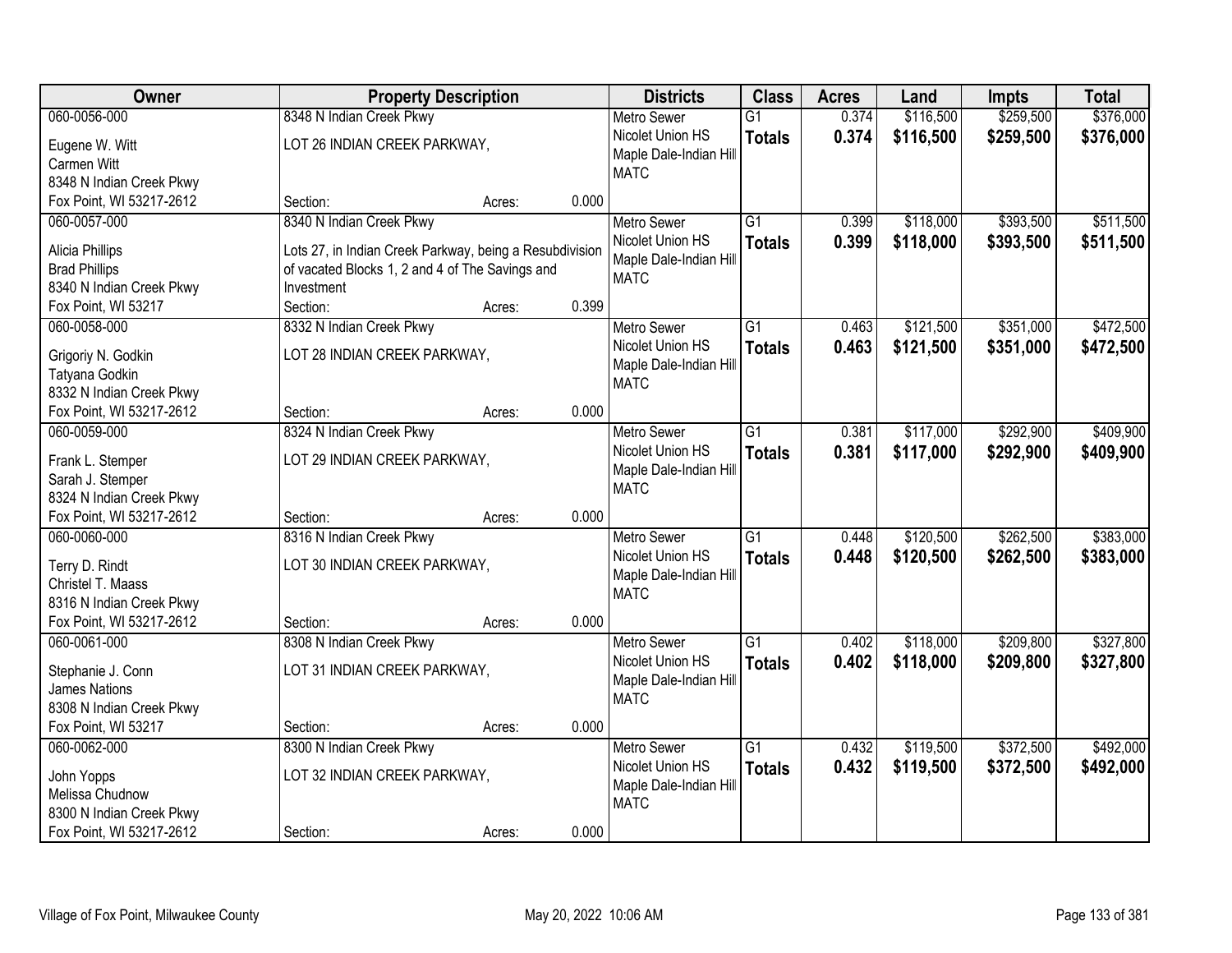| Owner                    |                                                           | <b>Property Description</b> |                    |                 | <b>Acres</b> | Land      | <b>Impts</b> | <b>Total</b> |
|--------------------------|-----------------------------------------------------------|-----------------------------|--------------------|-----------------|--------------|-----------|--------------|--------------|
| 060-0063-000             | 164 E Bradley Rd                                          |                             | <b>Metro Sewer</b> | $\overline{G1}$ | 0.381        | \$117,000 | \$178,500    | \$295,500    |
| Lauren Marquardt         | LOT 1, BLOCK 1, NORTHWEST MEADOWS,                        |                             | Nicolet Union HS   | <b>Totals</b>   | 0.381        | \$117,000 | \$178,500    | \$295,500    |
| 164 E Bradley Rd         |                                                           |                             | Fox Point          |                 |              |           |              |              |
| Fox Point, WI 53217      |                                                           |                             | <b>MATC</b>        |                 |              |           |              |              |
|                          | Section:<br>Acres:                                        | 0.000                       |                    |                 |              |           |              |              |
| 060-0064-000             | 168 E Bradley Rd                                          |                             | <b>Metro Sewer</b> | $\overline{G1}$ | 0.376        | \$116,500 | \$177,600    | \$294,100    |
| Neil C. Jebb             | LOT 2, BLOCK 1, NORTHWEST MEADOWS,                        |                             | Nicolet Union HS   | <b>Totals</b>   | 0.376        | \$116,500 | \$177,600    | \$294,100    |
| Sarah F. Jebb            |                                                           |                             | Fox Point          |                 |              |           |              |              |
| 168 E Bradley Rd         |                                                           |                             | <b>MATC</b>        |                 |              |           |              |              |
| Fox Point, WI 53217      | Section:<br>Acres:                                        | 0.000                       |                    |                 |              |           |              |              |
| 060-0065-000             | 202 E Bradley Rd                                          |                             | Metro Sewer        | G1              | 0.379        | \$117,000 | \$208,600    | \$325,600    |
| <b>Brian Griffiths</b>   | Lot 3, Block 1, in Northwest Meadows, being a part of the |                             | Nicolet Union HS   | <b>Totals</b>   | 0.379        | \$117,000 | \$208,600    | \$325,600    |
| Stephanie Griffiths      | Southeast 1/4 of Section 8, Township 8 North, Range 22    |                             | Fox Point          |                 |              |           |              |              |
| 202 204 East Bradley Rd  | East, in the Village of Fox Point, Milwaukee County,      |                             | <b>MATC</b>        |                 |              |           |              |              |
| Fox Point, WI 53217      | Section:<br>Acres:                                        | 0.379                       |                    |                 |              |           |              |              |
| 060-0066-000             | 210 E Bradley Rd                                          |                             | <b>Metro Sewer</b> | G1              | 0.371        | \$116,500 | \$160,300    | \$276,800    |
|                          |                                                           |                             | Nicolet Union HS   | <b>Totals</b>   | 0.371        | \$116,500 | \$160,300    | \$276,800    |
| Erich M. Hacker          | LOT 4, BLOCK 1, NORTHWEST MEADOWS, 210 E.                 |                             | Fox Point          |                 |              |           |              |              |
| Rachel E. Hacker         | <b>BRADLEY RD.</b>                                        |                             | <b>MATC</b>        |                 |              |           |              |              |
| 210 E Bradley Rd         |                                                           |                             |                    |                 |              |           |              |              |
| Fox Point, WI 53217      | Section:<br>Acres:                                        | 0.000                       |                    |                 |              |           |              |              |
| 060-0067-000             | 220 E Bradley Rd                                          |                             | <b>Metro Sewer</b> | $\overline{G1}$ | 0.389        | \$117,500 | \$198,300    | \$315,800    |
| Peter Grzechowiak        | LOT 5, BLOCK 1, NORTHWEST MEADOWS,                        |                             | Nicolet Union HS   | <b>Totals</b>   | 0.389        | \$117,500 | \$198,300    | \$315,800    |
| Darcy Lorenzon           |                                                           |                             | Fox Point          |                 |              |           |              |              |
| 220 E Bradley Rd         |                                                           |                             | <b>MATC</b>        |                 |              |           |              |              |
| Fox Point, WI 53217      | Section:<br>Acres:                                        | 0.000                       |                    |                 |              |           |              |              |
| 060-0068-000             | 8019 N Regent Rd                                          |                             | Metro Sewer        | G1              | 0.389        | \$117,500 | \$265,500    | \$383,000    |
| Michael P. Bolton        | LOT 6, BLOCK 1, NORTHWEST MEADOWS,                        |                             | Nicolet Union HS   | <b>Totals</b>   | 0.389        | \$117,500 | \$265,500    | \$383,000    |
| Mary C. Bolton           |                                                           |                             | Fox Point          |                 |              |           |              |              |
| 8019 N Regent Rd         |                                                           |                             | <b>MATC</b>        |                 |              |           |              |              |
| Fox Point, WI 53217-2731 | Section:<br>Acres:                                        | 0.000                       |                    |                 |              |           |              |              |
| 060-0069-000             | 8021 N Regent Rd                                          |                             | <b>Metro Sewer</b> | $\overline{G1}$ | 0.328        | \$114,000 | \$136,100    | \$250,100    |
|                          |                                                           |                             | Nicolet Union HS   | <b>Totals</b>   | 0.328        | \$114,000 | \$136,100    | \$250,100    |
| Daniel S. Bennett        | Lot 7, in Block 1, in Northwest Meadows, being a          |                             | Fox Point          |                 |              |           |              |              |
| 8021 N Regent Rd         | Subdivision of a part of the Southeast One-Quarter of     |                             | <b>MATC</b>        |                 |              |           |              |              |
| Fox Point, WI 53217      | Section 8, in Township 8                                  |                             |                    |                 |              |           |              |              |
|                          | Section: 8<br>Acres:                                      | 0.328                       |                    |                 |              |           |              |              |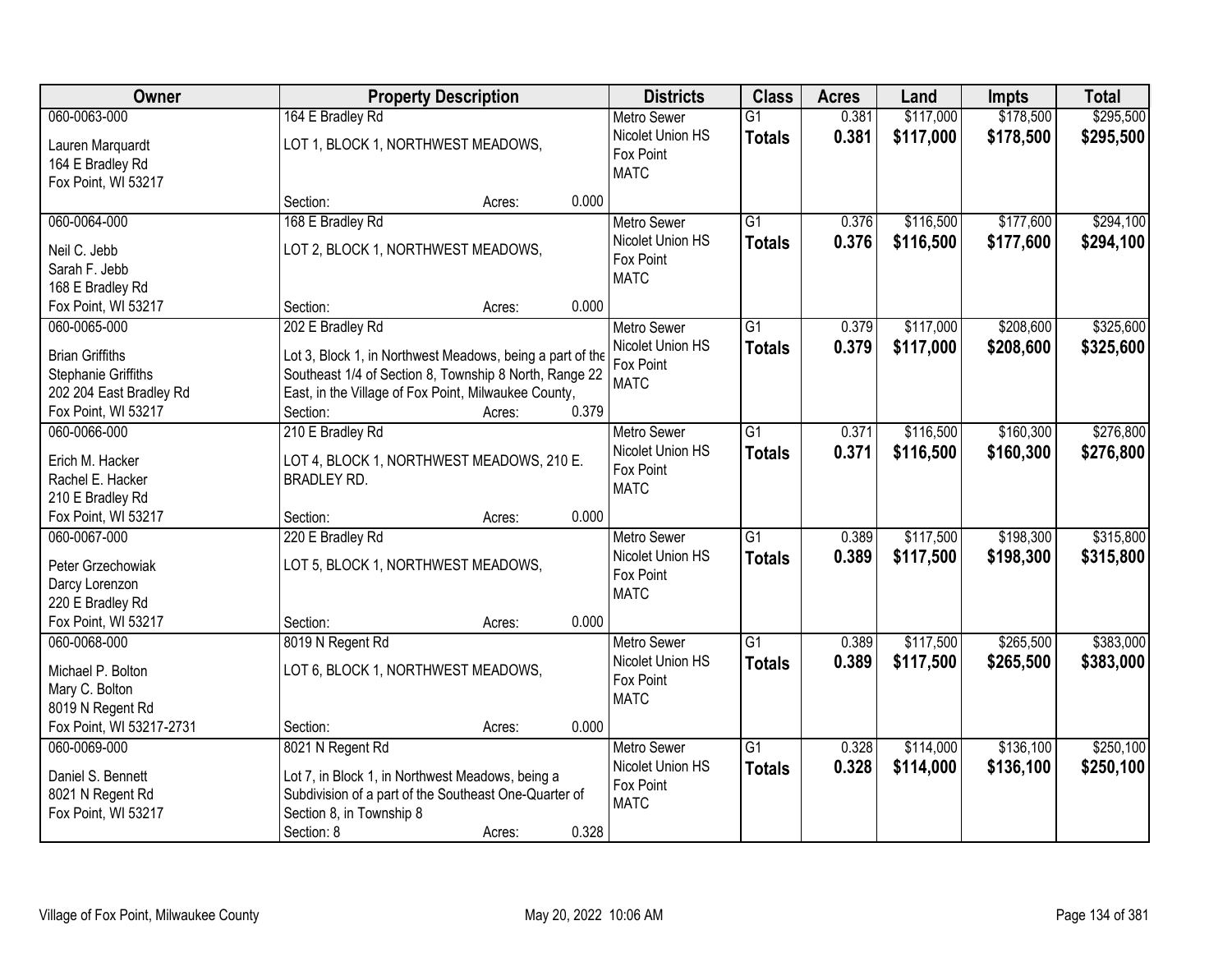| <b>Owner</b>              |                                                           | <b>Property Description</b> |       |                               | <b>Class</b>    | <b>Acres</b> | Land      | <b>Impts</b> | <b>Total</b> |
|---------------------------|-----------------------------------------------------------|-----------------------------|-------|-------------------------------|-----------------|--------------|-----------|--------------|--------------|
| 060-0070-000              | 8023 N Regent Rd                                          |                             |       | <b>Metro Sewer</b>            | $\overline{G1}$ | 0.309        | \$113,000 | \$134,400    | \$247,400    |
| Anjanette Roseneck        | LOT 8, BLOCK 1, NORTHWEST MEADOWS,                        |                             |       | Nicolet Union HS<br>Fox Point | <b>Totals</b>   | 0.309        | \$113,000 | \$134,400    | \$247,400    |
| 8023 N Regent Rd          |                                                           |                             |       | <b>MATC</b>                   |                 |              |           |              |              |
| Fox Point, WI 53217-2731  |                                                           |                             |       |                               |                 |              |           |              |              |
|                           | Section:                                                  | Acres:                      | 0.000 |                               |                 |              |           |              |              |
| 060-0071-000              | 8025 N Regent Rd                                          |                             |       | <b>Metro Sewer</b>            | $\overline{G1}$ | 0.402        | \$118,000 | \$122,500    | \$240,500    |
| Nazli Gurer               | LOT 9 BLK. 1 NORTHWEST MEADOWS - Lot 9, in Bloc           |                             |       | Nicolet Union HS              | <b>Totals</b>   | 0.402        | \$118,000 | \$122,500    | \$240,500    |
| 8025 N Regent Rd          | 1, in Northwest Meadows, being a subdivision of part of   |                             |       | Fox Point                     |                 |              |           |              |              |
| Fox Point, WI 53217       | the Southeast 1/4 of Section 8, Township 8 North, Range   |                             |       | <b>MATC</b>                   |                 |              |           |              |              |
|                           | Section:                                                  | Acres:                      | 0.000 |                               |                 |              |           |              |              |
| 060-0072-000              | 8027 N Regent Rd                                          |                             |       | <b>Metro Sewer</b>            | $\overline{G1}$ | 0.442        | \$120,000 | \$136,000    | \$256,000    |
| James H. Burnett III      | LOT 10, BLOCK 1, NORTHWEST MEADOWS,                       |                             |       | Nicolet Union HS              | <b>Totals</b>   | 0.442        | \$120,000 | \$136,000    | \$256,000    |
| Jill C. Burnett           |                                                           |                             |       | Fox Point                     |                 |              |           |              |              |
| 8027 N Regent Rd          |                                                           |                             |       | <b>MATC</b>                   |                 |              |           |              |              |
| Fox Point, WI 53217       | Section:                                                  | Acres:                      | 0.000 |                               |                 |              |           |              |              |
| 060-0073-000              | 8029 N Regent Rd                                          |                             |       | <b>Metro Sewer</b>            | G1              | 0.298        | \$112,500 | \$110,900    | \$223,400    |
|                           |                                                           |                             |       | Nicolet Union HS              | <b>Totals</b>   | 0.298        | \$112,500 | \$110,900    | \$223,400    |
| Frank J. Oliver           | LOT 11, BLOCK 1, NORTHWEST MEADOWS,                       |                             |       | Fox Point                     |                 |              |           |              |              |
| Oliver P. Mary            |                                                           |                             |       | <b>MATC</b>                   |                 |              |           |              |              |
| 8029 N Regent Rd          |                                                           |                             |       |                               |                 |              |           |              |              |
| Fox Point, WI 53217-2731  | Section:                                                  | Acres:                      | 0.000 |                               |                 |              |           |              |              |
| 060-0074-000              | 8031 N Regent Rd                                          |                             |       | <b>Metro Sewer</b>            | $\overline{G1}$ | 0.344        | \$115,000 | \$95,000     | \$210,000    |
| Andrew LaLicata           | LOT 12, BLOCK 1, NORTHWEST MEADOWS, - Lot                 |                             |       | Nicolet Union HS              | <b>Totals</b>   | 0.344        | \$115,000 | \$95,000     | \$210,000    |
| Pamela LaLicata           | Twelve (12) in Block One (1) in Northwest Meadows, a      |                             |       | Fox Point<br><b>MATC</b>      |                 |              |           |              |              |
| 8031 N Regent Rd          | Subdivision of part of the Southeast One-quarter (1/4) of |                             |       |                               |                 |              |           |              |              |
| Fox Point, WI 53217       | Section:                                                  | Acres:                      | 0.000 |                               |                 |              |           |              |              |
| 060-0075-000              | 8033 N Regent Rd                                          |                             |       | Metro Sewer                   | G1              | 0.323        | \$114,000 | \$224,000    | \$338,000    |
| Christine L. Krueger      | LOT 13, BLOCK 1, NORTHWEST MEADOWS,                       |                             |       | Nicolet Union HS              | <b>Totals</b>   | 0.323        | \$114,000 | \$224,000    | \$338,000    |
| 8033 N Regent Rd          |                                                           |                             |       | Fox Point                     |                 |              |           |              |              |
| Fox Point, WI 53217       |                                                           |                             |       | <b>MATC</b>                   |                 |              |           |              |              |
|                           | Section:                                                  | Acres:                      | 0.000 |                               |                 |              |           |              |              |
| 060-0076-000              | 8035 N Regent Rd                                          |                             |       | <b>Metro Sewer</b>            | $\overline{G1}$ | 0.443        | \$120,000 | \$295,000    | \$415,000    |
|                           |                                                           |                             |       | Nicolet Union HS              | <b>Totals</b>   | 0.443        | \$120,000 | \$295,000    | \$415,000    |
| <b>Christopher Rogers</b> | Lot 14, in Block 1, in Northwest Meadows, being a         |                             |       | Fox Point                     |                 |              |           |              |              |
| Kris Rogers               | subdivision of the Southeast 1/4 of Section 8, in         |                             |       | <b>MATC</b>                   |                 |              |           |              |              |
| 8035 N Regent Rd          | Township 8 North, Range 22 East, in the Village of Fox    |                             |       |                               |                 |              |           |              |              |
| Fox Point, WI 53217       | Section:                                                  | Acres:                      | 0.000 |                               |                 |              |           |              |              |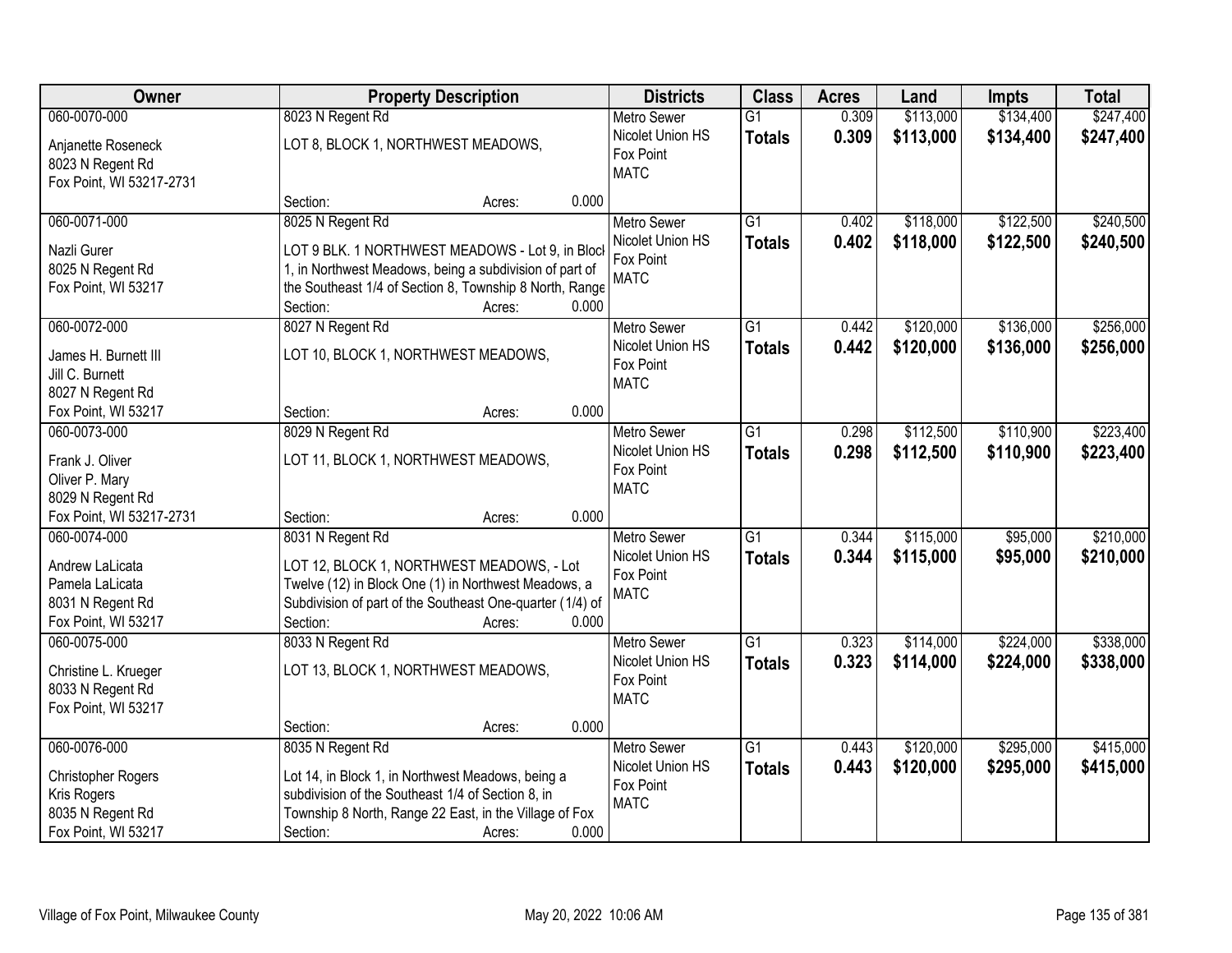| Owner                          | <b>Property Description</b>                               | <b>Districts</b>   | <b>Class</b>    | <b>Acres</b> | Land      | <b>Impts</b> | <b>Total</b> |
|--------------------------------|-----------------------------------------------------------|--------------------|-----------------|--------------|-----------|--------------|--------------|
| 060-0077-000                   | 8045 N Regent Rd                                          | <b>Metro Sewer</b> | $\overline{G1}$ | 0.469        | \$121,500 | \$235,500    | \$357,000    |
| James Curtis George            | LOT 15, BLOCK 1, NORTHWEST MEADOWS, - Lot 15,             | Nicolet Union HS   | <b>Totals</b>   | 0.469        | \$121,500 | \$235,500    | \$357,000    |
| Carolyn George                 | in Block 1, in Northwest Meadows Subdivision, being a     | Fox Point          |                 |              |           |              |              |
| 8045 N Regent Rd               | part of the Southeast 1/4 of Section 8, in Township 8 Nor | <b>MATC</b>        |                 |              |           |              |              |
| Fox Point, WI 53217            | Section:<br>0.000<br>Acres:                               |                    |                 |              |           |              |              |
| 060-0078-000                   | 217 E Willow Rd                                           | <b>Metro Sewer</b> | $\overline{G1}$ | 0.376        | \$116,500 | \$242,000    | \$358,500    |
|                                |                                                           | Nicolet Union HS   | <b>Totals</b>   | 0.376        | \$116,500 | \$242,000    | \$358,500    |
| Adam Franz and Denelle Chapman | LOT 16, BLOCK 1, NORTHWEST MEADOWS,                       | Fox Point          |                 |              |           |              |              |
| 217 E Willow Rd                |                                                           | <b>MATC</b>        |                 |              |           |              |              |
| Fox Point, WI 53217            |                                                           |                    |                 |              |           |              |              |
|                                | 0.000<br>Section:<br>Acres:                               |                    |                 |              |           |              |              |
| 060-0079-000                   | 213 E Willow Rd                                           | Metro Sewer        | G1              | 0.286        | \$112,000 | \$183,000    | \$295,000    |
| VERONICA M. SENGER REVOCABLE   | LOT 17, BLOCK 1, NORTHWEST MEADOWS, - LOT                 | Nicolet Union HS   | <b>Totals</b>   | 0.286        | \$112,000 | \$183,000    | \$295,000    |
| TRUST, U-A-D June 18, 2015     | SEVENTEEN (17) IN BLOCK ONE (1) IN NORTHWEST              | Fox Point          |                 |              |           |              |              |
| 213 E Willow Rd                | MEADOWS, BEING A PART OF THE SOUTH EAST                   | <b>MATC</b>        |                 |              |           |              |              |
| Fox Point, WI 53217            | Section:<br>0.000<br>Acres:                               |                    |                 |              |           |              |              |
| 060-0080-000                   | 169 E Willow Rd                                           | <b>Metro Sewer</b> | $\overline{G1}$ | 0.293        | \$112,000 | \$151,000    | \$263,000    |
|                                |                                                           | Nicolet Union HS   | <b>Totals</b>   | 0.293        | \$112,000 | \$151,000    | \$263,000    |
| Vicki L. Johnson               | LOT 18, BLOCK 1, NORTHWEST MEADOWS,                       | Fox Point          |                 |              |           |              |              |
| 169 E Willow Rd                |                                                           | <b>MATC</b>        |                 |              |           |              |              |
| Fox Point, WI 53217            |                                                           |                    |                 |              |           |              |              |
|                                | 0.000<br>Section:<br>Acres:                               |                    |                 |              |           |              |              |
| 060-0081-000                   | 165 E Willow Rd                                           | Metro Sewer        | $\overline{G1}$ | 0.396        | \$118,000 | \$141,500    | \$259,500    |
| Rosemary B. Meitner            | LOT 19, BLOCK 1, NORTHWEST MEADOWS,                       | Nicolet Union HS   | <b>Totals</b>   | 0.396        | \$118,000 | \$141,500    | \$259,500    |
| Attn: Laura Nagel              |                                                           | Fox Point          |                 |              |           |              |              |
| 765 Harvest Ln                 |                                                           | <b>MATC</b>        |                 |              |           |              |              |
| Verona, WI 53593               | 0.000<br>Section:<br>Acres:                               |                    |                 |              |           |              |              |
| 060-0082-000                   | 164 E Willow Rd                                           | <b>Metro Sewer</b> | $\overline{G1}$ | 0.454        | \$121,000 | \$162,900    | \$283,900    |
|                                |                                                           | Nicolet Union HS   | <b>Totals</b>   | 0.454        | \$121,000 | \$162,900    | \$283,900    |
| Kim M. Fisher-Isaacs           | LOT 1, BLOCK 2, NORTHWEST MEADOWS,                        | Fox Point          |                 |              |           |              |              |
| 164 E Willow Rd                |                                                           | <b>MATC</b>        |                 |              |           |              |              |
| Fox Point, WI 53217            |                                                           |                    |                 |              |           |              |              |
|                                | 0.000<br>Section:<br>Acres:                               |                    |                 |              |           |              |              |
| 060-0083-000                   | 168 E Willow Rd                                           | <b>Metro Sewer</b> | $\overline{G1}$ | 0.502        | \$123,500 | \$139,600    | \$263,100    |
| Carolyn L. Buckley             | LOT 2, BLOCK 2, NORTHWEST MEADOWS,                        | Nicolet Union HS   | <b>Totals</b>   | 0.502        | \$123,500 | \$139,600    | \$263,100    |
| Robert W. Buckley III          |                                                           | Fox Point          |                 |              |           |              |              |
| 168 E Willow Rd                |                                                           | <b>MATC</b>        |                 |              |           |              |              |
| Fox Point, WI 53217-2758       | 0.000<br>Section:<br>Acres:                               |                    |                 |              |           |              |              |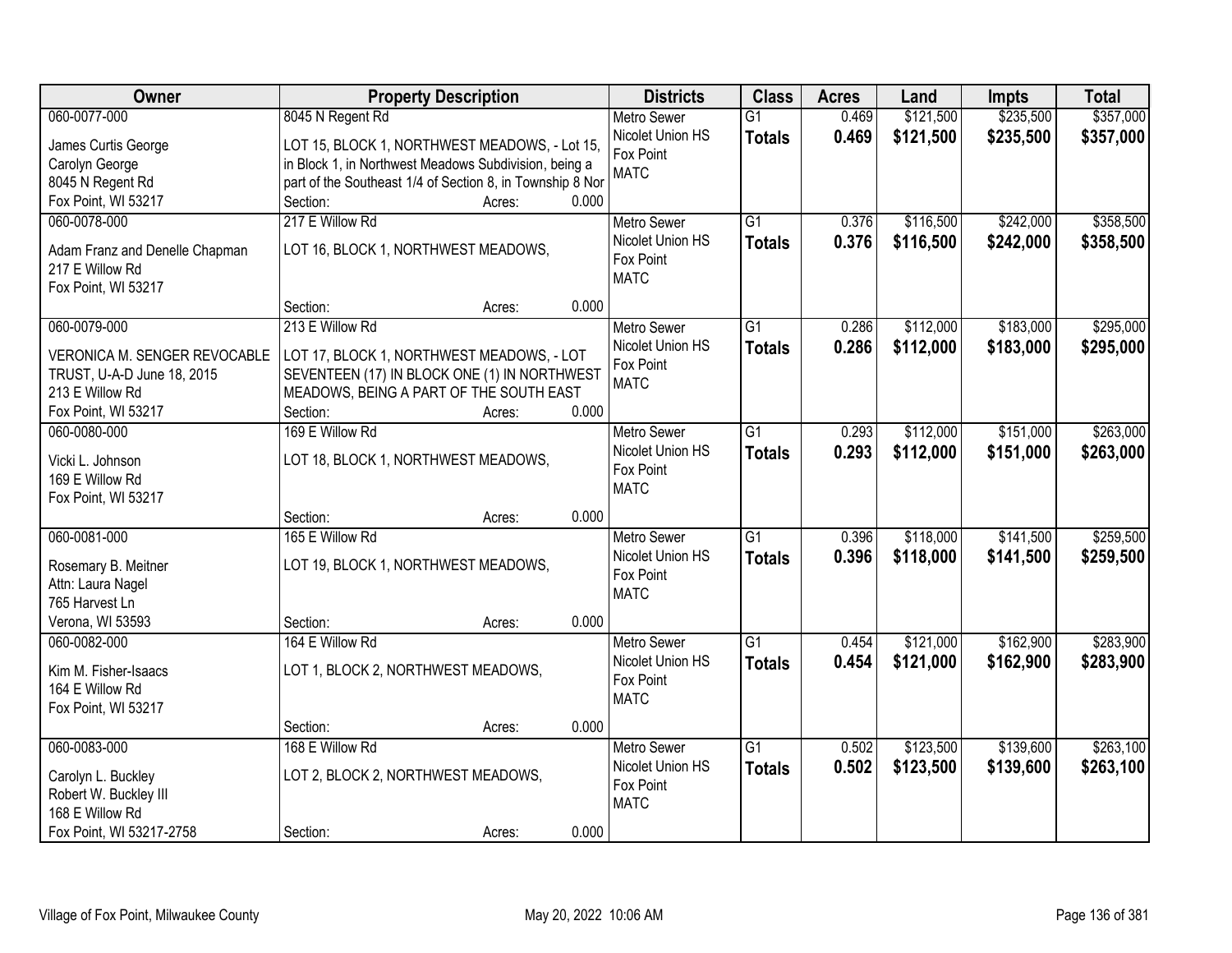| Owner                          | <b>Property Description</b>                               | <b>Districts</b>                       | <b>Class</b>    | <b>Acres</b> | Land      | <b>Impts</b> | <b>Total</b> |
|--------------------------------|-----------------------------------------------------------|----------------------------------------|-----------------|--------------|-----------|--------------|--------------|
| 060-0084-000                   | 214 E Willow Rd                                           | <b>Metro Sewer</b>                     | $\overline{G1}$ | 0.418        | \$119,000 | \$170,000    | \$289,000    |
| Barleben Revocable Trust Dated | LOT 3, BLOCK 2, NORTHWEST MEADOWS, - Lot 3, in            | Nicolet Union HS                       | <b>Totals</b>   | 0.418        | \$119,000 | \$170,000    | \$289,000    |
| September 6, 2018              | Block 2, in Northwest Meadows Subdivision, being a        | Fox Point                              |                 |              |           |              |              |
| 214 E Willow Rd                | Subdivision of the Southeast 1/4 of Section 8, in Townshi | <b>MATC</b>                            |                 |              |           |              |              |
| Fox Point, WI 53217            | 0.000<br>Section:<br>Acres:                               |                                        |                 |              |           |              |              |
| 060-0085-000                   | 218 E Willow Rd                                           | <b>Metro Sewer</b>                     | $\overline{G1}$ | 0.396        | \$118,000 | \$259,500    | \$377,500    |
| Scott E. Pfeifer               | LOT 4, BLOCK 2, NORTHWEST MEADOWS,                        | Nicolet Union HS                       | <b>Totals</b>   | 0.396        | \$118,000 | \$259,500    | \$377,500    |
| Charmaine M. Pfeifer           |                                                           | Fox Point                              |                 |              |           |              |              |
| 218 E Willow Rd                |                                                           | <b>MATC</b>                            |                 |              |           |              |              |
| Fox Point, WI 53217-2760       | 0.000<br>Section:<br>Acres:                               |                                        |                 |              |           |              |              |
| 060-0086-000                   | 222 E Willow Rd                                           | <b>Metro Sewer</b>                     | G1              | 0.434        | \$120,000 | \$290,500    | \$410,500    |
|                                |                                                           | Nicolet Union HS                       | <b>Totals</b>   | 0.434        | \$120,000 | \$290,500    | \$410,500    |
| Derek Cirko                    | Lot 5, in Block 2, in Northwest Meadows, being a          | Fox Point                              |                 |              |           |              |              |
| Harley Pelayo                  | Subdivision of part of the Southeast 1/4 of Section 8, in | <b>MATC</b>                            |                 |              |           |              |              |
| 222 E Willow Rd                | Township 8<br>0.434                                       |                                        |                 |              |           |              |              |
| Fox Point, WI 53217            | Section:<br>Acres:                                        |                                        |                 |              |           |              |              |
| 060-0087-000                   | 8119 N Regent Rd                                          | <b>Metro Sewer</b><br>Nicolet Union HS | G1              | 0.419        | \$119,000 | \$280,000    | \$399,000    |
| Robert M. Schultz              | LOT 6, BLOCK 2, NORTHWEST MEADOWS,                        | Fox Point                              | <b>Totals</b>   | 0.419        | \$119,000 | \$280,000    | \$399,000    |
| Colleen J. Schultz             |                                                           | <b>MATC</b>                            |                 |              |           |              |              |
| 8119 N Regent Rd               |                                                           |                                        |                 |              |           |              |              |
| Fox Point, WI 53217-2733       | 0.000<br>Section:<br>Acres:                               |                                        |                 |              |           |              |              |
| 060-0088-000                   | 8121 N Regent Rd                                          | Metro Sewer                            | $\overline{G1}$ | 0.364        | \$116,000 | \$118,000    | \$234,000    |
| Dale E. Kren                   | LOT 7, BLOCK 2, NORTHWEST MEADOWS,                        | Nicolet Union HS                       | <b>Totals</b>   | 0.364        | \$116,000 | \$118,000    | \$234,000    |
| 8121 N Regent Rd               |                                                           | Fox Point                              |                 |              |           |              |              |
| Fox Point, WI 53217            |                                                           | <b>MATC</b>                            |                 |              |           |              |              |
|                                | 0.000<br>Section:<br>Acres:                               |                                        |                 |              |           |              |              |
| 060-0089-000                   | 8123 N Regent Rd                                          | Metro Sewer                            | $\overline{G1}$ | 0.378        | \$117,000 | \$135,000    | \$252,000    |
| Samuel W. Spencer              | LOT 8, BLOCK 2, NORTHWEST MEADOWS,                        | Nicolet Union HS                       | <b>Totals</b>   | 0.378        | \$117,000 | \$135,000    | \$252,000    |
| Meredith L. Spencer            |                                                           | Fox Point                              |                 |              |           |              |              |
| 8123 N Regent Rd               |                                                           | <b>MATC</b>                            |                 |              |           |              |              |
| Fox Point, WI 53217            | 0.000<br>Section:<br>Acres:                               |                                        |                 |              |           |              |              |
| 060-0090-000                   | 8125 N Regent Rd                                          | <b>Metro Sewer</b>                     | $\overline{G1}$ | 0.376        | \$116,500 | \$177,500    | \$294,000    |
|                                |                                                           | Nicolet Union HS                       | <b>Totals</b>   | 0.376        | \$116,500 | \$177,500    | \$294,000    |
| Jeffrey S. Smith               | LOT 9, BLOCK 2, NORTHWEST MEADOWS,                        | Fox Point                              |                 |              |           |              |              |
| 8125 N Regent Rd               |                                                           | <b>MATC</b>                            |                 |              |           |              |              |
| Fox Point, WI 53217-2733       |                                                           |                                        |                 |              |           |              |              |
|                                | 0.000<br>Section:<br>Acres:                               |                                        |                 |              |           |              |              |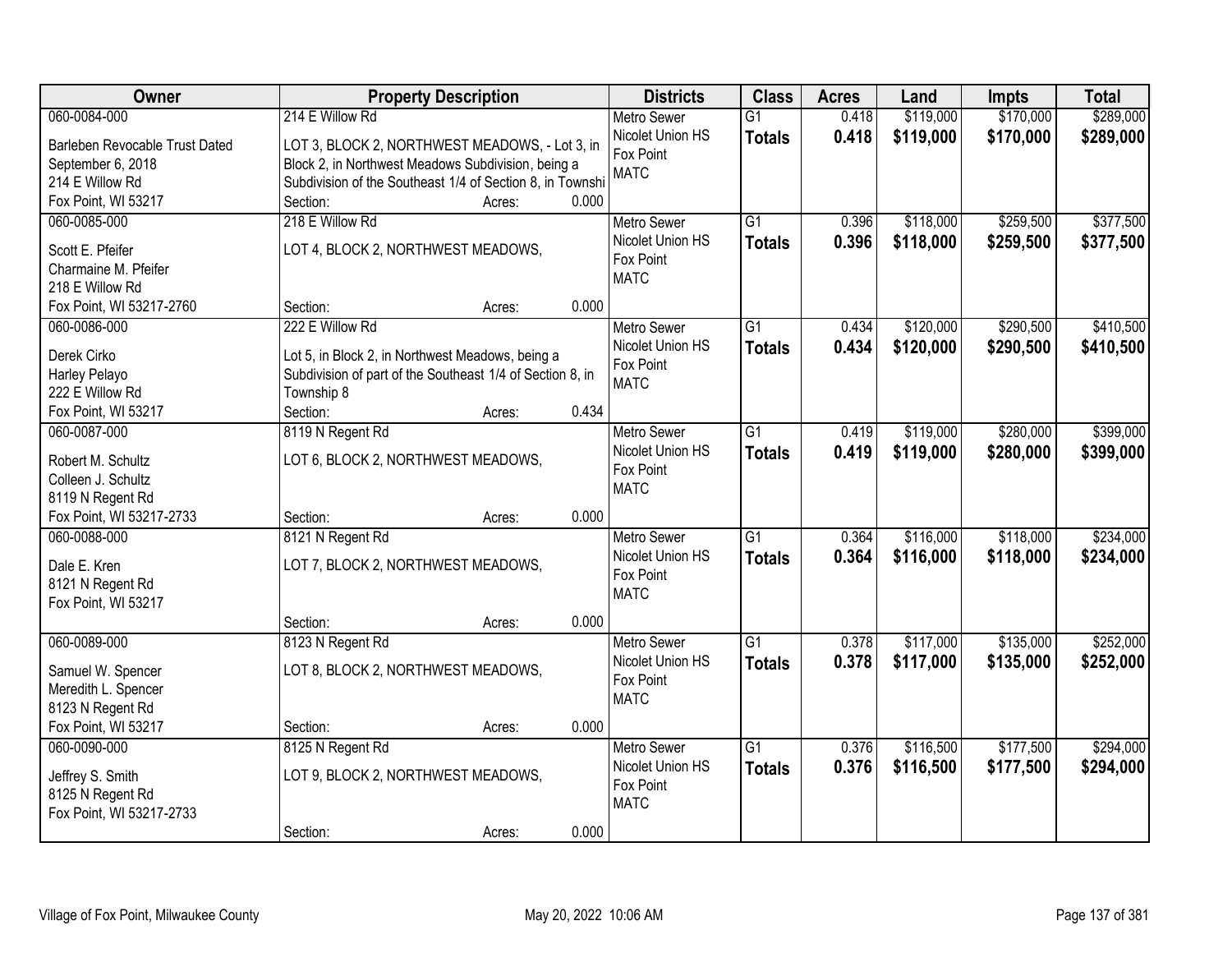| <b>Owner</b>                                                                                    | <b>Property Description</b>                                                                                                               |        | <b>Districts</b> | <b>Class</b>                                                       | <b>Acres</b>                     | Land           | <b>Impts</b>           | <b>Total</b>           |                        |
|-------------------------------------------------------------------------------------------------|-------------------------------------------------------------------------------------------------------------------------------------------|--------|------------------|--------------------------------------------------------------------|----------------------------------|----------------|------------------------|------------------------|------------------------|
| 060-0091-000                                                                                    | 8135 N Regent Rd                                                                                                                          |        |                  | <b>Metro Sewer</b>                                                 | $\overline{G1}$                  | 0.530          | \$125,000              | \$267,400              | \$392,400              |
| Michael T and Tara R Voss<br>8135 N Regent Rd<br>Fox Point, WI 53217                            | LOT 10, BLOCK 2, NORTHWEST MEADOWS,                                                                                                       |        |                  | Nicolet Union HS<br>Fox Point<br><b>MATC</b>                       | <b>Totals</b>                    | 0.530          | \$125,000              | \$267,400              | \$392,400              |
|                                                                                                 | Section:                                                                                                                                  | Acres: | 0.000            |                                                                    |                                  |                |                        |                        |                        |
| 060-0092-000<br>Robert Goodman<br>Joan Goodman<br>8201 N Regent Rd                              | 8201 N Regent Rd<br>LOT 11, BLOCK 2, NORTHWEST MEADOWS,                                                                                   |        |                  | <b>Metro Sewer</b><br>Nicolet Union HS<br>Fox Point<br><b>MATC</b> | $\overline{G1}$<br><b>Totals</b> | 0.443<br>0.443 | \$120,000<br>\$120,000 | \$124,300<br>\$124,300 | \$244,300<br>\$244,300 |
| Fox Point, WI 53217                                                                             | Section:                                                                                                                                  | Acres: | 0.000            |                                                                    |                                  |                |                        |                        |                        |
| 060-0093-000<br>Willette & Jonathan E Knopp Jt Trust<br>8203 N Regent Rd<br>Fox Point, WI 53217 | 8203 N Regent Rd<br>LOT 12, BLOCK 2, NORTHWEST MEADOWS,                                                                                   |        |                  | <b>Metro Sewer</b><br>Nicolet Union HS<br>Fox Point<br><b>MATC</b> | $\overline{G1}$<br><b>Totals</b> | 0.385<br>0.385 | \$117,000<br>\$117,000 | \$247,500<br>\$247,500 | \$364,500<br>\$364,500 |
|                                                                                                 | Section:                                                                                                                                  | Acres: | 0.000            |                                                                    |                                  |                |                        |                        |                        |
| 060-0094-000<br>Patricia M Savage, Trustee of The<br>Patricia M Savage Rev<br>8205 N Regent Rd  | 8205 N Regent Rd<br>LOT 13, BLOCK 2, NORTHWEST MEADOWS,                                                                                   |        |                  | <b>Metro Sewer</b><br>Nicolet Union HS<br>Fox Point<br><b>MATC</b> | G1<br><b>Totals</b>              | 0.305<br>0.305 | \$113,000<br>\$113,000 | \$164,000<br>\$164,000 | \$277,000<br>\$277,000 |
| Fox Point, WI 53217                                                                             | Section:                                                                                                                                  | Acres: | 0.000            |                                                                    |                                  |                |                        |                        |                        |
| 060-0095-000<br>Michael D. Barolsky<br>Jessica K. Barolsky<br>8207 N Regent Rd                  | 8207 N Regent Rd<br>LOT 14, BLOCK 2, NORTHWEST MEADOWS,                                                                                   |        |                  | <b>Metro Sewer</b><br>Nicolet Union HS<br>Fox Point<br><b>MATC</b> | $\overline{G1}$<br><b>Totals</b> | 0.504<br>0.504 | \$123,500<br>\$123,500 | \$158,200<br>\$158,200 | \$281,700<br>\$281,700 |
| Fox Point, WI 53217-2735                                                                        | Section:                                                                                                                                  | Acres: | 0.000            |                                                                    |                                  |                |                        |                        |                        |
| 060-0096-000<br>Joel M. Altman-Shafer<br>Tziporah L. Altman-Shafer<br>221 E Spooner Rd          | 221 E Spooner Rd<br>LOT 15, BLOCK 2, NO RTHWEST MEADOWS                                                                                   |        |                  | <b>Metro Sewer</b><br>Nicolet Union HS<br>Fox Point<br><b>MATC</b> | G1<br><b>Totals</b>              | 0.501<br>0.501 | \$123,500<br>\$123,500 | \$166,000<br>\$166,000 | \$289,500<br>\$289,500 |
| Fox Point, WI 53217-2745                                                                        | Section:                                                                                                                                  | Acres: | 0.000            |                                                                    |                                  |                |                        |                        |                        |
| 060-0097-000<br>Bradley N. Manderscheid<br>217 E Spooner Rd<br>Fox Point, WI 53217              | 217 E Spooner Rd<br>LOT 16 IN BLOCK 2 IN NORTHWEST MEADOWS,<br>BEING A SUBDIVISION OF PART OF THE<br>SOUTHEAST One-Quarter OF<br>Section: | Acres: | 0.000            | <b>Metro Sewer</b><br>Nicolet Union HS<br>Fox Point<br><b>MATC</b> | $\overline{G1}$<br><b>Totals</b> | 0.337<br>0.337 | \$114,500<br>\$114,500 | \$318,000<br>\$318,000 | \$432,500<br>\$432,500 |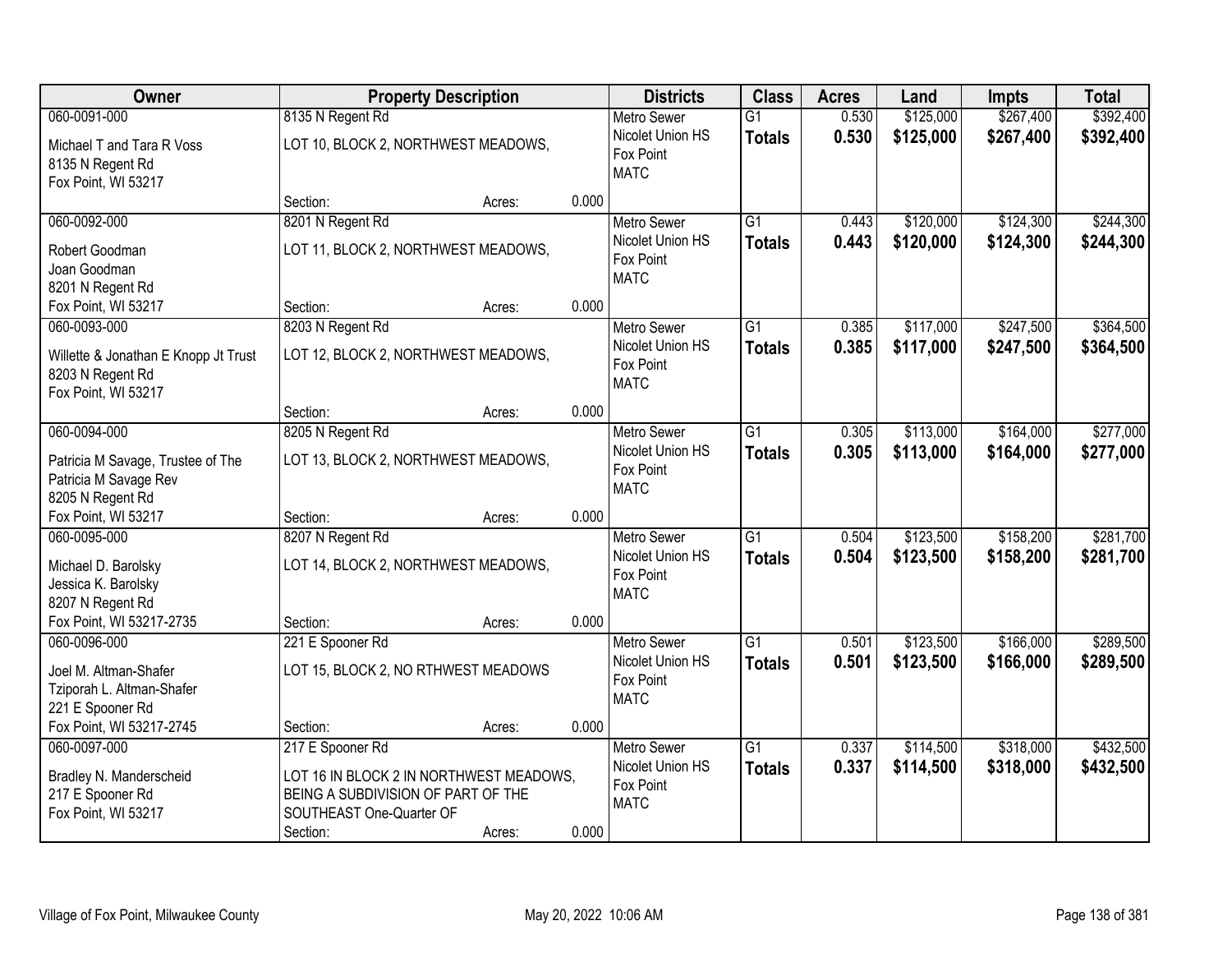| Owner                                | <b>Property Description</b>         |        |       | <b>Districts</b>         | <b>Class</b>    | <b>Acres</b> | Land      | <b>Impts</b> | <b>Total</b> |
|--------------------------------------|-------------------------------------|--------|-------|--------------------------|-----------------|--------------|-----------|--------------|--------------|
| 060-0098-000                         | 215 E Cherokee Cir                  |        |       | <b>Metro Sewer</b>       | $\overline{G1}$ | 0.330        | \$114,500 | \$188,500    | \$303,000    |
| Barbara B. Farhad                    | LOT 17, BLOCK 2, NORTHWEST MEADOWS  |        |       | Nicolet Union HS         | <b>Totals</b>   | 0.330        | \$114,500 | \$188,500    | \$303,000    |
| Rasti Farhad                         |                                     |        |       | Fox Point                |                 |              |           |              |              |
| 215 E Cherokee Cir                   |                                     |        |       | <b>MATC</b>              |                 |              |           |              |              |
| Fox Point, WI 53217-2715             | Section:                            | Acres: | 0.000 |                          |                 |              |           |              |              |
| 060-0099-000                         | 209 E Cherokee Cir                  |        |       | <b>Metro Sewer</b>       | $\overline{G1}$ | 0.360        | \$116,000 | \$142,500    | \$258,500    |
|                                      |                                     |        |       | Nicolet Union HS         | <b>Totals</b>   | 0.360        | \$116,000 | \$142,500    | \$258,500    |
| The Nancy M Levin Supplemental Need: | LOT 18, BLOCK 2, NORTHWEST MEADOWS  |        |       | Fox Point                |                 |              |           |              |              |
| Trust                                |                                     |        |       | <b>MATC</b>              |                 |              |           |              |              |
| 1801 E Wood PI Apt 303               |                                     |        |       |                          |                 |              |           |              |              |
| Shorewood, WI 53211                  | Section:                            | Acres: | 0.000 |                          |                 |              |           |              |              |
| 060-0100-000                         | 165 E Cherokee Cir                  |        |       | Metro Sewer              | G1              | 0.446        | \$120,500 | \$131,500    | \$252,000    |
| Joseph Dobering III                  | LOT 19, BLOCK 2, NORTHWEST MEADOWS  |        |       | Nicolet Union HS         | <b>Totals</b>   | 0.446        | \$120,500 | \$131,500    | \$252,000    |
| 165 E Cherokee Cir                   |                                     |        |       | Fox Point<br><b>MATC</b> |                 |              |           |              |              |
| Fox Point, WI 53217-2713             |                                     |        |       |                          |                 |              |           |              |              |
|                                      | Section:                            | Acres: | 0.000 |                          |                 |              |           |              |              |
| 060-0101-000                         | 164 E Spooner Rd                    |        |       | <b>Metro Sewer</b>       | G1              | 0.531        | \$125,000 | \$157,500    | \$282,500    |
| Priscilla Bovee                      | LOT 1, BLOCK 3, NORTHWEST MEADOWS   |        |       | Nicolet Union HS         | <b>Totals</b>   | 0.531        | \$125,000 | \$157,500    | \$282,500    |
| 164 E Spooner Rd                     |                                     |        |       | Fox Point                |                 |              |           |              |              |
| Fox Point, WI 53217                  |                                     |        |       | <b>MATC</b>              |                 |              |           |              |              |
|                                      | Section:                            | Acres: | 0.000 |                          |                 |              |           |              |              |
| 060-0102-000                         | 168 E Spooner Rd                    |        |       | <b>Metro Sewer</b>       | $\overline{G1}$ | 0.353        | \$115,500 | \$110,000    | \$225,500    |
|                                      |                                     |        |       | Nicolet Union HS         | <b>Totals</b>   | 0.353        | \$115,500 | \$110,000    | \$225,500    |
| Erica Browne                         | LOT 2, BLOCK 3, NORT HWEST MEADOWS, |        |       | Fox Point                |                 |              |           |              |              |
| Jesse Chehak                         |                                     |        |       | <b>MATC</b>              |                 |              |           |              |              |
| 168 E Spooner Rd                     |                                     |        |       |                          |                 |              |           |              |              |
| Fox Point, WI 53217                  | Section:                            | Acres: | 0.000 |                          |                 |              |           |              |              |
| 060-0103-000                         | 214 E Spooner Rd                    |        |       | <b>Metro Sewer</b>       | $\overline{G1}$ | 0.382        | \$117,000 | \$269,000    | \$386,000    |
| Dusko Josifovski                     | LOT 3, BLOCK 3, NORTHWEST MEADOWS,  |        |       | Nicolet Union HS         | <b>Totals</b>   | 0.382        | \$117,000 | \$269,000    | \$386,000    |
| Marija Gajdardziska-Josifovski       |                                     |        |       | Fox Point                |                 |              |           |              |              |
| 214 E Spooner Rd                     |                                     |        |       | <b>MATC</b>              |                 |              |           |              |              |
| Fox Point, WI 53217                  | Section:                            | Acres: | 0.000 |                          |                 |              |           |              |              |
| 060-0104-000                         | 218 E Spooner Rd                    |        |       | <b>Metro Sewer</b>       | $\overline{G1}$ | 0.410        | \$118,500 | \$150,500    | \$269,000    |
|                                      |                                     |        |       | Nicolet Union HS         | <b>Totals</b>   | 0.410        | \$118,500 | \$150,500    | \$269,000    |
| Aleksandr Tarra                      | LOT 4, BLOCK 3, NORTHWEST MEADOWS,  |        |       | Fox Point                |                 |              |           |              |              |
| 218 E Spooner Rd                     |                                     |        |       | <b>MATC</b>              |                 |              |           |              |              |
| Fox Point, WI 53217                  |                                     |        |       |                          |                 |              |           |              |              |
|                                      | Section:                            | Acres: | 0.000 |                          |                 |              |           |              |              |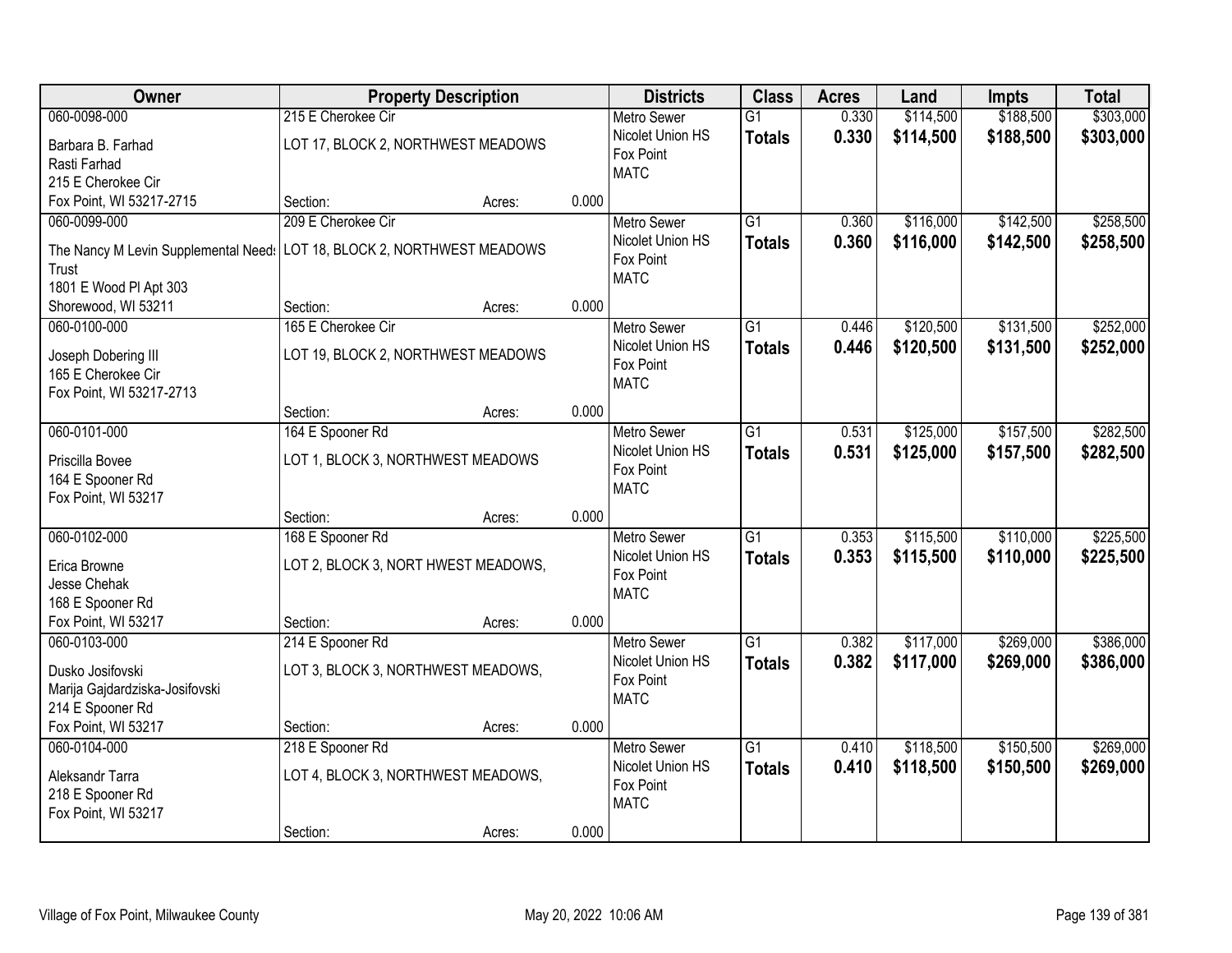| Owner                                 | <b>Property Description</b>                                    |        |       | <b>Districts</b>              | <b>Class</b>    | <b>Acres</b> | Land      | <b>Impts</b> | <b>Total</b> |
|---------------------------------------|----------------------------------------------------------------|--------|-------|-------------------------------|-----------------|--------------|-----------|--------------|--------------|
| 060-0105-000                          | 8305 N Regent Rd                                               |        |       | <b>Metro Sewer</b>            | $\overline{G1}$ | 0.468        | \$121,500 | \$300,200    | \$421,700    |
| William A. Rinehart II                | All that certain parcel of land situated in the Village of Fox |        |       | Nicolet Union HS              | <b>Totals</b>   | 0.468        | \$121,500 | \$300,200    | \$421,700    |
| Karen A. Rinehart                     | Point, County of Milwaukee, State of                           |        |       | Fox Point                     |                 |              |           |              |              |
| 8305 N Regent Rd                      | Wisconsin, being known and designated as follows: Lot 5        |        |       | <b>MATC</b>                   |                 |              |           |              |              |
| Fox Point, WI 53217                   | Section: 8                                                     | Acres: | 0.000 |                               |                 |              |           |              |              |
| 060-0106-000                          | 8319 N Regent Rd                                               |        |       | <b>Metro Sewer</b>            | $\overline{G1}$ | 0.441        | \$120,000 | \$295,500    | \$415,500    |
|                                       |                                                                |        |       | Nicolet Union HS              | <b>Totals</b>   | 0.441        | \$120,000 | \$295,500    | \$415,500    |
| Michael Angeli                        | LOT 6, BLOCK 3, NORTHWEST MEADOWS,                             |        |       | Fox Point                     |                 |              |           |              |              |
| Karen Angeli                          |                                                                |        |       | <b>MATC</b>                   |                 |              |           |              |              |
| 8319 N Regent Rd                      |                                                                |        |       |                               |                 |              |           |              |              |
| Fox Point, WI 53217                   | Section:                                                       | Acres: | 0.000 |                               |                 |              |           |              |              |
| 060-0107-000                          | 8321 N Regent Rd                                               |        |       | <b>Metro Sewer</b>            | G1              | 0.349        | \$115,000 | \$109,000    | \$224,000    |
| Philip Lucht                          | LOT 7, BLOCK 3, NORTHWEST MEADOWS,                             |        |       | Nicolet Union HS              | <b>Totals</b>   | 0.349        | \$115,000 | \$109,000    | \$224,000    |
| Niino Miyuki                          |                                                                |        |       | Fox Point                     |                 |              |           |              |              |
| 8321 N Regent Rd                      |                                                                |        |       | <b>MATC</b>                   |                 |              |           |              |              |
| Fox Point, WI 53217-2737              | Section:                                                       | Acres: | 0.000 |                               |                 |              |           |              |              |
| 060-0108-000                          | 8323 N Regent Rd                                               |        |       | <b>Metro Sewer</b>            | G1              | 0.375        | \$116,500 | \$120,500    | \$237,000    |
|                                       |                                                                |        |       | Nicolet Union HS              | <b>Totals</b>   | 0.375        | \$116,500 | \$120,500    | \$237,000    |
| Kimiko Nakamoto                       | LOT 8, BLOCK 3, NORTHWEST MEADOWS,                             |        |       | Fox Point                     |                 |              |           |              |              |
| 8323 N Regent Rd                      |                                                                |        |       | <b>MATC</b>                   |                 |              |           |              |              |
| Fox Point, WI 53217-2737              |                                                                |        | 0.000 |                               |                 |              |           |              |              |
| 060-0109-000                          | Section:                                                       | Acres: |       |                               | $\overline{G1}$ | 0.506        | \$123,500 | \$150,500    | \$274,000    |
|                                       | 8325 N Regent Rd                                               |        |       | <b>Metro Sewer</b>            |                 |              |           |              |              |
| Michael Irwin & Sheila Albrecht-Irwin | LOT 9, BLOCK 3, NORTHWEST MEADOWS,                             |        |       | Nicolet Union HS<br>Fox Point | <b>Totals</b>   | 0.506        | \$123,500 | \$150,500    | \$274,000    |
| <b>Rev Trust</b>                      |                                                                |        |       | <b>MATC</b>                   |                 |              |           |              |              |
| 8325 N Regent Rd                      |                                                                |        |       |                               |                 |              |           |              |              |
| Fox Point, WI 53217-2737              | Section:                                                       | Acres: | 0.000 |                               |                 |              |           |              |              |
| 060-0110-001                          | 8331 N Regent Rd                                               |        |       | Metro Sewer                   | $\overline{G1}$ | 0.604        | \$129,000 | \$243,000    | \$372,000    |
| John J Pozorski Living Trust          | CSM #7938 - PARCEL #1                                          |        |       | Nicolet Union HS              | <b>Totals</b>   | 0.604        | \$129,000 | \$243,000    | \$372,000    |
| N64 W31261 Beaver Lake Rd             |                                                                |        |       | Fox Point                     |                 |              |           |              |              |
| Hartland, WI 53029                    |                                                                |        |       | <b>MATC</b>                   |                 |              |           |              |              |
|                                       | Section:                                                       | Acres: | 0.000 |                               |                 |              |           |              |              |
| 060-0110-002                          | 8327 N Regent Rd                                               |        |       | <b>Metro Sewer</b>            | $\overline{G1}$ | 0.679        | \$133,000 | \$283,500    | \$416,500    |
|                                       |                                                                |        |       | Nicolet Union HS              | <b>Totals</b>   | 0.679        | \$133,000 | \$283,500    | \$416,500    |
| Cynthia Amini                         | <b>CSM 7938 - PARCEL #2</b>                                    |        |       | Fox Point                     |                 |              |           |              |              |
| Mohammad Amini                        |                                                                |        |       | <b>MATC</b>                   |                 |              |           |              |              |
| 8327 N Regent Rd                      |                                                                |        |       |                               |                 |              |           |              |              |
| Fox Point, WI 53217                   | Section:                                                       | Acres: | 0.000 |                               |                 |              |           |              |              |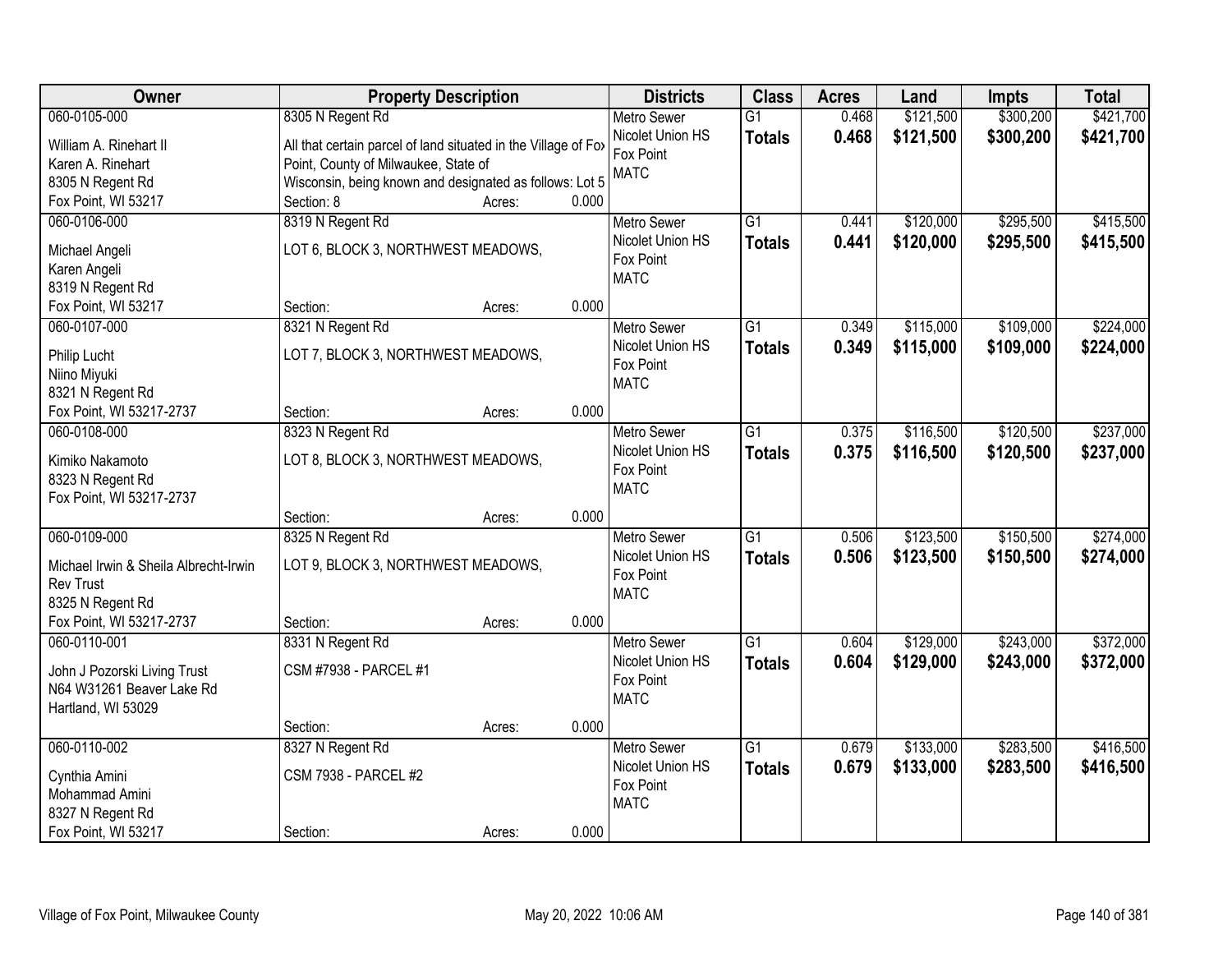| Owner                                          | <b>Property Description</b>                               |                 | <b>Districts</b>   | <b>Class</b>    | <b>Acres</b> | Land            | <b>Impts</b>    | <b>Total</b>    |
|------------------------------------------------|-----------------------------------------------------------|-----------------|--------------------|-----------------|--------------|-----------------|-----------------|-----------------|
| 060-0113-000                                   | 8333 N Regent Rd                                          |                 | <b>Metro Sewer</b> | $\overline{G1}$ | 0.360        | \$116,000       | \$222,500       | \$338,500       |
| <b>Brooke Borelli</b>                          | Lot 13, Block 3, in Northwest Meadows, being a part of th |                 | Nicolet Union HS   | <b>Totals</b>   | 0.360        | \$116,000       | \$222,500       | \$338,500       |
| Matthew Wendorf                                | Southeast 1/4 of Section 8, Township 8 North, Range 22    |                 | Fox Point          |                 |              |                 |                 |                 |
| 204 E Bradley Rd                               | East, in the Village of Fox Point, Milwaukee County,      |                 | <b>MATC</b>        |                 |              |                 |                 |                 |
| Fox Point, WI 53217                            | Section:                                                  | 0.360<br>Acres: |                    |                 |              |                 |                 |                 |
| 060-0114-000                                   | 8335 N Regent Rd                                          |                 | <b>Metro Sewer</b> | $\overline{G1}$ | 0.455        | \$121,000       | \$125,500       | \$246,500       |
|                                                |                                                           |                 | Nicolet Union HS   | <b>Totals</b>   | 0.455        | \$121,000       | \$125,500       | \$246,500       |
| John J Pozorski Living Trust                   | LOT 14 BLOCK 3 NORTHWEST MEADOWS,                         |                 | Fox Point          |                 |              |                 |                 |                 |
| N64 W31261 Beaver Lake Rd                      |                                                           |                 | <b>MATC</b>        |                 |              |                 |                 |                 |
| Hartland, WI 53029                             | Section:                                                  | 0.000<br>Acres: |                    |                 |              |                 |                 |                 |
| 060-0115-000                                   | 8341 N Regent Rd                                          |                 | <b>Metro Sewer</b> | G1              | 0.455        | \$121,000       | \$240,500       | \$361,500       |
|                                                |                                                           |                 | Nicolet Union HS   |                 | 0.455        | \$121,000       | \$240,500       | \$361,500       |
| Anthony Van Hart                               | LOT 15, BLOCK 3, NORTHWEST MEADOWS,                       |                 | Fox Point          | <b>Totals</b>   |              |                 |                 |                 |
| Rochelle Van Hart                              |                                                           |                 | <b>MATC</b>        |                 |              |                 |                 |                 |
| 8341 N Regent Rd                               |                                                           |                 |                    |                 |              |                 |                 |                 |
| Fox Point, WI 53217                            | Section:                                                  | 0.000<br>Acres: |                    |                 |              |                 |                 |                 |
| 060-0116-000                                   | 7200 N Santa Monica Blvd                                  |                 | <b>Metro Sewer</b> | $\overline{X4}$ | 0.000        | \$0             | \$0             | \$0             |
| Village of Fox Point                           | LOT 16 BLOCK 3, NORTHWEST MEADOWS,                        |                 | Nicolet Union HS   | <b>Totals</b>   | 0.000        | \$0             | \$0             | \$0             |
| Attn: Village Hall                             |                                                           |                 | Fox Point          |                 |              |                 |                 |                 |
| 7200 N Santa Monica Blvd                       |                                                           |                 | <b>MATC</b>        |                 |              |                 |                 |                 |
| Fox Point, WI 53217-3505                       | Section:                                                  | 0.000<br>Acres: |                    |                 |              |                 |                 |                 |
| 060-0117-000                                   | 7200 N Santa Monica Blvd                                  |                 | <b>Metro Sewer</b> | $\overline{X4}$ | 0.000        | \$0             | $\overline{30}$ | \$0             |
|                                                |                                                           |                 | Nicolet Union HS   | <b>Totals</b>   | 0.000        | \$0             | \$0             | \$0             |
| Village of Fox Point                           | LOT 17 BLOCK 3, NORTHWEST MEADOWS,                        |                 | Fox Point          |                 |              |                 |                 |                 |
| Attn: Village Hall<br>7200 N Santa Monica Blvd |                                                           |                 | <b>MATC</b>        |                 |              |                 |                 |                 |
| Fox Point, WI 53217-3505                       | Section:                                                  | 0.000<br>Acres: |                    |                 |              |                 |                 |                 |
| 060-0118-000                                   | 7200 N Santa Monica Blvd                                  |                 | <b>Metro Sewer</b> | $\overline{X4}$ | 0.000        | $\sqrt{50}$     | $\overline{50}$ | \$0             |
|                                                |                                                           |                 | Nicolet Union HS   |                 | 0.000        | \$0             | \$0             | \$0             |
| Village of Fox Point                           | LOT 18, BLOCK 3, NORTHWEST MEADOWS,                       |                 | Fox Point          | <b>Totals</b>   |              |                 |                 |                 |
| Attn: Village Hall                             |                                                           |                 | <b>MATC</b>        |                 |              |                 |                 |                 |
| 7200 N Santa Monica Blvd                       |                                                           |                 |                    |                 |              |                 |                 |                 |
| Fox Point, WI 53217-3505                       | Section:                                                  | 0.000<br>Acres: |                    |                 |              |                 |                 |                 |
| 060-0119-000                                   | 7200 N Santa Monica Blvd                                  |                 | <b>Metro Sewer</b> | $\overline{X4}$ | 0.000        | $\overline{50}$ | $\overline{30}$ | $\overline{50}$ |
| Village of Fox Point                           | LOT 19, BLOCK 3, NORTHWEST MEADOWS.                       |                 | Nicolet Union HS   | <b>Totals</b>   | 0.000        | \$0             | \$0             | \$0             |
| Attn: Village Hall                             |                                                           |                 | Fox Point          |                 |              |                 |                 |                 |
| 7200 N Santa Monica Blvd                       |                                                           |                 | <b>MATC</b>        |                 |              |                 |                 |                 |
| Fox Point, WI 53217-3505                       | Section:                                                  | 0.000<br>Acres: |                    |                 |              |                 |                 |                 |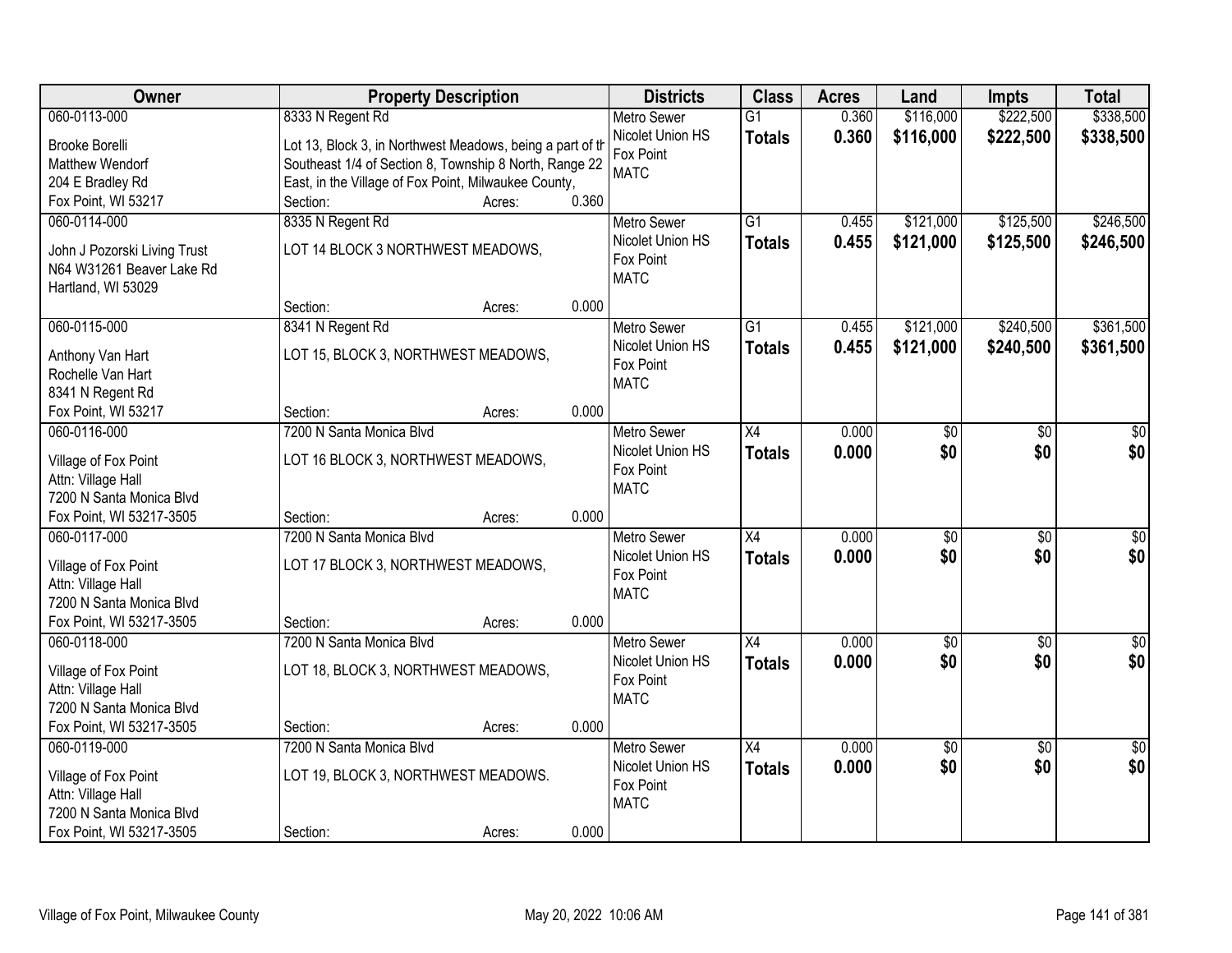| Owner                                                | <b>Property Description</b>                   |        |       | <b>Districts</b>       | <b>Class</b>    | <b>Acres</b> | Land            | Impts           | <b>Total</b>    |
|------------------------------------------------------|-----------------------------------------------|--------|-------|------------------------|-----------------|--------------|-----------------|-----------------|-----------------|
| 060-0120-000                                         | 7200 N Santa Monica Blvd                      |        |       | <b>Metro Sewer</b>     | X4              | 0.000        | $\overline{50}$ | $\overline{50}$ | \$0             |
| Village of Fox Point                                 | THE SAVINGS & INVEST. ASSN. OF MILW. SUBD. NO |        |       | Nicolet Union HS       | <b>Totals</b>   | 0.000        | \$0             | \$0             | \$0             |
| Attn: Village Hall                                   | 24 LOTS 1 TO 6 INCL. BLK. 3                   |        |       | Maple Dale-Indian Hill |                 |              |                 |                 |                 |
| 7200 N Santa Monica Blvd                             |                                               |        |       | <b>MATC</b>            |                 |              |                 |                 |                 |
| Fox Point, WI 53217-3505                             | Section:                                      | Acres: | 0.000 |                        |                 |              |                 |                 |                 |
| 060-0121-000                                         | 7200 N Santa Monica Blvd                      |        |       | <b>Metro Sewer</b>     | $\overline{X4}$ | 0.000        | $\overline{50}$ | $\overline{50}$ | \$0             |
|                                                      |                                               |        |       | Nicolet Union HS       | <b>Totals</b>   | 0.000        | \$0             | \$0             | \$0             |
| Village of Fox Point                                 | THE SAVINGS & INVEST. ASSN. OF MILW SUBD. NO. |        |       | Maple Dale-Indian Hill |                 |              |                 |                 |                 |
| Attn: Village Hall                                   | 24 LOTS 7, 8 & 9 BLK. 3                       |        |       | <b>MATC</b>            |                 |              |                 |                 |                 |
| 7200 N Santa Monica Blvd<br>Fox Point, WI 53217-3505 | Section:                                      | Acres: | 0.000 |                        |                 |              |                 |                 |                 |
| 060-0122-000                                         | 7200 N Santa Monica Blvd                      |        |       | <b>Metro Sewer</b>     | X4              | 0.000        | \$0             | \$0             | $\overline{50}$ |
|                                                      |                                               |        |       | Nicolet Union HS       |                 |              | \$0             | \$0             | \$0             |
| Village of Fox Point                                 | THE SAVINGS & INVEST. ASSN. OF MILW. SUBD. NO |        |       | Maple Dale-Indian Hill | <b>Totals</b>   | 0.000        |                 |                 |                 |
| Attn: Village Hall                                   | 24 LOTS 10, 11, 12 & 13 BLK. 3                |        |       | <b>MATC</b>            |                 |              |                 |                 |                 |
| 7200 N Santa Monica Blvd                             |                                               |        |       |                        |                 |              |                 |                 |                 |
| Fox Point, WI 53217-3505                             | Section:                                      | Acres: | 0.000 |                        |                 |              |                 |                 |                 |
| 060-0123-000                                         | 245 W Cherokee Cir                            |        |       | <b>Metro Sewer</b>     | $\overline{G1}$ | 0.308        | \$113,000       | \$350,000       | \$463,000       |
| Rebeca Heaton Juarez                                 | PARCEL 1 IN CERTIFIED SURVEY MAP NO. 1046     |        |       | Nicolet Union HS       | <b>Totals</b>   | 0.308        | \$113,000       | \$350,000       | \$463,000       |
| <b>Brett Heaton Juarez</b>                           | SE1/4 SEC 8-8-22                              |        |       | Maple Dale-Indian Hill |                 |              |                 |                 |                 |
| 245 W Cherokee Cir                                   |                                               |        |       | <b>MATC</b>            |                 |              |                 |                 |                 |
| Fox Point, WI 53217                                  | Section:                                      | Acres: | 0.000 |                        |                 |              |                 |                 |                 |
| 060-0124-001                                         | 8155 N Navajo Rd                              |        |       | <b>Metro Sewer</b>     | $\overline{G1}$ | 0.280        | \$111,500       | \$165,000       | \$276,500       |
|                                                      |                                               |        |       | Nicolet Union HS       | <b>Totals</b>   | 0.280        | \$111,500       | \$165,000       | \$276,500       |
| Anne S and George W Hambrook IV                      | PARCEL 3 IN CERTIFIED SURVEY MAP NO. 1046 SE  |        |       | Maple Dale-Indian Hill |                 |              |                 |                 |                 |
| 8155 N Navajo Rd                                     | 1/4 SEC 8-8-22                                |        |       | <b>MATC</b>            |                 |              |                 |                 |                 |
| Fox Point, WI 53217                                  |                                               |        |       |                        |                 |              |                 |                 |                 |
|                                                      | Section:                                      | Acres: | 0.000 |                        |                 |              |                 |                 |                 |
| 060-0124-002                                         | 225 W Cherokee Cir                            |        |       | Metro Sewer            | $\overline{G1}$ | 0.252        | \$110,000       | \$199,700       | \$309,700       |
| Dirk A. Stallmann                                    | PARCEL 2 IN CERTIFIED SURVEY MAP NO. 1046 SE  |        |       | Nicolet Union HS       | <b>Totals</b>   | 0.252        | \$110,000       | \$199,700       | \$309,700       |
| Mary B. Stallmann                                    | 1/4 SEC 8-8-22                                |        |       | Maple Dale-Indian Hill |                 |              |                 |                 |                 |
| 225 W Cherokee Cir                                   |                                               |        |       | <b>MATC</b>            |                 |              |                 |                 |                 |
| Fox Point, WI 53217                                  | Section:                                      | Acres: | 0.000 |                        |                 |              |                 |                 |                 |
| 060-0125-000                                         | 8145 N Navajo Rd                              |        |       | <b>Metro Sewer</b>     | $\overline{G1}$ | 0.227        | \$100,000       | \$106,000       | \$206,000       |
|                                                      |                                               |        |       | Nicolet Union HS       | <b>Totals</b>   | 0.227        | \$100,000       | \$106,000       | \$206,000       |
| Scott B. Mittelstadt                                 | THE SAVINGS & INVEST. ASSN. OF MILW. SUBD. NO |        |       | Maple Dale-Indian Hill |                 |              |                 |                 |                 |
| Therese J. Gripentrog                                | 24 LOT 6 & N1/2 OF LOT 7 BLK. 6               |        |       | <b>MATC</b>            |                 |              |                 |                 |                 |
| 8145 N Navajo Rd                                     |                                               |        |       |                        |                 |              |                 |                 |                 |
| Fox Point, WI 53217-2729                             | Section:                                      | Acres: | 0.000 |                        |                 |              |                 |                 |                 |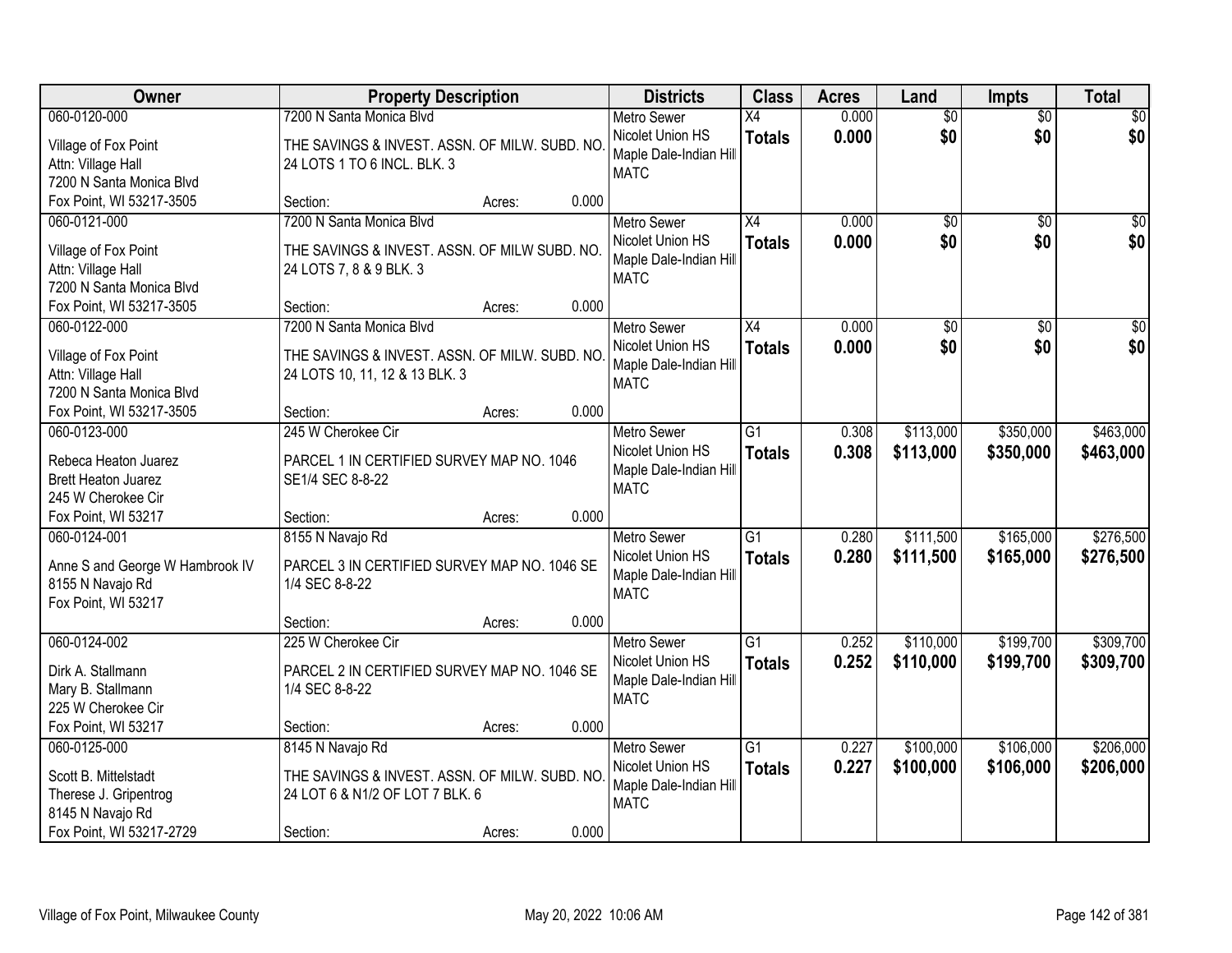| Owner                                      | <b>Property Description</b>                                           | <b>Districts</b>       | <b>Class</b>    | <b>Acres</b> | Land      | <b>Impts</b> | <b>Total</b> |
|--------------------------------------------|-----------------------------------------------------------------------|------------------------|-----------------|--------------|-----------|--------------|--------------|
| 060-0126-000                               | 8131 N Navajo Rd                                                      | <b>Metro Sewer</b>     | $\overline{G1}$ | 0.227        | \$100,000 | \$84,500     | \$184,500    |
| Daniel J. Villanueva                       | THE SAVINGS & INVEST. ASSN. OF MILW. SUBD. NO                         | Nicolet Union HS       | <b>Totals</b>   | 0.227        | \$100,000 | \$84,500     | \$184,500    |
| Leah Villanueva                            | 24 LOT 8 & S1/2 OF LOT 7 BLK. 6                                       | Maple Dale-Indian Hill |                 |              |           |              |              |
| 8131 N Navajo Rd                           |                                                                       | <b>MATC</b>            |                 |              |           |              |              |
| Fox Point, WI 53217                        | 0.000<br>Section:<br>Acres:                                           |                        |                 |              |           |              |              |
| 060-0127-000                               | 8117 N Navajo Rd                                                      | <b>Metro Sewer</b>     | $\overline{G1}$ | 0.303        | \$113,000 | \$159,000    | \$272,000    |
| Pamela Chadsey                             | THE SAVINGS & INVEST. ASSN. OF MILW. SUBD. NO                         | Nicolet Union HS       | <b>Totals</b>   | 0.303        | \$113,000 | \$159,000    | \$272,000    |
| 8117 N Navajo Rd                           | 24 LOTS 9 & 10 BLK. 6                                                 | Maple Dale-Indian Hill |                 |              |           |              |              |
| Fox Point, WI 53217-2729                   |                                                                       | <b>MATC</b>            |                 |              |           |              |              |
|                                            | 0.000<br>Section:<br>Acres:                                           |                        |                 |              |           |              |              |
| 060-0128-001                               | 202 W Willow Rd                                                       | <b>Metro Sewer</b>     | $\overline{G1}$ | 0.303        | \$113,000 | \$271,500    | \$384,500    |
|                                            |                                                                       | Nicolet Union HS       | <b>Totals</b>   | 0.303        | \$113,000 | \$271,500    | \$384,500    |
| Gretchen M. Roth<br>Heskeith K. Flavien    | THE SAVINGS & INVEST. ASSN OF MILW SUBD. NO                           | Maple Dale-Indian Hill |                 |              |           |              |              |
| 202 W Willow Rd                            | 24 LOTS 11 & 12, AND THE E 10 FT OF LOTS 13 & 14,<br>BLK <sub>6</sub> | <b>MATC</b>            |                 |              |           |              |              |
| Fox Point, WI 53217                        | Section:<br>0.000<br>Acres:                                           |                        |                 |              |           |              |              |
| 060-0129-001                               | 240 W Willow Rd                                                       | <b>Metro Sewer</b>     | G1              | 0.256        | \$110,500 | \$177,500    | \$288,000    |
|                                            |                                                                       | Nicolet Union HS       | <b>Totals</b>   | 0.256        | \$110,500 | \$177,500    | \$288,000    |
| Kelly Ann Maher                            | THE SAVINGS & INVEST. ASSN OF MILW. SUBD. NO                          | Maple Dale-Indian Hill |                 |              |           |              |              |
| 240 W Willow Rd                            | 24 LOT 13 & S.42 FT OF LOT 14, EXC THE E. 10 FT.                      | <b>MATC</b>            |                 |              |           |              |              |
| Fox Point, WI 53217                        | BLK 6                                                                 |                        |                 |              |           |              |              |
|                                            | Section:<br>0.000<br>Acres:                                           |                        |                 |              |           |              |              |
| 060-0130-001                               | 8120 N Mohawk Rd                                                      | <b>Metro Sewer</b>     | $\overline{G1}$ | 0.149        | \$65,500  | \$149,500    | \$215,000    |
| Veniamin Krayzman                          | THE SAVINGS & INVEST. ASSN. OF MILW. SUBD. NO                         | Nicolet Union HS       | <b>Totals</b>   | 0.149        | \$65,500  | \$149,500    | \$215,000    |
| Polina Kremer                              | 24 N. 8 FT OF LOT 14 EXC THE E 10 FT AND ALL OF                       | Maple Dale-Indian Hill |                 |              |           |              |              |
| 8120 N Mohawk Rd                           | LOT 15, BLK 6 LAND CONTRACT                                           | <b>MATC</b>            |                 |              |           |              |              |
| Fox Point, WI 53217-2722                   | Section:<br>0.000<br>Acres:                                           |                        |                 |              |           |              |              |
| 060-0131-000                               | 8128 N Mohawk Rd                                                      | <b>Metro Sewer</b>     | $\overline{G1}$ | 0.149        | \$65,500  | \$282,500    | \$348,000    |
| John F. Kastner                            | Lot 16 and the South 16 feet of Lot 17, in Block 6, in The            | Nicolet Union HS       | <b>Totals</b>   | 0.149        | \$65,500  | \$282,500    | \$348,000    |
| Jenna S. Kastner                           | Savings and Investment Association of Milwaukee                       | Maple Dale-Indian Hill |                 |              |           |              |              |
| 8128 N Mohawk Rd                           | Subdivision No. 24, being a Subdivision of a part of the              | <b>MATC</b>            |                 |              |           |              |              |
| Fox Point, WI 53217                        | 0.000<br>Section:<br>Acres:                                           |                        |                 |              |           |              |              |
| 060-0132-000                               | 8136 N Mohawk Rd                                                      | <b>Metro Sewer</b>     | G1              | 0.200        | \$88,000  | \$204,200    | \$292,200    |
|                                            |                                                                       | Nicolet Union HS       | <b>Totals</b>   | 0.200        | \$88,000  | \$204,200    | \$292,200    |
| William J. Abrahamson                      | THE SAVINGS & INVEST. ASSN. OF MILW. SUBD. NO                         | Maple Dale-Indian Hil  |                 |              |           |              |              |
| Kristine A. Abrahamson<br>8136 N Mohawk Rd | 24 N. 34 FT OF LOT 17 AND S. 33 FT OF LOT 18, BLK<br>6                | <b>MATC</b>            |                 |              |           |              |              |
| Fox Point, WI 53217-2722                   | 0.000<br>Section:<br>Acres:                                           |                        |                 |              |           |              |              |
|                                            |                                                                       |                        |                 |              |           |              |              |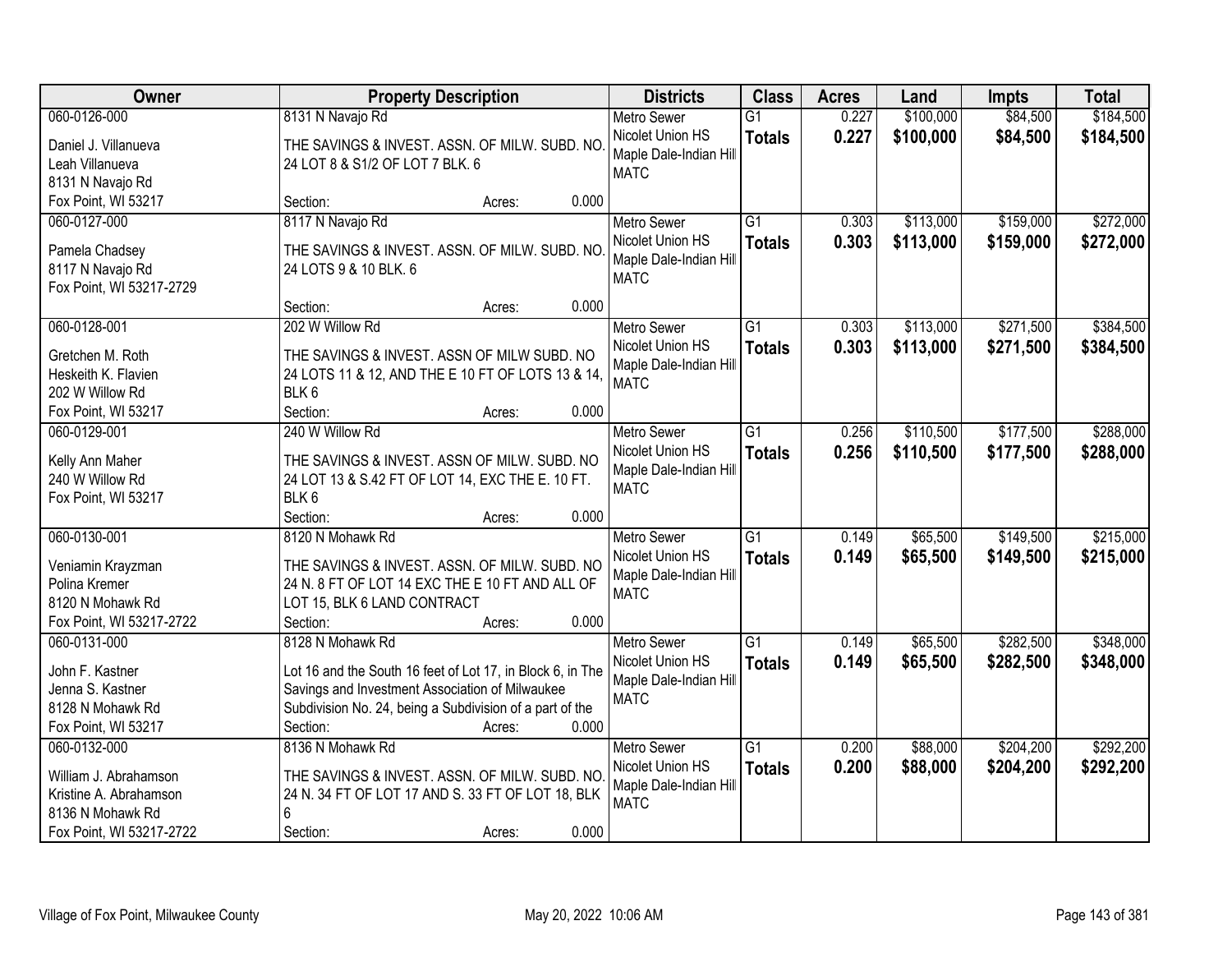| Owner                              | <b>Property Description</b>                                                                                |                 | <b>Districts</b>                           | <b>Class</b>    | <b>Acres</b> | Land      | Impts     | <b>Total</b> |
|------------------------------------|------------------------------------------------------------------------------------------------------------|-----------------|--------------------------------------------|-----------------|--------------|-----------|-----------|--------------|
| 060-0133-000                       | 8140 N Mohawk Rd                                                                                           |                 | <b>Metro Sewer</b>                         | $\overline{G1}$ | 0.200        | \$88,000  | \$168,800 | \$256,800    |
| Lisa D. Imbert<br>8140 N Mohawk Rd | THE SAVINGS & INVEST ASSN OF MILW SUBD NO 24<br>N 17 FT OF LOT 18 AND ALL OF LOT 19 BLK 6                  |                 | Nicolet Union HS<br>Maple Dale-Indian Hill | <b>Totals</b>   | 0.200        | \$88,000  | \$168,800 | \$256,800    |
| Fox Point, WI 53217-2722           |                                                                                                            |                 | <b>MATC</b>                                |                 |              |           |           |              |
|                                    | Section:                                                                                                   | 0.000<br>Acres: |                                            |                 |              |           |           |              |
| 060-0134-000                       | 8156 N Navajo Rd                                                                                           |                 | <b>Metro Sewer</b>                         | $\overline{G1}$ | 0.204        | \$90,000  | \$173,000 | \$263,000    |
| Donald Schenkel                    | THE SAVINGS & INVEST. ASSN. OF MILW. SUBD. NO                                                              |                 | Nicolet Union HS                           | <b>Totals</b>   | 0.204        | \$90,000  | \$173,000 | \$263,000    |
| Julie Werner                       | 24 LOT 1 BLK, 7                                                                                            |                 | Maple Dale-Indian Hill                     |                 |              |           |           |              |
| 8156 N Navajo Rd                   |                                                                                                            |                 | <b>MATC</b>                                |                 |              |           |           |              |
| Fox Point, WI 53217-2728           | Section:                                                                                                   | 0.000<br>Acres: |                                            |                 |              |           |           |              |
| 060-0135-000                       | 129 W Cherokee Cir                                                                                         |                 | <b>Metro Sewer</b>                         | G1              | 0.178        | \$78,500  | \$209,900 | \$288,400    |
| Gina Burke                         | THE SAVINGS & INVEST. ASSN. OF MILW. SUBD. NO                                                              |                 | Nicolet Union HS                           | <b>Totals</b>   | 0.178        | \$78,500  | \$209,900 | \$288,400    |
| Andrew Burke                       | 24 LOT 2 BLK. 7                                                                                            |                 | Maple Dale-Indian Hill                     |                 |              |           |           |              |
| 129 W Cherokee Cir                 |                                                                                                            |                 | <b>MATC</b>                                |                 |              |           |           |              |
| Fox Point, WI 53217                | Section:                                                                                                   | 0.000<br>Acres: |                                            |                 |              |           |           |              |
| 060-0136-000                       | 123 W Cherokee Cir                                                                                         |                 | <b>Metro Sewer</b>                         | $\overline{G1}$ | 0.282        | \$111,500 | \$109,500 | \$221,000    |
| Gary A Losinski Revocable Trust    | THE SAVINGS & INVEST. ASSN. OF MILW. SUBD. NO                                                              |                 | Nicolet Union HS                           | <b>Totals</b>   | 0.282        | \$111,500 | \$109,500 | \$221,000    |
| 123 W Cherokee Cir                 | 24 LOT 3 & W1/2 OF LOT 4 BLK. 7                                                                            |                 | Maple Dale-Indian Hill                     |                 |              |           |           |              |
| Fox Point, WI 53217                |                                                                                                            |                 | <b>MATC</b>                                |                 |              |           |           |              |
|                                    | Section:                                                                                                   | 0.000<br>Acres: |                                            |                 |              |           |           |              |
| 060-0137-000                       | 111 W Cherokee Cir                                                                                         |                 | <b>Metro Sewer</b>                         | $\overline{G1}$ | 0.270        | \$111,000 | \$198,000 | \$309,000    |
| Aleksandr Goberman                 |                                                                                                            |                 | Nicolet Union HS                           | <b>Totals</b>   | 0.270        | \$111,000 | \$198,000 | \$309,000    |
| Yanina Goberman                    | THE SAVINGS & INVEST. ASSN. OF MILW. SUBD. NO<br>24 LOT 5 & E1/2 OF LOT 4 BLK. 7                           |                 | Maple Dale-Indian Hill                     |                 |              |           |           |              |
| 111 W Cherokee Cir                 |                                                                                                            |                 | <b>MATC</b>                                |                 |              |           |           |              |
| Fox Point, WI 53217-2717           | Section:                                                                                                   | 0.000<br>Acres: |                                            |                 |              |           |           |              |
| 060-0138-000                       | 8151 N Seneca Rd                                                                                           |                 | Metro Sewer                                | $\overline{G1}$ | 0.331        | \$114,500 | \$166,500 | \$281,000    |
| Alexander M. Huhn                  | THE SAVINGS & INVEST. ASSN. OF MILW. SUBD. NO                                                              |                 | Nicolet Union HS                           | <b>Totals</b>   | 0.331        | \$114,500 | \$166,500 | \$281,000    |
| 8151 N Seneca Rd                   | 24 LOTS 6 & 7 BLK. 7                                                                                       |                 | Maple Dale-Indian Hill                     |                 |              |           |           |              |
| Fox Point, WI 53217                |                                                                                                            |                 | <b>MATC</b>                                |                 |              |           |           |              |
|                                    | Section:                                                                                                   | 0.000<br>Acres: |                                            |                 |              |           |           |              |
| 060-0139-000                       | 8133 N Seneca Rd                                                                                           |                 | <b>Metro Sewer</b>                         | $\overline{G1}$ | 0.303        | \$113,000 | \$168,500 | \$281,500    |
|                                    |                                                                                                            |                 | Nicolet Union HS                           | <b>Totals</b>   | 0.303        | \$113,000 | \$168,500 | \$281,500    |
| David A. Buell<br>8133 N Seneca Rd | Lots Eight (8) and Nine (9), in Block Seven (7), in The<br>Savings and Investment Association of Milwaukee |                 | Maple Dale-Indian Hill                     |                 |              |           |           |              |
| Fox Point, WI 53217                | Subdivision No. 24, being a Subdivision of a part of the                                                   |                 | <b>MATC</b>                                |                 |              |           |           |              |
|                                    | Section:                                                                                                   | 0.303<br>Acres: |                                            |                 |              |           |           |              |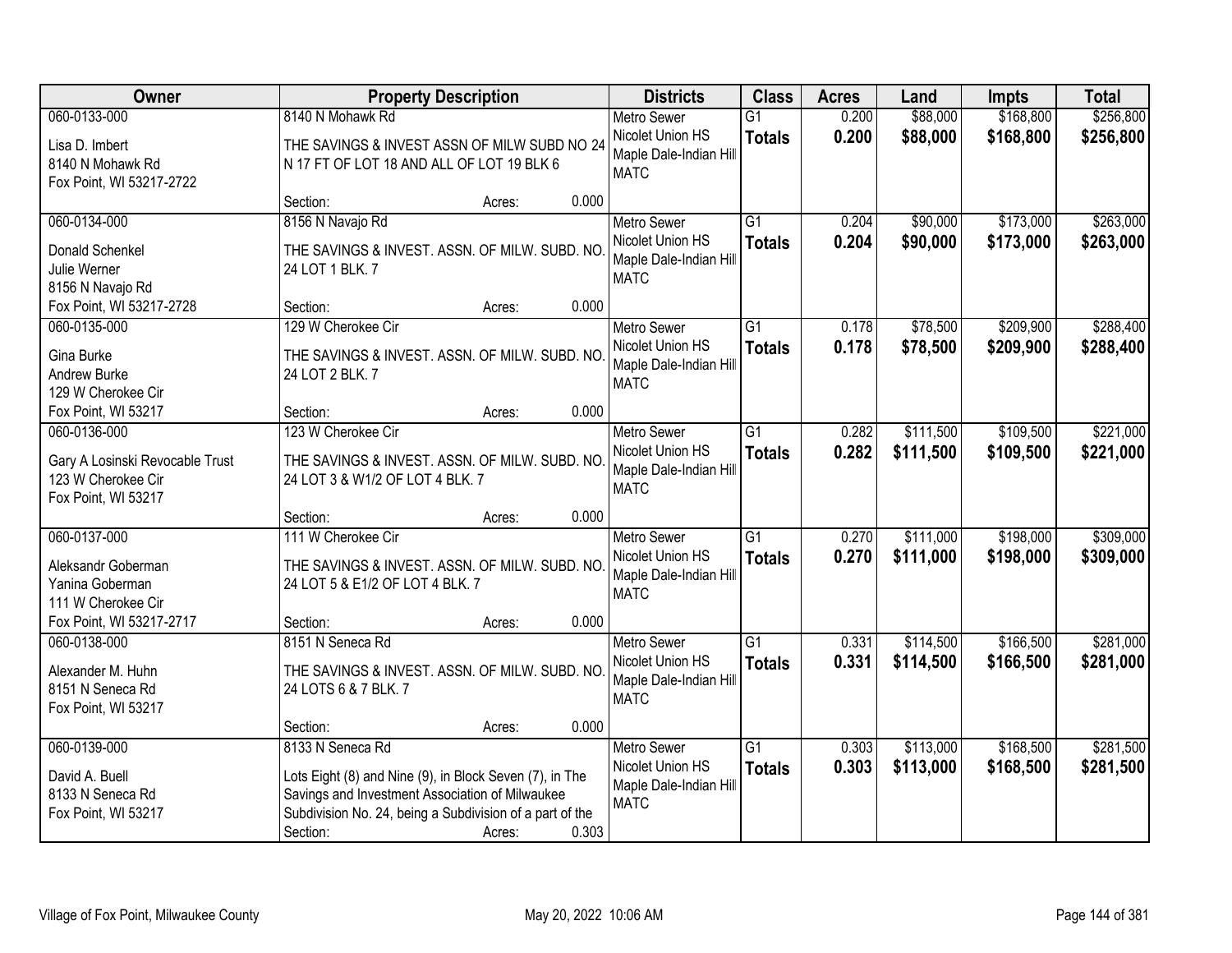| Owner                         | <b>Property Description</b>                               | <b>Districts</b>       | <b>Class</b>    | <b>Acres</b> | Land      | Impts     | <b>Total</b> |
|-------------------------------|-----------------------------------------------------------|------------------------|-----------------|--------------|-----------|-----------|--------------|
| 060-0140-000                  | 8121 N Seneca Rd                                          | <b>Metro Sewer</b>     | $\overline{G1}$ | 0.303        | \$113,000 | \$130,500 | \$243,500    |
| Jeremy Blaisdell              | Lots 10 and 11 in Block 7, in The Savings and Investmen   | Nicolet Union HS       | <b>Totals</b>   | 0.303        | \$113,000 | \$130,500 | \$243,500    |
| Ying Hu                       | Association of Milwaukee Subdivision No. 24, being a      | Maple Dale-Indian Hill |                 |              |           |           |              |
| 8121 N Seneca Rd              | Subdivision of part of the Southeast 1/4 of Section 8,    | <b>MATC</b>            |                 |              |           |           |              |
| Fox Point, WI 53217           | 0.303<br>Section:<br>Acres:                               |                        |                 |              |           |           |              |
| 060-0141-000                  | 102 W Willow Rd                                           | <b>Metro Sewer</b>     | $\overline{G1}$ | 0.298        | \$112,500 | \$218,300 | \$330,800    |
|                               |                                                           | Nicolet Union HS       | <b>Totals</b>   | 0.298        | \$112,500 | \$218,300 | \$330,800    |
| John C. Wallace               | THE SAVINGS AND INVEST. ASSN. OF MILW. SUBD.              | Maple Dale-Indian Hill |                 |              |           |           |              |
| Andrea G. Wallace             | NO. 24 LOTS 12, & 13, BLK 7. - Lots 12 and 13 in Block    | <b>MATC</b>            |                 |              |           |           |              |
| 102 W Willow Rd               | 7, in The Savings and Investment Association of           |                        |                 |              |           |           |              |
| Fox Point, WI 53217           | 0.000<br>Section:<br>Acres:                               |                        |                 |              |           |           |              |
| 060-0142-000                  | 8108 N Navajo Rd                                          | Metro Sewer            | G1              | 0.167        | \$73,500  | \$225,900 | \$299,400    |
| Mary R. Steck                 | Lot 14, in Block 7, in Savings and Investment Association | Nicolet Union HS       | <b>Totals</b>   | 0.167        | \$73,500  | \$225,900 | \$299,400    |
| Tyler M. Steck                | of Milwaukee Subdivision No. 24, being a subdivision of a | Maple Dale-Indian Hill |                 |              |           |           |              |
| 8108 N Navajo Rd              | part of the SE quarter of Section 8, township 8 North,    | <b>MATC</b>            |                 |              |           |           |              |
| Fox Point, WI 53217           | 0.167<br>Section:<br>Acres:                               |                        |                 |              |           |           |              |
| 060-0143-000                  | 8114 N Navajo Rd                                          | <b>Metro Sewer</b>     | $\overline{G1}$ | 0.167        | \$73,500  | \$174,800 | \$248,300    |
|                               |                                                           | Nicolet Union HS       | <b>Totals</b>   | 0.167        | \$73,500  | \$174,800 | \$248,300    |
| <b>Christine Ann Daleness</b> | THE SAVINGS AND INVEST. ASSN. OF MILW. SUBD.              | Maple Dale-Indian Hill |                 |              |           |           |              |
| Kevin Lee Daleness            | NO. 24. LOT 15, BLK. 7                                    | <b>MATC</b>            |                 |              |           |           |              |
| 8114 N Navajo Rd              |                                                           |                        |                 |              |           |           |              |
| Fox Point, WI 53217-2728      | 0.000<br>Section:<br>Acres:                               |                        |                 |              |           |           |              |
| 060-0144-000                  | 8118 N Navajo Rd                                          | Metro Sewer            | $\overline{G1}$ | 0.167        | \$73,500  | \$102,800 | \$176,300    |
| Alex V. Kazansky              | THE SAVINGS AND INVEST. ASSN. OF MILW. SUBD.              | Nicolet Union HS       | <b>Totals</b>   | 0.167        | \$73,500  | \$102,800 | \$176,300    |
| 8118 N Navajo Rd              | NO. 24. LOT 16, BLK. 7                                    | Maple Dale-Indian Hill |                 |              |           |           |              |
| Fox Point, WI 53217-2728      |                                                           | <b>MATC</b>            |                 |              |           |           |              |
|                               | Section:<br>0.000<br>Acres:                               |                        |                 |              |           |           |              |
| 060-0145-000                  | 8128 N Navajo Rd                                          | <b>Metro Sewer</b>     | $\overline{G1}$ | 0.303        | \$113,000 | \$186,000 | \$299,000    |
|                               |                                                           | Nicolet Union HS       |                 |              |           |           |              |
| Matthew D. Haseman            | THE SAVINGS AND INVEST. ASSN. OF MILW. SUBD.              | Maple Dale-Indian Hill | <b>Totals</b>   | 0.303        | \$113,000 | \$186,000 | \$299,000    |
| Anne M. Haseman               | NO. 24. LOTS 17 & 18, BLK. 7.                             | <b>MATC</b>            |                 |              |           |           |              |
| 8128 N Navajo Rd              |                                                           |                        |                 |              |           |           |              |
| Fox Point, WI 53217-2728      | 0.000<br>Section:<br>Acres:                               |                        |                 |              |           |           |              |
| 060-0146-000                  | 8138 N Navajo Rd                                          | <b>Metro Sewer</b>     | $\overline{G1}$ | 0.152        | \$66,500  | \$85,200  | \$151,700    |
| Jill Krimmer                  | THE SAVINGS AND INVEST. ASSN. OF MILW. SUBD.              | Nicolet Union HS       | <b>Totals</b>   | 0.152        | \$66,500  | \$85,200  | \$151,700    |
| 8138 N Navajo Rd              | NO. 24. LOT 19, BLK. 7.                                   | Maple Dale-Indian Hill |                 |              |           |           |              |
| Fox Point, WI 53217-2728      |                                                           | <b>MATC</b>            |                 |              |           |           |              |
|                               | 0.000<br>Section:<br>Acres:                               |                        |                 |              |           |           |              |
|                               |                                                           |                        |                 |              |           |           |              |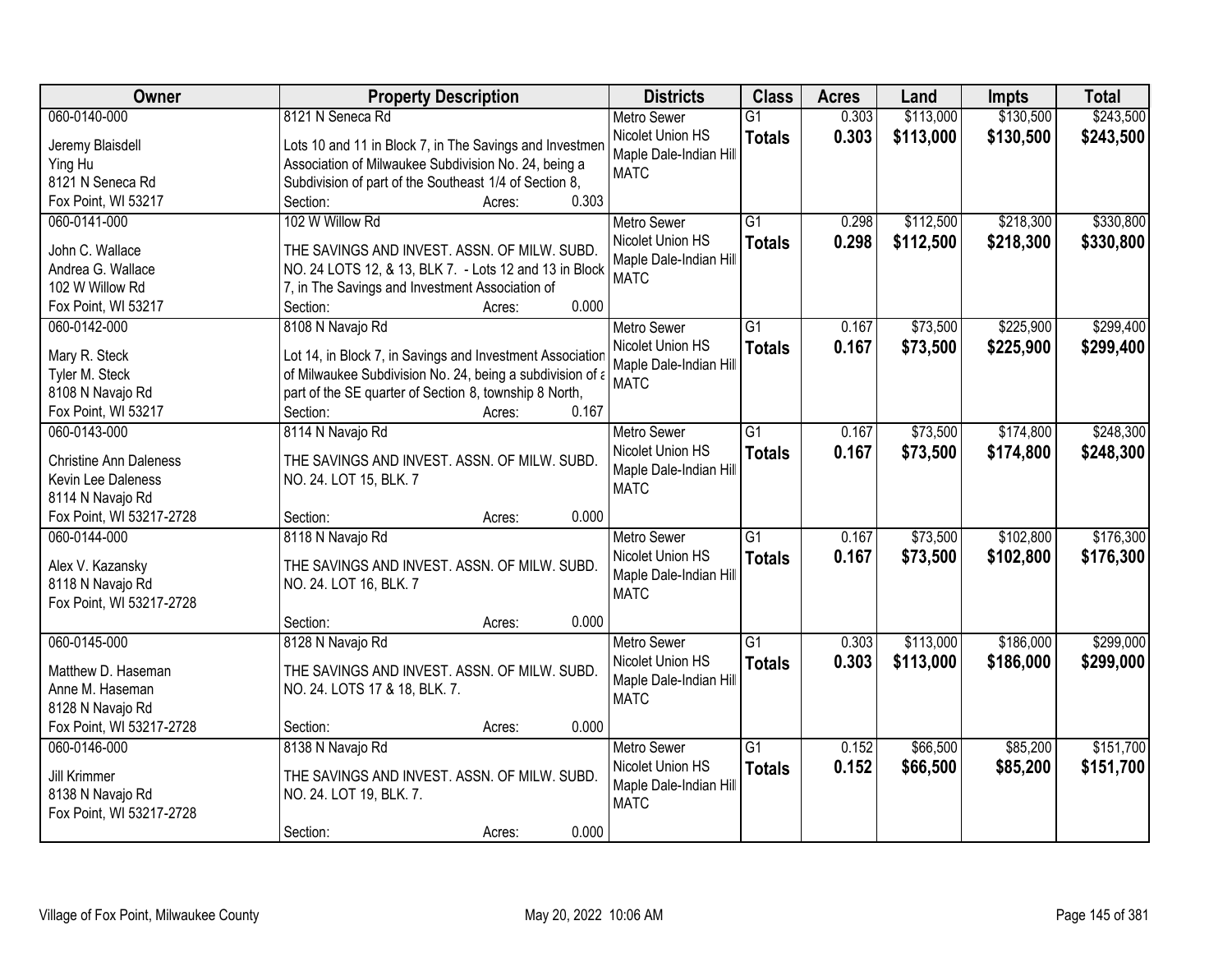| Owner                                                                             | <b>Property Description</b>                                                                                                                                                                                          | <b>Districts</b>                                                                | <b>Class</b>                     | <b>Acres</b>   | Land                   | Impts                  | <b>Total</b>           |
|-----------------------------------------------------------------------------------|----------------------------------------------------------------------------------------------------------------------------------------------------------------------------------------------------------------------|---------------------------------------------------------------------------------|----------------------------------|----------------|------------------------|------------------------|------------------------|
| 060-0147-000                                                                      | 8144 N Navajo Rd                                                                                                                                                                                                     | <b>Metro Sewer</b>                                                              | $\overline{G1}$                  | 0.191          | \$84,000               | \$149,400              | \$233,400              |
| Frank C. Klode<br>8144 N Navajo Rd<br>Fox Point, WI 53217-2728                    | THE SAVINGS AND INVEST. ASSN. OF MILW. SUBD.<br>NO. 24. LOT 20 BLK. 7                                                                                                                                                | Nicolet Union HS<br>Maple Dale-Indian Hill<br><b>MATC</b>                       | <b>Totals</b>                    | 0.191          | \$84,000               | \$149,400              | \$233,400              |
|                                                                                   | 0.000<br>Section:<br>Acres:                                                                                                                                                                                          |                                                                                 |                                  |                |                        |                        |                        |
| 060-0148-000<br>Joseph E. Aizen<br>9323 W Mount Vernon Ave<br>Milwaukee, WI 53226 | 8182 N Seneca Rd<br>THE SAVINGS AND INVEST. ASSN. OF MILW. SUBD.<br>NO. 24. LOT 1 BLK. 8 - Lot 1 in Block 8, in the Savings<br>and Investment Association of Milwaukee Subdivision No<br>0.000<br>Section:<br>Acres: | <b>Metro Sewer</b><br>Nicolet Union HS<br>Maple Dale-Indian Hill<br><b>MATC</b> | $\overline{G1}$<br><b>Totals</b> | 0.230<br>0.230 | \$101,500<br>\$101,500 | \$95,100<br>\$95,100   | \$196,600<br>\$196,600 |
| 060-0149-000                                                                      | 8176 N Seneca Rd                                                                                                                                                                                                     | Metro Sewer                                                                     | $\overline{G1}$                  | 0.152          | \$66,500               | \$97,700               | \$164,200              |
| Eugene V. Gardner<br>Judith L. Gardner<br>8176 N Seneca Rd                        | THE SAVINGS AND INVEST. ASSN. OF MILW. SUBD.<br>NO. 24. LOT 2, BLK 8                                                                                                                                                 | Nicolet Union HS<br>Maple Dale-Indian Hill<br><b>MATC</b>                       | <b>Totals</b>                    | 0.152          | \$66,500               | \$97,700               | \$164,200              |
| Fox Point, WI 53217-2740                                                          | 0.000<br>Section:<br>Acres:                                                                                                                                                                                          |                                                                                 |                                  |                |                        |                        |                        |
| 060-0150-000                                                                      | 8170 N Seneca Rd                                                                                                                                                                                                     | <b>Metro Sewer</b>                                                              | G1                               | 0.152          | \$66,500               | \$106,000              | \$172,500              |
| Susan M. Palmer<br>8170 N Seneca Rd<br>Fox Point, WI 53217-2740                   | THE SAVINGS AND INVEST. ASSN. OF MILW. SUBD.<br>NO. 24. LOT 3, BLK 8                                                                                                                                                 | Nicolet Union HS<br>Maple Dale-Indian Hill<br><b>MATC</b>                       | <b>Totals</b>                    | 0.152          | \$66,500               | \$106,000              | \$172,500              |
|                                                                                   | 0.000<br>Section:<br>Acres:                                                                                                                                                                                          |                                                                                 |                                  |                |                        |                        |                        |
| 060-0151-000<br>Rachel Wery<br>8162 N Seneca Rd<br>Fox Point, WI 53217            | 8162 N Seneca Rd<br>THE SAVINGS & INVEST. ASSN. OF MILW. SUBD. NO<br>24. LOT 4 BLK. 8                                                                                                                                | <b>Metro Sewer</b><br>Nicolet Union HS<br>Maple Dale-Indian Hill<br><b>MATC</b> | $\overline{G1}$<br><b>Totals</b> | 0.152<br>0.152 | \$66,500<br>\$66,500   | \$140,900<br>\$140,900 | \$207,400<br>\$207,400 |
|                                                                                   | 0.000<br>Section:<br>Acres:                                                                                                                                                                                          |                                                                                 |                                  |                |                        |                        |                        |
| 060-0152-000<br>Heidi Vrankin Matera<br>8156 N Seneca Rd<br>Fox Point, WI 53217   | 8156 N Seneca Rd<br>THE SAVINGS & INVEST. ASSN. OF MILW. SUBD. NO<br>24. LOT 5, BLK. 8                                                                                                                               | <b>Metro Sewer</b><br>Nicolet Union HS<br>Maple Dale-Indian Hill<br><b>MATC</b> | G1<br><b>Totals</b>              | 0.152<br>0.152 | \$66,500<br>\$66,500   | \$108,600<br>\$108,600 | \$175,100<br>\$175,100 |
|                                                                                   | 0.000<br>Section:<br>Acres:                                                                                                                                                                                          |                                                                                 |                                  |                |                        |                        |                        |
| 060-0153-000<br>Suzanne Pikofsky<br>8150 N Seneca Rd<br>Fox Point, WI 53217       | 8150 N Seneca Rd<br>Lots 6 and 7, in Block 8, In Savings and Investment<br>Association of Milwaukee Subdivision No. 24, being a<br>subdivision<br>0.000<br>Section:<br>Acres:                                        | <b>Metro Sewer</b><br>Nicolet Union HS<br>Maple Dale-Indian Hill<br><b>MATC</b> | $\overline{G1}$<br><b>Totals</b> | 0.303<br>0.303 | \$113,000<br>\$113,000 | \$196,500<br>\$196,500 | \$309,500<br>\$309,500 |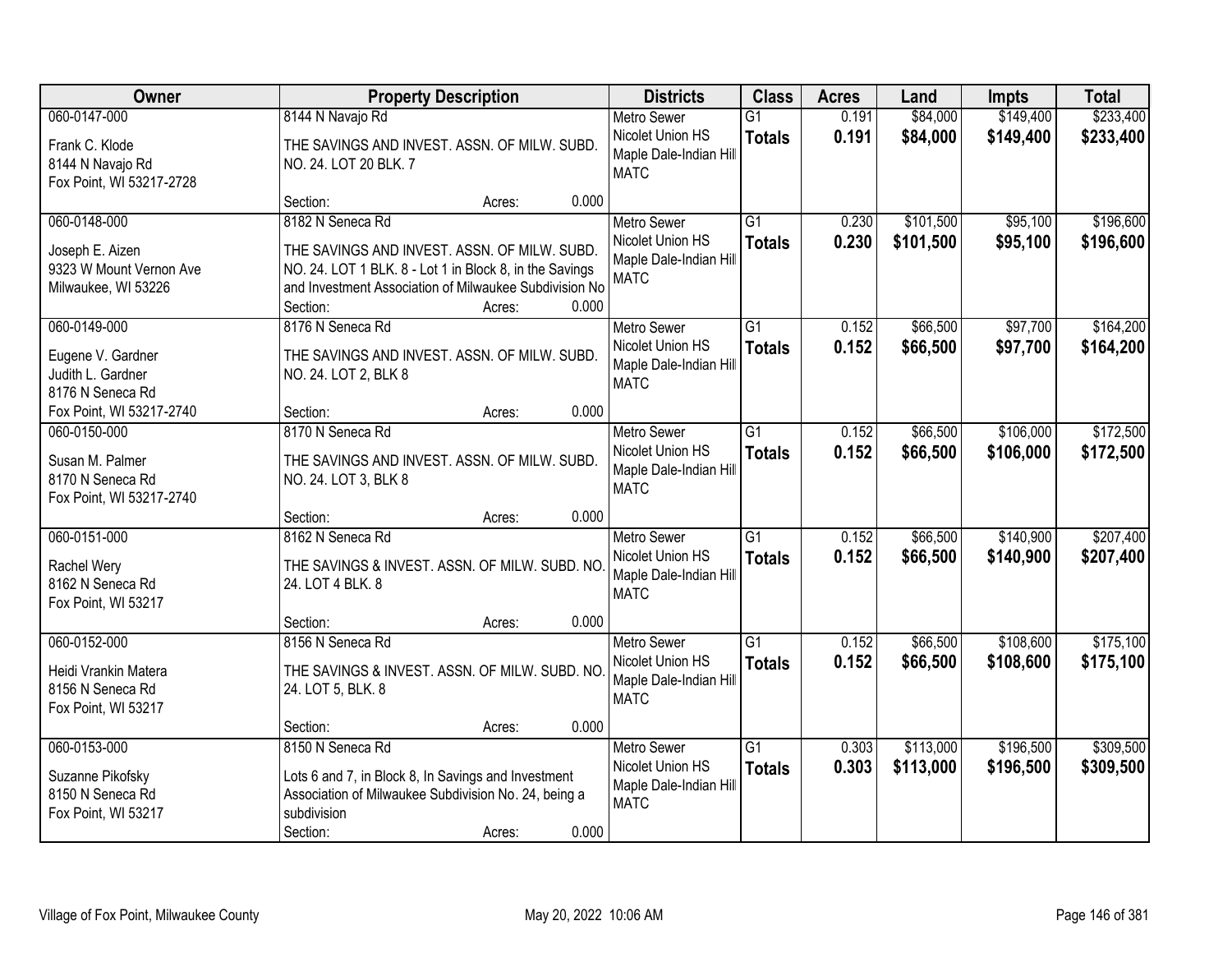| Owner                                | <b>Property Description</b>                               |       | <b>Districts</b>                      | <b>Class</b>    | <b>Acres</b> | Land      | <b>Impts</b> | <b>Total</b> |
|--------------------------------------|-----------------------------------------------------------|-------|---------------------------------------|-----------------|--------------|-----------|--------------|--------------|
| 060-0154-000                         | 8134 N Seneca Rd                                          |       | <b>Metro Sewer</b>                    | $\overline{G1}$ | 0.227        | \$100,000 | \$209,500    | \$309,500    |
| Stephen C. Patterson                 | THE SAVINGS & INVEST. ASSN. OF MILW. SUBD. NO             |       | Nicolet Union HS                      | <b>Totals</b>   | 0.227        | \$100,000 | \$209,500    | \$309,500    |
| 8134 N Seneca Rd                     | 24. LOT 8 & N1/2 OF LOT 9 BLK. 8 - Lot 8 and the North    |       | Maple Dale-Indian Hill                |                 |              |           |              |              |
| Fox Point, WI 53217                  | one-Half of Lot 9, in Block 8, in The Savings & Investmen |       | <b>MATC</b>                           |                 |              |           |              |              |
|                                      | Section:<br>Acres:                                        | 0.000 |                                       |                 |              |           |              |              |
| 060-0155-000                         | 8124 N Seneca Rd                                          |       | <b>Metro Sewer</b>                    | $\overline{G1}$ | 0.227        | \$100,000 | \$71,000     | \$171,000    |
| Sherrie L. Griffin                   | THE SAVINGS & INVEST. ASSN. OF MILW. SUBD. NO             |       | Nicolet Union HS                      | <b>Totals</b>   | 0.227        | \$100,000 | \$71,000     | \$171,000    |
| 8124 N Seneca Rd                     | 24. LOT 10 & S1/2 OF LOT 9 BLK. 8                         |       | Maple Dale-Indian Hill                |                 |              |           |              |              |
| Fox Point, WI 53217-2740             |                                                           |       | <b>MATC</b>                           |                 |              |           |              |              |
|                                      | Section:<br>Acres:                                        | 0.227 |                                       |                 |              |           |              |              |
| 060-0156-000                         | 8116 N Seneca Rd                                          |       | <b>Metro Sewer</b>                    | $\overline{G1}$ | 0.152        | \$66,500  | \$122,700    | \$189,200    |
|                                      |                                                           |       | Nicolet Union HS                      | <b>Totals</b>   | 0.152        | \$66,500  | \$122,700    | \$189,200    |
| Karen Kiley                          | THE SAVINGS & INVEST. ASSN. OF MILW. SUBD. NO             |       | Maple Dale-Indian Hill                |                 |              |           |              |              |
| 8116 N Seneca Rd                     | 24. LOT 11 & N. 10 FT. OF LOT 12 BLK. 8                   |       | <b>MATC</b>                           |                 |              |           |              |              |
| Fox Point, WI 53217                  | Section:<br>Acres:                                        | 0.000 |                                       |                 |              |           |              |              |
| 060-0157-000                         | 100 E Willow Rd                                           |       | <b>Metro Sewer</b>                    | $\overline{G1}$ | 0.244        | \$107,500 | \$134,000    | \$241,500    |
|                                      |                                                           |       | Nicolet Union HS                      | <b>Totals</b>   | 0.244        | \$107,500 | \$134,000    | \$241,500    |
| Jerome K & Suzanne L Knapp Liv Trust | THE SAVINGS & INVEST. ASSN. OF MILW. SUBD. NO             |       | Maple Dale-Indian Hill                |                 |              |           |              |              |
| 100 E Willow Rd                      | 24. LOT 13 & S. 40 FT. OF LOT 12 BLK. 8                   |       | <b>MATC</b>                           |                 |              |           |              |              |
| Fox Point, WI 53217-2758             |                                                           |       |                                       |                 |              |           |              |              |
|                                      | Section:<br>Acres:                                        | 0.000 |                                       |                 |              |           |              |              |
| 060-0158-000                         | 8080 N Seneca Rd                                          |       | <b>Metro Sewer</b>                    | $\overline{G1}$ | 0.173        | \$76,500  | \$160,500    | \$237,000    |
| Roy W. Smith Jr                      | THE SAVINGS & INVEST. ASSN. OF MILW. SUBD. NO             |       | Nicolet Union HS                      | <b>Totals</b>   | 0.173        | \$76,500  | \$160,500    | \$237,000    |
| Muge Turunc Smith                    | 24. LOT 1 BLK. 9                                          |       | Maple Dale-Indian Hill<br><b>MATC</b> |                 |              |           |              |              |
| 8080 N Seneca Rd                     |                                                           |       |                                       |                 |              |           |              |              |
| Fox Point, WI 53217-2738             | Section:<br>Acres:                                        | 0.173 |                                       |                 |              |           |              |              |
| 060-0159-000                         | 8074 N Seneca Rd                                          |       | Metro Sewer                           | $\overline{G1}$ | 0.152        | \$66,500  | \$195,300    | \$261,800    |
| Jolene T. Rapport                    | THE SAVINGS & INVEST. ASSN. OF MILW. SUBD. NO             |       | Nicolet Union HS                      | <b>Totals</b>   | 0.152        | \$66,500  | \$195,300    | \$261,800    |
| Monica Millsap                       | 24 LOT 2 BLK. 9                                           |       | Maple Dale-Indian Hill                |                 |              |           |              |              |
| 8074 N Seneca Rd                     |                                                           |       | <b>MATC</b>                           |                 |              |           |              |              |
| Fox Point, WI 53217                  | Section:<br>Acres:                                        | 0.000 |                                       |                 |              |           |              |              |
| 060-0160-000                         | 8068 N Seneca Rd                                          |       | <b>Metro Sewer</b>                    | $\overline{G1}$ | 0.152        | \$66,500  | \$136,300    | \$202,800    |
| David R. Sells                       | THE SAVINGS & INVEST. ASSN. OF MILW. SUBD. NO             |       | Nicolet Union HS                      | <b>Totals</b>   | 0.152        | \$66,500  | \$136,300    | \$202,800    |
| Lucille S. Sells                     | 24 LOT 3 BLK. 9                                           |       | Maple Dale-Indian Hill                |                 |              |           |              |              |
| 8068 N Seneca Rd                     |                                                           |       | <b>MATC</b>                           |                 |              |           |              |              |
| Fox Point, WI 53217                  | Section:<br>Acres:                                        | 0.000 |                                       |                 |              |           |              |              |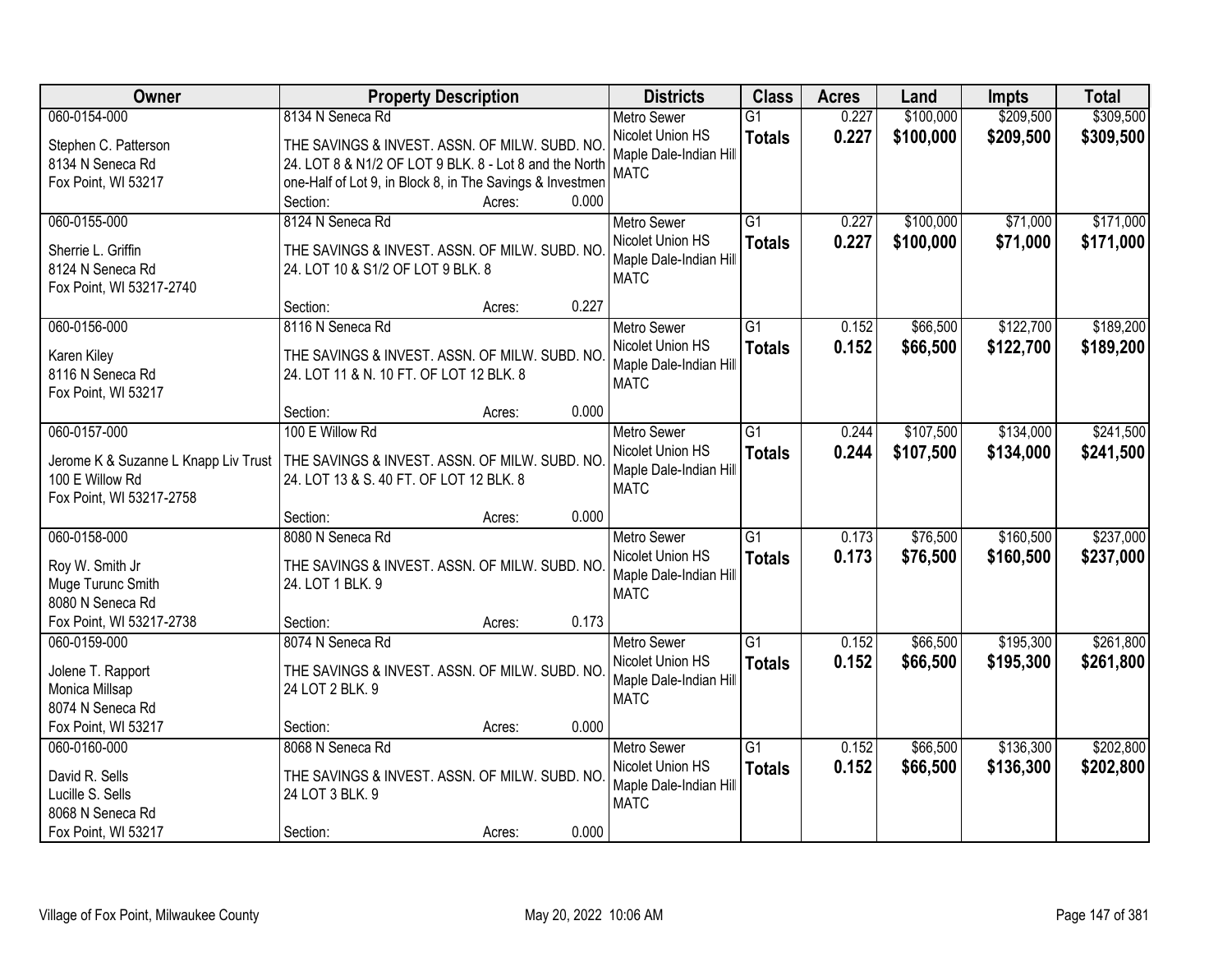| Owner                              | <b>Property Description</b>                              | <b>Districts</b>       | <b>Class</b>    | <b>Acres</b> | Land      | Impts     | <b>Total</b> |
|------------------------------------|----------------------------------------------------------|------------------------|-----------------|--------------|-----------|-----------|--------------|
| 060-0161-000                       | 8060 N Seneca Rd                                         | <b>Metro Sewer</b>     | $\overline{G1}$ | 0.152        | \$66,500  | \$168,900 | \$235,400    |
| Daniel J. Benson                   | Lot 4, in Block 9, in the Savings and Investment         | Nicolet Union HS       | <b>Totals</b>   | 0.152        | \$66,500  | \$168,900 | \$235,400    |
| Krysta L. Benson                   | Association of Milwaukee Subdivision No. 24, being a     | Maple Dale-Indian Hill |                 |              |           |           |              |
| 8060 N Seneca Rd                   | Subdivision of                                           | <b>MATC</b>            |                 |              |           |           |              |
| Fox Point, WI 53217                | Section:<br>0.152<br>Acres:                              |                        |                 |              |           |           |              |
| 060-0162-000                       | 8054 N Seneca Rd                                         | <b>Metro Sewer</b>     | $\overline{G1}$ | 0.152        | \$66,500  | \$156,900 | \$223,400    |
|                                    |                                                          | Nicolet Union HS       | <b>Totals</b>   | 0.152        | \$66,500  | \$156,900 | \$223,400    |
| Robert G. Uecke                    | THE SAVINGS & INVEST. ASSN. OF MILW. SUBD. NO            | Maple Dale-Indian Hill |                 |              |           |           |              |
| Nancy L. Uecke<br>8054 N Seneca Rd | 24 LOT 5 BLK. 9                                          | <b>MATC</b>            |                 |              |           |           |              |
| Fox Point, WI 53217-2738           | 0.000<br>Section:<br>Acres:                              |                        |                 |              |           |           |              |
| 060-0163-000                       | 8046 N Seneca Rd                                         | <b>Metro Sewer</b>     | $\overline{G1}$ | 0.152        | \$66,500  | \$111,900 | \$178,400    |
|                                    |                                                          | Nicolet Union HS       |                 |              |           |           |              |
| David C. Lemel                     | THE SAVINGS & INVEST. ASSN. OF MILW. SUBD. NO            | Maple Dale-Indian Hill | <b>Totals</b>   | 0.152        | \$66,500  | \$111,900 | \$178,400    |
| Sarah E. Aliota                    | 24 LOT 6 BLK. 9                                          | <b>MATC</b>            |                 |              |           |           |              |
| 8046 N Seneca Rd                   |                                                          |                        |                 |              |           |           |              |
| Fox Point, WI 53217                | 0.152<br>Section:<br>Acres:                              |                        |                 |              |           |           |              |
| 060-0164-000                       | 8040 N Seneca Rd                                         | <b>Metro Sewer</b>     | $\overline{G1}$ | 0.152        | \$66,500  | \$135,000 | \$201,500    |
| Bruce J. Kaiser                    | THE SAVINGS & INVEST. ASSN. OF MILW. SUBD. NO.           | Nicolet Union HS       | <b>Totals</b>   | 0.152        | \$66,500  | \$135,000 | \$201,500    |
| 8040 N Seneca Rd                   | 24 LOT 7 BLK. 9                                          | Maple Dale-Indian Hill |                 |              |           |           |              |
| Fox Point, WI 53217                |                                                          | <b>MATC</b>            |                 |              |           |           |              |
|                                    | 0.000<br>Section:<br>Acres:                              |                        |                 |              |           |           |              |
| 060-0165-000                       | 8034 N Seneca Rd                                         | Metro Sewer            | $\overline{G1}$ | 0.152        | \$66,500  | \$123,900 | \$190,400    |
|                                    |                                                          | Nicolet Union HS       | <b>Totals</b>   | 0.152        | \$66,500  | \$123,900 | \$190,400    |
| Craig Olson                        | THE SAVINGS & INVEST. ASSN. OF MILW. SUBD. NO            | Maple Dale-Indian Hill |                 |              |           |           |              |
| Julie Olson                        | 24 LOT 8 BLK. 9                                          | <b>MATC</b>            |                 |              |           |           |              |
| 8034 N Seneca Rd                   |                                                          |                        |                 |              |           |           |              |
| Fox Point, WI 53217                | Section:<br>0.000<br>Acres:                              |                        |                 |              |           |           |              |
| 060-0166-001                       | 100 E Bradley Rd                                         | <b>Metro Sewer</b>     | $\overline{G1}$ | 0.485        | \$122,500 | \$209,000 | \$331,500    |
| Jacob S. Spriggs                   | Lot Ten (10), except the North Twenty (20) feet thereof, | Nicolet Union HS       | <b>Totals</b>   | 0.485        | \$122,500 | \$209,000 | \$331,500    |
| Amanda Beth Spriggs                | and all of Lots Eleven (11) and Twelve (12),             | Maple Dale-Indian Hill |                 |              |           |           |              |
| 100 E Bradley Rd                   | in Block Nine (9), in The Savings and Investment         | <b>MATC</b>            |                 |              |           |           |              |
| Fox Point, WI 53217                | 0.485<br>Section: 8<br>Acres:                            |                        |                 |              |           |           |              |
| 060-0166-002                       | 8024 N Seneca Rd                                         | <b>Metro Sewer</b>     | $\overline{G1}$ | 0.212        | \$93,500  | \$206,500 | \$300,000    |
|                                    |                                                          | Nicolet Union HS       | <b>Totals</b>   | 0.212        | \$93,500  | \$206,500 | \$300,000    |
| Linda S. Ciske                     | THE SAVINGS & INVEST ASSN OF MILW SUBD #24               | Maple Dale-Indian Hill |                 |              |           |           |              |
| 8024 N Seneca Rd                   | LOT 9 & N 20FT LOT 10 BLK 9 SCHOOL DIST 8                | <b>MATC</b>            |                 |              |           |           |              |
| Fox Point, WI 53217                |                                                          |                        |                 |              |           |           |              |
|                                    | 0.000<br>Section:<br>Acres:                              |                        |                 |              |           |           |              |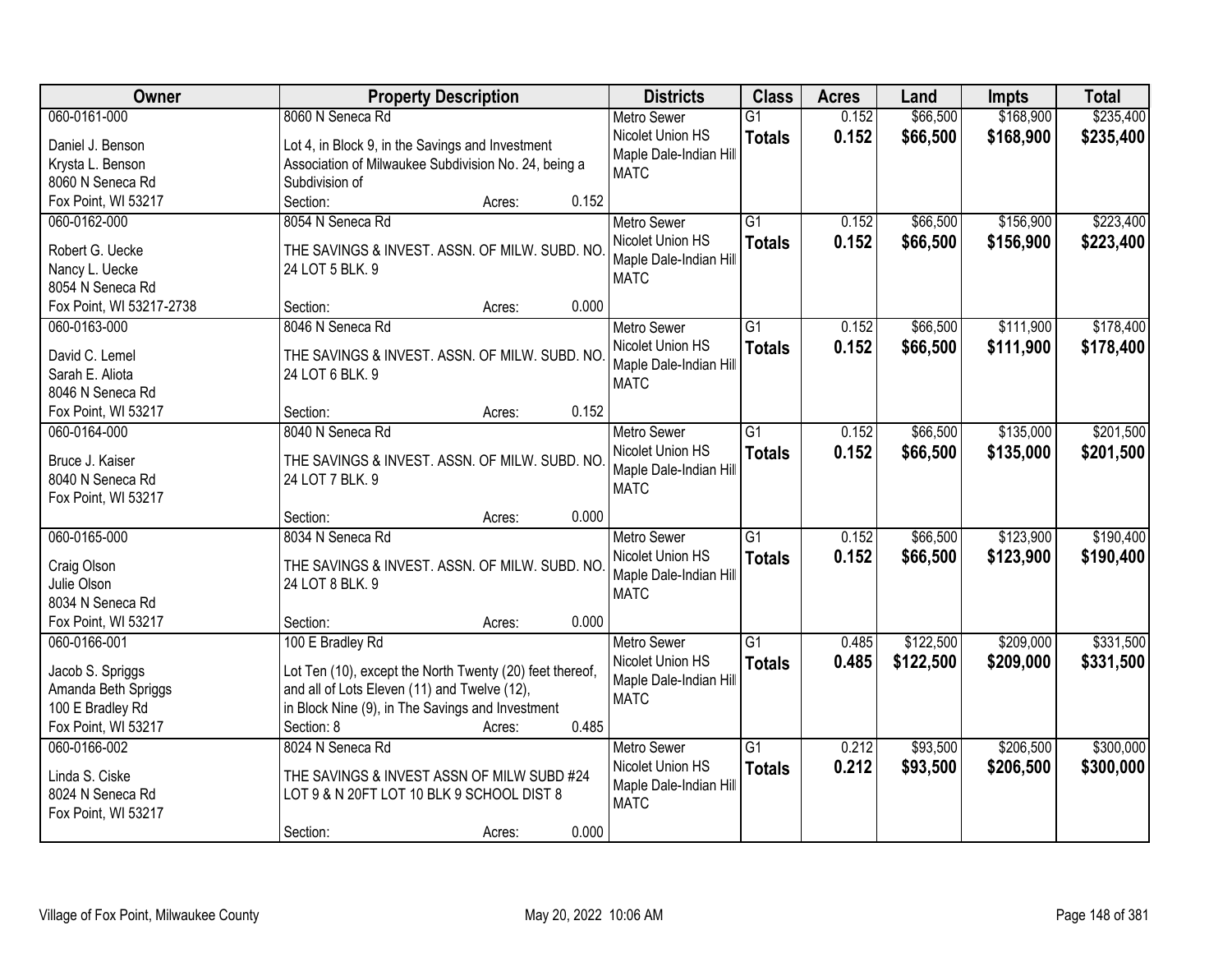| Owner                     | <b>Property Description</b>                             |                 | <b>Districts</b>                      | <b>Class</b>    | <b>Acres</b> | Land      | Impts     | <b>Total</b> |
|---------------------------|---------------------------------------------------------|-----------------|---------------------------------------|-----------------|--------------|-----------|-----------|--------------|
| 060-0167-000              | 101 W Willow Rd                                         |                 | <b>Metro Sewer</b>                    | $\overline{G1}$ | 0.152        | \$66,500  | \$290,000 | \$356,500    |
| John P. Swezey Jr         | THE SAVINGS & INVEST. ASSN. OF MILW. SUBD. NO           |                 | Nicolet Union HS                      | <b>Totals</b>   | 0.152        | \$66,500  | \$290,000 | \$356,500    |
| Holly M. Swezey           | 24 LOT 1 BLK. 10                                        |                 | Maple Dale-Indian Hill                |                 |              |           |           |              |
| 101 W Willow Rd           |                                                         |                 | <b>MATC</b>                           |                 |              |           |           |              |
| Fox Point, WI 53217       | Section:                                                | 0.000<br>Acres: |                                       |                 |              |           |           |              |
| 060-0168-000              | 8075 N Seneca Rd                                        |                 | <b>Metro Sewer</b>                    | $\overline{G1}$ | 0.152        | \$66,500  | \$96,600  | \$163,100    |
| June L. Allison           | THE SAVINGS & INVEST. ASSN. OF MILW. SUBD. NO           |                 | Nicolet Union HS                      | <b>Totals</b>   | 0.152        | \$66,500  | \$96,600  | \$163,100    |
| Robert E. Combs Jr        | 24 LOT 2 BLK. 10                                        |                 | Maple Dale-Indian Hill                |                 |              |           |           |              |
| 8075 N Seneca Rd          |                                                         |                 | <b>MATC</b>                           |                 |              |           |           |              |
| Fox Point, WI 53217-2739  | Section:                                                | 0.000<br>Acres: |                                       |                 |              |           |           |              |
| 060-0169-000              | 8067 N Seneca Rd                                        |                 | Metro Sewer                           | $\overline{G1}$ | 0.152        | \$66,500  | \$117,500 | \$184,000    |
| Stuart J. Schneider       | THE SAVINGS & INVEST. ASSN. OF MILW. SUBD. NO           |                 | Nicolet Union HS                      | <b>Totals</b>   | 0.152        | \$66,500  | \$117,500 | \$184,000    |
| Marcy L. Schneider        | 24 LOT 3 BLK. 10                                        |                 | Maple Dale-Indian Hill                |                 |              |           |           |              |
| 8067 N Seneca Rd          |                                                         |                 | <b>MATC</b>                           |                 |              |           |           |              |
| Fox Point, WI 53217-2739  | Section:                                                | 0.000<br>Acres: |                                       |                 |              |           |           |              |
| 060-0170-000              | 8061 N Seneca Rd                                        |                 | <b>Metro Sewer</b>                    | $\overline{G1}$ | 0.152        | \$66,500  | \$125,900 | \$192,400    |
|                           |                                                         |                 | Nicolet Union HS                      | <b>Totals</b>   | 0.152        | \$66,500  | \$125,900 | \$192,400    |
| Nicolas I. Sandoval et al | THE SAVINGS & INVEST. ASSN. OF MILW. SUBD. NO           |                 | Maple Dale-Indian Hill                |                 |              |           |           |              |
| 8061 N Seneca Rd          | 24 LOT 4 BLK. 10                                        |                 | <b>MATC</b>                           |                 |              |           |           |              |
| Fox Point, WI 53217       | Section:                                                | 0.000<br>Acres: |                                       |                 |              |           |           |              |
| 060-0171-000              | 8055 N Seneca Rd                                        |                 | <b>Metro Sewer</b>                    | $\overline{G1}$ | 0.152        | \$66,500  | \$113,900 | \$180,400    |
|                           |                                                         |                 | Nicolet Union HS                      | <b>Totals</b>   | 0.152        | \$66,500  | \$113,900 | \$180,400    |
| Joan E. Wessel            | THE SAVINGS & INVEST. ASSN. OF MILW. SUBD. NO           |                 | Maple Dale-Indian Hill                |                 |              |           |           |              |
| 8055 N Seneca Rd          | 24 LOT 5 BLK. 10                                        |                 | <b>MATC</b>                           |                 |              |           |           |              |
| Fox Point, WI 53217-2739  |                                                         |                 |                                       |                 |              |           |           |              |
|                           | Section:                                                | 0.000<br>Acres: |                                       |                 |              |           |           |              |
| 060-0172-000              | 8045 N Seneca Rd                                        |                 | <b>Metro Sewer</b>                    | G1              | 0.227        | \$100,000 | \$141,000 | \$241,000    |
| Steven B. Maersch         | THE SAVINGS & INVEST. ASSN. OF MILW. SUBD. NO           |                 | Nicolet Union HS                      | <b>Totals</b>   | 0.227        | \$100,000 | \$141,000 | \$241,000    |
| Pamela Peterson Maersch   | 24 LOT 6 & N. 25 FT OF LOT 7 BLK. 10                    |                 | Maple Dale-Indian Hill<br><b>MATC</b> |                 |              |           |           |              |
| 8045 N Seneca Rd          |                                                         |                 |                                       |                 |              |           |           |              |
| Fox Point, WI 53217-2739  | Section:                                                | 0.227<br>Acres: |                                       |                 |              |           |           |              |
| 060-0173-000              | 8035 N Seneca Rd                                        |                 | <b>Metro Sewer</b>                    | $\overline{G1}$ | 0.227        | \$100,000 | \$79,400  | \$179,400    |
| James Lee Capps           | THE SAVINGS & INVEST. ASSN. OF MILW. SUBD. NO           |                 | Nicolet Union HS                      | <b>Totals</b>   | 0.227        | \$100,000 | \$79,400  | \$179,400    |
| Louise Capps              | 24 LOT 8 & S. 25FT OF LOT 7 BLK. 10 - Lot 8 and the     |                 | Maple Dale-Indian Hill                |                 |              |           |           |              |
| 8035 N Seneca Rd          | South 25 feet of Lot 7, in Block 10, in the Savings and |                 | <b>MATC</b>                           |                 |              |           |           |              |
| Fox Point, WI 53217       | Section:                                                | 0.000<br>Acres: |                                       |                 |              |           |           |              |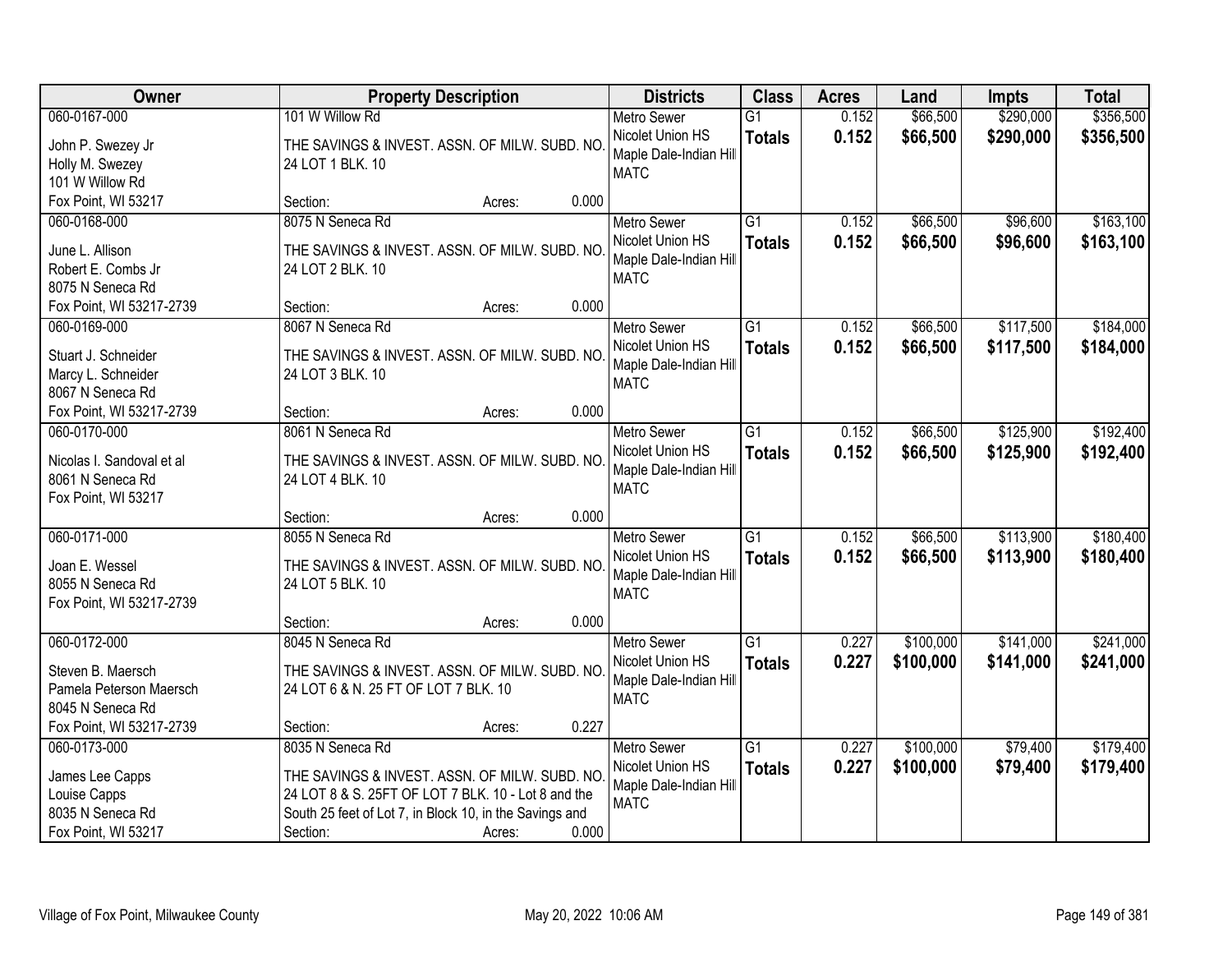| Owner                               | <b>Property Description</b>                                                   | <b>Districts</b>                      | <b>Class</b>    | <b>Acres</b> | Land      | Impts     | <b>Total</b> |
|-------------------------------------|-------------------------------------------------------------------------------|---------------------------------------|-----------------|--------------|-----------|-----------|--------------|
| 060-0174-000                        | 8021 N Seneca Rd                                                              | <b>Metro Sewer</b>                    | $\overline{G1}$ | 0.303        | \$113,000 | \$215,700 | \$328,700    |
| Gary S. Krenz                       | THE SAVINGS & INVEST. ASSN. OF MILW. SUBD. NO                                 | Nicolet Union HS                      | <b>Totals</b>   | 0.303        | \$113,000 | \$215,700 | \$328,700    |
| Sarah L. Krenz                      | 24 LOTS 9 & 10 BLK. 10                                                        | Maple Dale-Indian Hill                |                 |              |           |           |              |
| 8021 N Seneca Rd                    |                                                                               | <b>MATC</b>                           |                 |              |           |           |              |
| Fox Point, WI 53217-2739            | 0.000<br>Section:<br>Acres:                                                   |                                       |                 |              |           |           |              |
| 060-0175-000                        | 100 W Bradley Rd                                                              | <b>Metro Sewer</b>                    | $\overline{G1}$ | 0.195        | \$86,000  | \$268,000 | \$354,000    |
|                                     |                                                                               | Nicolet Union HS                      | <b>Totals</b>   | 0.195        | \$86,000  | \$268,000 | \$354,000    |
| Ted C. Martin                       | Lot 11 and the East 13.50 feet of Lot 12, in Block 10, in                     | Maple Dale-Indian Hill                |                 |              |           |           |              |
| Claudia D. Martin                   | Savings and Investment Association of Milwaukee                               | <b>MATC</b>                           |                 |              |           |           |              |
| 100 W Bradley Rd                    | Subdivision No. 24, being a part of the Southeast 1/4 of<br>0.000<br>Section: |                                       |                 |              |           |           |              |
| Fox Point, WI 53217<br>060-0176-000 | Acres:                                                                        |                                       | $\overline{G1}$ | 0.278        |           | \$187,500 | \$299,000    |
|                                     | 110 W Bradley Rd                                                              | Metro Sewer                           |                 |              | \$111,500 |           |              |
| Mariya Gozenpud, As Trustee of the  | THE SAVINGS & INVEST. ASSN. OF MILW. SUBD. NO                                 | Nicolet Union HS                      | <b>Totals</b>   | 0.278        | \$111,500 | \$187,500 | \$299,000    |
| Mariya Gozenpud Revo                | 24. LOT 13 AND ALL OF LOT 12 EXC. THE E. 13.5 FT.,                            | Maple Dale-Indian Hill<br><b>MATC</b> |                 |              |           |           |              |
| 110 W Bradley Rd                    | <b>BLK. 10</b>                                                                |                                       |                 |              |           |           |              |
| Fox Point, WI 53217                 | Section:<br>0.000<br>Acres:                                                   |                                       |                 |              |           |           |              |
| 060-0177-000                        | 124 W Bradley Rd                                                              | <b>Metro Sewer</b>                    | $\overline{G1}$ | 0.158        | \$69,500  | \$139,800 | \$209,300    |
| Harry Pump                          | THE SAVINGS & INVEST. ASSN. OF MILW. SUBD. NO                                 | Nicolet Union HS                      | <b>Totals</b>   | 0.158        | \$69,500  | \$139,800 | \$209,300    |
| Edith Pump                          | 24 LOT 14 BLK. 10                                                             | Maple Dale-Indian Hill                |                 |              |           |           |              |
| 124 W Bradley Rd                    |                                                                               | <b>MATC</b>                           |                 |              |           |           |              |
| Fox Point, WI 53217-3151            | 0.000<br>Section:<br>Acres:                                                   |                                       |                 |              |           |           |              |
| 060-0178-000                        | 130 W Bradley Rd                                                              | <b>Metro Sewer</b>                    | $\overline{G1}$ | 0.158        | \$69,500  | \$148,500 | \$218,000    |
|                                     |                                                                               | Nicolet Union HS                      | <b>Totals</b>   | 0.158        | \$69,500  | \$148,500 | \$218,000    |
| Alexander James Godfrey             | THE SAVINGS & INVEST. ASSN. OF MILW. SUBD. NO                                 | Maple Dale-Indian Hill                |                 |              |           |           |              |
| 130 W Bradley Rd                    | 24 LOT 15 BLK. 10                                                             | <b>MATC</b>                           |                 |              |           |           |              |
| Fox Point, WI 53217                 |                                                                               |                                       |                 |              |           |           |              |
|                                     | 0.000<br>Section:<br>Acres:                                                   |                                       |                 |              |           |           |              |
| 060-0179-000                        | 8028 N Navajo Rd                                                              | <b>Metro Sewer</b>                    | $\overline{G1}$ | 0.303        | \$113,000 | \$261,400 | \$374,400    |
| Laurette Sue Perlewitz              | THE SAVINGS & INVEST. ASSN. OF MILW. SUBD. NO                                 | Nicolet Union HS                      | <b>Totals</b>   | 0.303        | \$113,000 | \$261,400 | \$374,400    |
| Michael Steven Tischer              | 24 LOTS 16 & 17 BLK. 10                                                       | Maple Dale-Indian Hill                |                 |              |           |           |              |
| 8028 N Navajo Rd                    |                                                                               | <b>MATC</b>                           |                 |              |           |           |              |
| Fox Point, WI 53217                 | 0.000<br>Section:<br>Acres:                                                   |                                       |                 |              |           |           |              |
| 060-0180-000                        | 8040 N Navajo Rd                                                              | <b>Metro Sewer</b>                    | $\overline{G1}$ | 0.303        | \$113,000 | \$241,000 | \$354,000    |
|                                     |                                                                               | Nicolet Union HS                      | <b>Totals</b>   | 0.303        | \$113,000 | \$241,000 | \$354,000    |
| Timothy J. McCarthy                 | Lots 18 and 19, in Block 10, in The Savings and                               | Maple Dale-Indian Hill                |                 |              |           |           |              |
| 8040 N Navajo Rd                    | Investment Association of Milwaukee Sub'd. No. 24, bein                       | <b>MATC</b>                           |                 |              |           |           |              |
| Fox Point, WI 53217                 | a Subdivision of part of the Southeast 1/4 of Section 8,                      |                                       |                 |              |           |           |              |
|                                     | 0.303<br>Section:<br>Acres:                                                   |                                       |                 |              |           |           |              |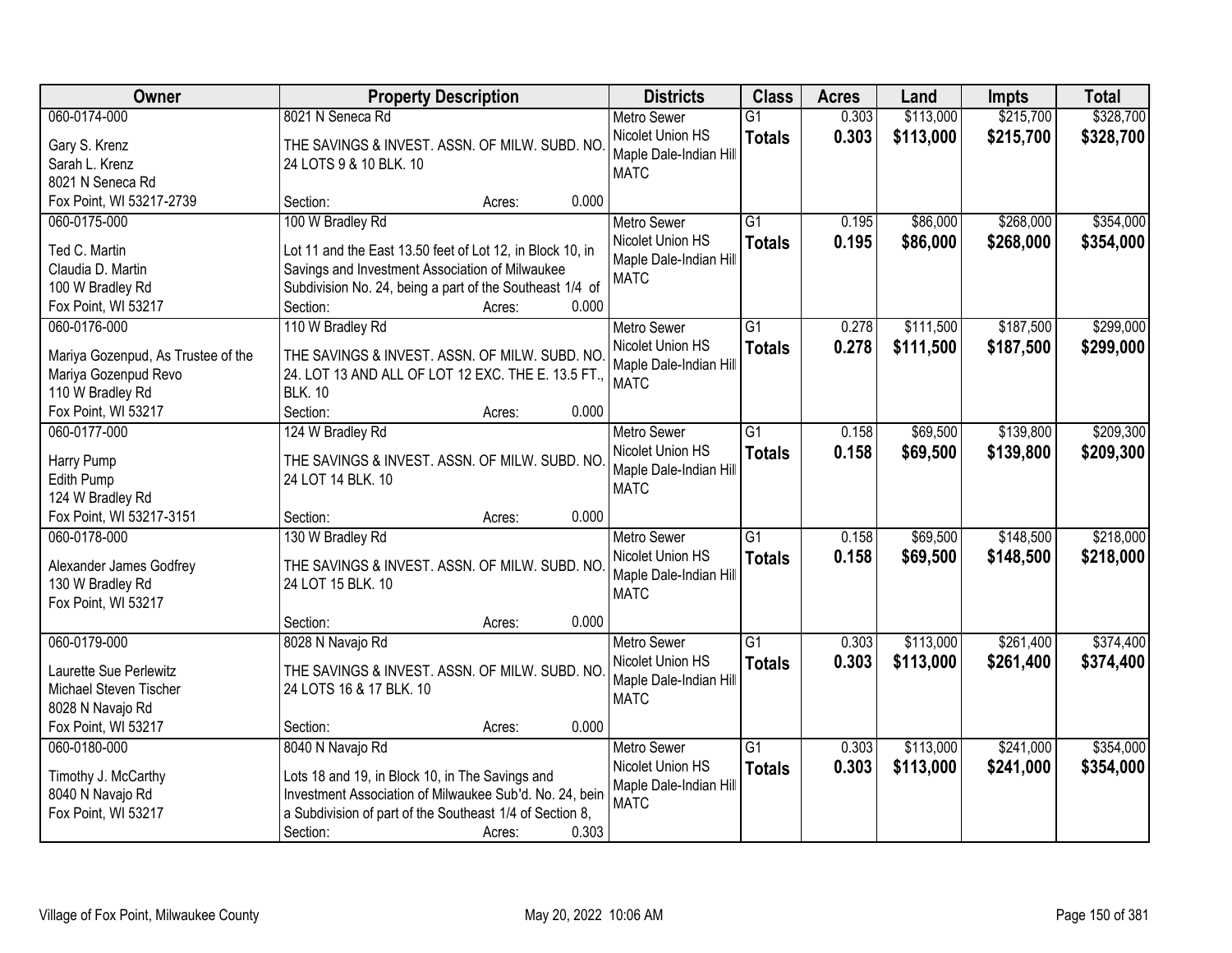| Owner                                | <b>Property Description</b>                                              | <b>Districts</b>                           | <b>Class</b>    | <b>Acres</b> | Land      | Impts     | <b>Total</b> |
|--------------------------------------|--------------------------------------------------------------------------|--------------------------------------------|-----------------|--------------|-----------|-----------|--------------|
| 060-0181-000                         | 8050 N Navajo Rd                                                         | <b>Metro Sewer</b>                         | $\overline{G1}$ | 0.303        | \$113,000 | \$342,000 | \$455,000    |
| Christina Wickert                    | THE SAVINGS & INVEST. ASSN. OF MILW. SUBD. NO                            | Nicolet Union HS                           | <b>Totals</b>   | 0.303        | \$113,000 | \$342,000 | \$455,000    |
| David Wickert                        | 24 LOTS 20 & 21 BLK. 10                                                  | Maple Dale-Indian Hill                     |                 |              |           |           |              |
| 8050 N Navajo Rd                     |                                                                          | <b>MATC</b>                                |                 |              |           |           |              |
| Fox Point, WI 53217                  | 0.000<br>Section:<br>Acres:                                              |                                            |                 |              |           |           |              |
| 060-0182-000                         | 8060 N Navajo Rd                                                         | <b>Metro Sewer</b>                         | $\overline{G1}$ | 0.303        | \$113,000 | \$138,000 | \$251,000    |
| Dr Kathleen M Bloom Revocable Trust  | THE SAVINGS & INVEST. ASSN. OF MILW. SUBD. NO                            | Nicolet Union HS                           | <b>Totals</b>   | 0.303        | \$113,000 | \$138,000 | \$251,000    |
| 8060 N Navajo Rd                     | 24 LOTS 22 & 23 BLK. 10                                                  | Maple Dale-Indian Hill                     |                 |              |           |           |              |
| Fox Point, WI 53217                  |                                                                          | <b>MATC</b>                                |                 |              |           |           |              |
|                                      | 0.000<br>Section:<br>Acres:                                              |                                            |                 |              |           |           |              |
| 060-0183-000                         | 8080 N Navajo Rd                                                         | <b>Metro Sewer</b>                         | G1              | 0.303        | \$113,000 | \$140,000 | \$253,000    |
|                                      |                                                                          | Nicolet Union HS                           | <b>Totals</b>   | 0.303        | \$113,000 | \$140,000 | \$253,000    |
| Mary Karegeannes<br>8080 N Navajo Rd | THE SAVINGS & INVEST ASSN. OF MILW. SUBD. NO.<br>24 LOTS 24 & 25 BLK. 10 | Maple Dale-Indian Hill                     |                 |              |           |           |              |
| Fox Point, WI 53217-2726             |                                                                          | <b>MATC</b>                                |                 |              |           |           |              |
|                                      | 0.000<br>Section:<br>Acres:                                              |                                            |                 |              |           |           |              |
| 060-0184-000                         | 8075 N Navajo Rd                                                         | <b>Metro Sewer</b>                         | G1              | 0.318        | \$113,500 | \$126,200 | \$239,700    |
|                                      |                                                                          | Nicolet Union HS                           | <b>Totals</b>   | 0.318        | \$113,500 | \$126,200 | \$239,700    |
| Mikhail L. Rozenblyum                | THE SAVINGS & INVEST ASSN OF MILW SUBD NO 24                             | Maple Dale-Indian Hill                     |                 |              |           |           |              |
| Irina Rozenblyum                     | LOTS 1 & 2 AND NORTH 5 FT OF LOT 3 BLK 11                                | <b>MATC</b>                                |                 |              |           |           |              |
| 8075 N Navajo Rd                     |                                                                          |                                            |                 |              |           |           |              |
| Fox Point, WI 53217-2727             | 0.000<br>Section:<br>Acres:                                              |                                            |                 |              |           |           |              |
| 060-0185-001                         | 8055 N Navajo Rd                                                         | <b>Metro Sewer</b>                         | $\overline{G1}$ | 0.339        | \$114,500 | \$217,500 | \$332,000    |
| Dustin Robert Doro                   | Lot 4, except the North 38 feet, and Lots 5 and 6, in Block              | Nicolet Union HS<br>Maple Dale-Indian Hill | <b>Totals</b>   | 0.339        | \$114,500 | \$217,500 | \$332,000    |
| Monica Jean Doro                     | 11, in The Savings and Investment Association of                         | <b>MATC</b>                                |                 |              |           |           |              |
| 8055 N Navajo Rd                     | Milwaukee Sub'd No. 24, being a Subdivision of part of th                |                                            |                 |              |           |           |              |
| Fox Point, WI 53217                  | 0.339<br>Section:<br>Acres:                                              |                                            |                 |              |           |           |              |
| 060-0185-002                         | 8065 N Navajo Rd                                                         | <b>Metro Sewer</b>                         | $\overline{G1}$ | 0.267        | \$111,000 | \$212,900 | \$323,900    |
| Jonathan F. Proeber                  | THE SAVINGS & INVEST ASSN OF MILWAUKEE SUBD                              | Nicolet Union HS                           | <b>Totals</b>   | 0.267        | \$111,000 | \$212,900 | \$323,900    |
| Natalie A. Proeber                   | NO 24 N 38 FT OF LOT 4 AND 5 LOT 3 EXC THE N 5                           | Maple Dale-Indian Hill                     |                 |              |           |           |              |
| 8065 N Navajo Rd                     | FT BLK 11 - LOT THREE (3), EXCEPTING THE                                 | <b>MATC</b>                                |                 |              |           |           |              |
| Fox Point, WI 53217                  | 0.000<br>Section:<br>Acres:                                              |                                            |                 |              |           |           |              |
| 060-0186-000                         | 8041 N Navajo Rd                                                         | <b>Metro Sewer</b>                         | $\overline{G1}$ | 0.152        | \$66,500  | \$150,500 | \$217,000    |
| Sara Zaidins                         | LOT SEVEN (7), IN BLOCK ELEVEN (11), IN SAVINGS                          | Nicolet Union HS                           | <b>Totals</b>   | 0.152        | \$66,500  | \$150,500 | \$217,000    |
| 8041 N Navajo Rd                     | AND INVESTMENT ASSOCIATION OF MILWAUKEE                                  | Maple Dale-Indian Hill                     |                 |              |           |           |              |
| Fox Point, WI 53217                  | SUBDIVISION NO. 24, BEING A PART OF THE SOUTH                            | <b>MATC</b>                                |                 |              |           |           |              |
|                                      | 0.000<br>Section:<br>Acres:                                              |                                            |                 |              |           |           |              |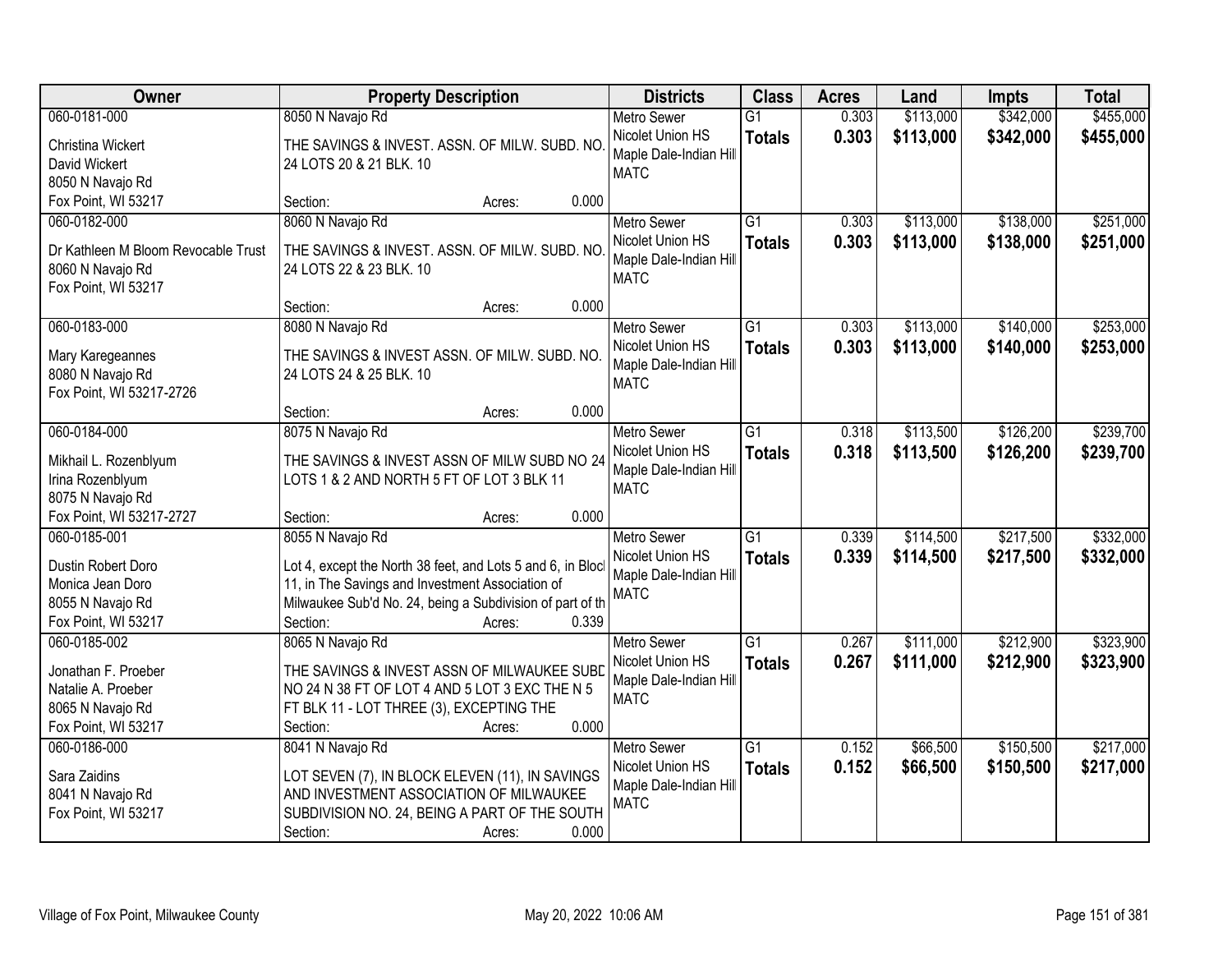| Owner                                                                           | <b>Property Description</b>                                                                                                |       | <b>Districts</b>                                                                | <b>Class</b>                     | <b>Acres</b>   | Land                   | Impts                  | <b>Total</b>           |
|---------------------------------------------------------------------------------|----------------------------------------------------------------------------------------------------------------------------|-------|---------------------------------------------------------------------------------|----------------------------------|----------------|------------------------|------------------------|------------------------|
| 060-0187-000                                                                    | 8035 N Navajo Rd                                                                                                           |       | <b>Metro Sewer</b>                                                              | $\overline{G1}$                  | 0.152          | \$66,500               | \$126,000              | \$192,500              |
| Denise M. Fritz<br>8035 N Navajo Rd<br>Fox Point, WI 53217                      | THE SAVINGS & INVEST. ASSN. OF MILW. SUBD. NO<br>24 LOT 8 BLK. 11                                                          |       | Nicolet Union HS<br>Maple Dale-Indian Hill<br><b>MATC</b>                       | <b>Totals</b>                    | 0.152          | \$66,500               | \$126,000              | \$192,500              |
|                                                                                 | Section:<br>Acres:                                                                                                         | 0.000 |                                                                                 |                                  |                |                        |                        |                        |
| 060-0188-000<br>David G. Hanson<br>Heidi H. Hanson<br>8027 N Navajo Rd          | 8027 N Navajo Rd<br>THE SAVINGS & INVEST. ASSN. OF MILW. SUBD. NO<br>24 LOTS 9 & 10 BLK. 11                                |       | <b>Metro Sewer</b><br>Nicolet Union HS<br>Maple Dale-Indian Hill<br><b>MATC</b> | $\overline{G1}$<br><b>Totals</b> | 0.303<br>0.303 | \$113,000<br>\$113,000 | \$303,200<br>\$303,200 | \$416,200<br>\$416,200 |
| Fox Point, WI 53217-2727                                                        | Section:<br>Acres:                                                                                                         | 0.000 |                                                                                 |                                  |                |                        |                        |                        |
| 060-0189-000<br>David C. Harland<br>Michael P. Westerhausen<br>200 W Bradley Rd | 200 W Bradley Rd<br>THE SAVINGS & INVEST. ASSN. OF MILW. SUBD. NO<br>24 LOTS 11 & 12 BLK. 11                               |       | <b>Metro Sewer</b><br>Nicolet Union HS<br>Maple Dale-Indian Hill<br><b>MATC</b> | $\overline{G1}$<br><b>Totals</b> | 0.313<br>0.313 | \$113,500<br>\$113,500 | \$155,400<br>\$155,400 | \$268,900<br>\$268,900 |
| Fox Point, WI 53217                                                             | Section:<br>Acres:                                                                                                         | 0.000 |                                                                                 |                                  |                |                        |                        |                        |
| 060-0190-000<br>Tatyana Varganova<br><b>Eduard Ten</b><br>216 W Bradley Rd      | 216 W Bradley Rd<br>THE SAVINGS & INVEST. ASSN. OF MILW. SUBD. NO<br>24 LOTS 13 & 14 EXC. W. 12 FEET OF LOT 14 BLOCK<br>11 |       | <b>Metro Sewer</b><br>Nicolet Union HS<br>Maple Dale-Indian Hill<br><b>MATC</b> | $\overline{G1}$<br><b>Totals</b> | 0.316<br>0.316 | \$113,500<br>\$113,500 | \$109,300<br>\$109,300 | \$222,800<br>\$222,800 |
| Fox Point, WI 53217                                                             | Section:<br>Acres:                                                                                                         | 0.000 |                                                                                 |                                  |                |                        |                        |                        |
| 060-0191-000<br>Matthew W. Heltsley<br>230 W Bradley Rd<br>Fox Point, WI 53217  | 230 W Bradley Rd<br>THE SAVINGS & INVEST. ASSN. OF MILW. SUBD. NO<br>24 LOT 15 AND W. 12 FT OF LOT 14, BLK. 11.            |       | <b>Metro Sewer</b><br>Nicolet Union HS<br>Maple Dale-Indian Hill<br><b>MATC</b> | $\overline{G1}$<br><b>Totals</b> | 0.158<br>0.158 | \$69,500<br>\$69,500   | \$152,400<br>\$152,400 | \$221,900<br>\$221,900 |
|                                                                                 | Section:<br>Acres:                                                                                                         | 0.000 |                                                                                 |                                  |                |                        |                        |                        |
| 060-0192-000<br>Robert R. Henak<br>Ellen S. Henak<br>9380 N 67th St             | 8010 N Mohawk Rd<br>THE SAVINGS & INVEST. ASSN. OF MILW. SUBD. NO<br>24 LOT 16, BLK 11                                     |       | Metro Sewer<br>Nicolet Union HS<br>Maple Dale-Indian Hill<br><b>MATC</b>        | G1<br><b>Totals</b>              | 0.152<br>0.152 | \$66,500<br>\$66,500   | \$116,000<br>\$116,000 | \$182,500<br>\$182,500 |
| Brown Deer, WI 53223                                                            | Section:<br>Acres:                                                                                                         | 0.000 |                                                                                 |                                  |                |                        |                        |                        |
| 060-0193-000<br>Jason M. Seidl<br>8020 N Mohawk Rd<br>Fox Point, WI 53217       | 8020 N Mohawk Rd<br>THE SAVINGS & INVEST. ASSN. OF MILW. SUBD. NO<br>24 LOT 17, BLK 11<br>Section:<br>Acres:               | 0.000 | <b>Metro Sewer</b><br>Nicolet Union HS<br>Maple Dale-Indian Hill<br><b>MATC</b> | G1<br><b>Totals</b>              | 0.150<br>0.150 | \$66,000<br>\$66,000   | \$99,000<br>\$99,000   | \$165,000<br>\$165,000 |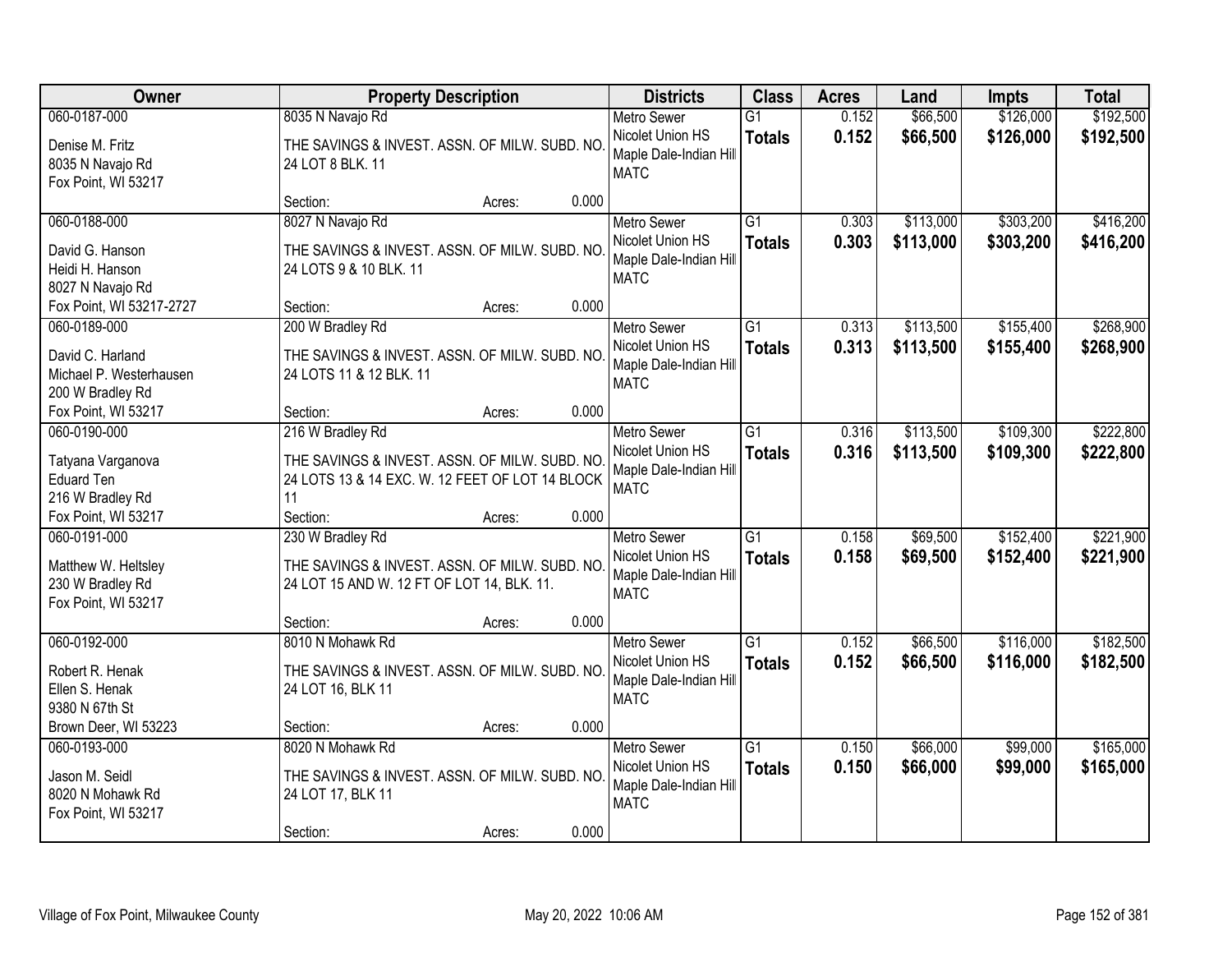| Owner                                                                               | <b>Property Description</b>                                                                                                                                                                         | <b>Districts</b>                                                                | <b>Class</b>                     | <b>Acres</b>   | Land                   | Impts                  | <b>Total</b>           |
|-------------------------------------------------------------------------------------|-----------------------------------------------------------------------------------------------------------------------------------------------------------------------------------------------------|---------------------------------------------------------------------------------|----------------------------------|----------------|------------------------|------------------------|------------------------|
| 060-0194-000                                                                        | 8030 N Mohawk Rd                                                                                                                                                                                    | <b>Metro Sewer</b>                                                              | $\overline{G1}$                  | 0.150          | \$66,000               | \$176,000              | \$242,000              |
| Nathanael Mattke<br>8030 N Mohawk Rd<br>Fox Point, WI 53217-2720                    | THE SAVINGS & INVEST. ASSN. OF MILW. SUBD. NO<br>24 LOT 18, BLK 11                                                                                                                                  | Nicolet Union HS<br>Maple Dale-Indian Hill<br><b>MATC</b>                       | <b>Totals</b>                    | 0.150          | \$66,000               | \$176,000              | \$242,000              |
|                                                                                     | 0.000<br>Section:<br>Acres:                                                                                                                                                                         |                                                                                 |                                  |                |                        |                        |                        |
| 060-0195-000<br>Andrew M. Lardner<br>8040 N Mohawk Rd<br>Fox Point, WI 53217        | 8040 N Mohawk Rd<br>THE SAVINGS & INVEST. ASSN. OF MILW. SUBD. NO<br>24 LOT 19 BLK. 11                                                                                                              | <b>Metro Sewer</b><br>Nicolet Union HS<br>Maple Dale-Indian Hill<br><b>MATC</b> | $\overline{G1}$<br><b>Totals</b> | 0.150<br>0.150 | \$66,000<br>\$66,000   | \$115,400<br>\$115,400 | \$181,400<br>\$181,400 |
|                                                                                     | 0.000<br>Section:<br>Acres:                                                                                                                                                                         |                                                                                 |                                  |                |                        |                        |                        |
| 060-0196-001<br>Jian Xu<br>Huiyu Ni<br>8048 N Mohwak Rd                             | 8048 N Mohawk Rd<br>THE SAVINGS & INVEST ASSN OF MILW SUBD NO 24<br><b>LOT 20 BLK 11</b>                                                                                                            | Metro Sewer<br>Nicolet Union HS<br>Maple Dale-Indian Hill<br><b>MATC</b>        | $\overline{G1}$<br><b>Totals</b> | 0.150<br>0.150 | \$66,000<br>\$66,000   | \$150,200<br>\$150,200 | \$216,200<br>\$216,200 |
| Fox Point, WI 53217                                                                 | 0.000<br>Section:<br>Acres:                                                                                                                                                                         |                                                                                 |                                  |                |                        |                        |                        |
| 060-0196-002<br>Chen Tan<br>Kathleen Shanahan<br>8056 N Mohawk Rd                   | 8056 N Mohawk Rd<br>THE SAVINGS & INVEST ASSN OF MILW SUBD NO 24<br>LOT 21 BLK 11                                                                                                                   | <b>Metro Sewer</b><br>Nicolet Union HS<br>Maple Dale-Indian Hill<br><b>MATC</b> | $\overline{G1}$<br><b>Totals</b> | 0.150<br>0.150 | \$66,000<br>\$66,000   | \$171,900<br>\$171,900 | \$237,900<br>\$237,900 |
| Fox Point, WI 53217-2720                                                            | 0.000<br>Section:<br>Acres:                                                                                                                                                                         |                                                                                 |                                  |                |                        |                        |                        |
| 060-0197-000<br>Tatyana Gerasyuta<br>8064 N Mohawk Rd<br>Fox Point, WI 53217-2720   | 8064 N Mohawk Rd<br>THE SAVINGS & INVEST. ASSN. OF MILW. SUBD. NO<br>24 LOTS 22 & 23 BLK. 11<br>0.000                                                                                               | <b>Metro Sewer</b><br>Nicolet Union HS<br>Maple Dale-Indian Hill<br><b>MATC</b> | $\overline{G1}$<br><b>Totals</b> | 0.298<br>0.298 | \$112,500<br>\$112,500 | \$136,000<br>\$136,000 | \$248,500<br>\$248,500 |
| 060-0198-000                                                                        | Section:<br>Acres:<br>8080 N Mohawk Rd                                                                                                                                                              | <b>Metro Sewer</b>                                                              | $\overline{G1}$                  | 0.301          | \$112,500              | \$206,500              | \$319,000              |
| Ariel O'Mara<br>Paul O'Mara<br>8080 N Mohawk Rd<br>Fox Point, WI 53217              | THE SAVINGS & INVEST. ASSN. OF MILW. SUBD. NO<br>24 LOTS 24 & 25 BLK. 11 - Lot Twenty-four (24) and Lot<br>Twenty-five (25), in Block Eleven (11) in The Savings and<br>0.000<br>Section:<br>Acres: | Nicolet Union HS<br>Maple Dale-Indian Hill<br><b>MATC</b>                       | <b>Totals</b>                    | 0.301          | \$112,500              | \$206,500              | \$319,000              |
| 060-0199-000<br>Mikhail V. Pashkov et al<br>401 W Willow Ter<br>Milwaukee, WI 53217 | 401 W Willow Ter<br>SE 1/4 SEC. 8-8-22 WILLOWS OF FOX POINT<br>0.000<br>Section:<br>Acres:                                                                                                          | <b>Metro Sewer</b><br>Nicolet Union HS<br>Maple Dale-Indian Hill<br><b>MATC</b> | $\overline{G1}$<br><b>Totals</b> | 0.000<br>0.000 | \$50,000<br>\$50,000   | \$121,500<br>\$121,500 | \$171,500<br>\$171,500 |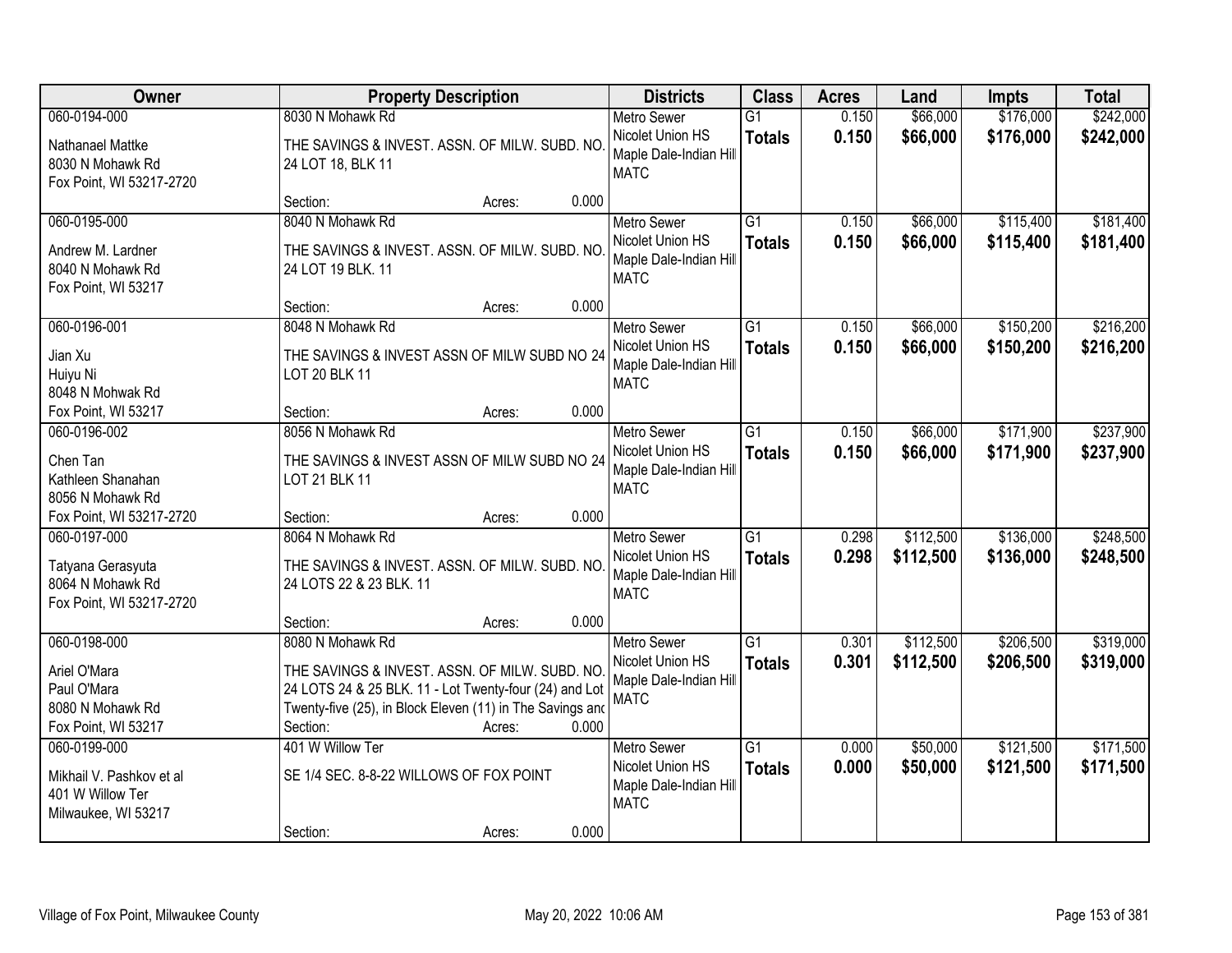| Owner                                                                                     |                                                             | <b>Property Description</b> |       | <b>Districts</b>                                                                | <b>Class</b>                     | <b>Acres</b>   | Land                 | Impts                  | <b>Total</b>           |
|-------------------------------------------------------------------------------------------|-------------------------------------------------------------|-----------------------------|-------|---------------------------------------------------------------------------------|----------------------------------|----------------|----------------------|------------------------|------------------------|
| 060-0200-000                                                                              | 403 W Willow Ter                                            |                             |       | <b>Metro Sewer</b>                                                              | $\overline{G1}$                  | 0.000          | \$50,000             | \$125,000              | \$175,000              |
| Milena Melkonyan<br>403 W Willow Ter<br>Fox Point, WI 53217                               | SE 1/4 SEC. 8-8-22 WILLOWS OF FOX POINT                     |                             |       | Nicolet Union HS<br>Maple Dale-Indian Hill<br><b>MATC</b>                       | <b>Totals</b>                    | 0.000          | \$50,000             | \$125,000              | \$175,000              |
|                                                                                           | Section:                                                    | Acres:                      | 0.000 |                                                                                 |                                  |                |                      |                        |                        |
| 060-0201-000<br>The Linda S Cross Family Trust<br>409 W Willow Ter<br>Fox Point, WI 53217 | 409 W Willow Ter<br>SE 1/4 SEC. 8-8-22 WILLOWS OF FOX POINT |                             |       | <b>Metro Sewer</b><br>Nicolet Union HS<br>Maple Dale-Indian Hill<br><b>MATC</b> | $\overline{G1}$<br><b>Totals</b> | 0.000<br>0.000 | \$50,000<br>\$50,000 | \$121,000<br>\$121,000 | \$171,000<br>\$171,000 |
|                                                                                           | Section:                                                    | Acres:                      | 0.000 |                                                                                 |                                  |                |                      |                        |                        |
| 060-0202-000                                                                              | 411 W Willow Ter                                            |                             |       | <b>Metro Sewer</b>                                                              | G1                               | 0.000          | \$50,000             | \$120,000              | \$170,000              |
| <b>Viktor Azimov</b><br>Frida Azimov<br>411 W Willow Ter                                  | SE 1/4 SEC. 8-8-22 WILLOWS OF FOX POINT                     |                             |       | Nicolet Union HS<br>Maple Dale-Indian Hill<br><b>MATC</b>                       | <b>Totals</b>                    | 0.000          | \$50,000             | \$120,000              | \$170,000              |
| Fox Point, WI 53217-2662                                                                  | Section:                                                    | Acres:                      | 0.000 |                                                                                 |                                  |                |                      |                        |                        |
| 060-0203-000                                                                              | 417 W Willow Ter                                            |                             |       | <b>Metro Sewer</b>                                                              | G1                               | 0.000          | \$50,000             | \$125,000              | \$175,000              |
| Melanie Gray<br>Victor Gray<br>417 W Willow Ter                                           | SE 1/4 SEC. 8-8-22 WILLOWS OF FOX POINT                     |                             |       | Nicolet Union HS<br>Maple Dale-Indian Hill<br><b>MATC</b>                       | <b>Totals</b>                    | 0.000          | \$50,000             | \$125,000              | \$175,000              |
| Fox Point, WI 53217                                                                       | Section:                                                    | Acres:                      | 0.000 |                                                                                 |                                  |                |                      |                        |                        |
| 060-0204-000<br>William J. Klingman<br>Virginia Klingman<br>419 W Willow Ter              | 419 W Willow Ter<br>SE 1/4 SEC. 8-8-22 WILLOWS OF FOX POINT |                             |       | <b>Metro Sewer</b><br>Nicolet Union HS<br>Maple Dale-Indian Hill<br><b>MATC</b> | $\overline{G1}$<br><b>Totals</b> | 0.000<br>0.000 | \$50,000<br>\$50,000 | \$121,000<br>\$121,000 | \$171,000<br>\$171,000 |
| Fox Point, WI 53217                                                                       | Section:                                                    | Acres:                      | 0.000 |                                                                                 |                                  |                |                      |                        |                        |
| 060-0205-000<br>Leonid Y. Khodos<br>Evelina Sergyeung Khodos<br>400 W Willow Ct           | 400 W Willow Ct<br>SE 1/4 SEC 8-8-22 WILLOWS OF FOX POINT   |                             |       | <b>Metro Sewer</b><br>Nicolet Union HS<br>Maple Dale-Indian Hill<br><b>MATC</b> | $\overline{G1}$<br><b>Totals</b> | 0.000<br>0.000 | \$50,000<br>\$50,000 | \$126,000<br>\$126,000 | \$176,000<br>\$176,000 |
| Fox Point, WI 53217-2654                                                                  | Section:                                                    | Acres:                      | 0.000 |                                                                                 |                                  |                |                      |                        |                        |
| 060-0206-000<br>Uzma Nadeem<br>402 W Willow Ct<br>Fox Point, WI 53217-2654                | 402 W Willow Ct<br>SE 1/4 SEC 8-8-22 WILLOWS OF FOX POINT   |                             |       | <b>Metro Sewer</b><br>Nicolet Union HS<br>Maple Dale-Indian Hill<br><b>MATC</b> | $\overline{G1}$<br><b>Totals</b> | 0.000<br>0.000 | \$50,000<br>\$50,000 | \$120,000<br>\$120,000 | \$170,000<br>\$170,000 |
|                                                                                           | Section:                                                    | Acres:                      | 0.000 |                                                                                 |                                  |                |                      |                        |                        |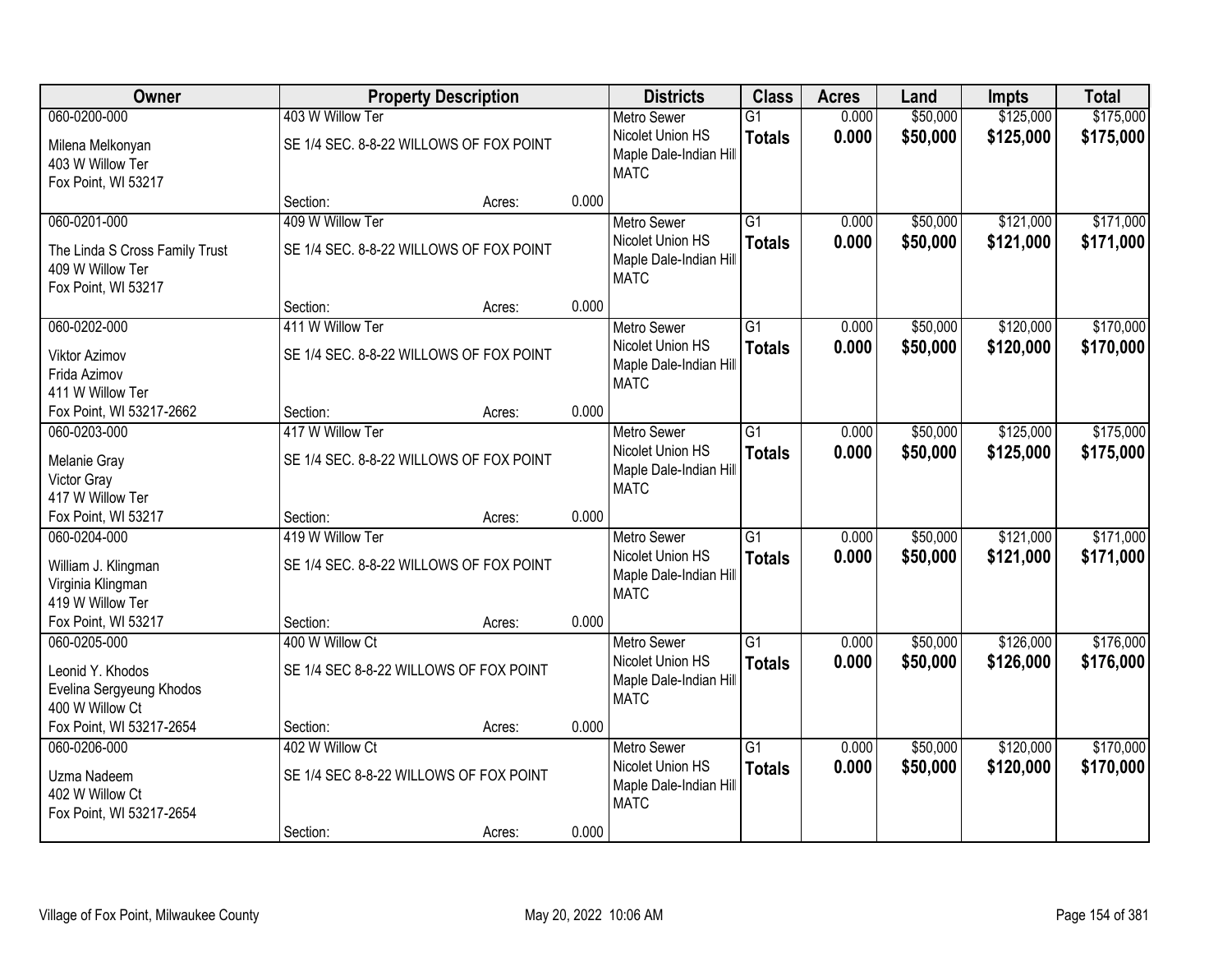| Owner                                                                         | <b>Property Description</b>                                                                                                       |        |       | <b>Districts</b>                                                                | <b>Class</b>                     | <b>Acres</b>   | Land                 | <b>Impts</b>           | <b>Total</b>           |
|-------------------------------------------------------------------------------|-----------------------------------------------------------------------------------------------------------------------------------|--------|-------|---------------------------------------------------------------------------------|----------------------------------|----------------|----------------------|------------------------|------------------------|
| 060-0207-000                                                                  | 408 W Willow Ct                                                                                                                   |        |       | <b>Metro Sewer</b>                                                              | $\overline{G1}$                  | 0.000          | \$50,000             | \$120,000              | \$170,000              |
| Judith A Ross Revocable Trust<br>408 W Willow Ct<br>Fox Point, WI 53217-2654  | SE 1/4 SEC 8-8-22 WILLOWS OF FOX POINT                                                                                            |        |       | Nicolet Union HS<br>Maple Dale-Indian Hill<br><b>MATC</b>                       | <b>Totals</b>                    | 0.000          | \$50,000             | \$120,000              | \$170,000              |
|                                                                               | Section:                                                                                                                          | Acres: | 0.000 |                                                                                 |                                  |                |                      |                        |                        |
| 060-0208-000                                                                  | 410 W Willow Ct                                                                                                                   |        |       | <b>Metro Sewer</b>                                                              | $\overline{G1}$                  | 0.000          | \$50,000             | \$120,000              | \$170,000              |
| Nickolay Polichuk<br>Ludmila Polichuk<br>1676 N Franklin Pl                   | SE 1/4 SEC 8-8-22 WILLOWS OF FOX POINT 410<br>WEST WILLOW COURT                                                                   |        |       | Nicolet Union HS<br>Maple Dale-Indian Hill<br><b>MATC</b>                       | <b>Totals</b>                    | 0.000          | \$50,000             | \$120,000              | \$170,000              |
| Milwaukee, WI 53202                                                           | Section:                                                                                                                          | Acres: | 0.000 |                                                                                 |                                  |                |                      |                        |                        |
| 060-0209-000                                                                  | 416 W Willow Ct                                                                                                                   |        |       | <b>Metro Sewer</b>                                                              | G1                               | 0.000          | \$50,000             | \$120,000              | \$170,000              |
| Olya Kalmenson<br>Arkadiy Popov<br>416 W Willow Ct                            | SE 1/4 SEC 8-8-22 WILLOWS OF FOX POINT 416<br>WEST WILLOW COURT                                                                   |        |       | Nicolet Union HS<br>Maple Dale-Indian Hill<br><b>MATC</b>                       | <b>Totals</b>                    | 0.000          | \$50,000             | \$120,000              | \$170,000              |
| Fox Point, WI 53217-2654                                                      | Section:                                                                                                                          | Acres: | 0.000 |                                                                                 |                                  |                |                      |                        |                        |
| 060-0210-000                                                                  | 418 W Willow Ct                                                                                                                   |        |       | <b>Metro Sewer</b>                                                              | G1                               | 0.000          | \$50,000             | \$138,000              | \$188,000              |
| Thomas A. Bailey<br>Barbara M. Bailey<br>418 W Willow Ct                      | SE 1/4 SEC 8-8-22 WILLOWS OF FOX POINT SCHOOL<br>DIST <sub>8</sub>                                                                |        |       | Nicolet Union HS<br>Maple Dale-Indian Hill<br><b>MATC</b>                       | <b>Totals</b>                    | 0.000          | \$50,000             | \$138,000              | \$188,000              |
| Fox Point, WI 53217-2654                                                      | Section:                                                                                                                          | Acres: | 0.000 |                                                                                 |                                  |                |                      |                        |                        |
| 060-0211-000<br>Aleksandr G. Kurlap<br>430 W Willow Ct<br>Fox Point, WI 53217 | 430 W Willow Ct<br>SE 1/4 SEC 8-8-22 WILLOWS OF FOX POINT 430<br><b>WEST WILLOW COURT</b>                                         |        |       | <b>Metro Sewer</b><br>Nicolet Union HS<br>Maple Dale-Indian Hill<br><b>MATC</b> | $\overline{G1}$<br><b>Totals</b> | 0.000<br>0.000 | \$50,000<br>\$50,000 | \$117,500<br>\$117,500 | \$167,500<br>\$167,500 |
|                                                                               | Section:                                                                                                                          | Acres: | 0.000 |                                                                                 |                                  |                |                      |                        |                        |
| 060-0212-000<br>Alexey V. Sinitsyn<br>Elena O. Gromova<br>432 W Willow Ct     | 432 W Willow Ct<br>Unit 432 in WILLOWS OF FOX POINT, being a<br>condominium created under the Condominium Ownership<br>Act of the |        |       | <b>Metro Sewer</b><br>Nicolet Union HS<br>Maple Dale-Indian Hill<br><b>MATC</b> | $\overline{G1}$<br><b>Totals</b> | 0.000<br>0.000 | \$50,000<br>\$50,000 | \$117,500<br>\$117,500 | \$167,500<br>\$167,500 |
| Fox Point, WI 53217                                                           | Section:                                                                                                                          | Acres: | 0.000 |                                                                                 |                                  |                |                      |                        |                        |
| 060-0213-000<br>Erick L. Matheis<br>434 W Willow Ct<br>Fox Point, WI 53217    | 434 W Willow Ct<br>SE 1/4 SEC 8-8-22 WILLOWS OF FOX POINT 434<br>WEST WILLOW COURT<br>Section:                                    | Acres: | 0.000 | <b>Metro Sewer</b><br>Nicolet Union HS<br>Maple Dale-Indian Hill<br><b>MATC</b> | $\overline{G1}$<br><b>Totals</b> | 0.000<br>0.000 | \$50,000<br>\$50,000 | \$116,500<br>\$116,500 | \$166,500<br>\$166,500 |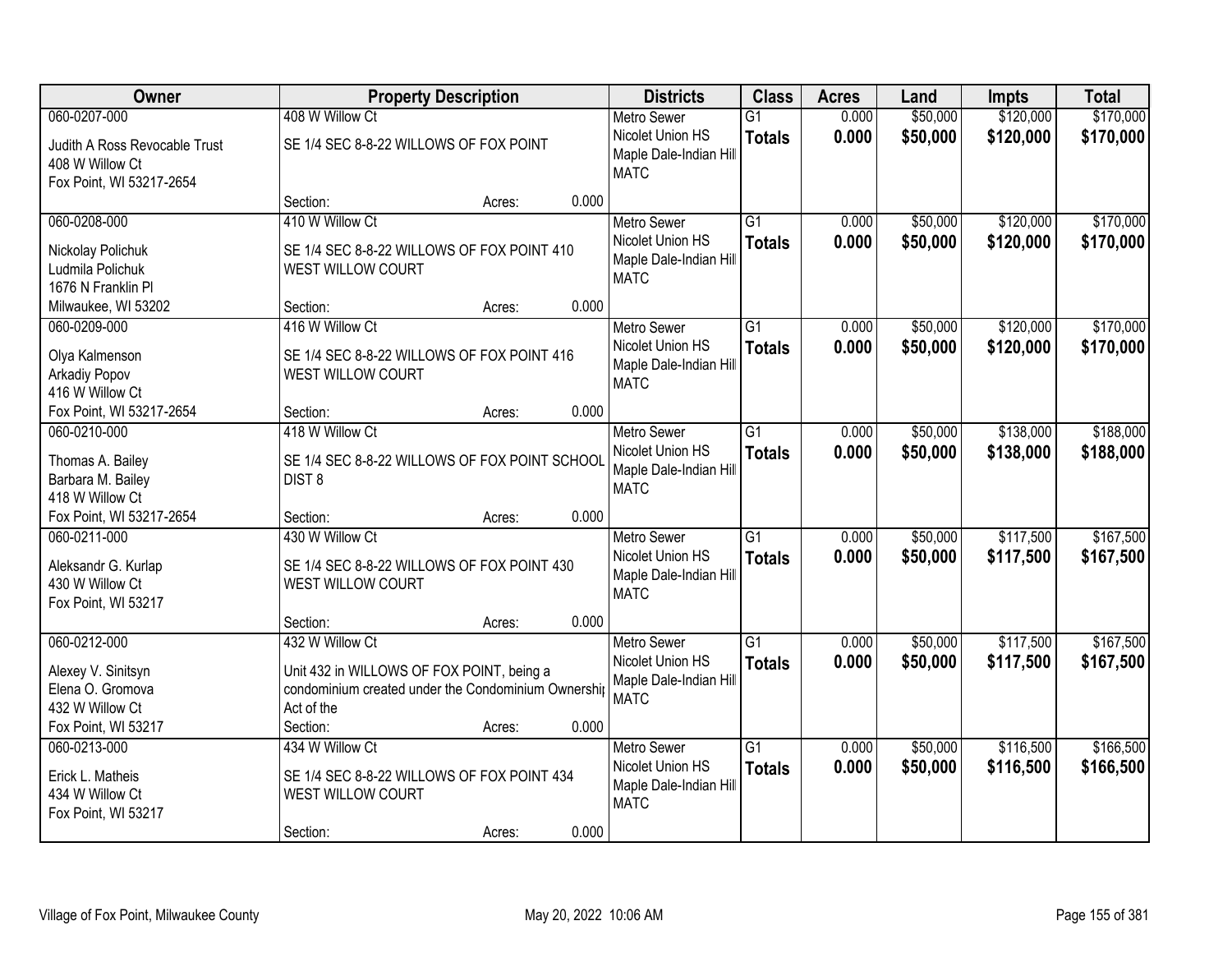| Owner                                                            | <b>Property Description</b>                                                                                                                           |        | <b>Districts</b>                                          | <b>Class</b>                     | <b>Acres</b>   | Land                 | Impts                  | <b>Total</b>           |
|------------------------------------------------------------------|-------------------------------------------------------------------------------------------------------------------------------------------------------|--------|-----------------------------------------------------------|----------------------------------|----------------|----------------------|------------------------|------------------------|
| 060-0214-000<br>Merle H. Wasserman                               | 436 W Willow Ct<br>SE 1/4 SEC 8-8-22 WILLOWS OF FOX POINT 436                                                                                         |        | <b>Metro Sewer</b><br>Nicolet Union HS                    | $\overline{G1}$<br><b>Totals</b> | 0.000<br>0.000 | \$50,000<br>\$50,000 | \$116,500<br>\$116,500 | \$166,500<br>\$166,500 |
| 436 W Willow Ct<br>Fox Point, WI 53217-2654                      | WEST WILLOW COURT                                                                                                                                     |        | Maple Dale-Indian Hill<br><b>MATC</b>                     |                                  |                |                      |                        |                        |
|                                                                  | Section:                                                                                                                                              | Acres: | 0.000                                                     |                                  |                |                      |                        |                        |
| 060-0215-000                                                     | 438 W Willow Ct                                                                                                                                       |        | <b>Metro Sewer</b>                                        | $\overline{G1}$                  | 0.000          | \$50,000             | \$121,000              | \$171,000              |
| Yuriy A. Rashragovich<br>Tatyana Rashragovich<br>438 W Willow Ct | SE 1/4 SEC 8-8-22 WILLOWS OF FOX POINT 438<br>WEST WILLOW COURT                                                                                       |        | Nicolet Union HS<br>Maple Dale-Indian Hill<br><b>MATC</b> | <b>Totals</b>                    | 0.000          | \$50,000             | \$121,000              | \$171,000              |
| Fox Point, WI 53217-2654                                         | Section:                                                                                                                                              | Acres: | 0.000                                                     |                                  |                |                      |                        |                        |
| 060-0216-000                                                     | 440 W Willow Ct                                                                                                                                       |        | <b>Metro Sewer</b>                                        | G1                               | 0.000          | \$50,000             | \$120,000              | \$170,000              |
| Marc R. Kupper<br>440 W Willow Ct<br>Fox Point, WI 53217-2654    | SE 1/4 SEC 8-8-22 WILLOWS OF FOX POINT 440<br>WEST WILLOW COURT                                                                                       |        | Nicolet Union HS<br>Maple Dale-Indian Hill<br><b>MATC</b> | <b>Totals</b>                    | 0.000          | \$50,000             | \$120,000              | \$170,000              |
|                                                                  | Section:                                                                                                                                              | Acres: | 0.000                                                     |                                  |                |                      |                        |                        |
| 060-0217-000                                                     | 442 W Willow Ct                                                                                                                                       |        | <b>Metro Sewer</b>                                        | G1                               | 0.000          | \$50,000             | \$123,000              | \$173,000              |
| Leonid Raskin<br>Tatana Raskin<br>442 W Willow Ct                | SE 1/4 SEC 8-8-22 WILLOWS OF FOX POINT 442<br>WEST WILLOW COURT                                                                                       |        | Nicolet Union HS<br>Maple Dale-Indian Hill<br><b>MATC</b> | <b>Totals</b>                    | 0.000          | \$50,000             | \$123,000              | \$173,000              |
| Fox Point, WI 53217-2654                                         | Section:                                                                                                                                              | Acres: | 0.000                                                     |                                  |                |                      |                        |                        |
| 060-0218-000                                                     | 444 W Willow Ct                                                                                                                                       |        | <b>Metro Sewer</b>                                        | $\overline{G1}$                  | 0.000          | \$50,000             | \$123,500              | \$173,500              |
| Teresa and Mose, Jr White<br>444 W Willow Ct                     | SE 1/4 SEC 8-8-22 WILLOWS OF FOX POINT 444<br>WEST WILLOW COURT                                                                                       |        | Nicolet Union HS<br>Maple Dale-Indian Hill<br><b>MATC</b> | <b>Totals</b>                    | 0.000          | \$50,000             | \$123,500              | \$173,500              |
| Fox Point, WI 53217                                              |                                                                                                                                                       |        |                                                           |                                  |                |                      |                        |                        |
| 060-0219-000                                                     | Section:<br>446 W Willow Ct                                                                                                                           | Acres: | 0.000<br><b>Metro Sewer</b>                               | $\overline{G1}$                  | 0.000          | \$50,000             | \$120,000              | \$170,000              |
| Christopher J. Dehling<br>446 W Willow Ct<br>Fox Point, WI 53217 | SE 1/4 SEC 8-8-22 WILLOWS OF FOX POINT 446<br>WEST WILLOW COURT                                                                                       |        | Nicolet Union HS<br>Maple Dale-Indian Hill<br><b>MATC</b> | <b>Totals</b>                    | 0.000          | \$50,000             | \$120,000              | \$170,000              |
|                                                                  | Section:                                                                                                                                              | Acres: | 0.000                                                     |                                  |                |                      |                        |                        |
| 060-0220-000                                                     | 448 W Willow Ct                                                                                                                                       |        | <b>Metro Sewer</b>                                        | $\overline{G1}$                  | 0.000          | \$50,000             | \$121,500              | \$171,500              |
| Renat Takanaev<br>448 W Willow Ct<br>Fox Point, WI 53217         | SE 1/4 SEC 8-8-22 WILLOWS OF FOX POINT 448<br>WEST WILLOW COURT - Unit 448 in the Willows of Fox<br>Point Condominium(s) created by a "Declaration of |        | Nicolet Union HS<br>Maple Dale-Indian Hill<br><b>MATC</b> | <b>Totals</b>                    | 0.000          | \$50,000             | \$121,500              | \$171,500              |
|                                                                  | Section:                                                                                                                                              | Acres: | 0.000                                                     |                                  |                |                      |                        |                        |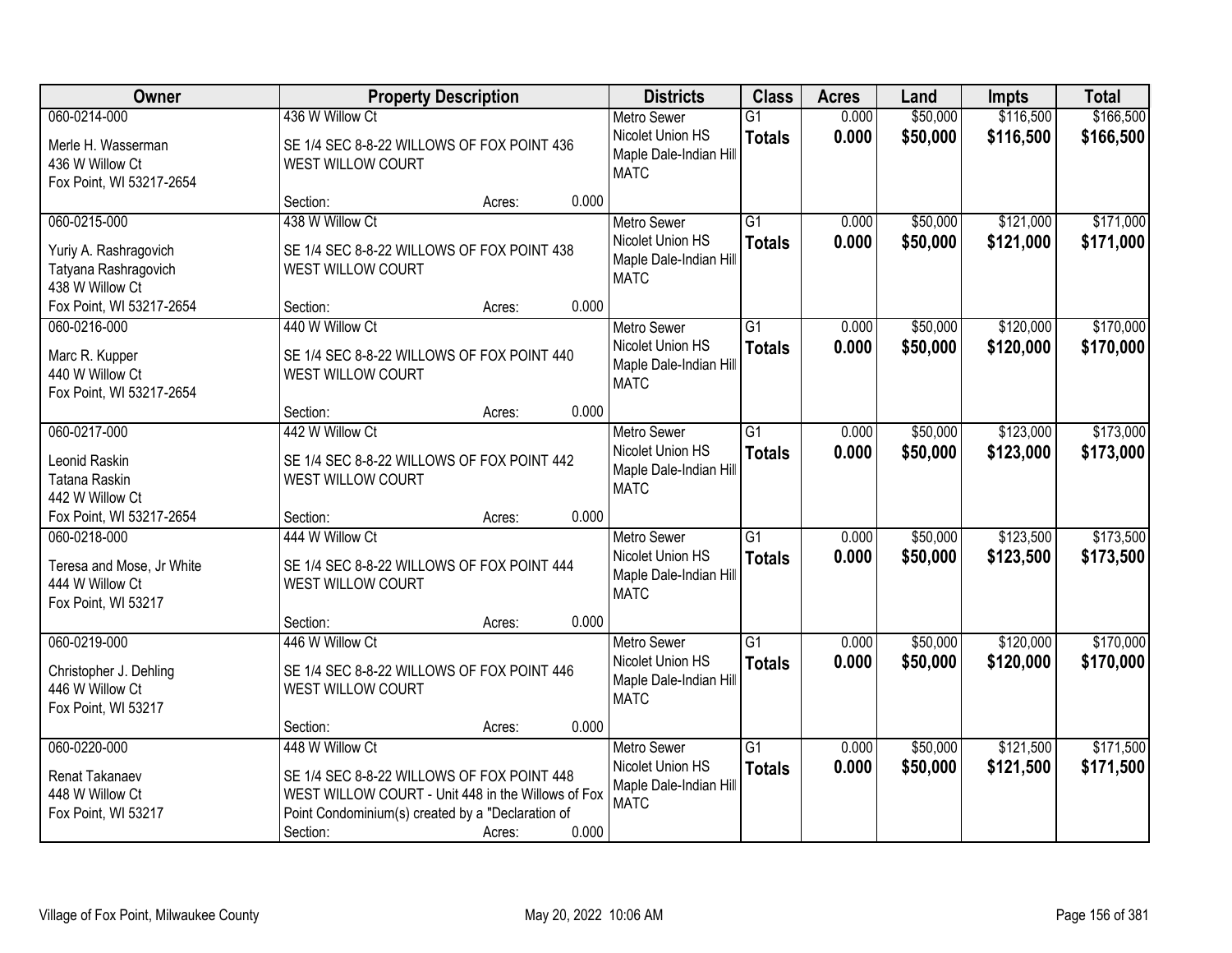| Owner                                                                              | <b>Property Description</b>                                                                                                                                                          | <b>Districts</b>                                                                | <b>Class</b>                     | <b>Acres</b>   | Land                 | Impts                  | <b>Total</b>           |
|------------------------------------------------------------------------------------|--------------------------------------------------------------------------------------------------------------------------------------------------------------------------------------|---------------------------------------------------------------------------------|----------------------------------|----------------|----------------------|------------------------|------------------------|
| 060-0221-000<br>Sharon L. Luecke<br>450 W Willow Ct<br>Fox Point, WI 53217-2654    | 450 W Willow Ct<br>SE 1/4 SEC 8-8-22 WILLOWS OF FOX POINT 450<br><b>WEST WILLOW COURT</b>                                                                                            | <b>Metro Sewer</b><br>Nicolet Union HS<br>Maple Dale-Indian Hill<br><b>MATC</b> | $\overline{G1}$<br><b>Totals</b> | 0.000<br>0.000 | \$50,000<br>\$50,000 | \$120,000<br>\$120,000 | \$170,000<br>\$170,000 |
|                                                                                    | 0.000<br>Section:<br>Acres:                                                                                                                                                          |                                                                                 |                                  |                |                      |                        |                        |
| 060-0222-000<br>Angela Vasserman<br>7430 N Bethmaur Ln<br>Glendale, WI 53209       | 452 W Willow Ct<br>SE 1/4 SEC 8-8-22 WILLOWS OF FOX POINT 452<br>WEST WILLOW COURT                                                                                                   | <b>Metro Sewer</b><br>Nicolet Union HS<br>Maple Dale-Indian Hill<br><b>MATC</b> | $\overline{G1}$<br><b>Totals</b> | 0.000<br>0.000 | \$50,000<br>\$50,000 | \$121,500<br>\$121,500 | \$171,500<br>\$171,500 |
|                                                                                    | 0.000<br>Section:<br>Acres:                                                                                                                                                          |                                                                                 |                                  |                |                      |                        |                        |
| 060-0223-000<br>Julie M. Grau<br>462 W Willow Ct<br>Fox Point, WI 53217            | 462 W Willow Ct<br>SE 1/4 SEC 8-8-22 WILLOWS OF FOX POINT                                                                                                                            | <b>Metro Sewer</b><br>Nicolet Union HS<br>Maple Dale-Indian Hill<br><b>MATC</b> | G1<br><b>Totals</b>              | 0.000<br>0.000 | \$50,000<br>\$50,000 | \$109,500<br>\$109,500 | \$159,500<br>\$159,500 |
|                                                                                    | 0.000<br>Section:<br>Acres:                                                                                                                                                          |                                                                                 |                                  |                |                      |                        |                        |
| 060-0224-000<br>Pamela J. Bannister<br>464 W Willow Ct<br>Fox Point, WI 53217-2654 | 464 W Willow Ct<br>SE 1/4 SEC 8-8-22 WILLOWS OF FOX POINT 464<br>WEST WILLOW COURT                                                                                                   | <b>Metro Sewer</b><br>Nicolet Union HS<br>Maple Dale-Indian Hill<br><b>MATC</b> | G1<br><b>Totals</b>              | 0.000<br>0.000 | \$50,000<br>\$50,000 | \$109,500<br>\$109,500 | \$159,500<br>\$159,500 |
|                                                                                    | 0.000<br>Section:<br>Acres:                                                                                                                                                          |                                                                                 |                                  |                |                      |                        |                        |
| 060-0225-000<br><b>Bryant Hubbard</b><br>466 Willow Ct<br>Fox Point, WI 53217      | 466 W Willow Ct<br>SE 1/4 SEC 8-8-22 WILLOWS OF FOX POINT 466<br><b>WEST WILLOW COURT</b>                                                                                            | <b>Metro Sewer</b><br>Nicolet Union HS<br>Maple Dale-Indian Hill<br><b>MATC</b> | $\overline{G1}$<br><b>Totals</b> | 0.000<br>0.000 | \$50,000<br>\$50,000 | \$115,000<br>\$115,000 | \$165,000<br>\$165,000 |
|                                                                                    | 0.000<br>Section:<br>Acres:                                                                                                                                                          |                                                                                 |                                  |                |                      |                        |                        |
| 060-0226-000<br>Alicia L. Hernandez<br>468 W Willow Ct<br>Fox Point, WI 53217      | 468 W Willow Ct<br>SE 1/4 SEC 8-8-22 WILLOWS OF FOX POINT 468<br>WEST WILLOW COURT - UNIT 468, AND SO MUCH<br>OF THE UNDIVIDED INTEREST IN THE COMMON<br>0.000<br>Section:<br>Acres: | <b>Metro Sewer</b><br>Nicolet Union HS<br>Maple Dale-Indian Hill<br><b>MATC</b> | $\overline{G1}$<br><b>Totals</b> | 0.000<br>0.000 | \$50,000<br>\$50,000 | \$109,500<br>\$109,500 | \$159,500<br>\$159,500 |
| 060-0227-000<br>Jeffrey T. Liebert<br>470 W Willow Ct<br>Fox Point, WI 53217       | 470 W Willow Ct<br>Unit No. 470, together with said unit?s undivided<br>(appurtenant) interest in the common elements (and the<br>exclusive<br>0.000<br>Section:<br>Acres:           | <b>Metro Sewer</b><br>Nicolet Union HS<br>Maple Dale-Indian Hill<br><b>MATC</b> | $\overline{G1}$<br><b>Totals</b> | 0.000<br>0.000 | \$50,000<br>\$50,000 | \$107,500<br>\$107,500 | \$157,500<br>\$157,500 |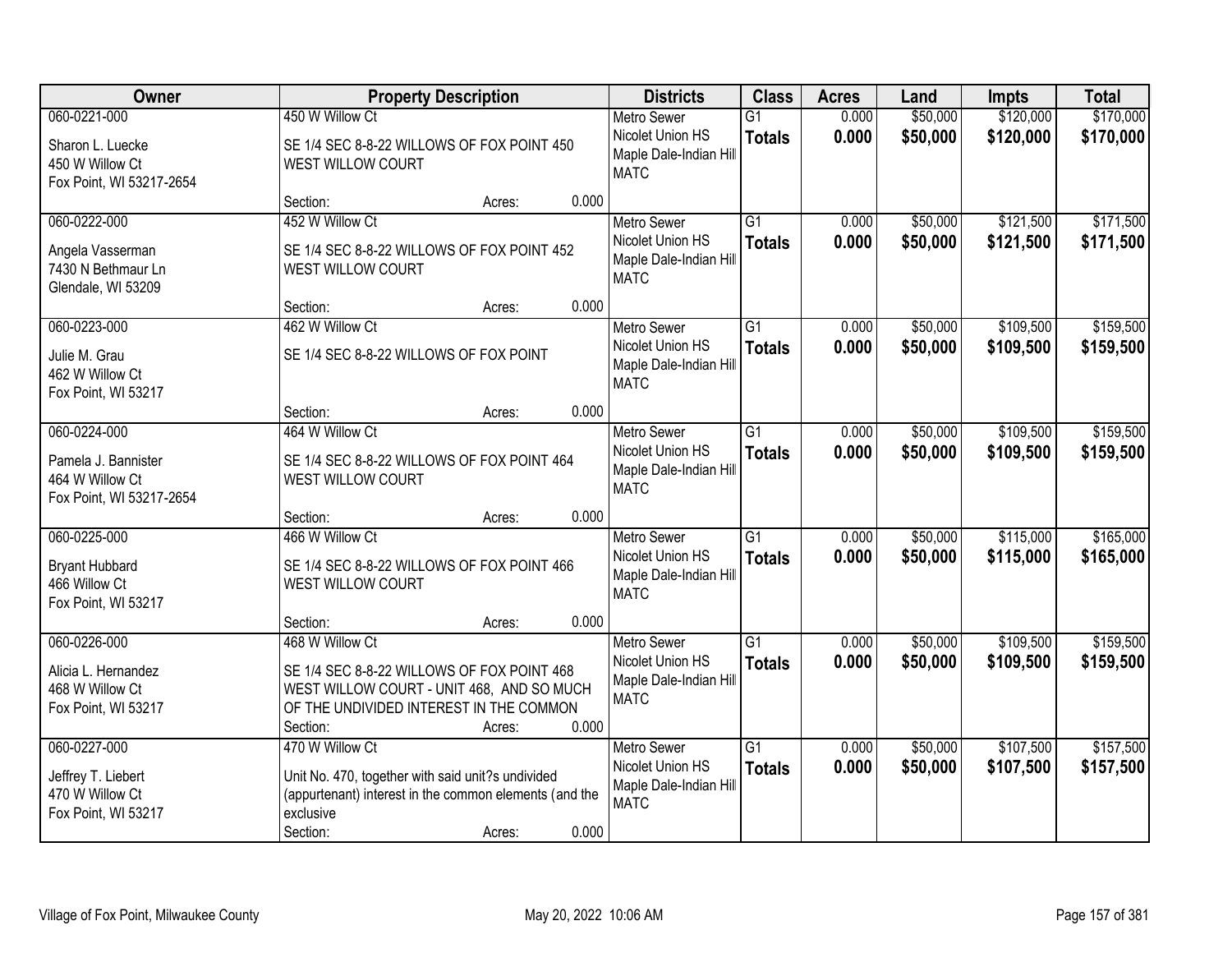| Owner                          | <b>Property Description</b>                                 | <b>Districts</b>       | <b>Class</b>    | <b>Acres</b> | Land     | Impts     | <b>Total</b> |
|--------------------------------|-------------------------------------------------------------|------------------------|-----------------|--------------|----------|-----------|--------------|
| 060-0228-000                   | 472 W Willow Ct                                             | <b>Metro Sewer</b>     | $\overline{G1}$ | 0.000        | \$50,000 | \$113,000 | \$163,000    |
| James S. Schwartz              | Unit 472, together with said unit s undivided appurtenant   | Nicolet Union HS       | <b>Totals</b>   | 0.000        | \$50,000 | \$113,000 | \$163,000    |
| Debbie P. Schwartz             | interest in the common elements, all in                     | Maple Dale-Indian Hill |                 |              |          |           |              |
| 472 W Willow Ct                | Willows of Fox Point, f/k/a Fox Hills Condominiums North    | <b>MATC</b>            |                 |              |          |           |              |
| Fox Point, WI 53217            | 0.000<br>Section:<br>Acres:                                 |                        |                 |              |          |           |              |
| 060-0229-000                   | 474 W Willow Ct                                             | <b>Metro Sewer</b>     | $\overline{G1}$ | 0.000        | \$50,000 | \$110,000 | \$160,000    |
|                                |                                                             | Nicolet Union HS       | <b>Totals</b>   | 0.000        | \$50,000 | \$110,000 | \$160,000    |
| Michele M. Padovano            | SE 1/4 SEC 8-8-22 WILLOWS OF FOX POINT 474                  | Maple Dale-Indian Hill |                 |              |          |           |              |
| 474 W Willow Ct                | WEST WILLOW COURT - UNIT 474 in, WILLOWS OF                 | <b>MATC</b>            |                 |              |          |           |              |
| Fox Point, WI 53217            | FOX POINT, a Condominium created and existing under         |                        |                 |              |          |           |              |
|                                | 0.000<br>Section:<br>Acres:                                 |                        |                 |              |          |           |              |
| 060-0230-000                   | 476 W Willow Ct                                             | <b>Metro Sewer</b>     | G1              | 0.000        | \$50,000 | \$109,500 | \$159,500    |
| Michael J. Valentine           | SE 1/4 SEC 8-8-22 WILLOWS OF FOX POINT 476                  | Nicolet Union HS       | <b>Totals</b>   | 0.000        | \$50,000 | \$109,500 | \$159,500    |
| Kenneth D. Hayden              | WEST WILLOW COURT                                           | Maple Dale-Indian Hill |                 |              |          |           |              |
| 476 W Willow Ct                |                                                             | <b>MATC</b>            |                 |              |          |           |              |
| Fox Point, WI 53217            | 0.000<br>Section:<br>Acres:                                 |                        |                 |              |          |           |              |
| 060-0231-000                   | 482 W Willow Ct                                             | <b>Metro Sewer</b>     | G1              | 0.000        | \$50,000 | \$109,000 | \$159,000    |
|                                |                                                             | Nicolet Union HS       | <b>Totals</b>   | 0.000        | \$50,000 | \$109,000 | \$159,000    |
| 428 Willow Court, LLC          | Unit 482, together with an undivided interest in and to the | Maple Dale-Indian Hill |                 |              |          |           |              |
| 10136 W Fond Du Lac Ave Gate B | common elements and facilities set forth in the declaratio  | <b>MATC</b>            |                 |              |          |           |              |
| Milwaukee, WI 53224            | condominium for Willows of Fox Point, a condominium         |                        |                 |              |          |           |              |
|                                | 0.000<br>Section:<br>Acres:                                 |                        |                 |              |          |           |              |
| 060-0232-000                   | 484 W Willow Ct                                             | <b>Metro Sewer</b>     | $\overline{G1}$ | 0.000        | \$50,000 | \$107,500 | \$157,500    |
| <b>Rustem Sabitov</b>          | SE 1/4 SEC 8-8-22 WILLOWS OS FOX POINT 484                  | Nicolet Union HS       | <b>Totals</b>   | 0.000        | \$50,000 | \$107,500 | \$157,500    |
| Marina Livshits                | <b>WEST WILLOW COURT</b>                                    | Maple Dale-Indian Hill |                 |              |          |           |              |
| 484 W Willow Ct                |                                                             | <b>MATC</b>            |                 |              |          |           |              |
| Fox Point, WI 53217-2654       | 0.000<br>Section:<br>Acres:                                 |                        |                 |              |          |           |              |
| 060-0233-000                   | 486 W Willow Ct                                             | <b>Metro Sewer</b>     | $\overline{G1}$ | 0.000        | \$50,000 | \$120,000 | \$170,000    |
|                                |                                                             | Nicolet Union HS       | <b>Totals</b>   | 0.000        | \$50,000 | \$120,000 | \$170,000    |
| Kimberly D. Holmes-Akey        | SE 1/4 SEC 8-8-22 WILLOWS OF FOX POINT 486                  | Maple Dale-Indian Hill |                 |              |          |           |              |
| 486 W Willow Ct                | WEST WILLOW COURT                                           | <b>MATC</b>            |                 |              |          |           |              |
| Fox Point, WI 53217            |                                                             |                        |                 |              |          |           |              |
|                                | 0.000<br>Section:<br>Acres:                                 |                        |                 |              |          |           |              |
| 060-0234-000                   | 488 W Willow Ct                                             | <b>Metro Sewer</b>     | $\overline{G1}$ | 0.000        | \$50,000 | \$107,500 | \$157,500    |
| John S. Perino                 | UNIT 488 AND SO MUCH OF THE UNDIVIDED                       | Nicolet Union HS       | <b>Totals</b>   | 0.000        | \$50,000 | \$107,500 | \$157,500    |
| 488 W Willow Ct                | INTEREST IN THE COMMON AREAS AND FACILITIES                 | Maple Dale-Indian Hill |                 |              |          |           |              |
| Fox Point, WI 53217            | APPURTENANT TO SUCH UNIT IN THE                             | <b>MATC</b>            |                 |              |          |           |              |
|                                | 0.000<br>Section:<br>Acres:                                 |                        |                 |              |          |           |              |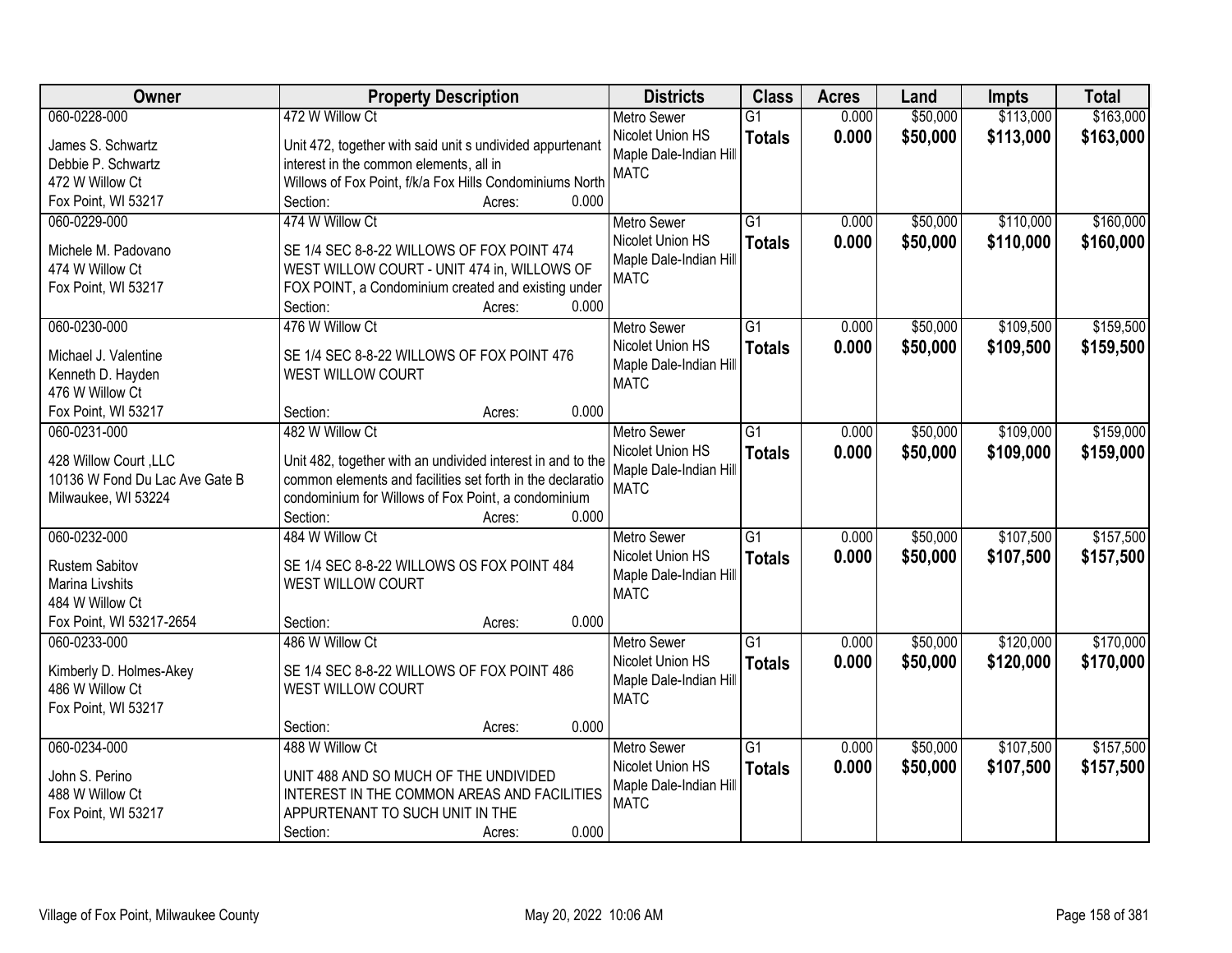| Owner                                      | <b>Property Description</b>                                                                                       | <b>Districts</b>                       | <b>Class</b>    | <b>Acres</b> | Land     | Impts     | <b>Total</b> |
|--------------------------------------------|-------------------------------------------------------------------------------------------------------------------|----------------------------------------|-----------------|--------------|----------|-----------|--------------|
| 060-0235-000                               | 490 W Willow Ct                                                                                                   | <b>Metro Sewer</b>                     | $\overline{G1}$ | 0.000        | \$50,000 | \$109,000 | \$159,000    |
| Ida Habibi                                 | SE 1/4 SEC 8-8-22 WILLOWS OF FOX POINT 490                                                                        | Nicolet Union HS                       | <b>Totals</b>   | 0.000        | \$50,000 | \$109,000 | \$159,000    |
| 490 W Willow Ct                            | WEST WILLOW COURT                                                                                                 | Maple Dale-Indian Hill                 |                 |              |          |           |              |
| Fox Point, WI 53217                        |                                                                                                                   | <b>MATC</b>                            |                 |              |          |           |              |
|                                            | 0.000<br>Section:<br>Acres:                                                                                       |                                        |                 |              |          |           |              |
| 060-0236-000                               | 492 W Willow Ct                                                                                                   | <b>Metro Sewer</b>                     | $\overline{G1}$ | 0.000        | \$50,000 | \$108,000 | \$158,000    |
|                                            |                                                                                                                   | Nicolet Union HS                       | <b>Totals</b>   | 0.000        | \$50,000 | \$108,000 | \$158,000    |
| Jill Thielmann                             | Unit 492 in the Willows of Fox Point Condominium(s)                                                               | Maple Dale-Indian Hill                 |                 |              |          |           |              |
| Gilbert Espino<br>492 W Willow Ct Unit 492 | created by a "Declaration of Condominium" recorded in<br>the Office of the Register of Deeds for Milwaukee County | <b>MATC</b>                            |                 |              |          |           |              |
| Fox Point, WI 53217                        | 0.000<br>Section:<br>Acres:                                                                                       |                                        |                 |              |          |           |              |
| 060-0237-000                               | 494 W Willow Ct                                                                                                   |                                        | $\overline{G1}$ | 0.000        | \$50,000 | \$109,000 | \$159,000    |
|                                            |                                                                                                                   | <b>Metro Sewer</b><br>Nicolet Union HS |                 |              |          |           |              |
| Vilena Sharipova                           | SE 1/4 SEC 8-8-22 WILLOWS OF FOX POINT 494                                                                        | Maple Dale-Indian Hill                 | <b>Totals</b>   | 0.000        | \$50,000 | \$109,000 | \$159,000    |
| 7120 N Beach Dr                            | WEST WILLOW COURT                                                                                                 | <b>MATC</b>                            |                 |              |          |           |              |
| Fox Point, WI 53217                        |                                                                                                                   |                                        |                 |              |          |           |              |
|                                            | 0.000<br>Section:<br>Acres:                                                                                       |                                        |                 |              |          |           |              |
| 060-0238-000                               | 496 W Willow Ct                                                                                                   | <b>Metro Sewer</b>                     | G1              | 0.000        | \$50,000 | \$111,500 | \$161,500    |
| Survivor's Trust Created Under the         | Unit 496 in the Fox Hills Condominiums North                                                                      | Nicolet Union HS                       | <b>Totals</b>   | 0.000        | \$50,000 | \$111,500 | \$161,500    |
| Donald D. Sprtel & L                       | Condominium(s) created by a "Declaration of                                                                       | Maple Dale-Indian Hill                 |                 |              |          |           |              |
| Attn: LaVon M Sprtel                       | Condominium" recorded on April 26, 1972 in the Office of                                                          | <b>MATC</b>                            |                 |              |          |           |              |
| 496 W Willow Ct                            | 0.000<br>Section:<br>Acres:                                                                                       |                                        |                 |              |          |           |              |
| Fox Point, WI 53217                        |                                                                                                                   |                                        |                 |              |          |           |              |
| 060-0239-000                               | 425 W Willow Ct Unit 101                                                                                          | <b>Metro Sewer</b>                     | G1              | 0.000        | \$25,000 | \$90,000  | \$115,000    |
|                                            |                                                                                                                   | Nicolet Union HS                       | <b>Totals</b>   | 0.000        | \$25,000 | \$90,000  | \$115,000    |
| Kathleen M. Golden                         | FOX HILLS CONDOMINIUM SOUTH SE 1/4 SEC 8-8-22                                                                     | Maple Dale-Indian Hill                 |                 |              |          |           |              |
| 425 W Willow Ct #101                       | 425 W WILLOW COURT APT NO 101                                                                                     | <b>MATC</b>                            |                 |              |          |           |              |
| Fox Point, WI 53217-2667                   |                                                                                                                   |                                        |                 |              |          |           |              |
|                                            | 0.000<br>Section:<br>Acres:                                                                                       |                                        |                 |              |          |           |              |
| 060-0240-000                               | 425 W Willow Ct Unit 102                                                                                          | <b>Metro Sewer</b>                     | $\overline{G1}$ | 0.000        | \$25,000 | \$93,000  | \$118,000    |
| Marna M. Riordan                           | FOX HILLS CONDOMINIUM SOUTH SE 1/4 SEC 8-8-22                                                                     | Nicolet Union HS                       | <b>Totals</b>   | 0.000        | \$25,000 | \$93,000  | \$118,000    |
| 425 W Willow Ct #102                       | 425 W WILLOW COURT APT NO 102                                                                                     | Maple Dale-Indian Hill                 |                 |              |          |           |              |
| Fox Point, WI 53217                        |                                                                                                                   | <b>MATC</b>                            |                 |              |          |           |              |
|                                            | 0.000<br>Section:<br>Acres:                                                                                       |                                        |                 |              |          |           |              |
| 060-0241-000                               | 425 W Willow Ct Unit 103                                                                                          | <b>Metro Sewer</b>                     | $\overline{G1}$ | 0.000        | \$25,000 | \$59,000  | \$84,000     |
|                                            | FOX HILLS CONDOMINIUM SOUTH SE 1/4 SEC 8-8-22                                                                     | Nicolet Union HS                       | <b>Totals</b>   | 0.000        | \$25,000 | \$59,000  | \$84,000     |
| Natalya I. Beyer<br>229 W Alvina Ave       | - Residential Unit No. 103, together with said unit?s                                                             | Maple Dale-Indian Hill                 |                 |              |          |           |              |
| Milwaukee, WI 53207                        | undivided appurtenant interest in the common elements                                                             | <b>MATC</b>                            |                 |              |          |           |              |
|                                            | 0.000<br>Section:<br>Acres:                                                                                       |                                        |                 |              |          |           |              |
|                                            |                                                                                                                   |                                        |                 |              |          |           |              |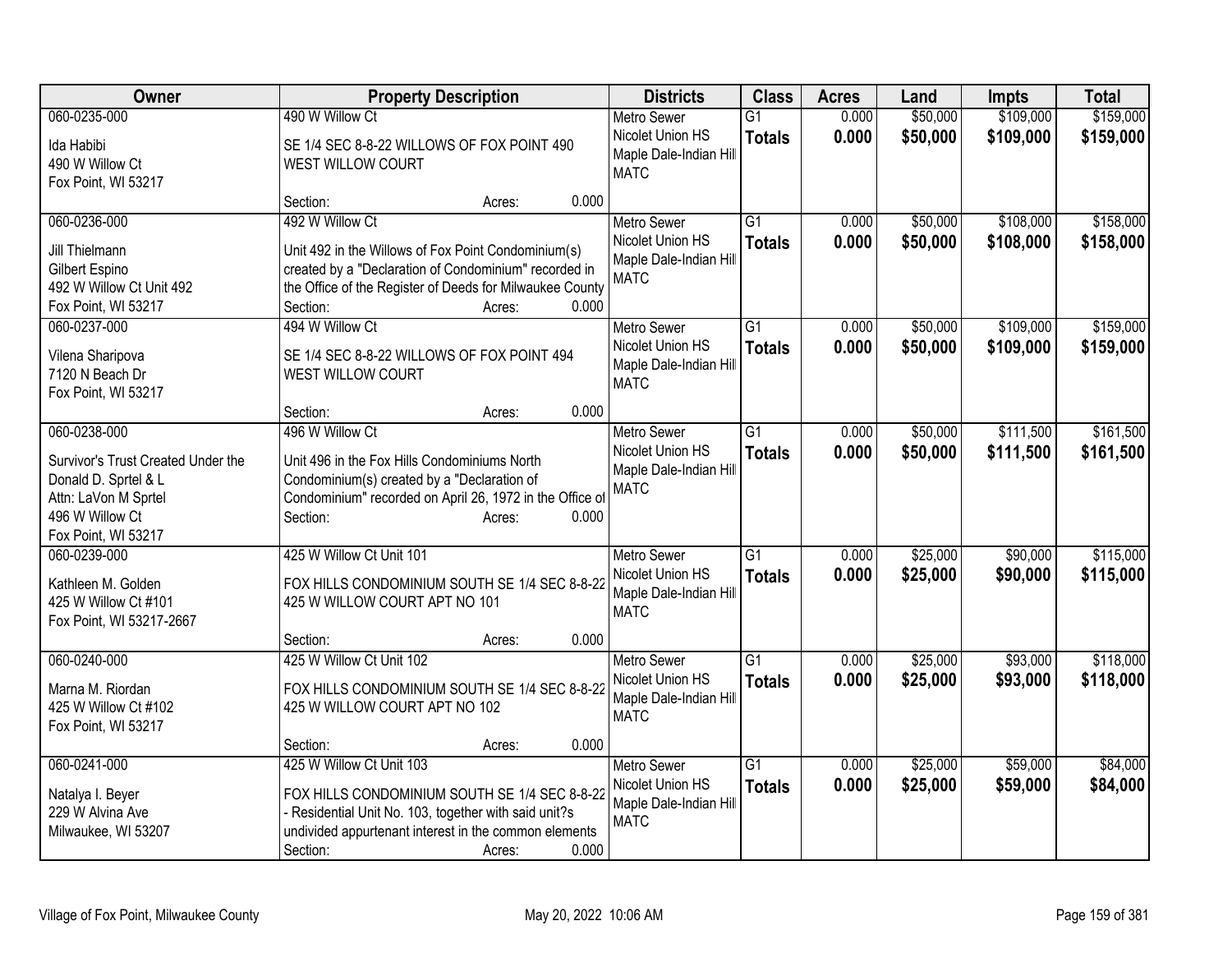| Owner                                     | <b>Property Description</b>                                                    | <b>Districts</b>                       | <b>Class</b>    | <b>Acres</b> | Land     | <b>Impts</b> | <b>Total</b> |
|-------------------------------------------|--------------------------------------------------------------------------------|----------------------------------------|-----------------|--------------|----------|--------------|--------------|
| 060-0242-000                              | 425 W Willow Ct Unit 104                                                       | <b>Metro Sewer</b>                     | $\overline{G1}$ | 0.000        | \$25,000 | \$61,000     | \$86,000     |
| Hartwig Revocable Trust                   | Unit 104 and Parking Unit No. 30, together with said unit                      | Nicolet Union HS                       | <b>Totals</b>   | 0.000        | \$25,000 | \$61,000     | \$86,000     |
| Attn: James & Margaret Hartwig            | undivided appurtenant interest in the                                          | Maple Dale-Indian Hill                 |                 |              |          |              |              |
| 657 W Evergreen Ct                        | common elements and the exclusive use of the limited                           | <b>MATC</b>                            |                 |              |          |              |              |
| Bayside, WI 53217                         | 0.000<br>Section:<br>Acres:                                                    |                                        |                 |              |          |              |              |
| 060-0243-000                              | 425 W Willow Ct Unit 105                                                       | <b>Metro Sewer</b>                     | $\overline{G1}$ | 0.000        | \$25,000 | \$103,500    | \$128,500    |
| <b>Charles Strunk</b>                     | FOX HILLS CONDOMINIUM SOUTH SE 1/4 SEC 8-8-22                                  | Nicolet Union HS                       | <b>Totals</b>   | 0.000        | \$25,000 | \$103,500    | \$128,500    |
| Kristin Strunk                            | 425 W WILLOW COURT APT NO 105                                                  | Maple Dale-Indian Hill                 |                 |              |          |              |              |
| 425 W Willow Ct #105                      |                                                                                | <b>MATC</b>                            |                 |              |          |              |              |
| Fox Point, WI 53217-2667                  | 0.000<br>Section:<br>Acres:                                                    |                                        |                 |              |          |              |              |
| 060-0244-000                              | 425 W Willow Ct Unit 106                                                       | <b>Metro Sewer</b>                     | G1              | 0.000        | \$25,000 | \$87,500     | \$112,500    |
|                                           |                                                                                | Nicolet Union HS                       | <b>Totals</b>   | 0.000        | \$25,000 | \$87,500     | \$112,500    |
| Donna M. Emmerich<br>425 W Willow Ct #106 | FOX HILLS CONDOMINIUM SOUTH SE 1/4 SEC 8-8-22<br>425 W WILLOW COURT APT NO 106 | Maple Dale-Indian Hill                 |                 |              |          |              |              |
| Fox Point, WI 53217                       |                                                                                | <b>MATC</b>                            |                 |              |          |              |              |
|                                           | 0.000<br>Section:<br>Acres:                                                    |                                        |                 |              |          |              |              |
| 060-0245-000                              | 425 W Willow Ct Unit 107                                                       | <b>Metro Sewer</b>                     | G1              | 0.000        | \$25,000 | \$106,000    | \$131,000    |
|                                           |                                                                                | Nicolet Union HS                       | <b>Totals</b>   | 0.000        | \$25,000 | \$106,000    | \$131,000    |
| The Plotkin Family Living Trust Dated     | Unit 107 together with an undivided interest in and to                         | Maple Dale-Indian Hill                 |                 |              |          |              |              |
| April 19, 2016<br>15752 E Cholla Dr       | common elements and facilities set forth in the declaratio                     | <b>MATC</b>                            |                 |              |          |              |              |
| Fountain Hills, AZ 85268                  | condominium for Fox Hills Condominiums South, a<br>0.000<br>Section:<br>Acres: |                                        |                 |              |          |              |              |
| 060-0246-000                              | 425 W Willow Ct Unit 108                                                       | <b>Metro Sewer</b>                     | $\overline{G1}$ | 0.000        | \$25,000 | \$101,500    | \$126,500    |
|                                           |                                                                                | Nicolet Union HS                       | <b>Totals</b>   | 0.000        | \$25,000 | \$101,500    | \$126,500    |
| Francesca L. Johnson                      | FOX HILLS CONDOMINIUM SOUTH SE 1/4 SEC 8-8-22                                  | Maple Dale-Indian Hill                 |                 |              |          |              |              |
| 425 W Willow Ct Unit 108                  | 425 W WILLOW COURT APT NO 108                                                  | <b>MATC</b>                            |                 |              |          |              |              |
| Fox Point, WI 53217                       |                                                                                |                                        |                 |              |          |              |              |
|                                           | 0.000<br>Section:<br>Acres:                                                    |                                        |                 |              |          |              |              |
| 060-0247-000                              | 425 W Willow Ct Unit 109                                                       | <b>Metro Sewer</b><br>Nicolet Union HS | $\overline{G1}$ | 0.000        | \$25,000 | \$87,500     | \$112,500    |
| Yuliya Nanava                             | FOX HILLS CONDOMINIUM SOUTH SE 1/4 SEC 8-8-22                                  | Maple Dale-Indian Hill                 | <b>Totals</b>   | 0.000        | \$25,000 | \$87,500     | \$112,500    |
| 425 W Willow Ct Unit 109                  | 425 W WILLOW COURT APT NO 109                                                  | <b>MATC</b>                            |                 |              |          |              |              |
| Fox Point, WI 53217                       |                                                                                |                                        |                 |              |          |              |              |
|                                           | 0.000<br>Section:<br>Acres:                                                    |                                        |                 |              |          |              |              |
| 060-0248-000                              | 425 W Willow Ct Unit 110                                                       | <b>Metro Sewer</b>                     | $\overline{G1}$ | 0.000        | \$25,000 | \$91,500     | \$116,500    |
| Mahmoud Omari                             | FOX HILLS CONDOMINIUM SOUTH SE 1/4 SEC 8-8-22                                  | Nicolet Union HS                       | <b>Totals</b>   | 0.000        | \$25,000 | \$91,500     | \$116,500    |
| 425 W Willow Ct #110                      | 425 W WILLOW COURT APT NO 110                                                  | Maple Dale-Indian Hill                 |                 |              |          |              |              |
| Fox Point, WI 53217                       |                                                                                | <b>MATC</b>                            |                 |              |          |              |              |
|                                           | 0.000<br>Section:<br>Acres:                                                    |                                        |                 |              |          |              |              |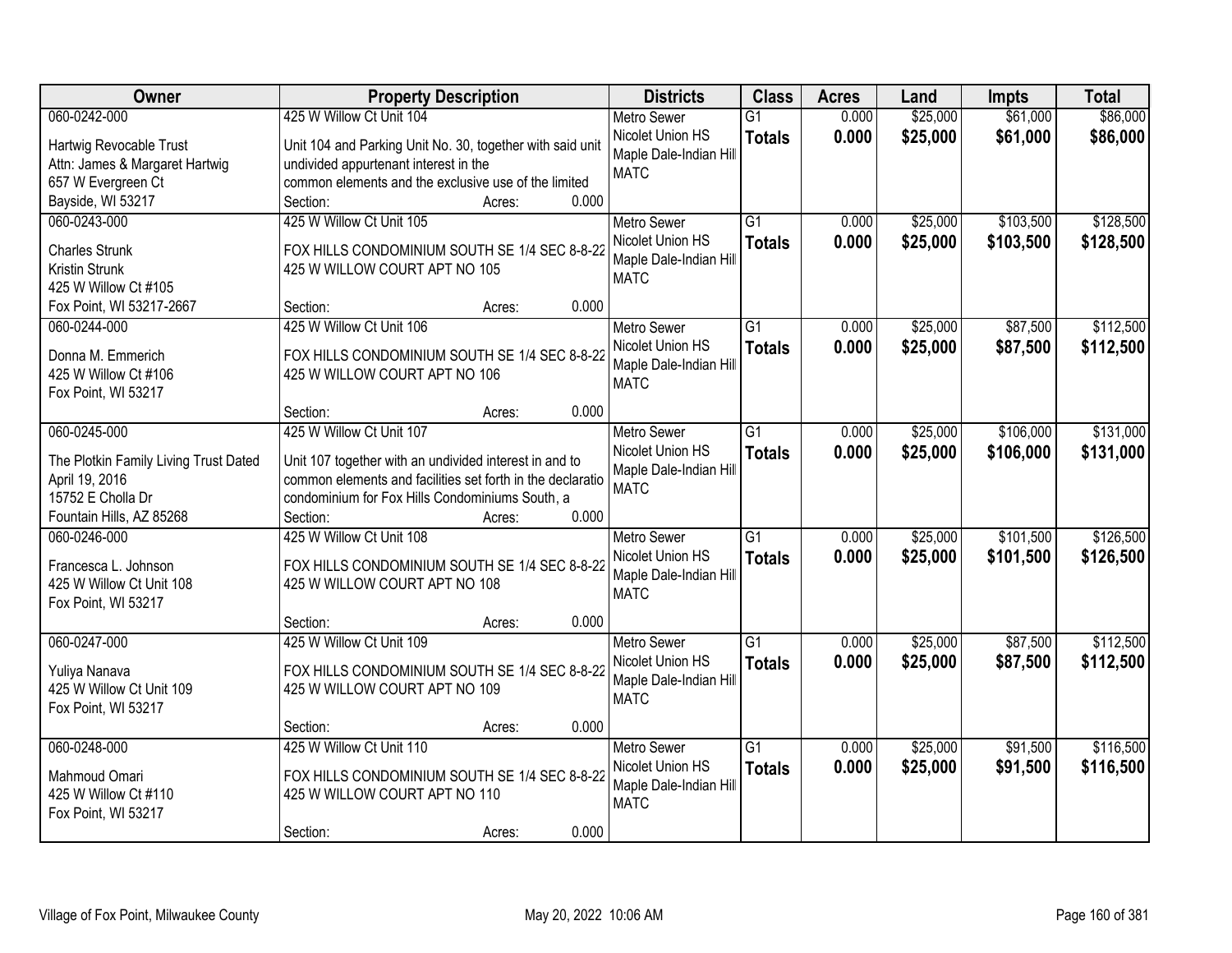| Owner                                                                                                | <b>Property Description</b>                                                                                                                                                                            |        | <b>Districts</b>                                                                         | <b>Class</b>                     | <b>Acres</b>   | Land                 | <b>Impts</b>         | <b>Total</b>           |
|------------------------------------------------------------------------------------------------------|--------------------------------------------------------------------------------------------------------------------------------------------------------------------------------------------------------|--------|------------------------------------------------------------------------------------------|----------------------------------|----------------|----------------------|----------------------|------------------------|
| 060-0249-000                                                                                         | 425 W Willow Ct Unit 111                                                                                                                                                                               |        | <b>Metro Sewer</b>                                                                       | $\overline{G1}$                  | 0.000          | \$25,000             | \$59,000             | \$84,000               |
| Donald A Price Revocable Trust<br>425 W Willow Ct #111<br>Fox Point, WI 53217                        | FOX HILLS CONDOMINIUM SOUTH SE 1/4 SEC 8-8-22                                                                                                                                                          |        | Nicolet Union HS<br>Maple Dale-Indian Hill<br><b>MATC</b>                                | <b>Totals</b>                    | 0.000          | \$25,000             | \$59,000             | \$84,000               |
|                                                                                                      | Section:                                                                                                                                                                                               | Acres: | 0.000                                                                                    |                                  |                |                      |                      |                        |
| 060-0250-000<br>Jack E. Leff Trustee<br>425 W Willow Ct #112<br>Fox Point, WI 53217                  | 425 W Willow Ct Unit 112<br>FOX HILLS CONDOMINIUM SOUTH SE 1/4 SEC 8-8-22<br>425 W WILLOW COURT APT NO 112                                                                                             |        | <b>Metro Sewer</b><br>Nicolet Union HS<br>Maple Dale-Indian Hill<br><b>MATC</b>          | $\overline{G1}$<br><b>Totals</b> | 0.000<br>0.000 | \$25,000<br>\$25,000 | \$59,000<br>\$59,000 | \$84,000<br>\$84,000   |
|                                                                                                      | Section:                                                                                                                                                                                               | Acres: | 0.000                                                                                    |                                  |                |                      |                      |                        |
| 060-0251-000<br>Esther Jacobsen<br>Maria Jacobsen<br>425 W Willow Ct Unit 113<br>Fox Point, WI 53217 | 425 W Willow Ct Unit 113<br>Unit 113, Parking Unit No. 10, together with an undivided<br>interest in the common elements and the<br>exclusive use of the limited common elements appurtena<br>Section: | Acres: | Metro Sewer<br>Nicolet Union HS<br>Maple Dale-Indian Hill<br><b>MATC</b><br>0.000        | $\overline{G1}$<br><b>Totals</b> | 0.000<br>0.000 | \$25,000<br>\$25,000 | \$94,000<br>\$94,000 | \$119,000<br>\$119,000 |
| 060-0252-000                                                                                         | 425 W Willow Ct Unit 114                                                                                                                                                                               |        | <b>Metro Sewer</b>                                                                       | $\overline{G1}$                  | 0.000          | \$25,000             | \$92,000             | \$117,000              |
| Ana C. Gonzalez<br>425 W Willow Ct-#114<br>Fox Point, WI 53217                                       | FOX HILLS CONDOMINIUM SOUTH SE 1/4 SEC 8-8-22<br>425 W WILLOW COURT APT NO 114                                                                                                                         |        | Nicolet Union HS<br>Maple Dale-Indian Hill<br><b>MATC</b>                                | <b>Totals</b>                    | 0.000          | \$25,000             | \$92,000             | \$117,000              |
|                                                                                                      | Section:                                                                                                                                                                                               | Acres: | 0.000                                                                                    |                                  |                |                      |                      |                        |
| 060-0253-000<br>Viktoriya Ukhanova<br>425 W Willow Ct 121<br>Fox Point, WI 53217-2667                | 425 W Willow Ct Unit 121<br>FOX HILLS CONDOMINIUM SOUTH SE 1/4 SEC 8-8-22                                                                                                                              |        | <b>Metro Sewer</b><br>Nicolet Union HS<br>Maple Dale-Indian Hill<br><b>MATC</b>          | $\overline{G1}$<br><b>Totals</b> | 0.000<br>0.000 | \$25,000<br>\$25,000 | \$79,500<br>\$79,500 | \$104,500<br>\$104,500 |
|                                                                                                      | Section:                                                                                                                                                                                               | Acres: | 0.000                                                                                    |                                  |                |                      |                      |                        |
| 060-0254-000<br>Anne E. Oberbeck<br>425 W Willow Ct #123<br>Fox Point, WI 53217-2667                 | 425 W Willow Ct Unit 123<br>FOX HILLS CONDOMINIUM SOUTH SE 1/4 SEC 8-8-22                                                                                                                              |        | <b>Metro Sewer</b><br>Nicolet Union HS<br>Maple Dale-Indian Hill<br><b>MATC</b>          | $\overline{G1}$<br><b>Totals</b> | 0.000<br>0.000 | \$25,000<br>\$25,000 | \$59,000<br>\$59,000 | \$84,000<br>\$84,000   |
|                                                                                                      | Section:                                                                                                                                                                                               | Acres: | 0.000                                                                                    |                                  |                |                      |                      |                        |
| 060-0255-000<br>Sheila A. Genthe<br>425 W Willow Ct Unit 124<br>Fox Point, WI 53217                  | 425 W Willow Ct Unit 124<br>FOX HILLS CONDOMINIUM SOUTH SE 1/4 SEC 8-8-22<br>425 W WILLOW COURT APT NO 124<br>Section:                                                                                 | Acres: | <b>Metro Sewer</b><br>Nicolet Union HS<br>Maple Dale-Indian Hill<br><b>MATC</b><br>0.000 | $\overline{G1}$<br><b>Totals</b> | 0.000<br>0.000 | \$25,000<br>\$25,000 | \$59,000<br>\$59,000 | \$84,000<br>\$84,000   |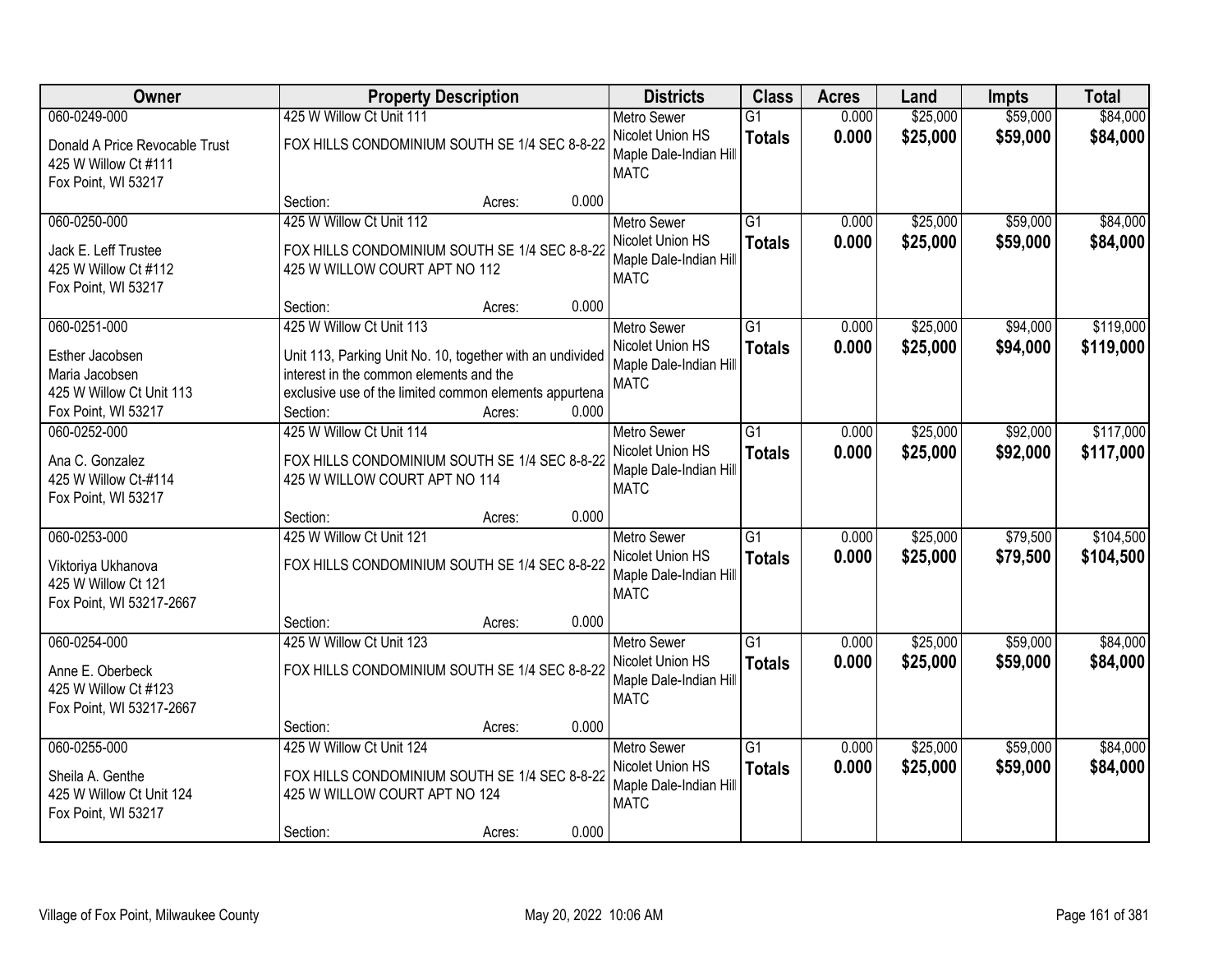| Owner                                                                                                     | <b>Property Description</b>                                                                                                                                                                                           |       | <b>Districts</b>                                                                | <b>Class</b>                     | <b>Acres</b>   | Land                 | <b>Impts</b>         | <b>Total</b>           |
|-----------------------------------------------------------------------------------------------------------|-----------------------------------------------------------------------------------------------------------------------------------------------------------------------------------------------------------------------|-------|---------------------------------------------------------------------------------|----------------------------------|----------------|----------------------|----------------------|------------------------|
| 060-0256-000                                                                                              | 425 W Willow Ct Unit 125                                                                                                                                                                                              |       | <b>Metro Sewer</b>                                                              | $\overline{G1}$                  | 0.000          | \$25,000             | \$107,500            | \$132,500              |
| Aleksandr Abramovich<br>425 W Willow Ct #125<br>Fox Point, WI 53217-2667                                  | FOX HILLS CONDOMINIUM SOUTH SE 1/4 SEC 8-8-22<br>425 W WILLOW COURT APT NO 125                                                                                                                                        |       | Nicolet Union HS<br>Maple Dale-Indian Hill<br><b>MATC</b>                       | <b>Totals</b>                    | 0.000          | \$25,000             | \$107,500            | \$132,500              |
|                                                                                                           | Section:<br>Acres:                                                                                                                                                                                                    | 0.000 |                                                                                 |                                  |                |                      |                      |                        |
| 060-0257-000<br>Nicholas L. Greenwood<br>425 W Willow Ct #126<br>Fox Point, WI 53217                      | 425 W Willow Ct Unit 126<br>FOX HILLS CONDOMINIUM SOUTH SE 1/4 SEC 8-8-22<br>- Unit No. 126, Fox Hills Condominiums South, together<br>with said unit?s undivided (appurtenant) interest in the<br>Section:<br>Acres: | 0.000 | <b>Metro Sewer</b><br>Nicolet Union HS<br>Maple Dale-Indian Hill<br><b>MATC</b> | $\overline{G1}$<br><b>Totals</b> | 0.000<br>0.000 | \$25,000<br>\$25,000 | \$87,500<br>\$87,500 | \$112,500<br>\$112,500 |
| 060-0258-000                                                                                              | 425 W Willow Ct Unit 127                                                                                                                                                                                              |       | <b>Metro Sewer</b>                                                              | $\overline{G1}$                  | 0.000          | \$25,000             | \$99,000             | \$124,000              |
| Glen H. Tucker<br>425 W Willow Ct #127<br>Fox Point, WI 53217-2667                                        | FOX HILLS CONDOMINIUM SOUTH SE 1/4 SEC 8-8-22                                                                                                                                                                         |       | Nicolet Union HS<br>Maple Dale-Indian Hill<br><b>MATC</b>                       | <b>Totals</b>                    | 0.000          | \$25,000             | \$99,000             | \$124,000              |
|                                                                                                           | Section:<br>Acres:                                                                                                                                                                                                    | 0.000 |                                                                                 |                                  |                |                      |                      |                        |
| 060-0259-000                                                                                              | 425 W Willow Ct Unit 128                                                                                                                                                                                              |       | <b>Metro Sewer</b>                                                              | $\overline{G1}$                  | 0.000          | \$25,000             | \$99,000             | \$124,000              |
| Suzanne H. Mackey<br>425 W Willow Ct Unit 128<br>Fox Point, WI 53217                                      | FOX HILLS CONDOMINIUM SOUTH SE 1/4 SEC 8-8-22<br>425 W WILLOW COURT APT NO 128                                                                                                                                        |       | Nicolet Union HS<br>Maple Dale-Indian Hill<br><b>MATC</b>                       | <b>Totals</b>                    | 0.000          | \$25,000             | \$99,000             | \$124,000              |
|                                                                                                           | Section:<br>Acres:                                                                                                                                                                                                    | 0.000 |                                                                                 |                                  |                |                      |                      |                        |
| 060-0260-000<br>Judith A. Landusky<br>425 W Willow Ct #129<br>Fox Point, WI 53217-2667                    | 425 W Willow Ct Unit 129<br>FOX HILLS CONDOMINIUM SOUTH SE 1/4 SEC 8-8-22                                                                                                                                             |       | <b>Metro Sewer</b><br>Nicolet Union HS<br>Maple Dale-Indian Hill<br><b>MATC</b> | $\overline{G1}$<br><b>Totals</b> | 0.000<br>0.000 | \$25,000<br>\$25,000 | \$88,500<br>\$88,500 | \$113,500<br>\$113,500 |
|                                                                                                           | Section:<br>Acres:                                                                                                                                                                                                    | 0.000 |                                                                                 |                                  |                |                      |                      |                        |
| 060-0261-000<br>Venkatesh Kota<br>Usha Sree Gullapalli<br>425 W Willow Ct Unit 130<br>Fox Point, WI 53217 | 425 W Willow Ct Unit 130<br>Unit 130, Parking Unit 100 and 97, together with an<br>undivided interest in the common elements and the<br>exclusive<br>Section:<br>Acres:                                               | 0.000 | Metro Sewer<br>Nicolet Union HS<br>Maple Dale-Indian Hill<br><b>MATC</b>        | G1<br><b>Totals</b>              | 0.000<br>0.000 | \$25,000<br>\$25,000 | \$88,500<br>\$88,500 | \$113,500<br>\$113,500 |
| 060-0262-000                                                                                              | 425 W Willow Ct Unit 131                                                                                                                                                                                              |       | <b>Metro Sewer</b>                                                              | G1                               | 0.023          | \$25,000             | \$59,000             | \$84,000               |
| Lenora Lagrow Stone<br>425 W Willow Ct #131<br>Fox Point, WI 53217-2667                                   | Residential Unit 131, and parking unit 118, Fox Hills<br>Condominiums Sout, according to the Declaration<br>Recorded December 15, 1972 Reel 694 at images<br>Section:<br>Acres:                                       | 0.023 | Nicolet Union HS<br>Maple Dale-Indian Hill<br><b>MATC</b>                       | <b>Totals</b>                    | 0.023          | \$25,000             | \$59,000             | \$84,000               |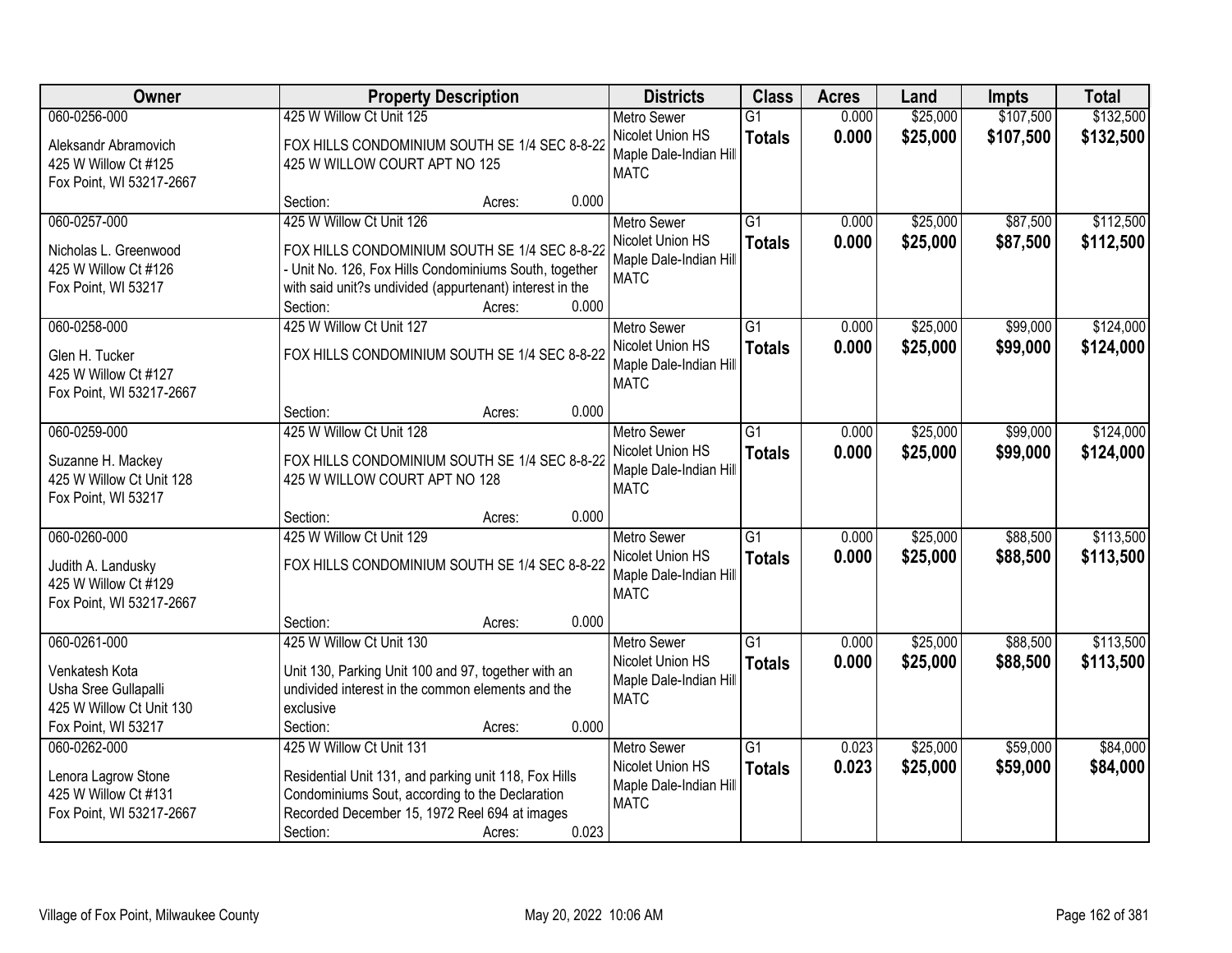| Owner                                                                                     | <b>Property Description</b>                                                                                                                                                                            |                 | <b>Districts</b>                                                                | <b>Class</b>                     | <b>Acres</b>   | Land                 | <b>Impts</b>           | <b>Total</b>           |
|-------------------------------------------------------------------------------------------|--------------------------------------------------------------------------------------------------------------------------------------------------------------------------------------------------------|-----------------|---------------------------------------------------------------------------------|----------------------------------|----------------|----------------------|------------------------|------------------------|
| 060-0263-000                                                                              | 425 W Willow Ct Unit 132                                                                                                                                                                               |                 | <b>Metro Sewer</b>                                                              | $\overline{G1}$                  | 0.000          | \$25,000             | \$66,500               | \$91,500               |
| Carly Wolf<br>425 W Willow Ct Unit 132<br>Fox Point, WI 53217                             | Unit One Hundred Thirty-two (132) and Parking Units On<br>Hundred Two (102) and Seventy-nine (79) in FOX HILLS<br>CONDOMINIUMS SOUTH, a condominium declared and                                       | 0.000           | Nicolet Union HS<br>Maple Dale-Indian Hill<br><b>MATC</b>                       | <b>Totals</b>                    | 0.000          | \$25,000             | \$66,500               | \$91,500               |
|                                                                                           | Section:                                                                                                                                                                                               | Acres:          |                                                                                 |                                  |                |                      |                        |                        |
| 060-0264-000<br>Vadim Marianschi<br>425 W Willow Ct Unit 133<br>Fox Point, WI 53217       | 425 W Willow Ct Unit 133<br>Unit 133, together with said unit's undivided appurtenant<br>interest in the common elements and the<br>exclusive use of the limited common elements appurtena<br>Section: | 0.000<br>Acres: | <b>Metro Sewer</b><br>Nicolet Union HS<br>Maple Dale-Indian Hill<br><b>MATC</b> | $\overline{G1}$<br><b>Totals</b> | 0.000<br>0.000 | \$25,000<br>\$25,000 | \$87,500<br>\$87,500   | \$112,500<br>\$112,500 |
| 060-0265-000                                                                              | 425 W Willow Ct Unit 134                                                                                                                                                                               |                 | <b>Metro Sewer</b>                                                              | G1                               | 0.000          | \$25,000             | \$87,500               | \$112,500              |
| Jack C. Norman<br>Carol B. Norman<br>3340 Pebble Beach Ct                                 | FOX HILLS CONDOMINIUM SOUTH SE 1/4 SEC 8-8-22<br>425 W WILLOW COURT APT NO 134                                                                                                                         |                 | Nicolet Union HS<br>Maple Dale-Indian Hill<br><b>MATC</b>                       | <b>Totals</b>                    | 0.000          | \$25,000             | \$87,500               | \$112,500              |
| Green Bay, WI 54311                                                                       | Section:                                                                                                                                                                                               | 0.000<br>Acres: |                                                                                 |                                  |                |                      |                        |                        |
| 060-0266-000<br>Harlan M. Wahrman<br>425 W Willow Ct Unit 147<br>Fox Point, WI 53217-2667 | 425 W Willow Ct Unit 141<br>FOX HILLS CONDOMINIUM SOUTH SE 1/4 SEC 8-8-22                                                                                                                              |                 | <b>Metro Sewer</b><br>Nicolet Union HS<br>Maple Dale-Indian Hill<br><b>MATC</b> | G1<br><b>Totals</b>              | 0.000<br>0.000 | \$25,000<br>\$25,000 | \$87,000<br>\$87,000   | \$112,000<br>\$112,000 |
|                                                                                           | Section:                                                                                                                                                                                               | 0.000<br>Acres: |                                                                                 |                                  |                |                      |                        |                        |
| 060-0267-000<br>Penelope Mesoloras<br>425 W Willow Ct #142<br>Fox Point, WI 53217         | 425 W Willow Ct Unit 142<br>FOX HILLS CONDOMINIUM SOUTH SE 1/4 SEC 8-8-22                                                                                                                              |                 | <b>Metro Sewer</b><br>Nicolet Union HS<br>Maple Dale-Indian Hill<br><b>MATC</b> | $\overline{G1}$<br><b>Totals</b> | 0.000<br>0.000 | \$25,000<br>\$25,000 | \$105,000<br>\$105,000 | \$130,000<br>\$130,000 |
|                                                                                           | Section:                                                                                                                                                                                               | 0.000<br>Acres: |                                                                                 |                                  |                |                      |                        |                        |
| 060-0268-000<br>James J. Taylor<br>Deana Taylor<br>425 W Willow Ct #143                   | 425 W Willow Ct Unit 143<br>FOX HILLS CONDOMINIUM SOUTH SE 1/4 SEC 8-8-22<br>425 W WILLOW COURT APT NO 143                                                                                             |                 | <b>Metro Sewer</b><br>Nicolet Union HS<br>Maple Dale-Indian Hill<br><b>MATC</b> | $\overline{G1}$<br><b>Totals</b> | 0.000<br>0.000 | \$25,000<br>\$25,000 | \$59,000<br>\$59,000   | \$84,000<br>\$84,000   |
| Fox Point, WI 53217                                                                       | Section:                                                                                                                                                                                               | 0.000<br>Acres: |                                                                                 |                                  |                |                      |                        |                        |
| 060-0269-000<br>Martha M. Novak<br>425 W Willow Ct #144<br>Fox Point, WI 53217-2667       | 425 W Willow Ct Unit 144<br>FOX HILLS CONDOMINIUM SOUTH SE 1/4 SEC 8-8-22<br>Section:                                                                                                                  | 0.000<br>Acres: | <b>Metro Sewer</b><br>Nicolet Union HS<br>Maple Dale-Indian Hill<br><b>MATC</b> | $\overline{G1}$<br><b>Totals</b> | 0.000<br>0.000 | \$25,000<br>\$25,000 | \$59,000<br>\$59,000   | \$84,000<br>\$84,000   |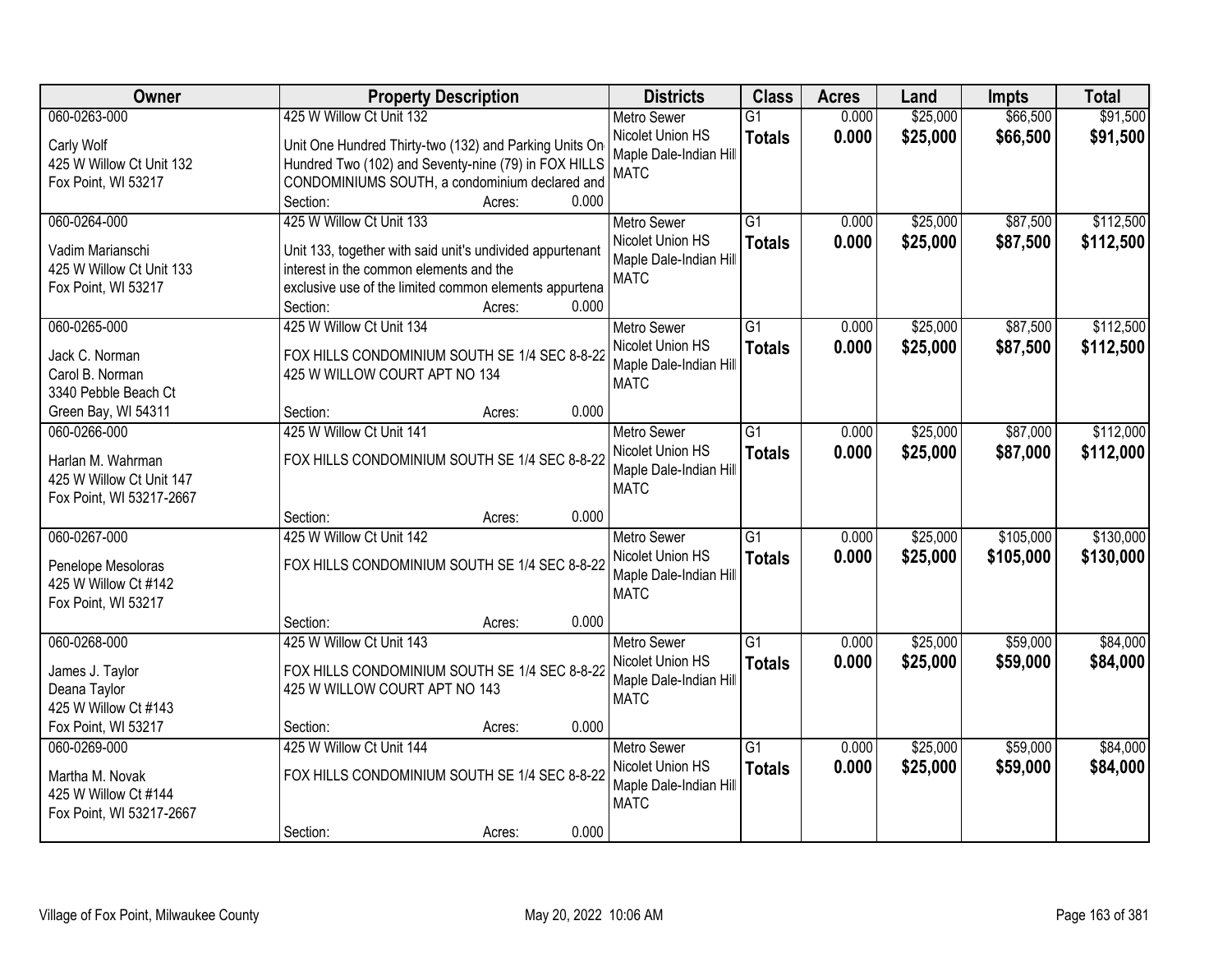| Owner                                                                                                                   | <b>Property Description</b>                                                                                                                                                                                                   | <b>Districts</b>                                                                | <b>Class</b>                     | <b>Acres</b>   | Land                 | <b>Impts</b>           | <b>Total</b>           |
|-------------------------------------------------------------------------------------------------------------------------|-------------------------------------------------------------------------------------------------------------------------------------------------------------------------------------------------------------------------------|---------------------------------------------------------------------------------|----------------------------------|----------------|----------------------|------------------------|------------------------|
| 060-0270-000                                                                                                            | 425 W Willow Ct Unit 145                                                                                                                                                                                                      | <b>Metro Sewer</b>                                                              | $\overline{G1}$                  | 0.000          | \$25,000             | \$100,000              | \$125,000              |
| Rustam Zulfakar<br>852 Algoma Dr<br>Port Washington, WI 53074                                                           | FOX HILLS CONDOMINIUM SOUTH SE 1/4 SEC 8-8-22                                                                                                                                                                                 | Nicolet Union HS<br>Maple Dale-Indian Hill<br><b>MATC</b>                       | <b>Totals</b>                    | 0.000          | \$25,000             | \$100,000              | \$125,000              |
|                                                                                                                         | 0.000<br>Section:<br>Acres:                                                                                                                                                                                                   |                                                                                 |                                  |                |                      |                        |                        |
| 060-0271-000<br>Juanita Mitchell<br>425 W Willow Ct #146<br>Fox Point, WI 53217-2667                                    | 425 W Willow Ct Unit 146<br>FOX HILLS CONDOMINIUM SOUTH SE 1/4 SEC 8-8-22<br>425 W WILLOW COURT APT NO 146                                                                                                                    | <b>Metro Sewer</b><br>Nicolet Union HS<br>Maple Dale-Indian Hill<br><b>MATC</b> | $\overline{G1}$<br><b>Totals</b> | 0.000<br>0.000 | \$25,000<br>\$25,000 | \$87,500<br>\$87,500   | \$112,500<br>\$112,500 |
|                                                                                                                         | 0.000<br>Section:<br>Acres:                                                                                                                                                                                                   |                                                                                 |                                  |                |                      |                        |                        |
| 060-0272-000<br>Lorene G. Wahrman<br>425 W Willow Ct #147<br>Fox Point, WI 53217-2667                                   | 425 W Willow Ct Unit 147<br>FOX HILLS CONDOMINIUM SOUTH SE 1/4 SEC 8-8-22<br>425 W WILLOW COURT APT NO 147                                                                                                                    | Metro Sewer<br>Nicolet Union HS<br>Maple Dale-Indian Hill<br><b>MATC</b>        | G1<br><b>Totals</b>              | 0.000<br>0.000 | \$25,000<br>\$25,000 | \$99,500<br>\$99,500   | \$124,500<br>\$124,500 |
|                                                                                                                         | 0.000<br>Section:<br>Acres:                                                                                                                                                                                                   |                                                                                 |                                  |                |                      |                        |                        |
| 060-0273-000<br>Hesam Fadaifar<br>425 W Willow Ct Unit 148<br>Fox Point, WI 53217                                       | 425 W Willow Ct Unit 148<br>Unit 148, Parking Space 58, together with said unit's<br>undivided appurtenant interest in the common elements<br>and the exclusive use of the limited common elements                            | <b>Metro Sewer</b><br>Nicolet Union HS<br>Maple Dale-Indian Hill<br><b>MATC</b> | $\overline{G1}$<br><b>Totals</b> | 0.000<br>0.000 | \$25,000<br>\$25,000 | \$118,500<br>\$118,500 | \$143,500<br>\$143,500 |
|                                                                                                                         | 0.000<br>Section:<br>Acres:                                                                                                                                                                                                   |                                                                                 |                                  |                |                      |                        |                        |
| 060-0274-000<br><b>Timothy Kelly</b><br>425 W Willow Ct #149<br>Fox Point, WI 53217-2667                                | 425 W Willow Ct Unit 149<br>FOX HILLS CONDOMINIUM SOUTH SE 1/4 SEC 8-8-22<br>425 W WILLOW COURT APT NO 149                                                                                                                    | Metro Sewer<br>Nicolet Union HS<br>Maple Dale-Indian Hill<br><b>MATC</b>        | $\overline{G1}$<br><b>Totals</b> | 0.000<br>0.000 | \$25,000<br>\$25,000 | \$88,500<br>\$88,500   | \$113,500<br>\$113,500 |
|                                                                                                                         | 0.000<br>Section:<br>Acres:                                                                                                                                                                                                   |                                                                                 |                                  |                |                      |                        |                        |
| 060-0275-000<br>Jeffrey J. Winke<br>Carol J. Winke<br>425 W Willow Ct Unit 150<br>Fox Point, WI 53217                   | 425 W Willow Ct Unit 150<br>Unit No. 150 in the Fox Hills Condominium(s) created by<br>"Declaration of Condominium" recorded<br>on December 15, 1972, in the Office of the Register of<br>0.000<br>Section:<br>Acres:         | <b>Metro Sewer</b><br>Nicolet Union HS<br>Maple Dale-Indian Hill<br><b>MATC</b> | $\overline{G1}$<br><b>Totals</b> | 0.000<br>0.000 | \$25,000<br>\$25,000 | \$88,500<br>\$88,500   | \$113,500<br>\$113,500 |
| 060-0276-000<br>Paul and Luciana Shebesta Revocable<br>Trust of 2017<br>425 W Willow Ct Unit 151<br>Fox Point, WI 53217 | 425 W Willow Ct Unit 151<br>Residential Unit No. 151, together with said unit's<br>undivided interest in the common elements and the<br>exclusive use of the limited common elements appurtena<br>0.023<br>Section:<br>Acres: | <b>Metro Sewer</b><br>Nicolet Union HS<br>Maple Dale-Indian Hill<br><b>MATC</b> | $\overline{G1}$<br><b>Totals</b> | 0.023<br>0.023 | \$25,000<br>\$25,000 | \$59,000<br>\$59,000   | \$84,000<br>\$84,000   |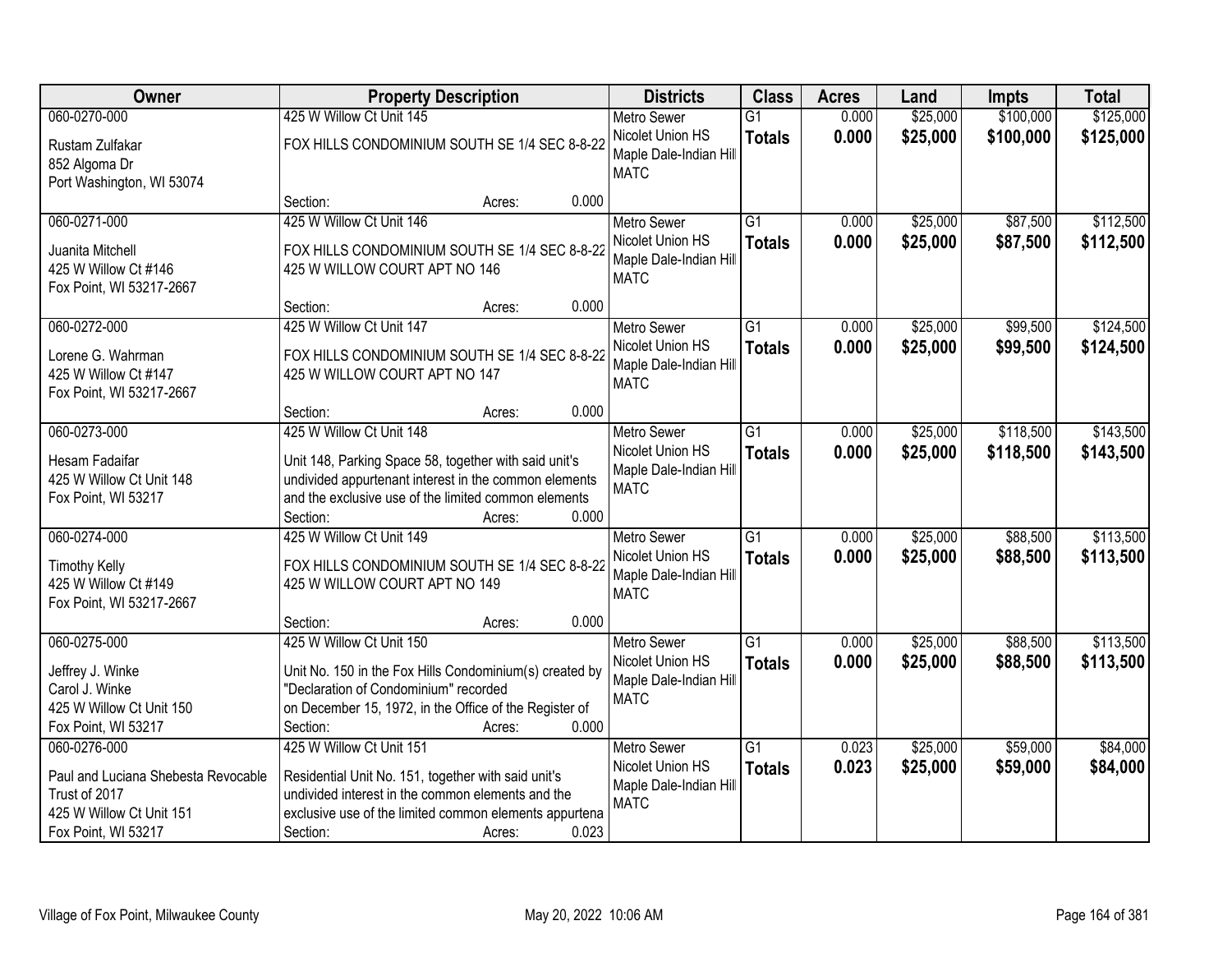| Owner                                     | <b>Property Description</b>                                                                                    | <b>Districts</b>       | <b>Class</b>    | <b>Acres</b> | Land     | <b>Impts</b> | <b>Total</b> |
|-------------------------------------------|----------------------------------------------------------------------------------------------------------------|------------------------|-----------------|--------------|----------|--------------|--------------|
| 060-0277-000                              | 425 W Willow Ct Unit 152                                                                                       | <b>Metro Sewer</b>     | $\overline{G1}$ | 0.000        | \$25,000 | \$59,000     | \$84,000     |
| Claudia Scarnavack                        | FOX HILLS CONDOMINIUM SOUTH SE 1/4 SEC 8-8-22                                                                  | Nicolet Union HS       | <b>Totals</b>   | 0.000        | \$25,000 | \$59,000     | \$84,000     |
| 425 W Willow Ct Unit 152                  | 425 W WILLOW COURT APT NO 152 - Unit 152, togethe                                                              | Maple Dale-Indian Hill |                 |              |          |              |              |
| Fox Point, WI 53217                       | with an undivided interest in the common elements and th                                                       | <b>MATC</b>            |                 |              |          |              |              |
|                                           | 0.000<br>Section:<br>Acres:                                                                                    |                        |                 |              |          |              |              |
| 060-0278-000                              | 425 W Willow Ct Unit 153                                                                                       | <b>Metro Sewer</b>     | $\overline{G1}$ | 0.000        | \$25,000 | \$88,500     | \$113,500    |
|                                           |                                                                                                                | Nicolet Union HS       | <b>Totals</b>   | 0.000        | \$25,000 | \$88,500     | \$113,500    |
| Mark A. McKinstry<br>Heather L. McKinstry | Residential Unit 153 in Fox Hills Condominium South,<br>according to the Declaration recorded December 15, 197 | Maple Dale-Indian Hill |                 |              |          |              |              |
| 425 W Willow Ct #153                      | in.                                                                                                            | <b>MATC</b>            |                 |              |          |              |              |
| Fox Point, WI 53217                       | Section:<br>0.000<br>Acres:                                                                                    |                        |                 |              |          |              |              |
| 060-0279-000                              | 425 W Willow Ct Unit 154                                                                                       | Metro Sewer            | G1              | 0.000        | \$25,000 | \$87,500     | \$112,500    |
|                                           |                                                                                                                | Nicolet Union HS       | <b>Totals</b>   | 0.000        | \$25,000 | \$87,500     | \$112,500    |
| Mikhail Blinder                           | FOX HILLS CONDOMINIUM SOUTH SE 1/4 SEC 8-8-22                                                                  | Maple Dale-Indian Hill |                 |              |          |              |              |
| Florina Pinskaya                          | 425 W WILLOW COURT APT NO 154                                                                                  | <b>MATC</b>            |                 |              |          |              |              |
| 2426 Pawnee Dr                            |                                                                                                                |                        |                 |              |          |              |              |
| Grafton, WI 53024                         | 0.000<br>Section:<br>Acres:                                                                                    |                        |                 |              |          |              |              |
| 060-0280-000                              | 425 W Willow Ct Unit 201                                                                                       | <b>Metro Sewer</b>     | G1              | 0.000        | \$25,000 | \$95,000     | \$120,000    |
| Pamela A. Purdy                           | FOX HILLS CONDOMINIUM SOUTH SE 1/4 SEC 8-8-22                                                                  | Nicolet Union HS       | <b>Totals</b>   | 0.000        | \$25,000 | \$95,000     | \$120,000    |
| 425 W Willow Ct #201                      |                                                                                                                | Maple Dale-Indian Hill |                 |              |          |              |              |
| Fox Point, WI 53217-2667                  |                                                                                                                | <b>MATC</b>            |                 |              |          |              |              |
|                                           | 0.000<br>Section:<br>Acres:                                                                                    |                        |                 |              |          |              |              |
| 060-0281-000                              | 425 W Willow Ct Unit 202                                                                                       | <b>Metro Sewer</b>     | $\overline{G1}$ | 0.000        | \$25,000 | \$95,500     | \$120,500    |
| Anjelika Khalatyants                      | FOX HILLS CONDOMINIUM SOUTH SE 1/4 SEC 8-8-22                                                                  | Nicolet Union HS       | <b>Totals</b>   | 0.000        | \$25,000 | \$95,500     | \$120,500    |
| 1228 W Baldwin Ct                         |                                                                                                                | Maple Dale-Indian Hill |                 |              |          |              |              |
| Mequon, WI 53092                          |                                                                                                                | <b>MATC</b>            |                 |              |          |              |              |
|                                           | 0.000<br>Section:<br>Acres:                                                                                    |                        |                 |              |          |              |              |
| 060-0282-000                              | 425 W Willow Ct Unit 203                                                                                       | Metro Sewer            | $\overline{G1}$ | 0.000        | \$25,000 | \$79,000     | \$104,000    |
|                                           |                                                                                                                | Nicolet Union HS       | <b>Totals</b>   | 0.000        | \$25,000 | \$79,000     | \$104,000    |
| Julie M. Grau<br>425 W Willow Ct Unit 203 | Unit 203, together with an undivided interest in the comm<br>elements and the exclusive use of the             | Maple Dale-Indian Hill |                 |              |          |              |              |
| Fox Point, WI 53217                       | limited common elements appurtenant to said Unit in Fox                                                        | <b>MATC</b>            |                 |              |          |              |              |
|                                           | 0.000<br>Section:<br>Acres:                                                                                    |                        |                 |              |          |              |              |
| 060-0283-000                              | 425 W Willow Ct Unit 204                                                                                       | <b>Metro Sewer</b>     | $\overline{G1}$ | 0.000        | \$25,000 | \$66,000     | \$91,000     |
|                                           |                                                                                                                | Nicolet Union HS       | <b>Totals</b>   | 0.000        | \$25,000 | \$66,000     | \$91,000     |
| Nusia loffe                               | FOX HILLS CONDOMINIUM SOUTH SE 1/4 SEC 8-8-22                                                                  | Maple Dale-Indian Hill |                 |              |          |              |              |
| 425 W Willow Ct #204                      |                                                                                                                | <b>MATC</b>            |                 |              |          |              |              |
| Fox Point, WI 53217-2667                  |                                                                                                                |                        |                 |              |          |              |              |
|                                           | 0.000<br>Section:<br>Acres:                                                                                    |                        |                 |              |          |              |              |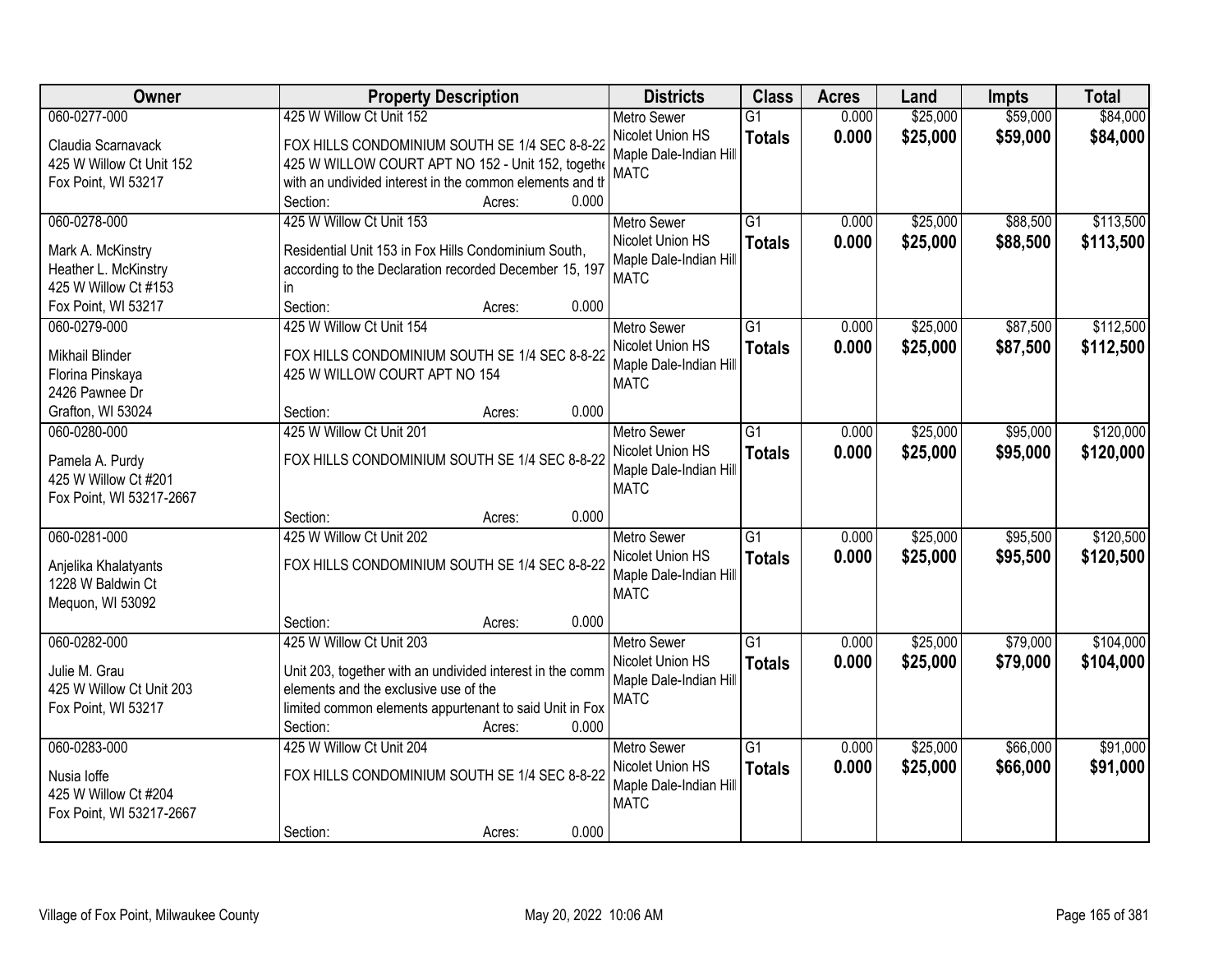| Owner                    |                                                        | <b>Property Description</b> |       | <b>Districts</b>       | <b>Class</b>    | <b>Acres</b> | Land     | <b>Impts</b> | <b>Total</b> |
|--------------------------|--------------------------------------------------------|-----------------------------|-------|------------------------|-----------------|--------------|----------|--------------|--------------|
| 060-0284-000             | 425 W Willow Ct Unit 205                               |                             |       | <b>Metro Sewer</b>     | $\overline{G1}$ | 0.000        | \$25,000 | \$101,500    | \$126,500    |
| Serguei V. Barychnikov   | FOX HILLS CONDOMINIUM SOUTH SE 1/4 SEC 8-8-22          |                             |       | Nicolet Union HS       | <b>Totals</b>   | 0.000        | \$25,000 | \$101,500    | \$126,500    |
| Elena S. Barychnikava    |                                                        |                             |       | Maple Dale-Indian Hill |                 |              |          |              |              |
| 425 W Willow Ct #205     |                                                        |                             |       | <b>MATC</b>            |                 |              |          |              |              |
| Fox Point, WI 53217-2667 | Section:                                               | Acres:                      | 0.000 |                        |                 |              |          |              |              |
| 060-0285-000             | 425 W Willow Ct Unit 206                               |                             |       | <b>Metro Sewer</b>     | $\overline{G1}$ | 0.000        | \$25,000 | \$95,000     | \$120,000    |
| Dmitriy Polyanskiy       | FOX HILLS CONDOMINIUM SOUTH SE 1/4 SEC 8-8-22          |                             |       | Nicolet Union HS       | <b>Totals</b>   | 0.000        | \$25,000 | \$95,000     | \$120,000    |
| 425 W Willow Ct Unit 206 | 425 W WILLOW COURT APT NO 206 - Residential Unit       |                             |       | Maple Dale-Indian Hill |                 |              |          |              |              |
| Fox Point, WI 53217      | 206, and Parking Units 5 and 22, Fox Hills Condominium |                             |       | <b>MATC</b>            |                 |              |          |              |              |
|                          | Section:                                               | Acres:                      | 0.000 |                        |                 |              |          |              |              |
| 060-0286-000             | 425 W Willow Ct Unit 207                               |                             |       | <b>Metro Sewer</b>     | G1              | 0.000        | \$25,000 | \$99,000     | \$124,000    |
| Nataliya M. Gorodetskaya | FOX HILLS CONDOMINIUM SOUTH SE 1/4 SEC 8-8-22          |                             |       | Nicolet Union HS       | <b>Totals</b>   | 0.000        | \$25,000 | \$99,000     | \$124,000    |
| Mark D. Gorodetskaya     | 425 W WILLOW COURT APT NO 207                          |                             |       | Maple Dale-Indian Hill |                 |              |          |              |              |
| 425 W Willow Ct #207     |                                                        |                             |       | <b>MATC</b>            |                 |              |          |              |              |
| Fox Point, WI 53217-2667 | Section:                                               | Acres:                      | 0.000 |                        |                 |              |          |              |              |
| 060-0287-000             | 425 W Willow Ct Unit 208                               |                             |       | <b>Metro Sewer</b>     | G1              | 0.000        | \$25,000 | \$105,000    | \$130,000    |
| Lynn Sheldon             | FOX HILLS CONDOMINIUM SOUTH SE 1/4 SEC 8-8-22          |                             |       | Nicolet Union HS       | <b>Totals</b>   | 0.000        | \$25,000 | \$105,000    | \$130,000    |
| 425 W Willow Ct Unit 208 | Unit 208, Parking Unit 16                              |                             |       | Maple Dale-Indian Hill |                 |              |          |              |              |
| Fox Point, WI 53217      |                                                        |                             |       | <b>MATC</b>            |                 |              |          |              |              |
|                          | Section:                                               | Acres:                      | 0.000 |                        |                 |              |          |              |              |
| 060-0288-000             | 425 W Willow Ct Unit 209                               |                             |       | <b>Metro Sewer</b>     | $\overline{G1}$ | 0.000        | \$25,000 | \$94,500     | \$119,500    |
| <b>Eric Hanzel</b>       | FOX HILLS CONDOMINIUM SOUTH SE 1/4 SEC 8-8-22          |                             |       | Nicolet Union HS       | <b>Totals</b>   | 0.000        | \$25,000 | \$94,500     | \$119,500    |
| Carole Hanzel            | 425 W WILLOW COURT APT NO 209                          |                             |       | Maple Dale-Indian Hill |                 |              |          |              |              |
| 425 W Willow Ct # 209    |                                                        |                             |       | <b>MATC</b>            |                 |              |          |              |              |
| Fox Point, WI 53217-2667 | Section:                                               | Acres:                      | 0.000 |                        |                 |              |          |              |              |
| 060-0289-000             | 425 W Willow Ct Unit 210                               |                             |       | <b>Metro Sewer</b>     | $\overline{G1}$ | 0.000        | \$25,000 | \$94,500     | \$119,500    |
| Douglas Scott            | FOX HILLS CONDOMINIUM SOUTH SE 1/4 SEC 8-8-22          |                             |       | Nicolet Union HS       | <b>Totals</b>   | 0.000        | \$25,000 | \$94,500     | \$119,500    |
| Susan Scott              |                                                        |                             |       | Maple Dale-Indian Hill |                 |              |          |              |              |
| 5201 N Kimbark PI        |                                                        |                             |       | <b>MATC</b>            |                 |              |          |              |              |
| Whitefish Bay, WI 53217  | Section:                                               | Acres:                      | 0.000 |                        |                 |              |          |              |              |
| 060-0290-000             | 425 W Willow Ct Unit 211                               |                             |       | <b>Metro Sewer</b>     | $\overline{G1}$ | 0.000        | \$25,000 | \$77,500     | \$102,500    |
| Ann Winschel             | FOX HILLS CONDOMINIUM SOUTH SE 1/4 SEC 8-8-22          |                             |       | Nicolet Union HS       | <b>Totals</b>   | 0.000        | \$25,000 | \$77,500     | \$102,500    |
| 425 W Willow Ct #211     | - Residential Unit No. 211, together with said unit?s  |                             |       | Maple Dale-Indian Hill |                 |              |          |              |              |
| Fox Point, WI 53217      | undivided interest in the common elements and the      |                             |       | <b>MATC</b>            |                 |              |          |              |              |
|                          | Section:                                               | Acres:                      | 0.000 |                        |                 |              |          |              |              |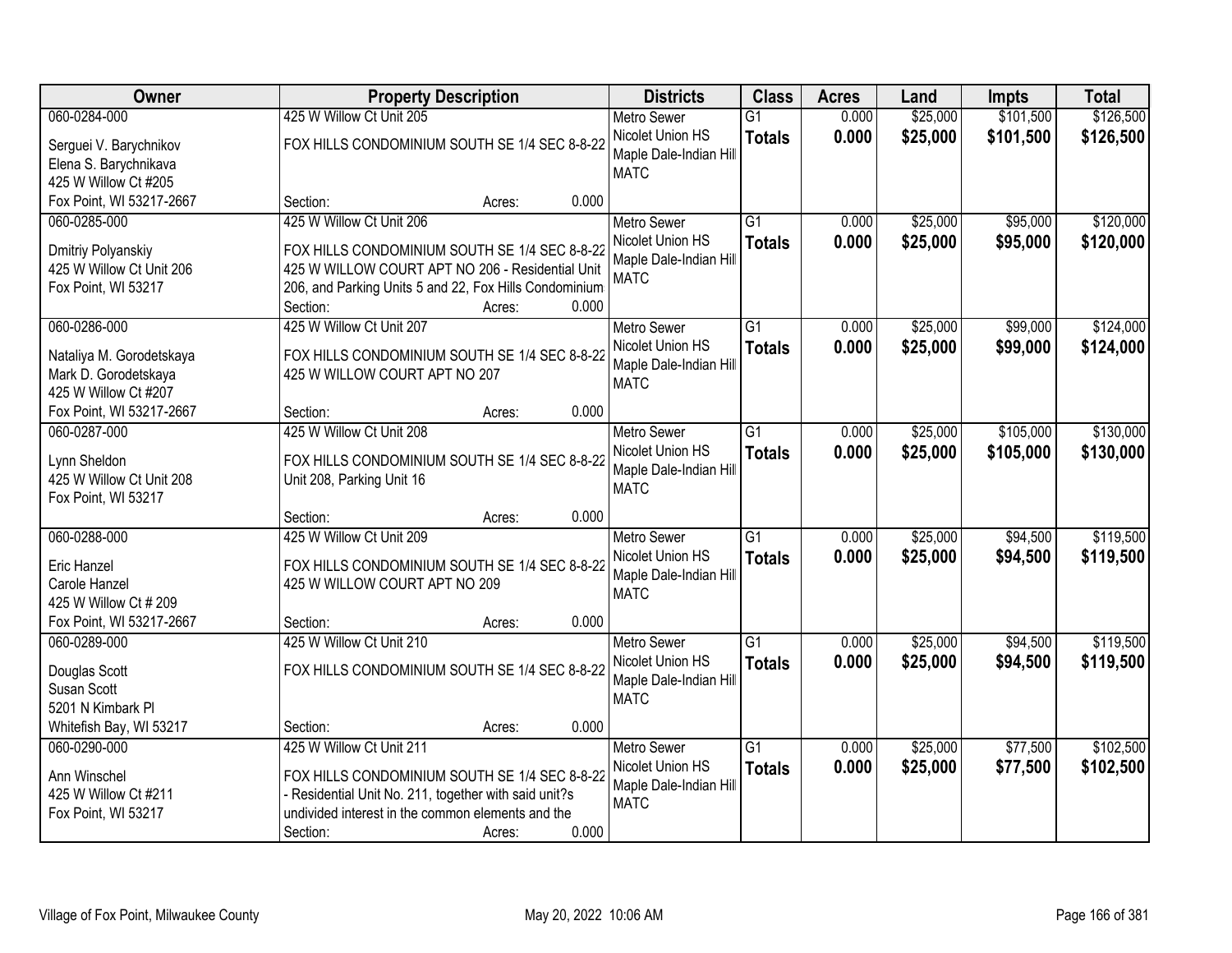| Owner                                                                                    | <b>Property Description</b>                                                                                                      |       | <b>Districts</b>                                                                | <b>Class</b>                     | <b>Acres</b>   | Land                 | <b>Impts</b>           | <b>Total</b>           |
|------------------------------------------------------------------------------------------|----------------------------------------------------------------------------------------------------------------------------------|-------|---------------------------------------------------------------------------------|----------------------------------|----------------|----------------------|------------------------|------------------------|
| 060-0291-000<br>Nancy A. Hill<br>425 W Willow Ct #212<br>Fox Point, WI 53217-2667        | 425 W Willow Ct Unit 212<br>FOX HILLS CONDOMINIUM SOUTH SE 1/4 SEC 8-8-22                                                        |       | <b>Metro Sewer</b><br>Nicolet Union HS<br>Maple Dale-Indian Hill<br><b>MATC</b> | $\overline{G1}$<br><b>Totals</b> | 0.000<br>0.000 | \$25,000<br>\$25,000 | \$68,000<br>\$68,000   | \$93,000<br>\$93,000   |
|                                                                                          | Section:<br>Acres:                                                                                                               | 0.000 |                                                                                 |                                  |                |                      |                        |                        |
| 060-0292-000<br>Sharon Stensland<br>425 W Willow Ct Unit 213<br>Fox Point, WI 53217      | 425 W Willow Ct Unit 213<br>FOX HILLS CONDOMINIUM SOUTH SE 1/4 SEC 8-8-22                                                        |       | <b>Metro Sewer</b><br>Nicolet Union HS<br>Maple Dale-Indian Hill<br><b>MATC</b> | $\overline{G1}$<br><b>Totals</b> | 0.000<br>0.000 | \$25,000<br>\$25,000 | \$95,000<br>\$95,000   | \$120,000<br>\$120,000 |
|                                                                                          | Section:<br>Acres:                                                                                                               | 0.000 |                                                                                 |                                  |                |                      |                        |                        |
| 060-0293-000<br>Stanislav Roytburd<br>Liliya Roytburd<br>425 W Willow Ct #214            | 425 W Willow Ct Unit 214<br>FOX HILLS CONDOMINIUM SOUTH SE 1/4 SEC 8-8-22                                                        |       | <b>Metro Sewer</b><br>Nicolet Union HS<br>Maple Dale-Indian Hill<br><b>MATC</b> | $\overline{G1}$<br><b>Totals</b> | 0.000<br>0.000 | \$25,000<br>\$25,000 | \$101,000<br>\$101,000 | \$126,000<br>\$126,000 |
| Fox Point, WI 53217                                                                      | Section:<br>Acres:                                                                                                               | 0.000 |                                                                                 |                                  |                |                      |                        |                        |
| 060-0294-000<br>Anne K. Harrington<br>425 W Willow Ct #221<br>Fox Point, WI 53217-2667   | 425 W Willow Ct Unit 221<br>FOX HILLS CONDOMINIUM SOUTH SE 1/4 SEC 8-8-22                                                        |       | <b>Metro Sewer</b><br>Nicolet Union HS<br>Maple Dale-Indian Hill<br><b>MATC</b> | $\overline{G1}$<br><b>Totals</b> | 0.000<br>0.000 | \$25,000<br>\$25,000 | \$94,500<br>\$94,500   | \$119,500<br>\$119,500 |
|                                                                                          | Section:<br>Acres:                                                                                                               | 0.000 |                                                                                 |                                  |                |                      |                        |                        |
| 060-0295-000<br>Frank S. Lubotsky<br>425 W Willow Ct #222<br>Fox Point, WI 53217         | 425 W Willow Ct Unit 222<br>FOX HILLS CONDOMINIUM SOUTH SE 1/4 SEC 8-8-22                                                        |       | <b>Metro Sewer</b><br>Nicolet Union HS<br>Maple Dale-Indian Hill<br><b>MATC</b> | $\overline{G1}$<br><b>Totals</b> | 0.000<br>0.000 | \$25,000<br>\$25,000 | \$94,500<br>\$94,500   | \$119,500<br>\$119,500 |
|                                                                                          | Section:<br>Acres:                                                                                                               | 0.000 |                                                                                 |                                  |                |                      |                        |                        |
| 060-0296-000<br>Peter D. Mcbride III<br>425 W Willow Ct #223<br>Fox Point, WI 53217-2667 | 425 W Willow Ct Unit 223<br>FOX HILLS CONDOMINIUM SOUTH SE 1/4 SEC 8-8-22<br>425 W WILLOW COURT APT NO 223                       |       | <b>Metro Sewer</b><br>Nicolet Union HS<br>Maple Dale-Indian Hill<br><b>MATC</b> | $\overline{G1}$<br><b>Totals</b> | 0.000<br>0.000 | \$25,000<br>\$25,000 | \$66,000<br>\$66,000   | \$91,000<br>\$91,000   |
|                                                                                          | Section:<br>Acres:                                                                                                               | 0.000 |                                                                                 |                                  |                |                      |                        |                        |
| 060-0297-000<br>Catherine M. Watson<br>425 W Willow Ct #224<br>Fox Point, WI 53217-2667  | 425 W Willow Ct Unit 224<br>FOX HILLS CONDOMINIUM SOUTH SE 1/4 SEC 8-8-22<br>425 W WILLOW COURT APT NO 224<br>Section:<br>Acres: | 0.000 | <b>Metro Sewer</b><br>Nicolet Union HS<br>Maple Dale-Indian Hill<br><b>MATC</b> | $\overline{G1}$<br><b>Totals</b> | 0.000<br>0.000 | \$25,000<br>\$25,000 | \$66,000<br>\$66,000   | \$91,000<br>\$91,000   |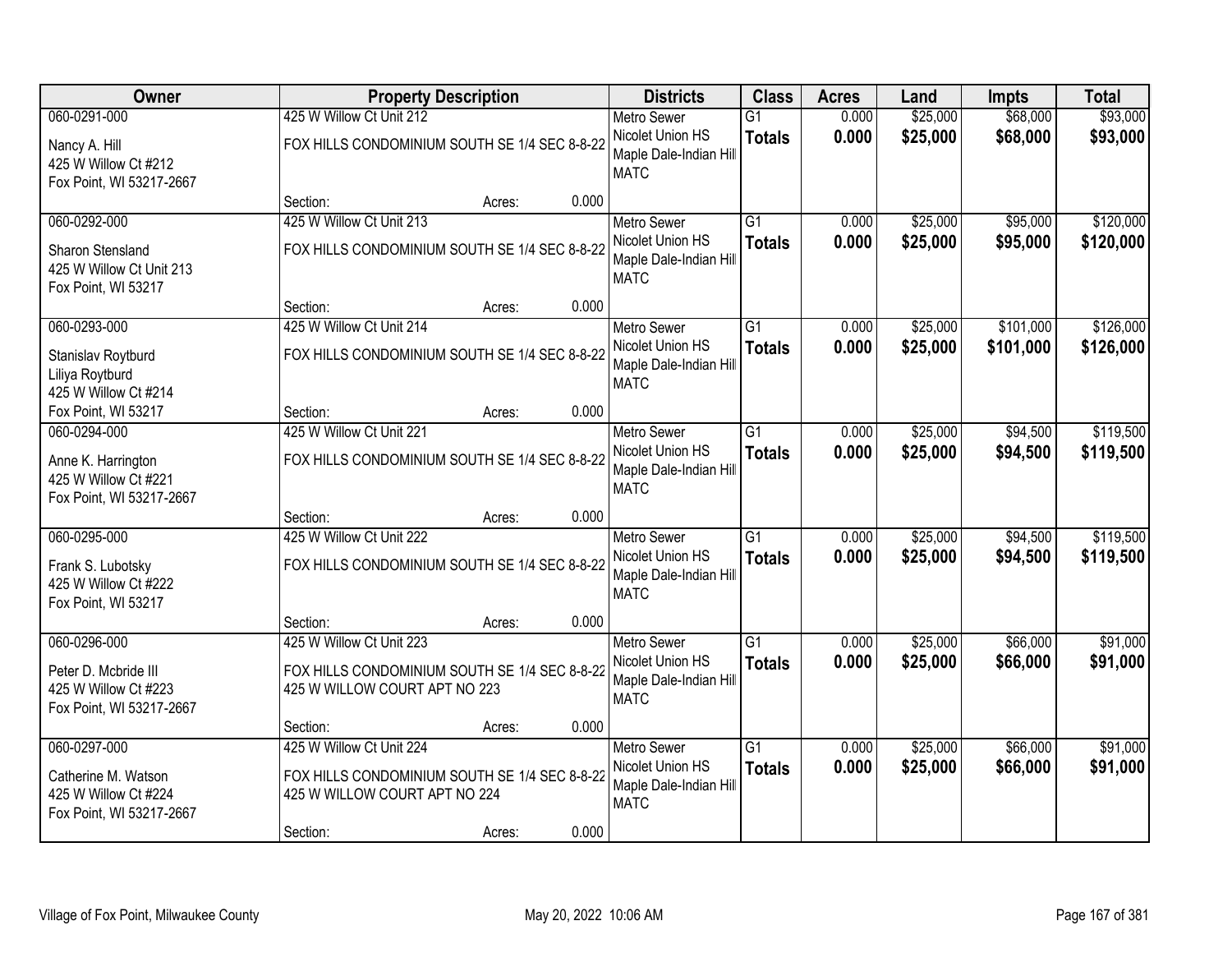| Owner                                                                                  |                                                                                                                                                                                                  | <b>Property Description</b> |       | <b>Districts</b>                                                                | <b>Class</b>                     | <b>Acres</b>   | Land                 | <b>Impts</b>           | <b>Total</b>           |
|----------------------------------------------------------------------------------------|--------------------------------------------------------------------------------------------------------------------------------------------------------------------------------------------------|-----------------------------|-------|---------------------------------------------------------------------------------|----------------------------------|----------------|----------------------|------------------------|------------------------|
| 060-0298-000<br>Sandra M. Swanson<br>425 W Willow Ct #225<br>Fox Point, WI 53217-2667  | 425 W Willow Ct Unit 225<br>FOX HILLS CONDOMINIUM SOUTH SE 1/4 SEC 8-8-22<br>425 W WILLOW COURT APT NO 225                                                                                       |                             |       | <b>Metro Sewer</b><br>Nicolet Union HS<br>Maple Dale-Indian Hill<br><b>MATC</b> | $\overline{G1}$<br><b>Totals</b> | 0.000<br>0.000 | \$25,000<br>\$25,000 | \$99,500<br>\$99,500   | \$124,500<br>\$124,500 |
|                                                                                        | Section:                                                                                                                                                                                         | Acres:                      | 0.000 |                                                                                 |                                  |                |                      |                        |                        |
| 060-0299-000<br>Jacob R. Wagner<br>425 W Willow Ct #226<br>Fox Point, WI 53217         | 425 W Willow Ct Unit 226<br>Unit 226, Parking Unit No. 92 and 88, together with an<br>undivided interest in the common elements and the<br>exclusive<br>Section:                                 | Acres:                      | 0.023 | <b>Metro Sewer</b><br>Nicolet Union HS<br>Maple Dale-Indian Hill<br><b>MATC</b> | $\overline{G1}$<br><b>Totals</b> | 0.023<br>0.023 | \$25,000<br>\$25,000 | \$95,000<br>\$95,000   | \$120,000<br>\$120,000 |
| 060-0300-000<br>Keith Laur<br>425 W Willow Ct Unit 227<br>Fox Point, WI 53217          | 425 W Willow Ct Unit 227<br>FOX HILLS CONDOMINIUM SOUTH SE 1/4 SEC 8-8-22<br>425 W WILLOW COURT APT NO 227                                                                                       |                             |       | Metro Sewer<br>Nicolet Union HS<br>Maple Dale-Indian Hill<br><b>MATC</b>        | $\overline{G1}$<br><b>Totals</b> | 0.000<br>0.000 | \$25,000<br>\$25,000 | \$113,500<br>\$113,500 | \$138,500<br>\$138,500 |
|                                                                                        | Section:                                                                                                                                                                                         | Acres:                      | 0.000 |                                                                                 |                                  |                |                      |                        |                        |
| 060-0301-000<br>Larisa V. Dettman<br>425 W Willow Ct #228<br>Fox Point, WI 53217       | 425 W Willow Ct Unit 228<br>FOX HILLS CONDOMINIUM SOUTH SE 1/4 SEC 8-8-22<br>425 W WILLOW COURT APT NO 228                                                                                       |                             |       | <b>Metro Sewer</b><br>Nicolet Union HS<br>Maple Dale-Indian Hill<br><b>MATC</b> | $\overline{G1}$<br><b>Totals</b> | 0.000<br>0.000 | \$25,000<br>\$25,000 | \$107,500<br>\$107,500 | \$132,500<br>\$132,500 |
|                                                                                        | Section:                                                                                                                                                                                         | Acres:                      | 0.000 |                                                                                 |                                  |                |                      |                        |                        |
| 060-0302-000<br>Howard Savage et al<br>425 W Willow Ct Unit 229<br>Fox Point, WI 53217 | 425 W Willow Ct Unit 229<br>Residential Unit No. 229, together with said unit?s<br>undivided interest in the common elements and<br>the exclusive use of the limited common elements<br>Section: | Acres:                      | 0.000 | <b>Metro Sewer</b><br>Nicolet Union HS<br>Maple Dale-Indian Hill<br><b>MATC</b> | $\overline{G1}$<br><b>Totals</b> | 0.000<br>0.000 | \$25,000<br>\$25,000 | \$99,500<br>\$99,500   | \$124,500<br>\$124,500 |
| 060-0303-000<br>Simbarashe A. Gandari<br><b>Esther Gandari</b><br>425 W Willow Ct #230 | 425 W Willow Ct Unit 230<br>FOX HILLS CONDOMINIUM SOUTH SE 1/4 SEC 8-8-22<br>425 W WILLOW COURT APT NO 230                                                                                       |                             |       | Metro Sewer<br>Nicolet Union HS<br>Maple Dale-Indian Hill<br><b>MATC</b>        | $\overline{G1}$<br><b>Totals</b> | 0.000<br>0.000 | \$25,000<br>\$25,000 | \$95,000<br>\$95,000   | \$120,000<br>\$120,000 |
| Fox Point, WI 53217<br>060-0304-000                                                    | Section:<br>425 W Willow Ct Unit 231                                                                                                                                                             | Acres:                      | 0.000 | <b>Metro Sewer</b>                                                              | $\overline{G1}$                  | 0.000          | \$25,000             | \$66,500               | \$91,500               |
| Peter T. Bergman<br>425 W Willow Ct #231<br>Fox Point, WI 53217-2667                   | FOX HILLS CONDOMINIUM SOUTH SE 1/4 SEC 8-8-22<br>Section:                                                                                                                                        |                             | 0.000 | Nicolet Union HS<br>Maple Dale-Indian Hill<br><b>MATC</b>                       | <b>Totals</b>                    | 0.000          | \$25,000             | \$66,500               | \$91,500               |
|                                                                                        |                                                                                                                                                                                                  | Acres:                      |       |                                                                                 |                                  |                |                      |                        |                        |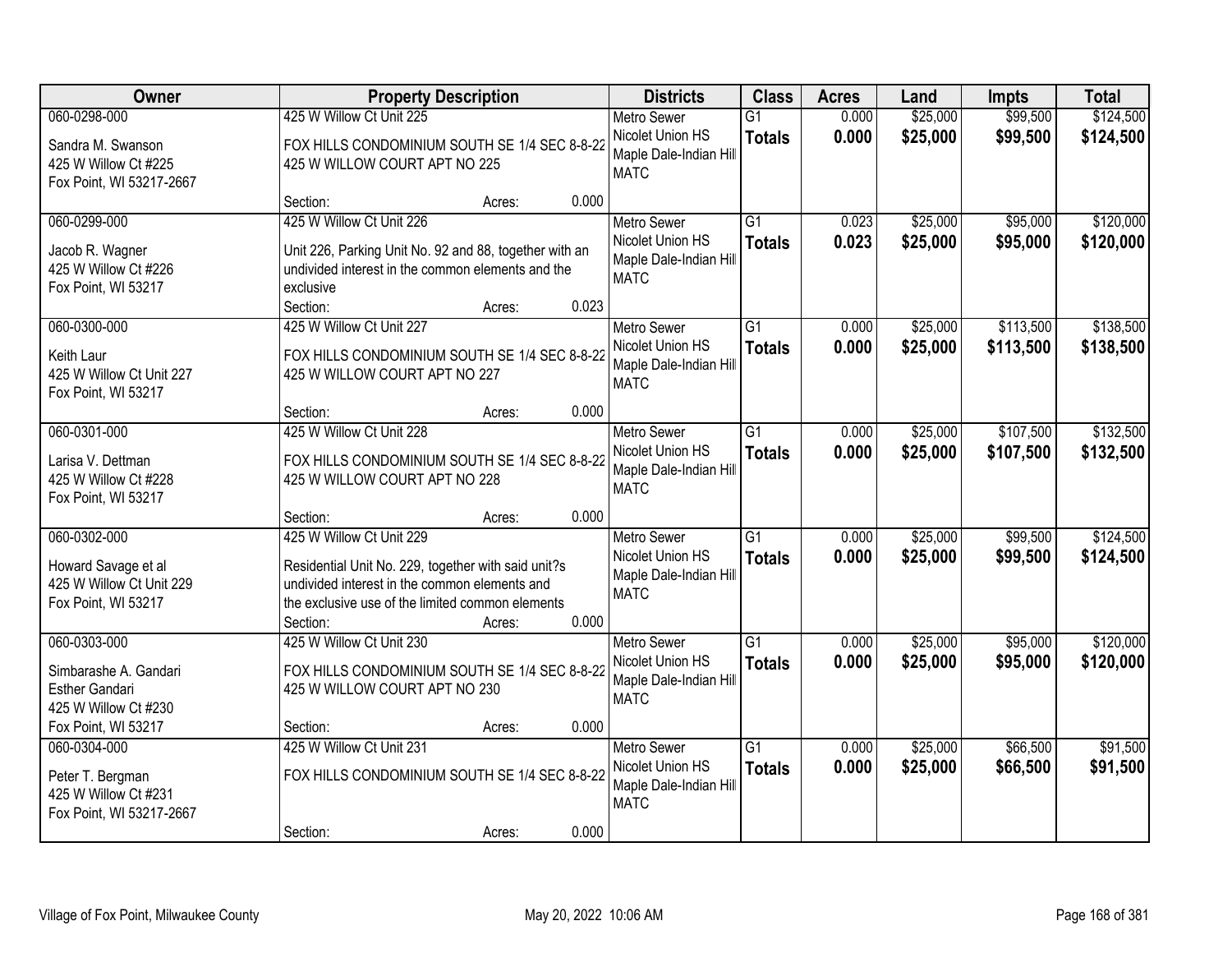| Owner                                                                                    |                                                                                                                                                                                                                        | <b>Property Description</b> |       |                                                                                 | <b>Class</b>                     | <b>Acres</b>   | Land                 | <b>Impts</b>         | <b>Total</b>           |
|------------------------------------------------------------------------------------------|------------------------------------------------------------------------------------------------------------------------------------------------------------------------------------------------------------------------|-----------------------------|-------|---------------------------------------------------------------------------------|----------------------------------|----------------|----------------------|----------------------|------------------------|
| 060-0305-000                                                                             | 425 W Willow Ct Unit 232                                                                                                                                                                                               |                             |       | <b>Metro Sewer</b>                                                              | $\overline{G1}$                  | 0.000          | \$25,000             | \$88,000             | \$113,000              |
| <b>Brigid O'Brien</b><br>425 W Willow Ct Unit 232<br>Fox Point, WI 53217                 | FOX HILLS CONDOMINIUM SOUTH SE 1/4 SEC 8-8-22                                                                                                                                                                          |                             |       | Nicolet Union HS<br>Maple Dale-Indian Hill<br><b>MATC</b>                       | <b>Totals</b>                    | 0.000          | \$25,000             | \$88,000             | \$113,000              |
|                                                                                          | Section:                                                                                                                                                                                                               | Acres:                      | 0.000 |                                                                                 |                                  |                |                      |                      |                        |
| 060-0306-000<br>Galina Shepshelsvich<br>938 W National Ave<br>Milwaukee, WI 53204        | 425 W Willow Ct Unit 233<br>FOX HILLS CONDOMINIUM SOUTH SE 1/4 SEC 8-8-22<br>425 W WILLOW COURT APT NO 233                                                                                                             |                             |       | <b>Metro Sewer</b><br>Nicolet Union HS<br>Maple Dale-Indian Hill<br><b>MATC</b> | $\overline{G1}$<br><b>Totals</b> | 0.000<br>0.000 | \$25,000<br>\$25,000 | \$94,500<br>\$94,500 | \$119,500<br>\$119,500 |
|                                                                                          | Section:                                                                                                                                                                                                               | Acres:                      | 0.000 |                                                                                 |                                  |                |                      |                      |                        |
| 060-0307-000<br>Roberta Gaither-Gayle<br>4020 Wyndham Pointe Cir<br>Brookfield, WI 53005 | 425 W Willow Ct Unit 234<br>FOX HILLS CONDOMINIUM SOUTH SE 1/4 SEC 8-8-22<br>425 W WILLOW COURT APT NO 234                                                                                                             |                             |       | Metro Sewer<br>Nicolet Union HS<br>Maple Dale-Indian Hill<br><b>MATC</b>        | $\overline{G1}$<br><b>Totals</b> | 0.000<br>0.000 | \$25,000<br>\$25,000 | \$95,000<br>\$95,000 | \$120,000<br>\$120,000 |
|                                                                                          | Section:                                                                                                                                                                                                               | Acres:                      | 0.000 |                                                                                 |                                  |                |                      |                      |                        |
| 060-0308-000<br>Janet M. Konczal<br>425 W Willow Ct Unit 241<br>Fox Point, WI 53217      | 425 W Willow Ct Unit 241<br>FOX HILLS CONDOMINIUM SOUTH SE 1/4 SEC 8-8-22                                                                                                                                              |                             |       | <b>Metro Sewer</b><br>Nicolet Union HS<br>Maple Dale-Indian Hill<br><b>MATC</b> | $\overline{G1}$<br><b>Totals</b> | 0.000<br>0.000 | \$25,000<br>\$25,000 | \$97,000<br>\$97,000 | \$122,000<br>\$122,000 |
|                                                                                          | Section:                                                                                                                                                                                                               | Acres:                      | 0.000 |                                                                                 |                                  |                |                      |                      |                        |
| 060-0309-000<br>Richard J. Klingman<br>425 Willow Ct #242<br>Fox Point, WI 53217         | 425 W Willow Ct Unit 242<br>Unit 242, together with an undivided interest in and to the<br>common elements and facilities set forth in the declaratio<br>of condominium for Fox Hills Condominium South, a<br>Section: | Acres:                      | 0.023 | <b>Metro Sewer</b><br>Nicolet Union HS<br>Maple Dale-Indian Hill<br><b>MATC</b> | $\overline{G1}$<br><b>Totals</b> | 0.023<br>0.023 | \$25,000<br>\$25,000 | \$75,500<br>\$75,500 | \$100,500<br>\$100,500 |
| 060-0310-000<br>Michael Tsirlin<br>425 W Willow Ct Unit #243<br>Fox Point, WI 53217      | 425 W Willow Ct Unit 243<br>FOX HILLS CONDOMINIUM SOUTH SE 1/4 SEC 8-8-22<br>Section:                                                                                                                                  |                             | 0.000 | Metro Sewer<br>Nicolet Union HS<br>Maple Dale-Indian Hill<br><b>MATC</b>        | $\overline{G1}$<br><b>Totals</b> | 0.000<br>0.000 | \$25,000<br>\$25,000 | \$66,500<br>\$66,500 | \$91,500<br>\$91,500   |
| 060-0311-000                                                                             | 425 W Willow Ct Unit 244                                                                                                                                                                                               | Acres:                      |       | <b>Metro Sewer</b>                                                              | $\overline{G1}$                  | 0.000          | \$25,000             | \$66,000             | \$91,000               |
| Roxanne M. Raffaelli<br>Renee Raffaelli Bakken<br>5018 N Larkin St                       | FOX HILLS CONDOMINIUM SOUTH SE 1/4 SEC 8-8-22                                                                                                                                                                          |                             |       | Nicolet Union HS<br>Maple Dale-Indian Hill<br><b>MATC</b>                       | <b>Totals</b>                    | 0.000          | \$25,000             | \$66,000             | \$91,000               |
| Fox Point, WI 53217                                                                      | Section:                                                                                                                                                                                                               | Acres:                      | 0.000 |                                                                                 |                                  |                |                      |                      |                        |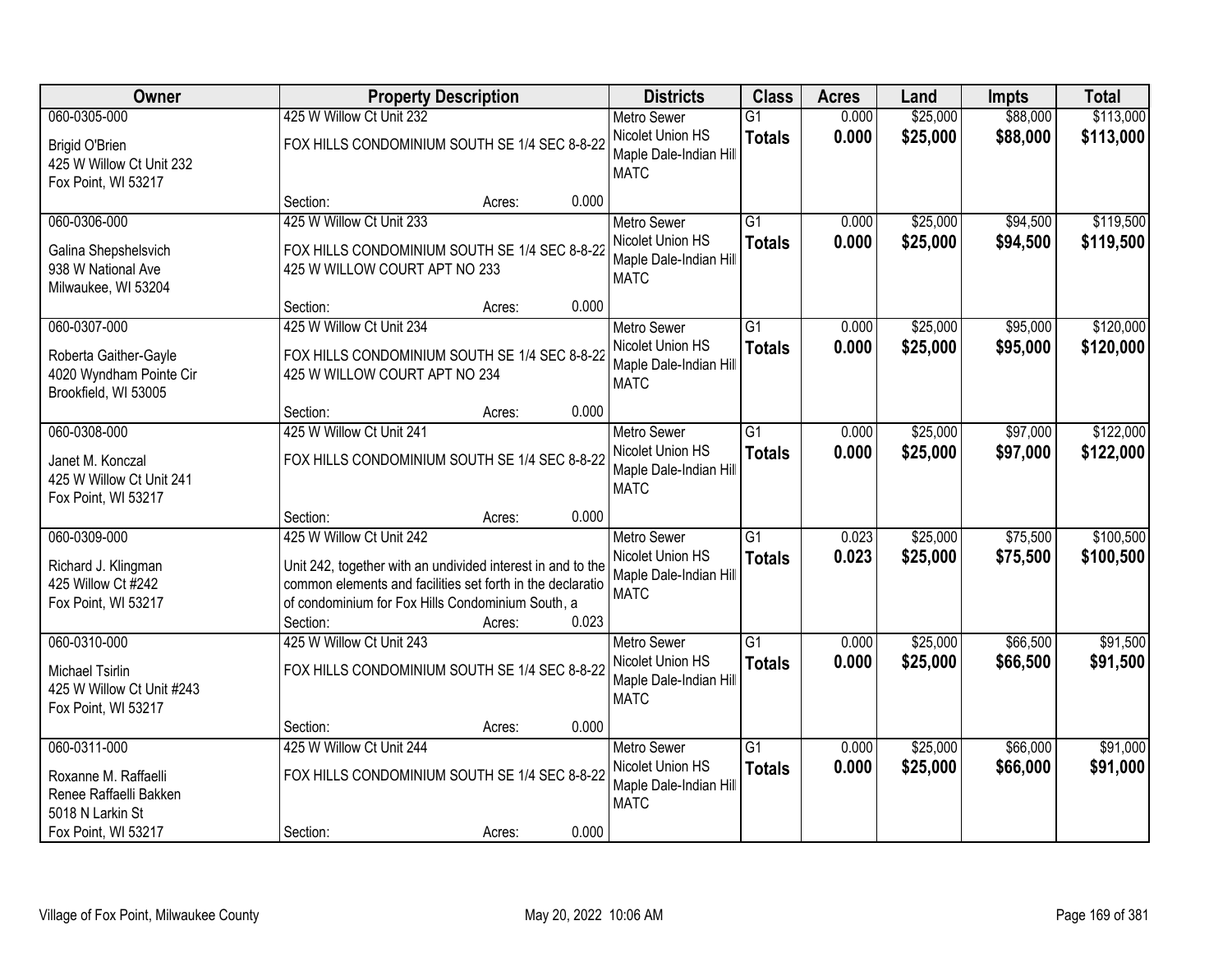| Owner                                                                                | <b>Property Description</b>                            | <b>Districts</b> | <b>Class</b>           | <b>Acres</b>    | Land  | <b>Impts</b> | <b>Total</b> |           |
|--------------------------------------------------------------------------------------|--------------------------------------------------------|------------------|------------------------|-----------------|-------|--------------|--------------|-----------|
| 060-0312-000                                                                         | 425 W Willow Ct Unit 245                               |                  | <b>Metro Sewer</b>     | $\overline{G1}$ | 0.000 | \$25,000     | \$99,500     | \$124,500 |
| The Josephine Fazio Revocable Trust of FOX HILLS CONDOMINIUM SOUTH SE 1/4 SEC 8-8-22 |                                                        |                  | Nicolet Union HS       | <b>Totals</b>   | 0.000 | \$25,000     | \$99,500     | \$124,500 |
| 2021                                                                                 | 425 W WILLOW COURT APT NO 245                          |                  | Maple Dale-Indian Hill |                 |       |              |              |           |
| 425 W Willow Ct Unit 245                                                             |                                                        |                  | <b>MATC</b>            |                 |       |              |              |           |
| Fox Point, WI 53217                                                                  | Section:                                               | 0.000<br>Acres:  |                        |                 |       |              |              |           |
| 060-0313-000                                                                         | 425 W Willow Ct Unit 246                               |                  | <b>Metro Sewer</b>     | $\overline{G1}$ | 0.000 | \$25,000     | \$94,500     | \$119,500 |
| Roman Mezhikovsky                                                                    | FOX HILLS CONDOMINIUM SOUTH SE 1/4 SEC 8-8-22          |                  | Nicolet Union HS       | <b>Totals</b>   | 0.000 | \$25,000     | \$94,500     | \$119,500 |
| Raisa Mezhikovsky                                                                    | 425 W WILLOW COURT APT NO 246                          |                  | Maple Dale-Indian Hill |                 |       |              |              |           |
| 425 W Willow Ct #246                                                                 |                                                        |                  | <b>MATC</b>            |                 |       |              |              |           |
| Fox Point, WI 53217-2667                                                             | Section:                                               | 0.000<br>Acres:  |                        |                 |       |              |              |           |
| 060-0314-000                                                                         | 425 W Willow Ct Unit 247                               |                  | <b>Metro Sewer</b>     | $\overline{G1}$ | 0.000 | \$25,000     | \$99,000     | \$124,000 |
| Alexandr Frenkel                                                                     | Residential Unit No. 247, together with said unit's    |                  | Nicolet Union HS       | <b>Totals</b>   | 0.000 | \$25,000     | \$99,000     | \$124,000 |
| 425 W Willow Ct Unit 247                                                             | undivided interest in the common elements and the      |                  | Maple Dale-Indian Hill |                 |       |              |              |           |
| Fox Point, WI 53217                                                                  | exclusive use of the limited common elements appurtena |                  | <b>MATC</b>            |                 |       |              |              |           |
|                                                                                      | Section:                                               | 0.000<br>Acres:  |                        |                 |       |              |              |           |
| 060-0315-000                                                                         | 425 W Willow Ct Unit 248                               |                  | <b>Metro Sewer</b>     | G1              | 0.000 | \$25,000     | \$75,000     | \$100,000 |
| Wanwimol Shitangkoon                                                                 | FOX HILLS CONDOMINIUM SOUTH SE 1/4 SEC 8-8-22          |                  | Nicolet Union HS       | <b>Totals</b>   | 0.000 | \$25,000     | \$75,000     | \$100,000 |
| 425 W Willow Ct #248                                                                 | 425 W WILLOW COURT APT NO 248                          |                  | Maple Dale-Indian Hill |                 |       |              |              |           |
| Fox Point, WI 53217-2667                                                             |                                                        |                  | <b>MATC</b>            |                 |       |              |              |           |
|                                                                                      | Section:                                               | 0.000<br>Acres:  |                        |                 |       |              |              |           |
| 060-0316-000                                                                         | 425 W Willow Ct Unit 249                               |                  | <b>Metro Sewer</b>     | $\overline{G1}$ | 0.000 | \$25,000     | \$94,500     | \$119,500 |
| Saba Qureshi                                                                         | FOX HILLS CONDOMINIUM SOUTH SE 1/4 SEC 8-8-22          |                  | Nicolet Union HS       | <b>Totals</b>   | 0.000 | \$25,000     | \$94,500     | \$119,500 |
| 425 W Willow Ct Unit 249                                                             | 425 W WILLOW COURT APT NO 249                          |                  | Maple Dale-Indian Hill |                 |       |              |              |           |
| Fox Point, WI 53217                                                                  |                                                        |                  | <b>MATC</b>            |                 |       |              |              |           |
|                                                                                      | Section:                                               | 0.000<br>Acres:  |                        |                 |       |              |              |           |
| 060-0317-000                                                                         | 425 W Willow Ct Unit 250                               |                  | <b>Metro Sewer</b>     | $\overline{G1}$ | 0.000 | \$25,000     | \$95,000     | \$120,000 |
| <b>Wayne Peters</b>                                                                  | FOX HILLS CONDOMINIUM SOUTH SE 1/4 SEC 8-8-22          |                  | Nicolet Union HS       | <b>Totals</b>   | 0.000 | \$25,000     | \$95,000     | \$120,000 |
| 425 W Willow Ct #250                                                                 |                                                        |                  | Maple Dale-Indian Hill |                 |       |              |              |           |
| Fox Point, WI 53217-2667                                                             |                                                        |                  | <b>MATC</b>            |                 |       |              |              |           |
|                                                                                      | Section:                                               | 0.000<br>Acres:  |                        |                 |       |              |              |           |
| 060-0318-000                                                                         | 425 W Willow Ct Unit 251                               |                  | <b>Metro Sewer</b>     | $\overline{G1}$ | 0.000 | \$25,000     | \$66,000     | \$91,000  |
| Kirsten Kaat                                                                         | FOX HILLS CONDOMINIUM SOUTH SE 1/4 SEC 8-8-22          |                  | Nicolet Union HS       | <b>Totals</b>   | 0.000 | \$25,000     | \$66,000     | \$91,000  |
| 425 W Willow Courth Unit 251                                                         | 425 W WILLOW COURT APT NO 251                          |                  | Maple Dale-Indian Hill |                 |       |              |              |           |
| Fox Point, WI 53217                                                                  |                                                        |                  | <b>MATC</b>            |                 |       |              |              |           |
|                                                                                      | Section:                                               | 0.000<br>Acres:  |                        |                 |       |              |              |           |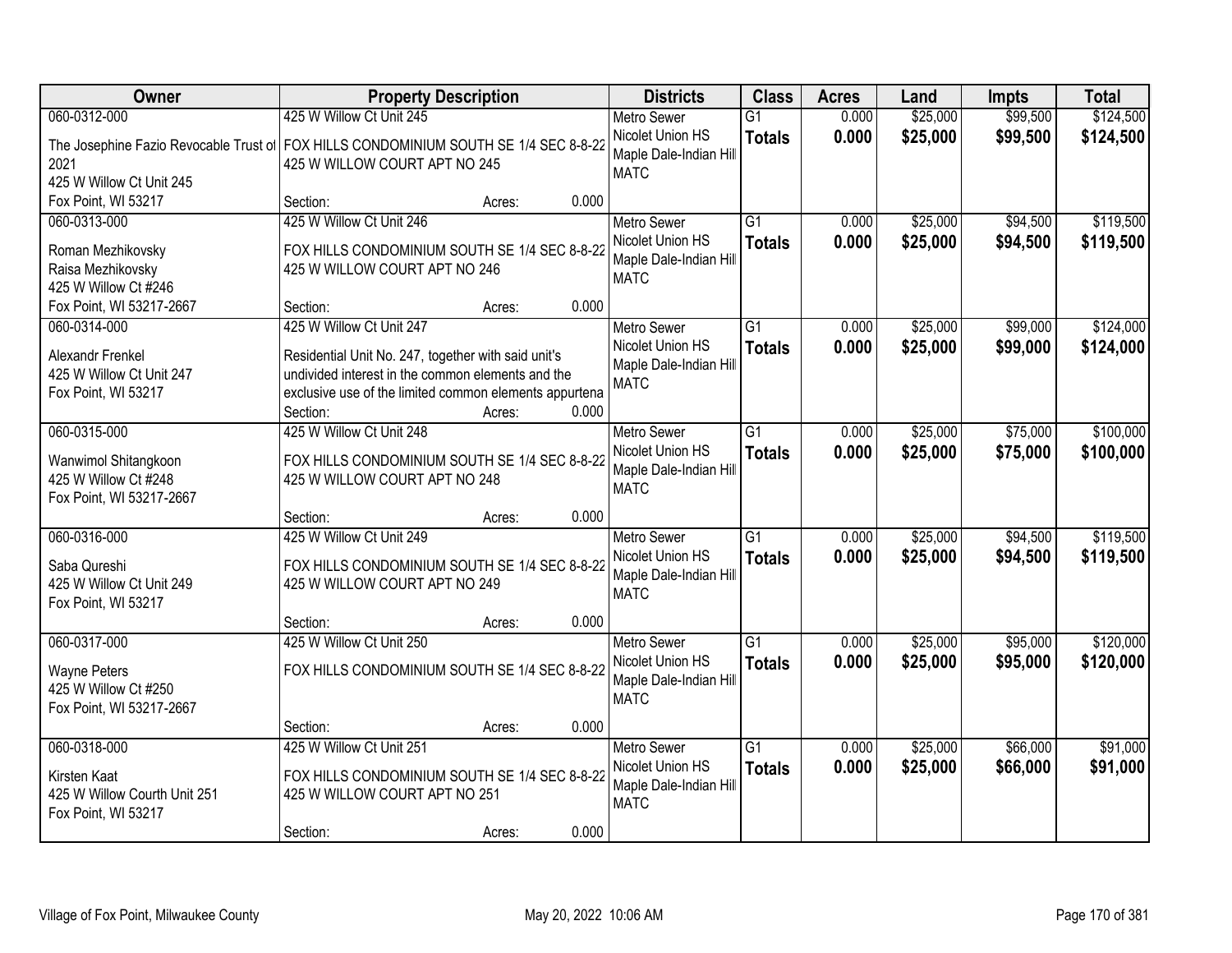| Owner                                                                       |                                                                                                                                                               | <b>Property Description</b> |       |                                                                  | <b>Class</b>                     | <b>Acres</b>   | Land                   | <b>Impts</b>         | <b>Total</b>           |
|-----------------------------------------------------------------------------|---------------------------------------------------------------------------------------------------------------------------------------------------------------|-----------------------------|-------|------------------------------------------------------------------|----------------------------------|----------------|------------------------|----------------------|------------------------|
| 060-0319-000                                                                | 425 W Willow Ct Unit 252                                                                                                                                      |                             |       | <b>Metro Sewer</b>                                               | $\overline{G1}$                  | 0.000          | \$25,000               | \$66,000             | \$91,000               |
| Daniel D. Joeckel<br>425 W Willow Ct #252<br>Fox Point, WI 53217-2667       | FOX HILLS CONDOMINIUM SOUTH SE 1/4 SEC 8-8-22<br>425 W WILLOW COURT APT NO 252                                                                                |                             |       | Nicolet Union HS<br>Maple Dale-Indian Hill<br><b>MATC</b>        | <b>Totals</b>                    | 0.000          | \$25,000               | \$66,000             | \$91,000               |
|                                                                             | Section:                                                                                                                                                      | Acres:                      | 0.000 |                                                                  |                                  |                |                        |                      |                        |
| 060-0320-000<br>Galina Yukhtman                                             | 425 W Willow Ct Unit 253<br>FOX HILLS CONDOMINIUM SOUTH SE 1/4 SEC 8-8-22                                                                                     |                             |       | <b>Metro Sewer</b><br>Nicolet Union HS<br>Maple Dale-Indian Hill | $\overline{G1}$<br><b>Totals</b> | 0.000<br>0.000 | \$25,000<br>\$25,000   | \$95,000<br>\$95,000 | \$120,000<br>\$120,000 |
| 425 W Willow Ct #253<br>Fox Point, WI 53217                                 | Section:                                                                                                                                                      | Acres:                      | 0.000 | <b>MATC</b>                                                      |                                  |                |                        |                      |                        |
| 060-0321-000                                                                | 425 W Willow Ct Unit 254                                                                                                                                      |                             |       | Metro Sewer                                                      | $\overline{G1}$                  | 0.000          | \$25,000               | \$94,500             | \$119,500              |
| Annette Shmatman<br>89-15<br>165th Ave                                      | FOX HILLS CONDOMINIUM SOUTH SE 1/4 SEC 8-8-22                                                                                                                 |                             |       | Nicolet Union HS<br>Maple Dale-Indian Hill<br><b>MATC</b>        | <b>Totals</b>                    | 0.000          | \$25,000               | \$94,500             | \$119,500              |
| Howard Beach, NY 11414                                                      | Section:                                                                                                                                                      | Acres:                      | 0.000 |                                                                  |                                  |                |                        |                      |                        |
| 060-9001-000                                                                | 8143 N Port Washington Rd                                                                                                                                     |                             |       | <b>Metro Sewer</b>                                               | G1                               | 0.476          | \$122,000              | \$157,600            | \$279,600              |
| Kelly Smith<br>8143 N Port Washington Rd<br>Fox Point, WI 53217             | PARCEL 1 CERTIFIED SURVEY MAP NO. 154 SE1/4<br>SEC. 8-8-22 EXC. PART DESC. IN REEL 262-IMAGE<br>561, AND EXC. W. 250 FT. DESC. IN REEL 450- IMAGE<br>Section: | Acres:                      | 0.000 | Nicolet Union HS<br>Maple Dale-Indian Hill<br><b>MATC</b>        | <b>Totals</b>                    | 0.476          | \$122,000              | \$157,600            | \$279,600              |
| 060-9002-000                                                                | 8165 N Port Washington Rd                                                                                                                                     |                             |       | <b>Metro Sewer</b>                                               | $\overline{G1}$                  | 0.476          | \$122,000              | \$107,500            | \$229,500              |
| Barbara A. Schuckman<br>8165 N Pt Washington Rd<br>Fox Point, WI 53217-2649 | PART OF SE1/4 SEC. 8-8-22 DESC. IN REEL<br>262-IMAGE 561                                                                                                      |                             |       | Nicolet Union HS<br>Maple Dale-Indian Hill<br><b>MATC</b>        | <b>Totals</b>                    | 0.476          | \$122,000              | \$107,500            | \$229,500              |
|                                                                             | Section:                                                                                                                                                      | Acres:                      | 0.000 |                                                                  |                                  |                |                        |                      |                        |
| 060-9003-000                                                                | 8195 N Port Washington Rd                                                                                                                                     |                             |       | <b>Metro Sewer</b>                                               | G1                               | 0.444          | \$120,500              | \$120,000            | \$240,500              |
| James Moeckler<br>Donna Moeckler<br>8195 N Port Washington Rd               | PARCEL 1A CERTIFIED SURVEY MAP NO. 154 SE1/4<br>SEC. 8-8-22                                                                                                   |                             |       | Nicolet Union HS<br>Maple Dale-Indian Hill<br><b>MATC</b>        | <b>Totals</b>                    | 0.444          | \$120,500              | \$120,000            | \$240,500              |
| Fox Point, WI 53217                                                         | Section:                                                                                                                                                      | Acres:                      | 0.000 |                                                                  |                                  |                |                        |                      |                        |
| 060-9004-000                                                                | 8221 N Mohawk Rd                                                                                                                                              |                             |       | <b>Metro Sewer</b>                                               | $\overline{G1}$                  | 0.287          |                        | \$173,000            | \$285,000              |
| Colin B. Johnson<br>Jordan Elizabeth Johnson<br>8221 N Mohawk Rd            | Parcel 1 Certified Survey Map No. 307, of a part of the<br>Southeast 1/4 of Section 8, Township 8 North, Range 22<br>East,                                    |                             |       | Maple Dale-Indian Hill<br><b>MATC</b>                            |                                  |                |                        |                      | \$285,000              |
| Fox Point, WI 53217                                                         | Section:                                                                                                                                                      | Acres:                      | 0.287 | Nicolet Union HS                                                 | <b>Totals</b>                    | 0.287          | \$112,000<br>\$112,000 | \$173,000            |                        |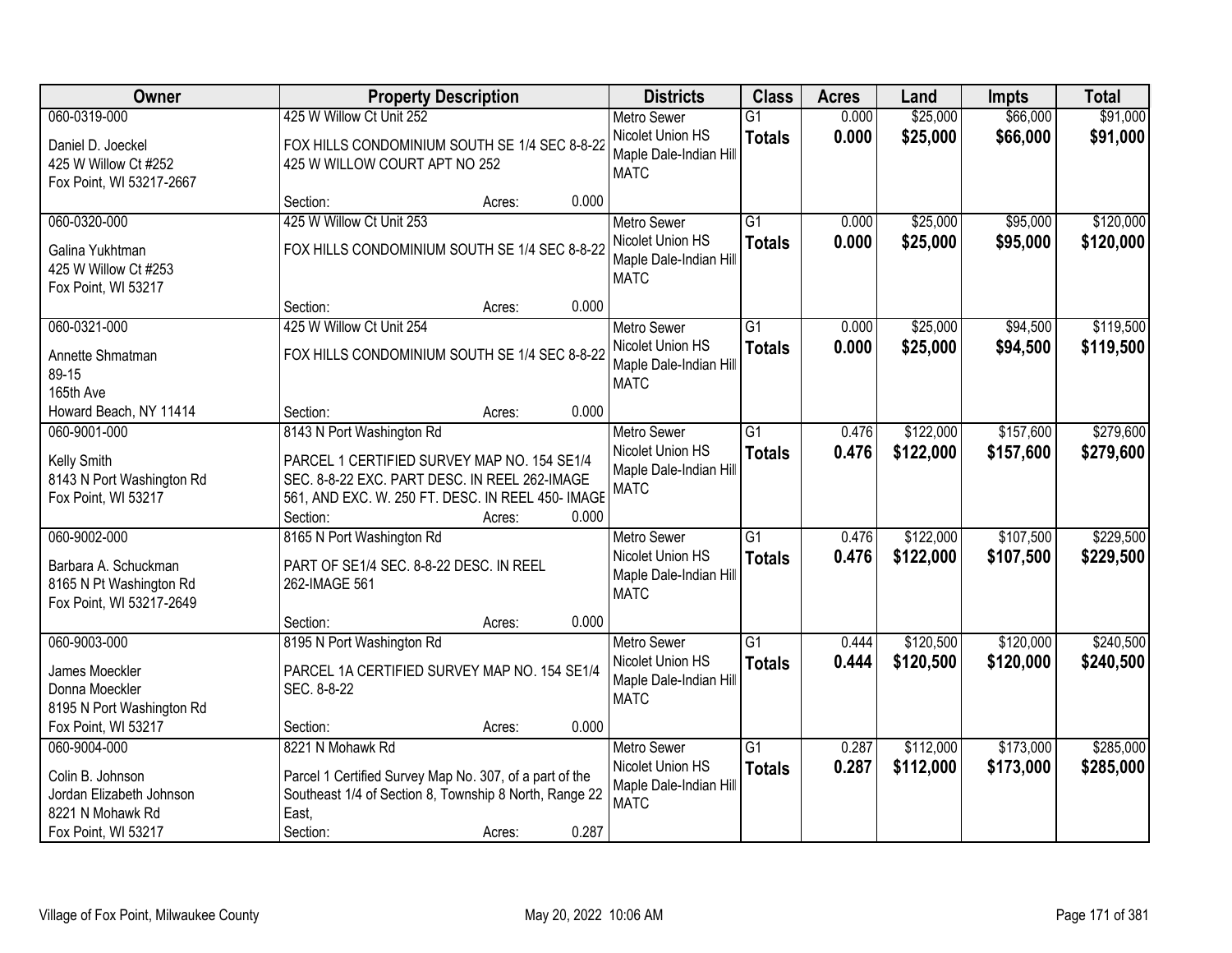| Owner                                                                                                                               | <b>Property Description</b>                                                                                                                                                                                | <b>Districts</b>                                                                | <b>Class</b>                     | <b>Acres</b>   | Land                   | <b>Impts</b>           | <b>Total</b>               |
|-------------------------------------------------------------------------------------------------------------------------------------|------------------------------------------------------------------------------------------------------------------------------------------------------------------------------------------------------------|---------------------------------------------------------------------------------|----------------------------------|----------------|------------------------|------------------------|----------------------------|
| 060-9005-000                                                                                                                        | 8235 N Mohawk Rd                                                                                                                                                                                           | <b>Metro Sewer</b>                                                              | $\overline{G1}$                  | 0.394          | \$117,500              | \$187,800              | \$305,300                  |
| William J. Shirley<br>Judith L. Shirley<br>8235 N Mohawk Rd                                                                         | PARCEL 2 CERTIFIED SURVEY MAP #307 SE1/4 SEC.<br>$8 - 8 - 22$                                                                                                                                              | Nicolet Union HS<br>Maple Dale-Indian Hill<br><b>MATC</b>                       | <b>Totals</b>                    | 0.394          | \$117,500              | \$187,800              | \$305,300                  |
| Fox Point, WI 53217-2725                                                                                                            | 0.000<br>Section:<br>Acres:                                                                                                                                                                                |                                                                                 |                                  |                |                        |                        |                            |
| 060-9975-000<br>Karl Cheng<br>PO Box 170291<br>Fox Point, WI 53217                                                                  | 310 W Bradley Rd<br>COMM 1,323.00 FT, W OF SE COR OF SE 1/4 SEC.<br>8-8-22; TH W 138.13 FT, N 208.12 FT, E 138.13 FT, TH<br>S 208.12 FT TO POB.<br>0.664<br>Section:<br>Acres:                             | <b>Metro Sewer</b><br>Nicolet Union HS<br>Maple Dale-Indian Hill<br><b>MATC</b> | G2<br><b>Totals</b>              | 0.664<br>0.664 | \$144,500<br>\$144,500 | \$140,000<br>\$140,000 | \$284,500<br>\$284,500     |
| 060-9976-000                                                                                                                        | 8000 N Port Washington Rd                                                                                                                                                                                  | <b>Metro Sewer</b>                                                              | G2                               | 0.672          | \$234,000              | \$17,000               | \$251,000                  |
| Thomas M. Willetts Revocable Living<br>Trust<br>200 Hidden Bluff Rd<br>Cedar Grove, WI 53013                                        | COM.1000.47 FT E OF SW COR SE 1/4 SEC.8-8-22; TH<br>E 183.47 FT N 208.12 FT W 170.74 FT; TH SLY ALONG<br>CEN OF RD 208.42 FT TO BEG EXC THEREFROM<br>0.672<br>Section:<br>Acres:                           | Nicolet Union HS<br>Maple Dale-Indian Hill<br><b>MATC</b>                       | <b>Totals</b>                    | 0.672          | \$234,000              | \$17,000               | \$251,000                  |
| 060-9977-000                                                                                                                        | Mohawk Rd                                                                                                                                                                                                  | <b>Metro Sewer</b>                                                              | X4                               | 0.000          | \$0                    | \$0                    | \$0                        |
| <b>Wisconsin Electric Power</b><br>231 W Michigan St<br>Milwaukee, WI 53203-2998                                                    | COM AT INTERSEC OF CEN LINE OF N. PT.<br>WASHINGTON RD. & S. LINE OF SE1/4 SEC. 8-8-22<br>TH N. 3D37M E. 208.42 FT TO BEG. TH E. 308.87 FT<br>Section:<br>0.000<br>Acres:                                  | Nicolet Union HS<br>Maple Dale-Indian Hill<br><b>MATC</b>                       | <b>Totals</b>                    | 0.000          | \$0                    | \$0                    | \$0                        |
| 060-9978-000<br><b>Bradley Place LLC</b><br>Attn: Niets Property Management<br>5600 W Brown Deer Rd Ste 107<br>Brown Deer, WI 53223 | 8007 N Port Washington Rd<br>COM 1896.17 FT. W. OF SE COR OF SE 1/4 SEC.<br>8-8-22 TH N. 204.50 FT E. 262.90 FT. SLY ALG CEN<br>OF RD TO S 1/4 SEC. LINE TH W. TO BEG., EXC<br>1.176<br>Section:<br>Acres: | <b>Metro Sewer</b><br>Nicolet Union HS<br>Maple Dale-Indian Hill<br><b>MATC</b> | $\overline{G2}$<br><b>Totals</b> | 1.176<br>1.176 | \$544,000<br>\$544,000 | \$620,500<br>\$620,500 | \$1,164,500<br>\$1,164,500 |
| 060-9979-000                                                                                                                        | 438 W Bradley Rd                                                                                                                                                                                           | <b>Metro Sewer</b>                                                              | $\overline{G1}$                  | 0.313          | \$113,500              | \$107,300              | \$220,800                  |
| Dinarrat Nonroth<br>Aye Aye Nwe<br>438 W Bradley Rd<br>Fox Point, WI 53217                                                          | COM 1896.17 FT. W. OF SE COR OF SE1/4 SEC.<br>8-8-22 TH W. 75 FT. N. 214.50 FT.E. 75 FT. TH S.<br>214.50 FT TO BEG.<br>0.000<br>Section:<br>Acres:                                                         | Nicolet Union HS<br>Maple Dale-Indian Hill<br><b>MATC</b>                       | <b>Totals</b>                    | 0.313          | \$113,500              | \$107,300              | \$220,800                  |
| 060-9980-000                                                                                                                        | 444 W Bradley Rd                                                                                                                                                                                           | <b>Metro Sewer</b>                                                              | $\overline{G1}$                  | 0.272          | \$111,000              | \$159,300              | \$270,300                  |
| Elite Property Management LLC<br>2501 W Cedar Ln<br>River Hills, WI 53217                                                           | COM 1971.17 FT. W. OF SE COR OF SE1/4 SEC.<br>8-8-22 TH W. 65 FT. N. 214.50 FT. E. 65 FT. S. 214.50<br>FT. TO BEG.<br>0.000<br>Section:<br>Acres:                                                          | Nicolet Union HS<br>Fox Point<br><b>MATC</b>                                    | <b>Totals</b>                    | 0.272          | \$111,000              | \$159,300              | \$270,300                  |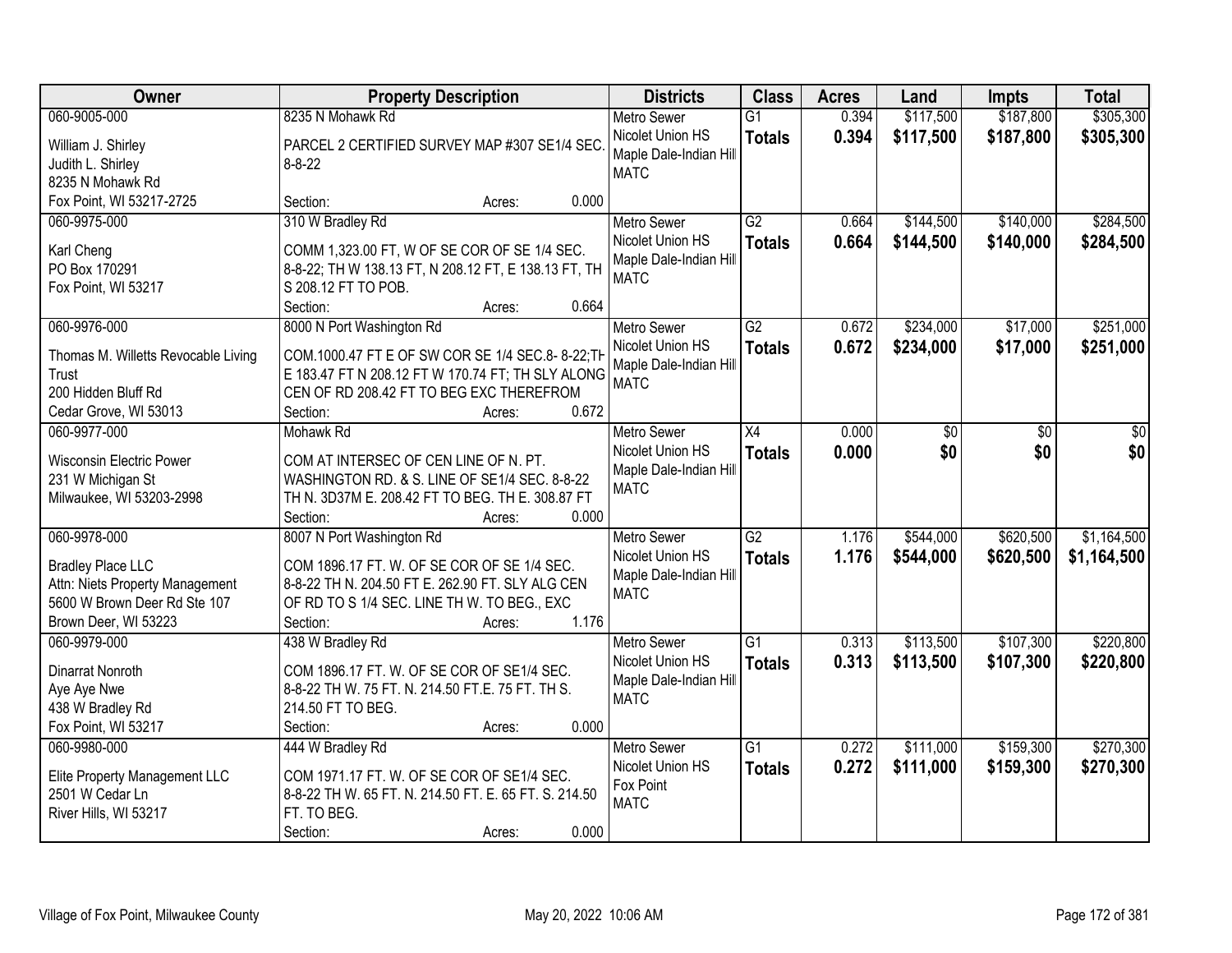| Owner                     | <b>Property Description</b>                         | <b>Districts</b>       | <b>Class</b>    | <b>Acres</b> | Land            | <b>Impts</b>                                 | <b>Total</b>    |
|---------------------------|-----------------------------------------------------|------------------------|-----------------|--------------|-----------------|----------------------------------------------|-----------------|
| 060-9981-000              | 450 W Bradley Rd                                    | <b>Metro Sewer</b>     | $\overline{G1}$ | 0.362        | \$116,000       | \$133,700                                    | \$249,700       |
| Brianna Brinckman         | COM 2141.17 FT. W. OF SE COR OF SE1/4 SEC.          | Nicolet Union HS       | <b>Totals</b>   | 0.362        | \$116,000       | \$133,700                                    | \$249,700       |
| Ryan Donahue              | 8-8-22 TH N. 214.50 FT. E. 105 FT. S. 214.50 FT. W. | Maple Dale-Indian Hill |                 |              |                 |                                              |                 |
| 450 W Bradley Rd          | 105 FT. TO BEG., EXC. W. 30 FT. AND S. 55 FT. RE-   | <b>MATC</b>            |                 |              |                 |                                              |                 |
| Fox Point, WI 53217       | 0.000<br>Section:<br>Acres:                         |                        |                 |              |                 |                                              |                 |
| 060-9983-000              | 8035 N Port Washington Rd                           | <b>Metro Sewer</b>     | $\overline{G2}$ | 0.891        | \$233,000       | \$501,500                                    | \$734,500       |
|                           |                                                     | Nicolet Union HS       | <b>Totals</b>   | 0.891        | \$233,000       | \$501,500                                    | \$734,500       |
| Jim Logan                 | COM 1896.17 FT. W. & 204.50 FT. N. OF SE COR OF     | Maple Dale-Indian Hill |                 |              |                 |                                              |                 |
| Beth A. Logan             | SE1/4 SEC. 8-8-22 N. 140 FT. E. 271.26 FT. SWLY ALG | <b>MATC</b>            |                 |              |                 |                                              |                 |
| 8035 N Pt Washington Rd   | CEN OF RD. 140.28 FT. TH W. 262.90 FT. TO BEG.      |                        |                 |              |                 |                                              |                 |
| Fox Point, WI 53217-2696  | 0.891<br>Section:<br>Acres:                         |                        |                 |              |                 |                                              |                 |
| 060-9986-000              | 500 W Bradley Rd Unit A334                          | Metro Sewer            | G2              | 19.640       | \$2,570,000     | \$19,275,000                                 | \$21,845,000    |
| The Porticos LLC          | COM IN W LI 886.68 FT S OF NW COR OF SE 1/4 SEC     | Nicolet Union HS       | <b>Totals</b>   |              |                 | 19.640 \$2,570,000 \$19,275,000 \$21,845,000 |                 |
| 614 W Brown Deer Rd       | 8-8-22 TH E 502.62 FT S TO S LI OF SE 1/4 SEC       | Maple Dale-Indian Hill |                 |              |                 |                                              |                 |
| Fox Point, WI 53217-1622  | 8-8-22 TH W TO SW COR TH N TO BEG CONT 20.02        | <b>MATC</b>            |                 |              |                 |                                              |                 |
|                           | 19.640<br>Section:<br>Acres:                        |                        |                 |              |                 |                                              |                 |
| 060-9987-000              |                                                     |                        | $\overline{X4}$ | 0.000        |                 |                                              |                 |
|                           | 8223 N Port Washington Rd                           | <b>Metro Sewer</b>     |                 |              | \$0             | \$0                                          | \$0             |
| Congregation Sinai        | THE W. 250 FT. OF THE FOLLOW- ING DESC.             | Nicolet Union HS       | <b>Totals</b>   | 0.000        | \$0             | \$0                                          | \$0             |
| 8223 N Pt Washington Rd   | PROPERTY: COM 2141.17 FT. W. AND 1259.86 FT. N.     | Maple Dale-Indian Hill |                 |              |                 |                                              |                 |
| Fox Point, WI 53217-2694  | OF SE COR OF SE1/4 SEC. 8-8-22 TH E. 525.05 FT. N.  | <b>MATC</b>            |                 |              |                 |                                              |                 |
|                           | Section:<br>0.000<br>Acres:                         |                        |                 |              |                 |                                              |                 |
| 060-9988-000              | 8209 N Port Washington Rd                           | Metro Sewer            | $\overline{G1}$ | 0.634        | \$130,500       | \$285,700                                    | \$416,200       |
|                           |                                                     | Nicolet Union HS       | <b>Totals</b>   | 0.634        | \$130,500       | \$285,700                                    | \$416,200       |
| Clay Lamb                 | COM 2141.17 FT. W. & 1259.86 FT. N. OF SE COR OF    | Maple Dale-Indian Hill |                 |              |                 |                                              |                 |
| 8209 N Port Washington Rd | SE1/4 SEC. 8-8-22 TH E. 525.05 FT. N. 15D48M W.     | <b>MATC</b>            |                 |              |                 |                                              |                 |
| Fox Point, WI 53217       | 125.4 FT. W 488.7 FT. TH S. 120 FT. TO BEG., EXC W  |                        |                 |              |                 |                                              |                 |
|                           | Section:<br>0.000<br>Acres:                         |                        |                 |              |                 |                                              |                 |
| 060-9989-001              | 8223 N Port Washington Rd                           | <b>Metro Sewer</b>     | $\overline{X4}$ | 0.000        | $\sqrt{50}$     | $\overline{50}$                              | \$0             |
| Congregation Sinai        | COM 2141.17 FT. W. & 1379.86 FT. N. OF SE COR OF    | Nicolet Union HS       | <b>Totals</b>   | 0.000        | \$0             | \$0                                          | \$0             |
| 8223 N Pt Washington Rd   | SE1/4 SEC. 8-8-22 TH E. 488.7 FT. N. 16DEG 48 FT W  | Maple Dale-Indian Hill |                 |              |                 |                                              |                 |
| Fox Point, WI 53217-2694  | 381.4 FT W 378.4 FT TH S 365 FT TO BEG EXC PT       | <b>MATC</b>            |                 |              |                 |                                              |                 |
|                           | 0.000<br>Section:<br>Acres:                         |                        |                 |              |                 |                                              |                 |
| 060-9990-000              | Port Washington Rd                                  | <b>Metro Sewer</b>     | $\overline{X4}$ | 0.000        | $\overline{50}$ | $\overline{30}$                              | $\overline{50}$ |
|                           |                                                     | Nicolet Union HS       | <b>Totals</b>   | 0.000        | \$0             | \$0                                          | \$0             |
| Mmsd                      | COM. 2141.17FT. W & 1744.86FT. N OF SE COR OF       | Maple Dale-Indian Hill |                 |              |                 |                                              |                 |
| Attn: Dennis Stefanik     | SE1/4 SEC 8-8-22 TH E 378.4FT. N 16D48M W           | <b>MATC</b>            |                 |              |                 |                                              |                 |
| 260 W Seeboth St          | 71.37FT. N 3D40M E 111.7FT. W 365.8FT. TH S         |                        |                 |              |                 |                                              |                 |
| Milwaukee, WI 53204       | 0.000<br>Section:<br>Acres:                         |                        |                 |              |                 |                                              |                 |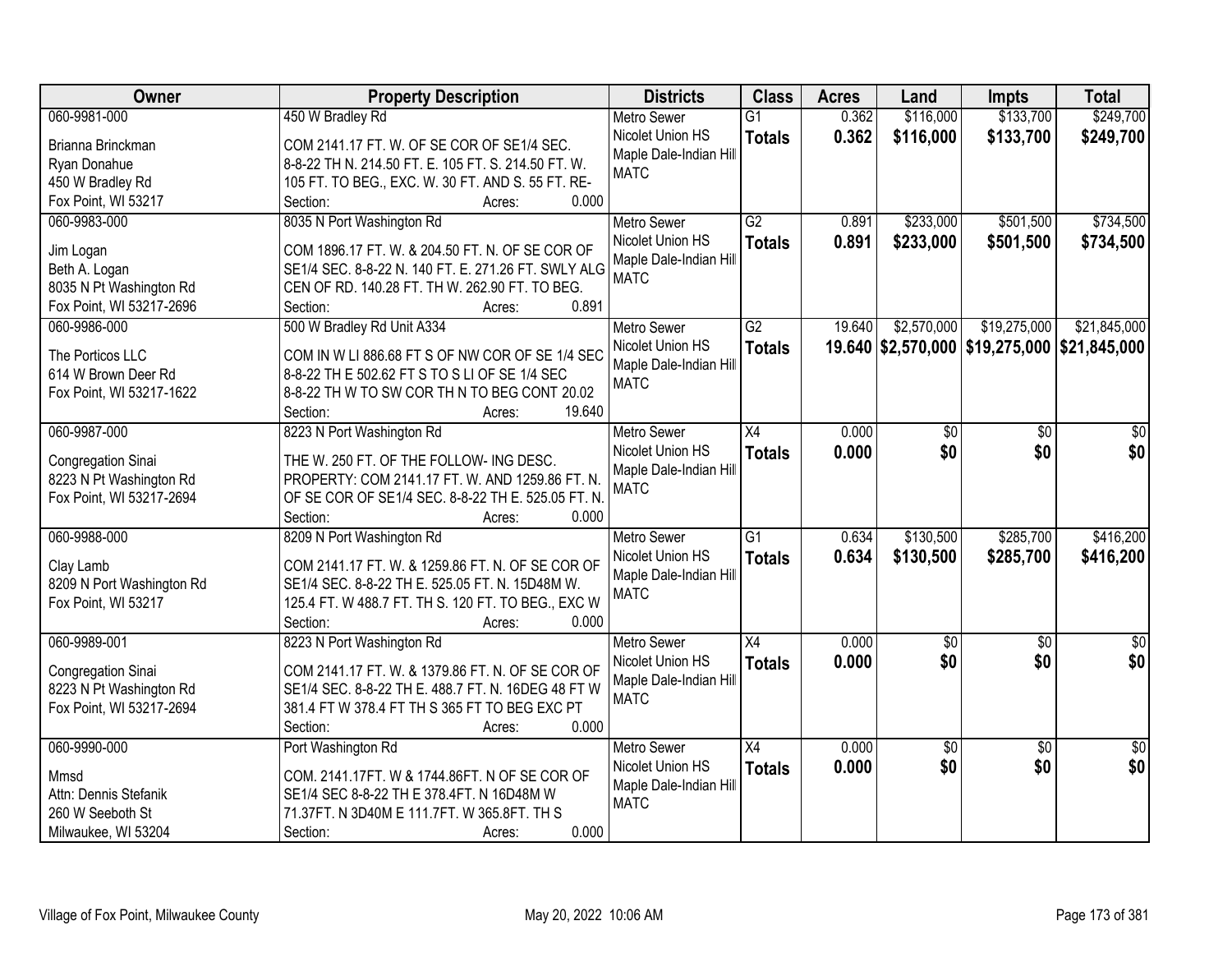| Owner                     | <b>Property Description</b>                         | <b>Districts</b>       | <b>Class</b>    | <b>Acres</b> | Land            | <b>Impts</b>    | <b>Total</b>    |
|---------------------------|-----------------------------------------------------|------------------------|-----------------|--------------|-----------------|-----------------|-----------------|
| 060-9991-000              | 8301 N Port Washington Rd                           | <b>Metro Sewer</b>     | X4              | 0.000        | $\overline{50}$ | $\overline{50}$ | \$0             |
| Mmsd                      | COM 2141.17FT. W & 1924.86FT. N OF SE COR OF        | Nicolet Union HS       | <b>Totals</b>   | 0.000        | \$0             | \$0             | \$0             |
| Attn: Dennis Stefanik     | SE1/4 SEC. 8-8-22 TH E 365.8FT. N 3D40M E 180.2FT   | Maple Dale-Indian Hill |                 |              |                 |                 |                 |
| 260 W Seeboth St          | W 373.56FT. TH S 180FT. TO BEG.                     | <b>MATC</b>            |                 |              |                 |                 |                 |
| Milwaukee, WI 53204       | 0.000<br>Section:<br>Acres:                         |                        |                 |              |                 |                 |                 |
| 060-9992-000              | 8377 N Port Washington Rd                           | <b>Metro Sewer</b>     | $\overline{X4}$ | 0.000        | $\overline{50}$ | $\overline{50}$ | \$0             |
|                           |                                                     | Nicolet Union HS       | <b>Totals</b>   | 0.000        | \$0             | \$0             | \$0             |
| Joint School Dist #8      | COM 2141.17FT. W & 2104.86FT. N OF SE COR OF        | Maple Dale-Indian Hill |                 |              |                 |                 |                 |
| 8377 N Pt Washington Rd   | SE1/4 SEC. 8-8-22 TH E 373.56FT. N 3D40M E          | <b>MATC</b>            |                 |              |                 |                 |                 |
| Fox Point, WI 53217-2693  | 211.1FT. W 386.81FT. TH S 210.58 FT TO BEG.         |                        |                 |              |                 |                 |                 |
|                           | 0.000<br>Section:<br>Acres:                         |                        |                 |              |                 |                 |                 |
| 060-9993-000              | 8377 N Port Washington Rd                           | <b>Metro Sewer</b>     | $\overline{X4}$ | 0.000        | $\overline{50}$ | \$0             | $\overline{50}$ |
| Joint School Dist #8      | COM. IN W LI 330.89 FT. S OF NW COR OF SE1/4        | Nicolet Union HS       | <b>Totals</b>   | 0.000        | \$0             | \$0             | \$0             |
| 8377 N Pt Washington Rd   | SEC. 8-8-22 TH E 502.43 FT. S 569.92 FT. WLY 502.62 | Maple Dale-Indian Hill |                 |              |                 |                 |                 |
| Fox Point, WI 53217-2693  | FT. TH N ALG W LI 555.79 FT. TO BEG. CONT. 6.49     | <b>MATC</b>            |                 |              |                 |                 |                 |
|                           | 0.000<br>Section:<br>Acres:                         |                        |                 |              |                 |                 |                 |
| 060-9994-000              | Port Washington Rd                                  | <b>Metro Sewer</b>     | $\overline{X4}$ | 0.000        | $\overline{50}$ | \$0             | $\sqrt{50}$     |
|                           |                                                     | Nicolet Union HS       | <b>Totals</b>   | 0.000        | \$0             | \$0             | \$0             |
| Joint School Dist #8      | ALL EXC. THE E 180FT. OF THE FOLLOWING DESC.        | Maple Dale-Indian Hill |                 |              |                 |                 |                 |
| 8377 N Port Washington Rd | PROPERTY: COM 148.50FT. S 5D22ME OF                 | <b>MATC</b>            |                 |              |                 |                 |                 |
| Fox Point, WI 53217-2963  | INTERSECTION OF CEN LINE OF PORT WASH. RD. &        |                        |                 |              |                 |                 |                 |
|                           | 0.000<br>Section:<br>Acres:                         |                        |                 |              |                 |                 |                 |
| 060-9995-000              | 8377 N Port Washington Rd                           | <b>Metro Sewer</b>     | $\overline{X4}$ | 0.000        | $\overline{50}$ | $\overline{30}$ | $\sqrt{50}$     |
| Joint School Dist #8      | THE E 180FT. OF THE FOLLOWING DESC.                 | Nicolet Union HS       | <b>Totals</b>   | 0.000        | \$0             | \$0             | \$0             |
| 8377 N Pt Washington Rd   | PROPERTY: COM 148.50FT. S 5D22M E OF                | Maple Dale-Indian Hill |                 |              |                 |                 |                 |
| Fox Point, WI 53217-2693  | INTERSECTION OF CEN LINE OF PORT WASH. RD. &        | <b>MATC</b>            |                 |              |                 |                 |                 |
|                           | 0.000<br>Section:<br>Acres:                         |                        |                 |              |                 |                 |                 |
| 060-9996-000              | 8377 N Port Washington Rd                           | Metro Sewer            | X4              | 0.000        | $\overline{50}$ | \$0             | \$0             |
|                           |                                                     | Nicolet Union HS       | <b>Totals</b>   | 0.000        | \$0             | \$0             | \$0             |
| Joint School Dist #8      | COM 437.08FT. E OF NW COR OF SE1/4 SEC. 8-8-22      | Maple Dale-Indian Hill |                 |              |                 |                 |                 |
| 8377 N Pt Washington Rd   | TH S 330.89FT. E 145.5FT. N 117.99FT. E TO CEN      | <b>MATC</b>            |                 |              |                 |                 |                 |
| Fox Point, WI 53217-2693  | LINE OF PORT WASHINGTON RD. NLY ALG SD CEN          |                        |                 |              |                 |                 |                 |
|                           | 0.000<br>Section:<br>Acres:                         |                        |                 |              |                 |                 |                 |
| 060-9997-001              | 8234 N Port Washington Rd                           | <b>Metro Sewer</b>     | $\overline{G1}$ | 0.447        | \$120,500       | \$136,900       | \$257,400       |
| Peggy J MacArthur         | CERTIFIED SURVEY MAP NO 6055 SE 8-8-22              | Nicolet Union HS       | <b>Totals</b>   | 0.447        | \$120,500       | \$136,900       | \$257,400       |
| Victor Newton             | PARCEL 1                                            | Maple Dale-Indian Hill |                 |              |                 |                 |                 |
| 8234 N Port Washington Rd |                                                     | <b>MATC</b>            |                 |              |                 |                 |                 |
| Fox Point, WI 53217       | 0.000<br>Section:<br>Acres:                         |                        |                 |              |                 |                 |                 |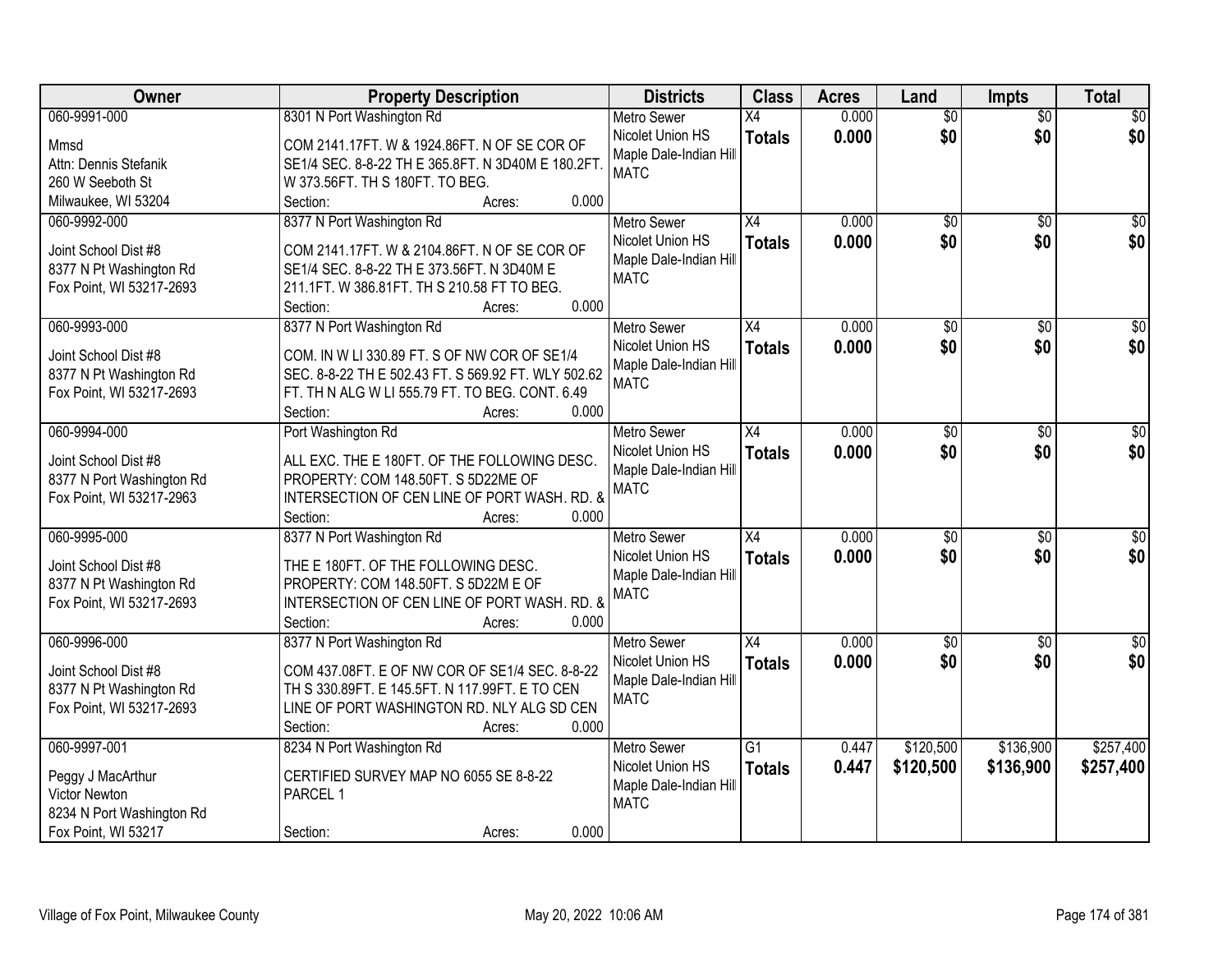| Owner                     |                                                            | <b>Property Description</b> |       |                        | <b>Class</b>    | <b>Acres</b> | Land            | <b>Impts</b>    | <b>Total</b> |
|---------------------------|------------------------------------------------------------|-----------------------------|-------|------------------------|-----------------|--------------|-----------------|-----------------|--------------|
| 060-9997-002              | 8234 N Port Washington Rd                                  |                             |       | <b>Metro Sewer</b>     | $\overline{G1}$ | 0.282        | \$111,500       | $\overline{50}$ | \$111,500    |
| Peggy J MacArthur         | CERTIFIED SURVEY MAP NO 6055 SE 8-8-22                     |                             |       | Nicolet Union HS       | <b>Totals</b>   | 0.282        | \$111,500       | \$0             | \$111,500    |
| <b>Victor Newton</b>      | PARCEL <sub>2</sub>                                        |                             |       | Maple Dale-Indian Hill |                 |              |                 |                 |              |
| 8234 N Port Washington Rd |                                                            |                             |       | <b>MATC</b>            |                 |              |                 |                 |              |
| Fox Point, WI 53217       | Section:                                                   | Acres:                      | 0.000 |                        |                 |              |                 |                 |              |
| 060-9998-000              | 7200 N Santa Monica Blvd                                   |                             |       | <b>Metro Sewer</b>     | $\overline{X4}$ | 0.000        | $\overline{50}$ | $\overline{50}$ | $\sqrt{50}$  |
|                           |                                                            |                             |       | Nicolet Union HS       | <b>Totals</b>   | 0.000        | \$0             | \$0             | \$0          |
| Village of Fox Point      | PART OF SE1/4 SEC. 8-8-22 DESC. IN VOL. 3904 OF            |                             |       | Maple Dale-Indian Hill |                 |              |                 |                 |              |
| Attn: Village Hall        | DEEDS ON PAGE 92 & EXC PART CONVEYED IN DOC                |                             |       | <b>MATC</b>            |                 |              |                 |                 |              |
| 7200 N Santa Monica Blvd  | #8724474.                                                  |                             |       |                        |                 |              |                 |                 |              |
| Fox Point, WI 53217-3505  | Section:                                                   | Acres:                      | 0.000 |                        |                 |              |                 |                 |              |
| 060-9999-001              | 355 W Nokomis Ct                                           |                             |       | <b>Metro Sewer</b>     | G1              | 0.689        | \$133,500       | \$231,600       | \$365,100    |
| Eric M. Kroll             | A parcel of land located in the Southeast 1/4 of Section 8 |                             |       | Nicolet Union HS       | <b>Totals</b>   | 0.689        | \$133,500       | \$231,600       | \$365,100    |
| Megan C. Kroll            | Township 8 North, Range 22 East, in the Village of Fox     |                             |       | Maple Dale-Indian Hill |                 |              |                 |                 |              |
| 355 W Nokomis Ct          | Point, County of Milwaukee, State of Wisconsin, describe   |                             |       | <b>MATC</b>            |                 |              |                 |                 |              |
| Fox Point, WI 53217       | Section:                                                   | Acres:                      | 0.689 |                        |                 |              |                 |                 |              |
| 091-0001-000              | 109 W Bradley Rd                                           |                             |       | <b>Metro Sewer</b>     | G1              | 0.441        | \$124,000       | \$218,000       | \$342,000    |
|                           |                                                            |                             |       | Nicolet Union HS       | <b>Totals</b>   | 0.441        | \$124,000       | \$218,000       | \$342,000    |
| Steven C. Belling         | BACON HOMESITES LOT 1 BLK. 2                               |                             |       | Fox Point              |                 |              |                 |                 |              |
| Annette E. Gehm-Belling   |                                                            |                             |       | <b>MATC</b>            |                 |              |                 |                 |              |
| 109 W Bradley Rd          |                                                            |                             |       |                        |                 |              |                 |                 |              |
| Fox Point, WI 53217       | Section:                                                   | Acres:                      | 0.000 |                        |                 |              |                 |                 |              |
| 091-0002-000              | 101 E Bradley Rd                                           |                             |       | <b>Metro Sewer</b>     | $\overline{G1}$ | 0.429        | \$123,000       | \$207,400       | \$330,400    |
| Hanover Family Trust      | BACON HOMESITES LOT 2 BLK. 2                               |                             |       | Nicolet Union HS       | <b>Totals</b>   | 0.429        | \$123,000       | \$207,400       | \$330,400    |
| 101 E Bradley Rd          |                                                            |                             |       | Fox Point              |                 |              |                 |                 |              |
| Fox Point, WI 53217       |                                                            |                             |       | <b>MATC</b>            |                 |              |                 |                 |              |
|                           | Section:                                                   | Acres:                      | 0.000 |                        |                 |              |                 |                 |              |
| 091-0003-000              | 135 E Bradley Rd                                           |                             |       | <b>Metro Sewer</b>     | $\overline{G1}$ | 0.429        | \$123,000       | \$219,000       | \$342,000    |
| Rori S. Matousek          | BACON HOMESITES LOT 3 BLK. 2                               |                             |       | Nicolet Union HS       | <b>Totals</b>   | 0.429        | \$123,000       | \$219,000       | \$342,000    |
| Michael J. Matousek       |                                                            |                             |       | Fox Point              |                 |              |                 |                 |              |
| 135 E Bradley Rd          |                                                            |                             |       | <b>MATC</b>            |                 |              |                 |                 |              |
| Fox Point, WI 53217       | Section:                                                   | Acres:                      | 0.000 |                        |                 |              |                 |                 |              |
| 091-0004-000              | 175 E Bradley Rd                                           |                             |       | <b>Metro Sewer</b>     | $\overline{G1}$ | 0.429        | \$123,000       | \$176,500       | \$299,500    |
|                           |                                                            |                             |       | Nicolet Union HS       |                 |              |                 |                 |              |
| Teresa A. Sparacino       | <b>BACON HOMESITES LOT 4 BLK. 2</b>                        |                             |       | Fox Point              | <b>Totals</b>   | 0.429        | \$123,000       | \$176,500       | \$299,500    |
| Albert J. Sparacino       |                                                            |                             |       | <b>MATC</b>            |                 |              |                 |                 |              |
| 175 E Bradley Rd          |                                                            |                             |       |                        |                 |              |                 |                 |              |
| Fox Point, WI 53217-3144  | Section:                                                   | Acres:                      | 0.000 |                        |                 |              |                 |                 |              |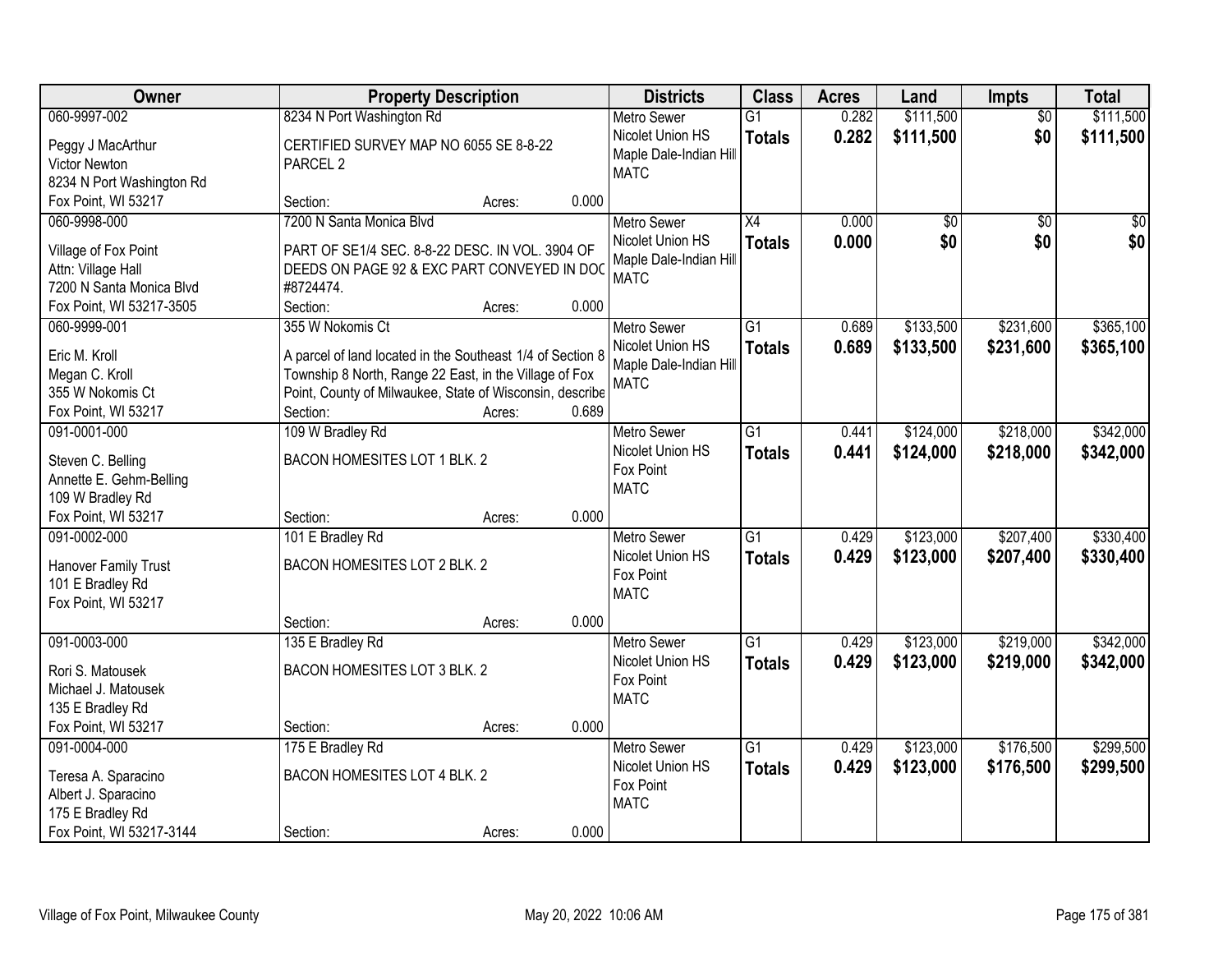| Owner                                | <b>Property Description</b>                            |        |       | <b>Districts</b>   | <b>Class</b>    | <b>Acres</b> | Land      | <b>Impts</b> | <b>Total</b> |
|--------------------------------------|--------------------------------------------------------|--------|-------|--------------------|-----------------|--------------|-----------|--------------|--------------|
| 091-0005-000                         | 201 E Bradley Rd                                       |        |       | <b>Metro Sewer</b> | $\overline{G1}$ | 0.429        | \$123,000 | \$233,500    | \$356,500    |
| Nicholas G. Verbeten                 | BACON HOMESITES LOT 5 BLK. 2                           |        |       | Nicolet Union HS   | <b>Totals</b>   | 0.429        | \$123,000 | \$233,500    | \$356,500    |
| 201 E Bradley Rd                     |                                                        |        |       | Fox Point          |                 |              |           |              |              |
| Fox Point, WI 53217-3146             |                                                        |        |       | <b>MATC</b>        |                 |              |           |              |              |
|                                      | Section:                                               | Acres: | 0.000 |                    |                 |              |           |              |              |
| 091-0006-000                         | 215 E Bradley Rd                                       |        |       | <b>Metro Sewer</b> | $\overline{G1}$ | 0.429        | \$123,000 | \$296,500    | \$419,500    |
| Geoffrey Bloom                       | BACON HOMESITES LOT 6 BLK. 2 - Lot Six (6) in Block    |        |       | Nicolet Union HS   | <b>Totals</b>   | 0.429        | \$123,000 | \$296,500    | \$419,500    |
| Arielle Bloom                        | Two (2) in Bacon Homesites, being a Subdivision in the |        |       | Fox Point          |                 |              |           |              |              |
| 215 E Bradley Rd                     | Northeast One-quarter (1/4) of Section Seventeen (17), |        |       | <b>MATC</b>        |                 |              |           |              |              |
| Fox Point, WI 53217                  | Section:                                               | Acres: | 0.000 |                    |                 |              |           |              |              |
| 091-0007-000                         | 7955 N Regent Rd                                       |        |       | Metro Sewer        | $\overline{G1}$ | 0.429        | \$123,000 | \$288,500    | \$411,500    |
|                                      |                                                        |        |       | Nicolet Union HS   |                 | 0.429        | \$123,000 | \$288,500    |              |
| Brenna K. Kiefer                     | BACON HOMESITES LOT 7 BLK. 2                           |        |       | Fox Point          | <b>Totals</b>   |              |           |              | \$411,500    |
| Mark R. Jaffee                       |                                                        |        |       | <b>MATC</b>        |                 |              |           |              |              |
| 7955 N Regent Rd                     |                                                        |        |       |                    |                 |              |           |              |              |
| Fox Point, WI 53217                  | Section:                                               | Acres: | 0.000 |                    |                 |              |           |              |              |
| 091-0008-000                         | 7929 N Regent Rd                                       |        |       | <b>Metro Sewer</b> | $\overline{G1}$ | 0.735        | \$145,500 | \$329,000    | \$474,500    |
| Brian P Pettit and Angela CT Pettit, | BACON HOMESITES LOT 8 BLK. 2                           |        |       | Nicolet Union HS   | <b>Totals</b>   | 0.735        | \$145,500 | \$329,000    | \$474,500    |
| Trustees of the                      |                                                        |        |       | Fox Point          |                 |              |           |              |              |
| 7929 N Regent Rd                     |                                                        |        |       | <b>MATC</b>        |                 |              |           |              |              |
| Fox Point, WI 53217                  | Section:                                               | Acres: | 0.000 |                    |                 |              |           |              |              |
| 091-0009-000                         | 7925 N Fairchild Rd                                    |        |       | <b>Metro Sewer</b> | $\overline{G1}$ | 0.781        | \$149,000 | \$332,200    | \$481,200    |
|                                      |                                                        |        |       | Nicolet Union HS   |                 | 0.781        |           | \$332,200    |              |
| Luis M. Arisso                       | BACON HOMESITES LOT 9 BLK. 2                           |        |       | Fox Point          | <b>Totals</b>   |              | \$149,000 |              | \$481,200    |
| Ann C. Arisso                        |                                                        |        |       | <b>MATC</b>        |                 |              |           |              |              |
| 7925 N Fairchild Rd                  |                                                        |        |       |                    |                 |              |           |              |              |
| Fox Point, WI 53217-3119             | Section:                                               | Acres: | 0.000 |                    |                 |              |           |              |              |
| 091-0010-000                         | 7921 N Fairchild Rd                                    |        |       | <b>Metro Sewer</b> | $\overline{G1}$ | 0.826        | \$152,000 | \$250,000    | \$402,000    |
| Benjamin J. Dern                     | BACON HOMESITES LOT 10 BLK. 2                          |        |       | Nicolet Union HS   | <b>Totals</b>   | 0.826        | \$152,000 | \$250,000    | \$402,000    |
| Lauren C. Bartlett                   |                                                        |        |       | Fox Point          |                 |              |           |              |              |
| 7921 N Fairchild Rd                  |                                                        |        |       | <b>MATC</b>        |                 |              |           |              |              |
| Fox Point, WI 53217                  | Section:                                               | Acres: | 0.000 |                    |                 |              |           |              |              |
| 091-0011-000                         | 7915 N Fairchild Rd                                    |        |       | <b>Metro Sewer</b> | $\overline{G1}$ | 0.726        | \$145,000 | \$164,000    | \$309,000    |
|                                      |                                                        |        |       | Nicolet Union HS   |                 | 0.726        | \$145,000 | \$164,000    | \$309,000    |
| Ashley J. Brooks                     | BACON HOMESITES LOT 11 BLK. 2                          |        |       | Fox Point          | <b>Totals</b>   |              |           |              |              |
| 7915 N Fairchild Rd                  |                                                        |        |       | <b>MATC</b>        |                 |              |           |              |              |
| Fox Point, WI 53217                  |                                                        |        |       |                    |                 |              |           |              |              |
|                                      | Section:                                               | Acres: | 0.000 |                    |                 |              |           |              |              |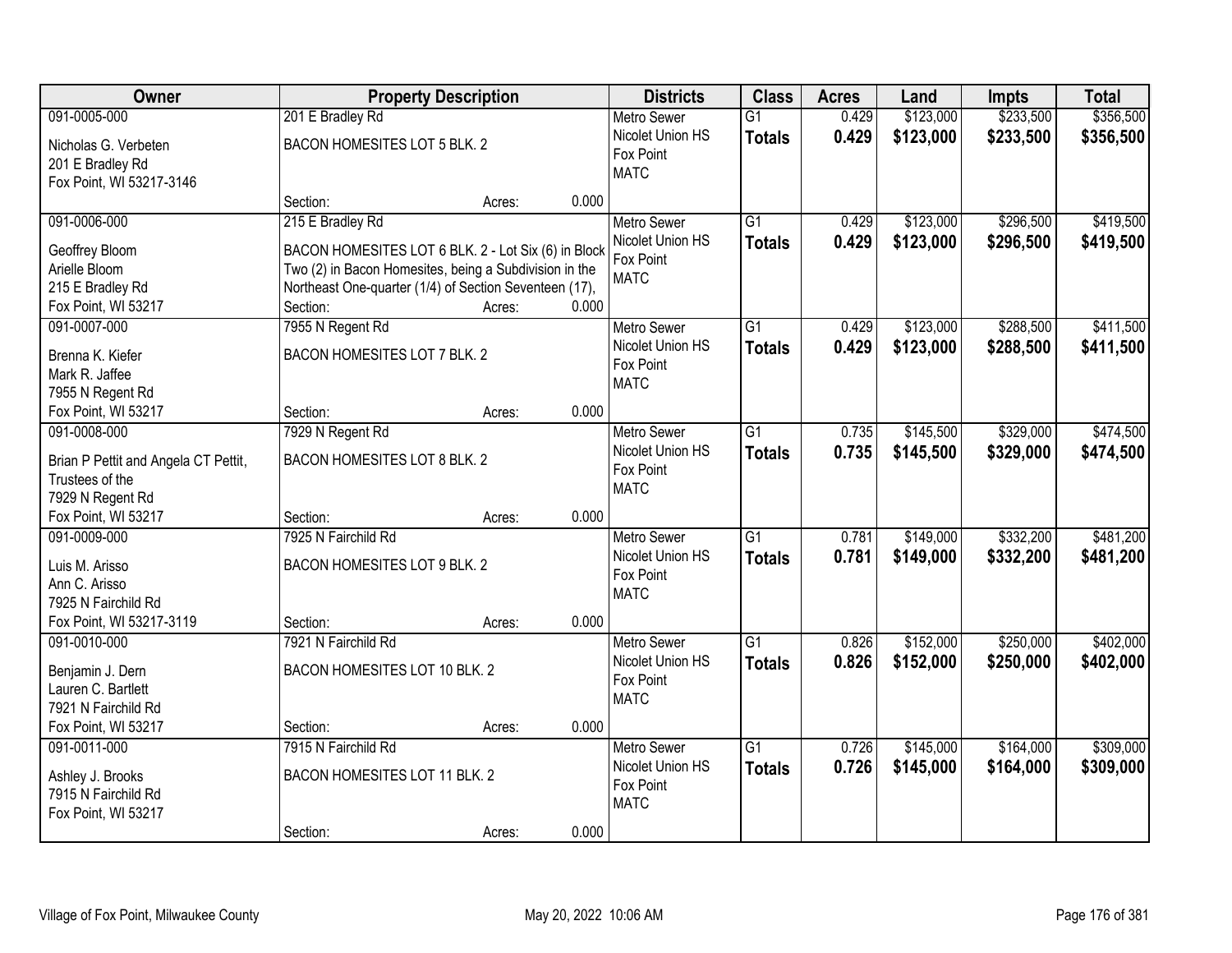| Owner                                 | <b>Property Description</b>                                       |        |       | <b>Districts</b>   | <b>Class</b>    | <b>Acres</b> | Land      | <b>Impts</b> | <b>Total</b> |
|---------------------------------------|-------------------------------------------------------------------|--------|-------|--------------------|-----------------|--------------|-----------|--------------|--------------|
| 091-0012-000                          | 120 W Blackhawk Rd                                                |        |       | <b>Metro Sewer</b> | $\overline{G1}$ | 0.735        | \$145,500 | \$295,000    | \$440,500    |
| Noah B. Fenceroy                      | BACON HOMESITES LOT 12 BLK. 2                                     |        |       | Nicolet Union HS   | <b>Totals</b>   | 0.735        | \$145,500 | \$295,000    | \$440,500    |
| Jean J. Fenceroy                      |                                                                   |        |       | Fox Point          |                 |              |           |              |              |
| 120 W Blackhawk Rd                    |                                                                   |        |       | <b>MATC</b>        |                 |              |           |              |              |
| Fox Point, WI 53217-3101              | Section:                                                          | Acres: | 0.000 |                    |                 |              |           |              |              |
| 091-0013-000                          | 140 W Blackhawk Rd                                                |        |       | <b>Metro Sewer</b> | $\overline{G1}$ | 0.666        | \$140,500 | \$215,000    | \$355,500    |
|                                       |                                                                   |        |       | Nicolet Union HS   | <b>Totals</b>   | 0.666        | \$140,500 | \$215,000    | \$355,500    |
| Beverly R. Belfer Living Trust        | BACON HOMESITES LOT 13 BLK. 2 - Lot 13, in Block 2                |        |       | Fox Point          |                 |              |           |              |              |
| 140 W Blackhawk Rd                    | in Bacon Homesites, being a subdivision of lands in the           |        |       | <b>MATC</b>        |                 |              |           |              |              |
| Fox Point, WI 53217                   | Northeast 1/4 of Section 17, and the Northwest 1/4 of<br>Section: | Acres: | 0.000 |                    |                 |              |           |              |              |
| 091-0014-000                          | 7950 N Regent Rd                                                  |        |       | <b>Metro Sewer</b> | $\overline{G1}$ | 0.429        | \$123,000 | \$218,000    | \$341,000    |
|                                       |                                                                   |        |       | Nicolet Union HS   |                 |              |           |              |              |
| Carmen S Craig Rev Living Trust       | BACON HOMESITES LOT 1 BLK. 3                                      |        |       | Fox Point          | <b>Totals</b>   | 0.429        | \$123,000 | \$218,000    | \$341,000    |
| Attn: Carl E Craig                    |                                                                   |        |       | <b>MATC</b>        |                 |              |           |              |              |
| 7950 N Regent Rd                      |                                                                   |        |       |                    |                 |              |           |              |              |
| Fox Point, WI 53217                   | Section:                                                          | Acres: | 0.000 |                    |                 |              |           |              |              |
| 091-0015-000                          | 313 E Bradley Rd                                                  |        |       | <b>Metro Sewer</b> | $\overline{G1}$ | 0.429        | \$123,000 | \$280,500    | \$403,500    |
| Sydney B & Diane M Lilly Living Trust | BACON HOMESITES LOT 2 BLK. 3                                      |        |       | Nicolet Union HS   | <b>Totals</b>   | 0.429        | \$123,000 | \$280,500    | \$403,500    |
| 313 E Bradley Rd                      |                                                                   |        |       | Fox Point          |                 |              |           |              |              |
| Fox Point, WI 53217-3148              |                                                                   |        |       | <b>MATC</b>        |                 |              |           |              |              |
|                                       | Section:                                                          | Acres: | 0.000 |                    |                 |              |           |              |              |
| 091-0016-000                          | 321 E Bradley Rd                                                  |        |       | <b>Metro Sewer</b> | $\overline{G1}$ | 0.429        | \$123,000 | \$167,000    | \$290,000    |
|                                       |                                                                   |        |       | Nicolet Union HS   | <b>Totals</b>   | 0.429        | \$123,000 | \$167,000    | \$290,000    |
| Georgia Morrison et al                | BACON HOMESITES LOT 3 BLK. 3                                      |        |       | Fox Point          |                 |              |           |              |              |
| 321 Bradley Rd                        |                                                                   |        |       | <b>MATC</b>        |                 |              |           |              |              |
| Fox Point, WI 53217                   | Section:                                                          |        | 0.000 |                    |                 |              |           |              |              |
| 091-0017-000                          | 401 E Bradley Rd                                                  | Acres: |       | Metro Sewer        | G1              | 0.429        | \$123,000 | \$286,100    | \$409,100    |
|                                       |                                                                   |        |       | Nicolet Union HS   |                 | 0.429        |           |              |              |
| Timothy P. Melchert                   | BACON HOMESITES LOT 4 BLK. 3                                      |        |       | Fox Point          | <b>Totals</b>   |              | \$123,000 | \$286,100    | \$409,100    |
| Susan E. Schroeder                    |                                                                   |        |       | <b>MATC</b>        |                 |              |           |              |              |
| 401 E Bradley Rd                      |                                                                   |        |       |                    |                 |              |           |              |              |
| Fox Point, WI 53217-3150              | Section:                                                          | Acres: | 0.000 |                    |                 |              |           |              |              |
| 091-0018-000                          | 411 E Bradley Rd                                                  |        |       | <b>Metro Sewer</b> | $\overline{G1}$ | 0.390        | \$120,500 | \$118,000    | \$238,500    |
| Jane M. Collis-Geers                  | BACON HOMESITES LOT 5 BLK. 3 - Lot 5, in Block 3, in              |        |       | Nicolet Union HS   | <b>Totals</b>   | 0.390        | \$120,500 | \$118,000    | \$238,500    |
| 7704 N Port Washington Rd #31         | Bacon Homesites, being a Subdivision of lands in the              |        |       | Fox Point          |                 |              |           |              |              |
| Fox Point, WI 53217                   | Northeast 1/4 of Section 17 and the Northwest 1/4 of              |        |       | <b>MATC</b>        |                 |              |           |              |              |
|                                       | Section:                                                          | Acres: | 0.000 |                    |                 |              |           |              |              |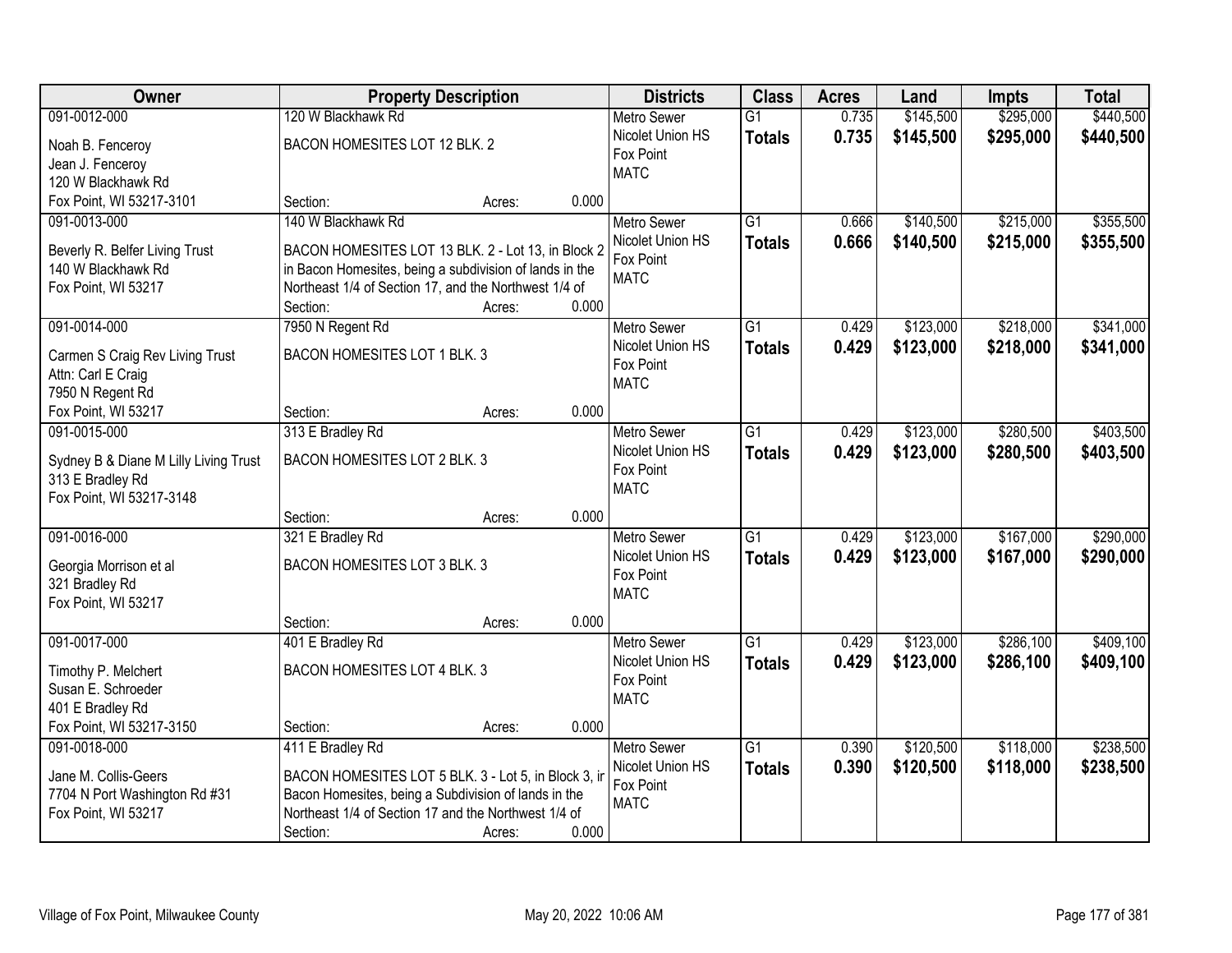| Owner                                 |                                                           | <b>Property Description</b> |       | <b>Districts</b>   | <b>Class</b>    | <b>Acres</b> | Land      | <b>Impts</b> | <b>Total</b> |
|---------------------------------------|-----------------------------------------------------------|-----------------------------|-------|--------------------|-----------------|--------------|-----------|--------------|--------------|
| 091-0019-000                          | 415 E Bradley Rd                                          |                             |       | <b>Metro Sewer</b> | $\overline{G1}$ | 0.351        | \$117,500 | \$172,300    | \$289,800    |
| Julia M. Goldberg                     | BACON HOMESITES LOT 6 BLK. 3                              |                             |       | Nicolet Union HS   | <b>Totals</b>   | 0.351        | \$117,500 | \$172,300    | \$289,800    |
| 415 E Bradley Rd                      |                                                           |                             |       | Fox Point          |                 |              |           |              |              |
| Fox Point, WI 53217-3150              |                                                           |                             |       | <b>MATC</b>        |                 |              |           |              |              |
|                                       | Section:                                                  | Acres:                      | 0.000 |                    |                 |              |           |              |              |
| 091-0020-000                          | 503 E Bradley Rd                                          |                             |       | <b>Metro Sewer</b> | $\overline{G1}$ | 0.390        | \$120,500 | \$410,000    | \$530,500    |
| <b>Brian Tobiczyk</b>                 | BACON HOMESITES LOT 7 BLK. 3                              |                             |       | Nicolet Union HS   | <b>Totals</b>   | 0.390        | \$120,500 | \$410,000    | \$530,500    |
| Ann Tobiczyk                          |                                                           |                             |       | Fox Point          |                 |              |           |              |              |
| 503 E Bradley Rd                      |                                                           |                             |       | <b>MATC</b>        |                 |              |           |              |              |
| Fox Point, WI 53217                   | Section:                                                  | Acres:                      | 0.000 |                    |                 |              |           |              |              |
| 091-0021-000                          | 7979 N Santa Monica Blvd                                  |                             |       | Metro Sewer        | $\overline{G1}$ | 0.390        | \$120,500 | \$154,500    | \$275,000    |
| Michael K. Scott                      | BACON HOMESITES LOT 8 BLK. 3                              |                             |       | Nicolet Union HS   | <b>Totals</b>   | 0.390        | \$120,500 | \$154,500    | \$275,000    |
| 7979 N Santa Monica Blvd              |                                                           |                             |       | Fox Point          |                 |              |           |              |              |
| Fox Point, WI 53217-3264              |                                                           |                             |       | <b>MATC</b>        |                 |              |           |              |              |
|                                       | Section:                                                  | Acres:                      | 0.000 |                    |                 |              |           |              |              |
| 091-0022-000                          | 7957 N Fairchild Rd                                       |                             |       | <b>Metro Sewer</b> | $\overline{G1}$ | 0.388        | \$120,000 | \$196,000    | \$316,000    |
| Mark B. Cross                         | BACON HOMESITES LOT 9 BLK. 3                              |                             |       | Nicolet Union HS   | <b>Totals</b>   | 0.388        | \$120,000 | \$196,000    | \$316,000    |
| Paula M. Rivet                        |                                                           |                             |       | Fox Point          |                 |              |           |              |              |
| 7957 N Fairchild Rd                   |                                                           |                             |       | <b>MATC</b>        |                 |              |           |              |              |
| Fox Point, WI 53217-3121              | Section:                                                  | Acres:                      | 0.000 |                    |                 |              |           |              |              |
| 091-0023-000                          | 7951 N Fairchild Rd                                       |                             |       | <b>Metro Sewer</b> | $\overline{G1}$ | 0.704        | \$143,000 | \$190,000    | \$333,000    |
|                                       | BACON HOMESITES LOT 10 BLK. 3                             |                             |       | Nicolet Union HS   | <b>Totals</b>   | 0.704        | \$143,000 | \$190,000    | \$333,000    |
| Rachel Goldman<br>7951 N Fairchild Rd |                                                           |                             |       | Fox Point          |                 |              |           |              |              |
| Fox Point, WI 53217                   |                                                           |                             |       | <b>MATC</b>        |                 |              |           |              |              |
|                                       | Section:                                                  | Acres:                      | 0.000 |                    |                 |              |           |              |              |
| 091-0024-000                          | 7945 N Fairchild Rd                                       |                             |       | Metro Sewer        | G1              | 0.743        | \$146,000 | \$452,600    | \$598,600    |
| Kevin M. Long                         | BACON HOMESITES LOT 11 BLK. 3                             |                             |       | Nicolet Union HS   | <b>Totals</b>   | 0.743        | \$146,000 | \$452,600    | \$598,600    |
| Margaret E. Long                      |                                                           |                             |       | Fox Point          |                 |              |           |              |              |
| 7945 N Fairchild Rd                   |                                                           |                             |       | <b>MATC</b>        |                 |              |           |              |              |
| Fox Point, WI 53217-3121              | Section:                                                  | Acres:                      | 0.000 |                    |                 |              |           |              |              |
| 091-0025-000                          | 7937 N Fairchild Rd                                       |                             |       | <b>Metro Sewer</b> | $\overline{G1}$ | 0.729        | \$145,000 | \$283,900    | \$428,900    |
| Scott J. Alderton                     | Lot 12, in Block 3 in Bacon Homesites, being a Subdivisio |                             |       | Nicolet Union HS   | <b>Totals</b>   | 0.729        | \$145,000 | \$283,900    | \$428,900    |
| Alleyne Alderton                      | of Lands in the Northeast 1/4 of Section                  |                             |       | Fox Point          |                 |              |           |              |              |
| 7937 N Fairchild Rd                   | 17, and Northwest 1/4 of Section 16, Township 8 North,    |                             |       | <b>MATC</b>        |                 |              |           |              |              |
| Fox Point, WI 53217                   | Section:                                                  | Acres:                      | 0.000 |                    |                 |              |           |              |              |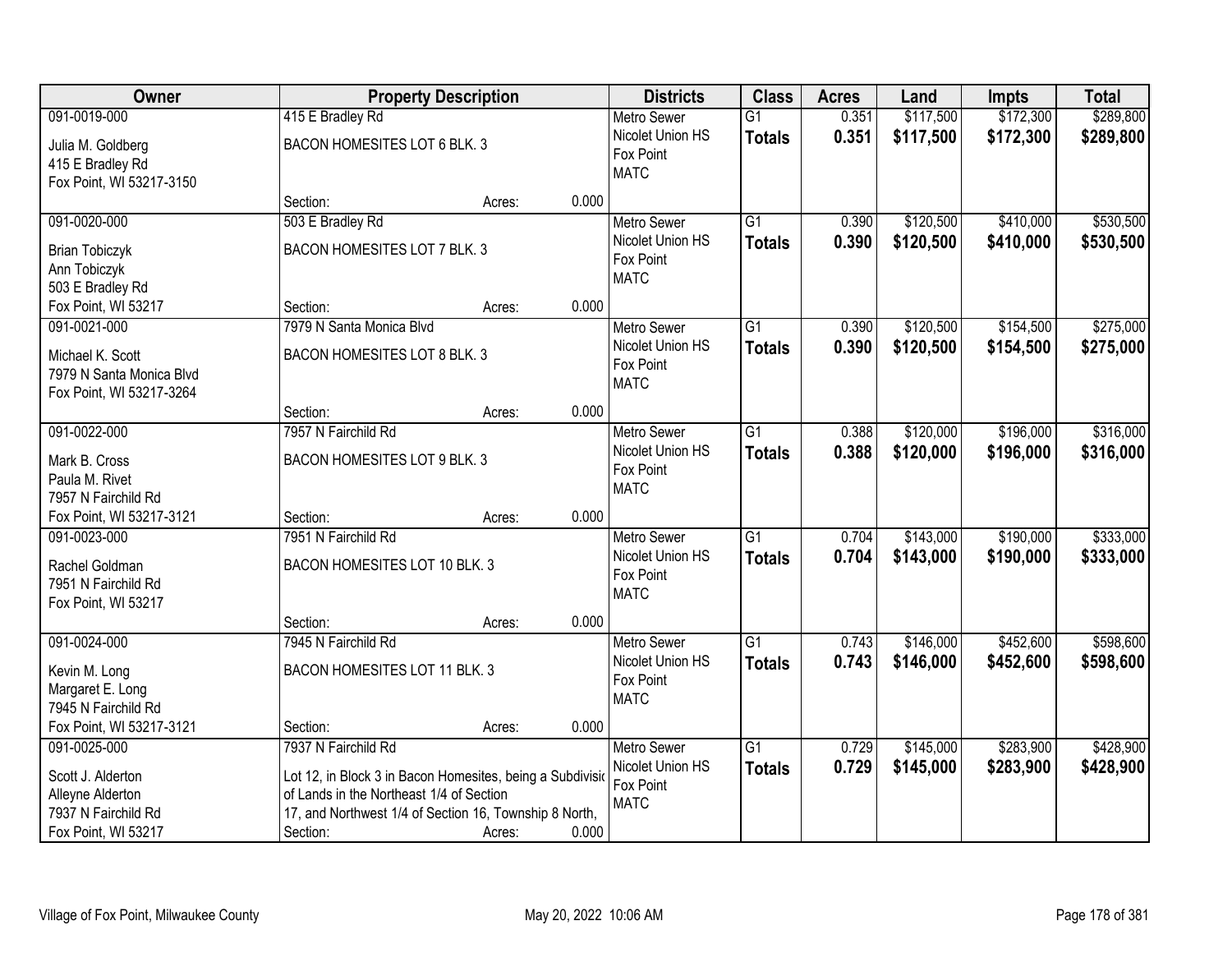| Owner                           | <b>Property Description</b>                             |                 | <b>Districts</b>              | <b>Class</b>    | <b>Acres</b> | Land      | <b>Impts</b> | <b>Total</b> |
|---------------------------------|---------------------------------------------------------|-----------------|-------------------------------|-----------------|--------------|-----------|--------------|--------------|
| 091-0026-000                    | 7938 N Regent Rd                                        |                 | <b>Metro Sewer</b>            | $\overline{G1}$ | 0.827        | \$152,000 | \$198,700    | \$350,700    |
| Sandra L. Cherry                | BACON HOMESITES LOT 13 BLK. 3 - Lot 13, in Block 3      |                 | Nicolet Union HS              | <b>Totals</b>   | 0.827        | \$152,000 | \$198,700    | \$350,700    |
| Donn Cherry                     | in Bacon Homesites, being a Subdivision of lands in the |                 | Fox Point                     |                 |              |           |              |              |
| 7938 N Regent Rd                | Northeast 1/4 of Section 17, and the Northwest 1/4 of   |                 | <b>MATC</b>                   |                 |              |           |              |              |
| Fox Point, WI 53217             | Section:                                                | 0.000<br>Acres: |                               |                 |              |           |              |              |
| 091-0027-000                    | 7870 N Regent Rd                                        |                 | <b>Metro Sewer</b>            | $\overline{G1}$ | 0.941        | \$160,500 | \$322,500    | \$483,000    |
|                                 |                                                         |                 | Nicolet Union HS              | <b>Totals</b>   | 0.941        | \$160,500 | \$322,500    | \$483,000    |
| David Franklin                  | BACON HOMESITES LOT 1 BLK. 4                            |                 | Fox Point                     |                 |              |           |              |              |
| Marilyn Franklin                |                                                         |                 | <b>MATC</b>                   |                 |              |           |              |              |
| 7870 N Regent Rd                |                                                         | 0.000           |                               |                 |              |           |              |              |
| Fox Point, WI 53217-3251        | Section:                                                | Acres:          |                               |                 |              |           |              |              |
| 091-0028-000                    | 7936 N Fairchild Rd                                     |                 | <b>Metro Sewer</b>            | G1              | 0.886        | \$148,400 | \$299,100    | \$447,500    |
| James H. Barnett                | BACON HOMESITES LOT 2 BLK. 4                            |                 | Nicolet Union HS<br>Fox Point | <b>Totals</b>   | 0.886        | \$148,400 | \$299,100    | \$447,500    |
| Nancy C. Barnett                |                                                         |                 | <b>MATC</b>                   |                 |              |           |              |              |
| 7936 N Fairchild Rd             |                                                         |                 |                               |                 |              |           |              |              |
| Fox Point, WI 53217-3120        | Section:                                                | 0.000<br>Acres: |                               |                 |              |           |              |              |
| 091-0029-000                    | 7946 N Fairchild Rd                                     |                 | <b>Metro Sewer</b>            | $\overline{G1}$ | 1.056        | \$169,000 | \$521,000    | \$690,000    |
| Sarah Jo Barber Langerman       | BACON HOMESITES LOT 3 BLK. 4                            |                 | Nicolet Union HS              | <b>Totals</b>   | 1.056        | \$169,000 | \$521,000    | \$690,000    |
| Jess Langerman                  |                                                         |                 | Fox Point                     |                 |              |           |              |              |
| 7946 N Fairchild Rd             |                                                         |                 | <b>MATC</b>                   |                 |              |           |              |              |
| Fox Point, WI 53217             | Section:                                                | 0.000<br>Acres: |                               |                 |              |           |              |              |
| 091-0030-000                    | 7950 N Fairchild Rd                                     |                 | Metro Sewer                   | $\overline{G1}$ | 0.964        | \$162,500 | \$446,900    | \$609,400    |
|                                 |                                                         |                 | Nicolet Union HS              | <b>Totals</b>   | 0.964        | \$162,500 | \$446,900    | \$609,400    |
| Gary L. Stein                   | BACON HOMESITES LOT 4 BLK. 4                            |                 | Fox Point                     |                 |              |           |              |              |
| Marley Stein                    |                                                         |                 | <b>MATC</b>                   |                 |              |           |              |              |
| 7950 N Fairchild Rd             |                                                         |                 |                               |                 |              |           |              |              |
| Fox Point, WI 53217-3120        | Section:                                                | 0.000<br>Acres: |                               |                 |              |           |              |              |
| 091-0031-000                    | 7956 N Fairchild Rd                                     |                 | <b>Metro Sewer</b>            | $\overline{G1}$ | 0.386        | \$108,000 | \$299,000    | \$407,000    |
| Gustav C. Krejcha               | BACON HOMESITES LOT 5 BLK. 4                            |                 | Nicolet Union HS              | <b>Totals</b>   | 0.386        | \$108,000 | \$299,000    | \$407,000    |
| Lauren E. Krejcha               |                                                         |                 | Fox Point                     |                 |              |           |              |              |
| 7956 N Fairchild Rd             |                                                         |                 | <b>MATC</b>                   |                 |              |           |              |              |
| Fox Point, WI 53217             | Section:                                                | 0.000<br>Acres: |                               |                 |              |           |              |              |
| 091-0032-000                    | 7915 N Santa Monica Blvd                                |                 | <b>Metro Sewer</b>            | $\overline{G1}$ | 0.390        | \$120,500 | \$198,100    | \$318,600    |
|                                 | BACON HOMESITES LOT 6 BLK. 4                            |                 | Nicolet Union HS              | <b>Totals</b>   | 0.390        | \$120,500 | \$198,100    | \$318,600    |
| <b>Grant Tews</b><br>Diane Tews |                                                         |                 | Fox Point                     |                 |              |           |              |              |
| 7915 N Santa Monica Blvd        |                                                         |                 | <b>MATC</b>                   |                 |              |           |              |              |
|                                 |                                                         |                 |                               |                 |              |           |              |              |
| Fox Point, WI 53217-3263        | Section:                                                | 0.000<br>Acres: |                               |                 |              |           |              |              |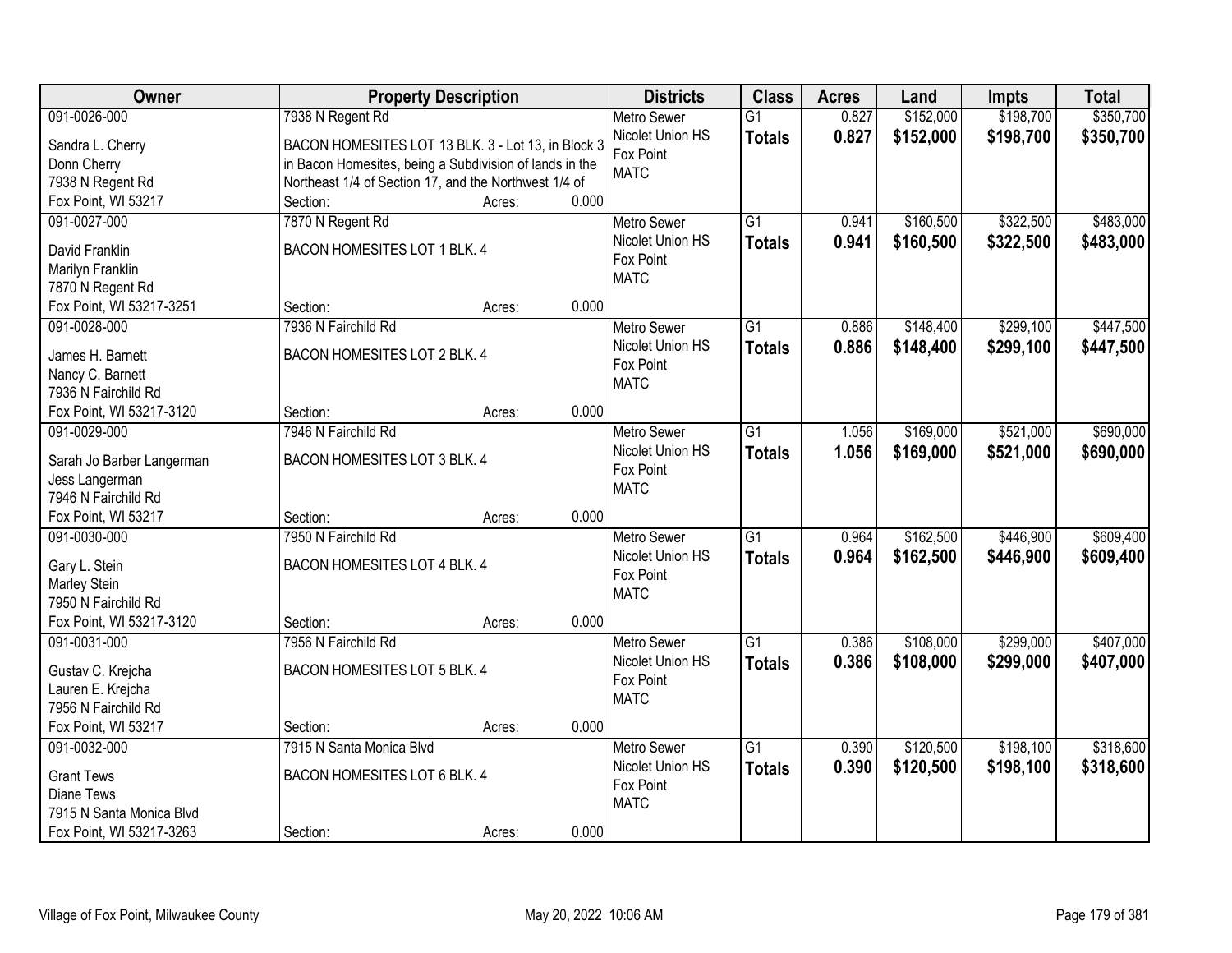| Owner                    | <b>Property Description</b>                                      |        |       | <b>Districts</b>   | <b>Class</b>    | <b>Acres</b> | Land      | <b>Impts</b> | <b>Total</b> |
|--------------------------|------------------------------------------------------------------|--------|-------|--------------------|-----------------|--------------|-----------|--------------|--------------|
| 091-0033-000             | 7907 N Santa Monica Blvd                                         |        |       | <b>Metro Sewer</b> | $\overline{G1}$ | 0.429        | \$123,000 | \$169,000    | \$292,000    |
| Paul W. Hintz            | BACON HOMESITES LOT 7 BLK. 4                                     |        |       | Nicolet Union HS   | <b>Totals</b>   | 0.429        | \$123,000 | \$169,000    | \$292,000    |
| Erika K. Hintz           |                                                                  |        |       | Fox Point          |                 |              |           |              |              |
| 7907 N Santa Monica Blvd |                                                                  |        |       | <b>MATC</b>        |                 |              |           |              |              |
| Fox Point, WI 53217      | Section:                                                         | Acres: | 0.000 |                    |                 |              |           |              |              |
| 091-0034-000             | 7901 N Santa Monica Blvd                                         |        |       | <b>Metro Sewer</b> | $\overline{G1}$ | 0.429        | \$123,000 | \$168,500    | \$291,500    |
|                          |                                                                  |        |       | Nicolet Union HS   | <b>Totals</b>   | 0.429        | \$123,000 | \$168,500    | \$291,500    |
| Sarah A. Koehn           | BACON HOMESITES LOT 8 BLK. 4 - Lot 8, in Block 4, in             |        |       | Fox Point          |                 |              |           |              |              |
| 7901 N Santa Monica Blvd | Bacon Homesites, being a Subdivision of lands in the             |        |       | <b>MATC</b>        |                 |              |           |              |              |
| Milwaukee, WI 53217      | Northeast 1/4 of Section 17 and the Northwest 1/4 of<br>Section: |        | 0.000 |                    |                 |              |           |              |              |
| 091-0035-000             | 7829 N Santa Monica Blvd                                         | Acres: |       | Metro Sewer        | $\overline{G1}$ | 0.429        | \$123,000 | \$191,000    | \$314,000    |
|                          |                                                                  |        |       | Nicolet Union HS   |                 |              |           |              |              |
| Phyllis T. Eisenberg     | BACON HOMESITES LOT 9 BLK. 4                                     |        |       | Fox Point          | <b>Totals</b>   | 0.429        | \$123,000 | \$191,000    | \$314,000    |
| 7829 N Santa Monica Blvd |                                                                  |        |       | <b>MATC</b>        |                 |              |           |              |              |
| Fox Point, WI 53217      |                                                                  |        |       |                    |                 |              |           |              |              |
|                          | Section:                                                         | Acres: | 0.000 |                    |                 |              |           |              |              |
| 091-0036-000             | 7821 N Santa Monica Blvd                                         |        |       | <b>Metro Sewer</b> | $\overline{G1}$ | 0.429        | \$123,000 | \$189,500    | \$312,500    |
| Alexander J. Moroder     | BACON HOMESITES LOT 10 BLK. 4                                    |        |       | Nicolet Union HS   | <b>Totals</b>   | 0.429        | \$123,000 | \$189,500    | \$312,500    |
| Gabrielle M. Moroder     |                                                                  |        |       | Fox Point          |                 |              |           |              |              |
| 7821 N Santa Monica Blvd |                                                                  |        |       | <b>MATC</b>        |                 |              |           |              |              |
| Fox Point, WI 53217      | Section:                                                         | Acres: | 0.000 |                    |                 |              |           |              |              |
| 091-0037-000             | 7815 N Santa Monica Blvd                                         |        |       | <b>Metro Sewer</b> | $\overline{G1}$ | 0.445        | \$124,000 | \$199,200    | \$323,200    |
|                          |                                                                  |        |       | Nicolet Union HS   | <b>Totals</b>   | 0.445        | \$124,000 | \$199,200    | \$323,200    |
| David Altman             | BACON HOMESITES LOT 11 BLK. 4                                    |        |       | Fox Point          |                 |              |           |              |              |
| Adrianne Altman          |                                                                  |        |       | <b>MATC</b>        |                 |              |           |              |              |
| 4991 Almondwood Way      |                                                                  |        |       |                    |                 |              |           |              |              |
| San Diego, CA 92130      | Section:                                                         | Acres: | 0.000 |                    |                 |              |           |              |              |
| 091-0038-000             | 7807 N Santa Monica Blvd                                         |        |       | <b>Metro Sewer</b> | $\overline{G1}$ | 0.460        | \$125,500 | \$321,500    | \$447,000    |
| Theodore A. Noll Jr      | BACON HOMESITES LOT 12 BLK. 4                                    |        |       | Nicolet Union HS   | <b>Totals</b>   | 0.460        | \$125,500 | \$321,500    | \$447,000    |
| Sandra J. Noll           |                                                                  |        |       | Fox Point          |                 |              |           |              |              |
| 7807 N Santa Monica Blvd |                                                                  |        |       | <b>MATC</b>        |                 |              |           |              |              |
| Fox Point, WI 53217-3261 | Section:                                                         | Acres: | 0.000 |                    |                 |              |           |              |              |
| 091-0039-000             | 7808 N Regent Rd                                                 |        |       | <b>Metro Sewer</b> | $\overline{G1}$ | 0.533        | \$130,500 | \$257,000    | \$387,500    |
| Moises A. Garcia         | BACON HOMESITES LOT 13 BLK. 4                                    |        |       | Nicolet Union HS   | <b>Totals</b>   | 0.533        | \$130,500 | \$257,000    | \$387,500    |
| Emiko Inque              |                                                                  |        |       | Fox Point          |                 |              |           |              |              |
| 7808 N Regent Rd         |                                                                  |        |       | <b>MATC</b>        |                 |              |           |              |              |
| Fox Point, WI 53217-3251 | Section:                                                         | Acres: | 0.000 |                    |                 |              |           |              |              |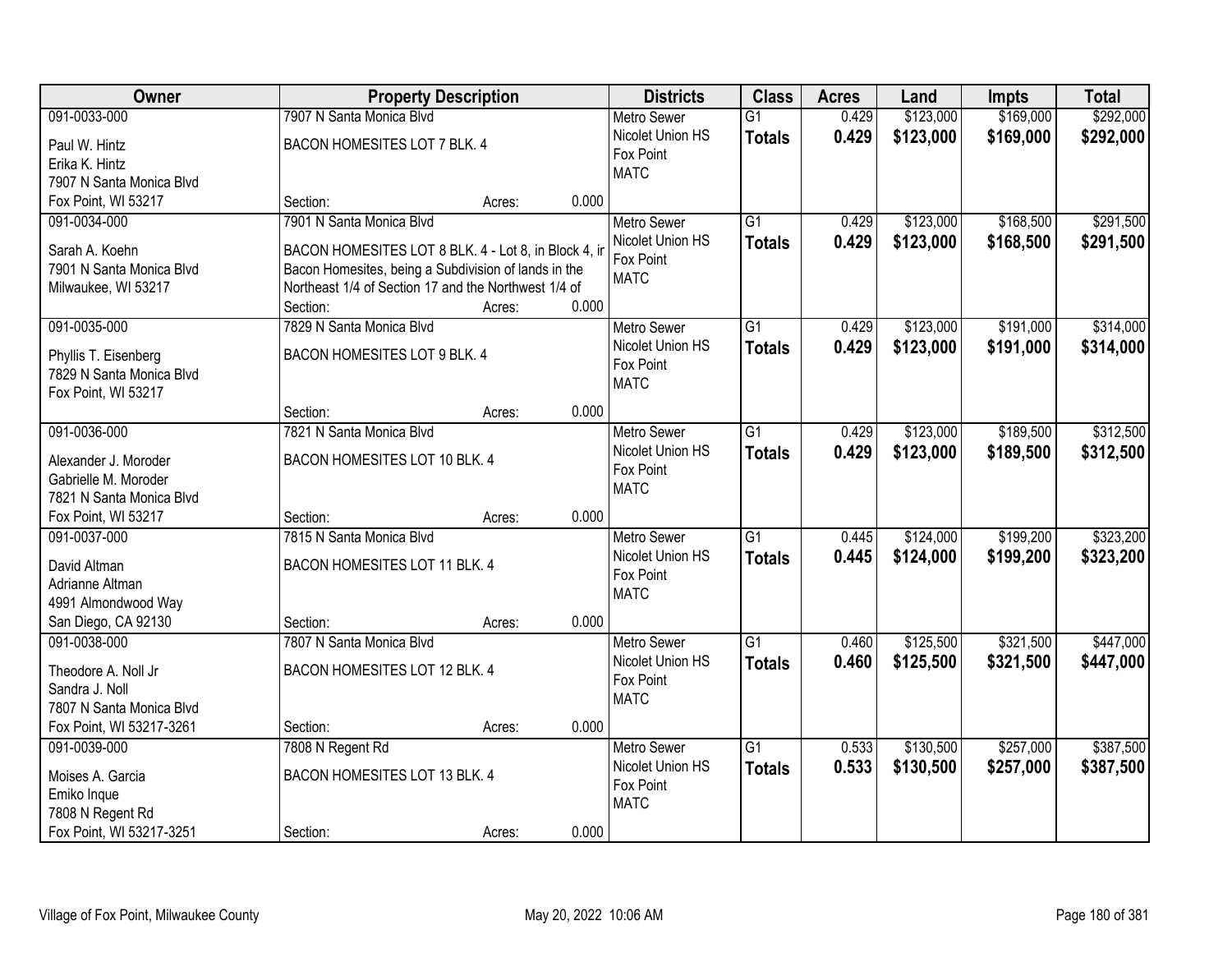| Owner                    | <b>Property Description</b>                               | <b>Districts</b>   | <b>Class</b>    | <b>Acres</b> | Land      | <b>Impts</b> | <b>Total</b> |
|--------------------------|-----------------------------------------------------------|--------------------|-----------------|--------------|-----------|--------------|--------------|
| 091-0040-000             | 7816 N Regent Rd                                          | <b>Metro Sewer</b> | $\overline{G1}$ | 0.781        | \$149,000 | \$522,000    | \$671,000    |
| David W. Williams        | Lot 14 in Block 4, in Bacon Homesites, being a Subdivisio | Nicolet Union HS   | <b>Totals</b>   | 0.781        | \$149,000 | \$522,000    | \$671,000    |
| Christine K. Williams    | of lands in the Northeast 1/4 of Section 17, and Northwes | Fox Point          |                 |              |           |              |              |
| 7816 N Regent Rd         | 1/4 of Section 16, Township 8 North, Range 22 East, in    | <b>MATC</b>        |                 |              |           |              |              |
| Fox Point, WI 53217      | 0.781<br>Section:<br>Acres:                               |                    |                 |              |           |              |              |
| 091-0041-000             | 7830 N Regent Rd                                          | <b>Metro Sewer</b> | $\overline{G1}$ | 1.010        | \$165,500 | \$365,500    | \$531,000    |
|                          |                                                           | Nicolet Union HS   | <b>Totals</b>   | 1.010        | \$165,500 | \$365,500    | \$531,000    |
| <b>B Lauren Charous</b>  | BACON HOMESITES LOT 15 BLK. 4                             | Fox Point          |                 |              |           |              |              |
| Margaret A. Charous      |                                                           | <b>MATC</b>        |                 |              |           |              |              |
| 7830 N Regent Rd         |                                                           |                    |                 |              |           |              |              |
| Fox Point, WI 53217-3251 | 0.000<br>Section:<br>Acres:                               |                    |                 |              |           |              |              |
| 091-0042-000             | 7840 N Regent Rd                                          | <b>Metro Sewer</b> | G1              | 0.987        | \$164,000 | \$241,500    | \$405,500    |
| Ryan Sullivan Flynn      | LOT SIXTEEN (16), BLOCK FOUR (4), IN BACON                | Nicolet Union HS   | <b>Totals</b>   | 0.987        | \$164,000 | \$241,500    | \$405,500    |
| Sara Marie Flynn         | HOMESITES, BEING A SUBDIVISION OF LANDS IN                | Fox Point          |                 |              |           |              |              |
| 7840 N Regent Rd         | THE NORTHEAST ONE-QUARTER (1/4) OF SECTION                | <b>MATC</b>        |                 |              |           |              |              |
| Fox Point, WI 53217      | Section:<br>0.000<br>Acres:                               |                    |                 |              |           |              |              |
| 091-0043-000             | 7837 N Regent Ct                                          | <b>Metro Sewer</b> | G1              | 1.379        | \$192,500 | \$242,500    | \$435,000    |
|                          |                                                           | Nicolet Union HS   | <b>Totals</b>   | 1.379        | \$192,500 | \$242,500    | \$435,000    |
| Bartlett C. Petersen     | BACON HOMESITES LOT 1 BLK. 5. ALSO PARCEL "B"             | Fox Point          |                 |              |           |              |              |
| Carol C. Petersen        | BLK. 5 EXC. PART DESC. IN VOL. 3523-PAGE 487.             | <b>MATC</b>        |                 |              |           |              |              |
| 7837 N Regent Ct         |                                                           |                    |                 |              |           |              |              |
| Fox Point, WI 53217-3244 | 0.000<br>Section:<br>Acres:                               |                    |                 |              |           |              |              |
| 091-0044-000             | 7900 N Fairchild Rd                                       | <b>Metro Sewer</b> | $\overline{G1}$ | 0.849        | \$154,000 | \$355,500    | \$509,500    |
| Margaret L. Chmiel       | BACON HOMESITES LOT 1 BLK. 6                              | Nicolet Union HS   | <b>Totals</b>   | 0.849        | \$154,000 | \$355,500    | \$509,500    |
| Andrew D. Chmiel         |                                                           | Fox Point          |                 |              |           |              |              |
| 7900 N Fairchild Rd      |                                                           | <b>MATC</b>        |                 |              |           |              |              |
| Fox Point, WI 53217      | 0.000<br>Section:<br>Acres:                               |                    |                 |              |           |              |              |
| 091-0045-000             | 7914 N Fairchild Rd                                       | <b>Metro Sewer</b> | $\overline{G1}$ | 0.803        | \$150,500 | \$352,000    | \$502,500    |
|                          |                                                           | Nicolet Union HS   | <b>Totals</b>   | 0.803        | \$150,500 | \$352,000    | \$502,500    |
| Howard A. Sosoff         | BACON HOMESITES LOT 2 BLK. 6                              | Fox Point          |                 |              |           |              |              |
| Jacque L. Sosoff         |                                                           | <b>MATC</b>        |                 |              |           |              |              |
| 7914 N Fairchild Rd      |                                                           |                    |                 |              |           |              |              |
| Fox Point, WI 53217-3117 | 0.000<br>Section:<br>Acres:                               |                    |                 |              |           |              |              |
| 091-0046-000             | 7920 N Fairchild Rd                                       | <b>Metro Sewer</b> | $\overline{G1}$ | 0.918        | \$159,000 | \$282,000    | \$441,000    |
| Roger W. Kloehn          | BACON HOMESITES LOT 3 BLK. 6                              | Nicolet Union HS   | <b>Totals</b>   | 0.918        | \$159,000 | \$282,000    | \$441,000    |
| Jeri P. Kloehn           |                                                           | Fox Point          |                 |              |           |              |              |
| 7920 N Fairchild Rd      |                                                           | <b>MATC</b>        |                 |              |           |              |              |
| Fox Point, WI 53217-3117 | 0.000<br>Section:<br>Acres:                               |                    |                 |              |           |              |              |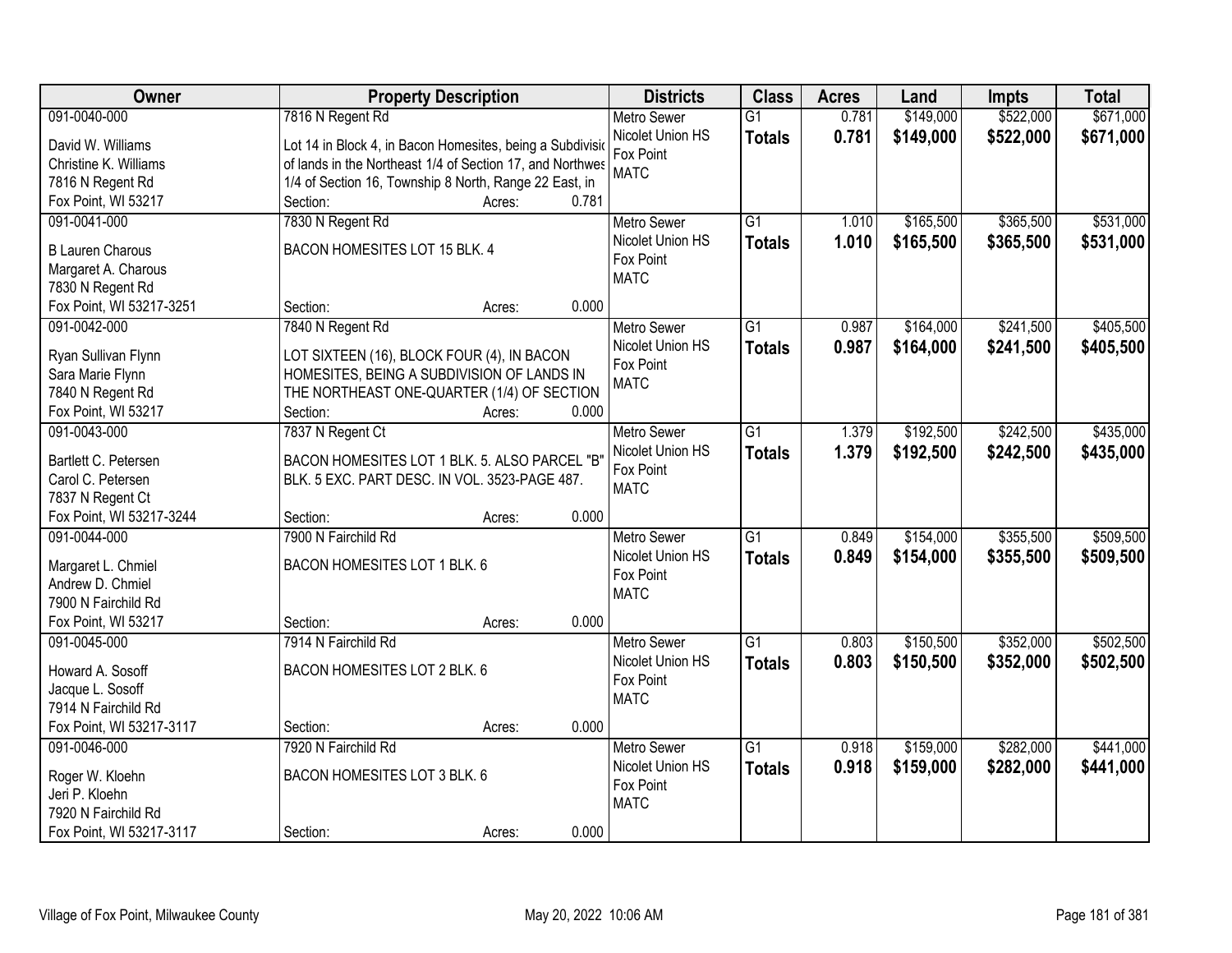| <b>Owner</b>                                        | <b>Property Description</b>                                |                 | <b>Districts</b>   | <b>Class</b>    | <b>Acres</b> | Land      | <b>Impts</b> | <b>Total</b> |
|-----------------------------------------------------|------------------------------------------------------------|-----------------|--------------------|-----------------|--------------|-----------|--------------|--------------|
| 091-0047-000                                        | 7926 N Fairchild Rd                                        |                 | <b>Metro Sewer</b> | $\overline{G1}$ | 0.826        | \$152,000 | \$245,800    | \$397,800    |
| Brian K. Stegall                                    | Lot Four (4), in Block Six (6), in Bacon Homesites, being  |                 | Nicolet Union HS   | <b>Totals</b>   | 0.826        | \$152,000 | \$245,800    | \$397,800    |
| Jessica A. Berta                                    | Subdivision of lands in the Northeast 1/4 of Section 17 ar |                 | Fox Point          |                 |              |           |              |              |
| 7926 N Fairchild Rd                                 | Northwest 1/4 of Section 16, in Township 8 North, Range    |                 | <b>MATC</b>        |                 |              |           |              |              |
| Fox Point, WI 53217                                 | Section:                                                   | 0.000<br>Acres: |                    |                 |              |           |              |              |
| 091-0048-000                                        | 7861 N Regent Ct                                           |                 | <b>Metro Sewer</b> | $\overline{G1}$ | 1.102        | \$172,500 | \$383,500    | \$556,000    |
|                                                     |                                                            |                 | Nicolet Union HS   | <b>Totals</b>   | 1.102        | \$172,500 | \$383,500    | \$556,000    |
| Sharon F. Hipke                                     | BACON HOMESITES LOT 5 BLK. 6                               |                 | Fox Point          |                 |              |           |              |              |
| 7861 N Regent Ct                                    |                                                            |                 | <b>MATC</b>        |                 |              |           |              |              |
| Fox Point, WI 53217-3244                            |                                                            |                 |                    |                 |              |           |              |              |
|                                                     | Section:                                                   | 0.000<br>Acres: |                    |                 |              |           |              |              |
| 091-0049-000                                        | 7857 N Regent Ct                                           |                 | <b>Metro Sewer</b> | G1              | 0.964        | \$162,500 | \$366,900    | \$529,400    |
| Neil P. Casey                                       | BACON HOMESITES LOT 6 BLK. 6                               |                 | Nicolet Union HS   | <b>Totals</b>   | 0.964        | \$162,500 | \$366,900    | \$529,400    |
| Shelley H. Casey                                    |                                                            |                 | Fox Point          |                 |              |           |              |              |
| 7857 N Regent Ct                                    |                                                            |                 | <b>MATC</b>        |                 |              |           |              |              |
| Fox Point, WI 53217-3244                            | Section:                                                   | 0.000<br>Acres: |                    |                 |              |           |              |              |
| 091-0050-000                                        | 7800 N Port Washington Ct                                  |                 | <b>Metro Sewer</b> | G1              | 0.380        | \$107,500 | \$156,000    | \$263,500    |
|                                                     |                                                            |                 | Nicolet Union HS   | <b>Totals</b>   | 0.380        | \$107,500 | \$156,000    | \$263,500    |
| Rezig D. Attari                                     | BACON HOMESITES ADDN. LOT 1, BLK. 7                        |                 | Fox Point          |                 |              |           |              |              |
| Olfat J. Abdelhamid                                 |                                                            |                 | <b>MATC</b>        |                 |              |           |              |              |
| 7800 N Pt Washington Ct<br>Fox Point, WI 53217-3126 | Section:                                                   | 0.000<br>Acres: |                    |                 |              |           |              |              |
| 091-0051-000                                        | 7820 N Port Washington Ct                                  |                 | <b>Metro Sewer</b> | $\overline{G1}$ | 0.388        | \$102,000 | \$180,000    | \$282,000    |
|                                                     |                                                            |                 | Nicolet Union HS   |                 |              |           |              |              |
| Jon L. Drouin                                       | BACON HOMESITES ADDN LOT 2, BLK. 7                         |                 | Fox Point          | <b>Totals</b>   | 0.388        | \$102,000 | \$180,000    | \$282,000    |
| Lisa M. Drouin                                      |                                                            |                 | <b>MATC</b>        |                 |              |           |              |              |
| 7820 N Pt Washington Ct                             |                                                            |                 |                    |                 |              |           |              |              |
| Fox Point, WI 53217-3126                            | Section:                                                   | 0.000<br>Acres: |                    |                 |              |           |              |              |
| 091-0052-000                                        | 7840 N Port Washington Ct                                  |                 | Metro Sewer        | $\overline{G1}$ | 0.388        | \$102,000 | \$142,500    | \$244,500    |
| The Rosemary Bazylewicz-Murtha                      | BACON HOMESITES ADDN LOT 3, BLK. 7 SCHOOL                  |                 | Nicolet Union HS   | <b>Totals</b>   | 0.388        | \$102,000 | \$142,500    | \$244,500    |
| Revocable Living Trust                              | DIST <sub>2</sub>                                          |                 | Fox Point          |                 |              |           |              |              |
| 7840 N Port Washington Ct                           |                                                            |                 | <b>MATC</b>        |                 |              |           |              |              |
| Fox Point, WI 53217                                 | Section:                                                   | 0.000<br>Acres: |                    |                 |              |           |              |              |
| 091-0053-000                                        | 7860 N Port Washington Ct                                  |                 | <b>Metro Sewer</b> | $\overline{G1}$ | 0.424        | \$104,500 | \$149,300    | \$253,800    |
|                                                     |                                                            |                 | Nicolet Union HS   | <b>Totals</b>   | 0.424        | \$104,500 | \$149,300    | \$253,800    |
| Joseph Orlando                                      | BACON HOMESITES ADDN LOT 4, BLK. 7 AND SLY 9               |                 | Fox Point          |                 |              |           |              |              |
| 7860 N Pt Washington Ct                             | FT. OF LOT 2, BLK 1, FOX POINT VISTA.                      |                 | <b>MATC</b>        |                 |              |           |              |              |
| Fox Point, WI 53217-3126                            |                                                            |                 |                    |                 |              |           |              |              |
|                                                     | Section:                                                   | 0.000<br>Acres: |                    |                 |              |           |              |              |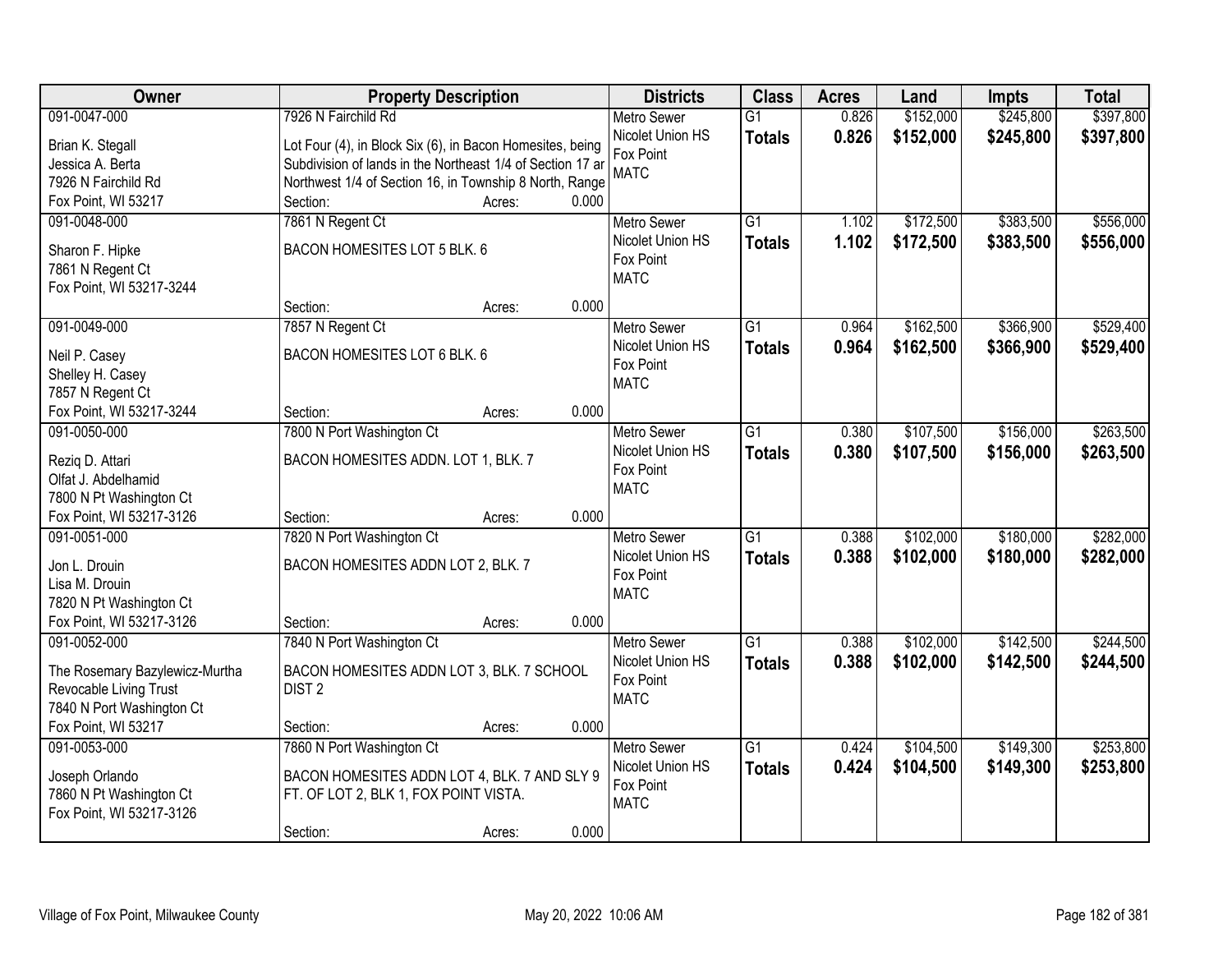| Owner                                |                                                                      | <b>Property Description</b> |       | <b>Districts</b>              | <b>Class</b>    | <b>Acres</b> | Land      | <b>Impts</b> | <b>Total</b> |
|--------------------------------------|----------------------------------------------------------------------|-----------------------------|-------|-------------------------------|-----------------|--------------|-----------|--------------|--------------|
| 091-0054-000                         | 7861 N Mohawk Rd                                                     |                             |       | <b>Metro Sewer</b>            | $\overline{G1}$ | 0.525        | \$130,000 | \$210,500    | \$340,500    |
| Paul K. Schwartz                     | BACON HOMESITES ADDN LOT 5, BLK. 7                                   |                             |       | Nicolet Union HS              | <b>Totals</b>   | 0.525        | \$130,000 | \$210,500    | \$340,500    |
| Leslie H. Schwartz                   |                                                                      |                             |       | Fox Point                     |                 |              |           |              |              |
| 7861 N Mohawk Rd                     |                                                                      |                             |       | <b>MATC</b>                   |                 |              |           |              |              |
| Fox Point, WI 53217-3123             | Section:                                                             | Acres:                      | 0.000 |                               |                 |              |           |              |              |
| 091-0055-000                         | 7841 N Mohawk Rd                                                     |                             |       | <b>Metro Sewer</b>            | $\overline{G1}$ | 0.472        | \$126,500 | \$212,000    | \$338,500    |
|                                      |                                                                      |                             |       | Nicolet Union HS              | <b>Totals</b>   | 0.472        | \$126,500 | \$212,000    | \$338,500    |
| Larry L. Brewer                      | BACON HOMESITES ADDN. LOT 6, BLK. 7 - Lot Six (6)                    |                             |       | Fox Point                     |                 |              |           |              |              |
| Elizabeth M. Brewer                  | in Block Seven (7), in BACON HOMESITES ADDITION,                     |                             |       | <b>MATC</b>                   |                 |              |           |              |              |
| 7841 N Mohawk Rd                     | being a Re-Subdivision of part of Parcel ?B?, Block Five<br>Section: |                             | 0.000 |                               |                 |              |           |              |              |
| Fox Point, WI 53217<br>091-0056-000  | 7821 N Mohawk Rd                                                     | Acres:                      |       |                               | G1              | 0.459        |           | \$281,000    | \$406,500    |
|                                      |                                                                      |                             |       | <b>Metro Sewer</b>            |                 |              | \$125,500 |              |              |
| Dessie R. Levy                       | BACON HOMESITES ADDN LOT 7, BLK. 7                                   |                             |       | Nicolet Union HS<br>Fox Point | <b>Totals</b>   | 0.459        | \$125,500 | \$281,000    | \$406,500    |
| Garry B. Levy                        |                                                                      |                             |       | <b>MATC</b>                   |                 |              |           |              |              |
| 7821 N Mohawk Rd                     |                                                                      |                             |       |                               |                 |              |           |              |              |
| Fox Point, WI 53217                  | Section:                                                             | Acres:                      | 0.000 |                               |                 |              |           |              |              |
| 091-0057-000                         | 300 W Dunwood Rd                                                     |                             |       | <b>Metro Sewer</b>            | G1              | 0.391        | \$120,500 | \$173,500    | \$294,000    |
| Kathleen E. Carroll                  | BACON HOMESITES ADDN LOT 8, BLK. 7                                   |                             |       | Nicolet Union HS              | <b>Totals</b>   | 0.391        | \$120,500 | \$173,500    | \$294,000    |
| 300 W Dunwood Rd                     |                                                                      |                             |       | Fox Point                     |                 |              |           |              |              |
| Fox Point, WI 53217-3109             |                                                                      |                             |       | <b>MATC</b>                   |                 |              |           |              |              |
|                                      | Section:                                                             | Acres:                      | 0.000 |                               |                 |              |           |              |              |
| 091-0058-000                         | 7861 N Fairchild Rd                                                  |                             |       | <b>Metro Sewer</b>            | $\overline{G1}$ | 0.649        | \$139,000 | \$400,500    | \$539,500    |
|                                      |                                                                      |                             |       | Nicolet Union HS              | <b>Totals</b>   | 0.649        | \$139,000 | \$400,500    | \$539,500    |
| Melissa N. Mooney                    | Lot 1, in Block 8, in Bacon Homesites Addition, being a              |                             |       | Fox Point                     |                 |              |           |              |              |
| Philip J. Schultz                    | re-subdivision of part of Parcel B, in Block 5, in Bacon             |                             |       | <b>MATC</b>                   |                 |              |           |              |              |
| 7861 N Fairchild Rd                  | Homesites and Lands, in the Northeast 1/4 of Section 17              |                             |       |                               |                 |              |           |              |              |
| Fox Point, WI 53217                  | Section:                                                             | Acres:                      | 0.649 |                               |                 |              |           |              |              |
| 091-0059-000                         | 7841 N Fairchild Rd                                                  |                             |       | Metro Sewer                   | G1              | 0.902        | \$157,500 | \$330,000    | \$487,500    |
| Richard M. Katz                      | BACON HOMESITES ADDN LOT 2, BLK. 8                                   |                             |       | Nicolet Union HS              | <b>Totals</b>   | 0.902        | \$157,500 | \$330,000    | \$487,500    |
| Beth E. Abramson                     |                                                                      |                             |       | Fox Point                     |                 |              |           |              |              |
| 7841 N Fairchild Rd                  |                                                                      |                             |       | <b>MATC</b>                   |                 |              |           |              |              |
| Fox Point, WI 53217-3116             | Section:                                                             | Acres:                      | 0.000 |                               |                 |              |           |              |              |
| 091-0060-000                         | 7831 N Fairchild Rd                                                  |                             |       | <b>Metro Sewer</b>            | $\overline{G1}$ | 0.694        | \$142,500 | \$272,900    | \$415,400    |
|                                      |                                                                      |                             |       | Nicolet Union HS              | <b>Totals</b>   | 0.694        | \$142,500 | \$272,900    | \$415,400    |
| Randy Rohmer<br><b>Bonnie Rohmer</b> | BACON HOMESITES ADDN. PART OF LOTS 3 AND 4,                          |                             |       | Fox Point                     |                 |              |           |              |              |
| 7831 N Fairchild Rd                  | BLK. 8 DESC. IN VOL. 3542, PAGE 189.                                 |                             |       | <b>MATC</b>                   |                 |              |           |              |              |
| Fox Point, WI 53217                  | Section:                                                             | Acres:                      | 0.000 |                               |                 |              |           |              |              |
|                                      |                                                                      |                             |       |                               |                 |              |           |              |              |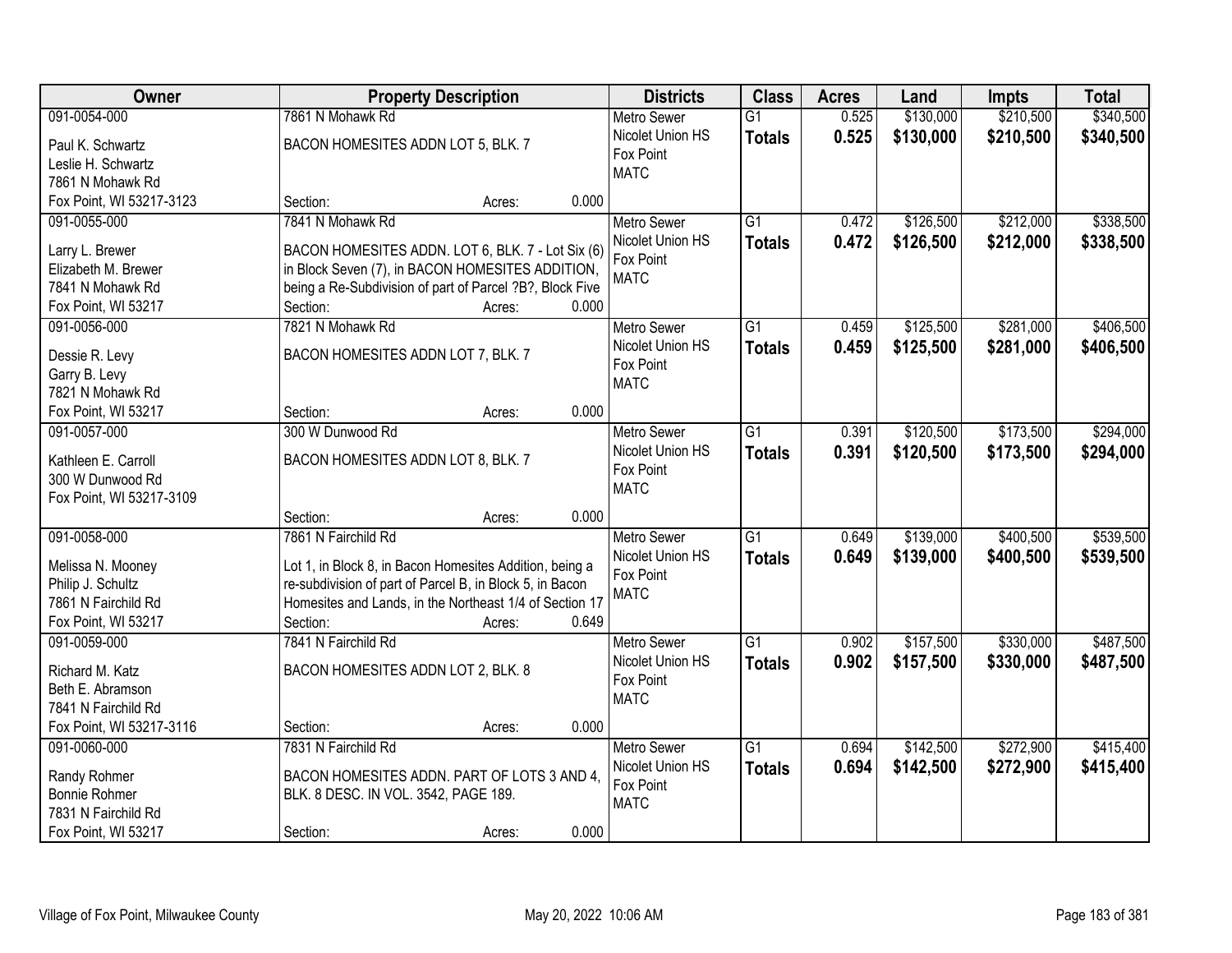| Owner                                          | <b>Property Description</b>                             |        |       | <b>Districts</b>   | <b>Class</b>    | <b>Acres</b> | Land      | <b>Impts</b> | <b>Total</b> |
|------------------------------------------------|---------------------------------------------------------|--------|-------|--------------------|-----------------|--------------|-----------|--------------|--------------|
| 091-0061-000                                   | 7821 N Fairchild Rd                                     |        |       | <b>Metro Sewer</b> | $\overline{G1}$ | 0.453        | \$125,000 | \$261,900    | \$386,900    |
| Barbara A. O'Brien                             | BACON HOMESITES ADDN PART OF LOTS 3 AND 4,              |        |       | Nicolet Union HS   | <b>Totals</b>   | 0.453        | \$125,000 | \$261,900    | \$386,900    |
| Burleigh M. Smith                              | BLK. 8 DESC. IN VOL. 3778 - PAGE 459.                   |        |       | Fox Point          |                 |              |           |              |              |
| 7821 N Fairchild Rd                            |                                                         |        |       | <b>MATC</b>        |                 |              |           |              |              |
| Fox Point, WI 53217                            | Section:                                                | Acres: | 0.000 |                    |                 |              |           |              |              |
| 091-0062-000                                   | 7811 N Fairchild Rd                                     |        |       | <b>Metro Sewer</b> | $\overline{G1}$ | 0.480        | \$127,000 | \$318,000    | \$445,000    |
| Mary T. Johnson                                | BACON HOMESITES ADDN. LOT 5, BLK. 8                     |        |       | Nicolet Union HS   | <b>Totals</b>   | 0.480        | \$127,000 | \$318,000    | \$445,000    |
| 7811 N Fairchild Rd                            |                                                         |        |       | Fox Point          |                 |              |           |              |              |
| Fox Point, WI 53217                            |                                                         |        |       | <b>MATC</b>        |                 |              |           |              |              |
|                                                | Section:                                                | Acres: | 0.000 |                    |                 |              |           |              |              |
| 091-0063-000                                   | 7801 N Seneca Rd                                        |        |       | <b>Metro Sewer</b> | G1              | 0.353        | \$117,500 | \$294,000    | \$411,500    |
| Sendik Revocable Trust                         | BACON HOMESITES ADDN LOT 6, BLK. 8 - Lot Six (6),       |        |       | Nicolet Union HS   | <b>Totals</b>   | 0.353        | \$117,500 | \$294,000    | \$411,500    |
| 7801 N Seneca Rd                               | Block Eight (8) in Bacon Homesites Addition, being a    |        |       | Fox Point          |                 |              |           |              |              |
| Fox Point, WI 53217                            | Re-Subdivision of part of Parcel lettered B, Block Five |        |       | <b>MATC</b>        |                 |              |           |              |              |
|                                                | Section:                                                | Acres: | 0.000 |                    |                 |              |           |              |              |
| 091-0064-000                                   | 7755 N Seneca Rd                                        |        |       | <b>Metro Sewer</b> | G1              | 0.330        | \$116,000 | \$302,000    | \$418,000    |
| Alan R. Lurie                                  | BACON HOMESITES ADDN. LOT 7, BLK. 8                     |        |       | Nicolet Union HS   | <b>Totals</b>   | 0.330        | \$116,000 | \$302,000    | \$418,000    |
| Deborah W. Lurie                               |                                                         |        |       | Fox Point          |                 |              |           |              |              |
| 7755 N Seneca Rd                               |                                                         |        |       | <b>MATC</b>        |                 |              |           |              |              |
| Fox Point, WI 53217-3141                       | Section:                                                | Acres: | 0.000 |                    |                 |              |           |              |              |
| 091-0065-000                                   | 7701 N Seneca Rd                                        |        |       | Metro Sewer        | $\overline{G1}$ | 0.350        | \$117,500 | \$229,500    | \$347,000    |
|                                                |                                                         |        |       | Nicolet Union HS   | <b>Totals</b>   | 0.350        | \$117,500 | \$229,500    | \$347,000    |
| Dennis J Walker Conv Trust<br>7701 N Seneca Rd | BACON HOMESITES ADDN. LOT 8, BLK. 8                     |        |       | Fox Point          |                 |              |           |              |              |
| Fox Point, WI 53217-3141                       |                                                         |        |       | <b>MATC</b>        |                 |              |           |              |              |
|                                                | Section:                                                | Acres: | 0.000 |                    |                 |              |           |              |              |
| 091-0066-000                                   | 130 W Dunwood Rd                                        |        |       | <b>Metro Sewer</b> | $\overline{G1}$ | 0.521        | \$130,000 | \$221,500    | \$351,500    |
| Nicholas John McCaul Kavalauskas               | BACON HOMESITES ADDN. LOT 9, BLK. 8                     |        |       | Nicolet Union HS   | <b>Totals</b>   | 0.521        | \$130,000 | \$221,500    | \$351,500    |
| 130 W Dunwood Rd                               |                                                         |        |       | Fox Point          |                 |              |           |              |              |
| Fox Point, WI 53217                            |                                                         |        |       | <b>MATC</b>        |                 |              |           |              |              |
|                                                | Section:                                                | Acres: | 0.000 |                    |                 |              |           |              |              |
| 091-0067-000                                   | 160 W Dunwood Rd                                        |        |       | <b>Metro Sewer</b> | $\overline{G1}$ | 0.568        | \$133,000 | \$272,000    | \$405,000    |
| Scott J. Feldner                               | BACON HOMESITES ADDN. LOT 10, BLK. 8                    |        |       | Nicolet Union HS   | <b>Totals</b>   | 0.568        | \$133,000 | \$272,000    | \$405,000    |
| Sarah B. Feldner                               |                                                         |        |       | Fox Point          |                 |              |           |              |              |
| 160 W Dunwood Rd                               |                                                         |        |       | <b>MATC</b>        |                 |              |           |              |              |
| Fox Point, WI 53217-3106                       | Section:                                                | Acres: | 0.000 |                    |                 |              |           |              |              |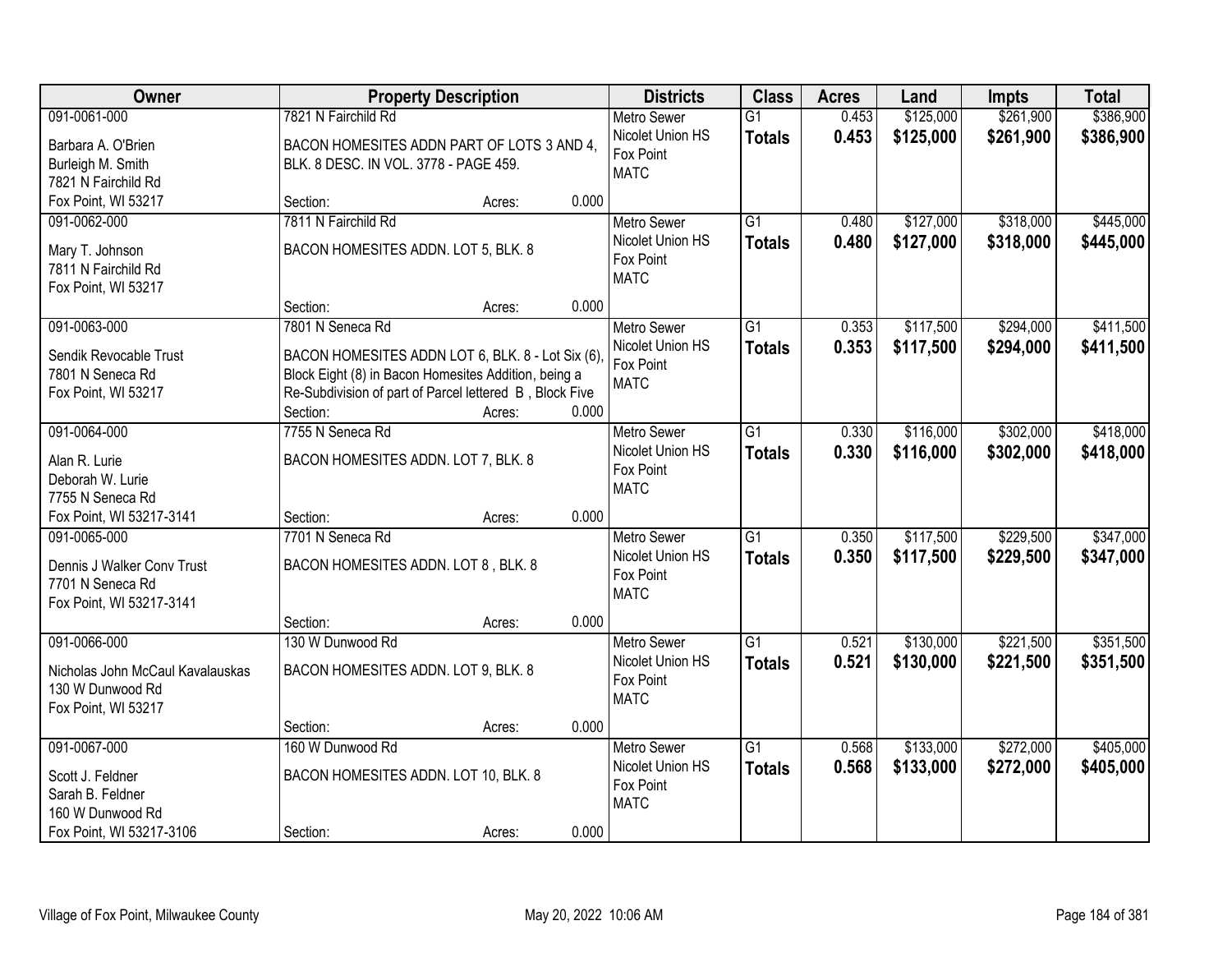| Owner                                   | <b>Property Description</b>                                                                                           |        | <b>Districts</b>         | <b>Class</b>    | <b>Acres</b> | Land      | <b>Impts</b> | <b>Total</b> |
|-----------------------------------------|-----------------------------------------------------------------------------------------------------------------------|--------|--------------------------|-----------------|--------------|-----------|--------------|--------------|
| 091-0068-000                            | 180 W Dunwood Rd                                                                                                      |        | <b>Metro Sewer</b>       | $\overline{G1}$ | 0.568        | \$133,000 | \$135,500    | \$268,500    |
| Patricia Raines Mousseau Revocable      | BACON HOMESITES ADDN LOT 11, BLK. 8                                                                                   |        | Nicolet Union HS         | <b>Totals</b>   | 0.568        | \$133,000 | \$135,500    | \$268,500    |
| Trust of 1992                           |                                                                                                                       |        | Fox Point                |                 |              |           |              |              |
| 180 W Dunwood Rd                        |                                                                                                                       |        | <b>MATC</b>              |                 |              |           |              |              |
| Fox Point, WI 53217                     | Section:                                                                                                              | Acres: | 0.000                    |                 |              |           |              |              |
| 091-0069-000                            | 200 W Dunwood Rd                                                                                                      |        | <b>Metro Sewer</b>       | $\overline{G1}$ | 0.557        | \$132,500 | \$177,700    | \$310,200    |
|                                         |                                                                                                                       |        | Nicolet Union HS         | <b>Totals</b>   | 0.557        | \$132,500 | \$177,700    | \$310,200    |
| Lawrence R. Cohn                        | BACON HOMESITES ADDN. LOT 12, BLK. 8                                                                                  |        | Fox Point                |                 |              |           |              |              |
| 200 W Dunwood Rd                        |                                                                                                                       |        | <b>MATC</b>              |                 |              |           |              |              |
| Milwaukee, WI 53217                     |                                                                                                                       |        |                          |                 |              |           |              |              |
|                                         | Section:                                                                                                              | Acres: | 0.000                    |                 |              |           |              |              |
| 091-0070-000                            | 240 W Dunwood Rd                                                                                                      |        | Metro Sewer              | $\overline{G1}$ | 0.517        | \$109,800 | \$378,000    | \$487,800    |
| Catherine F. Conway Rev Trust           | BACON HOMESITES ADDN LOT 13, BLK. 8                                                                                   |        | Nicolet Union HS         | <b>Totals</b>   | 0.517        | \$109,800 | \$378,000    | \$487,800    |
| 240 W Dunwood Rd                        |                                                                                                                       |        | Fox Point<br><b>MATC</b> |                 |              |           |              |              |
| Fox Point, WI 53217-3105                |                                                                                                                       |        |                          |                 |              |           |              |              |
|                                         | Section:                                                                                                              | Acres: | 0.000                    |                 |              |           |              |              |
| 091-0071-000                            | 7800 N Mohawk Rd                                                                                                      |        | <b>Metro Sewer</b>       | $\overline{G1}$ | 0.488        | \$127,500 | \$453,000    | \$580,500    |
| <b>Todd James Waltrip</b>               | Lot 14, in Block 8, Bacon Homesites Addition, being a                                                                 |        | Nicolet Union HS         | <b>Totals</b>   | 0.488        | \$127,500 | \$453,000    | \$580,500    |
| Alexandra F. Waltrip                    | Re-Subdivision of part of Parcel B, Block 5, Bacon                                                                    |        | Fox Point                |                 |              |           |              |              |
| 7800 N Mohawk Rd                        | Homesites                                                                                                             |        | <b>MATC</b>              |                 |              |           |              |              |
| Fox Point, WI 53217                     | Section:                                                                                                              | Acres: | 0.000                    |                 |              |           |              |              |
| 091-0072-000                            | 7820 N Mohawk Rd                                                                                                      |        | Metro Sewer              | $\overline{G1}$ | 0.591        | \$128,000 | \$248,800    | \$376,800    |
|                                         |                                                                                                                       |        | Nicolet Union HS         | <b>Totals</b>   | 0.591        | \$128,000 | \$248,800    | \$376,800    |
| Mary R. Shutters                        | BACON HOMESITES ADDN. LOT 15, BLK. 8                                                                                  |        | Fox Point                |                 |              |           |              |              |
| Michael R. Shutters                     |                                                                                                                       |        | <b>MATC</b>              |                 |              |           |              |              |
| 7820 N Mohawk Rd                        |                                                                                                                       |        |                          |                 |              |           |              |              |
| Fox Point, WI 53217-3122                | Section:                                                                                                              | Acres: | 0.000                    |                 |              |           |              |              |
| 091-0073-000                            | 7840 N Mohawk Rd                                                                                                      |        | Metro Sewer              | $\overline{G1}$ | 0.504        | \$128,500 | \$173,500    | \$302,000    |
| Wesley V. Lafferty                      | BACON HOMESITES ADDN. LOT 16, BLK. 8                                                                                  |        | Nicolet Union HS         | <b>Totals</b>   | 0.504        | \$128,500 | \$173,500    | \$302,000    |
| Michelle Db Lafferty                    |                                                                                                                       |        | Fox Point                |                 |              |           |              |              |
| 7840 N Mohawk Rd                        |                                                                                                                       |        | <b>MATC</b>              |                 |              |           |              |              |
| Fox Point, WI 53217-3122                | Section:                                                                                                              | Acres: | 0.000                    |                 |              |           |              |              |
| 091-0074-000                            | 7860 N Mohawk Rd                                                                                                      |        | <b>Metro Sewer</b>       | $\overline{G1}$ | 0.495        | \$128,000 | \$346,500    | \$474,500    |
|                                         |                                                                                                                       |        | Nicolet Union HS         | <b>Totals</b>   | 0.495        | \$128,000 | \$346,500    | \$474,500    |
| Philip G. Blechacz                      | Parcel A: Lot Seventeen (17), in Block Eight (8), in Bacor                                                            |        | Fox Point                |                 |              |           |              |              |
| Bethany F. Blechacz<br>7860 N Mohawk Rd | Homesites Addition, being a re-subdivision of part of Parc<br>B, Block 5, Bacon Homesites, and lands in the Northeast |        | <b>MATC</b>              |                 |              |           |              |              |
| Fox Point, WI 53217                     | Section:                                                                                                              |        | 0.000                    |                 |              |           |              |              |
|                                         |                                                                                                                       | Acres: |                          |                 |              |           |              |              |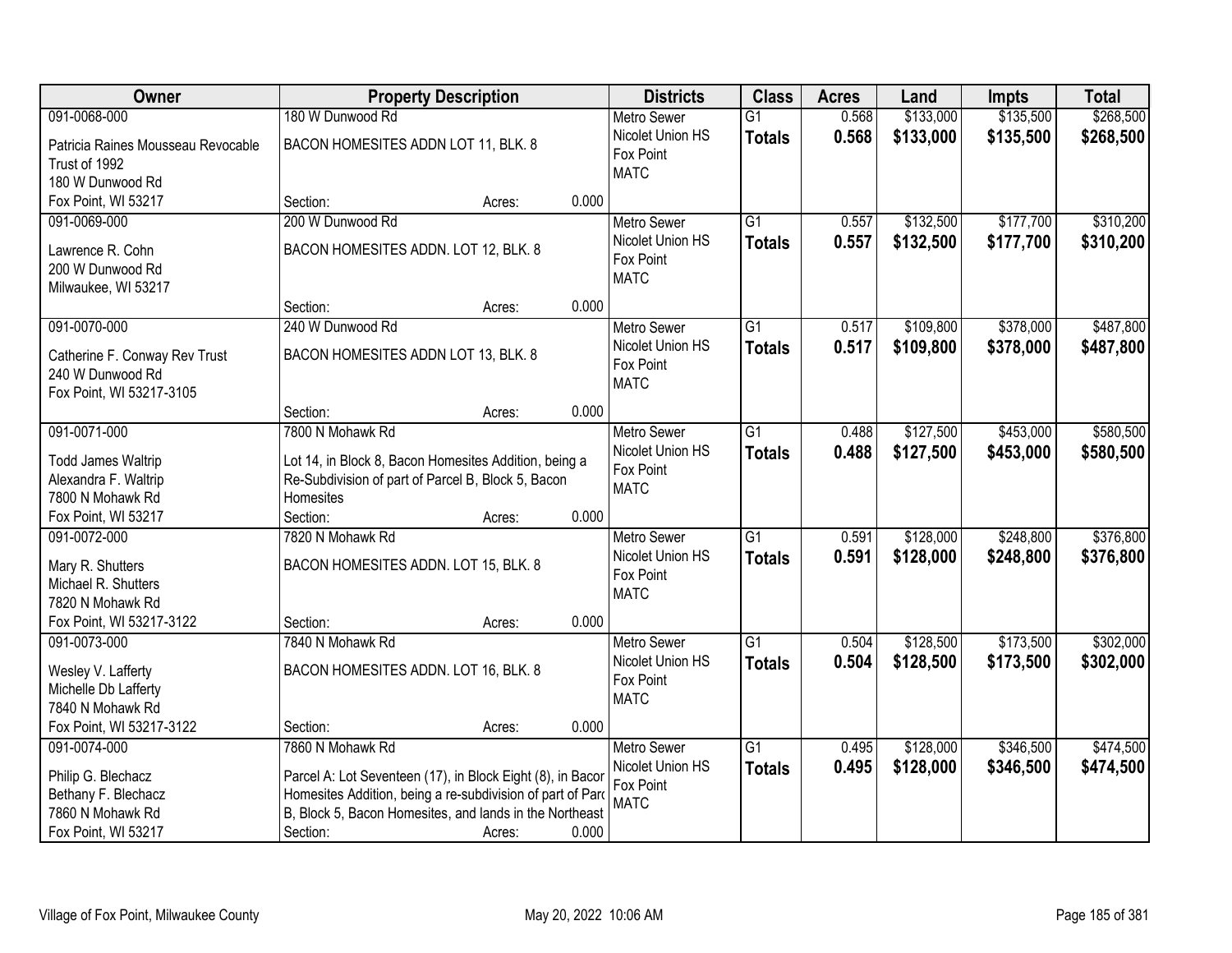| Owner                             | <b>Property Description</b>                               |        |       | <b>Districts</b>         | <b>Class</b>    | <b>Acres</b> | Land      | <b>Impts</b> | <b>Total</b> |
|-----------------------------------|-----------------------------------------------------------|--------|-------|--------------------------|-----------------|--------------|-----------|--------------|--------------|
| 091-0075-000                      | 7750 N Fairchild Rd                                       |        |       | <b>Metro Sewer</b>       | $\overline{G1}$ | 0.766        | \$148,000 | \$342,500    | \$490,500    |
| Michael A. Levey                  | BACON HOMESITES ADDN. LOT 1, BLK. 9                       |        |       | Nicolet Union HS         | <b>Totals</b>   | 0.766        | \$148,000 | \$342,500    | \$490,500    |
| Linda Gorens Levey                |                                                           |        |       | Fox Point                |                 |              |           |              |              |
| 7750 N Fairchild Rd               |                                                           |        |       | <b>MATC</b>              |                 |              |           |              |              |
| Fox Point, WI 53217-3113          | Section:                                                  | Acres: | 0.000 |                          |                 |              |           |              |              |
| 091-0076-000                      | 7800 N Fairchild Rd                                       |        |       | <b>Metro Sewer</b>       | $\overline{G1}$ | 0.816        | \$151,500 | \$209,500    | \$361,000    |
|                                   |                                                           |        |       | Nicolet Union HS         | <b>Totals</b>   | 0.816        | \$151,500 | \$209,500    | \$361,000    |
| Loai A. Aburjaila                 | BACON HOMESITES ADDN LOT 2, BLK. 9                        |        |       | Fox Point                |                 |              |           |              |              |
| Hiba J. Abdel-Hamed               |                                                           |        |       | <b>MATC</b>              |                 |              |           |              |              |
| 7800 N Fairchild Rd               |                                                           |        | 0.000 |                          |                 |              |           |              |              |
| Fox Point, WI 53217-3115          | Section:                                                  | Acres: |       |                          |                 |              |           |              |              |
| 091-0077-000                      | 7820 N Fairchild Rd                                       |        |       | <b>Metro Sewer</b>       | G1              | 0.995        | \$164,500 | \$221,500    | \$386,000    |
| Timothy P. Bryne                  | BACON HOMESITES ADDN. LOT 3, BLK. 9                       |        |       | Nicolet Union HS         | <b>Totals</b>   | 0.995        | \$164,500 | \$221,500    | \$386,000    |
| Sharlene E. Bryne                 |                                                           |        |       | Fox Point<br><b>MATC</b> |                 |              |           |              |              |
| 7820 N Fairchild Rd               |                                                           |        |       |                          |                 |              |           |              |              |
| Fox Point, WI 53217               | Section:                                                  | Acres: | 0.000 |                          |                 |              |           |              |              |
| 091-0078-000                      | 7840 N Fairchild Rd                                       |        |       | <b>Metro Sewer</b>       | $\overline{G1}$ | 0.838        | \$153,000 | \$353,100    | \$506,100    |
| Dunst Family Trust                | BACON HOMESITES ADDN. LOT 4, BLK. 9                       |        |       | Nicolet Union HS         | <b>Totals</b>   | 0.838        | \$153,000 | \$353,100    | \$506,100    |
| Attn: Thomas C & Sandra K Dunst   |                                                           |        |       | Fox Point                |                 |              |           |              |              |
| 7840 N Fairchild Rd               |                                                           |        |       | <b>MATC</b>              |                 |              |           |              |              |
| Fox Point, WI 53217-3115          | Section:                                                  | Acres: | 0.000 |                          |                 |              |           |              |              |
| 091-0079-000                      | 7860 N Fairchild Rd                                       |        |       | <b>Metro Sewer</b>       | $\overline{G1}$ | 0.826        | \$152,000 | \$241,400    | \$393,400    |
|                                   |                                                           |        |       | Nicolet Union HS         | <b>Totals</b>   | 0.826        | \$152,000 | \$241,400    | \$393,400    |
| Tammara Lovett                    | Lot 5, in Block 9, Bacon Homesites Addition, being a      |        |       | Fox Point                |                 |              |           |              |              |
| 7860 N Fairchild Rd               | re-subdivision of Parcel B in Block 5 in Bacon Homesites  |        |       | <b>MATC</b>              |                 |              |           |              |              |
| Fox Point, WI 53217               | and lands in the Northeast 1/4 of Section 17, in Township |        |       |                          |                 |              |           |              |              |
|                                   | Section:                                                  | Acres: | 0.000 |                          |                 |              |           |              |              |
| 091-0080-000                      | 7847 N Regent Ct                                          |        |       | Metro Sewer              | $\overline{G1}$ | 1.194        | \$179,000 | \$530,000    | \$709,000    |
| Steven O & Martha S Gruen Rev Liv | BACON HOMESITES ADDN. LOT 6, BLK. 9                       |        |       | Nicolet Union HS         | <b>Totals</b>   | 1.194        | \$179,000 | \$530,000    | \$709,000    |
| Trust                             |                                                           |        |       | Fox Point                |                 |              |           |              |              |
| 7847 N Regent Ct                  |                                                           |        |       | <b>MATC</b>              |                 |              |           |              |              |
| Fox Point, WI 53217-3244          | Section:                                                  | Acres: | 0.000 |                          |                 |              |           |              |              |
| 091-0081-000                      | 7751 N Fairchild Rd                                       |        |       | <b>Metro Sewer</b>       | $\overline{G1}$ | 0.367        | \$118,500 | \$242,500    | \$361,000    |
|                                   |                                                           |        |       | Nicolet Union HS         | <b>Totals</b>   | 0.367        | \$118,500 | \$242,500    | \$361,000    |
| Michael L. Carnahan Living Trust  | BACON HOMESITES ADDN LOT 1 AND N TRIANGLE                 |        |       | Fox Point                |                 |              |           |              |              |
| 7751 N Fairchild Rd               | OF LOT 2 BEING 15 FT ON E LINE LOT 2 BLK 10               |        |       | <b>MATC</b>              |                 |              |           |              |              |
| Fox Point, WI 53217-3114          |                                                           |        |       |                          |                 |              |           |              |              |
|                                   | Section:                                                  | Acres: | 0.000 |                          |                 |              |           |              |              |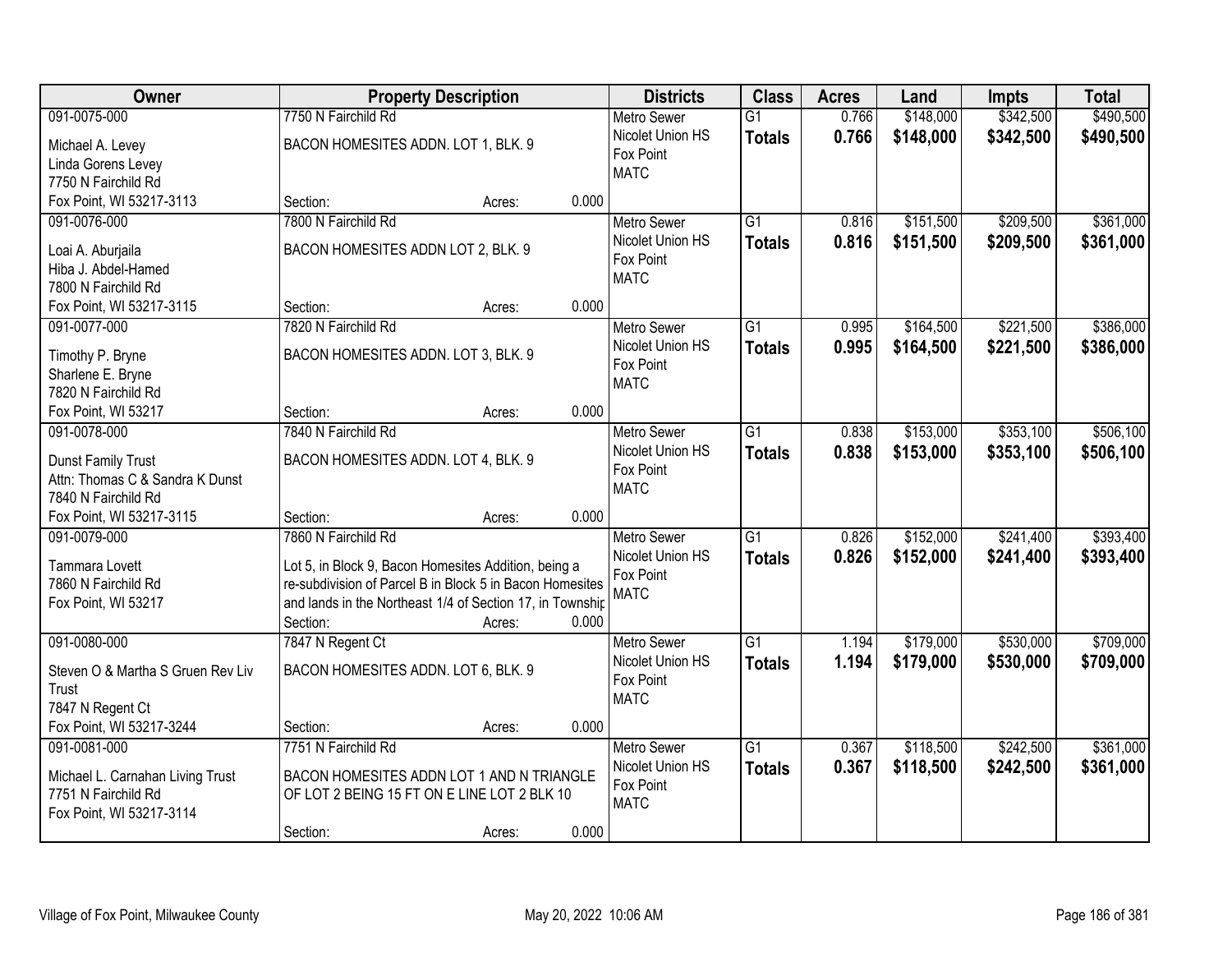| Owner                                                                             | <b>Property Description</b>                       |                 | <b>Districts</b>                       | <b>Class</b>    | <b>Acres</b> | Land      | <b>Impts</b> | <b>Total</b> |
|-----------------------------------------------------------------------------------|---------------------------------------------------|-----------------|----------------------------------------|-----------------|--------------|-----------|--------------|--------------|
| 091-0082-000                                                                      | 7731 N Fairchild Rd                               |                 | <b>Metro Sewer</b>                     | $\overline{G1}$ | 0.434        | \$123,500 | \$187,800    | \$311,300    |
| Thomas M. Read 2012 Revocable Trust   BACON HOMESITES ADDN. LOT 2, BLK. 10 EXCEPT |                                                   |                 | Nicolet Union HS                       | <b>Totals</b>   | 0.434        | \$123,500 | \$187,800    | \$311,300    |
| 314 Neapolitan Way                                                                | N. TRANGLE BEING 15 FT. ON E. LINE LOT 2 - Lot 2, |                 | Fox Point                              |                 |              |           |              |              |
| Naples, FL 34103                                                                  | in Block 10, in Bacon Homesites Addition, being a |                 | <b>MATC</b>                            |                 |              |           |              |              |
|                                                                                   | Section:                                          | 0.000<br>Acres: |                                        |                 |              |           |              |              |
| 091-0083-000                                                                      | 7700 N Seneca Rd                                  |                 | <b>Metro Sewer</b>                     | $\overline{G1}$ | 0.441        | \$124,000 | \$223,000    | \$347,000    |
|                                                                                   | BACON HOMESITES ADDN. LOT 3, BLK. 10              |                 | Nicolet Union HS                       | <b>Totals</b>   | 0.441        | \$124,000 | \$223,000    | \$347,000    |
| Carlton G Weisner Revoc Trust<br>7700 N Seneca Rd                                 |                                                   |                 | Fox Point                              |                 |              |           |              |              |
| Fox Point, WI 53217-3140                                                          |                                                   |                 | <b>MATC</b>                            |                 |              |           |              |              |
|                                                                                   | Section:                                          | 0.000<br>Acres: |                                        |                 |              |           |              |              |
| 091-0084-000                                                                      | 7641 N Bell Rd                                    |                 | Metro Sewer                            | G1              | 0.325        | \$115,500 | \$150,500    | \$266,000    |
|                                                                                   |                                                   |                 | Nicolet Union HS                       | <b>Totals</b>   | 0.325        | \$115,500 | \$150,500    | \$266,000    |
| Bradley D. Hibray                                                                 | LOT 1, BLOCK 1, AND 30 FT. OF VACATED STREET      |                 | Fox Point                              |                 |              |           |              |              |
| Margaret A. Hibray                                                                | ADJOINING SD LOT ON THE NORTH. CALUMET            |                 | <b>MATC</b>                            |                 |              |           |              |              |
| 7641 N Bell Rd                                                                    | DOWNS.                                            |                 |                                        |                 |              |           |              |              |
| Fox Point, WI 53217                                                               | Section:                                          | 0.000<br>Acres: |                                        |                 |              |           |              |              |
| 091-0085-000                                                                      | 7635 N Bell Rd                                    |                 | <b>Metro Sewer</b><br>Nicolet Union HS | $\overline{G1}$ | 0.226        | \$99,500  | \$170,000    | \$269,500    |
| Liza L. Redlin                                                                    | LOT 2, BLOCK 1, CALUMET DOWNS                     |                 | Fox Point                              | <b>Totals</b>   | 0.226        | \$99,500  | \$170,000    | \$269,500    |
| 7635 N Bell Rd                                                                    |                                                   |                 | <b>MATC</b>                            |                 |              |           |              |              |
| Fox Point, WI 53217-3234                                                          |                                                   |                 |                                        |                 |              |           |              |              |
|                                                                                   | Section:                                          | 0.000<br>Acres: |                                        |                 |              |           |              |              |
| 091-0086-000                                                                      | 7629 N Bell Rd                                    |                 | <b>Metro Sewer</b>                     | $\overline{G1}$ | 0.226        | \$99,500  | \$151,800    | \$251,300    |
| The Michael J & Patrice A Day Rev Trus   LOT 3, BLOCK 1, CALUMET DOWNS            |                                                   |                 | Nicolet Union HS                       | <b>Totals</b>   | 0.226        | \$99,500  | \$151,800    | \$251,300    |
| Dtd 10/19/2020                                                                    |                                                   |                 | Fox Point                              |                 |              |           |              |              |
| 7629 N Bell Rd                                                                    |                                                   |                 | <b>MATC</b>                            |                 |              |           |              |              |
| Fox Point, WI 53217                                                               | Section:                                          | 0.000<br>Acres: |                                        |                 |              |           |              |              |
| 091-0087-000                                                                      | 7623 N Bell Rd                                    |                 | Metro Sewer                            | $\overline{G1}$ | 0.226        | \$99,500  | \$248,500    | \$348,000    |
| Mackiewicz Joint Revocable Trust                                                  | LOT 4, BLOCK 1, CALUMET DOWNS                     |                 | Nicolet Union HS                       | <b>Totals</b>   | 0.226        | \$99,500  | \$248,500    | \$348,000    |
| 7623 N Bell Rd                                                                    |                                                   |                 | Fox Point                              |                 |              |           |              |              |
| Fox Point, WI 53217-3234                                                          |                                                   |                 | <b>MATC</b>                            |                 |              |           |              |              |
|                                                                                   | Section:                                          | 0.000<br>Acres: |                                        |                 |              |           |              |              |
| 091-0088-000                                                                      | 7617 N Bell Rd                                    |                 | <b>Metro Sewer</b>                     | $\overline{G1}$ | 0.226        | \$99,500  | \$145,100    | \$244,600    |
|                                                                                   |                                                   |                 | Nicolet Union HS                       | <b>Totals</b>   | 0.226        | \$99,500  | \$145,100    | \$244,600    |
| David L. Friedlen                                                                 | LOT 5, BLOCK 1, CALUMET DOWNS                     |                 | Fox Point                              |                 |              |           |              |              |
| Karen E. Friedlen<br>7617 N Bell Rd                                               |                                                   |                 | <b>MATC</b>                            |                 |              |           |              |              |
| Fox Point, WI 53217-3234                                                          | Section:                                          | 0.000<br>Acres: |                                        |                 |              |           |              |              |
|                                                                                   |                                                   |                 |                                        |                 |              |           |              |              |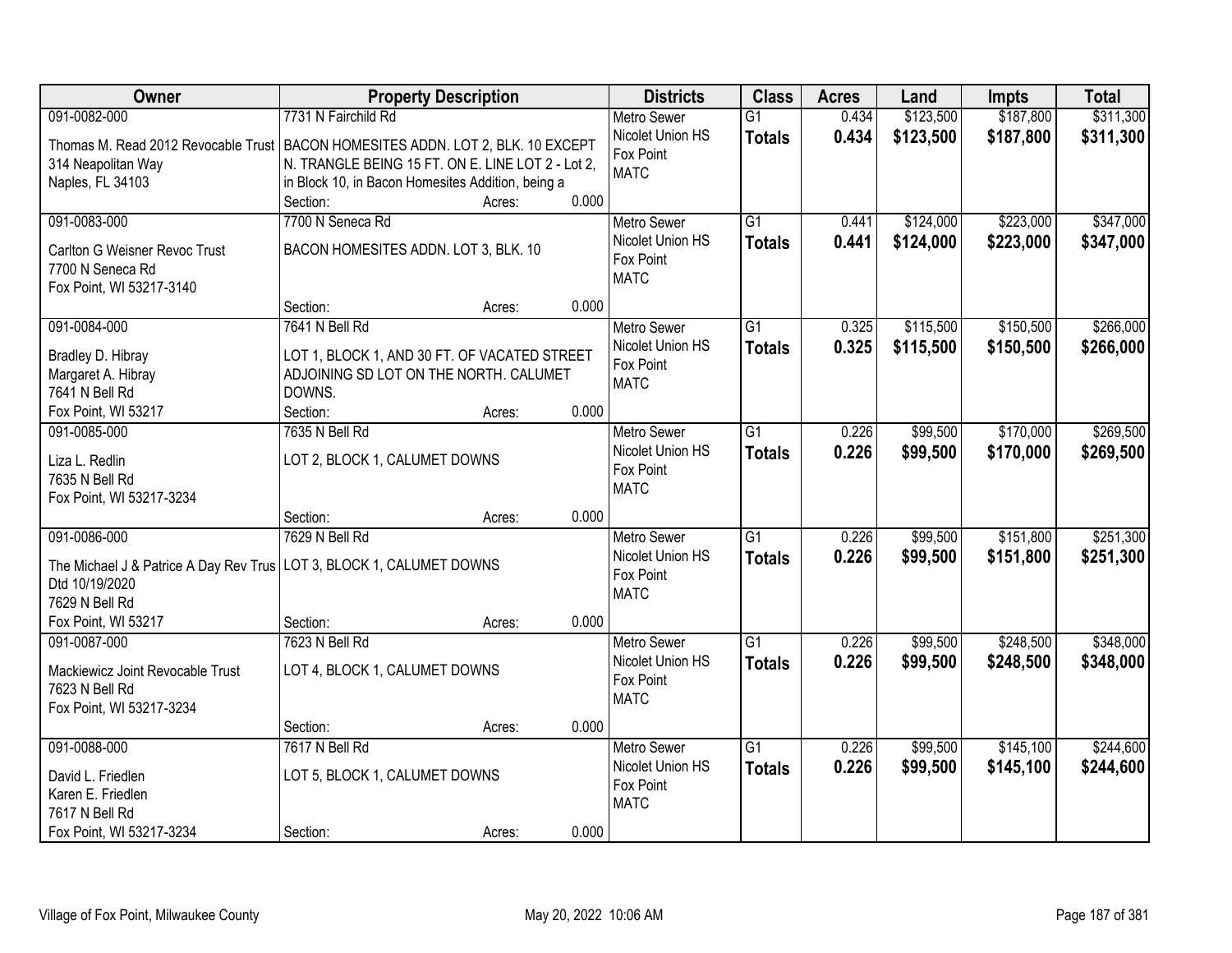| Owner                          |                                | <b>Property Description</b> |       | <b>Districts</b>              | <b>Class</b>    | <b>Acres</b> | Land      | <b>Impts</b> | <b>Total</b> |
|--------------------------------|--------------------------------|-----------------------------|-------|-------------------------------|-----------------|--------------|-----------|--------------|--------------|
| 091-0089-000                   | 7613 N Bell Rd                 |                             |       | <b>Metro Sewer</b>            | $\overline{G1}$ | 0.226        | \$99,500  | \$139,800    | \$239,300    |
| Sarah E. Epstein               | LOT 6, BLOCK 1, CALUMET DOWNS  |                             |       | Nicolet Union HS<br>Fox Point | <b>Totals</b>   | 0.226        | \$99,500  | \$139,800    | \$239,300    |
| 7613 N Bell Rd                 |                                |                             |       | <b>MATC</b>                   |                 |              |           |              |              |
| Fox Point, WI 53217            |                                |                             |       |                               |                 |              |           |              |              |
|                                | Section:                       | Acres:                      | 0.000 |                               |                 |              |           |              |              |
| 091-0090-000                   | 7609 N Bell Rd                 |                             |       | <b>Metro Sewer</b>            | $\overline{G1}$ | 0.228        | \$100,500 | \$261,700    | \$362,200    |
| Linda R. Walker                | LOT 7, BLOCK 1, CALUMET DOWNS  |                             |       | Nicolet Union HS              | <b>Totals</b>   | 0.228        | \$100,500 | \$261,700    | \$362,200    |
| Katherine R. Weishaar          |                                |                             |       | Fox Point<br><b>MATC</b>      |                 |              |           |              |              |
| 7609 N Bell Rd                 |                                |                             |       |                               |                 |              |           |              |              |
| Fox Point, WI 53217-3234       | Section:                       | Acres:                      | 0.000 |                               |                 |              |           |              |              |
| 091-0091-000                   | 210 E Calumet Rd               |                             |       | Metro Sewer                   | G1              | 0.226        | \$99,500  | \$172,500    | \$272,000    |
| Dennis J. Gruenwald            | LOT 8, BLOCK 1, CALUMET DOWNS  |                             |       | Nicolet Union HS              | <b>Totals</b>   | 0.226        | \$99,500  | \$172,500    | \$272,000    |
| Barbara J. Gruenwald           |                                |                             |       | Fox Point                     |                 |              |           |              |              |
| 210 E Calumet Rd               |                                |                             |       | <b>MATC</b>                   |                 |              |           |              |              |
| Fox Point, WI 53217-3201       | Section:                       | Acres:                      | 0.000 |                               |                 |              |           |              |              |
| 091-0092-000                   | 204 E Calumet Rd               |                             |       | <b>Metro Sewer</b>            | $\overline{G1}$ | 0.232        | \$102,500 | \$191,500    | \$294,000    |
| Michael S. Hostad              | LOT 9, BLOCK 1, CALUMET DOWNS  |                             |       | Nicolet Union HS              | <b>Totals</b>   | 0.232        | \$102,500 | \$191,500    | \$294,000    |
| 204 E Calumet Rd               |                                |                             |       | Fox Point                     |                 |              |           |              |              |
| Fox Point, WI 53217            |                                |                             |       | <b>MATC</b>                   |                 |              |           |              |              |
|                                | Section:                       | Acres:                      | 0.000 |                               |                 |              |           |              |              |
| 091-0093-000                   | 7608 N Fairchild Rd            |                             |       | <b>Metro Sewer</b>            | $\overline{G1}$ | 0.226        | \$99,500  | \$113,200    | \$212,700    |
|                                |                                |                             |       | Nicolet Union HS              | <b>Totals</b>   | 0.226        | \$99,500  | \$113,200    | \$212,700    |
| Justin Ott                     | LOT 10, BLOCK 1, CALUMET DOWNS |                             |       | Fox Point                     |                 |              |           |              |              |
| 7608 N Fairchild Rd            |                                |                             |       | <b>MATC</b>                   |                 |              |           |              |              |
| Fox Point, WI 53217            | Section:                       | Acres:                      | 0.000 |                               |                 |              |           |              |              |
| 091-0094-000                   | 7612 N Fairchild Rd            |                             |       | <b>Metro Sewer</b>            | G1              | 0.226        | \$99,500  | \$124,200    | \$223,700    |
|                                |                                |                             |       | Nicolet Union HS              | <b>Totals</b>   | 0.226        | \$99,500  | \$124,200    | \$223,700    |
| <b>Ernster Revocable Trust</b> | LOT 11, BLOCK 1, CALUMET DOWNS |                             |       | Fox Point                     |                 |              |           |              |              |
| 7612 N Fairchild Rd            |                                |                             |       | <b>MATC</b>                   |                 |              |           |              |              |
| Fox Point, WI 53217-3111       |                                |                             |       |                               |                 |              |           |              |              |
|                                | Section:                       | Acres:                      | 0.000 |                               |                 |              |           |              |              |
| 091-0095-000                   | 7616 N Fairchild Rd            |                             |       | <b>Metro Sewer</b>            | G1              | 0.226        | \$99,500  | \$138,900    | \$238,400    |
| Gary G. Palzkill               | LOT 12, BLOCK 1, CALUMET DOWNS |                             |       | Nicolet Union HS<br>Fox Point | <b>Totals</b>   | 0.226        | \$99,500  | \$138,900    | \$238,400    |
| 7616 N Fairchild Rd            |                                |                             |       | <b>MATC</b>                   |                 |              |           |              |              |
| Fox Point, WI 53217-3111       |                                |                             |       |                               |                 |              |           |              |              |
|                                | Section:                       | Acres:                      | 0.000 |                               |                 |              |           |              |              |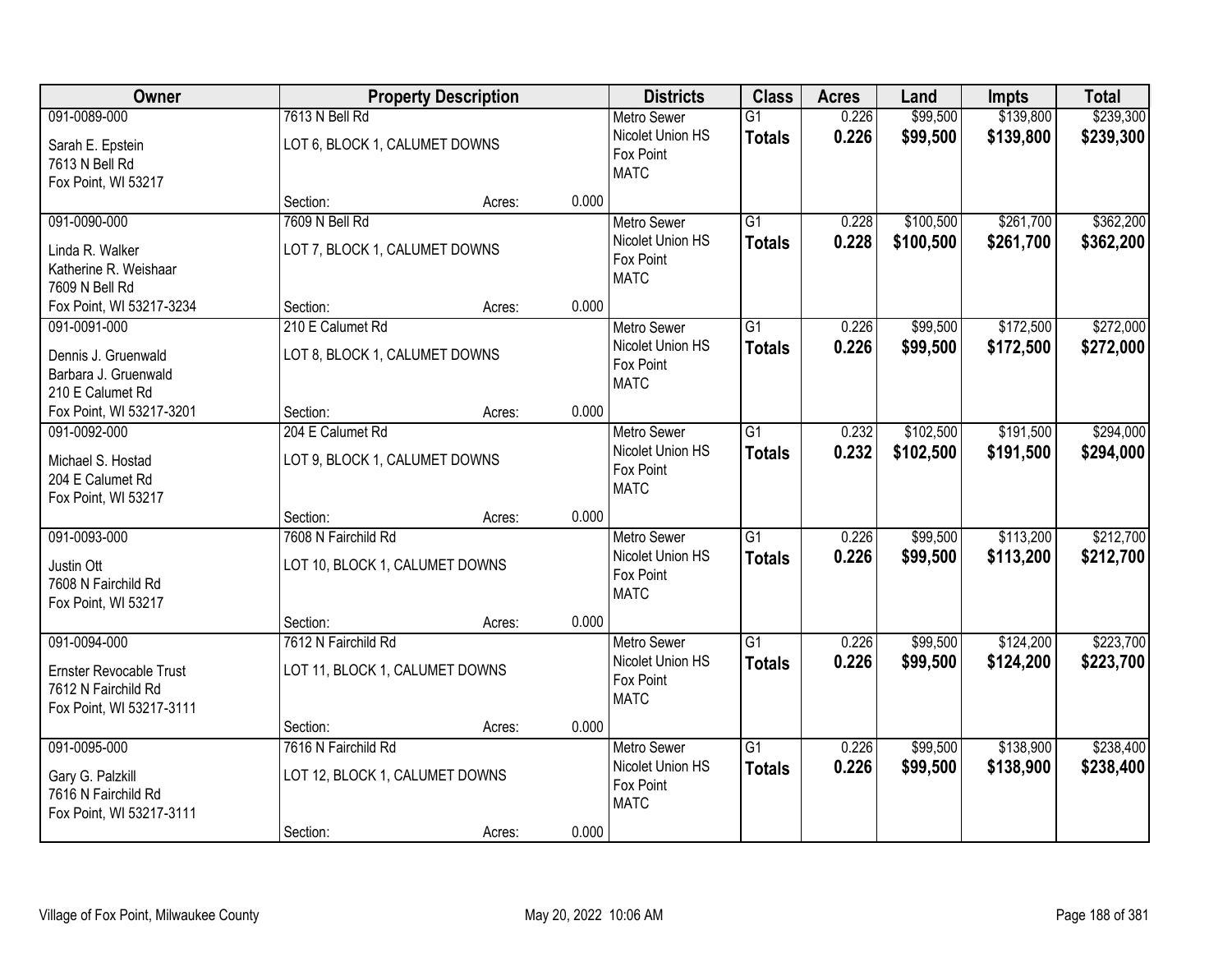| <b>Owner</b>                                                                                                     | <b>Property Description</b>                                                                                                                                | <b>Districts</b>                                                   | <b>Class</b>                     | <b>Acres</b>   | Land                   | <b>Impts</b>           | <b>Total</b>           |
|------------------------------------------------------------------------------------------------------------------|------------------------------------------------------------------------------------------------------------------------------------------------------------|--------------------------------------------------------------------|----------------------------------|----------------|------------------------|------------------------|------------------------|
| 091-0096-000                                                                                                     | 7620 N Fairchild Rd                                                                                                                                        | <b>Metro Sewer</b>                                                 | $\overline{G1}$                  | 0.226          | \$99,500               | \$236,500              | \$336,000              |
| Ana Sofia Rodriguez Herrera<br>7620 N Fairchild Rd<br>Fox Point, WI 53217                                        | LOT 13, BLOCK 1, CALUMET DOWNS                                                                                                                             | Nicolet Union HS<br>Fox Point<br><b>MATC</b>                       | <b>Totals</b>                    | 0.226          | \$99,500               | \$236,500              | \$336,000              |
|                                                                                                                  | 0.000<br>Section:<br>Acres:                                                                                                                                |                                                                    |                                  |                |                        |                        |                        |
| 091-0097-000<br>Andrei Junge<br>Elizabeth M. Junge<br>7624 N Fairchild Rd                                        | 7624 N Fairchild Rd<br>LOT 14, BLOCK 1, CALUMET DOWNS                                                                                                      | <b>Metro Sewer</b><br>Nicolet Union HS<br>Fox Point<br><b>MATC</b> | $\overline{G1}$<br><b>Totals</b> | 0.226<br>0.226 | \$99,500<br>\$99,500   | \$237,800<br>\$237,800 | \$337,300<br>\$337,300 |
| Fox Point, WI 53217                                                                                              | 0.000<br>Section:<br>Acres:                                                                                                                                |                                                                    |                                  |                |                        |                        |                        |
| 091-0098-000<br>Katherine T. Javers<br>7628 N Fairchild Rd<br>Fox Point, WI 53217                                | 7628 N Fairchild Rd<br>LOT 15, BLOCK 1, CALUMET DOWNS                                                                                                      | <b>Metro Sewer</b><br>Nicolet Union HS<br>Fox Point<br><b>MATC</b> | G <sub>1</sub><br><b>Totals</b>  | 0.226<br>0.226 | \$99,500<br>\$99,500   | \$146,500<br>\$146,500 | \$246,000<br>\$246,000 |
|                                                                                                                  | 0.000<br>Section:<br>Acres:                                                                                                                                |                                                                    |                                  |                |                        |                        |                        |
| 091-0099-000<br>Vladimir Jelencic<br>Sarah O. Jelencic<br>7632 N Fairchild Rd                                    | 7632 N Fairchild Rd<br>LOT 16, BLK 1, AND 30 FT. OF VACATED STREET<br>ADJOINING SD LOT ON THE NORTH. CALUMET<br><b>DOWNS</b>                               | <b>Metro Sewer</b><br>Nicolet Union HS<br>Fox Point<br><b>MATC</b> | G1<br><b>Totals</b>              | 0.232<br>0.232 | \$102,500<br>\$102,500 | \$274,000<br>\$274,000 | \$376,500<br>\$376,500 |
| Fox Point, WI 53217-3111                                                                                         | 0.000<br>Section:<br>Acres:                                                                                                                                |                                                                    |                                  |                |                        |                        |                        |
| 091-0100-000<br><b>Bruce William Hebel Trust</b><br>7627 N Fairchild Rd<br>Fox Point, WI 53217-3112              | 7627 N Fairchild Rd<br>LOT 1, BLK 2, AND 30 FT. OF VACATED STREET<br>ADJOINING SD LOT ON THE NORTH. CALUMET<br><b>DOWNS</b><br>Section:<br>0.000<br>Acres: | <b>Metro Sewer</b><br>Nicolet Union HS<br>Fox Point<br><b>MATC</b> | $\overline{G1}$<br><b>Totals</b> | 0.232<br>0.232 | \$102,000<br>\$102,000 | \$190,400<br>\$190,400 | \$292,400<br>\$292,400 |
| 091-0101-000<br>Phonso Smith<br>Adrienne Genice-Smith<br>7623 N Fairchild Rd<br>Fox Point, WI 53217              | 7623 N Fairchild Rd<br>LOT 2, BLOCK 2, CALUMET DOWNS<br>0.000<br>Section:<br>Acres:                                                                        | <b>Metro Sewer</b><br>Nicolet Union HS<br>Fox Point<br><b>MATC</b> | $\overline{G1}$<br><b>Totals</b> | 0.229<br>0.229 | \$101,000<br>\$101,000 | \$168,000<br>\$168,000 | \$269,000<br>\$269,000 |
| 091-0102-000<br><b>Frank Pitsoulakis</b><br>Sarah Pitsoulakis<br>7619 N Fairchild Rd<br>Fox Point, WI 53217-3112 | 7619 N Fairchild Rd<br>LOT 3, BLOCK 2, CALUMET DOWNS<br>0.000<br>Section:<br>Acres:                                                                        | <b>Metro Sewer</b><br>Nicolet Union HS<br>Fox Point<br><b>MATC</b> | $\overline{G1}$<br><b>Totals</b> | 0.227<br>0.227 | \$100,000<br>\$100,000 | \$168,900<br>\$168,900 | \$268,900<br>\$268,900 |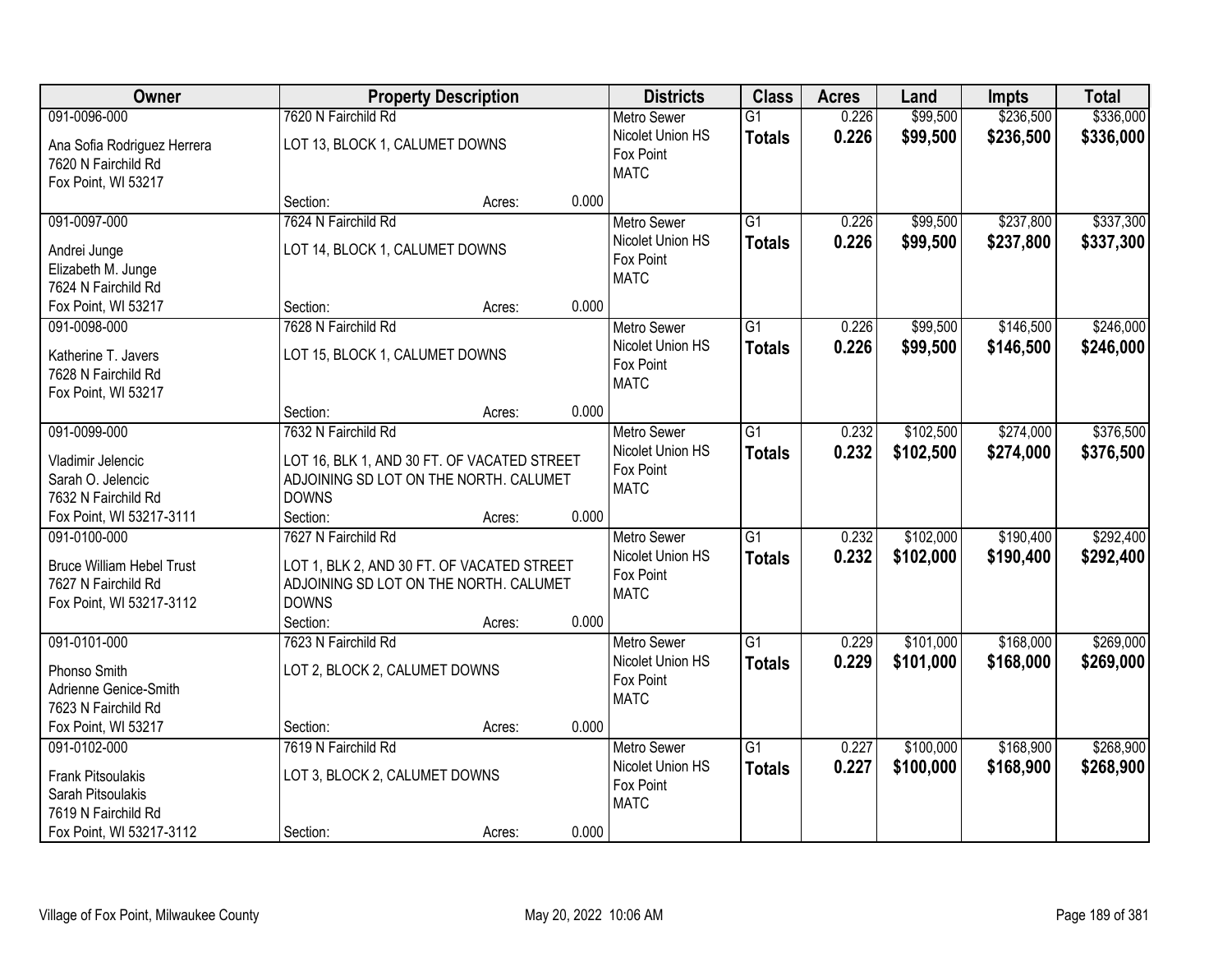| <b>Owner</b>              | <b>Property Description</b>                                | <b>Districts</b>   | <b>Class</b>    | <b>Acres</b> | Land      | <b>Impts</b> | <b>Total</b> |
|---------------------------|------------------------------------------------------------|--------------------|-----------------|--------------|-----------|--------------|--------------|
| 091-0103-000              | 7615 N Fairchild Rd                                        | <b>Metro Sewer</b> | $\overline{G1}$ | 0.226        | \$99,500  | \$112,500    | \$212,000    |
| Edward L. Seeberg         | LOT 4, BLOCK 2, CALUMET DOWNS                              | Nicolet Union HS   | <b>Totals</b>   | 0.226        | \$99,500  | \$112,500    | \$212,000    |
| Susan M. Seeberg          |                                                            | Fox Point          |                 |              |           |              |              |
| 7615 N Fairchild Rd       |                                                            | <b>MATC</b>        |                 |              |           |              |              |
| Fox Point, WI 53217-3112  | 0.000<br>Section:<br>Acres:                                |                    |                 |              |           |              |              |
| 091-0104-000              | 7611 N Fairchild Rd                                        | <b>Metro Sewer</b> | $\overline{G1}$ | 0.229        | \$101,000 | \$139,200    | \$240,200    |
|                           |                                                            | Nicolet Union HS   | <b>Totals</b>   | 0.229        | \$101,000 | \$139,200    | \$240,200    |
| Brian P. Meiers           | Lot Five (5), in Block Two (2), in Calumet Downs, being a  | Fox Point          |                 |              |           |              |              |
| Andrea H. Meiers          | Subdivision of a part of the Northeast One-quarter (1/4) c | <b>MATC</b>        |                 |              |           |              |              |
| 7611 N Fairchild Rd       | Section Seventeen (17), in Township Eight (8) North        |                    |                 |              |           |              |              |
| Fox Point, WI 53217       | 0.229<br>Section:<br>Acres:                                |                    |                 |              |           |              |              |
| 091-0105-000              | 7607 N Fairchild Rd                                        | <b>Metro Sewer</b> | G1              | 0.229        | \$101,000 | \$130,500    | \$231,500    |
| Sean Michael Job          | LOT 6, BLOCK 2, CALUMET DOWNS                              | Nicolet Union HS   | <b>Totals</b>   | 0.229        | \$101,000 | \$130,500    | \$231,500    |
| Morgan Josephine Gardner  |                                                            | Fox Point          |                 |              |           |              |              |
| 7607 N Fairchild Rd       |                                                            | <b>MATC</b>        |                 |              |           |              |              |
| Fox Point, WI 53217       | 0.000<br>Section:<br>Acres:                                |                    |                 |              |           |              |              |
| 091-0106-000              | 7603 N Fairchild Rd                                        | <b>Metro Sewer</b> | $\overline{G1}$ | 0.232        | \$102,000 | \$99,500     | \$201,500    |
|                           |                                                            | Nicolet Union HS   | <b>Totals</b>   | 0.232        | \$102,000 | \$99,500     | \$201,500    |
| Vanessa G. Hood           | LOT 7, BLOCK 2, CALUMET DOWNS                              | Fox Point          |                 |              |           |              |              |
| 7603 N Fairchild Rd       |                                                            | <b>MATC</b>        |                 |              |           |              |              |
| Fox Point, WI 53217       |                                                            |                    |                 |              |           |              |              |
|                           | 0.000<br>Section:<br>Acres:                                |                    |                 |              |           |              |              |
| 091-0107-000              | 108 E Calumet Rd                                           | Metro Sewer        | $\overline{G1}$ | 0.234        | \$103,000 | \$131,500    | \$234,500    |
| Kathleen A. Sherman       | CALUMET DOWNS LOT 8 BLK. 2                                 | Nicolet Union HS   | <b>Totals</b>   | 0.234        | \$103,000 | \$131,500    | \$234,500    |
| 108 E Calumet Rd          |                                                            | Fox Point          |                 |              |           |              |              |
| Fox Point, WI 53217       |                                                            | <b>MATC</b>        |                 |              |           |              |              |
|                           | 0.000<br>Section:<br>Acres:                                |                    |                 |              |           |              |              |
| 091-0108-000              | 7614 N Seneca Rd                                           | Metro Sewer        | G1              | 0.228        | \$100,500 | \$182,500    | \$283,000    |
| <b>William Evans</b>      | Lot 9, in Block 2, in Calumet Downs, being a Subdivision   | Nicolet Union HS   | <b>Totals</b>   | 0.228        | \$100,500 | \$182,500    | \$283,000    |
| 7614 N Seneca Rd          | a part of the North East 1/4 of Section 17, in Township 8  | Fox Point          |                 |              |           |              |              |
| Fox Point, WI 53217       | North, Range 22 East, in the Village of Fox Point,         | <b>MATC</b>        |                 |              |           |              |              |
|                           | 0.000<br>Section:<br>Acres:                                |                    |                 |              |           |              |              |
| 091-0109-000              | 7624 N Seneca Rd                                           | <b>Metro Sewer</b> | $\overline{G1}$ | 0.228        | \$100,500 | \$91,500     | \$192,000    |
|                           |                                                            | Nicolet Union HS   | <b>Totals</b>   | 0.228        | \$100,500 | \$91,500     | \$192,000    |
| Steggeman Investments LLC | Lot Ten (10) Block Two (2) Calumet Downs being a           | Fox Point          |                 |              |           |              |              |
| 929 N Astor St #2601      | Subdivision of a part of the Northeast Onequarter          | <b>MATC</b>        |                 |              |           |              |              |
| Milwaukee, WI 53202       | (1/4) of Section Seventeen (17), Township Eight (8)        |                    |                 |              |           |              |              |
|                           | 0.228<br>Section: 17<br>Acres:                             |                    |                 |              |           |              |              |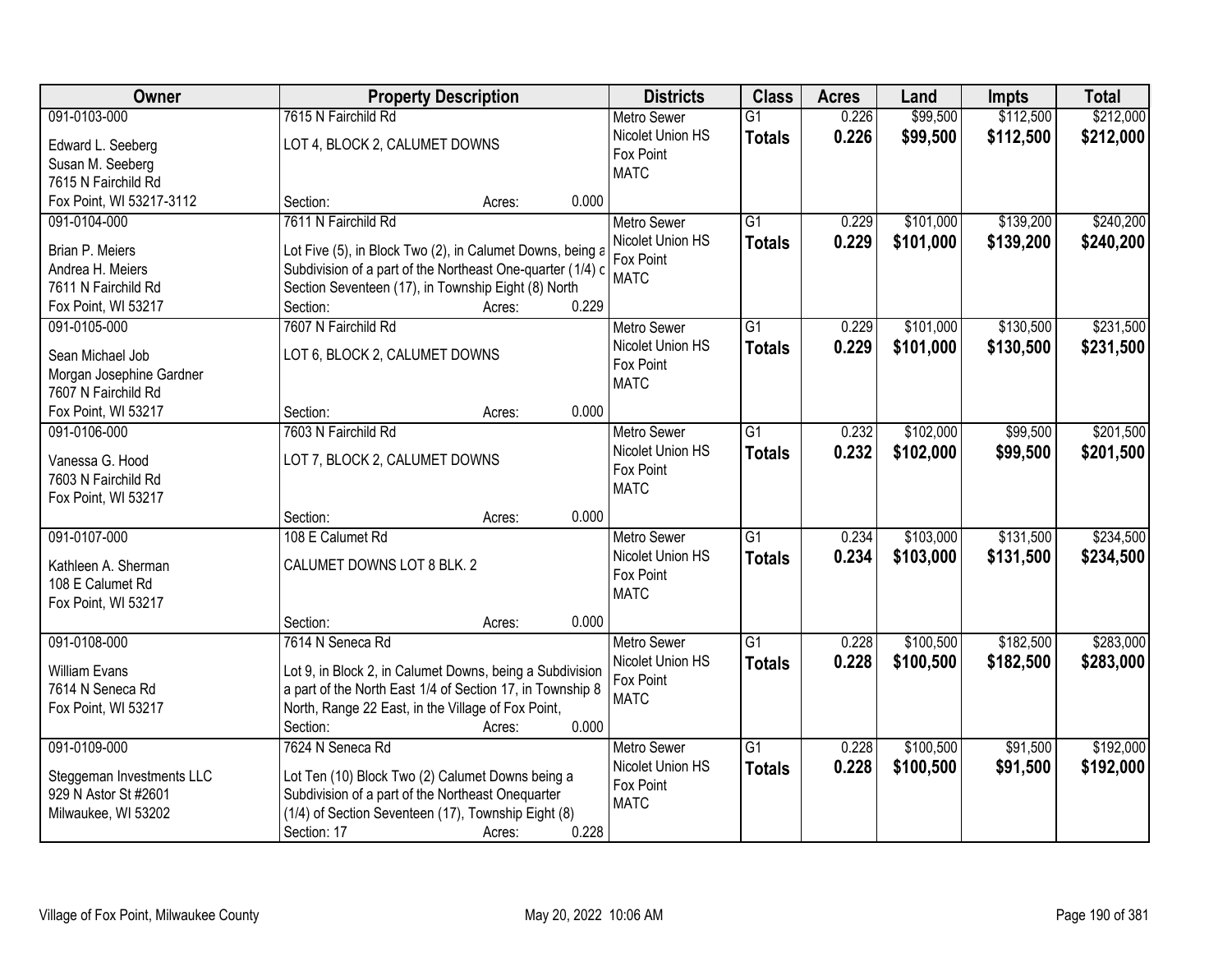| Owner                                                                                                                     | <b>Property Description</b>                                                                                                                                                                                  |       | <b>Districts</b>                                                   | <b>Class</b>                     | <b>Acres</b>   | Land                   | <b>Impts</b>           | <b>Total</b>           |
|---------------------------------------------------------------------------------------------------------------------------|--------------------------------------------------------------------------------------------------------------------------------------------------------------------------------------------------------------|-------|--------------------------------------------------------------------|----------------------------------|----------------|------------------------|------------------------|------------------------|
| 091-0110-000                                                                                                              | 7634 N Seneca Rd                                                                                                                                                                                             |       | <b>Metro Sewer</b>                                                 | $\overline{G1}$                  | 0.228          | \$100,500              | \$90,900               | \$191,400              |
| Kai Trimble<br>7634 N Seneca Rd<br>Fox Point, WI 53217                                                                    | CALUMET DOWNS LOT 11 BLK. 2                                                                                                                                                                                  |       | Nicolet Union HS<br>Fox Point<br><b>MATC</b>                       | <b>Totals</b>                    | 0.228          | \$100,500              | \$90,900               | \$191,400              |
|                                                                                                                           | Section:<br>Acres:                                                                                                                                                                                           | 0.000 |                                                                    |                                  |                |                        |                        |                        |
| 091-0111-000                                                                                                              | 7644 N Seneca Rd                                                                                                                                                                                             |       | <b>Metro Sewer</b>                                                 | $\overline{G1}$                  | 0.228          | \$100,500              | \$107,000              | \$207,500              |
| Shirley M. Platz<br>7644 N Seneca Rd<br>Fox Point, WI 53217-3142                                                          | CALUMET DOWNS LOT 12 BLK. 2                                                                                                                                                                                  |       | Nicolet Union HS<br>Fox Point<br><b>MATC</b>                       | <b>Totals</b>                    | 0.228          | \$100,500              | \$107,000              | \$207,500              |
|                                                                                                                           | Section:<br>Acres:                                                                                                                                                                                           | 0.000 |                                                                    |                                  |                |                        |                        |                        |
| 091-0112-000                                                                                                              | 7654 N Seneca Rd                                                                                                                                                                                             |       | Metro Sewer                                                        | $\overline{G1}$                  | 0.228          | \$100,500              | \$140,400              | \$240,900              |
| Beverly M. Nelson<br>7654 N Seneca Rd<br>Fox Point, WI 53217                                                              | The North 35 feet of Lot Fifteen (15), as measured along<br>the East line thereof, and all of Lot Sixteen (16), in the Fir<br>Continuation of Lake View Highlands Subdivision, being a<br>Section:<br>Acres: | 0.228 | Nicolet Union HS<br>Fox Point<br><b>MATC</b>                       | <b>Totals</b>                    | 0.228          | \$100,500              | \$140,400              | \$240,900              |
| 091-0113-000                                                                                                              | 7664 N Seneca Rd                                                                                                                                                                                             |       | <b>Metro Sewer</b>                                                 | $\overline{G1}$                  | 0.228          | \$100,500              | \$114,500              | \$215,000              |
| Ross W. Severson<br>Beata Krezalek<br>7664 N Seneca Rd                                                                    | CALUMET DOWNS LOT 14, BLOCK 2                                                                                                                                                                                |       | Nicolet Union HS<br>Fox Point<br><b>MATC</b>                       | <b>Totals</b>                    | 0.228          | \$100,500              | \$114,500              | \$215,000              |
| Fox Point, WI 53217                                                                                                       | Section:<br>Acres:                                                                                                                                                                                           | 0.000 |                                                                    |                                  |                |                        |                        |                        |
| 091-0114-000<br><b>Marcus Trust</b><br>Attn: Richard D & Kandace K Marcus<br>7674 N Seneca Rd<br>Fox Point, WI 53217-3142 | 7674 N Seneca Rd<br>LOT 15, BLK 2 AND 30 FT. OF VACATED STREET<br>ADJOINING SD LOT ON THE NORTH. CALUMET<br><b>DOWNS</b><br>Section:<br>Acres:                                                               | 0.000 | <b>Metro Sewer</b><br>Nicolet Union HS<br>Fox Point<br><b>MATC</b> | $\overline{G1}$<br><b>Totals</b> | 0.328<br>0.328 | \$115,500<br>\$115,500 | \$209,000<br>\$209,000 | \$324,500<br>\$324,500 |
| 091-0115-000                                                                                                              | 101 W Dunwood Rd                                                                                                                                                                                             |       | <b>Metro Sewer</b>                                                 | $\overline{G1}$                  | 0.228          | \$100,500              | \$203,000              | \$303,500              |
| Peter J. Marshall<br>Susan E. Marshall<br>101 W Dunwood Rd<br>Fox Point, WI 53217-3107                                    | LOT 1, BLK 3 AND PORTION OF VACATED STREET<br>ADJOINING SD LOT ON THE NORTH. CALUMET<br><b>DOWNS</b><br>Section:<br>Acres:                                                                                   | 0.000 | Nicolet Union HS<br>Fox Point<br><b>MATC</b>                       | <b>Totals</b>                    | 0.228          | \$100,500              | \$203,000              | \$303,500              |
| 091-0116-000                                                                                                              | 7659 N Seneca Rd                                                                                                                                                                                             |       | <b>Metro Sewer</b>                                                 | $\overline{G1}$                  | 0.226          | \$99,500               | \$152,500              | \$252,000              |
| Gregory Mayzus et al<br>7659 N Seneca Rd<br>Fox Point, WI 53217                                                           | CALUMET DOWNS LOT 2 BLK. 3                                                                                                                                                                                   |       | Nicolet Union HS<br>Fox Point<br><b>MATC</b>                       | <b>Totals</b>                    | 0.226          | \$99,500               | \$152,500              | \$252,000              |
|                                                                                                                           | Section:<br>Acres:                                                                                                                                                                                           | 0.000 |                                                                    |                                  |                |                        |                        |                        |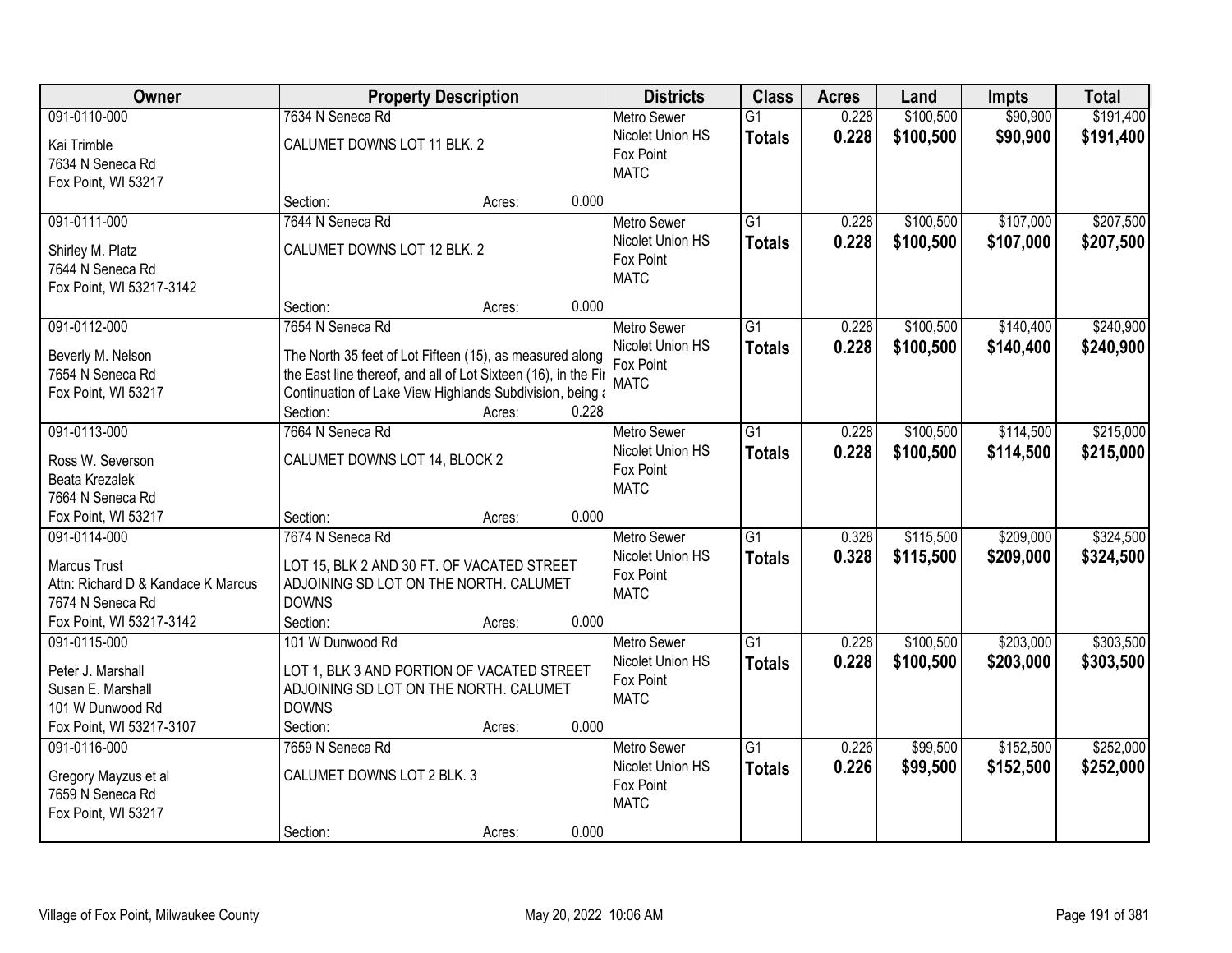| Owner                              | <b>Property Description</b>                               |        |       | <b>Districts</b>       | <b>Class</b>    | <b>Acres</b> | Land      | <b>Impts</b> | <b>Total</b> |
|------------------------------------|-----------------------------------------------------------|--------|-------|------------------------|-----------------|--------------|-----------|--------------|--------------|
| 091-0117-000                       | 7651 N Seneca Rd                                          |        |       | <b>Metro Sewer</b>     | $\overline{G1}$ | 0.221        | \$97,000  | \$118,700    | \$215,700    |
| Mary Anne Butscher Revocable Trust | CALUMET DOWNS LOT 3 BLK. 3                                |        |       | Nicolet Union HS       | <b>Totals</b>   | 0.221        | \$97,000  | \$118,700    | \$215,700    |
| Dated 12/02/2013                   |                                                           |        |       | Fox Point              |                 |              |           |              |              |
| 7651 N Seneca Rd                   |                                                           |        |       | <b>MATC</b>            |                 |              |           |              |              |
| Fox Point, WI 53217-3139           | Section:                                                  | Acres: | 0.000 |                        |                 |              |           |              |              |
| 091-0118-000                       | 7639 N Seneca Rd                                          |        |       | <b>Metro Sewer</b>     | $\overline{G1}$ | 0.221        | \$97,000  | \$199,000    | \$296,000    |
|                                    |                                                           |        |       | Nicolet Union HS       | <b>Totals</b>   | 0.221        | \$97,000  | \$199,000    | \$296,000    |
| Yahya Sendi                        | Lot 4, in Block 3, in Calumet Downs, being a Subdivision  |        |       | Fox Point              |                 |              |           |              |              |
| Nahlah Abdullah                    | a part of the Northeast One-Quarter of Section 17, in     |        |       | <b>MATC</b>            |                 |              |           |              |              |
| 7639 N Seneca Rd                   | Township 8                                                |        |       |                        |                 |              |           |              |              |
| Fox Point, WI 53217                | Section: 17                                               | Acres: | 0.221 |                        |                 |              |           |              |              |
| 091-0119-000                       | 7629 N Seneca Rd                                          |        |       | <b>Metro Sewer</b>     | $\overline{G1}$ | 0.224        | \$98,500  | \$186,000    | \$284,500    |
| <b>Brooke Kanther</b>              | CALUMET DOWNS LOT 5 BLK. 3                                |        |       | Nicolet Union HS       | <b>Totals</b>   | 0.224        | \$98,500  | \$186,000    | \$284,500    |
| Eric Witkowski                     |                                                           |        |       | Fox Point              |                 |              |           |              |              |
| 7629 N Seneca Rd                   |                                                           |        |       | <b>MATC</b>            |                 |              |           |              |              |
| Fox Point, WI 53217                | Section:                                                  | Acres: | 0.000 |                        |                 |              |           |              |              |
| 091-0120-000                       | 7617 N Seneca Rd                                          |        |       | <b>Metro Sewer</b>     | $\overline{G1}$ | 0.224        | \$98,500  | \$89,500     | \$188,000    |
|                                    |                                                           |        |       | Nicolet Union HS       | <b>Totals</b>   | 0.224        | \$98,500  | \$89,500     | \$188,000    |
| Jamie M. Istwan                    | CALUMET DOWNS LOT 6, BLK. 3                               |        |       | Fox Point              |                 |              |           |              |              |
| 7617 N Seneca Rd                   |                                                           |        |       | <b>MATC</b>            |                 |              |           |              |              |
| Fox Point, WI 53217-3139           |                                                           |        |       |                        |                 |              |           |              |              |
|                                    | Section:                                                  | Acres: | 0.000 |                        |                 |              |           |              |              |
| 091-0121-000                       | 102 W Calumet Rd                                          |        |       | <b>Metro Sewer</b>     | $\overline{G1}$ | 0.226        | \$99,500  | \$156,600    | \$256,100    |
| Gay A. Costello-Williams           | CALUMET DOWNS LOT 7 BLK. 3                                |        |       | Nicolet Union HS       | <b>Totals</b>   | 0.226        | \$99,500  | \$156,600    | \$256,100    |
| 102 W Calumet Rd                   |                                                           |        |       | Fox Point              |                 |              |           |              |              |
| Fox Point, WI 53217-3426           |                                                           |        |       | <b>MATC</b>            |                 |              |           |              |              |
|                                    | Section:                                                  | Acres: | 0.000 |                        |                 |              |           |              |              |
| 091-0122-000                       | 7890 N Port Washington Ct                                 |        |       | <b>Metro Sewer</b>     | $\overline{G1}$ | 0.506        | \$103,000 | \$167,000    | \$270,000    |
|                                    |                                                           |        |       | Nicolet Union HS       | <b>Totals</b>   | 0.506        | \$103,000 | \$167,000    | \$270,000    |
| Bobbi L. Pliego Klabacka           | LOT 1, BLK. 1, FOX POINT VISTA - Lot 1 in Block 1 in      |        |       | Maple Dale-Indian Hill |                 |              |           |              |              |
| 7890 N Port Washington Ct          | Fox Point Vista, a Subdivision of a part of the Northeast |        |       | <b>MATC</b>            |                 |              |           |              |              |
| Fox Point, WI 53217+               | and Northwest 1/4 of the Northeast 1/4 of Section 17 in   |        |       |                        |                 |              |           |              |              |
|                                    | Section:                                                  | Acres: | 0.000 |                        |                 |              |           |              |              |
| 091-0123-000                       | 7870 N Port Washington Ct                                 |        |       | <b>Metro Sewer</b>     | $\overline{G1}$ | 0.504        | \$109,500 | \$351,500    | \$461,000    |
| Benjamin J. Gruettner              | LOT 2, BLK. 1 EXC. THE SLY 9 FT FOX POINT VISTA           |        |       | Nicolet Union HS       | <b>Totals</b>   | 0.504        | \$109,500 | \$351,500    | \$461,000    |
| Peggy A. Gruettner                 |                                                           |        |       | Maple Dale-Indian Hill |                 |              |           |              |              |
| 7870 N Port Washington Ct          |                                                           |        |       | <b>MATC</b>            |                 |              |           |              |              |
| Fox Point, WI 53217                | Section:                                                  | Acres: | 0.000 |                        |                 |              |           |              |              |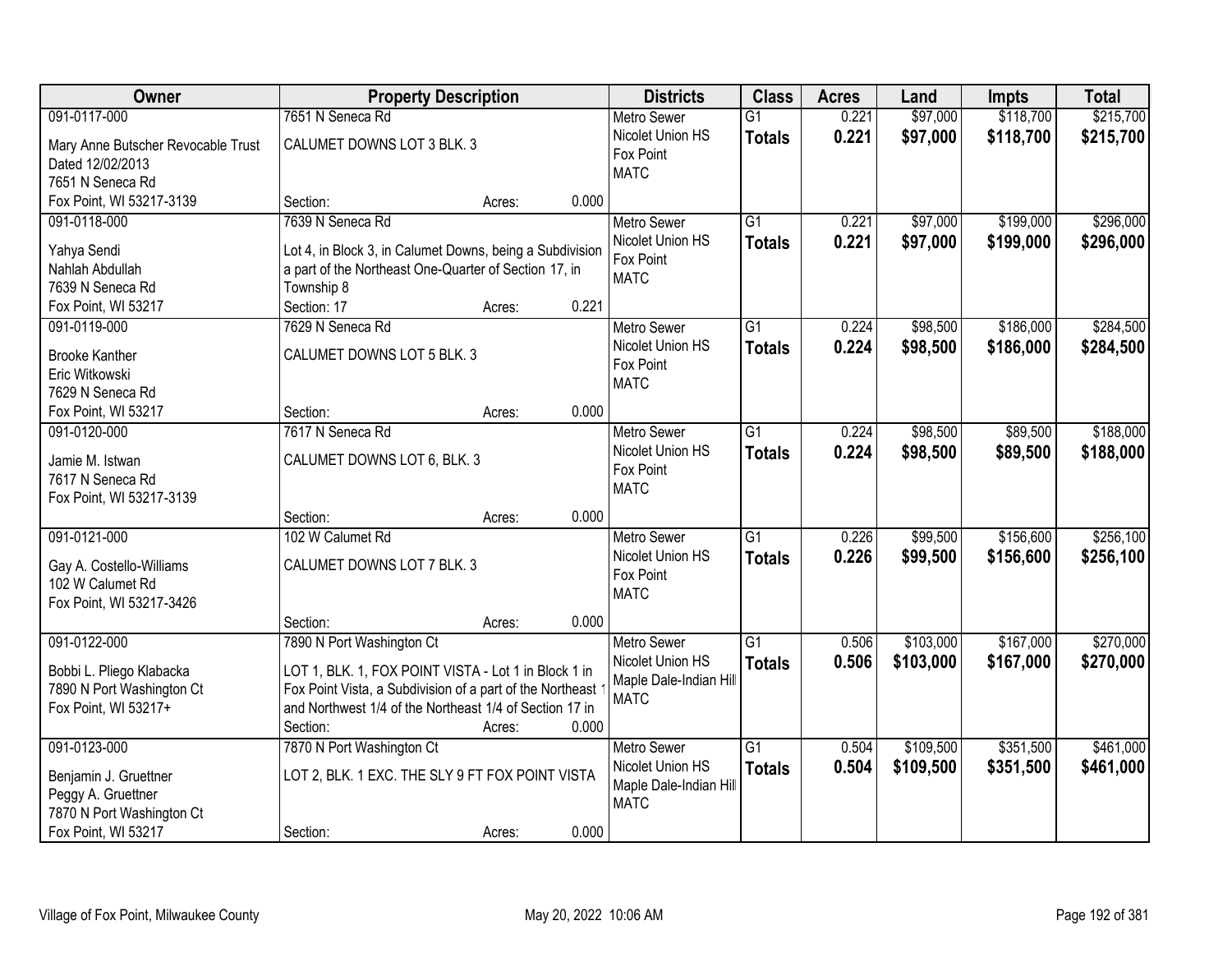| 7871 N Mohawk Rd<br>\$137,000<br>\$282,000<br>091-0124-000<br>$\overline{G1}$<br>0.616<br><b>Metro Sewer</b><br>0.616<br>\$282,000<br>Nicolet Union HS<br>\$137,000<br><b>Totals</b><br>LOT 3, BLK. 1, FOX POINT VISTA<br>Robert J. Beck<br>Maple Dale-Indian Hill<br>Bernadette N. Beck<br><b>MATC</b><br>7871 N Mohawk Rd<br>0.000<br>Fox Point, WI 53217-3123<br>Section:<br>Acres:<br>7889 N Mohawk Rd<br>$\overline{G1}$<br>\$134,000<br>\$286,500<br>091-0125-000<br>0.577<br><b>Metro Sewer</b><br>Nicolet Union HS<br>0.577<br>\$134,000<br>\$286,500<br><b>Totals</b><br>LOT 4, BLK 1 FOX POINT VISTA<br>Mary A. Houghton Trust<br>Maple Dale-Indian Hill<br>7889 N Mohawk Rd<br><b>MATC</b><br>Fox Point, WI 53217 | Owner | <b>Property Description</b> | <b>Districts</b> | <b>Class</b> | <b>Acres</b> | Land | <b>Impts</b> | <b>Total</b> |
|------------------------------------------------------------------------------------------------------------------------------------------------------------------------------------------------------------------------------------------------------------------------------------------------------------------------------------------------------------------------------------------------------------------------------------------------------------------------------------------------------------------------------------------------------------------------------------------------------------------------------------------------------------------------------------------------------------------------------|-------|-----------------------------|------------------|--------------|--------------|------|--------------|--------------|
|                                                                                                                                                                                                                                                                                                                                                                                                                                                                                                                                                                                                                                                                                                                              |       |                             |                  |              |              |      |              | \$419,000    |
|                                                                                                                                                                                                                                                                                                                                                                                                                                                                                                                                                                                                                                                                                                                              |       |                             |                  |              |              |      |              | \$419,000    |
|                                                                                                                                                                                                                                                                                                                                                                                                                                                                                                                                                                                                                                                                                                                              |       |                             |                  |              |              |      |              |              |
|                                                                                                                                                                                                                                                                                                                                                                                                                                                                                                                                                                                                                                                                                                                              |       |                             |                  |              |              |      |              |              |
|                                                                                                                                                                                                                                                                                                                                                                                                                                                                                                                                                                                                                                                                                                                              |       |                             |                  |              |              |      |              |              |
|                                                                                                                                                                                                                                                                                                                                                                                                                                                                                                                                                                                                                                                                                                                              |       |                             |                  |              |              |      |              | \$420,500    |
|                                                                                                                                                                                                                                                                                                                                                                                                                                                                                                                                                                                                                                                                                                                              |       |                             |                  |              |              |      |              | \$420,500    |
|                                                                                                                                                                                                                                                                                                                                                                                                                                                                                                                                                                                                                                                                                                                              |       |                             |                  |              |              |      |              |              |
|                                                                                                                                                                                                                                                                                                                                                                                                                                                                                                                                                                                                                                                                                                                              |       |                             |                  |              |              |      |              |              |
| 0.000<br>Section:<br>Acres:                                                                                                                                                                                                                                                                                                                                                                                                                                                                                                                                                                                                                                                                                                  |       |                             |                  |              |              |      |              |              |
| 091-0126-000<br>G1<br>\$130,000<br>\$285,000<br>7890 N Mohawk Rd<br><b>Metro Sewer</b><br>0.525                                                                                                                                                                                                                                                                                                                                                                                                                                                                                                                                                                                                                              |       |                             |                  |              |              |      |              | \$415,000    |
| Nicolet Union HS<br>0.525<br>\$130,000<br>\$285,000<br><b>Totals</b>                                                                                                                                                                                                                                                                                                                                                                                                                                                                                                                                                                                                                                                         |       |                             |                  |              |              |      |              | \$415,000    |
| Jennifer Buzecky<br>LOT 1 AND N TRIANGLE LOT 2 BEING 8 FT ON E<br>Maple Dale-Indian Hill                                                                                                                                                                                                                                                                                                                                                                                                                                                                                                                                                                                                                                     |       |                             |                  |              |              |      |              |              |
| LINE BLK 2 FOX POINT VISTA - Lot 1 and that part Lot<br>Lawrence Buzecky<br><b>MATC</b><br>7890 N Mohawk Rd<br>which is bounded and described as follows: Commencing                                                                                                                                                                                                                                                                                                                                                                                                                                                                                                                                                         |       |                             |                  |              |              |      |              |              |
| 0.000<br>Fox Point, WI 53217<br>Section:<br>Acres:                                                                                                                                                                                                                                                                                                                                                                                                                                                                                                                                                                                                                                                                           |       |                             |                  |              |              |      |              |              |
| \$130,500<br>\$153,000<br>091-0127-000<br>7870 N Mohawk Rd<br>$\overline{G1}$<br>0.531<br><b>Metro Sewer</b>                                                                                                                                                                                                                                                                                                                                                                                                                                                                                                                                                                                                                 |       |                             |                  |              |              |      |              | \$283,500    |
| Nicolet Union HS<br>0.531<br>\$153,000<br>\$130,500                                                                                                                                                                                                                                                                                                                                                                                                                                                                                                                                                                                                                                                                          |       |                             |                  |              |              |      |              | \$283,500    |
| <b>Totals</b><br>Jason J. Macek<br>LOT 2 EXC. THE S. 1 FT. AND EXC. TRIANGLE ON N.<br>Maple Dale-Indian Hill                                                                                                                                                                                                                                                                                                                                                                                                                                                                                                                                                                                                                 |       |                             |                  |              |              |      |              |              |
| Jill Schanon J. Macek<br>BEING 8 FT. ON E. LINE OF LOT 2, BLK 2, FOX POINT<br><b>MATC</b>                                                                                                                                                                                                                                                                                                                                                                                                                                                                                                                                                                                                                                    |       |                             |                  |              |              |      |              |              |
| <b>VISTA</b><br>7870 N Mohawk Rd                                                                                                                                                                                                                                                                                                                                                                                                                                                                                                                                                                                                                                                                                             |       |                             |                  |              |              |      |              |              |
| Fox Point, WI 53217-3122<br>0.000<br>Section:<br>Acres:                                                                                                                                                                                                                                                                                                                                                                                                                                                                                                                                                                                                                                                                      |       |                             |                  |              |              |      |              |              |
| 7871 N Fairchild Rd<br>$\overline{G1}$<br>\$142,000<br>\$210,000<br>091-0128-000<br>0.686<br><b>Metro Sewer</b>                                                                                                                                                                                                                                                                                                                                                                                                                                                                                                                                                                                                              |       |                             |                  |              |              |      |              | \$352,000    |
| 0.686<br>\$142,000<br>\$210,000<br>Nicolet Union HS<br><b>Totals</b><br>Joan Gigl<br>LOT 3, BLK. 2, FOX POINT VISTA                                                                                                                                                                                                                                                                                                                                                                                                                                                                                                                                                                                                          |       |                             |                  |              |              |      |              | \$352,000    |
| Maple Dale-Indian Hill<br>7871 N Fairchild Rd                                                                                                                                                                                                                                                                                                                                                                                                                                                                                                                                                                                                                                                                                |       |                             |                  |              |              |      |              |              |
| <b>MATC</b><br>Fox Point, WI 53217-3116                                                                                                                                                                                                                                                                                                                                                                                                                                                                                                                                                                                                                                                                                      |       |                             |                  |              |              |      |              |              |
| 0.000<br>Section:<br>Acres:                                                                                                                                                                                                                                                                                                                                                                                                                                                                                                                                                                                                                                                                                                  |       |                             |                  |              |              |      |              |              |
| \$258,500<br>091-0129-000<br>7887 N Fairchild Rd<br>G1<br>0.758<br>\$147,000<br><b>Metro Sewer</b>                                                                                                                                                                                                                                                                                                                                                                                                                                                                                                                                                                                                                           |       |                             |                  |              |              |      |              | \$405,500    |
| Nicolet Union HS<br>0.758<br>\$258,500<br>\$147,000<br><b>Totals</b><br>LOT 4 BLK. 2 FOX POINT VISTA<br>Ryan T. Jenness                                                                                                                                                                                                                                                                                                                                                                                                                                                                                                                                                                                                      |       |                             |                  |              |              |      |              | \$405,500    |
| Maple Dale-Indian Hill<br>Patricia Linn Jenness                                                                                                                                                                                                                                                                                                                                                                                                                                                                                                                                                                                                                                                                              |       |                             |                  |              |              |      |              |              |
| <b>MATC</b><br>7887 N Fairchild Rd                                                                                                                                                                                                                                                                                                                                                                                                                                                                                                                                                                                                                                                                                           |       |                             |                  |              |              |      |              |              |
| 0.000<br>Fox Point, WI 53217-3116<br>Section:<br>Acres:                                                                                                                                                                                                                                                                                                                                                                                                                                                                                                                                                                                                                                                                      |       |                             |                  |              |              |      |              |              |
| \$130,000<br>\$190,000<br>091-0130-000<br>7870 N Fairchild Rd<br>$\overline{G1}$<br>0.527<br><b>Metro Sewer</b>                                                                                                                                                                                                                                                                                                                                                                                                                                                                                                                                                                                                              |       |                             |                  |              |              |      |              | \$320,000    |
| Nicolet Union HS<br>0.527<br>\$130,000<br>\$190,000<br><b>Totals</b><br>LOT 1, BLK. 3, FOX POINT VISTA<br>Charles R. Stone                                                                                                                                                                                                                                                                                                                                                                                                                                                                                                                                                                                                   |       |                             |                  |              |              |      |              | \$320,000    |
| Fox Point<br>Lucy S. Stone                                                                                                                                                                                                                                                                                                                                                                                                                                                                                                                                                                                                                                                                                                   |       |                             |                  |              |              |      |              |              |
| <b>MATC</b><br>7870 N Fairchild Rd                                                                                                                                                                                                                                                                                                                                                                                                                                                                                                                                                                                                                                                                                           |       |                             |                  |              |              |      |              |              |
| 0.000<br>Fox Point, WI 53217-3115<br>Section:<br>Acres:                                                                                                                                                                                                                                                                                                                                                                                                                                                                                                                                                                                                                                                                      |       |                             |                  |              |              |      |              |              |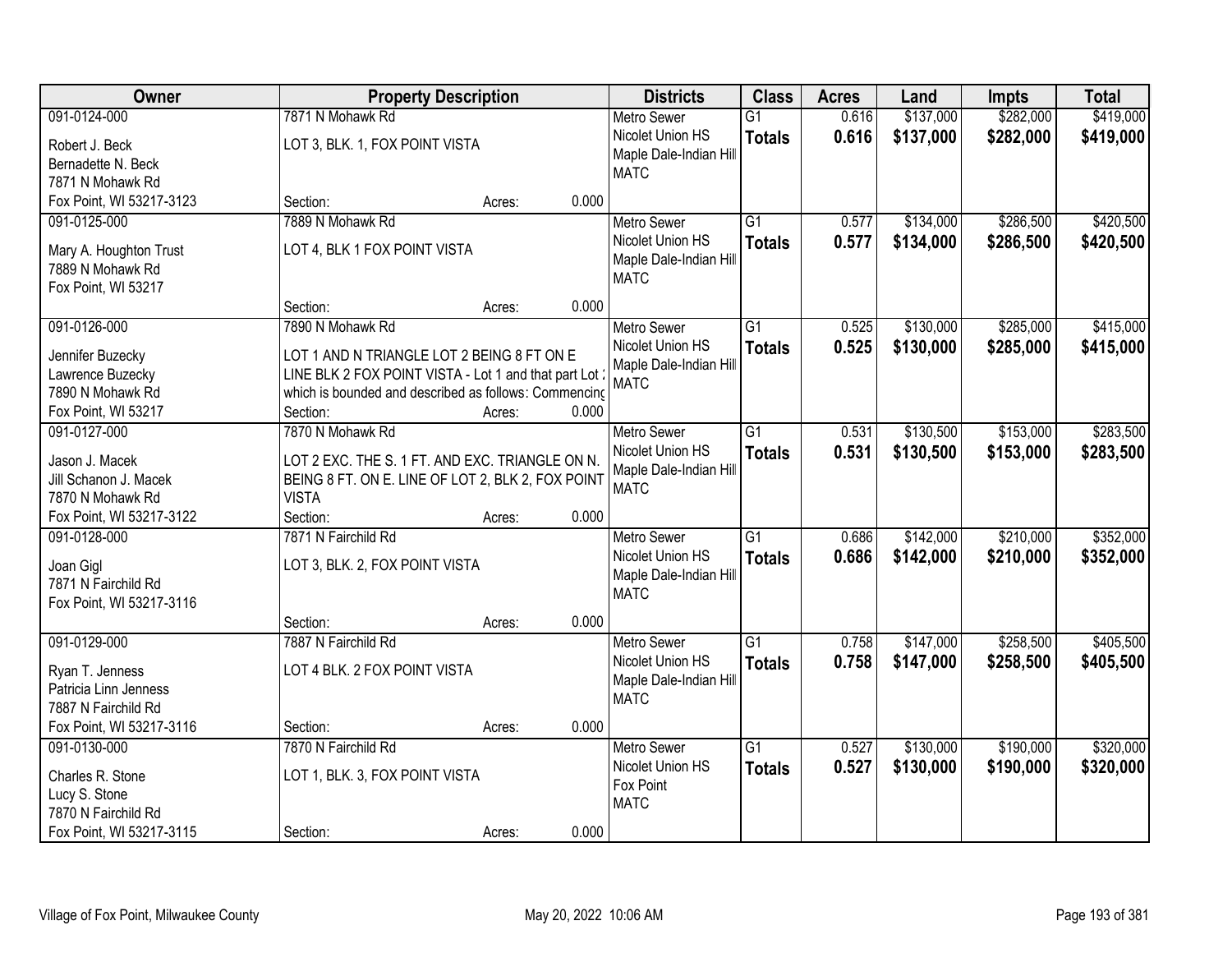| Owner                                       | <b>Property Description</b>                 |                 | <b>Districts</b>                      | <b>Class</b>    | <b>Acres</b> | Land      | <b>Impts</b>    | <b>Total</b>    |
|---------------------------------------------|---------------------------------------------|-----------------|---------------------------------------|-----------------|--------------|-----------|-----------------|-----------------|
| 091-0131-000                                | 7950 N Port Washington Rd                   |                 | <b>Metro Sewer</b>                    | $\overline{G2}$ | 1.573        | \$548,000 | \$2,357,000     | \$2,905,000     |
| Sep Fox Point Mob, LLC                      | THAT PART OF LOT 1, BLK.1, KOEHNS SUBD. AND |                 | Nicolet Union HS                      | <b>Totals</b>   | 1.573        | \$548,000 | \$2,357,000     | \$2,905,000     |
| 5215 Old Orchard Rd Ste 160                 | VACATED PUBLIC SERVICE STREET ADJOIN- ING   |                 | Maple Dale-Indian Hill                |                 |              |           |                 |                 |
| Skokie, IL 60077                            | SAID LOT 1 ON THE WEST, DESC. IN REEL       |                 | <b>MATC</b>                           |                 |              |           |                 |                 |
|                                             | Section:                                    | 0.000<br>Acres: |                                       |                 |              |           |                 |                 |
| 091-0133-000                                | 225 W Bradley Rd                            |                 | <b>Metro Sewer</b>                    | $\overline{X4}$ | 0.541        | \$0       | $\overline{50}$ | $\overline{50}$ |
| Soil & Salt., LLC                           | LOT 1, BLK. 2, KOEHNS SUBD.                 |                 | Nicolet Union HS                      | <b>Totals</b>   | 0.541        | \$0       | \$0             | \$0             |
| 1217 Broderick St                           |                                             |                 | Maple Dale-Indian Hill                |                 |              |           |                 |                 |
| San Francisco, CA 94115                     |                                             |                 | <b>MATC</b>                           |                 |              |           |                 |                 |
|                                             | Section:                                    | 0.000<br>Acres: |                                       |                 |              |           |                 |                 |
| 091-0134-000                                | 220 W Blackhawk Rd                          |                 | <b>Metro Sewer</b>                    | G1              | 0.545        | \$131,500 | \$169,000       | \$300,500       |
|                                             |                                             |                 | Nicolet Union HS                      | <b>Totals</b>   | 0.545        | \$131,500 | \$169,000       | \$300,500       |
| Robert J. Gigl                              | LOT 2, BLK. 2, KOEHNS SUBD.                 |                 | Maple Dale-Indian Hill                |                 |              |           |                 |                 |
| Marta Lynn Gigl<br>220 W Blackhawk Rd       |                                             |                 | <b>MATC</b>                           |                 |              |           |                 |                 |
| Fox Point, WI 53217-3103                    | Section:                                    | 0.000<br>Acres: |                                       |                 |              |           |                 |                 |
| 091-0135-000                                | 7900 N Mohawk Rd                            |                 | <b>Metro Sewer</b>                    | $\overline{G1}$ | 0.512        | \$129,000 | \$179,800       | \$308,800       |
|                                             |                                             |                 | Nicolet Union HS                      | <b>Totals</b>   | 0.512        | \$129,000 | \$179,800       | \$308,800       |
| Faouzi Chafik Kablaoui                      | LOT 1, BLK. 3, KOEHNS SUBD.                 |                 | Maple Dale-Indian Hill                |                 |              |           |                 |                 |
| 7900 N Mohawk Rd                            |                                             |                 | <b>MATC</b>                           |                 |              |           |                 |                 |
| Fox Point, WI 53217-3124                    |                                             |                 |                                       |                 |              |           |                 |                 |
|                                             | Section:                                    | 0.000<br>Acres: |                                       |                 |              |           |                 |                 |
| 091-0136-000                                | 7914 N Mohawk Rd                            |                 | Metro Sewer                           | $\overline{G1}$ | 0.496        | \$128,000 | \$173,000       | \$301,000       |
| Jay H. Schrinsky                            | LOT 2, BLK. 3, KOEHNS SUBD                  |                 | Nicolet Union HS                      | <b>Totals</b>   | 0.496        | \$128,000 | \$173,000       | \$301,000       |
| Rina Schrinsky                              |                                             |                 | Maple Dale-Indian Hill<br><b>MATC</b> |                 |              |           |                 |                 |
| 7914 N Mohawk Rd                            |                                             |                 |                                       |                 |              |           |                 |                 |
| Fox Point, WI 53217-3124                    | Section:                                    | 0.000<br>Acres: |                                       |                 |              |           |                 |                 |
| 091-0137-000                                | 7928 N Mohawk Rd                            |                 | Metro Sewer                           | $\overline{G1}$ | 0.494        | \$128,000 | \$277,500       | \$405,500       |
| Ethel Lieberthal Revocable Trust            | LOT 3, BLK. 3, KOEHNS SUBD.                 |                 | Nicolet Union HS                      | <b>Totals</b>   | 0.494        | \$128,000 | \$277,500       | \$405,500       |
| 7928 N Mohawk Rd                            |                                             |                 | Maple Dale-Indian Hill                |                 |              |           |                 |                 |
| Fox Point, WI 53217-3124                    |                                             |                 | <b>MATC</b>                           |                 |              |           |                 |                 |
|                                             | Section:                                    | 0.000<br>Acres: |                                       |                 |              |           |                 |                 |
| 091-0138-000                                | 215 W Blackhawk Rd                          |                 | <b>Metro Sewer</b>                    | $\overline{G1}$ | 0.506        | \$128,500 | \$243,000       | \$371,500       |
|                                             |                                             |                 | Nicolet Union HS                      | <b>Totals</b>   | 0.506        | \$128,500 | \$243,000       | \$371,500       |
| Angele Dentice Morris<br><b>Ted Dentice</b> | LOT 4, BLK. 3, KOEHNS SUBD.                 |                 | Maple Dale-Indian Hill                |                 |              |           |                 |                 |
| 215 W Blackhawk Rd                          |                                             |                 | <b>MATC</b>                           |                 |              |           |                 |                 |
| Fox Point, WI 53217                         | Section:                                    | 0.000<br>Acres: |                                       |                 |              |           |                 |                 |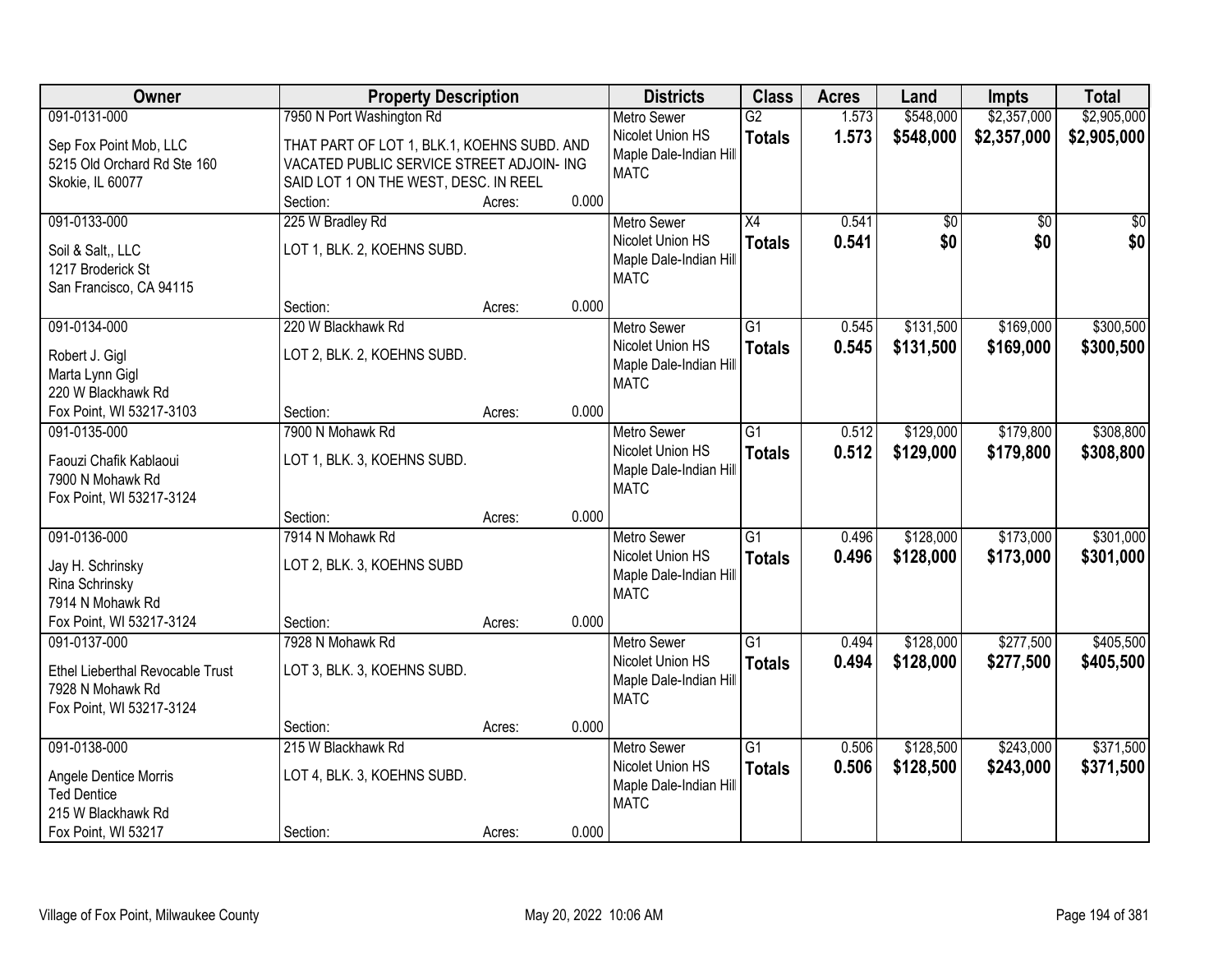| Owner                                      | <b>Property Description</b>                           |        |       | <b>Districts</b>                      | <b>Class</b>    | <b>Acres</b> | Land      | <b>Impts</b>    | <b>Total</b> |
|--------------------------------------------|-------------------------------------------------------|--------|-------|---------------------------------------|-----------------|--------------|-----------|-----------------|--------------|
| 091-0139-000                               | 175 W Blackhawk Rd                                    |        |       | <b>Metro Sewer</b>                    | $\overline{G1}$ | 0.563        | \$133,000 | \$445,100       | \$578,100    |
| Jennifer J. Stoltz                         | Lot 5, in Block 3, in Koehn s Subdivision, being a    |        |       | Nicolet Union HS                      | <b>Totals</b>   | 0.563        | \$133,000 | \$445,100       | \$578,100    |
| 175 W Blackhawk Rd                         | Resubdivision of Blk 1, Bacon Homesites and a         |        |       | Maple Dale-Indian Hill                |                 |              |           |                 |              |
| Fox Point, WI 53217                        | Subdivision of lands                                  |        |       | <b>MATC</b>                           |                 |              |           |                 |              |
|                                            | Section: 17                                           | Acres: | 0.563 |                                       |                 |              |           |                 |              |
| 091-0140-000                               | 151 W Blackhawk Rd                                    |        |       | <b>Metro Sewer</b>                    | $\overline{G1}$ | 0.528        | \$130,500 | \$342,500       | \$473,000    |
|                                            |                                                       |        |       | Nicolet Union HS                      | <b>Totals</b>   | 0.528        | \$130,500 | \$342,500       | \$473,000    |
| <b>Barbara G Froemming Survivors Trust</b> | LOT 6, BLK. 3, KOEHNS SUBD.                           |        |       | Maple Dale-Indian Hill                |                 |              |           |                 |              |
| 151 W Blackhawk Rd                         |                                                       |        |       | <b>MATC</b>                           |                 |              |           |                 |              |
| Fox Point, WI 53217-3102                   |                                                       |        | 0.000 |                                       |                 |              |           |                 |              |
|                                            | Section:                                              | Acres: |       |                                       |                 |              |           |                 |              |
| 091-0141-000                               | 7909 N Fairchild Rd                                   |        |       | Metro Sewer                           | $\overline{G1}$ | 0.735        | \$145,500 | \$227,600       | \$373,100    |
| Antonio Lo Coco                            | LOT 7, BLK. 3, KOEHNS SUBD.                           |        |       | Nicolet Union HS                      | <b>Totals</b>   | 0.735        | \$145,500 | \$227,600       | \$373,100    |
| Grace A. Lo Coco                           |                                                       |        |       | Maple Dale-Indian Hill                |                 |              |           |                 |              |
| 7909 N Fairchild Rd                        |                                                       |        |       | <b>MATC</b>                           |                 |              |           |                 |              |
| Fox Point, WI 53217                        | Section:                                              | Acres: | 0.000 |                                       |                 |              |           |                 |              |
| 091-0142-000                               | 7895 N Fairchild Rd                                   |        |       | <b>Metro Sewer</b>                    | $\overline{G1}$ | 0.735        | \$145,500 | \$296,500       | \$442,000    |
|                                            |                                                       |        |       | Nicolet Union HS                      | <b>Totals</b>   | 0.735        | \$145,500 | \$296,500       | \$442,000    |
| Peter Luke<br>Karina Peterson              | LOT 8, BLK. 3, KOEHNS SUBD.                           |        |       | Maple Dale-Indian Hill                |                 |              |           |                 |              |
| 7895 N Fairchild Rd                        |                                                       |        |       | <b>MATC</b>                           |                 |              |           |                 |              |
| Fox Point, WI 53217-3116                   | Section:                                              |        | 0.000 |                                       |                 |              |           |                 |              |
| 091-0143-000                               | 7922 N Port Washington Rd                             | Acres: |       | <b>Metro Sewer</b>                    | $\overline{G2}$ | 0.445        | \$99,000  | $\overline{50}$ | \$99,000     |
|                                            |                                                       |        |       | Nicolet Union HS                      |                 |              |           |                 |              |
| Wmn LLC                                    | PARCEL 1 CERT SURVEY MAP NO 3221                      |        |       |                                       | <b>Totals</b>   | 0.445        | \$99,000  | \$0             | \$99,000     |
| Attn: Raoul R Ehr                          |                                                       |        |       | Maple Dale-Indian Hill<br><b>MATC</b> |                 |              |           |                 |              |
| 11931 W Blue Mound Rd                      |                                                       |        |       |                                       |                 |              |           |                 |              |
| Wauwatosa, WI 53226                        | Section:                                              | Acres: | 0.000 |                                       |                 |              |           |                 |              |
| 091-0144-000                               | 7915 N Mohawk Rd                                      |        |       | <b>Metro Sewer</b>                    | $\overline{G1}$ | 0.497        | \$115,000 | \$349,500       | \$464,500    |
| Satyavani Bari                             | Parcel Two (2) of Certified Survey Map No. 3221,      |        |       | Nicolet Union HS                      | <b>Totals</b>   | 0.497        | \$115,000 | \$349,500       | \$464,500    |
| 7915 N Mohawk Rd                           | recorded in the Milwaukee County Registry on November |        |       | Maple Dale-Indian Hill                |                 |              |           |                 |              |
| Fox Point, WI 53217                        | 22, 1977, in Reel 1068 of Certified Survey Map Images |        |       | <b>MATC</b>                           |                 |              |           |                 |              |
|                                            | Section:                                              | Acres: | 0.000 |                                       |                 |              |           |                 |              |
| 091-0145-000                               | 7901 N Mohawk Rd                                      |        |       | <b>Metro Sewer</b>                    | $\overline{G1}$ | 0.519        | \$116,500 | \$414,100       | \$530,600    |
|                                            |                                                       |        |       | Nicolet Union HS                      | <b>Totals</b>   | 0.519        | \$116,500 | \$414,100       | \$530,600    |
| <b>Bradley Fedderly</b>                    | PARCEL 3 CERT SURVEY MAP NO 3221                      |        |       | Maple Dale-Indian Hill                |                 |              |           |                 |              |
| Sharon Fedderly                            |                                                       |        |       | <b>MATC</b>                           |                 |              |           |                 |              |
| 7901 N Mohawk Rd                           |                                                       |        |       |                                       |                 |              |           |                 |              |
| Fox Point, WI 53217-3125                   | Section:                                              | Acres: | 0.000 |                                       |                 |              |           |                 |              |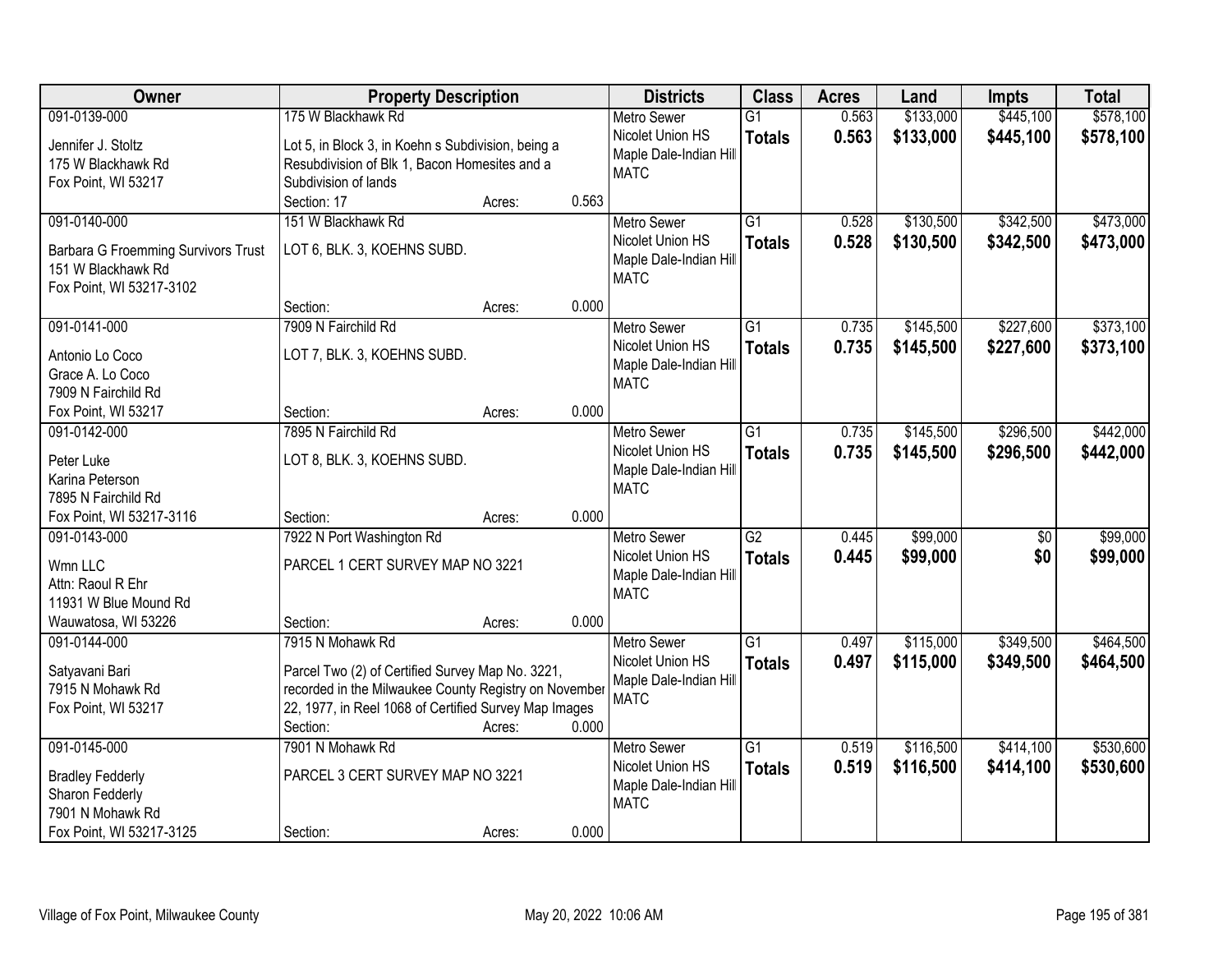| Owner                                                                                                      | <b>Property Description</b>                                                                                    |                 | <b>Districts</b>                                                                | <b>Class</b>                     | <b>Acres</b>   | Land                   | Impts                                         | <b>Total</b>               |
|------------------------------------------------------------------------------------------------------------|----------------------------------------------------------------------------------------------------------------|-----------------|---------------------------------------------------------------------------------|----------------------------------|----------------|------------------------|-----------------------------------------------|----------------------------|
| 091-8029-000                                                                                               | 7700 N Port Washington Rd                                                                                      |                 | <b>Metro Sewer</b>                                                              | $\overline{G2}$                  | 9.042          | \$2,079,500            | \$20,271,000                                  | \$22,350,500               |
| <b>Chiswick Apartments LLC</b><br>330 E Kilbourn Ave Suite 600 S<br>Milwaukee, WI 53202                    | CERTIFIED SURVEY MAP NO 8991 NE 1/4 SEC<br>17-8-22 LOT 1                                                       |                 | Nicolet Union HS<br>Fox Point<br><b>MATC</b>                                    | <b>Totals</b>                    |                |                        | $9.042$ \$2,079,500 \$20,271,000 \$22,350,500 |                            |
|                                                                                                            | Section:                                                                                                       | 9.042<br>Acres: |                                                                                 |                                  |                |                        |                                               |                            |
| 091-8030-000<br>Azura Fox Point, LLC, A Delaware<br>Limited Liability Comp<br>1233 N Mayfair Rd Ste 301    | 7770 N Port Washington Rd<br>CERTIFIED SURVEY MAP NO 8991 NE 1/4 SEC<br>17-8-22 LOT 2                          |                 | <b>Metro Sewer</b><br>Nicolet Union HS<br>Fox Point<br><b>MATC</b>              | $\overline{G2}$<br><b>Totals</b> | 2.517<br>2.517 | \$579,000<br>\$579,000 | \$8,927,500<br>\$8,927,500                    | \$9,506,500<br>\$9,506,500 |
| Milwaukee, WI 53226                                                                                        | Section:                                                                                                       | 2.517<br>Acres: |                                                                                 |                                  |                |                        |                                               |                            |
| 091-9001-000<br>David M. Tarpey<br>Dawn M. Tarpey<br>360 E MacArthur Rd                                    | 360 E Macarthur Rd<br>LOT 2 CERTIFIED SURVEY MAP NO. 15 NE1/4 OF<br>SEC. 17-8-22 AND NW1/4 OF SEC. 16-8-22     |                 | <b>Metro Sewer</b><br>Nicolet Union HS<br>Fox Point<br><b>MATC</b>              | G1<br><b>Totals</b>              | 0.351<br>0.351 | \$117,500<br>\$117,500 | \$325,300<br>\$325,300                        | \$442,800<br>\$442,800     |
| Fox Point, WI 53217                                                                                        | Section:                                                                                                       | 0.000<br>Acres: |                                                                                 |                                  |                |                        |                                               |                            |
| 091-9002-000<br>Roland K C. Cafaro<br>Mary Beth K Cafaro<br>7721 N Bell Rd                                 | 7721 N Bell Rd<br>LOT 3 CERTIFIED SURVEY MAP NO. 15 NE1/4 OF<br>SEC. 17-8-22 AND NW1/4 OF SEC. 16-8-22         |                 | <b>Metro Sewer</b><br>Nicolet Union HS<br>Fox Point<br><b>MATC</b>              | $\overline{G1}$<br><b>Totals</b> | 0.380<br>0.380 | \$119,500<br>\$119,500 | \$329,000<br>\$329,000                        | \$448,500<br>\$448,500     |
| Fox Point, WI 53217-3236                                                                                   | Section:                                                                                                       | 0.000<br>Acres: |                                                                                 |                                  |                |                        |                                               |                            |
| 091-9003-000<br>Justin W. Kaczor<br>Frances M. Kaczor<br>7740 N Fairchild Rd                               | 7740 N Fairchild Rd<br>LOT 4 CERTIFIED SURVEY MAP NO. 15 NE1/4 OF<br>SEC. 17-8-22 AND NW1/4 OF SEC. 16-8-22    |                 | <b>Metro Sewer</b><br>Nicolet Union HS<br>Fox Point<br><b>MATC</b>              | $\overline{G1}$<br><b>Totals</b> | 0.398<br>0.398 | \$121,000<br>\$121,000 | \$189,500<br>\$189,500                        | \$310,500<br>\$310,500     |
| Fox Point, WI 53217-3113                                                                                   | Section:                                                                                                       | 0.000<br>Acres: |                                                                                 |                                  |                |                        |                                               |                            |
| 091-9004-000<br>Zi Qin Han<br>Ma Hong<br>201 W Bradley Rd                                                  | 201 W Bradley Rd<br>PARCEL 1 CERTIFIED SURVEY MAP NO. 372 NE1/4<br>SEC. 17-8-22                                |                 | <b>Metro Sewer</b><br>Nicolet Union HS<br>Maple Dale-Indian Hill<br><b>MATC</b> | $\overline{G1}$<br><b>Totals</b> | 0.351<br>0.351 | \$117,500<br>\$117,500 | \$209,500<br>\$209,500                        | \$327,000<br>\$327,000     |
| Fox Point, WI 53217-3154                                                                                   | Section:                                                                                                       | 0.000<br>Acres: |                                                                                 |                                  |                |                        |                                               |                            |
| 091-9005-000<br>Leander R. Jennings<br>Susan M. Jennings<br>230 E Macarthur Rd<br>Fox Point, WI 53217-3237 | 230 E Macarthur Rd<br>CERFIFIED SURVEY MAP NO. 3955 NW 1/4 SEC 16 &<br>NE 1/4 SEC 17-8-22 PARCEL 1<br>Section: | 0.000<br>Acres: | <b>Metro Sewer</b><br>Nicolet Union HS<br>Fox Point<br><b>MATC</b>              | $\overline{G1}$<br><b>Totals</b> | 3.192<br>3.192 | \$325,500<br>\$325,500 | \$483,700<br>\$483,700                        | \$809,200<br>\$809,200     |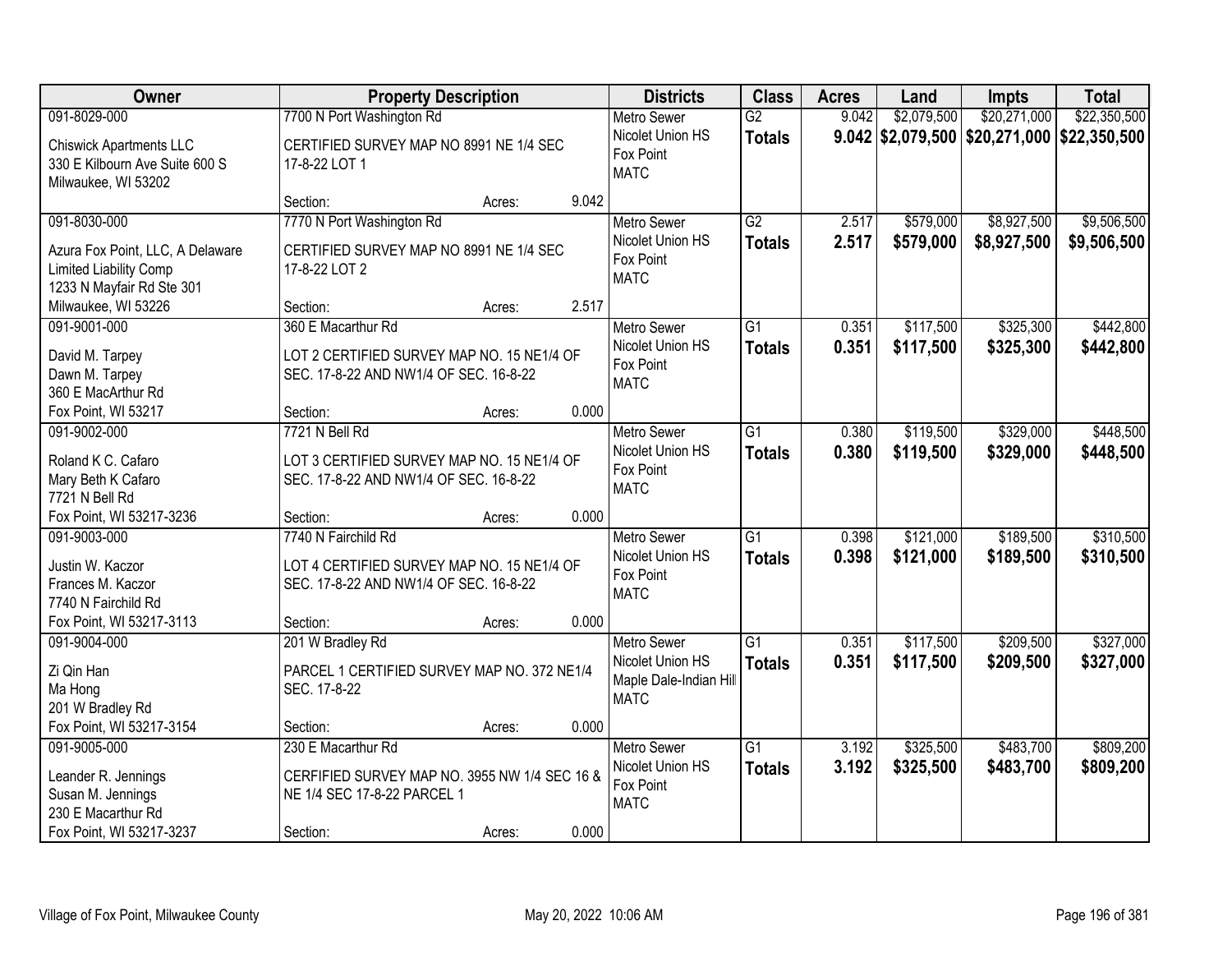| <b>Owner</b>                      | <b>Property Description</b>                               | <b>Districts</b>              | <b>Class</b>    | <b>Acres</b> | Land      | <b>Impts</b> | <b>Total</b> |
|-----------------------------------|-----------------------------------------------------------|-------------------------------|-----------------|--------------|-----------|--------------|--------------|
| 091-9006-000                      | 7737 N Bell Rd                                            | <b>Metro Sewer</b>            | $\overline{G1}$ | 0.477        | \$126,500 | \$369,500    | \$496,000    |
| Steven M. Fulton                  | CERTIFIED SURVEY MAP NO. 3955 NW 1/4 SEC 16 &             | Nicolet Union HS<br>Fox Point | <b>Totals</b>   | 0.477        | \$126,500 | \$369,500    | \$496,000    |
| Debra K. Fulton                   | NE 1/4 SEC 17-8-22 PARCEL 2                               | <b>MATC</b>                   |                 |              |           |              |              |
| 7737 N Bell Rd                    |                                                           |                               |                 |              |           |              |              |
| Fox Point, WI 53217-3236          | 0.000<br>Section:<br>Acres:                               |                               |                 |              |           |              |              |
| 091-9978-000                      | 7707 N Bell Rd                                            | <b>Metro Sewer</b>            | $\overline{G1}$ | 0.387        | \$120,000 | \$134,000    | \$254,000    |
| Kathleen M Huston Revocable Trust | That part of the North East One-quarter (1/4) of Section  | Nicolet Union HS              | <b>Totals</b>   | 0.387        | \$120,000 | \$134,000    | \$254,000    |
| 7707 N Bell Rd                    | Seventeen (17), Township Eight (8) North, Range           | Fox Point                     |                 |              |           |              |              |
| Milwaukee, WI 53217               | Twentytwo (22) East, in the Village of Fox Point,         | <b>MATC</b>                   |                 |              |           |              |              |
|                                   | 0.000<br>Section:<br>Acres:                               |                               |                 |              |           |              |              |
| 091-9979-000                      | 7720 N Fairchild Rd                                       | Metro Sewer                   | $\overline{G1}$ | 0.378        | \$119,500 | \$175,500    | \$295,000    |
| Nathaniel Sumner                  | COM. 663.93 FT. N. OF SE COR OF NE1/4 SEC.                | Nicolet Union HS              | <b>Totals</b>   | 0.378        | \$119,500 | \$175,500    | \$295,000    |
| Elizabeth E. Sumner               | 17-8-22 TH W. 186.23 FT. TO BEG. TH N. 120.40 FT.         | Fox Point                     |                 |              |           |              |              |
| 7720 N Fairchild Rd               | W. 142.24 FT. SLY ON CURVE 121.26 FT. RH E. 130           | <b>MATC</b>                   |                 |              |           |              |              |
| Fox Point, WI 53217               | Section:<br>0.000<br>Acres:                               |                               |                 |              |           |              |              |
| 091-9980-001                      | 7600 N Port Washington Rd                                 | <b>Metro Sewer</b>            | X4              | 0.000        | \$0       | \$0          | \$0          |
|                                   |                                                           | Nicolet Union HS              | <b>Totals</b>   | 0.000        | \$0       | \$0          | \$0          |
| St Eugene Congregation            | COM 811.38FT. W OF SE COR OF NE1/4 SEC. 17-8-22           | Fox Point                     |                 |              |           |              |              |
| 7600 N Pt Washington Rd           | TH N 362.86FT. W 975FT. TO CEN OF RD SLY ALG              | <b>MATC</b>                   |                 |              |           |              |              |
| Fox Point, WI 53217-3199          | CEN OF RD TO S1/4 SEC. LINE TH E TO BEG. ALSO S           |                               |                 |              |           |              |              |
|                                   | Section:<br>0.000<br>Acres:                               |                               |                 |              |           |              |              |
| 091-9982-001                      | 7670 N Port Washington Rd                                 | <b>Metro Sewer</b>            | $\overline{G2}$ | 0.820        | \$214,500 | \$1,272,000  | \$1,486,500  |
| Harvey Morris II LLC              | THE N 300FT. OF THAT PART S1/2 OF S1/2 OF NE1/4           | Nicolet Union HS              | <b>Totals</b>   | 0.820        | \$214,500 | \$1,272,000  | \$1,486,500  |
| 7670 N Pt Washington Rd           | SEC. 17-8-22 LYING E OF N. PORT WASHINGTON RD             | Fox Point                     |                 |              |           |              |              |
| Fox Point, WI 53217-3127          | EXC. CALUMET DOWNS SUBD., EXC. 4.729 AC.                  | <b>MATC</b>                   |                 |              |           |              |              |
|                                   | Section:<br>0.000<br>Acres:                               |                               |                 |              |           |              |              |
| 091-9984-000                      | 449 W Bradley Rd                                          | Metro Sewer                   | G1              | 0.177        | \$78,000  | \$137,300    | \$215,300    |
| Nicole E. Prochnow                | Part of the Northeast 1/4 of Section 17, in Township 8    | Nicolet Union HS              | <b>Totals</b>   | 0.177        | \$78,000  | \$137,300    | \$215,300    |
| 449 W Bradley Rd                  | North, Range 22 East, in the Village of Fox Point, County | Maple Dale-Indian Hill        |                 |              |           |              |              |
| Fox Point, WI 53217               | of                                                        | <b>MATC</b>                   |                 |              |           |              |              |
|                                   | 0.177<br>Section:<br>Acres:                               |                               |                 |              |           |              |              |
| 091-9985-000                      | 441 W Bradley Rd                                          | <b>Metro Sewer</b>            | $\overline{G1}$ | 0.208        | \$91,500  | \$149,500    | \$241,000    |
|                                   |                                                           | Nicolet Union HS              | <b>Totals</b>   | 0.208        | \$91,500  | \$149,500    | \$241,000    |
| Nicholas R. Price                 | E 58.25FT. OF W 692.80FT. OF N 185.75FT. OF NE1/4         | Maple Dale-Indian Hill        |                 |              |           |              |              |
| 441 W Bradley Rd                  | SEC 17-8-22.                                              | <b>MATC</b>                   |                 |              |           |              |              |
| Fox Point, WI 53217               | 0.000                                                     |                               |                 |              |           |              |              |
|                                   | Section:<br>Acres:                                        |                               |                 |              |           |              |              |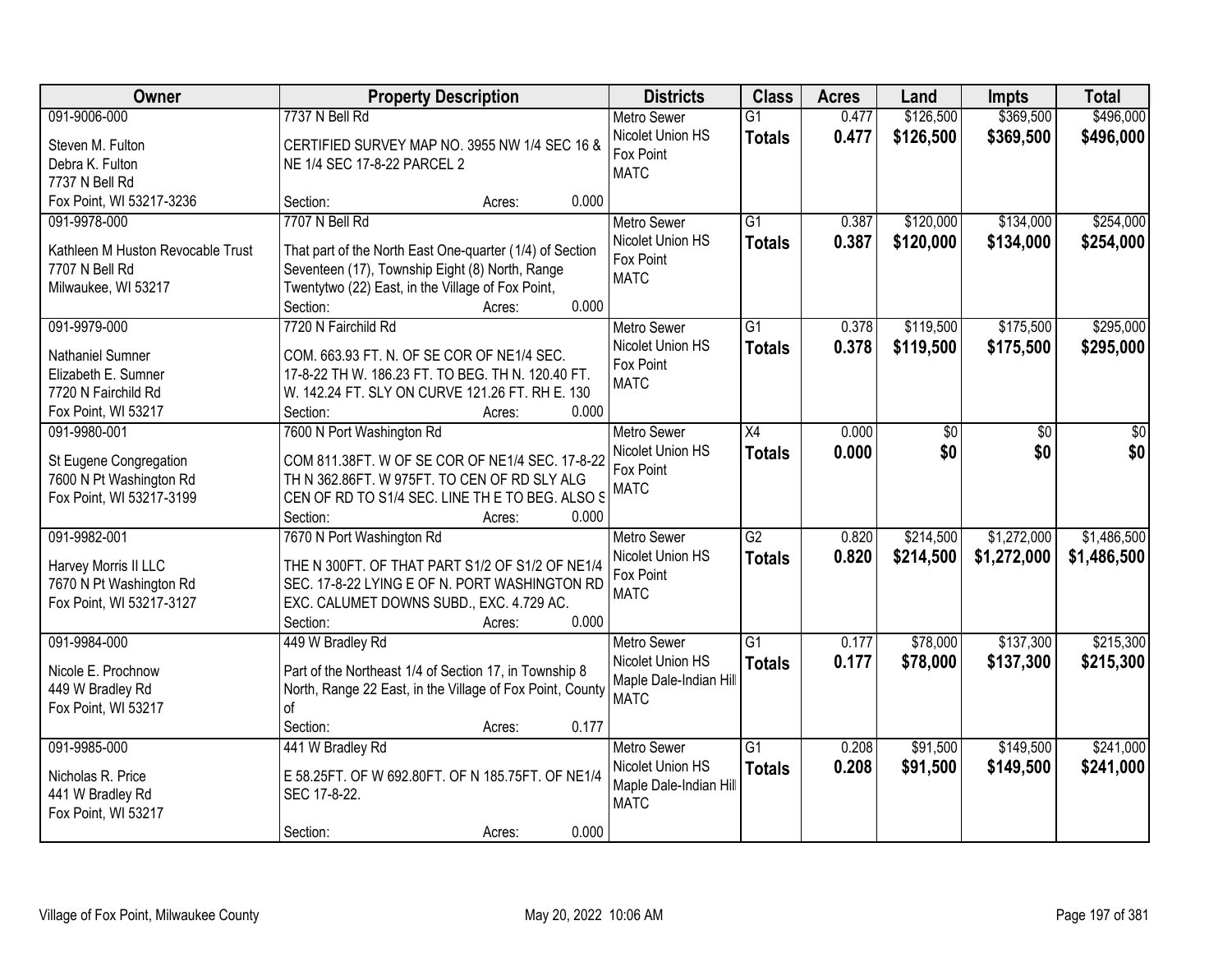| Owner                                | <b>Property Description</b>                       | <b>Districts</b>                      | <b>Class</b>    | <b>Acres</b> | Land      | <b>Impts</b> | <b>Total</b> |
|--------------------------------------|---------------------------------------------------|---------------------------------------|-----------------|--------------|-----------|--------------|--------------|
| 091-9986-000                         | 433 W Bradley Rd                                  | <b>Metro Sewer</b>                    | $\overline{G1}$ | 0.248        | \$109,000 | \$103,000    | \$212,000    |
| Ted B. Johnson                       | E 58.625 FT OF W 751.425 FT OF N 185.75 FT OF NE  | Nicolet Union HS                      | <b>Totals</b>   | 0.248        | \$109,000 | \$103,000    | \$212,000    |
| Betty Jane Johnson                   | 1/4 SEC 17-8-22 REEL 998 - IMAGE 25               | Maple Dale-Indian Hill                |                 |              |           |              |              |
| 433 W Bradley Rd                     |                                                   | <b>MATC</b>                           |                 |              |           |              |              |
| Fox Point, WI 53217-2615             | 0.000<br>Section:<br>Acres:                       |                                       |                 |              |           |              |              |
| 091-9987-000                         | 425 W Bradley Rd                                  | <b>Metro Sewer</b>                    | $\overline{G1}$ | 0.248        | \$109,000 | \$122,600    | \$231,600    |
|                                      | E. 58.625FT. OF W 810.05FT. OF N. 185.75FT. OF    | Nicolet Union HS                      | <b>Totals</b>   | 0.248        | \$109,000 | \$122,600    | \$231,600    |
| Kimberlee Obrist<br>425 W Bradley Rd | NE1/4 SEC. 17-8-22. (VOL. 1466-PAGE 460) (VOL.    | Maple Dale-Indian Hill                |                 |              |           |              |              |
| Glendale, WI 53217                   | 2604-PAGE 364)                                    | <b>MATC</b>                           |                 |              |           |              |              |
|                                      | 0.000<br>Section:<br>Acres:                       |                                       |                 |              |           |              |              |
| 091-9988-001                         | 7979 N Port Washington Rd                         | <b>Metro Sewer</b>                    | $\overline{G2}$ | 0.411        | \$97,000  | \$129,000    | \$226,000    |
|                                      |                                                   | Nicolet Union HS                      | <b>Totals</b>   | 0.411        | \$97,000  | \$129,000    | \$226,000    |
| 7900 Port Road LLC                   | COM. 810.05 FT. E. OF NW COR OF NE 1/4 SEC.       | Maple Dale-Indian Hill                |                 |              |           |              |              |
| 633 E Juniper Ln                     | 17-8-22 TH S 164.265 FT E. 172.45 FT. NLY ALG CEN | <b>MATC</b>                           |                 |              |           |              |              |
| Mequon, WI 53092                     | OF RD. 165.11 FT. TH W 189.70 FT TO BEG EXC PT    |                                       |                 |              |           |              |              |
|                                      | Section:<br>0.411<br>Acres:                       |                                       |                 |              |           |              |              |
| 091-9989-000                         | 7877 N Port Washington Rd                         | <b>Metro Sewer</b>                    | $\overline{X4}$ | 0.000        | \$0       | \$0          | \$0          |
| St Johns Ev Luth Church              | COM AT INTERSEC OF S LI OF N 20 ACS OF NE1/4      | Nicolet Union HS                      | <b>Totals</b>   | 0.000        | \$0       | \$0          | \$0          |
| 7877 N Pt Washington Rd              | SEC. 17-8-22 & CEN LI OF N. PT. WASHINGTON RD.    | Maple Dale-Indian Hill<br><b>MATC</b> |                 |              |           |              |              |
| Fox Point, WI 53217-3198             | TH E 310.2FT. S 36D30M W 126.39FT. W 214.5FT. TH  |                                       |                 |              |           |              |              |
|                                      | 0.000<br>Section:<br>Acres:                       |                                       |                 |              |           |              |              |
| 091-9990-000                         | 7945 N Mohawk Rd                                  | <b>Metro Sewer</b>                    | $\overline{G1}$ | 0.325        | \$93,500  | \$206,500    | \$300,000    |
| Luke L. Junk                         | PART OF BLK 1 IN KOEHN'S SUBD. & LANDS ADJ IN     | Nicolet Union HS                      | <b>Totals</b>   | 0.325        | \$93,500  | \$206,500    | \$300,000    |
| 7945 N Mohawk Rd                     | NE 17 8 22 DESC AS FOLOWS COM IN SE COR SD        | Maple Dale-Indian Hill                |                 |              |           |              |              |
| Fox Point, WI 53217-3125             | BLK 1 TH W 156.54 FT NELY 108.28 FT E 108.59 FT   | <b>MATC</b>                           |                 |              |           |              |              |
|                                      | Section:<br>0.000<br>Acres:                       |                                       |                 |              |           |              |              |
| 091-9991-002                         | 7922 N Port Washington Rd                         | <b>Metro Sewer</b>                    | $\overline{G2}$ | 0.435        | \$170,500 | \$300,500    | \$471,000    |
| Wmn LLC                              | COMM 435.50 FT. S AND 1275.20 FT W OF NE COR      | Nicolet Union HS                      | <b>Totals</b>   | 0.435        | \$170,500 | \$300,500    | \$471,000    |
| Attn: Raoul R Ehr                    | OF NE 1/4 SEC. 17-8-22 TH S 140.01 FT TH W 427.91 | Fox Point                             |                 |              |           |              |              |
| 11931 W Blue Mound Rd                | FT TH N 140.51 FT THE E 414.40 FT TO BEG EXC PT   | <b>MATC</b>                           |                 |              |           |              |              |
| Wauwatosa, WI 53226                  | 0.000<br>Section:<br>Acres:                       |                                       |                 |              |           |              |              |
| 091-9992-002                         | 7878 N Port Washington Rd                         | <b>Metro Sewer</b>                    | $\overline{G1}$ | 1.350        | \$190,500 | \$48,100     | \$238,600    |
|                                      |                                                   | Nicolet Union HS                      | <b>Totals</b>   | 1.350        | \$190,500 | \$48,100     | \$238,600    |
| Wmn LLC                              | COM 435.50 FT S & 1275.20 FT W OF NE COR OF NE    | Fox Point                             |                 |              |           |              |              |
| Attn: Raoul R Ehr                    | 1/4 SEC 17-8-22 TH S 389.49 FT W 467.05 FT N      | <b>MATC</b>                           |                 |              |           |              |              |
| 11931 W Blue Mound Rd                | 9D12M E 227.88 FT N 5D31M E 170 FT TH E 414.40    |                                       |                 |              |           |              |              |
| Wauwatosa, WI 53226                  | 0.000<br>Section:<br>Acres:                       |                                       |                 |              |           |              |              |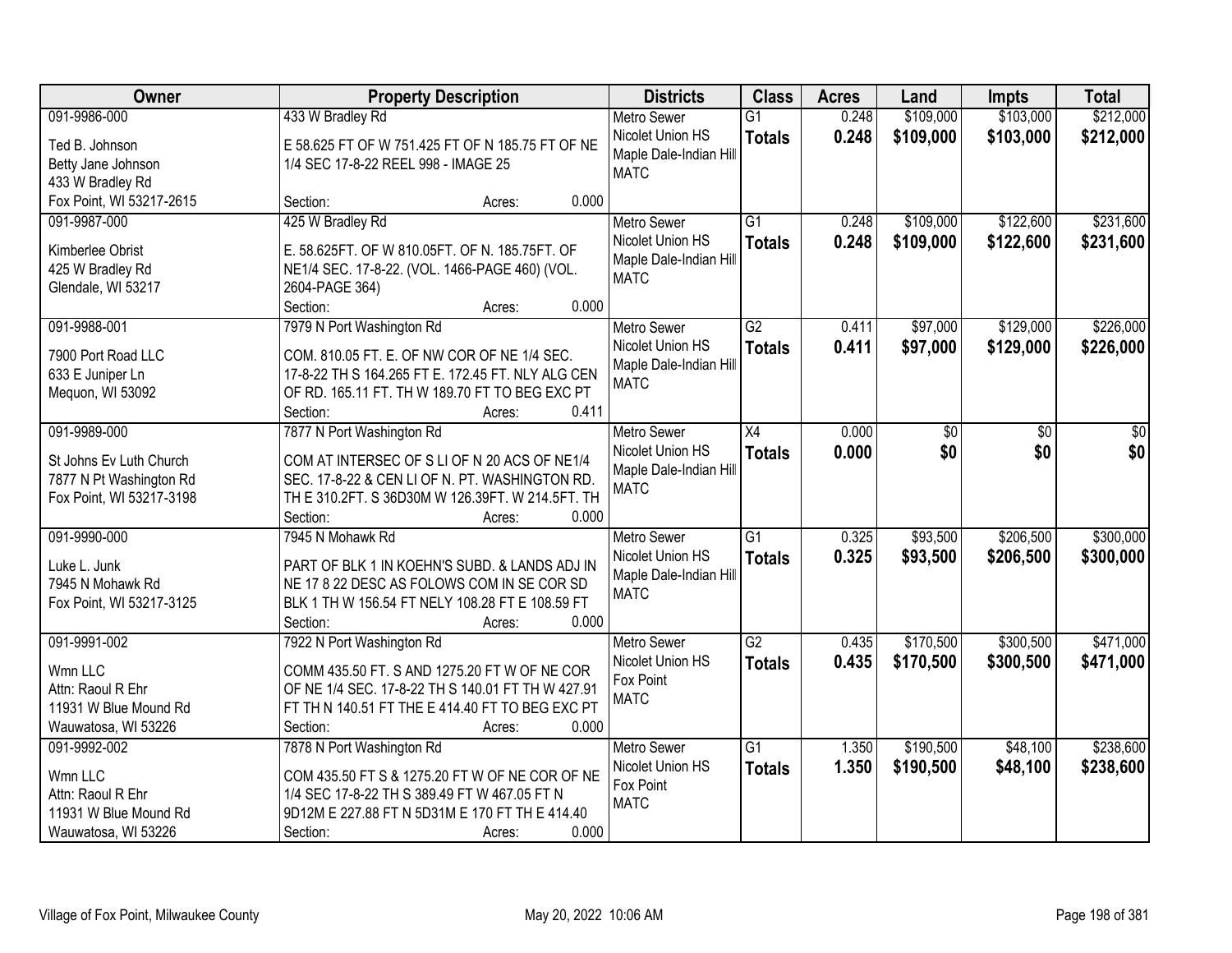| Owner                    | <b>Property Description</b>                                 | <b>Districts</b>                      | <b>Class</b>    | <b>Acres</b> | Land      | <b>Impts</b> | <b>Total</b> |
|--------------------------|-------------------------------------------------------------|---------------------------------------|-----------------|--------------|-----------|--------------|--------------|
| 091-9993-000             | 7851 N Regent Ct                                            | <b>Metro Sewer</b>                    | $\overline{G1}$ | 2.313        | \$261,000 | \$417,000    | \$678,000    |
| Christopher Y. Kauffman  | COMM 825 FT S AND 243.64 FT W OF NE COR OF NE               | Nicolet Union HS                      | <b>Totals</b>   | 2.313        | \$261,000 | \$417,000    | \$678,000    |
| Patricia Fritz Kauffman  | 1/4 SEC 17-8-22 TH W 380 FT TH S 245.76 FT TH E             | Fox Point                             |                 |              |           |              |              |
| 7851 N Regent Ct         | 380 FT TH N 245.76 FT TO PT OF BEG 2.144 AC ALSO            | <b>MATC</b>                           |                 |              |           |              |              |
| Fox Point, WI 53217-3244 | 0.000<br>Section:<br>Acres:                                 |                                       |                 |              |           |              |              |
| 091-9994-000             | 210 W Blackhawk Rd                                          | <b>Metro Sewer</b>                    | $\overline{G1}$ | 0.611        | \$136,500 | \$230,000    | \$366,500    |
|                          |                                                             | Nicolet Union HS                      | <b>Totals</b>   | 0.611        | \$136,500 | \$230,000    | \$366,500    |
| Susan M. Berce           | That part of the Northeast 1/4 of Section 17, in Township   | Maple Dale-Indian Hill                |                 |              |           |              |              |
| 210 W Blackhawk Rd       | North, Range 22 East, in the Village of Fox Point,          | <b>MATC</b>                           |                 |              |           |              |              |
| Fox Point, WI 53217      | Milwaukee County, Wisconsin, described as follows:<br>0.000 |                                       |                 |              |           |              |              |
|                          | Section:<br>Acres:                                          |                                       |                 |              |           |              |              |
| 091-9995-000             | 211 W Bradley Rd                                            | Metro Sewer                           | G1              | 0.465        | \$125,500 | \$149,500    | \$275,000    |
| Jennifer M. Tilley       | W. 89 FT. OF E. 1150.66 FT. OF N. 225 FT. OF NE1/4          | Nicolet Union HS                      | <b>Totals</b>   | 0.465        | \$125,500 | \$149,500    | \$275,000    |
| 211 W Bradley Rd         | SEC. 17-8-22                                                | Maple Dale-Indian Hill<br><b>MATC</b> |                 |              |           |              |              |
| Fox Point, WI 53217-3154 |                                                             |                                       |                 |              |           |              |              |
|                          | 0.000<br>Section:<br>Acres:                                 |                                       |                 |              |           |              |              |
| 091-9996-000             | 180 W Blackhawk Rd                                          | <b>Metro Sewer</b>                    | $\overline{G1}$ | 0.546        | \$131,500 | \$247,000    | \$378,500    |
| Jesse J. Damrow          | W 115.95FT. OF E 998.66FT. OF S 205FT. OF N                 | Nicolet Union HS                      | <b>Totals</b>   | 0.546        | \$131,500 | \$247,000    | \$378,500    |
| Katie L. Damrow          | 430FT. OF NE1/4 SEC 17-8-22                                 | Maple Dale-Indian Hill                |                 |              |           |              |              |
| 180 W Blackhawk Rd       |                                                             | <b>MATC</b>                           |                 |              |           |              |              |
| Fox Point, WI 53217-3101 | 0.000<br>Section:<br>Acres:                                 |                                       |                 |              |           |              |              |
| 091-9997-000             | 131 W Bradley Rd                                            | Metro Sewer                           | $\overline{G1}$ | 0.358        | \$118,000 | \$109,000    | \$227,000    |
|                          |                                                             | Nicolet Union HS                      | <b>Totals</b>   | 0.358        | \$118,000 | \$109,000    | \$227,000    |
| Matthew Theodore Aliota  | That part of the Northeast 1/4 of Section 17, in Township   | Maple Dale-Indian Hill                |                 |              |           |              |              |
| 131 W Bradley Rd         | North, Range 22 East, in the Village of Fox Point,          | <b>MATC</b>                           |                 |              |           |              |              |
| Fox Point, WI 53217      | Milwaukee County, Wisconsin, bounded and described a        |                                       |                 |              |           |              |              |
|                          | Section:<br>0.358<br>Acres:                                 |                                       |                 |              |           |              |              |
| 091-9998-000             | 160 W Blackhawk Rd                                          | Metro Sewer                           | $\overline{G1}$ | 0.346        | \$117,000 | \$179,500    | \$296,500    |
| Catherine A. Ornowski    | W 85.96FT. OF E 882.71FT. OF S 205FT. OF N 430FT.           | Nicolet Union HS                      | <b>Totals</b>   | 0.346        | \$117,000 | \$179,500    | \$296,500    |
| 160 W Blackhawk Rd       | OF NE1/4 SEC 17-8-22                                        | Maple Dale-Indian Hill                |                 |              |           |              |              |
| Fox Point, WI 53217-3101 |                                                             | <b>MATC</b>                           |                 |              |           |              |              |
|                          | 0.000<br>Section:<br>Acres:                                 |                                       |                 |              |           |              |              |
| 091-9999-000             | 119 W Bradley Rd                                            | <b>Metro Sewer</b>                    | $\overline{G1}$ | 0.336        | \$116,500 | \$104,000    | \$220,500    |
| Geralyn M. Garity        | W. 85.91FT. OF E. 882.66FT. OF N. 225FT. OF NE1/4           | Nicolet Union HS                      | <b>Totals</b>   | 0.336        | \$116,500 | \$104,000    | \$220,500    |
| 119 W Bradley Rd         | SEC. 17-8-22                                                | Maple Dale-Indian Hill                |                 |              |           |              |              |
| Fox Point, WI 53217-3152 |                                                             | <b>MATC</b>                           |                 |              |           |              |              |
|                          | 0.000<br>Section:<br>Acres:                                 |                                       |                 |              |           |              |              |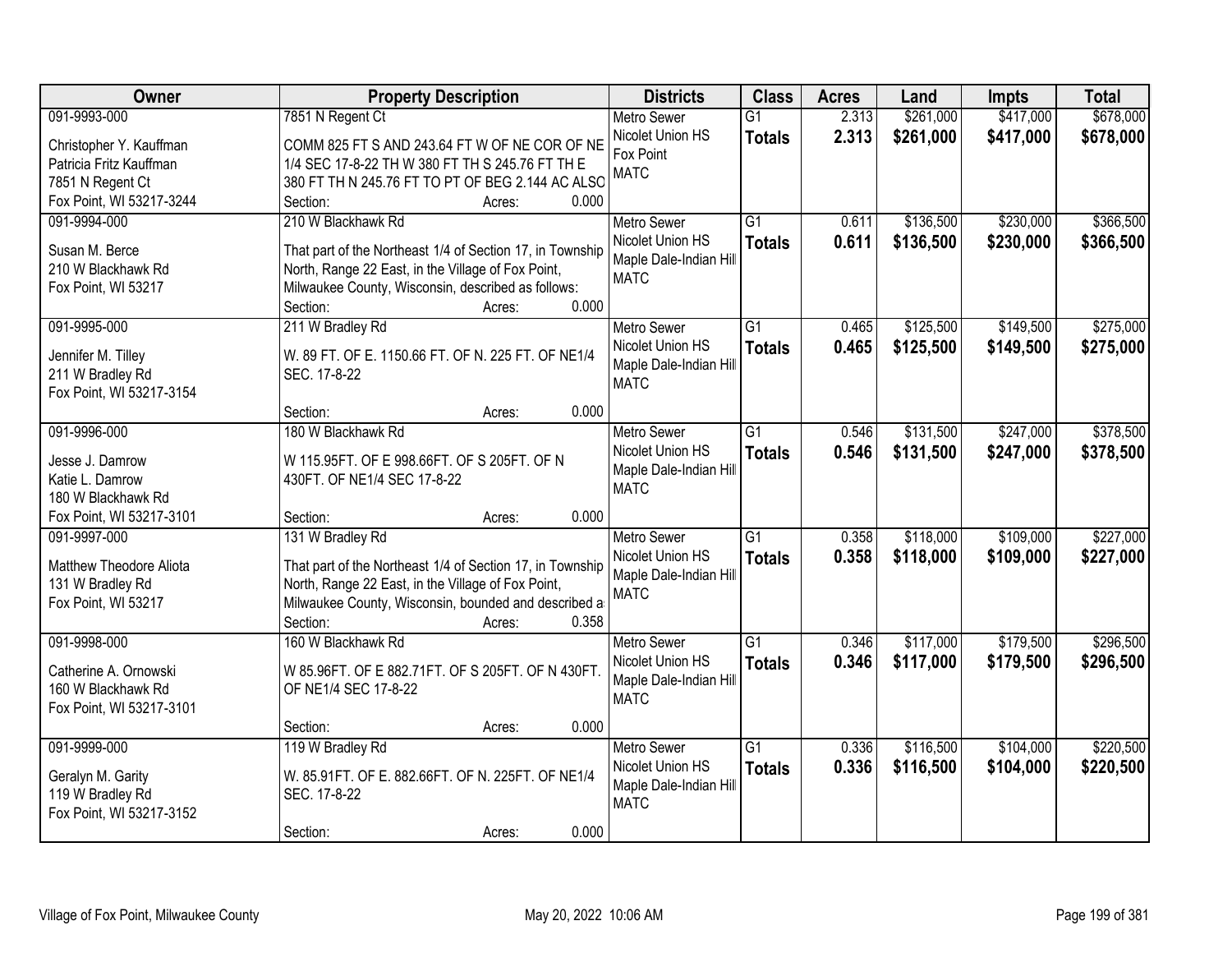| \$167,500<br>092-0001-000<br>7805 N Boyd Way<br>0.393<br>\$120,500<br><b>Metro Sewer</b><br>$\overline{G1}$<br>Nicolet Union HS<br>0.393<br>\$120,500<br>\$167,500<br><b>Totals</b><br>LOT 1, FOX POINT MEADOWS<br>Kevin N. King<br>Fox Point<br>7805 N Boyd Way<br><b>MATC</b><br>Fox Point, WI 53217<br>0.000<br>Section:<br>Acres:<br>092-0002-000<br>7811 N Boyd Way<br>$\overline{G1}$<br>\$120,500<br>\$262,500<br>0.393<br><b>Metro Sewer</b><br>0.393<br>Nicolet Union HS<br>\$120,500<br>\$262,500<br><b>Totals</b><br>LOT 2, FOX POINT MEADOWS<br>James M. Pykett<br>Fox Point<br>Barbara F. Pykett<br><b>MATC</b><br>7811 N Boyd Way<br>0.000<br>Fox Point, WI 53217-3212<br>Section:<br>Acres:<br>\$120,500<br>\$247,000<br>092-0003-000<br>7815 N Boyd Way<br>G1<br>0.393<br><b>Metro Sewer</b><br>Nicolet Union HS<br>0.393<br>\$120,500<br>\$247,000<br><b>Totals</b><br>LOT 3, FOX POINT MEADOWS<br>Amy B. Rosenberg<br>Fox Point<br>7815 N Boyd Way<br><b>MATC</b><br>Fox Point, WI 53217-3212<br>0.000<br>Section:<br>Acres:<br>092-0004-000<br>7823 N Boyd Way<br>\$120,500<br>\$97,500<br><b>Metro Sewer</b><br>G1<br>0.393<br>Nicolet Union HS<br>0.393<br>\$120,500<br>\$97,500<br><b>Totals</b><br>LOT 4, FOX POINT MEADOWS<br>Cris Michael C Reyes<br>Fox Point<br>1506 S Adams Ave 107<br><b>MATC</b><br>Marshfield, WI 54449<br>0.000<br>Section:<br>Acres:<br>\$123,500<br>\$158,000<br>092-0005-000<br>7829 N Boyd Way<br>$\overline{G1}$<br>0.434<br><b>Metro Sewer</b><br>Nicolet Union HS<br>0.434<br>\$123,500<br>\$158,000<br><b>Totals</b><br>LOT 5, FOX POINT MEADOWS<br>Roy H. Levison<br>Fox Point<br>Carol S. Levison<br><b>MATC</b><br>7829 N Boyd Way<br>Fox Point, WI 53217-3212<br>0.000<br>Section:<br>Acres:<br>092-0006-000<br>$\overline{G1}$<br>\$125,000<br>\$117,500<br>7837 N Boyd Way<br>Metro Sewer<br>0.455<br>Nicolet Union HS<br>0.455<br>\$125,000<br>\$117,500<br><b>Totals</b><br>LOT 6, FOX POINT MEADOWS<br>Shane I. Biggar<br>Fox Point<br>Celeste A. Doyle<br><b>MATC</b><br>7837 N Boyd Way<br>0.000<br>Fox Point, WI 53217<br>Section:<br>Acres:<br>092-0007-000<br>7845 N Boyd Way<br>$\overline{G1}$<br>\$125,000<br>\$273,500<br><b>Metro Sewer</b><br>0.455<br>Nicolet Union HS<br>0.455<br>\$125,000<br>\$273,500<br><b>Totals</b><br>LOT 7, FOX POINT MEADOWS<br>The Stephanie and Joseph Grady<br>Fox Point<br>Revocable Trust<br><b>MATC</b><br>7845 N Boyd Way | Owner               | <b>Property Description</b> |       | <b>Districts</b> | <b>Class</b> | <b>Acres</b> | Land | <b>Impts</b> | <b>Total</b>           |
|-----------------------------------------------------------------------------------------------------------------------------------------------------------------------------------------------------------------------------------------------------------------------------------------------------------------------------------------------------------------------------------------------------------------------------------------------------------------------------------------------------------------------------------------------------------------------------------------------------------------------------------------------------------------------------------------------------------------------------------------------------------------------------------------------------------------------------------------------------------------------------------------------------------------------------------------------------------------------------------------------------------------------------------------------------------------------------------------------------------------------------------------------------------------------------------------------------------------------------------------------------------------------------------------------------------------------------------------------------------------------------------------------------------------------------------------------------------------------------------------------------------------------------------------------------------------------------------------------------------------------------------------------------------------------------------------------------------------------------------------------------------------------------------------------------------------------------------------------------------------------------------------------------------------------------------------------------------------------------------------------------------------------------------------------------------------------------------------------------------------------------------------------------------------------------------------------------------------------------------------------------------------------------------------------------------------------------------------------------------------------------------------------------------------------------------------|---------------------|-----------------------------|-------|------------------|--------------|--------------|------|--------------|------------------------|
|                                                                                                                                                                                                                                                                                                                                                                                                                                                                                                                                                                                                                                                                                                                                                                                                                                                                                                                                                                                                                                                                                                                                                                                                                                                                                                                                                                                                                                                                                                                                                                                                                                                                                                                                                                                                                                                                                                                                                                                                                                                                                                                                                                                                                                                                                                                                                                                                                                         |                     |                             |       |                  |              |              |      |              | \$288,000              |
|                                                                                                                                                                                                                                                                                                                                                                                                                                                                                                                                                                                                                                                                                                                                                                                                                                                                                                                                                                                                                                                                                                                                                                                                                                                                                                                                                                                                                                                                                                                                                                                                                                                                                                                                                                                                                                                                                                                                                                                                                                                                                                                                                                                                                                                                                                                                                                                                                                         |                     |                             |       |                  |              |              |      |              | \$288,000              |
|                                                                                                                                                                                                                                                                                                                                                                                                                                                                                                                                                                                                                                                                                                                                                                                                                                                                                                                                                                                                                                                                                                                                                                                                                                                                                                                                                                                                                                                                                                                                                                                                                                                                                                                                                                                                                                                                                                                                                                                                                                                                                                                                                                                                                                                                                                                                                                                                                                         |                     |                             |       |                  |              |              |      |              |                        |
|                                                                                                                                                                                                                                                                                                                                                                                                                                                                                                                                                                                                                                                                                                                                                                                                                                                                                                                                                                                                                                                                                                                                                                                                                                                                                                                                                                                                                                                                                                                                                                                                                                                                                                                                                                                                                                                                                                                                                                                                                                                                                                                                                                                                                                                                                                                                                                                                                                         |                     |                             |       |                  |              |              |      |              | \$383,000<br>\$383,000 |
|                                                                                                                                                                                                                                                                                                                                                                                                                                                                                                                                                                                                                                                                                                                                                                                                                                                                                                                                                                                                                                                                                                                                                                                                                                                                                                                                                                                                                                                                                                                                                                                                                                                                                                                                                                                                                                                                                                                                                                                                                                                                                                                                                                                                                                                                                                                                                                                                                                         |                     |                             |       |                  |              |              |      |              |                        |
|                                                                                                                                                                                                                                                                                                                                                                                                                                                                                                                                                                                                                                                                                                                                                                                                                                                                                                                                                                                                                                                                                                                                                                                                                                                                                                                                                                                                                                                                                                                                                                                                                                                                                                                                                                                                                                                                                                                                                                                                                                                                                                                                                                                                                                                                                                                                                                                                                                         |                     |                             |       |                  |              |              |      |              | \$367,500<br>\$367,500 |
|                                                                                                                                                                                                                                                                                                                                                                                                                                                                                                                                                                                                                                                                                                                                                                                                                                                                                                                                                                                                                                                                                                                                                                                                                                                                                                                                                                                                                                                                                                                                                                                                                                                                                                                                                                                                                                                                                                                                                                                                                                                                                                                                                                                                                                                                                                                                                                                                                                         |                     |                             |       |                  |              |              |      |              |                        |
|                                                                                                                                                                                                                                                                                                                                                                                                                                                                                                                                                                                                                                                                                                                                                                                                                                                                                                                                                                                                                                                                                                                                                                                                                                                                                                                                                                                                                                                                                                                                                                                                                                                                                                                                                                                                                                                                                                                                                                                                                                                                                                                                                                                                                                                                                                                                                                                                                                         |                     |                             |       |                  |              |              |      |              | \$218,000<br>\$218,000 |
|                                                                                                                                                                                                                                                                                                                                                                                                                                                                                                                                                                                                                                                                                                                                                                                                                                                                                                                                                                                                                                                                                                                                                                                                                                                                                                                                                                                                                                                                                                                                                                                                                                                                                                                                                                                                                                                                                                                                                                                                                                                                                                                                                                                                                                                                                                                                                                                                                                         |                     |                             |       |                  |              |              |      |              |                        |
|                                                                                                                                                                                                                                                                                                                                                                                                                                                                                                                                                                                                                                                                                                                                                                                                                                                                                                                                                                                                                                                                                                                                                                                                                                                                                                                                                                                                                                                                                                                                                                                                                                                                                                                                                                                                                                                                                                                                                                                                                                                                                                                                                                                                                                                                                                                                                                                                                                         |                     |                             |       |                  |              |              |      |              | \$281,500<br>\$281,500 |
|                                                                                                                                                                                                                                                                                                                                                                                                                                                                                                                                                                                                                                                                                                                                                                                                                                                                                                                                                                                                                                                                                                                                                                                                                                                                                                                                                                                                                                                                                                                                                                                                                                                                                                                                                                                                                                                                                                                                                                                                                                                                                                                                                                                                                                                                                                                                                                                                                                         |                     |                             |       |                  |              |              |      |              |                        |
|                                                                                                                                                                                                                                                                                                                                                                                                                                                                                                                                                                                                                                                                                                                                                                                                                                                                                                                                                                                                                                                                                                                                                                                                                                                                                                                                                                                                                                                                                                                                                                                                                                                                                                                                                                                                                                                                                                                                                                                                                                                                                                                                                                                                                                                                                                                                                                                                                                         |                     |                             |       |                  |              |              |      |              | \$242,500<br>\$242,500 |
|                                                                                                                                                                                                                                                                                                                                                                                                                                                                                                                                                                                                                                                                                                                                                                                                                                                                                                                                                                                                                                                                                                                                                                                                                                                                                                                                                                                                                                                                                                                                                                                                                                                                                                                                                                                                                                                                                                                                                                                                                                                                                                                                                                                                                                                                                                                                                                                                                                         |                     |                             |       |                  |              |              |      |              |                        |
| Section:<br>Acres:                                                                                                                                                                                                                                                                                                                                                                                                                                                                                                                                                                                                                                                                                                                                                                                                                                                                                                                                                                                                                                                                                                                                                                                                                                                                                                                                                                                                                                                                                                                                                                                                                                                                                                                                                                                                                                                                                                                                                                                                                                                                                                                                                                                                                                                                                                                                                                                                                      | Fox Point, WI 53217 |                             | 0.000 |                  |              |              |      |              | \$398,500<br>\$398,500 |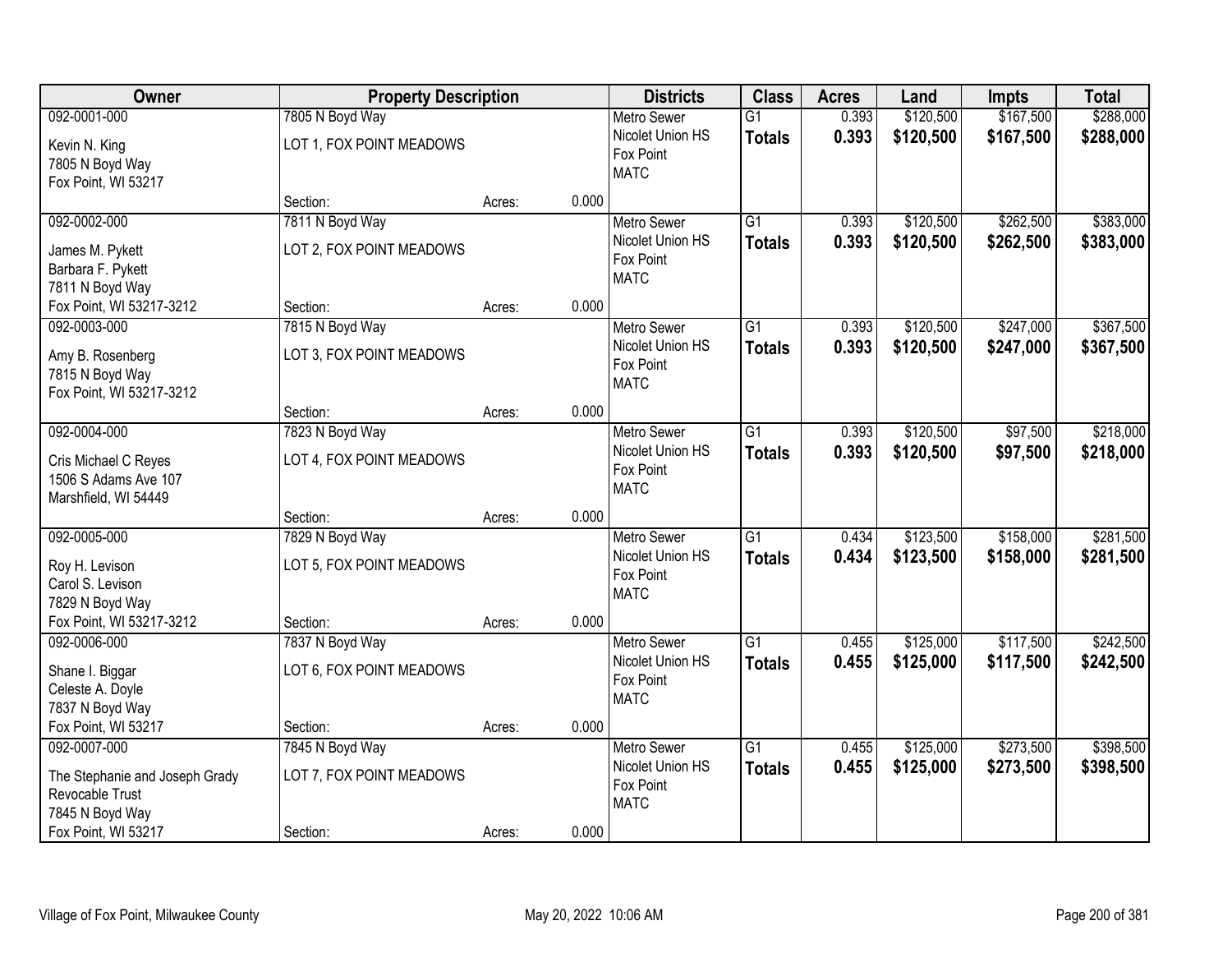| <b>Owner</b>              |                                                            | <b>Property Description</b> |       | <b>Districts</b>   | <b>Class</b>    | <b>Acres</b> | Land      | <b>Impts</b> | <b>Total</b> |
|---------------------------|------------------------------------------------------------|-----------------------------|-------|--------------------|-----------------|--------------|-----------|--------------|--------------|
| 092-0008-000              | 7901 N Boyd Way                                            |                             |       | <b>Metro Sewer</b> | $\overline{G1}$ | 0.455        | \$125,000 | \$209,900    | \$334,900    |
| Christopher Kondrick      | LOT 8, FOX POINT MEADOWS                                   |                             |       | Nicolet Union HS   | <b>Totals</b>   | 0.455        | \$125,000 | \$209,900    | \$334,900    |
| Maureen Connolly Kondrick |                                                            |                             |       | Fox Point          |                 |              |           |              |              |
| 7901 N Boyd Way           |                                                            |                             |       | <b>MATC</b>        |                 |              |           |              |              |
| Fox Point, WI 53217-3214  | Section:                                                   | Acres:                      | 0.000 |                    |                 |              |           |              |              |
| 092-0009-000              | 7909 N Boyd Way                                            |                             |       | <b>Metro Sewer</b> | $\overline{G1}$ | 0.455        | \$125,000 | \$174,000    | \$299,000    |
| John J. German            | LOT 9, FOX POINT MEADOWS                                   |                             |       | Nicolet Union HS   | <b>Totals</b>   | 0.455        | \$125,000 | \$174,000    | \$299,000    |
| Heidi B. German           |                                                            |                             |       | Fox Point          |                 |              |           |              |              |
| 7909 N Boyd Way           |                                                            |                             |       | <b>MATC</b>        |                 |              |           |              |              |
| Fox Point, WI 53217-3214  | Section:                                                   | Acres:                      | 0.000 |                    |                 |              |           |              |              |
| 092-0010-000              | 7915 N Boyd Way                                            |                             |       | <b>Metro Sewer</b> | $\overline{G1}$ | 0.581        | \$134,000 | \$147,100    | \$281,100    |
|                           |                                                            |                             |       | Nicolet Union HS   |                 |              |           |              |              |
| James M. Watson           | LOT 10, FOX POINT MEADOWS                                  |                             |       | Fox Point          | <b>Totals</b>   | 0.581        | \$134,000 | \$147,100    | \$281,100    |
| Alice M. Phipps           |                                                            |                             |       | <b>MATC</b>        |                 |              |           |              |              |
| 7915 N Boyd Way           |                                                            |                             |       |                    |                 |              |           |              |              |
| Fox Point, WI 53217       | Section:                                                   | Acres:                      | 0.000 |                    |                 |              |           |              |              |
| 092-0011-000              | 7919 N Boyd Way                                            |                             |       | <b>Metro Sewer</b> | $\overline{G1}$ | 0.509        | \$129,000 | \$198,500    | \$327,500    |
| Caroline Robbins          | Lot 11 in Fox Point Meadows, being a re-subdivision of a   |                             |       | Nicolet Union HS   | <b>Totals</b>   | 0.509        | \$129,000 | \$198,500    | \$327,500    |
| Justin Robbins            | of Block 1 and Lots 2 to 14 inclusive in                   |                             |       | Fox Point          |                 |              |           |              |              |
| 7919 N Boyd Way           | Block 2 in Fox Point Subdivision No. 3, and such vacated   |                             |       | <b>MATC</b>        |                 |              |           |              |              |
| Fox Point, WI 53217       | Section:                                                   | Acres:                      | 0.000 |                    |                 |              |           |              |              |
| 092-0012-000              | 7922 N Boyd Way                                            |                             |       | <b>Metro Sewer</b> | $\overline{G1}$ | 0.470        | \$126,000 | \$237,500    | \$363,500    |
|                           |                                                            |                             |       | Nicolet Union HS   | <b>Totals</b>   | 0.470        | \$126,000 | \$237,500    | \$363,500    |
| Carmi Stevenson Brawley   | LOT 12, FOX POINT MEADOWS                                  |                             |       | Fox Point          |                 |              |           |              |              |
| 7922 N Boyd Way           |                                                            |                             |       | <b>MATC</b>        |                 |              |           |              |              |
| Fox Point, WI 53217       |                                                            |                             |       |                    |                 |              |           |              |              |
|                           | Section:                                                   | Acres:                      | 0.000 |                    |                 |              |           |              |              |
| 092-0013-000              | 7912 N Boyd Way                                            |                             |       | Metro Sewer        | G1              | 0.500        | \$128,500 | \$269,000    | \$397,500    |
| Audrienne Eder Rev Trust  | LOT 13, FOX POINT MEADOWS                                  |                             |       | Nicolet Union HS   | <b>Totals</b>   | 0.500        | \$128,500 | \$269,000    | \$397,500    |
| 7912 N Boyd Way           |                                                            |                             |       | Fox Point          |                 |              |           |              |              |
| Fox Point, WI 53217-3213  |                                                            |                             |       | <b>MATC</b>        |                 |              |           |              |              |
|                           | Section:                                                   | Acres:                      | 0.000 |                    |                 |              |           |              |              |
| 092-0014-000              | 7908 N Boyd Way                                            |                             |       | <b>Metro Sewer</b> | $\overline{G1}$ | 0.417        | \$122,000 | \$324,500    | \$446,500    |
|                           |                                                            |                             |       | Nicolet Union HS   | <b>Totals</b>   | 0.417        | \$122,000 | \$324,500    | \$446,500    |
| Rebecca M. Neumann        | LOT 14, FOX POINT MEADOWS - Lot 14, in Fox Point           |                             |       | Fox Point          |                 |              |           |              |              |
| Kristina Kreitlow         | Meadows, being a Re-subdivision of all of Block 1 and      |                             |       | <b>MATC</b>        |                 |              |           |              |              |
| 7908 N Boyd Way           | Lots 2 to 14 inclusive, in Block 2 Fox Point Subdivision N |                             |       |                    |                 |              |           |              |              |
| Fox Point, WI 53217       | Section:                                                   | Acres:                      | 0.000 |                    |                 |              |           |              |              |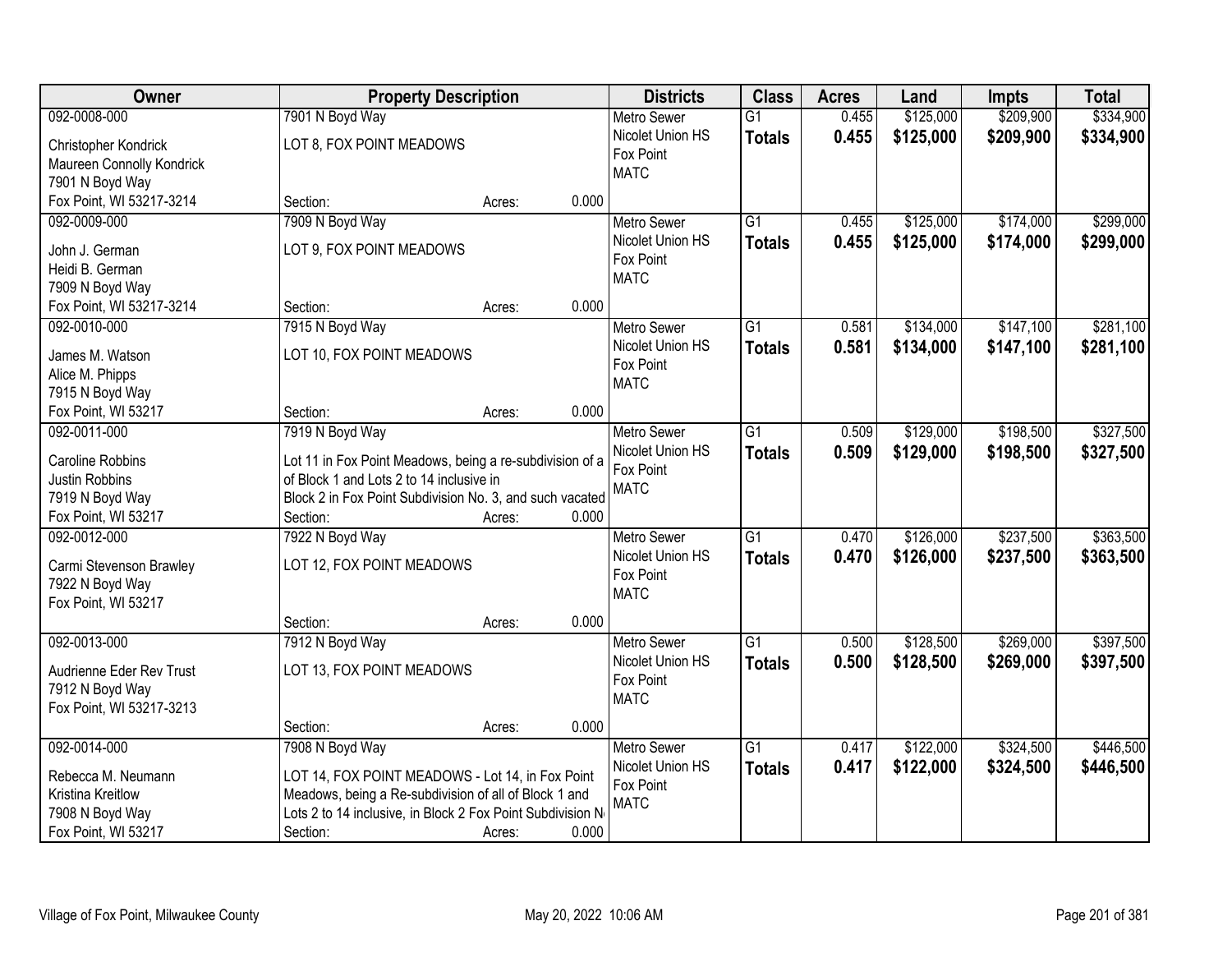| Owner                                                                                                | <b>Property Description</b>                                                                                                                                                                                       |        |       | <b>Districts</b>                                                   | <b>Class</b>                     | <b>Acres</b>   | Land                   | <b>Impts</b>           | <b>Total</b>           |
|------------------------------------------------------------------------------------------------------|-------------------------------------------------------------------------------------------------------------------------------------------------------------------------------------------------------------------|--------|-------|--------------------------------------------------------------------|----------------------------------|----------------|------------------------|------------------------|------------------------|
| 092-0015-000                                                                                         | 7902 N Boyd Way                                                                                                                                                                                                   |        |       | <b>Metro Sewer</b>                                                 | $\overline{G1}$                  | 0.409          | \$121,500              | \$174,500              | \$296,000              |
| Katherine M Brash Rev Trust<br>7902 N Boyd Way<br>Fox Point, WI 53217-3213                           | LOT 15 FOX POINT MEADOWS                                                                                                                                                                                          |        |       | Nicolet Union HS<br>Fox Point<br><b>MATC</b>                       | <b>Totals</b>                    | 0.409          | \$121,500              | \$174,500              | \$296,000              |
|                                                                                                      | Section:                                                                                                                                                                                                          | Acres: | 0.000 |                                                                    |                                  |                |                        |                        |                        |
| 092-0016-000<br>Julien Biolley<br>7844 N Boyd Way<br>Fox Point, WI 53217                             | 7844 N Boyd Way<br>LOT 16, FOX POINT MEADOWS                                                                                                                                                                      |        |       | <b>Metro Sewer</b><br>Nicolet Union HS<br>Fox Point<br><b>MATC</b> | $\overline{G1}$<br><b>Totals</b> | 0.409<br>0.409 | \$121,500<br>\$121,500 | \$431,500<br>\$431,500 | \$553,000<br>\$553,000 |
|                                                                                                      | Section:                                                                                                                                                                                                          | Acres: | 0.000 |                                                                    |                                  |                |                        |                        |                        |
| 092-0017-000<br>Susan C. Mcshane<br><b>Thomas Mcshane</b><br>7838 N Boyd Way                         | 7838 N Boyd Way<br>LOT 17, FOX POINT MEADOWS                                                                                                                                                                      |        |       | Metro Sewer<br>Nicolet Union HS<br>Fox Point<br><b>MATC</b>        | $\overline{G1}$<br><b>Totals</b> | 0.409<br>0.409 | \$121,500<br>\$121,500 | \$144,000<br>\$144,000 | \$265,500<br>\$265,500 |
| Fox Point, WI 53217-3211                                                                             | Section:                                                                                                                                                                                                          | Acres: | 0.000 |                                                                    |                                  |                |                        |                        |                        |
| 092-0018-000<br>Ronald A. Billhartz<br>Kari S. Lueneberg<br>7830 N Boyd Way                          | 7830 N Boyd Way<br>LOT 18, FOX POINT MEADOWS                                                                                                                                                                      |        |       | <b>Metro Sewer</b><br>Nicolet Union HS<br>Fox Point<br><b>MATC</b> | $\overline{G1}$<br><b>Totals</b> | 0.409<br>0.409 | \$121,500<br>\$121,500 | \$216,500<br>\$216,500 | \$338,000<br>\$338,000 |
| Fox Point, WI 53217-3211                                                                             | Section:                                                                                                                                                                                                          | Acres: | 0.000 |                                                                    |                                  |                |                        |                        |                        |
| 092-0019-000<br>Meredith Ellen Rodrigues Periera<br>7820 N Boyd Way<br>Fox Point, WI 53217           | 7820 N Boyd Way<br>LOT 19, FOX POINT MEADOWS                                                                                                                                                                      |        |       | Metro Sewer<br>Nicolet Union HS<br>Fox Point<br><b>MATC</b>        | $\overline{G1}$<br><b>Totals</b> | 0.427<br>0.427 | \$123,000<br>\$123,000 | \$272,500<br>\$272,500 | \$395,500<br>\$395,500 |
|                                                                                                      | Section:                                                                                                                                                                                                          | Acres: | 0.000 |                                                                    |                                  |                |                        |                        |                        |
| 092-0020-000<br>Diarulo V. Madison<br>Catherine D. Madison<br>7814 N Boyd Way<br>Fox Point, WI 53217 | 7814 N Boyd Way<br>Lot 20, in Fox Point Meadows, being a Re-Subdivision of<br>all of Block 1 and Lots 2 to 14, inclusive, in Block 2, Fox<br>Point Subdivision No. 3, and such vacated streets adjace<br>Section: | Acres: | 0.000 | <b>Metro Sewer</b><br>Nicolet Union HS<br>Fox Point<br><b>MATC</b> | $\overline{G1}$<br><b>Totals</b> | 0.391<br>0.391 | \$120,500<br>\$120,500 | \$241,500<br>\$241,500 | \$362,000<br>\$362,000 |
| 092-0021-000<br>Evan and Amanda Bretzmann<br>7808 N Boyd Way<br>Fox Point, WI 53217                  | 7808 N Boyd Way<br>LOT 21, FOX POINT MEADOWS<br>Section:                                                                                                                                                          | Acres: | 0.000 | <b>Metro Sewer</b><br>Nicolet Union HS<br>Fox Point<br><b>MATC</b> | $\overline{G1}$<br><b>Totals</b> | 0.391<br>0.391 | \$120,500<br>\$120,500 | \$163,000<br>\$163,000 | \$283,500<br>\$283,500 |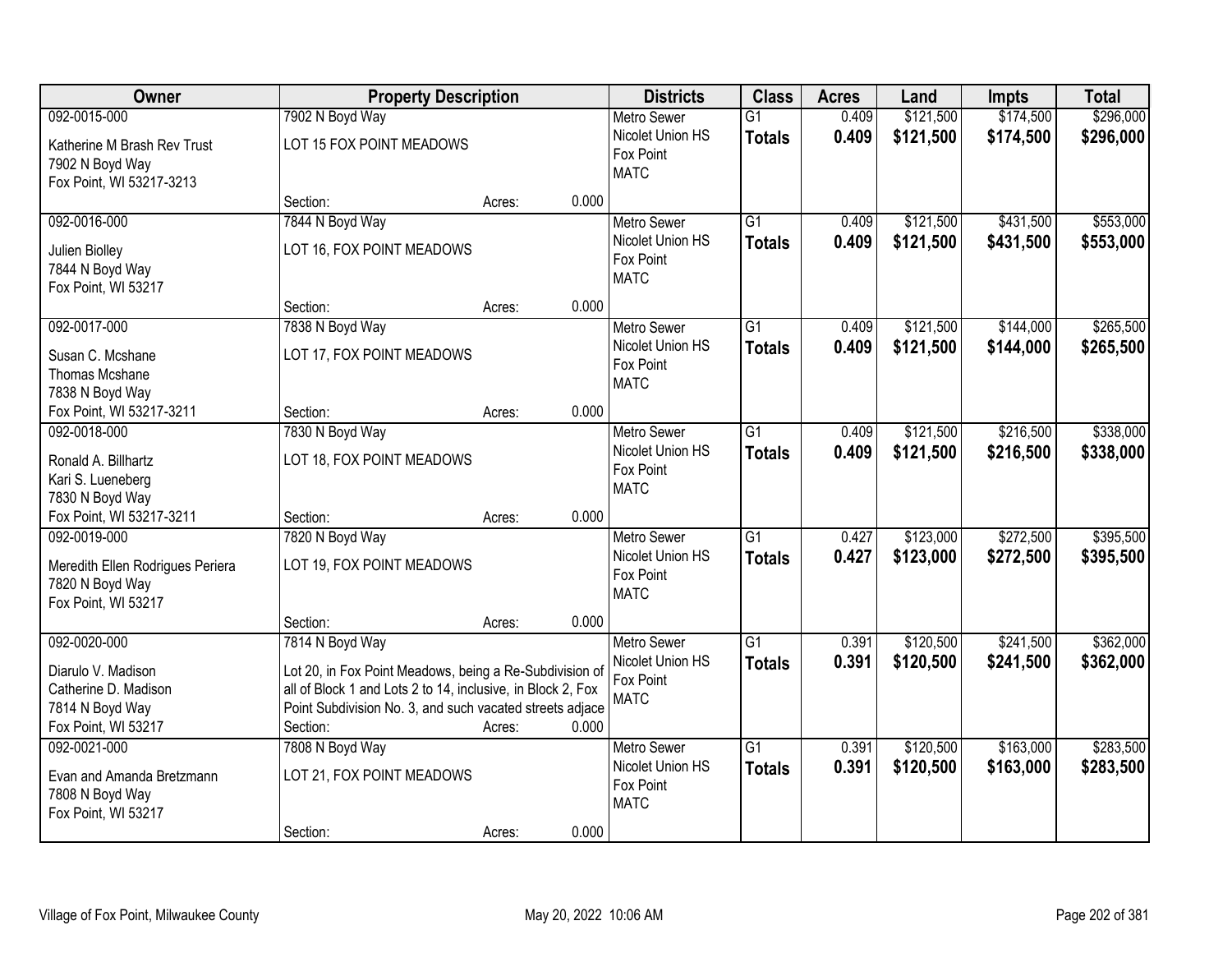| Owner                               | <b>Property Description</b>                                                     | <b>Districts</b>              | <b>Class</b>    | <b>Acres</b> | Land      | <b>Impts</b> | <b>Total</b> |
|-------------------------------------|---------------------------------------------------------------------------------|-------------------------------|-----------------|--------------|-----------|--------------|--------------|
| 092-0022-000                        | 804 E Hyde Way                                                                  | <b>Metro Sewer</b>            | $\overline{G1}$ | 0.413        | \$122,000 | \$258,500    | \$380,500    |
| Karalyn M. Ginster                  | Lot 22, in Fox Point Meadows, being a re-subdivision of a                       | Nicolet Union HS              | <b>Totals</b>   | 0.413        | \$122,000 | \$258,500    | \$380,500    |
| Aaron M. Ginster                    | of Block 1 and Lots 2 to 14 inclusive in                                        | Fox Point                     |                 |              |           |              |              |
| 804 E Hyde Way                      | Block 2 Fox Point Subdivision No. 3, and such vacated                           | <b>MATC</b>                   |                 |              |           |              |              |
| Fox Point, WI 53217                 | 0.000<br>Section:<br>Acres:                                                     |                               |                 |              |           |              |              |
| 092-0023-000                        | 808 E Hyde Way                                                                  | <b>Metro Sewer</b>            | $\overline{G1}$ | 0.443        | \$124,000 | \$247,000    | \$371,000    |
|                                     |                                                                                 | Nicolet Union HS              | <b>Totals</b>   | 0.443        | \$124,000 | \$247,000    | \$371,000    |
|                                     | James E & Anne T Schumaker Rev Trus LOT 1, BLK. 1, FOX POINT SUBDIVISION NO. 2. | Fox Point                     |                 |              |           |              |              |
| 808 E Hyde Way                      |                                                                                 | <b>MATC</b>                   |                 |              |           |              |              |
| Fox Point, WI 53217-3221            |                                                                                 |                               |                 |              |           |              |              |
|                                     | 0.000<br>Section:<br>Acres:                                                     |                               |                 |              |           |              |              |
| 092-0024-000                        | 816 E Hyde Way                                                                  | <b>Metro Sewer</b>            | $\overline{G1}$ | 0.439        | \$124,000 | \$201,300    | \$325,300    |
| Joseph T. Sullivan                  | LOT 2, BLK. 1, FOX POINT SUBDIVISION NO. 2                                      | Nicolet Union HS              | <b>Totals</b>   | 0.439        | \$124,000 | \$201,300    | \$325,300    |
| Elizabeth G. Sullivan               |                                                                                 | Fox Point                     |                 |              |           |              |              |
| 816 E Hyde Way                      |                                                                                 | <b>MATC</b>                   |                 |              |           |              |              |
| Fox Point, WI 53217-3221            | 0.439<br>Section:<br>Acres:                                                     |                               |                 |              |           |              |              |
| 092-0025-000                        | 824 E Hyde Way                                                                  | <b>Metro Sewer</b>            | $\overline{G1}$ | 0.439        | \$124,000 | \$354,000    | \$478,000    |
|                                     |                                                                                 | Nicolet Union HS              | <b>Totals</b>   | 0.439        | \$124,000 | \$354,000    | \$478,000    |
| Christopher J. Mullins              | LOT 3, BLK. 1, FOX POINT SUBDIVISION NO. 2.                                     | Fox Point                     |                 |              |           |              |              |
| Kathryn L. Bokowy                   |                                                                                 | <b>MATC</b>                   |                 |              |           |              |              |
| 824 E Hyde Way                      | 0.000                                                                           |                               |                 |              |           |              |              |
| Fox Point, WI 53217<br>092-0026-000 | Section:<br>Acres:                                                              |                               | $\overline{G1}$ | 0.439        | \$124,000 | \$172,000    | \$296,000    |
|                                     | 910 E Hyde Way                                                                  | <b>Metro Sewer</b>            |                 |              |           |              |              |
| James Gray                          | LOT 4, BLK. 1, FOX POINT SUBDIVISION NO. 2                                      | Nicolet Union HS<br>Fox Point | <b>Totals</b>   | 0.439        | \$124,000 | \$172,000    | \$296,000    |
| Gretchen Gray                       |                                                                                 | <b>MATC</b>                   |                 |              |           |              |              |
| 910 E Hyde Way                      |                                                                                 |                               |                 |              |           |              |              |
| Fox Point, WI 53217-3223            | 0.000<br>Section:<br>Acres:                                                     |                               |                 |              |           |              |              |
| 092-0027-000                        | 914 E Hyde Way                                                                  | <b>Metro Sewer</b>            | $\overline{G1}$ | 0.439        | \$124,000 | \$336,500    | \$460,500    |
| Stephen E & Nancy V Check Trust     | LOT 5, BLK. 1, FOX POINT SUBDIVISION NO. 2.                                     | Nicolet Union HS              | <b>Totals</b>   | 0.439        | \$124,000 | \$336,500    | \$460,500    |
| 914 E Hyde Way                      |                                                                                 | Fox Point                     |                 |              |           |              |              |
| Fox Point, WI 53217-3223            |                                                                                 | <b>MATC</b>                   |                 |              |           |              |              |
|                                     | 0.439<br>Section:<br>Acres:                                                     |                               |                 |              |           |              |              |
| 092-0028-000                        | 7807 N Lake Dr                                                                  | Metro Sewer                   | $\overline{G1}$ | 0.478        | \$114,000 | \$165,600    | \$279,600    |
|                                     |                                                                                 | Nicolet Union HS              | <b>Totals</b>   | 0.478        | \$114,000 | \$165,600    | \$279,600    |
| Peter Ducci                         | LOT 6, BLK. 1, FOX POINT SUBDIVISION NO. 2                                      | Fox Point                     |                 |              |           |              |              |
| Ingrid Ducci                        |                                                                                 | <b>MATC</b>                   |                 |              |           |              |              |
| 7807 N Lake Dr                      |                                                                                 |                               |                 |              |           |              |              |
| Fox Point, WI 53217                 | 0.000<br>Section:<br>Acres:                                                     |                               |                 |              |           |              |              |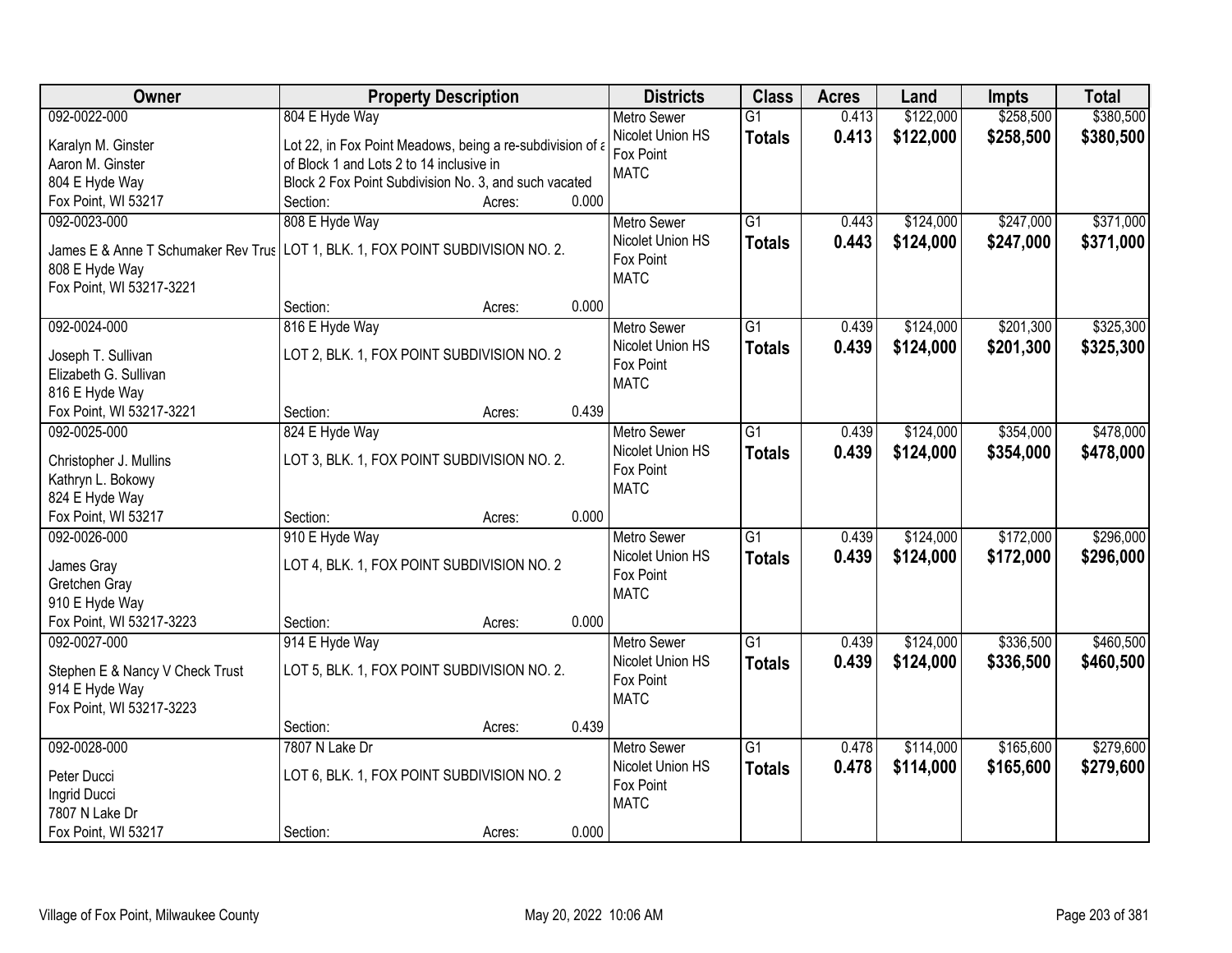| Owner                         |                                              | <b>Property Description</b>                                |       | <b>Districts</b>   | <b>Class</b>    | <b>Acres</b> | Land      | <b>Impts</b> | <b>Total</b> |
|-------------------------------|----------------------------------------------|------------------------------------------------------------|-------|--------------------|-----------------|--------------|-----------|--------------|--------------|
| 092-0029-000                  | 7821 N Lake Dr                               |                                                            |       | <b>Metro Sewer</b> | $\overline{G1}$ | 0.486        | \$121,000 | \$243,000    | \$364,000    |
| Kristin A. Occhetti           |                                              | Lot 7, in Block 1, in Fox Point Subdivision No. 2, being a |       | Nicolet Union HS   | <b>Totals</b>   | 0.486        | \$121,000 | \$243,000    | \$364,000    |
| Attn: Quarles & Brady LLP     |                                              | Subdivision of part of the Northwest One-Quarter of        |       | Fox Point          |                 |              |           |              |              |
| 411 E Wisconsin Ave Ste 2400  | Section 16, in                               |                                                            |       | <b>MATC</b>        |                 |              |           |              |              |
| Milwaukee, WI 53202           | Section:                                     | Acres:                                                     | 0.486 |                    |                 |              |           |              |              |
| 092-0030-000                  | 7827 N Links Cir                             |                                                            |       | <b>Metro Sewer</b> | $\overline{G1}$ | 0.440        | \$173,500 | \$132,500    | \$306,000    |
| Chunlin Li                    |                                              | LOT 8, BLK. 1, FOX POINT SUBDIVISION NO. 2.                |       | Nicolet Union HS   | <b>Totals</b>   | 0.440        | \$173,500 | \$132,500    | \$306,000    |
| 7827 N Links Cir              |                                              |                                                            |       | Fox Point          |                 |              |           |              |              |
| Fox Point, WI 53217-3226      |                                              |                                                            |       | <b>MATC</b>        |                 |              |           |              |              |
|                               | Section:                                     | Acres:                                                     | 0.000 |                    |                 |              |           |              |              |
| 092-0031-000                  | 7833 N Links Cir                             |                                                            |       | <b>Metro Sewer</b> | G1              | 0.447        | \$174,000 | \$185,500    | \$359,500    |
| Douglas G Janisch Revoc Trust |                                              | LOT 9, BLK. 1, FOX POINT SUBDIVISION NO. 2.                |       | Nicolet Union HS   | <b>Totals</b>   | 0.447        | \$174,000 | \$185,500    | \$359,500    |
| 11805 N Pt Washington Rd      |                                              |                                                            |       | Fox Point          |                 |              |           |              |              |
| Mequon, WI 53092              |                                              |                                                            |       | <b>MATC</b>        |                 |              |           |              |              |
|                               | Section:                                     | Acres:                                                     | 0.000 |                    |                 |              |           |              |              |
| 092-0032-000                  | 7839 N Links Cir                             |                                                            |       | <b>Metro Sewer</b> | G1              | 0.556        | \$185,500 | \$273,000    | \$458,500    |
| Dennis J. Ellmaurer           |                                              | LOT 10, BLK. 1, FOX POINT SUBDIVISION NO. 2.               |       | Nicolet Union HS   | <b>Totals</b>   | 0.556        | \$185,500 | \$273,000    | \$458,500    |
| 7839 N Links Cir              |                                              |                                                            |       | Fox Point          |                 |              |           |              |              |
| Fox Point, WI 53217           |                                              |                                                            |       | <b>MATC</b>        |                 |              |           |              |              |
|                               | Section:                                     | Acres:                                                     | 0.000 |                    |                 |              |           |              |              |
| 092-0033-000                  | 7845 N Links Cir                             |                                                            |       | <b>Metro Sewer</b> | $\overline{G1}$ | 0.459        | \$175,500 | \$753,200    | \$928,700    |
| David E. Castaneda            | LOT 11, BLK. 1, FOX POINT SUBDIVISION NO. 2. |                                                            |       | Nicolet Union HS   | <b>Totals</b>   | 0.459        | \$175,500 | \$753,200    | \$928,700    |
| 7845 N Links Cir              |                                              |                                                            |       | Fox Point          |                 |              |           |              |              |
| Fox Point, WI 53217-3226      |                                              |                                                            |       | <b>MATC</b>        |                 |              |           |              |              |
|                               | Section:                                     | Acres:                                                     | 0.459 |                    |                 |              |           |              |              |
| 092-0034-000                  | 7851 N Links Cir                             |                                                            |       | <b>Metro Sewer</b> | $\overline{G1}$ | 0.551        | \$185,000 | \$165,500    | \$350,500    |
| Tracy K. Theisen              |                                              | LOT 12, BLK. 1, FOX POINT SUBDIVISION NO. 2.               |       | Nicolet Union HS   | <b>Totals</b>   | 0.551        | \$185,000 | \$165,500    | \$350,500    |
| 7851 N Links Cir              |                                              |                                                            |       | Fox Point          |                 |              |           |              |              |
| Fox Point, WI 53217-3226      |                                              |                                                            |       | <b>MATC</b>        |                 |              |           |              |              |
|                               | Section:                                     | Acres:                                                     | 0.000 |                    |                 |              |           |              |              |
| 092-0035-000                  | 7857 N Links Cir                             |                                                            |       | <b>Metro Sewer</b> | $\overline{G1}$ | 0.553        | \$185,000 | \$149,000    | \$334,000    |
| Marc N. Sobeski               |                                              | LOT 13, BLK. 1, FOX POINT SUBDIVISION NO. 2.               |       | Nicolet Union HS   | <b>Totals</b>   | 0.553        | \$185,000 | \$149,000    | \$334,000    |
| 7857 N Links Cir              |                                              |                                                            |       | Fox Point          |                 |              |           |              |              |
| Fox Point, WI 53217-3226      |                                              |                                                            |       | <b>MATC</b>        |                 |              |           |              |              |
|                               | Section:                                     | Acres:                                                     | 0.000 |                    |                 |              |           |              |              |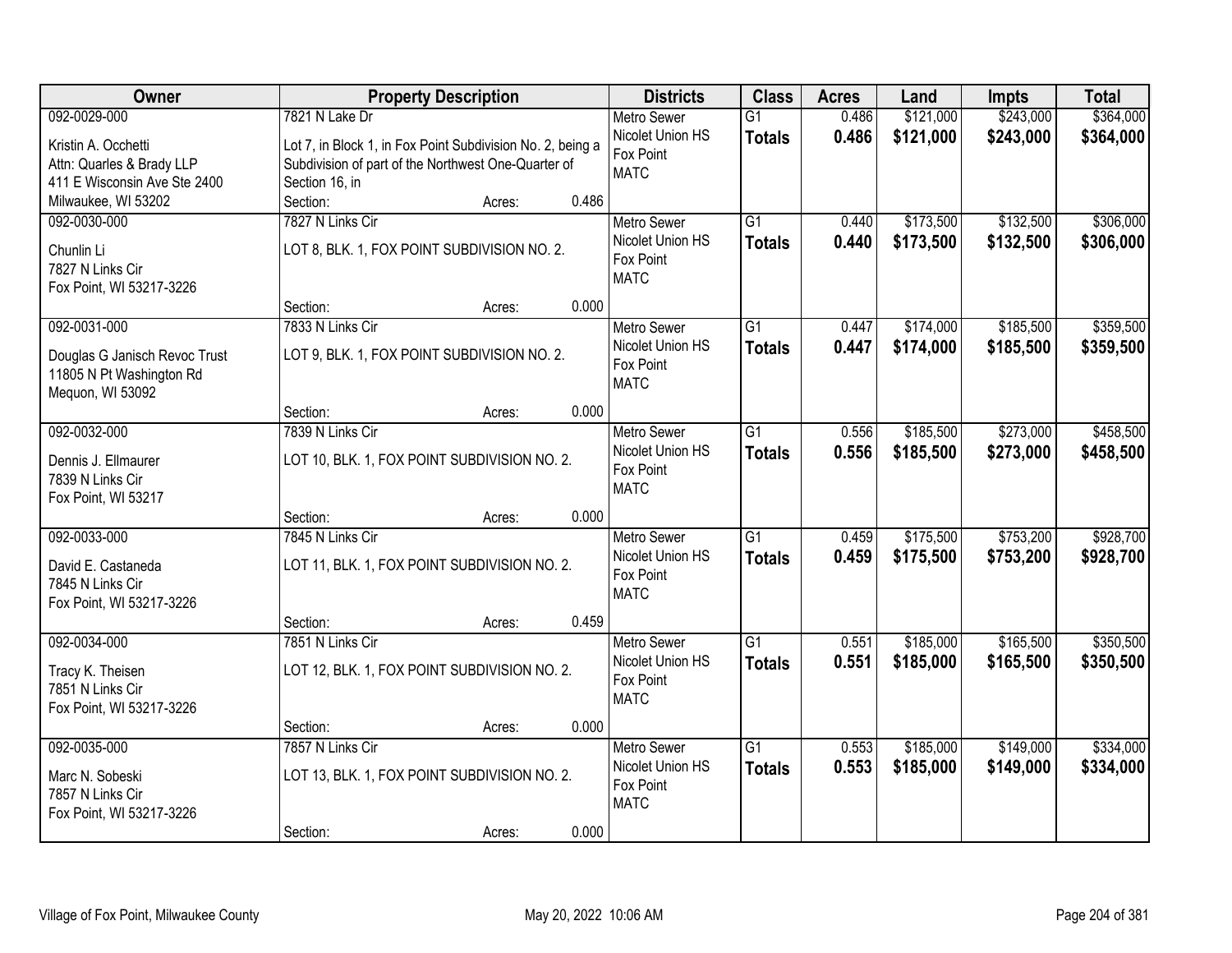| Owner                             | <b>Property Description</b>                                 | <b>Districts</b>   | <b>Class</b>    | <b>Acres</b> | Land      | <b>Impts</b> | <b>Total</b> |
|-----------------------------------|-------------------------------------------------------------|--------------------|-----------------|--------------|-----------|--------------|--------------|
| 092-0036-000                      | 7863 N Links Cir                                            | <b>Metro Sewer</b> | $\overline{G1}$ | 0.457        | \$175,000 | \$302,500    | \$477,500    |
| Steve Hilton                      | Lot Fourteen (14), in Block One (1) in Fox Point            | Nicolet Union HS   | <b>Totals</b>   | 0.457        | \$175,000 | \$302,500    | \$477,500    |
| Michele Hilton                    | Subdivision No. 2, being a part of the Northwest            | Fox Point          |                 |              |           |              |              |
| 7863 N Links Cir                  | One-quarter (1/4) of                                        | <b>MATC</b>        |                 |              |           |              |              |
| Fox Point, WI 53217               | Section:<br>0.457<br>Acres:                                 |                    |                 |              |           |              |              |
| 092-0037-000                      | 7901 N Links Cir                                            | <b>Metro Sewer</b> | $\overline{G1}$ | 0.457        | \$175,000 | \$412,600    | \$587,600    |
|                                   |                                                             | Nicolet Union HS   | <b>Totals</b>   | 0.457        | \$175,000 | \$412,600    | \$587,600    |
| Gregory M. Gebel                  | Lot 15, in Block 1, in Fox Point Subdivision No. 2, being a | Fox Point          |                 |              |           |              |              |
| Katherine B. Gebel                | part of the Northwest One-Quarter of Section 16, in         | <b>MATC</b>        |                 |              |           |              |              |
| 7901 N Links Cir                  | Township 8 North, Range 22 East, in the Village of Fox      |                    |                 |              |           |              |              |
| Fox Point, WI 53217               | 0.457<br>Section:<br>Acres:                                 |                    |                 |              |           |              |              |
| 092-0038-000                      | 7905 N Links Cir                                            | Metro Sewer        | G1              | 0.540        | \$183,500 | \$360,500    | \$544,000    |
| Kurt F. Benzel                    | LOT 16, BLK. 1, FOX POINT SUBDIVISION NO. 2.                | Nicolet Union HS   | <b>Totals</b>   | 0.540        | \$183,500 | \$360,500    | \$544,000    |
| Deborah Toy Benzel                |                                                             | Fox Point          |                 |              |           |              |              |
| 7905 N Links Cir                  |                                                             | <b>MATC</b>        |                 |              |           |              |              |
| Fox Point, WI 53217               | 0.000<br>Section:<br>Acres:                                 |                    |                 |              |           |              |              |
| 092-0039-000                      | 7912 N Links Cir                                            | <b>Metro Sewer</b> | $\overline{G1}$ | 0.555        | \$185,000 | \$228,500    | \$413,500    |
| Richard A. Devries                | LOT 18, BLK. 1, FOX POINT SUBDIVISION NO. 2.                | Nicolet Union HS   | <b>Totals</b>   | 0.555        | \$185,000 | \$228,500    | \$413,500    |
| Linda Lafrance                    |                                                             | Fox Point          |                 |              |           |              |              |
| 7912 N Links Cir                  |                                                             | <b>MATC</b>        |                 |              |           |              |              |
| Fox Point, WI 53217               | 0.555<br>Section:<br>Acres:                                 |                    |                 |              |           |              |              |
| 092-0040-000                      | 7916 N Links Cir                                            | Metro Sewer        | $\overline{G1}$ | 0.483        | \$178,000 | \$206,500    | \$384,500    |
|                                   |                                                             | Nicolet Union HS   | <b>Totals</b>   | 0.483        | \$178,000 | \$206,500    | \$384,500    |
| Anmadra LLC                       | LOT 19, BLK. 1, FOX POINT SUBDIVISION NO. 2.                | Fox Point          |                 |              |           |              |              |
| 9463 Coral Crest Ln               |                                                             | <b>MATC</b>        |                 |              |           |              |              |
| Vienna, VA 22182                  |                                                             |                    |                 |              |           |              |              |
|                                   | 0.000<br>Section:<br>Acres:                                 |                    |                 |              |           |              |              |
| 092-0041-000                      | 7920 N Links Cir                                            | <b>Metro Sewer</b> | $\overline{G1}$ | 0.540        | \$157,500 | \$210,500    | \$368,000    |
| Timothy B. and Roberta E. Flatley | LOT 20, BLK. 1, FOX POINT SUBDIVISION NO. 2                 | Nicolet Union HS   | <b>Totals</b>   | 0.540        | \$157,500 | \$210,500    | \$368,000    |
| Revocable Trust                   |                                                             | Fox Point          |                 |              |           |              |              |
| 7920 N Links Cir                  |                                                             | <b>MATC</b>        |                 |              |           |              |              |
| Fox Point, WI 53217               | 0.540<br>Section:<br>Acres:                                 |                    |                 |              |           |              |              |
| 092-0042-000                      | 7939 N Lake Dr                                              | <b>Metro Sewer</b> | $\overline{G1}$ | 0.519        | \$129,500 | \$173,100    | \$302,600    |
|                                   |                                                             | Nicolet Union HS   | <b>Totals</b>   | 0.519        | \$129,500 | \$173,100    | \$302,600    |
| James T. Budyak                   | LOT 21, BLK. 1, FOX POINT SUBDIVISION NO. 2.                | Fox Point          |                 |              |           |              |              |
| 7939 N Lake Dr                    |                                                             | <b>MATC</b>        |                 |              |           |              |              |
| Fox Point, WI 53217-2915          |                                                             |                    |                 |              |           |              |              |
|                                   | 0.000<br>Section:<br>Acres:                                 |                    |                 |              |           |              |              |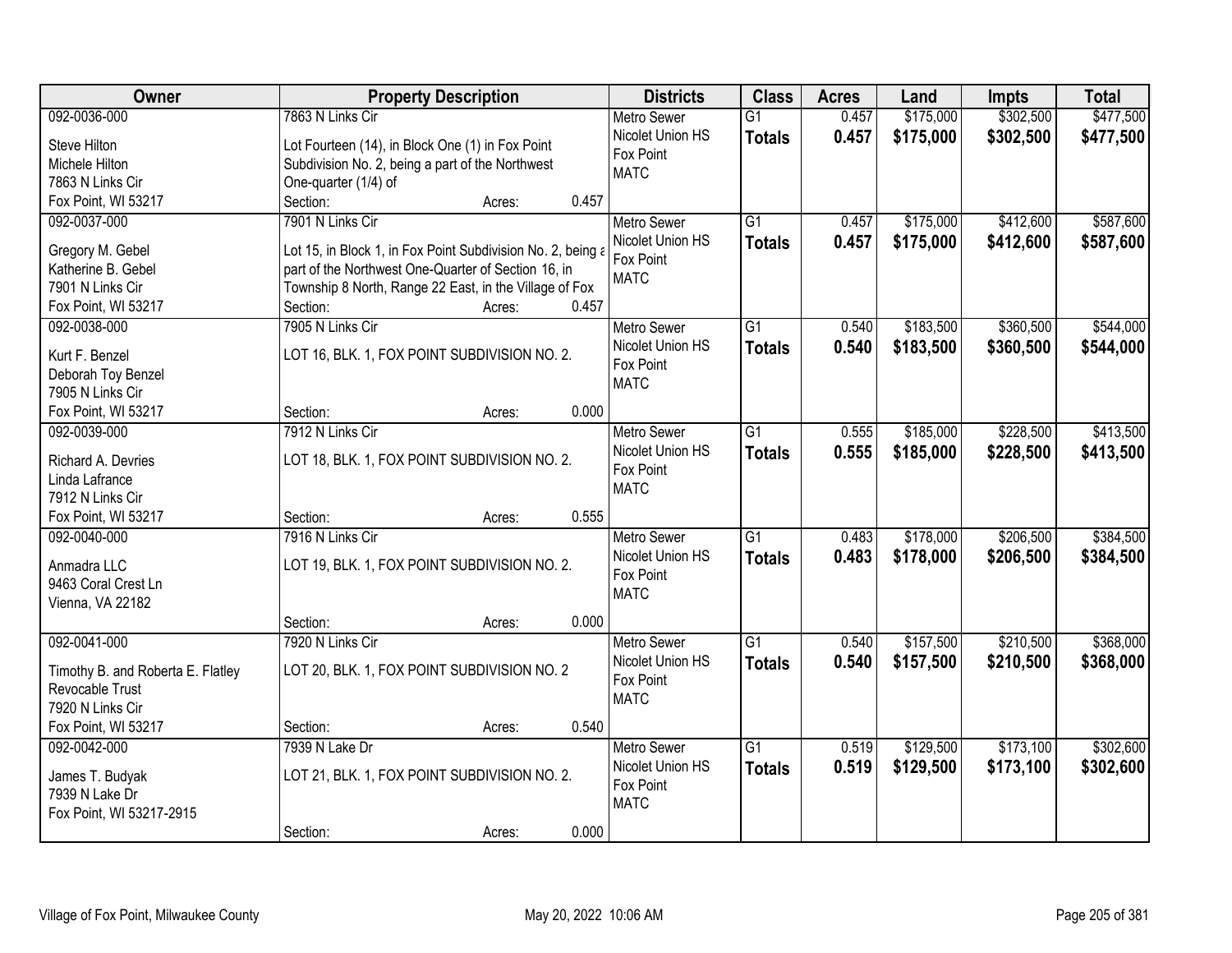| \$130,500<br>\$392,300<br>\$522,800<br>905 E Bradley Rd<br>0.528<br>092-0043-000<br>$\overline{G1}$<br><b>Metro Sewer</b><br>Nicolet Union HS<br>0.528<br>\$130,500<br>\$392,300<br>\$522,800<br><b>Totals</b><br>LOT 22, BLK. 1, FOX POINT SUBDIVISION NO. 2.<br>Mary S. Grimm<br>Fox Point<br>Mark C. Grimm<br><b>MATC</b><br>905 Bradley Rd<br>Fox Point, WI 53217<br>0.000<br>Section:<br>Acres:<br>821 E Bradley Rd<br>\$130,000<br>\$133,000<br>\$263,000<br>092-0044-000<br>$\overline{G1}$<br>0.524<br><b>Metro Sewer</b><br>Nicolet Union HS<br>0.524<br>\$130,000<br>\$133,000<br>\$263,000<br><b>Totals</b><br>LOT 23, BLK. 1, FOX POINT SUBDIVISION NO. 2<br>John C. Lapinski<br>Fox Point<br>Helena M. Pycior<br><b>MATC</b><br>821 E Bradley Rd<br>0.000<br>Fox Point, WI 53217-2904<br>Section:<br>Acres:<br>815 E Bradley Rd<br>\$130,000<br>\$187,000<br>\$317,000<br>092-0045-000<br><b>Metro Sewer</b><br>G1<br>0.522<br>Nicolet Union HS<br>0.522<br>\$130,000<br>\$187,000<br><b>Totals</b><br>Lot 24, in Block 1, in Fox Point Subdivision No. 2, being a<br>Mary E. Cronin Living Trust Agreement<br>Fox Point<br>part of the Northwest 1/4 of Section 16, Township 8 North<br>Dated May 3, 2001<br><b>MATC</b><br>815 E Bradley Rd<br>Range 22 East, Said land being in the Village of Fox Poir<br>Section: 16<br>Fox Point, WI 53217<br>0.522<br>Acres:<br>\$209,900<br>\$335,900<br>092-0046-000<br>7850 N Links Cir<br>\$126,000<br><b>Metro Sewer</b><br>G1<br>0.466<br>Nicolet Union HS<br>0.466<br>\$126,000<br>\$209,900<br>\$335,900<br><b>Totals</b><br>LOT 1, BLK. 2, FOX POINT SUBDIVISION NO. 2.<br>James A. Celoni<br>Fox Point<br>Alexandra L. Celoni<br><b>MATC</b><br>7850 N Links Cir<br>Fox Point, WI 53217-3225<br>Section:<br>0.466<br>Acres:<br>$\overline{G1}$<br>\$180,500<br>\$238,500<br>092-0047-000<br>7858 N Links Cir<br>0.509<br><b>Metro Sewer</b><br>Nicolet Union HS<br>0.509<br>\$180,500<br>\$238,500<br>\$419,000<br><b>Totals</b><br>LOT 2, BLK. 2, FOX POINT SUBDIVISION NO. 2. - Lot 2<br>Jeremy R. Hutchings<br>Fox Point<br>in Block 2 in Fox Point Subdivision No. 2, in the Northwes<br>Laura L. Hutchings<br><b>MATC</b><br>7858 N Links Cir<br>One-Quarter of Section 16, in Township 8 North, Range<br>Fox Point, WI 53217<br>Section:<br>0.000<br>Acres:<br>$\overline{G1}$<br>\$181,000<br>\$350,500<br>092-0048-000<br>7864 N Links Cir<br><b>Metro Sewer</b><br>0.512<br>0.512<br>Nicolet Union HS<br>\$181,000<br>\$350,500<br><b>Totals</b><br>Kara M and Stephen Pirlot<br>LOT 3, BLK. 2, FOX POINT SUBDIVISION NO. 2. - Lot<br>Fox Point<br>7864 N Links Cir<br>in Block 2 in Fox Point Subdivision No. 2, being a<br><b>MATC</b><br>Subdivision of part of the Northwest 1/4 of Section 16, in<br>Fox Point, WI 53217<br>0.512<br>Section:<br>Acres:<br>\$352,000<br>092-0049-000<br>7900 N Links Cir<br>\$180,500<br>\$171,500<br><b>Metro Sewer</b><br>$\overline{G1}$<br>0.507<br>Nicolet Union HS<br>0.507<br>\$171,500<br>\$352,000<br>\$180,500<br><b>Totals</b><br>LOT 4, BLK. 2, FOX POINT SUBDIVISION NO. 2. - Lot<br>James F. Keller<br>Fox Point<br>Four (4) in Block Two (2) in Fox Point Subdivision No. 2,<br>Claudia Keller<br><b>MATC</b> | Owner            | <b>Property Description</b>                            | <b>Districts</b> | <b>Class</b> | <b>Acres</b> | Land | <b>Impts</b> | <b>Total</b> |
|------------------------------------------------------------------------------------------------------------------------------------------------------------------------------------------------------------------------------------------------------------------------------------------------------------------------------------------------------------------------------------------------------------------------------------------------------------------------------------------------------------------------------------------------------------------------------------------------------------------------------------------------------------------------------------------------------------------------------------------------------------------------------------------------------------------------------------------------------------------------------------------------------------------------------------------------------------------------------------------------------------------------------------------------------------------------------------------------------------------------------------------------------------------------------------------------------------------------------------------------------------------------------------------------------------------------------------------------------------------------------------------------------------------------------------------------------------------------------------------------------------------------------------------------------------------------------------------------------------------------------------------------------------------------------------------------------------------------------------------------------------------------------------------------------------------------------------------------------------------------------------------------------------------------------------------------------------------------------------------------------------------------------------------------------------------------------------------------------------------------------------------------------------------------------------------------------------------------------------------------------------------------------------------------------------------------------------------------------------------------------------------------------------------------------------------------------------------------------------------------------------------------------------------------------------------------------------------------------------------------------------------------------------------------------------------------------------------------------------------------------------------------------------------------------------------------------------------------------------------------------------------------------------------------------------------------------------------------------------------------------------------------------------------------------------------------------------------------------------------------------------------------------------------------------------------------------------------------------------------|------------------|--------------------------------------------------------|------------------|--------------|--------------|------|--------------|--------------|
|                                                                                                                                                                                                                                                                                                                                                                                                                                                                                                                                                                                                                                                                                                                                                                                                                                                                                                                                                                                                                                                                                                                                                                                                                                                                                                                                                                                                                                                                                                                                                                                                                                                                                                                                                                                                                                                                                                                                                                                                                                                                                                                                                                                                                                                                                                                                                                                                                                                                                                                                                                                                                                                                                                                                                                                                                                                                                                                                                                                                                                                                                                                                                                                                                                          |                  |                                                        |                  |              |              |      |              |              |
|                                                                                                                                                                                                                                                                                                                                                                                                                                                                                                                                                                                                                                                                                                                                                                                                                                                                                                                                                                                                                                                                                                                                                                                                                                                                                                                                                                                                                                                                                                                                                                                                                                                                                                                                                                                                                                                                                                                                                                                                                                                                                                                                                                                                                                                                                                                                                                                                                                                                                                                                                                                                                                                                                                                                                                                                                                                                                                                                                                                                                                                                                                                                                                                                                                          |                  |                                                        |                  |              |              |      |              |              |
|                                                                                                                                                                                                                                                                                                                                                                                                                                                                                                                                                                                                                                                                                                                                                                                                                                                                                                                                                                                                                                                                                                                                                                                                                                                                                                                                                                                                                                                                                                                                                                                                                                                                                                                                                                                                                                                                                                                                                                                                                                                                                                                                                                                                                                                                                                                                                                                                                                                                                                                                                                                                                                                                                                                                                                                                                                                                                                                                                                                                                                                                                                                                                                                                                                          |                  |                                                        |                  |              |              |      |              |              |
|                                                                                                                                                                                                                                                                                                                                                                                                                                                                                                                                                                                                                                                                                                                                                                                                                                                                                                                                                                                                                                                                                                                                                                                                                                                                                                                                                                                                                                                                                                                                                                                                                                                                                                                                                                                                                                                                                                                                                                                                                                                                                                                                                                                                                                                                                                                                                                                                                                                                                                                                                                                                                                                                                                                                                                                                                                                                                                                                                                                                                                                                                                                                                                                                                                          |                  |                                                        |                  |              |              |      |              |              |
|                                                                                                                                                                                                                                                                                                                                                                                                                                                                                                                                                                                                                                                                                                                                                                                                                                                                                                                                                                                                                                                                                                                                                                                                                                                                                                                                                                                                                                                                                                                                                                                                                                                                                                                                                                                                                                                                                                                                                                                                                                                                                                                                                                                                                                                                                                                                                                                                                                                                                                                                                                                                                                                                                                                                                                                                                                                                                                                                                                                                                                                                                                                                                                                                                                          |                  |                                                        |                  |              |              |      |              |              |
| \$317,000                                                                                                                                                                                                                                                                                                                                                                                                                                                                                                                                                                                                                                                                                                                                                                                                                                                                                                                                                                                                                                                                                                                                                                                                                                                                                                                                                                                                                                                                                                                                                                                                                                                                                                                                                                                                                                                                                                                                                                                                                                                                                                                                                                                                                                                                                                                                                                                                                                                                                                                                                                                                                                                                                                                                                                                                                                                                                                                                                                                                                                                                                                                                                                                                                                |                  |                                                        |                  |              |              |      |              |              |
|                                                                                                                                                                                                                                                                                                                                                                                                                                                                                                                                                                                                                                                                                                                                                                                                                                                                                                                                                                                                                                                                                                                                                                                                                                                                                                                                                                                                                                                                                                                                                                                                                                                                                                                                                                                                                                                                                                                                                                                                                                                                                                                                                                                                                                                                                                                                                                                                                                                                                                                                                                                                                                                                                                                                                                                                                                                                                                                                                                                                                                                                                                                                                                                                                                          |                  |                                                        |                  |              |              |      |              |              |
|                                                                                                                                                                                                                                                                                                                                                                                                                                                                                                                                                                                                                                                                                                                                                                                                                                                                                                                                                                                                                                                                                                                                                                                                                                                                                                                                                                                                                                                                                                                                                                                                                                                                                                                                                                                                                                                                                                                                                                                                                                                                                                                                                                                                                                                                                                                                                                                                                                                                                                                                                                                                                                                                                                                                                                                                                                                                                                                                                                                                                                                                                                                                                                                                                                          |                  |                                                        |                  |              |              |      |              |              |
| \$419,000<br>\$531,500<br>\$531,500                                                                                                                                                                                                                                                                                                                                                                                                                                                                                                                                                                                                                                                                                                                                                                                                                                                                                                                                                                                                                                                                                                                                                                                                                                                                                                                                                                                                                                                                                                                                                                                                                                                                                                                                                                                                                                                                                                                                                                                                                                                                                                                                                                                                                                                                                                                                                                                                                                                                                                                                                                                                                                                                                                                                                                                                                                                                                                                                                                                                                                                                                                                                                                                                      |                  |                                                        |                  |              |              |      |              |              |
|                                                                                                                                                                                                                                                                                                                                                                                                                                                                                                                                                                                                                                                                                                                                                                                                                                                                                                                                                                                                                                                                                                                                                                                                                                                                                                                                                                                                                                                                                                                                                                                                                                                                                                                                                                                                                                                                                                                                                                                                                                                                                                                                                                                                                                                                                                                                                                                                                                                                                                                                                                                                                                                                                                                                                                                                                                                                                                                                                                                                                                                                                                                                                                                                                                          |                  |                                                        |                  |              |              |      |              |              |
|                                                                                                                                                                                                                                                                                                                                                                                                                                                                                                                                                                                                                                                                                                                                                                                                                                                                                                                                                                                                                                                                                                                                                                                                                                                                                                                                                                                                                                                                                                                                                                                                                                                                                                                                                                                                                                                                                                                                                                                                                                                                                                                                                                                                                                                                                                                                                                                                                                                                                                                                                                                                                                                                                                                                                                                                                                                                                                                                                                                                                                                                                                                                                                                                                                          |                  |                                                        |                  |              |              |      |              |              |
|                                                                                                                                                                                                                                                                                                                                                                                                                                                                                                                                                                                                                                                                                                                                                                                                                                                                                                                                                                                                                                                                                                                                                                                                                                                                                                                                                                                                                                                                                                                                                                                                                                                                                                                                                                                                                                                                                                                                                                                                                                                                                                                                                                                                                                                                                                                                                                                                                                                                                                                                                                                                                                                                                                                                                                                                                                                                                                                                                                                                                                                                                                                                                                                                                                          |                  |                                                        |                  |              |              |      |              |              |
|                                                                                                                                                                                                                                                                                                                                                                                                                                                                                                                                                                                                                                                                                                                                                                                                                                                                                                                                                                                                                                                                                                                                                                                                                                                                                                                                                                                                                                                                                                                                                                                                                                                                                                                                                                                                                                                                                                                                                                                                                                                                                                                                                                                                                                                                                                                                                                                                                                                                                                                                                                                                                                                                                                                                                                                                                                                                                                                                                                                                                                                                                                                                                                                                                                          |                  |                                                        |                  |              |              |      |              |              |
|                                                                                                                                                                                                                                                                                                                                                                                                                                                                                                                                                                                                                                                                                                                                                                                                                                                                                                                                                                                                                                                                                                                                                                                                                                                                                                                                                                                                                                                                                                                                                                                                                                                                                                                                                                                                                                                                                                                                                                                                                                                                                                                                                                                                                                                                                                                                                                                                                                                                                                                                                                                                                                                                                                                                                                                                                                                                                                                                                                                                                                                                                                                                                                                                                                          |                  |                                                        |                  |              |              |      |              |              |
|                                                                                                                                                                                                                                                                                                                                                                                                                                                                                                                                                                                                                                                                                                                                                                                                                                                                                                                                                                                                                                                                                                                                                                                                                                                                                                                                                                                                                                                                                                                                                                                                                                                                                                                                                                                                                                                                                                                                                                                                                                                                                                                                                                                                                                                                                                                                                                                                                                                                                                                                                                                                                                                                                                                                                                                                                                                                                                                                                                                                                                                                                                                                                                                                                                          |                  |                                                        |                  |              |              |      |              |              |
|                                                                                                                                                                                                                                                                                                                                                                                                                                                                                                                                                                                                                                                                                                                                                                                                                                                                                                                                                                                                                                                                                                                                                                                                                                                                                                                                                                                                                                                                                                                                                                                                                                                                                                                                                                                                                                                                                                                                                                                                                                                                                                                                                                                                                                                                                                                                                                                                                                                                                                                                                                                                                                                                                                                                                                                                                                                                                                                                                                                                                                                                                                                                                                                                                                          |                  |                                                        |                  |              |              |      |              |              |
|                                                                                                                                                                                                                                                                                                                                                                                                                                                                                                                                                                                                                                                                                                                                                                                                                                                                                                                                                                                                                                                                                                                                                                                                                                                                                                                                                                                                                                                                                                                                                                                                                                                                                                                                                                                                                                                                                                                                                                                                                                                                                                                                                                                                                                                                                                                                                                                                                                                                                                                                                                                                                                                                                                                                                                                                                                                                                                                                                                                                                                                                                                                                                                                                                                          |                  |                                                        |                  |              |              |      |              |              |
|                                                                                                                                                                                                                                                                                                                                                                                                                                                                                                                                                                                                                                                                                                                                                                                                                                                                                                                                                                                                                                                                                                                                                                                                                                                                                                                                                                                                                                                                                                                                                                                                                                                                                                                                                                                                                                                                                                                                                                                                                                                                                                                                                                                                                                                                                                                                                                                                                                                                                                                                                                                                                                                                                                                                                                                                                                                                                                                                                                                                                                                                                                                                                                                                                                          |                  |                                                        |                  |              |              |      |              |              |
|                                                                                                                                                                                                                                                                                                                                                                                                                                                                                                                                                                                                                                                                                                                                                                                                                                                                                                                                                                                                                                                                                                                                                                                                                                                                                                                                                                                                                                                                                                                                                                                                                                                                                                                                                                                                                                                                                                                                                                                                                                                                                                                                                                                                                                                                                                                                                                                                                                                                                                                                                                                                                                                                                                                                                                                                                                                                                                                                                                                                                                                                                                                                                                                                                                          |                  |                                                        |                  |              |              |      |              |              |
|                                                                                                                                                                                                                                                                                                                                                                                                                                                                                                                                                                                                                                                                                                                                                                                                                                                                                                                                                                                                                                                                                                                                                                                                                                                                                                                                                                                                                                                                                                                                                                                                                                                                                                                                                                                                                                                                                                                                                                                                                                                                                                                                                                                                                                                                                                                                                                                                                                                                                                                                                                                                                                                                                                                                                                                                                                                                                                                                                                                                                                                                                                                                                                                                                                          |                  |                                                        |                  |              |              |      |              |              |
|                                                                                                                                                                                                                                                                                                                                                                                                                                                                                                                                                                                                                                                                                                                                                                                                                                                                                                                                                                                                                                                                                                                                                                                                                                                                                                                                                                                                                                                                                                                                                                                                                                                                                                                                                                                                                                                                                                                                                                                                                                                                                                                                                                                                                                                                                                                                                                                                                                                                                                                                                                                                                                                                                                                                                                                                                                                                                                                                                                                                                                                                                                                                                                                                                                          |                  |                                                        |                  |              |              |      |              |              |
|                                                                                                                                                                                                                                                                                                                                                                                                                                                                                                                                                                                                                                                                                                                                                                                                                                                                                                                                                                                                                                                                                                                                                                                                                                                                                                                                                                                                                                                                                                                                                                                                                                                                                                                                                                                                                                                                                                                                                                                                                                                                                                                                                                                                                                                                                                                                                                                                                                                                                                                                                                                                                                                                                                                                                                                                                                                                                                                                                                                                                                                                                                                                                                                                                                          |                  |                                                        |                  |              |              |      |              |              |
|                                                                                                                                                                                                                                                                                                                                                                                                                                                                                                                                                                                                                                                                                                                                                                                                                                                                                                                                                                                                                                                                                                                                                                                                                                                                                                                                                                                                                                                                                                                                                                                                                                                                                                                                                                                                                                                                                                                                                                                                                                                                                                                                                                                                                                                                                                                                                                                                                                                                                                                                                                                                                                                                                                                                                                                                                                                                                                                                                                                                                                                                                                                                                                                                                                          |                  |                                                        |                  |              |              |      |              |              |
|                                                                                                                                                                                                                                                                                                                                                                                                                                                                                                                                                                                                                                                                                                                                                                                                                                                                                                                                                                                                                                                                                                                                                                                                                                                                                                                                                                                                                                                                                                                                                                                                                                                                                                                                                                                                                                                                                                                                                                                                                                                                                                                                                                                                                                                                                                                                                                                                                                                                                                                                                                                                                                                                                                                                                                                                                                                                                                                                                                                                                                                                                                                                                                                                                                          |                  |                                                        |                  |              |              |      |              |              |
|                                                                                                                                                                                                                                                                                                                                                                                                                                                                                                                                                                                                                                                                                                                                                                                                                                                                                                                                                                                                                                                                                                                                                                                                                                                                                                                                                                                                                                                                                                                                                                                                                                                                                                                                                                                                                                                                                                                                                                                                                                                                                                                                                                                                                                                                                                                                                                                                                                                                                                                                                                                                                                                                                                                                                                                                                                                                                                                                                                                                                                                                                                                                                                                                                                          |                  |                                                        |                  |              |              |      |              |              |
|                                                                                                                                                                                                                                                                                                                                                                                                                                                                                                                                                                                                                                                                                                                                                                                                                                                                                                                                                                                                                                                                                                                                                                                                                                                                                                                                                                                                                                                                                                                                                                                                                                                                                                                                                                                                                                                                                                                                                                                                                                                                                                                                                                                                                                                                                                                                                                                                                                                                                                                                                                                                                                                                                                                                                                                                                                                                                                                                                                                                                                                                                                                                                                                                                                          |                  |                                                        |                  |              |              |      |              |              |
|                                                                                                                                                                                                                                                                                                                                                                                                                                                                                                                                                                                                                                                                                                                                                                                                                                                                                                                                                                                                                                                                                                                                                                                                                                                                                                                                                                                                                                                                                                                                                                                                                                                                                                                                                                                                                                                                                                                                                                                                                                                                                                                                                                                                                                                                                                                                                                                                                                                                                                                                                                                                                                                                                                                                                                                                                                                                                                                                                                                                                                                                                                                                                                                                                                          |                  |                                                        |                  |              |              |      |              |              |
|                                                                                                                                                                                                                                                                                                                                                                                                                                                                                                                                                                                                                                                                                                                                                                                                                                                                                                                                                                                                                                                                                                                                                                                                                                                                                                                                                                                                                                                                                                                                                                                                                                                                                                                                                                                                                                                                                                                                                                                                                                                                                                                                                                                                                                                                                                                                                                                                                                                                                                                                                                                                                                                                                                                                                                                                                                                                                                                                                                                                                                                                                                                                                                                                                                          |                  |                                                        |                  |              |              |      |              |              |
|                                                                                                                                                                                                                                                                                                                                                                                                                                                                                                                                                                                                                                                                                                                                                                                                                                                                                                                                                                                                                                                                                                                                                                                                                                                                                                                                                                                                                                                                                                                                                                                                                                                                                                                                                                                                                                                                                                                                                                                                                                                                                                                                                                                                                                                                                                                                                                                                                                                                                                                                                                                                                                                                                                                                                                                                                                                                                                                                                                                                                                                                                                                                                                                                                                          |                  |                                                        |                  |              |              |      |              |              |
|                                                                                                                                                                                                                                                                                                                                                                                                                                                                                                                                                                                                                                                                                                                                                                                                                                                                                                                                                                                                                                                                                                                                                                                                                                                                                                                                                                                                                                                                                                                                                                                                                                                                                                                                                                                                                                                                                                                                                                                                                                                                                                                                                                                                                                                                                                                                                                                                                                                                                                                                                                                                                                                                                                                                                                                                                                                                                                                                                                                                                                                                                                                                                                                                                                          |                  |                                                        |                  |              |              |      |              |              |
|                                                                                                                                                                                                                                                                                                                                                                                                                                                                                                                                                                                                                                                                                                                                                                                                                                                                                                                                                                                                                                                                                                                                                                                                                                                                                                                                                                                                                                                                                                                                                                                                                                                                                                                                                                                                                                                                                                                                                                                                                                                                                                                                                                                                                                                                                                                                                                                                                                                                                                                                                                                                                                                                                                                                                                                                                                                                                                                                                                                                                                                                                                                                                                                                                                          |                  |                                                        |                  |              |              |      |              |              |
|                                                                                                                                                                                                                                                                                                                                                                                                                                                                                                                                                                                                                                                                                                                                                                                                                                                                                                                                                                                                                                                                                                                                                                                                                                                                                                                                                                                                                                                                                                                                                                                                                                                                                                                                                                                                                                                                                                                                                                                                                                                                                                                                                                                                                                                                                                                                                                                                                                                                                                                                                                                                                                                                                                                                                                                                                                                                                                                                                                                                                                                                                                                                                                                                                                          |                  |                                                        |                  |              |              |      |              |              |
|                                                                                                                                                                                                                                                                                                                                                                                                                                                                                                                                                                                                                                                                                                                                                                                                                                                                                                                                                                                                                                                                                                                                                                                                                                                                                                                                                                                                                                                                                                                                                                                                                                                                                                                                                                                                                                                                                                                                                                                                                                                                                                                                                                                                                                                                                                                                                                                                                                                                                                                                                                                                                                                                                                                                                                                                                                                                                                                                                                                                                                                                                                                                                                                                                                          |                  |                                                        |                  |              |              |      |              |              |
|                                                                                                                                                                                                                                                                                                                                                                                                                                                                                                                                                                                                                                                                                                                                                                                                                                                                                                                                                                                                                                                                                                                                                                                                                                                                                                                                                                                                                                                                                                                                                                                                                                                                                                                                                                                                                                                                                                                                                                                                                                                                                                                                                                                                                                                                                                                                                                                                                                                                                                                                                                                                                                                                                                                                                                                                                                                                                                                                                                                                                                                                                                                                                                                                                                          |                  |                                                        |                  |              |              |      |              |              |
|                                                                                                                                                                                                                                                                                                                                                                                                                                                                                                                                                                                                                                                                                                                                                                                                                                                                                                                                                                                                                                                                                                                                                                                                                                                                                                                                                                                                                                                                                                                                                                                                                                                                                                                                                                                                                                                                                                                                                                                                                                                                                                                                                                                                                                                                                                                                                                                                                                                                                                                                                                                                                                                                                                                                                                                                                                                                                                                                                                                                                                                                                                                                                                                                                                          |                  |                                                        |                  |              |              |      |              |              |
|                                                                                                                                                                                                                                                                                                                                                                                                                                                                                                                                                                                                                                                                                                                                                                                                                                                                                                                                                                                                                                                                                                                                                                                                                                                                                                                                                                                                                                                                                                                                                                                                                                                                                                                                                                                                                                                                                                                                                                                                                                                                                                                                                                                                                                                                                                                                                                                                                                                                                                                                                                                                                                                                                                                                                                                                                                                                                                                                                                                                                                                                                                                                                                                                                                          |                  |                                                        |                  |              |              |      |              |              |
|                                                                                                                                                                                                                                                                                                                                                                                                                                                                                                                                                                                                                                                                                                                                                                                                                                                                                                                                                                                                                                                                                                                                                                                                                                                                                                                                                                                                                                                                                                                                                                                                                                                                                                                                                                                                                                                                                                                                                                                                                                                                                                                                                                                                                                                                                                                                                                                                                                                                                                                                                                                                                                                                                                                                                                                                                                                                                                                                                                                                                                                                                                                                                                                                                                          | 7900 N Links Cir | in the North West One-quarter (1/4) of Section Sixteen |                  |              |              |      |              |              |
| 0.000<br>Fox Point, WI 53217<br>Section:<br>Acres:                                                                                                                                                                                                                                                                                                                                                                                                                                                                                                                                                                                                                                                                                                                                                                                                                                                                                                                                                                                                                                                                                                                                                                                                                                                                                                                                                                                                                                                                                                                                                                                                                                                                                                                                                                                                                                                                                                                                                                                                                                                                                                                                                                                                                                                                                                                                                                                                                                                                                                                                                                                                                                                                                                                                                                                                                                                                                                                                                                                                                                                                                                                                                                                       |                  |                                                        |                  |              |              |      |              |              |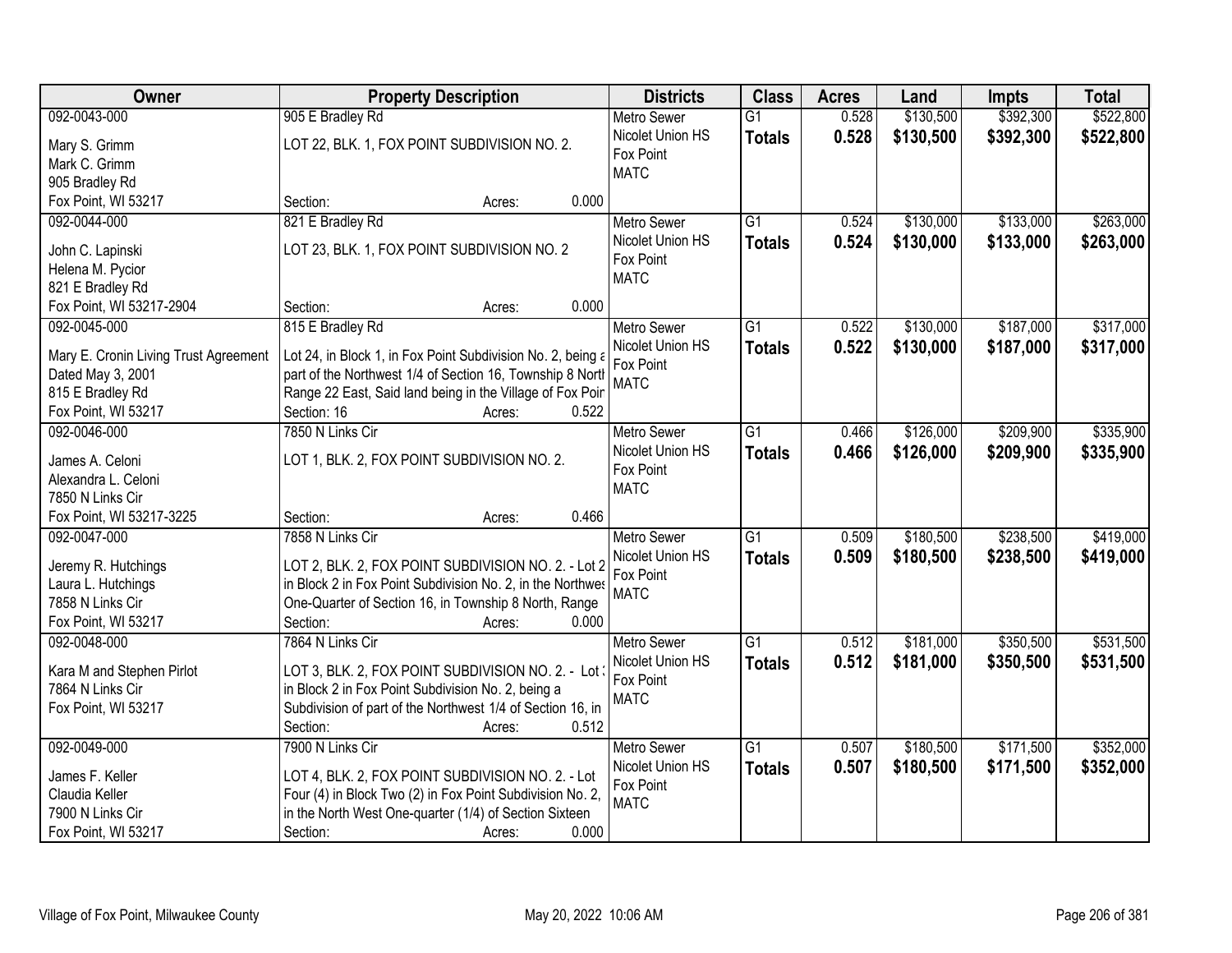| Owner                                   |                          | <b>Property Description</b>                                |       | <b>Districts</b>   | <b>Class</b>    | <b>Acres</b> | Land      | <b>Impts</b> | <b>Total</b> |
|-----------------------------------------|--------------------------|------------------------------------------------------------|-------|--------------------|-----------------|--------------|-----------|--------------|--------------|
| 092-0050-000                            | 7911 N Links Cir         |                                                            |       | <b>Metro Sewer</b> | $\overline{G1}$ | 0.505        | \$180,000 | \$104,500    | \$284,500    |
| John S. Caviggiola                      |                          | LOT 5, BLK. 2, FOX POINT SUBDIVISION NO. 2.                |       | Nicolet Union HS   | <b>Totals</b>   | 0.505        | \$180,000 | \$104,500    | \$284,500    |
| Kimberly K. Caviggiola                  |                          |                                                            |       | Fox Point          |                 |              |           |              |              |
| 7911 N Links Cir                        |                          |                                                            |       | <b>MATC</b>        |                 |              |           |              |              |
| Fox Point, WI 53217-3228                | Section:                 | Acres:                                                     | 0.000 |                    |                 |              |           |              |              |
| 092-0051-000                            | 7919 N Lake Dr           |                                                            |       | <b>Metro Sewer</b> | $\overline{G1}$ | 0.495        | \$128,000 | \$447,500    | \$575,500    |
|                                         |                          |                                                            |       | Nicolet Union HS   | <b>Totals</b>   | 0.495        | \$128,000 | \$447,500    | \$575,500    |
| David J. Boehm                          |                          | LOT 6, BLK. 2, FOX POINT SUBDIVISION NO. 2.                |       | Fox Point          |                 |              |           |              |              |
| Jennifer E. Earl-Boehm                  |                          |                                                            |       | <b>MATC</b>        |                 |              |           |              |              |
| 7919 N Lake Dr<br>Fox Point, WI 53217   | Section:                 | Acres:                                                     | 0.000 |                    |                 |              |           |              |              |
| 092-0052-000                            | 7901 N Lake Dr           |                                                            |       | Metro Sewer        | G1              | 0.504        | \$128,500 | \$141,500    | \$270,000    |
|                                         |                          |                                                            |       | Nicolet Union HS   |                 |              |           |              |              |
| Dennis G. Nash                          |                          | LOT 7, BLK. 2, FOX POINT SUBDIVISION NO. 2.                |       | Fox Point          | <b>Totals</b>   | 0.504        | \$128,500 | \$141,500    | \$270,000    |
| Christine M. Nash                       |                          |                                                            |       | <b>MATC</b>        |                 |              |           |              |              |
| 7901 N Lake Dr                          |                          |                                                            |       |                    |                 |              |           |              |              |
| Fox Point, WI 53217-2914                | Section:                 | Acres:                                                     | 0.000 |                    |                 |              |           |              |              |
| 092-0053-000                            | 7865 N Lake Dr           |                                                            |       | <b>Metro Sewer</b> | $\overline{G1}$ | 0.507        | \$129,000 | \$260,500    | \$389,500    |
| Christi J. Horan                        |                          | Lot Eight (8) in Block Two (2) in Fox Point Subdivision No |       | Nicolet Union HS   | <b>Totals</b>   | 0.507        | \$129,000 | \$260,500    | \$389,500    |
| 7865 N Lake Dr                          |                          | 2, being a part of the Northwest One-quarter (1/4) of      |       | Fox Point          |                 |              |           |              |              |
| Fox Point, WI 53217                     |                          | Section Sixteen (16), in Township Eight (8) North, Range   |       | <b>MATC</b>        |                 |              |           |              |              |
|                                         | Section:                 | Acres:                                                     | 0.000 |                    |                 |              |           |              |              |
| 092-0054-000                            | 7857 N Lake Dr           |                                                            |       | Metro Sewer        | $\overline{G1}$ | 0.508        | \$129,000 | \$349,000    | \$478,000    |
|                                         |                          |                                                            |       | Nicolet Union HS   | <b>Totals</b>   | 0.508        | \$129,000 | \$349,000    | \$478,000    |
| Todd R. Herrenbruck                     |                          | LOT 9, BLK. 2, FOX POINT SUBDIVISION NO. 2.                |       | Fox Point          |                 |              |           |              |              |
| Rachael Herrenbruck                     |                          |                                                            |       | <b>MATC</b>        |                 |              |           |              |              |
| 7857 N Lake Dr                          |                          |                                                            |       |                    |                 |              |           |              |              |
| Fox Point, WI 53217                     | Section:                 | Acres:                                                     | 0.000 |                    |                 |              |           |              |              |
| 092-0055-000                            | 7824 N Links Cir         |                                                            |       | <b>Metro Sewer</b> | $\overline{G1}$ | 0.502        | \$154,000 | \$239,500    | \$393,500    |
| Karen Clemence                          |                          | LOT 10, BLK. 2 FOX POINT SUBDIVISION NO. 2.                |       | Nicolet Union HS   | <b>Totals</b>   | 0.502        | \$154,000 | \$239,500    | \$393,500    |
| 7824 N Links Cir                        |                          |                                                            |       | Fox Point          |                 |              |           |              |              |
| Fox Point, WI 53217-3225                |                          |                                                            |       | <b>MATC</b>        |                 |              |           |              |              |
|                                         | Section:                 | Acres:                                                     | 0.000 |                    |                 |              |           |              |              |
| 092-0056-000                            | 7909 N Links Cir         |                                                            |       | <b>Metro Sewer</b> | $\overline{G1}$ | 0.620        | \$192,000 | \$348,300    | \$540,300    |
|                                         |                          |                                                            |       | Nicolet Union HS   | <b>Totals</b>   | 0.620        | \$192,000 | \$348,300    | \$540,300    |
| Robert J Santilli and Gloria J Santilli |                          | LOT 1 BLK 2 FOX POINT SUBD. NO. 3 & VACATED                |       | Fox Point          |                 |              |           |              |              |
| Revocable Tru                           | BOYD WAY ADJOINING SOUTH |                                                            |       | <b>MATC</b>        |                 |              |           |              |              |
| 7909 N Links Cir                        |                          |                                                            |       |                    |                 |              |           |              |              |
| Fox Point, WI 53217                     | Section:                 | Acres:                                                     | 0.000 |                    |                 |              |           |              |              |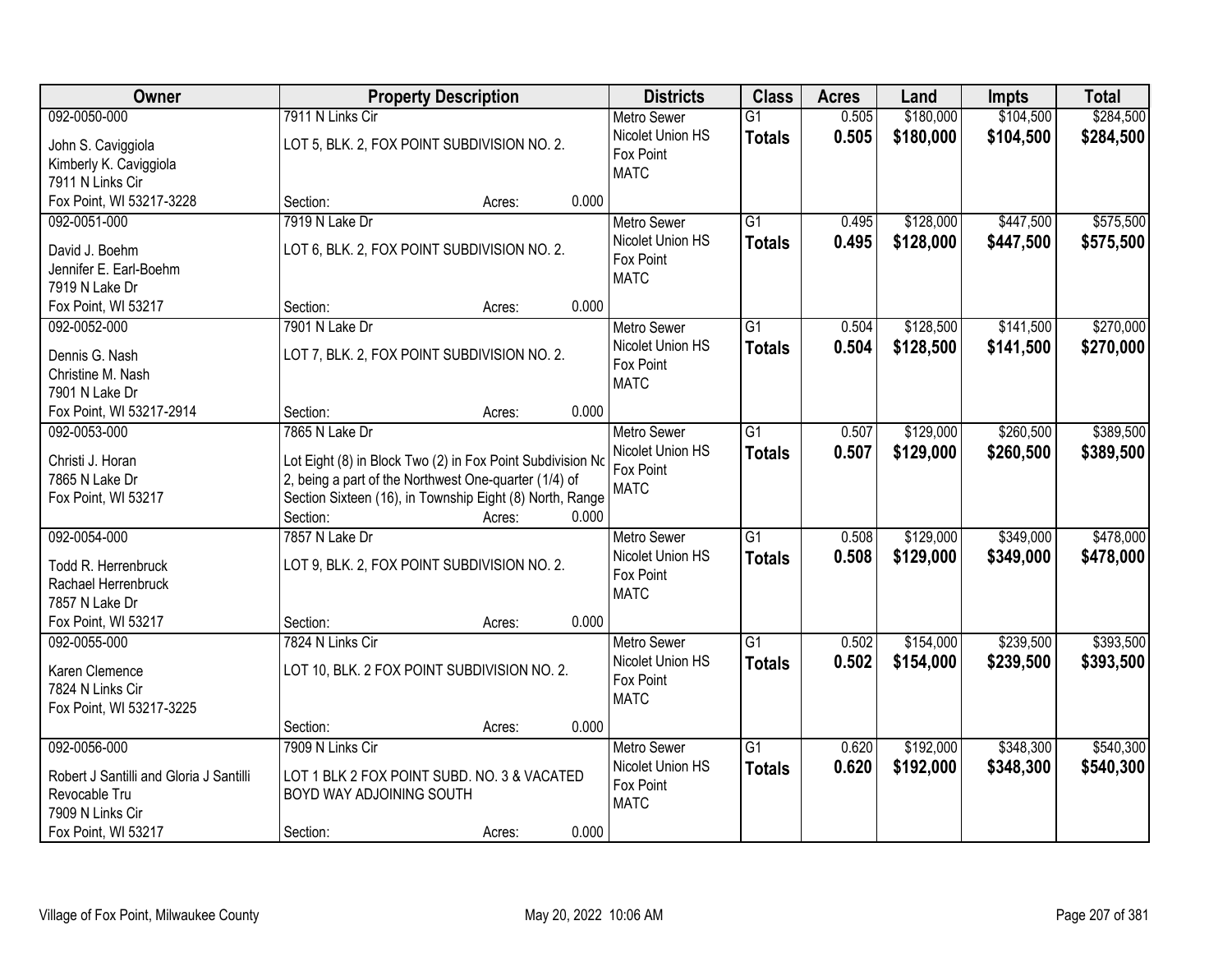| Owner                            | <b>Property Description</b>                               | <b>Districts</b>   | <b>Class</b>    | <b>Acres</b> | Land      | <b>Impts</b> | <b>Total</b> |
|----------------------------------|-----------------------------------------------------------|--------------------|-----------------|--------------|-----------|--------------|--------------|
| 092-9000-000                     | 7896 N Club Cir                                           | <b>Metro Sewer</b> | $\overline{G1}$ | 1.219        | \$355,000 | \$274,900    | \$629,900    |
| Jonathan J. Sabbagh              | Parcel 1 of Certified Survey Map No. 125, recorded in the | Nicolet Union HS   | <b>Totals</b>   | 1.219        | \$355,000 | \$274,900    | \$629,900    |
| Sara E. Sabbagh                  | Register of Deeds office for Milwaukee County on August   | Fox Point          |                 |              |           |              |              |
| 7896 N Club Cir                  | 11, 1961, in Volume 1 of Certified Survey Maps, Pages     | <b>MATC</b>        |                 |              |           |              |              |
| Fox Point, WI 53217              | 1.219<br>Section:<br>Acres:                               |                    |                 |              |           |              |              |
| 092-9001-000                     | 7900 N Club Cir                                           | <b>Metro Sewer</b> | $\overline{G1}$ | 0.668        | \$295,500 | \$258,000    | \$553,500    |
|                                  |                                                           | Nicolet Union HS   | <b>Totals</b>   | 0.668        | \$295,500 | \$258,000    | \$553,500    |
| Robert & Mary Jones Living Trust | PARCEL 2 CERTIFIED SURVEY MAP NO. 125 NW1/4               | Fox Point          |                 |              |           |              |              |
| 7900 N Club Cir                  | SEC. 16-8-22                                              | <b>MATC</b>        |                 |              |           |              |              |
| Fox Point, WI 53217              |                                                           |                    |                 |              |           |              |              |
|                                  | 0.000<br>Section:<br>Acres:                               |                    |                 |              |           |              |              |
| 092-9002-000                     | 7829 N Regent Rd                                          | Metro Sewer        | G1              | 0.702        | \$42,000  | \$0          | \$42,000     |
| Ken-David Masur                  | LOT 1 CERTIFIED SURVEY MAP NO. 147 NW1/4 SEC.             | Nicolet Union HS   | <b>Totals</b>   | 0.702        | \$42,000  | \$0          | \$42,000     |
| 7829 N Regent Rd                 | 16-8-22                                                   | Fox Point          |                 |              |           |              |              |
| Fox Point, WI 53217              |                                                           | <b>MATC</b>        |                 |              |           |              |              |
|                                  | 0.000<br>Section:<br>Acres:                               |                    |                 |              |           |              |              |
| 092-9003-000                     | 7829 N Regent Rd                                          | <b>Metro Sewer</b> | $\overline{G1}$ | 2.587        | \$260,000 | \$520,500    | \$780,500    |
|                                  |                                                           | Nicolet Union HS   | <b>Totals</b>   | 2.587        | \$260,000 | \$520,500    | \$780,500    |
| Ken-David Masur                  | LOT 2 CERTIFIED SURVEY MAP NO. 147 NW1/4 SEC.             | Fox Point          |                 |              |           |              |              |
| 7829 N Regent Rd                 | 16-8-22                                                   | <b>MATC</b>        |                 |              |           |              |              |
| Fox Point, WI 53217              |                                                           |                    |                 |              |           |              |              |
|                                  | 0.000<br>Section:<br>Acres:                               |                    |                 |              |           |              |              |
| 092-9004-000                     | 390 E Macarthur Rd                                        | Metro Sewer        | $\overline{G1}$ | 0.816        | \$174,000 | \$416,500    | \$590,500    |
| Christopher T. Vanderlinden      | LOT 3 CERTIFIED SURVEY MAP NO. 147 NW1/4 SEC              | Nicolet Union HS   | <b>Totals</b>   | 0.816        | \$174,000 | \$416,500    | \$590,500    |
| Sarah E. Vanderlinden            | 16-8-22                                                   | Fox Point          |                 |              |           |              |              |
| 390 E Macarthur Rd               |                                                           | <b>MATC</b>        |                 |              |           |              |              |
| Fox Point, WI 53217              | Section:<br>0.000<br>Acres:                               |                    |                 |              |           |              |              |
| 092-9005-000                     | 7815 N Regent Rd                                          | <b>Metro Sewer</b> | $\overline{G1}$ | 0.922        | \$159,000 | \$334,500    | \$493,500    |
|                                  |                                                           | Nicolet Union HS   | <b>Totals</b>   | 0.922        | \$159,000 | \$334,500    | \$493,500    |
| Gordon A. Devorkin               | LOT 4 CERTIFIED SURVEY MAP NO. 147 NW1/4 SEC              | Fox Point          |                 |              |           |              |              |
| Rochelle Devorkin                | 16-8-22                                                   | <b>MATC</b>        |                 |              |           |              |              |
| 7815 N Regent Rd                 |                                                           |                    |                 |              |           |              |              |
| Fox Point, WI 53217-3252         | 0.000<br>Section:<br>Acres:                               |                    |                 |              |           |              |              |
| 092-9006-000                     | 7723 N Boyd Way                                           | <b>Metro Sewer</b> | $\overline{G1}$ | 0.469        | \$126,000 | \$136,100    | \$262,100    |
| Kim M. Brier                     | PARCEL A CERTIFIED SURVEY MAP NO. 169 NW1/4               | Nicolet Union HS   | <b>Totals</b>   | 0.469        | \$126,000 | \$136,100    | \$262,100    |
| 7723 N Boyd Way                  | SEC. 16-8-22                                              | Fox Point          |                 |              |           |              |              |
| Fox Point, WI 53217-3210         |                                                           | <b>MATC</b>        |                 |              |           |              |              |
|                                  | 0.000<br>Section:<br>Acres:                               |                    |                 |              |           |              |              |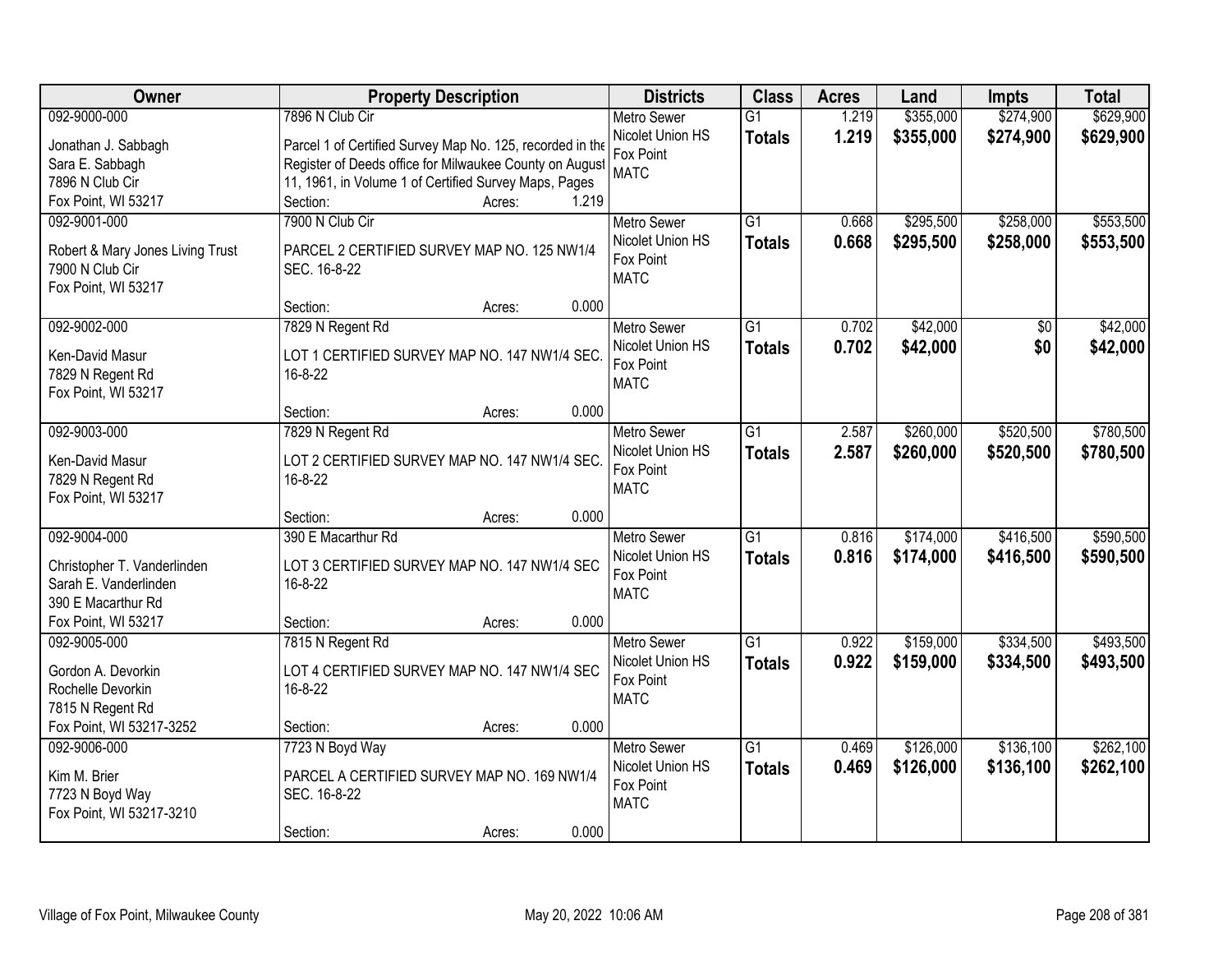| Owner                      | <b>Property Description</b>                                | <b>Districts</b>   | <b>Class</b>    | <b>Acres</b> | Land      | <b>Impts</b> | <b>Total</b> |
|----------------------------|------------------------------------------------------------|--------------------|-----------------|--------------|-----------|--------------|--------------|
| 092-9007-000               | 7735 N Boyd Way                                            | <b>Metro Sewer</b> | $\overline{G1}$ | 0.470        | \$126,000 | \$279,000    | \$405,000    |
| Michael J. Ginster         | PARCEL B CERTIFIED SURVEY MAP NO. 169 NW1/4                | Nicolet Union HS   | <b>Totals</b>   | 0.470        | \$126,000 | \$279,000    | \$405,000    |
| Joanne M. Ginster          | SEC. 16-8-22                                               | Fox Point          |                 |              |           |              |              |
| 7735 N Boyd Way            |                                                            | <b>MATC</b>        |                 |              |           |              |              |
| Fox Point, WI 53217-3210   | 0.000<br>Section:<br>Acres:                                |                    |                 |              |           |              |              |
| 092-9008-000               | 7745 N Boyd Way                                            | <b>Metro Sewer</b> | $\overline{G1}$ | 0.471        | \$126,000 | \$218,500    | \$344,500    |
|                            |                                                            | Nicolet Union HS   | <b>Totals</b>   | 0.471        | \$126,000 | \$218,500    | \$344,500    |
| Carl A. Morency            | PARCEL C CERTIFIED SURVEY MAP NO 169 NW1/4                 | Fox Point          |                 |              |           |              |              |
| Michelle Lamarre           | SEC. 16-8-22                                               | <b>MATC</b>        |                 |              |           |              |              |
| 7745 N Boyd Way            |                                                            |                    |                 |              |           |              |              |
| Fox Point, WI 53217        | 0.000<br>Section:<br>Acres:                                |                    |                 |              |           |              |              |
| 092-9009-000               | 7801 N Boyd Way                                            | <b>Metro Sewer</b> | G1              | 0.509        | \$129,000 | \$349,000    | \$478,000    |
| Brian J. Hartnett          | PARCEL D CERTIFIED SURVEY MAP NO. 169 NW1/4                | Nicolet Union HS   | <b>Totals</b>   | 0.509        | \$129,000 | \$349,000    | \$478,000    |
| Jean A. Hartnett           | SEC. 16-8-22                                               | Fox Point          |                 |              |           |              |              |
| 7801 N Boyd Way            |                                                            | <b>MATC</b>        |                 |              |           |              |              |
| Fox Point, WI 53217-3212   | 0.000<br>Section:<br>Acres:                                |                    |                 |              |           |              |              |
| 092-9010-000               | 410 E Calumet Rd                                           | <b>Metro Sewer</b> | G1              | 0.350        | \$117,500 | \$207,500    | \$325,000    |
|                            |                                                            | Nicolet Union HS   | <b>Totals</b>   | 0.350        | \$117,500 | \$207,500    | \$325,000    |
| Ruben and Cassandra Zavala | Parcel 1 of Certified Survey Map No. 787, being a land     | Fox Point          |                 |              |           |              |              |
| 410 E Calumet Rd           | division of a part of the North West 1/4 of Section 16, in | <b>MATC</b>        |                 |              |           |              |              |
| Fox Point, WI 53217        | Township 8 North, Range 22 East, in the Village of Fox     |                    |                 |              |           |              |              |
|                            | Section:<br>0.350<br>Acres:                                |                    |                 |              |           |              |              |
| 092-9011-000               | 480 E Calumet Rd                                           | Metro Sewer        | $\overline{G1}$ | 0.420        | \$122,500 | \$261,500    | \$384,000    |
| Andrew J. Bird             | PARCEL 2 CERTIFIED SURVEY MAP NO. 787 NW1/4                | Nicolet Union HS   | <b>Totals</b>   | 0.420        | \$122,500 | \$261,500    | \$384,000    |
| Jennifer K. Bird           | SEC. 16-8-22                                               | Fox Point          |                 |              |           |              |              |
| 480 E Calumet Rd           |                                                            | <b>MATC</b>        |                 |              |           |              |              |
| Fox Point, WI 53217        | 0.000<br>Section:<br>Acres:                                |                    |                 |              |           |              |              |
| 092-9869-000               | 7600 N Lake Dr                                             | <b>Metro Sewer</b> | $\overline{G1}$ | 1.345        | \$309,000 | \$203,000    | \$512,000    |
|                            |                                                            | Nicolet Union HS   |                 | 1.345        | \$309,000 | \$203,000    | \$512,000    |
| Sean Bailey                | PART OF LOTS 6 & 7,9 & 10, NE1/4 NW1/4, SW1/4              | Fox Point          | <b>Totals</b>   |              |           |              |              |
| <b>Tiffany Bailey</b>      | SEC. 16-8-22, DESC, IN REEL 273, IMAGE 394-395             | <b>MATC</b>        |                 |              |           |              |              |
| 7600 N Lake Dr             | 1.514 AC.                                                  |                    |                 |              |           |              |              |
| Fox Point, WI 53217        | 0.000<br>Section:<br>Acres:                                |                    |                 |              |           |              |              |
| 092-9870-000               | 7606 N Lake Dr                                             | <b>Metro Sewer</b> | $\overline{G1}$ | 1.027        | \$307,000 | \$358,000    | \$665,000    |
| Lexie Pieper               | PART OF NE 1/4 & NW 1/4 SEC 16-8-22, COMM 250              | Nicolet Union HS   | <b>Totals</b>   | 1.027        | \$307,000 | \$358,000    | \$665,000    |
| 7606 N Lake Dr             | FT W & 124.71 FT N OF SE COR OF NW 1/4, TN N               | Fox Point          |                 |              |           |              |              |
| Fox Point, WI 53217        | 110.70 FT; E 380.80 FT; SELY 120.18 FT; TH W 426.69        | <b>MATC</b>        |                 |              |           |              |              |
|                            | 0.000<br>Section:                                          |                    |                 |              |           |              |              |
|                            | Acres:                                                     |                    |                 |              |           |              |              |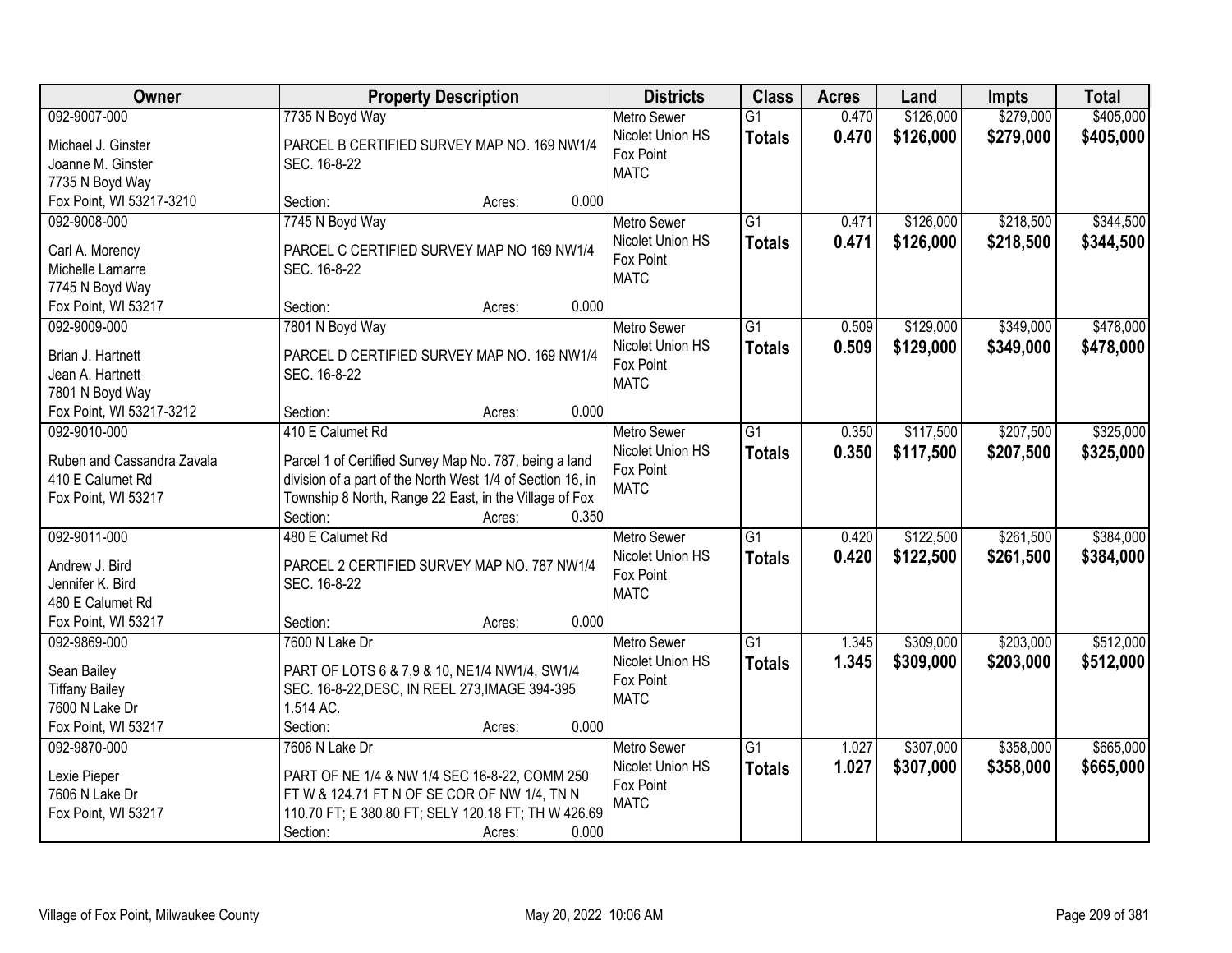| Owner                              |                                                                  | <b>Property Description</b> |       | <b>Districts</b>                       | <b>Class</b>                     | <b>Acres</b>   | Land                   | <b>Impts</b>           | <b>Total</b>           |
|------------------------------------|------------------------------------------------------------------|-----------------------------|-------|----------------------------------------|----------------------------------|----------------|------------------------|------------------------|------------------------|
| 092-9871-000<br>Melanie Clark      | 7620 N Lake Dr<br>PART OF LOTS 6 & 7 DESC. IN VOL. 3995 OF DEEDS |                             |       | <b>Metro Sewer</b><br>Nicolet Union HS | $\overline{G1}$<br><b>Totals</b> | 0.892<br>0.892 | \$298,500<br>\$298,500 | \$406,500<br>\$406,500 | \$705,000<br>\$705,000 |
| 7620 N Lake Dr                     | ON PAGE 99. NW1/4 & NE1/4 SEC. 16-8-22. 1.083 AC.                |                             |       | Fox Point                              |                                  |                |                        |                        |                        |
| Fox Point, WI 53217                |                                                                  |                             |       | <b>MATC</b>                            |                                  |                |                        |                        |                        |
|                                    | Section:                                                         | Acres:                      | 0.000 |                                        |                                  |                |                        |                        |                        |
| 092-9872-000                       | 7709 N Club Cir                                                  |                             |       | <b>Metro Sewer</b>                     | $\overline{G1}$                  | 0.895          | \$283,500              | \$807,000              | \$1,090,500            |
| Eric M. Dorn                       | PART OF LOTS 6 & 7 DESC. IN REEL 168-IMAGE                       |                             |       | Nicolet Union HS                       | <b>Totals</b>                    | 0.895          | \$283,500              | \$807,000              | \$1,090,500            |
| Anne B F. Dorn                     | 1444. NW1/4 AND NE1/4 SEC. 16-8-22                               |                             |       | Fox Point<br><b>MATC</b>               |                                  |                |                        |                        |                        |
| 7709 N Club Cir                    |                                                                  |                             |       |                                        |                                  |                |                        |                        |                        |
| Fox Point, WI 53217                | Section:                                                         | Acres:                      | 0.000 |                                        |                                  |                |                        |                        |                        |
| 092-9873-000                       | 7711 N Club Cir                                                  |                             |       | <b>Metro Sewer</b>                     | $\overline{G1}$                  | 0.735          | \$266,500              | \$352,500              | \$619,000              |
| <b>Anatoliy Daskal</b>             | PART OF LOTS 6 AND 7 DESC. IN VOL. 3555 OF                       |                             |       | Nicolet Union HS                       | <b>Totals</b>                    | 0.735          | \$266,500              | \$352,500              | \$619,000              |
| Yelena Brezdina                    | DEEDS ON PAGE 143. 1.000 AC.                                     |                             |       | Fox Point<br><b>MATC</b>               |                                  |                |                        |                        |                        |
| 7711 N Club Cir                    |                                                                  |                             |       |                                        |                                  |                |                        |                        |                        |
| Fox Point, WI 53217-2937           | Section:                                                         | Acres:                      | 0.000 |                                        |                                  |                |                        |                        |                        |
| 092-9874-001                       | 7700 N Club Cir                                                  |                             |       | <b>Metro Sewer</b>                     | G1                               | 0.782          | \$297,000              | \$682,000              | \$979,000              |
| John A. Olin                       | CERTIFIED SURVY MAP NO 5885 NW 16-8-22 LO T 1                    |                             |       | Nicolet Union HS                       | <b>Totals</b>                    | 0.782          | \$297,000              | \$682,000              | \$979,000              |
| Terri L. Olin                      |                                                                  |                             |       | Fox Point<br><b>MATC</b>               |                                  |                |                        |                        |                        |
| 7700 N Club Cir                    |                                                                  |                             |       |                                        |                                  |                |                        |                        |                        |
| Fox Point, WI 53217                | Section:                                                         | Acres:                      | 0.000 |                                        |                                  |                |                        |                        |                        |
| 092-9874-002                       | 7710 N Club Cir                                                  |                             |       | <b>Metro Sewer</b>                     | $\overline{G1}$                  | 1.007          | \$302,000              | \$440,600              | \$742,600              |
| Michael Borge                      | CERTIFIED SURVEY MAP NO 5885 NE & N W 16-8-22                    |                             |       | Nicolet Union HS                       | <b>Totals</b>                    | 1.007          | \$302,000              | \$440,600              | \$742,600              |
| Hannah Lubar                       | LOT <sub>2</sub>                                                 |                             |       | Fox Point<br><b>MATC</b>               |                                  |                |                        |                        |                        |
| 7710 N Club Cir                    |                                                                  |                             |       |                                        |                                  |                |                        |                        |                        |
| Fox Point, WI 53217                | Section:                                                         | Acres:                      | 0.000 |                                        |                                  |                |                        |                        |                        |
| 092-9875-000                       | 7800 N Lake Dr                                                   |                             |       | <b>Metro Sewer</b>                     | $\overline{G1}$                  | 2.324          | \$541,000              | \$619,000              | \$1,160,000            |
| Eric Stanenas                      | All that part of Lots 6 and 7 in the Northeast One-Quarter       |                             |       | Nicolet Union HS                       | <b>Totals</b>                    | 2.324          | \$541,000              | \$619,000              | \$1,160,000            |
| Sara Stanenas                      | Section 16, in Township 8 North, Range 22 East, in the           |                             |       | Fox Point<br><b>MATC</b>               |                                  |                |                        |                        |                        |
| 7800 N Lake Dr                     | Village of Fox Point, Milwaukee County, Wisconsin,               |                             |       |                                        |                                  |                |                        |                        |                        |
| Fox Point, WI 53217                | Section:                                                         | Acres:                      | 2.324 |                                        |                                  |                |                        |                        |                        |
| 092-9876-000                       | 7816 N Lake Dr                                                   |                             |       | <b>Metro Sewer</b>                     | $\overline{G1}$                  | 1.157          | \$305,500              | \$479,200              | \$784,700              |
| Sushil & Ethel Sabnis Living Trust | COM 1358.86 FT S OF NE COR OF NW 1/4 SEC.                        |                             |       | Nicolet Union HS                       | <b>Totals</b>                    | 1.157          | \$305,500              | \$479,200              | \$784,700              |
| 7816 N Lake Dr                     | 16-8-22; TH W 2.69 FT TO POB.TH N 200 FT W 243.20                |                             |       | Fox Point                              |                                  |                |                        |                        |                        |
| Fox Point, WI 53217-2970           | FT, S 200.73 FT, TH E 260.80 FT TO POB.                          |                             |       | <b>MATC</b>                            |                                  |                |                        |                        |                        |
|                                    | Section:                                                         | Acres:                      | 0.000 |                                        |                                  |                |                        |                        |                        |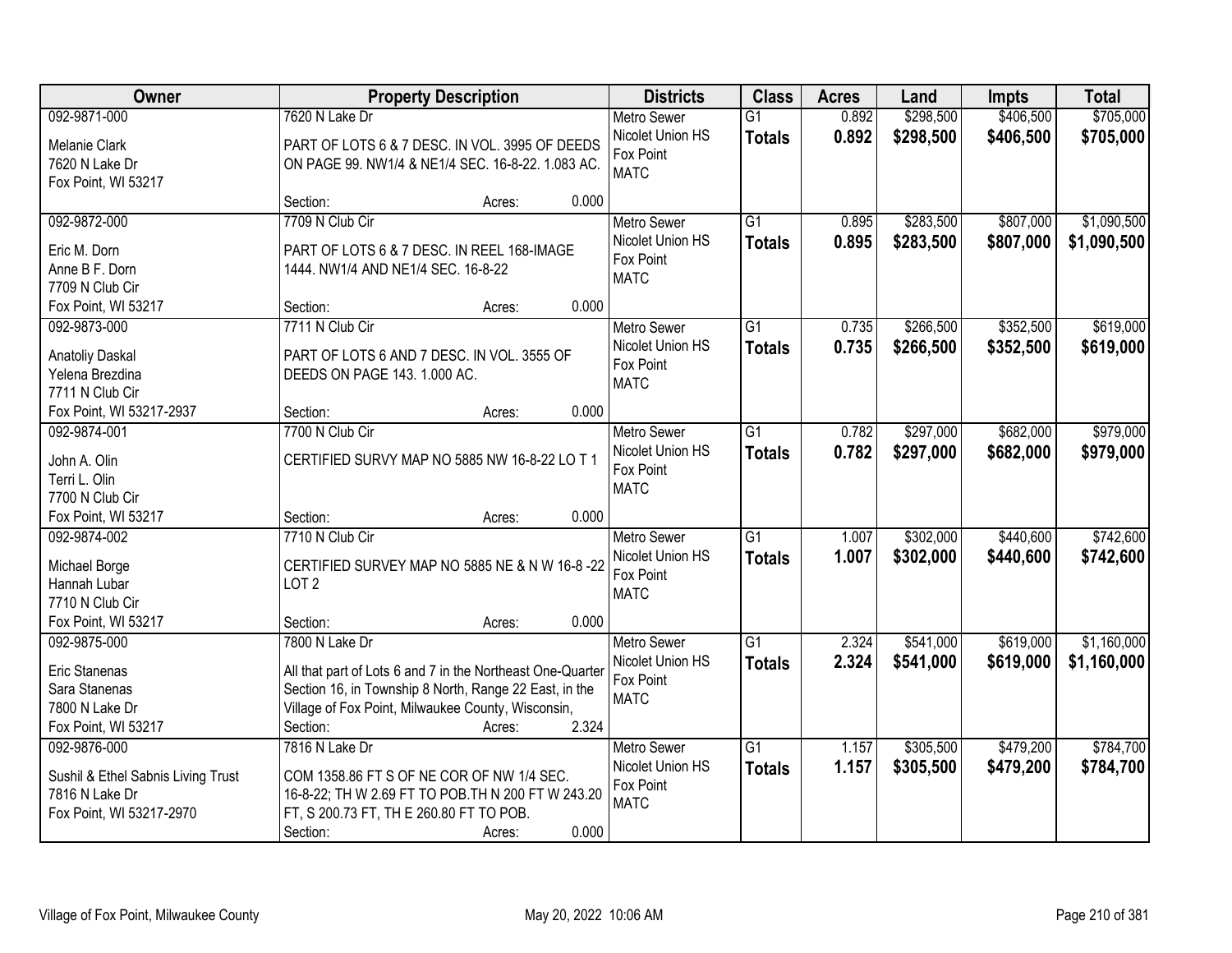| Owner                    | <b>Property Description</b>                       | <b>Districts</b>   | <b>Class</b>    | <b>Acres</b> | Land      | <b>Impts</b> | <b>Total</b> |
|--------------------------|---------------------------------------------------|--------------------|-----------------|--------------|-----------|--------------|--------------|
| 092-9877-000             | 1107 E Lilac Ln                                   | <b>Metro Sewer</b> | $\overline{G1}$ | 1.069        | \$317,500 | \$307,000    | \$624,500    |
| Richard A. Frank         | PART OF LOTS 2 AND 3, NE1/4 AND NW1/4 SEC.        | Nicolet Union HS   | <b>Totals</b>   | 1.069        | \$317,500 | \$307,000    | \$624,500    |
| Hope E. Erwin            | 16-8-22 DESC. IN VOL. 3212 OF DEEDS ON PAGE 23.   | Fox Point          |                 |              |           |              |              |
| 1107 E Lilac Ln          | 1.07 AC. (TRACT D)                                | <b>MATC</b>        |                 |              |           |              |              |
| Fox Point, WI 53217      | Section:<br>0.000<br>Acres:                       |                    |                 |              |           |              |              |
| 092-9878-000             | 1105 E Lilac Ln                                   | <b>Metro Sewer</b> | $\overline{G1}$ | 0.776        | \$297,000 | \$165,500    | \$462,500    |
|                          |                                                   | Nicolet Union HS   | <b>Totals</b>   | 0.776        | \$297,000 | \$165,500    | \$462,500    |
| Joseph Aizen             | PART OF LOT 3, NW1/4 SEC.16-8-22 DESC. IN REEL    | Fox Point          |                 |              |           |              |              |
| Deborah Aizen            | 343-IMAGES 1151-1153 1.097 AC. (TRACT "C")        | <b>MATC</b>        |                 |              |           |              |              |
| 8905 N Upper River Ct    |                                                   |                    |                 |              |           |              |              |
| River Hills, WI 53217    | 0.000<br>Section:<br>Acres:                       |                    |                 |              |           |              |              |
| 092-9879-000             | 7846 N Lake Dr                                    | Metro Sewer        | $\overline{G1}$ | 1.105        | \$261,000 | \$511,000    | \$772,000    |
| Adam Toth                | PART OF LOT 3 DESC IN REEL 897 - IMAGES 954-955   | Nicolet Union HS   | <b>Totals</b>   | 1.105        | \$261,000 | \$511,000    | \$772,000    |
| Laura Toth               | NW 1/4 SEC 16-8-22 1.586 AC                       | Fox Point          |                 |              |           |              |              |
| 7846 N Lake Dr           |                                                   | <b>MATC</b>        |                 |              |           |              |              |
| Fox Point, WI 53217      | 0.000<br>Section:<br>Acres:                       |                    |                 |              |           |              |              |
| 092-9880-000             | 820 E Calumet Rd                                  | <b>Metro Sewer</b> | $\overline{G1}$ | 0.438        | \$123,500 | \$170,700    | \$294,200    |
|                          |                                                   | Nicolet Union HS   |                 | 0.438        |           |              |              |
| Alisa M. Stefanich       | PART OF LOT 6, DESC. IN VOL. 3483 OF DEEDS ON     | Fox Point          | <b>Totals</b>   |              | \$123,500 | \$170,700    | \$294,200    |
| Joseph Stefanich         | PAGE 395. NW1/4 SEC. 16-8-22. .6188 AC. D.2-#17A  | <b>MATC</b>        |                 |              |           |              |              |
| 820 E Calumet Rd         |                                                   |                    |                 |              |           |              |              |
| Fox Point, WI 53217      | 0.000<br>Section:<br>Acres:                       |                    |                 |              |           |              |              |
| 092-9881-000             | 7613 N Links Way                                  | <b>Metro Sewer</b> | $\overline{G1}$ | 0.438        | \$123,500 | \$382,500    | \$506,000    |
|                          | PART OF LOT 6 DESC IN REEL 666 - IMAGE 939 NW     | Nicolet Union HS   | <b>Totals</b>   | 0.438        | \$123,500 | \$382,500    | \$506,000    |
| Michael A. Burns         |                                                   | Fox Point          |                 |              |           |              |              |
| Robin R. Burns           | 1/4 SEC 16-8-22 .4380 AC                          | <b>MATC</b>        |                 |              |           |              |              |
| 7613 N Links Way         | 0.000                                             |                    |                 |              |           |              |              |
| Fox Point, WI 53217-3230 | Section:<br>Acres:                                |                    |                 |              |           |              |              |
| 092-9882-000             | 917 E Hyde Way                                    | <b>Metro Sewer</b> | $\overline{G1}$ | 0.416        | \$122,000 | \$192,200    | \$314,200    |
| Martin L. Lobel          | LOT 1 FOX POINT DEV CO PLAT PART OF LOT 6         | Nicolet Union HS   | <b>Totals</b>   | 0.416        | \$122,000 | \$192,200    | \$314,200    |
| Caryl J. Lobel           | DESC IN REEL 862 - IMAGE 1140 .592 AC             | Fox Point          |                 |              |           |              |              |
| 917 E Hyde Way           |                                                   | <b>MATC</b>        |                 |              |           |              |              |
| Fox Point, WI 53217-3224 | 0.000<br>Section:<br>Acres:                       |                    |                 |              |           |              |              |
| 092-9883-000             | 7721 N Lake Dr                                    | Metro Sewer        | $\overline{G1}$ | 0.373        | \$107,000 | \$243,000    | \$350,000    |
|                          |                                                   | Nicolet Union HS   | <b>Totals</b>   | 0.373        | \$107,000 | \$243,000    | \$350,000    |
| Amouli Investment LLC    | LOT 2 FOX POINT DEV. CO. PLAT PART OF LOT 6       | Fox Point          |                 |              |           |              |              |
| 7721 N Lake Dr           | DESC. IN REEL 322 - IMAGE 643. NW1/4 SEC. 16-8-22 | <b>MATC</b>        |                 |              |           |              |              |
| Fox Point, WI 53217-2910 | .463 AC.                                          |                    |                 |              |           |              |              |
|                          | 0.000<br>Section:<br>Acres:                       |                    |                 |              |           |              |              |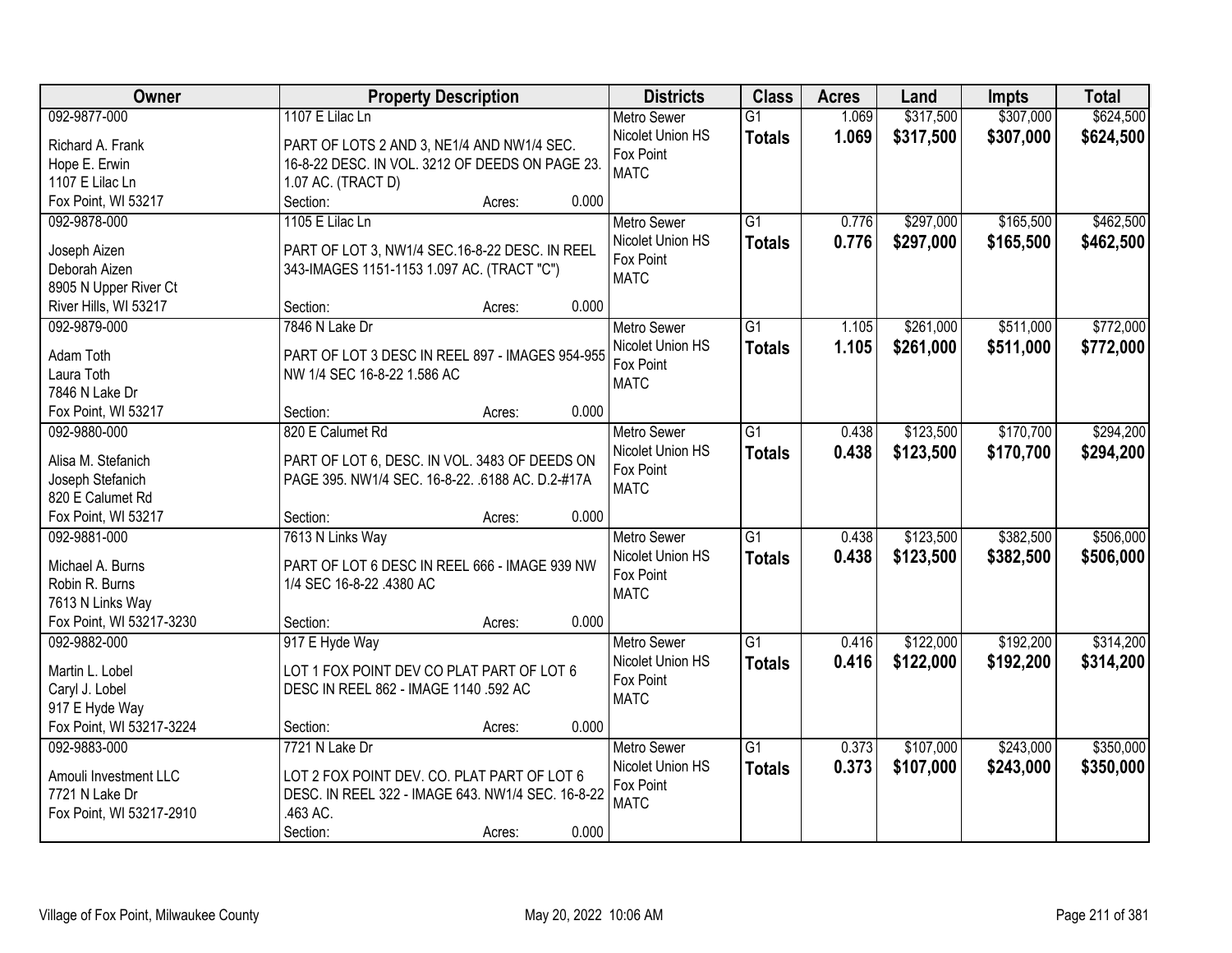| Owner                             | <b>Property Description</b>                          | <b>Districts</b>         | <b>Class</b>    | <b>Acres</b> | Land      | <b>Impts</b> | <b>Total</b> |
|-----------------------------------|------------------------------------------------------|--------------------------|-----------------|--------------|-----------|--------------|--------------|
| 092-9884-000                      | 7717 N Lake Dr                                       | <b>Metro Sewer</b>       | $\overline{G1}$ | 0.353        | \$105,500 | \$256,500    | \$362,000    |
| Kenyatta Nakisisa Barber          | PART OF NW 16-8-22 COM AT A PT 473 FT W OF SE        | Nicolet Union HS         | <b>Totals</b>   | 0.353        | \$105,500 | \$256,500    | \$362,000    |
| 7717 N Lake Dr                    | COR SD 1/4 SEC TH N OD 14.5' E 735 FT TO BEG OF      | Fox Point                |                 |              |           |              |              |
| Fox Point, WI 53217               | THIS DESC TH N 120 FT E 163.31 F T SWLY 39.75 FT     | <b>MATC</b>              |                 |              |           |              |              |
|                                   | 0.000<br>Section:<br>Acres:                          |                          |                 |              |           |              |              |
| 092-9885-000                      | 7705 N Lake Dr                                       | <b>Metro Sewer</b>       | $\overline{G1}$ | 0.346        | \$105,500 | \$294,500    | \$400,000    |
|                                   |                                                      | Nicolet Union HS         | <b>Totals</b>   | 0.346        | \$105,500 | \$294,500    | \$400,000    |
| Roberta A. Mendelsohn             | LOT 4 FOX POINT DEV. CO. PLAT PART OF LOT 6          | Fox Point                |                 |              |           |              |              |
| 7705 N Lake Dr                    | DESC. IN REEL 436 IMAGES 830 .457 AC. NW1/4 SEC      | <b>MATC</b>              |                 |              |           |              |              |
| Fox Point, WI 53217-2910          | 16-8-22                                              |                          |                 |              |           |              |              |
|                                   | 0.000<br>Section:<br>Acres:                          |                          |                 |              |           |              |              |
| 092-9886-000                      | 7629 N Lake Dr                                       | <b>Metro Sewer</b>       | G1              | 0.383        | \$119,500 | \$213,000    | \$332,500    |
| Eric B. Leander                   | COMM 473 FT, W & 525 FT, N OF SE COR OF NW 1/4       | Nicolet Union HS         | <b>Totals</b>   | 0.383        | \$119,500 | \$213,000    | \$332,500    |
| Rebekah L. Leander                | SEC. 16-8-22, TH N 100 FT, E 190.41 FT, S 101.22 FT, | Fox Point                |                 |              |           |              |              |
| 7629 N Lake Dr                    | TH W 206.40 FT, TO POB. EXC ELY 45 FT.               | <b>MATC</b>              |                 |              |           |              |              |
| Fox Point, WI 53217-2909          | 0.000<br>Section:<br>Acres:                          |                          |                 |              |           |              |              |
| 092-9887-000                      | 7627 N Lake Dr                                       | <b>Metro Sewer</b>       | $\overline{G1}$ | 0.415        | \$122,000 | \$266,000    | \$388,000    |
|                                   |                                                      | Nicolet Union HS         | <b>Totals</b>   | 0.415        | \$122,000 | \$266,000    | \$388,000    |
| Martin Tirado                     | LOT 6 FOX POINT DEV. CO. PLAT PART OF LOT 6          | Fox Point                |                 |              |           |              |              |
| <b>Breanne Tirado</b>             | DESC. IN VOL. 3016 OF DEEDS ON PAGE 224. .495        | <b>MATC</b>              |                 |              |           |              |              |
| 7627 N Lake Dr                    | AC. NW1/4 SEC. 16-8-22.                              |                          |                 |              |           |              |              |
| Fox Point, WI 53217               | Section:<br>0.000<br>Acres:                          |                          | $\overline{G1}$ |              |           |              |              |
| 092-9888-001                      | 7626 N Links Way                                     | <b>Metro Sewer</b>       |                 | 0.424        | \$123,000 | \$479,500    | \$602,500    |
| Edward A. Engman Jr               | PARCEL 1 IN CERTIFIED SURVEY MAP NO. 1113 OF         | Nicolet Union HS         | <b>Totals</b>   | 0.424        | \$123,000 | \$479,500    | \$602,500    |
| Kathleen Engman                   | A PART OF THE NW1/4 OF SECTION 16-8-22               | Fox Point<br><b>MATC</b> |                 |              |           |              |              |
| 7626 N Links Way                  | RECORDED IN REEL 496- IMAGES 1056-1058               |                          |                 |              |           |              |              |
| Fox Point, WI 53217-3229          | 0.000<br>Section:<br>Acres:                          |                          |                 |              |           |              |              |
| 092-9888-002                      | 7616 N Links Way                                     | <b>Metro Sewer</b>       | $\overline{G1}$ | 0.424        | \$123,000 | \$349,000    | \$472,000    |
| <b>Haker Joint Revoc Trust</b>    | PARCEL 2 IN CERTIFIED SURVEY MAP NO. 1113 OF         | Nicolet Union HS         | <b>Totals</b>   | 0.424        | \$123,000 | \$349,000    | \$472,000    |
| Attn: William A & Marilyn L Haker | A PART OF THE NW1/4 OF SECTION 16-8-22               | Fox Point                |                 |              |           |              |              |
| 7616 N Links Way                  | RECORDED IN REEL 496- IMAGES 1056-1058               | <b>MATC</b>              |                 |              |           |              |              |
| Fox Point, WI 53217-3229          | 0.000<br>Section:<br>Acres:                          |                          |                 |              |           |              |              |
| 092-9889-000                      | 7623 N Lake Dr                                       | <b>Metro Sewer</b>       | $\overline{G1}$ | 0.404        | \$121,500 | \$393,000    | \$514,500    |
|                                   |                                                      | Nicolet Union HS         | <b>Totals</b>   | 0.404        | \$121,500 | \$393,000    | \$514,500    |
| David M. Blau                     | FOX POINT DEV. CO. PLAT PART OF LOT 6 BEING          | Fox Point                |                 |              |           |              |              |
| Marsha D. Blau                    | LOT 7 DESC. IN REEL 367 - IMAGE 1187 0.507 ACS.      | <b>MATC</b>              |                 |              |           |              |              |
| 7623 N Lake Dr                    | NW1/4 SEC. 16-8-22                                   |                          |                 |              |           |              |              |
| Fox Point, WI 53217-2909          | 0.000<br>Section:<br>Acres:                          |                          |                 |              |           |              |              |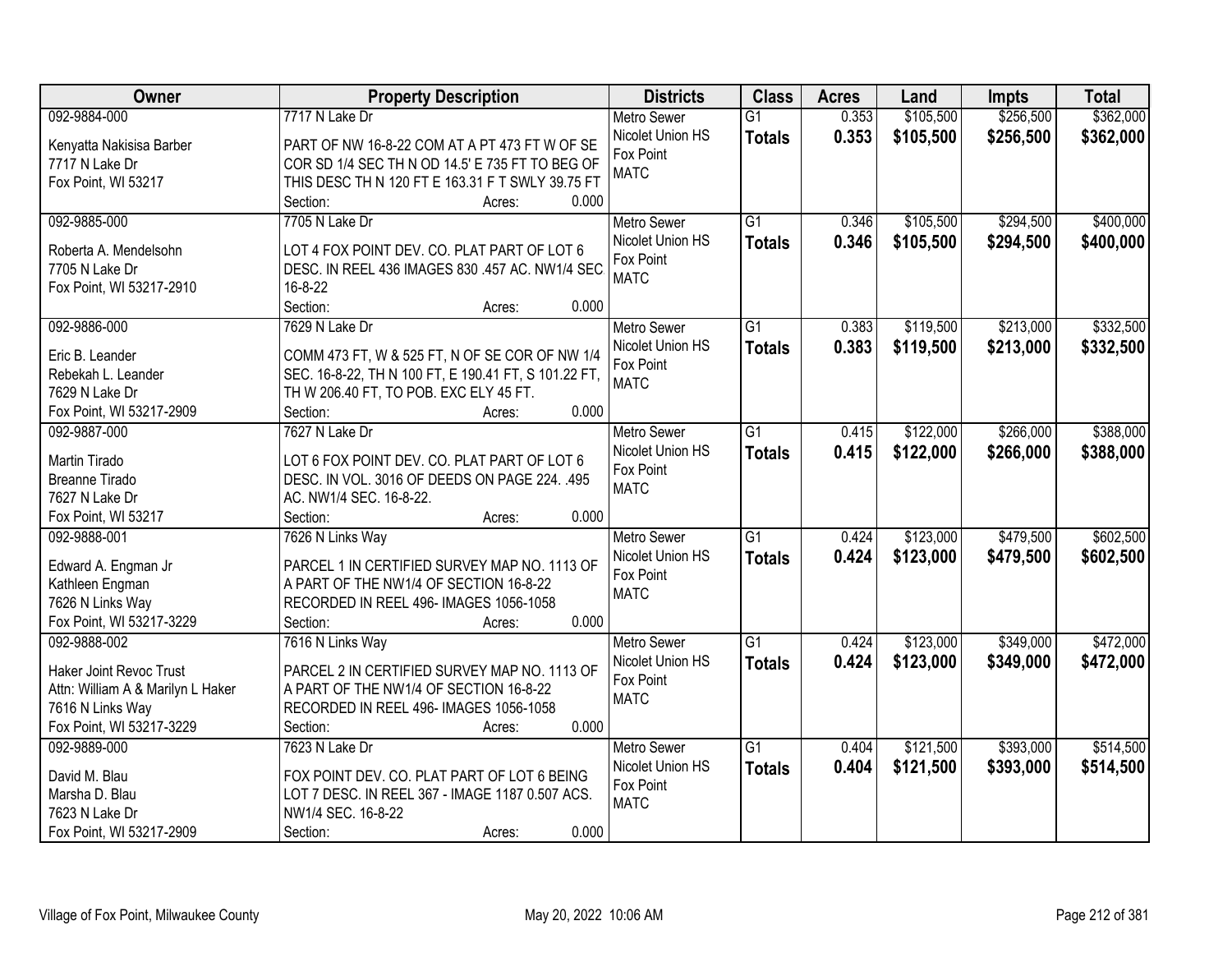| <b>Owner</b>             | <b>Property Description</b>                               | <b>Districts</b>   | <b>Class</b>    | <b>Acres</b> | Land      | <b>Impts</b> | <b>Total</b> |
|--------------------------|-----------------------------------------------------------|--------------------|-----------------|--------------|-----------|--------------|--------------|
| 092-9890-000             | 7617 N Lake Dr                                            | <b>Metro Sewer</b> | $\overline{G1}$ | 0.507        | \$129,000 | \$329,100    | \$458,100    |
| Michael J. Drehobl       | COM AT A PT 250 FT W OF THE E LI & 225 FT N OF S          | Nicolet Union HS   | <b>Totals</b>   | 0.507        | \$129,000 | \$329,100    | \$458,100    |
| Kristina A. Drehobl      | LI OF NW 16-8-22 TH N 100 FT W TO E LI CSM NO             | Fox Point          |                 |              |           |              |              |
| 7617 N Lake Dr           | 1113 S 100 FT TH E 221.60 FT TO BEG EXC E 45 FT           | <b>MATC</b>        |                 |              |           |              |              |
| Fox Point, WI 53217-2909 | 0.000<br>Section:<br>Acres:                               |                    |                 |              |           |              |              |
| 092-9891-000             | 7607 N Lake Dr                                            | <b>Metro Sewer</b> | $\overline{G1}$ | 0.427        | \$123,000 | \$345,500    | \$468,500    |
|                          |                                                           | Nicolet Union HS   | <b>Totals</b>   | 0.427        | \$123,000 | \$345,500    | \$468,500    |
| Jad Donaldson            | PT OF NW 16-8-22 COM AT A PT 250 FT W OF & 125            | Fox Point          |                 |              |           |              |              |
| Angela M. Pierro         | FT N OF THE CENTER OF SD SEC 16 TH N 100 FT W             | <b>MATC</b>        |                 |              |           |              |              |
| 7607 N Lake Dr           | 221.47 FT S 100 FT TH E 222.15 FT TO BEG EXC E 33         |                    |                 |              |           |              |              |
| Fox Point, WI 53217      | 0.000<br>Section:<br>Acres:                               |                    |                 |              |           |              |              |
| 092-9892-000             | 920 E Calumet Rd                                          | <b>Metro Sewer</b> | $\overline{G1}$ | 0.376        | \$119,000 | \$273,400    | \$392,400    |
| <b>Thomas Bausch</b>     | That part of the Northwest 1/4 of Section 16, in Township | Nicolet Union HS   | <b>Totals</b>   | 0.376        | \$119,000 | \$273,400    | \$392,400    |
| Molly Bausch             | North, Range 22 East, in the Village of Fox Point, County | Fox Point          |                 |              |           |              |              |
| 920 E Calumet Rd         | of Milwaukee, State of Wisconsin, more particularly       | <b>MATC</b>        |                 |              |           |              |              |
| Fox Point, WI 53217      | 0.376<br>Section:<br>Acres:                               |                    |                 |              |           |              |              |
| 092-9893-000             | 910 E Calumet Rd                                          | <b>Metro Sewer</b> | $\overline{G1}$ | 0.425        | \$123,000 | \$351,600    | \$474,600    |
|                          |                                                           | Nicolet Union HS   | <b>Totals</b>   | 0.425        | \$123,000 | \$351,600    | \$474,600    |
| Steven R. Giles          | PT OF NW 16-8-22 COM AT A PT 473 FT W OF THE              | Fox Point          |                 |              |           |              |              |
| Jennine L. Pufahl        | CENTER OF SD SEC 16 TH N 225 FT W 92.50 FT S              | <b>MATC</b>        |                 |              |           |              |              |
| 910 E Calumet Rd         | 225 FT TH E 92.50 FT TO BEG EXC S 25 FT FOR RD            |                    |                 |              |           |              |              |
| Fox Point, WI 53217-3219 | Section:<br>0.000<br>Acres:                               |                    |                 |              |           |              |              |
| 092-9894-000             | 7600 N Links Way                                          | Metro Sewer        | $\overline{G1}$ | 0.478        | \$126,500 | \$184,100    | \$310,600    |
| Matthew J. Martin        | FOX POINT DEV CO PLAT PART OF LOT 6 DESC IN               | Nicolet Union HS   | <b>Totals</b>   | 0.478        | \$126,500 | \$184,100    | \$310,600    |
| Jacquilyn Martin         | REEL 874 - IMAGE 752 BEING THE W 1/2 OF LOT 11 8          | Fox Point          |                 |              |           |              |              |
| 7600 N Links Way         | S 65 FT OF W 1/2 OF LOT 12 .480 AC NW 1/4 SEC             | <b>MATC</b>        |                 |              |           |              |              |
| Fox Point, WI 53217      | 0.000<br>Section:<br>Acres:                               |                    |                 |              |           |              |              |
| 092-9895-001             | 7630 N Links Way                                          | <b>Metro Sewer</b> | $\overline{G1}$ | 0.998        | \$164,500 | \$692,000    | \$856,500    |
|                          |                                                           | Nicolet Union HS   |                 | 0.998        | \$164,500 | \$692,000    | \$856,500    |
| Nina G. Edelman          | CSM #7944 - NW 16-8-22 - PARCEL #1                        | Fox Point          | <b>Totals</b>   |              |           |              |              |
| Richard W. Edelman       |                                                           | <b>MATC</b>        |                 |              |           |              |              |
| 7630 N Links Way         |                                                           |                    |                 |              |           |              |              |
| Fox Point, WI 53217      | 0.000<br>Section:<br>Acres:                               |                    |                 |              |           |              |              |
| 092-9897-000             | 7710 N Links Way                                          | <b>Metro Sewer</b> | $\overline{G1}$ | 0.482        | \$127,000 | \$296,500    | \$423,500    |
| Scott D. Drewianka       | COMM 683 FT, W & 660 FT, N OF SE COR OF NW 1/4            | Nicolet Union HS   | <b>Totals</b>   | 0.482        | \$127,000 | \$296,500    | \$423,500    |
| Laura R. La Rose         | SEC. 16-8-22, TH E 210 FT, N 100 FT, W 210 FT, TH S       | Fox Point          |                 |              |           |              |              |
| 7710 N Links Way         | 100 FT TO POB. EXC WLY 25 FT THEREOF.                     | <b>MATC</b>        |                 |              |           |              |              |
|                          |                                                           |                    |                 |              |           |              |              |
| Fox Point, WI 53217-3231 | 0.000<br>Section:<br>Acres:                               |                    |                 |              |           |              |              |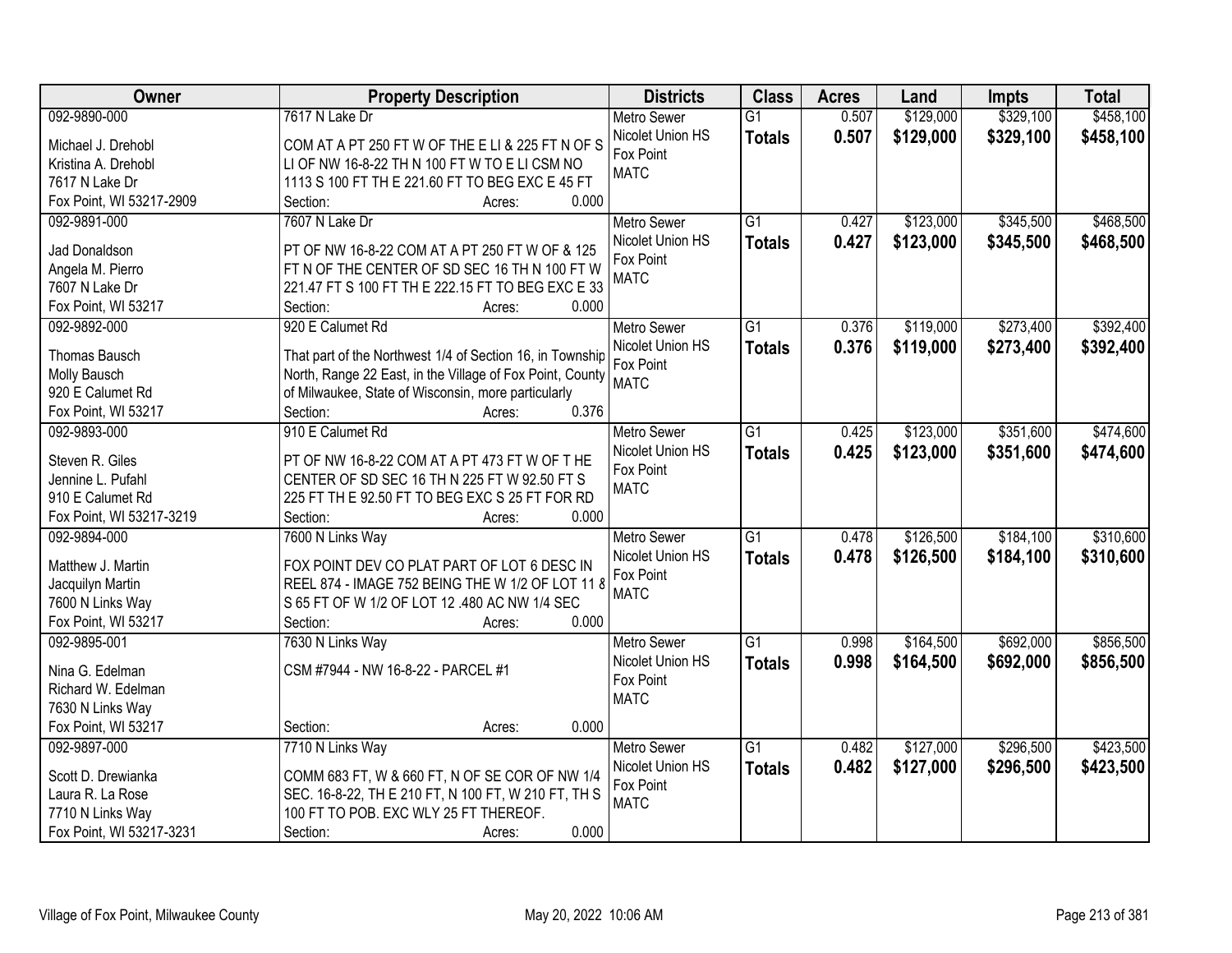| <b>Owner</b>                                | <b>Property Description</b>                      | <b>Districts</b>   | <b>Class</b>    | <b>Acres</b> | Land      | <b>Impts</b> | <b>Total</b> |
|---------------------------------------------|--------------------------------------------------|--------------------|-----------------|--------------|-----------|--------------|--------------|
| 092-9898-000                                | 7716 N Links Way                                 | <b>Metro Sewer</b> | $\overline{G1}$ | 0.425        | \$123,000 | \$289,500    | \$412,500    |
| Robert S. Schley Jr                         | LOT 18 FOX POINT DEV. CO. PLAT PART OF LOT 6,    | Nicolet Union HS   | <b>Totals</b>   | 0.425        | \$123,000 | \$289,500    | \$412,500    |
| Mary N. Schley                              | DESC. IN REEL 120-IMAGE 545. .482 AC. NW1/4 SEC. | Fox Point          |                 |              |           |              |              |
| 7716 N Links Way                            | 16-8-22                                          | <b>MATC</b>        |                 |              |           |              |              |
| Fox Point, WI 53217-3231                    | Section:<br>0.000<br>Acres:                      |                    |                 |              |           |              |              |
| 092-9899-000                                | 7722 N Links Way                                 | <b>Metro Sewer</b> | $\overline{G1}$ | 0.425        | \$123,000 | \$166,700    | \$289,700    |
|                                             |                                                  | Nicolet Union HS   | <b>Totals</b>   | 0.425        | \$123,000 | \$166,700    | \$289,700    |
| David S. Allen                              | LOT 19 FOX POINT DEV. CO. PLAT PART OF LOT 6     | Fox Point          |                 |              |           |              |              |
| Laura E. Pedrick                            | DESC. IN VOL. 3517 OF DEEDS ON PAGE 384. .482    | <b>MATC</b>        |                 |              |           |              |              |
| 7722 N Links Way                            | AC. NW1/4 SEC. 16-8-22.                          |                    |                 |              |           |              |              |
| Fox Point, WI 53217-3231                    | 0.000<br>Section:<br>Acres:                      |                    |                 |              |           |              |              |
| 092-9900-000                                | 905 E Hyde Way                                   | Metro Sewer        | G1              | 0.592        | \$135,000 | \$254,900    | \$389,900    |
| Alan S. Bloom                               | LOT 20 FOX POINT DEV. CO PLAT PART OF LOT 6,     | Nicolet Union HS   | <b>Totals</b>   | 0.592        | \$135,000 | \$254,900    | \$389,900    |
| Margaret L. Bloom                           | DESC IN VOL 1861 OF DEEDS ON PAGE 428 .790 AC    | Fox Point          |                 |              |           |              |              |
| 905 E Hyde Way                              | NW1/4 SEC 16-8-22                                | <b>MATC</b>        |                 |              |           |              |              |
| Fox Point, WI 53217-3224                    | 0.000<br>Section:<br>Acres:                      |                    |                 |              |           |              |              |
| 092-9901-000                                | 7729 N Links Way                                 | <b>Metro Sewer</b> | G1              | 0.558        | \$132,500 | \$308,300    | \$440,800    |
|                                             |                                                  | Nicolet Union HS   | <b>Totals</b>   | 0.558        | \$132,500 | \$308,300    | \$440,800    |
| Michael F. and Meghan O. Massey Trus        | LOT 21 FOX POINT DEV. CO. PLAT PART OF LOT 6     | Fox Point          |                 |              |           |              |              |
| 7729 Links Way                              | DESC. IN REEL 445 IMAGE 995 .790 AC. NW1/4 SEC.  | <b>MATC</b>        |                 |              |           |              |              |
| Fox Point, WI 53217                         | 16-8-22                                          |                    |                 |              |           |              |              |
|                                             | 0.000<br>Section:<br>Acres:                      |                    |                 |              |           |              |              |
| 092-9902-000                                | 7721 N Links Way                                 | <b>Metro Sewer</b> | $\overline{G1}$ | 0.402        | \$121,000 | \$214,800    | \$335,800    |
| Kevin & Carol Shafer Living Trust           | LOT 22 FOX POINT DEV. CO. PLAT PART OF LOT 6,    | Nicolet Union HS   | <b>Totals</b>   | 0.402        | \$121,000 | \$214,800    | \$335,800    |
| 7721 N Links Way                            | DESC. IN VOL. 3953 OF DEEDS ON PAGE 57. .459 AC  | Fox Point          |                 |              |           |              |              |
| Fox Point, WI 53217-3232                    | NW1/4 SEC. 16-8-22.                              | <b>MATC</b>        |                 |              |           |              |              |
|                                             | 0.000<br>Section:<br>Acres:                      |                    |                 |              |           |              |              |
| 092-9903-000                                | 7717 N Links Way                                 | Metro Sewer        | $\overline{G1}$ | 0.402        | \$121,000 | \$240,000    | \$361,000    |
|                                             |                                                  | Nicolet Union HS   |                 |              |           |              |              |
| James F. Crawford                           | LOT 23 FOX POINT DEV. CO. PLAT PART OF LOT 6,    | Fox Point          | <b>Totals</b>   | 0.402        | \$121,000 | \$240,000    | \$361,000    |
| Nancy H. Crawford                           | DESC. IN VOL. 1604 OF DEEDS ON PAGE 601. .458    | <b>MATC</b>        |                 |              |           |              |              |
| 7717 N Links Way                            | AC. NW1/4 SEC. 16-8-22.                          |                    |                 |              |           |              |              |
| Fox Point, WI 53217-3232                    | 0.000<br>Section:<br>Acres:                      |                    |                 |              |           |              |              |
| 092-9904-000                                | 7711 N Links Way                                 | <b>Metro Sewer</b> | $\overline{G1}$ | 0.402        | \$121,000 | \$473,400    | \$594,400    |
|                                             | LOT 24 FOX POINT DEV CO PLAT PART OF LOT 6       | Nicolet Union HS   | <b>Totals</b>   | 0.402        | \$121,000 | \$473,400    | \$594,400    |
| Jonathan H. Margolies<br>Marjorie Margolies | DESC IN REEL 750-IMAGE 1758 .459 AC NW 1/4 SEC   | Fox Point          |                 |              |           |              |              |
| 7711 N Links Way                            | 16-8-22                                          | <b>MATC</b>        |                 |              |           |              |              |
|                                             | 0.000                                            |                    |                 |              |           |              |              |
| Fox Point, WI 53217-3232                    | Section:<br>Acres:                               |                    |                 |              |           |              |              |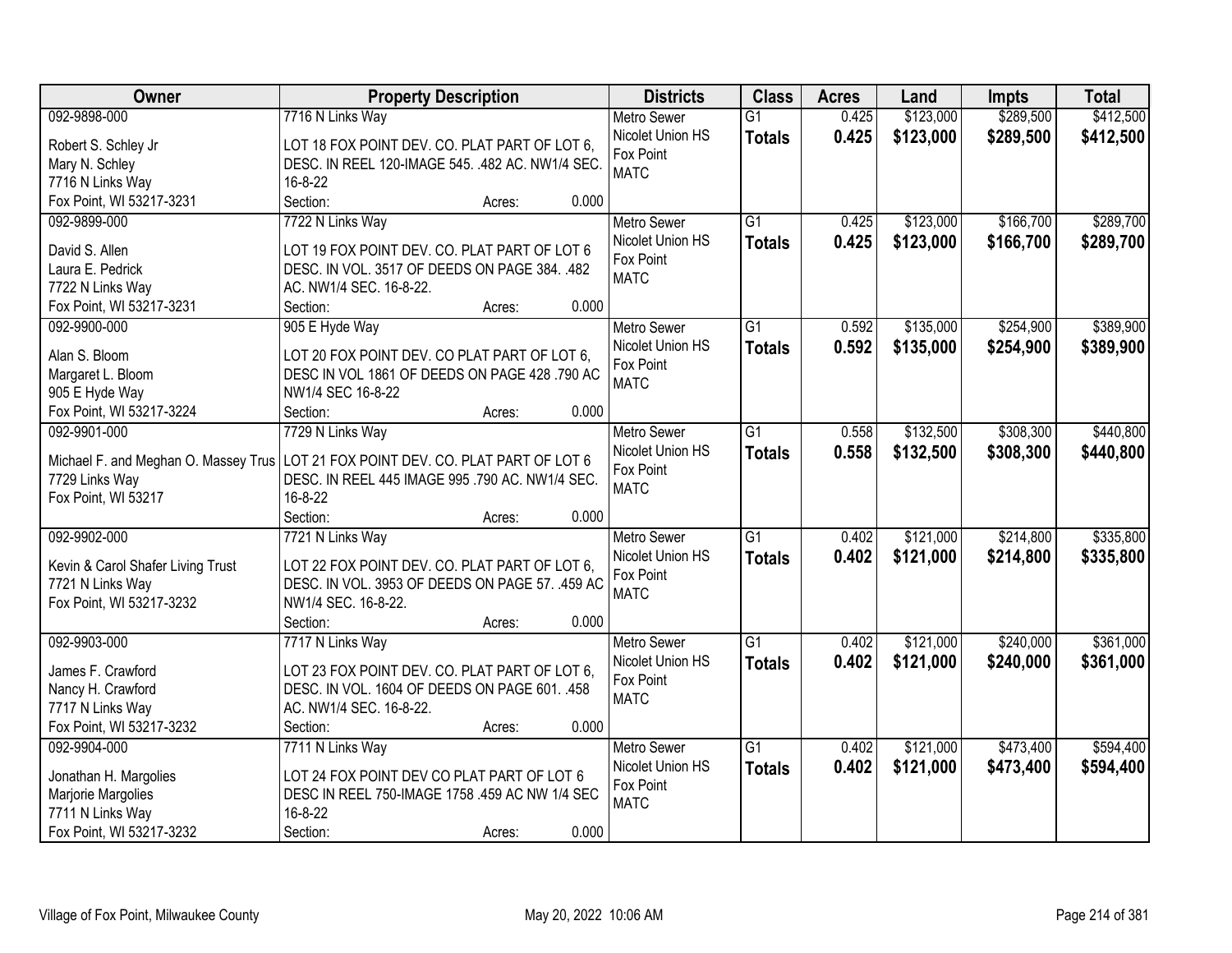| Owner                         | <b>Property Description</b>                         | <b>Districts</b>   | <b>Class</b>    | <b>Acres</b> | Land      | <b>Impts</b> | <b>Total</b> |
|-------------------------------|-----------------------------------------------------|--------------------|-----------------|--------------|-----------|--------------|--------------|
| 092-9905-000                  | 7707 N Links Way                                    | <b>Metro Sewer</b> | $\overline{G1}$ | 0.402        | \$121,000 | \$317,500    | \$438,500    |
| David L. Daniels              | COMM 683 FT W & 560 FT N OF SE COR OF NW 1/4        | Nicolet Union HS   | <b>Totals</b>   | 0.402        | \$121,000 | \$317,500    | \$438,500    |
| Amy Daniels                   | SEC.16-8-22 TH W 200 FT, N100 FT, E200 FT; TH S 100 | Fox Point          |                 |              |           |              |              |
| 7707 N Links Way              | FT TO POB.                                          | <b>MATC</b>        |                 |              |           |              |              |
| Fox Point, WI 53217-3232      | 0.000<br>Section:<br>Acres:                         |                    |                 |              |           |              |              |
| 092-9906-000                  | 7633 N Links Way                                    | <b>Metro Sewer</b> | $\overline{G1}$ | 0.402        | \$121,000 | \$340,200    | \$461,200    |
|                               |                                                     | Nicolet Union HS   | <b>Totals</b>   | 0.402        | \$121,000 | \$340,200    | \$461,200    |
| Julian E. De Lia              | LOT 26 FOX POINT DEV. CO. PLAT PART OF LOT 6,       | Fox Point          |                 |              |           |              |              |
| Ellen T. De Lia               | DESC. IN VOL. 4261 OF DEEDS ON PAGE 599. .459       | <b>MATC</b>        |                 |              |           |              |              |
| 7633 N Links Way              | AC. NW1/4 SEC. 16-8-22                              |                    |                 |              |           |              |              |
| Fox Point, WI 53217-3230      | 0.000<br>Section:<br>Acres:                         |                    |                 |              |           |              |              |
| 092-9907-000                  | 7627 N Links Way                                    | Metro Sewer        | $\overline{G1}$ | 0.402        | \$121,000 | \$266,500    | \$387,500    |
| Mark A. Pasch                 | LOT 27 FOX POINT DEV CO PLAT PART OF LOT 6          | Nicolet Union HS   | <b>Totals</b>   | 0.402        | \$121,000 | \$266,500    | \$387,500    |
| Laurie B. Pasch               | DESC IN REEL 939 - IMAGE 934 .459 AC NW 1/4 SEC     | Fox Point          |                 |              |           |              |              |
| 7627 N Links Way              | $16 - 8 - 22$                                       | <b>MATC</b>        |                 |              |           |              |              |
| Fox Point, WI 53217-3230      | Section:<br>0.000<br>Acres:                         |                    |                 |              |           |              |              |
| 092-9908-000                  | 7619 N Links Way                                    | <b>Metro Sewer</b> | $\overline{G1}$ | 0.389        | \$120,000 | \$160,500    | \$280,500    |
|                               |                                                     | Nicolet Union HS   |                 | 0.389        | \$120,000 | \$160,500    | \$280,500    |
| Ross N. Segel                 | COM 2003 FT E & 263.06 FT N OF SW COR OF NW 1/4     | Fox Point          | <b>Totals</b>   |              |           |              |              |
| Abby Segel                    | SEC. 16-8-22, TH W 200 FT, N 96.94 FT, E 200 FT, TH | <b>MATC</b>        |                 |              |           |              |              |
| 7619 N Links Way              | S 96.94 FT TO POB. EXC ELY 25 FT THEREOF.           |                    |                 |              |           |              |              |
| Fox Point, WI 53217           | 0.000<br>Section:<br>Acres:                         |                    |                 |              |           |              |              |
| 092-9909-000                  | 802 E Calumet Rd                                    | <b>Metro Sewer</b> | $\overline{G1}$ | 0.680        | \$141,500 | \$114,800    | \$256,300    |
| Glenn Bodi                    | LOT 29 FOX POINT DEV. CO. PLAT PART OF LOT 6        | Nicolet Union HS   | <b>Totals</b>   | 0.680        | \$141,500 | \$114,800    | \$256,300    |
| Carole D. Serota-Bodi         | DESC. IN REEL 597-IMAGE 1626 .770 AC. NW 1/4        | Fox Point          |                 |              |           |              |              |
| 802 E Calumet Rd              | SEC. 16-8-22                                        | <b>MATC</b>        |                 |              |           |              |              |
| Fox Point, WI 53217-3217      | Section:<br>0.000<br>Acres:                         |                    |                 |              |           |              |              |
| 092-9910-000                  | 7610 N Boyd Way                                     | <b>Metro Sewer</b> | $\overline{G1}$ | 0.402        | \$121,000 | \$169,800    | \$290,800    |
|                               |                                                     | Nicolet Union HS   |                 | 0.402        | \$121,000 | \$169,800    | \$290,800    |
| Jack W. Walder Jr             | LOT 30 FOX POINT DEV. CO. PLAT PART OF LOT 6,       | Fox Point          | <b>Totals</b>   |              |           |              |              |
| Eva Walder                    | DESC. IN VOL. 1500 OF DEEDS ON PAGE 530. .482       | <b>MATC</b>        |                 |              |           |              |              |
| 7610 N Boyd Way               | AC. NW1/4 SEC. 16-8-22.                             |                    |                 |              |           |              |              |
| Fox Point, WI 53217-3207      | 0.000<br>Section:<br>Acres:                         |                    |                 |              |           |              |              |
| 092-9911-000                  | 7620 N Boyd Way                                     | <b>Metro Sewer</b> | $\overline{G1}$ | 0.425        | \$123,000 | \$256,000    | \$379,000    |
| Gregory S. Walthers Von Alten | LOT 31 FOX POINT DEV. CO. PLAT PART OF LOT 6,       | Nicolet Union HS   | <b>Totals</b>   | 0.425        | \$123,000 | \$256,000    | \$379,000    |
| Lauren M. Walthers Von Alten  | DESC. IN VOL. 3772 OF DEEDS ON PAGE 272. .482       | Fox Point          |                 |              |           |              |              |
| 7620 N Boyd Way               | AC. NW1/4 SEC. 16-8-22                              | <b>MATC</b>        |                 |              |           |              |              |
| Fox Point, WI 53217           | 0.000<br>Section:<br>Acres:                         |                    |                 |              |           |              |              |
|                               |                                                     |                    |                 |              |           |              |              |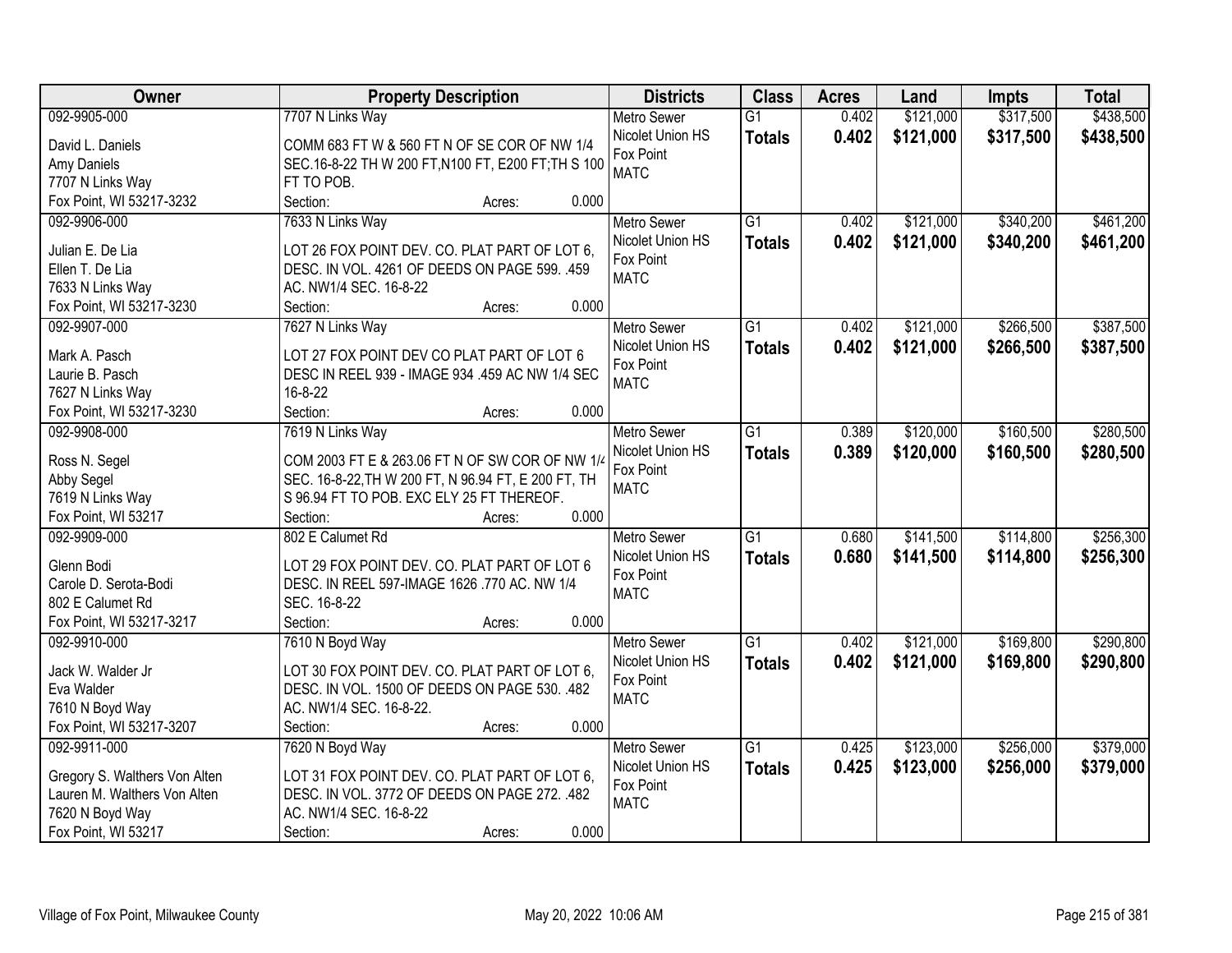| Owner                               | <b>Property Description</b>                              | <b>Districts</b>              | <b>Class</b>    | <b>Acres</b> | Land      | <b>Impts</b> | <b>Total</b> |
|-------------------------------------|----------------------------------------------------------|-------------------------------|-----------------|--------------|-----------|--------------|--------------|
| 092-9912-000                        | 7626 N Boyd Way                                          | <b>Metro Sewer</b>            | $\overline{G1}$ | 0.425        | \$123,000 | \$68,000     | \$191,000    |
| Thomas F. Hansen                    | LOT 32 FOX POINT DEV. CO. PLAT PART OF LOT 6             | Nicolet Union HS              | <b>Totals</b>   | 0.425        | \$123,000 | \$68,000     | \$191,000    |
| Heidi V. Havens                     | DESC IN VOL 1568 OF DEEDS ON PAGE 54 .482 AC             | Fox Point                     |                 |              |           |              |              |
| 7626 N Boyd Way                     | NW 1/4 SEC 16-8-22                                       | <b>MATC</b>                   |                 |              |           |              |              |
| Fox Point, WI 53217-3207            | Section:<br>0.000<br>Acres:                              |                               |                 |              |           |              |              |
| 092-9913-000                        | 7630 N Boyd Way                                          | <b>Metro Sewer</b>            | $\overline{G1}$ | 0.425        | \$123,000 | \$315,100    | \$438,100    |
|                                     |                                                          | Nicolet Union HS              | <b>Totals</b>   | 0.425        | \$123,000 | \$315,100    | \$438,100    |
| Lauren JPN Bergum 2021 Revocable    | COMM 1093 FT W & 460 FT N OF SE COR OF NW 1/4            | Fox Point                     |                 |              |           |              |              |
| Trust                               | SEC 16-8-22; TH E 210 FT, N 100 FT W 210 FT, TH S        | <b>MATC</b>                   |                 |              |           |              |              |
| 7630 N Boyd Way                     | 100 FT TO P.O.B. EXC W 25 FT THEREOF<br>0.000            |                               |                 |              |           |              |              |
| Fox Point, WI 53217<br>092-9914-000 | Section:<br>Acres:                                       |                               | $\overline{G1}$ | 0.425        |           | \$279,100    | \$402,100    |
|                                     | 7702 N Boyd Way                                          | <b>Metro Sewer</b>            |                 |              | \$123,000 |              |              |
| Nathan P. Eilers                    | LOT 34 FOX POINT DEV. CO. PLAT PART OF LOT 6.            | Nicolet Union HS<br>Fox Point | <b>Totals</b>   | 0.425        | \$123,000 | \$279,100    | \$402,100    |
| Kay C. Eilers                       | DESC. IN REEL 11 IMAGE 81 NW1/4 SEC. 16-8-22.            | <b>MATC</b>                   |                 |              |           |              |              |
| 7702 N Boyd Way                     |                                                          |                               |                 |              |           |              |              |
| Fox Point, WI 53217                 | 0.000<br>Section:<br>Acres:                              |                               |                 |              |           |              |              |
| 092-9915-000                        | 7710 N Boyd Way                                          | <b>Metro Sewer</b>            | G1              | 0.425        | \$123,000 | \$276,200    | \$399,200    |
| Mark Sluzinski                      | That part of the Northwest One-Quarter of Section 16, in | Nicolet Union HS              | <b>Totals</b>   | 0.425        | \$123,000 | \$276,200    | \$399,200    |
| Michelle Sluzinski                  | Township 8 North, Range 22 East, in the Village of Fox   | Fox Point                     |                 |              |           |              |              |
| 7710 N Boyd Way                     | Point, Milwaukee County, Wisconsin, bounded and          | <b>MATC</b>                   |                 |              |           |              |              |
| Fox Point, WI 53217                 | 0.425<br>Section: 16<br>Acres:                           |                               |                 |              |           |              |              |
| 092-9916-000                        | 7716 N Boyd Way                                          | <b>Metro Sewer</b>            | $\overline{G1}$ | 0.425        | \$123,000 | \$305,500    | \$428,500    |
|                                     |                                                          | Nicolet Union HS              | <b>Totals</b>   | 0.425        | \$123,000 | \$305,500    | \$428,500    |
| Michael J. Layde                    | LOT 36, FOX POINT DEV. CO.PLAT PART OF LOT 6,            | Fox Point                     |                 |              |           |              |              |
| Rochelle A. Layde                   | DESC. IN VOL.2516 OF DEEDS ON PAGE 270 NW1/4             | <b>MATC</b>                   |                 |              |           |              |              |
| 7716 N Boyd Way                     | SEC. 16-8-22 .482 AC.                                    |                               |                 |              |           |              |              |
| Fox Point, WI 53217                 | Section:<br>0.000<br>Acres:                              |                               |                 |              |           |              |              |
| 092-9917-000                        | 7722 N Boyd Way                                          | <b>Metro Sewer</b>            | $\overline{G1}$ | 0.425        | \$123,000 | \$216,000    | \$339,000    |
| Jeffrey Philip Tiell                | COMM 1093 FT W & 860 FT N OF SE COR OF NW 1/4            | Nicolet Union HS              | <b>Totals</b>   | 0.425        | \$123,000 | \$216,000    | \$339,000    |
| Kendra Joy Berenson                 | SEC 16-8-22, TH E 210 FT; N 100 FT; W 210 FT; TH S       | Fox Point                     |                 |              |           |              |              |
| 7722 N Boyd Way                     | 100 FT TO P.O.B.                                         | <b>MATC</b>                   |                 |              |           |              |              |
| Fox Point, WI 53217                 | 0.000<br>Section:<br>Acres:                              |                               |                 |              |           |              |              |
| 092-9918-000                        | 805 E Hyde Way                                           | <b>Metro Sewer</b>            | $\overline{G1}$ | 0.592        | \$135,000 | \$147,500    | \$282,500    |
|                                     |                                                          | Nicolet Union HS              | <b>Totals</b>   | 0.592        | \$135,000 | \$147,500    | \$282,500    |
| Terry C. Blech Revocable Trust      | That part of the North West One-quarter (1/4) of Section | Fox Point                     |                 |              |           |              |              |
| 805 E Hyde Way                      | numbered Sixteen(16) in Township Eight(8)                | <b>MATC</b>                   |                 |              |           |              |              |
| Fox Point, WI 53217                 | North, Range numbered Twenty-two East, in the Village of |                               |                 |              |           |              |              |
|                                     | 0.000<br>Section:<br>Acres:                              |                               |                 |              |           |              |              |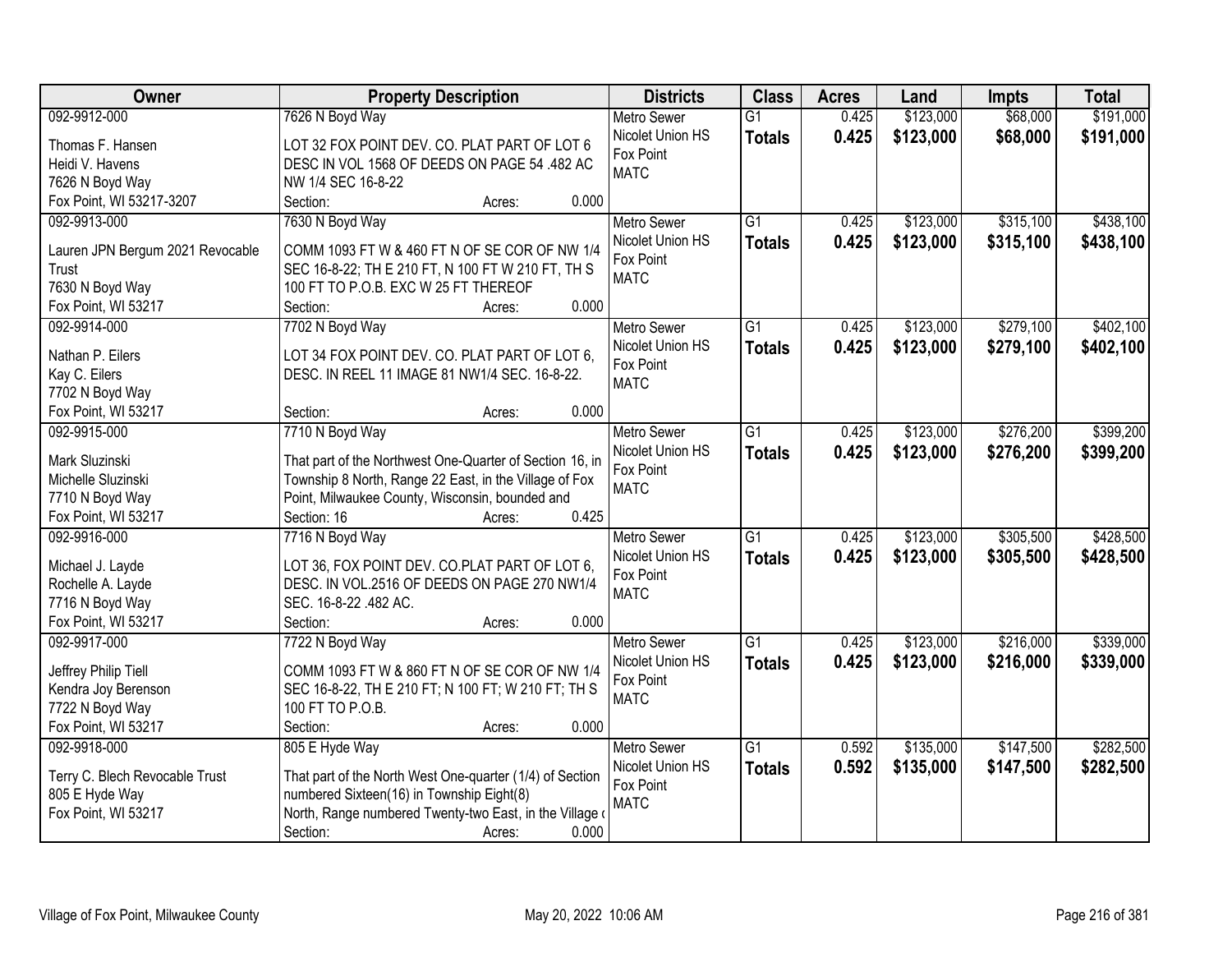| Owner                    | <b>Property Description</b>                               | <b>Districts</b>   | <b>Class</b>    | <b>Acres</b> | Land      | <b>Impts</b> | <b>Total</b> |
|--------------------------|-----------------------------------------------------------|--------------------|-----------------|--------------|-----------|--------------|--------------|
| 092-9919-000             | 7717 N Boyd Way                                           | <b>Metro Sewer</b> | $\overline{G1}$ | 0.522        | \$130,000 | \$98,000     | \$228,000    |
| Joseph Aizen             | That part of the Northwest 1/4 of Section 16, in Township | Nicolet Union HS   | <b>Totals</b>   | 0.522        | \$130,000 | \$98,000     | \$228,000    |
| 3209 N Shepard Ave       | North, Range 22 East, in the Village of                   | Fox Point          |                 |              |           |              |              |
| Milwaukee, WI 53211      | Fox Point, County of Milwaukee, State of Wisconsin,       | <b>MATC</b>        |                 |              |           |              |              |
|                          | 0.000<br>Section:<br>Acres:                               |                    |                 |              |           |              |              |
| 092-9920-000             | 7711 N Boyd Way                                           | <b>Metro Sewer</b> | $\overline{G1}$ | 0.522        | \$130,000 | \$244,100    | \$374,100    |
|                          |                                                           | Nicolet Union HS   | <b>Totals</b>   | 0.522        | \$130,000 | \$244,100    | \$374,100    |
| Michael E. Hoy           | LOT 42 FOX POINT DEV. CO. PLAT PART OF LOT 6,             | Fox Point          |                 |              |           |              |              |
| Ann K. Hoy               | DESC. IN VOL. 4077 OF DEEDS ON PAGE 631. NW1/4            | <b>MATC</b>        |                 |              |           |              |              |
| 7711 N Boyd Way          | SEC. 16-8-22. - Lot 42 of Fox Point Development Co.       |                    |                 |              |           |              |              |
| Fox Point, WI 53217      | 0.000<br>Section:<br>Acres:                               |                    |                 |              |           |              |              |
| 092-9921-000             | 7705 N Boyd Way                                           | <b>Metro Sewer</b> | G1              | 0.510        | \$129,000 | \$114,700    | \$243,700    |
| Jonathan W. Hughes       | COM. 1093 W & 560 FT N OF SE COR OF NW 1/4                | Nicolet Union HS   | <b>Totals</b>   | 0.510        | \$129,000 | \$114,700    | \$243,700    |
| Gitta Pazar              | SEC.16-8-22; TH N 100 FT; W 252.35 FT; S 100 FT; TH       | Fox Point          |                 |              |           |              |              |
| 7705 N Boyd Way          | E 252.35 FT TO POB.                                       | <b>MATC</b>        |                 |              |           |              |              |
| Fox Point, WI 53217-3210 | 0.000<br>Section:<br>Acres:                               |                    |                 |              |           |              |              |
| 092-9922-000             | 7633 N Boyd Way                                           | <b>Metro Sewer</b> | $\overline{G1}$ | 0.522        | \$130,000 | \$279,500    | \$409,500    |
|                          |                                                           | Nicolet Union HS   | <b>Totals</b>   | 0.522        | \$130,000 | \$279,500    | \$409,500    |
| James W. Krahn           | COM 1315.35 FT W & 460 FT N OF SE COR OF NW 1/4           | Fox Point          |                 |              |           |              |              |
| Marjorie L. Schaefer     | SEC. 16-8-22; TH N 100 FT, E 252.35 FT, S 100 FT; TH      | <b>MATC</b>        |                 |              |           |              |              |
| 7633 N Boyd Way          | W 252.35 FT TO POB.                                       |                    |                 |              |           |              |              |
| Fox Point, WI 53217-3208 | 0.522<br>Section:<br>Acres:                               |                    |                 |              |           |              |              |
| 092-9923-000             | 7627 N Boyd Way                                           | <b>Metro Sewer</b> | $\overline{G1}$ | 0.522        | \$130,000 | \$158,500    | \$288,500    |
| Nathan McDonald          | LOT 45 FOX POINT DEV. CO. PLAT PART OF LOT 6              | Nicolet Union HS   | <b>Totals</b>   | 0.522        | \$130,000 | \$158,500    | \$288,500    |
| Jessica McDonald         | DESC. IN VOL. 4065 OF DEEDS ON PAGE 527. NW1/4            | Fox Point          |                 |              |           |              |              |
| 7627 N Boyd Way          | SEC. 16-8-22                                              | <b>MATC</b>        |                 |              |           |              |              |
| Fox Point, WI 53217      | Section:<br>0.522<br>Acres:                               |                    |                 |              |           |              |              |
| 092-9924-000             | 7619 N Boyd Way                                           | <b>Metro Sewer</b> | $\overline{G1}$ | 0.452        | \$125,000 | \$276,800    | \$401,800    |
|                          |                                                           | Nicolet Union HS   | <b>Totals</b>   | 0.452        | \$125,000 | \$276,800    | \$401,800    |
| Thomas G. Kastenholz     | LOT 46 FOX POINT DEV. CO. PLAT PART OF LOT 6              | Fox Point          |                 |              |           |              |              |
| Kathryn T. Kastenholz    | DESC. IN VOL. 3244 OF DEEDS ON PAGE 551. .514             | <b>MATC</b>        |                 |              |           |              |              |
| 7619 N Boyd Way          | AC. NW1/4 SEC. 16-8-22                                    |                    |                 |              |           |              |              |
| Fox Point, WI 53217-3208 | 0.452<br>Section:<br>Acres:                               |                    |                 |              |           |              |              |
| 092-9925-000             | 7609 N Boyd Way                                           | <b>Metro Sewer</b> | $\overline{G1}$ | 0.522        | \$130,000 | \$171,800    | \$301,800    |
| John R. Mcdonnell        | LOT 47 FOX POINT DEV CO PLAT PART OF LOT 6                | Nicolet Union HS   | <b>Totals</b>   | 0.522        | \$130,000 | \$171,800    | \$301,800    |
| Kelly L. Mcdonnell       | DESC IN REEL 867 - IMAGE 445 NW 1/4 SEC 16-8-22           | Fox Point          |                 |              |           |              |              |
| 7609 N Boyd Way          |                                                           | <b>MATC</b>        |                 |              |           |              |              |
| Fox Point, WI 53217-3208 | 0.000<br>Section:<br>Acres:                               |                    |                 |              |           |              |              |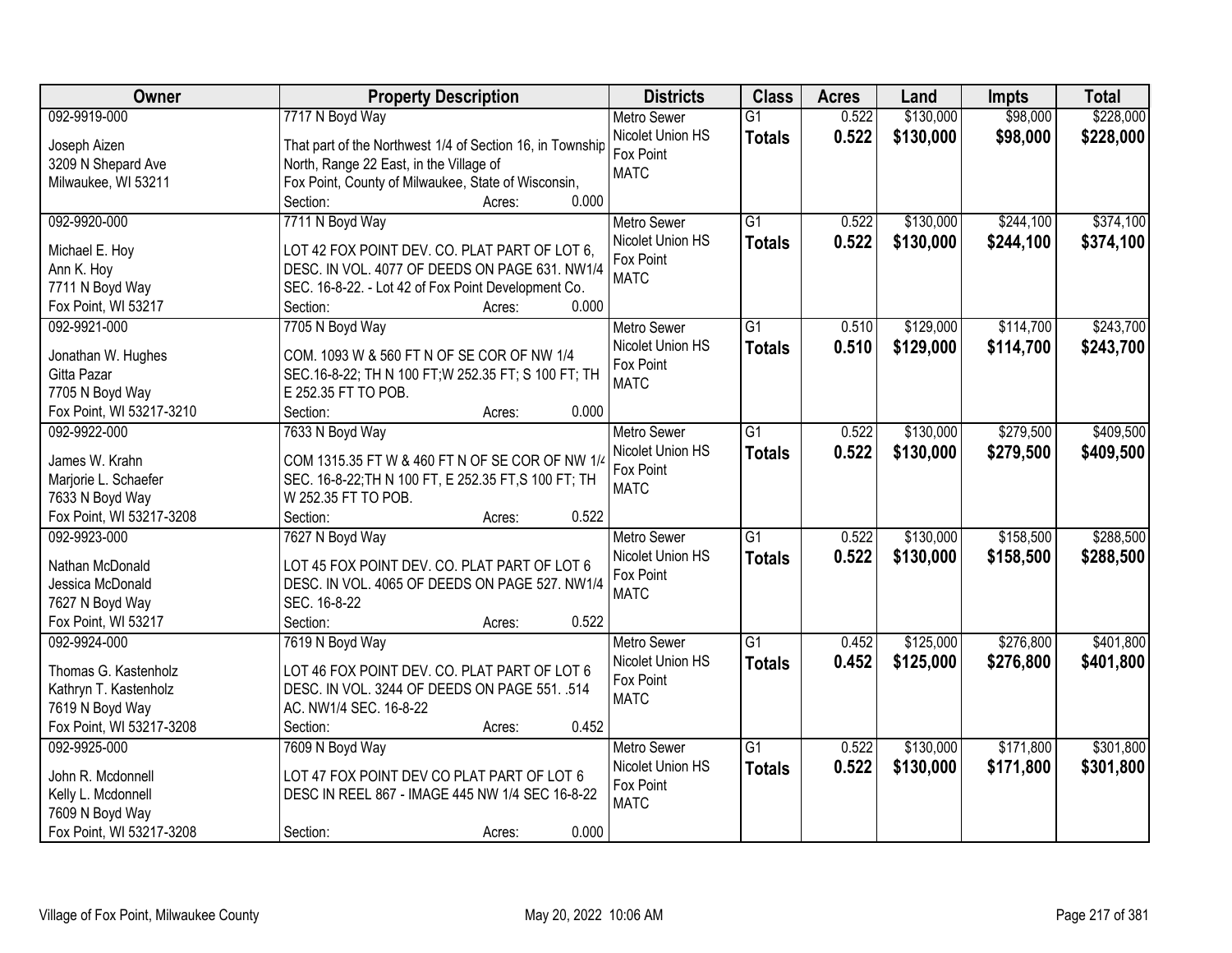| Owner                                   | <b>Property Description</b>                         | <b>Districts</b>         | <b>Class</b>    | <b>Acres</b> | Land      | <b>Impts</b> | <b>Total</b> |
|-----------------------------------------|-----------------------------------------------------|--------------------------|-----------------|--------------|-----------|--------------|--------------|
| 092-9926-000                            | 7603 N Boyd Way                                     | <b>Metro Sewer</b>       | $\overline{G1}$ | 0.679        | \$141,500 | \$231,100    | \$372,600    |
| William J. Luebker                      | LOT 48 FOX POINT DEV CO PLAT PART OF LOT 6          | Nicolet Union HS         | <b>Totals</b>   | 0.679        | \$141,500 | \$231,100    | \$372,600    |
| Kristen A. Johnson                      | DESC IN REEL 982-IMAGE 771 AND REEL                 | Fox Point                |                 |              |           |              |              |
| 7603 N Boyd Way                         | 987-IMAGES 162-163 NW 1/4 SEC 16-8-22               | <b>MATC</b>              |                 |              |           |              |              |
| Fox Point, WI 53217                     | 0.000<br>Section:<br>Acres:                         |                          |                 |              |           |              |              |
| 092-9927-000                            | 7611 N Regent Rd                                    | <b>Metro Sewer</b>       | $\overline{G1}$ | 0.393        | \$120,500 | \$190,500    | \$311,000    |
|                                         |                                                     | Nicolet Union HS         | <b>Totals</b>   | 0.393        | \$120,500 | \$190,500    | \$311,000    |
| Regina Kleynerman                       | COM AT A PT 632 FT E & 197.46 FT N OF THE SW        | Fox Point                |                 |              |           |              |              |
| <b>Boris Levchets</b>                   | COR OF NW 16-8-22 TH N 80 FT W 244 FT S 80 FT TH    | <b>MATC</b>              |                 |              |           |              |              |
| 7611 N Regent Rd                        | E 244 FT TO BEG CONT. 0.4481 AC                     |                          |                 |              |           |              |              |
| Fox Point, WI 53217-3246                | 0.000<br>Section:<br>Acres:                         |                          |                 |              |           |              |              |
| 092-9928-000                            | 402 E Calumet Rd                                    | <b>Metro Sewer</b>       | $\overline{G1}$ | 0.449        | \$124,500 | \$89,400     | \$213,900    |
| Elizabeth M. Wick                       | PART OF LOT 5, DESC. IN VOL 3847 OF DEEDS ON        | Nicolet Union HS         | <b>Totals</b>   | 0.449        | \$124,500 | \$89,400     | \$213,900    |
| Mark H. Metcalf                         | PAGE 544. NW1/4 SEC. 16-8-22 .446 AC. D.2-#23B      | Fox Point<br><b>MATC</b> |                 |              |           |              |              |
| 402 E Calumet Rd                        |                                                     |                          |                 |              |           |              |              |
| Fox Point, WI 53217                     | 0.000<br>Section:<br>Acres:                         |                          |                 |              |           |              |              |
| 092-9929-000                            | 7621 N Van Dyke Rd                                  | <b>Metro Sewer</b>       | G1              | 0.610        | \$136,500 | \$387,500    | \$524,000    |
|                                         | PART OF SW1/4 OF NW1/4 SEC 16-8-22 COM AT A PT      | Nicolet Union HS         | <b>Totals</b>   | 0.610        | \$136,500 | \$387,500    | \$524,000    |
| John A. Mlekoday<br>Loretta M. Mlekoday | WHICH IS 409.46FT. N OF S LI & 200FT. E OF W LI OF  | Fox Point                |                 |              |           |              |              |
| 7621 N Van Dyke Rd                      | SD 1/4 TH E 118 FT. TH S 225FT. TH W 118FT. TH N    | <b>MATC</b>              |                 |              |           |              |              |
| Fox Point, WI 53217                     | Section:<br>0.000<br>Acres:                         |                          |                 |              |           |              |              |
| 092-9930-000                            | 316 E Calumet Rd                                    | <b>Metro Sewer</b>       | $\overline{G1}$ | 0.410        | \$121,500 | \$203,000    | \$324,500    |
|                                         |                                                     | Nicolet Union HS         | <b>Totals</b>   | 0.410        | \$121,500 | \$203,000    | \$324,500    |
| Julianna Javor                          | PART OF SW 1/4 OF NW 1/4 OF SEC 16-8-22 COM AT      | Fox Point                |                 |              |           |              |              |
| 316 E Calumet Rd                        | A PT ON THE S LI WHICH IS 200 FT E OF THE SW        | <b>MATC</b>              |                 |              |           |              |              |
| Fox Point, WI 53217                     | COR TH N 184.46 FT TH E 118.00 FT THE S 184.46      |                          |                 |              |           |              |              |
|                                         | Section:<br>0.000<br>Acres:                         |                          |                 |              |           |              |              |
| 092-9931-000                            | 310 E Calumet Rd                                    | <b>Metro Sewer</b>       | $\overline{G1}$ | 0.285        | \$112,500 | \$129,400    | \$241,900    |
| Wade J. Sweet                           | PARTOF SW1/4 OF NW 1/4 OF SEC. 16-8-22 COM AT       | Nicolet Union HS         | <b>Totals</b>   | 0.285        | \$112,500 | \$129,400    | \$241,900    |
| Dawn M. Sweet                           | A PT IN THE S LI WHICH IS 118.00FT. E. OF THE SW    | Fox Point                |                 |              |           |              |              |
| 310 E Calumet Rd                        | COR TH N 184.46FT. TH E. 82.00FT. TH S 184.46FT.    | <b>MATC</b>              |                 |              |           |              |              |
| Fox Point, WI 53217                     | 0.000<br>Section:<br>Acres:                         |                          |                 |              |           |              |              |
| 092-9932-000                            | 7600 N Bell Rd                                      | <b>Metro Sewer</b>       | $\overline{G1}$ | 0.296        | \$113,500 | \$236,700    | \$350,200    |
|                                         |                                                     | Nicolet Union HS         | <b>Totals</b>   | 0.296        | \$113,500 | \$236,700    | \$350,200    |
| Benjamin D. Suesskind                   | E. 85 FT. OF THE W. 118 FT. OF THE S. 184.46 FT. OF | Fox Point                |                 |              |           |              |              |
| Sarah Suesskind<br>7600 N Bell Rd       | LOT 5 OF NW1/4 SEC. 16-8-22. REEL 286 - IMAGE       | <b>MATC</b>              |                 |              |           |              |              |
|                                         | 300. . 360 AC.<br>0.000                             |                          |                 |              |           |              |              |
| Fox Point, WI 53217-3233                | Section:<br>Acres:                                  |                          |                 |              |           |              |              |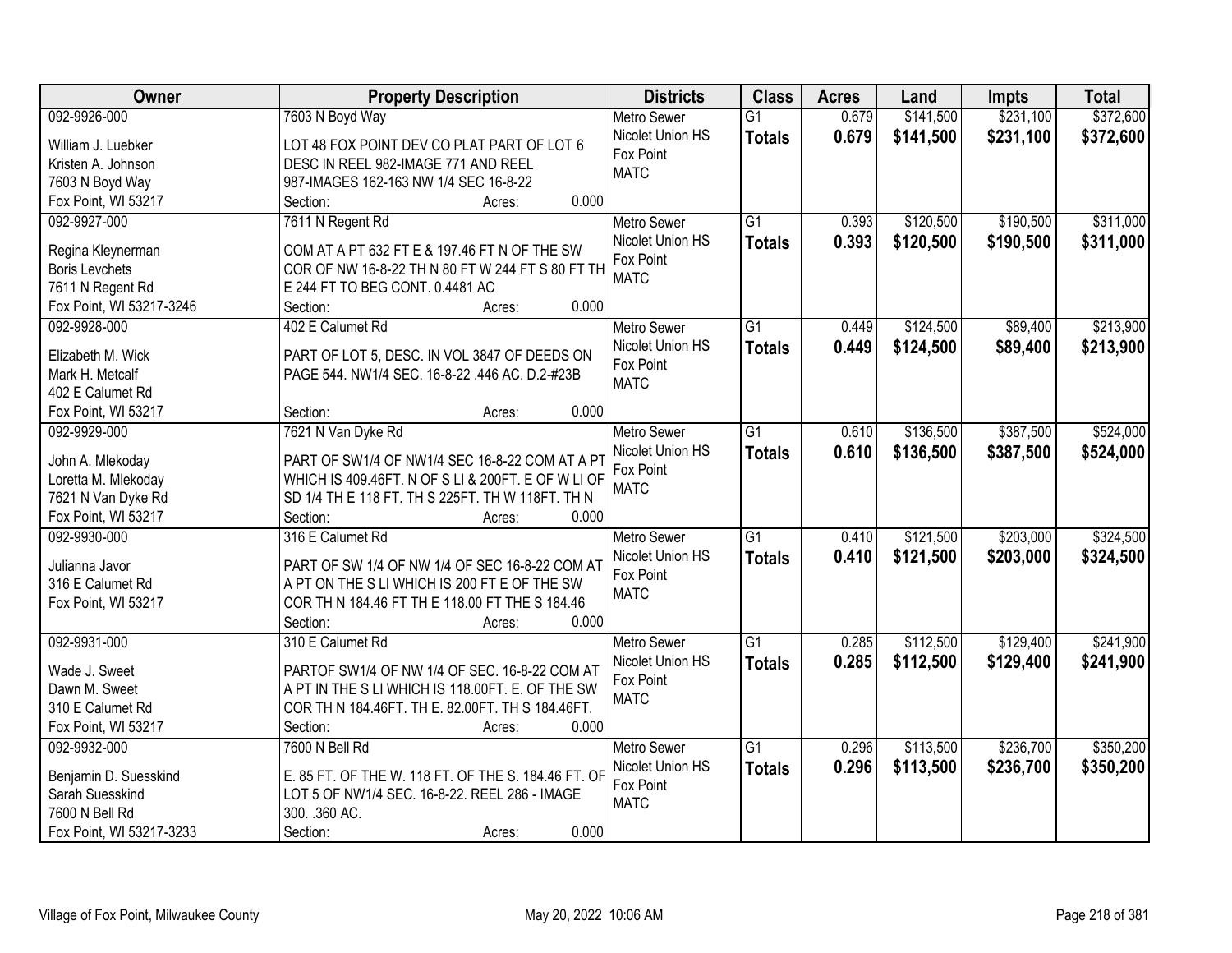| Owner                                  | <b>Property Description</b>                           | <b>Districts</b>   | <b>Class</b>    | <b>Acres</b> | Land      | <b>Impts</b> | <b>Total</b> |
|----------------------------------------|-------------------------------------------------------|--------------------|-----------------|--------------|-----------|--------------|--------------|
| 092-9933-000                           | 7608 N Bell Rd                                        | <b>Metro Sewer</b> | $\overline{G1}$ | 0.288        | \$112,500 | \$144,600    | \$257,100    |
| Matthew W. Erickson                    | PART OF SW1/4 OF NW1/4 OF SEC. 16-8-22 COM AT         | Nicolet Union HS   | <b>Totals</b>   | 0.288        | \$112,500 | \$144,600    | \$257,100    |
| Kelly E. Erickson                      | A PT WHICH IS 184.46FT. N OF THE S LI & 33.00FT. E    | Fox Point          |                 |              |           |              |              |
| 7608 N Bell Rd                         | OF THE W LI OF SD 1/4 SEC. TH N 75.00FT. TO A PT      | <b>MATC</b>        |                 |              |           |              |              |
| Fox Point, WI 53217-3233               | 0.000<br>Section:<br>Acres:                           |                    |                 |              |           |              |              |
| 092-9934-000                           | 7614 N Bell Rd                                        | <b>Metro Sewer</b> | $\overline{G1}$ | 0.288        | \$112,500 | \$175,500    | \$288,000    |
|                                        |                                                       | Nicolet Union HS   | <b>Totals</b>   | 0.288        | \$112,500 | \$175,500    | \$288,000    |
| Alex Yarmulnik                         | PART OF SW1/4 OF NW1/4 OF SEC. 16-8-22 COM AT         | Fox Point          |                 |              |           |              |              |
| Patricia Yarmulnik                     | A PT WHICH IS 259.46FT. N OF THE S LI & 33.00FT. E    | <b>MATC</b>        |                 |              |           |              |              |
| 7614 N Bell Rd                         | OF THE W LI OF SD 1/4 SEC. TH N 75.00FT. TH E         |                    |                 |              |           |              |              |
| Fox Point, WI 53217-3233               | 0.000<br>Section:<br>Acres:                           |                    |                 |              |           |              |              |
| 092-9935-000                           | 7620 N Bell Rd                                        | Metro Sewer        | G1              | 0.288        | \$112,500 | \$126,300    | \$238,800    |
| Joshua D. Lewis                        | PART OF SW1/4 OF NW1/4 OF SEC. 16-8-22 COM. AT        | Nicolet Union HS   | <b>Totals</b>   | 0.288        | \$112,500 | \$126,300    | \$238,800    |
| Katherine I. Lewis                     | A PT WHICH IS 334.46FT. N OF THE S LI & 33.00FT. E    | Fox Point          |                 |              |           |              |              |
| 7620 N Bell Rd                         | OF THE W LI OF SD 1/4 SEC. TH N 75.00FT. TH E         | <b>MATC</b>        |                 |              |           |              |              |
| Fox Point, WI 53217-3233               | Section:<br>0.000<br>Acres:                           |                    |                 |              |           |              |              |
| 092-9936-000                           | 319 E Macarthur Rd                                    | <b>Metro Sewer</b> | G1              | 0.504        | \$128,500 | \$288,000    | \$416,500    |
|                                        |                                                       | Nicolet Union HS   |                 | 0.504        | \$128,500 | \$288,000    |              |
| Michael Callender                      | LOT 2 CALUMET LAND CO. PLAT PART OF LOT 5             | Fox Point          | <b>Totals</b>   |              |           |              | \$416,500    |
| Christina Ortwein-Callender            | DESC. IN REEL 419 IMAGE 114. .500 ACRES NW1/4         | <b>MATC</b>        |                 |              |           |              |              |
| 319 E MacArthur Rd                     | SEC. 16-8-22                                          |                    |                 |              |           |              |              |
| Fox Point, WI 53217                    | 0.000<br>Section:<br>Acres:                           |                    |                 |              |           |              |              |
| 092-9937-000                           | 7710 N Bell Rd                                        | <b>Metro Sewer</b> | $\overline{G1}$ | 0.400        | \$121,000 | \$201,500    | \$322,500    |
| Julie L. Eckardt Revocable Trust Dated | LOT 3 CALUMET LAND CO. PLAT PART OF LOT 5             | Nicolet Union HS   | <b>Totals</b>   | 0.400        | \$121,000 | \$201,500    | \$322,500    |
| April 27, 2015                         | DESC IN REEL 830 - IMAGE 400 .500 AC NW 1/4 SEC       | Fox Point          |                 |              |           |              |              |
| 7710 N Bell Rd                         | 16-8-22 - Part of the North West One-quarter (1/4) of | <b>MATC</b>        |                 |              |           |              |              |
| Fox Point, WI 53217                    | Section:<br>0.000                                     |                    |                 |              |           |              |              |
|                                        | Acres:                                                |                    |                 |              |           |              |              |
| 092-9938-000                           | 7642 N Bell Rd                                        | <b>Metro Sewer</b> | $\overline{G1}$ | 0.400        | \$121,000 | \$189,200    | \$310,200    |
| Amy Stuhlmacher                        | LOT 4 CALUMET LAND CO. PLAT PART OF LOT 5             | Nicolet Union HS   | <b>Totals</b>   | 0.400        | \$121,000 | \$189,200    | \$310,200    |
| 7642 N Bell Rd                         | DESC. IN VOL. 4225 OF DEEDS ON PAGE 411. .500         | Fox Point          |                 |              |           |              |              |
| Fox Point, WI 53217                    | AC. NW1/4 SEC. 16-8-22.                               | <b>MATC</b>        |                 |              |           |              |              |
|                                        | 0.000<br>Section:<br>Acres:                           |                    |                 |              |           |              |              |
| 092-9939-000                           | 7632 N Bell Rd                                        | <b>Metro Sewer</b> | $\overline{G1}$ | 0.400        | \$121,000 | \$98,400     | \$219,400    |
|                                        |                                                       | Nicolet Union HS   | <b>Totals</b>   | 0.400        | \$121,000 | \$98,400     | \$219,400    |
| Steven Greco                           | THAT PART OF THE NORTHWEST One-Quarter OF             | Fox Point          |                 |              |           |              |              |
| 7632 N Bell Rd                         | SECTION 16, IN TOWNSHIP 8 NORTH, RANGE 22             | <b>MATC</b>        |                 |              |           |              |              |
| Fox Point, WI 53217                    | EAST, IN THE VILLAGE OF                               |                    |                 |              |           |              |              |
|                                        | 0.400<br>Section:<br>Acres:                           |                    |                 |              |           |              |              |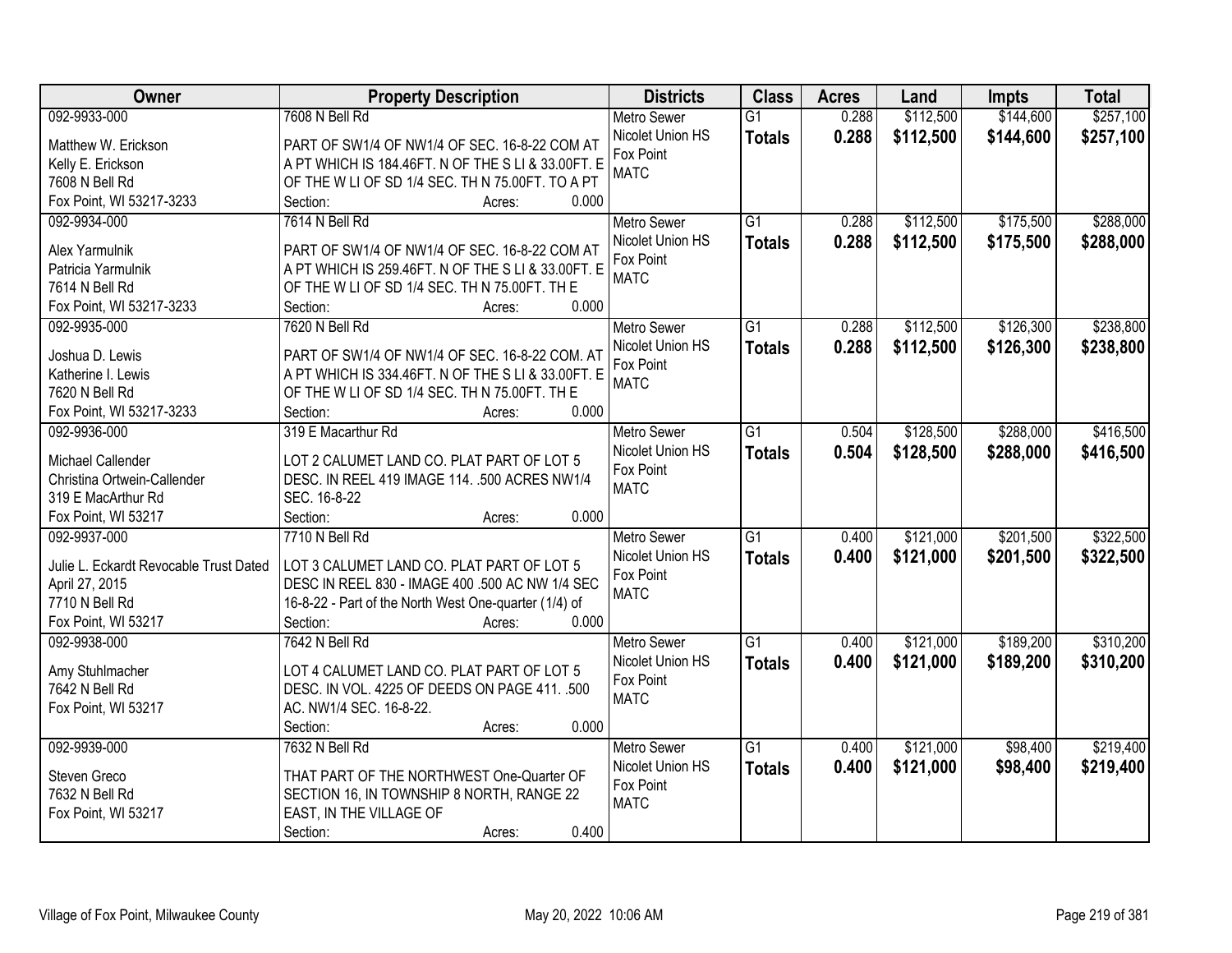| Owner                          | <b>Property Description</b>                                                                 | <b>Districts</b>   | <b>Class</b>    | <b>Acres</b> | Land      | <b>Impts</b> | <b>Total</b> |
|--------------------------------|---------------------------------------------------------------------------------------------|--------------------|-----------------|--------------|-----------|--------------|--------------|
| 092-9940-000                   | 7633 N Van Dyke Rd                                                                          | <b>Metro Sewer</b> | $\overline{G1}$ | 0.425        | \$123,000 | \$296,000    | \$419,000    |
| Annmarie E. Baumgartner        | LOT 6 CALUMET LAND CO PLAT PART OF LOT 5                                                    | Nicolet Union HS   | <b>Totals</b>   | 0.425        | \$123,000 | \$296,000    | \$419,000    |
| Eric T. Baumgartner            | DESC IN REEL 701 - IMAGE 1868 NW 1/4 SEC 16-8-22                                            | Fox Point          |                 |              |           |              |              |
| 7633 N Van Dyke Rd             | 500 AC - That part of the Northwest 1/4 of Section 16, in                                   | <b>MATC</b>        |                 |              |           |              |              |
| Fox Point, WI 53217            | 0.000<br>Section:<br>Acres:                                                                 |                    |                 |              |           |              |              |
| 092-9941-000                   | 7641 N Van Dyke Rd                                                                          | <b>Metro Sewer</b> | $\overline{G1}$ | 0.425        | \$123,000 | \$133,600    | \$256,600    |
|                                |                                                                                             | Nicolet Union HS   | <b>Totals</b>   | 0.425        | \$123,000 | \$133,600    | \$256,600    |
| Matthew W. Ladky               | That part of the Northwest 1/4 of Section 16, in Township                                   | Fox Point          |                 |              |           |              |              |
| 7641 N Van Dyke Rd             | North, of Range 22 East, in the Village of Fox Point,                                       | <b>MATC</b>        |                 |              |           |              |              |
| Fox Point, WI 53217            | Milwaukee County, Wisconsin, bounded and described a                                        |                    |                 |              |           |              |              |
|                                | 0.425<br>Section:<br>Acres:                                                                 |                    |                 |              |           |              |              |
| 092-9942-000                   | 7711 N Van Dyke Rd                                                                          | <b>Metro Sewer</b> | $\overline{G1}$ | 0.277        | \$112,000 | \$237,500    | \$349,500    |
|                                | Clarice B Zucker Revocable Living Trust   90 FT OF THAT PART OF NW 16-8-22 COM AT A PT      | Nicolet Union HS   | <b>Totals</b>   | 0.277        | \$112,000 | \$237,500    | \$349,500    |
| 7711 N Van Dyke Rd             | 686.02 FT N OF S LI & 159 FT E OF W LI OF SD 1/4                                            | Fox Point          |                 |              |           |              |              |
| Fox Point, WI 53217            | SEC TH N 138.28 FT E 159 FT S 13 8.28 FT TH W 159                                           | <b>MATC</b>        |                 |              |           |              |              |
|                                | Section:<br>0.000<br>Acres:                                                                 |                    |                 |              |           |              |              |
| 092-9943-000                   | 375 E Macarthur Rd                                                                          | <b>Metro Sewer</b> | G1              | 0.482        | \$127,000 | \$262,000    | \$389,000    |
|                                |                                                                                             | Nicolet Union HS   | <b>Totals</b>   | 0.482        | \$127,000 | \$262,000    | \$389,000    |
| Clyde Verhoff<br>Carol Verhoff | PARCEL 1: THAT PART OF THE NORTHWEST 1/4 OF<br>SECTION 16, TOWNSHIP 8 NORTH, RANGE 22 EAST, | Fox Point          |                 |              |           |              |              |
| 375 E Macarthur Dr             | IN THE VILLAGE OF FOX POINT, MILWAUKEE                                                      | <b>MATC</b>        |                 |              |           |              |              |
| Fox Point, WI 53217            | 0.482<br>Section:<br>Acres:                                                                 |                    |                 |              |           |              |              |
| 092-9944-000                   | 380 E Macarthur Rd                                                                          | <b>Metro Sewer</b> | $\overline{G1}$ | 0.452        | \$124,500 | \$188,500    | \$313,000    |
|                                |                                                                                             | Nicolet Union HS   |                 | 0.452        | \$124,500 | \$188,500    |              |
| Gregory R. Strick              | LOT 10 CALUMET LAND CO. PLAT (UNREC.) PART                                                  | Fox Point          | <b>Totals</b>   |              |           |              | \$313,000    |
| Armona R. Nadler-Strick        | OF NW1/4 SEC. 16-8-22. COMM. AT A PT 962.58FT. N                                            | <b>MATC</b>        |                 |              |           |              |              |
| 380 E Macarthur Rd             | OF S. LINE AND 159FT. E. OF W. LINE OF SD 1/4 SEC                                           |                    |                 |              |           |              |              |
| Fox Point, WI 53217-3238       | Section:<br>0.000<br>Acres:                                                                 |                    |                 |              |           |              |              |
| 092-9945-000                   | 400 E Macarthur Rd                                                                          | <b>Metro Sewer</b> | $\overline{G1}$ | 0.409        | \$121,500 | \$130,500    | \$252,000    |
| Mark A. Wydeven                | LOT 11 & PART OF LOT 23 CALUMET LAND CO PLAT                                                | Nicolet Union HS   | <b>Totals</b>   | 0.409        | \$121,500 | \$130,500    | \$252,000    |
| Sandra J. Wydeven              | UNREC PART OF NW 1/4 SEC 16-8-22 COM AT A PT                                                | Fox Point          |                 |              |           |              |              |
| 400 E Mcarthur Rd              | 962.58FT N OF S LINE & 330.50FT E OF W LI OF SD                                             | <b>MATC</b>        |                 |              |           |              |              |
| Fox Point, WI 53217            | 0.000<br>Section:<br>Acres:                                                                 |                    |                 |              |           |              |              |
| 092-9946-000                   | 405 E Macarthur Rd                                                                          | <b>Metro Sewer</b> | $\overline{G1}$ | 0.329        | \$116,000 | \$289,000    | \$405,000    |
|                                |                                                                                             | Nicolet Union HS   | <b>Totals</b>   | 0.329        | \$116,000 | \$289,000    | \$405,000    |
| Mark P. Jankowski              | LOT 12 CALUMET LAND CO PLAT PART OF LOT 5                                                   | Fox Point          |                 |              |           |              |              |
| Amy Lynn Jankowski             | DESC IN REEL 654 - IMAGE 414 NW 1/4 SEC 16-8-22                                             | <b>MATC</b>        |                 |              |           |              |              |
| 405 E Macarthur Rd             | .500 AC                                                                                     |                    |                 |              |           |              |              |
| Fox Point, WI 53217-3241       | 0.000<br>Section:<br>Acres:                                                                 |                    |                 |              |           |              |              |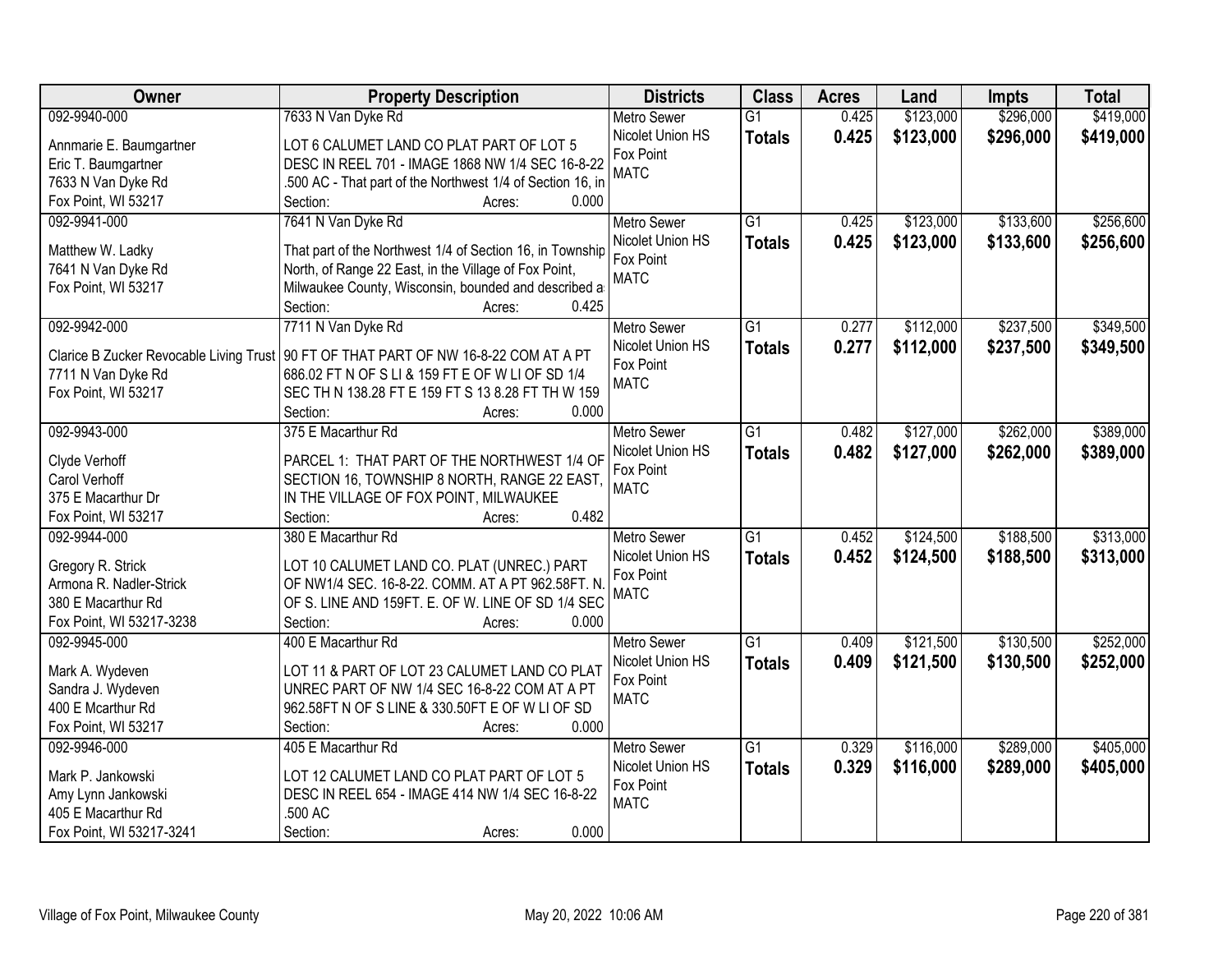| Owner                                       | <b>Property Description</b>                                                                 | <b>Districts</b>         | <b>Class</b>    | <b>Acres</b> | Land      | <b>Impts</b> | <b>Total</b> |
|---------------------------------------------|---------------------------------------------------------------------------------------------|--------------------------|-----------------|--------------|-----------|--------------|--------------|
| 092-9947-000                                | 7710 N Van Dyke Rd                                                                          | <b>Metro Sewer</b>       | $\overline{G1}$ | 0.418        | \$122,500 | \$305,200    | \$427,700    |
| Ralph Bultman                               | LOT 13 CALUMET LAND CO PLAT PART OF LOT 5                                                   | Nicolet Union HS         | <b>Totals</b>   | 0.418        | \$122,500 | \$305,200    | \$427,700    |
| Mary Kay Bultman                            | DESC IN REEL 956-IMAGE 1380 .500 AC NW 1/4 SEC                                              | Fox Point                |                 |              |           |              |              |
| 7710 N Van Dyke Rd                          | 16-8-22                                                                                     | <b>MATC</b>              |                 |              |           |              |              |
| Fox Point, WI 53217-3253                    | Section:<br>0.000<br>Acres:                                                                 |                          |                 |              |           |              |              |
| 092-9948-000                                | 7642 N Van Dyke Rd                                                                          | <b>Metro Sewer</b>       | $\overline{G1}$ | 0.418        | \$122,500 | \$392,000    | \$514,500    |
|                                             |                                                                                             | Nicolet Union HS         | <b>Totals</b>   | 0.418        | \$122,500 | \$392,000    | \$514,500    |
| Keimei Sugiyama                             | COMM 547.74 FT, N & 318 FT, E OF SW COR OF NW                                               | Fox Point                |                 |              |           |              |              |
| Jesse Joseph DeGuzman Gatchalian            | 1/4 SEC. 16-8-22; TH N 138.28 FT, E 157.50 FT, S                                            | <b>MATC</b>              |                 |              |           |              |              |
| 7642 N Van Dyke Rd                          | 138.28 FT, TH W 157.50 FT, TO POB.                                                          |                          |                 |              |           |              |              |
| Fox Point, WI 53217                         | 0.000<br>Section:<br>Acres:                                                                 |                          |                 |              |           |              |              |
| 092-9949-000                                | 7632 N Van Dyke Rd                                                                          | <b>Metro Sewer</b>       | $\overline{G1}$ | 0.335        | \$116,000 | \$217,500    | \$333,500    |
| Caleigh Koss                                | LOT 15 CALUMET LAND CO PLAT PART OF LOT 5                                                   | Nicolet Union HS         | <b>Totals</b>   | 0.335        | \$116,000 | \$217,500    | \$333,500    |
| Ryan Slenk                                  | DESC IN REEL 826 - IMAGE 1499 .500 ACRES NW 1/4                                             | Fox Point<br><b>MATC</b> |                 |              |           |              |              |
| 7632 N Van Dyke Rd                          | SEC 16-8-22                                                                                 |                          |                 |              |           |              |              |
| Fox Point, WI 53217                         | Section:<br>0.000<br>Acres:                                                                 |                          |                 |              |           |              |              |
| 092-9950-000                                | 7620 N Van Dyke Rd                                                                          | <b>Metro Sewer</b>       | G1              | 0.477        | \$126,500 | \$195,000    | \$321,500    |
|                                             |                                                                                             | Nicolet Union HS         | <b>Totals</b>   | 0.477        | \$126,500 | \$195,000    | \$321,500    |
| Joseph B. Schweitz<br>Catherine C. Schweitz | LOT 16 CALUMET LAND CO. PLAT PART OF LOT 5<br>DESC. IN VOL. 3161 OF DEEDS ON PAGE 278. .477 | Fox Point                |                 |              |           |              |              |
| 7620 N Van Dyke Rd                          | ACRES NW1/4 SEC. 16-8-22.                                                                   | <b>MATC</b>              |                 |              |           |              |              |
| Fox Point, WI 53217-3253                    | 0.000<br>Section:<br>Acres:                                                                 |                          |                 |              |           |              |              |
| 092-9951-000                                | 7621 N Regent Rd                                                                            | <b>Metro Sewer</b>       | $\overline{G1}$ | 0.401        | \$121,000 | \$150,000    | \$271,000    |
|                                             |                                                                                             | Nicolet Union HS         |                 | 0.401        |           |              |              |
| Fox Revocable Trust                         | LOT 17 CALUMET LAND CO PLAT PART OF LOT 5                                                   | Fox Point                | <b>Totals</b>   |              | \$121,000 | \$150,000    | \$271,000    |
| Attn: Hannelore Fox                         | DESC IN REEL 711 - IMAGE 1561 NW 1/4 SEC 16-8-22                                            | <b>MATC</b>              |                 |              |           |              |              |
| 7621 N Regent Rd                            | .477 AC                                                                                     |                          |                 |              |           |              |              |
| Fox Point, WI 53217-3246                    | Section:<br>0.000<br>Acres:                                                                 |                          |                 |              |           |              |              |
| 092-9952-000                                | 7633 N Regent Rd                                                                            | <b>Metro Sewer</b>       | $\overline{G1}$ | 0.421        | \$122,500 | \$192,800    | \$315,300    |
| Kevin P. Wright                             | LOT 18 CALUMET LAND CO. PLAT PART OF LOT 5                                                  | Nicolet Union HS         | <b>Totals</b>   | 0.421        | \$122,500 | \$192,800    | \$315,300    |
| Kristin L. Wright                           | DESC. IN VOL. 3336 OF DEEDS ON PAGE 117 .500                                                | Fox Point                |                 |              |           |              |              |
| 7633 N Regent Rd                            | AC. NW1/4 SEC. 16-8-22.                                                                     | <b>MATC</b>              |                 |              |           |              |              |
| Fox Point, WI 53217-3246                    | 0.000<br>Section:<br>Acres:                                                                 |                          |                 |              |           |              |              |
| 092-9953-000                                | 7641 N Regent Rd                                                                            | <b>Metro Sewer</b>       | $\overline{G1}$ | 0.421        | \$122,500 | \$283,000    | \$405,500    |
|                                             |                                                                                             | Nicolet Union HS         | <b>Totals</b>   | 0.421        | \$122,500 | \$283,000    | \$405,500    |
| Danielle J. Santori                         | That part of the Northwest One-Quarter of Section 16, in                                    | Fox Point                |                 |              |           |              |              |
| Christopher J. Spinelli                     | Township 8 North, Range 22 East, in the Village of Fox                                      | <b>MATC</b>              |                 |              |           |              |              |
| 7641 N Regent Rd                            | Point, County                                                                               |                          |                 |              |           |              |              |
| Fox Point, WI 53217                         | 0.421<br>Section: 16<br>Acres:                                                              |                          |                 |              |           |              |              |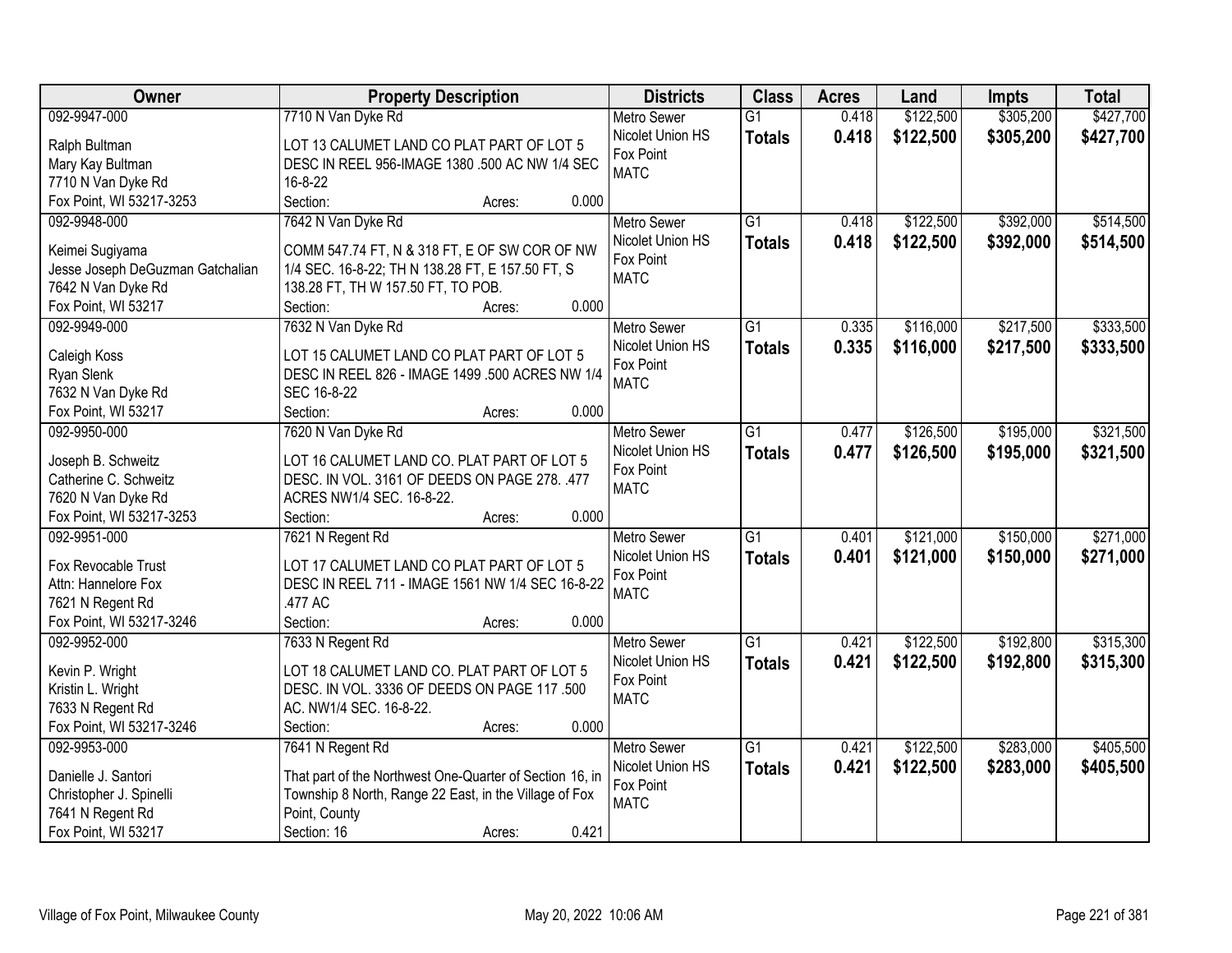| Owner                        | <b>Property Description</b>                                                        | <b>Districts</b>   | <b>Class</b>    | <b>Acres</b> | Land      | <b>Impts</b> | <b>Total</b> |
|------------------------------|------------------------------------------------------------------------------------|--------------------|-----------------|--------------|-----------|--------------|--------------|
| 092-9954-000                 | 7711 N Regent Rd                                                                   | <b>Metro Sewer</b> | $\overline{G1}$ | 0.421        | \$122,500 | \$205,500    | \$328,000    |
| JAMES M. MATOUSEK and ANN M. | That part of the North West 1/4 of Section 16, in Township                         | Nicolet Union HS   | <b>Totals</b>   | 0.421        | \$122,500 | \$205,500    | \$328,000    |
| MATOUSEK LIVING TRUST        | North, Range 22 East, in the Village of Fox Point, County                          | Fox Point          |                 |              |           |              |              |
| 7711 N Regent Rd             | of Milwaukee, State of Wisconsin, bounded and describe                             | <b>MATC</b>        |                 |              |           |              |              |
| Fox Point, WI 53217          | Section:<br>0.421<br>Acres:                                                        |                    |                 |              |           |              |              |
| 092-9955-000                 | 7721 N Regent Rd                                                                   | <b>Metro Sewer</b> | $\overline{G1}$ | 0.329        | \$116,000 | \$151,500    | \$267,500    |
|                              |                                                                                    | Nicolet Union HS   | <b>Totals</b>   | 0.329        | \$116,000 | \$151,500    | \$267,500    |
| Christine P. Holmes          | COM 824.3 FT N OF S LINE & 475.5 FT E. OF W LINE                                   | Fox Point          |                 |              |           |              |              |
| 7721 N Regent Rd             | OF NW 16-8-22; THENCE N 138.28 FT E 157.5 FT, S                                    | <b>MATC</b>        |                 |              |           |              |              |
| Fox Point, WI 53217-3248     | 138.28 FT; THENCE W TO BEG, EXC N. 30 FEET                                         |                    |                 |              |           |              |              |
|                              | 0.000<br>Section:<br>Acres:                                                        |                    |                 |              |           |              |              |
| 092-9956-000                 | 480 E Macarthur Rd                                                                 | Metro Sewer        | $\overline{G1}$ | 0.406        | \$121,500 | \$219,800    | \$341,300    |
| Elizabeth A. Mark            | LOT 22 AND PART OF LOT 23 CALUMET LAND CO.                                         | Nicolet Union HS   | <b>Totals</b>   | 0.406        | \$121,500 | \$219,800    | \$341,300    |
| Jeffrey E. Mark              | PLAT (UNREC.) IN NW1/4 SEC 16-8-22 COMM                                            | Fox Point          |                 |              |           |              |              |
| 480 E Macarthur Rd           | 962.58FT. N OF S LI & 475.50FT. E OF W LI OF SD 1/4                                | <b>MATC</b>        |                 |              |           |              |              |
| Fox Point, WI 53217          | 0.000<br>Section:<br>Acres:                                                        |                    |                 |              |           |              |              |
| 092-9957-000                 | 7765 N Regent Rd                                                                   | <b>Metro Sewer</b> | $\overline{G1}$ | 0.397        | \$121,000 | \$215,000    | \$336,000    |
|                              |                                                                                    | Nicolet Union HS   | <b>Totals</b>   | 0.397        | \$121,000 | \$215,000    | \$336,000    |
| Randy Scott Nelson           | PART OF LOT 23 CALUMET LAND CO. PLAT                                               | Fox Point          |                 |              |           |              |              |
| Judy Ann Nelson              | (UNREC) THE S1/2 OF THAT PART OF NW1/4 SEC.                                        | <b>MATC</b>        |                 |              |           |              |              |
| 7765 N Regent Rd             | 16-8-22. COMM AT A PT 1126.92FT N OF S LI &                                        |                    |                 |              |           |              |              |
| Fox Point, WI 53217-3250     | 0.000<br>Section:<br>Acres:                                                        |                    |                 |              |           |              |              |
| 092-9958-000                 | 7801 N Regent Rd                                                                   | <b>Metro Sewer</b> | $\overline{G1}$ | 0.364        | \$118,500 | \$409,900    | \$528,400    |
|                              | David R. Watson Revocable Trust Datec   PART OF LOTS 23 & 24 CALUMET LAND CO. PLAT | Nicolet Union HS   | Totals          | 0.364        | \$118,500 | \$409,900    | \$528,400    |
| 12/14/2017                   | (UNREC) TH N1/2 OF THAT PART OF NW1/4 SEC                                          | Fox Point          |                 |              |           |              |              |
| 7801 N Regent Rd             | 16-8-22 COMM AT A PT 1126.92FT. N OF S LI &                                        | <b>MATC</b>        |                 |              |           |              |              |
| Fox Point, WI 53217          | 0.000<br>Section:<br>Acres:                                                        |                    |                 |              |           |              |              |
| 092-9959-000                 | 7800 N Regent Rd                                                                   | <b>Metro Sewer</b> | $\overline{G1}$ | 0.266        | \$111,000 | \$328,500    | \$439,500    |
|                              |                                                                                    | Nicolet Union HS   | <b>Totals</b>   | 0.266        | \$111,000 | \$328,500    | \$439,500    |
| Ansay Holdings LLC           | LOT 25 CALUMET LAND CO. PLAT PART OF LOT 5                                         | Fox Point          |                 |              |           |              |              |
| 101 E Grand Ave              | DESC. IN VOL. 3476 OF DEEDS ON PAGE 303. .310                                      | <b>MATC</b>        |                 |              |           |              |              |
| Port Washington, WI 53074    | AC. NW1/4 SEC. 16-8-22.                                                            |                    |                 |              |           |              |              |
|                              | 0.000<br>Section:<br>Acres:                                                        |                    |                 |              |           |              |              |
| 092-9960-000                 | 7760 N Regent Rd                                                                   | <b>Metro Sewer</b> | G1              | 0.384        | \$120,000 | \$406,500    | \$526,500    |
| George G. Dimitropoulos      | LOT 26 CALUMET LAND CO. PLAT PART OF LOT 5                                         | Nicolet Union HS   | <b>Totals</b>   | 0.384        | \$120,000 | \$406,500    | \$526,500    |
| Laura L. Dimitropoulos       | DESC. IN VOL. 3911 OF DEEDS ON PAGE 87. .457 AC                                    | Fox Point          |                 |              |           |              |              |
| 7760 N Regent Rd             | NW1/4 SEC. 16-8-22                                                                 | <b>MATC</b>        |                 |              |           |              |              |
| Fox Point, WI 53217-3249     | 0.000<br>Section:<br>Acres:                                                        |                    |                 |              |           |              |              |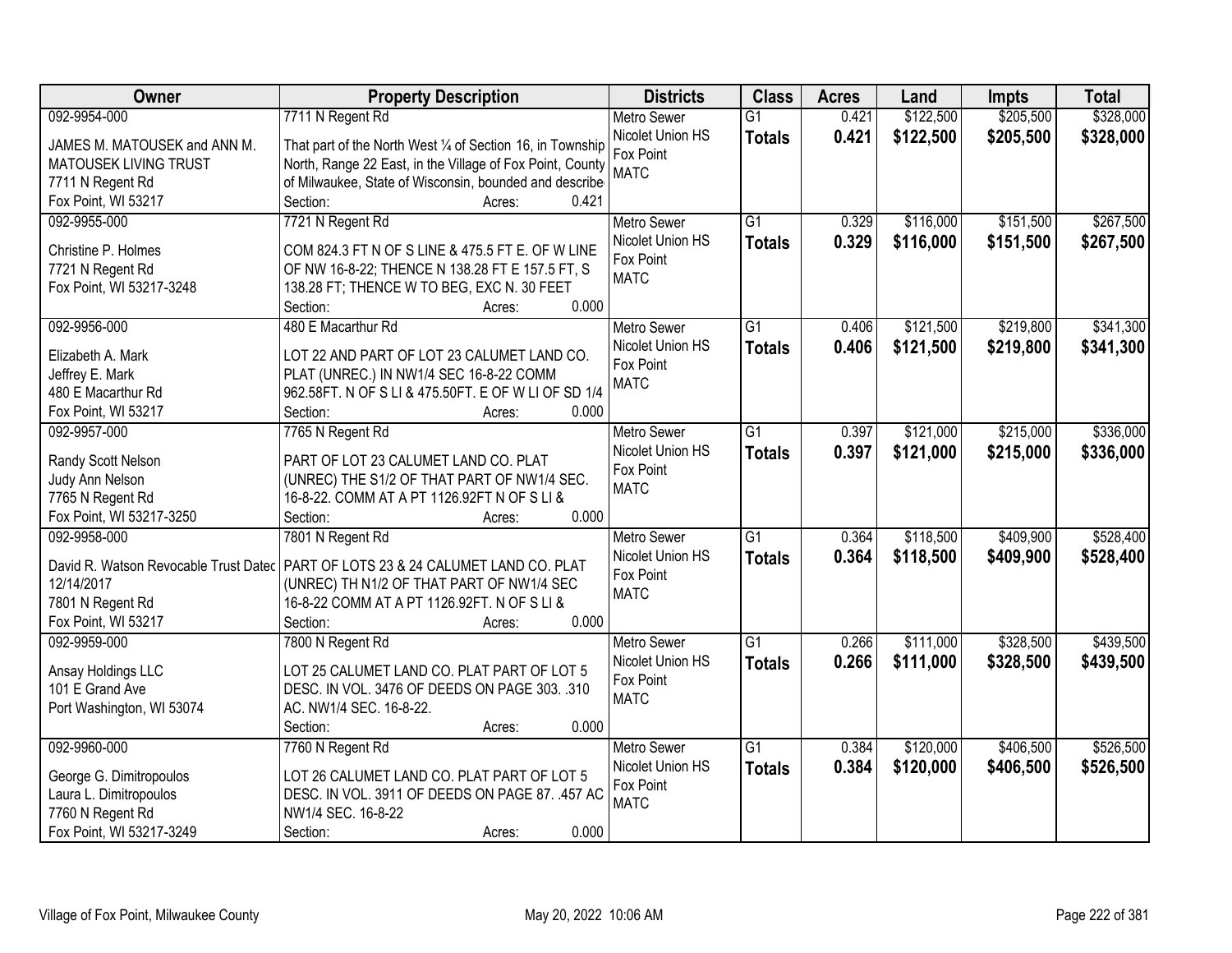| Owner                            | <b>Property Description</b>                             | <b>Districts</b>   | <b>Class</b>    | <b>Acres</b> | Land      | <b>Impts</b> | <b>Total</b> |
|----------------------------------|---------------------------------------------------------|--------------------|-----------------|--------------|-----------|--------------|--------------|
| 092-9961-000                     | 510 E Macarthur Rd                                      | <b>Metro Sewer</b> | $\overline{G1}$ | 0.366        | \$118,500 | \$158,000    | \$276,500    |
| Kurt Stellhorn                   | LOT 27 CALUMET LAND CO PLAT PART OF LOT 5               | Nicolet Union HS   | <b>Totals</b>   | 0.366        | \$118,500 | \$158,000    | \$276,500    |
| Diana Stellhorn                  | DESC IN REEL 658 - IMAGE 1222 NW 1/4 SEC 16-8-22        | Fox Point          |                 |              |           |              |              |
| 510 E Macarthur Rd               | .543 AC                                                 | <b>MATC</b>        |                 |              |           |              |              |
| Fox Point, WI 53217-3242         | Section:<br>0.000<br>Acres:                             |                    |                 |              |           |              |              |
| 092-9962-000                     | 511 E Macarthur Rd                                      | <b>Metro Sewer</b> | $\overline{G1}$ | 0.421        | \$122,500 | \$231,500    | \$354,000    |
|                                  |                                                         | Nicolet Union HS   | <b>Totals</b>   | 0.421        | \$122,500 | \$231,500    | \$354,000    |
| Annie L. Greenberg               | LOT 28 CALUMET LAND CO. PLAT PART OF LOT 5              | Fox Point          |                 |              |           |              |              |
| 511 E Macarthur Rd               | DESC. IN VOL. 3213 OF DEEDS ON PAGE 512. .500           | <b>MATC</b>        |                 |              |           |              |              |
| Fox Point, WI 53217-3243         | AC. NW1/4 SEC. 16-8-22.                                 |                    |                 |              |           |              |              |
|                                  | 0.000<br>Section:<br>Acres:                             |                    |                 |              |           |              |              |
| 092-9963-000                     | 7710 N Regent Rd                                        | <b>Metro Sewer</b> | G1              | 0.421        | \$122,500 | \$160,000    | \$282,500    |
| <b>Christopher Andre Nicolet</b> | LOT 29 CALUMET LAND CO. PLAT PART OF LOT 5              | Nicolet Union HS   | <b>Totals</b>   | 0.421        | \$122,500 | \$160,000    | \$282,500    |
| Mary Genelyn Nicolet             | DESC. IN REEL 392 - IMAGE 639 .500 AC. NW1/4 SEC.       | Fox Point          |                 |              |           |              |              |
| 7710 N Regent Rd                 | 16-8-22                                                 | <b>MATC</b>        |                 |              |           |              |              |
| Fox Point, WI 53217-3247         | Section:<br>0.000<br>Acres:                             |                    |                 |              |           |              |              |
| 092-9964-000                     | 7642 N Regent Rd                                        | <b>Metro Sewer</b> | $\overline{G1}$ | 0.418        | \$122,500 | \$266,100    | \$388,600    |
|                                  |                                                         | Nicolet Union HS   | <b>Totals</b>   | 0.418        | \$122,500 | \$266,100    | \$388,600    |
| Anh-Hao Hoang                    | COMM 547.74 FT, N & 633 FT, E OF SW COR OF NW           | Fox Point          |                 |              |           |              |              |
| Hoai-Ngoc Nguyen                 | 1/4 SEC. 16-8-22, TH N 138.28 FT, E 157.50 FT, S        | <b>MATC</b>        |                 |              |           |              |              |
| 7642 N Regent Rd                 | 138.28 FT, TH W 157.50 FT TO POB.                       |                    |                 |              |           |              |              |
| Fox Point, WI 53217-3245         | 0.000<br>Section:<br>Acres:                             |                    |                 |              |           |              |              |
| 092-9965-000                     | 7632 N Regent Rd                                        | <b>Metro Sewer</b> | $\overline{G1}$ | 0.421        | \$122,500 | \$197,000    | \$319,500    |
| <b>Charles Strunk</b>            | LOT 31 CALUMET LAND CO PLAT PART OF LOT 5               | Nicolet Union HS   | <b>Totals</b>   | 0.421        | \$122,500 | \$197,000    | \$319,500    |
| Kristin Strunk                   | DESC IN REEL 900 - IMAGE 672 .500 AC NW 1/4 SEC         | Fox Point          |                 |              |           |              |              |
| 7632 N Regent Rd                 | 16-8-22                                                 | <b>MATC</b>        |                 |              |           |              |              |
| Fox Point, WI 53217-3245         | Section:<br>0.000<br>Acres:                             |                    |                 |              |           |              |              |
| 092-9966-000                     | 7620 N Regent Rd                                        | Metro Sewer        | $\overline{G1}$ | 0.401        | \$121,000 | \$127,500    | \$248,500    |
|                                  |                                                         | Nicolet Union HS   | <b>Totals</b>   | 0.401        | \$121,000 | \$127,500    | \$248,500    |
| Albert E. Di Castri              | LOT 32 CALUMET LAND CO. PLAT PART OF LOT 5              | Fox Point          |                 |              |           |              |              |
| Nancy Di Castri                  | DESC. IN REEL 616 - IMAGE 682 .500 AC. NW 1/4           | <b>MATC</b>        |                 |              |           |              |              |
| 7620 N Regent Rd                 | SEC. 16-8-22 - The North 131.96 feet of the South 409.4 |                    |                 |              |           |              |              |
| Fox Point, WI 53217              | 0.000<br>Section:<br>Acres:                             |                    |                 |              |           |              |              |
| 092-9967-000                     | 7610 N Regent Rd                                        | <b>Metro Sewer</b> | $\overline{G1}$ | 0.248        | \$109,000 | \$308,500    | \$417,500    |
| Dalyn Ward                       | PART OF LOT 33 OF THE UNRECORDED PLAT OF                | Nicolet Union HS   | <b>Totals</b>   | 0.248        | \$109,000 | \$308,500    | \$417,500    |
| John Sebastian Mei               | CALUMET LAND CO., IN THE VILLAGE OF FOX                 | Fox Point          |                 |              |           |              |              |
| 7610 N Regent Rd                 | POINT, MILWAUKEE COUNTY, WISCONSIN,                     | <b>MATC</b>        |                 |              |           |              |              |
| Fox Point, WI 53217              | 0.000<br>Section:<br>Acres:                             |                    |                 |              |           |              |              |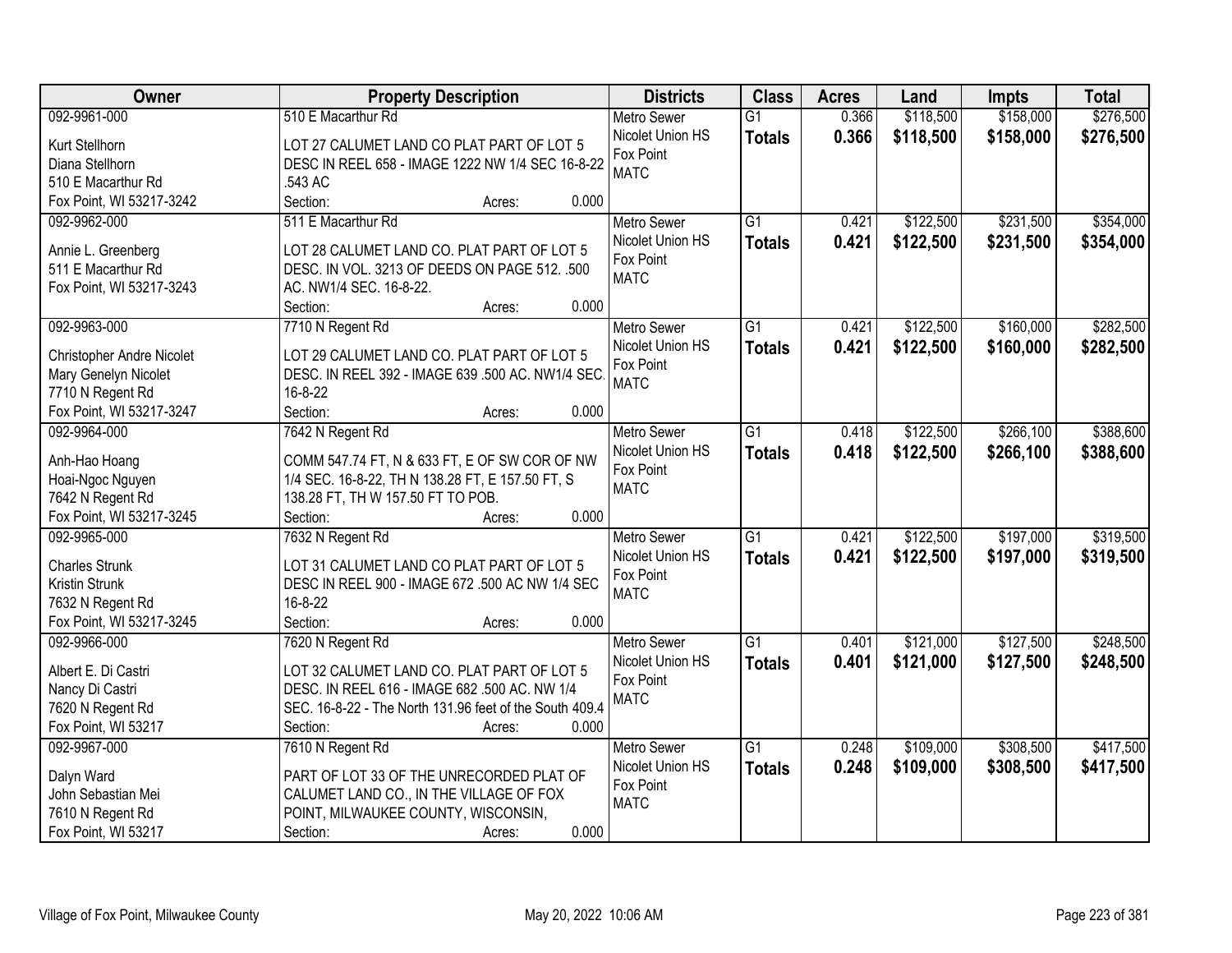| Owner                      | <b>Property Description</b>                              | <b>Districts</b>   | <b>Class</b>    | <b>Acres</b> | Land      | <b>Impts</b> | <b>Total</b> |
|----------------------------|----------------------------------------------------------|--------------------|-----------------|--------------|-----------|--------------|--------------|
| 092-9968-000               | 502 E Calumet Rd                                         | <b>Metro Sewer</b> | $\overline{G1}$ | 0.248        | \$109,000 | \$241,500    | \$350,500    |
| Samantha and Andrew Larsen | CALUMET LAND COMPANY PLAT PART OF LOT 5                  | Nicolet Union HS   | <b>Totals</b>   | 0.248        | \$109,000 | \$241,500    | \$350,500    |
| 502 E Calumet Rd           | DESC IN REEL 747-IMAGE 1905 BEING THE WEST               | Fox Point          |                 |              |           |              |              |
| Fox Point, WI 53217        | 91.25 FT OF THE S 196 FT OF LOTS 33 & 34 .411 AC         | <b>MATC</b>        |                 |              |           |              |              |
|                            | Section:<br>0.000<br>Acres:                              |                    |                 |              |           |              |              |
| 092-9969-000               | 510 E Calumet Rd                                         | Metro Sewer        | $\overline{G1}$ | 0.248        | \$109,000 | \$165,200    | \$274,200    |
|                            |                                                          | Nicolet Union HS   | <b>Totals</b>   | 0.248        | \$109,000 | \$165,200    | \$274,200    |
| Derek H.F Taylor           | That part of the Northwest One-Quarter of Section 16, in | Fox Point          |                 |              |           |              |              |
| Evelyn Irene Pollock       | Township 8 North, Range 22 East, in the Village of Fox   | <b>MATC</b>        |                 |              |           |              |              |
| 510 E Calumet Rd           | Point, bounded                                           |                    |                 |              |           |              |              |
| Fox Point, WI 53217        | 0.248<br>Section:<br>Acres:                              |                    |                 |              |           |              |              |
| 092-9970-000               | 520 E Calumet Rd                                         | Metro Sewer        | $\overline{G1}$ | 0.266        | \$111,000 | \$257,500    | \$368,500    |
| Evan Hughes                | COMM 899.6 FT, E OF SW COR OF NW 1/4 SEC.                | Nicolet Union HS   | <b>Totals</b>   | 0.266        | \$111,000 | \$257,500    | \$368,500    |
| Megan Hughes               | 16-8-22, TH N 138.75 FT, W 109.45 FT, S 138.45 FT,       | Fox Point          |                 |              |           |              |              |
| 520 E Calumet Rd           | TH E 109.91 FT TO POB. - That part of the Northwest 1/   | <b>MATC</b>        |                 |              |           |              |              |
| Fox Point, WI 53217        | 0.000<br>Section:<br>Acres:                              |                    |                 |              |           |              |              |
| 092-9971-000               | 7617 N Santa Monica Blvd                                 | <b>Metro Sewer</b> | G1              | 0.350        | \$117,500 | \$209,000    | \$326,500    |
|                            |                                                          | Nicolet Union HS   | <b>Totals</b>   | 0.350        | \$117,500 | \$209,000    | \$326,500    |
| Beth Randy Goodman         | LOT 36 CALUMET LAND CO. PLAT PART OF LOT 5               | Fox Point          |                 |              |           |              |              |
| 7617 N Santa Monica Blv    | DESC. IN REEL 288 - IMAGE 1339. NW1/4 SEC.               | <b>MATC</b>        |                 |              |           |              |              |
| Fox Point, WI 53217-3258   | 16-8-22                                                  |                    |                 |              |           |              |              |
|                            | 0.000<br>Section:<br>Acres:                              |                    |                 |              |           |              |              |
| 092-9972-000               | 7621 N Santa Monica Blvd                                 | <b>Metro Sewer</b> | $\overline{G1}$ | 0.334        | \$116,000 | \$138,800    | \$254,800    |
| James D. O'Brien           | LOT 37 CALUMET LAND CO. PLAT (UNREC) COM                 | Nicolet Union HS   | <b>Totals</b>   | 0.334        | \$116,000 | \$138,800    | \$254,800    |
| Christine C. O'Brien       | 277.50 FT N. & 790.50 FT E. OF SW COR OF NW1/4           | Fox Point          |                 |              |           |              |              |
| 7621 N Santa Monica Blvd   | SEC. 16-8-22 TH N. 131.96 FT E. 110.15 FT S. 131.96      | <b>MATC</b>        |                 |              |           |              |              |
| Fox Point, WI 53217-3258   | Section:<br>0.000<br>Acres:                              |                    |                 |              |           |              |              |
| 092-9973-000               | 7631 N Santa Monica Blvd                                 | Metro Sewer        | $\overline{G1}$ | 0.351        | \$117,500 | \$140,200    | \$257,700    |
|                            |                                                          | Nicolet Union HS   | <b>Totals</b>   | 0.351        | \$117,500 | \$140,200    | \$257,700    |
| Erica Swanson              | LOT 38 CALUMET LAND CO. PLAT (UNREC) COM                 | Fox Point          |                 |              |           |              |              |
| David Swanson              | 409.46 FT N. & 790.50 FT E. OF SW COR OF NW1/4           | <b>MATC</b>        |                 |              |           |              |              |
| 7631 N Santa Monica Blvd   | SEC. 16-8-22 TH N 138.28 FT E. 110.50 FT S. 138.28       |                    |                 |              |           |              |              |
| Fox Point, WI 53217        | 0.000<br>Section:<br>Acres:                              |                    |                 |              |           |              |              |
| 092-9974-000               | 7641 N Santa Monica Blvd                                 | <b>Metro Sewer</b> | $\overline{G1}$ | 0.352        | \$117,500 | \$257,800    | \$375,300    |
| G Ian Rowlandson           | LOT 39 CALUMET LAND CO. PLAT PART OF LOT 5               | Nicolet Union HS   | <b>Totals</b>   | 0.352        | \$117,500 | \$257,800    | \$375,300    |
| Sandra Z. Rowlandson       | DESC. IN REEL 283 - IMAGE 182. NW1/4 SEC. 16-8-22        | Fox Point          |                 |              |           |              |              |
| 7641 N Santa Monica Blv    | (EXCEPT PART RESERVED FOR HIGHWAY                        | <b>MATC</b>        |                 |              |           |              |              |
| Fox Point, WI 53217-3258   | 0.000<br>Section:<br>Acres:                              |                    |                 |              |           |              |              |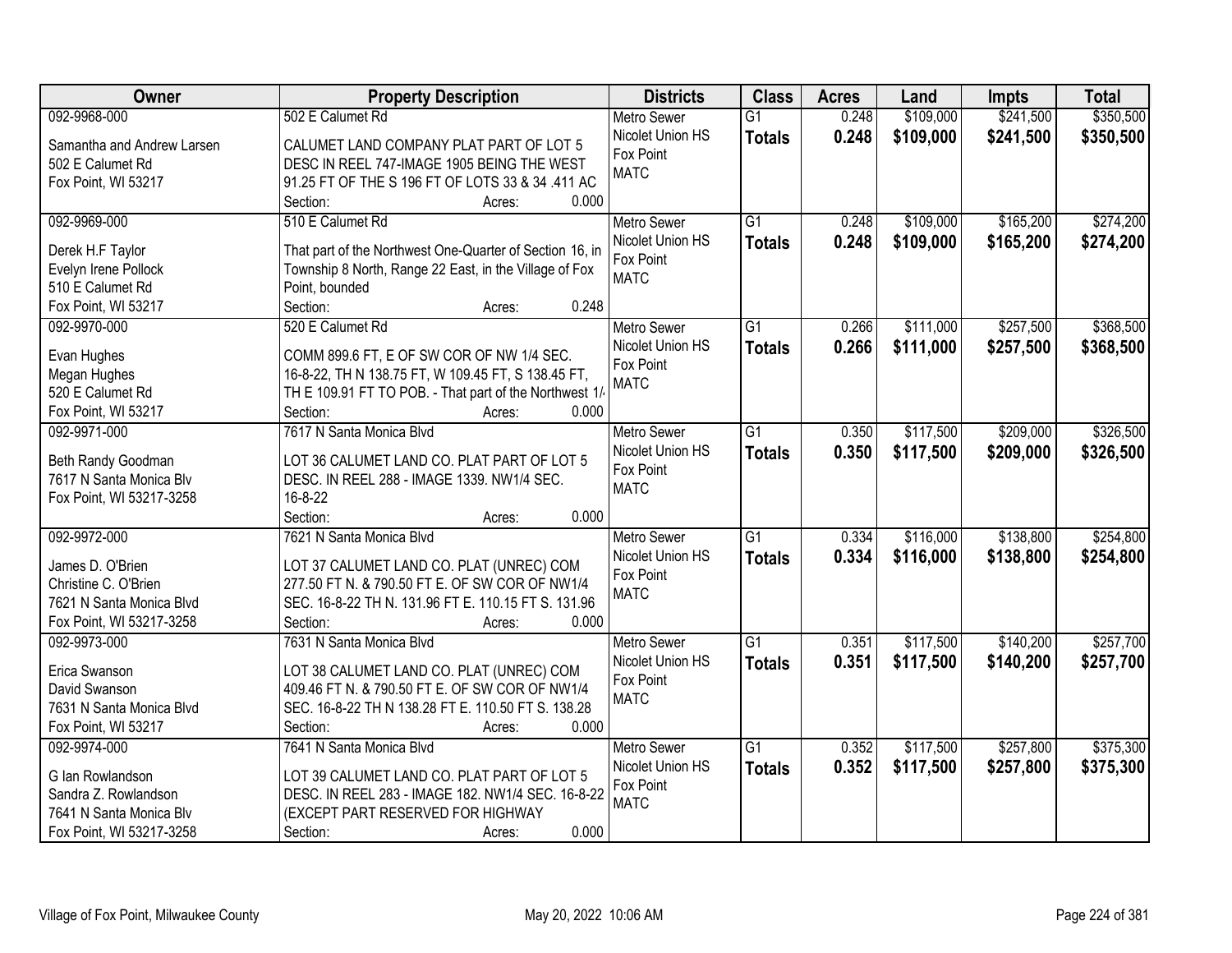| Owner                              | <b>Property Description</b>                                      | <b>Districts</b>   | <b>Class</b>    | <b>Acres</b> | Land      | <b>Impts</b> | <b>Total</b> |
|------------------------------------|------------------------------------------------------------------|--------------------|-----------------|--------------|-----------|--------------|--------------|
| 092-9975-000                       | 7711 N Santa Monica Blvd                                         | <b>Metro Sewer</b> | $\overline{G1}$ | 0.352        | \$117,500 | \$219,500    | \$337,000    |
| Anne B. Lynch                      | Lot 40 Calumet Land Co. Plat (Unrec) Com 686.02 Ft. N            | Nicolet Union HS   | <b>Totals</b>   | 0.352        | \$117,500 | \$219,500    | \$337,000    |
| Michelle R. Prosek                 | 790.50 Ft. E. Of SW Cor of NW 1/4 Sec. 16-8-22 Th N              | Fox Point          |                 |              |           |              |              |
| 7711 N Santa Monica Blvd           | 138.28 Ft E. 111.22 Ft. S 138.28 Ft th W 110.86 Ft to Be         | <b>MATC</b>        |                 |              |           |              |              |
| Fox Point, WI 53217                | 0.352<br>Section:<br>Acres:                                      |                    |                 |              |           |              |              |
| 092-9976-000                       | 7721 N Santa Monica Blvd                                         | <b>Metro Sewer</b> | $\overline{G1}$ | 0.276        | \$112,000 | \$263,000    | \$375,000    |
|                                    |                                                                  | Nicolet Union HS   | <b>Totals</b>   | 0.276        | \$112,000 | \$263,000    | \$375,000    |
| Michael Whittle                    | LOT 41 AND N 6 FT OF LOT 40 CALUMET LAND CO                      | Fox Point          |                 |              |           |              |              |
| 7721 N Santa Monica Blv            | PLAT PART OF LOT 5 DESC IN REEL 808 - IMAGES                     | <b>MATC</b>        |                 |              |           |              |              |
| Fox Point, WI 53217-3260           | 1537-1538 NW 1/4 SEC 16-8-22 (EXC PART<br>0.000                  |                    |                 |              |           |              |              |
|                                    | Section:<br>Acres:                                               |                    |                 |              |           |              |              |
| 092-9977-000                       | 520 E Macarthur Rd                                               | Metro Sewer        | G1              | 0.278        | \$112,000 | \$147,500    | \$259,500    |
| Patrick Lockwood                   | LOT 42 CALUMET LAND CO. PLAT PART OF LOT 5,                      | Nicolet Union HS   | <b>Totals</b>   | 0.278        | \$112,000 | \$147,500    | \$259,500    |
| 520 E Macarthur Rd                 | DESC. IN VOL. 4158 OF DEEDS ON PAGE 555. .500                    | Fox Point          |                 |              |           |              |              |
| Fox Point, WI 53217                | AC. NW1/4 SEC. 16-8-22 (EXC. PART RESERVED FOR                   | <b>MATC</b>        |                 |              |           |              |              |
|                                    | Section:<br>0.000<br>Acres:                                      |                    |                 |              |           |              |              |
| 092-9978-000                       | 7751 N Santa Monica Blvd                                         | <b>Metro Sewer</b> | G1              | 0.290        | \$113,000 | \$126,500    | \$239,500    |
|                                    |                                                                  | Nicolet Union HS   | <b>Totals</b>   | 0.290        | \$113,000 | \$126,500    | \$239,500    |
| Reed Trust Dated February 20, 2015 | PART OF LOT 43 CALUMET LAND CO. PLAT                             | Fox Point          |                 |              |           |              |              |
| 7751 N Santa Monica Blvd           | (UNREC.) COMM 1100.86FT. N & 790.50FT. E OF SW                   | <b>MATC</b>        |                 |              |           |              |              |
| Fox Point, WI 53217                | COR. OF NW1/4 SEC. 16-8-22 TH N 112.87FT. E<br>0.000<br>Section: |                    |                 |              |           |              |              |
| 092-9979-000                       | Acres:<br>7801 N Santa Monica Blvd                               | <b>Metro Sewer</b> | $\overline{G1}$ | 0.288        | \$113,000 | \$122,500    | \$235,500    |
|                                    |                                                                  | Nicolet Union HS   |                 |              |           |              |              |
| Anne M. Sachse                     | PARTS OF LOTS 43 & 44 CALUMET LAND CO. PLAT                      | Fox Point          | <b>Totals</b>   | 0.288        | \$113,000 | \$122,500    | \$235,500    |
| 7801 N Santa Monica Blv            | (UNREC) COMM 1213.73FT. N & 790.50FT. E OF SW                    | <b>MATC</b>        |                 |              |           |              |              |
| Fox Point, WI 53217-3261           | COR OF NW1/4 SEC 16-8-22 TH N 112.88FT. TH E                     |                    |                 |              |           |              |              |
|                                    | 0.000<br>Section:<br>Acres:                                      |                    |                 |              |           |              |              |
| 092-9980-000                       | 7950 N Santa Monica Blvd                                         | <b>Metro Sewer</b> | G2              | 1.116        | \$139,500 | \$75,000     | \$214,500    |
| Town Club                          | PART OF NW 1/4 SEC 16-8-22 DESCR AS FOLLOWS:                     | Nicolet Union HS   | <b>Totals</b>   | 1.116        | \$139,500 | \$75,000     | \$214,500    |
| 7950 N Santa Monica Blv            | COM 966.15 FT S 89D53M00S E OF NW COR OF SD                      | Fox Point          |                 |              |           |              |              |
| Fox Point, WI 53217-3262           | 1/4 SEC TH S 0D10M00S W 1326.57 FT TH S                          | <b>MATC</b>        |                 |              |           |              |              |
|                                    | 1.116<br>Section:<br>Acres:                                      |                    |                 |              |           |              |              |
| 092-9981-000                       | 7740 N Santa Monica Blvd                                         | <b>Metro Sewer</b> | $\overline{G1}$ | 0.681        | \$141,500 | \$126,000    | \$267,500    |
|                                    |                                                                  | Nicolet Union HS   | <b>Totals</b>   | 0.681        | \$141,500 | \$126,000    | \$267,500    |
| Diana Doro                         | That part of the Northwest 1/4 of Section 16, in Township        | Fox Point          |                 |              |           |              |              |
| Paul Doro                          | North, Range 22 East, in the Village of Fox Point,               | <b>MATC</b>        |                 |              |           |              |              |
| 7740 N Santa Monica Blvd           | Milwaukee County, Wisconsin, bounded and described a             |                    |                 |              |           |              |              |
| Fox Point, WI 53217                | Section:<br>0.000<br>Acres:                                      |                    |                 |              |           |              |              |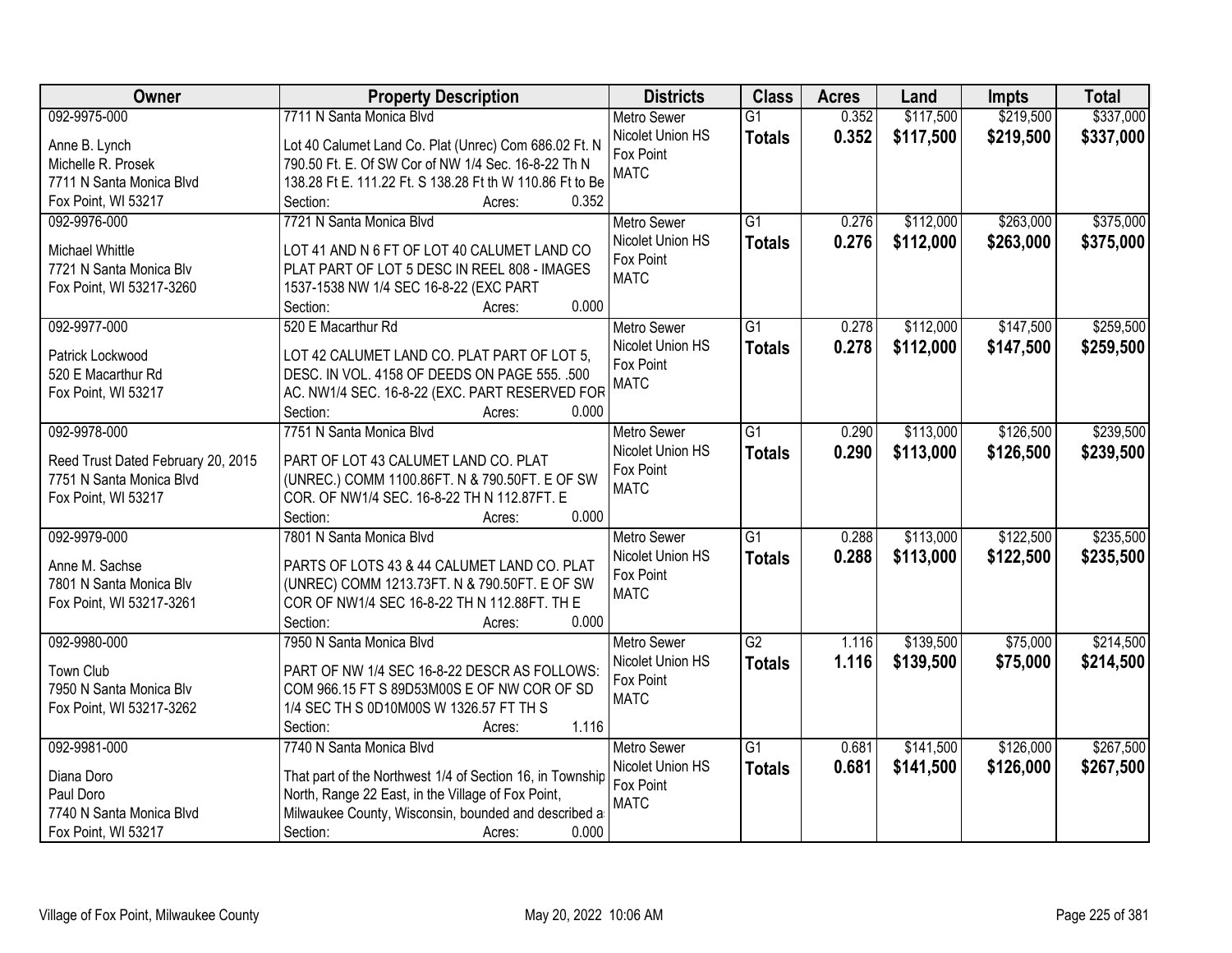| 092-9989-001<br>7630 N Santa Monica Blvd<br>4.050<br>$\overline{50}$<br>\$0<br><b>Metro Sewer</b><br>$\overline{X4}$<br>$\overline{50}$<br>\$0<br>\$0<br>\$0<br>Nicolet Union HS<br>4.050<br><b>Totals</b><br>Section 16, Townshipt 8 North, Range 22 East, 4.050<br>Congregation Shalom<br>Fox Point<br>7630 N Santa Monica Blvd<br>acres, in the Village of Fox Point, Milwaukee County,<br><b>MATC</b><br>Fox Point, WI 53217-3259<br>Wisconsin<br>Section:<br>4.050<br>Acres: |
|-----------------------------------------------------------------------------------------------------------------------------------------------------------------------------------------------------------------------------------------------------------------------------------------------------------------------------------------------------------------------------------------------------------------------------------------------------------------------------------|
|                                                                                                                                                                                                                                                                                                                                                                                                                                                                                   |
|                                                                                                                                                                                                                                                                                                                                                                                                                                                                                   |
|                                                                                                                                                                                                                                                                                                                                                                                                                                                                                   |
|                                                                                                                                                                                                                                                                                                                                                                                                                                                                                   |
| 7720 N Santa Monica Blvd<br>$\overline{G1}$<br>\$244,500<br>\$375,500<br>092-9989-002<br>0.540<br>\$131,000<br><b>Metro Sewer</b>                                                                                                                                                                                                                                                                                                                                                 |
| Nicolet Union HS<br>0.540<br>\$131,000<br>\$375,500<br>\$244,500<br><b>Totals</b><br>Lot 2 of Certified Survey Map No. 8666 recorded in the<br>Steven C. Wurcer                                                                                                                                                                                                                                                                                                                   |
| Fox Point<br>office of the Register of Deeds for Milwaukee County,<br>Gillan M. Simpson                                                                                                                                                                                                                                                                                                                                                                                           |
| <b>MATC</b><br>Wisconsin, on February 19, 2015, as Document No.<br>7720 N Santa Monica Blvd                                                                                                                                                                                                                                                                                                                                                                                       |
| 0.540<br>Section:<br>Fox Point, WI 53217<br>Acres:                                                                                                                                                                                                                                                                                                                                                                                                                                |
| 092-9990-000<br>7200 N Santa Monica Blvd<br>X4<br>0.000<br>\$0<br>\$0<br><b>Metro Sewer</b><br>\$0                                                                                                                                                                                                                                                                                                                                                                                |
| \$0<br>\$0 <br>\$0<br>Nicolet Union HS<br>0.000<br><b>Totals</b>                                                                                                                                                                                                                                                                                                                                                                                                                  |
| PART OF LOT 4 DESC. IN VOL. 2986 OF DEEDS ON<br>Village of Fox Point<br>Fox Point                                                                                                                                                                                                                                                                                                                                                                                                 |
| Attn: Village Hall<br>PAGE 373. 3.57 AC. NW1/4 SEC 16-8-22. (ROADWAY -<br><b>MATC</b><br>N. SANTA MONICA BLV<br>7200 N Santa Monica Blvd                                                                                                                                                                                                                                                                                                                                          |
| Fox Point, WI 53217-3505<br>Section:<br>0.000<br>Acres:                                                                                                                                                                                                                                                                                                                                                                                                                           |
| 7950 N Santa Monica Blvd<br>$\overline{G2}$<br>\$754,500<br>\$1,700,500<br>\$2,455,000<br>092-9991-000<br><b>Metro Sewer</b><br>6.561                                                                                                                                                                                                                                                                                                                                             |
| Nicolet Union HS<br>6.561<br>\$754,500<br>\$1,700,500<br>\$2,455,000<br><b>Totals</b>                                                                                                                                                                                                                                                                                                                                                                                             |
| Town Club<br>PART OF LOT 4 DESC IN VOL 3315 OF DEEDS ON<br>Fox Point                                                                                                                                                                                                                                                                                                                                                                                                              |
| 7950 N Santa Monica Blv<br>PAGE 492. 8.386 AC. D.2-#18B.NW1/4 SEC 16-8-22<br><b>MATC</b>                                                                                                                                                                                                                                                                                                                                                                                          |
| Fox Point, WI 53217-3262                                                                                                                                                                                                                                                                                                                                                                                                                                                          |
| 6.561<br>Section:<br>Acres:                                                                                                                                                                                                                                                                                                                                                                                                                                                       |
| \$167,600<br>\$280,600<br>092-9992-000<br>703 E Bradley Rd<br>$\overline{G1}$<br>0.293<br>\$113,000<br><b>Metro Sewer</b>                                                                                                                                                                                                                                                                                                                                                         |
| 0.293<br>\$113,000<br>\$167,600<br>\$280,600<br>Nicolet Union HS<br><b>Totals</b><br>Karin Olga Adelmann<br>COMM 20 FT E OF NW COR OF NE 1/4 OF NW 1/4                                                                                                                                                                                                                                                                                                                            |
| Fox Point<br>SEC 16-8-22 TH E 75 FT; S 200 FT; W 75 FT; TH N 200<br>703 E Bradley Rd<br><b>MATC</b>                                                                                                                                                                                                                                                                                                                                                                               |
| Fox Point, WI 53217<br>FT TO P.O.B.                                                                                                                                                                                                                                                                                                                                                                                                                                               |
| Section:<br>0.000<br>Acres:                                                                                                                                                                                                                                                                                                                                                                                                                                                       |
| $\overline{G1}$<br>\$243,500<br>\$382,500<br>092-9993-000<br>707 E Bradley Rd<br>\$139,000<br>Metro Sewer<br>0.645                                                                                                                                                                                                                                                                                                                                                                |
| Nicolet Union HS<br>0.645<br>\$139,000<br>\$243,500<br>\$382,500<br><b>Totals</b><br>COMM 95 FT E OF NW COR OF NE 1/4 OF NW 1/4<br>Nicholas J. Marx                                                                                                                                                                                                                                                                                                                               |
| Fox Point<br>SEC 16-8-22 TH E 160.60 FT; S 200 FT; W 160.60 FT;<br>Jennifer A. Camodeca                                                                                                                                                                                                                                                                                                                                                                                           |
| <b>MATC</b><br>TH N 200 FT TO P.O.B.<br>707 E Bradley Rd                                                                                                                                                                                                                                                                                                                                                                                                                          |
| 0.000<br>Fox Point, WI 53217-2902<br>Section:<br>Acres:                                                                                                                                                                                                                                                                                                                                                                                                                           |
| 092-9994-000<br>$\overline{G1}$<br>\$122,000<br>\$218,000<br>\$340,000<br>803 E Bradley Rd<br>0.413<br><b>Metro Sewer</b>                                                                                                                                                                                                                                                                                                                                                         |
| Nicolet Union HS<br>0.413<br>\$122,000<br>\$340,000<br>\$218,000<br><b>Totals</b><br>COMM 255.60 FT E OF NW COR OF NE 1/4 OF NW 1/4                                                                                                                                                                                                                                                                                                                                               |
| Carol E. Vance<br>Fox Point<br>803 E Bradley Rd<br>SEC 16-8-22 TH E 90 FT; S 209.63 FT; W 90 FT; TH N                                                                                                                                                                                                                                                                                                                                                                             |
| <b>MATC</b><br>Fox Point, WI 53217-2904<br>209.63 FT TO P.O.B.                                                                                                                                                                                                                                                                                                                                                                                                                    |
| 0.000<br>Section:<br>Acres:                                                                                                                                                                                                                                                                                                                                                                                                                                                       |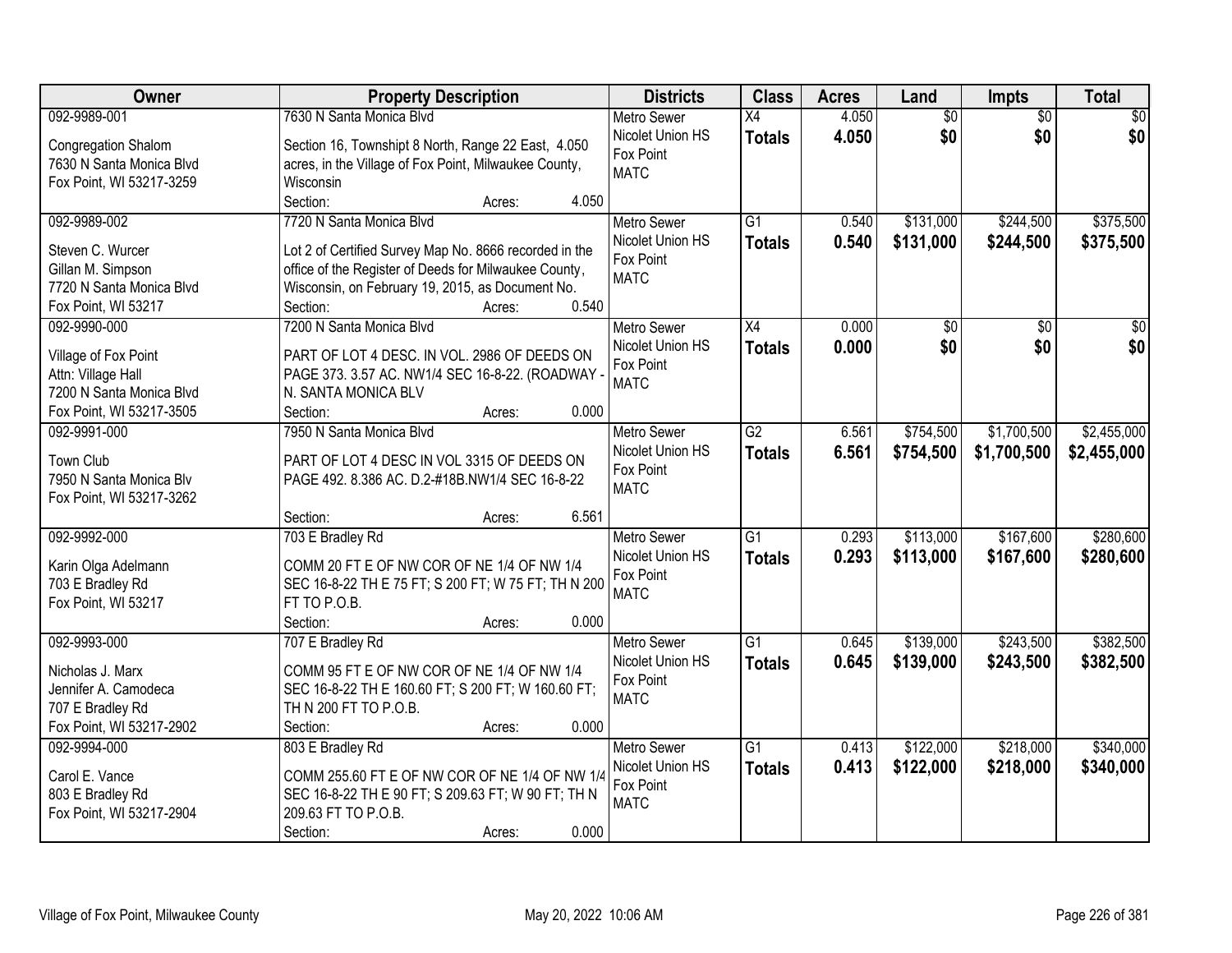| Owner                      | <b>Property Description</b>                               | <b>Districts</b>         | <b>Class</b>    | <b>Acres</b> | Land      | <b>Impts</b>    | <b>Total</b> |
|----------------------------|-----------------------------------------------------------|--------------------------|-----------------|--------------|-----------|-----------------|--------------|
| 092-9995-000               | 809 E Bradley Rd                                          | <b>Metro Sewer</b>       | $\overline{G1}$ | 0.372        | \$119,000 | \$109,500       | \$228,500    |
| Stephen W. Steffes         | That part of the Northwest 1/4 of Section 16, in Township | Nicolet Union HS         | <b>Totals</b>   | 0.372        | \$119,000 | \$109,500       | \$228,500    |
| Kayla M. Steffes           | North, Range 22 East, in the Village of Fox Point,        | Fox Point                |                 |              |           |                 |              |
| 809 E Bredley Rd           | Milwaukee County, Wisconsin, bounded as follows:          | <b>MATC</b>              |                 |              |           |                 |              |
| Fox Point, WI 53217        | 0.000<br>Section:<br>Acres:                               |                          |                 |              |           |                 |              |
| 092-9996-000               | 7200 N Santa Monica Blvd                                  | <b>Metro Sewer</b>       | $\overline{X4}$ | 0.000        | \$0       | $\overline{50}$ | \$0          |
|                            |                                                           | Nicolet Union HS         | <b>Totals</b>   | 0.000        | \$0       | \$0             | \$0          |
| Village of Fox Point       | PART OF LOT 3, DESC. IN VOL. 1541 OF DEEDS ON             | Fox Point                |                 |              |           |                 |              |
| Attn: Longacre Pavilion    | PAGE 358. NW1/4 SEC. 16-8-22. 1.297 AC. D.2 #15B          | <b>MATC</b>              |                 |              |           |                 |              |
| 7200 N Santa Monica Blvd   | 0.000                                                     |                          |                 |              |           |                 |              |
| Fox Point, WI 53217-3505   | Section:<br>Acres:                                        |                          |                 |              |           |                 |              |
| 092-9997-000               | 7930 N Lake Dr                                            | <b>Metro Sewer</b>       | $\overline{G1}$ | 1.433        | \$408,500 | \$279,500       | \$688,000    |
| Robert C. Purman           | PART OF LOTS 2 & 3 NE 1/4 & NW 1/4 SEC 16-8-22            | Nicolet Union HS         | <b>Totals</b>   | 1.433        | \$408,500 | \$279,500       | \$688,000    |
| Z Yannique Purman          | DESC IN REEL 888 - IMAGES 528-541 INCL 1.0 AC             | Fox Point<br><b>MATC</b> |                 |              |           |                 |              |
| 7930 N Lake Dr             |                                                           |                          |                 |              |           |                 |              |
| Fox Point, WI 53217-2927   | 0.000<br>Section:<br>Acres:                               |                          |                 |              |           |                 |              |
| 092-9999-001               | 7960 N Lake Dr                                            | <b>Metro Sewer</b>       | G1              | 1.043        | \$217,500 | \$726,000       | \$943,500    |
| Peter G. Dimitropoulos     | That part of Lots 2 and 3, in the Southeast 1/4 and the   | Nicolet Union HS         | <b>Totals</b>   | 1.043        | \$217,500 | \$726,000       | \$943,500    |
| Christine G. Dimitropoulos | Southwest 1/4 of Section 9, and the Northeast 1/4 and th  | Fox Point                |                 |              |           |                 |              |
| 7960 N Lake Dr             | Northwest 1/4 of Section 16, in Township 8 North, Range   | <b>MATC</b>              |                 |              |           |                 |              |
| Fox Point, WI 53217        | Section:<br>1.043<br>Acres:                               |                          |                 |              |           |                 |              |
| 092-9999-002               | 7950 N Lake Dr                                            | <b>Metro Sewer</b>       | $\overline{G1}$ | 1.015        | \$304,000 | \$735,500       | \$1,039,500  |
|                            |                                                           | Nicolet Union HS         | <b>Totals</b>   | 1.015        | \$304,000 | \$735,500       | \$1,039,500  |
| Joshua Knute Elson         | Parcel 2 of Milwaukee County Certified Survey Map No      | Fox Point                |                 |              |           |                 |              |
| 7950 N Lake Dr             | 8696, being a division of a part of the Southwest quarter | <b>MATC</b>              |                 |              |           |                 |              |
| Fox Point, WI 53217        | the Southeast quarter of Section 9, the Southeast quarter |                          |                 |              |           |                 |              |
|                            | 1.015<br>Section:<br>Acres:                               |                          |                 |              |           |                 |              |
| 093-0001-000               | 1401 E Goodrich Ct                                        | <b>Metro Sewer</b>       | $\overline{G1}$ | 1.241        | \$360,500 | \$364,800       | \$725,300    |
| Keith D. Lindenbaum        | LOT 1, GOODRICH ESTATE                                    | Nicolet Union HS         | <b>Totals</b>   | 1.241        | \$360,500 | \$364,800       | \$725,300    |
| Kathleen M. Wheatley       |                                                           | Fox Point                |                 |              |           |                 |              |
| 1401 E Goodrich Ct         |                                                           | <b>MATC</b>              |                 |              |           |                 |              |
| Fox Point, WI 53217-2942   | 1.241<br>Section:<br>Acres:                               |                          |                 |              |           |                 |              |
| 093-0002-000               | 1407 E Goodrich Ct                                        | <b>Metro Sewer</b>       | $\overline{G1}$ | 1.388        | \$397,000 | \$369,000       | \$766,000    |
|                            |                                                           | Nicolet Union HS         | <b>Totals</b>   | 1.388        | \$397,000 | \$369,000       | \$766,000    |
| Bryan M. Ortwein           | THAT PART OF LOT 2 GOODRICH ESTATE DESC IN                | Fox Point                |                 |              |           |                 |              |
| Christine L. Ortwein       | <b>REEL 974-IMAGE 1694</b>                                | <b>MATC</b>              |                 |              |           |                 |              |
| 1407 E Goodrich Ct         | 0.000                                                     |                          |                 |              |           |                 |              |
| Fox Point, WI 53217        | Section:<br>Acres:                                        |                          |                 |              |           |                 |              |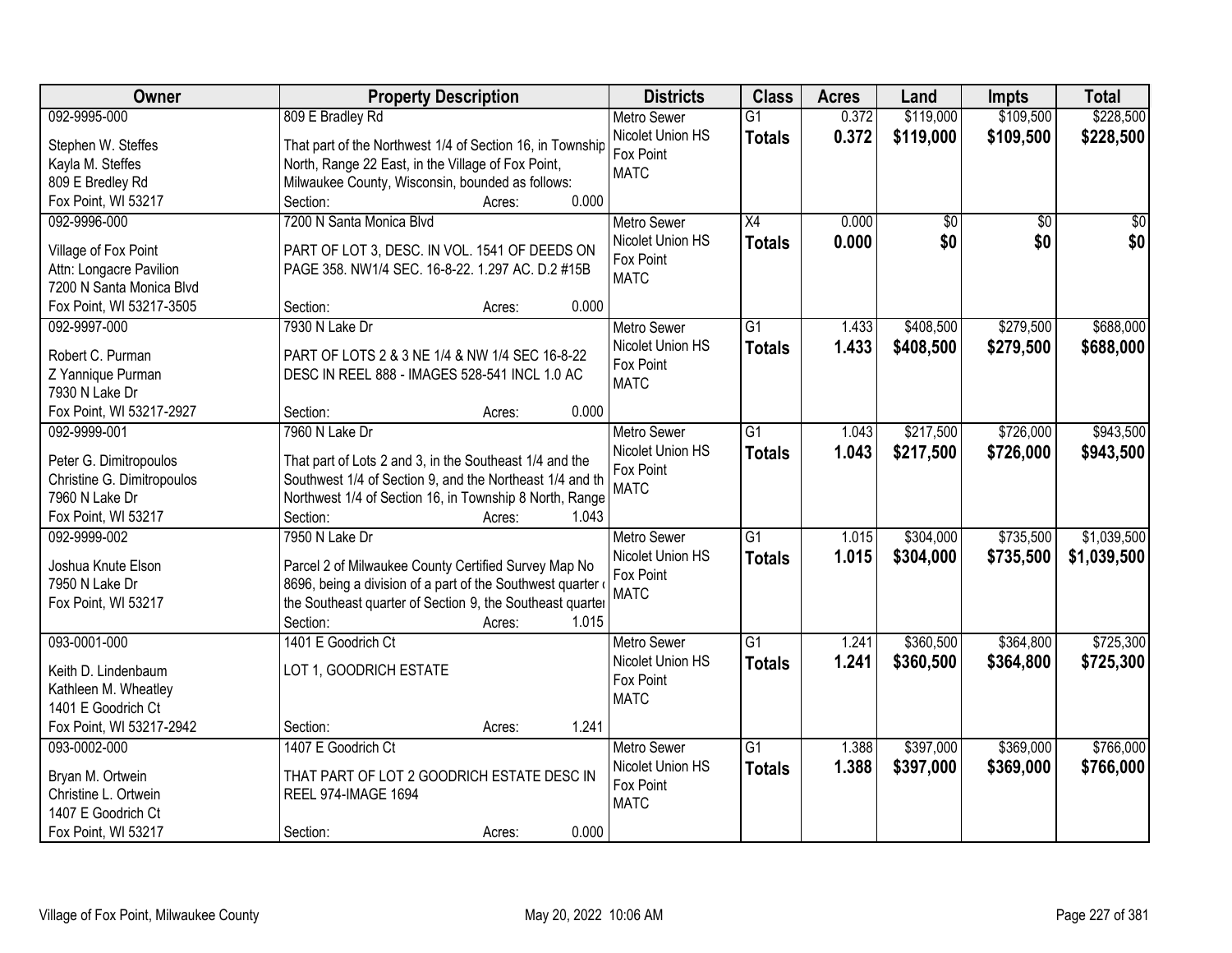| <b>Owner</b>                             |                                                             | <b>Property Description</b> |       | <b>Districts</b>   | <b>Class</b>    | <b>Acres</b> | Land      | <b>Impts</b>    | <b>Total</b> |
|------------------------------------------|-------------------------------------------------------------|-----------------------------|-------|--------------------|-----------------|--------------|-----------|-----------------|--------------|
| 093-0003-000                             | 1413 E Goodrich Ct                                          |                             |       | <b>Metro Sewer</b> | $\overline{G1}$ | 1.654        | \$463,500 | \$577,000       | \$1,040,500  |
| Mary Elizabeth Techmeier REVOC           | LOT 3 GOODRICH ESTATES AND PART OF LOT 2                    |                             |       | Nicolet Union HS   | <b>Totals</b>   | 1.654        | \$463,500 | \$577,000       | \$1,040,500  |
| TRUST Dated Aug 18, 2020                 | DESC IN REEL 898 - IMAGES 1994-1998                         |                             |       | Fox Point          |                 |              |           |                 |              |
| 1413 E Goodrich Ct                       |                                                             |                             |       | <b>MATC</b>        |                 |              |           |                 |              |
| Fox Point, WI 53217                      | Section:                                                    | Acres:                      | 0.000 |                    |                 |              |           |                 |              |
| 093-0004-000                             | 1427 E Goodrich Ct                                          |                             |       | <b>Metro Sewer</b> | $\overline{G1}$ | 1.033        | \$308,500 | \$502,000       | \$810,500    |
|                                          |                                                             |                             |       | Nicolet Union HS   | <b>Totals</b>   | 1.033        | \$308,500 | \$502,000       | \$810,500    |
| Raymond J. Auth                          | Lot four in Goodrich Estate, being a Subdivision of part of |                             |       | Fox Point          |                 |              |           |                 |              |
| Abby M. Auth                             | the NE 1/4 of Section 16, and part of the SE 1/4 of Sectio  |                             |       | <b>MATC</b>        |                 |              |           |                 |              |
| 1427 E Goodrich Ct                       | 9, Township 8 North, Range 22 East, in the Village of Fo    |                             |       |                    |                 |              |           |                 |              |
| Fox Point, WI 53217                      | Section: 9                                                  | Acres:                      | 1.033 |                    |                 |              |           |                 |              |
| 093-0005-000                             | 1441 E Goodrich Ct                                          |                             |       | Metro Sewer        | G1              | 0.885        | \$298,500 | \$187,400       | \$485,900    |
| Anna E. Fischer                          | LOT 5, GOODRICH ESTATE                                      |                             |       | Nicolet Union HS   | <b>Totals</b>   | 0.885        | \$298,500 | \$187,400       | \$485,900    |
| Kathleen Erin Dempsey                    |                                                             |                             |       | Fox Point          |                 |              |           |                 |              |
| 1441 E Goodrich Ct                       |                                                             |                             |       | <b>MATC</b>        |                 |              |           |                 |              |
| Fox Point, WI 53217                      | Section:                                                    | Acres:                      | 0.000 |                    |                 |              |           |                 |              |
| 093-0006-000                             | 1443 E Goodrich Ln                                          |                             |       | Metro Sewer        | $\overline{G1}$ | 1.025        | \$306,500 | \$297,200       | \$603,700    |
|                                          |                                                             |                             |       | Nicolet Union HS   | <b>Totals</b>   | 1.025        | \$306,500 | \$297,200       | \$603,700    |
| Alan Daniel                              | LOT 6, GOODRICH ESTATE                                      |                             |       | Fox Point          |                 |              |           |                 |              |
| <b>Hedy Daniel</b><br>1443 E Goodrich Ln |                                                             |                             |       | <b>MATC</b>        |                 |              |           |                 |              |
| Fox Point, WI 53217-2950                 | Section:                                                    | Acres:                      | 0.000 |                    |                 |              |           |                 |              |
| 093-0007-000                             | 1445 E Goodrich Ln                                          |                             |       | Metro Sewer        | $\overline{G1}$ | 1.047        | \$312,000 | \$640,000       | \$952,000    |
|                                          |                                                             |                             |       | Nicolet Union HS   |                 |              |           |                 |              |
| <b>William Katt</b>                      | LOT 7, GOODRICH ESTATE                                      |                             |       | Fox Point          | <b>Totals</b>   | 1.047        | \$312,000 | \$640,000       | \$952,000    |
| Gloria Katt                              |                                                             |                             |       | <b>MATC</b>        |                 |              |           |                 |              |
| 1445 E Goodrich Ln                       |                                                             |                             |       |                    |                 |              |           |                 |              |
| Fox Point, WI 53217                      | Section:                                                    | Acres:                      | 0.000 |                    |                 |              |           |                 |              |
| 093-0008-000                             | 7600 N Beach Dr                                             |                             |       | Metro Sewer        | $\overline{G1}$ | 1.116        | \$265,000 | \$563,500       | \$828,500    |
| Podzilni Schmitz Revocable Trust         | LOT 1, SPRING LANE LAND DIVISION 1.116 AC.                  |                             |       | Nicolet Union HS   | <b>Totals</b>   | 1.116        | \$265,000 | \$563,500       | \$828,500    |
| 7600 N Beach Dr                          |                                                             |                             |       | Fox Point          |                 |              |           |                 |              |
| Fox Point, WI 53217                      |                                                             |                             |       | <b>MATC</b>        |                 |              |           |                 |              |
|                                          | Section:                                                    | Acres:                      | 0.000 |                    |                 |              |           |                 |              |
| 093-0009-000                             | 7550 N Beach Dr                                             |                             |       | <b>Metro Sewer</b> | $\overline{G1}$ | 0.812        | \$315,500 | $\overline{50}$ | \$315,500    |
|                                          |                                                             |                             |       | Nicolet Union HS   | <b>Totals</b>   | 0.812        | \$315,500 | \$0             | \$315,500    |
| Alok Goyal                               | LOT 2 EXC. E. 20.26 FT. SPRING LANE LAND                    |                             |       | Fox Point          |                 |              |           |                 |              |
| Sumanjeet Batra Goyal                    | <b>DIVISION</b>                                             |                             |       | <b>MATC</b>        |                 |              |           |                 |              |
| 7540 N Beach Dr                          |                                                             |                             |       |                    |                 |              |           |                 |              |
| Fox Point, WI 53217                      | Section:                                                    | Acres:                      | 0.000 |                    |                 |              |           |                 |              |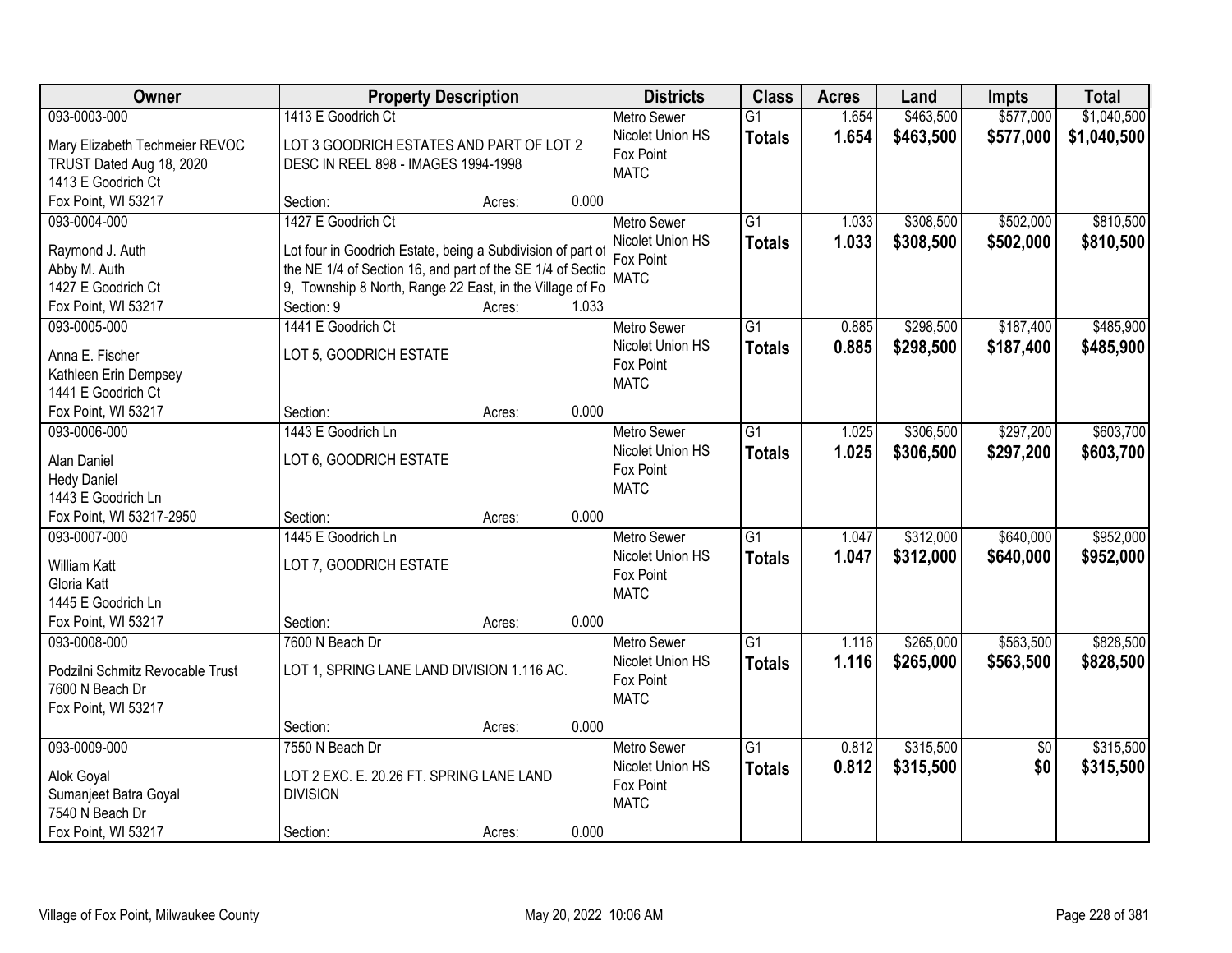| Owner                                         |                                              | <b>Property Description</b> |       | <b>Districts</b>                       | <b>Class</b>    | <b>Acres</b> | Land                | <b>Impts</b>    | <b>Total</b> |
|-----------------------------------------------|----------------------------------------------|-----------------------------|-------|----------------------------------------|-----------------|--------------|---------------------|-----------------|--------------|
| 093-0010-000                                  | 7540 N Beach Dr                              |                             |       | <b>Metro Sewer</b>                     | $\overline{G1}$ | 1.072        | \$1,338,500         | \$1,983,500     | \$3,322,000  |
| Alok Goyal                                    | LOT 3 AND ALSO E. 20.26 FT. OF LOT 2. SPRING |                             |       | Nicolet Union HS                       | <b>Totals</b>   |              | $1.072$ \$1,338,500 | \$1,983,500     | \$3,322,000  |
| Sumanjeet Batra Goyal                         | LANE LAND DIVISION                           |                             |       | Fox Point                              |                 |              |                     |                 |              |
| 7540 N Beach Dr                               |                                              |                             |       | <b>MATC</b>                            |                 |              |                     |                 |              |
| Fox Point, WI 53217                           | Section:                                     | Acres:                      | 0.000 |                                        |                 |              |                     |                 |              |
| 093-0011-000                                  | 7731 N Club Cir                              |                             |       | <b>Metro Sewer</b>                     | $\overline{G1}$ | 0.940        | \$299,500           | \$0             | \$299,500    |
|                                               | LOT 1, SUSAN SCHULTZ SUBD.                   |                             |       | Nicolet Union HS                       | <b>Totals</b>   | 0.940        | \$299,500           | \$0             | \$299,500    |
| Julianne K. Spadafora<br>Stephen M. Spadafora |                                              |                             |       | Fox Point                              |                 |              |                     |                 |              |
| 7731 N Club Cir                               |                                              |                             |       | <b>MATC</b>                            |                 |              |                     |                 |              |
| Fox Point, WI 53217-2937                      | Section:                                     | Acres:                      | 0.000 |                                        |                 |              |                     |                 |              |
| 093-0012-000                                  | 7737 N Club Cir                              |                             |       | Metro Sewer                            | G1              | 0.867        | \$298,000           | \$559,000       | \$857,000    |
|                                               |                                              |                             |       | Nicolet Union HS                       | <b>Totals</b>   | 0.867        | \$298,000           | \$559,000       | \$857,000    |
| William R. Davis                              | LOT 2 SUSAN SCHULTZ SUBD LAND CONTRACT       |                             |       | Fox Point                              |                 |              |                     |                 |              |
| 7737 N Club Cir                               |                                              |                             |       | <b>MATC</b>                            |                 |              |                     |                 |              |
| Fox Point, WI 53217-2937                      |                                              |                             |       |                                        |                 |              |                     |                 |              |
|                                               | Section:                                     | Acres:                      | 0.000 |                                        |                 |              |                     |                 |              |
| 093-0013-000                                  | 7725 N Club Cir                              |                             |       | <b>Metro Sewer</b><br>Nicolet Union HS | G1              | 0.817        | \$297,500           | \$685,000       | \$982,500    |
| Perry Gould                                   | LOT 3, SUSAN SCHULTZ SUBD.                   |                             |       | Fox Point                              | <b>Totals</b>   | 0.817        | \$297,500           | \$685,000       | \$982,500    |
| Catherine A. Gould                            |                                              |                             |       | <b>MATC</b>                            |                 |              |                     |                 |              |
| 7725 N Club Cir                               |                                              |                             |       |                                        |                 |              |                     |                 |              |
| Fox Point, WI 53217-2937                      | Section:                                     | Acres:                      | 0.000 |                                        |                 |              |                     |                 |              |
| 093-0014-000                                  | 7731 N Club Cir                              |                             |       | <b>Metro Sewer</b>                     | $\overline{G1}$ | 0.987        | \$300,000           | \$654,600       | \$954,600    |
| Julianne K. Spadafora                         | LOT 4. SUSAN SCHULTZ SUBD.                   |                             |       | Nicolet Union HS                       | <b>Totals</b>   | 0.987        | \$300,000           | \$654,600       | \$954,600    |
| Stephen M. Spadafora                          |                                              |                             |       | Fox Point                              |                 |              |                     |                 |              |
| 7731 N Club Cir                               |                                              |                             |       | <b>MATC</b>                            |                 |              |                     |                 |              |
| Fox Point, WI 53217-2937                      | Section:                                     | Acres:                      | 0.000 |                                        |                 |              |                     |                 |              |
| 093-9938-001                                  | 7707 N Merrie Ln                             |                             |       | Metro Sewer                            | G1              | 1.916        | \$529,000           | \$669,000       | \$1,198,000  |
| Susan S. Bazelon                              | CSM NO. 4253, NE 1/4 & NW 1/4 SEC. 16-8-22   |                             |       | Nicolet Union HS                       | <b>Totals</b>   | 1.916        | \$529,000           | \$669,000       | \$1,198,000  |
| 7707 N Merrie Ln                              | PARCEL 1                                     |                             |       | Fox Point                              |                 |              |                     |                 |              |
| Fox Point, WI 53217-2963                      |                                              |                             |       | <b>MATC</b>                            |                 |              |                     |                 |              |
|                                               | Section:                                     | Acres:                      | 0.000 |                                        |                 |              |                     |                 |              |
| 093-9938-002                                  | 7707 N Merrie Ln                             |                             |       | <b>Metro Sewer</b>                     | $\overline{G1}$ | 0.792        | \$297,000           | $\overline{50}$ | \$297,000    |
|                                               |                                              |                             |       | Nicolet Union HS                       | <b>Totals</b>   | 0.792        | \$297,000           | \$0             | \$297,000    |
| Susan S. Bazelon                              | CSM NO. 4253, NE 1/4 & NW 1/4 SEC. 16-8-22   |                             |       | Fox Point                              |                 |              |                     |                 |              |
| 7707 N Merrie Ln                              | PARCEL <sub>2</sub>                          |                             |       | <b>MATC</b>                            |                 |              |                     |                 |              |
| Fox Point, WI 53217-2963                      |                                              |                             |       |                                        |                 |              |                     |                 |              |
|                                               | Section:                                     | Acres:                      | 0.000 |                                        |                 |              |                     |                 |              |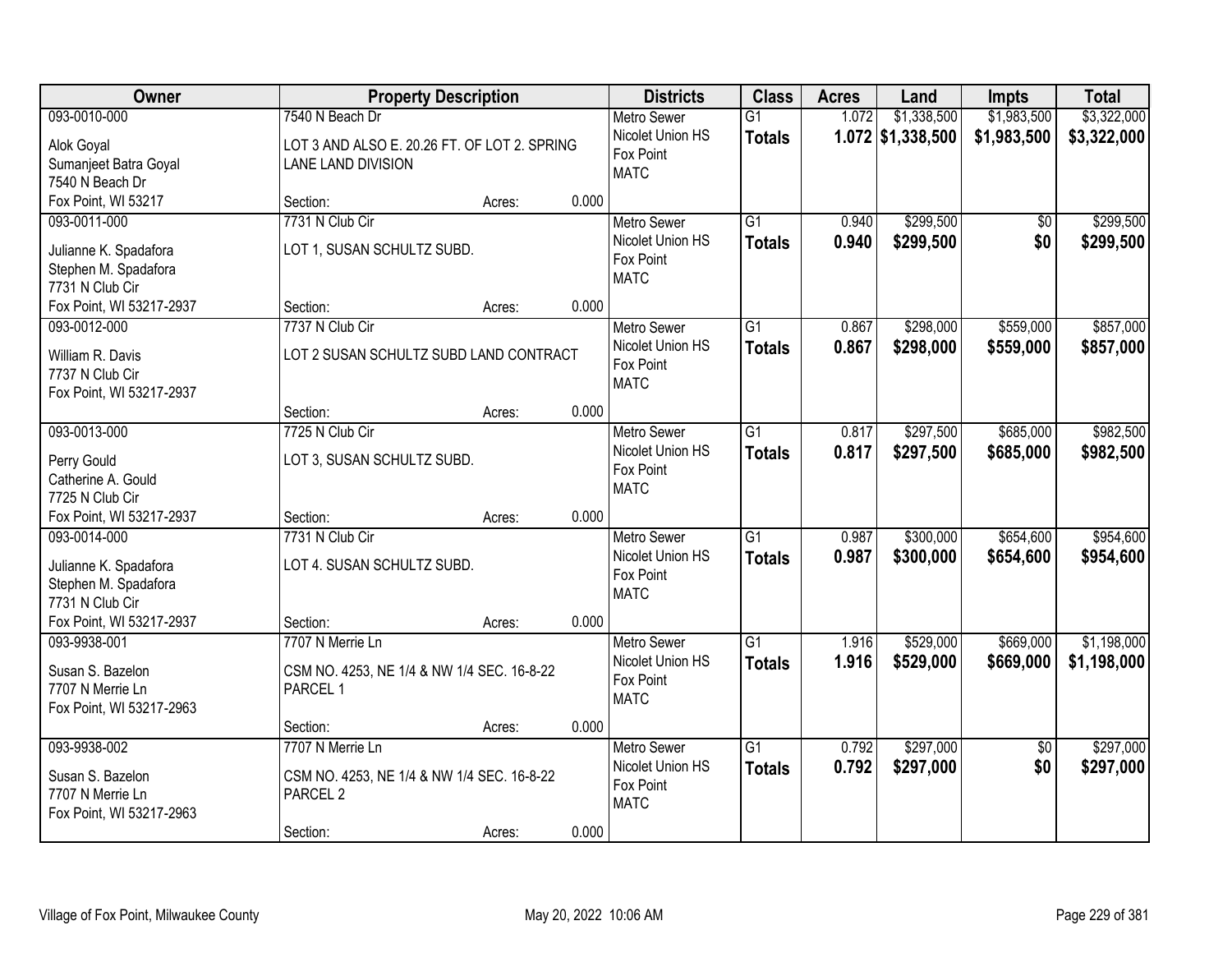| Owner                                                                                                                      | <b>Property Description</b>                                                                                                                                                                        | <b>Districts</b>                                                            | <b>Class</b>                     | <b>Acres</b>   | Land                   | <b>Impts</b>               | <b>Total</b>               |
|----------------------------------------------------------------------------------------------------------------------------|----------------------------------------------------------------------------------------------------------------------------------------------------------------------------------------------------|-----------------------------------------------------------------------------|----------------------------------|----------------|------------------------|----------------------------|----------------------------|
| 093-9939-001                                                                                                               | 7700 N Merrie Ln                                                                                                                                                                                   | <b>Metro Sewer</b>                                                          | $\overline{G1}$                  | 1.048          | \$609,500              | \$8,000                    | \$617,500                  |
| Fox Point Holdings, LLC<br>622 N Water St<br>Milwaukee, WI 53202                                                           | CERTIFIED SURVEY MAP NO 3810 NE 1/4 SEC<br>16-8-22 PARCEL 1                                                                                                                                        | Nicolet Union HS<br>Fox Point<br><b>MATC</b>                                | <b>Totals</b>                    | 1.048          | \$609,500              | \$8,000                    | \$617,500                  |
|                                                                                                                            | Section:<br>Acres:                                                                                                                                                                                 | 0.000                                                                       |                                  |                |                        |                            |                            |
| 093-9940-001<br>Fox Point Holdings, LLC<br>622 N Water St<br>Milwaukee, WI 53202                                           | 7700 N Merrie Ln<br>CERTIFIED SURVEY MAP NO. 3810 NE 1/4 SEC<br>16-8-22 PARCEL 2                                                                                                                   | <b>Metro Sewer</b><br>Nicolet Union HS<br>Fox Point<br><b>MATC</b>          | $\overline{G1}$<br><b>Totals</b> | 2.265<br>2.265 | \$756,000<br>\$756,000 | \$1,000<br>\$1,000         | \$757,000<br>\$757,000     |
|                                                                                                                            | Section:<br>Acres:                                                                                                                                                                                 | 0.000                                                                       |                                  |                |                        |                            |                            |
| 093-9941-000<br>Kathryn M Burke Revocable Trust<br>622 N Water St<br>Milwaukee, WI 53202                                   | 7710 N Merrie Ln<br>PART OF LOT 7 DESC IN REEL 949-IMAGES<br>1383-1384 NE 1/4 SEC 16-8-22 3.085 AC                                                                                                 | Metro Sewer<br>Nicolet Union HS<br>Fox Point<br><b>MATC</b>                 | G1<br><b>Totals</b>              | 3.085<br>3.085 | \$859,000<br>\$859,000 | \$1,044,000<br>\$1,044,000 | \$1,903,000<br>\$1,903,000 |
|                                                                                                                            | Section:<br>Acres:                                                                                                                                                                                 | 0.000                                                                       |                                  |                |                        |                            |                            |
| 093-9942-000<br>Robert Joseph Starshak & Ross Walter<br>Draegert Rev Trust<br>7720 N Merrie Ln<br>Fox Point, WI 53217-2962 | 7720 N Merrie Ln<br>COMM 444.88 FT N & 474.16 FT E OF SW COR OF NE<br>1/4 SEC. 16-8-22, TH WLY 30.39 FT & 171.84 FT N TO<br>POB. TH N 100 FT, ELY 411.52 FT, NELY 227.41 FT,<br>Section:<br>Acres: | <b>Metro Sewer</b><br>Nicolet Union HS<br>Fox Point<br><b>MATC</b><br>0.000 | $\overline{G1}$<br><b>Totals</b> | 3.343<br>3.343 | \$870,500<br>\$870,500 | \$616,200<br>\$616,200     | \$1,486,700<br>\$1,486,700 |
| 093-9943-000<br>Burton W. Bartlett III<br>Heidi M. Pangborn<br>7730 N Merrie Ln<br>Fox Point, WI 53217                     | 7730 N Merrie Ln<br>PART OF LOT 7, DESC. IN VOL. 3659 OF DEEDS ON<br>PAGE 39. NE1/4 SEC. 16-8-22 2.1226 AC.<br>Section:<br>Acres:                                                                  | Metro Sewer<br>Nicolet Union HS<br>Fox Point<br><b>MATC</b><br>0.000        | $\overline{G1}$<br><b>Totals</b> | 2.123<br>2.123 | \$655,000<br>\$655,000 | \$542,500<br>\$542,500     | \$1,197,500<br>\$1,197,500 |
| 093-9944-000<br>Don Scott Davis<br>Pamela Davis<br>7748 N Club Cir<br>Fox Point, WI 53217                                  | 7748 N Club Cir<br>PART OF LOT 7, DESC. IN REEL 195 - IMAGE 828.<br>NE1/4 SEC. 16-8-22. 1.5434 AC.<br>Section:<br>Acres:                                                                           | <b>Metro Sewer</b><br>Nicolet Union HS<br>Fox Point<br><b>MATC</b><br>0.000 | $\overline{G1}$<br><b>Totals</b> | 1.543<br>1.543 | \$436,000<br>\$436,000 | \$645,200<br>\$645,200     | \$1,081,200<br>\$1,081,200 |
| 093-9945-000<br>Barbara N Fuldner Life Trust<br>7764 N Club Cir<br>Fox Point, WI 53217                                     | 7764 N Club Cir<br>PART OF LOTS 2 & 7 DESC IN REEL 770- IMAGES<br>432-433 NE 1/4 SEC 16-8-22 1.585 AC<br>Section:<br>Acres:                                                                        | <b>Metro Sewer</b><br>Nicolet Union HS<br>Fox Point<br><b>MATC</b><br>0.000 | $\overline{G1}$<br><b>Totals</b> | 1.585<br>1.585 | \$446,500<br>\$446,500 | \$239,800<br>\$239,800     | \$686,300<br>\$686,300     |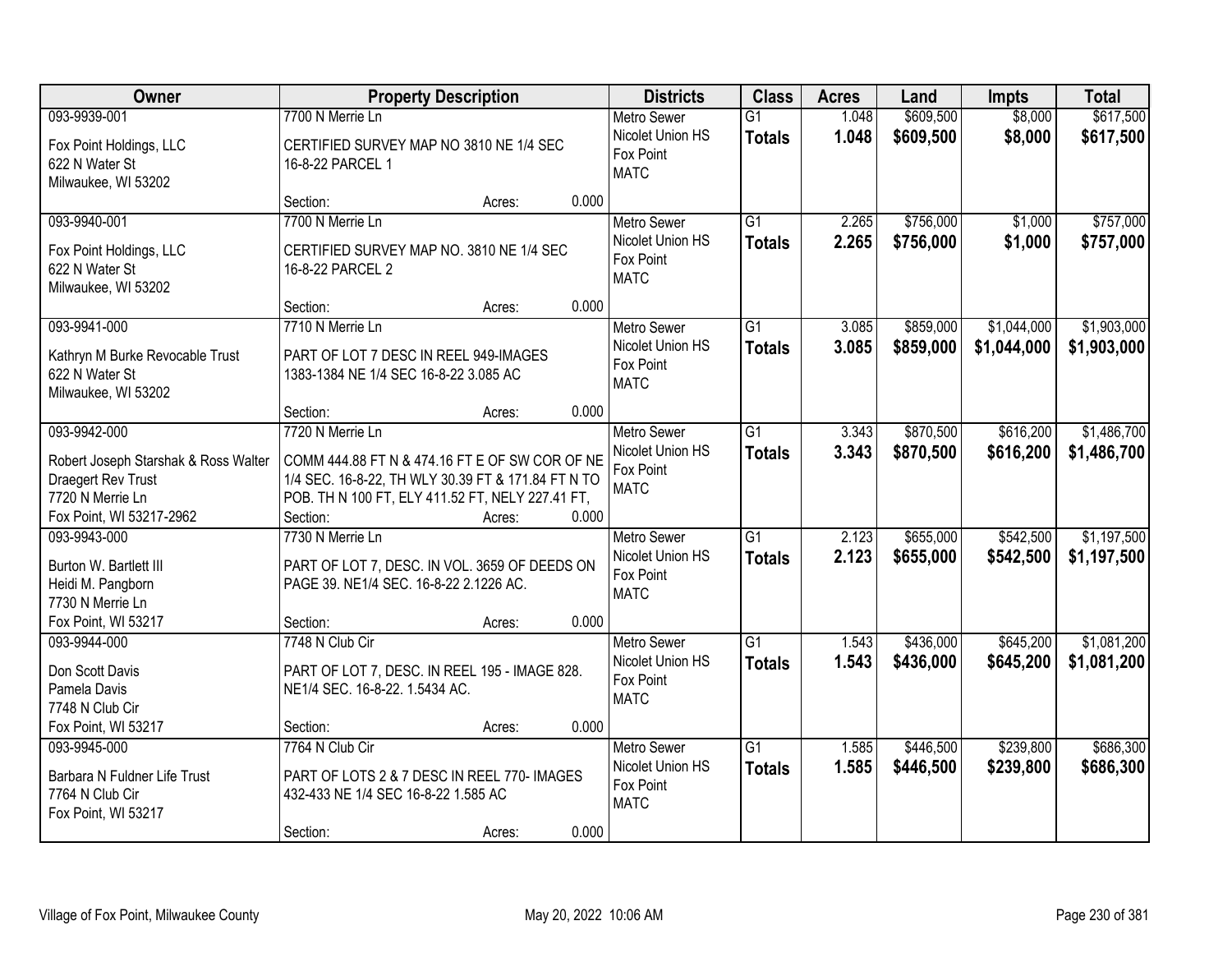| Owner                                   | <b>Property Description</b>                                                                        | <b>Districts</b>   | <b>Class</b>    | <b>Acres</b> | Land      | <b>Impts</b> | <b>Total</b> |
|-----------------------------------------|----------------------------------------------------------------------------------------------------|--------------------|-----------------|--------------|-----------|--------------|--------------|
| 093-9946-000                            | 7800 N Club Cir                                                                                    | <b>Metro Sewer</b> | $\overline{G1}$ | 1.000        | \$300,000 | \$628,500    | \$928,500    |
| Frederic G. Friedman                    | COMM 1163.10 FT N & 1062 FT W OF SW COR OF SE                                                      | Nicolet Union HS   | <b>Totals</b>   | 1.000        | \$300,000 | \$628,500    | \$928,500    |
| Elizabeth L. Friedman                   | 1/4 SEC 16-8-22, TH NLY 25 FT; NWLY 53.24 FT, 96                                                   | Fox Point          |                 |              |           |              |              |
| 7800 N Club Cir                         | FT, TO P.O.B. TH SWLY 75 FT, S 223.35 FT NWLY 215                                                  | <b>MATC</b>        |                 |              |           |              |              |
| Fox Point, WI 53217-2971                | 0.000<br>Section:<br>Acres:                                                                        |                    |                 |              |           |              |              |
| 093-9947-000                            | 1469 E Lilac Ln                                                                                    | <b>Metro Sewer</b> | $\overline{G1}$ | 2.486        | \$579,000 | \$1,047,500  | \$1,626,500  |
|                                         |                                                                                                    | Nicolet Union HS   | <b>Totals</b>   | 2.486        | \$579,000 | \$1,047,500  | \$1,626,500  |
| <b>Tracy Geiger</b>                     | COMM. 1163.1 FT N & 1062 FT E OF SW COR OF NE                                                      | Fox Point          |                 |              |           |              |              |
| <b>Tiffany Geiger</b>                   | 1/4 SEC 16-8-22 TH SLY 168.67 FT. 119.7 FT. 282.55                                                 | <b>MATC</b>        |                 |              |           |              |              |
| 1469 E Lilac Ln                         | FT; NWLY 149.5 FT, 157.67 FT, 202 FT; NLY 223.35                                                   |                    |                 |              |           |              |              |
| Fox Point, WI 53217                     | 0.000<br>Section:<br>Acres:                                                                        |                    |                 |              |           |              |              |
| 093-9948-000                            | 1479 E Lilac Ln                                                                                    | Metro Sewer        | G1              | 2.037        | \$741,000 | \$832,500    | \$1,573,500  |
| Musette Morgan Connelly                 | COMM 1163.10 FT, N & 1062 FT, E OF SW COR OF NE                                                    | Nicolet Union HS   | <b>Totals</b>   | 2.037        | \$741,000 | \$832,500    | \$1,573,500  |
| 1479 E Lilac Ln                         | 1/4 SEC. 16-8-22, TH SLY 168.67 FT, SELY 119.70 FT,                                                | Fox Point          |                 |              |           |              |              |
| Fox Point, WI 53217                     | SLY 282.55 FT, SLY SLY 25.22 FT, NELY 129.27 FT,                                                   | <b>MATC</b>        |                 |              |           |              |              |
|                                         | 0.000<br>Section:<br>Acres:                                                                        |                    |                 |              |           |              |              |
| 093-9949-000                            | 1482 E Lilac Ln                                                                                    | <b>Metro Sewer</b> | G1              | 1.782        | \$696,000 | \$644,500    | \$1,340,500  |
|                                         |                                                                                                    | Nicolet Union HS   | <b>Totals</b>   | 1.782        | \$696,000 | \$644,500    | \$1,340,500  |
| Allen H. Babbitz<br>Michelle L. Babbitz | COMM 1226.63 FT, N & 1183.12 FT, E OF SW COR OF<br>NE 1/4 SEC. 16-8-22, TH ELY 395 FT, SWLY 202.28 | Fox Point          |                 |              |           |              |              |
| 1482 E Lilac Ln                         | FT, 56.90 FT, NWLY 477.52 FT, TH NELY ON CURVE                                                     | <b>MATC</b>        |                 |              |           |              |              |
| Fox Point, WI 53217-2959                | Section:<br>0.000<br>Acres:                                                                        |                    |                 |              |           |              |              |
| 093-9950-000                            | 7755 N Club Cir                                                                                    | <b>Metro Sewer</b> | $\overline{G1}$ | 1.015        | \$304,000 | \$375,500    | \$679,500    |
|                                         |                                                                                                    | Nicolet Union HS   |                 | 1.015        | \$304,000 | \$375,500    |              |
| Brian D. Stoddard                       | PART OF LOT 7 DESC IN REEL 901 - IMAGES                                                            | Fox Point          | <b>Totals</b>   |              |           |              | \$679,500    |
| Colleen L. Stoddard                     | 1095-1099 INCL NE 1/4 SEC 16-8-22 1.015 AC                                                         | <b>MATC</b>        |                 |              |           |              |              |
| 7755 N Club Cir                         |                                                                                                    |                    |                 |              |           |              |              |
| Fox Point, WI 53217-2938                | Section:<br>0.000<br>Acres:                                                                        |                    |                 |              |           |              |              |
| 093-9951-000                            | 7740 N Club Cir                                                                                    | <b>Metro Sewer</b> | G1              | 1.048        | \$312,000 | \$318,400    | \$630,400    |
| Traci M. Schwartz                       | That part of Lot 7 in the Northeast One-Quarter of Section                                         | Nicolet Union HS   | <b>Totals</b>   | 1.048        | \$312,000 | \$318,400    | \$630,400    |
| 7740 N Club Cir                         | 16, in Township 8 North, Range 22 East, in the Village of                                          | Fox Point          |                 |              |           |              |              |
| Fox Point, WI 53217                     | Fox Point, Milwaukee County, Wisconsin, bounded and                                                | <b>MATC</b>        |                 |              |           |              |              |
|                                         | 0.000<br>Section:<br>Acres:                                                                        |                    |                 |              |           |              |              |
| 093-9952-000                            | 7769 N Club Cir                                                                                    | <b>Metro Sewer</b> | $\overline{G1}$ | 1.320        | \$380,000 | \$372,500    | \$752,500    |
|                                         |                                                                                                    | Nicolet Union HS   | <b>Totals</b>   | 1.320        | \$380,000 | \$372,500    | \$752,500    |
| Gary L. Witt                            | That part of Government Lot 7, in the Northeast 1/4 of                                             | Fox Point          |                 |              |           |              |              |
| Susan K. Witt                           | Section 16, Township 8 North, Range 22 East, in the                                                | <b>MATC</b>        |                 |              |           |              |              |
| 7769 N Club Cir                         | Village of                                                                                         |                    |                 |              |           |              |              |
| Fox Point, WI 53217                     | 0.000<br>Section:<br>Acres:                                                                        |                    |                 |              |           |              |              |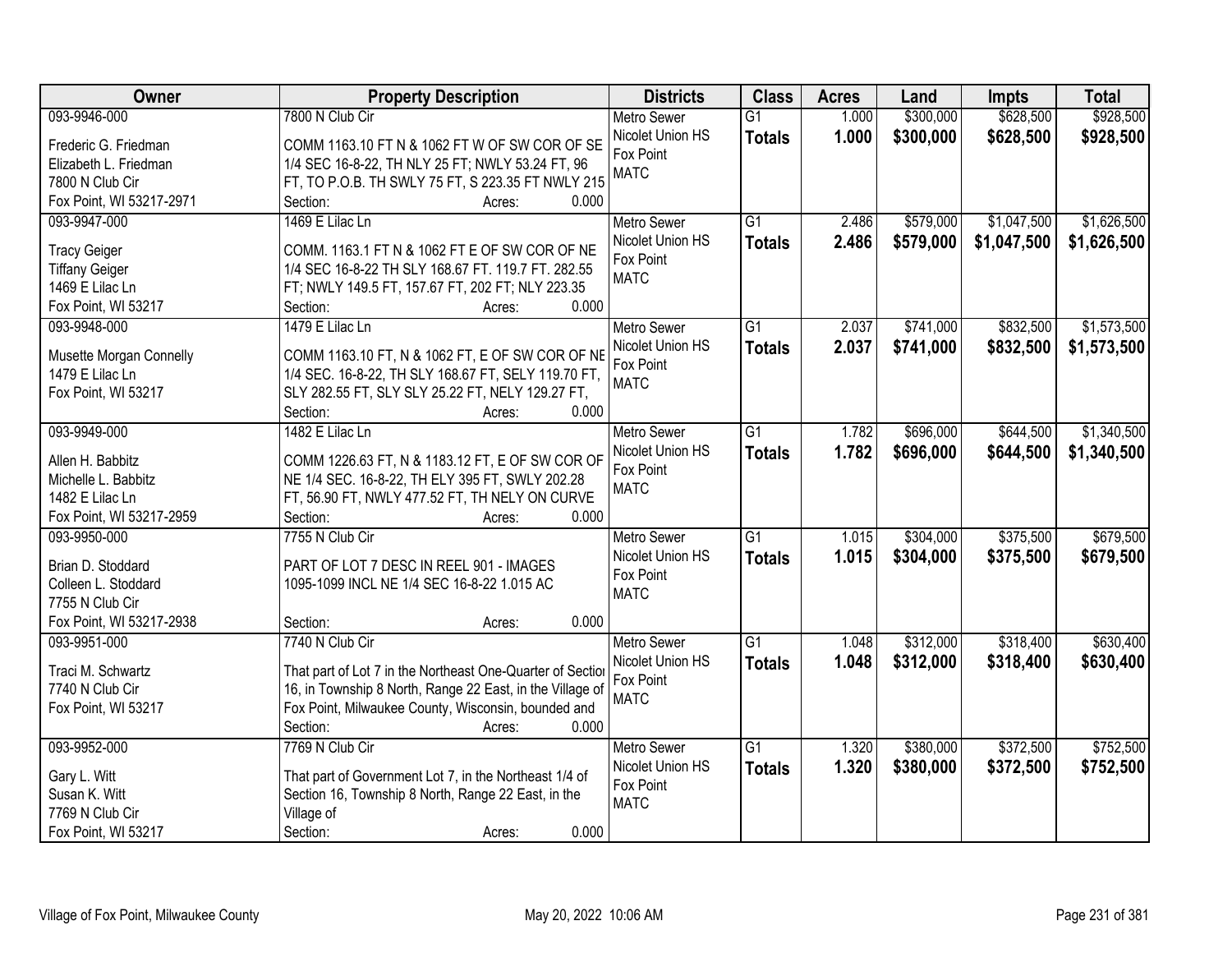| Owner                                         |                                                                               | <b>Property Description</b> |       | <b>Districts</b>         | <b>Class</b>    | <b>Acres</b> | Land      | <b>Impts</b> | <b>Total</b> |
|-----------------------------------------------|-------------------------------------------------------------------------------|-----------------------------|-------|--------------------------|-----------------|--------------|-----------|--------------|--------------|
| 093-9953-000                                  | 7820 N Lake Dr                                                                |                             |       | Metro Sewer              | $\overline{G1}$ | 1.101        | \$325,500 | \$223,500    | \$549,000    |
| John H. Karnes                                | PART OF LOTS 2 AND 7, NE1/4 SEC. 16-8-22 DESC IN                              |                             |       | Nicolet Union HS         | <b>Totals</b>   | 1.101        | \$325,500 | \$223,500    | \$549,000    |
| Julie A. Karnes                               | VOL. 2850 OF DEEDS ON PAGE 459. 1.101 AC.                                     |                             |       | Fox Point                |                 |              |           |              |              |
| 7820 N Lake Dr                                | (TRACT A)                                                                     |                             |       | <b>MATC</b>              |                 |              |           |              |              |
| Fox Point, WI 53217                           | Section:                                                                      | Acres:                      | 1.101 |                          |                 |              |           |              |              |
| 093-9954-000                                  | 7801 N Club Cir                                                               |                             |       | <b>Metro Sewer</b>       | $\overline{G1}$ | 0.964        | \$299,500 | \$152,500    | \$452,000    |
|                                               |                                                                               |                             |       | Nicolet Union HS         | <b>Totals</b>   | 0.964        | \$299,500 | \$152,500    | \$452,000    |
| Andre P. Baerri                               | PART OF LOTS 2 AND 7 DESC. IN VOL. 3931 OF                                    |                             |       | Fox Point                |                 |              |           |              |              |
| 7801 N Club Cir                               | DEEDS ON PAGE 601. NE1/4 SEC. 16-8-22. .964 AC.                               |                             |       | <b>MATC</b>              |                 |              |           |              |              |
| Fox Point, WI 53217                           | D.1-#37 B                                                                     |                             |       |                          |                 |              |           |              |              |
|                                               | Section:                                                                      | Acres:                      | 0.000 |                          |                 |              |           |              |              |
| 093-9955-000                                  | 1111 E Lilac Ln                                                               |                             |       | <b>Metro Sewer</b>       | $\overline{G1}$ | 1.817        | \$504,500 | \$789,200    | \$1,293,700  |
| Jane M. Frank Revocable Trust                 | PART OF LOTS 2 & 7, 3 & 6, DESC. IN REEL 499 -                                |                             |       | Nicolet Union HS         | <b>Totals</b>   | 1.817        | \$504,500 | \$789,200    | \$1,293,700  |
| 1111 E Lilac Ln                               | IMAGES 1708 & 1709. NE1/4 & NW1/4 SEC. 16-8-22.                               |                             |       | Fox Point                |                 |              |           |              |              |
| Fox Point, WI 53217                           | <b>1.817 ACRES</b>                                                            |                             |       | <b>MATC</b>              |                 |              |           |              |              |
|                                               | Section:                                                                      | Acres:                      | 0.000 |                          |                 |              |           |              |              |
| 093-9956-000                                  | 1109 E Lilac Ln                                                               |                             |       | <b>Metro Sewer</b>       | $\overline{G1}$ | 1.000        | \$300,000 | \$448,700    | \$748,700    |
|                                               |                                                                               |                             |       | Nicolet Union HS         | <b>Totals</b>   | 1.000        | \$300,000 | \$448,700    | \$748,700    |
| Jed Calata and Larisa Broglie                 | COMM 1158.86 FT, S & 67.31 FT, E OF NW COR OF                                 |                             |       | Fox Point                |                 |              |           |              |              |
| 1109 E Lilac Ln                               | NE 1/4 SEC. 16-8-22, TH E 168 FT, N 222.35 FT, NWLY                           |                             |       | <b>MATC</b>              |                 |              |           |              |              |
| Fox Point, WI 53217                           | ALG CURVE 175.12 FT, TH S 284.12 FT TO POB. EXC                               |                             |       |                          |                 |              |           |              |              |
|                                               | Section:                                                                      | Acres:                      | 0.000 |                          |                 |              |           |              |              |
| 093-9957-000                                  | 7875 N Club Cir                                                               |                             |       | Metro Sewer              | $\overline{G1}$ | 1.381        | \$395,500 | \$380,100    | \$775,600    |
| <b>Thomas Parks</b>                           | PART OF LOTS 2 & 3, IN REEL 425 - IMAGES                                      |                             |       | Nicolet Union HS         | <b>Totals</b>   | 1.381        | \$395,500 | \$380,100    | \$775,600    |
| Susan Parks                                   | 1617-1618, NE1/4 SEC. 16-8-22. 1.663 AC.                                      |                             |       | Fox Point                |                 |              |           |              |              |
| 7875 N Club Cir                               |                                                                               |                             |       | <b>MATC</b>              |                 |              |           |              |              |
| Fox Point, WI 53217                           | Section:                                                                      | Acres:                      | 0.000 |                          |                 |              |           |              |              |
| 093-9958-000                                  | 7863 N Club Cir                                                               |                             |       | Metro Sewer              | $\overline{G1}$ | 1.000        | \$300,000 | \$414,500    | \$714,500    |
|                                               |                                                                               |                             |       | Nicolet Union HS         | <b>Totals</b>   | 1.000        | \$300,000 | \$414,500    | \$714,500    |
| Benjamin F. Garmer III<br>Elizabeth K. Garmer | PART OF LOT 2, DESC. IN REEL 409 -IMAGE 1974.<br>NE1/4 SEC. 16-8-22 1.000 AC. |                             |       | Fox Point                |                 |              |           |              |              |
| 7863 N Club Cir                               |                                                                               |                             |       | <b>MATC</b>              |                 |              |           |              |              |
| Fox Point, WI 53217-2940                      | Section:                                                                      |                             | 0.000 |                          |                 |              |           |              |              |
| 093-9959-000                                  | 7863 N Club Cir                                                               | Acres:                      |       | <b>Metro Sewer</b>       | $\overline{G1}$ | 1.000        | \$300,000 | \$22,700     | \$322,700    |
|                                               |                                                                               |                             |       | Nicolet Union HS         |                 |              |           |              |              |
| Benjamin F. Garmer III                        | PART OF LOT 2 DESC. IN VOL. 3193 OF DEEDS ON                                  |                             |       |                          | <b>Totals</b>   | 1.000        | \$300,000 | \$22,700     | \$322,700    |
| Elizabeth K. Garmer                           | PAGE 30 NE1/4 SEC. 16-8-22. 1.000 AC. D.1-#40                                 |                             |       | Fox Point<br><b>MATC</b> |                 |              |           |              |              |
| 7863 N Club Cir                               |                                                                               |                             |       |                          |                 |              |           |              |              |
| Fox Point, WI 53217-2940                      | Section:                                                                      | Acres:                      | 0.000 |                          |                 |              |           |              |              |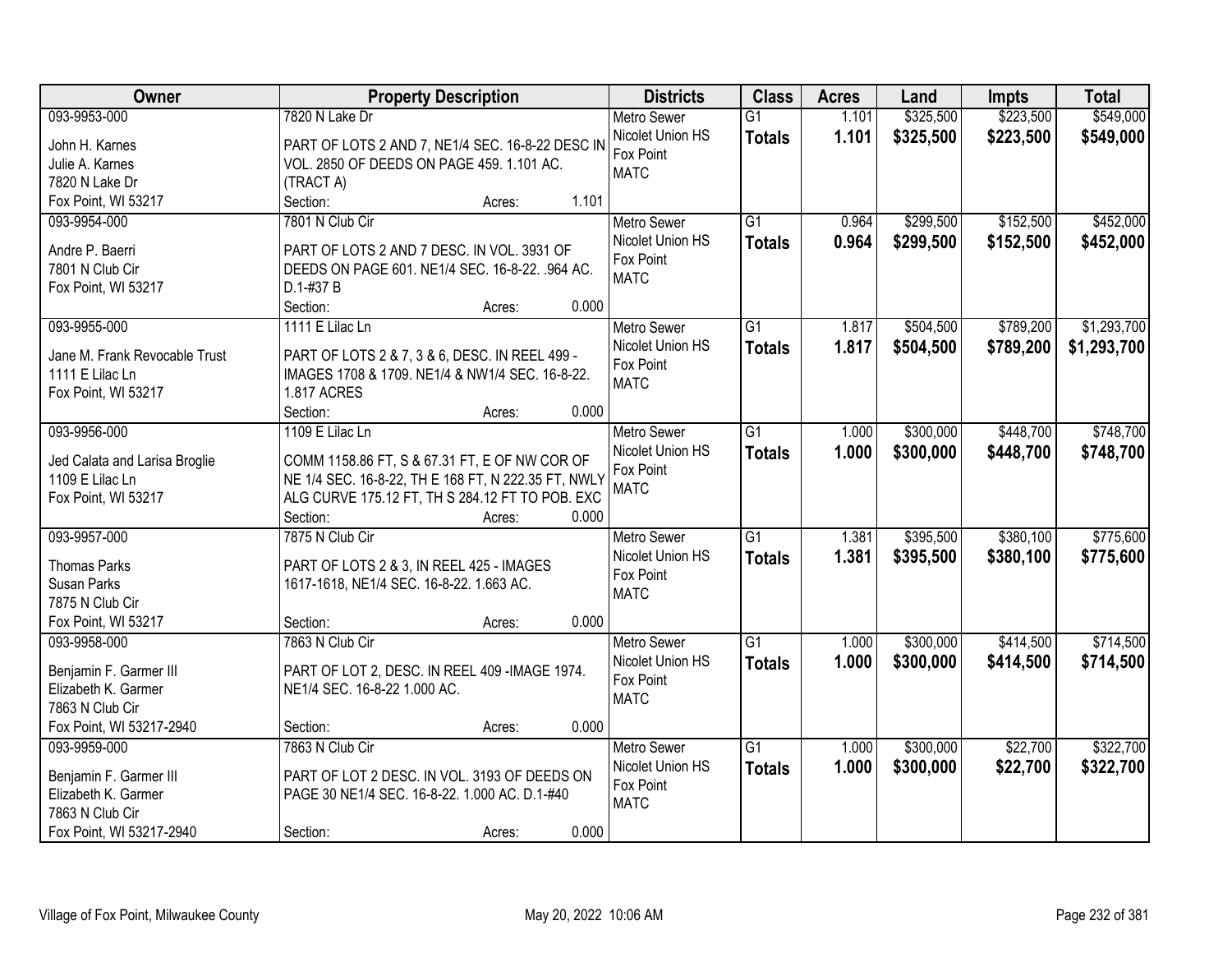| Owner                               |                                                  | <b>Property Description</b> |       | <b>Districts</b>                | <b>Class</b>    | <b>Acres</b> | Land            | <b>Impts</b>    | <b>Total</b>    |
|-------------------------------------|--------------------------------------------------|-----------------------------|-------|---------------------------------|-----------------|--------------|-----------------|-----------------|-----------------|
| 093-9960-000                        | Lilac Ln                                         |                             |       | <b>Metro Sewer</b>              | $\overline{G1}$ | 0.834        | \$297,500       | $\overline{50}$ | \$297,500       |
| North Club Circle LLC               | PART OF LOT 2, DESC. IN VOL. 2137 OF DEEDS ON    |                             |       | Nicolet Union HS                | <b>Totals</b>   | 0.834        | \$297,500       | \$0             | \$297,500       |
| 7855 N Club Cir                     | PAGE 371. NE1/4 SEC. 16-8-22. 1.000 AC. D.1-#39  |                             |       | Fox Point                       |                 |              |                 |                 |                 |
| Fox Point, WI 53217                 |                                                  |                             |       | <b>MATC</b>                     |                 |              |                 |                 |                 |
|                                     | Section:                                         | Acres:                      | 0.000 |                                 |                 |              |                 |                 |                 |
| 093-9961-000                        | 7855 N Club Cir                                  |                             |       | <b>Metro Sewer</b>              | $\overline{G1}$ | 0.882        | \$298,500       | \$2,178,600     | \$2,477,100     |
| North Club Circle LLC               | PART OF LOT 2 DESC IN REEL 667 - IMAGE 1353 NE   |                             |       | Nicolet Union HS                | <b>Totals</b>   | 0.882        | \$298,500       | \$2,178,600     | \$2,477,100     |
| 7855 N Club Cir                     | 1/4 SEC 16-8-22 1.000 ACRE                       |                             |       | Fox Point                       |                 |              |                 |                 |                 |
| Fox Point, WI 53217                 |                                                  |                             |       | <b>MATC</b>                     |                 |              |                 |                 |                 |
|                                     | Section:                                         | Acres:                      | 0.000 |                                 |                 |              |                 |                 |                 |
| 093-9962-001                        | 7831 N Club Cir                                  |                             |       | <b>Metro Sewer</b>              | $\overline{G1}$ | 1.003        | \$301,000       | \$883,500       | \$1,184,500     |
| Cameron Art                         | CERTIFIED SURVEY MAP NO 7216 NE 16-8-22.         |                             |       | Nicolet Union HS                | <b>Totals</b>   | 1.003        | \$301,000       | \$883,500       | \$1,184,500     |
| Julie K. Art                        | PARCEL 1                                         |                             |       | Fox Point                       |                 |              |                 |                 |                 |
| 7831 N Club Cir                     |                                                  |                             |       | <b>MATC</b>                     |                 |              |                 |                 |                 |
| Fox Point, WI 53217                 | Section:                                         | Acres:                      | 0.000 |                                 |                 |              |                 |                 |                 |
| 093-9962-002                        | 7817 N Club Cir                                  |                             |       | <b>Metro Sewer</b>              | $\overline{G1}$ | 0.922        | \$299,000       | \$510,500       | \$809,500       |
| Gary S. Close                       | CERTIFIED SURVEY MAP NO 7216 NE 16-8-22.         |                             |       | Nicolet Union HS                | <b>Totals</b>   | 0.922        | \$299,000       | \$510,500       | \$809,500       |
| Linda R. Berry                      | PARCEL 2.                                        |                             |       | Fox Point                       |                 |              |                 |                 |                 |
| 7817 N Club Cir                     |                                                  |                             |       | <b>MATC</b>                     |                 |              |                 |                 |                 |
| Fox Point, WI 53217-2940            | Section:                                         | Acres:                      | 0.000 |                                 |                 |              |                 |                 |                 |
| 093-9963-001                        | 7807 N Club Cir                                  |                             |       | <b>Metro Sewer</b>              | $\overline{G1}$ | 0.789        | \$297,000       | \$779,500       | \$1,076,500     |
|                                     |                                                  |                             |       | Nicolet Union HS                | Totals          | 0.789        | \$297,000       | \$779,500       | \$1,076,500     |
| Peter Robbins                       | CERTIFIED SURVEY MAP NO 6943 NE 16-8-22          |                             |       | Fox Point                       |                 |              |                 |                 |                 |
| Alexandra Robbins                   | PARCEL 1                                         |                             |       | <b>MATC</b>                     |                 |              |                 |                 |                 |
| 7807 N Club Cir                     |                                                  |                             | 0.000 |                                 |                 |              |                 |                 |                 |
| Fox Point, WI 53217<br>093-9963-002 | Section:<br>1144 E Lilac Ln                      | Acres:                      |       |                                 | $\overline{G1}$ | 0.909        | \$299,000       |                 | \$303,500       |
|                                     |                                                  |                             |       | Metro Sewer<br>Nicolet Union HS |                 | 0.909        |                 | \$4,500         |                 |
| Peter Robbins                       | CERTIFIED SURVEY MAP NO. 6943 NE 16-8-22         |                             |       | Fox Point                       | <b>Totals</b>   |              | \$299,000       | \$4,500         | \$303,500       |
| Alexandra Robbins                   | PARCEL <sub>2</sub>                              |                             |       | <b>MATC</b>                     |                 |              |                 |                 |                 |
| 7807 N Club Cir                     |                                                  |                             |       |                                 |                 |              |                 |                 |                 |
| Fox Point, WI 53217                 | Section:                                         | Acres:                      | 0.000 |                                 |                 |              |                 |                 |                 |
| 093-9964-000                        | 1500 E Lilac Ln                                  |                             |       | <b>Metro Sewer</b>              | X4              | 0.000        | $\overline{50}$ | $\overline{50}$ | $\overline{50}$ |
| Chipstone Foundation Inc            | PART OF LOTS 7 AND 8, 1 AND 2, DESC. IN VOL. 675 |                             |       | Nicolet Union HS                | <b>Totals</b>   | 0.000        | \$0             | \$0             | \$0             |
| 1500 E Lilac Ln                     | OF DEEDS ON PAGE 281 AND IN VOL. 956 OF DEEDS    |                             |       | Fox Point                       |                 |              |                 |                 |                 |
| Fox Point, WI 53217                 | ON PAGE 19 AS AMENDED IN VOL. 1793 OF DEEDS      |                             |       | <b>MATC</b>                     |                 |              |                 |                 |                 |
|                                     | Section:                                         | Acres:                      | 0.000 |                                 |                 |              |                 |                 |                 |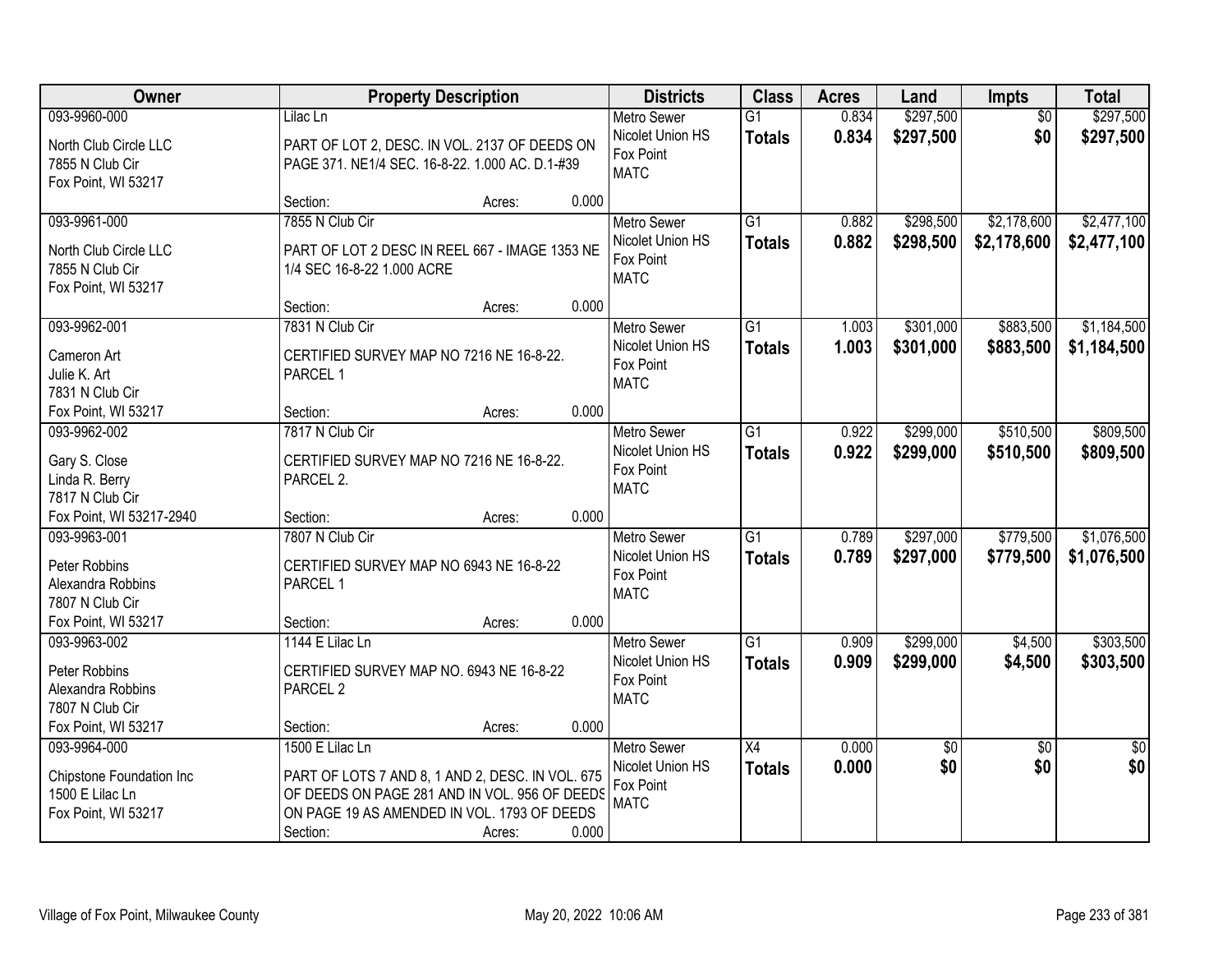| Owner                    | <b>Property Description</b>                            | <b>Districts</b>              | <b>Class</b>    | <b>Acres</b> | Land            | <b>Impts</b>    | <b>Total</b>    |
|--------------------------|--------------------------------------------------------|-------------------------------|-----------------|--------------|-----------------|-----------------|-----------------|
| 093-9965-000             | 7820 N Club Cir                                        | <b>Metro Sewer</b>            | $\overline{X4}$ | 0.000        | $\overline{60}$ | $\overline{50}$ | $\overline{50}$ |
| Chipstone Foundation Inc | PART OF LOTS 1 & 2, DESC. IN VOL.2555 OF DEEDS         | Nicolet Union HS<br>Fox Point | <b>Totals</b>   | 0.000        | \$0             | \$0             | \$0             |
| 7820 N Club Cir          | ON PAGE 107. NE1/4 SEC. 16-8-12 8.2054 AC. D. 1 #21    | <b>MATC</b>                   |                 |              |                 |                 |                 |
| Fox Point, WI 53217-2939 | AND <sub>21A</sub>                                     |                               |                 |              |                 |                 |                 |
|                          | Section:<br>0.000<br>Acres:                            |                               |                 |              |                 |                 |                 |
| 093-9966-000             | 7828 N Club Cir                                        | <b>Metro Sewer</b>            | $\overline{G1}$ | 1.367        | \$392,000       | \$290,200       | \$682,200       |
| Sarah L. Brown           | THAT PART OF NE 1/4 SEC 16-8-22 DESC IN REEL           | Nicolet Union HS              | <b>Totals</b>   | 1.367        | \$392,000       | \$290,200       | \$682,200       |
| 7828 N Club Cir          | 698 - IMAGE 1343                                       | Fox Point                     |                 |              |                 |                 |                 |
| Fox Point, WI 53217-2939 |                                                        | <b>MATC</b>                   |                 |              |                 |                 |                 |
|                          | 0.000<br>Section:<br>Acres:                            |                               |                 |              |                 |                 |                 |
| 093-9967-000             | 7836 N Club Cir                                        | <b>Metro Sewer</b>            | $\overline{G1}$ | 1.394        | \$398,500       | \$395,500       | \$794,000       |
|                          |                                                        | Nicolet Union HS              | <b>Totals</b>   | 1.394        | \$398,500       | \$395,500       | \$794,000       |
| Gerald N. Flemma         | PART OF LOT 2 DESC. IN REEL 46 -IMAGE 231 AND          | Fox Point                     |                 |              |                 |                 |                 |
| 7836 N Club Cir          | REEL 47-IMAGE 983. NE1/4 SEC. 16-8-22. 1.394 AC.       | <b>MATC</b>                   |                 |              |                 |                 |                 |
| Fox Point, WI 53217      | 0.000<br>Section:                                      |                               |                 |              |                 |                 |                 |
| 093-9968-000             | Acres:<br>7200 N Santa Monica Blvd                     | <b>Metro Sewer</b>            | X4              | 0.000        |                 |                 |                 |
|                          |                                                        | Nicolet Union HS              |                 |              | \$0             | \$0             | \$0             |
| Village of Fox Point     | THE S1/2 OF THAT PART OF ABANDONED ROAD                | Fox Point                     | <b>Totals</b>   | 0.000        | \$0             | \$0             | \$0             |
| Attn: Village Hall       | LYING IMMEDIATELY NLY OF LAND DESC IN VOL.             | <b>MATC</b>                   |                 |              |                 |                 |                 |
| 7200 N Santa Monica Blvd | 1884 PAGE 520. NE1/4 SEC 16-8-22 CONT. 0.195 ACS       |                               |                 |              |                 |                 |                 |
| Fox Point, WI 53217-3505 | 0.000<br>Section:<br>Acres:                            |                               |                 |              |                 |                 |                 |
| 093-9969-000             | 7850 N Club Cir                                        | <b>Metro Sewer</b>            | $\overline{G1}$ | 1.432        | \$408,000       | \$366,300       | \$774,300       |
| Louis H. Schroeder III   | PART OF LOT 2, DESC. IN VOL. 3715 OF DEEDS ON          | Nicolet Union HS              | <b>Totals</b>   | 1.432        | \$408,000       | \$366,300       | \$774,300       |
| Jane M. Schroeder        | PAGE 606 NE1/4 SEC. 16-8-22. 1.432 AC. D.1-#46         | Fox Point                     |                 |              |                 |                 |                 |
| 7850 N Club Cir          |                                                        | <b>MATC</b>                   |                 |              |                 |                 |                 |
| Fox Point, WI 53217      | Section:<br>0.000<br>Acres:                            |                               |                 |              |                 |                 |                 |
| 093-9970-001             | 7878 N Club Cir                                        | Metro Sewer                   | $\overline{G1}$ | 0.892        | \$298,500       | \$491,500       | \$790,000       |
|                          |                                                        | Nicolet Union HS              | <b>Totals</b>   | 0.892        | \$298,500       | \$491,500       | \$790,000       |
| John W. Mellowes         | LOT 1, CERTIFIED SURVEY MAP NO. 1642 NE 1/4            | Fox Point                     |                 |              |                 |                 |                 |
| R. Jan P Mellowes        | SEC. 16-8-22 - Lot One (1) of Certified Survey Map No. | <b>MATC</b>                   |                 |              |                 |                 |                 |
| 7870 N Club Cir          | 1642, of a part of the Northeast One-quarter (1/4) of  |                               |                 |              |                 |                 |                 |
| Fox Point, WI 53217      | 0.000<br>Section:<br>Acres:                            |                               |                 |              |                 |                 |                 |
| 093-9970-002             | 7860 N Club Cir                                        | <b>Metro Sewer</b>            | $\overline{G1}$ | 0.851        | \$298,000       | \$471,000       | \$769,000       |
| John M. Grogan           | LOT 2, CERTIFIED SURVEY MAP NO. 1642 NE 1/4            | Nicolet Union HS              | <b>Totals</b>   | 0.851        | \$298,000       | \$471,000       | \$769,000       |
| Denise M. Grogan         | SEC. 16-8-22                                           | Fox Point                     |                 |              |                 |                 |                 |
| 7860 N Club Cir          |                                                        | <b>MATC</b>                   |                 |              |                 |                 |                 |
| Fox Point, WI 53217-2939 | 0.000<br>Section:<br>Acres:                            |                               |                 |              |                 |                 |                 |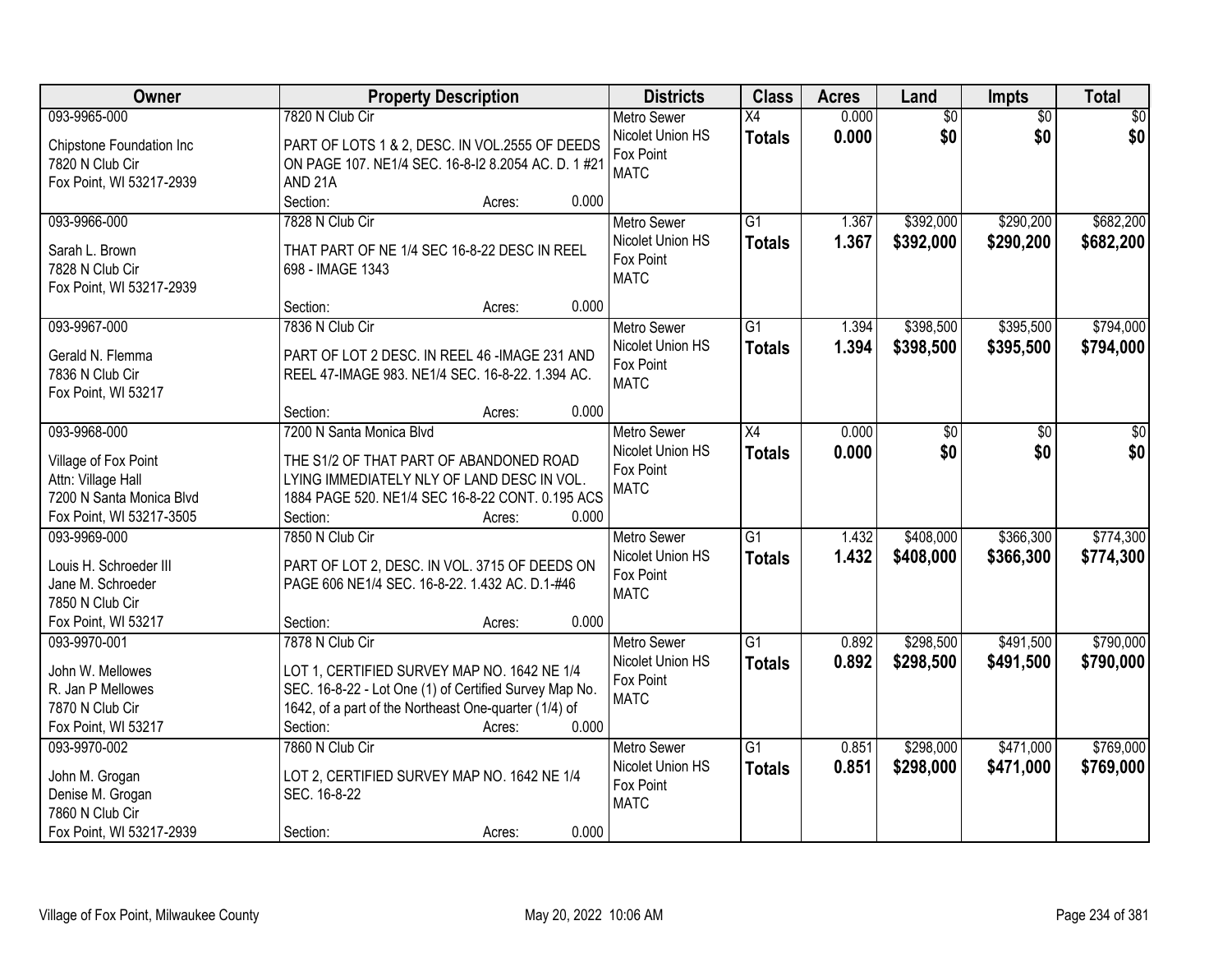| Owner                               | <b>Property Description</b>                            | <b>Districts</b>              | <b>Class</b>    | <b>Acres</b> | Land      | <b>Impts</b> | <b>Total</b> |
|-------------------------------------|--------------------------------------------------------|-------------------------------|-----------------|--------------|-----------|--------------|--------------|
| 093-9971-000                        | 7880 N Club Cir                                        | <b>Metro Sewer</b>            | $\overline{G1}$ | 1.318        | \$379,500 | \$765,200    | \$1,144,700  |
| Molly A. Hoehn                      | PART OF LOTS 2 AND 3 DESC IN REEL 802 - IMAGE          | Nicolet Union HS              | <b>Totals</b>   | 1.318        | \$379,500 | \$765,200    | \$1,144,700  |
| Jeffrey C. Hoehn                    | 1100 NE 1/4 SEC 16-8-22 1.318 AC                       | Fox Point                     |                 |              |           |              |              |
| 7880 N Club Cir                     |                                                        | <b>MATC</b>                   |                 |              |           |              |              |
| Fox Point, WI 53217                 | 0.000<br>Section:<br>Acres:                            |                               |                 |              |           |              |              |
| 093-9972-000                        | 7870 N Club Cir                                        | <b>Metro Sewer</b>            | $\overline{G1}$ | 3.270        | \$626,000 | \$936,100    | \$1,562,100  |
|                                     |                                                        | Nicolet Union HS              | <b>Totals</b>   | 3.270        | \$626,000 | \$936,100    | \$1,562,100  |
| John W. Mellowes                    | PART OF LOT 2, NE1/4 SEC. 16-8-22 & S SE1/4 SEC.       | Fox Point                     |                 |              |           |              |              |
| R. Jan P Mellowes                   | 9-8-22 DESC. IN VOL. 3368 OF DEEDS ON PAGE 538,        | <b>MATC</b>                   |                 |              |           |              |              |
| 7870 N Club Cir                     | EXC. 2.000 AC. DESC. IN VOL. 3368-PAGE 542. 3.270      |                               |                 |              |           |              |              |
| Fox Point, WI 53217<br>093-9975-003 | 0.000<br>Section:<br>Acres:<br>1447 E Goodrich Ln      |                               | G1              | 0.981        |           | \$378,000    | \$678,000    |
|                                     |                                                        | Metro Sewer                   |                 |              | \$300,000 |              |              |
| <b>Robert Kuesel</b>                | CERTIFIED SURVEY MAP NO 8141 NE 1/4 SEC                | Nicolet Union HS<br>Fox Point | <b>Totals</b>   | 0.981        | \$300,000 | \$378,000    | \$678,000    |
| Kristin Kuesel                      | 16-8-22 PARCEL 1 - In the County of Milwaukee, State o | <b>MATC</b>                   |                 |              |           |              |              |
| 1447 E Goodrich Ln                  | Wisconsin: That part of the Northeast One-Quarter of   |                               |                 |              |           |              |              |
| Fox Point, WI 53217                 | Section:<br>0.000<br>Acres:                            |                               |                 |              |           |              |              |
| 093-9975-004                        | 1449 E Goodrich Ln                                     | <b>Metro Sewer</b>            | G1              | 1.728        | \$409,500 | \$470,500    | \$880,000    |
| Suzanne J. Johnson                  | PARCEL 2, CERTIFIED SURVEY MAP NO.                     | Nicolet Union HS              | <b>Totals</b>   | 1.728        | \$409,500 | \$470,500    | \$880,000    |
| 1449 E Goodrich Ln                  | 8141, RECORDED AS DOCUMENT NO. 9735992, IN             | Fox Point                     |                 |              |           |              |              |
| Fox Point, WI 53217                 | THE VILLAGE OF FOX                                     | <b>MATC</b>                   |                 |              |           |              |              |
|                                     | 0.000<br>Section:<br>Acres:                            |                               |                 |              |           |              |              |
| 093-9975-005                        | 1450 E Goodrich Ln                                     | <b>Metro Sewer</b>            | $\overline{G1}$ | 1.011        | \$535,000 | \$565,000    | \$1,100,000  |
|                                     |                                                        | Nicolet Union HS              | <b>Totals</b>   | 1.011        | \$535,000 | \$565,000    | \$1,100,000  |
| Gerald J. Levy                      | CERTIFIED SURVEY MAP NO 8141 NE 1/4 SEC                | Fox Point                     |                 |              |           |              |              |
| Ellin S. Levy                       | 16-8-22 PARCEL 3                                       | <b>MATC</b>                   |                 |              |           |              |              |
| 1450 E Goodrich Ln                  |                                                        |                               |                 |              |           |              |              |
| Fox Point, WI 53217-2950            | 0.000<br>Section:<br>Acres:                            |                               |                 |              |           |              |              |
| 093-9975-006                        | 1451 E Goodrich Ln                                     | <b>Metro Sewer</b>            | G1              | 1.948        | \$843,500 | \$853,500    | \$1,697,000  |
| Douglas S. Levy                     | CERTIFIED SURVEY MAP NO 8141 NE 1/4 SEC                | Nicolet Union HS              | <b>Totals</b>   | 1.948        | \$843,500 | \$853,500    | \$1,697,000  |
| Patricia Levy                       | 16-8-22 PARCEL 4                                       | Fox Point                     |                 |              |           |              |              |
| 1451 E Goodrich Ln                  |                                                        | <b>MATC</b>                   |                 |              |           |              |              |
| Fox Point, WI 53217-2950            | 0.000<br>Section:<br>Acres:                            |                               |                 |              |           |              |              |
| 093-9976-000                        | 1453 E Goodrich Ln                                     | <b>Metro Sewer</b>            | $\overline{G1}$ | 1.437        | \$447,000 | \$293,000    | \$740,000    |
|                                     |                                                        | Nicolet Union HS              | <b>Totals</b>   | 1.437        | \$447,000 | \$293,000    | \$740,000    |
| Brian W. Cooke                      | PART OF LOT 1, DESC. IN VOL. 4253 OF DEEDS ON          | Fox Point                     |                 |              |           |              |              |
| 1453 E Goodrich Ln                  | PAGE 49. NE1/4 SEC.16-8-22 1.437 AC.                   | <b>MATC</b>                   |                 |              |           |              |              |
| Fox Point, WI 53217                 | 0.000                                                  |                               |                 |              |           |              |              |
|                                     | Section:<br>Acres:                                     |                               |                 |              |           |              |              |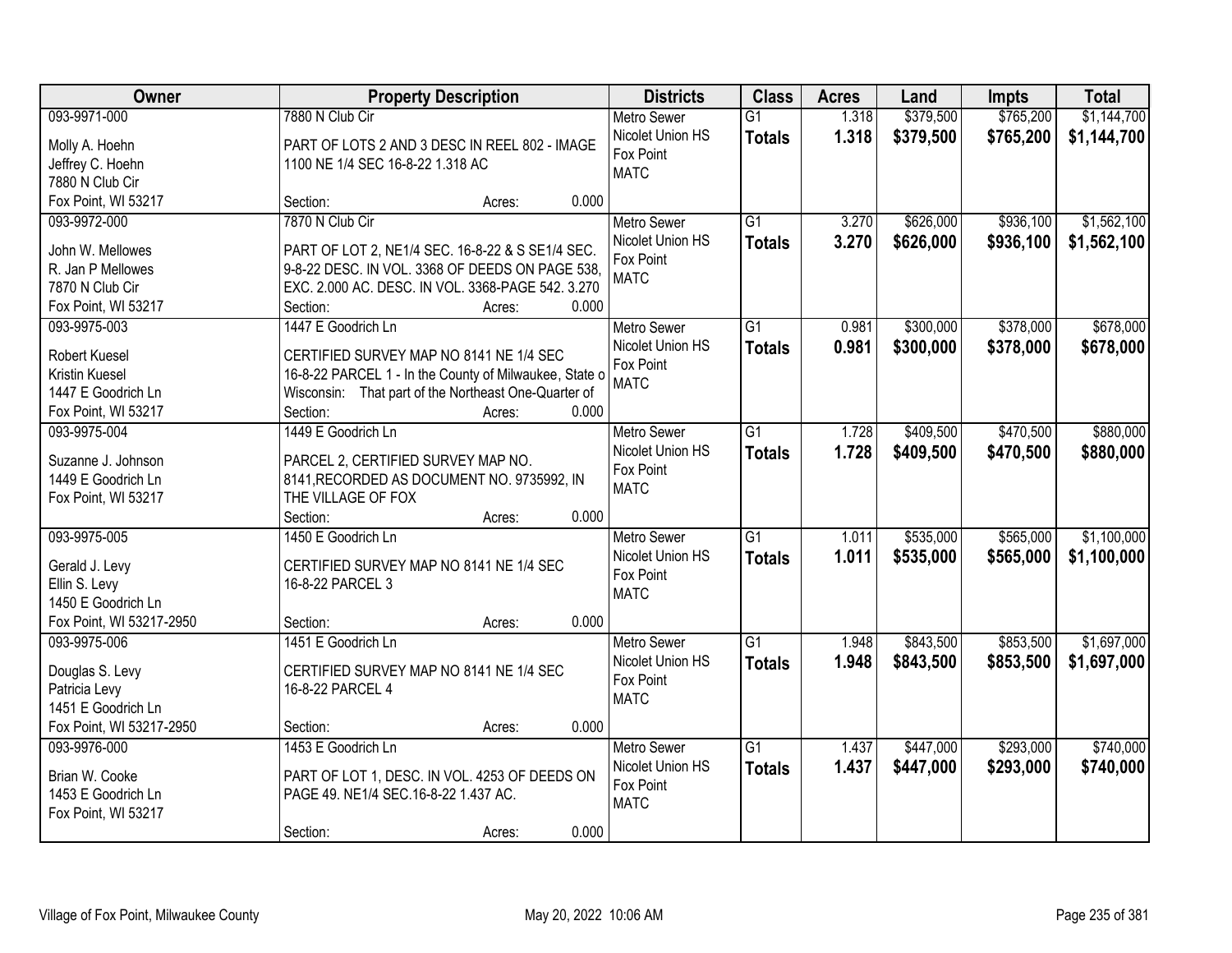| Owner                               |                                                           | <b>Property Description</b> | <b>Districts</b>              | <b>Class</b>    | <b>Acres</b> | Land              | <b>Impts</b> | <b>Total</b> |
|-------------------------------------|-----------------------------------------------------------|-----------------------------|-------------------------------|-----------------|--------------|-------------------|--------------|--------------|
| 093-9977-000                        | 1455 E Goodrich Ln                                        |                             | <b>Metro Sewer</b>            | $\overline{G1}$ | 1.000        | \$300,000         | \$272,100    | \$572,100    |
| Bradley B. Wabiszewski              | PART OF LOT 1, DESC. IN REEL 438 - IMAGE 65.              |                             | Nicolet Union HS              | <b>Totals</b>   | 1.000        | \$300,000         | \$272,100    | \$572,100    |
| Edmund E. Wabiszewski II            | NE1/4 SEC. 16-8-22. 1.000 AC.                             |                             | Fox Point                     |                 |              |                   |              |              |
| 1455 E Goodrich Ln                  |                                                           |                             | <b>MATC</b>                   |                 |              |                   |              |              |
| Fox Point, WI 53217-2950            | Section:                                                  | 0.000<br>Acres:             |                               |                 |              |                   |              |              |
| 093-9978-001                        | 1461 E Goodrich Ln                                        |                             | <b>Metro Sewer</b>            | $\overline{G1}$ | 2.072        | \$433,000         | \$449,500    | \$882,500    |
|                                     |                                                           |                             | Nicolet Union HS              | <b>Totals</b>   | 2.072        | \$433,000         | \$449,500    | \$882,500    |
| Nancy C. Valimont                   | PARCEL 1 CERTIFIED SURVEY MAP NO 2702 NE                  |                             | Fox Point                     |                 |              |                   |              |              |
| Carl A. Valimont                    | FRACTIONAL 1/4 OF SECTION 16-8-22 2.072 ACRES             |                             | <b>MATC</b>                   |                 |              |                   |              |              |
| 1461 E Goodrich Ln                  | Section:                                                  |                             | 0.000                         |                 |              |                   |              |              |
| Fox Point, WI 53217<br>093-9978-002 |                                                           | Acres:                      |                               |                 |              |                   |              | \$1,116,500  |
|                                     | 1469 E Goodrich Ln                                        |                             | <b>Metro Sewer</b>            | G1              | 1.103        | \$663,000         | \$453,500    |              |
| Douglas J. Levine                   | PARCEL 2 CERTIFIED SURVEY MAP NO 2702 NE                  |                             | Nicolet Union HS<br>Fox Point | <b>Totals</b>   | 1.103        | \$663,000         | \$453,500    | \$1,116,500  |
| Kather Levine                       | FRACTIONAL 1/4 OF SECTION 16-8-22 1.103 ACRES             |                             | <b>MATC</b>                   |                 |              |                   |              |              |
| 1469 E Goodrich Ln                  | Parcel 2 of Certified Survey Map No. 2702, located in the |                             |                               |                 |              |                   |              |              |
| Fox Point, WI 53217                 | Section:                                                  | Acres:                      | 0.000                         |                 |              |                   |              |              |
| 093-9978-003                        | 1473 E Goodrich Ln                                        |                             | <b>Metro Sewer</b>            | $\overline{G1}$ | 1.090        | \$660,000         | \$690,000    | \$1,350,000  |
| Stephen C. Vielmetti Trustees       | PARCEL 3 CERTIFIED SURVEY MAP NO 2702 NE                  |                             | Nicolet Union HS              | <b>Totals</b>   | 1.090        | \$660,000         | \$690,000    | \$1,350,000  |
| 1473 E Goodrich Ln                  | FRACTIONAL 1/4 OF SECTION 16-8-22 1.094 ACRES             |                             | Fox Point                     |                 |              |                   |              |              |
| Fox Point, WI 53217                 |                                                           |                             | <b>MATC</b>                   |                 |              |                   |              |              |
|                                     | Section:                                                  | 0.000<br>Acres:             |                               |                 |              |                   |              |              |
| 093-9978-004                        | 1465 E Goodrich Ln                                        |                             | <b>Metro Sewer</b>            | $\overline{G1}$ | 0.943        | \$299,500         | \$1,075,300  | \$1,374,800  |
|                                     |                                                           |                             | Nicolet Union HS              | <b>Totals</b>   | 0.943        | \$299,500         | \$1,075,300  | \$1,374,800  |
| Dale Fritz                          | PARCEL 4 CSMAP NO 2702 NE FRACTIONAL 1/4 OF               |                             | Fox Point                     |                 |              |                   |              |              |
| Jan H. Fritz                        | SEC 16-8-22 0-943 AC.                                     |                             | <b>MATC</b>                   |                 |              |                   |              |              |
| 1465 E Goodrich Ln                  |                                                           |                             |                               |                 |              |                   |              |              |
| Fox Point, WI 53217-2950            | Section:                                                  | Acres:                      | 0.000                         |                 |              |                   |              |              |
| 093-9979-000                        | 7632 N Beach Dr                                           |                             | Metro Sewer                   | G1              | 1.318        | \$393,500         | \$285,300    | \$678,800    |
| Andrew H. Berger                    | PART OF LOTS 7 & 8, DESC. IN VOL. 1620 ON PAGE            |                             | Nicolet Union HS              | <b>Totals</b>   | 1.318        | \$393,500         | \$285,300    | \$678,800    |
| Genina M. Berger                    | 623. NE1/4 SEC. 16-8-22. 1.318 AC. D.1-#2A                |                             | Fox Point                     |                 |              |                   |              |              |
| 7632 N Beach Dr                     |                                                           |                             | <b>MATC</b>                   |                 |              |                   |              |              |
| Fox Point, WI 53217-2928            | Section:                                                  | Acres:                      | 0.000                         |                 |              |                   |              |              |
| 093-9980-000                        | 7624 N Beach Dr                                           |                             | <b>Metro Sewer</b>            | $\overline{G1}$ | 1.680        | \$1,567,000       | \$984,000    | \$2,551,000  |
|                                     |                                                           |                             | Nicolet Union HS              | <b>Totals</b>   |              | 1.680 \$1,567,000 | \$984,000    | \$2,551,000  |
| The Shaka and Maya Payne Smart      | PARCEL 1: That part of the Northeast 1/4 of Section 16,   |                             | Fox Point                     |                 |              |                   |              |              |
| Revocable Trust Agreemen            | Township 8 North, Range 22 East, in the Village of Fox    |                             | <b>MATC</b>                   |                 |              |                   |              |              |
| 7624 N Beach Dr                     | Point, Milwaukee County, Wisconsin, bounded and           |                             | 1.680                         |                 |              |                   |              |              |
| Fox Point, WI 53217                 | Section:                                                  | Acres:                      |                               |                 |              |                   |              |              |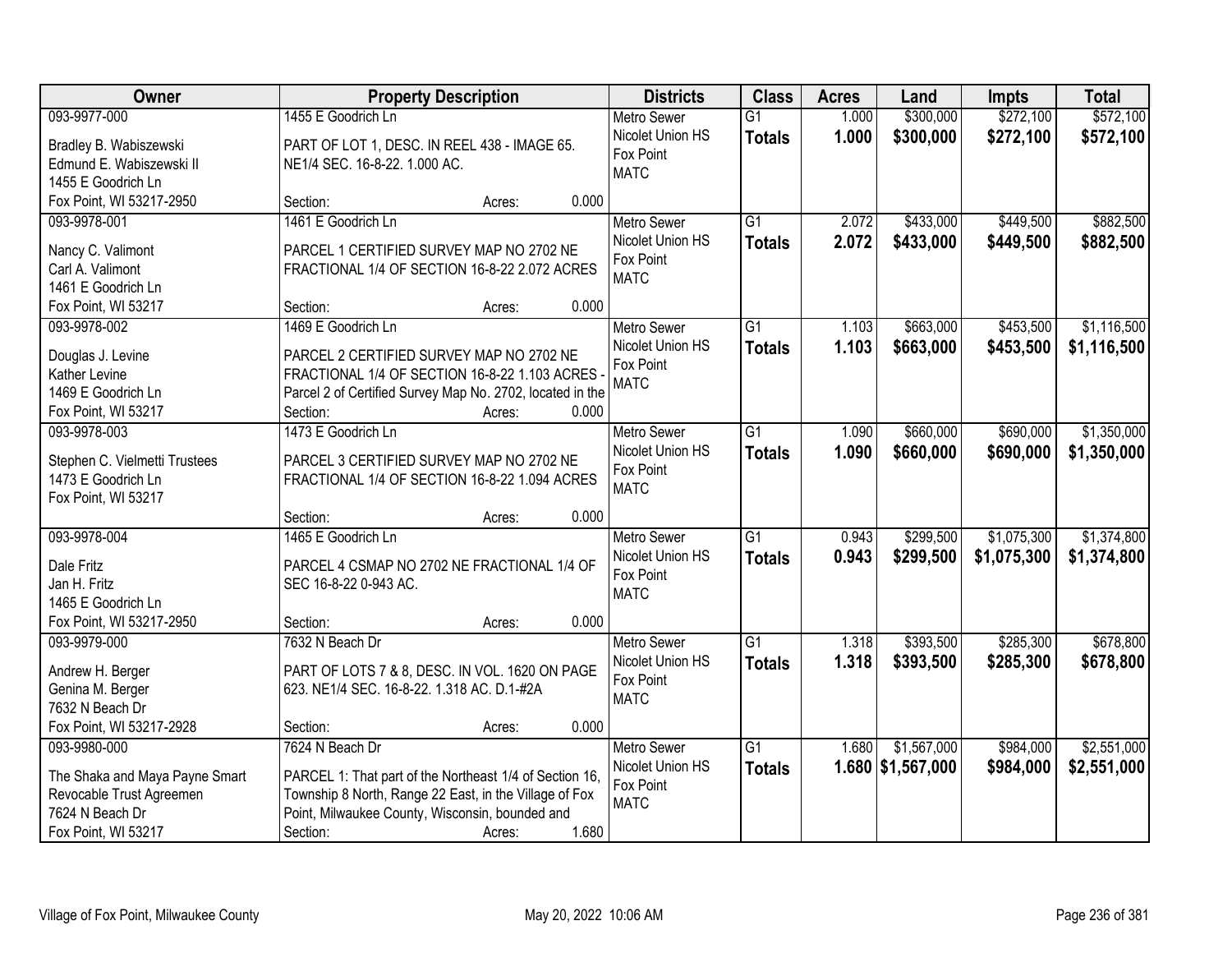| Owner                                | <b>Property Description</b>                               | <b>Districts</b>   | <b>Class</b>    | <b>Acres</b> | Land                | <b>Impts</b> | <b>Total</b> |
|--------------------------------------|-----------------------------------------------------------|--------------------|-----------------|--------------|---------------------|--------------|--------------|
| 093-9981-000                         | 7644 N Beach Dr                                           | <b>Metro Sewer</b> | $\overline{G1}$ | 1.278        | \$1,182,000         | \$538,500    | \$1,720,500  |
| Rozansky-Brenegan 2012 Joint         | Part of Lots 7 and 8 in the Northeast One-Quarter of      | Nicolet Union HS   | <b>Totals</b>   |              | $1.278$ \$1,182,000 | \$538,500    | \$1,720,500  |
| Revocable Trust, Dated Aug           | Section 16, in Township 8 North, Range 22 East, in the    | Fox Point          |                 |              |                     |              |              |
| 7644 N Beach Dr                      | Village of Fox Point, Milwaukee County, Wisconsin,        | <b>MATC</b>        |                 |              |                     |              |              |
| Fox Point, WI 53217                  | 0.000<br>Section:<br>Acres:                               |                    |                 |              |                     |              |              |
| 093-9982-000                         | 7704 N Beach Dr                                           | <b>Metro Sewer</b> | $\overline{G1}$ | 1.196        | \$900,000           | \$48,500     | \$948,500    |
|                                      |                                                           | Nicolet Union HS   | <b>Totals</b>   | 1.196        | \$900,000           | \$48,500     | \$948,500    |
| Fox Point Beach Club                 | PART OF LOTS 7 & 8, DESC. IN VOL. 1388 OF DEEDS           | Fox Point          |                 |              |                     |              |              |
| 7033 N Crossway Rd                   | ON PAGE 21. NE1/4 SEC. 16-8-22. 1.196 AC. D.1-#4          | <b>MATC</b>        |                 |              |                     |              |              |
| Fox Point, WI 53217                  |                                                           |                    |                 |              |                     |              |              |
|                                      | 0.000<br>Section:<br>Acres:                               |                    |                 |              |                     |              |              |
| 093-9983-000                         | 7710 N Beach Dr                                           | <b>Metro Sewer</b> | G1              | 1.055        | \$1,017,500         | \$467,000    | \$1,484,500  |
| Deborah S Kern Revocable Trust Dated | PART OF LOT 8, DESC. IN VOL. 2388 OF DEEDS ON             | Nicolet Union HS   | <b>Totals</b>   |              | $1.055$ \$1,017,500 | \$467,000    | \$1,484,500  |
| January 19, 2007                     | PAGE 120. NE1/4 SEC. 16-8-22. 1.055 AC. D.1-#5            | Fox Point          |                 |              |                     |              |              |
| 7710 N Beach Dr                      |                                                           | <b>MATC</b>        |                 |              |                     |              |              |
| Fox Point, WI 53217                  | 0.000<br>Section:<br>Acres:                               |                    |                 |              |                     |              |              |
| 093-9984-000                         | 7718 N Beach Dr                                           | <b>Metro Sewer</b> | G1              | 1.079        | \$1,032,500         | \$189,700    | \$1,222,200  |
|                                      |                                                           | Nicolet Union HS   | <b>Totals</b>   |              | 1.079 \$1,032,500   | \$189,700    | \$1,222,200  |
| Martin H. Katz                       | PART OF LOT 8 DESC IN REEL 928 IMAGE 533 NE 1/4           | Fox Point          |                 |              |                     |              |              |
| Debra L. Katz                        | SEC 16-8-22 1.035 AC                                      | <b>MATC</b>        |                 |              |                     |              |              |
| 7718 N Beach Dr                      |                                                           |                    |                 |              |                     |              |              |
| Fox Point, WI 53217-2930             | 0.000<br>Section:<br>Acres:                               |                    |                 |              |                     |              |              |
| 093-9985-000                         | 7724 N Beach Dr                                           | Metro Sewer        | $\overline{G1}$ | 0.997        | \$1,186,500         | \$580,600    | \$1,767,100  |
| David C. Swanson                     | COMM 1400.01 FT S & 1647.82 FT E OF NW COR OF             | Nicolet Union HS   | <b>Totals</b>   |              | $0.997$ \$1,186,500 | \$580,600    | \$1,767,100  |
| Tonit M. Calaway                     | NE 1/4 SEC. 16-8-22, TH SWLY 114.17 FT, 229.40 FT 8       | Fox Point          |                 |              |                     |              |              |
| 7724 N Beach Dr                      | 168.13 FT TO P.O.B. TH ELY 420 FT SLY 99.96 FT, W         | <b>MATC</b>        |                 |              |                     |              |              |
| Fox Point, WI 53217-2930             | Section:<br>0.000<br>Acres:                               |                    |                 |              |                     |              |              |
| 093-9986-000                         | 7730 N Beach Dr                                           | <b>Metro Sewer</b> | $\overline{G1}$ | 1.000        | \$1,119,500         | \$142,000    | \$1,261,500  |
|                                      |                                                           | Nicolet Union HS   | <b>Totals</b>   |              | 1.000 \$1,119,500   | \$142,000    | \$1,261,500  |
| Jonathan T. Bloom                    | COMM 1400.01 FT, N & 1647.82 FT, E OF SW COR OF           | Fox Point          |                 |              |                     |              |              |
| 7730 N Beach Dr                      | NE 1/4 SEC. 16-8-22, TH SWLY 114.71 FT, 230.71 FT 8       | <b>MATC</b>        |                 |              |                     |              |              |
| Fox Point, WI 53217                  | 58.02 FT TO POB. TH SELY 390.20 FT, SWLY 110 FT,          |                    |                 |              |                     |              |              |
|                                      | Section:<br>0.000<br>Acres:                               |                    |                 |              |                     |              |              |
| 093-9987-000                         | 7736 N Beach Dr                                           | <b>Metro Sewer</b> | $\overline{G1}$ | 2.000        | \$1,666,000         | \$1,939,000  | \$3,605,000  |
| Tan Lo                               | PART OF LOT 8 DESC IN REEL 930 IMAGES                     | Nicolet Union HS   | <b>Totals</b>   |              | $2.000$ \$1,666,000 | \$1,939,000  | \$3,605,000  |
| 7736 N Beach Dr                      | 1759-1760 NE 1/4 SEC 16-8-22 2.000 AC - All that part o   | Fox Point          |                 |              |                     |              |              |
| Fox Point, WI 53217                  | Lot 8, in Northeast Fractional One-Quarter of Section 16, | <b>MATC</b>        |                 |              |                     |              |              |
|                                      | 0.000<br>Section:<br>Acres:                               |                    |                 |              |                     |              |              |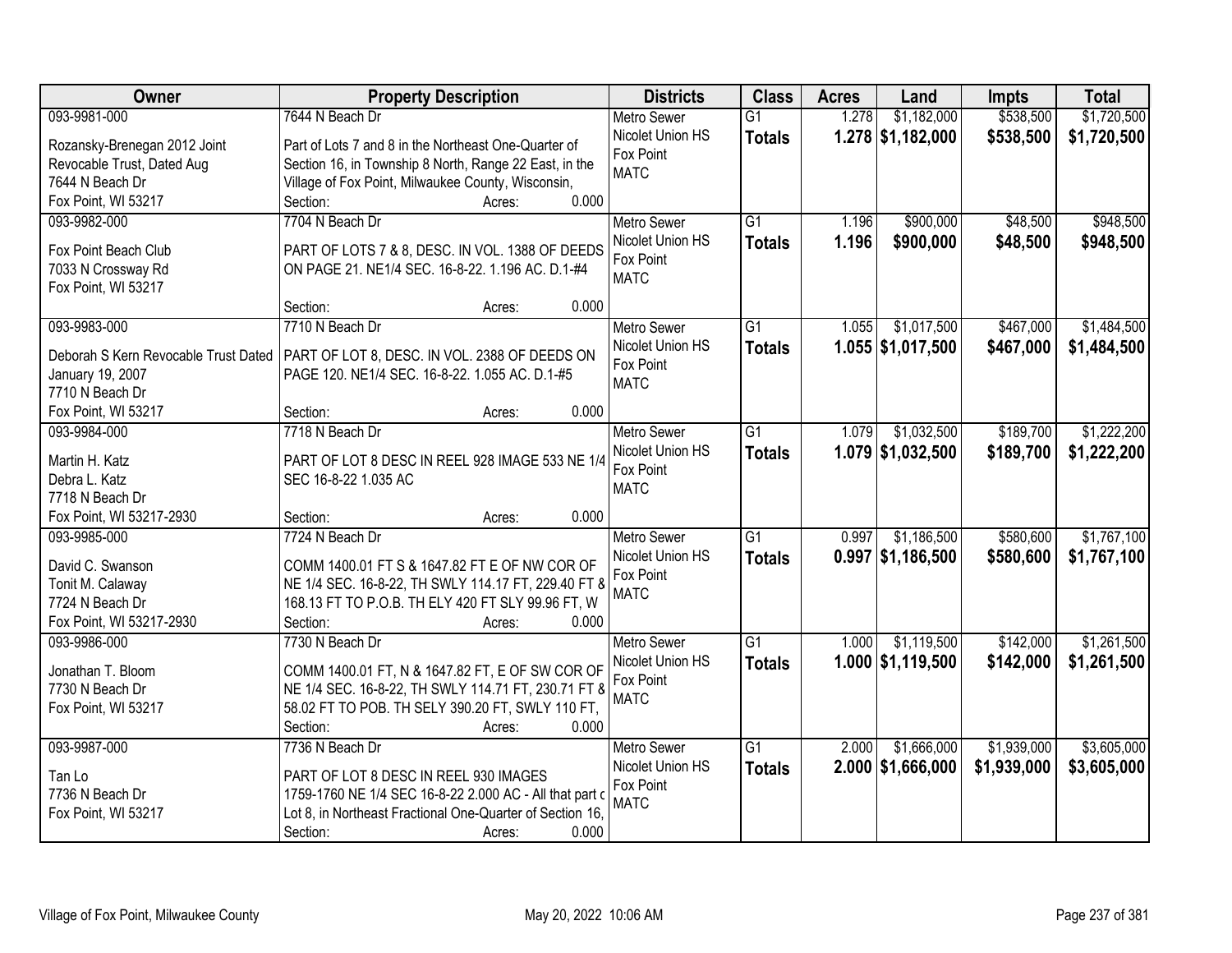| Owner                        | <b>Property Description</b>                                | <b>Districts</b>              | <b>Class</b>    | <b>Acres</b> | Land                | <b>Impts</b> | <b>Total</b> |
|------------------------------|------------------------------------------------------------|-------------------------------|-----------------|--------------|---------------------|--------------|--------------|
| 093-9988-000                 | 7810 N Beach Dr                                            | Metro Sewer                   | $\overline{G1}$ | 1.888        | \$1,712,000         | \$307,900    | \$2,019,900  |
| Mark E. Hodgson              | PART OF LOTS 1 & 8 DESC IN REEL 918 - IMAGES               | Nicolet Union HS              | <b>Totals</b>   |              | 1.888 \$1,712,000   | \$307,900    | \$2,019,900  |
| 7810 N Beach Dr              | 1725-1727 NE 1/4 SEC 16-8-22 1.888 AC                      | Fox Point                     |                 |              |                     |              |              |
| Fox Point, WI 53217          |                                                            | <b>MATC</b>                   |                 |              |                     |              |              |
|                              | Section:<br>0.000<br>Acres:                                |                               |                 |              |                     |              |              |
| 093-9989-000                 | 7818 N Beach Dr                                            | Metro Sewer                   | $\overline{G1}$ | 1.260        | \$1,558,500         | \$1,091,000  | \$2,649,500  |
| Allan B. Cohl et al          | PART OF LOTS 1 & 8, DESC. IN REEL488 -IMAGES               | Nicolet Union HS              | <b>Totals</b>   |              | 1.260 \$1,558,500   | \$1,091,000  | \$2,649,500  |
| 7818 N Beach Dr              | 1473-1474 NE1/4 SEC. 16-8-22. 1.338 AC.                    | Fox Point                     |                 |              |                     |              |              |
| Fox Point, WI 53217          |                                                            | <b>MATC</b>                   |                 |              |                     |              |              |
|                              | 0.000<br>Section:<br>Acres:                                |                               |                 |              |                     |              |              |
| 093-9990-000                 | 7828 N Beach Dr                                            | <b>Metro Sewer</b>            | G1              | 1.521        | \$1,429,500         | \$1,752,500  | \$3,182,000  |
| JWY Revocable Trust of 2016  | That part of Lot One (1), in Section Sixteen (16), in      | Nicolet Union HS              | <b>Totals</b>   |              | 1.521 \$1,429,500   | \$1,752,500  | \$3,182,000  |
| 7828 N Beach Dr              | Township Eight (8) North, Range Twenty-two                 | Fox Point                     |                 |              |                     |              |              |
| Fox Point, WI 53217          | (22) East, in the Village of Fox Point, County of Milwauke | <b>MATC</b>                   |                 |              |                     |              |              |
|                              | Section:<br>0.000<br>Acres:                                |                               |                 |              |                     |              |              |
| 093-9991-000                 | 7834 N Beach Dr                                            | <b>Metro Sewer</b>            | G1              | 1.046        | \$1,252,500         | \$318,500    | \$1,571,000  |
|                              |                                                            | Nicolet Union HS              | <b>Totals</b>   |              | 1.046 \$1,252,500   | \$318,500    | \$1,571,000  |
| Betsy Ann Horsfield          | COM AT A PT 858.19 FT S 89D 48M W OF & 870.86 FT           | Fox Point                     |                 |              |                     |              |              |
| <b>Betsy Horsfield Trust</b> | S OD 09M E OF NE COR OF NE 16-8-22 TH SWLY ALC             | <b>MATC</b>                   |                 |              |                     |              |              |
| 7834 N Beach Dr              | CEN LI OF A PUBLIC HWY 14.46 FT 90 FT SELY 416             |                               |                 |              |                     |              |              |
| Fox Point, WI 53217-2931     | Section:<br>0.000<br>Acres:                                |                               |                 |              |                     |              |              |
| 093-9992-000                 | 7900 N Beach Dr                                            | Metro Sewer                   | $\overline{G1}$ | 1.252        | \$1,410,000         | \$1,319,500  | \$2,729,500  |
| Bruce A. Arbit               | COMM 797.16 FT W & 757.80 FT S OF NE COR OF NE             | Nicolet Union HS<br>Fox Point | <b>Totals</b>   |              | $1.252$ \$1,410,000 | \$1,319,500  | \$2,729,500  |
| 7900 N Beach Dr              | 1/4 SEC. 16-8-22; TH SWLY 128.15 FT; TH SELY               | <b>MATC</b>                   |                 |              |                     |              |              |
| Fox Point, WI 53217          | 419.23 FT; TH NELY 129.93 FT; TH NWLY 428.12 FT            |                               |                 |              |                     |              |              |
|                              | Section:<br>0.000<br>Acres:                                |                               |                 |              |                     |              |              |
| 093-9993-000                 | 7912 N Beach Dr                                            | Metro Sewer                   | $\overline{G1}$ | 1.906        | \$1,568,500         | \$1,521,800  | \$3,090,300  |
| John D. Crouch               | PART OF LOT 1, DESC. IN VOL. 2967 OF DEEDS ON              | Nicolet Union HS              | <b>Totals</b>   |              | 1.906 \$1,568,500   | \$1,521,800  | \$3,090,300  |
| Joan P. Lubar                | PAGE 186. NE1/4 SEC. 16-8-22. 1.906 AC. D.-#14             | Fox Point                     |                 |              |                     |              |              |
| 7912 N Beach Dr              |                                                            | <b>MATC</b>                   |                 |              |                     |              |              |
| Fox Point, WI 53217          | 0.000<br>Section:<br>Acres:                                |                               |                 |              |                     |              |              |
| 093-9994-001                 | 7930 N Beach Dr                                            | <b>Metro Sewer</b>            | $\overline{G1}$ | 1.214        | \$1,386,000         | \$1,210,500  | \$2,596,500  |
| Prakash B. Chhabria          | COM AT A PT 638.64 FT W & 600.38 FT S OF NE COR            | Nicolet Union HS              | <b>Totals</b>   |              | $1.214$ \$1,386,000 | \$1,210,500  | \$2,596,500  |
| Jayshreee P. Chhabria        | OF NE 16 8 22 TH SELY 374.69 ET TO SHORE OF                | Fox Point                     |                 |              |                     |              |              |
| 7930 N Beach Dr              | LAKE MICHIGAN TH NELY ALG SD SHORE 146.89 FT               | <b>MATC</b>                   |                 |              |                     |              |              |
| Fox Point, WI 53217          | Section:<br>0.000<br>Acres:                                |                               |                 |              |                     |              |              |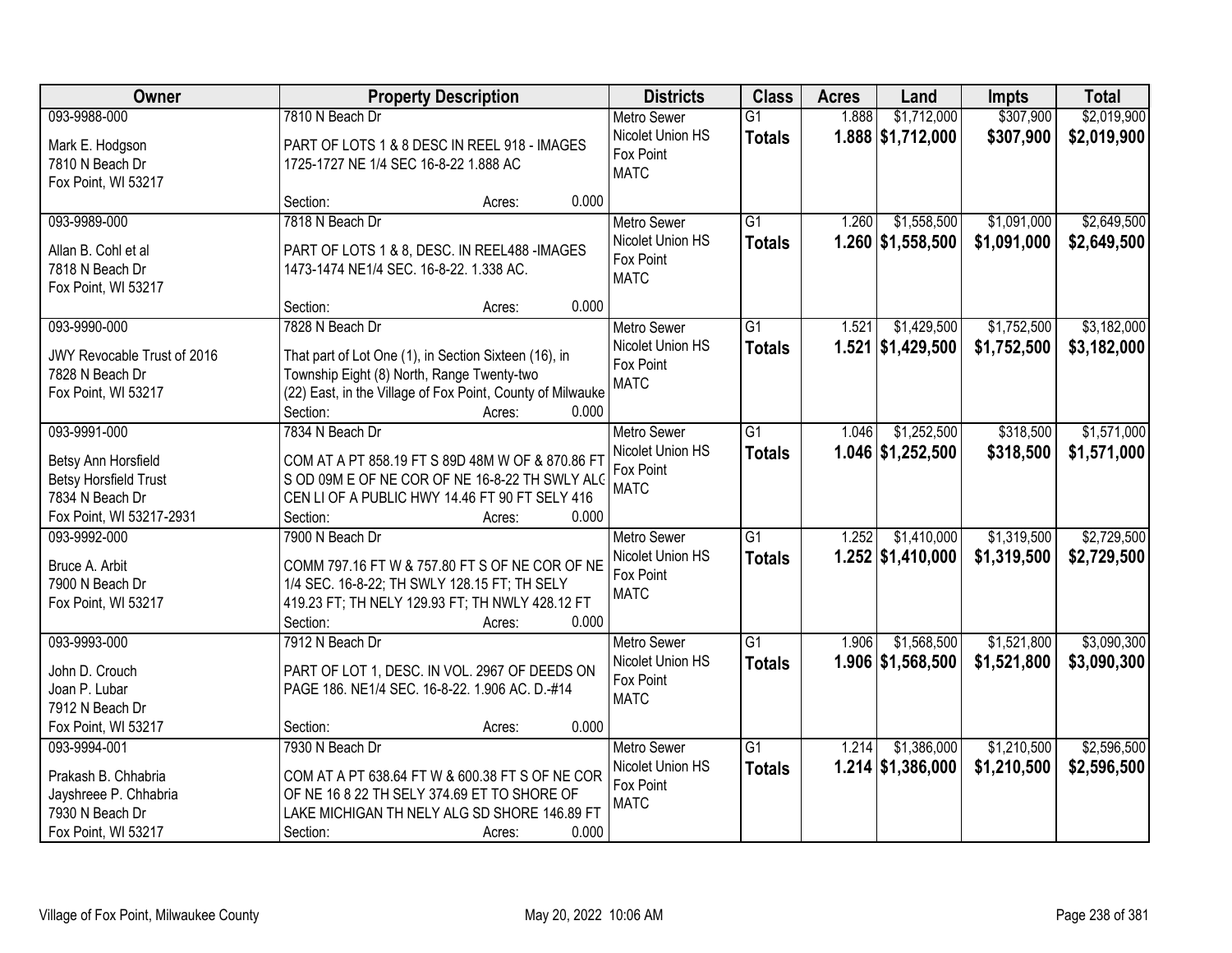| Owner                              | <b>Property Description</b>                                                            | <b>Districts</b>   | <b>Class</b>    | <b>Acres</b> | Land                | Impts           | <b>Total</b> |
|------------------------------------|----------------------------------------------------------------------------------------|--------------------|-----------------|--------------|---------------------|-----------------|--------------|
| 093-9995-001                       | 7938 N Beach Dr                                                                        | <b>Metro Sewer</b> | $\overline{G1}$ | 1.010        | \$1,379,500         | $\overline{50}$ | \$1,379,500  |
| Byron C. Vielehr                   | COM AT A PT 401.18 FT W & 258.40 FT S OF NE COR                                        | Nicolet Union HS   | <b>Totals</b>   |              | $1.010$ \$1,379,500 | \$0             | \$1,379,500  |
| Laurie B. Vielehr                  | OF NE 16 8 22 TH SWLY ALG CEN LIN BEACH DR                                             | Fox Point          |                 |              |                     |                 |              |
| 7944 N Beach Dr                    | 61.16 FT SWLY 60.65 FT TO BEG OF THIS DESC TH                                          | <b>MATC</b>        |                 |              |                     |                 |              |
| Fox Point, WI 53217                | 0.000<br>Section:<br>Acres:                                                            |                    |                 |              |                     |                 |              |
| 093-9996-000                       | 7944 N Beach Dr                                                                        | <b>Metro Sewer</b> | $\overline{G1}$ | 0.919        | \$1,413,500         | \$1,138,000     | \$2,551,500  |
|                                    |                                                                                        | Nicolet Union HS   | <b>Totals</b>   |              | $0.919$ \$1,413,500 | \$1,138,000     | \$2,551,500  |
| Byron C. Vielehr                   | COM. 401.18 FT E & 258.40 FT SWLY OF THE NE COR                                        | Fox Point          |                 |              |                     |                 |              |
| Laurie B. Vielehr                  | OF NE 1/4 SEC. 16-8-22; TH SWLY 61.16 FT; SWLY                                         | <b>MATC</b>        |                 |              |                     |                 |              |
| 7944 N Beach Dr                    | 60.65 FT; THE SELY 340.49 FT; TH NELY 122.38 FT;                                       |                    |                 |              |                     |                 |              |
| Fox Point, WI 53217                | 0.000<br>Section:<br>Acres:                                                            |                    |                 |              |                     |                 |              |
| 093-9997-000                       | 7954 N Beach Dr                                                                        | Metro Sewer        | G1              | 1.278        | \$1,418,000         | \$372,000       | \$1,790,000  |
| Barbara M. Low                     | PART OF LOT 1 DESC. IN REEL 375 - IMAGES                                               | Nicolet Union HS   | <b>Totals</b>   |              | $1.278$ \$1,418,000 | \$372,000       | \$1,790,000  |
| 7954 N Beach Dr                    | 154-155, NE1/4 SEC. 16-8-22 AND NW1/4 SEC.                                             | Fox Point          |                 |              |                     |                 |              |
| Fox Point, WI 53217-2932           | 15-8-22. 1.2782 ACRES.                                                                 | <b>MATC</b>        |                 |              |                     |                 |              |
|                                    | 1.278<br>Section:<br>Acres:                                                            |                    |                 |              |                     |                 |              |
| 093-9998-000                       | 7966 N Beach Dr                                                                        | <b>Metro Sewer</b> | G1              | 1.179        | \$1,359,000         | \$381,000       | \$1,740,000  |
|                                    |                                                                                        | Nicolet Union HS   | <b>Totals</b>   |              | $1.179$ \$1,359,000 | \$381,000       | \$1,740,000  |
| Kevin J. Kroll<br>Kristin H. Kroll | PART OF LOT 1 DESC IN REEL 649 - IMAGES<br>1754-1757 SEC 9-10-15 AND 16-8-22 1.1786 AC | Fox Point          |                 |              |                     |                 |              |
| 7966 N Beach Dr                    |                                                                                        | <b>MATC</b>        |                 |              |                     |                 |              |
| Fox Point, WI 53217                | 0.000<br>Section:<br>Acres:                                                            |                    |                 |              |                     |                 |              |
| 093-9999-000                       | 8000 N Beach Dr                                                                        | <b>Metro Sewer</b> | $\overline{G1}$ | 1.212        | \$1,015,000         | \$598,000       | \$1,613,000  |
|                                    |                                                                                        | Nicolet Union HS   |                 |              | $1.212$ \$1,015,000 | \$598,000       | \$1,613,000  |
| Michael A. Stoessl Trustee         | PART OF LOT 1, DESC. IN REEL 69-IMAGE 656 SEC.                                         | Fox Point          | <b>Totals</b>   |              |                     |                 |              |
| 8000 N Beach Dr                    | 9-10-15 & 16-8-22. 1.2122 ACRES. D.1-#18                                               | <b>MATC</b>        |                 |              |                     |                 |              |
| Fox Point, WI 53217                |                                                                                        |                    |                 |              |                     |                 |              |
|                                    | 1.212<br>Section:<br>Acres:                                                            |                    |                 |              |                     |                 |              |
| 095-0001-000                       | 940 E Wye Ln                                                                           | <b>Metro Sewer</b> | $\overline{G1}$ | 0.836        | \$298,000           | \$210,600       | \$508,600    |
| Kristie Kosobucki                  | LOT 1, B. & K. SUBDIVISION                                                             | Nicolet Union HS   | <b>Totals</b>   | 0.836        | \$298,000           | \$210,600       | \$508,600    |
| 940 E Wye Ln                       |                                                                                        | Fox Point          |                 |              |                     |                 |              |
| Fox Point, WI 53217                |                                                                                        | <b>MATC</b>        |                 |              |                     |                 |              |
|                                    | 0.000<br>Section:<br>Acres:                                                            |                    |                 |              |                     |                 |              |
| 095-0002-000                       | 950 E Wye Ln                                                                           | <b>Metro Sewer</b> | $\overline{G1}$ | 1.030        | \$307,500           | \$560,500       | \$868,000    |
|                                    |                                                                                        | Nicolet Union HS   | <b>Totals</b>   | 1.030        | \$307,500           | \$560,500       | \$868,000    |
| Richard W. Graber                  | LOT 2, B. & K. SUBDIVISION                                                             | Fox Point          |                 |              |                     |                 |              |
| Alexan Graber                      |                                                                                        | <b>MATC</b>        |                 |              |                     |                 |              |
| 950 E Wye Ln                       |                                                                                        |                    |                 |              |                     |                 |              |
| Fox Point, WI 53217                | 1.030<br>Section:<br>Acres:                                                            |                    |                 |              |                     |                 |              |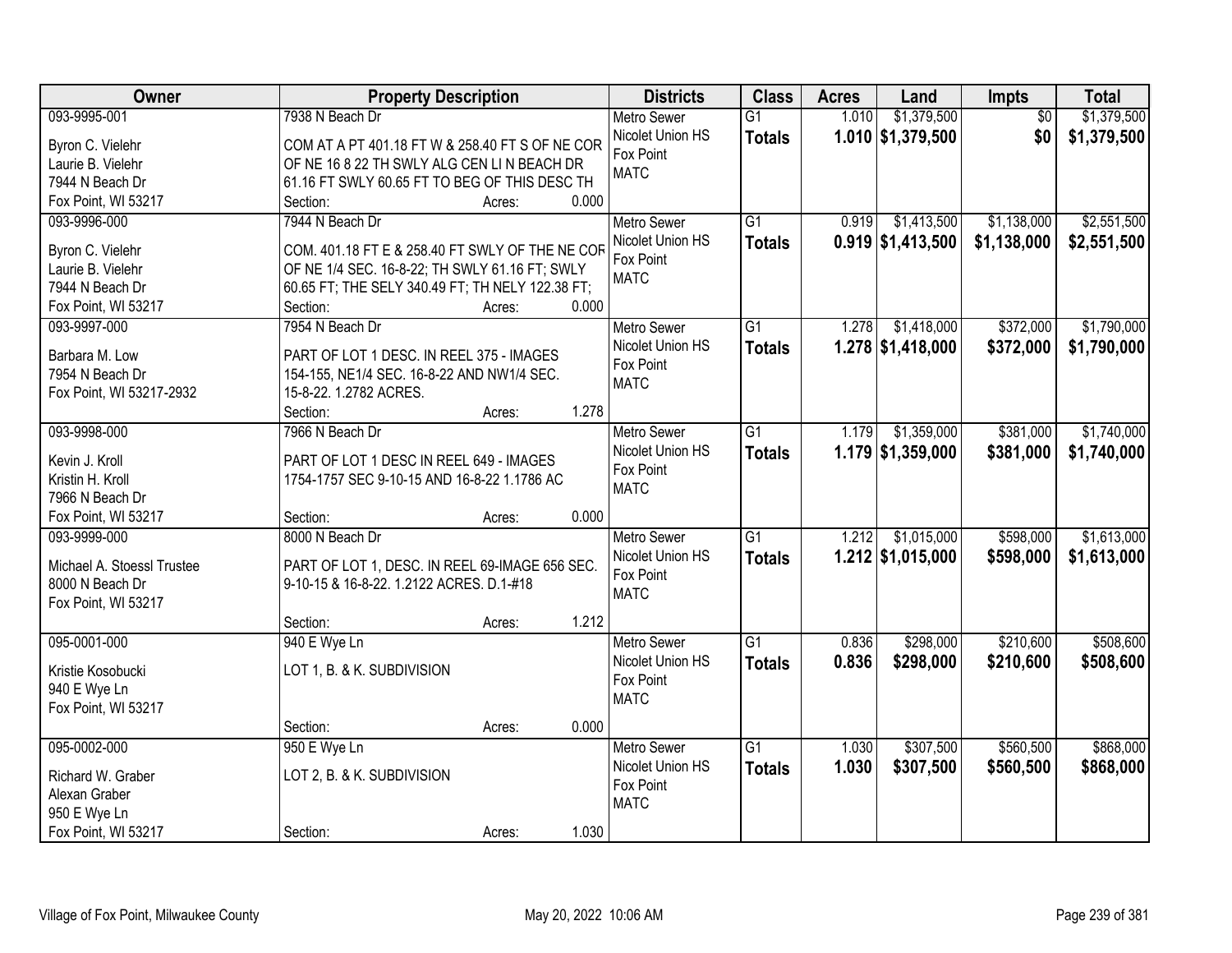| Owner                                 | <b>Property Description</b>                                     | <b>Districts</b>         | <b>Class</b>    | <b>Acres</b> | Land                | <b>Impts</b>    | <b>Total</b>    |
|---------------------------------------|-----------------------------------------------------------------|--------------------------|-----------------|--------------|---------------------|-----------------|-----------------|
| 095-0005-002                          | 951 E Wye Ln                                                    | <b>Metro Sewer</b>       | $\overline{G1}$ | 4.820        | \$1,112,000         | \$1,550,000     | \$2,662,000     |
| Robert J. Hillis                      | A division of Parcel 1 of CSM No 8202 and Parcel 1 of           | Nicolet Union HS         | <b>Totals</b>   |              | 4.820 \$1,112,000   | \$1,550,000     | \$2,662,000     |
| Jennifer Hillis                       | CSM No 919, being part of the Northwest 1/4 and                 | Fox Point                |                 |              |                     |                 |                 |
| 957 E Wye Ln                          | Southwest 1/4 of the Southeast 1/4 of Section 16 and the        | <b>MATC</b>              |                 |              |                     |                 |                 |
| Fox Point, WI 53217                   | 4.820<br>Section:<br>Acres:                                     |                          |                 |              |                     |                 |                 |
| 095-1001-000                          | N Beach Dr                                                      | <b>Metro Sewer</b>       | $\overline{X4}$ | 0.873        | \$0                 | $\overline{50}$ | $\overline{50}$ |
|                                       |                                                                 | Nicolet Union HS         | <b>Totals</b>   | 0.873        | \$0                 | \$0             | \$0             |
| Village of Fox Point                  | LANDS IN SE 1/4 SEC 16-8-22                                     | Fox Point                |                 |              |                     |                 |                 |
| Attn: Village Hall                    | THAT PART LYING BETWEEN N. BEACH DRIVE                          | <b>MATC</b>              |                 |              |                     |                 |                 |
| 7200 N Santa Monica Blvd              | LAKE MICHIGAN AS DESC IN VOL 507 PAGE 313                       |                          |                 |              |                     |                 |                 |
| Fox Point, WI 53217-3505              | 0.873<br>Section:<br>Acres:                                     |                          |                 |              |                     |                 |                 |
| 095-9000-003                          | 7505 N Beach Dr                                                 | <b>Metro Sewer</b>       | G1              | 1.527        | \$619,000           | $\overline{50}$ | \$619,000       |
| Andrew and Cristina Senger            | Lot 1 of Certified Survey Map No. 8779, a division of all o     | Nicolet Union HS         | <b>Totals</b>   | 1.527        | \$619,000           | \$0             | \$619,000       |
| 2361 N Wahl Ave                       | Parcel 1 and part of Parcel 2 in Certified Survey Map No.       | Fox Point                |                 |              |                     |                 |                 |
| Milwaukee, WI 53211                   | 174 in the Northwest 1\4 and Northeast 1\4 of the               | <b>MATC</b>              |                 |              |                     |                 |                 |
|                                       | 1.527<br>Section:<br>Acres:                                     |                          |                 |              |                     |                 |                 |
| 095-9002-000                          | 1060 E Thorne Ln                                                | <b>Metro Sewer</b>       | G1              | 1.122        | \$630,000           | \$496,000       | \$1,126,000     |
|                                       |                                                                 | Nicolet Union HS         | <b>Totals</b>   | 1.122        | \$630,000           | \$496,000       | \$1,126,000     |
| Vince McBride                         | PARCEL 3 CERTIFIED SURVEY MAP NO. 174 SE1/4                     | Fox Point                |                 |              |                     |                 |                 |
| Susan McBride                         | SEC. 16-8-22 1.1215 ACRES.                                      | <b>MATC</b>              |                 |              |                     |                 |                 |
| 1060 E Thorne Ln                      |                                                                 |                          |                 |              |                     |                 |                 |
| Fox Point, WI 53217                   | 0.000<br>Section:<br>Acres:                                     |                          |                 |              |                     |                 |                 |
| 095-9004-000                          | 7275 N Beach Dr                                                 | <b>Metro Sewer</b>       | $\overline{G1}$ | 1.003        | \$281,000           | \$335,000       | \$616,000       |
| Douglas A. Gregor                     | CSM NO. 527 SE 1/4 SEC. 16-8-22, PARCEL B ALSO                  | Nicolet Union HS         | <b>Totals</b>   | 1.003        | \$281,000           | \$335,000       | \$616,000       |
| Melissa H. Gregor                     | COM AT NE COR OF PARCEL B; TH N 25 FT, SWLY                     | Fox Point                |                 |              |                     |                 |                 |
| 7275 N Beach Dr                       | 26.76 FT, 311.50 FT, 90.25 FT, S 31.05 FT, TH NELY              | <b>MATC</b>              |                 |              |                     |                 |                 |
| Fox Point, WI 53231                   | Section:<br>0.000<br>Acres:                                     |                          |                 |              |                     |                 |                 |
| 095-9006-002                          | 1046 E Thorne Ln                                                | <b>Metro Sewer</b>       | G1              | 3.802        | \$1,041,000         | \$700,500       | \$1,741,500     |
|                                       |                                                                 | Nicolet Union HS         | <b>Totals</b>   |              | $3.802$ \$1,041,000 | \$700,500       | \$1,741,500     |
| Robertson Family Trust Dated February | CERTIFIED SURVEY MAP NO 9238, NE & SE 1/4 SEC<br>16-8-22, LOT 1 | Fox Point                |                 |              |                     |                 |                 |
| 25, 2002 Restated<br>1046 E Thorne Ln |                                                                 | <b>MATC</b>              |                 |              |                     |                 |                 |
| Fox Point, WI 53217                   | 3.802                                                           |                          |                 |              |                     |                 |                 |
|                                       | Section:<br>Acres:                                              |                          |                 |              |                     |                 |                 |
| 095-9007-000                          | 7575 N Beach Dr                                                 | <b>Metro Sewer</b>       | $\overline{G1}$ | 0.795        | \$314,500           | \$384,000       | \$698,500       |
| Kevin Kinney                          | CERTIFIED SURVEY MAP NO. 3937 SE 1/4 SEC.                       | Nicolet Union HS         | <b>Totals</b>   | 0.795        | \$314,500           | \$384,000       | \$698,500       |
| Margaret Kinney                       | 16-8-22 PARCEL 1                                                | Fox Point<br><b>MATC</b> |                 |              |                     |                 |                 |
| 7575 N Beach Dr                       |                                                                 |                          |                 |              |                     |                 |                 |
| Fox Point, WI 53217-3665              | 0.000<br>Section:<br>Acres:                                     |                          |                 |              |                     |                 |                 |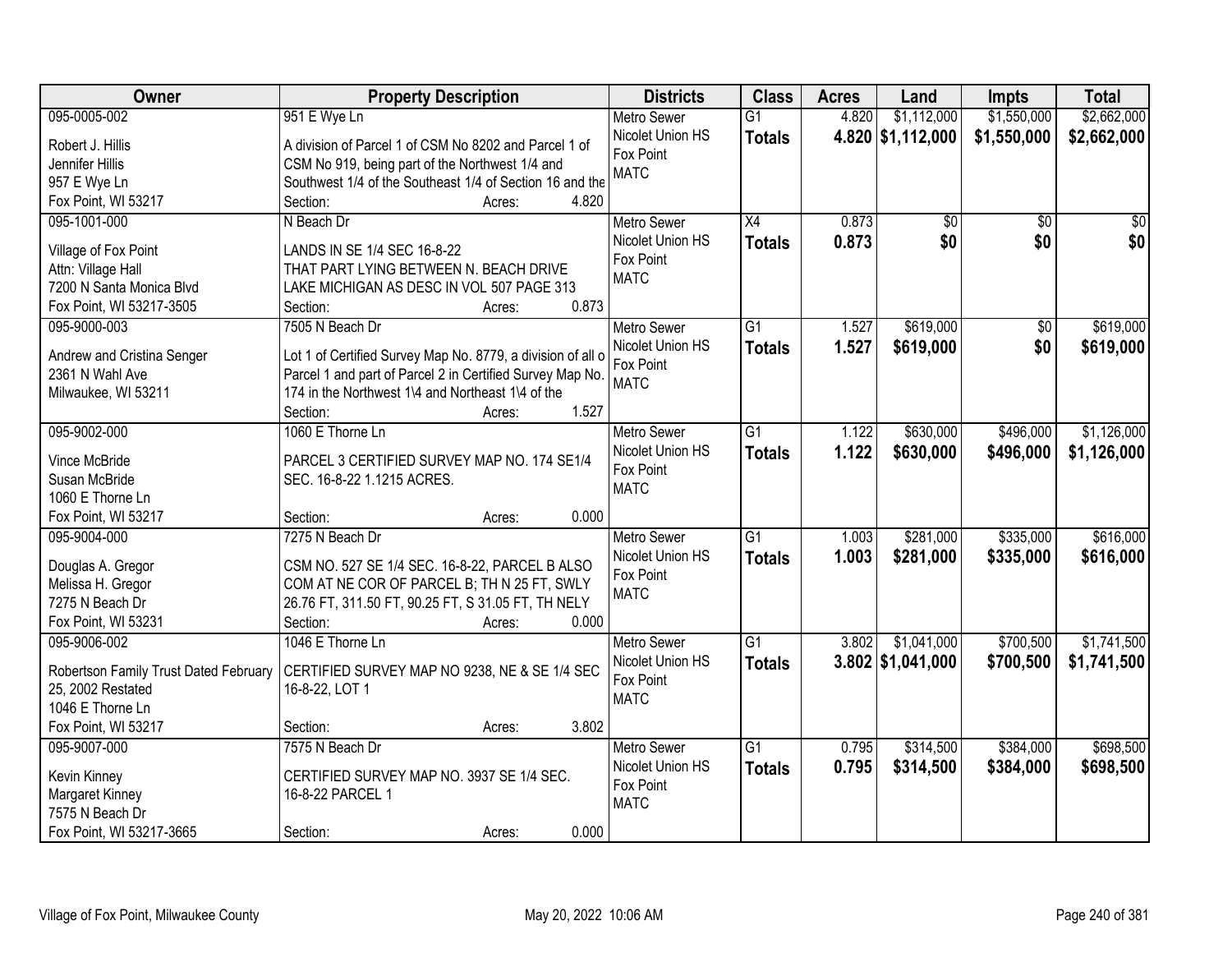| Owner                              |                                                        | <b>Property Description</b> | <b>Districts</b>                       | <b>Class</b>    | <b>Acres</b> | Land            | <b>Impts</b>    | <b>Total</b>     |
|------------------------------------|--------------------------------------------------------|-----------------------------|----------------------------------------|-----------------|--------------|-----------------|-----------------|------------------|
| 095-9008-000                       | 7535 N Beach Dr                                        |                             | <b>Metro Sewer</b>                     | $\overline{G1}$ | 0.771        | \$613,500       | $\overline{50}$ | \$613,500        |
| LaConte Real Estate Investment LLC | Parcel 2 of Certified Survey Map No. 3937, recorded on |                             | Nicolet Union HS                       | <b>Totals</b>   | 0.771        | \$613,500       | \$0             | \$613,500        |
| 777 N Prospect Ave - Unit 703      | Reel 1334, Image 653, as Document No. 5436332, being   |                             | Fox Point                              |                 |              |                 |                 |                  |
| Milwaukee, WI 53202                | a                                                      |                             | <b>MATC</b>                            |                 |              |                 |                 |                  |
|                                    | Section: 16                                            | Acres:                      | 0.771                                  |                 |              |                 |                 |                  |
| 095-9009-000                       | 7521 N Beach Dr                                        |                             | <b>Metro Sewer</b>                     | $\overline{G1}$ | 0.890        | \$624,500       | \$0             | \$624,500        |
| Thomas J. Laconte                  | CERTIFIED SURVEY MAP NO. 3937 SE 1/4 SEC.              |                             | Nicolet Union HS                       | <b>Totals</b>   | 0.890        | \$624,500       | \$0             | \$624,500        |
| Cynthia A. Laconte                 | 16-8-22 PARCEL 3                                       |                             | Fox Point                              |                 |              |                 |                 |                  |
| 7110 N Barnett Ln                  |                                                        |                             | <b>MATC</b>                            |                 |              |                 |                 |                  |
| Fox Point, WI 53217                | Section:                                               | Acres:                      | 0.000                                  |                 |              |                 |                 |                  |
| 095-9010-000                       | 7240 N Barnett Ln                                      |                             | Metro Sewer                            | $\overline{G1}$ | 1.200        | \$759,500       | \$926,500       | \$1,686,000      |
|                                    |                                                        |                             | Nicolet Union HS                       | <b>Totals</b>   | 1.200        | \$759,500       | \$926,500       | \$1,686,000      |
| The Christine A Symchych Trust     | CSM NO. 4147 SE 1/4 SEC. 16-8-22 LOT 1                 |                             | Fox Point                              |                 |              |                 |                 |                  |
| 7240 N Barnett Ln                  |                                                        |                             | <b>MATC</b>                            |                 |              |                 |                 |                  |
| Fox Point, WI 53217                |                                                        |                             |                                        |                 |              |                 |                 |                  |
|                                    | Section:                                               | Acres:                      | 0.000                                  |                 |              |                 |                 |                  |
| 095-9011-000                       | Beach Dr                                               |                             | <b>Metro Sewer</b><br>Nicolet Union HS | $\overline{G1}$ | 1.193        | \$44,000        | \$0             | \$44,000         |
| Christine Symchych Trust           | CERTIFIED SURVEY MAP NO. 4147 SE 1/4 SEC.              |                             | Fox Point                              | <b>Totals</b>   | 1.193        | \$44,000        | \$0             | \$44,000         |
| 7240 N Barnett Ln                  | 16-8-22 LOT 2                                          |                             | <b>MATC</b>                            |                 |              |                 |                 |                  |
| Fox Point, WI 53217                |                                                        |                             |                                        |                 |              |                 |                 |                  |
|                                    | Section:                                               | Acres:                      | 0.000                                  |                 |              |                 |                 |                  |
| 095-9951-000                       | 7200 N Santa Monica Blvd                               |                             | <b>Metro Sewer</b>                     | $\overline{X4}$ | 1.330        | $\overline{30}$ | $\overline{30}$ | $\overline{\$0}$ |
| Village of Fox Point               | THAT PART OF SE 1/4 & SW 1/4 SEC 16-8-22 DESC II       |                             | Nicolet Union HS                       | <b>Totals</b>   | 1.330        | \$0             | \$0             | \$0              |
| Attn: Village Hall                 | VOL 3319 PAGE 604 CONT 0.6109 ACS M OR L EXC           |                             | Fox Point                              |                 |              |                 |                 |                  |
| 7200 N Santa Monica Blvd           | PART DESC IN REEL 301 IMAGE 2370                       |                             | <b>MATC</b>                            |                 |              |                 |                 |                  |
| Fox Point, WI 53217-3505           | Section:                                               | Acres:                      | 1.330                                  |                 |              |                 |                 |                  |
| 095-9952-000                       | 7242 N Barnett Ln                                      |                             | Metro Sewer                            | $\overline{G1}$ | 1.493        | \$319,500       | \$223,000       | \$542,500        |
| Daniel Q. Wilson                   | PART OF LOTS 13 AND 14, DESC. IN VOL. 2685 OF          |                             | Nicolet Union HS                       | <b>Totals</b>   | 1.493        | \$319,500       | \$223,000       | \$542,500        |
| Jean B. Wilson                     | DEEDS ON PAGE 422. SE1/4 & SW1/4 SEC. 16-8-22          |                             | Fox Point                              |                 |              |                 |                 |                  |
| 7242 N Barnett Ln                  | 1.493 AC. PARCEL B                                     |                             | <b>MATC</b>                            |                 |              |                 |                 |                  |
| Fox Point, WI 53217-3609           | Section:                                               | Acres:                      | 1.493                                  |                 |              |                 |                 |                  |
| 095-9953-000                       | 7238 N Barnett Ln                                      |                             | <b>Metro Sewer</b>                     | $\overline{G1}$ | 1.001        | \$712,500       | \$259,500       | \$972,000        |
|                                    |                                                        |                             | Nicolet Union HS                       | <b>Totals</b>   | 1.001        | \$712,500       | \$259,500       | \$972,000        |
| Daniel C. Bloomgarden              | PART OF LOTS 13 & 14 DESC. IN REEL 470, IMAGES         |                             | Fox Point                              |                 |              |                 |                 |                  |
| 7238 N Barnett Ln                  | 1236-1237 1.012 AC. SE1/4 SW1/4 SEC. 16-8-22           |                             | <b>MATC</b>                            |                 |              |                 |                 |                  |
| Fox Point, WI 53217                | PARCEL C. - PARCEL 1: That part of the Fractional      |                             |                                        |                 |              |                 |                 |                  |
|                                    | Section:                                               | Acres:                      | 0.000                                  |                 |              |                 |                 |                  |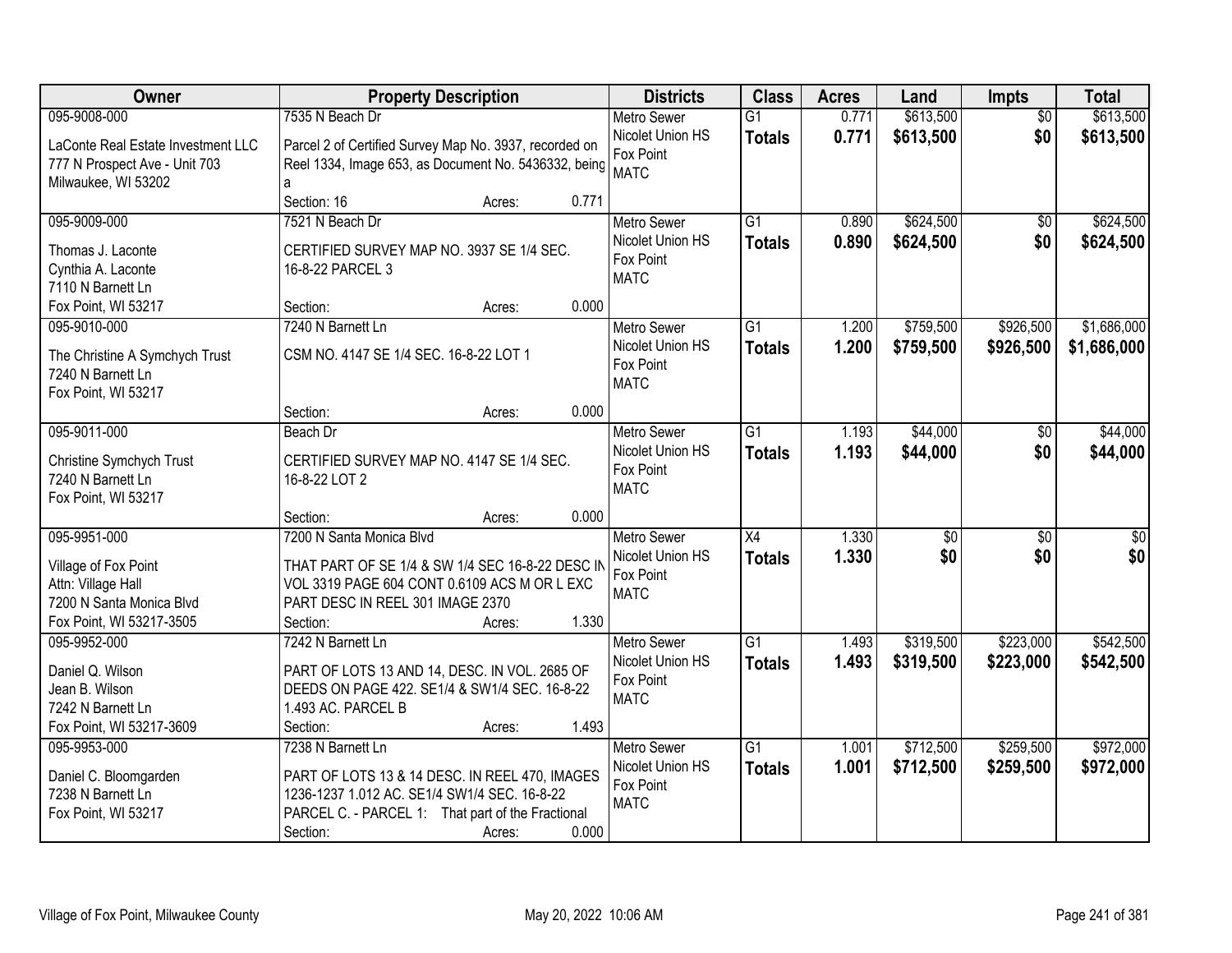| Owner                          |                                                 | <b>Property Description</b> |       | <b>Districts</b>   | <b>Class</b>    | <b>Acres</b> | Land      | <b>Impts</b>    | <b>Total</b> |
|--------------------------------|-------------------------------------------------|-----------------------------|-------|--------------------|-----------------|--------------|-----------|-----------------|--------------|
| 095-9954-001                   | 7228 N Barnett Ln                               |                             |       | <b>Metro Sewer</b> | $\overline{G1}$ | 1.053        | \$725,000 | \$555,000       | \$1,280,000  |
| Robert M. Wiese                | PARCEL 1 CERTIFIED SURVEY MAP NO 2111 SE 1/4    |                             |       | Nicolet Union HS   | <b>Totals</b>   | 1.053        | \$725,000 | \$555,000       | \$1,280,000  |
| Lana M. Wiese                  | & SW 1/4 SEC 16-8-22                            |                             |       | Fox Point          |                 |              |           |                 |              |
| 7228 N Barnett Ln              |                                                 |                             |       | <b>MATC</b>        |                 |              |           |                 |              |
| Fox Point, WI 53217-3609       | Section:                                        | Acres:                      | 0.000 |                    |                 |              |           |                 |              |
| 095-9954-002                   | 7220 N Barnett Ln                               |                             |       | <b>Metro Sewer</b> | $\overline{G1}$ | 1.125        | \$313,000 | \$480,500       | \$793,500    |
| Eric Schwenker Trustee         | PARCEL 2 CERTIFIED SURVEY MAP NO 2111 SE 1/4    |                             |       | Nicolet Union HS   | <b>Totals</b>   | 1.125        | \$313,000 | \$480,500       | \$793,500    |
| 7220 N Barnett Ln              | & SW 1/4 SEC 16-8-22                            |                             |       | Fox Point          |                 |              |           |                 |              |
| Fox Point, WI 53217-3609       |                                                 |                             |       | <b>MATC</b>        |                 |              |           |                 |              |
|                                | Section:                                        | Acres:                      | 0.000 |                    |                 |              |           |                 |              |
| 095-9954-003                   | Beach Dr                                        |                             |       | <b>Metro Sewer</b> | $\overline{G1}$ | 0.877        | \$31,500  | $\overline{50}$ | \$31,500     |
| <b>Beach Drive Trust</b>       | PARCEL 3 CERTIFIED SURVEY MAP NO 2111 SE 1/4    |                             |       | Nicolet Union HS   | <b>Totals</b>   | 0.877        | \$31,500  | \$0             | \$31,500     |
| 7228 N Beach Dr                | & SW 1/4 SEC 16-8-22                            |                             |       | Fox Point          |                 |              |           |                 |              |
| Fox Point, WI 53217-3659       |                                                 |                             |       | <b>MATC</b>        |                 |              |           |                 |              |
|                                | Section:                                        | Acres:                      | 0.000 |                    |                 |              |           |                 |              |
| 095-9955-004                   | 7200 N Barnett Ln                               |                             |       | <b>Metro Sewer</b> | G1              | 1.671        | \$871,500 | \$477,500       | \$1,349,000  |
| Jonathan J. Adelman Trustee    | CERTIFIED SURVEY MAP NO 6760 SE & SW 16-8-22    |                             |       | Nicolet Union HS   | <b>Totals</b>   | 1.671        | \$871,500 | \$477,500       | \$1,349,000  |
| 7200 N Barnett Ln              | PARCEL <sub>3</sub>                             |                             |       | Fox Point          |                 |              |           |                 |              |
| Fox Point, WI 53217-2800       |                                                 |                             |       | <b>MATC</b>        |                 |              |           |                 |              |
|                                | Section:                                        | Acres:                      | 0.000 |                    |                 |              |           |                 |              |
| 095-9955-005                   | N Barnett Ln                                    |                             |       | <b>Metro Sewer</b> | $\overline{G1}$ | 0.934        | \$299,000 | $\overline{50}$ | \$299,000    |
| Jonathan J. Adelman Trustee    | CERTIFIED SURVEY MAP NO 6760 SE 16-8-22         |                             |       | Nicolet Union HS   | <b>Totals</b>   | 0.934        | \$299,000 | \$0             | \$299,000    |
| 7200 N Barnett Ln              | PARCEL 4                                        |                             |       | Fox Point          |                 |              |           |                 |              |
| Fox Point, WI 53217-2800       |                                                 |                             |       | <b>MATC</b>        |                 |              |           |                 |              |
|                                | Section:                                        | Acres:                      | 0.000 |                    |                 |              |           |                 |              |
| 095-9955-007                   | 7210 N Barnett Ln                               |                             |       | Metro Sewer        | G1              | 2.548        | \$942,500 | \$756,500       | \$1,699,000  |
| Richard J. McMicken 1993 Trust | CERTIFIED SURVEY MAP NO. 9129 SE & SW 16-8-22   |                             |       | Nicolet Union HS   | <b>Totals</b>   | 2.548        | \$942,500 | \$756,500       | \$1,699,000  |
| Attn: Richard J. McMicken      | LOT <sub>1</sub>                                |                             |       | Fox Point          |                 |              |           |                 |              |
| 4151 Gulfshore Blvd North Unit |                                                 |                             |       | <b>MATC</b>        |                 |              |           |                 |              |
| Naples, FL 34108               | Section:                                        | Acres:                      | 2.548 |                    |                 |              |           |                 |              |
| 095-9956-003                   | 7150 N Barnett Ln                               |                             |       | <b>Metro Sewer</b> | G1              | 0.932        | \$288,000 | \$547,000       | \$835,000    |
| Russell S. Yale                | CERTIFIED SURVEY MAP NO. 4255 S 1/2 SEC. 16 & N |                             |       | Nicolet Union HS   | <b>Totals</b>   | 0.932        | \$288,000 | \$547,000       | \$835,000    |
| Susan K. Yale                  | 1/2 SEC. 21-8-22 PARCEL 3.                      |                             |       | Fox Point          |                 |              |           |                 |              |
| 7150 N Barnett Ln              |                                                 |                             |       | <b>MATC</b>        |                 |              |           |                 |              |
| Fox Point, WI 53217            | Section:                                        | Acres:                      | 0.000 |                    |                 |              |           |                 |              |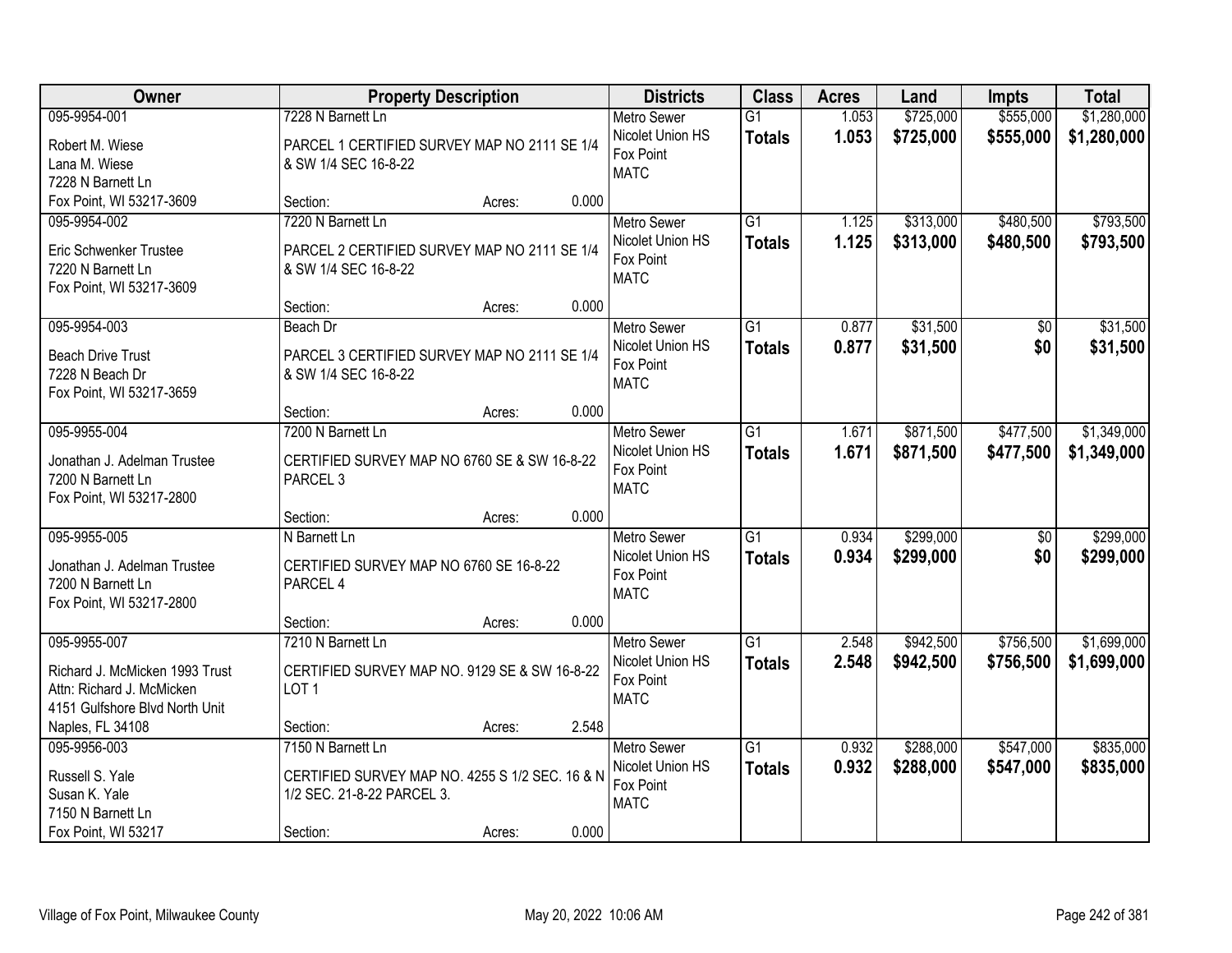| Owner                               | <b>Property Description</b>                                 | <b>Districts</b>   | <b>Class</b>    | <b>Acres</b> | Land                | <b>Impts</b> | <b>Total</b> |
|-------------------------------------|-------------------------------------------------------------|--------------------|-----------------|--------------|---------------------|--------------|--------------|
| 095-9956-004                        | 7160 N Barnett Ln                                           | <b>Metro Sewer</b> | $\overline{G1}$ | 1.107        | \$656,500           | \$581,500    | \$1,238,000  |
| Linda Zukowski                      | CERTIFIED SURVEY MAP NO. 4255 S 1/2 SEC. 16 & N             | Nicolet Union HS   | <b>Totals</b>   | 1.107        | \$656,500           | \$581,500    | \$1,238,000  |
| Thomas Zukowski                     | 1/2 SEC. 21-8-22 PARCEL 4.                                  | Fox Point          |                 |              |                     |              |              |
| 7160 N Barnett Ln                   |                                                             | <b>MATC</b>        |                 |              |                     |              |              |
| Fox Point, WI 53217                 | 0.000<br>Section:<br>Acres:                                 |                    |                 |              |                     |              |              |
| 095-9957-000                        | 7200 N Beach Dr                                             | <b>Metro Sewer</b> | $\overline{G1}$ | 1.207        | \$1,401,500         | \$712,500    | \$2,114,000  |
|                                     |                                                             | Nicolet Union HS   | <b>Totals</b>   |              | $1.207$ \$1,401,500 | \$712,500    | \$2,114,000  |
| Donna F. Ravndal Living Trust Dated | That part of the Southeast fractional 1/4 of Section 16, ar | Fox Point          |                 |              |                     |              |              |
| May 10, 2012                        | the Northeast fractional 1/4 of Section 21, in Township 8,  | <b>MATC</b>        |                 |              |                     |              |              |
| 7200 N Beach Dr                     | North, Range 22 East, in the Village of Fox Point, County   |                    |                 |              |                     |              |              |
| Fox Point, WI 53217                 | 1.207<br>Section:<br>Acres:                                 |                    |                 |              |                     |              |              |
| 095-9958-000                        | 7210 N Beach Dr                                             | <b>Metro Sewer</b> | G1              | 1.333        | \$1,335,000         | \$760,000    | \$2,095,000  |
| <b>L&amp;C Trust</b>                | PART OF LOT 14, DESC. IN REEL 604 - IMAGES                  | Nicolet Union HS   | <b>Totals</b>   |              | $1.333$ \$1,335,000 | \$760,000    | \$2,095,000  |
| 7210 N Beach Dr                     | 1570-1572 INCL. 1.425 AC. SE 1/4 SEC. 16-8-22               | Fox Point          |                 |              |                     |              |              |
| Fox Point, WI 53217-3659            |                                                             | <b>MATC</b>        |                 |              |                     |              |              |
|                                     | 1.333<br>Section:<br>Acres:                                 |                    |                 |              |                     |              |              |
| 095-9959-000                        | 7228 N Beach Dr                                             | <b>Metro Sewer</b> | $\overline{G1}$ | 2.089        | \$1,550,000         | \$1,450,000  | \$3,000,000  |
|                                     |                                                             | Nicolet Union HS   | <b>Totals</b>   |              | $2.089$ \$1,550,000 | \$1,450,000  | \$3,000,000  |
| <b>Beach Drive Trust</b>            | COMM AT NE COR OF CSM NO. 2111, IN SE 1/4 SEC.              | Fox Point          |                 |              |                     |              |              |
| 7228 N Beach Dr                     | 16-8-22, TH E 280.74 FT, S 1 FT, E 167.74 FT, SWLY          | <b>MATC</b>        |                 |              |                     |              |              |
| Fox Point, WI 53217-3659            | 237.92 FT, W 365.67 FT, TH NLY 209.34 FT TO POB.            |                    |                 |              |                     |              |              |
|                                     | Section:<br>0.000<br>Acres:                                 |                    |                 |              |                     |              |              |
| 095-9960-000                        | 7234 N Beach Dr                                             | <b>Metro Sewer</b> | $\overline{G1}$ | 1.316        | \$1,126,000         | \$899,000    | \$2,025,000  |
| Jonathan M. Levin                   | PART OF LOT 14, DESC. IN VOL. 2306 OF DEEDS ON              | Nicolet Union HS   | <b>Totals</b>   |              | $1.316$ \$1,126,000 | \$899,000    | \$2,025,000  |
| Kelly Greer Levin                   | PAGE 51. AND .0155 AC DESC IN VOL. 2576 OF                  | Fox Point          |                 |              |                     |              |              |
| 7234 N Beach Dr                     | DEEDS ON PAGE 24 SE1/4 SEC. 16-8-22 1.1545 AC.              | <b>MATC</b>        |                 |              |                     |              |              |
| Fox Point, WI 53217-3659            | Section:<br>0.000<br>Acres:                                 |                    |                 |              |                     |              |              |
| 095-9961-000                        | 7240 N Beach Dr                                             | <b>Metro Sewer</b> | $\overline{G1}$ | 1.262        | \$1,007,000         | \$191,500    | \$1,198,500  |
|                                     |                                                             | Nicolet Union HS   | <b>Totals</b>   |              | $1.262$ \$1,007,000 | \$191,500    | \$1,198,500  |
| Scott J. Yauck                      | COMM 1812.61 FT S & 605.05 FT W OF SW COR OF                | Fox Point          |                 |              |                     |              |              |
| 7240 N Beach Dr                     | SE 1/4 SEC. 8-8-22; TH S 143.10 FT, SELY 291.78 FT,         | <b>MATC</b>        |                 |              |                     |              |              |
| Fox Point, WI 53217                 | W 219.88 FT, NELY 92.54 FT, W 186.60 FT, SWLY               |                    |                 |              |                     |              |              |
|                                     | 0.000<br>Section:<br>Acres:                                 |                    |                 |              |                     |              |              |
| 095-9962-000                        | 7242 N Beach Dr                                             | <b>Metro Sewer</b> | $\overline{G1}$ | 0.599        | \$811,000           | \$136,000    | \$947,000    |
| Jordana Joseph Stone Creek Trust    | PART OF LOT 14 DESC IN REEL 939 IMAGES                      | Nicolet Union HS   | <b>Totals</b>   | 0.599        | \$811,000           | \$136,000    | \$947,000    |
| 7242 N Beach Dr                     | 1449-1450 .696 AC SE 1/4 SEC 16-8-22 7242-N BEACH           | Fox Point          |                 |              |                     |              |              |
| Fox Point, WI 53217                 | DR SCHOOL DIST 2                                            | <b>MATC</b>        |                 |              |                     |              |              |
|                                     | 0.000<br>Section:<br>Acres:                                 |                    |                 |              |                     |              |              |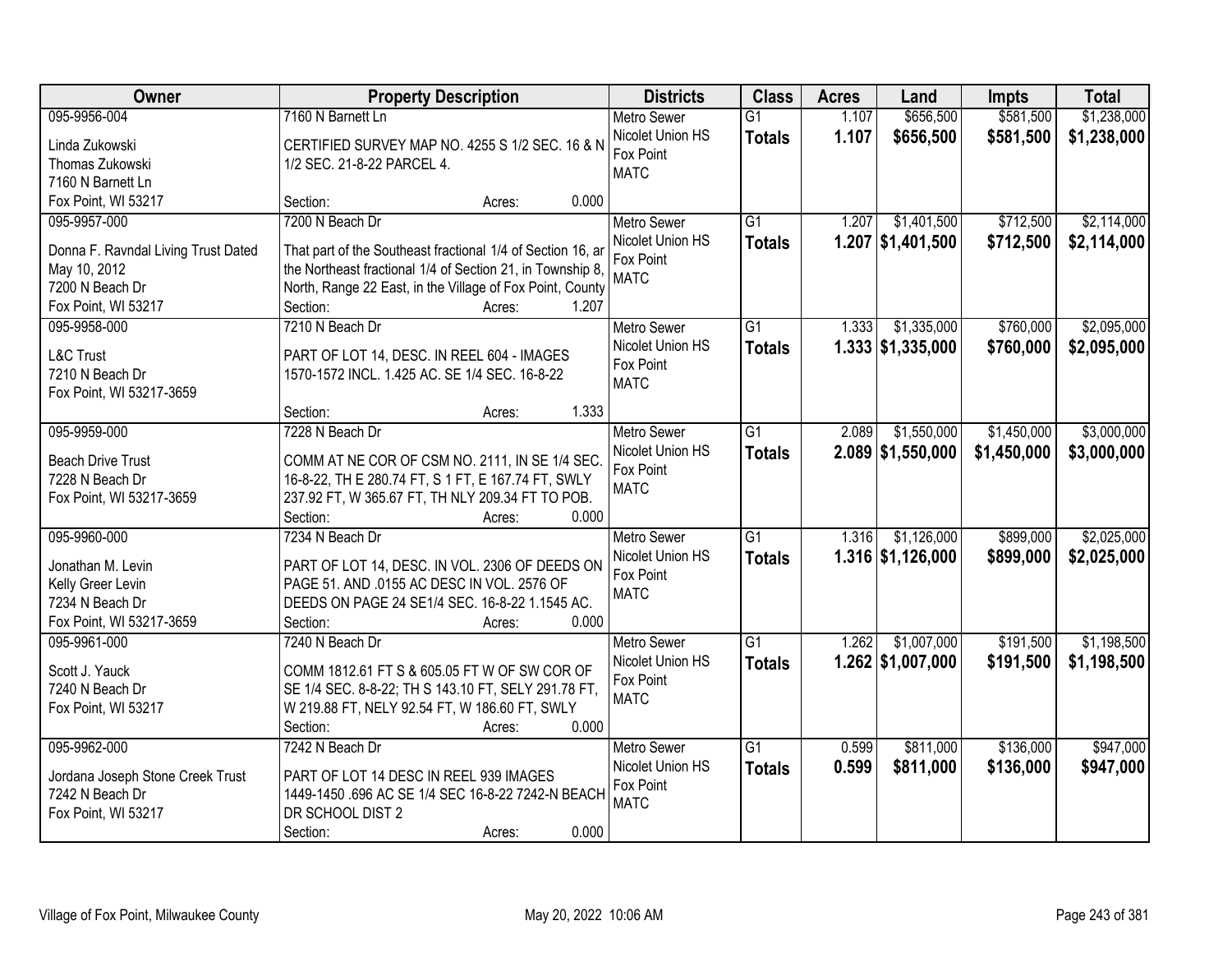| Owner                                            | <b>Property Description</b>                       | <b>Districts</b>   | <b>Class</b>    | <b>Acres</b> | Land                | <b>Impts</b>    | <b>Total</b>    |
|--------------------------------------------------|---------------------------------------------------|--------------------|-----------------|--------------|---------------------|-----------------|-----------------|
| 095-9963-000                                     | 7250 N Beach Dr                                   | <b>Metro Sewer</b> | $\overline{G1}$ | 0.604        | \$717,000           | \$219,500       | \$936,500       |
| <b>Matthew Kirchner</b>                          | COM 1559.89 FT. S. 0D42M W. & 577.55 FT. S.       | Nicolet Union HS   | <b>Totals</b>   | 0.604        | \$717,000           | \$219,500       | \$936,500       |
| Renee S. Kirchner                                | 89D57M E. OF NW COR OF SE1/4 SEC. 16-8-22 TH S.   | Fox Point          |                 |              |                     |                 |                 |
| 7250 N Beach Dr                                  | 5D31M E. 253.90 FT. N. 84D27M E. 25FT. S 64D23M E | <b>MATC</b>        |                 |              |                     |                 |                 |
| Fox Point, WI 53217                              | 0.604<br>Section:<br>Acres:                       |                    |                 |              |                     |                 |                 |
| 095-9964-000                                     | 7200 N Santa Monica Blvd                          | <b>Metro Sewer</b> | X4              | 0.000        | $\overline{50}$     | $\overline{50}$ | $\overline{50}$ |
|                                                  |                                                   | Nicolet Union HS   | <b>Totals</b>   | 0.000        | \$0                 | \$0             | \$0             |
| Village of Fox Point                             | PT OF LOT 14 DESC IN VOL 1773 ON PGS 296 & 298    | Fox Point          |                 |              |                     |                 |                 |
| Attn: Village Hall                               | ROW SE 1/4 SEC 16-8-22 C 1-#6 WILLETTS PROP       | <b>MATC</b>        |                 |              |                     |                 |                 |
| 7200 N Santa Monica Blvd                         | <b>ROADWAY</b>                                    |                    |                 |              |                     |                 |                 |
| Fox Point, WI 53217-3505                         | Section:<br>0.000<br>Acres:                       |                    |                 |              |                     |                 |                 |
| 095-9965-000                                     | 7252 N Beach Dr                                   | <b>Metro Sewer</b> | G <sub>1</sub>  | 0.390        | \$249,500           | \$107,600       | \$357,100       |
| Aaron B. Arbiture                                | COM 1559.89 FT S 0D42M W & 577.55 FT S89D57M E    | Nicolet Union HS   | <b>Totals</b>   | 0.390        | \$249,500           | \$107,600       | \$357,100       |
| <b>Hagit Aslack</b>                              | OF NW COR OF SE 1/4 SEC 16-8-22 TH S 5D31M E      | Fox Point          |                 |              |                     |                 |                 |
| 1904 E Beverly Rd                                | 170.55 FT N 84D27M E 25 FT TO BEG TH N 84D27M E   | <b>MATC</b>        |                 |              |                     |                 |                 |
| Shorewood, WI 53211                              | Section:<br>0.000<br>Acres:                       |                    |                 |              |                     |                 |                 |
| 095-9966-000                                     | 7254 N Beach Dr                                   | <b>Metro Sewer</b> | $\overline{G1}$ | 0.791        | \$800,000           | \$0             | \$800,000       |
|                                                  |                                                   | Nicolet Union HS   | <b>Totals</b>   | 0.791        | \$800,000           | \$0             | \$800,000       |
| Creation and Preservation Partners, Inc.         | PART OF LOT 14 DESC IN REEL 426 IMAGES 135-136    | Fox Point          |                 |              |                     |                 |                 |
| 608 New York Ave                                 | .776 AC. SE 1/4 SEC 16-8-22                       | <b>MATC</b>        |                 |              |                     |                 |                 |
| Sheboygan, WI 53081                              |                                                   |                    |                 |              |                     |                 |                 |
|                                                  | 0.000<br>Section:<br>Acres:                       |                    |                 |              |                     |                 |                 |
| 095-9967-000                                     | 7307 N Beach Dr                                   | <b>Metro Sewer</b> | $\overline{G1}$ | 0.666        | \$308,000           | \$122,300       | \$430,300       |
| Steven R. Tenley                                 | PART OF LOT 14 DESC IN REEL 757- IMAGE 1686       | Nicolet Union HS   | <b>Totals</b>   | 0.666        | \$308,000           | \$122,300       | \$430,300       |
| 7307 N Beach Dr                                  | .783 AC SE 1/4 SEC 16-8-22                        | Fox Point          |                 |              |                     |                 |                 |
| Fox Point, WI 53217-3662                         |                                                   | <b>MATC</b>        |                 |              |                     |                 |                 |
|                                                  | 0.000<br>Section:<br>Acres:                       |                    |                 |              |                     |                 |                 |
| 095-9968-000                                     | 7328 N Beach Dr                                   | <b>Metro Sewer</b> | $\overline{G1}$ | 0.900        | \$1,263,500         | \$135,000       | \$1,398,500     |
|                                                  |                                                   | Nicolet Union HS   | <b>Totals</b>   |              | $0.900$ \$1,263,500 | \$135,000       | \$1,398,500     |
| <b>Creation &amp; Preservation Partners Inc.</b> | PART OF LOT 14, DESC. IN REEL 480 - IMAGES        | Fox Point          |                 |              |                     |                 |                 |
| 608 New York Ave                                 | 1480-1483 INCL. 1.368 AC. SE1/4 SEC. 16-8-22      | <b>MATC</b>        |                 |              |                     |                 |                 |
| Sheboygan, WI 53081                              |                                                   |                    |                 |              |                     |                 |                 |
|                                                  | 0.000<br>Section:<br>Acres:                       |                    |                 |              |                     |                 |                 |
| 095-9969-000                                     | 7300 N Beach Dr                                   | <b>Metro Sewer</b> | $\overline{G1}$ | 0.921        | \$321,000           | \$301,000       | \$622,000       |
| Oliver C. Edwards                                | PART OF LOTS 9 & 14 DESC IN REEL 970 IMAGE        | Nicolet Union HS   | <b>Totals</b>   | 0.921        | \$321,000           | \$301,000       | \$622,000       |
| 7300 N Beach Dr                                  | 1191 SE 1/4 SEC 16-8-22 1.005 AC                  | Fox Point          |                 |              |                     |                 |                 |
| Fox Point, WI 53217                              |                                                   | <b>MATC</b>        |                 |              |                     |                 |                 |
|                                                  | 0.000<br>Section:<br>Acres:                       |                    |                 |              |                     |                 |                 |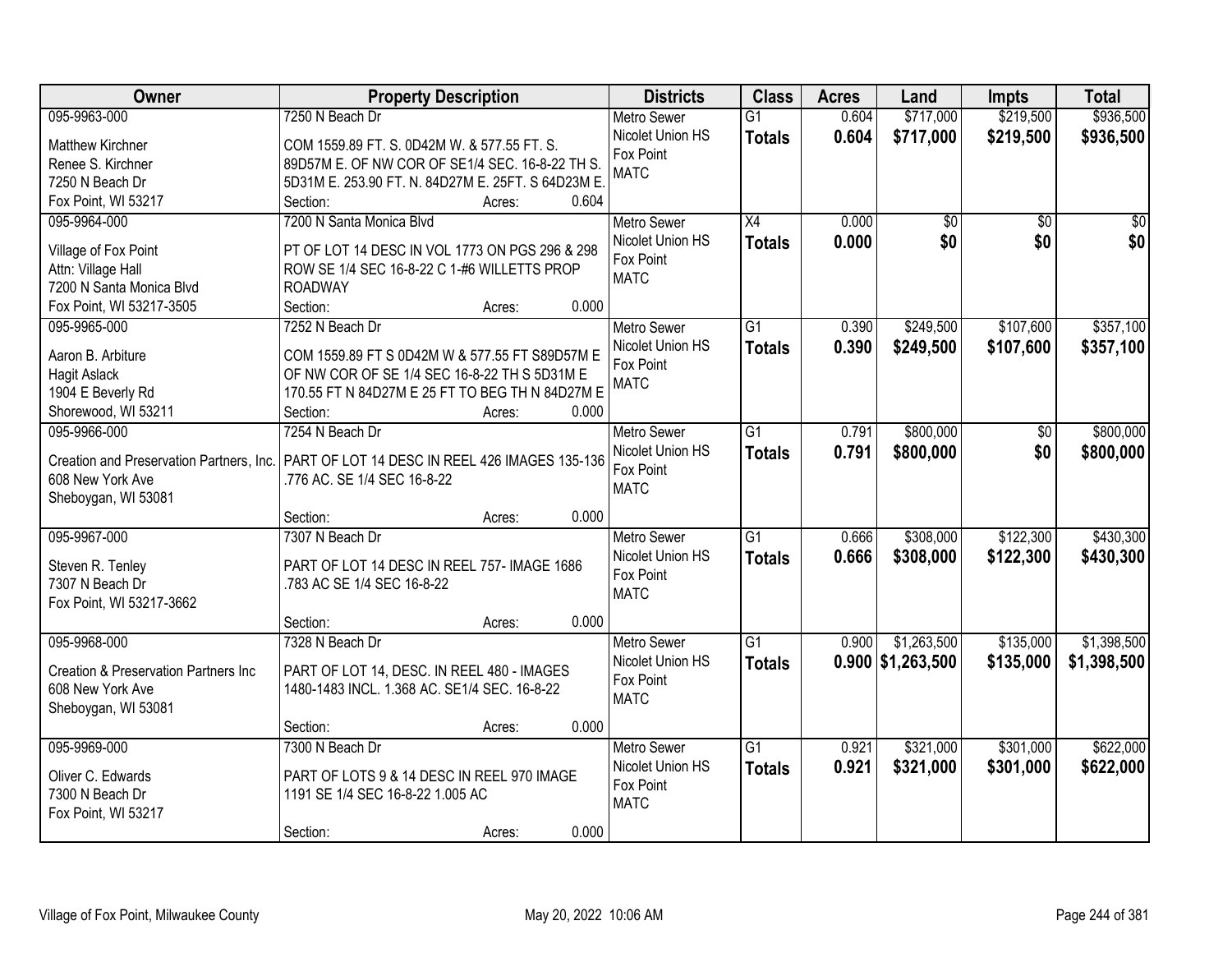| \$1,101,000<br>095-9970-000<br>7308 N Beach Dr<br>0.915<br>\$320,500<br>\$780,500<br><b>Metro Sewer</b><br>$\overline{G1}$<br>0.915<br>Nicolet Union HS<br>\$320,500<br>\$780,500<br>\$1,101,000<br><b>Totals</b><br>David I. Albert<br>All that part of Lots Nine (9) and Fourteen (14), in the<br>Fox Point<br>Southeast Fractional One-quarter (1/4) of Section Sixteer<br>Michael Tarney<br><b>MATC</b><br>(16), in Township Eight (8) North, Range Twenty-two (22<br>7308 N Beach Dr<br>0.000<br>Fox Point, WI 53217<br>Section:<br>Acres:<br>7320 N Beach Dr<br>$\overline{G1}$<br>\$328,500<br>\$433,000<br>095-9971-000<br>0.896<br><b>Metro Sewer</b><br>0.896<br>Nicolet Union HS<br>\$328,500<br>\$433,000<br><b>Totals</b><br>COMM 1559.89 FT, S & 577.55 FT, E OF NW COR OF<br>House By the Beach, LLC<br>Fox Point<br>PO Box 43<br>SE 1/4 SEC. 16-8-22; TH ELY 239.51 FT, TO POB. TH<br><b>MATC</b><br>Oak Creek, WI 53154<br>NLY 267.24 FT, ELY 168 FT, SLY 252.44 FT, TH WLY<br>0.000<br>Section:<br>Acres:<br>095-9972-000<br>7405 N Beach Dr<br>$\overline{G1}$<br>\$505,000<br>\$178,600<br><b>Metro Sewer</b><br>0.877<br>Nicolet Union HS<br>0.877<br>\$505,000<br>\$178,600<br><b>Totals</b><br>Eric B. Fonstad<br>PART OF LOTS 9 & 14 DESC. IN VOL. 1733 OF DEEDS<br>Fox Point<br>ON PAGE 117. SE1/4 SEC. 16-8-22. 1.0524 AC.<br>Bridget A. Fonstad<br><b>MATC</b><br>7405 N Beach Dr<br>$C.1-S.15#4$<br>Fox Point, WI 53217-3666<br>Section:<br>0.000<br>Acres:<br>\$627,500<br>\$199,000<br>095-9973-000<br>7415 N Beach Dr<br><b>Metro Sewer</b><br>G1<br>0.921<br>Nicolet Union HS<br>0.921<br>\$627,500<br>\$199,000<br><b>Totals</b><br>Mark J. Levin<br>PART OF LOTS 8 & 9 DESC. IN REEL 302-IMAGE 523.<br>Fox Point<br>Amy J. Rust<br>SE1/4 SEC. 16-8-22. 1.1538 AC. TRACT 1<br><b>MATC</b><br>7415 N Beach Dr<br>0.000<br>Fox Point, WI 53217<br>Section:<br>Acres:<br>\$359,000<br>\$359,000<br>095-9974-000<br>7425 N Beach Ct<br>$\overline{G1}$<br>0.927<br><b>Metro Sewer</b><br>Nicolet Union HS<br>0.927<br>\$359,000<br>\$359,000<br><b>Totals</b><br>Michael J McDonagh and Joan C<br>PART OF LOTS 8 & 9 DESC. IN REEL 458 - IMAGE<br>Fox Point<br>McDonagh Revocable Trus<br>1603 SE1/4 SEC. 16-8-22 1.0038 AC. TRACT 2<br><b>MATC</b><br>7425 N Beach Ct<br>0.000<br>Fox Point, WI 53217<br>Section:<br>Acres:<br>$\overline{G1}$<br>\$359,000<br>\$311,500<br>095-9975-000<br>7433 N Beach Ct<br><b>Metro Sewer</b><br>0.943<br>Nicolet Union HS<br>0.943<br>\$359,000<br>\$311,500<br><b>Totals</b><br>PART OF LOTS 8 AND 9 DESC. IN VOL. 3951 OF<br>John Michael Maier<br>Fox Point<br>DEEDS ON PAGE 437. SE1/4 SEC. 16-8-22 1.0142 AC.<br>Jane A. Lewis<br><b>MATC</b><br>TRACT <sub>3</sub><br>7433 N Beach Ct | Owner               | <b>Property Description</b> | <b>Districts</b> | <b>Class</b> | <b>Acres</b> | Land | <b>Impts</b> | <b>Total</b> |
|----------------------------------------------------------------------------------------------------------------------------------------------------------------------------------------------------------------------------------------------------------------------------------------------------------------------------------------------------------------------------------------------------------------------------------------------------------------------------------------------------------------------------------------------------------------------------------------------------------------------------------------------------------------------------------------------------------------------------------------------------------------------------------------------------------------------------------------------------------------------------------------------------------------------------------------------------------------------------------------------------------------------------------------------------------------------------------------------------------------------------------------------------------------------------------------------------------------------------------------------------------------------------------------------------------------------------------------------------------------------------------------------------------------------------------------------------------------------------------------------------------------------------------------------------------------------------------------------------------------------------------------------------------------------------------------------------------------------------------------------------------------------------------------------------------------------------------------------------------------------------------------------------------------------------------------------------------------------------------------------------------------------------------------------------------------------------------------------------------------------------------------------------------------------------------------------------------------------------------------------------------------------------------------------------------------------------------------------------------------------------------------------------------------------------------------------------------------------------------------------------------------------------------------------------------------------------------------------------------------------------------------------------------------------------------------------------------------------------------------------------------------|---------------------|-----------------------------|------------------|--------------|--------------|------|--------------|--------------|
|                                                                                                                                                                                                                                                                                                                                                                                                                                                                                                                                                                                                                                                                                                                                                                                                                                                                                                                                                                                                                                                                                                                                                                                                                                                                                                                                                                                                                                                                                                                                                                                                                                                                                                                                                                                                                                                                                                                                                                                                                                                                                                                                                                                                                                                                                                                                                                                                                                                                                                                                                                                                                                                                                                                                                                |                     |                             |                  |              |              |      |              |              |
|                                                                                                                                                                                                                                                                                                                                                                                                                                                                                                                                                                                                                                                                                                                                                                                                                                                                                                                                                                                                                                                                                                                                                                                                                                                                                                                                                                                                                                                                                                                                                                                                                                                                                                                                                                                                                                                                                                                                                                                                                                                                                                                                                                                                                                                                                                                                                                                                                                                                                                                                                                                                                                                                                                                                                                |                     |                             |                  |              |              |      |              |              |
| \$761,500<br>\$761,500<br>\$683,600<br>\$683,600<br>\$826,500<br>\$826,500                                                                                                                                                                                                                                                                                                                                                                                                                                                                                                                                                                                                                                                                                                                                                                                                                                                                                                                                                                                                                                                                                                                                                                                                                                                                                                                                                                                                                                                                                                                                                                                                                                                                                                                                                                                                                                                                                                                                                                                                                                                                                                                                                                                                                                                                                                                                                                                                                                                                                                                                                                                                                                                                                     |                     |                             |                  |              |              |      |              |              |
|                                                                                                                                                                                                                                                                                                                                                                                                                                                                                                                                                                                                                                                                                                                                                                                                                                                                                                                                                                                                                                                                                                                                                                                                                                                                                                                                                                                                                                                                                                                                                                                                                                                                                                                                                                                                                                                                                                                                                                                                                                                                                                                                                                                                                                                                                                                                                                                                                                                                                                                                                                                                                                                                                                                                                                |                     |                             |                  |              |              |      |              |              |
|                                                                                                                                                                                                                                                                                                                                                                                                                                                                                                                                                                                                                                                                                                                                                                                                                                                                                                                                                                                                                                                                                                                                                                                                                                                                                                                                                                                                                                                                                                                                                                                                                                                                                                                                                                                                                                                                                                                                                                                                                                                                                                                                                                                                                                                                                                                                                                                                                                                                                                                                                                                                                                                                                                                                                                |                     |                             |                  |              |              |      |              |              |
|                                                                                                                                                                                                                                                                                                                                                                                                                                                                                                                                                                                                                                                                                                                                                                                                                                                                                                                                                                                                                                                                                                                                                                                                                                                                                                                                                                                                                                                                                                                                                                                                                                                                                                                                                                                                                                                                                                                                                                                                                                                                                                                                                                                                                                                                                                                                                                                                                                                                                                                                                                                                                                                                                                                                                                |                     |                             |                  |              |              |      |              |              |
|                                                                                                                                                                                                                                                                                                                                                                                                                                                                                                                                                                                                                                                                                                                                                                                                                                                                                                                                                                                                                                                                                                                                                                                                                                                                                                                                                                                                                                                                                                                                                                                                                                                                                                                                                                                                                                                                                                                                                                                                                                                                                                                                                                                                                                                                                                                                                                                                                                                                                                                                                                                                                                                                                                                                                                |                     |                             |                  |              |              |      |              |              |
|                                                                                                                                                                                                                                                                                                                                                                                                                                                                                                                                                                                                                                                                                                                                                                                                                                                                                                                                                                                                                                                                                                                                                                                                                                                                                                                                                                                                                                                                                                                                                                                                                                                                                                                                                                                                                                                                                                                                                                                                                                                                                                                                                                                                                                                                                                                                                                                                                                                                                                                                                                                                                                                                                                                                                                |                     |                             |                  |              |              |      |              |              |
|                                                                                                                                                                                                                                                                                                                                                                                                                                                                                                                                                                                                                                                                                                                                                                                                                                                                                                                                                                                                                                                                                                                                                                                                                                                                                                                                                                                                                                                                                                                                                                                                                                                                                                                                                                                                                                                                                                                                                                                                                                                                                                                                                                                                                                                                                                                                                                                                                                                                                                                                                                                                                                                                                                                                                                |                     |                             |                  |              |              |      |              |              |
|                                                                                                                                                                                                                                                                                                                                                                                                                                                                                                                                                                                                                                                                                                                                                                                                                                                                                                                                                                                                                                                                                                                                                                                                                                                                                                                                                                                                                                                                                                                                                                                                                                                                                                                                                                                                                                                                                                                                                                                                                                                                                                                                                                                                                                                                                                                                                                                                                                                                                                                                                                                                                                                                                                                                                                |                     |                             |                  |              |              |      |              |              |
|                                                                                                                                                                                                                                                                                                                                                                                                                                                                                                                                                                                                                                                                                                                                                                                                                                                                                                                                                                                                                                                                                                                                                                                                                                                                                                                                                                                                                                                                                                                                                                                                                                                                                                                                                                                                                                                                                                                                                                                                                                                                                                                                                                                                                                                                                                                                                                                                                                                                                                                                                                                                                                                                                                                                                                |                     |                             |                  |              |              |      |              |              |
|                                                                                                                                                                                                                                                                                                                                                                                                                                                                                                                                                                                                                                                                                                                                                                                                                                                                                                                                                                                                                                                                                                                                                                                                                                                                                                                                                                                                                                                                                                                                                                                                                                                                                                                                                                                                                                                                                                                                                                                                                                                                                                                                                                                                                                                                                                                                                                                                                                                                                                                                                                                                                                                                                                                                                                |                     |                             |                  |              |              |      |              |              |
|                                                                                                                                                                                                                                                                                                                                                                                                                                                                                                                                                                                                                                                                                                                                                                                                                                                                                                                                                                                                                                                                                                                                                                                                                                                                                                                                                                                                                                                                                                                                                                                                                                                                                                                                                                                                                                                                                                                                                                                                                                                                                                                                                                                                                                                                                                                                                                                                                                                                                                                                                                                                                                                                                                                                                                |                     |                             |                  |              |              |      |              |              |
|                                                                                                                                                                                                                                                                                                                                                                                                                                                                                                                                                                                                                                                                                                                                                                                                                                                                                                                                                                                                                                                                                                                                                                                                                                                                                                                                                                                                                                                                                                                                                                                                                                                                                                                                                                                                                                                                                                                                                                                                                                                                                                                                                                                                                                                                                                                                                                                                                                                                                                                                                                                                                                                                                                                                                                |                     |                             |                  |              |              |      |              |              |
|                                                                                                                                                                                                                                                                                                                                                                                                                                                                                                                                                                                                                                                                                                                                                                                                                                                                                                                                                                                                                                                                                                                                                                                                                                                                                                                                                                                                                                                                                                                                                                                                                                                                                                                                                                                                                                                                                                                                                                                                                                                                                                                                                                                                                                                                                                                                                                                                                                                                                                                                                                                                                                                                                                                                                                |                     |                             |                  |              |              |      |              |              |
|                                                                                                                                                                                                                                                                                                                                                                                                                                                                                                                                                                                                                                                                                                                                                                                                                                                                                                                                                                                                                                                                                                                                                                                                                                                                                                                                                                                                                                                                                                                                                                                                                                                                                                                                                                                                                                                                                                                                                                                                                                                                                                                                                                                                                                                                                                                                                                                                                                                                                                                                                                                                                                                                                                                                                                |                     |                             |                  |              |              |      |              |              |
|                                                                                                                                                                                                                                                                                                                                                                                                                                                                                                                                                                                                                                                                                                                                                                                                                                                                                                                                                                                                                                                                                                                                                                                                                                                                                                                                                                                                                                                                                                                                                                                                                                                                                                                                                                                                                                                                                                                                                                                                                                                                                                                                                                                                                                                                                                                                                                                                                                                                                                                                                                                                                                                                                                                                                                |                     |                             |                  |              |              |      |              |              |
|                                                                                                                                                                                                                                                                                                                                                                                                                                                                                                                                                                                                                                                                                                                                                                                                                                                                                                                                                                                                                                                                                                                                                                                                                                                                                                                                                                                                                                                                                                                                                                                                                                                                                                                                                                                                                                                                                                                                                                                                                                                                                                                                                                                                                                                                                                                                                                                                                                                                                                                                                                                                                                                                                                                                                                |                     |                             |                  |              |              |      |              |              |
|                                                                                                                                                                                                                                                                                                                                                                                                                                                                                                                                                                                                                                                                                                                                                                                                                                                                                                                                                                                                                                                                                                                                                                                                                                                                                                                                                                                                                                                                                                                                                                                                                                                                                                                                                                                                                                                                                                                                                                                                                                                                                                                                                                                                                                                                                                                                                                                                                                                                                                                                                                                                                                                                                                                                                                |                     |                             |                  |              |              |      |              |              |
|                                                                                                                                                                                                                                                                                                                                                                                                                                                                                                                                                                                                                                                                                                                                                                                                                                                                                                                                                                                                                                                                                                                                                                                                                                                                                                                                                                                                                                                                                                                                                                                                                                                                                                                                                                                                                                                                                                                                                                                                                                                                                                                                                                                                                                                                                                                                                                                                                                                                                                                                                                                                                                                                                                                                                                |                     |                             |                  |              |              |      |              |              |
| \$718,000<br>\$718,000<br>\$670,500<br>\$670,500                                                                                                                                                                                                                                                                                                                                                                                                                                                                                                                                                                                                                                                                                                                                                                                                                                                                                                                                                                                                                                                                                                                                                                                                                                                                                                                                                                                                                                                                                                                                                                                                                                                                                                                                                                                                                                                                                                                                                                                                                                                                                                                                                                                                                                                                                                                                                                                                                                                                                                                                                                                                                                                                                                               |                     |                             |                  |              |              |      |              |              |
|                                                                                                                                                                                                                                                                                                                                                                                                                                                                                                                                                                                                                                                                                                                                                                                                                                                                                                                                                                                                                                                                                                                                                                                                                                                                                                                                                                                                                                                                                                                                                                                                                                                                                                                                                                                                                                                                                                                                                                                                                                                                                                                                                                                                                                                                                                                                                                                                                                                                                                                                                                                                                                                                                                                                                                |                     |                             |                  |              |              |      |              |              |
|                                                                                                                                                                                                                                                                                                                                                                                                                                                                                                                                                                                                                                                                                                                                                                                                                                                                                                                                                                                                                                                                                                                                                                                                                                                                                                                                                                                                                                                                                                                                                                                                                                                                                                                                                                                                                                                                                                                                                                                                                                                                                                                                                                                                                                                                                                                                                                                                                                                                                                                                                                                                                                                                                                                                                                |                     |                             |                  |              |              |      |              |              |
|                                                                                                                                                                                                                                                                                                                                                                                                                                                                                                                                                                                                                                                                                                                                                                                                                                                                                                                                                                                                                                                                                                                                                                                                                                                                                                                                                                                                                                                                                                                                                                                                                                                                                                                                                                                                                                                                                                                                                                                                                                                                                                                                                                                                                                                                                                                                                                                                                                                                                                                                                                                                                                                                                                                                                                |                     |                             |                  |              |              |      |              |              |
|                                                                                                                                                                                                                                                                                                                                                                                                                                                                                                                                                                                                                                                                                                                                                                                                                                                                                                                                                                                                                                                                                                                                                                                                                                                                                                                                                                                                                                                                                                                                                                                                                                                                                                                                                                                                                                                                                                                                                                                                                                                                                                                                                                                                                                                                                                                                                                                                                                                                                                                                                                                                                                                                                                                                                                |                     |                             |                  |              |              |      |              |              |
|                                                                                                                                                                                                                                                                                                                                                                                                                                                                                                                                                                                                                                                                                                                                                                                                                                                                                                                                                                                                                                                                                                                                                                                                                                                                                                                                                                                                                                                                                                                                                                                                                                                                                                                                                                                                                                                                                                                                                                                                                                                                                                                                                                                                                                                                                                                                                                                                                                                                                                                                                                                                                                                                                                                                                                |                     |                             |                  |              |              |      |              |              |
|                                                                                                                                                                                                                                                                                                                                                                                                                                                                                                                                                                                                                                                                                                                                                                                                                                                                                                                                                                                                                                                                                                                                                                                                                                                                                                                                                                                                                                                                                                                                                                                                                                                                                                                                                                                                                                                                                                                                                                                                                                                                                                                                                                                                                                                                                                                                                                                                                                                                                                                                                                                                                                                                                                                                                                |                     |                             |                  |              |              |      |              |              |
|                                                                                                                                                                                                                                                                                                                                                                                                                                                                                                                                                                                                                                                                                                                                                                                                                                                                                                                                                                                                                                                                                                                                                                                                                                                                                                                                                                                                                                                                                                                                                                                                                                                                                                                                                                                                                                                                                                                                                                                                                                                                                                                                                                                                                                                                                                                                                                                                                                                                                                                                                                                                                                                                                                                                                                |                     |                             |                  |              |              |      |              |              |
|                                                                                                                                                                                                                                                                                                                                                                                                                                                                                                                                                                                                                                                                                                                                                                                                                                                                                                                                                                                                                                                                                                                                                                                                                                                                                                                                                                                                                                                                                                                                                                                                                                                                                                                                                                                                                                                                                                                                                                                                                                                                                                                                                                                                                                                                                                                                                                                                                                                                                                                                                                                                                                                                                                                                                                |                     |                             |                  |              |              |      |              |              |
|                                                                                                                                                                                                                                                                                                                                                                                                                                                                                                                                                                                                                                                                                                                                                                                                                                                                                                                                                                                                                                                                                                                                                                                                                                                                                                                                                                                                                                                                                                                                                                                                                                                                                                                                                                                                                                                                                                                                                                                                                                                                                                                                                                                                                                                                                                                                                                                                                                                                                                                                                                                                                                                                                                                                                                |                     |                             |                  |              |              |      |              |              |
|                                                                                                                                                                                                                                                                                                                                                                                                                                                                                                                                                                                                                                                                                                                                                                                                                                                                                                                                                                                                                                                                                                                                                                                                                                                                                                                                                                                                                                                                                                                                                                                                                                                                                                                                                                                                                                                                                                                                                                                                                                                                                                                                                                                                                                                                                                                                                                                                                                                                                                                                                                                                                                                                                                                                                                |                     |                             |                  |              |              |      |              |              |
|                                                                                                                                                                                                                                                                                                                                                                                                                                                                                                                                                                                                                                                                                                                                                                                                                                                                                                                                                                                                                                                                                                                                                                                                                                                                                                                                                                                                                                                                                                                                                                                                                                                                                                                                                                                                                                                                                                                                                                                                                                                                                                                                                                                                                                                                                                                                                                                                                                                                                                                                                                                                                                                                                                                                                                |                     |                             |                  |              |              |      |              |              |
|                                                                                                                                                                                                                                                                                                                                                                                                                                                                                                                                                                                                                                                                                                                                                                                                                                                                                                                                                                                                                                                                                                                                                                                                                                                                                                                                                                                                                                                                                                                                                                                                                                                                                                                                                                                                                                                                                                                                                                                                                                                                                                                                                                                                                                                                                                                                                                                                                                                                                                                                                                                                                                                                                                                                                                | Fox Point, WI 53217 | Section:<br>0.000<br>Acres: |                  |              |              |      |              |              |
| 7443 N Beach Ct<br>$\overline{G1}$<br>\$397,000<br>\$344,400<br>\$741,400<br>095-9976-000<br><b>Metro Sewer</b><br>1.060                                                                                                                                                                                                                                                                                                                                                                                                                                                                                                                                                                                                                                                                                                                                                                                                                                                                                                                                                                                                                                                                                                                                                                                                                                                                                                                                                                                                                                                                                                                                                                                                                                                                                                                                                                                                                                                                                                                                                                                                                                                                                                                                                                                                                                                                                                                                                                                                                                                                                                                                                                                                                                       |                     |                             |                  |              |              |      |              |              |
| Nicolet Union HS<br>1.060<br>\$397,000<br>\$344,400<br>\$741,400<br><b>Totals</b><br>James J. Kaufmann<br>PART OF LOTS 8 AND 9 DESC. IN VOL. 3682 OF                                                                                                                                                                                                                                                                                                                                                                                                                                                                                                                                                                                                                                                                                                                                                                                                                                                                                                                                                                                                                                                                                                                                                                                                                                                                                                                                                                                                                                                                                                                                                                                                                                                                                                                                                                                                                                                                                                                                                                                                                                                                                                                                                                                                                                                                                                                                                                                                                                                                                                                                                                                                           |                     |                             |                  |              |              |      |              |              |
| Fox Point<br>Mary E. Kaufmann<br>DEEDS ON PAGE 421 SE1/4 SEC. 16-8-22 1.1209 AC.                                                                                                                                                                                                                                                                                                                                                                                                                                                                                                                                                                                                                                                                                                                                                                                                                                                                                                                                                                                                                                                                                                                                                                                                                                                                                                                                                                                                                                                                                                                                                                                                                                                                                                                                                                                                                                                                                                                                                                                                                                                                                                                                                                                                                                                                                                                                                                                                                                                                                                                                                                                                                                                                               |                     |                             |                  |              |              |      |              |              |
| <b>MATC</b><br>7443 N Beach Ct<br>TRACT 4                                                                                                                                                                                                                                                                                                                                                                                                                                                                                                                                                                                                                                                                                                                                                                                                                                                                                                                                                                                                                                                                                                                                                                                                                                                                                                                                                                                                                                                                                                                                                                                                                                                                                                                                                                                                                                                                                                                                                                                                                                                                                                                                                                                                                                                                                                                                                                                                                                                                                                                                                                                                                                                                                                                      |                     |                             |                  |              |              |      |              |              |
| 0.000<br>Fox Point, WI 53217-3656<br>Section:<br>Acres:                                                                                                                                                                                                                                                                                                                                                                                                                                                                                                                                                                                                                                                                                                                                                                                                                                                                                                                                                                                                                                                                                                                                                                                                                                                                                                                                                                                                                                                                                                                                                                                                                                                                                                                                                                                                                                                                                                                                                                                                                                                                                                                                                                                                                                                                                                                                                                                                                                                                                                                                                                                                                                                                                                        |                     |                             |                  |              |              |      |              |              |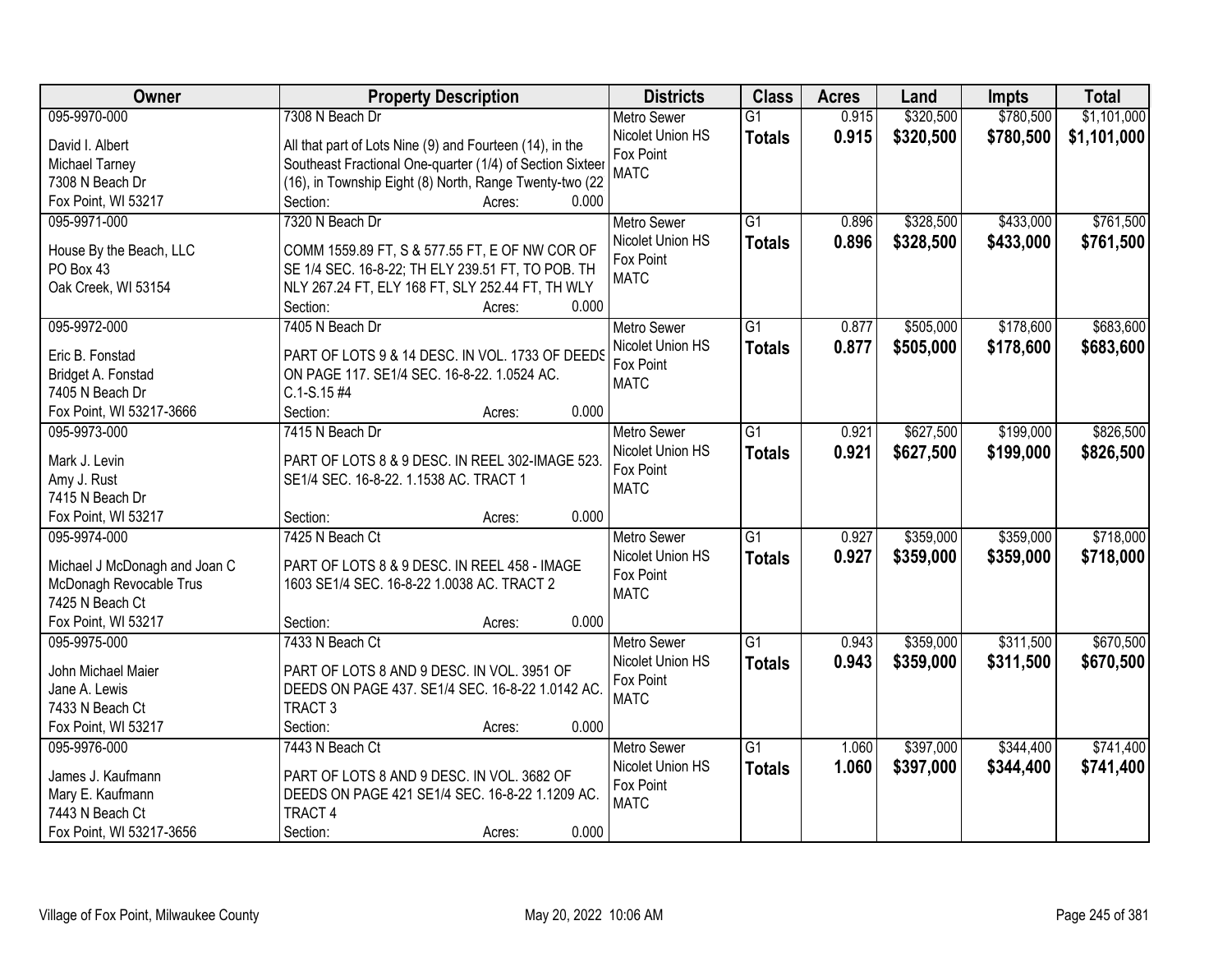| Owner                                                                                 |                                                     | <b>Property Description</b> |       | <b>Districts</b>              | <b>Class</b>    | <b>Acres</b> | Land      | <b>Impts</b> | <b>Total</b> |
|---------------------------------------------------------------------------------------|-----------------------------------------------------|-----------------------------|-------|-------------------------------|-----------------|--------------|-----------|--------------|--------------|
| 095-9977-000                                                                          | 7451 N Beach Ct                                     |                             |       | <b>Metro Sewer</b>            | $\overline{G1}$ | 0.959        | \$377,500 | \$235,000    | \$612,500    |
| Andrea Cataldo                                                                        | PART OF LOTS 8 AND 9 DESC IN REEL 956-IMAGE         |                             |       | Nicolet Union HS              | <b>Totals</b>   | 0.959        | \$377,500 | \$235,000    | \$612,500    |
| 7451 N Beach Ct                                                                       | 2052 SE 1/4 SEC 16-8-22 1.0515 AC TRACT 8           |                             |       | Fox Point                     |                 |              |           |              |              |
| Fox Point, WI 53217                                                                   |                                                     |                             |       | <b>MATC</b>                   |                 |              |           |              |              |
|                                                                                       | Section:                                            | Acres:                      | 0.000 |                               |                 |              |           |              |              |
| 095-9978-000                                                                          | 7463 N Beach Ct                                     |                             |       | Metro Sewer                   | $\overline{G1}$ | 0.929        | \$329,000 | \$296,900    | \$625,900    |
| Scott L. Mullins                                                                      | PART OF LOTS 8 AND 9 DESC IN REEL 688 - IMAGE       |                             |       | Nicolet Union HS              | <b>Totals</b>   | 0.929        | \$329,000 | \$296,900    | \$625,900    |
| Laura L. Mullins                                                                      | 959 SE 1/4 SEC 16-8-22 1.0142 AC TRACT 7            |                             |       | Fox Point                     |                 |              |           |              |              |
| 7463 N Beach Ct                                                                       |                                                     |                             |       | <b>MATC</b>                   |                 |              |           |              |              |
| Fox Point, WI 53217                                                                   | Section:                                            | Acres:                      | 0.000 |                               |                 |              |           |              |              |
| 095-9979-000                                                                          | 7471 N Beach Ct                                     |                             |       | <b>Metro Sewer</b>            | $\overline{G1}$ | 1.024        | \$367,000 | \$138,500    | \$505,500    |
|                                                                                       |                                                     |                             |       | Nicolet Union HS              | <b>Totals</b>   | 1.024        | \$367,000 | \$138,500    | \$505,500    |
| Kathe Isko Lake                                                                       | PART OF LOTS 8 & 9 DESC. IN VOL. 3827 OF DEEDS      |                             |       | Fox Point                     |                 |              |           |              |              |
| 7471 N Beach Ct                                                                       | ON PAGE 635. SE1/4 SEC. 16-8-22 1.0038 AC TRACT     |                             |       | <b>MATC</b>                   |                 |              |           |              |              |
| Fox Point, WI 53217-3656                                                              | 6                                                   |                             |       |                               |                 |              |           |              |              |
|                                                                                       | Section:                                            | Acres:                      | 0.000 |                               |                 |              |           |              |              |
| 095-9980-000                                                                          | 7473 N Beach Dr                                     |                             |       | <b>Metro Sewer</b>            | G1              | 0.867        | \$622,500 | \$321,000    | \$943,500    |
| Dianne Tomasini                                                                       | PART OF LOTS 8 & 9 DESC IN REEL 671 - IMAGE         |                             |       | Nicolet Union HS              | <b>Totals</b>   | 0.867        | \$622,500 | \$321,000    | \$943,500    |
| 7473 N Beach Dr                                                                       | 1398 SE 1/4 SEC 16-8-22 1.1538 AC TRACT 5           |                             |       | Fox Point<br><b>MATC</b>      |                 |              |           |              |              |
| Fox Point, WI 53217                                                                   |                                                     |                             |       |                               |                 |              |           |              |              |
|                                                                                       | Section:                                            | Acres:                      | 0.000 |                               |                 |              |           |              |              |
| 095-9981-000                                                                          | 7481 N Beach Dr                                     |                             |       | <b>Metro Sewer</b>            | $\overline{G1}$ | 1.144        | \$649,500 | \$232,100    | \$881,600    |
| April J. Zhang                                                                        | PART OF LOTS 8 AND 9 DESC. IN VOL. 3523 OF          |                             |       | Nicolet Union HS              | <b>Totals</b>   | 1.144        | \$649,500 | \$232,100    | \$881,600    |
| Alexander M. Maley                                                                    | DEEDS ON PAGE 493. 1.000 AC.                        |                             |       | Fox Point                     |                 |              |           |              |              |
| 7481 N Beach Dr                                                                       |                                                     |                             |       | <b>MATC</b>                   |                 |              |           |              |              |
| Fox Point, WI 53217                                                                   | Section:                                            | Acres:                      | 0.000 |                               |                 |              |           |              |              |
| 095-9982-000                                                                          | 7475 N Beach Dr                                     |                             |       | <b>Metro Sewer</b>            | $\overline{G1}$ | 1.478        | \$341,500 | \$194,500    | \$536,000    |
|                                                                                       |                                                     |                             |       | Nicolet Union HS              | <b>Totals</b>   | 1.478        | \$341,500 | \$194,500    | \$536,000    |
| Timothy J Lemont & Deborah R Lemont   COM 784 FT S & 1400.01 FT W OF NW COR OF SE 1/4 |                                                     |                             |       | Fox Point                     |                 |              |           |              |              |
| Living Trust Dated                                                                    | SEC. 16-8-22; TH NELY 57.32 FT, WLY 185 FT, NWLY    |                             |       | <b>MATC</b>                   |                 |              |           |              |              |
| 7475 N Beach Dr                                                                       | 27 FT, WLY 149.35 FT, NLY 98.48 FT, WLY 288.40 FT,  |                             |       |                               |                 |              |           |              |              |
| Fox Point, WI 53217                                                                   | Section:                                            | Acres:                      | 0.000 |                               |                 |              |           |              |              |
| 095-9983-000                                                                          | 1070 E Thorne Ln                                    |                             |       | <b>Metro Sewer</b>            | G1              | 1.303        | \$666,500 | \$958,500    | \$1,625,000  |
| Mark C. Witt                                                                          | COMM 647.65 FT, S & 365.20 FT, E OF NW COR OF       |                             |       | Nicolet Union HS<br>Fox Point | <b>Totals</b>   | 1.303        | \$666,500 | \$958,500    | \$1,625,000  |
| Kelly Reilly                                                                          | SE 1/4 SEC. 16-8-22; TH E 339.89 FT, N 162.40 FT, W |                             |       | <b>MATC</b>                   |                 |              |           |              |              |
| 1070 E Thorn Ln                                                                       | 376.10 FT, TH S 159.45 FT TO POB.                   |                             |       |                               |                 |              |           |              |              |
| Fox Point, WI 53217-3646                                                              | Section:                                            | Acres:                      | 0.000 |                               |                 |              |           |              |              |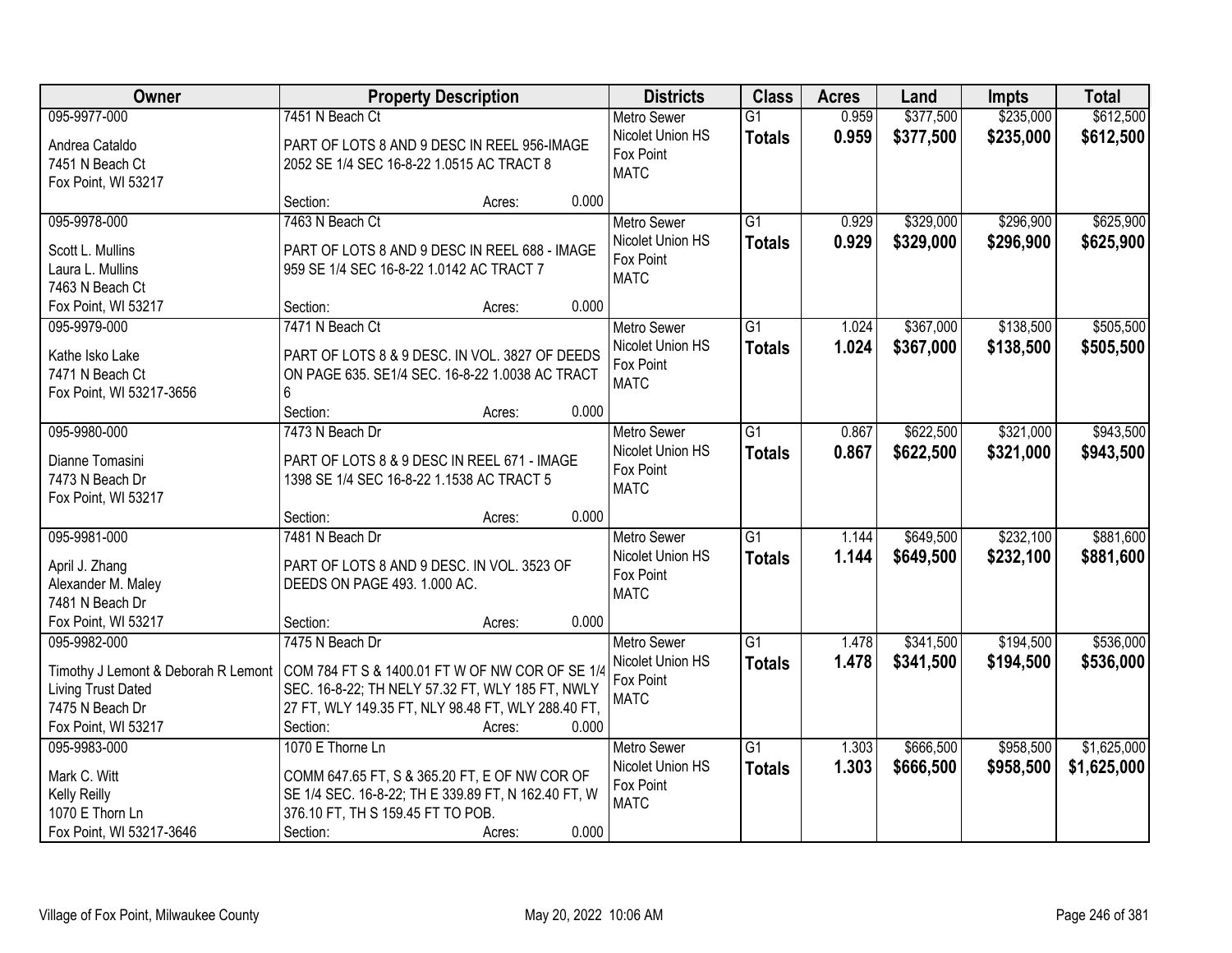| Owner                    | <b>Property Description</b>                              | <b>Districts</b>   | <b>Class</b>    | <b>Acres</b> | Land      | <b>Impts</b> | <b>Total</b> |
|--------------------------|----------------------------------------------------------|--------------------|-----------------|--------------|-----------|--------------|--------------|
| 095-9984-000             | 1080 E Thorne Ln                                         | <b>Metro Sewer</b> | $\overline{G1}$ | 0.978        | \$604,000 | \$106,100    | \$710,100    |
| Charles V. James         | PART OF LOT 9 DESC IN REEL 984- IMAGE 880 SE             | Nicolet Union HS   | <b>Totals</b>   | 0.978        | \$604,000 | \$106,100    | \$710,100    |
| 1080 E Thorne Ln         | 1/4 SEC 16-8-22 CON 1.484 ACS                            | Fox Point          |                 |              |           |              |              |
| Fox Point, WI 53217      |                                                          | <b>MATC</b>        |                 |              |           |              |              |
|                          | Section:<br>Acres:                                       | 0.000              |                 |              |           |              |              |
| 095-9985-000             | 1087 E Thorne Ln                                         | <b>Metro Sewer</b> | $\overline{G1}$ | 2.418        | \$614,500 | \$53,500     | \$668,000    |
| Andrea Taxman            | PART OF LOT 9 DESC IN REEL 839 - IMAGES 998-999          | Nicolet Union HS   | <b>Totals</b>   | 2.418        | \$614,500 | \$53,500     | \$668,000    |
| 1087 E Thorne Ln         | SW 1/4 & SE 1/4 SEC 16-8-22 2.320 AC. SCHOOL DIST        | Fox Point          |                 |              |           |              |              |
| Fox Point, WI 53217      | $\overline{2}$                                           | <b>MATC</b>        |                 |              |           |              |              |
|                          | Section:<br>Acres:                                       | 0.000              |                 |              |           |              |              |
| 095-9986-000             | 1081 E Thorne Ln                                         | <b>Metro Sewer</b> | G1              | 0.937        | \$299,000 | \$262,000    | \$561,000    |
| Lee A. Riordan           | PART OF LOT 9 DESC. IN REEL 83-IMAGE 644 EXC.            | Nicolet Union HS   | <b>Totals</b>   | 0.937        | \$299,000 | \$262,000    | \$561,000    |
| 1081 E Thorn Ln          | AN APPROX.TRIANGU- LAR PARCEL OF LAND DESC.              | Fox Point          |                 |              |           |              |              |
| Fox Point, WI 53217-3647 | IN REEL 308-IMAGES 2209-2212 SE1/4 SEC. 16-8-22.         | <b>MATC</b>        |                 |              |           |              |              |
|                          | Section:<br>Acres:                                       | 0.000              |                 |              |           |              |              |
| 095-9987-000             | 1071 E Thorne Ln                                         | <b>Metro Sewer</b> | $\overline{G1}$ | 1.886        | \$521,500 | \$344,100    | \$865,600    |
|                          |                                                          | Nicolet Union HS   | <b>Totals</b>   | 1.886        | \$521,500 | \$344,100    | \$865,600    |
| Jeffrey B. Shovers       | PART OF LOTS 9 & 10 DESC IN REEL 812 - IMAGES            | Fox Point          |                 |              |           |              |              |
| Pamela W. Shovers        | 269-270 SW 1/4 & SE 1/4 SEC 16-8-22 1.886 AC             | <b>MATC</b>        |                 |              |           |              |              |
| 1071 E Thorn Ln          |                                                          |                    |                 |              |           |              |              |
| Fox Point, WI 53217-3647 | Section:<br>Acres:                                       | 0.000              |                 |              |           |              |              |
| 095-9988-000             | 1061 E Thorne Ln                                         | <b>Metro Sewer</b> | $\overline{G1}$ | 0.759        | \$296,500 | \$524,000    | \$820,500    |
| Margaret E. Cain         | COMM 367.30 FT, E & 396.93 FT, S OF NW COR OF            | Nicolet Union HS   | <b>Totals</b>   | 0.759        | \$296,500 | \$524,000    | \$820,500    |
| Paul M. Stillmark        | SE 1/4 SEC. 16-8-22; TH NWLY 204.86 FT, SWLY             | Fox Point          |                 |              |           |              |              |
| 1061 E Thorn Ln          | 202.29 FT, ELY 136.48 FT, 83.08 FT, TH NELY 186.51       | <b>MATC</b>        |                 |              |           |              |              |
| Fox Point, WI 53217-3647 | Section:<br>Acres:                                       | 0.759              |                 |              |           |              |              |
| 095-9989-000             | 1090 E Thorne Ln                                         | <b>Metro Sewer</b> | $\overline{G1}$ | 0.897        | \$298,500 | \$319,500    | \$618,000    |
| Patricia L. Sherry       | COMM 101.98 FT, W & 572.08 FT, S OF NE COR OF            | Nicolet Union HS   | <b>Totals</b>   | 0.897        | \$298,500 | \$319,500    | \$618,000    |
| 1090 E Thorn Ln          | SW 1/4 SEC. 16-8-22; TH NELY 17.99 FT TO POB; TH         | Fox Point          |                 |              |           |              |              |
| Fox Point, WI 53217-3646 | ELY 201.06 FT, NELY 160 FT, NWLY 195.49 FT, TH           | <b>MATC</b>        |                 |              |           |              |              |
|                          | Section:<br>Acres:                                       | 0.000              |                 |              |           |              |              |
| 095-9990-000             | 1023 E Thorne Ln                                         | <b>Metro Sewer</b> | $\overline{G1}$ | 0.712        | \$296,000 | \$639,300    | \$935,300    |
|                          |                                                          | Nicolet Union HS   | <b>Totals</b>   | 0.712        | \$296,000 | \$639,300    | \$935,300    |
| Matthew B. Bazelon       | PART OF LOTS 9 & 10 IN REEL 630 - IMAGES                 | Fox Point          |                 |              |           |              |              |
| Maureen E. Bazelon       | 246-247, SW 1/4 & SE 1/4 SEC. 16-8-22. .8240 AC. - All   | <b>MATC</b>        |                 |              |           |              |              |
| 1023 E Thorne Ln         | that part of Lots Nine (9) and Ten (10) in the Southeast |                    |                 |              |           |              |              |
| Fox Point, WI 53217      | Section:<br>Acres:                                       | 0.000              |                 |              |           |              |              |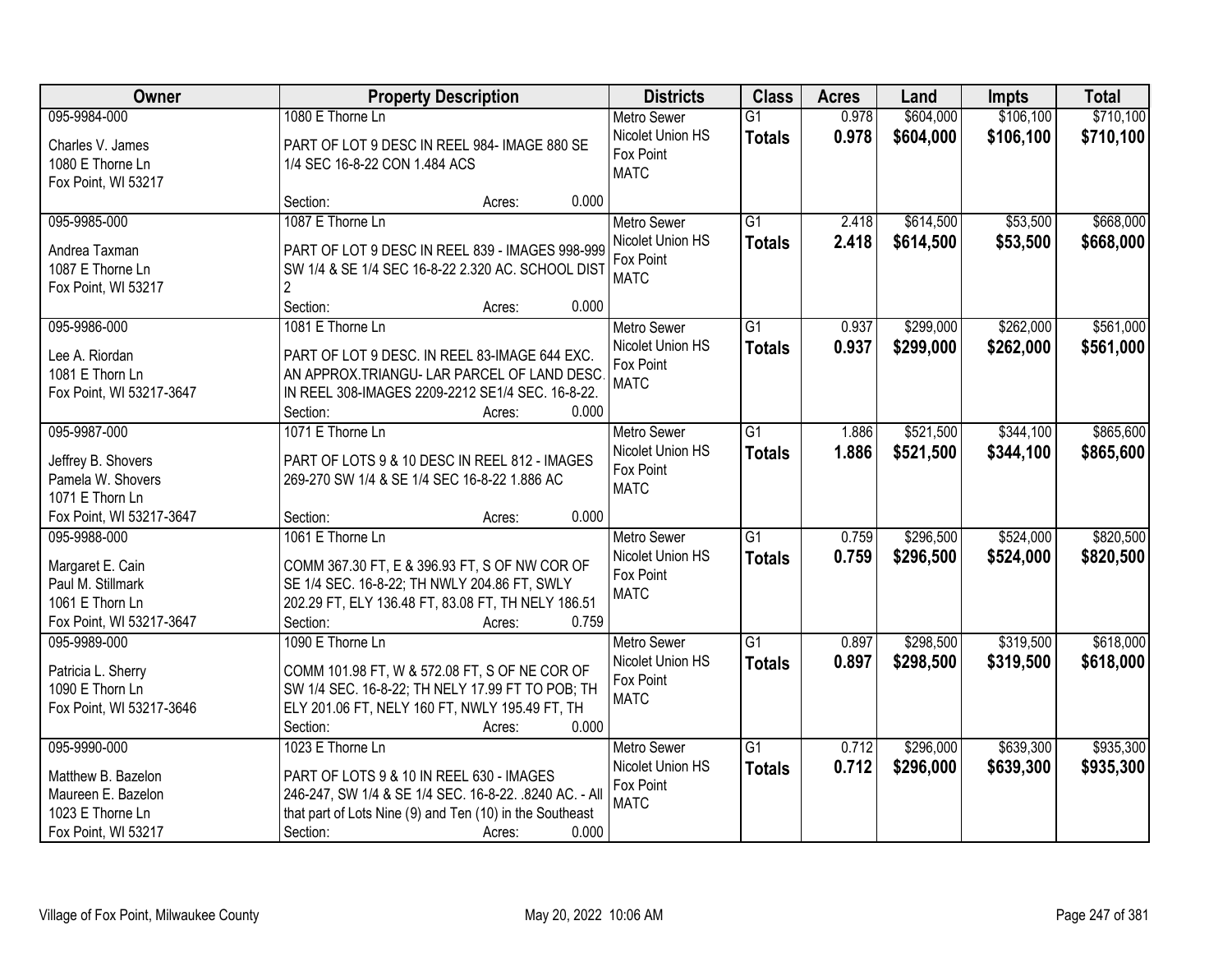| <b>Owner</b>                      | <b>Property Description</b>                                   | <b>Districts</b>   | <b>Class</b>    | <b>Acres</b> | Land            | <b>Impts</b>    | <b>Total</b>    |
|-----------------------------------|---------------------------------------------------------------|--------------------|-----------------|--------------|-----------------|-----------------|-----------------|
| 095-9991-000                      | 1045 E Thorne Ln                                              | <b>Metro Sewer</b> | $\overline{G1}$ | 0.699        | \$296,000       | \$302,000       | \$598,000       |
| James A. Argabright               | ALL THAT PART OF LOT 9, IN THE SOUTHEAST                      | Nicolet Union HS   | <b>Totals</b>   | 0.699        | \$296,000       | \$302,000       | \$598,000       |
| Wendy A. Bast                     | One-Quarter OF SECTION 16, IN TOWNSHIP 8                      | Fox Point          |                 |              |                 |                 |                 |
| 1045 E Thorne Ln                  | NORTH, RANGE                                                  | <b>MATC</b>        |                 |              |                 |                 |                 |
| Fox Point, WI 53217               | 0.000<br>Section:<br>Acres:                                   |                    |                 |              |                 |                 |                 |
| 095-9992-000                      | 1030 E Thorne Ln                                              | <b>Metro Sewer</b> | $\overline{G1}$ | 1.750        | \$487,500       | \$483,000       | \$970,500       |
|                                   |                                                               | Nicolet Union HS   | <b>Totals</b>   | 1.750        | \$487,500       | \$483,000       | \$970,500       |
| Daniel Meyers                     | Parcel I: All that part of Lots 7 and 9 lying in the Northeas | Fox Point          |                 |              |                 |                 |                 |
| <b>Molly Meyers</b>               | Fractional 1/4 and Southeast Fractional                       | <b>MATC</b>        |                 |              |                 |                 |                 |
| 1030 E Thorne Ln                  | 1/4 Section 16, Town 8 North, Range 22 East, in the           |                    |                 |              |                 |                 |                 |
| Fox Point, WI 53217               | 0.000<br>Section:<br>Acres:                                   |                    |                 |              |                 |                 |                 |
| 095-9993-003                      | Beach Dr                                                      | Metro Sewer        | $\overline{X4}$ | 0.679        | $\overline{50}$ | $\overline{50}$ | $\overline{50}$ |
| Mmsd                              | LANDS IN SE 1/4 SEC 16-8-22, DESC IN DOC                      | Nicolet Union HS   | <b>Totals</b>   | 0.679        | \$0             | \$0             | \$0             |
| PO Box 2079                       | #02011958, 09923259, 09956785, & 09959767                     | Fox Point          |                 |              |                 |                 |                 |
| Milwaukee, WI 53201               |                                                               | <b>MATC</b>        |                 |              |                 |                 |                 |
|                                   | 0.000<br>Section:<br>Acres:                                   |                    |                 |              |                 |                 |                 |
| 095-9994-001                      | 7515 N Beach Dr                                               | <b>Metro Sewer</b> | $\overline{G1}$ | 1.429        | \$617,000       | \$373,000       | \$990,000       |
|                                   | PART OF LOTS 8 & 9 DESC IN REEL 909-IMAGE 9 SE                | Nicolet Union HS   | <b>Totals</b>   | 1.429        | \$617,000       | \$373,000       | \$990,000       |
| Eric Beringause<br>Sarocha Channa | 1/4 SEC 16-8-22, EXC PT DESC IN DOC 09956785 - All            | Fox Point          |                 |              |                 |                 |                 |
| 7515 N Beach Dr                   | that part of the Southeast 1/4, being a part of Lots 8 and    | <b>MATC</b>        |                 |              |                 |                 |                 |
| Fox Point, WI 53217               | Section:<br>0.000<br>Acres:                                   |                    |                 |              |                 |                 |                 |
| 095-9995-000                      | 7619 N Beach Dr                                               | <b>Metro Sewer</b> | $\overline{G1}$ | 0.945        | \$322,500       | \$162,500       | \$485,000       |
|                                   |                                                               | Nicolet Union HS   |                 | 0.945        |                 |                 |                 |
| Dino and April Zucchi             | PART OF LOT 9, DESC. IN VOL. 3962 OF DEEDS ON                 | Fox Point          | <b>Totals</b>   |              | \$322,500       | \$162,500       | \$485,000       |
| 7619 N Beach Dr                   | PAGE 556. 1.1422 AC. SE1/4 SEC. 16-8-22.                      | <b>MATC</b>        |                 |              |                 |                 |                 |
| Fox Point, WI 53217               |                                                               |                    |                 |              |                 |                 |                 |
|                                   | 0.945<br>Section:<br>Acres:                                   |                    |                 |              |                 |                 |                 |
| 095-9996-000                      | 7615 N Beach Dr                                               | Metro Sewer        | $\overline{G1}$ | 0.959        | \$323,000       | \$467,000       | \$790,000       |
| Steven I. Grindel                 | PART OF LOT 9, DESC. IN REEL 203 - IMAGE 73.                  | Nicolet Union HS   | <b>Totals</b>   | 0.959        | \$323,000       | \$467,000       | \$790,000       |
| Laurie A. Kabins                  | SE1/4 SEC. 16-8-22. 1.000 ACRES.                              | Fox Point          |                 |              |                 |                 |                 |
| 7615 N Beach Dr                   |                                                               | <b>MATC</b>        |                 |              |                 |                 |                 |
| Fox Point, WI 53217               | 0.959<br>Section:<br>Acres:                                   |                    |                 |              |                 |                 |                 |
| 095-9997-000                      | 7611 N Beach Dr                                               | <b>Metro Sewer</b> | $\overline{G1}$ | 1.000        | \$330,000       | $\overline{50}$ | \$330,000       |
|                                   |                                                               | Nicolet Union HS   | <b>Totals</b>   | 1.000        | \$330,000       | \$0             | \$330,000       |
| Steven I. Grindel                 | PART OF LOT 9 DESC IN REEL 753-IMAGE 404 1.078                | Fox Point          |                 |              |                 |                 |                 |
| Laurie A. Kabins                  | AC SE 1/4 SEC 16-8-22                                         | <b>MATC</b>        |                 |              |                 |                 |                 |
| 7615 N Beach Dr                   |                                                               |                    |                 |              |                 |                 |                 |
| Fox Point, WI 53217               | 0.000<br>Section:<br>Acres:                                   |                    |                 |              |                 |                 |                 |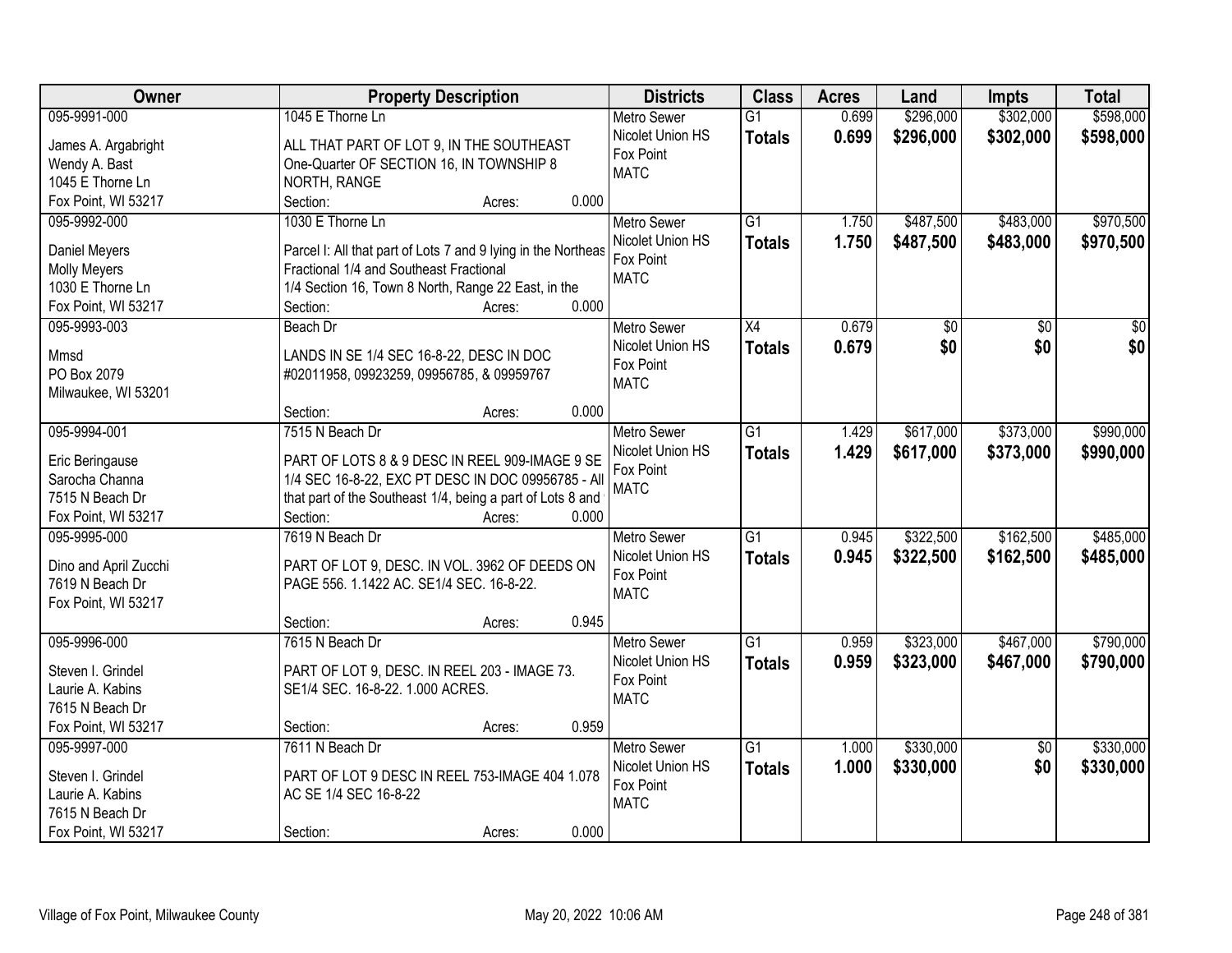| Owner                                                                                   | <b>Property Description</b>                                                                                                                                                                                       | <b>Districts</b>                                                   | <b>Class</b>                     | <b>Acres</b>   | Land                   | <b>Impts</b>           | <b>Total</b>           |
|-----------------------------------------------------------------------------------------|-------------------------------------------------------------------------------------------------------------------------------------------------------------------------------------------------------------------|--------------------------------------------------------------------|----------------------------------|----------------|------------------------|------------------------|------------------------|
| 096-0001-000                                                                            | 7309 N Santa Monica Blvd                                                                                                                                                                                          | <b>Metro Sewer</b>                                                 | $\overline{G1}$                  | 0.244          | \$107,500              | \$179,400              | \$286,900              |
| Thomas H. Tanner III<br><b>Riley Kelly Tanner</b><br>7309 N Santa Monica Blvd           | LOT 1. BLOCK 1. BRUSS FOX POINT ESTATES                                                                                                                                                                           | Nicolet Union HS<br>Fox Point<br><b>MATC</b>                       | <b>Totals</b>                    | 0.244          | \$107,500              | \$179,400              | \$286,900              |
| Fox Point, WI 53217                                                                     | 0.000<br>Section:<br>Acres:                                                                                                                                                                                       |                                                                    |                                  |                |                        |                        |                        |
| 096-0002-000<br>Michael Epshteyn<br>7315 N Santa Monica Blv                             | 7315 N Santa Monica Blvd<br>LOT 2. BLOCK 1. BRUSS FOX POINT EST.                                                                                                                                                  | <b>Metro Sewer</b><br>Nicolet Union HS<br>Fox Point                | $\overline{G1}$<br><b>Totals</b> | 0.236<br>0.236 | \$103,500<br>\$103,500 | \$152,600<br>\$152,600 | \$256,100<br>\$256,100 |
| Fox Point, WI 53217-3508                                                                | 0.000<br>Section:<br>Acres:                                                                                                                                                                                       | <b>MATC</b>                                                        |                                  |                |                        |                        |                        |
| 096-0003-000                                                                            | 7321 N Santa Monica Blvd                                                                                                                                                                                          | Metro Sewer                                                        | $\overline{G1}$                  | 0.225          | \$99,000               | \$185,100              | \$284,100              |
| Kelly J. Kuehn<br>7321 N Santa Monica Blv<br>Fox Point, WI 53217-3508                   | LOT 3, BLOCK 1, BRUSS FOX POINT EST.                                                                                                                                                                              | Nicolet Union HS<br>Fox Point<br><b>MATC</b>                       | <b>Totals</b>                    | 0.225          | \$99,000               | \$185,100              | \$284,100              |
|                                                                                         | 0.000<br>Section:<br>Acres:                                                                                                                                                                                       |                                                                    |                                  |                |                        |                        |                        |
| 096-0004-000                                                                            | 7325 N Santa Monica Blvd                                                                                                                                                                                          | <b>Metro Sewer</b>                                                 | $\overline{G1}$                  | 0.220          | \$97,000               | \$243,100              | \$340,100              |
| Bruce J. Loder<br>Elizabeth R. Loder<br>7325 N Santa Monica Blv                         | LOT 4. BLK 1. BRUSS FOX POINT EST.                                                                                                                                                                                | Nicolet Union HS<br>Fox Point<br><b>MATC</b>                       | <b>Totals</b>                    | 0.220          | \$97,000               | \$243,100              | \$340,100              |
| Fox Point, WI 53217-3508                                                                | 0.000<br>Section:<br>Acres:                                                                                                                                                                                       |                                                                    |                                  |                |                        |                        |                        |
| 096-0005-000<br>Judith Z. Tolkan<br>7329 N Santa Monica Blv<br>Fox Point, WI 53217-3508 | 7329 N Santa Monica Blyd<br>LOT 5. BLK. 1, BRUSS FOX POINT EST.                                                                                                                                                   | <b>Metro Sewer</b><br>Nicolet Union HS<br>Fox Point<br><b>MATC</b> | $\overline{G1}$<br><b>Totals</b> | 0.212<br>0.212 | \$93,500<br>\$93,500   | \$344,000<br>\$344,000 | \$437,500<br>\$437,500 |
|                                                                                         | 0.000<br>Section:<br>Acres:                                                                                                                                                                                       |                                                                    |                                  |                |                        |                        |                        |
| 096-0006-000                                                                            | 7333 N Santa Monica Blvd                                                                                                                                                                                          | <b>Metro Sewer</b>                                                 | $\overline{G1}$                  | 0.221          | \$97,000               | \$381,400              | \$478,400              |
| Andrew E. Smith<br>Sarah A. Smith<br>7333 N Santa Monica Blvd<br>Fox Point, WI 53217    | Lot Six (6) in Block One (1) in Bruss Fox Point Estates,<br>being a Subdivision of a part of the Southwest One-quart<br>(1/4) of Section Sixteen (16), in Township Eight (8) North<br>Section:<br>0.000<br>Acres: | Nicolet Union HS<br>Fox Point<br><b>MATC</b>                       | <b>Totals</b>                    | 0.221          | \$97,000               | \$381,400              | \$478,400              |
| 096-0007-000<br>Zeljko Pozder<br>7373 N Santa Monica Blv<br>Fox Point, WI 53217-3508    | 7373 N Santa Monica Blvd<br>LOT 7, BLK 1, BRUSS FOX POINT EST.<br>0.000<br>Section:<br>Acres:                                                                                                                     | <b>Metro Sewer</b><br>Nicolet Union HS<br>Fox Point<br><b>MATC</b> | $\overline{G1}$<br><b>Totals</b> | 0.219<br>0.219 | \$96,500<br>\$96,500   | \$320,300<br>\$320,300 | \$416,800<br>\$416,800 |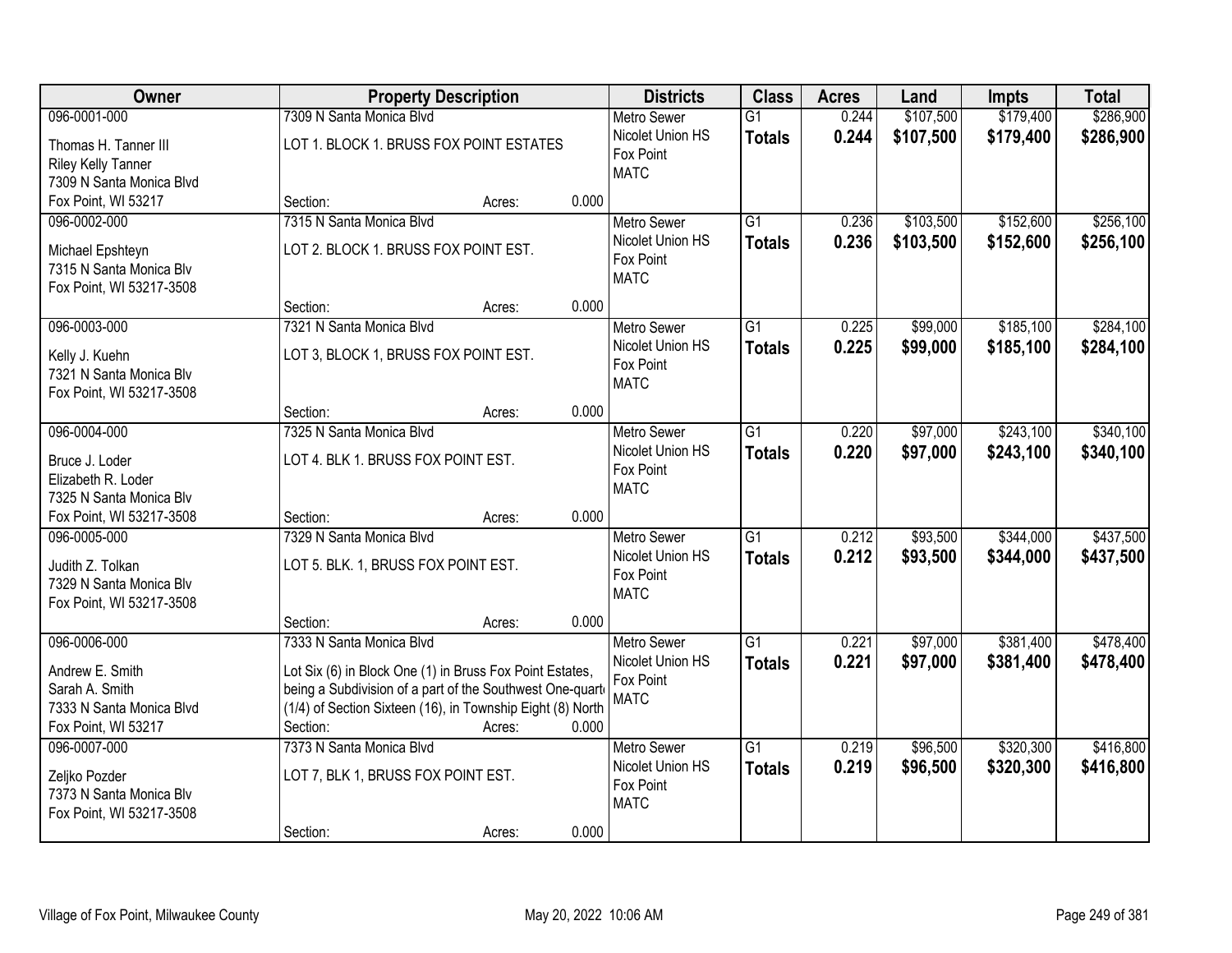| <b>Owner</b>                                   |                                                  | <b>Property Description</b> | <b>Districts</b>         | <b>Class</b>    | <b>Acres</b> | Land      | <b>Impts</b> | <b>Total</b> |
|------------------------------------------------|--------------------------------------------------|-----------------------------|--------------------------|-----------------|--------------|-----------|--------------|--------------|
| 096-0008-000                                   | 7342 N Longacre Rd                               |                             | <b>Metro Sewer</b>       | $\overline{G1}$ | 0.236        | \$103,500 | \$235,500    | \$339,000    |
| William Macpherson Stalle                      | LOT 8, BLK 1, BRUSS FOX POINT ESTATES PORTION    |                             | Nicolet Union HS         | <b>Totals</b>   | 0.236        | \$103,500 | \$235,500    | \$339,000    |
| Alexandra Flynn Massart                        | OF LOT 8 INCLUDED IN RECORDED PLAT ONLY          |                             | Fox Point                |                 |              |           |              |              |
| 7342 N Longacre Rd                             |                                                  |                             | <b>MATC</b>              |                 |              |           |              |              |
| Fox Point, WI 53217                            | Section:                                         | 0.000<br>Acres:             |                          |                 |              |           |              |              |
| 096-0009-000                                   | 7334 N Longacre Rd                               |                             | <b>Metro Sewer</b>       | $\overline{G1}$ | 0.223        | \$98,500  | \$159,400    | \$257,900    |
|                                                |                                                  |                             | Nicolet Union HS         | <b>Totals</b>   | 0.223        | \$98,500  | \$159,400    | \$257,900    |
| Sandra A. Hurley                               | LOT 9, BLK 1. BRUSS FOX POINT ESTATES            |                             | Fox Point                |                 |              |           |              |              |
| 7334 N Longacre Rd<br>Fox Point, WI 53217-3503 |                                                  |                             | <b>MATC</b>              |                 |              |           |              |              |
|                                                | Section:                                         | 0.000<br>Acres:             |                          |                 |              |           |              |              |
| 096-0010-000                                   | 7326 N Longacre Rd                               |                             | Metro Sewer              | G1              | 0.254        | \$110,000 | \$265,500    | \$375,500    |
|                                                |                                                  |                             | Nicolet Union HS         | <b>Totals</b>   | 0.254        | \$110,000 | \$265,500    | \$375,500    |
| Jeffrey P. Wiberg                              | ALL OF LOT 10 & PART OF LOT 11 COM AT NW COR     |                             | Fox Point                |                 |              |           |              |              |
| 7326 N Longacre Rd                             | OF SD LOT TH ELY ALG N LI OF SD LOT TO NE COR    |                             | <b>MATC</b>              |                 |              |           |              |              |
| Fox Point, WI 53217                            | OF SD LOT TH SLY 3.25 FT. TH WLY TO A PT IN WLY  |                             |                          |                 |              |           |              |              |
|                                                | Section:                                         | 0.000<br>Acres:             |                          |                 |              |           |              |              |
| 096-0011-000                                   | 7324 N Longacre Rd                               |                             | <b>Metro Sewer</b>       | G1              | 0.261        | \$110,500 | \$234,100    | \$344,600    |
| Michael Novak                                  | PART OF LOTS 11 & 12 BLK. 1 BRUSS FOX POINT      |                             | Nicolet Union HS         | <b>Totals</b>   | 0.261        | \$110,500 | \$234,100    | \$344,600    |
| Lynn Novak                                     | ESTATES DESC. IN VOL. 2828 PG. 637               |                             | Fox Point                |                 |              |           |              |              |
| 7324 N Longacre Rd                             |                                                  |                             | <b>MATC</b>              |                 |              |           |              |              |
| Fox Point, WI 53217-3503                       | Section:                                         | 0.000<br>Acres:             |                          |                 |              |           |              |              |
| 096-0012-000                                   | 7320 N Longacre Rd                               |                             | <b>Metro Sewer</b>       | $\overline{G1}$ | 0.250        | \$110,000 | \$358,300    | \$468,300    |
| Robert F. Fetherston Jr et al                  | PART OF LOTS 12 AND 13 BLK 1 BRUSS FOX POINT     |                             | Nicolet Union HS         | <b>Totals</b>   | 0.250        | \$110,000 | \$358,300    | \$468,300    |
| 7320 N Longacre Rd                             | ESTATES DESC. IN REEL 237 IMAGE 1838             |                             | Fox Point                |                 |              |           |              |              |
| Fox Point, WI 53217-3503                       |                                                  |                             | <b>MATC</b>              |                 |              |           |              |              |
|                                                | Section:                                         | 0.000<br>Acres:             |                          |                 |              |           |              |              |
| 096-0013-000                                   | 7310 N Longacre Rd                               |                             | Metro Sewer              | $\overline{G1}$ | 0.292        | \$112,000 | \$249,200    | \$361,200    |
|                                                |                                                  |                             | Nicolet Union HS         | <b>Totals</b>   | 0.292        | \$112,000 | \$249,200    | \$361,200    |
| Adam D. Scheuer                                | BRUSS FOX POINT ESTATES LOT 14 AND SLY 9.75      |                             | Fox Point                |                 |              |           |              |              |
| Jill W. Scheuer                                | FT ON WLY LI BY SLY 25.96 FT ON ELY LI OF LOT 13 |                             | <b>MATC</b>              |                 |              |           |              |              |
| 7310 N Longacre Rd                             | BLK <sub>1</sub>                                 |                             |                          |                 |              |           |              |              |
| Fox Point, WI 53217-3503                       | Section:                                         | 0.000<br>Acres:             |                          |                 |              |           |              |              |
| 096-0014-000                                   | 7306 N Longacre Rd                               |                             | <b>Metro Sewer</b>       | $\overline{G1}$ | 0.159        | \$70,000  | \$267,500    | \$337,500    |
| Marlee Nichols                                 | LOT 15, BLK 1, BRUSS FOX POINT ESTATES           |                             | Nicolet Union HS         | <b>Totals</b>   | 0.159        | \$70,000  | \$267,500    | \$337,500    |
| Matthew J. Franey                              |                                                  |                             | Fox Point<br><b>MATC</b> |                 |              |           |              |              |
| 7306 N Longacre Rd                             |                                                  |                             |                          |                 |              |           |              |              |
| Fox Point, WI 53217                            | Section:                                         | 0.000<br>Acres:             |                          |                 |              |           |              |              |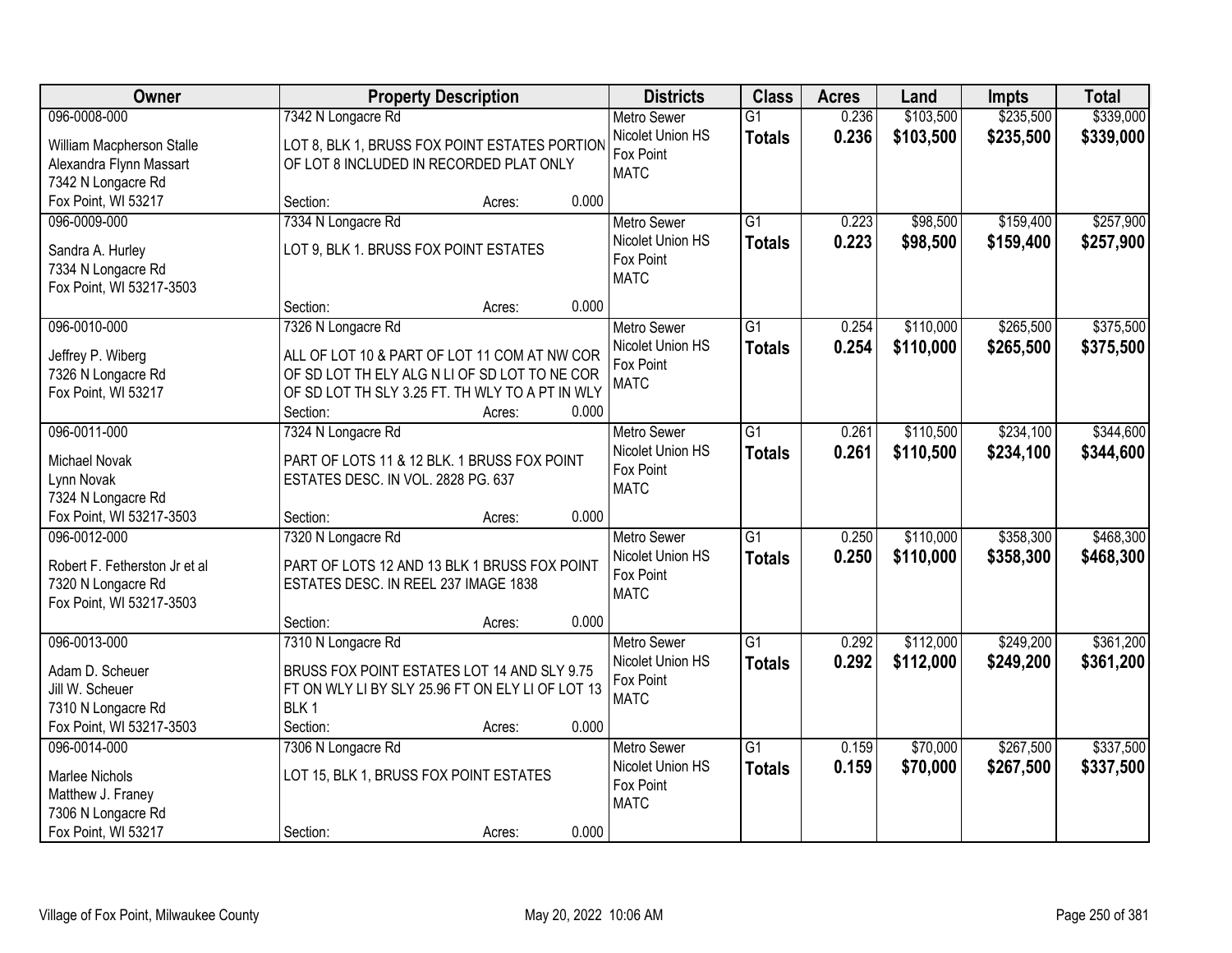| Owner                                     | <b>Property Description</b>                                                  | <b>Districts</b>   | <b>Class</b>    | <b>Acres</b> | Land      | <b>Impts</b> | <b>Total</b> |
|-------------------------------------------|------------------------------------------------------------------------------|--------------------|-----------------|--------------|-----------|--------------|--------------|
| 096-0015-000                              | 508 E Community PI                                                           | <b>Metro Sewer</b> | $\overline{G1}$ | 0.208        | \$91,500  | \$363,200    | \$454,700    |
| Dustin P. Metzler                         | Lot 16, in Block 1, in Bruss Fox Point Estates, being a                      | Nicolet Union HS   | <b>Totals</b>   | 0.208        | \$91,500  | \$363,200    | \$454,700    |
| 508 E Community PI                        | Subdivision of a part of the Southwest 1/4 of Section 16,                    | Fox Point          |                 |              |           |              |              |
| Fox Point, WI 53217                       | Township 8 North, Range 22 East, in the Village of Fox                       | <b>MATC</b>        |                 |              |           |              |              |
|                                           | 0.208<br>Section:<br>Acres:                                                  |                    |                 |              |           |              |              |
| 096-0016-000                              | 510 E Community PI                                                           | <b>Metro Sewer</b> | $\overline{G1}$ | 0.206        | \$90,500  | \$209,900    | \$300,400    |
| Karen M. Iverson                          | LOT 17, BLK. 1, BRUSS FOX POINT ESTATES                                      | Nicolet Union HS   | <b>Totals</b>   | 0.206        | \$90,500  | \$209,900    | \$300,400    |
| 510 E Community PI                        |                                                                              | Fox Point          |                 |              |           |              |              |
| Fox Point, WI 53217-3501                  |                                                                              | <b>MATC</b>        |                 |              |           |              |              |
|                                           | 0.000<br>Section:<br>Acres:                                                  |                    |                 |              |           |              |              |
| 096-0017-000                              | 514 E Community PI                                                           | <b>Metro Sewer</b> | $\overline{G1}$ | 0.207        | \$91,000  | \$272,900    | \$363,900    |
|                                           |                                                                              | Nicolet Union HS   | <b>Totals</b>   | 0.207        | \$91,000  | \$272,900    | \$363,900    |
| Clarke C. Greene                          | LOT 18, BLK 1, BRUSS FOX POINT ESTATES                                       | Fox Point          |                 |              |           |              |              |
| Elizabeth A. Greene<br>514 E Community PI |                                                                              | <b>MATC</b>        |                 |              |           |              |              |
| Fox Point, WI 53217-3501                  | 0.000<br>Section:<br>Acres:                                                  |                    |                 |              |           |              |              |
| 096-0018-000                              | 7303 N Santa Monica Blvd                                                     | <b>Metro Sewer</b> | G1              | 0.413        | \$118,500 | \$264,500    | \$383,000    |
|                                           |                                                                              | Nicolet Union HS   | <b>Totals</b>   | 0.413        | \$118,500 | \$264,500    | \$383,000    |
|                                           | Margery Deutsch and Eric Weiner Living   LOT 19, BLK 1, BRUSS FOX POINT EST. | Fox Point          |                 |              |           |              |              |
| <b>Trust DTD 4/23/2</b>                   |                                                                              | <b>MATC</b>        |                 |              |           |              |              |
| 7303 N Santa Monica Blvd                  |                                                                              |                    |                 |              |           |              |              |
| Fox Point, WI 53217                       | 0.000<br>Section:<br>Acres:                                                  |                    |                 |              |           |              |              |
| 096-0019-000                              | 7229 N Santa Monica Blvd                                                     | <b>Metro Sewer</b> | $\overline{G1}$ | 0.303        | \$113,000 | \$284,000    | \$397,000    |
| David H. Petering                         | LOT 1 & N 15FT. OF LOT 2 FOX POINT ESTATES                                   | Nicolet Union HS   | <b>Totals</b>   | 0.303        | \$113,000 | \$284,000    | \$397,000    |
| Louise P. Petering                        |                                                                              | Fox Point          |                 |              |           |              |              |
| 7229 N Santa Monica Blv                   |                                                                              | <b>MATC</b>        |                 |              |           |              |              |
| Fox Point, WI 53217-3506                  | 0.000<br>Section:<br>Acres:                                                  |                    |                 |              |           |              |              |
| 096-0020-000                              | 7225 N Santa Monica Blvd                                                     | Metro Sewer        | $\overline{G1}$ | 0.291        | \$112,000 | \$215,500    | \$327,500    |
| Rachel L. Grove                           | The South 45 feet of Lot 2 and the North 30 feet of Lot 3.                   | Nicolet Union HS   | <b>Totals</b>   | 0.291        | \$112,000 | \$215,500    | \$327,500    |
| 7225 N Santa Monica Blvd                  | Fox Point Estates, being a subdivision of a part of the                      | Fox Point          |                 |              |           |              |              |
| Fox Point, WI 53217                       | Southwest 1/4 of Section 16 and a part of the Northwest                      | <b>MATC</b>        |                 |              |           |              |              |
|                                           | 0.291<br>Section:<br>Acres:                                                  |                    |                 |              |           |              |              |
| 096-0021-000                              | 7219 N Santa Monica Blvd                                                     | <b>Metro Sewer</b> | $\overline{G1}$ | 0.279        | \$111,500 | \$161,000    | \$272,500    |
|                                           |                                                                              | Nicolet Union HS   | <b>Totals</b>   | 0.279        | \$111,500 | \$161,000    | \$272,500    |
| Corbin Mcguire                            | South 30 feet of Lot 3, and the North 45 feet of Lot 4, Fox                  | Fox Point          |                 |              |           |              |              |
| 7219 N Santa Monica Blvd                  | Point Estates being a Subdivision of a part of the                           | <b>MATC</b>        |                 |              |           |              |              |
| Fox Point, WI 53217                       | Southwest 1/4 of Section 16, and a part of the Northwest                     |                    |                 |              |           |              |              |
|                                           | 0.279<br>Section:<br>Acres:                                                  |                    |                 |              |           |              |              |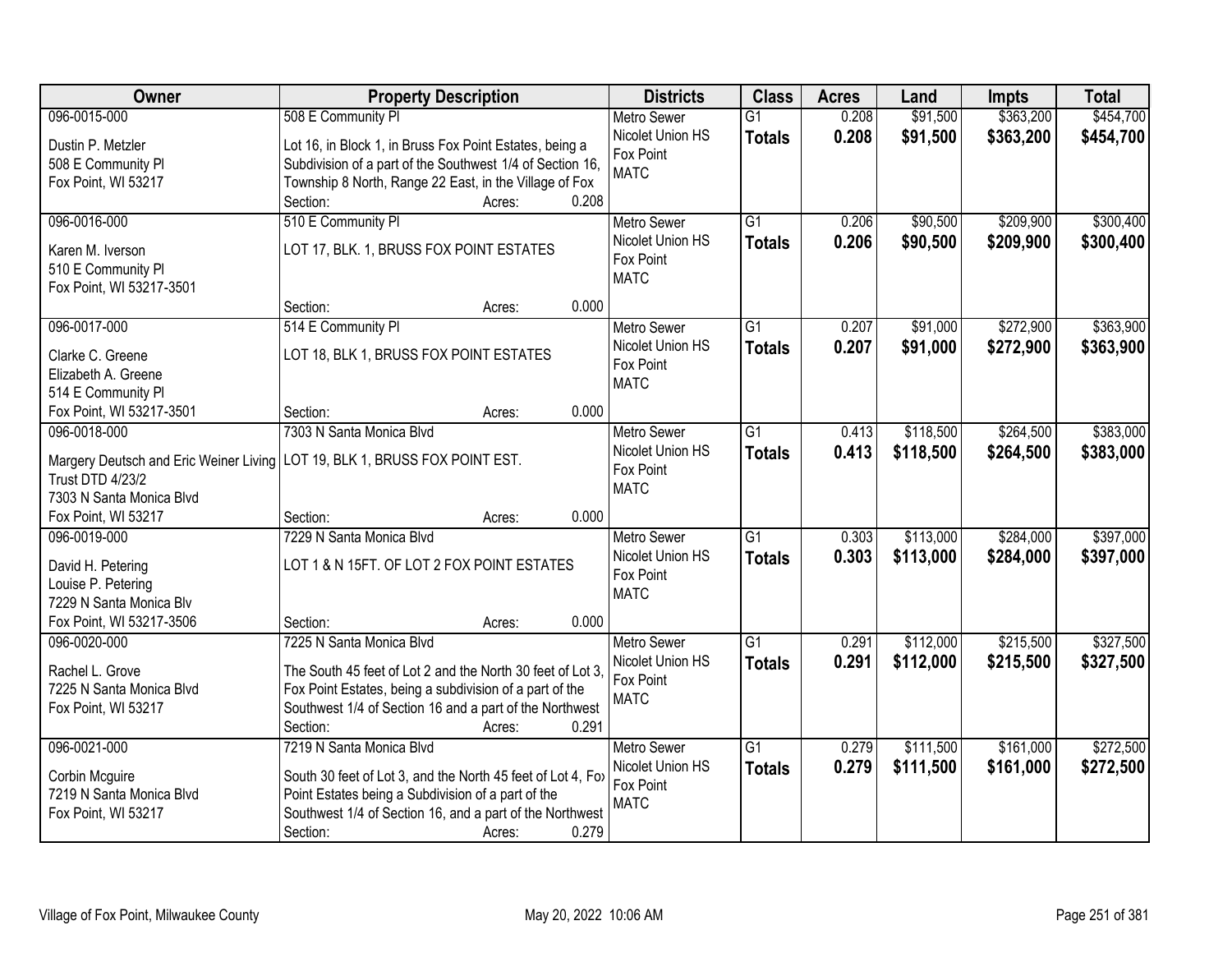| Owner                                    | <b>Property Description</b>                    |        |       | <b>Districts</b>              | <b>Class</b>    | <b>Acres</b> | Land      | <b>Impts</b> | <b>Total</b> |
|------------------------------------------|------------------------------------------------|--------|-------|-------------------------------|-----------------|--------------|-----------|--------------|--------------|
| 096-0022-000                             | 7215 N Santa Monica Blvd                       |        |       | <b>Metro Sewer</b>            | $\overline{G1}$ | 0.267        | \$111,000 | \$297,500    | \$408,500    |
| Eduard Zaydman                           | LOT 5, AND S. 15 FT OF LOT 4 FOX POINT ESTATES |        |       | Nicolet Union HS              | <b>Totals</b>   | 0.267        | \$111,000 | \$297,500    | \$408,500    |
| Yelena Veisman                           |                                                |        |       | Fox Point                     |                 |              |           |              |              |
| 7215 N Santa Monica Blv                  |                                                |        |       | <b>MATC</b>                   |                 |              |           |              |              |
| Fox Point, WI 53217-3506                 | Section:                                       | Acres: | 0.000 |                               |                 |              |           |              |              |
| 096-0023-000                             | 7209 N Santa Monica Blvd                       |        |       | <b>Metro Sewer</b>            | $\overline{G1}$ | 0.221        | \$97,000  | \$369,500    | \$466,500    |
| Kimberly N. Mangarelli                   | LOT 6, FOX POINT ESTATES                       |        |       | Nicolet Union HS              | <b>Totals</b>   | 0.221        | \$97,000  | \$369,500    | \$466,500    |
| Gregg A. Mangarelli                      |                                                |        |       | Fox Point                     |                 |              |           |              |              |
| 7209 N Santa Monica Blv                  |                                                |        |       | <b>MATC</b>                   |                 |              |           |              |              |
| Fox Point, WI 53217-3506                 | Section:                                       | Acres: | 0.000 |                               |                 |              |           |              |              |
| 096-0024-000                             | 7203 N Yates Rd                                |        |       | Metro Sewer                   | $\overline{G1}$ | 0.224        | \$98,500  | \$243,500    | \$342,000    |
|                                          |                                                |        |       | Nicolet Union HS              | <b>Totals</b>   | 0.224        | \$98,500  | \$243,500    | \$342,000    |
| <b>Kirby Clark</b>                       | LOT 7, FOX POINT ESTATES                       |        |       | Fox Point                     |                 |              |           |              |              |
| <b>Kelly Clark</b><br>7203 N Yates Rd    |                                                |        |       | <b>MATC</b>                   |                 |              |           |              |              |
| Fox Point, WI 53217                      | Section:                                       | Acres: | 0.000 |                               |                 |              |           |              |              |
| 096-0025-000                             | 7200 N Longacre Rd                             |        |       | <b>Metro Sewer</b>            | $\overline{G1}$ | 0.497        | \$123,000 | \$88,500     | \$211,500    |
|                                          |                                                |        |       | Nicolet Union HS              | <b>Totals</b>   | 0.497        | \$123,000 | \$88,500     | \$211,500    |
| Arlyn F. Dieck                           | LOT 8, ALSO THAT PART OF LOT 9 FOX POINT       |        |       | Fox Point                     |                 |              |           |              |              |
| 7200 N Longacre Rd                       | ESTATES DESC. IN REEL 39-IMAGE 658.            |        |       | <b>MATC</b>                   |                 |              |           |              |              |
| Fox Point, WI 53217-3539                 |                                                |        |       |                               |                 |              |           |              |              |
|                                          | Section:                                       | Acres: | 0.000 |                               |                 |              |           |              |              |
| 096-0026-000                             | 7214 N Longacre Rd                             |        |       | Metro Sewer                   | $\overline{G1}$ | 0.273        | \$111,000 | \$210,500    | \$321,500    |
| Saul Verbera                             | LOT 10 ALSO PART OF LOT 11 AND PART OF LOT 9   |        |       | Nicolet Union HS<br>Fox Point | <b>Totals</b>   | 0.273        | \$111,000 | \$210,500    | \$321,500    |
| Madeline Smith Verbera                   | DESC IN REEL 896 - IMAGES 430-431 FOX POINT    |        |       | <b>MATC</b>                   |                 |              |           |              |              |
| 7214 N Longacre Rd                       | <b>ESTATES</b>                                 |        |       |                               |                 |              |           |              |              |
| Fox Point, WI 53217                      | Section:                                       | Acres: | 0.000 |                               |                 |              |           |              |              |
| 096-0027-000                             | 7218 N Longacre Rd                             |        |       | <b>Metro Sewer</b>            | $\overline{G1}$ | 0.270        | \$111,000 | \$492,500    | \$603,500    |
| Laura G and Jarrell Hammond              | PART OF LOTS 11 & 12 DESC. IN VOL. 3295 PAGE   |        |       | Nicolet Union HS              | <b>Totals</b>   | 0.270        | \$111,000 | \$492,500    | \$603,500    |
| 7218 N Longacre Rd                       | 134 FOX POINT ESTATES                          |        |       | Fox Point                     |                 |              |           |              |              |
| Fox Point, WI 53217                      |                                                |        |       | <b>MATC</b>                   |                 |              |           |              |              |
|                                          | Section:                                       | Acres: | 0.000 |                               |                 |              |           |              |              |
| 096-0028-000                             | 7224 N Longacre Rd                             |        |       | <b>Metro Sewer</b>            | $\overline{G1}$ | 0.267        | \$111,000 | \$118,800    | \$229,800    |
|                                          | THE NLY 24FT. OF LOT 12 & SLY 51FT. OF LOT 13  |        |       | Nicolet Union HS              | <b>Totals</b>   | 0.267        | \$111,000 | \$118,800    | \$229,800    |
| Jennifer M. Madsen<br>7224 N Longacre Rd | <b>FOX POINT ESTATES</b>                       |        |       | Fox Point                     |                 |              |           |              |              |
| Fox Point, WI 53217-3539                 |                                                |        |       | <b>MATC</b>                   |                 |              |           |              |              |
|                                          | Section:                                       | Acres: | 0.000 |                               |                 |              |           |              |              |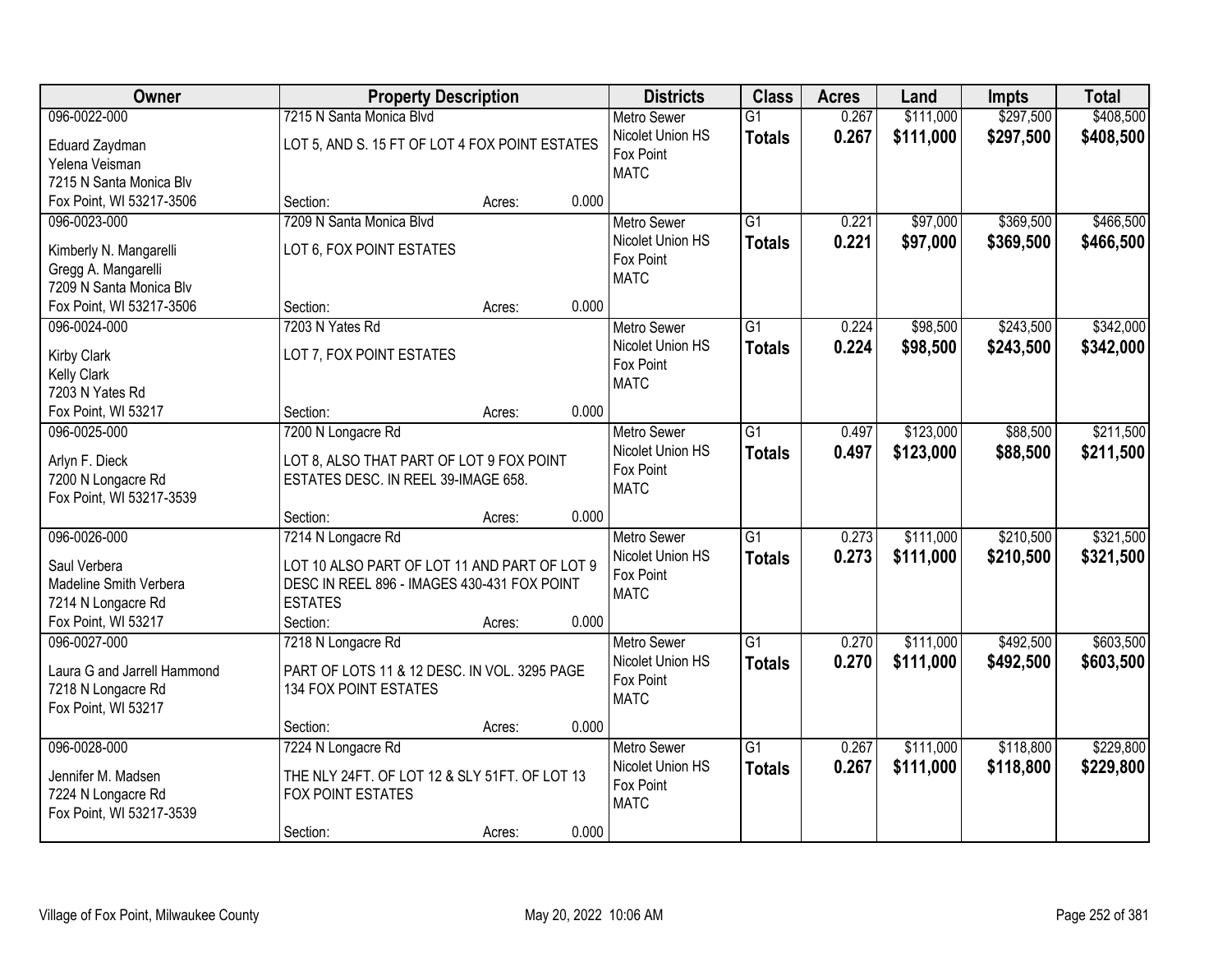| Owner                                                                                                          |                                                                                                 | <b>Property Description</b> |       | <b>Districts</b>                                                   | <b>Class</b>                     | <b>Acres</b>   | Land                   | Impts                  | <b>Total</b>           |
|----------------------------------------------------------------------------------------------------------------|-------------------------------------------------------------------------------------------------|-----------------------------|-------|--------------------------------------------------------------------|----------------------------------|----------------|------------------------|------------------------|------------------------|
| 096-0029-000                                                                                                   | 7230 N Longacre Rd                                                                              |                             |       | <b>Metro Sewer</b>                                                 | $\overline{G1}$                  | 0.259          | \$110,500              | \$188,800              | \$299,300              |
| Mari S. Katz<br>7230 N Longacre Rd<br>Fox Point, WI 53217-3539                                                 | THE NLY 9 FT. OF LOT 13 AND ALL OF LOT 14 FOX<br>POINT ESTATES                                  |                             |       | Nicolet Union HS<br>Fox Point<br><b>MATC</b>                       | <b>Totals</b>                    | 0.259          | \$110,500              | \$188,800              | \$299,300              |
|                                                                                                                | Section:                                                                                        | Acres:                      | 0.000 |                                                                    |                                  |                |                        |                        |                        |
| 096-0030-000<br>Thomas M. Becker<br>Donna Becker<br>7236 N Longacre Rd                                         | 7236 N Longacre Rd<br>THE S1/2 OF LOTS 15 & 16 & S1/2 OF W 20FT. OF<br>LOT 17 FOX POINT ESTATES |                             |       | <b>Metro Sewer</b><br>Nicolet Union HS<br>Fox Point<br><b>MATC</b> | $\overline{G1}$<br><b>Totals</b> | 0.245<br>0.245 | \$107,500<br>\$107,500 | \$156,500<br>\$156,500 | \$264,000<br>\$264,000 |
| Fox Point, WI 53217-3539                                                                                       | Section:                                                                                        | Acres:                      | 0.000 |                                                                    |                                  |                |                        |                        |                        |
| 096-0031-000<br>Kevin Lavern Peterson<br>Karin Elise Peterson<br>7242 N Longacre Rd                            | 7242 N Longacre Rd<br>THE N1/2 OF LOTS 15 & 16 & N1/2 OF W 20FT. OF<br>LOT 17 FOX POINT ESTATES |                             |       | <b>Metro Sewer</b><br>Nicolet Union HS<br>Fox Point<br><b>MATC</b> | G <sub>1</sub><br><b>Totals</b>  | 0.258<br>0.258 | \$110,500<br>\$110,500 | \$423,200<br>\$423,200 | \$533,700<br>\$533,700 |
| Fox Point, WI 53217                                                                                            | Section:                                                                                        | Acres:                      | 0.000 |                                                                    |                                  |                |                        |                        |                        |
| 096-0032-000<br>Leonard Anthony Jackson<br>513 E Community PI<br>Fox Point, WI 53217                           | 513 E Community PI<br>LOT 18 & E 39 FT OF LOT 17 FOX POINT ESTATES.                             |                             |       | <b>Metro Sewer</b><br>Nicolet Union HS<br>Fox Point<br><b>MATC</b> | $\overline{G1}$<br><b>Totals</b> | 0.343<br>0.343 | \$115,000<br>\$115,000 | \$146,000<br>\$146,000 | \$261,000<br>\$261,000 |
|                                                                                                                | Section:                                                                                        | Acres:                      | 0.000 |                                                                    |                                  |                |                        |                        |                        |
| 096-0033-000<br>Steve F. Lloyd<br>Anita L. Lloyd<br>7233 N Santa Monica Blv<br>Fox Point, WI 53217-3506        | 7233 N Santa Monica Blvd<br>LOT 19, FOX POINT ESTATES<br>Section:                               | Acres:                      | 0.000 | <b>Metro Sewer</b><br>Nicolet Union HS<br>Fox Point<br><b>MATC</b> | $\overline{G1}$<br><b>Totals</b> | 0.413<br>0.413 | \$118,500<br>\$118,500 | \$243,500<br>\$243,500 | \$362,000<br>\$362,000 |
| 096-0034-000                                                                                                   | 7416 N Bell Rd                                                                                  |                             |       | <b>Metro Sewer</b>                                                 | $\overline{G1}$                  | 0.219          | \$96,500               | \$207,000              | \$303,500              |
| Parker R. Shriver Trustee<br>7416 N Bell Rd<br>Fox Point, WI 53217                                             | LOT 1 BLK 1, FOX POINT SCHOOL ESTATES                                                           |                             |       | Nicolet Union HS<br>Fox Point<br><b>MATC</b>                       | <b>Totals</b>                    | 0.219          | \$96,500               | \$207,000              | \$303,500              |
|                                                                                                                | Section:                                                                                        | Acres:                      | 0.000 |                                                                    |                                  |                |                        |                        |                        |
| 096-0035-000<br>Petrus V. Lindeque<br>Cornelia Lindeque<br>7411 N Santa Monica Blv<br>Fox Point, WI 53217-3510 | 7411 N Santa Monica Blvd<br>LOT 2, BLOCK 1, FOX POINT SCHOOL ESTATES<br>Section:                | Acres:                      | 0.000 | <b>Metro Sewer</b><br>Nicolet Union HS<br>Fox Point<br><b>MATC</b> | $\overline{G1}$<br><b>Totals</b> | 0.206<br>0.206 | \$90,500<br>\$90,500   | \$224,500<br>\$224,500 | \$315,000<br>\$315,000 |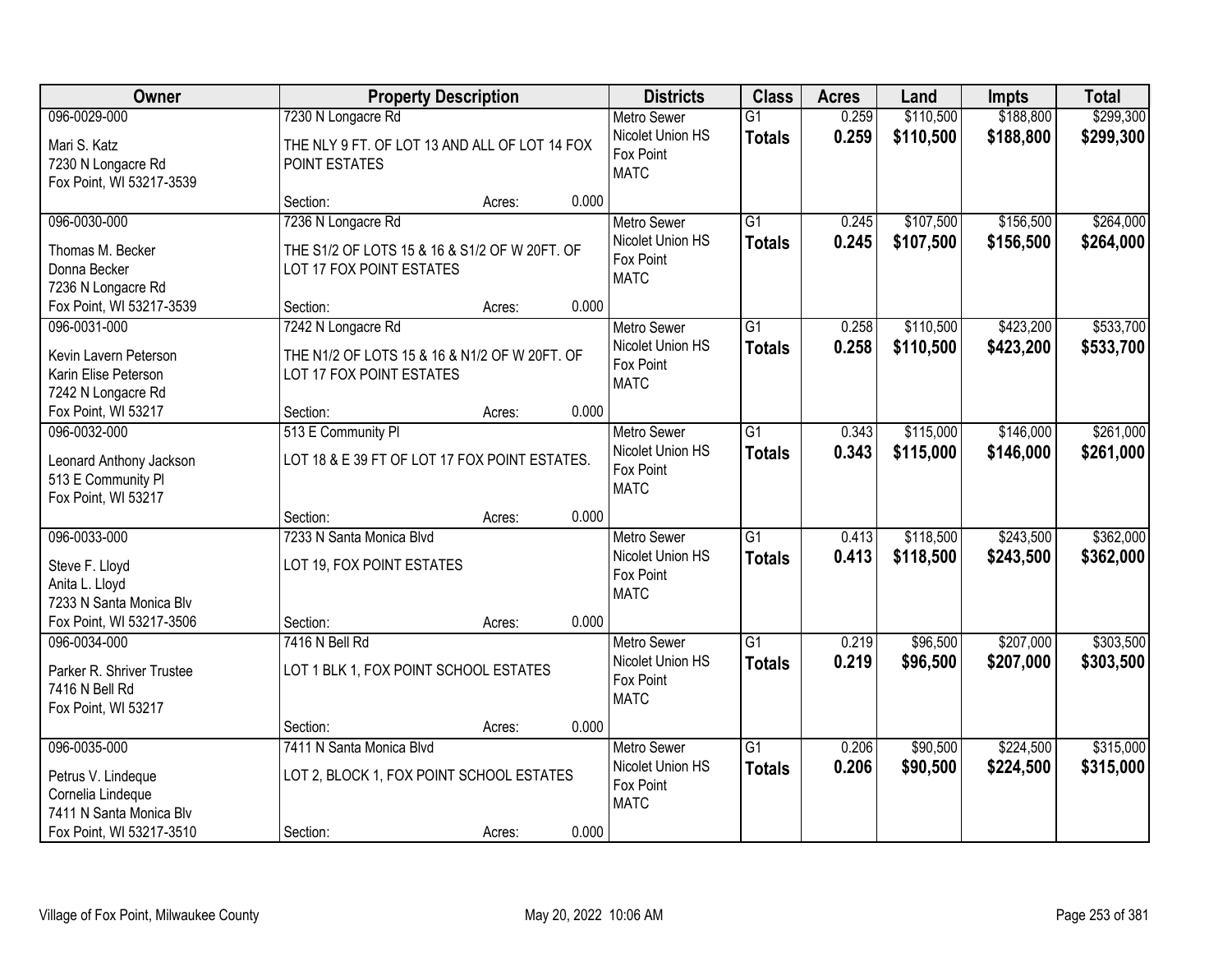| Owner                                    | <b>Property Description</b>                                | <b>Districts</b>              | <b>Class</b>    | <b>Acres</b> | Land     | Impts     | <b>Total</b> |
|------------------------------------------|------------------------------------------------------------|-------------------------------|-----------------|--------------|----------|-----------|--------------|
| 096-0036-000                             | 7415 N Santa Monica Blvd                                   | <b>Metro Sewer</b>            | $\overline{G1}$ | 0.214        | \$94,000 | \$177,000 | \$271,000    |
| Gwen C. Benner                           | Lot 3 in Block 1 in Fox Point School Estates, being a      | Nicolet Union HS              | <b>Totals</b>   | 0.214        | \$94,000 | \$177,000 | \$271,000    |
| 7415 N Santa Monica Blvd                 | Subdivision of part of the Southwest 1/4 of Section 16, in | Fox Point                     |                 |              |          |           |              |
| Fox Point, WI 53217                      | Township 8 North, Range 22 East, in the Village of Fox     | <b>MATC</b>                   |                 |              |          |           |              |
|                                          | 0.214<br>Section:<br>Acres:                                |                               |                 |              |          |           |              |
| 096-0037-000                             | 7419 N Santa Monica Blvd                                   | <b>Metro Sewer</b>            | $\overline{G1}$ | 0.214        | \$94,500 | \$143,000 | \$237,500    |
|                                          |                                                            | Nicolet Union HS              | <b>Totals</b>   | 0.214        | \$94,500 | \$143,000 | \$237,500    |
| Michael R. Wussow                        | LOT 4, BLOCK 1, FOX POINT SCHOOL ESTATES                   | Fox Point                     |                 |              |          |           |              |
| Rosemary Wussow                          |                                                            | <b>MATC</b>                   |                 |              |          |           |              |
| 7419 N Santa Monica Blv                  | 0.000<br>Section:                                          |                               |                 |              |          |           |              |
| Fox Point, WI 53217-3510<br>096-0038-000 | Acres:                                                     |                               | $\overline{G1}$ | 0.221        |          | \$231,500 | \$328,500    |
|                                          | 7424 N Longacre Rd                                         | Metro Sewer                   |                 |              | \$97,000 |           |              |
| Daniel P. O'Brien and Jennifer G. O'Brie | LOT 5 IN BLOCK 1 IN FOX POINT SCHOOL ESTATES.              | Nicolet Union HS<br>Fox Point | <b>Totals</b>   | 0.221        | \$97,000 | \$231,500 | \$328,500    |
| Revocable Tru                            | BEING A SUBDIVISION OF A PART OF THE                       | <b>MATC</b>                   |                 |              |          |           |              |
| 7424 N Longacre Rd                       | SOUTHWEST 1/4 OF SECTION 16, TOWNSHIP 8                    |                               |                 |              |          |           |              |
| Fox Point, WI 53217                      | 0.221<br>Section:<br>Acres:                                |                               |                 |              |          |           |              |
| 096-0039-000                             | 7420 N Longacre Rd                                         | <b>Metro Sewer</b>            | G1              | 0.226        | \$99,500 | \$94,500  | \$194,000    |
| Longacre LLC                             | LOT 6, BLOCK 1, FOX POINT SCHOOL ESTATES                   | Nicolet Union HS              | <b>Totals</b>   | 0.226        | \$99,500 | \$94,500  | \$194,000    |
| 627 W McIntosh Ln                        |                                                            | Fox Point                     |                 |              |          |           |              |
| Mequon, WI 53092                         |                                                            | <b>MATC</b>                   |                 |              |          |           |              |
|                                          | 0.000<br>Section:<br>Acres:                                |                               |                 |              |          |           |              |
| 096-0040-000                             | 7416 N Longacre Rd                                         | <b>Metro Sewer</b>            | $\overline{G1}$ | 0.221        | \$97,500 | \$72,500  | \$170,000    |
|                                          |                                                            | Nicolet Union HS              |                 | 0.221        | \$97,500 | \$72,500  | \$170,000    |
| <b>Christine Frieder</b>                 | LOT 7, BLOCK 1, FOX POINT SCHOOL ESTATES                   | Fox Point                     | <b>Totals</b>   |              |          |           |              |
| 7416 N Longacre Rd                       |                                                            | <b>MATC</b>                   |                 |              |          |           |              |
| Fox Point, WI 53217-3504                 |                                                            |                               |                 |              |          |           |              |
|                                          | 0.000<br>Section:<br>Acres:                                |                               |                 |              |          |           |              |
| 096-0041-000                             | 7412 N Longacre Rd                                         | Metro Sewer                   | G1              | 0.224        | \$98,500 | \$181,500 | \$280,000    |
| Allison Borman                           | Lot 8 and a part of Lot 9 in Block 1 in Fox Point School   | Nicolet Union HS              | <b>Totals</b>   | 0.224        | \$98,500 | \$181,500 | \$280,000    |
| 7412 N Longacre Rd                       | Estates, being a Subdivision of part of the Southwest 1/4  | Fox Point                     |                 |              |          |           |              |
| Fox Point, WI 53217                      | Section 16, in Township 8 North, Range 22 East, in the     | <b>MATC</b>                   |                 |              |          |           |              |
|                                          | 0.000<br>Section:<br>Acres:                                |                               |                 |              |          |           |              |
| 096-0042-000                             | 7420 N Bell Rd                                             | <b>Metro Sewer</b>            | $\overline{G1}$ | 0.222        | \$97,500 | \$177,000 | \$274,500    |
|                                          |                                                            | Nicolet Union HS              | <b>Totals</b>   | 0.222        | \$97,500 | \$177,000 | \$274,500    |
| Christopher J. Burke                     | Lot 9, in Block 1, in Fox Point School Estates, being a    | Fox Point                     |                 |              |          |           |              |
| K Burke                                  | Subdivision of part of the Southwest One-Quarter of        | <b>MATC</b>                   |                 |              |          |           |              |
| 7420 N Bell Rd                           | Section 16, in Township 8 North, Range 22 East, in the     |                               |                 |              |          |           |              |
| Fox Point, WI 53217                      | 0.222<br>Section:<br>Acres:                                |                               |                 |              |          |           |              |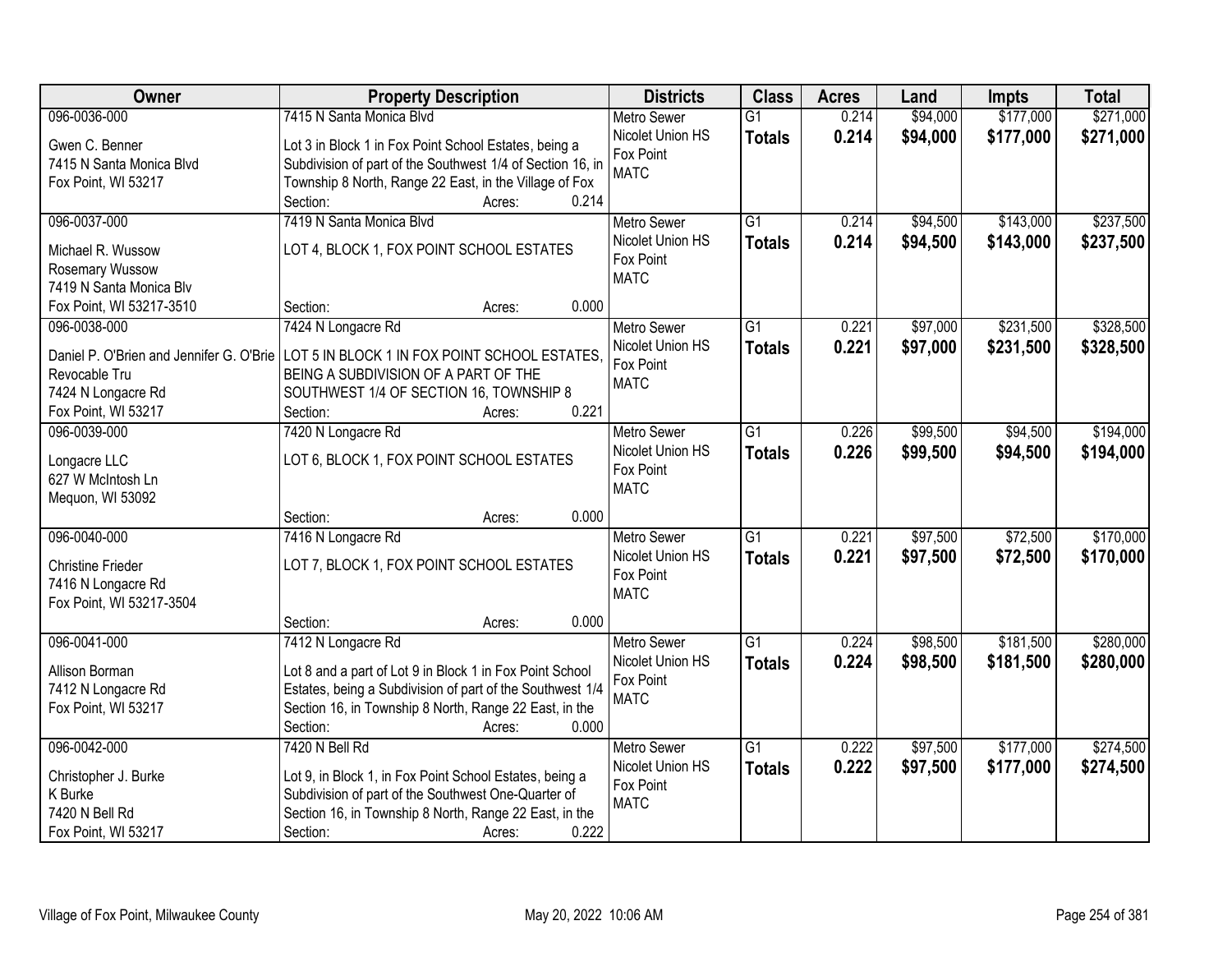| Owner                                          | <b>Property Description</b>                                                                                     | <b>Districts</b>   | <b>Class</b>    | <b>Acres</b> | Land      | Impts     | <b>Total</b> |
|------------------------------------------------|-----------------------------------------------------------------------------------------------------------------|--------------------|-----------------|--------------|-----------|-----------|--------------|
| 096-0043-000                                   | 7428 N Bell Rd                                                                                                  | <b>Metro Sewer</b> | $\overline{G1}$ | 0.314        | \$113,500 | \$168,000 | \$281,500    |
| William A. Kalmer                              | LOT 1, BLOCK 2, FOX POINT SCHOOL ESTATES                                                                        | Nicolet Union HS   | <b>Totals</b>   | 0.314        | \$113,500 | \$168,000 | \$281,500    |
| Janet M. Kalmer                                |                                                                                                                 | Fox Point          |                 |              |           |           |              |
| 7428 N Bell Rd                                 |                                                                                                                 | <b>MATC</b>        |                 |              |           |           |              |
| Fox Point, WI 53217                            | 0.000<br>Section:<br>Acres:                                                                                     |                    |                 |              |           |           |              |
| 096-0044-000                                   | 7405 N Longacre Rd                                                                                              | <b>Metro Sewer</b> | $\overline{G1}$ | 0.240        | \$105,500 | \$116,200 | \$221,700    |
|                                                |                                                                                                                 | Nicolet Union HS   | <b>Totals</b>   | 0.240        | \$105,500 | \$116,200 | \$221,700    |
| Kathleen R. Johnson                            | FOX POINT SCHOOL ESTATES LOT 2 PART OF LOT                                                                      | Fox Point          |                 |              |           |           |              |
| 7405 N Longacre Rd<br>Fox Point, WI 53217-3541 | 3, COM AT NW COR OF SD LOT TH NELY 5 FT SELY<br>TO SW COR OF SD LOT TH NWLY TO BEG, BLOCK 2                     | <b>MATC</b>        |                 |              |           |           |              |
|                                                | 0.000<br>Section:<br>Acres:                                                                                     |                    |                 |              |           |           |              |
| 096-0045-000                                   | 7409 N Longacre Rd                                                                                              | <b>Metro Sewer</b> | $\overline{G1}$ | 0.211        | \$93,000  | \$103,400 | \$196,400    |
|                                                |                                                                                                                 | Nicolet Union HS   | <b>Totals</b>   | 0.211        | \$93,000  | \$103,400 | \$196,400    |
| John B Gray III Living Trust                   | FOX POINT SCHOOL ESTATES LOT 3 EXC. COM AT                                                                      | Fox Point          |                 |              |           |           |              |
| 7409 N Longacre Rd                             | NW COR OF SD LOT TH NELY 5 FT SELY TO SW COF                                                                    | <b>MATC</b>        |                 |              |           |           |              |
| Fox Point, WI 53217-3541                       | OF SD LOT TH NWLY TO BEG & PART OF LOT 4 COM                                                                    |                    |                 |              |           |           |              |
|                                                | Section:<br>0.000<br>Acres:                                                                                     |                    |                 |              |           |           |              |
| 096-0046-000                                   | 7413 N Longacre Rd                                                                                              | <b>Metro Sewer</b> | $\overline{G1}$ | 0.248        | \$109,000 | \$108,100 | \$217,100    |
| Joel M. Cohen                                  | FOX POINT SCHOOL ESTATES LOT 4 EXC COM AT                                                                       | Nicolet Union HS   | <b>Totals</b>   | 0.248        | \$109,000 | \$108,100 | \$217,100    |
| Amanda L. Cohen                                | NW COR OF SD LOT TH NELY 10FT SELY TO SW                                                                        | Fox Point          |                 |              |           |           |              |
| 7413 N Longacre Rd                             | COR OF SD LOT TH NWLY TO BEG & PART OF LOT 5                                                                    | <b>MATC</b>        |                 |              |           |           |              |
| Fox Point, WI 53217-3541                       | Section:<br>0.000<br>Acres:                                                                                     |                    |                 |              |           |           |              |
| 096-0047-000                                   | 7417 N Longacre Rd                                                                                              | <b>Metro Sewer</b> | $\overline{G1}$ | 0.278        | \$111,500 | \$170,300 | \$281,800    |
|                                                |                                                                                                                 | Nicolet Union HS   | <b>Totals</b>   | 0.278        | \$111,500 | \$170,300 | \$281,800    |
| <b>Brunner Revocable Trust</b>                 | All of Lot Five (5) in Block Two (2) in Fox Point School                                                        | Fox Point          |                 |              |           |           |              |
| 7417 N Longacre Rd<br>Fox Point, WI 53217      | Estates, being a subdivision of part of the Southwest<br>One-quarter (1/4) of Section sixteen (16), in Township | <b>MATC</b>        |                 |              |           |           |              |
|                                                | Section:<br>0.000<br>Acres:                                                                                     |                    |                 |              |           |           |              |
| 096-0048-000                                   | 7421 N Longacre Rd                                                                                              | Metro Sewer        | $\overline{G1}$ | 0.257        | \$110,500 | \$170,900 | \$281,400    |
|                                                |                                                                                                                 | Nicolet Union HS   | <b>Totals</b>   | 0.257        | \$110,500 | \$170,900 | \$281,400    |
| Ronald C. Chimenti                             | FOX POINT SCHOOL ESTATES LOT 6 EXC COM NW                                                                       | Fox Point          |                 |              |           |           |              |
| Gail D. Chimenti                               | COR SD LOT TH NELY 35FT SELY TO SELY LINE SD                                                                    | <b>MATC</b>        |                 |              |           |           |              |
| 7421 N Longacre Rd                             | LOT SWLY ON CURVE 20FT TO SW COR SD LOT TH                                                                      |                    |                 |              |           |           |              |
| Fox Point, WI 53217-3541                       | 0.000<br>Section:<br>Acres:                                                                                     |                    |                 |              |           |           |              |
| 096-0049-000                                   | 7423 N Longacre Rd                                                                                              | <b>Metro Sewer</b> | $\overline{G1}$ | 0.257        | \$110,500 | \$174,200 | \$284,700    |
| William L. Tennessen                           | FOX POINT SCHOOL ESTATES LOT 8 EXC COM NE                                                                       | Nicolet Union HS   | <b>Totals</b>   | 0.257        | \$110,500 | \$174,200 | \$284,700    |
| Carol Tennessen                                | COR SD LOT TH SWLY 25FT SELY TO SELY LINE SD                                                                    | Fox Point          |                 |              |           |           |              |
| 7423 N Longacre Rd                             | LOT NELY ON CURVE 10FT TO SE COR SD LOT TH                                                                      | <b>MATC</b>        |                 |              |           |           |              |
| Fox Point, WI 53217-3541                       | 0.000<br>Section:<br>Acres:                                                                                     |                    |                 |              |           |           |              |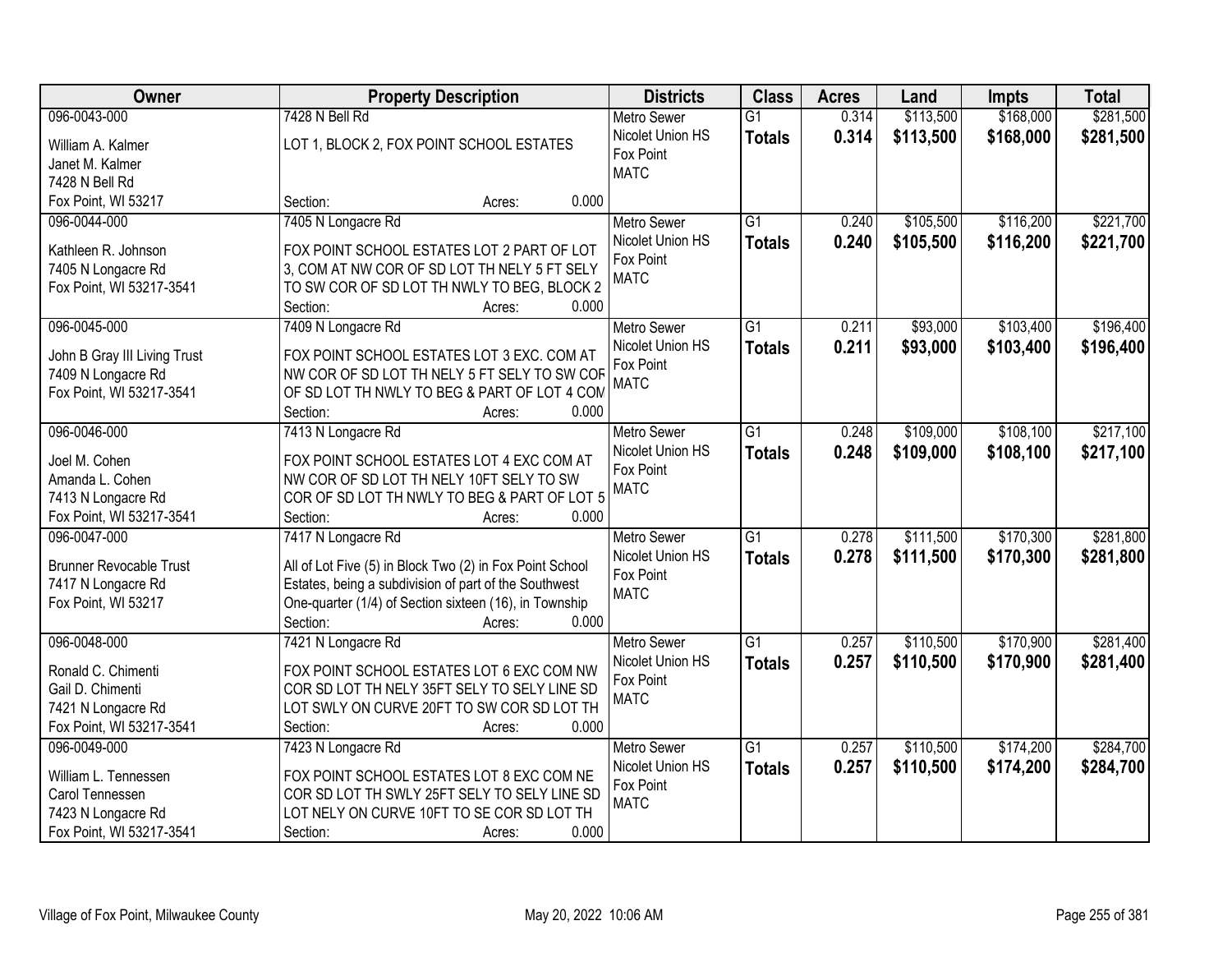| Owner                    | <b>Property Description</b>                                  | <b>Districts</b>         | <b>Class</b>    | <b>Acres</b> | Land      | Impts     | <b>Total</b> |
|--------------------------|--------------------------------------------------------------|--------------------------|-----------------|--------------|-----------|-----------|--------------|
| 096-0050-000             | 7425 N Longacre Rd                                           | <b>Metro Sewer</b>       | $\overline{G1}$ | 0.263        | \$110,500 | \$147,700 | \$258,200    |
| Craig Harper             | FOX POINT SCHOOL ESTATES LOT 9 AND PART OF                   | Nicolet Union HS         | <b>Totals</b>   | 0.263        | \$110,500 | \$147,700 | \$258,200    |
| Jennifer Harper          | LOT 8 COM AT NE COR OF SD LOT TH SWLY 25 FT.                 | Fox Point                |                 |              |           |           |              |
| 7425 N Longacre Rd       | SELY TO SELY LINE OF SD LOT NELY ON CURVE 10                 | <b>MATC</b>              |                 |              |           |           |              |
| Fox Point, WI 53217      | 0.000<br>Section:<br>Acres:                                  |                          |                 |              |           |           |              |
| 096-0051-000             | 7427 N Santa Monica Blvd                                     | <b>Metro Sewer</b>       | $\overline{G1}$ | 0.256        | \$110,500 | \$163,000 | \$273,500    |
|                          |                                                              | Nicolet Union HS         | <b>Totals</b>   | 0.256        | \$110,500 | \$163,000 | \$273,500    |
| Craig L. Karmazin        | LOT 10, BLOCK 2, FOX POINT SCHOOL ESTATES -                  | Fox Point                |                 |              |           |           |              |
| 7427 N Santa Monica      | Lot 10, in Block 2, in Fox Point School Estates, being a     | <b>MATC</b>              |                 |              |           |           |              |
| Fox Point, WI 53217      | Subdivision of part of the Southwest One-Quarter of<br>0.000 |                          |                 |              |           |           |              |
|                          | Section:<br>Acres:                                           |                          |                 |              |           |           |              |
| 096-0052-000             | 7488 N Lombardy Rd                                           | Metro Sewer              | $\overline{G1}$ | 0.197        | \$86,500  | \$128,300 | \$214,800    |
| Yan Li Trust             | LOT 11, BLOCK 2, FOX POINT SCHOOL ESTATES                    | Nicolet Union HS         | <b>Totals</b>   | 0.197        | \$86,500  | \$128,300 | \$214,800    |
| 7488 N Lombardy Rd       | EXC. WEST 7 FT.                                              | Fox Point<br><b>MATC</b> |                 |              |           |           |              |
| Fox Point, WI 53217      |                                                              |                          |                 |              |           |           |              |
|                          | 0.000<br>Section:<br>Acres:                                  |                          |                 |              |           |           |              |
| 096-0053-000             | 7480 N Lombardy Rd                                           | <b>Metro Sewer</b>       | G1              | 0.237        | \$104,500 | \$101,000 | \$205,500    |
| <b>Brian Schwebel</b>    | LOT 12, BLK 2, FOX POINT SCHOOL ESTATES ALSO                 | Nicolet Union HS         | <b>Totals</b>   | 0.237        | \$104,500 | \$101,000 | \$205,500    |
| 7480 N Lombardy Rd       | WEST 7FT. OF LOT 11, BLK 2.                                  | Fox Point                |                 |              |           |           |              |
| Fox Point, WI 53217      |                                                              | <b>MATC</b>              |                 |              |           |           |              |
|                          | 0.000<br>Section:<br>Acres:                                  |                          |                 |              |           |           |              |
| 096-0054-000             | 7476 N Lombardy Rd                                           | <b>Metro Sewer</b>       | $\overline{G1}$ | 0.210        | \$92,500  | \$191,000 | \$283,500    |
|                          |                                                              | Nicolet Union HS         |                 | 0.210        | \$92,500  | \$191,000 | \$283,500    |
| Monica Anne Orr          | LOT 13, BLOCK 2, FOX POINT SCHOOL ESTATES                    | Fox Point                | <b>Totals</b>   |              |           |           |              |
| 7476 N Lombardy Rd       |                                                              | <b>MATC</b>              |                 |              |           |           |              |
| Fox Point, WI 53217-3535 |                                                              |                          |                 |              |           |           |              |
|                          | 0.000<br>Section:<br>Acres:                                  |                          |                 |              |           |           |              |
| 096-0055-000             | 7470 N Lombardy Rd                                           | Metro Sewer              | G1              | 0.204        | \$90,000  | \$205,800 | \$295,800    |
| Andrew J. Daykin         | Lot 14, in Block 2, in Fox Point School Estates, being a     | Nicolet Union HS         | <b>Totals</b>   | 0.204        | \$90,000  | \$205,800 | \$295,800    |
| 7470 N Lombardy Rd       | Subdivision of a part of the Southwest 1/4 of Section 16,    | Fox Point                |                 |              |           |           |              |
| Fox Point, WI 53217      | Township 8 North, Range 22 East, in the Village of Fox       | <b>MATC</b>              |                 |              |           |           |              |
|                          | 0.000<br>Section:<br>Acres:                                  |                          |                 |              |           |           |              |
| 096-0056-000             | 7464 N Lombardy Rd                                           | <b>Metro Sewer</b>       | $\overline{G1}$ | 0.203        | \$89,000  | \$190,600 | \$279,600    |
|                          |                                                              | Nicolet Union HS         | <b>Totals</b>   | 0.203        | \$89,000  | \$190,600 | \$279,600    |
| Michael W. Hughes        | LOT 15, BLOCK 2, FOX POINT SCHOOL ESTATES -                  | Fox Point                |                 |              |           |           |              |
| Audra Hughes             | Lot 15 in Block 2 in Fox Point School Estates, being a       | <b>MATC</b>              |                 |              |           |           |              |
| 7464 N Lombardy Rd       | Subdivision of a part of the Southwest 1/4 of Section 16,    |                          |                 |              |           |           |              |
| Fox Point, WI 53217      | 0.000<br>Section:<br>Acres:                                  |                          |                 |              |           |           |              |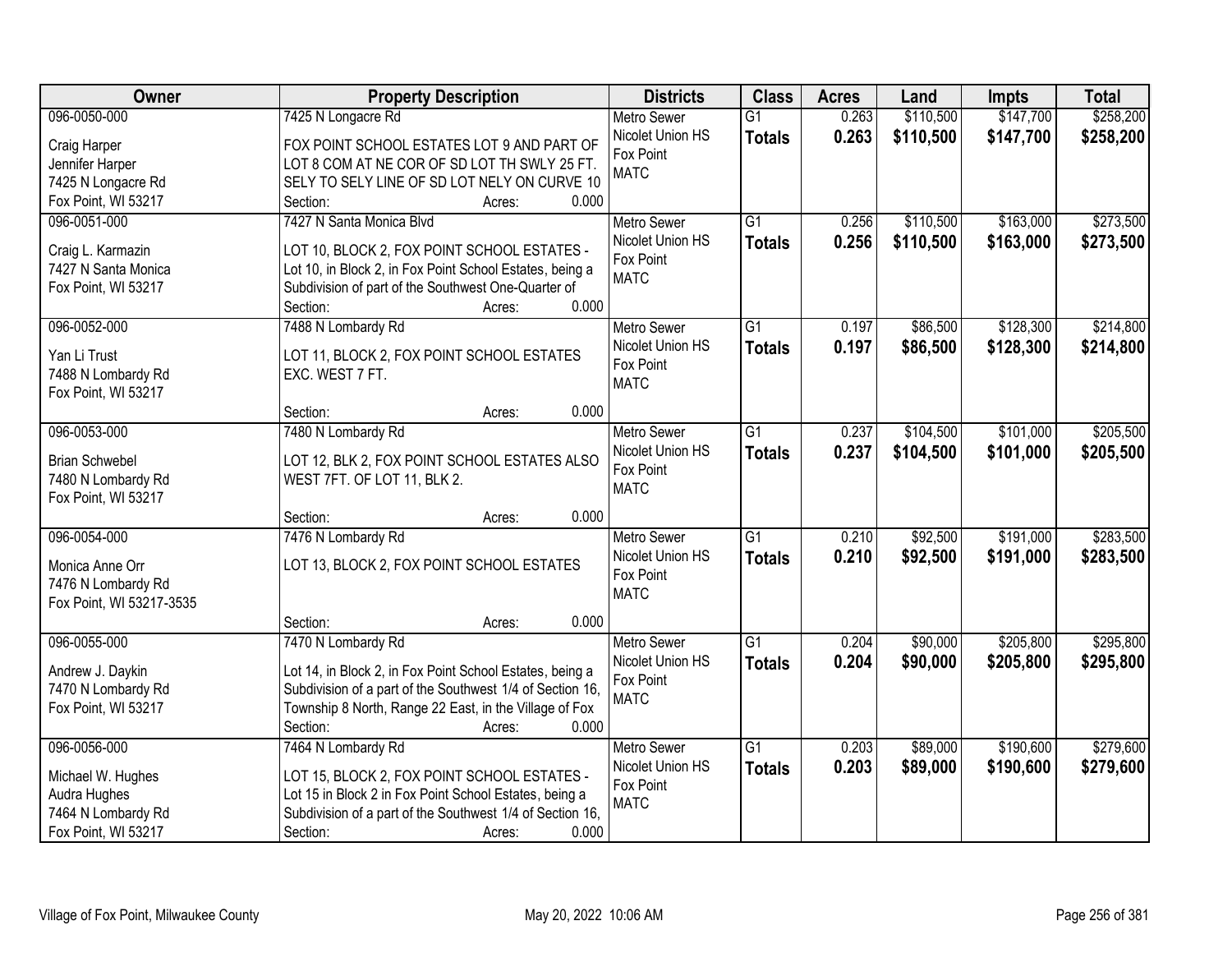| \$203,000<br>\$291,500<br>096-0057-000<br>7460 N Lombardy Rd<br>\$88,500<br>$\overline{G1}$<br>0.201<br><b>Metro Sewer</b><br>Nicolet Union HS<br>0.201<br>\$88,500<br>\$203,000<br>\$291,500<br><b>Totals</b><br>LOT 16, BLOCK 2, FOX POINT SCHOOL ESTATES<br>Christopher M. Torres<br>Fox Point<br><b>Kaitlin Torres</b><br><b>MATC</b><br>7460 N Lombardy Rd<br>0.000<br>Fox Point, WI 53217<br>Section:<br>Acres:<br>$\overline{G1}$<br>\$87,000<br>\$184,700<br>096-0058-000<br>7456 N Lombardy Rd<br>0.198<br><b>Metro Sewer</b><br>Nicolet Union HS<br>0.198<br>\$87,000<br>\$184,700<br><b>Totals</b><br>LOT 17, BLOCK 2, FOX POINT SCHOOL ESTATES<br>Sean P. Mahoney<br>Fox Point<br>Lisa J. Mahoney<br><b>MATC</b><br>7456 N Lombardy Rd<br>0.000<br>Fox Point, WI 53217-3535<br>Section:<br>Acres:<br>096-0059-000<br>7450 N Lombardy Rd<br>G1<br>0.202<br>\$89,000<br>\$177,000<br>Metro Sewer<br>Nicolet Union HS<br>\$89,000<br>0.202<br>\$177,000<br><b>Totals</b><br>LOT 18, BLK. 2, FOX POINT SCHOOL ESTATES, ALSC<br>Benjamin Ragan<br>Fox Point<br>1.0 FT. OF LOT 19 DESC. IN REEL 108-IMAGE 969.<br>Katie Ragan<br><b>MATC</b><br>7450 N Lombardy Rd<br>Fox Point, WI 53217<br>0.000<br>Section:<br>Acres:<br>096-0061-001<br>\$117,500<br>\$187,000<br>7444 N Lombardy Rd<br><b>Metro Sewer</b><br>G1<br>0.388<br>Nicolet Union HS<br>0.388<br>\$117,500<br>\$187,000<br><b>Totals</b><br>Aaron Callender<br>07444 N LOMBARDY RD<br>Fox Point<br>Janet Callender<br><b>MATC</b><br>7444 N Lombardy Rd<br>Fox Point, WI 53217-3535<br>0.000<br>Section:<br>Acres:<br>\$160,400<br>096-0062-000<br>7440 N Lombardy Rd<br>$\overline{G1}$<br>0.218<br>\$96,000<br><b>Metro Sewer</b><br>0.218<br>\$96,000<br>\$160,400<br>Nicolet Union HS<br><b>Totals</b><br>Joanne N. Bartel<br>Lot 21, in Block 2, in Fox Point School Estates, being a<br>Fox Point<br>Subdivision of part of the Southwest 1/4 of Section 16, in<br>7440 N Lombardy Rd<br><b>MATC</b><br>Township 8 North, Range 22 East, in the Village of Fox<br>Fox Point, WI 53217<br>Section: 16<br>0.218<br>Acres:<br>$\overline{G1}$<br>\$224,300<br>096-0063-000<br>7436 N Lombardy Rd<br>0.232<br>\$102,000<br><b>Metro Sewer</b><br>Nicolet Union HS<br>0.232<br>\$102,000<br>\$224,300<br><b>Totals</b><br>LOT 22, BLK 2, FOX POINT SCHOOL ESTATES<br>David M. Ellwein et al<br>Fox Point<br>7436 N Lombardy Rd | Owner | <b>Property Description</b> | <b>Districts</b> | <b>Class</b> | <b>Acres</b> | Land | Impts | <b>Total</b> |
|----------------------------------------------------------------------------------------------------------------------------------------------------------------------------------------------------------------------------------------------------------------------------------------------------------------------------------------------------------------------------------------------------------------------------------------------------------------------------------------------------------------------------------------------------------------------------------------------------------------------------------------------------------------------------------------------------------------------------------------------------------------------------------------------------------------------------------------------------------------------------------------------------------------------------------------------------------------------------------------------------------------------------------------------------------------------------------------------------------------------------------------------------------------------------------------------------------------------------------------------------------------------------------------------------------------------------------------------------------------------------------------------------------------------------------------------------------------------------------------------------------------------------------------------------------------------------------------------------------------------------------------------------------------------------------------------------------------------------------------------------------------------------------------------------------------------------------------------------------------------------------------------------------------------------------------------------------------------------------------------------------------------------------------------------------------------------------------------------------------------------------------------------------------------------------------------------------------------------------------------------------------------------------------------------------------------------------------------------------------------------------------------------|-------|-----------------------------|------------------|--------------|--------------|------|-------|--------------|
|                                                                                                                                                                                                                                                                                                                                                                                                                                                                                                                                                                                                                                                                                                                                                                                                                                                                                                                                                                                                                                                                                                                                                                                                                                                                                                                                                                                                                                                                                                                                                                                                                                                                                                                                                                                                                                                                                                                                                                                                                                                                                                                                                                                                                                                                                                                                                                                                    |       |                             |                  |              |              |      |       |              |
|                                                                                                                                                                                                                                                                                                                                                                                                                                                                                                                                                                                                                                                                                                                                                                                                                                                                                                                                                                                                                                                                                                                                                                                                                                                                                                                                                                                                                                                                                                                                                                                                                                                                                                                                                                                                                                                                                                                                                                                                                                                                                                                                                                                                                                                                                                                                                                                                    |       |                             |                  |              |              |      |       |              |
| \$271,700<br>\$271,700<br>\$304,500<br>\$304,500<br>\$256,400<br>\$326,300                                                                                                                                                                                                                                                                                                                                                                                                                                                                                                                                                                                                                                                                                                                                                                                                                                                                                                                                                                                                                                                                                                                                                                                                                                                                                                                                                                                                                                                                                                                                                                                                                                                                                                                                                                                                                                                                                                                                                                                                                                                                                                                                                                                                                                                                                                                         |       |                             |                  |              |              |      |       |              |
|                                                                                                                                                                                                                                                                                                                                                                                                                                                                                                                                                                                                                                                                                                                                                                                                                                                                                                                                                                                                                                                                                                                                                                                                                                                                                                                                                                                                                                                                                                                                                                                                                                                                                                                                                                                                                                                                                                                                                                                                                                                                                                                                                                                                                                                                                                                                                                                                    |       |                             |                  |              |              |      |       |              |
|                                                                                                                                                                                                                                                                                                                                                                                                                                                                                                                                                                                                                                                                                                                                                                                                                                                                                                                                                                                                                                                                                                                                                                                                                                                                                                                                                                                                                                                                                                                                                                                                                                                                                                                                                                                                                                                                                                                                                                                                                                                                                                                                                                                                                                                                                                                                                                                                    |       |                             |                  |              |              |      |       |              |
|                                                                                                                                                                                                                                                                                                                                                                                                                                                                                                                                                                                                                                                                                                                                                                                                                                                                                                                                                                                                                                                                                                                                                                                                                                                                                                                                                                                                                                                                                                                                                                                                                                                                                                                                                                                                                                                                                                                                                                                                                                                                                                                                                                                                                                                                                                                                                                                                    |       |                             |                  |              |              |      |       |              |
|                                                                                                                                                                                                                                                                                                                                                                                                                                                                                                                                                                                                                                                                                                                                                                                                                                                                                                                                                                                                                                                                                                                                                                                                                                                                                                                                                                                                                                                                                                                                                                                                                                                                                                                                                                                                                                                                                                                                                                                                                                                                                                                                                                                                                                                                                                                                                                                                    |       |                             |                  |              |              |      |       |              |
|                                                                                                                                                                                                                                                                                                                                                                                                                                                                                                                                                                                                                                                                                                                                                                                                                                                                                                                                                                                                                                                                                                                                                                                                                                                                                                                                                                                                                                                                                                                                                                                                                                                                                                                                                                                                                                                                                                                                                                                                                                                                                                                                                                                                                                                                                                                                                                                                    |       |                             |                  |              |              |      |       |              |
|                                                                                                                                                                                                                                                                                                                                                                                                                                                                                                                                                                                                                                                                                                                                                                                                                                                                                                                                                                                                                                                                                                                                                                                                                                                                                                                                                                                                                                                                                                                                                                                                                                                                                                                                                                                                                                                                                                                                                                                                                                                                                                                                                                                                                                                                                                                                                                                                    |       |                             |                  |              |              |      |       |              |
| \$266,000<br>\$266,000<br>\$256,400<br>\$326,300                                                                                                                                                                                                                                                                                                                                                                                                                                                                                                                                                                                                                                                                                                                                                                                                                                                                                                                                                                                                                                                                                                                                                                                                                                                                                                                                                                                                                                                                                                                                                                                                                                                                                                                                                                                                                                                                                                                                                                                                                                                                                                                                                                                                                                                                                                                                                   |       |                             |                  |              |              |      |       |              |
|                                                                                                                                                                                                                                                                                                                                                                                                                                                                                                                                                                                                                                                                                                                                                                                                                                                                                                                                                                                                                                                                                                                                                                                                                                                                                                                                                                                                                                                                                                                                                                                                                                                                                                                                                                                                                                                                                                                                                                                                                                                                                                                                                                                                                                                                                                                                                                                                    |       |                             |                  |              |              |      |       |              |
|                                                                                                                                                                                                                                                                                                                                                                                                                                                                                                                                                                                                                                                                                                                                                                                                                                                                                                                                                                                                                                                                                                                                                                                                                                                                                                                                                                                                                                                                                                                                                                                                                                                                                                                                                                                                                                                                                                                                                                                                                                                                                                                                                                                                                                                                                                                                                                                                    |       |                             |                  |              |              |      |       |              |
|                                                                                                                                                                                                                                                                                                                                                                                                                                                                                                                                                                                                                                                                                                                                                                                                                                                                                                                                                                                                                                                                                                                                                                                                                                                                                                                                                                                                                                                                                                                                                                                                                                                                                                                                                                                                                                                                                                                                                                                                                                                                                                                                                                                                                                                                                                                                                                                                    |       |                             |                  |              |              |      |       |              |
|                                                                                                                                                                                                                                                                                                                                                                                                                                                                                                                                                                                                                                                                                                                                                                                                                                                                                                                                                                                                                                                                                                                                                                                                                                                                                                                                                                                                                                                                                                                                                                                                                                                                                                                                                                                                                                                                                                                                                                                                                                                                                                                                                                                                                                                                                                                                                                                                    |       |                             |                  |              |              |      |       |              |
|                                                                                                                                                                                                                                                                                                                                                                                                                                                                                                                                                                                                                                                                                                                                                                                                                                                                                                                                                                                                                                                                                                                                                                                                                                                                                                                                                                                                                                                                                                                                                                                                                                                                                                                                                                                                                                                                                                                                                                                                                                                                                                                                                                                                                                                                                                                                                                                                    |       |                             |                  |              |              |      |       |              |
|                                                                                                                                                                                                                                                                                                                                                                                                                                                                                                                                                                                                                                                                                                                                                                                                                                                                                                                                                                                                                                                                                                                                                                                                                                                                                                                                                                                                                                                                                                                                                                                                                                                                                                                                                                                                                                                                                                                                                                                                                                                                                                                                                                                                                                                                                                                                                                                                    |       |                             |                  |              |              |      |       |              |
|                                                                                                                                                                                                                                                                                                                                                                                                                                                                                                                                                                                                                                                                                                                                                                                                                                                                                                                                                                                                                                                                                                                                                                                                                                                                                                                                                                                                                                                                                                                                                                                                                                                                                                                                                                                                                                                                                                                                                                                                                                                                                                                                                                                                                                                                                                                                                                                                    |       |                             |                  |              |              |      |       |              |
|                                                                                                                                                                                                                                                                                                                                                                                                                                                                                                                                                                                                                                                                                                                                                                                                                                                                                                                                                                                                                                                                                                                                                                                                                                                                                                                                                                                                                                                                                                                                                                                                                                                                                                                                                                                                                                                                                                                                                                                                                                                                                                                                                                                                                                                                                                                                                                                                    |       |                             |                  |              |              |      |       |              |
|                                                                                                                                                                                                                                                                                                                                                                                                                                                                                                                                                                                                                                                                                                                                                                                                                                                                                                                                                                                                                                                                                                                                                                                                                                                                                                                                                                                                                                                                                                                                                                                                                                                                                                                                                                                                                                                                                                                                                                                                                                                                                                                                                                                                                                                                                                                                                                                                    |       |                             |                  |              |              |      |       |              |
|                                                                                                                                                                                                                                                                                                                                                                                                                                                                                                                                                                                                                                                                                                                                                                                                                                                                                                                                                                                                                                                                                                                                                                                                                                                                                                                                                                                                                                                                                                                                                                                                                                                                                                                                                                                                                                                                                                                                                                                                                                                                                                                                                                                                                                                                                                                                                                                                    |       |                             |                  |              |              |      |       |              |
|                                                                                                                                                                                                                                                                                                                                                                                                                                                                                                                                                                                                                                                                                                                                                                                                                                                                                                                                                                                                                                                                                                                                                                                                                                                                                                                                                                                                                                                                                                                                                                                                                                                                                                                                                                                                                                                                                                                                                                                                                                                                                                                                                                                                                                                                                                                                                                                                    |       |                             |                  |              |              |      |       |              |
|                                                                                                                                                                                                                                                                                                                                                                                                                                                                                                                                                                                                                                                                                                                                                                                                                                                                                                                                                                                                                                                                                                                                                                                                                                                                                                                                                                                                                                                                                                                                                                                                                                                                                                                                                                                                                                                                                                                                                                                                                                                                                                                                                                                                                                                                                                                                                                                                    |       |                             |                  |              |              |      |       |              |
|                                                                                                                                                                                                                                                                                                                                                                                                                                                                                                                                                                                                                                                                                                                                                                                                                                                                                                                                                                                                                                                                                                                                                                                                                                                                                                                                                                                                                                                                                                                                                                                                                                                                                                                                                                                                                                                                                                                                                                                                                                                                                                                                                                                                                                                                                                                                                                                                    |       |                             |                  |              |              |      |       |              |
|                                                                                                                                                                                                                                                                                                                                                                                                                                                                                                                                                                                                                                                                                                                                                                                                                                                                                                                                                                                                                                                                                                                                                                                                                                                                                                                                                                                                                                                                                                                                                                                                                                                                                                                                                                                                                                                                                                                                                                                                                                                                                                                                                                                                                                                                                                                                                                                                    |       |                             |                  |              |              |      |       |              |
|                                                                                                                                                                                                                                                                                                                                                                                                                                                                                                                                                                                                                                                                                                                                                                                                                                                                                                                                                                                                                                                                                                                                                                                                                                                                                                                                                                                                                                                                                                                                                                                                                                                                                                                                                                                                                                                                                                                                                                                                                                                                                                                                                                                                                                                                                                                                                                                                    |       |                             |                  |              |              |      |       |              |
|                                                                                                                                                                                                                                                                                                                                                                                                                                                                                                                                                                                                                                                                                                                                                                                                                                                                                                                                                                                                                                                                                                                                                                                                                                                                                                                                                                                                                                                                                                                                                                                                                                                                                                                                                                                                                                                                                                                                                                                                                                                                                                                                                                                                                                                                                                                                                                                                    |       |                             |                  |              |              |      |       |              |
|                                                                                                                                                                                                                                                                                                                                                                                                                                                                                                                                                                                                                                                                                                                                                                                                                                                                                                                                                                                                                                                                                                                                                                                                                                                                                                                                                                                                                                                                                                                                                                                                                                                                                                                                                                                                                                                                                                                                                                                                                                                                                                                                                                                                                                                                                                                                                                                                    |       |                             |                  |              |              |      |       |              |
|                                                                                                                                                                                                                                                                                                                                                                                                                                                                                                                                                                                                                                                                                                                                                                                                                                                                                                                                                                                                                                                                                                                                                                                                                                                                                                                                                                                                                                                                                                                                                                                                                                                                                                                                                                                                                                                                                                                                                                                                                                                                                                                                                                                                                                                                                                                                                                                                    |       |                             |                  |              |              |      |       |              |
|                                                                                                                                                                                                                                                                                                                                                                                                                                                                                                                                                                                                                                                                                                                                                                                                                                                                                                                                                                                                                                                                                                                                                                                                                                                                                                                                                                                                                                                                                                                                                                                                                                                                                                                                                                                                                                                                                                                                                                                                                                                                                                                                                                                                                                                                                                                                                                                                    |       |                             |                  |              |              |      |       |              |
|                                                                                                                                                                                                                                                                                                                                                                                                                                                                                                                                                                                                                                                                                                                                                                                                                                                                                                                                                                                                                                                                                                                                                                                                                                                                                                                                                                                                                                                                                                                                                                                                                                                                                                                                                                                                                                                                                                                                                                                                                                                                                                                                                                                                                                                                                                                                                                                                    |       |                             |                  |              |              |      |       |              |
|                                                                                                                                                                                                                                                                                                                                                                                                                                                                                                                                                                                                                                                                                                                                                                                                                                                                                                                                                                                                                                                                                                                                                                                                                                                                                                                                                                                                                                                                                                                                                                                                                                                                                                                                                                                                                                                                                                                                                                                                                                                                                                                                                                                                                                                                                                                                                                                                    |       |                             | <b>MATC</b>      |              |              |      |       |              |
| Fox Point, WI 53217-3535                                                                                                                                                                                                                                                                                                                                                                                                                                                                                                                                                                                                                                                                                                                                                                                                                                                                                                                                                                                                                                                                                                                                                                                                                                                                                                                                                                                                                                                                                                                                                                                                                                                                                                                                                                                                                                                                                                                                                                                                                                                                                                                                                                                                                                                                                                                                                                           |       |                             |                  |              |              |      |       |              |
| 0.000<br>Section:<br>Acres:                                                                                                                                                                                                                                                                                                                                                                                                                                                                                                                                                                                                                                                                                                                                                                                                                                                                                                                                                                                                                                                                                                                                                                                                                                                                                                                                                                                                                                                                                                                                                                                                                                                                                                                                                                                                                                                                                                                                                                                                                                                                                                                                                                                                                                                                                                                                                                        |       |                             |                  |              |              |      |       |              |
| 096-0064-000<br>7430 N Bell Rd<br>\$113,500<br>\$226,500<br>\$340,000<br>$\overline{G1}$<br>0.319<br><b>Metro Sewer</b>                                                                                                                                                                                                                                                                                                                                                                                                                                                                                                                                                                                                                                                                                                                                                                                                                                                                                                                                                                                                                                                                                                                                                                                                                                                                                                                                                                                                                                                                                                                                                                                                                                                                                                                                                                                                                                                                                                                                                                                                                                                                                                                                                                                                                                                                            |       |                             |                  |              |              |      |       |              |
| Nicolet Union HS<br>0.319<br>\$226,500<br>\$340,000<br>\$113,500<br><b>Totals</b><br>Robin R. Enea<br>Lot 23, in Block 2, in Fox Point School Estates, a                                                                                                                                                                                                                                                                                                                                                                                                                                                                                                                                                                                                                                                                                                                                                                                                                                                                                                                                                                                                                                                                                                                                                                                                                                                                                                                                                                                                                                                                                                                                                                                                                                                                                                                                                                                                                                                                                                                                                                                                                                                                                                                                                                                                                                           |       |                             |                  |              |              |      |       |              |
| Fox Point<br>7430 N Bell Rd<br>Subdivision according to the recorded plat thereof, locate                                                                                                                                                                                                                                                                                                                                                                                                                                                                                                                                                                                                                                                                                                                                                                                                                                                                                                                                                                                                                                                                                                                                                                                                                                                                                                                                                                                                                                                                                                                                                                                                                                                                                                                                                                                                                                                                                                                                                                                                                                                                                                                                                                                                                                                                                                          |       |                             |                  |              |              |      |       |              |
| <b>MATC</b><br>in the Village of Fox Point, Milwaukee County, Wisconsin<br>Fox Point, WI 53217                                                                                                                                                                                                                                                                                                                                                                                                                                                                                                                                                                                                                                                                                                                                                                                                                                                                                                                                                                                                                                                                                                                                                                                                                                                                                                                                                                                                                                                                                                                                                                                                                                                                                                                                                                                                                                                                                                                                                                                                                                                                                                                                                                                                                                                                                                     |       |                             |                  |              |              |      |       |              |
| 0.000<br>Section:<br>Acres:                                                                                                                                                                                                                                                                                                                                                                                                                                                                                                                                                                                                                                                                                                                                                                                                                                                                                                                                                                                                                                                                                                                                                                                                                                                                                                                                                                                                                                                                                                                                                                                                                                                                                                                                                                                                                                                                                                                                                                                                                                                                                                                                                                                                                                                                                                                                                                        |       |                             |                  |              |              |      |       |              |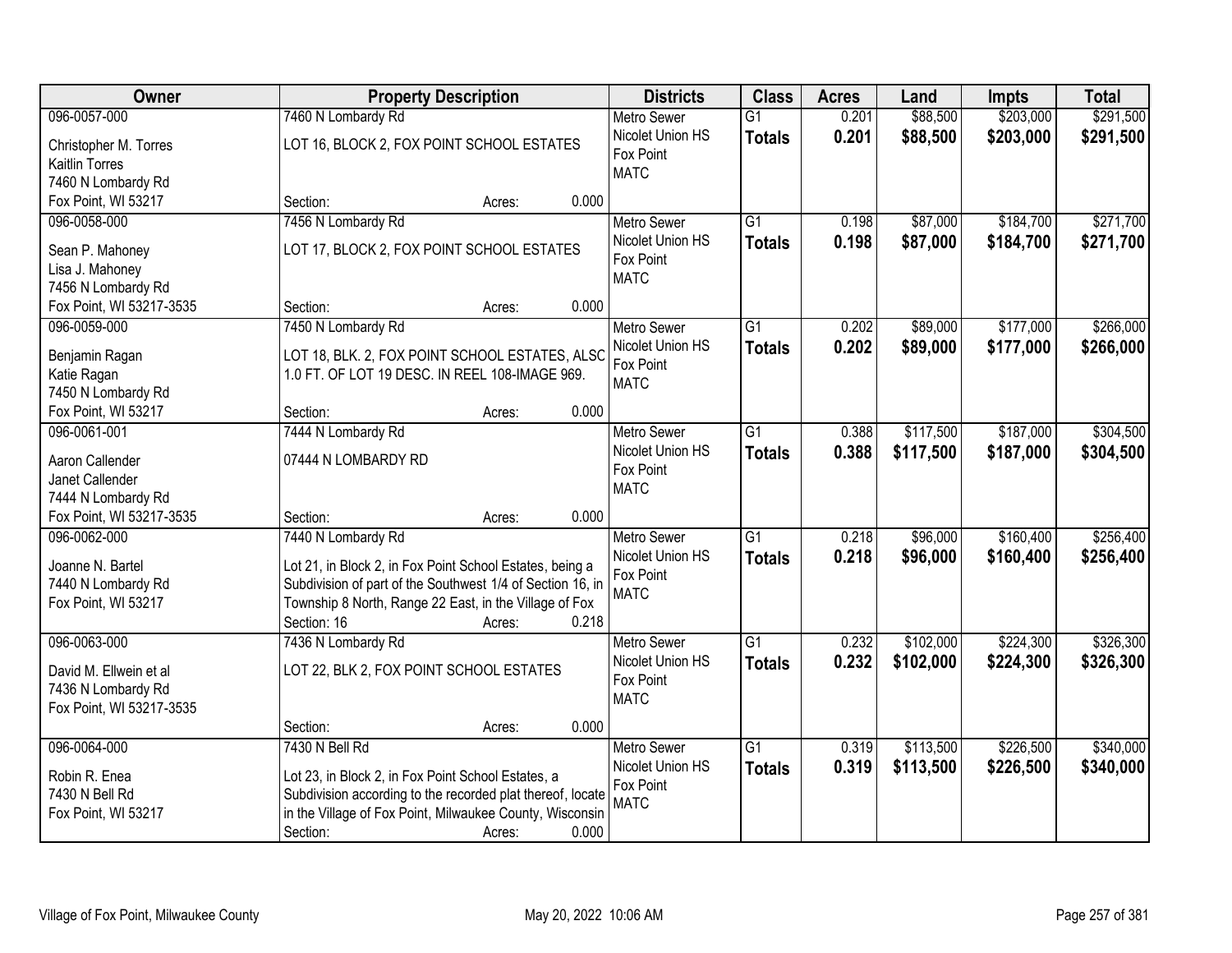| Owner                    |                                             | <b>Property Description</b> |       | <b>Districts</b>   | <b>Class</b>    | <b>Acres</b> | Land      | Impts     | <b>Total</b> |
|--------------------------|---------------------------------------------|-----------------------------|-------|--------------------|-----------------|--------------|-----------|-----------|--------------|
| 096-0065-000             | 7437 N Lombardy Rd                          |                             |       | <b>Metro Sewer</b> | $\overline{G1}$ | 0.275        | \$111,500 | \$135,400 | \$246,900    |
| Gerald J. Rakowski       | LOT 1 BLK 3 FOX POINT SCHOOL ESTATES EXC A  |                             |       | Nicolet Union HS   | <b>Totals</b>   | 0.275        | \$111,500 | \$135,400 | \$246,900    |
| Beth A. Bretl            | TRIANGULAR PARCEL ADJACENT TO LOT 2 WITH 23 |                             |       | Fox Point          |                 |              |           |           |              |
| 7437 N Lombardy Rd       | FT FRONTAGE ALONG NORTH LOMBARDY ROAD       |                             |       | <b>MATC</b>        |                 |              |           |           |              |
| Fox Point, WI 53217-3536 | Section:                                    | Acres:                      | 0.000 |                    |                 |              |           |           |              |
| 096-0066-000             | 7445 N Lombardy Rd                          |                             |       | <b>Metro Sewer</b> | $\overline{G1}$ | 0.257        | \$110,500 | \$95,600  | \$206,100    |
|                          |                                             |                             |       | Nicolet Union HS   | <b>Totals</b>   | 0.257        | \$110,500 | \$95,600  | \$206,100    |
| Douglas Stangohr         | LOT 2, BLK 3, FOX POINT SCHOOL ESTATES ALSO |                             |       | Fox Point          |                 |              |           |           |              |
| Toni Stangohr            | ADDITIONAL TRIANGULAR PARCEL OF LOT 1       |                             |       | <b>MATC</b>        |                 |              |           |           |              |
| 7445 N Lombardy Rd       | ADJACENT WITH 23FT. FRONTAGE ALONG N.       |                             |       |                    |                 |              |           |           |              |
| Fox Point, WI 53217-3536 | Section:                                    | Acres:                      | 0.000 |                    |                 |              |           |           |              |
| 096-0067-000             | 7447 N Lombardy Rd                          |                             |       | Metro Sewer        | G1              | 0.196        | \$86,000  | \$200,100 | \$286,100    |
| Steven D. Keene          | LOT 3, BLK 3, FOX POINT SCHOOL ESTATES      |                             |       | Nicolet Union HS   | <b>Totals</b>   | 0.196        | \$86,000  | \$200,100 | \$286,100    |
| Deborah L. Keene         |                                             |                             |       | Fox Point          |                 |              |           |           |              |
| 7447 N Lombardy Rd       |                                             |                             |       | <b>MATC</b>        |                 |              |           |           |              |
| Fox Point, WI 53217-3536 | Section:                                    | Acres:                      | 0.000 |                    |                 |              |           |           |              |
| 096-0068-000             | 7451 N Lombardy Rd                          |                             |       | <b>Metro Sewer</b> | G1              | 0.220        | \$97,000  | \$68,700  | \$165,700    |
|                          |                                             |                             |       | Nicolet Union HS   | <b>Totals</b>   | 0.220        | \$97,000  | \$68,700  | \$165,700    |
| Kenneth W. Drescher      | LOT 4, BLK 3, FOX POINT SCHOOL ESTATES      |                             |       | Fox Point          |                 |              |           |           |              |
| 7451 N Lombardy Rd       |                                             |                             |       | <b>MATC</b>        |                 |              |           |           |              |
| Fox Point, WI 53217-3536 |                                             |                             |       |                    |                 |              |           |           |              |
|                          | Section:                                    | Acres:                      | 0.000 |                    |                 |              |           |           |              |
| 096-0069-000             | 7455 N Lombardy Rd                          |                             |       | Metro Sewer        | $\overline{G1}$ | 0.216        | \$95,000  | \$92,900  | \$187,900    |
| Jill M. Schwartz         | LOT 5, BLK 3, FOX POINT SCHOOL ESTATES      |                             |       | Nicolet Union HS   | <b>Totals</b>   | 0.216        | \$95,000  | \$92,900  | \$187,900    |
| 7455 N Lombardy Rd       |                                             |                             |       | Fox Point          |                 |              |           |           |              |
| Fox Point, WI 53217-3536 |                                             |                             |       | <b>MATC</b>        |                 |              |           |           |              |
|                          | Section:                                    | Acres:                      | 0.000 |                    |                 |              |           |           |              |
| 096-0070-000             | 7457 N Lombardy Rd                          |                             |       | <b>Metro Sewer</b> | $\overline{G1}$ | 0.225        | \$99,000  | \$191,300 | \$290,300    |
|                          |                                             |                             |       | Nicolet Union HS   | <b>Totals</b>   | 0.225        | \$99,000  | \$191,300 | \$290,300    |
| Jared L. Koch            | LOT 6, BLK 3, FOX POINT SCHOOL ESTATES      |                             |       | Fox Point          |                 |              |           |           |              |
| Natasha Bosch            |                                             |                             |       | <b>MATC</b>        |                 |              |           |           |              |
| 7457 N Lombardy Rd       |                                             |                             |       |                    |                 |              |           |           |              |
| Fox Point, WI 53217      | Section:                                    | Acres:                      | 0.000 |                    |                 |              |           |           |              |
| 096-0071-000             | 7461 N Lombardy Rd                          |                             |       | <b>Metro Sewer</b> | $\overline{G1}$ | 0.220        | \$97,000  | \$111,900 | \$208,900    |
| Allen Young Trustee      | LOT 7, BLK 3, FOX POINT SCHOOL ESTATES      |                             |       | Nicolet Union HS   | <b>Totals</b>   | 0.220        | \$97,000  | \$111,900 | \$208,900    |
| 7461 N Lombardy Rd       |                                             |                             |       | Fox Point          |                 |              |           |           |              |
| Fox Point, WI 53217-3536 |                                             |                             |       | <b>MATC</b>        |                 |              |           |           |              |
|                          | Section:                                    | Acres:                      | 0.000 |                    |                 |              |           |           |              |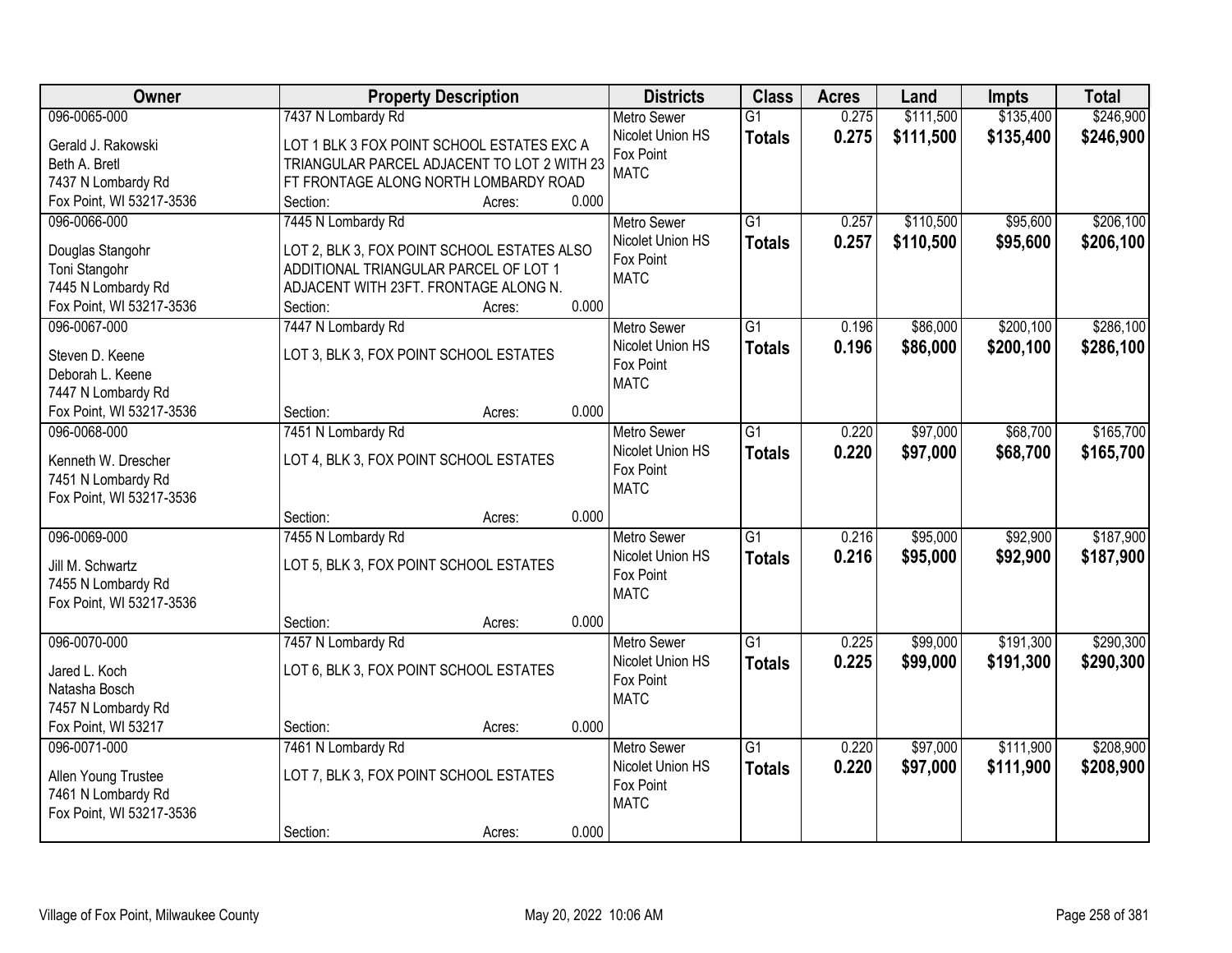| Owner                    | <b>Property Description</b>                              | <b>Districts</b>   | <b>Class</b>    | <b>Acres</b> | Land     | Impts     | <b>Total</b> |
|--------------------------|----------------------------------------------------------|--------------------|-----------------|--------------|----------|-----------|--------------|
| 096-0072-000             | 7465 N Lombardy Rd                                       | <b>Metro Sewer</b> | $\overline{G1}$ | 0.223        | \$98,000 | \$115,500 | \$213,500    |
| <b>Bethany Kroes</b>     | LOT 8, BLK 3, FOX POINT SCHOOL ESTATES                   | Nicolet Union HS   | <b>Totals</b>   | 0.223        | \$98,000 | \$115,500 | \$213,500    |
| Jason M. Canfield        |                                                          | Fox Point          |                 |              |          |           |              |
| 7465 N Lombardy Rd       |                                                          | <b>MATC</b>        |                 |              |          |           |              |
| Fox Point, WI 53217-3536 | 0.000<br>Section:<br>Acres:                              |                    |                 |              |          |           |              |
| 096-0073-000             | 7469 N Lombardy Rd                                       | <b>Metro Sewer</b> | $\overline{G1}$ | 0.223        | \$98,000 | \$112,100 | \$210,100    |
|                          |                                                          | Nicolet Union HS   | <b>Totals</b>   | 0.223        | \$98,000 | \$112,100 | \$210,100    |
| Scott R. Bahr            | LOT 9, BLK 3, FOX POINT SCHOOL ESTATES                   | Fox Point          |                 |              |          |           |              |
| Margaret Wenger          |                                                          | <b>MATC</b>        |                 |              |          |           |              |
| 7469 N Lombardy Rd       |                                                          |                    |                 |              |          |           |              |
| Fox Point, WI 53217-3536 | 0.000<br>Section:<br>Acres:                              |                    |                 |              |          |           |              |
| 096-0074-000             | 7473 N Lombardy Rd                                       | <b>Metro Sewer</b> | G1              | 0.223        | \$98,000 | \$163,800 | \$261,800    |
| Jasmin Kavazovic         | LOT 10, BLK 3, FOX POINT SCHOOL ESTATES - Lot            | Nicolet Union HS   | <b>Totals</b>   | 0.223        | \$98,000 | \$163,800 | \$261,800    |
| Ajla Kavazovic           | 10, in Block 3, in Fox Point School Estates, being a     | Fox Point          |                 |              |          |           |              |
| 7473 N Lombardy Rd       | Subdivision of a part of the Southwest One-Quarter of    | <b>MATC</b>        |                 |              |          |           |              |
| Fox Point, WI 53217      | 0.000<br>Section:<br>Acres:                              |                    |                 |              |          |           |              |
| 096-0075-000             | 7475 N Lombardy Rd                                       | <b>Metro Sewer</b> | G1              | 0.223        | \$98,000 | \$186,300 | \$284,300    |
|                          |                                                          | Nicolet Union HS   | <b>Totals</b>   | 0.223        | \$98,000 | \$186,300 | \$284,300    |
| Stacy D. Edling-Wittmann | LOT 11, BLK 3, FOX POINT SCHOOL ESTATES                  | Fox Point          |                 |              |          |           |              |
| 7475 N Lombardy Rd       |                                                          | <b>MATC</b>        |                 |              |          |           |              |
| Fox Point, WI 53217      |                                                          |                    |                 |              |          |           |              |
|                          | 0.000<br>Section:<br>Acres:                              |                    |                 |              |          |           |              |
| 096-0076-000             | 7481 N Lombardy Rd                                       | <b>Metro Sewer</b> | $\overline{G1}$ | 0.223        | \$98,000 | \$187,400 | \$285,400    |
| <b>Tyler Carlson</b>     | LOT 12, BLK 3, FOX POINT SCHOOL ESTATES                  | Nicolet Union HS   | <b>Totals</b>   | 0.223        | \$98,000 | \$187,400 | \$285,400    |
| Kristin Carlson          |                                                          | Fox Point          |                 |              |          |           |              |
| 7481 N Lombardy Rd       |                                                          | <b>MATC</b>        |                 |              |          |           |              |
| Fox Point, WI 53217      | 0.000<br>Section:<br>Acres:                              |                    |                 |              |          |           |              |
| 096-0077-000             | 7485 N Lombardy Rd                                       | Metro Sewer        | $\overline{G1}$ | 0.223        | \$98,000 | \$229,700 | \$327,700    |
|                          |                                                          | Nicolet Union HS   | <b>Totals</b>   | 0.223        | \$98,000 | \$229,700 | \$327,700    |
| John Clinton Earnheart   | Lot 13, in Block 3, in Fox Point School Estates, being a | Fox Point          |                 |              |          |           |              |
| Anne Earnheart           | Subdivision of part of the Southwest One-Quarter of      | <b>MATC</b>        |                 |              |          |           |              |
| 7485 N Lombardy Rd       | Section 16, in                                           |                    |                 |              |          |           |              |
| Fox Point, WI 53217      | 0.223<br>Section:<br>Acres:                              |                    |                 |              |          |           |              |
| 096-0078-000             | 7489 N Lombardy Rd                                       | <b>Metro Sewer</b> | $\overline{G1}$ | 0.223        | \$98,000 | \$153,100 | \$251,100    |
| James Wagner             | LOT 14, BLK 3, FOX POINT SCHOOL ESTATES                  | Nicolet Union HS   | <b>Totals</b>   | 0.223        | \$98,000 | \$153,100 | \$251,100    |
| Dana Wagner              |                                                          | Fox Point          |                 |              |          |           |              |
| 7489 N Lombardy Rd       |                                                          | <b>MATC</b>        |                 |              |          |           |              |
| Fox Point, WI 53217-3536 | 0.000<br>Section:<br>Acres:                              |                    |                 |              |          |           |              |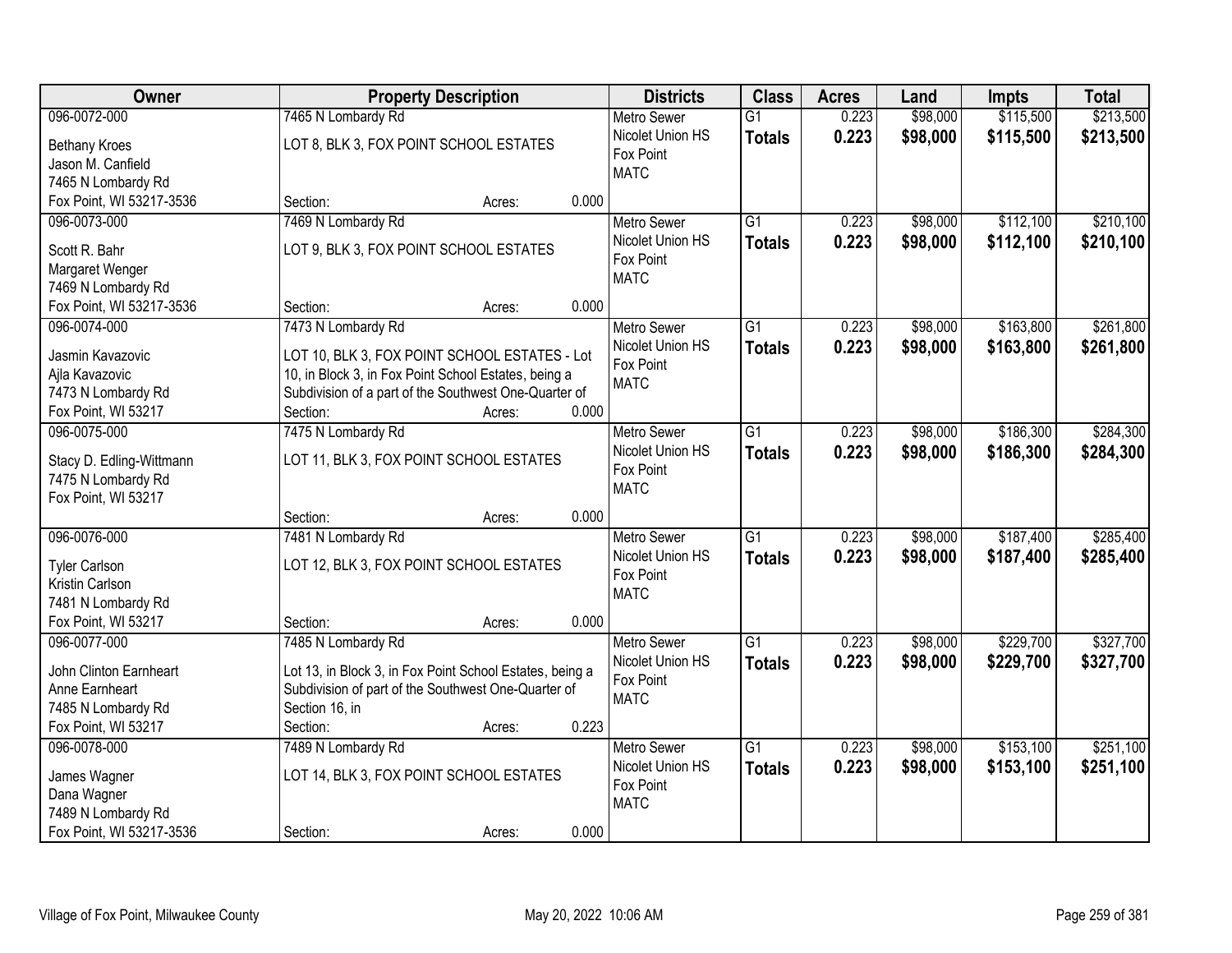| Owner                               | <b>Property Description</b>                               |        |       | <b>Districts</b>   | <b>Class</b>    | <b>Acres</b> | Land      | Impts     | <b>Total</b> |
|-------------------------------------|-----------------------------------------------------------|--------|-------|--------------------|-----------------|--------------|-----------|-----------|--------------|
| 096-0079-000                        | 7505 N Santa Monica Blvd                                  |        |       | <b>Metro Sewer</b> | $\overline{G1}$ | 0.269        | \$111,000 | \$206,000 | \$317,000    |
| John J. Heilmann                    | LOT 15, BLK 3, FOX POINT SCHOOL ESTATES                   |        |       | Nicolet Union HS   | <b>Totals</b>   | 0.269        | \$111,000 | \$206,000 | \$317,000    |
| Lisbeth C. Heilmann                 |                                                           |        |       | Fox Point          |                 |              |           |           |              |
| 7505 N Santa Monica Blv             |                                                           |        |       | <b>MATC</b>        |                 |              |           |           |              |
| Fox Point, WI 53217-3513            | Section:                                                  | Acres: | 0.000 |                    |                 |              |           |           |              |
| 096-0080-000                        | 7500 N Crossway Rd                                        |        |       | <b>Metro Sewer</b> | $\overline{G1}$ | 0.390        | \$117,500 | \$128,100 | \$245,600    |
|                                     |                                                           |        |       | Nicolet Union HS   | <b>Totals</b>   | 0.390        | \$117,500 | \$128,100 | \$245,600    |
| John M. McFadyen                    | LOT 1, BLK 1, FOX POINT SCHOOL ESTATES ADD.               |        |       | Fox Point          |                 |              |           |           |              |
| 7500 N Crossway Rd                  | NO. 1 - Lot One (1) in Block One (1) in Fox Point School  |        |       | <b>MATC</b>        |                 |              |           |           |              |
| Fox Point, WI 53217                 | Estates Subdivision Addition No. 1, being a Subdivision c |        |       |                    |                 |              |           |           |              |
|                                     | Section:                                                  | Acres: | 0.000 |                    |                 |              |           |           |              |
| 096-0081-000                        | 7504 N Crossway Rd                                        |        |       | Metro Sewer        | $\overline{G1}$ | 0.242        | \$106,500 | \$118,300 | \$224,800    |
| Ruthanne M. Proko                   | LOT 2, BLK 1, FOX POINT SCHOOL ESTATES ADD.               |        |       | Nicolet Union HS   | <b>Totals</b>   | 0.242        | \$106,500 | \$118,300 | \$224,800    |
| Steven C. Proko                     | NO. 1,                                                    |        |       | Fox Point          |                 |              |           |           |              |
| 7504 N Crossway Rd                  |                                                           |        |       | <b>MATC</b>        |                 |              |           |           |              |
| Fox Point, WI 53217-3525            | Section:                                                  | Acres: | 0.000 |                    |                 |              |           |           |              |
| 096-0082-000                        | 7506 N Crossway Rd                                        |        |       | <b>Metro Sewer</b> | $\overline{G1}$ | 0.241        | \$106,000 | \$141,900 | \$247,900    |
|                                     |                                                           |        |       | Nicolet Union HS   | <b>Totals</b>   | 0.241        | \$106,000 | \$141,900 | \$247,900    |
| Paul C. Navine and Ellen M. McBride | Lot Three (3), in Block One (1), in Fox Point School      |        |       | Fox Point          |                 |              |           |           |              |
| Revocable Trust U/A                 | Estates Subdivision Addition No. 1, being a part of the   |        |       | <b>MATC</b>        |                 |              |           |           |              |
| 7506 N Crossway Rd                  | Southeast                                                 |        |       |                    |                 |              |           |           |              |
| Fox Point, WI 53217                 | Section:                                                  | Acres: | 0.000 |                    |                 |              |           |           |              |
| 096-0083-000                        | 7510 N Crossway Rd                                        |        |       | <b>Metro Sewer</b> | $\overline{G1}$ | 0.236        | \$104,000 | \$210,000 | \$314,000    |
| <b>Constantine Solomos</b>          | LOT 4, BLK 1, FOX POINT SCHOOL ESTATES ADD.               |        |       | Nicolet Union HS   | <b>Totals</b>   | 0.236        | \$104,000 | \$210,000 | \$314,000    |
| Alicia Solomos                      | NO. 1,                                                    |        |       | Fox Point          |                 |              |           |           |              |
| 7510 N Crossway Rd                  |                                                           |        |       | <b>MATC</b>        |                 |              |           |           |              |
| Fox Point, WI 53217                 | Section:                                                  | Acres: | 0.000 |                    |                 |              |           |           |              |
| 096-0084-000                        | 7514 N Crossway Rd                                        |        |       | Metro Sewer        | $\overline{G1}$ | 0.242        | \$106,500 | \$229,600 | \$336,100    |
|                                     |                                                           |        |       | Nicolet Union HS   | <b>Totals</b>   | 0.242        | \$106,500 | \$229,600 | \$336,100    |
| Craig S. Pierce                     | LOT 5, BLK 1, FOX POINT SCHOOL ESTATES ADD.               |        |       | Fox Point          |                 |              |           |           |              |
| Lane N. Pierce                      | NO. 1.                                                    |        |       | <b>MATC</b>        |                 |              |           |           |              |
| 7514 N Crossway Rd                  |                                                           |        |       |                    |                 |              |           |           |              |
| Fox Point, WI 53217                 | Section:                                                  | Acres: | 0.000 |                    |                 |              |           |           |              |
| 096-0085-000                        | 7518 N Crossway Rd                                        |        |       | <b>Metro Sewer</b> | $\overline{G1}$ | 0.235        | \$103,500 | \$195,800 | \$299,300    |
| Richard W. Yelvington               | LOT 6, BLK 1, FOX POINT SCHOOL ESTATES ADD.               |        |       | Nicolet Union HS   | <b>Totals</b>   | 0.235        | \$103,500 | \$195,800 | \$299,300    |
| Katherine W. Yelvington             | NO. 1.                                                    |        |       | Fox Point          |                 |              |           |           |              |
| 7518 N Crossway Rd                  |                                                           |        |       | <b>MATC</b>        |                 |              |           |           |              |
| Fox Point, WI 53217-3525            | Section:                                                  | Acres: | 0.000 |                    |                 |              |           |           |              |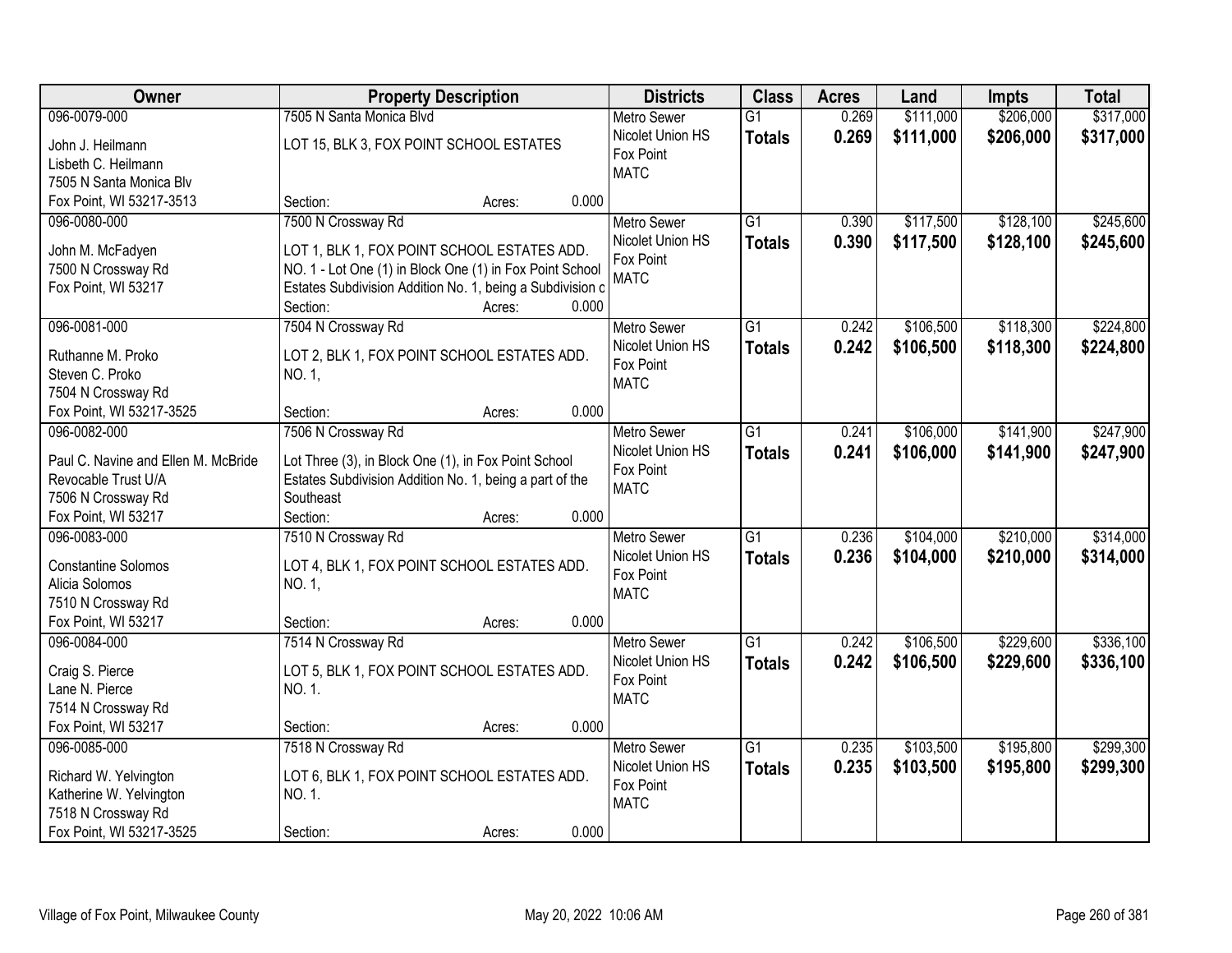| Owner                    | <b>Property Description</b>                                  | <b>Districts</b>              | <b>Class</b>    | <b>Acres</b> | Land      | <b>Impts</b> | <b>Total</b> |
|--------------------------|--------------------------------------------------------------|-------------------------------|-----------------|--------------|-----------|--------------|--------------|
| 096-0086-000             | 7522 N Crossway Rd                                           | <b>Metro Sewer</b>            | $\overline{G1}$ | 0.227        | \$100,000 | \$188,400    | \$288,400    |
| Jesse Peters             | Lot Seven (7) in Block One (1) in Fox Point School Estate    | Nicolet Union HS              | <b>Totals</b>   | 0.227        | \$100,000 | \$188,400    | \$288,400    |
| <b>Staci Peters</b>      | Subdivision Addition No. 1, being a Subdivision of a part    | Fox Point                     |                 |              |           |              |              |
| 7522 N Crossway Rd       | the South East One-quarter (1/4) of Section Seventeen        | <b>MATC</b>                   |                 |              |           |              |              |
| Fox Point, WI 53217      | 0.000<br>Section:<br>Acres:                                  |                               |                 |              |           |              |              |
| 096-0087-000             | 7526 N Crossway Rd                                           | <b>Metro Sewer</b>            | $\overline{G1}$ | 0.237        | \$104,500 | \$160,400    | \$264,900    |
|                          |                                                              | Nicolet Union HS              | <b>Totals</b>   | 0.237        | \$104,500 | \$160,400    | \$264,900    |
| Prameet C. Chadha        | LOT 8, BLK. 1, FOX POINT SCHOOL ESTATES ADD.                 | Fox Point                     |                 |              |           |              |              |
| Amy G L. Chadha          | NO. 1.                                                       | <b>MATC</b>                   |                 |              |           |              |              |
| 7526 N Crossway Rd       | 0.000<br>Section:                                            |                               |                 |              |           |              |              |
| Fox Point, WI 53217      | Acres:                                                       |                               | $\overline{G1}$ | 0.233        |           |              | \$278,400    |
| 096-0088-000             | 7530 N Crossway Rd                                           | <b>Metro Sewer</b>            |                 |              | \$102,500 | \$175,900    |              |
| Lisa A. Crandall         | LOT 9, BLK 1, FOX POINT SCHOOL ESTATES ADD.                  | Nicolet Union HS<br>Fox Point | <b>Totals</b>   | 0.233        | \$102,500 | \$175,900    | \$278,400    |
| 7530 N Crossway Rd       | <b>NO.1</b>                                                  | <b>MATC</b>                   |                 |              |           |              |              |
| Fox Point, WI 53217      |                                                              |                               |                 |              |           |              |              |
|                          | 0.000<br>Section:<br>Acres:                                  |                               |                 |              |           |              |              |
| 096-0089-000             | 7532 N Crossway Rd                                           | <b>Metro Sewer</b>            | G1              | 0.233        | \$102,500 | \$115,000    | \$217,500    |
| Margaret Baker           | LOT 10, BLK 1, FOX POINT SCHOOL ESTATES ADD.                 | Nicolet Union HS              | <b>Totals</b>   | 0.233        | \$102,500 | \$115,000    | \$217,500    |
| 7532 N Crossway Rd       | NO. 1.                                                       | Fox Point                     |                 |              |           |              |              |
| Fox Point, WI 53217      |                                                              | <b>MATC</b>                   |                 |              |           |              |              |
|                          | 0.000<br>Section:<br>Acres:                                  |                               |                 |              |           |              |              |
| 096-0090-000             | 7538 N Crossway Rd                                           | <b>Metro Sewer</b>            | $\overline{G1}$ | 0.233        | \$102,500 | \$187,900    | \$290,400    |
|                          |                                                              | Nicolet Union HS              | <b>Totals</b>   | 0.233        | \$102,500 | \$187,900    | \$290,400    |
| <b>Tyler Schuldt</b>     | LOT 11, BLK 1, FOX POINT SCHOOL ESTATES ADD.                 | Fox Point                     |                 |              |           |              |              |
| <b>Kelsey Freit</b>      | NO. 1.                                                       | <b>MATC</b>                   |                 |              |           |              |              |
| 7538 N Crossway Rd       |                                                              |                               |                 |              |           |              |              |
| Fox Point, WI 53217      | 0.000<br>Section:<br>Acres:                                  |                               |                 |              |           |              |              |
| 096-0091-000             | 7544 N Crossway Rd                                           | Metro Sewer                   | G1              | 0.229        | \$100,500 | \$134,700    | \$235,200    |
| Donna L. Amerell         | LOT 12, BLK 1, FOX POINT SCHOOL ESTATES ADD.                 | Nicolet Union HS              | <b>Totals</b>   | 0.229        | \$100,500 | \$134,700    | \$235,200    |
| 7544 N Crossway Rd       | NO. 1.                                                       | Fox Point                     |                 |              |           |              |              |
| Fox Point, WI 53217-3525 |                                                              | <b>MATC</b>                   |                 |              |           |              |              |
|                          | 0.000<br>Section:<br>Acres:                                  |                               |                 |              |           |              |              |
| 096-0092-000             | 7550 N Crossway Rd                                           | <b>Metro Sewer</b>            | $\overline{G1}$ | 0.233        | \$102,500 | \$305,300    | \$407,800    |
|                          |                                                              | Nicolet Union HS              | <b>Totals</b>   | 0.233        | \$102,500 | \$305,300    | \$407,800    |
| Sricharan R. Muppidi     | Lot 13, in Block 1, in Fox Point School Estates Subdivisio   | Fox Point                     |                 |              |           |              |              |
| 7550 N Crossway Rd       | Addition No. 1, being a part of the Southeast 1/4 of Section | <b>MATC</b>                   |                 |              |           |              |              |
| Fox Point, WI 53217      | 17, and the Southwest 1/4 of Section 16, in Township 8       |                               |                 |              |           |              |              |
|                          | 0.233<br>Section:<br>Acres:                                  |                               |                 |              |           |              |              |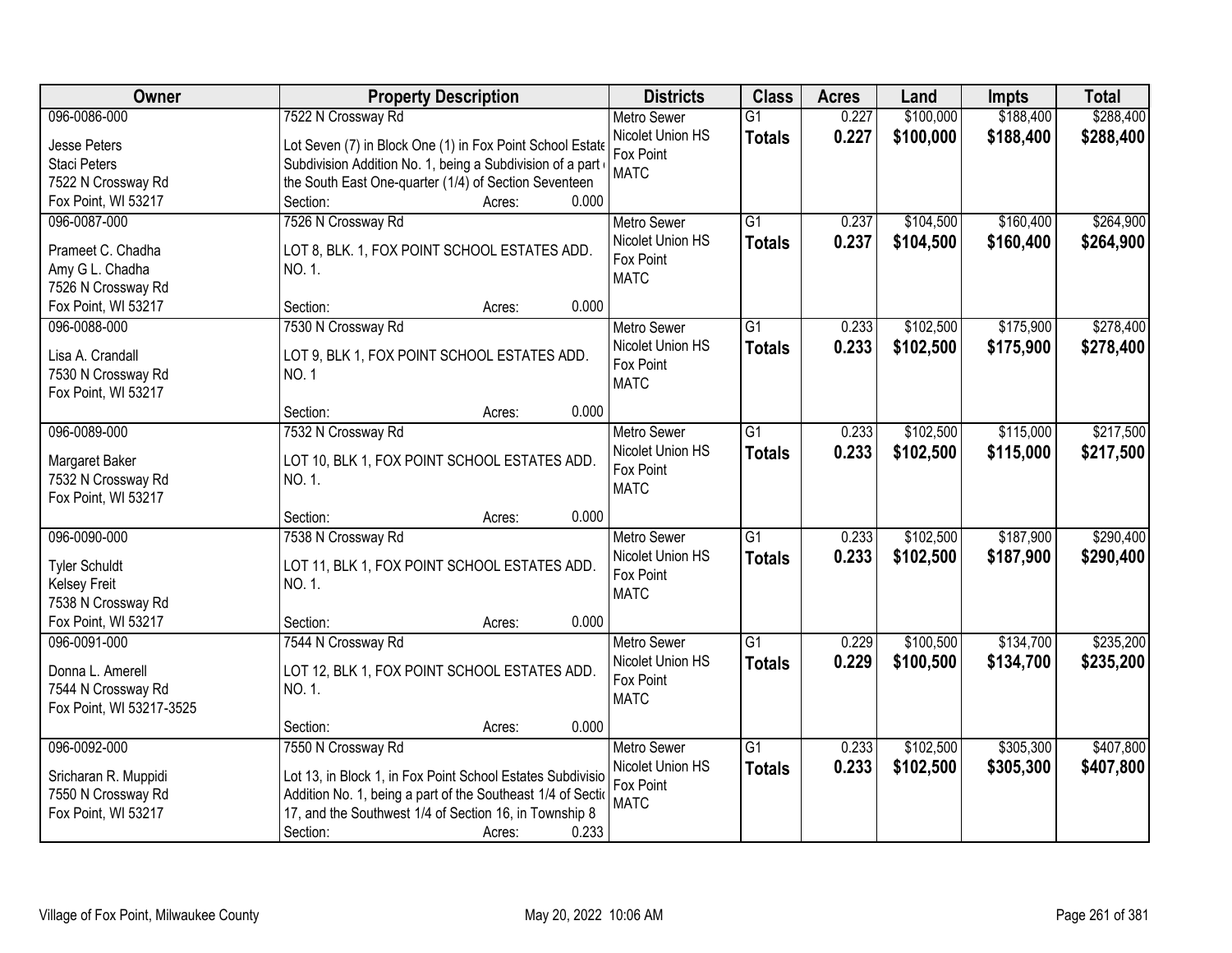| Owner                          | <b>Property Description</b>                                  | <b>Districts</b>         | <b>Class</b>    | <b>Acres</b> | Land      | <b>Impts</b> | <b>Total</b> |
|--------------------------------|--------------------------------------------------------------|--------------------------|-----------------|--------------|-----------|--------------|--------------|
| 096-0093-000                   | 7556 N Crossway Rd                                           | <b>Metro Sewer</b>       | $\overline{G1}$ | 0.233        | \$102,500 | \$153,200    | \$255,700    |
| Sue A. Mueller                 | LOT 14, BLK 1, FOX POINT SCHOOL ESTATES ADDN.                | Nicolet Union HS         | <b>Totals</b>   | 0.233        | \$102,500 | \$153,200    | \$255,700    |
| William D. Mueller             | NO. 1. BEING A PART OF THE SOUTHEAST 1/4 OF                  | Fox Point                |                 |              |           |              |              |
| 7556 N Crossway Rd             | SECTION 17 AND THE SOUTHWEST 1/4 OF SECTION                  | <b>MATC</b>              |                 |              |           |              |              |
| Fox Point, WI 53217            | 0.000<br>Section:<br>Acres:                                  |                          |                 |              |           |              |              |
| 096-0094-000                   | 7523 N Santa Monica Blvd                                     | <b>Metro Sewer</b>       | $\overline{G1}$ | 0.201        | \$88,500  | \$108,300    | \$196,800    |
|                                |                                                              | Nicolet Union HS         | <b>Totals</b>   | 0.201        | \$88,500  | \$108,300    | \$196,800    |
| Joan M. Gilson                 | LOT 15, BLK 1, FOX POINT SCHOOL ESTATES ADD.                 | Fox Point                |                 |              |           |              |              |
| 7523 N Santa Monica Blvd       | NO. 1                                                        | <b>MATC</b>              |                 |              |           |              |              |
| Fox Point, WI 53217            | 0.000<br>Section:<br>Acres:                                  |                          |                 |              |           |              |              |
| 096-0095-000                   | 7505 N Crossway Rd                                           | Metro Sewer              | $\overline{G1}$ | 0.256        | \$110,500 | \$126,200    | \$236,700    |
|                                |                                                              | Nicolet Union HS         |                 |              |           |              |              |
| Nancy C. Adams                 | LOT 1, BLK 2, FOX POINT SCHOOL ESTATES ADD.                  | Fox Point                | <b>Totals</b>   | 0.256        | \$110,500 | \$126,200    | \$236,700    |
| Nancy Adams Trust              | NO. 1.                                                       | <b>MATC</b>              |                 |              |           |              |              |
| 7505 N Crossway Rd             |                                                              |                          |                 |              |           |              |              |
| Fox Point, WI 53217-3526       | 0.000<br>Section:<br>Acres:                                  |                          |                 |              |           |              |              |
| 096-0096-000                   | 7513 N Crossway Rd                                           | <b>Metro Sewer</b>       | $\overline{G1}$ | 0.210        | \$92,500  | \$218,500    | \$311,000    |
| Bryan T. Zymanek               | Lot 2, in Block 2, in Fox Point School Estates Subdivision   | Nicolet Union HS         | <b>Totals</b>   | 0.210        | \$92,500  | \$218,500    | \$311,000    |
| 7513 N Crossway Rd             | Addition No. 1, being a part of the Southeast 1/4 of Section | Fox Point                |                 |              |           |              |              |
| Fox Point, WI 53217            | 17, and the Southwest 1/4 of Section 16, all in Township     | <b>MATC</b>              |                 |              |           |              |              |
|                                | Section:<br>0.210<br>Acres:                                  |                          |                 |              |           |              |              |
| 096-0097-000                   | 7519 N Crossway Rd                                           | <b>Metro Sewer</b>       | $\overline{G1}$ | 0.331        | \$114,500 | \$76,000     | \$190,500    |
|                                |                                                              | Nicolet Union HS         | <b>Totals</b>   | 0.331        | \$114,500 | \$76,000     | \$190,500    |
| Theodore A. Key and Rebecca J. | LOT 3, BLK 2, FOX POINT SCHOOL ESTATES ADD.                  | Fox Point                |                 |              |           |              |              |
| <b>Hendricks Trust</b>         | NO. 1.                                                       | <b>MATC</b>              |                 |              |           |              |              |
| 325 Dorset St                  |                                                              |                          |                 |              |           |              |              |
| Cambria, CA 93428              | 0.000<br>Section:<br>Acres:                                  |                          |                 |              |           |              |              |
| 096-0098-000                   | 305 E Calumet Rd                                             | <b>Metro Sewer</b>       | $\overline{G1}$ | 0.213        | \$94,000  | \$84,500     | \$178,500    |
| MDR to Fox Trust               | LOT 4, BLK 2, FOX POINT SCHOOL ESTATES ADD.                  | Nicolet Union HS         | <b>Totals</b>   | 0.213        | \$94,000  | \$84,500     | \$178,500    |
| 305 Calumet Rd                 | NO. 1.                                                       | Fox Point<br><b>MATC</b> |                 |              |           |              |              |
| Fox Point, WI 53217            |                                                              |                          |                 |              |           |              |              |
|                                | 0.000<br>Section:<br>Acres:                                  |                          |                 |              |           |              |              |
| 096-0099-000                   | 7519 N Lake Dr                                               | <b>Metro Sewer</b>       | $\overline{G1}$ | 0.527        | \$112,000 | \$190,500    | \$302,500    |
| Patricia M. Ash Trustee        | LOT 1, THE GARDENS                                           | Nicolet Union HS         | <b>Totals</b>   | 0.527        | \$112,000 | \$190,500    | \$302,500    |
| 7519 N Lake Dr                 |                                                              | Fox Point                |                 |              |           |              |              |
| Fox Point, WI 53217-3643       |                                                              | <b>MATC</b>              |                 |              |           |              |              |
|                                | 0.000<br>Section:<br>Acres:                                  |                          |                 |              |           |              |              |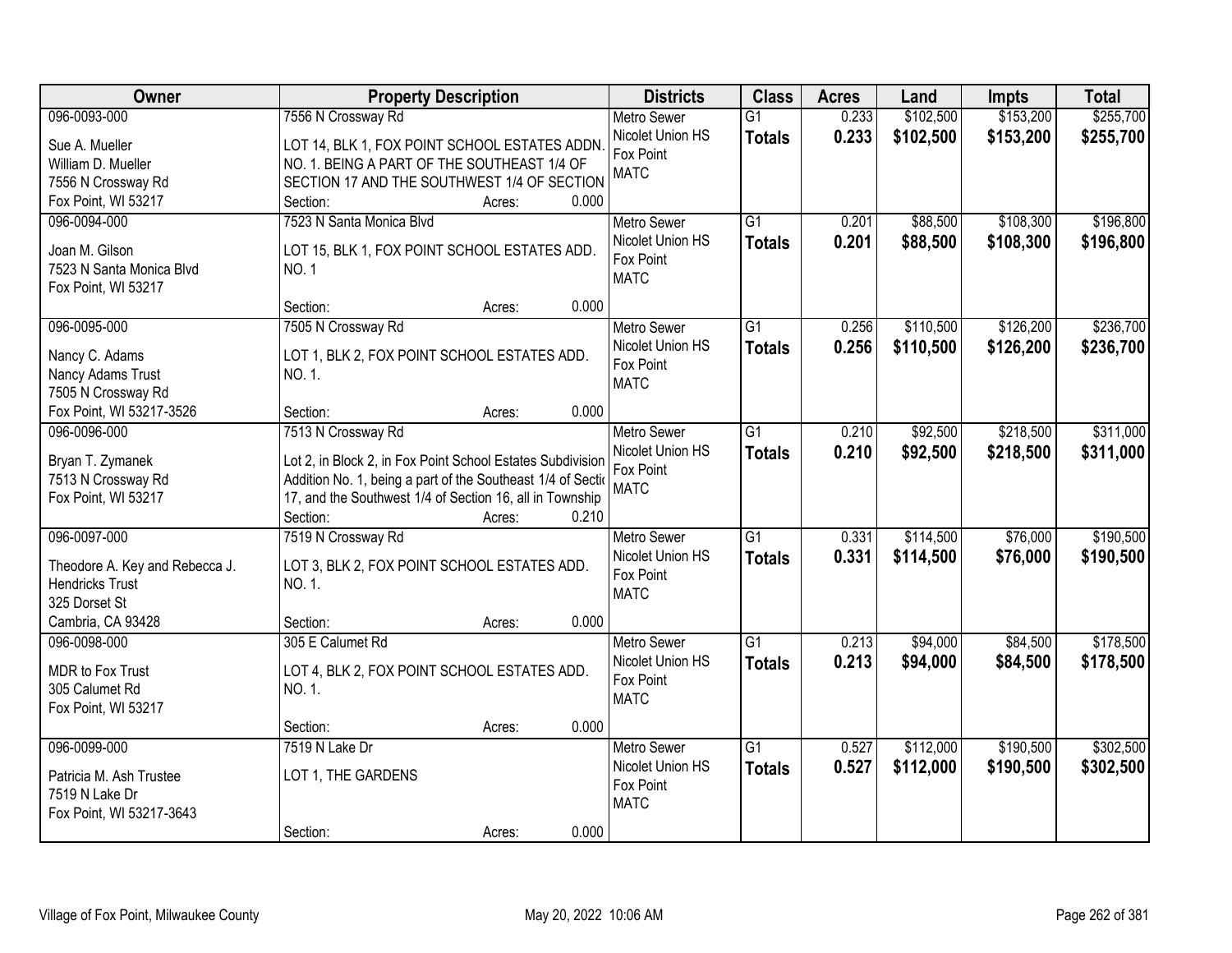| <b>Owner</b>             |                                                             | <b>Property Description</b> |       | <b>Districts</b>   | <b>Class</b>    | <b>Acres</b> | Land      | <b>Impts</b> | <b>Total</b> |
|--------------------------|-------------------------------------------------------------|-----------------------------|-------|--------------------|-----------------|--------------|-----------|--------------|--------------|
| 096-0100-000             | 7511 N Lake Dr                                              |                             |       | <b>Metro Sewer</b> | $\overline{G1}$ | 0.429        | \$102,000 | \$244,000    | \$346,000    |
| Thomas P. Kloehn         | LOT 2, THE GARDENS                                          |                             |       | Nicolet Union HS   | <b>Totals</b>   | 0.429        | \$102,000 | \$244,000    | \$346,000    |
| Marianne Kloehn          |                                                             |                             |       | Fox Point          |                 |              |           |              |              |
| 7511 N Lake Dr           |                                                             |                             |       | <b>MATC</b>        |                 |              |           |              |              |
| Fox Point, WI 53217-3643 | Section:                                                    | Acres:                      | 0.000 |                    |                 |              |           |              |              |
| 096-0101-000             | 7441 N Lake Dr                                              |                             |       | <b>Metro Sewer</b> | $\overline{G1}$ | 0.433        | \$119,500 | \$557,500    | \$677,000    |
|                          |                                                             |                             |       | Nicolet Union HS   | <b>Totals</b>   | 0.433        | \$119,500 | \$557,500    | \$677,000    |
| John Farwell Price       | LOT 3, THE GARDENS - Lot Three (3), in The Gardens,         |                             |       | Fox Point          |                 |              |           |              |              |
| Tru Price                | being part of Lot 10, in the Southwest 1/4 of Section 16, i |                             |       | <b>MATC</b>        |                 |              |           |              |              |
| 7441 N Lake Dr           | Township 8 North, Range 22 East, in the Village of Fox      |                             |       |                    |                 |              |           |              |              |
| Fox Point, WI 53217      | Section:                                                    | Acres:                      | 0.000 |                    |                 |              |           |              |              |
| 096-0102-000             | 7431 N Lake Dr                                              |                             |       | <b>Metro Sewer</b> | G1              | 0.458        | \$109,000 | \$355,500    | \$464,500    |
| <b>Randall Rowlett</b>   | LOT 4, THE GARDENS                                          |                             |       | Nicolet Union HS   | <b>Totals</b>   | 0.458        | \$109,000 | \$355,500    | \$464,500    |
| 7431 N Lake Dr           |                                                             |                             |       | Fox Point          |                 |              |           |              |              |
| Fox Point, WI 53217-3641 |                                                             |                             |       | <b>MATC</b>        |                 |              |           |              |              |
|                          | Section:                                                    | Acres:                      | 0.000 |                    |                 |              |           |              |              |
| 096-0103-000             | 811 E Portage Rd                                            |                             |       | <b>Metro Sewer</b> | G1              | 0.415        | \$119,000 | \$162,800    | \$281,800    |
|                          |                                                             |                             |       | Nicolet Union HS   | <b>Totals</b>   | 0.415        | \$119,000 | \$162,800    | \$281,800    |
| Carole Brockwell         | LOT 5, THE GARDENS                                          |                             |       | Fox Point          |                 |              |           |              |              |
| 811 E Portage Rd         |                                                             |                             |       | <b>MATC</b>        |                 |              |           |              |              |
| Fox Point, WI 53217      |                                                             |                             |       |                    |                 |              |           |              |              |
|                          | Section:                                                    | Acres:                      | 0.000 |                    |                 |              |           |              |              |
| 096-0104-000             | 7430 N Boyd Way                                             |                             |       | <b>Metro Sewer</b> | $\overline{G1}$ | 0.415        | \$119,000 | \$274,500    | \$393,500    |
| Karen Dunst              | LOT 6, THE GARDENS                                          |                             |       | Nicolet Union HS   | <b>Totals</b>   | 0.415        | \$119,000 | \$274,500    | \$393,500    |
| David Minerath           |                                                             |                             |       | Fox Point          |                 |              |           |              |              |
| 7430 N Boyd Way          |                                                             |                             |       | <b>MATC</b>        |                 |              |           |              |              |
| Fox Point, WI 53217      | Section:                                                    | Acres:                      | 0.000 |                    |                 |              |           |              |              |
| 096-0105-000             | 7419 N Boyd Way                                             |                             |       | <b>Metro Sewer</b> | G1              | 0.438        | \$120,000 | \$142,500    | \$262,500    |
|                          |                                                             |                             |       | Nicolet Union HS   | <b>Totals</b>   | 0.438        | \$120,000 | \$142,500    | \$262,500    |
| Amy L. Jankowski         | LOT 7, THE GARDENS - LOT 7, IN THE GARDENS,                 |                             |       | Fox Point          |                 |              |           |              |              |
| Mark P. Jankowski        | BEING PART OF LOT 10, IN THE SOUTHWEST 1/4 OF               |                             |       | <b>MATC</b>        |                 |              |           |              |              |
| 405 E MacArthur Rd       | SECTION 16, IN TOWNSHIP 8 NORTH, RANGE 22                   |                             |       |                    |                 |              |           |              |              |
| Fox Point, WI 53217      | Section:                                                    | Acres:                      | 0.000 |                    |                 |              |           |              |              |
| 096-0106-000             | 7431 N Boyd Way                                             |                             |       | <b>Metro Sewer</b> | $\overline{G1}$ | 0.438        | \$120,000 | \$201,900    | \$321,900    |
| Michael S. Pratscher     | LOT 8, THE GARDENS SCHOOL DIST 2                            |                             |       | Nicolet Union HS   | <b>Totals</b>   | 0.438        | \$120,000 | \$201,900    | \$321,900    |
| Kathryn K. Pratscher     |                                                             |                             |       | Fox Point          |                 |              |           |              |              |
| 7431 N Boyd Way          |                                                             |                             |       | <b>MATC</b>        |                 |              |           |              |              |
| Fox Point, WI 53217-3651 | Section:                                                    | Acres:                      | 0.000 |                    |                 |              |           |              |              |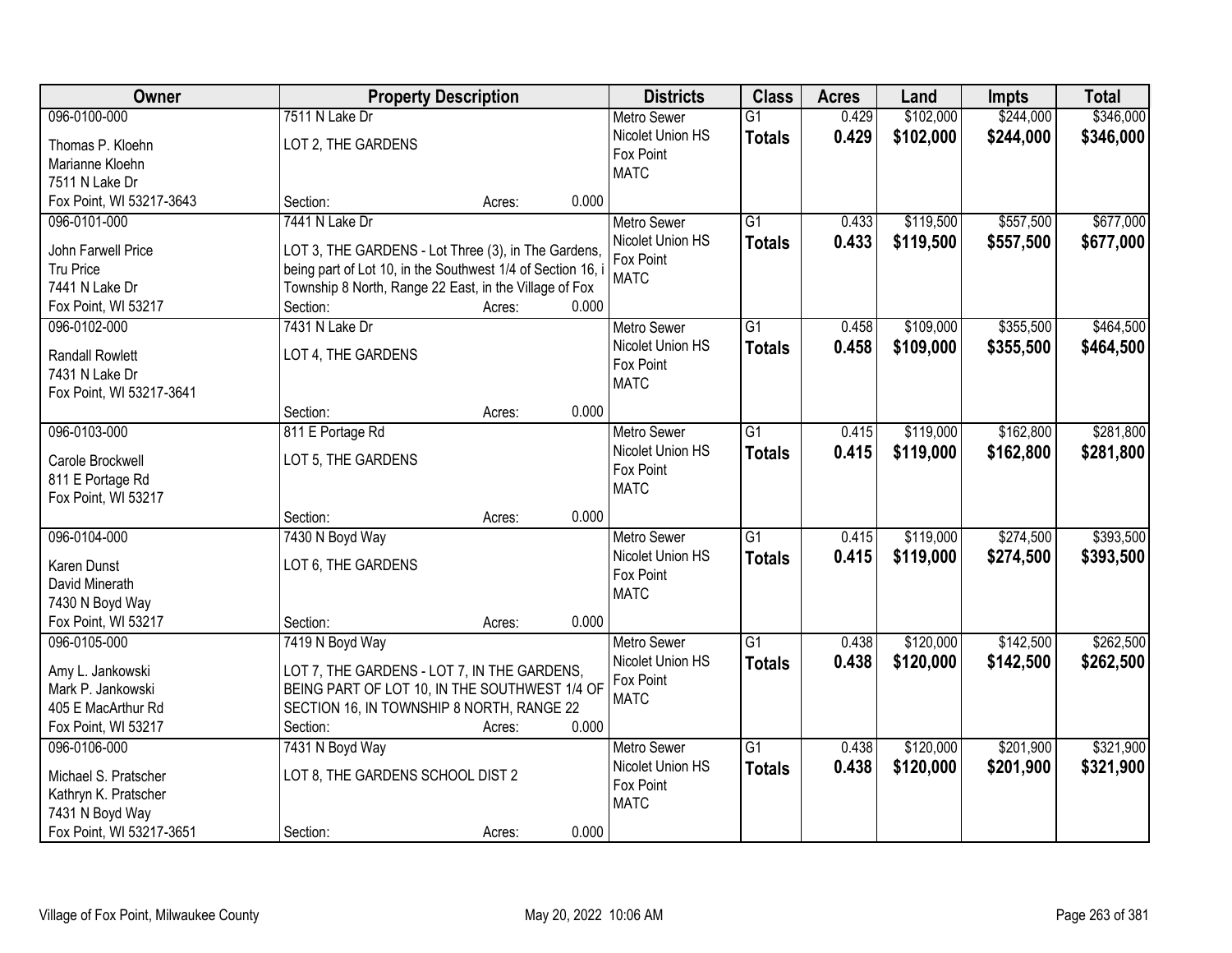| Owner                                                    | <b>Property Description</b>                                | <b>Districts</b>         | <b>Class</b>    | <b>Acres</b> | Land      | <b>Impts</b> | <b>Total</b> |
|----------------------------------------------------------|------------------------------------------------------------|--------------------------|-----------------|--------------|-----------|--------------|--------------|
| 096-0107-000                                             | 7435 N Boyd Way                                            | <b>Metro Sewer</b>       | $\overline{G1}$ | 0.438        | \$120,000 | \$395,500    | \$515,500    |
| Ryan R. Payne                                            | Lot 9, in the GARDENS, being part of Lot 10, in the        | Nicolet Union HS         | <b>Totals</b>   | 0.438        | \$120,000 | \$395,500    | \$515,500    |
| Elizabeth R G. Payne                                     | Southwest 1/4 of Section 16, in Township 8 North, Range    | Fox Point                |                 |              |           |              |              |
| 7435 N Boyd Way                                          | 22 East, in the Village of Fox Point, Milwaukee County,    | <b>MATC</b>              |                 |              |           |              |              |
| Fox Point, WI 53217                                      | 0.438<br>Section:<br>Acres:                                |                          |                 |              |           |              |              |
| 096-0108-000                                             | 7505 N Boyd Way                                            | <b>Metro Sewer</b>       | $\overline{G1}$ | 0.438        | \$120,000 | \$190,000    | \$310,000    |
|                                                          |                                                            | Nicolet Union HS         | <b>Totals</b>   | 0.438        | \$120,000 | \$190,000    | \$310,000    |
| Dale J. Hammen                                           | LOT 10, THE GARDENS                                        | Fox Point                |                 |              |           |              |              |
| Deborah R. Hammen                                        |                                                            | <b>MATC</b>              |                 |              |           |              |              |
| 7505 N Boyd Way                                          |                                                            |                          |                 |              |           |              |              |
| Fox Point, WI 53217-3653                                 | 0.000<br>Section:<br>Acres:                                |                          |                 |              |           |              |              |
| 096-0109-000                                             | 7511 N Boyd Way                                            | <b>Metro Sewer</b>       | G1              | 0.448        | \$120,500 | \$138,500    | \$259,000    |
| Lissa K. Vander Heyden Revocable                         | LOT 11, THE GARDENS                                        | Nicolet Union HS         | <b>Totals</b>   | 0.448        | \$120,500 | \$138,500    | \$259,000    |
| <b>Living Trust</b>                                      |                                                            | Fox Point<br><b>MATC</b> |                 |              |           |              |              |
| 7511 N Boyd Way                                          |                                                            |                          |                 |              |           |              |              |
| Fox Point, WI 53217                                      | Section:<br>0.000<br>Acres:                                |                          |                 |              |           |              |              |
| 096-0110-000                                             | 7500 N Boyd Way                                            | <b>Metro Sewer</b>       | G1              | 0.502        | \$123,500 | \$411,500    | \$535,000    |
|                                                          | LOT 12, THE GARDENS                                        | Nicolet Union HS         | <b>Totals</b>   | 0.502        | \$123,500 | \$411,500    | \$535,000    |
| Ronald W Lange and Nancy S Blair,<br>Trustees of the Lan |                                                            | Fox Point                |                 |              |           |              |              |
| 7500 N Boyd Way                                          |                                                            | <b>MATC</b>              |                 |              |           |              |              |
| Fox Point, WI 53217                                      | 0.000<br>Section:<br>Acres:                                |                          |                 |              |           |              |              |
| 096-0111-000                                             | 818 E Portage Rd                                           | <b>Metro Sewer</b>       | $\overline{G1}$ | 0.443        | \$120,000 | \$142,100    | \$262,100    |
|                                                          |                                                            | Nicolet Union HS         |                 | 0.443        | \$120,000 | \$142,100    | \$262,100    |
| Jiju Johnson                                             | Lot 13, in The Gardens, being part of Lot 10, in the       | Fox Point                | <b>Totals</b>   |              |           |              |              |
| Olivia Zambrana Arias                                    | Southwest 1/4 of Section 16, in Township 8                 | <b>MATC</b>              |                 |              |           |              |              |
| 818 E Portage Rd                                         | North, Range 22 East, in the Village of Fox Point, County  |                          |                 |              |           |              |              |
| Fox Point, WI 53217                                      | 0.000<br>Section:<br>Acres:                                |                          |                 |              |           |              |              |
| 096-0112-000                                             | 7505 N Links Way                                           | <b>Metro Sewer</b>       | $\overline{G1}$ | 0.403        | \$118,000 | \$253,500    | \$371,500    |
| <b>Tracy Geimer</b>                                      | Lot Fourteen (14), in The Gardens, being part of Lot 10, i | Nicolet Union HS         | <b>Totals</b>   | 0.403        | \$118,000 | \$253,500    | \$371,500    |
| 7505 N Links Way                                         | the Southwest 1/4 of Section 16, in                        | Fox Point                |                 |              |           |              |              |
| Fox Point, WI 53217                                      | Township 8 North, Range 22 East, in the Village of Fox     | <b>MATC</b>              |                 |              |           |              |              |
|                                                          | 0.000<br>Section:<br>Acres:                                |                          |                 |              |           |              |              |
| 096-0113-000                                             | 727 E Juniper Ln                                           | <b>Metro Sewer</b>       | $\overline{G1}$ | 1.358        | \$245,500 | \$247,500    | \$493,000    |
|                                                          |                                                            | Nicolet Union HS         | <b>Totals</b>   | 1.358        | \$245,500 | \$247,500    | \$493,000    |
| Kenneth M. Kiernan                                       | LOT 1, GLEN BROOK                                          | Fox Point                |                 |              |           |              |              |
| Brian J. Hemann                                          |                                                            | <b>MATC</b>              |                 |              |           |              |              |
| 727 E Juniper Ln                                         |                                                            |                          |                 |              |           |              |              |
| Fox Point, WI 53217                                      | 0.000<br>Section:<br>Acres:                                |                          |                 |              |           |              |              |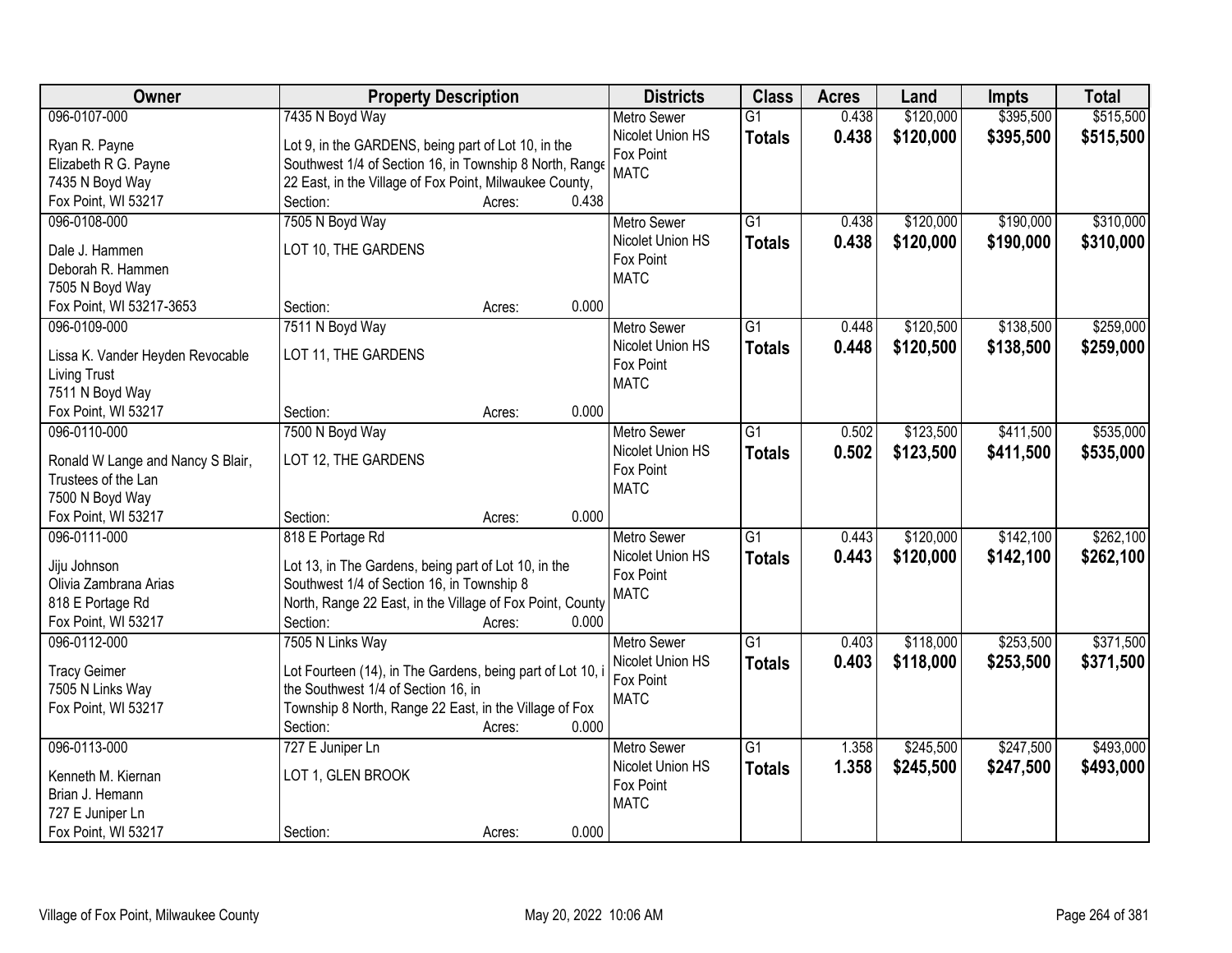| Owner                 | <b>Property Description</b>                                                           | <b>Districts</b>                       | <b>Class</b>    | <b>Acres</b> | Land      | <b>Impts</b> | <b>Total</b> |
|-----------------------|---------------------------------------------------------------------------------------|----------------------------------------|-----------------|--------------|-----------|--------------|--------------|
| 096-0114-000          | 723 E Juniper Ln                                                                      | <b>Metro Sewer</b>                     | $\overline{G1}$ | 0.643        | \$295,000 | \$438,700    | \$733,700    |
| Benjamin P. Taibleson | Lot Two (2), in GLENBROOK, being a Subdivision of a                                   | Nicolet Union HS                       | <b>Totals</b>   | 0.643        | \$295,000 | \$438,700    | \$733,700    |
| Rebe Taibleson        | part of the Northwest One-quarter (1/4), of Section                                   | Fox Point                              |                 |              |           |              |              |
| 723 E Juniper Ln      | Twenty-one (21) and the Southwest One-quarter (1/4) of                                | <b>MATC</b>                            |                 |              |           |              |              |
| Fox Point, WI 53217   | 0.643<br>Section:<br>Acres:                                                           |                                        |                 |              |           |              |              |
| 096-0115-000          | 715 E Juniper Ln                                                                      | <b>Metro Sewer</b>                     | $\overline{G1}$ | 0.629        | \$295,000 | \$175,500    | \$470,500    |
|                       |                                                                                       | Nicolet Union HS                       | <b>Totals</b>   | 0.629        | \$295,000 | \$175,500    | \$470,500    |
| Levy Survivor's Trust | Lot Three (3) in Glenbrook, being a subdivision of a part                             | Fox Point                              |                 |              |           |              |              |
| 7030 N Lake Dr        | the Northwest One-quarter (1/4) of                                                    | <b>MATC</b>                            |                 |              |           |              |              |
| Fox Point, WI 53217   | Section Twenty-one (21) and the Southwest One-quarter<br>0.000                        |                                        |                 |              |           |              |              |
|                       | Section:<br>Acres:                                                                    |                                        |                 |              |           |              |              |
| 096-0116-000          | 707 E Juniper Ln                                                                      | <b>Metro Sewer</b>                     | G1              | 0.677        | \$166,000 | \$159,000    | \$325,000    |
| Sara J. Egel          | Lot 4, in Glenbrook, being a subdivision of a part of the                             | Nicolet Union HS                       | <b>Totals</b>   | 0.677        | \$166,000 | \$159,000    | \$325,000    |
| 707 E Juniper Ln      | Northwest 1/4 of Section 21 and the Southwest 1/4 of                                  | Fox Point                              |                 |              |           |              |              |
| Fox Point, WI 53217   | Section 16, Township 8 North, Range 22 East, in the                                   | <b>MATC</b>                            |                 |              |           |              |              |
|                       | 0.677<br>Section:<br>Acres:                                                           |                                        |                 |              |           |              |              |
| 096-0117-000          | 7138 N Lake Dr                                                                        | <b>Metro Sewer</b>                     | G1              | 0.834        | \$120,000 | \$222,000    | \$342,000    |
|                       |                                                                                       | Nicolet Union HS                       | <b>Totals</b>   | 0.834        | \$120,000 | \$222,000    | \$342,000    |
| Mary E. Alvarez       | Lot Five (5), in GLENBROOK, being a subdivision of a                                  | Fox Point                              |                 |              |           |              |              |
| 7138 N Lake Dr        | part of the NW 1/4 of Section 21 and the SW 1/4 of Section                            | <b>MATC</b>                            |                 |              |           |              |              |
| Fox Point, WI 53217   | 16,<br>0.834<br>Section:                                                              |                                        |                 |              |           |              |              |
| 096-0118-000          | Acres:                                                                                |                                        | $\overline{G1}$ | 0.420        | \$101,000 | \$188,000    | \$289,000    |
|                       | 7126 N Lake Dr                                                                        | <b>Metro Sewer</b>                     |                 |              |           |              |              |
| Mann Pratap Singh     | GLEN BROOK LOT 6 & PART OF LOT 5 COM AT SW                                            | Nicolet Union HS<br>Fox Point          | <b>Totals</b>   | 0.420        | \$101,000 | \$188,000    | \$289,000    |
| Laura Pratap Singh    | COR OF SD LOT 5 TH N. 22 FT. S. 89D45M30S E.                                          | <b>MATC</b>                            |                 |              |           |              |              |
| 7126 N Lake Dr        | 138.50 FT. S. 50D44M30S E. 91.73 FT. S. 40D17M W.                                     |                                        |                 |              |           |              |              |
| Fox Point, WI 53217   | 0.420<br>Section:<br>Acres:                                                           |                                        |                 |              |           |              |              |
| 096-0119-000          | 7114 N Lake Dr                                                                        | <b>Metro Sewer</b>                     | G1              | 0.523        | \$106,000 | \$203,000    | \$309,000    |
| Marc M. Meinhardt     | Lot 7, GLENBROOK, being a Subdivision of a part of the                                | Nicolet Union HS                       | <b>Totals</b>   | 0.523        | \$106,000 | \$203,000    | \$309,000    |
| Althea C. Meinhardt   | Northwest 1/4 of Section 21 and the Southwest 1/4 of                                  | Fox Point                              |                 |              |           |              |              |
| 7114 N Lake Dr        |                                                                                       | <b>MATC</b>                            |                 |              |           |              |              |
| Fox Point, WI 53217   | Section 16, in Township 8 North, Range 22 East, in the<br>0.000<br>Section:<br>Acres: |                                        |                 |              |           |              |              |
| 096-0120-000          | 921 E Calumet Rd                                                                      |                                        | $\overline{G1}$ | 0.290        | \$112,000 | \$269,500    | \$381,500    |
|                       |                                                                                       | <b>Metro Sewer</b><br>Nicolet Union HS |                 |              |           |              |              |
| Ryan A. Piaskowski    | LOT 1, BLOCK 1, EXC. THE N 3 FT LAKE DRIVE                                            | Fox Point                              | <b>Totals</b>   | 0.290        | \$112,000 | \$269,500    | \$381,500    |
| 921 E Calumet Rd      | <b>MANOR</b>                                                                          | <b>MATC</b>                            |                 |              |           |              |              |
| Fox Point, WI 53217   |                                                                                       |                                        |                 |              |           |              |              |
|                       | 0.000<br>Section:<br>Acres:                                                           |                                        |                 |              |           |              |              |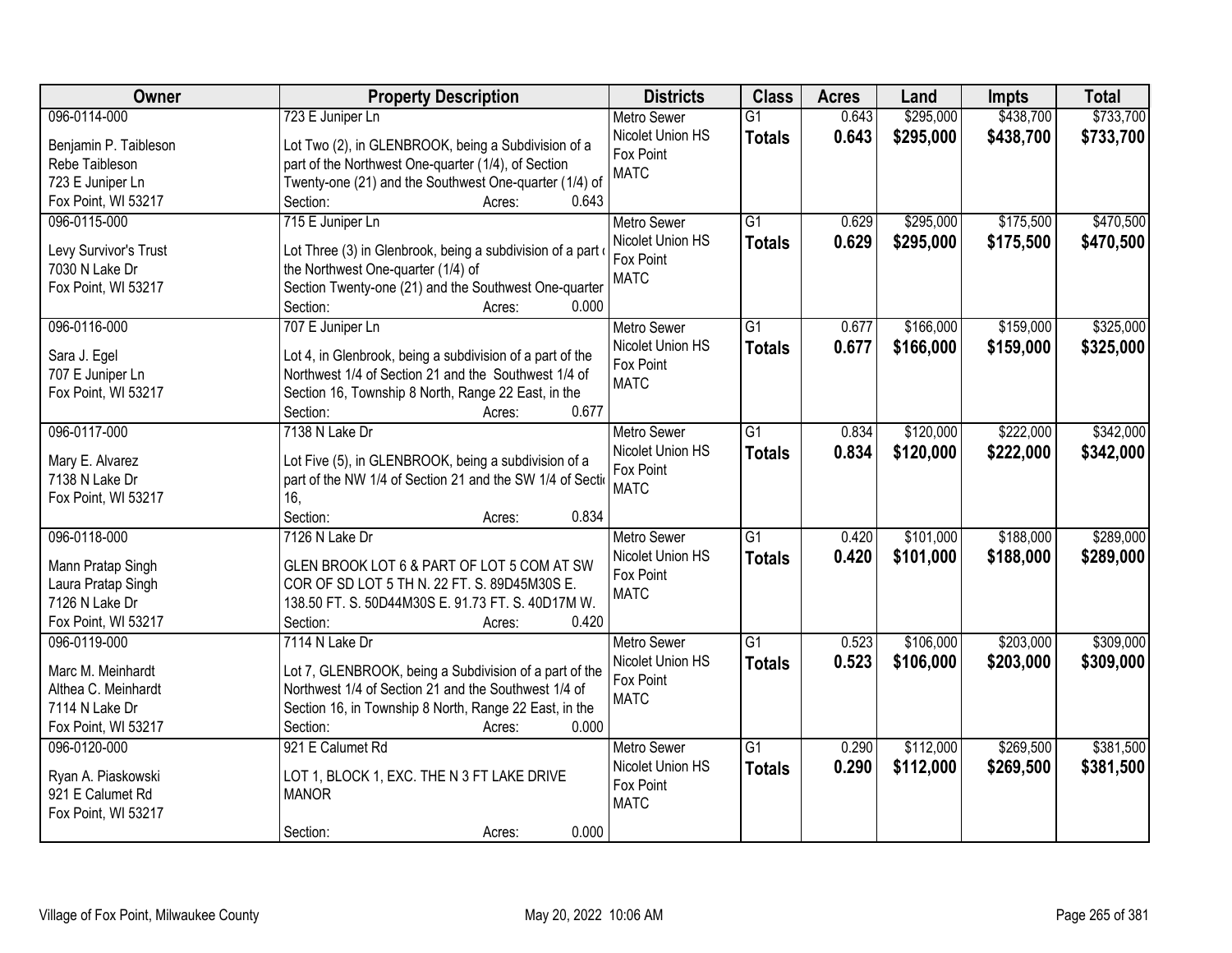| Owner                                   | <b>Property Description</b>                                       | <b>Districts</b>         | <b>Class</b>    | <b>Acres</b> | Land      | <b>Impts</b> | <b>Total</b> |
|-----------------------------------------|-------------------------------------------------------------------|--------------------------|-----------------|--------------|-----------|--------------|--------------|
| 096-0121-000                            | 7545 N Lake Dr                                                    | <b>Metro Sewer</b>       | $\overline{G1}$ | 0.237        | \$94,000  | \$174,300    | \$268,300    |
| Todd A Schuyler and Tonia L Schuyler    | LOT 2, IN BLOCK 1, IN LAKE DRIVE MANOR, BEING A                   | Nicolet Union HS         | <b>Totals</b>   | 0.237        | \$94,000  | \$174,300    | \$268,300    |
| 2016 LIVING TRUS                        | SUBDIVISION OF A PART OF THE SOUTHWEST 1/4                        | Fox Point                |                 |              |           |              |              |
| 7545 N Lake Dr                          | OF SECTION 16, IN TOWNSHIP 8 NORTH, RANGE 22                      | <b>MATC</b>              |                 |              |           |              |              |
| Fox Point, WI 53217                     | 0.237<br>Section:<br>Acres:                                       |                          |                 |              |           |              |              |
| 096-0122-000                            | 7539 N Lake Dr                                                    | <b>Metro Sewer</b>       | $\overline{G1}$ | 0.263        | \$99,500  | \$306,000    | \$405,500    |
|                                         |                                                                   | Nicolet Union HS         | <b>Totals</b>   | 0.263        | \$99,500  | \$306,000    | \$405,500    |
| Kerra Stumbris                          | LOT 3, BLOCK 1, LAKE DRIVE MANOR                                  | Fox Point                |                 |              |           |              |              |
| Amber Gospodarek                        |                                                                   | <b>MATC</b>              |                 |              |           |              |              |
| 7539 N Lake Dr                          | 0.263                                                             |                          |                 |              |           |              |              |
| Fox Point, WI 53217                     | Section:<br>Acres:                                                |                          |                 |              |           |              |              |
| 096-0123-000                            | 7531 N Lake Dr                                                    | <b>Metro Sewer</b>       | $\overline{G1}$ | 0.337        | \$103,000 | \$125,800    | \$228,800    |
| Roseann C. Lachenmann                   | LOT 4, BLOCK 1, LAKE DRIVE MANOR                                  | Nicolet Union HS         | <b>Totals</b>   | 0.337        | \$103,000 | \$125,800    | \$228,800    |
| 7531 N Lake Dr                          |                                                                   | Fox Point<br><b>MATC</b> |                 |              |           |              |              |
| Fox Point, WI 53217-3643                |                                                                   |                          |                 |              |           |              |              |
|                                         | 0.000<br>Section:<br>Acres:                                       |                          |                 |              |           |              |              |
| 096-0124-000                            | 7525 N Lake Dr                                                    | <b>Metro Sewer</b>       | $\overline{G1}$ | 0.388        | \$105,500 | \$130,800    | \$236,300    |
| Matthew E. Bosler                       | LOT 5, BLOCK 1, LAKE DRIVE MANOR                                  | Nicolet Union HS         | <b>Totals</b>   | 0.388        | \$105,500 | \$130,800    | \$236,300    |
| Lindsay A. Bosler                       |                                                                   | Fox Point                |                 |              |           |              |              |
| 7525 N Lake Dr                          |                                                                   | <b>MATC</b>              |                 |              |           |              |              |
| Fox Point, WI 53217                     | 0.000<br>Section:<br>Acres:                                       |                          |                 |              |           |              |              |
| 096-0125-000                            | 7516 N Links Way                                                  | Metro Sewer              | $\overline{G1}$ | 0.298        | \$112,500 | \$299,000    | \$411,500    |
|                                         |                                                                   | Nicolet Union HS         | <b>Totals</b>   | 0.298        | \$112,500 | \$299,000    | \$411,500    |
| James A. Beer and Nancy K. File         | LOT 6, BLOCK 1, LAKE DRIVE MANOR                                  | Fox Point                |                 |              |           |              |              |
| Revocable Living Trust                  |                                                                   | <b>MATC</b>              |                 |              |           |              |              |
| 7516 N Links Way                        |                                                                   |                          |                 |              |           |              |              |
| Fox Point, WI 53217                     | 0.000<br>Section:<br>Acres:                                       |                          |                 |              |           |              |              |
| 096-0126-000                            | 7520 N Links Way                                                  | Metro Sewer              | $\overline{G1}$ | 0.298        | \$112,500 | \$277,000    | \$389,500    |
| Sarah Jane Ellsworth Garrett            | Lot 7 in Block 1 in Lake Drive Manor, being a Subdivision         | Nicolet Union HS         | <b>Totals</b>   | 0.298        | \$112,500 | \$277,000    | \$389,500    |
| <b>Taylor Patton Garrett</b>            | of a part of the Southwest 1/4 of Section 16, Township 8          | Fox Point                |                 |              |           |              |              |
| 7520 N Links Way                        | North, Range 22 East, Village of Fox Point, Milwaukee             | <b>MATC</b>              |                 |              |           |              |              |
| Fox Point, WI 53217                     | 0.298<br>Section:<br>Acres:                                       |                          |                 |              |           |              |              |
| 096-0127-000                            | 7528 N Links Way                                                  | <b>Metro Sewer</b>       | $\overline{G1}$ | 0.306        | \$113,000 | \$345,900    | \$458,900    |
|                                         |                                                                   | Nicolet Union HS         | <b>Totals</b>   | 0.306        | \$113,000 | \$345,900    | \$458,900    |
| Brian G. Wolff<br>Alison G. Wolff       | Lot Eight (8) in Block One (1) in Lake Drive Manor, being         | Fox Point                |                 |              |           |              |              |
|                                         | a Subdivision in the South West One-quarter (1/4) of              | <b>MATC</b>              |                 |              |           |              |              |
| 7528 N Links Way<br>Fox Point, WI 53217 | Section Sixteen (16), in Township Eight (8) North, Range<br>0.306 |                          |                 |              |           |              |              |
|                                         | Section:<br>Acres:                                                |                          |                 |              |           |              |              |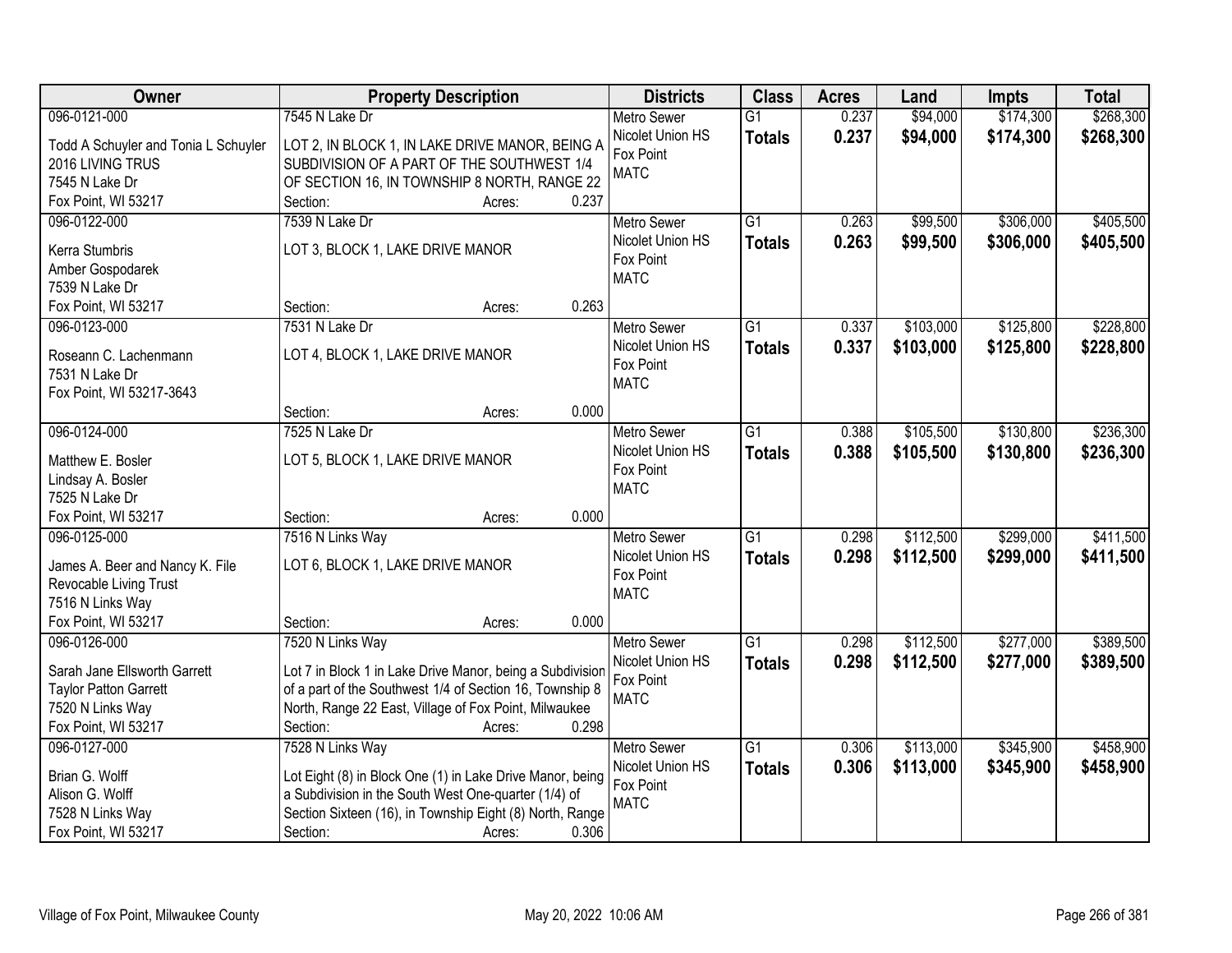| Owner                                |                                   | <b>Property Description</b> |       | <b>Districts</b>              | <b>Class</b>    | <b>Acres</b> | Land      | <b>Impts</b> | <b>Total</b> |
|--------------------------------------|-----------------------------------|-----------------------------|-------|-------------------------------|-----------------|--------------|-----------|--------------|--------------|
| 096-0128-000                         | 7540 N Links Way                  |                             |       | <b>Metro Sewer</b>            | $\overline{G1}$ | 0.342        | \$115,000 | \$179,100    | \$294,100    |
| Anthony C. Pecoraro                  | LOT 9, BLOCK 1, LAKE DRIVE MANOR  |                             |       | Nicolet Union HS              | <b>Totals</b>   | 0.342        | \$115,000 | \$179,100    | \$294,100    |
| Pamela L. Pecoraro                   |                                   |                             |       | Fox Point                     |                 |              |           |              |              |
| 7540 N Links Way                     |                                   |                             |       | <b>MATC</b>                   |                 |              |           |              |              |
| Fox Point, WI 53217-3654             | Section:                          | Acres:                      | 0.000 |                               |                 |              |           |              |              |
| 096-0129-000                         | 7560 N Links Way                  |                             |       | <b>Metro Sewer</b>            | $\overline{G1}$ | 0.221        | \$97,500  | \$205,300    | \$302,800    |
| Bryan M. Neperud                     | LOT 10. BLOCK 1, LAKE DRIVE MANOR |                             |       | Nicolet Union HS              | <b>Totals</b>   | 0.221        | \$97,500  | \$205,300    | \$302,800    |
| 7560 N Links Way                     |                                   |                             |       | Fox Point                     |                 |              |           |              |              |
| Fox Point, WI 53217                  |                                   |                             |       | <b>MATC</b>                   |                 |              |           |              |              |
|                                      | Section:                          | Acres:                      | 0.000 |                               |                 |              |           |              |              |
| 096-0130-000                         | 907 E Calumet Rd                  |                             |       | <b>Metro Sewer</b>            | $\overline{G1}$ | 0.225        | \$99,000  | \$122,600    | \$221,600    |
| Oleg M. Shklover                     | LOT 11, BLOCK 1, LAKE DRIVE MANOR |                             |       | Nicolet Union HS              | <b>Totals</b>   | 0.225        | \$99,000  | \$122,600    | \$221,600    |
| <b>Galina Shklover</b>               |                                   |                             |       | Fox Point                     |                 |              |           |              |              |
| 907 E Calumet Rd                     |                                   |                             |       | <b>MATC</b>                   |                 |              |           |              |              |
| Fox Point, WI 53217-3220             | Section:                          | Acres:                      | 0.000 |                               |                 |              |           |              |              |
| 096-0131-000                         | 915 E Calumet Rd                  |                             |       | <b>Metro Sewer</b>            | $\overline{G1}$ | 0.228        | \$100,000 | \$121,000    | \$221,000    |
|                                      |                                   |                             |       | Nicolet Union HS              | <b>Totals</b>   | 0.228        | \$100,000 | \$121,000    | \$221,000    |
| <b>Frederick Ruenzel</b>             | LOT 12, BLOCK 1, LAKE DRIVE MANOR |                             |       | Fox Point                     |                 |              |           |              |              |
| Mary E. Taves-Ruenzel                |                                   |                             |       | <b>MATC</b>                   |                 |              |           |              |              |
| 915 E Calumet Rd                     |                                   |                             |       |                               |                 |              |           |              |              |
| Fox Point, WI 53217-3220             | Section:                          | Acres:                      | 0.000 |                               | $\overline{G1}$ |              |           |              |              |
| 096-0132-000                         | 7555 N Links Way                  |                             |       | Metro Sewer                   |                 | 0.368        | \$116,500 | \$177,500    | \$294,000    |
| Mary A Schuler Revocable Trust Dated | LOT 1 BLOCK 2 LAKE DRIVE MANOR    |                             |       | Nicolet Union HS<br>Fox Point | <b>Totals</b>   | 0.368        | \$116,500 | \$177,500    | \$294,000    |
| 3/20/2020                            |                                   |                             |       | <b>MATC</b>                   |                 |              |           |              |              |
| 7555 N Links Way                     |                                   |                             |       |                               |                 |              |           |              |              |
| Fox Point, WI 53217                  | Section:                          | Acres:                      | 0.000 |                               |                 |              |           |              |              |
| 096-0133-000                         | 7535 N Links Way                  |                             |       | <b>Metro Sewer</b>            | $\overline{G1}$ | 0.382        | \$117,000 | \$203,000    | \$320,000    |
| K Bryant Krauss                      | LOT 2 BLOCK 2 LAKE DRIVE MANOR    |                             |       | Nicolet Union HS              | <b>Totals</b>   | 0.382        | \$117,000 | \$203,000    | \$320,000    |
| Sarah W. Krauss                      |                                   |                             |       | Fox Point                     |                 |              |           |              |              |
| 7535 N Links Way                     |                                   |                             |       | <b>MATC</b>                   |                 |              |           |              |              |
| Fox Point, WI 53217-3655             | Section:                          | Acres:                      | 0.000 |                               |                 |              |           |              |              |
| 096-0134-000                         | 7525 N Links Way                  |                             |       | <b>Metro Sewer</b>            | $\overline{G1}$ | 0.374        | \$116,500 | \$353,000    | \$469,500    |
| <b>Herve Falet</b>                   | LOT 3 BLOCK 2 LAKE DRIVE MANOR    |                             |       | Nicolet Union HS              | <b>Totals</b>   | 0.374        | \$116,500 | \$353,000    | \$469,500    |
| Karin M. Hoffmeister                 |                                   |                             |       | Fox Point                     |                 |              |           |              |              |
| 7525 N Links Way                     |                                   |                             |       | <b>MATC</b>                   |                 |              |           |              |              |
| Fox Point, WI 53217                  | Section:                          | Acres:                      | 0.000 |                               |                 |              |           |              |              |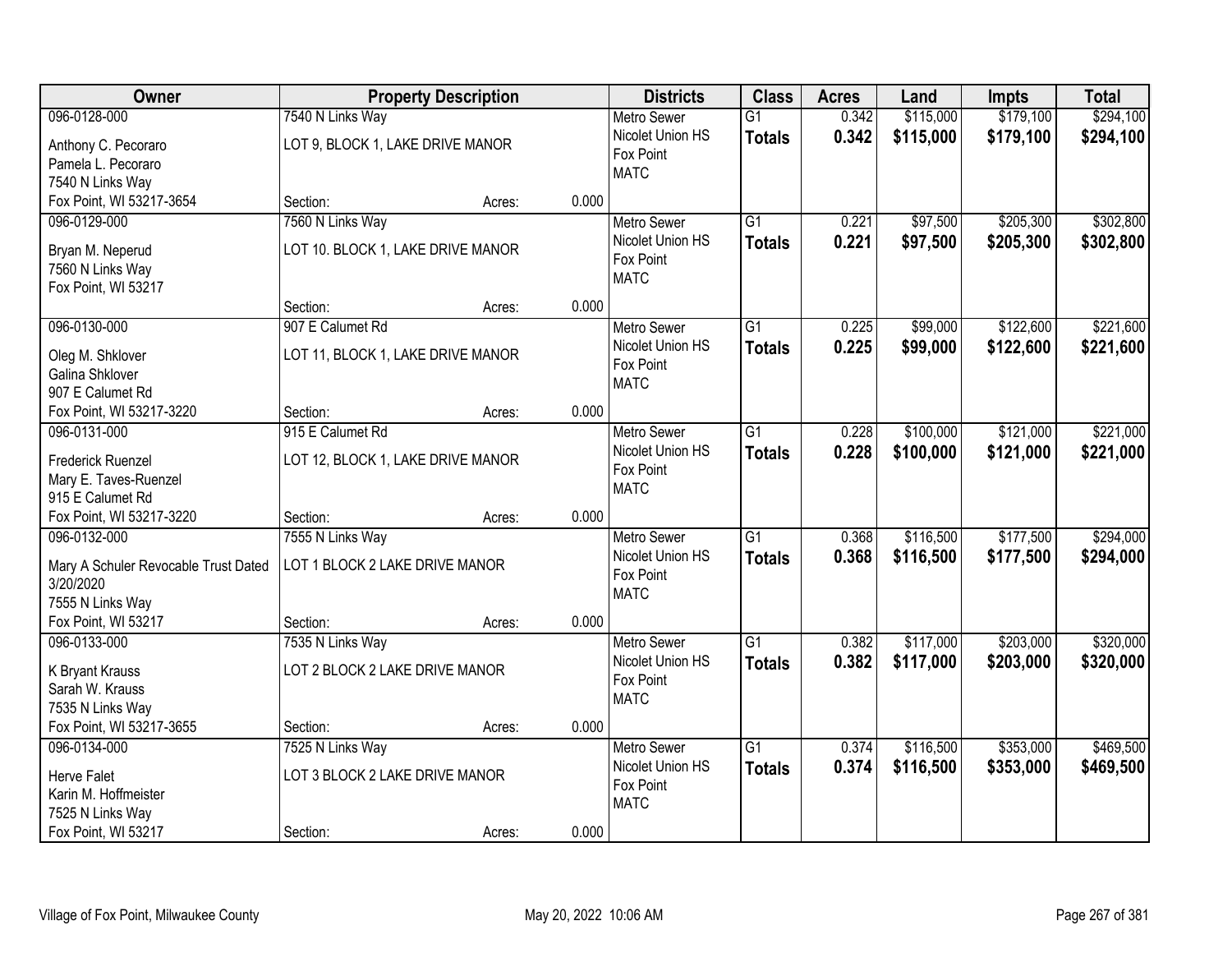| Owner                                  |                                                          | <b>Property Description</b>                                     |       | <b>Districts</b>   | <b>Class</b>    | <b>Acres</b> | Land       | <b>Impts</b>    | <b>Total</b>    |
|----------------------------------------|----------------------------------------------------------|-----------------------------------------------------------------|-------|--------------------|-----------------|--------------|------------|-----------------|-----------------|
| 096-0135-000                           | 7515 N Links Way                                         |                                                                 |       | <b>Metro Sewer</b> | $\overline{G1}$ | 0.370        | \$116,500  | \$209,500       | \$326,000       |
| Angela Huber<br>7515 N Links Way       |                                                          | Nicolet Union HS<br>LOT 4 BLOCK 2 LAKE DRIVE MANOR<br>Fox Point |       |                    | <b>Totals</b>   | 0.370        | \$116,500  | \$209,500       | \$326,000       |
| Fox Point, WI 53217                    |                                                          |                                                                 |       | <b>MATC</b>        |                 |              |            |                 |                 |
|                                        | Section:                                                 | Acres:                                                          | 0.000 |                    |                 |              |            |                 |                 |
| 096-0136-000                           | 7516 N Boyd Way                                          |                                                                 |       | <b>Metro Sewer</b> | $\overline{G1}$ | 0.382        | \$117,000  | \$348,500       | \$465,500       |
| Clare W. Zempel                        | LOT 5 BLOCK 2 LAKE DRIVE MANOR                           |                                                                 |       | Nicolet Union HS   | <b>Totals</b>   | 0.382        | \$117,000  | \$348,500       | \$465,500       |
| Judith A. Zempel                       |                                                          |                                                                 |       | Fox Point          |                 |              |            |                 |                 |
| 7516 N Boyd Way                        |                                                          |                                                                 |       | <b>MATC</b>        |                 |              |            |                 |                 |
| Fox Point, WI 53217-3652               | Section:                                                 | Acres:                                                          | 0.000 |                    |                 |              |            |                 |                 |
| 096-0137-000                           | 7526 N Boyd Way                                          |                                                                 |       | <b>Metro Sewer</b> | $\overline{G1}$ | 0.388        | \$117,500  | \$344,500       | \$462,000       |
|                                        |                                                          |                                                                 |       | Nicolet Union HS   | <b>Totals</b>   | 0.388        | \$117,500  | \$344,500       | \$462,000       |
| Frank R. Dengel III                    | LOT 6, BLOCK 2, LAKE DRIVE MANOR                         |                                                                 |       | Fox Point          |                 |              |            |                 |                 |
| 7526 N Boyd Way<br>Fox Point, WI 53217 |                                                          |                                                                 |       | <b>MATC</b>        |                 |              |            |                 |                 |
|                                        | Section:                                                 | Acres:                                                          | 0.388 |                    |                 |              |            |                 |                 |
| 096-0138-000                           | 7536 N Boyd Way                                          |                                                                 |       | <b>Metro Sewer</b> | $\overline{G1}$ | 0.382        | \$117,000  | \$331,500       | \$448,500       |
|                                        |                                                          |                                                                 |       | Nicolet Union HS   |                 | 0.382        |            |                 |                 |
| Ruth Lebed                             | LOT 7, BLOCK 2, LAKE DRIVE MANOR - Lot 7, in Block       |                                                                 |       | Fox Point          | <b>Totals</b>   |              | \$117,000  | \$331,500       | \$448,500       |
| 7536 N Boyd Way                        | 2, in Lake Drive Manor, being a Subdivision of a part of |                                                                 |       | <b>MATC</b>        |                 |              |            |                 |                 |
| Fox Point, WI 53217                    | the Southwest One-Quarter of Section 16, in Township 8   |                                                                 |       |                    |                 |              |            |                 |                 |
|                                        | Section:                                                 | Acres:                                                          | 0.000 |                    |                 |              |            |                 |                 |
| 096-0139-000                           | 803 E Calumet Rd                                         |                                                                 |       | <b>Metro Sewer</b> | $\overline{G1}$ | 0.359        | \$116,000  | \$187,500       | \$303,500       |
| <b>Phil Musickant</b>                  | LOT 8 BLOCK 2 LAKE DRIVE MANOR                           |                                                                 |       | Nicolet Union HS   | <b>Totals</b>   | 0.359        | \$116,000  | \$187,500       | \$303,500       |
| Stephanie Astrin                       |                                                          |                                                                 |       | Fox Point          |                 |              |            |                 |                 |
| 803 E Calumet Rd                       |                                                          |                                                                 |       | <b>MATC</b>        |                 |              |            |                 |                 |
| Fox Point, WI 53217                    | Section:                                                 | Acres:                                                          | 0.359 |                    |                 |              |            |                 |                 |
| 096-0140-000                           | 811 E Calumet Rd                                         |                                                                 |       | Metro Sewer        | G1              | 0.368        | \$116,500  | \$330,000       | \$446,500       |
|                                        |                                                          |                                                                 |       | Nicolet Union HS   | <b>Totals</b>   | 0.368        | \$116,500  | \$330,000       | \$446,500       |
| Marcee Markussen                       | Lot 9, in Block 2, in Lake Drive Manor, being a          |                                                                 |       | Fox Point          |                 |              |            |                 |                 |
| Mitchell Markussen                     | Subdivision of the Southwest 1/4 of Section 16, Township |                                                                 |       | <b>MATC</b>        |                 |              |            |                 |                 |
| 811 E Calumet Rd                       | 8 North,                                                 |                                                                 |       |                    |                 |              |            |                 |                 |
| Fox Point, WI 53217                    | Section:                                                 | Acres:                                                          | 0.368 |                    |                 |              |            |                 |                 |
| 096-0141-000                           | 7510 N Santa Monica Blvd                                 |                                                                 |       | <b>Metro Sewer</b> | $\overline{X4}$ | 0.000        | $\sqrt{6}$ | $\overline{50}$ | $\overline{50}$ |
| Fox Point Ev Luth Ch                   | LOTS 1,2,3,4,5,6,7,8,9,10, & N. 45FT. OF LOT 11          |                                                                 |       | Nicolet Union HS   | <b>Totals</b>   | 0.000        | \$0        | \$0             | \$0             |
| 7510 N Santa Monica Blv                | NORTHGATE INCLUDES 7448 N. SANTA MONICA                  |                                                                 |       | Fox Point          |                 |              |            |                 |                 |
| Fox Point, WI 53217-3512               | BLVD.                                                    |                                                                 |       | <b>MATC</b>        |                 |              |            |                 |                 |
|                                        | Section:                                                 | Acres:                                                          | 0.000 |                    |                 |              |            |                 |                 |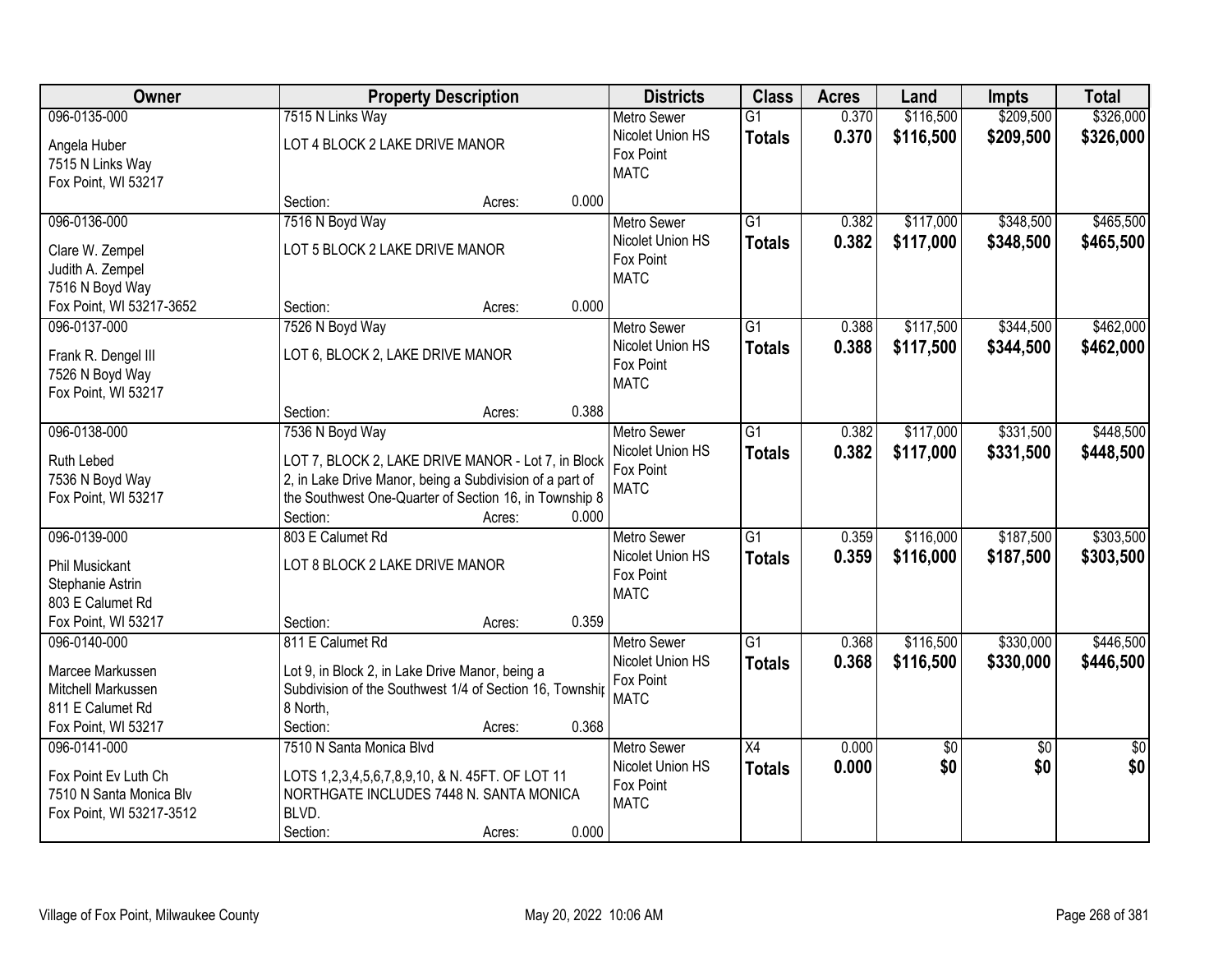| Owner                                                                                                      | <b>Property Description</b>                                                                                                                                                                                       |        |       | <b>Districts</b>                                                   | <b>Class</b>                     | <b>Acres</b>   | Land                   | <b>Impts</b>           | <b>Total</b>           |
|------------------------------------------------------------------------------------------------------------|-------------------------------------------------------------------------------------------------------------------------------------------------------------------------------------------------------------------|--------|-------|--------------------------------------------------------------------|----------------------------------|----------------|------------------------|------------------------|------------------------|
| 096-0142-000                                                                                               | 7440 N Santa Monica Blvd                                                                                                                                                                                          |        |       | <b>Metro Sewer</b>                                                 | $\overline{G1}$                  | 0.296          | \$112,500              | \$183,200              | \$295,700              |
| Katherine Grapengieser<br>7440 N Santa Monica Blv<br>Fox Point, WI 53217-3509                              | N. 50 FT. OF LOT 12 AND S. 10 FT. OF LOT 11,<br><b>NORTHGATE</b>                                                                                                                                                  |        |       | Nicolet Union HS<br>Fox Point<br><b>MATC</b>                       | <b>Totals</b>                    | 0.296          | \$112,500              | \$183,200              | \$295,700              |
|                                                                                                            | Section:                                                                                                                                                                                                          | Acres: | 0.296 |                                                                    |                                  |                |                        |                        |                        |
| 096-0143-000<br>Christina Debowski<br>James Weinert<br>7434 N Santa Monica Blv                             | 7434 N Santa Monica Blvd<br>LOT 13 & S 5FT. OF LOT 12 NORTHGATE                                                                                                                                                   |        |       | <b>Metro Sewer</b><br>Nicolet Union HS<br>Fox Point<br><b>MATC</b> | $\overline{G1}$<br><b>Totals</b> | 0.296<br>0.296 | \$112,500<br>\$112,500 | \$153,000<br>\$153,000 | \$265,500<br>\$265,500 |
| Fox Point, WI 53217-3509                                                                                   | Section:                                                                                                                                                                                                          | Acres: | 0.000 |                                                                    |                                  |                |                        |                        |                        |
| 096-0144-000<br>Jessica Claire Menck<br>7430 N Santa Monica Blv<br>Fox Point, WI 53217-3509                | 7430 N Santa Monica Blvd<br>LOT 14, NORTHGATE                                                                                                                                                                     |        |       | Metro Sewer<br>Nicolet Union HS<br>Fox Point<br><b>MATC</b>        | $\overline{G1}$<br><b>Totals</b> | 0.271<br>0.271 | \$111,000<br>\$111,000 | \$152,600<br>\$152,600 | \$263,600<br>\$263,600 |
|                                                                                                            | Section:                                                                                                                                                                                                          | Acres: | 0.000 |                                                                    |                                  |                |                        |                        |                        |
| 096-0145-000<br><b>Edeltraud Scheibler</b><br><b>Edward Scheibler</b><br>6679 Vista Del Mar Ave            | 7428 N Santa Monica Blvd<br>LOT 15, NORTHGATE                                                                                                                                                                     |        |       | <b>Metro Sewer</b><br>Nicolet Union HS<br>Fox Point<br><b>MATC</b> | G1<br><b>Totals</b>              | 0.271<br>0.271 | \$111,000<br>\$111,000 | \$43,500<br>\$43,500   | \$154,500<br>\$154,500 |
| La Jolla, CA 92037                                                                                         | Section:                                                                                                                                                                                                          | Acres: | 0.000 |                                                                    |                                  |                |                        |                        |                        |
| 096-0146-000<br>Eric S. Davidson<br>Angela Davidson<br>7424 N Santa Monica Blv<br>Fox Point, WI 53217-3509 | 7424 N Santa Monica Blvd<br>LOT 16, NORTHGATE<br>Section:                                                                                                                                                         | Acres: | 0.000 | <b>Metro Sewer</b><br>Nicolet Union HS<br>Fox Point<br><b>MATC</b> | $\overline{G1}$<br><b>Totals</b> | 0.271<br>0.271 | \$111,000<br>\$111,000 | \$196,500<br>\$196,500 | \$307,500<br>\$307,500 |
| 096-0147-000                                                                                               | 7420 N Santa Monica Blvd                                                                                                                                                                                          |        |       | Metro Sewer                                                        | G1                               | 0.271          | \$111,000              | \$163,400              | \$274,400              |
| Jennifer C. Larson<br>Matthew K. Larson<br>7420 N Santa Monica Blvd                                        | LOT 17, NORTHGATE                                                                                                                                                                                                 |        |       | Nicolet Union HS<br>Fox Point<br><b>MATC</b>                       | <b>Totals</b>                    | 0.271          | \$111,000              | \$163,400              | \$274,400              |
| Fox Point, WI 53217                                                                                        | Section:                                                                                                                                                                                                          | Acres: | 0.000 |                                                                    |                                  |                |                        |                        |                        |
| 096-0148-000<br>Nathan Mielke<br>Jennifer Mielke<br>7416 N Santa Monica Blvd<br>Fox Point, WI 53217        | 7416 N Santa Monica Blvd<br>Lot 18 in Northgate, being a part of the Southwest 1/4 of<br>Section 16, in Township 8 North, Range 22 East, in the<br>Village of Fox Point, Milwaukee County, Wisconsin.<br>Section: | Acres: | 0.271 | <b>Metro Sewer</b><br>Nicolet Union HS<br>Fox Point<br><b>MATC</b> | $\overline{G1}$<br><b>Totals</b> | 0.271<br>0.271 | \$111,000<br>\$111,000 | \$217,400<br>\$217,400 | \$328,400<br>\$328,400 |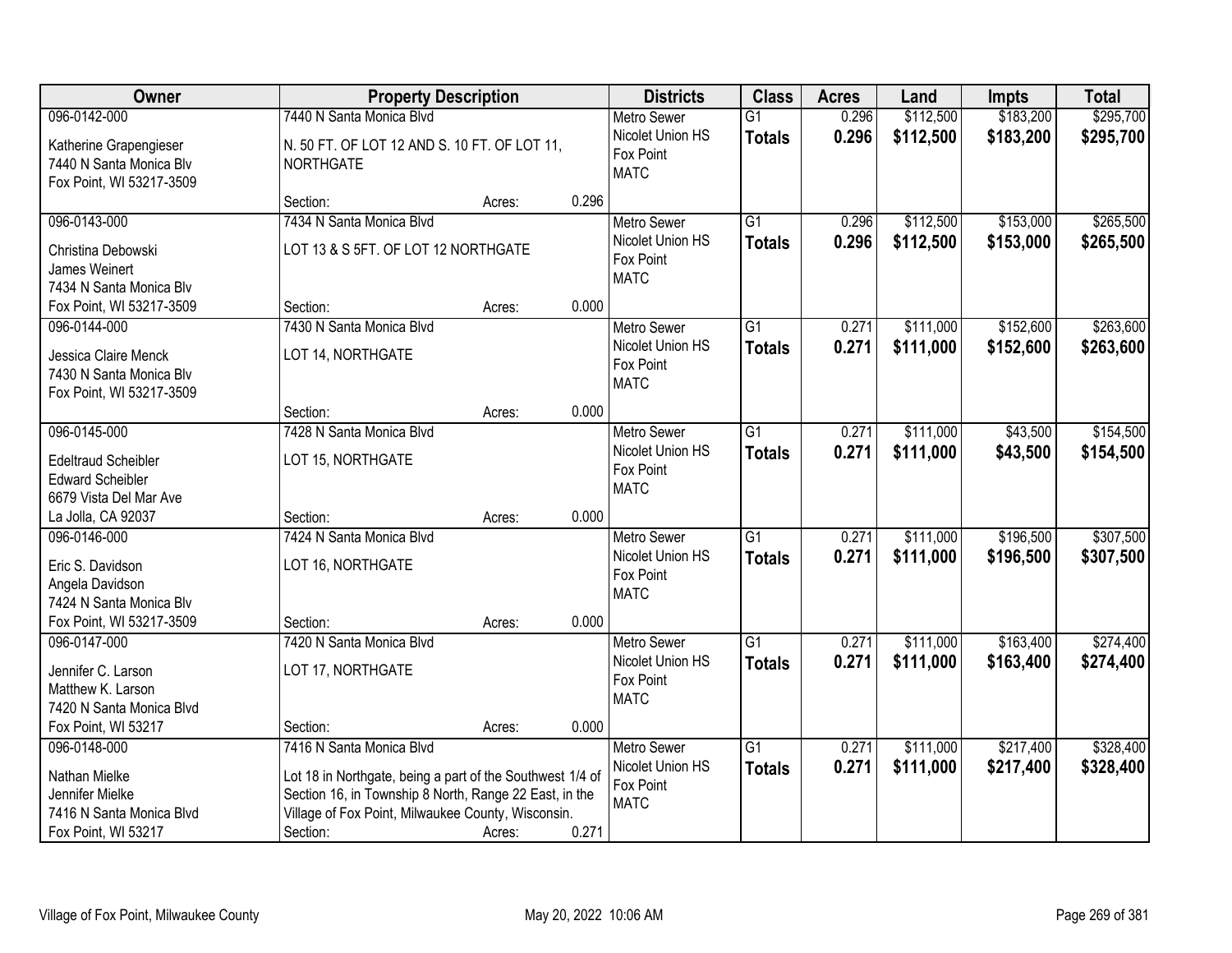| Owner                                                                                              |                                                                                                                                                                                                                 | <b>Property Description</b> |       | <b>Districts</b>                                                   | <b>Class</b>                     | <b>Acres</b>   | Land                   | <b>Impts</b>           | <b>Total</b>           |
|----------------------------------------------------------------------------------------------------|-----------------------------------------------------------------------------------------------------------------------------------------------------------------------------------------------------------------|-----------------------------|-------|--------------------------------------------------------------------|----------------------------------|----------------|------------------------|------------------------|------------------------|
| 096-0149-000                                                                                       | 7412 N Santa Monica Blvd                                                                                                                                                                                        |                             |       | <b>Metro Sewer</b>                                                 | $\overline{G1}$                  | 0.271          | \$111,000              | \$186,000              | \$297,000              |
| Steven J and Christy Hurst<br>7412 N Santa Monica<br>Fox Point, WI 53217                           | LOT 19, NORTHGATE                                                                                                                                                                                               |                             |       | Nicolet Union HS<br>Fox Point<br><b>MATC</b>                       | <b>Totals</b>                    | 0.271          | \$111,000              | \$186,000              | \$297,000              |
|                                                                                                    | Section:                                                                                                                                                                                                        | Acres:                      | 0.000 |                                                                    |                                  |                |                        |                        |                        |
| 096-0150-000<br>Alfonso Navarro<br>Karen S. Navarro<br>7410 N Santa Monica Blvd                    | 7410 N Santa Monica Blyd<br>LOT 20, NORTHGATE                                                                                                                                                                   |                             |       | <b>Metro Sewer</b><br>Nicolet Union HS<br>Fox Point<br><b>MATC</b> | $\overline{G1}$<br><b>Totals</b> | 0.271<br>0.271 | \$100,000<br>\$100,000 | \$157,100<br>\$157,100 | \$257,100<br>\$257,100 |
| Fox Point, WI 53217                                                                                | Section:                                                                                                                                                                                                        | Acres:                      | 0.000 |                                                                    |                                  |                |                        |                        |                        |
| 096-0151-000<br>Santiago A. Navarro<br>7406 N Santa Monica Blvd<br>Fox Point, WI 53217             | 7406 N Santa Monica Blvd<br>LOT 21, NORTHGATE                                                                                                                                                                   |                             |       | <b>Metro Sewer</b><br>Nicolet Union HS<br>Fox Point<br><b>MATC</b> | $\overline{G1}$<br><b>Totals</b> | 0.271<br>0.271 | \$111,000<br>\$111,000 | \$204,100<br>\$204,100 | \$315,100<br>\$315,100 |
|                                                                                                    | Section:                                                                                                                                                                                                        | Acres:                      | 0.000 |                                                                    |                                  |                |                        |                        |                        |
| 096-0152-000<br>Jennifer Achuck Engel<br>7402 N Bell Rd<br>Fox Point, WI 53217-3514                | 7402 N Bell Rd<br>LOT 22, NORTHGATE                                                                                                                                                                             |                             |       | <b>Metro Sewer</b><br>Nicolet Union HS<br>Fox Point<br><b>MATC</b> | $\overline{G1}$<br><b>Totals</b> | 0.271<br>0.271 | \$111,000<br>\$111,000 | \$175,300<br>\$175,300 | \$286,300<br>\$286,300 |
|                                                                                                    | Section:                                                                                                                                                                                                        | Acres:                      | 0.000 |                                                                    |                                  |                |                        |                        |                        |
| 096-0153-000<br>Michael P. Meyers<br>Elizabeth H. Meyers<br>7418 N Boyd Way<br>Fox Point, WI 53217 | 7418 N Boyd Way<br>Lot 1 in Regent Colony being a Subdivision of a part of th<br>South West 1/4 of Section 16 in Township 8 North, Range<br>22 East, in the Village of Fox Point, Milwaukee County,<br>Section: | Acres:                      | 0.000 | <b>Metro Sewer</b><br>Nicolet Union HS<br>Fox Point<br><b>MATC</b> | $\overline{G1}$<br><b>Totals</b> | 0.564<br>0.564 | \$126,500<br>\$126,500 | \$160,300<br>\$160,300 | \$286,800<br>\$286,800 |
| 096-0154-000<br>Robert Mcwilliam<br>Mary Mcwilliam<br>7416 N Boyd Way<br>Fox Point, WI 53217-3650  | 7416 N Boyd Way<br>LOT 2 & NELY 5 FT OF LOT 3 REGENT COLONY.<br>Section:                                                                                                                                        | Acres:                      | 0.000 | Metro Sewer<br>Nicolet Union HS<br>Fox Point<br><b>MATC</b>        | G1<br><b>Totals</b>              | 0.492<br>0.492 | \$123,000<br>\$123,000 | \$120,000<br>\$120,000 | \$243,000<br>\$243,000 |
| 096-0155-000<br>Beth C. Gregg<br>7414 Boyd Way<br>Fox Point, WI 53217                              | 7414 N Boyd Way<br>Lot Three (3) in Regent Colony, being a Subdivision of a<br>part of the South West One-quarter (1/4) of<br>Section Sixteen (16), in Township Eight (8) North, Range<br>Section: 16           | Acres:                      | 0.418 | <b>Metro Sewer</b><br>Nicolet Union HS<br>Fox Point<br><b>MATC</b> | G1<br><b>Totals</b>              | 0.418<br>0.418 | \$119,000<br>\$119,000 | \$166,800<br>\$166,800 | \$285,800<br>\$285,800 |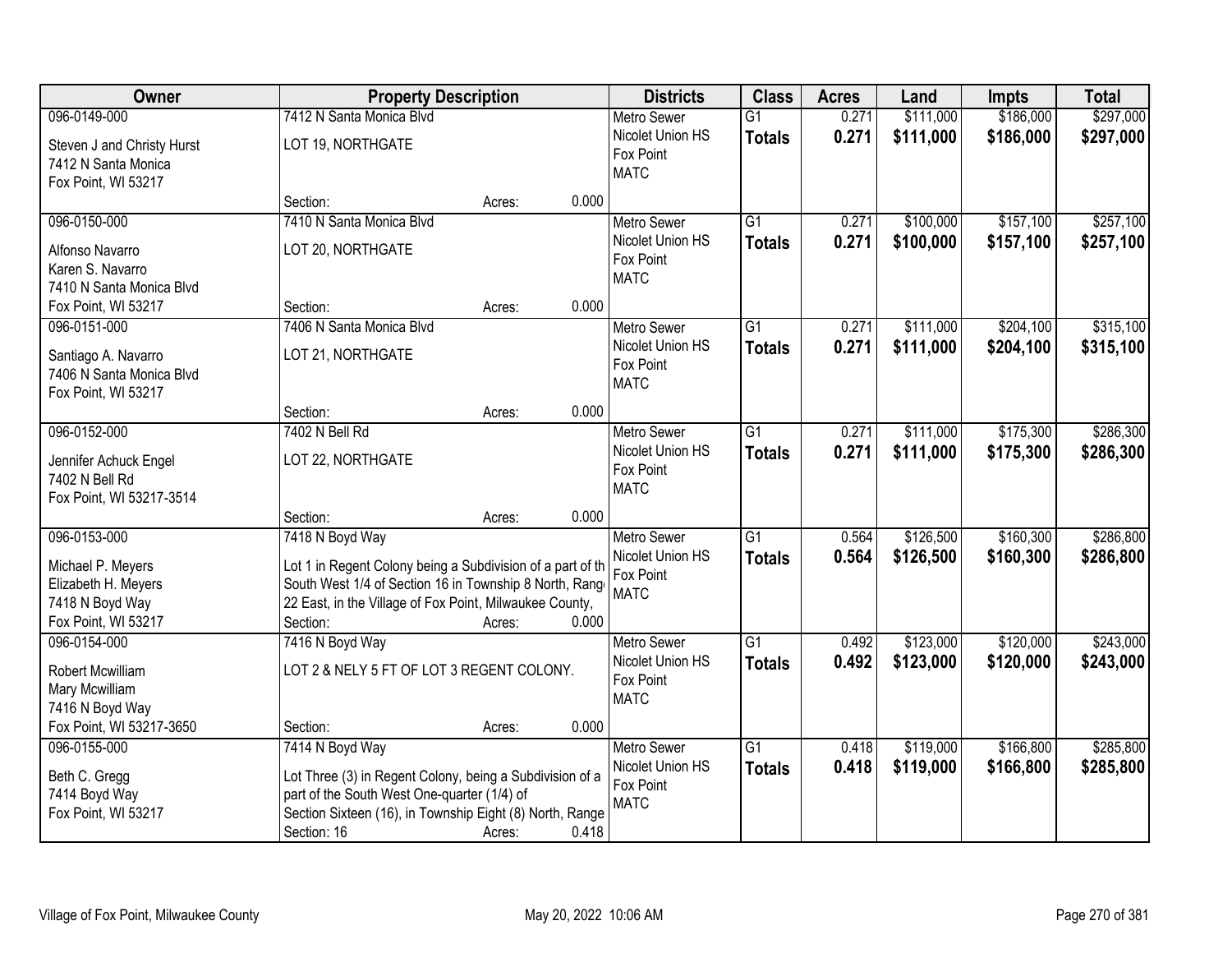| Owner                                 |                                                        | <b>Property Description</b> |       | <b>Districts</b>   | <b>Class</b>    | <b>Acres</b> | Land      | <b>Impts</b> | <b>Total</b> |
|---------------------------------------|--------------------------------------------------------|-----------------------------|-------|--------------------|-----------------|--------------|-----------|--------------|--------------|
| 096-0156-000                          | 7412 N Boyd Way                                        |                             |       | Metro Sewer        | $\overline{G1}$ | 0.389        | \$117,500 | \$215,000    | \$332,500    |
| Doris A. Russ                         | LOT 4, REGENT COLONY                                   |                             |       | Nicolet Union HS   | <b>Totals</b>   | 0.389        | \$117,500 | \$215,000    | \$332,500    |
| 7412 N Boyd Way                       |                                                        |                             |       | Fox Point          |                 |              |           |              |              |
| Fox Point, WI 53217-3650              |                                                        |                             |       | <b>MATC</b>        |                 |              |           |              |              |
|                                       | Section:                                               | Acres:                      | 0.000 |                    |                 |              |           |              |              |
| 096-0157-000                          | 7411 N Boyd Way                                        |                             |       | <b>Metro Sewer</b> | $\overline{G1}$ | 0.360        | \$116,000 | \$224,000    | \$340,000    |
| Gilbert L. Southwell III              | LOT 5, REGENT COLONY                                   |                             |       | Nicolet Union HS   | <b>Totals</b>   | 0.360        | \$116,000 | \$224,000    | \$340,000    |
| 3067 N Lake Dr                        |                                                        |                             |       | Fox Point          |                 |              |           |              |              |
| Milwaukee, WI 53211                   |                                                        |                             |       | <b>MATC</b>        |                 |              |           |              |              |
|                                       | Section:                                               | Acres:                      | 0.000 |                    |                 |              |           |              |              |
| 096-0158-000                          | 7417 N Boyd Way                                        |                             |       | Metro Sewer        | $\overline{G1}$ | 0.424        | \$119,000 | \$169,600    | \$288,600    |
| Jerry M. Mahne                        | LOT 6, REGENT COLONY                                   |                             |       | Nicolet Union HS   | <b>Totals</b>   | 0.424        | \$119,000 | \$169,600    | \$288,600    |
| Sue Anne Mahne                        |                                                        |                             |       | Fox Point          |                 |              |           |              |              |
| 7417 N Boyd Way                       |                                                        |                             |       | <b>MATC</b>        |                 |              |           |              |              |
| Fox Point, WI 53217-3651              | Section:                                               | Acres:                      | 0.000 |                    |                 |              |           |              |              |
| 096-0159-000                          | 711 E Calumet Rd                                       |                             |       | Metro Sewer        | $\overline{G1}$ | 0.341        | \$115,000 | \$188,500    | \$303,500    |
| Holly H. Segel                        | LOT NO. 1 IN WEATHERBEE SUBDIVISION, BEING A           |                             |       | Nicolet Union HS   | <b>Totals</b>   | 0.341        | \$115,000 | \$188,500    | \$303,500    |
| 711 E Calumet Rd                      | PART OF THE SOUTHWEST 1/4 OF SECTION 16, IN            |                             |       | Fox Point          |                 |              |           |              |              |
| Fox Point, WI 53217                   | <b>TOWNSHIP 8</b>                                      |                             |       | <b>MATC</b>        |                 |              |           |              |              |
|                                       | Section: 16                                            | Acres:                      | 0.341 |                    |                 |              |           |              |              |
| 096-0160-000                          | 7535 N Boyd Way                                        |                             |       | Metro Sewer        | $\overline{G1}$ | 0.340        | \$115,000 | \$256,700    | \$371,700    |
| William R. Pozanski                   | LOT 2, WEATHERBEE SUBDIVISION                          |                             |       | Nicolet Union HS   | <b>Totals</b>   | 0.340        | \$115,000 | \$256,700    | \$371,700    |
| 7535 N Boyd Way                       |                                                        |                             |       | Fox Point          |                 |              |           |              |              |
| Fox Point, WI 53217-3653              |                                                        |                             |       | <b>MATC</b>        |                 |              |           |              |              |
|                                       | Section:                                               | Acres:                      | 0.000 |                    |                 |              |           |              |              |
| 096-0161-000                          | 7531 N Boyd Way                                        |                             |       | Metro Sewer        | $\overline{G1}$ | 0.333        | \$114,500 | \$130,400    | \$244,900    |
| Claudia R. Koehler                    | LOT 3, WEATHERBEE SUBDIVISION                          |                             |       | Nicolet Union HS   | <b>Totals</b>   | 0.333        | \$114,500 | \$130,400    | \$244,900    |
| 7531 N Boyd Way                       |                                                        |                             |       | Fox Point          |                 |              |           |              |              |
| Fox Point, WI 53217-3653              |                                                        |                             |       | <b>MATC</b>        |                 |              |           |              |              |
|                                       | Section:                                               | Acres:                      | 0.000 |                    |                 |              |           |              |              |
| 096-0162-000                          | 7525 N Boyd Way                                        |                             |       | <b>Metro Sewer</b> | $\overline{G1}$ | 0.344        | \$115,000 | \$174,100    | \$289,100    |
| Nancy L. Coyle, or Her Successors, As | Lot 4, in Weatherbee Subdivision, being a part of the  |                             |       | Nicolet Union HS   | <b>Totals</b>   | 0.344        | \$115,000 | \$174,100    | \$289,100    |
| Tee of the Nancy                      | Southwest 1/4 of Section 16, Township 8 North, Range 2 |                             |       | Fox Point          |                 |              |           |              |              |
| 7525 N Boyd Way                       | East,                                                  |                             |       | <b>MATC</b>        |                 |              |           |              |              |
| Fox Point, WI 53127                   | Section: 16                                            | Acres:                      | 0.344 |                    |                 |              |           |              |              |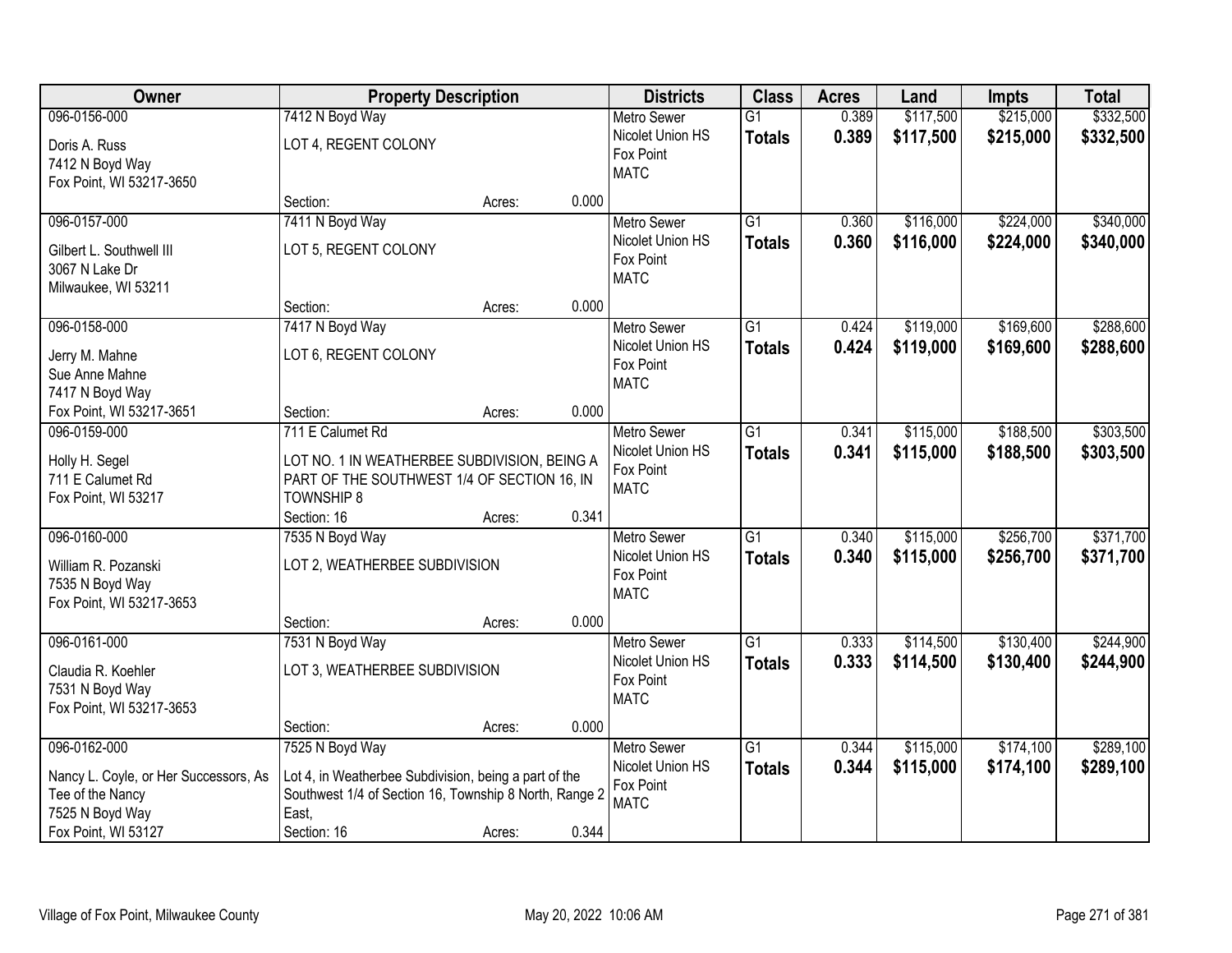| Owner                                                                                              |                                                                                                                                                                          | <b>Property Description</b> |       |                                                                    | <b>Class</b>                     | <b>Acres</b>   | Land                   | <b>Impts</b>           | <b>Total</b>           |
|----------------------------------------------------------------------------------------------------|--------------------------------------------------------------------------------------------------------------------------------------------------------------------------|-----------------------------|-------|--------------------------------------------------------------------|----------------------------------|----------------|------------------------|------------------------|------------------------|
| 096-0163-000                                                                                       | 7521 N Boyd Way                                                                                                                                                          |                             |       | <b>Metro Sewer</b>                                                 | $\overline{G1}$                  | 0.347          | \$115,000              | \$99,500               | \$214,500              |
| Stephen D. Hughes<br>7521 N Boyd Way<br>Fox Point, WI 53217-3653                                   | LOT 5, WEATHERBEE SUBDIVISION                                                                                                                                            |                             |       | Nicolet Union HS<br>Fox Point<br><b>MATC</b>                       | <b>Totals</b>                    | 0.347          | \$115,000              | \$99,500               | \$214,500              |
|                                                                                                    | Section:                                                                                                                                                                 | Acres:                      | 0.000 |                                                                    |                                  |                |                        |                        |                        |
| 096-0164-000<br>Melinda B. Wagner                                                                  | 7515 N Boyd Way<br>LOT 6 WEATHERBEE SUBDIVISION                                                                                                                          |                             |       | <b>Metro Sewer</b><br>Nicolet Union HS<br>Fox Point                | $\overline{G1}$<br><b>Totals</b> | 0.344<br>0.344 | \$115,000<br>\$115,000 | \$136,500<br>\$136,500 | \$251,500<br>\$251,500 |
| 7515 N Boyd Way<br>Fox Point, WI 53217-3653                                                        | Section:                                                                                                                                                                 | Acres:                      | 0.000 | <b>MATC</b>                                                        |                                  |                |                        |                        |                        |
| 096-9960-000                                                                                       | 7301 N Longacre Rd                                                                                                                                                       |                             |       | <b>Metro Sewer</b>                                                 | X4                               | 0.000          | \$0                    | \$0                    | $\overline{30}$        |
| Fox Point School Dist<br>7301 N Longacre Rd<br>Fox Point, WI 53217-3540                            | PART OF LOT 12, IN SE1/4 SEC. 17-8-22 AND SW1/4<br>SEC. 16-8-22 DESC. IN VOL. 1409 OF DEEDS ON<br>PAGE 191. 12.000 AC. C.2#36C<br>Section:                               | Acres:                      | 0.000 | Nicolet Union HS<br>Fox Point<br><b>MATC</b>                       | <b>Totals</b>                    | 0.000          | \$0                    | \$0                    | \$0                    |
| 096-9961-000                                                                                       | 7200 N Santa Monica Blvd                                                                                                                                                 |                             |       | <b>Metro Sewer</b>                                                 | X4                               | 0.000          | \$0                    | $\sqrt[6]{3}$          | $\sqrt{50}$            |
| Village of Fox Point<br>Attn: Village Hall<br>7200 N Santa Monica Blvd<br>Fox Point, WI 53217-3505 | (CIVIC CENTER) LAND BETWEEN N. BELL RD., N.<br>YATES RD., N. LONGACRE RD & N. LOMBARDY RD.<br>IN SW1/4 SEC. 16-8-22 & SE1/4 SEC. 17-8-22 & NW1/4<br>Section:             | Acres:                      | 0.000 | Nicolet Union HS<br>Fox Point<br><b>MATC</b>                       | <b>Totals</b>                    | 0.000          | \$0                    | \$0                    | \$0                    |
| 096-9962-000                                                                                       | 7342 N Longacre Rd                                                                                                                                                       |                             |       | <b>Metro Sewer</b>                                                 | $\overline{G1}$                  | 0.022          | \$9,500                | \$0                    | \$9,500                |
| William Macpherson Stalle<br>Alexandra Flynn Massart<br>7342 N Longacre Rd<br>Fox Point, WI 53217  | A TRIANGULAR PARCEL WITH APEX TO THE E<br>ADJACENT TO LOT 8 BLK 1 BRUSS FOX POINT<br>ESTATES WITH A FRONTAGE ON N BELL ROAD OF<br>Section:                               | Acres:                      | 0.000 | Nicolet Union HS<br>Fox Point<br><b>MATC</b>                       | <b>Totals</b>                    | 0.022          | \$9,500                | \$0                    | \$9,500                |
| 096-9963-000                                                                                       | 7330 N Santa Monica Blvd                                                                                                                                                 |                             |       | Metro Sewer                                                        | X4                               | 0.000          | $\overline{50}$        | $\overline{50}$        | $\overline{\$0}$       |
| North Shore Cong Church<br>7330 N Santa Monica Blv<br>Fox Point, WI 53217-3507                     | PART OF SW 1/4 SEC. 16-8-22 DESC. IN VOL. 2860<br>OF DEEDS ON PAGE 208 2.6258 AC.                                                                                        |                             |       | Nicolet Union HS<br>Fox Point<br><b>MATC</b>                       | <b>Totals</b>                    | 0.000          | \$0                    | \$0                    | \$0                    |
|                                                                                                    | Section:                                                                                                                                                                 | Acres:                      | 0.000 |                                                                    |                                  |                |                        |                        |                        |
| 096-9964-000<br>Carl H. Dieterle<br>7205 N Barnett Ln<br>Fox Point, WI 53217-3610                  | 7205 N Barnett Ln<br>PART OF LOT 13, SEC. 16 & PART OF NW FRAC. 21,<br>DESC. IN VOL. 1399 OF DEEDS ON PAGES 279 & 441<br>SW1/4 SEC. 16-8-22 1.293 AC. C.2-#1<br>Section: | Acres:                      | 0.000 | <b>Metro Sewer</b><br>Nicolet Union HS<br>Fox Point<br><b>MATC</b> | $\overline{G1}$<br><b>Totals</b> | 1.272<br>1.272 | \$368,000<br>\$368,000 | \$394,000<br>\$394,000 | \$762,000<br>\$762,000 |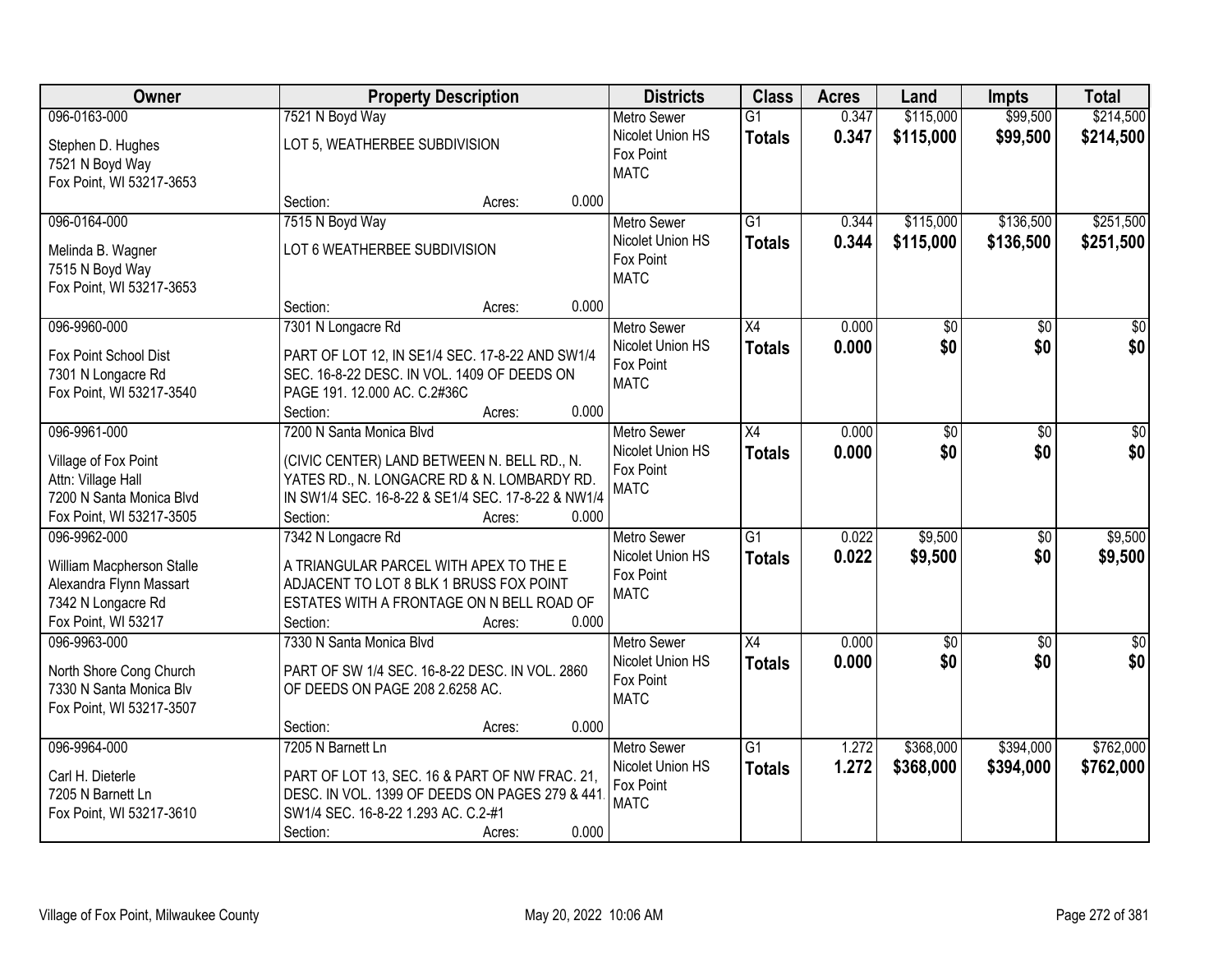| Owner                     | <b>Property Description</b>                            | <b>Districts</b> | <b>Class</b>             | <b>Acres</b>    | Land  | <b>Impts</b> | <b>Total</b> |           |
|---------------------------|--------------------------------------------------------|------------------|--------------------------|-----------------|-------|--------------|--------------|-----------|
| 096-9965-000              | 7205 N Barnett Ln                                      |                  | <b>Metro Sewer</b>       | $\overline{G1}$ | 1.579 | \$445,000    | \$9,300      | \$454,300 |
| Carl H. Dieterle          | PART OF LOT 13, DESC. IN VOL. 1490 OF DEEDS ON         |                  | Nicolet Union HS         | <b>Totals</b>   | 1.579 | \$445,000    | \$9,300      | \$454,300 |
| 7205 N Barnett Ln         | PAGE 162. SW1/4 SEC. 16-8-22. 1.537 AC. C.2-#6B        |                  | Fox Point                |                 |       |              |              |           |
| Fox Point, WI 53217-3610  |                                                        |                  | <b>MATC</b>              |                 |       |              |              |           |
|                           | Section:                                               | Acres:           | 0.000                    |                 |       |              |              |           |
| 096-9966-000              | 728 E Juniper Ln                                       |                  | <b>Metro Sewer</b>       | $\overline{G1}$ | 1.240 | \$360,000    | \$227,400    | \$587,400 |
| Fairtree Properties,, LLC | PART OF LOT 13 DESC IN REEL 872 - IMAGE 1433           |                  | Nicolet Union HS         | <b>Totals</b>   | 1.240 | \$360,000    | \$227,400    | \$587,400 |
| 746 E Beaumont Ave        | SW 1/4 SEC 16-8-22 1.474 AC                            |                  | Fox Point                |                 |       |              |              |           |
| Whitefish Bay, WI 53217   |                                                        |                  | <b>MATC</b>              |                 |       |              |              |           |
|                           | Section:                                               | Acres:           | 1.240                    |                 |       |              |              |           |
| 096-9967-000              | 7200 N Lake Dr                                         |                  | Metro Sewer              | G1              | 0.661 | \$251,000    | \$349,000    | \$600,000 |
| Peter S. Lautmann         | COM. 1228.68 FT W & 173.86 FT N OF SE COR OF SW        |                  | Nicolet Union HS         | <b>Totals</b>   | 0.661 | \$251,000    | \$349,000    | \$600,000 |
| Lautmann D. Sally         | 1/4 SEC. 16-8-22; TH N 120 FT, E 302.50 FT, S 120 FT;  |                  | Fox Point                |                 |       |              |              |           |
| 7200 N Lake Dr            | TH W 302.50 FT TO POB                                  |                  | <b>MATC</b>              |                 |       |              |              |           |
| Fox Point, WI 53217-3638  | Section:                                               | Acres:           | 0.661                    |                 |       |              |              |           |
| 096-9968-003              | 7216 N Lake Dr                                         |                  | <b>Metro Sewer</b>       | G1              | 1.855 | \$436,500    | \$329,200    | \$765,700 |
|                           |                                                        |                  | Nicolet Union HS         | <b>Totals</b>   | 1.855 | \$436,500    | \$329,200    | \$765,700 |
| Stephen D. Rogers         | Parcels 1 and 2 of Certified Survey Map No. 3292, of   |                  | Fox Point                |                 |       |              |              |           |
| <b>Crist Rogers</b>       | School Lot 13, in the Southwest 1/4 of Section 16,     |                  | <b>MATC</b>              |                 |       |              |              |           |
| 7216 N Lake Dr            | Township 8 North, Range 22 East, in the Village of Fox |                  |                          |                 |       |              |              |           |
| Fox Point, WI 53217       | Section:                                               | Acres:           | 1.855                    |                 |       |              |              |           |
| 096-9969-000              | 7227 N Barnett Ln                                      |                  | <b>Metro Sewer</b>       | $\overline{G1}$ | 0.894 | \$298,500    | \$261,000    | \$559,500 |
| John B. Sanders           | PART OF LOT 13, DESC. IN VOL. 3035 OF DEEDS ON         |                  | Nicolet Union HS         | <b>Totals</b>   | 0.894 | \$298,500    | \$261,000    | \$559,500 |
| Catherine V. Sanders      | PAGE 341 SW1/4 SEC. 16-8-22. 1.150 AC C.2-#6A          |                  | Fox Point<br><b>MATC</b> |                 |       |              |              |           |
| 7227 N Barnett Ln         | PARCEL #3                                              |                  |                          |                 |       |              |              |           |
| Fox Point, WI 53217-3610  | Section:                                               | Acres:           | 0.000                    |                 |       |              |              |           |
| 096-9970-000              | 7231 N Barnett Ln                                      |                  | Metro Sewer              | G1              | 1.060 | \$315,000    | \$182,100    | \$497,100 |
| Steven L. Klein           | PART OF LOT 13 DESC IN REEL 894 - IMAGES               |                  | Nicolet Union HS         | <b>Totals</b>   | 1.060 | \$315,000    | \$182,100    | \$497,100 |
| Jane M. Klein             | 1102-1103 INCL SW 1/4 SEC 16-8-22 1.060 AC             |                  | Fox Point                |                 |       |              |              |           |
| 7231 N Barnett Ln         | PARCEL #2                                              |                  | <b>MATC</b>              |                 |       |              |              |           |
| Fox Point, WI 53217-3610  | Section:                                               | Acres:           | 0.000                    |                 |       |              |              |           |
| 096-9971-000              | 7239 N Barnett Ln                                      |                  | <b>Metro Sewer</b>       | $\overline{G1}$ | 0.911 | \$299,000    | \$210,000    | \$509,000 |
| Carl W. Schwartz          | PART OF LOT 13 DESC IN REEL 859-IMAGES                 |                  | Nicolet Union HS         | <b>Totals</b>   | 0.911 | \$299,000    | \$210,000    | \$509,000 |
| Barbara Demski Schwartz   | 2110-2111 SW 1/4 SEC 16-8-22 1.002 AC PARCEL #1        |                  | Fox Point                |                 |       |              |              |           |
| 7239 N Barnett Ln         |                                                        |                  | <b>MATC</b>              |                 |       |              |              |           |
| Fox Point, WI 53217-3610  | Section:                                               | Acres:           | 0.000                    |                 |       |              |              |           |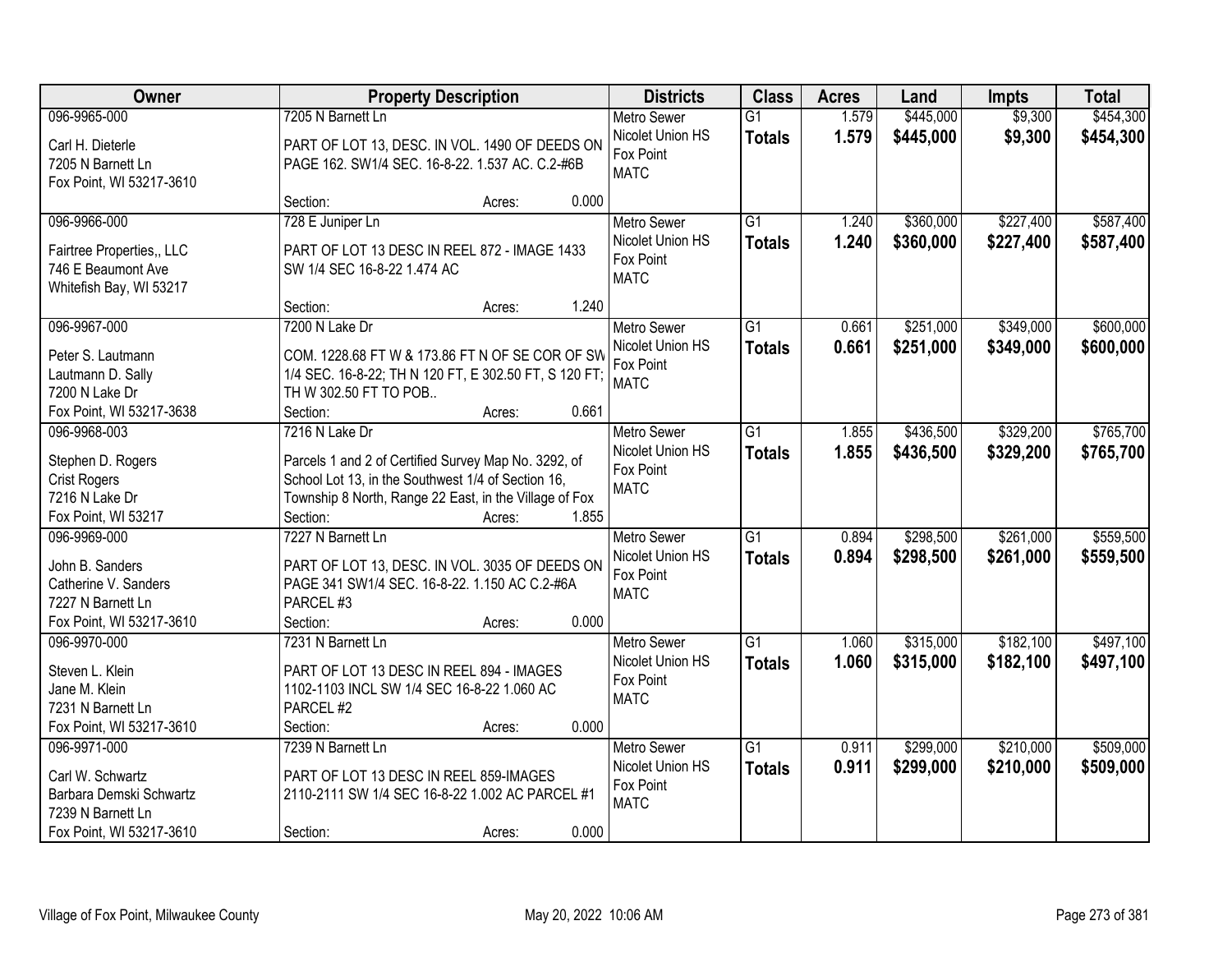| Owner                    | <b>Property Description</b>                                 | <b>Districts</b>   | <b>Class</b>    | <b>Acres</b> | Land      | <b>Impts</b> | <b>Total</b> |
|--------------------------|-------------------------------------------------------------|--------------------|-----------------|--------------|-----------|--------------|--------------|
| 096-9972-007             | 733 E Daisy Ln                                              | <b>Metro Sewer</b> | $\overline{G1}$ | 1.413        | \$403,500 | \$108,500    | \$512,000    |
| Michael James Brody      | CERTIFIED SURVEY MAP NO 5833 SE 16-8-22 P                   | Nicolet Union HS   | <b>Totals</b>   | 1.413        | \$403,500 | \$108,500    | \$512,000    |
| 7208 N Crossway Rd       | ARCEL 1                                                     | Fox Point          |                 |              |           |              |              |
| Fox Point, WI 53217      |                                                             | <b>MATC</b>        |                 |              |           |              |              |
|                          | 1.413<br>Section:<br>Acres:                                 |                    |                 |              |           |              |              |
| 096-9972-008             | 7267 N Bridge Ln                                            | <b>Metro Sewer</b> | $\overline{G1}$ | 1.671        | \$468,000 | \$371,800    | \$839,800    |
| <b>Stanley Buncher</b>   | Parcel 2 of Certified Survey Map No. 6676, recorded on      | Nicolet Union HS   | <b>Totals</b>   | 1.671        | \$468,000 | \$371,800    | \$839,800    |
| Liza Serratore           | June 23, 1999, on Reel 4590, Images 949-951 as              | Fox Point          |                 |              |           |              |              |
| 7267 N Bridge Ln         | Document No. 7763020, being a redivision of Parcel 1 of     | <b>MATC</b>        |                 |              |           |              |              |
| Fox Point, WI 53217      | 1.671<br>Section:<br>Acres:                                 |                    |                 |              |           |              |              |
| 096-9972-009             | 727 E Daisy Ln                                              | Metro Sewer        | G1              | 2.773        | \$701,000 | \$907,400    | \$1,608,400  |
|                          |                                                             | Nicolet Union HS   | <b>Totals</b>   | 2.773        | \$701,000 | \$907,400    | \$1,608,400  |
| Ned M. Brickman          | CERTIFIED SURVEY MAP 9080 SW 1/4 SEC 16-8-22                | Fox Point          |                 |              |           |              |              |
| 727 E Daisy Ln           | LOT <sub>1</sub>                                            | <b>MATC</b>        |                 |              |           |              |              |
| Fox Point, WI 53217      | 2.811<br>Section:<br>Acres:                                 |                    |                 |              |           |              |              |
| 096-9976-000             | 7220 N Lake Dr                                              | <b>Metro Sewer</b> | G1              | 0.909        | \$228,500 | \$260,000    | \$488,500    |
|                          |                                                             | Nicolet Union HS   |                 | 0.909        |           | \$260,000    |              |
| John C. Manley           | COMM 1228.68 FT, W & 476.91 FT, N OF SE COR OF              | Fox Point          | <b>Totals</b>   |              | \$228,500 |              | \$488,500    |
| 7220 N Lake Dr           | SW 1/4 SEC. 16-8-22; TH N 131.80 FT, E 300 FT, S            | <b>MATC</b>        |                 |              |           |              |              |
| Fox Point, WI 53217      | 131.80 FT, TH W 300 FT TO POB.                              |                    |                 |              |           |              |              |
|                          | 0.000<br>Section:<br>Acres:                                 |                    |                 |              |           |              |              |
| 096-9977-000             | 7230 N Lake Dr                                              | <b>Metro Sewer</b> | $\overline{G1}$ | 0.909        | \$254,000 | \$230,000    | \$484,000    |
| Theodore Thompson        | All that part of Lot 13 in the Southwest 1/4 of Section 16, | Nicolet Union HS   | <b>Totals</b>   | 0.909        | \$254,000 | \$230,000    | \$484,000    |
| Jamie Kacich             | Township 8 North, Range 22 East, in the Village of Fox      | Fox Point          |                 |              |           |              |              |
| 7230 N Lake Dr           | Point, Milwaukee County, Wisconsin, bounded and             | <b>MATC</b>        |                 |              |           |              |              |
| Fox Point, WI 53217      | Section:<br>0.909<br>Acres:                                 |                    |                 |              |           |              |              |
| 096-9978-000             | 711 E Daisy Ln                                              | Metro Sewer        | G1              | 0.709        | \$296,000 | \$265,000    | \$561,000    |
|                          |                                                             | Nicolet Union HS   | <b>Totals</b>   | 0.709        | \$296,000 | \$265,000    | \$561,000    |
| Judith Walder            | PART OF LOT 13, DESC IN VOL. 1673 OF DEEDS ON               | Fox Point          |                 |              |           |              |              |
| 711 Daisy Ln             | PAGE 81. SW1/4 SEC. 16-8-22. 1.033 AC. C. 2-#13 - All       | <b>MATC</b>        |                 |              |           |              |              |
| Fox Point, WI 53217      | that part of Government Lot Thirteen (13), in Section       |                    |                 |              |           |              |              |
|                          | 0.000<br>Section:<br>Acres:                                 |                    |                 |              |           |              |              |
| 096-9979-000             | 700 E Daisy Ln                                              | <b>Metro Sewer</b> | $\overline{G1}$ | 0.643        | \$295,000 | \$392,500    | \$687,500    |
| Kevin G. Behl            | PART OF LOT 13, DESC. IN REEL 461 - IMAGES                  | Nicolet Union HS   | <b>Totals</b>   | 0.643        | \$295,000 | \$392,500    | \$687,500    |
| Karen A. Behl            | 414-415 SW1/4 SEC. 16-8-22 .549 AC.                         | Fox Point          |                 |              |           |              |              |
| 700 E Daisy Ln           |                                                             | <b>MATC</b>        |                 |              |           |              |              |
| Fox Point, WI 53217-3632 | 0.000<br>Section:<br>Acres:                                 |                    |                 |              |           |              |              |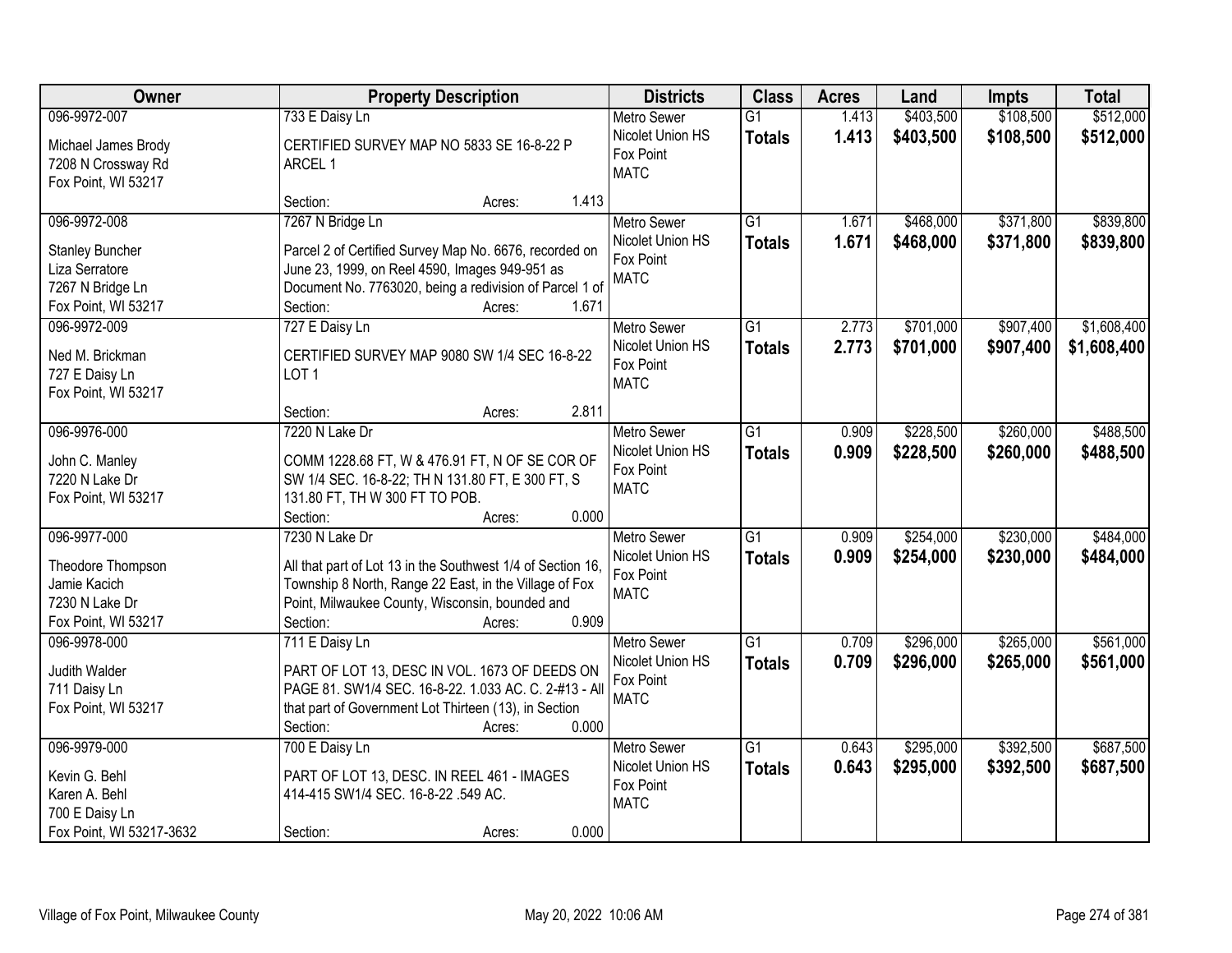| Owner                                  | <b>Property Description</b>                      | <b>Districts</b> | <b>Class</b>       | <b>Acres</b>    | Land  | <b>Impts</b>    | <b>Total</b>    |                 |
|----------------------------------------|--------------------------------------------------|------------------|--------------------|-----------------|-------|-----------------|-----------------|-----------------|
| 096-9980-000                           | 718 E Daisy Ln                                   |                  | <b>Metro Sewer</b> | $\overline{G1}$ | 0.620 | \$294,500       | \$311,000       | \$605,500       |
| Reuben Eisenstein                      | PART OF LOT 13 DESC IN REEL 859 - IMAGE 1978     |                  | Nicolet Union HS   | <b>Totals</b>   | 0.620 | \$294,500       | \$311,000       | \$605,500       |
| Naomi Eisenstein                       | SW 1/4 SEC 16-8-22 .619 AC                       |                  | Fox Point          |                 |       |                 |                 |                 |
| 718 E Daisy Ln                         |                                                  |                  | <b>MATC</b>        |                 |       |                 |                 |                 |
| Fox Point, WI 53217-3632               | Section:                                         | Acres:           | 0.000              |                 |       |                 |                 |                 |
| 096-9981-000                           | 726 E Daisy Ln                                   |                  | <b>Metro Sewer</b> | $\overline{G1}$ | 1.004 | \$301,000       | \$311,500       | \$612,500       |
|                                        |                                                  |                  | Nicolet Union HS   | <b>Totals</b>   | 1.004 | \$301,000       | \$311,500       | \$612,500       |
| Matthew G. Fleming                     | PART OF LOT 13, DESC. IN VOL. 3141 OF DEEDS ON   |                  | Fox Point          |                 |       |                 |                 |                 |
| Miriam S. Fleming                      | PAGE 230 SW1/4 SEC. 16-8-22 1.000 AC. C.2-#16B   |                  | <b>MATC</b>        |                 |       |                 |                 |                 |
| 726 E Daisy Ln                         |                                                  |                  |                    |                 |       |                 |                 |                 |
| Fox Point, WI 53217                    | Section:                                         | Acres:           | 1.004              |                 |       |                 |                 |                 |
| 096-9982-000                           | 7307 N Bridge Ln                                 |                  | Metro Sewer        | G1              | 1.108 | \$327,000       | \$377,000       | \$704,000       |
| David M. Goelzer                       | PART OF LOT 13 DESC IN REEL 649 - IMAGE 2129     |                  | Nicolet Union HS   | <b>Totals</b>   | 1.108 | \$327,000       | \$377,000       | \$704,000       |
| Mary E. Goelzer                        | SW 1/4 SEC 16-8-22 1.000 ACRE                    |                  | Fox Point          |                 |       |                 |                 |                 |
| 7307 N Bridge Ln                       |                                                  |                  | <b>MATC</b>        |                 |       |                 |                 |                 |
| Fox Point, WI 53217-3629               | Section:                                         | Acres:           | 0.000              |                 |       |                 |                 |                 |
| 096-9983-000                           | 7319 N Bridge Ln                                 |                  | <b>Metro Sewer</b> | G1              | 0.977 | \$300,000       | \$463,100       | \$763,100       |
|                                        |                                                  |                  | Nicolet Union HS   | <b>Totals</b>   | 0.977 | \$300,000       | \$463,100       | \$763,100       |
| Bruce W. Murphy                        | PART OF LOT 13, DESC. IN VOL. 3554 OF DEEDS ON   |                  | Fox Point          |                 |       |                 |                 |                 |
| Sara B. Murphy                         | PAGE 439. SW1/4 SEC. 16-8-22. 1.000 AC. C.2-#16A |                  | <b>MATC</b>        |                 |       |                 |                 |                 |
| 7319 N Bridge Ln                       |                                                  |                  |                    |                 |       |                 |                 |                 |
| Fox Point, WI 53217-3629               | Section:                                         | Acres:           | 0.000              |                 |       |                 |                 |                 |
| 096-9984-000                           | 7320 N Lake Dr                                   |                  | <b>Metro Sewer</b> | $\overline{G1}$ | 0.835 | \$178,500       | \$205,000       | \$383,500       |
| Jason Burnie                           | PART OF LOT 13, DESC. IN VOL. 3102 OF DEEDS ON   |                  | Nicolet Union HS   | <b>Totals</b>   | 0.835 | \$178,500       | \$205,000       | \$383,500       |
| Lisa Karen Hillary                     | PAGE 51 SW1/4 SEC. 16-8-22                       |                  | Fox Point          |                 |       |                 |                 |                 |
| 7320 N Lake Dr                         |                                                  |                  | <b>MATC</b>        |                 |       |                 |                 |                 |
| Fox Point, WI 53217                    | Section:                                         | Acres:           | 0.000              |                 |       |                 |                 |                 |
| 096-9985-000                           | 7200 N Santa Monica Blvd                         |                  | Metro Sewer        | $\overline{X4}$ | 0.000 | $\overline{50}$ | $\overline{50}$ | $\overline{50}$ |
|                                        |                                                  |                  | Nicolet Union HS   | <b>Totals</b>   | 0.000 | \$0             | \$0             | \$0             |
| Village of Fox Point                   | PART OF LOT 13, LYING BETWEEN LAKE DRIVE &       |                  | Fox Point          |                 |       |                 |                 |                 |
| Attn: Village Hall                     | T.M.E.R. & L. CO. ROW VOL. 1375 OF DEEDS ON      |                  | <b>MATC</b>        |                 |       |                 |                 |                 |
| 7200 N Santa Monica Blvd               | PAGE 217. SW1/4 SEC. 16-8-22 .600 AC. C.2-#18    |                  |                    |                 |       |                 |                 |                 |
| Fox Point, WI 53217-3505               | Section:                                         | Acres:           | 0.000              |                 |       |                 |                 |                 |
| 096-9986-000                           | 7401 N Bridge Ln                                 |                  | <b>Metro Sewer</b> | $\overline{G1}$ | 1.078 | \$319,500       | \$252,000       | \$571,500       |
| Jessica Nast-Robinette Gift & Inherita | PART OF LOT 108 DESC. IN VOL. 3820 OF DEEDS ON   |                  | Nicolet Union HS   | <b>Totals</b>   | 1.078 | \$319,500       | \$252,000       | \$571,500       |
| 7401 N Bridge Ln                       | PAGE 549. SW1/4 SEC. 16-8-22 1.078 AC.           |                  | Fox Point          |                 |       |                 |                 |                 |
| Fox Point, WI 53217-3631               |                                                  |                  | <b>MATC</b>        |                 |       |                 |                 |                 |
|                                        | Section:                                         | Acres:           | 0.000              |                 |       |                 |                 |                 |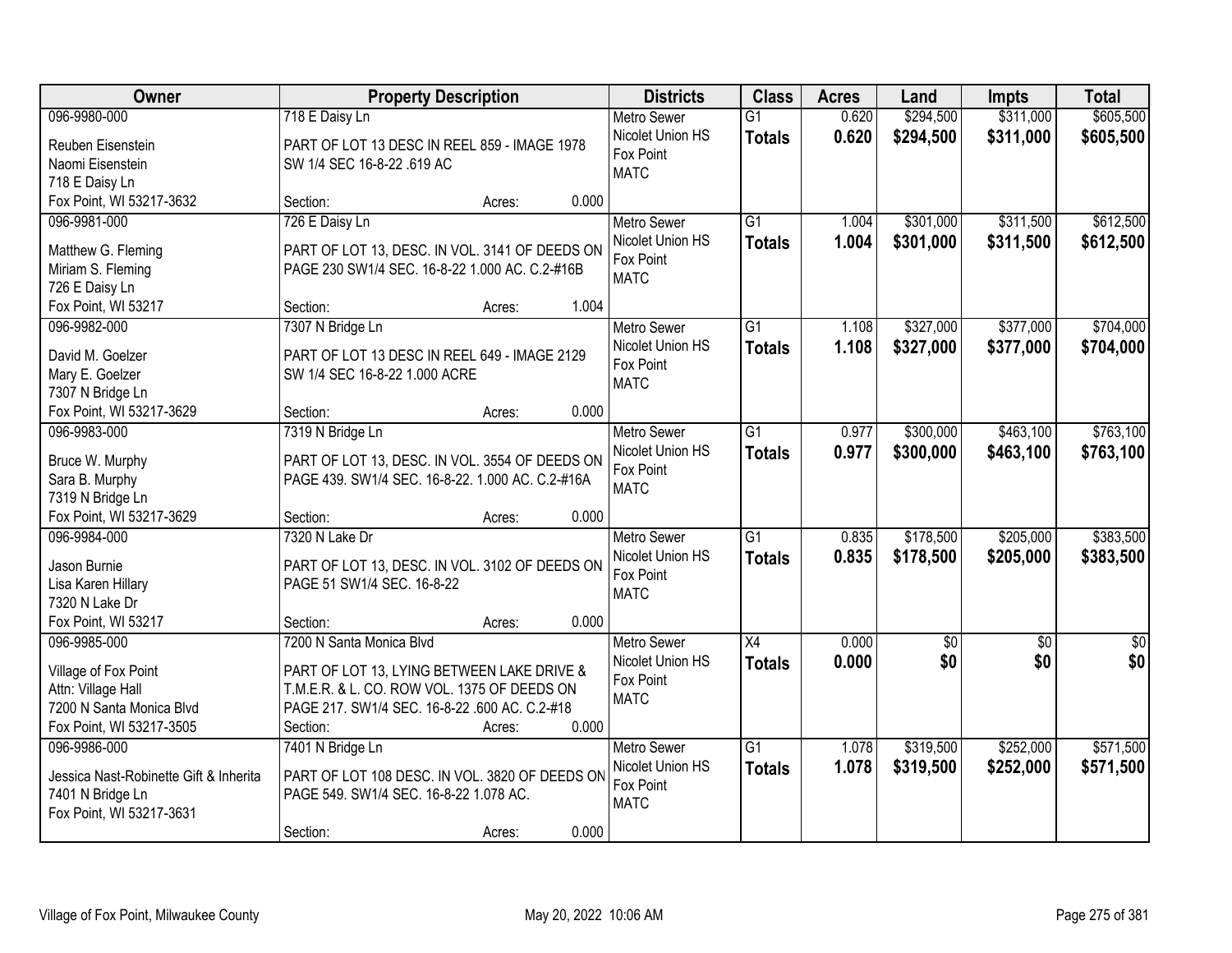| Owner                                        | <b>Property Description</b>                                                                                     |                 | <b>Districts</b>   | <b>Class</b>    | <b>Acres</b> | Land              | <b>Impts</b> | <b>Total</b> |
|----------------------------------------------|-----------------------------------------------------------------------------------------------------------------|-----------------|--------------------|-----------------|--------------|-------------------|--------------|--------------|
| 096-9987-001                                 | 7272 N Bridge Ln                                                                                                |                 | <b>Metro Sewer</b> | $\overline{G1}$ | 4.884        | \$1,148,500       | \$809,400    | \$1,957,900  |
| Thomas F Scannell III Non-GST Exempt         | 07272 N BRIDGE LA LANDS IN SW & SE 16-8-22 COM                                                                  |                 | Nicolet Union HS   | <b>Totals</b>   |              | 4.884 \$1,148,500 | \$809,400    | \$1,957,900  |
| Trust U/A/D 10/28                            | IN CEN LIN BRIDGE LA 1135.55 FT S & 725.97 FT W                                                                 |                 | Fox Point          |                 |              |                   |              |              |
| 7401 Stringfellow Rd                         | OF CEN LI OF SEC 16 TH SELY 465.12 FT NELY 33.03                                                                |                 | <b>MATC</b>        |                 |              |                   |              |              |
| Saint James City, FL 33956                   | Section:                                                                                                        | 4.884<br>Acres: |                    |                 |              |                   |              |              |
| 096-9988-001                                 | 7320 N Bridge Ln                                                                                                |                 | <b>Metro Sewer</b> | $\overline{G1}$ | 0.878        | \$298,500         | \$403,500    | \$702,000    |
|                                              |                                                                                                                 |                 | Nicolet Union HS   | <b>Totals</b>   | 0.878        | \$298,500         | \$403,500    | \$702,000    |
| David M. Grove                               | 07320 N BRIDGE LA LANDS IN SW 16-8-22 COM<br>1131.05 FT S & 693.22 FT W OF CEN LI OF SD SEC 16                  |                 | Fox Point          |                 |              |                   |              |              |
| 7320 N Bridge Ln<br>Fox Point, WI 53217-3628 | TH SELY ALG E LIN BRIDGE LA 297.72 FT TO POB                                                                    |                 | <b>MATC</b>        |                 |              |                   |              |              |
|                                              | Section:                                                                                                        | 0.000<br>Acres: |                    |                 |              |                   |              |              |
| 096-9989-000                                 | 7400 N Bridge Ln                                                                                                |                 | Metro Sewer        | $\overline{G1}$ | 1.001        | \$300,500         | \$231,000    | \$531,500    |
|                                              |                                                                                                                 |                 | Nicolet Union HS   | <b>Totals</b>   | 1.001        | \$300,500         | \$231,000    | \$531,500    |
| Charles J. Koehn                             | PART OF SW1/4 SEC. 16-8-22 DESC IN VOL. 3188 OF                                                                 |                 | Fox Point          |                 |              |                   |              |              |
| Sarah E. Koehn                               | DEEDS ON PAGE 3. 1.000 AC.                                                                                      |                 | <b>MATC</b>        |                 |              |                   |              |              |
| 7400 N Bridge Ln                             |                                                                                                                 |                 |                    |                 |              |                   |              |              |
| Fox Point, WI 53217-3630                     | Section:                                                                                                        | 0.000<br>Acres: |                    |                 |              |                   |              |              |
| 096-9990-000                                 | 921 E Wye Ln                                                                                                    |                 | <b>Metro Sewer</b> | $\overline{G1}$ | 3.994        | \$669,500         | \$731,000    | \$1,400,500  |
| William G. Matthaeus                         | PART OF LOTS 9 & 10 DESC. IN VOL. 1321 OF DEEDS                                                                 |                 | Nicolet Union HS   | <b>Totals</b>   | 3.994        | \$669,500         | \$731,000    | \$1,400,500  |
| Grace M. Janik                               | ON PAGE 331. SW1/4 SEC. 16-8-22. 4.019 AC. C.                                                                   |                 | Fox Point          |                 |              |                   |              |              |
| 921 E Wye Ln                                 | $2 - 422$                                                                                                       |                 | <b>MATC</b>        |                 |              |                   |              |              |
| Fox Point, WI 53217-3649                     | Section:                                                                                                        | 0.000<br>Acres: |                    |                 |              |                   |              |              |
| 096-9991-000                                 | 930 E Wye Ln                                                                                                    |                 | <b>Metro Sewer</b> | $\overline{G1}$ | 0.941        | \$299,500         | \$496,000    | \$795,500    |
|                                              |                                                                                                                 |                 | Nicolet Union HS   | Totals          | 0.941        | \$299,500         | \$496,000    | \$795,500    |
| Kyle E and Gretchen L Beyer Trust            | That part of Lots 9 and 10 in the Southwest 1/4 and                                                             |                 | Fox Point          |                 |              |                   |              |              |
| 930 E Wyn In<br>Fox Point, WI 53217          | Southeast 1/4 of Section 16, Township 8 North, Range 2:<br>East, in the Village of Fox Point, Milwaukee County, |                 | <b>MATC</b>        |                 |              |                   |              |              |
|                                              | Section:                                                                                                        | 0.941<br>Acres: |                    |                 |              |                   |              |              |
| 096-9992-000                                 | 920 E Wye Ln                                                                                                    |                 | Metro Sewer        | $\overline{G1}$ | 0.990        | \$300,000         | \$469,000    | \$769,000    |
|                                              |                                                                                                                 |                 | Nicolet Union HS   |                 | 0.990        | \$300,000         | \$469,000    | \$769,000    |
| Mark Freedman                                | PART OF LOT 10 DESC IN REEL 953 - IMAGE 1437                                                                    |                 | Fox Point          | <b>Totals</b>   |              |                   |              |              |
| Linda Freedman                               | SW 1/4 SEC 16-8-22 .99 AC                                                                                       |                 | <b>MATC</b>        |                 |              |                   |              |              |
| 920 E Wye Ln                                 |                                                                                                                 |                 |                    |                 |              |                   |              |              |
| Fox Point, WI 53217-3648                     | Section:                                                                                                        | 0.000<br>Acres: |                    |                 |              |                   |              |              |
| 096-9993-000                                 | 900 E Wye Ln                                                                                                    |                 | <b>Metro Sewer</b> | $\overline{G1}$ | 1.000        | \$300,000         | \$336,800    | \$636,800    |
| John T Murphy Trust                          | PART OF LOT 10 DESC IN REEL 918 - IMAGE 1245                                                                    |                 | Nicolet Union HS   | <b>Totals</b>   | 1.000        | \$300,000         | \$336,800    | \$636,800    |
| Any E Murphy Trust                           | SW 1/4 SEC 16-8-22 1.000 AC                                                                                     |                 | Fox Point          |                 |              |                   |              |              |
| 900 E Wye Ln                                 |                                                                                                                 |                 | <b>MATC</b>        |                 |              |                   |              |              |
| Fox Point, WI 53217-3648                     | Section:                                                                                                        | 0.000<br>Acres: |                    |                 |              |                   |              |              |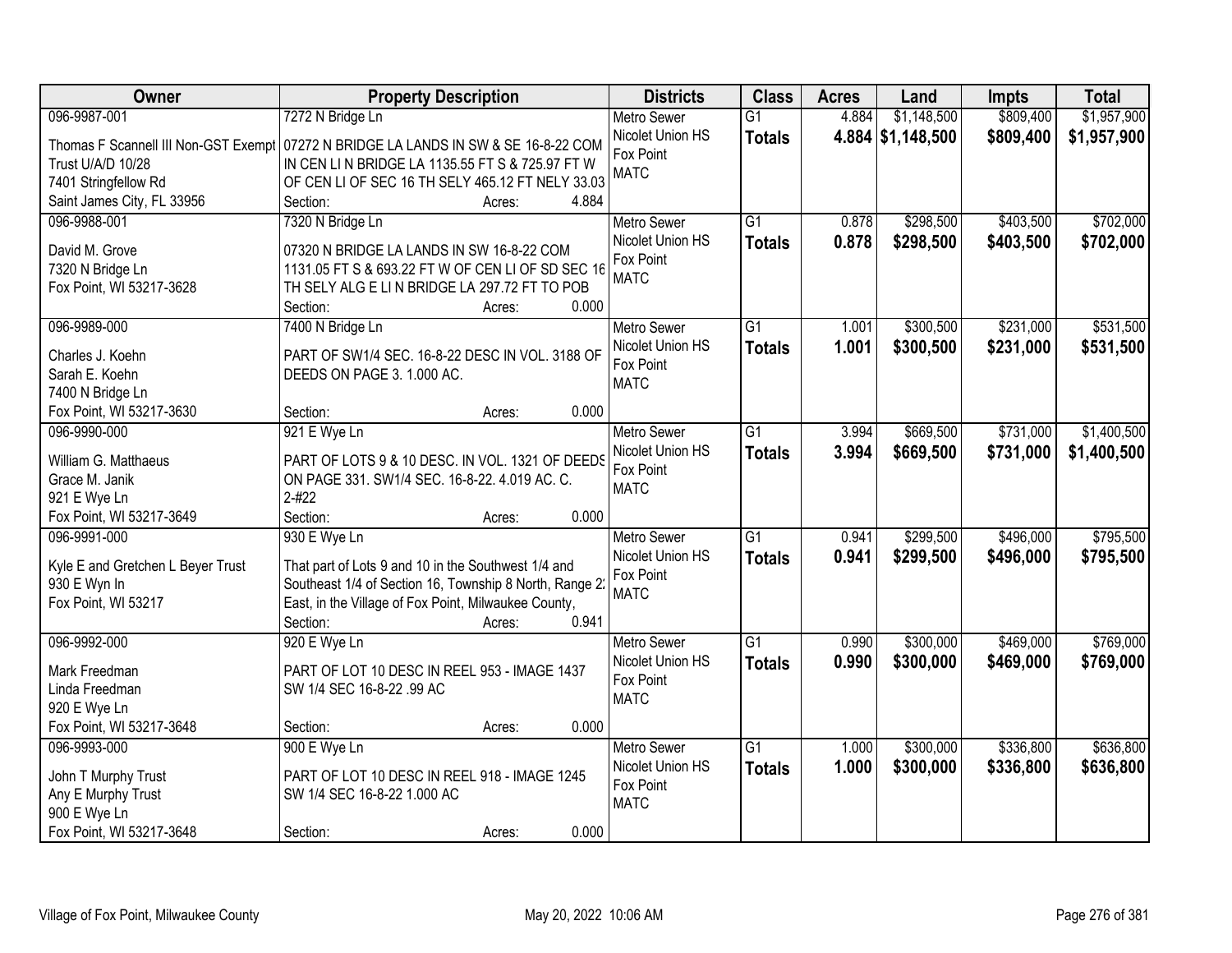| Owner                        |                                                               | <b>Property Description</b> |       | <b>Districts</b>   | <b>Class</b>    | <b>Acres</b> | Land      | <b>Impts</b> | <b>Total</b> |
|------------------------------|---------------------------------------------------------------|-----------------------------|-------|--------------------|-----------------|--------------|-----------|--------------|--------------|
| 096-9994-000                 | 7500 N Lake Dr                                                |                             |       | <b>Metro Sewer</b> | $\overline{G1}$ | 1.090        | \$290,500 | \$163,500    | \$454,000    |
| Jeffrey A. Kelly             | PART OF LOT 10, DESC IN VOL. 3595 OF DEEDS ON                 |                             |       | Nicolet Union HS   | <b>Totals</b>   | 1.090        | \$290,500 | \$163,500    | \$454,000    |
| Allan C. Hauth               | PAGE 385. SW1/4 SEC. 16-8-22. 1.092 AC. C.2-#26               |                             |       | Fox Point          |                 |              |           |              |              |
| 7500 N Lake Dr               |                                                               |                             |       | <b>MATC</b>        |                 |              |           |              |              |
| Fox Point, WI 53217          | Section:                                                      | Acres:                      | 0.000 |                    |                 |              |           |              |              |
| 096-9995-000                 | 7516 N Lake Dr                                                |                             |       | <b>Metro Sewer</b> | $\overline{G1}$ | 0.979        | \$255,000 | \$146,000    | \$401,000    |
|                              |                                                               |                             |       | Nicolet Union HS   | <b>Totals</b>   | 0.979        | \$255,000 | \$146,000    | \$401,000    |
| Judith B. Rohan              | COMM 572.08 FT S & 101.98 FT E OF NE COR OF SW                |                             |       | Fox Point          |                 |              |           |              |              |
| Judith B Rohan Rev Trust     | 1/4 SEC. 16-8-22 TH WLY 7.28 FT & 179.45 FT, S                |                             |       | <b>MATC</b>        |                 |              |           |              |              |
| 7516 N Lake Dr               | 217.09 FT E 187.42 FT, TH N 288.73 FT TO P.O.B EXC            |                             |       |                    |                 |              |           |              |              |
| Fox Point, WI 53217-3642     | Section:                                                      | Acres:                      | 0.000 |                    |                 |              |           |              |              |
| 096-9996-000                 | 7520 N Lake Dr                                                |                             |       | Metro Sewer        | G1              | 0.919        | \$269,000 | \$272,500    | \$541,500    |
| Jack M. Cheeks               | ALL THAT PART OF LOT TEN (10) IN THE                          |                             |       | Nicolet Union HS   | <b>Totals</b>   | 0.919        | \$269,000 | \$272,500    | \$541,500    |
| Marguerite Ann Mcgill-Cheeks | SOUTHWEST ONE-QUARTER (1/4) OF SECTION                        |                             |       | Fox Point          |                 |              |           |              |              |
| 7520 N Lake Dr               | SIXTEEN (16), IN                                              |                             |       | <b>MATC</b>        |                 |              |           |              |              |
| Fox Point, WI 53217          | Section: 16                                                   | Acres:                      | 0.919 |                    |                 |              |           |              |              |
| 096-9997-000                 | 7530 N Lake Dr                                                |                             |       | <b>Metro Sewer</b> | G1              | 0.902        | \$269,000 | \$165,500    | \$434,500    |
|                              |                                                               |                             |       | Nicolet Union HS   | <b>Totals</b>   | 0.902        | \$269,000 | \$165,500    | \$434,500    |
| Jami B. Schiff               | PART OF LOT 10 DESC. IN VOL. 3729 OF DEEDS ON                 |                             |       | Fox Point          |                 |              |           |              |              |
| 7530 N Lake Dr               | PAGE 80. SW1/4 SEC. 16-8-22. .975 AC. C. 2-#30                |                             |       | <b>MATC</b>        |                 |              |           |              |              |
| Fox Point, WI 53217          |                                                               |                             |       |                    |                 |              |           |              |              |
|                              | Section:                                                      | Acres:                      | 0.000 |                    |                 |              |           |              |              |
| 096-9998-000                 | 1007 E Thorne Ln                                              |                             |       | <b>Metro Sewer</b> | $\overline{G1}$ | 0.913        | \$299,000 | \$612,500    | \$911,500    |
| John C. Kendall              | PART OF LOTS 9 AND 10, DESC. IN REEL 609                      |                             |       | Nicolet Union HS   | <b>Totals</b>   | 0.913        | \$299,000 | \$612,500    | \$911,500    |
| 1007 E Thorne Ln             | IMAGES 478-479 SW 1/4 & SE 1/4 SEC. 16-8-22 1.000             |                             |       | Fox Point          |                 |              |           |              |              |
| Fox Point, WI 53217          | AC. - A parcel of land located in all that part of Lots 9 and |                             |       | <b>MATC</b>        |                 |              |           |              |              |
|                              | Section:                                                      | Acres:                      | 0.000 |                    |                 |              |           |              |              |
| 096-9999-000                 | 1010 E Thorne Ln                                              |                             |       | <b>Metro Sewer</b> | G1              | 0.964        | \$299,500 | \$136,000    | \$435,500    |
|                              |                                                               |                             |       | Nicolet Union HS   | <b>Totals</b>   | 0.964        | \$299,500 | \$136,000    | \$435,500    |
| Niels C. Lundsgaard          | PART OF LOTS 9 & 10 DESC IN REEL 706 - IMAGES                 |                             |       | Fox Point          |                 |              |           |              |              |
| Jane C. Lundsgaard           | 877-878 SE 1/4 & SW 1/4 SEC 16-8-22 .964 AC - That            |                             |       | <b>MATC</b>        |                 |              |           |              |              |
| 1010 E Thorne Ln             | part of Section 16, Township 8 North, Range 22 East, in       |                             |       |                    |                 |              |           |              |              |
| Fox Point, WI 53217          | Section:                                                      | Acres:                      | 0.000 |                    |                 |              |           |              |              |
| 097-0001-000                 | 7350 N Port Washington Rd                                     |                             |       | <b>Metro Sewer</b> | $\overline{G1}$ | 0.204        | \$89,500  | \$144,100    | \$233,600    |
| David R. Blood               | BAY SHORE MANOR LOT 2 BLK 1                                   |                             |       | Nicolet Union HS   | <b>Totals</b>   | 0.204        | \$89,500  | \$144,100    | \$233,600    |
| Sara C. Blood                |                                                               |                             |       | Fox Point          |                 |              |           |              |              |
| 7350 N Port Washington Rd    |                                                               |                             |       | <b>MATC</b>        |                 |              |           |              |              |
| Fox Point, WI 53217          | Section:                                                      | Acres:                      | 0.000 |                    |                 |              |           |              |              |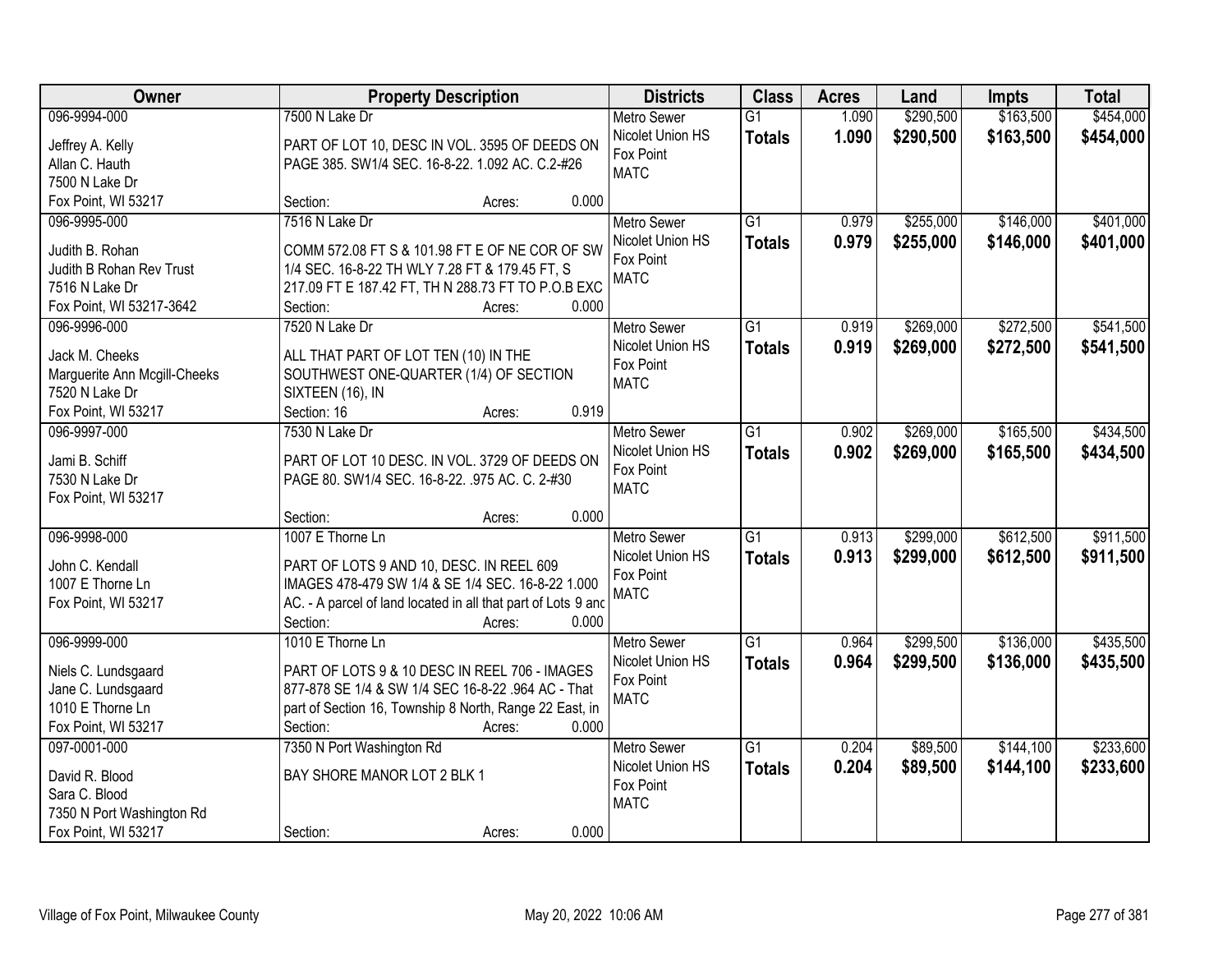| Owner                               |                                                         | <b>Property Description</b> |       | <b>Districts</b>         | <b>Class</b>    | <b>Acres</b> | Land      | <b>Impts</b> | <b>Total</b> |
|-------------------------------------|---------------------------------------------------------|-----------------------------|-------|--------------------------|-----------------|--------------|-----------|--------------|--------------|
| 097-0002-000                        | 7346 N Port Washington Rd                               |                             |       | <b>Metro Sewer</b>       | $\overline{G1}$ | 0.231        | \$101,500 | \$147,100    | \$248,600    |
| Mark MacRae                         | BAY SHORE MANOR LOT 3 BLK. 1                            |                             |       | Nicolet Union HS         | <b>Totals</b>   | 0.231        | \$101,500 | \$147,100    | \$248,600    |
| <b>Heather Seidel</b>               |                                                         |                             |       | Fox Point                |                 |              |           |              |              |
| 7346 N Port Washington Rd           |                                                         |                             |       | <b>MATC</b>              |                 |              |           |              |              |
| Fox Point, WI 53217                 | Section:                                                | Acres:                      | 0.000 |                          |                 |              |           |              |              |
| 097-0010-000                        | 7323 N Iroquois Rd                                      |                             |       | <b>Metro Sewer</b>       | $\overline{G1}$ | 0.207        | \$91,000  | \$198,700    | \$289,700    |
|                                     |                                                         |                             |       | Nicolet Union HS         | <b>Totals</b>   | 0.207        | \$91,000  | \$198,700    | \$289,700    |
| Jane Brooks Reilly                  | BAY SHORE MANOR LOT 11 BLK. 1                           |                             |       | Fox Point                |                 |              |           |              |              |
| Jane B Reilly Revocable Trust       |                                                         |                             |       | <b>MATC</b>              |                 |              |           |              |              |
| 7323 N Iroquois Rd                  |                                                         |                             | 0.000 |                          |                 |              |           |              |              |
| Fox Point, WI 53217-3447            | Section:                                                | Acres:                      |       |                          |                 |              |           |              |              |
| 097-0011-000                        | 7329 N Iroquois Rd                                      |                             |       | Metro Sewer              | $\overline{G1}$ | 0.207        | \$91,000  | \$169,700    | \$260,700    |
| John M. Wise                        | BAY SHORE MANOR LOT 12, BLOCK 1                         |                             |       | Nicolet Union HS         | <b>Totals</b>   | 0.207        | \$91,000  | \$169,700    | \$260,700    |
| Carol E. Wise                       |                                                         |                             |       | Fox Point<br><b>MATC</b> |                 |              |           |              |              |
| 7329 N Iroquois Rd                  |                                                         |                             |       |                          |                 |              |           |              |              |
| Fox Point, WI 53217-3447            | Section:                                                | Acres:                      | 0.000 |                          |                 |              |           |              |              |
| 097-0012-000                        | 7335 N Iroquois Rd                                      |                             |       | Metro Sewer              | $\overline{G1}$ | 0.207        | \$91,000  | \$182,800    | \$273,800    |
|                                     | BAY SHORE MANOR LOT 13 BLK. 1                           |                             |       | Nicolet Union HS         | <b>Totals</b>   | 0.207        | \$91,000  | \$182,800    | \$273,800    |
| Justin A. Ludwig<br>Sarah C. Ludwig |                                                         |                             |       | Fox Point                |                 |              |           |              |              |
| 7335 N Iroquois Rd                  |                                                         |                             |       | <b>MATC</b>              |                 |              |           |              |              |
| Fox Point, WI 53217-3447            | Section:                                                | Acres:                      | 0.000 |                          |                 |              |           |              |              |
| 097-0013-000                        | 7347 N Iroquois Rd                                      |                             |       | <b>Metro Sewer</b>       | $\overline{G1}$ | 0.239        | \$105,000 | \$117,100    | \$222,100    |
|                                     |                                                         |                             |       | Nicolet Union HS         | <b>Totals</b>   | 0.239        | \$105,000 | \$117,100    | \$222,100    |
| Nash A. Leinter-Thompson            | BAY SHORE MANOR LOTS 14 AND 15, BLK. 1                  |                             |       | Fox Point                |                 |              |           |              |              |
| 7347 N Iroquois Rd                  |                                                         |                             |       | <b>MATC</b>              |                 |              |           |              |              |
| Fox Point, WI 53217                 |                                                         |                             |       |                          |                 |              |           |              |              |
|                                     | Section:                                                | Acres:                      | 0.000 |                          |                 |              |           |              |              |
| 097-0014-000                        | 7370 N Iroquois Rd                                      |                             |       | Metro Sewer              | $\overline{G1}$ | 0.186        | \$81,500  | \$151,800    | \$233,300    |
| John O'Sullivan                     | LOT 1 BLK. 2 BAY SHORE MANOR                            |                             |       | Nicolet Union HS         | <b>Totals</b>   | 0.186        | \$81,500  | \$151,800    | \$233,300    |
| Karen O'Sullivan                    |                                                         |                             |       | Fox Point                |                 |              |           |              |              |
| 7370 N Iroquois Rd                  |                                                         |                             |       | <b>MATC</b>              |                 |              |           |              |              |
| Fox Point, WI 53217                 | Section:                                                | Acres:                      | 0.000 |                          |                 |              |           |              |              |
| 097-0015-000                        | 7360 N Iroquois Rd                                      |                             |       | <b>Metro Sewer</b>       | $\overline{G1}$ | 0.189        | \$83,000  | \$166,000    | \$249,000    |
|                                     |                                                         |                             |       | Nicolet Union HS         | <b>Totals</b>   | 0.189        | \$83,000  | \$166,000    | \$249,000    |
| Suzanne Lee Scheldroup              | Lot Two (2), Block Two (2), in Bay Shore Manor, being a |                             |       | Fox Point                |                 |              |           |              |              |
| 7360 N Iroquois Rd                  | Subdivision of a part of the Southeast 1/4 of Section   |                             |       | <b>MATC</b>              |                 |              |           |              |              |
| Fox Point, WI 53217                 | Seventeen (17), Town Eight (8) North, Range             |                             |       |                          |                 |              |           |              |              |
|                                     | Section: 17                                             | Acres:                      | 0.189 |                          |                 |              |           |              |              |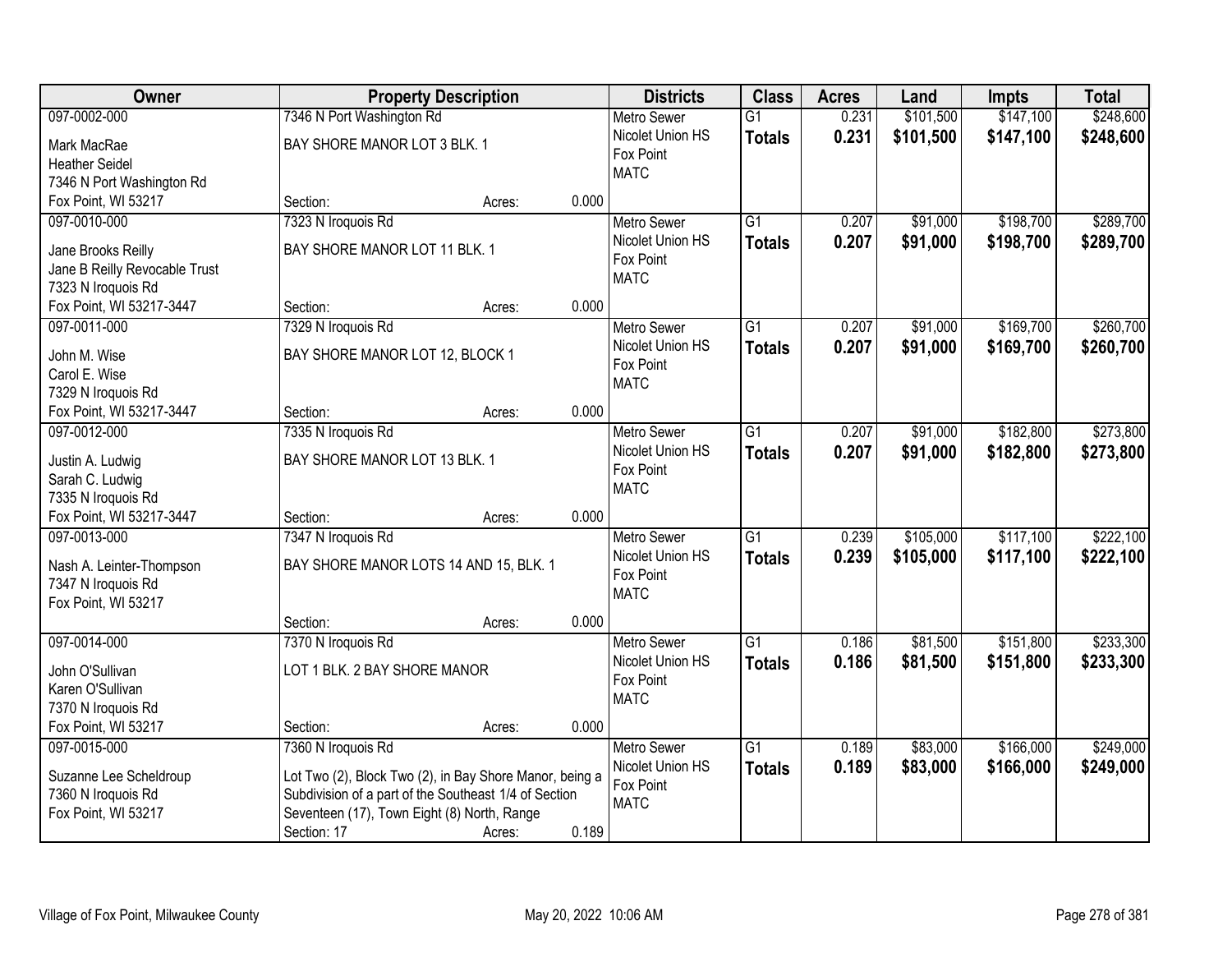| Owner                                  | <b>Property Description</b>   |        |       | <b>Districts</b>         | <b>Class</b>    | <b>Acres</b> | Land     | <b>Impts</b> | <b>Total</b> |
|----------------------------------------|-------------------------------|--------|-------|--------------------------|-----------------|--------------|----------|--------------|--------------|
| 097-0016-000                           | 7350 N Iroquois Rd            |        |       | <b>Metro Sewer</b>       | $\overline{G1}$ | 0.189        | \$83,000 | \$162,000    | \$245,000    |
| Jason Anderson                         | BAY SHORE MANOR LOT 3 BLK. 2  |        |       | Nicolet Union HS         | <b>Totals</b>   | 0.189        | \$83,000 | \$162,000    | \$245,000    |
| Haley Anderson                         |                               |        |       | Fox Point                |                 |              |          |              |              |
| 7350 N Iroquois Rd                     |                               |        |       | <b>MATC</b>              |                 |              |          |              |              |
| Fox Point, WI 53217-3446               | Section:                      | Acres: | 0.000 |                          |                 |              |          |              |              |
| 097-0017-000                           | 7336 N Iroquois Rd            |        |       | <b>Metro Sewer</b>       | $\overline{G1}$ | 0.188        | \$82,500 | \$173,800    | \$256,300    |
|                                        | BAY SHORE MANOR LOT 4 BLK. 2  |        |       | Nicolet Union HS         | <b>Totals</b>   | 0.188        | \$82,500 | \$173,800    | \$256,300    |
| Daniel J. Carlson                      |                               |        |       | Fox Point                |                 |              |          |              |              |
| <b>Bridget Carlson</b>                 |                               |        |       | <b>MATC</b>              |                 |              |          |              |              |
| 7336 N Iroquois Rd                     | Section:                      |        | 0.000 |                          |                 |              |          |              |              |
| Fox Point, WI 53217-3446               |                               | Acres: |       |                          | $\overline{G1}$ |              |          | \$183,800    |              |
| 097-0018-000                           | 7330 N Iroquois Rd            |        |       | <b>Metro Sewer</b>       |                 | 0.189        | \$83,000 |              | \$266,800    |
| Quinten D. Loucks                      | BAY SHORE MANOR LOT 5 BLK. 2  |        |       | Nicolet Union HS         | <b>Totals</b>   | 0.189        | \$83,000 | \$183,800    | \$266,800    |
| Molly L. Loucks                        |                               |        |       | Fox Point<br><b>MATC</b> |                 |              |          |              |              |
| 7330 N Iroquois Rd                     |                               |        |       |                          |                 |              |          |              |              |
| Fox Point, WI 53217                    | Section:                      | Acres: | 0.000 |                          |                 |              |          |              |              |
| 097-0019-000                           | 7322 N Iroquois Rd            |        |       | <b>Metro Sewer</b>       | $\overline{G1}$ | 0.189        | \$83,000 | \$186,300    | \$269,300    |
|                                        | BAY SHORE MANOR LOT 6, BLK 2  |        |       | Nicolet Union HS         | <b>Totals</b>   | 0.189        | \$83,000 | \$186,300    | \$269,300    |
| Irina Levina                           |                               |        |       | Fox Point                |                 |              |          |              |              |
| 7322 N Iroquois Rd                     |                               |        |       | <b>MATC</b>              |                 |              |          |              |              |
| Fox Point, WI 53217                    |                               |        | 0.000 |                          |                 |              |          |              |              |
| 097-0024-000                           | Section:<br>7323 N Mohawk Rd  | Acres: |       |                          | $\overline{G1}$ | 0.188        | \$82,500 | \$167,900    | \$250,400    |
|                                        |                               |        |       | <b>Metro Sewer</b>       |                 |              |          |              |              |
| Paul P. Manophath                      | BAY SHORE MANOR LOT 11 BLK. 2 |        |       | Nicolet Union HS         | <b>Totals</b>   | 0.188        | \$82,500 | \$167,900    | \$250,400    |
| 7323 N Mohawk Rd                       |                               |        |       | Fox Point<br><b>MATC</b> |                 |              |          |              |              |
| Fox Point, WI 53217-3455               |                               |        |       |                          |                 |              |          |              |              |
|                                        | Section:                      | Acres: | 0.000 |                          |                 |              |          |              |              |
| 097-0025-000                           | 7329 N Mohawk Rd              |        |       | <b>Metro Sewer</b>       | $\overline{G1}$ | 0.188        | \$82,500 | \$170,200    | \$252,700    |
| Patricia Gorzalski                     | BAY SHORE MANOR LOT 12 BLK. 2 |        |       | Nicolet Union HS         | <b>Totals</b>   | 0.188        | \$82,500 | \$170,200    | \$252,700    |
| 7329 N Mohawk Rd                       |                               |        |       | Fox Point                |                 |              |          |              |              |
| Fox Point, WI 53217                    |                               |        |       | <b>MATC</b>              |                 |              |          |              |              |
|                                        | Section:                      | Acres: | 0.000 |                          |                 |              |          |              |              |
| 097-0026-000                           | 7337 N Mohawk Rd              |        |       | Metro Sewer              | $\overline{G1}$ | 0.189        | \$83,000 | \$189,800    | \$272,800    |
|                                        |                               |        |       | Nicolet Union HS         | <b>Totals</b>   | 0.189        | \$83,000 | \$189,800    | \$272,800    |
| Kathleen M. Millette-Delwiche Trustees | BAY SHORE MANOR LOT 13 BLK. 2 |        |       | Fox Point                |                 |              |          |              |              |
| 7337 N Mohawk Rd                       |                               |        |       | <b>MATC</b>              |                 |              |          |              |              |
| Fox Point, WI 53217-3455               |                               |        |       |                          |                 |              |          |              |              |
|                                        | Section:                      | Acres: | 0.000 |                          |                 |              |          |              |              |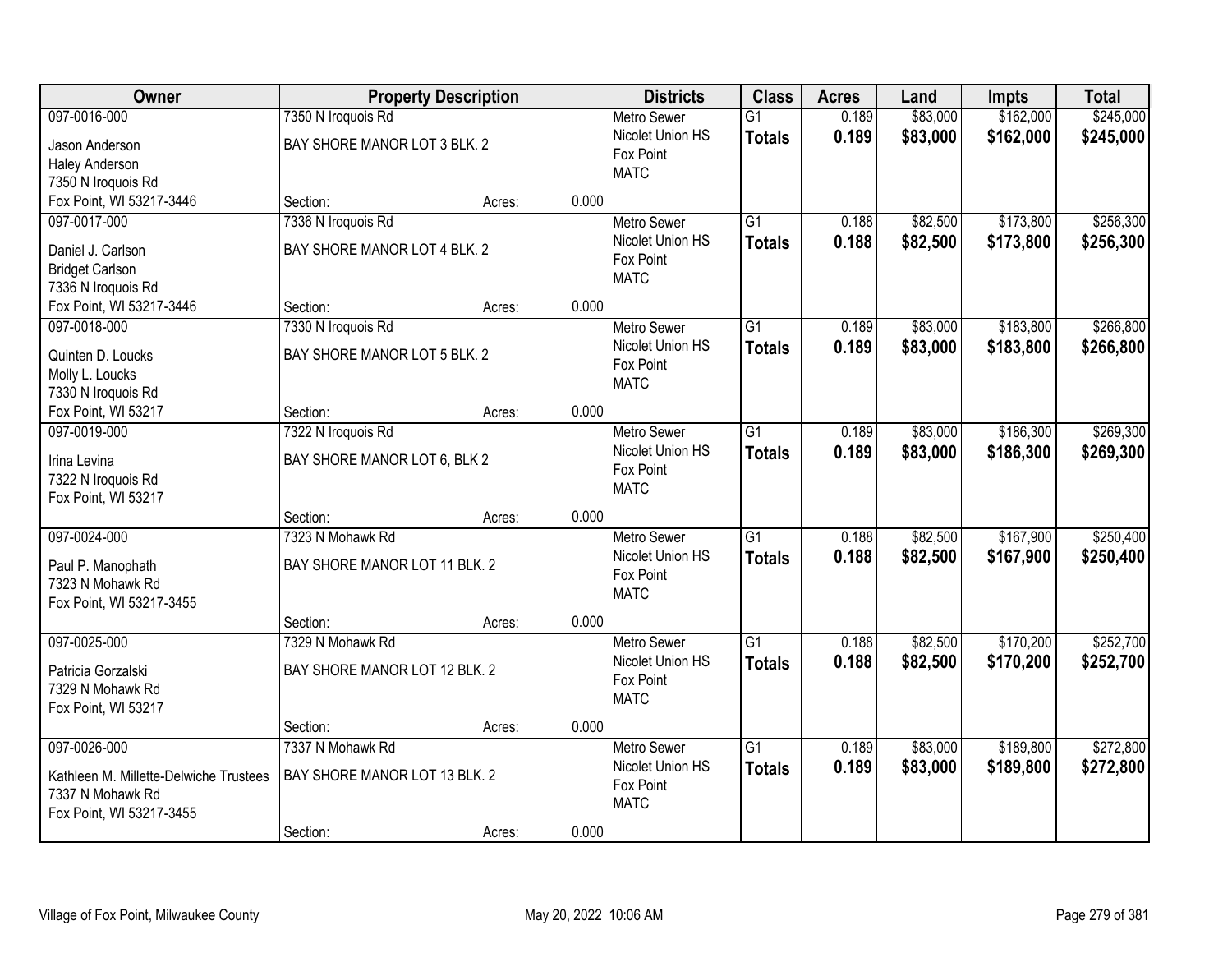| Owner                     | <b>Property Description</b>                             | <b>Districts</b>   | <b>Class</b>    | <b>Acres</b> | Land      | <b>Impts</b> | <b>Total</b> |
|---------------------------|---------------------------------------------------------|--------------------|-----------------|--------------|-----------|--------------|--------------|
| 097-0027-000              | 7343 N Mohawk Rd                                        | <b>Metro Sewer</b> | $\overline{G1}$ | 0.189        | \$83,000  | \$146,800    | \$229,800    |
| Jacob A. Paccagnella      | BAY SHORE MANOR LOT 14 BLK. 2                           | Nicolet Union HS   | <b>Totals</b>   | 0.189        | \$83,000  | \$146,800    | \$229,800    |
| Alynn M. Paccagnella      |                                                         | Fox Point          |                 |              |           |              |              |
| 7343 N Mowahk Rd          |                                                         | <b>MATC</b>        |                 |              |           |              |              |
| Fox Point, WI 53217       | 0.000<br>Section:<br>Acres:                             |                    |                 |              |           |              |              |
| 097-0028-000              | 7353 N Mohawk Rd                                        | <b>Metro Sewer</b> | $\overline{G1}$ | 0.189        | \$83,000  | \$135,900    | \$218,900    |
|                           |                                                         | Nicolet Union HS   | <b>Totals</b>   | 0.189        | \$83,000  | \$135,900    | \$218,900    |
| Angelica L. Biersach      | BAY SHORE MANOR LOT 15 BLK. 2 - Lot 15, in Block 2      | Fox Point          |                 |              |           |              |              |
| Chad D. Biersach          | in Bay Shore Manor, in the Southeast 1/4 of Section 17, | <b>MATC</b>        |                 |              |           |              |              |
| 7353 N Mohawk Rd          | Township 8 North, Range 22 East, in the Village of Fox  |                    |                 |              |           |              |              |
| Fox Point, WI 53217       | 0.000<br>Section:<br>Acres:                             |                    |                 |              |           |              |              |
| 097-0029-000              | 7363 N Mohawk Rd                                        | Metro Sewer        | G1              | 0.188        | \$82,500  | \$142,800    | \$225,300    |
| Hathibelagal Roshan       | BAY SHORE MANOR LOT 16 BLK. 2                           | Nicolet Union HS   | <b>Totals</b>   | 0.188        | \$82,500  | \$142,800    | \$225,300    |
| Khurshid Roshan           |                                                         | Fox Point          |                 |              |           |              |              |
| 7363 N Mohawk Rd          |                                                         | <b>MATC</b>        |                 |              |           |              |              |
| Fox Point, WI 53217-3455  | 0.000<br>Section:<br>Acres:                             |                    |                 |              |           |              |              |
| 097-0030-000              | 325 W Bayfield Rd                                       | <b>Metro Sewer</b> | $\overline{G1}$ | 0.192        | \$84,500  | \$156,400    | \$240,900    |
|                           |                                                         | Nicolet Union HS   | <b>Totals</b>   | 0.192        | \$84,500  | \$156,400    | \$240,900    |
| Aleh Baranochnikau        | LOT 1 CERTIFIED SURVEY MAP NO 35 SE 1/4 SEC             | Fox Point          |                 |              |           |              |              |
| Maryia Lishanskaya        | 17-8-22                                                 | <b>MATC</b>        |                 |              |           |              |              |
| 325 W Bayfield Rd         |                                                         |                    |                 |              |           |              |              |
| Fox Point, WI 53217-3402  | 0.000<br>Section:<br>Acres:                             |                    |                 |              |           |              |              |
| 097-0031-000              | 7470 N Port Washington Rd                               | <b>Metro Sewer</b> | $\overline{G1}$ | 0.207        | \$91,000  | \$155,000    | \$246,000    |
| Cesar Ivan Bolivar        | LOT 2 CERTIFIED SURVEY MAP NO. 35 SE1/4 SEC.            | Nicolet Union HS   | <b>Totals</b>   | 0.207        | \$91,000  | \$155,000    | \$246,000    |
| Carla Sacnite Huerta      | $17 - 8 - 22$                                           | Fox Point          |                 |              |           |              |              |
| 7470 N Port Washington Rd |                                                         | <b>MATC</b>        |                 |              |           |              |              |
| Fox Point, WI 53217       | 0.000<br>Section:<br>Acres:                             |                    |                 |              |           |              |              |
| 097-0032-000              | 7460 N Port Washington Rd                               | <b>Metro Sewer</b> | $\overline{G1}$ | 0.242        | \$106,500 | \$125,500    | \$232,000    |
|                           |                                                         | Nicolet Union HS   | <b>Totals</b>   | 0.242        | \$106,500 | \$125,500    | \$232,000    |
| Enas Aldahshan            | LOT 3 OF CERTIFIED SURVEY MAP NO. 35,                   | Fox Point          |                 |              |           |              |              |
| 7460 N Port Washington Rd | RECORDED IN THE OFFICE OF THE REGISTER OF               | <b>MATC</b>        |                 |              |           |              |              |
| Fox Point, WI 53217       | DEEDS FOR MILWAUKEE COUNTY, WISCONSIN, ON               |                    |                 |              |           |              |              |
|                           | 0.242<br>Section:<br>Acres:                             |                    |                 |              |           |              |              |
| 097-0033-000              | 321 W Bayfield Rd                                       | <b>Metro Sewer</b> | $\overline{G1}$ | 0.275        | \$111,500 | \$175,800    | \$287,300    |
| John G. Alley             | BAY SHORE MANOR, LOT 4, BLK. 3 AND PARCEL 60            | Nicolet Union HS   | <b>Totals</b>   | 0.275        | \$111,500 | \$175,800    | \$287,300    |
| Ellen W. Alley            | FT. IN WIDTH ADJOINING LOT 4 TO THE SOUTH,              | Fox Point          |                 |              |           |              |              |
| 321 W Bayfield Rd         | DESC. IN VOL. 3905, PAGE 305.                           | <b>MATC</b>        |                 |              |           |              |              |
|                           |                                                         |                    |                 |              |           |              |              |
| Fox Point, WI 53217       | 0.000<br>Section:<br>Acres:                             |                    |                 |              |           |              |              |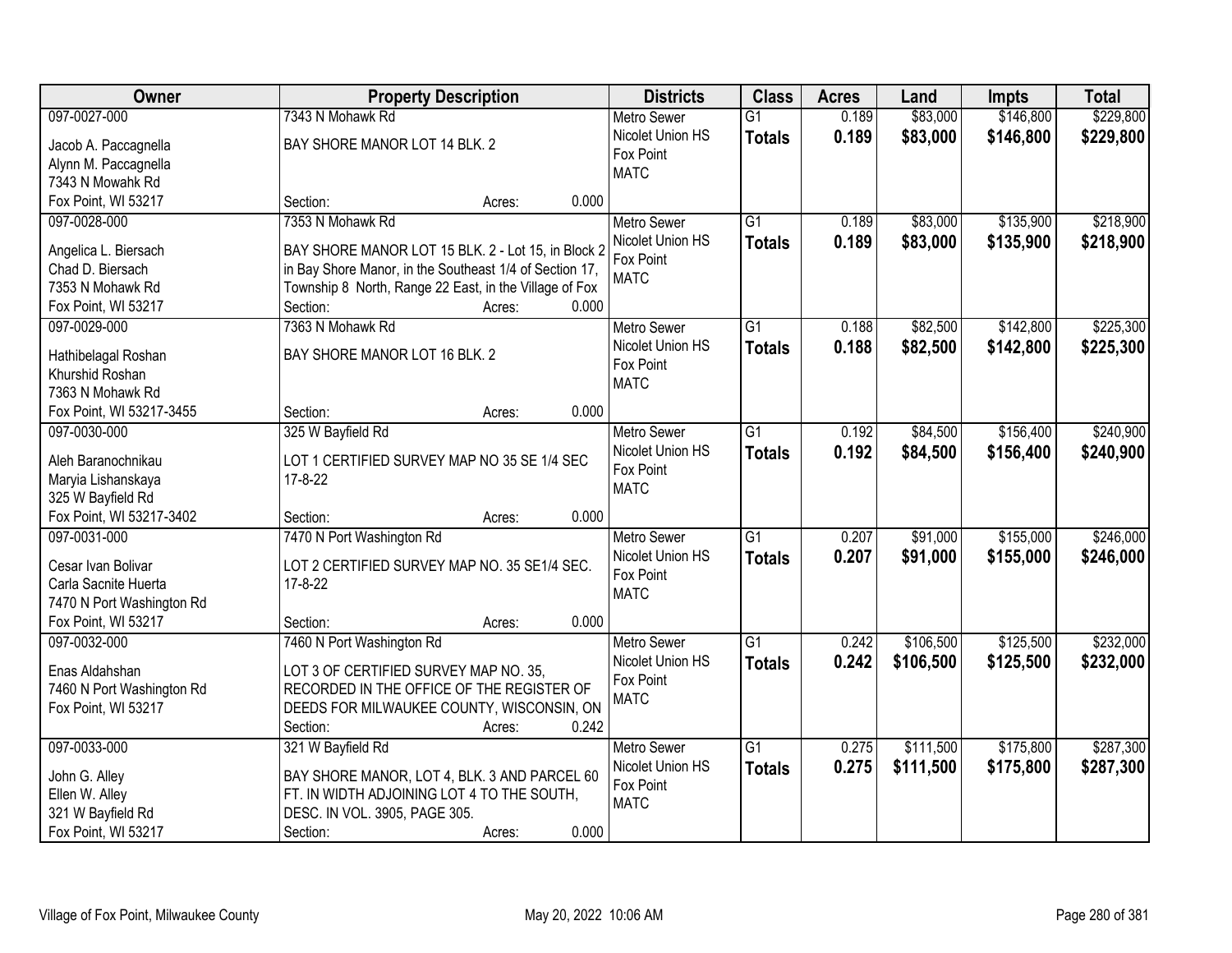| Owner                    | <b>Property Description</b>                                  | <b>Districts</b>   | <b>Class</b>    | <b>Acres</b> | Land      | <b>Impts</b> | <b>Total</b> |
|--------------------------|--------------------------------------------------------------|--------------------|-----------------|--------------|-----------|--------------|--------------|
| 097-0034-000             | 315 W Bayfield Rd                                            | <b>Metro Sewer</b> | $\overline{G1}$ | 0.275        | \$111,500 | \$164,200    | \$275,700    |
| Laura Anderle            | BAY SHORE MANOR LOT 5, BLK. 3, AND PARCEL 60                 | Nicolet Union HS   | <b>Totals</b>   | 0.275        | \$111,500 | \$164,200    | \$275,700    |
| 315 W Bayvield Rd        | FT. IN WIDTH ADJOINING LOT 5 TO THE SOUTH,                   | Fox Point          |                 |              |           |              |              |
| Fox Point, WI 53217      | DESC. IN VOL. 3847, PAGE 111. - Lot 5 in Block 3 in Ba       | <b>MATC</b>        |                 |              |           |              |              |
|                          | 0.275<br>Section:<br>Acres:                                  |                    |                 |              |           |              |              |
| 097-0035-000             | 311 W Bayfield Rd                                            | <b>Metro Sewer</b> | $\overline{G1}$ | 0.277        | \$111,500 | \$134,400    | \$245,900    |
|                          |                                                              | Nicolet Union HS   | <b>Totals</b>   | 0.277        | \$111,500 | \$134,400    | \$245,900    |
| Nataliya Nenasheva       | BAY SHORE MANOR LOT 6, BLK 3 AND LAND ADJ. S.                | Fox Point          |                 |              |           |              |              |
| 311 W Bayfield Rd        | DESC. AS: COM AT SE COR SD LOT 6, TH S TO N LI               | <b>MATC</b>        |                 |              |           |              |              |
| Fox Point, WI 53217      | OF LAND DESC. IN DV 3436 PAGE 147; TH S<br>0.000<br>Section: |                    |                 |              |           |              |              |
| 097-0036-000             | Acres:<br>307 W Bayfield Rd                                  | Metro Sewer        | G1              | 0.275        | \$111,500 | \$232,500    | \$344,000    |
|                          |                                                              | Nicolet Union HS   |                 |              |           |              |              |
| Robert Cooper            | LOT 1 CERTIFIED SURVEY MAP NO. 31 SE1/4 SEC.                 | Fox Point          | <b>Totals</b>   | 0.275        | \$111,500 | \$232,500    | \$344,000    |
| Stephanie Cooper         | 17-8-22 - Lot 1 of Certified Survey Map No. 31, recorded     | <b>MATC</b>        |                 |              |           |              |              |
| 307 W Bayfield Rd        | on October 5, 1959 in Volume 1 of Certified Survey Maps      |                    |                 |              |           |              |              |
| Fox Point, WI 53217      | Section:<br>0.000<br>Acres:                                  |                    |                 |              |           |              |              |
| 097-0037-000             | 7465 N Mohawk Rd                                             | <b>Metro Sewer</b> | G1              | 0.210        | \$92,500  | \$199,000    | \$291,500    |
| Gay- Anne Ketter         | LOT 2 CERTIFIED SURVEY MAP NO. 31 SE1/4 SEC.                 | Nicolet Union HS   | <b>Totals</b>   | 0.210        | \$92,500  | \$199,000    | \$291,500    |
| Sean P. Ketter           | $17 - 8 - 22$                                                | Fox Point          |                 |              |           |              |              |
| 7465 N Mohawk Rd         |                                                              | <b>MATC</b>        |                 |              |           |              |              |
| Fox Point, WI 53217      | 0.000<br>Section:<br>Acres:                                  |                    |                 |              |           |              |              |
| 097-0043-000             | 316 W Bayfield Rd                                            | <b>Metro Sewer</b> | $\overline{G1}$ | 0.207        | \$91,000  | \$134,500    | \$225,500    |
|                          |                                                              | Nicolet Union HS   | <b>Totals</b>   | 0.207        | \$91,000  | \$134,500    | \$225,500    |
| Kenneth P. Meyer         | BAY SHORE MANOR LOT 6 AND WEST 15 FT. OF LOT                 | Fox Point          |                 |              |           |              |              |
| 316 W Bayfield Rd        | 7, BLK 4                                                     | <b>MATC</b>        |                 |              |           |              |              |
| Fox Point, WI 53217-3401 |                                                              |                    |                 |              |           |              |              |
|                          | 0.000<br>Section:<br>Acres:                                  |                    |                 |              |           |              |              |
| 097-0044-000             | 308 W Bayfield Rd                                            | Metro Sewer        | G1              | 0.165        | \$72,500  | \$156,400    | \$228,900    |
| Stephanie B. Bennett     | BAY SHORE MANOR EAST 35 FT. OF LOT 7 AND                     | Nicolet Union HS   | <b>Totals</b>   | 0.165        | \$72,500  | \$156,400    | \$228,900    |
| 308 W Bayfield Rd        | WEST 30 FT. OF LOT 8, BLK. 4 - All of Lot 7, excepting       | Fox Point          |                 |              |           |              |              |
| Fox Point, WI 53217      | the West 15 feet thereof, and the West 30 feet of Lot 8 in   | <b>MATC</b>        |                 |              |           |              |              |
|                          | Section:<br>0.000<br>Acres:                                  |                    |                 |              |           |              |              |
| 097-0045-000             | 7515 N Mohawk Rd                                             | <b>Metro Sewer</b> | $\overline{G1}$ | 0.193        | \$85,000  | \$87,200     | \$172,200    |
|                          |                                                              | Nicolet Union HS   | <b>Totals</b>   | 0.193        | \$85,000  | \$87,200     | \$172,200    |
| Robert M. Patterson      | BAY SHORE MANOR LOT 8 EXCEPT THE W 30 FT                     | Fox Point          |                 |              |           |              |              |
| 7515 N Mohawk Rd         | AND ALL OF LOT 9, BLK. 4.                                    | <b>MATC</b>        |                 |              |           |              |              |
| Fox Point, WI 53217      |                                                              |                    |                 |              |           |              |              |
|                          | 0.000<br>Section:<br>Acres:                                  |                    |                 |              |           |              |              |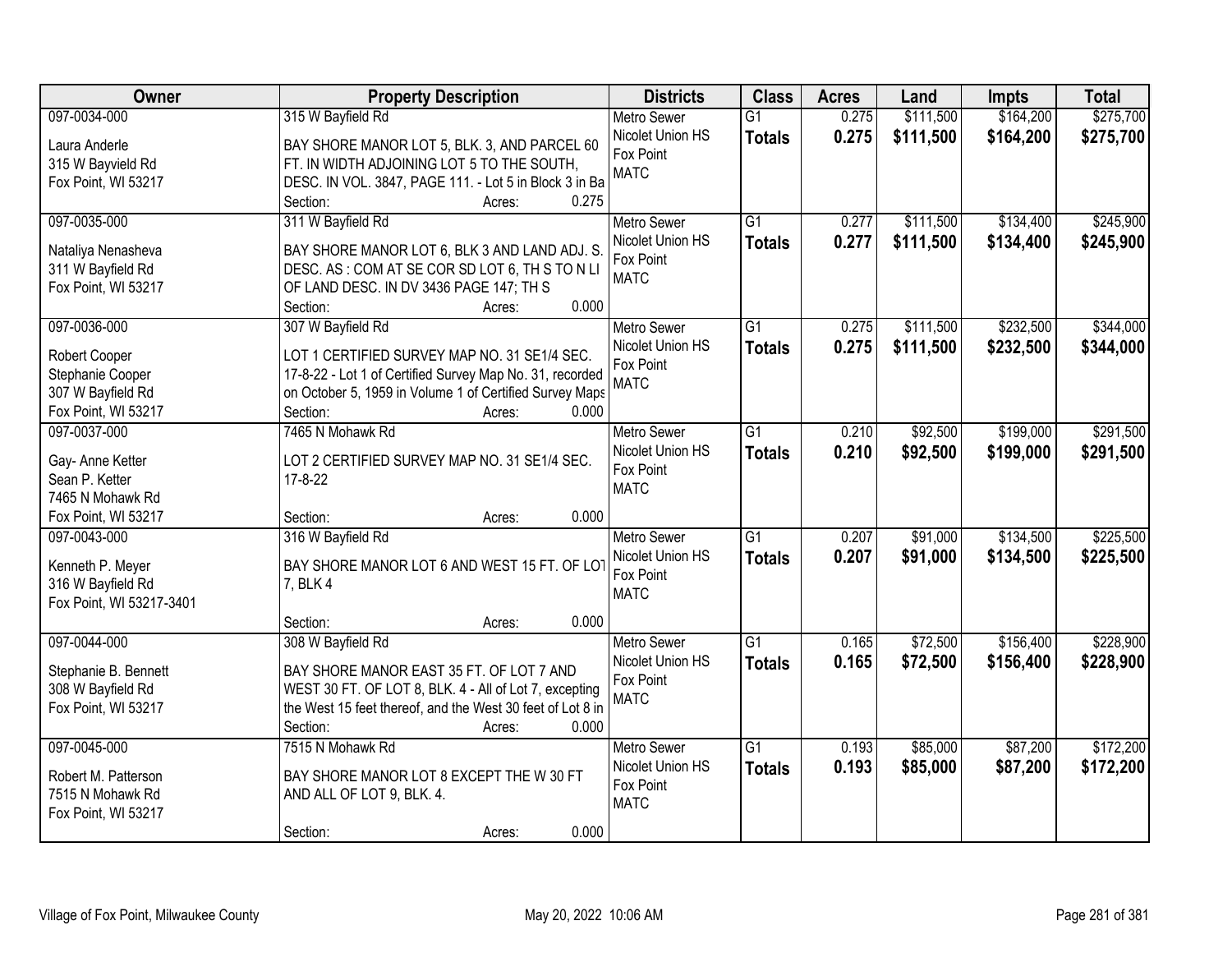| Owner                            | <b>Property Description</b>                               |                 | <b>Districts</b>              | <b>Class</b>    | <b>Acres</b> | Land      | <b>Impts</b> | <b>Total</b> |
|----------------------------------|-----------------------------------------------------------|-----------------|-------------------------------|-----------------|--------------|-----------|--------------|--------------|
| 097-0046-000                     | 7521 N Mohawk Rd                                          |                 | <b>Metro Sewer</b>            | $\overline{G1}$ | 0.257        | \$110,500 | \$182,700    | \$293,200    |
| Matthew Chenow                   | Lot 10 in Block 4 in Bay Shore Manor, being a part of the |                 | Nicolet Union HS              | <b>Totals</b>   | 0.257        | \$110,500 | \$182,700    | \$293,200    |
| Jenna Chenow                     | Southeast 1/4 of Section 17, in Township 8 North, Range   |                 | Fox Point                     |                 |              |           |              |              |
| 7521 N Mohawk Ave                | 22 East, in the Village of Fox Point, Milwaukee County,   |                 | <b>MATC</b>                   |                 |              |           |              |              |
| Fox Point, WI 53217              | Section: 17                                               | 0.257<br>Acres: |                               |                 |              |           |              |              |
| 097-0047-000                     | 7529 N Mohawk Rd                                          |                 | <b>Metro Sewer</b>            | $\overline{G1}$ | 0.257        | \$110,500 | \$138,000    | \$248,500    |
|                                  |                                                           |                 | Nicolet Union HS              | <b>Totals</b>   | 0.257        | \$110,500 | \$138,000    | \$248,500    |
| Karen E. Robinson                | BAY SHORE MANOR LOT 11 BLK.4                              |                 | Fox Point                     |                 |              |           |              |              |
| 7529 N Mohawk Rd                 |                                                           |                 | <b>MATC</b>                   |                 |              |           |              |              |
| Fox Point, WI 53217              | Section:                                                  | 0.000           |                               |                 |              |           |              |              |
| 097-0048-000                     | 7540 N Mohawk Rd                                          | Acres:          | Metro Sewer                   | $\overline{G1}$ | 0.197        | \$87,000  | \$120,800    | \$207,800    |
|                                  |                                                           |                 | Nicolet Union HS              |                 |              |           |              |              |
| Irmgard Scherze Rev Living Trust | BAY SHORE MANOR LOT 1 BLK. 5                              |                 | Fox Point                     | <b>Totals</b>   | 0.197        | \$87,000  | \$120,800    | \$207,800    |
| Irmgard Scherze                  |                                                           |                 | <b>MATC</b>                   |                 |              |           |              |              |
| 7540 N Mohawk Rd                 |                                                           |                 |                               |                 |              |           |              |              |
| Fox Point, WI 53217-3458         | Section:                                                  | 0.000<br>Acres: |                               |                 |              |           |              |              |
| 097-0049-000                     | 7532 N Mohawk Rd                                          |                 | <b>Metro Sewer</b>            | $\overline{G1}$ | 0.192        | \$84,500  | \$127,900    | \$212,400    |
| Anneliese N. Haen                | BAY SHORE MANOR LOT 2 BLK. 5                              |                 | Nicolet Union HS              | <b>Totals</b>   | 0.192        | \$84,500  | \$127,900    | \$212,400    |
| 7532 N Mohawk Rd                 |                                                           |                 | Fox Point                     |                 |              |           |              |              |
| Fox Point, WI 53217              |                                                           |                 | <b>MATC</b>                   |                 |              |           |              |              |
|                                  | Section:                                                  | 0.000<br>Acres: |                               |                 |              |           |              |              |
| 097-0050-000                     | 7524 N Mohawk Rd                                          |                 | <b>Metro Sewer</b>            | $\overline{G1}$ | 0.191        | \$84,000  | \$144,800    | \$228,800    |
|                                  |                                                           |                 | Nicolet Union HS              | <b>Totals</b>   | 0.191        | \$84,000  | \$144,800    | \$228,800    |
| Jeffrey R. Jacobs                | BAY SHORE MANOR LOT 3, BLK. 5                             |                 | Fox Point                     |                 |              |           |              |              |
| Keona L. Jacobs                  |                                                           |                 | <b>MATC</b>                   |                 |              |           |              |              |
| 7524 N Mohawk Rd                 |                                                           |                 |                               |                 |              |           |              |              |
| Fox Point, WI 53217-3458         | Section:                                                  | 0.000<br>Acres: |                               |                 |              |           |              |              |
| 097-0051-000                     | 7516 N Mohawk Rd                                          |                 | Metro Sewer                   | $\overline{G1}$ | 0.191        | \$84,000  | \$173,200    | \$257,200    |
| Joseph E. Glassman               | BAY SHORE MANOR LOT 4, BLK. 5                             |                 | Nicolet Union HS<br>Fox Point | <b>Totals</b>   | 0.191        | \$84,000  | \$173,200    | \$257,200    |
| Eileen Sperl                     |                                                           |                 | <b>MATC</b>                   |                 |              |           |              |              |
| 7516 N Mohawk Rd                 |                                                           |                 |                               |                 |              |           |              |              |
| Fox Point, WI 53217-3458         | Section:                                                  | 0.000<br>Acres: |                               |                 |              |           |              |              |
| 097-0052-000                     | 7508 N Mohawk Rd                                          |                 | <b>Metro Sewer</b>            | $\overline{G1}$ | 0.191        | \$84,000  | \$218,600    | \$302,600    |
| Madeline and Leo Fleming         | Lot Five (5), Block Five (5), in Bay Shore Manor, being a |                 | Nicolet Union HS              | <b>Totals</b>   | 0.191        | \$84,000  | \$218,600    | \$302,600    |
| 7508 N Mohawk Rd                 | Subdivision in the Southeast One-quarter (1/4) of the     |                 | Fox Point                     |                 |              |           |              |              |
| Fox Point, WI 53217              | Section Seventeen (17), Township Eight (8) North, Range   |                 | <b>MATC</b>                   |                 |              |           |              |              |
|                                  | Section:                                                  | 0.191<br>Acres: |                               |                 |              |           |              |              |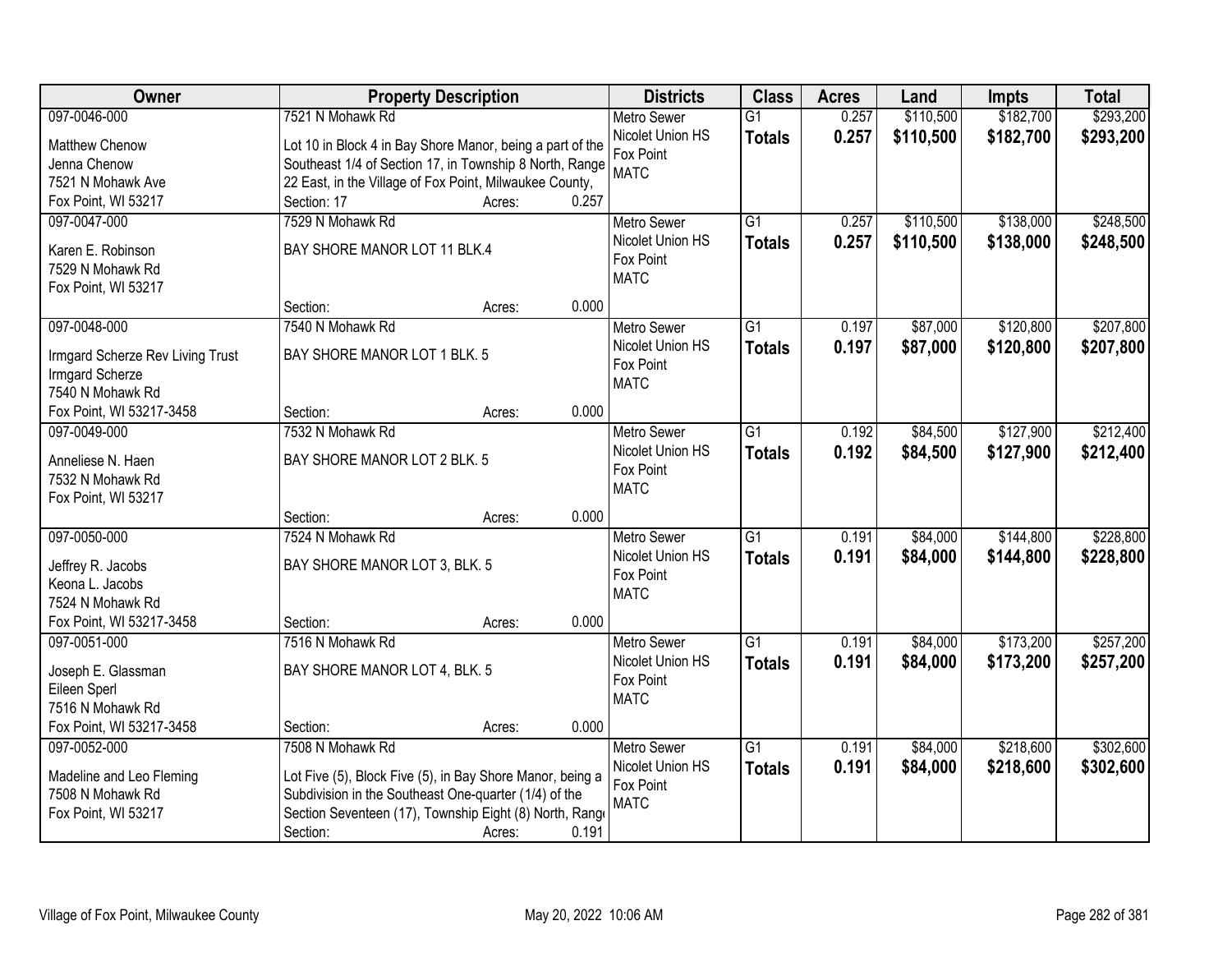| Owner                                    | <b>Property Description</b>                              | <b>Districts</b>              | <b>Class</b>    | <b>Acres</b> | Land      | <b>Impts</b> | <b>Total</b> |
|------------------------------------------|----------------------------------------------------------|-------------------------------|-----------------|--------------|-----------|--------------|--------------|
| 097-0053-000                             | 7500 N Mohawk Rd                                         | <b>Metro Sewer</b>            | $\overline{G1}$ | 0.286        | \$112,000 | \$194,500    | \$306,500    |
| Sheikh Iqbal Ahamed                      | BAY SHORE MANOR LOT 6, BLK. 5 AND N1/2 OF                | Nicolet Union HS              | <b>Totals</b>   | 0.286        | \$112,000 | \$194,500    | \$306,500    |
| 7500 N Mohawk Rd                         | VACATED STREET ADJOINING SD LOT ON THE                   | Fox Point                     |                 |              |           |              |              |
| Fox Point, WI 53217-3458                 | SOUTH.                                                   | <b>MATC</b>                   |                 |              |           |              |              |
|                                          | 0.000<br>Section:<br>Acres:                              |                               |                 |              |           |              |              |
| 097-0054-000                             | 7505 N Navajo Rd                                         | <b>Metro Sewer</b>            | $\overline{G1}$ | 0.285        | \$112,000 | \$140,800    | \$252,800    |
|                                          |                                                          | Nicolet Union HS              | <b>Totals</b>   | 0.285        | \$112,000 | \$140,800    | \$252,800    |
| James Ertman                             | BAY SHORE MANOR LOT 7, BLK. 5 AND N 1/2 OF               | Fox Point                     |                 |              |           |              |              |
| Karen Ertman                             | VACATED STREET ADJOINING SD LOT ON THE                   | <b>MATC</b>                   |                 |              |           |              |              |
| 7505 N Navajo Rd                         | SOUTH.<br>0.000<br>Section:                              |                               |                 |              |           |              |              |
| Fox Point, WI 53217-3465<br>097-0055-000 | Acres:                                                   |                               | $\overline{G1}$ | 0.192        | \$84,500  | \$125,100    | \$209,600    |
|                                          | 7513 N Navajo Rd                                         | <b>Metro Sewer</b>            |                 |              |           |              |              |
| Clare A. Beachkofski                     | BAY SHORE MANOR LOT 8 BLK. 5                             | Nicolet Union HS<br>Fox Point | <b>Totals</b>   | 0.192        | \$84,500  | \$125,100    | \$209,600    |
| 7513 N Navajo Rd                         |                                                          | <b>MATC</b>                   |                 |              |           |              |              |
| Fox Point, WI 53217-3465                 |                                                          |                               |                 |              |           |              |              |
|                                          | 0.000<br>Section:<br>Acres:                              |                               |                 |              |           |              |              |
| 097-0056-000                             | 7529 N Navajo Rd                                         | <b>Metro Sewer</b>            | $\overline{G1}$ | 0.191        | \$84,000  | \$196,400    | \$280,400    |
| Manssor Midhat Abdul-Hameed              | BAY SHORE MANOR LOT 9 BLK. 5                             | Nicolet Union HS              | <b>Totals</b>   | 0.191        | \$84,000  | \$196,400    | \$280,400    |
| Midhat Jamal Abdulhameed                 |                                                          | Fox Point                     |                 |              |           |              |              |
| 7529 N Navajo Rd                         |                                                          | <b>MATC</b>                   |                 |              |           |              |              |
| Fox Point, WI 53217                      | 0.000<br>Section:<br>Acres:                              |                               |                 |              |           |              |              |
| 097-0057-000                             | 7533 N Navajo Rd                                         | <b>Metro Sewer</b>            | $\overline{G1}$ | 0.191        | \$84,000  | \$110,900    | \$194,900    |
|                                          |                                                          | Nicolet Union HS              | <b>Totals</b>   | 0.191        | \$84,000  | \$110,900    | \$194,900    |
| Lorraine M. Durant                       | BAY SHORE MANOR LOT 10, BLK. 5.                          | Fox Point                     |                 |              |           |              |              |
| Lorraine Durant Liv Trus                 |                                                          | <b>MATC</b>                   |                 |              |           |              |              |
| 7533 N Navajo Rd                         |                                                          |                               |                 |              |           |              |              |
| Fox Point, WI 53217-3465                 | 0.000<br>Section:<br>Acres:                              |                               |                 |              |           |              |              |
| 097-0058-000                             | 7535 N Navajo Rd                                         | <b>Metro Sewer</b>            | $\overline{G1}$ | 0.191        | \$84,000  | \$218,800    | \$302,800    |
| Martha J. Mohs                           | Lot 11, in Block 5, in Bay Shore Manor, in the Southeast | Nicolet Union HS              | <b>Totals</b>   | 0.191        | \$84,000  | \$218,800    | \$302,800    |
| Jeremy J. Mohelnitzky                    | 1/4 of Section 17, Township 8 North, Range 22 East, in   | Fox Point                     |                 |              |           |              |              |
| 7535 N Navajo Rd                         | the Village of Fox Point, Milwaukee County, Wisconsin.   | <b>MATC</b>                   |                 |              |           |              |              |
| Fox Point, WI 53217                      | 0.191<br>Section:<br>Acres:                              |                               |                 |              |           |              |              |
| 097-0059-000                             | 7537 N Navajo Rd                                         | <b>Metro Sewer</b>            | $\overline{G1}$ | 0.197        | \$87,000  | \$123,000    | \$210,000    |
|                                          |                                                          | Nicolet Union HS              | <b>Totals</b>   | 0.197        | \$87,000  | \$123,000    | \$210,000    |
| Todd W. Bolton                           | BAY SHORE MANOR LOT 12, BLK. 5                           | Fox Point                     |                 |              |           |              |              |
| Laura G. Bolton                          |                                                          | <b>MATC</b>                   |                 |              |           |              |              |
| 7537 N Navajo Rd                         |                                                          |                               |                 |              |           |              |              |
| Fox Point, WI 53217-3465                 | 0.000<br>Section:<br>Acres:                              |                               |                 |              |           |              |              |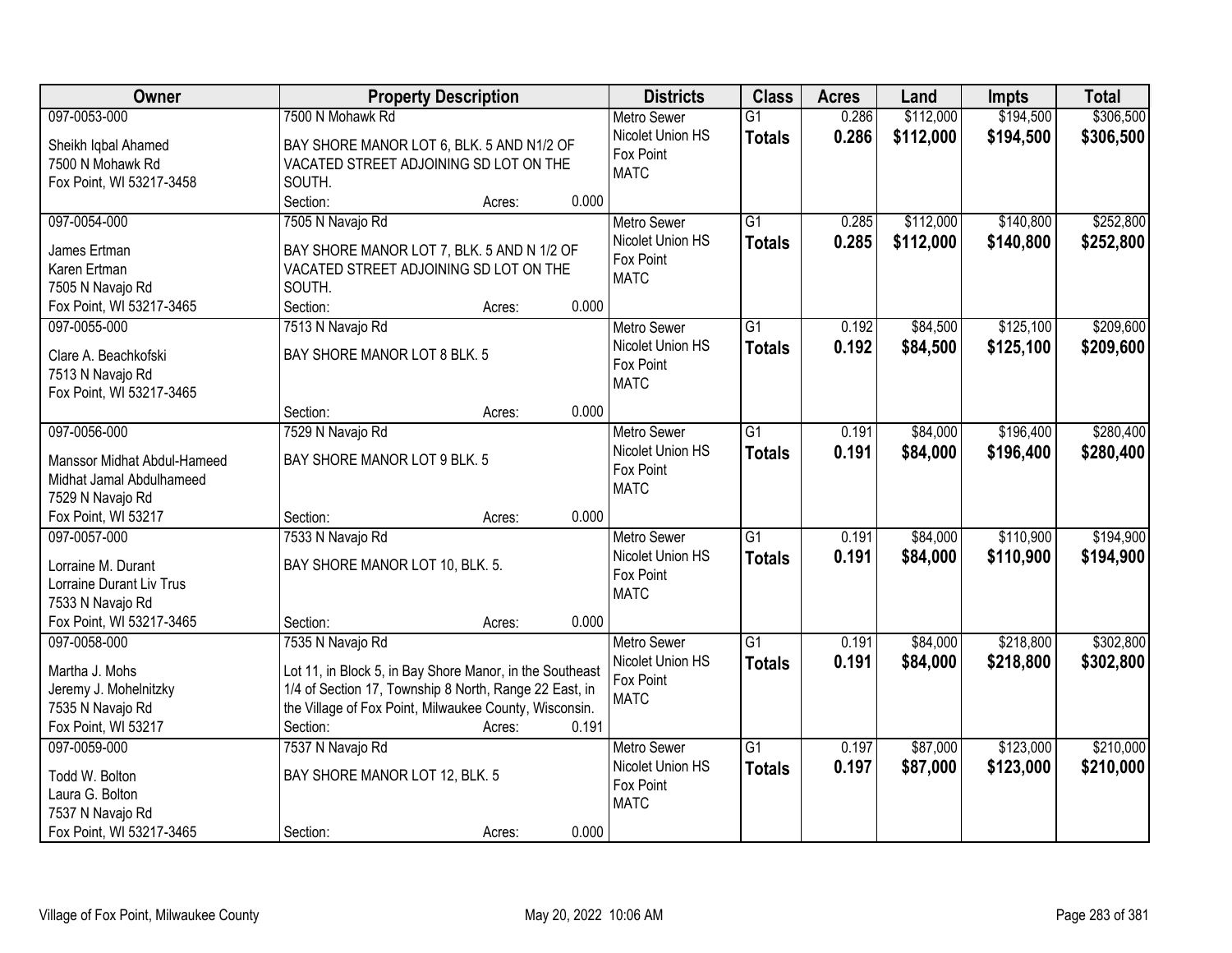| <b>Owner</b>                                 | <b>Property Description</b>                                   | <b>Districts</b>              | <b>Class</b>    | <b>Acres</b> | Land      | <b>Impts</b> | <b>Total</b> |
|----------------------------------------------|---------------------------------------------------------------|-------------------------------|-----------------|--------------|-----------|--------------|--------------|
| 097-0060-000                                 | 7480 N Mohawk Rd                                              | <b>Metro Sewer</b>            | $\overline{G1}$ | 0.295        | \$112,500 | \$113,000    | \$225,500    |
| Anatoliy Rashragovich                        | BAY SHORE MANOR LOT 1, BLK. 6 AND S1/2 OF                     | Nicolet Union HS              | <b>Totals</b>   | 0.295        | \$112,500 | \$113,000    | \$225,500    |
| Lyubov Rashragovich                          | VACATED STREET ADJOING SD LOT ON THE                          | Fox Point                     |                 |              |           |              |              |
| 7480 N Mohawk Rd                             | NORTH.                                                        | <b>MATC</b>                   |                 |              |           |              |              |
| Fox Point, WI 53217-3456                     | 0.000<br>Section:<br>Acres:                                   |                               |                 |              |           |              |              |
| 097-0061-000                                 | 7470 N Mohawk Rd                                              | <b>Metro Sewer</b>            | $\overline{G1}$ | 0.194        | \$85,500  | \$156,700    | \$242,200    |
|                                              |                                                               | Nicolet Union HS              | <b>Totals</b>   | 0.194        | \$85,500  | \$156,700    | \$242,200    |
| Jon F. Currie                                | BAY SHORE MANOR LOT 2, BLK. 6                                 | Fox Point                     |                 |              |           |              |              |
| Jo Ellen Currie                              |                                                               | <b>MATC</b>                   |                 |              |           |              |              |
| 7470 N Mohawk Rd                             |                                                               |                               |                 |              |           |              |              |
| Fox Point, WI 53217                          | 0.000<br>Section:<br>Acres:                                   |                               |                 |              |           |              |              |
| 097-0062-000                                 | 7466 N Mohawk Rd                                              | <b>Metro Sewer</b>            | G1              | 0.186        | \$82,000  | \$167,800    | \$249,800    |
| Alvin C. Jensen                              | LOT 3, BLK. 6 BAY SHORE MANOR                                 | Nicolet Union HS              | <b>Totals</b>   | 0.186        | \$82,000  | \$167,800    | \$249,800    |
| Grainne N. Jensen                            |                                                               | Fox Point                     |                 |              |           |              |              |
| 7466 N Mohawk Rd                             |                                                               | <b>MATC</b>                   |                 |              |           |              |              |
| Fox Point, WI 53217                          | 0.000<br>Section:<br>Acres:                                   |                               |                 |              |           |              |              |
| 097-0063-000                                 | 7405 N Navajo Rd                                              | <b>Metro Sewer</b>            | G1              | 0.366        | \$116,000 | \$197,600    | \$313,600    |
|                                              |                                                               | Nicolet Union HS              | <b>Totals</b>   | 0.366        | \$116,000 | \$197,600    | \$313,600    |
| Justin M. Krupski                            | BAY SHORE MANOR LOT 5 & SLY 1/2 OF LOT 6                      | Fox Point                     |                 |              |           |              |              |
| Julie A. Krupski                             | BEING 30 FT. ON ELY LI & 37.75 FT. ON W LI BLK. 6.            | <b>MATC</b>                   |                 |              |           |              |              |
| 7405 N Navajo Rd<br>Fox Point, WI 53217-3463 | ALSO N1/2 OF VACATED STREET ADJOINING SD<br>0.000             |                               |                 |              |           |              |              |
| 097-0064-000                                 | Section:<br>Acres:                                            |                               | $\overline{G1}$ | 0.282        | \$111,500 | \$159,500    | \$271,000    |
|                                              | 7415 N Navajo Rd                                              | <b>Metro Sewer</b>            |                 |              |           |              |              |
| Nadezhda Shalamova                           | All of Lot 7 and that part of the North 1/2 of Lot 6, Block 6 | Nicolet Union HS<br>Fox Point | <b>Totals</b>   | 0.282        | \$111,500 | \$159,500    | \$271,000    |
| 7415 N Navajo Rd                             | Bay Shore Manor Subdivision, being a part of the              | <b>MATC</b>                   |                 |              |           |              |              |
| Fox Point, WI 53217                          | Southeast 1/4 of Section 17, Township 8 North, Range 2:       |                               |                 |              |           |              |              |
|                                              | 0.000<br>Section:<br>Acres:                                   |                               |                 |              |           |              |              |
| 097-0065-000                                 | 7431 N Navajo Rd                                              | <b>Metro Sewer</b>            | $\overline{G1}$ | 0.253        | \$110,000 | \$96,000     | \$206,000    |
| Douglas J. Born II                           | BAY SHORE MANOR LOT 8 & SWLY PT OF LOT 9                      | Nicolet Union HS              | <b>Totals</b>   | 0.253        | \$110,000 | \$96,000     | \$206,000    |
| 7431 N Navajo Rd                             | BEING 30FT. ON SELY LI & 28.47FT. ON NWLY LI OF               | Fox Point                     |                 |              |           |              |              |
| Fox Point, WI 53217                          | LOT 9 BLK. 6                                                  | <b>MATC</b>                   |                 |              |           |              |              |
|                                              | 0.000<br>Section:<br>Acres:                                   |                               |                 |              |           |              |              |
| 097-0066-000                                 | 7445 N Navajo Rd                                              | <b>Metro Sewer</b>            | $\overline{G1}$ | 0.208        | \$91,500  | \$160,500    | \$252,000    |
|                                              |                                                               | Nicolet Union HS              | <b>Totals</b>   | 0.208        | \$91,500  | \$160,500    | \$252,000    |
| Mitchel Stanford                             | NELY PART OF LOT 9, BLK. 6, BAY SHORE MANOR                   | Fox Point                     |                 |              |           |              |              |
| 7445 N Navajo Rd                             | BEING 30 FT. ON SELY LINE AND 41.11 FT. ON NWLY               | <b>MATC</b>                   |                 |              |           |              |              |
| Fox Point, WI 53217                          | LINE AND SWLY PART OF LOT 10, BLK. 6, BAY                     |                               |                 |              |           |              |              |
|                                              | 0.000<br>Section:<br>Acres:                                   |                               |                 |              |           |              |              |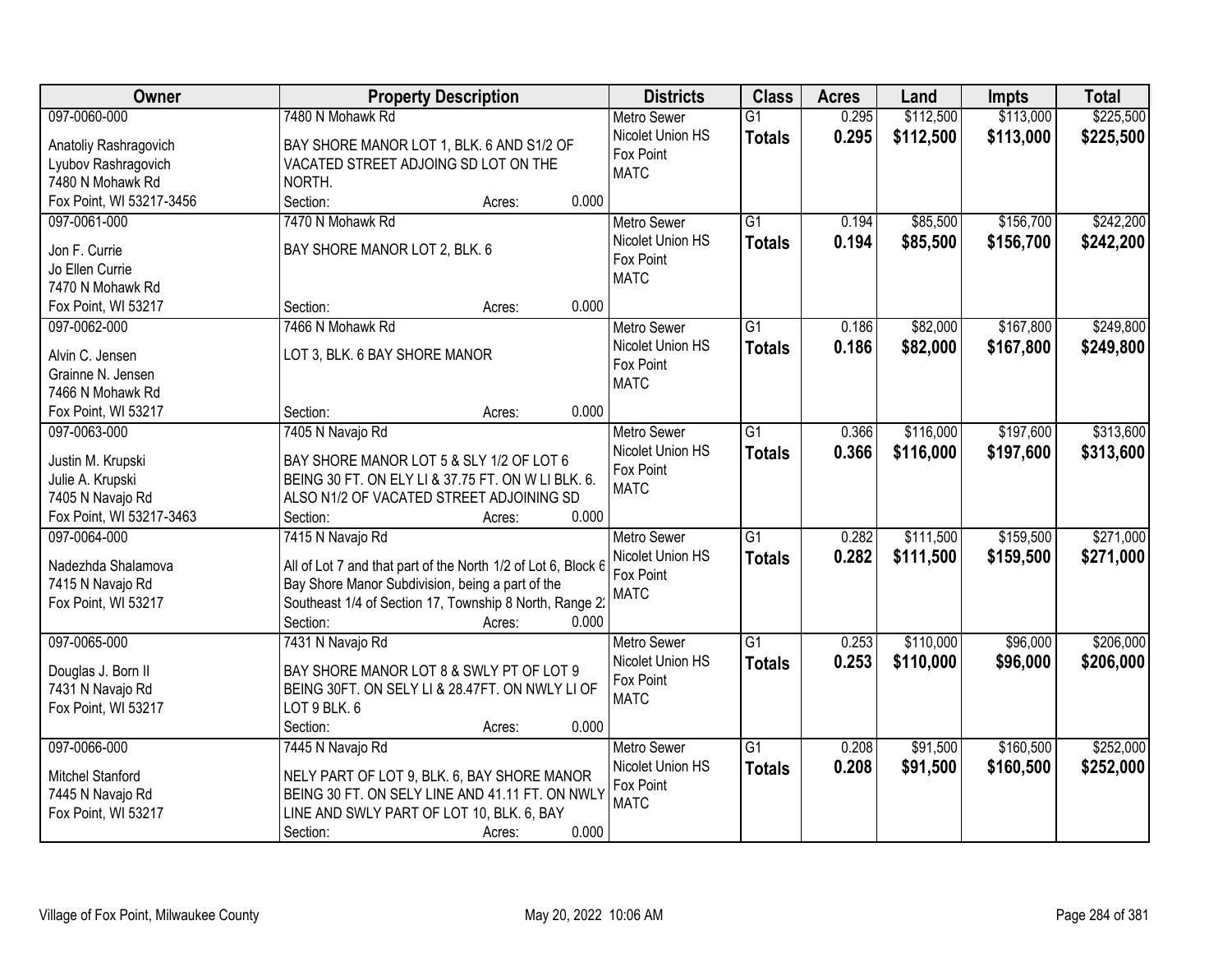| Owner                                 | <b>Property Description</b>                                | <b>Districts</b>   | <b>Class</b>    | <b>Acres</b> | Land      | <b>Impts</b> | <b>Total</b> |
|---------------------------------------|------------------------------------------------------------|--------------------|-----------------|--------------|-----------|--------------|--------------|
| 097-0067-000                          | 7459 N Navajo Rd                                           | <b>Metro Sewer</b> | $\overline{G1}$ | 0.220        | \$97,000  | \$115,500    | \$212,500    |
| Robert L. Worth                       | Lot Eleven (11) and that part of Lot Ten (10), Block Six   | Nicolet Union HS   | <b>Totals</b>   | 0.220        | \$97,000  | \$115,500    | \$212,500    |
| Terry L. Worth                        | (6), Bay Shore Manor Subdivision, according to the         | Fox Point          |                 |              |           |              |              |
| 8048 N Santa Monica Blvd              | recorded                                                   | <b>MATC</b>        |                 |              |           |              |              |
| Fox Point, WI 53217                   | 0.220<br>Section:<br>Acres:                                |                    |                 |              |           |              |              |
| 097-0068-000                          | 7465 N Navajo Rd                                           | <b>Metro Sewer</b> | $\overline{G1}$ | 0.217        | \$95,500  | \$134,000    | \$229,500    |
|                                       |                                                            | Nicolet Union HS   | <b>Totals</b>   | 0.217        | \$95,500  | \$134,000    | \$229,500    |
| Kevin T. Dicker                       | Lot Twelve (12) in Block Six (6) in Bay Shore Manor,       | Fox Point          |                 |              |           |              |              |
| Donna L. Blease                       | being a part of the Southeast One-quarter (1/4) of Section | <b>MATC</b>        |                 |              |           |              |              |
| 7465 N Navajo Rd                      | Seventeen (17), in Township Eight (8) North, Range         |                    |                 |              |           |              |              |
| Fox Point, WI 53217                   | 0.000<br>Section:<br>Acres:                                |                    |                 |              |           |              |              |
| 097-0069-000                          | 7471 N Navajo Rd                                           | Metro Sewer        | G1              | 0.194        | \$85,000  | \$211,000    | \$296,000    |
| Rebeccah L. Manson                    | Lot 13, Block 6, in Bay Shore Manor, in the Southeast      | Nicolet Union HS   | <b>Totals</b>   | 0.194        | \$85,000  | \$211,000    | \$296,000    |
| Daniel Manson                         | One-Quarter of Section 17, Town 8 North, Range 22 Eas      | Fox Point          |                 |              |           |              |              |
| 7471 N Navajo Rd                      | in the Village of Fox Point, County of Milwaukee, State of | <b>MATC</b>        |                 |              |           |              |              |
| Fox Point, WI 53217                   | Section:<br>0.000<br>Acres:                                |                    |                 |              |           |              |              |
| 097-0070-000                          | 7481 N Navajo Rd                                           | <b>Metro Sewer</b> | G1              | 0.310        | \$113,000 | \$178,000    | \$291,000    |
|                                       |                                                            | Nicolet Union HS   | <b>Totals</b>   | 0.310        | \$113,000 | \$178,000    | \$291,000    |
| Roger M. Pumphrey                     | BAY SHORE MANOR LOT 14, BLK. 6 AND S1/2 OF                 | Fox Point          |                 |              |           |              |              |
| Evelyn Pumphrey                       | VACATED SRREET ADJOINING SD LOT ON THE                     | <b>MATC</b>        |                 |              |           |              |              |
| 7481 N Navajo Rd                      | NORTH.                                                     |                    |                 |              |           |              |              |
| Fox Point, WI 53217-3463              | 0.000<br>Section:<br>Acres:                                |                    |                 |              |           |              |              |
| 097-0071-000                          | 7360 N Mohawk Rd                                           | <b>Metro Sewer</b> | $\overline{G1}$ | 0.186        | \$81,500  | \$181,400    | \$262,900    |
| The William P. Nagle and Christine A. | Lot 1, Block 7, in Bay Shore Manor, being a Subdivision    | Nicolet Union HS   | <b>Totals</b>   | 0.186        | \$81,500  | \$181,400    | \$262,900    |
| Nagle Joint Revoc                     | part of the Southeast One-Quarter of Section 17,           | Fox Point          |                 |              |           |              |              |
| 7360 N Mohawk Rd                      | Town 8 North, Range 22 East, in the Village of Fox Point   | <b>MATC</b>        |                 |              |           |              |              |
| Fox Point, WI 53217                   | Section:<br>0.000<br>Acres:                                |                    |                 |              |           |              |              |
| 097-0072-000                          | 7352 N Mohawk Rd                                           | <b>Metro Sewer</b> | $\overline{G1}$ | 0.188        | \$82,500  | \$102,800    | \$185,300    |
|                                       |                                                            | Nicolet Union HS   | <b>Totals</b>   | 0.188        | \$82,500  | \$102,800    | \$185,300    |
| Anthony J. Lucci                      | BAY SHORE MANOR LOT 2 BLK. 7                               | Fox Point          |                 |              |           |              |              |
| 7352 N Mohawk Rd                      |                                                            | <b>MATC</b>        |                 |              |           |              |              |
| Fox Point, WI 53217                   |                                                            |                    |                 |              |           |              |              |
|                                       | 0.000<br>Section:<br>Acres:                                |                    |                 |              |           |              |              |
| 097-0073-000                          | 7344 N Mohawk Rd                                           | <b>Metro Sewer</b> | $\overline{G1}$ | 0.189        | \$83,000  | \$181,500    | \$264,500    |
| A Richard Yandow                      | BAY SHORE MANOR LOT 3 BLK. 7                               | Nicolet Union HS   | <b>Totals</b>   | 0.189        | \$83,000  | \$181,500    | \$264,500    |
| Jennifer Yandow                       |                                                            | Fox Point          |                 |              |           |              |              |
| 7344 N Mohawk Rd                      |                                                            | <b>MATC</b>        |                 |              |           |              |              |
| Fox Point, WI 53217-3454              | 0.000<br>Section:<br>Acres:                                |                    |                 |              |           |              |              |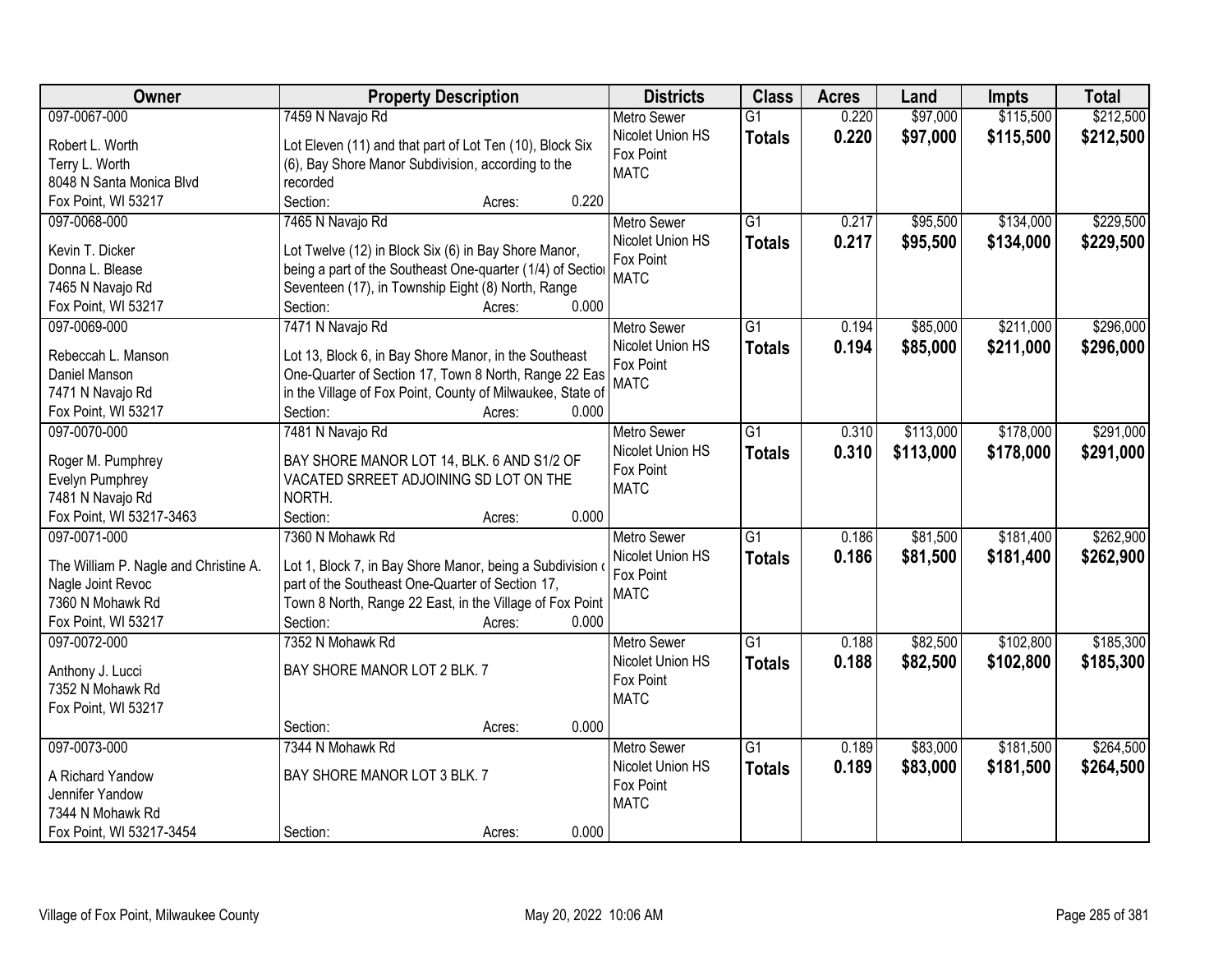| Owner                    |                                            | <b>Property Description</b> |       | <b>Districts</b>   | <b>Class</b>    | <b>Acres</b> | Land     | <b>Impts</b> | <b>Total</b> |
|--------------------------|--------------------------------------------|-----------------------------|-------|--------------------|-----------------|--------------|----------|--------------|--------------|
| 097-0074-000             | 7338 N Mohawk Rd                           |                             |       | <b>Metro Sewer</b> | $\overline{G1}$ | 0.189        | \$83,000 | \$187,400    | \$270,400    |
| Moisey Lerner            | BAY SHORE MANOR LOT 4 BLK. 7               |                             |       | Nicolet Union HS   | <b>Totals</b>   | 0.189        | \$83,000 | \$187,400    | \$270,400    |
| Raisa Khaytina           |                                            |                             |       | Fox Point          |                 |              |          |              |              |
| 7338 N Mohawk Rd         |                                            |                             |       | <b>MATC</b>        |                 |              |          |              |              |
| Fox Point, WI 53217-3454 | Section:                                   | Acres:                      | 0.000 |                    |                 |              |          |              |              |
| 097-0075-000             | 7330 N Mohawk Rd                           |                             |       | <b>Metro Sewer</b> | $\overline{G1}$ | 0.188        | \$82,500 | \$127,800    | \$210,300    |
|                          |                                            |                             |       | Nicolet Union HS   | <b>Totals</b>   | 0.188        | \$82,500 | \$127,800    | \$210,300    |
| Jennifer Vice-Reshel     | BAY SHORE MANOR LOT 5 BLK. 7               |                             |       | Fox Point          |                 |              |          |              |              |
| Leann Vice-Reshel        |                                            |                             |       | <b>MATC</b>        |                 |              |          |              |              |
| 7330 N Mohawk Rd         |                                            |                             |       |                    |                 |              |          |              |              |
| Milwaukee, WI 53217      | Section:                                   | Acres:                      | 0.000 |                    |                 |              |          |              |              |
| 097-0076-000             | 7322 N Mohawk Rd                           |                             |       | Metro Sewer        | $\overline{G1}$ | 0.189        | \$79,000 | \$240,500    | \$319,500    |
| Michael G. Carter        | BAY SHORE MANOR LOT 6 BLK. 7 LAND CONTRACT |                             |       | Nicolet Union HS   | <b>Totals</b>   | 0.189        | \$79,000 | \$240,500    | \$319,500    |
| Nancy E. Slovik          |                                            |                             |       | Fox Point          |                 |              |          |              |              |
| 7322 N Mohawk Rd         |                                            |                             |       | <b>MATC</b>        |                 |              |          |              |              |
| Fox Point, WI 53217-3454 | Section:                                   | Acres:                      | 0.000 |                    |                 |              |          |              |              |
| 097-0081-000             | 7327 N Navajo Rd                           |                             |       | <b>Metro Sewer</b> | $\overline{G1}$ | 0.188        | \$82,500 | \$143,000    | \$225,500    |
|                          |                                            |                             |       | Nicolet Union HS   | <b>Totals</b>   | 0.188        | \$82,500 | \$143,000    | \$225,500    |
| Yi He                    | BAY SHORE MANOR LOT 11 BLK. 7              |                             |       | Fox Point          |                 |              |          |              |              |
| 7327 N Navajo Rd         |                                            |                             |       | <b>MATC</b>        |                 |              |          |              |              |
| Fox Point, WI 53217-3461 | Section:                                   |                             | 0.000 |                    |                 |              |          |              |              |
| 097-0082-000             | 7329 N Navajo Rd                           | Acres:                      |       | <b>Metro Sewer</b> | $\overline{G1}$ | 0.189        | \$83,000 | \$130,900    | \$213,900    |
|                          |                                            |                             |       | Nicolet Union HS   |                 |              |          |              |              |
| Vadim Gurevich           | BAY SHORE MANOR LOT 12 BLK 7               |                             |       | Fox Point          | <b>Totals</b>   | 0.189        | \$83,000 | \$130,900    | \$213,900    |
| Jacqueline Gurevich      |                                            |                             |       | <b>MATC</b>        |                 |              |          |              |              |
| 7329 N Navajo Rd         |                                            |                             |       |                    |                 |              |          |              |              |
| Fox Point, WI 53217      | Section:                                   | Acres:                      | 0.000 |                    |                 |              |          |              |              |
| 097-0083-000             | 7337 N Navajo Rd                           |                             |       | <b>Metro Sewer</b> | $\overline{G1}$ | 0.188        | \$82,500 | \$94,900     | \$177,400    |
| Patricia Cara Redmond    | BAY SHORE MANOR LOT 13 BLK. 7              |                             |       | Nicolet Union HS   | <b>Totals</b>   | 0.188        | \$82,500 | \$94,900     | \$177,400    |
| Corey Jaymes Redmond     |                                            |                             |       | Fox Point          |                 |              |          |              |              |
| 7337 N Navajo Rd         |                                            |                             |       | <b>MATC</b>        |                 |              |          |              |              |
| Fox Point, WI 53217      | Section:                                   | Acres:                      | 0.000 |                    |                 |              |          |              |              |
| 097-0084-000             | 7343 N Navajo Rd                           |                             |       | <b>Metro Sewer</b> | $\overline{G1}$ | 0.188        | \$82,500 | \$139,700    | \$222,200    |
|                          |                                            |                             |       | Nicolet Union HS   |                 | 0.188        | \$82,500 | \$139,700    | \$222,200    |
| Ryan J. Kresse           | BAY SHORE MANOR LOT 14 BLK. 7              |                             |       | Fox Point          | <b>Totals</b>   |              |          |              |              |
| Sarita M. Kresse         |                                            |                             |       | <b>MATC</b>        |                 |              |          |              |              |
| 7343 N Navajo Rd         |                                            |                             |       |                    |                 |              |          |              |              |
| Fox Point, WI 53217      | Section:                                   | Acres:                      | 0.000 |                    |                 |              |          |              |              |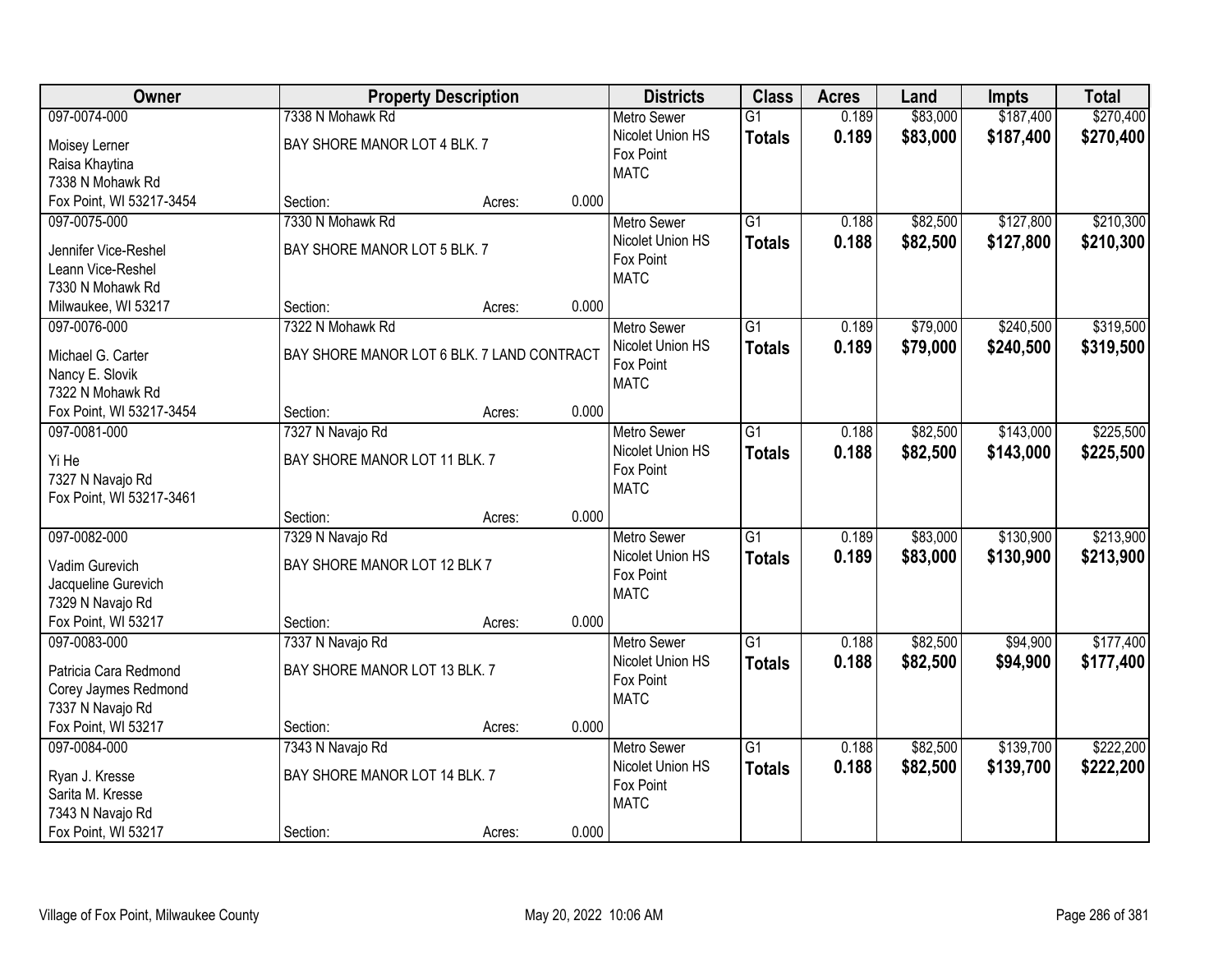| Owner                                        |                                                             | <b>Property Description</b> |       | <b>Districts</b>                       | <b>Class</b>    | <b>Acres</b> | Land      | <b>Impts</b> | <b>Total</b> |
|----------------------------------------------|-------------------------------------------------------------|-----------------------------|-------|----------------------------------------|-----------------|--------------|-----------|--------------|--------------|
| 097-0085-000                                 | 7353 N Navajo Rd                                            |                             |       | <b>Metro Sewer</b>                     | $\overline{G1}$ | 0.188        | \$82,500  | \$137,900    | \$220,400    |
| Hector L. Hernandez                          | BAY SHORE MANOR LOT 15 BLK. 7                               |                             |       | Nicolet Union HS                       | <b>Totals</b>   | 0.188        | \$82,500  | \$137,900    | \$220,400    |
| Tina M. Vondrashek                           |                                                             |                             |       | Fox Point                              |                 |              |           |              |              |
| 7353 N Navajo Rd                             |                                                             |                             |       | <b>MATC</b>                            |                 |              |           |              |              |
| Fox Point, WI 53217-3461                     | Section:                                                    | Acres:                      | 0.000 |                                        |                 |              |           |              |              |
| 097-0086-000                                 | 7363 N Navajo Rd                                            |                             |       | <b>Metro Sewer</b>                     | $\overline{G1}$ | 0.185        | \$81,500  | \$147,500    | \$229,000    |
| Geoffrey J. Daley and Gwen D. Daley          | BAY SHORE MANOR LOT 16 BLK. 7                               |                             |       | Nicolet Union HS                       | <b>Totals</b>   | 0.185        | \$81,500  | \$147,500    | \$229,000    |
| 2019 Revocable Trus                          |                                                             |                             |       | Fox Point                              |                 |              |           |              |              |
| 7363 N Navajo Rd                             |                                                             |                             |       | <b>MATC</b>                            |                 |              |           |              |              |
| Fox Point, WI 53217                          | Section:                                                    | Acres:                      | 0.000 |                                        |                 |              |           |              |              |
| 097-0087-000                                 | 7371 N Navajo Rd                                            |                             |       | <b>Metro Sewer</b>                     | $\overline{G1}$ | 0.255        | \$110,000 | \$138,600    | \$248,600    |
|                                              |                                                             |                             |       | Nicolet Union HS                       | <b>Totals</b>   | 0.255        | \$110,000 | \$138,600    | \$248,600    |
| Diane L. Mantei                              | BAY SHORE MANOR LOT 17, BLK. 7 AND S1/2 OF                  |                             |       | Fox Point                              |                 |              |           |              |              |
| 7371 N Navajo Rd<br>Fox Point, WI 53217-3461 | VACATED STREET ADJOING SD LOT ON THE<br>NORTH.              |                             |       | <b>MATC</b>                            |                 |              |           |              |              |
|                                              | Section:                                                    | Acres:                      | 0.000 |                                        |                 |              |           |              |              |
| 097-0098-000                                 | 7370 N Navajo Rd                                            |                             |       | <b>Metro Sewer</b>                     | $\overline{G1}$ | 0.337        | \$114,500 | \$164,700    | \$279,200    |
|                                              |                                                             |                             |       | Nicolet Union HS                       | <b>Totals</b>   | 0.337        | \$114,500 | \$164,700    | \$279,200    |
| Sanford L. Berger                            | BAY SHORE MANOR LOT 1, BLK. 10 AND S1/2 OF                  |                             |       | Fox Point                              |                 |              |           |              |              |
| 7370 N Navajo Rd                             | VACATED STREET ADJOING AD LOT ON THE                        |                             |       | <b>MATC</b>                            |                 |              |           |              |              |
| Fox Point, WI 53217-3460                     | NORTH.                                                      |                             |       |                                        |                 |              |           |              |              |
| 097-0099-000                                 | Section:                                                    | Acres:                      | 0.000 |                                        | $\overline{G1}$ | 0.215        |           | \$211,000    | \$305,500    |
|                                              | 7360 N Navajo Rd                                            |                             |       | <b>Metro Sewer</b><br>Nicolet Union HS |                 |              | \$94,500  |              |              |
| Lynn A. Balistreri                           | Lot 2, in Block 10, in Bay Shore Manor, in the Southeast    |                             |       | Fox Point                              | <b>Totals</b>   | 0.215        | \$94,500  | \$211,000    | \$305,500    |
| 7360 N Navajo Rd                             | 1/4 of Section 17, in Township 8 North, Range 22 East, ir   |                             |       | <b>MATC</b>                            |                 |              |           |              |              |
| Fox Point, WI 53217                          | the Village of Fox Point, Milwaukee County, Wisconsin.      |                             |       |                                        |                 |              |           |              |              |
|                                              | Section:                                                    | Acres:                      | 0.215 |                                        |                 |              |           |              |              |
| 097-0100-000                                 | 7350 N Navajo Rd                                            |                             |       | Metro Sewer                            | $\overline{G1}$ | 0.215        | \$94,500  | \$130,300    | \$224,800    |
| Alfred Lubar                                 | BAY SHORE MANOR LOT 3 BLK. 10                               |                             |       | Nicolet Union HS                       | <b>Totals</b>   | 0.215        | \$94,500  | \$130,300    | \$224,800    |
| 7350 N Navajo Rd                             |                                                             |                             |       | Fox Point<br><b>MATC</b>               |                 |              |           |              |              |
| Fox Point, WI 53217-3460                     |                                                             |                             |       |                                        |                 |              |           |              |              |
|                                              | Section:                                                    | Acres:                      | 0.000 |                                        |                 |              |           |              |              |
| 097-0101-000                                 | 7340 N Navajo Rd                                            |                             |       | <b>Metro Sewer</b>                     | $\overline{G1}$ | 0.215        | \$94,500  | \$128,100    | \$222,600    |
| Ballantyne Thabiso J Shabangu                | Lot 4, in Block 10, in Bay Shore Manor, being a             |                             |       | Nicolet Union HS                       | <b>Totals</b>   | 0.215        | \$94,500  | \$128,100    | \$222,600    |
| 7340 N Navajo Rd                             | Subdivision of a part of the Southeast 1/4 of Section 17, i |                             |       | Fox Point                              |                 |              |           |              |              |
| Fox Point, WI 53217                          | Township 8 North, Range 22 East, in the Village of Fox      |                             |       | <b>MATC</b>                            |                 |              |           |              |              |
|                                              | Section:                                                    | Acres:                      | 0.215 |                                        |                 |              |           |              |              |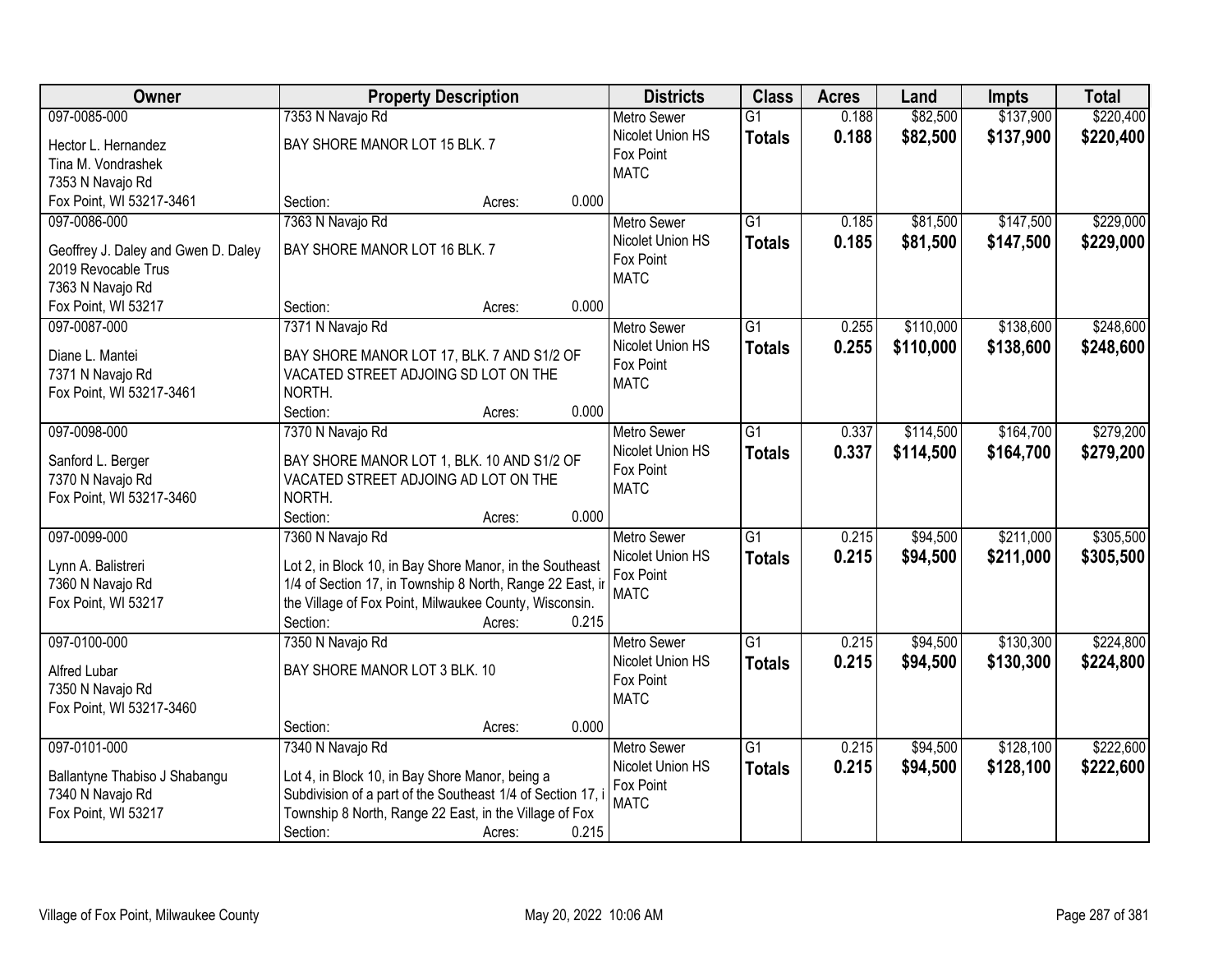| Owner                                   |                                                                                                                    | <b>Property Description</b> | <b>Districts</b> | <b>Class</b>                           | <b>Acres</b>    | Land  | <b>Impts</b> | <b>Total</b> |           |
|-----------------------------------------|--------------------------------------------------------------------------------------------------------------------|-----------------------------|------------------|----------------------------------------|-----------------|-------|--------------|--------------|-----------|
| 097-0102-000                            | 7338 N Navajo Rd                                                                                                   |                             |                  | <b>Metro Sewer</b>                     | $\overline{G1}$ | 0.215 | \$94,500     | \$128,700    | \$223,200 |
| David L. Grassl                         | BAY SHORE MANOR LOT 5 BLK. 10                                                                                      |                             |                  | Nicolet Union HS                       | <b>Totals</b>   | 0.215 | \$94,500     | \$128,700    | \$223,200 |
| Rebecca J. Grassl                       |                                                                                                                    |                             |                  | Fox Point                              |                 |       |              |              |           |
| 7338 N Navajo Rd                        |                                                                                                                    |                             |                  | <b>MATC</b>                            |                 |       |              |              |           |
| Fox Point, WI 53217-3460                | Section:                                                                                                           | Acres:                      | 0.000            |                                        |                 |       |              |              |           |
| 097-0103-000                            | 7330 N Navajo Rd                                                                                                   |                             |                  | <b>Metro Sewer</b>                     | $\overline{G1}$ | 0.213 | \$94,000     | \$125,100    | \$219,100 |
| Judith M. Wessel                        | BAY SHORE MANOR LOT 6 BLK. 10                                                                                      |                             |                  | Nicolet Union HS                       | <b>Totals</b>   | 0.213 | \$94,000     | \$125,100    | \$219,100 |
| 7330 N Navajo Rd                        |                                                                                                                    |                             |                  | Fox Point                              |                 |       |              |              |           |
| Fox Point, WI 53217-3460                |                                                                                                                    |                             |                  | <b>MATC</b>                            |                 |       |              |              |           |
|                                         | Section:                                                                                                           | Acres:                      | 0.000            |                                        |                 |       |              |              |           |
| 097-0104-000                            | 7322 N Navajo Rd                                                                                                   |                             |                  | Metro Sewer                            | $\overline{G1}$ | 0.213 | \$94,000     | \$114,400    | \$208,400 |
|                                         |                                                                                                                    |                             |                  | Nicolet Union HS                       | <b>Totals</b>   | 0.213 | \$94,000     | \$114,400    | \$208,400 |
| Dione N. Patton                         | BAY SHORE MANOR LOT 7 BLK. 10 7322 N. NAVAJO                                                                       |                             |                  | Fox Point                              |                 |       |              |              |           |
| PO Box 170184                           | <b>ROAD</b>                                                                                                        |                             |                  | <b>MATC</b>                            |                 |       |              |              |           |
| Milwaukee, WI 53217                     |                                                                                                                    |                             | 0.000            |                                        |                 |       |              |              |           |
| 097-0107-000                            | Section:                                                                                                           | Acres:                      |                  |                                        | $\overline{G1}$ |       | \$118,000    | \$117,500    | \$235,500 |
|                                         | 7480 N Navajo Rd                                                                                                   |                             |                  | <b>Metro Sewer</b><br>Nicolet Union HS |                 | 0.405 |              |              |           |
| Virginia Densmoor                       | BAY SHORE MANOR LOTS 1 & 2, BLK. 11                                                                                |                             |                  | Fox Point                              | <b>Totals</b>   | 0.405 | \$118,000    | \$117,500    | \$235,500 |
| 7480 N Navajo Rd                        |                                                                                                                    |                             |                  | <b>MATC</b>                            |                 |       |              |              |           |
| Fox Point, WI 53217                     |                                                                                                                    |                             |                  |                                        |                 |       |              |              |           |
|                                         | Section:                                                                                                           | Acres:                      | 0.000            |                                        |                 |       |              |              |           |
| 097-0108-000                            | 7470 N Navajo Rd                                                                                                   |                             |                  | <b>Metro Sewer</b>                     | $\overline{G1}$ | 0.186 | \$82,000     | \$156,000    | \$238,000 |
| Norbert A. Bybee Jr                     | BAY SHORE MANOR LOT 3 BLK. 11                                                                                      |                             |                  | Nicolet Union HS                       | <b>Totals</b>   | 0.186 | \$82,000     | \$156,000    | \$238,000 |
| Faith S. Bybee                          |                                                                                                                    |                             |                  | Fox Point                              |                 |       |              |              |           |
| 7470 N Navajo Rd                        |                                                                                                                    |                             |                  | <b>MATC</b>                            |                 |       |              |              |           |
| Fox Point, WI 53217-3462                | Section:                                                                                                           | Acres:                      | 0.000            |                                        |                 |       |              |              |           |
| 097-0109-000                            | 7450 N Navajo Rd                                                                                                   |                             |                  | Metro Sewer                            | $\overline{G1}$ | 0.263 | \$110,500    | \$69,100     | \$179,600 |
| Frank A. Densmoor                       | BAY SHORE MANOR LOT 4 & N1/2 OF LOT 5 BLK. 11                                                                      |                             |                  | Nicolet Union HS                       | <b>Totals</b>   | 0.263 | \$110,500    | \$69,100     | \$179,600 |
| 7480 N Navajo Rd                        |                                                                                                                    |                             |                  | Fox Point                              |                 |       |              |              |           |
| Fox Point, WI 53217                     |                                                                                                                    |                             |                  | <b>MATC</b>                            |                 |       |              |              |           |
|                                         | Section:                                                                                                           | Acres:                      | 0.000            |                                        |                 |       |              |              |           |
| 097-0110-000                            | 7446 N Navajo Rd                                                                                                   |                             |                  | <b>Metro Sewer</b>                     | $\overline{G1}$ | 0.204 | \$89,500     | \$252,500    | \$342,000 |
|                                         |                                                                                                                    |                             |                  | Nicolet Union HS                       | <b>Totals</b>   | 0.204 | \$89,500     | \$252,500    | \$342,000 |
| Benjamin Thelen                         | Lot Six (6) and the South One-half (1/2) of Lot Five (5) in                                                        |                             |                  | Fox Point                              |                 |       |              |              |           |
| Katie M. Thelen                         | Block Eleven (11) in Bay Shore Manor, in the Southeast<br>One-quarter (1/4) of Section Seventeen (17), in Townshir |                             |                  | <b>MATC</b>                            |                 |       |              |              |           |
| 7446 N Navajo Rd<br>Fox Point, WI 53217 | Section: 17                                                                                                        |                             | 0.204            |                                        |                 |       |              |              |           |
|                                         |                                                                                                                    | Acres:                      |                  |                                        |                 |       |              |              |           |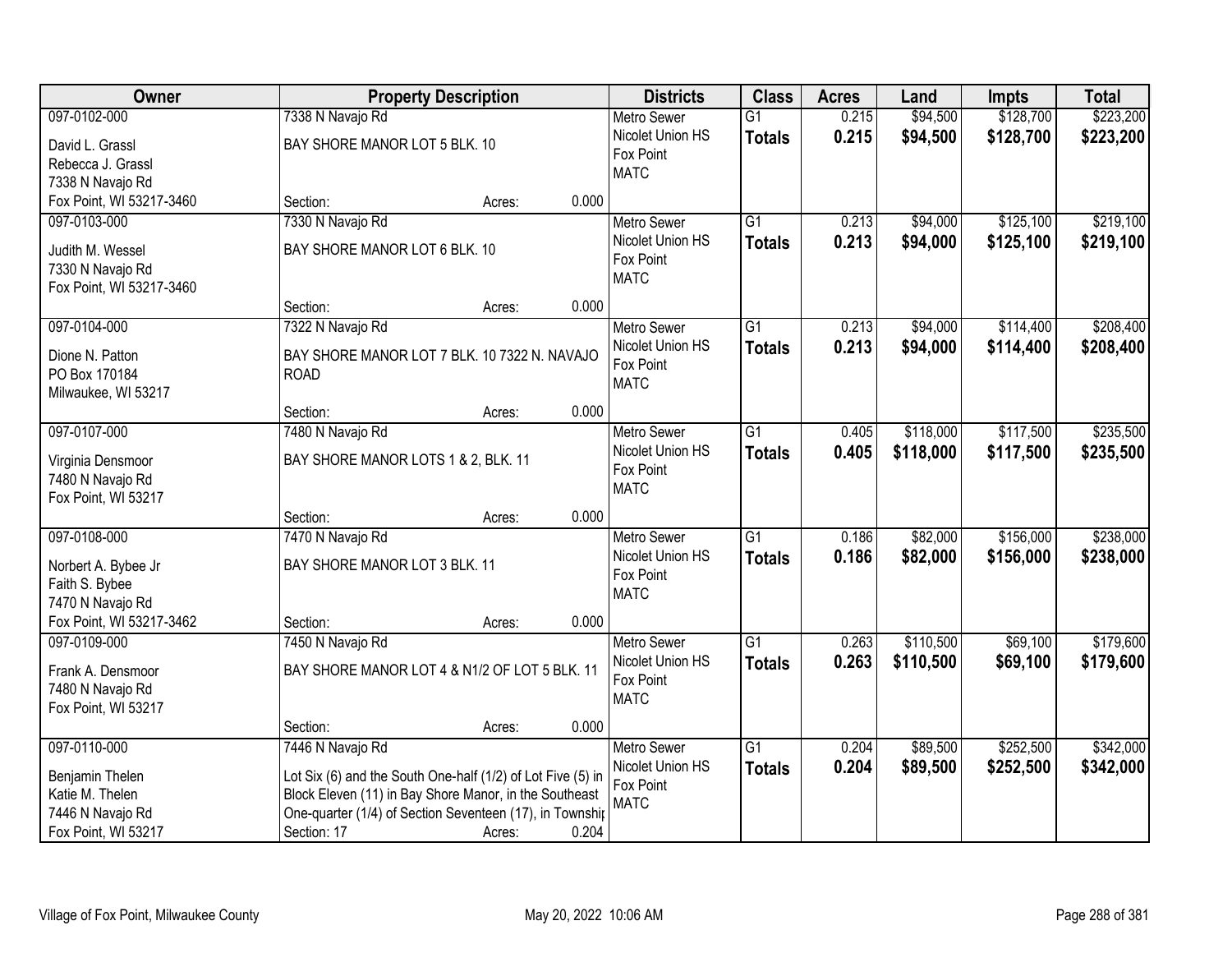| Owner                    |                                                       | <b>Property Description</b> |       | <b>Districts</b>   | <b>Class</b>    | <b>Acres</b> | Land      | <b>Impts</b> | <b>Total</b> |
|--------------------------|-------------------------------------------------------|-----------------------------|-------|--------------------|-----------------|--------------|-----------|--------------|--------------|
| 097-0111-001             | 7438 N Navajo Rd                                      |                             |       | <b>Metro Sewer</b> | $\overline{G1}$ | 0.163        | \$72,000  | \$174,800    | \$246,800    |
| Chad M. Roulette         | 07438 N NAVAJO RD                                     |                             |       | Nicolet Union HS   | <b>Totals</b>   | 0.163        | \$72,000  | \$174,800    | \$246,800    |
| Jessica L. Roulette      |                                                       |                             |       | Fox Point          |                 |              |           |              |              |
| 7438 N Navajo Rd         |                                                       |                             |       | <b>MATC</b>        |                 |              |           |              |              |
| Fox Point, WI 53217      | Section:                                              | Acres:                      | 0.000 |                    |                 |              |           |              |              |
| 097-0112-002             | 7422 N Navajo Rd                                      |                             |       | Metro Sewer        | $\overline{G1}$ | 0.376        | \$116,500 | \$115,500    | \$232,000    |
|                          |                                                       |                             |       | Nicolet Union HS   | <b>Totals</b>   | 0.376        | \$116,500 | \$115,500    | \$232,000    |
| Janko Properties, LLC    | Lots 8 and 9, in Block 11, in Bay Shore Manor, in the |                             |       | Fox Point          |                 |              |           |              |              |
| 405 E MacArthur Rd       | Southeast One-Quarter of Section 17, in Township 8    |                             |       | <b>MATC</b>        |                 |              |           |              |              |
| Fox Point, WI 53217      | North, Range 22 East, in the Village of Fox Point,    |                             |       |                    |                 |              |           |              |              |
|                          | Section:                                              | Acres:                      | 0.000 |                    |                 |              |           |              |              |
| 097-0114-000             | 7400 N Navajo Rd                                      |                             |       | <b>Metro Sewer</b> | G1              | 0.213        | \$93,500  | \$158,000    | \$251,500    |
| Mark A. Holland          | BAY SHORE MANOR LOT 10, BLK. 11 AND N1/2 OF           |                             |       | Nicolet Union HS   | <b>Totals</b>   | 0.213        | \$93,500  | \$158,000    | \$251,500    |
| Cynthia M. Holland       | VACATED STREET ADJOING SD LOT ON THE                  |                             |       | Fox Point          |                 |              |           |              |              |
| 7400 N Navajo Rd         | SOUTH.                                                |                             |       | <b>MATC</b>        |                 |              |           |              |              |
| Fox Point, WI 53217-3462 | Section:                                              | Acres:                      | 0.000 |                    |                 |              |           |              |              |
| 097-0115-000             | 7405 N Seneca Rd                                      |                             |       | <b>Metro Sewer</b> | $\overline{G1}$ | 0.304        | \$113,000 | \$197,100    | \$310,100    |
|                          |                                                       |                             |       | Nicolet Union HS   | <b>Totals</b>   | 0.304        | \$113,000 | \$197,100    | \$310,100    |
| Michel Combe             | BAY SHORE MANOR ALL OF LOT 11 AND S1/2 OF             |                             |       | Fox Point          |                 |              |           |              |              |
| Margaret W. Combe        | LOT 12, BLK. 11. ALSO N1/2 OF VACATED STREET          |                             |       | <b>MATC</b>        |                 |              |           |              |              |
| 7405 N Seneca Rd         | ADJ. SD. LOT ON THE SOUTH EXC. S. 8.78 FT. AS         |                             |       |                    |                 |              |           |              |              |
| Fox Point, WI 53217-3441 | Section:                                              | Acres:                      | 0.000 |                    |                 |              |           |              |              |
| 097-0116-000             | 7411 N Seneca Rd                                      |                             |       | Metro Sewer        | $\overline{G1}$ | 0.279        | \$111,500 | \$304,500    | \$416,000    |
| Kenneth F. Best          | BAY SHORE MANOR N1/2 OF LOT 12 AND ALL OF             |                             |       | Nicolet Union HS   | <b>Totals</b>   | 0.279        | \$111,500 | \$304,500    | \$416,000    |
| Kristine K. Best         | LOT 13, BLK. 11.                                      |                             |       | Fox Point          |                 |              |           |              |              |
| 7411 N Seneca Rd         |                                                       |                             |       | <b>MATC</b>        |                 |              |           |              |              |
| Fox Point, WI 53217-3441 | Section:                                              | Acres:                      | 0.000 |                    |                 |              |           |              |              |
| 097-0117-000             | 7423 N Seneca Rd                                      |                             |       | Metro Sewer        | $\overline{G1}$ | 0.209        | \$92,000  | \$115,100    | \$207,100    |
|                          |                                                       |                             |       | Nicolet Union HS   |                 | 0.209        | \$92,000  | \$115,100    |              |
| David M. Orman           | BAY SHORE MANOR ALL OF LOT 14 AND SOUTH               |                             |       | Fox Point          | <b>Totals</b>   |              |           |              | \$207,100    |
| Deborah P. Orman         | PART OF LOT 15. BLK. 11 DESC. IN VOL. 4190 PAGE       |                             |       | <b>MATC</b>        |                 |              |           |              |              |
| 7423 N Seneca Rd         | 73.                                                   |                             |       |                    |                 |              |           |              |              |
| Fox Point, WI 53217-3441 | Section:                                              | Acres:                      | 0.000 |                    |                 |              |           |              |              |
| 097-0118-000             | 7431 N Seneca Rd                                      |                             |       | <b>Metro Sewer</b> | $\overline{G1}$ | 0.213        | \$93,500  | \$173,000    | \$266,500    |
| Gerald A. Harris         | BAY SHORE MANOR THE N PART OF LOT 15 & S.             |                             |       | Nicolet Union HS   | <b>Totals</b>   | 0.213        | \$93,500  | \$173,000    | \$266,500    |
| Cindy J. Reed            | PART OF LOT 16 BLK. 11 DESC. IN VOL. 3496 PAGE        |                             |       | Fox Point          |                 |              |           |              |              |
| 7431 N Seneca Rd         | 625.                                                  |                             |       | <b>MATC</b>        |                 |              |           |              |              |
| Fox Point, WI 53217      | Section:                                              | Acres:                      | 0.213 |                    |                 |              |           |              |              |
|                          |                                                       |                             |       |                    |                 |              |           |              |              |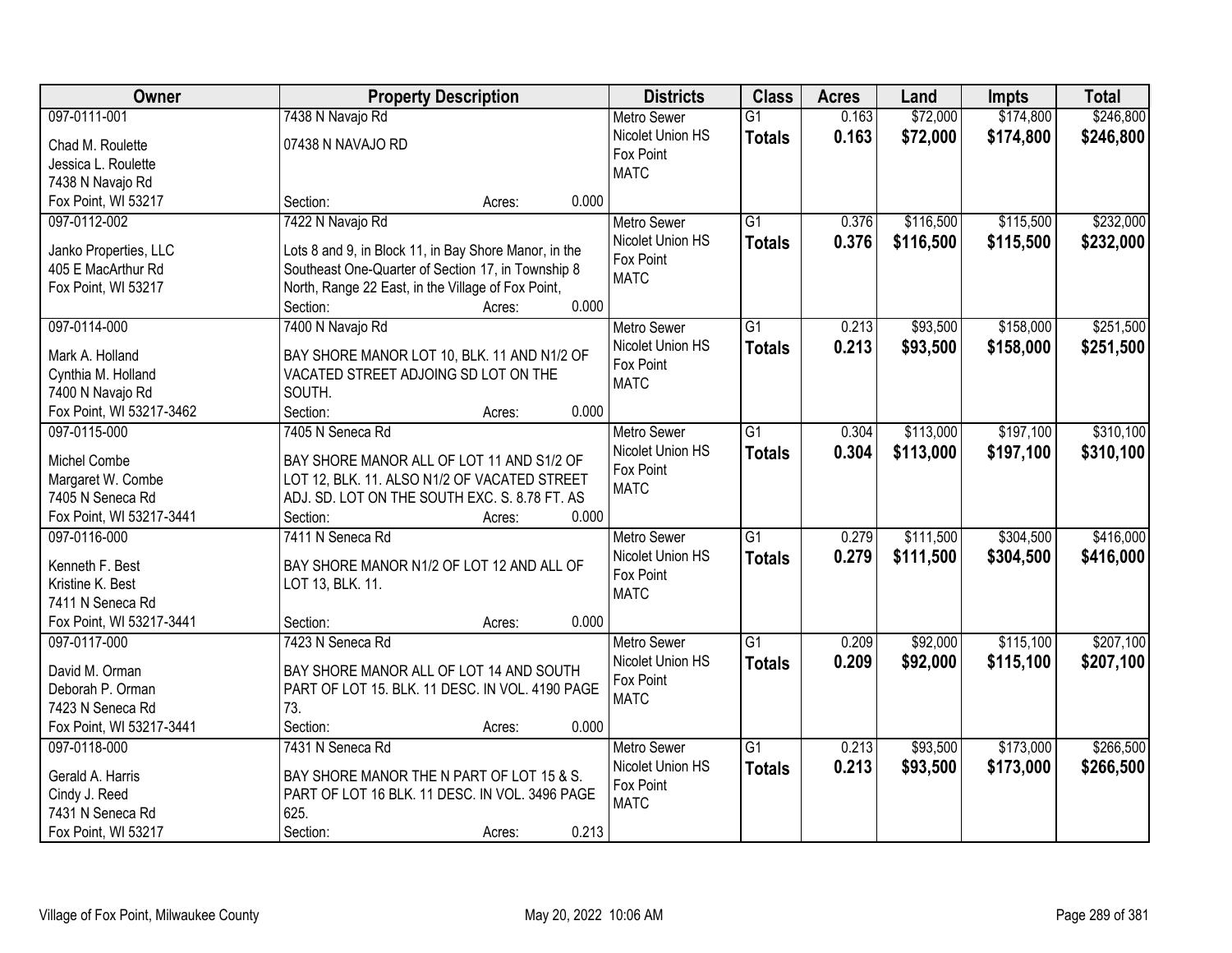| Owner                                        | <b>Property Description</b>                                  |                 | <b>Districts</b>              | <b>Class</b>    | <b>Acres</b> | Land      | <b>Impts</b> | <b>Total</b> |
|----------------------------------------------|--------------------------------------------------------------|-----------------|-------------------------------|-----------------|--------------|-----------|--------------|--------------|
| 097-0119-000                                 | 7441 N Seneca Rd                                             |                 | <b>Metro Sewer</b>            | $\overline{G1}$ | 0.224        | \$98,500  | \$222,500    | \$321,000    |
| Daniel James Corcoran                        | BAY SHORE MANOR THE N. PART OF LOT 16 AND S.                 |                 | Nicolet Union HS              | <b>Totals</b>   | 0.224        | \$98,500  | \$222,500    | \$321,000    |
| Katherine Marie Corcoran                     | PART OF LOT 17, BLK 11 DESC. IN VOL. 3307-PAGE               |                 | Fox Point                     |                 |              |           |              |              |
| 7441 N Seneca Rd                             | 127.                                                         |                 | <b>MATC</b>                   |                 |              |           |              |              |
| Fox Point, WI 53217-3441                     | Section:                                                     | 0.000<br>Acres: |                               |                 |              |           |              |              |
| 097-0120-000                                 | 7461 N Seneca Rd                                             |                 | <b>Metro Sewer</b>            | $\overline{G1}$ | 0.235        | \$103,000 | \$214,500    | \$317,500    |
|                                              |                                                              |                 | Nicolet Union HS              | <b>Totals</b>   | 0.235        | \$103,000 | \$214,500    | \$317,500    |
| Dylan J. Thompson                            | All of Lot 18 in Block 11 and also the Northerly part of Lot |                 | Fox Point                     |                 |              |           |              |              |
| Despoina Perouli                             | 17 in Block 11, both in Bay Shore Manor, in the Southeas     |                 | <b>MATC</b>                   |                 |              |           |              |              |
| 7461 N Seneca Rd                             | 1/4 of Section 17, Township 8 North, Range 22 East in th     |                 |                               |                 |              |           |              |              |
| Fox Point, WI 53217                          | Section:                                                     | 0.000<br>Acres: |                               |                 |              |           |              |              |
| 097-0121-000                                 | 7471 N Seneca Rd                                             |                 | Metro Sewer                   | $\overline{G1}$ | 0.227        | \$99,500  | \$154,500    | \$254,000    |
| Kevin Thomas Artlip                          | BAY SHORE MANOR LOT 19 AND PART OF LOT 20,                   |                 | Nicolet Union HS              | <b>Totals</b>   | 0.227        | \$99,500  | \$154,500    | \$254,000    |
| Dina Fregosa Artlip                          | BLK. 11, DESC. IN VOL 4161-PAGE 592.                         |                 | Fox Point                     |                 |              |           |              |              |
| 7471 N Seneca Rd                             |                                                              |                 | <b>MATC</b>                   |                 |              |           |              |              |
| Fox Point, WI 53217-3441                     | Section:                                                     | 0.000<br>Acres: |                               |                 |              |           |              |              |
| 097-0122-000                                 | 7481 N Seneca Rd                                             |                 | <b>Metro Sewer</b>            | $\overline{G1}$ | 0.284        | \$112,000 | \$195,500    | \$307,500    |
|                                              |                                                              |                 | Nicolet Union HS              | <b>Totals</b>   | 0.284        | \$112,000 | \$195,500    | \$307,500    |
| Robert P. Wiegers                            | BAY SHORE MANOR LOT 20, BLK. 11, AND S1/2 OF                 |                 | Fox Point                     |                 |              |           |              |              |
| Jennifer J. Wiegers                          | VACATED STREET ADJOINING SD LOT ON THE                       |                 | <b>MATC</b>                   |                 |              |           |              |              |
| 7481 N Seneca Rd<br>Fox Point, WI 53217-3441 | NORTH EXC. PART OF LOT 20 DESC. IN VOL. 3715-<br>Section:    | 0.000           |                               |                 |              |           |              |              |
| 097-0123-000                                 | 129 W Calumet Rd                                             | Acres:          |                               | $\overline{G1}$ | 0.204        | \$90,000  | \$110,100    | \$200,100    |
|                                              |                                                              |                 | <b>Metro Sewer</b>            |                 |              |           |              |              |
| Greenview Properties, LLC                    | BAY SHORE MANOR LOT 1 BLK. 12                                |                 | Nicolet Union HS<br>Fox Point | <b>Totals</b>   | 0.204        | \$90,000  | \$110,100    | \$200,100    |
| 13755 Foxtail Ln                             |                                                              |                 | <b>MATC</b>                   |                 |              |           |              |              |
| Mequon, WI 53097                             |                                                              |                 |                               |                 |              |           |              |              |
|                                              | Section:                                                     | 0.000<br>Acres: |                               |                 |              |           |              |              |
| 097-0124-000                                 | 7550 N Navajo Rd                                             |                 | <b>Metro Sewer</b>            | $\overline{G1}$ | 0.204        | \$89,500  | \$132,400    | \$221,900    |
| Justin C. Mayer                              | BAY SHORE MANOR LOT 2 BLK. 12                                |                 | Nicolet Union HS              | <b>Totals</b>   | 0.204        | \$89,500  | \$132,400    | \$221,900    |
| 7550 N Navajo Rd                             |                                                              |                 | Fox Point                     |                 |              |           |              |              |
| Fox Point, WI 53217                          |                                                              |                 | <b>MATC</b>                   |                 |              |           |              |              |
|                                              | Section:                                                     | 0.000<br>Acres: |                               |                 |              |           |              |              |
| 097-0125-000                                 | 7546 N Navajo Rd                                             |                 | <b>Metro Sewer</b>            | $\overline{G1}$ | 0.204        | \$90,000  | \$148,000    | \$238,000    |
|                                              |                                                              |                 | Nicolet Union HS              | <b>Totals</b>   | 0.204        | \$90,000  | \$148,000    | \$238,000    |
| Ronald M. Sager                              | BAY SHORE MANOR LOT 3 BLK. 12                                |                 | Fox Point                     |                 |              |           |              |              |
| 7546 N Navajo Ro                             |                                                              |                 | <b>MATC</b>                   |                 |              |           |              |              |
| Fox Point, WI 53217                          |                                                              |                 |                               |                 |              |           |              |              |
|                                              | Section:                                                     | 0.000<br>Acres: |                               |                 |              |           |              |              |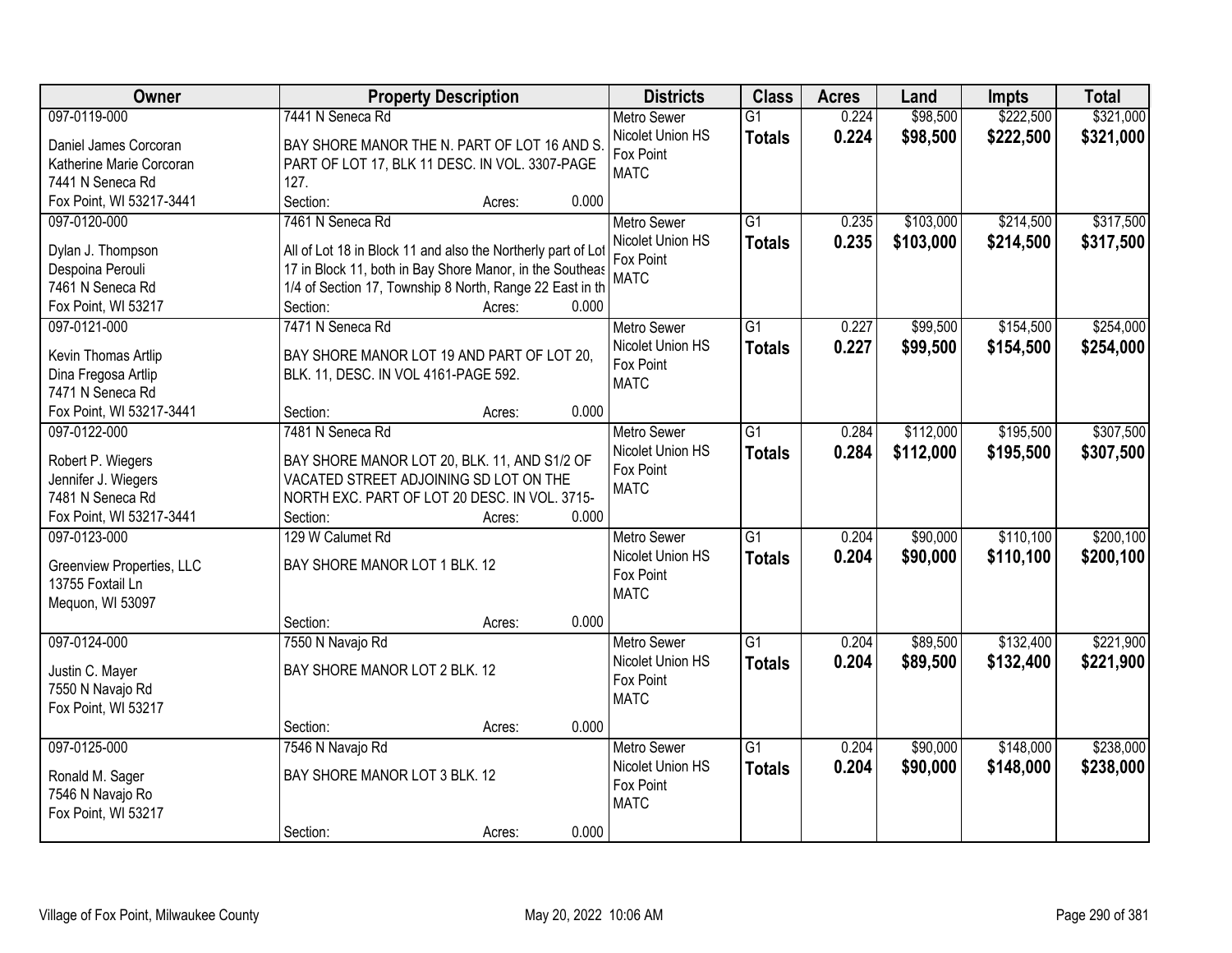| Owner                                   | <b>Property Description</b>                              |        |       | <b>Districts</b>         | <b>Class</b>    | <b>Acres</b> | Land      | Impts     | <b>Total</b> |
|-----------------------------------------|----------------------------------------------------------|--------|-------|--------------------------|-----------------|--------------|-----------|-----------|--------------|
| 097-0126-000                            | 7544 N Navajo Rd                                         |        |       | <b>Metro Sewer</b>       | $\overline{G1}$ | 0.204        | \$90,000  | \$188,000 | \$278,000    |
| Christina M. Johnson                    | Lot 4, in Block 12, in Bay Shore Manor, in the Southeast |        |       | Nicolet Union HS         | <b>Totals</b>   | 0.204        | \$90,000  | \$188,000 | \$278,000    |
| 7544 N Navajo Rd                        | One-Quarter of Section 17, in Township 8 North, Range    |        |       | Fox Point                |                 |              |           |           |              |
| Fox Point, WI 53217                     | 22 East, in the                                          |        |       | <b>MATC</b>              |                 |              |           |           |              |
|                                         | Section:                                                 | Acres: | 0.000 |                          |                 |              |           |           |              |
| 097-0127-000                            | 7538 N Navajo Rd                                         |        |       | <b>Metro Sewer</b>       | $\overline{G1}$ | 0.298        | \$112,500 | \$131,800 | \$244,300    |
|                                         |                                                          |        |       | Nicolet Union HS         | <b>Totals</b>   | 0.298        | \$112,500 | \$131,800 | \$244,300    |
| Gretchen Elizabeth Holder               | BAY SHORE MANOR LOT 6, EXC. THE S. 35 FT. AND            |        |       | Fox Point                |                 |              |           |           |              |
| 7538 N Navajo Rd                        | ALL OF LOT 5, BLK. 12                                    |        |       | <b>MATC</b>              |                 |              |           |           |              |
| Fox Point, WI 53217                     |                                                          |        |       |                          |                 |              |           |           |              |
|                                         | Section:                                                 | Acres: | 0.000 |                          |                 |              |           |           |              |
| 097-0128-000                            | 7524 N Navajo Rd                                         |        |       | <b>Metro Sewer</b>       | $\overline{G1}$ | 0.313        | \$113,500 | \$203,000 | \$316,500    |
| Michael Maistelman 2013 Revocable       | BAY SHORE MANOR S. 35 FT. OF LOT 6 AND ALL OF            |        |       | Nicolet Union HS         | <b>Totals</b>   | 0.313        | \$113,500 | \$203,000 | \$316,500    |
| Trust                                   | LOT 7. BLK. 12                                           |        |       | Fox Point                |                 |              |           |           |              |
| 7524 N Navajo Rd                        |                                                          |        |       | <b>MATC</b>              |                 |              |           |           |              |
| Fox Point, WI 53217                     | Section:                                                 | Acres: | 0.000 |                          |                 |              |           |           |              |
| 097-0129-000                            | 7500 N Navajo Rd                                         |        |       | Metro Sewer              | $\overline{G1}$ | 0.315        | \$113,500 | \$124,000 | \$237,500    |
| Alexander C. Keuler                     |                                                          |        |       | Nicolet Union HS         | <b>Totals</b>   | 0.315        | \$113,500 | \$124,000 | \$237,500    |
|                                         | BAY SHORE MANOR LOT 8 AND N. 35 FT. OF LOT 9             |        |       | Fox Point                |                 |              |           |           |              |
| Irina Keuler<br>7500 N Navajo Rd        | <b>BLK. 12</b>                                           |        |       | <b>MATC</b>              |                 |              |           |           |              |
|                                         |                                                          |        | 0.000 |                          |                 |              |           |           |              |
| Fox Point, WI 53217                     | Section:                                                 | Acres: |       |                          | $\overline{G1}$ |              |           |           |              |
| 097-0130-000                            | 7490 N Navajo Rd                                         |        |       | <b>Metro Sewer</b>       |                 | 0.283        | \$111,500 | \$196,500 | \$308,000    |
| Alayna Hendrickson                      | SEC, T, R BAY SHORE MANOR THE SOUTH 30 FT.               |        |       | Nicolet Union HS         | <b>Totals</b>   | 0.283        | \$111,500 | \$196,500 | \$308,000    |
| David Hendrickson                       | OF LOT 9, BLK. 12 AND ALL OF VACATED STREET              |        |       | Fox Point                |                 |              |           |           |              |
| 7490 N Navajo Rd                        | ADJOINING SD. LOT 9 ON THE SOUTH                         |        |       | <b>MATC</b>              |                 |              |           |           |              |
| Fox Point, WI 53217                     | Section:                                                 | Acres: | 0.000 |                          |                 |              |           |           |              |
| 097-0131-000                            | 7505 N Seneca Rd                                         |        |       | Metro Sewer              | $\overline{G1}$ | 0.299        | \$112,500 | \$270,000 | \$382,500    |
|                                         | BAY SHORE MANOR LOT 10 BLK. 12 AND N1/2 OF               |        |       | Nicolet Union HS         | <b>Totals</b>   | 0.299        | \$112,500 | \$270,000 | \$382,500    |
| Alfred Meyers et al<br>7505 N Seneca Rd | VACATED STREET ADJOING AD LOT ON THE                     |        |       | Fox Point                |                 |              |           |           |              |
| Fox Point, WI 53217-3443                | SOUTH.                                                   |        |       | <b>MATC</b>              |                 |              |           |           |              |
|                                         | Section:                                                 | Acres: | 0.000 |                          |                 |              |           |           |              |
| 097-0132-000                            | 7513 N Seneca Rd                                         |        |       | <b>Metro Sewer</b>       | $\overline{G1}$ | 0.204        | \$90,000  | \$269,500 | \$359,500    |
|                                         |                                                          |        |       | Nicolet Union HS         |                 |              |           |           |              |
| Douglas J. Marsch                       | BAY SHORE MANOR LOT 11 BLK. 12                           |        |       |                          | <b>Totals</b>   | 0.204        | \$90,000  | \$269,500 | \$359,500    |
| Jennifer Hartung Marsch                 |                                                          |        |       | Fox Point<br><b>MATC</b> |                 |              |           |           |              |
| 7513 N Seneca Rd                        |                                                          |        |       |                          |                 |              |           |           |              |
| Fox Point, WI 53217-3443                | Section:                                                 | Acres: | 0.000 |                          |                 |              |           |           |              |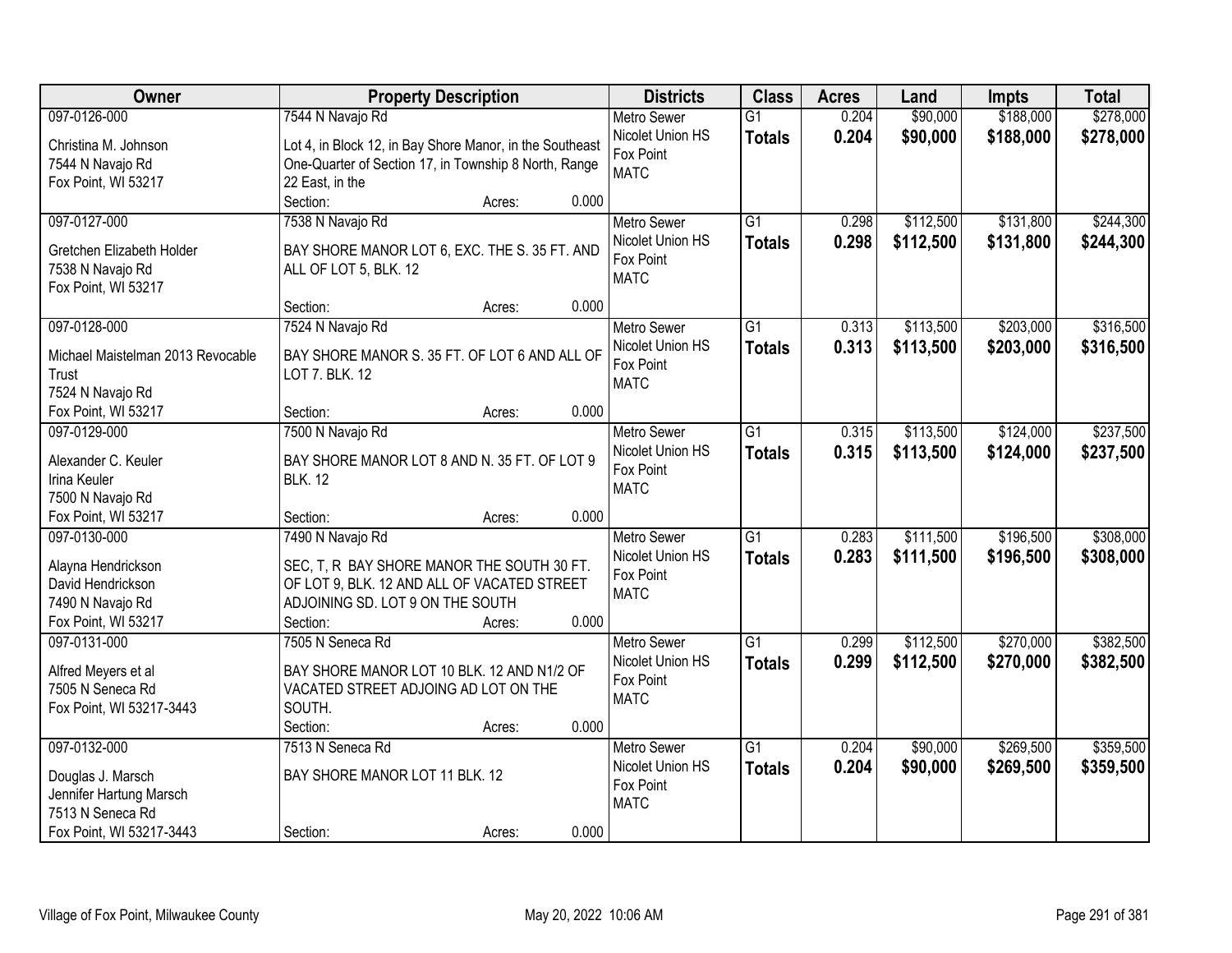| Owner                                                                              | <b>Property Description</b>                                    |        |       | <b>Districts</b>                                                   | <b>Class</b>                     | <b>Acres</b>   | Land                 | <b>Impts</b>           | <b>Total</b>           |
|------------------------------------------------------------------------------------|----------------------------------------------------------------|--------|-------|--------------------------------------------------------------------|----------------------------------|----------------|----------------------|------------------------|------------------------|
| 097-0133-000                                                                       | 7515 N Seneca Rd                                               |        |       | <b>Metro Sewer</b>                                                 | $\overline{G1}$                  | 0.204          | \$90,000             | \$145,000              | \$235,000              |
| Marshall J. Savick<br>Maureen T. Mcclone<br>7515 N Seneca Rd                       | BAY SHORE MANOR LOT 12 BLK. 12                                 |        |       | Nicolet Union HS<br>Fox Point<br><b>MATC</b>                       | <b>Totals</b>                    | 0.204          | \$90,000             | \$145,000              | \$235,000              |
| Fox Point, WI 53217-3443                                                           | Section:                                                       | Acres: | 0.000 |                                                                    |                                  |                |                      |                        |                        |
| 097-0134-000<br>Jason A. Vollmer<br>7517 N Seneca Rd<br>Fox Point, WI 53217        | 7517 N Seneca Rd<br>BAY SHORE MANOR LOT 13 BLK. 12             |        |       | <b>Metro Sewer</b><br>Nicolet Union HS<br>Fox Point<br><b>MATC</b> | $\overline{G1}$<br><b>Totals</b> | 0.204<br>0.204 | \$90,000<br>\$90,000 | \$149,400<br>\$149,400 | \$239,400<br>\$239,400 |
|                                                                                    | Section:                                                       | Acres: | 0.000 |                                                                    |                                  |                |                      |                        |                        |
| 097-0135-000<br>David A. Goodman<br>7521 N Seneca Rd<br>Fox Point, WI 53217-3443   | 7521 N Seneca Rd<br>BAY SHORE MANOR LOT 14 BLK. 12             |        |       | Metro Sewer<br>Nicolet Union HS<br>Fox Point<br><b>MATC</b>        | G1<br><b>Totals</b>              | 0.204<br>0.204 | \$90,000<br>\$90,000 | \$138,600<br>\$138,600 | \$228,600<br>\$228,600 |
|                                                                                    | Section:                                                       | Acres: | 0.000 |                                                                    |                                  |                |                      |                        |                        |
| 097-0136-000<br>Matthew P. Robinson<br>7525 N Seneca Rd<br>Fox Point, WI 53217     | 7525 N Seneca Rd<br>BAY SHORE MANOR LOT 15 BLK. 12             |        |       | <b>Metro Sewer</b><br>Nicolet Union HS<br>Fox Point<br><b>MATC</b> | G1<br><b>Totals</b>              | 0.204<br>0.204 | \$90,000<br>\$90,000 | \$164,300<br>\$164,300 | \$254,300<br>\$254,300 |
|                                                                                    | Section:                                                       | Acres: | 0.000 |                                                                    |                                  |                |                      |                        |                        |
| 097-0137-000<br>Richard D. Werwath<br>7531 N Seneca Rd<br>Fox Point, WI 53217-3443 | 7531 N Seneca Rd<br>BAY SHORE MANOR LOT 16 BLK. 12             |        |       | Metro Sewer<br>Nicolet Union HS<br>Fox Point<br><b>MATC</b>        | $\overline{G1}$<br><b>Totals</b> | 0.204<br>0.204 | \$89,500<br>\$89,500 | \$70,500<br>\$70,500   | \$160,000<br>\$160,000 |
|                                                                                    | Section:                                                       | Acres: | 0.000 |                                                                    |                                  |                |                      |                        |                        |
| 097-0138-000<br>Grant E. Sommers<br>7535 N Seneca Rd<br>Fox Point, WI 53217-3443   | 7535 N Seneca Rd<br>BAY SHORE MANOR LOT 17 BLK. 12             |        |       | Metro Sewer<br>Nicolet Union HS<br>Fox Point<br><b>MATC</b>        | $\overline{G1}$<br><b>Totals</b> | 0.204<br>0.204 | \$89,500<br>\$89,500 | \$129,300<br>\$129,300 | \$218,800<br>\$218,800 |
|                                                                                    | Section:                                                       | Acres: | 0.000 |                                                                    |                                  |                |                      |                        |                        |
| 097-0139-000<br>John Mack<br>7539 N Seneca Rd<br>Fox Point, WI 53217               | 7539 N Seneca Rd<br>BAY SHORE MANOR LOT 18 BLK. 12<br>Section: | Acres: | 0.000 | <b>Metro Sewer</b><br>Nicolet Union HS<br>Fox Point<br><b>MATC</b> | $\overline{G1}$<br><b>Totals</b> | 0.204<br>0.204 | \$89,500<br>\$89,500 | \$85,500<br>\$85,500   | \$175,000<br>\$175,000 |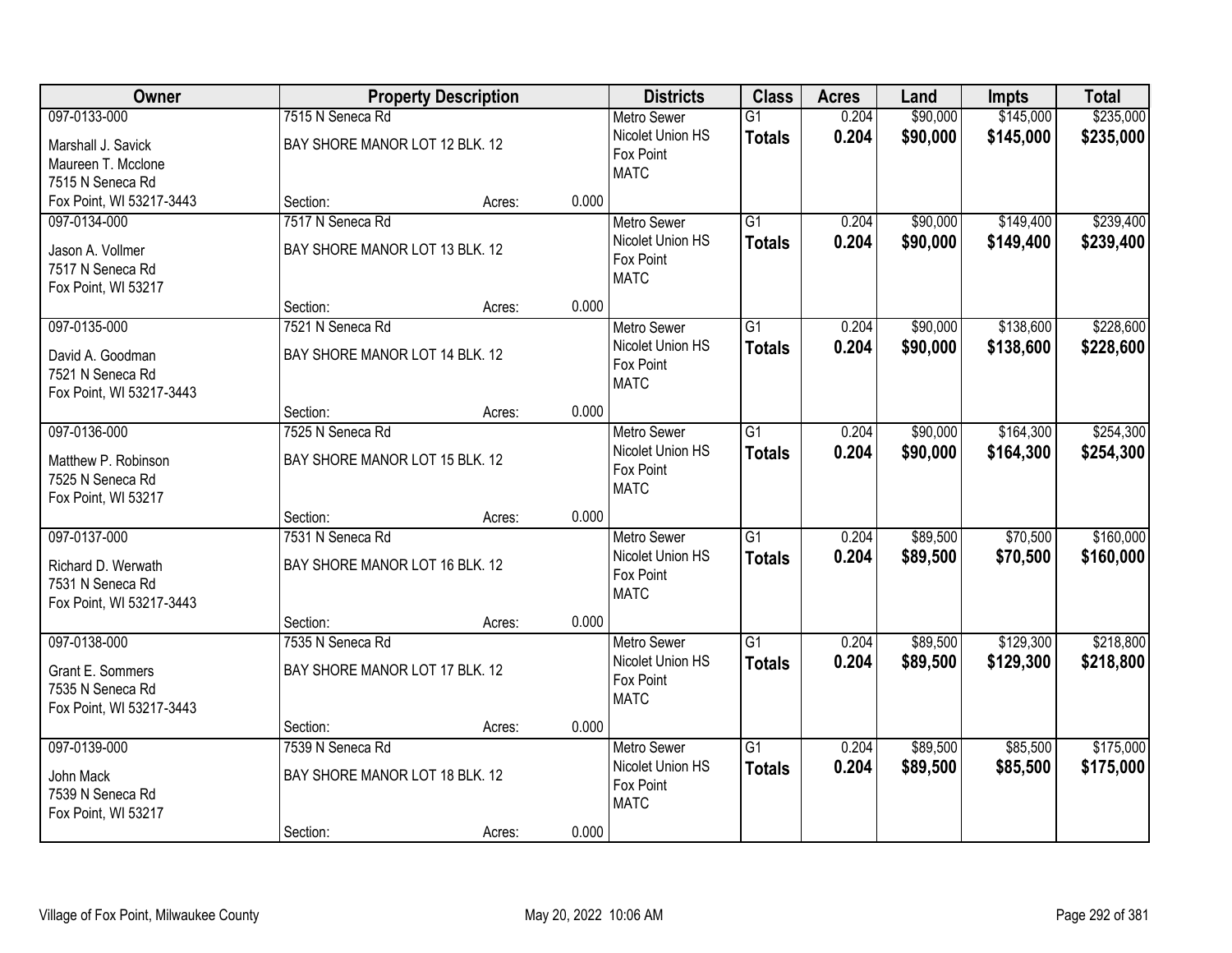| Owner                                        | <b>Property Description</b>                              |                 | <b>Districts</b>                       | <b>Class</b>                     | <b>Acres</b>   | Land                   | <b>Impts</b>           | <b>Total</b>           |
|----------------------------------------------|----------------------------------------------------------|-----------------|----------------------------------------|----------------------------------|----------------|------------------------|------------------------|------------------------|
| 097-0140-000                                 | 205 E Calumet Rd                                         |                 | <b>Metro Sewer</b><br>Nicolet Union HS | $\overline{G1}$<br><b>Totals</b> | 0.276<br>0.276 | \$111,500<br>\$111,500 | \$289,500<br>\$289,500 | \$401,000<br>\$401,000 |
| Gary Houchin-Miller<br>Lesley Houchin-Miller | LOT 1, BLK 1, FOX POINT SCHOOL ESTATES SUBD.<br>ADD. #2. |                 | Fox Point                              |                                  |                |                        |                        |                        |
| 205 E Calumet Rd                             |                                                          |                 | <b>MATC</b>                            |                                  |                |                        |                        |                        |
| Fox Point, WI 53217-3202                     | Section:                                                 | 0.000<br>Acres: |                                        |                                  |                |                        |                        |                        |
| 097-0141-000                                 | 7540 N Fairchild Rd                                      |                 | <b>Metro Sewer</b>                     | $\overline{G1}$                  | 0.276          | \$111,500              | \$309,000              | \$420,500              |
|                                              |                                                          |                 | Nicolet Union HS                       | <b>Totals</b>                    | 0.276          | \$111,500              | \$309,000              | \$420,500              |
| Lance P. Scott<br>Ann P. Scott               | LOT 2, BLK 1, FOX POINT SCHOOL ESTATES SUBD.<br>ADD. #2. |                 | Fox Point                              |                                  |                |                        |                        |                        |
| 7540 N Fairchild Rd                          |                                                          |                 | <b>MATC</b>                            |                                  |                |                        |                        |                        |
| Fox Point, WI 53217-3528                     | Section:                                                 | 0.000<br>Acres: |                                        |                                  |                |                        |                        |                        |
| 097-0142-000                                 | 7530 N Fairchild Rd                                      |                 | <b>Metro Sewer</b>                     | G1                               | 0.276          | \$111,500              | \$206,500              | \$318,000              |
|                                              |                                                          |                 | Nicolet Union HS                       | <b>Totals</b>                    | 0.276          | \$111,500              | \$206,500              | \$318,000              |
| Julie L. Richter                             | LOT 3, BLK 1, FOX POINT SCHOOL ESTATES SUBD.             |                 | Fox Point                              |                                  |                |                        |                        |                        |
| 7530 N Fairchild Rd<br>Fox Point, WI 53217   | ADD. #2.                                                 |                 | <b>MATC</b>                            |                                  |                |                        |                        |                        |
|                                              | Section:                                                 | 0.000<br>Acres: |                                        |                                  |                |                        |                        |                        |
| 097-0143-000                                 | 7520 N Fairchild Rd                                      |                 | <b>Metro Sewer</b>                     | G1                               | 0.276          | \$111,500              | \$297,600              | \$409,100              |
|                                              |                                                          |                 | Nicolet Union HS                       | <b>Totals</b>                    | 0.276          | \$111,500              | \$297,600              | \$409,100              |
| Khalid G. Al Abdul Raheem                    | LOT 4, BLK 1, FOX POINT SCHOOL ESTATES SUBD.             |                 | Fox Point                              |                                  |                |                        |                        |                        |
| 7520 N Fairchild Rd                          | ADD. #2                                                  |                 | <b>MATC</b>                            |                                  |                |                        |                        |                        |
| Fox Point, WI 53217                          | Section:                                                 | 0.000<br>Acres: |                                        |                                  |                |                        |                        |                        |
| 097-0144-000                                 | 7510 N Fairchild Rd                                      |                 | <b>Metro Sewer</b>                     | $\overline{G1}$                  | 0.277          | \$111,500              | \$173,000              | \$284,500              |
|                                              |                                                          |                 | Nicolet Union HS                       | <b>Totals</b>                    | 0.277          | \$111,500              | \$173,000              | \$284,500              |
| Dan B. Knopp                                 | LOT 5, BLK 1, FOX POINT SCHOOL ESTATES SUBD.             |                 | Fox Point                              |                                  |                |                        |                        |                        |
| 7510 N Fairchild Rd                          | ADD. #2.                                                 |                 | <b>MATC</b>                            |                                  |                |                        |                        |                        |
| Fox Point, WI 53217-3528                     |                                                          |                 |                                        |                                  |                |                        |                        |                        |
|                                              | Section:                                                 | 0.000<br>Acres: |                                        | G1                               |                |                        |                        |                        |
| 097-0145-000                                 | 7455 N Crossway Rd                                       |                 | <b>Metro Sewer</b><br>Nicolet Union HS |                                  | 0.305<br>0.305 | \$113,000              | \$209,000              | \$322,000              |
| Arthur E. Karos                              | LOT 6, BLK 1, FOX POINT SCHOOL ESTATES SUBD.             |                 | Fox Point                              | <b>Totals</b>                    |                | \$113,000              | \$209,000              | \$322,000              |
| 7455 N Crossway Rd                           | ADD. #2.                                                 |                 | <b>MATC</b>                            |                                  |                |                        |                        |                        |
| Fox Point, WI 53217                          |                                                          |                 |                                        |                                  |                |                        |                        |                        |
|                                              | Section:                                                 | 0.000<br>Acres: |                                        |                                  |                |                        |                        |                        |
| 097-0146-000                                 | 7465 N Crossway Rd                                       |                 | <b>Metro Sewer</b>                     | $\overline{G1}$                  | 0.287          | \$112,000              | \$187,000              | \$299,000              |
| Gareth M. Gordon                             | LOT 7, BLOCK 1, FOX POINT SCHOOL ESTATES                 |                 | Nicolet Union HS                       | <b>Totals</b>                    | 0.287          | \$112,000              | \$187,000              | \$299,000              |
| Jane C. Gordon                               | SUBDIVISION ADDITION #2, PART OF THE SE 1/4 OF           |                 | Fox Point<br><b>MATC</b>               |                                  |                |                        |                        |                        |
| 7465 N Crossway Rd                           | S17 AND THE SW 1/4 OF S16, T8N, R22E, VILLAGE            |                 |                                        |                                  |                |                        |                        |                        |
| Fox Point, WI 53217                          | Section:                                                 | 0.000<br>Acres: |                                        |                                  |                |                        |                        |                        |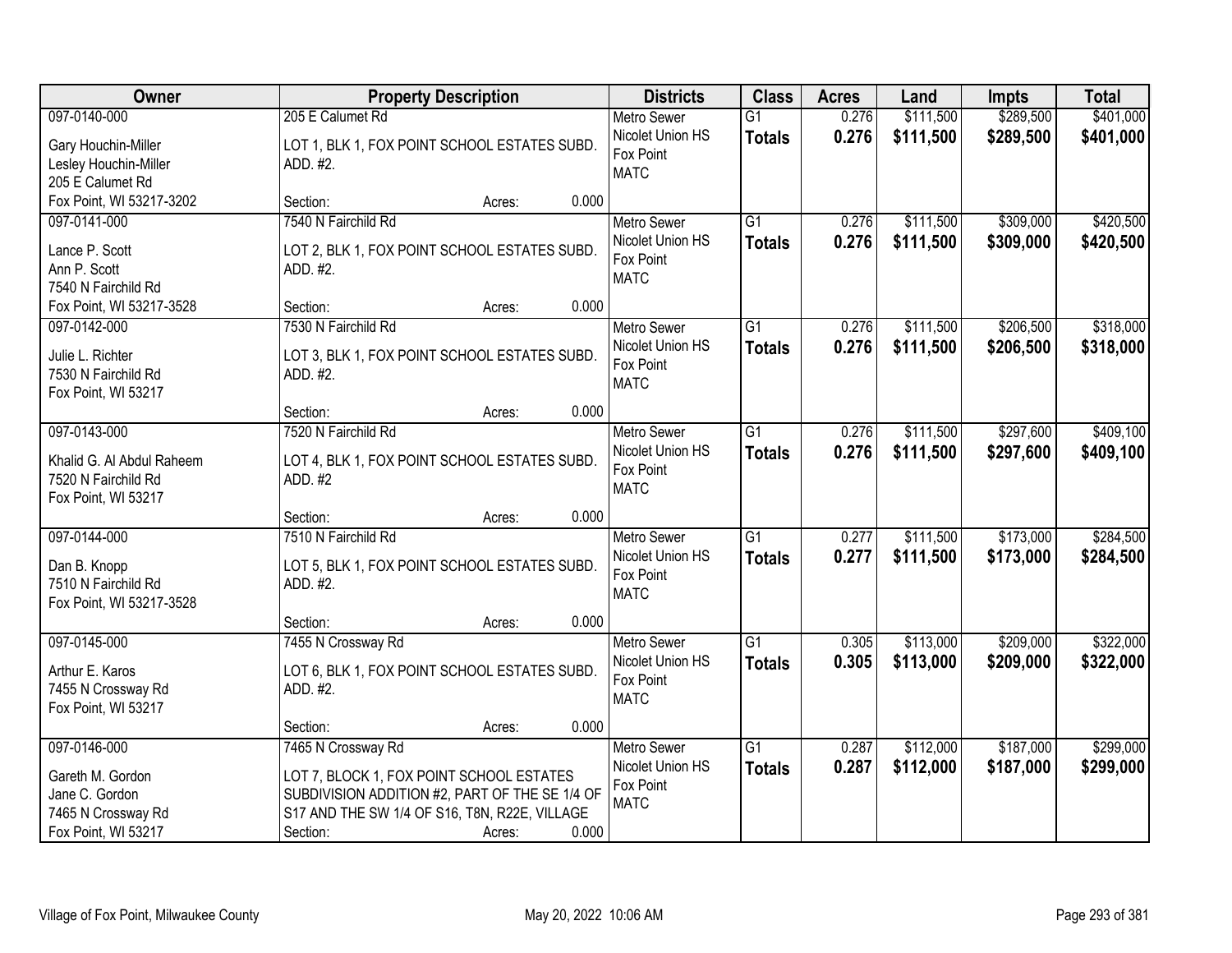| Owner                                                                                                    | <b>Property Description</b>                                                                                                                                                                                                    | <b>Districts</b>                                                   | <b>Class</b>                     | <b>Acres</b>   | Land                   | <b>Impts</b>           | <b>Total</b>           |
|----------------------------------------------------------------------------------------------------------|--------------------------------------------------------------------------------------------------------------------------------------------------------------------------------------------------------------------------------|--------------------------------------------------------------------|----------------------------------|----------------|------------------------|------------------------|------------------------|
| 097-0147-000<br>Rita G. Zappen<br>Rita G Zappen Trust<br>7475 N Crossway Rd                              | 7475 N Crossway Rd<br>LOT 8, BLK 1, FOX POINT SCHOOL ESTATES SUBD.<br>ADD. #2.                                                                                                                                                 | <b>Metro Sewer</b><br>Nicolet Union HS<br>Fox Point<br><b>MATC</b> | $\overline{G1}$<br><b>Totals</b> | 0.300<br>0.300 | \$112,500<br>\$112,500 | \$141,000<br>\$141,000 | \$253,500<br>\$253,500 |
| Fox Point, WI 53217-3545                                                                                 | 0.000<br>Section:<br>Acres:                                                                                                                                                                                                    |                                                                    |                                  |                |                        |                        |                        |
| 097-0148-000<br>Susan R. Lubar<br>7521 N Bell Rd<br>Fox Point, WI 53217                                  | 7521 N Bell Rd<br>LOT 9, BLK 1, FOX POINT SCHOOL ESTATES SUBD.<br>ADD. #2.                                                                                                                                                     | <b>Metro Sewer</b><br>Nicolet Union HS<br>Fox Point<br><b>MATC</b> | $\overline{G1}$<br><b>Totals</b> | 0.305<br>0.305 | \$113,000<br>\$113,000 | \$186,000<br>\$186,000 | \$299,000<br>\$299,000 |
|                                                                                                          | 0.305<br>Section:<br>Acres:                                                                                                                                                                                                    |                                                                    |                                  |                |                        |                        |                        |
| 097-0149-000<br>Thomas P. Haas<br>Glenna N. Haas<br>28867 Winthrop Cir<br>Bonia Springs, FL 34134        | 7529 N Bell Rd<br>Lot 10, in Block 1, in Fox Point School Estates Subdivisio<br>Addition Number 2, in the Southeast One-Quarter of<br>Section 17 and the Southwest One-Quarter of Section 16<br>Section: 16<br>0.285<br>Acres: | <b>Metro Sewer</b><br>Nicolet Union HS<br>Fox Point<br><b>MATC</b> | G1<br><b>Totals</b>              | 0.285<br>0.285 | \$112,000<br>\$112,000 | \$233,400<br>\$233,400 | \$345,400<br>\$345,400 |
| 097-0150-000<br>Michelle A. Sherkow<br>7533 N Bell Rd<br>Fox Point, WI 53217                             | 7533 N Bell Rd<br>LOT 11, BLK 1, FOX POINT SCHOOL ESTATES SUBD.<br>ADD. #2.                                                                                                                                                    | <b>Metro Sewer</b><br>Nicolet Union HS<br>Fox Point<br><b>MATC</b> | G1<br><b>Totals</b>              | 0.277<br>0.277 | \$111,500<br>\$111,500 | \$115,000<br>\$115,000 | \$226,500<br>\$226,500 |
|                                                                                                          | 0.277<br>Section:<br>Acres:                                                                                                                                                                                                    |                                                                    |                                  |                |                        |                        |                        |
| 097-0151-000<br>Lam A. Le<br>7539 N Bell Rd<br>Fox Point, WI 53217                                       | 7539 N Bell Rd<br>LOT 12, BLK 1, FOX POINT SCHOOL ESTATES SUBD<br>ADD.#2.                                                                                                                                                      | <b>Metro Sewer</b><br>Nicolet Union HS<br>Fox Point<br><b>MATC</b> | $\overline{G1}$<br><b>Totals</b> | 0.269<br>0.269 | \$111,000<br>\$111,000 | \$250,900<br>\$250,900 | \$361,900<br>\$361,900 |
|                                                                                                          | 0.000<br>Section:<br>Acres:                                                                                                                                                                                                    |                                                                    |                                  |                |                        |                        |                        |
| 097-0152-000<br>Gregory M. Ollman<br>Susan F. Ollman<br>7525 N Fairchild Rd                              | 7525 N Fairchild Rd<br>LOT 1, BLK 2, FOX POINT SCHOOL ESTATES SUBD.<br>ADD. #2.                                                                                                                                                | <b>Metro Sewer</b><br>Nicolet Union HS<br>Fox Point<br><b>MATC</b> | $\overline{G1}$<br><b>Totals</b> | 0.315<br>0.315 | \$113,500<br>\$113,500 | \$226,500<br>\$226,500 | \$340,000<br>\$340,000 |
| Fox Point, WI 53217-3529                                                                                 | 0.315<br>Section:<br>Acres:                                                                                                                                                                                                    |                                                                    |                                  |                |                        |                        |                        |
| 097-0153-000<br>James L. Adashek<br>Vivian M. Adashek<br>7515 N Fairchild Rd<br>Fox Point, WI 53217-3529 | 7515 N Fairchild Rd<br>LOT 2, BLK 2, FOX POINT SCHOOL ESTATES SUBD.<br>ADD #2<br>0.000<br>Section:<br>Acres:                                                                                                                   | <b>Metro Sewer</b><br>Nicolet Union HS<br>Fox Point<br><b>MATC</b> | G1<br><b>Totals</b>              | 0.315<br>0.315 | \$113,500<br>\$113,500 | \$282,000<br>\$282,000 | \$395,500<br>\$395,500 |
|                                                                                                          |                                                                                                                                                                                                                                |                                                                    |                                  |                |                        |                        |                        |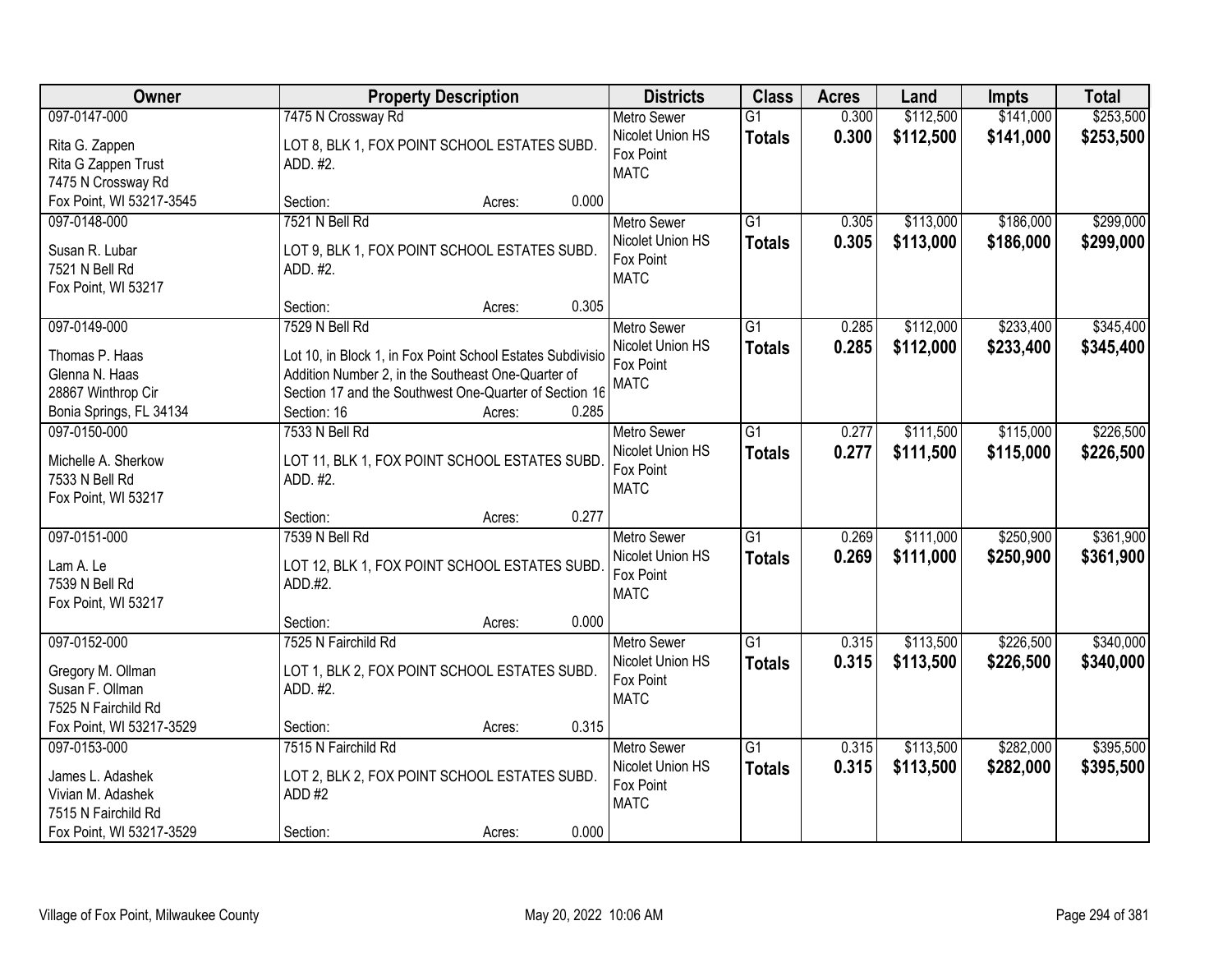| Owner                       | <b>Property Description</b>                                        | <b>Districts</b>                       | <b>Class</b>    | <b>Acres</b> | Land      | <b>Impts</b> | <b>Total</b> |
|-----------------------------|--------------------------------------------------------------------|----------------------------------------|-----------------|--------------|-----------|--------------|--------------|
| 097-0154-001                | 7505 N Fairchild Rd                                                | <b>Metro Sewer</b>                     | $\overline{G1}$ | 0.432        | \$119,500 | \$330,500    | \$450,000    |
| William G. Davidson         | LOT 3 AND THE NORTH 30 FEET OF THAT PORTION                        | Nicolet Union HS                       | <b>Totals</b>   | 0.432        | \$119,500 | \$330,500    | \$450,000    |
| Rebecca M. Davidson         | OF VACATED BAYFIELD ROAD ADJOINING SAID LOT                        | Fox Point                              |                 |              |           |              |              |
| 7505 N Fairchild Rd         | 3 ON THE SOUTH, IN BLOCK 2 IN FOX POINT                            | <b>MATC</b>                            |                 |              |           |              |              |
| Fox Point, WI 53217         | 0.432<br>Section:<br>Acres:                                        |                                        |                 |              |           |              |              |
| 097-0155-000                | 205 E Mall Rd                                                      | <b>Metro Sewer</b>                     | $\overline{G1}$ | 0.284        | \$112,000 | \$133,500    | \$245,500    |
|                             |                                                                    | Nicolet Union HS                       | <b>Totals</b>   | 0.284        | \$112,000 | \$133,500    | \$245,500    |
| Ronald E. Marth             | ALL OF LOT 1 & N 1FT. OF LOT 2 MALLCREST                           | Fox Point                              |                 |              |           |              |              |
| Sarah R. Etzkin             | <b>ADDITION</b>                                                    | <b>MATC</b>                            |                 |              |           |              |              |
| 205 E Mall Rd               |                                                                    |                                        |                 |              |           |              |              |
| Fox Point, WI 53217-3538    | 0.000<br>Section:<br>Acres:                                        |                                        |                 |              |           |              |              |
| 097-0156-000                | 7237 N Lombardy Rd                                                 | Metro Sewer                            | G1              | 0.338        | \$114,500 | \$211,500    | \$326,000    |
| Jonathan J. Carnehl         | A PART OF LOTS 2 & 3 MALLCREST ADDITION BDD                        | Nicolet Union HS                       | <b>Totals</b>   | 0.338        | \$114,500 | \$211,500    | \$326,000    |
| Kathleen C. Carnehl         | AND DESC AS FOLLOWS: COMM. AT A PT IN THE W                        | Fox Point                              |                 |              |           |              |              |
| 7237 N Lombardy Rd          | LI OF LOT 2 WHICH IS 1FT. S OF THE NW COR OF SD                    | <b>MATC</b>                            |                 |              |           |              |              |
| Fox Point, WI 53217         | Section:<br>0.000<br>Acres:                                        |                                        |                 |              |           |              |              |
| 097-0157-000                | 7229 N Lombardy Rd                                                 | <b>Metro Sewer</b>                     | $\overline{G1}$ | 0.305        | \$113,000 | \$207,000    | \$320,000    |
|                             |                                                                    | Nicolet Union HS                       | <b>Totals</b>   | 0.305        | \$113,000 | \$207,000    | \$320,000    |
| Catherine A. Machi          | MALLCREST ADDITION PT OF LOTS 3 & 4 COM IN                         | Fox Point                              |                 |              |           |              |              |
| 7229 N Lombardy Rd          | WLY LI LOT 3 WHICH IS 27.91FT SLY OF NW COR SD                     | <b>MATC</b>                            |                 |              |           |              |              |
| Fox Point, WI 53217         | LOT 3 TH ELY TO ELY LI LOT 3 WHICH IS 21.87FT<br>0.305<br>Section: |                                        |                 |              |           |              |              |
| 097-0158-000                | Acres:<br>7221 N Lombardy Rd                                       |                                        | $\overline{G1}$ | 0.324        | \$114,000 | \$212,500    | \$326,500    |
|                             |                                                                    | <b>Metro Sewer</b><br>Nicolet Union HS |                 |              |           |              |              |
| Carl W. Backus              | MALLCREST ADDITION PT OF LOTS 4 5 & 6 BD &                         | Fox Point                              | <b>Totals</b>   | 0.324        | \$114,000 | \$212,500    | \$326,500    |
| Mary E. Backus              | DESC AS FOLLOWS COM IN W LI LOT 6 & 16.87FT                        | <b>MATC</b>                            |                 |              |           |              |              |
| 7221 N Lombardy Rd          | SLY OF NW COR LOT 6 TH NLY ALG W LI OF SD                          |                                        |                 |              |           |              |              |
| Fox Point, WI 53217-3530    | 0.324<br>Section:<br>Acres:                                        |                                        |                 |              |           |              |              |
| 097-0159-000                | 7213 N Lombardy Rd                                                 | Metro Sewer                            | $\overline{G1}$ | 0.332        | \$114,500 | \$182,000    | \$296,500    |
| Kevin D. Nashban            | THE S 42.13 FT OF LOT 6 AND N 37.87 FT OF LOT 7                    | Nicolet Union HS                       | <b>Totals</b>   | 0.332        | \$114,500 | \$182,000    | \$296,500    |
| Lori R. Nashban             | AS MEAS. ALG THE E LI THEREOF AND S 44.99 FT                       | Fox Point                              |                 |              |           |              |              |
| 7213 N Lombardy Rd          | OF LOT 6 & N 42.03 FT OF LOT 7 AS MEAS. ALG THE                    | <b>MATC</b>                            |                 |              |           |              |              |
| Fox Point, WI 53217-3530    | 0.000<br>Section:<br>Acres:                                        |                                        |                 |              |           |              |              |
| 097-0160-000                | 7209 N Lombardy Rd                                                 | <b>Metro Sewer</b>                     | $\overline{G1}$ | 0.266        | \$111,000 | \$191,700    | \$302,700    |
|                             |                                                                    | Nicolet Union HS                       |                 | 0.266        | \$111,000 | \$191,700    | \$302,700    |
| Lawrence B. Sussman Trustee | MALLCREST ADDITION ALL OF LOT 8 EXC THE                            | Fox Point                              | <b>Totals</b>   |              |           |              |              |
| 7209 N Lombardy             | PORTION OFF THE SLY SIDE THEREOF HAVING A                          | <b>MATC</b>                            |                 |              |           |              |              |
| Fox Point, WI 53217-3530    | WIDTH OF 11.00FT ALG THE ELY LI THEREOF &                          |                                        |                 |              |           |              |              |
|                             | 0.000<br>Section:<br>Acres:                                        |                                        |                 |              |           |              |              |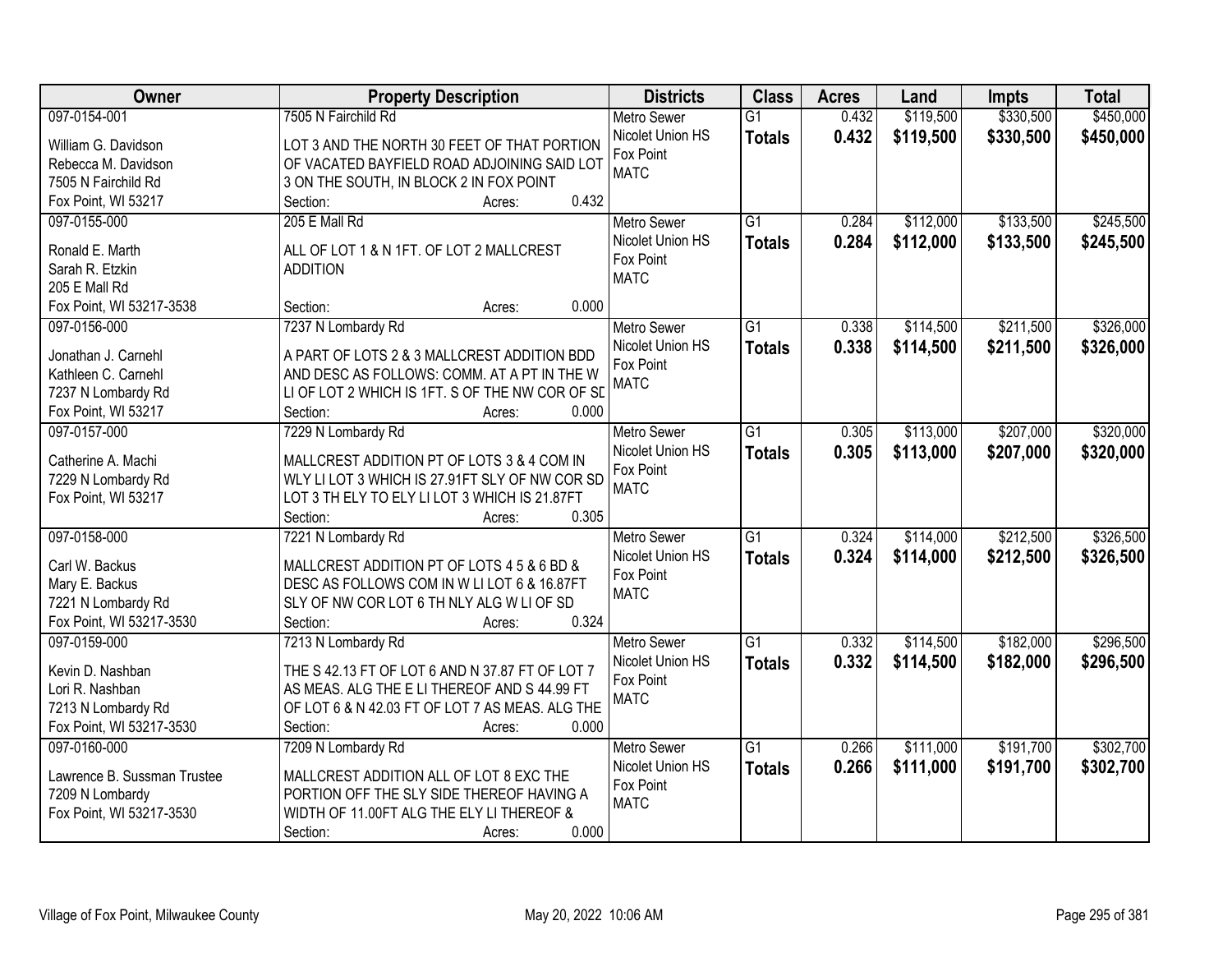| <b>Owner</b>             | <b>Property Description</b>                                | <b>Districts</b>   | <b>Class</b>    | <b>Acres</b> | Land      | <b>Impts</b> | <b>Total</b> |
|--------------------------|------------------------------------------------------------|--------------------|-----------------|--------------|-----------|--------------|--------------|
| 097-0161-000             | 7205 N Lombardy Rd                                         | <b>Metro Sewer</b> | $\overline{G1}$ | 0.284        | \$112,000 | \$222,000    | \$334,000    |
| Charles Kasik III        | LOT 9, AND THAT PORTION OF LOT 8 HAVING A                  | Nicolet Union HS   | <b>Totals</b>   | 0.284        | \$112,000 | \$222,000    | \$334,000    |
| Cornelia Brenneman-Kasik | WIDTH OF 11 FT. ON THE ELY LI THEREOF AND                  | Fox Point          |                 |              |           |              |              |
| 7205 N Lombardy Rd       | 12.15 FT ALG THE WLY LI THEREOF, MALLCREST                 | <b>MATC</b>        |                 |              |           |              |              |
| Fox Point, WI 53217-3530 | 0.000<br>Section:<br>Acres:                                |                    |                 |              |           |              |              |
| 097-0162-000             | 7204 N Crossway Rd                                         | <b>Metro Sewer</b> | $\overline{G1}$ | 0.240        | \$105,500 | \$332,700    | \$438,200    |
|                          |                                                            | Nicolet Union HS   | <b>Totals</b>   | 0.240        | \$105,500 | \$332,700    | \$438,200    |
| Robert L. Coburn         | LOT 10, MALLCREST ADDITION                                 | Fox Point          |                 |              |           |              |              |
| Clare Coburn             |                                                            | <b>MATC</b>        |                 |              |           |              |              |
| 7204 N Crossway Rd       |                                                            |                    |                 |              |           |              |              |
| Fox Point, WI 53217      | 0.000<br>Section:<br>Acres:                                |                    |                 |              |           |              |              |
| 097-0163-000             | 7206 N Crossway Rd                                         | Metro Sewer        | $\overline{G1}$ | 0.248        | \$109,000 | \$246,000    | \$355,000    |
| Denis J. Campbell        | That part of Lots 11 and 12 in Mallcrest Addition, being a | Nicolet Union HS   | <b>Totals</b>   | 0.248        | \$109,000 | \$246,000    | \$355,000    |
| Alyssa Campbell          | Subdivision of part of the Southeast 1/4 of                | Fox Point          |                 |              |           |              |              |
| 7206 N Crossway Rd       | Section 17, in Township 8 North, Range 22 East, in the     | <b>MATC</b>        |                 |              |           |              |              |
| Fox Point, WI 53217      | Section:<br>0.000<br>Acres:                                |                    |                 |              |           |              |              |
| 097-0164-000             | 7208 N Crossway Rd                                         | <b>Metro Sewer</b> | $\overline{G1}$ | 0.265        | \$111,000 | \$357,900    | \$468,900    |
|                          |                                                            | Nicolet Union HS   | <b>Totals</b>   | 0.265        | \$111,000 | \$357,900    | \$468,900    |
| Michael James Brody      | All that part of Lot 13, in Mallcrest Addition, being a    | Fox Point          |                 |              |           |              |              |
| 7208 N Crossway Rd       | Subdivision of part of the Southeast One-Quarter of Secti  | <b>MATC</b>        |                 |              |           |              |              |
| Fox Point, WI 53217      | 17, Township 8 North, Range 22 East, in the Village of     |                    |                 |              |           |              |              |
|                          | Section:<br>0.265<br>Acres:                                |                    |                 |              |           |              |              |
| 097-0165-000             | 7212 N Crossway Rd                                         | <b>Metro Sewer</b> | $\overline{G1}$ | 0.294        | \$112,500 | \$313,000    | \$425,500    |
| Daniel J. Haislmaier     | THE N. 40 FT. OF LOT 13, AND S. 39.48 FT. OF LOT           | Nicolet Union HS   | <b>Totals</b>   | 0.294        | \$112,500 | \$313,000    | \$425,500    |
| Suzanne Haislmaier       | 14 AS MEAS. ALG THE WLY LINE THEREOF AND N.                | Fox Point          |                 |              |           |              |              |
| 7212 N Crossway Rd       | 31.38 FT. OF LOT 13 AND S. 41.91 FT. OF LOT 14 AS          | <b>MATC</b>        |                 |              |           |              |              |
| Fox Point, WI 53217-3519 | 0.000<br>Section:<br>Acres:                                |                    |                 |              |           |              |              |
| 097-0166-000             | 7218 N Crossway Rd                                         | <b>Metro Sewer</b> | $\overline{G1}$ | 0.266        | \$111,000 | \$198,000    | \$309,000    |
| Scott M. Freeze          | MALLCREST ADDITION LOT 15 & PART OF LOT 14                 | Nicolet Union HS   | <b>Totals</b>   | 0.266        | \$111,000 | \$198,000    | \$309,000    |
| Kellie M. Freeze         | DESC AS FOLLOWS COM NW COR LOT 14 TH E TO                  | Fox Point          |                 |              |           |              |              |
| 7218 N Crossway Rd       | NE COR LOT 14 S ALG E LI SD LOT 11.4FT TH WLY              | <b>MATC</b>        |                 |              |           |              |              |
| Fox Point, WI 53217-3519 | Section:<br>0.000<br>Acres:                                |                    |                 |              |           |              |              |
| 097-0167-000             | 7224 N Crossway Rd                                         | <b>Metro Sewer</b> | $\overline{G1}$ | 0.213        | \$94,000  | \$258,800    | \$352,800    |
|                          |                                                            | Nicolet Union HS   |                 | 0.213        | \$94,000  | \$258,800    |              |
| David E. Melbye          | LOT 16, MALLCREST ADDITION                                 | Fox Point          | <b>Totals</b>   |              |           |              | \$352,800    |
| Kristal A. Melbye        |                                                            | <b>MATC</b>        |                 |              |           |              |              |
| 7224 N Crossway Rd       |                                                            |                    |                 |              |           |              |              |
| Fox Point, WI 53217-3519 | 0.000<br>Section:<br>Acres:                                |                    |                 |              |           |              |              |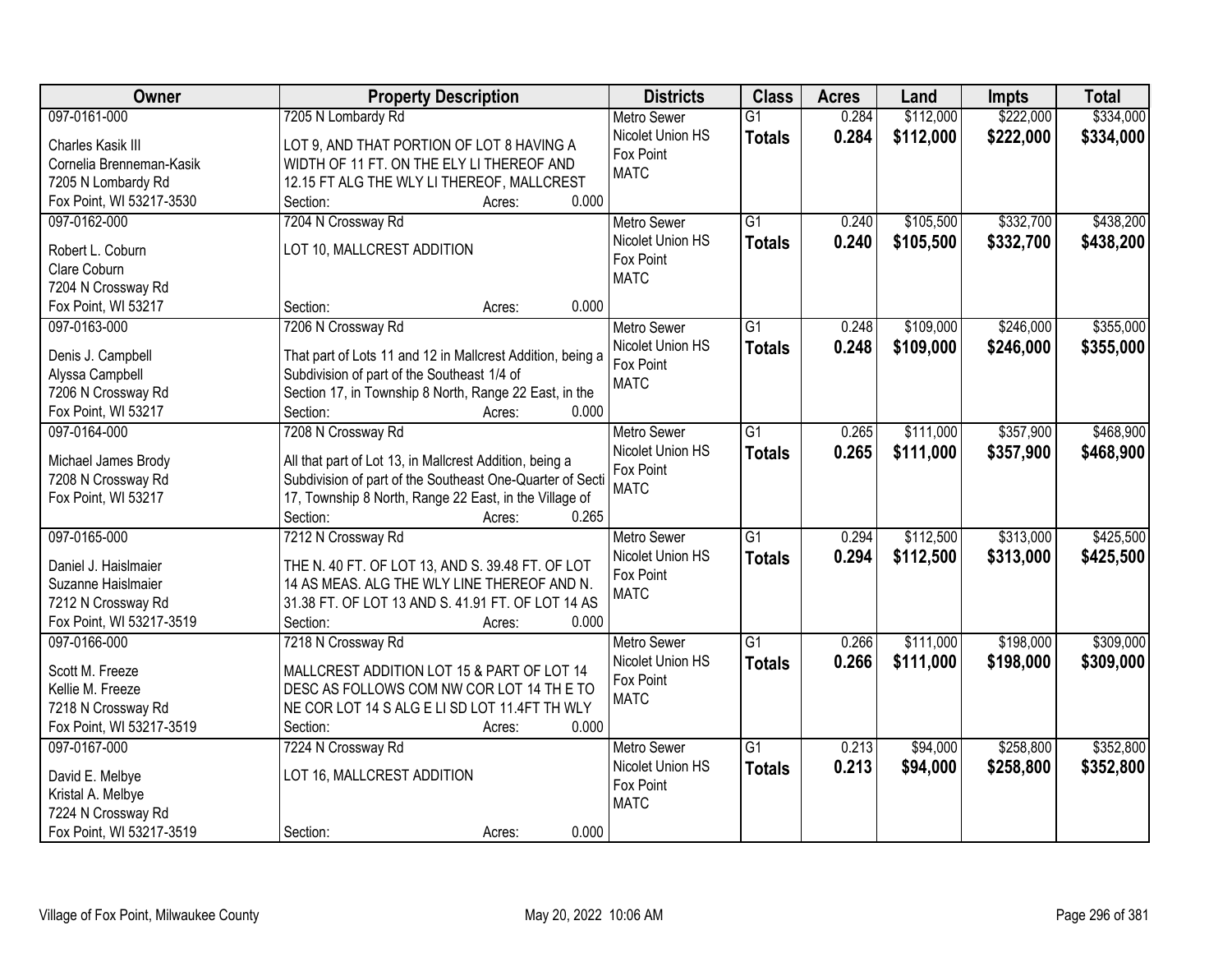| Owner                                                                                                        | <b>Property Description</b>                                 |        |       | <b>Districts</b>                                                   | <b>Class</b>                     | <b>Acres</b>   | Land                   | <b>Impts</b>           | <b>Total</b>           |
|--------------------------------------------------------------------------------------------------------------|-------------------------------------------------------------|--------|-------|--------------------------------------------------------------------|----------------------------------|----------------|------------------------|------------------------|------------------------|
| 097-0168-000                                                                                                 | 7226 N Crossway Rd                                          |        |       | <b>Metro Sewer</b>                                                 | $\overline{G1}$                  | 0.213          | \$94,000               | \$144,400              | \$238,400              |
| Kathleen Mac Arthur<br>7226 N Crossway Rd<br>Fox Point, WI 53217-3519                                        | LOT 17, MALLCREST ADDITION                                  |        |       | Nicolet Union HS<br>Fox Point<br><b>MATC</b>                       | <b>Totals</b>                    | 0.213          | \$94,000               | \$144,400              | \$238,400              |
|                                                                                                              | Section:                                                    | Acres: | 0.000 |                                                                    |                                  |                |                        |                        |                        |
| 097-0169-000<br>Morris A. Wolfe<br>Antoinette Wolfe<br>7230 N Crossway Rd                                    | 7230 N Crossway Rd<br>LOT 18, MALLCREST ADDITION            |        |       | <b>Metro Sewer</b><br>Nicolet Union HS<br>Fox Point<br><b>MATC</b> | $\overline{G1}$<br><b>Totals</b> | 0.213<br>0.213 | \$94,000<br>\$94,000   | \$184,700<br>\$184,700 | \$278,700<br>\$278,700 |
| Fox Point, WI 53217-3519                                                                                     | Section:                                                    | Acres: | 0.000 |                                                                    |                                  |                |                        |                        |                        |
| 097-0170-000<br>Zachary Carl D'Arienzo<br>Ann Shay D'Arienzo<br>7236 N Crossway Rd                           | 7236 N Crossway Rd<br>LOT 19, MALLCREST ADDITION            |        |       | <b>Metro Sewer</b><br>Nicolet Union HS<br>Fox Point<br><b>MATC</b> | $\overline{G1}$<br><b>Totals</b> | 0.266<br>0.266 | \$111,000<br>\$111,000 | \$509,000<br>\$509,000 | \$620,000<br>\$620,000 |
| Fox Point, WI 53217                                                                                          | Section:                                                    | Acres: | 0.000 |                                                                    |                                  |                |                        |                        |                        |
| 097-0171-000<br>Tamara A. Otto<br>206 E Mall Rd<br>Fox Point, WI 53217-3537                                  | 206 E Mall Rd<br>MALLCREST ADDITION NO. 2 LOT 1 BLK. 4      |        |       | <b>Metro Sewer</b><br>Nicolet Union HS<br>Fox Point<br><b>MATC</b> | $\overline{G1}$<br><b>Totals</b> | 0.280<br>0.280 | \$111,500<br>\$111,500 | \$122,000<br>\$122,000 | \$233,500<br>\$233,500 |
|                                                                                                              | Section:                                                    | Acres: | 0.000 |                                                                    |                                  |                |                        |                        |                        |
| 097-0172-000<br>Anna Griffith Kranz Revocable Trust<br>William R Kranz Revocable Trust<br>7309 N Lombardy Rd | 7309 N Lombardy Rd<br>MALLCREST ADDITION NO. 2 LOT 2 BLK. 4 |        |       | <b>Metro Sewer</b><br>Nicolet Union HS<br>Fox Point<br><b>MATC</b> | $\overline{G1}$<br><b>Totals</b> | 0.311<br>0.311 | \$113,500<br>\$113,500 | \$161,000<br>\$161,000 | \$274,500<br>\$274,500 |
| Fox Point, WI 53217-3532                                                                                     | Section:                                                    | Acres: | 0.000 |                                                                    |                                  |                |                        |                        |                        |
| 097-0173-000<br>Steven R. Allen<br>Sue L. Allen<br>7317 N Lombardy Rd                                        | 7317 N Lombardy Rd<br>MALLCREST ADDITON NO. 2 LOT 3 BLK. 4  |        | 0.000 | <b>Metro Sewer</b><br>Nicolet Union HS<br>Fox Point<br><b>MATC</b> | $\overline{G1}$<br><b>Totals</b> | 0.305<br>0.305 | \$113,000<br>\$113,000 | \$209,500<br>\$209,500 | \$322,500<br>\$322,500 |
| Fox Point, WI 53217-3532<br>097-0174-000                                                                     | Section:<br>7325 N Lombardy Rd                              | Acres: |       | <b>Metro Sewer</b>                                                 | $\overline{G1}$                  | 0.311          | \$113,500              | \$231,700              | \$345,200              |
| Sharon T. Webster<br>7325 N Lombardy Rd<br>Fox Point, WI 53217-3532                                          | MALLCREST ADDITION NO. 2 LOT 4 BLK, 4<br>Section:           | Acres: | 0.000 | Nicolet Union HS<br>Fox Point<br><b>MATC</b>                       | <b>Totals</b>                    | 0.311          | \$113,500              | \$231,700              | \$345,200              |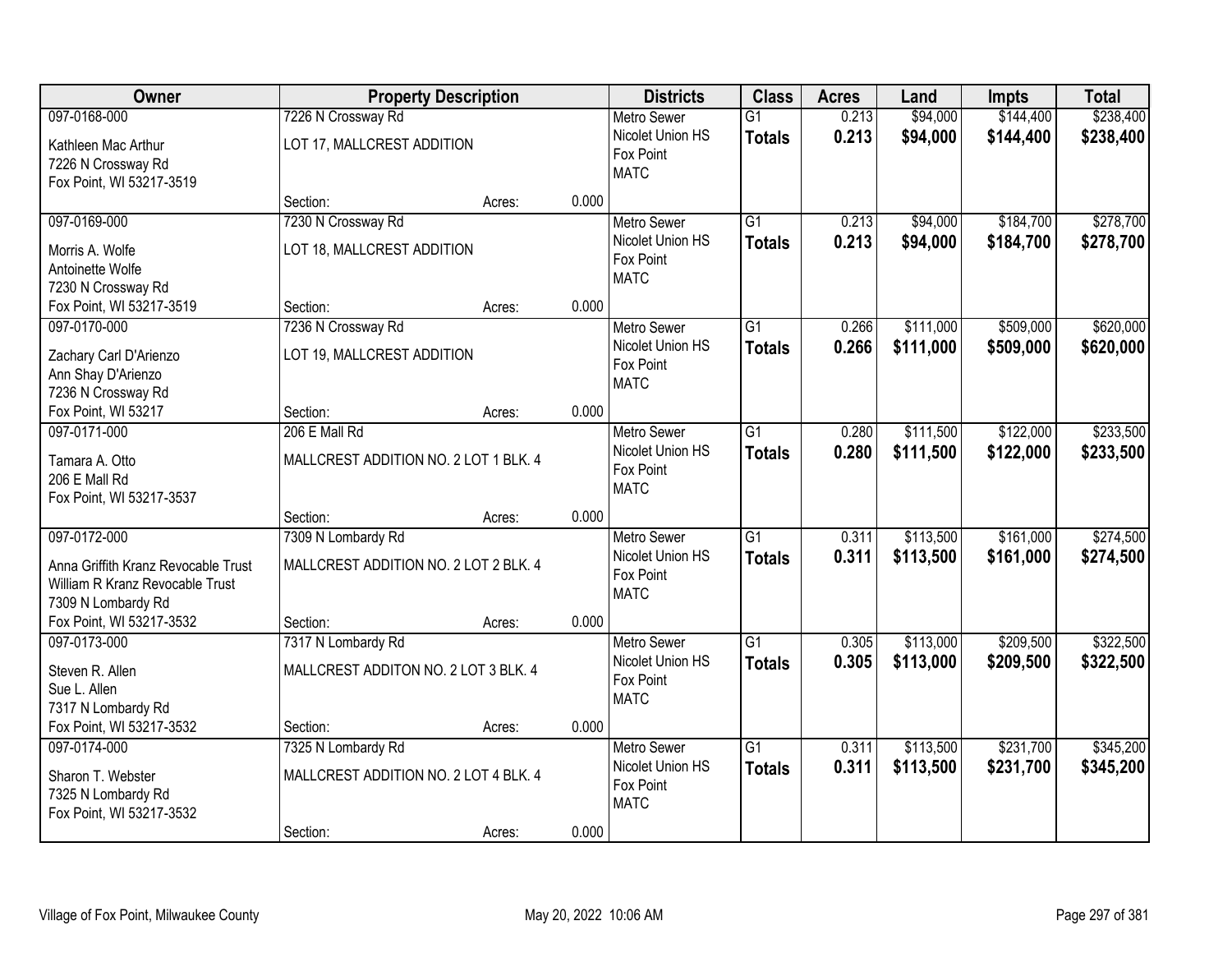| Owner                                                                              | <b>Property Description</b>                                                                                                                                                                                   | <b>Districts</b>                                                   | <b>Class</b>                     | <b>Acres</b>   | Land                   | <b>Impts</b>           | <b>Total</b>           |
|------------------------------------------------------------------------------------|---------------------------------------------------------------------------------------------------------------------------------------------------------------------------------------------------------------|--------------------------------------------------------------------|----------------------------------|----------------|------------------------|------------------------|------------------------|
| 097-0175-000                                                                       | 7333 N Lombardy Rd                                                                                                                                                                                            | <b>Metro Sewer</b>                                                 | $\overline{G1}$                  | 0.317          | \$113,500              | \$157,500              | \$271,000              |
| Lisa Marie Bastian Collins<br>7333 N Lombardy Rd<br>Fox Point, WI 53217            | MALLCREST ADDITION NO. 2 LOT 5 BLK. 4 SCHOOL<br>DIST <sub>2</sub>                                                                                                                                             | Nicolet Union HS<br>Fox Point<br><b>MATC</b>                       | <b>Totals</b>                    | 0.317          | \$113,500              | \$157,500              | \$271,000              |
|                                                                                    | 0.000<br>Section:<br>Acres:                                                                                                                                                                                   |                                                                    |                                  |                |                        |                        |                        |
| 097-0176-000<br>Jeffrey Arendt<br>Anne Arendt<br>7341 N Lombardy Rd                | 7341 N Lombardy Rd<br>MALLCREST ADDITION NO. 2 LOT 6 BLK. 4                                                                                                                                                   | <b>Metro Sewer</b><br>Nicolet Union HS<br>Fox Point<br><b>MATC</b> | $\overline{G1}$<br><b>Totals</b> | 0.308<br>0.308 | \$113,000<br>\$113,000 | \$167,000<br>\$167,000 | \$280,000<br>\$280,000 |
| Fox Point, WI 53217-3532                                                           | 0.000<br>Section:<br>Acres:                                                                                                                                                                                   |                                                                    |                                  |                |                        |                        |                        |
| 097-0177-000                                                                       | 7349 N Lombardy Rd                                                                                                                                                                                            | <b>Metro Sewer</b>                                                 | G1                               | 0.294          | \$112,500              | \$267,000              | \$379,500              |
| David D. Sajdak<br>Vesper V. Williams<br>7349 N Lombardy Rd<br>Fox Point, WI 53217 | Lot 7, in Block 4, in Mallcrest Addition No. 2, being a part<br>the Southeast 1/4 of Section 17, in Township 8 North,<br>Range 22 East, in the Village of Fox Point, Milwaukee<br>0.000<br>Section:<br>Acres: | Nicolet Union HS<br>Fox Point<br><b>MATC</b>                       | <b>Totals</b>                    | 0.294          | \$112,500              | \$267,000              | \$379,500              |
| 097-0178-000                                                                       | 7348 N Crossway Rd                                                                                                                                                                                            | <b>Metro Sewer</b>                                                 | G1                               | 0.329          | \$114,000              | \$227,000              | \$341,000              |
| Thomas G. Barnum et al<br>7348 N Crossway Rd<br>Fox Point, WI 53217-3521           | MALLCREST ADDITION NO. 2 LOT 8 BLK. 4                                                                                                                                                                         | Nicolet Union HS<br>Fox Point<br><b>MATC</b>                       | <b>Totals</b>                    | 0.329          | \$114,000              | \$227,000              | \$341,000              |
|                                                                                    | 0.329<br>Section:<br>Acres:                                                                                                                                                                                   |                                                                    |                                  |                |                        |                        |                        |
| 097-0179-000<br>Debra Sue Rosman 2015 Revocable<br>Trust<br>7340 N Crossway Rd     | 7340 N Crossway Rd<br>LOT 9, EXC. THE S. 0.50FT. BLK 4, MALLCREST<br><b>ADDITION NO. 2</b>                                                                                                                    | <b>Metro Sewer</b><br>Nicolet Union HS<br>Fox Point<br><b>MATC</b> | $\overline{G1}$<br><b>Totals</b> | 0.326<br>0.326 | \$114,000<br>\$114,000 | \$199,000<br>\$199,000 | \$313,000<br>\$313,000 |
| Fox Point, WI 53217                                                                | 0.000<br>Section:<br>Acres:                                                                                                                                                                                   |                                                                    |                                  |                |                        |                        |                        |
| 097-0180-000<br>Mary Grace Maglio<br>7332 N Crossway Rd<br>Fox Point, WI 53217     | 7332 N Crossway Rd<br>ALL OF LOT 10 AND S. 0.50FT. OF LOT 9 AND N.<br>1.00FT. OF LOT 11, BLK 4, MALLCREST ADDITION<br><b>NO. 2</b><br>0.000<br>Section:<br>Acres:                                             | Metro Sewer<br>Nicolet Union HS<br>Fox Point<br><b>MATC</b>        | $\overline{G1}$<br><b>Totals</b> | 0.334<br>0.334 | \$114,500<br>\$114,500 | \$234,500<br>\$234,500 | \$349,000<br>\$349,000 |
| 097-0181-000                                                                       | 7324 N Crossway Rd                                                                                                                                                                                            | <b>Metro Sewer</b>                                                 | $\overline{G1}$                  | 0.307          | \$113,000              | \$178,000              | \$291,000              |
| Jeno J. Cataldo<br>7324 N Crossway Rd<br>Fox Point, WI 53217                       | MALLCREST ADDITION NO. 2 LOT 11 EXC. N. 1.00FT<br><b>BLK 4,</b><br>0.000<br>Section:<br>Acres:                                                                                                                | Nicolet Union HS<br>Fox Point<br><b>MATC</b>                       | <b>Totals</b>                    | 0.307          | \$113,000              | \$178,000              | \$291,000              |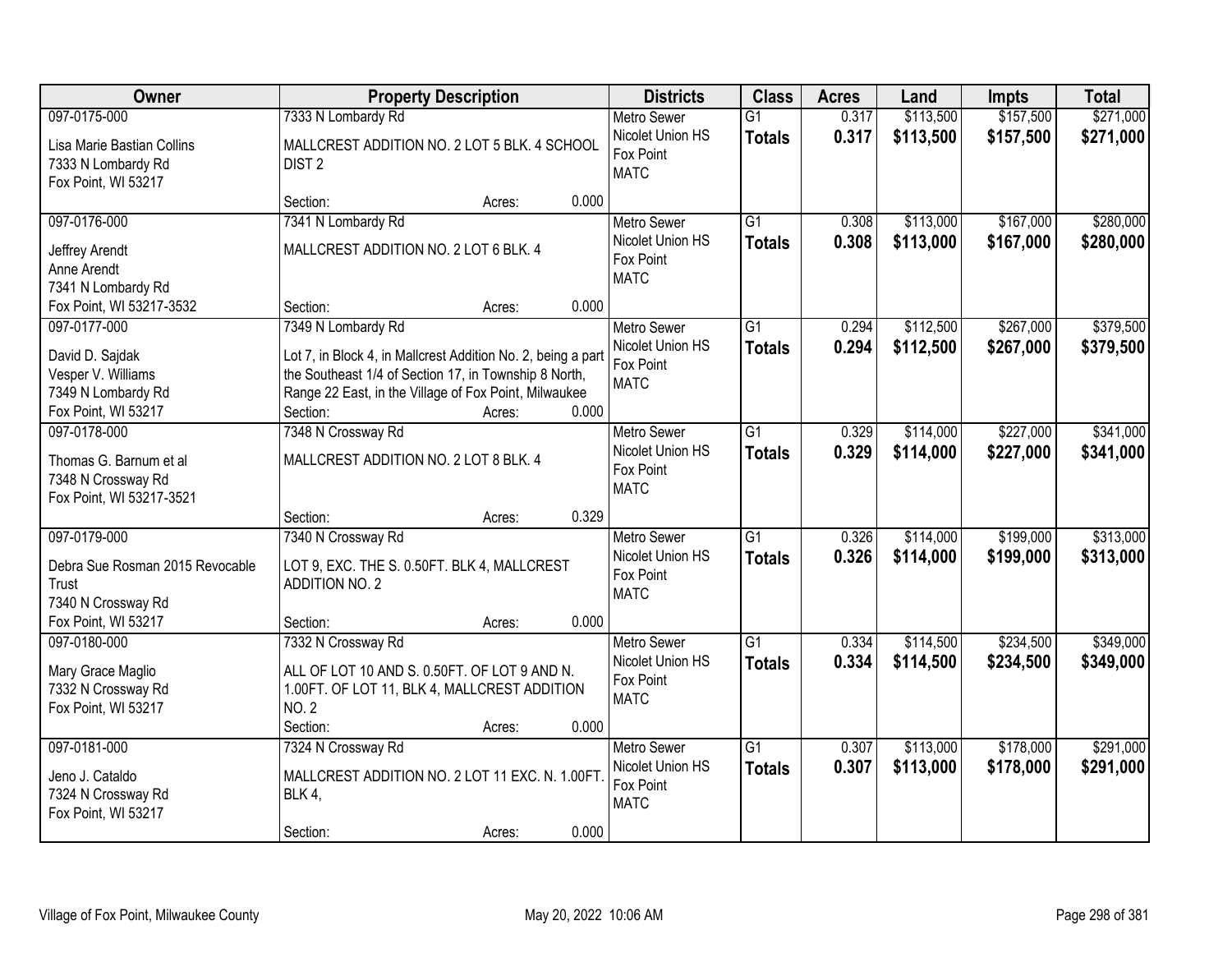| Owner                    | <b>Property Description</b>                                    | <b>Districts</b>   | <b>Class</b>    | <b>Acres</b> | Land      | <b>Impts</b> | <b>Total</b> |
|--------------------------|----------------------------------------------------------------|--------------------|-----------------|--------------|-----------|--------------|--------------|
| 097-0182-000             | 7316 N Crossway Rd                                             | <b>Metro Sewer</b> | $\overline{G1}$ | 0.316        | \$113,500 | \$211,500    | \$325,000    |
| Frank L. Stemper         | Lot Twelve (12), in Block Four (4), in Mallcrest Addition      | Nicolet Union HS   | <b>Totals</b>   | 0.316        | \$113,500 | \$211,500    | \$325,000    |
| Nancy J. Stemper         | No 2, being a part of the Southeast One-quarter (1/4), of      | Fox Point          |                 |              |           |              |              |
| 7316 N Crossway Rd       | Section Seventeen (17), in Township Eight (8) North,           | <b>MATC</b>        |                 |              |           |              |              |
| Fox Point, WI 53217      | 0.000<br>Section:<br>Acres:                                    |                    |                 |              |           |              |              |
| 097-0183-000             | 7308 N Crossway Rd                                             | <b>Metro Sewer</b> | $\overline{G1}$ | 0.318        | \$113,500 | \$294,500    | \$408,000    |
|                          |                                                                | Nicolet Union HS   | <b>Totals</b>   | 0.318        | \$113,500 | \$294,500    | \$408,000    |
| Alexander Paszkowski     | Lot Thirteen (13), in Block Four (4), in Mallcrest Addition    | Fox Point          |                 |              |           |              |              |
| Melissa Paszkowski       | No. 2, being a part of the Southeast One-quarter (1/4) of      | <b>MATC</b>        |                 |              |           |              |              |
| 7308 N Crossway          | Section Seventeen (17), Township Eight (8) North, Range        |                    |                 |              |           |              |              |
| Fox Point, WI 53217      | 0.000<br>Section:<br>Acres:                                    |                    |                 |              |           |              |              |
| 097-0184-000             | 210 E Mall Rd                                                  | <b>Metro Sewer</b> | G1              | 0.292        | \$112,000 | \$184,000    | \$296,000    |
| Colleen P. Miller        | MALLCREST ADDITON NO. 2 LOT 14 BLK. 4                          | Nicolet Union HS   | <b>Totals</b>   | 0.292        | \$112,000 | \$184,000    | \$296,000    |
| 210 E Mall Rd            |                                                                | Fox Point          |                 |              |           |              |              |
| Fox Point, WI 53217      |                                                                | <b>MATC</b>        |                 |              |           |              |              |
|                          | 0.292<br>Section:<br>Acres:                                    |                    |                 |              |           |              |              |
| 097-0185-000             | 7223 N Crossway Rd                                             | <b>Metro Sewer</b> | G1              | 0.298        | \$112,500 | \$136,000    | \$248,500    |
|                          |                                                                | Nicolet Union HS   | <b>Totals</b>   | 0.298        | \$112,500 | \$136,000    | \$248,500    |
| Gerald M. Becker         | LOT 1, AND N 25 FT OF LOT 2, BLOCK 1,                          | Fox Point          |                 |              |           |              |              |
| Fridell A. Becker        | RE-SUBDIVISION OF MALLCREST                                    | <b>MATC</b>        |                 |              |           |              |              |
| 7223 N Crossway Rd       |                                                                |                    |                 |              |           |              |              |
| Fox Point, WI 53217-3520 | 0.000<br>Section:<br>Acres:                                    |                    |                 |              |           |              |              |
| 097-0186-000             | 7219 N Crossway Rd                                             | <b>Metro Sewer</b> | $\overline{G1}$ | 0.301        | \$112,500 | \$118,000    | \$230,500    |
| Rakhil Okun              | THE S 57 FT OF LOT 2 AND N. 53 FT. OF LOT 3,                   | Nicolet Union HS   | <b>Totals</b>   | 0.301        | \$112,500 | \$118,000    | \$230,500    |
| 7219 N Crossway Rd       | BLOCK 1, RE-SUBDI- VISION OF MALLCREST                         | Fox Point          |                 |              |           |              |              |
| Fox Point, WI 53217-3520 |                                                                | <b>MATC</b>        |                 |              |           |              |              |
|                          | 0.000<br>Section:<br>Acres:                                    |                    |                 |              |           |              |              |
| 097-0187-000             | 7213 N Crossway Rd                                             | Metro Sewer        | $\overline{G1}$ | 0.305        | \$113,000 | \$205,500    | \$318,500    |
|                          |                                                                | Nicolet Union HS   | <b>Totals</b>   | 0.305        | \$113,000 | \$205,500    | \$318,500    |
| Douglas H. Grabenstetter | A part of Lots 5, 4 and 3, Block 1 in the Re-Subdivision of    | Fox Point          |                 |              |           |              |              |
| Kathryn R. Grabenstetter | Mallcrest, being a Subdivision of part of the Southeast        | <b>MATC</b>        |                 |              |           |              |              |
| 7213 N Crossway Rd       | One-Quarter of Section 17, Town 8 North, Range 22 Eas<br>0.000 |                    |                 |              |           |              |              |
| Fox Point, WI 53217-3520 | Section:<br>Acres:                                             |                    |                 |              |           |              |              |
| 097-0188-000             | 7209 N Crossway Rd                                             | <b>Metro Sewer</b> | $\overline{G1}$ | 0.316        | \$113,500 | \$160,000    | \$273,500    |
| Kathleen Marie Kaiser    | RE-SUBD OF MALLCREST PT LOTS 4 5 & 6 BLK 1 BD                  | Nicolet Union HS   | <b>Totals</b>   | 0.316        | \$113,500 | \$160,000    | \$273,500    |
| 7209 N Crossway Rd       | & DESC AS FOLLOWS COM IN E LI LOT 5 & 2.00FT                   | Fox Point          |                 |              |           |              |              |
| Fox Point, WI 53217-3520 | SLY OF NE COR LOT 5 TH SLY 110FT ALG E LI OF                   | <b>MATC</b>        |                 |              |           |              |              |
|                          | 0.000<br>Section:<br>Acres:                                    |                    |                 |              |           |              |              |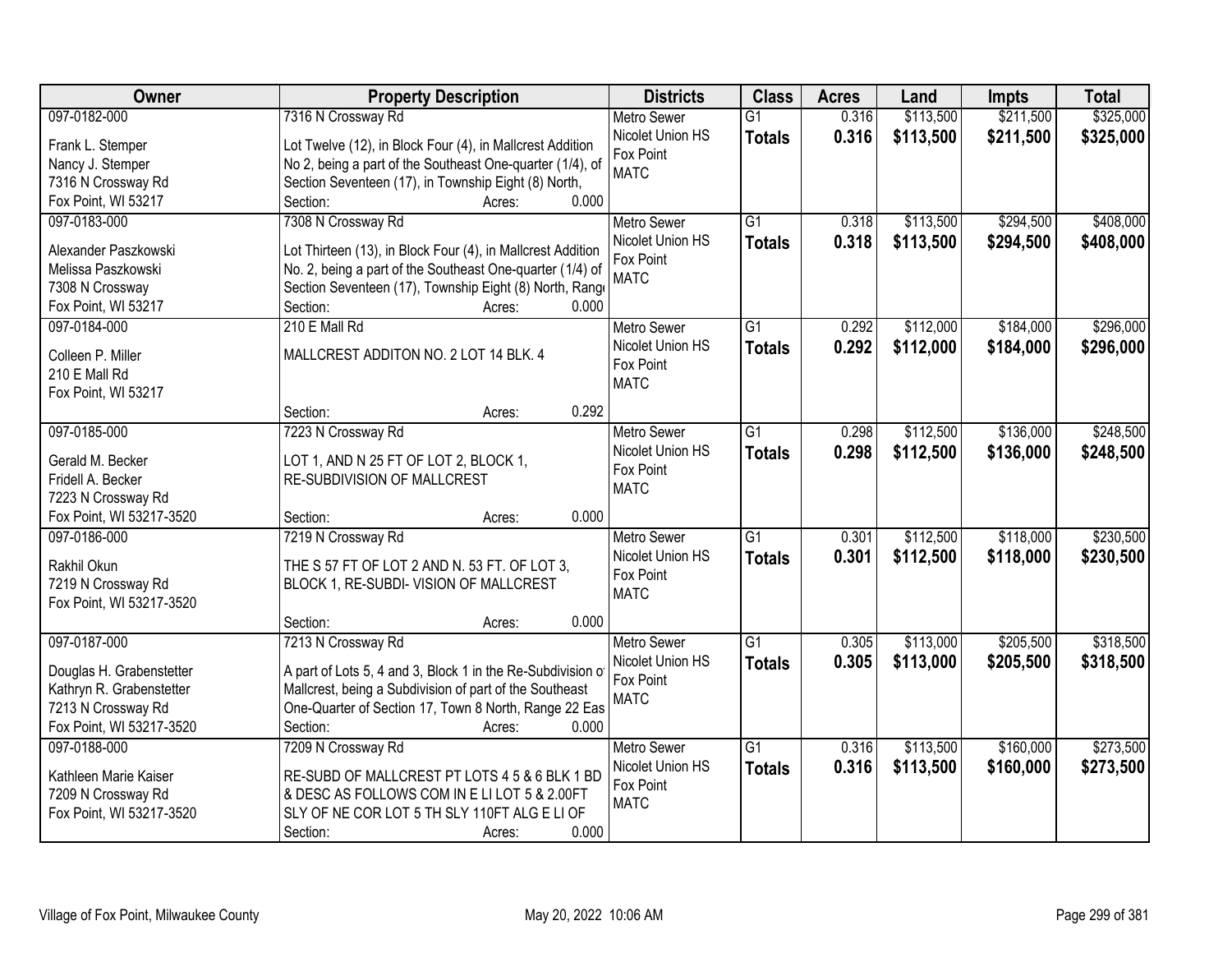| Owner                           | <b>Property Description</b>                                 | <b>Districts</b>   | <b>Class</b>    | <b>Acres</b> | Land      | <b>Impts</b> | <b>Total</b> |
|---------------------------------|-------------------------------------------------------------|--------------------|-----------------|--------------|-----------|--------------|--------------|
| 097-0189-000                    | 7203 N Crossway Rd                                          | <b>Metro Sewer</b> | $\overline{G1}$ | 0.363        | \$116,000 | \$179,000    | \$295,000    |
| Robert T. Goodman               | A part of Lots 6 and 7 in Block 1 in Re-Subdivision of      | Nicolet Union HS   | <b>Totals</b>   | 0.363        | \$116,000 | \$179,000    | \$295,000    |
| Joan K. Goodman                 | Mallcrest, a subdivision in the Southeast 1/4 of Section 1  | Fox Point          |                 |              |           |              |              |
| 7203 N Crossway Rd              | in.                                                         | <b>MATC</b>        |                 |              |           |              |              |
| Fox Point, WI 53217             | 0.363<br>Section:<br>Acres:                                 |                    |                 |              |           |              |              |
| 097-0190-000                    | 136 E Mall Rd                                               | <b>Metro Sewer</b> | $\overline{G1}$ | 0.228        | \$100,500 | \$217,800    | \$318,300    |
|                                 |                                                             | Nicolet Union HS   | <b>Totals</b>   | 0.228        | \$100,500 | \$217,800    | \$318,300    |
| Frank J. Pipp                   | Lot 1, in Block 2, in Resubdivision of Mallcrest, being a   | Fox Point          |                 |              |           |              |              |
| 136 E Mall Rd                   | Subdivision of a part of the Southeast 1/4 of Section 17, i | <b>MATC</b>        |                 |              |           |              |              |
| Fox Point, WI 53217             | Township 8 North, Range 22 East, in the Village of Fox      |                    |                 |              |           |              |              |
|                                 | 0.000<br>Section:<br>Acres:                                 |                    |                 |              |           |              |              |
| 097-0191-000                    | 7309 N Crossway Rd                                          | <b>Metro Sewer</b> | $\overline{G1}$ | 0.220        | \$97,000  | \$256,500    | \$353,500    |
| Hina Rathore                    | Lot 2, in Block 2, in Re subdivision of Mallcrest, being a  | Nicolet Union HS   | <b>Totals</b>   | 0.220        | \$97,000  | \$256,500    | \$353,500    |
| 7309 N Crossway Rd              | Subdivision of a part of the Southeast 1/4 of Section 17,   | Fox Point          |                 |              |           |              |              |
| Fox Point, WI 53217             | Township 8 North, Range 22 East, in the Village of Fox      | <b>MATC</b>        |                 |              |           |              |              |
|                                 | Section:<br>0.000<br>Acres:                                 |                    |                 |              |           |              |              |
| 097-0192-000                    | 7317 N Crossway Rd                                          | <b>Metro Sewer</b> | G1              | 0.218        | \$95,500  | \$372,100    | \$467,600    |
|                                 |                                                             | Nicolet Union HS   | <b>Totals</b>   | 0.218        | \$95,500  | \$372,100    | \$467,600    |
| Vance C. Strader                | Lot 3, in Block 2, in Resubdivision of Mallcrest, being a   | Fox Point          |                 |              |           |              |              |
| Deborah L. Strader              | Subdivision of a part of the Southeast 1/4 of               | <b>MATC</b>        |                 |              |           |              |              |
| 7317 N Crossway Rd              | Section 17, Township 8 North, Range 22 East, in the         |                    |                 |              |           |              |              |
| Fox Point, WI 53217             | 0.000<br>Section:<br>Acres:                                 |                    |                 |              |           |              |              |
| 097-0193-000                    | 7325 N Crossway Rd                                          | <b>Metro Sewer</b> | $\overline{G1}$ | 0.213        | \$93,500  | \$190,000    | \$283,500    |
| <b>Boris Azbel</b>              | LOT 4. BLOCK 2. RE-SUBDIVISION OF MALLCREST                 | Nicolet Union HS   | <b>Totals</b>   | 0.213        | \$93,500  | \$190,000    | \$283,500    |
| Natalya Shtekel                 |                                                             | Fox Point          |                 |              |           |              |              |
| 7325 N Crossway Rd              |                                                             | <b>MATC</b>        |                 |              |           |              |              |
| Fox Point, WI 53217-3522        | Section:<br>0.000<br>Acres:                                 |                    |                 |              |           |              |              |
| 097-0194-000                    | 7333 N Crossway Rd                                          | Metro Sewer        | $\overline{G1}$ | 0.210        | \$92,500  | \$193,000    | \$285,500    |
|                                 |                                                             | Nicolet Union HS   | <b>Totals</b>   | 0.210        | \$92,500  | \$193,000    | \$285,500    |
| The Michael and Elizabeth Moran | That part of Lots 5 and 6, Block 2, in re-subdivision of    | Fox Point          |                 |              |           |              |              |
| Revocable Living Trust          | Mallcrest, a subdivision of part of the Southeast 1/4 of    | <b>MATC</b>        |                 |              |           |              |              |
| 7333 N Crossway Rd              | Section 17 in Township 8 North, Range 22 East, in the       |                    |                 |              |           |              |              |
| Fox Point, WI 53217             | 0.000<br>Section:<br>Acres:                                 |                    |                 |              |           |              |              |
| 097-0195-000                    | 7341 N Crossway Rd                                          | <b>Metro Sewer</b> | $\overline{G1}$ | 0.223        | \$98,000  | \$283,000    | \$381,000    |
| Keith R. Kalinger               | THAT PART OF LOTS 5 6 AND 7 BLOCK 2                         | Nicolet Union HS   | <b>Totals</b>   | 0.223        | \$98,000  | \$283,000    | \$381,000    |
| Katherine M. Kalinger           | RE-SUBDIVISION OF MALLCREST DESC IN REEL 663                | Fox Point          |                 |              |           |              |              |
| 7341 N Crossway Rd              | - IMAGE 1248                                                | <b>MATC</b>        |                 |              |           |              |              |
| Fox Point, WI 53217             | 0.000<br>Section:<br>Acres:                                 |                    |                 |              |           |              |              |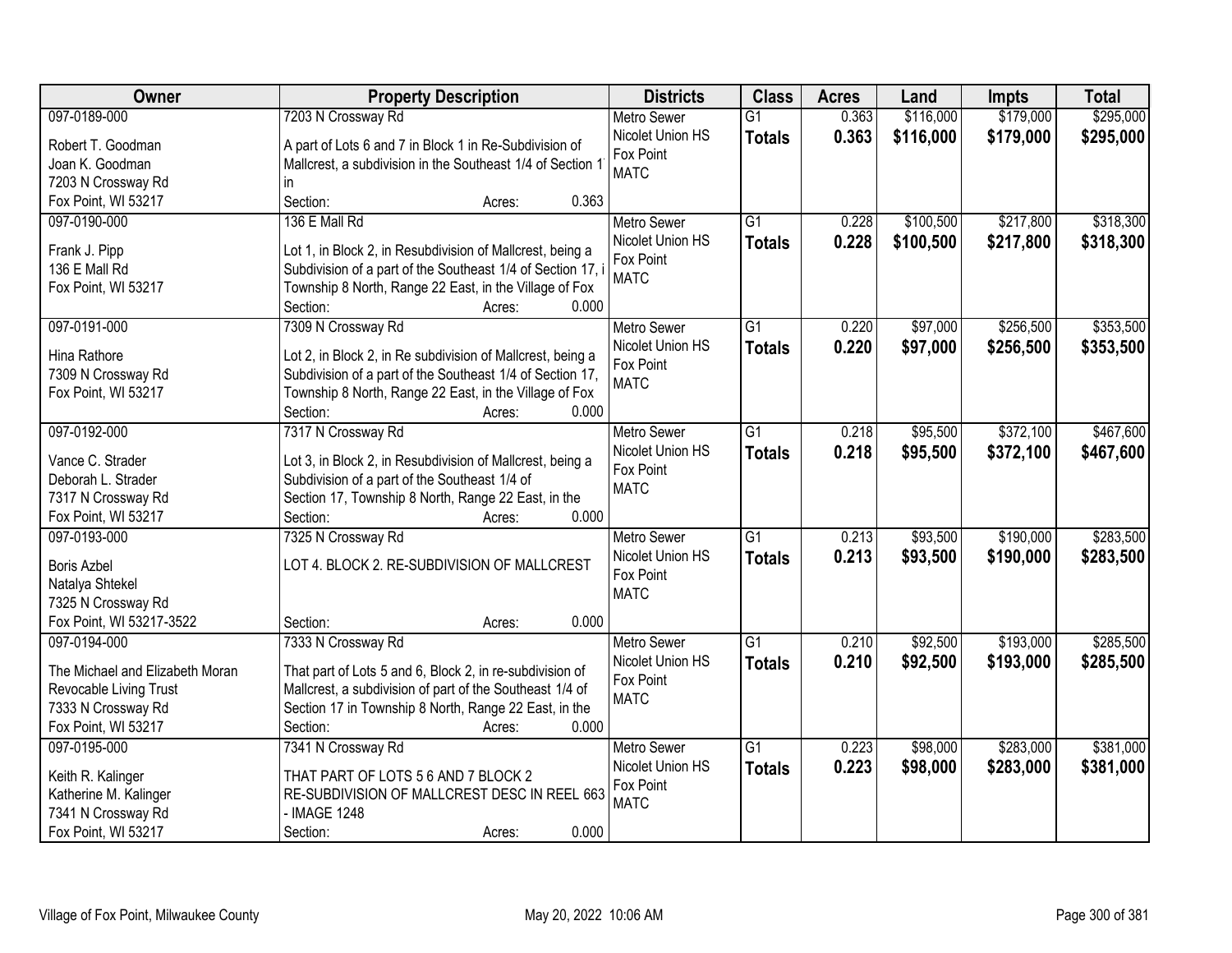| Owner                                     | <b>Property Description</b>                  |       | <b>Districts</b>   | <b>Class</b>    | <b>Acres</b> | Land      | <b>Impts</b> | <b>Total</b> |
|-------------------------------------------|----------------------------------------------|-------|--------------------|-----------------|--------------|-----------|--------------|--------------|
| 097-0196-000                              | 7349 N Crossway Rd                           |       | <b>Metro Sewer</b> | $\overline{G1}$ | 0.305        | \$113,000 | \$319,500    | \$432,500    |
| Stuart & Susan Cushman Living Trust       | THAT PART OF LOT 7, BLK. 2 RE-SUBDIVISION OF |       | Nicolet Union HS   | <b>Totals</b>   | 0.305        | \$113,000 | \$319,500    | \$432,500    |
| 5/4/2018                                  | MALLCREST AND S. 25.59 FT. OF VACATED STREET |       | Fox Point          |                 |              |           |              |              |
| 7349 N Crosswya Rd                        | ADJOINING SD LOT ON THE NORTH. DESC. IN      |       | <b>MATC</b>        |                 |              |           |              |              |
| Milwaukee, WI 53217                       | Section:<br>Acres:                           | 0.000 |                    |                 |              |           |              |              |
| 097-0197-000                              | 7403 N Lombardy Rd                           |       | <b>Metro Sewer</b> | $\overline{G1}$ | 0.376        | \$116,500 | \$160,000    | \$276,500    |
|                                           |                                              |       | Nicolet Union HS   | <b>Totals</b>   | 0.376        | \$116,500 | \$160,000    | \$276,500    |
| David G. Emond and Mary Anne Emond        | CARL MILLER SUBD. NO. 6 LOT 1 BLK. 1         |       | Fox Point          |                 |              |           |              |              |
| Trust                                     |                                              |       | <b>MATC</b>        |                 |              |           |              |              |
| Attn: Mary Anne Emond                     |                                              | 0.000 |                    |                 |              |           |              |              |
| 7403 N Lombardy Rd<br>Fox Point, WI 53217 | Section:<br>Acres:                           |       |                    |                 |              |           |              |              |
| 097-0198-000                              | 7409 N Lombardy Rd                           |       | Metro Sewer        | $\overline{G1}$ | 0.368        | \$116,500 | \$175,000    | \$291,500    |
|                                           |                                              |       | Nicolet Union HS   |                 |              |           |              |              |
| Mohsen Bahmani-Oskooee                    | CARL MILLER SUBD. NO. 6 LOT 2, BLK. 1        |       | Fox Point          | <b>Totals</b>   | 0.368        | \$116,500 | \$175,000    | \$291,500    |
| Oskooee Negar Hamidpour                   |                                              |       | <b>MATC</b>        |                 |              |           |              |              |
| 7409 N Lombardy Rd                        |                                              |       |                    |                 |              |           |              |              |
| Fox Point, WI 53217-3534                  | Section:<br>Acres:                           | 0.000 |                    |                 |              |           |              |              |
| 097-0199-000                              | 7415 N Lombardy Rd                           |       | <b>Metro Sewer</b> | $\overline{G1}$ | 0.368        | \$116,500 | \$202,500    | \$319,000    |
| John R. Reisel                            | CARL MILLER SUBD. NO. 6 LOT 3 BLK. 1         |       | Nicolet Union HS   | <b>Totals</b>   | 0.368        | \$116,500 | \$202,500    | \$319,000    |
| Jennifer A.M Reisel                       |                                              |       | Fox Point          |                 |              |           |              |              |
| 7415 N Lombardy Rd                        |                                              |       | <b>MATC</b>        |                 |              |           |              |              |
| Fox Point, WI 53217-3534                  | Section:<br>Acres:                           | 0.000 |                    |                 |              |           |              |              |
| 097-0200-000                              | 7419 N Lombardy Rd                           |       | <b>Metro Sewer</b> | $\overline{G1}$ | 0.350        | \$115,500 | \$206,500    | \$322,000    |
|                                           |                                              |       | Nicolet Union HS   | <b>Totals</b>   | 0.350        | \$115,500 | \$206,500    | \$322,000    |
| William A. Hudson                         | CARL MILLER SUBD. NO. 6 LOT 4 BLK. 1         |       | Fox Point          |                 |              |           |              |              |
| Mary Patrice Hudson                       |                                              |       | <b>MATC</b>        |                 |              |           |              |              |
| 7419 N Lombardy Rd                        |                                              |       |                    |                 |              |           |              |              |
| Fox Point, WI 53217-3534                  | Section:<br>Acres:                           | 0.000 |                    |                 |              |           |              |              |
| 097-0201-000                              | 7425 N Lombardy Rd                           |       | <b>Metro Sewer</b> | $\overline{G1}$ | 0.368        | \$116,500 | \$248,500    | \$365,000    |
| Nathan A. Bernstein                       | CARL MILLER SUBD. NO. 6 LOT 5 BLK. 1         |       | Nicolet Union HS   | <b>Totals</b>   | 0.368        | \$116,500 | \$248,500    | \$365,000    |
| Shannon B. Bernstein                      |                                              |       | Fox Point          |                 |              |           |              |              |
| 7425 N Lombardy Rd                        |                                              |       | <b>MATC</b>        |                 |              |           |              |              |
| Fox Point, WI 53217                       | Section:<br>Acres:                           | 0.000 |                    |                 |              |           |              |              |
| 097-0202-000                              | 7429 N Lombardy Rd                           |       | <b>Metro Sewer</b> | $\overline{G1}$ | 0.368        | \$116,500 | \$256,500    | \$373,000    |
|                                           |                                              |       | Nicolet Union HS   | <b>Totals</b>   | 0.368        | \$116,500 | \$256,500    | \$373,000    |
| John F. Slattery                          | CARL MILLER SUBD. NO. 6 LOT 6 BLK. 1         |       | Fox Point          |                 |              |           |              |              |
| Margaret Slattery                         |                                              |       | <b>MATC</b>        |                 |              |           |              |              |
| 7429 N Lombardy Rd                        |                                              | 0.000 |                    |                 |              |           |              |              |
| Fox Point, WI 53217-3534                  | Section:<br>Acres:                           |       |                    |                 |              |           |              |              |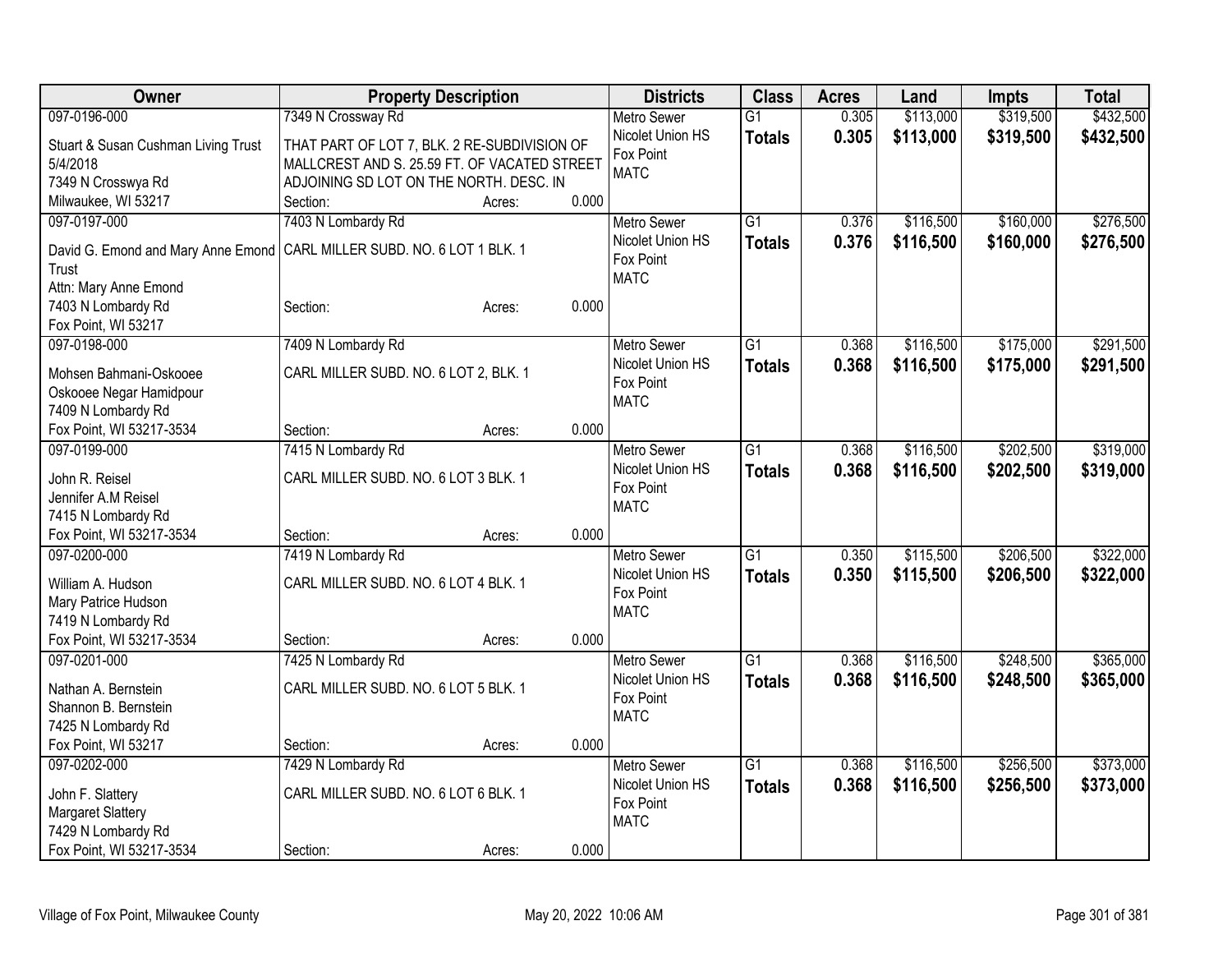| Owner                                 |                                                                                | <b>Property Description</b> |       | <b>Districts</b>   | <b>Class</b>    | <b>Acres</b> | Land      | <b>Impts</b> | <b>Total</b> |
|---------------------------------------|--------------------------------------------------------------------------------|-----------------------------|-------|--------------------|-----------------|--------------|-----------|--------------|--------------|
| 097-0203-000                          | 7433 N Bell Rd                                                                 |                             |       | <b>Metro Sewer</b> | $\overline{G1}$ | 0.407        | \$118,500 | \$325,500    | \$444,000    |
| John K. Conley                        | CARL MILLER SUBD. NO. 6 LOT 7 BLK. 1                                           |                             |       | Nicolet Union HS   | <b>Totals</b>   | 0.407        | \$118,500 | \$325,500    | \$444,000    |
| Lisa K. Conley                        |                                                                                |                             |       | Fox Point          |                 |              |           |              |              |
| 7433 N Bell Rd                        |                                                                                |                             |       | <b>MATC</b>        |                 |              |           |              |              |
| Fox Point, WI 53217-3543              | Section:                                                                       | Acres:                      | 0.000 |                    |                 |              |           |              |              |
| 097-0204-000                          | 7465 N Bell Rd                                                                 |                             |       | <b>Metro Sewer</b> | $\overline{G1}$ | 0.336        | \$114,500 | \$321,000    | \$435,500    |
|                                       | CARL MILLER SUBD. NO. 6 LOT 8 BLK. 1                                           |                             |       | Nicolet Union HS   | <b>Totals</b>   | 0.336        | \$114,500 | \$321,000    | \$435,500    |
| Kenmikiiya A. Terry<br>7465 N Bell Rd |                                                                                |                             |       | Fox Point          |                 |              |           |              |              |
|                                       |                                                                                |                             |       | <b>MATC</b>        |                 |              |           |              |              |
| Fox Point, WI 53217                   | Section:                                                                       | Acres:                      | 0.000 |                    |                 |              |           |              |              |
| 097-0205-000                          | 7456 N Crossway Rd                                                             |                             |       | <b>Metro Sewer</b> | $\overline{G1}$ | 0.307        | \$113,000 | \$226,000    | \$339,000    |
|                                       |                                                                                |                             |       | Nicolet Union HS   | <b>Totals</b>   | 0.307        | \$113,000 | \$226,000    | \$339,000    |
| Kevin Hanus                           | CARL MILLER SUBD. NO. 6 LOT 9 BLK. 1                                           |                             |       | Fox Point          |                 |              |           |              |              |
| Marian J. Byers                       |                                                                                |                             |       | <b>MATC</b>        |                 |              |           |              |              |
| 7456 N Crossway Rd                    |                                                                                |                             |       |                    |                 |              |           |              |              |
| Fox Point, WI 53217                   | Section:                                                                       | Acres:                      | 0.000 |                    |                 |              |           |              |              |
| 097-0206-000                          | 7450 N Crossway Rd                                                             |                             |       | <b>Metro Sewer</b> | $\overline{G1}$ | 0.299        | \$112,500 | \$224,000    | \$336,500    |
| Tyler S. Blanke                       | CARL MILLER SUBD. NO. 6 LOT 10, BLK. 1 EXC.                                    |                             |       | Nicolet Union HS   | <b>Totals</b>   | 0.299        | \$112,500 | \$224,000    | \$336,500    |
| Elizabeth A. LeRose                   | SWLY. 2 FT. (MEAS. AT RIGHT ANGLES TO AND PAR                                  |                             |       | Fox Point          |                 |              |           |              |              |
| 7450 N Crossway Rd                    | TO THE SWLY LI OF SD LOT 10)                                                   |                             |       | <b>MATC</b>        |                 |              |           |              |              |
| Fox Point, WI 53217                   | Section:                                                                       | Acres:                      | 0.000 |                    |                 |              |           |              |              |
| 097-0207-000                          | 7444 N Crossway Rd                                                             |                             |       | <b>Metro Sewer</b> | $\overline{G1}$ | 0.329        | \$114,000 | \$239,500    | \$353,500    |
|                                       |                                                                                |                             |       | Nicolet Union HS   | <b>Totals</b>   | 0.329        | \$114,000 | \$239,500    | \$353,500    |
| M Ray Khavanin<br>Mansoureh Afrough   | CARL MILLER SUBD. NO. 6 LOT 11, BLK. 1 AND THE<br>SWLY 2 FT. OF LOT 10, BLK. 1 |                             |       | Fox Point          |                 |              |           |              |              |
| 7444 N Crossway Rd                    |                                                                                |                             |       | <b>MATC</b>        |                 |              |           |              |              |
| Fox Point, WI 53217                   | Section:                                                                       | Acres:                      | 0.000 |                    |                 |              |           |              |              |
| 097-0208-000                          | 7438 N Crossway Rd                                                             |                             |       | <b>Metro Sewer</b> | $\overline{G1}$ | 0.307        | \$113,000 | \$163,800    | \$276,800    |
|                                       |                                                                                |                             |       | Nicolet Union HS   | <b>Totals</b>   | 0.307        | \$113,000 | \$163,800    | \$276,800    |
| William Warner Wood                   | CARL MILLER SUBD. NO. 6 LOT 12, BLK. 1                                         |                             |       | Fox Point          |                 |              |           |              |              |
| 7438 N Crossway Rd                    |                                                                                |                             |       | <b>MATC</b>        |                 |              |           |              |              |
| Fox Point, WI 53217-3523              |                                                                                |                             |       |                    |                 |              |           |              |              |
|                                       | Section:                                                                       | Acres:                      | 0.000 |                    |                 |              |           |              |              |
| 097-0209-000                          | 7432 N Crossway Rd                                                             |                             |       | <b>Metro Sewer</b> | $\overline{G1}$ | 0.307        | \$113,000 | \$433,000    | \$546,000    |
| Evan W. Johnson                       | LOT 13, IN BLOCK 1 IN CARL MILLER SUBDIVISION                                  |                             |       | Nicolet Union HS   | <b>Totals</b>   | 0.307        | \$113,000 | \$433,000    | \$546,000    |
| Susan M. Johnson                      | NO. 6, BEING A PART OF THE SOUTHWEST 1/4 OF                                    |                             |       | Fox Point          |                 |              |           |              |              |
| 7432 N Crossway Rd                    | SECTION 16 AND A PART OF THE SOUTHEAST 1/4                                     |                             |       | <b>MATC</b>        |                 |              |           |              |              |
| Fox Point, WI 53217                   | Section:                                                                       | Acres:                      | 0.000 |                    |                 |              |           |              |              |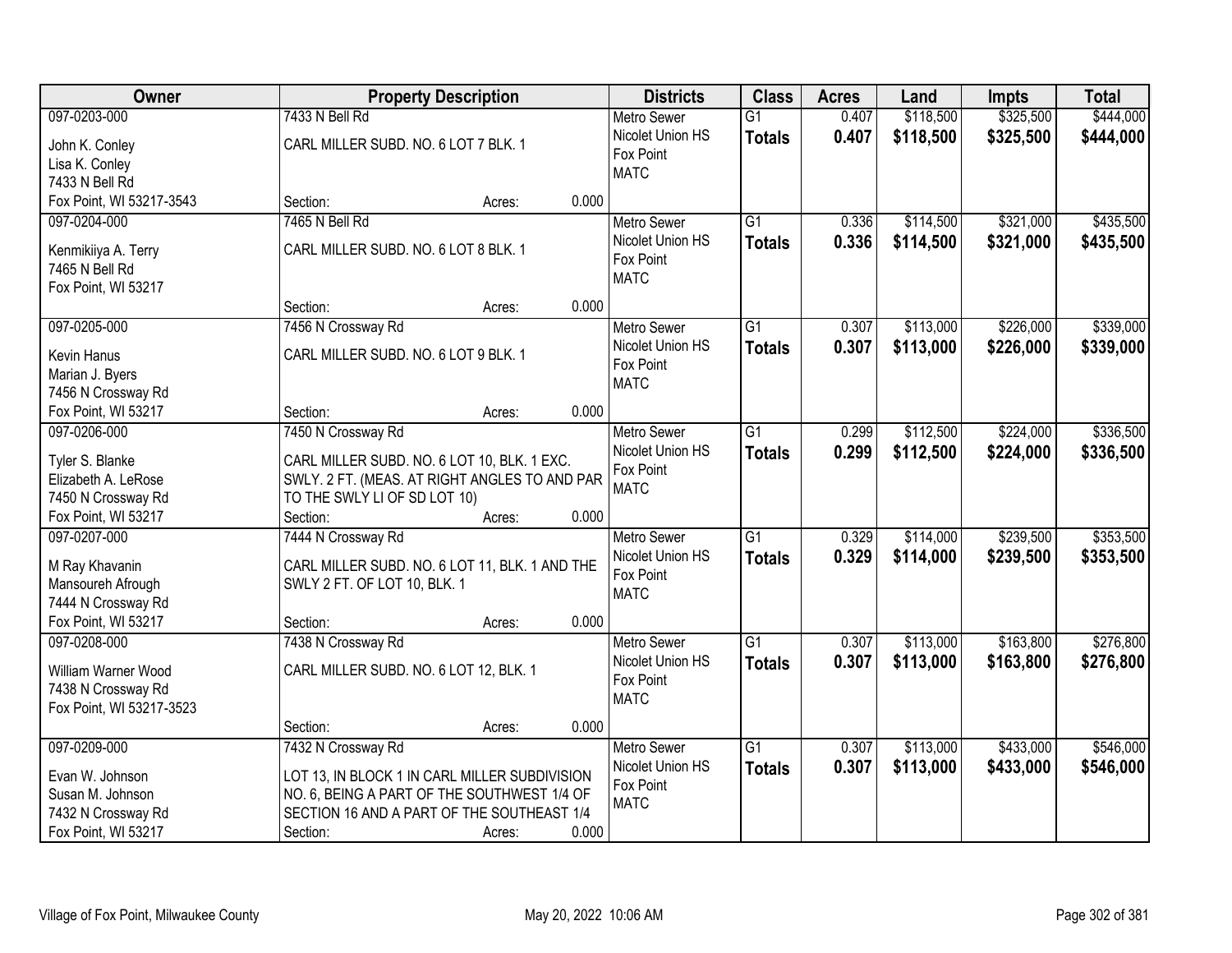| Owner                               |                                              | <b>Property Description</b> |       | <b>Districts</b>         | <b>Class</b>    | <b>Acres</b> | Land      | Impts     | <b>Total</b> |
|-------------------------------------|----------------------------------------------|-----------------------------|-------|--------------------------|-----------------|--------------|-----------|-----------|--------------|
| 097-0210-000                        | 7426 N Crossway Rd                           |                             |       | <b>Metro Sewer</b>       | $\overline{G1}$ | 0.307        | \$113,000 | \$419,500 | \$532,500    |
| The Phillip Oliva and Hope A. Oliva | CARL MILLER SUBD. NO. 6 LOT 14 BLK. 1        |                             |       | Nicolet Union HS         | <b>Totals</b>   | 0.307        | \$113,000 | \$419,500 | \$532,500    |
| Revocable Trust of                  |                                              |                             |       | Fox Point                |                 |              |           |           |              |
| 7426 N Crossway Rd                  |                                              |                             |       | <b>MATC</b>              |                 |              |           |           |              |
| Fox Point, WI 53217                 | Section:                                     | Acres:                      | 0.000 |                          |                 |              |           |           |              |
| 097-0211-000                        | 7420 N Crossway Rd                           |                             |       | <b>Metro Sewer</b>       | $\overline{G1}$ | 0.307        | \$113,000 | \$196,500 | \$309,500    |
| Jeffrey M. Katzban                  | CARL MILLER SUBD. NO. 6 LOT 15 BLK. 1        |                             |       | Nicolet Union HS         | <b>Totals</b>   | 0.307        | \$113,000 | \$196,500 | \$309,500    |
| Patricia A. Katzban                 |                                              |                             |       | Fox Point                |                 |              |           |           |              |
| 7420 N Crossway Rd                  |                                              |                             |       | <b>MATC</b>              |                 |              |           |           |              |
| Fox Point, WI 53217-3523            | Section:                                     | Acres:                      | 0.000 |                          |                 |              |           |           |              |
| 097-0212-000                        | 7414 N Crossway Rd                           |                             |       | Metro Sewer              | $\overline{G1}$ | 0.307        | \$113,000 | \$184,000 | \$297,000    |
| Michael Falkenstein                 | CARL MILLER SUBD. NO. 6 LOT 16 BLK 1         |                             |       | Nicolet Union HS         | <b>Totals</b>   | 0.307        | \$113,000 | \$184,000 | \$297,000    |
| 7414 N Crossway Rd                  |                                              |                             |       | Fox Point                |                 |              |           |           |              |
| Fox Point, WI 53217                 |                                              |                             |       | <b>MATC</b>              |                 |              |           |           |              |
|                                     | Section:                                     | Acres:                      | 0.000 |                          |                 |              |           |           |              |
| 097-0213-000                        | 7408 N Crossway Rd                           |                             |       | <b>Metro Sewer</b>       | $\overline{G1}$ | 0.321        | \$114,000 | \$176,200 | \$290,200    |
| Anne C. Curran                      | CARL MILLER SUBD. NO. 6 LOT 17 BLK. 1        |                             |       | Nicolet Union HS         | <b>Totals</b>   | 0.321        | \$114,000 | \$176,200 | \$290,200    |
| 7408 N Crossway Rd                  |                                              |                             |       | Fox Point                |                 |              |           |           |              |
| Fox Point, WI 53217                 |                                              |                             |       | <b>MATC</b>              |                 |              |           |           |              |
|                                     | Section:                                     | Acres:                      | 0.000 |                          |                 |              |           |           |              |
| 097-0214-000                        | 7402 N Crossway Rd                           |                             |       | <b>Metro Sewer</b>       | $\overline{G1}$ | 0.321        | \$114,000 | \$302,700 | \$416,700    |
| Lisa M. Friedel                     | CARL MILLER SUBD. NO. 6 LOT 18 BLK. 1        |                             |       | Nicolet Union HS         | <b>Totals</b>   | 0.321        | \$114,000 | \$302,700 | \$416,700    |
| 7402 N Crossway Rd                  |                                              |                             |       | Fox Point<br><b>MATC</b> |                 |              |           |           |              |
| Fox Point, WI 53217                 |                                              |                             |       |                          |                 |              |           |           |              |
|                                     | Section:                                     | Acres:                      | 0.000 |                          |                 |              |           |           |              |
| 097-0215-000                        | 7401 N Crossway Rd                           |                             |       | <b>Metro Sewer</b>       | $\overline{G1}$ | 0.436        | \$120,000 | \$315,000 | \$435,000    |
| David R. Miller                     | CARL MILLER SUBD. NO. 6 LOT 1, BLK. 2 AND N  |                             |       | Nicolet Union HS         | <b>Totals</b>   | 0.436        | \$120,000 | \$315,000 | \$435,000    |
| Linda Somerville                    | 34.41 FT. OF VACATED STREET ADJOINING SD LOT |                             |       | Fox Point                |                 |              |           |           |              |
| 7401 N Crossway Rd                  | ON THE S.                                    |                             |       | <b>MATC</b>              |                 |              |           |           |              |
| Fox Point, WI 53217                 | Section:                                     | Acres:                      | 0.000 |                          |                 |              |           |           |              |
| 097-0216-000                        | 7409 N Crossway Rd                           |                             |       | <b>Metro Sewer</b>       | $\overline{G1}$ | 0.323        | \$114,000 | \$232,000 | \$346,000    |
| Lois M. Malawsky                    | CARL MILLER SUBD. NO.6 LOT 2 BLK. 2          |                             |       | Nicolet Union HS         | <b>Totals</b>   | 0.323        | \$114,000 | \$232,000 | \$346,000    |
| 7409 N Crossway Rd                  |                                              |                             |       | Fox Point                |                 |              |           |           |              |
| Fox Point, WI 53217-3524            |                                              |                             |       | <b>MATC</b>              |                 |              |           |           |              |
|                                     | Section:                                     | Acres:                      | 0.000 |                          |                 |              |           |           |              |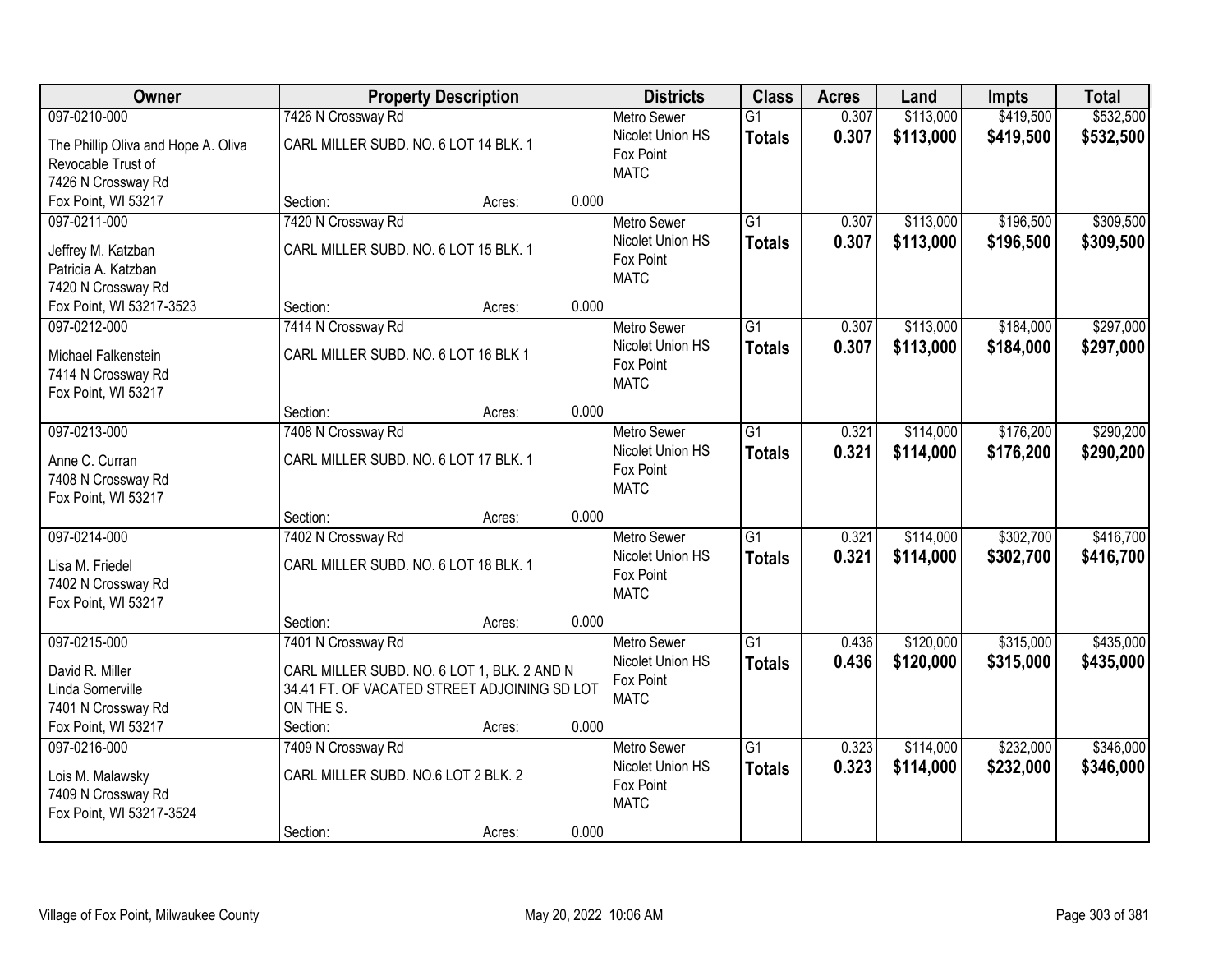| \$550,000<br>097-0217-000<br>7415 N Crossway Rd<br>\$113,500<br>\$436,500<br><b>Metro Sewer</b><br>$\overline{G1}$<br>0.314<br>Nicolet Union HS<br>0.314<br>\$113,500<br>\$436,500<br>\$550,000<br><b>Totals</b><br>Lot 3, in Block 2, in Carl Miller Subdivision No. 6, being a<br>James P. Chapman<br>Fox Point<br>part of the Southwest 1/4 of Section 16 and<br>Cynthia Chapman<br><b>MATC</b><br>7415 N Crossway Rd<br>part of the Southeast 1/4 of Section 17, in Township 8<br>0.000<br>Fox Point, WI 53217<br>Section:<br>Acres:<br>$\overline{G1}$<br>\$112,500<br>\$246,100<br>097-0218-000<br>7421 N Crossway Rd<br>0.302<br><b>Metro Sewer</b><br>Nicolet Union HS<br>0.302<br>\$112,500<br>\$246,100<br><b>Totals</b><br>Andre Mandache<br>Lot 4, in Block 2, Carl Miller Subdivision No. 6, being a<br>Fox Point<br>7421 N Crossway Rd<br>part of the Southwest 1/4 of Section 16 and a part of the<br><b>MATC</b><br>Southeast 1/4 of Section 17, Township 8 North, Range 2:<br>Fox Point, WI 53217<br>Section:<br>0.000<br>Acres:<br>7427 N Crossway Rd<br>$\overline{G1}$<br>\$112,500<br>\$248,000<br>097-0219-000<br>Metro Sewer<br>0.300<br>Nicolet Union HS<br>0.300<br>\$112,500<br>\$248,000<br><b>Totals</b><br>CARL MILLER SUBD. NO. 6 LOT 5 BLK 2<br>Linda Rabinowitz Revocable Trust<br>Fox Point<br>7427 N Crossway Rd<br><b>MATC</b><br>Fox Point, WI 53217-3524<br>0.000<br>Section:<br>Acres:<br>\$114,000<br>\$232,500<br>097-0220-000<br>7433 N Crossway Rd<br>$\overline{G1}$<br>0.325<br><b>Metro Sewer</b><br>Nicolet Union HS<br>0.325<br>\$114,000<br>\$232,500<br><b>Totals</b><br>CARL MILLER SUBD. NO. 6 LOT 6 BLK. 2<br>Kirk G. Jaeckel & Gina P. Jaeckel Joint<br>Fox Point<br>Revocable Trust<br><b>MATC</b><br>7433 N Crossway Rd<br>Fox Point, WI 53217<br>0.000<br>Section:<br>Acres:<br>7439 N Fairchild Rd<br>$\overline{G1}$<br>\$116,000<br>\$194,500<br>097-0221-000<br>0.359<br><b>Metro Sewer</b><br>0.359<br>Nicolet Union HS<br>\$116,000<br>\$194,500<br><b>Totals</b><br>CARL MILLER SUBD. NO. 6 LOT 7 BLK 2 AND S1/2 OF<br>Fairchild Fox Point, LLC<br>Fox Point<br>PO Box 700262<br>VAC STR ADJ SD LOT ON THE N.<br><b>MATC</b><br>Oostburg, WI 53070<br>0.000<br>Section:<br>Acres:<br>7438 N Seneca Rd<br>$\overline{G1}$<br>\$113,500<br>\$186,800<br>097-0222-001<br>0.315<br><b>Metro Sewer</b><br>0.315<br>Nicolet Union HS<br>\$113,500<br>\$186,800<br><b>Totals</b><br>CARL MILLER SUBD NO 6 LOT 8 BLK 2 & PT OF VAC<br>Maria L. Goranova<br>Fox Point<br>AVE ADJ ON N DESC AS COM NW COR SD LOT, TH N<br>7438 N Seneca Rd<br><b>MATC</b><br>5', E TO A PT BEING THE E LI OF SD LOT EXT, TH S<br>Fox Point, WI 53217-3440<br>0.337<br>Section:<br>Acres:<br>097-0223-000<br>$\overline{G1}$<br>\$113,000<br>\$178,500<br>7432 N Seneca Rd<br><b>Metro Sewer</b><br>0.308<br>0.308<br>Nicolet Union HS<br>\$113,000<br>\$178,500<br><b>Totals</b><br>CARL MILLER SUBD. NO. 6 LOT 9 BLK. 2<br>Michael S. Schweiner<br>Fox Point<br>Anne D. Schweiner<br><b>MATC</b><br>7432 N Seneca Rd | Owner                    | <b>Property Description</b> | <b>Districts</b> | <b>Class</b> | <b>Acres</b> | Land | <b>Impts</b> | <b>Total</b> |
|------------------------------------------------------------------------------------------------------------------------------------------------------------------------------------------------------------------------------------------------------------------------------------------------------------------------------------------------------------------------------------------------------------------------------------------------------------------------------------------------------------------------------------------------------------------------------------------------------------------------------------------------------------------------------------------------------------------------------------------------------------------------------------------------------------------------------------------------------------------------------------------------------------------------------------------------------------------------------------------------------------------------------------------------------------------------------------------------------------------------------------------------------------------------------------------------------------------------------------------------------------------------------------------------------------------------------------------------------------------------------------------------------------------------------------------------------------------------------------------------------------------------------------------------------------------------------------------------------------------------------------------------------------------------------------------------------------------------------------------------------------------------------------------------------------------------------------------------------------------------------------------------------------------------------------------------------------------------------------------------------------------------------------------------------------------------------------------------------------------------------------------------------------------------------------------------------------------------------------------------------------------------------------------------------------------------------------------------------------------------------------------------------------------------------------------------------------------------------------------------------------------------------------------------------------------------------------------------------------------------------------------------------------------------------------------------------------------------------------------------------------------------------------------------------------------------------------------------------------------------------------------------------------------------------------------------------------------------------------------------------------------------------------------------------------|--------------------------|-----------------------------|------------------|--------------|--------------|------|--------------|--------------|
|                                                                                                                                                                                                                                                                                                                                                                                                                                                                                                                                                                                                                                                                                                                                                                                                                                                                                                                                                                                                                                                                                                                                                                                                                                                                                                                                                                                                                                                                                                                                                                                                                                                                                                                                                                                                                                                                                                                                                                                                                                                                                                                                                                                                                                                                                                                                                                                                                                                                                                                                                                                                                                                                                                                                                                                                                                                                                                                                                                                                                                                            |                          |                             |                  |              |              |      |              |              |
|                                                                                                                                                                                                                                                                                                                                                                                                                                                                                                                                                                                                                                                                                                                                                                                                                                                                                                                                                                                                                                                                                                                                                                                                                                                                                                                                                                                                                                                                                                                                                                                                                                                                                                                                                                                                                                                                                                                                                                                                                                                                                                                                                                                                                                                                                                                                                                                                                                                                                                                                                                                                                                                                                                                                                                                                                                                                                                                                                                                                                                                            |                          |                             |                  |              |              |      |              |              |
| \$358,600<br>\$358,600<br>\$360,500<br>\$360,500<br>\$346,500<br>\$346,500<br>\$300,300<br>\$291,500                                                                                                                                                                                                                                                                                                                                                                                                                                                                                                                                                                                                                                                                                                                                                                                                                                                                                                                                                                                                                                                                                                                                                                                                                                                                                                                                                                                                                                                                                                                                                                                                                                                                                                                                                                                                                                                                                                                                                                                                                                                                                                                                                                                                                                                                                                                                                                                                                                                                                                                                                                                                                                                                                                                                                                                                                                                                                                                                                       |                          |                             |                  |              |              |      |              |              |
|                                                                                                                                                                                                                                                                                                                                                                                                                                                                                                                                                                                                                                                                                                                                                                                                                                                                                                                                                                                                                                                                                                                                                                                                                                                                                                                                                                                                                                                                                                                                                                                                                                                                                                                                                                                                                                                                                                                                                                                                                                                                                                                                                                                                                                                                                                                                                                                                                                                                                                                                                                                                                                                                                                                                                                                                                                                                                                                                                                                                                                                            |                          |                             |                  |              |              |      |              |              |
|                                                                                                                                                                                                                                                                                                                                                                                                                                                                                                                                                                                                                                                                                                                                                                                                                                                                                                                                                                                                                                                                                                                                                                                                                                                                                                                                                                                                                                                                                                                                                                                                                                                                                                                                                                                                                                                                                                                                                                                                                                                                                                                                                                                                                                                                                                                                                                                                                                                                                                                                                                                                                                                                                                                                                                                                                                                                                                                                                                                                                                                            |                          |                             |                  |              |              |      |              |              |
|                                                                                                                                                                                                                                                                                                                                                                                                                                                                                                                                                                                                                                                                                                                                                                                                                                                                                                                                                                                                                                                                                                                                                                                                                                                                                                                                                                                                                                                                                                                                                                                                                                                                                                                                                                                                                                                                                                                                                                                                                                                                                                                                                                                                                                                                                                                                                                                                                                                                                                                                                                                                                                                                                                                                                                                                                                                                                                                                                                                                                                                            |                          |                             |                  |              |              |      |              |              |
|                                                                                                                                                                                                                                                                                                                                                                                                                                                                                                                                                                                                                                                                                                                                                                                                                                                                                                                                                                                                                                                                                                                                                                                                                                                                                                                                                                                                                                                                                                                                                                                                                                                                                                                                                                                                                                                                                                                                                                                                                                                                                                                                                                                                                                                                                                                                                                                                                                                                                                                                                                                                                                                                                                                                                                                                                                                                                                                                                                                                                                                            |                          |                             |                  |              |              |      |              |              |
|                                                                                                                                                                                                                                                                                                                                                                                                                                                                                                                                                                                                                                                                                                                                                                                                                                                                                                                                                                                                                                                                                                                                                                                                                                                                                                                                                                                                                                                                                                                                                                                                                                                                                                                                                                                                                                                                                                                                                                                                                                                                                                                                                                                                                                                                                                                                                                                                                                                                                                                                                                                                                                                                                                                                                                                                                                                                                                                                                                                                                                                            |                          |                             |                  |              |              |      |              |              |
|                                                                                                                                                                                                                                                                                                                                                                                                                                                                                                                                                                                                                                                                                                                                                                                                                                                                                                                                                                                                                                                                                                                                                                                                                                                                                                                                                                                                                                                                                                                                                                                                                                                                                                                                                                                                                                                                                                                                                                                                                                                                                                                                                                                                                                                                                                                                                                                                                                                                                                                                                                                                                                                                                                                                                                                                                                                                                                                                                                                                                                                            |                          |                             |                  |              |              |      |              |              |
|                                                                                                                                                                                                                                                                                                                                                                                                                                                                                                                                                                                                                                                                                                                                                                                                                                                                                                                                                                                                                                                                                                                                                                                                                                                                                                                                                                                                                                                                                                                                                                                                                                                                                                                                                                                                                                                                                                                                                                                                                                                                                                                                                                                                                                                                                                                                                                                                                                                                                                                                                                                                                                                                                                                                                                                                                                                                                                                                                                                                                                                            |                          |                             |                  |              |              |      |              |              |
|                                                                                                                                                                                                                                                                                                                                                                                                                                                                                                                                                                                                                                                                                                                                                                                                                                                                                                                                                                                                                                                                                                                                                                                                                                                                                                                                                                                                                                                                                                                                                                                                                                                                                                                                                                                                                                                                                                                                                                                                                                                                                                                                                                                                                                                                                                                                                                                                                                                                                                                                                                                                                                                                                                                                                                                                                                                                                                                                                                                                                                                            |                          |                             |                  |              |              |      |              |              |
|                                                                                                                                                                                                                                                                                                                                                                                                                                                                                                                                                                                                                                                                                                                                                                                                                                                                                                                                                                                                                                                                                                                                                                                                                                                                                                                                                                                                                                                                                                                                                                                                                                                                                                                                                                                                                                                                                                                                                                                                                                                                                                                                                                                                                                                                                                                                                                                                                                                                                                                                                                                                                                                                                                                                                                                                                                                                                                                                                                                                                                                            |                          |                             |                  |              |              |      |              |              |
|                                                                                                                                                                                                                                                                                                                                                                                                                                                                                                                                                                                                                                                                                                                                                                                                                                                                                                                                                                                                                                                                                                                                                                                                                                                                                                                                                                                                                                                                                                                                                                                                                                                                                                                                                                                                                                                                                                                                                                                                                                                                                                                                                                                                                                                                                                                                                                                                                                                                                                                                                                                                                                                                                                                                                                                                                                                                                                                                                                                                                                                            |                          |                             |                  |              |              |      |              |              |
|                                                                                                                                                                                                                                                                                                                                                                                                                                                                                                                                                                                                                                                                                                                                                                                                                                                                                                                                                                                                                                                                                                                                                                                                                                                                                                                                                                                                                                                                                                                                                                                                                                                                                                                                                                                                                                                                                                                                                                                                                                                                                                                                                                                                                                                                                                                                                                                                                                                                                                                                                                                                                                                                                                                                                                                                                                                                                                                                                                                                                                                            |                          |                             |                  |              |              |      |              |              |
|                                                                                                                                                                                                                                                                                                                                                                                                                                                                                                                                                                                                                                                                                                                                                                                                                                                                                                                                                                                                                                                                                                                                                                                                                                                                                                                                                                                                                                                                                                                                                                                                                                                                                                                                                                                                                                                                                                                                                                                                                                                                                                                                                                                                                                                                                                                                                                                                                                                                                                                                                                                                                                                                                                                                                                                                                                                                                                                                                                                                                                                            |                          |                             |                  |              |              |      |              |              |
|                                                                                                                                                                                                                                                                                                                                                                                                                                                                                                                                                                                                                                                                                                                                                                                                                                                                                                                                                                                                                                                                                                                                                                                                                                                                                                                                                                                                                                                                                                                                                                                                                                                                                                                                                                                                                                                                                                                                                                                                                                                                                                                                                                                                                                                                                                                                                                                                                                                                                                                                                                                                                                                                                                                                                                                                                                                                                                                                                                                                                                                            |                          |                             |                  |              |              |      |              |              |
|                                                                                                                                                                                                                                                                                                                                                                                                                                                                                                                                                                                                                                                                                                                                                                                                                                                                                                                                                                                                                                                                                                                                                                                                                                                                                                                                                                                                                                                                                                                                                                                                                                                                                                                                                                                                                                                                                                                                                                                                                                                                                                                                                                                                                                                                                                                                                                                                                                                                                                                                                                                                                                                                                                                                                                                                                                                                                                                                                                                                                                                            |                          |                             |                  |              |              |      |              |              |
|                                                                                                                                                                                                                                                                                                                                                                                                                                                                                                                                                                                                                                                                                                                                                                                                                                                                                                                                                                                                                                                                                                                                                                                                                                                                                                                                                                                                                                                                                                                                                                                                                                                                                                                                                                                                                                                                                                                                                                                                                                                                                                                                                                                                                                                                                                                                                                                                                                                                                                                                                                                                                                                                                                                                                                                                                                                                                                                                                                                                                                                            |                          |                             |                  |              |              |      |              |              |
|                                                                                                                                                                                                                                                                                                                                                                                                                                                                                                                                                                                                                                                                                                                                                                                                                                                                                                                                                                                                                                                                                                                                                                                                                                                                                                                                                                                                                                                                                                                                                                                                                                                                                                                                                                                                                                                                                                                                                                                                                                                                                                                                                                                                                                                                                                                                                                                                                                                                                                                                                                                                                                                                                                                                                                                                                                                                                                                                                                                                                                                            |                          |                             |                  |              |              |      |              |              |
| \$310,500<br>\$310,500<br>\$300,300<br>\$291,500                                                                                                                                                                                                                                                                                                                                                                                                                                                                                                                                                                                                                                                                                                                                                                                                                                                                                                                                                                                                                                                                                                                                                                                                                                                                                                                                                                                                                                                                                                                                                                                                                                                                                                                                                                                                                                                                                                                                                                                                                                                                                                                                                                                                                                                                                                                                                                                                                                                                                                                                                                                                                                                                                                                                                                                                                                                                                                                                                                                                           |                          |                             |                  |              |              |      |              |              |
|                                                                                                                                                                                                                                                                                                                                                                                                                                                                                                                                                                                                                                                                                                                                                                                                                                                                                                                                                                                                                                                                                                                                                                                                                                                                                                                                                                                                                                                                                                                                                                                                                                                                                                                                                                                                                                                                                                                                                                                                                                                                                                                                                                                                                                                                                                                                                                                                                                                                                                                                                                                                                                                                                                                                                                                                                                                                                                                                                                                                                                                            |                          |                             |                  |              |              |      |              |              |
|                                                                                                                                                                                                                                                                                                                                                                                                                                                                                                                                                                                                                                                                                                                                                                                                                                                                                                                                                                                                                                                                                                                                                                                                                                                                                                                                                                                                                                                                                                                                                                                                                                                                                                                                                                                                                                                                                                                                                                                                                                                                                                                                                                                                                                                                                                                                                                                                                                                                                                                                                                                                                                                                                                                                                                                                                                                                                                                                                                                                                                                            |                          |                             |                  |              |              |      |              |              |
|                                                                                                                                                                                                                                                                                                                                                                                                                                                                                                                                                                                                                                                                                                                                                                                                                                                                                                                                                                                                                                                                                                                                                                                                                                                                                                                                                                                                                                                                                                                                                                                                                                                                                                                                                                                                                                                                                                                                                                                                                                                                                                                                                                                                                                                                                                                                                                                                                                                                                                                                                                                                                                                                                                                                                                                                                                                                                                                                                                                                                                                            |                          |                             |                  |              |              |      |              |              |
|                                                                                                                                                                                                                                                                                                                                                                                                                                                                                                                                                                                                                                                                                                                                                                                                                                                                                                                                                                                                                                                                                                                                                                                                                                                                                                                                                                                                                                                                                                                                                                                                                                                                                                                                                                                                                                                                                                                                                                                                                                                                                                                                                                                                                                                                                                                                                                                                                                                                                                                                                                                                                                                                                                                                                                                                                                                                                                                                                                                                                                                            |                          |                             |                  |              |              |      |              |              |
|                                                                                                                                                                                                                                                                                                                                                                                                                                                                                                                                                                                                                                                                                                                                                                                                                                                                                                                                                                                                                                                                                                                                                                                                                                                                                                                                                                                                                                                                                                                                                                                                                                                                                                                                                                                                                                                                                                                                                                                                                                                                                                                                                                                                                                                                                                                                                                                                                                                                                                                                                                                                                                                                                                                                                                                                                                                                                                                                                                                                                                                            |                          |                             |                  |              |              |      |              |              |
|                                                                                                                                                                                                                                                                                                                                                                                                                                                                                                                                                                                                                                                                                                                                                                                                                                                                                                                                                                                                                                                                                                                                                                                                                                                                                                                                                                                                                                                                                                                                                                                                                                                                                                                                                                                                                                                                                                                                                                                                                                                                                                                                                                                                                                                                                                                                                                                                                                                                                                                                                                                                                                                                                                                                                                                                                                                                                                                                                                                                                                                            |                          |                             |                  |              |              |      |              |              |
|                                                                                                                                                                                                                                                                                                                                                                                                                                                                                                                                                                                                                                                                                                                                                                                                                                                                                                                                                                                                                                                                                                                                                                                                                                                                                                                                                                                                                                                                                                                                                                                                                                                                                                                                                                                                                                                                                                                                                                                                                                                                                                                                                                                                                                                                                                                                                                                                                                                                                                                                                                                                                                                                                                                                                                                                                                                                                                                                                                                                                                                            |                          |                             |                  |              |              |      |              |              |
|                                                                                                                                                                                                                                                                                                                                                                                                                                                                                                                                                                                                                                                                                                                                                                                                                                                                                                                                                                                                                                                                                                                                                                                                                                                                                                                                                                                                                                                                                                                                                                                                                                                                                                                                                                                                                                                                                                                                                                                                                                                                                                                                                                                                                                                                                                                                                                                                                                                                                                                                                                                                                                                                                                                                                                                                                                                                                                                                                                                                                                                            |                          |                             |                  |              |              |      |              |              |
|                                                                                                                                                                                                                                                                                                                                                                                                                                                                                                                                                                                                                                                                                                                                                                                                                                                                                                                                                                                                                                                                                                                                                                                                                                                                                                                                                                                                                                                                                                                                                                                                                                                                                                                                                                                                                                                                                                                                                                                                                                                                                                                                                                                                                                                                                                                                                                                                                                                                                                                                                                                                                                                                                                                                                                                                                                                                                                                                                                                                                                                            |                          |                             |                  |              |              |      |              |              |
|                                                                                                                                                                                                                                                                                                                                                                                                                                                                                                                                                                                                                                                                                                                                                                                                                                                                                                                                                                                                                                                                                                                                                                                                                                                                                                                                                                                                                                                                                                                                                                                                                                                                                                                                                                                                                                                                                                                                                                                                                                                                                                                                                                                                                                                                                                                                                                                                                                                                                                                                                                                                                                                                                                                                                                                                                                                                                                                                                                                                                                                            |                          |                             |                  |              |              |      |              |              |
|                                                                                                                                                                                                                                                                                                                                                                                                                                                                                                                                                                                                                                                                                                                                                                                                                                                                                                                                                                                                                                                                                                                                                                                                                                                                                                                                                                                                                                                                                                                                                                                                                                                                                                                                                                                                                                                                                                                                                                                                                                                                                                                                                                                                                                                                                                                                                                                                                                                                                                                                                                                                                                                                                                                                                                                                                                                                                                                                                                                                                                                            |                          |                             |                  |              |              |      |              |              |
|                                                                                                                                                                                                                                                                                                                                                                                                                                                                                                                                                                                                                                                                                                                                                                                                                                                                                                                                                                                                                                                                                                                                                                                                                                                                                                                                                                                                                                                                                                                                                                                                                                                                                                                                                                                                                                                                                                                                                                                                                                                                                                                                                                                                                                                                                                                                                                                                                                                                                                                                                                                                                                                                                                                                                                                                                                                                                                                                                                                                                                                            |                          |                             |                  |              |              |      |              |              |
|                                                                                                                                                                                                                                                                                                                                                                                                                                                                                                                                                                                                                                                                                                                                                                                                                                                                                                                                                                                                                                                                                                                                                                                                                                                                                                                                                                                                                                                                                                                                                                                                                                                                                                                                                                                                                                                                                                                                                                                                                                                                                                                                                                                                                                                                                                                                                                                                                                                                                                                                                                                                                                                                                                                                                                                                                                                                                                                                                                                                                                                            |                          |                             |                  |              |              |      |              |              |
|                                                                                                                                                                                                                                                                                                                                                                                                                                                                                                                                                                                                                                                                                                                                                                                                                                                                                                                                                                                                                                                                                                                                                                                                                                                                                                                                                                                                                                                                                                                                                                                                                                                                                                                                                                                                                                                                                                                                                                                                                                                                                                                                                                                                                                                                                                                                                                                                                                                                                                                                                                                                                                                                                                                                                                                                                                                                                                                                                                                                                                                            |                          |                             |                  |              |              |      |              |              |
|                                                                                                                                                                                                                                                                                                                                                                                                                                                                                                                                                                                                                                                                                                                                                                                                                                                                                                                                                                                                                                                                                                                                                                                                                                                                                                                                                                                                                                                                                                                                                                                                                                                                                                                                                                                                                                                                                                                                                                                                                                                                                                                                                                                                                                                                                                                                                                                                                                                                                                                                                                                                                                                                                                                                                                                                                                                                                                                                                                                                                                                            |                          |                             |                  |              |              |      |              |              |
|                                                                                                                                                                                                                                                                                                                                                                                                                                                                                                                                                                                                                                                                                                                                                                                                                                                                                                                                                                                                                                                                                                                                                                                                                                                                                                                                                                                                                                                                                                                                                                                                                                                                                                                                                                                                                                                                                                                                                                                                                                                                                                                                                                                                                                                                                                                                                                                                                                                                                                                                                                                                                                                                                                                                                                                                                                                                                                                                                                                                                                                            |                          |                             |                  |              |              |      |              |              |
| Acres:                                                                                                                                                                                                                                                                                                                                                                                                                                                                                                                                                                                                                                                                                                                                                                                                                                                                                                                                                                                                                                                                                                                                                                                                                                                                                                                                                                                                                                                                                                                                                                                                                                                                                                                                                                                                                                                                                                                                                                                                                                                                                                                                                                                                                                                                                                                                                                                                                                                                                                                                                                                                                                                                                                                                                                                                                                                                                                                                                                                                                                                     | Fox Point, WI 53217-3440 | 0.000<br>Section:           |                  |              |              |      |              |              |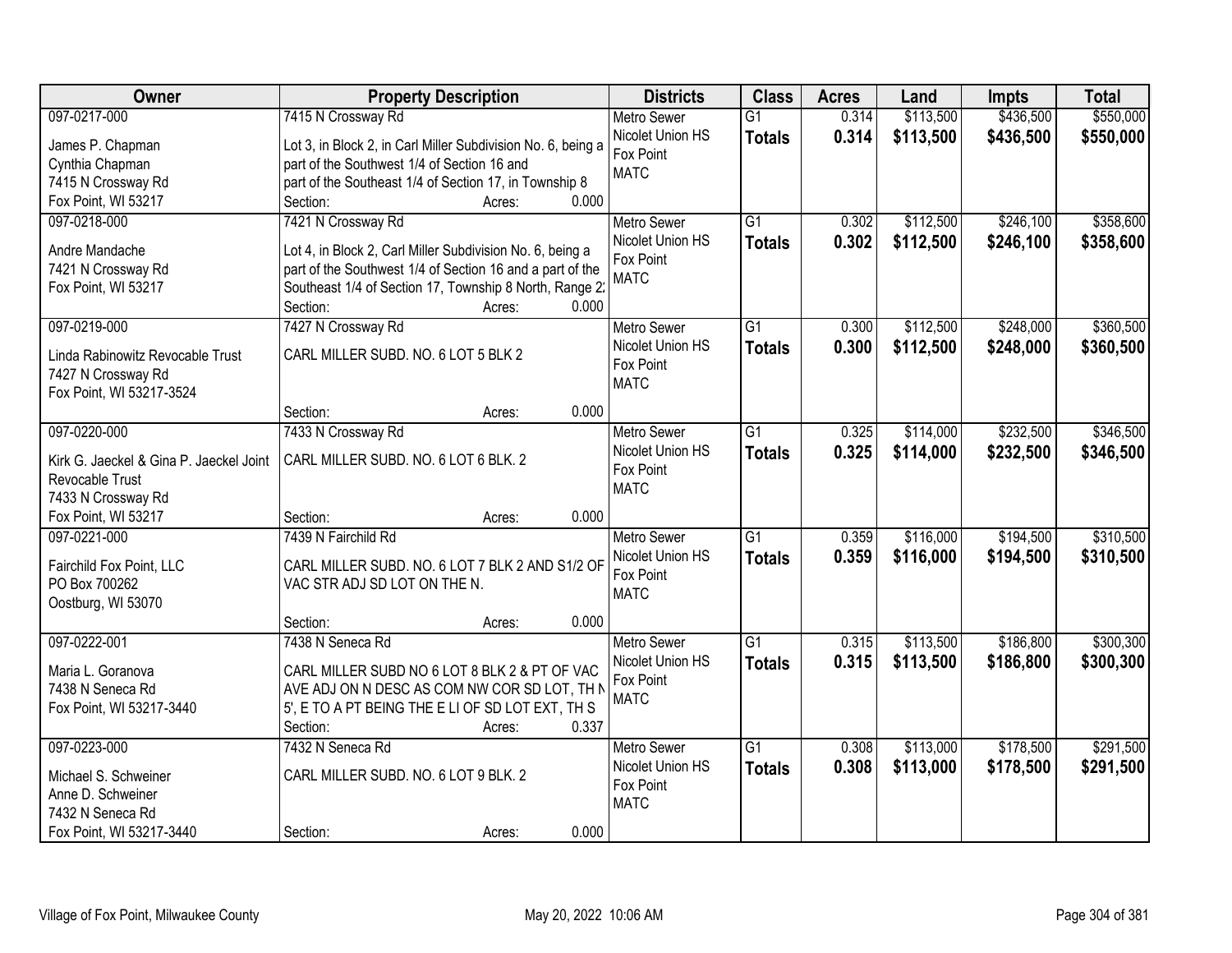| Owner                                   | <b>Property Description</b>                                 | <b>Districts</b>   | <b>Class</b>    | <b>Acres</b> | Land      | <b>Impts</b> | <b>Total</b> |
|-----------------------------------------|-------------------------------------------------------------|--------------------|-----------------|--------------|-----------|--------------|--------------|
| 097-0224-000                            | 7426 N Seneca Rd                                            | <b>Metro Sewer</b> | $\overline{G1}$ | 0.319        | \$113,500 | \$213,500    | \$327,000    |
| Anne M. Corcoran                        | Lot 10, in Block 2, in Carl Miller Subdivision No. 6, being | Nicolet Union HS   | <b>Totals</b>   | 0.319        | \$113,500 | \$213,500    | \$327,000    |
| 7426 N Seneca Rd                        | part of the Southwest 1/4 of Section 16, and part of the    | Fox Point          |                 |              |           |              |              |
| Fox Point, WI 53217                     | Southeast 1/4 of Section 17, Township 8 North, Range 2      | <b>MATC</b>        |                 |              |           |              |              |
|                                         | 0.319<br>Section:<br>Acres:                                 |                    |                 |              |           |              |              |
| 097-0225-000                            | 7420 N Seneca Rd                                            | <b>Metro Sewer</b> | $\overline{G1}$ | 0.317        | \$113,500 | \$299,900    | \$413,400    |
| Joel H. Been                            | CARL MILLER SUBD. NO. 6 LOT 11 BLK. 2                       | Nicolet Union HS   | <b>Totals</b>   | 0.317        | \$113,500 | \$299,900    | \$413,400    |
| Diane F. Been                           |                                                             | Fox Point          |                 |              |           |              |              |
| 7420 N Seneca Rd                        |                                                             | <b>MATC</b>        |                 |              |           |              |              |
| Fox Point, WI 53217-3440                | 0.000<br>Section:<br>Acres:                                 |                    |                 |              |           |              |              |
| 097-0226-000                            | 7414 N Seneca Rd                                            | <b>Metro Sewer</b> | G <sub>1</sub>  | 0.335        | \$114,500 | \$270,000    | \$384,500    |
|                                         |                                                             | Nicolet Union HS   | <b>Totals</b>   | 0.335        | \$114,500 | \$270,000    | \$384,500    |
| Michael A. West                         | CARL MILLER SUB. NO. 6 LOT 12, BLOCK 2                      | Fox Point          |                 |              |           |              |              |
| 7414 N Seneca Rd                        |                                                             | <b>MATC</b>        |                 |              |           |              |              |
| Fox Point, WI 53217-3440                |                                                             |                    |                 |              |           |              |              |
|                                         | 0.000<br>Section:<br>Acres:                                 |                    |                 |              |           |              |              |
| 097-0227-000                            | 7408 N Seneca Rd                                            | <b>Metro Sewer</b> | G1              | 0.325        | \$114,000 | \$267,500    | \$381,500    |
| Bradley J. Dunning                      | Lot 13, Block 2, Carl Miller Subdivision No. 6, being a par | Nicolet Union HS   | <b>Totals</b>   | 0.325        | \$114,000 | \$267,500    | \$381,500    |
| Anne R. Dunning                         | of the Southwest 1/4 of Section 16 and part of the          | Fox Point          |                 |              |           |              |              |
| 7408 N Seneca Rd                        | Southeast 1/4 of Section 17, Township 8 North, Range 2      | <b>MATC</b>        |                 |              |           |              |              |
| Fox Point, WI 53217                     | 0.000<br>Section:<br>Acres:                                 |                    |                 |              |           |              |              |
| 097-0228-000                            | 7402 N Seneca Rd                                            | <b>Metro Sewer</b> | $\overline{G1}$ | 0.384        | \$117,000 | \$216,000    | \$333,000    |
|                                         |                                                             | Nicolet Union HS   | <b>Totals</b>   | 0.384        | \$117,000 | \$216,000    | \$333,000    |
| Michael E. Trager                       | Lot 14 and the North 1/2 of vacated Hemlock Road            | Fox Point          |                 |              |           |              |              |
| Tara B. Trager                          | adjoining said Lot on the South in Block 2, in Carl Miller  | <b>MATC</b>        |                 |              |           |              |              |
| 7402 N Seneca Rd                        | Subdivision No. 6, being a part of the Southwest 1/4 of     |                    |                 |              |           |              |              |
| Fox Point, WI 53217                     | 0.000<br>Section:<br>Acres:                                 |                    |                 |              |           |              |              |
| 097-0229-000                            | 7500 N Seneca Rd                                            | <b>Metro Sewer</b> | $\overline{G1}$ | 0.280        | \$111,500 | \$160,500    | \$272,000    |
| Roberta Steiner Trustee                 | CARL MILLER SUBD. NO. 6 THE SOUTH 40.76 FT. OF              | Nicolet Union HS   | <b>Totals</b>   | 0.280        | \$111,500 | \$160,500    | \$272,000    |
| 7500 N Seneca Rd                        | LOT 1, BLK. 3 AND NORTH 55 FT. OF VACATED                   | Fox Point          |                 |              |           |              |              |
| Fox Point, WI 53217                     | STREET ADJOINING SD LOT ON THE SOUTH.                       | <b>MATC</b>        |                 |              |           |              |              |
|                                         | 0.000<br>Section:<br>Acres:                                 |                    |                 |              |           |              |              |
| 097-0230-000                            | 7510 N Seneca Rd                                            | <b>Metro Sewer</b> | G1              | 0.277        | \$111,500 | \$186,300    | \$297,800    |
|                                         | CARL MILLER SUBD. NO 6 THE N. 67.81 FT OF LOT 1             | Nicolet Union HS   | <b>Totals</b>   | 0.277        | \$111,500 | \$186,300    | \$297,800    |
| Travis and Leslie Ott                   |                                                             | Fox Point          |                 |              |           |              |              |
| 7510 N Seneca Rd<br>Milwaukee, WI 53217 | AND THE S. 27.19 FT OF LOT 2, BLK 3.                        | <b>MATC</b>        |                 |              |           |              |              |
|                                         | 0.000<br>Section:                                           |                    |                 |              |           |              |              |
|                                         | Acres:                                                      |                    |                 |              |           |              |              |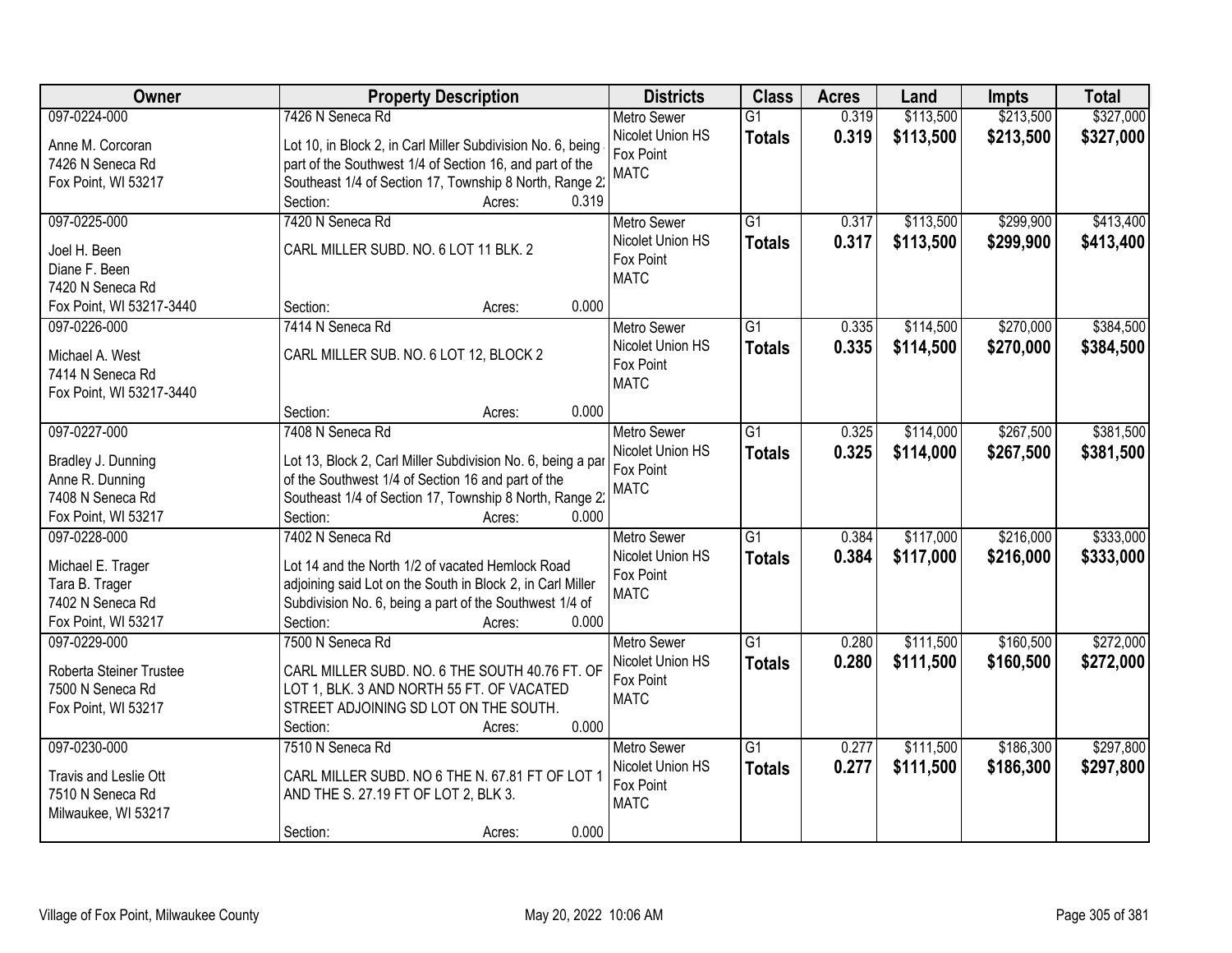| Owner                                 | <b>Property Description</b>                             |                 | <b>Districts</b>   | <b>Class</b>    | <b>Acres</b> | Land      | <b>Impts</b> | <b>Total</b> |
|---------------------------------------|---------------------------------------------------------|-----------------|--------------------|-----------------|--------------|-----------|--------------|--------------|
| 097-0231-000                          | 7514 N Seneca Rd                                        |                 | <b>Metro Sewer</b> | $\overline{G1}$ | 0.277        | \$111,500 | \$145,500    | \$257,000    |
| Arnold A Walker Revocable Trust Dated | Lot Two (2), excepting the South Twenty-seven and       |                 | Nicolet Union HS   | <b>Totals</b>   | 0.277        | \$111,500 | \$145,500    | \$257,000    |
| April 12, 2017                        | Nineteen Hundredths (27.19) feet, and all except the    |                 | Fox Point          |                 |              |           |              |              |
| 7514 N Seneca Rd                      | Northerly                                               |                 | <b>MATC</b>        |                 |              |           |              |              |
| Milwaukee, WI 53217                   | Section:                                                | 0.277<br>Acres: |                    |                 |              |           |              |              |
| 097-0232-000                          | 7530 N Seneca Rd                                        |                 | <b>Metro Sewer</b> | $\overline{G1}$ | 0.279        | \$111,500 | \$120,800    | \$232,300    |
|                                       |                                                         |                 | Nicolet Union HS   | <b>Totals</b>   | 0.279        | \$111,500 | \$120,800    | \$232,300    |
| Dawn M. Bugalski                      | CARL MILLER SUBD. NO. 6 THE NLY 95 FT. OF LOT           |                 | Fox Point          |                 |              |           |              |              |
| Michael J. Bugalski                   | 3, BLK. 3.                                              |                 | <b>MATC</b>        |                 |              |           |              |              |
| 7530 N Seneca Rd                      |                                                         |                 |                    |                 |              |           |              |              |
| Fox Point, WI 53217                   | Section:                                                | 0.000<br>Acres: |                    |                 |              |           |              |              |
| 097-0233-000                          | 7420 N Mohawk Rd                                        |                 | <b>Metro Sewer</b> | G1              | 0.233        | \$102,500 | \$82,500     | \$185,000    |
| John R. Gorski                        | PAULINES PARCELS LOT 1 BLK. 1                           |                 | Nicolet Union HS   | <b>Totals</b>   | 0.233        | \$102,500 | \$82,500     | \$185,000    |
| Jean A. Gorski                        |                                                         |                 | Fox Point          |                 |              |           |              |              |
| 7420 N Mohawk Rd                      |                                                         |                 | <b>MATC</b>        |                 |              |           |              |              |
| Fox Point, WI 53217-3456              | Section:                                                | 0.000<br>Acres: |                    |                 |              |           |              |              |
| 097-0234-000                          | 7400 N Mohawk Rd                                        |                 | <b>Metro Sewer</b> | G1              | 0.278        | \$111,500 | \$107,800    | \$219,300    |
|                                       |                                                         |                 | Nicolet Union HS   | <b>Totals</b>   | 0.278        | \$111,500 | \$107,800    | \$219,300    |
| George D Robertson Living Trust       | PAULINES PARCELS LOT 2 BLK. 1 AND N. 10FT OF            |                 | Fox Point          |                 |              |           |              |              |
| Lynne Robertson Living Trust          | VACANT PED-WAY ADJ. ON S.                               |                 | <b>MATC</b>        |                 |              |           |              |              |
| 7400 N Mohawk Rd                      |                                                         |                 |                    |                 |              |           |              |              |
| Fox Point, WI 53217-3456              | Section:                                                | 0.000<br>Acres: |                    |                 |              |           |              |              |
| 097-0235-000                          | 7370 N Mohawk Rd                                        |                 | <b>Metro Sewer</b> | $\overline{G1}$ | 0.263        | \$110,500 | \$158,500    | \$269,000    |
| Eero H. Wasserman                     | Lot 3, in Block 1, and the South 10 feet of the vacated |                 | Nicolet Union HS   | <b>Totals</b>   | 0.263        | \$110,500 | \$158,500    | \$269,000    |
| Erica L. Wasserman                    | pedestrian way adjacent on the North, in Pauline s      |                 | Fox Point          |                 |              |           |              |              |
| 7370 N Mohawk Rd                      | Parcels, being a Subdivision of a part of the Southeast |                 | <b>MATC</b>        |                 |              |           |              |              |
| Fox Point, WI 53217                   | Section:                                                | 0.000<br>Acres: |                    |                 |              |           |              |              |
| 097-0236-000                          | 7433 N Mohawk Rd                                        |                 | <b>Metro Sewer</b> | $\overline{G1}$ | 0.260        | \$110,500 | \$99,400     | \$209,900    |
|                                       |                                                         |                 | Nicolet Union HS   | <b>Totals</b>   | 0.260        | \$110,500 | \$99,400     | \$209,900    |
| Robert V. and Sara A. Larsen          | PAULINES PARCELS LOT 1 BLK. 2                           |                 | Fox Point          |                 |              |           |              |              |
| Revocable Trust                       |                                                         |                 | <b>MATC</b>        |                 |              |           |              |              |
| 2179 Scandia Rd                       |                                                         |                 |                    |                 |              |           |              |              |
| Sister Bay, WI 54234                  | Section:                                                | 0.000<br>Acres: |                    |                 |              |           |              |              |
| 097-0237-000                          | 7401 N Mohawk Rd                                        |                 | <b>Metro Sewer</b> | $\overline{G1}$ | 0.244        | \$107,500 | \$130,900    | \$238,400    |
| Martin E. Barker                      | PAULINES PARCELS LOT 2 BLK. 2                           |                 | Nicolet Union HS   | <b>Totals</b>   | 0.244        | \$107,500 | \$130,900    | \$238,400    |
| Robin C. Barker                       |                                                         |                 | Fox Point          |                 |              |           |              |              |
| 7401 N Mohawk Rd                      |                                                         |                 | <b>MATC</b>        |                 |              |           |              |              |
| Fox Point, WI 53217-3457              | Section:                                                | 0.000<br>Acres: |                    |                 |              |           |              |              |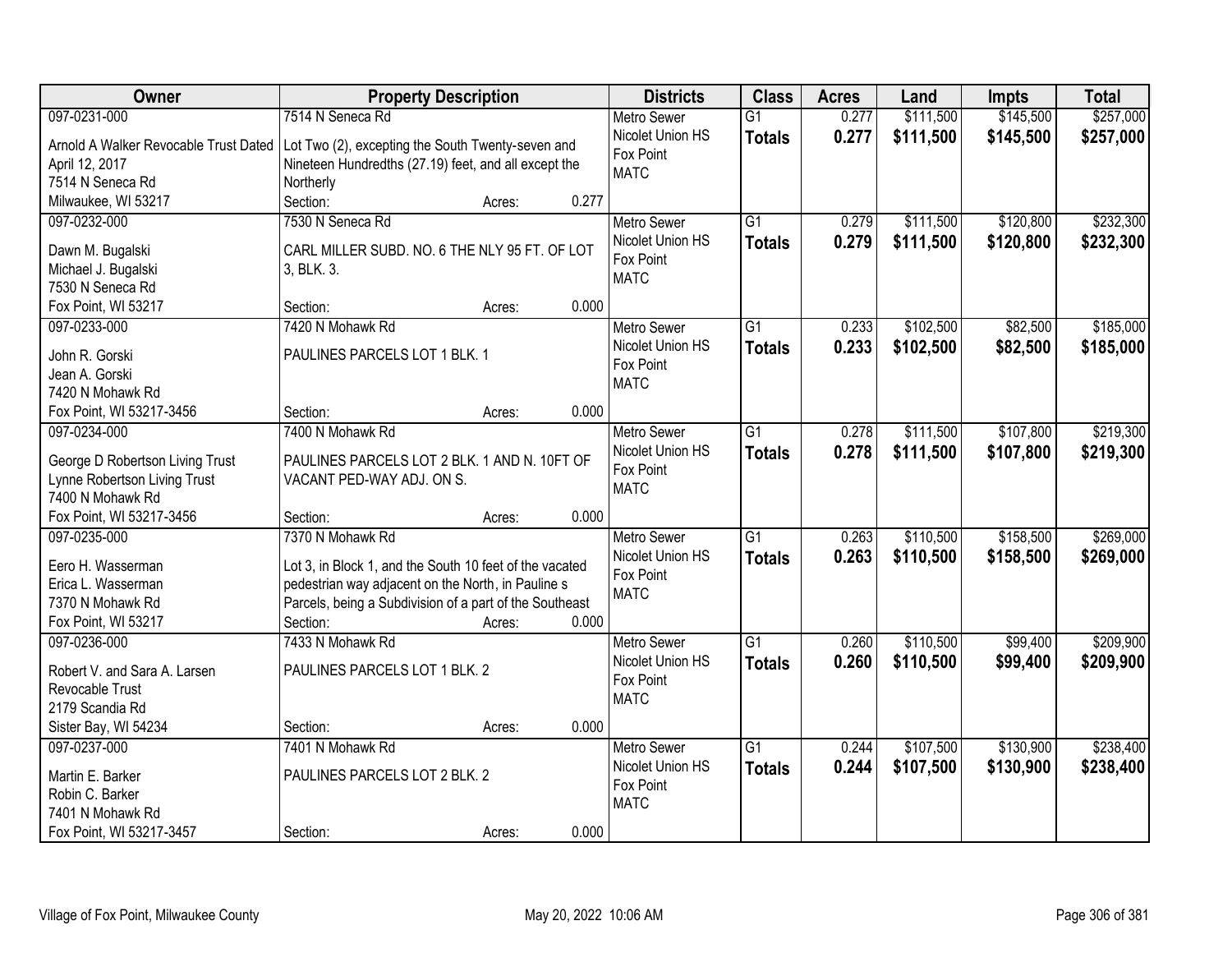| Owner                                                      | <b>Property Description</b>                                 | <b>Districts</b>         | <b>Class</b>    | <b>Acres</b> | Land      | <b>Impts</b> | <b>Total</b> |
|------------------------------------------------------------|-------------------------------------------------------------|--------------------------|-----------------|--------------|-----------|--------------|--------------|
| 097-0238-000                                               | 7373 N Mohawk Rd                                            | <b>Metro Sewer</b>       | $\overline{G1}$ | 0.244        | \$107,500 | \$271,500    | \$379,000    |
| Brittany F. Bozmoski                                       | Lot Three (3) in Block Two (2) in Pauline s Parcels, being  | Nicolet Union HS         | <b>Totals</b>   | 0.244        | \$107,500 | \$271,500    | \$379,000    |
| Samuel J. Kohnke                                           | a Subdivision of a part of the South East One-quarter (1/   | Fox Point                |                 |              |           |              |              |
| 7373 N Mohawk Rd                                           | of Section Seventeen (17) in Township Eight (8) North,      | <b>MATC</b>              |                 |              |           |              |              |
| Fox Point, WI 53217                                        | 0.244<br>Section: 17<br>Acres:                              |                          |                 |              |           |              |              |
| 097-0239-000                                               | 7380 N Iroquois Rd                                          | <b>Metro Sewer</b>       | $\overline{G1}$ | 0.355        | \$115,500 | \$152,800    | \$268,300    |
|                                                            |                                                             | Nicolet Union HS         | <b>Totals</b>   | 0.355        | \$115,500 | \$152,800    | \$268,300    |
| Mackenzie J. Boedeker                                      | LOT 1, BLK. 3, PAULINES PARCELS NO. 2                       | Fox Point                |                 |              |           |              |              |
| 7380 N Iroquois Rd                                         |                                                             | <b>MATC</b>              |                 |              |           |              |              |
| Milwaukee, WI 53217                                        | 0.000                                                       |                          |                 |              |           |              |              |
|                                                            | Section:<br>Acres:                                          |                          |                 |              |           |              |              |
| 097-0240-000                                               | 7390 N Iroquois Rd                                          | Metro Sewer              | $\overline{G1}$ | 0.331        | \$114,500 | \$133,300    | \$247,800    |
| Yadira M. Lopez                                            | Lot 2, in Block 3, in Pauline's Parcels No. 2, being a      | Nicolet Union HS         | <b>Totals</b>   | 0.331        | \$114,500 | \$133,300    | \$247,800    |
| 7390 N Iroquois Rd                                         | Subdivision of a part of the Southeast 1/4 of Section 17,   | Fox Point<br><b>MATC</b> |                 |              |           |              |              |
| Fox Point, WI 53217                                        | Township 8 North, Range 22 East, in the Village of Fox      |                          |                 |              |           |              |              |
|                                                            | Section: 17<br>0.331<br>Acres:                              |                          |                 |              |           |              |              |
| 097-0241-000                                               | 7393 N Iroquois Rd                                          | <b>Metro Sewer</b>       | G1              | 0.353        | \$115,500 | \$171,000    | \$286,500    |
| Michael Handal                                             | LOT 3, BLK. 3, PAULINES PARCELS NO. 2                       | Nicolet Union HS         | <b>Totals</b>   | 0.353        | \$115,500 | \$171,000    | \$286,500    |
| Crystal Kennedy                                            |                                                             | Fox Point                |                 |              |           |              |              |
| 7393 N Iroquois Rd                                         |                                                             | <b>MATC</b>              |                 |              |           |              |              |
| Fox Point, WI 53217-3447                                   | 0.000<br>Section:<br>Acres:                                 |                          |                 |              |           |              |              |
| 097-0242-000                                               | 7383 N Iroquois Rd                                          | <b>Metro Sewer</b>       | $\overline{G1}$ | 0.395        | \$117,500 | \$175,000    | \$292,500    |
|                                                            |                                                             | Nicolet Union HS         | <b>Totals</b>   | 0.395        | \$117,500 | \$175,000    | \$292,500    |
| Charles and Julia Kashou                                   | LOT 4, BLK. 3, PAULINES PARCELS NO. 2                       | Fox Point                |                 |              |           |              |              |
| 7383 N Iroquois Rd                                         |                                                             | <b>MATC</b>              |                 |              |           |              |              |
| Fox Point, WI 53217                                        |                                                             |                          |                 |              |           |              |              |
|                                                            | 0.000<br>Section:<br>Acres:                                 |                          |                 |              |           |              |              |
| 097-0243-000                                               | 7560 N Port Washington Rd Unit 101                          | <b>Metro Sewer</b>       | G1              | 0.000        | \$30,000  | \$97,000     | \$127,000    |
| Sheikh Iqbal Ahamed                                        | FOX GLEN CONDOMINIUM SE 1/4 SEC. 17-8-22; UNIT              | Nicolet Union HS         | <b>Totals</b>   | 0.000        | \$30,000  | \$97,000     | \$127,000    |
| Sadia Iqbal                                                | $1 - 101$                                                   | Fox Point                |                 |              |           |              |              |
| 7500 N Mohawk Rd                                           |                                                             | <b>MATC</b>              |                 |              |           |              |              |
| Fox Point, WI 53217-3458                                   | 0.000<br>Section:<br>Acres:                                 |                          |                 |              |           |              |              |
| 097-0244-000                                               | 7560 N Port Washington Rd Unit 102                          | <b>Metro Sewer</b>       | $\overline{G1}$ | 0.000        | \$30,000  | \$97,000     | \$127,000    |
|                                                            |                                                             | Nicolet Union HS         | <b>Totals</b>   | 0.000        | \$30,000  | \$97,000     | \$127,000    |
| Georgene M. Juul                                           | FOX GLEN CONDOMINIUM SE 1/4 SEC. 17-8-22; UNIT<br>$1 - 102$ | Fox Point                |                 |              |           |              |              |
| Georgene M Juul Revocable Trust<br>7560 N Pt Washington Rd |                                                             | <b>MATC</b>              |                 |              |           |              |              |
| Fox Point, WI 53217-3423                                   | 0.000<br>Section:<br>Acres:                                 |                          |                 |              |           |              |              |
|                                                            |                                                             |                          |                 |              |           |              |              |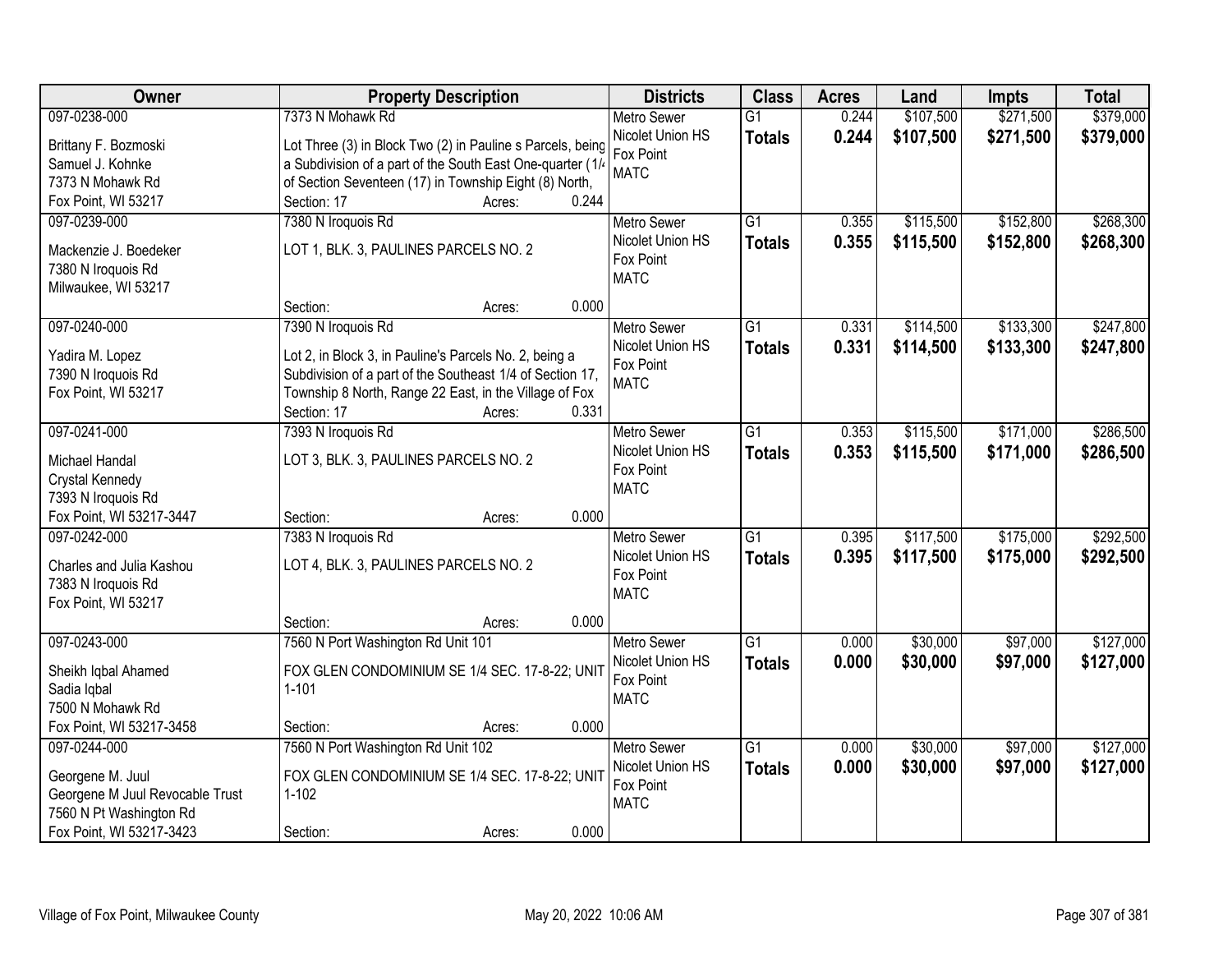| Owner                                                 | <b>Property Description</b>                                  | <b>Districts</b>                       | <b>Class</b>    | <b>Acres</b> | Land     | <b>Impts</b> | <b>Total</b> |
|-------------------------------------------------------|--------------------------------------------------------------|----------------------------------------|-----------------|--------------|----------|--------------|--------------|
| 097-0245-000                                          | 7560 N Port Washington Rd Unit 103                           | <b>Metro Sewer</b>                     | $\overline{G1}$ | 0.000        | \$30,000 | \$100,000    | \$130,000    |
| David Bolda                                           | FOX GLEN CONDOMINIUM SE 1/4 SEC. 17-8-22; UNIT               | Nicolet Union HS                       | <b>Totals</b>   | 0.000        | \$30,000 | \$100,000    | \$130,000    |
| Virginia Bolda                                        | $1 - 103.$                                                   | Fox Point                              |                 |              |          |              |              |
| 7560 N Port Washington Rd                             |                                                              | <b>MATC</b>                            |                 |              |          |              |              |
| Fox Point, WI 53217                                   | 0.000<br>Section:<br>Acres:                                  |                                        |                 |              |          |              |              |
| 097-0246-000                                          | 7560 N Port Washington Rd Unit 104                           | Metro Sewer                            | $\overline{G1}$ | 0.000        | \$30,000 | \$97,000     | \$127,000    |
| Michael Shnayderman                                   | FOX GLEN CONDOMINIUM SE 1/4 SEC. 17-8-22; UNIT               | Nicolet Union HS                       | <b>Totals</b>   | 0.000        | \$30,000 | \$97,000     | \$127,000    |
| Maria Shnayderman                                     | $1 - 104.$                                                   | Fox Point                              |                 |              |          |              |              |
| 7560 N Pt Washington Rd                               |                                                              | <b>MATC</b>                            |                 |              |          |              |              |
| Fox Point, WI 53217-3423                              | 0.000<br>Section:<br>Acres:                                  |                                        |                 |              |          |              |              |
| 097-0247-000                                          | 7560 N Port Washington Rd Unit 201                           | Metro Sewer                            | $\overline{G1}$ | 0.000        | \$30,000 | \$89,500     | \$119,500    |
|                                                       |                                                              | Nicolet Union HS                       | <b>Totals</b>   | 0.000        | \$30,000 | \$89,500     | \$119,500    |
| Trudy Jonas                                           | FOX GLEN CONDOMINIUM SE 1/4 SEC. 17-8-22; UNIT               | Fox Point                              |                 |              |          |              |              |
| 7560 N Pt Washington Rd<br>Fox Point, WI 53217-3423   | $1-201.$                                                     | <b>MATC</b>                            |                 |              |          |              |              |
|                                                       | 0.000<br>Section:<br>Acres:                                  |                                        |                 |              |          |              |              |
| 097-0248-000                                          | 7560 N Port Washington Rd Unit 202                           | <b>Metro Sewer</b>                     | G1              | 0.000        | \$30,000 | \$95,000     | \$125,000    |
|                                                       |                                                              | Nicolet Union HS                       | <b>Totals</b>   | 0.000        | \$30,000 | \$95,000     | \$125,000    |
| Jieyang Qian                                          | FOX GLEN CONDOMINIUM SE 1/4 SEC. 17-8-22; UNIT               | Fox Point                              |                 |              |          |              |              |
| Siheng Fu                                             | $1-202.$                                                     | <b>MATC</b>                            |                 |              |          |              |              |
| 7560 N Port Washington Rd Unit<br>Fox Point, WI 53217 | 0.000                                                        |                                        |                 |              |          |              |              |
| 097-0249-000                                          | Section:<br>Acres:<br>7560 N Port Washington Rd Unit 203     |                                        | $\overline{G1}$ | 0.000        | \$30,000 | \$94,000     | \$124,000    |
|                                                       |                                                              | <b>Metro Sewer</b><br>Nicolet Union HS |                 |              |          |              |              |
| Sergey Prokopenko                                     | FOX GLEN CONDOMINIUM SE 1/4 SEC. 17-8-22; UNIT               | Fox Point                              | <b>Totals</b>   | 0.000        | \$30,000 | \$94,000     | \$124,000    |
| 7560 N Port Washington Rd #203                        | $1-203.$                                                     | <b>MATC</b>                            |                 |              |          |              |              |
| Fox Point, WI 53217                                   |                                                              |                                        |                 |              |          |              |              |
|                                                       | 0.000<br>Section:<br>Acres:                                  |                                        |                 |              |          |              |              |
| 097-0250-000                                          | 7560 N Port Washington Rd Unit 204                           | <b>Metro Sewer</b>                     | G1              | 0.000        | \$30,000 | \$90,000     | \$120,000    |
| Anatoliy Gogol                                        | FOX GLEN CONDOMINIUM SE 1/4 SEC. 17-8-22; UNIT               | Nicolet Union HS                       | <b>Totals</b>   | 0.000        | \$30,000 | \$90,000     | \$120,000    |
| Yelena Gogol                                          | $1-204.$                                                     | Fox Point<br><b>MATC</b>               |                 |              |          |              |              |
| 7560 N Pt Washington Rd                               |                                                              |                                        |                 |              |          |              |              |
| Fox Point, WI 53217-3423                              | 0.000<br>Section:<br>Acres:                                  |                                        |                 |              |          |              |              |
| 097-0251-000                                          | 7530 N Port Washington Rd Unit 101                           | <b>Metro Sewer</b>                     | $\overline{G1}$ | 0.000        | \$30,000 | \$97,000     | \$127,000    |
| Vladislav Solc                                        | Unit 2-101, together with an undivided interest in and to tl | Nicolet Union HS                       | <b>Totals</b>   | 0.000        | \$30,000 | \$97,000     | \$127,000    |
| 7530 N Port Washington Rd #101                        | common elements and facilities set forth in the declaratio   | Fox Point                              |                 |              |          |              |              |
| Fox Point, WI 53217                                   | condominium for Fox Glen, a condominium declared and         | <b>MATC</b>                            |                 |              |          |              |              |
|                                                       | 0.000<br>Section:<br>Acres:                                  |                                        |                 |              |          |              |              |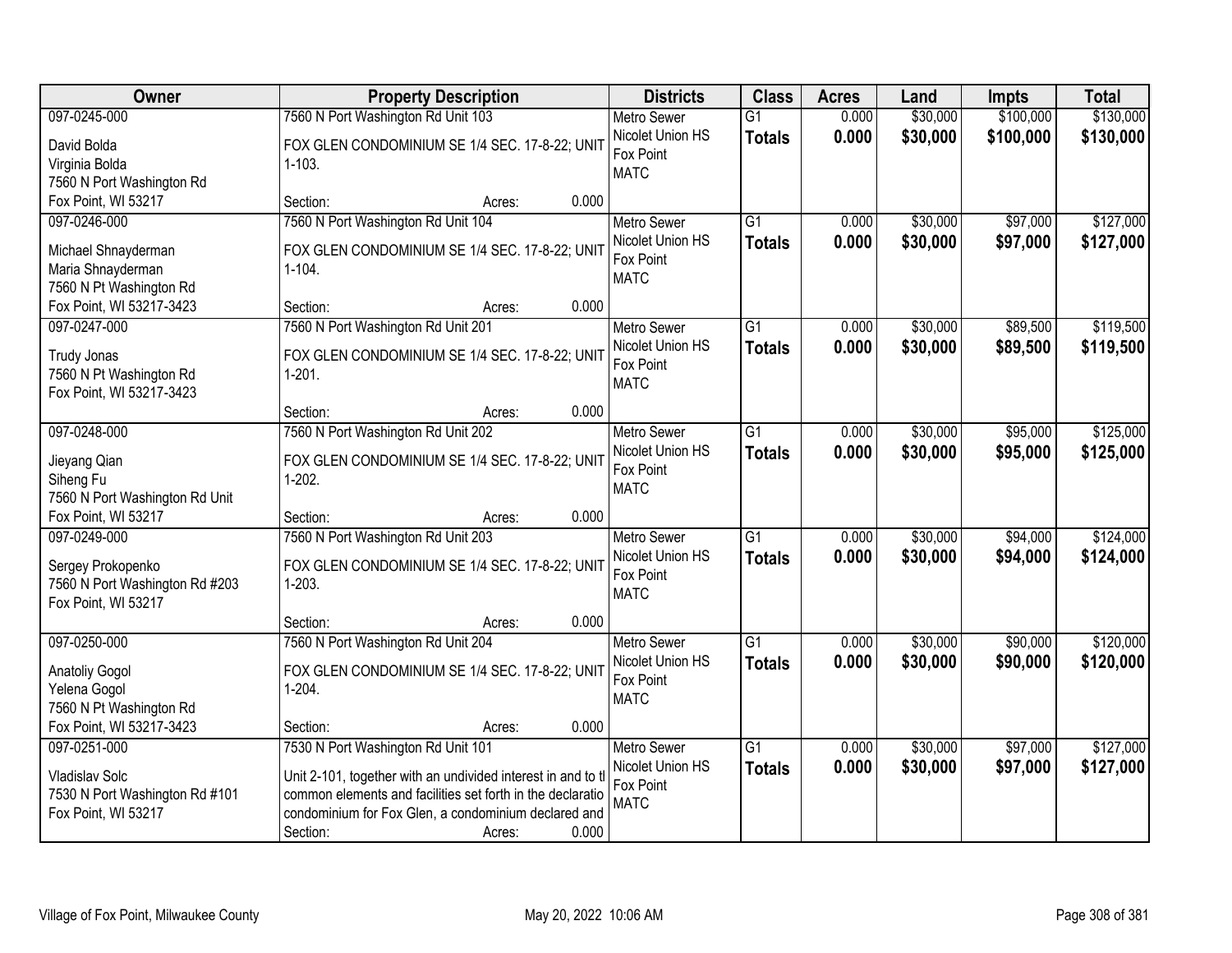| Owner                                                                                                                | <b>Property Description</b>                                                                                                                                                                                                                          | <b>Districts</b>                                                   | <b>Class</b>                     | <b>Acres</b>   | Land                 | <b>Impts</b>         | <b>Total</b>           |
|----------------------------------------------------------------------------------------------------------------------|------------------------------------------------------------------------------------------------------------------------------------------------------------------------------------------------------------------------------------------------------|--------------------------------------------------------------------|----------------------------------|----------------|----------------------|----------------------|------------------------|
| 097-0252-000                                                                                                         | 7530 N Port Washington Rd Unit 102                                                                                                                                                                                                                   | <b>Metro Sewer</b>                                                 | $\overline{G1}$                  | 0.000          | \$30,000             | \$97,000             | \$127,000              |
| Roseanne Rech<br>7530 N Pt Washington Rd #102<br>Fox Point, WI 53217                                                 | FOX GLEN CONDOMINIUM SE 1/4 SEC. 17-8-22; UNIT<br>$2 - 102$ .                                                                                                                                                                                        | Nicolet Union HS<br>Fox Point<br><b>MATC</b>                       | <b>Totals</b>                    | 0.000          | \$30,000             | \$97,000             | \$127,000              |
|                                                                                                                      | 0.000<br>Section:<br>Acres:                                                                                                                                                                                                                          |                                                                    |                                  |                |                      |                      |                        |
| 097-0253-000<br>Bryan Van Lieshout<br>7530 N Pt Washington Rd<br>Fox Point, WI 53217-3421                            | 7530 N Port Washington Rd Unit 103<br>FOX GLEN CONDOMINIUM SE 1/4 SEC. 17-8-22; UNIT<br>$2 - 103.$                                                                                                                                                   | Metro Sewer<br>Nicolet Union HS<br>Fox Point<br><b>MATC</b>        | $\overline{G1}$<br><b>Totals</b> | 0.000<br>0.000 | \$30,000<br>\$30,000 | \$96,500<br>\$96,500 | \$126,500<br>\$126,500 |
|                                                                                                                      | 0.000<br>Section:<br>Acres:                                                                                                                                                                                                                          |                                                                    |                                  |                |                      |                      |                        |
| 097-0254-000<br>LaQuita C. Edwards<br>7530 N Port Washington Rd<br><b>Unit 104</b><br>Fox Point, WI 53217            | 7530 N Port Washington Rd Unit 104<br>Unit No. 2-104 and so much of the undivided interest in th<br>common areas and facilities appurtenant to such unit in<br>the percentage specified and established in the<br>0.023<br>Section:<br>Acres:        | Metro Sewer<br>Nicolet Union HS<br>Fox Point<br><b>MATC</b>        | $\overline{G1}$<br><b>Totals</b> | 0.000<br>0.000 | \$30,000<br>\$30,000 | \$97,000<br>\$97,000 | \$127,000<br>\$127,000 |
| 097-0255-000                                                                                                         | 7530 N Port Washington Rd Unit 201                                                                                                                                                                                                                   | <b>Metro Sewer</b>                                                 | G1                               | 0.000          | \$30,000             | \$120,500            | \$150,500              |
| Jonathan D. Watts<br>7530 N Port Washington Rd<br><b>Unit 201</b><br>Fox Point, WI 53217                             | Unit 2-201, together with Indoor Parking Unit No. 2-6, and<br>an undivided interest in the common<br>areas and limited areas and facilities as set forth in said<br>0.000<br>Section:<br>Acres:                                                      | Nicolet Union HS<br>Fox Point<br><b>MATC</b>                       | <b>Totals</b>                    | 0.000          | \$30,000             | \$120,500            | \$150,500              |
| 097-0256-000<br>Andrew and Cassandria Carey Living<br>Trust<br>7530 N Port Washington Rd #202<br>Fox Point, WI 53217 | 7530 N Port Washington Rd Unit 202<br>Unit 2-202, together with said unit s undivided appurtenar<br>interest in the common elements and the exclusive use of<br>the limited common elements appurtenant to said unit,<br>0.000<br>Section:<br>Acres: | <b>Metro Sewer</b><br>Nicolet Union HS<br>Fox Point<br><b>MATC</b> | $\overline{G1}$<br><b>Totals</b> | 0.000<br>0.000 | \$30,000<br>\$30,000 | \$90,000<br>\$90,000 | \$120,000<br>\$120,000 |
| 097-0257-000<br>Reza Maani<br>7530 N Port Washington Rd Unit<br>Fox Point, WI 53217                                  | 7530 N Port Washington Rd Unit 203<br>FOX GLEN CONDOMINIUM SE 1/4 SEC. 17-8-22; UNIT<br>$2 - 203$ .<br>0.000<br>Section:<br>Acres:                                                                                                                   | <b>Metro Sewer</b><br>Nicolet Union HS<br>Fox Point<br><b>MATC</b> | $\overline{G1}$<br><b>Totals</b> | 0.000<br>0.000 | \$30,000<br>\$30,000 | \$96,500<br>\$96,500 | \$126,500<br>\$126,500 |
| 097-0258-000                                                                                                         | 7530 N Port Washington Rd Unit 204                                                                                                                                                                                                                   | <b>Metro Sewer</b>                                                 | $\overline{G1}$                  | 0.000          | \$30,000             | \$112,500            | \$142,500              |
| Angel Shipley-Hewer<br>7530 N Port Washington Rd #204<br>Fox Point, WI 53217                                         | Unit 2-204, together with Indoor Parking Unit 2-4 and<br>Indoor Parking Unit 2-5 in Fox Glen<br>Condominium, being a Condominium created under the<br>Section:<br>0.000<br>Acres:                                                                    | Nicolet Union HS<br>Fox Point<br><b>MATC</b>                       | <b>Totals</b>                    | 0.000          | \$30,000             | \$112,500            | \$142,500              |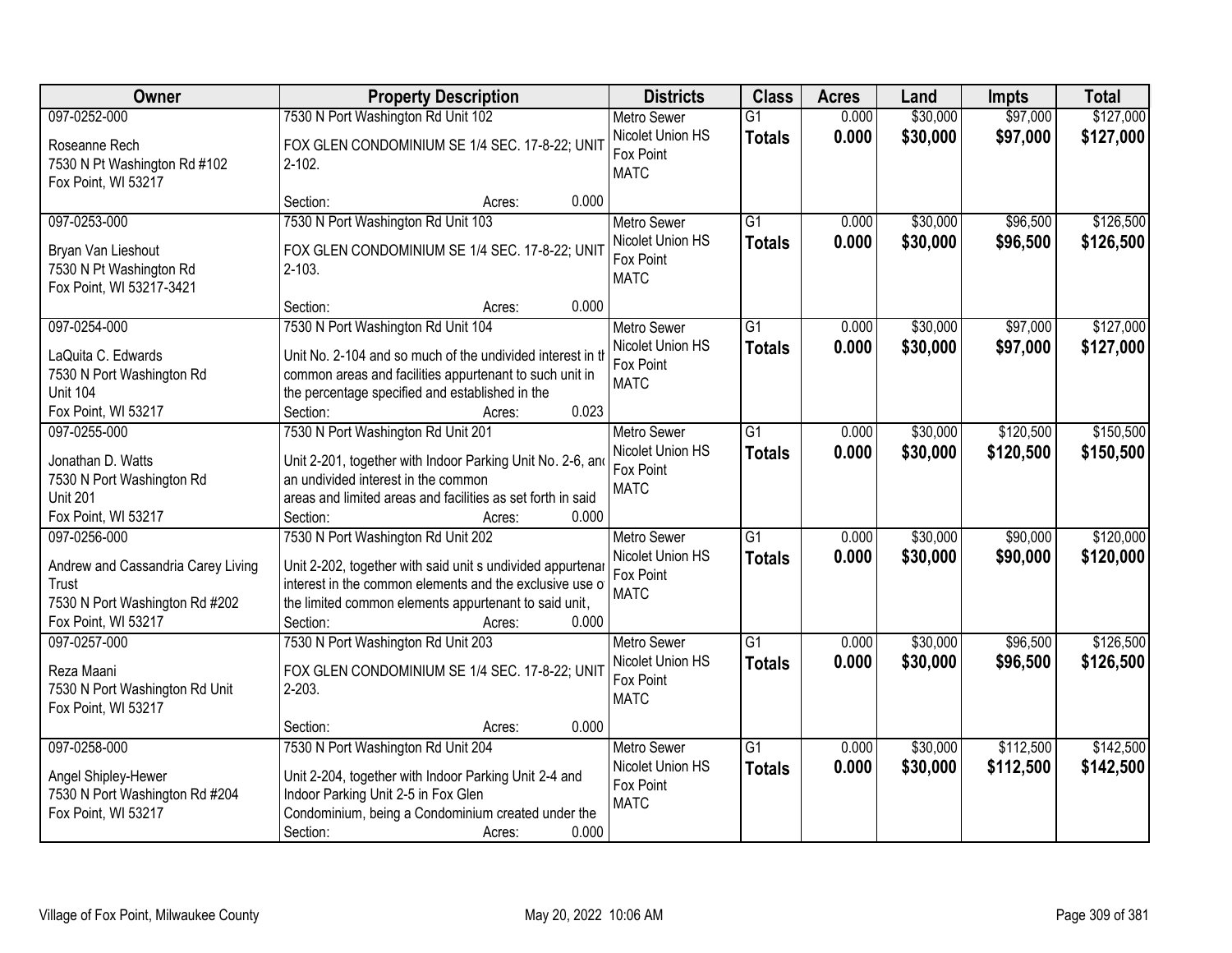| Owner                       | <b>Property Description</b>                       | <b>Districts</b>              | <b>Class</b>    | <b>Acres</b> | Land            | <b>Impts</b>    | <b>Total</b> |
|-----------------------------|---------------------------------------------------|-------------------------------|-----------------|--------------|-----------------|-----------------|--------------|
| 097-9000-000                | 7200 N Santa Monica Blvd                          | <b>Metro Sewer</b>            | $\overline{X4}$ | 0.253        | $\overline{50}$ | $\overline{50}$ | \$0          |
| Village of Fox Point        | W. 30FT. OF FOLLOWING PARCELS: COM AT A PT        | Nicolet Union HS              | <b>Totals</b>   | 0.253        | \$0             | \$0             | \$0          |
| Attn: Village Hall          | ON THE N LI & 379FT. W OF NE COR OF SE1/4 SEC.    | Fox Point                     |                 |              |                 |                 |              |
| 7200 N Santa Monica Blvd    | 17-8-22 TH W 287FT. TH S 303.55FT. TH E 287FT. TH | <b>MATC</b>                   |                 |              |                 |                 |              |
| Fox Point, WI 53217-3505    | 0.253<br>Section:<br>Acres:                       |                               |                 |              |                 |                 |              |
| 097-9001-000                | 121 E Calumet Rd                                  | <b>Metro Sewer</b>            | $\overline{G1}$ | 0.288        | \$112,000       | \$206,300       | \$318,300    |
|                             |                                                   | Nicolet Union HS              | <b>Totals</b>   | 0.288        | \$112,000       | \$206,300       | \$318,300    |
| Kenneth L. Hartenstein      | CERTIFEID SURVEY MAP NO 4 SE 1/4 SEC 17-8-22      | Fox Point                     |                 |              |                 |                 |              |
| Dana L. Hartenstein         | LOT <sub>1</sub>                                  | <b>MATC</b>                   |                 |              |                 |                 |              |
| 121 E Calumet Rd            |                                                   |                               |                 |              |                 |                 |              |
| Fox Point, WI 53217-3425    | 0.000<br>Section:<br>Acres:                       |                               |                 |              |                 |                 |              |
| 097-9002-000                | 7540 N Seneca Rd                                  | Metro Sewer                   | G1              | 0.344        | \$115,000       | \$137,000       | \$252,000    |
| Robert De Toro              | CERTIFIED SURVEY MAP NO. 4 SE 1/4 SEC. 17-8-22    | Nicolet Union HS              | <b>Totals</b>   | 0.344        | \$115,000       | \$137,000       | \$252,000    |
| Judith F. Bockl             | LOT <sub>2</sub>                                  | Fox Point                     |                 |              |                 |                 |              |
| 7540 N Seneca Rd            |                                                   | <b>MATC</b>                   |                 |              |                 |                 |              |
| Fox Point, WI 53217         | 0.000<br>Section:<br>Acres:                       |                               |                 |              |                 |                 |              |
| 097-9003-000                | 7536 N Seneca Rd                                  | <b>Metro Sewer</b>            | G1              | 0.284        | \$112,000       | \$162,000       | \$274,000    |
|                             |                                                   | Nicolet Union HS              | <b>Totals</b>   | 0.284        | \$112,000       | \$162,000       | \$274,000    |
| Jing Yang                   | CERTIFIED SURVEY MAP NO. 4, SE 17-8-22, LOT 3     | Fox Point                     |                 |              |                 |                 |              |
| Xing Wu<br>7536 N Seneca Rd |                                                   | <b>MATC</b>                   |                 |              |                 |                 |              |
| Fox Point, WI 53217         | 0.000                                             |                               |                 |              |                 |                 |              |
| 097-9004-000                | Section:<br>Acres:<br>7550 N Mohawk Rd            |                               | $\overline{G1}$ | 0.298        |                 | \$201,500       | \$314,000    |
|                             |                                                   | <b>Metro Sewer</b>            |                 |              | \$112,500       |                 |              |
| Nicholas Fisher             | SE1/4 SEC. 17-8-22. LOT 1 CERTIFIED LAND          | Nicolet Union HS<br>Fox Point | <b>Totals</b>   | 0.298        | \$112,500       | \$201,500       | \$314,000    |
| <b>Margaret Fisher</b>      | DIVISION MAP N. 13                                | <b>MATC</b>                   |                 |              |                 |                 |              |
| 7550 N Mohawk Rd            |                                                   |                               |                 |              |                 |                 |              |
| Fox Point, WI 53217-3458    | 0.000<br>Section:<br>Acres:                       |                               |                 |              |                 |                 |              |
| 097-9005-000                | 7543 N Navajo Rd                                  | Metro Sewer                   | $\overline{G1}$ | 0.298        | \$112,500       | \$167,500       | \$280,000    |
| James P. Caler              | SE1/4 SEC. 17-8-22. LOT 2 CERTIFIED LAND          | Nicolet Union HS              | <b>Totals</b>   | 0.298        | \$112,500       | \$167,500       | \$280,000    |
| Mary Ann G Caler            | DIVISION MAP NO.13                                | Fox Point                     |                 |              |                 |                 |              |
| 7543 N Navajo Rd            |                                                   | <b>MATC</b>                   |                 |              |                 |                 |              |
| Fox Point, WI 53217         | 0.000<br>Section:<br>Acres:                       |                               |                 |              |                 |                 |              |
| 097-9006-000                | 7535 N Fairchild Rd                               | <b>Metro Sewer</b>            | $\overline{G1}$ | 0.329        | \$114,000       | \$209,500       | \$323,500    |
|                             |                                                   | Nicolet Union HS              | <b>Totals</b>   | 0.329        | \$114,000       | \$209,500       | \$323,500    |
| <b>Fred Wiviott</b>         | CERTIFIED SURVEY MAP NO 25 SE 17-8-22 LOT 4       | Fox Point                     |                 |              |                 |                 |              |
| Esther R. Wiviott           |                                                   | <b>MATC</b>                   |                 |              |                 |                 |              |
| 7535 N Fairchild Rd         |                                                   |                               |                 |              |                 |                 |              |
| Fox Point, WI 53217-3529    | 0.000<br>Section:<br>Acres:                       |                               |                 |              |                 |                 |              |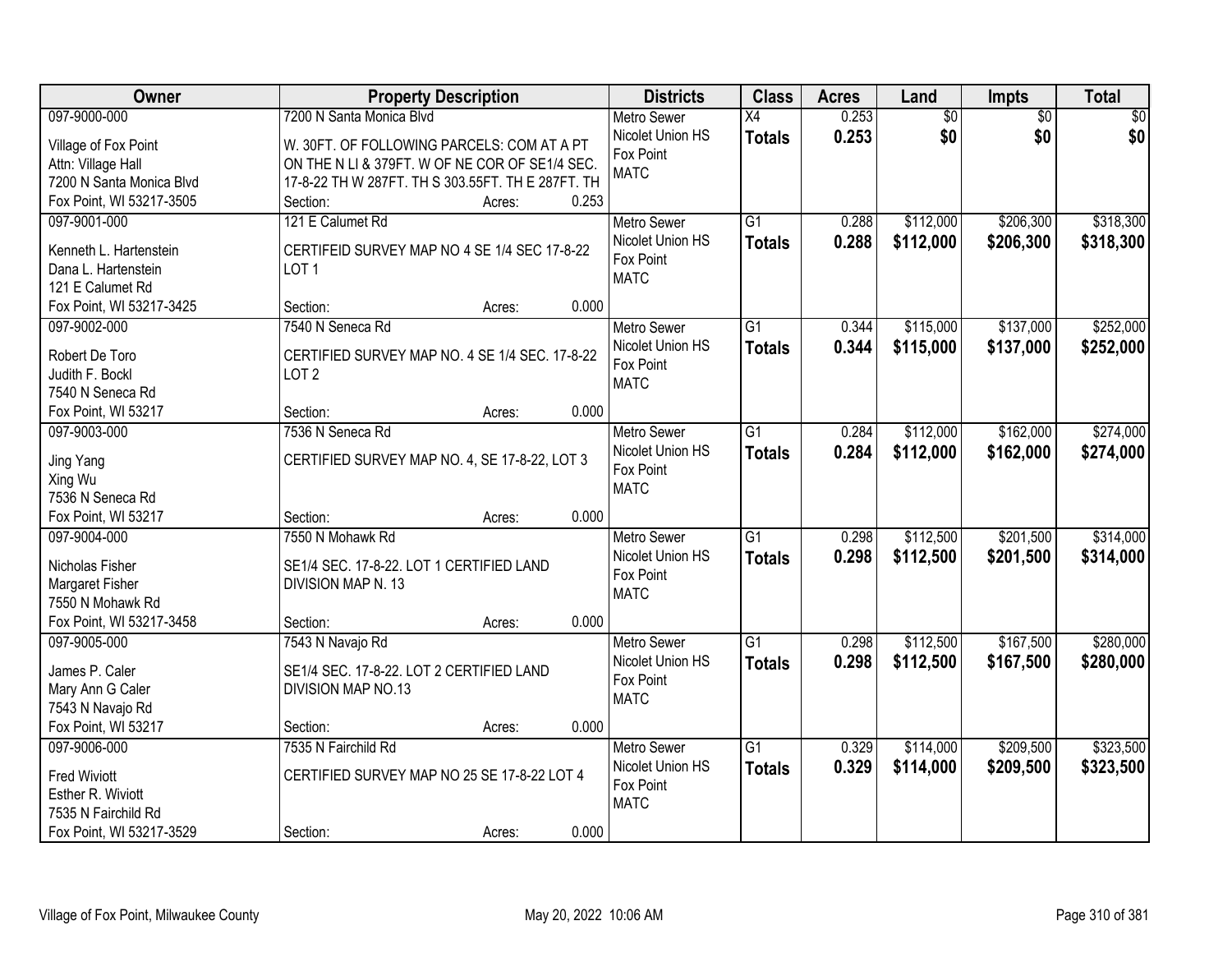| Owner                             | <b>Property Description</b>                                                                                | <b>Districts</b>   | <b>Class</b>    | <b>Acres</b> | Land      | <b>Impts</b> | <b>Total</b> |
|-----------------------------------|------------------------------------------------------------------------------------------------------------|--------------------|-----------------|--------------|-----------|--------------|--------------|
| 097-9007-000                      | 7545 N Fairchild Rd                                                                                        | <b>Metro Sewer</b> | $\overline{G1}$ | 0.328        | \$114,000 | \$334,000    | \$448,000    |
| Matthew J. Boyle                  | CERTIFIED SURVEY MAP NO 25 SE 17-8-22 LOT 5                                                                | Nicolet Union HS   | <b>Totals</b>   | 0.328        | \$114,000 | \$334,000    | \$448,000    |
| Amanda Boyle                      |                                                                                                            | Fox Point          |                 |              |           |              |              |
| 7545 N Fairchild Rd               |                                                                                                            | <b>MATC</b>        |                 |              |           |              |              |
| Fox Point, WI 53217               | 0.000<br>Section:<br>Acres:                                                                                |                    |                 |              |           |              |              |
| 097-9008-000                      | 7555 N Navajo Rd                                                                                           | <b>Metro Sewer</b> | $\overline{G1}$ | 0.266        | \$111,000 | \$228,000    | \$339,000    |
|                                   |                                                                                                            | Nicolet Union HS   | <b>Totals</b>   | 0.266        | \$111,000 | \$228,000    | \$339,000    |
| <b>Michael Falk</b>               | SE1/4 SEC. 17-8-22. PARCEL 3B EXCEPT THE W. 10                                                             | Fox Point          |                 |              |           |              |              |
| Anne Falk                         | FT. OF CERTIFIED SURVEY MAP NO. 64                                                                         | <b>MATC</b>        |                 |              |           |              |              |
| 7555 N Navajo Rd                  |                                                                                                            |                    |                 |              |           |              |              |
| Fox Point, WI 53217-3465          | 0.000<br>Section:<br>Acres:                                                                                |                    |                 |              |           |              |              |
| 097-9009-000                      | 231 W Calumet Rd                                                                                           | <b>Metro Sewer</b> | $\overline{G1}$ | 0.235        | \$103,500 | \$262,000    | \$365,500    |
| Kari J. Chang                     | Parcel No. Three (3)A-One (1) of Certified Survey Map                                                      | Nicolet Union HS   | <b>Totals</b>   | 0.235        | \$103,500 | \$262,000    | \$365,500    |
| Py Chang                          | No. 214 of the Parcel No. Three (3)A of                                                                    | Fox Point          |                 |              |           |              |              |
| 231 W Calumet Rd                  | Certified Survey Map No. 64, being a Land Division of                                                      | <b>MATC</b>        |                 |              |           |              |              |
| Fox Point, WI 53217               | Section:<br>0.000<br>Acres:                                                                                |                    |                 |              |           |              |              |
| 097-9010-000                      | 221 W Calumet Rd                                                                                           | <b>Metro Sewer</b> | G1              | 0.263        | \$110,500 | \$227,500    | \$338,000    |
|                                   |                                                                                                            | Nicolet Union HS   |                 | 0.263        | \$110,500 |              |              |
| Edward G. Ricker II               | PARCEL 3A-2 CERTIFIED SURVEY MAP NO. 214                                                                   | Fox Point          | <b>Totals</b>   |              |           | \$227,500    | \$338,000    |
| Allene E. Ricker                  | SE1/4 SEC. 17-8-22 ALSO THE W. 10 FT. OF PARCEL                                                            | <b>MATC</b>        |                 |              |           |              |              |
| 221 W Calumet Rd                  | 3B CERTIFIED SURVEY MAP NO. 64                                                                             |                    |                 |              |           |              |              |
| Fox Point, WI 53217-3428          | 0.000<br>Section:<br>Acres:                                                                                |                    |                 |              |           |              |              |
| 097-9011-000                      | 7460 N Mohawk Rd                                                                                           | <b>Metro Sewer</b> | $\overline{G1}$ | 0.205        | \$90,500  | \$286,500    | \$377,000    |
|                                   |                                                                                                            | Nicolet Union HS   | <b>Totals</b>   | 0.205        | \$90,500  | \$286,500    | \$377,000    |
| Andrea M. Archut                  | Parcel 1 of Certified Survey Map No. 714, being a                                                          | Fox Point          |                 |              |           |              |              |
| Stephe Archut<br>7460 N Mohawk Rd | Re-subdivision of Lot Four (4), Block Six (6) in Bay<br>Shore Manor and lands in the Southeast One-quarter | <b>MATC</b>        |                 |              |           |              |              |
|                                   | 0.000                                                                                                      |                    |                 |              |           |              |              |
| Fox Point, WI 53217               | Section:<br>Acres:                                                                                         |                    |                 |              |           |              |              |
| 097-9012-000                      | 7454 N Mohawk Rd                                                                                           | <b>Metro Sewer</b> | G1              | 0.187        | \$82,000  | \$271,000    | \$353,000    |
| Charles F. Hrobsky Trustee        | PARCEL 2 CERTIFIED SURVEY MAP NO. 714 SE1/4                                                                | Nicolet Union HS   | <b>Totals</b>   | 0.187        | \$82,000  | \$271,000    | \$353,000    |
| 7454 N Mohawk Rd                  | SEC. 17-8-22                                                                                               | Fox Point          |                 |              |           |              |              |
| Fox Point, WI 53217-3456          |                                                                                                            | <b>MATC</b>        |                 |              |           |              |              |
|                                   | 0.000<br>Section:<br>Acres:                                                                                |                    |                 |              |           |              |              |
| 097-9013-000                      | 7444 N Mohawk Rd                                                                                           | <b>Metro Sewer</b> | $\overline{G1}$ | 0.249        | \$109,500 | \$145,000    | \$254,500    |
|                                   |                                                                                                            | Nicolet Union HS   | <b>Totals</b>   | 0.249        | \$109,500 | \$145,000    | \$254,500    |
| Ming-Yuan Kao                     | PARCEL 3 CERTIFIED SURVEY MAP NO. 714 SE1/4                                                                | Fox Point          |                 |              |           |              |              |
| Christine C. Kao                  | SEC. 17-8-22                                                                                               | <b>MATC</b>        |                 |              |           |              |              |
| 7444 N Mohawk Rd                  |                                                                                                            |                    |                 |              |           |              |              |
| Fox Point, WI 53217-3456          | 0.000<br>Section:<br>Acres:                                                                                |                    |                 |              |           |              |              |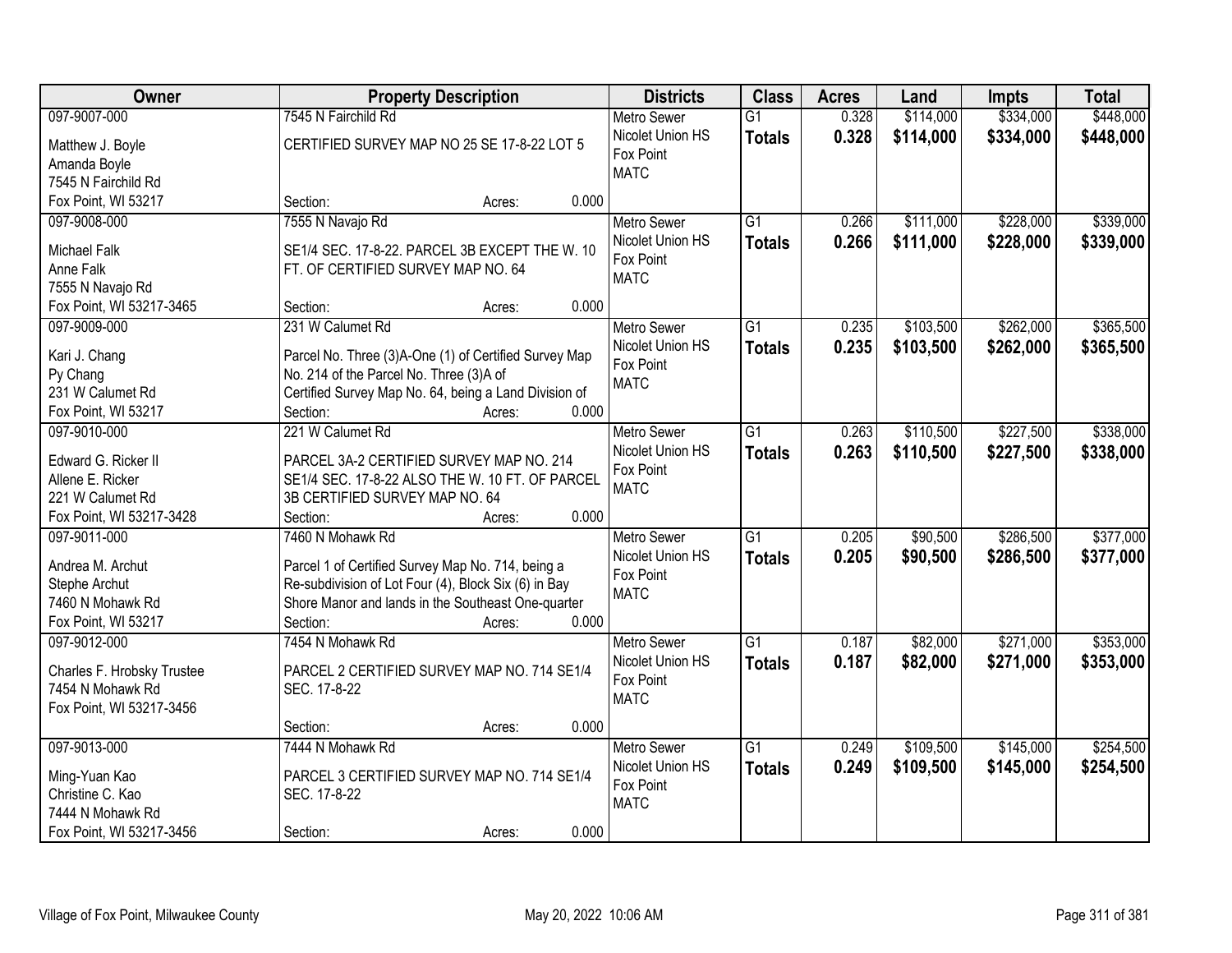| \$191,200<br>097-9986-000<br>7358 N Port Washington Rd<br>\$115,000<br>\$76,200<br>Metro Sewer<br>$\overline{G1}$<br>0.349<br>Nicolet Union HS<br>0.349<br>\$115,000<br>\$76,200<br>\$191,200<br><b>Totals</b><br>COM AT NW COR LOT 15 BLK 1 BAY SHORE MANOR<br>Stephen C. Vasos<br>Fox Point<br>7358 N Port Washington Rd<br>IN SE 1/4 SEC 17-8-22 TH S 100.09FT W TO CEN OF<br><b>MATC</b><br>Fox Point, WI 53217<br>PT WASHINGTON RD NELY ALG SD CEN TO<br>0.000<br>Section:<br>Acres:<br>\$68,100<br>097-9987-000<br>7376 N Port Washington Rd<br>$\overline{G1}$<br>0.385<br>\$117,000<br><b>Metro Sewer</b><br>Nicolet Union HS<br>0.385<br>\$117,000<br>\$68,100<br>\$185,100<br><b>Totals</b><br>Ralph H. Gries<br>COM AT NW COR OF LOT 15 BLK. 1 BAY SHORE<br>Fox Point<br>Christine R. Gries<br>MANOR IN SE1/4 SEC. 17-8-22 TH E 134.45FT. N<br><b>MATC</b><br>7376 N Pt Washington Rd<br>78.72FT. W TO CEN OF PORT WASHINGTON RD.<br>0.000<br>Fox Point, WI 53217-3415<br>Section:<br>Acres:<br>\$150,000<br>097-9988-000<br>7442 N Mohawk Rd<br>Metro Sewer<br>$\overline{G1}$<br>0.293<br>\$112,500<br>Nicolet Union HS<br>0.293<br>\$112,500<br>\$150,000<br>\$262,500<br><b>Totals</b><br>Jesse S. Carlton<br>COM 1332.59FT W & 1096.13FT S OF NE COR OF SE<br>Fox Point<br>1/4 SEC 17-8-22 TH S 89D58M40S W 147.23FT SWLY<br>Julie A. Carlton<br><b>MATC</b><br>ALG CEN OF MOHAWK RD TO N LI OF PAULINES<br>7442 N Mohawk Rd<br>Fox Point, WI 53217-3456<br>0.000<br>Section:<br>Acres:<br>097-9989-001<br>7439 N Mohawk Rd<br>$\overline{G1}$<br>\$115,000<br>\$145,400<br><b>Metro Sewer</b><br>0.342<br>Nicolet Union HS<br>0.342<br>\$115,000<br>\$145,400<br><b>Totals</b><br>07439 N MOHAWK RD<br>Nancy Mcdermott<br>Fox Point<br>7439 N Mohawk Rd<br><b>MATC</b><br>Fox Point, WI 53217-3457<br>0.000<br>Section:<br>Acres:<br>$\overline{G1}$<br>\$152,800<br>097-9990-001<br>7449 N Mohawk Rd<br>0.316<br>\$113,500<br>Metro Sewer<br>0.316<br>\$113,500<br>Nicolet Union HS<br><b>Totals</b><br>\$152,800<br>\$266,300<br>07449 N MOHAWK RD<br>Christopher M. Orzal<br>Fox Point<br>Consuelo Orzal<br><b>MATC</b><br>7449 N Mohawk Rd<br>Fox Point, WI 53217-3457<br>0.000<br>Section:<br>Acres:<br>$\overline{G1}$<br>\$237,000<br>097-9991-000<br>7453 N Mohawk Rd<br>Metro Sewer<br>0.381<br>\$117,000<br>0.381<br>\$117,000<br>\$237,000<br>\$354,000<br>Nicolet Union HS<br><b>Totals</b><br>That part of the Southeast One-quarter (1/4) of Section<br>Nicholas N. Beihoff<br>Fox Point<br>Seventeen (17), Township Eight (8) North, Range<br>Melissa E. Beihoff<br><b>MATC</b><br>Twenty-two (22) East, in the Village of Fox Point,<br>7453 N Mohawk Rd<br>0.000<br>Fox Point, WI 53217<br>Section:<br>Acres:<br>7457 N Mohawk Rd<br>$\overline{G1}$<br>\$118,500<br>\$135,000<br>097-9992-000<br><b>Metro Sewer</b><br>0.411<br>Nicolet Union HS<br>0.411<br>\$118,500<br>\$135,000<br>\$253,500<br><b>Totals</b><br>That part of the East Eight and Twenty-five Hundredths<br>Michael Bork<br>Fox Point<br>(8.25) acres, except the South Four (4) acres thereof<br>7457 N Mohawk Rd<br><b>MATC</b><br>and except the One and Thirty-nine Hundreths (1/39)<br>Fox Point, WI 53217 | Owner | <b>Property Description</b> | <b>Districts</b> | <b>Class</b> | <b>Acres</b> | Land | <b>Impts</b> | <b>Total</b> |
|-----------------------------------------------------------------------------------------------------------------------------------------------------------------------------------------------------------------------------------------------------------------------------------------------------------------------------------------------------------------------------------------------------------------------------------------------------------------------------------------------------------------------------------------------------------------------------------------------------------------------------------------------------------------------------------------------------------------------------------------------------------------------------------------------------------------------------------------------------------------------------------------------------------------------------------------------------------------------------------------------------------------------------------------------------------------------------------------------------------------------------------------------------------------------------------------------------------------------------------------------------------------------------------------------------------------------------------------------------------------------------------------------------------------------------------------------------------------------------------------------------------------------------------------------------------------------------------------------------------------------------------------------------------------------------------------------------------------------------------------------------------------------------------------------------------------------------------------------------------------------------------------------------------------------------------------------------------------------------------------------------------------------------------------------------------------------------------------------------------------------------------------------------------------------------------------------------------------------------------------------------------------------------------------------------------------------------------------------------------------------------------------------------------------------------------------------------------------------------------------------------------------------------------------------------------------------------------------------------------------------------------------------------------------------------------------------------------------------------------------------------------------------------------------------------------------------------------------------------------------------------------------------------------------------------------------------------------------------------------------------------------------------------------------------------------------------------------------------------------------------------------------------------------------------------------------------------------------------|-------|-----------------------------|------------------|--------------|--------------|------|--------------|--------------|
|                                                                                                                                                                                                                                                                                                                                                                                                                                                                                                                                                                                                                                                                                                                                                                                                                                                                                                                                                                                                                                                                                                                                                                                                                                                                                                                                                                                                                                                                                                                                                                                                                                                                                                                                                                                                                                                                                                                                                                                                                                                                                                                                                                                                                                                                                                                                                                                                                                                                                                                                                                                                                                                                                                                                                                                                                                                                                                                                                                                                                                                                                                                                                                                                                       |       |                             |                  |              |              |      |              |              |
| \$260,400                                                                                                                                                                                                                                                                                                                                                                                                                                                                                                                                                                                                                                                                                                                                                                                                                                                                                                                                                                                                                                                                                                                                                                                                                                                                                                                                                                                                                                                                                                                                                                                                                                                                                                                                                                                                                                                                                                                                                                                                                                                                                                                                                                                                                                                                                                                                                                                                                                                                                                                                                                                                                                                                                                                                                                                                                                                                                                                                                                                                                                                                                                                                                                                                             |       |                             |                  |              |              |      |              |              |
|                                                                                                                                                                                                                                                                                                                                                                                                                                                                                                                                                                                                                                                                                                                                                                                                                                                                                                                                                                                                                                                                                                                                                                                                                                                                                                                                                                                                                                                                                                                                                                                                                                                                                                                                                                                                                                                                                                                                                                                                                                                                                                                                                                                                                                                                                                                                                                                                                                                                                                                                                                                                                                                                                                                                                                                                                                                                                                                                                                                                                                                                                                                                                                                                                       |       |                             |                  |              |              |      |              |              |
|                                                                                                                                                                                                                                                                                                                                                                                                                                                                                                                                                                                                                                                                                                                                                                                                                                                                                                                                                                                                                                                                                                                                                                                                                                                                                                                                                                                                                                                                                                                                                                                                                                                                                                                                                                                                                                                                                                                                                                                                                                                                                                                                                                                                                                                                                                                                                                                                                                                                                                                                                                                                                                                                                                                                                                                                                                                                                                                                                                                                                                                                                                                                                                                                                       |       |                             |                  |              |              |      |              |              |
|                                                                                                                                                                                                                                                                                                                                                                                                                                                                                                                                                                                                                                                                                                                                                                                                                                                                                                                                                                                                                                                                                                                                                                                                                                                                                                                                                                                                                                                                                                                                                                                                                                                                                                                                                                                                                                                                                                                                                                                                                                                                                                                                                                                                                                                                                                                                                                                                                                                                                                                                                                                                                                                                                                                                                                                                                                                                                                                                                                                                                                                                                                                                                                                                                       |       |                             |                  |              |              |      |              |              |
| \$262,500<br>\$260,400                                                                                                                                                                                                                                                                                                                                                                                                                                                                                                                                                                                                                                                                                                                                                                                                                                                                                                                                                                                                                                                                                                                                                                                                                                                                                                                                                                                                                                                                                                                                                                                                                                                                                                                                                                                                                                                                                                                                                                                                                                                                                                                                                                                                                                                                                                                                                                                                                                                                                                                                                                                                                                                                                                                                                                                                                                                                                                                                                                                                                                                                                                                                                                                                |       |                             |                  |              |              |      |              | \$185,100    |
|                                                                                                                                                                                                                                                                                                                                                                                                                                                                                                                                                                                                                                                                                                                                                                                                                                                                                                                                                                                                                                                                                                                                                                                                                                                                                                                                                                                                                                                                                                                                                                                                                                                                                                                                                                                                                                                                                                                                                                                                                                                                                                                                                                                                                                                                                                                                                                                                                                                                                                                                                                                                                                                                                                                                                                                                                                                                                                                                                                                                                                                                                                                                                                                                                       |       |                             |                  |              |              |      |              |              |
|                                                                                                                                                                                                                                                                                                                                                                                                                                                                                                                                                                                                                                                                                                                                                                                                                                                                                                                                                                                                                                                                                                                                                                                                                                                                                                                                                                                                                                                                                                                                                                                                                                                                                                                                                                                                                                                                                                                                                                                                                                                                                                                                                                                                                                                                                                                                                                                                                                                                                                                                                                                                                                                                                                                                                                                                                                                                                                                                                                                                                                                                                                                                                                                                                       |       |                             |                  |              |              |      |              |              |
|                                                                                                                                                                                                                                                                                                                                                                                                                                                                                                                                                                                                                                                                                                                                                                                                                                                                                                                                                                                                                                                                                                                                                                                                                                                                                                                                                                                                                                                                                                                                                                                                                                                                                                                                                                                                                                                                                                                                                                                                                                                                                                                                                                                                                                                                                                                                                                                                                                                                                                                                                                                                                                                                                                                                                                                                                                                                                                                                                                                                                                                                                                                                                                                                                       |       |                             |                  |              |              |      |              |              |
|                                                                                                                                                                                                                                                                                                                                                                                                                                                                                                                                                                                                                                                                                                                                                                                                                                                                                                                                                                                                                                                                                                                                                                                                                                                                                                                                                                                                                                                                                                                                                                                                                                                                                                                                                                                                                                                                                                                                                                                                                                                                                                                                                                                                                                                                                                                                                                                                                                                                                                                                                                                                                                                                                                                                                                                                                                                                                                                                                                                                                                                                                                                                                                                                                       |       |                             |                  |              |              |      |              |              |
|                                                                                                                                                                                                                                                                                                                                                                                                                                                                                                                                                                                                                                                                                                                                                                                                                                                                                                                                                                                                                                                                                                                                                                                                                                                                                                                                                                                                                                                                                                                                                                                                                                                                                                                                                                                                                                                                                                                                                                                                                                                                                                                                                                                                                                                                                                                                                                                                                                                                                                                                                                                                                                                                                                                                                                                                                                                                                                                                                                                                                                                                                                                                                                                                                       |       |                             |                  |              |              |      |              |              |
|                                                                                                                                                                                                                                                                                                                                                                                                                                                                                                                                                                                                                                                                                                                                                                                                                                                                                                                                                                                                                                                                                                                                                                                                                                                                                                                                                                                                                                                                                                                                                                                                                                                                                                                                                                                                                                                                                                                                                                                                                                                                                                                                                                                                                                                                                                                                                                                                                                                                                                                                                                                                                                                                                                                                                                                                                                                                                                                                                                                                                                                                                                                                                                                                                       |       |                             |                  |              |              |      |              |              |
|                                                                                                                                                                                                                                                                                                                                                                                                                                                                                                                                                                                                                                                                                                                                                                                                                                                                                                                                                                                                                                                                                                                                                                                                                                                                                                                                                                                                                                                                                                                                                                                                                                                                                                                                                                                                                                                                                                                                                                                                                                                                                                                                                                                                                                                                                                                                                                                                                                                                                                                                                                                                                                                                                                                                                                                                                                                                                                                                                                                                                                                                                                                                                                                                                       |       |                             |                  |              |              |      |              |              |
|                                                                                                                                                                                                                                                                                                                                                                                                                                                                                                                                                                                                                                                                                                                                                                                                                                                                                                                                                                                                                                                                                                                                                                                                                                                                                                                                                                                                                                                                                                                                                                                                                                                                                                                                                                                                                                                                                                                                                                                                                                                                                                                                                                                                                                                                                                                                                                                                                                                                                                                                                                                                                                                                                                                                                                                                                                                                                                                                                                                                                                                                                                                                                                                                                       |       |                             |                  |              |              |      |              |              |
|                                                                                                                                                                                                                                                                                                                                                                                                                                                                                                                                                                                                                                                                                                                                                                                                                                                                                                                                                                                                                                                                                                                                                                                                                                                                                                                                                                                                                                                                                                                                                                                                                                                                                                                                                                                                                                                                                                                                                                                                                                                                                                                                                                                                                                                                                                                                                                                                                                                                                                                                                                                                                                                                                                                                                                                                                                                                                                                                                                                                                                                                                                                                                                                                                       |       |                             |                  |              |              |      |              |              |
|                                                                                                                                                                                                                                                                                                                                                                                                                                                                                                                                                                                                                                                                                                                                                                                                                                                                                                                                                                                                                                                                                                                                                                                                                                                                                                                                                                                                                                                                                                                                                                                                                                                                                                                                                                                                                                                                                                                                                                                                                                                                                                                                                                                                                                                                                                                                                                                                                                                                                                                                                                                                                                                                                                                                                                                                                                                                                                                                                                                                                                                                                                                                                                                                                       |       |                             |                  |              |              |      |              |              |
|                                                                                                                                                                                                                                                                                                                                                                                                                                                                                                                                                                                                                                                                                                                                                                                                                                                                                                                                                                                                                                                                                                                                                                                                                                                                                                                                                                                                                                                                                                                                                                                                                                                                                                                                                                                                                                                                                                                                                                                                                                                                                                                                                                                                                                                                                                                                                                                                                                                                                                                                                                                                                                                                                                                                                                                                                                                                                                                                                                                                                                                                                                                                                                                                                       |       |                             |                  |              |              |      |              |              |
|                                                                                                                                                                                                                                                                                                                                                                                                                                                                                                                                                                                                                                                                                                                                                                                                                                                                                                                                                                                                                                                                                                                                                                                                                                                                                                                                                                                                                                                                                                                                                                                                                                                                                                                                                                                                                                                                                                                                                                                                                                                                                                                                                                                                                                                                                                                                                                                                                                                                                                                                                                                                                                                                                                                                                                                                                                                                                                                                                                                                                                                                                                                                                                                                                       |       |                             |                  |              |              |      |              |              |
| \$266,300<br>\$354,000<br>\$253,500                                                                                                                                                                                                                                                                                                                                                                                                                                                                                                                                                                                                                                                                                                                                                                                                                                                                                                                                                                                                                                                                                                                                                                                                                                                                                                                                                                                                                                                                                                                                                                                                                                                                                                                                                                                                                                                                                                                                                                                                                                                                                                                                                                                                                                                                                                                                                                                                                                                                                                                                                                                                                                                                                                                                                                                                                                                                                                                                                                                                                                                                                                                                                                                   |       |                             |                  |              |              |      |              |              |
|                                                                                                                                                                                                                                                                                                                                                                                                                                                                                                                                                                                                                                                                                                                                                                                                                                                                                                                                                                                                                                                                                                                                                                                                                                                                                                                                                                                                                                                                                                                                                                                                                                                                                                                                                                                                                                                                                                                                                                                                                                                                                                                                                                                                                                                                                                                                                                                                                                                                                                                                                                                                                                                                                                                                                                                                                                                                                                                                                                                                                                                                                                                                                                                                                       |       |                             |                  |              |              |      |              |              |
|                                                                                                                                                                                                                                                                                                                                                                                                                                                                                                                                                                                                                                                                                                                                                                                                                                                                                                                                                                                                                                                                                                                                                                                                                                                                                                                                                                                                                                                                                                                                                                                                                                                                                                                                                                                                                                                                                                                                                                                                                                                                                                                                                                                                                                                                                                                                                                                                                                                                                                                                                                                                                                                                                                                                                                                                                                                                                                                                                                                                                                                                                                                                                                                                                       |       |                             |                  |              |              |      |              |              |
|                                                                                                                                                                                                                                                                                                                                                                                                                                                                                                                                                                                                                                                                                                                                                                                                                                                                                                                                                                                                                                                                                                                                                                                                                                                                                                                                                                                                                                                                                                                                                                                                                                                                                                                                                                                                                                                                                                                                                                                                                                                                                                                                                                                                                                                                                                                                                                                                                                                                                                                                                                                                                                                                                                                                                                                                                                                                                                                                                                                                                                                                                                                                                                                                                       |       |                             |                  |              |              |      |              |              |
|                                                                                                                                                                                                                                                                                                                                                                                                                                                                                                                                                                                                                                                                                                                                                                                                                                                                                                                                                                                                                                                                                                                                                                                                                                                                                                                                                                                                                                                                                                                                                                                                                                                                                                                                                                                                                                                                                                                                                                                                                                                                                                                                                                                                                                                                                                                                                                                                                                                                                                                                                                                                                                                                                                                                                                                                                                                                                                                                                                                                                                                                                                                                                                                                                       |       |                             |                  |              |              |      |              |              |
|                                                                                                                                                                                                                                                                                                                                                                                                                                                                                                                                                                                                                                                                                                                                                                                                                                                                                                                                                                                                                                                                                                                                                                                                                                                                                                                                                                                                                                                                                                                                                                                                                                                                                                                                                                                                                                                                                                                                                                                                                                                                                                                                                                                                                                                                                                                                                                                                                                                                                                                                                                                                                                                                                                                                                                                                                                                                                                                                                                                                                                                                                                                                                                                                                       |       |                             |                  |              |              |      |              |              |
|                                                                                                                                                                                                                                                                                                                                                                                                                                                                                                                                                                                                                                                                                                                                                                                                                                                                                                                                                                                                                                                                                                                                                                                                                                                                                                                                                                                                                                                                                                                                                                                                                                                                                                                                                                                                                                                                                                                                                                                                                                                                                                                                                                                                                                                                                                                                                                                                                                                                                                                                                                                                                                                                                                                                                                                                                                                                                                                                                                                                                                                                                                                                                                                                                       |       |                             |                  |              |              |      |              |              |
|                                                                                                                                                                                                                                                                                                                                                                                                                                                                                                                                                                                                                                                                                                                                                                                                                                                                                                                                                                                                                                                                                                                                                                                                                                                                                                                                                                                                                                                                                                                                                                                                                                                                                                                                                                                                                                                                                                                                                                                                                                                                                                                                                                                                                                                                                                                                                                                                                                                                                                                                                                                                                                                                                                                                                                                                                                                                                                                                                                                                                                                                                                                                                                                                                       |       |                             |                  |              |              |      |              |              |
|                                                                                                                                                                                                                                                                                                                                                                                                                                                                                                                                                                                                                                                                                                                                                                                                                                                                                                                                                                                                                                                                                                                                                                                                                                                                                                                                                                                                                                                                                                                                                                                                                                                                                                                                                                                                                                                                                                                                                                                                                                                                                                                                                                                                                                                                                                                                                                                                                                                                                                                                                                                                                                                                                                                                                                                                                                                                                                                                                                                                                                                                                                                                                                                                                       |       |                             |                  |              |              |      |              |              |
|                                                                                                                                                                                                                                                                                                                                                                                                                                                                                                                                                                                                                                                                                                                                                                                                                                                                                                                                                                                                                                                                                                                                                                                                                                                                                                                                                                                                                                                                                                                                                                                                                                                                                                                                                                                                                                                                                                                                                                                                                                                                                                                                                                                                                                                                                                                                                                                                                                                                                                                                                                                                                                                                                                                                                                                                                                                                                                                                                                                                                                                                                                                                                                                                                       |       |                             |                  |              |              |      |              |              |
|                                                                                                                                                                                                                                                                                                                                                                                                                                                                                                                                                                                                                                                                                                                                                                                                                                                                                                                                                                                                                                                                                                                                                                                                                                                                                                                                                                                                                                                                                                                                                                                                                                                                                                                                                                                                                                                                                                                                                                                                                                                                                                                                                                                                                                                                                                                                                                                                                                                                                                                                                                                                                                                                                                                                                                                                                                                                                                                                                                                                                                                                                                                                                                                                                       |       |                             |                  |              |              |      |              |              |
|                                                                                                                                                                                                                                                                                                                                                                                                                                                                                                                                                                                                                                                                                                                                                                                                                                                                                                                                                                                                                                                                                                                                                                                                                                                                                                                                                                                                                                                                                                                                                                                                                                                                                                                                                                                                                                                                                                                                                                                                                                                                                                                                                                                                                                                                                                                                                                                                                                                                                                                                                                                                                                                                                                                                                                                                                                                                                                                                                                                                                                                                                                                                                                                                                       |       |                             |                  |              |              |      |              |              |
|                                                                                                                                                                                                                                                                                                                                                                                                                                                                                                                                                                                                                                                                                                                                                                                                                                                                                                                                                                                                                                                                                                                                                                                                                                                                                                                                                                                                                                                                                                                                                                                                                                                                                                                                                                                                                                                                                                                                                                                                                                                                                                                                                                                                                                                                                                                                                                                                                                                                                                                                                                                                                                                                                                                                                                                                                                                                                                                                                                                                                                                                                                                                                                                                                       |       |                             |                  |              |              |      |              |              |
|                                                                                                                                                                                                                                                                                                                                                                                                                                                                                                                                                                                                                                                                                                                                                                                                                                                                                                                                                                                                                                                                                                                                                                                                                                                                                                                                                                                                                                                                                                                                                                                                                                                                                                                                                                                                                                                                                                                                                                                                                                                                                                                                                                                                                                                                                                                                                                                                                                                                                                                                                                                                                                                                                                                                                                                                                                                                                                                                                                                                                                                                                                                                                                                                                       |       |                             |                  |              |              |      |              |              |
|                                                                                                                                                                                                                                                                                                                                                                                                                                                                                                                                                                                                                                                                                                                                                                                                                                                                                                                                                                                                                                                                                                                                                                                                                                                                                                                                                                                                                                                                                                                                                                                                                                                                                                                                                                                                                                                                                                                                                                                                                                                                                                                                                                                                                                                                                                                                                                                                                                                                                                                                                                                                                                                                                                                                                                                                                                                                                                                                                                                                                                                                                                                                                                                                                       |       |                             |                  |              |              |      |              |              |
|                                                                                                                                                                                                                                                                                                                                                                                                                                                                                                                                                                                                                                                                                                                                                                                                                                                                                                                                                                                                                                                                                                                                                                                                                                                                                                                                                                                                                                                                                                                                                                                                                                                                                                                                                                                                                                                                                                                                                                                                                                                                                                                                                                                                                                                                                                                                                                                                                                                                                                                                                                                                                                                                                                                                                                                                                                                                                                                                                                                                                                                                                                                                                                                                                       |       |                             |                  |              |              |      |              |              |
|                                                                                                                                                                                                                                                                                                                                                                                                                                                                                                                                                                                                                                                                                                                                                                                                                                                                                                                                                                                                                                                                                                                                                                                                                                                                                                                                                                                                                                                                                                                                                                                                                                                                                                                                                                                                                                                                                                                                                                                                                                                                                                                                                                                                                                                                                                                                                                                                                                                                                                                                                                                                                                                                                                                                                                                                                                                                                                                                                                                                                                                                                                                                                                                                                       |       |                             |                  |              |              |      |              |              |
|                                                                                                                                                                                                                                                                                                                                                                                                                                                                                                                                                                                                                                                                                                                                                                                                                                                                                                                                                                                                                                                                                                                                                                                                                                                                                                                                                                                                                                                                                                                                                                                                                                                                                                                                                                                                                                                                                                                                                                                                                                                                                                                                                                                                                                                                                                                                                                                                                                                                                                                                                                                                                                                                                                                                                                                                                                                                                                                                                                                                                                                                                                                                                                                                                       |       |                             |                  |              |              |      |              |              |
|                                                                                                                                                                                                                                                                                                                                                                                                                                                                                                                                                                                                                                                                                                                                                                                                                                                                                                                                                                                                                                                                                                                                                                                                                                                                                                                                                                                                                                                                                                                                                                                                                                                                                                                                                                                                                                                                                                                                                                                                                                                                                                                                                                                                                                                                                                                                                                                                                                                                                                                                                                                                                                                                                                                                                                                                                                                                                                                                                                                                                                                                                                                                                                                                                       |       | 0.000<br>Section:<br>Acres: |                  |              |              |      |              |              |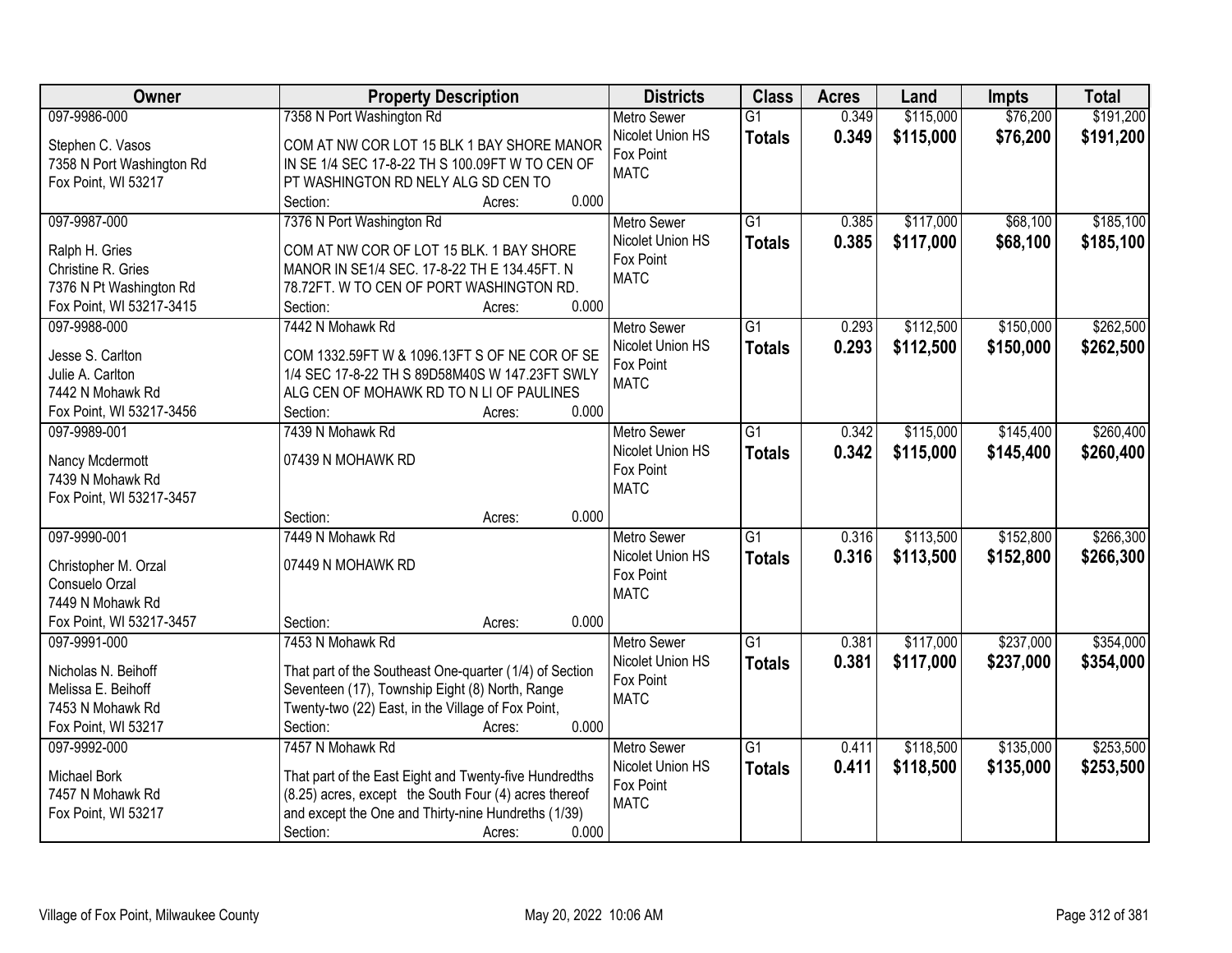| Owner                                                                                                  | <b>Property Description</b>                                                                                                                                                                                                   | <b>Districts</b>                                                   | <b>Class</b>                     | <b>Acres</b>   | Land                   | <b>Impts</b>           | <b>Total</b>           |
|--------------------------------------------------------------------------------------------------------|-------------------------------------------------------------------------------------------------------------------------------------------------------------------------------------------------------------------------------|--------------------------------------------------------------------|----------------------------------|----------------|------------------------|------------------------|------------------------|
| 097-9993-000                                                                                           | 7440 N Port Washington Rd                                                                                                                                                                                                     | <b>Metro Sewer</b>                                                 | $\overline{G1}$                  | 1.055          | \$153,500              | \$134,500              | \$288,000              |
| Cameron Riley<br>7440 N Port Washington Rd<br>Fox Point, WI 53217                                      | COM AT NW COR OF PAULINES PARCELS IN SE1/4<br>SEC. 17-8-22 TH N 0D07M14S E 128.40FT. S<br>89D58M40S W 127FT.N 72D26M20S W 154.24FT. S<br>0.000<br>Section:<br>Acres:                                                          | Nicolet Union HS<br>Fox Point<br><b>MATC</b>                       | <b>Totals</b>                    | 1.055          | \$153,500              | \$134,500              | \$288,000              |
| 097-9994-000<br><b>Gd Rental Properties LLC</b><br>7450 N Pt Washington Rd<br>Fox Point, WI 53217-3417 | 7450 N Port Washington Rd<br>COM 1332.59FT. N 89D58M40S W & 891.83FT. S &<br>354.93FT. S 89D56M20S W OF NE COR OF SE1/4<br>SEC. 17-8-22 TH S 89D56M20S W 220.21FT. S<br>0.000<br>Section:<br>Acres:                           | <b>Metro Sewer</b><br>Nicolet Union HS<br>Fox Point<br><b>MATC</b> | $\overline{G1}$<br><b>Totals</b> | 0.672<br>0.672 | \$132,500<br>\$132,500 | \$165,800<br>\$165,800 | \$298,300<br>\$298,300 |
| 097-9996-000<br>Laurie M. Webb<br>7535 N Mohawk Rd<br>Fox Point, WI 53217                              | 7535 N Mohawk Rd<br>That part of the South East One-quarter (1/4) of section<br>Seventeen (17), in Township Eight (8) North, Range<br>Twenty-two (22) East, in the Village of Fox Point,<br>0.000<br>Section:<br>Acres:       | <b>Metro Sewer</b><br>Nicolet Union HS<br>Fox Point<br><b>MATC</b> | G1<br><b>Totals</b>              | 0.424<br>0.424 | \$119,000<br>\$119,000 | \$118,100<br>\$118,100 | \$237,100<br>\$237,100 |
| 097-9997-000<br>Kari Turner<br>7543 N Mohawk Rd<br>Fox Point, WI 53217                                 | 7543 N Mohawk Rd<br>PART OF SE 1/4 SEC. 17-8-22 COMM 1571.88 FT. W<br>OF NE COR. TH S 221.95 FT. TO PT OF BEG., TH S 88<br>FT. TH E. 210 FT. TH N 88 FT. TH W 210 FT. TO BEG.<br>0.000<br>Section:<br>Acres:                  | <b>Metro Sewer</b><br>Nicolet Union HS<br>Fox Point<br><b>MATC</b> | $\overline{G1}$<br><b>Totals</b> | 0.424<br>0.424 | \$119,000<br>\$119,000 | \$120,900<br>\$120,900 | \$239,900<br>\$239,900 |
| 097-9998-000<br>Lisa Jo Collins<br>7551 N Mohawk Rd<br>Fox Point, WI 53217                             | 7551 N Mohawk Rd<br>That part of the Southeast 1/4 of Section 17, in Township<br>North, of Range 22 East, in the Village of Fox Point,<br>Milwaukee County, Wisconsin, bounded and described a<br>0.000<br>Section:<br>Acres: | <b>Metro Sewer</b><br>Nicolet Union HS<br>Fox Point<br><b>MATC</b> | $\overline{G1}$<br><b>Totals</b> | 0.424<br>0.424 | \$119,000<br>\$119,000 | \$125,700<br>\$125,700 | \$244,700<br>\$244,700 |
| 097-9999-000<br>Ramsey D. Radakovich<br>7559 N Mohawk Rd<br>Fox Point, WI 53217-3459                   | 7559 N Mohawk Rd<br>PART OF SE1/4 SEC 17-8-22 COMM 1571.88FT. W OF<br>NW COR TH S 133.95FT. TH E 210FT. TH N 133.95FT.<br>TH W 210FT. TO BEG SUBJECT TO RIGHTS OF<br>0.000<br>Section:<br>Acres:                              | <b>Metro Sewer</b><br>Nicolet Union HS<br>Fox Point<br><b>MATC</b> | $\overline{G1}$<br><b>Totals</b> | 0.501<br>0.501 | \$123,500<br>\$123,500 | \$113,400<br>\$113,400 | \$236,900<br>\$236,900 |
| 128-1050-000<br>David Meister<br>Barbara Meister<br>7316 N Seneca Rd<br>Fox Point, WI 53217-3438       | 7316 N Seneca Rd<br>ASSESSMENT SUBD. NO. 76 LOT 7 BLK. 3<br>0.000<br>Section:<br>Acres:                                                                                                                                       | Metro Sewer<br>Nicolet Union HS<br>Fox Point<br><b>MATC</b>        | $\overline{G1}$<br><b>Totals</b> | 0.421<br>0.421 | \$119,000<br>\$119,000 | \$312,000<br>\$312,000 | \$431,000<br>\$431,000 |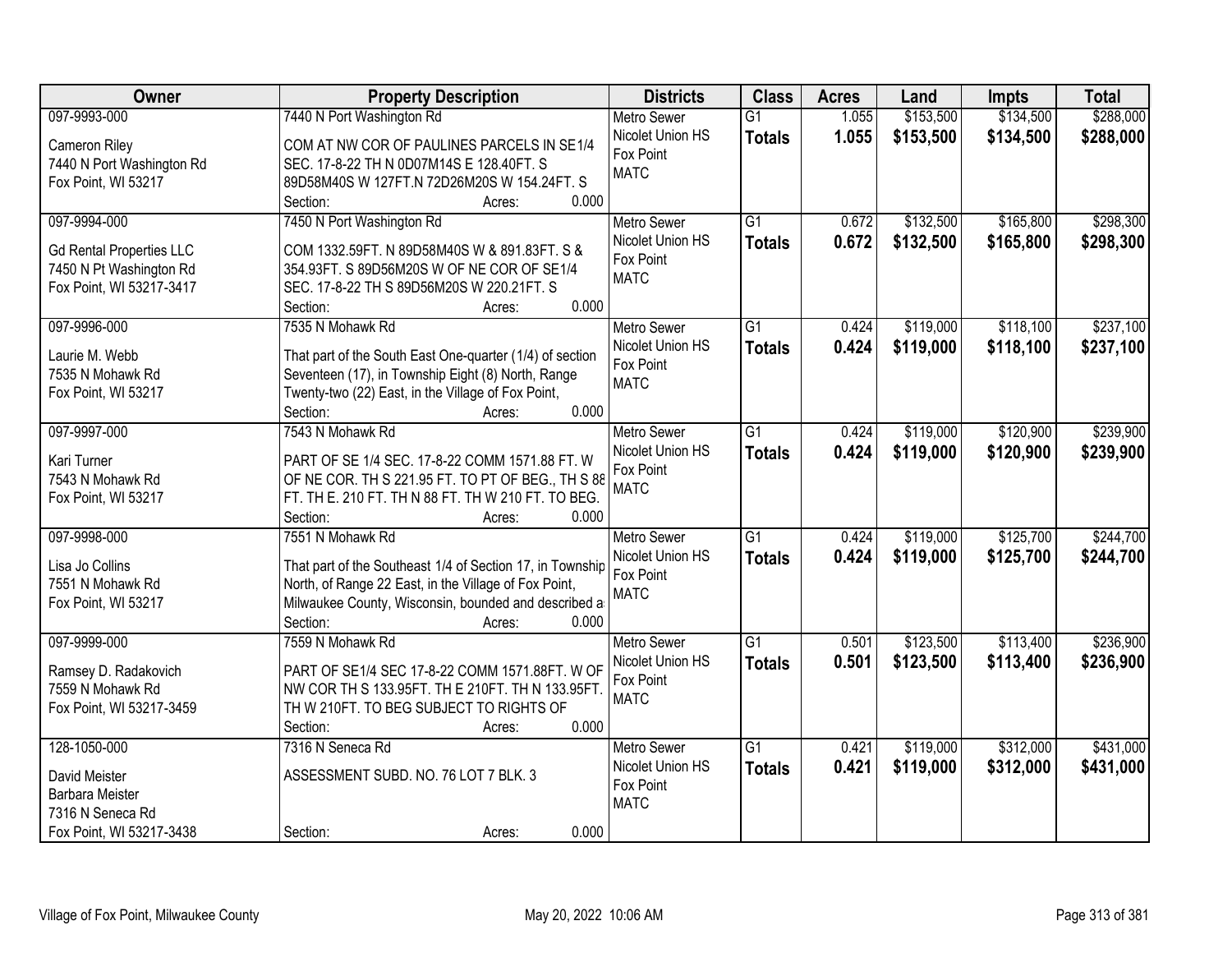| Owner<br><b>Property Description</b>                                                            | <b>Districts</b>                      | <b>Class</b>  | <b>Acres</b> | Land      | <b>Impts</b> | <b>Total</b> |
|-------------------------------------------------------------------------------------------------|---------------------------------------|---------------|--------------|-----------|--------------|--------------|
| 128-1051-000<br>7324 N Seneca Rd                                                                | $\overline{G1}$<br><b>Metro Sewer</b> |               | 0.281        | \$111,500 | \$276,500    | \$388,000    |
| CERTIFIED SURVEY MAP NO 6 SE 17-8-22 LOT 3<br>David C. Landis                                   | Nicolet Union HS                      | <b>Totals</b> | 0.281        | \$111,500 | \$276,500    | \$388,000    |
| Fox Point<br>Tammy A. Landis                                                                    |                                       |               |              |           |              |              |
| <b>MATC</b><br>7324 N Seneca Rd                                                                 |                                       |               |              |           |              |              |
| Fox Point, WI 53217<br>0.000<br>Section:<br>Acres:                                              |                                       |               |              |           |              |              |
| 7338 N Seneca Rd<br>128-1052-000                                                                | $\overline{G1}$<br><b>Metro Sewer</b> |               | 0.281        | \$111,500 | \$224,500    | \$336,000    |
| CERTIFIED SURVEY MAP NO 6 SE 17-8-22 LOT 2                                                      | Nicolet Union HS                      | <b>Totals</b> | 0.281        | \$111,500 | \$224,500    | \$336,000    |
| Max R. Dechantsreiter<br>Fox Point<br>7338 N Seneca Rd                                          |                                       |               |              |           |              |              |
| <b>MATC</b><br>Fox Point, WI 53217-3438                                                         |                                       |               |              |           |              |              |
| 0.000<br>Section:<br>Acres:                                                                     |                                       |               |              |           |              |              |
| 128-1053-000<br>7360 N Seneca Rd                                                                | $\overline{G1}$<br>Metro Sewer        |               | 0.281        | \$111,500 | \$190,500    | \$302,000    |
|                                                                                                 | Nicolet Union HS                      | <b>Totals</b> | 0.281        | \$111,500 | \$190,500    | \$302,000    |
| CERTIFIED SURVEY MAP NO 6 SE 17-8-22<br>Justin Racinowski<br>Fox Point                          |                                       |               |              |           |              |              |
| <b>Elizabeth Martin</b><br><b>MATC</b><br>7360 N Seneca Rd                                      |                                       |               |              |           |              |              |
| 0.000<br>Fox Point, WI 53217-3438<br>Section:<br>Acres:                                         |                                       |               |              |           |              |              |
| 128-1054-000<br>7370 N Seneca Rd                                                                | $\overline{G1}$<br><b>Metro Sewer</b> |               | 0.531        | \$125,000 | \$239,500    | \$364,500    |
|                                                                                                 | Nicolet Union HS                      |               |              |           |              |              |
| <b>Timothy Fox</b><br>ASSESSMENT SUBD. NO. 76 LOT 10, BLK. 3 AND S.<br>Fox Point                |                                       | <b>Totals</b> | 0.531        | \$125,000 | \$239,500    | \$364,500    |
| 25.54 FT. OF VACATED STREET ADJOINING SD LOT<br>Faye Fox<br><b>MATC</b>                         |                                       |               |              |           |              |              |
| 7370 N Seneca Rd<br>ON THE NORTH.                                                               |                                       |               |              |           |              |              |
| Fox Point, WI 53217-3438<br>Section:<br>0.000<br>Acres:                                         |                                       |               |              |           |              |              |
| 128-1065-000<br>7319 N Seneca Rd                                                                | $\overline{G1}$<br><b>Metro Sewer</b> |               | 0.510        | \$124,000 | \$144,000    | \$268,000    |
| Scott M. Winters<br>Lot 8 and the South 30 feet of Lot 9, in Block 4, in                        | Nicolet Union HS                      | <b>Totals</b> | 0.510        | \$124,000 | \$144,000    | \$268,000    |
| Fox Point<br>Assessment Subdivision No. 76, a Subdivision of a part c<br>7319 N Seneca Rd       |                                       |               |              |           |              |              |
| <b>MATC</b><br>Fox Point, WI 53217<br>the Northeast 1/4 of Section 20 and a part of the Southea |                                       |               |              |           |              |              |
| Section:<br>0.000<br>Acres:                                                                     |                                       |               |              |           |              |              |
| 128-1066-000<br>7337 N Seneca Rd                                                                | $\overline{G1}$<br><b>Metro Sewer</b> |               | 0.240        | \$105,500 | \$138,000    | \$243,500    |
| James E. Trad<br>ASSESSMENT SUBD. NO. 76 N 90FT. OF LOT 9 BLK.                                  | Nicolet Union HS                      | <b>Totals</b> | 0.240        | \$105,500 | \$138,000    | \$243,500    |
| Fox Point<br>$\overline{4}$<br>Robin M. Becker                                                  |                                       |               |              |           |              |              |
| <b>MATC</b><br>7337 N Seneca Rd                                                                 |                                       |               |              |           |              |              |
| Fox Point, WI 53217-3439<br>0.000<br>Section:<br>Acres:                                         |                                       |               |              |           |              |              |
| 128-1067-000<br>7349 N Seneca Rd                                                                | $\overline{G1}$<br><b>Metro Sewer</b> |               | 0.322        | \$114,000 | \$222,000    | \$336,000    |
| ASSESSMENT SUBD. NO. 76 LOT 10 BLK. 4                                                           | Nicolet Union HS                      | <b>Totals</b> | 0.322        | \$114,000 | \$222,000    | \$336,000    |
| Vladimir D. Fiveysky<br>Fox Point<br>Irina S. Fiveysky                                          |                                       |               |              |           |              |              |
| <b>MATC</b><br>7349 N Seneca Rd                                                                 |                                       |               |              |           |              |              |
| 0.000<br>Fox Point, WI 53217-3439<br>Section:<br>Acres:                                         |                                       |               |              |           |              |              |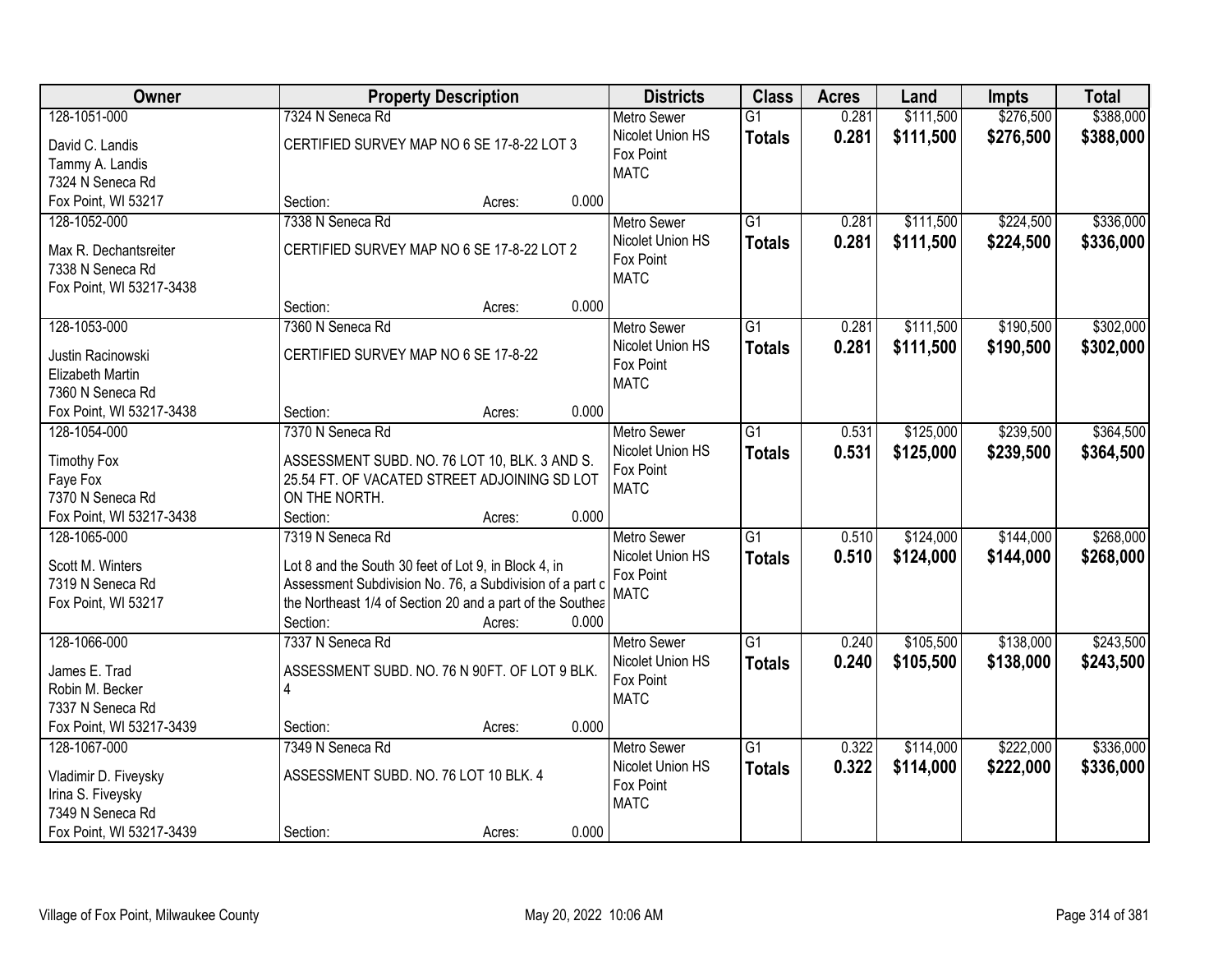| Owner                       | <b>Property Description</b>                                | <b>Districts</b>   | <b>Class</b>    | <b>Acres</b> | Land      | <b>Impts</b> | <b>Total</b> |
|-----------------------------|------------------------------------------------------------|--------------------|-----------------|--------------|-----------|--------------|--------------|
| 128-1068-000                | 7385 N Seneca Rd                                           | <b>Metro Sewer</b> | $\overline{G1}$ | 0.213        | \$93,500  | \$283,500    | \$377,000    |
| Nicholas T. Damro           | Lot 1, in Certified Survey Map No. 62, being a part of the | Nicolet Union HS   | <b>Totals</b>   | 0.213        | \$93,500  | \$283,500    | \$377,000    |
| Starr Damro                 | Southeast 1/4 of Section 17, in Township 8 North, Range    | Fox Point          |                 |              |           |              |              |
| 7385 N Seneca Rd            | 22 East, in the Village of Fox Point, as recorded in the   | <b>MATC</b>        |                 |              |           |              |              |
| Fox Point, WI 53217         | 0.000<br>Section:<br>Acres:                                |                    |                 |              |           |              |              |
| 128-1069-000                | 7365 N Seneca Rd                                           | <b>Metro Sewer</b> | $\overline{G1}$ | 0.213        | \$93,500  | \$303,500    | \$397,000    |
|                             |                                                            | Nicolet Union HS   | <b>Totals</b>   | 0.213        | \$93,500  | \$303,500    | \$397,000    |
| Benjamin William Proctor    | LOT 2 CERTIFIED SURVEY MAP NO. 62 SE1/4 SEC.               | Fox Point          |                 |              |           |              |              |
| Lara Elizabeth Proctor      | $17 - 8 - 22$                                              | <b>MATC</b>        |                 |              |           |              |              |
| 7365 N Seneca Rd            |                                                            |                    |                 |              |           |              |              |
| Fox Point, WI 53217         | 0.000<br>Section:<br>Acres:                                |                    |                 |              |           |              |              |
| 128-1070-000                | 251 E Fox Dale Rd                                          | <b>Metro Sewer</b> | G1              | 0.309        | \$113,000 | \$230,500    | \$343,500    |
| Home Path Financial, LP     | LOT 1, BLK. 1 GREEN TREE ESTATES                           | Nicolet Union HS   | <b>Totals</b>   | 0.309        | \$113,000 | \$230,500    | \$343,500    |
| 251 E Fox Dale Rd           |                                                            | Fox Point          |                 |              |           |              |              |
| Fox Point, WI 53217         |                                                            | <b>MATC</b>        |                 |              |           |              |              |
|                             | 0.000<br>Section:<br>Acres:                                |                    |                 |              |           |              |              |
| 128-1071-000                | 231 E Fox Dale Rd                                          | <b>Metro Sewer</b> | G1              | 0.304        | \$113,000 | \$297,500    | \$410,500    |
|                             |                                                            | Nicolet Union HS   | <b>Totals</b>   | 0.304        | \$113,000 | \$297,500    | \$410,500    |
| Aaron Prater                | LOT 2, BLK. 1 GREEN TREE ESTATES                           | Fox Point          |                 |              |           |              |              |
| Alissa Prater               |                                                            | <b>MATC</b>        |                 |              |           |              |              |
| 231 E Fox Dale Rd           |                                                            |                    |                 |              |           |              |              |
| Fox Point, WI 53217         | 0.000<br>Section:<br>Acres:                                |                    |                 |              |           |              |              |
| 128-1072-000                | 201 E Fox Dale Rd                                          | <b>Metro Sewer</b> | $\overline{G1}$ | 0.301        | \$112,500 | \$298,000    | \$410,500    |
| Christopher J. Meece        | Lot 3, in Block 1, in Green Tree Estates, being a          | Nicolet Union HS   | <b>Totals</b>   | 0.301        | \$112,500 | \$298,000    | \$410,500    |
| Beth M. Meece               | Subdivision of part of the Northeast 1/4 of Section 20, in | Fox Point          |                 |              |           |              |              |
| 201 E Fox Dale Rd           | Township 8 North, Range 22 East, in the Village of Fox     | <b>MATC</b>        |                 |              |           |              |              |
| Fox Point, WI 53217         | Section:<br>0.000<br>Acres:                                |                    |                 |              |           |              |              |
| 128-1073-000                | 171 E Fox Dale Rd                                          | <b>Metro Sewer</b> | G1              | 0.301        | \$112,500 | \$321,500    | \$434,000    |
|                             |                                                            | Nicolet Union HS   |                 | 0.301        |           |              |              |
| Benjamin F. Malsch          | LOT 4, BLK. 1 GREEN TREE ESTATES                           | Fox Point          | <b>Totals</b>   |              | \$112,500 | \$321,500    | \$434,000    |
| Thomasien T. Malsch         |                                                            | <b>MATC</b>        |                 |              |           |              |              |
| 171 E Fox Dale Rd           |                                                            |                    |                 |              |           |              |              |
| Fox Point, WI 53217-3912    | 0.000<br>Section:<br>Acres:                                |                    |                 |              |           |              |              |
| 128-1074-000                | 139 E Good Hope Rd                                         | <b>Metro Sewer</b> | $\overline{G1}$ | 0.306        | \$113,000 | \$230,100    | \$343,100    |
| Valentine Construction, LLC | Lot One (1) in Block One (1) in Carl Miller Subdivision No | Nicolet Union HS   | <b>Totals</b>   | 0.306        | \$113,000 | \$230,100    | \$343,100    |
| PO Box 241124               | 4, being a part of the Northeast One-quarter (1/4) of      | Fox Point          |                 |              |           |              |              |
| Milwaukee, WI 53224         | Section Twenty (20) and the Northwest One-quarter (1/4)    | <b>MATC</b>        |                 |              |           |              |              |
|                             | 0.306                                                      |                    |                 |              |           |              |              |
|                             | Section:<br>Acres:                                         |                    |                 |              |           |              |              |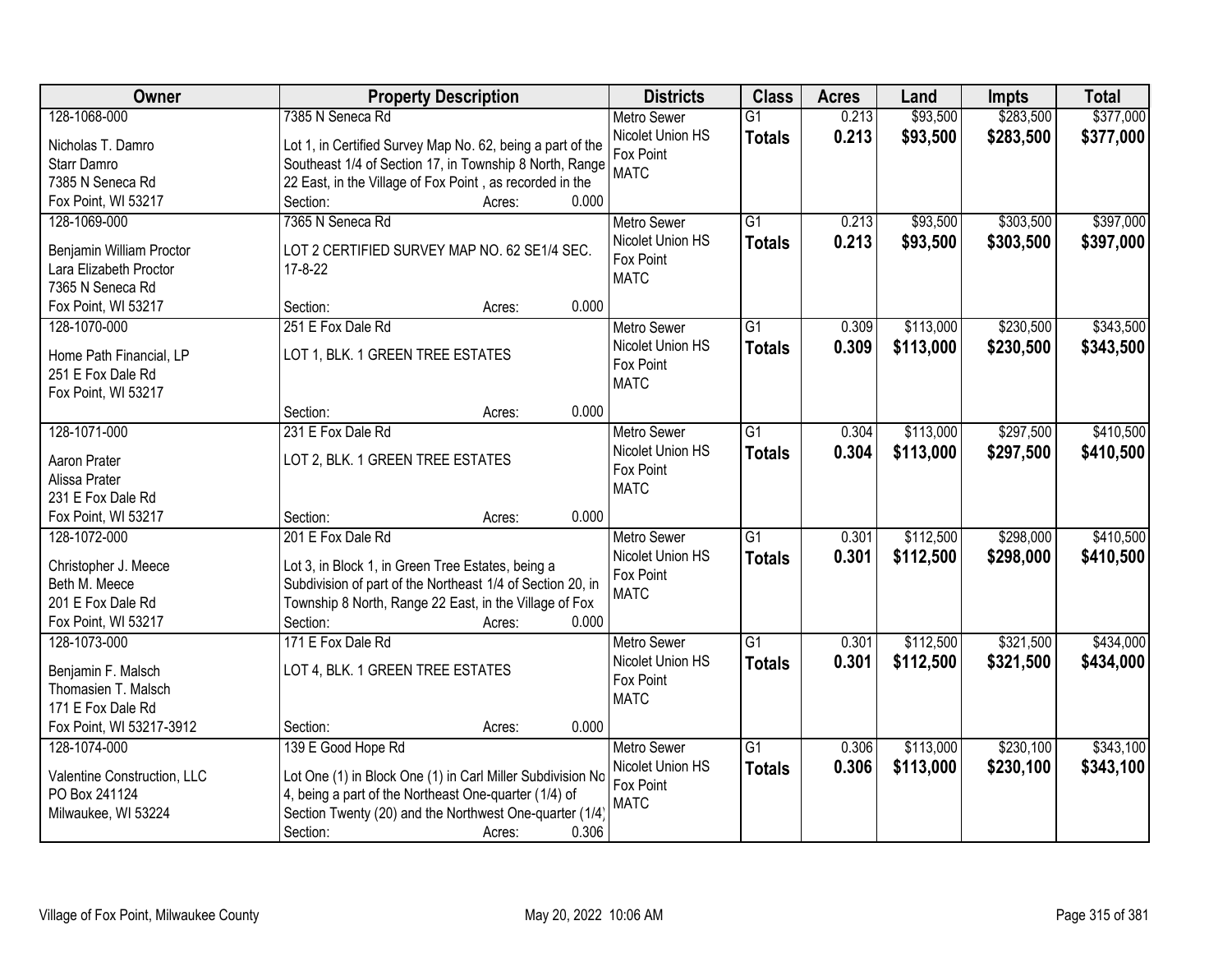| Owner                                  | <b>Property Description</b>             |                 | <b>Districts</b>              | <b>Class</b>    | <b>Acres</b> | Land      | <b>Impts</b> | <b>Total</b> |
|----------------------------------------|-----------------------------------------|-----------------|-------------------------------|-----------------|--------------|-----------|--------------|--------------|
| 128-1075-000                           | 7119 N Crossway Rd                      |                 | <b>Metro Sewer</b>            | $\overline{G1}$ | 0.336        | \$114,500 | \$389,500    | \$504,000    |
| Daniel K. Moos                         | LOT 2, BLK. 1, CARL MILLER SUBD. NO. 4, |                 | Nicolet Union HS              | <b>Totals</b>   | 0.336        | \$114,500 | \$389,500    | \$504,000    |
| Puneet K. Clair                        |                                         |                 | Fox Point                     |                 |              |           |              |              |
| 7119 N Crossway Rd                     |                                         |                 | <b>MATC</b>                   |                 |              |           |              |              |
| Fox Point, WI 53217-3849               | Section:                                | 0.000<br>Acres: |                               |                 |              |           |              |              |
| 128-1076-000                           | 7115 N Fairchild Cir                    |                 | <b>Metro Sewer</b>            | $\overline{G1}$ | 0.357        | \$144,500 | \$220,500    | \$365,000    |
| Ilya Shtein                            | LOT 3, BLK. 1, CARL MILLER SUBD. NO. 4, |                 | Nicolet Union HS              | <b>Totals</b>   | 0.357        | \$144,500 | \$220,500    | \$365,000    |
| Ellen Zaitchyk                         |                                         |                 | Fox Point                     |                 |              |           |              |              |
| 7115 N Fairchild Cir                   |                                         |                 | <b>MATC</b>                   |                 |              |           |              |              |
| Fox Point, WI 53217-3853               | Section:                                | 0.000<br>Acres: |                               |                 |              |           |              |              |
| 128-1077-000                           | 7111 N Fairchild Cir                    |                 | Metro Sewer                   | G1              | 0.516        | \$155,000 | \$366,200    | \$521,200    |
|                                        |                                         |                 | Nicolet Union HS              | <b>Totals</b>   | 0.516        | \$155,000 | \$366,200    | \$521,200    |
| Erin M. Harris<br>7111 N Fairchild Cir | LOT 4, BLK. 1, CARL MILLER SUBD. NO. 4, |                 | Fox Point                     |                 |              |           |              |              |
| Fox Point, WI 53217-3853               |                                         |                 | <b>MATC</b>                   |                 |              |           |              |              |
|                                        | Section:                                | 0.000<br>Acres: |                               |                 |              |           |              |              |
| 128-1078-000                           | 7107 N Fairchild Cir                    |                 | <b>Metro Sewer</b>            | G1              | 0.362        | \$145,000 | \$153,000    | \$298,000    |
|                                        |                                         |                 | Nicolet Union HS              | <b>Totals</b>   | 0.362        | \$145,000 | \$153,000    | \$298,000    |
| Jeffrey A. Weber                       | LOT 5, BLK. 1, CARL MILLER SUBD. NO. 4, |                 | Fox Point                     |                 |              |           |              |              |
| 7107 N Fairchild Cir                   |                                         |                 | <b>MATC</b>                   |                 |              |           |              |              |
| Fox Point, WI 53217-3853               |                                         |                 |                               |                 |              |           |              |              |
| 128-1079-000                           | Section:<br>7103 N Fairchild Cir        | 0.000<br>Acres: |                               | $\overline{G1}$ | 0.286        | \$140,000 | \$164,000    | \$304,000    |
|                                        |                                         |                 | <b>Metro Sewer</b>            |                 |              |           |              |              |
| Michael J. Nosonovsky                  | LOT 6, BLK. 1, CARL MILLER SUBD. NO. 4, |                 | Nicolet Union HS<br>Fox Point | <b>Totals</b>   | 0.286        | \$140,000 | \$164,000    | \$304,000    |
| Nadezhda Nosonovsky                    |                                         |                 | <b>MATC</b>                   |                 |              |           |              |              |
| 7103 N Fairchild Cir                   |                                         |                 |                               |                 |              |           |              |              |
| Fox Point, WI 53217-3853               | Section:                                | 0.000<br>Acres: |                               |                 |              |           |              |              |
| 128-1080-000                           | 7061 N Fairchild Cir                    |                 | <b>Metro Sewer</b>            | $\overline{G1}$ | 0.286        | \$140,000 | \$162,500    | \$302,500    |
| Mary Ann Bizub                         | LOT 7, BLK. 1, CARL MILLER SUBD. NO. 4, |                 | Nicolet Union HS              | <b>Totals</b>   | 0.286        | \$140,000 | \$162,500    | \$302,500    |
| 7160 N Fairchild Cir                   |                                         |                 | Fox Point                     |                 |              |           |              |              |
| Fox Point, WI 53217                    |                                         |                 | <b>MATC</b>                   |                 |              |           |              |              |
|                                        | Section:                                | 0.000<br>Acres: |                               |                 |              |           |              |              |
| 128-1081-000                           | 7057 N Fairchild Cir                    |                 | <b>Metro Sewer</b>            | $\overline{G1}$ | 0.286        | \$140,000 | \$143,000    | \$283,000    |
| William T. Knight IV                   | LOT 8, BLK. 1, CARL MILLER SUBD. NO. 4, |                 | Nicolet Union HS              | <b>Totals</b>   | 0.286        | \$140,000 | \$143,000    | \$283,000    |
| Catherine M. Anderson                  |                                         |                 | Fox Point                     |                 |              |           |              |              |
| 7057 N Fairchild Cir                   |                                         |                 | <b>MATC</b>                   |                 |              |           |              |              |
| Fox Point, WI 53217                    | Section:                                | 0.000<br>Acres: |                               |                 |              |           |              |              |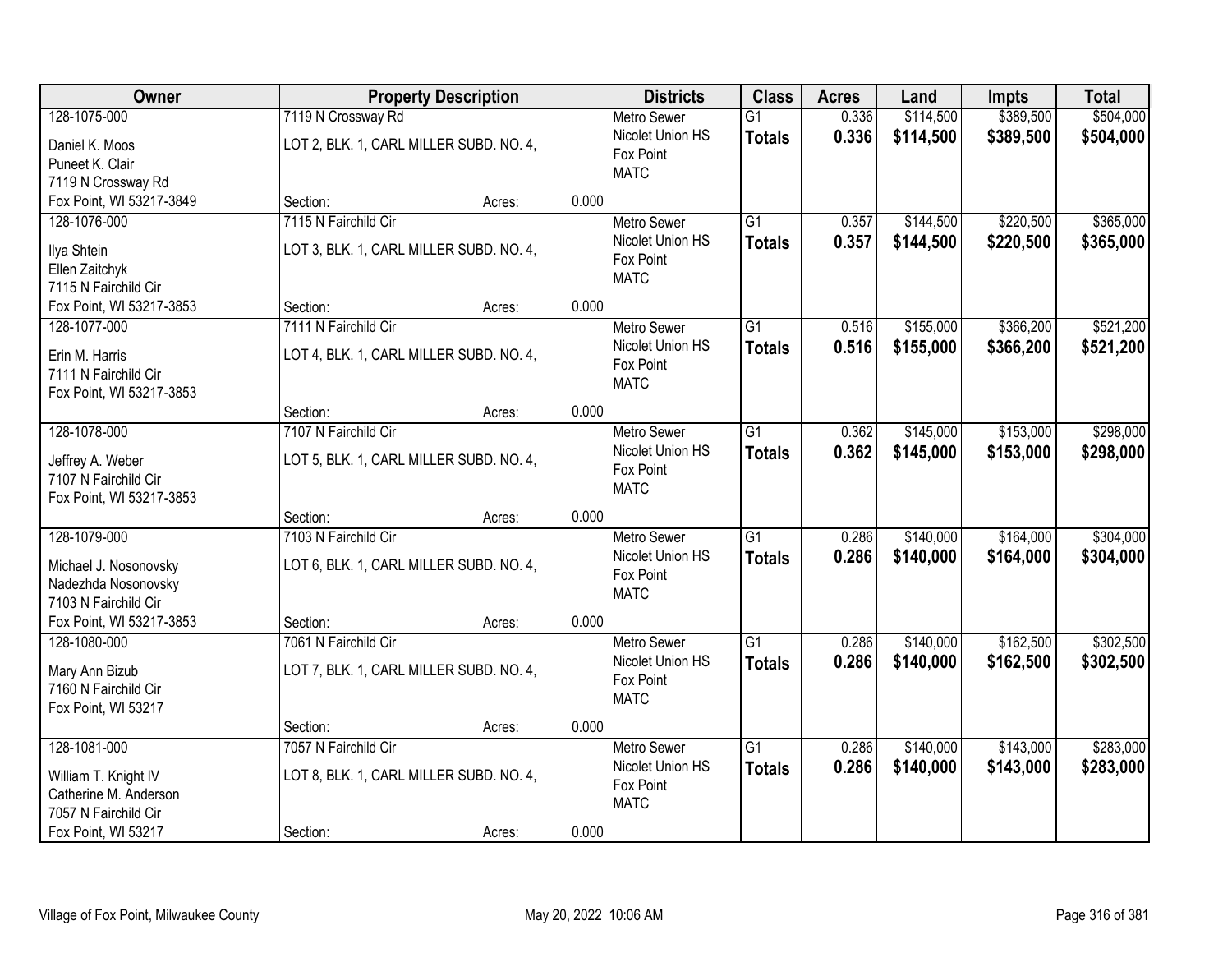| Owner                    | <b>Property Description</b>                                 | <b>Districts</b>                       | <b>Class</b>    | <b>Acres</b> | Land      | <b>Impts</b> | <b>Total</b> |
|--------------------------|-------------------------------------------------------------|----------------------------------------|-----------------|--------------|-----------|--------------|--------------|
| 128-1082-000             | 7053 N Fairchild Cir                                        | <b>Metro Sewer</b>                     | $\overline{G1}$ | 0.286        | \$140,000 | \$213,500    | \$353,500    |
| Larry L. Kaump           | LOT 9, BLK. 1, CARL MILLER SUBD. NO. 4,                     | Nicolet Union HS                       | <b>Totals</b>   | 0.286        | \$140,000 | \$213,500    | \$353,500    |
| Nancy J. Kaump           |                                                             | Fox Point                              |                 |              |           |              |              |
| 7053 N Fairchild Cir     |                                                             | <b>MATC</b>                            |                 |              |           |              |              |
| Fox Point, WI 53217-3851 | 0.000<br>Section:<br>Acres:                                 |                                        |                 |              |           |              |              |
| 128-1083-000             | 7049 N Fairchild Cir                                        | <b>Metro Sewer</b>                     | $\overline{G1}$ | 0.308        | \$141,500 | \$269,100    | \$410,600    |
|                          |                                                             | Nicolet Union HS                       | <b>Totals</b>   | 0.308        | \$141,500 | \$269,100    | \$410,600    |
| Svetlana Levy            | LOT 10, BLK. 1, CARL MILLER SUBD. NO. 4,                    | Fox Point                              |                 |              |           |              |              |
| 10830 N Wyngate Trace    |                                                             | <b>MATC</b>                            |                 |              |           |              |              |
| Mequon, WI 53092         | 0.000<br>Section:                                           |                                        |                 |              |           |              |              |
| 128-1084-000             | Acres:<br>7045 N Fairchild Cir                              |                                        | G1              | 0.468        | \$152,000 | \$158,500    | \$310,500    |
|                          |                                                             | <b>Metro Sewer</b><br>Nicolet Union HS |                 |              |           |              |              |
| Ali J. Lubbad            | Lot 11 in Block 1 in Carl Miller Subdivision No. 4, being a | Fox Point                              | <b>Totals</b>   | 0.468        | \$152,000 | \$158,500    | \$310,500    |
| Sara E. Alauf            | part of the Northeast 1/4 of Section 20 and the Northwest   | <b>MATC</b>                            |                 |              |           |              |              |
| 7045 N Fairchild Cir     | 1/4 of Section 21, in Township 8 North, Range 22 East, ir   |                                        |                 |              |           |              |              |
| Fox Point, WI 53217      | Section:<br>0.000<br>Acres:                                 |                                        |                 |              |           |              |              |
| 128-1085-000             | 7041 N Fairchild Cir                                        | <b>Metro Sewer</b>                     | G1              | 0.405        | \$148,000 | \$190,900    | \$338,900    |
| Charles A. Leppert       | LOT 12, BLK. 1, CARL MILLER SUBD. NO. 4,                    | Nicolet Union HS                       | <b>Totals</b>   | 0.405        | \$148,000 | \$190,900    | \$338,900    |
| Mary Kay Hoffmann        |                                                             | Fox Point                              |                 |              |           |              |              |
| 7041 N Fairchild Cir     |                                                             | <b>MATC</b>                            |                 |              |           |              |              |
| Fox Point, WI 53217-3851 | 0.000<br>Section:<br>Acres:                                 |                                        |                 |              |           |              |              |
| 128-1086-000             | 7037 N Fairchild Cir                                        | <b>Metro Sewer</b>                     | $\overline{G1}$ | 0.383        | \$146,500 | \$211,500    | \$358,000    |
|                          |                                                             | Nicolet Union HS                       | <b>Totals</b>   | 0.383        | \$146,500 | \$211,500    | \$358,000    |
| Robert R. Werner         | Lot 13, Block 1, Carl Miller Subdivision No. 4, being a par | Fox Point                              |                 |              |           |              |              |
| Julie A. Werner          | of the Northeast 1/4 of Section 20 and the                  | <b>MATC</b>                            |                 |              |           |              |              |
| 7037 N Fairchild Cir     | Northwest 1/4 of Section 21, Township 8 North, Range 2.     |                                        |                 |              |           |              |              |
| Fox Point, WI 53217      | 0.000<br>Section:<br>Acres:                                 |                                        |                 |              |           |              |              |
| 128-1087-000             | 7033 N Fairchild Cir                                        | <b>Metro Sewer</b>                     | $\overline{G1}$ | 0.297        | \$140,500 | \$203,500    | \$344,000    |
| Linda Cohen              | LOT 14, BLK. 1, CARL MILLER SUBD. NO. 4,                    | Nicolet Union HS                       | <b>Totals</b>   | 0.297        | \$140,500 | \$203,500    | \$344,000    |
| 7033 N Fairchild Cir     |                                                             | Fox Point                              |                 |              |           |              |              |
| Fox Point, WI 53217-3851 |                                                             | <b>MATC</b>                            |                 |              |           |              |              |
|                          | 0.000<br>Section:<br>Acres:                                 |                                        |                 |              |           |              |              |
| 128-1088-000             | 7029 N Fairchild Cir                                        | <b>Metro Sewer</b>                     | $\overline{G1}$ | 0.282        | \$139,500 | \$152,000    | \$291,500    |
|                          |                                                             | Nicolet Union HS                       | <b>Totals</b>   | 0.282        | \$139,500 | \$152,000    | \$291,500    |
| Yevgeniy Sverdlik        | LOT 15, BLK. 1, CARL MILLER SUBD. NO. 4,                    | Fox Point                              |                 |              |           |              |              |
| Lada Sverdlik            |                                                             | <b>MATC</b>                            |                 |              |           |              |              |
| 7029 N Fairchild Cir     |                                                             |                                        |                 |              |           |              |              |
| Fox Point, WI 53217-3851 | 0.000<br>Section:<br>Acres:                                 |                                        |                 |              |           |              |              |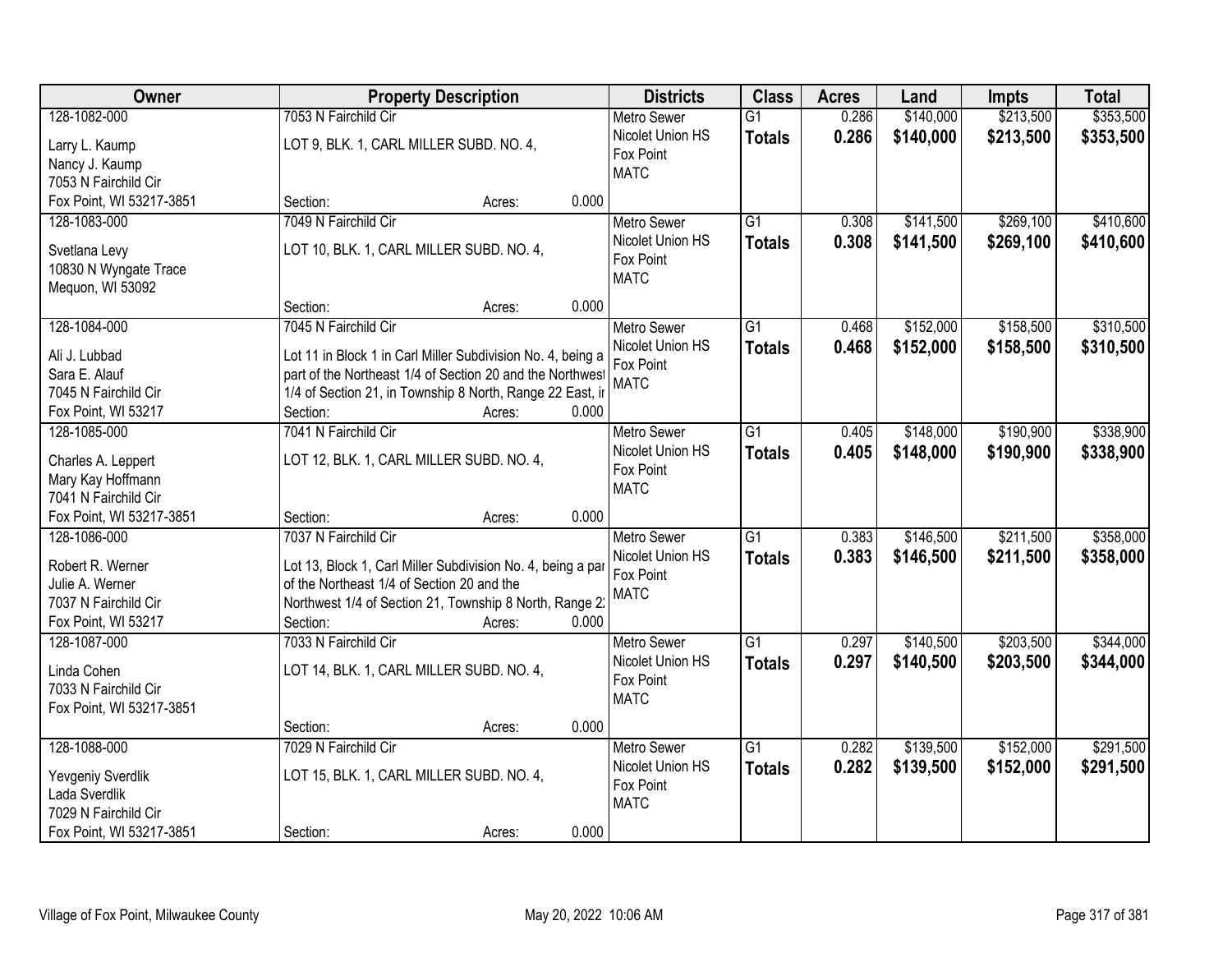| Owner                                                                                                          |                                                                             | <b>Property Description</b> |       | <b>Districts</b>                                                   | <b>Class</b>                     | <b>Acres</b>   | Land                   | <b>Impts</b>           | <b>Total</b>           |
|----------------------------------------------------------------------------------------------------------------|-----------------------------------------------------------------------------|-----------------------------|-------|--------------------------------------------------------------------|----------------------------------|----------------|------------------------|------------------------|------------------------|
| 128-1089-000                                                                                                   | 7025 N Fairchild Cir                                                        |                             |       | <b>Metro Sewer</b>                                                 | $\overline{G1}$                  | 0.303          | \$141,000              | \$223,000              | \$364,000              |
| Maureen S. Luddy<br>7025 N Fairchild Cir<br>Fox Point, WI 53217                                                | LOT 16 & WLY 5FT. OF LOT 17 BLK. 1 CARL MILLER<br>SUBD. NO. 4               |                             |       | Nicolet Union HS<br>Fox Point<br><b>MATC</b>                       | <b>Totals</b>                    | 0.303          | \$141,000              | \$223,000              | \$364,000              |
|                                                                                                                | Section:                                                                    | Acres:                      | 0.000 |                                                                    |                                  |                |                        |                        |                        |
| 128-1090-000                                                                                                   | 7021 N Yates Rd                                                             |                             |       | <b>Metro Sewer</b>                                                 | $\overline{G1}$                  | 0.366          | \$116,000              | \$209,000              | \$325,000              |
| Rachel and Timothy Andeen<br>7021 N Yates Rd<br>Fox Point, WI 53217                                            | LOT 17 EXC THE WLY 5FT. BLK. 1 CARL MILLER<br>SUBD. NO. 4                   |                             |       | Nicolet Union HS<br>Fox Point<br><b>MATC</b>                       | <b>Totals</b>                    | 0.366          | \$116,000              | \$209,000              | \$325,000              |
|                                                                                                                | Section:                                                                    | Acres:                      | 0.000 |                                                                    |                                  |                |                        |                        |                        |
| 128-1091-000                                                                                                   | 7001 N Yates Rd                                                             |                             |       | <b>Metro Sewer</b>                                                 | G1                               | 0.357          | \$115,500              | \$223,100              | \$338,600              |
| Milan Paul Bodis<br>Rebecca Anne Kiefer<br>7001 N Yates Rd                                                     | LOT 18, BLK. 1, CARL MILLER SUBD. NO. 4,                                    |                             |       | Nicolet Union HS<br>Fox Point<br><b>MATC</b>                       | <b>Totals</b>                    | 0.357          | \$115,500              | \$223,100              | \$338,600              |
| Fox Point, WI 53217                                                                                            | Section:                                                                    | Acres:                      | 0.000 |                                                                    |                                  |                |                        |                        |                        |
| 128-1092-000                                                                                                   | 220 E Green Tree Rd                                                         |                             |       | <b>Metro Sewer</b>                                                 | G1                               | 0.287          | \$112,000              | \$243,400              | \$355,400              |
| James Ryan<br>Melody Ryan<br>220 E Green Tree Rd                                                               | LOT 19, BLK 1, CARL MILLER SUBD. NO. 4                                      |                             |       | Nicolet Union HS<br>Fox Point<br><b>MATC</b>                       | <b>Totals</b>                    | 0.287          | \$112,000              | \$243,400              | \$355,400              |
| Fox Point, WI 53217                                                                                            | Section:                                                                    | Acres:                      | 0.000 |                                                                    |                                  |                |                        |                        |                        |
| 128-1093-000<br>Leyf Transition Trust<br>210 E Green Tree Rd<br>Fox Point, WI 53217-3807                       | 210 E Green Tree Rd<br>LOT 20, BLK. 1, CARL MILLER SUBD. NO. 4,             |                             |       | <b>Metro Sewer</b><br>Nicolet Union HS<br>Fox Point<br><b>MATC</b> | $\overline{G1}$<br><b>Totals</b> | 0.282<br>0.282 | \$111,500<br>\$111,500 | \$163,400<br>\$163,400 | \$274,900<br>\$274,900 |
|                                                                                                                | Section:                                                                    | Acres:                      | 0.000 |                                                                    |                                  |                |                        |                        |                        |
| 128-1094-000                                                                                                   | 190 E Green Tree Rd                                                         |                             |       | Metro Sewer                                                        | $\overline{G1}$                  | 0.297          | \$112,500              | \$98,500               | \$211,000              |
| Jeffrey E. Faber<br>190 E Green Tree Rd<br>Fox Point, WI 53217-3805                                            | LOT 21, BLK. 1, CARL MILLER SUBD. NO. 4,                                    |                             |       | Nicolet Union HS<br>Fox Point<br><b>MATC</b>                       | <b>Totals</b>                    | 0.297          | \$112,500              | \$98,500               | \$211,000              |
|                                                                                                                | Section:                                                                    | Acres:                      | 0.297 |                                                                    |                                  |                |                        |                        |                        |
| 128-1095-000<br>Robert B. Christian<br>Stephanie M. Goodman<br>170 E Green Tree Rd<br>Fox Point, WI 53217-3805 | 170 E Green Tree Rd<br>LOT 22, BLK. 1, CARL MILLER SUBD. NO. 4,<br>Section: | Acres:                      | 0.000 | <b>Metro Sewer</b><br>Nicolet Union HS<br>Fox Point<br><b>MATC</b> | $\overline{G1}$<br><b>Totals</b> | 0.287<br>0.287 | \$112,000<br>\$112,000 | \$210,500<br>\$210,500 | \$322,500<br>\$322,500 |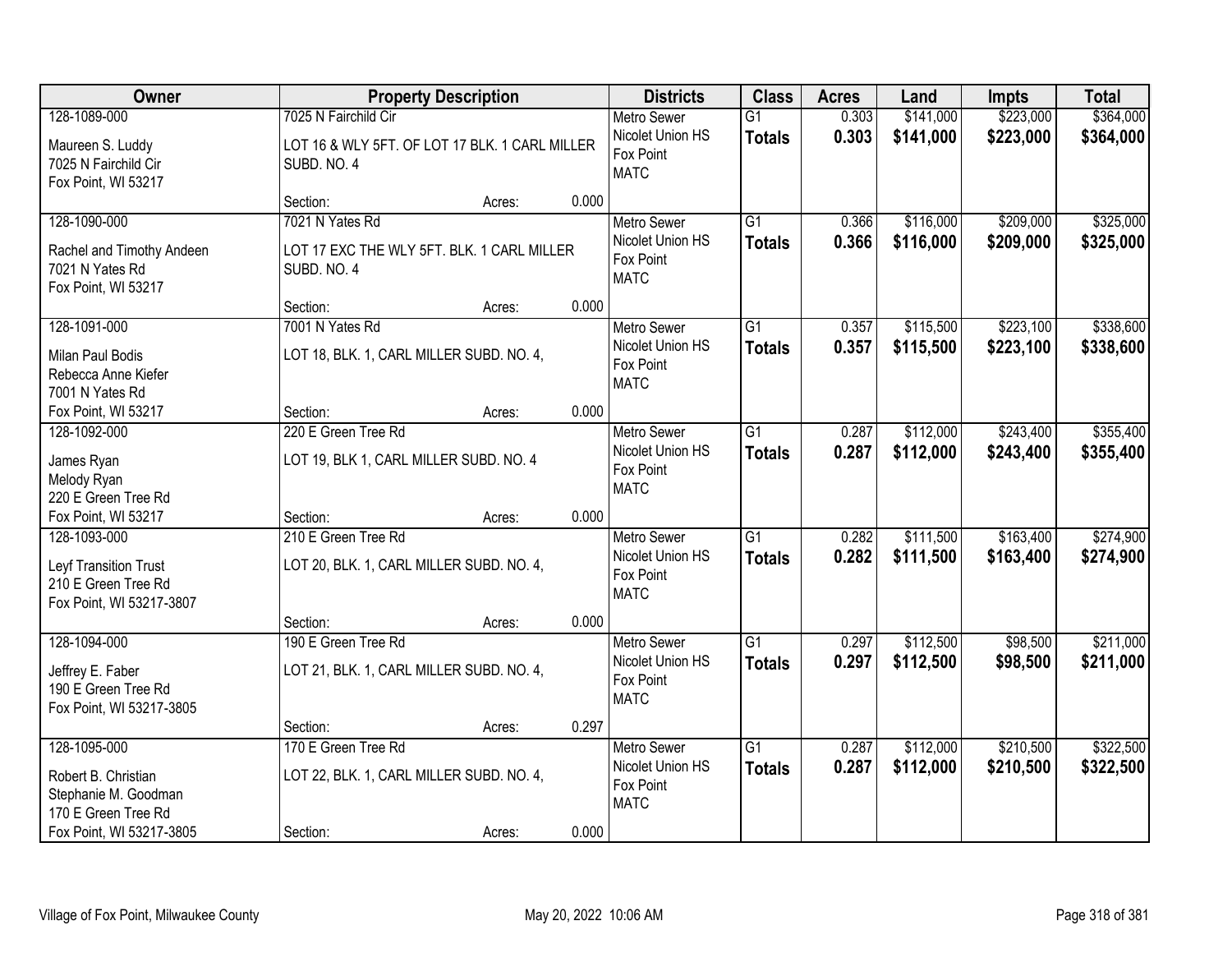| \$260,000<br>\$373,500<br>128-1096-000<br>140 E Green Tree Rd<br>\$113,500<br><b>Metro Sewer</b><br>$\overline{G1}$<br>0.319<br>0.319<br>Nicolet Union HS<br>\$113,500<br>\$260,000<br>\$373,500<br><b>Totals</b><br>LOT 23, BLK. 1 CARL MILLER SUBD. NO. 4,<br>Marvin C. Bynum II<br>Fox Point<br>Stacy R. Bynum<br><b>MATC</b><br>140 E Green Tree Rd |
|---------------------------------------------------------------------------------------------------------------------------------------------------------------------------------------------------------------------------------------------------------------------------------------------------------------------------------------------------------|
|                                                                                                                                                                                                                                                                                                                                                         |
|                                                                                                                                                                                                                                                                                                                                                         |
|                                                                                                                                                                                                                                                                                                                                                         |
|                                                                                                                                                                                                                                                                                                                                                         |
| Fox Point, WI 53217-3805<br>0.000<br>Section:<br>Acres:                                                                                                                                                                                                                                                                                                 |
| 120 E Green Tree Rd<br>$\overline{G1}$<br>\$118,000<br>\$346,400<br>\$464,400<br>128-1097-000<br>0.397<br><b>Metro Sewer</b>                                                                                                                                                                                                                            |
| Nicolet Union HS<br>0.397<br>\$118,000<br>\$346,400<br>\$464,400<br><b>Totals</b>                                                                                                                                                                                                                                                                       |
| Joy Lincoln<br>Lot Twenty-four (24), Block One (1), Carl Miller<br>Fox Point                                                                                                                                                                                                                                                                            |
| Subdivision No. 4, being a part of the Northeast 1/4 of<br>Derek Martin Aspinall<br><b>MATC</b>                                                                                                                                                                                                                                                         |
| 120 E Green Tree Rd<br>Section 20                                                                                                                                                                                                                                                                                                                       |
| 0.397<br>Section:<br>Fox Point, WI 53217<br>Acres:                                                                                                                                                                                                                                                                                                      |
| \$156,000<br>\$272,500<br>128-1098-000<br>7107 N Crossway Rd<br>Metro Sewer<br>G1<br>0.377<br>\$116,500                                                                                                                                                                                                                                                 |
| Nicolet Union HS<br>0.377<br>\$116,500<br>\$156,000<br>\$272,500<br><b>Totals</b><br>LOT 1 & N. PART OF LOT 2, BLK 2 DESC. IN REEL<br>Jeremy R. Shamrowicz                                                                                                                                                                                              |
| Fox Point<br>7107 N Crossway Rd<br>256, IMAGE 2208. CARL MILLER SUBD. NO. 4,                                                                                                                                                                                                                                                                            |
| <b>MATC</b><br>Fox Point, WI 53217-3849                                                                                                                                                                                                                                                                                                                 |
| 0.000<br>Section:<br>Acres:                                                                                                                                                                                                                                                                                                                             |
| 128-1099-000<br>7100 N Fairchild Cir<br>\$138,500<br>\$208,000<br>\$346,500<br><b>Metro Sewer</b><br>G1<br>0.263                                                                                                                                                                                                                                        |
| Nicolet Union HS<br>0.263<br>\$138,500<br>\$208,000<br>\$346,500<br><b>Totals</b>                                                                                                                                                                                                                                                                       |
| LOT 2 BLK 2 EXC N PART DESC IN REEL 756 - IMAGE<br>Frederick W. Langer et al<br>Fox Point                                                                                                                                                                                                                                                               |
| 7100 N Fairchild Cir<br>1404 CARL MILLER SUBD NO 4<br><b>MATC</b>                                                                                                                                                                                                                                                                                       |
| Fox Point, WI 53217-3852                                                                                                                                                                                                                                                                                                                                |
| 0.000<br>Section:<br>Acres:                                                                                                                                                                                                                                                                                                                             |
| 7058 N Fairchild Cir<br>\$317,500<br>128-1100-000<br>$\overline{G1}$<br>0.304<br>\$141,000<br>\$176,500<br><b>Metro Sewer</b>                                                                                                                                                                                                                           |
| Nicolet Union HS<br>0.304<br>\$141,000<br>\$176,500<br>\$317,500<br><b>Totals</b><br>LOT 3, BLK. 2, CARL MILLER SUBD. NO. 4,<br>Michael P. Brickner                                                                                                                                                                                                     |
| Fox Point<br>Rebecca A. Brickner                                                                                                                                                                                                                                                                                                                        |
| <b>MATC</b><br>7058 N Fairchild Cir                                                                                                                                                                                                                                                                                                                     |
| Fox Point, WI 53217-3850<br>0.000<br>Section:<br>Acres:                                                                                                                                                                                                                                                                                                 |
| $\overline{G1}$<br>\$143,500<br>\$214,000<br>\$357,500<br>128-1101-000<br>7052 N Fairchild Cir<br>0.340<br><b>Metro Sewer</b>                                                                                                                                                                                                                           |
| Nicolet Union HS<br>0.340<br>\$143,500<br>\$214,000<br>\$357,500<br><b>Totals</b>                                                                                                                                                                                                                                                                       |
| LOT 4, BLK. 2, CARL MILLER SUBD. NO. 4,<br>Thomas Hauck<br>Fox Point                                                                                                                                                                                                                                                                                    |
| 7052 N Fairchild Cir<br><b>MATC</b>                                                                                                                                                                                                                                                                                                                     |
| Fox Point, WI 53217                                                                                                                                                                                                                                                                                                                                     |
| 0.000<br>Section:<br>Acres:                                                                                                                                                                                                                                                                                                                             |
| 128-1102-000<br>7036 N Fairchild Cir<br>$\overline{G1}$<br>\$151,000<br>\$267,500<br>\$418,500<br>0.455<br><b>Metro Sewer</b>                                                                                                                                                                                                                           |
| Nicolet Union HS<br>0.455<br>\$151,000<br>\$267,500<br>\$418,500<br><b>Totals</b><br>LOT 5, BLK. 2, CARL MILLER SUBD. NO. 4,<br>Scott Mclean                                                                                                                                                                                                            |
| Fox Point<br>Bonnie R. Mclean                                                                                                                                                                                                                                                                                                                           |
| <b>MATC</b><br>7036 N Fairchild Cir                                                                                                                                                                                                                                                                                                                     |
| 0.000<br>Fox Point, WI 53217-3850<br>Section:<br>Acres:                                                                                                                                                                                                                                                                                                 |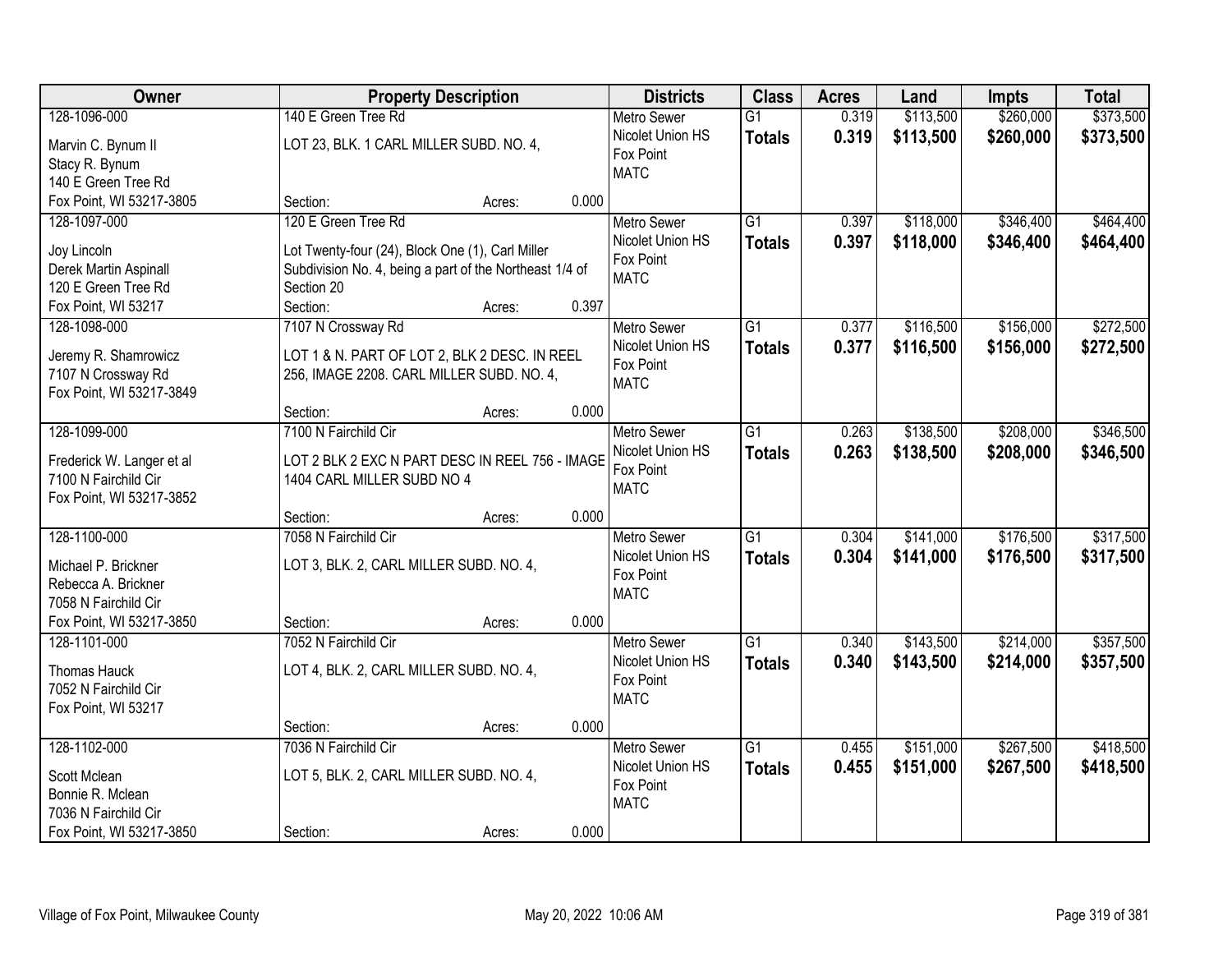| Owner                    | <b>Property Description</b>                                  | <b>Districts</b>              | <b>Class</b>    | <b>Acres</b> | Land      | <b>Impts</b> | <b>Total</b> |
|--------------------------|--------------------------------------------------------------|-------------------------------|-----------------|--------------|-----------|--------------|--------------|
| 128-1103-000             | 7028 N Fairchild Cir                                         | <b>Metro Sewer</b>            | $\overline{G1}$ | 0.315        | \$142,000 | \$257,000    | \$399,000    |
| Mary Lou Piltz           | LOT 6, BLK. 2, CARL MILLER SUBD. NO. 4,                      | Nicolet Union HS              | <b>Totals</b>   | 0.315        | \$142,000 | \$257,000    | \$399,000    |
| Mary Lou Piltz Rev Trust |                                                              | Fox Point                     |                 |              |           |              |              |
| 7028 N Fairchild Cir     |                                                              | <b>MATC</b>                   |                 |              |           |              |              |
| Fox Point, WI 53217-3850 | 0.000<br>Section:<br>Acres:                                  |                               |                 |              |           |              |              |
| 128-1104-000             | 7024 N Fairchild Cir                                         | <b>Metro Sewer</b>            | $\overline{G1}$ | 0.289        | \$140,000 | \$260,000    | \$400,000    |
|                          |                                                              | Nicolet Union HS              | <b>Totals</b>   | 0.289        | \$140,000 | \$260,000    | \$400,000    |
| James A. Wiemer          | LOT 7, BLK. 2, CARL MILLER SUBD. NO. 4,                      | Fox Point                     |                 |              |           |              |              |
| Liza M. Wiemer           |                                                              | <b>MATC</b>                   |                 |              |           |              |              |
| 7024 N Fairchild Cir     |                                                              |                               |                 |              |           |              |              |
| Fox Point, WI 53217-3850 | 0.000<br>Section:<br>Acres:                                  |                               |                 |              |           |              |              |
| 128-1105-000             | 7020 N Fairchild Cir                                         | <b>Metro Sewer</b>            | G1              | 0.318        | \$142,000 | \$258,000    | \$400,000    |
| Robert J. Kowalsky       | Lot 8, in Block 2, in Carl Miller Subdivision No. 4, being a | Nicolet Union HS              | <b>Totals</b>   | 0.318        | \$142,000 | \$258,000    | \$400,000    |
| Susan L. Kowalsky        | part of the Northeast 1/4 of Section 20, and the Northwes    | Fox Point                     |                 |              |           |              |              |
| 7020 N Fairchild Cir     | 1/4 of Section 21, in Township 8 North, Range 22 East, ir    | <b>MATC</b>                   |                 |              |           |              |              |
| Fox Point, WI 53217      | Section:<br>0.318<br>Acres:                                  |                               |                 |              |           |              |              |
| 128-1106-000             | 7033 N Crossway Rd                                           | <b>Metro Sewer</b>            | G1              | 0.331        | \$114,500 | \$304,000    | \$418,500    |
|                          |                                                              | Nicolet Union HS              | <b>Totals</b>   | 0.331        | \$114,500 | \$304,000    | \$418,500    |
| Michael P. Kenney        | LOT 9, BLK. 2, CARL MILLER SUBD. NO. 4,                      | Fox Point                     |                 |              |           |              |              |
| 7033 N Crossway Rd       |                                                              | <b>MATC</b>                   |                 |              |           |              |              |
| Fox Point, WI 53217-3847 |                                                              |                               |                 |              |           |              |              |
|                          | 0.000<br>Section:<br>Acres:                                  |                               |                 |              |           |              |              |
| 128-1107-000             | 7047 N Crossway Rd                                           | <b>Metro Sewer</b>            | $\overline{G1}$ | 0.290        | \$112,000 | \$257,000    | \$369,000    |
| Steven R. Shapiro        | LOT 10 AND SLY 10 FT. OF LOT11 BLK. 2, CARL                  | Nicolet Union HS              | <b>Totals</b>   | 0.290        | \$112,000 | \$257,000    | \$369,000    |
| Melissa G. Ebbe          | MILLER SUBD. NO. 4,                                          | Fox Point                     |                 |              |           |              |              |
| 7047 N Crossway Rd       |                                                              | <b>MATC</b>                   |                 |              |           |              |              |
| Milwaukee, WI 53217      | 0.290<br>Section:<br>Acres:                                  |                               |                 |              |           |              |              |
| 128-1108-000             | 7055 N Crossway Rd                                           | Metro Sewer                   | $\overline{G1}$ | 0.264        | \$110,500 | \$260,500    | \$371,000    |
|                          |                                                              | Nicolet Union HS              | <b>Totals</b>   | 0.264        | \$110,500 | \$260,500    | \$371,000    |
| Bryan and Lauren Jamrose | LOT 11, EXC. SLY 10 FT. BLK. 2, CARL MILLER SUBD             | Fox Point                     |                 |              |           |              |              |
| 7055 N Crossway Rd       | NO. 4,                                                       | <b>MATC</b>                   |                 |              |           |              |              |
| Fox Point, WI 53217      | 0.000                                                        |                               |                 |              |           |              |              |
|                          | Section:<br>Acres:                                           |                               | $\overline{G1}$ |              |           |              |              |
| 128-1109-000             | 7103 N Crossway Rd                                           | <b>Metro Sewer</b>            |                 | 0.282        | \$111,500 | \$183,000    | \$294,500    |
| Jonathan Bloom           | Lot Twelve (12), in Block Two (2), in Carl Miller            | Nicolet Union HS<br>Fox Point | <b>Totals</b>   | 0.282        | \$111,500 | \$183,000    | \$294,500    |
| 7103 N Crossway Rd       | Subdivision No. 4, being a part of the North East            |                               |                 |              |           |              |              |
| Fox Point, WI 53217      | One-quarter (1/4) of                                         | <b>MATC</b>                   |                 |              |           |              |              |
|                          | 0.282<br>Section:<br>Acres:                                  |                               |                 |              |           |              |              |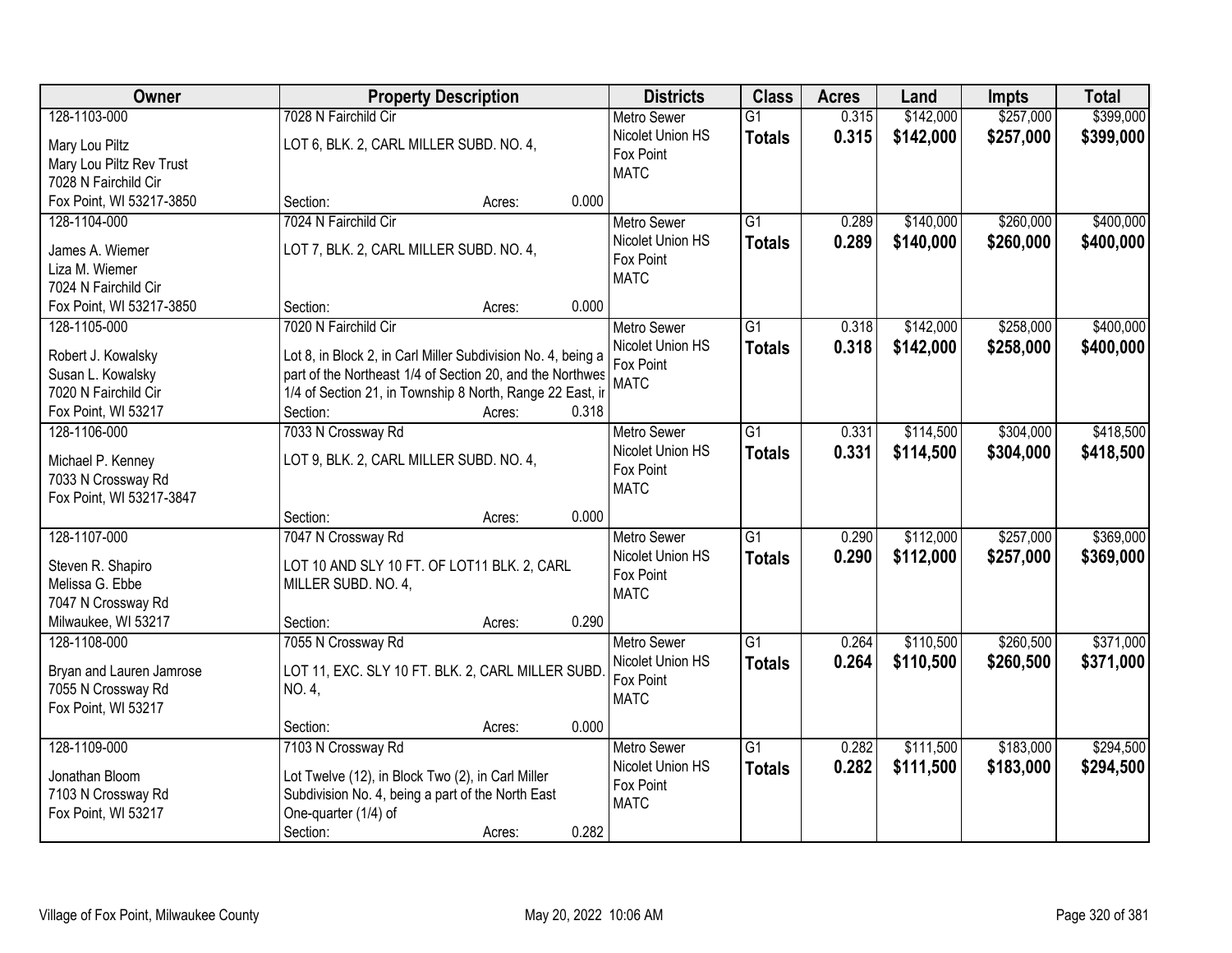| Owner                                               |                                                                                                                    | <b>Property Description</b> |       | <b>Districts</b>   | <b>Class</b>    | <b>Acres</b> | Land      | <b>Impts</b> | <b>Total</b> |
|-----------------------------------------------------|--------------------------------------------------------------------------------------------------------------------|-----------------------------|-------|--------------------|-----------------|--------------|-----------|--------------|--------------|
| 128-1110-000                                        | 7101 N Yates Rd                                                                                                    |                             |       | <b>Metro Sewer</b> | $\overline{G1}$ | 0.489        | \$122,500 | \$216,000    | \$338,500    |
| Mark S. Tishberg                                    | CARL MILLER SUBD. NO. 5 LOT 1 BLK. 1                                                                               |                             |       | Nicolet Union HS   | <b>Totals</b>   | 0.489        | \$122,500 | \$216,000    | \$338,500    |
| Janice Tishberg                                     |                                                                                                                    |                             |       | Fox Point          |                 |              |           |              |              |
| 7101 N Yates Rd                                     |                                                                                                                    |                             |       | <b>MATC</b>        |                 |              |           |              |              |
| Fox Point, WI 53217-3878                            | Section:                                                                                                           | Acres:                      | 0.000 |                    |                 |              |           |              |              |
| 128-1111-000                                        | 7105 N Lombardy Rd                                                                                                 |                             |       | <b>Metro Sewer</b> | $\overline{G1}$ | 0.339        | \$114,500 | \$224,000    | \$338,500    |
| Lev Zilist et al                                    | CARL MILLER SUBD. NO. 5 LOT 2 BLK. 1                                                                               |                             |       | Nicolet Union HS   | <b>Totals</b>   | 0.339        | \$114,500 | \$224,000    | \$338,500    |
| 7105 N Lombardy Rd                                  |                                                                                                                    |                             |       | Fox Point          |                 |              |           |              |              |
| Milwaukee, WI 53217-3863                            |                                                                                                                    |                             |       | <b>MATC</b>        |                 |              |           |              |              |
|                                                     | Section:                                                                                                           | Acres:                      | 0.000 |                    |                 |              |           |              |              |
| 128-1112-000                                        | 7107 N Lombardy Rd                                                                                                 |                             |       | Metro Sewer        | $\overline{G1}$ | 0.338        | \$114,500 | \$338,000    | \$452,500    |
| Hui-Tien Wu                                         | CARL MILLER SUBD. NO. 5 LOT 3 BLK. 1                                                                               |                             |       | Nicolet Union HS   | <b>Totals</b>   | 0.338        | \$114,500 | \$338,000    | \$452,500    |
| Shu-Yie Wu                                          |                                                                                                                    |                             |       | Fox Point          |                 |              |           |              |              |
| 7107 N Lombardy Rd                                  |                                                                                                                    |                             |       | <b>MATC</b>        |                 |              |           |              |              |
| Fox Point, WI 53217-3863                            | Section:                                                                                                           | Acres:                      | 0.000 |                    |                 |              |           |              |              |
| 128-1113-000                                        | 7111 N Lombardy Rd                                                                                                 |                             |       | <b>Metro Sewer</b> | $\overline{G1}$ | 0.338        | \$114,500 | \$290,000    | \$404,500    |
|                                                     |                                                                                                                    |                             |       | Nicolet Union HS   | <b>Totals</b>   | 0.338        | \$114,500 | \$290,000    | \$404,500    |
| William J. Waltenberger<br>Jennifer L. Waltenberger | Lot 4 in Block 1 in Carl Miller Subdivision No. 5, being a<br>part of the Southwest 1/4 of Section 16, part of the |                             |       | Fox Point          |                 |              |           |              |              |
| 7111 N Lombardy Rd                                  | Southeast 1/4 of Section 17, part of the Northeast 1/4 of                                                          |                             |       | <b>MATC</b>        |                 |              |           |              |              |
| Fox Point, WI 53217                                 | Section:                                                                                                           | Acres:                      | 0.338 |                    |                 |              |           |              |              |
| 128-1114-000                                        | 7115 N Lombardy Rd                                                                                                 |                             |       | Metro Sewer        | $\overline{G1}$ | 0.335        | \$114,500 | \$275,500    | \$390,000    |
|                                                     |                                                                                                                    |                             |       | Nicolet Union HS   | <b>Totals</b>   | 0.335        | \$114,500 | \$275,500    | \$390,000    |
| Jeffrey S. Hilger                                   | CARL MILLER SUBD. NO. 5 LOT 5 BLK. 1                                                                               |                             |       | Fox Point          |                 |              |           |              |              |
| Jeanne C. Hilger<br>7115 N Lombardy Rd              |                                                                                                                    |                             |       | <b>MATC</b>        |                 |              |           |              |              |
| Fox Point, WI 53217-3863                            | Section:                                                                                                           | Acres:                      | 0.335 |                    |                 |              |           |              |              |
| 128-1115-000                                        | 7125 N Lombardy Rd                                                                                                 |                             |       | <b>Metro Sewer</b> | $\overline{G1}$ | 0.335        | \$114,500 | \$233,500    | \$348,000    |
|                                                     |                                                                                                                    |                             |       | Nicolet Union HS   | <b>Totals</b>   | 0.335        | \$114,500 | \$233,500    | \$348,000    |
| Janet F. Resnick                                    | CARL MILLER SUBD. NO. 5 LOT 6 BLK. 1                                                                               |                             |       | Fox Point          |                 |              |           |              |              |
| 7125 N Lombardy Rd                                  |                                                                                                                    |                             |       | <b>MATC</b>        |                 |              |           |              |              |
| Fox Point, WI 53217-3863                            | Section:                                                                                                           | Acres:                      | 0.000 |                    |                 |              |           |              |              |
| 128-1116-000                                        | 7131 N Lombardy Rd                                                                                                 |                             |       | <b>Metro Sewer</b> | $\overline{G1}$ | 0.376        | \$116,500 | \$219,000    | \$335,500    |
|                                                     |                                                                                                                    |                             |       | Nicolet Union HS   | <b>Totals</b>   | 0.376        | \$116,500 | \$219,000    | \$335,500    |
| Si Chang                                            | CARL MILLER SUBD. NO. 5 LOT 7 BLK. 1                                                                               |                             |       | Fox Point          |                 |              |           |              |              |
| 7131 N Lombardy Rd                                  |                                                                                                                    |                             |       | <b>MATC</b>        |                 |              |           |              |              |
| Fox Point, WI 53217                                 |                                                                                                                    |                             | 0.376 |                    |                 |              |           |              |              |
|                                                     | Section:                                                                                                           | Acres:                      |       |                    |                 |              |           |              |              |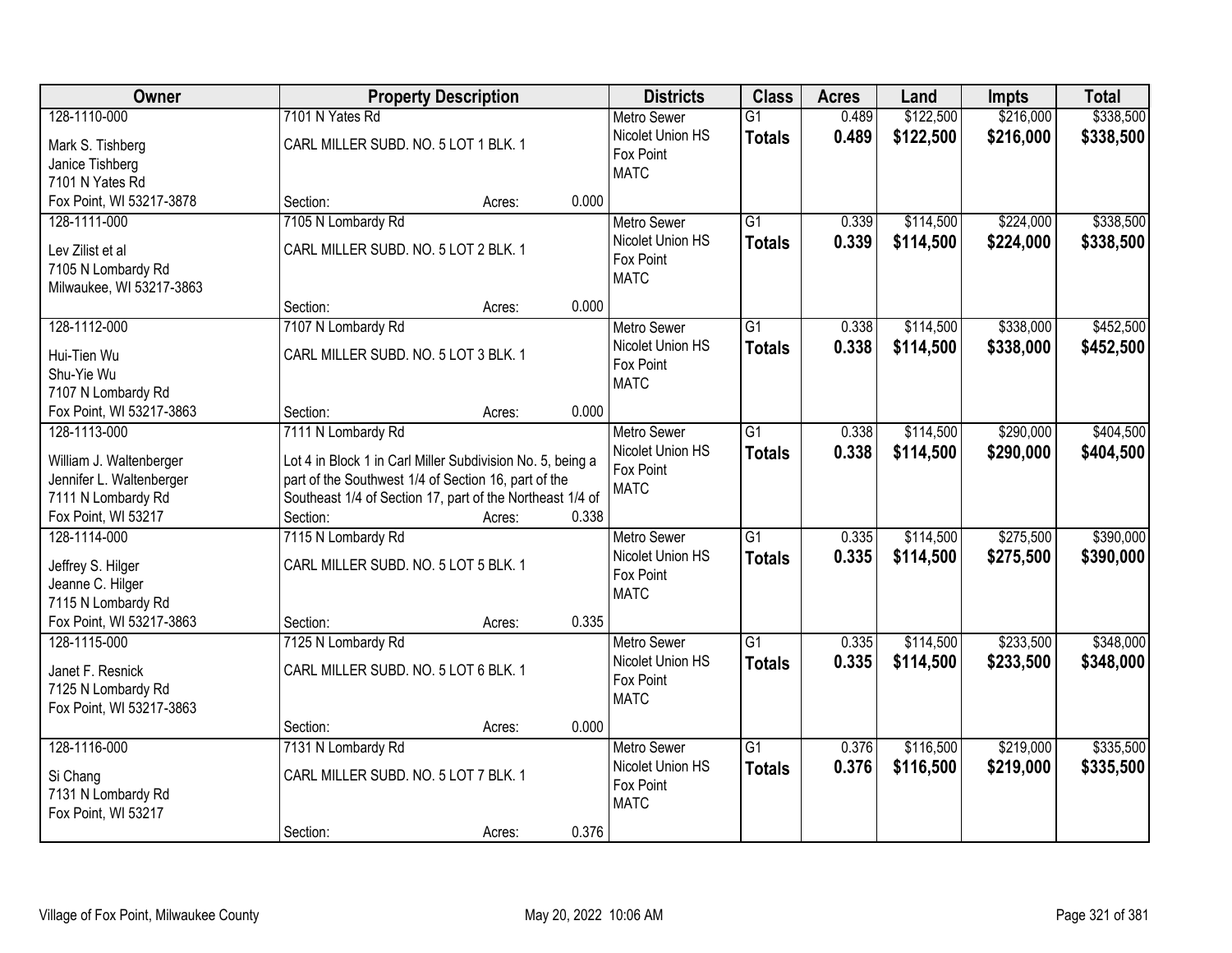| Owner                                          | <b>Property Description</b>                                   |        |       | <b>Districts</b>   | <b>Class</b>    | <b>Acres</b> | Land      | <b>Impts</b> | <b>Total</b> |
|------------------------------------------------|---------------------------------------------------------------|--------|-------|--------------------|-----------------|--------------|-----------|--------------|--------------|
| 128-1117-000                                   | 7132 N Crossway Rd                                            |        |       | <b>Metro Sewer</b> | $\overline{G1}$ | 0.296        | \$112,500 | \$155,000    | \$267,500    |
| Steven W. Clason                               | CARL MILLER SUBD. NO. 5 LOT 8 BLOCK 1                         |        |       | Nicolet Union HS   | <b>Totals</b>   | 0.296        | \$112,500 | \$155,000    | \$267,500    |
| Annette M. Clason                              |                                                               |        |       | Fox Point          |                 |              |           |              |              |
| 7132 N Crossway Rd                             |                                                               |        |       | <b>MATC</b>        |                 |              |           |              |              |
| Fox Point, WI 53217-3848                       | Section:                                                      | Acres: | 0.000 |                    |                 |              |           |              |              |
| 128-1118-000                                   | 7126 N Crossway Rd                                            |        |       | <b>Metro Sewer</b> | $\overline{G1}$ | 0.327        | \$114,000 | \$177,000    | \$291,000    |
|                                                | CARL MILLER SUBD.NO. 5 LOT 9 BLK. 1                           |        |       | Nicolet Union HS   | <b>Totals</b>   | 0.327        | \$114,000 | \$177,000    | \$291,000    |
| Vadim Goldshteyn                               |                                                               |        |       | Fox Point          |                 |              |           |              |              |
| Svetlana Cherevatskaya                         |                                                               |        |       | <b>MATC</b>        |                 |              |           |              |              |
| 7126 N Crossway Rd<br>Fox Point, WI 53217-3848 | Section:                                                      | Acres: | 0.327 |                    |                 |              |           |              |              |
| 128-1119-000                                   | 7120 N Crossway Rd                                            |        |       | Metro Sewer        | $\overline{G1}$ | 0.327        | \$114,000 | \$236,500    | \$350,500    |
|                                                |                                                               |        |       | Nicolet Union HS   |                 |              |           |              |              |
| Keith W. Baricovich                            | CARL MILLER SUBD. NO. 5 LOT 10 BLK. 1                         |        |       | Fox Point          | <b>Totals</b>   | 0.327        | \$114,000 | \$236,500    | \$350,500    |
| Carol L. Baricovich                            |                                                               |        |       | <b>MATC</b>        |                 |              |           |              |              |
| 7120 N Crossway Rd                             |                                                               |        |       |                    |                 |              |           |              |              |
| Fox Point, WI 53217-3848                       | Section:                                                      | Acres: | 0.327 |                    |                 |              |           |              |              |
| 128-1120-000                                   | 7114 N Crossway Rd                                            |        |       | <b>Metro Sewer</b> | $\overline{G1}$ | 0.327        | \$114,000 | \$208,000    | \$322,000    |
| John Lombardo                                  | CARL MILLER SUBD. NO. 5 LOT 11 BLK. 1                         |        |       | Nicolet Union HS   | <b>Totals</b>   | 0.327        | \$114,000 | \$208,000    | \$322,000    |
| Patricia A. Lombardo                           |                                                               |        |       | Fox Point          |                 |              |           |              |              |
| 7114 N Crossway Rd                             |                                                               |        |       | <b>MATC</b>        |                 |              |           |              |              |
| Fox Point, WI 53217-3848                       | Section:                                                      | Acres: | 0.327 |                    |                 |              |           |              |              |
| 128-1121-000                                   | 7110 N Crossway Rd                                            |        |       | <b>Metro Sewer</b> | $\overline{G1}$ | 0.327        | \$114,000 | \$156,500    | \$270,500    |
|                                                |                                                               |        |       | Nicolet Union HS   | <b>Totals</b>   | 0.327        | \$114,000 | \$156,500    | \$270,500    |
| Karen D. Alberty                               | CARL MILLER SUBD. NO. 5 LOT 12 BLK. 1                         |        |       | Fox Point          |                 |              |           |              |              |
| 7110 N Crossway                                |                                                               |        |       | <b>MATC</b>        |                 |              |           |              |              |
| Fox Point, WI 53217                            |                                                               |        |       |                    |                 |              |           |              |              |
|                                                | Section:                                                      | Acres: | 0.000 |                    |                 |              |           |              |              |
| 128-1122-000                                   | 7104 N Crossway Rd                                            |        |       | Metro Sewer        | $\overline{G1}$ | 0.327        | \$114,000 | \$238,500    | \$352,500    |
| Abigail K. Wenninger                           | CARL MILLER SUBD. NO. 5 LOT 13 BLK. 1                         |        |       | Nicolet Union HS   | <b>Totals</b>   | 0.327        | \$114,000 | \$238,500    | \$352,500    |
| Brent L. Nelson                                |                                                               |        |       | Fox Point          |                 |              |           |              |              |
| 7104 N Crossway                                |                                                               |        |       | <b>MATC</b>        |                 |              |           |              |              |
| Fox Point, WI 53217                            | Section:                                                      | Acres: | 0.327 |                    |                 |              |           |              |              |
| 128-1123-000                                   | 7100 N Crossway Rd                                            |        |       | <b>Metro Sewer</b> | $\overline{G1}$ | 0.327        | \$114,000 | \$249,900    | \$363,900    |
|                                                |                                                               |        |       | Nicolet Union HS   | <b>Totals</b>   | 0.327        | \$114,000 | \$249,900    | \$363,900    |
| Douglas B. Guinn                               | All of Lot 14, except the Southerly 2 feet thereof, measure   |        |       | Fox Point          |                 |              |           |              |              |
| Judy H. Guinn                                  | at right angles to the South line, in Block 1, in Carl Miller |        |       | <b>MATC</b>        |                 |              |           |              |              |
| 7100 N Crossway Rd                             | Subdivision No. 5, a Subdivision according to the             |        |       |                    |                 |              |           |              |              |
| Fox Point, WI 53217                            | Section:                                                      | Acres: | 0.000 |                    |                 |              |           |              |              |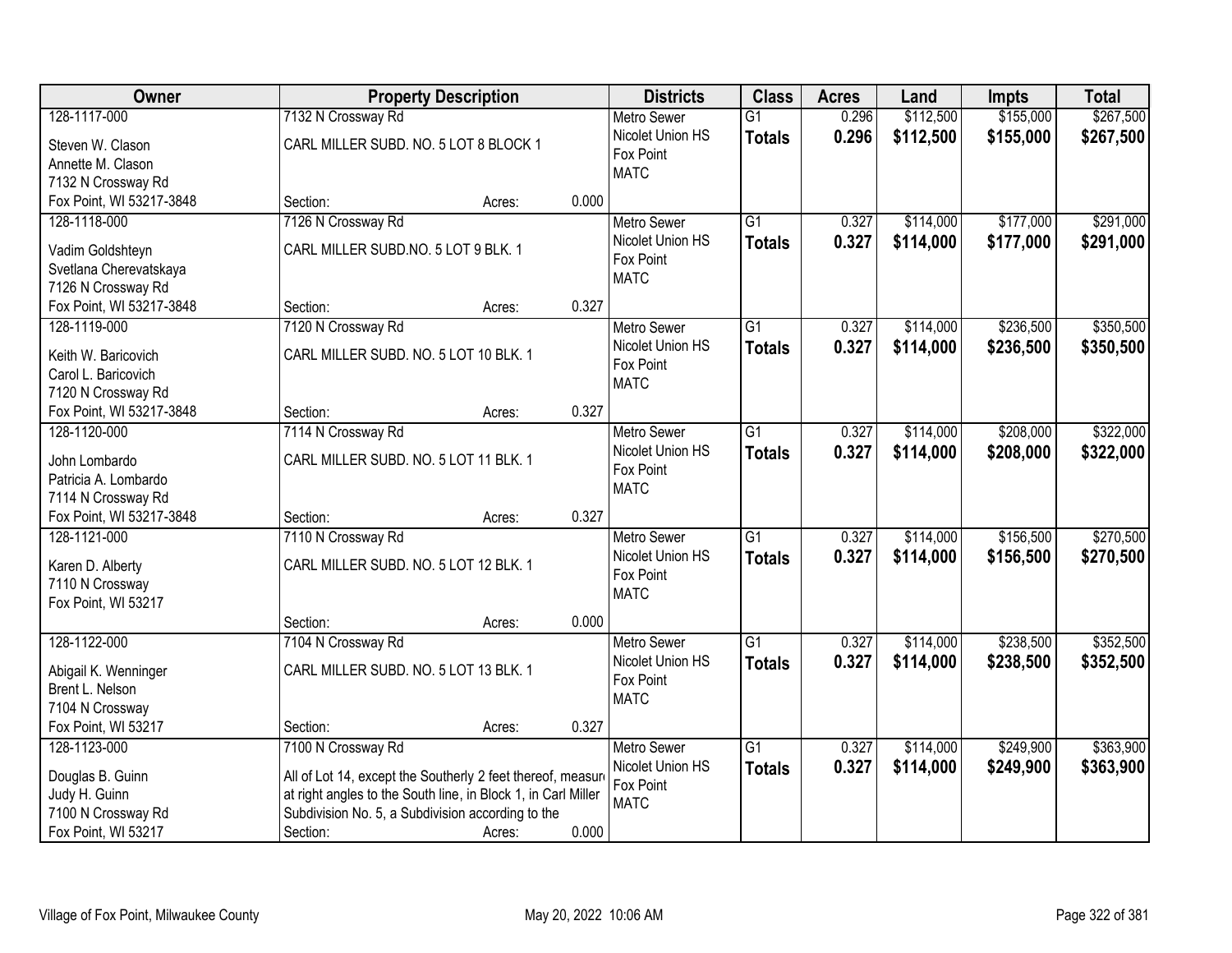| Owner                                                                                      |                                                             | <b>Property Description</b>                                                                                                                                         |       | <b>Districts</b>                                                   | <b>Class</b>                     | <b>Acres</b>   | Land                   | <b>Impts</b>           | <b>Total</b>           |
|--------------------------------------------------------------------------------------------|-------------------------------------------------------------|---------------------------------------------------------------------------------------------------------------------------------------------------------------------|-------|--------------------------------------------------------------------|----------------------------------|----------------|------------------------|------------------------|------------------------|
| 128-1124-000                                                                               | 7050 N Crossway Rd                                          |                                                                                                                                                                     |       | <b>Metro Sewer</b>                                                 | $\overline{G1}$                  | 0.331          | \$114,500              | \$245,500              | \$360,000              |
| <b>Cecille Perkins</b><br>7056 N Crossway Rd<br>Fox Point, WI 53217                        | LOT 14, BLK. 1.                                             | CARL MILLER SUBD. NO. 5 LOT 15 AND SLY 2 FT. OF                                                                                                                     |       | Nicolet Union HS<br>Fox Point<br><b>MATC</b>                       | <b>Totals</b>                    | 0.331          | \$114,500              | \$245,500              | \$360,000              |
|                                                                                            | Section:                                                    | Acres:                                                                                                                                                              | 0.000 |                                                                    |                                  |                |                        |                        |                        |
| 128-1125-000                                                                               | 7040 N Crossway Rd                                          |                                                                                                                                                                     |       | <b>Metro Sewer</b>                                                 | $\overline{G1}$                  | 0.327          | \$114,000              | \$151,500              | \$265,500              |
| Clarence and Lana Moore<br>7040 N Crossway Rd<br>Fox Point, WI 53217                       | CARL MILLER SUBD. NO. 5 LOT 16 BLK. 1                       |                                                                                                                                                                     |       | Nicolet Union HS<br>Fox Point<br><b>MATC</b>                       | <b>Totals</b>                    | 0.327          | \$114,000              | \$151,500              | \$265,500              |
|                                                                                            | Section:                                                    | Acres:                                                                                                                                                              | 0.000 |                                                                    |                                  |                |                        |                        |                        |
| 128-1126-000                                                                               | 7039 N Yates Rd                                             |                                                                                                                                                                     |       | Metro Sewer                                                        | $\overline{G1}$                  | 0.379          | \$117,000              | \$269,000              | \$386,000              |
| Mark Easterday<br><b>Tracy Easterday</b><br>7039 N Yates Rd                                | CARL MILLER SUBD. NO. 5 LOT 17 BLK. 1                       |                                                                                                                                                                     |       | Nicolet Union HS<br>Fox Point<br><b>MATC</b>                       | Totals                           | 0.379          | \$117,000              | \$269,000              | \$386,000              |
| Fox Point, WI 53217                                                                        | Section:                                                    | Acres:                                                                                                                                                              | 0.000 |                                                                    |                                  |                |                        |                        |                        |
| 128-1127-000                                                                               | 400 E Green Tree Rd                                         |                                                                                                                                                                     |       | <b>Metro Sewer</b>                                                 | $\overline{G1}$                  | 0.294          | \$112,500              | \$301,500              | \$414,000              |
| Michael E. Belete<br><b>Tirualem Belete</b><br>400 E Green Tree Rd                         | CARL MILLER SUBD. NO. 5 LOT 1 BLK 2                         |                                                                                                                                                                     |       | Nicolet Union HS<br>Fox Point<br><b>MATC</b>                       | <b>Totals</b>                    | 0.294          | \$112,500              | \$301,500              | \$414,000              |
| Fox Point, WI 53217-3803                                                                   | Section:                                                    | Acres:                                                                                                                                                              | 0.000 |                                                                    |                                  |                |                        |                        |                        |
| 128-1128-000<br>Johh P. Pfaffl<br>Janice A. Secreto-Pfaffl<br>314 E Green Tree Rd          | 314 E Green Tree Rd<br>CARL MILLER SUBD.NO. 5 LOT 2 BLK. 2  |                                                                                                                                                                     |       | Metro Sewer<br>Nicolet Union HS<br>Fox Point<br><b>MATC</b>        | $\overline{G1}$<br>Totals        | 0.294<br>0.294 | \$112,500<br>\$112,500 | \$317,800<br>\$317,800 | \$430,300<br>\$430,300 |
| Fox Point, WI 53217-3801                                                                   | Section:                                                    | Acres:                                                                                                                                                              | 0.000 |                                                                    |                                  |                |                        |                        |                        |
| 128-1129-000<br>Samir S. Sabnis<br>Svapna Sabnis<br>308 E Green Tree Rd                    | 308 E Green Tree Rd<br>CARL MILLER SUBD. NO. 5 LOT 3 BLK. 2 |                                                                                                                                                                     |       | Metro Sewer<br>Nicolet Union HS<br>Fox Point<br><b>MATC</b>        | $\overline{G1}$<br><b>Totals</b> | 0.294<br>0.294 | \$112,500<br>\$112,500 | \$303,600<br>\$303,600 | \$416,100<br>\$416,100 |
| Fox Point, WI 53217-3801                                                                   | Section:                                                    | Acres:                                                                                                                                                              | 0.000 |                                                                    |                                  |                |                        |                        |                        |
| 128-1130-000<br>Matthew Zeman<br>Douglas Clemons<br>7000 N Yates Rd<br>Fox Point, WI 53217 | 7000 N Yates Rd<br>Section:                                 | Lot Four (4), Block Two (2), in CARL MILLER<br>SUBDIVISION NO. 5, being a part of the Southwest<br>One-quarter (1/4) of Section Sixteen (16), part of the<br>Acres: | 0.264 | <b>Metro Sewer</b><br>Nicolet Union HS<br>Fox Point<br><b>MATC</b> | $\overline{G1}$<br><b>Totals</b> | 0.264<br>0.264 | \$110,500<br>\$110,500 | \$155,000<br>\$155,000 | \$265,500<br>\$265,500 |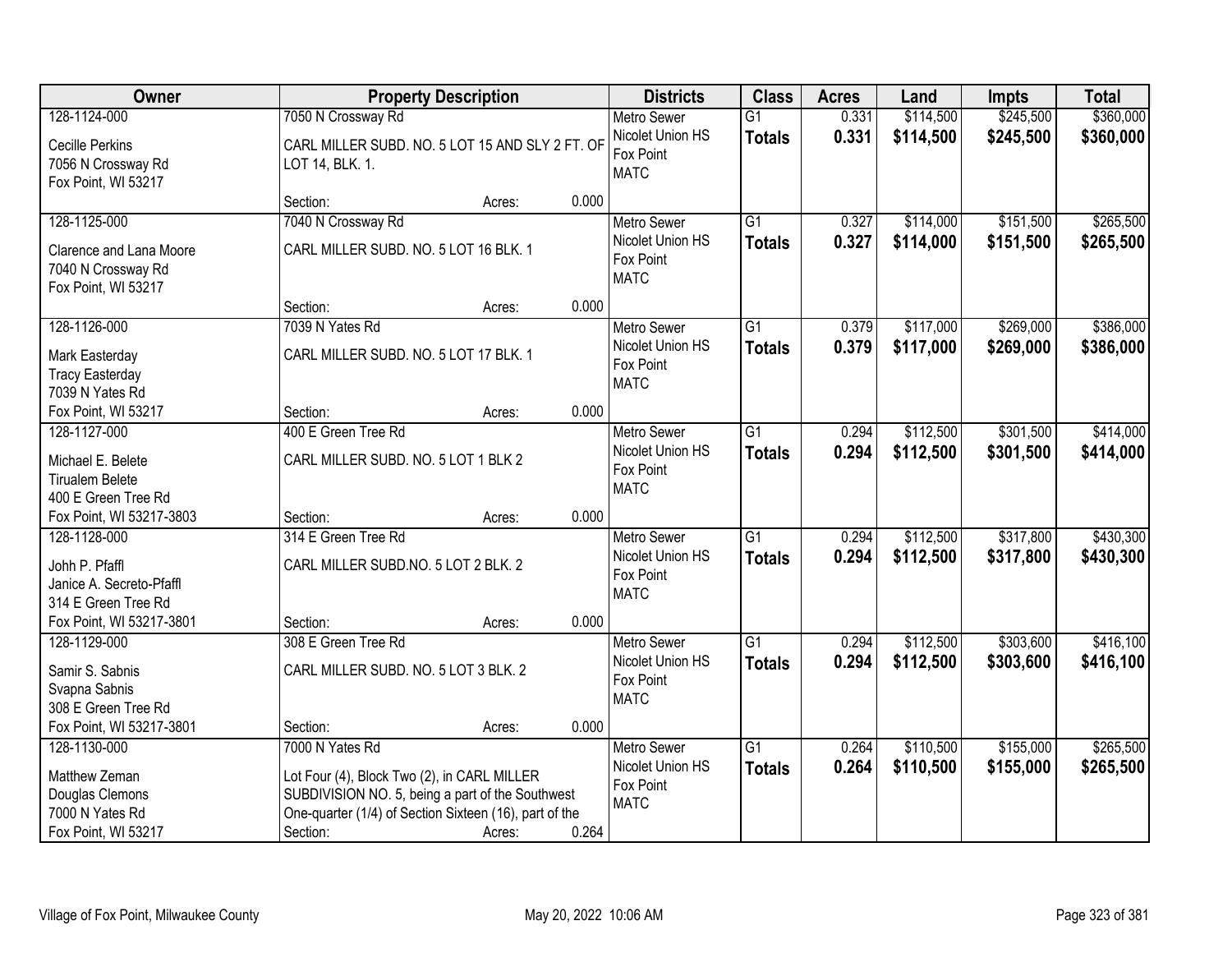| <b>Owner</b>                       | <b>Property Description</b>                                  | <b>Districts</b>              | <b>Class</b>    | <b>Acres</b> | Land      | <b>Impts</b> | <b>Total</b> |
|------------------------------------|--------------------------------------------------------------|-------------------------------|-----------------|--------------|-----------|--------------|--------------|
| 128-1131-000                       | 7010 N Yates Rd                                              | <b>Metro Sewer</b>            | $\overline{G1}$ | 0.308        | \$113,000 | \$279,500    | \$392,500    |
| Loren Strelow                      | Lot 5, in Block 2, in Carl Miller Subdivision No. 5, being a | Nicolet Union HS              | <b>Totals</b>   | 0.308        | \$113,000 | \$279,500    | \$392,500    |
| Cynthia Strelow                    | part of the Southwest 1/4, Section 16, part of the Southea   | Fox Point                     |                 |              |           |              |              |
| 7010 N Yates Rd                    | 1/4 Section 17, part of the Northeast 1/4 Section 20, and    | <b>MATC</b>                   |                 |              |           |              |              |
| Fox Point, WI 53217                | 0.000<br>Section:<br>Acres:                                  |                               |                 |              |           |              |              |
| 128-1132-000                       | 7014 N Claire Ct                                             | <b>Metro Sewer</b>            | $\overline{G1}$ | 0.562        | \$126,500 | \$305,600    | \$432,100    |
|                                    |                                                              | Nicolet Union HS              | <b>Totals</b>   | 0.562        | \$126,500 | \$305,600    | \$432,100    |
| Clifford W. Brugman and Sara N     | Lot 6, Block 2, Carl Miller Subdivision No. 5, being a part  | Fox Point                     |                 |              |           |              |              |
| Brugman                            | of the Southwest 1/4 of Section 16, part of the Southeast    | <b>MATC</b>                   |                 |              |           |              |              |
| Gayle A. Coleman                   | 1/4 of Section 17, part of the Northeast 1/4 of Section 20,  |                               |                 |              |           |              |              |
| 7014 N Claire Ct                   | 0.000<br>Section:<br>Acres:                                  |                               |                 |              |           |              |              |
| Fox Point, WI 53217                |                                                              |                               |                 |              |           |              |              |
| 128-1133-000                       | 7018 N Claire Ct                                             | <b>Metro Sewer</b>            | $\overline{G1}$ | 0.439        | \$120,000 | \$268,000    | \$388,000    |
| Robert H. Pfleger                  | CARL MILLER SUBD. NO. 5 LOT 7 BLK. 2                         | Nicolet Union HS<br>Fox Point | <b>Totals</b>   | 0.439        | \$120,000 | \$268,000    | \$388,000    |
| Claire S. Pfleger                  |                                                              | <b>MATC</b>                   |                 |              |           |              |              |
| 7018 N Clair Ct                    |                                                              |                               |                 |              |           |              |              |
| Fox Point, WI 53217-3816           | 0.000<br>Section:<br>Acres:                                  |                               |                 |              |           |              |              |
| 128-1134-000                       | 7022 N Claire Ct                                             | <b>Metro Sewer</b>            | $\overline{G1}$ | 0.329        | \$114,000 | \$201,000    | \$315,000    |
|                                    | CARL MILLER SUBD. NO. 5 LOT 8 BLK. 2                         | Nicolet Union HS              | <b>Totals</b>   | 0.329        | \$114,000 | \$201,000    | \$315,000    |
| Daniel P. Feller<br>Tara T. Feller |                                                              | Fox Point                     |                 |              |           |              |              |
| 7022 N Claire Ct                   |                                                              | <b>MATC</b>                   |                 |              |           |              |              |
| Fox Point, WI 53217                | 0.000<br>Section:<br>Acres:                                  |                               |                 |              |           |              |              |
| 128-1135-000                       | 7028 N Claire Ct                                             | <b>Metro Sewer</b>            | $\overline{G1}$ | 0.481        | \$122,500 | \$208,000    | \$330,500    |
|                                    |                                                              | Nicolet Union HS              |                 |              |           |              |              |
| Randall S. Meyer                   | CARL MILLER SUBD. NO. 5 LOT 9 BLK. 2                         | Fox Point                     | <b>Totals</b>   | 0.481        | \$122,500 | \$208,000    | \$330,500    |
| Barbara B. Meyer                   |                                                              | <b>MATC</b>                   |                 |              |           |              |              |
| 7028 N Clair Ct                    |                                                              |                               |                 |              |           |              |              |
| Fox Point, WI 53217-3816           | 0.000<br>Section:<br>Acres:                                  |                               |                 |              |           |              |              |
| 128-1136-000                       | 7032 N Yates Rd                                              | Metro Sewer                   | $\overline{G1}$ | 0.224        | \$98,500  | \$234,500    | \$333,000    |
| Scott A. Wales                     | CARL MILLER SUBD NO 5 PART OF LOT 10 BLK 2                   | Nicolet Union HS              | <b>Totals</b>   | 0.224        | \$98,500  | \$234,500    | \$333,000    |
| Michelle S. Gordon-Wales           | DESC IN REEL 810 - IMAGES 1774-1778                          | Fox Point                     |                 |              |           |              |              |
| 7032 N Yates Rd                    |                                                              | <b>MATC</b>                   |                 |              |           |              |              |
| Fox Point, WI 53217-3825           | 0.224<br>Section:<br>Acres:                                  |                               |                 |              |           |              |              |
| 128-1137-000                       | 7038 N Yates Rd                                              | <b>Metro Sewer</b>            | $\overline{G1}$ | 0.278        | \$111,500 | \$229,000    | \$340,500    |
|                                    |                                                              | Nicolet Union HS              | <b>Totals</b>   | 0.278        | \$111,500 | \$229,000    | \$340,500    |
| James R. Woggon                    | CARL MILLER SUBD NO 5 LOT 11 & PART OF LOT 10                | Fox Point                     |                 |              |           |              |              |
| Kileigh M. Hannah                  | BLK 2 DESC IN REEL 984- IMAGES 1512-1513                     | <b>MATC</b>                   |                 |              |           |              |              |
| 7038 N Yates                       |                                                              |                               |                 |              |           |              |              |
| Fox Point, WI 53217                | 0.278<br>Section:<br>Acres:                                  |                               |                 |              |           |              |              |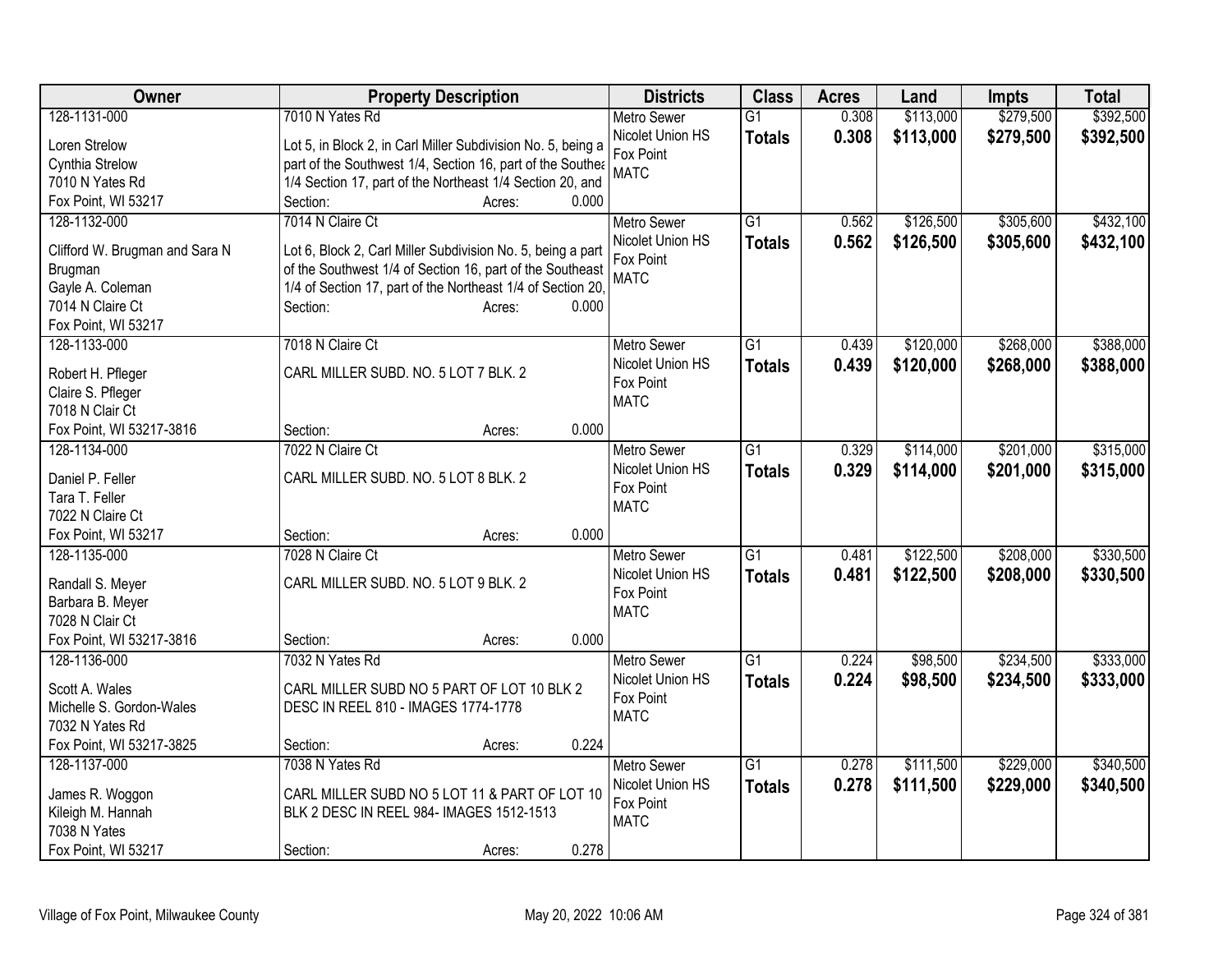| <b>Owner</b>                   | <b>Property Description</b>                                  |        |       | <b>Districts</b>   | <b>Class</b>    | <b>Acres</b> | Land      | <b>Impts</b>    | <b>Total</b>    |
|--------------------------------|--------------------------------------------------------------|--------|-------|--------------------|-----------------|--------------|-----------|-----------------|-----------------|
| 128-1138-000                   | 7060 N Yates Rd                                              |        |       | <b>Metro Sewer</b> | $\overline{G1}$ | 0.497        | \$123,000 | \$212,000       | \$335,000       |
| Scott Tilton Trustee           | CARL MILLER SUBD. NO. 5 ALL OF LOT 12 & NWLY                 |        |       | Nicolet Union HS   | <b>Totals</b>   | 0.497        | \$123,000 | \$212,000       | \$335,000       |
| 7060 N Yates Rd                | 50FT OF LOT 13 MEAS, ON THE FRONT & REAR                     |        |       | Fox Point          |                 |              |           |                 |                 |
| Fox Point, WI 53217-3825       | LINES BLK. 2                                                 |        |       | <b>MATC</b>        |                 |              |           |                 |                 |
|                                | Section:                                                     | Acres: | 0.000 |                    |                 |              |           |                 |                 |
| 128-1139-000                   | 7053 N Lombardy Rd                                           |        |       | <b>Metro Sewer</b> | $\overline{G1}$ | 0.304        | \$113,000 | \$359,500       | \$472,500       |
|                                |                                                              |        |       | Nicolet Union HS   | <b>Totals</b>   | 0.304        | \$113,000 | \$359,500       | \$472,500       |
| Joshua C. Isham                | Lot 14 and all of Lot 13 excepting the Northwesterly 50 fe   |        |       | Fox Point          |                 |              |           |                 |                 |
| Ilanit Elaine Binor Isham      | (measured as front and rear lot lines) thereof, all in       |        |       | <b>MATC</b>        |                 |              |           |                 |                 |
| 7053 N Lombardy Rd             | Block 2, in Carl Miller's Subdivision No. 5, according to th |        |       |                    |                 |              |           |                 |                 |
| Fox Point, WI 53217            | Section:                                                     | Acres: | 0.304 |                    |                 |              |           |                 |                 |
| 128-1140-000                   | 7047 N Lombardy Rd                                           |        |       | Metro Sewer        | $\overline{G1}$ | 0.282        | \$111,500 | \$230,000       | \$341,500       |
| Denise M. Beckman              | CARL MILLER SUBD. NO. 5 LOT 15 BLK. 2                        |        |       | Nicolet Union HS   | <b>Totals</b>   | 0.282        | \$111,500 | \$230,000       | \$341,500       |
| Bradley S. Beckman             |                                                              |        |       | Fox Point          |                 |              |           |                 |                 |
| 7047 N Lombardy Rd             |                                                              |        |       | <b>MATC</b>        |                 |              |           |                 |                 |
| Fox Point, WI 53217-3862       | Section:                                                     | Acres: | 0.000 |                    |                 |              |           |                 |                 |
| 128-1141-000                   | 7041 N Lombardy Rd                                           |        |       | <b>Metro Sewer</b> | $\overline{G1}$ | 1.036        | \$132,500 | \$286,500       | \$419,000       |
|                                |                                                              |        |       | Nicolet Union HS   | <b>Totals</b>   | 1.036        | \$132,500 | \$286,500       | \$419,000       |
| John H. Herschede              | CARL MILLER SUBD. NO. 5 LOT 16 BLK. 2                        |        |       | Fox Point          |                 |              |           |                 |                 |
| PO Box 11253                   |                                                              |        |       | <b>MATC</b>        |                 |              |           |                 |                 |
| Milwaukee, WI 53211            |                                                              |        |       |                    |                 |              |           |                 |                 |
|                                | Section:                                                     | Acres: | 0.000 |                    |                 |              |           |                 |                 |
| 128-7001-000                   | 6801 N Yates Rd                                              |        |       | <b>Metro Sewer</b> | $\overline{X4}$ | 0.000        | \$0       | $\overline{50}$ | $\overline{50}$ |
| Cardinal Stritch College       | CERTIFIED SURVEY MAP NO. 4593 NE & SE 20-8-22,               |        |       | Nicolet Union HS   | <b>Totals</b>   | 0.000        | \$0       | \$0             | \$0             |
| 6801 N Yates Rd                | LOT 3 EXC PART IN CITY OF GLENDALE                           |        |       | Fox Point          |                 |              |           |                 |                 |
| Fox Point, WI 53217-3945       |                                                              |        |       | <b>MATC</b>        |                 |              |           |                 |                 |
|                                | Section:                                                     | Acres: | 0.000 |                    |                 |              |           |                 |                 |
| 128-7992-000                   | 170 E Fox Dale Rd                                            |        |       | <b>Metro Sewer</b> | $\overline{G1}$ | 0.374        | \$116,500 | \$155,500       | \$272,000       |
|                                |                                                              |        |       | Nicolet Union HS   | <b>Totals</b>   | 0.374        | \$116,500 | \$155,500       | \$272,000       |
| Simple Property Solutions, LLC | PART OF NE1/4 SEC. 20-8-22 DESC. IN VOL. 3750 OF             |        |       | Fox Point          |                 |              |           |                 |                 |
| 131 Green Bay Rd               | DEEDS ON PAGE 225                                            |        |       | <b>MATC</b>        |                 |              |           |                 |                 |
| Thiensville, WI 53092          |                                                              |        |       |                    |                 |              |           |                 |                 |
|                                | Section:                                                     | Acres: | 0.000 |                    |                 |              |           |                 |                 |
| 128-7993-002                   | 6911 N Yates Rd                                              |        |       | <b>Metro Sewer</b> | $\overline{G1}$ | 0.388        | \$117,500 | \$167,000       | \$284,500       |
| Sheila Casey                   | CERTIFIED SURVEY MAP NO 7201 NE 20-8-22 LOT 1                |        |       | Nicolet Union HS   | <b>Totals</b>   | 0.388        | \$117,500 | \$167,000       | \$284,500       |
| 6911 N Yates Rd                |                                                              |        |       | Fox Point          |                 |              |           |                 |                 |
| Fox Point, WI 53217            |                                                              |        |       | <b>MATC</b>        |                 |              |           |                 |                 |
|                                | Section:                                                     | Acres: | 0.388 |                    |                 |              |           |                 |                 |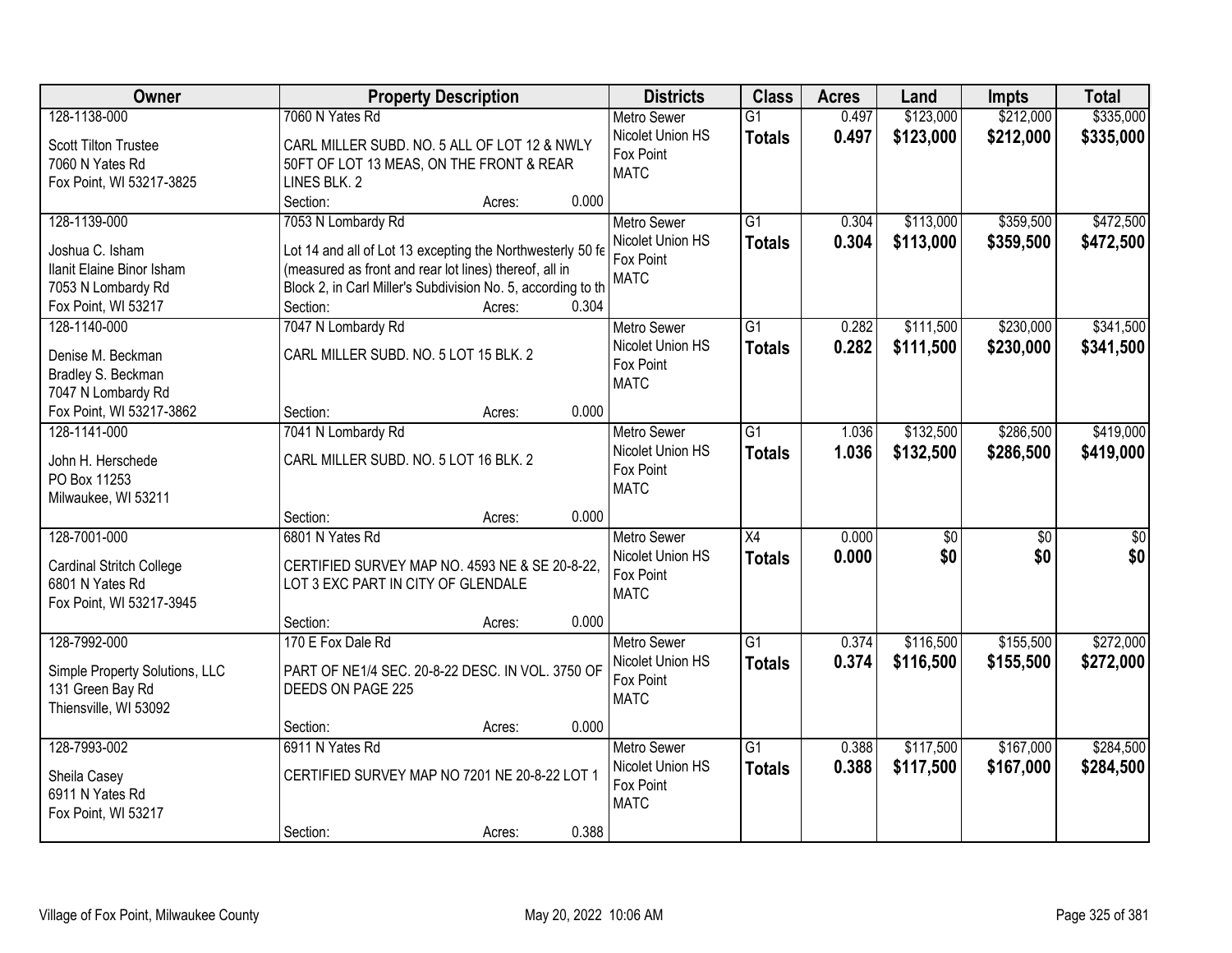| Owner                                                                                           |                                                                                                                                                                                                                           | <b>Property Description</b> |       | <b>Districts</b>                                                   | <b>Class</b>                     | <b>Acres</b>   | Land                   | <b>Impts</b>           | <b>Total</b>           |
|-------------------------------------------------------------------------------------------------|---------------------------------------------------------------------------------------------------------------------------------------------------------------------------------------------------------------------------|-----------------------------|-------|--------------------------------------------------------------------|----------------------------------|----------------|------------------------|------------------------|------------------------|
| 128-7993-003                                                                                    | 220 E Fox Dale Rd                                                                                                                                                                                                         |                             |       | <b>Metro Sewer</b>                                                 | $\overline{G1}$                  | 0.387          | \$117,000              | \$441,500              | \$558,500              |
| Felipe E. Muzquiz<br>220 E Fox Dale Rd<br>Fox Point, WI 53217                                   | CERTIFIED SURVEY MAP NO 7201 NE 20-8-22 LOT 2                                                                                                                                                                             |                             |       | Nicolet Union HS<br>Fox Point<br><b>MATC</b>                       | <b>Totals</b>                    | 0.387          | \$117,000              | \$441,500              | \$558,500              |
|                                                                                                 | Section:                                                                                                                                                                                                                  | Acres:                      | 0.000 |                                                                    |                                  |                |                        |                        |                        |
| 128-7994-002<br>Kevin W. Summ<br>Sara A. Summ<br>6925 N Yates Rd                                | 6925 N Yates Rd<br>Certified Survey Map No 8783 NE 20-8-22 Lot 1                                                                                                                                                          |                             |       | <b>Metro Sewer</b><br>Nicolet Union HS<br>Fox Point<br><b>MATC</b> | $\overline{G1}$<br><b>Totals</b> | 1.100<br>1.100 | \$156,000<br>\$156,000 | \$484,000<br>\$484,000 | \$640,000<br>\$640,000 |
| Fox Point, WI 53217-3947                                                                        | Section:                                                                                                                                                                                                                  | Acres:                      | 1.100 |                                                                    |                                  |                |                        |                        |                        |
| 128-7994-003<br>Michael D. Karp<br>Megan L. Karp<br>6921 N Yates Rd                             | 6921 N Yates Rd<br>Certified Survey Map No 8783 NE 20-8-22 Lot 2                                                                                                                                                          |                             |       | <b>Metro Sewer</b><br>Nicolet Union HS<br>Fox Point<br><b>MATC</b> | $\overline{G1}$<br><b>Totals</b> | 1.280<br>1.280 | \$167,000<br>\$167,000 | \$243,600<br>\$243,600 | \$410,600<br>\$410,600 |
| Fox Point, WI 53217                                                                             | Section:                                                                                                                                                                                                                  | Acres:                      | 1.280 |                                                                    |                                  |                |                        |                        |                        |
| 128-7995-000<br>Richard Scott Schnoll<br>135 E Green Tree Rd<br>Fox Point, WI 53217             | 135 E Green Tree Rd<br>COM. 456.68 FT. W. OF NE COR OF S1/2 OF NE 1/4<br>SEC. 20-8-22, TH W. 114.17 FT. S. 572.51 FT. E. 2.68<br>FT. N. 177.51 FT. E. 111.49 FT., TH N. 395 FT TO<br>Section:                             | Acres:                      | 0.000 | <b>Metro Sewer</b><br>Nicolet Union HS<br>Fox Point<br><b>MATC</b> | G1<br><b>Totals</b>              | 0.372<br>0.372 | \$20,000<br>\$20,000   | \$47,500<br>\$47,500   | \$67,500<br>\$67,500   |
| 128-7996-000<br>Lu Han<br>Xiaopeng Zhu<br>175 E Green Tree Rd<br>Fox Point, WI 53217            | 175 E Green Tree Rd<br>LOT 1 CERTIFIED SURVEY MAP #1912<br>Section:                                                                                                                                                       | Acres:                      | 0.000 | Metro Sewer<br>Nicolet Union HS<br>Fox Point<br><b>MATC</b>        | $\overline{G1}$<br><b>Totals</b> | 0.249<br>0.249 | \$109,500<br>\$109,500 | \$203,000<br>\$203,000 | \$312,500<br>\$312,500 |
| 128-7997-000<br>Alon Tvina<br>199 E Green Tree Rd<br>Fox Point, WI 53217                        | 199 E Green Tree Rd<br>LOT 2 CERTIFIED SURVEY MAP #1912<br>Section:                                                                                                                                                       | Acres:                      | 0.000 | Metro Sewer<br>Nicolet Union HS<br>Fox Point<br><b>MATC</b>        | $\overline{G1}$<br><b>Totals</b> | 0.249<br>0.249 | \$109,500<br>\$109,500 | \$263,300<br>\$263,300 | \$372,800<br>\$372,800 |
| 128-7998-000<br>Marc Davis<br>Virginia Sunu-Davis<br>203 E Green Tree Rd<br>Fox Point, WI 53217 | 203 E Green Tree Rd<br>The East 75 feet of the West 1 acre of the North 2 acres<br>the East 6 acres of the North 24 acres of all that part of th<br>South 1/2 of the Northeast 1/4 of Section 20, in Township<br>Section: | Acres:                      | 0.000 | <b>Metro Sewer</b><br>Nicolet Union HS<br>Fox Point<br><b>MATC</b> | $\overline{G1}$<br><b>Totals</b> | 0.250<br>0.250 | \$110,000<br>\$110,000 | \$155,000<br>\$155,000 | \$265,000<br>\$265,000 |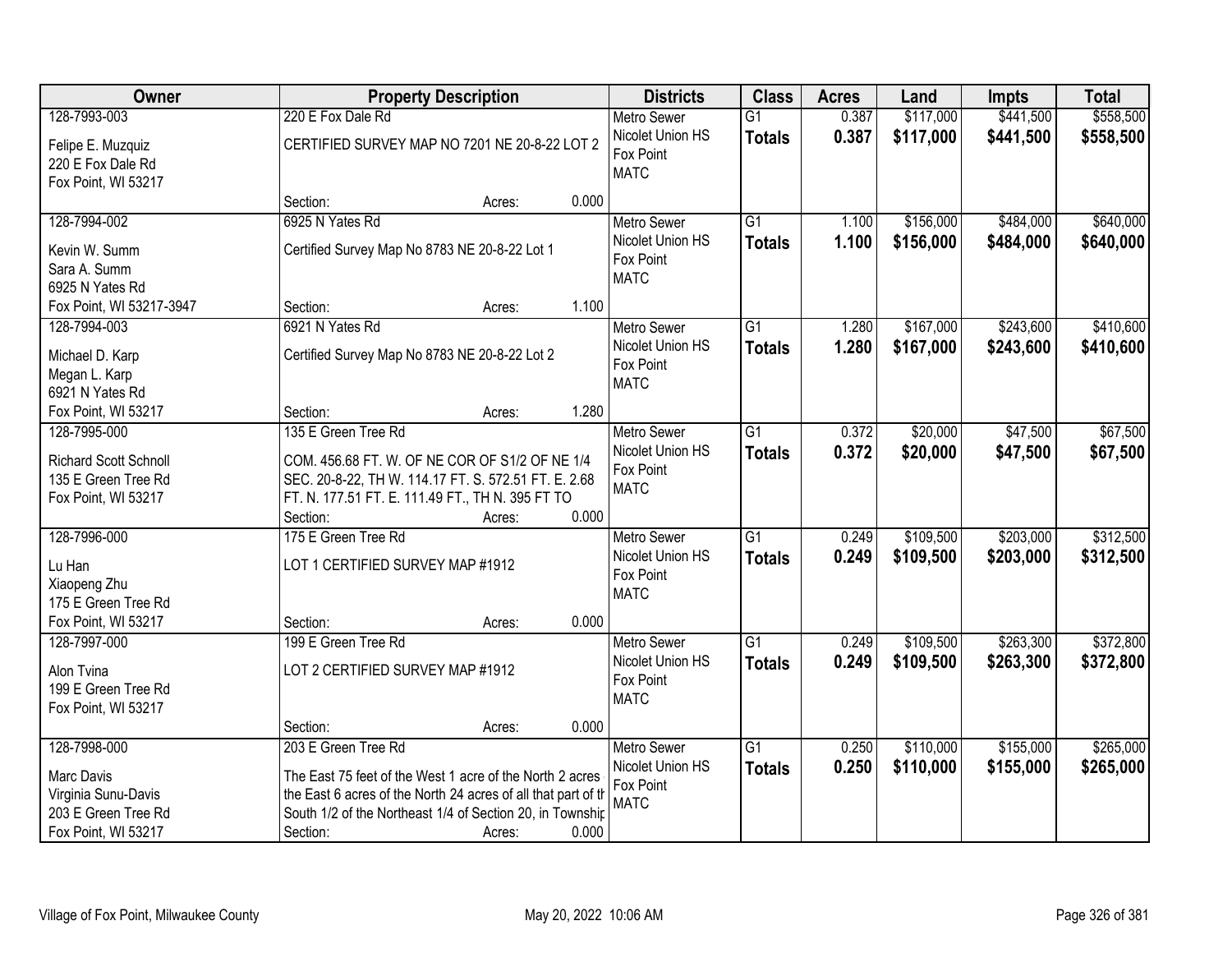| Owner                                     | <b>Property Description</b>                                                                                        |                 | <b>Districts</b>   | <b>Class</b>    | <b>Acres</b> | Land      | <b>Impts</b> | <b>Total</b> |
|-------------------------------------------|--------------------------------------------------------------------------------------------------------------------|-----------------|--------------------|-----------------|--------------|-----------|--------------|--------------|
| 128-7999-000                              | 207 E Green Tree Rd                                                                                                |                 | <b>Metro Sewer</b> | $\overline{G1}$ | 0.374        | \$116,500 | \$193,500    | \$310,000    |
| Sean Levis Fetherston                     | PART OF NE1/4 SEC. 20-8-22 DESC. IN REEL                                                                           |                 | Nicolet Union HS   | <b>Totals</b>   | 0.374        | \$116,500 | \$193,500    | \$310,000    |
| 207 E Green Tree Rd                       | 332-IMAGES 1557 TO 1560 INCL. .4264 ACRES                                                                          |                 | Fox Point          |                 |              |           |              |              |
| Fox Point, WI 53217                       |                                                                                                                    |                 | <b>MATC</b>        |                 |              |           |              |              |
|                                           | Section:                                                                                                           | 0.000<br>Acres: |                    |                 |              |           |              |              |
| 128-8000-000                              | 6935 N Yates Rd                                                                                                    |                 | <b>Metro Sewer</b> | $\overline{G1}$ | 0.438        | \$120,000 | \$149,900    | \$269,900    |
| <b>Tyler Olsen</b>                        | COMM. 1326 FT N OF SE COR. OF NE 1/4 SEC.                                                                          |                 | Nicolet Union HS   | <b>Totals</b>   | 0.438        | \$120,000 | \$149,900    | \$269,900    |
| Margaret Olsen                            | 20-8-22; TH W 131.5 FT; S 190 FT; E 131.25 FT; TH N                                                                |                 | Fox Point          |                 |              |           |              |              |
| 4164 N Maryland Ave                       | 190 FT TO POB.                                                                                                     |                 | <b>MATC</b>        |                 |              |           |              |              |
| Shorewood, WI 53211                       | Section:                                                                                                           | 0.000<br>Acres: |                    |                 |              |           |              |              |
| 129-0001-000                              | 7140 N Longacre Rd                                                                                                 |                 | Metro Sewer        | G1              | 0.288        | \$112,000 | \$317,500    | \$429,500    |
| Michael Kops                              | LOT 1, BLK. 1, FOX POINT ESTATES SUBD. ADD. #1                                                                     |                 | Nicolet Union HS   | <b>Totals</b>   | 0.288        | \$112,000 | \$317,500    | \$429,500    |
| Rebecca Kops                              |                                                                                                                    |                 | Fox Point          |                 |              |           |              |              |
| 7140 N Longacre Rd                        |                                                                                                                    |                 | <b>MATC</b>        |                 |              |           |              |              |
| Fox Point, WI 53217-3817                  | Section:                                                                                                           | 0.000<br>Acres: |                    |                 |              |           |              |              |
| 129-0002-000                              | 7128 N Longacre Rd                                                                                                 |                 | <b>Metro Sewer</b> | G1              | 0.279        | \$111,500 | \$137,000    | \$248,500    |
|                                           | LOT 2, BLK. 1, FOX POINT ESTATES SUBD. ADD. #1                                                                     |                 | Nicolet Union HS   | <b>Totals</b>   | 0.279        | \$111,500 | \$137,000    | \$248,500    |
| Joyce A. Aldon<br>7128 N Longacre Rd      |                                                                                                                    |                 | Fox Point          |                 |              |           |              |              |
| Fox Point, WI 53217-3817                  |                                                                                                                    |                 | <b>MATC</b>        |                 |              |           |              |              |
|                                           | Section:                                                                                                           | 0.279<br>Acres: |                    |                 |              |           |              |              |
| 129-0003-000                              | 7122 N Longacre Rd                                                                                                 |                 | <b>Metro Sewer</b> | $\overline{G1}$ | 0.273        | \$111,000 | \$195,500    | \$306,500    |
|                                           |                                                                                                                    |                 | Nicolet Union HS   | <b>Totals</b>   | 0.273        | \$111,000 | \$195,500    | \$306,500    |
| Stephanie Coffey<br>7122 N Longacre Rd    | Lot 3, in Block 1, in Fox Point Estates Subdivision Additio<br>No. 1, being a part of the Northwest One-Quarter of |                 | Fox Point          |                 |              |           |              |              |
| Fox Point, WI 53217                       | Section 21, in Township 8 North, Range 22 East, in the                                                             |                 | <b>MATC</b>        |                 |              |           |              |              |
|                                           | Section:                                                                                                           | 0.273<br>Acres: |                    |                 |              |           |              |              |
| 129-0004-000                              | 7110 N Longacre Rd                                                                                                 |                 | <b>Metro Sewer</b> | $\overline{G1}$ | 0.278        | \$111,500 | \$138,500    | \$250,000    |
|                                           |                                                                                                                    |                 | Nicolet Union HS   | <b>Totals</b>   | 0.278        | \$111,500 | \$138,500    | \$250,000    |
| Diane L Meredith Revocable Living Trus    | Lot Four (4), Block One (1), Fox Point Estates Subdivisio                                                          |                 | Fox Point          |                 |              |           |              |              |
| 7110 N Longacre Rd<br>Fox Point, WI 53217 | Addition No. 1, in the Northwest 1/4 of Section 21,                                                                |                 | <b>MATC</b>        |                 |              |           |              |              |
|                                           | Township 8 North, Range 22 East, in the Village of Fox<br>Section:                                                 | 0.278<br>Acres: |                    |                 |              |           |              |              |
| 129-0005-000                              | 7131 N Santa Monica Blvd                                                                                           |                 | <b>Metro Sewer</b> | $\overline{G1}$ | 0.287        | \$112,000 | \$111,000    | \$223,000    |
|                                           |                                                                                                                    |                 | Nicolet Union HS   | <b>Totals</b>   | 0.287        | \$112,000 | \$111,000    | \$223,000    |
| Helen W. Carini                           | LOT 5, BLK 1, FOX POINT ESTATES SUBDIVISION                                                                        |                 | Fox Point          |                 |              |           |              |              |
| 7131 N Santa Monica Blv                   | <b>ADDITION #1</b>                                                                                                 |                 | <b>MATC</b>        |                 |              |           |              |              |
| Fox Point, WI 53217-3822                  |                                                                                                                    |                 |                    |                 |              |           |              |              |
|                                           | Section:                                                                                                           | 0.287<br>Acres: |                    |                 |              |           |              |              |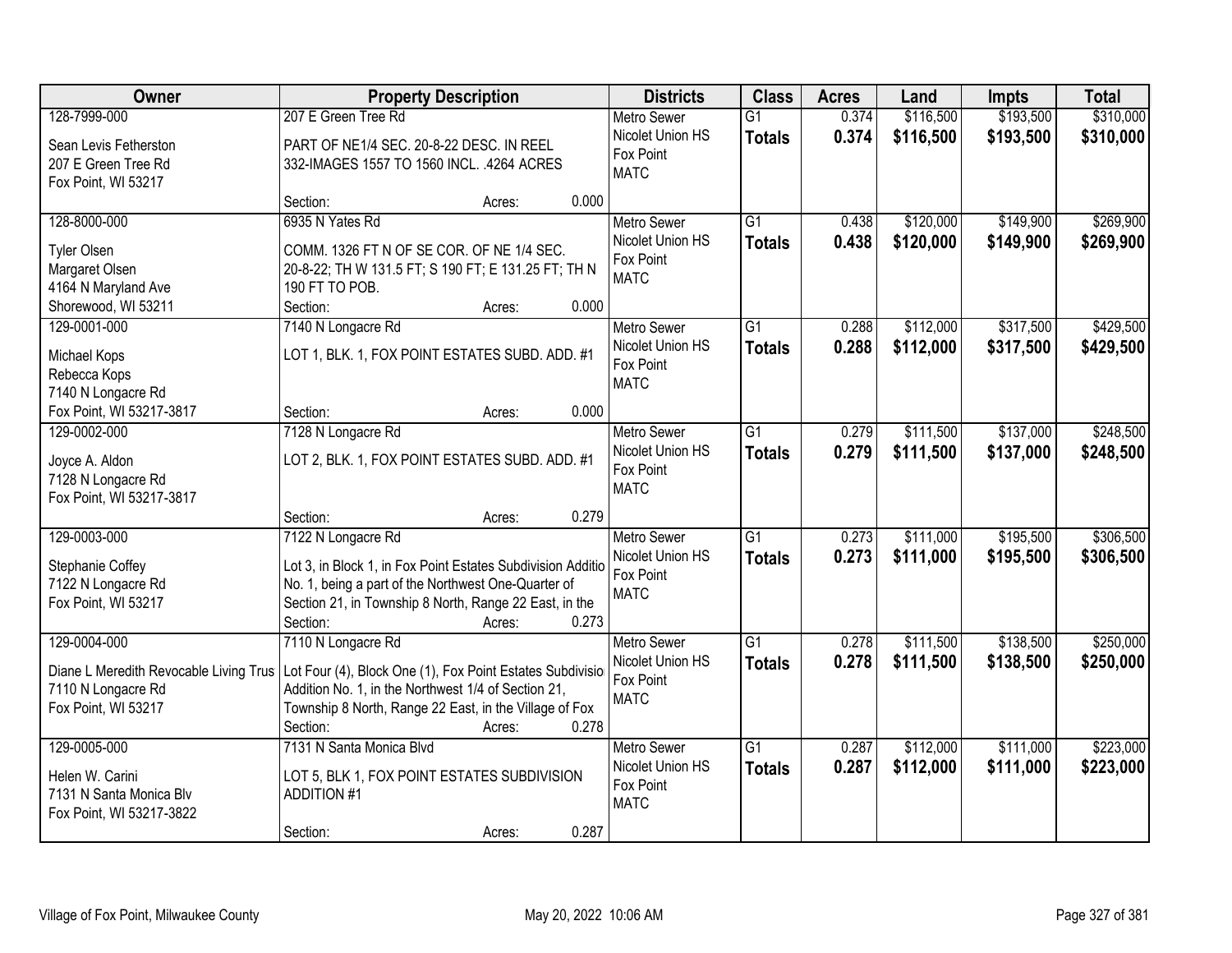| Owner                    | <b>Property Description</b>                                | <b>Districts</b>         | <b>Class</b>    | <b>Acres</b> | Land      | <b>Impts</b> | <b>Total</b> |
|--------------------------|------------------------------------------------------------|--------------------------|-----------------|--------------|-----------|--------------|--------------|
| 129-0006-000             | 7137 N Santa Monica Blvd                                   | <b>Metro Sewer</b>       | $\overline{G1}$ | 0.280        | \$111,500 | \$218,000    | \$329,500    |
| Randy Bobo               | LOT 6, BLK. 1, FOX POINT ESTATES SUBD. ADD. #1             | Nicolet Union HS         | <b>Totals</b>   | 0.280        | \$111,500 | \$218,000    | \$329,500    |
| Barbara J. Zaharris      |                                                            | Fox Point                |                 |              |           |              |              |
| 7137 N Santa Monica Blv  |                                                            | <b>MATC</b>              |                 |              |           |              |              |
| Fox Point, WI 53217-3822 | 0.280<br>Section:<br>Acres:                                |                          |                 |              |           |              |              |
| 129-0007-000             | 7150 N Yates Rd                                            | <b>Metro Sewer</b>       | $\overline{G1}$ | 0.243        | \$107,000 | \$202,000    | \$309,000    |
|                          |                                                            | Nicolet Union HS         | <b>Totals</b>   | 0.243        | \$107,000 | \$202,000    | \$309,000    |
| The Adam Riesz Trust     | Lot Seven (7), in Block One (1), in Fox Point Estates      | Fox Point                |                 |              |           |              |              |
| 736 California Ave       | Subdivision Addition No. 1, being a part of the Northwest  | <b>MATC</b>              |                 |              |           |              |              |
| Venice, CA 90291         | 1/4 of Section 21, in Township 8 North, Range 22 East, ir  |                          |                 |              |           |              |              |
|                          | 0.000<br>Section:<br>Acres:                                |                          |                 |              |           |              |              |
| 129-0008-000             | 7120 N Yates Rd                                            | <b>Metro Sewer</b>       | G1              | 0.418        | \$119,000 | \$360,000    | \$479,000    |
| David M. Caulfield       | Lot 1 and that part of Lot 2, Block 2, Fox Point Estates   | Nicolet Union HS         | <b>Totals</b>   | 0.418        | \$119,000 | \$360,000    | \$479,000    |
| 7120 N Yates Rd          | Subdivision Addition No. 1, in the Northwest 1/4 of Sectio | Fox Point<br><b>MATC</b> |                 |              |           |              |              |
| Fox Point, WI 53217      | 21, Town 8 North, Range 22 East, Village of Fox Point,     |                          |                 |              |           |              |              |
|                          | Section:<br>0.000<br>Acres:                                |                          |                 |              |           |              |              |
| 129-0009-000             | 7129 N Longacre Rd                                         | <b>Metro Sewer</b>       | G1              | 0.358        | \$115,500 | \$141,300    | \$256,800    |
| Robert Bahringer         | ALL THAT PART OF LOT 3 AND THAT PART OF LOT                | Nicolet Union HS         | <b>Totals</b>   | 0.358        | \$115,500 | \$141,300    | \$256,800    |
| Mae-Anne Shanmugam       | 2, BLK. 2, FOX POINT ESTATES SUBD. ADD. #1                 | Fox Point                |                 |              |           |              |              |
| 7129 N Longacre Rd       | DESC. IN VOL. 2654-PAGE 522                                | <b>MATC</b>              |                 |              |           |              |              |
| Fox Point, WI 53217      | 0.358<br>Section:<br>Acres:                                |                          |                 |              |           |              |              |
| 129-0010-000             | 7125 N Longacre Rd                                         | <b>Metro Sewer</b>       | $\overline{G1}$ | 0.339        | \$114,500 | \$267,600    | \$382,100    |
|                          |                                                            | Nicolet Union HS         | <b>Totals</b>   | 0.339        | \$114,500 | \$267,600    | \$382,100    |
| Tian L. Newman           | All that part of Lot 4, in Block 2, in Fox Point Estates   | Fox Point                |                 |              |           |              |              |
| 7125 N Longacre Rd       | Subdivision Addition No. 1, being a part of the Northwest  | <b>MATC</b>              |                 |              |           |              |              |
| Fox Point, WI 53217      | One-Quarter of                                             |                          |                 |              |           |              |              |
|                          | Section:<br>0.000<br>Acres:                                |                          |                 |              |           |              |              |
| 129-0011-000             | 7117 N Longacre Rd                                         | <b>Metro Sewer</b>       | $\overline{G1}$ | 0.371        | \$116,500 | \$196,000    | \$312,500    |
| Wayne E. White           | ALL OF LOT 5, BLK. 2 AND PART OF LOT 4, FOX                | Nicolet Union HS         | <b>Totals</b>   | 0.371        | \$116,500 | \$196,000    | \$312,500    |
| Kevin C. Mcelroy         | POINT ESTATES SUBD. ADD. #1 DESC. IN VOL. 4126             | Fox Point                |                 |              |           |              |              |
| 7117 N Longacre Rd       | PAGE 396.                                                  | <b>MATC</b>              |                 |              |           |              |              |
| Fox Point, WI 53217-3818 | 0.000<br>Section:<br>Acres:                                |                          |                 |              |           |              |              |
| 129-0012-000             | 7113 N Longacre Rd                                         | <b>Metro Sewer</b>       | $\overline{G1}$ | 0.280        | \$111,500 | \$129,900    | \$241,400    |
|                          |                                                            | Nicolet Union HS         | <b>Totals</b>   | 0.280        | \$111,500 | \$129,900    | \$241,400    |
| Jessica Diliberti        | LOT 6, BLK 2, FOX POINT ESTATES SUBD. ADD. #1              | Fox Point                |                 |              |           |              |              |
| Gina M. Diliberti        |                                                            | <b>MATC</b>              |                 |              |           |              |              |
| 7113 N Longacre Rd       |                                                            |                          |                 |              |           |              |              |
| Fox Point, WI 53217      | 0.000<br>Section:<br>Acres:                                |                          |                 |              |           |              |              |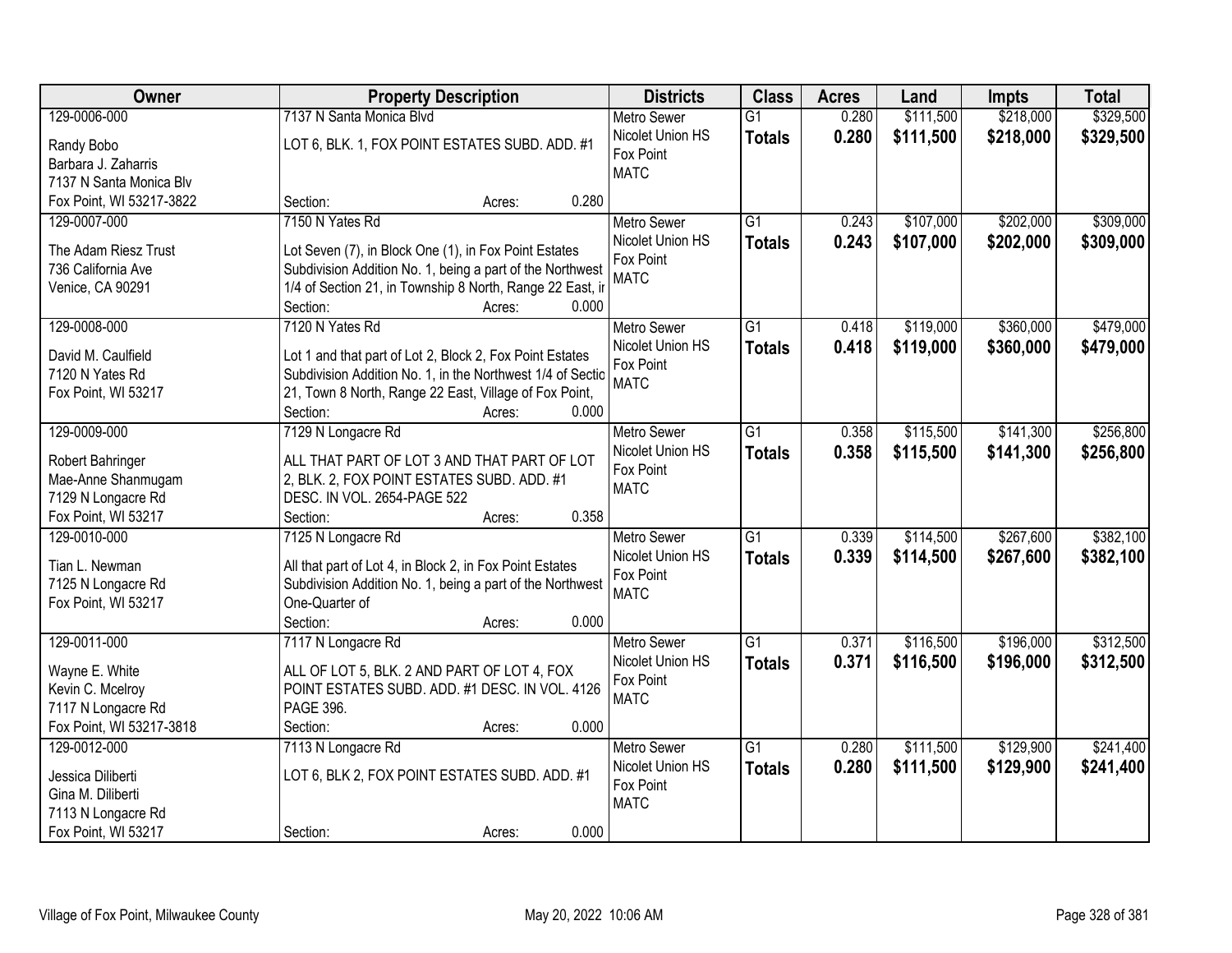| Owner                                                                                               | <b>Property Description</b>                                                                                                                                                                                 | <b>Districts</b>                                                   | <b>Class</b>                     | <b>Acres</b>   | Land                   | <b>Impts</b>           | <b>Total</b>           |
|-----------------------------------------------------------------------------------------------------|-------------------------------------------------------------------------------------------------------------------------------------------------------------------------------------------------------------|--------------------------------------------------------------------|----------------------------------|----------------|------------------------|------------------------|------------------------|
| 129-0013-000                                                                                        | 7109 N Longacre Rd                                                                                                                                                                                          | <b>Metro Sewer</b>                                                 | $\overline{G1}$                  | 0.284          | \$112,000              | \$157,800              | \$269,800              |
| Lynn Epstein Trustee<br>7109 N Longacre Rd<br>Fox Point, WI 53217-3818                              | LOT 7, BLK 2, FOX POINT ESTATES SUBD. ADD. #1                                                                                                                                                               | Nicolet Union HS<br>Fox Point<br><b>MATC</b>                       | <b>Totals</b>                    | 0.284          | \$112,000              | \$157,800              | \$269,800              |
|                                                                                                     | 0.284<br>Section:<br>Acres:                                                                                                                                                                                 |                                                                    |                                  |                |                        |                        |                        |
| 129-0014-000                                                                                        | 7115 N Santa Monica Blvd                                                                                                                                                                                    | <b>Metro Sewer</b>                                                 | $\overline{G1}$                  | 0.289          | \$112,000              | \$177,000              | \$289,000              |
| Trustee of C G Walle Associated Trust C<br>7115 N Santa Monica Blv<br>Fox Point, WI 53217-3821      | LOT 8, BLK 2, FOX POINT ESTATES SUBD. ADD. #1                                                                                                                                                               | Nicolet Union HS<br>Fox Point<br><b>MATC</b>                       | <b>Totals</b>                    | 0.289          | \$112,000              | \$177,000              | \$289,000              |
|                                                                                                     | 0.000<br>Section:<br>Acres:                                                                                                                                                                                 |                                                                    |                                  |                |                        |                        |                        |
| 129-0015-000                                                                                        | 7109 N Santa Monica Blvd                                                                                                                                                                                    | <b>Metro Sewer</b>                                                 | G1                               | 0.239          | \$105,000              | \$333,000              | \$438,000              |
| Max Barry<br>Catherine Barry<br>7109 N Santa Monica Blvd<br>Fox Point, WI 53217                     | Lot 9, in Block 2 in Fox Point Estates Subdivision Addition<br>No. 1, being a part of the Northwest One-Quarter of<br>Section 21, Township 8 North, Range 22 East, in the<br>0.239<br>Section: 21<br>Acres: | Nicolet Union HS<br>Fox Point<br><b>MATC</b>                       | <b>Totals</b>                    | 0.239          | \$105,000              | \$333,000              | \$438,000              |
| 129-0016-000                                                                                        | 7008 N Lombardy Rd                                                                                                                                                                                          | <b>Metro Sewer</b>                                                 | G1                               | 0.273          | \$111,000              | \$135,000              | \$246,000              |
| Adam Hudson<br>Erin Obrien<br>7008 N Lombardy Rd                                                    | LOT 10, BLK 2, FOX POINT ESTATES SUBD. ADD. #1.                                                                                                                                                             | Nicolet Union HS<br>Fox Point<br><b>MATC</b>                       | <b>Totals</b>                    | 0.273          | \$111,000              | \$135,000              | \$246,000              |
| Fox Point, WI 53217-3860                                                                            | 0.000<br>Section:<br>Acres:                                                                                                                                                                                 |                                                                    |                                  |                |                        |                        |                        |
| 129-0017-000<br>David C. O'Meara<br>Rosalie G. O'Meara<br>7014 N Lombardy Rd                        | 7014 N Lombardy Rd<br>LOT 11, BLK 2, FOX POINT ESTATES SUBD. ADD. #1.                                                                                                                                       | <b>Metro Sewer</b><br>Nicolet Union HS<br>Fox Point<br><b>MATC</b> | $\overline{G1}$<br><b>Totals</b> | 0.278<br>0.278 | \$111,500<br>\$111,500 | \$200,000<br>\$200,000 | \$311,500<br>\$311,500 |
| Fox Point, WI 53217-3860                                                                            | 0.000<br>Section:<br>Acres:                                                                                                                                                                                 |                                                                    |                                  |                |                        |                        |                        |
| 129-0018-000<br>David R. Saggio<br>Kathleen G. Saggio<br>7020 N Lombardy Rd                         | 7020 N Lombardy Rd<br>LOT 12, BLK 2, FOX POINT ESTATES SUBD. ADD. #1                                                                                                                                        | Metro Sewer<br>Nicolet Union HS<br>Fox Point<br><b>MATC</b>        | $\overline{G1}$<br><b>Totals</b> | 0.258<br>0.258 | \$110,500<br>\$110,500 | \$471,500<br>\$471,500 | \$582,000<br>\$582,000 |
| Fox Point, WI 53217-3860                                                                            | 0.000<br>Section:<br>Acres:                                                                                                                                                                                 |                                                                    |                                  |                |                        |                        |                        |
| 129-0019-000<br>Robert A. Meiksins<br>Susan A. Disbrow<br>7026 N Lombardy Rd<br>Fox Point, WI 53217 | 7026 N Lombardy Rd<br>LOT 13, BLK 2, FOX POINT ESTATES SUBD. ADD. #1<br>0.000<br>Section:<br>Acres:                                                                                                         | <b>Metro Sewer</b><br>Nicolet Union HS<br>Fox Point<br><b>MATC</b> | $\overline{G1}$<br><b>Totals</b> | 0.277<br>0.277 | \$111,500<br>\$111,500 | \$254,500<br>\$254,500 | \$366,000<br>\$366,000 |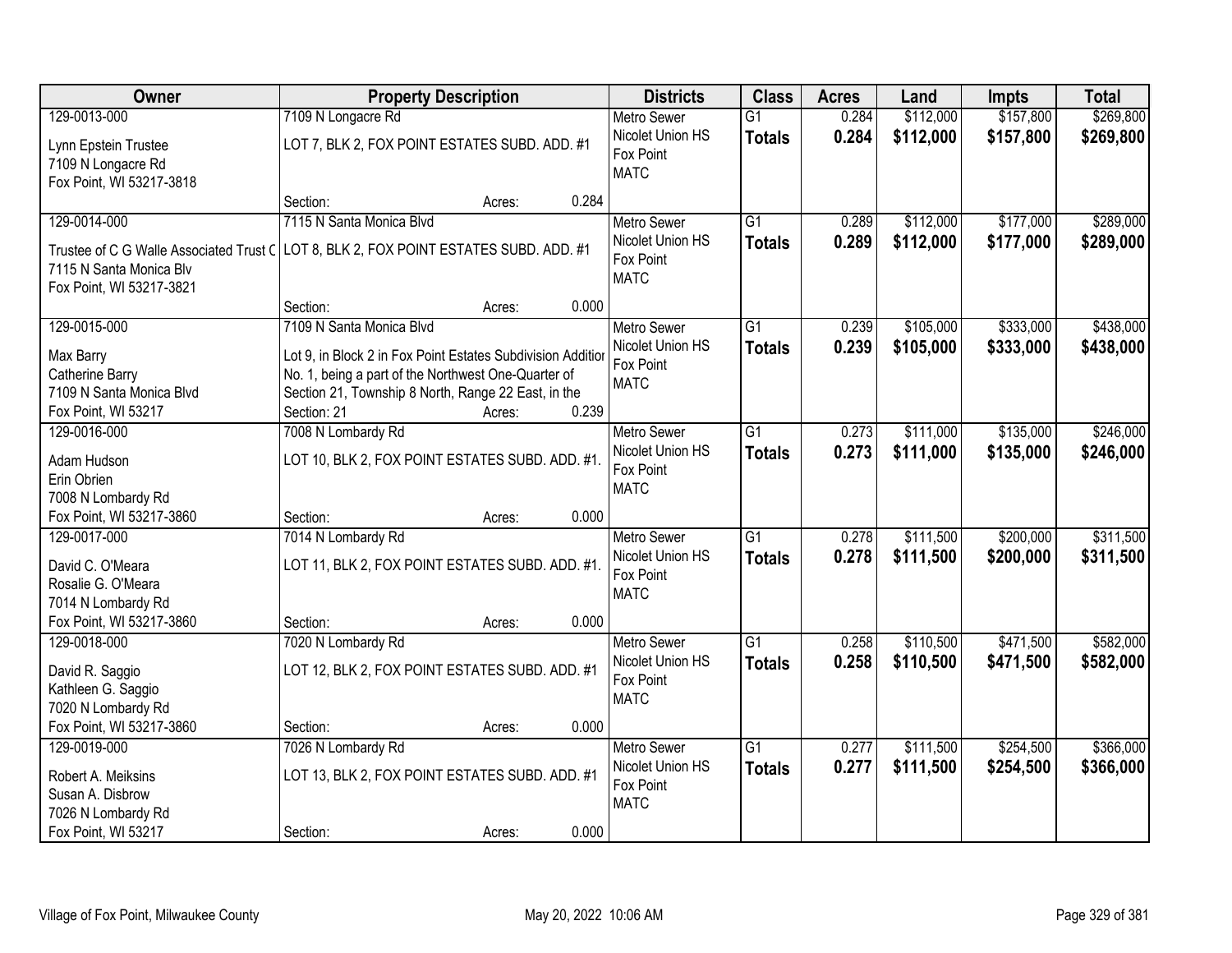| Owner                                                                                                      | <b>Property Description</b>                                                                                      |                 | <b>Districts</b>                             | <b>Class</b>    | <b>Acres</b> | Land      | <b>Impts</b> | <b>Total</b> |
|------------------------------------------------------------------------------------------------------------|------------------------------------------------------------------------------------------------------------------|-----------------|----------------------------------------------|-----------------|--------------|-----------|--------------|--------------|
| 129-0020-000                                                                                               | 7032 N Lombardy Rd                                                                                               |                 | <b>Metro Sewer</b>                           | $\overline{G1}$ | 0.279        | \$111,500 | \$364,500    | \$476,000    |
| Matthew J. Price and Mindy L Price 201: LOT 14, BLK 2, FOX POINT ESTATES SUBD. ADD. #1<br><b>Rev Trust</b> |                                                                                                                  |                 | Nicolet Union HS<br>Fox Point<br><b>MATC</b> | <b>Totals</b>   | 0.279        | \$111,500 | \$364,500    | \$476,000    |
| 7032 N Lombardy Rd                                                                                         |                                                                                                                  |                 |                                              |                 |              |           |              |              |
| Fox Point, WI 53217-3860                                                                                   | Section:                                                                                                         | 0.000<br>Acres: |                                              |                 |              |           |              |              |
| 129-0021-000                                                                                               | 7038 N Lombardy Rd                                                                                               |                 | <b>Metro Sewer</b>                           | $\overline{G1}$ | 0.292        | \$112,000 | \$301,000    | \$413,000    |
| <b>Chad Parker</b>                                                                                         | LOT 15, BLK 2, FOX POINT ESTATES SUBD. ADD. #1                                                                   |                 | Nicolet Union HS                             | <b>Totals</b>   | 0.292        | \$112,000 | \$301,000    | \$413,000    |
| Chezney Parker                                                                                             |                                                                                                                  |                 | Fox Point                                    |                 |              |           |              |              |
| 7038 N Lombardy Rd                                                                                         |                                                                                                                  |                 | <b>MATC</b>                                  |                 |              |           |              |              |
| Fox Point, WI 53217                                                                                        | Section:                                                                                                         | 0.000<br>Acres: |                                              |                 |              |           |              |              |
| 129-0022-000                                                                                               | 7044 N Lombardy Rd                                                                                               |                 | <b>Metro Sewer</b>                           | G1              | 0.279        | \$111,500 | \$244,000    | \$355,500    |
|                                                                                                            |                                                                                                                  |                 | Nicolet Union HS                             | <b>Totals</b>   | 0.279        | \$111,500 | \$244,000    | \$355,500    |
| R M. Austria                                                                                               | LOT 16, BLK 2, FOX POINT ESTATES SUBD. ADD. #1                                                                   |                 | Fox Point                                    |                 |              |           |              |              |
| Asuncion M. Austria                                                                                        |                                                                                                                  |                 | <b>MATC</b>                                  |                 |              |           |              |              |
| 7044 N Lombardy Rd<br>Fox Point, WI 53217-3860                                                             | Section:                                                                                                         | 0.000<br>Acres: |                                              |                 |              |           |              |              |
| 129-0023-000                                                                                               | 7050 N Lombardy Rd                                                                                               |                 | <b>Metro Sewer</b>                           | $\overline{G1}$ | 0.295        | \$112,500 | \$178,900    | \$291,400    |
|                                                                                                            |                                                                                                                  |                 | Nicolet Union HS                             | <b>Totals</b>   | 0.295        | \$112,500 | \$178,900    | \$291,400    |
| Michael D. Stotler                                                                                         | LOT 17, BLK 2, FOX POINT ESTATES SUBD. ADD. #1.                                                                  |                 | Fox Point                                    |                 |              |           |              |              |
| 7050 N Lombardy Rd                                                                                         |                                                                                                                  |                 | <b>MATC</b>                                  |                 |              |           |              |              |
| Fox Point, WI 53217-3860                                                                                   |                                                                                                                  |                 |                                              |                 |              |           |              |              |
|                                                                                                            | Section:                                                                                                         | 0.000<br>Acres: |                                              |                 |              |           |              |              |
| 129-0024-000                                                                                               | 7110 N Yates Rd                                                                                                  |                 | <b>Metro Sewer</b>                           | $\overline{G1}$ | 0.439        | \$120,000 | \$170,200    | \$290,200    |
| Richard B. Winter                                                                                          | LOT 18, BLK 2, FOX POINT ESTATES SUBD. ADD. #1.                                                                  |                 | Nicolet Union HS                             | <b>Totals</b>   | 0.439        | \$120,000 | \$170,200    | \$290,200    |
| 7110 N Yates Rd                                                                                            |                                                                                                                  |                 | Fox Point                                    |                 |              |           |              |              |
| Fox Point, WI 53217-3827                                                                                   |                                                                                                                  |                 | <b>MATC</b>                                  |                 |              |           |              |              |
|                                                                                                            | Section:                                                                                                         | 0.000<br>Acres: |                                              |                 |              |           |              |              |
| 129-0025-000                                                                                               | 6807 N Lake Dr                                                                                                   |                 | Metro Sewer                                  | $\overline{G1}$ | 0.375        | \$119,000 | \$193,700    | \$312,700    |
| Joseph Tate                                                                                                | LOT 1, LAKE DRIVE ESTATES                                                                                        |                 | Nicolet Union HS                             | <b>Totals</b>   | 0.375        | \$119,000 | \$193,700    | \$312,700    |
| Jenifer Tate                                                                                               |                                                                                                                  |                 | Fox Point                                    |                 |              |           |              |              |
| 6807 N Lake Dr                                                                                             |                                                                                                                  |                 | <b>MATC</b>                                  |                 |              |           |              |              |
| Fox Point, WI 53217                                                                                        | Section:                                                                                                         | 0.000<br>Acres: |                                              |                 |              |           |              |              |
| 129-0026-000                                                                                               | 6819 N Lake Dr                                                                                                   |                 | <b>Metro Sewer</b>                           | $\overline{G1}$ | 0.657        | \$140,000 | \$242,500    | \$382,500    |
|                                                                                                            |                                                                                                                  |                 | Nicolet Union HS                             | <b>Totals</b>   | 0.657        | \$140,000 | \$242,500    | \$382,500    |
| Jon Scherper                                                                                               | Lot Two (2) in Lake Drive Estates, being a re-subdivision                                                        |                 | Fox Point                                    |                 |              |           |              |              |
| Jane Scherper<br>6819 N Lake Dr                                                                            | of Ullius and Reynolds Subdivision of a part of the West<br>One-half (1/2) of the Northwest One-quarter (1/4) of |                 | <b>MATC</b>                                  |                 |              |           |              |              |
| Fox Point, WI 53217                                                                                        | Section: 21                                                                                                      | 0.657<br>Acres: |                                              |                 |              |           |              |              |
|                                                                                                            |                                                                                                                  |                 |                                              |                 |              |           |              |              |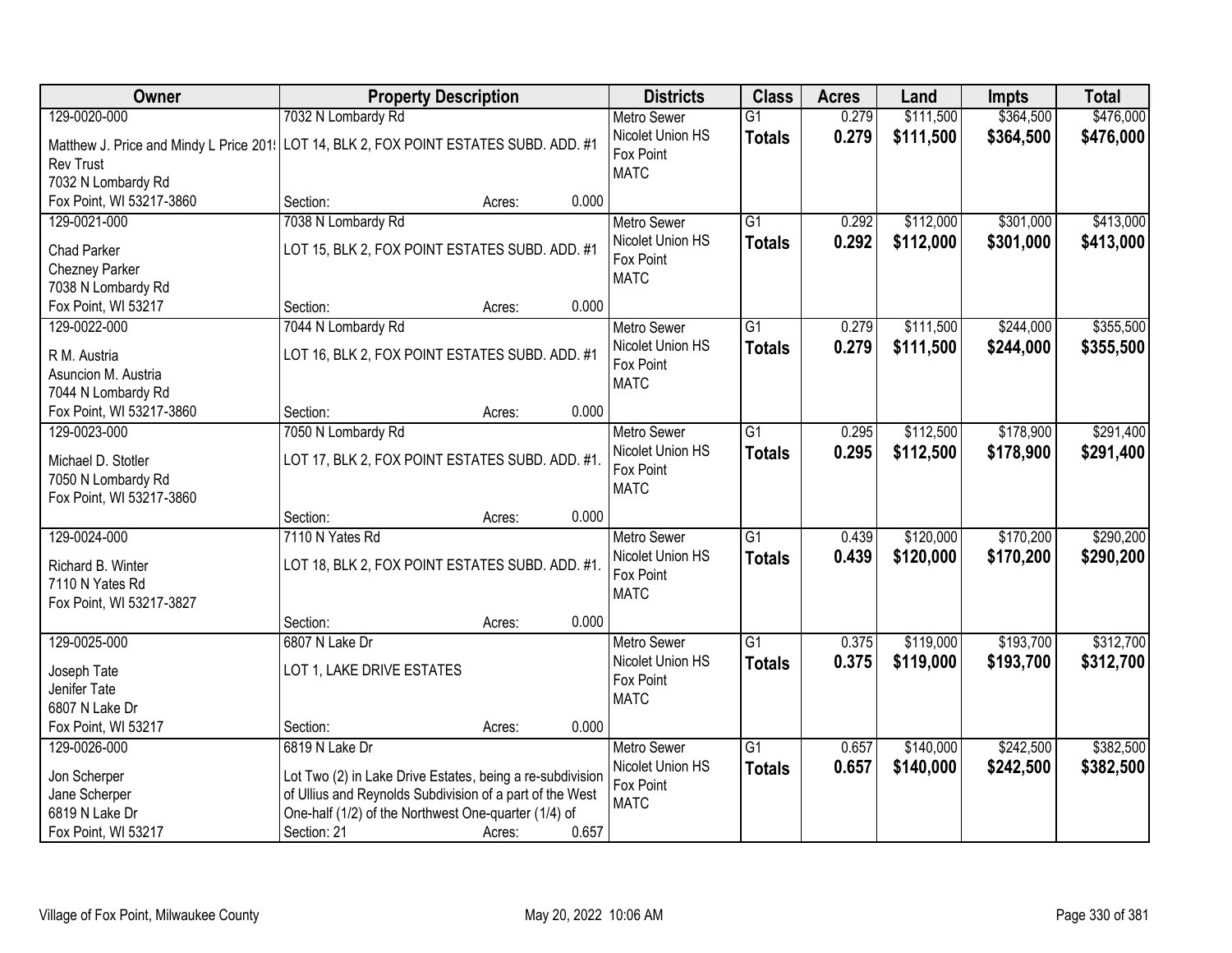| Owner                                  | <b>Property Description</b>                               |        |       | <b>Districts</b>   | <b>Class</b>    | <b>Acres</b> | Land      | <b>Impts</b> | <b>Total</b> |
|----------------------------------------|-----------------------------------------------------------|--------|-------|--------------------|-----------------|--------------|-----------|--------------|--------------|
| 129-0027-000                           | 6831 N Lake Dr                                            |        |       | <b>Metro Sewer</b> | $\overline{G1}$ | 0.494        | \$128,000 | \$354,500    | \$482,500    |
| Jennifer L. Spies and Christopher K    | Lot 3 in Lake Drive Estates, being a ReSubdivision of     |        |       | Nicolet Union HS   | <b>Totals</b>   | 0.494        | \$128,000 | \$354,500    | \$482,500    |
| Spies                                  | Ullius and Reynolds Subdivision a part of the West 1/2 of |        |       | Fox Point          |                 |              |           |              |              |
| 6831 N Lake Dr                         | the Northwest 1/4 of Section 21, in Township 8 North,     |        |       | <b>MATC</b>        |                 |              |           |              |              |
| Fox Point, WI 53217                    | Section:                                                  | Acres: | 0.000 |                    |                 |              |           |              |              |
| 129-0028-000                           | 6843 N Lake Dr                                            |        |       | Metro Sewer        | $\overline{G1}$ | 0.412        | \$122,000 | \$230,500    | \$352,500    |
|                                        |                                                           |        |       | Nicolet Union HS   | <b>Totals</b>   | 0.412        | \$122,000 | \$230,500    | \$352,500    |
| Lisa Ridgely                           | LOT 4, LAKE DRIVE ESTATES                                 |        |       | Fox Point          |                 |              |           |              |              |
| Ryan Elliot                            |                                                           |        |       | <b>MATC</b>        |                 |              |           |              |              |
| 6843 N Lake Dr                         |                                                           |        |       |                    |                 |              |           |              |              |
| Fox Point, WI 53217                    | Section:                                                  | Acres: | 0.000 |                    |                 |              |           |              |              |
| 129-0029-000                           | 6855 N Lake Dr                                            |        |       | <b>Metro Sewer</b> | G1              | 0.416        | \$122,000 | \$348,700    | \$470,700    |
| Susan L. Miller Trust Dated November 4 | LOT 5, LAKE DRIVE ESTATES                                 |        |       | Nicolet Union HS   | <b>Totals</b>   | 0.416        | \$122,000 | \$348,700    | \$470,700    |
| 2008                                   |                                                           |        |       | Fox Point          |                 |              |           |              |              |
| 2901 Richmond Rd Ste 140-308           |                                                           |        |       | <b>MATC</b>        |                 |              |           |              |              |
| Lexington, KY 40509                    | Section:                                                  | Acres: | 0.000 |                    |                 |              |           |              |              |
| 129-0030-000                           | 6867 N Lake Dr                                            |        |       | <b>Metro Sewer</b> | $\overline{G1}$ | 0.418        | \$122,500 | \$224,000    | \$346,500    |
|                                        |                                                           |        |       | Nicolet Union HS   | <b>Totals</b>   | 0.418        | \$122,500 | \$224,000    | \$346,500    |
| Tareq S. Huneidi                       | LOT 6, LAKE DRIVE ESTATES                                 |        |       | Fox Point          |                 |              |           |              |              |
| Amany Hamdan<br>6867 N Lake Dr         |                                                           |        |       | <b>MATC</b>        |                 |              |           |              |              |
| Fox Point, WI 53217-3622               | Section:                                                  | Acres: | 0.000 |                    |                 |              |           |              |              |
| 129-0031-000                           | 6879 N Lake Dr                                            |        |       | <b>Metro Sewer</b> | $\overline{G1}$ | 0.381        | \$119,500 | \$266,000    | \$385,500    |
|                                        |                                                           |        |       | Nicolet Union HS   |                 |              |           |              |              |
| Lisa N. Kurtz                          | LOT 7, LAKE DRIVE ESTATES                                 |        |       | Fox Point          | <b>Totals</b>   | 0.381        | \$119,500 | \$266,000    | \$385,500    |
| Scott P. Kurtz                         |                                                           |        |       | <b>MATC</b>        |                 |              |           |              |              |
| 6879 N Lake Dr                         |                                                           |        |       |                    |                 |              |           |              |              |
| Fox Point, WI 53217                    | Section:                                                  | Acres: | 0.000 |                    |                 |              |           |              |              |
| 129-0032-000                           | 6901 N Lake Dr                                            |        |       | Metro Sewer        | $\overline{G1}$ | 0.346        | \$117,000 | \$236,500    | \$353,500    |
| Patrick J. Castro                      | LOT 8, LAKE DRIVE ESTATES                                 |        |       | Nicolet Union HS   | <b>Totals</b>   | 0.346        | \$117,000 | \$236,500    | \$353,500    |
| Elizabeth M. Castro                    |                                                           |        |       | Fox Point          |                 |              |           |              |              |
| 6901 N Lake Dr                         |                                                           |        |       | <b>MATC</b>        |                 |              |           |              |              |
| Fox Point, WI 53217-3623               | Section:                                                  | Acres: | 0.000 |                    |                 |              |           |              |              |
| 129-0033-000                           | 6909 N Lake Dr                                            |        |       | <b>Metro Sewer</b> | $\overline{G1}$ | 0.350        | \$117,500 | \$177,000    | \$294,500    |
|                                        |                                                           |        |       | Nicolet Union HS   | <b>Totals</b>   | 0.350        | \$117,500 | \$177,000    | \$294,500    |
| Berry Family Trust Dated February 15,  | LOT NINE (9), IN LAKE DRIVE ESTATES, BEING A              |        |       | Fox Point          |                 |              |           |              |              |
| 2007, As Amended                       | RE-SUBDIVISION OF ULIUS & REYNOLDS                        |        |       | <b>MATC</b>        |                 |              |           |              |              |
| 6909 N Lake Dr                         | SUBDIVISION, A SUBDIVISION IN THE WEST                    |        |       |                    |                 |              |           |              |              |
| Fox Point, WI 53217                    | Section:                                                  | Acres: | 0.000 |                    |                 |              |           |              |              |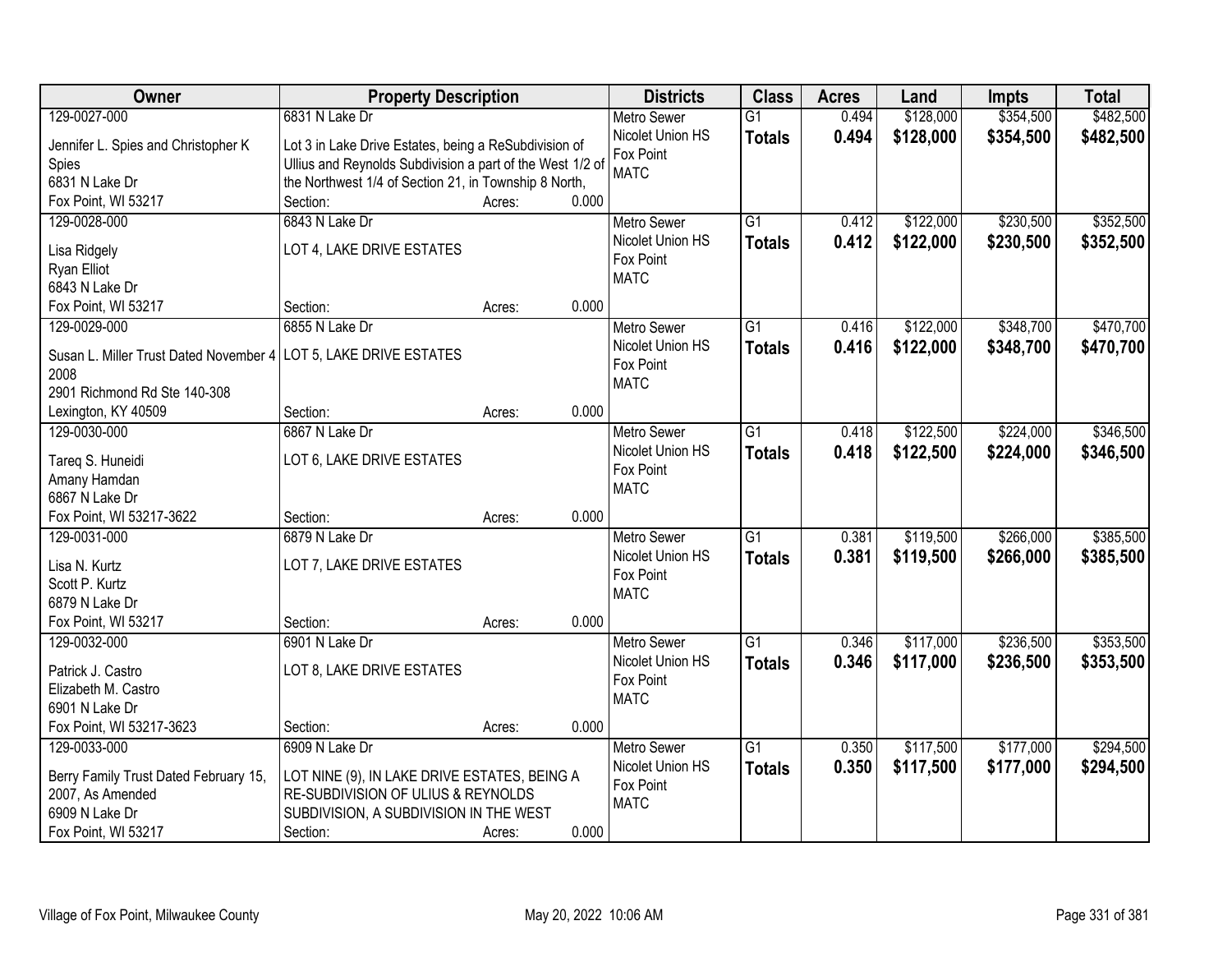| Owner                         | <b>Property Description</b>                                |                 | <b>Districts</b>   | <b>Class</b>    | <b>Acres</b> | Land      | <b>Impts</b> | <b>Total</b> |
|-------------------------------|------------------------------------------------------------|-----------------|--------------------|-----------------|--------------|-----------|--------------|--------------|
| 129-0035-000                  | 6990 N Barnett Ln                                          |                 | <b>Metro Sewer</b> | $\overline{G1}$ | 1.116        | \$967,500 | \$429,000    | \$1,396,500  |
| Johnny C. Hong                | LOT 1, BLK 1; & SLY PART OF VAC RD ADJ ON THE              |                 | Nicolet Union HS   | <b>Totals</b>   | 1.116        | \$967,500 | \$429,000    | \$1,396,500  |
| Maria E. Hong                 | N. LAKE VIEW HIGHLANDS, EXC THE SLY 83FT.                  |                 | Fox Point          |                 |              |           |              |              |
| 6990 N Barnett Ln             |                                                            |                 | <b>MATC</b>        |                 |              |           |              |              |
| Fox Point, WI 53217           | Section:                                                   | 0.000<br>Acres: |                    |                 |              |           |              |              |
| 129-0036-000                  | 6980 N Barnett Ln                                          |                 | <b>Metro Sewer</b> | $\overline{G1}$ | 0.891        | \$600,000 | \$379,500    | \$979,500    |
| Mark S. Ellegard              | SLY 83 FT. OF LOT 1 BLOCK 1, LAKE VIEW                     |                 | Nicolet Union HS   | <b>Totals</b>   | 0.891        | \$600,000 | \$379,500    | \$979,500    |
| Lisa J. Ellegard              | HIGHLANDS.                                                 |                 | Fox Point          |                 |              |           |              |              |
| 6980 N Barnett Ln             |                                                            |                 | <b>MATC</b>        |                 |              |           |              |              |
| Fox Point, WI 53217           | Section:                                                   | 0.000<br>Acres: |                    |                 |              |           |              |              |
| 129-0037-000                  | 6970 N Barnett Ln                                          |                 | Metro Sewer        | $\overline{G1}$ | 1.101        | \$593,000 | \$435,000    | \$1,028,000  |
|                               |                                                            |                 | Nicolet Union HS   | <b>Totals</b>   | 1.101        | \$593,000 | \$435,000    | \$1,028,000  |
| Edward G. Durant              | LOT 2. BLOCK 1, LAKE VIEW HIGHLANDS 1.180 AC.              |                 | Fox Point          |                 |              |           |              |              |
| Elizabeth G. Durant           |                                                            |                 | <b>MATC</b>        |                 |              |           |              |              |
| 6970 N Barnett Ln             |                                                            |                 |                    |                 |              |           |              |              |
| Fox Point, WI 53217-3603      | Section:                                                   | 0.000<br>Acres: |                    |                 |              |           |              |              |
| 129-0038-000                  | 6960 N Barnett Ln                                          |                 | <b>Metro Sewer</b> | $\overline{G1}$ | 1.096        | \$598,000 | \$634,500    | \$1,232,500  |
| Peter K and Lisa R Richardson | LOT 3, BLOCK 1, LAKE VIEW HIGHLANDS 1.180 AC.              |                 | Nicolet Union HS   | <b>Totals</b>   | 1.096        | \$598,000 | \$634,500    | \$1,232,500  |
| 6960 N Barnett Ln             |                                                            |                 | Fox Point          |                 |              |           |              |              |
| Fox Point, WI 53217           |                                                            |                 | <b>MATC</b>        |                 |              |           |              |              |
|                               | Section:                                                   | 0.000<br>Acres: |                    |                 |              |           |              |              |
| 129-0039-000                  | 6954 N Barnett Ln                                          |                 | <b>Metro Sewer</b> | $\overline{G1}$ | 1.082        | \$589,000 | \$563,000    | \$1,152,000  |
| Chad J. Stepke                | LOT 4, BLOCK 1, LAKE VIEW HIGHLANDS 1.160 AC.              |                 | Nicolet Union HS   | <b>Totals</b>   | 1.082        | \$589,000 | \$563,000    | \$1,152,000  |
| Alyson G. Stepke              |                                                            |                 | Fox Point          |                 |              |           |              |              |
| 6954 N Barnett Ln             |                                                            |                 | <b>MATC</b>        |                 |              |           |              |              |
| Fox Point, WI 53217-3603      | Section:                                                   | 0.000<br>Acres: |                    |                 |              |           |              |              |
| 129-0040-000                  | 6950 N Barnett Ln                                          |                 | Metro Sewer        | $\overline{G1}$ | 1.085        | \$648,000 | \$35,000     | \$683,000    |
|                               |                                                            |                 | Nicolet Union HS   | <b>Totals</b>   | 1.085        | \$648,000 | \$35,000     | \$683,000    |
| Guram Nemsadze                | LOT 5, BLOCK 1, LAKE VIEW HIGHLANDS 1.170 AC.              |                 | Fox Point          |                 |              |           |              |              |
| 6950 N Barnett Ln             |                                                            |                 | <b>MATC</b>        |                 |              |           |              |              |
| Fox Point, WI 53217           |                                                            |                 |                    |                 |              |           |              |              |
|                               | Section:                                                   | 0.000<br>Acres: |                    |                 |              |           |              |              |
| 129-0041-000                  | 6942 N Barnett Ln                                          |                 | Metro Sewer        | $\overline{G1}$ | 1.095        | \$641,500 | \$957,000    | \$1,598,500  |
| Alok Maskara                  | Lot 6, in Block 1, in Lake View Highlands, being a part of |                 | Nicolet Union HS   | <b>Totals</b>   | 1.095        | \$641,500 | \$957,000    | \$1,598,500  |
| Zia Maskara                   | Lots 2 and 3 in Fractional Section 21, Township 8 North,   |                 | Fox Point          |                 |              |           |              |              |
| 6942 N Barnett Ln             | Range 22 East, in the Village of Fox Point, County of      |                 | <b>MATC</b>        |                 |              |           |              |              |
| Fox Point, WI 53217           | Section:                                                   | 0.000<br>Acres: |                    |                 |              |           |              |              |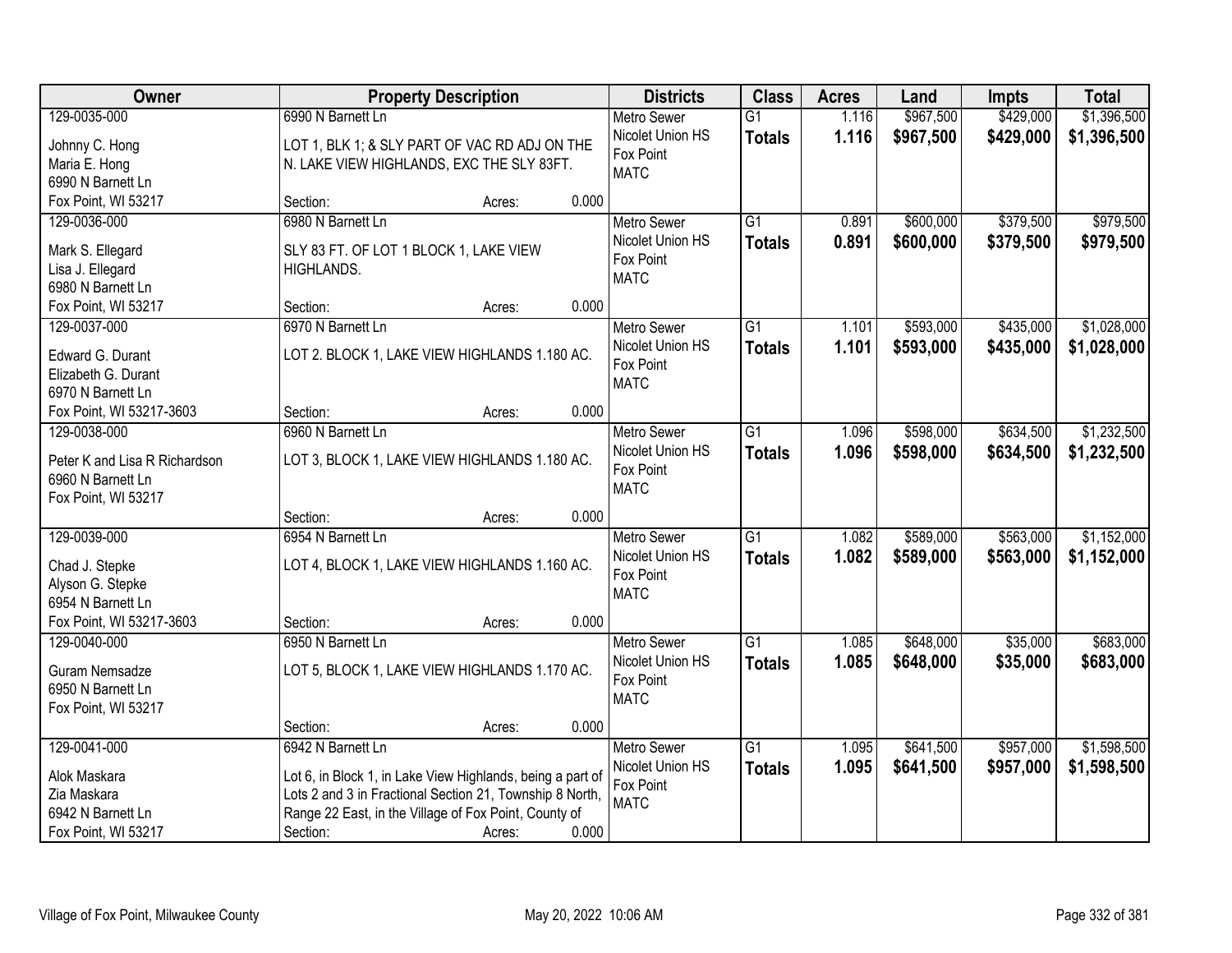| Owner                      | <b>Property Description</b>                               | <b>Districts</b>   | <b>Class</b>    | <b>Acres</b> | Land      | <b>Impts</b> | <b>Total</b> |
|----------------------------|-----------------------------------------------------------|--------------------|-----------------|--------------|-----------|--------------|--------------|
| 129-0042-000               | 6936 N Barnett Ln                                         | <b>Metro Sewer</b> | $\overline{G1}$ | 1.171        | \$882,500 | \$873,000    | \$1,755,500  |
| Alan Kimmel                | Lot Seven (7) in block One (1), in Lake View Highlands,   | Nicolet Union HS   | <b>Totals</b>   | 1.171        | \$882,500 | \$873,000    | \$1,755,500  |
| <b>Betsy Kimmel</b>        | being part of Lots Two (2) and Three (3) in Fractional    | Fox Point          |                 |              |           |              |              |
| 6936 N Barnett Ln          | Section Twenty-one (21), in Township Eight (8) North, of  | <b>MATC</b>        |                 |              |           |              |              |
| Fox Point, WI 53217        | 0.000<br>Section:<br>Acres:                               |                    |                 |              |           |              |              |
| 129-0043-000               | 6928 N Barnett Ln                                         | <b>Metro Sewer</b> | $\overline{G1}$ | 1.217        | \$818,500 | \$559,200    | \$1,377,700  |
|                            |                                                           | Nicolet Union HS   | <b>Totals</b>   | 1.217        | \$818,500 | \$559,200    | \$1,377,700  |
| Stephen E. Kravit          | LOT 8. BLOCK 1. LAKE VIEW HIGHLANDS 1.320 AC.             | Fox Point          |                 |              |           |              |              |
| Anne H. Kravit             |                                                           | <b>MATC</b>        |                 |              |           |              |              |
| 6928 N Barnett Ln          |                                                           |                    |                 |              |           |              |              |
| Fox Point, WI 53217-3603   | 0.000<br>Section:<br>Acres:                               |                    |                 |              |           |              |              |
| 129-0044-000               | 6920 N Barnett Ln                                         | <b>Metro Sewer</b> | $\overline{G1}$ | 1.291        | \$920,500 | \$1,408,500  | \$2,329,000  |
| <b>Francois Mandeville</b> | LOT 9, BLOCK 1, LAKE VIEW HIGHLANDS 1.400 AC.             | Nicolet Union HS   | <b>Totals</b>   | 1.291        | \$920,500 | \$1,408,500  | \$2,329,000  |
| Janice A. Mandeville       |                                                           | Fox Point          |                 |              |           |              |              |
| 6920 N Barnett Ln          |                                                           | <b>MATC</b>        |                 |              |           |              |              |
| Fox Point, WI 53217        | 0.000<br>Section:<br>Acres:                               |                    |                 |              |           |              |              |
| 129-0045-000               | 6880 N Barnett Ln                                         | <b>Metro Sewer</b> | $\overline{G1}$ | 1.928        | \$737,500 | \$336,000    | \$1,073,500  |
|                            |                                                           | Nicolet Union HS   | <b>Totals</b>   | 1.928        | \$737,500 | \$336,000    | \$1,073,500  |
| Joyce M. Orenstein         | Lot 10, Block 1, Lake View Highlands, being a part of Lot | Fox Point          |                 |              |           |              |              |
| 6880 N Bartlett Ln         | 2 and 3 in Fractional Section 21, Town 8 North, Range 22  | <b>MATC</b>        |                 |              |           |              |              |
| Fox Point, WI 53217        | East, in the Village of Fox Point, County of Milwaukee,   |                    |                 |              |           |              |              |
|                            | Section: 21<br>1.928<br>Acres:                            |                    |                 |              |           |              |              |
| 129-0046-000               | 6868 N Barnett Ln                                         | <b>Metro Sewer</b> | $\overline{G1}$ | 1.691        | \$954,000 | \$619,000    | \$1,573,000  |
| Craig H. Zetley Trustee    | LOT 11, BLK. 1, LAKE VIEW HIGHLANDS 1.800 AC.             | Nicolet Union HS   | <b>Totals</b>   | 1.691        | \$954,000 | \$619,000    | \$1,573,000  |
| 6868 N Barnett Ln          |                                                           | Fox Point          |                 |              |           |              |              |
| Fox Point, WI 53217-3601   |                                                           | <b>MATC</b>        |                 |              |           |              |              |
|                            | 0.000<br>Section:<br>Acres:                               |                    |                 |              |           |              |              |
| 129-0047-000               | 6840 N Barnett Ln                                         | Metro Sewer        | $\overline{G1}$ | 1.440        | \$975,500 | \$824,000    | \$1,799,500  |
|                            |                                                           | Nicolet Union HS   | <b>Totals</b>   | 1.440        | \$975,500 | \$824,000    | \$1,799,500  |
| James L. Coleman           | LOT 12, BLK 1, LAKE VIEW HIGHLANDS 1.440 AC.              | Fox Point          |                 |              |           |              |              |
| Pamela K. Coleman          |                                                           | <b>MATC</b>        |                 |              |           |              |              |
| 6840 N Barnett Ln          |                                                           |                    |                 |              |           |              |              |
| Fox Point, WI 53217-3601   | 0.000<br>Section:<br>Acres:                               |                    |                 |              |           |              |              |
| 129-0048-000               | 6836 N Barnett Ln                                         | <b>Metro Sewer</b> | $\overline{G1}$ | 1.305        | \$841,000 | \$1,113,000  | \$1,954,000  |
| Kevin J. Schultz           | Lot 13 in Block 1 in Lake View Highlands, being a part of | Nicolet Union HS   | <b>Totals</b>   | 1.305        | \$841,000 | \$1,113,000  | \$1,954,000  |
| Joan M. Schultz            | Lots 2 and 3, in Fractional Section 21, Township 8 North, | Fox Point          |                 |              |           |              |              |
| 6836 N Barnett Ln          | Range 22 East, in the Village of Fox Point, County of     | <b>MATC</b>        |                 |              |           |              |              |
| Fox Point, WI 53217        | 0.000<br>Section:<br>Acres:                               |                    |                 |              |           |              |              |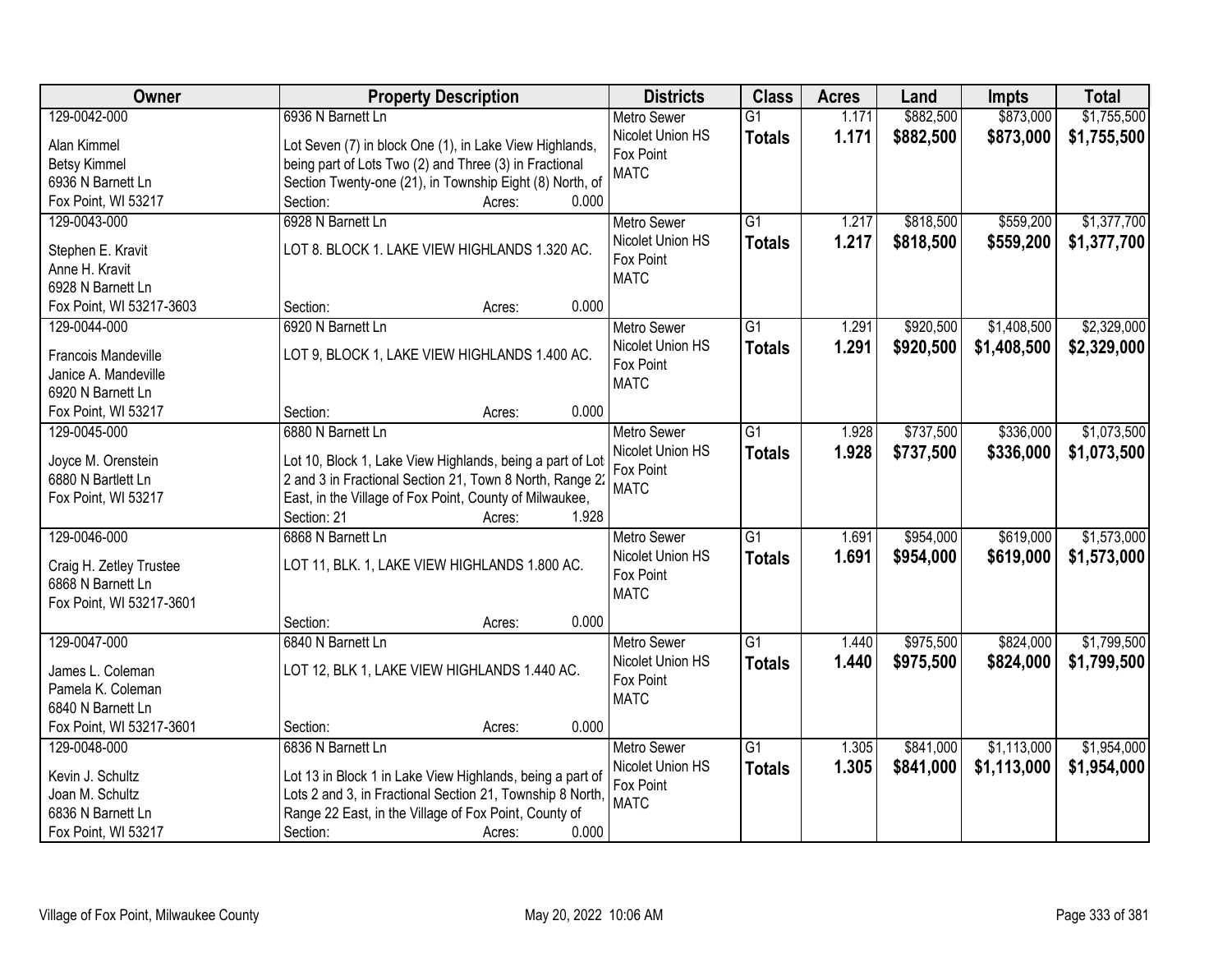| Owner                                  | <b>Property Description</b>                                | <b>Districts</b>   | <b>Class</b>    | <b>Acres</b> | Land      | <b>Impts</b> | <b>Total</b> |
|----------------------------------------|------------------------------------------------------------|--------------------|-----------------|--------------|-----------|--------------|--------------|
| 129-0049-000                           | 6828 N Barnett Ln                                          | Metro Sewer        | $\overline{G1}$ | 1.309        | \$926,500 | \$452,000    | \$1,378,500  |
| Sharon K. Goldstein                    | LOT 14, BLK. 1 LAKE VIEW HIGHLANDS 1.380 AC.               | Nicolet Union HS   | <b>Totals</b>   | 1.309        | \$926,500 | \$452,000    | \$1,378,500  |
| 6828 N Barnett Ln                      |                                                            | Fox Point          |                 |              |           |              |              |
| Fox Point, WI 53217                    |                                                            | <b>MATC</b>        |                 |              |           |              |              |
|                                        | 0.000<br>Section:<br>Acres:                                |                    |                 |              |           |              |              |
| 129-0050-000                           | 6820 N Barnett Ln                                          | Metro Sewer        | $\overline{G1}$ | 1.263        | \$909,000 | \$345,000    | \$1,254,000  |
| Anthony S. Krausen                     | LOT 15, BLK. 1 LAKE VIEW HIGHLANDS 1. 350 AC.              | Nicolet Union HS   | <b>Totals</b>   | 1.263        | \$909,000 | \$345,000    | \$1,254,000  |
| Susan E. Krausen                       |                                                            | Fox Point          |                 |              |           |              |              |
| 6820 N Barnett Ln                      |                                                            | <b>MATC</b>        |                 |              |           |              |              |
| Fox Point, WI 53217-3601               | 0.000<br>Section:<br>Acres:                                |                    |                 |              |           |              |              |
| 129-0051-000                           | 6818 N Barnett Ln                                          | <b>Metro Sewer</b> | $\overline{G1}$ | 1.290        | \$940,500 | \$933,500    | \$1,874,000  |
|                                        |                                                            | Nicolet Union HS   | <b>Totals</b>   | 1.290        | \$940,500 | \$933,500    | \$1,874,000  |
| Aran Trust                             | LOT 16 BLK 1 LAKE VIEW HIGHLANDS 1.310 AC                  | Fox Point          |                 |              |           |              |              |
| 6818 N Barnett Ln                      |                                                            | <b>MATC</b>        |                 |              |           |              |              |
| Fox Point, WI 53117                    |                                                            |                    |                 |              |           |              |              |
|                                        | 0.000<br>Section:<br>Acres:                                |                    |                 |              |           |              |              |
| 129-0052-000                           | 6814 N Barnett Ln                                          | <b>Metro Sewer</b> | $\overline{G1}$ | 1.000        | \$777,000 | \$1,502,500  | \$2,279,500  |
| Gregory A. Smith                       | LOT 17 BLK 1 LAKE VIEW HIGHLANDS 1.340 AC                  | Nicolet Union HS   | <b>Totals</b>   | 1.000        | \$777,000 | \$1,502,500  | \$2,279,500  |
| Nancy R. Smith                         |                                                            | Fox Point          |                 |              |           |              |              |
| 6814 N Barnett Ln                      |                                                            | <b>MATC</b>        |                 |              |           |              |              |
| Fox Point, WI 53217                    | 0.000<br>Section:<br>Acres:                                |                    |                 |              |           |              |              |
| 129-0053-000                           | 6810 N Barnett Ln                                          | <b>Metro Sewer</b> | $\overline{G1}$ | 1.346        | \$918,000 | \$936,500    | \$1,854,500  |
|                                        |                                                            | Nicolet Union HS   | <b>Totals</b>   | 1.346        | \$918,000 | \$936,500    | \$1,854,500  |
| Scott P. Simon                         | Lot 18, in Block 1, in Lake View Highlands, being a part o | Fox Point          |                 |              |           |              |              |
| Elizabeth K. Rasig                     | Lots 2 and 3 in Fractional Section 21, in Township 8 Nort  | <b>MATC</b>        |                 |              |           |              |              |
| 6810 N Barnett Ln                      | Range 22 East, in the Village of Fox Point, Milwaukee      |                    |                 |              |           |              |              |
| Fox Point, WI 53217                    | 1.346<br>Section:<br>Acres:                                |                    |                 |              |           |              |              |
| 129-0054-000                           | 6808 N Barnett Ln                                          | <b>Metro Sewer</b> | $\overline{G1}$ | 1.490        | \$901,000 | \$596,000    | \$1,497,000  |
| John Arthur Schneider Revocable Living | LOT 19, BLK. 1 LAKE VIEW HIGHLANDS 1.460 AC.               | Nicolet Union HS   | <b>Totals</b>   | 1.490        | \$901,000 | \$596,000    | \$1,497,000  |
| Trust                                  |                                                            | Fox Point          |                 |              |           |              |              |
| Rebekka Elise Schneider Revocable      |                                                            | <b>MATC</b>        |                 |              |           |              |              |
| <b>Living Trust</b>                    | 0.000<br>Section:<br>Acres:                                |                    |                 |              |           |              |              |
| 6808 N Barnett Ln                      |                                                            |                    |                 |              |           |              |              |
| Fox Point, WI 53217-3601               |                                                            |                    |                 |              |           |              |              |
| 129-0055-000                           | 6750 N Lake Dr                                             | <b>Metro Sewer</b> | $\overline{G1}$ | 1.149        | \$799,500 | \$423,000    | \$1,222,500  |
| Jeffrey Michael Seymour                | LOT 20, BLK 1, LAKE VIEW HIGHLANDS 1.350 AC.               | Nicolet Union HS   | <b>Totals</b>   | 1.149        | \$799,500 | \$423,000    | \$1,222,500  |
| Kathryn Poehling Seymour               |                                                            | Fox Point          |                 |              |           |              |              |
| 6750 N Lake Dr                         |                                                            | <b>MATC</b>        |                 |              |           |              |              |
| Fox Point, WI 53217                    | 0.000<br>Section:<br>Acres:                                |                    |                 |              |           |              |              |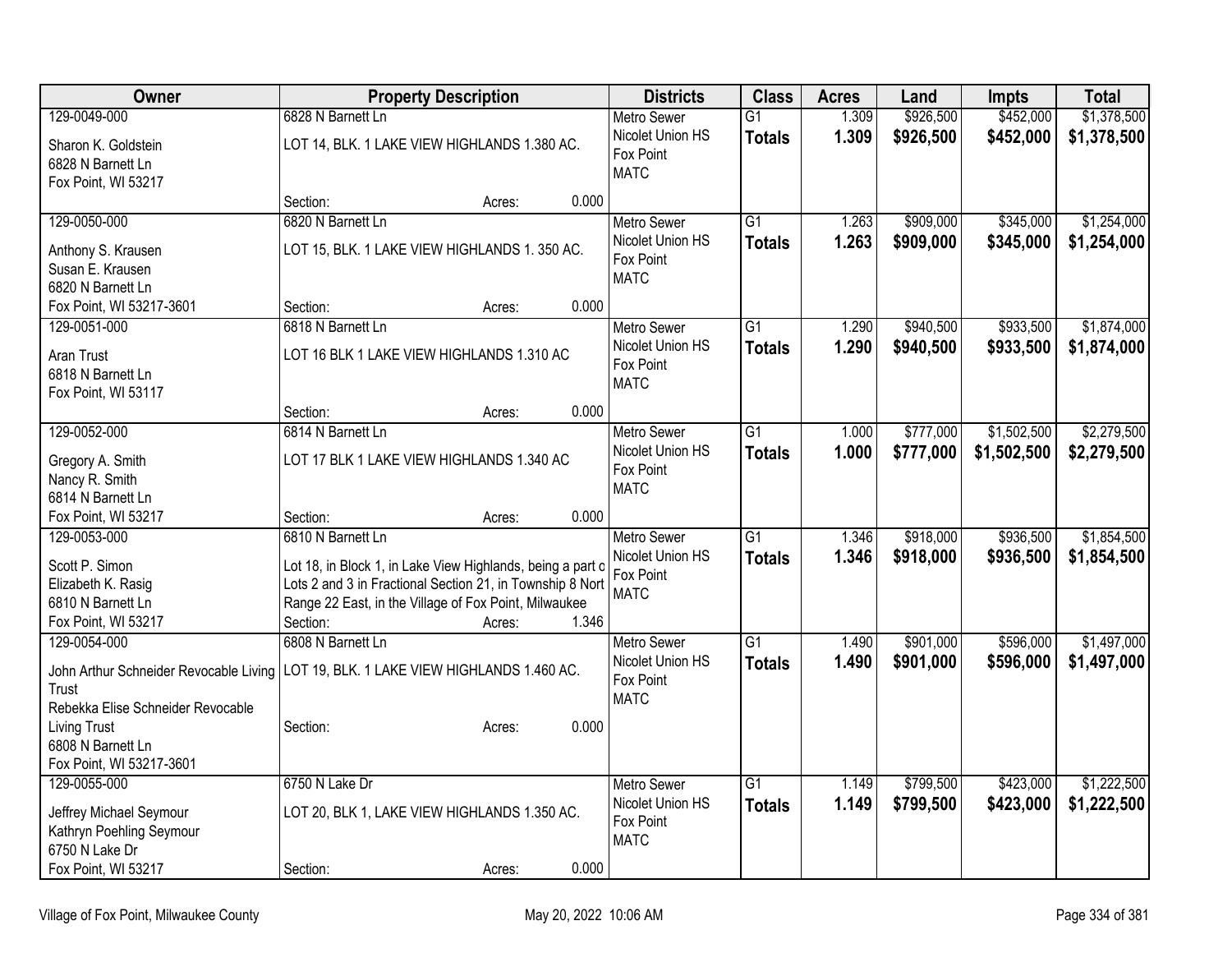| Owner                                  | <b>Property Description</b>                                | <b>Districts</b>   | <b>Class</b>    | <b>Acres</b> | Land      | <b>Impts</b> | <b>Total</b> |
|----------------------------------------|------------------------------------------------------------|--------------------|-----------------|--------------|-----------|--------------|--------------|
| 129-0056-000                           | 6730 N Lake Dr                                             | <b>Metro Sewer</b> | $\overline{G1}$ | 1.380        | \$866,000 | \$600,500    | \$1,466,500  |
| Daniel A. Lee                          | LOT 21, BLK. 1, LAKE VIEW HIGHLANDS 1.380 AC.              | Nicolet Union HS   | <b>Totals</b>   | 1.380        | \$866,000 | \$600,500    | \$1,466,500  |
| Angela R. Lee                          |                                                            | Fox Point          |                 |              |           |              |              |
| 6730 N Lake Dr                         |                                                            | <b>MATC</b>        |                 |              |           |              |              |
| Fox Point, WI 53217                    | 0.000<br>Section:<br>Acres:                                |                    |                 |              |           |              |              |
| 129-0057-000                           | 6726 N Lake Dr                                             | <b>Metro Sewer</b> | $\overline{G1}$ | 1.337        | \$843,500 | \$289,000    | \$1,132,500  |
|                                        |                                                            | Nicolet Union HS   | <b>Totals</b>   | 1.337        | \$843,500 | \$289,000    | \$1,132,500  |
| Kristin J. Collins                     | LOT 22, BLK. 1, LAKE VIEW HIGHLANDS 1.400 AC.              | Fox Point          |                 |              |           |              |              |
| 6726 N Lake Dr                         |                                                            | <b>MATC</b>        |                 |              |           |              |              |
| Fox Point, WI 53217-3620               |                                                            |                    |                 |              |           |              |              |
|                                        | 0.000<br>Section:<br>Acres:                                |                    |                 |              |           |              |              |
| 129-0058-000                           | 6720 N Lake Dr                                             | Metro Sewer        | G1              | 1.342        | \$975,500 | \$1,715,500  | \$2,691,000  |
| John and Brigit Miller Living Trust As | LOT 23, BLK. 1, LAKE VIEW HIGHLANDS 1.490 AC.              | Nicolet Union HS   | <b>Totals</b>   | 1.342        | \$975,500 | \$1,715,500  | \$2,691,000  |
| Dated April 16,                        |                                                            | Fox Point          |                 |              |           |              |              |
| 6720 N Lake Dr                         |                                                            | <b>MATC</b>        |                 |              |           |              |              |
| Fox Point, WI 53217                    | Section:<br>0.000<br>Acres:                                |                    |                 |              |           |              |              |
| 129-0059-000                           | 6811 N Barnett Ln                                          | <b>Metro Sewer</b> | G1              | 0.320        | \$279,000 | \$457,000    | \$736,000    |
|                                        |                                                            | Nicolet Union HS   |                 | 0.320        |           |              |              |
| Adam Karnes                            | Lot 1 in Block 2 Lake View Highlands, being a part of Lots | Fox Point          | <b>Totals</b>   |              | \$279,000 | \$457,000    | \$736,000    |
| <b>Catherine Karnes</b>                | 2 and 3 of Fractional Section 21, in Township 8 North,     | <b>MATC</b>        |                 |              |           |              |              |
| 6811 N Barnett Ln                      | Range 22 East, in the Village of Fox Point, Milwaukee      |                    |                 |              |           |              |              |
| Fox Point, WI 53217                    | 0.320<br>Section:<br>Acres:                                |                    |                 |              |           |              |              |
| 129-0060-000                           | 6819 N Barnett Ln                                          | <b>Metro Sewer</b> | $\overline{G1}$ | 0.266        | \$231,500 | \$389,600    | \$621,100    |
|                                        |                                                            | Nicolet Union HS   | <b>Totals</b>   | 0.266        | \$231,500 | \$389,600    | \$621,100    |
| Daniel Mccotter                        | LOT 2, BLK 2, LAKE VIEW HIGHLANDS EXC. NLY 10              | Fox Point          |                 |              |           |              |              |
| Christina L. Rigby-Mccotter            | FT.                                                        | <b>MATC</b>        |                 |              |           |              |              |
| 6819 N Barnett Ln                      |                                                            |                    |                 |              |           |              |              |
| Fox Point, WI 53217-3602               | 0.000<br>Section:<br>Acres:                                |                    |                 |              |           |              |              |
| 129-0061-000                           | 6821 N Barnett Ln                                          | <b>Metro Sewer</b> | $\overline{G1}$ | 0.248        | \$216,000 | \$365,000    | \$581,000    |
| Steven R. Karl                         | NLY 10 FT. OF LOT 2 & ALL EXC NLY 10 FT. OF LOT            | Nicolet Union HS   | <b>Totals</b>   | 0.248        | \$216,000 | \$365,000    | \$581,000    |
| Carolyn M. Karl                        | 3, BLK 2. LAKE VIEW HIGHLANDS CONT. 0.320 ACS.             | Fox Point          |                 |              |           |              |              |
| 6821 N Barnett Ln                      |                                                            | <b>MATC</b>        |                 |              |           |              |              |
| Fox Point, WI 53217-3602               | 0.000<br>Section:<br>Acres:                                |                    |                 |              |           |              |              |
| 129-0062-000                           | 6823 N Barnett Ln                                          | <b>Metro Sewer</b> | $\overline{G1}$ | 0.249        | \$217,000 | \$532,000    | \$749,000    |
|                                        |                                                            | Nicolet Union HS   | <b>Totals</b>   | 0.249        | \$217,000 | \$532,000    | \$749,000    |
| Michael A. Gral Trustee                | LOT 4, BLK 2. LAKE VIEW HIGHLANDS ALSO NLY 10              | Fox Point          |                 |              |           |              |              |
| 6823 N Barnett Ln                      | FT. OF LOT 3                                               | <b>MATC</b>        |                 |              |           |              |              |
| Fox Point, WI 53217-3602               |                                                            |                    |                 |              |           |              |              |
|                                        | 0.000<br>Section:<br>Acres:                                |                    |                 |              |           |              |              |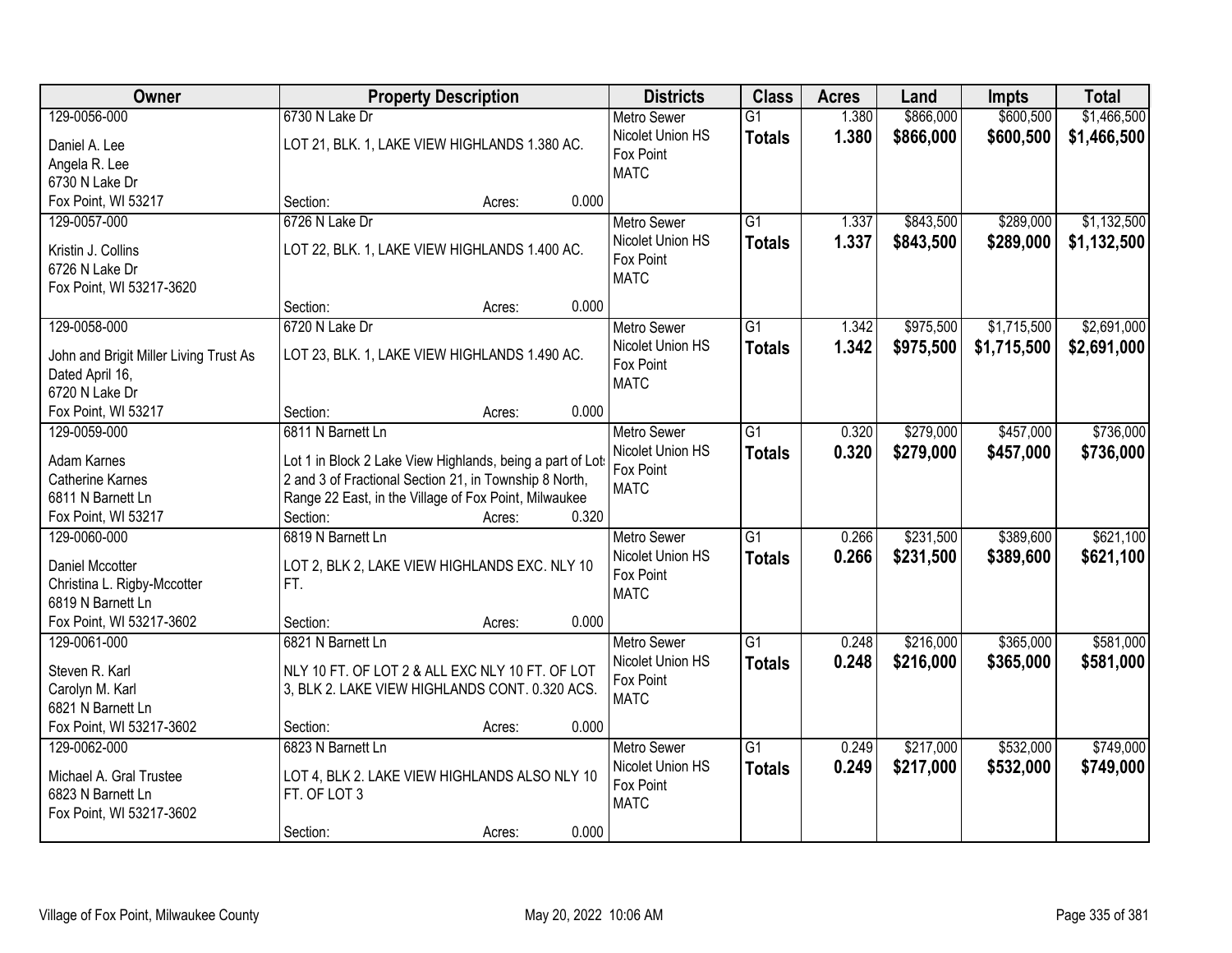| <b>Owner</b>                                  | <b>Property Description</b>                                | <b>Districts</b>              | <b>Class</b>    | <b>Acres</b> | Land      | <b>Impts</b> | <b>Total</b> |
|-----------------------------------------------|------------------------------------------------------------|-------------------------------|-----------------|--------------|-----------|--------------|--------------|
| 129-0063-000                                  | 6831 N Barnett Ln                                          | <b>Metro Sewer</b>            | $\overline{G1}$ | 0.245        | \$213,500 | \$395,100    | \$608,600    |
| Roy E. Wagner                                 | Lot Five (5), in Block Two (2), in Lake View Highlands,    | Nicolet Union HS              | <b>Totals</b>   | 0.245        | \$213,500 | \$395,100    | \$608,600    |
| Virginia Wagner                               | being a Subdivision of a part of Lot Two (2) and Lot Three | Fox Point                     |                 |              |           |              |              |
| 6831 N Barnett Ln                             | (3), in the Northwest One-quarter (1/4) and Southwest      | <b>MATC</b>                   |                 |              |           |              |              |
| Fox Point, WI 53217                           | 0.245<br>Section:<br>Acres:                                |                               |                 |              |           |              |              |
| 129-0064-000                                  | 6841 N Barnett Ln                                          | <b>Metro Sewer</b>            | $\overline{G1}$ | 0.235        | \$204,500 | \$288,000    | \$492,500    |
|                                               |                                                            | Nicolet Union HS              | <b>Totals</b>   | 0.235        | \$204,500 | \$288,000    | \$492,500    |
| Stephan T. Beck                               | LOT 6, BLK. 2, LAKE VIEW HIGHLANDS .270 AC.                | Fox Point                     |                 |              |           |              |              |
| Renee L. Beck                                 |                                                            | <b>MATC</b>                   |                 |              |           |              |              |
| 461 American Way N- Apt 2F                    |                                                            |                               |                 |              |           |              |              |
| Carmel, IN 46032-7622                         | 0.000<br>Section:<br>Acres:                                |                               |                 |              |           |              |              |
| 129-0065-000                                  | 6845 N Barnett Ln                                          | <b>Metro Sewer</b>            | G1              | 0.349        | \$290,500 | \$237,000    | \$527,500    |
| Herz Living Trust                             | LOT 7, BLK. 2, LAKE VIEW HIGHLANDS .360 AC.                | Nicolet Union HS              | <b>Totals</b>   | 0.349        | \$290,500 | \$237,000    | \$527,500    |
| 6845 N Barnett Ln                             |                                                            | Fox Point                     |                 |              |           |              |              |
| Fox Point, WI 53217-3602                      |                                                            | <b>MATC</b>                   |                 |              |           |              |              |
|                                               | 0.000<br>Section:<br>Acres:                                |                               |                 |              |           |              |              |
| 129-0066-000                                  | 6849 N Barnett Ln                                          | <b>Metro Sewer</b>            | G1              | 0.318        | \$277,000 | \$498,000    | \$775,000    |
|                                               |                                                            | Nicolet Union HS              | <b>Totals</b>   | 0.318        | \$277,000 | \$498,000    | \$775,000    |
| Lawrence A. Sterkin                           | LOT 8 BLK 2 LAKE VIEW HIGHLANDS .370 AC                    | Fox Point                     |                 |              |           |              |              |
| Cathy Chettle Sterkin                         |                                                            | <b>MATC</b>                   |                 |              |           |              |              |
| 6849 N Barnett Ln<br>Fox Point, WI 53217-3602 | 0.000                                                      |                               |                 |              |           |              |              |
| 129-0067-000                                  | Section:<br>Acres:<br>6900 N View PI                       |                               | $\overline{G1}$ | 0.376        |           | \$373,300    | \$664,300    |
|                                               |                                                            | <b>Metro Sewer</b>            |                 |              | \$291,000 |              |              |
| Nicholas L. Marinelli & Nicole M.             | Lot 9, Block 2, Lake View Highlands, being a part of Lots  | Nicolet Union HS<br>Fox Point | <b>Totals</b>   | 0.376        | \$291,000 | \$373,300    | \$664,300    |
| Marinelli, Trustees o                         | and 3 of Fractional Section 21, Town 8 North, Range 22     | <b>MATC</b>                   |                 |              |           |              |              |
| 6900 N View PI                                | East, Village of Fox Point, County of Milwaukee, State of  |                               |                 |              |           |              |              |
| Fox Point, WI 53217                           | 0.000<br>Section:<br>Acres:                                |                               |                 |              |           |              |              |
| 129-0068-000                                  | 6969 N Barnett Ln                                          | Metro Sewer                   | $\overline{G1}$ | 0.265        | \$230,500 | \$407,500    | \$638,000    |
| Betty Jean SchuettRevocable Trust             | ALL OF LOT 1 BLK 3 ALSO THAT PART OF LOT 2 BLK             | Nicolet Union HS              | <b>Totals</b>   | 0.265        | \$230,500 | \$407,500    | \$638,000    |
| Dated Oct 17 2008                             | 3 DESC IN REEL 1003-IMAGES-259-260 LAKE VIEW               | Fox Point                     |                 |              |           |              |              |
| 6969 N Barnett Ln                             | HIGHLANDS .307 AC                                          | <b>MATC</b>                   |                 |              |           |              |              |
| Fox Point, WI 53217                           | 0.000<br>Section:<br>Acres:                                |                               |                 |              |           |              |              |
| 129-0069-000                                  | 6963 N Barnett Ln                                          | <b>Metro Sewer</b>            | $\overline{G1}$ | 0.310        | \$270,000 | \$639,000    | \$909,000    |
|                                               |                                                            | Nicolet Union HS              | <b>Totals</b>   | 0.310        | \$270,000 | \$639,000    | \$909,000    |
| John and Nancy Dickens                        | THAT PART OF LOTS 2 AND 3 BLK 3 LAKE VIEW                  | Fox Point                     |                 |              |           |              |              |
| 6963 N Barnett Ln                             | HIGHLANDS DESC IN REEL 911 - IMAGE 358                     | <b>MATC</b>                   |                 |              |           |              |              |
| Fox Point, WI 53217                           |                                                            |                               |                 |              |           |              |              |
|                                               | 0.000<br>Section:<br>Acres:                                |                               |                 |              |           |              |              |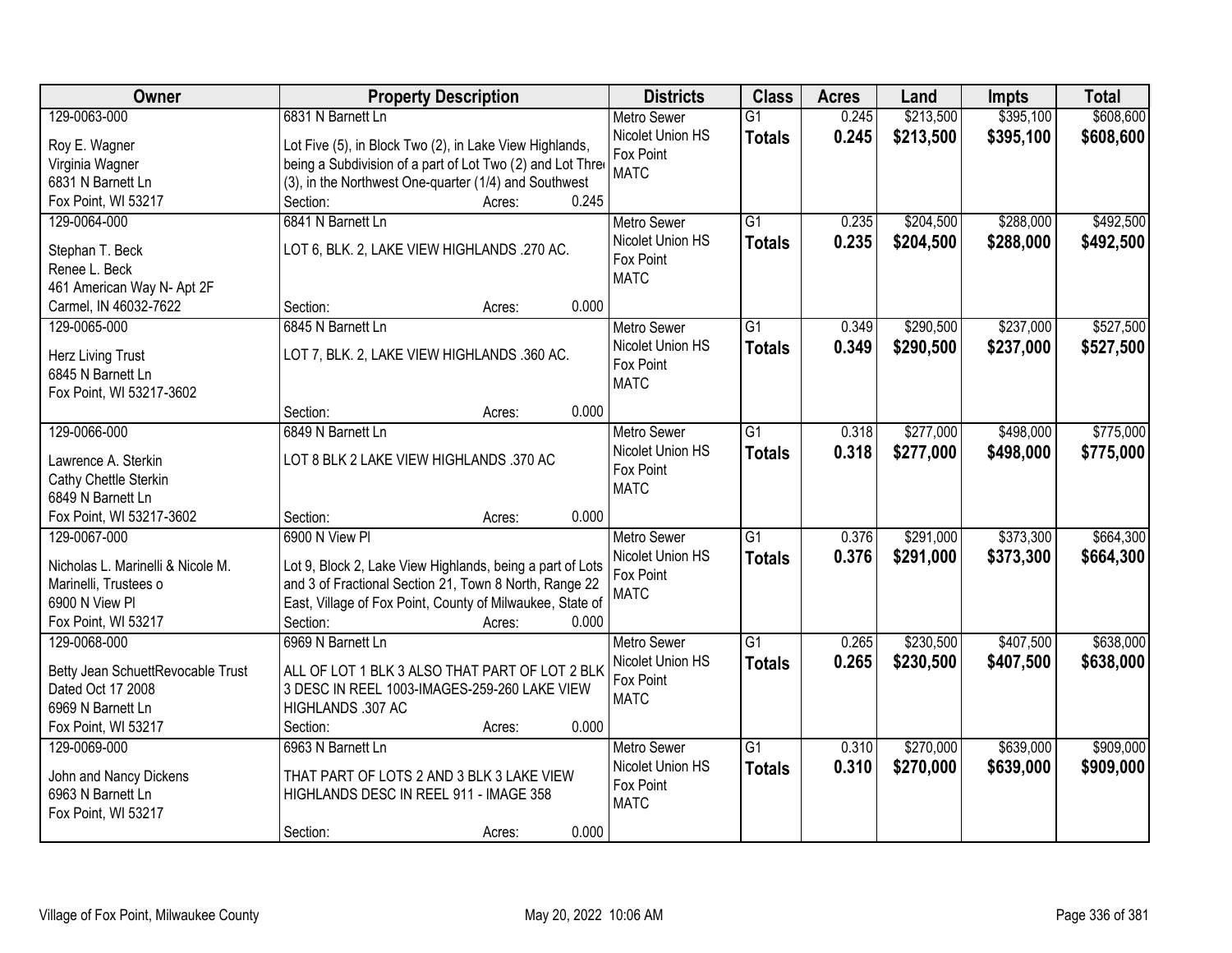| Owner                                   | <b>Property Description</b>                    | <b>Districts</b>         | <b>Class</b>    | <b>Acres</b> | Land      | <b>Impts</b> | <b>Total</b> |
|-----------------------------------------|------------------------------------------------|--------------------------|-----------------|--------------|-----------|--------------|--------------|
| 129-0070-000                            | 6953 N Barnett Ln                              | <b>Metro Sewer</b>       | $\overline{G1}$ | 0.248        | \$216,000 | \$292,500    | \$508,500    |
| Frank P. Savage                         | THAT PART OF LOTS 3 AND 4, IN BLOCK 3, IN LAKE | Nicolet Union HS         | <b>Totals</b>   | 0.248        | \$216,000 | \$292,500    | \$508,500    |
| Elvia Savage                            | VIEW HIGHLANDS, BEING A PART OF LOTS 2 AND 3,  | Fox Point                |                 |              |           |              |              |
| 6953 N Barnett Ln                       | IN FRACTIONAL SECTION 21, IN TOWNSHIP 8        | <b>MATC</b>              |                 |              |           |              |              |
| Fox Point, WI 53217                     | 0.248<br>Section:<br>Acres:                    |                          |                 |              |           |              |              |
| 129-0071-000                            | 6949 N Barnett Ln                              | <b>Metro Sewer</b>       | $\overline{G1}$ | 0.186        | \$162,500 | \$253,500    | \$416,000    |
|                                         |                                                | Nicolet Union HS         | <b>Totals</b>   | 0.186        | \$162,500 | \$253,500    | \$416,000    |
| Edward J. Devine                        | LOT 5, BLK 3, LAKE VIEW HIGHLANDS .230 AC.     | Fox Point                |                 |              |           |              |              |
| Susan M. Devine                         |                                                | <b>MATC</b>              |                 |              |           |              |              |
| 6949 N Barnett Ln                       |                                                |                          |                 |              |           |              |              |
| Fox Point, WI 53217-3604                | 0.000<br>Section:<br>Acres:                    |                          |                 |              |           |              |              |
| 129-0072-000                            | 6945 N Barnett Ln                              | <b>Metro Sewer</b>       | G1              | 0.192        | \$167,500 | \$367,000    | \$534,500    |
| Brad A. Johnson                         | LOT 6, BLK 3, LAKE VIEW HIGHLANDS .230 AC.     | Nicolet Union HS         | <b>Totals</b>   | 0.192        | \$167,500 | \$367,000    | \$534,500    |
| Jennifer A. Johnson                     |                                                | Fox Point<br><b>MATC</b> |                 |              |           |              |              |
| 6945 N Barnett Ln                       |                                                |                          |                 |              |           |              |              |
| Fox Point, WI 53217                     | 0.000<br>Section:<br>Acres:                    |                          |                 |              |           |              |              |
| 129-0073-000                            | 6941 N Barnett Ln                              | <b>Metro Sewer</b>       | G1              | 0.191        | \$166,500 | \$323,900    | \$490,400    |
|                                         |                                                | Nicolet Union HS         | <b>Totals</b>   | 0.191        | \$166,500 | \$323,900    | \$490,400    |
| Cameron L. Redden<br>Virginia M. Redden | LOT 7, BLK 3, LAKE VIEW HIGHLANDS .230 AC.     | Fox Point                |                 |              |           |              |              |
| 6941 N Barnett Ln                       |                                                | <b>MATC</b>              |                 |              |           |              |              |
| Fox Point, WI 53217-3604                | 0.000<br>Section:<br>Acres:                    |                          |                 |              |           |              |              |
| 129-0074-000                            | 6935 N Barnett Ln                              | <b>Metro Sewer</b>       | $\overline{G1}$ | 0.193        | \$168,500 | \$320,800    | \$489,300    |
|                                         |                                                | Nicolet Union HS         |                 | 0.193        | \$168,500 | \$320,800    |              |
| John E. Muth                            | LOT 8. BLK 3, LAKE VIEW HIGHLANDS, BEING A PAR | Fox Point                | <b>Totals</b>   |              |           |              | \$489,300    |
| Mary M. Muth                            | OF THE LOTS 2 AND 3 IN FRACTIONAL SECTION 21,  | <b>MATC</b>              |                 |              |           |              |              |
| 6935 N Barnett Ln                       | TOWN 8 NORTH, RANGE 22 EAST                    |                          |                 |              |           |              |              |
| Fox Point, WI 53217-3604                | Section:<br>0.000<br>Acres:                    |                          |                 |              |           |              |              |
| 129-0075-000                            | 6931 N Barnett Ln                              | Metro Sewer              | $\overline{G1}$ | 0.187        | \$163,000 | \$254,200    | \$417,200    |
| Claire S Meyer 2010 Revocable Trust     | LOT 9, BLK 3, LAKE VIEW HIGHLANDS .230 AC.     | Nicolet Union HS         | <b>Totals</b>   | 0.187        | \$163,000 | \$254,200    | \$417,200    |
| 6931 N Barnett Ln                       |                                                | Fox Point                |                 |              |           |              |              |
| Fox Point, WI 53217-3604                |                                                | <b>MATC</b>              |                 |              |           |              |              |
|                                         | 0.000<br>Section:<br>Acres:                    |                          |                 |              |           |              |              |
| 129-0076-000                            | 6925 N Barnett Ln                              | <b>Metro Sewer</b>       | $\overline{G1}$ | 0.193        | \$168,000 | \$308,800    | \$476,800    |
|                                         |                                                | Nicolet Union HS         | <b>Totals</b>   | 0.193        | \$168,000 | \$308,800    | \$476,800    |
| Nadelle E. Grossman                     | LOT 10, BLK 3, LAKE VIEW HIGHLANDS .230 AC.    | Fox Point                |                 |              |           |              |              |
| Brendan T. Daly                         |                                                | <b>MATC</b>              |                 |              |           |              |              |
| 6925 N Barnett Ln                       |                                                |                          |                 |              |           |              |              |
| Fox Point, WI 53217-3604                | 0.000<br>Section:<br>Acres:                    |                          |                 |              |           |              |              |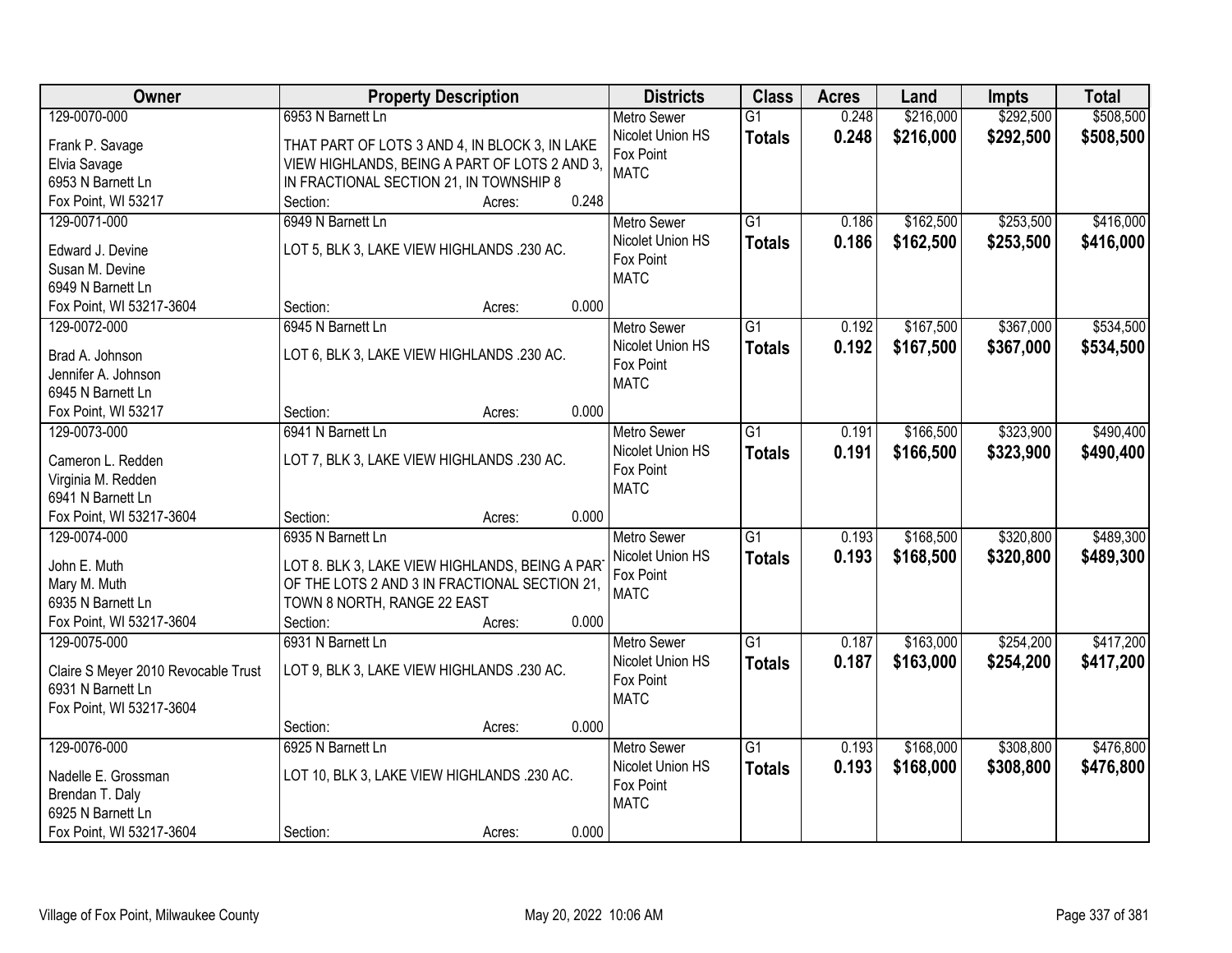| Owner                                     | <b>Property Description</b>                                                       |       | <b>Districts</b>              | <b>Class</b>    | <b>Acres</b> | Land      | <b>Impts</b> | <b>Total</b> |
|-------------------------------------------|-----------------------------------------------------------------------------------|-------|-------------------------------|-----------------|--------------|-----------|--------------|--------------|
| 129-0077-000                              | 6921 N Barnett Ln                                                                 |       | <b>Metro Sewer</b>            | $\overline{G1}$ | 0.171        | \$148,500 | \$289,500    | \$438,000    |
| Carl J. Artman III                        | LOT 11, BLK 3, LAKE VIEW HIGHLANDS .230 AC.                                       |       | Nicolet Union HS              | <b>Totals</b>   | 0.171        | \$148,500 | \$289,500    | \$438,000    |
| Wendy S. Artman                           |                                                                                   |       | Fox Point                     |                 |              |           |              |              |
| 6921 N Barnett Ln                         |                                                                                   |       | <b>MATC</b>                   |                 |              |           |              |              |
| Fox Point, WI 53217-3604                  | Section:<br>Acres:                                                                | 0.000 |                               |                 |              |           |              |              |
| 129-0078-000                              | 6917 N Barnett Ln                                                                 |       | <b>Metro Sewer</b>            | $\overline{G1}$ | 0.191        | \$166,000 | \$299,400    | \$465,400    |
| Timothy M. Shaw                           | LOT 12. BLK 3, LAKE VIEW HIGHLANDS .230 AC.                                       |       | Nicolet Union HS              | <b>Totals</b>   | 0.191        | \$166,000 | \$299,400    | \$465,400    |
| Catherine M. Shaw                         |                                                                                   |       | Fox Point                     |                 |              |           |              |              |
| 6917 N Barnett Ln                         |                                                                                   |       | <b>MATC</b>                   |                 |              |           |              |              |
| Fox Point, WI 53217-3604                  | Section:<br>Acres:                                                                | 0.000 |                               |                 |              |           |              |              |
| 129-0079-000                              | 6913 N View PI                                                                    |       | <b>Metro Sewer</b>            | $\overline{G1}$ | 0.227        | \$198,000 | \$358,300    | \$556,300    |
|                                           |                                                                                   |       | Nicolet Union HS              | <b>Totals</b>   | 0.227        | \$198,000 | \$358,300    | \$556,300    |
| Michael C. O'Connor<br>Carrie M. O'Connor | LAKE VIEW HIGHLANDS, NW 1/4 SEC 21-8-22, LOT 13<br>& THE E 13 FT OF LOT 14, BLK 3 |       | Fox Point                     |                 |              |           |              |              |
| 6913 N View Pl                            |                                                                                   |       | <b>MATC</b>                   |                 |              |           |              |              |
| Fox Point, WI 53217-3625                  | Section:<br>Acres:                                                                | 0.000 |                               |                 |              |           |              |              |
| 129-0080-000                              | 6905 N View PI                                                                    |       | <b>Metro Sewer</b>            | G1              | 0.331        | \$288,500 | \$289,500    | \$578,000    |
|                                           |                                                                                   |       | Nicolet Union HS              | <b>Totals</b>   | 0.331        | \$288,500 | \$289,500    | \$578,000    |
| Adrienne J. Miller                        | LAKE VIEW HIGHLANDS, NW 1/4 SEC. 21-8-22, LOT 1                                   |       | Fox Point                     |                 |              |           |              |              |
| 6905 N View Pl                            | & LOT 14 EXC. THE E 13 FT, BLK 3.                                                 |       | <b>MATC</b>                   |                 |              |           |              |              |
| Fox Point, WI 53217-3625                  | Section:                                                                          | 0.000 |                               |                 |              |           |              |              |
| 129-0081-000                              | Acres:<br>6906 N Belmont Ln                                                       |       | <b>Metro Sewer</b>            | $\overline{G1}$ | 0.411        | \$204,000 | \$192,500    | \$396,500    |
|                                           |                                                                                   |       | Nicolet Union HS              | <b>Totals</b>   | 0.411        | \$204,000 | \$192,500    | \$396,500    |
| Jeremiah J. Arnold                        | ALL OF LOT 16 AND LOT 17 EXC. NELY 20 FT., BLK.                                   |       | Fox Point                     |                 |              |           |              |              |
| 6906 N Belmont Ln                         | 3, LAKE VIEW HIGH- LANDS. .497 AC.                                                |       | <b>MATC</b>                   |                 |              |           |              |              |
| Fox Point, WI 53217                       |                                                                                   |       |                               |                 |              |           |              |              |
|                                           | Section:<br>Acres:                                                                | 0.000 |                               |                 |              |           |              |              |
| 129-0082-000                              | 6910 N Belmont Ln                                                                 |       | <b>Metro Sewer</b>            | $\overline{G1}$ | 0.276        | \$240,500 | \$454,400    | \$694,900    |
| Trevor C. Leverson                        | LOT 18, BLK 3, LAKE VIEW HIGHLANDS AND NELY 20                                    |       | Nicolet Union HS<br>Fox Point | <b>Totals</b>   | 0.276        | \$240,500 | \$454,400    | \$694,900    |
| Jennifer S. Kickendahl                    | FT OF LOT 17 .333 AC.                                                             |       | <b>MATC</b>                   |                 |              |           |              |              |
| 6910 N Belmont Ln                         |                                                                                   |       |                               |                 |              |           |              |              |
| Fox Point, WI 53217-3611                  | Section:<br>Acres:                                                                | 0.000 |                               |                 |              |           |              |              |
| 129-0083-000                              | 6914 N Belmont Ln                                                                 |       | <b>Metro Sewer</b>            | G1              | 0.176        | \$153,500 | \$141,000    | \$294,500    |
| David R Conine Revocable Trust            | Lot Nineteen (19), in Block Three (3), in Lake View                               |       | Nicolet Union HS              | <b>Totals</b>   | 0.176        | \$153,500 | \$141,000    | \$294,500    |
| 6914 N Belmont Ln                         | Highlands, being a part of Lots Two (2) and Three (3), in                         |       | Fox Point                     |                 |              |           |              |              |
| Fox Point, WI 53217                       | Fractional Section Twenty-one (21) in Township Eight (8)                          |       | <b>MATC</b>                   |                 |              |           |              |              |
|                                           | Section:<br>Acres:                                                                | 0.176 |                               |                 |              |           |              |              |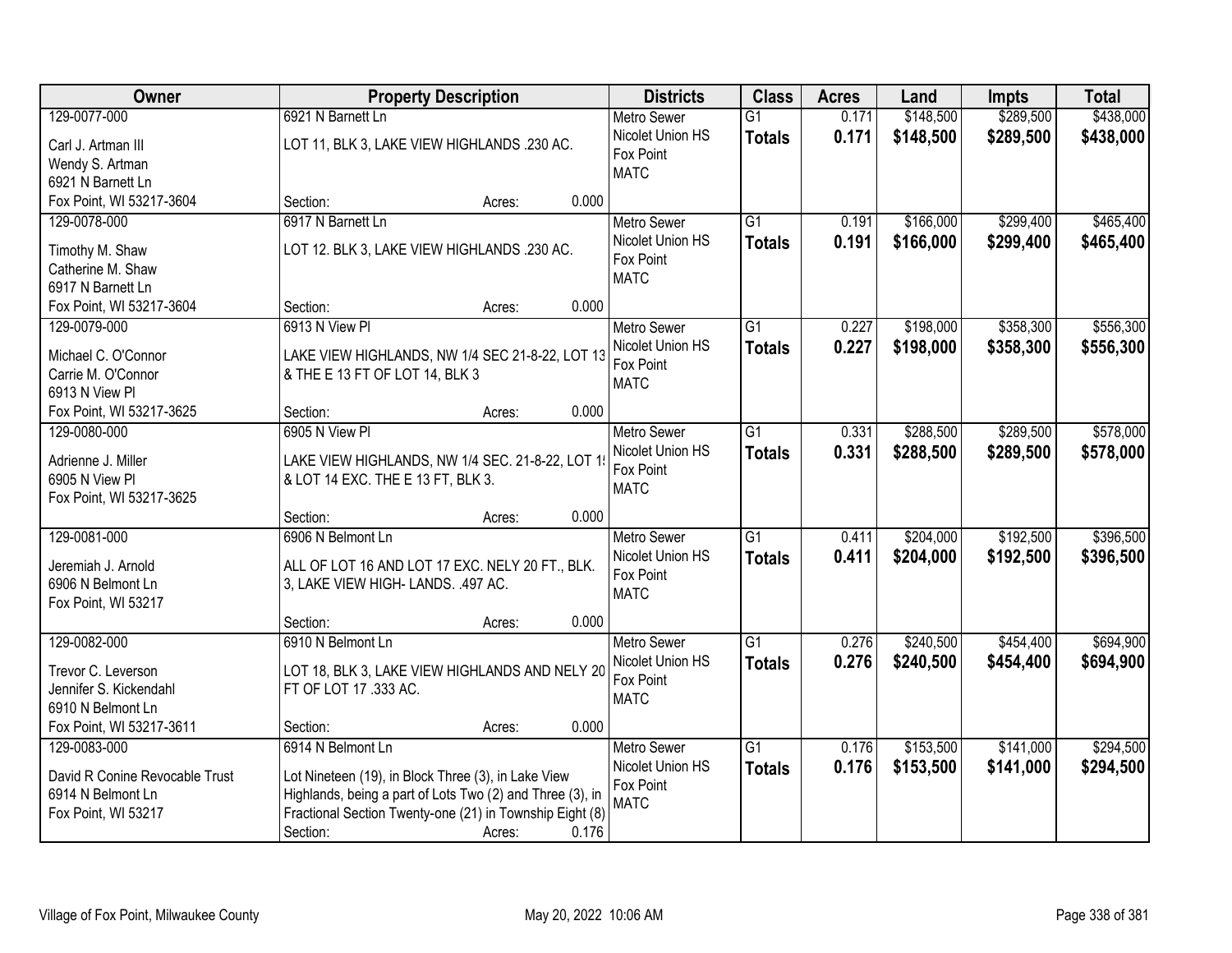| Owner                                                                                | <b>Property Description</b>                                                                                              |                 | <b>Districts</b>                                            | <b>Class</b>                     | <b>Acres</b>   | Land                   | <b>Impts</b>           | <b>Total</b>           |
|--------------------------------------------------------------------------------------|--------------------------------------------------------------------------------------------------------------------------|-----------------|-------------------------------------------------------------|----------------------------------|----------------|------------------------|------------------------|------------------------|
| 129-0084-000                                                                         | 6918 N Belmont Ln                                                                                                        |                 | <b>Metro Sewer</b>                                          | $\overline{G1}$                  | 0.186          | \$162,000              | \$332,500              | \$494,500              |
| Laura Terlizzi Belmont Lane LLC<br>8 Driftwood Landing Rd<br>Gulf Stream, FL 33483   | LOT 20 BLK 3, LAKE VIEW HIGHLANDS .230 AC.                                                                               |                 | Nicolet Union HS<br>Fox Point<br><b>MATC</b>                | <b>Totals</b>                    | 0.186          | \$162,000              | \$332,500              | \$494,500              |
|                                                                                      | Section:                                                                                                                 | 0.000<br>Acres: |                                                             |                                  |                |                        |                        |                        |
| 129-0085-000                                                                         | 6922 N Belmont Ln                                                                                                        |                 | <b>Metro Sewer</b>                                          | $\overline{G1}$                  | 0.180          | \$157,000              | \$552,000              | \$709,000              |
| David E. Arnstein<br>Monica S. Arnstein<br>6922 N Belmont Ln                         | LOT 21, BLK 3, LAKE VIEW HIGHLANDS .210 AC.                                                                              |                 | Nicolet Union HS<br>Fox Point<br><b>MATC</b>                | <b>Totals</b>                    | 0.180          | \$157,000              | \$552,000              | \$709,000              |
| Fox Point, WI 53217-3611                                                             | Section:                                                                                                                 | 0.000<br>Acres: |                                                             |                                  |                |                        |                        |                        |
| 129-0086-000                                                                         | 6926 N Belmont Ln                                                                                                        |                 | Metro Sewer                                                 | G1                               | 0.181          | \$158,000              | \$202,500              | \$360,500              |
| Mark S. Johnson<br>Mary-Liz Shaw<br>6926 N Belmont Ln                                | LOT 22, BLK 3, LAKE VIEW HIGHLANDS .210 AC.                                                                              |                 | Nicolet Union HS<br>Fox Point<br><b>MATC</b>                | <b>Totals</b>                    | 0.181          | \$158,000              | \$202,500              | \$360,500              |
| Fox Point, WI 53217-3611                                                             | Section:                                                                                                                 | 0.000<br>Acres: |                                                             |                                  |                |                        |                        |                        |
| 129-0087-000                                                                         | 6930 N Belmont Ln                                                                                                        |                 | <b>Metro Sewer</b>                                          | $\overline{G1}$                  | 0.200          | \$174,500              | \$337,000              | \$511,500              |
| Lauri M. Baker Individual Property Trust<br>6930 N Belmont Ln<br>Fox Point, WI 53217 | Lot 23 in Block 3 in Lakeview Highlands, being a<br>Subdivision of a part of the Northwest 1/4 and Southwest<br>$1/4$ of |                 | Nicolet Union HS<br>Fox Point<br><b>MATC</b>                | <b>Totals</b>                    | 0.200          | \$174,500              | \$337,000              | \$511,500              |
|                                                                                      | Section:                                                                                                                 | 0.200<br>Acres: |                                                             |                                  |                |                        |                        |                        |
| 129-0088-000<br>John Brandser<br>4400 N Lake Dr<br>Shorewood, WI 53211               | 6934 N Belmont Ln<br>LOT 24, BLK 3, LAKE VIEW HIGHLANDS .250 AC.                                                         |                 | Metro Sewer<br>Nicolet Union HS<br>Fox Point<br><b>MATC</b> | $\overline{G1}$<br><b>Totals</b> | 0.211<br>0.211 | \$184,000<br>\$184,000 | \$307,500<br>\$307,500 | \$491,500<br>\$491,500 |
|                                                                                      | Section:                                                                                                                 | 0.000<br>Acres: |                                                             |                                  |                |                        |                        |                        |
| 129-0089-000                                                                         | 805 E Green Tree Rd                                                                                                      |                 | <b>Metro Sewer</b>                                          | $\overline{G1}$                  | 0.240          | \$209,500              | \$278,000              | \$487,500              |
| Clayton S. Terris<br>805 E Green Tree Rd<br>Fox Point, WI 53217                      | LOT 25, BLK 3, LAKE VIEW HIGHLANDS .280 AC.                                                                              |                 | Nicolet Union HS<br>Fox Point<br><b>MATC</b>                | <b>Totals</b>                    | 0.240          | \$209,500              | \$278,000              | \$487,500              |
|                                                                                      | Section:                                                                                                                 | 0.000<br>Acres: |                                                             |                                  |                |                        |                        |                        |
| 129-0090-000                                                                         | 6955 N Belmont Ln                                                                                                        |                 | <b>Metro Sewer</b>                                          | $\overline{G1}$                  | 0.179          | \$156,000              | \$352,500              | \$508,500              |
| James J. Nocton<br>Ellen S. Danto-Nocton<br>6955 N Belmont Ln                        | LOT 1, BLK 4, LAKE VIEW HIGHLANDS .210 AC.                                                                               |                 | Nicolet Union HS<br>Fox Point<br><b>MATC</b>                | <b>Totals</b>                    | 0.179          | \$156,000              | \$352,500              | \$508,500              |
| Fox Point, WI 53217-3612                                                             | Section:                                                                                                                 | 0.000<br>Acres: |                                                             |                                  |                |                        |                        |                        |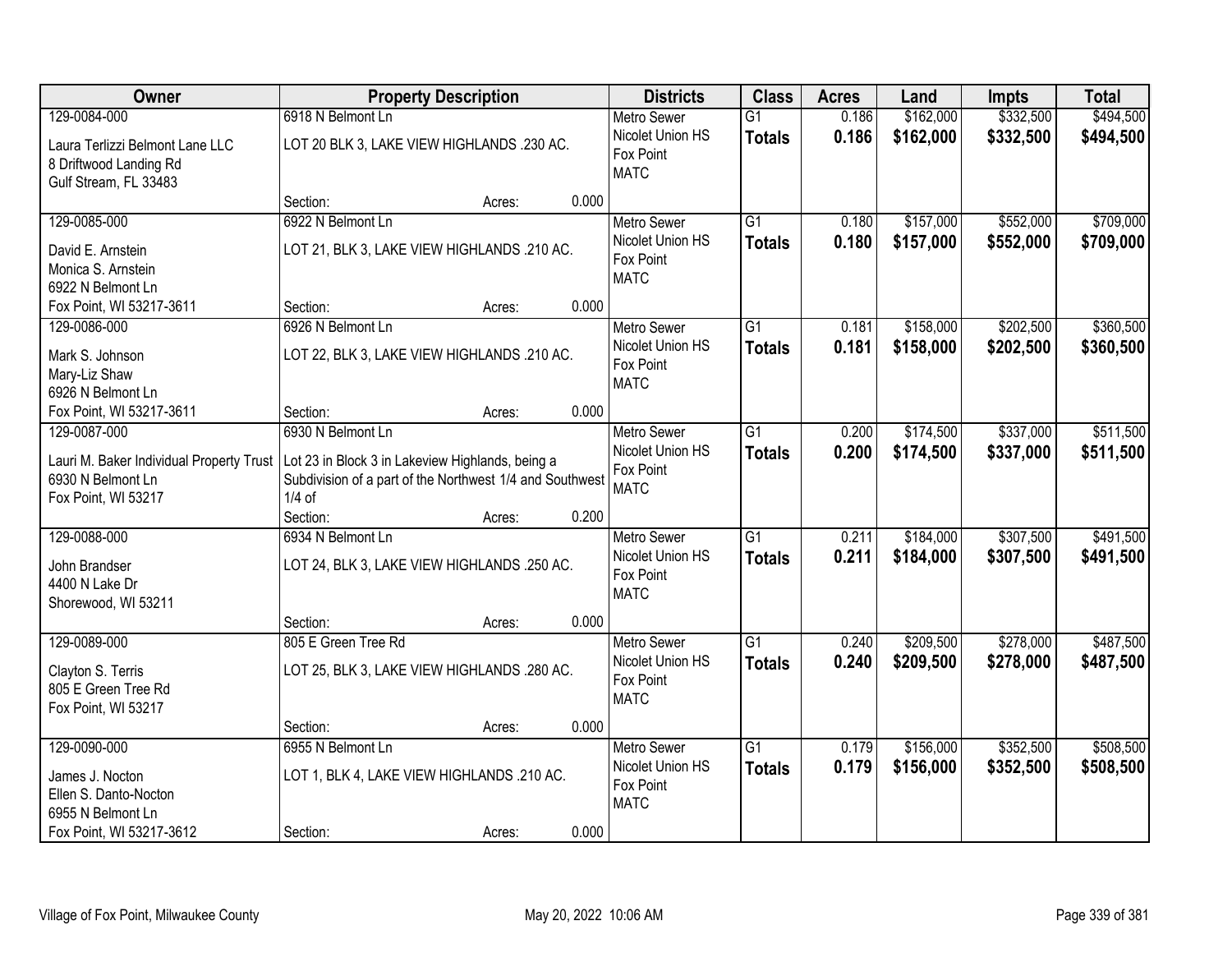| Owner                                 |                                                            | <b>Property Description</b> |       | <b>Districts</b>         | <b>Class</b>    | <b>Acres</b> | Land      | <b>Impts</b> | <b>Total</b> |
|---------------------------------------|------------------------------------------------------------|-----------------------------|-------|--------------------------|-----------------|--------------|-----------|--------------|--------------|
| 129-0091-000                          | 6931 N Belmont Ln                                          |                             |       | <b>Metro Sewer</b>       | $\overline{G1}$ | 0.175        | \$152,000 | \$228,900    | \$380,900    |
| Steven Boemer                         | LOT 2. BLK 4, LAKE VIEW HIGHLANDS .210 AC.                 |                             |       | Nicolet Union HS         | <b>Totals</b>   | 0.175        | \$152,000 | \$228,900    | \$380,900    |
| 6931 N Belmont Ln                     |                                                            |                             |       | Fox Point                |                 |              |           |              |              |
| Fox Point, WI 53217-3612              |                                                            |                             |       | <b>MATC</b>              |                 |              |           |              |              |
|                                       | Section:                                                   | Acres:                      | 0.000 |                          |                 |              |           |              |              |
| 129-0092-000                          | 6925 N Belmont Ln                                          |                             |       | <b>Metro Sewer</b>       | $\overline{G1}$ | 0.179        | \$156,000 | \$277,700    | \$433,700    |
| Lee B. Schoenenberger                 | LOT 3, BLK 4, LAKE VIEW HIGHLANDS .210 AC.                 |                             |       | Nicolet Union HS         | <b>Totals</b>   | 0.179        | \$156,000 | \$277,700    | \$433,700    |
| Rosemarie Schoenenberger              |                                                            |                             |       | Fox Point                |                 |              |           |              |              |
| 6925 N Belmont Ln                     |                                                            |                             |       | <b>MATC</b>              |                 |              |           |              |              |
| Fox Point, WI 53217-3612              | Section:                                                   | Acres:                      | 0.000 |                          |                 |              |           |              |              |
| 129-0093-000                          | 6921 N Belmont Ln                                          |                             |       | <b>Metro Sewer</b>       | G1              | 0.181        | \$157,500 | \$280,500    | \$438,000    |
|                                       |                                                            |                             |       | Nicolet Union HS         | <b>Totals</b>   | 0.181        | \$157,500 | \$280,500    | \$438,000    |
| Brandon Branchini                     | LOT 4, BLK 4, LAKE VIEW HIGHLANDS .210 AC.                 |                             |       | Fox Point                |                 |              |           |              |              |
| Madeline Cernuda<br>6921 N Belmont Ln |                                                            |                             |       | <b>MATC</b>              |                 |              |           |              |              |
| Fox Point, WI 53217                   | Section:                                                   | Acres:                      | 0.000 |                          |                 |              |           |              |              |
| 129-0094-000                          | 6915 N Belmont Ln                                          |                             |       | <b>Metro Sewer</b>       | G1              | 0.184        | \$160,000 | \$377,500    | \$537,500    |
|                                       |                                                            |                             |       | Nicolet Union HS         |                 |              |           |              |              |
| David R. Navarre                      | LOT 5, BLK 4, LAKE VIEW HIGHLANDS .210 AC.                 |                             |       | Fox Point                | <b>Totals</b>   | 0.184        | \$160,000 | \$377,500    | \$537,500    |
| Miann B. Navarre                      |                                                            |                             |       | <b>MATC</b>              |                 |              |           |              |              |
| 6915 N Belmont Ln                     |                                                            |                             |       |                          |                 |              |           |              |              |
| Fox Point, WI 53217-3612              | Section:                                                   | Acres:                      | 0.000 |                          |                 |              |           |              |              |
| 129-0095-000                          | 6909 N Belmont Ln                                          |                             |       | <b>Metro Sewer</b>       | $\overline{G1}$ | 0.326        | \$213,000 | \$343,000    | \$556,000    |
| Leah Qusba                            | Lots 6 and 7, in Block 4, in Lake View Highlands, being a  |                             |       | Nicolet Union HS         | <b>Totals</b>   | 0.326        | \$213,000 | \$343,000    | \$556,000    |
| Sunil Qusba                           | part of Lots 2 and 3 in Fractional Section 21, in Township |                             |       | Fox Point                |                 |              |           |              |              |
| 6909 N Belmont Ln                     | North, Range 22 East, in the Village of Fox Point,         |                             |       | <b>MATC</b>              |                 |              |           |              |              |
| Fox Point, WI 53217                   | Section: 21                                                | Acres:                      | 0.326 |                          |                 |              |           |              |              |
| 129-0096-000                          | 6960 N Lake Dr                                             |                             |       | <b>Metro Sewer</b>       | $\overline{G1}$ | 0.330        | \$114,000 | \$473,500    | \$587,500    |
|                                       |                                                            |                             |       | Nicolet Union HS         | <b>Totals</b>   | 0.330        | \$114,000 | \$473,500    | \$587,500    |
| John Gapinski                         | LOT 8, BLK 4, LAKE VIEW HIGHLANDS .330 AC.                 |                             |       | Fox Point                |                 |              |           |              |              |
| Elisabeth Gapinski                    |                                                            |                             |       | <b>MATC</b>              |                 |              |           |              |              |
| 6960 N Lake Dr                        |                                                            |                             |       |                          |                 |              |           |              |              |
| Fox Point, WI 53217                   | Section:                                                   | Acres:                      | 0.000 |                          |                 |              |           |              |              |
| 129-0097-000                          | 705 E Green Tree Rd                                        |                             |       | <b>Metro Sewer</b>       | $\overline{G1}$ | 0.347        | \$218,000 | \$287,000    | \$505,000    |
| Christopher T. O'Toole                | LOT 9, BLK 4, LAKE VIEW HIGHLANDS .370 AC.                 |                             |       | Nicolet Union HS         | <b>Totals</b>   | 0.347        | \$218,000 | \$287,000    | \$505,000    |
| Stacy J. Mitz                         |                                                            |                             |       | Fox Point<br><b>MATC</b> |                 |              |           |              |              |
| 705 E Green Tree Rd                   |                                                            |                             |       |                          |                 |              |           |              |              |
| Fox Point, WI 53217-3616              | Section:                                                   | Acres:                      | 0.000 |                          |                 |              |           |              |              |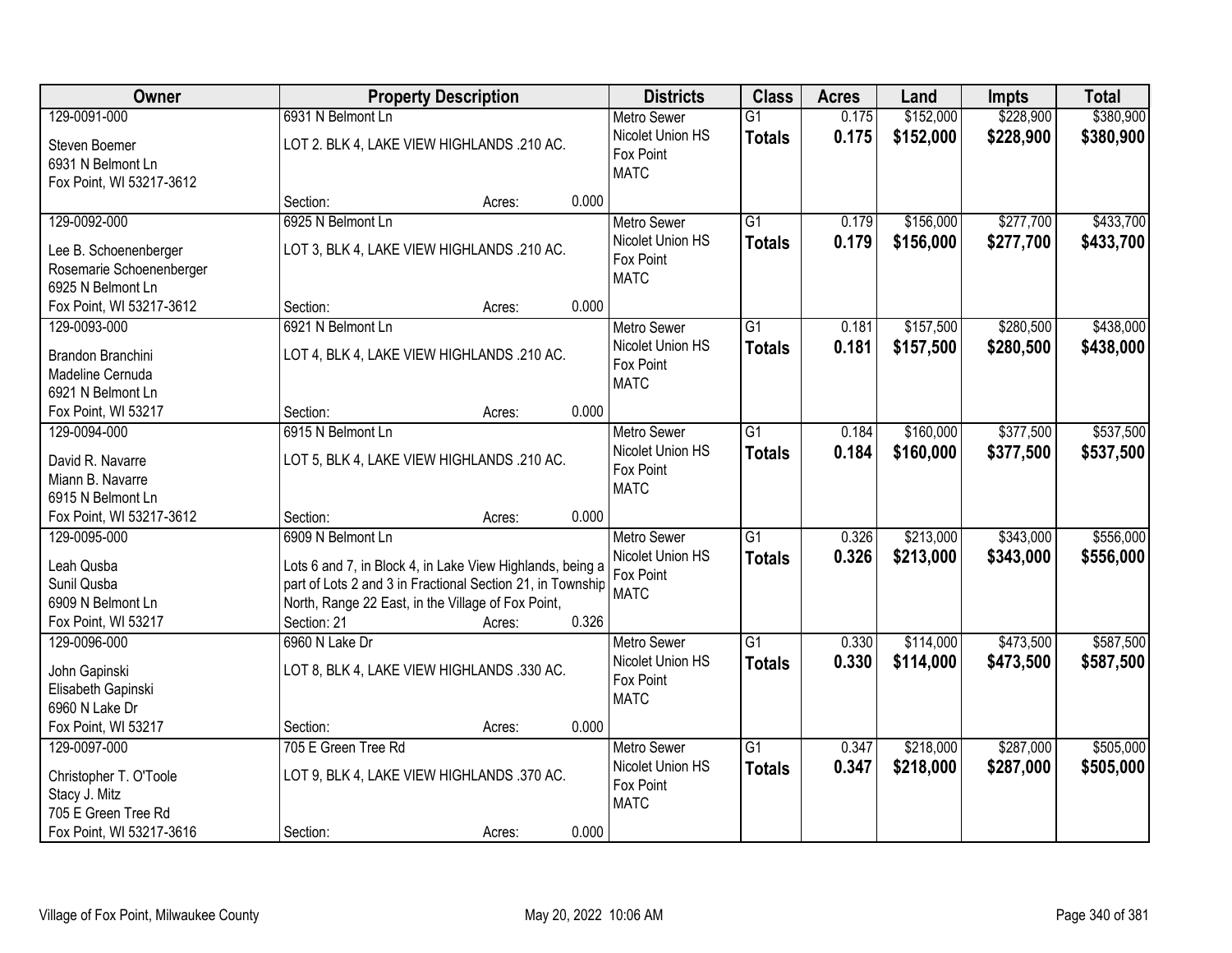| Owner                          | <b>Property Description</b>                                |       | <b>Districts</b>         | <b>Class</b>    | <b>Acres</b> | Land      | <b>Impts</b> | <b>Total</b> |
|--------------------------------|------------------------------------------------------------|-------|--------------------------|-----------------|--------------|-----------|--------------|--------------|
| 129-0098-000                   | 7001 N Lombardy Ct                                         |       | <b>Metro Sewer</b>       | $\overline{G1}$ | 0.296        | \$112,500 | \$191,000    | \$303,500    |
| Jeannine S. Bergman Living and | Lot One (1) in Block Four (4) in Carl Miller Subdivision   |       | Nicolet Union HS         | <b>Totals</b>   | 0.296        | \$112,500 | \$191,000    | \$303,500    |
| Devolution Trust Dated M       | No. 7, being a Subdivision of Lot Seventeen (17), Block    |       | Fox Point                |                 |              |           |              |              |
| 7001 N Lombardy Ct             | Two (2), Carl Miller Subdivision No. 5, in the North West  |       | <b>MATC</b>              |                 |              |           |              |              |
| Fox Point, WI 53217            | Section:<br>Acres:                                         | 0.000 |                          |                 |              |           |              |              |
| 129-0099-000                   | 7005 N Lombardy Ct                                         |       | <b>Metro Sewer</b>       | $\overline{G1}$ | 0.309        | \$113,000 | \$201,500    | \$314,500    |
|                                | LOT 2, BLOCK 4, CARL MILLER SUBD. NO. 7.                   |       | Nicolet Union HS         | <b>Totals</b>   | 0.309        | \$113,000 | \$201,500    | \$314,500    |
| Peter Halpin<br>Amy Lesperance |                                                            |       | Fox Point                |                 |              |           |              |              |
| 7005 N Lombardy Ct             |                                                            |       | <b>MATC</b>              |                 |              |           |              |              |
| Fox Point, WI 53217            | Section:<br>Acres:                                         | 0.000 |                          |                 |              |           |              |              |
| 129-0100-000                   | 7009 N Lombardy Ct                                         |       | Metro Sewer              | G1              | 0.402        | \$118,000 | \$176,000    | \$294,000    |
|                                |                                                            |       | Nicolet Union HS         | <b>Totals</b>   | 0.402        | \$118,000 | \$176,000    | \$294,000    |
| Laurie Thompson                | LOT 3, BLOCK 4, CARL MILLER SUBD. NO. 7.                   |       | Fox Point                |                 |              |           |              |              |
| 7009 N Lombardy Ct             |                                                            |       | <b>MATC</b>              |                 |              |           |              |              |
| Fox Point, WI 53217            | Section:<br>Acres:                                         | 0.000 |                          |                 |              |           |              |              |
| 129-0101-000                   | 7013 N Lombardy Ct                                         |       | <b>Metro Sewer</b>       | G1              | 0.558        | \$126,500 | \$170,500    | \$297,000    |
|                                |                                                            |       | Nicolet Union HS         |                 | 0.558        | \$126,500 | \$170,500    | \$297,000    |
| Antoinette R. Miller           | LOT 4, BLOCK 4, CARL MILLER SUBD. NO. 7.                   |       | Fox Point                | <b>Totals</b>   |              |           |              |              |
| 7013 N Lombardy Ct             |                                                            |       | <b>MATC</b>              |                 |              |           |              |              |
| Fox Point, WI 53217-3859       |                                                            |       |                          |                 |              |           |              |              |
|                                | Section:<br>Acres:                                         | 0.000 |                          |                 |              |           |              |              |
| 129-0102-000                   | 7017 N Lombardy Ct                                         |       | <b>Metro Sewer</b>       | $\overline{G1}$ | 0.349        | \$115,500 | \$175,500    | \$291,000    |
| Salvatore J. Sorce             | LOT 5, BLOCK 4, CARL MILLER SUBD. NO. 7.                   |       | Nicolet Union HS         | <b>Totals</b>   | 0.349        | \$115,500 | \$175,500    | \$291,000    |
| 7017 N Lombardy Ct             |                                                            |       | Fox Point<br><b>MATC</b> |                 |              |           |              |              |
| Fox Point, WI 53217            |                                                            |       |                          |                 |              |           |              |              |
|                                | Section:<br>Acres:                                         | 0.000 |                          |                 |              |           |              |              |
| 129-0103-000                   | 7021 N Lombardy Ct                                         |       | <b>Metro Sewer</b>       | $\overline{G1}$ | 0.462        | \$121,500 | \$239,500    | \$361,000    |
| John S. Siczka                 | LOT 6, BLOCK 4, CARL MILLER SUBD. NO. 7.                   |       | Nicolet Union HS         | <b>Totals</b>   | 0.462        | \$121,500 | \$239,500    | \$361,000    |
| Anne A. Siczka                 |                                                            |       | Fox Point                |                 |              |           |              |              |
| 7021 N Lombardy Ct             |                                                            |       | <b>MATC</b>              |                 |              |           |              |              |
| Fox Point, WI 53217-3859       | Section:<br>Acres:                                         | 0.000 |                          |                 |              |           |              |              |
| 129-0104-000                   | 7025 N Lombardy Ct                                         |       | <b>Metro Sewer</b>       | $\overline{G1}$ | 0.396        | \$117,500 | \$225,500    | \$343,000    |
| <b>Tony Dehbod</b>             | Lot Seven (7) in Block Four (4) in Carl Miller Subdivision |       | Nicolet Union HS         | <b>Totals</b>   | 0.396        | \$117,500 | \$225,500    | \$343,000    |
| Nooshin Nekooei                | No. 7, being a division of Lot 17 in Block 2 Carl Miller   |       | Fox Point                |                 |              |           |              |              |
| 7025 N Lombardy Ct             | Subdivision No. 5, in the Northwest One-quarter (1/4) of   |       | <b>MATC</b>              |                 |              |           |              |              |
| Fox Point, WI 53217            | Section:<br>Acres:                                         | 0.396 |                          |                 |              |           |              |              |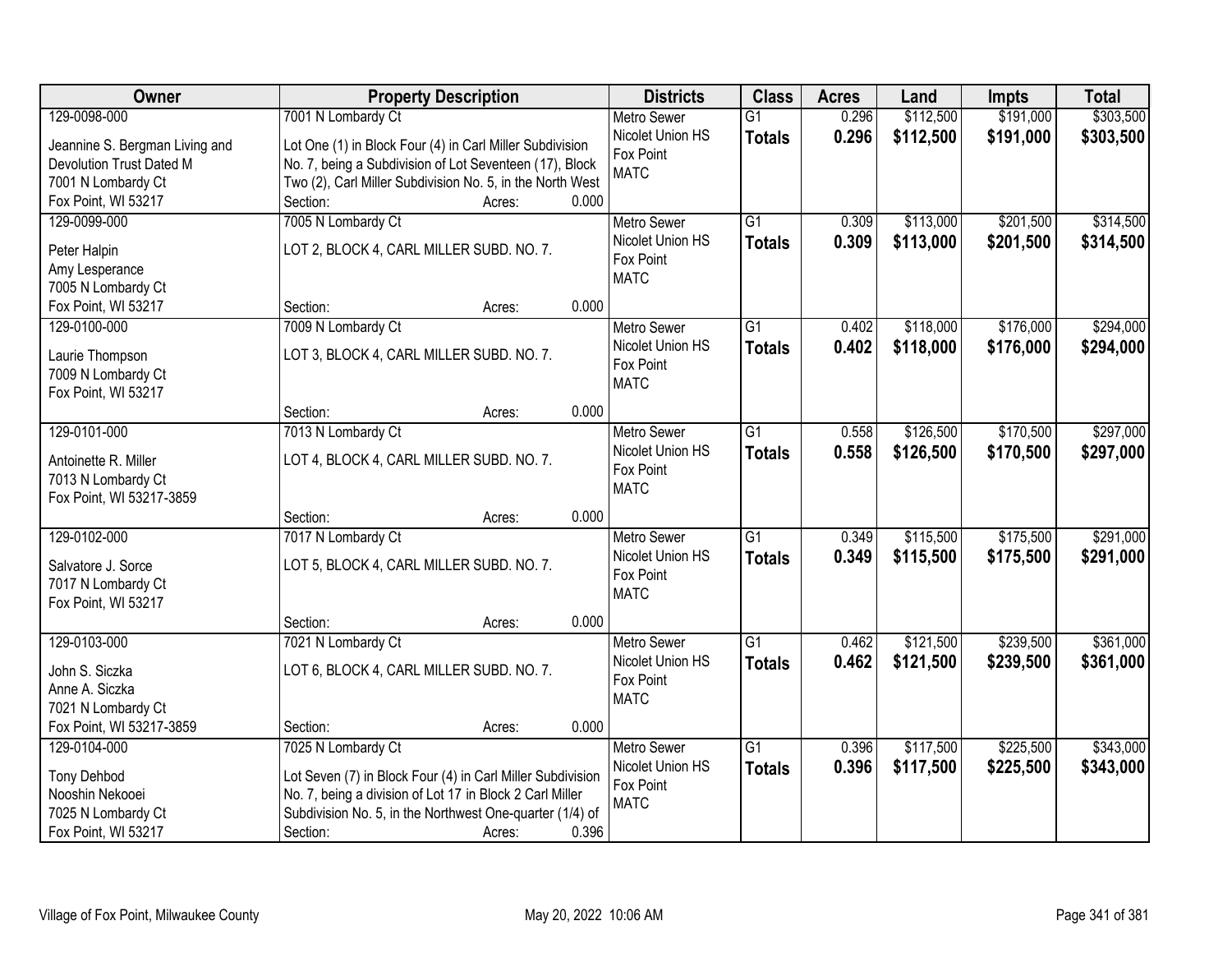| Owner                                     |                                                                                                                     | <b>Property Description</b> |       | <b>Districts</b>   | <b>Class</b>    | <b>Acres</b> | Land      | <b>Impts</b>    | <b>Total</b> |
|-------------------------------------------|---------------------------------------------------------------------------------------------------------------------|-----------------------------|-------|--------------------|-----------------|--------------|-----------|-----------------|--------------|
| 129-0105-000                              | 7029 N Lombardy Ct                                                                                                  |                             |       | <b>Metro Sewer</b> | $\overline{G1}$ | 0.344        | \$115,000 | \$253,500       | \$368,500    |
| Gordon R. Eisendrath                      | LOT 8, BLOCK 4, CARL MILLER SUBD. NO. 7.                                                                            |                             |       | Nicolet Union HS   | <b>Totals</b>   | 0.344        | \$115,000 | \$253,500       | \$368,500    |
| Avis W. Eisendrath                        |                                                                                                                     |                             |       | Fox Point          |                 |              |           |                 |              |
| PO Box 170666                             |                                                                                                                     |                             |       | <b>MATC</b>        |                 |              |           |                 |              |
| Fox Point, WI 53217                       | Section:                                                                                                            | Acres:                      | 0.000 |                    |                 |              |           |                 |              |
| 129-0106-000                              | 7033 N Lombardy Rd                                                                                                  |                             |       | <b>Metro Sewer</b> | $\overline{G1}$ | 0.319        | \$113,500 | \$269,500       | \$383,000    |
|                                           |                                                                                                                     |                             |       | Nicolet Union HS   | <b>Totals</b>   | 0.319        | \$113,500 | \$269,500       | \$383,000    |
| April M. Pellmann                         | Lot Nine (9) in Block Four (4) in Carl Miller Subdivision                                                           |                             |       | Fox Point          |                 |              |           |                 |              |
| 7033 N Lombardy Rd<br>Fox Point, WI 53217 | No. 7, being a division of Lot Seventeen (17) in Block Tw<br>(2) in Carl Miller Subdivision No. 5 in the North West |                             |       | <b>MATC</b>        |                 |              |           |                 |              |
|                                           | Section:                                                                                                            | Acres:                      | 0.000 |                    |                 |              |           |                 |              |
| 129-0107-001                              | 7037 N Lombardy Rd                                                                                                  |                             |       | Metro Sewer        | G1              | 0.435        | \$120,000 | \$218,500       | \$338,500    |
|                                           |                                                                                                                     |                             |       | Nicolet Union HS   | <b>Totals</b>   | 0.435        | \$120,000 | \$218,500       | \$338,500    |
| Dean Segal                                | LOT 10 BLOCK 4 CARL MILLER SUBD NO. 7 & INCL                                                                        |                             |       | Fox Point          |                 |              |           |                 |              |
| Laura Segal                               | PTS OF                                                                                                              |                             |       | <b>MATC</b>        |                 |              |           |                 |              |
| 7037 N Lombardy Rd                        | CSM NO 1114 PARCEL 1 DESC IN DOC NO 11118329                                                                        |                             |       |                    |                 |              |           |                 |              |
| Fox Point, WI 53217-3862                  | Section:                                                                                                            | Acres:                      | 0.000 |                    |                 |              |           |                 |              |
| 129-0108-000                              | 400 E Fox Dale Ct                                                                                                   |                             |       | <b>Metro Sewer</b> | G1              | 0.289        | \$112,000 | \$231,500       | \$343,500    |
| Mark G. Kopetsky Trustee                  | LOT 1, BLOCK 1, MONICA ESTATES                                                                                      |                             |       | Nicolet Union HS   | <b>Totals</b>   | 0.289        | \$112,000 | \$231,500       | \$343,500    |
| 400 E Fox Dale Ct                         |                                                                                                                     |                             |       | Fox Point          |                 |              |           |                 |              |
| Fox Point, WI 53217-3926                  |                                                                                                                     |                             |       | <b>MATC</b>        |                 |              |           |                 |              |
|                                           | Section:                                                                                                            | Acres:                      | 0.000 |                    |                 |              |           |                 |              |
| 129-0109-000                              | 416 E Fox Dale Ct                                                                                                   |                             |       | <b>Metro Sewer</b> | $\overline{G1}$ | 0.367        | \$116,000 | \$208,500       | \$324,500    |
|                                           | LOT 2, BLOCK 1, MONICA ESTATES                                                                                      |                             |       | Nicolet Union HS   | <b>Totals</b>   | 0.367        | \$116,000 | \$208,500       | \$324,500    |
| Michael J. Porfilio<br>Lisa C. Porfilio   |                                                                                                                     |                             |       | Fox Point          |                 |              |           |                 |              |
| 416 E Fox Dale Ct                         |                                                                                                                     |                             |       | <b>MATC</b>        |                 |              |           |                 |              |
| Fox Point, WI 53217-3926                  | Section:                                                                                                            | Acres:                      | 0.000 |                    |                 |              |           |                 |              |
| 129-0110-000                              | 432 E Fox Dale Ct                                                                                                   |                             |       | <b>Metro Sewer</b> | $\overline{G1}$ | 0.428        | \$119,500 | $\overline{50}$ | \$119,500    |
|                                           |                                                                                                                     |                             |       | Nicolet Union HS   | <b>Totals</b>   | 0.428        | \$119,500 | \$0             | \$119,500    |
| Mary E. Reinhart                          | LOT 3, BLOCK 1, MONICA ESTATES                                                                                      |                             |       | Fox Point          |                 |              |           |                 |              |
| N84 W17147 Menomonee Ave S111             |                                                                                                                     |                             |       | <b>MATC</b>        |                 |              |           |                 |              |
| Menomonee Falls, WI 53051                 |                                                                                                                     |                             |       |                    |                 |              |           |                 |              |
|                                           | Section:                                                                                                            | Acres:                      | 0.000 |                    |                 |              |           |                 |              |
| 129-0111-000                              | 448 E Fox Dale Ct                                                                                                   |                             |       | <b>Metro Sewer</b> | $\overline{G1}$ | 0.317        | \$113,500 | \$204,000       | \$317,500    |
| Karin R. Schwartz                         | LOT 4, BLOCK 1, MONICA ESTATES.                                                                                     |                             |       | Nicolet Union HS   | <b>Totals</b>   | 0.317        | \$113,500 | \$204,000       | \$317,500    |
| 448 E Fox Dale Ct                         |                                                                                                                     |                             |       | Fox Point          |                 |              |           |                 |              |
| Fox Point, WI 53217                       |                                                                                                                     |                             |       | <b>MATC</b>        |                 |              |           |                 |              |
|                                           | Section:                                                                                                            | Acres:                      | 0.317 |                    |                 |              |           |                 |              |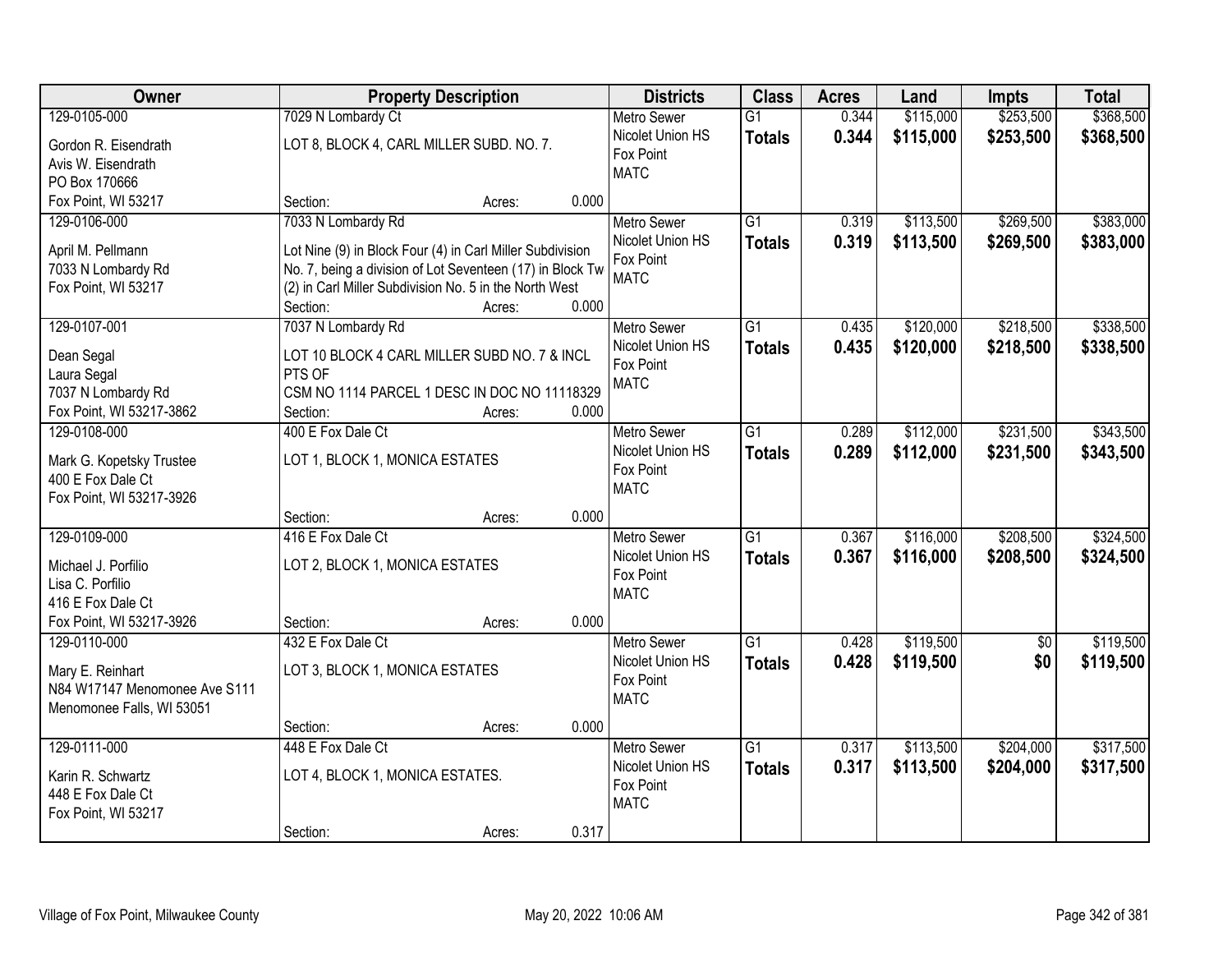| Owner                                         | <b>Property Description</b>                              |        |       | <b>Districts</b>              | <b>Class</b>    | <b>Acres</b> | Land      | <b>Impts</b> | <b>Total</b> |
|-----------------------------------------------|----------------------------------------------------------|--------|-------|-------------------------------|-----------------|--------------|-----------|--------------|--------------|
| 129-0112-000                                  | 454 E Fox Dale Ct                                        |        |       | <b>Metro Sewer</b>            | $\overline{G1}$ | 0.301        | \$112,500 | \$127,700    | \$240,200    |
| Bijan Rasuli                                  | LOT 5, BLK. 1, MONICA ESTATES EXCEPT WEST 1.5            |        |       | Nicolet Union HS<br>Fox Point | <b>Totals</b>   | 0.301        | \$112,500 | \$127,700    | \$240,200    |
| Parvin Rasuli                                 | <b>FEET</b>                                              |        |       | <b>MATC</b>                   |                 |              |           |              |              |
| 454 E Fox Dale Ct                             |                                                          |        |       |                               |                 |              |           |              |              |
| Fox Point, WI 53217-3926                      | Section:                                                 | Acres: | 0.000 |                               |                 |              |           |              |              |
| 129-0113-000                                  | 470 E Fox Dale Ct                                        |        |       | <b>Metro Sewer</b>            | $\overline{G1}$ | 0.337        | \$114,500 | \$340,000    | \$454,500    |
| Kurt S. Ostoic                                | LOT 6, BLOCK 1, MONICA ESTATES                           |        |       | Nicolet Union HS              | <b>Totals</b>   | 0.337        | \$114,500 | \$340,000    | \$454,500    |
| 470 E Fox Dale Ct                             |                                                          |        |       | Fox Point                     |                 |              |           |              |              |
| Fox Point, WI 53217-3926                      |                                                          |        |       | <b>MATC</b>                   |                 |              |           |              |              |
|                                               | Section:                                                 | Acres: | 0.337 |                               |                 |              |           |              |              |
| 129-0114-000                                  | 500 E Fox Dale Ct                                        |        |       | Metro Sewer                   | $\overline{G1}$ | 0.432        | \$119,500 | \$229,100    | \$348,600    |
| Robert M. Dietz                               | LOT 7, BLOCK 1 MONICA ESTATES                            |        |       | Nicolet Union HS              | <b>Totals</b>   | 0.432        | \$119,500 | \$229,100    | \$348,600    |
| Anni Mearis                                   |                                                          |        |       | Fox Point                     |                 |              |           |              |              |
| 500 E Fox Dale Ct                             |                                                          |        |       | <b>MATC</b>                   |                 |              |           |              |              |
| Fox Point, WI 53217                           | Section:                                                 | Acres: | 0.000 |                               |                 |              |           |              |              |
| 129-0115-000                                  | 512 E Fox Dale Ct                                        |        |       | <b>Metro Sewer</b>            | $\overline{G1}$ | 0.359        | \$116,000 | \$194,000    | \$310,000    |
|                                               |                                                          |        |       | Nicolet Union HS              | <b>Totals</b>   | 0.359        | \$116,000 | \$194,000    | \$310,000    |
| Jason Fechner<br>512 E Fox Dale Ct            | LOT 8, BLOCK 1, MONICA ESTATES                           |        |       | Fox Point                     |                 |              |           |              |              |
| Fox Point, WI 53217                           |                                                          |        |       | <b>MATC</b>                   |                 |              |           |              |              |
|                                               | Section:                                                 | Acres: | 0.359 |                               |                 |              |           |              |              |
| 129-0116-000                                  | 524 E Fox Dale Ct                                        |        |       | <b>Metro Sewer</b>            | $\overline{G1}$ | 0.289        | \$112,000 | \$170,500    | \$282,500    |
|                                               |                                                          |        |       | Nicolet Union HS              | <b>Totals</b>   | 0.289        | \$112,000 | \$170,500    | \$282,500    |
| Al D. Vizgaitis                               | LOT 9, BLOCK 1, MONICA ESTATES                           |        |       | Fox Point                     |                 |              |           |              |              |
| Heidi E. Vizgaitis                            |                                                          |        |       | <b>MATC</b>                   |                 |              |           |              |              |
| 524 E Fox Dale Ct<br>Fox Point, WI 53217-3928 | Section:                                                 | Acres: | 0.000 |                               |                 |              |           |              |              |
| 129-0117-000                                  | 536 E Fox Dale Ct                                        |        |       | <b>Metro Sewer</b>            | $\overline{G1}$ | 0.291        | \$112,000 | \$129,500    | \$241,500    |
|                                               |                                                          |        |       | Nicolet Union HS              | <b>Totals</b>   | 0.291        | \$112,000 | \$129,500    | \$241,500    |
| Brian Mcmurtagh                               | Lot 10 in Block 1 in Monica Estates, being a Subdivision |        |       | Fox Point                     |                 |              |           |              |              |
| Theresa Mcmurtagh                             | a part of the Northwest Fraction 1/4 of Section 21, in   |        |       | <b>MATC</b>                   |                 |              |           |              |              |
| 536 E Fox Dale Ct                             | Township 8 North, Range 22 East, in the Village of Fox   |        |       |                               |                 |              |           |              |              |
| Fox Point, WI 53217                           | Section:                                                 | Acres: | 0.000 |                               |                 |              |           |              |              |
| 129-0118-000                                  | 548 E Fox Dale Ct                                        |        |       | <b>Metro Sewer</b>            | $\overline{G1}$ | 0.303        | \$113,000 | \$174,500    | \$287,500    |
| Raymond and Eunice Kowalske Trust             | LOT 11, BLOCK 1, MONICA ESTATES.                         |        |       | Nicolet Union HS              | <b>Totals</b>   | 0.303        | \$113,000 | \$174,500    | \$287,500    |
| 3379 Caleb Ct                                 |                                                          |        |       | Fox Point<br><b>MATC</b>      |                 |              |           |              |              |
| West Bend, WI 53090                           |                                                          |        |       |                               |                 |              |           |              |              |
|                                               | Section:                                                 | Acres: | 0.303 |                               |                 |              |           |              |              |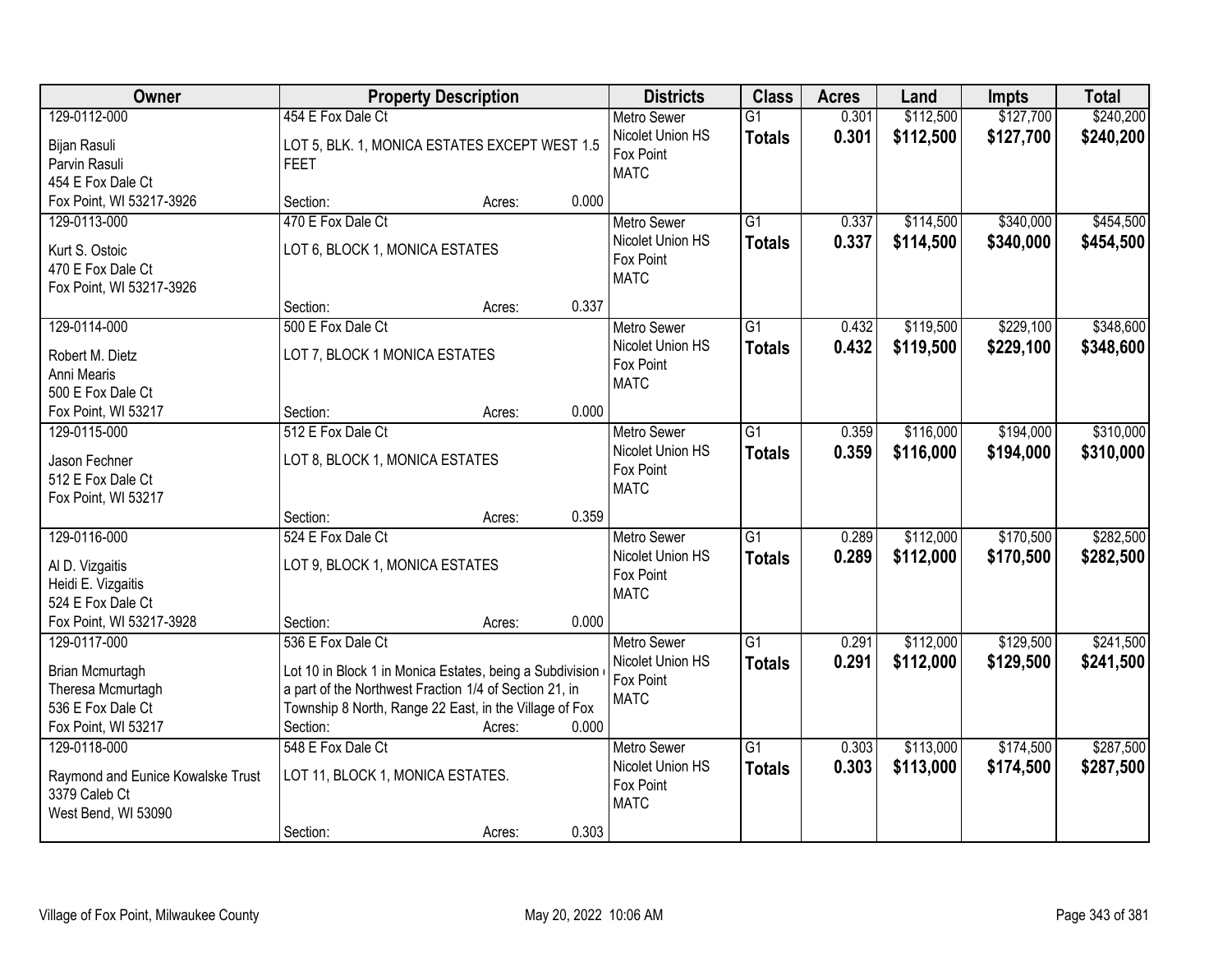| Owner                              | <b>Property Description</b>                                |                 | <b>Districts</b>              | <b>Class</b>    | <b>Acres</b> | Land      | <b>Impts</b> | <b>Total</b> |
|------------------------------------|------------------------------------------------------------|-----------------|-------------------------------|-----------------|--------------|-----------|--------------|--------------|
| 129-0119-000                       | 560 E Fox Dale Ct                                          |                 | <b>Metro Sewer</b>            | $\overline{G1}$ | 0.284        | \$112,000 | \$190,500    | \$302,500    |
| Aleksandr G. Ukhanov               | LOT 12, BLOCK 1, MONICA ESTATES.                           |                 | Nicolet Union HS              | <b>Totals</b>   | 0.284        | \$112,000 | \$190,500    | \$302,500    |
| Dina I. Ukhanov                    |                                                            |                 | Fox Point                     |                 |              |           |              |              |
| 560 E Fox Dale Ct                  |                                                            |                 | <b>MATC</b>                   |                 |              |           |              |              |
| Fox Point, WI 53217-3928           | Section:                                                   | 0.284<br>Acres: |                               |                 |              |           |              |              |
| 129-0120-000                       | 570 E Fox Dale Rd                                          |                 | <b>Metro Sewer</b>            | $\overline{G1}$ | 0.276        | \$111,500 | \$179,500    | \$291,000    |
| Carri E. Beau                      | Lot 13, in Block 1, in Monica Estates, being a Subdivision |                 | Nicolet Union HS              | <b>Totals</b>   | 0.276        | \$111,500 | \$179,500    | \$291,000    |
| 570 E Fox Dale Rd                  | of a part of the Northwest Fractional 1/4 of               |                 | Fox Point                     |                 |              |           |              |              |
| Fox Point, WI 53217                | Section 21, Town 8 North, Range 22 East, in the Village    |                 | <b>MATC</b>                   |                 |              |           |              |              |
|                                    | Section:                                                   | 0.000<br>Acres: |                               |                 |              |           |              |              |
| 129-0121-000                       | 580 E Fox Dale Rd                                          |                 | <b>Metro Sewer</b>            | G1              | 0.265        | \$111,000 | \$171,000    | \$282,000    |
|                                    |                                                            |                 | Nicolet Union HS              | <b>Totals</b>   | 0.265        | \$111,000 | \$171,000    | \$282,000    |
| Katrina Lipman<br>Matthew Lipman   | LOT 14, BLOCK 1, MONICA ESTATES                            |                 | Fox Point                     |                 |              |           |              |              |
| 580 E Fox Dale Rd                  |                                                            |                 | <b>MATC</b>                   |                 |              |           |              |              |
| Fox Point, WI 53217-3934           | Section:                                                   | 0.000<br>Acres: |                               |                 |              |           |              |              |
| 129-0122-000                       | 590 E Fox Dale Rd                                          |                 | <b>Metro Sewer</b>            | $\overline{G1}$ | 0.276        | \$111,500 | \$159,500    | \$271,000    |
|                                    |                                                            |                 | Nicolet Union HS              | <b>Totals</b>   | 0.276        | \$111,500 | \$159,500    | \$271,000    |
| Shreejay M. Mehta                  | LOT 15, BLOCK 1, MONICA ESTATES.                           |                 | Fox Point                     |                 |              |           |              |              |
| 590 E Fox Dale Rd                  |                                                            |                 | <b>MATC</b>                   |                 |              |           |              |              |
| Fox Point, WI 53217-3934           | Section:                                                   | 0.000<br>Acres: |                               |                 |              |           |              |              |
| 129-0123-000                       | 6800 N Reynard Rd                                          |                 | <b>Metro Sewer</b>            | $\overline{G1}$ | 0.283        | \$111,500 | \$242,800    | \$354,300    |
|                                    |                                                            |                 | Nicolet Union HS              | <b>Totals</b>   | 0.283        | \$111,500 | \$242,800    | \$354,300    |
| Robert B. Cordova                  | LOT 1, BLOCK 2, MONICA ESTATES                             |                 | Fox Point                     |                 |              |           |              |              |
| Christine Cordova                  |                                                            |                 | <b>MATC</b>                   |                 |              |           |              |              |
| 6800 N Reynard Rd                  |                                                            |                 |                               |                 |              |           |              |              |
| Fox Point, WI 53217                | Section:                                                   | 0.000<br>Acres: |                               |                 |              |           |              |              |
| 129-0124-000                       | 6806 N Reynard Rd                                          |                 | Metro Sewer                   | $\overline{G1}$ | 0.281        | \$111,500 | \$247,200    | \$358,700    |
| James L. Sebern and Mary Josephine | Lot 2, Block 2, Monica Estates, being a Subdivision of a   |                 | Nicolet Union HS<br>Fox Point | <b>Totals</b>   | 0.281        | \$111,500 | \$247,200    | \$358,700    |
| Sebern Revocable Tru               | part of the Northwest 1/4 of Section 21, Township 8 North  |                 | <b>MATC</b>                   |                 |              |           |              |              |
| 6806 N Raynerd                     | Range 22 East, in the Village of Fox Point, Milwaukee      |                 |                               |                 |              |           |              |              |
| Fox Point, WI 53217                | Section:                                                   | 0.000<br>Acres: |                               |                 |              |           |              |              |
| 129-0125-000                       | 6812 N Reynard Rd                                          |                 | Metro Sewer                   | $\overline{G1}$ | 0.287        | \$112,000 | \$204,500    | \$316,500    |
| Brian S. Peterson                  | LOT 3, BLOCK 2, MONICA ESTATES                             |                 | Nicolet Union HS              | <b>Totals</b>   | 0.287        | \$112,000 | \$204,500    | \$316,500    |
| Karen M. Malhiot                   |                                                            |                 | Fox Point<br><b>MATC</b>      |                 |              |           |              |              |
| 800 Carraway Crossing              |                                                            |                 |                               |                 |              |           |              |              |
| <b>Suite 8202</b>                  | Section:                                                   | 0.000<br>Acres: |                               |                 |              |           |              |              |
| Chapel Hill, NC 27516              |                                                            |                 |                               |                 |              |           |              |              |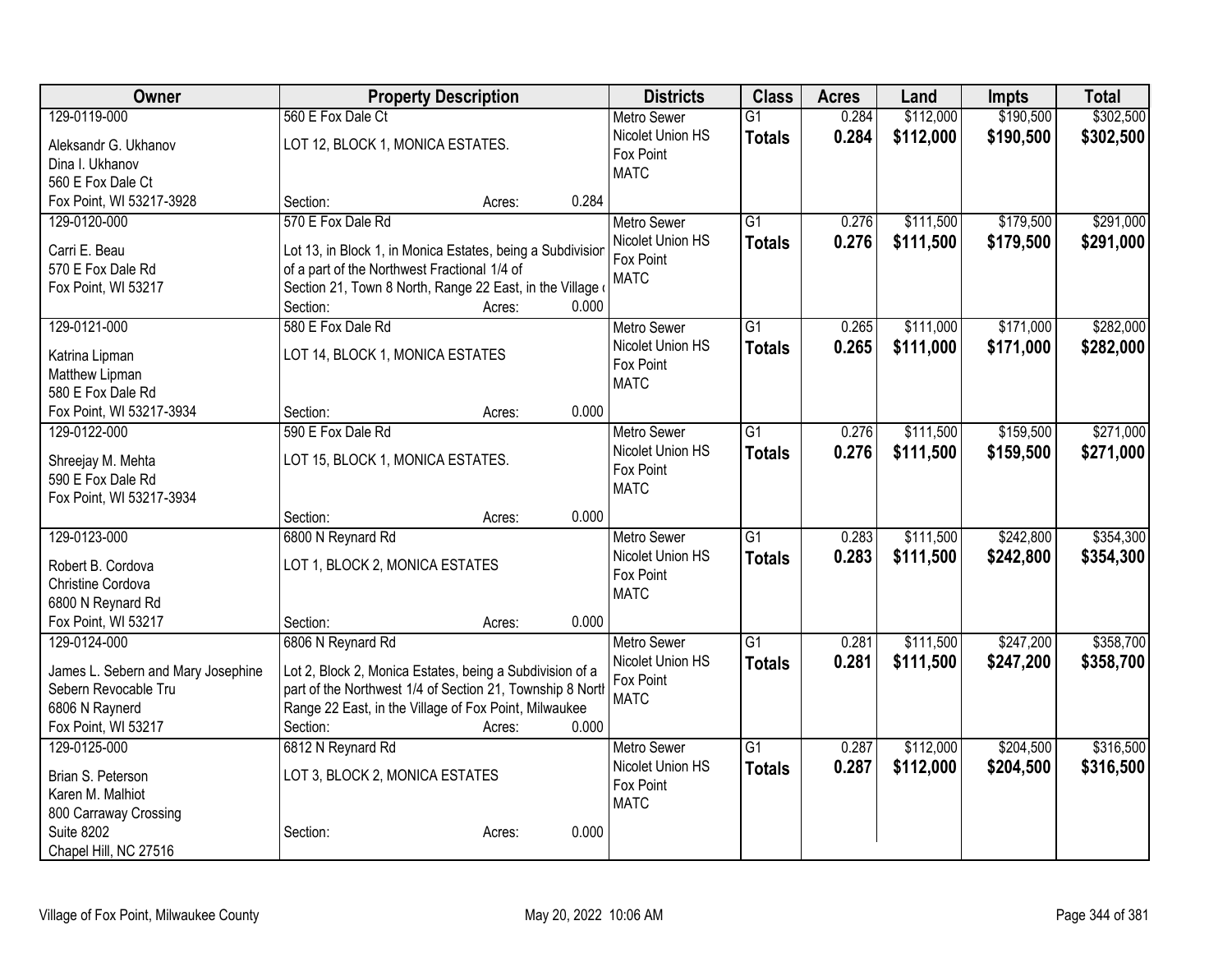| \$164,500<br>\$277,000<br>129-0126-000<br>6818 N Reynard Rd<br>0.298<br>\$112,500<br><b>Metro Sewer</b><br>$\overline{G1}$<br>Nicolet Union HS<br>0.298<br>\$112,500<br>\$164,500<br>\$277,000<br><b>Totals</b><br>Huppert Trust Dated June 9, 2015<br>LOT 4, IN BLOCK 2, IN MONICA ESTATES, BEING A<br>Fox Point<br>SUBDIVISION OF A PART OF THE NORTHWEST<br>6818 N Reynard Rd<br><b>MATC</b> | Owner |
|-------------------------------------------------------------------------------------------------------------------------------------------------------------------------------------------------------------------------------------------------------------------------------------------------------------------------------------------------------------------------------------------------|-------|
|                                                                                                                                                                                                                                                                                                                                                                                                 |       |
|                                                                                                                                                                                                                                                                                                                                                                                                 |       |
|                                                                                                                                                                                                                                                                                                                                                                                                 |       |
| Fox Point, WI 53217<br>FRACTIONAL 1/4 OF SECTION 21, IN TOWNSHIP 8                                                                                                                                                                                                                                                                                                                              |       |
| 0.000<br>Section:<br>Acres:                                                                                                                                                                                                                                                                                                                                                                     |       |
| 129-0127-000<br>6824 N Reynard Rd<br>$\overline{G1}$<br>\$113,000<br>\$258,000<br>\$371,000<br>0.308<br>Metro Sewer                                                                                                                                                                                                                                                                             |       |
| Nicolet Union HS<br>0.308<br>\$113,000<br>\$258,000<br>\$371,000<br><b>Totals</b><br>LOT 5, BLOCK 2, MONICA ESTATES<br>Steven J. Tarney                                                                                                                                                                                                                                                         |       |
| Fox Point<br>Mary J. Tarney<br><b>MATC</b>                                                                                                                                                                                                                                                                                                                                                      |       |
| 6824 N Reynard Rd                                                                                                                                                                                                                                                                                                                                                                               |       |
| 0.000<br>Fox Point, WI 53217-3938<br>Section:<br>Acres:                                                                                                                                                                                                                                                                                                                                         |       |
| \$146,400<br>\$259,900<br>129-0128-000<br>6830 N Reynard Rd<br>G1<br>0.319<br>\$113,500<br><b>Metro Sewer</b>                                                                                                                                                                                                                                                                                   |       |
| Nicolet Union HS<br>0.319<br>\$113,500<br>\$146,400<br>\$259,900<br><b>Totals</b>                                                                                                                                                                                                                                                                                                               |       |
| LOT 6, BLOCK 2, MONICA ESTATES<br>Robert Bemm<br>Fox Point                                                                                                                                                                                                                                                                                                                                      |       |
| 6830 N Reynard Rd<br><b>MATC</b>                                                                                                                                                                                                                                                                                                                                                                |       |
| Fox Point, WI 53217-3938<br>0.000<br>Section:                                                                                                                                                                                                                                                                                                                                                   |       |
| Acres:<br>129-0129-000<br>6836 N Reynard Rd<br>\$111,000<br>\$240,000<br>\$351,000<br>G1<br>0.270                                                                                                                                                                                                                                                                                               |       |
| <b>Metro Sewer</b><br>Nicolet Union HS                                                                                                                                                                                                                                                                                                                                                          |       |
| 0.270<br>\$111,000<br>\$240,000<br>\$351,000<br><b>Totals</b><br>LOT 7, BLOCK 2, MONICA ESTATES<br>Jeffrey A. Aranda<br>Fox Point                                                                                                                                                                                                                                                               |       |
| Diane R. Aranda<br><b>MATC</b>                                                                                                                                                                                                                                                                                                                                                                  |       |
| 6836 N Reynard Rd                                                                                                                                                                                                                                                                                                                                                                               |       |
| 0.000<br>Fox Point, WI 53217-3938<br>Section:<br>Acres:                                                                                                                                                                                                                                                                                                                                         |       |
| 6842 N Reynard Rd<br>\$204,500<br>\$317,500<br>129-0130-000<br>$\overline{G1}$<br>0.310<br>\$113,000<br><b>Metro Sewer</b>                                                                                                                                                                                                                                                                      |       |
| 0.310<br>\$113,000<br>\$204,500<br>\$317,500<br>Nicolet Union HS<br><b>Totals</b><br>Charles A. Rozewicz                                                                                                                                                                                                                                                                                        |       |
| Lot 8, in Block 2, in Monica Estates, being a Subdivision<br>Fox Point<br>a part of the Northwest One-Quarter of Section 21, in<br>6842 N Reynard Rd                                                                                                                                                                                                                                            |       |
| <b>MATC</b><br>Fox Point, WI 53217<br>Township 8                                                                                                                                                                                                                                                                                                                                                |       |
| Section: 21<br>0.310<br>Acres:                                                                                                                                                                                                                                                                                                                                                                  |       |
| $\overline{G1}$<br>\$173,200<br>\$293,200<br>129-0131-000<br>571 E Fox Dale Rd<br>\$120,000<br>Metro Sewer<br>0.440                                                                                                                                                                                                                                                                             |       |
| Nicolet Union HS                                                                                                                                                                                                                                                                                                                                                                                |       |
| 0.440<br>\$120,000<br>\$173,200<br>\$293,200<br><b>Totals</b><br>LOT 9, BLOCK 2, MONICA ESTATES<br>Kevin H. Atari<br>Fox Point                                                                                                                                                                                                                                                                  |       |
| 1604 Culbreath Isles Dr<br><b>MATC</b>                                                                                                                                                                                                                                                                                                                                                          |       |
| Tampa, FL 33629                                                                                                                                                                                                                                                                                                                                                                                 |       |
| 0.000<br>Section:<br>Acres:                                                                                                                                                                                                                                                                                                                                                                     |       |
| 129-0132-000<br>581 E Fox Dale Rd<br>$\overline{G1}$<br>\$112,500<br>\$220,300<br>\$332,800<br>0.298<br><b>Metro Sewer</b>                                                                                                                                                                                                                                                                      |       |
| Nicolet Union HS<br>0.298<br>\$112,500<br>\$220,300<br>\$332,800<br><b>Totals</b><br>LOT 10, BLOCK 2, MONICA ESTATES.<br>George T. Ryan                                                                                                                                                                                                                                                         |       |
| Fox Point<br>Nancy J. Ryan                                                                                                                                                                                                                                                                                                                                                                      |       |
| <b>MATC</b><br>581 E Fox Dale Rd                                                                                                                                                                                                                                                                                                                                                                |       |
| 0.000<br>Fox Point, WI 53217-3935<br>Section:<br>Acres:                                                                                                                                                                                                                                                                                                                                         |       |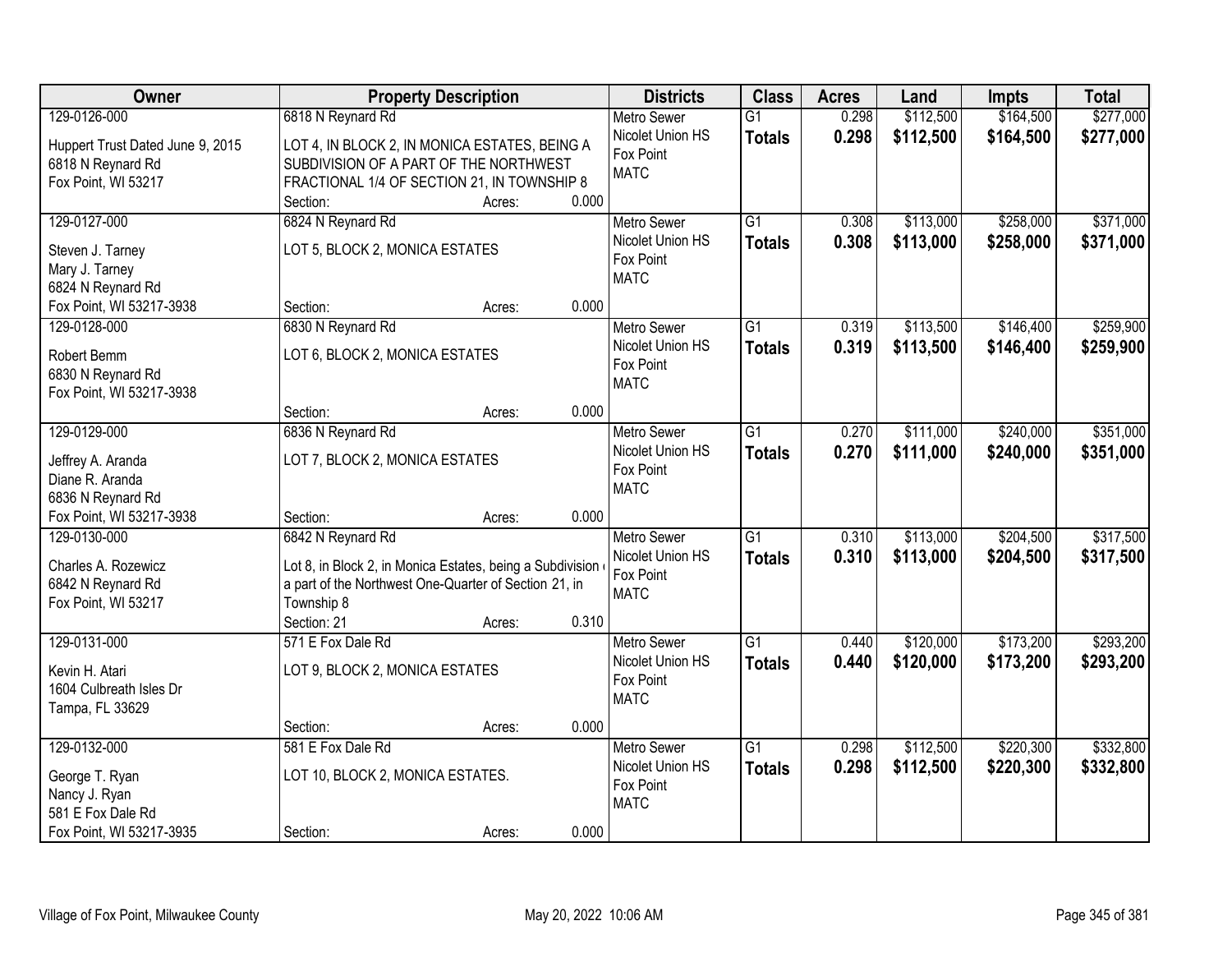| Owner                    |                                                           | <b>Property Description</b> |       | <b>Districts</b>         | <b>Class</b>    | <b>Acres</b> | Land      | <b>Impts</b> | <b>Total</b> |
|--------------------------|-----------------------------------------------------------|-----------------------------|-------|--------------------------|-----------------|--------------|-----------|--------------|--------------|
| 129-0133-000             | 591 E Fox Dale Rd                                         |                             |       | <b>Metro Sewer</b>       | $\overline{G1}$ | 0.275        | \$111,500 | \$143,500    | \$255,000    |
| Ekaterina Vargas         | LOT 11, BLOCK 2 MONICA ESTATES                            |                             |       | Nicolet Union HS         | <b>Totals</b>   | 0.275        | \$111,500 | \$143,500    | \$255,000    |
| 591 E Dale Rd            |                                                           |                             |       | Fox Point                |                 |              |           |              |              |
| Fox Point, WI 53217      |                                                           |                             |       | <b>MATC</b>              |                 |              |           |              |              |
|                          | Section:                                                  | Acres:                      | 0.275 |                          |                 |              |           |              |              |
| 129-0134-000             | 6837 N Santa Monica Blvd                                  |                             |       | <b>Metro Sewer</b>       | $\overline{G1}$ | 0.303        | \$113,000 | \$249,500    | \$362,500    |
| Paul D. Brunette         | Lot Twelve (12), in Block Two (2), in Monica Estates,     |                             |       | Nicolet Union HS         | <b>Totals</b>   | 0.303        | \$113,000 | \$249,500    | \$362,500    |
| 6837 N Santa Monica Blvd | being a Subdivision of a part of the Northwest One-quarte |                             |       | Fox Point                |                 |              |           |              |              |
| Fox Point, WI 53217      | (1/4) of Section Twenty-one (21), in Township Eight (8)   |                             |       | <b>MATC</b>              |                 |              |           |              |              |
|                          | Section:                                                  | Acres:                      | 0.000 |                          |                 |              |           |              |              |
| 129-0135-000             | 6831 N Santa Monica Blvd                                  |                             |       | <b>Metro Sewer</b>       | G1              | 0.375        | \$116,500 | \$207,000    | \$323,500    |
|                          |                                                           |                             |       | Nicolet Union HS         | <b>Totals</b>   | 0.375        | \$116,500 | \$207,000    | \$323,500    |
| Alan M. Bern             | LOT 13, BLOCK 2, MONICA ESTATES.                          |                             |       | Fox Point                |                 |              |           |              |              |
| Barbara A. Bern          |                                                           |                             |       | <b>MATC</b>              |                 |              |           |              |              |
| 6831 N Santa Monica Blv  |                                                           |                             | 0.000 |                          |                 |              |           |              |              |
| Fox Point, WI 53217-3941 | Section:                                                  | Acres:                      |       |                          |                 |              |           |              |              |
| 129-0136-000             | 6825 N Santa Monica Blvd                                  |                             |       | <b>Metro Sewer</b>       | G1              | 0.353        | \$115,500 | \$165,500    | \$281,000    |
| John M. McFadyen         | LOT 14 BLOCK 2 MONICA ESTATES                             |                             |       | Nicolet Union HS         | <b>Totals</b>   | 0.353        | \$115,500 | \$165,500    | \$281,000    |
| 7500 Crossway Rd         |                                                           |                             |       | Fox Point<br><b>MATC</b> |                 |              |           |              |              |
| Fox Point, WI 53217      |                                                           |                             |       |                          |                 |              |           |              |              |
|                          | Section:                                                  | Acres:                      | 0.000 |                          |                 |              |           |              |              |
| 129-0137-000             | 6819 N Santa Monica Blvd                                  |                             |       | <b>Metro Sewer</b>       | $\overline{G1}$ | 0.332        | \$114,500 | \$239,500    | \$354,000    |
| Phillip Kolmas           | LOT 15, BLOCK 2, MONICA ESTATES.                          |                             |       | Nicolet Union HS         | <b>Totals</b>   | 0.332        | \$114,500 | \$239,500    | \$354,000    |
| Jean Kolmas              |                                                           |                             |       | Fox Point                |                 |              |           |              |              |
| 6819 N Santa Monica Blv  |                                                           |                             |       | <b>MATC</b>              |                 |              |           |              |              |
| Fox Point, WI 53217-3941 | Section:                                                  | Acres:                      | 0.000 |                          |                 |              |           |              |              |
| 129-0138-000             | 6813 N Santa Monica Blvd                                  |                             |       | <b>Metro Sewer</b>       | $\overline{G1}$ | 0.311        | \$113,000 | \$161,000    | \$274,000    |
|                          |                                                           |                             |       | Nicolet Union HS         | <b>Totals</b>   | 0.311        | \$113,000 | \$161,000    | \$274,000    |
| Kathleen Slaybaugh Pyatt | LOT 16, BLOCK 2, MONICA ESTATES.                          |                             |       | Fox Point                |                 |              |           |              |              |
| 6813 N Santa Monica Blv  |                                                           |                             |       | <b>MATC</b>              |                 |              |           |              |              |
| Fox Point, WI 53217-3941 |                                                           |                             |       |                          |                 |              |           |              |              |
|                          | Section:                                                  | Acres:                      | 0.000 |                          |                 |              |           |              |              |
| 129-0139-000             | 6807 N Santa Monica Blvd                                  |                             |       | <b>Metro Sewer</b>       | $\overline{G1}$ | 0.289        | \$112,000 | \$139,000    | \$251,000    |
| Lahrache Investments LLC | LOT 17, BLOCK 2, MONICA ESTATES                           |                             |       | Nicolet Union HS         | <b>Totals</b>   | 0.289        | \$112,000 | \$139,000    | \$251,000    |
| 106 W Seaboth St         |                                                           |                             |       | Fox Point                |                 |              |           |              |              |
| <b>Unit 905</b>          |                                                           |                             |       | <b>MATC</b>              |                 |              |           |              |              |
| Milwaukee, WI 53204      | Section:                                                  | Acres:                      | 0.000 |                          |                 |              |           |              |              |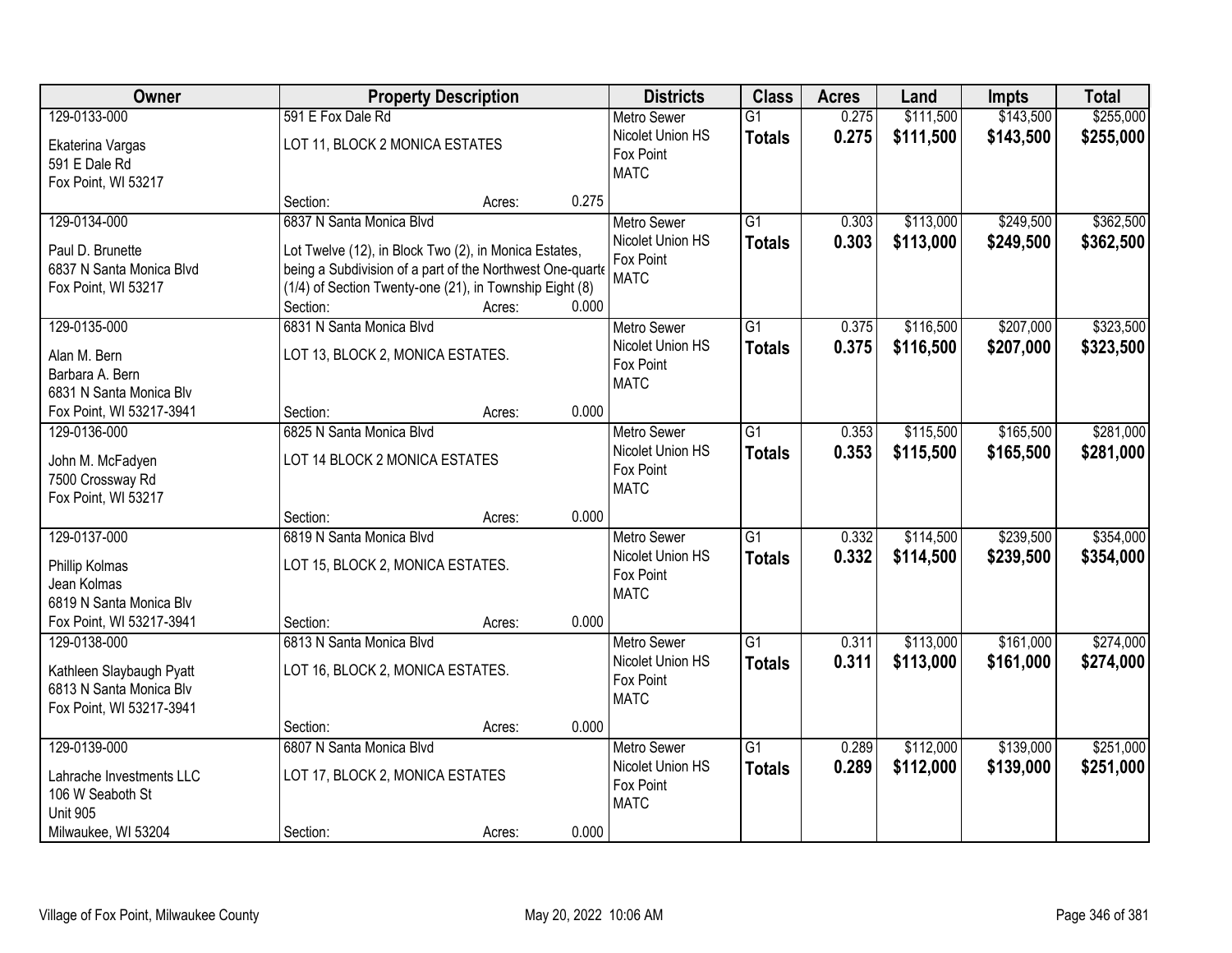| Owner                                    | <b>Property Description</b>                               | <b>Districts</b>   | <b>Class</b>    | <b>Acres</b> | Land      | <b>Impts</b> | <b>Total</b> |
|------------------------------------------|-----------------------------------------------------------|--------------------|-----------------|--------------|-----------|--------------|--------------|
| 129-0140-000                             | 6801 N Santa Monica Blvd                                  | <b>Metro Sewer</b> | $\overline{G1}$ | 0.300        | \$112,500 | \$211,500    | \$324,000    |
| Angela G. VanSistine                     | Lot Eighteen (18), in Block Two (2), in Monica Estates,   | Nicolet Union HS   | <b>Totals</b>   | 0.300        | \$112,500 | \$211,500    | \$324,000    |
| Andrew D. VanSistine                     | being a Subdivision of a part of the Northwest Fractional | Fox Point          |                 |              |           |              |              |
| 6801 N Santa Monica Blvd                 | 1/4 of Section 21, Township 8 North, Range 22 East, in    | <b>MATC</b>        |                 |              |           |              |              |
| Fox Point, WI 53217                      | 0.000<br>Section:<br>Acres:                               |                    |                 |              |           |              |              |
| 129-0141-000                             | 7050 N Belmont Ln                                         | Metro Sewer        | $\overline{G1}$ | 0.243        | \$211,500 | \$473,000    | \$684,500    |
|                                          |                                                           | Nicolet Union HS   |                 | 0.243        | \$211,500 | \$473,000    | \$684,500    |
| Daniel McLennan                          | LOT 1, BLOCK 1, RAVINA                                    | Fox Point          | <b>Totals</b>   |              |           |              |              |
| Elyan Ruiz Solano                        |                                                           | <b>MATC</b>        |                 |              |           |              |              |
| 7050 N Belmont Ln                        |                                                           |                    |                 |              |           |              |              |
| Fox Point, WI 53217                      | 0.000<br>Section:<br>Acres:                               |                    |                 |              |           |              |              |
| 129-0142-000                             | 7025 N Barnett Ln                                         | <b>Metro Sewer</b> | G1              | 0.248        | \$216,500 | \$428,500    | \$645,000    |
|                                          |                                                           | Nicolet Union HS   | <b>Totals</b>   | 0.248        | \$216,500 | \$428,500    | \$645,000    |
| George Matthews<br><b>Ginna Matthews</b> | LOT 2, BLOCK 1, RAVINA                                    | Fox Point          |                 |              |           |              |              |
|                                          |                                                           | <b>MATC</b>        |                 |              |           |              |              |
| 7025 N Barnett Ln                        | 0.000<br>Section:                                         |                    |                 |              |           |              |              |
| Fox Point, WI 53217                      | Acres:                                                    |                    |                 |              |           |              |              |
| 129-0143-000                             | 7019 N Barnett Ln                                         | <b>Metro Sewer</b> | G1              | 0.263        | \$229,000 | \$265,500    | \$494,500    |
| Petre I. Wecsler                         | LOT 3, BLOCK 1. RAVINA                                    | Nicolet Union HS   | <b>Totals</b>   | 0.263        | \$229,000 | \$265,500    | \$494,500    |
| Doina Wecsler                            |                                                           | Fox Point          |                 |              |           |              |              |
| 7019 N Barnett Ln                        |                                                           | <b>MATC</b>        |                 |              |           |              |              |
| Fox Point, WI 53217-3606                 | 0.000<br>Section:<br>Acres:                               |                    |                 |              |           |              |              |
| 129-0144-000                             | 7013 N Barnett Ln                                         | <b>Metro Sewer</b> | $\overline{G1}$ | 0.273        | \$237,500 | \$148,000    | \$385,500    |
|                                          |                                                           | Nicolet Union HS   | <b>Totals</b>   | 0.273        | \$237,500 | \$148,000    | \$385,500    |
| Chieu D Tran, Trustee of The Chieu       | LOT 4, IN BLOCK 1, IN RAVINA, BEING A                     | Fox Point          |                 |              |           |              |              |
| Tran Living Trust, D                     | SUBDIVISION OF A PART OF THE NORTHWEST                    | <b>MATC</b>        |                 |              |           |              |              |
| 7013 N Barnett Ln                        | One-Quarter OF SECTION 21,                                |                    |                 |              |           |              |              |
| Fox Point, WI 53217                      | Section: 21<br>0.273<br>Acres:                            |                    |                 |              |           |              |              |
| 129-0145-000                             | 7007 N Barnett Ln                                         | Metro Sewer        | $\overline{G1}$ | 0.282        | \$246,000 | \$331,000    | \$577,000    |
| Rocio Maria Diaz                         | Lot Five (5), in Block One (1), in Ravina, being a        | Nicolet Union HS   | <b>Totals</b>   | 0.282        | \$246,000 | \$331,000    | \$577,000    |
| Jose Manuel Munoz Quiroga                | Subdivision of part of Lot 1 in Fractional Section 21, in | Fox Point          |                 |              |           |              |              |
| 7007 N Barnett Ln                        | Township 8 North, Range 22 East, in the Village Fox       | <b>MATC</b>        |                 |              |           |              |              |
| Fox Point, WI 53217                      | 0.282<br>Section:<br>Acres:                               |                    |                 |              |           |              |              |
| 129-0146-000                             | 820 E Green Tree Rd                                       | <b>Metro Sewer</b> | $\overline{G1}$ | 0.292        | \$254,500 | \$298,000    | \$552,500    |
|                                          |                                                           | Nicolet Union HS   | <b>Totals</b>   | 0.292        | \$254,500 | \$298,000    | \$552,500    |
| William M. Shows                         | LOT 6, BLOCK 1, RAVINA SCHOOL DIST 2                      | Fox Point          |                 |              |           |              |              |
| Paula G. Shows                           |                                                           | <b>MATC</b>        |                 |              |           |              |              |
| 820 E Green Tree Rd                      |                                                           |                    |                 |              |           |              |              |
| Fox Point, WI 53217-3617                 | 0.000<br>Section:<br>Acres:                               |                    |                 |              |           |              |              |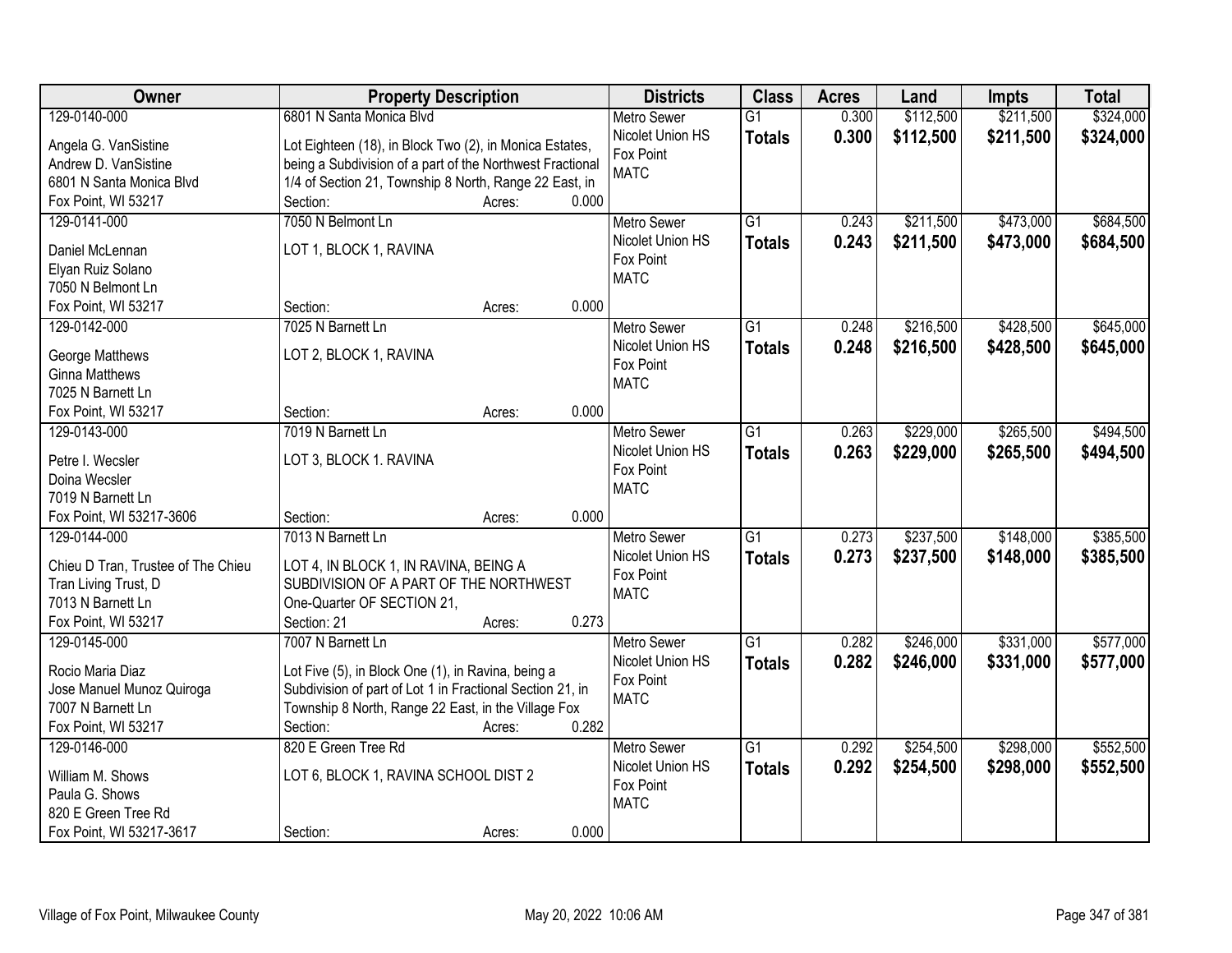| Owner                              |                                      | <b>Property Description</b> |       | <b>Districts</b>              | <b>Class</b>    | <b>Acres</b> | Land      | Impts     | <b>Total</b> |
|------------------------------------|--------------------------------------|-----------------------------|-------|-------------------------------|-----------------|--------------|-----------|-----------|--------------|
| 129-0147-000                       | 7004 N Belmont Ln                    |                             |       | <b>Metro Sewer</b>            | $\overline{G1}$ | 0.356        | \$290,500 | \$225,500 | \$516,000    |
| Ronald Rosen                       | LOT 7, BLOCK 1, RAVINA               |                             |       | Nicolet Union HS              | <b>Totals</b>   | 0.356        | \$290,500 | \$225,500 | \$516,000    |
| Ludmila Rosen                      |                                      |                             |       | Fox Point                     |                 |              |           |           |              |
| 7004 N Belmont Ln                  |                                      |                             |       | <b>MATC</b>                   |                 |              |           |           |              |
| Fox Point, WI 53217-3613           | Section:                             | Acres:                      | 0.000 |                               |                 |              |           |           |              |
| 129-0148-000                       | 7022 N Belmont Ln                    |                             |       | <b>Metro Sewer</b>            | $\overline{G1}$ | 0.335        | \$290,500 | \$247,000 | \$537,500    |
| Paul A. Feider                     | LOT 8. BLOCK 1, RAVINA               |                             |       | Nicolet Union HS              | <b>Totals</b>   | 0.335        | \$290,500 | \$247,000 | \$537,500    |
| Sara L. Feider                     |                                      |                             |       | Fox Point                     |                 |              |           |           |              |
| 7022 N Belmont Ln                  |                                      |                             |       | <b>MATC</b>                   |                 |              |           |           |              |
| Fox Point, WI 53217                | Section:                             | Acres:                      | 0.000 |                               |                 |              |           |           |              |
| 129-0149-000                       | 7028 N Belmont Ln                    |                             |       | Metro Sewer                   | $\overline{G1}$ | 0.361        | \$291,000 | \$224,500 | \$515,500    |
|                                    |                                      |                             |       | Nicolet Union HS              | <b>Totals</b>   | 0.361        | \$291,000 | \$224,500 | \$515,500    |
| Lori S. Buley<br>7028 N Belmont Ln | LOT 9, BLOCK 1, RAVINA SCHOOL DIST 2 |                             |       | Fox Point                     |                 |              |           |           |              |
| Fox Point, WI 53217-3613           |                                      |                             |       | <b>MATC</b>                   |                 |              |           |           |              |
|                                    | Section:                             | Acres:                      | 0.000 |                               |                 |              |           |           |              |
| 129-0150-000                       | 7030 N Belmont Ln                    |                             |       | <b>Metro Sewer</b>            | $\overline{G1}$ | 0.355        | \$290,500 | \$312,000 | \$602,500    |
|                                    |                                      |                             |       | Nicolet Union HS              | <b>Totals</b>   | 0.355        | \$290,500 | \$312,000 | \$602,500    |
| Karen K. Sullivan                  | LOT 10, BLOCK 1, RAVINA              |                             |       | Fox Point                     |                 |              |           |           |              |
| 7030 N Belmont Ln                  |                                      |                             |       | <b>MATC</b>                   |                 |              |           |           |              |
| Fox Point, WI 53217-3613           |                                      |                             | 0.000 |                               |                 |              |           |           |              |
| 129-0151-000                       | Section:<br>7032 N Belmont Ln        | Acres:                      |       |                               | $\overline{G1}$ |              |           | \$459,500 | \$708,000    |
|                                    |                                      |                             |       | Metro Sewer                   |                 | 0.285        | \$248,500 |           |              |
| David E. Gruber                    | LOT 11, BLK. 1, RAVINA               |                             |       | Nicolet Union HS<br>Fox Point | <b>Totals</b>   | 0.285        | \$248,500 | \$459,500 | \$708,000    |
| Nancy R. Gruber                    |                                      |                             |       | <b>MATC</b>                   |                 |              |           |           |              |
| 7032 N Belmont Ln                  |                                      |                             |       |                               |                 |              |           |           |              |
| Fox Point, WI 53217                | Section:                             | Acres:                      | 0.000 |                               |                 |              |           |           |              |
| 129-0152-001                       | 7103 N Barnett Ln                    |                             |       | <b>Metro Sewer</b>            | $\overline{G1}$ | 0.285        | \$248,000 | \$275,600 | \$523,600    |
| Bradford A. Evans                  | 07103 N BARNETT LN                   |                             |       | Nicolet Union HS              | <b>Totals</b>   | 0.285        | \$248,000 | \$275,600 | \$523,600    |
| 7103 N Barnett Ln                  |                                      |                             |       | Fox Point                     |                 |              |           |           |              |
| Fox Point, WI 53217-3608           |                                      |                             |       | <b>MATC</b>                   |                 |              |           |           |              |
|                                    | Section:                             | Acres:                      | 0.000 |                               |                 |              |           |           |              |
| 129-0153-001                       | 7045 N Belmont Ln                    |                             |       | <b>Metro Sewer</b>            | $\overline{G1}$ | 0.377        | \$291,000 | \$295,200 | \$586,200    |
| Mark T. Hessel                     | 01045 N BELMONT LN                   |                             |       | Nicolet Union HS              | <b>Totals</b>   | 0.377        | \$291,000 | \$295,200 | \$586,200    |
| Angela T. Hessel                   |                                      |                             |       | Fox Point                     |                 |              |           |           |              |
| 7045 N Belmont Ln                  |                                      |                             |       | <b>MATC</b>                   |                 |              |           |           |              |
| Fox Point, WI 53217                | Section:                             | Acres:                      | 0.000 |                               |                 |              |           |           |              |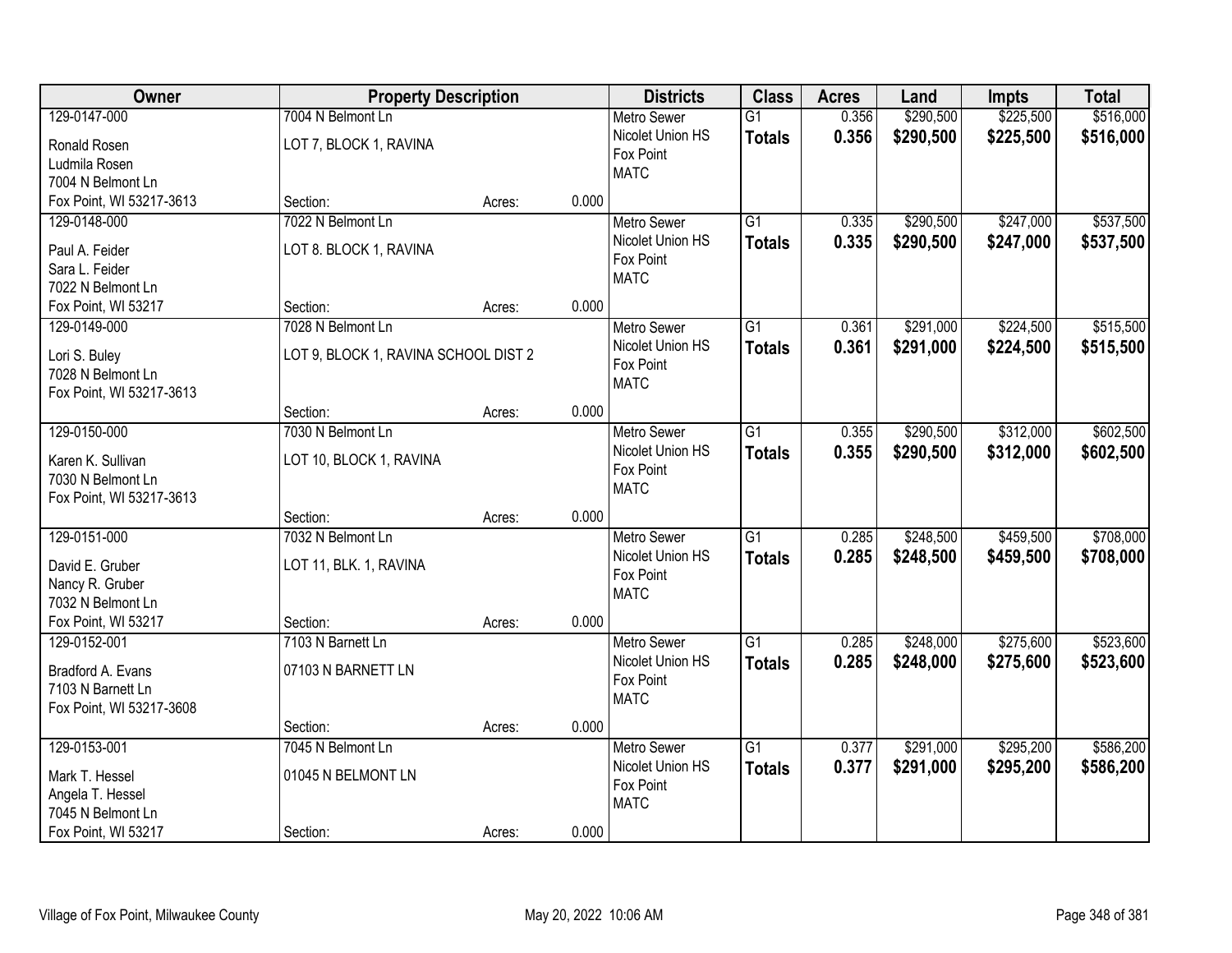| Owner                                                     | <b>Property Description</b>                                 |        |       | <b>Districts</b>   | <b>Class</b>    | <b>Acres</b> | Land      | Impts     | <b>Total</b> |
|-----------------------------------------------------------|-------------------------------------------------------------|--------|-------|--------------------|-----------------|--------------|-----------|-----------|--------------|
| 129-0154-000                                              | 7039 N Belmont Ln                                           |        |       | Metro Sewer        | $\overline{G1}$ | 0.376        | \$291,000 | \$475,000 | \$766,000    |
| Glen A. Brenner                                           | LOT 3, BLOCK 2, RAVINA                                      |        |       | Nicolet Union HS   | <b>Totals</b>   | 0.376        | \$291,000 | \$475,000 | \$766,000    |
| 7039 N Belmont Ln                                         |                                                             |        |       | Fox Point          |                 |              |           |           |              |
| Fox Point, WI 53217                                       |                                                             |        |       | <b>MATC</b>        |                 |              |           |           |              |
|                                                           | Section:                                                    | Acres: | 0.000 |                    |                 |              |           |           |              |
| 129-0155-000                                              | 7033 N Belmont Ln                                           |        |       | <b>Metro Sewer</b> | $\overline{G1}$ | 1.033        | \$308,500 | \$375,500 | \$684,000    |
|                                                           | LOT 4, BLOCK 2, RAVINA                                      |        |       | Nicolet Union HS   | <b>Totals</b>   | 1.033        | \$308,500 | \$375,500 | \$684,000    |
| Ann M Murphy Revocable Trust of 2006<br>Dated June 13, 20 |                                                             |        |       | Fox Point          |                 |              |           |           |              |
| 7033 N Belmont Ln                                         |                                                             |        |       | <b>MATC</b>        |                 |              |           |           |              |
| Fox Point, WI 53217                                       | Section:                                                    | Acres: | 0.000 |                    |                 |              |           |           |              |
| 129-0156-000                                              | 7031 N Belmont Ln                                           |        |       | Metro Sewer        | $\overline{G1}$ | 0.490        | \$292,500 | \$406,500 | \$699,000    |
|                                                           |                                                             |        |       | Nicolet Union HS   | <b>Totals</b>   | 0.490        | \$292,500 | \$406,500 | \$699,000    |
| Robert J Jansen Jr and Sarah J Jansen                     | Lot 5, Block 2, Ravina, being a Subdivision of part of Lot  |        |       | Fox Point          |                 |              |           |           |              |
| <b>Family Trust</b>                                       | in the Fractional Section 21, Town 8 North, Range 22        |        |       | <b>MATC</b>        |                 |              |           |           |              |
| 7031 N Belmont Ln                                         | East, in the Village of Fox Point, County of Milwaukee,     |        |       |                    |                 |              |           |           |              |
| Fox Point, WI 53217-3614                                  | Section:                                                    | Acres: | 0.490 |                    |                 |              |           |           |              |
| 129-0157-000                                              | 7029 N Belmont Ln                                           |        |       | <b>Metro Sewer</b> | $\overline{G1}$ | 0.847        | \$298,000 | \$514,000 | \$812,000    |
| Lawrence H. Neibor                                        | LOT 6, BLOCK 2, RAVINA                                      |        |       | Nicolet Union HS   | <b>Totals</b>   | 0.847        | \$298,000 | \$514,000 | \$812,000    |
| Patricia H. Neibor                                        |                                                             |        |       | Fox Point          |                 |              |           |           |              |
| 7029 N Belmont Ln                                         |                                                             |        |       | <b>MATC</b>        |                 |              |           |           |              |
| Fox Point, WI 53217-3614                                  | Section:                                                    | Acres: | 0.000 |                    |                 |              |           |           |              |
| 129-0158-000                                              | 7027 N Belmont Ln                                           |        |       | Metro Sewer        | $\overline{G1}$ | 0.355        | \$290,500 | \$154,500 | \$445,000    |
|                                                           |                                                             |        |       | Nicolet Union HS   | <b>Totals</b>   | 0.355        | \$290,500 | \$154,500 | \$445,000    |
| James F. Goldstein                                        | LOT 7, BLOCK 2, RAVINA                                      |        |       | Fox Point          |                 |              |           |           |              |
| 2029 Century Park E Ste 400                               |                                                             |        |       | <b>MATC</b>        |                 |              |           |           |              |
| Los Angeles, CA 90067                                     | Section:                                                    | Acres: | 0.000 |                    |                 |              |           |           |              |
| 129-0159-000                                              | 7021 N Belmont Ln                                           |        |       | <b>Metro Sewer</b> | $\overline{G1}$ | 0.308        | \$268,500 | \$313,000 | \$581,500    |
|                                                           |                                                             |        |       | Nicolet Union HS   |                 | 0.308        | \$268,500 |           |              |
| <b>Thomas Engel</b>                                       | Lot 8, in Block 2, in Ravina, being a Subdivision of a part |        |       | Fox Point          | <b>Totals</b>   |              |           | \$313,000 | \$581,500    |
| Harriette Engel                                           | of Lot 1, in Fractional Section 21, in Township 8 North,    |        |       | <b>MATC</b>        |                 |              |           |           |              |
| 7021 N Belmont Ln                                         | Range 22 East, in the Village of Fox Point, Milwaukee       |        |       |                    |                 |              |           |           |              |
| Fox Point, WI 53217                                       | Section:                                                    | Acres: | 0.000 |                    |                 |              |           |           |              |
| 129-0160-000                                              | 720 E Green Tree Rd                                         |        |       | <b>Metro Sewer</b> | $\overline{G1}$ | 0.281        | \$244,500 | \$324,500 | \$569,000    |
| Ann Woodhull                                              | LOT 9, BLOCK 2, RAVINA                                      |        |       | Nicolet Union HS   | <b>Totals</b>   | 0.281        | \$244,500 | \$324,500 | \$569,000    |
| Ken Kaszubowski                                           |                                                             |        |       | Fox Point          |                 |              |           |           |              |
| 720 E Green Tree Rd                                       |                                                             |        |       | <b>MATC</b>        |                 |              |           |           |              |
| Fox Point, WI 53217                                       | Section:                                                    | Acres: | 0.000 |                    |                 |              |           |           |              |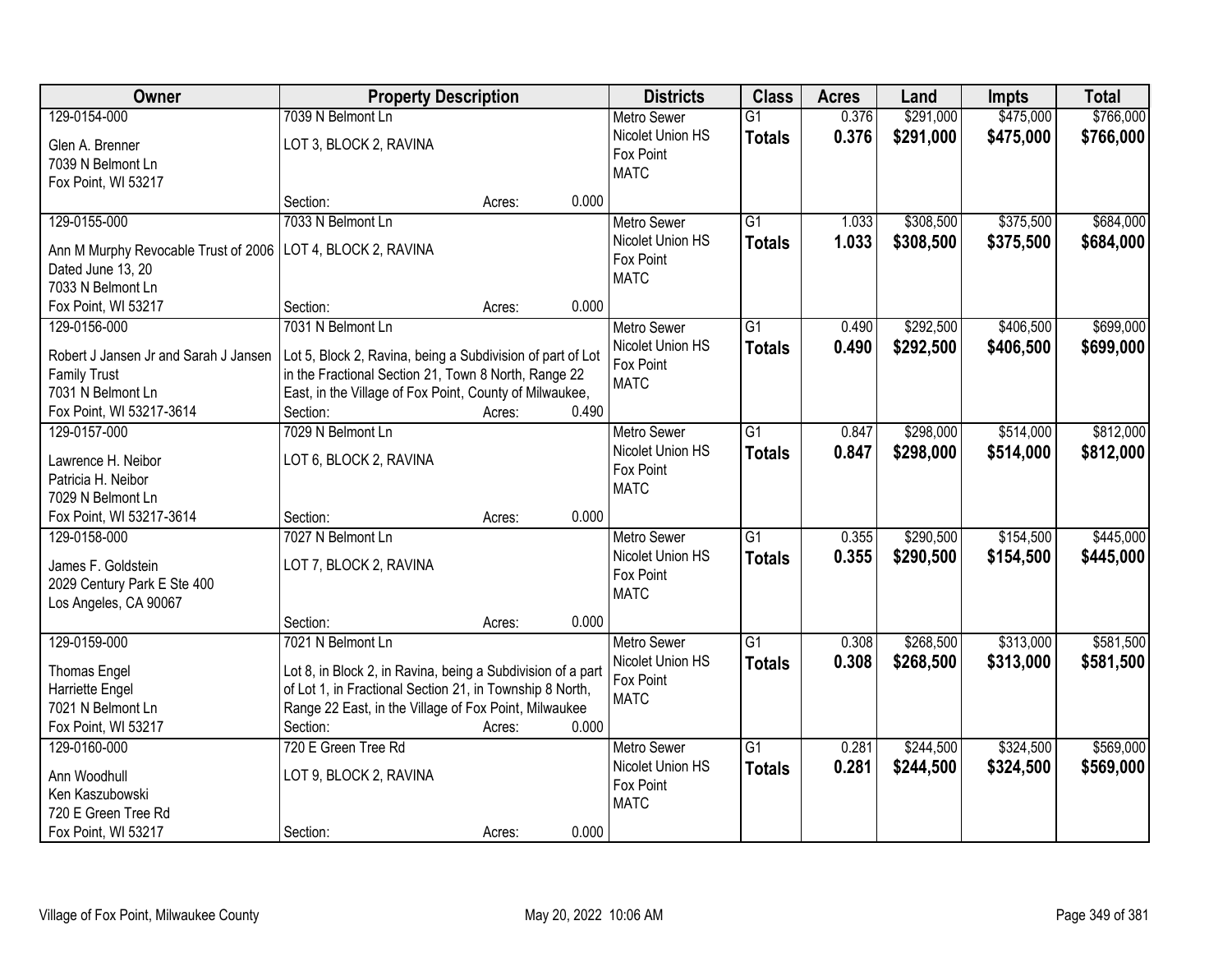| Owner                    | <b>Property Description</b>                               |        |       | <b>Districts</b>   | <b>Class</b>    | <b>Acres</b> | Land      | Impts     | <b>Total</b> |
|--------------------------|-----------------------------------------------------------|--------|-------|--------------------|-----------------|--------------|-----------|-----------|--------------|
| 129-0161-000             | 712 E Green Tree Rd                                       |        |       | <b>Metro Sewer</b> | $\overline{G1}$ | 0.763        | \$296,500 | \$205,000 | \$501,500    |
| Margaret Anne Dickson    | Lot Ten (10) in Block Two (2) in Ravina, being a          |        |       | Nicolet Union HS   | <b>Totals</b>   | 0.763        | \$296,500 | \$205,000 | \$501,500    |
| Randall Bryan Stevens    | Subdivision of part of Lot 1 in Fractional Section 21, in |        |       | Fox Point          |                 |              |           |           |              |
| 712 E Green Tree Rd      | Township 8                                                |        |       | <b>MATC</b>        |                 |              |           |           |              |
| Fox Point, WI 53217      | Section:                                                  | Acres: | 0.884 |                    |                 |              |           |           |              |
| 129-0162-000             | 708 E Green Tree Rd                                       |        |       | <b>Metro Sewer</b> | $\overline{G1}$ | 0.492        | \$293,000 | \$307,500 | \$600,500    |
|                          |                                                           |        |       | Nicolet Union HS   | <b>Totals</b>   | 0.492        | \$293,000 | \$307,500 | \$600,500    |
| Michael W. Mclaughlin Jr | LOT 11, BLOCK 2, RAVINA                                   |        |       | Fox Point          |                 |              |           |           |              |
| Nancy Ann Mclaughlin     |                                                           |        |       | <b>MATC</b>        |                 |              |           |           |              |
| 708 E Green Tree Rd      |                                                           |        |       |                    |                 |              |           |           |              |
| Fox Point, WI 53217      | Section:                                                  | Acres: | 0.000 |                    |                 |              |           |           |              |
| 129-0163-000             | 702 E Green Tree Rd                                       |        |       | <b>Metro Sewer</b> | G1              | 0.357        | \$261,500 | \$203,600 | \$465,100    |
| Thomas M. Frost          | LOT 12, BLOCK 2, RAVINA                                   |        |       | Nicolet Union HS   | <b>Totals</b>   | 0.357        | \$261,500 | \$203,600 | \$465,100    |
| Kathleen Reiley          |                                                           |        |       | Fox Point          |                 |              |           |           |              |
| 702 E Green Tree Rd      |                                                           |        |       | <b>MATC</b>        |                 |              |           |           |              |
| Fox Point, WI 53217      | Section:                                                  | Acres: | 0.357 |                    |                 |              |           |           |              |
| 129-0164-000             | 7020 N Lake Dr                                            |        |       | <b>Metro Sewer</b> | G1              | 0.500        | \$105,000 | \$124,000 | \$229,000    |
|                          |                                                           |        |       | Nicolet Union HS   | <b>Totals</b>   | 0.500        | \$105,000 | \$124,000 | \$229,000    |
| Nancy S. Klein           | LOT 13, BLOCK 2, RAVINA                                   |        |       | Fox Point          |                 |              |           |           |              |
| 7020 N Lake Dr           |                                                           |        |       | <b>MATC</b>        |                 |              |           |           |              |
| Fox Point, WI 53217      |                                                           |        |       |                    |                 |              |           |           |              |
|                          | Section:                                                  | Acres: | 0.500 |                    |                 |              |           |           |              |
| 129-0165-000             | 7026 N Lake Dr                                            |        |       | Metro Sewer        | $\overline{G1}$ | 0.623        | \$110,500 | \$216,800 | \$327,300    |
| Jack B. Douthitt         | LOT 14, BLOCK 2, RAVINA                                   |        |       | Nicolet Union HS   | <b>Totals</b>   | 0.623        | \$110,500 | \$216,800 | \$327,300    |
| Michelle G. Zimmer       |                                                           |        |       | Fox Point          |                 |              |           |           |              |
| 7026 N Lake Dr           |                                                           |        |       | <b>MATC</b>        |                 |              |           |           |              |
| Fox Point, WI 53217-3636 | Section:                                                  | Acres: | 0.000 |                    |                 |              |           |           |              |
| 129-0166-000             | 7030 N Lake Dr                                            |        |       | <b>Metro Sewer</b> | $\overline{G1}$ | 0.809        | \$119,000 | \$183,400 | \$302,400    |
|                          |                                                           |        |       | Nicolet Union HS   | <b>Totals</b>   | 0.809        | \$119,000 | \$183,400 | \$302,400    |
| <b>Todd Robert Levy</b>  | LOT 15, BLOCK 2, RAVINA SCHOOL DIST 2                     |        |       | Fox Point          |                 |              |           |           |              |
| 7030 N Lake Dr           |                                                           |        |       | <b>MATC</b>        |                 |              |           |           |              |
| Fox Point, WI 53217-3636 |                                                           |        |       |                    |                 |              |           |           |              |
|                          | Section:                                                  | Acres: | 0.000 |                    |                 |              |           |           |              |
| 129-0167-000             | 7036 N Lake Dr                                            |        |       | <b>Metro Sewer</b> | $\overline{G1}$ | 0.822        | \$119,500 | \$168,800 | \$288,300    |
| John P. Pearson          | LOT 16, BLOCK 2, RAVINA                                   |        |       | Nicolet Union HS   | <b>Totals</b>   | 0.822        | \$119,500 | \$168,800 | \$288,300    |
| Diane L. Pearson         |                                                           |        |       | Fox Point          |                 |              |           |           |              |
| 7036 N Lake Dr           |                                                           |        |       | <b>MATC</b>        |                 |              |           |           |              |
| Fox Point, WI 53217-3636 | Section:                                                  | Acres: | 0.000 |                    |                 |              |           |           |              |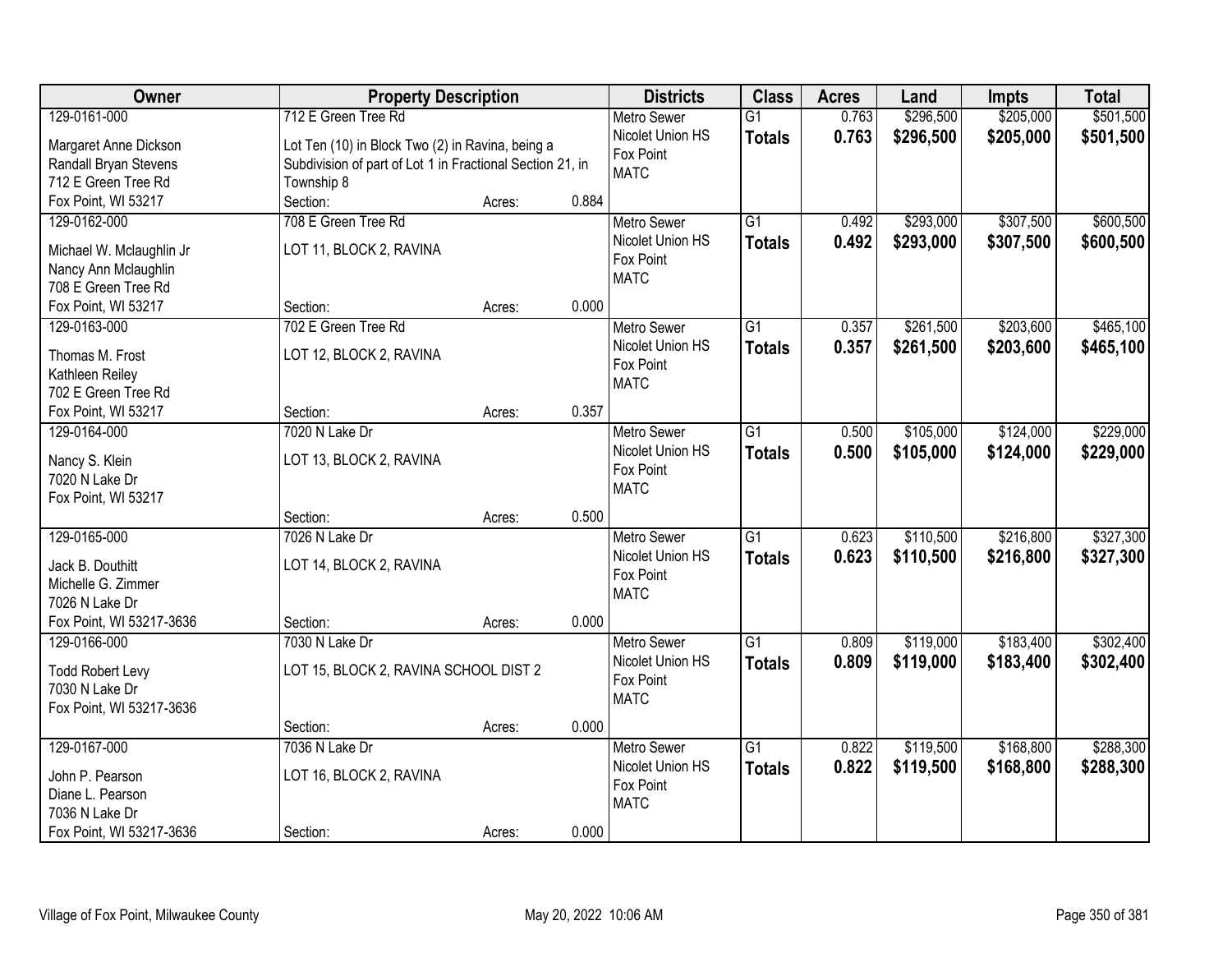| Owner                              | <b>Property Description</b>                                       |        |       | <b>Districts</b>   | <b>Class</b>    | <b>Acres</b> | Land      | <b>Impts</b> | <b>Total</b> |
|------------------------------------|-------------------------------------------------------------------|--------|-------|--------------------|-----------------|--------------|-----------|--------------|--------------|
| 129-0168-000                       | 7090 N Lake Dr                                                    |        |       | <b>Metro Sewer</b> | $\overline{G1}$ | 0.414        | \$101,000 | \$253,500    | \$354,500    |
| Neil Gollhardt                     | LOT 17, BLOCK 2, RAVINA                                           |        |       | Nicolet Union HS   | <b>Totals</b>   | 0.414        | \$101,000 | \$253,500    | \$354,500    |
| Patricia Jones Gollhardt           |                                                                   |        |       | Fox Point          |                 |              |           |              |              |
| 7090 N Lake Dr                     |                                                                   |        |       | <b>MATC</b>        |                 |              |           |              |              |
| Fox Point, WI 53217-3636           | Section:                                                          | Acres: | 0.414 |                    |                 |              |           |              |              |
| 129-9000-000                       | 6920 N Yates Rd                                                   |        |       | Metro Sewer        | $\overline{G1}$ | 0.391        | \$117,500 | \$116,500    | \$234,000    |
|                                    |                                                                   |        |       | Nicolet Union HS   | <b>Totals</b>   | 0.391        | \$117,500 | \$116,500    | \$234,000    |
| John P. Hayden                     | LOT 1 CERTIFIED SURVEY MAP NO 2 NW1/4 SEC.                        |        |       | Fox Point          |                 |              |           |              |              |
| Serha S. Hayden                    | $21 - 8 - 22$                                                     |        |       | <b>MATC</b>        |                 |              |           |              |              |
| 6920 N Yates Rd                    |                                                                   |        |       |                    |                 |              |           |              |              |
| Fox Point, WI 53217                | Section:                                                          | Acres: | 0.000 |                    |                 |              |           |              |              |
| 129-9001-000                       | 6916 N Yates Rd                                                   |        |       | <b>Metro Sewer</b> | $\overline{G1}$ | 0.391        | \$117,500 | \$95,500     | \$213,000    |
| Eileen Platner                     | LOT 2 CERTIFIED SURVEY MAP NO.2 NW1/4 SEC.                        |        |       | Nicolet Union HS   | <b>Totals</b>   | 0.391        | \$117,500 | \$95,500     | \$213,000    |
| 6916 N Yates Rd                    | $21 - 8 - 22$                                                     |        |       | Fox Point          |                 |              |           |              |              |
| Fox Point, WI 53217                |                                                                   |        |       | <b>MATC</b>        |                 |              |           |              |              |
|                                    | Section:                                                          | Acres: | 0.000 |                    |                 |              |           |              |              |
| 129-9002-000                       | 320 E Fox Dale Rd                                                 |        |       | <b>Metro Sewer</b> | $\overline{G1}$ | 0.342        | \$115,000 | \$156,900    | \$271,900    |
|                                    |                                                                   |        |       | Nicolet Union HS   | <b>Totals</b>   | 0.342        | \$115,000 | \$156,900    | \$271,900    |
| Cynthia Waier                      | LOT 3 CERTIFIED SURVEY MAP NO. 2 NW1/4 SEC.                       |        |       | Fox Point          |                 |              |           |              |              |
| 320 E Fox Dale Rd                  | $21 - 8 - 22$                                                     |        |       | <b>MATC</b>        |                 |              |           |              |              |
| Fox Point, WI 53217                |                                                                   |        |       |                    |                 |              |           |              |              |
|                                    | Section:                                                          | Acres: | 0.000 |                    |                 |              |           |              |              |
| 129-9003-000                       | 7123 N Barnett Ln                                                 |        |       | Metro Sewer        | $\overline{G1}$ | 0.887        | \$298,500 | \$504,000    | \$802,500    |
| J Dorothy Palay Life Trust         | PARCEL 3 CERTIFIED SURVEY MAP NO. 360 NW 1/4                      |        |       | Nicolet Union HS   | <b>Totals</b>   | 0.887        | \$298,500 | \$504,000    | \$802,500    |
| 7123 N Barnett Ln                  | SEC. 21-8-22                                                      |        |       | Fox Point          |                 |              |           |              |              |
| Milwaukee, WI 53217                |                                                                   |        |       | <b>MATC</b>        |                 |              |           |              |              |
|                                    | Section:                                                          | Acres: | 0.000 |                    |                 |              |           |              |              |
| 129-9004-000                       | 7121 N Barnett Ln                                                 |        |       | Metro Sewer        | G1              | 0.924        | \$299,000 | \$711,500    | \$1,010,500  |
| Erich N. Mussak and Lisa S. Mussak |                                                                   |        |       | Nicolet Union HS   | <b>Totals</b>   | 0.924        | \$299,000 | \$711,500    | \$1,010,500  |
| Revocable Trust Date               | Parcel 4 of Certified Survey Map No. 360, recorded                |        |       | Fox Point          |                 |              |           |              |              |
|                                    | March 22, 1965 on Reel 238, Images 754 and 755, as                |        |       | <b>MATC</b>        |                 |              |           |              |              |
| 7121 N Barnett Ln                  | Document No. 4166347, being a redivision of Certified<br>Section: |        | 0.000 |                    |                 |              |           |              |              |
| Fox Point, WI 53217                |                                                                   | Acres: |       |                    |                 |              |           |              |              |
| 129-9005-000                       | 7115 N Barnett Ln                                                 |        |       | <b>Metro Sewer</b> | $\overline{G1}$ | 0.877        | \$298,500 | \$422,000    | \$720,500    |
| Michael J. Glaisner                | PARCEL 1 CERTIFIED SURVEY MAP NO. 360 NW1/4                       |        |       | Nicolet Union HS   | <b>Totals</b>   | 0.877        | \$298,500 | \$422,000    | \$720,500    |
| Katherine V. Glaisner              | SEC. 21-8-22                                                      |        |       | Fox Point          |                 |              |           |              |              |
| 7115 N Barnett Ln                  |                                                                   |        |       | <b>MATC</b>        |                 |              |           |              |              |
| Fox Point, WI 53217-3608           | Section:                                                          | Acres: | 0.000 |                    |                 |              |           |              |              |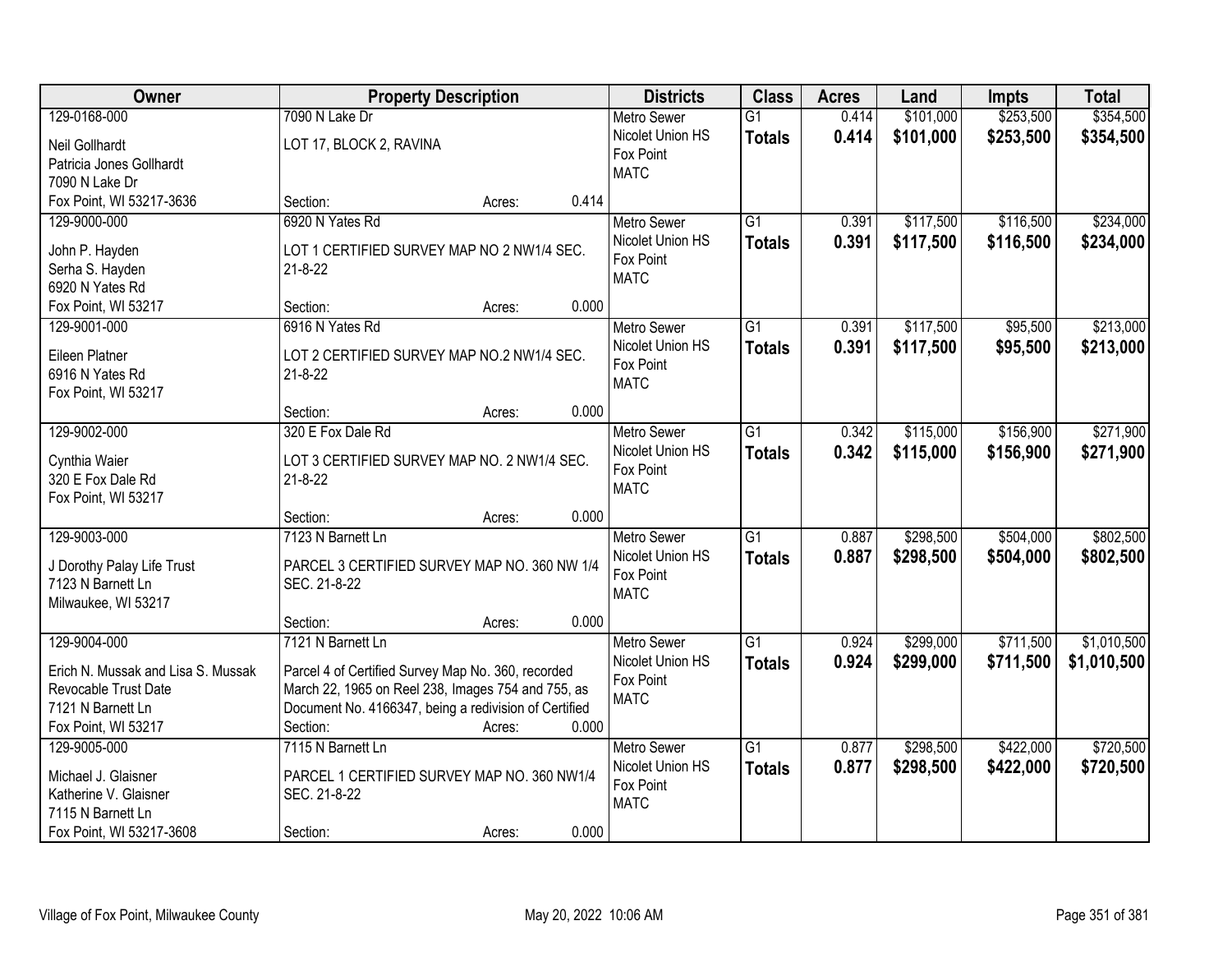| Owner                    | <b>Property Description</b>                                                                    | <b>Districts</b>   | <b>Class</b>    | <b>Acres</b> | Land      | Impts     | <b>Total</b> |
|--------------------------|------------------------------------------------------------------------------------------------|--------------------|-----------------|--------------|-----------|-----------|--------------|
| 129-9006-000             | 7119 N Barnett Ln                                                                              | <b>Metro Sewer</b> | $\overline{G1}$ | 0.884        | \$298,500 | \$354,500 | \$653,000    |
|                          | Paul and Sheree Sienkiewicz Revocable   Parcel 2A of Certified Survey Map No. 408, recorded in | Nicolet Union HS   | <b>Totals</b>   | 0.884        | \$298,500 | \$354,500 | \$653,000    |
| <b>Trust Dated March</b> | the Register of Deeds office for Milwaukee                                                     | Fox Point          |                 |              |           |           |              |
| 7119 N Barnett Ln        | County on August 6, 1965, on Reel 261, Image 2233, as                                          | <b>MATC</b>        |                 |              |           |           |              |
| Fox Point, WI 53217      | Section:<br>0.000<br>Acres:                                                                    |                    |                 |              |           |           |              |
| 129-9007-000             | 7117 N Barnett Ln                                                                              | <b>Metro Sewer</b> | $\overline{G1}$ | 0.943        | \$299,500 | \$520,300 | \$819,800    |
|                          |                                                                                                | Nicolet Union HS   | <b>Totals</b>   | 0.943        | \$299,500 | \$520,300 | \$819,800    |
| John Kulka               | Parcel A: Parcel 2B of Certified Survey Map No. 408,                                           | Fox Point          |                 |              |           |           |              |
| Catherine Kulka          | recorded in the Register of Deeds office for Milwaukee                                         | <b>MATC</b>        |                 |              |           |           |              |
| 7117 N Barnett Ln        | County on August 6, 1965 on Reel 261, Image 2233, as                                           |                    |                 |              |           |           |              |
| Fox Point, WI 53217      | 0.000<br>Section:<br>Acres:                                                                    |                    |                 |              |           |           |              |
| 129-9008-000             | 315 E Fox Dale Rd                                                                              | <b>Metro Sewer</b> | $\overline{G1}$ | 0.237        | \$104,000 | \$229,000 | \$333,000    |
| Tyson Kuhrmeier          | Parcel 1 of Certified Survey Map No. 445, recorded in the                                      | Nicolet Union HS   | <b>Totals</b>   | 0.237        | \$104,000 | \$229,000 | \$333,000    |
| Sarah Brill              | Office of the Register of Deeds for Milwaukee County,                                          | Fox Point          |                 |              |           |           |              |
| 315 E Fox Dale Rd        | Wisconsin on September 21, 1965 in Reel 270, Image 87                                          | <b>MATC</b>        |                 |              |           |           |              |
| Fox Point, WI 53217      | Section:<br>0.237<br>Acres:                                                                    |                    |                 |              |           |           |              |
| 129-9009-000             | 6902 N Yates Rd                                                                                | <b>Metro Sewer</b> | $\overline{G1}$ | 0.232        | \$102,000 | \$163,100 | \$265,100    |
|                          |                                                                                                | Nicolet Union HS   |                 | 0.232        | \$102,000 | \$163,100 |              |
| Gregory Zachariah Bobeck | Parcel 2 of Certified Survey Map No. 445, recorded on                                          | Fox Point          | <b>Totals</b>   |              |           |           | \$265,100    |
| Molly M. Bobeck          | September 21, 1965, Real 270, Image 878 as Document                                            | <b>MATC</b>        |                 |              |           |           |              |
| 6902 N Yates Rd          | No.                                                                                            |                    |                 |              |           |           |              |
| Fox Point, WI 53217      | Section:<br>0.000<br>Acres:                                                                    |                    |                 |              |           |           |              |
| 129-9951-000             | 6800 N Yates Rd                                                                                | <b>Metro Sewer</b> | $\overline{G1}$ | 0.288        | \$112,000 | \$137,300 | \$249,300    |
| Norbert R. Mosca         | S. 91FT. OF W. 168FT. OF NW1/4 SEC. 21-8-22 CONT                                               | Nicolet Union HS   | <b>Totals</b>   | 0.288        | \$112,000 | \$137,300 | \$249,300    |
| Alicia Elsa Mosca        | 0,351 ACS.                                                                                     | Fox Point          |                 |              |           |           |              |
| 6800 N Yates Rd          |                                                                                                | <b>MATC</b>        |                 |              |           |           |              |
| Fox Point, WI 53217      | Section:<br>0.000<br>Acres:                                                                    |                    |                 |              |           |           |              |
| 129-9952-000             | 6801 N Reynard Rd                                                                              | <b>Metro Sewer</b> | $\overline{G1}$ | 0.334        | \$114,500 | \$361,800 | \$476,300    |
|                          |                                                                                                | Nicolet Union HS   |                 |              |           |           |              |
| Elliot H. Berman         | S 91FT. OF E 160.50FT. OF W 328.50FT. OF NW1/4                                                 | Fox Point          | <b>Totals</b>   | 0.334        | \$114,500 | \$361,800 | \$476,300    |
| Karen Berman             | SEC. 21-8-22 CONT. 0.335 AC. SCHOOL DIST 2                                                     | <b>MATC</b>        |                 |              |           |           |              |
| 6801 N Reynard Rd        |                                                                                                |                    |                 |              |           |           |              |
| Fox Point, WI 53217-3939 | 0.000<br>Section:<br>Acres:                                                                    |                    |                 |              |           |           |              |
| 129-9953-000             | 6807 N Reynard Rd                                                                              | <b>Metro Sewer</b> | $\overline{G1}$ | 0.299        | \$112,500 | \$321,000 | \$433,500    |
| Allan J. Luck            | THE E. 1/2 OF THE FOLLOWING PARCEL: N. 97 FT.                                                  | Nicolet Union HS   | <b>Totals</b>   | 0.299        | \$112,500 | \$321,000 | \$433,500    |
| Sharon M. Luck           | OF S. 188 FT. OF W. 328.50 FT. OF NW1/4 SEC.                                                   | Fox Point          |                 |              |           |           |              |
| 6807 N Reynard Rd        | 21-8-22. CONT. 0.3655 ACS.                                                                     | <b>MATC</b>        |                 |              |           |           |              |
|                          |                                                                                                |                    |                 |              |           |           |              |
| Fox Point, WI 53217-3939 | 0.000<br>Section:<br>Acres:                                                                    |                    |                 |              |           |           |              |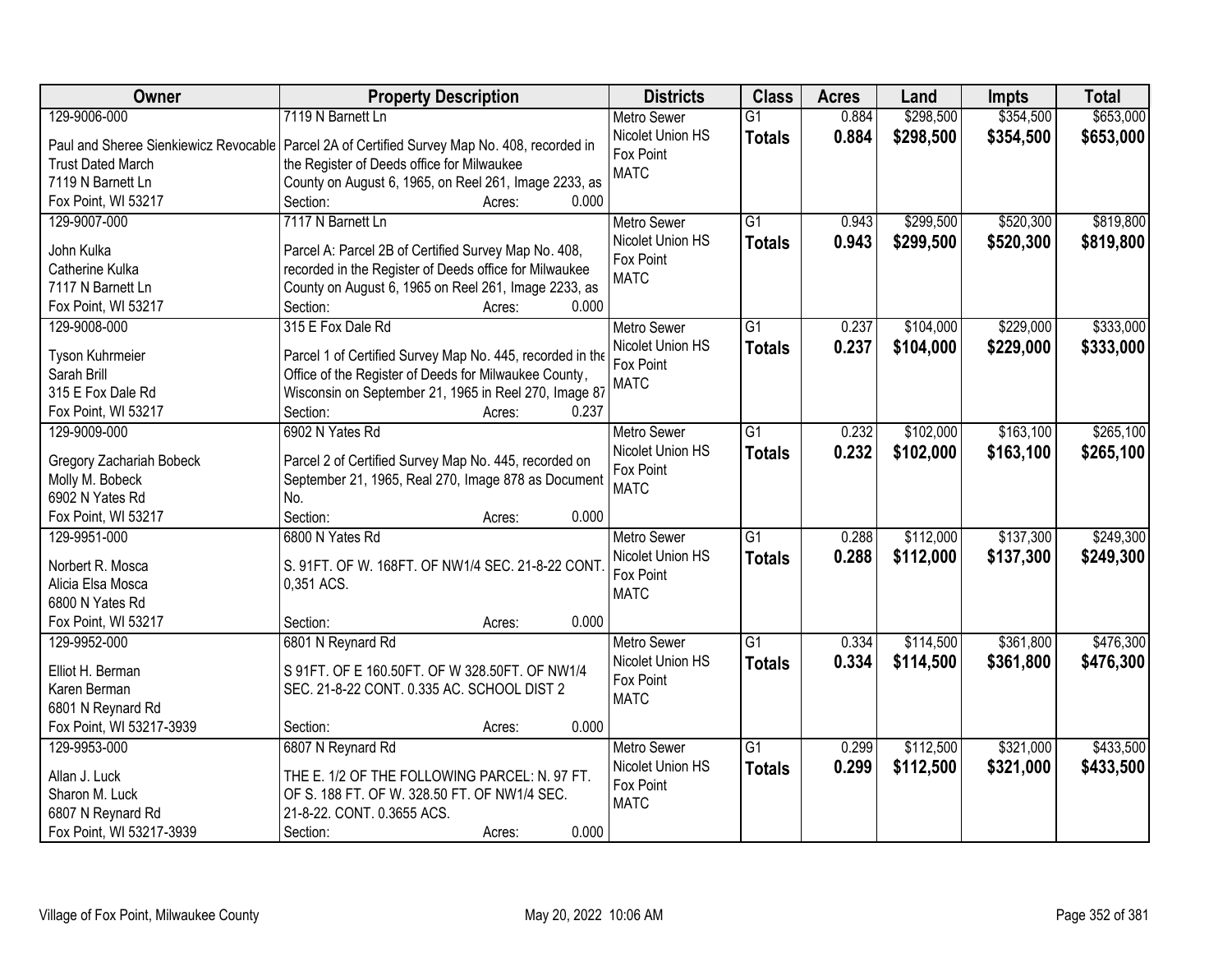| <b>Owner</b>                                  | <b>Property Description</b>                                                                  | <b>Districts</b>         | <b>Class</b>    | <b>Acres</b> | Land      | <b>Impts</b> | <b>Total</b> |
|-----------------------------------------------|----------------------------------------------------------------------------------------------|--------------------------|-----------------|--------------|-----------|--------------|--------------|
| 129-9954-000                                  | 6810 N Yates Rd                                                                              | <b>Metro Sewer</b>       | $\overline{G1}$ | 0.366        | \$116,000 | \$102,500    | \$218,500    |
| Mary Beth Everding                            | THE W. 1/2 OF THE FOLLOWING PARCEL: N. 97 FT.                                                | Nicolet Union HS         | <b>Totals</b>   | 0.366        | \$116,000 | \$102,500    | \$218,500    |
| 6810 N Yates Rd                               | OF S. 188 FT OF W. 328.50 FT. OF NW1/4 SEC.                                                  | Fox Point                |                 |              |           |              |              |
| Fox Point, WI 53217-3944                      | 21-8-22. CONT. 0.3655 ACS.                                                                   | <b>MATC</b>              |                 |              |           |              |              |
|                                               | 0.000<br>Section:<br>Acres:                                                                  |                          |                 |              |           |              |              |
| 129-9955-000                                  | 6814 N Yates Rd                                                                              | <b>Metro Sewer</b>       | $\overline{G1}$ | 0.299        | \$112,500 | \$166,000    | \$278,500    |
|                                               |                                                                                              | Nicolet Union HS         | <b>Totals</b>   | 0.299        | \$112,500 | \$166,000    | \$278,500    |
| Geoffrey S. Kennedy                           | THE W1/2 OF THE FOLLOWING PARCEL. N. 97 FT. OI                                               | Fox Point                |                 |              |           |              |              |
| Geoffrey & Eva Kennedy Rev Living             | S. 285 FT. OF W. 328.5 FT. OF NW1/4 SEC. 21-8-22.                                            | <b>MATC</b>              |                 |              |           |              |              |
| Trust                                         | CONT. 0.3655 ACS                                                                             |                          |                 |              |           |              |              |
| 6814 N Yates Rd                               | 0.000<br>Section:<br>Acres:                                                                  |                          |                 |              |           |              |              |
| Fox Point, WI 53217-3944                      |                                                                                              |                          |                 |              |           |              |              |
| 129-9956-000                                  | 6811 N Reynard Rd                                                                            | Metro Sewer              | $\overline{G1}$ | 0.299        | \$112,500 | \$260,000    | \$372,500    |
| Robert N. Meyeroff                            | THE E1/2 OF THE FOLLOWING PARCEL: N 97 FT OF                                                 | Nicolet Union HS         | <b>Totals</b>   | 0.299        | \$112,500 | \$260,000    | \$372,500    |
| Beverely A. Meyeroff                          | S 285 FT. OF W. 328.5 FT. OF NW1/4 SEC. 21-8-22.                                             | Fox Point<br><b>MATC</b> |                 |              |           |              |              |
| 6811 N Reynard Rd                             | CONT. 0.3655 ACS.                                                                            |                          |                 |              |           |              |              |
| Fox Point, WI 53217-3939                      | Section:<br>0.000<br>Acres:                                                                  |                          |                 |              |           |              |              |
| 129-9957-000                                  | 6817 N Reynard Rd                                                                            | Metro Sewer              | $\overline{G1}$ | 0.299        | \$112,500 | \$245,500    | \$358,000    |
|                                               |                                                                                              | Nicolet Union HS         | <b>Totals</b>   | 0.299        | \$112,500 | \$245,500    | \$358,000    |
| Feliks B. Veysman                             | THE E 1/2 OF THE FOLLOWING PARCEL: N. 97 FT.<br>OF S. 382 FT. OF W. 328.50 FT. OF NW1/4 SEC. | Fox Point                |                 |              |           |              |              |
| 6817 N Reynard Rd<br>Fox Point, WI 53217-3939 | 21-8-22. CONT. 0.346 AC.                                                                     | <b>MATC</b>              |                 |              |           |              |              |
|                                               | 0.000<br>Section:<br>Acres:                                                                  |                          |                 |              |           |              |              |
| 129-9958-000                                  | 6820 N Yates Rd                                                                              | <b>Metro Sewer</b>       | G1              | 0.299        | \$112,500 | \$154,500    | \$267,000    |
|                                               |                                                                                              | Nicolet Union HS         |                 |              |           |              |              |
| Adam Shea                                     | THE W. 1/2 OF THE FOLLOWING PARCEL N. 97 FT OI                                               | Fox Point                | <b>Totals</b>   | 0.299        | \$112,500 | \$154,500    | \$267,000    |
| Leslie Sinak Shea                             | S. 382 FT. OF W. 328.50 FT. OF NW1/4 SEC. 21-8-22.                                           | <b>MATC</b>              |                 |              |           |              |              |
| 6820 N Yates Rd                               | CONT. 0.346 ACS.                                                                             |                          |                 |              |           |              |              |
| Fox Point, WI 53217                           | Section:<br>0.000<br>Acres:                                                                  |                          |                 |              |           |              |              |
| 129-9959-000                                  | 6824 N Yates Rd                                                                              | <b>Metro Sewer</b>       | $\overline{G1}$ | 0.365        | \$116,000 | \$140,000    | \$256,000    |
| Jayme Lee Ophoven                             | N. 97 FT OF S. 479 FT OF W 164,00 FT OF NW 1/4                                               | Nicolet Union HS         | <b>Totals</b>   | 0.365        | \$116,000 | \$140,000    | \$256,000    |
| 6824 N Yates Rd                               | SEC. 21-8-22 CONT. 0.3651 ACS.                                                               | Fox Point                |                 |              |           |              |              |
| Fox Point, WI 53217                           |                                                                                              | <b>MATC</b>              |                 |              |           |              |              |
|                                               | 0.000<br>Section:<br>Acres:                                                                  |                          |                 |              |           |              |              |
| 129-9960-000                                  | 6823 N Reynard Rd                                                                            | Metro Sewer              | $\overline{G1}$ | 0.300        | \$112,500 | \$135,000    | \$247,500    |
|                                               |                                                                                              | Nicolet Union HS         | <b>Totals</b>   | 0.300        | \$112,500 | \$135,000    | \$247,500    |
| Lorelei R. Karstens                           | N 97 FT OF S 479 FT OF E 134.5FT OF W 298.5FT OF                                             | Fox Point                |                 |              |           |              |              |
| 6823 N Reynard Rd                             | NW 1/4 SEC. 21-8-22. CONT. 0.2995 ACS                                                        | <b>MATC</b>              |                 |              |           |              |              |
| Fox Point, WI 53217-3939                      |                                                                                              |                          |                 |              |           |              |              |
|                                               | 0.000<br>Section:<br>Acres:                                                                  |                          |                 |              |           |              |              |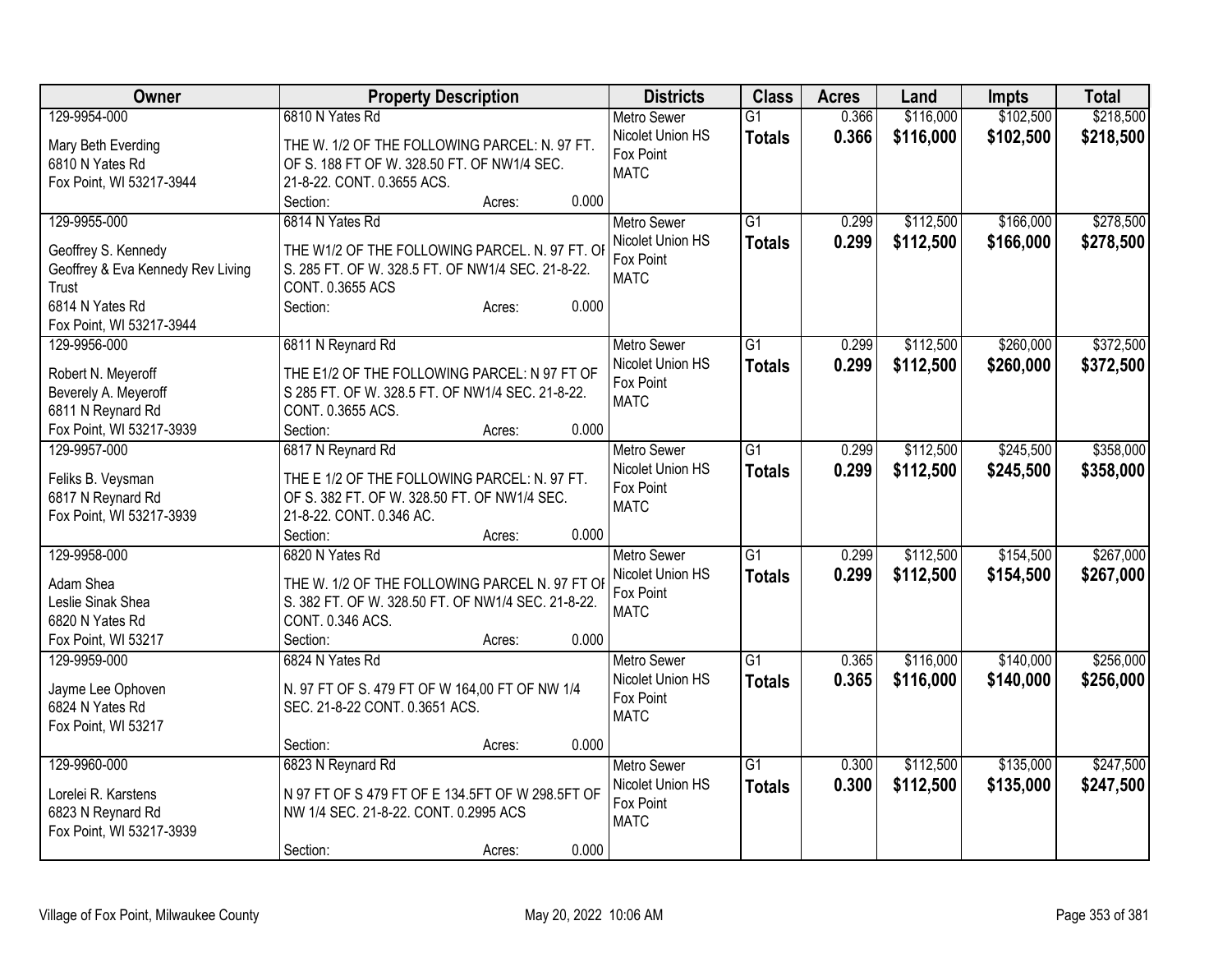| Owner                                                  | <b>Property Description</b>                                                                           | <b>Districts</b>                             | <b>Class</b>    | <b>Acres</b> | Land            | Impts           | <b>Total</b>     |
|--------------------------------------------------------|-------------------------------------------------------------------------------------------------------|----------------------------------------------|-----------------|--------------|-----------------|-----------------|------------------|
| 129-9961-000                                           | 6831 N Reynard Rd                                                                                     | <b>Metro Sewer</b>                           | $\overline{G1}$ | 0.302        | \$113,000       | \$204,500       | \$317,500        |
| Lechter Irrevocable Trust of 2021<br>6831 N Reynard Rd | N. 98FT. OF S 577FT. OF E 164.25FT. OF W 328.50FT<br>OF NW1/4 SEC. 21-8-22 CONT. 0.324 AC.            | Nicolet Union HS<br>Fox Point<br><b>MATC</b> | <b>Totals</b>   | 0.302        | \$113,000       | \$204,500       | \$317,500        |
| Fox Point, WI 53217                                    |                                                                                                       |                                              |                 |              |                 |                 |                  |
|                                                        | 0.000<br>Section:<br>Acres:                                                                           |                                              |                 |              |                 |                 |                  |
| 129-9962-000                                           | 6830 N Yates Rd                                                                                       | <b>Metro Sewer</b>                           | $\overline{G1}$ | 0.302        | \$113,000       | \$248,500       | \$361,500        |
| Sami Madi                                              | N 98FT OF S 577FT. OF W 164.25FT. OF NW1/4 SEC.                                                       | Nicolet Union HS                             | <b>Totals</b>   | 0.302        | \$113,000       | \$248,500       | \$361,500        |
| Leah Madi                                              | 21-8-22. CONT. 0.324 AC.                                                                              | Fox Point                                    |                 |              |                 |                 |                  |
| 6830 N Yates Rd                                        |                                                                                                       | <b>MATC</b>                                  |                 |              |                 |                 |                  |
| Fox Point, WI 53217-3944                               | 0.000<br>Section:<br>Acres:                                                                           |                                              |                 |              |                 |                 |                  |
| 129-9963-000                                           | 6836 N Yates Rd                                                                                       | <b>Metro Sewer</b>                           | $\overline{G1}$ | 0.284        | \$112,000       | \$236,800       | \$348,800        |
|                                                        |                                                                                                       | Nicolet Union HS                             | <b>Totals</b>   | 0.284        | \$112,000       | \$236,800       | \$348,800        |
| Marjorie Altman                                        | N. 92 FT. OF S. 669 FT. OF W. 164.25 FT. OF NW1/4                                                     | Fox Point                                    |                 |              |                 |                 |                  |
| 6836 N Yates Rd                                        | SEC. 21-8-22 CONT. 0.346 ACS.                                                                         | <b>MATC</b>                                  |                 |              |                 |                 |                  |
| Fox Point, WI 53217                                    | 0.000<br>Section:<br>Acres:                                                                           |                                              |                 |              |                 |                 |                  |
| 129-9964-000                                           | 6835 N Reynard Rd                                                                                     | <b>Metro Sewer</b>                           | $\overline{G1}$ | 0.284        | \$112,000       | \$95,900        | \$207,900        |
|                                                        |                                                                                                       | Nicolet Union HS                             |                 | 0.284        | \$112,000       |                 |                  |
| <b>Todd Conley</b>                                     | The North Ninety-two (92) feet of the South Six Hundred                                               | Fox Point                                    | <b>Totals</b>   |              |                 | \$95,900        | \$207,900        |
| Debra Conley                                           | Sixty-nine (669) feet of the East One Hundred Sixty-four                                              | <b>MATC</b>                                  |                 |              |                 |                 |                  |
| 6835 N Reynard Rd                                      | and Twenty-five Hundredths (164.25) feet of the West                                                  |                                              |                 |              |                 |                 |                  |
| Fox Point, WI 53217                                    | Section:<br>0.000<br>Acres:                                                                           |                                              |                 |              |                 |                 |                  |
| 129-9965-000                                           | 7200 N Santa Monica Blvd                                                                              | <b>Metro Sewer</b>                           | X4              | 0.000        | $\overline{50}$ | $\overline{50}$ | $\overline{\$0}$ |
| Village of Fox Point                                   | LOT 7 STABELFELDT PLAT (UNREC) N. 82.88 FT. OF                                                        | Nicolet Union HS                             | <b>Totals</b>   | 0.000        | \$0             | \$0             | \$0              |
| Attn: Village Hall                                     | S. 828.76 FT OF W. 328.50 FT. OF NW1/4 SEC.                                                           | Fox Point                                    |                 |              |                 |                 |                  |
| 7200 N Santa Monica Blvd                               | 21-8-22. CONT. 0.625 ACS.                                                                             | <b>MATC</b>                                  |                 |              |                 |                 |                  |
| Fox Point, WI 53217-3505                               | 0.000<br>Section:<br>Acres:                                                                           |                                              |                 |              |                 |                 |                  |
| 129-9966-000                                           | 6924 N Yates Rd                                                                                       | Metro Sewer                                  | $\overline{G1}$ | 0.625        | \$130,000       | \$256,000       | \$386,000        |
|                                                        |                                                                                                       | Nicolet Union HS                             | <b>Totals</b>   | 0.625        | \$130,000       | \$256,000       | \$386,000        |
| Joseph Munski<br>Mindy Waite                           | Part of the Northwest 1/4 of Section 21, in Township 8<br>North, Range 22 East, in the Village of Fox | Fox Point                                    |                 |              |                 |                 |                  |
| 6924 N Yates Rd                                        | Point, Milwaukee County, Wisconsin, bounded and                                                       | <b>MATC</b>                                  |                 |              |                 |                 |                  |
| Fox Point, WI 53217                                    | 0.000<br>Section:<br>Acres:                                                                           |                                              |                 |              |                 |                 |                  |
| 129-9967-000                                           | 6930 N Yates Rd                                                                                       | <b>Metro Sewer</b>                           | $\overline{G1}$ | 0.562        | \$126,500       | \$86,900        | \$213,400        |
|                                                        |                                                                                                       | Nicolet Union HS                             | <b>Totals</b>   | 0.562        | \$126,500       | \$86,900        | \$213,400        |
| Robert P. Larsen                                       | LOT 3 STABELFELDT PLAT (UNREC) N. 82.87 FT. OF                                                        | Fox Point                                    |                 |              |                 |                 |                  |
| Jean F. Larsen                                         | S 1160,26 FT. OF W. 328.50 FT. OF NW1/4 SEC.                                                          | <b>MATC</b>                                  |                 |              |                 |                 |                  |
| 6930 N Yates Rd                                        | 21-8-22 CONT. 0.625 ACS.                                                                              |                                              |                 |              |                 |                 |                  |
| Fox Point, WI 53217-3948                               | 0.000<br>Section:<br>Acres:                                                                           |                                              |                 |              |                 |                 |                  |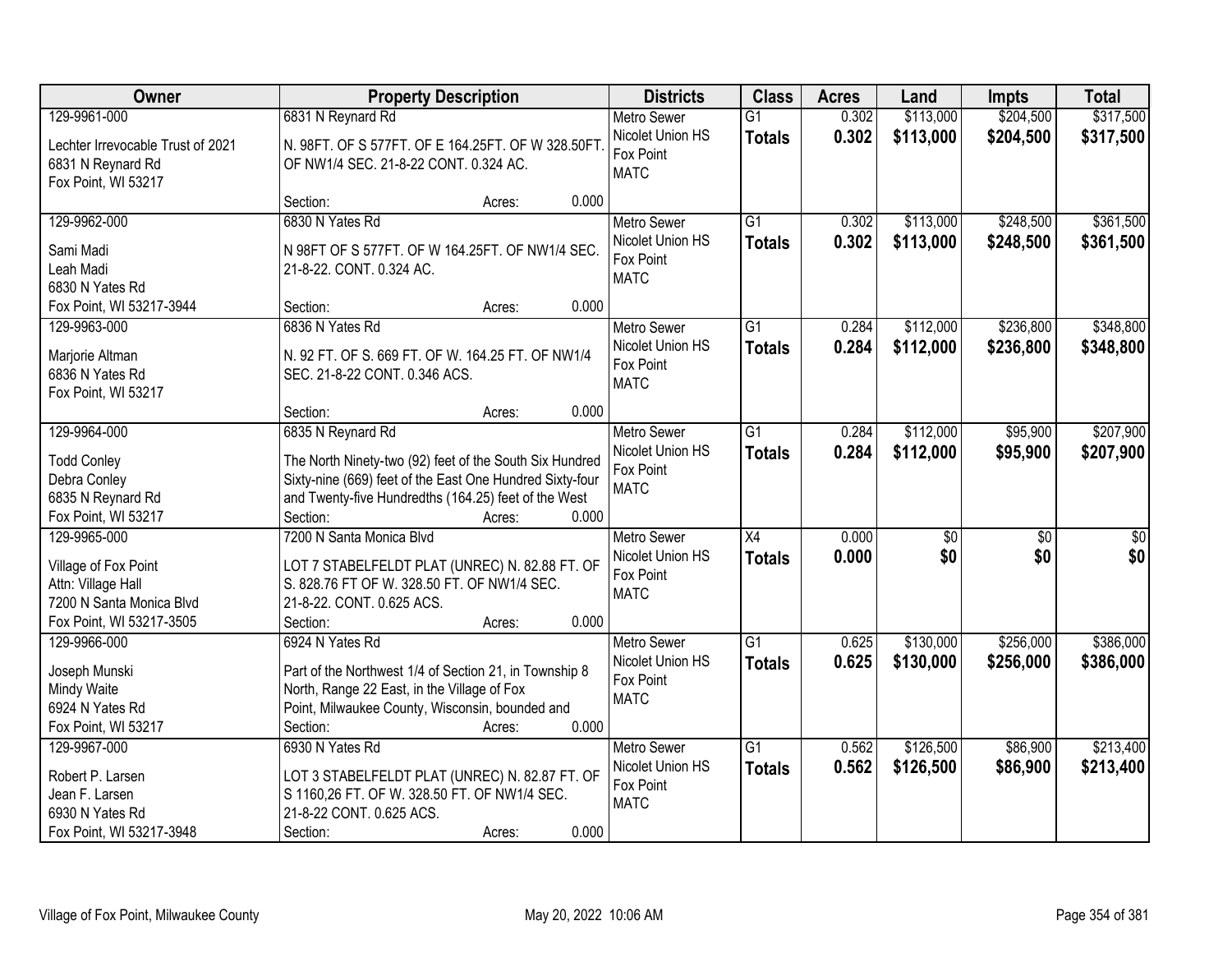| Owner                        | <b>Property Description</b>                                | <b>Districts</b>   | <b>Class</b>    | <b>Acres</b> | Land      | <b>Impts</b> | <b>Total</b> |
|------------------------------|------------------------------------------------------------|--------------------|-----------------|--------------|-----------|--------------|--------------|
| 129-9968-000                 | 6936 N Yates Rd                                            | <b>Metro Sewer</b> | $\overline{G1}$ | 0.435        | \$120,000 | \$466,100    | \$586,100    |
| Brett D. Koeller             | That part of the Northwest 1/4 of Section 21, in Township  | Nicolet Union HS   | <b>Totals</b>   | 0.435        | \$120,000 | \$466,100    | \$586,100    |
| Karen M. Koeller             | North, Range 22 East, in the Village of Fox Point,         | Fox Point          |                 |              |           |              |              |
| 6936 N Yates Rd              | Milwaukee County, Wisconsin, which is bounded and          | <b>MATC</b>        |                 |              |           |              |              |
| Fox Point, WI 53217          | 0.000<br>Section:<br>Acres:                                |                    |                 |              |           |              |              |
| 129-9969-000                 | 311 E Green Tree Rd                                        | <b>Metro Sewer</b> | $\overline{G1}$ | 0.239        | \$105,000 | \$158,600    | \$263,600    |
|                              |                                                            | Nicolet Union HS   | <b>Totals</b>   | 0.239        | \$105,000 | \$158,600    | \$263,600    |
| Annette Ahlmann              | PART OF LOTS 1 & 2 STABELFELDT PLAT (UNREC)                | Fox Point          |                 |              |           |              |              |
| W345 S4012 Virgin Forest Dr  | COM 181.50 FT E. OF NW COR OF S1/2 OF NW1/4                | <b>MATC</b>        |                 |              |           |              |              |
| Dousman, WI 53118-9720       | SEC. 21-8-22 TH E. 82 FT S. 172.96 FT W. 82 FT TH N.       |                    |                 |              |           |              |              |
|                              | 0.000<br>Section:<br>Acres:                                |                    |                 |              |           |              |              |
| 129-9970-000                 | 317 E Green Tree Rd                                        | <b>Metro Sewer</b> | $\overline{G1}$ | 0.258        | \$110,500 | \$276,600    | \$387,100    |
| Michael Lanke                | The East 65 feet of that part of the Northwest 1/4 of Sect | Nicolet Union HS   | <b>Totals</b>   | 0.258        | \$110,500 | \$276,600    | \$387,100    |
| Laura Lanke                  | 21, in Township 8 North, Range 22 East, in the Village of  | Fox Point          |                 |              |           |              |              |
| 317 E Green Tree Rd          | Fox Point, Milwaukee County, Wisconsin, bounded and        | <b>MATC</b>        |                 |              |           |              |              |
| Fox Point, WI 53217          | 0.258<br>Section:<br>Acres:                                |                    |                 |              |           |              |              |
| 129-9971-000                 | 401 E Green Tree Rd                                        | <b>Metro Sewer</b> | $\overline{G1}$ | 0.258        | \$110,500 | \$96,200     | \$206,700    |
|                              |                                                            | Nicolet Union HS   | <b>Totals</b>   | 0.258        | \$110,500 | \$96,200     | \$206,700    |
| Theodore E. Fine             | PART OF NW 1/4 SEC 21-8-22 DESC IN REEL                    | Fox Point          |                 |              |           |              |              |
| Janet I. Fine                | 938-IMAGE 794                                              | <b>MATC</b>        |                 |              |           |              |              |
| 1315 Pelican Watch Villas    |                                                            |                    |                 |              |           |              |              |
| Seabrook Island, SC 29455    | 0.000<br>Section:<br>Acres:                                |                    |                 |              |           |              |              |
| 129-9972-000                 | 411 E Green Tree Rd                                        | Metro Sewer        | $\overline{G1}$ | 0.675        | \$132,500 | \$244,700    | \$377,200    |
| 2009 Barbara Macdonald Trust | WEST 1.5 FEET OF LOT 5, BLK 1, MONICA ESTATES              | Nicolet Union HS   | <b>Totals</b>   | 0.675        | \$132,500 | \$244,700    | \$377,200    |
| 411 E Green Tree Rd          | & LANDS ADJ; COMMENCING 395 FT. E OF NW 1/4                | Fox Point          |                 |              |           |              |              |
| Fox Point, WI 53217          | SEC, 21-8-22; THENCE S 217.80 FEET, EAST 135               | <b>MATC</b>        |                 |              |           |              |              |
|                              | 0.000<br>Section:<br>Acres:                                |                    |                 |              |           |              |              |
| 129-9973-001                 | 406 E Green Tree Rd                                        | Metro Sewer        | $\overline{G1}$ | 0.414        | \$118,500 | \$312,400    | \$430,900    |
|                              |                                                            | Nicolet Union HS   | <b>Totals</b>   | 0.414        | \$118,500 | \$312,400    | \$430,900    |
| Gabriel McGaughey            | Parcel 1 of Certified Survey Map No. 1114, being a land    | Fox Point          |                 |              |           |              |              |
| Melissa McGaughey            | division of part of the West 1/2 of Northwest 1/4 of the   | <b>MATC</b>        |                 |              |           |              |              |
| 406 E Green Tree Rd          | Northwest 1/4 of Section 21, Township 8 North, Range 2:    |                    |                 |              |           |              |              |
| Fox Point, WI 53217          | Section:<br>0.000<br>Acres:                                |                    |                 |              |           |              |              |
| 129-9973-002                 | 410 E Green Tree Rd                                        | <b>Metro Sewer</b> | $\overline{G1}$ | 0.459        | \$121,000 | \$241,000    | \$362,000    |
| Alexandra G. Rose            | Parcel 2 of Certified Survey Map No. 1114, recorded on     | Nicolet Union HS   | <b>Totals</b>   | 0.459        | \$121,000 | \$241,000    | \$362,000    |
| John O. Rose                 | September 3, 1969, Reel 496, Image 1059                    | Fox Point          |                 |              |           |              |              |
| 410 E Green Tree Rd          | as Document No. 4484924, being a land division of a par    | <b>MATC</b>        |                 |              |           |              |              |
| Fox Point, WI 53217          | Section:<br>0.000<br>Acres:                                |                    |                 |              |           |              |              |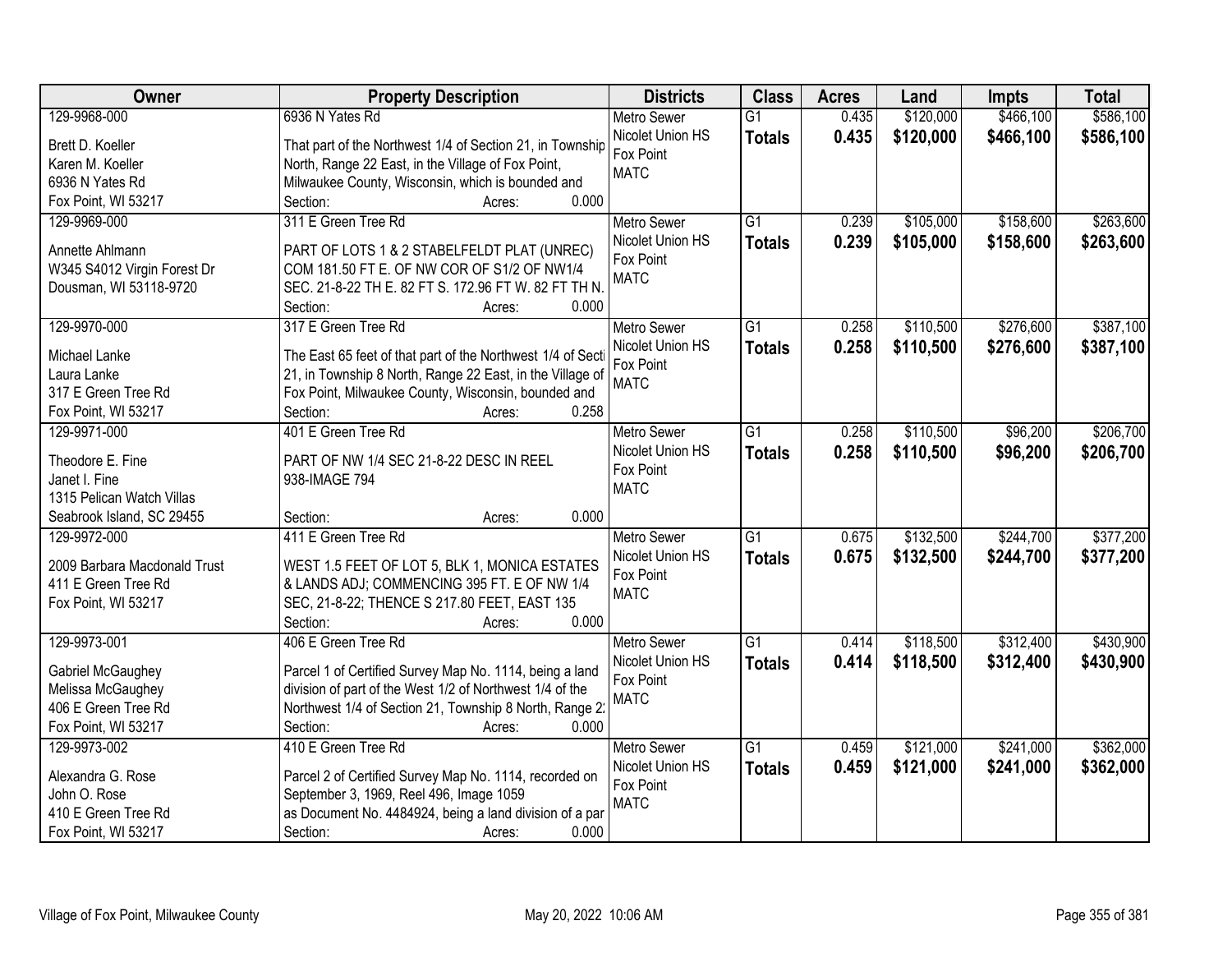| Owner                                                                                                                        | <b>Property Description</b>                                                                                                                                                                              | <b>Districts</b>                                                   | <b>Class</b>                     | <b>Acres</b>               | Land                   | <b>Impts</b>               | <b>Total</b>               |
|------------------------------------------------------------------------------------------------------------------------------|----------------------------------------------------------------------------------------------------------------------------------------------------------------------------------------------------------|--------------------------------------------------------------------|----------------------------------|----------------------------|------------------------|----------------------------|----------------------------|
| 129-9973-004<br>John H. Herschede<br>PO Box 11253<br>Milwaukee, WI 53211                                                     | Lombardy Rd<br>CERTIFIED SURVEY MAP NO 1114 NW 21-8-22<br>PARCEL 3 EXC<br>PTS CONVEYED IN DOC 11118329                                                                                                   | <b>Metro Sewer</b><br>Nicolet Union HS<br>Fox Point<br><b>MATC</b> |                                  | Assessed with 128-1141-000 |                        |                            |                            |
|                                                                                                                              | 0.000<br>Section:<br>Acres:                                                                                                                                                                              |                                                                    |                                  |                            |                        |                            |                            |
| 129-9975-000<br>M Fox Point L L S. C<br><b>General Capital Management</b><br>6938 N Santa Monica Blv                         | 6830 N Santa Monica Blvd<br>PART OF NW1/4 SEC. 21-8-22 DESC. IN VOL. 3890 OF<br>DEEDS ON PAGE 258.                                                                                                       | <b>Metro Sewer</b><br>Nicolet Union HS<br>Fox Point<br><b>MATC</b> | $\overline{G2}$<br><b>Totals</b> | 1.200<br>1.200             | \$195,000<br>\$195,000 | \$1,069,000<br>\$1,069,000 | \$1,264,000<br>\$1,264,000 |
| Fox Point, WI 53217<br>129-9976-000                                                                                          | 1.200<br>Section:<br>Acres:<br>6900 N Santa Monica Blvd                                                                                                                                                  | <b>Metro Sewer</b>                                                 | $\overline{G2}$                  | 1.135                      | \$287,000              | \$833,000                  | \$1,120,000                |
| M Fox Point L L S. C<br><b>General Capital Management</b><br>6938 N Santa Monica Blv                                         | PART OF NW1/4 SEC. 21-8-22 DESC. IN VOL. 3890 OF<br>DEEDS ON PAGE 258. .890 AC.                                                                                                                          | Nicolet Union HS<br>Fox Point<br><b>MATC</b>                       | <b>Totals</b>                    | 1.135                      | \$287,000              | \$833,000                  | \$1,120,000                |
| Fox Point, WI 53217                                                                                                          | 1.135<br>Section:<br>Acres:                                                                                                                                                                              |                                                                    |                                  |                            |                        |                            |                            |
| 129-9977-000<br>M Fox Point L L S. C<br><b>General Capital Management</b><br>6938 N Santa Monica Blv                         | 6950 N Santa Monica Blvd<br>PART OF NW1/4 SEC. 21-8-22 DESC. IN VOL. 3890 OF<br>DEEDS ON PAGE 256. 0.94 AC.                                                                                              | <b>Metro Sewer</b><br>Nicolet Union HS<br>Fox Point<br><b>MATC</b> | $\overline{G2}$<br><b>Totals</b> | 0.940<br>0.940             | \$245,500<br>\$245,500 | \$1,651,500<br>\$1,651,500 | \$1,897,000<br>\$1,897,000 |
| Fox Point, WI 53217                                                                                                          | 0.000<br>Section:<br>Acres:                                                                                                                                                                              |                                                                    |                                  |                            |                        |                            |                            |
| 129-9978-000<br>M Fox Point L L S. C<br><b>General Capital Management</b><br>6938 N Santa Monica Blvd<br>Fox Point, WI 53217 | 6950 N Santa Monica Blvd<br>PART OF NW1/4 SEC. 21-8-22 DESC. IN VOL. 3890 OF<br>DEEDS ON PAGE 256. .571 AC.<br>0.000<br>Section:<br>Acres:                                                               | <b>Metro Sewer</b><br>Nicolet Union HS<br>Fox Point<br><b>MATC</b> | $\overline{G2}$<br><b>Totals</b> | 0.571<br>0.571             | \$149,000<br>\$149,000 | \$21,000<br>\$21,000       | \$170,000<br>\$170,000     |
| 129-9979-000                                                                                                                 | 7200 N Santa Monica Blvd                                                                                                                                                                                 | Metro Sewer                                                        | $\overline{X4}$                  | 0.000                      | $\sqrt{50}$            | $\overline{50}$            | $\sqrt{60}$                |
| Village of Fox Point<br>Attn: Village Hall<br>7200 N Santa Monica Blvd<br>Fox Point, WI 53217-3505                           | A PARCEL OF LAND ADJ. LOT 9, LAKE DRIVE<br>ESTATES ON THE N AND DESC. AS FOLLOWS: COM<br>AT NW COR OF LOT 9, TH N 424.09 FT; TH E 40.91<br>Section:<br>0.000<br>Acres:                                   | Nicolet Union HS<br>Fox Point<br><b>MATC</b>                       | <b>Totals</b>                    | 0.000                      | \$0                    | \$0                        | \$0                        |
| 129-9980-002<br>North Shore Bank FSB<br>15700 W Bluemound Rd<br>Brookfield, WI 53005                                         | 600 E Green Tree Rd<br>COM 1040.26 FT E AND 45 FT N OF SW COR OF NW<br>1/4 OF NW 1/4 SEC. 21-8-21, TH N 150 FT, E 197 FT<br>TO ROW LINE, SLY TO N LI OF ROAD, W 181 FT TO<br>0.671<br>Section:<br>Acres: | <b>Metro Sewer</b><br>Nicolet Union HS<br>Fox Point<br><b>MATC</b> | $\overline{G2}$<br><b>Totals</b> | 0.671<br>0.671             | \$175,500<br>\$175,500 | \$938,500<br>\$938,500     | \$1,114,000<br>\$1,114,000 |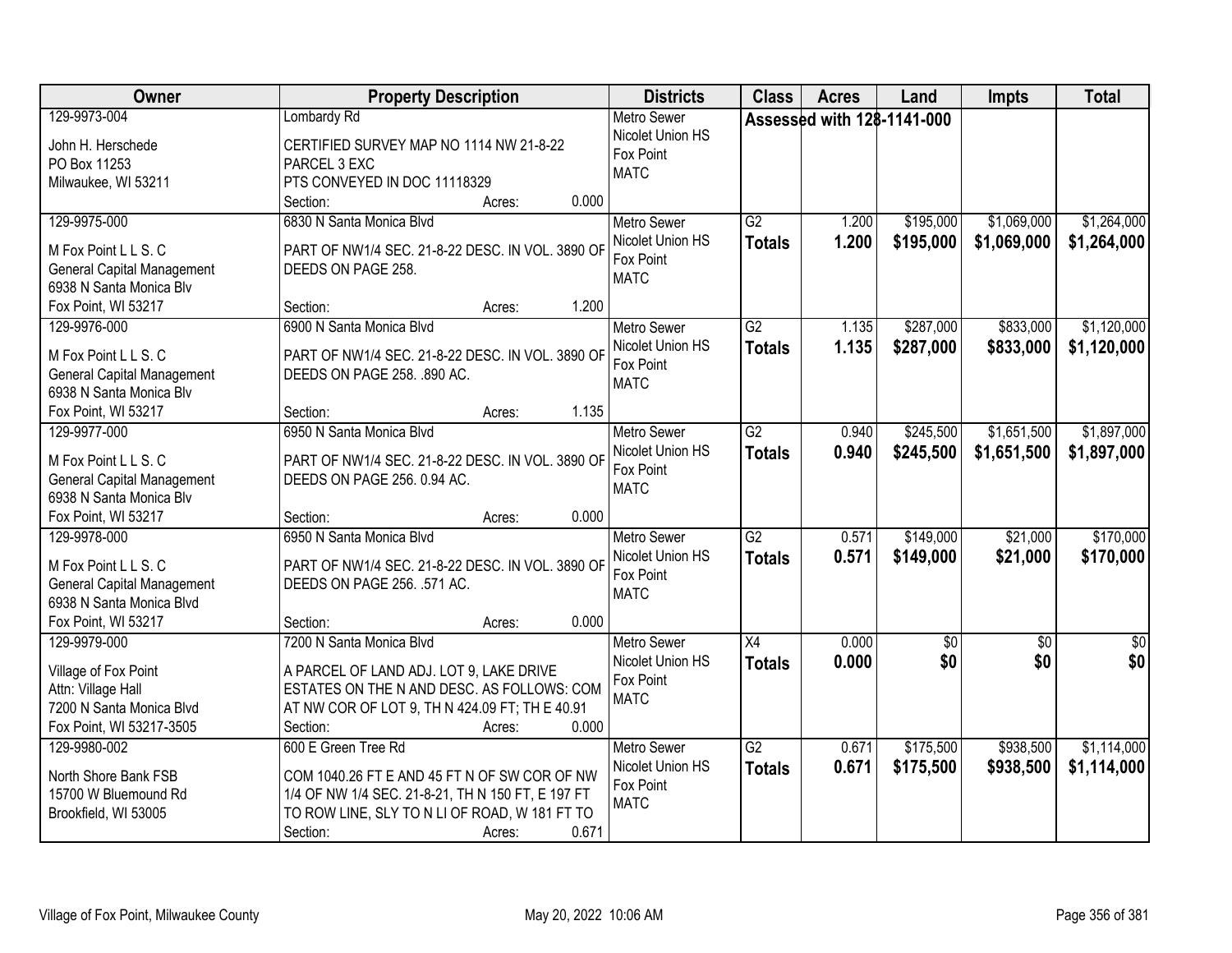| Owner                               | <b>Property Description</b>                      | <b>Districts</b>   | <b>Class</b>    | <b>Acres</b> | Land            | Impts           | <b>Total</b>    |
|-------------------------------------|--------------------------------------------------|--------------------|-----------------|--------------|-----------------|-----------------|-----------------|
| 129-9982-001                        | Santa Monica Blvd                                | <b>Metro Sewer</b> | X4              | 0.000        | $\overline{50}$ | $\overline{50}$ | \$0             |
| Village of Fox Point                | PART OF SW 1/4 SEC 16 & NW 1/4 SEC 21-8-22 COM   | Nicolet Union HS   | <b>Totals</b>   | 0.000        | \$0             | \$0             | \$0             |
| Attn: Village Hall                  | 1040.26 FT 3 & 195 FT N OF SW COR OF N OF1/4 OF  | Fox Point          |                 |              |                 |                 |                 |
| 7200 N Santa Monica Blvd            | NW 1/4 21-8-22 TH E 197 FT TO W LI OF C&NW       | <b>MATC</b>        |                 |              |                 |                 |                 |
| Fox Point, WI 53217-3505            | 0.000<br>Section:<br>Acres:                      |                    |                 |              |                 |                 |                 |
| 129-9983-001                        | Santa Monica Blvd                                | Metro Sewer        | $\overline{X4}$ | 0.000        | $\overline{50}$ | $\overline{50}$ | \$0             |
|                                     |                                                  | Nicolet Union HS   | <b>Totals</b>   | 0.000        | \$0             | \$0             | \$0             |
| Village of Fox Point                | PART OF SW 1/4 SEC 16 AND NW 1/4 SEC 21-8-22     | Fox Point          |                 |              |                 |                 |                 |
| Attn: Village Hall                  | COM. 1250.89 FT E & 1.25 FT N OF NW COR NW 1/4   | <b>MATC</b>        |                 |              |                 |                 |                 |
| 7200 N Santa Monica Blvd            | SEC 21 TH W 75 FT S TO N LI OF ROAD E TO W LI OF |                    |                 |              |                 |                 |                 |
| Fox Point, WI 53217-3505            | 0.000<br>Section:<br>Acres:                      |                    |                 |              |                 |                 |                 |
| 129-9984-000                        | 7200 N Santa Monica Blvd                         | <b>Metro Sewer</b> | X4              | 0.000        | \$0             | \$0             | $\overline{50}$ |
| Village of Fox Point                | THAT PART OF THE NW1/4 OF NW1/4 SEC. 21-8-22     | Nicolet Union HS   | <b>Totals</b>   | 0.000        | \$0             | \$0             | \$0             |
| Attn: Village Hall                  | SITUATED EAST OF C. & N.W. RY. CO., RIGHT OF     | Fox Point          |                 |              |                 |                 |                 |
| 7200 N Santa Monica Blvd            | WAY AND WEST OF PUBLIC HIGHWAY KNOWN AS          | <b>MATC</b>        |                 |              |                 |                 |                 |
| Fox Point, WI 53217-3505            | 0.000<br>Section:<br>Acres:                      |                    |                 |              |                 |                 |                 |
| 129-9985-000                        | 7100 N Lake Dr                                   | <b>Metro Sewer</b> | $\overline{G1}$ | 0.725        | \$115,000       | \$224,000       | \$339,000       |
|                                     |                                                  | Nicolet Union HS   | <b>Totals</b>   | 0.725        | \$115,000       | \$224,000       | \$339,000       |
| Mark D. Drewek                      | PART OF GOVT. LOT 1 DESC. IN VOL. 3702 OF        | Fox Point          |                 |              |                 |                 |                 |
| Maureen E. Daly                     | DEEDS ON PAGE 101. NW1/4 SEC. 21-8-22 .716 AC. B | <b>MATC</b>        |                 |              |                 |                 |                 |
| 7100 N Lake Dr                      | $2 - #9$                                         |                    |                 |              |                 |                 |                 |
| Fox Point, WI 53217-3637            | Section:<br>0.725<br>Acres:                      |                    |                 |              |                 |                 |                 |
| 129-9986-000                        | 7111 N Barnett Ln                                | <b>Metro Sewer</b> | $\overline{G1}$ | 2.476        | \$578,500       | \$779,300       | \$1,357,800     |
| Craig B. Adelman                    | PART OF GOVT LOT 1 DESC. IN VOL. 2124 OF         | Nicolet Union HS   | <b>Totals</b>   | 2.476        | \$578,500       | \$779,300       | \$1,357,800     |
| 7111 N Barnett Ln                   | DEEDS ON PAGE 281. NW1/4 SEC. 21-8-22. 2.476 AC  | Fox Point          |                 |              |                 |                 |                 |
| Fox Point, WI 53217-3608            | $B.2 - #3$                                       | <b>MATC</b>        |                 |              |                 |                 |                 |
|                                     | Section:<br>0.000<br>Acres:                      |                    |                 |              |                 |                 |                 |
| 129-9987-000                        | 7125 N Barnett Ln                                | Metro Sewer        | $\overline{G1}$ | 1.758        | \$489,500       | \$560,600       | \$1,050,100     |
|                                     |                                                  | Nicolet Union HS   | <b>Totals</b>   | 1.758        | \$489,500       | \$560,600       | \$1,050,100     |
| Jonathan T Bloom Living Trust       | PART OF GOVT LOT 1 DESC IN REEL 799 - IMAGES     | Fox Point          |                 |              |                 |                 |                 |
| Abigall Bloom Living Trust          | 950-951 NW 1/4 SEC 21-8-22 1.758 AC              | <b>MATC</b>        |                 |              |                 |                 |                 |
| 7125 N Barnett Ln                   |                                                  |                    |                 |              |                 |                 |                 |
| Fox Point, WI 53217                 | 0.000<br>Section:<br>Acres:                      |                    |                 |              |                 |                 |                 |
| 129-9988-000                        | 7135 N Barnett Ln                                | <b>Metro Sewer</b> | $\overline{G1}$ | 1.758        | \$489,500       | \$346,400       | \$835,900       |
| The Scott M. Vuchetich and Laura M. | PART OF GOVT LOT 1 DESC IN REEL 802 - IMAGES     | Nicolet Union HS   | <b>Totals</b>   | 1.758        | \$489,500       | \$346,400       | \$835,900       |
| Vuchetich Revocable                 | 1481-1482 NW 1/4 SEC 21-8-22 1.758 AC            | Fox Point          |                 |              |                 |                 |                 |
| 7135 N Barnett Ln                   |                                                  | <b>MATC</b>        |                 |              |                 |                 |                 |
| Fox Point, WI 53217                 | 0.000<br>Section:<br>Acres:                      |                    |                 |              |                 |                 |                 |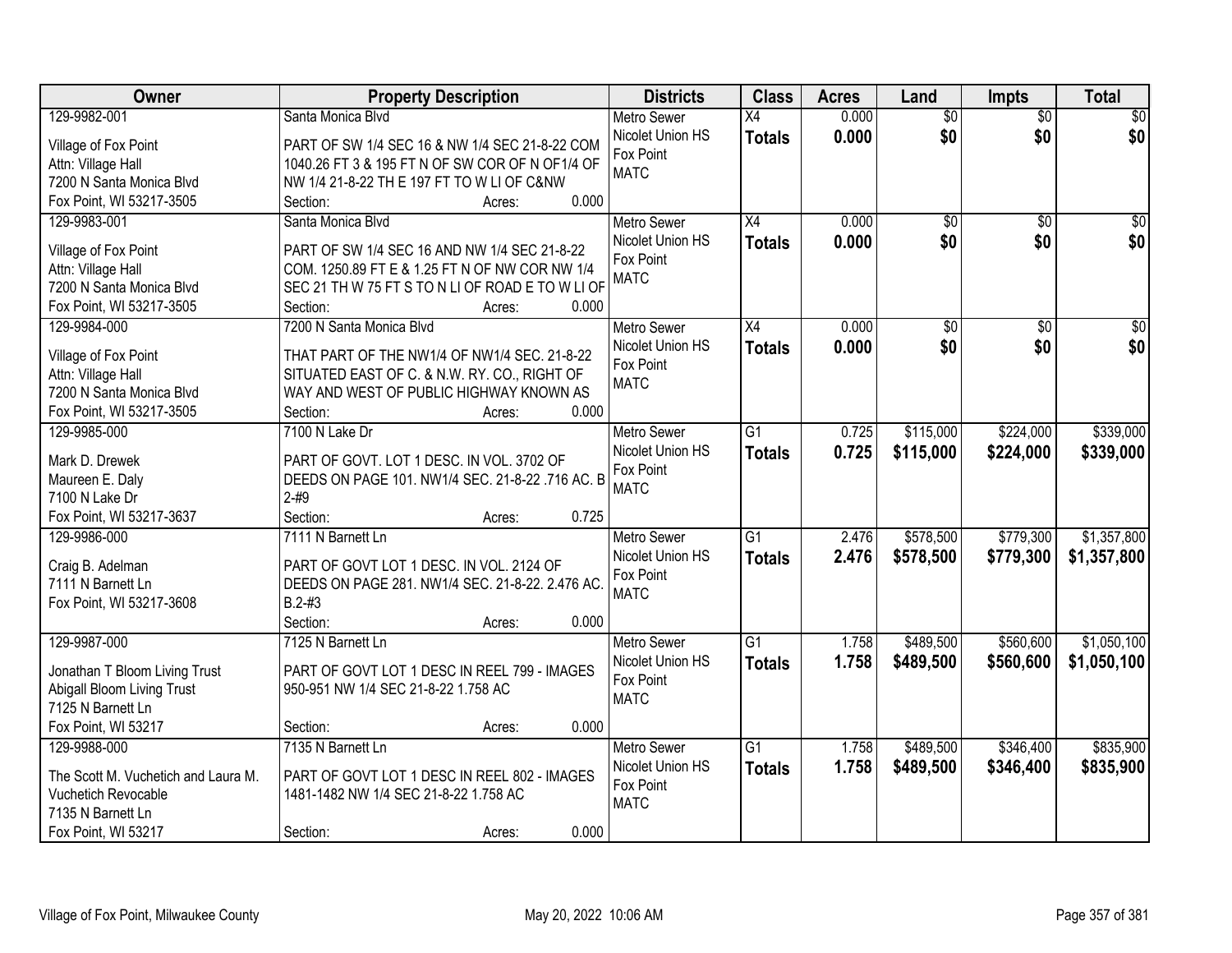| Owner                                | <b>Property Description</b>                               | <b>Districts</b>   | <b>Class</b>    | <b>Acres</b> | Land              | Impts       | <b>Total</b> |
|--------------------------------------|-----------------------------------------------------------|--------------------|-----------------|--------------|-------------------|-------------|--------------|
| 129-9989-000                         | 7000 N Barnett Ln                                         | <b>Metro Sewer</b> | $\overline{G1}$ | 0.776        | \$696,000         | \$655,500   | \$1,351,500  |
| Linda Gale Sampson Trust #2 C/U      | COMM AT THE INTERSECTION OF THE C/L OF E.                 | Nicolet Union HS   | <b>Totals</b>   | 0.776        | \$696,000         | \$655,500   | \$1,351,500  |
| Paragraph 3.2 of the Ca              | GREEN TREE RD & ELY LI OF N. BARNETT LA. IN NW            | Fox Point          |                 |              |                   |             |              |
| 7000 N Barnett Ln                    | 1/4 SEC. 21-8-22; TH NLY 131.95 FT; TH E. 319.20 FT;      | <b>MATC</b>        |                 |              |                   |             |              |
| Fox Point, WI 53217                  | Section:<br>0.000<br>Acres:                               |                    |                 |              |                   |             |              |
| 129-9991-001                         | 7014 N Barnett Ln                                         | <b>Metro Sewer</b> | $\overline{G1}$ | 2.146        | \$1,149,500       | \$1,126,000 | \$2,275,500  |
|                                      |                                                           | Nicolet Union HS   | <b>Totals</b>   |              | 2.146 \$1,149,500 | \$1,126,000 | \$2,275,500  |
| John B. Crichton                     | PT OF NE & NW 1/4 21-8-22 COM AT INTER OF C/L             | Fox Point          |                 |              |                   |             |              |
| Catherine M. Crichton                | OF E GREEN TREE RD AND ELY LI OF N BARNETT                | <b>MATC</b>        |                 |              |                   |             |              |
| 7014 N Barnett Ln                    | LN THE NELY 131.95 FT TO P.O.B. TH NELY 203.21            |                    |                 |              |                   |             |              |
| Fox Point, WI 53217-3605             | 0.000<br>Section:<br>Acres:                               |                    |                 |              |                   |             |              |
| 129-9992-000                         | 7026 N Barnett Ln                                         | <b>Metro Sewer</b> | G1              | 1.650        | \$866,500         | \$541,500   | \$1,408,000  |
| The Terrence J. Wilkins and Carol A. | That part of Government Lot 1 in the North 1/2 of Section | Nicolet Union HS   | <b>Totals</b>   | 1.650        | \$866,500         | \$541,500   | \$1,408,000  |
| <b>Wilkins Revocable</b>             | 21, in Township 8 North, of Range 22 East, in the Village | Fox Point          |                 |              |                   |             |              |
| 7026 N Barnett Ln                    | of Fox Point, which is bounded and described as follows,  | <b>MATC</b>        |                 |              |                   |             |              |
| Fox Point, WI 53217                  | Section:<br>0.000<br>Acres:                               |                    |                 |              |                   |             |              |
| 129-9993-000                         | 7032 N Barnett Ln                                         | <b>Metro Sewer</b> | G1              | 0.955        | \$709,000         | \$902,000   | \$1,611,000  |
|                                      |                                                           | Nicolet Union HS   | <b>Totals</b>   | 0.955        | \$709,000         | \$902,000   | \$1,611,000  |
| Robert D. Gruendyke III              | A tract in Government Lot 1, in the Northeast 1/4 and     | Fox Point          |                 |              |                   |             |              |
| Christina Kruger-Gruendyke           | Northwest 1/4 of Section 21, Township 8                   | <b>MATC</b>        |                 |              |                   |             |              |
| 7032 N Barnett Ln                    | North, Range 22 East, in the Village of Fox Point,        |                    |                 |              |                   |             |              |
| Fox Point, WI 53217                  | 0.000<br>Section:<br>Acres:                               |                    |                 |              |                   |             |              |
| 129-9994-000                         | 7100 N Barnett Ln                                         | <b>Metro Sewer</b> | $\overline{G1}$ | 0.980        | \$710,500         | \$451,500   | \$1,162,000  |
| PHILIP AND CHERYL MARDEN             | A 0.98 acre tract in Government Lot 1 in Section 21,      | Nicolet Union HS   | <b>Totals</b>   | 0.980        | \$710,500         | \$451,500   | \$1,162,000  |
| LIVING TRUST, Dated 6/30/17          | Township 8 North, Range 22 East in the Town of            | Fox Point          |                 |              |                   |             |              |
| 7100 N Barnett Ln                    | Milwaukee, County of Milwaukee, Wisconsin, which is       | <b>MATC</b>        |                 |              |                   |             |              |
| Fox Point, WI 53217                  | Section:<br>0.980<br>Acres:                               |                    |                 |              |                   |             |              |
| 129-9995-000                         | 7110 N Barnett Ln                                         | <b>Metro Sewer</b> | $\overline{G1}$ | 1.067        | \$728,000         | \$1,454,500 | \$2,182,500  |
|                                      |                                                           | Nicolet Union HS   | <b>Totals</b>   | 1.067        | \$728,000         | \$1,454,500 | \$2,182,500  |
| PR Barnett, LLC                      | PART OF GOVT LOT 1 DESC IN REEL 929 IMAGES                | Fox Point          |                 |              |                   |             |              |
| 7110 N Barnett Ln                    | 155-156 NE 1/4 AND NW 1/4 SEC 21-8-22 1.067 AC            | <b>MATC</b>        |                 |              |                   |             |              |
| Fox Point, WI 53217                  |                                                           |                    |                 |              |                   |             |              |
|                                      | 0.000<br>Section:<br>Acres:                               |                    |                 |              |                   |             |              |
| 129-9996-001                         | 7134 N Barnett Ln                                         | <b>Metro Sewer</b> | $\overline{G1}$ | 2.415        | \$1,023,500       | \$714,900   | \$1,738,400  |
| David E. Tarantino                   | CERTIFIED SURVEY MAP NO 8434 NE & NW 21-8-22              | Nicolet Union HS   | <b>Totals</b>   |              | 2.415 \$1,023,500 | \$714,900   | \$1,738,400  |
| 7134 N Barnett Ln                    | PARCEL 1                                                  | Fox Point          |                 |              |                   |             |              |
| Fox Point, WI 53217-3607             |                                                           | <b>MATC</b>        |                 |              |                   |             |              |
|                                      | 0.000<br>Section:<br>Acres:                               |                    |                 |              |                   |             |              |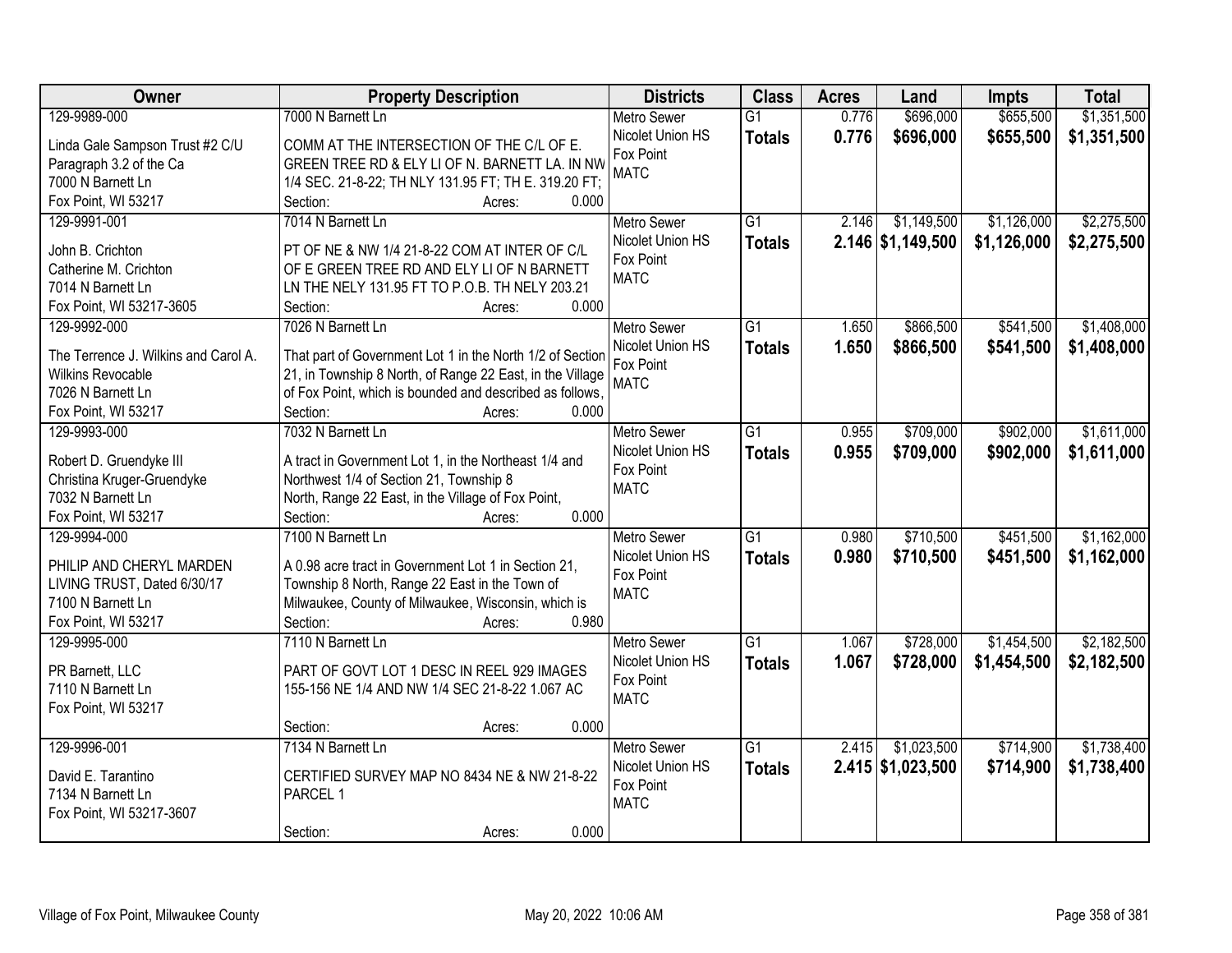| Owner                               | <b>Property Description</b>                                | <b>Districts</b>   | <b>Class</b>    | <b>Acres</b> | Land                | <b>Impts</b>    | <b>Total</b> |
|-------------------------------------|------------------------------------------------------------|--------------------|-----------------|--------------|---------------------|-----------------|--------------|
| 129-9996-002                        | 7120 N Barnett Ln                                          | <b>Metro Sewer</b> | $\overline{G1}$ | 2.298        | \$1,002,500         | \$950,500       | \$1,953,000  |
| Gunter K. Kocourek                  | CERTIFIED SURVEY MAP NO 8434 NE & NW 21-8-22               | Nicolet Union HS   | <b>Totals</b>   |              | $2.298$ \$1,002,500 | \$950,500       | \$1,953,000  |
| Amy J. Kocourek                     | PARCEL <sub>2</sub>                                        | Fox Point          |                 |              |                     |                 |              |
| 7120 N Barnett Ln                   |                                                            | <b>MATC</b>        |                 |              |                     |                 |              |
| Fox Point, WI 53217                 | 0.000<br>Section:<br>Acres:                                |                    |                 |              |                     |                 |              |
| 130-9991-000                        | 7000 N Barnett Ln                                          | <b>Metro Sewer</b> | $\overline{G1}$ | 0.572        | \$55,000            | $\overline{50}$ | \$55,000     |
|                                     |                                                            | Nicolet Union HS   | <b>Totals</b>   | 0.572        | \$55,000            | \$0             | \$55,000     |
| Linda Gale Sampson Trust #2 C/U     | S. 127.88 FT. OF THAT PART OF GOVT. LOT 1 IN               | Fox Point          |                 |              |                     |                 |              |
| Paragraph 3.2 of the Ca             | N1/2 OF SEC. 21-8-22 LYING ELY OF WLY LINE OF N.           | <b>MATC</b>        |                 |              |                     |                 |              |
| 7000 N Barnett Ln                   | <b>BEACH DRIVE.</b>                                        |                    |                 |              |                     |                 |              |
| Fox Point, WI 53217                 | 0.000<br>Section:<br>Acres:                                |                    |                 |              |                     |                 |              |
| 130-9992-000                        | 7000 N Beach Dr                                            | <b>Metro Sewer</b> | G <sub>1</sub>  | 1.250        | \$1,101,000         | \$250,300       | \$1,351,300  |
| Michael Paul Mullin                 | That part of Government Lot, in the North 1/2 of the North | Nicolet Union HS   | <b>Totals</b>   |              | $1.250$ \$1,101,000 | \$250,300       | \$1,351,300  |
| Sabina Mullin                       | 1/2 of Section 21, Township 8 North, Range 22 East, in     | Fox Point          |                 |              |                     |                 |              |
| 7000 N Beach Dr                     | the Village of Fox Point, Milwaukee County, Wisconsin,     | <b>MATC</b>        |                 |              |                     |                 |              |
| Fox Point, WI 53217                 | 1.250<br>Section:<br>Acres:                                |                    |                 |              |                     |                 |              |
| 130-9993-000                        | 7038 N Beach Dr                                            |                    |                 | 1.150        |                     |                 |              |
|                                     |                                                            | <b>Metro Sewer</b> | $\overline{G1}$ |              | \$1,381,500         | \$1,400,000     | \$2,781,500  |
| Edward P & Bridie An Mooney, Jr     | PART OF GOVERT LOT 1 DESC IN REEL 873 -                    | Nicolet Union HS   | <b>Totals</b>   |              | $1.150$ \$1,381,500 | \$1,400,000     | \$2,781,500  |
| E Mooney Jr & B Mooney Living Trust | IMAGES 1216-1217 NE 1/4 SEC 21-8-22 1.150 AC               | Fox Point          |                 |              |                     |                 |              |
| 7038 N Beach Dr                     |                                                            | <b>MATC</b>        |                 |              |                     |                 |              |
| Fox Point, WI 53217-3657            | 0.000<br>Section:<br>Acres:                                |                    |                 |              |                     |                 |              |
| 130-9994-000                        | 7106 N Beach Dr                                            | <b>Metro Sewer</b> | $\overline{G1}$ | 1.620        | \$1,297,500         | \$347,000       | \$1,644,500  |
|                                     |                                                            | Nicolet Union HS   | <b>Totals</b>   |              | 1.620 \$1,297,500   | \$347,000       | \$1,644,500  |
| Billy R. Apple                      | PART OF GOVERT LOT 1, DESC. IN REEL 336,                   | Fox Point          |                 |              |                     |                 |              |
| Griselda B. Apple                   | IMAGES 1882-1883, SEC. 21-8-22 1.620 AC.                   | <b>MATC</b>        |                 |              |                     |                 |              |
| 7106 N Beach Dr                     |                                                            |                    |                 |              |                     |                 |              |
| Fox Point, WI 53217-3658            | 0.000<br>Section:<br>Acres:                                |                    |                 |              |                     |                 |              |
| 130-9995-000                        | 7120 N Beach Dr                                            | <b>Metro Sewer</b> | $\overline{G1}$ | 0.568        | \$797,500           | \$720,500       | \$1,518,000  |
| William J. Rubenzer                 | PART OF GOVT LOT 1, DESC. IN REEL 351-IMAGES               | Nicolet Union HS   | <b>Totals</b>   | 0.568        | \$797,500           | \$720,500       | \$1,518,000  |
| 7120 N Beach Dr                     | 1640-1644 NE1/4 SEC.21-8-22. .603 AC.                      | Fox Point          |                 |              |                     |                 |              |
| Fox Point, WI 53217-3658            |                                                            | <b>MATC</b>        |                 |              |                     |                 |              |
|                                     | 0.568<br>Section:<br>Acres:                                |                    |                 |              |                     |                 |              |
| 130-9996-000                        | 7124 N Beach Dr                                            | <b>Metro Sewer</b> | G1              | 0.929        | \$1,090,500         | \$381,500       | \$1,472,000  |
|                                     |                                                            |                    |                 |              |                     |                 |              |
| David S. Gronik Jr                  | PART OF GOVT LOT 1, DESC. IN REEL 364- IMAGE               | Nicolet Union HS   | <b>Totals</b>   |              | $0.929$ \$1,090,500 | \$381,500       | \$1,472,000  |
| Mary Kay Gronik                     | 948 NE1/4 SEC. 21-8-22 EXC. N. 15 FT. DESC. IN             | Fox Point          |                 |              |                     |                 |              |
| 7124 N Beach Dr                     | REEL 364-IMAGES 946-947                                    | <b>MATC</b>        |                 |              |                     |                 |              |
| Fox Point, WI 53217-3658            | 0.000<br>Section:<br>Acres:                                |                    |                 |              |                     |                 |              |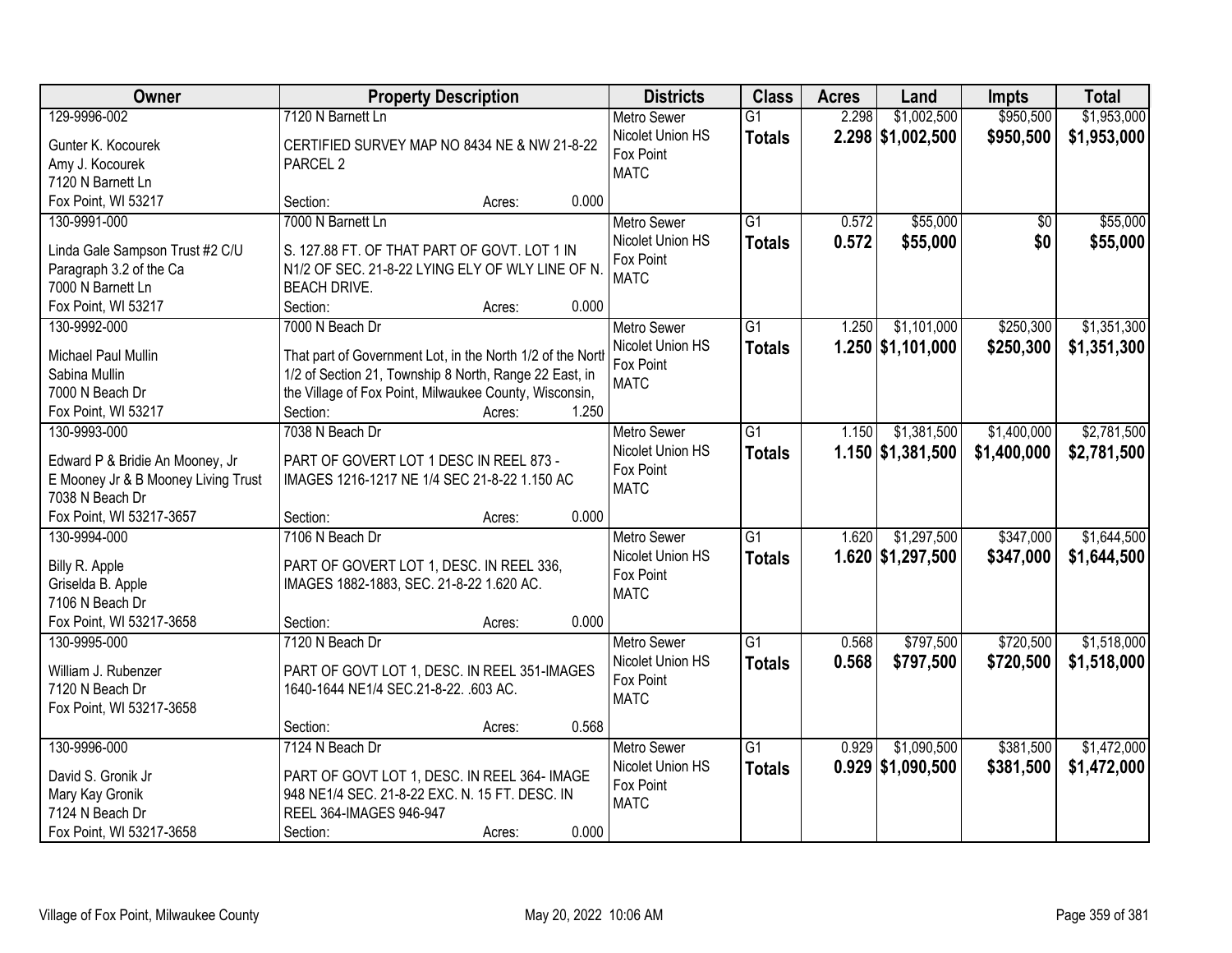| Owner                            | <b>Property Description</b>                     | <b>Districts</b>   | <b>Class</b>    | <b>Acres</b> | Land                | Impts     | <b>Total</b> |
|----------------------------------|-------------------------------------------------|--------------------|-----------------|--------------|---------------------|-----------|--------------|
| 130-9997-000                     | 7134 N Beach Dr                                 | <b>Metro Sewer</b> | $\overline{G1}$ | 0.533        | \$774,000           | \$508,500 | \$1,282,500  |
| Donald A. Kroll                  | PART OF NE 1/4 SEC. 21-8-22 DESC. IN VOL. 3235  | Nicolet Union HS   | <b>Totals</b>   | 0.533        | \$774,000           | \$508,500 | \$1,282,500  |
| 7134 N Beach Dr                  | PAGE 259. ALSO A 15 FT. STRIP OF LAND DESC. IN  | Fox Point          |                 |              |                     |           |              |
| Fox Point, WI 53217              | REEL 364-IMAGES 946-947                         | <b>MATC</b>        |                 |              |                     |           |              |
|                                  | 0.000<br>Section:<br>Acres:                     |                    |                 |              |                     |           |              |
| 130-9998-000                     | 7142 N Beach Dr                                 | <b>Metro Sewer</b> | $\overline{G1}$ | 0.403        | \$895,500           | \$212,000 | \$1,107,500  |
|                                  |                                                 | Nicolet Union HS   | <b>Totals</b>   | 0.403        | \$895,500           | \$212,000 | \$1,107,500  |
| John M. Douglass                 | PART OF NE 1/4 DESC. IN REEL 617 - IMAGES       | Fox Point          |                 |              |                     |           |              |
| Laurie A. Douglass               | 1816-1817 NE 1/4 SEC. 21-8-22. .631 AC.         | <b>MATC</b>        |                 |              |                     |           |              |
| 7142 N Beach Dr                  |                                                 |                    |                 |              |                     |           |              |
| Fox Point, WI 53217-3658         | 0.000<br>Section:<br>Acres:                     |                    |                 |              |                     |           |              |
| 130-9999-000                     | 7152 N Beach Dr                                 | Metro Sewer        | G1              | 0.720        | \$1,120,000         | \$605,000 | \$1,725,000  |
| Nilto De Oliveira                | PART OF NE1/4 & NW1/4 SEC. 21-8-22 DESC. IN VOL | Nicolet Union HS   | <b>Totals</b>   |              | $0.720$ \$1,120,000 | \$605,000 | \$1,725,000  |
| 7152 N Beach Dr                  | 2915 OF DEEDS ON PAGE 316724 AC. B.1-#18        | Fox Point          |                 |              |                     |           |              |
| Fox Point, WI 53217              |                                                 | <b>MATC</b>        |                 |              |                     |           |              |
|                                  | 0.000<br>Section:<br>Acres:                     |                    |                 |              |                     |           |              |
| 131-0001-001                     | 425 E Apple Tree Rd                             | <b>Metro Sewer</b> | G1              | 0.379        | \$291,000           | \$398,500 | \$689,500    |
|                                  |                                                 | Nicolet Union HS   | <b>Totals</b>   | 0.379        | \$291,000           | \$398,500 | \$689,500    |
| Mark A. Short                    | CERTIFIED SURVEY MAP NO. 3732 SW 1/4 SEC        | Fox Point          |                 |              |                     |           |              |
| Dorothy M. Short                 | 21-8-22 PARCEL 1                                | <b>MATC</b>        |                 |              |                     |           |              |
| 425 E Apple Tree Rd              | 0.000                                           |                    |                 |              |                     |           |              |
| Fox Point, WI 53217-4237         | Section:<br>Acres:                              |                    |                 |              |                     |           |              |
| 131-0002-001                     | 435 E Apple Tree Rd                             | <b>Metro Sewer</b> | $\overline{G1}$ | 0.305        | \$266,000           | \$235,000 | \$501,000    |
| Lorna J Schelble Revocable Trust | CERTIFIED SURVEY MAP NO. 3732 SW 1/4 SEC        | Nicolet Union HS   | <b>Totals</b>   | 0.305        | \$266,000           | \$235,000 | \$501,000    |
| 435 E Apple Tree Rd              | 21-8-22 PARCEL 2                                | Fox Point          |                 |              |                     |           |              |
| Fox Point, WI 53217-4237         |                                                 | <b>MATC</b>        |                 |              |                     |           |              |
|                                  | 0.000<br>Section:<br>Acres:                     |                    |                 |              |                     |           |              |
| 131-0003-000                     | 417 E Apple Tree Rd                             | Metro Sewer        | $\overline{G1}$ | 0.235        | \$204,500           | \$277,500 | \$482,000    |
| Paul Getter                      | LOT 3, BLOCK 1, BIRCHWOOD .234 AC.              | Nicolet Union HS   | <b>Totals</b>   | 0.235        | \$204,500           | \$277,500 | \$482,000    |
| Kara Higdon                      |                                                 | Fox Point          |                 |              |                     |           |              |
| 417 E Apple Tree Rd              |                                                 | <b>MATC</b>        |                 |              |                     |           |              |
| Fox Point, WI 53217              | 0.000<br>Section:<br>Acres:                     |                    |                 |              |                     |           |              |
| 131-0004-000                     | 413 E Apple Tree Rd                             | <b>Metro Sewer</b> | $\overline{G1}$ | 0.234        | \$204,000           | \$197,000 | \$401,000    |
|                                  |                                                 | Nicolet Union HS   | <b>Totals</b>   | 0.234        | \$204,000           | \$197,000 | \$401,000    |
| Andrew D. Roberts                | LOT 4, BLOCK 1, BIRCHWOOD .234 AC               | Fox Point          |                 |              |                     |           |              |
| Cortney T. Roberts               |                                                 | <b>MATC</b>        |                 |              |                     |           |              |
| 413 E Apple Tree Rd              |                                                 |                    |                 |              |                     |           |              |
| Fox Point, WI 53217-4237         | 0.000<br>Section:<br>Acres:                     |                    |                 |              |                     |           |              |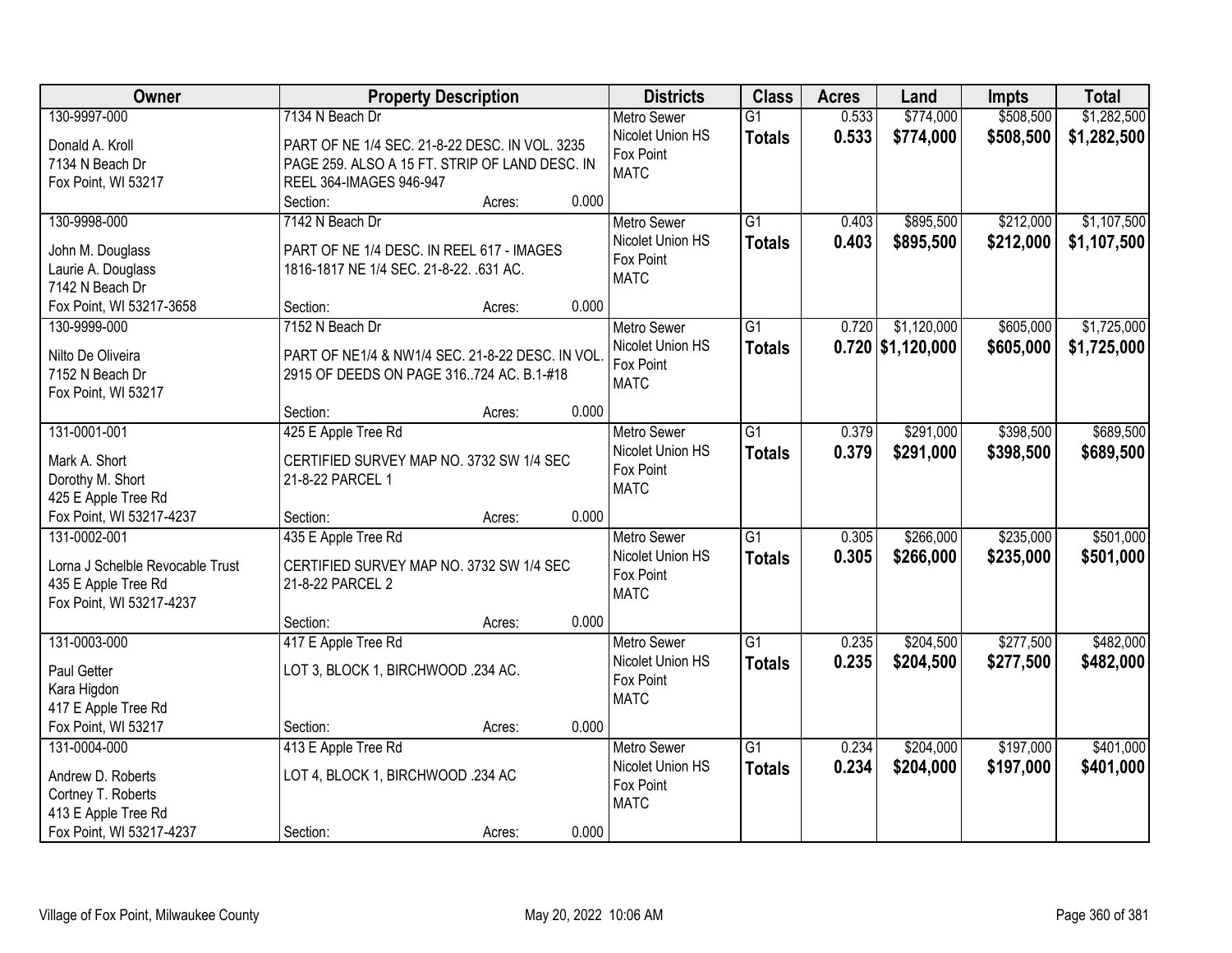| Owner                      | <b>Property Description</b>                                 | <b>Districts</b>   | <b>Class</b>    | <b>Acres</b> | Land      | <b>Impts</b> | <b>Total</b> |
|----------------------------|-------------------------------------------------------------|--------------------|-----------------|--------------|-----------|--------------|--------------|
| 131-0005-000               | 407 E Apple Tree Rd                                         | <b>Metro Sewer</b> | $\overline{G1}$ | 0.234        | \$204,000 | \$434,000    | \$638,000    |
| Holly Dahlman              | LOT 5, BLOCK 1, BIRCHWOOD .234 AC                           | Nicolet Union HS   | <b>Totals</b>   | 0.234        | \$204,000 | \$434,000    | \$638,000    |
| Benjamin Dahlman           |                                                             | Fox Point          |                 |              |           |              |              |
| 407 E Apple Tree Rd        |                                                             | <b>MATC</b>        |                 |              |           |              |              |
| Fox Point, WI 53217        | 0.000<br>Section:<br>Acres:                                 |                    |                 |              |           |              |              |
| 131-0006-000               | 403 E Apple Tree Rd                                         | <b>Metro Sewer</b> | $\overline{G1}$ | 0.234        | \$204,000 | \$360,600    | \$564,600    |
|                            |                                                             | Nicolet Union HS   | <b>Totals</b>   | 0.234        | \$204,000 | \$360,600    | \$564,600    |
| Alexander W. Bantz         | Lot 6, in Block 1, in Birchwood, being a Subdivision of the | Fox Point          |                 |              |           |              |              |
| Erik Bantz                 | Southwest 1/4 of Section 21, Township 8 North, Range 2      | <b>MATC</b>        |                 |              |           |              |              |
| 403 E Apple Tree Rd        | East, in the Village of Fox Point, Milwaukee County,        |                    |                 |              |           |              |              |
| Fox Point, WI 53217        | 0.000<br>Section:<br>Acres:                                 |                    |                 |              |           |              |              |
| 131-0007-000               | 315 E Daphne Rd                                             | <b>Metro Sewer</b> | G1              | 0.260        | \$226,500 | \$295,000    | \$521,500    |
| Kyle and Kathryn Kee Davis | Lot 7, in Block 1, in Birchwood, being a Subdivision of a   | Nicolet Union HS   | <b>Totals</b>   | 0.260        | \$226,500 | \$295,000    | \$521,500    |
| 315 E Daphne Rd            | part of the Southwest 1/4 of Section 21, in Township 8      | Fox Point          |                 |              |           |              |              |
| Fox Point, WI 53217        | North, Range 22 East, in the Village of Fox Point,          | <b>MATC</b>        |                 |              |           |              |              |
|                            | 0.260<br>Section:<br>Acres:                                 |                    |                 |              |           |              |              |
| 131-0008-000               | 6615 N Lake Dr                                              | <b>Metro Sewer</b> | G1              | 0.285        | \$186,000 | \$185,000    | \$371,000    |
|                            |                                                             | Nicolet Union HS   | <b>Totals</b>   | 0.285        | \$186,000 | \$185,000    | \$371,000    |
| Jack G. Wisniewski         | THE ELY 135 FT. OF LOT 1, BLK. 2, BIRCHWOOD                 | Fox Point          |                 |              |           |              |              |
| Mary Beth Wisniewski       |                                                             | <b>MATC</b>        |                 |              |           |              |              |
| 6615 N Lake Dr             |                                                             |                    |                 |              |           |              |              |
| Fox Point, WI 53217-4246   | 0.000<br>Section:<br>Acres:                                 |                    |                 |              |           |              |              |
| 131-0009-000               | 6609 N Lake Dr                                              | <b>Metro Sewer</b> | $\overline{G1}$ | 0.291        | \$190,500 | \$275,500    | \$466,000    |
| Daniel L. Hettinger        | The Easterly 135 Feet of Lot 2, In Block 2 in Birchwood,    | Nicolet Union HS   | <b>Totals</b>   | 0.291        | \$190,500 | \$275,500    | \$466,000    |
| Krista Hettinger           | being a Subdivision of a part of the Southwest 1/4, Of      | Fox Point          |                 |              |           |              |              |
| 6609 N Lake Dr             | Section 21, In Township 8 North, Range 22 East, In the      | <b>MATC</b>        |                 |              |           |              |              |
| Fox Point, WI 53217        | 0.000<br>Section:<br>Acres:                                 |                    |                 |              |           |              |              |
| 131-0010-000               | 426 E Apple Tree Rd                                         | Metro Sewer        | $\overline{G1}$ | 0.458        | \$234,000 | \$235,500    | \$469,500    |
|                            |                                                             | Nicolet Union HS   | <b>Totals</b>   | 0.458        | \$234,000 | \$235,500    | \$469,500    |
| William A. Langhoff        | LOT 3, BLOCK 2, BIRCHWOOD .458 AC.                          | Fox Point          |                 |              |           |              |              |
| Cynth Langhoff             |                                                             | <b>MATC</b>        |                 |              |           |              |              |
| 426 E Apple Tree Rd        |                                                             |                    |                 |              |           |              |              |
| Fox Point, WI 53217        | 0.458<br>Section:<br>Acres:                                 |                    |                 |              |           |              |              |
| 131-0011-000               | 420 E Apple Tree Rd                                         | <b>Metro Sewer</b> | $\overline{G1}$ | 0.244        | \$212,500 | \$397,500    | \$610,000    |
| Gregory S. Scalzo          | LOT 4 BLOCK 2 BIRCHWOOD SCHOOL DIST 2                       | Nicolet Union HS   | <b>Totals</b>   | 0.244        | \$212,500 | \$397,500    | \$610,000    |
| Margaret B. Scalzo         |                                                             | Fox Point          |                 |              |           |              |              |
| 420 E Apple Tree Rd        |                                                             | <b>MATC</b>        |                 |              |           |              |              |
| Fox Point, WI 53217        | 0.000<br>Section:<br>Acres:                                 |                    |                 |              |           |              |              |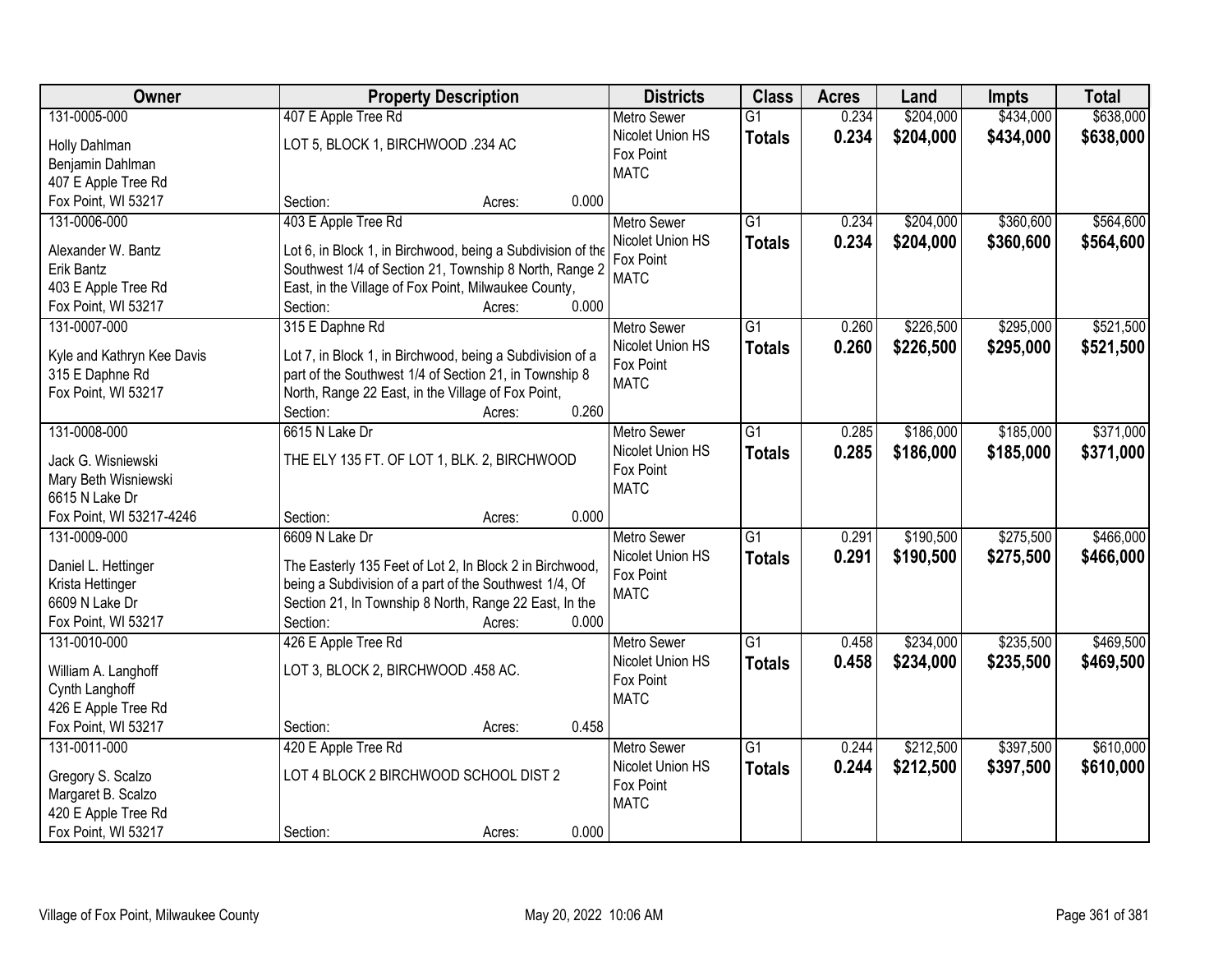| Owner                                  |                                                             | <b>Property Description</b> |       | <b>Districts</b>                       | <b>Class</b>    | <b>Acres</b> | Land      | <b>Impts</b> | <b>Total</b> |
|----------------------------------------|-------------------------------------------------------------|-----------------------------|-------|----------------------------------------|-----------------|--------------|-----------|--------------|--------------|
| 131-0012-000                           | 414 E Apple Tree Rd                                         |                             |       | Metro Sewer                            | $\overline{G1}$ | 0.234        | \$204,000 | \$299,400    | \$503,400    |
| Aaron Cook                             | LOT 5 BLOCK 2 BIRCHWOOD SCHOOL DIST 2                       |                             |       | Nicolet Union HS                       | <b>Totals</b>   | 0.234        | \$204,000 | \$299,400    | \$503,400    |
| Ana Cook                               |                                                             |                             |       | Fox Point                              |                 |              |           |              |              |
| 414 E Apple Tree Rd                    |                                                             |                             |       | <b>MATC</b>                            |                 |              |           |              |              |
| Fox Point, WI 53217                    | Section:                                                    | Acres:                      | 0.000 |                                        |                 |              |           |              |              |
| 131-0013-000                           | 410 E Apple Tree Rd                                         |                             |       | <b>Metro Sewer</b>                     | $\overline{G1}$ | 0.234        | \$204,000 | \$293,400    | \$497,400    |
| David W. Christenson                   | LOT 6, BLOCK 2, BIRCHWOOD .234 AC.                          |                             |       | Nicolet Union HS                       | <b>Totals</b>   | 0.234        | \$204,000 | \$293,400    | \$497,400    |
| Sandra E. Christenson                  |                                                             |                             |       | Fox Point                              |                 |              |           |              |              |
| 410 E Apple Tree Rd                    |                                                             |                             |       | <b>MATC</b>                            |                 |              |           |              |              |
| Fox Point, WI 53217-4236               | Section:                                                    | Acres:                      | 0.000 |                                        |                 |              |           |              |              |
| 131-0014-000                           | 404 E Apple Tree Rd                                         |                             |       | Metro Sewer                            | $\overline{G1}$ | 0.171        | \$149,000 | \$342,500    | \$491,500    |
|                                        | LOT7, BLOCK 2, BIRCHWOOD .171 AC.                           |                             |       | Nicolet Union HS                       | <b>Totals</b>   | 0.171        | \$149,000 | \$342,500    | \$491,500    |
| Christopher Spaude<br>Meghan Spaude    |                                                             |                             |       | Fox Point                              |                 |              |           |              |              |
| 404 E Apple Tree Rd                    |                                                             |                             |       | <b>MATC</b>                            |                 |              |           |              |              |
| Fox Point, WI 53217                    | Section:                                                    | Acres:                      | 0.000 |                                        |                 |              |           |              |              |
| 131-0015-000                           | 385 E Daphne Rd                                             |                             |       | <b>Metro Sewer</b>                     | $\overline{G1}$ | 0.259        | \$225,500 | \$276,000    | \$501,500    |
|                                        |                                                             |                             |       | Nicolet Union HS                       | <b>Totals</b>   | 0.259        | \$225,500 | \$276,000    | \$501,500    |
| John T. Wakefield                      | LOT 8, BLOCK 2, BIRCHWOOD .259 AC.                          |                             |       | Fox Point                              |                 |              |           |              |              |
| 385 E Daphne Rd<br>Fox Point, WI 53217 |                                                             |                             |       | <b>MATC</b>                            |                 |              |           |              |              |
|                                        | Section:                                                    | Acres:                      | 0.000 |                                        |                 |              |           |              |              |
| 131-0016-000                           | 405 E Daphne Rd                                             |                             |       | <b>Metro Sewer</b>                     | $\overline{G1}$ | 0.265        | \$231,000 | \$316,500    | \$547,500    |
|                                        |                                                             |                             |       | Nicolet Union HS                       | <b>Totals</b>   | 0.265        | \$231,000 | \$316,500    | \$547,500    |
| Fairtree Properties, LLC               | LOT 9, BLOCK 2, BIRCHWOOD .265 AC.                          |                             |       | Fox Point                              |                 |              |           |              |              |
| 746 E Beaumont Ave                     |                                                             |                             |       | <b>MATC</b>                            |                 |              |           |              |              |
| Whitefish Bay, WI 53217                | Section:                                                    |                             | 0.000 |                                        |                 |              |           |              |              |
| 131-0017-000                           | 411 E Daphne Rd                                             | Acres:                      |       | <b>Metro Sewer</b>                     | $\overline{G1}$ | 0.708        | \$296,000 | \$484,500    | \$780,500    |
|                                        |                                                             |                             |       | Nicolet Union HS                       | <b>Totals</b>   | 0.708        | \$296,000 | \$484,500    | \$780,500    |
| Charles F. Wright Jr                   | All of Lots 1 and 2, excepting the East 135.00 feet of both |                             |       | Fox Point                              |                 |              |           |              |              |
| 411 E Daphne Rd                        | and all of Lot 10, Block 2, in Birchwood, being a           |                             |       | <b>MATC</b>                            |                 |              |           |              |              |
| Fox Point, WI 53217                    | subdivision of a part of the Southwest 1/4 of Section 21, i |                             |       |                                        |                 |              |           |              |              |
|                                        | Section:                                                    | Acres:                      | 0.708 |                                        |                 |              |           |              |              |
| 131-0018-000                           | 6715 N Lake Dr                                              |                             |       | <b>Metro Sewer</b><br>Nicolet Union HS | $\overline{G1}$ | 0.344        | \$218,000 | \$518,500    | \$736,500    |
| Sandi Siegel                           | LOT 1, BLOCK 3, BIRCHWOOD .343 AC.                          |                             |       | Fox Point                              | <b>Totals</b>   | 0.344        | \$218,000 | \$518,500    | \$736,500    |
| 6715 N Lake Dr                         |                                                             |                             |       | <b>MATC</b>                            |                 |              |           |              |              |
| Fox Point, WI 53217                    |                                                             |                             |       |                                        |                 |              |           |              |              |
|                                        | Section:                                                    | Acres:                      | 0.000 |                                        |                 |              |           |              |              |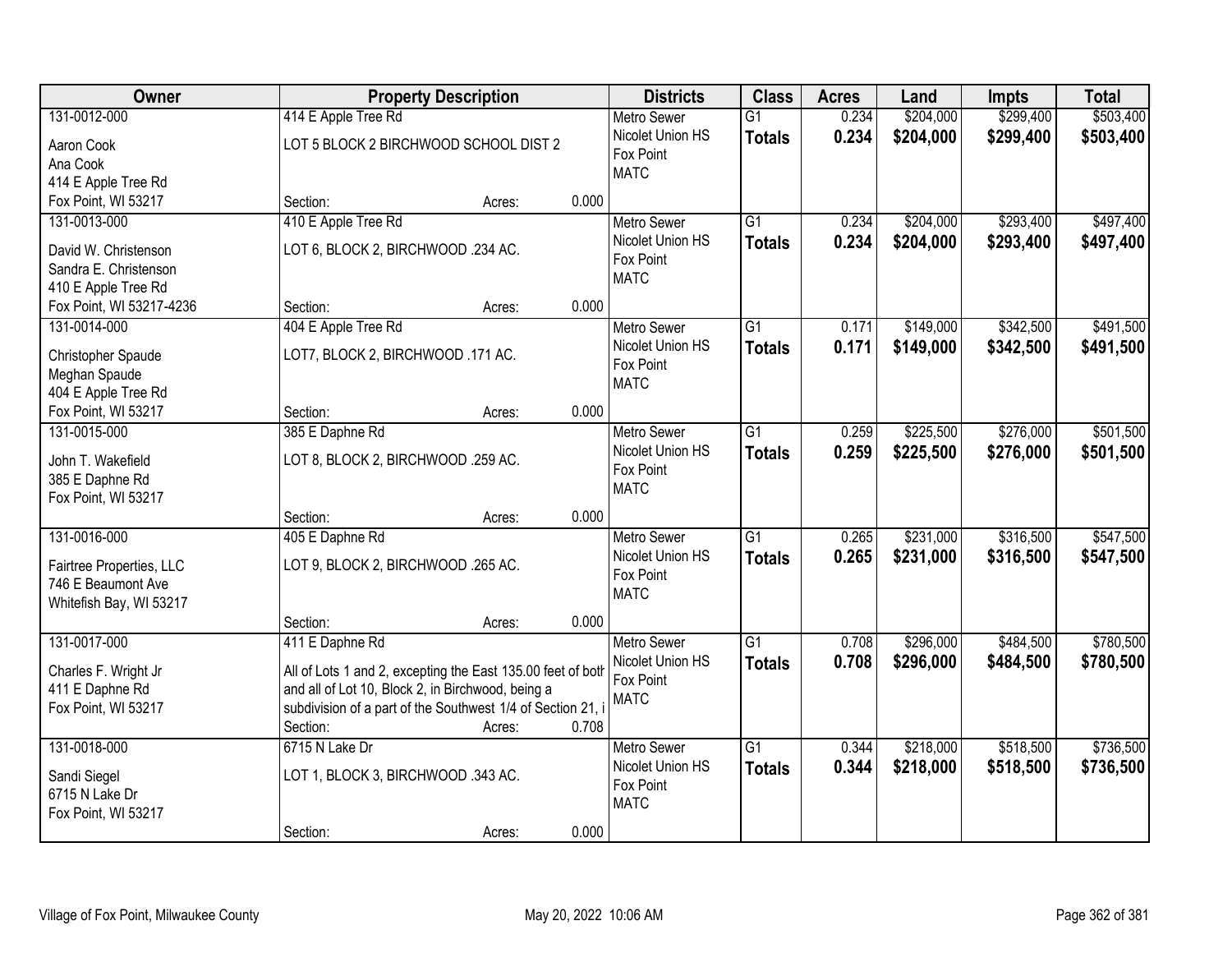| Owner                                                                                                      | <b>Property Description</b>                                                                                                                                                                                            | <b>Districts</b>                                                   | <b>Class</b>                     | <b>Acres</b>   | Land                   | <b>Impts</b>           | <b>Total</b>           |
|------------------------------------------------------------------------------------------------------------|------------------------------------------------------------------------------------------------------------------------------------------------------------------------------------------------------------------------|--------------------------------------------------------------------|----------------------------------|----------------|------------------------|------------------------|------------------------|
| 131-0019-000                                                                                               | 6701 N Lake Dr                                                                                                                                                                                                         | <b>Metro Sewer</b>                                                 | $\overline{G1}$                  | 0.331          | \$216,500              | \$442,000              | \$658,500              |
| Kurt and Natalie Glaisner Revocable<br>Trust<br>6701 N Lake Dr                                             | LOT 2, BLOCK 3, BIRCHWOOD .331 AC.                                                                                                                                                                                     | Nicolet Union HS<br>Fox Point<br><b>MATC</b>                       | <b>Totals</b>                    | 0.331          | \$216,500              | \$442,000              | \$658,500              |
| Fox Point, WI 53217                                                                                        | 0.000<br>Section:<br>Acres:                                                                                                                                                                                            |                                                                    |                                  |                |                        |                        |                        |
| 131-0020-000<br>Lars Gulbrandsen<br>Kara Gulbrandsen<br>414 E Daphne Rd                                    | 414 E Daphne Rd<br>Lot 3 in Block 3 in Birchwood, being a Subdivision of a pa<br>of the Southwest 1/4 of Section 21, in Township 8 North,<br>Range 22 East, in the Village of Fox Point, Milwaukee                     | <b>Metro Sewer</b><br>Nicolet Union HS<br>Fox Point<br><b>MATC</b> | $\overline{G1}$<br><b>Totals</b> | 0.273<br>0.273 | \$238,000<br>\$238,000 | \$416,000<br>\$416,000 | \$654,000<br>\$654,000 |
| Fox Point, WI 53217                                                                                        | 0.273<br>Section:<br>Acres:                                                                                                                                                                                            |                                                                    |                                  |                |                        |                        |                        |
| 131-0021-000<br><b>Jesse Schenck</b><br>Katharine Schenck<br>408 E Daphne Rd<br>Fox Point, WI 53217        | 408 E Daphne Rd<br>Lot 4, Block 3, Birchwood, being a Subdivision of part of<br>the Southwest 1/4 of Section 21, Township<br>8 North, Range 22 East, Village of Fox Point, Milwaukee<br>Section: 21<br>0.256<br>Acres: | <b>Metro Sewer</b><br>Nicolet Union HS<br>Fox Point<br><b>MATC</b> | G1<br><b>Totals</b>              | 0.256<br>0.256 | \$223,000<br>\$223,000 | \$300,000<br>\$300,000 | \$523,000<br>\$523,000 |
| 131-0022-000<br>Joseph P. Olla<br>Martha E. Olla<br>402 E Daphne Rd                                        | 402 E Daphne Rd<br>LOT 5, BLOCK 3, BIRCHWOOD .279 AC.                                                                                                                                                                  | <b>Metro Sewer</b><br>Nicolet Union HS<br>Fox Point<br><b>MATC</b> | $\overline{G1}$<br><b>Totals</b> | 0.279<br>0.279 | \$243,000<br>\$243,000 | \$183,400<br>\$183,400 | \$426,400<br>\$426,400 |
| Fox Point, WI 53217-4241                                                                                   | 0.000<br>Section:<br>Acres:                                                                                                                                                                                            |                                                                    |                                  |                |                        |                        |                        |
| 131-0023-000<br>Jason D. Gottlieb<br>Karen C. Gottlieb<br>400 Daphne Rd<br>Fox Point, WI 53217             | 400 E Daphne Rd<br>LOT 6 BLOCK 3 BIRCHWOOD ALSO 963 SQ FT DECS<br>IN REEL 950 - IMAGES 473-474 .381 AC SW 1/4 SEC<br>$21 - 8 - 22$<br>0.000<br>Section:<br>Acres:                                                      | <b>Metro Sewer</b><br>Nicolet Union HS<br>Fox Point<br><b>MATC</b> | $\overline{G1}$<br><b>Totals</b> | 0.381<br>0.381 | \$291,000<br>\$291,000 | \$313,600<br>\$313,600 | \$604,600<br>\$604,600 |
| 131-0024-000<br>Thomas J. Gaertner<br>Katherine B. Gaertner<br>390 E Daphne Rd<br>Fox Point, WI 53217-4238 | 390 E Daphne Rd<br>BIRCHWOOD SW 1/4 SEC 21-8-22; LOT 7, BLK 3 ALSO<br>COMM NWLY COR OF LOT 7; TH NWLY 16.5 FT;<br>SWLY 95 FT; SELY 16.5 FT; TH NELY 95 FT TO P.O.B.<br>0.000<br>Section:<br>Acres:                     | Metro Sewer<br>Nicolet Union HS<br>Fox Point<br><b>MATC</b>        | $\overline{G1}$<br><b>Totals</b> | 0.291<br>0.291 | \$253,500<br>\$253,500 | \$329,800<br>\$329,800 | \$583,300<br>\$583,300 |
| 131-0025-000<br>Sandra D Gottwald Living Trust<br>380 E Daphne Rd<br>Fox Point, WI 53217-4238              | 380 E Daphne Rd<br>LOT 8 BLOCK 3 BIRCHWOOD ALSO 990 SQ FT DESC<br>IN REEL 810 - IMAGES 1537 - 1538 .216 AC SW 1/4<br>SEC 21-8-22<br>0.000<br>Section:<br>Acres:                                                        | <b>Metro Sewer</b><br>Nicolet Union HS<br>Fox Point<br><b>MATC</b> | $\overline{G1}$<br><b>Totals</b> | 0.216<br>0.216 | \$188,000<br>\$188,000 | \$227,700<br>\$227,700 | \$415,700<br>\$415,700 |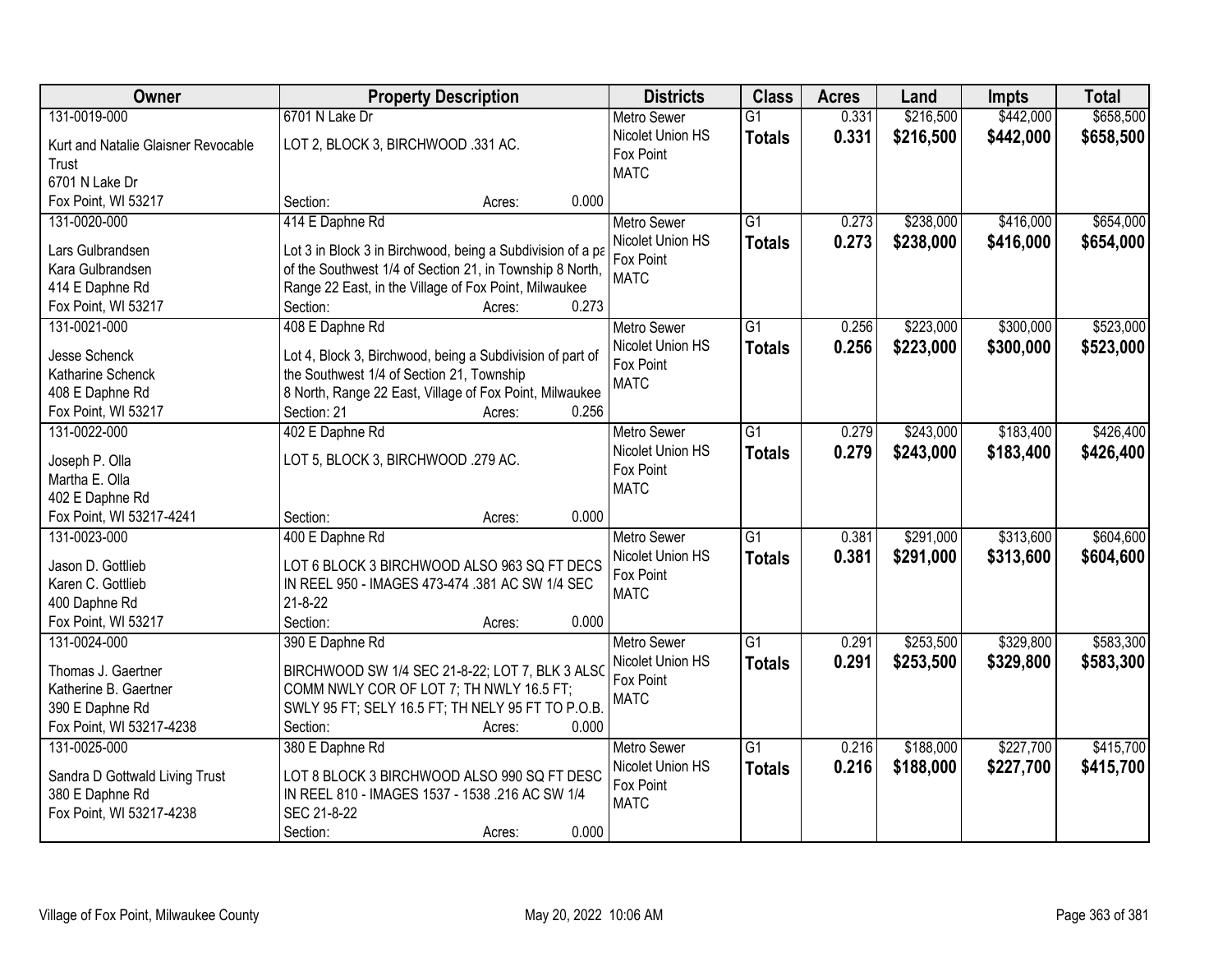| Owner                        | <b>Property Description</b>                                    | <b>Districts</b>                       | <b>Class</b>    | <b>Acres</b> | Land      | <b>Impts</b> | <b>Total</b> |
|------------------------------|----------------------------------------------------------------|----------------------------------------|-----------------|--------------|-----------|--------------|--------------|
| 131-0026-000                 | 370 E Daphne Rd                                                | <b>Metro Sewer</b>                     | $\overline{G1}$ | 0.193        | \$168,000 | \$299,300    | \$467,300    |
| Douglas A. Nickel et al      | LOT 9, BLOCK 3, BIRCHWOOD ALSO 990 SQ. FT.                     | Nicolet Union HS                       | <b>Totals</b>   | 0.193        | \$168,000 | \$299,300    | \$467,300    |
| 370 E Daphne Rd              | DESC. IN VOL. 3390 PAGE 574. . 216 AC. SW1/4 SEC.              | Fox Point                              |                 |              |           |              |              |
| Fox Point, WI 53217-4238     | $21 - 8 - 22$                                                  | <b>MATC</b>                            |                 |              |           |              |              |
|                              | Section:<br>0.000<br>Acres:                                    |                                        |                 |              |           |              |              |
| 131-0027-000                 | 360 E Daphne Rd                                                | <b>Metro Sewer</b>                     | $\overline{G1}$ | 0.193        | \$168,000 | \$295,400    | \$463,400    |
|                              |                                                                | Nicolet Union HS                       | <b>Totals</b>   | 0.193        | \$168,000 | \$295,400    | \$463,400    |
| A Paul Pedersen              | BIRCHWOOD SW 1/4 SEC 21-8-22 LOT 10 BLK 3 ALSO                 | Fox Point                              |                 |              |           |              |              |
| 360 E Daphne Rd              | COMM NWLY COR OF LOT 10; TH NWLY 16.5 FT;                      | <b>MATC</b>                            |                 |              |           |              |              |
| Fox Point, WI 53217-4238     | SWLY 60 FT; SELY 16.5 FT; TH NELY 60 FT TO P.O.B.<br>0.000     |                                        |                 |              |           |              |              |
| 131-0028-000                 | Section:<br>Acres:<br>350 E Daphne Rd                          | <b>Metro Sewer</b>                     | $\overline{G1}$ | 0.193        | \$168,000 | \$382,500    | \$550,500    |
|                              |                                                                | Nicolet Union HS                       |                 | 0.193        | \$168,000 | \$382,500    | \$550,500    |
| Andrew J. O'Connell Trustees | LOT 11 BLK 3 BIRCHWOOD ALSO 990 SQ FT DESC IN                  | Fox Point                              | <b>Totals</b>   |              |           |              |              |
| 350 E Daphne Rd              | REEL 667 - IMAGES 360-361.216 AC SW 1/4 SEC                    | <b>MATC</b>                            |                 |              |           |              |              |
| Fox Point, WI 53217-4238     | $21 - 8 - 22$                                                  |                                        |                 |              |           |              |              |
|                              | Section:<br>0.000<br>Acres:                                    |                                        |                 |              |           |              |              |
| 131-0029-000                 | 340 E Daphne Rd                                                | <b>Metro Sewer</b>                     | G1              | 0.193        | \$168,000 | \$340,500    | \$508,500    |
| Pieter Lens                  | Lot 12, in Block 3, in Birchwood, a Subdivision according      | Nicolet Union HS                       | <b>Totals</b>   | 0.193        | \$168,000 | \$340,500    | \$508,500    |
| Lee Ketter                   | to the recorded plat thereof, located in the Village of Fox    | Fox Point                              |                 |              |           |              |              |
| 340 E Daphne                 | Point, Milwaukee County, Wisconsin. Property Address:          | <b>MATC</b>                            |                 |              |           |              |              |
| Fox Point, WI 53217          | Section: 21<br>0.193<br>Acres:                                 |                                        |                 |              |           |              |              |
| 131-0030-000                 | 330 E Daphne Rd                                                | <b>Metro Sewer</b>                     | $\overline{G1}$ | 0.193        | \$168,000 | \$279,800    | \$447,800    |
|                              |                                                                | Nicolet Union HS                       | <b>Totals</b>   | 0.193        | \$168,000 | \$279,800    | \$447,800    |
| Gerald A. Zall Trustee       | LOT 13, BLK. 3, BIRCHWOOD ALSO 990 SQ. FT.                     | Fox Point                              |                 |              |           |              |              |
| 330 E Daphne Rd              | DESC. IN REEL 193 - IMAGE 2084. .216 AC. SW1/4<br>SEC. 21-8-22 | <b>MATC</b>                            |                 |              |           |              |              |
| Fox Point, WI 53217-4238     | Section:<br>0.000                                              |                                        |                 |              |           |              |              |
|                              | Acres:                                                         |                                        | $\overline{G1}$ |              | \$188,000 |              | \$424,700    |
| 131-0031-000                 | 320 E Daphne Rd                                                | <b>Metro Sewer</b><br>Nicolet Union HS |                 | 0.216        |           | \$236,700    |              |
| Patricia J. Netzow           | LOT 14, BLOCK 3, BIRCHWOOD ALSO 990 SQ. FT.                    | Fox Point                              | <b>Totals</b>   | 0.216        | \$188,000 | \$236,700    | \$424,700    |
| 320 E Daphne Rd              | PURCHASED FROM C & N W RY CO. IN VOL. 1726                     | <b>MATC</b>                            |                 |              |           |              |              |
| Fox Point, WI 53217          | PAGE 666. .216 AC. SW1/4 SEC. 21-8-22                          |                                        |                 |              |           |              |              |
|                              | 0.000<br>Section:<br>Acres:                                    |                                        |                 |              |           |              |              |
| 131-0032-000                 | 310 E Daphne Rd                                                | <b>Metro Sewer</b>                     | $\overline{G1}$ | 0.325        | \$283,000 | \$259,000    | \$542,000    |
| Gary Rosenthal               | Lot 15, also Lot 16, except the South 42.82 feet thereof ir    | Nicolet Union HS                       | <b>Totals</b>   | 0.325        | \$283,000 | \$259,000    | \$542,000    |
| Lori Rosenthal               | Block 3 in Birchwood?s Subdivision, being a Subdivision        | Fox Point                              |                 |              |           |              |              |
| 310 E Daphne Rd              | of a part of the Southwest 1/4 of Section 21, in Township      | <b>MATC</b>                            |                 |              |           |              |              |
| Fox Point, WI 53217          | Section:<br>0.000<br>Acres:                                    |                                        |                 |              |           |              |              |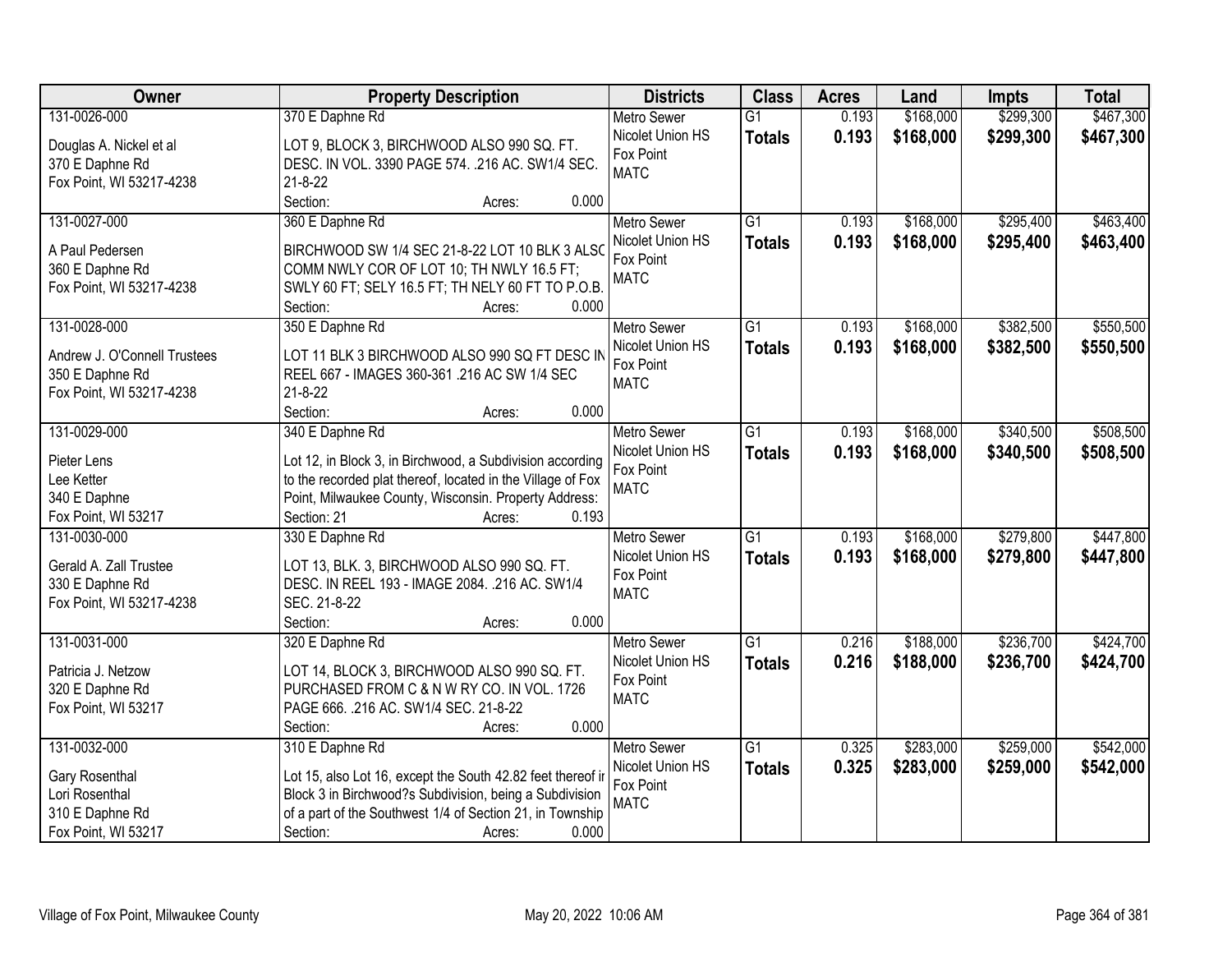| Owner                                                                                               |                                                                                            | <b>Property Description</b> |       | <b>Districts</b>                                                   | <b>Class</b>                     | <b>Acres</b>   | Land                   | <b>Impts</b>           | <b>Total</b>           |
|-----------------------------------------------------------------------------------------------------|--------------------------------------------------------------------------------------------|-----------------------------|-------|--------------------------------------------------------------------|----------------------------------|----------------|------------------------|------------------------|------------------------|
| 131-0034-000<br>Jay Franke<br>6620 N Santa Monica Blvd<br>Fox Point, WI 53217                       | 6620 N Santa Monica Blvd<br>BLK. 4 EXC. PART USED FOR RR ROW BIRCHWOOD<br>CONT. 0.350 ACS. |                             |       | <b>Metro Sewer</b><br>Nicolet Union HS<br>Fox Point<br><b>MATC</b> | $\overline{G1}$<br><b>Totals</b> | 0.498<br>0.498 | \$123,000<br>\$123,000 | \$81,300<br>\$81,300   | \$204,300<br>\$204,300 |
|                                                                                                     | Section:                                                                                   | Acres:                      | 0.000 |                                                                    |                                  |                |                        |                        |                        |
| 131-0035-000<br>Chicago & Nw Trans Co<br>400 W Madison St<br>Chicago, IL 60606                      | Santa Monica Blvd<br>PART OF BLK 4 USED FOR RR ROW BIRCHWOOD<br>CONT. 0.618 ACS.           |                             |       | <b>Metro Sewer</b><br>Nicolet Union HS<br>Fox Point<br><b>MATC</b> | $\overline{X4}$<br><b>Totals</b> | 0.000<br>0.000 | \$0<br>\$0             | $\overline{50}$<br>\$0 | $\overline{50}$<br>\$0 |
|                                                                                                     | Section:                                                                                   | Acres:                      | 0.000 |                                                                    |                                  |                |                        |                        |                        |
| 131-0036-000<br>Barbara C. Steinmetz 2017 Revocable<br>Trust Dated March 2<br>6511 N Lake Dr        | 6511 N Lake Dr<br>LOT 1, BLOCK 5, BIRCHWOOD ADDITION                                       |                             |       | <b>Metro Sewer</b><br>Nicolet Union HS<br>Fox Point<br><b>MATC</b> | G1<br><b>Totals</b>              | 0.434<br>0.434 | \$219,000<br>\$219,000 | \$487,000<br>\$487,000 | \$706,000<br>\$706,000 |
| Fox Point, WI 53217                                                                                 | Section:                                                                                   | Acres:                      | 0.000 |                                                                    |                                  |                |                        |                        |                        |
| 131-0037-000<br>Paul M. Maric<br>340 E Acacia Rd<br>Fox Point, WI 53217-4234                        | 340 E Acacia Rd<br>LOT 2, BLOCK 5, BIRCHWOOD ADDITION                                      |                             |       | <b>Metro Sewer</b><br>Nicolet Union HS<br>Fox Point<br><b>MATC</b> | G1<br><b>Totals</b>              | 0.434<br>0.434 | \$292,000<br>\$292,000 | \$234,000<br>\$234,000 | \$526,000<br>\$526,000 |
|                                                                                                     | Section:                                                                                   | Acres:                      | 0.000 |                                                                    |                                  |                |                        |                        |                        |
| 131-0038-000<br>John J. Siegert<br>Jennifer E. Roche<br>332 E Acacia Rd                             | 332 E Acacia Rd<br>LOT 3, BLOCK 5, BIRCHWOOD ADDITION                                      |                             |       | Metro Sewer<br>Nicolet Union HS<br>Fox Point<br><b>MATC</b>        | $\overline{G1}$<br><b>Totals</b> | 0.389<br>0.389 | \$291,000<br>\$291,000 | \$365,000<br>\$365,000 | \$656,000<br>\$656,000 |
| Fox Point, WI 53217                                                                                 | Section:                                                                                   | Acres:                      | 0.000 |                                                                    |                                  |                |                        |                        |                        |
| 131-0039-000<br>Robert B. Hardin<br>Katherine M. Christensen<br>328 E Acacia Rd                     | 328 E Acacia Rd<br>LOT 4, BLOCK 5, BIRCHWOOD ADDITION                                      |                             |       | Metro Sewer<br>Nicolet Union HS<br>Fox Point<br><b>MATC</b>        | $\overline{G1}$<br><b>Totals</b> | 0.318<br>0.318 | \$277,500<br>\$277,500 | \$366,000<br>\$366,000 | \$643,500<br>\$643,500 |
| Fox Point, WI 53217-4234                                                                            | Section:                                                                                   | Acres:                      | 0.000 |                                                                    |                                  |                |                        |                        |                        |
| 131-0040-000<br>Kevin S. Packman<br>Sarah R. Packman<br>324 E Acacia Rd<br>Fox Point, WI 53217-4234 | 324 E Acacia Rd<br>LOT 5, BLOCK 5, BIRCHWOOD ADDITION<br>Section:                          | Acres:                      | 0.000 | <b>Metro Sewer</b><br>Nicolet Union HS<br>Fox Point<br><b>MATC</b> | $\overline{G1}$<br><b>Totals</b> | 0.318<br>0.318 | \$277,500<br>\$277,500 | \$280,500<br>\$280,500 | \$558,000<br>\$558,000 |
|                                                                                                     |                                                                                            |                             |       |                                                                    |                                  |                |                        |                        |                        |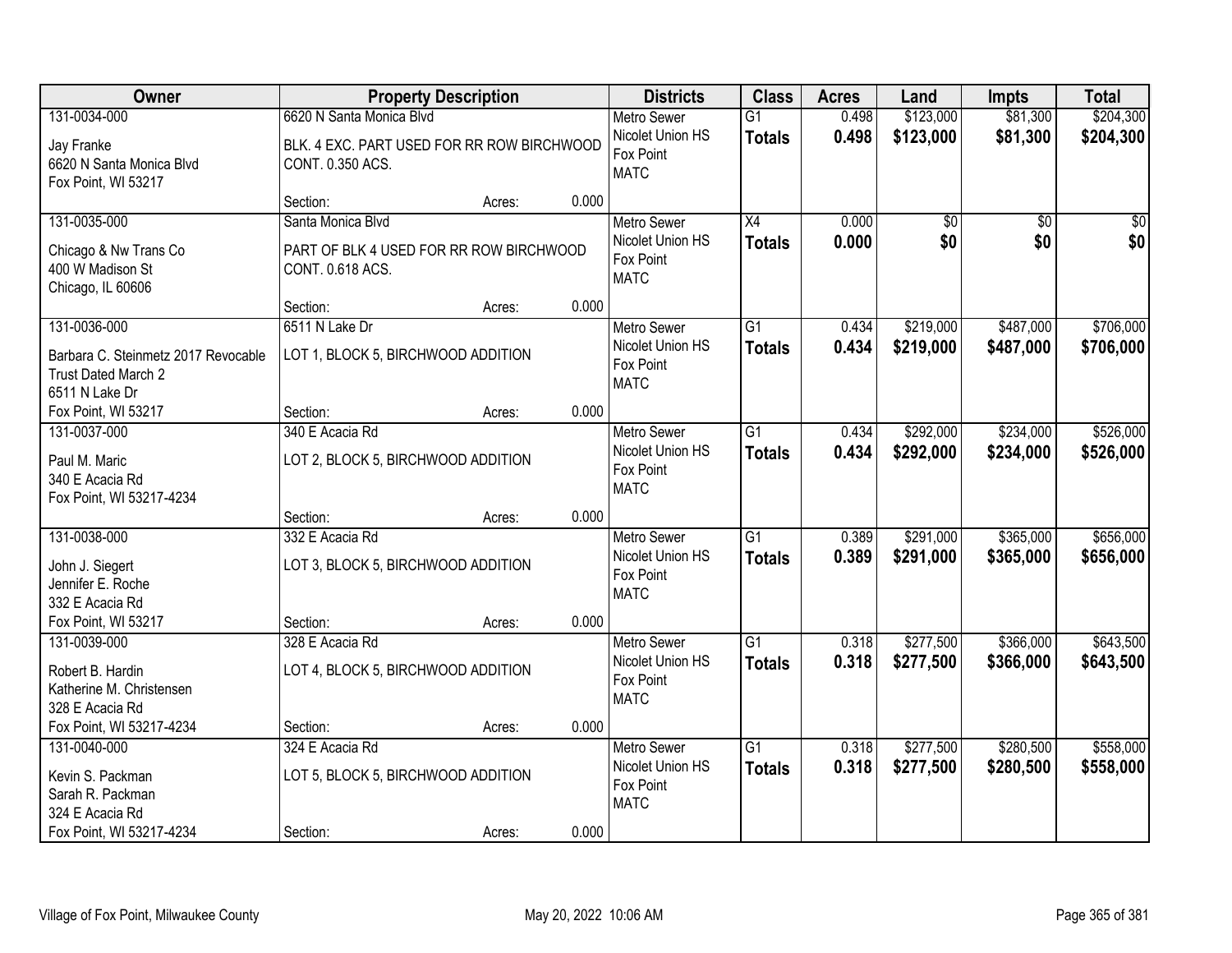| Owner                    | <b>Property Description</b>                  |        |       | <b>Districts</b>         | <b>Class</b>    | <b>Acres</b> | Land      | <b>Impts</b> | <b>Total</b> |
|--------------------------|----------------------------------------------|--------|-------|--------------------------|-----------------|--------------|-----------|--------------|--------------|
| 131-0041-000             | 318 E Acacia Rd                              |        |       | <b>Metro Sewer</b>       | $\overline{G1}$ | 0.318        | \$277,500 | \$369,000    | \$646,500    |
| Robert L. Smith          | LOT 6, BLOCK 5, BIRCHWOOD ADDITION           |        |       | Nicolet Union HS         | <b>Totals</b>   | 0.318        | \$277,500 | \$369,000    | \$646,500    |
| Pamela P. Smith          |                                              |        |       | Fox Point                |                 |              |           |              |              |
| 318 E Acacia Rd          |                                              |        |       | <b>MATC</b>              |                 |              |           |              |              |
| Fox Point, WI 53217-4234 | Section:                                     | Acres: | 0.000 |                          |                 |              |           |              |              |
| 131-0042-000             | 312 E Acacia Rd                              |        |       | <b>Metro Sewer</b>       | $\overline{G1}$ | 0.318        | \$277,500 | \$111,300    | \$388,800    |
| Ryan Derus               | LOT 7, BLOCK 5, BIRCHWOOD ADDITION           |        |       | Nicolet Union HS         | <b>Totals</b>   | 0.318        | \$277,500 | \$111,300    | \$388,800    |
| Evann Derus              |                                              |        |       | Fox Point                |                 |              |           |              |              |
| 312 E Acacia Rd          |                                              |        |       | <b>MATC</b>              |                 |              |           |              |              |
| Fox Point, WI 53217      | Section:                                     | Acres: | 0.000 |                          |                 |              |           |              |              |
| 131-0043-000             | 302 E Acacia Rd                              |        |       | Metro Sewer              | G1              | 0.602        | \$294,500 | \$333,000    | \$627,500    |
|                          |                                              |        |       | Nicolet Union HS         | <b>Totals</b>   | 0.602        | \$294,500 | \$333,000    | \$627,500    |
| Mary B. Emory            | LOTS 8 & 9, BLK. 5 BIRCHWOOD ADDITION        |        |       | Fox Point                |                 |              |           |              |              |
| 302 E Acacia Rd          |                                              |        |       | <b>MATC</b>              |                 |              |           |              |              |
| Fox Point, WI 53217-4234 |                                              |        |       |                          |                 |              |           |              |              |
|                          | Section:                                     | Acres: | 0.000 |                          |                 |              |           |              |              |
| 131-0044-000             | 343 E Acacia Rd                              |        |       | <b>Metro Sewer</b>       | G1              | 0.434        | \$292,000 | \$267,000    | \$559,000    |
| Lawrence A. Boynton      | LOT 1, BLOCK 6, BIRCHWOOD ADDITION           |        |       | Nicolet Union HS         | <b>Totals</b>   | 0.434        | \$292,000 | \$267,000    | \$559,000    |
| Margaret K. Boynton      |                                              |        |       | Fox Point                |                 |              |           |              |              |
| 343 E Acacia Rd          |                                              |        |       | <b>MATC</b>              |                 |              |           |              |              |
| Fox Point, WI 53217-4235 | Section:                                     | Acres: | 0.000 |                          |                 |              |           |              |              |
| 131-0045-000             | 6445 N Lake Dr                               |        |       | <b>Metro Sewer</b>       | $\overline{G1}$ | 0.434        | \$219,000 | \$244,000    | \$463,000    |
|                          |                                              |        |       | Nicolet Union HS         | <b>Totals</b>   | 0.434        | \$219,000 | \$244,000    | \$463,000    |
| Allan R. Pasch           | LOT 2, BLOCK 6, BIRCHWOOD ADDITION           |        |       | Fox Point                |                 |              |           |              |              |
| Sandra K. Pasch          |                                              |        |       | <b>MATC</b>              |                 |              |           |              |              |
| 6445 N Lake Dr           |                                              |        |       |                          |                 |              |           |              |              |
| Fox Point, WI 53217      | Section:                                     | Acres: | 0.000 |                          |                 |              |           |              |              |
| 131-0049-001             | 317 E Acacia Rd                              |        |       | Metro Sewer              | G1              | 0.560        | \$294,000 | \$492,700    | \$786,700    |
| James Kanter             | CERTIFIED SURVEY MAP NO 7481 SW 1/4 SEC      |        |       | Nicolet Union HS         | <b>Totals</b>   | 0.560        | \$294,000 | \$492,700    | \$786,700    |
| Maureen Kanter           | 21-8-22 PARCEL 1 (0.56 ACS)                  |        |       | Fox Point<br><b>MATC</b> |                 |              |           |              |              |
| 317 E Acacia Rd          |                                              |        |       |                          |                 |              |           |              |              |
| Fox Point, WI 53217-4235 | Section:                                     | Acres: | 0.000 |                          |                 |              |           |              |              |
| 131-0049-002             | 325 E Acacia Rd                              |        |       | <b>Metro Sewer</b>       | $\overline{G1}$ | 0.626        | \$294,500 | \$541,600    | \$836,100    |
| Terence P. Hoy           | CERT. SURVEY MAP NO. 7481 SW 1/4 SEC 21-8-22 |        |       | Nicolet Union HS         | <b>Totals</b>   | 0.626        | \$294,500 | \$541,600    | \$836,100    |
| Holly Mckeown Hoy        | PARCEL 2 (0.63 ACS)                          |        |       | Fox Point                |                 |              |           |              |              |
| 325 E Acacia Rd          |                                              |        |       | <b>MATC</b>              |                 |              |           |              |              |
| Fox Point, WI 53217-4235 | Section:                                     | Acres: | 0.000 |                          |                 |              |           |              |              |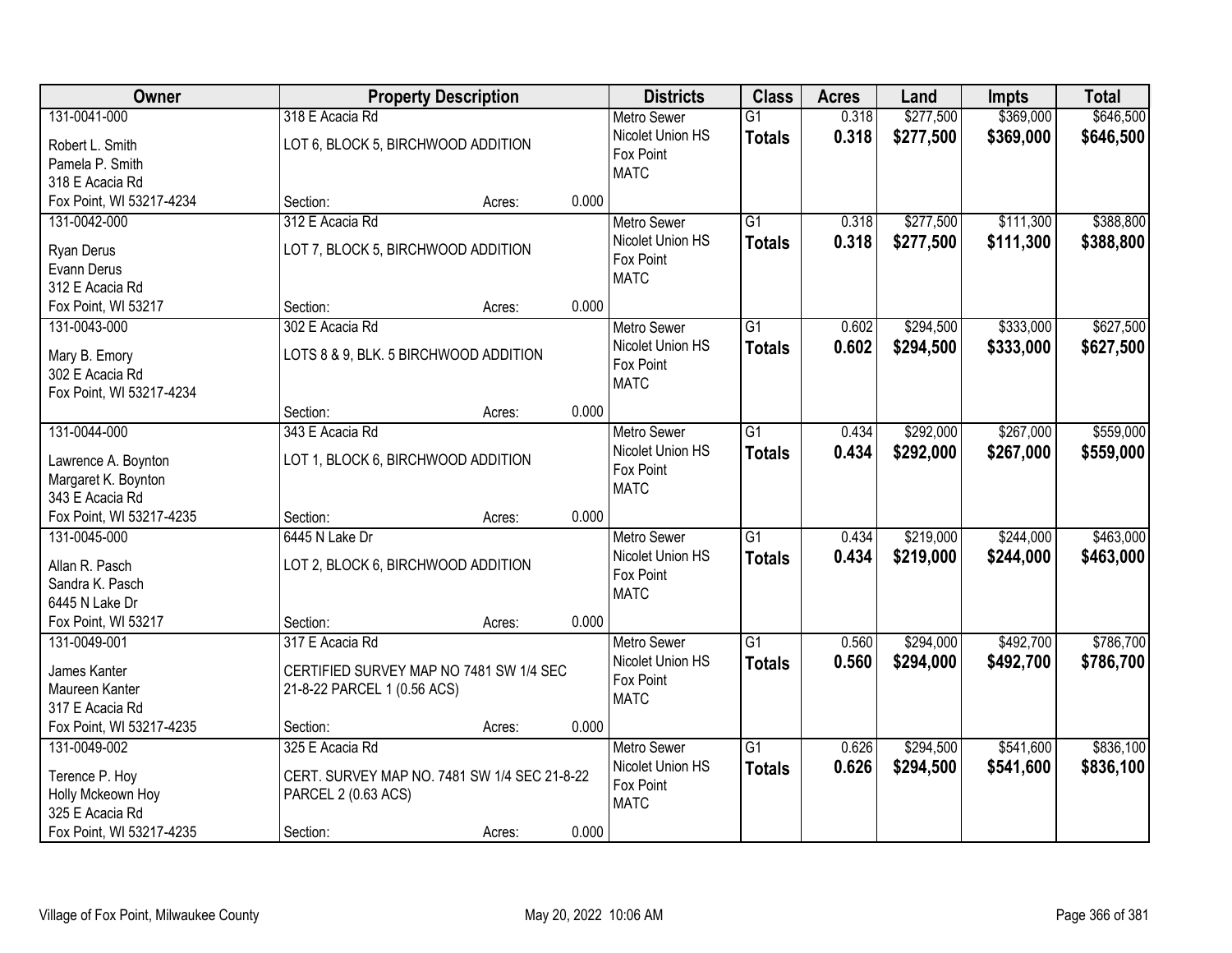| Owner                                  | <b>Property Description</b>                                  | <b>Districts</b>              | <b>Class</b>    | <b>Acres</b> | Land      | <b>Impts</b> | <b>Total</b> |
|----------------------------------------|--------------------------------------------------------------|-------------------------------|-----------------|--------------|-----------|--------------|--------------|
| 131-0050-000                           | 311 E Acacia Rd                                              | <b>Metro Sewer</b>            | $\overline{G1}$ | 0.280        | \$244,000 | \$296,200    | \$540,200    |
| Timothy E. Buchen                      | LOT 7, BLOCK 6, BIRCHWOOD ADDITION                           | Nicolet Union HS              | <b>Totals</b>   | 0.280        | \$244,000 | \$296,200    | \$540,200    |
| Jean Buchen                            |                                                              | Fox Point                     |                 |              |           |              |              |
| 311 E Acacia Rd                        |                                                              | <b>MATC</b>                   |                 |              |           |              |              |
| Fox Point, WI 53217-4235               | 0.000<br>Section:<br>Acres:                                  |                               |                 |              |           |              |              |
| 131-0051-000                           | 305 E Acacia Rd                                              | <b>Metro Sewer</b>            | $\overline{G1}$ | 0.280        | \$244,000 | \$642,200    | \$886,200    |
|                                        | LOT 8, BLOCK 6, BIRCHWOOD ADDITION                           | Nicolet Union HS              | <b>Totals</b>   | 0.280        | \$244,000 | \$642,200    | \$886,200    |
| Michael B. Weiss<br>Deanna M. Weiss    |                                                              | Fox Point                     |                 |              |           |              |              |
| 305 E Acacia Rd                        |                                                              | <b>MATC</b>                   |                 |              |           |              |              |
| Fox Point, WI 53217-4235               | 0.000<br>Section:<br>Acres:                                  |                               |                 |              |           |              |              |
| 131-0052-000                           | 305 E Acacia Rd                                              | <b>Metro Sewer</b>            | G1              | 0.280        | \$49,500  | \$0          | \$49,500     |
|                                        |                                                              | Nicolet Union HS              | <b>Totals</b>   | 0.280        | \$49,500  | \$0          | \$49,500     |
| Michael B. Weiss                       | LOT 9, BLOCK 6, BIRCHWOOD ADDITION                           | Fox Point                     |                 |              |           |              |              |
| Deanna M. Weiss                        |                                                              | <b>MATC</b>                   |                 |              |           |              |              |
| 305 E Acacia Rd                        |                                                              |                               |                 |              |           |              |              |
| Fox Point, WI 53217-4235               | 0.000<br>Section:<br>Acres:                                  |                               |                 |              |           |              |              |
| 131-0053-000                           | 6805 N Lake Dr                                               | <b>Metro Sewer</b>            | $\overline{G1}$ | 0.411        | \$197,000 | \$350,000    | \$547,000    |
| Kristin A. Altendorf Pietsch Revocable | Lot 1 and a portion of the Easterly End of Lot 2, having a   | Nicolet Union HS              | <b>Totals</b>   | 0.411        | \$197,000 | \$350,000    | \$547,000    |
| Trust                                  | width of 14.10 feet on the Southerly line thereof and 14 fe  | Fox Point<br><b>MATC</b>      |                 |              |           |              |              |
| 3900 N Estabrook Pkwy #431             | on the Northerly line thereof, in the First Continuation of  |                               |                 |              |           |              |              |
| Shorewood, WI 53211                    | 0.000<br>Section:<br>Acres:                                  |                               |                 |              |           |              |              |
| 131-0054-000                           | 6765 N Holly Ct                                              | <b>Metro Sewer</b>            | $\overline{G1}$ | 0.489        | \$127,500 | \$227,500    | \$355,000    |
| Robert G. Mcdougall                    | THE FIRST CONT OF LAKE VIEW HIGHLANDS SUBD                   | Nicolet Union HS              | <b>Totals</b>   | 0.489        | \$127,500 | \$227,500    | \$355,000    |
| Mika T. Moteki                         | LOT 2 EXC A STRIP OFF THE ELY END HAVING A                   | Fox Point                     |                 |              |           |              |              |
| 6765 N Holly Ct                        | WIDTH OF 14.10FT ON SLY LINE & 14.00FT ALG NLY               | <b>MATC</b>                   |                 |              |           |              |              |
| Fox Point, WI 53217-3619               | 0.000<br>Section:<br>Acres:                                  |                               |                 |              |           |              |              |
| 131-0055-000                           | 6759 N Holly Ct                                              | <b>Metro Sewer</b>            | $\overline{G1}$ | 0.571        | \$133,500 | \$184,000    | \$317,500    |
|                                        |                                                              | Nicolet Union HS              | <b>Totals</b>   | 0.571        | \$133,500 | \$184,000    | \$317,500    |
| James W & Mary F Turzinski Revocable   | THE FIRST CONT OF LAKE VIEW HIGHLANDS SUBD                   | Fox Point                     |                 |              |           |              |              |
| Trust                                  | LOT 3 EXC PORTION OFF NELY SIDE HAVING A                     | <b>MATC</b>                   |                 |              |           |              |              |
| James W. Turzinski                     | WIDTH OF 28.82FT ALG SELY LINE & 47.00FT ALG N               |                               |                 |              |           |              |              |
| 6759 N Holly Ct                        | 0.000<br>Section:<br>Acres:                                  |                               |                 |              |           |              |              |
| Fox Point, WI 53217-3619               |                                                              |                               |                 |              |           |              |              |
| 131-0056-000                           | 6747 N Holly Ct                                              | <b>Metro Sewer</b>            | $\overline{G1}$ | 0.464        | \$125,500 | \$439,000    | \$564,500    |
| Arthur Zakhariants                     | Lot 4, excepting that portion off the Northerly side thereof | Nicolet Union HS<br>Fox Point | <b>Totals</b>   | 0.464        | \$125,500 | \$439,000    | \$564,500    |
| 6747 N Holly Ct                        | having a width of 32.68 feet along the                       | <b>MATC</b>                   |                 |              |           |              |              |
| Fox Point, WI 53217                    | Easterly line thereof and 70.15 feet along the Westerly lin  |                               |                 |              |           |              |              |
|                                        | Section:<br>0.000<br>Acres:                                  |                               |                 |              |           |              |              |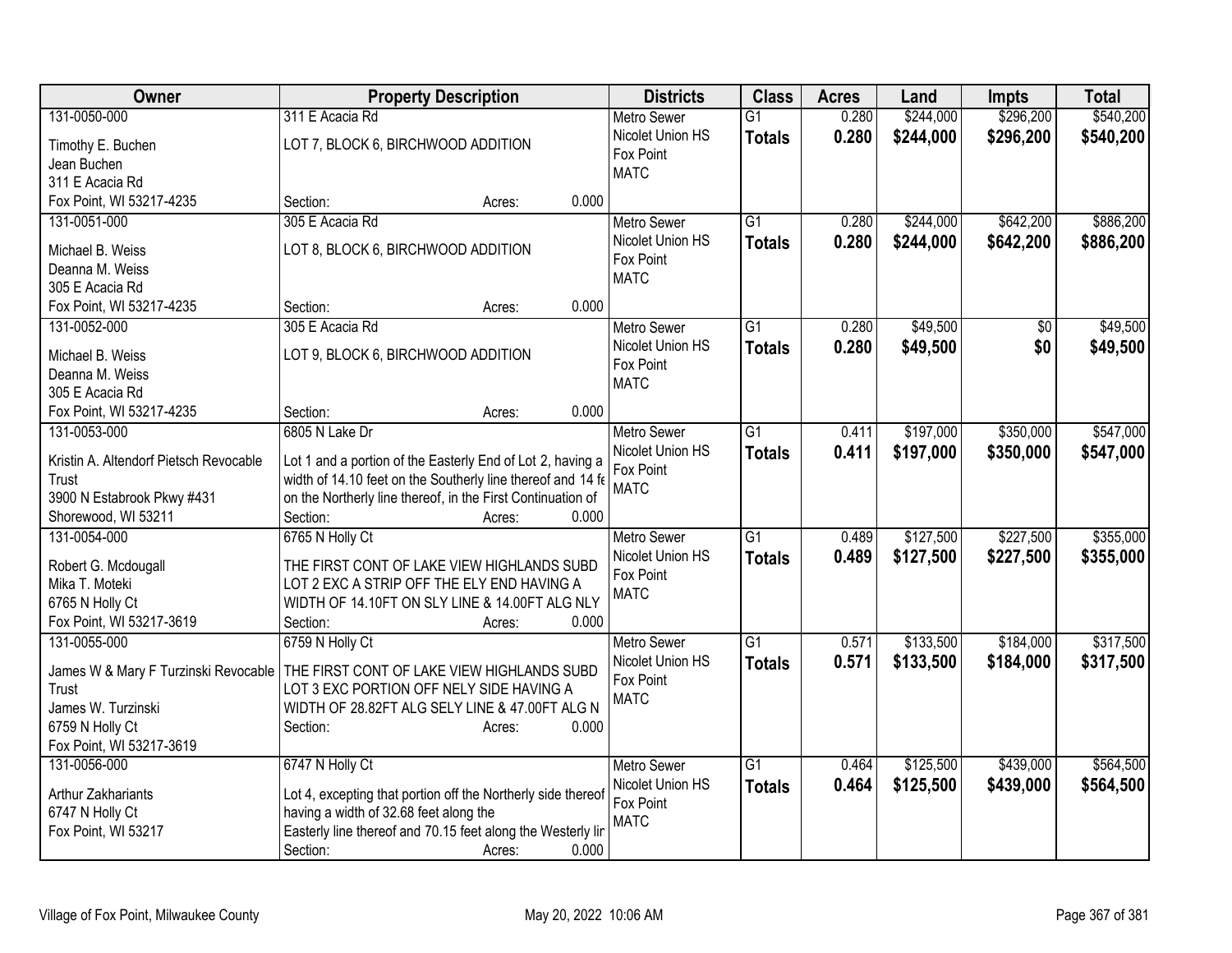| \$154,000<br>\$280,000<br>131-0057-000<br>$\overline{G1}$<br>0.471<br>\$126,000<br>6741 N Holly Ct<br><b>Metro Sewer</b><br>Nicolet Union HS<br>0.471<br>\$126,000<br>\$154,000<br>\$280,000<br><b>Totals</b><br>David A. Robbins<br>THE FIRST CONT OF LAKE VIEW HIGHLANDS SUBD<br>Fox Point<br>6741 N Holly Ct<br>A PORTION OFF SLY END OF LOT 5 HAVING A<br><b>MATC</b><br>Fox Point, WI 53217<br>WIDTH OF 2.12FT AS MEAS ALG ELY LINE & 0.37FT<br>0.000<br>Section:<br>Acres:<br>\$132,500<br>\$247,000<br>\$379,500<br>131-0058-000<br>6729 N Holly Ct<br>$\overline{G1}$<br><b>Metro Sewer</b><br>0.556<br>Nicolet Union HS<br>0.556<br>\$132,500<br>\$247,000<br>\$379,500<br><b>Totals</b><br>THE FIRST CONT OF LAKE VIEW HIGHLANDS SUBD<br>Richard Lagerman<br>Fox Point<br>Brigid J. Smith<br>PT LOTS 7 8 & 9 BD & DESC AS FOLLOWS BEG W<br><b>MATC</b><br>6729 N Holly Ct<br>LINE LOT 8 & 2.38FT N OF SW COR TH N ALG WLY<br>0.000<br>Fox Point, WI 53217-3619<br>Section:<br>Acres:<br>6717 N Holly Ct<br>\$131,500<br>\$270,000<br>\$401,500<br>131-0059-000<br><b>Metro Sewer</b><br>$\overline{G1}$<br>0.542 |
|----------------------------------------------------------------------------------------------------------------------------------------------------------------------------------------------------------------------------------------------------------------------------------------------------------------------------------------------------------------------------------------------------------------------------------------------------------------------------------------------------------------------------------------------------------------------------------------------------------------------------------------------------------------------------------------------------------------------------------------------------------------------------------------------------------------------------------------------------------------------------------------------------------------------------------------------------------------------------------------------------------------------------------------------------------------------------------------------------------------------------|
|                                                                                                                                                                                                                                                                                                                                                                                                                                                                                                                                                                                                                                                                                                                                                                                                                                                                                                                                                                                                                                                                                                                            |
|                                                                                                                                                                                                                                                                                                                                                                                                                                                                                                                                                                                                                                                                                                                                                                                                                                                                                                                                                                                                                                                                                                                            |
|                                                                                                                                                                                                                                                                                                                                                                                                                                                                                                                                                                                                                                                                                                                                                                                                                                                                                                                                                                                                                                                                                                                            |
|                                                                                                                                                                                                                                                                                                                                                                                                                                                                                                                                                                                                                                                                                                                                                                                                                                                                                                                                                                                                                                                                                                                            |
|                                                                                                                                                                                                                                                                                                                                                                                                                                                                                                                                                                                                                                                                                                                                                                                                                                                                                                                                                                                                                                                                                                                            |
|                                                                                                                                                                                                                                                                                                                                                                                                                                                                                                                                                                                                                                                                                                                                                                                                                                                                                                                                                                                                                                                                                                                            |
|                                                                                                                                                                                                                                                                                                                                                                                                                                                                                                                                                                                                                                                                                                                                                                                                                                                                                                                                                                                                                                                                                                                            |
|                                                                                                                                                                                                                                                                                                                                                                                                                                                                                                                                                                                                                                                                                                                                                                                                                                                                                                                                                                                                                                                                                                                            |
|                                                                                                                                                                                                                                                                                                                                                                                                                                                                                                                                                                                                                                                                                                                                                                                                                                                                                                                                                                                                                                                                                                                            |
|                                                                                                                                                                                                                                                                                                                                                                                                                                                                                                                                                                                                                                                                                                                                                                                                                                                                                                                                                                                                                                                                                                                            |
|                                                                                                                                                                                                                                                                                                                                                                                                                                                                                                                                                                                                                                                                                                                                                                                                                                                                                                                                                                                                                                                                                                                            |
|                                                                                                                                                                                                                                                                                                                                                                                                                                                                                                                                                                                                                                                                                                                                                                                                                                                                                                                                                                                                                                                                                                                            |
| 0.542<br>Nicolet Union HS<br>\$131,500<br>\$270,000<br>\$401,500<br><b>Totals</b><br>Belen S. Castaneda<br>THE FIRST CONT OF LAKE VIEW HIGHLANDS SUBD                                                                                                                                                                                                                                                                                                                                                                                                                                                                                                                                                                                                                                                                                                                                                                                                                                                                                                                                                                      |
| Fox Point<br>PT LOTS 8 9 & 10 BD & DESC AS FOLLOWS BEG W L<br>16246 E Hamilton PI                                                                                                                                                                                                                                                                                                                                                                                                                                                                                                                                                                                                                                                                                                                                                                                                                                                                                                                                                                                                                                          |
| <b>MATC</b><br>LOT 10 & 36.76FT S OF NW COR SD LOT TH NLY ALG<br>Aurora, CO 80013                                                                                                                                                                                                                                                                                                                                                                                                                                                                                                                                                                                                                                                                                                                                                                                                                                                                                                                                                                                                                                          |
| Section:<br>0.542<br>Acres:                                                                                                                                                                                                                                                                                                                                                                                                                                                                                                                                                                                                                                                                                                                                                                                                                                                                                                                                                                                                                                                                                                |
| \$328,500<br>\$469,000<br>131-0060-000<br>6711 N Holly Ct<br>$\overline{G1}$<br>\$140,500<br><b>Metro Sewer</b><br>0.668                                                                                                                                                                                                                                                                                                                                                                                                                                                                                                                                                                                                                                                                                                                                                                                                                                                                                                                                                                                                   |
| Nicolet Union HS<br>0.668<br>\$140,500<br>\$328,500<br>\$469,000<br><b>Totals</b>                                                                                                                                                                                                                                                                                                                                                                                                                                                                                                                                                                                                                                                                                                                                                                                                                                                                                                                                                                                                                                          |
| Patricia A. Miller Palmer<br>LOT 11 AND THE SOUTH PART OF LOT 10 HAVING A<br>Fox Point                                                                                                                                                                                                                                                                                                                                                                                                                                                                                                                                                                                                                                                                                                                                                                                                                                                                                                                                                                                                                                     |
| Robert E. Palmer<br>WIDTH OF 38.61 FT. AS MEAS ALG THE ELY LINE<br><b>MATC</b>                                                                                                                                                                                                                                                                                                                                                                                                                                                                                                                                                                                                                                                                                                                                                                                                                                                                                                                                                                                                                                             |
| 6711 N Holly Ct<br>THEREOF AND 44.10 FT. AS MEAS. ALG THE WLY.                                                                                                                                                                                                                                                                                                                                                                                                                                                                                                                                                                                                                                                                                                                                                                                                                                                                                                                                                                                                                                                             |
| Fox Point, WI 53217-3619<br>0.668<br>Section:<br>Acres:                                                                                                                                                                                                                                                                                                                                                                                                                                                                                                                                                                                                                                                                                                                                                                                                                                                                                                                                                                                                                                                                    |
| $\overline{G1}$<br>\$138,000<br>\$392,000<br>131-0061-000<br>6705 N Holly Ct<br>0.635<br>\$254,000<br><b>Metro Sewer</b>                                                                                                                                                                                                                                                                                                                                                                                                                                                                                                                                                                                                                                                                                                                                                                                                                                                                                                                                                                                                   |
| 0.635<br>\$138,000<br>\$392,000<br>Nicolet Union HS<br><b>Totals</b><br>\$254,000<br>Laurence S. Granof<br>Lot 12, in First Continuation of Lake View Highlands                                                                                                                                                                                                                                                                                                                                                                                                                                                                                                                                                                                                                                                                                                                                                                                                                                                                                                                                                            |
| Fox Point<br>Subdivision, being a part of the Southwest 1/4 of Section<br>Ellen L. Granof                                                                                                                                                                                                                                                                                                                                                                                                                                                                                                                                                                                                                                                                                                                                                                                                                                                                                                                                                                                                                                  |
| <b>MATC</b><br>6705 N Holly Ct<br>21, in                                                                                                                                                                                                                                                                                                                                                                                                                                                                                                                                                                                                                                                                                                                                                                                                                                                                                                                                                                                                                                                                                   |
| Fox Point, WI 53217<br>Section:<br>0.635<br>Acres:                                                                                                                                                                                                                                                                                                                                                                                                                                                                                                                                                                                                                                                                                                                                                                                                                                                                                                                                                                                                                                                                         |
| $\overline{G1}$<br>\$132,000<br>\$216,000<br>\$348,000<br>131-0062-000<br>6708 N Holly Ct<br><b>Metro Sewer</b><br>0.548                                                                                                                                                                                                                                                                                                                                                                                                                                                                                                                                                                                                                                                                                                                                                                                                                                                                                                                                                                                                   |
| Nicolet Union HS<br>0.548<br>\$132,000<br>\$216,000<br>\$348,000<br><b>Totals</b>                                                                                                                                                                                                                                                                                                                                                                                                                                                                                                                                                                                                                                                                                                                                                                                                                                                                                                                                                                                                                                          |
| LOT 13, AND THE SLY 1/2 OF THE VACATED<br>James J. Broennimann<br>Fox Point                                                                                                                                                                                                                                                                                                                                                                                                                                                                                                                                                                                                                                                                                                                                                                                                                                                                                                                                                                                                                                                |
| PEDESTRIAN LANE, IN FIRST CONT. OF THE LAKE<br>Suzette M. Broennimann<br><b>MATC</b>                                                                                                                                                                                                                                                                                                                                                                                                                                                                                                                                                                                                                                                                                                                                                                                                                                                                                                                                                                                                                                       |
| 6708 N Holly Ct<br><b>VIEW HIGHLANDS SUBD.</b>                                                                                                                                                                                                                                                                                                                                                                                                                                                                                                                                                                                                                                                                                                                                                                                                                                                                                                                                                                                                                                                                             |
| Fox Point, WI 53217-3619<br>0.000<br>Section:<br>Acres:                                                                                                                                                                                                                                                                                                                                                                                                                                                                                                                                                                                                                                                                                                                                                                                                                                                                                                                                                                                                                                                                    |
| \$135,500<br>\$156,000<br>\$291,500<br>131-0063-000<br>6714 N Holly Ct<br>$\overline{G1}$<br><b>Metro Sewer</b><br>0.596                                                                                                                                                                                                                                                                                                                                                                                                                                                                                                                                                                                                                                                                                                                                                                                                                                                                                                                                                                                                   |
| Nicolet Union HS<br>0.596<br>\$135,500<br>\$156,000<br>\$291,500<br><b>Totals</b><br>Donald B. Conrad Jr<br>Lot 14, and the South 45.0 feet of Lot 15, as measured                                                                                                                                                                                                                                                                                                                                                                                                                                                                                                                                                                                                                                                                                                                                                                                                                                                                                                                                                         |
| Fox Point<br>along the Easterly line thereof, and the North One-Half of<br>Kather Conrad                                                                                                                                                                                                                                                                                                                                                                                                                                                                                                                                                                                                                                                                                                                                                                                                                                                                                                                                                                                                                                   |
| <b>MATC</b><br>the vacated pedestrian lane adjoining said parcel, in the<br>6714 N Holly Ct                                                                                                                                                                                                                                                                                                                                                                                                                                                                                                                                                                                                                                                                                                                                                                                                                                                                                                                                                                                                                                |
| 0.000<br>Fox Point, WI 53217<br>Section:<br>Acres:                                                                                                                                                                                                                                                                                                                                                                                                                                                                                                                                                                                                                                                                                                                                                                                                                                                                                                                                                                                                                                                                         |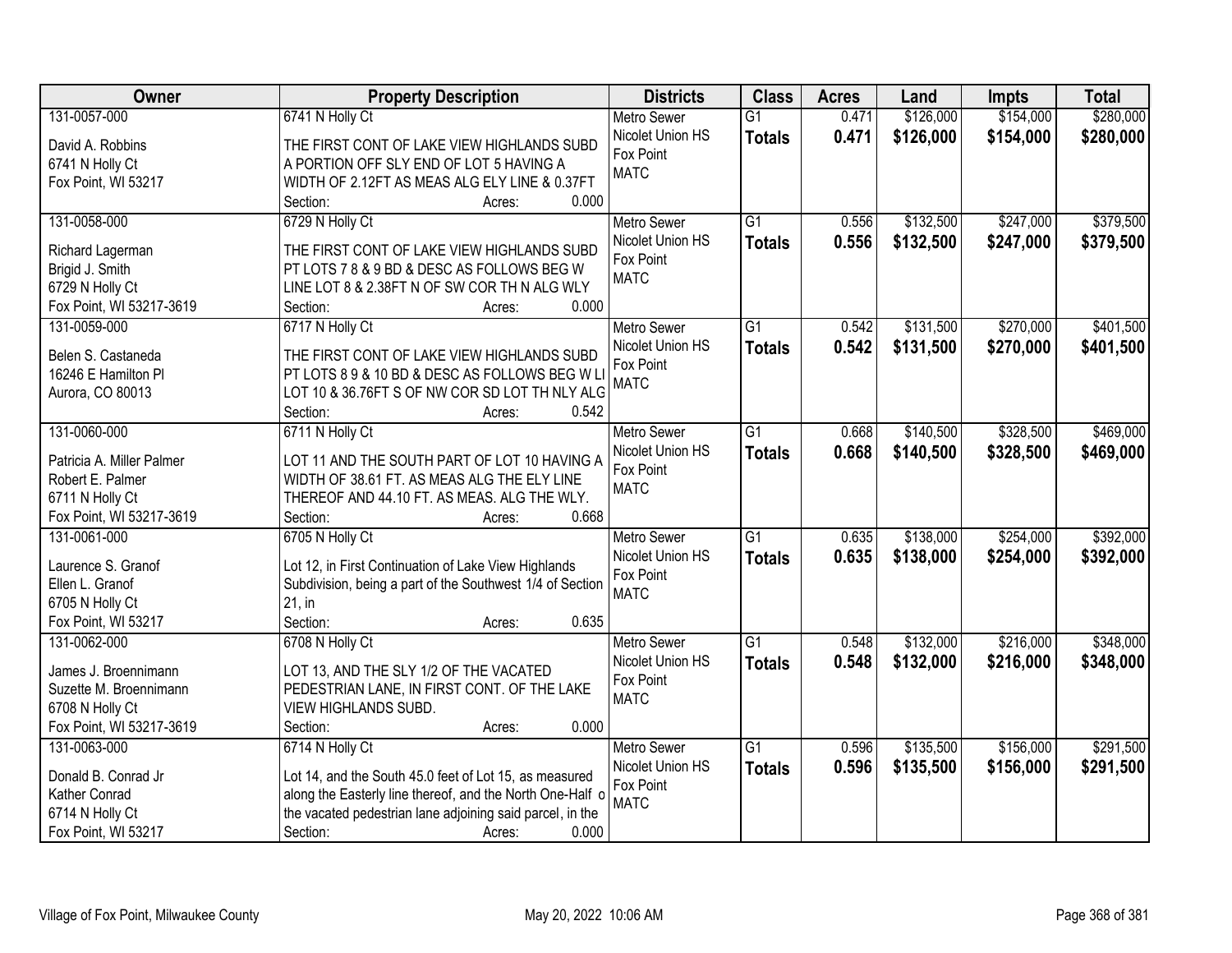| Owner                             | <b>Property Description</b>                                                                                                | <b>Districts</b>              | <b>Class</b>    | <b>Acres</b> | Land      | <b>Impts</b> | <b>Total</b> |
|-----------------------------------|----------------------------------------------------------------------------------------------------------------------------|-------------------------------|-----------------|--------------|-----------|--------------|--------------|
| 131-0064-000                      | 6726 N Holly Ct                                                                                                            | <b>Metro Sewer</b>            | $\overline{G1}$ | 0.510        | \$129,000 | \$246,500    | \$375,500    |
| Margie Hood                       | The North 35 feet of Lot Fifteen (15), as measured along                                                                   | Nicolet Union HS              | <b>Totals</b>   | 0.510        | \$129,000 | \$246,500    | \$375,500    |
| 6726 N Holly Ct                   | the East line thereof, and all of Lot Sixteen (16), in the Fir                                                             | Fox Point                     |                 |              |           |              |              |
| Fox Point, WI 53217               | Continuation of Lake View Highlands Subdivision, being a                                                                   | <b>MATC</b>                   |                 |              |           |              |              |
|                                   | 0.510<br>Section:<br>Acres:                                                                                                |                               |                 |              |           |              |              |
| 131-0065-000                      | 6732 N Holly Ct                                                                                                            | <b>Metro Sewer</b>            | $\overline{G1}$ | 0.486        | \$127,500 | \$245,500    | \$373,000    |
|                                   |                                                                                                                            | Nicolet Union HS              | <b>Totals</b>   | 0.486        | \$127,500 | \$245,500    | \$373,000    |
| Robert C. Mayer                   | LOT 17 AND THE S 40 FT OF LOT 18 AS MEAS ALG                                                                               | Fox Point                     |                 |              |           |              |              |
| Joan D. Mayer                     | THE E. LINE THEREOF THE FIRST CONT. OF THE                                                                                 | <b>MATC</b>                   |                 |              |           |              |              |
| 6732 N Holly Ct                   | LAKE VIEW HIGHLANDS SUBD.<br>0.000                                                                                         |                               |                 |              |           |              |              |
| Fox Point, WI 53217-3619          | Section:<br>Acres:                                                                                                         |                               |                 |              |           |              |              |
| 131-0066-000                      | 6746 N Holly Ct                                                                                                            | <b>Metro Sewer</b>            | $\overline{G1}$ | 0.420        | \$122,500 | \$294,000    | \$416,500    |
| Carl Jurss                        | LOT 19, EXC. NLY 5 FT. MEAS ALG THE ELY SIDE                                                                               | Nicolet Union HS              | <b>Totals</b>   | 0.420        | \$122,500 | \$294,000    | \$416,500    |
| 6746 N Holly Ct                   | THEREOF AND 5.05 FT. ALG THE WLY SIDE                                                                                      | Fox Point<br><b>MATC</b>      |                 |              |           |              |              |
| Fox Point, WI 53217               | THEREOF ALSO THE N 40.0 FT. AS MEAS. ALG THE                                                                               |                               |                 |              |           |              |              |
|                                   | Section:<br>0.000<br>Acres:                                                                                                |                               |                 |              |           |              |              |
| 131-0067-000                      | 6755 N Lake Dr                                                                                                             | <b>Metro Sewer</b>            | $\overline{G1}$ | 0.340        | \$196,000 | \$135,500    | \$331,500    |
|                                   |                                                                                                                            | Nicolet Union HS              | <b>Totals</b>   | 0.340        | \$196,000 | \$135,500    | \$331,500    |
| <b>Edgar Russell</b>              | Lot 20, together with a strip off the Northerly end of Lot 1<br>having a width of 5.05 feet along the Westerly line thereo | Fox Point                     |                 |              |           |              |              |
| Darlene Russell<br>6755 N Lake Dr | in the First Continuation of Lake View Highlands                                                                           | <b>MATC</b>                   |                 |              |           |              |              |
| Fox Point, WI 53217               | 0.340<br>Section:                                                                                                          |                               |                 |              |           |              |              |
| 131-0068-000                      | Acres:                                                                                                                     |                               | $\overline{G1}$ | 0.557        | \$126,500 | \$280,900    | \$407,400    |
|                                   | 6770 N Reynard Rd                                                                                                          | Metro Sewer                   |                 |              |           |              |              |
| Christopher P. Lynch              | LOT 1, BLOCK 6, SECOND CONT. OF LAKE VIEW                                                                                  | Nicolet Union HS<br>Fox Point | <b>Totals</b>   | 0.557        | \$126,500 | \$280,900    | \$407,400    |
| Shirin S. Lynch                   | HIGHLANDS SUBD.                                                                                                            | <b>MATC</b>                   |                 |              |           |              |              |
| 6770 N Reynard Rd                 |                                                                                                                            |                               |                 |              |           |              |              |
| Fox Point, WI 53217               | Section:<br>0.000<br>Acres:                                                                                                |                               |                 |              |           |              |              |
| 131-0069-000                      | 6770 N Yates Rd                                                                                                            | Metro Sewer                   | $\overline{G1}$ | 0.315        | \$113,500 | \$153,500    | \$267,000    |
| Paul Grow                         | LOT 1, BLOCK 7, SECOND CONT. OF LAKE VIEW                                                                                  | Nicolet Union HS              | <b>Totals</b>   | 0.315        | \$113,500 | \$153,500    | \$267,000    |
| Michele M. Janquart               | HIGHLANDS SUBD.                                                                                                            | Fox Point                     |                 |              |           |              |              |
| 6770 N Yates Rd                   |                                                                                                                            | <b>MATC</b>                   |                 |              |           |              |              |
| Fox Point, WI 53217-3943          | 0.000<br>Section:<br>Acres:                                                                                                |                               |                 |              |           |              |              |
| 131-0070-000                      | 6760 N Yates Rd                                                                                                            | <b>Metro Sewer</b>            | $\overline{G1}$ | 0.369        | \$116,500 | \$147,000    | \$263,500    |
|                                   |                                                                                                                            | Nicolet Union HS              |                 | 0.369        |           |              |              |
| Susan A. Docktor                  | LOT 2, BLOCK 7, SECOND CONT. OF LAKE VIEW                                                                                  | Fox Point                     | <b>Totals</b>   |              | \$116,500 | \$147,000    | \$263,500    |
| 6760 N Yates Rd                   | HIGHLANDS SUBD.                                                                                                            | <b>MATC</b>                   |                 |              |           |              |              |
| Fox Point, WI 53217-3943          |                                                                                                                            |                               |                 |              |           |              |              |
|                                   | 0.000<br>Section:<br>Acres:                                                                                                |                               |                 |              |           |              |              |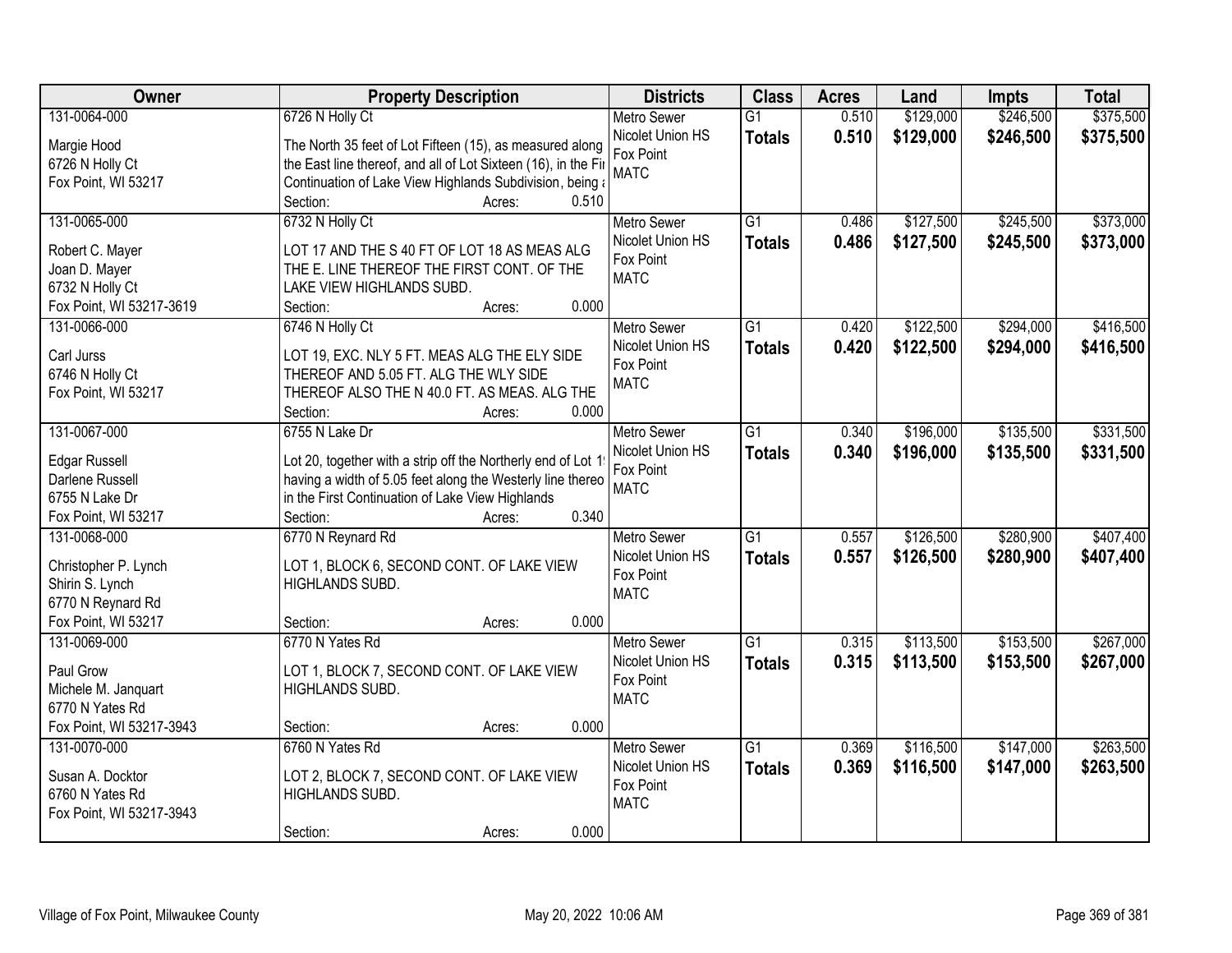| Owner                                     | <b>Property Description</b>                               | <b>Districts</b>                       | <b>Class</b>    | <b>Acres</b> | Land      | <b>Impts</b> | <b>Total</b> |
|-------------------------------------------|-----------------------------------------------------------|----------------------------------------|-----------------|--------------|-----------|--------------|--------------|
| 131-0071-000                              | 6750 N Yates Rd                                           | <b>Metro Sewer</b>                     | $\overline{G1}$ | 0.399        | \$118,000 | \$257,000    | \$375,000    |
| Jane M. DiChristopher                     | Lot 3, in Block 7, in The Second Continuation of Lake Vie | Nicolet Union HS                       | <b>Totals</b>   | 0.399        | \$118,000 | \$257,000    | \$375,000    |
| 6750 N Yates Rd                           | Highlands Subdivision, being a Subdivision of part of the | Fox Point                              |                 |              |           |              |              |
| Fox Point, WI 53217                       | Southwest 1/4 of Section 21, Township 8 North, Range 2    | <b>MATC</b>                            |                 |              |           |              |              |
|                                           | 0.000<br>Section:<br>Acres:                               |                                        |                 |              |           |              |              |
| 131-0072-000                              | 6740 N Yates Rd                                           | <b>Metro Sewer</b>                     | $\overline{G1}$ | 0.344        | \$115,000 | \$201,200    | \$316,200    |
|                                           |                                                           | Nicolet Union HS                       | <b>Totals</b>   | 0.344        | \$115,000 | \$201,200    | \$316,200    |
| Lee R. Beitzel                            | LOT 4, BLOCK 7, SECOND CONT OF LAKE VIEW                  | Fox Point                              |                 |              |           |              |              |
| Jillane B. Ritterbusch<br>6740 N Yates Rd | <b>HIGHLANDS SUBD</b>                                     | <b>MATC</b>                            |                 |              |           |              |              |
|                                           | 0.000<br>Section:                                         |                                        |                 |              |           |              |              |
| Fox Point, WI 53217-3943<br>131-0073-000  | Acres:<br>6730 N Yates Rd                                 |                                        | G1              | 0.323        |           | \$219,500    | \$333,500    |
|                                           |                                                           | <b>Metro Sewer</b><br>Nicolet Union HS |                 |              | \$114,000 |              |              |
| Rhonda G. Cundy                           | LOT 5, BLOCK 7, SECOND CONT OF LAKE VIEW                  |                                        | <b>Totals</b>   | 0.323        | \$114,000 | \$219,500    | \$333,500    |
| Kathleen A. Kesler                        | <b>HIGHLANDS SUBD</b>                                     | Fox Point<br><b>MATC</b>               |                 |              |           |              |              |
| 6730 N Yates Rd                           |                                                           |                                        |                 |              |           |              |              |
| Fox Point, WI 53217-3943                  | 0.000<br>Section:<br>Acres:                               |                                        |                 |              |           |              |              |
| 131-0074-000                              | 6720 N Yates Rd                                           | <b>Metro Sewer</b>                     | G1              | 0.413        | \$118,500 | \$277,300    | \$395,800    |
| Louise Weber                              | LOT 6, BLOCK 7, SECOND CONT OF LAKE VIEW                  | Nicolet Union HS                       | <b>Totals</b>   | 0.413        | \$118,500 | \$277,300    | \$395,800    |
| 6720 N Yates Rd                           | <b>HIGHLANDS SUBD</b>                                     | Fox Point                              |                 |              |           |              |              |
| Milwaukee, WI 53217                       |                                                           | <b>MATC</b>                            |                 |              |           |              |              |
|                                           | 0.000<br>Section:<br>Acres:                               |                                        |                 |              |           |              |              |
| 131-0075-000                              | 6707 N Santa Monica Blvd                                  | <b>Metro Sewer</b>                     | $\overline{G1}$ | 0.310        | \$102,000 | \$348,600    | \$450,600    |
|                                           |                                                           | Nicolet Union HS                       |                 | 0.310        | \$102,000 | \$348,600    | \$450,600    |
| Carole A. Kincaid                         | LOT 7, BLOCK 7, SECOND CONT OF LAKE VIEW                  | Fox Point                              | <b>Totals</b>   |              |           |              |              |
| Stephen Jarvis                            | <b>HIGHLANDS SUBD</b>                                     | <b>MATC</b>                            |                 |              |           |              |              |
| 6707 N Santa Monica Blvd                  |                                                           |                                        |                 |              |           |              |              |
| Fox Point, WI 53217                       | 0.000<br>Section:<br>Acres:                               |                                        |                 |              |           |              |              |
| 131-0076-000                              | 6727 N Santa Monica Blvd                                  | <b>Metro Sewer</b>                     | $\overline{G1}$ | 0.336        | \$114,500 | \$185,500    | \$300,000    |
| <b>Timur Rosman</b>                       | LOT 8, BLOCK 7, SECOND CONT OF LAKE VIEW                  | Nicolet Union HS                       | <b>Totals</b>   | 0.336        | \$114,500 | \$185,500    | \$300,000    |
| Lyudmila Paliy                            | <b>HIGHLANDS SUBD</b>                                     | Fox Point                              |                 |              |           |              |              |
| 6727 N Santa Monica Blv                   |                                                           | <b>MATC</b>                            |                 |              |           |              |              |
| Fox Point, WI 53217-3940                  | 0.000<br>Section:<br>Acres:                               |                                        |                 |              |           |              |              |
| 131-0077-000                              | 6737 N Santa Monica Blvd                                  | <b>Metro Sewer</b>                     | $\overline{G1}$ | 0.379        | \$117,000 | \$229,500    | \$346,500    |
|                                           |                                                           | Nicolet Union HS                       | <b>Totals</b>   | 0.379        | \$117,000 | \$229,500    | \$346,500    |
| Thomas L. Herbstreith                     | LOT 9, BLOCK 7, SECOND CONT OF LAKE VIEW                  | Fox Point                              |                 |              |           |              |              |
| Barbara J. Odin                           | <b>HIGHLANDS SUBD</b>                                     | <b>MATC</b>                            |                 |              |           |              |              |
| 6737 N Santa Monica Blvd                  |                                                           |                                        |                 |              |           |              |              |
| Fox Point, WI 53217-3940                  | 0.000<br>Section:<br>Acres:                               |                                        |                 |              |           |              |              |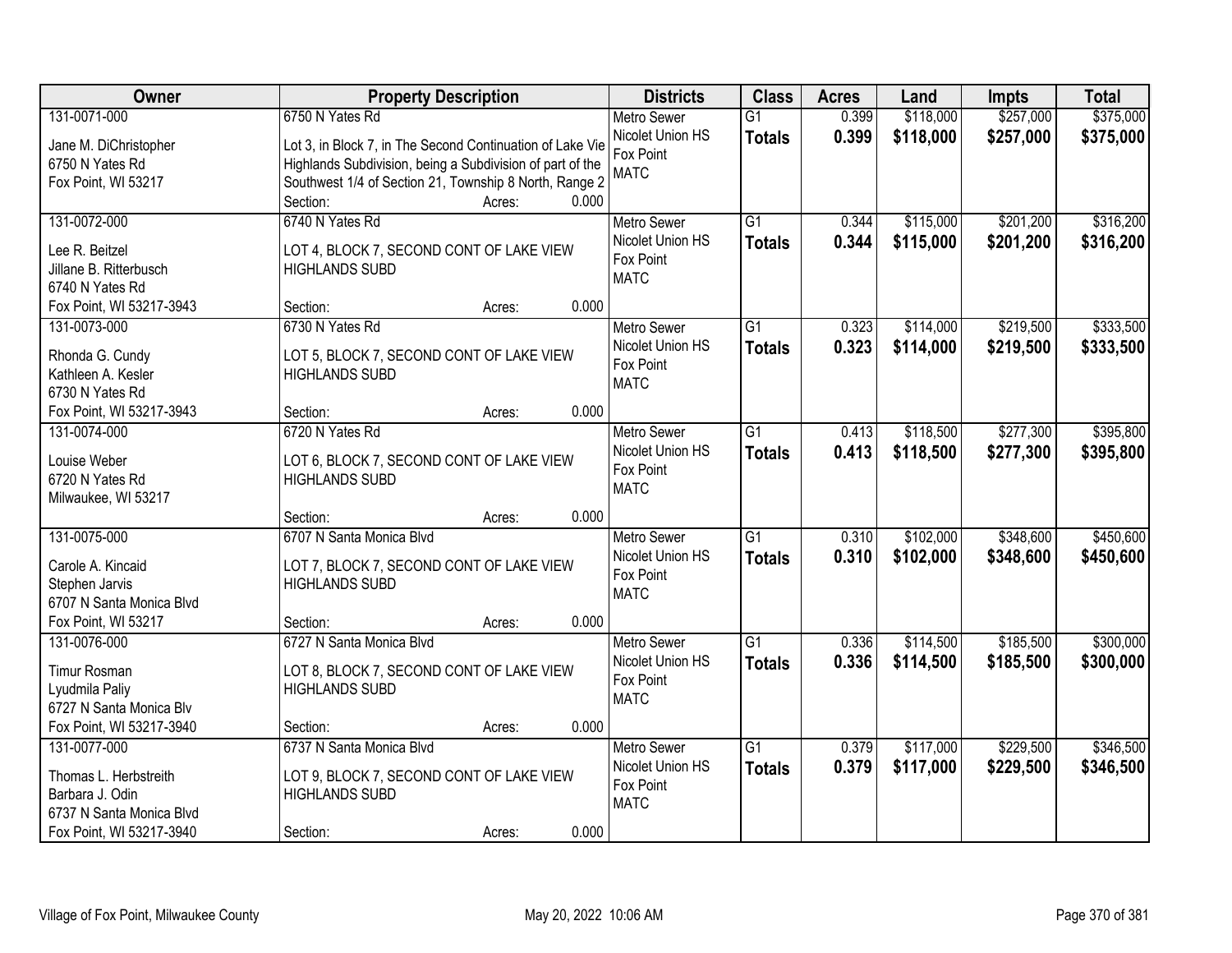| Owner                             |                                                                    | <b>Property Description</b> |       | <b>Districts</b>                       | <b>Class</b>    | <b>Acres</b> | Land      | <b>Impts</b> | <b>Total</b> |
|-----------------------------------|--------------------------------------------------------------------|-----------------------------|-------|----------------------------------------|-----------------|--------------|-----------|--------------|--------------|
| 131-0078-000                      | 6747 N Santa Monica Blvd                                           |                             |       | <b>Metro Sewer</b><br>Nicolet Union HS | $\overline{G1}$ | 0.462        | \$121,500 | \$165,500    | \$287,000    |
| Vladimir Izbersky                 | LOT 10, BLOCK 7, SECOND CONT OF LAKE VIEW                          |                             |       | Fox Point                              | <b>Totals</b>   | 0.462        | \$121,500 | \$165,500    | \$287,000    |
| Ella Izbersky                     | <b>HIGHLANDS SUBD</b>                                              |                             |       | <b>MATC</b>                            |                 |              |           |              |              |
| 6747 N Santa Monica Blv           |                                                                    |                             |       |                                        |                 |              |           |              |              |
| Fox Point, WI 53217-3940          | Section:                                                           | Acres:                      | 0.000 |                                        |                 |              |           |              |              |
| 131-0079-000                      | 6757 N Santa Monica Blvd                                           |                             |       | <b>Metro Sewer</b>                     | $\overline{G1}$ | 0.310        | \$113,000 | \$271,500    | \$384,500    |
| Don A. Weimer                     | LOT 11, BLOCK 7, SECOND CONT OF LAKE VIEW                          |                             |       | Nicolet Union HS                       | <b>Totals</b>   | 0.310        | \$113,000 | \$271,500    | \$384,500    |
| Christine E. Linder               | <b>HIGHLANDS SUBD</b>                                              |                             |       | Fox Point                              |                 |              |           |              |              |
| 6757 N Santa Monica Blv           |                                                                    |                             |       | <b>MATC</b>                            |                 |              |           |              |              |
| Fox Point, WI 53217-3940          | Section:                                                           | Acres:                      | 0.000 |                                        |                 |              |           |              |              |
| 131-0080-000                      | 6767 N Reynard Rd                                                  |                             |       | <b>Metro Sewer</b>                     | G1              | 0.386        | \$117,000 | \$196,500    | \$313,500    |
|                                   |                                                                    |                             |       | Nicolet Union HS                       | <b>Totals</b>   | 0.386        | \$117,000 | \$196,500    | \$313,500    |
| Christopher Early<br>Adream Blair | LOT 12, BLOCK 7, SECOND CONT OF LAKE VIEW<br><b>HIGHLANDS SUBD</b> |                             |       | Fox Point                              |                 |              |           |              |              |
| 6767 N Reynard Rd                 |                                                                    |                             |       | <b>MATC</b>                            |                 |              |           |              |              |
| Fox Point, WI 53217-3937          | Section:                                                           | Acres:                      | 0.000 |                                        |                 |              |           |              |              |
| 131-0081-000                      | 6775 N Reynard Rd                                                  |                             |       | <b>Metro Sewer</b>                     | G1              | 0.428        | \$119,500 | \$194,000    | \$313,500    |
|                                   |                                                                    |                             |       | Nicolet Union HS                       | <b>Totals</b>   | 0.428        | \$119,500 | \$194,000    | \$313,500    |
| Adam D. Kirchner                  | LOT 13, BLOCK 7, SECOND CONT OF LAKE VIEW                          |                             |       | Fox Point                              |                 |              |           |              |              |
| Kimberly M. Klein                 | <b>HIGHLANDS SUBD</b>                                              |                             |       | <b>MATC</b>                            |                 |              |           |              |              |
| 6775 N Reynard Rd                 |                                                                    |                             |       |                                        |                 |              |           |              |              |
| Fox Point, WI 53217-3937          | Section:                                                           | Acres:                      | 0.000 |                                        |                 |              |           |              |              |
| 131-0082-000                      | 6421 N Lake Dr                                                     |                             |       | <b>Metro Sewer</b>                     | $\overline{G1}$ | 0.236        | \$154,500 | \$254,000    | \$408,500    |
| Jennifer Harrington               | Lot One (1), in High View, being a Subdivision of a part o         |                             |       | Nicolet Union HS                       | <b>Totals</b>   | 0.236        | \$154,500 | \$254,000    | \$408,500    |
| 6421 N Lake Dr                    | Government Lot Four (4), in the                                    |                             |       | Fox Point                              |                 |              |           |              |              |
| Fox Point, WI 53217               | Southwest Fractional One-quarter (1/4) of Section                  |                             |       | <b>MATC</b>                            |                 |              |           |              |              |
|                                   | Section: 21                                                        | Acres:                      | 0.236 |                                        |                 |              |           |              |              |
| 131-0083-000                      | 6419 N Lake Dr                                                     |                             |       | Metro Sewer                            | $\overline{G1}$ | 0.232        | \$151,500 | \$122,000    | \$273,500    |
|                                   | LOT 2, HIGH VIEW                                                   |                             |       | Nicolet Union HS                       | <b>Totals</b>   | 0.232        | \$151,500 | \$122,000    | \$273,500    |
| Lingqian Hu<br>Jie Wang           |                                                                    |                             |       | Fox Point                              |                 |              |           |              |              |
| 6419 N Lake Dr                    |                                                                    |                             |       | <b>MATC</b>                            |                 |              |           |              |              |
| Fox Point, WI 53217               | Section:                                                           | Acres:                      | 0.000 |                                        |                 |              |           |              |              |
| 131-0084-000                      | 6415 N Lake Dr                                                     |                             |       | <b>Metro Sewer</b>                     | $\overline{G1}$ | 0.227        | \$148,500 | \$328,000    | \$476,500    |
|                                   |                                                                    |                             |       | Nicolet Union HS                       | <b>Totals</b>   | 0.227        | \$148,500 | \$328,000    | \$476,500    |
| Mark B. Pollack Trustee           | LOT 3, HIGH VIEW                                                   |                             |       | Fox Point                              |                 |              |           |              |              |
| 6415 N Lake Dr                    |                                                                    |                             |       | <b>MATC</b>                            |                 |              |           |              |              |
| Fox Point, WII 53217-4229         |                                                                    |                             |       |                                        |                 |              |           |              |              |
|                                   | Section:                                                           | Acres:                      | 0.000 |                                        |                 |              |           |              |              |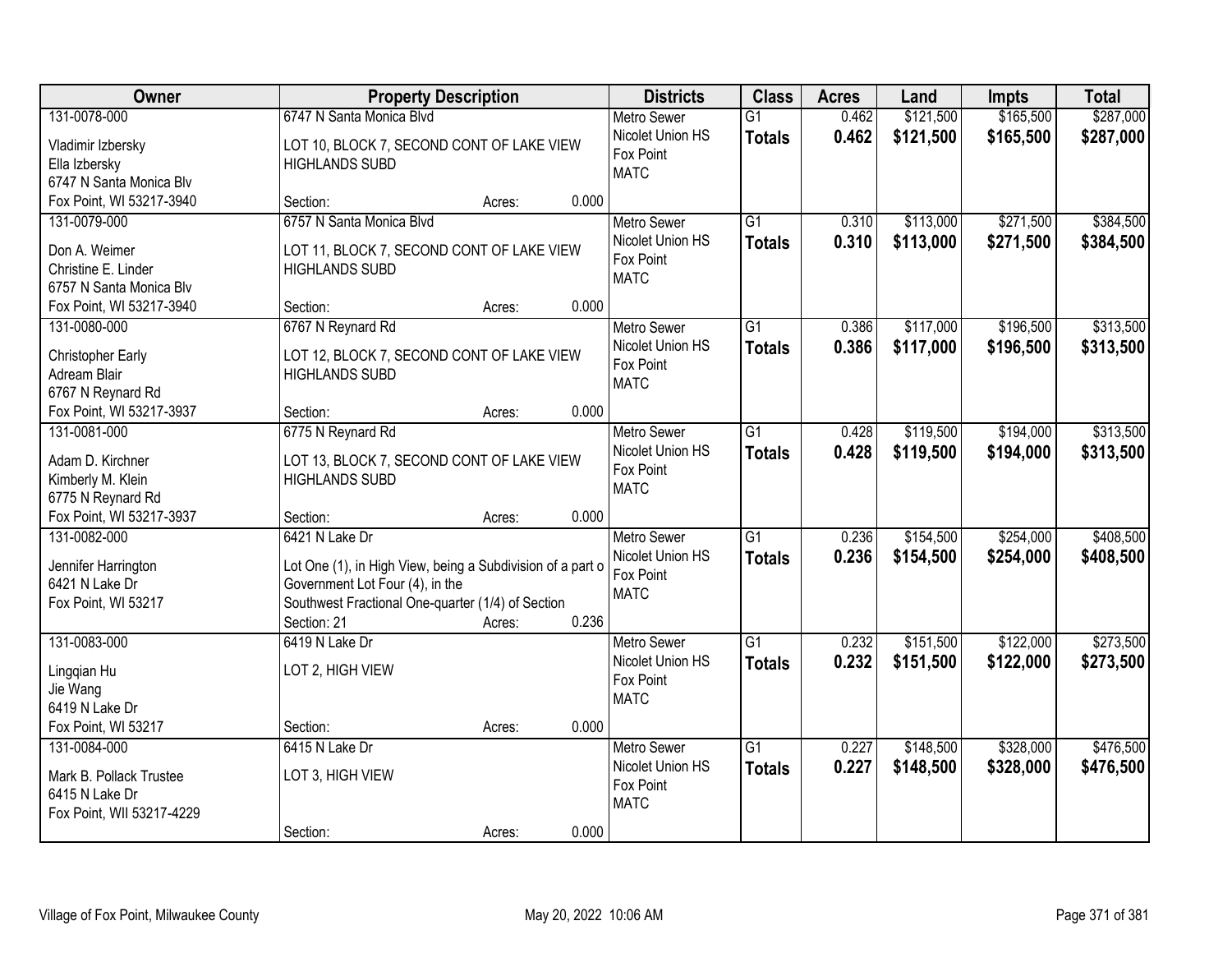| Owner                      | <b>Property Description</b>                                 |        | <b>Districts</b>         | <b>Class</b>    | <b>Acres</b> | Land      | <b>Impts</b>    | <b>Total</b> |
|----------------------------|-------------------------------------------------------------|--------|--------------------------|-----------------|--------------|-----------|-----------------|--------------|
| 131-0085-000               | 6409 N Lake Dr                                              |        | <b>Metro Sewer</b>       | $\overline{G1}$ | 0.222        | \$145,000 | \$219,500       | \$364,500    |
| Stephen Lauer              | Lot 4, High View, being a Subdivision of part of            |        | Nicolet Union HS         | <b>Totals</b>   | 0.222        | \$145,000 | \$219,500       | \$364,500    |
| Mary Lauer                 | Government Lot 4, in the Southwest One-Quarter of           |        | Fox Point                |                 |              |           |                 |              |
| 6409 N Lake Dr             | Section 21, Township 8                                      |        | <b>MATC</b>              |                 |              |           |                 |              |
| Fox Point, WI 53217        | Section:                                                    | Acres: | 0.222                    |                 |              |           |                 |              |
| 131-0086-000               | 6405 N Lake Dr                                              |        | <b>Metro Sewer</b>       | $\overline{G1}$ | 0.240        | \$157,000 | \$259,000       | \$416,000    |
|                            |                                                             |        | Nicolet Union HS         | <b>Totals</b>   | 0.240        | \$157,000 | \$259,000       | \$416,000    |
| Benjamin A. Cook           | LOT 5, HIGH VIEW                                            |        | Fox Point                |                 |              |           |                 |              |
| Emma R. Cook               |                                                             |        | <b>MATC</b>              |                 |              |           |                 |              |
| 6405 N Lake Dr             |                                                             |        | 0.000                    |                 |              |           |                 |              |
| Fox Point, WI 53217        | Section:                                                    | Acres: |                          |                 |              |           |                 |              |
| 131-0087-000               | 6406 N Berkeley Blvd                                        |        | <b>Metro Sewer</b>       | $\overline{G1}$ | 0.237        | \$206,000 | \$293,500       | \$499,500    |
| Stephen Elliott            | Lot six (6), in High View, being a Subdivision of a part of |        | Nicolet Union HS         | <b>Totals</b>   | 0.237        | \$206,000 | \$293,500       | \$499,500    |
| Amanda Elliott             | the government Lot four (4), in the                         |        | Fox Point<br><b>MATC</b> |                 |              |           |                 |              |
| 6404 N Berkeley Blvd       | Southwest one-quarter (1/4) of Section Twenty-one (21),     |        |                          |                 |              |           |                 |              |
| Fox Point, WI 53217        | Section:                                                    | Acres: | 0.000                    |                 |              |           |                 |              |
| 131-0088-000               | 6412 N Berkeley Blvd                                        |        | <b>Metro Sewer</b>       | $\overline{G1}$ | 0.217        | \$189,500 | \$219,500       | \$409,000    |
| Ross D. Cover              | LOT 7, HIGH VIEW                                            |        | Nicolet Union HS         | <b>Totals</b>   | 0.217        | \$189,500 | \$219,500       | \$409,000    |
| Laura L. Cover             |                                                             |        | Fox Point                |                 |              |           |                 |              |
| 6412 N Berkeley Blvd       |                                                             |        | <b>MATC</b>              |                 |              |           |                 |              |
| Fox Point, WI 53217-4226   | Section:                                                    | Acres: | 0.000                    |                 |              |           |                 |              |
| 131-0089-000               | 6416 N Berkeley Blvd                                        |        | Metro Sewer              | $\overline{G1}$ | 0.239        | \$187,500 | \$169,500       | \$357,000    |
|                            |                                                             |        | Nicolet Union HS         | <b>Totals</b>   | 0.239        | \$187,500 | \$169,500       | \$357,000    |
| Henry P. Medeiros          | Lot 8 in High View, being a Subdivision of part of          |        | Fox Point                |                 |              |           |                 |              |
| Michelle Medeiros          | Government Lot 4, in the Southwest 1/4 of Section           |        | <b>MATC</b>              |                 |              |           |                 |              |
| 6416 N Berkeley Blvd       | 21 in Township 8 North, range 22 East, in the Village of    |        |                          |                 |              |           |                 |              |
| Fox Point, WI 53217        | Section: 21                                                 | Acres: | 0.239                    |                 |              |           |                 |              |
| 131-0090-000               | 6420 N Berkeley Blvd                                        |        | Metro Sewer              | $\overline{G1}$ | 0.360        | \$291,000 | $\overline{60}$ | \$291,000    |
| Berkeley Boulevard, LLC    | LOT 9, HIGH VIEW                                            |        | Nicolet Union HS         | <b>Totals</b>   | 0.360        | \$291,000 | \$0             | \$291,000    |
| Attn: Lubar & Co, Inc      |                                                             |        | Fox Point                |                 |              |           |                 |              |
| 833 E Michigan St Ste 1500 |                                                             |        | <b>MATC</b>              |                 |              |           |                 |              |
| Milwaukee, WI 53202        | Section:                                                    | Acres: | 0.000                    |                 |              |           |                 |              |
| 131-0091-000               | 6421 N Berkeley Blvd                                        |        | <b>Metro Sewer</b>       | $\overline{G1}$ | 0.307        | \$267,500 | \$187,500       | \$455,000    |
|                            |                                                             |        | Nicolet Union HS         | <b>Totals</b>   | 0.307        | \$267,500 | \$187,500       | \$455,000    |
| Berkeley Boulevard, LLC    | LOT 10, HIGH VIEW AND TRIANGULAR PARCEL OF                  |        | Fox Point                |                 |              |           |                 |              |
| 833 E Michigan St          | LOT 11, DESC. IN REEL 216 - IMAGE 310.                      |        | <b>MATC</b>              |                 |              |           |                 |              |
| <b>Suite 1500</b>          |                                                             |        |                          |                 |              |           |                 |              |
| Milwaukee, WI 53202        | Section:                                                    | Acres: | 0.000                    |                 |              |           |                 |              |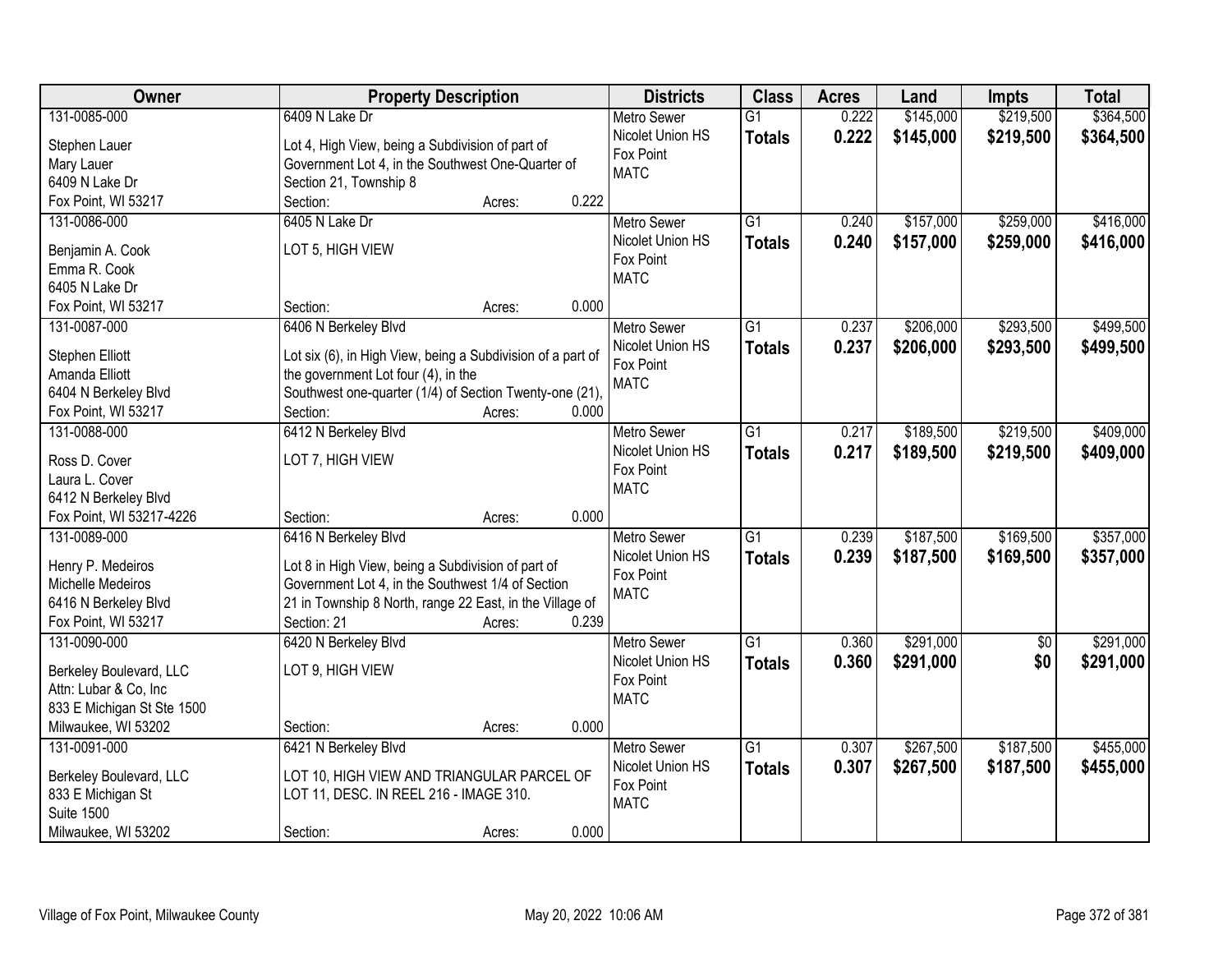| <b>Owner</b>               |                                                                                              | <b>Property Description</b> |       |                          | <b>Class</b>    | <b>Acres</b> | Land      | Impts     | <b>Total</b> |
|----------------------------|----------------------------------------------------------------------------------------------|-----------------------------|-------|--------------------------|-----------------|--------------|-----------|-----------|--------------|
| 131-0092-000               | 6417 N Berkeley Blvd                                                                         |                             |       | <b>Metro Sewer</b>       | $\overline{G1}$ | 0.437        | \$292,000 | \$420,000 | \$712,000    |
| Michael A. Gilbert         | LOT 11, HIGH VIEW EXC. TRIANGULAR PARCEL                                                     |                             |       | Nicolet Union HS         | <b>Totals</b>   | 0.437        | \$292,000 | \$420,000 | \$712,000    |
| Jennifer S. Gilbert        | DESC. IN VOL. 4088, PAGE 425.                                                                |                             |       | Fox Point                |                 |              |           |           |              |
| 6417 N Berkeley Blvd       |                                                                                              |                             |       | <b>MATC</b>              |                 |              |           |           |              |
| Fox Point, WI 53217-4227   | Section:                                                                                     | Acres:                      | 0.000 |                          |                 |              |           |           |              |
| 131-0093-000               | 6415 N Berkeley Blvd                                                                         |                             |       | Metro Sewer              | $\overline{G1}$ | 0.230        | \$200,500 | \$228,300 | \$428,800    |
|                            |                                                                                              |                             |       | Nicolet Union HS         | <b>Totals</b>   | 0.230        | \$200,500 | \$228,300 | \$428,800    |
| Carl Hoeg                  | Lot Twelve (12) in High View, being a Subdivision of a                                       |                             |       | Fox Point                |                 |              |           |           |              |
| Chelsea L. Holtz           | part of Government Lot Four (4) in the Southwest                                             |                             |       | <b>MATC</b>              |                 |              |           |           |              |
| 6415 N Berkeley            | One-quarter (1/4) of Section Twenty-one (21), in                                             |                             |       |                          |                 |              |           |           |              |
| Fox Point, WI 53217        | Section:                                                                                     | Acres:                      | 0.000 |                          |                 |              |           |           |              |
| 131-0094-000               | 6413 N Berkeley Blvd                                                                         |                             |       | <b>Metro Sewer</b>       | $\overline{G1}$ | 0.239        | \$208,500 | \$218,000 | \$426,500    |
| Laure Morrison Wnuk        | LOT 13, HIGH VIEW                                                                            |                             |       | Nicolet Union HS         | <b>Totals</b>   | 0.239        | \$208,500 | \$218,000 | \$426,500    |
| 6413 N Berkeley Blvd       |                                                                                              |                             |       | Fox Point                |                 |              |           |           |              |
| Fox Point, WI 53217-4227   |                                                                                              |                             |       | <b>MATC</b>              |                 |              |           |           |              |
|                            | Section:                                                                                     | Acres:                      | 0.000 |                          |                 |              |           |           |              |
| 131-0095-000               | 6405 N Berkeley Blvd                                                                         |                             |       | <b>Metro Sewer</b>       | $\overline{G1}$ | 0.206        | \$179,000 | \$293,500 | \$472,500    |
|                            |                                                                                              |                             |       | Nicolet Union HS         | <b>Totals</b>   | 0.206        | \$179,000 | \$293,500 | \$472,500    |
| Douglas H. Frazer          | HIGH VIEW, SW 1/4 SEC. 21-8-22, PART OF LOTS 14 &                                            |                             |       | Fox Point                |                 |              |           |           |              |
| Karen M. Schapiro          | 15; COM NE COR OF LOT 14, TH W 115.61 FT, S 79.3<br>FT, E 109.57 FT, TH NLY 79.59 FT TO POB. |                             |       | <b>MATC</b>              |                 |              |           |           |              |
| 6405 N Berkeley Blvd       |                                                                                              |                             | 0.000 |                          |                 |              |           |           |              |
| Fox Point, WI 53217-4227   | Section:                                                                                     | Acres:                      |       |                          | $\overline{G1}$ | 0.218        | \$96,000  | \$147,500 | \$243,500    |
| 131-0096-000               | 304 E School Rd                                                                              |                             |       | <b>Metro Sewer</b>       |                 |              |           |           |              |
| Daniel J. Hurth            | HIGH VIEW, SW 1/4 SEEC. 21-8-22; PART OF LOTS 14                                             |                             |       | Nicolet Union HS         | <b>Totals</b>   | 0.218        | \$96,000  | \$147,500 | \$243,500    |
| Marietta A. Hurth          | & 15; COM SW COR LOT 14, TH E 119.09 FT, N 79.31                                             |                             |       | Fox Point<br><b>MATC</b> |                 |              |           |           |              |
| 304 E School Rd            | FT, W 120.30 FT, TH S 79.32 FT TO POB                                                        |                             |       |                          |                 |              |           |           |              |
| Fox Point, WI 53217-4230   | Section:                                                                                     | Acres:                      | 0.000 |                          |                 |              |           |           |              |
| 131-0097-000               | 6408 N Santa Monica Blvd                                                                     |                             |       | Metro Sewer              | $\overline{G1}$ | 0.221        | \$97,500  | \$173,500 | \$271,000    |
| Mitchell Rasque            | LOT 16, HIGH VIEW                                                                            |                             |       | Nicolet Union HS         | <b>Totals</b>   | 0.221        | \$97,500  | \$173,500 | \$271,000    |
| Melissa Rasque             |                                                                                              |                             |       | Fox Point                |                 |              |           |           |              |
| 6408 N Santa Monica Blvd   |                                                                                              |                             |       | <b>MATC</b>              |                 |              |           |           |              |
| Fox Point, WI 53217        | Section:                                                                                     | Acres:                      | 0.000 |                          |                 |              |           |           |              |
| 131-0098-000               | 6414 N Santa Monica Blvd                                                                     |                             |       | <b>Metro Sewer</b>       | $\overline{G1}$ | 0.245        | \$107,500 | \$304,700 | \$412,200    |
|                            |                                                                                              |                             |       | Nicolet Union HS         |                 | 0.245        | \$107,500 | \$304,700 | \$412,200    |
| Jeremy S. Caldwell         | Lot 17, in High View, being a Subdivision of part of                                         |                             |       | Fox Point                | <b>Totals</b>   |              |           |           |              |
| Julia C. Housiaux Caldwell | Government Lot 4, in the Southwest Fractional 1/4 of                                         |                             |       | <b>MATC</b>              |                 |              |           |           |              |
| 6414 N Santa Monica Blvd   | Section 21,                                                                                  |                             |       |                          |                 |              |           |           |              |
| Fox Point, WI 53217        | Section:                                                                                     | Acres:                      | 0.000 |                          |                 |              |           |           |              |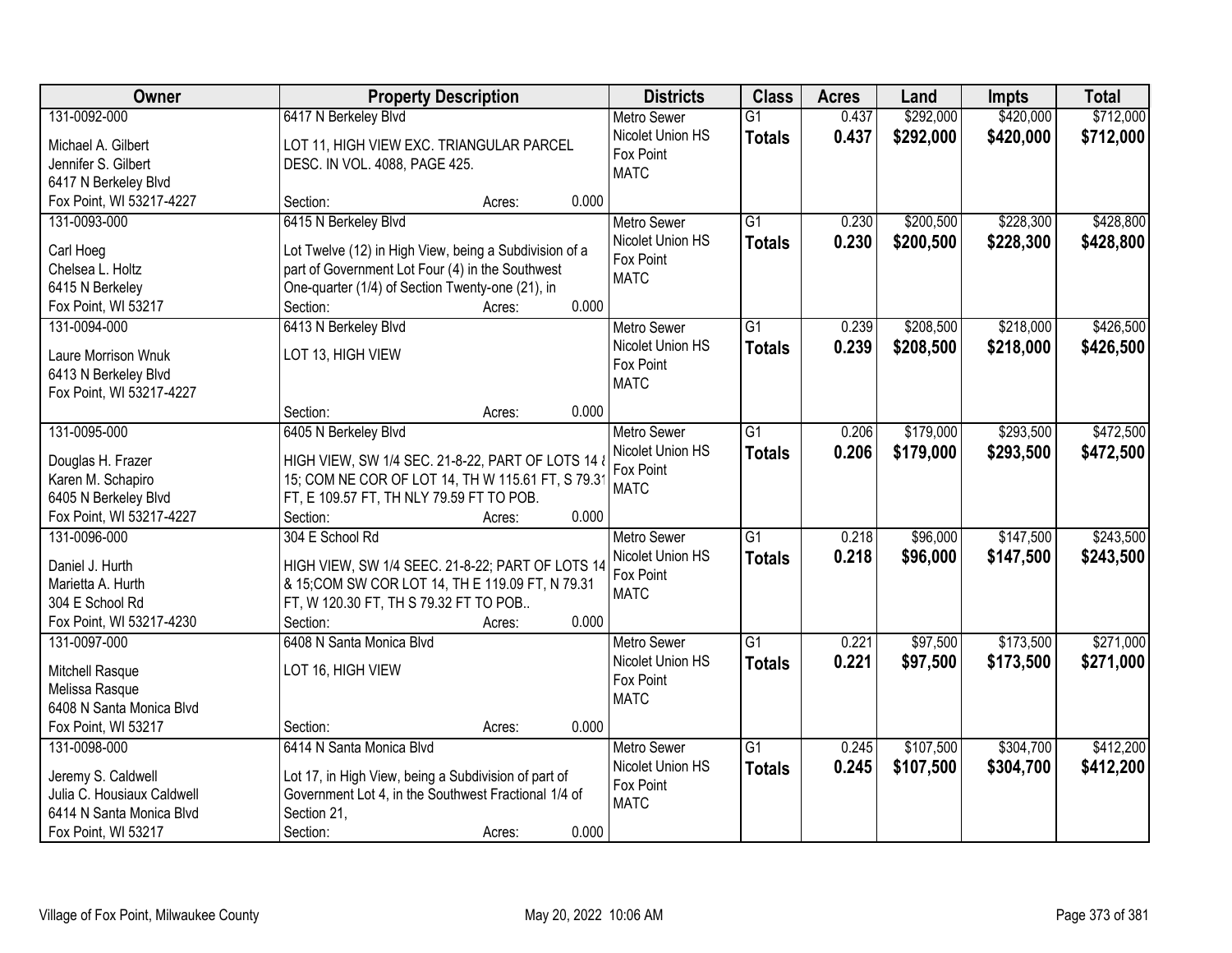| Owner                            | <b>Property Description</b>                    |                 | <b>Districts</b>              | <b>Class</b>    | <b>Acres</b> | Land                | <b>Impts</b> | <b>Total</b> |
|----------------------------------|------------------------------------------------|-----------------|-------------------------------|-----------------|--------------|---------------------|--------------|--------------|
| 131-0099-000                     | 6420 N Santa Monica Blvd                       |                 | Metro Sewer                   | $\overline{G1}$ | 0.252        | \$110,000           | \$228,000    | \$338,000    |
| Timothy R Schoewe and Margaret R | LOT 18, HIGH VIEW                              |                 | Nicolet Union HS              | <b>Totals</b>   | 0.252        | \$110,000           | \$228,000    | \$338,000    |
| Schoewe Joint Revoca             |                                                |                 | Fox Point                     |                 |              |                     |              |              |
| 6420 N Santa Monica              |                                                |                 | <b>MATC</b>                   |                 |              |                     |              |              |
| Fox Point, WI 53217              | Section:                                       | 0.000<br>Acres: |                               |                 |              |                     |              |              |
| 131-0100-000                     | 6428 N Santa Monica Blyd                       |                 | <b>Metro Sewer</b>            | $\overline{G1}$ | 0.270        | \$111,500           | \$308,900    | \$420,400    |
|                                  |                                                |                 | Nicolet Union HS              | <b>Totals</b>   | 0.270        | \$111,500           | \$308,900    | \$420,400    |
| James Stefan                     | LOT 19, HIGH VIEW                              |                 | Fox Point                     |                 |              |                     |              |              |
| Alexandra Dotson                 |                                                |                 | <b>MATC</b>                   |                 |              |                     |              |              |
| 6428 Santa Monica Blvd N         | Section:                                       | 0.000           |                               |                 |              |                     |              |              |
| Fox Point, WI 53217              | 6516 N Lake Dr                                 | Acres:          |                               | $\overline{G1}$ | 1.631        | \$1,107,000         |              | \$1,273,000  |
| 131-9000-000                     |                                                |                 | <b>Metro Sewer</b>            |                 |              |                     | \$166,000    |              |
| Elizabeth Elser                  | LOT 1 CERTIFIED SURVEY MAP NO 101 SW 1/4 SEC   |                 | Nicolet Union HS<br>Fox Point | <b>Totals</b>   |              | $1.631$ \$1,107,000 | \$166,000    | \$1,273,000  |
| 6516 N Lake Dr                   | $21 - 8 - 22$                                  |                 | <b>MATC</b>                   |                 |              |                     |              |              |
| Fox Point, WI 53217              |                                                |                 |                               |                 |              |                     |              |              |
|                                  | Section:                                       | 0.000<br>Acres: |                               |                 |              |                     |              |              |
| 131-9001-000                     | 6530 N Lake Dr                                 |                 | <b>Metro Sewer</b>            | $\overline{G1}$ | 1.295        | \$926,500           | \$135,000    | \$1,061,500  |
| Daniel W. Bruckner               | LOT 2 CERTIFIED SURVEY MAP NO. 101 SW1/4 SEC.  |                 | Nicolet Union HS              | <b>Totals</b>   | 1.295        | \$926,500           | \$135,000    | \$1,061,500  |
| 6530 N Lake Dr                   | $21 - 8 - 22$                                  |                 | Fox Point                     |                 |              |                     |              |              |
| Fox Point, WI 53217-4243         |                                                |                 | <b>MATC</b>                   |                 |              |                     |              |              |
|                                  | Section:                                       | 0.000<br>Acres: |                               |                 |              |                     |              |              |
| 131-9002-000                     | 6620 N Lake Dr                                 |                 | <b>Metro Sewer</b>            | $\overline{G1}$ | 1.226        | \$820,500           | \$673,000    | \$1,493,500  |
|                                  |                                                |                 | Nicolet Union HS              | <b>Totals</b>   | 1.226        | \$820,500           | \$673,000    | \$1,493,500  |
| Aaron S. Bell                    | LOT 1 CERTIFIED SURVEY MAP NO. 820 SW          |                 | Fox Point                     |                 |              |                     |              |              |
| Leslie A. Barbi                  | FRACTIONAL 1/4 SEC 21-8-22 EXC PART            |                 | <b>MATC</b>                   |                 |              |                     |              |              |
| 6620 N Lake Dr                   | DESCRIBED IN REEL 475-IMAGES 1041-1042 6620 N. |                 |                               |                 |              |                     |              |              |
| Fox Point, WI 53217              | Section:                                       | 0.000<br>Acres: |                               |                 |              |                     |              |              |
| 131-9003-000                     | 6610 N Lake Dr                                 |                 | <b>Metro Sewer</b>            | $\overline{G1}$ | 1.148        | \$939,500           | \$477,000    | \$1,416,500  |
| William R. Soderstrom            | LOT 2 CERTIFIED SURVEY MAP N/. 820 SW          |                 | Nicolet Union HS              | <b>Totals</b>   | 1.148        | \$939,500           | \$477,000    | \$1,416,500  |
| Lorna J. Granger                 | FRACTIONAL 1/4 SEC. 21-8-22 AND PART OF LOTS 1 |                 | Fox Point                     |                 |              |                     |              |              |
| 6610 N Lake Dr                   | & 3, CERTIFIED SURVEY MAP 820 DESCRIBED IN     |                 | <b>MATC</b>                   |                 |              |                     |              |              |
| Fox Point, WI 53217-4245         | Section:                                       | 0.000<br>Acres: |                               |                 |              |                     |              |              |
| 131-9004-000                     | 6600 N Lake Dr                                 |                 | <b>Metro Sewer</b>            | $\overline{G1}$ | 1.294        | \$739,500           | \$313,500    | \$1,053,000  |
|                                  |                                                |                 | Nicolet Union HS              | <b>Totals</b>   | 1.294        | \$739,500           | \$313,500    | \$1,053,000  |
| James E. Greenlee and Raylene J. | LOT 3 CERTIFIED SURVEY MAP NO. 820 SW          |                 | Fox Point                     |                 |              |                     |              |              |
| <b>Greenlee Living Trust</b>     | FRACTIONAL 1/4 SEC 21-8-22 EXC. PART           |                 | <b>MATC</b>                   |                 |              |                     |              |              |
| 6600 N Lake Dr                   | DESCRIBED IN REEL 475 - IMAGES 1041-1042       |                 |                               |                 |              |                     |              |              |
| Fox Point, WI 53217              | Section:                                       | 0.000<br>Acres: |                               |                 |              |                     |              |              |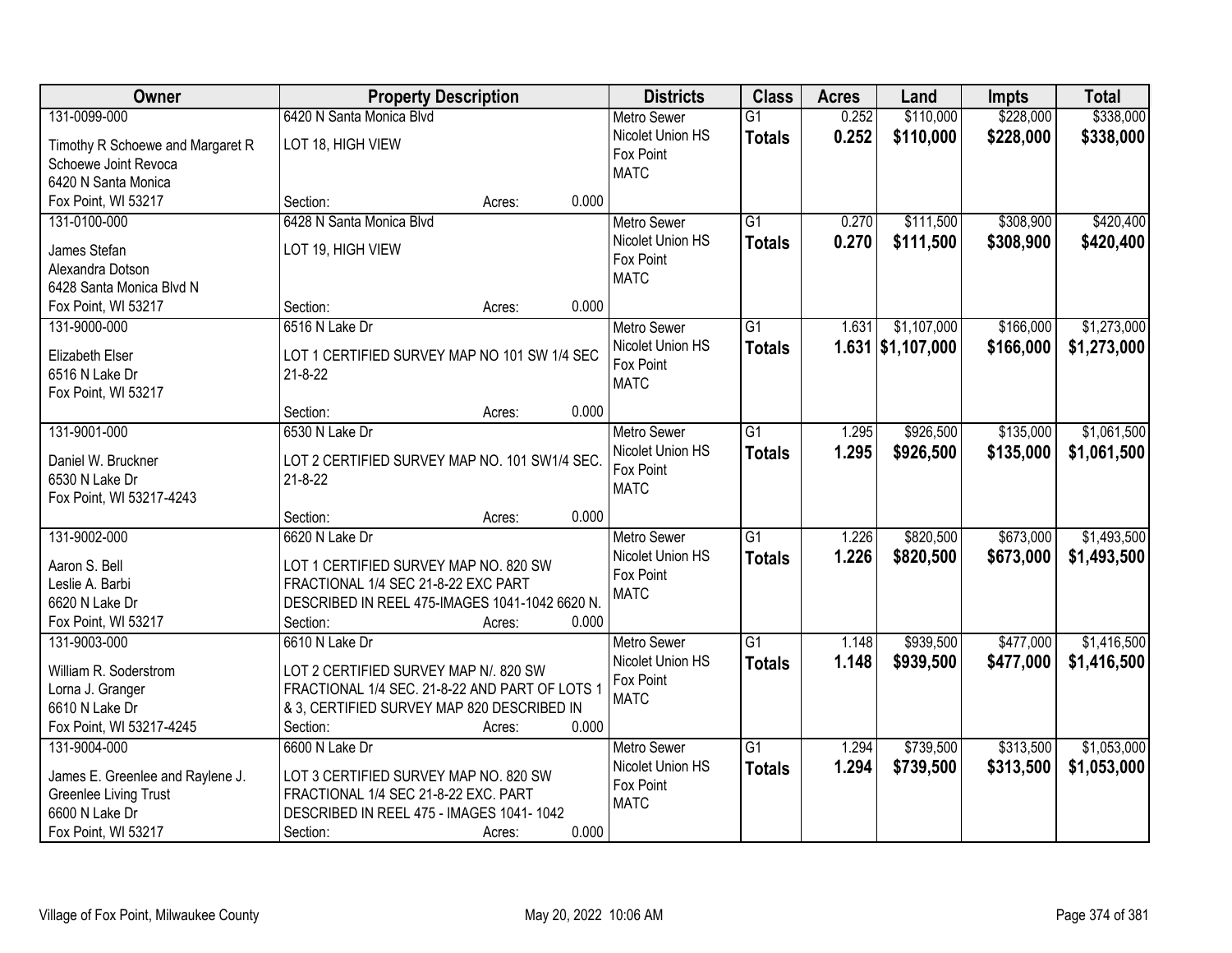| Owner                    | <b>Property Description</b>                                      | <b>Districts</b>   | <b>Class</b>    | <b>Acres</b> | Land            | Impts           | <b>Total</b>    |
|--------------------------|------------------------------------------------------------------|--------------------|-----------------|--------------|-----------------|-----------------|-----------------|
| 131-9982-000             | Santa Monica Blvd                                                | <b>Metro Sewer</b> | $\overline{X4}$ | 0.000        | $\overline{60}$ | $\overline{50}$ | \$0             |
| Chicago & Nw Trans Co    | PART OF GOVT LOT 3 DESC. IN VOL. 1169 OF                         | Nicolet Union HS   | <b>Totals</b>   | 0.000        | \$0             | \$0             | \$0             |
| 400 W Madison St         | DEEDS ON PAGE 474. SW1/4 SEC. 21-8-22. 1.900 AC.                 | Fox Point          |                 |              |                 |                 |                 |
| Chicago, IL 60606        | A. 1-#13A                                                        | <b>MATC</b>        |                 |              |                 |                 |                 |
|                          | Section:<br>0.000<br>Acres:                                      |                    |                 |              |                 |                 |                 |
| 131-9983-000             | 7200 N Santa Monica Blvd                                         | <b>Metro Sewer</b> | $\overline{X4}$ | 0.000        | $\overline{50}$ | $\overline{50}$ | $\overline{50}$ |
|                          |                                                                  | Nicolet Union HS   | <b>Totals</b>   | 0.000        | \$0             | \$0             | \$0             |
| Village of Fox Point     | A PARCEL OF LAND ADJACENT TO BLK 4                               | Fox Point          |                 |              |                 |                 |                 |
| Attn: Village Hall       | BIRCHWOOD WITH A FRONTAGE ON N. SANTA                            | <b>MATC</b>        |                 |              |                 |                 |                 |
| 7200 N Santa Monica Blvd | MONICA BLVD. (PROPOSED) OF 277.26 FT. SW FRAC                    |                    |                 |              |                 |                 |                 |
| Fox Point, WI 53217-3505 | Section:<br>0.000<br>Acres:                                      |                    |                 |              |                 |                 |                 |
| 131-9984-000             | 6441 N Lake Dr                                                   | <b>Metro Sewer</b> | G1              | 0.440        | \$219,000       | \$311,000       | \$530,000       |
| Arthur B. Harris         | PART OF FRAC. SW 1/4 SEC. 21-8-22 DESC. IN REEL                  | Nicolet Union HS   | <b>Totals</b>   | 0.440        | \$219,000       | \$311,000       | \$530,000       |
| Kathleen Harris          | 646 - IMAGE 1952 .5373 AC.                                       | Fox Point          |                 |              |                 |                 |                 |
| 6441 N Lake Dr           |                                                                  | <b>MATC</b>        |                 |              |                 |                 |                 |
| Fox Point, WI 53217-4229 | 0.000<br>Section:<br>Acres:                                      |                    |                 |              |                 |                 |                 |
| 131-9985-001             | 6440 N Santa Monica Blvd                                         | <b>Metro Sewer</b> | G1              | 0.411        | \$160,500       | \$213,000       | \$373,500       |
|                          |                                                                  | Nicolet Union HS   | <b>Totals</b>   | 0.411        | \$160,500       | \$213,000       | \$373,500       |
| Thomas Littlefair        | PART OF FRAC. SW 1/4 SEC. 21-8-22 DESC. IN VOL.                  | Fox Point          |                 |              |                 |                 |                 |
| Georgene Littlefair      | 1419 OF DEEDS ON PAGE 557, KNOWN AS N.                           | <b>MATC</b>        |                 |              |                 |                 |                 |
| 6440 N Santa Monica Blvd | 87.91FT. OF LOT 18, EXC. W. 195FT. AND EXC. .5373                |                    |                 |              |                 |                 |                 |
| Fox Point, WI 53217      | 0.411<br>Section:<br>Acres:                                      |                    |                 |              |                 |                 |                 |
| 131-9986-000             | 6438 N Santa Monica Blvd                                         | <b>Metro Sewer</b> | $\overline{G1}$ | 0.394        | \$204,000       | \$233,800       | \$437,800       |
| Andrew Carmichael        | The part of Lot 4 in The Southwest 1/4 of Section 21, in         | Nicolet Union HS   | <b>Totals</b>   | 0.394        | \$204,000       | \$233,800       | \$437,800       |
| Dana Oswald              |                                                                  | Fox Point          |                 |              |                 |                 |                 |
| 6438 N Santa Monica Blvd | Township 8 North, Range 22 East, in the Village of Fox<br>Point. | <b>MATC</b>        |                 |              |                 |                 |                 |
| Fox Point, WI 53217      | Section: 21<br>0.394                                             |                    |                 |              |                 |                 |                 |
|                          | Acres:                                                           |                    |                 |              |                 |                 |                 |
| 131-9987-000             | 6430 N Santa Monica Blvd                                         | <b>Metro Sewer</b> | $\overline{G1}$ | 0.510        | \$205,000       | \$114,000       | \$319,000       |
| Zachary J. Hawthorne     | PART OF FRACT.SW1/4 21-8-22 DESC. IN VOL. 3148                   | Nicolet Union HS   | <b>Totals</b>   | 0.510        | \$205,000       | \$114,000       | \$319,000       |
| Caitlyn A. Anderson      | OF DEEDS ON PAGE 43 .5098 AC. A.1-#17B                           | Fox Point          |                 |              |                 |                 |                 |
| 6430 N Santa Monica Blvd |                                                                  | <b>MATC</b>        |                 |              |                 |                 |                 |
| Fox Point, WI 53217      | 0.000<br>Section:<br>Acres:                                      |                    |                 |              |                 |                 |                 |
| 131-9988-001             | 6439 N Lake Dr                                                   | <b>Metro Sewer</b> | $\overline{G1}$ | 1.376        | \$295,500       | \$943,000       | \$1,238,500     |
|                          |                                                                  | Nicolet Union HS   | <b>Totals</b>   | 1.376        | \$295,500       | \$943,000       | \$1,238,500     |
| David J. Lubar           | PART OF FRAC. SW1/4 SEC. 21-8-22 DESC. IN VOL                    | Fox Point          |                 |              |                 |                 |                 |
| 6439 N Lake Dr           | 3594 OF DEEDS ON PAGE 232 1.1542 AC. INC PT                      | <b>MATC</b>        |                 |              |                 |                 |                 |
| Milwaukee, WI 53217      | CONVEYED IN DOC #10857943                                        |                    |                 |              |                 |                 |                 |
|                          | 1.376<br>Section:<br>Acres:                                      |                    |                 |              |                 |                 |                 |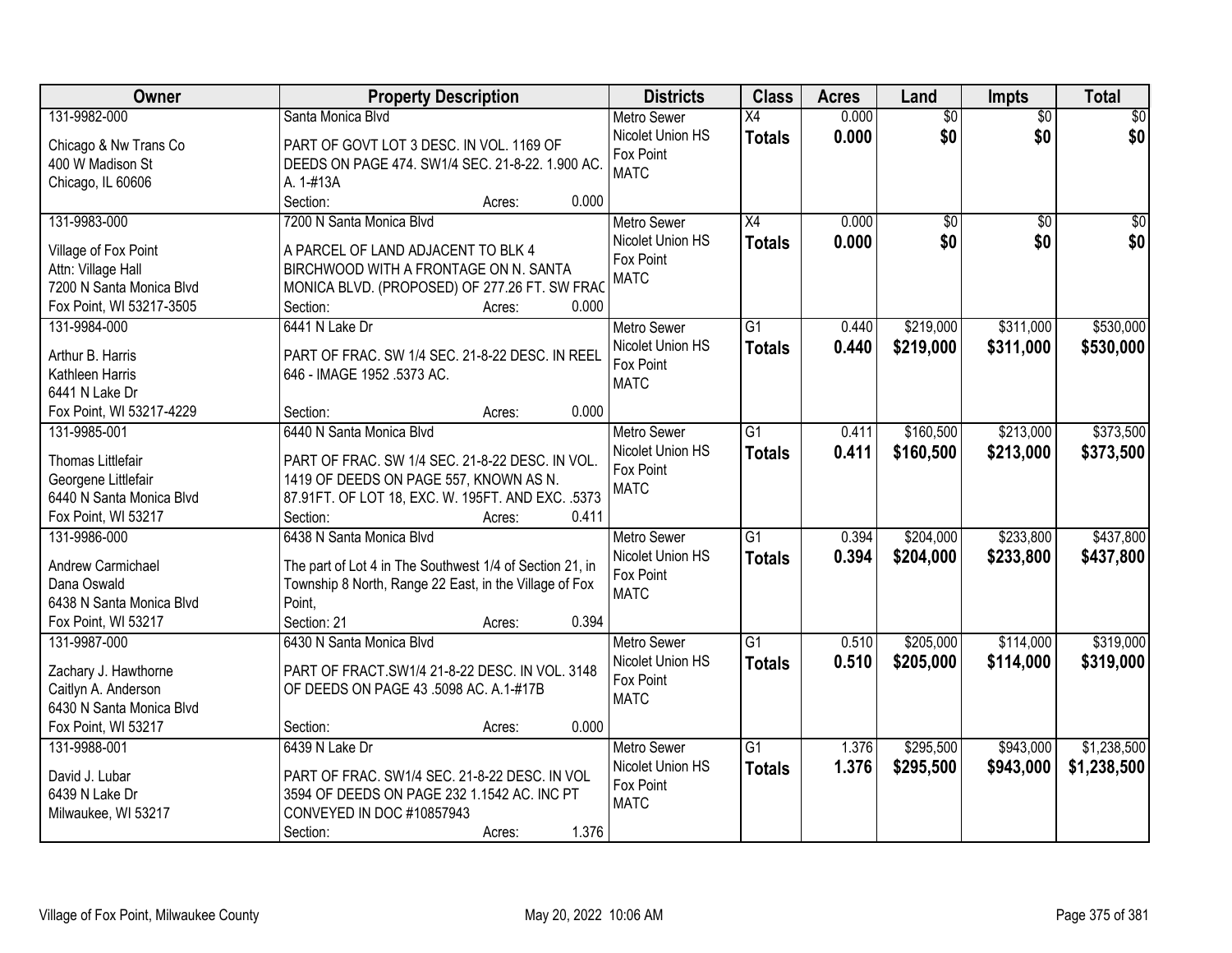| Owner                                    | <b>Property Description</b>                         | <b>Districts</b>   | <b>Class</b>    | <b>Acres</b> | Land                | <b>Impts</b> | <b>Total</b> |
|------------------------------------------|-----------------------------------------------------|--------------------|-----------------|--------------|---------------------|--------------|--------------|
| 131-9989-000                             | 6400 N Lake Dr                                      | <b>Metro Sewer</b> | $\overline{G1}$ | 1.443        | \$965,500           | \$1,216,500  | \$2,182,000  |
| Kevin J. Schuele                         | PART OF FRACT SW 1/4 SEC 21-8-22 DESC IN REEL       | Nicolet Union HS   | <b>Totals</b>   | 1.443        | \$965,500           | \$1,216,500  | \$2,182,000  |
| Carol T. Schuele                         | 722-IMAGES 1631-1632 THAT PART IN THE VILLAGE       | Fox Point          |                 |              |                     |              |              |
| 6400 N Lake Dr                           | OF FOX POINT 1.443 AC                               | <b>MATC</b>        |                 |              |                     |              |              |
| Fox Point, WI 53217                      | Section:<br>0.000<br>Acres:                         |                    |                 |              |                     |              |              |
| 131-9990-000                             | 6410 N Lake Dr                                      | <b>Metro Sewer</b> | $\overline{G1}$ | 3.213        | \$1,824,000         | \$848,000    | \$2,672,000  |
| Micaela C White Trust U/A Michael H      | COM 653.05 FT E OF SW COR OF SW 1/4 SEC             | Nicolet Union HS   | <b>Totals</b>   |              | $3.213$ \$1,824,000 | \$848,000    | \$2,672,000  |
| White 2012 Irrevoca                      | 21-8-22; TH N 1.61 FT, NELY 172.38 FT, 126.01 FT, E | Fox Point          |                 |              |                     |              |              |
| Attn: Rite-Hite Holding Corporation Hope | 644.17 FT, SLY TO S SEC LI, W 698.15 FT TO POB.     | <b>MATC</b>        |                 |              |                     |              |              |
| Epstein                                  | 0.000<br>Section:<br>Acres:                         |                    |                 |              |                     |              |              |
| 8900 N Arbon Dr                          |                                                     |                    |                 |              |                     |              |              |
| Milwaukee, WI 53223                      |                                                     |                    |                 |              |                     |              |              |
| 131-9991-000                             | 6420 N Lake Dr                                      | <b>Metro Sewer</b> | $\overline{G1}$ | 1.070        | \$773,000           | \$431,000    | \$1,204,000  |
|                                          |                                                     | Nicolet Union HS   | <b>Totals</b>   | 1.070        | \$773,000           | \$431,000    | \$1,204,000  |
| Francis X. Sherman                       | PART OF FRAC. SW1/4 SEC. 21-8-22 DESC. IN REEL      | Fox Point          |                 |              |                     |              |              |
| Therese M. Sherman                       | 485, IMAGE 1561 1.070 AC.                           | <b>MATC</b>        |                 |              |                     |              |              |
| 6420 N Lake Dr                           |                                                     |                    |                 |              |                     |              |              |
| Fox Point, WI 53217-4228                 | 0.000<br>Section:<br>Acres:                         |                    |                 |              |                     |              |              |
| 131-9992-000                             | 6424 N Lake Dr                                      | <b>Metro Sewer</b> | G <sub>1</sub>  | 1.783        | \$1,091,000         | \$635,000    | \$1,726,000  |
| THE JAMES B WIGDALE LIFE                 | PART OF FRAC. SW 1/4 SEC. 21-8-22 DESC. IN REEL     | Nicolet Union HS   | <b>Totals</b>   |              | $1.783$ \$1,091,000 | \$635,000    | \$1,726,000  |
| TRUST, Created Under the JAMES           | 588 - IMAGE 767 1.783 AC                            | Fox Point          |                 |              |                     |              |              |
| 6424 N Lake Dr                           |                                                     | <b>MATC</b>        |                 |              |                     |              |              |
| Milwaukee, WI 53217                      | 0.000<br>Section:<br>Acres:                         |                    |                 |              |                     |              |              |
| 131-9993-000                             | 6430 N Lake Dr                                      | Metro Sewer        | $\overline{G1}$ | 1.403        | \$907,500           | \$354,000    | \$1,261,500  |
| David M. Dooley                          | PART OF FRAC SW 1/4 SEC 21-8-22 DESC IN REEL        | Nicolet Union HS   | <b>Totals</b>   | 1.403        | \$907,500           | \$354,000    | \$1,261,500  |
| Martha A. Dooley                         | 849 - IMAGE 640 1.403 AC                            | Fox Point          |                 |              |                     |              |              |
| 6430 N Lake Dr                           |                                                     | <b>MATC</b>        |                 |              |                     |              |              |
| Fox Point, WI 53217-4228                 | 0.000<br>Section:<br>Acres:                         |                    |                 |              |                     |              |              |
| 131-9994-000                             | 6440 N Lake Dr                                      | Metro Sewer        | $\overline{G1}$ | 1.340        | \$882,500           | \$658,000    | \$1,540,500  |
|                                          |                                                     | Nicolet Union HS   | <b>Totals</b>   | 1.340        | \$882,500           | \$658,000    | \$1,540,500  |
| Mark A. Meyer                            | COM 589.67 FT N & 765.12 FT E OF SW COR OF SW       | Fox Point          |                 |              |                     |              |              |
| Samantha S. Meyer                        | 1/4 SEC. 21-8-22, TH E 604.7 FT, NELY ALG SHORE L   | <b>MATC</b>        |                 |              |                     |              |              |
| 6440 N Lake Dr                           | TO A PT 687.58 FT N OF S LI SD 1/4 SEC. W 591.55    |                    |                 |              |                     |              |              |
| Fox Point, WI 53217-4228                 | 0.000<br>Section:<br>Acres:                         |                    |                 |              |                     |              |              |
| 131-9995-000                             | 6448 N Lake Dr                                      | Metro Sewer        | $\overline{G1}$ | 1.320        | \$657,000           | \$207,000    | \$864,000    |
| Mary R Dengel Revocable Trust Dated      | PART OF FRAC. SW1/4 SEC. 21-8-22 DESC. IN REEL      | Nicolet Union HS   | <b>Totals</b>   | 1.320        | \$657,000           | \$207,000    | \$864,000    |
| December 7, 2018                         | 471-IMAGES 1385-1386 KNOWN AS LOT 10 1.320          | Fox Point          |                 |              |                     |              |              |
| 6448 N Lake Dr                           | ACS.                                                | <b>MATC</b>        |                 |              |                     |              |              |
| Milwaukee, WI 53217                      | 0.000<br>Section:<br>Acres:                         |                    |                 |              |                     |              |              |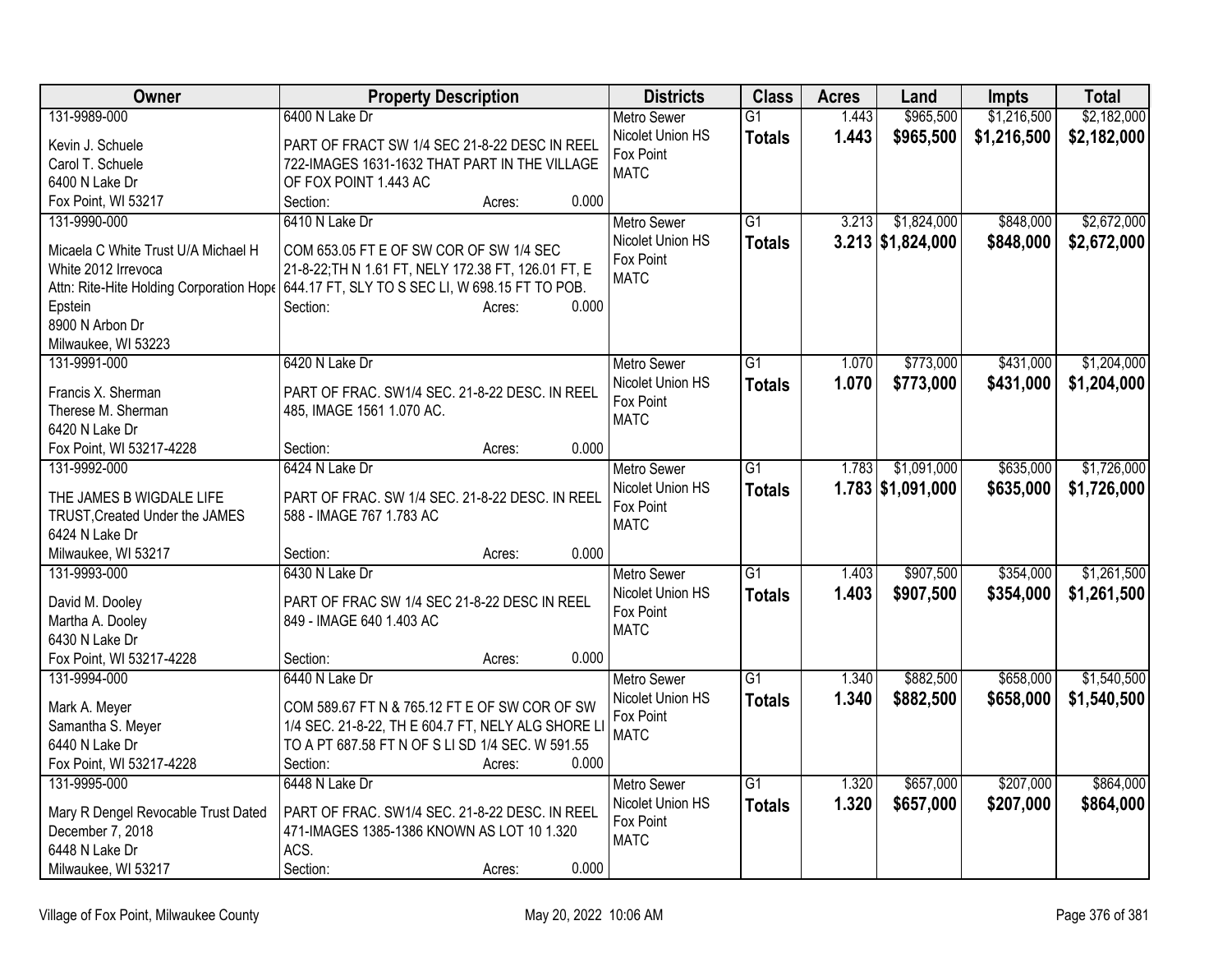| Owner                                  | <b>Property Description</b>                                  | <b>Districts</b>   | <b>Class</b>    | <b>Acres</b> | Land         | <b>Impts</b>    | <b>Total</b>    |
|----------------------------------------|--------------------------------------------------------------|--------------------|-----------------|--------------|--------------|-----------------|-----------------|
| 131-9996-000                           | 6464 N Lake Dr                                               | <b>Metro Sewer</b> | $\overline{G1}$ | 1.247        | \$581,000    | \$316,500       | \$897,500       |
| Marisol Coriano                        | The South 95 feet of that part of Lot Four (4) located in th | Nicolet Union HS   | <b>Totals</b>   | 1.247        | \$581,000    | \$316,500       | \$897,500       |
| James L. Hasan                         | Southwest 1/4 of Section 21, Township 8 North, Range 2       | Fox Point          |                 |              |              |                 |                 |
| 6464 N Lake Dr                         | East, in the Village of Fox Point, County of Milwaukee,      | <b>MATC</b>        |                 |              |              |                 |                 |
| Fox Point, WI 53217                    | 1.247<br>Section:<br>Acres:                                  |                    |                 |              |              |                 |                 |
| 131-9997-000                           | 6484 N Lake Dr                                               | <b>Metro Sewer</b> | G1              | 1.096        | \$800,000    | \$605,500       | \$1,405,500     |
|                                        |                                                              | Nicolet Union HS   | <b>Totals</b>   | 1.096        | \$800,000    | \$605,500       | \$1,405,500     |
| Michael J. Teale, or His Successor, As | That part of Lot 4, in the Southwest 1/4 of Section 21, in   | Fox Point          |                 |              |              |                 |                 |
| Trustee of the L                       | Township 8 North, Range 22 East, in the Village of Fox       | <b>MATC</b>        |                 |              |              |                 |                 |
| 6484 N Lake Dr                         | Point, Milwaukee County, Wisconsin, bounded and              |                    |                 |              |              |                 |                 |
| Fox Point, WI 53217                    | 1.096<br>Section: 21<br>Acres:                               |                    |                 |              |              |                 |                 |
| 131-9998-000                           | 6500 N Lake Dr                                               | <b>Metro Sewer</b> | G1              | 1.020        | \$485,500    | \$25,000        | \$510,500       |
| Parag J. Patel                         | COM AT A PT 972.27 FT 5M W & 849.79 FT E O F SW              | Nicolet Union HS   | <b>Totals</b>   | 1.020        | \$485,500    | \$25,000        | \$510,500       |
| Gauri G. Patel                         | COR OF SW 21-8-22 TH NELY 79.39 FT EL Y ALG SLY              | Fox Point          |                 |              |              |                 |                 |
| 913 E Reservoir Ave                    | BOUNDARY OF C.S.M. NO. 3732 TO L OW WATER                    | <b>MATC</b>        |                 |              |              |                 |                 |
| Fox Point, WI 53217                    | 0.000<br>Section:<br>Acres:                                  |                    |                 |              |              |                 |                 |
| 131-9999-000                           | 6702 N Lake Dr                                               | <b>Metro Sewer</b> | $\overline{G1}$ | 1.970        | \$760,000    | \$910,500       | \$1,670,500     |
|                                        |                                                              | Nicolet Union HS   | <b>Totals</b>   | 1.970        | \$760,000    | \$910,500       | \$1,670,500     |
| Rahul Desai                            | COM 1622.36 FT N & 995.37 FT E OF SW COR OF SW               | Fox Point          |                 |              |              |                 |                 |
| Neema Desai                            | 1/4 SEC. 21-8-22; TH E 567.93 FT M/L TO SHORE LI             | <b>MATC</b>        |                 |              |              |                 |                 |
| 10485 NE 6th St                        | OF LAKE MICHIGAN, NELY ALG SHORE LI TO A PT                  |                    |                 |              |              |                 |                 |
| <b>Unit 3222</b>                       | 1.970<br>Section:<br>Acres:                                  |                    |                 |              |              |                 |                 |
| Bellevue, WA 98004                     |                                                              |                    |                 |              |              |                 |                 |
| 132-9975-000                           | Santa Monica Blvd                                            | <b>Metro Sewer</b> | X4              | 0.000        | $\sqrt[6]{}$ | $\sqrt[6]{}$    | $\frac{1}{6}$   |
| Chicago & Nw Trans Co                  | THAT PART OF CHICAGO & NW RR PROP IN SE                      | Nicolet Union HS   | <b>Totals</b>   | 0.000        | \$0          | \$0             | \$0             |
| 400 W Madison St                       | 20-8-22 LYING WITHIN FOX POINT SCHOOL DIST 2                 | Fox Point          |                 |              |              |                 |                 |
| Chicago, IL 60606                      |                                                              | <b>MATC</b>        |                 |              |              |                 |                 |
|                                        | 0.000<br>Section:<br>Acres:                                  |                    |                 |              |              |                 |                 |
| 132-9976-000                           | 6401 N Santa Monica Blvd                                     | <b>Metro Sewer</b> | $\overline{X4}$ | 0.000        | \$0          | $\overline{50}$ | $\overline{30}$ |
|                                        |                                                              | Nicolet Union HS   | <b>Totals</b>   | 0.000        | \$0          | \$0             | \$0             |
| Mil Jewish Federation in               | E. 500 FT. OF S 1/2 OF LANDS DESC. IN VOL. 736 OF            | Fox Point          |                 |              |              |                 |                 |
| 6401 N Santa Monica Blvd               | DEEDS ON PAGE 425. SE1/4 SEC. 20-8-22. 1.76 AC.              | <b>MATC</b>        |                 |              |              |                 |                 |
| Fox Point, WI 53217-1599               | $A.2 - #1$                                                   |                    |                 |              |              |                 |                 |
|                                        | 0.000<br>Section:<br>Acres:                                  |                    |                 |              |              |                 |                 |
| 132-9977-001                           | 6423 N Santa Monica Blvd                                     | Metro Sewer        | $\overline{X4}$ | 1.789        | \$0          | $\overline{30}$ | \$0             |
| Mif 107th Street Property LLC          | E 500 FT OF N 1/2 OF LAND DESC IN VOL 736 OF                 | Nicolet Union HS   | <b>Totals</b>   | 1.789        | \$0          | \$0             | \$0             |
| 1360 N Prospect Ave                    | DEEDS ON PAGE 425 SE 1/4 SEC 20-8-22 AND THAT                | Fox Point          |                 |              |              |                 |                 |
| Milwaukee, WI 53202-4250               | PT OF SD SEC DESC IN DOC #09141277                           | <b>MATC</b>        |                 |              |              |                 |                 |
|                                        | 0.000<br>Section:<br>Acres:                                  |                    |                 |              |              |                 |                 |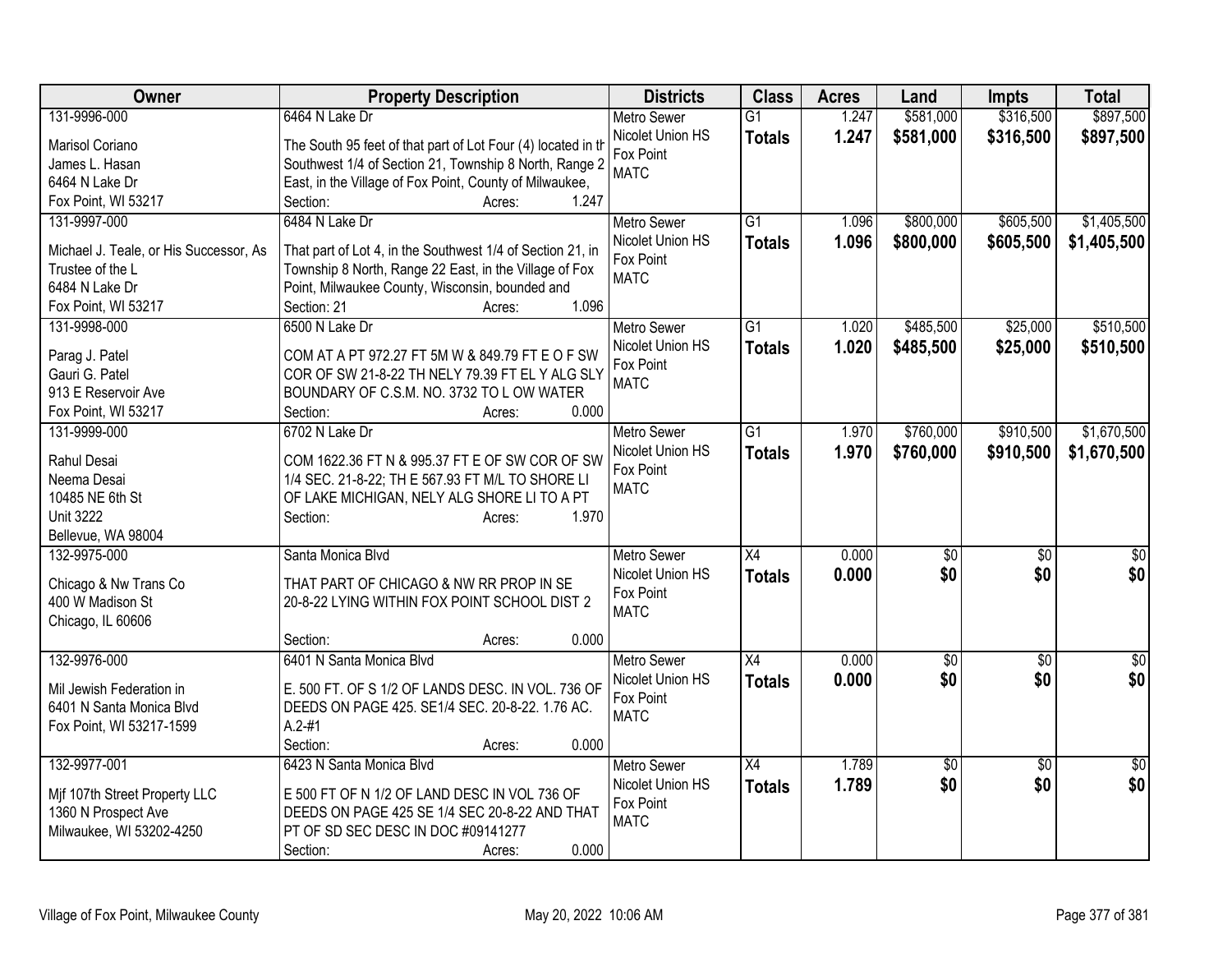| Owner                                        | <b>Property Description</b>                               | <b>Districts</b>   | <b>Class</b>    | <b>Acres</b> | Land      | <b>Impts</b> | <b>Total</b> |
|----------------------------------------------|-----------------------------------------------------------|--------------------|-----------------|--------------|-----------|--------------|--------------|
| 132-9978-001                                 | 6423 N Santa Monica Blvd                                  | <b>Metro Sewer</b> | $\overline{G1}$ | 0.492        | \$127,500 | \$116,500    | \$244,000    |
| Mif 107th Street Property LLC                | PART OF SE 1/4 SEC 20-8-22 DESC IN REEL 180               | Nicolet Union HS   | <b>Totals</b>   | 0.492        | \$127,500 | \$116,500    | \$244,000    |
| 1360 N Prospect Ave                          | IMAGE 1013 (.520 ACS) EXC PT DEEDED IN DOC                | Fox Point          |                 |              |           |              |              |
| Milwaukee, WI 53202-4250                     | #09141277                                                 | <b>MATC</b>        |                 |              |           |              |              |
|                                              | Section:<br>0.000<br>Acres:                               |                    |                 |              |           |              |              |
| 132-9979-000                                 | 6427 N Santa Monica Blyd                                  | <b>Metro Sewer</b> | $\overline{G1}$ | 0.480        | \$127,000 | \$129,800    | \$256,800    |
|                                              |                                                           | Nicolet Union HS   | <b>Totals</b>   | 0.480        | \$127,000 | \$129,800    | \$256,800    |
| Mif 107th Street Property LLC                | PART OF SE1/4 SEC. 20-8-22 DESC. IN VOL. 1319 OF          | Fox Point          |                 |              |           |              |              |
| 1360 N Prospect Ave                          | DEEDS ON PAGE 335 EXC. S. 45 FT. . 480 AC. A.2-#2A        | <b>MATC</b>        |                 |              |           |              |              |
| Milwaukee, WI 53202-4250                     | 0.000                                                     |                    |                 |              |           |              |              |
|                                              | Section:<br>Acres:                                        |                    |                 |              |           |              |              |
| 132-9980-000                                 | 6429 N Santa Monica Blvd                                  | <b>Metro Sewer</b> | G1              | 0.500        | \$128,500 | \$155,300    | \$283,800    |
| Jason M. Freeman                             | PART OF SE 1/4 SEC 20-8-22 DESC IN REEL 896 -             | Nicolet Union HS   | <b>Totals</b>   | 0.500        | \$128,500 | \$155,300    | \$283,800    |
| Elizabeth Freeman                            | IMAGE 541 .500 AC SCHOOL DIST 2                           | Fox Point          |                 |              |           |              |              |
| 6429 N Santa Monica Blvd                     |                                                           | <b>MATC</b>        |                 |              |           |              |              |
| Fox Point, WI 53217                          | 0.000<br>Section:<br>Acres:                               |                    |                 |              |           |              |              |
| 132-9981-000                                 | 6433 N Santa Monica Blyd                                  | <b>Metro Sewer</b> | $\overline{G1}$ | 0.526        | \$130,000 | \$236,500    | \$366,500    |
|                                              |                                                           | Nicolet Union HS   | <b>Totals</b>   | 0.526        | \$130,000 | \$236,500    | \$366,500    |
| Dennis H. Daniels                            | PART OF SE1/4 SEC. 20-8-22 DESC. IN VOL. 3959 OF          | Fox Point          |                 |              |           |              |              |
| Kathryn W. Daniels                           | DEEDS ON PAGE 243. .500AC. A.2-4A                         | <b>MATC</b>        |                 |              |           |              |              |
| 6433 N Santa Monica Blv                      |                                                           |                    |                 |              |           |              |              |
| Fox Point, WI 53217-4250                     | 0.000<br>Section:<br>Acres:                               |                    |                 |              |           |              |              |
| 132-9982-000                                 | 6435 N Santa Monica Blvd                                  | <b>Metro Sewer</b> | $\overline{G1}$ | 0.500        | \$128,500 | \$164,700    | \$293,200    |
| Patrick Peczerski                            | That part of the Southeast One-quarter (1/4) of Section   | Nicolet Union HS   | <b>Totals</b>   | 0.500        | \$128,500 | \$164,700    | \$293,200    |
| Ashley E. Dallman                            | Twenty (20), in Township Eight (8) North, Range           | Fox Point          |                 |              |           |              |              |
| 6435 N Santa Monica Blvd                     | Twenty-two (22) East, in the Village of Fox Point, County | <b>MATC</b>        |                 |              |           |              |              |
| Fox Point, WI 53217                          | 0.000<br>Section:<br>Acres:                               |                    |                 |              |           |              |              |
| 132-9983-000                                 | 6439 N Santa Monica Blyd                                  | Metro Sewer        | $\overline{G1}$ | 0.419        | \$122,500 | \$247,500    | \$370,000    |
|                                              |                                                           | Nicolet Union HS   | <b>Totals</b>   | 0.419        | \$122,500 | \$247,500    | \$370,000    |
| John M. Degroote                             | The South 50 feet measured on the East line thereof of th | Fox Point          |                 |              |           |              |              |
| Nora A. Degroote<br>6439 N Santa Monica Blvd | following described piece of land: That part of the       | <b>MATC</b>        |                 |              |           |              |              |
|                                              | Southeast 1/4 of Section 20, in Township 8 North, Range   |                    |                 |              |           |              |              |
| Fox Point, WI 53217                          | 0.419<br>Section:<br>Acres:                               |                    |                 |              |           |              |              |
| 132-9984-000                                 | 6443 N Santa Monica Blvd                                  | <b>Metro Sewer</b> | $\overline{G1}$ | 0.617        | \$137,000 | \$253,000    | \$390,000    |
| Howard S. Lustig                             | COM 698.55 FT N OF SE COR OF SE 1/4 SEC.                  | Nicolet Union HS   | <b>Totals</b>   | 0.617        | \$137,000 | \$253,000    | \$390,000    |
| Laurie A. Eggert                             | 20-8-22; TH W 288.87 FT; SWLY TO A PT 557.55 FT N         | Fox Point          |                 |              |           |              |              |
| 6443 N Santa Monica Blv                      | OF S LI SD QUAR SEC. TH E 377.70 FT TO POB. EXC           | <b>MATC</b>        |                 |              |           |              |              |
| Fox Point, WI 53217-4250                     | 0.000<br>Section:<br>Acres:                               |                    |                 |              |           |              |              |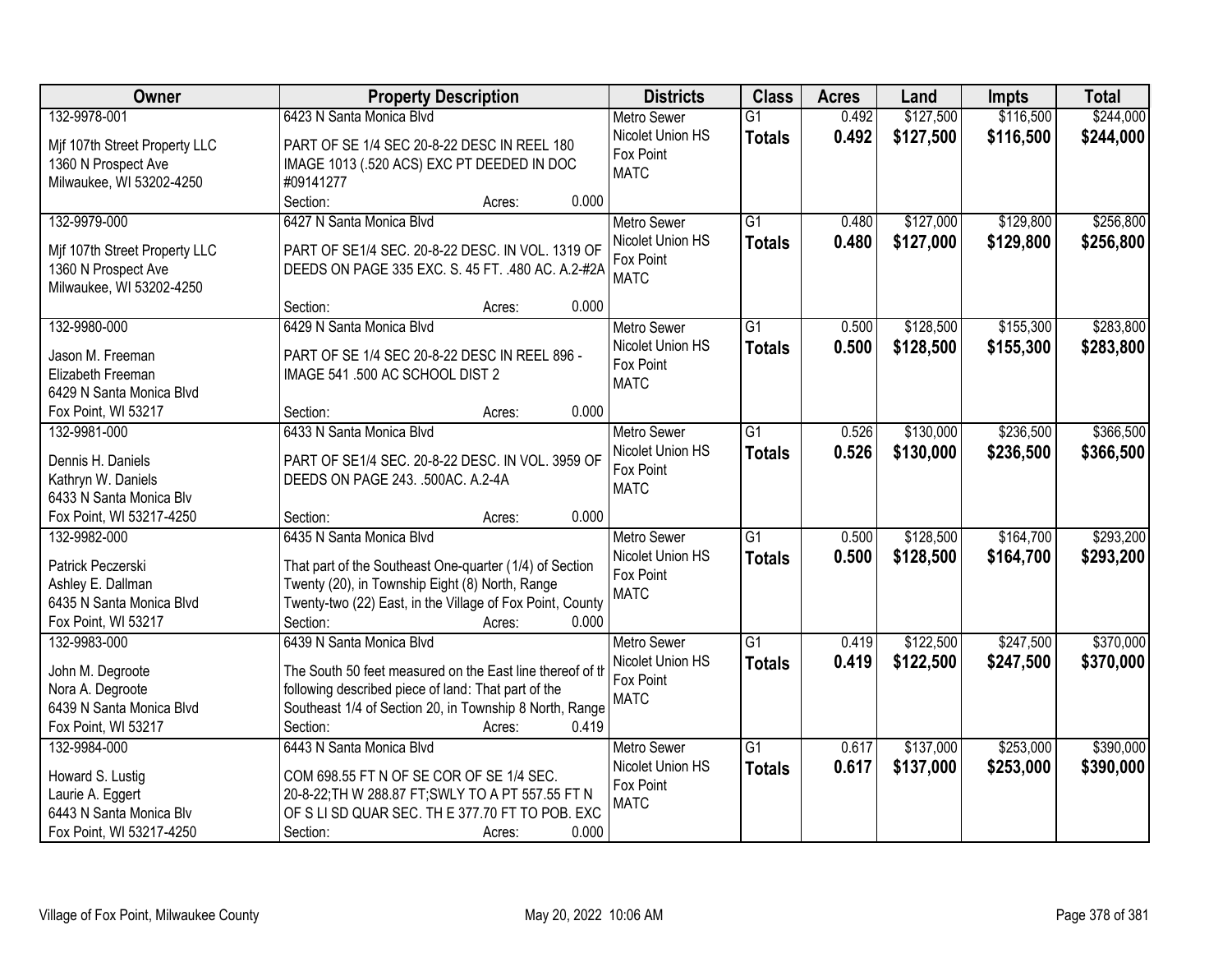| Owner                              | <b>Property Description</b>                              |        |       | <b>Districts</b>   | <b>Class</b>    | <b>Acres</b> | Land      | <b>Impts</b> | <b>Total</b> |
|------------------------------------|----------------------------------------------------------|--------|-------|--------------------|-----------------|--------------|-----------|--------------|--------------|
| 132-9985-000                       | 6445 N Santa Monica Blvd                                 |        |       | <b>Metro Sewer</b> | $\overline{G1}$ | 0.500        | \$128,500 | \$159,400    | \$287,900    |
| Daniel T. Karasch                  | COMM 698.55 FT N OF SE COR OF SE 1/4                     |        |       | Nicolet Union HS   | <b>Totals</b>   | 0.500        | \$128,500 | \$159,400    | \$287,900    |
| 6445 N Santa Monica Blvd           | SEC.20-8-22; TH N 83.02 FT, W 235.86 FT, SWLY 98.62      |        |       | Fox Point          |                 |              |           |              |              |
| Fox Point, WI 53217                | FT, TH E 288.87 FT TO POB.                               |        |       | <b>MATC</b>        |                 |              |           |              |              |
|                                    | Section:                                                 | Acres: | 0.000 |                    |                 |              |           |              |              |
| 132-9986-000                       | 6465 N Santa Monica Blvd                                 |        |       | <b>Metro Sewer</b> | $\overline{G1}$ | 0.500        | \$128,500 | \$172,000    | \$300,500    |
|                                    |                                                          |        |       | Nicolet Union HS   | <b>Totals</b>   | 0.500        | \$128,500 | \$172,000    | \$300,500    |
| Antonio Hayes Gonzalez             | That part of the Southeast One-Quarter of Section 20, in |        |       | Fox Point          |                 |              |           |              |              |
| Jennifer L. Sharpe-Gonzalez        | Township 8 North, Range 22 East, in the Village of Fox   |        |       | <b>MATC</b>        |                 |              |           |              |              |
| 6465 N Santa Monica Blvd           | Point, Milwaukee County, Wisconsin, bounded and          |        |       |                    |                 |              |           |              |              |
| Fox Point, WI 53217                | Section:                                                 | Acres: | 0.500 |                    |                 |              |           |              |              |
| 132-9987-000                       | 6475 N Santa Monica Blvd                                 |        |       | Metro Sewer        | $\overline{G1}$ | 0.671        | \$141,000 | \$416,500    | \$557,500    |
| James and Lauren Pommert Revocable | COM 889.57 FT, N OF SE COR OF SE 1/4 SEC.                |        |       | Nicolet Union HS   | <b>Totals</b>   | 0.671        | \$141,000 | \$416,500    | \$557,500    |
| <b>Trust Created March</b>         | 20-8-22; TH W 216.9 FT, NELY 420 FT, M/L, TH S           |        |       | Fox Point          |                 |              |           |              |              |
| 6475 N Santa Monica Blvd           | 355.37 FT TO POB.                                        |        |       | <b>MATC</b>        |                 |              |           |              |              |
| Fox Point, WI 53217                | Section:                                                 | Acres: | 0.000 |                    |                 |              |           |              |              |
| 132-9988-000                       | 221 E Clovernook Ln                                      |        |       | <b>Metro Sewer</b> | G1              | 1.325        | \$166,000 | \$224,500    | \$390,500    |
|                                    |                                                          |        |       | Nicolet Union HS   | <b>Totals</b>   | 1.325        | \$166,000 | \$224,500    | \$390,500    |
| Sai Venkata Ganest B Madireddy     | PART OF SE1/4 SEC. 20-8-22 DESC. IN REEL 193 -           |        |       | Fox Point          |                 |              |           |              |              |
| Sowmya Reddy Kandula               | IMAGE 236. 1.325 AC.                                     |        |       | <b>MATC</b>        |                 |              |           |              |              |
| 221 E Clovernook Ln                |                                                          |        |       |                    |                 |              |           |              |              |
| Fox Point, WI 53217-4217           | Section:                                                 | Acres: | 0.000 |                    |                 |              |           |              |              |
| 132-9989-000                       | 6620 N Birch Hill Ct                                     |        |       | <b>Metro Sewer</b> | $\overline{G1}$ | 0.275        | \$112,000 | \$150,900    | \$262,900    |
| Richard L. Skover                  | PART OF SE 1/4 SEC 20-8-22 DESC IN REEL                  |        |       | Nicolet Union HS   | <b>Totals</b>   | 0.275        | \$112,000 | \$150,900    | \$262,900    |
| Arlene R. Skover                   | 743-IMAGE 2234                                           |        |       | Fox Point          |                 |              |           |              |              |
| 6620 N Birch Hill Ct               |                                                          |        |       | <b>MATC</b>        |                 |              |           |              |              |
| Fox Point, WI 53217-4207           | Section:                                                 | Acres: | 0.000 |                    |                 |              |           |              |              |
| 132-9990-000                       | 6608 N Birch Hill Ct                                     |        |       | <b>Metro Sewer</b> | $\overline{G1}$ | 0.275        | \$112,000 | \$150,800    | \$262,800    |
|                                    |                                                          |        |       | Nicolet Union HS   | <b>Totals</b>   | 0.275        | \$112,000 | \$150,800    | \$262,800    |
| Sandra C. Ullmann                  | PART OF SE1/4 SEC. 20-8-22 DESC. IN REEL 427,            |        |       | Fox Point          |                 |              |           |              |              |
| 6608 N Birch Hill Ct               | IMAGES 1041 & 1042,                                      |        |       | <b>MATC</b>        |                 |              |           |              |              |
| Fox Point, WI 53217-4207           |                                                          |        |       |                    |                 |              |           |              |              |
|                                    | Section:                                                 | Acres: | 0.000 |                    |                 |              |           |              |              |
| 132-9991-003                       | 6600 N Birch Hill Ct                                     |        |       | <b>Metro Sewer</b> | $\overline{G1}$ | 0.506        | \$129,000 | \$502,700    | \$631,700    |
| Christoher N Wright and Margeret Y | CERTIFIED SURVEY MAP NO 7081 SE 20-8-22 PT OF            |        |       | Nicolet Union HS   | <b>Totals</b>   | 0.506        | \$129,000 | \$502,700    | \$631,700    |
| Wright, Revoc Trust                | PARCEL 1                                                 |        |       | Fox Point          |                 |              |           |              |              |
| 6600 N Birchhill Ct                |                                                          |        |       | <b>MATC</b>        |                 |              |           |              |              |
| Fox Point, WI 53217                | Section:                                                 | Acres: | 0.000 |                    |                 |              |           |              |              |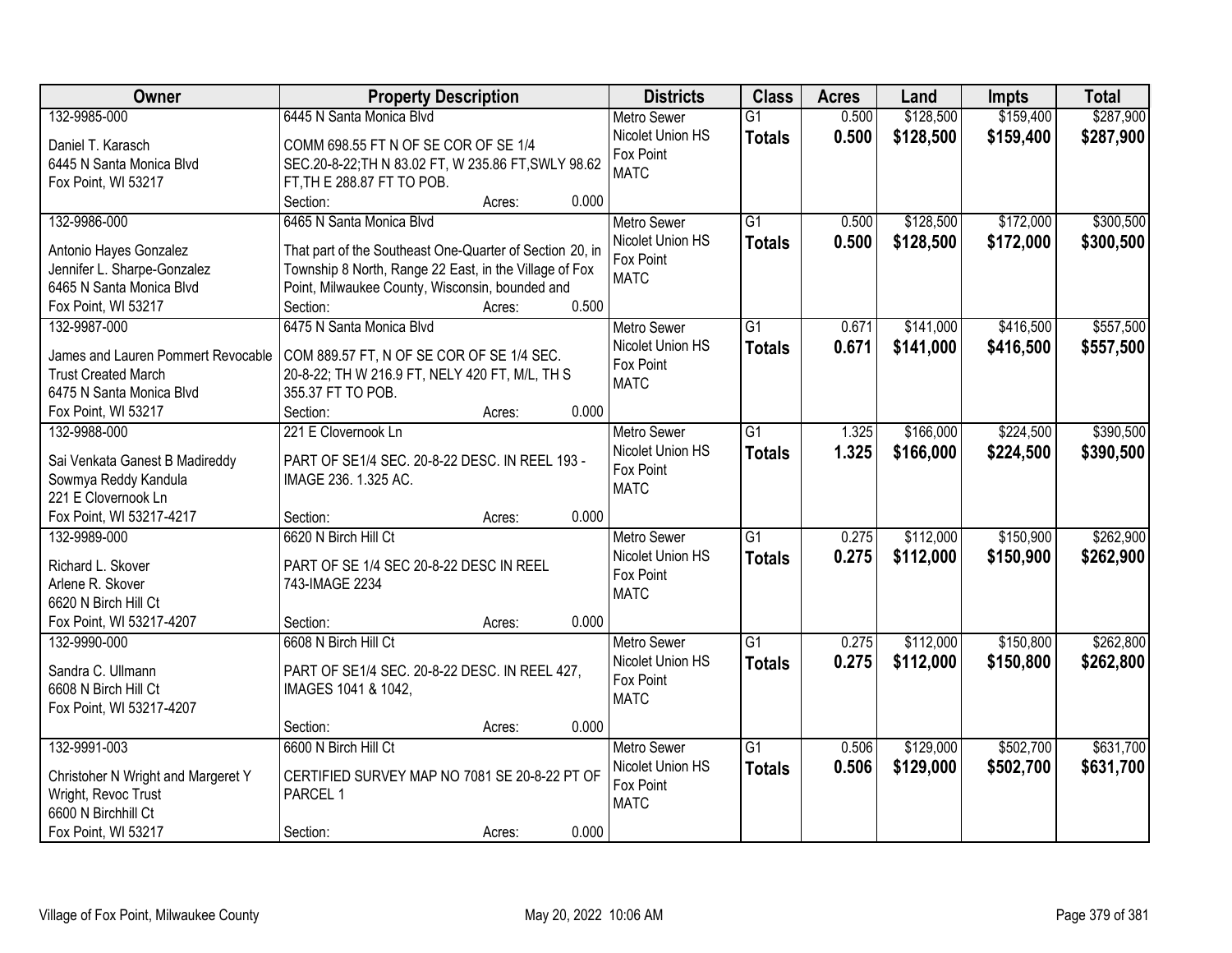| Owner                                         | <b>Property Description</b>                                                       | <b>Districts</b>   | <b>Class</b>    | <b>Acres</b> | Land      | <b>Impts</b> | <b>Total</b> |
|-----------------------------------------------|-----------------------------------------------------------------------------------|--------------------|-----------------|--------------|-----------|--------------|--------------|
| 132-9991-004                                  | 6586 N Birch Hill Ct                                                              | <b>Metro Sewer</b> | G1              | 0.576        | \$120,500 | \$483,000    | \$603,500    |
| Adam R. Janecek                               | All of Parcel 2 and all that part of Parcel 1 of Certified                        | Nicolet Union HS   | <b>Totals</b>   | 0.576        | \$120,500 | \$483,000    | \$603,500    |
| Kari L. Janecek                               | Survey Map No. 7081 as recorded in the Register of                                | Fox Point          |                 |              |           |              |              |
| 1032 E Idoho St                               | Deeds office for Milwaukee County, on April 8, 2002, on                           | <b>MATC</b>        |                 |              |           |              |              |
| Milwaukee, WI 53207-2410                      | 0.000<br>Section:<br>Acres:                                                       |                    |                 |              |           |              |              |
| 132-9992-000                                  | 6601 N Birch Hill Ct                                                              | <b>Metro Sewer</b> | $\overline{G1}$ | 1.677        | \$205,500 | \$251,700    | \$457,200    |
|                                               |                                                                                   | Nicolet Union HS   | <b>Totals</b>   | 1.677        | \$205,500 | \$251,700    | \$457,200    |
| William J. Staat Trust Dated May 6, 201.      | COMM 1,005 FT S & 350 FT W OF NE COR OF SE 1/4                                    | Fox Point          |                 |              |           |              |              |
| Catherine R. Staat Trust Dated May 6,<br>2012 | SEC 20-8-22, TH S 280 FT TO P.O.B.; TH S 395.45 FT                                | <b>MATC</b>        |                 |              |           |              |              |
| 6601 N Birch Hill Ct                          | SWLY 237.09 FT; N 578.72 FT; TH E 150 FT TO P.O.B.<br>Section:<br>0.000<br>Acres: |                    |                 |              |           |              |              |
| Fox Point, WI 53217                           |                                                                                   |                    |                 |              |           |              |              |
| 132-9993-000                                  | 6607 N Birch Hill Ct                                                              | <b>Metro Sewer</b> | G1              | 0.372        | \$119,000 | \$177,000    | \$296,000    |
|                                               |                                                                                   | Nicolet Union HS   | <b>Totals</b>   | 0.372        | \$119,000 | \$177,000    | \$296,000    |
| Lee L. Karsten                                | COM 1005 FT S & 350 FT W OF NE COR OF SE 1/4                                      | Fox Point          |                 |              |           |              |              |
| Barbara M. Karsten                            | SEC 20-8-22, TH S 155 FT TO POB. TH S 125 FT, W                                   | <b>MATC</b>        |                 |              |           |              |              |
| 6607 N Birch Hill Ct                          | 150 FT, N 125 FT, TH E 150 FT TO POB.                                             |                    |                 |              |           |              |              |
| Fox Point, WI 53217-4207                      | 0.000<br>Section:<br>Acres:                                                       |                    |                 |              |           |              |              |
| 132-9994-000                                  | 135 E Clovernook Ln                                                               | <b>Metro Sewer</b> | $\overline{G1}$ | 0.327        | \$115,500 | \$221,000    | \$336,500    |
| Matthew Lynch                                 | PART OF SE1/4 SEC. 20-8-22 DESC. IN VOL. 2988 OF                                  | Nicolet Union HS   | <b>Totals</b>   | 0.327        | \$115,500 | \$221,000    | \$336,500    |
| 135 E Clovernook Ln                           | DEEDS ON PAGE 235. .522 AC.                                                       | Fox Point          |                 |              |           |              |              |
| Fox Point, WI 53217                           |                                                                                   | <b>MATC</b>        |                 |              |           |              |              |
|                                               | 0.000<br>Section:<br>Acres:                                                       |                    |                 |              |           |              |              |
| 132-9995-000                                  | 132 E Clovernook Ln                                                               | <b>Metro Sewer</b> | $\overline{G1}$ | 0.402        | \$121,000 | \$125,000    | \$246,000    |
|                                               |                                                                                   | Nicolet Union HS   | <b>Totals</b>   | 0.402        | \$121,000 | \$125,000    | \$246,000    |
| Allison Tylicki                               | PART OF SE 1/4 SEC 20-8-22 DESC IN REEL 701 -                                     | Fox Point          |                 |              |           |              |              |
| 132 E Clovernook                              | IMAGES 76 TO 78 .4765 AC                                                          | <b>MATC</b>        |                 |              |           |              |              |
| Fox Point, WI 53217                           | 0.000<br>Section:                                                                 |                    |                 |              |           |              |              |
| 132-9996-000                                  | Acres:<br>208 E Clovernook Ln                                                     | <b>Metro Sewer</b> | $\overline{G1}$ | 0.379        | \$119,500 | \$166,400    | \$285,900    |
|                                               |                                                                                   | Nicolet Union HS   |                 | 0.379        |           |              |              |
| Edmund F. Kubczak                             | COM 1005 FT S & 280 FT W OF NE COR OF SE 1/4                                      | Fox Point          | <b>Totals</b>   |              | \$119,500 | \$166,400    | \$285,900    |
| Janice Warner L. Kubczak                      | SEC 20-8-22; TH WLY 110 FT, N 180.12 FT, E 110 FT,                                | <b>MATC</b>        |                 |              |           |              |              |
| 208 E Clovernook Ln                           | TH S 180 FT TO POB                                                                |                    |                 |              |           |              |              |
| Fox Point, WI 53217-4216                      | Section:<br>0.000<br>Acres:                                                       |                    |                 |              |           |              |              |
| 132-9997-000                                  | 214 E Clovernook Ln                                                               | <b>Metro Sewer</b> | $\overline{G1}$ | 0.454        | \$125,000 | \$171,500    | \$296,500    |
| Richard J Stanislawski Revocable Trust        | PART OF SE1/4 SEC. 20-8-22 DESC. VOL. 2368 OF                                     | Nicolet Union HS   | <b>Totals</b>   | 0.454        | \$125,000 | \$171,500    | \$296,500    |
| Brenda J Stanislawski Revocable Trust         | DEEDS ON PAGE 101. .4545 AC.                                                      | Fox Point          |                 |              |           |              |              |
| 214 E Clovernook Ln                           |                                                                                   | <b>MATC</b>        |                 |              |           |              |              |
| Fox Point, WI 53217-4216                      | 0.000<br>Section:<br>Acres:                                                       |                    |                 |              |           |              |              |